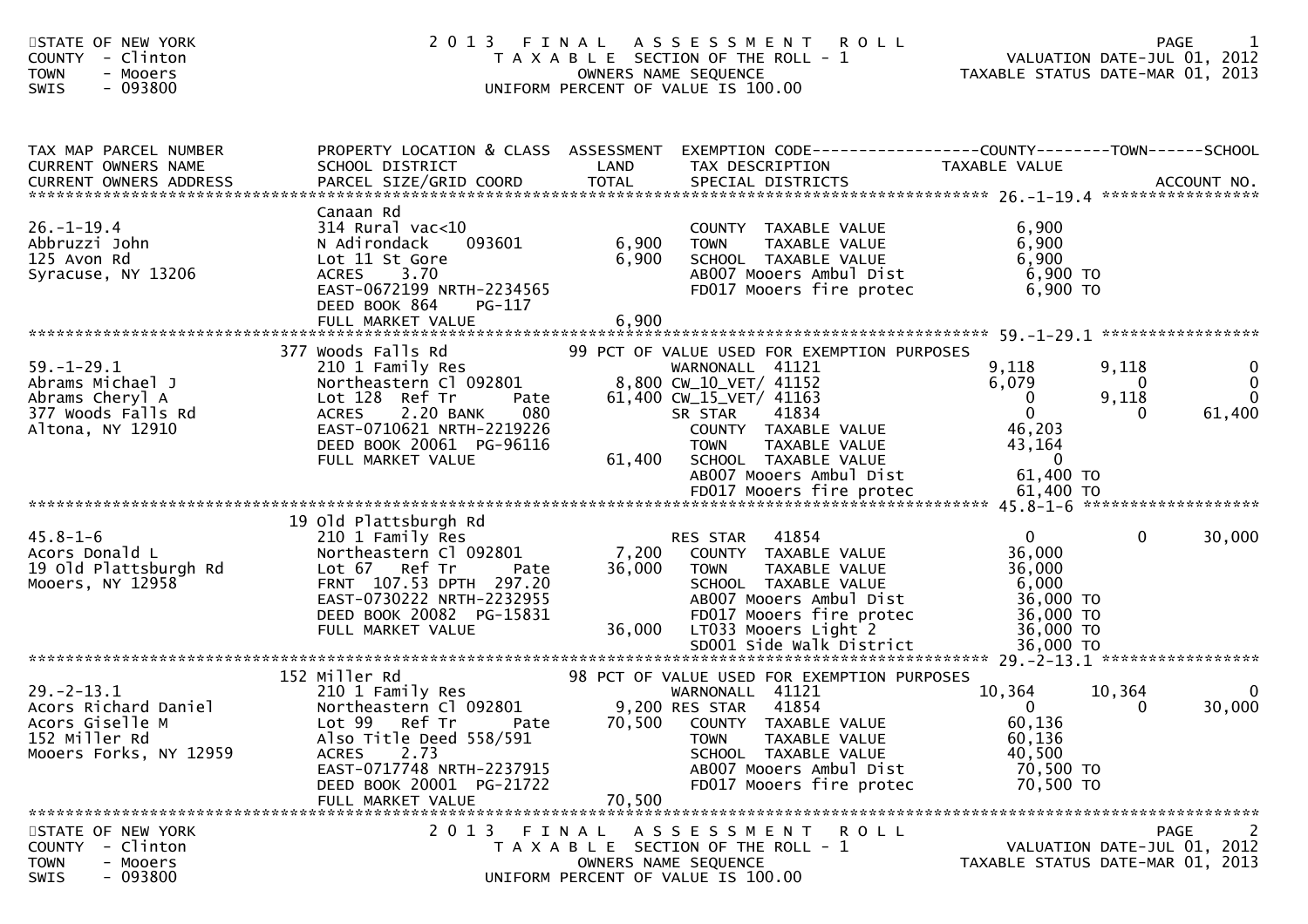| TAX MAP PARCEL NUMBER<br>CURRENT OWNERS NAME<br>CURRENT OWNERS ADDRESS | PROPERTY LOCATION & CLASS ASSESSMENT<br>SCHOOL DISTRICT    | LAND            | EXEMPTION CODE------------------COUNTY--------TOWN------SCHOOL<br>TAX DESCRIPTION | TAXABLE VALUE                    |              |        |
|------------------------------------------------------------------------|------------------------------------------------------------|-----------------|-----------------------------------------------------------------------------------|----------------------------------|--------------|--------|
|                                                                        |                                                            |                 |                                                                                   |                                  |              |        |
|                                                                        | 2478 Rt 11                                                 |                 |                                                                                   |                                  |              |        |
| $30.20 - 1 - 23$                                                       | 210 1 Family Res                                           |                 | 41854<br>RES STAR                                                                 | $\mathbf{0}$                     | $\mathbf{0}$ | 30,000 |
| Acosta William<br>PO Box 149                                           | Northeastern Cl 092801<br>Lot 68 Ref Tr<br>Pate            | 5,700<br>63,200 | COUNTY TAXABLE VALUE<br>TAXABLE VALUE<br><b>TOWN</b>                              | 63,200<br>63,200                 |              |        |
| Mooers, NY 12958                                                       | 80.50 DPTH 158.00<br><b>FRNT</b>                           |                 | SCHOOL TAXABLE VALUE                                                              | 33,200                           |              |        |
|                                                                        | EAST-0728528 NRTH-2233942                                  |                 | AB007 Mooers Ambul Dist                                                           | 63,200 TO                        |              |        |
|                                                                        | DEED BOOK 20082 PG-13615                                   |                 | FD017 Mooers fire protec                                                          | 63,200 TO                        |              |        |
|                                                                        | FULL MARKET VALUE                                          | 63,200          | LT033 Mooers Light 2                                                              | 63,200 TO                        |              |        |
|                                                                        |                                                            |                 |                                                                                   |                                  |              |        |
|                                                                        | 2482 Rt 11                                                 |                 |                                                                                   |                                  |              |        |
| $30.20 - 1 - 24$                                                       | 210 1 Family Res                                           |                 | 41854<br>RES STAR                                                                 | $\Omega$                         | $\mathbf{0}$ | 30,000 |
| Acosta William                                                         | Northeastern Cl 092801                                     | 5,600           | COUNTY TAXABLE VALUE                                                              | 80,000                           |              |        |
| Tedford Audrey                                                         | Lot 68<br>Ref Tr<br>Pate                                   | 80,000          | <b>TOWN</b><br>TAXABLE VALUE                                                      | 80,000                           |              |        |
| PO Box 149                                                             | 78.00 DPTH 162.00<br><b>FRNT</b>                           |                 | SCHOOL TAXABLE VALUE                                                              | 50,000                           |              |        |
| Mooers, NY 12958                                                       | 080<br><b>BANK</b>                                         |                 | AB007 Mooers Ambul Dist                                                           | 80,000 TO                        |              |        |
|                                                                        | EAST-0728450 NRTH-2233938                                  |                 | FD017 Mooers fire protec                                                          | 80,000 TO                        |              |        |
|                                                                        | DEED BOOK 20061 PG-93864                                   |                 | LT033 Mooers Light 2                                                              | 80,000 TO                        |              |        |
|                                                                        |                                                            |                 |                                                                                   |                                  |              |        |
|                                                                        | 790 Gilbert Rd                                             |                 |                                                                                   |                                  |              |        |
| $45. - 2 - 6.2$                                                        | 210 1 Family Res                                           |                 | 41854<br>RES STAR                                                                 | $\mathbf{0}$                     | $\mathbf{0}$ | 30,000 |
| Adams Christine                                                        | Northeastern Cl 092801                                     |                 | 8,100 COUNTY TAXABLE VALUE                                                        | 71,700                           |              |        |
| 790 Gilbert Rd                                                         | Lot 67 Ref Tr<br>Pate                                      | 71,700          | TAXABLE VALUE<br>TOWN                                                             | 71,700                           |              |        |
| PO Box 34                                                              | 1.20 BANK<br><b>ACRES</b><br>850                           |                 | SCHOOL TAXABLE VALUE                                                              | 41,700                           |              |        |
| Mooers, NY 12958                                                       | EAST-0730243 NRTH-2231968<br>DEED BOOK 707<br><b>PG-70</b> |                 | AB007 Mooers Ambul Dist<br>FD017 Mooers fire protec                               | 71,700 TO<br>71,700 TO           |              |        |
|                                                                        | FULL MARKET VALUE                                          | 71,700          |                                                                                   |                                  |              |        |
|                                                                        |                                                            |                 |                                                                                   |                                  |              |        |
|                                                                        | 1795 Rt 11                                                 |                 |                                                                                   |                                  |              |        |
| $31. - 2 - 3.211$                                                      | 210 1 Family Res                                           |                 | 41854<br>RES STAR                                                                 | $\mathbf{0}$                     | $\mathbf{0}$ | 30,000 |
| Adams Robert J                                                         | Northeastern Cl 092801                                     | 11,200          | COUNTY TAXABLE VALUE                                                              | 135,300                          |              |        |
| Adams Tracey L<br>1795 Rt 11                                           | Lot 19 Ref Tr<br><b>ACRES</b><br>5.00                      | 135,300         | <b>TOWN</b><br>TAXABLE VALUE<br>SCHOOL TAXABLE VALUE                              | 135,300<br>105,300               |              |        |
| Mooers, NY 12958                                                       | EAST-0743325 NRTH-2238482                                  |                 | AB007 Mooers Ambul Dist                                                           | 135,300 TO                       |              |        |
|                                                                        | $PG-33$<br>DEED BOOK 948                                   |                 | FD017 Mooers fire protec                                                          | 135,300 TO                       |              |        |
|                                                                        |                                                            |                 |                                                                                   |                                  |              |        |
|                                                                        |                                                            |                 |                                                                                   |                                  |              |        |
|                                                                        | Mcdonald Rd                                                |                 |                                                                                   |                                  |              |        |
| $57. - 2 - 12$<br>Adirondack Essential Oil Co In N Adirondack          | 321 Abandoned ag<br>093601                                 | 15,100          | COUNTY TAXABLE VALUE<br><b>TOWN</b>                                               | 15,100<br>15,100                 |              |        |
| Attn: Edward Hatch                                                     | Lot 167 Ref Tr<br>Pate                                     | 15,100          | TAXABLE VALUE<br>SCHOOL TAXABLE VALUE                                             | 15,100                           |              |        |
| 1037 Point Rd                                                          | ACRES 12.60                                                |                 | AB007 Mooers Ambul Dist                                                           | 15,100 TO                        |              |        |
| Willsboro, NY 12996-4113                                               | EAST-0693556 NRTH-2220032                                  |                 | FD017 Mooers fire protec                                                          | 15,100 TO                        |              |        |
|                                                                        | DEED BOOK 415<br>PG-231                                    |                 |                                                                                   |                                  |              |        |
|                                                                        | FULL MARKET VALUE                                          | 15,100          |                                                                                   |                                  |              |        |
|                                                                        |                                                            |                 |                                                                                   |                                  |              |        |
| STATE OF NEW YORK<br>- Clinton<br><b>COUNTY</b>                        | 2 0 1 3                                                    |                 | FINAL ASSESSMENT<br><b>ROLL</b><br>T A X A B L E SECTION OF THE ROLL - 1          | VALUATION DATE-JUL 01, 2012      | <b>PAGE</b>  | 3      |
| <b>TOWN</b><br>- Mooers                                                |                                                            |                 | OWNERS NAME SEQUENCE                                                              | TAXABLE STATUS DATE-MAR 01, 2013 |              |        |
| $-093800$<br>SWIS                                                      |                                                            |                 | UNIFORM PERCENT OF VALUE IS 100.00                                                |                                  |              |        |
|                                                                        |                                                            |                 |                                                                                   |                                  |              |        |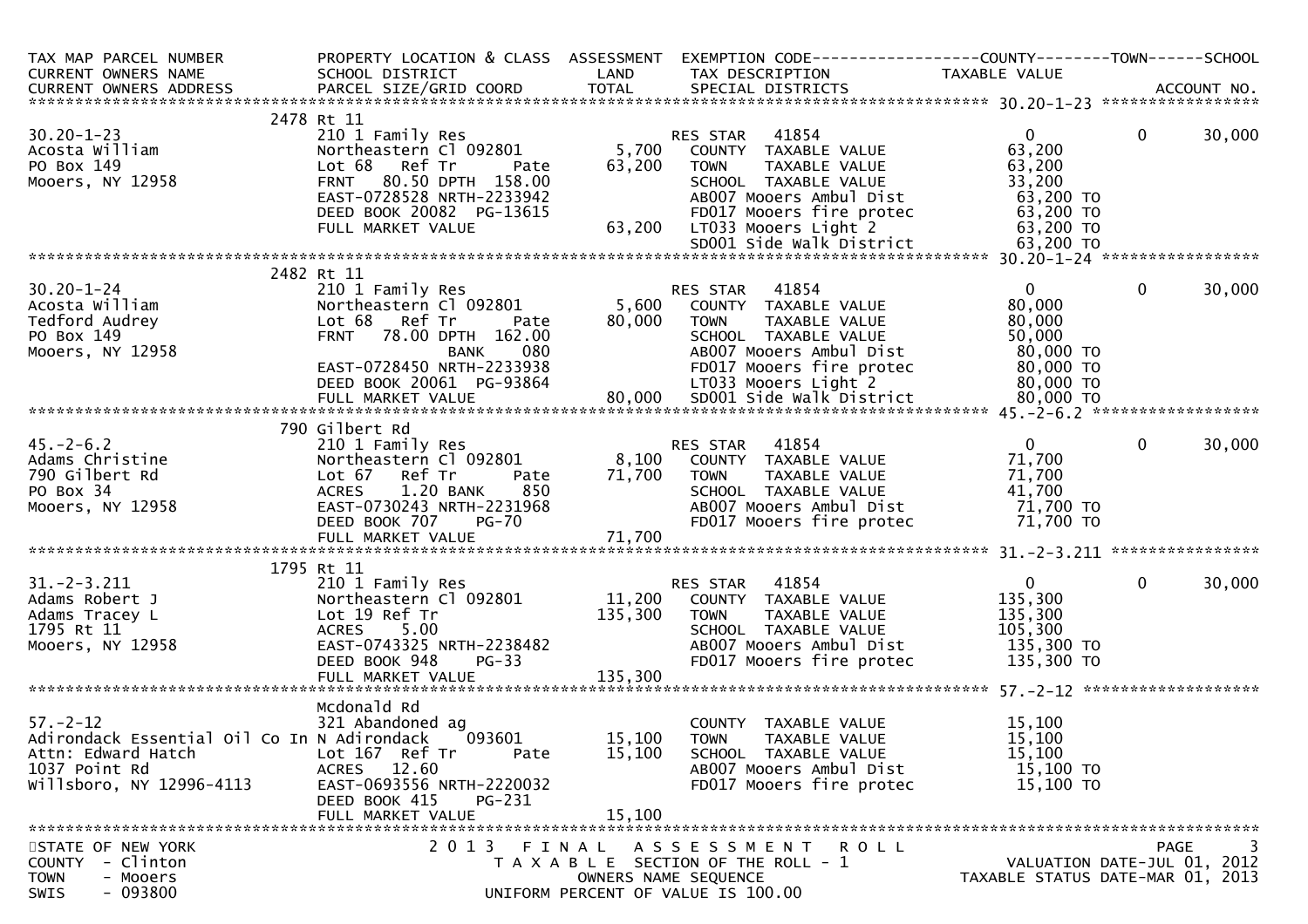| TAX MAP PARCEL NUMBER<br>CURRENT OWNERS NAME<br>CURRENT OWNERS ADDRESS                                  | PROPERTY LOCATION & CLASS ASSESSMENT<br>SCHOOL DISTRICT                                                                                                                                                  | LAND                       | TAX DESCRIPTION                                                                                                                                                                  | TAXABLE VALUE                                                                    |                                                                            |
|---------------------------------------------------------------------------------------------------------|----------------------------------------------------------------------------------------------------------------------------------------------------------------------------------------------------------|----------------------------|----------------------------------------------------------------------------------------------------------------------------------------------------------------------------------|----------------------------------------------------------------------------------|----------------------------------------------------------------------------|
|                                                                                                         |                                                                                                                                                                                                          |                            |                                                                                                                                                                                  |                                                                                  |                                                                            |
| $30.20 - 3 - 3.3$<br>Agoney Mark<br>2397 Route 11<br>Mooers, NY 12958                                   | 2397 Rt 11<br>210 1 Family Res<br>Northeastern Cl 092801<br>Lot 68 Ref Tr<br>FRNT 165.00 DPTH<br>99.00<br>EAST-0730162 NRTH-2234382<br>DEED BOOK 20092 PG-28779<br>FULL MARKET VALUE                     | 5,700<br>39,000<br>39,000  | 41854<br>RES STAR<br>COUNTY TAXABLE VALUE<br>TAXABLE VALUE<br><b>TOWN</b><br>SCHOOL TAXABLE VALUE<br>AB007 Mooers Ambul Dist<br>FD017 Mooers fire protec<br>LT033 Mooers Light 2 | $\mathbf{0}$<br>39,000<br>39,000<br>9,000<br>39,000 TO<br>39,000 TO<br>39,000 TO | 30,000<br>$\Omega$                                                         |
|                                                                                                         |                                                                                                                                                                                                          |                            |                                                                                                                                                                                  |                                                                                  |                                                                            |
| $15. - 1 - 40.31$<br>Alarcon Caesar<br>PO Box 428<br>Indian Lake, NY 12842-0428                         | Eddy Rd<br>$314$ Rural vac<10<br>Northeastern Cl 092801<br>Lot 94 Ref Tr<br>Survey Map 20062/00149<br><b>ACRES</b><br>6.10<br>EAST-0720906 NRTH-2245375<br>DEED BOOK 20061 PG-92130<br>FULL MARKET VALUE | 11,600<br>11,600<br>11,600 | COUNTY TAXABLE VALUE<br><b>TOWN</b><br>TAXABLE VALUE<br>SCHOOL TAXABLE VALUE<br>AB007 Mooers Ambul Dist<br>FD017 Mooers fire protec                                              | 11,600<br>11,600<br>11,600<br>11,600 TO<br>11,600 TO                             |                                                                            |
|                                                                                                         |                                                                                                                                                                                                          |                            |                                                                                                                                                                                  |                                                                                  |                                                                            |
| $30.16 - 1 - 10$<br>Alger Cynthia M<br>Garrand Robert F<br>5968 Curry Road Ext<br>Schenectady, NY 12303 | 4 Depot St<br>210 1 Family Res<br>Northeastern Cl 092801<br>Lot 68 Ref Tr<br>Pate<br>FRNT 97.86 DPTH 158.33<br>EAST-0731003 NRTH-2236196<br>DEED BOOK 20041 PG-76360<br>FULL MARKET VALUE                | 99,000                     | WARCOMALL 41131<br>5,200 AGED COUN 41802<br>99,000 SR STAR<br>41834<br>COUNTY TAXABLE VALUE<br><b>TOWN</b><br>TAXABLE VALUE<br>SCHOOL TAXABLE VALUE<br>AB007 Mooers Ambul Dist   | 24,750<br>37,125<br>$\mathbf{0}$<br>37,125<br>79,000<br>35,700<br>99,000 TO      | 20,000<br>$\mathbf{0}$<br>$\overline{0}$<br>$\Omega$<br>$\Omega$<br>63,300 |
|                                                                                                         |                                                                                                                                                                                                          |                            | FD017 Mooers fire protec<br>LT033 Mooers Light 2                                                                                                                                 | 99,000 TO<br>99,000 TO                                                           |                                                                            |
|                                                                                                         | 1055 Hemmingford Rd                                                                                                                                                                                      |                            |                                                                                                                                                                                  |                                                                                  |                                                                            |
| $15. - 1 - 30$<br>Alger Stanley H<br>Alger Elaine<br>79 State St<br>Rouses Point, NY 12979              | 312 Vac w/imprv<br>Northeastern Cl 092801<br>Lot 74 Ref Tr<br>Pate<br>FRNT 213.00 DPTH 165.00<br>EAST-0728156 NRTH-2240388<br>DEED BOOK 20082 PG-13269<br>FULL MARKET VALUE                              | 7,900<br>8,900<br>8,900    | COUNTY TAXABLE VALUE<br>TAXABLE VALUE<br><b>TOWN</b><br>SCHOOL TAXABLE VALUE<br>AB007 Mooers Ambul Dist<br>FD017 Mooers fire protec                                              | 8,900<br>8,900<br>8,900<br>8,900 TO<br>8,900 TO                                  |                                                                            |
| STATE OF NEW YORK                                                                                       | 2013 FINAL                                                                                                                                                                                               |                            | A S S E S S M E N T<br><b>ROLL</b>                                                                                                                                               |                                                                                  | 4<br>PAGE                                                                  |
| - Clinton<br><b>COUNTY</b><br><b>TOWN</b><br>- Mooers<br>- 093800<br>SWIS                               |                                                                                                                                                                                                          |                            | T A X A B L E SECTION OF THE ROLL - 1<br>OWNERS NAME SEQUENCE<br>UNIFORM PERCENT OF VALUE IS 100.00                                                                              |                                                                                  | VALUATION DATE-JUL 01, 2012<br>TAXABLE STATUS DATE-MAR 01, 2013            |
| TAX MAP PARCEL NUMBER<br>CURRENT OWNERS NAME                                                            | PROPERTY LOCATION & CLASS ASSESSMENT<br>SCHOOL DISTRICT                                                                                                                                                  | LAND                       | EXEMPTION        CODE------------------COUNTY-------TOWN------SCHOOL<br>TAX DESCRIPTION                                                                                          | TAXABLE VALUE                                                                    |                                                                            |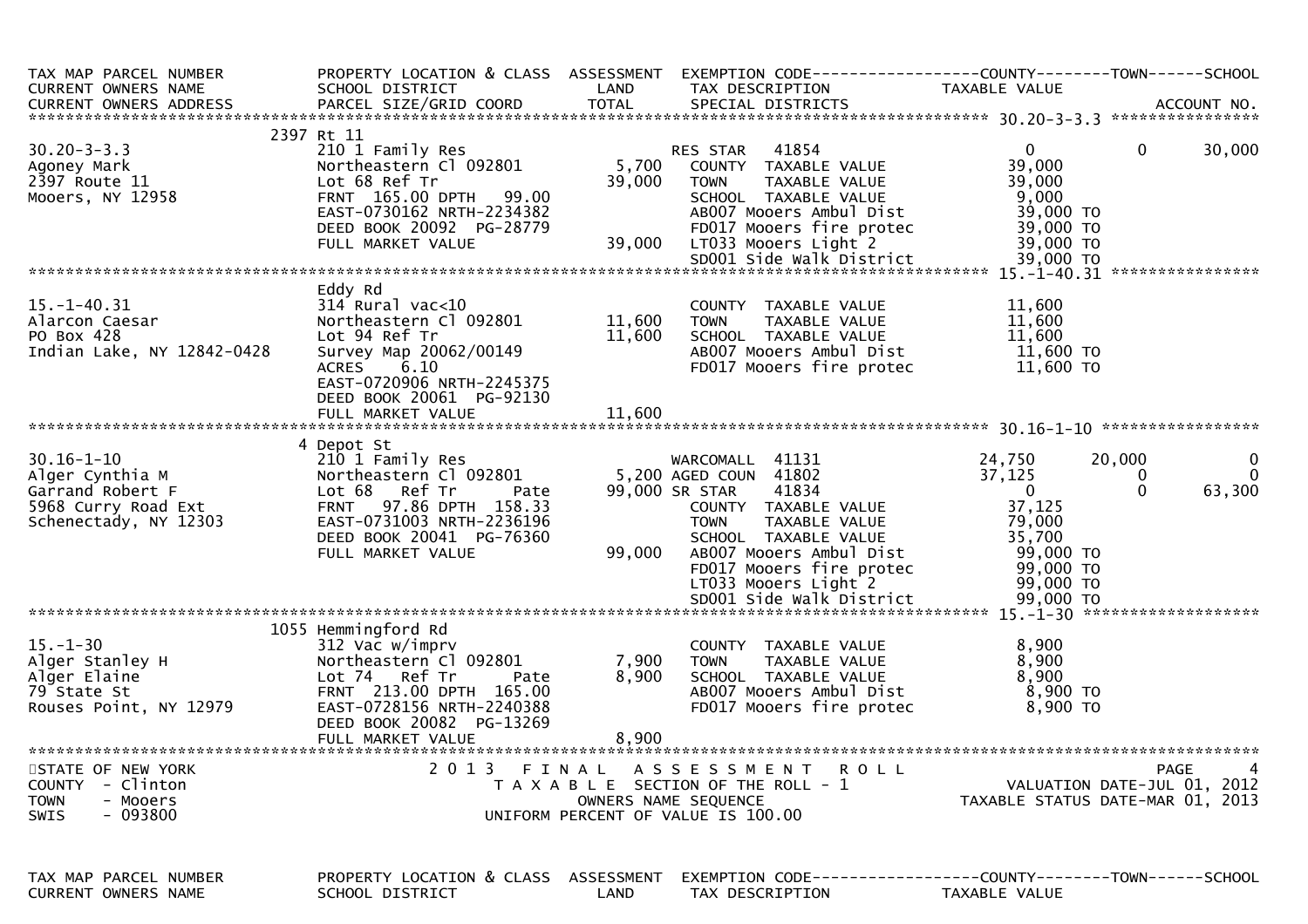| $30. - 1 - 22$<br>Alger Stanley H<br>Alger Elaine<br>79 State St<br>Rouses Point, NY 12979             | Duprey Rd<br>$322$ Rural vac $>10$<br>Northeastern Cl 092801<br>Lot 92<br>Ref Tr<br>Pate<br>52.10<br><b>ACRES</b><br>EAST-0721333 NRTH-2236827<br>DEED BOOK 971<br>PG-301                | 38,700<br>38,700<br>38,700         | COUNTY TAXABLE VALUE<br>TAXABLE VALUE<br><b>TOWN</b><br>SCHOOL TAXABLE VALUE<br>AB007 Mooers Ambul Dist<br>FD017 Mooers fire protec                                                                   | 38,700<br>38,700<br>38,700<br>38,700 TO<br>38,700 TO                       |                                                 |
|--------------------------------------------------------------------------------------------------------|------------------------------------------------------------------------------------------------------------------------------------------------------------------------------------------|------------------------------------|-------------------------------------------------------------------------------------------------------------------------------------------------------------------------------------------------------|----------------------------------------------------------------------------|-------------------------------------------------|
|                                                                                                        | FULL MARKET VALUE                                                                                                                                                                        |                                    |                                                                                                                                                                                                       |                                                                            |                                                 |
| $46. - 1 - 4.32$<br>Aliman Maurice<br>1365 LaValley Rd<br>Mooers, NY 12958                             | 1365 LaValley Rd<br>210 1 Family Res<br>Northeastern Cl 092801<br>Lot 45 Ref Tr<br>3.30<br><b>ACRES</b><br>EAST-0736238 NRTH-2232010<br>DEED BOOK 20122 PG-50082                         | 8,300<br>110,900                   | RES STAR<br>41854<br>COUNTY TAXABLE VALUE<br><b>TOWN</b><br>TAXABLE VALUE<br>SCHOOL TAXABLE VALUE<br>AB007 Mooers Ambul Dist<br>FD017 Mooers fire protec                                              | $\overline{0}$<br>110,900<br>110,900<br>80,900<br>110,900 TO<br>110,900 TO | $\mathbf 0$<br>30,000                           |
|                                                                                                        |                                                                                                                                                                                          |                                    |                                                                                                                                                                                                       |                                                                            |                                                 |
| $16. - 1 - 13$<br>Allen Calvin L<br>Allen Fay E<br>121 Upton Rd<br>Mooers, NY 12958                    | 121 Upton Rd<br>240 Rural res<br>Northeastern Cl 092801<br>Lots 17/40 Ref Tr Patent<br>ACRES 52.20<br>EAST-0740916 NRTH-2250401<br>DEED BOOK 743<br>PG-199                               | 91,500                             | 71 PCT OF VALUE USED FOR EXEMPTION PURPOSES<br>WARNONALL 41121<br>41854<br>34,800 RES STAR<br>COUNTY TAXABLE VALUE<br>TAXABLE VALUE<br><b>TOWN</b><br>SCHOOL TAXABLE VALUE<br>AB007 Mooers Ambul Dist | 9,745<br>$\mathbf{0}$<br>81,755<br>81,755<br>61,500<br>91,500 TO           | 9,745<br>0<br>30,000<br>0                       |
| $17. - 2 - 3.1$<br>Allen Calvin L<br>Allen Fay E<br>121 Upton Rd<br>Mooers, NY 12958                   | North Star Rd<br>321 Abandoned ag<br>Northeastern Cl 092801<br>Ref Tr<br>Lot 17<br>Pate<br>ACRES 107.70<br>EAST-0744595 NRTH-2248643<br>DEED BOOK 20001 PG-20930<br>FULL MARKET VALUE    | 44,800<br>44,800<br>44,800         | COUNTY TAXABLE VALUE<br><b>TOWN</b><br>TAXABLE VALUE<br>SCHOOL TAXABLE VALUE<br>AB007 Mooers Ambul Dist<br>FD017 Mooers fire protec                                                                   | 44,800<br>44,800<br>44,800<br>44,800 TO<br>44,800 TO                       | *****************                               |
| $15. - 1 - 18.5$<br>Allen Gary N<br>1 Hardscrabble Rd<br>Cadyville, NY 12918                           | Hemmingford Rd<br>$314$ Rural vac<10<br>Northeastern Cl 092801<br>Lot 73 Ref Tract<br><b>ACRES</b><br>9.70<br>EAST-0726565 NRTH-2245437<br>DEED BOOK 20122 PG-50906<br>FULL MARKET VALUE | 11,000<br>11,000<br>11,000         | COUNTY<br>TAXABLE VALUE<br>TAXABLE VALUE<br><b>TOWN</b><br>SCHOOL TAXABLE VALUE<br>AB007 Mooers Ambul Dist<br>FD017 Mooers fire protec                                                                | 11,000<br>11,000<br>11,000<br>11,000 TO<br>11,000 TO                       |                                                 |
| STATE OF NEW YORK<br>- Clinton<br><b>COUNTY</b><br><b>TOWN</b><br>- Mooers<br>$-093800$<br><b>SWIS</b> | 2 0 1 3<br>FINAL                                                                                                                                                                         |                                    | ASSESSMENT ROLL<br>T A X A B L E SECTION OF THE ROLL - 1<br>OWNERS NAME SEQUENCE<br>UNIFORM PERCENT OF VALUE IS 100.00                                                                                | TAXABLE STATUS DATE-MAR 01, 2013                                           | <b>PAGE</b><br>5<br>VALUATION DATE-JUL 01, 2012 |
| TAX MAP PARCEL NUMBER<br>CURRENT OWNERS NAME<br><b>CURRENT OWNERS ADDRESS</b>                          | PROPERTY LOCATION & CLASS<br>SCHOOL DISTRICT<br>PARCEL SIZE/GRID COORD                                                                                                                   | ASSESSMENT<br>LAND<br><b>TOTAL</b> | EXEMPTION        CODE------------------COUNTY-------TOWN------SCHOOL<br>TAX DESCRIPTION<br>SPECIAL DISTRICTS                                                                                          | TAXABLE VALUE                                                              | ACCOUNT NO.                                     |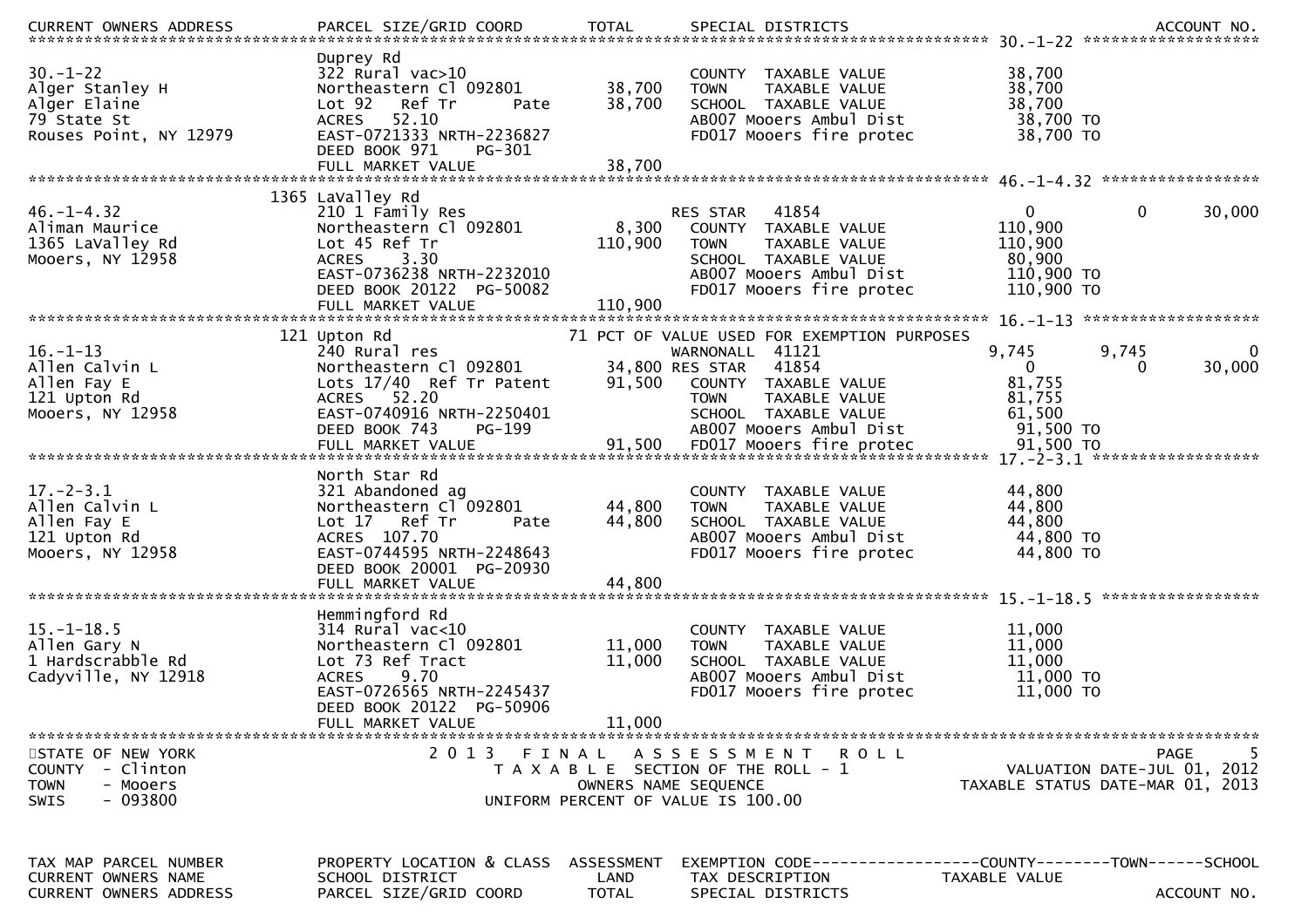| $43. - 1 - 8.2$<br>Anctil John L<br>Anctil Susan J<br>507 Lamberton Rd<br>Mooers Forks, NY 12959-9704    | 507 Lamberton Rd<br>210 1 Family Res<br>Northeastern Cl 092801<br>Lot 151 Ref Tr Patent<br>FRNT 138.00 DPTH 115.00<br>940<br><b>BANK</b><br>EAST-0701597 NRTH-2232895               | 3,800<br>85,000             | RES STAR<br>41854<br>COUNTY TAXABLE VALUE<br><b>TOWN</b><br>TAXABLE VALUE<br>SCHOOL TAXABLE VALUE<br>AB007 Mooers Ambul Dist<br>FD017 Mooers fire protec | $\mathbf{0}$<br>$\mathbf{0}$<br>85,000<br>85,000<br>55,000<br>85,000 TO<br>85,000 TO      | 30,000               |
|----------------------------------------------------------------------------------------------------------|-------------------------------------------------------------------------------------------------------------------------------------------------------------------------------------|-----------------------------|----------------------------------------------------------------------------------------------------------------------------------------------------------|-------------------------------------------------------------------------------------------|----------------------|
|                                                                                                          | DEED BOOK 585<br>PG-1067                                                                                                                                                            |                             |                                                                                                                                                          |                                                                                           |                      |
|                                                                                                          | FULL MARKET VALUE                                                                                                                                                                   | 85,000                      |                                                                                                                                                          |                                                                                           |                      |
|                                                                                                          | Eddy Rd                                                                                                                                                                             |                             |                                                                                                                                                          |                                                                                           | Lease 2011           |
| $14. - 1 - 12.1$<br>Anctil Jonathan L<br>Anctil John L<br>507 Lamberton Rd<br>Mooers Forks, NY 12959     | 321 Abandoned ag<br>Northeastern Cl 092801<br>Lot 96 Ref Tr<br>Pate<br>ACRES 249.00<br>EAST-0717168 NRTH-2248197<br>DEED BOOK 20041 PG-68285                                        | 77,300<br>77,300            | OS AG DIST 41730<br>COUNTY TAXABLE VALUE<br>TAXABLE VALUE<br><b>TOWN</b><br>SCHOOL TAXABLE VALUE<br>AB007 Mooers Ambul Dist<br>FD017 Mooers fire protec  | 20,917<br>20,917<br>56,383<br>56,383<br>56,383<br>77,300 TO<br>77,300 TO                  | 20,917               |
| MAY BE SUBJECT TO PAYMENT                                                                                | FULL MARKET VALUE                                                                                                                                                                   | 77,300                      |                                                                                                                                                          |                                                                                           |                      |
| UNDER AGDIST LAW TIL 2020                                                                                |                                                                                                                                                                                     |                             |                                                                                                                                                          |                                                                                           |                      |
|                                                                                                          | North Star Rd                                                                                                                                                                       |                             |                                                                                                                                                          |                                                                                           |                      |
| $15.-1-26.1$<br>Anctil Julie<br>113 Gamlaw Rd<br>Champlain, NY 12919-4603                                | 311 Res vac land<br>Northeastern Cl 092801<br>Ref Tr<br>Lot 70<br>Pate<br>FRNT 208.00 DPTH 208.00<br>EAST-0732287 NRTH-2245019                                                      | 4,100<br>4,100              | COUNTY TAXABLE VALUE<br>TAXABLE VALUE<br><b>TOWN</b><br>SCHOOL TAXABLE VALUE<br>AB007 Mooers Ambul Dist<br>FD017 Mooers fire protec                      | 4,100<br>4,100<br>4,100<br>4,100 TO<br>$4,100$ TO                                         |                      |
|                                                                                                          | DEED BOOK 98000 PG-98685<br>FULL MARKET VALUE                                                                                                                                       | 4,100                       |                                                                                                                                                          |                                                                                           |                      |
|                                                                                                          |                                                                                                                                                                                     |                             |                                                                                                                                                          |                                                                                           |                      |
| $43. - 1 - 8.12$<br>Anctil Matthew A<br>Seguin-Anctil Jessica K<br>593 Gero Rd<br>Mooers Forks, NY 12959 | 593 Gero Rd<br>210 1 Family Res<br>Northeastern Cl 092801<br>Lot 151 Ref Tr<br>ACRES 8.00 BANK<br>080<br>EAST-0701154 NRTH-2231932<br>DEED BOOK 20001 PG-24942<br>FULL MARKET VALUE | 9,900<br>140,700<br>140,700 | 41854<br>RES STAR<br>COUNTY TAXABLE VALUE<br><b>TOWN</b><br>TAXABLE VALUE<br>SCHOOL TAXABLE VALUE<br>AB007 Mooers Ambul Dist<br>FD017 Mooers fire protec | $\mathbf{0}$<br>$\mathbf{0}$<br>140,700<br>140,700<br>110,700<br>140,700 TO<br>140,700 TO | 30,000               |
|                                                                                                          |                                                                                                                                                                                     |                             |                                                                                                                                                          |                                                                                           |                      |
| $43. - 1 - 8.13$<br>Anctil Susan<br>Anctil John<br>507 Lamberton Rd<br>Mooers Forks, NY 12959            | Lamberton Rd<br>321 Abandoned ag<br>Northeastern Cl 092801<br>Lot 142 & 151 Ref Tr<br>ACRES 130.70<br>EAST-0700293 NRTH-2232769<br>DEED BOOK 20041 PG-76168                         | 60,900<br>60,900            | AGRI DISTR 41720<br>COUNTY TAXABLE VALUE<br><b>TOWN</b><br>TAXABLE VALUE<br>SCHOOL TAXABLE VALUE<br>AB007 Mooers Ambul Dist<br>FD017 Mooers fire protec  | 10,700<br>10,700<br>50,200<br>50,200<br>50,200<br>60,900 TO<br>60,900 ТО                  | Lease 2011<br>10,700 |
| MAY BE SUBJECT TO PAYMENT<br>UNDER AGDIST LAW TIL 2017                                                   | FULL MARKET VALUE                                                                                                                                                                   | 60,900                      |                                                                                                                                                          |                                                                                           |                      |
| STATE OF NEW YORK                                                                                        | 2013                                                                                                                                                                                |                             | FINAL ASSESSMENT ROLL                                                                                                                                    |                                                                                           | 6<br>PAGE            |
| <b>COUNTY</b><br>- Clinton<br><b>TOWN</b><br>- Mooers                                                    |                                                                                                                                                                                     |                             | T A X A B L E SECTION OF THE ROLL - 1<br>OWNERS NAME SEQUENCE                                                                                            | VALUATION DATE-JUL 01, 2012<br>TAXABLE STATUS DATE-MAR 01, 2013                           |                      |
| $-093800$<br><b>SWIS</b>                                                                                 |                                                                                                                                                                                     |                             | UNIFORM PERCENT OF VALUE IS 100.00                                                                                                                       |                                                                                           |                      |

TAX MAP PARCEL NUMBER PROPERTY LOCATION & CLASS ASSESSMENT EXEMPTION CODE------------------COUNTY--------TOWN------SCHOOL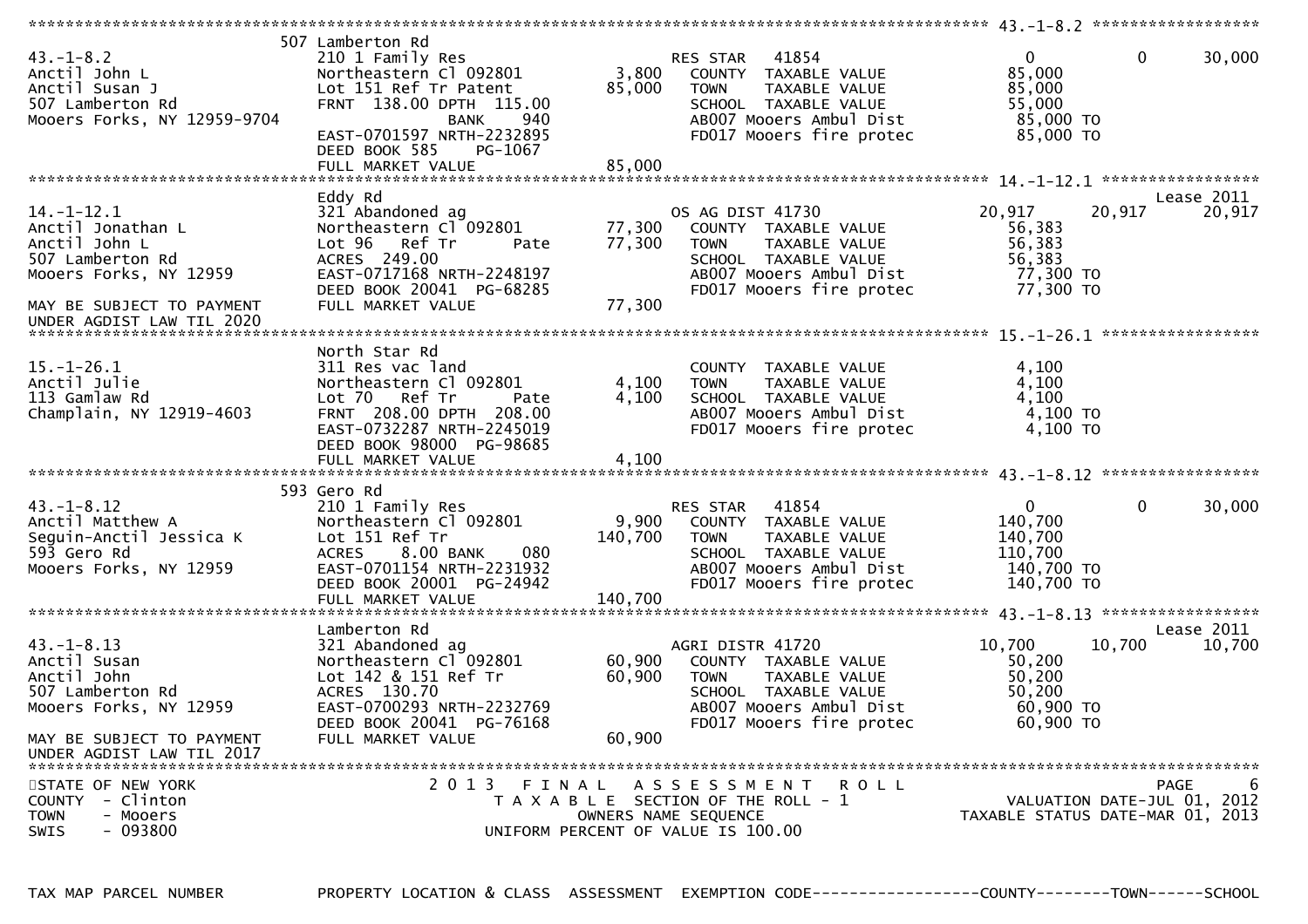| CURRENT OWNERS NAME                                                                                     | SCHOOL DISTRICT                                                                                                                                                              | LAND                        | TAX DESCRIPTION                                                                                                                                          | TAXABLE VALUE                                                            |                                                                              |
|---------------------------------------------------------------------------------------------------------|------------------------------------------------------------------------------------------------------------------------------------------------------------------------------|-----------------------------|----------------------------------------------------------------------------------------------------------------------------------------------------------|--------------------------------------------------------------------------|------------------------------------------------------------------------------|
| $46. - 2 - 1$<br>Archambault Paul<br>37 Crescent Ln<br>Mooers, NY 12958                                 | 37 Crescent Ln<br>210 1 Family Res<br>Northeastern Cl 092801<br>Lot 36 Ref Tr<br>Tierney Sub Lot 1<br>3.80<br>ACRES<br>EAST-0737206 NRTH-2232805<br>DEED BOOK 20092 PG-24808 | 10,200<br>41,200            | COUNTY TAXABLE VALUE<br><b>TOWN</b><br>TAXABLE VALUE<br>SCHOOL TAXABLE VALUE<br>AB007 Mooers Ambul Dist<br>FD017 Mooers fire protec                      | 41,200<br>41,200<br>41,200<br>41,200 TO<br>41,200 TO                     |                                                                              |
|                                                                                                         | Crescent Ln                                                                                                                                                                  |                             |                                                                                                                                                          |                                                                          |                                                                              |
| $46. -2 - 17.2$<br>Archambault Paul<br>37 Crescent Ln<br>Mooers, NY 12959                               | $314$ Rural vac<10<br>Northeastern Cl 092801<br>Lot 36 Ref Tr<br>Roadway<br>2.70<br><b>ACRES</b><br>EAST-0737382 NRTH-2232763<br>DEED BOOK 20092 PG-24809                    | 2,600<br>2,600              | COUNTY TAXABLE VALUE<br><b>TOWN</b><br>TAXABLE VALUE<br>SCHOOL TAXABLE VALUE<br>AB007 Mooers Ambul Dist<br>FD017 Mooers fire protec                      | 2,600<br>2,600<br>2,600<br>2,600 TO<br>2,600 TO                          |                                                                              |
|                                                                                                         | 413 Angelville Rd                                                                                                                                                            |                             |                                                                                                                                                          |                                                                          |                                                                              |
| $61. -1 - 14.23$<br>Arless Matthew<br>Cunningham Leila<br>413 Angelville Rd<br>Mooers, NY 12958         | 240 Rural res<br>Northeastern Cl 092801<br>Lot 33 & 34 Ref Tr<br>ACRES 19.80 BANK<br>080<br>EAST-0740233 NRTH-2220745<br>PG-103<br>DEED BOOK 1034                            | 21,300<br>124,400           | 41854<br>RES STAR<br>COUNTY TAXABLE VALUE<br><b>TOWN</b><br>TAXABLE VALUE<br>SCHOOL TAXABLE VALUE<br>AB007 Mooers Ambul Dist<br>FD017 Mooers fire protec | $\mathbf{0}$<br>124,400<br>124,400<br>94,400<br>124,400 TO<br>124,400 TO | $\mathbf{0}$<br>30,000                                                       |
|                                                                                                         | 245 Garrand Rd                                                                                                                                                               |                             |                                                                                                                                                          |                                                                          |                                                                              |
| $30. -1 - 3.2$<br>Arno Andrew A<br>Arno Shana L<br>245 Garrand Rd<br>Mooers, NY 12958                   | 210 1 Family Res<br>Northeastern Cl 092801<br>Lot 93 Ref Tr<br>ACRES 2.85<br>EAST-0723584 NRTH-2239881<br>DEED BOOK 20102 PG-34685<br>FULL MARKET VALUE                      | 9,500<br>165,000<br>165,000 | COUNTY TAXABLE VALUE<br><b>TOWN</b><br>TAXABLE VALUE<br>SCHOOL TAXABLE VALUE<br>AB007 Mooers Ambul Dist<br>FD017 Mooers fire protec                      | 165,000<br>165,000<br>165,000<br>165,000 TO<br>165,000 TO                |                                                                              |
|                                                                                                         | 155 Bashaw Rd                                                                                                                                                                |                             |                                                                                                                                                          |                                                                          |                                                                              |
| $60. -1 - 10.8$<br>Arnold Ronald<br>Goodrow Thomas<br>Gardner Lisa<br>155 Bashaw Rd<br>Mooers, NY 12958 | 210 1 Family Res<br>Northeastern Cl 092801<br>Lot 78 Ref Tr<br>FRNT 108.00 DPTH 175.00<br>EAST-0727964 NRTH-2224948<br>DEED BOOK 98001 PG-02953<br>FULL MARKET VALUE         | 6,800<br>59,400<br>59,400   | 41854<br>RES STAR<br>COUNTY TAXABLE VALUE<br><b>TOWN</b><br>TAXABLE VALUE<br>SCHOOL TAXABLE VALUE<br>AB007 Mooers Ambul Dist<br>FD017 Mooers fire protec | $\mathbf{0}$<br>59,400<br>59,400<br>29,400<br>59,400 TO<br>59,400 TO     | $\mathbf{0}$<br>30,000                                                       |
| STATE OF NEW YORK<br>COUNTY - Clinton<br><b>TOWN</b><br>- Mooers<br>$-093800$<br>SWIS                   |                                                                                                                                                                              | OWNERS NAME SEQUENCE        | 2013 FINAL ASSESSMENT ROLL<br>T A X A B L E SECTION OF THE ROLL - 1<br>UNIFORM PERCENT OF VALUE IS 100.00                                                |                                                                          | 7<br>PAGE<br>VALUATION DATE-JUL 01, 2012<br>TAXABLE STATUS DATE-MAR 01, 2013 |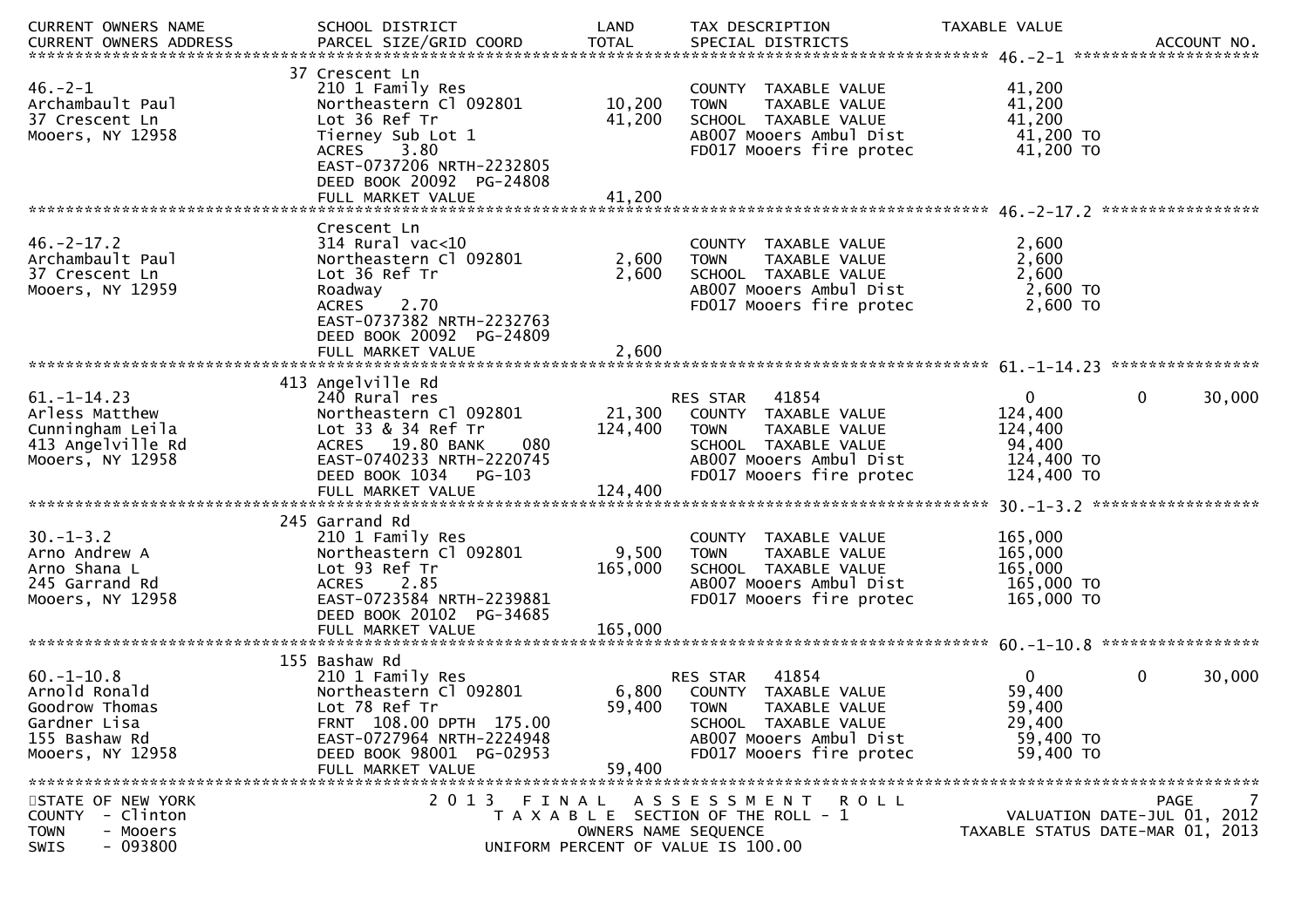| TAXABLE VALUE<br>136 Prespare Rd<br>$43. - 1 - 8.3$<br>75,000<br>260 Seasonal res<br>COUNTY TAXABLE VALUE<br>9,100<br>75,000<br>Arpin Caroline K<br>Northeastern Cl 092801<br><b>TOWN</b><br>TAXABLE VALUE<br>255 Milton<br>SCHOOL TAXABLE VALUE<br>75,000<br>75,000<br>Lot 142 Ref Tr<br>Beaconsfield, PQ, H9W 1K4<br>AB007 Mooers Ambul Dist<br>75,000 TO<br>ACRES 3.30<br>EAST-0706270 NRTH-2230007<br>75,000 TO<br>FD017 Mooers fire protec<br>DEED BOOK 20092 PG-29504<br>2980 Rt 11<br>210 1 Family Res<br>$\mathbf{0}$<br>0<br>30,000<br>KES STAR 41854<br>7,900 COUNTY TAXABLE VALUE<br>65,200 TOUN TAXABLE VALUE<br>Northeastern Cl 092801<br>65,300<br>Arquette Steven R<br>2980 Pt 11<br>Lot 99 Ref Tr Pat<br>65,300<br>65,300<br><b>TOWN</b><br>TAXABLE VALUE<br>Mooers Forks, NY 12959<br>Prev Deed 539 Pg 561<br>SCHOOL TAXABLE VALUE<br>35,300<br>FRNT 130.00 DPTH 260.00<br>65,300 TO<br>AB007 Mooers Ambul Dist<br>EAST-0716923 NRTH-2234214<br>FD017 Mooers fire protec<br>65,300 TO<br>LT013 Mooers Forks Light<br>DEED BOOK 20051 PG-84876<br>65,300 TO<br>65,300<br>FULL MARKET VALUE<br>991 Woods Falls Rd<br>$44. -2 - 18.2$<br><b>RES STAR 41854</b><br>$\mathbf{0}$<br>$\mathbf{0}$<br>30,000<br>210 1 Family Res<br>6,700 COUNTY TAXABLE VALUE<br>Northeastern Cl 092801<br>127,400<br>Arruda Robert A<br>Lot 116 Ref Tr<br>127,400<br>Arruda Catherine M<br>127,400<br><b>TOWN</b><br>TAXABLE VALUE<br>Pate<br>97,400<br>FRNT 160.00 DPTH 140.00<br>991 Woods Falls Rd<br>SCHOOL TAXABLE VALUE<br>AB007 Mooers Ambul Dist 127,400 TO<br>Mooers Forks, NY 12959<br><b>BANK</b><br>080<br>EAST-0715221 NRTH-2229597<br>FD017 Mooers fire protec<br>127,400 TO<br>DEED BOOK 20051 PG-83155<br>815 Hemmingford Rd<br>$30.19 - 1 - 7$<br>RES STAR 41854<br>$\mathbf{0}$<br>$\mathbf{0}$<br>30,000<br>210 1 Family Res<br>Arruda Sheila A<br>Northeastern Cl 092801<br>5,800 COUNTY TAXABLE VALUE<br>80,000<br>815 Hemmingford Rd<br>Lot 75 Ref Tr<br>80,000<br>80,000<br>Pate<br><b>TOWN</b><br>TAXABLE VALUE<br>50,000<br>FRNT 85.00 DPTH 150.00<br>SCHOOL TAXABLE VALUE<br>EAST-0728272 NRTH-2234455<br>AB007 Mooers Ambul Dist<br>80,000 TO<br>DEED BOOK 20001 PG-27234<br>80,000 TO<br>FD017 Mooers fire protec<br>80,000<br>LT033 Mooers Light 2<br>FULL MARKET VALUE<br>80,000 TO<br>373 Woods Falls Rd<br>270 Mfg housing<br>25,300<br>COUNTY TAXABLE VALUE<br>7,800<br>25,300<br>Northeastern Cl 092801<br><b>TOWN</b><br>TAXABLE VALUE<br>25,300<br>Lot 128 Ref Tr<br>25,300<br>Arthur Terry<br>SCHOOL TAXABLE VALUE<br>FRNT 167.50 DPTH 239.00<br>25,300 TO<br>373 Woods Falls Rd<br>AB007 Mooers Ambul Dist<br>Altona, NY 12910<br>FD017 Mooers fire protec<br>25,300 TO<br>320<br><b>BANK</b><br>EAST-0710647 NRTH-2218931<br>DEED BOOK 20011 PG-33624<br>25,300<br>FULL MARKET VALUE | TAX MAP PARCEL NUMBER |                 |      | PROPERTY LOCATION & CLASS ASSESSMENT EXEMPTION CODE----------------COUNTY-------TOWN------SCHOOL |  |
|-------------------------------------------------------------------------------------------------------------------------------------------------------------------------------------------------------------------------------------------------------------------------------------------------------------------------------------------------------------------------------------------------------------------------------------------------------------------------------------------------------------------------------------------------------------------------------------------------------------------------------------------------------------------------------------------------------------------------------------------------------------------------------------------------------------------------------------------------------------------------------------------------------------------------------------------------------------------------------------------------------------------------------------------------------------------------------------------------------------------------------------------------------------------------------------------------------------------------------------------------------------------------------------------------------------------------------------------------------------------------------------------------------------------------------------------------------------------------------------------------------------------------------------------------------------------------------------------------------------------------------------------------------------------------------------------------------------------------------------------------------------------------------------------------------------------------------------------------------------------------------------------------------------------------------------------------------------------------------------------------------------------------------------------------------------------------------------------------------------------------------------------------------------------------------------------------------------------------------------------------------------------------------------------------------------------------------------------------------------------------------------------------------------------------------------------------------------------------------------------------------------------------------------------------------------------------------------------------------------------------------------------------------------------------------------------------------------------------------------------------------------------------------------------------------------------------|-----------------------|-----------------|------|--------------------------------------------------------------------------------------------------|--|
|                                                                                                                                                                                                                                                                                                                                                                                                                                                                                                                                                                                                                                                                                                                                                                                                                                                                                                                                                                                                                                                                                                                                                                                                                                                                                                                                                                                                                                                                                                                                                                                                                                                                                                                                                                                                                                                                                                                                                                                                                                                                                                                                                                                                                                                                                                                                                                                                                                                                                                                                                                                                                                                                                                                                                                                                                         | CURRENT OWNERS NAME   | SCHOOL DISTRICT | LAND | TAX DESCRIPTION                                                                                  |  |
|                                                                                                                                                                                                                                                                                                                                                                                                                                                                                                                                                                                                                                                                                                                                                                                                                                                                                                                                                                                                                                                                                                                                                                                                                                                                                                                                                                                                                                                                                                                                                                                                                                                                                                                                                                                                                                                                                                                                                                                                                                                                                                                                                                                                                                                                                                                                                                                                                                                                                                                                                                                                                                                                                                                                                                                                                         |                       |                 |      |                                                                                                  |  |
|                                                                                                                                                                                                                                                                                                                                                                                                                                                                                                                                                                                                                                                                                                                                                                                                                                                                                                                                                                                                                                                                                                                                                                                                                                                                                                                                                                                                                                                                                                                                                                                                                                                                                                                                                                                                                                                                                                                                                                                                                                                                                                                                                                                                                                                                                                                                                                                                                                                                                                                                                                                                                                                                                                                                                                                                                         |                       |                 |      |                                                                                                  |  |
|                                                                                                                                                                                                                                                                                                                                                                                                                                                                                                                                                                                                                                                                                                                                                                                                                                                                                                                                                                                                                                                                                                                                                                                                                                                                                                                                                                                                                                                                                                                                                                                                                                                                                                                                                                                                                                                                                                                                                                                                                                                                                                                                                                                                                                                                                                                                                                                                                                                                                                                                                                                                                                                                                                                                                                                                                         |                       |                 |      |                                                                                                  |  |
|                                                                                                                                                                                                                                                                                                                                                                                                                                                                                                                                                                                                                                                                                                                                                                                                                                                                                                                                                                                                                                                                                                                                                                                                                                                                                                                                                                                                                                                                                                                                                                                                                                                                                                                                                                                                                                                                                                                                                                                                                                                                                                                                                                                                                                                                                                                                                                                                                                                                                                                                                                                                                                                                                                                                                                                                                         |                       |                 |      |                                                                                                  |  |
|                                                                                                                                                                                                                                                                                                                                                                                                                                                                                                                                                                                                                                                                                                                                                                                                                                                                                                                                                                                                                                                                                                                                                                                                                                                                                                                                                                                                                                                                                                                                                                                                                                                                                                                                                                                                                                                                                                                                                                                                                                                                                                                                                                                                                                                                                                                                                                                                                                                                                                                                                                                                                                                                                                                                                                                                                         |                       |                 |      |                                                                                                  |  |
|                                                                                                                                                                                                                                                                                                                                                                                                                                                                                                                                                                                                                                                                                                                                                                                                                                                                                                                                                                                                                                                                                                                                                                                                                                                                                                                                                                                                                                                                                                                                                                                                                                                                                                                                                                                                                                                                                                                                                                                                                                                                                                                                                                                                                                                                                                                                                                                                                                                                                                                                                                                                                                                                                                                                                                                                                         |                       |                 |      |                                                                                                  |  |
|                                                                                                                                                                                                                                                                                                                                                                                                                                                                                                                                                                                                                                                                                                                                                                                                                                                                                                                                                                                                                                                                                                                                                                                                                                                                                                                                                                                                                                                                                                                                                                                                                                                                                                                                                                                                                                                                                                                                                                                                                                                                                                                                                                                                                                                                                                                                                                                                                                                                                                                                                                                                                                                                                                                                                                                                                         |                       |                 |      |                                                                                                  |  |
|                                                                                                                                                                                                                                                                                                                                                                                                                                                                                                                                                                                                                                                                                                                                                                                                                                                                                                                                                                                                                                                                                                                                                                                                                                                                                                                                                                                                                                                                                                                                                                                                                                                                                                                                                                                                                                                                                                                                                                                                                                                                                                                                                                                                                                                                                                                                                                                                                                                                                                                                                                                                                                                                                                                                                                                                                         |                       |                 |      |                                                                                                  |  |
|                                                                                                                                                                                                                                                                                                                                                                                                                                                                                                                                                                                                                                                                                                                                                                                                                                                                                                                                                                                                                                                                                                                                                                                                                                                                                                                                                                                                                                                                                                                                                                                                                                                                                                                                                                                                                                                                                                                                                                                                                                                                                                                                                                                                                                                                                                                                                                                                                                                                                                                                                                                                                                                                                                                                                                                                                         |                       |                 |      |                                                                                                  |  |
|                                                                                                                                                                                                                                                                                                                                                                                                                                                                                                                                                                                                                                                                                                                                                                                                                                                                                                                                                                                                                                                                                                                                                                                                                                                                                                                                                                                                                                                                                                                                                                                                                                                                                                                                                                                                                                                                                                                                                                                                                                                                                                                                                                                                                                                                                                                                                                                                                                                                                                                                                                                                                                                                                                                                                                                                                         | $29. - 2 - 34.2$      |                 |      |                                                                                                  |  |
|                                                                                                                                                                                                                                                                                                                                                                                                                                                                                                                                                                                                                                                                                                                                                                                                                                                                                                                                                                                                                                                                                                                                                                                                                                                                                                                                                                                                                                                                                                                                                                                                                                                                                                                                                                                                                                                                                                                                                                                                                                                                                                                                                                                                                                                                                                                                                                                                                                                                                                                                                                                                                                                                                                                                                                                                                         |                       |                 |      |                                                                                                  |  |
|                                                                                                                                                                                                                                                                                                                                                                                                                                                                                                                                                                                                                                                                                                                                                                                                                                                                                                                                                                                                                                                                                                                                                                                                                                                                                                                                                                                                                                                                                                                                                                                                                                                                                                                                                                                                                                                                                                                                                                                                                                                                                                                                                                                                                                                                                                                                                                                                                                                                                                                                                                                                                                                                                                                                                                                                                         | 2980 Rt 11            |                 |      |                                                                                                  |  |
|                                                                                                                                                                                                                                                                                                                                                                                                                                                                                                                                                                                                                                                                                                                                                                                                                                                                                                                                                                                                                                                                                                                                                                                                                                                                                                                                                                                                                                                                                                                                                                                                                                                                                                                                                                                                                                                                                                                                                                                                                                                                                                                                                                                                                                                                                                                                                                                                                                                                                                                                                                                                                                                                                                                                                                                                                         |                       |                 |      |                                                                                                  |  |
|                                                                                                                                                                                                                                                                                                                                                                                                                                                                                                                                                                                                                                                                                                                                                                                                                                                                                                                                                                                                                                                                                                                                                                                                                                                                                                                                                                                                                                                                                                                                                                                                                                                                                                                                                                                                                                                                                                                                                                                                                                                                                                                                                                                                                                                                                                                                                                                                                                                                                                                                                                                                                                                                                                                                                                                                                         |                       |                 |      |                                                                                                  |  |
|                                                                                                                                                                                                                                                                                                                                                                                                                                                                                                                                                                                                                                                                                                                                                                                                                                                                                                                                                                                                                                                                                                                                                                                                                                                                                                                                                                                                                                                                                                                                                                                                                                                                                                                                                                                                                                                                                                                                                                                                                                                                                                                                                                                                                                                                                                                                                                                                                                                                                                                                                                                                                                                                                                                                                                                                                         |                       |                 |      |                                                                                                  |  |
|                                                                                                                                                                                                                                                                                                                                                                                                                                                                                                                                                                                                                                                                                                                                                                                                                                                                                                                                                                                                                                                                                                                                                                                                                                                                                                                                                                                                                                                                                                                                                                                                                                                                                                                                                                                                                                                                                                                                                                                                                                                                                                                                                                                                                                                                                                                                                                                                                                                                                                                                                                                                                                                                                                                                                                                                                         |                       |                 |      |                                                                                                  |  |
|                                                                                                                                                                                                                                                                                                                                                                                                                                                                                                                                                                                                                                                                                                                                                                                                                                                                                                                                                                                                                                                                                                                                                                                                                                                                                                                                                                                                                                                                                                                                                                                                                                                                                                                                                                                                                                                                                                                                                                                                                                                                                                                                                                                                                                                                                                                                                                                                                                                                                                                                                                                                                                                                                                                                                                                                                         |                       |                 |      |                                                                                                  |  |
|                                                                                                                                                                                                                                                                                                                                                                                                                                                                                                                                                                                                                                                                                                                                                                                                                                                                                                                                                                                                                                                                                                                                                                                                                                                                                                                                                                                                                                                                                                                                                                                                                                                                                                                                                                                                                                                                                                                                                                                                                                                                                                                                                                                                                                                                                                                                                                                                                                                                                                                                                                                                                                                                                                                                                                                                                         |                       |                 |      |                                                                                                  |  |
|                                                                                                                                                                                                                                                                                                                                                                                                                                                                                                                                                                                                                                                                                                                                                                                                                                                                                                                                                                                                                                                                                                                                                                                                                                                                                                                                                                                                                                                                                                                                                                                                                                                                                                                                                                                                                                                                                                                                                                                                                                                                                                                                                                                                                                                                                                                                                                                                                                                                                                                                                                                                                                                                                                                                                                                                                         |                       |                 |      |                                                                                                  |  |
|                                                                                                                                                                                                                                                                                                                                                                                                                                                                                                                                                                                                                                                                                                                                                                                                                                                                                                                                                                                                                                                                                                                                                                                                                                                                                                                                                                                                                                                                                                                                                                                                                                                                                                                                                                                                                                                                                                                                                                                                                                                                                                                                                                                                                                                                                                                                                                                                                                                                                                                                                                                                                                                                                                                                                                                                                         |                       |                 |      |                                                                                                  |  |
|                                                                                                                                                                                                                                                                                                                                                                                                                                                                                                                                                                                                                                                                                                                                                                                                                                                                                                                                                                                                                                                                                                                                                                                                                                                                                                                                                                                                                                                                                                                                                                                                                                                                                                                                                                                                                                                                                                                                                                                                                                                                                                                                                                                                                                                                                                                                                                                                                                                                                                                                                                                                                                                                                                                                                                                                                         |                       |                 |      |                                                                                                  |  |
|                                                                                                                                                                                                                                                                                                                                                                                                                                                                                                                                                                                                                                                                                                                                                                                                                                                                                                                                                                                                                                                                                                                                                                                                                                                                                                                                                                                                                                                                                                                                                                                                                                                                                                                                                                                                                                                                                                                                                                                                                                                                                                                                                                                                                                                                                                                                                                                                                                                                                                                                                                                                                                                                                                                                                                                                                         |                       |                 |      |                                                                                                  |  |
|                                                                                                                                                                                                                                                                                                                                                                                                                                                                                                                                                                                                                                                                                                                                                                                                                                                                                                                                                                                                                                                                                                                                                                                                                                                                                                                                                                                                                                                                                                                                                                                                                                                                                                                                                                                                                                                                                                                                                                                                                                                                                                                                                                                                                                                                                                                                                                                                                                                                                                                                                                                                                                                                                                                                                                                                                         |                       |                 |      |                                                                                                  |  |
|                                                                                                                                                                                                                                                                                                                                                                                                                                                                                                                                                                                                                                                                                                                                                                                                                                                                                                                                                                                                                                                                                                                                                                                                                                                                                                                                                                                                                                                                                                                                                                                                                                                                                                                                                                                                                                                                                                                                                                                                                                                                                                                                                                                                                                                                                                                                                                                                                                                                                                                                                                                                                                                                                                                                                                                                                         |                       |                 |      |                                                                                                  |  |
|                                                                                                                                                                                                                                                                                                                                                                                                                                                                                                                                                                                                                                                                                                                                                                                                                                                                                                                                                                                                                                                                                                                                                                                                                                                                                                                                                                                                                                                                                                                                                                                                                                                                                                                                                                                                                                                                                                                                                                                                                                                                                                                                                                                                                                                                                                                                                                                                                                                                                                                                                                                                                                                                                                                                                                                                                         |                       |                 |      |                                                                                                  |  |
|                                                                                                                                                                                                                                                                                                                                                                                                                                                                                                                                                                                                                                                                                                                                                                                                                                                                                                                                                                                                                                                                                                                                                                                                                                                                                                                                                                                                                                                                                                                                                                                                                                                                                                                                                                                                                                                                                                                                                                                                                                                                                                                                                                                                                                                                                                                                                                                                                                                                                                                                                                                                                                                                                                                                                                                                                         |                       |                 |      |                                                                                                  |  |
|                                                                                                                                                                                                                                                                                                                                                                                                                                                                                                                                                                                                                                                                                                                                                                                                                                                                                                                                                                                                                                                                                                                                                                                                                                                                                                                                                                                                                                                                                                                                                                                                                                                                                                                                                                                                                                                                                                                                                                                                                                                                                                                                                                                                                                                                                                                                                                                                                                                                                                                                                                                                                                                                                                                                                                                                                         |                       |                 |      |                                                                                                  |  |
|                                                                                                                                                                                                                                                                                                                                                                                                                                                                                                                                                                                                                                                                                                                                                                                                                                                                                                                                                                                                                                                                                                                                                                                                                                                                                                                                                                                                                                                                                                                                                                                                                                                                                                                                                                                                                                                                                                                                                                                                                                                                                                                                                                                                                                                                                                                                                                                                                                                                                                                                                                                                                                                                                                                                                                                                                         |                       |                 |      |                                                                                                  |  |
|                                                                                                                                                                                                                                                                                                                                                                                                                                                                                                                                                                                                                                                                                                                                                                                                                                                                                                                                                                                                                                                                                                                                                                                                                                                                                                                                                                                                                                                                                                                                                                                                                                                                                                                                                                                                                                                                                                                                                                                                                                                                                                                                                                                                                                                                                                                                                                                                                                                                                                                                                                                                                                                                                                                                                                                                                         |                       |                 |      |                                                                                                  |  |
|                                                                                                                                                                                                                                                                                                                                                                                                                                                                                                                                                                                                                                                                                                                                                                                                                                                                                                                                                                                                                                                                                                                                                                                                                                                                                                                                                                                                                                                                                                                                                                                                                                                                                                                                                                                                                                                                                                                                                                                                                                                                                                                                                                                                                                                                                                                                                                                                                                                                                                                                                                                                                                                                                                                                                                                                                         | Mooers, NY 12958      |                 |      |                                                                                                  |  |
|                                                                                                                                                                                                                                                                                                                                                                                                                                                                                                                                                                                                                                                                                                                                                                                                                                                                                                                                                                                                                                                                                                                                                                                                                                                                                                                                                                                                                                                                                                                                                                                                                                                                                                                                                                                                                                                                                                                                                                                                                                                                                                                                                                                                                                                                                                                                                                                                                                                                                                                                                                                                                                                                                                                                                                                                                         |                       |                 |      |                                                                                                  |  |
|                                                                                                                                                                                                                                                                                                                                                                                                                                                                                                                                                                                                                                                                                                                                                                                                                                                                                                                                                                                                                                                                                                                                                                                                                                                                                                                                                                                                                                                                                                                                                                                                                                                                                                                                                                                                                                                                                                                                                                                                                                                                                                                                                                                                                                                                                                                                                                                                                                                                                                                                                                                                                                                                                                                                                                                                                         |                       |                 |      |                                                                                                  |  |
|                                                                                                                                                                                                                                                                                                                                                                                                                                                                                                                                                                                                                                                                                                                                                                                                                                                                                                                                                                                                                                                                                                                                                                                                                                                                                                                                                                                                                                                                                                                                                                                                                                                                                                                                                                                                                                                                                                                                                                                                                                                                                                                                                                                                                                                                                                                                                                                                                                                                                                                                                                                                                                                                                                                                                                                                                         |                       |                 |      |                                                                                                  |  |
|                                                                                                                                                                                                                                                                                                                                                                                                                                                                                                                                                                                                                                                                                                                                                                                                                                                                                                                                                                                                                                                                                                                                                                                                                                                                                                                                                                                                                                                                                                                                                                                                                                                                                                                                                                                                                                                                                                                                                                                                                                                                                                                                                                                                                                                                                                                                                                                                                                                                                                                                                                                                                                                                                                                                                                                                                         |                       |                 |      |                                                                                                  |  |
|                                                                                                                                                                                                                                                                                                                                                                                                                                                                                                                                                                                                                                                                                                                                                                                                                                                                                                                                                                                                                                                                                                                                                                                                                                                                                                                                                                                                                                                                                                                                                                                                                                                                                                                                                                                                                                                                                                                                                                                                                                                                                                                                                                                                                                                                                                                                                                                                                                                                                                                                                                                                                                                                                                                                                                                                                         |                       |                 |      |                                                                                                  |  |
|                                                                                                                                                                                                                                                                                                                                                                                                                                                                                                                                                                                                                                                                                                                                                                                                                                                                                                                                                                                                                                                                                                                                                                                                                                                                                                                                                                                                                                                                                                                                                                                                                                                                                                                                                                                                                                                                                                                                                                                                                                                                                                                                                                                                                                                                                                                                                                                                                                                                                                                                                                                                                                                                                                                                                                                                                         | $59. - 1 - 29.32$     |                 |      |                                                                                                  |  |
|                                                                                                                                                                                                                                                                                                                                                                                                                                                                                                                                                                                                                                                                                                                                                                                                                                                                                                                                                                                                                                                                                                                                                                                                                                                                                                                                                                                                                                                                                                                                                                                                                                                                                                                                                                                                                                                                                                                                                                                                                                                                                                                                                                                                                                                                                                                                                                                                                                                                                                                                                                                                                                                                                                                                                                                                                         | Arthur Linda          |                 |      |                                                                                                  |  |
|                                                                                                                                                                                                                                                                                                                                                                                                                                                                                                                                                                                                                                                                                                                                                                                                                                                                                                                                                                                                                                                                                                                                                                                                                                                                                                                                                                                                                                                                                                                                                                                                                                                                                                                                                                                                                                                                                                                                                                                                                                                                                                                                                                                                                                                                                                                                                                                                                                                                                                                                                                                                                                                                                                                                                                                                                         |                       |                 |      |                                                                                                  |  |
|                                                                                                                                                                                                                                                                                                                                                                                                                                                                                                                                                                                                                                                                                                                                                                                                                                                                                                                                                                                                                                                                                                                                                                                                                                                                                                                                                                                                                                                                                                                                                                                                                                                                                                                                                                                                                                                                                                                                                                                                                                                                                                                                                                                                                                                                                                                                                                                                                                                                                                                                                                                                                                                                                                                                                                                                                         |                       |                 |      |                                                                                                  |  |
|                                                                                                                                                                                                                                                                                                                                                                                                                                                                                                                                                                                                                                                                                                                                                                                                                                                                                                                                                                                                                                                                                                                                                                                                                                                                                                                                                                                                                                                                                                                                                                                                                                                                                                                                                                                                                                                                                                                                                                                                                                                                                                                                                                                                                                                                                                                                                                                                                                                                                                                                                                                                                                                                                                                                                                                                                         |                       |                 |      |                                                                                                  |  |
|                                                                                                                                                                                                                                                                                                                                                                                                                                                                                                                                                                                                                                                                                                                                                                                                                                                                                                                                                                                                                                                                                                                                                                                                                                                                                                                                                                                                                                                                                                                                                                                                                                                                                                                                                                                                                                                                                                                                                                                                                                                                                                                                                                                                                                                                                                                                                                                                                                                                                                                                                                                                                                                                                                                                                                                                                         |                       |                 |      |                                                                                                  |  |
|                                                                                                                                                                                                                                                                                                                                                                                                                                                                                                                                                                                                                                                                                                                                                                                                                                                                                                                                                                                                                                                                                                                                                                                                                                                                                                                                                                                                                                                                                                                                                                                                                                                                                                                                                                                                                                                                                                                                                                                                                                                                                                                                                                                                                                                                                                                                                                                                                                                                                                                                                                                                                                                                                                                                                                                                                         |                       |                 |      |                                                                                                  |  |
|                                                                                                                                                                                                                                                                                                                                                                                                                                                                                                                                                                                                                                                                                                                                                                                                                                                                                                                                                                                                                                                                                                                                                                                                                                                                                                                                                                                                                                                                                                                                                                                                                                                                                                                                                                                                                                                                                                                                                                                                                                                                                                                                                                                                                                                                                                                                                                                                                                                                                                                                                                                                                                                                                                                                                                                                                         |                       |                 |      |                                                                                                  |  |
| 2 0 1 3<br>8<br>STATE OF NEW YORK<br><b>PAGE</b><br>FINAL<br>A S S E S S M E N T R O L L                                                                                                                                                                                                                                                                                                                                                                                                                                                                                                                                                                                                                                                                                                                                                                                                                                                                                                                                                                                                                                                                                                                                                                                                                                                                                                                                                                                                                                                                                                                                                                                                                                                                                                                                                                                                                                                                                                                                                                                                                                                                                                                                                                                                                                                                                                                                                                                                                                                                                                                                                                                                                                                                                                                                |                       |                 |      |                                                                                                  |  |
| VALUATION DATE-JUL 01, 2012<br>T A X A B L E SECTION OF THE ROLL - 1                                                                                                                                                                                                                                                                                                                                                                                                                                                                                                                                                                                                                                                                                                                                                                                                                                                                                                                                                                                                                                                                                                                                                                                                                                                                                                                                                                                                                                                                                                                                                                                                                                                                                                                                                                                                                                                                                                                                                                                                                                                                                                                                                                                                                                                                                                                                                                                                                                                                                                                                                                                                                                                                                                                                                    | COUNTY - Clinton      |                 |      |                                                                                                  |  |
| - Mooers<br>OWNERS NAME SEQUENCE<br>TAXABLE STATUS DATE-MAR 01, 2013<br>$-093800$<br>UNIFORM PERCENT OF VALUE IS 100.00                                                                                                                                                                                                                                                                                                                                                                                                                                                                                                                                                                                                                                                                                                                                                                                                                                                                                                                                                                                                                                                                                                                                                                                                                                                                                                                                                                                                                                                                                                                                                                                                                                                                                                                                                                                                                                                                                                                                                                                                                                                                                                                                                                                                                                                                                                                                                                                                                                                                                                                                                                                                                                                                                                 | <b>TOWN</b><br>SWIS   |                 |      |                                                                                                  |  |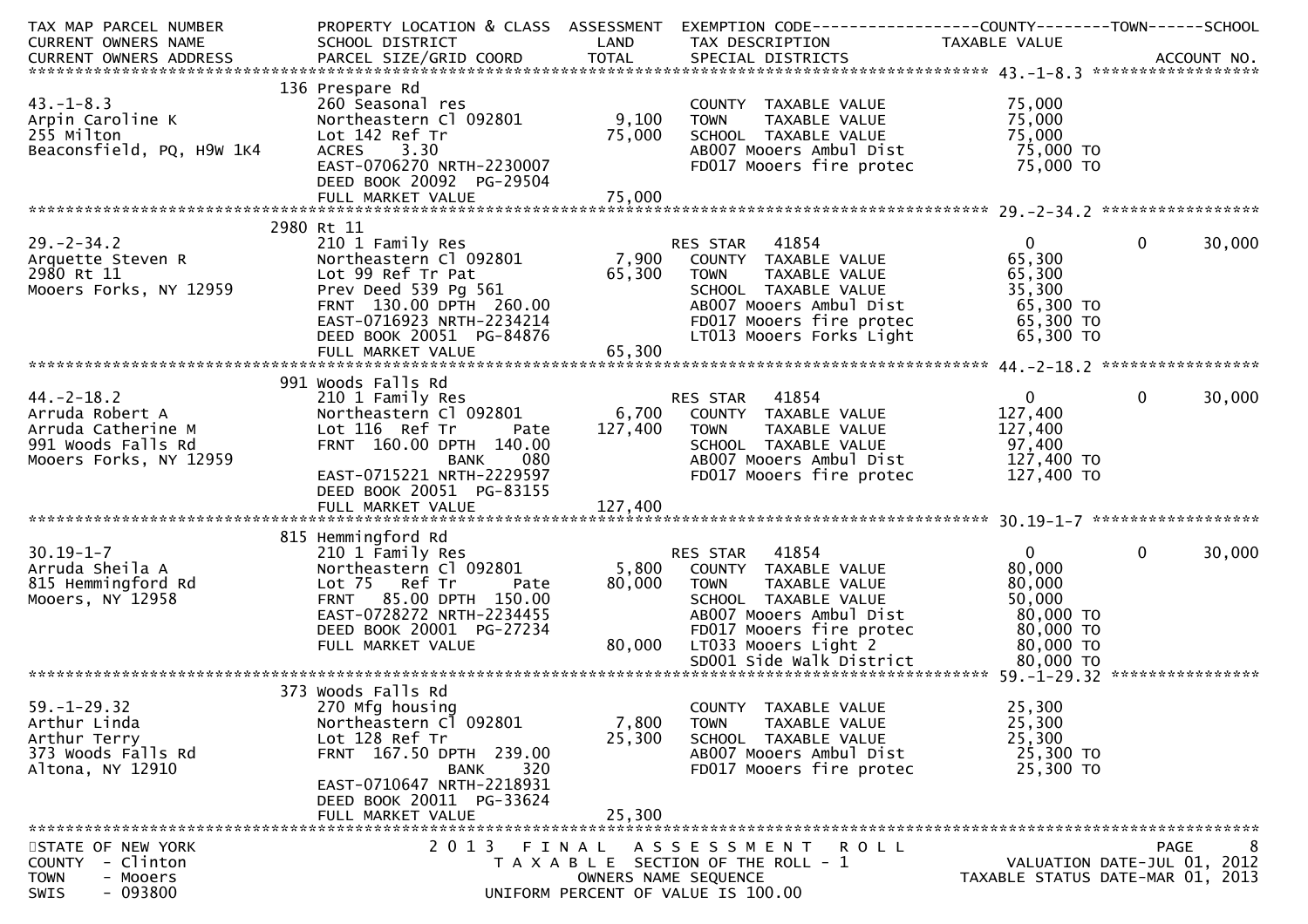| TAX MAP PARCEL NUMBER<br>CURRENT OWNERS NAME                                                                                                                                                                                                               | SCHOOL DISTRICT                                                                                                                                              |         | PROPERTY LOCATION & CLASS ASSESSMENT EXEMPTION CODE----------------COUNTY-------TOWN------SCHOOL |                    |                                  |
|------------------------------------------------------------------------------------------------------------------------------------------------------------------------------------------------------------------------------------------------------------|--------------------------------------------------------------------------------------------------------------------------------------------------------------|---------|--------------------------------------------------------------------------------------------------|--------------------|----------------------------------|
| CURRENT OWNERS ADDRESS                                                                                                                                                                                                                                     |                                                                                                                                                              |         | LAND TAX DESCRIPTION TAXABLE VALUE<br>COORD TOTAL SPECIAL DISTRICTS                              |                    |                                  |
|                                                                                                                                                                                                                                                            | 797 Hemmingford Rd<br>Hemmingford Rd<br>210 1 Family Res<br>Northeastern Cl 092801 5,800 COUNTY TAXABLE VALUE<br>CL TE Pet Tr Pate 73,000 TOWN TAXABLE VALUE |         |                                                                                                  |                    |                                  |
| $30.19 - 1 - 10$                                                                                                                                                                                                                                           |                                                                                                                                                              |         |                                                                                                  | $\mathbf{0}$       | $\overline{0}$<br>30,000         |
| Ashcroft David J                                                                                                                                                                                                                                           |                                                                                                                                                              |         |                                                                                                  | 73,000             |                                  |
|                                                                                                                                                                                                                                                            |                                                                                                                                                              |         |                                                                                                  |                    |                                  |
|                                                                                                                                                                                                                                                            |                                                                                                                                                              |         |                                                                                                  |                    |                                  |
|                                                                                                                                                                                                                                                            |                                                                                                                                                              |         |                                                                                                  |                    |                                  |
|                                                                                                                                                                                                                                                            |                                                                                                                                                              |         |                                                                                                  |                    |                                  |
|                                                                                                                                                                                                                                                            |                                                                                                                                                              |         |                                                                                                  |                    |                                  |
| Ashcroft David J<br>Ashcroft Laurel E Lot 75,000 To 2801 COUNITY IAXABLE VALUE<br>Ashcroft Laurel E Lot 75 Ref Tr Pate 73,000 TOWN TAXABLE VALUE<br>The FRNT 104.00 DPTH 124.32<br>Mooers, NY 12958 EAST-0728293 NRTH-2233984 BADOZ Mo                     |                                                                                                                                                              |         |                                                                                                  |                    |                                  |
|                                                                                                                                                                                                                                                            |                                                                                                                                                              |         |                                                                                                  |                    |                                  |
|                                                                                                                                                                                                                                                            | 210 1 Family Res<br>210 1 Family Res<br>Northeastern Cl 092801 28,800 COUNTY TAXABLE VALUE                                                                   |         |                                                                                                  | $\overline{0}$     | $\mathbf{0}$<br>30,000           |
|                                                                                                                                                                                                                                                            |                                                                                                                                                              |         |                                                                                                  | 155,000            |                                  |
|                                                                                                                                                                                                                                                            | Lot 90 Ref Tr Pate 155,000 TOWN                                                                                                                              |         | TAXABLE VALUE                                                                                    | 155,000<br>125.000 |                                  |
|                                                                                                                                                                                                                                                            |                                                                                                                                                              |         | SCHOOL TAXABLE VALUE                                                                             | 125,000            |                                  |
|                                                                                                                                                                                                                                                            |                                                                                                                                                              |         | AB007 Mooers Ambul Dist 155,000 TO                                                               |                    |                                  |
|                                                                                                                                                                                                                                                            |                                                                                                                                                              |         | FD017 Mooers fire protec 155,000 TO                                                              |                    |                                  |
| 45.-1-28<br>Ashline Albert J<br>Ashline Paula<br>417 Gilbert Rd<br>Mooers, NY 12958<br>Mooers, NY 12958<br>Ackes 2.20<br>EAST-0722681 NRTH-2227439<br>DEED BOOK 745<br>PULL MARKET VALUE<br>FULL MARKET VALUE<br>2011<br>PULL MARKET VALUE<br>2013<br>PULL |                                                                                                                                                              |         |                                                                                                  |                    |                                  |
|                                                                                                                                                                                                                                                            |                                                                                                                                                              |         |                                                                                                  |                    |                                  |
|                                                                                                                                                                                                                                                            |                                                                                                                                                              |         |                                                                                                  |                    |                                  |
|                                                                                                                                                                                                                                                            |                                                                                                                                                              |         |                                                                                                  |                    |                                  |
|                                                                                                                                                                                                                                                            |                                                                                                                                                              |         |                                                                                                  |                    |                                  |
|                                                                                                                                                                                                                                                            |                                                                                                                                                              |         |                                                                                                  |                    |                                  |
|                                                                                                                                                                                                                                                            |                                                                                                                                                              |         |                                                                                                  |                    |                                  |
|                                                                                                                                                                                                                                                            |                                                                                                                                                              |         |                                                                                                  |                    |                                  |
|                                                                                                                                                                                                                                                            |                                                                                                                                                              |         |                                                                                                  |                    |                                  |
| 103.1 12958<br>Ashine Frank 210 1 Family Res<br>Ashine Frank 210 1 Family Res<br>Ashine Frank 2006 10 1 Family Res<br>Ashine Elizabeth 1092801 10,100 RES STAR 41854<br>ASHine Elizabeth 10 100 Res STAR 41854<br>ASHine Elizabeth 10 100                  |                                                                                                                                                              |         |                                                                                                  |                    |                                  |
|                                                                                                                                                                                                                                                            | Gilbert Rd                                                                                                                                                   |         |                                                                                                  |                    |                                  |
|                                                                                                                                                                                                                                                            | 311bert Rd<br>314 Rural vac<10<br>Northeastern Cl 092801                                                                                                     | 3,800   | COUNTY TAXABLE VALUE<br>TOWN      TAXABLE VALUE                                                  | 3,800              |                                  |
|                                                                                                                                                                                                                                                            |                                                                                                                                                              | 3,800   |                                                                                                  | 3,800              |                                  |
|                                                                                                                                                                                                                                                            | Lot 90 Ref Tr. Patent<br>ACRES 7.90                                                                                                                          |         | SCHOOL TAXABLE VALUE 3,800<br>ABOO7 Mooers Ambul Dist 3,800 TO                                   |                    |                                  |
| 45.-1-32<br>Ashline Frank<br>Ashline Elizabeth<br>409 Gilbert Rd<br>Mooers, NY 12958-9743                                                                                                                                                                  | ACRES  7.90<br>EAST-0722382_NRTH-2228189                                                                                                                     |         | FD017 Mooers fire protec 3,800 TO                                                                |                    |                                  |
|                                                                                                                                                                                                                                                            | DEED BOOK 745<br>PG-106                                                                                                                                      |         |                                                                                                  |                    |                                  |
|                                                                                                                                                                                                                                                            | FULL MARKET VALUE                                                                                                                                            | 3,800   |                                                                                                  |                    |                                  |
|                                                                                                                                                                                                                                                            |                                                                                                                                                              |         |                                                                                                  |                    |                                  |
| 96 PCT OF VALUE USED<br>3528 Rt 11<br>43.-1-16.2 210 1 Family Res AGED COUM<br>Ashline Life Estate Jerry R Northeastern Cl 092801 13,700 SR STAR<br>48,600 COUNTY                                                                                          |                                                                                                                                                              |         | 96 PCT OF VALUE USED FOR EXEMPTION PURPOSES                                                      |                    |                                  |
|                                                                                                                                                                                                                                                            |                                                                                                                                                              |         | AGED COUN 41802                                                                                  | 71,328             | $\mathbf{0}$<br>0                |
|                                                                                                                                                                                                                                                            |                                                                                                                                                              |         | 41834                                                                                            | $\Omega$           | 63,300<br>$\Omega$               |
|                                                                                                                                                                                                                                                            |                                                                                                                                                              |         | 148,600 COUNTY TAXABLE VALUE                                                                     | 77,272             |                                  |
| 3528 Rt 11                                                                                                                                                                                                                                                 | 8.40<br><b>ACRES</b>                                                                                                                                         |         | TAXABLE VALUE<br><b>TOWN</b>                                                                     | 148,600            |                                  |
| Mooers Forks, NY 12959                                                                                                                                                                                                                                     | EAST-0706736 NRTH-2225777                                                                                                                                    |         | SCHOOL TAXABLE VALUE                                                                             | 85,300             |                                  |
|                                                                                                                                                                                                                                                            | DEED BOOK 20092 PG-22175                                                                                                                                     |         | AB007 Mooers Ambul Dist                                                                          | 148,600 TO         |                                  |
|                                                                                                                                                                                                                                                            | FULL MARKET VALUE                                                                                                                                            | 148,600 | FD017 Mooers fire protec                                                                         | 148,600 TO         |                                  |
| STATE OF NEW YORK                                                                                                                                                                                                                                          | 2 0 1 3                                                                                                                                                      | FINAL   | A S S E S S M E N T<br><b>ROLL</b>                                                               |                    | 9<br>PAGE                        |
| - Clinton<br><b>COUNTY</b>                                                                                                                                                                                                                                 |                                                                                                                                                              |         | T A X A B L E SECTION OF THE ROLL - 1                                                            |                    | VALUATION DATE-JUL 01, 2012      |
| <b>TOWN</b><br>- Mooers                                                                                                                                                                                                                                    |                                                                                                                                                              |         | OWNERS NAME SEQUENCE                                                                             |                    | TAXABLE STATUS DATE-MAR 01, 2013 |
| $-093800$<br><b>SWIS</b>                                                                                                                                                                                                                                   |                                                                                                                                                              |         | UNIFORM PERCENT OF VALUE IS 100.00                                                               |                    |                                  |
|                                                                                                                                                                                                                                                            |                                                                                                                                                              |         |                                                                                                  |                    |                                  |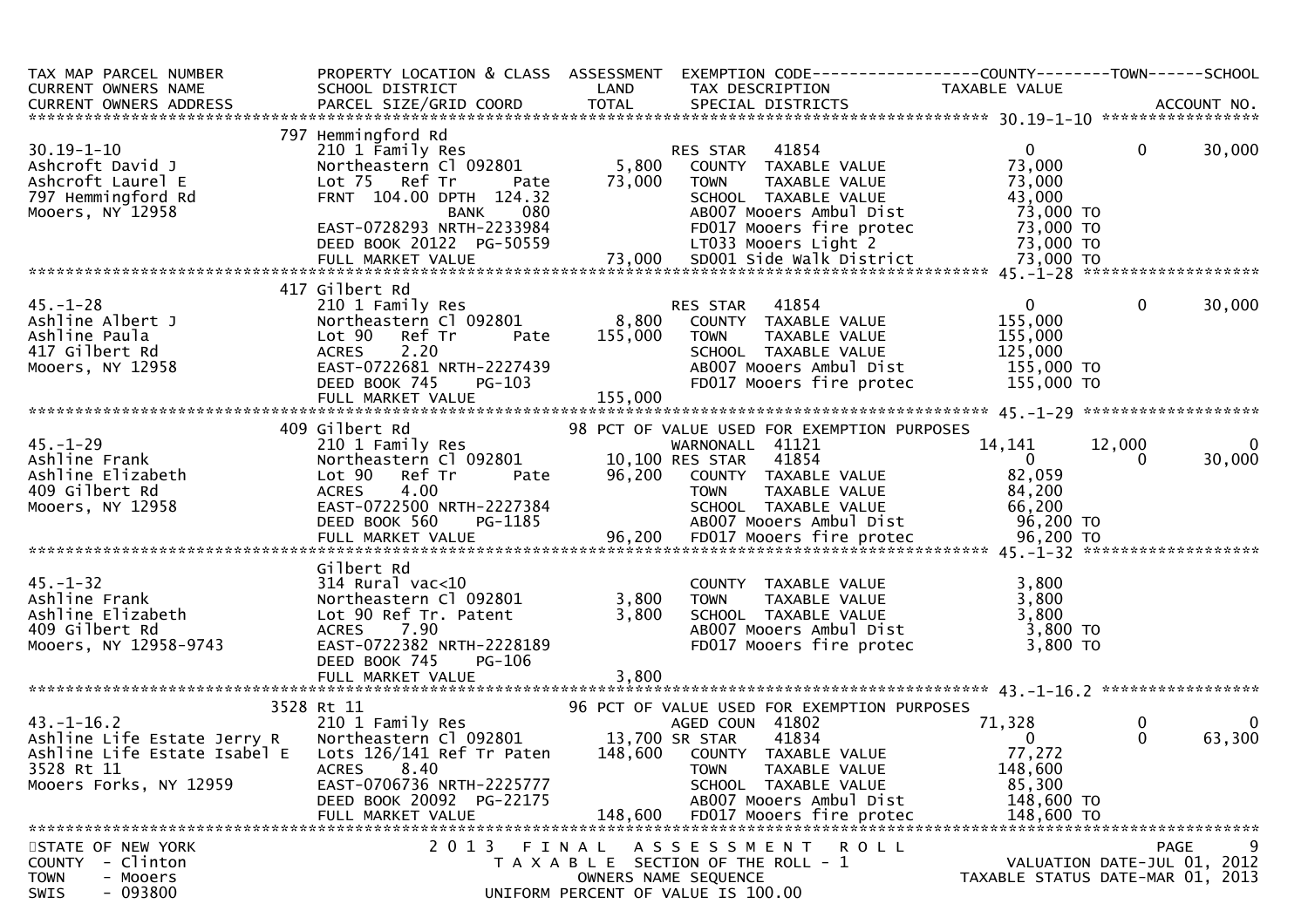| TAX MAP PARCEL NUMBER<br>CURRENT OWNERS NAME                                                                              | PROPERTY LOCATION & CLASS ASSESSMENT<br>SCHOOL DISTRICT                                                                                                                             | LAND                    | EXEMPTION        CODE------------------COUNTY-------TOWN------SCHOOL<br>TAX DESCRIPTION                                                                 | TAXABLE VALUE                                                  |                       |                                                        |
|---------------------------------------------------------------------------------------------------------------------------|-------------------------------------------------------------------------------------------------------------------------------------------------------------------------------------|-------------------------|---------------------------------------------------------------------------------------------------------------------------------------------------------|----------------------------------------------------------------|-----------------------|--------------------------------------------------------|
| $43.-1-16.3$<br>Ashline Life Estate Larry<br>Ashline Life Estate Marlene<br>297 Boas Rd<br>Mooers Forks, NY 12959-2128    | 3552 Rt 11<br>210 1 Family Res<br>Northeastern Cl 092801<br>Lot 126 Ref Tr<br>FRNT 123.00 DPTH 111.00<br>EAST-0706766 NRTH-2225285<br>DEED BOOK 20112 PG-42170<br>FULL MARKET VALUE | 5,500<br>8,800<br>8,800 | COUNTY TAXABLE VALUE<br><b>TOWN</b><br>TAXABLE VALUE<br>SCHOOL TAXABLE VALUE<br>AB007 Mooers Ambul Dist<br>FD017 Mooers fire protec                     | 8,800<br>8,800<br>8,800<br>8,800 TO<br>8,800 TO                |                       |                                                        |
|                                                                                                                           |                                                                                                                                                                                     |                         |                                                                                                                                                         |                                                                |                       |                                                        |
| $43.-1-16.11$<br>Ashline Life Estate Larry<br>Ashline Life Estate Marlene<br>297 Boas Rd<br>Mooers Forks, NY 12959-2128   | Rt 11<br>120 Field crops<br>Northeastern Cl 092801<br>Lot 126 & 141 Ref Tr<br><b>ACRES</b><br>94.40<br>EAST-0706449 NRTH-2225405<br>DEED BOOK 20112 PG-42170                        | 67,100<br>70,100        | AGRI DISTR 41720<br>COUNTY TAXABLE VALUE<br>TAXABLE VALUE<br><b>TOWN</b><br>SCHOOL TAXABLE VALUE<br>AB007 Mooers Ambul Dist<br>FD017 Mooers fire protec | 13,363<br>56,737<br>56,737<br>56,737<br>70,100 TO<br>70,100 TO | 13,363                | 13,363                                                 |
| MAY BE SUBJECT TO PAYMENT<br>UNDER AGDIST LAW TIL 2017                                                                    | FULL MARKET VALUE                                                                                                                                                                   | 70,100                  |                                                                                                                                                         |                                                                |                       |                                                        |
|                                                                                                                           | Rt 11                                                                                                                                                                               |                         |                                                                                                                                                         |                                                                |                       |                                                        |
| $58. - 1 - 7.2$<br>Ashline Life Estate Larry<br>Ashline Life Estate Marlene<br>297 Boas Rd<br>Mooers Forks, NY 12959-2128 | 321 Abandoned ag<br>N Adirondack<br>093601<br>Lot 140 Ref Tr<br>ACRES 56.00<br>EAST-0705086 NRTH-2224168                                                                            | 32,000<br>32,000        | AGRI DISTR 41720<br>COUNTY TAXABLE VALUE<br><b>TOWN</b><br>TAXABLE VALUE<br>SCHOOL TAXABLE VALUE<br>AB007 Mooers Ambul Dist                             | 3,831<br>28,169<br>28,169<br>28,169<br>32,000 TO               | 3,831                 | 3,831                                                  |
| MAY BE SUBJECT TO PAYMENT<br>UNDER AGDIST LAW TIL 2017                                                                    | DEED BOOK 20112 PG-42170<br>FULL MARKET VALUE                                                                                                                                       | 32,000                  | FD017 Mooers fire protec                                                                                                                                | 32,000 TO                                                      |                       |                                                        |
|                                                                                                                           | 297 Boas Rd                                                                                                                                                                         |                         |                                                                                                                                                         |                                                                |                       |                                                        |
| $58. - 1 - 9$<br>Ashline Life Estate Larry<br>Ashline Life Estate Marlene<br>297 Boas Rd<br>Mooers Forks, NY 12959-2128   | 112 Dairy farm<br>Northeastern Cl 092801<br>Lots 127/140 Ref Tr Paten<br>ACRES 207.70<br>EAST-0707236 NRTH-2222515                                                                  |                         | AGRI DISTR 41720<br>85,300 RES STAR<br>41854<br>198,300 483A EX<br>42100<br>COUNTY TAXABLE VALUE<br><b>TOWN</b><br>TAXABLE VALUE                        | 13,775<br>$\overline{0}$<br>19,900<br>164,625<br>164,625       | 13,775<br>0<br>19,900 | 13,775<br>30,000<br>19,900                             |
| MAY BE SUBJECT TO PAYMENT<br>UNDER AGDIST LAW TIL 2017                                                                    | DEED BOOK 20112 PG-42170<br>FULL MARKET VALUE                                                                                                                                       | 198,300                 | SCHOOL TAXABLE VALUE<br>AB007 Mooers Ambul Dist<br>19,900 EX                                                                                            | 134,625<br>178,400 TO                                          |                       |                                                        |
|                                                                                                                           |                                                                                                                                                                                     |                         | FD017 Mooers fire protec                                                                                                                                | 178,400 TO                                                     |                       |                                                        |
|                                                                                                                           |                                                                                                                                                                                     |                         | 19,900 EX                                                                                                                                               |                                                                |                       |                                                        |
| STATE OF NEW YORK<br><b>COUNTY</b><br>- Clinton<br><b>TOWN</b><br>- Mooers<br>$-093800$<br>SWIS                           | 2013 FINAL                                                                                                                                                                          |                         | A S S E S S M E N T<br><b>ROLL</b><br>T A X A B L E SECTION OF THE ROLL - 1<br>OWNERS NAME SEQUENCE<br>UNIFORM PERCENT OF VALUE IS 100.00               | TAXABLE STATUS DATE-MAR 01, 2013                               |                       | 10 <sup>°</sup><br>PAGE<br>VALUATION DATE-JUL 01, 2012 |
| TAX MAP PARCEL NUMBER<br><b>CURRENT OWNERS NAME</b>                                                                       | PROPERTY LOCATION & CLASS<br>SCHOOL DISTRICT                                                                                                                                        | ASSESSMENT<br>LAND      | EXEMPTION        CODE-----------------COUNTY-------TOWN------SCHOOL<br>TAX DESCRIPTION                                                                  | TAXABLE VALUE                                                  |                       |                                                        |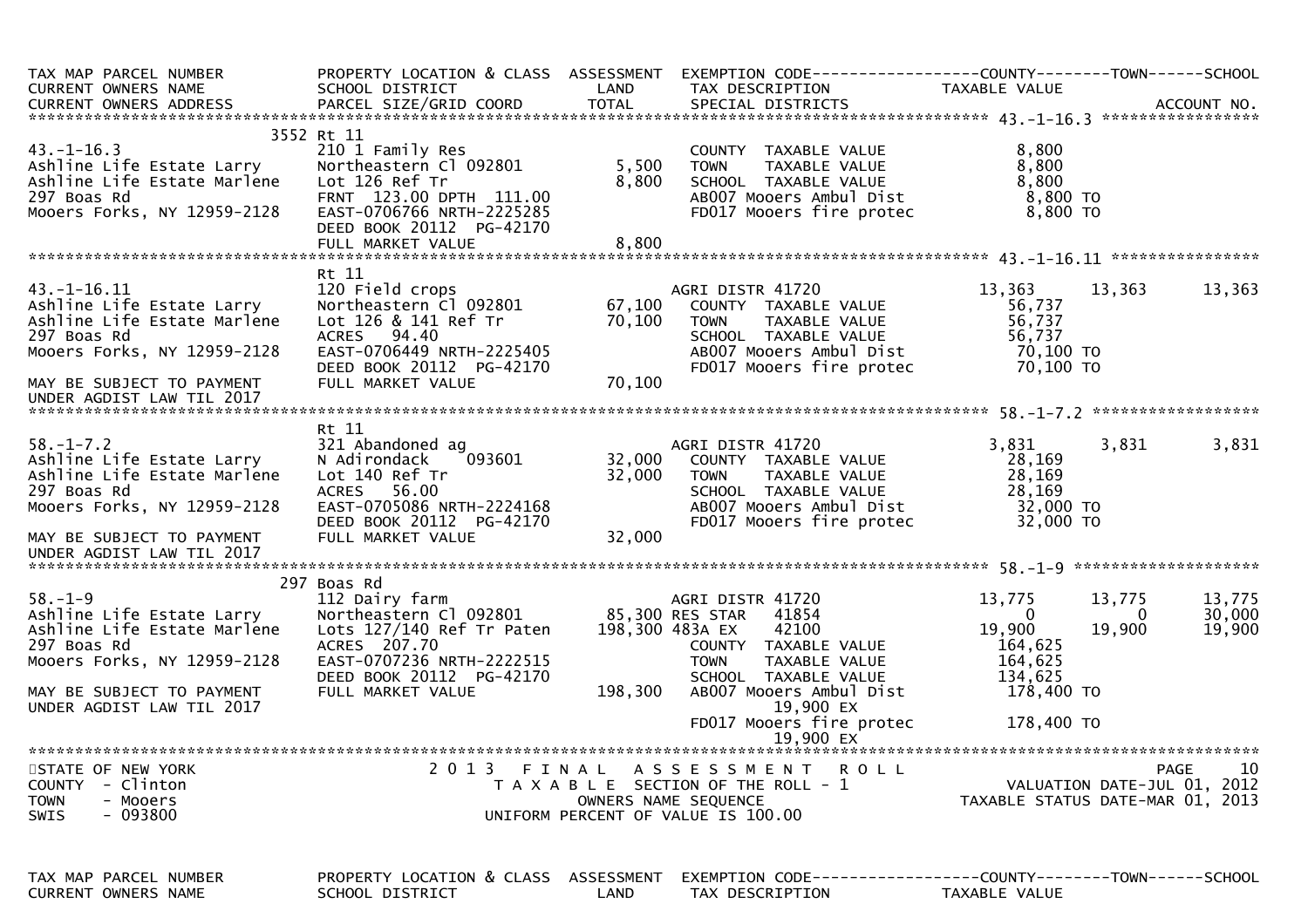| <b>CURRENT OWNERS ADDRESS</b>                                                                                                                     | PARCEL SIZE/GRID COORD                                                                                                                                                                                   | <b>TOTAL</b>               | SPECIAL DISTRICTS                                                                                                                                                                |                                                                              | ACCOUNT NO.                                      |
|---------------------------------------------------------------------------------------------------------------------------------------------------|----------------------------------------------------------------------------------------------------------------------------------------------------------------------------------------------------------|----------------------------|----------------------------------------------------------------------------------------------------------------------------------------------------------------------------------|------------------------------------------------------------------------------|--------------------------------------------------|
| $45. - 1 - 19$<br>Ashline Marcia L<br>PO Box 497<br>Mooers, NY 12958                                                                              | 2651 Rt 11<br>210 1 Family Res<br>Northeastern Cl 092801<br>Lot 76 Ref Tr<br>Pate<br>FRNT 100.00 DPTH 117.00<br>320<br><b>BANK</b><br>EAST-0724206 NRTH-2233614<br>DEED BOOK 20092 PG-28998              | 72,500                     | AGED COUN 41802<br>5,700 SR STAR<br>41834<br>COUNTY TAXABLE VALUE<br>TAXABLE VALUE<br><b>TOWN</b><br>SCHOOL TAXABLE VALUE<br>AB007 Mooers Ambul Dist<br>FD017 Mooers fire protec | 3,625<br>$\mathbf{0}$<br>68,875<br>72,500<br>9,200<br>72,500 TO<br>72,500 TO | 0<br>$\bf{0}$<br>$\mathbf{0}$<br>63,300          |
|                                                                                                                                                   | FULL MARKET VALUE                                                                                                                                                                                        | 72,500                     |                                                                                                                                                                                  |                                                                              |                                                  |
|                                                                                                                                                   | 3519 Rt 11                                                                                                                                                                                               |                            |                                                                                                                                                                                  |                                                                              |                                                  |
| $43. - 1 - 16.12$<br>Ashline Neil A<br>3519 Rt 11<br>Mooers Forks, NY 12959                                                                       | 210 1 Family Res<br>Northeastern Cl 092801<br>Lot 126 Ref Tr<br>Map 2006193987 Ashline<br>1.89 BANK<br><b>ACRES</b><br>080<br>EAST-0707481 NRTH-2225862<br>DEED BOOK 20061 PG-93988<br>FULL MARKET VALUE | 135,500<br>135,500         | RES STAR<br>41854<br>8,700 COUNTY TAXABLE VALUE<br><b>TOWN</b><br>TAXABLE VALUE<br>SCHOOL TAXABLE VALUE<br>AB007 Mooers Ambul Dist<br>FD017 Mooers fire protec                   | $\mathbf{0}$<br>135,500<br>135,500<br>105,500<br>135,500 TO<br>135,500 TO    | $\mathbf 0$<br>30,000                            |
|                                                                                                                                                   |                                                                                                                                                                                                          |                            |                                                                                                                                                                                  |                                                                              |                                                  |
| $44. - 1 - 30$<br>Ashline Shanna<br>297 Boas Rd<br>Mooers Forks, NY 12959                                                                         | 3373 Rt 11<br>270 Mfg housing<br>Northeastern Cl 092801<br>Lot 126 Ref Tr<br>Pate<br>1.00<br><b>ACRES</b><br>EAST-0709578 NRTH-2228274<br>DEED BOOK 20061 PG-96700                                       | 8,000<br>22,200            | COUNTY TAXABLE VALUE<br>TAXABLE VALUE<br><b>TOWN</b><br>SCHOOL TAXABLE VALUE<br>AB007 Mooers Ambul Dist<br>FD017 Mooers fire protec                                              | 22,200<br>22,200<br>22,200<br>22,200 TO<br>22,200 TO                         |                                                  |
|                                                                                                                                                   |                                                                                                                                                                                                          |                            |                                                                                                                                                                                  |                                                                              |                                                  |
| $46. - 1 - 9$<br>Aubrey Jeffrey D<br>75 State St<br>Rouses Point, NY 12979                                                                        | Lavalley Rd<br>321 Abandoned ag<br>Northeastern Cl 092801<br>Lot 36<br>Ref Tr<br>Pate<br>ACRES 16.80<br>EAST-0739523 NRTH-2231359<br>DEED BOOK 986<br>$PG-48$<br>FULL MARKET VALUE                       | 12,100<br>12,100<br>12,100 | COUNTY TAXABLE VALUE<br>TAXABLE VALUE<br><b>TOWN</b><br>SCHOOL TAXABLE VALUE<br>AB007 Mooers Ambul Dist<br>FD017 Mooers fire protec                                              | 12,100<br>12,100<br>12,100<br>12,100 TO<br>12,100 TO                         |                                                  |
|                                                                                                                                                   |                                                                                                                                                                                                          |                            |                                                                                                                                                                                  |                                                                              |                                                  |
| $29. - 1 - 1.31$<br>Augustynski Kasimir<br>Augustynski Gerhard & Karen<br>Attn: Gerhard Augustynski<br>122 Bruce St<br>Kirkland QC, Canada H9H4H7 | Bush Rd<br>$314$ Rural vac<10<br>Northeastern Cl 092801<br>Lot 123 Ref Tr<br>ACRES 111.50<br>EAST-0707082 NRTH-2241543<br>DEED BOOK 20001 PG-21667                                                       | 53,300<br>53,300           | COUNTY TAXABLE VALUE<br><b>TOWN</b><br>TAXABLE VALUE<br>SCHOOL TAXABLE VALUE<br>AB007 Mooers Ambul Dist<br>FD017 Mooers fire protec                                              | 53,300<br>53,300<br>53,300<br>53,300 TO<br>53,300 TO                         |                                                  |
|                                                                                                                                                   | FULL MARKET VALUE                                                                                                                                                                                        | 53,300                     |                                                                                                                                                                                  |                                                                              |                                                  |
|                                                                                                                                                   |                                                                                                                                                                                                          |                            |                                                                                                                                                                                  |                                                                              |                                                  |
| STATE OF NEW YORK<br>COUNTY - Clinton<br><b>TOWN</b><br>- Mooers<br>$-093800$<br>SWIS                                                             | 2013 FINAL                                                                                                                                                                                               |                            | ASSESSMENT ROLL<br>T A X A B L E SECTION OF THE ROLL - 1<br>OWNERS NAME SEQUENCE<br>UNIFORM PERCENT OF VALUE IS 100.00                                                           | TAXABLE STATUS DATE-MAR 01, 2013                                             | 11<br><b>PAGE</b><br>VALUATION DATE-JUL 01, 2012 |

PROPERTY LOCATION & CLASS ASSESSMENT EXEMPTION CODE----------------COUNTY-------TOWN------SCHOOL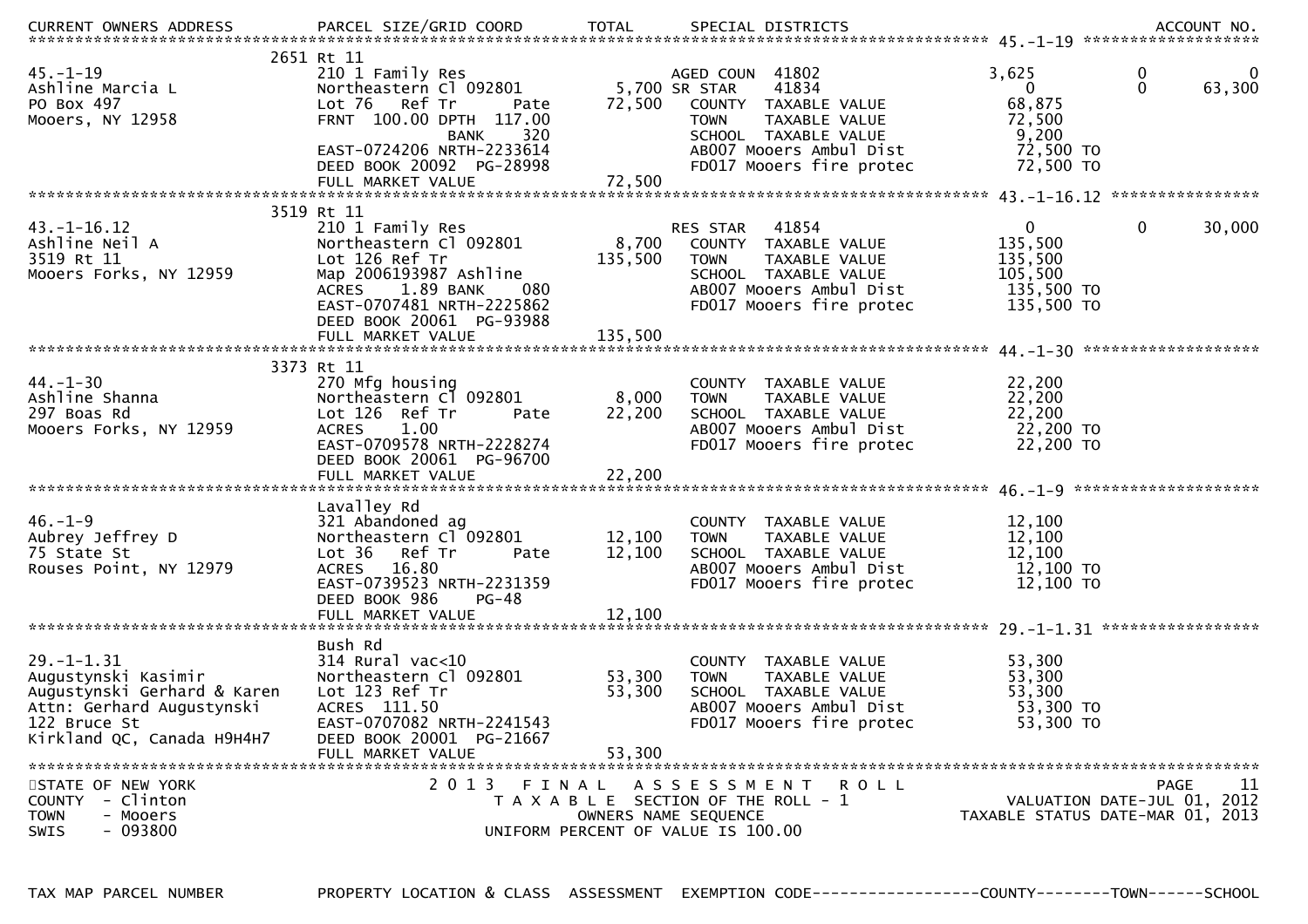| CURRENT OWNERS NAME         | SCHOOL DISTRICT                  | LAND         | TAX DESCRIPTION                             | TAXABLE VALUE                    |                             |             |
|-----------------------------|----------------------------------|--------------|---------------------------------------------|----------------------------------|-----------------------------|-------------|
| CURRENT OWNERS ADDRESS      | PARCEL SIZE/GRID COORD           | <b>TOTAL</b> | SPECIAL DISTRICTS                           |                                  |                             | ACCOUNT NO. |
|                             |                                  |              |                                             |                                  |                             |             |
|                             | 266 Angelville Rd                |              |                                             |                                  |                             |             |
| $62 - 2 - 4.3$              | 210 1 Family Res                 |              | 41854<br><b>RES STAR</b>                    | $\mathbf{0}$                     | $\Omega$                    | 30,000      |
| Babbie Darren C             | Northeastern Cl 092801           | 8,300        | COUNTY TAXABLE VALUE                        | 172,800                          |                             |             |
| Babbie Julie A              | Lot 24 Ref Tr<br>Pate            | 172,800      | TAXABLE VALUE<br><b>TOWN</b>                | 172,800                          |                             |             |
| 266 Angelville Rd           | 1.40<br><b>ACRES</b>             |              | SCHOOL TAXABLE VALUE                        | 142,800                          |                             |             |
| Chazy, NY 12921             | EAST-0743592 NRTH-2218728        |              | AB007 Mooers Ambul Dist                     | 172,800 TO                       |                             |             |
|                             | DEED BOOK 98001 PG-06921         |              | FD017 Mooers fire protec                    | 172,800 TO                       |                             |             |
|                             | FULL MARKET VALUE                | 172,800      |                                             |                                  |                             |             |
|                             |                                  |              |                                             |                                  |                             |             |
|                             | 484 Blackman Corners Rd          |              |                                             |                                  |                             |             |
| $14. - 1 - 21.3$            | 210 1 Family Res                 |              | 41854<br><b>RES STAR</b>                    | $\Omega$                         | $\mathbf{0}$                | 30,000      |
| Babbie David                | Northeastern Cl 092801           | 9,400        | COUNTY TAXABLE VALUE                        | 109,200                          |                             |             |
| Babbie Debra                | Lot 123 Ref Tr                   | 109,200      | TAXABLE VALUE<br><b>TOWN</b>                | 109,200                          |                             |             |
| 484 Blackman Corners Rd     | Survey Map 20112/39011           |              | SCHOOL TAXABLE VALUE                        | 79,200                           |                             |             |
| Mooers Forks, NY 12959-9702 | <b>ACRES</b><br>2.81             |              | AB007 Mooers Ambul Dist                     | 109,200 TO                       |                             |             |
|                             | EAST-0709470 NRTH-2242253        |              | FD017 Mooers fire protec                    | 109,200 TO                       |                             |             |
|                             | DEED BOOK 20112 PG-39909         |              |                                             |                                  |                             |             |
|                             |                                  |              |                                             |                                  |                             |             |
|                             |                                  |              |                                             |                                  |                             |             |
|                             | 603 Blackman Corners Rd          |              |                                             |                                  |                             |             |
| $14. - 1 - 25.1$            | 210 1 Family Res                 |              | 41854<br>RES STAR                           | $\Omega$                         | $\mathbf{0}$                | 30,000      |
| Babbie Eric T               | Northeastern Cl 092801           | 11,100       | COUNTY TAXABLE VALUE                        | 54,900                           |                             |             |
| Babbie Donna M              | Lot 122 Ref Tr<br>Pate           | 54,900       | <b>TOWN</b><br>TAXABLE VALUE                | 54,900                           |                             |             |
| 603 Blackman Corners Rd     | 320<br>4.90 BANK<br><b>ACRES</b> |              | SCHOOL TAXABLE VALUE                        | 24,900                           |                             |             |
| Mooers Forks, NY 12959      | EAST-0710662 NRTH-2244568        |              | AB007 Mooers Ambul Dist                     | 54,900 TO                        |                             |             |
|                             | DEED BOOK 20061 PG-98795         |              | FD017 Mooers fire protec                    | 54,900 TO                        |                             |             |
|                             |                                  |              |                                             |                                  |                             |             |
|                             |                                  |              |                                             |                                  |                             |             |
|                             | 884 Hemmingford Rd               |              |                                             |                                  |                             |             |
| $30.16 - 2 - 13$            | 220 2 Family Res                 |              | 41854<br><b>RES STAR</b>                    | $\Omega$                         | $\mathbf{0}$                | 30,000      |
| Babbie Julie A              | Northeastern Cl 092801           | 12,500       | TAXABLE VALUE<br><b>COUNTY</b>              | 107,200                          |                             |             |
| 884 Hemmingford Rd          | Lot 68<br>Ref Tr<br>Pate         | 107,200      | <b>TOWN</b><br>TAXABLE VALUE                | 107,200                          |                             |             |
| Mooers, NY 12958            | 2.70<br><b>ACRES</b>             |              | SCHOOL TAXABLE VALUE                        | 77,200                           |                             |             |
|                             | EAST-0728687 NRTH-2236121        |              | AB007 Mooers Ambul Dist                     | 107,200 TO                       |                             |             |
|                             | DEED BOOK 98001 PG-00633         |              | FD017 Mooers fire protec                    | 107,200 TO                       |                             |             |
|                             | FULL MARKET VALUE                | 107,200      | LTO33 Mooers Light 2                        | 107,200 TO                       |                             |             |
|                             |                                  |              |                                             |                                  |                             |             |
|                             |                                  |              |                                             |                                  |                             |             |
|                             | 429 Emery Rd                     |              | 97 PCT OF VALUE USED FOR EXEMPTION PURPOSES |                                  |                             |             |
| $44. -2 - 7.18$             | 210 1 Family Res                 |              | AGED - ALL 41800                            | 14,308                           | 14,308                      | 14,308      |
| Babbie Life Use Carolyn     | Northeastern Cl 092801           |              | 9,000 SR STAR<br>41834                      | 0                                | $\Omega$                    | 15,192      |
| Breuer Deborah              | Lot 100 Ref Tr<br>Pate           | 29,500       | COUNTY TAXABLE VALUE                        | 15,192                           |                             |             |
| 429 Emery Rd                | <b>ACRES</b><br>2.30             |              | TAXABLE VALUE<br>TOWN                       | 15,192                           |                             |             |
| Mooers Forks, NY 12959-9801 | EAST-0716981 NRTH-2232132        |              | SCHOOL TAXABLE VALUE                        | $\mathbf{0}$                     |                             |             |
|                             | DEED BOOK 20072 PG-1981          |              | AB007 Mooers Ambul Dist                     | 29,500 TO                        |                             |             |
|                             | FULL MARKET VALUE                | 29,500       | FD017 Mooers fire protec                    | 29,500 TO                        |                             |             |
| STATE OF NEW YORK           |                                  |              | 2013 FINAL ASSESSMENT ROLL                  |                                  | <b>PAGE</b>                 | 12          |
| COUNTY - Clinton            |                                  |              | T A X A B L E SECTION OF THE ROLL - 1       |                                  | VALUATION DATE-JUL 01, 2012 |             |
| <b>TOWN</b><br>- Mooers     |                                  |              | OWNERS NAME SEQUENCE                        | TAXABLE STATUS DATE-MAR 01, 2013 |                             |             |
| $-093800$<br>SWIS           |                                  |              | UNIFORM PERCENT OF VALUE IS 100.00          |                                  |                             |             |
|                             |                                  |              |                                             |                                  |                             |             |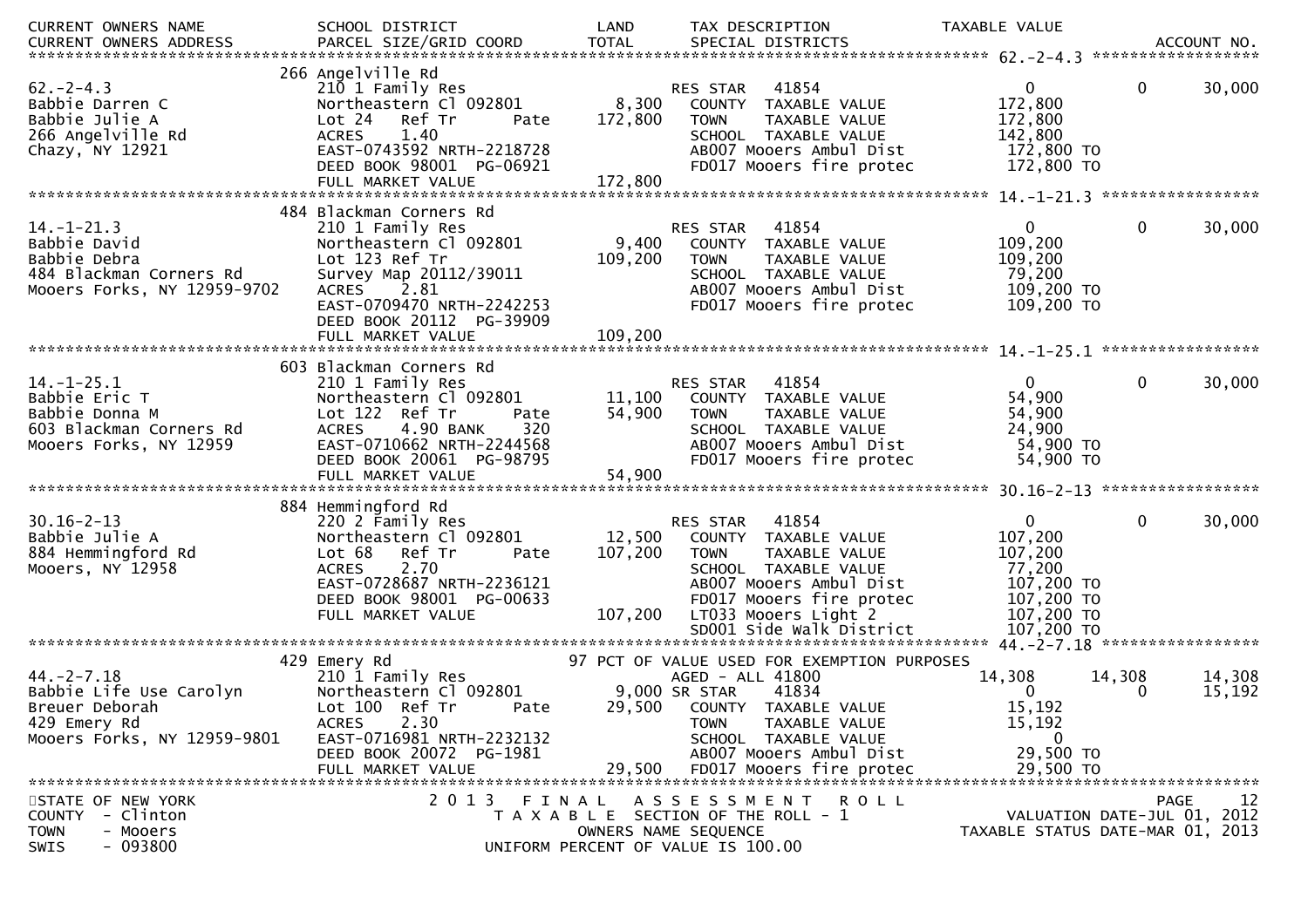| TAX MAP PARCEL NUMBER<br>CURRENT OWNERS NAME                                                                         | SCHOOL DISTRICT<br><b>Example 18 The LAND</b>                                                                                                                                                                          |                            | PROPERTY LOCATION & CLASS ASSESSMENT EXEMPTION CODE---------------COUNTY-------TOWN-----SCHOOL<br>TAX DESCRIPTION                                                                            | TAXABLE VALUE                                             |                                                                                      |
|----------------------------------------------------------------------------------------------------------------------|------------------------------------------------------------------------------------------------------------------------------------------------------------------------------------------------------------------------|----------------------------|----------------------------------------------------------------------------------------------------------------------------------------------------------------------------------------------|-----------------------------------------------------------|--------------------------------------------------------------------------------------|
|                                                                                                                      |                                                                                                                                                                                                                        |                            |                                                                                                                                                                                              |                                                           |                                                                                      |
|                                                                                                                      |                                                                                                                                                                                                                        |                            |                                                                                                                                                                                              |                                                           |                                                                                      |
| $30. -2 - 1.7$<br>Babbie Ricky L<br>210 Garrand Rd<br>Mooers, NY 12958                                               | 210 Garrand Rd<br>210 1 Family Res<br>Lot 74 Ref Tr<br>FRNT 208.00 DPTH 208.00<br>BANK 320<br>EAST-0724073 NRTH-2238910<br>DEED BOOK 20051 PG-82073<br>FULL MARKET VALUE                                               | 71,800<br>71,800           | RES STAR 41854<br>Northeastern C1 092801 8,100 COUNTY TAXABLE VALUE<br>TAXABLE VALUE<br><b>TOWN</b><br>SCHOOL TAXABLE VALUE<br>ABOO7 Mooers Ambul Dist<br>FD017 Mooers fire protec 71,800 TO | $\overline{0}$<br>71,800<br>71,800<br>41,800<br>71,800 TO | $\mathbf 0$<br>30,000                                                                |
|                                                                                                                      |                                                                                                                                                                                                                        |                            |                                                                                                                                                                                              |                                                           |                                                                                      |
| $15. - 1 - 40.122$<br>Baca Stanislaw<br>Baca Stanislawa<br>618 15th Ave<br>Lasalle QC, Canada H8P2R9                 | 367 Eddy Rd<br>270 Mfg housing<br>Northeastern C1 092801 10,500<br>Lot 94 Ref Tract<br>4.10<br><b>ACRES</b><br>EAST-0720061 NRTH-2245990<br>DEED BOOK 892<br><b>PG-200</b>                                             | 35,800                     | COUNTY TAXABLE VALUE<br><b>TOWN</b><br>TAXABLE VALUE<br>SCHOOL TAXABLE VALUE<br>SCHOOL TAXABLE VALUE<br>ABOO7 Mooers Ambul Dist<br>FD017 Mooers fire protec 35,800 TO                        | 35,800<br>35,800<br>35,800<br>35,800 TO                   |                                                                                      |
|                                                                                                                      | 1122 Davison Rd                                                                                                                                                                                                        |                            |                                                                                                                                                                                              |                                                           |                                                                                      |
| $27. - 1 - 8$<br>27.-1-8<br>Backhaus Thomas<br>Backhaus Ellen Hand<br>1123 Davison Rd<br>Mooers Forks, NY 12959-9708 | 210 1 Family Res<br>Northeastern Cl 092801 5,300 RES STAR 41854<br>Lot 178 Ref Tr Pate 56,000 COUNTY TAXABLE VALUE<br>Lot 178 Ref Tr<br>ACRES 1.50<br>EAST-0689505 NRTH-2234750<br>DEED BOOK 573<br>PG-134<br>$PG-134$ |                            | LIM INC DI 41932<br>TAXABLE VALUE<br>TOWN<br>SCHOOL   TAXABLE VALUE                         26,000<br>ABOO7 Mooers Ambul Dist                   56,000 TO                                    | 27,720<br>$\mathbf{0}$<br>28,280<br>56,000<br>26,000      | $\bf{0}$<br>$\bf{0}$<br>30,000<br>$\Omega$                                           |
| $13.-1-16$<br>Backhaus Thomas E<br>Backhaus Ellen<br>1122 Davison Rd<br>Mooers Forks, NY 12959-9708                  | Bush Rd<br>321 Abandoned ag<br>Northeastern Cl 092801 16,400<br>Lot 148 Ref Tr Pate 16,400<br>Lot 148 Ref Tr<br>ACRES 22.10<br>EAST-0699544 NRTH-2245620<br><b>PG-510</b><br>DEED BOOK 649                             |                            | COUNTY TAXABLE VALUE<br><b>TOWN</b><br>TAXABLE VALUE<br>SCHOOL TAXABLE VALUE<br>AB007 Mooers Ambul Dist<br>FD017 Mooers fire protec 16,400 TO                                                | 16,400<br>16,400<br>16,400<br>16,400 TO                   |                                                                                      |
| $15. - 1 - 40.81$<br>Baez Pedro<br>160 West Hill Rd<br>Northfield, VT 05663                                          | Eddy Rd<br>$314$ Rural vac< $10$<br>Northeastern Cl 092801<br>Lot 94 Ref Tr<br><b>ACRES</b><br>7.50<br>EAST-0720514 NRTH-2246170<br>DEED BOOK 20102 PG-35395<br>FULL MARKET VALUE                                      | 13,200<br>13,200<br>13,200 | COUNTY TAXABLE VALUE<br>TAXABLE VALUE<br>TOWN<br>SCHOOL TAXABLE VALUE<br>AB007 Mooers Ambul Dist<br>FD017 Mooers fire protec                                                                 | 13,200<br>13,200<br>13,200<br>13,200 TO<br>13,200 TO      |                                                                                      |
| STATE OF NEW YORK<br>- Clinton<br><b>COUNTY</b><br>- Mooers<br><b>TOWN</b><br>$-093800$<br>SWIS                      |                                                                                                                                                                                                                        | OWNERS NAME SEQUENCE       | 2013 FINAL ASSESSMENT ROLL<br>T A X A B L E SECTION OF THE ROLL - 1<br>UNIFORM PERCENT OF VALUE IS 100.00                                                                                    |                                                           | 13<br><b>PAGE</b><br>VALUATION DATE-JUL 01, 2012<br>TAXABLE STATUS DATE-MAR 01, 2013 |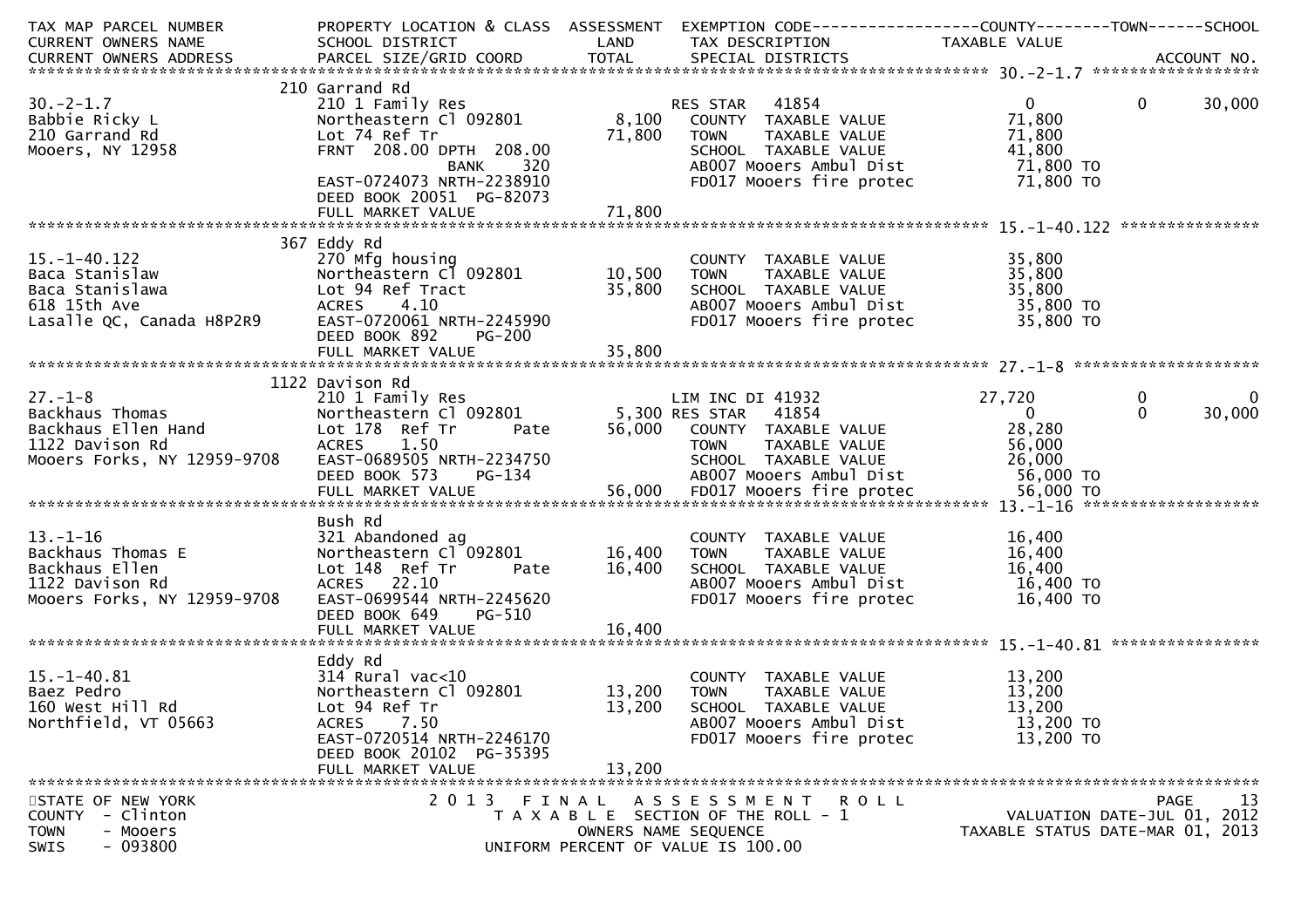| TAX MAP PARCEL NUMBER                                                                         | PROPERTY LOCATION & CLASS ASSESSMENT |         | EXEMPTION CODE------------------COUNTY--------TOWN------SCHOOL |                |                                  |
|-----------------------------------------------------------------------------------------------|--------------------------------------|---------|----------------------------------------------------------------|----------------|----------------------------------|
| CURRENT OWNERS NAME                                                                           | SCHOOL DISTRICT                      | LAND    | TAX DESCRIPTION                                                | TAXABLE VALUE  |                                  |
|                                                                                               |                                      |         |                                                                |                |                                  |
|                                                                                               |                                      |         |                                                                |                |                                  |
|                                                                                               | 1295 Hemmingford Rd                  |         |                                                                |                |                                  |
| $15. - 1 - 17.22$                                                                             | 270 Mfg housing                      |         | COUNTY TAXABLE VALUE                                           | 22,700         |                                  |
| Bailey Eva                                                                                    | Northeastern Cl 092801               | 7,100   | <b>TOWN</b><br>TAXABLE VALUE                                   | 22,700         |                                  |
| 494 Port Douglas Rd                                                                           | Lot 73 Ref Tr                        | 22,700  | SCHOOL TAXABLE VALUE                                           | 22,700         |                                  |
| Keeseville, NY 12944                                                                          | FRNT 104.00 DPTH 208.00              |         | AB007 Mooers Ambul Dist                                        | 22,700 TO      |                                  |
|                                                                                               | EAST-0728055 NRTH-2246194            |         | FD017 Mooers fire protec                                       | 22,700 TO      |                                  |
|                                                                                               |                                      |         |                                                                |                |                                  |
|                                                                                               | DEED BOOK 20122 PG-50694             |         |                                                                |                |                                  |
|                                                                                               |                                      |         |                                                                |                |                                  |
|                                                                                               |                                      |         |                                                                |                |                                  |
|                                                                                               | Scriver Rd                           |         |                                                                |                |                                  |
| $13.-1-15.1$                                                                                  | 321 Abandoned ag                     |         | COUNTY TAXABLE VALUE                                           | 14,000         |                                  |
| Baker Kenneth R                                                                               | Northeastern Cl 092801               | 14,000  | TAXABLE VALUE<br><b>TOWN</b>                                   | 14,000         |                                  |
| 6 Oliver Ct                                                                                   | Lot 148 Ref Tr<br>Pate               | 14,000  | SCHOOL TAXABLE VALUE                                           | 14,000         |                                  |
| Plattsburgh, NY 12901                                                                         | ACRES 16.10                          |         | AB007 Mooers Ambul Dist                                        | 14,000 TO      |                                  |
|                                                                                               | EAST-0699190 NRTH-2246529            |         | FD017 Mooers fire protec                                       | 14,000 TO      |                                  |
|                                                                                               | DEED BOOK 20122 PG-51741             |         |                                                                |                |                                  |
|                                                                                               |                                      |         |                                                                |                |                                  |
|                                                                                               |                                      |         |                                                                |                |                                  |
|                                                                                               | 415 Eddy Rd                          |         |                                                                |                |                                  |
| $14. - 1 - 13$                                                                                | 240 Rural res                        |         | RES STAR 41854                                                 | $\overline{0}$ | $\mathbf{0}$<br>30,000           |
| Baker Pamela J                                                                                | Northeastern Cl 092801               |         | 66,000 COUNTY TAXABLE VALUE                                    | 134,000        |                                  |
| 415 Eddy Rd                                                                                   | Lot 97 Ref Tr                        | 134,000 | TAXABLE VALUE                                                  | 134,000        |                                  |
|                                                                                               | Pate                                 |         | TOWN                                                           |                |                                  |
| Mooers, NY 12958                                                                              | ACRES 148.60 BANK<br>080             |         | SCHOOL TAXABLE VALUE                                           | 104,000        |                                  |
|                                                                                               | EAST-0718249 NRTH-2244992            |         | AB007 Mooers Ambul Dist                                        | 134,000 TO     |                                  |
|                                                                                               | DEED BOOK 20112 PG-43520             |         | FD017 Mooers fire protec                                       | 134,000 TO     |                                  |
|                                                                                               |                                      |         |                                                                |                |                                  |
|                                                                                               |                                      |         |                                                                |                |                                  |
|                                                                                               | 1153 North Star Rd                   |         |                                                                |                |                                  |
| $30. - 1 - 1.5$                                                                               | 210 1 Family Res                     |         | RES STAR 41854                                                 | $\mathbf{0}$   | 30,000<br>$\Omega$               |
| Baker Rodney C                                                                                | Northeastern Cl 092801               | 8,000   | COUNTY TAXABLE VALUE                                           | 145,000        |                                  |
| Baker Joanne                                                                                  | Lot 93 Ref Tr                        | 145,000 | <b>TOWN</b><br>TAXABLE VALUE                                   | 145,000        |                                  |
| 1153 North Star Rd                                                                            | ACRES 1.00                           |         | SCHOOL TAXABLE VALUE                                           | 115,000        |                                  |
| Mooers, NY 12958                                                                              | EAST-0722803 NRTH-2240298            |         | AB007 Mooers Ambul Dist                                        | 145,000 TO     |                                  |
|                                                                                               | DEED BOOK 814<br>PG-321              |         | FD017 Mooers fire protec                                       | 145,000 TO     |                                  |
|                                                                                               | FULL MARKET VALUE                    | 145,000 |                                                                |                |                                  |
|                                                                                               |                                      |         |                                                                |                |                                  |
|                                                                                               | 384 North Star Rd                    |         |                                                                |                |                                  |
|                                                                                               |                                      |         |                                                                |                |                                  |
| $16. - 1 - 10.3$<br>Northeas<br>Lot 40 Ref Tr<br>Lot 40 Ref Tr<br>ACRES 38.50<br>FACT-0738579 | 260 Seasonal res                     |         | COUNTY TAXABLE VALUE                                           | 55,000         |                                  |
| Baker Stuart J                                                                                | Northeastern Cl 092801               | 33,600  | TAXABLE VALUE<br><b>TOWN</b>                                   | 55,000         |                                  |
| Baker Candace M                                                                               |                                      | 55,000  | SCHOOL TAXABLE VALUE                                           | 55,000         |                                  |
| 3724 Waterbury Stowe Rd                                                                       |                                      |         | AB007 Mooers Ambul Dist                                        | 55,000 TO      |                                  |
| Waterbury Center, VT 05677                                                                    | EAST-0738579 NRTH-2248004            |         | FD017 Mooers fire protec                                       | 55,000 TO      |                                  |
|                                                                                               | DEED BOOK 20061 PG-94574             |         |                                                                |                |                                  |
|                                                                                               | FULL MARKET VALUE                    | 55,000  |                                                                |                |                                  |
|                                                                                               |                                      |         |                                                                |                |                                  |
| STATE OF NEW YORK                                                                             | 2013 FINAL                           |         | ASSESSMENT ROLL                                                |                | 14<br>PAGE                       |
| - Clinton<br><b>COUNTY</b>                                                                    |                                      |         | T A X A B L E SECTION OF THE ROLL - 1                          |                | VALUATION DATE-JUL 01, 2012      |
| <b>TOWN</b><br>- Mooers                                                                       |                                      |         | OWNERS NAME SEQUENCE                                           |                | TAXABLE STATUS DATE-MAR 01, 2013 |
| $-093800$<br>SWIS                                                                             |                                      |         | UNIFORM PERCENT OF VALUE IS 100.00                             |                |                                  |
|                                                                                               |                                      |         |                                                                |                |                                  |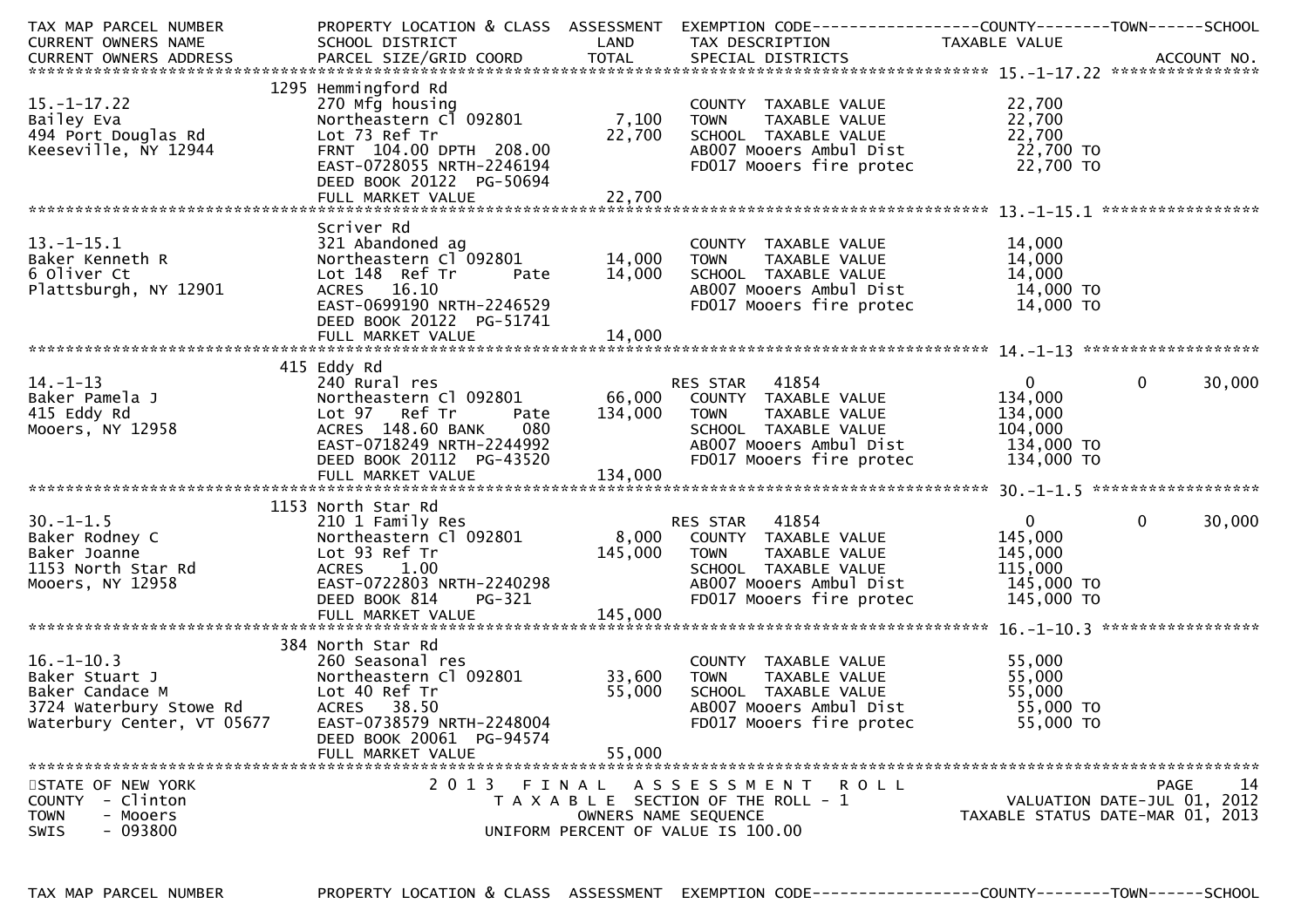| <b>CURRENT OWNERS NAME</b>                                                                                        | SCHOOL DISTRICT                                                                                                                                                                         | LAND                       | TAX DESCRIPTION                                                                                                                                       | TAXABLE VALUE                                                             |                                           |
|-------------------------------------------------------------------------------------------------------------------|-----------------------------------------------------------------------------------------------------------------------------------------------------------------------------------------|----------------------------|-------------------------------------------------------------------------------------------------------------------------------------------------------|---------------------------------------------------------------------------|-------------------------------------------|
| $13 - 1 - 4$<br>Baker William<br>438 Durand Rd<br>Plattsbugh, NY 12901                                            | Scriver Rd<br>260 Seasonal res<br>Northeastern Cl 092801<br>Lot 146 Ref Tr<br>Pate<br>ACRES 58.20<br>EAST-0702871 NRTH-2248237<br>DEED BOOK 20032 PG-62299<br>FULL MARKET VALUE         | 30,900<br>31,900<br>31,900 | COUNTY TAXABLE VALUE<br><b>TOWN</b><br>TAXABLE VALUE<br>SCHOOL TAXABLE VALUE<br>AB007 Mooers Ambul Dist<br>FD017 Mooers fire protec                   | 31,900<br>31,900<br>31,900<br>31,900 TO<br>31,900 TO                      |                                           |
| $27. - 1 - 35$<br>Baker William P<br>438 Durand Rd<br>Plattsburgh, NY 12901                                       | 72 white Rd<br>270 Mfg housing<br>Northeastern Cl 092801<br>Lot 197 Ref Tr<br>Pate<br><b>ACRES</b><br>6.20<br>EAST-0687305 NRTH-2235274<br>DEED BOOK 790<br>PG-341<br>FULL MARKET VALUE | 8,600<br>15,900<br>15,900  | COUNTY TAXABLE VALUE<br><b>TOWN</b><br>TAXABLE VALUE<br>SCHOOL TAXABLE VALUE<br>AB007 Mooers Ambul Dist<br>FD017 Mooers fire protec                   | 15,900<br>15,900<br>15,900<br>15,900 TO<br>15,900 TO                      |                                           |
|                                                                                                                   | 188 Davison Rd                                                                                                                                                                          |                            |                                                                                                                                                       |                                                                           |                                           |
| $29. - 1 - 12.2$<br>Ball Brian D<br>Ball Kathleen D<br>188 Davison Rd<br>Mooers Forks, NY 12959                   | 210 1 Family Res<br>Northeastern Cl 092801<br>Lot 117 Ref Tr<br>ACRES 1.00 BANK<br>080<br>EAST-0711600 NRTH-2233790<br>DEED BOOK 20011 PG-34386                                         | 8,000<br>156,000           | RES STAR 41854<br>COUNTY TAXABLE VALUE<br><b>TOWN</b><br>TAXABLE VALUE<br>SCHOOL TAXABLE VALUE<br>AB007 Mooers Ambul Dist<br>FD017 Mooers fire protec | $\mathbf{0}$<br>156,000<br>156,000<br>126,000<br>156,000 TO<br>156,000 TO | 30,000<br>0                               |
|                                                                                                                   | 1680 North Star Rd                                                                                                                                                                      |                            |                                                                                                                                                       |                                                                           |                                           |
| $29. - 2 - 1.4$<br>Barbeau Donna Marie<br>1680 North Star Rd<br>Mooers Forks, NY 12959                            | 210 1 Family Res<br>Northeastern Cl 092801<br>Lot 123 Ref Tr<br>FRNT 165.00 DPTH 250.00<br>EAST-0710836 NRTH-2239521<br>DEED BOOK 20001 PG-23108                                        | 7,800<br>57,000            | RES STAR 41854<br>COUNTY TAXABLE VALUE<br>TAXABLE VALUE<br><b>TOWN</b><br>SCHOOL TAXABLE VALUE<br>AB007 Mooers Ambul Dist<br>FD017 Mooers fire protec | $\mathbf{0}$<br>57,000<br>57,000<br>27,000<br>57,000 TO<br>57,000 TO      | 30,000<br>$\mathbf{0}$                    |
|                                                                                                                   | FULL MARKET VALUE                                                                                                                                                                       | 57,000                     |                                                                                                                                                       |                                                                           |                                           |
| $29 - 2 - 52$<br>Barbeau Jason R<br>422 Blackman Corners Rd<br>Mooers Forks, NY 12959<br>PRIOR OWNER ON 3/01/2013 | 422 Blackman Corners Rd<br>240 Rural res<br>Northeastern Cl 092801<br>Lot 123 Ref Tr Patent<br>ACRES 12.10<br>EAST-0709608 NRTH-2240978<br>DEED BOOK 20132 PG-54995                     | 16,400<br>59,600           | COUNTY TAXABLE VALUE<br><b>TOWN</b><br>TAXABLE VALUE<br>SCHOOL TAXABLE VALUE<br>AB007 Mooers Ambul Dist<br>FD017 Mooers fire protec                   | 59,600<br>59,600<br>59,600<br>59,600 TO<br>59,600 TO                      |                                           |
| Barbeau Richard M                                                                                                 | FULL MARKET VALUE                                                                                                                                                                       | 59,600                     |                                                                                                                                                       |                                                                           |                                           |
| STATE OF NEW YORK<br>- Clinton<br><b>COUNTY</b><br>- Mooers<br><b>TOWN</b><br>$-093800$<br><b>SWIS</b>            | 2 0 1 3<br>FINAL                                                                                                                                                                        | OWNERS NAME SEQUENCE       | A S S E S S M E N T<br><b>ROLL</b><br>T A X A B L E SECTION OF THE ROLL - 1<br>UNIFORM PERCENT OF VALUE IS 100.00                                     | TAXABLE STATUS DATE-MAR 01, 2013                                          | 15<br>PAGE<br>VALUATION DATE-JUL 01, 2012 |
|                                                                                                                   |                                                                                                                                                                                         |                            |                                                                                                                                                       |                                                                           |                                           |
| TAX MAP PARCEL NUMBER                                                                                             | PROPERTY LOCATION & CLASS ASSESSMENT EXEMPTION CODE----------------COUNTY-------TOWN------SCHOOL                                                                                        |                            |                                                                                                                                                       |                                                                           |                                           |

CURRENT OWNERS NAME SCHOOL DISTRICT LAND TAX DESCRIPTION TAXABLE VALUE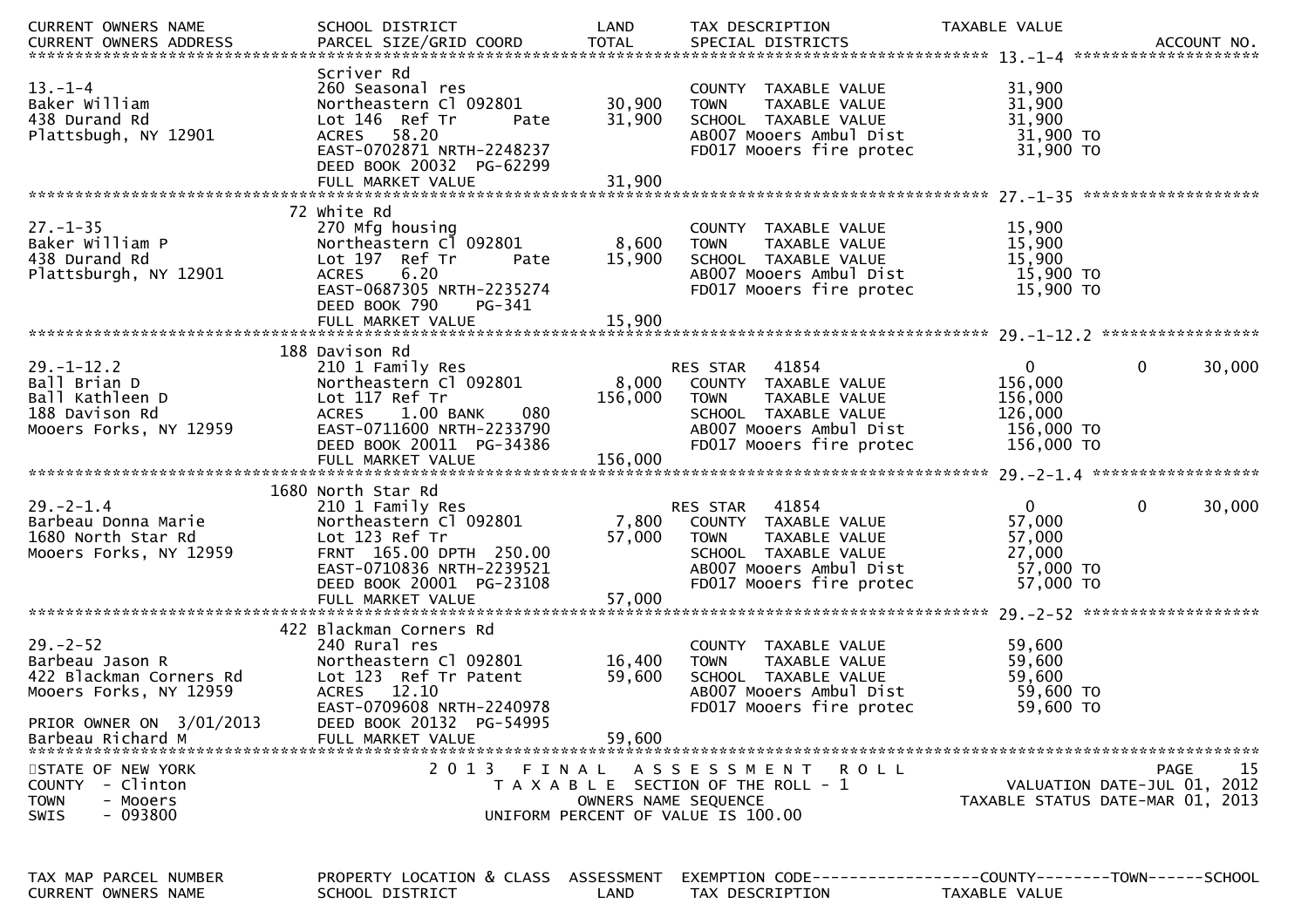| $29. - 2 - 48$<br>Barcomb David R<br>328 Blackman Corners Rd<br>Mooers Forks, NY 12959                      | 328 Blackman Corners Rd<br>270 Mfg housing<br>Northeastern Cl 092801<br>Lot 123 Ref Tr<br>Pate<br>FRNT 120.00 DPTH 192.00<br>EAST-0709699 NRTH-2238516<br>DEED BOOK 20072 PG-6605          | 7,000<br>29,800           | <b>RES STAR</b><br>COUNTY<br><b>TOWN</b> | 41854<br>TAXABLE VALUE<br>TAXABLE VALUE<br>SCHOOL TAXABLE VALUE<br>AB007 Mooers Ambul Dist<br>FD017 Mooers fire protec               | $\mathbf{0}$<br>29,800<br>29,800<br>$\overline{0}$<br>29,800 TO<br>29,800 TO | $\mathbf 0$                                | 29,800     |
|-------------------------------------------------------------------------------------------------------------|--------------------------------------------------------------------------------------------------------------------------------------------------------------------------------------------|---------------------------|------------------------------------------|--------------------------------------------------------------------------------------------------------------------------------------|------------------------------------------------------------------------------|--------------------------------------------|------------|
|                                                                                                             | FULL MARKET VALUE                                                                                                                                                                          | 29,800                    |                                          |                                                                                                                                      |                                                                              |                                            |            |
|                                                                                                             | 2465 Rt 11                                                                                                                                                                                 |                           |                                          |                                                                                                                                      |                                                                              |                                            |            |
| $30.20 - 4 - 7.1$<br>Barcomb Dean R<br>2465 Rt 11<br>Mooers, NY 12958                                       | 210 1 Family Res<br>Northeastern Cl 092801<br>Lot 67 Ref Tr<br>7.80<br><b>ACRES</b><br>EAST-0729260 NRTH-2233302<br>DEED BOOK 20041 PG-67128                                               | 13,400<br>90,000          | RES STAR<br><b>TOWN</b>                  | 41854<br>COUNTY TAXABLE VALUE<br><b>TAXABLE VALUE</b><br>SCHOOL TAXABLE VALUE<br>AB007 Mooers Ambul Dist<br>FD017 Mooers fire protec | $\mathbf{0}$<br>90,000<br>90,000<br>60,000<br>90,000 TO<br>90,000 TO         | 0                                          | 30,000     |
|                                                                                                             | FULL MARKET VALUE                                                                                                                                                                          | 90,000                    |                                          | LT033 Mooers Light 2<br>SD001 Side Walk District                                                                                     | 90,000 TO<br>90,000 TO                                                       |                                            |            |
|                                                                                                             |                                                                                                                                                                                            |                           |                                          |                                                                                                                                      |                                                                              |                                            |            |
| $31 - 1 - 1$<br>Barcomb Donald<br>Barcomb Bernice<br>200 Barcomb Rd<br>Mooers, NY 12958                     | 200 Barcomb Rd<br>210 1 Family Res<br>Northeastern Cl 092801<br>Lot 43 Ref Tr<br>Pate<br>FRNT 245.00 DPTH 150.00<br>EAST-0732803 NRTH-2241155<br>DEED BOOK 491<br>PG-698                   | 7,700<br>60,000           | SR STAR<br><b>TOWN</b>                   | 41834<br>COUNTY TAXABLE VALUE<br>TAXABLE VALUE<br>SCHOOL TAXABLE VALUE<br>AB007 Mooers Ambul Dist<br>FD017 Mooers fire protec        | $\overline{0}$<br>60,000<br>60,000<br>$\bf{0}$<br>60,000 TO<br>60,000 TO     | $\mathbf{0}$                               | 60,000     |
|                                                                                                             |                                                                                                                                                                                            |                           |                                          |                                                                                                                                      |                                                                              |                                            |            |
|                                                                                                             | 369 Bush Rd                                                                                                                                                                                |                           |                                          |                                                                                                                                      |                                                                              |                                            | Lease 2011 |
| $28. - 1 - 4$<br>Barcomb Eudgere T<br>Barcomb Noreen N<br>483 North Farm Rd<br>Chazy, NY 12921              | 241 Rural res&ag<br>Northeastern Cl <sup>-</sup> 092801<br>Lot 149 Ref Tr<br>Pate<br>ACRES 117.00<br>EAST-0699704 NRTH-2241801<br>DEED BOOK 99001 PG-10334                                 | 56,400<br>86,000          | AGRI DISTR 41720<br><b>TOWN</b>          | COUNTY TAXABLE VALUE<br>TAXABLE VALUE<br>SCHOOL TAXABLE VALUE<br>AB007 Mooers Ambul Dist<br>FD017 Mooers fire protec                 | 15,100<br>70,900<br>70,900<br>70,900<br>86,000 TO<br>86,000 TO               | 15,100                                     | 15,100     |
| MAY BE SUBJECT TO PAYMENT<br>UNDER AGDIST LAW TIL 2017                                                      | FULL MARKET VALUE                                                                                                                                                                          | 86,000                    |                                          |                                                                                                                                      |                                                                              |                                            |            |
|                                                                                                             |                                                                                                                                                                                            |                           |                                          |                                                                                                                                      |                                                                              |                                            |            |
| $15. - 1 - 18.21$<br>Barcomb Herbert L<br>Johnson Laurie A<br>1273 Hemmingford Rd Rt 22<br>Mooers, NY 12958 | 1273 Hemmingford Rd<br>270 Mfg housing<br>Northeastern Cl 092801<br>Lot 73 Ref Tract<br><b>ACRES</b><br>1.00<br>EAST-0728086 NRTH-2245589<br>DEED BOOK 20021 PG-45485<br>FULL MARKET VALUE | 8,000<br>40,200<br>40,200 | <b>RES STAR</b><br>COUNTY<br><b>TOWN</b> | 41854<br>TAXABLE VALUE<br>TAXABLE VALUE<br>SCHOOL TAXABLE VALUE<br>AB007 Mooers Ambul Dist<br>FD017 Mooers fire protec               | $\overline{0}$<br>40,200<br>40,200<br>10,200<br>40,200 TO<br>40,200 TO       | $\mathbf 0$                                | 30,000     |
| STATE OF NEW YORK<br>COUNTY - Clinton<br><b>TOWN</b><br>- Mooers<br>$-093800$<br>SWIS                       | 2013 FINAL<br>UNIFORM PERCENT OF VALUE IS 100.00                                                                                                                                           | OWNERS NAME SEQUENCE      |                                          | ASSESSMENT ROLL<br>T A X A B L E SECTION OF THE ROLL - 1                                                                             | TAXABLE STATUS DATE-MAR 01, 2013                                             | <b>PAGE</b><br>VALUATION DATE-JUL 01, 2012 | 16         |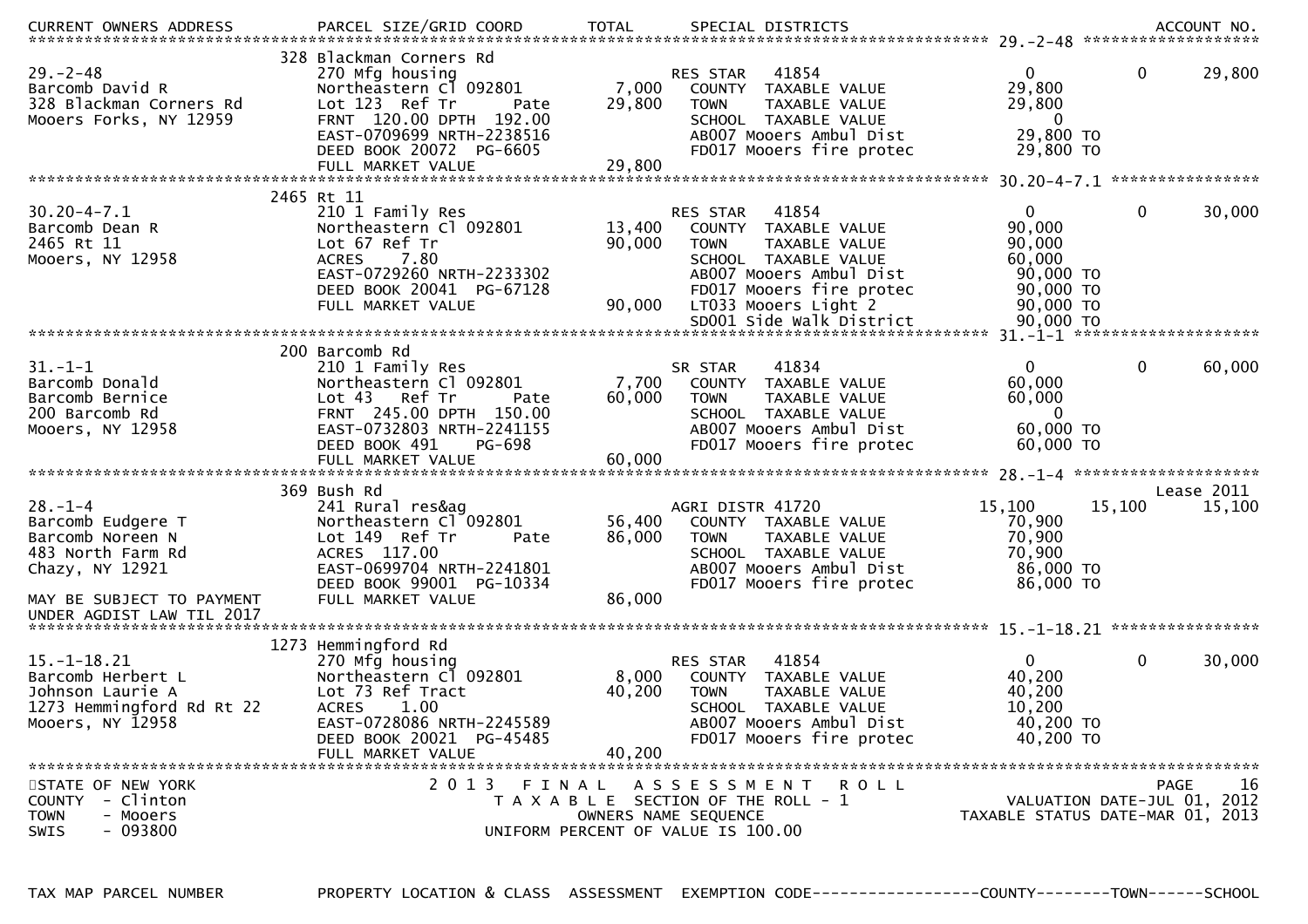| CURRENT OWNERS NAME         | SCHOOL DISTRICT                     | LAND   | TAX DESCRIPTION                       | TAXABLE VALUE                    |              |                             |
|-----------------------------|-------------------------------------|--------|---------------------------------------|----------------------------------|--------------|-----------------------------|
|                             |                                     |        |                                       |                                  |              |                             |
|                             | 257 Bush Rd                         |        |                                       |                                  |              |                             |
| $28. - 1 - 6.1$             | 241 Rural res&ag                    |        | 41834<br>SR STAR                      | $\mathbf{0}$                     | $\mathbf{0}$ | 63,300                      |
| Barcomb Lionel J            | Northeastern Cl <sup>-</sup> 092801 | 11,400 | COUNTY TAXABLE VALUE                  | 87,300                           |              |                             |
| Barcomb Shirley J           | Lot 144 Ref Tr<br>Pate              | 87,300 | TAXABLE VALUE<br><b>TOWN</b>          | 87,300                           |              |                             |
| 257 Bush Rd                 | ACRES 11.30                         |        | SCHOOL TAXABLE VALUE                  | 24,000                           |              |                             |
| Mooers Forks, NY 12959      | EAST-0703616 NRTH-2240211           |        | AB007 Mooers Ambul Dist               | 87,300 TO                        |              |                             |
|                             | PG-946<br>DEED BOOK 645             |        | FD017 Mooers fire protec              | 87,300 TO                        |              |                             |
|                             |                                     |        |                                       |                                  |              |                             |
|                             |                                     |        |                                       |                                  |              |                             |
|                             | 692 Blackman Corners Rd             |        |                                       |                                  |              |                             |
| $14. - 1 - 11.1$            | 210 1 Family Res                    |        | AGED - ALL 41800                      | 24,550                           | 24,550       | 24,550                      |
| Barcomb Regina              | Northeastern Cl 092801              |        | 7,000 SR STAR<br>41834                | $\mathbf{0}$                     | 0            | 24,550                      |
| 692 Blackman Corners Rd     | Lot 120 Ref Tr                      |        | 49,100 COUNTY TAXABLE VALUE           | 24,550                           |              |                             |
| Mooers Forks, NY 12959-9723 | FRNT 170.00 DPTH 150.00             |        | TAXABLE VALUE<br><b>TOWN</b>          | 24,550                           |              |                             |
|                             | EAST-0711005 NRTH-2246797           |        | SCHOOL TAXABLE VALUE                  | $\bf{0}$                         |              |                             |
|                             | DEED BOOK 465<br>PG-771             |        | AB007 Mooers Ambul Dist               | 49,100 TO                        |              |                             |
|                             |                                     |        |                                       |                                  |              |                             |
|                             |                                     |        |                                       |                                  |              |                             |
|                             | Gokey Rd                            |        |                                       |                                  |              |                             |
| $16. - 1 - 4.1$             | 321 Abandoned ag                    |        | COUNTY TAXABLE VALUE                  | 27,500                           |              |                             |
| Barcomb Steve D             | Northeastern Cl 092801              | 27,500 | <b>TOWN</b><br>TAXABLE VALUE          | 27,500                           |              |                             |
| Barcomb Maxine A            | Lot 41 Ref Tr<br>Pate               | 27,500 | SCHOOL TAXABLE VALUE                  | 27,500                           |              |                             |
| 3 Trahan Dr                 | ACRES 75.90                         |        | AB007 Mooers Ambul Dist               | 27,500 TO                        |              |                             |
| Rouses Point, NY 12979      | EAST-0735990 NRTH-2249559           |        | FD017 Mooers fire protec              | 27,500 TO                        |              |                             |
|                             | DEED BOOK 1027<br><b>PG-228</b>     |        |                                       |                                  |              |                             |
|                             |                                     |        |                                       |                                  |              |                             |
|                             |                                     |        |                                       |                                  |              |                             |
|                             | Bush Rd                             |        |                                       |                                  |              | Lease 2011                  |
| $13.-1-1.1$                 | 321 Abandoned ag                    |        | AGRI DISTR 41720                      | 15,030                           | 15,030       | 15,030                      |
| Barcomb Steve J             | Northeastern Cl 092801              | 67,300 | COUNTY TAXABLE VALUE                  | 52,270                           |              |                             |
| Barcomb Marcia M            | Lots 147/174 Ref Tr Paten           | 67,300 | TAXABLE VALUE<br><b>TOWN</b>          | 52,270                           |              |                             |
| 20 Meseck Rd                | ACRES 163.40                        |        | SCHOOL TAXABLE VALUE                  | 52,270                           |              |                             |
| Mooers Forks, NY 12959      | EAST-0697914 NRTH-2247957           |        | AB007 Mooers Ambul Dist               | 67,300 TO                        |              |                             |
|                             | DEED BOOK 1041 PG-221               |        | FD017 Mooers fire protec              | 67,300 TO                        |              |                             |
| MAY BE SUBJECT TO PAYMENT   | FULL MARKET VALUE                   | 67,300 |                                       |                                  |              |                             |
| UNDER AGDIST LAW TIL 2017   |                                     |        |                                       |                                  |              |                             |
|                             |                                     |        |                                       |                                  |              |                             |
|                             | 20 Meseck Rd                        |        |                                       |                                  |              |                             |
| $28. - 1 - 6.2$             | 210 1 Family Res                    |        | 41854<br>RES STAR                     | $\mathbf{0}$                     | $\mathbf 0$  | 30,000                      |
| Barcomb Steve J             | Northeastern Cl 092801              | 9,100  | COUNTY TAXABLE VALUE                  | 85,000                           |              |                             |
| Barcomb Marcia M            | Lot 144 Ref Tr                      | 85,000 | <b>TOWN</b><br>TAXABLE VALUE          | 85,000                           |              |                             |
| 20 Meseck Rd                | <b>ACRES</b><br>6.80                |        | SCHOOL TAXABLE VALUE                  | 55,000                           |              |                             |
| Mooers Forks, NY 12959      | EAST-0703240 NRTH-2240361           |        | AB007 Mooers Ambul Dist               | 85,000 TO                        |              |                             |
|                             | DEED BOOK 959<br><b>PG-129</b>      |        | FD017 Mooers fire protec              | 85,000 TO                        |              |                             |
|                             | FULL MARKET VALUE                   | 85,000 |                                       |                                  |              |                             |
|                             |                                     |        |                                       |                                  |              |                             |
| STATE OF NEW YORK           | 2013 FINAL                          |        | ASSESSMENT ROLL                       |                                  |              | 17<br><b>PAGE</b>           |
| <b>COUNTY</b><br>- Clinton  |                                     |        | T A X A B L E SECTION OF THE ROLL - 1 |                                  |              | VALUATION DATE-JUL 01, 2012 |
| <b>TOWN</b><br>- Mooers     |                                     |        | OWNERS NAME SEQUENCE                  | TAXABLE STATUS DATE-MAR 01, 2013 |              |                             |
| $-093800$<br><b>SWIS</b>    |                                     |        | UNIFORM PERCENT OF VALUE IS 100.00    |                                  |              |                             |
|                             |                                     |        |                                       |                                  |              |                             |

PROPERTY LOCATION & CLASS ASSESSMENT EXEMPTION CODE----------------COUNTY-------TOWN------SCHOOL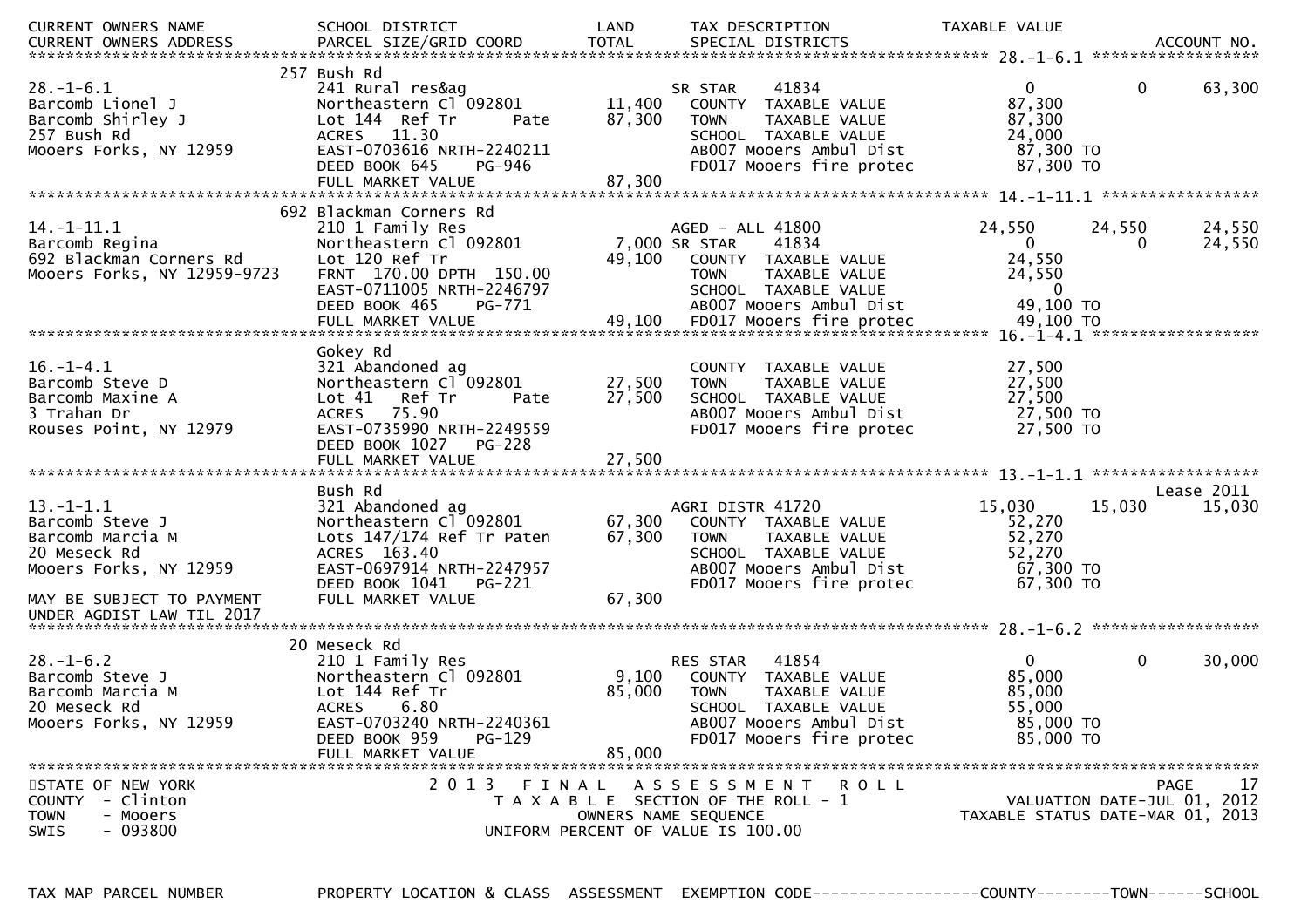| CURRENT OWNERS NAME                                                                                                                                       | SCHOOL DISTRICT                                                                                                                                                                   | LAND                       | TAX DESCRIPTION                                                                                                                     | TAXABLE VALUE                                              |
|-----------------------------------------------------------------------------------------------------------------------------------------------------------|-----------------------------------------------------------------------------------------------------------------------------------------------------------------------------------|----------------------------|-------------------------------------------------------------------------------------------------------------------------------------|------------------------------------------------------------|
| $60. -1 - 14$<br>Barcomb William E Sr<br>Barcomb Albert J Jr<br>24 Sterling Rd<br>Rouses Point, NY 12979                                                  | Town Line Rd<br>920 Priv Hunt/Fi<br>Northeastern Cl 092801<br>Lot 89 Ref Tr<br>Pate<br>ACRES 107.50<br>EAST-0721096 NRTH-2218569<br>DEED BOOK 20102 PG-37465<br>FULL MARKET VALUE | 16,100<br>23,100<br>23,100 | COUNTY TAXABLE VALUE<br>TAXABLE VALUE<br><b>TOWN</b><br>SCHOOL TAXABLE VALUE<br>AB007 Mooers Ambul Dist<br>FD017 Mooers fire protec | 23,100<br>23,100<br>23,100<br>23,100 TO<br>23,100 TO       |
|                                                                                                                                                           |                                                                                                                                                                                   |                            |                                                                                                                                     |                                                            |
| $47. - 1 - 11.22$<br>Barlow Heather Lynne<br>Barlow George A F<br>212 Pleasant St Apt 31<br>St Johnsbury, VT 05819                                        | 172 Simmons Rd<br>$314$ Rural vac< $10$<br>Northeastern Cl 092801<br>Lot 21 Ref Tract Patent<br>ACRES 2.10<br>EAST-0743459 NRTH-2230545<br>DEED BOOK 20122 PG-51436               | 8,900<br>8,900             | COUNTY TAXABLE VALUE<br><b>TOWN</b><br>TAXABLE VALUE<br>SCHOOL TAXABLE VALUE<br>AB007 Mooers Ambul Dist<br>FD017 Mooers fire protec | 8,900<br>8,900<br>8,900<br>8,900 TO<br>8,900 TO            |
|                                                                                                                                                           | FULL MARKET VALUE                                                                                                                                                                 | 8,900                      |                                                                                                                                     |                                                            |
|                                                                                                                                                           |                                                                                                                                                                                   |                            |                                                                                                                                     |                                                            |
| $30.20 - 1 - 22$<br>Barlow Wava<br>2474 Rt 11<br>Mooers, NY 12958                                                                                         | 2474 Rt 11<br>312 Vac w/imprv<br>Northeastern Cl 092801<br>Lot 68 Ref Tr<br>Pate<br>FRNT 83.80 DPTH 152.00<br>EAST-0728611 NRTH-2233948                                           | 5,800<br>10,800            | COUNTY TAXABLE VALUE<br><b>TOWN</b><br>TAXABLE VALUE<br>SCHOOL TAXABLE VALUE<br>AB007 Mooers Ambul Dist<br>FD017 Mooers fire protec | 10,800<br>10,800<br>10,800<br>10,800 TO<br>10,800 TO       |
|                                                                                                                                                           | DEED BOOK 20011 PG-34031                                                                                                                                                          |                            | LT033 Mooers Light 2                                                                                                                | 10,800 TO                                                  |
|                                                                                                                                                           | 3476 Rt 11                                                                                                                                                                        |                            |                                                                                                                                     |                                                            |
| $43. - 1 - 14.1$<br>Barnaby Linda G                                                                                                                       | 210 1 Family Res<br>Northeastern Cl 092801                                                                                                                                        |                            | AGED COUN 41802<br>7,100 SR STAR<br>41834                                                                                           | 50,000<br>0<br>0<br>63,300<br>$\mathbf{0}$<br>$\mathbf{0}$ |
| 3476 Rt 11                                                                                                                                                | Lot 126 Ref Tr Patent                                                                                                                                                             | 125,000                    | COUNTY TAXABLE VALUE                                                                                                                | 75,000                                                     |
| Mooers Forks, NY 12959                                                                                                                                    | FRNT 104.00 DPTH 208.00<br>EAST-0707726 NRTH-2226851                                                                                                                              |                            | TAXABLE VALUE<br><b>TOWN</b><br>SCHOOL TAXABLE VALUE                                                                                | 125,000<br>61,700                                          |
|                                                                                                                                                           | DEED BOOK 20051 PG-81317                                                                                                                                                          |                            | AB007 Mooers Ambul Dist                                                                                                             | 125,000 TO                                                 |
|                                                                                                                                                           |                                                                                                                                                                                   |                            |                                                                                                                                     |                                                            |
|                                                                                                                                                           | 2578 Rt 11                                                                                                                                                                        |                            |                                                                                                                                     |                                                            |
| $30.19 - 1 - 44$<br>Barrett Revocable Trust David Northeastern Cl 092801<br>Barrett Revocable Trust Sandra Lot 75 Ref Tr<br>PO Box 1185<br>Alto, NM 88312 | 484 1 use sm bld<br><b>ACRES</b><br>2.00<br>EAST-0726027 NRTH-2233959                                                                                                             | 8,800<br>350,000           | COUNTY TAXABLE VALUE<br>TAXABLE VALUE<br><b>TOWN</b><br>SCHOOL TAXABLE VALUE<br>AB007 Mooers Ambul Dist<br>FD017 Mooers fire protec | 350,000<br>350,000<br>350,000<br>350,000 TO<br>350,000 TO  |
|                                                                                                                                                           | DEED BOOK 20092 PG-26056<br>FULL MARKET VALUE                                                                                                                                     | 350,000                    | LT033 Mooers Light 2<br>SD001 Side Walk District                                                                                    | 350,000 TO<br>350,000 TO                                   |
|                                                                                                                                                           |                                                                                                                                                                                   |                            |                                                                                                                                     |                                                            |
| STATE OF NEW YORK<br>- Clinton<br><b>COUNTY</b>                                                                                                           | 2 0 1 3                                                                                                                                                                           | FINAL                      | A S S E S S M E N T<br>R O L L<br>T A X A B L E SECTION OF THE ROLL - 1                                                             | 18<br><b>PAGE</b><br>VALUATION DATE-JUL 01, 2012           |
| <b>TOWN</b><br>- Mooers<br>$-093800$<br><b>SWIS</b>                                                                                                       |                                                                                                                                                                                   |                            | OWNERS NAME SEQUENCE<br>UNIFORM PERCENT OF VALUE IS 100.00                                                                          | TAXABLE STATUS DATE-MAR 01, 2013                           |
|                                                                                                                                                           |                                                                                                                                                                                   |                            |                                                                                                                                     |                                                            |
| TAX MAP PARCEL NUMBER<br>CURRENT OWNERS NAME                                                                                                              | PROPERTY LOCATION & CLASS ASSESSMENT<br>SCHOOL DISTRICT                                                                                                                           | LAND                       | TAX DESCRIPTION                                                                                                                     | TAXABLE VALUE                                              |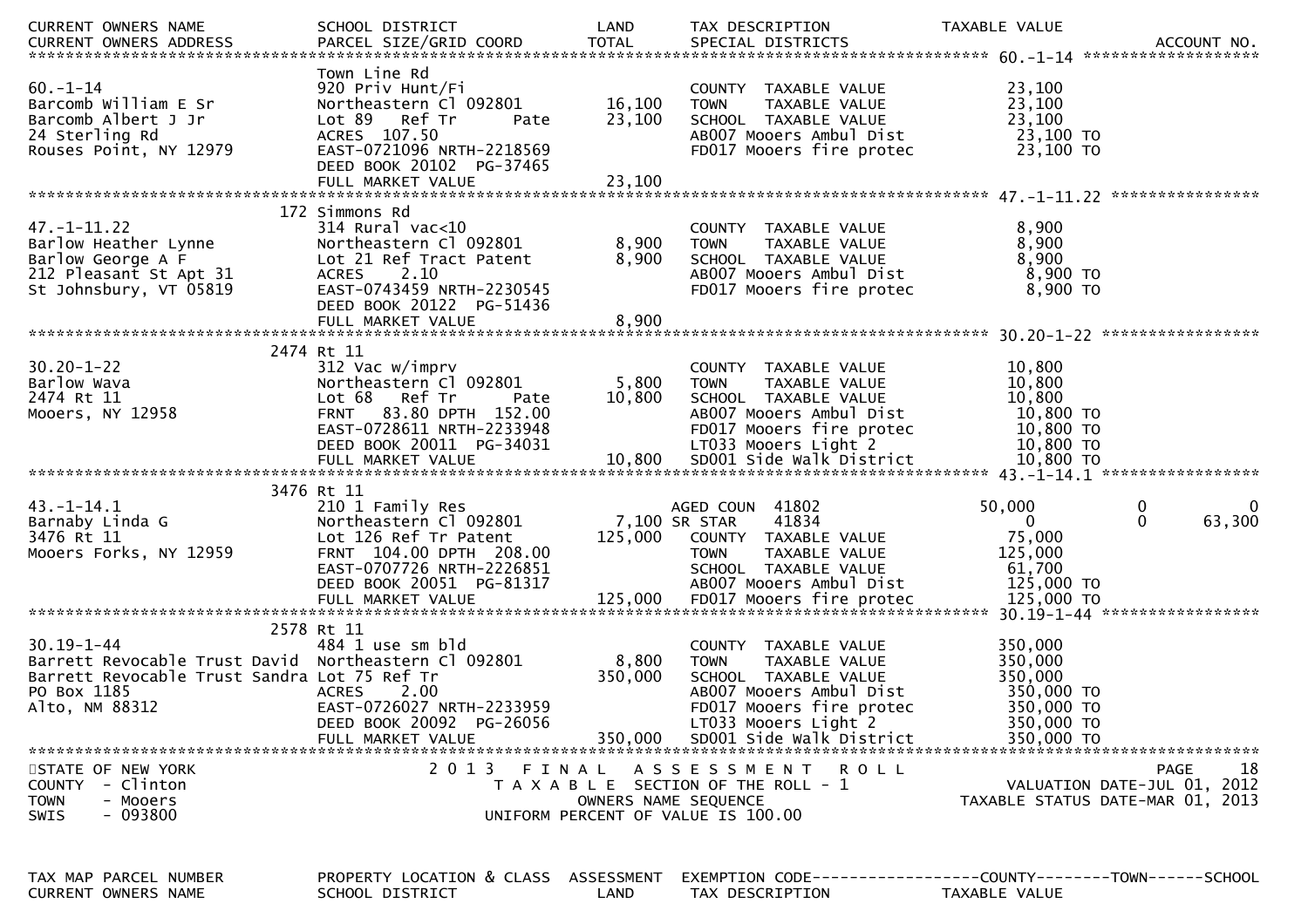| <b>CURRENT OWNERS ADDRESS</b>                                                                                                                         | PARCEL SIZE/GRID COORD                                                                                                                                                                               | <b>TOTAL</b>               | SPECIAL DISTRICTS                                                                                                                                                                   | ACCOUNT NO.                                                                                                                   |
|-------------------------------------------------------------------------------------------------------------------------------------------------------|------------------------------------------------------------------------------------------------------------------------------------------------------------------------------------------------------|----------------------------|-------------------------------------------------------------------------------------------------------------------------------------------------------------------------------------|-------------------------------------------------------------------------------------------------------------------------------|
| $30. - 1 - 1.2$<br>Barriere Tania<br>1242 North Star Rd<br>Mooers, NY 12958                                                                           | 1242 North Star Rd<br>210 1 Family Res<br>Northeastern Cl 092801<br>Lot 93 Ref Tr Patent<br>1.50 BANK<br>080<br><b>ACRES</b><br>EAST-0720929 NRTH-2239251<br>DEED BOOK 20092 PG-21919                | 8,400<br>144,100           | 41854<br>RES STAR<br>COUNTY TAXABLE VALUE<br>TAXABLE VALUE<br><b>TOWN</b><br>SCHOOL TAXABLE VALUE<br>AB007 Mooers Ambul Dist<br>FD017 Mooers fire protec                            | $\mathbf{0}$<br>$\mathbf 0$<br>30,000<br>144,100<br>144,100<br>114,100<br>144,100 TO<br>144,100 TO                            |
| $15. - 1 - 15.62$<br>Bartley Robert M<br>Bartley Kasie B<br>82 Hogle Rd<br>Mooers, NY 12958                                                           | Hogle Rd<br>$32\overline{2}$ Rural vac $>10$<br>Northeastern Cl 092801<br>Lot 70 Ref Tract<br>ACRES 19.00<br>EAST-0729854 NRTH-2245307<br>DEED BOOK 20031 PG-63006                                   | 20,800<br>20,800           | COUNTY TAXABLE VALUE<br>TAXABLE VALUE<br><b>TOWN</b><br>SCHOOL TAXABLE VALUE<br>AB007 Mooers Ambul Dist<br>FD017 Mooers fire protec                                                 | 20,800<br>20,800<br>20,800<br>20,800 TO<br>20,800 TO                                                                          |
| $15. - 1 - 23.21$<br>Bartley Robert M<br>Bartley Kasie B<br>82 Hogle Rd<br>Mooers, NY 12958<br>MAY BE SUBJECT TO PAYMENT<br>UNDER AGDIST LAW TIL 2017 | 82 Hogle Rd<br>240 Rural res<br>Northeastern Cl 092801<br>Lot 70 Ref Tr Patent<br>49.50<br><b>ACRES</b><br>EAST-0731539 NRTH-2246235<br>DEED BOOK 20031 PG-63006<br>FULL MARKET VALUE                | 210,000<br>210,000         | AGRI DISTR 41720<br>40,600 RES STAR<br>41854<br>COUNTY TAXABLE VALUE<br><b>TOWN</b><br>TAXABLE VALUE<br>SCHOOL TAXABLE VALUE<br>AB007 Mooers Ambul Dist<br>FD017 Mooers fire protec | Lease 2015<br>6,422<br>6,422<br>6,422<br>$\Omega$<br>30,000<br>0<br>203,578<br>203,578<br>173,578<br>210,000 TO<br>210,000 TO |
| $16. - 1 - 19$<br>Basabe Susan<br>253 Bowen St<br>Longmont, CO 80501                                                                                  | 323 North Star Rd<br>112 Dairy farm<br>Northeastern Cl 092801<br>Lots 39/40 Ref Tr Patent<br>ACRES 99.00<br>EAST-0740715 NRTH-2246088<br>DEED BOOK 20061 PG-93779<br>FULL MARKET VALUE               | 58,000<br>84,600<br>84,600 | COUNTY TAXABLE VALUE<br><b>TOWN</b><br>TAXABLE VALUE<br>SCHOOL TAXABLE VALUE<br>AB007 Mooers Ambul Dist<br>FD017 Mooers fire protec                                                 | 84,600<br>84,600<br>84,600<br>84,600 TO<br>84,600 TO                                                                          |
| $44. -2 - 16.3$<br>Basmajian Matthew G<br>Basmajian Jodie L<br>515 Lamberton Rd<br>Mooers Forks, NY 12959-2612                                        | 851 Woods Falls Rd<br>210 1 Family Res<br>Northeastern Cl 092801<br>Lot 115 Ref Tr<br><b>ACRES</b><br>2.80 BANK<br>850<br>EAST-0713937 NRTH-2226540<br>DEED BOOK 99001 PG-12171<br>FULL MARKET VALUE | 10,700<br>94,900<br>94,900 | 41854<br>RES STAR<br>COUNTY TAXABLE VALUE<br>TAXABLE VALUE<br><b>TOWN</b><br>SCHOOL TAXABLE VALUE<br>AB007 Mooers Ambul Dist<br>FD017 Mooers fire protec                            | 0<br>0<br>30,000<br>94,900<br>94,900<br>64,900<br>94,900 TO<br>94,900 TO                                                      |
| STATE OF NEW YORK<br><b>COUNTY</b><br>- Clinton<br>- Mooers<br><b>TOWN</b><br>$-093800$<br>SWIS                                                       | 2013                                                                                                                                                                                                 | FINAL                      | ASSESSMENT ROLL<br>T A X A B L E SECTION OF THE ROLL - 1<br>OWNERS NAME SEQUENCE<br>UNIFORM PERCENT OF VALUE IS 100.00                                                              | 19<br>PAGE<br>VALUATION DATE-JUL 01, 2012<br>TAXABLE STATUS DATE-MAR 01, 2013                                                 |
| TAX MAP PARCEL NUMBER<br>CURRENT OWNERS NAME                                                                                                          | PROPERTY LOCATION & CLASS ASSESSMENT<br>SCHOOL DISTRICT                                                                                                                                              | LAND                       | TAX DESCRIPTION                                                                                                                                                                     | EXEMPTION CODE-----------------COUNTY-------TOWN------SCHOOL<br>TAXABLE VALUE                                                 |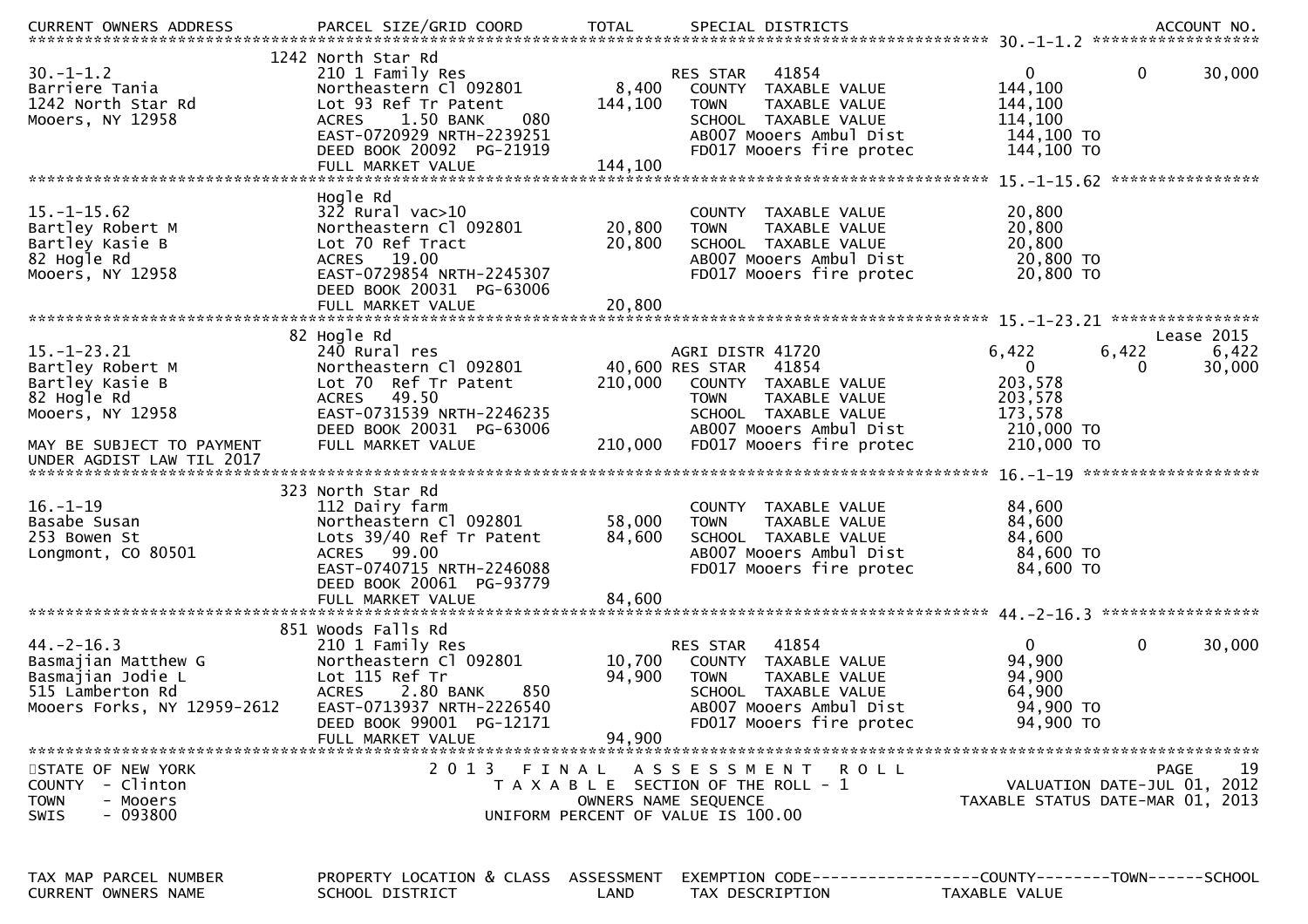| 41.-1-14<br>n: 17<br>Basto Joseph T<br>Garrow Chandra L<br>476 Canaan Rd<br>Ellenburg Depot, NY 12935  | 476 Canaan Rd<br>210 1 Family Res<br>093601<br>N Adirondack<br>Lot 17 St Gore<br>Pate<br>FRNT 100.00 DPTH 130.00<br>EAST-0673695 NRTH-2225044<br>DEED BOOK 943<br>PG-242 | 3,800<br>28,800                    | COUNTY TAXABLE VALUE<br><b>TOWN</b><br>TAXABLE VALUE<br>SCHOOL TAXABLE VALUE<br>AB007 Mooers Ambul Dist<br>FD017 Mooers fire protec                                   | 28,800<br>28,800<br>28,800<br>28,800 TO<br>28,800 TO            |                       |
|--------------------------------------------------------------------------------------------------------|--------------------------------------------------------------------------------------------------------------------------------------------------------------------------|------------------------------------|-----------------------------------------------------------------------------------------------------------------------------------------------------------------------|-----------------------------------------------------------------|-----------------------|
|                                                                                                        | Mcdonald Rd                                                                                                                                                              |                                    |                                                                                                                                                                       |                                                                 |                       |
| $57. - 1 - 7.42$<br>Bastone Paolo<br>Bastone Victoria<br>610 De-Fontenay<br>Laval QC, Canada H7N5J5    | 321 Abandoned ag<br>N Adirondack<br>093601<br>Lot 182 Ref Tr<br>ACRES 23.50<br>EAST-0691676 NRTH-2219522<br>DEED BOOK 633<br><b>PG-808</b>                               | 35,000<br>35,000                   | COUNTY TAXABLE VALUE<br>TAXABLE VALUE<br><b>TOWN</b><br>SCHOOL TAXABLE VALUE<br>AB007 Mooers Ambul Dist<br>FD017 Mooers fire protec                                   | 35,000<br>35,000<br>35,000<br>35,000 TO<br>35,000 TO            |                       |
|                                                                                                        |                                                                                                                                                                          |                                    |                                                                                                                                                                       |                                                                 |                       |
| $45. -4 - 4.3$<br>Bauer John<br>Bauer Donna<br>PO Box 9583<br>Apache Junction, AZ 85178                | Grew Rd<br>321 Abandoned ag<br>Northeastern Cl 092801<br>Lot 77 Ref Tr Patent<br>ACRES 17.30<br>EAST-0726051 NRTH-2228292<br>DEED BOOK 582<br>PG-188                     | 19,800<br>19,800                   | COUNTY TAXABLE VALUE<br>TAXABLE VALUE<br><b>TOWN</b><br>SCHOOL TAXABLE VALUE<br>AB007 Mooers Ambul Dist<br>FD017 Mooers fire protec                                   | 19,800<br>19,800<br>19,800<br>19,800 TO<br>19,800 TO            |                       |
|                                                                                                        | 155 Letson Rd                                                                                                                                                            |                                    |                                                                                                                                                                       |                                                                 |                       |
| $46. - 1 - 22.22$<br>Beam Danny<br>Beam Bamby L<br>155 Letson Rd<br>Mooers, NY 12958                   | 210 1 Family Res<br>Northeastern Cl 092801<br>Lot 46 Ref Tr<br>ACRES 1.60<br>EAST-0734736 NRTH-2227619<br>DEED BOOK 99001 PG-15626                                       | 73,800                             | <b>RES STAR 41854</b><br>8,500 COUNTY TAXABLE VALUE<br>TOWN<br>TAXABLE VALUE<br>SCHOOL TAXABLE VALUE<br>AB007 Mooers Ambul Dist<br>FD017 Mooers fire protec 73,800 TO | $\overline{0}$<br>73,800<br>73,800<br>43,800<br>73,800 TO       | $\mathbf 0$<br>30,000 |
|                                                                                                        |                                                                                                                                                                          |                                    |                                                                                                                                                                       |                                                                 |                       |
| $61.-1-15.2$<br>Beaudin Daniel<br>261 LaForest Rd<br>Mooers, NY 12958                                  | 261 LaForest Rd<br>270 Mfg housing<br>Northeastern Cl 092801<br>Lot 33 Ref Tr<br><b>ACRES</b><br>9.20<br>EAST-0740808 NRTH-2218344<br>DEED BOOK 20102 PG-32847           | 14,600<br>58,900                   | COUNTY TAXABLE VALUE<br>TAXABLE VALUE<br><b>TOWN</b><br>SCHOOL TAXABLE VALUE<br>AB007 Mooers Ambul Dist<br>FD017 Mooers fire protec                                   | 58,900<br>58,900<br>58,900<br>58,900 TO<br>58,900 TO            |                       |
|                                                                                                        | FULL MARKET VALUE                                                                                                                                                        | 58,900                             |                                                                                                                                                                       |                                                                 |                       |
| STATE OF NEW YORK<br><b>COUNTY</b><br>- Clinton<br><b>TOWN</b><br>- Mooers<br>$-093800$<br><b>SWIS</b> | 2 0 1 3                                                                                                                                                                  | FINAL<br>OWNERS NAME SEQUENCE      | ASSESSMENT ROLL<br>T A X A B L E SECTION OF THE ROLL - 1<br>UNIFORM PERCENT OF VALUE IS 100.00                                                                        | VALUATION DATE-JUL 01, 2012<br>TAXABLE STATUS DATE-MAR 01, 2013 | 20<br>PAGE            |
| TAX MAP PARCEL NUMBER<br>CURRENT OWNERS NAME<br><b>CURRENT OWNERS ADDRESS</b>                          | PROPERTY LOCATION & CLASS<br>SCHOOL DISTRICT<br>PARCEL SIZE/GRID COORD                                                                                                   | ASSESSMENT<br>LAND<br><b>TOTAL</b> | EXEMPTION CODE-----<br>TAX DESCRIPTION<br>SPECIAL DISTRICTS                                                                                                           | ----------COUNTY--------TOWN------SCHOOL<br>TAXABLE VALUE       | ACCOUNT NO.           |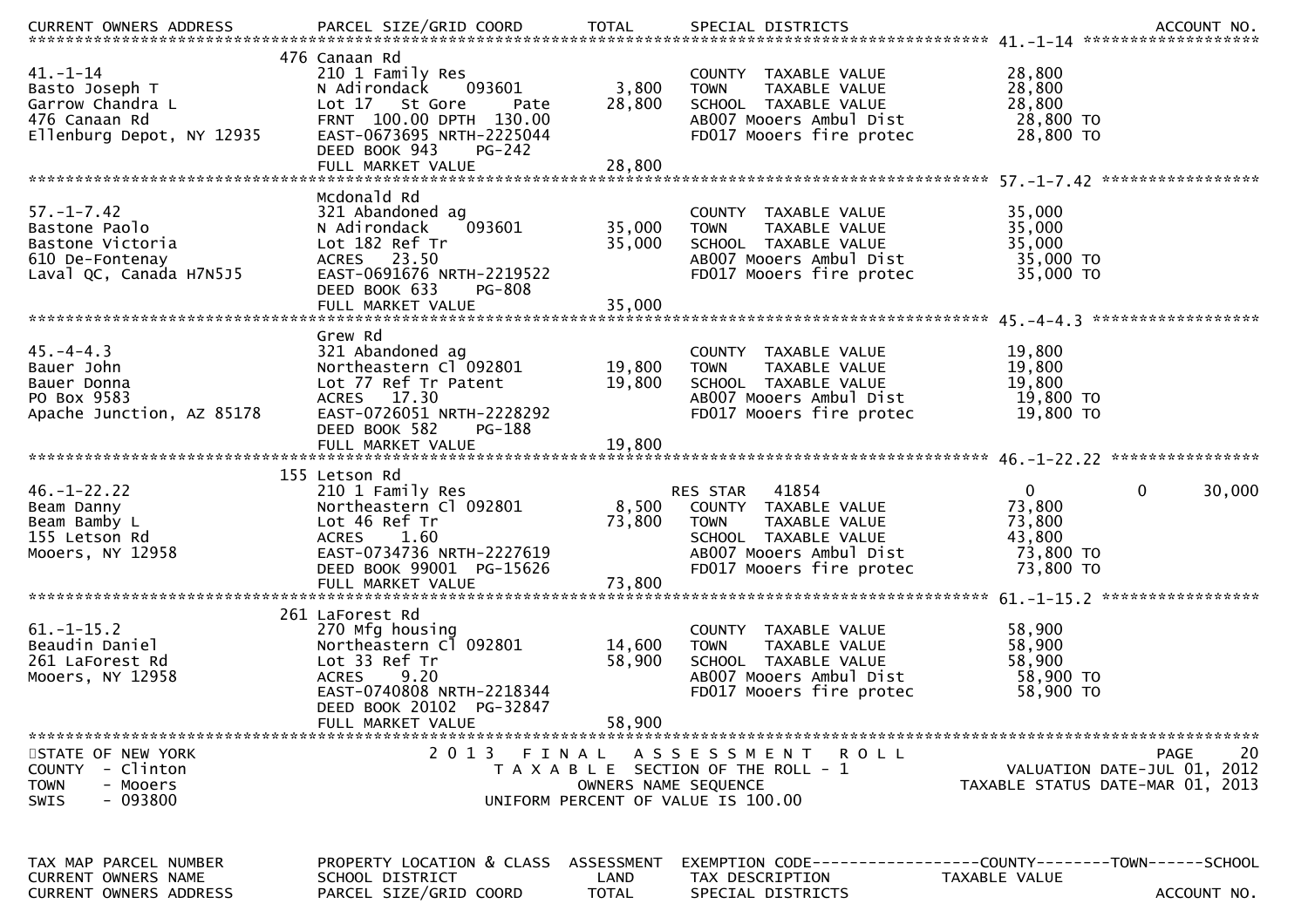| $16. - 1 - 26.3$<br>Bechard Brian<br>513 North Star Rd<br>Mooers, NY 12958                                                                            | 513 North Star Rd<br>210 1 Family Res<br>Northeastern Cl 092801<br>Lot 42 Ref Tr<br>FRNT 337.50 DPTH 225.00<br>EAST-0736872 NRTH-2245759<br>DEED BOOK 638<br>PG-477                  | 7,800<br>122,000                   | RES STAR 41854<br>COUNTY TAXABLE VALUE<br>TAXABLE VALUE<br><b>TOWN</b><br>SCHOOL TAXABLE VALUE<br>AB007 Mooers Ambul Dist<br>FD017 Mooers fire protec                                                                                                         | $\mathbf{0}$<br>122,000<br>122,000<br>92,000<br>122,000 TO<br>122,000 TO                             | $\mathbf 0$<br>30,000 |
|-------------------------------------------------------------------------------------------------------------------------------------------------------|--------------------------------------------------------------------------------------------------------------------------------------------------------------------------------------|------------------------------------|---------------------------------------------------------------------------------------------------------------------------------------------------------------------------------------------------------------------------------------------------------------|------------------------------------------------------------------------------------------------------|-----------------------|
| $16. - 1 - 26.4$<br>Bechard Brian<br>Bechard Tammy M<br>513 North Star Rd<br>Mooers, NY 12958                                                         | North Star Rd<br>$314$ Rural vac<10<br>Northeastern Cl 092801<br>Lot 42 Ref Tract<br>ACRES 7.10<br>EAST-0736793 NRTH-2245185<br>DEED BOOK 757<br>PG-61                               | 12,300<br>12,300                   | COUNTY TAXABLE VALUE<br>TAXABLE VALUE<br><b>TOWN</b><br>SCHOOL TAXABLE VALUE<br>AB007 Mooers Ambul Dist<br>FD017 Mooers fire protec                                                                                                                           | 12,300<br>12,300<br>12,300<br>12,300 TO<br>12,300 TO                                                 |                       |
| $15. - 1 - 11.3$<br>Bechard Edward A<br>Bechard Beverly J<br>Attn: Laurie A Hunter<br>1 Dumont Rd<br>Champlain, NY 12919                              | 1331 Hemmingford Rd<br>210 1 Family Res<br>Northeastern Cl 092801<br>Lot 72 Ref Tr<br>ACRES 2.67<br>EAST-0727647 NRTH-2246890<br>DEED BOOK 20021 PG-38446<br>FULL MARKET VALUE       | 9,300<br>87,000<br>87,000          | <b>RES STAR 41854</b><br>COUNTY TAXABLE VALUE<br><b>TOWN</b><br>TAXABLE VALUE<br>SCHOOL TAXABLE VALUE<br>AB007 Mooers Ambul Dist<br>FD017 Mooers fire protec                                                                                                  | $\mathbf{0}$<br>87,000<br>87,000<br>57,000<br>87,000 TO<br>87,000 TO                                 | $\mathbf 0$<br>30,000 |
| $16. - 1 - 22.1$<br>Bechard Keith V<br>513 North Star Rd<br>Mooers, NY 12958                                                                          | North Star Rd<br>321 Abandoned ag<br>Northeastern Cl 092801<br>Lot 39<br>Ref Tr<br>Pate<br>ACRES 50.90<br>EAST-0737538 NRTH-2245523<br>DEED BOOK 20102 PG-34069<br>FULL MARKET VALUE | 29,000<br>29,000<br>29,000         | COUNTY TAXABLE VALUE<br>TAXABLE VALUE<br><b>TOWN</b><br>SCHOOL TAXABLE VALUE<br>AB007 Mooers Ambul Dist<br>FD017 Mooers fire protec                                                                                                                           | 29,000<br>29,000<br>29,000<br>29,000 TO<br>29,000 TO                                                 |                       |
| $44.2 - 3 - 3.2$<br>Bechard Life Estate Jeannine A Northeastern Cl 092801<br>Bechard Michael G<br>3015 Rt 11<br>PO Box 2371<br>Mooers Forks, NY 12959 | 3015 Rt 11<br>582 Camping park<br>Lot 100 Ref Tr<br>ACRES 22.00<br>EAST-0716698 NRTH-2233378<br>DEED BOOK 20112 PG-42843<br>FULL MARKET VALUE                                        | 100,000<br>100,000                 | 50 PCT OF VALUE USED FOR EXEMPTION PURPOSES<br>AGED - ALL 41800<br>30,000 SR STAR<br>41834<br>COUNTY TAXABLE VALUE<br>TAXABLE VALUE<br><b>TOWN</b><br>SCHOOL TAXABLE VALUE<br>AB007 Mooers Ambul Dist<br>FD017 Mooers fire protec<br>LT013 Mooers Forks Light | 25,000<br>25,000<br>$\Omega$<br>75,000<br>75,000<br>50,000<br>100,000 TO<br>100,000 TO<br>100,000 TO | 25,000<br>25,000      |
| STATE OF NEW YORK<br><b>COUNTY</b><br>- Clinton<br><b>TOWN</b><br>- Mooers<br>$-093800$<br>SWIS                                                       |                                                                                                                                                                                      |                                    | 2013 FINAL ASSESSMENT ROLL<br>T A X A B L E SECTION OF THE ROLL - 1<br>OWNERS NAME SEQUENCE<br>UNIFORM PERCENT OF VALUE IS 100.00                                                                                                                             | VALUATION DATE-JUL 01, 2012<br>TAXABLE STATUS DATE-MAR 01, 2013                                      | 21<br>PAGE            |
| TAX MAP PARCEL NUMBER<br><b>CURRENT OWNERS NAME</b><br>CURRENT OWNERS ADDRESS                                                                         | PROPERTY LOCATION & CLASS<br>SCHOOL DISTRICT<br>PARCEL SIZE/GRID COORD                                                                                                               | ASSESSMENT<br>LAND<br><b>TOTAL</b> | EXEMPTION        CODE-----------------COUNTY-------TOWN------SCHOOL<br>TAX DESCRIPTION<br>SPECIAL DISTRICTS                                                                                                                                                   | TAXABLE VALUE                                                                                        | ACCOUNT NO.           |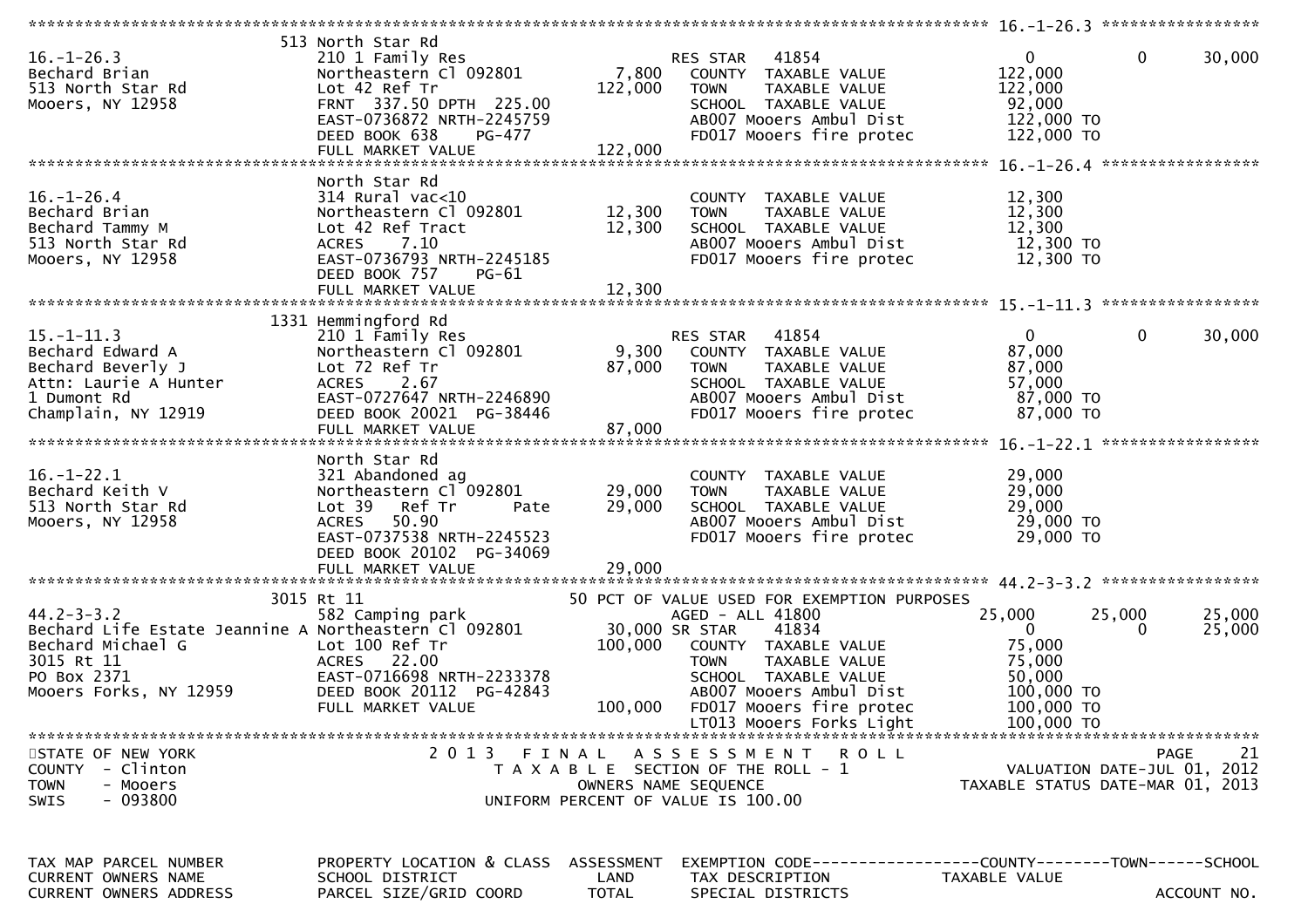| $43. -1 - 14.21$<br>Bechard Rene<br>Bechard Bernadette<br>593 Rapids Rd<br>Champlain, NY 12919                | Rt 11<br>321 Abandoned ag<br>Lot 141 Ref Tr<br>ACRES 109.20<br>EAST-0706517 NRTH-2226614<br>DEED BOOK 610<br>PG-108                                                  | 62,500                             | COUNTY TAXABLE VALUE<br>SCHOOL TAXABLE VALUE<br>ABOO7 Mooers Ambul Dist<br>FDO17 Mooers fire protec 62,500 TO                                                 | 62,500<br>62,500<br>62,500                                                        |                                                  |
|---------------------------------------------------------------------------------------------------------------|----------------------------------------------------------------------------------------------------------------------------------------------------------------------|------------------------------------|---------------------------------------------------------------------------------------------------------------------------------------------------------------|-----------------------------------------------------------------------------------|--------------------------------------------------|
| $59. - 1 - 4$<br>Bechard Rene<br>Bechard Bernadette<br>593 Rapids Rd<br>Champlain, NY 12919                   | Boas Rd<br>321 Abandoned ag<br>Northeastern Cl 092801<br>Pate<br>Lot 128 Ref Tr<br>ACRES 52.00<br>EAST-0710244 NRTH-2221749<br>PG-108<br>DEED BOOK 610               | 30,300<br>30,300                   | COUNTY TAXABLE VALUE<br>TAXABLE VALUE<br><b>TOWN</b><br>SCHOOL TAXABLE VALUE<br>AB007 Mooers Ambul Dist<br>FD017 Mooers fire protec                           | 30,300<br>30,300<br>30,300<br>ט <sub>יך</sub> - 30, 300<br>30, 300 TO<br>30 ב^2 ה |                                                  |
| $16. - 1 - 8$<br>Bechard Shawn P<br>Bechard Tammy M<br>500 North Star Rd<br>Mooers, NY 12958                  | 500 North Star Rd<br>Lot 42<br>Ref Tr<br>Pate<br>ACRES 10.50 BANK<br>080<br>EAST-0736685 NRTH-2246339<br>DEED BOOK 20102 PG-29893                                    |                                    | 45,800 TOWN<br>TAXABLE VALUE<br>SCHOOL TAXABLE VALUE<br>SCHOOL TAXABLE VALUE<br>ABOO7 Mooers Ambul Dist<br>FD017 Mooers fire protec 45,800 TO                 | $\mathbf{0}$<br>45,800<br>45,800<br>15,800<br>$45,800$ TO                         | $\mathbf 0$<br>30,000                            |
| $14. - 1 - 21.5$<br>Bechard Tyler J<br>Bechard Jessica E<br>460 Blackman Corners Rd<br>Mooers Forks, NY 12959 | 460 Blackman Corners Rd<br>210 1 Family Res<br>Northeastern Cl 092801<br>Lot 123 Ref Tr<br>EAST-0709484 NRTH-2241621<br>DEED BOOK 20112 PG-40255                     |                                    | RES STAR 41854<br>10,600 COUNTY TAXABLE VALUE<br>160,000 TOWN<br>TAXABLE VALUE<br>SCHOOL TAXABLE VALUE<br>ABOO7 Mooers Ambul Dist<br>FD017 Mooers fire protec | $\mathbf{0}$<br>160,000<br>160,000<br>130,000<br>160,000 TO<br>160,000 TO         | $\mathbf 0$<br>30,000                            |
| $31. - 1 - 12$<br>Bedard Andre A<br>1911 Ridge Rd<br>Champlain, NY 12919                                      | Rt 11<br>321 Abandoned ag<br>Northeastern Cl 092801<br>Lot 44 Ref Tract<br>ACRES 12.60<br>EAST-0733201 NRTH-2236523<br>DEED BOOK 20001 PG-21813<br>FULL MARKET VALUE | 12,900<br>12,900<br>12,900         | COUNTY TAXABLE VALUE<br><b>TOWN</b><br>TAXABLE VALUE<br>SCHOOL TAXABLE VALUE<br>AB007 Mooers Ambul Dist<br>FD017 Mooers fire protec 12,900 TO                 | 12,900<br>12,900<br>12,900<br>12,900 TO                                           |                                                  |
| STATE OF NEW YORK<br><b>COUNTY</b><br>- Clinton<br><b>TOWN</b><br>- Mooers<br>- 093800<br><b>SWIS</b>         | 2 0 1 3                                                                                                                                                              | FINAL                              | A S S E S S M E N T<br>R O L L<br>T A X A B L E SECTION OF THE ROLL - 1<br>OWNERS NAME SEQUENCE<br>UNIFORM PERCENT OF VALUE IS 100.00                         | TAXABLE STATUS DATE-MAR 01, 2013                                                  | 22<br><b>PAGE</b><br>VALUATION DATE-JUL 01, 2012 |
| TAX MAP PARCEL NUMBER<br>CURRENT OWNERS NAME<br><b>CURRENT OWNERS ADDRESS</b>                                 | PROPERTY LOCATION & CLASS<br>SCHOOL DISTRICT<br>PARCEL SIZE/GRID COORD                                                                                               | ASSESSMENT<br>LAND<br><b>TOTAL</b> | EXEMPTION CODE-----------------COUNTY-------TOWN------SCHOOL<br>TAX DESCRIPTION<br>SPECIAL DISTRICTS                                                          | TAXABLE VALUE                                                                     | ACCOUNT NO.                                      |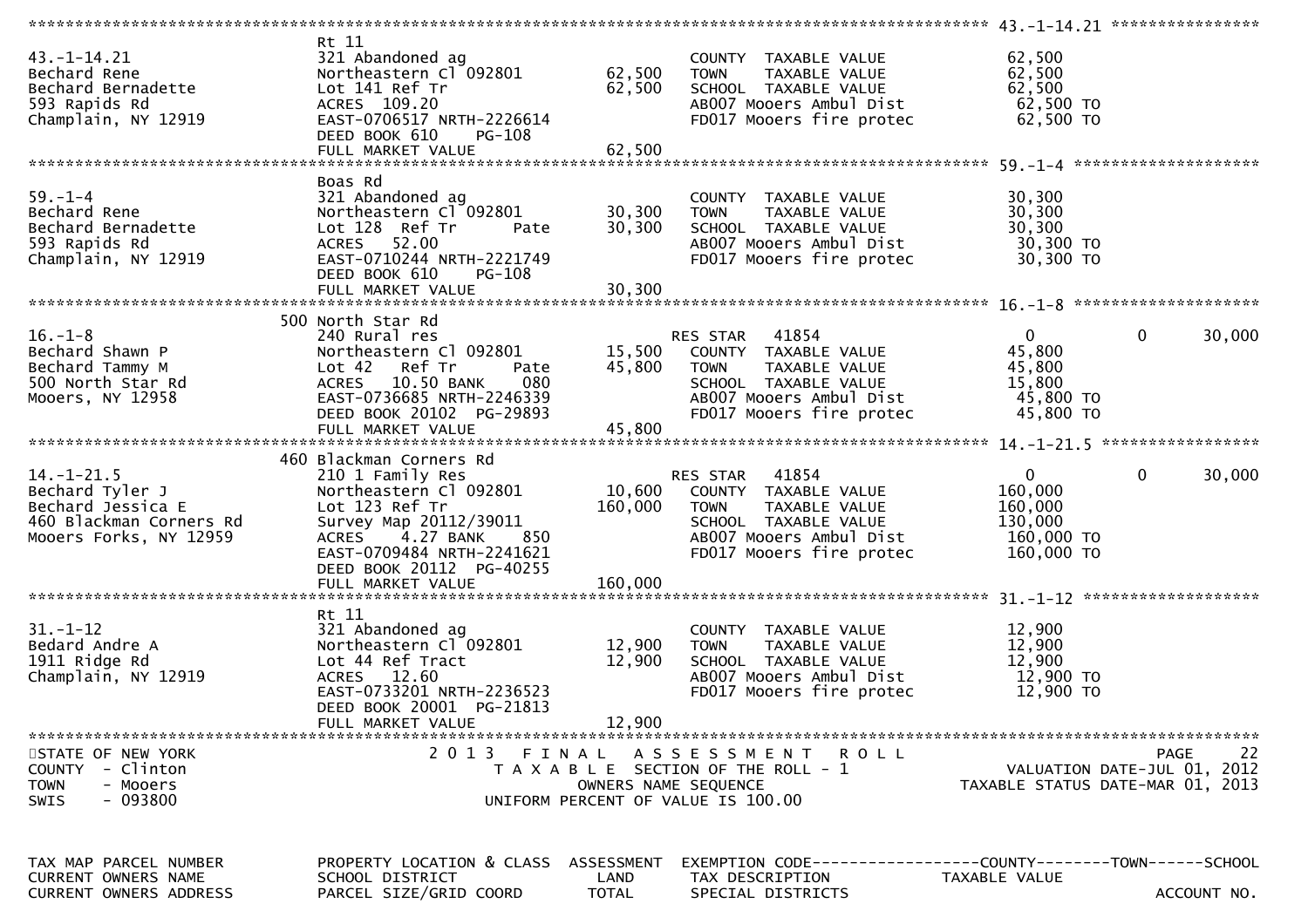| $44. - 1 - 33.2$<br>Bedard Becky L<br>8101 Shannon Woods Ln<br>Matthews, NC 28104                             | 3390 Rt 11<br>$314$ Rural vac<10<br>Northeastern Cl 092801<br>Lot 126 Ref Tr<br>Pate<br><b>ACRES</b><br>1.00<br>EAST-0709153 NRTH-2228375<br>DEED BOOK 20072 PG-7019                                               | 8,000<br>8,000                     | COUNTY TAXABLE VALUE<br><b>TOWN</b><br>TAXABLE VALUE<br>SCHOOL TAXABLE VALUE<br>AB007 Mooers Ambul Dist<br>FD017 Mooers fire protec                                                                           | 8,000<br>8,000<br>8,000<br>$8,000$ TO<br>8,000 TO                            |                                                                                |
|---------------------------------------------------------------------------------------------------------------|--------------------------------------------------------------------------------------------------------------------------------------------------------------------------------------------------------------------|------------------------------------|---------------------------------------------------------------------------------------------------------------------------------------------------------------------------------------------------------------|------------------------------------------------------------------------------|--------------------------------------------------------------------------------|
|                                                                                                               |                                                                                                                                                                                                                    |                                    |                                                                                                                                                                                                               |                                                                              |                                                                                |
| $31. - 1 - 7.8$<br>Bedard Charles A<br>Bedard Sharlene A<br>2102 Rt 11<br>Mooers, NY 12958                    | 2102 Rt 11<br>210 1 Family Res<br>Northeastern Cl 092801<br>Lot 44 Ref Tr<br>1.40<br>ACRES<br>EAST-0736043 NRTH-2237336<br>DEED BOOK 976<br>PG-295<br>FULL MARKET VALUE                                            | 97,000                             | WARNONALL 41121<br>8,300 WARDISALL 41141<br>97,000 RES STAR 41854<br>COUNTY TAXABLE VALUE<br><b>TOWN</b><br>TAXABLE VALUE<br>SCHOOL TAXABLE VALUE<br>AB007 Mooers Ambul Dist                                  | 14,550<br>9,700<br>$\overline{0}$<br>72,750<br>75,300<br>67,000<br>97,000 TO | 12,000<br>0<br>$\mathbf{0}$<br>9,700<br>30,000<br>$\Omega$                     |
|                                                                                                               | Rt 11                                                                                                                                                                                                              |                                    |                                                                                                                                                                                                               |                                                                              |                                                                                |
| $31. - 1 - 7.13$<br>Bedard Hubert S<br>4523 Morning Hill Dr<br>Disputanta, VA 23842                           | $314$ Rural vac< $10$<br>Northeastern Cl 092801<br>Lot 44 Ref Tr<br>ACRES 8.70<br>EAST-0735872 NRTH-2237803<br>DEED BOOK 20041 PG-78136                                                                            | 14,200<br>14,200                   | COUNTY TAXABLE VALUE<br>TAXABLE VALUE<br>TOWN<br>SCHOOL TAXABLE VALUE<br>AB007 Mooers Ambul Dist<br>FD017 Mooers fire protec                                                                                  | 14,200<br>14,200<br>14,200<br>14,200 TO<br>14,200 TO                         |                                                                                |
|                                                                                                               |                                                                                                                                                                                                                    |                                    |                                                                                                                                                                                                               |                                                                              |                                                                                |
| $15. - 1 - 33.5$<br>Bedard Justin L<br>Edie Erin J<br>995 North Star Rd<br>Mooers, NY 12958                   | 995 North Star Rd<br>210 1 Family Res<br>Northeastern Cl 092801<br>Lot 74 Ref Tract<br>FRNT 208.00 DPTH 234.00<br><b>BANK</b><br>115<br>EAST-0725969 NRTH-2242369<br>DEED BOOK 20102 PG-33977<br>FULL MARKET VALUE | 115,000<br>115,000                 | RES STAR 41854<br>7,800 COUNTY TAXABLE VALUE<br><b>TOWN</b><br>TAXABLE VALUE<br>SCHOOL TAXABLE VALUE<br>AB007 Mooers Ambul Dist<br>FD017 Mooers fire protec                                                   | $\overline{0}$<br>115,000<br>115,000<br>85,000<br>115,000 TO<br>115,000 TO   | 30,000<br>$\overline{0}$                                                       |
| ************************                                                                                      | ******************************                                                                                                                                                                                     |                                    |                                                                                                                                                                                                               |                                                                              |                                                                                |
| STATE OF NEW YORK<br>COUNTY - Clinton<br><b>TOWN</b><br>- Mooers<br>$-093800$<br><b>SWIS</b>                  | 2013 FINAL                                                                                                                                                                                                         |                                    | ASSESSMENT ROLL<br>T A X A B L E SECTION OF THE ROLL - 1<br>OWNERS NAME SEQUENCE<br>UNIFORM PERCENT OF VALUE IS 100.00                                                                                        | رے ہے<br>2012 , 2011–VALUATION DATE-JUL<br>2013 ,TAXABLE STATUS DATE-MAR     | -23<br><b>PAGE</b>                                                             |
| TAX MAP PARCEL NUMBER<br>CURRENT OWNERS NAME<br><b>CURRENT OWNERS ADDRESS</b>                                 | PROPERTY LOCATION & CLASS<br>SCHOOL DISTRICT<br>PARCEL SIZE/GRID COORD                                                                                                                                             | ASSESSMENT<br>LAND<br><b>TOTAL</b> | EXEMPTION CODE------------------COUNTY--------TOWN------SCHOOL<br>TAX DESCRIPTION<br>SPECIAL DISTRICTS                                                                                                        | TAXABLE VALUE                                                                | ACCOUNT NO.                                                                    |
| $31. - 1 - 7.11$<br>Bedard Life Estate Andre J<br>Bedard Life Estate Honora<br>2091 Rt 11<br>Mooers, NY 12958 | 2091 Rt 11<br>112 Dairy farm<br>Northeastern Cl 092801<br>Lots $38/43/44$ Ref Tr Pate<br>ACRES 490.40<br>EAST-0735128 NRTH-2237905<br>DEED BOOK 20011 PG-31581                                                     |                                    | 25 PCT OF VALUE USED FOR EXEMPTION PURPOSES<br>AGRI DISTR 41720<br>173,100 AGED - ALL 41800<br>220,300 SR STAR<br>41834<br>42100<br>483A EX<br><b>COUNTY</b><br>TAXABLE VALUE<br><b>TOWN</b><br>TAXABLE VALUE | 0<br>27,538<br>0<br>15,700<br>177,062<br>177,062                             | $\mathbf 0$<br>$\bf{0}$<br>27,538<br>27,538<br>63,300<br>0<br>15,700<br>15,700 |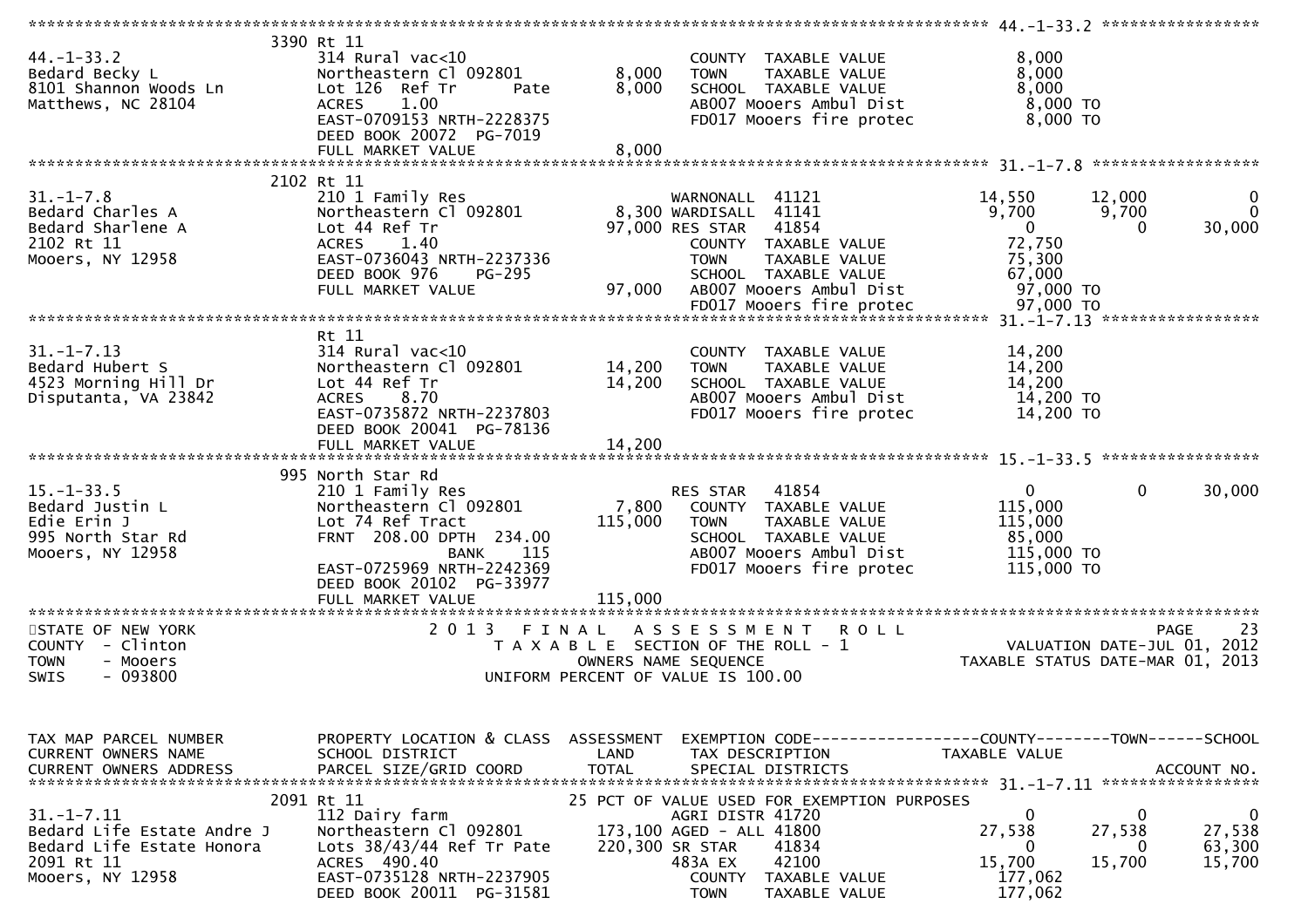| MAY BE SUBJECT TO PAYMENT<br>UNDER AGDIST LAW TIL 2017                                                | FULL MARKET VALUE                                                                                                                                                    | 220,300         | SCHOOL TAXABLE VALUE<br>AB007 Mooers Ambul Dist<br>15,700 EX                                                                                                                                       | 113,762<br>204,600 TO                                                                                         |
|-------------------------------------------------------------------------------------------------------|----------------------------------------------------------------------------------------------------------------------------------------------------------------------|-----------------|----------------------------------------------------------------------------------------------------------------------------------------------------------------------------------------------------|---------------------------------------------------------------------------------------------------------------|
|                                                                                                       |                                                                                                                                                                      |                 | FD017 Mooers fire protec<br>15,700 EX                                                                                                                                                              | 204,600 TO                                                                                                    |
|                                                                                                       | 111 Herrick Rd                                                                                                                                                       |                 |                                                                                                                                                                                                    |                                                                                                               |
| $31 - 3 - 20.22$<br>Bedard Life Use Lori<br>Coupal Joseph<br>111 Herrick Rd<br>Mooers, NY 12958       | 270 Mfg housing<br>Northeastern Cl 092801<br>Lot 44 Ref Tr<br>ACRES 1.60<br>EAST-0736071 NRTH-2235610<br>DEED BOOK 20051 PG-82004                                    | 8,500<br>34,500 | COUNTY TAXABLE VALUE<br>TAXABLE VALUE<br><b>TOWN</b><br>SCHOOL TAXABLE VALUE<br>AB007 Mooers Ambul Dist<br>FD017 Mooers fire protec                                                                | 34,500<br>34,500<br>34,500<br>34,500 TO<br>34,500 TO                                                          |
|                                                                                                       |                                                                                                                                                                      |                 |                                                                                                                                                                                                    |                                                                                                               |
| $31. - 1 - 7.4$<br>Bedard Patrice J<br>Bedard Carol<br>135 Herrick Rd<br>Mooers, NY 12958             | 135 Herrick Rd<br>270 Mfg housing<br>Northeastern Cl 092801<br>Lot 44 Ref Tr<br><b>ACRES</b><br>6.30<br>EAST-0736418 NRTH-2236108<br>DEED BOOK 20082 PG-14370        | 60,000          | 96 PCT OF VALUE USED FOR EXEMPTION PURPOSES<br>WARCOMALL 41131<br>10,700 RES STAR 41854<br>COUNTY TAXABLE VALUE<br>TAXABLE VALUE<br><b>TOWN</b><br>SCHOOL TAXABLE VALUE<br>AB007 Mooers Ambul Dist | 14,400<br>14,400<br>$\Omega$<br>30,000<br>$\mathbf{0}$<br>$\Omega$<br>45,600<br>45,600<br>30,000<br>60,000 TO |
|                                                                                                       |                                                                                                                                                                      |                 |                                                                                                                                                                                                    |                                                                                                               |
| $44. - 1 - 24.2$<br>Bedard Roger<br>Bedard Tina<br>3482 Rt 11<br>PO Box 103<br>Mooers Forks, NY 12959 | Allison Ln<br>$314$ Rural vac<10<br>Northeastern Cl 092801<br>Lot 126 Ref Tr<br>ACRES 1.80<br>EAST-0710656 NRTH-2225177<br>DEED BOOK 945<br>$PG-217$                 | 8,600<br>8,600  | COUNTY TAXABLE VALUE<br>TAXABLE VALUE<br><b>TOWN</b><br>SCHOOL TAXABLE VALUE<br>AB007 Mooers Ambul Dist<br>FD017 Mooers fire protec                                                                | 8,600<br>8,600<br>8,600<br>$8,600$ TO<br>8,600 TO                                                             |
|                                                                                                       | 3482 Rt 11                                                                                                                                                           |                 |                                                                                                                                                                                                    |                                                                                                               |
| $43. - 1 - 14.3$<br>Bedard Roger J<br>PO Box 103<br>Mooers Forks, NY 12959                            | 484 1 use sm bld<br>Northeastern Cl 092801<br>Lot 126 Ref Tr Patent<br>Survey Map 20122/49537<br>ACRES 1.20<br>EAST-0707622 NRTH-2226751<br>DEED BOOK 20122 PG-50155 | 9,600<br>72,000 | COUNTY TAXABLE VALUE<br><b>TOWN</b><br>TAXABLE VALUE<br>SCHOOL TAXABLE VALUE<br>AB007 Mooers Ambul Dist<br>FD017 Mooers fire protec                                                                | 72,000<br>72,000<br>72,000<br>72,000 TO<br>72,000 TO                                                          |
|                                                                                                       | FULL MARKET VALUE                                                                                                                                                    | 72,000          |                                                                                                                                                                                                    |                                                                                                               |
| STATE OF NEW YORK<br>COUNTY - Clinton<br>- Mooers<br><b>TOWN</b><br>$-093800$<br>SWIS                 | 2 0 1 3<br>F I N A L                                                                                                                                                 |                 | A S S E S S M E N T<br><b>ROLL</b><br>T A X A B L E SECTION OF THE ROLL - 1<br>OWNERS NAME SEQUENCE<br>UNIFORM PERCENT OF VALUE IS 100.00                                                          | 24<br><b>PAGE</b><br>VALUATION DATE-JUL 01, 2012<br>TAXABLE STATUS DATE-MAR 01, 2013                          |
| TAX MAP PARCEL NUMBER<br>CURRENT OWNERS NAME                                                          | PROPERTY LOCATION & CLASS ASSESSMENT<br>SCHOOL DISTRICT                                                                                                              | LAND            | TAX DESCRIPTION                                                                                                                                                                                    | EXEMPTION CODE-----------------COUNTY-------TOWN-----SCHOOL<br>TAXABLE VALUE                                  |
| $43. - 1 - 14.22$<br>Bedard Roger J                                                                   | 3472 Rt 11<br>270 Mfg housing<br>Northeastern Cl 092801                                                                                                              | 8,400           | COUNTY TAXABLE VALUE<br><b>TOWN</b><br>TAXABLE VALUE                                                                                                                                               | 20,000<br>20,000                                                                                              |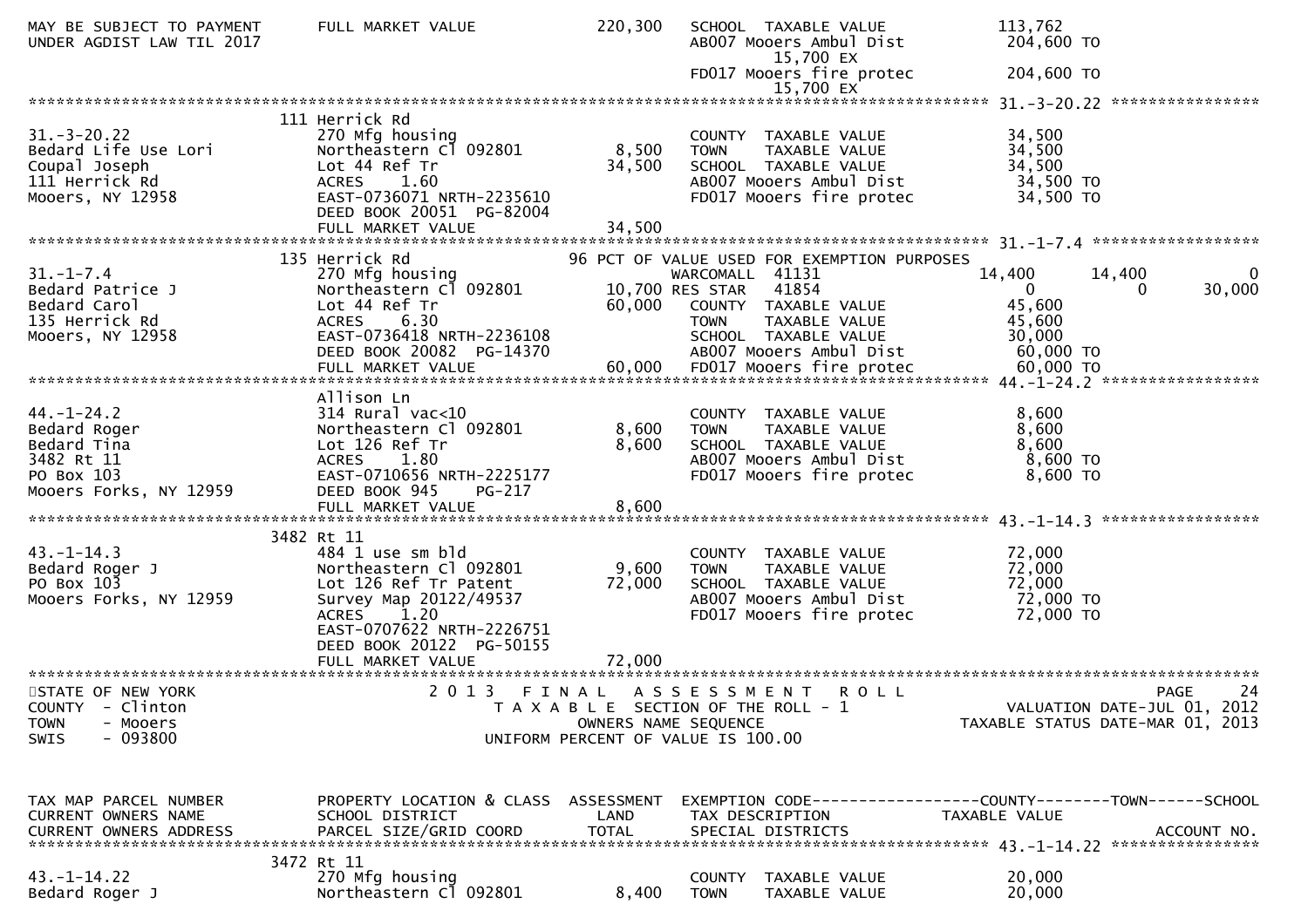| PO Box 103<br>Mooers Forks, NY 12959                                                         | Lot 141 Ref Tr<br>Pate<br>Survey Map 20122/49537<br>1.26<br>ACRES<br>EAST-0707765 NRTH-2226951<br>DEED BOOK 20122 PG-50155<br>FULL MARKET VALUE                                         | 20,000<br>20,000           | SCHOOL TAXABLE VALUE<br>AB007 Mooers Ambul Dist<br>FD017 Mooers fire protec                                                                                  | 20,000<br>20,000 TO<br>20,000 TO                                                          |             |
|----------------------------------------------------------------------------------------------|-----------------------------------------------------------------------------------------------------------------------------------------------------------------------------------------|----------------------------|--------------------------------------------------------------------------------------------------------------------------------------------------------------|-------------------------------------------------------------------------------------------|-------------|
|                                                                                              |                                                                                                                                                                                         |                            |                                                                                                                                                              |                                                                                           |             |
| $31. - 1 - 7.3$<br>Bedard Thomas G<br>2072 Rt 11<br>Mooers, NY 12958                         | 2072 Rt 11<br>484 1 use sm bld<br>Northeastern Cl 092801<br>Lot 44 Ref Tract<br>5.90<br><b>ACRES</b><br>EAST-0736760 NRTH-2237843<br>DEED BOOK 774<br><b>PG-70</b><br>FULL MARKET VALUE | 26,300<br>93,500<br>93,500 | COUNTY TAXABLE VALUE<br>TAXABLE VALUE<br><b>TOWN</b><br>SCHOOL TAXABLE VALUE<br>AB007 Mooers Ambul Dist<br>FD017 Mooers fire protec                          | 93,500<br>93,500<br>93,500<br>93,500 TO<br>93,500 TO                                      |             |
|                                                                                              |                                                                                                                                                                                         |                            |                                                                                                                                                              |                                                                                           |             |
| $31. - 1 - 7.7$<br>Bedard Thomas G<br>2147 Rt 11<br>Mooers, NY 12958                         | 2147 Rt 11<br>210 1 Family Res<br>Northeastern Cl 092801<br>Lot 44 Ref Tr<br>ACRES 1.70<br>EAST-0735282 NRTH-2236600<br>PG-240<br>DEED BOOK 888                                         | 8,500<br>109,200           | 41854<br>RES STAR<br>COUNTY TAXABLE VALUE<br><b>TOWN</b><br>TAXABLE VALUE<br>SCHOOL TAXABLE VALUE<br>AB007 Mooers Ambul Dist<br>FD017 Mooers fire protec     | $\mathbf{0}$<br>$\Omega$<br>109,200<br>109,200<br>79,200<br>109,200 TO<br>109,200 TO      | 30,000      |
|                                                                                              | 243 Boas Rd                                                                                                                                                                             |                            |                                                                                                                                                              |                                                                                           |             |
| $59. - 1 - 1$<br>Beebe Jamy<br>243 Boas Rd<br>Mooers Forks, NY 12959                         | 240 Rural res<br>Northeastern Cl 092801<br>Lot 127 Ref Tr<br>Pate<br>080<br>ACRES 35.30 BANK<br>EAST-0708267 NRTH-2223864<br>DEED BOOK 20092 PG-24096<br>FULL MARKET VALUE              | 131,100<br>131,100         | RES STAR 41854<br>29,200 COUNTY TAXABLE VALUE<br>TAXABLE VALUE<br><b>TOWN</b><br>SCHOOL TAXABLE VALUE<br>AB007 Mooers Ambul Dist<br>FD017 Mooers fire protec | $\mathbf{0}$<br>$\mathbf{0}$<br>131,100<br>131,100<br>101,100<br>131,100 TO<br>131,100 TO | 30,000      |
|                                                                                              | Garrand Rd                                                                                                                                                                              |                            |                                                                                                                                                              |                                                                                           |             |
| $30 - 2 - 14.4$<br>Beeman Roswell<br>529 Stetson Rd<br>Chazy, NY 12921                       | 720 Mine/quarry<br>Northeastern Cl 092801<br>Lot 75 Ref Tr<br>ACRES 202.65<br>EAST-0726101 NRTH-2237452<br>DEED BOOK 20051 PG-78596                                                     | 107,700<br>107,700         | COUNTY TAXABLE VALUE<br><b>TOWN</b><br>TAXABLE VALUE<br>SCHOOL TAXABLE VALUE<br>AB007 Mooers Ambul Dist<br>FD017 Mooers fire protec                          | 107,700<br>107,700<br>107,700<br>107,700 TO<br>107,700 TO                                 |             |
|                                                                                              |                                                                                                                                                                                         |                            |                                                                                                                                                              |                                                                                           |             |
| STATE OF NEW YORK<br>COUNTY - Clinton<br><b>TOWN</b><br>- Mooers<br>$-093800$<br><b>SWIS</b> | 2013                                                                                                                                                                                    | OWNERS NAME SEQUENCE       | FINAL ASSESSMENT ROLL<br>T A X A B L E SECTION OF THE ROLL - 1<br>UNIFORM PERCENT OF VALUE IS 100.00                                                         | VALUATION DATE-JUL 01, 2012<br>TAXABLE STATUS DATE-MAR 01, 2013                           | 25<br>PAGE  |
| TAX MAP PARCEL NUMBER<br><b>CURRENT OWNERS NAME</b><br>CURRENT OWNERS ADDRESS                | PROPERTY LOCATION & CLASS ASSESSMENT<br>SCHOOL DISTRICT<br>PARCEL SIZE/GRID COORD                                                                                                       | LAND<br><b>TOTAL</b>       | EXEMPTION CODE-----------------COUNTY-------TOWN------SCHOOL<br>TAX DESCRIPTION<br>SPECIAL DISTRICTS                                                         | TAXABLE VALUE                                                                             | ACCOUNT NO. |
| $44. -2 - 7.5$<br>Beeman Roswell                                                             | Emery Rd<br>321 Abandoned ag<br>Northeastern Cl 092801                                                                                                                                  | 8,500                      | COUNTY<br>TAXABLE VALUE<br><b>TOWN</b><br>TAXABLE VALUE                                                                                                      | 8,500<br>8,500                                                                            |             |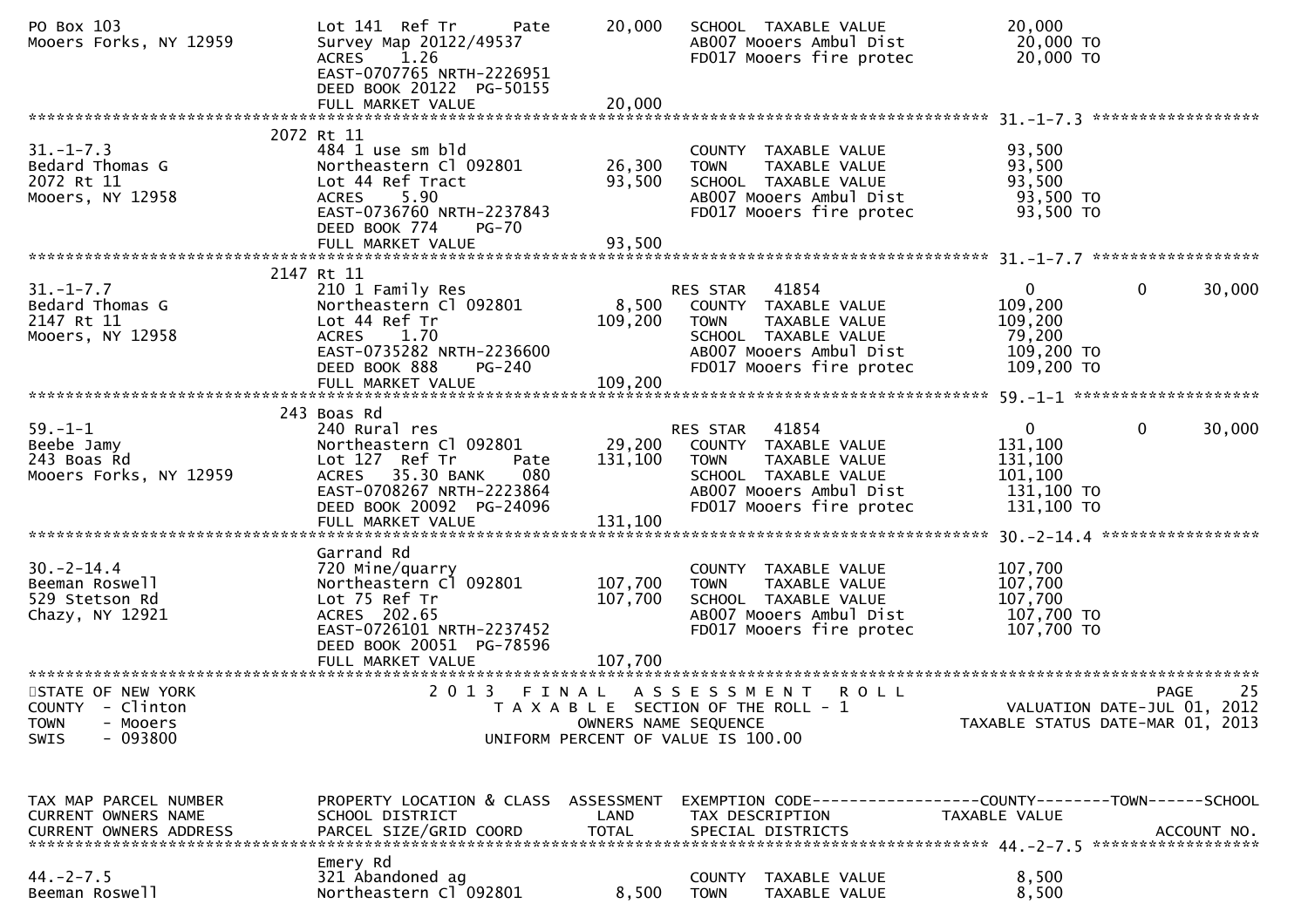| 529 Stetson Rd<br>Chazy, NY 12921                                                                                                | Lot 100 Ref Tr<br>ACRES 23.60<br>EAST-0719306 NRTH-2232266<br>DEED BOOK 20102 PG-37273                                                                                                                | 8,500                       | SCHOOL TAXABLE VALUE<br>AB007 Mooers Ambul Dist<br>FD017 Mooers fire protec                                                                              | 8,500<br>8,500 TO<br>8,500 TO                                                             |                    |
|----------------------------------------------------------------------------------------------------------------------------------|-------------------------------------------------------------------------------------------------------------------------------------------------------------------------------------------------------|-----------------------------|----------------------------------------------------------------------------------------------------------------------------------------------------------|-------------------------------------------------------------------------------------------|--------------------|
|                                                                                                                                  |                                                                                                                                                                                                       |                             |                                                                                                                                                          |                                                                                           |                    |
| $44. -2 - 7.17$<br>Beeman Roswell<br>529 Stetson Rd<br>Chazy, NY 12921<br>MAY BE SUBJECT TO PAYMENT<br>UNDER AGDIST LAW TIL 2014 | Emery Rd<br>720 Mine/quarry<br>Northeastern Cl 092801<br>Lot 100 Ref Tr<br>Pate<br>Survey MAp 20062/01276<br>ACRES 71.98<br>EAST-0718632 NRTH-2232586<br>DEED BOOK 20062 PG-1668<br>FULL MARKET VALUE | 59,200<br>59,200<br>59,200  | COUNTY TAXABLE VALUE<br><b>TOWN</b><br>TAXABLE VALUE<br>SCHOOL TAXABLE VALUE<br>AB007 Mooers Ambul Dist<br>FD017 Mooers fire protec                      | 59,200<br>59,200<br>59,200<br>59,200 TO<br>59,200 TO                                      |                    |
|                                                                                                                                  | 924 Woods Falls Rd                                                                                                                                                                                    |                             |                                                                                                                                                          |                                                                                           |                    |
| $44. - 2 - 18.13$<br>Begor Jamy W<br>Begor Elizabeth<br>924 Woods Falls Rd<br>Mooers Forks, NY 12959-9719                        | 210 1 Family Res<br>Northeastern Cl 092801<br>Lot 115 Ref Tr<br>FRNT 228.00 DPTH 200.00<br>EAST-0715151 NRTH-2227988<br>DEED BOOK 20082 PG-14350<br>FULL MARKET VALUE                                 | 8,300<br>138,000<br>138,000 | RES STAR<br>41854<br>COUNTY TAXABLE VALUE<br>TAXABLE VALUE<br><b>TOWN</b><br>SCHOOL TAXABLE VALUE<br>AB007 Mooers Ambul Dist<br>FD017 Mooers fire protec | $\mathbf{0}$<br>$\mathbf{0}$<br>138,000<br>138,000<br>108,000<br>138,000 TO<br>138,000 TO | 30,000             |
|                                                                                                                                  |                                                                                                                                                                                                       |                             |                                                                                                                                                          |                                                                                           |                    |
| $44. -2 - 2.2$<br>Begor Larry<br>Begor Norma<br>2704 Route 11<br>Mooers, NY 12958                                                | Woods Falls Rd<br>$314$ Rural vac<10<br>Northeastern Cl 092801<br>3.50<br><b>ACRES</b><br>EAST-0715756 NRTH-2231132<br>DEED BOOK 20122 PG-51240                                                       | 10,700<br>10,700            | COUNTY TAXABLE VALUE<br><b>TOWN</b><br>TAXABLE VALUE<br>SCHOOL TAXABLE VALUE<br>AB007 Mooers Ambul Dist<br>FD017 Mooers fire protec                      | 10,700<br>10,700<br>10,700<br>10,700 TO<br>$10,700$ TO                                    |                    |
|                                                                                                                                  | 2704 Rt 11                                                                                                                                                                                            |                             |                                                                                                                                                          |                                                                                           |                    |
| $45. - 1 - 5$<br>Begor Larry<br>Begor Norma<br>2704 Rt 11<br>Mooers, NY 12958                                                    | 210 1 Family Res<br>Northeastern Cl 092801<br>Lot 92 Ref Tr<br>Pate<br>FRNT 150.00 DPTH 137.00<br>EAST-0723121 NRTH-2234202<br>DEED BOOK 593<br><b>PG-540</b><br>FULL MARKET VALUE                    | 6,400<br>101,600<br>101,600 | 41854<br>RES STAR<br>COUNTY TAXABLE VALUE<br>TAXABLE VALUE<br><b>TOWN</b><br>SCHOOL TAXABLE VALUE<br>AB007 Mooers Ambul Dist<br>FD017 Mooers fire protec | $\mathbf{0}$<br>$\mathbf{0}$<br>101,600<br>101,600<br>71,600<br>101,600 TO<br>101,600 TO  | 30,000             |
| STATE OF NEW YORK<br>COUNTY - Clinton<br>- Mooers<br><b>TOWN</b><br>$-093800$<br><b>SWIS</b>                                     |                                                                                                                                                                                                       |                             | 2013 FINAL ASSESSMENT ROLL<br>T A X A B L E SECTION OF THE ROLL - 1<br>OWNERS NAME SEQUENCE<br>UNIFORM PERCENT OF VALUE IS 100.00                        | VALUATION DATE-JUL 01, 2012<br>TAXABLE STATUS DATE-MAR 01, 2013                           | -26<br><b>PAGE</b> |
| TAX MAP PARCEL NUMBER<br>CURRENT OWNERS NAME<br><b>CURRENT OWNERS ADDRESS</b>                                                    | PROPERTY LOCATION & CLASS ASSESSMENT<br>SCHOOL DISTRICT<br>PARCEL SIZE/GRID COORD                                                                                                                     | LAND<br><b>TOTAL</b>        | EXEMPTION CODE-----------------COUNTY-------TOWN------SCHOOL<br>TAX DESCRIPTION<br>SPECIAL DISTRICTS                                                     | TAXABLE VALUE                                                                             | ACCOUNT NO.        |
| $45. - 1 - 23.33$<br>Begor Larry E<br>Begor Norma M                                                                              | 2698 Rt 11<br>484 1 use sm bld<br>Northeastern Cl 092801<br>Lot 92 Ref Tr                                                                                                                             | 7,800<br>109,400            | <b>COUNTY</b><br>TAXABLE VALUE<br><b>TOWN</b><br>TAXABLE VALUE<br>SCHOOL TAXABLE VALUE                                                                   | 109,400<br>109,400<br>109,400                                                             |                    |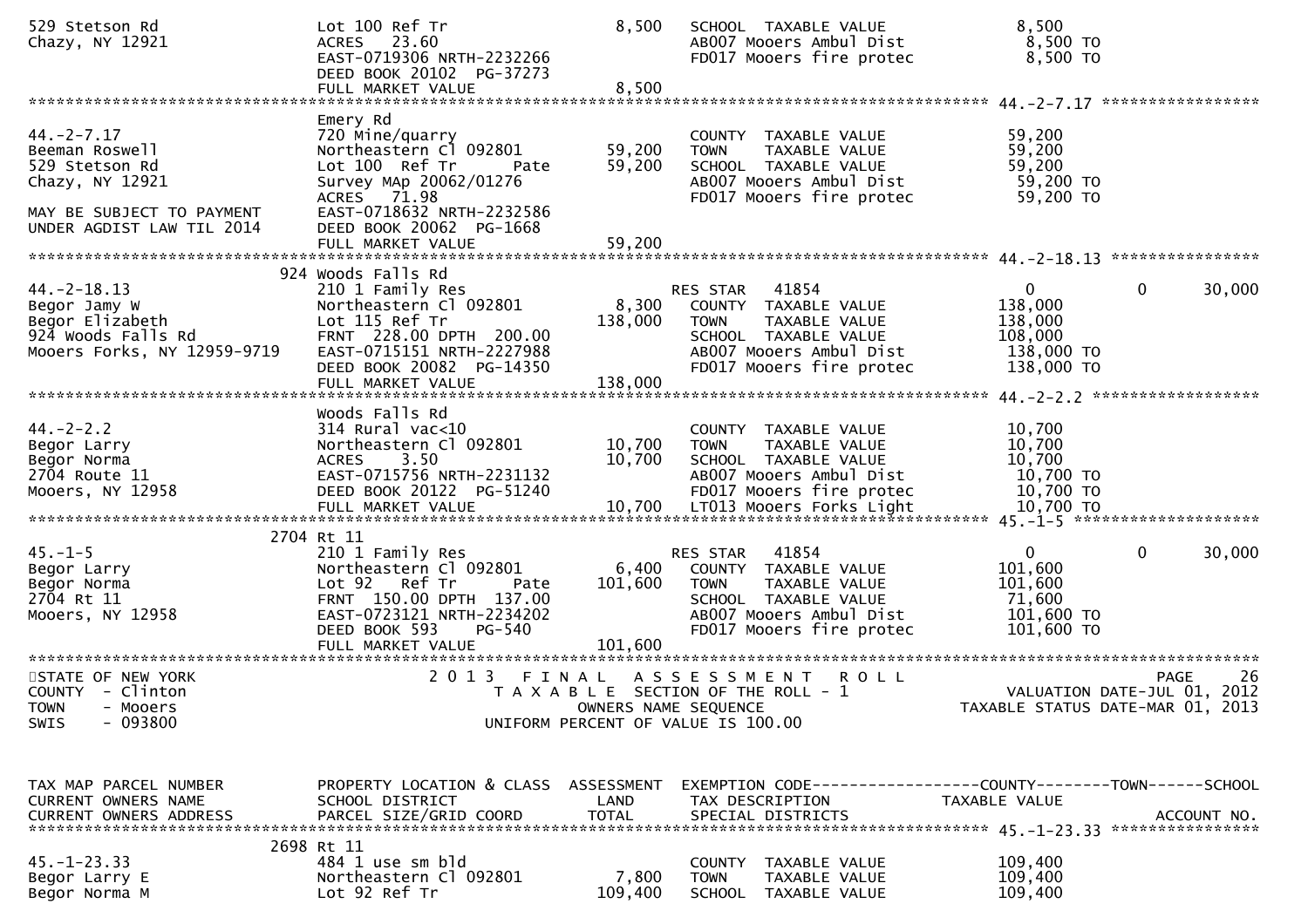| 2704 Rt 11<br>Mooers, NY 12958                                                                          | BLA 20122/47095<br>FRNT 150.00 DPTH 215.00<br>EAST-0723284 NRTH-2234173<br>DEED BOOK 958<br>$PG-151$                                                                              |                            | AB007 Mooers Ambul Dist<br>FD017 Mooers fire protec                                                                                                      | 109,400 TO<br>109,400 TO                                                 |                                                |
|---------------------------------------------------------------------------------------------------------|-----------------------------------------------------------------------------------------------------------------------------------------------------------------------------------|----------------------------|----------------------------------------------------------------------------------------------------------------------------------------------------------|--------------------------------------------------------------------------|------------------------------------------------|
|                                                                                                         |                                                                                                                                                                                   |                            |                                                                                                                                                          |                                                                          |                                                |
| $44. - 1 - 24.1$<br>Begore Garvin O Jr<br>LaCount Begore Lorie<br>188 Boas Rd<br>Mooers Forks, NY 12959 | 188 Boas Rd<br>241 Rural res&ag<br>Northeastern Cl 092801<br>Lot 126 Ref Tr<br>Pate<br>ACRES 66.50<br>EAST-0709804 NRTH-2225748<br>DEED BOOK 682<br><b>PG-151</b>                 | 42,700<br>114,500          | 41854<br>RES STAR<br>COUNTY TAXABLE VALUE<br><b>TOWN</b><br>TAXABLE VALUE<br>SCHOOL TAXABLE VALUE<br>AB007 Mooers Ambul Dist<br>FD017 Mooers fire protec | $\mathbf{0}$<br>114,500<br>114,500<br>84,500<br>114,500 TO<br>114,500 TO | $\mathbf{0}$<br>30,000                         |
|                                                                                                         |                                                                                                                                                                                   |                            |                                                                                                                                                          |                                                                          |                                                |
| $27. - 1 - 1.6$<br>Begore Heath L<br>969 Cannon Corners Rd<br>Mooers Forks, NY 12959-3008               | 969 Cannon Corners Rd<br>210 1 Family Res<br>Northeastern Cl 092801<br>Lot 198 Ref Tr<br>ACRES 1.40<br>EAST-0686584 NRTH-2241439<br>DEED BOOK 20001 PG-21778<br>FULL MARKET VALUE | 5,400<br>97,000<br>97,000  | 41854<br>RES STAR<br>COUNTY TAXABLE VALUE<br><b>TOWN</b><br>TAXABLE VALUE<br>SCHOOL TAXABLE VALUE<br>AB007 Mooers Ambul Dist<br>FD017 Mooers fire protec | $\mathbf{0}$<br>97,000<br>97,000<br>67,000<br>97,000 TO<br>97,000 TO     | $\mathbf{0}$<br>30,000                         |
|                                                                                                         |                                                                                                                                                                                   |                            |                                                                                                                                                          |                                                                          |                                                |
| $27. - 1 - 47.3$<br>Begore Larry Elba<br>180 white Rd<br>Mooers Forks, NY 12959                         | 180 White Rd<br>210 1 Family Res<br>Northeastern Cl 092801<br>Lot 197 Ref Tr<br>ACRES 3.00<br>EAST-0684884 NRTH-2235914<br>DEED BOOK 20072 PG-4430                                | 6,400<br>81,900            | 41854<br>RES STAR<br>COUNTY TAXABLE VALUE<br>TAXABLE VALUE<br>TOWN<br>SCHOOL TAXABLE VALUE<br>AB007 Mooers Ambul Dist<br>FD017 Mooers fire protec        | $\overline{0}$<br>81,900<br>81,900<br>51,900<br>81,900 TO<br>81,900 TO   | $\mathbf{0}$<br>30,000                         |
|                                                                                                         | 4325 Rt 11                                                                                                                                                                        |                            |                                                                                                                                                          |                                                                          |                                                |
| $57. - 2 - 33.1$<br>Bell Alane M<br>80 white Rd<br>Mooers Forks, NY 12959                               | 312 Vac w/imprv<br>093601<br>N Adirondack<br>Lot 182 Ref Tr<br>Pate<br>ACRES 63.00<br>EAST-0690430 NRTH-2217324<br>DEED BOOK 20072 PG-6683<br>FULL MARKET VALUE                   | 24,600<br>29,000<br>29,000 | COUNTY TAXABLE VALUE<br>TAXABLE VALUE<br><b>TOWN</b><br>SCHOOL TAXABLE VALUE<br>AB007 Mooers Ambul Dist<br>FD017 Mooers fire protec                      | 29,000<br>29,000<br>29,000<br>29,000 TO<br>29,000 TO                     |                                                |
|                                                                                                         |                                                                                                                                                                                   |                            |                                                                                                                                                          |                                                                          |                                                |
| STATE OF NEW YORK<br>COUNTY - Clinton<br><b>TOWN</b><br>- Mooers<br>$-093800$<br><b>SWIS</b>            |                                                                                                                                                                                   | OWNERS NAME SEQUENCE       | 2013 FINAL ASSESSMENT<br><b>ROLL</b><br>T A X A B L E SECTION OF THE ROLL - 1<br>UNIFORM PERCENT OF VALUE IS 100.00                                      | VALUATION DATE-JUL $01, 2012$                                            | 27<br>PAGE<br>TAXABLE STATUS DATE-MAR 01, 2013 |
| TAX MAP PARCEL NUMBER<br>CURRENT OWNERS NAME                                                            | PROPERTY LOCATION & CLASS ASSESSMENT<br>SCHOOL DISTRICT                                                                                                                           | LAND                       | EXEMPTION CODE------------------COUNTY--------TOWN------SCHOOL<br>TAX DESCRIPTION                                                                        | TAXABLE VALUE                                                            |                                                |
| $59. - 1 - 25.22$<br>Bell Casey<br>11 weed St                                                           | Woods Falls Rd<br>314 Rural vac<10<br>Northeastern Cl 092801<br>Lot 113 Ref Tract                                                                                                 | 4,500<br>4,500             | COUNTY TAXABLE VALUE<br>TAXABLE VALUE<br><b>TOWN</b><br><b>SCHOOL</b><br>TAXABLE VALUE                                                                   | 4,500<br>4,500<br>4,500                                                  |                                                |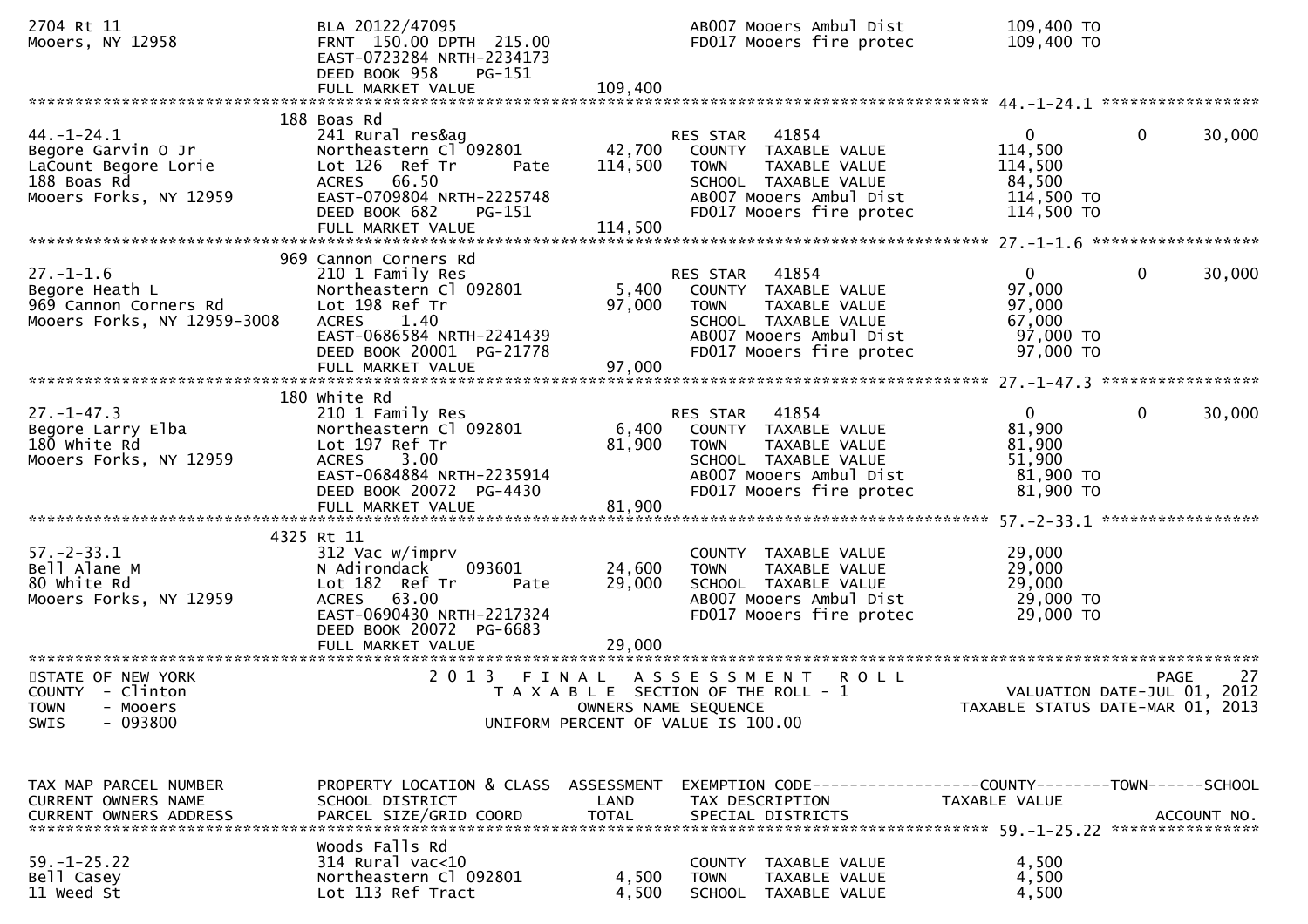| Plattsburgh, NY 12901                                                                             | 2.90<br><b>ACRES</b><br>EAST-0711433 NRTH-2217132<br>DEED BOOK 20102 PG-35991<br>FULL MARKET VALUE                                                                                  | 4,500                         | AB007 Mooers Ambul Dist<br>FD017 Mooers fire protec                                                                                                                                 | 4,500 TO<br>4,500 TO                                                                     |                    |
|---------------------------------------------------------------------------------------------------|-------------------------------------------------------------------------------------------------------------------------------------------------------------------------------------|-------------------------------|-------------------------------------------------------------------------------------------------------------------------------------------------------------------------------------|------------------------------------------------------------------------------------------|--------------------|
| $29. -2 - 51.2$<br>Bell David<br>Bell Dustin<br>1473 North Star Rd<br>Mooers Forks, NY 12959      | North Star Rd<br>$322$ Rural vac $>10$<br>Northeastern Cl 092801<br>Lots 118/123<br>ACRES 44.50<br>EAST-0711792 NRTH-2238682<br>DEED BOOK 20072 PG-10511                            | 31,900<br>31,900              | COUNTY TAXABLE VALUE<br>TAXABLE VALUE<br><b>TOWN</b><br>SCHOOL TAXABLE VALUE<br>AB007 Mooers Ambul Dist<br>FD017 Mooers fire protec                                                 | 31,900<br>31,900<br>31,900<br>31,900 TO<br>31,900 TO                                     |                    |
| $29. - 2 - 9.6$<br>Bell David E<br>Bell Valerie A<br>1473 North Star Rd<br>Mooers Forks, NY 12959 | 1473 North Star Rd<br>210 1 Family Res<br>Northeastern Cl 092801<br>Lot 98 Ref Tr<br>FRNT 150.00 DPTH 208.00<br>EAST-0715662 NRTH-2238736<br>DEED BOOK 20021 PG-41471               | 7,600<br>125,000              | RES STAR<br>41854<br>COUNTY TAXABLE VALUE<br>TAXABLE VALUE<br><b>TOWN</b><br>SCHOOL TAXABLE VALUE<br>AB007 Mooers Ambul Dist<br>FD017 Mooers fire protec                            | $\mathbf{0}$<br>$\mathbf{0}$<br>125,000<br>125,000<br>95,000<br>125,000 TO<br>125,000 TO | 30,000             |
| $29. - 2 - 50$<br>Bell Dustin D<br>342 Blackman Corners Rd<br>Mooers Forks, NY 12959              | 342 Blackman Corners Rd<br>210 1 Family Res<br>Northeastern Cl 092801<br>Lot 123 Ref Tr<br>Pate<br>FRNT 150.00 DPTH 282.33<br>EAST-0709643 NRTH-2238895<br>DEED BOOK 20122 PG-45833 | 7,600<br>42,600               | 41854<br>RES STAR<br>COUNTY TAXABLE VALUE<br><b>TOWN</b><br>TAXABLE VALUE<br>SCHOOL TAXABLE VALUE<br>AB007 Mooers Ambul Dist<br>FD017 Mooers fire protec                            | $\overline{0}$<br>$\mathbf{0}$<br>42,600<br>42,600<br>12,600<br>42,600 TO<br>42,600 TO   | 30,000             |
| $61. - 1 - 11.2$<br>Bell Linda M<br>Bell Maurice A<br>528 Angelville Rd<br>Mooers, NY 12958       | 528 Angelville Rd<br>210 1 Family Res<br>Northeastern Cl 092801<br>Lot 23 Ref Tr Patent<br>2.00<br><b>ACRES</b><br>EAST-0741481 NRTH-2223638<br>DEED BOOK 647<br>PG-247             | 8,700 SR STAR<br>80,800       | 99 PCT OF VALUE USED FOR EXEMPTION PURPOSES<br>AGED - ALL 41800<br>41834<br>COUNTY TAXABLE VALUE<br>TAXABLE VALUE<br><b>TOWN</b><br>SCHOOL TAXABLE VALUE<br>AB007 Mooers Ambul Dist | 39,996<br>39,996<br>0<br>$\mathbf{0}$<br>40,804<br>40,804<br>$\Omega$<br>80,800 TO       | 39,996<br>40,804   |
| STATE OF NEW YORK<br>COUNTY - Clinton<br><b>TOWN</b><br>- Mooers<br>$-093800$<br>SWIS             | 2 0 1 3                                                                                                                                                                             | FINAL<br>OWNERS NAME SEQUENCE | ASSESSMENT<br><b>ROLL</b><br>T A X A B L E SECTION OF THE ROLL - 1<br>UNIFORM PERCENT OF VALUE IS 100.00                                                                            | VALUATION DATE-JUL 01, 2012<br>TAXABLE STATUS DATE-MAR 01, 2013                          | <b>PAGE</b><br>-28 |
| TAX MAP PARCEL NUMBER<br><b>CURRENT OWNERS NAME</b>                                               | PROPERTY LOCATION & CLASS ASSESSMENT<br>SCHOOL DISTRICT                                                                                                                             | LAND                          | TAX DESCRIPTION                                                                                                                                                                     | EXEMPTION CODE-----------------COUNTY-------TOWN------SCHOOL<br><b>TAXABLE VALUE</b>     |                    |
| $31.-4-9.1$<br>Bell Michael E<br>Bell Gail M<br>1520 Lavalley Rd                                  | 1516 Lavalley Rd<br>270 Mfg housing<br>Northeastern Cl 092801<br>Lot 44 Ref Tr<br>FRNT 165.00 DPTH 185.00                                                                           | 7,600<br>50,000               | COUNTY TAXABLE VALUE<br>TAXABLE VALUE<br><b>TOWN</b><br>SCHOOL TAXABLE VALUE<br>AB007 Mooers Ambul Dist                                                                             | 50,000<br>50,000<br>50,000<br>50,000 TO                                                  |                    |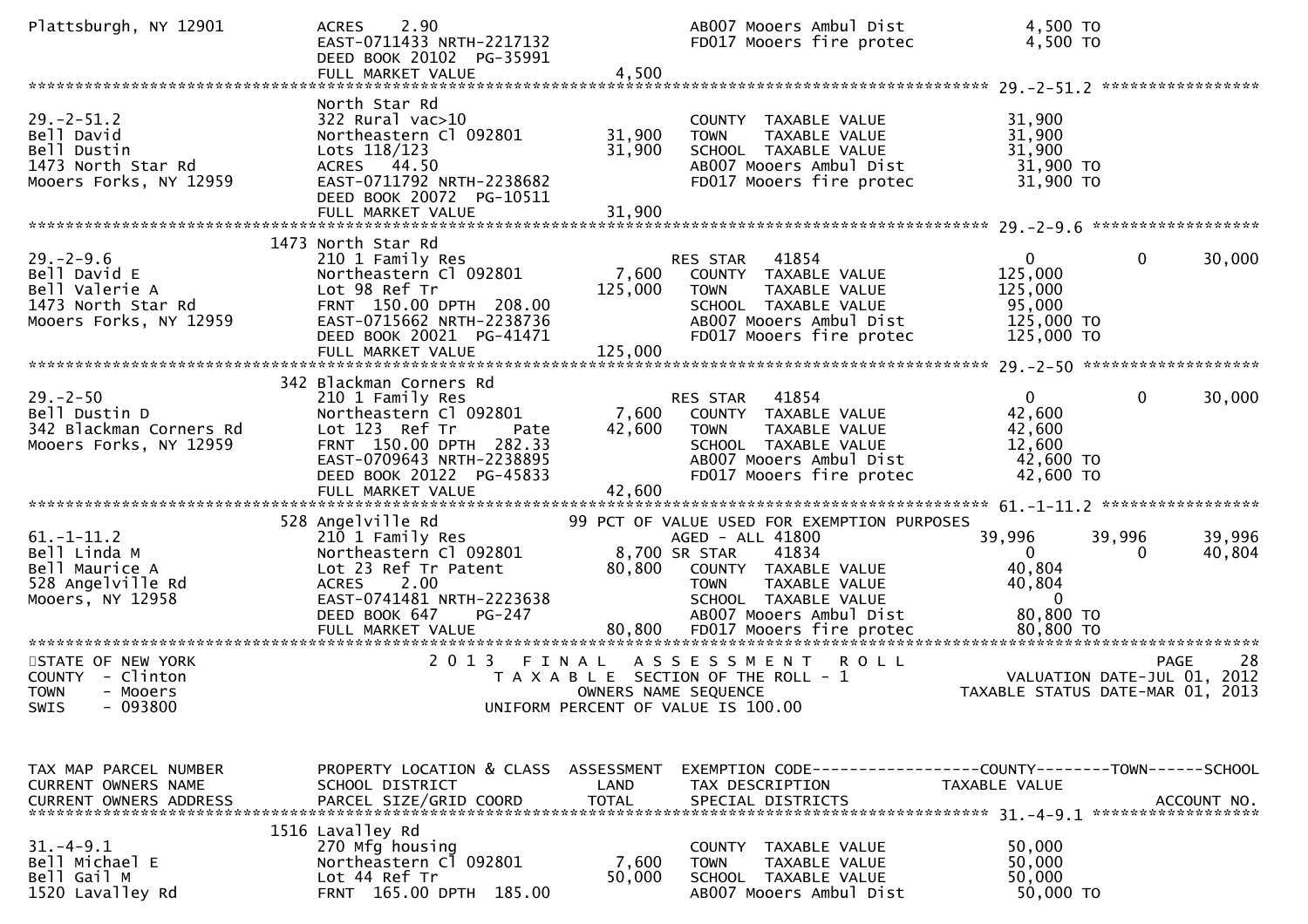| Mooers, NY 12958                                                                               | EAST-0733922 NRTH-2234534<br>DEED BOOK 20112 PG-37807                                                                                                                                               | FD017 Mooers fire protec                                                                                                                                                                                                                | 50,000 TO                                                                                                                                            |
|------------------------------------------------------------------------------------------------|-----------------------------------------------------------------------------------------------------------------------------------------------------------------------------------------------------|-----------------------------------------------------------------------------------------------------------------------------------------------------------------------------------------------------------------------------------------|------------------------------------------------------------------------------------------------------------------------------------------------------|
|                                                                                                | FULL MARKET VALUE                                                                                                                                                                                   | 50,000                                                                                                                                                                                                                                  |                                                                                                                                                      |
| $31. - 4 - 9.2$<br>Bell Michael E<br>Bell Gail M<br>1520 Lavalley Rd<br>Mooers, NY 12958       | 1520 Lavalley Rd<br>210 1 Family Res<br>Northeastern Cl 092801<br>Lot 44 Ref Tr<br><b>ACRES</b><br>4.90<br>EAST-0734194 NRTH-2234832<br>DEED BOOK 986<br>PG-155                                     | 41854<br><b>RES STAR</b><br>11,100<br>COUNTY TAXABLE VALUE<br>55,200<br>TAXABLE VALUE<br><b>TOWN</b><br>SCHOOL TAXABLE VALUE<br>AB007 Mooers Ambul Dist<br>FD017 Mooers fire protec                                                     | 30,000<br>$\mathbf{0}$<br>0<br>55,200<br>55,200<br>25,200<br>55,200 TO<br>55,200 TO                                                                  |
|                                                                                                |                                                                                                                                                                                                     |                                                                                                                                                                                                                                         |                                                                                                                                                      |
| $57. - 2 - 16$<br>Benjamin Thomas F<br>Benjamin Rita A<br>4170 Rt 11<br>Mooers Forks, NY 12959 | 4170 Rt 11<br>210 1 Family Res<br>N Adirondack<br>093601<br>Lot 167 Ref Tr<br>Pate<br>6.50 BANK<br>080<br><b>ACRES</b><br>EAST-0693775 NRTH-2219723<br>DEED BOOK 20072 PG-6256<br>FULL MARKET VALUE | 98 PCT OF VALUE USED FOR EXEMPTION PURPOSES<br>WARCOMALL 41131<br>8,300 WARDISALL 41141<br>144,600 RES STAR 41854<br>COUNTY TAXABLE VALUE<br><b>TOWN</b><br>TAXABLE VALUE<br>SCHOOL TAXABLE VALUE<br>144,600<br>AB007 Mooers Ambul Dist | 35,427<br>20,000<br>$\mathbf 0$<br>$\Omega$<br>70,854<br>40,000<br>30,000<br>$\overline{0}$<br>$\Omega$<br>38,319<br>84,600<br>114,600<br>144,600 TO |
|                                                                                                | Bashaw Rd                                                                                                                                                                                           |                                                                                                                                                                                                                                         |                                                                                                                                                      |
| $60. -1 - 7$<br>Benjou Barbara<br>Carmichael Thomas<br>505 High St<br>Monroe, NY 10950         | 321 Abandoned ag<br>Northeastern Cl 092801<br>Lot 78<br>Ref Tr<br>Pate<br>49.60<br><b>ACRES</b><br>EAST-0724909 NRTH-2222887<br>DEED BOOK 20132 PG-56120                                            | COUNTY TAXABLE VALUE<br>33,600<br>TAXABLE VALUE<br><b>TOWN</b><br>33,600<br>SCHOOL TAXABLE VALUE<br>AB007 Mooers Ambul Dist<br>FD017 Mooers fire protec                                                                                 | 33,600<br>33,600<br>33,600<br>33,600 TO<br>33,600 TO                                                                                                 |
| PRIOR OWNER ON 3/01/2013<br>Carmichael Howard                                                  | FULL MARKET VALUE                                                                                                                                                                                   | 33,600                                                                                                                                                                                                                                  |                                                                                                                                                      |
| $61. - 1 - 3.4$<br>Benner Joseph<br>Benner Bonnie<br>7 Bashaw Rd<br>Mooers, NY 12958           | 7 Bashaw Rd<br>210 1 Family Res<br>Northeastern Cl 092801<br>Lot 66 Reftr<br><b>ACRES</b><br>1.20<br>EAST-0731641 NRTH-2224945<br>DEED BOOK 917<br>PG-201<br>FULL MARKET VALUE                      | WARNONALL 41121<br>8,300 RES STAR<br>41854<br>76,500<br>COUNTY TAXABLE VALUE<br>TAXABLE VALUE<br><b>TOWN</b><br>SCHOOL TAXABLE VALUE<br>AB007 Mooers Ambul Dist<br>76,500<br>FD017 Mooers fire protec                                   | 11,475<br>11,475<br>0<br>30,000<br>$\Omega$<br>0<br>65,025<br>65,025<br>46,500<br>76,500 TO<br>76,500 TO                                             |
| STATE OF NEW YORK<br>COUNTY - Clinton<br><b>TOWN</b><br>- Mooers<br>$-093800$<br><b>SWIS</b>   | 2 0 1 3                                                                                                                                                                                             | ASSESSMENT<br>FINAL<br>R O L L<br>T A X A B L E SECTION OF THE ROLL - 1<br>OWNERS NAME SEQUENCE<br>UNIFORM PERCENT OF VALUE IS 100.00                                                                                                   | 29<br><b>PAGE</b><br>VALUATION DATE-JUL 01, 2012<br>TAXABLE STATUS DATE-MAR 01, 2013                                                                 |
| TAX MAP PARCEL NUMBER<br>CURRENT OWNERS NAME                                                   | PROPERTY LOCATION & CLASS ASSESSMENT<br>SCHOOL DISTRICT                                                                                                                                             | LAND<br>TAX DESCRIPTION                                                                                                                                                                                                                 | EXEMPTION CODE-----------------COUNTY-------TOWN------SCHOOL<br>TAXABLE VALUE                                                                        |
| $16. - 1 - 15.1$<br>Benner Joseph N<br>Benner Bonnie Lou                                       | 291 North Star Rd<br>312 Vac w/imprv<br>Northeastern Cl 092801<br>Lot 40 Ref Tr                                                                                                                     | COUNTY TAXABLE VALUE<br>7,500<br><b>TOWN</b><br><b>TAXABLE VALUE</b><br>7,500<br>SCHOOL TAXABLE VALUE                                                                                                                                   | 7,500<br>7,500<br>7,500                                                                                                                              |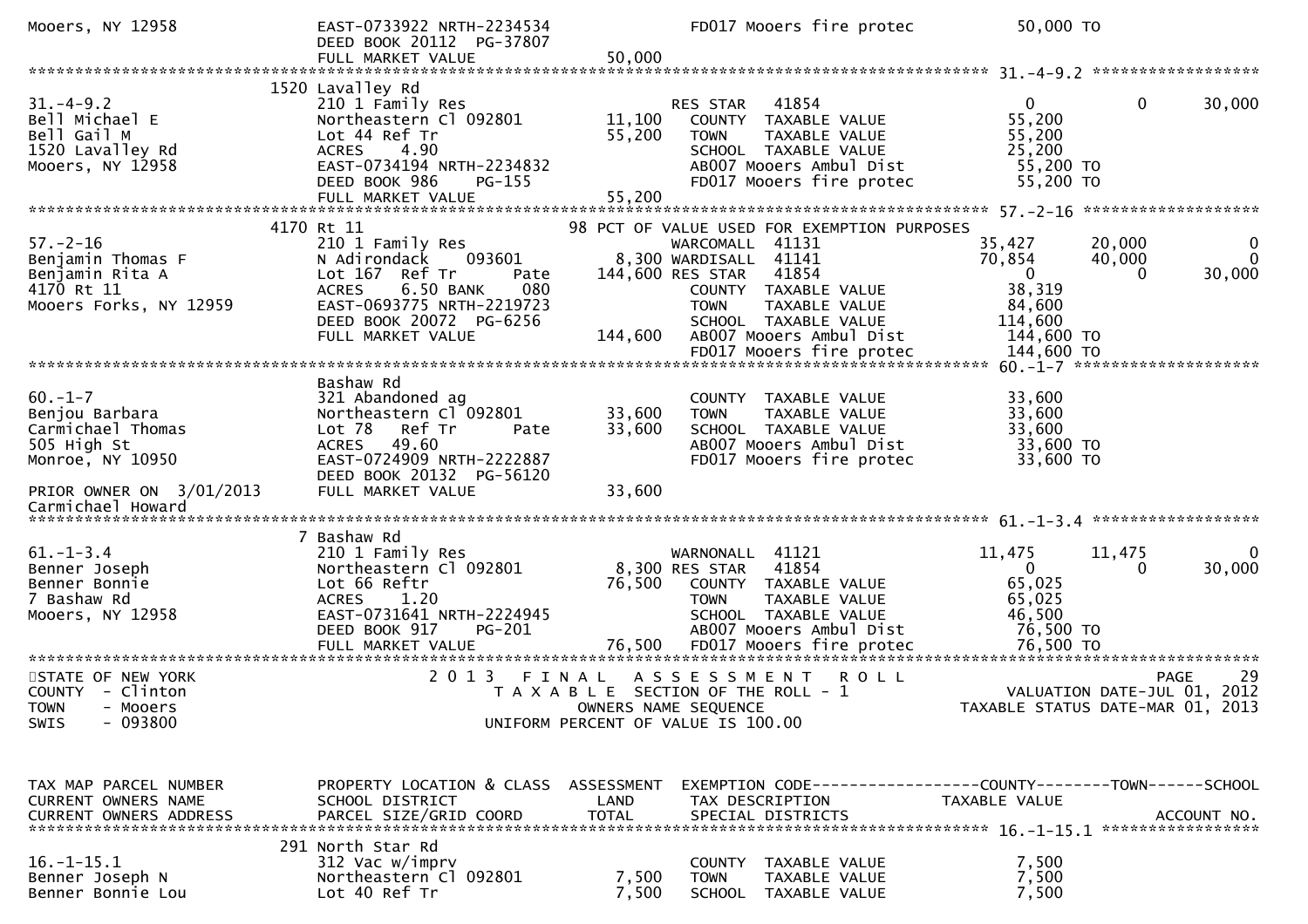| 7 Bashaw Rd<br>Mooers, NY 12958                                                                  | FRNT 132.00 DPTH 305.00<br>EAST-0741395 NRTH-2247443<br>DEED BOOK 858<br>$PG-8$<br>FULL MARKET VALUE                                                                                        | 7,500                      | AB007 Mooers Ambul Dist<br>FD017 Mooers fire protec                                                                                                                                                          | 7,500 TO<br>7,500 TO                                                                           |                                                  |
|--------------------------------------------------------------------------------------------------|---------------------------------------------------------------------------------------------------------------------------------------------------------------------------------------------|----------------------------|--------------------------------------------------------------------------------------------------------------------------------------------------------------------------------------------------------------|------------------------------------------------------------------------------------------------|--------------------------------------------------|
| $13.-1-11.2$<br>Bennet Carl<br>9 Champlain St<br>Rouses Point, NY 12979                          | Scriver Rd<br>321 Abandoned ag<br>Northeastern Cl 092801<br>Lot 146 Ref Tr<br>ACRES 31.00<br>EAST-0703763 NRTH-2247443<br>DEED BOOK 20082 PG-13530<br>FULL MARKET VALUE                     | 20,000<br>20,000<br>20,000 | COUNTY TAXABLE VALUE<br>TAXABLE VALUE<br><b>TOWN</b><br>SCHOOL TAXABLE VALUE<br>AB007 Mooers Ambul Dist<br>FD017 Mooers fire protec                                                                          | 20,000<br>20,000<br>20,000<br>20,000 TO<br>20,000 TO                                           |                                                  |
| $27. - 1 - 12$<br>Bennett Karen E<br>Bennett Steven B<br>177 Nephew Rd<br>Mooers Forks, NY 12959 | 177 Nephew Rd<br>240 Rural res<br>Northeastern Cl 092801<br>Lot 177 Ref Tr<br>Pate<br>ACRES 63.90<br>EAST-0690112 NRTH-2239499<br>DEED BOOK 20082 PG-14415<br>FULL MARKET VALUE             | 82,700<br>82,700           | 41854<br>RES STAR<br>33,200 COUNTY TAXABLE VALUE<br>TAXABLE VALUE<br><b>TOWN</b><br>SCHOOL TAXABLE VALUE<br>AB007 Mooers Ambul Dist<br>FD017 Mooers fire protec                                              | 0<br>82,700<br>82,700<br>52,700<br>82,700 TO<br>82,700 TO                                      | $\mathbf{0}$<br>30,000                           |
| $29. - 1 - 2$<br>Bergamin Bentivoglio<br>445 Blackman Corners Rd<br>Mooers Forks, NY 12959-9706  | 445 Blackman Corners Rd<br>240 Rural res<br>Northeastern Cl 092801<br>Lot 118 Ref Tr<br>Pate<br>ACRES 10.70<br>EAST-0708780 NRTH-2241413<br>DEED BOOK 763<br>PG-190                         | 15,200<br>69,500           | 41834<br>SR STAR<br>COUNTY TAXABLE VALUE<br>TAXABLE VALUE<br><b>TOWN</b><br>SCHOOL TAXABLE VALUE<br>AB007 Mooers Ambul Dist<br>FD017 Mooers fire protec                                                      | $\mathbf{0}$<br>69,500<br>69,500<br>6,200<br>69,500 TO<br>69,500 TO                            | $\mathbf{0}$<br>63,300                           |
| $30.16 - 1 - 6$<br>Bernard Bruce W<br>120 Maple St<br>Mooers, NY 12958-4205                      | 120 Maple St<br>270 Mfg housing<br>Northeastern Cl 092801<br>Lot 68<br>Ref Tr<br>Pate<br>4.70<br><b>ACRES</b><br>EAST-0729231 NRTH-2237061<br>DEED BOOK 1019<br>PG-132<br>FULL MARKET VALUE | 11,000<br>50,500           | RES STAR<br>41854<br>COUNTY TAXABLE VALUE<br>TAXABLE VALUE<br>TOWN<br>SCHOOL TAXABLE VALUE<br>AB007 Mooers Ambul Dist<br>FD017 Mooers fire protec<br>50,500 LT033 Mooers Light 2<br>SD001 Side Walk District | $\mathbf{0}$<br>50,500<br>50,500<br>20,500<br>50,500 TO<br>50,500 TO<br>50,500 TO<br>50,500 TO | $\mathbf{0}$<br>30,000                           |
| STATE OF NEW YORK<br>COUNTY - Clinton<br>TOWN - Mooers<br>- 093800<br><b>SWIS</b>                | 2 0 1 3<br>FINAL                                                                                                                                                                            |                            | ASSESSMENT<br><b>ROLL</b><br>T A X A B L E SECTION OF THE ROLL - 1<br>OWNERS NAME SEQUENCE<br>UNIFORM PERCENT OF VALUE IS 100.00                                                                             | TAXABLE STATUS DATE-MAR 01, 2013                                                               | 30<br><b>PAGE</b><br>VALUATION DATE-JUL 01, 2012 |
| TAX MAP PARCEL NUMBER<br>CURRENT OWNERS NAME<br>CURRENT OWNERS ADDRESS                           | PROPERTY LOCATION & CLASS ASSESSMENT<br>SCHOOL DISTRICT<br>PARCEL SIZE/GRID COORD<br>Rt 11                                                                                                  | LAND<br><b>TOTAL</b>       | TAX DESCRIPTION<br>SPECIAL DISTRICTS                                                                                                                                                                         | TAXABLE VALUE                                                                                  | ACCOUNT NO.                                      |
| $31. -2 - 3.221$<br>Bernfeld Mordechai<br>Bernfeld Chavi                                         | 321 Abandoned ag<br>Northeastern Cl 092801<br>Lot 19 Ref Tr                                                                                                                                 | 42,200<br>42,200           | COUNTY TAXABLE VALUE<br><b>TOWN</b><br>TAXABLE VALUE<br>SCHOOL TAXABLE VALUE                                                                                                                                 | 42,200<br>42,200<br>42,200                                                                     |                                                  |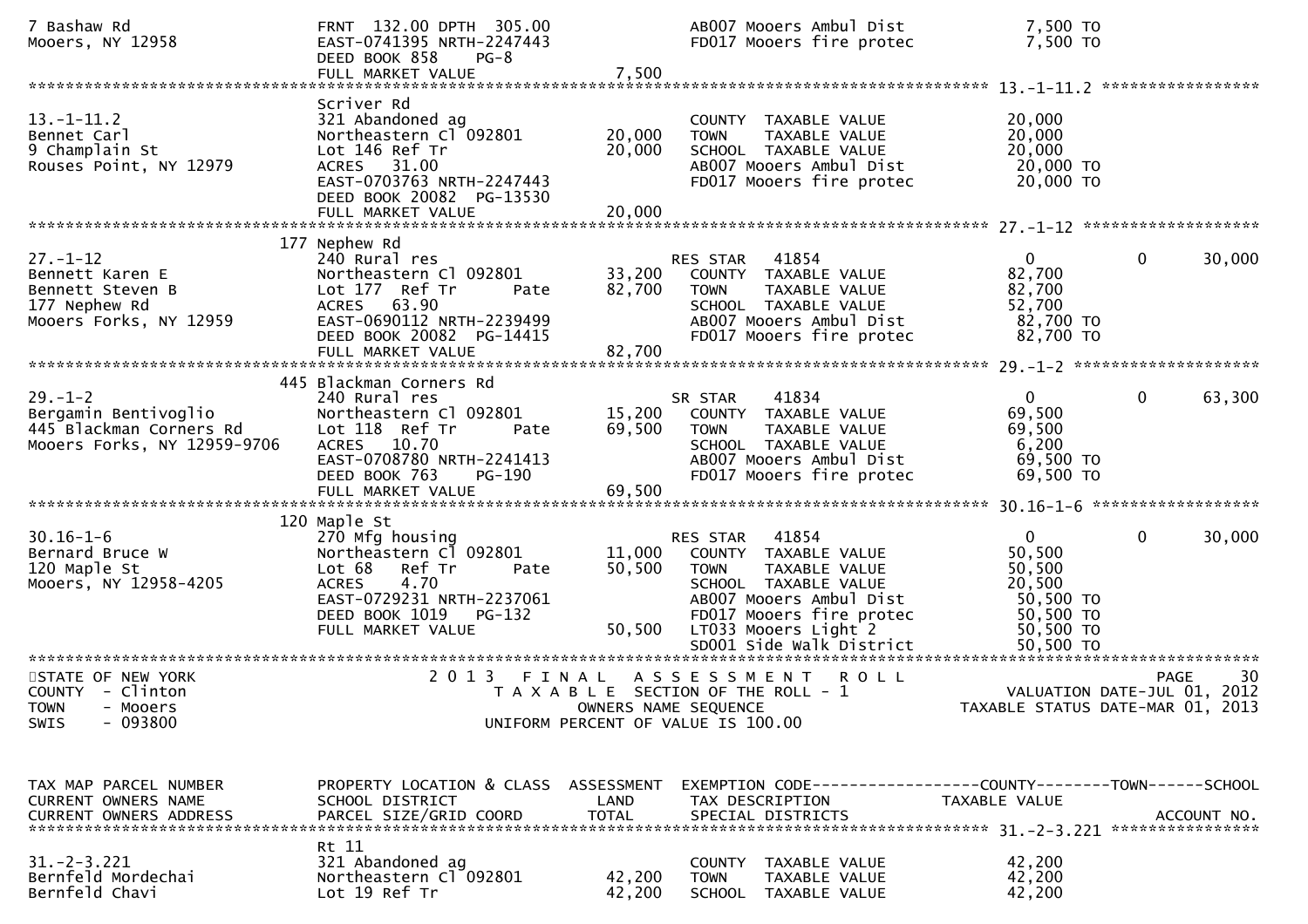| 19 Homestead Ln<br>Monsey, NY 10952                                                                                         | ACRES 51.20<br>EAST-0742488 NRTH-2239626<br>DEED BOOK 819<br>PG-307<br>FULL MARKET VALUE                                                                                                                              | 42,200                   | AB007 Mooers Ambul Dist<br>FD017 Mooers fire protec                                                                                                                                                     | 42,200 TO<br>42,200 TO                                                      |                                                  |
|-----------------------------------------------------------------------------------------------------------------------------|-----------------------------------------------------------------------------------------------------------------------------------------------------------------------------------------------------------------------|--------------------------|---------------------------------------------------------------------------------------------------------------------------------------------------------------------------------------------------------|-----------------------------------------------------------------------------|--------------------------------------------------|
|                                                                                                                             |                                                                                                                                                                                                                       |                          |                                                                                                                                                                                                         |                                                                             |                                                  |
| $14. - 1 - 21.1$<br>Bertrand Della<br>446 Blackman Corners Rd<br>Mooers Forks, NY 12959-9723                                | 446 Blackman Corners Rd<br>241 Rural res&ag<br>Northeastern Cl <sup>-</sup> 092801<br>Lot 123 Ref Tr<br>Survey Map 20112/39011<br>ACRES 26.68<br>EAST-0709942 NRTH-2241841<br>DEED BOOK 503<br>PG-370                 | 24,200 SR STAR<br>64,200 | 75 PCT OF VALUE USED FOR EXEMPTION PURPOSES<br>AGED COUN 41802<br>41834<br>COUNTY TAXABLE VALUE<br>TAXABLE VALUE<br>TOWN<br>SCHOOL TAXABLE VALUE<br>AB007 Mooers Ambul Dist<br>FD017 Mooers fire protec | 19,260<br>$\mathbf{0}$<br>44,940<br>64,200<br>900<br>64,200 TO<br>64,200 TO | 0<br>$\mathbf 0$<br>63,300                       |
|                                                                                                                             |                                                                                                                                                                                                                       |                          |                                                                                                                                                                                                         |                                                                             |                                                  |
| $45. - 1 - 3.1$<br>Bertrand Estate Alfred<br>Attn: Randall & Sonya Willette Lot 92 Ref Tr<br>2739 Rt 11<br>Mooers, NY 12958 | 2733 Rt 11<br>210 1 Family Res<br>Northeastern Cl 092801<br>Pate<br>FRNT 240.00 DPTH 159.00<br>EAST-0722381 NRTH-2234330<br>DEED BOOK 229<br>PG-419                                                                   | 7,400<br>10,000          | COUNTY TAXABLE VALUE<br>TAXABLE VALUE<br><b>TOWN</b><br>SCHOOL TAXABLE VALUE<br>AB007 Mooers Ambul Dist<br>FD017 Mooers fire protec                                                                     | 10,000<br>10,000<br>10,000<br>10,000 TO<br>$10,000$ TO                      |                                                  |
|                                                                                                                             |                                                                                                                                                                                                                       |                          |                                                                                                                                                                                                         |                                                                             |                                                  |
| $14. - 1 - 21.9$<br>Bertrand John<br>Bertrand Julie<br>569 Pearl Ave<br>Orange City, FL 32763                               | Blackman Corners Rd<br>$314$ Rural vac<10<br>Northeastern Cl 092801<br>Lot 123 Ref Tr<br>Survey Map 20112/39011<br>2.00<br><b>ACRES</b><br>EAST-0709361 NRTH-2241869<br>DEED BOOK 20112 PG-40257<br>FULL MARKET VALUE | 8,800<br>8,800<br>8,800  | COUNTY TAXABLE VALUE<br><b>TOWN</b><br>TAXABLE VALUE<br>SCHOOL TAXABLE VALUE<br>AB007 Mooers Ambul Dist<br>FD017 Mooers fire protec                                                                     | 8,800<br>8,800<br>8,800<br>8,800 TO<br>8,800 TO                             |                                                  |
|                                                                                                                             |                                                                                                                                                                                                                       |                          |                                                                                                                                                                                                         |                                                                             |                                                  |
| $31 - 3 - 9$<br>Bertrand Roderick J<br>Bertrand Ada B<br>2399 Rt 3<br>Cadyville, NY 12918                                   | St Johns Rd<br>321 Abandoned ag<br>Northeastern Cl 092801<br>Lot 20 Ref Tr<br>Pate<br>ACRES 32.50<br>EAST-0744509 NRTH-2235550<br>DEED BOOK 20011 PG-31970                                                            | 27,000<br>27,000         | COUNTY TAXABLE VALUE<br><b>TOWN</b><br>TAXABLE VALUE<br>SCHOOL TAXABLE VALUE<br>AB007 Mooers Ambul Dist<br>FD017 Mooers fire protec                                                                     | 27,000<br>27,000<br>27,000<br>27,000 TO<br>27,000 TO                        |                                                  |
|                                                                                                                             |                                                                                                                                                                                                                       |                          |                                                                                                                                                                                                         |                                                                             |                                                  |
| STATE OF NEW YORK<br>COUNTY - Clinton<br><b>TOWN</b><br>- Mooers<br>$-093800$<br><b>SWIS</b>                                |                                                                                                                                                                                                                       | OWNERS NAME SEQUENCE     | 2013 FINAL ASSESSMENT<br><b>ROLL</b><br>T A X A B L E SECTION OF THE ROLL - 1<br>UNIFORM PERCENT OF VALUE IS 100.00                                                                                     | TAXABLE STATUS DATE-MAR 01, 2013                                            | 31<br><b>PAGE</b><br>VALUATION DATE-JUL 01, 2012 |
| TAX MAP PARCEL NUMBER<br>CURRENT OWNERS NAME<br><b>CURRENT OWNERS ADDRESS</b>                                               | PROPERTY LOCATION & CLASS ASSESSMENT<br>SCHOOL DISTRICT<br>PARCEL SIZE/GRID COORD                                                                                                                                     | LAND<br><b>TOTAL</b>     | EXEMPTION CODE-----------------COUNTY-------TOWN------SCHOOL<br>TAX DESCRIPTION<br>SPECIAL DISTRICTS                                                                                                    | TAXABLE VALUE                                                               | ACCOUNT NO.                                      |
| $31 - 3 - 8$<br>Bertrand Roderick Jr                                                                                        | St Johns Rd<br>321 Abandoned ag<br>Northeastern Cl 092801                                                                                                                                                             | 10,400                   | COUNTY TAXABLE VALUE<br><b>TOWN</b><br>TAXABLE VALUE                                                                                                                                                    | 10,400<br>10,400                                                            |                                                  |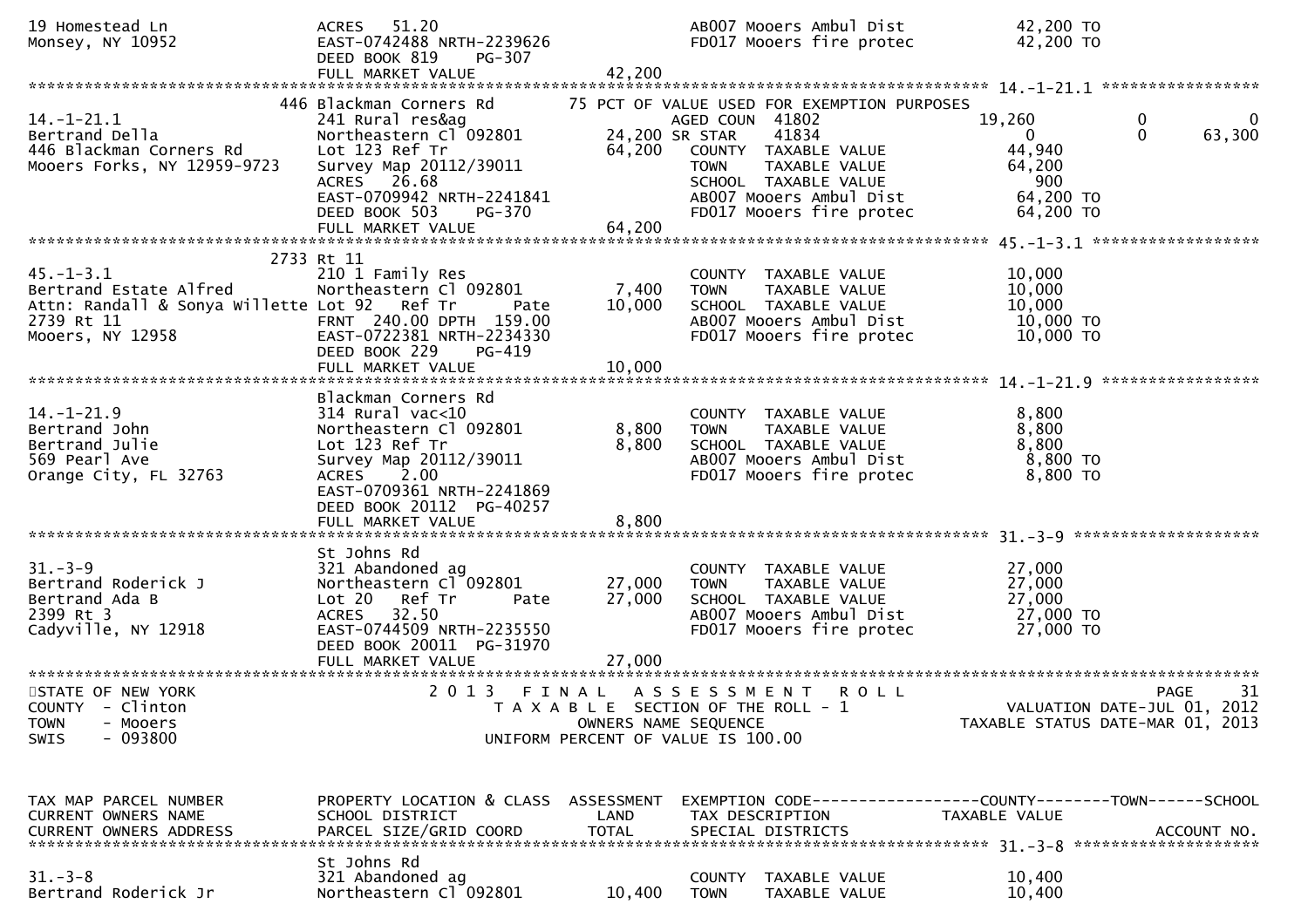| Bertrand Ada<br>2399 Rt 3<br>Cadyville, NY 12918                                                                 | Ref Tr<br>Lot 20<br>Pate<br>14.00<br><b>ACRES</b><br>EAST-0744308 NRTH-2236049<br>DEED BOOK 20031 PG-55207                                                                                | 10,400                        | SCHOOL TAXABLE VALUE<br>AB007 Mooers Ambul Dist<br>FD017 Mooers fire protec                                                                              | 10,400<br>10,400 TO<br>10,400 TO                                     |                    |
|------------------------------------------------------------------------------------------------------------------|-------------------------------------------------------------------------------------------------------------------------------------------------------------------------------------------|-------------------------------|----------------------------------------------------------------------------------------------------------------------------------------------------------|----------------------------------------------------------------------|--------------------|
| $14. - 1 - 21.7$<br>Bertrand Stephen<br>Bertrand Crystal<br>375 Military Tpke<br>Plattsburgh, NY 12901           | Blackman Corners Rd<br>$314$ Rural vac<10<br>Northeastern Cl 092801<br>Lot 123 Ref Tr<br>ACRES 4.00<br>EAST-0710834 NRTH-2241861                                                          | 4,400<br>4,400                | COUNTY TAXABLE VALUE<br>TAXABLE VALUE<br><b>TOWN</b><br>SCHOOL TAXABLE VALUE<br>AB007 Mooers Ambul Dist<br>FD017 Mooers fire protec                      | 4,400<br>4,400<br>4,400<br>4,400 TO<br>4,400 TO                      | ****************** |
|                                                                                                                  | DEED BOOK 20112 PG-39878<br>FULL MARKET VALUE                                                                                                                                             | 4,400                         |                                                                                                                                                          |                                                                      |                    |
| $44. - 1 - 12.2$<br>Bertrand Todd M<br>Bertrand Elizabeth K<br>108 Pepper Hill Rd<br>Mooers Forks, NY 12959-2303 | 108 Pepper Hill Rd<br>270 Mfg housing<br>Northeastern C1 092801<br>Lot 116 Ref Tr<br>ACRES 1.50 BANK<br>850<br>EAST-0712998 NRTH-2230214<br>DEED BOOK 20011 PG-33178<br>FULL MARKET VALUE | 12,000<br>75,000<br>75,000    | RES STAR<br>41854<br>COUNTY TAXABLE VALUE<br><b>TOWN</b><br>TAXABLE VALUE<br>SCHOOL TAXABLE VALUE<br>AB007 Mooers Ambul Dist<br>FD017 Mooers fire protec | $\mathbf{0}$<br>75,000<br>75,000<br>45,000<br>75,000 TO<br>75,000 TO | 30,000<br>0        |
|                                                                                                                  | 3409 Rt 11                                                                                                                                                                                |                               |                                                                                                                                                          |                                                                      |                    |
| $44. - 1 - 25.2$<br>Beshon Christopher J<br>1824 Miner Farm Rd<br>West Chazy, NY 12992                           | 260 Seasonal res<br>Northeastern Cl 092801<br>Lot 126 Ref Tr Patent<br>ACRES 49.30<br>EAST-0709171 NRTH-2227033<br>DEED BOOK 20072 PG-7151                                                | 33,500<br>36,500              | COUNTY TAXABLE VALUE<br>TAXABLE VALUE<br><b>TOWN</b><br>SCHOOL TAXABLE VALUE<br>AB007 Mooers Ambul Dist<br>FD017 Mooers fire protec                      | 36,500<br>36,500<br>36,500<br>36,500 TO<br>36,500 TO                 |                    |
|                                                                                                                  | 97 Gravel Ln                                                                                                                                                                              |                               |                                                                                                                                                          |                                                                      |                    |
| $45. - 2 - 22.244$<br>Besse Andre<br>Besse Anne<br>6311 Somerled Ave Apt 1504<br>Montreal QC, Canada H3X2C1      | 260 Seasonal res<br>Northeastern Cl 092801<br>Lot 76 Ref Tr<br>ACRES<br>2.30<br>EAST-0726292 NRTH-2231776<br>DEED BOOK 633<br>PG-765                                                      | 10,200<br>65,300              | COUNTY TAXABLE VALUE<br><b>TOWN</b><br>TAXABLE VALUE<br>SCHOOL TAXABLE VALUE<br>AB007 Mooers Ambul Dist<br>FD017 Mooers fire protec                      | 65,300<br>65,300<br>65,300<br>65,300 TO<br>65,300 TO                 |                    |
|                                                                                                                  | FULL MARKET VALUE                                                                                                                                                                         | 65,300                        |                                                                                                                                                          |                                                                      |                    |
| STATE OF NEW YORK<br>COUNTY - Clinton<br><b>TOWN</b><br>- Mooers<br>$-093800$<br><b>SWIS</b>                     | 2 0 1 3                                                                                                                                                                                   | FINAL<br>OWNERS NAME SEQUENCE | A S S E S S M E N T<br><b>ROLL</b><br>T A X A B L E SECTION OF THE ROLL - 1<br>UNIFORM PERCENT OF VALUE IS 100.00                                        | VALUATION DATE-JUL 01, 2012<br>TAXABLE STATUS DATE-MAR 01, 2013      | 32<br><b>PAGE</b>  |
|                                                                                                                  |                                                                                                                                                                                           |                               |                                                                                                                                                          |                                                                      |                    |
| TAX MAP PARCEL NUMBER<br>CURRENT OWNERS NAME<br>CURRENT OWNERS ADDRESS                                           | PROPERTY LOCATION & CLASS ASSESSMENT<br>SCHOOL DISTRICT<br>PARCEL SIZE/GRID COORD                                                                                                         | LAND<br><b>TOTAL</b>          | EXEMPTION CODE-----------------COUNTY-------TOWN------SCHOOL<br>TAX DESCRIPTION<br>SPECIAL DISTRICTS                                                     | TAXABLE VALUE                                                        | ACCOUNT NO.        |
| $60. -1 - 9.1$<br>Betrus Steven T<br>31 Elm St                                                                   | Bashaw Rd<br>260 Seasonal res<br>Northeastern Cl 092801<br>Ref Tr<br>Lot 78<br>Pate                                                                                                       | 52,200<br>52,200              | COUNTY TAXABLE VALUE<br><b>TOWN</b><br>TAXABLE VALUE<br>SCHOOL TAXABLE VALUE                                                                             | 52,200<br>52,200<br>52,200                                           |                    |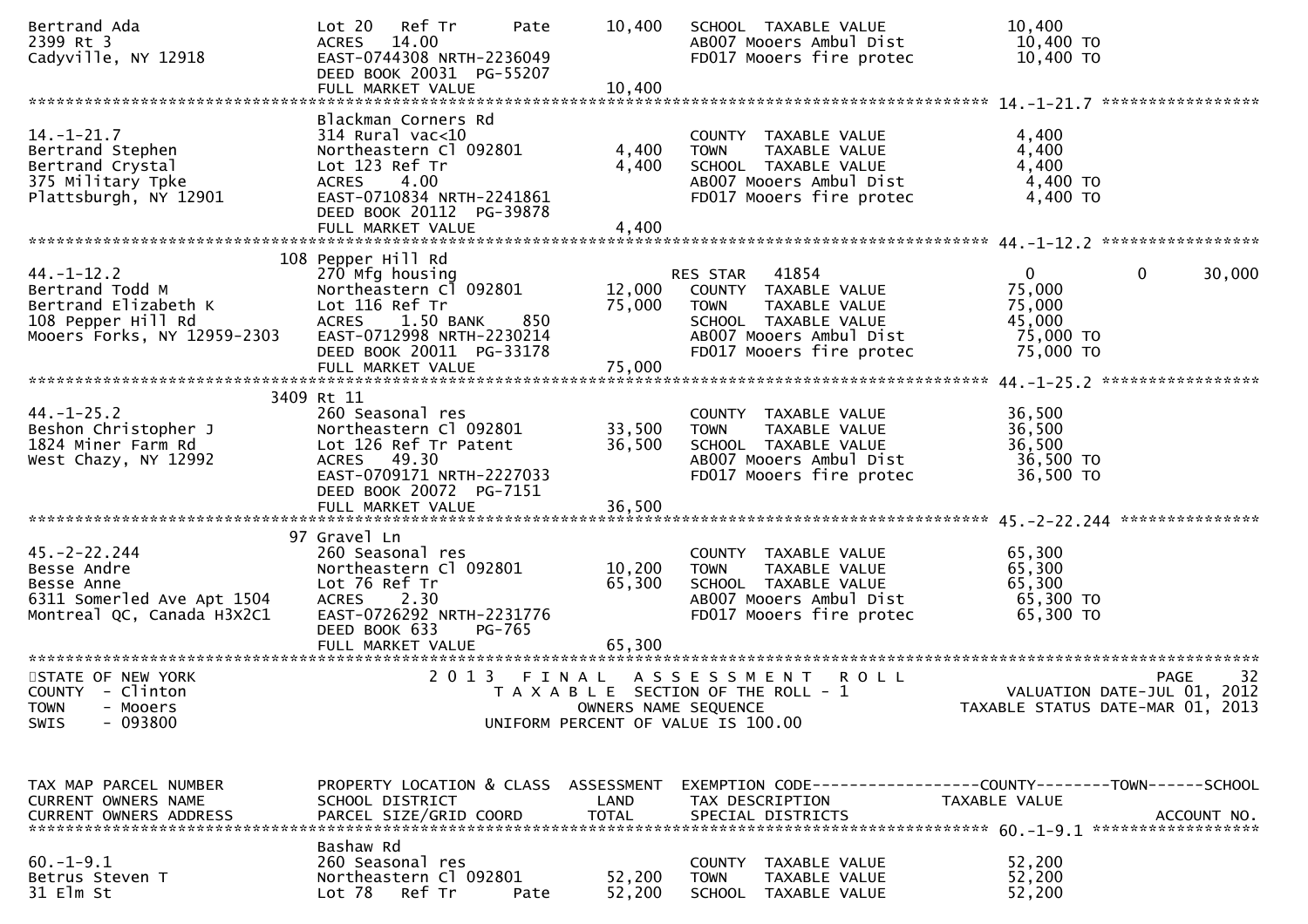| Plattsburgh, NY 12901                                                                               | ACRES 122.30<br>EAST-0727022 NRTH-2222860<br>DEED BOOK 99001 PG-09040<br>FULL MARKET VALUE                                                                                                                      | AB007 Mooers Ambul Dist<br>FD017 Mooers fire protec<br>52,200                                                                                                                  | 52,200 TO<br>52,200 TO                                                                              |
|-----------------------------------------------------------------------------------------------------|-----------------------------------------------------------------------------------------------------------------------------------------------------------------------------------------------------------------|--------------------------------------------------------------------------------------------------------------------------------------------------------------------------------|-----------------------------------------------------------------------------------------------------|
| $15. - 1 - 33.10$<br>Betters John H<br>1045 North Star Rd<br>Mooers, NY 12958                       | 1045 North Star Rd<br>270 Mfg housing<br>Northeastern Cl 092801<br>Lot 74 Ref Tr<br>FRNT 150.00 DPTH 208.00<br>EAST-0724916 NRTH-2241818<br>DEED BOOK 835<br>PG-124                                             | WARNONALL 41121<br>7,600 RES STAR<br>41854<br>31,600<br>COUNTY TAXABLE VALUE<br>TAXABLE VALUE<br><b>TOWN</b><br>SCHOOL TAXABLE VALUE<br>AB007 Mooers Ambul Dist                | 4,740<br>4,740<br>30,000<br>$\mathbf{0}$<br>0<br>26,860<br>26,860<br>1,600<br>31,600 TO             |
| $58. - 1 - 4$<br>Billings Patricia Ann<br>215 Gero Rd<br>215 Gero Rd<br>Mooers Forks, NY 12959-9714 | 122 Gero Rd<br>210 1 Family Res<br>093601<br>N Adirondack<br>Lot 153 Ref Tr<br>Pate<br>FRNT 236.00 DPTH 115.00<br>EAST-0698015 NRTH-2222844<br>DEED BOOK 20051 PG-85255<br>FULL MARKET VALUE                    | COUNTY TAXABLE VALUE<br>4,200<br>TAXABLE VALUE<br>TOWN<br>55,200<br>SCHOOL TAXABLE VALUE<br>AB007 Mooers Ambul Dist<br>FD017 Mooers fire protec<br>55,200                      | 55,200<br>55,200<br>55,200<br>55,200 TO<br>55,200 TO                                                |
| $58. - 1 - 27.1$<br>Billings Patricia Ann<br>215 Gero Rd<br>Mooers Forks, NY 12959-9714             | 215 Gero Rd<br>240 Rural res<br>093601<br>N Adirondack<br>Lots 168/169 Ref Tr Pate<br>ACRES 43.10<br>EAST-0697084 NRTH-2224373<br>DEED BOOK 776<br><b>PG-97</b>                                                 | 41854<br>RES STAR<br>24,800<br>COUNTY TAXABLE VALUE<br>136,500<br>TAXABLE VALUE<br>TOWN<br>SCHOOL TAXABLE VALUE<br>AB007 Mooers Ambul Dist<br>FD017 Mooers fire protec         | $\mathbf{0}$<br>$\mathbf{0}$<br>30,000<br>136,500<br>136,500<br>106,500<br>136,500 TO<br>136,500 TO |
| $30. -2 - 11.2$<br>Billiter Merritt<br>Billiter Jamie Jual<br>103 Barcomb Rd<br>Mooers, NY 12958    | 103 Barcomb Rd<br>210 1 Family Res<br>Northeastern Cl 092801<br>Lot 69 Ref Tract<br>FRNT 151.00 DPTH 224.00<br>080<br><b>BANK</b><br>EAST-0732575 NRTH-2238677<br>DEED BOOK 20021 PG-49087<br>FULL MARKET VALUE | RES STAR<br>41854<br>7,700<br>COUNTY TAXABLE VALUE<br>81,000<br>TAXABLE VALUE<br>TOWN<br>SCHOOL TAXABLE VALUE<br>AB007 Mooers Ambul Dist<br>FD017 Mooers fire protec<br>81,000 | $\mathbf{0}$<br>$\mathbf 0$<br>30,000<br>81,000<br>81,000<br>51,000<br>81,000 TO<br>81,000 TO       |
| STATE OF NEW YORK<br>COUNTY - Clinton<br>TOWN - Mooers<br>- 093800<br><b>SWIS</b>                   | 2 0 1 3                                                                                                                                                                                                         | <b>ROLL</b><br>FINAL<br>A S S E S S M E N T<br>T A X A B L E SECTION OF THE ROLL - 1<br>OWNERS NAME SEQUENCE<br>UNIFORM PERCENT OF VALUE IS 100.00                             | 33<br>PAGE<br>VALUATION DATE-JUL 01, 2012<br>TAXABLE STATUS DATE-MAR 01, 2013                       |
| TAX MAP PARCEL NUMBER<br>CURRENT OWNERS NAME<br>CURRENT OWNERS ADDRESS                              | PROPERTY LOCATION & CLASS ASSESSMENT<br>SCHOOL DISTRICT<br>PARCEL SIZE/GRID COORD<br>2378 Rt 11                                                                                                                 | LAND<br>TAX DESCRIPTION<br><b>TOTAL</b><br>SPECIAL DISTRICTS                                                                                                                   | EXEMPTION CODE------------------COUNTY--------TOWN------SCHOOL<br>TAXABLE VALUE<br>ACCOUNT NO.      |
| $30.20 - 2 - 5$<br>Billiter Teri<br>Billiter Tonya                                                  | 210 1 Family Res<br>Northeastern Cl 092801<br>Lot 68<br>Ref Tr<br>Pate                                                                                                                                          | COUNTY TAXABLE VALUE<br>5,600<br><b>TOWN</b><br>TAXABLE VALUE<br>44,200<br>SCHOOL TAXABLE VALUE                                                                                | 44,200<br>44,200<br>44,200                                                                          |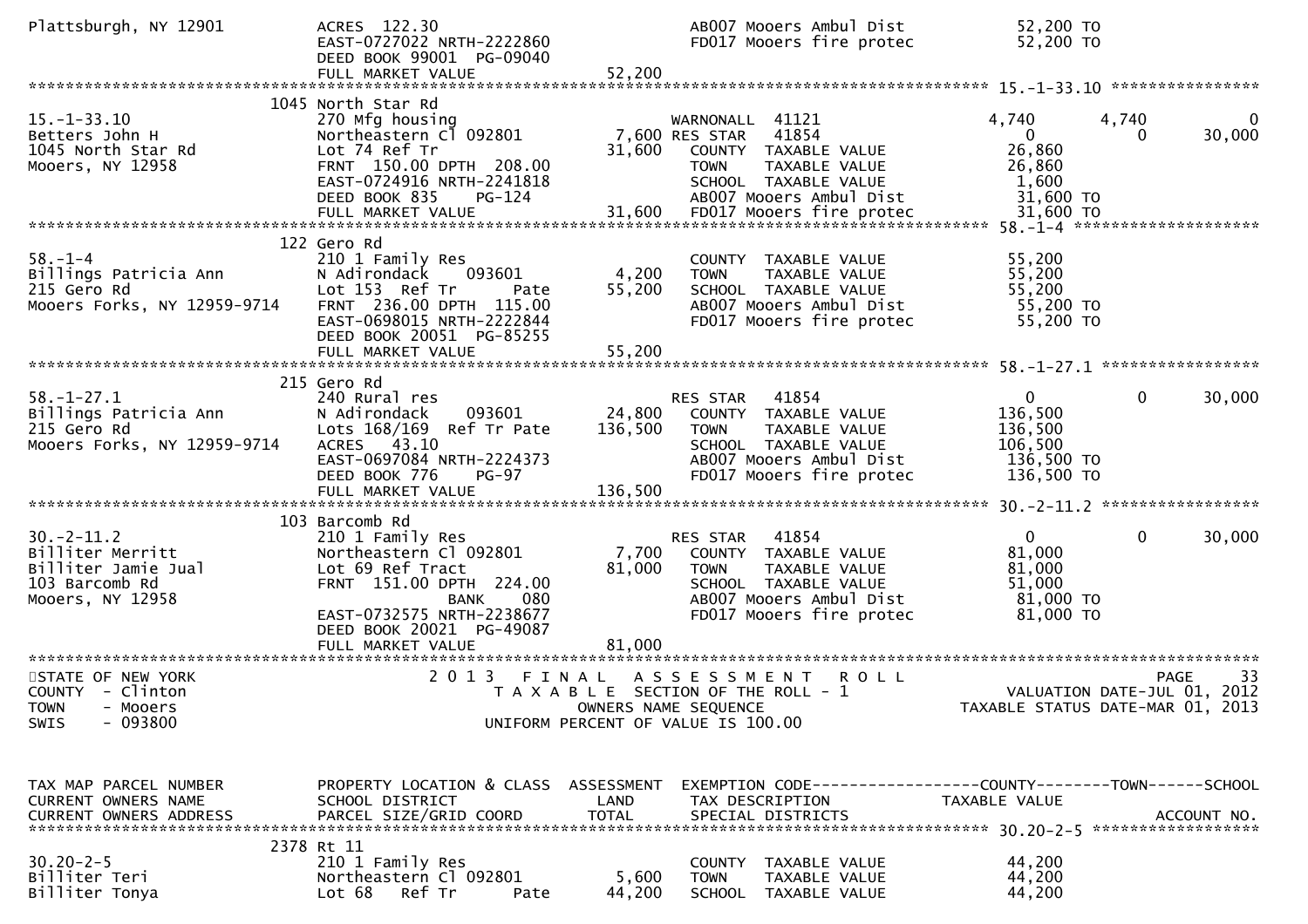| PO Box 971<br>Champlain, NY 12919                                                                                                               | 67.00 DPTH 191.00<br><b>FRNT</b><br>080<br>BANK<br>EAST-0730162 NRTH-2234943<br>DEED BOOK 20041 PG-76459<br>FULL MARKET VALUE                                                                         | 44,200                    | AB007 Mooers Ambul Dist<br>FD017 Mooers fire protec<br>LT033 Mooers Light 2<br>SD001 Side Walk District                                                     | 44,200 TO<br>44,200 TO<br>44,200 TO<br>44,200 TO                                               |
|-------------------------------------------------------------------------------------------------------------------------------------------------|-------------------------------------------------------------------------------------------------------------------------------------------------------------------------------------------------------|---------------------------|-------------------------------------------------------------------------------------------------------------------------------------------------------------|------------------------------------------------------------------------------------------------|
|                                                                                                                                                 |                                                                                                                                                                                                       |                           |                                                                                                                                                             |                                                                                                |
| $30.20 - 2 - 12$<br>Birch Trail Self Storage LLC Northeastern Cl 092801<br>4 Kavanaugh Dr<br>Rouses Point, NY 12979<br>PRIOR OWNER ON 3/01/2013 | 2424 Rt 11<br>482 Det row bldg<br>Lot 68 Ref Tr<br>Pate<br>FRNT 52.00 DPTH 212.00<br>EAST-0729866 NRTH-2234011<br>DEED BOOK 20132 PG-55883                                                            | 18,800<br>105,000         | COUNTY TAXABLE VALUE<br>TAXABLE VALUE<br><b>TOWN</b><br>SCHOOL TAXABLE VALUE<br>AB007 Mooers Ambul Dist<br>FD017 Mooers fire protec<br>LT033 Mooers Light 2 | 105,000<br>105,000<br>105,000<br>105,000 TO<br>105,000 TO<br>105,000 TO                        |
| $46. -2 - 15$<br>Bjelko John Jr<br>1 Independence Dr<br>Plattsburgh, NY 12901                                                                   | 29 Crescent Ln<br>210 1 Family Res<br>Northeastern Cl 092801<br>Lot 36 Ref Tr<br>Tierney Sub Lot 15<br>ACRES 1.95<br>EAST-0737167 NRTH-2232279<br>DEED BOOK 785<br><b>PG-111</b><br>FULL MARKET VALUE | 8,800<br>15,000<br>15,000 | COUNTY TAXABLE VALUE<br><b>TOWN</b><br>TAXABLE VALUE<br>SCHOOL TAXABLE VALUE<br>AB007 Mooers Ambul Dist<br>FD017 Mooers fire protec                         | 15,000<br>15,000<br>15,000<br>15,000 TO<br>15,000 TO                                           |
|                                                                                                                                                 | Gero Rd                                                                                                                                                                                               |                           |                                                                                                                                                             |                                                                                                |
| $43. - 1 - 28.1$<br>Blackorby Kenneth<br>418 Devils Den Rd<br>Altona, NY 12910                                                                  | 321 Abandoned ag<br>Northeastern Cl 092801<br>Lot 170 Ref Tr<br>ACRES 48.40<br>EAST-0695434 NRTH-2229385<br>DEED BOOK 20112 PG-39544                                                                  | 24,000<br>24,000          | COUNTY TAXABLE VALUE<br><b>TOWN</b><br>TAXABLE VALUE<br>SCHOOL TAXABLE VALUE<br>AB007 Mooers Ambul Dist<br>FD017 Mooers fire protec                         | 24,000<br>24,000<br>24,000<br>24,000 TO<br>24,000 TO                                           |
|                                                                                                                                                 | FULL MARKET VALUE                                                                                                                                                                                     | 24,000                    |                                                                                                                                                             |                                                                                                |
| $14. - 1 - 11.3$<br>Blackspence Holdings Inc<br>$c/o$ Sean McElligott - BHI<br>4441 Hamel<br>Pierrefonds QC, Canada<br>H9H2X9                   | Eddy Rd<br>321 Abandoned ag<br>Northeastern Cl 092801<br>Lot 120 Ref Tr<br>ACRES 10.70<br>EAST-0711768 NRTH-2246898<br>DEED BOOK 797<br>PG-163                                                        | 15,100<br>15,100          | COUNTY TAXABLE VALUE<br><b>TOWN</b><br>TAXABLE VALUE<br>SCHOOL TAXABLE VALUE<br>AB007 Mooers Ambul Dist<br>FD017 Mooers fire protec                         | 15,100<br>15,100<br>15,100<br>15,100 TO<br>15,100 TO                                           |
|                                                                                                                                                 | FULL MARKET VALUE                                                                                                                                                                                     | 15,100                    |                                                                                                                                                             |                                                                                                |
| STATE OF NEW YORK<br>COUNTY - Clinton<br><b>TOWN</b><br>- Mooers<br>$-093800$<br><b>SWIS</b>                                                    |                                                                                                                                                                                                       | OWNERS NAME SEQUENCE      | 2013 FINAL ASSESSMENT<br>R O L L<br>T A X A B L E SECTION OF THE ROLL - 1<br>UNIFORM PERCENT OF VALUE IS 100.00                                             | 34<br><b>PAGE</b><br>VALUATION DATE-JUL 01, 2012<br>TAXABLE STATUS DATE-MAR 01, 2013           |
| TAX MAP PARCEL NUMBER<br>CURRENT OWNERS NAME<br><b>CURRENT OWNERS ADDRESS</b>                                                                   | PROPERTY LOCATION & CLASS ASSESSMENT<br>SCHOOL DISTRICT<br>PARCEL SIZE/GRID COORD                                                                                                                     | LAND<br><b>TOTAL</b>      | TAX DESCRIPTION<br>SPECIAL DISTRICTS                                                                                                                        | EXEMPTION CODE------------------COUNTY--------TOWN------SCHOOL<br>TAXABLE VALUE<br>ACCOUNT NO. |
| $27. - 1 - 26$<br>Blair Bernard                                                                                                                 | 27 white Rd<br>210 1 Family Res<br>Northeastern Cl 092801                                                                                                                                             | 2,200                     | COUNTY TAXABLE VALUE<br><b>TOWN</b><br>TAXABLE VALUE                                                                                                        | 5,400<br>5,400                                                                                 |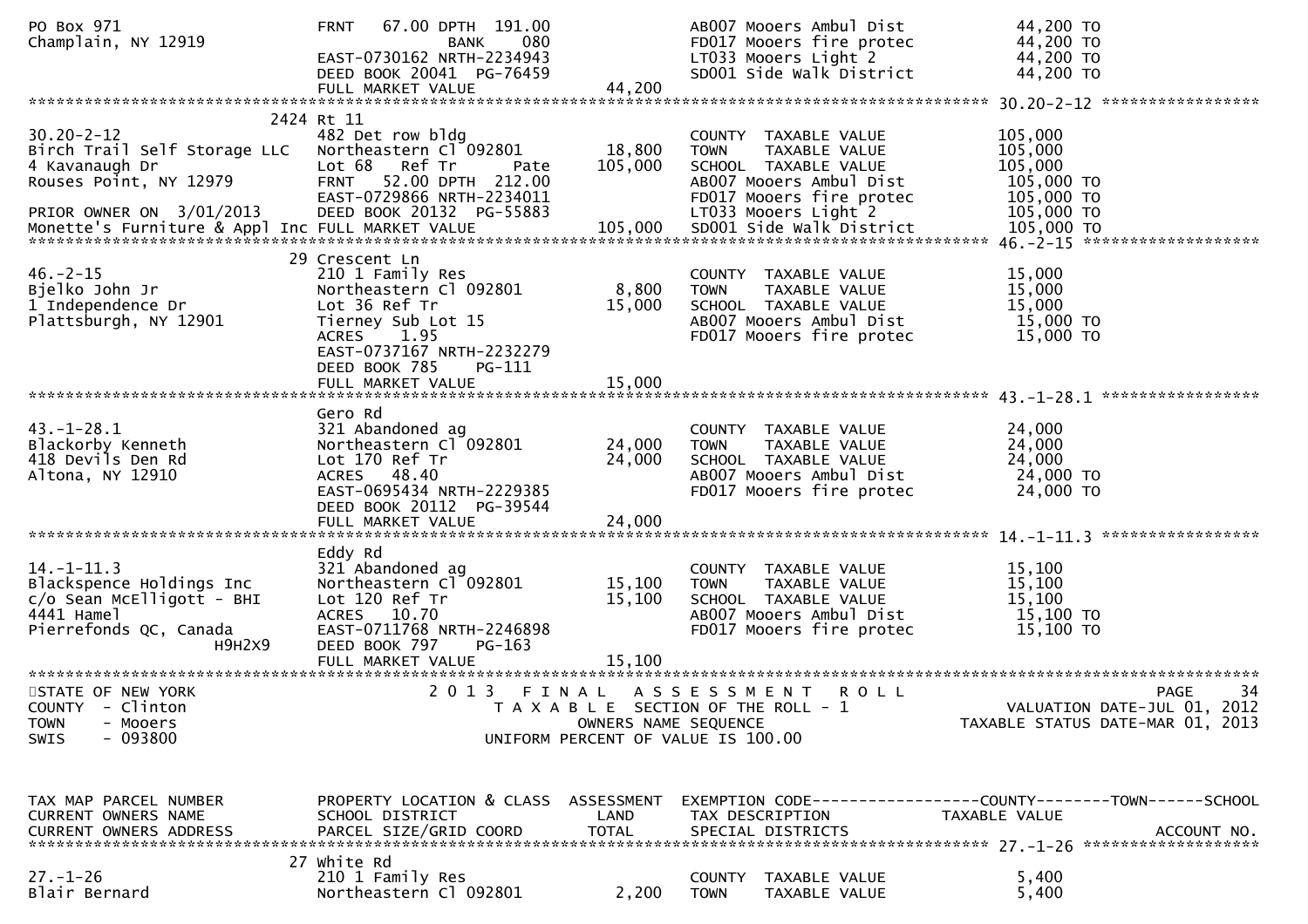| Blair Wanda<br>6 Cook Ln<br>Plattsburgh, NY 12901                                                           | Lot 197 Ref Tr<br>Pate<br><b>FRNT 83.00 DPTH</b><br>58.00<br>EAST-0688363 NRTH-2234724<br>DEED BOOK 98001 PG-05031<br>FULL MARKET VALUE                                                   | 5,400<br>5,400       | SCHOOL TAXABLE VALUE<br>AB007 Mooers Ambul Dist<br>FD017 Mooers fire protec                                                                                                      | 5,400<br>5,400 TO<br>5,400 TO                                                                          |                       |
|-------------------------------------------------------------------------------------------------------------|-------------------------------------------------------------------------------------------------------------------------------------------------------------------------------------------|----------------------|----------------------------------------------------------------------------------------------------------------------------------------------------------------------------------|--------------------------------------------------------------------------------------------------------|-----------------------|
|                                                                                                             |                                                                                                                                                                                           |                      |                                                                                                                                                                                  |                                                                                                        |                       |
| $28. - 1 - 9.37$<br>Blaise Pamela<br>204 Bush Rd<br>Mooers Forks, NY 12959                                  | 204 Bush Rd<br>210 1 Family Res<br>Northeastern Cl 092801<br>FRNT 150.00 DPTH 235.00<br>EAST-0704591 NRTH-2239506<br>DEED BOOK 98000 PG-98610                                             | 7,600<br>68,400      | RES STAR<br>41854<br>COUNTY TAXABLE VALUE<br><b>TOWN</b><br>TAXABLE VALUE<br>SCHOOL TAXABLE VALUE<br>AB007 Mooers Ambul Dist                                                     | $\mathbf{0}$<br>$\mathbf{0}$<br>68,400<br>68,400<br>38,400<br>68,400 TO                                | 30,000                |
|                                                                                                             | Mcbride Rd                                                                                                                                                                                |                      |                                                                                                                                                                                  |                                                                                                        |                       |
| $62 - 2 - 4.12$<br>Blanchard Richard<br>Blanchard Damon<br>16 Center Rd<br>Essex Junction, VT 05452         | 105 Vac farmland<br>Northeastern Cl 092801<br>Lot 24 Ref Tr<br>ACRES 26.60<br>EAST-0745346 NRTH-2219762<br>DEED BOOK 20051 PG-89132                                                       | 7,400<br>7,400       | COUNTY TAXABLE VALUE<br>TAXABLE VALUE<br><b>TOWN</b><br>SCHOOL TAXABLE VALUE<br>AB007 Mooers Ambul Dist<br>FD017 Mooers fire protec                                              | 7,400<br>7,400<br>7,400<br>7,400 TO<br>7,400 TO                                                        |                       |
|                                                                                                             |                                                                                                                                                                                           |                      |                                                                                                                                                                                  |                                                                                                        |                       |
| $16. - 1 - 3.14$<br>Blanchet Estate Howard V<br>Attn: Roland C Blanchet<br>198 Fogarty Rd<br>Troy, NY 12182 | Gokey Rd<br>$314$ Rural vac<10<br>Northeastern Cl 092801<br>Lot 41 Ref Tr Patent<br>8.70<br><b>ACRES</b><br>EAST-0733636 NRTH-2248328<br>DEED BOOK 820<br><b>PG-78</b>                    | 8,700<br>8,700       | COUNTY TAXABLE VALUE<br><b>TOWN</b><br>TAXABLE VALUE<br>SCHOOL TAXABLE VALUE<br>AB007 Mooers Ambul Dist<br>FD017 Mooers fire protec                                              | 8,700<br>8,700<br>8,700<br>8,700 TO<br>8,700 TO                                                        |                       |
|                                                                                                             | FULL MARKET VALUE                                                                                                                                                                         | 8,700                |                                                                                                                                                                                  |                                                                                                        |                       |
|                                                                                                             |                                                                                                                                                                                           |                      |                                                                                                                                                                                  |                                                                                                        |                       |
| $44.2 - 2 - 3$<br>Bleau Raymond<br>Bleau Dorothy M<br>3048 Rt 11<br>PO Box 1<br>Mooers Forks, NY 12959-0001 | 3048 Rt 11<br>210 1 Family Res<br>Northeastern Cl 092801<br>Lot 116 Ref Tr<br>Pate<br>FRNT 25.00 DPTH 265.00<br>EAST-0715392 NRTH-2233365<br>DEED BOOK 636<br>PG-146<br>FULL MARKET VALUE | 62,000<br>62,000     | WARNONALL 41121<br>41834<br>4,300 SR STAR<br>COUNTY TAXABLE VALUE<br>TAXABLE VALUE<br><b>TOWN</b><br>SCHOOL TAXABLE VALUE<br>AB007 Mooers Ambul Dist<br>FD017 Mooers fire protec | 9,300<br>9,300<br>$\overline{0}$<br>$\Omega$<br>52,700<br>52,700<br>$\Omega$<br>62,000 TO<br>62,000 TO | $\mathbf 0$<br>62,000 |
| STATE OF NEW YORK                                                                                           | 2 0 1 3                                                                                                                                                                                   | FINAL                | ASSESSMENT<br><b>ROLL</b>                                                                                                                                                        |                                                                                                        | 35<br><b>PAGE</b>     |
| COUNTY - Clinton<br><b>TOWN</b><br>- Mooers<br>$-093800$<br>SWIS                                            |                                                                                                                                                                                           |                      | T A X A B L E SECTION OF THE ROLL - 1<br>OWNERS NAME SEQUENCE<br>UNIFORM PERCENT OF VALUE IS 100.00                                                                              | VALUATION DATE-JUL 01, 2012<br>TAXABLE STATUS DATE-MAR 01, 2013                                        |                       |
|                                                                                                             |                                                                                                                                                                                           |                      |                                                                                                                                                                                  |                                                                                                        |                       |
| TAX MAP PARCEL NUMBER<br>CURRENT OWNERS NAME<br><b>CURRENT OWNERS ADDRESS</b>                               | PROPERTY LOCATION & CLASS ASSESSMENT<br>SCHOOL DISTRICT<br>PARCEL SIZE/GRID COORD                                                                                                         | LAND<br><b>TOTAL</b> | EXEMPTION CODE------------------COUNTY--------TOWN------SCHOOL<br>TAX DESCRIPTION<br>SPECIAL DISTRICTS                                                                           | TAXABLE VALUE                                                                                          | ACCOUNT NO.           |
|                                                                                                             | 121 Davison Rd                                                                                                                                                                            |                      |                                                                                                                                                                                  |                                                                                                        |                       |
| $44. -1 - 3.111$<br>Blondo Jayson S<br>121 Davison Rd                                                       | 210 1 Family Res<br>Northeastern Cl 092801<br>Lot 116 Ref Tr<br>Pate                                                                                                                      | 9,200<br>35,000      | <b>COUNTY</b><br>TAXABLE VALUE<br><b>TOWN</b><br>TAXABLE VALUE<br>SCHOOL<br>TAXABLE VALUE                                                                                        | 35,000<br>35,000<br>35,000                                                                             |                       |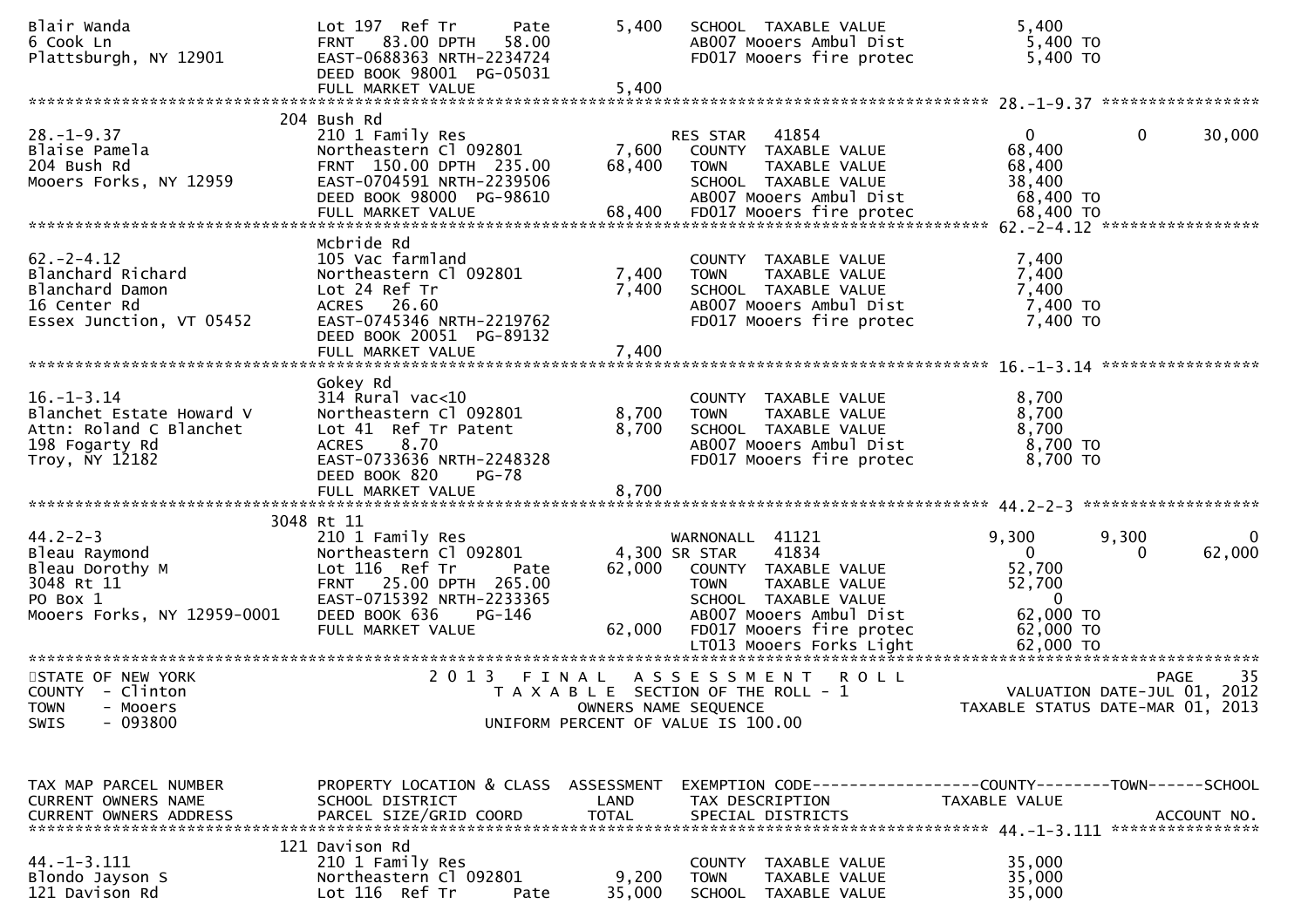| Mooers Forks, NY 12959                                                                                                    | 2.50<br><b>ACRES</b><br>EAST-0713271 NRTH-2233462<br>DEED BOOK 20092 PG-26993<br>FULL MARKET VALUE                                                                                                | 35,000                        | AB007 Mooers Ambul Dist<br>FD017 Mooers fire protec<br>LT013 Mooers Forks Light                                                                                | 35,000 TO<br>35,000 TO<br>35,000 TO                                                    |                        |
|---------------------------------------------------------------------------------------------------------------------------|---------------------------------------------------------------------------------------------------------------------------------------------------------------------------------------------------|-------------------------------|----------------------------------------------------------------------------------------------------------------------------------------------------------------|----------------------------------------------------------------------------------------|------------------------|
| $46. - 1 - 12.63$<br>Blondo Kelly<br>Blondo Scott<br>113 Simmons Rd<br>Mooers, NY 12958                                   | 113 Simmons Rd<br>210 1 Family Res<br>Northeastern Cl 092801<br>Lot 22 Ref Tr Patent<br>ACRES 2.50<br>EAST-0742820 NRTH-2229038<br>DEED BOOK 20041 PG-75292<br>FULL MARKET VALUE                  | 9,100<br>100,700<br>100,700   | 41854<br>RES STAR<br>COUNTY TAXABLE VALUE<br>TAXABLE VALUE<br>TOWN<br>SCHOOL TAXABLE VALUE<br>AB007 Mooers Ambul Dist<br>FD017 Mooers fire protec              | $\mathbf{0}$<br>100,700<br>100,700<br>70,700<br>100,700 TO<br>100,700 TO               | $\mathbf{0}$<br>30,000 |
| $44 - 1 - 14$<br>Blow Ashley A<br>36 Pepper Hill Rd<br>Mooers Forks, NY 12959-9720                                        | 36 Pepper Hill Rd<br>312 Vac w/imprv<br>Northeastern Cl 092801<br>Lot 116 Ret Tr<br>Pate<br>FRNT 150.00 DPTH 230.00<br>EAST-0714348 NRTH-2231482<br>DEED BOOK 20021 PG-39889<br>FULL MARKET VALUE | 7,900<br>12,000<br>12,000     | COUNTY TAXABLE VALUE<br>TAXABLE VALUE<br>TOWN<br>SCHOOL TAXABLE VALUE<br>AB007 Mooers Ambul Dist<br>FD017 Mooers fire protec<br>LT013 Mooers Forks Light       | 12,000<br>12,000<br>12,000<br>12,000 TO<br>12,000 TO<br>12,000 TO                      |                        |
| $45. - 4 - 13.12$<br>Blow Gilbert James<br>Blow Lena C<br>228 Bashaw Rd<br>Mooers, NY 12958                               | Bashaw Rd<br>311 Res vac land<br>Northeastern Cl 092801<br>Lot 77 Ref Tr<br>FRNT 208.00 DPTH 208.00<br>EAST-0726314 NRTH-2225190<br>DEED BOOK 877<br>PG-307                                       | 8,100<br>8,100                | COUNTY TAXABLE VALUE<br><b>TOWN</b><br>TAXABLE VALUE<br>SCHOOL TAXABLE VALUE<br>AB007 Mooers Ambul Dist<br>FD017 Mooers fire protec                            | 8,100<br>8,100<br>8,100<br>$8,100$ TO<br>8,100 TO                                      |                        |
| $45. - 4 - 14.5$<br>Blow Gilbert James<br>228 Bashaw Rd<br>Mooers, NY 12958                                               | 228 Bashaw Rd<br>270 Mfg housing<br>Northeastern C1 092801<br>Lot 77 Ref Tr<br><b>ACRES</b><br>1.40<br>EAST-0726139 NRTH-2225290<br>DEED BOOK 756<br><b>PG-234</b><br>FULL MARKET VALUE           | 21,000<br>21,000              | RES STAR<br>41854<br>8,300 COUNTY TAXABLE VALUE<br>TAXABLE VALUE<br><b>TOWN</b><br>SCHOOL TAXABLE VALUE<br>AB007 Mooers Ambul Dist<br>FD017 Mooers fire protec | $\mathbf{0}$<br>21,000<br>21,000<br>$\overline{\phantom{0}}$<br>21,000 TO<br>21,000 TO | $\mathbf 0$<br>21,000  |
| STATE OF NEW YORK<br>COUNTY - Clinton<br>- Mooers<br><b>TOWN</b><br>SWIS<br>$-093800$                                     | 2 0 1 3                                                                                                                                                                                           | FINAL<br>OWNERS NAME SEQUENCE | A S S E S S M E N T<br><b>ROLL</b><br>T A X A B L E SECTION OF THE ROLL - 1<br>UNIFORM PERCENT OF VALUE IS 100.00                                              | VALUATION DATE-JUL $\overline{01}$ , 2012<br>TAXABLE STATUS DATE-MAR 01, 2013          | <b>PAGE</b><br>36      |
| TAX MAP PARCEL NUMBER<br><b>CURRENT OWNERS NAME</b><br><b>CURRENT OWNERS ADDRESS</b><br>$45. - 4 - 14.32$<br>Blow Richard | PROPERTY LOCATION & CLASS ASSESSMENT<br>SCHOOL DISTRICT<br>PARCEL SIZE/GRID COORD<br>102 Bashaw Rd<br>270 Mfg housing<br>Northeastern Cl 092801                                                   | LAND<br><b>TOTAL</b><br>8,100 | EXEMPTION CODE-----------------COUNTY-------TOWN------SCHOOL<br>TAX DESCRIPTION<br>SPECIAL DISTRICTS<br>COUNTY TAXABLE VALUE<br>TAXABLE VALUE<br><b>TOWN</b>   | TAXABLE VALUE<br>15,000<br>15,000                                                      | ACCOUNT NO.            |
| Blow Beverly<br>3735 Rt 11                                                                                                | Lot 66 Ref Trk<br>FRNT 210.00 DPTH 200.00                                                                                                                                                         | 15,000                        | SCHOOL TAXABLE VALUE<br>AB007 Mooers Ambul Dist                                                                                                                | 15,000<br>15,000 TO                                                                    |                        |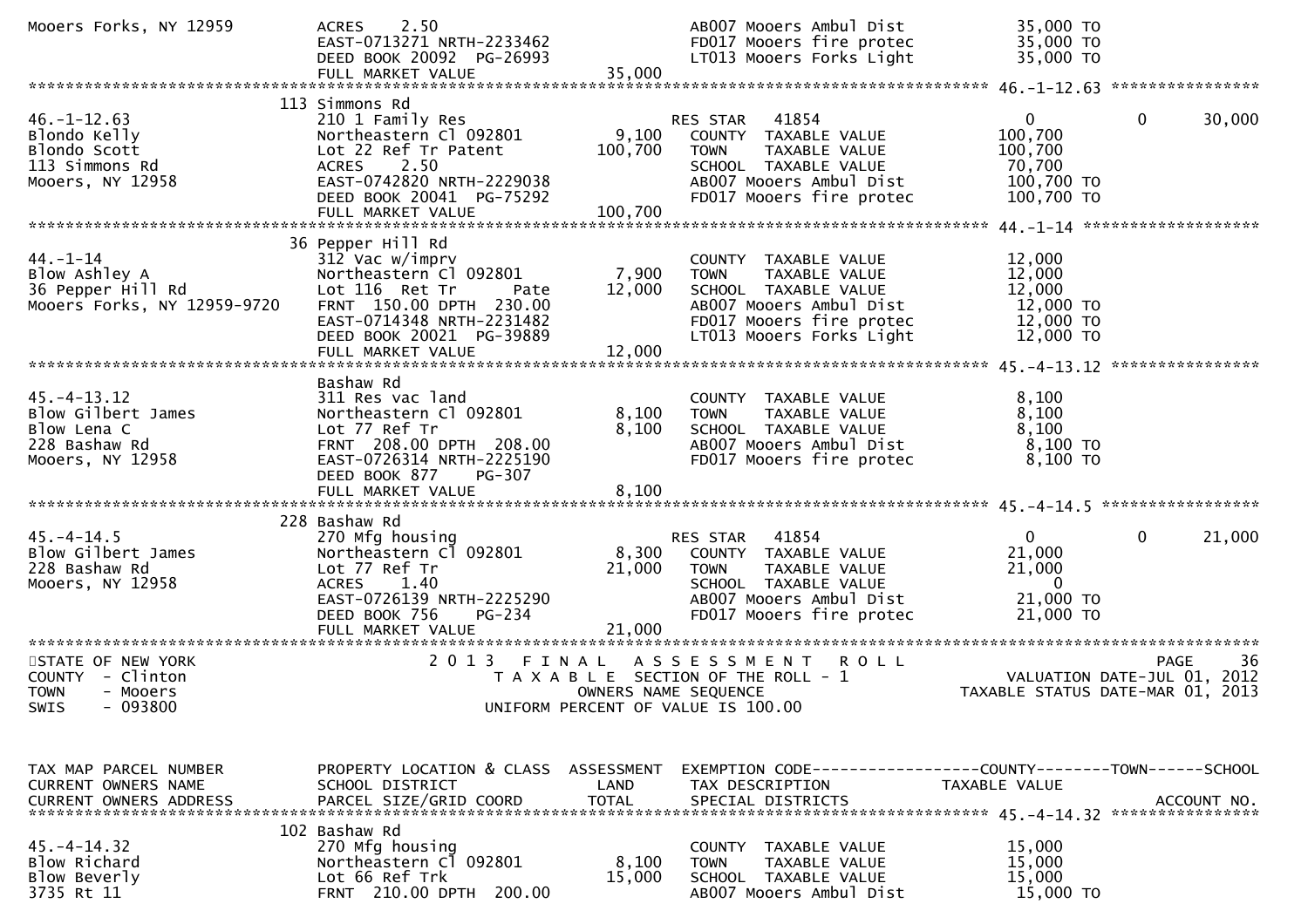| PO Box 101<br>Mooers Forks, NY 12959                                                         | EAST-0729309 NRTH-2225203<br>DEED BOOK 636<br><b>PG-62</b><br>FULL MARKET VALUE                                                                                                                       | 15,000                     | FD017 Mooers fire protec                                                                                                                                                                                                                                        | 15,000 TO                                                                                                         |                                                                                      |
|----------------------------------------------------------------------------------------------|-------------------------------------------------------------------------------------------------------------------------------------------------------------------------------------------------------|----------------------------|-----------------------------------------------------------------------------------------------------------------------------------------------------------------------------------------------------------------------------------------------------------------|-------------------------------------------------------------------------------------------------------------------|--------------------------------------------------------------------------------------|
|                                                                                              |                                                                                                                                                                                                       |                            |                                                                                                                                                                                                                                                                 |                                                                                                                   | ****************                                                                     |
| $30.15 - 1 - 9.2$<br>Boas Ronnie<br>PO Box 156<br>Mooers, NY 12958                           | 881 Hemmingford Rd<br>270 Mfg housing<br>Northeastern Cl 092801<br>Lot 75 Ref Tr<br>ACRES 1.20<br>EAST-0728199 NRTH-2235994<br>DEED BOOK 99001 PG-16010                                               | 8,300<br>42,000            | COUNTY TAXABLE VALUE<br>TAXABLE VALUE<br><b>TOWN</b><br>SCHOOL TAXABLE VALUE<br>AB007 Mooers Ambul Dist<br>FD017 Mooers fire protec<br>LT033 Mooers Light 2                                                                                                     | 42,000<br>42,000<br>42,000<br>42,000 TO<br>42,000 TO<br>42,000 TO<br>42,000 TO                                    | ***************                                                                      |
|                                                                                              | Old Plattsburgh Rd                                                                                                                                                                                    |                            |                                                                                                                                                                                                                                                                 | $30.20 - 3 - 14.2$                                                                                                |                                                                                      |
| $30.20 - 3 - 14.2$<br>Boas Ronnie<br>PO Box 156<br>Mooers, NY 12958                          | 311 Res vac land<br>Northeastern Cl 092801<br>50.00 DPTH 400.00<br><b>FRNT</b><br>EAST-0730222 NRTH-2233165<br>DEED BOOK 20041 PG-68208<br>FULL MARKET VALUE                                          | 10,700<br>10,700<br>10,700 | COUNTY TAXABLE VALUE<br>TAXABLE VALUE<br><b>TOWN</b><br>SCHOOL TAXABLE VALUE<br>AB007 Mooers Ambul Dist<br>FD017 Mooers fire protec<br>LT033 Mooers Light 2<br>SD001 Side Walk District                                                                         | 10,700<br>10,700<br>10,700<br>10,700 TO<br>10,700 TO<br>10,700 TO<br>10,700 TO                                    |                                                                                      |
|                                                                                              |                                                                                                                                                                                                       |                            |                                                                                                                                                                                                                                                                 |                                                                                                                   |                                                                                      |
| $45.8 - 1 - 4$<br>Boas Ronnie<br>PO Box 156<br>Mooers, NY 12958                              | 25 Old Plattsburgh Rd<br>210 1 Family Res<br>Northeastern Cl 092801<br>Lot 67 Ref Tr<br>Pate<br>FRNT 150.00 DPTH 310.00<br>EAST-0730283 NRTH-2233111<br>DEED BOOK 20041 PG-68208<br>FULL MARKET VALUE | 112,600                    | CW_10_VET/ 41152<br>7,100 CW_15_VET/ 41163<br>112,600 RES STAR 41854<br>COUNTY TAXABLE VALUE<br><b>TOWN</b><br>TAXABLE VALUE<br>SCHOOL TAXABLE VALUE<br>AB007 Mooers Ambul Dist<br>FD017 Mooers fire protec<br>LT033 Mooers Light 2<br>SD001 Side Walk District | 8,000<br>0<br>$\mathbf 0$<br>104,600<br>100,600<br>82,600<br>112,600 TO<br>112,600 TO<br>112,600 TO<br>112,600 TO | 0<br>$\bf{0}$<br>12,000<br>$\Omega$<br>30,000<br>$\Omega$                            |
|                                                                                              |                                                                                                                                                                                                       |                            |                                                                                                                                                                                                                                                                 |                                                                                                                   |                                                                                      |
| $47. - 1 - 3.2$<br>Bockus Jeffrey<br>195 Simmons Rd<br>Mooers, NY 12958                      | 195 Simmons Rd<br>210 1 Family Res<br>Northeastern Cl 092801<br>Lot 21 Ref Tr<br>Pate<br>Survey Map 20082/20632<br>FRNT 200.00 DPTH 165.00<br>EAST-0743419 NRTH-2231079<br>DEED BOOK 20082 PG-20447   | 7,700<br>70,500            | 41854<br>RES STAR<br>COUNTY TAXABLE VALUE<br><b>TOWN</b><br>TAXABLE VALUE<br>SCHOOL TAXABLE VALUE<br>AB007 Mooers Ambul Dist<br>FD017 Mooers fire protec                                                                                                        | 0<br>70,500<br>70,500<br>40,500<br>70,500 TO<br>70,500 TO                                                         | 30,000<br>0                                                                          |
|                                                                                              | FULL MARKET VALUE                                                                                                                                                                                     | 70,500                     |                                                                                                                                                                                                                                                                 |                                                                                                                   |                                                                                      |
| STATE OF NEW YORK<br>COUNTY - Clinton<br><b>TOWN</b><br>- Mooers<br>$-093800$<br><b>SWIS</b> |                                                                                                                                                                                                       |                            | 2013 FINAL ASSESSMENT ROLL<br>T A X A B L E SECTION OF THE ROLL - 1<br>OWNERS NAME SEQUENCE<br>UNIFORM PERCENT OF VALUE IS 100.00                                                                                                                               |                                                                                                                   | 37<br><b>PAGE</b><br>VALUATION DATE-JUL 01, 2012<br>TAXABLE STATUS DATE-MAR 01, 2013 |
| TAX MAP PARCEL NUMBER<br>CURRENT OWNERS NAME<br><b>CURRENT OWNERS ADDRESS</b>                | PROPERTY LOCATION & CLASS ASSESSMENT<br>SCHOOL DISTRICT<br>PARCEL SIZE/GRID COORD                                                                                                                     | LAND<br><b>TOTAL</b>       | EXEMPTION CODE-----------------COUNTY-------TOWN------SCHOOL<br>TAX DESCRIPTION<br>SPECIAL DISTRICTS                                                                                                                                                            | TAXABLE VALUE                                                                                                     | ACCOUNT NO.                                                                          |
| $30.16 - 2 - 7.1$                                                                            | 898 Hemmingford Rd<br>270 Mfg housing                                                                                                                                                                 |                            | 41854<br>RES STAR                                                                                                                                                                                                                                               | 0                                                                                                                 | 30,000<br>$\mathbf{0}$                                                               |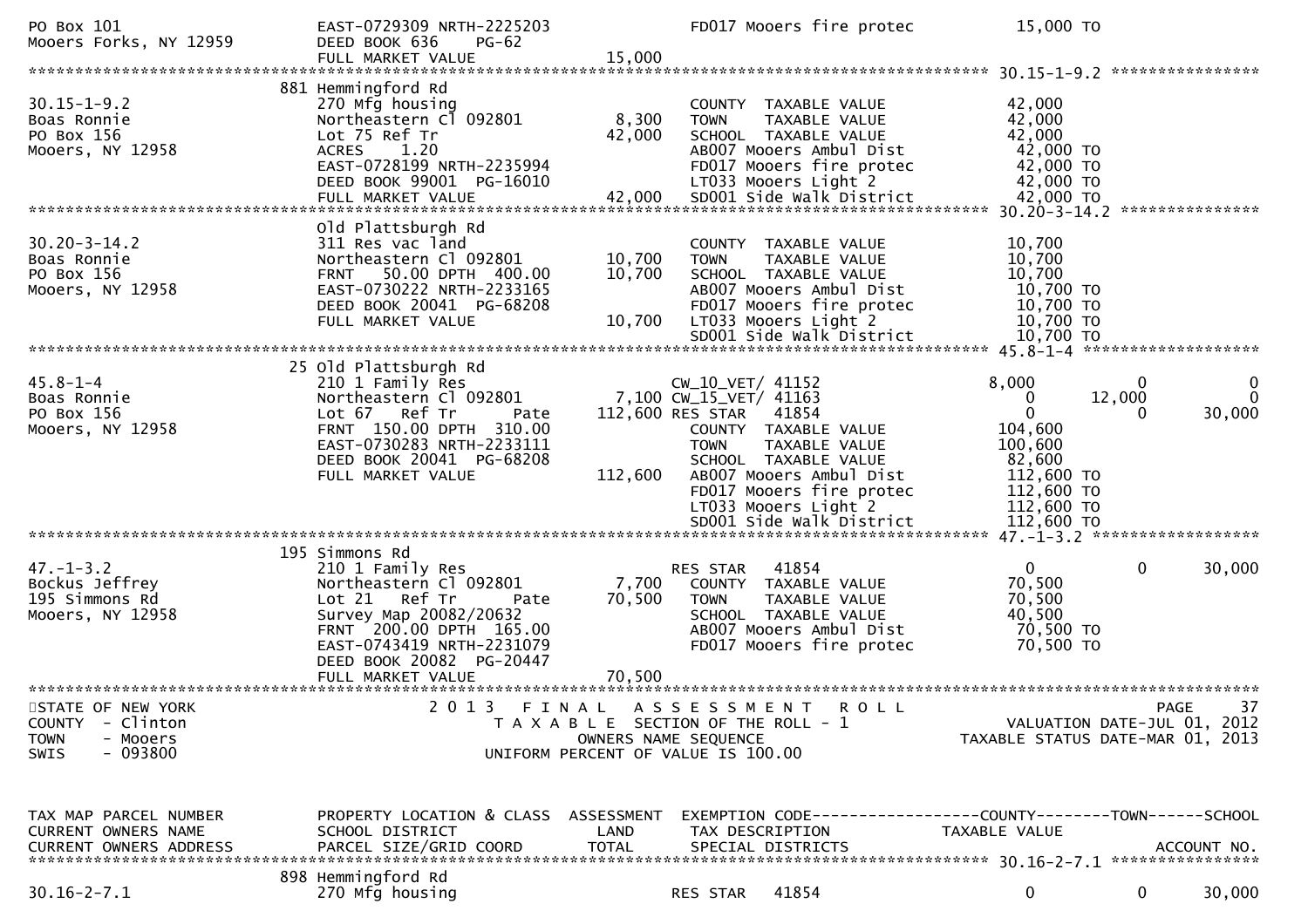| Bodah Jason C<br>898 Hemmingford Rd<br>Mooers, NY 12958                                           | Northeastern Cl 092801<br>Ref Tr<br>Lot 68<br>Pate<br>1.10<br><b>ACRES</b><br>EAST-0728568 NRTH-2236497<br>DEED BOOK 20082 PG-12802                                                            | 8,100<br>35,800             | COUNTY TAXABLE VALUE<br><b>TOWN</b><br>TAXABLE VALUE<br>SCHOOL TAXABLE VALUE<br>AB007 Mooers Ambul Dist<br>FD017 Mooers fire protec                     | 35,800<br>35,800<br>5,800<br>35,800 TO<br>35,800 TO                                     |             |
|---------------------------------------------------------------------------------------------------|------------------------------------------------------------------------------------------------------------------------------------------------------------------------------------------------|-----------------------------|---------------------------------------------------------------------------------------------------------------------------------------------------------|-----------------------------------------------------------------------------------------|-------------|
|                                                                                                   | FULL MARKET VALUE                                                                                                                                                                              | 35,800                      | LT033 Mooers Light 2<br>SD001 Side Walk District                                                                                                        | 35,800 TO<br>35,800 TO                                                                  |             |
|                                                                                                   |                                                                                                                                                                                                |                             |                                                                                                                                                         |                                                                                         |             |
| $30. -2 - 1.3$<br>Bodah Vincent C<br>PO Box 191<br>Mooers, NY 12958-0191                          | 200 Garrand Rd<br>270 Mfg housing<br>Northeastern Cl 092801<br>Lot 74 Ref Tr<br>1.40 BANK<br>320<br><b>ACRES</b><br>EAST-0724126 NRTH-2238700<br>DEED BOOK 20031 PG-56995<br>FULL MARKET VALUE | 8,300<br>45,300<br>45,300   | COUNTY TAXABLE VALUE<br>TAXABLE VALUE<br><b>TOWN</b><br>SCHOOL TAXABLE VALUE<br>AB007 Mooers Ambul Dist<br>FD017 Mooers fire protec                     | 45,300<br>45,300<br>45,300<br>45,300 TO<br>45,300 TO                                    |             |
|                                                                                                   |                                                                                                                                                                                                |                             |                                                                                                                                                         |                                                                                         |             |
| $57. - 3 - 14.3$<br>Bombard Donald E<br>Bombard Judy A<br>4525 Rt 11<br>Ellenburg Depot, NY 12935 | 4525 Rt 11<br>210 1 Family Res<br>N Adirondack<br>093601<br>Lot 193 Ref Tr<br>FRNT 200.00 DPTH 200.00<br>EAST-0685706 NRTH-2217214<br>DEED BOOK 99001 PG-08458<br>FULL MARKET VALUE            | 5,000<br>132,000<br>132,000 | 41834<br>SR STAR<br>COUNTY TAXABLE VALUE<br>TAXABLE VALUE<br><b>TOWN</b><br>SCHOOL TAXABLE VALUE<br>AB007 Mooers Ambul Dist<br>FD017 Mooers fire protec | $\mathbf 0$<br>$\mathbf{0}$<br>132,000<br>132,000<br>68,700<br>132,000 TO<br>132,000 TO | 63,300      |
|                                                                                                   |                                                                                                                                                                                                |                             |                                                                                                                                                         |                                                                                         |             |
| $57. - 3 - 14.2$<br>Bombard Scott<br>442 Forest Rd<br>Ellenburg Depot, NY 12935                   | Forest Rd<br>$314$ Rural vac< $10$<br>093601<br>N Adirondack<br>Lot 193 Ref Tract Patent<br>ACRES 1.10<br>EAST-0685152 NRTH-2216199<br>DEED BOOK 98001 PG-00291<br>FULL MARKET VALUE           | 2,600<br>2,600<br>2,600     | COUNTY TAXABLE VALUE<br><b>TOWN</b><br>TAXABLE VALUE<br>SCHOOL TAXABLE VALUE<br>AB007 Mooers Ambul Dist<br>FD017 Mooers fire protec                     | 2,600<br>2,600<br>2,600<br>2,600 TO<br>2,600 TO                                         |             |
|                                                                                                   |                                                                                                                                                                                                |                             |                                                                                                                                                         |                                                                                         |             |
| $61. - 1 - 12.32$<br>Bombardier Eric<br>Wetherby Helen<br>491 Angelville Rd<br>Mooers, NY 12958   | Angelville Rd<br>$322$ Rural vac $>10$<br>Northeastern Cl 092801<br>Lot 34 Ref Tr<br>Pate<br>30.71<br>ACRES<br>EAST-0739116 NRTH-2222645<br>DEED BOOK 20092 PG-21677<br>FULL MARKET VALUE      | 27,800<br>27,800<br>27,800  | COUNTY TAXABLE VALUE<br><b>TOWN</b><br>TAXABLE VALUE<br>SCHOOL TAXABLE VALUE<br>AB007 Mooers Ambul Dist<br>FD017 Mooers fire protec                     | 27,800<br>27,800<br>27,800<br>27,800 TO<br>27,800 TO                                    |             |
| STATE OF NEW YORK                                                                                 | 2 0 1 3                                                                                                                                                                                        |                             |                                                                                                                                                         |                                                                                         | 38<br>PAGE  |
| <b>COUNTY</b><br>- Clinton<br><b>TOWN</b><br>- Mooers<br>$-093800$<br><b>SWIS</b>                 | FINAL                                                                                                                                                                                          | OWNERS NAME SEQUENCE        | A S S E S S M E N T<br>R O L L<br>T A X A B L E SECTION OF THE ROLL - 1<br>UNIFORM PERCENT OF VALUE IS 100.00                                           | VALUATION DATE-JUL 01, 2012<br>TAXABLE STATUS DATE-MAR 01, 2013                         |             |
| TAX MAP PARCEL NUMBER<br>CURRENT OWNERS NAME<br><b>CURRENT OWNERS ADDRESS</b>                     | PROPERTY LOCATION & CLASS ASSESSMENT<br>SCHOOL DISTRICT<br>PARCEL SIZE/GRID COORD                                                                                                              | LAND<br><b>TOTAL</b>        | EXEMPTION        CODE-----------------COUNTY-------TOWN------SCHOOL<br>TAX DESCRIPTION<br>SPECIAL DISTRICTS                                             | TAXABLE VALUE                                                                           | ACCOUNT NO. |
| $15. - 1 - 13.1$                                                                                  | Hemmingford Rd<br>311 Res vac land                                                                                                                                                             |                             | COUNTY TAXABLE VALUE                                                                                                                                    | 7,900                                                                                   |             |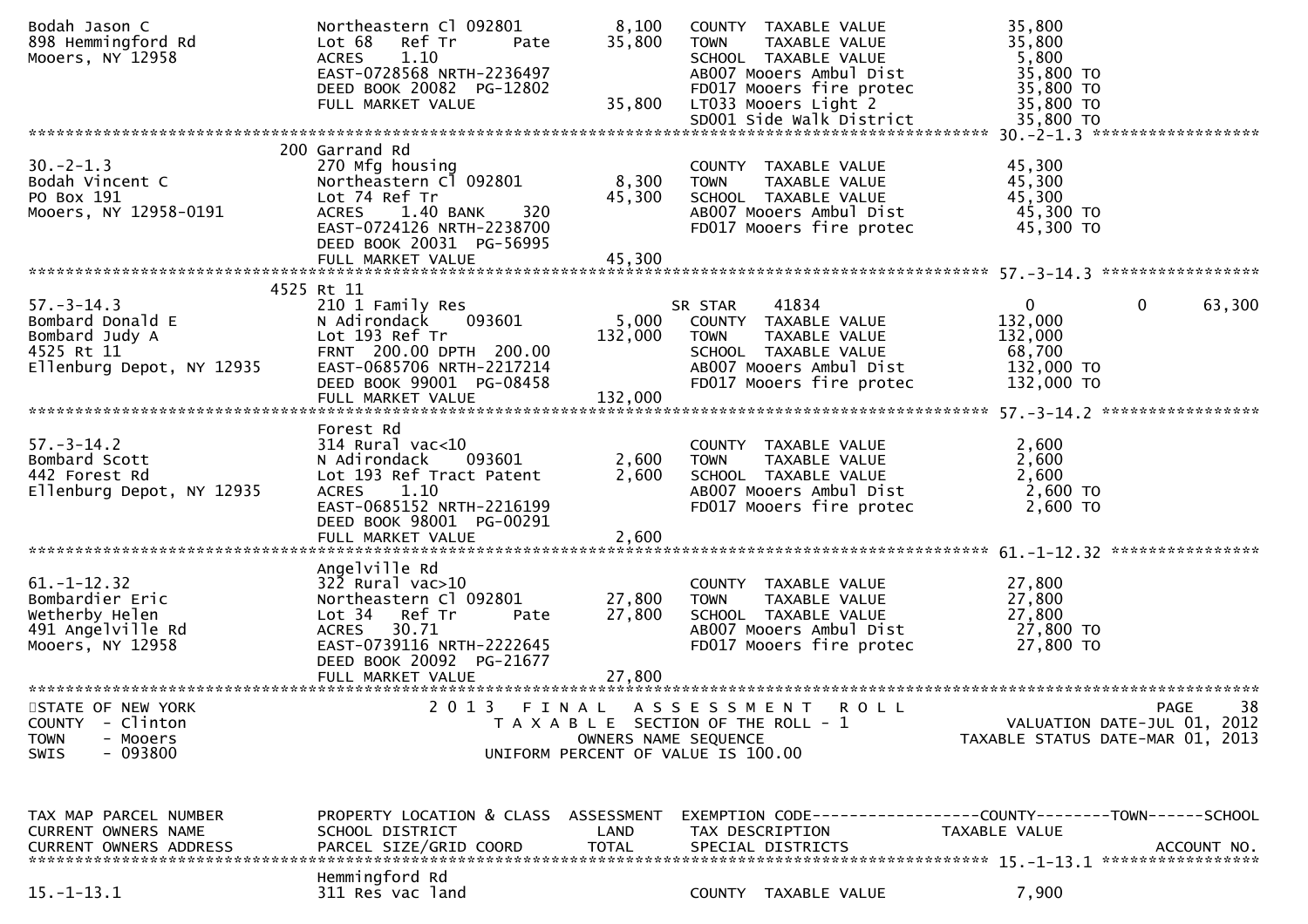| Bombardier Richard J<br>Cayea Judith F<br>PO Box 79<br>Mooers, NY 12958                                | Northeastern Cl 092801<br>Lot 72 Ref Tract Patent<br>FRNT 180.00 DPTH 247.00<br>EAST-0728121 NRTH-2246931<br>DEED BOOK 20001 PG-23976                                                       | 7,900<br>7,900       | TAXABLE VALUE<br><b>TOWN</b><br>SCHOOL TAXABLE VALUE<br>AB007 Mooers Ambul Dist<br>FD017 Mooers fire protec                                                     | 7,900<br>7,900<br>7,900 TO<br>7,900 TO                                       |                                           |
|--------------------------------------------------------------------------------------------------------|---------------------------------------------------------------------------------------------------------------------------------------------------------------------------------------------|----------------------|-----------------------------------------------------------------------------------------------------------------------------------------------------------------|------------------------------------------------------------------------------|-------------------------------------------|
|                                                                                                        | FULL MARKET VALUE                                                                                                                                                                           | 7,900                |                                                                                                                                                                 |                                                                              |                                           |
|                                                                                                        | 55 Upton Rd                                                                                                                                                                                 |                      |                                                                                                                                                                 |                                                                              |                                           |
| $16. - 1 - 14.1$<br>Bonsant Robert<br>55 Upton Rd<br>Mooers, NY 12958                                  | 210 1 Family Res<br>Northeastern Cl 092801<br>Lot 17/ Ref Tr Patent<br><b>ACRES</b><br>1.10<br>EAST-0741572 NRTH-2248905<br>DEED BOOK 20132 PG-53917                                        | 8,100<br>26,000      | 41854<br>RES STAR<br>COUNTY TAXABLE VALUE<br><b>TOWN</b><br><b>TAXABLE VALUE</b><br>SCHOOL TAXABLE VALUE<br>AB007 Mooers Ambul Dist<br>FD017 Mooers fire protec | $\overline{0}$<br>26,000<br>26,000<br>$\mathbf{0}$<br>26,000 TO<br>26,000 TO | 26,000<br>0                               |
|                                                                                                        | FULL MARKET VALUE                                                                                                                                                                           | 26,000               |                                                                                                                                                                 |                                                                              |                                           |
|                                                                                                        |                                                                                                                                                                                             |                      |                                                                                                                                                                 |                                                                              |                                           |
| $30. -2 - 14.2$<br>Bonsant Robert<br>55 Upton Rd<br>Mooers, NY 12958                                   | 122 Garrand Rd<br>270 Mfg housing<br>Northeastern Cl 092801<br>Lot 75 Ref Tr Patent<br><b>ACRES</b><br>1.00<br>EAST-0724108 NRTH-2236821<br>DEED BOOK 20112 PG-42753                        | 8,000<br>30,000      | COUNTY TAXABLE VALUE<br>TAXABLE VALUE<br><b>TOWN</b><br>SCHOOL TAXABLE VALUE<br>AB007 Mooers Ambul Dist<br>FD017 Mooers fire protec                             | 30,000<br>30,000<br>30,000<br>30,000 TO<br>30,000 TO                         |                                           |
|                                                                                                        | FULL MARKET VALUE                                                                                                                                                                           | 30,000               |                                                                                                                                                                 |                                                                              |                                           |
|                                                                                                        |                                                                                                                                                                                             |                      |                                                                                                                                                                 |                                                                              |                                           |
| $45. - 1 - 15$<br>Booker Todd M<br>2646 Rt 11<br>Mooers, NY 12958                                      | 2646 Rt 11<br>210 1 Family Res<br>Northeastern Cl 092801<br>Lot <sub>75</sub><br>Ref Tr<br>Pate<br>1.30 BANK<br>080<br><b>ACRES</b><br>EAST-0724381 NRTH-2233925<br>DEED BOOK 20072 PG-2576 | 8,200<br>45,000      | COUNTY TAXABLE VALUE<br>TAXABLE VALUE<br><b>TOWN</b><br>SCHOOL TAXABLE VALUE<br>AB007 Mooers Ambul Dist<br>FD017 Mooers fire protec                             | 45,000<br>45,000<br>45,000<br>45,000 TO<br>45,000 TO                         |                                           |
|                                                                                                        | FULL MARKET VALUE                                                                                                                                                                           | 45,000               |                                                                                                                                                                 |                                                                              |                                           |
|                                                                                                        | 1310 Lavalley Rd                                                                                                                                                                            |                      |                                                                                                                                                                 |                                                                              |                                           |
| $46. - 1 - 6.1$<br>Bordeau Carrie<br>PO Box 4060<br>Allen, VA 23058                                    | 210 1 Family Res<br>Northeastern Cl 092801<br>Lot 36 Ref Tr<br>Pate<br>FRNT 135.00 DPTH 220.00<br>080<br><b>BANK</b><br>EAST-0737496 NRTH-2231189<br>DEED BOOK 20072 PG-9813                | 7,300<br>54,000      | 41854<br>RES STAR<br>COUNTY TAXABLE VALUE<br>TAXABLE VALUE<br><b>TOWN</b><br>SCHOOL TAXABLE VALUE<br>AB007 Mooers Ambul Dist<br>FD017 Mooers fire protec        | $\mathbf{0}$<br>54,000<br>54,000<br>24,000<br>54,000 TO<br>54,000 TO         | $\mathbf{0}$<br>30,000                    |
|                                                                                                        | FULL MARKET VALUE                                                                                                                                                                           | 54,000               |                                                                                                                                                                 |                                                                              |                                           |
| STATE OF NEW YORK<br><b>COUNTY</b><br>- Clinton<br><b>TOWN</b><br>- Mooers<br>$-093800$<br><b>SWIS</b> | 2 0 1 3<br>FINAL                                                                                                                                                                            | OWNERS NAME SEQUENCE | A S S E S S M E N T<br><b>ROLL</b><br>T A X A B L E SECTION OF THE ROLL - 1<br>UNIFORM PERCENT OF VALUE IS 100.00                                               | TAXABLE STATUS DATE-MAR 01, 2013                                             | 39<br>PAGE<br>VALUATION DATE-JUL 01, 2012 |
| TAX MAP PARCEL NUMBER<br>CURRENT OWNERS NAME<br><b>CURRENT OWNERS ADDRESS</b>                          | PROPERTY LOCATION & CLASS ASSESSMENT<br>SCHOOL DISTRICT<br>PARCEL SIZE/GRID COORD                                                                                                           | LAND<br><b>TOTAL</b> | EXEMPTION CODE-----------------COUNTY-------TOWN------SCHOOL<br>TAX DESCRIPTION<br>SPECIAL DISTRICTS                                                            | TAXABLE VALUE                                                                | ACCOUNT NO.                               |
| 2583/2585 Rt 11<br>$30.19 - 1 - 25.2$                                                                  | $485$ >1use sm bld                                                                                                                                                                          |                      | COUNTY TAXABLE VALUE                                                                                                                                            | 150,000                                                                      |                                           |
|                                                                                                        |                                                                                                                                                                                             |                      |                                                                                                                                                                 |                                                                              |                                           |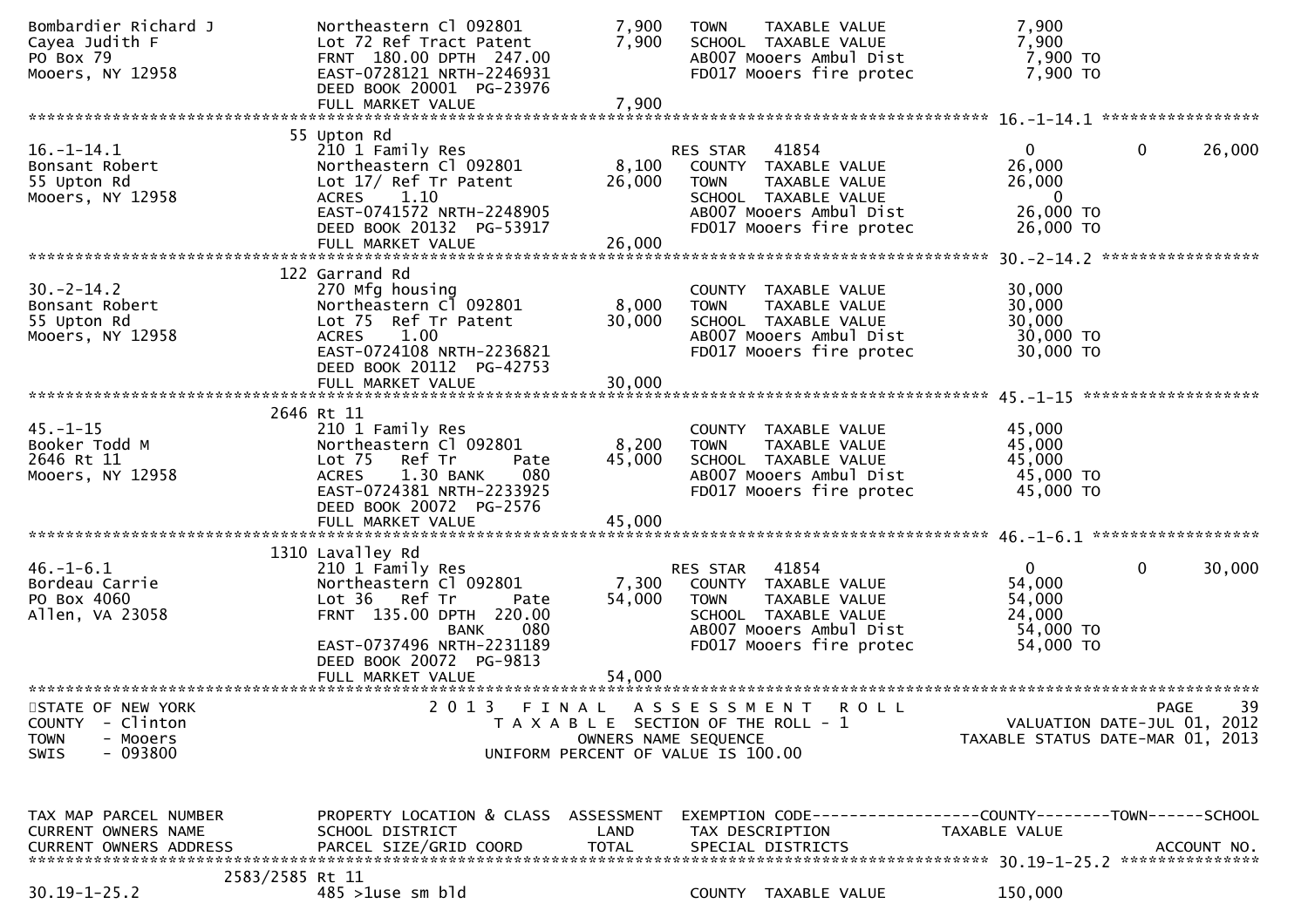| Borderline Properties LLC<br>2585 Rt 11 Ste 2<br>Mooers, NY 12958 | Northeastern Cl 092801<br>Lot 76 Ref Tr<br>2.20<br><b>ACRES</b><br>EAST-0725942 NRTH-2233543 | 31,200<br>150,000    | TAXABLE VALUE<br><b>TOWN</b><br>SCHOOL TAXABLE VALUE<br>AB007 Mooers Ambul Dist<br>FD017 Mooers fire protec | 150,000<br>150,000<br>150,000 TO<br>150,000 TO                 |                              |
|-------------------------------------------------------------------|----------------------------------------------------------------------------------------------|----------------------|-------------------------------------------------------------------------------------------------------------|----------------------------------------------------------------|------------------------------|
|                                                                   | DEED BOOK 20102 PG-34973                                                                     |                      | LT033 Mooers Light 2                                                                                        | 150,000 TO                                                     |                              |
|                                                                   |                                                                                              |                      |                                                                                                             |                                                                |                              |
|                                                                   | 246 Blackman Corners Rd                                                                      |                      |                                                                                                             |                                                                |                              |
| $29. -2 - 47.2$<br>Borrie Larry W                                 | 210 1 Family Res<br>Northeastern Cl 092801                                                   |                      | WARCOMALL 41131<br>8,400 WARDISALL 41141                                                                    | 34,550<br>20,000<br>27,640<br>27,640                           | $\mathbf{0}$<br>$\mathbf{0}$ |
| Borrie Betty M                                                    | Lot 124 Ref Tr<br>Pate                                                                       | 138,200 SR STAR      | 41834                                                                                                       | $\mathbf{0}$<br>$\Omega$                                       | 63,300                       |
| 246 Blackman Corners Rd<br>Mooers Forks, NY 12959-9723            | <b>ACRES</b><br>1.50<br>EAST-0710691 NRTH-2237118                                            |                      | COUNTY TAXABLE VALUE<br><b>TOWN</b><br>TAXABLE VALUE                                                        | 76,010<br>90,560                                               |                              |
|                                                                   | DEED BOOK 638<br>PG-532                                                                      |                      | SCHOOL TAXABLE VALUE                                                                                        | 74,900                                                         |                              |
|                                                                   | FULL MARKET VALUE                                                                            | 138,200              | AB007 Mooers Ambul Dist                                                                                     | 138,200 TO                                                     |                              |
|                                                                   | 17 Park Ln                                                                                   |                      | 99 PCT OF VALUE USED FOR EXEMPTION PURPOSES                                                                 |                                                                |                              |
| $31. - 1 - 10$                                                    | 210 1 Family Res                                                                             |                      | WARNONALL 41121                                                                                             | 9,920<br>9,920                                                 | - 0                          |
| Borrie-Niles Lillian N<br>17 Park Ln                              | Northeastern Cl 092801<br>Lot 44<br>Ref Tr<br>Pate                                           |                      | 8,800 AGED C&T<br>41801<br>41834<br>66,800 SR STAR                                                          | 28,106<br>28,106<br>$\mathbf{0}$<br>$\overline{0}$             | $\Omega$<br>63,300           |
| Mooers, NY 12958                                                  | <b>ACRES</b><br>1.10                                                                         |                      | COUNTY TAXABLE VALUE                                                                                        | 28,774                                                         |                              |
|                                                                   | EAST-0732870 NRTH-2235773<br>DEED BOOK 614<br>PG-790                                         |                      | TAXABLE VALUE<br><b>TOWN</b><br>SCHOOL TAXABLE VALUE                                                        | 28,774<br>3,500                                                |                              |
|                                                                   | FULL MARKET VALUE                                                                            | 66,800               | AB007 Mooers Ambul Dist                                                                                     | 66,800 TO                                                      |                              |
|                                                                   |                                                                                              |                      |                                                                                                             |                                                                |                              |
|                                                                   | Rt 11                                                                                        |                      |                                                                                                             |                                                                |                              |
| $45. - 1 - 23.2$<br>Bosley Edward H                               | 321 Abandoned ag<br>Northeastern Cl 092801                                                   | 22,600               | COUNTY TAXABLE VALUE<br><b>TOWN</b><br>TAXABLE VALUE                                                        | 22,600<br>22,600                                               |                              |
| Bosley Theresa<br>50 Depot St                                     | Lots $91/92$ Ref Tr<br>ACRES 22.00                                                           | 22,600               | SCHOOL TAXABLE VALUE<br>AB007 Mooers Ambul Dist                                                             | 22,600<br>22,600 TO                                            |                              |
| Mooers, NY 12958-4300                                             | EAST-0722477 NRTH-2233901                                                                    |                      | FD017 Mooers fire protec                                                                                    | 22,600 TO                                                      |                              |
|                                                                   | DEED BOOK 887<br><b>PG-80</b>                                                                |                      |                                                                                                             |                                                                |                              |
|                                                                   |                                                                                              |                      |                                                                                                             |                                                                |                              |
| STATE OF NEW YORK<br>COUNTY - Clinton                             | 2013                                                                                         |                      | FINAL ASSESSMENT ROLL<br>T A X A B L E SECTION OF THE ROLL - 1                                              | <b>PAGE</b><br>VALUATION DATE-JUL 01, 2012                     | 40                           |
| - Mooers<br><b>TOWN</b>                                           |                                                                                              |                      | OWNERS NAME SEQUENCE                                                                                        | TAXABLE STATUS DATE-MAR 01, 2013                               |                              |
| $-093800$<br>SWIS                                                 |                                                                                              |                      | UNIFORM PERCENT OF VALUE IS 100.00                                                                          |                                                                |                              |
|                                                                   |                                                                                              |                      |                                                                                                             |                                                                |                              |
| TAX MAP PARCEL NUMBER                                             | PROPERTY LOCATION & CLASS                                                                    | ASSESSMENT           |                                                                                                             | EXEMPTION CODE------------------COUNTY--------TOWN------SCHOOL |                              |
| <b>CURRENT OWNERS NAME</b><br><b>CURRENT OWNERS ADDRESS</b>       | SCHOOL DISTRICT<br>PARCEL SIZE/GRID COORD                                                    | LAND<br><b>TOTAL</b> | TAX DESCRIPTION<br>SPECIAL DISTRICTS                                                                        | TAXABLE VALUE                                                  | ACCOUNT NO.                  |
|                                                                   |                                                                                              |                      |                                                                                                             |                                                                |                              |
| $30.16 - 1 - 14$                                                  | 50 Depot St<br>210 1 Family Res                                                              |                      | 41854<br>RES STAR                                                                                           | 0<br>0                                                         | 30,000                       |
| Bosley Kim L                                                      | Northeastern Cl 092801                                                                       | 6,000                | TAXABLE VALUE<br>COUNTY                                                                                     | 102,000                                                        |                              |
| 50 Depot St<br>Mooers, NY 12958-4300                              | Lot 68<br>Ref Tr<br>Pate<br>FRNT 132.00 DPTH 140.00                                          | 102,000              | <b>TOWN</b><br>TAXABLE VALUE<br>SCHOOL TAXABLE VALUE                                                        | 102,000<br>72,000                                              |                              |
|                                                                   | EAST-0729943 NRTH-2236680                                                                    |                      | AB007 Mooers Ambul Dist                                                                                     | 102,000 TO                                                     |                              |
|                                                                   | DEED BOOK 20061 PG-93991<br>FULL MARKET VALUE                                                | 102,000              | FD017 Mooers fire protec<br>LT033 Mooers Light 2                                                            | 102,000 TO<br>102,000 TO                                       |                              |
|                                                                   |                                                                                              |                      | SD001 Side Walk District                                                                                    | 102,000 TO<br>43. -1-4. 24 *******************                 |                              |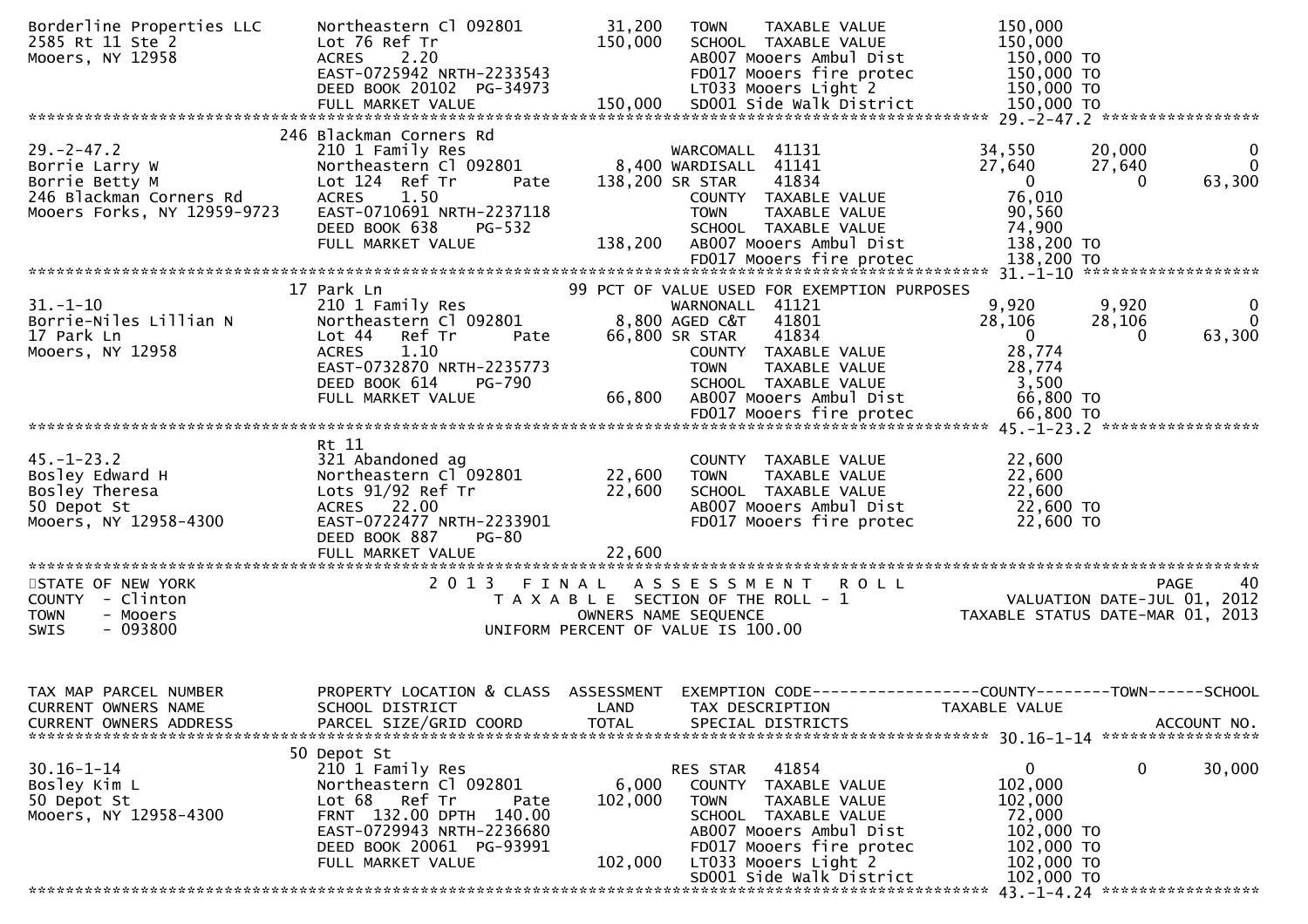| $43. - 1 - 4.24$<br>Bosley Mary M<br>384 Gero Rd<br>Mooers Forks, NY 12959                       | 384 Gero Rd<br>210 1 Family Res<br>Northeastern Cl 092801<br>Lot 151 Ref Tr<br>ACRES 1.00<br>EAST-0698002 NRTH-2229239<br>DEED BOOK 803<br>PG-89                                                   | 79,600                       | AGED COUN 41802<br>41834<br>5,000 SR STAR<br>COUNTY TAXABLE VALUE<br>TAXABLE VALUE<br><b>TOWN</b><br>SCHOOL TAXABLE VALUE<br>AB007 Mooers Ambul Dist     | 7,960<br>$\overline{0}$<br>71,640<br>79,600<br>16,300<br>79,600 TO        | $\mathbf 0$<br>0<br>$\mathbf{0}$<br>63,300     |
|--------------------------------------------------------------------------------------------------|----------------------------------------------------------------------------------------------------------------------------------------------------------------------------------------------------|------------------------------|----------------------------------------------------------------------------------------------------------------------------------------------------------|---------------------------------------------------------------------------|------------------------------------------------|
| $61. - 1 - 12.24$<br>Bosley Nicole L<br>2832 Miner Farm Rd<br>Altona, NY 12910                   | 482 Angelville Rd<br>270 Mfg housing<br>Northeastern Cl 092801<br>Lot 23 Ref Tr<br>ACRES 1.30<br>EAST-0741427 NRTH-2222631<br>DEED BOOK 20001 PG-25766<br>FULL MARKET VALUE                        | 8,200<br>30,600<br>30,600    | COUNTY TAXABLE VALUE<br>TAXABLE VALUE<br><b>TOWN</b><br>SCHOOL TAXABLE VALUE<br>AB007 Mooers Ambul Dist<br>FD017 Mooers fire protec                      | 30,600<br>30,600<br>30,600<br>30,600 TO<br>30,600 TO                      |                                                |
| $43. - 1 - 4.23$<br>Bosley Randy D<br>Bosley Kimberly<br>480 Gero Rd<br>Mooers Forks, NY 12959   | 480 Gero Rd<br>210 1 Family Res<br>Northeastern Cl 092801<br>Lot 151 Ref Tr<br>FRNT 150.00 DPTH 290.00<br>BANK<br>080<br>EAST-0698201 NRTH-2231139<br>DEED BOOK 873<br>PG-278<br>FULL MARKET VALUE | 4,900<br>87,000<br>87,000    | COUNTY TAXABLE VALUE<br>TAXABLE VALUE<br><b>TOWN</b><br>SCHOOL TAXABLE VALUE<br>AB007 Mooers Ambul Dist<br>FD017 Mooers fire protec                      | 87,000<br>87,000<br>87,000<br>87,000 TO<br>87,000 TO                      |                                                |
| $28. - 1 - 16$<br>Bosley Ricky L<br>Bosley Rena M<br>641 Lamberton Rd<br>Mooers Forks, NY 12959  | 641 Lamberton Rd<br>210 1 Family Res<br>Northeastern Cl 092801<br>Lot 143 Ref Tr<br>Pate<br>FRNT 185.00 DPTH 140.00<br>EAST-0703609 NRTH-2235790<br>DEED BOOK 20122 PG-51533<br>FULL MARKET VALUE  | 6,800<br>75,000<br>75,000    | RES STAR<br>41854<br>COUNTY TAXABLE VALUE<br><b>TOWN</b><br>TAXABLE VALUE<br>SCHOOL TAXABLE VALUE<br>AB007 Mooers Ambul Dist<br>FD017 Mooers fire protec | $\mathbf{0}$<br>75,000<br>75,000<br>45,000<br>75,000 TO<br>75,000 TO      | 0<br>30,000                                    |
| STATE OF NEW YORK<br>COUNTY - Clinton<br><b>TOWN</b><br>- Mooers<br>$-093800$<br><b>SWIS</b>     | 2013 FINAL                                                                                                                                                                                         | OWNERS NAME SEQUENCE         | <b>ROLL</b><br>A S S E S S M E N T<br>T A X A B L E SECTION OF THE ROLL - 1<br>UNIFORM PERCENT OF VALUE IS 100.00                                        | VALUATION DATE-JUL 01, 2012                                               | PAGE<br>41<br>TAXABLE STATUS DATE-MAR 01, 2013 |
| TAX MAP PARCEL NUMBER<br>CURRENT OWNERS NAME                                                     | SCHOOL DISTRICT<br>3885 Rt 11                                                                                                                                                                      | LAND                         | PROPERTY LOCATION & CLASS ASSESSMENT EXEMPTION CODE----------------COUNTY-------TOWN-----SCHOOL<br>TAX DESCRIPTION                                       | TAXABLE VALUE                                                             |                                                |
| $58. - 2 - 7.1$<br>Bosley Thomas H<br>Bosley Joan T<br>3885 Rt 11<br>Mooers Forks, NY 12959-9715 | 240 Rural res<br>093601<br>N Adirondack<br>Lot 154 Ref Tr<br>Pate<br>ACRES 54.90<br>EAST-0700944 NRTH-2218128<br>DEED BOOK 20061 PG-98510<br>FULL MARKET VALUE                                     | 25,100<br>197,600<br>197,600 | 41834<br>SR STAR<br>COUNTY TAXABLE VALUE<br><b>TOWN</b><br>TAXABLE VALUE<br>SCHOOL TAXABLE VALUE<br>AB007 Mooers Ambul Dist<br>FD017 Mooers fire protec  | $\mathbf{0}$<br>197,600<br>197,600<br>134,300<br>197,600 то<br>197,600 TO | 0<br>63,300                                    |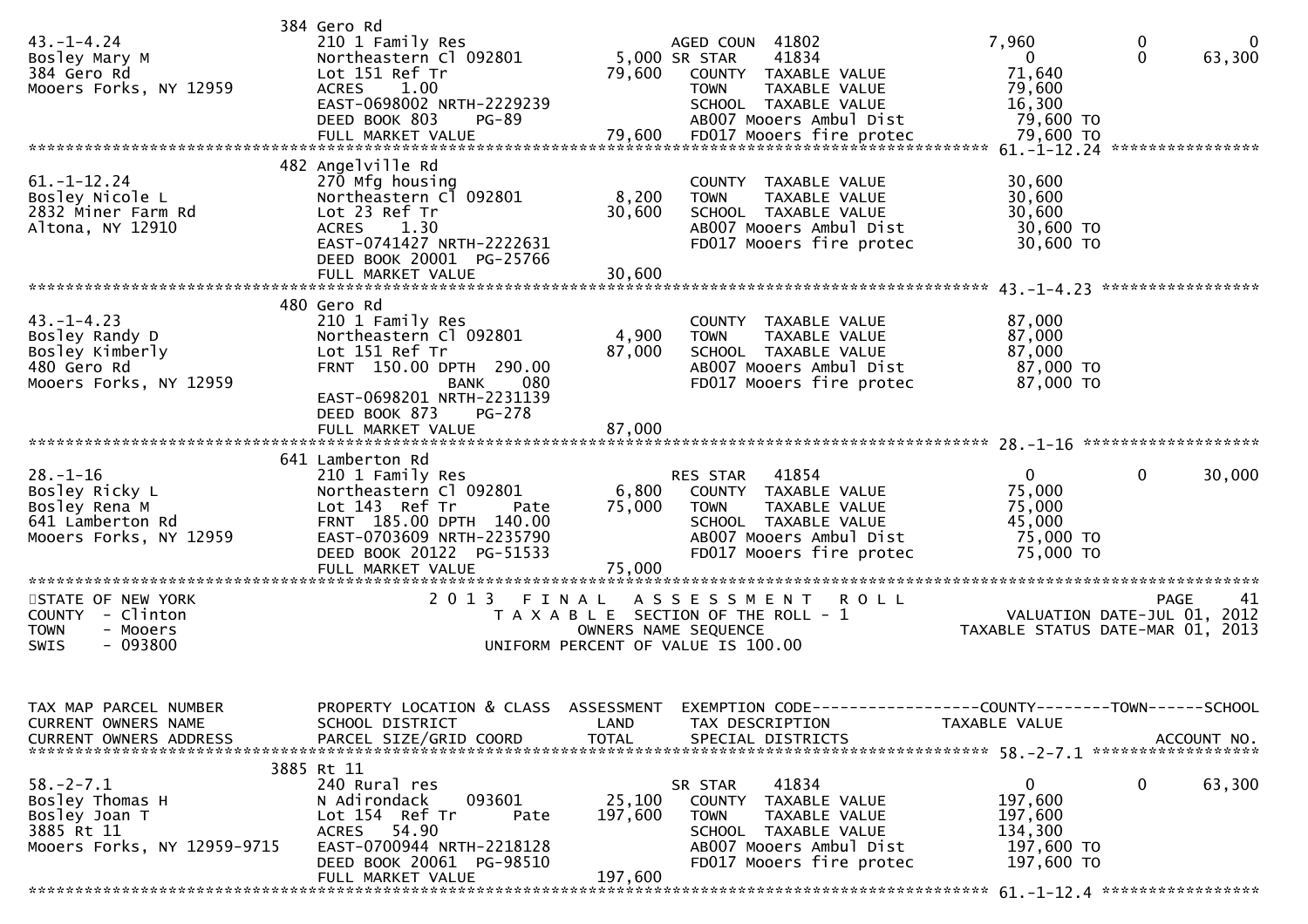| $61.-1-12.4$<br>Boulerice Clarence A<br>Boulerice Judith Ann<br>453 Angelville Rd<br>Mooers, NY 12958   | 453 Angelville Rd<br>210 1 Family Res<br>Northeastern Cl 092801<br>Lot 34 Ref Tr<br>ACRES 1.00<br>EAST-0741117 NRTH-2221823<br>DEED BOOK 975<br>PG-168<br>FULL MARKET VALUE                   | WARNONALL 41121<br>8,000 AGED - ALL 41800<br>66,000 SR STAR<br>41834<br>COUNTY TAXABLE VALUE<br>TAXABLE VALUE<br><b>TOWN</b><br>SCHOOL TAXABLE VALUE<br>AB007 Mooers Ambul Dist<br>66,000              | 9,900<br>9,900<br>$\mathbf 0$<br>33,000<br>28,050<br>28,050<br>$\mathbf 0$<br>33,000<br>0<br>28,050<br>28,050<br>$\mathbf 0$<br>66,000 TO |
|---------------------------------------------------------------------------------------------------------|-----------------------------------------------------------------------------------------------------------------------------------------------------------------------------------------------|--------------------------------------------------------------------------------------------------------------------------------------------------------------------------------------------------------|-------------------------------------------------------------------------------------------------------------------------------------------|
| $14. - 1 - 27.1$<br>Boulerice Clifford E<br>Boulerice Jane M<br>77 Scriver Rd<br>Mooers Forks, NY 12959 | 77 Scriver Rd<br>241 Rural res&ag<br>Northeastern Cl 092801<br>Lot 122 Ref Tr<br>Pate<br>ACRES 122.70<br>EAST-0709078 NRTH-2245684                                                            | 64 PCT OF VALUE USED FOR EXEMPTION PURPOSES<br>AGED COUN 41802<br>55,800 SR STAR<br>41834<br>134,500<br>COUNTY TAXABLE VALUE<br><b>TOWN</b><br>TAXABLE VALUE<br>SCHOOL TAXABLE VALUE                   | 43,040<br>0<br>$\Omega$<br>$\Omega$<br>63,300<br>91,460<br>134,500<br>71,200                                                              |
|                                                                                                         | DEED BOOK 745<br>PG-67                                                                                                                                                                        | AB007 Mooers Ambul Dist<br>= 111 MARKET VALUE<br>FULL MARKET VALUE 134,500 FD017 Mooers fire protec 134,500 TO FX 134,500 FULL MARKET VALUE                                                            | 134,500 TO                                                                                                                                |
| $59. - 1 - 12.1$<br>Boulerice Eugene R<br>Boulerice Pamela J<br>187 Gilbert Rd<br>Mooers, NY 12958      | 187 Gilbert Rd<br>240 Rural res<br>Northeastern Cl 092801<br>Lot 102 Ref Tr<br>Pate<br>ACRES 35.50<br>EAST-0718402 NRTH-2223242<br>DEED BOOK 699<br>PG-165<br>FULL MARKET VALUE               | RES STAR<br>41854<br>29,400<br>COUNTY TAXABLE VALUE<br>107,000<br><b>TOWN</b><br><b>TAXABLE VALUE</b><br>SCHOOL TAXABLE VALUE<br>AB007 Mooers Ambul Dist<br>FD017 Mooers fire protec<br>107,000        | $\overline{0}$<br>$\mathbf{0}$<br>30,000<br>107,000<br>107,000<br>77,000<br>107,000 TO<br>107,000 TO                                      |
|                                                                                                         |                                                                                                                                                                                               |                                                                                                                                                                                                        |                                                                                                                                           |
| $14. - 1 - 27.2$<br>Boulerice Joseph A<br>Boulerice Dawn R<br>91 Scriver Rd<br>Mooers Forks, NY 12959   | 91 Scriver Rd<br>210 1 Family Res<br>Northeastern Cl 092801<br>Lot 122 Ref Tr<br>ACRES 2.00<br>EAST-0708523 NRTH-2246502<br>DEED BOOK 971<br><b>PG-194</b><br>FULL MARKET VALUE               | RES STAR<br>41854<br>8,800<br>COUNTY TAXABLE VALUE<br>96,900<br><b>TOWN</b><br>TAXABLE VALUE<br>SCHOOL TAXABLE VALUE<br>AB007 Mooers Ambul Dist<br>FD017 Mooers fire protec<br>96,900                  | $\mathbf{0}$<br>$\mathbf{0}$<br>30,000<br>96,900<br>96,900<br>66,900<br>96,900 TO<br>96,900 TO                                            |
| STATE OF NEW YORK<br>COUNTY - Clinton<br>- Mooers<br><b>TOWN</b><br>$-093800$<br><b>SWIS</b>            | 2013 FINAL                                                                                                                                                                                    | ASSESSMENT ROLL<br>T A X A B L E SECTION OF THE ROLL - 1<br>OWNERS NAME SEQUENCE<br>UNIFORM PERCENT OF VALUE IS 100.00                                                                                 | PAGE<br>42<br>VALUATION DATE-JUL 01, 2012<br>TAXABLE STATUS DATE-MAR 01, 2013                                                             |
| TAX MAP PARCEL NUMBER<br>CURRENT OWNERS NAME<br>CURRENT OWNERS ADDRESS                                  | SCHOOL DISTRICT<br>PARCEL SIZE/GRID COORD                                                                                                                                                     | PROPERTY LOCATION & CLASS ASSESSMENT EXEMPTION CODE----------------COUNTY-------TOWN------SCHOOL<br>LAND<br>TAX DESCRIPTION<br><b>TOTAL</b><br>SPECIAL DISTRICTS                                       | TAXABLE VALUE<br>ACCOUNT NO.                                                                                                              |
| $60. -1 - 2$<br>Boulerice Judy L<br>236 Gilbert Rd<br>Mooers, NY 12958-9745                             | 236 Gilbert Rd<br>210 1 Family Res<br>Northeastern Cl 092801<br>Lot 89 Ref Tr<br>Pate<br>FRNT 150.00 DPTH 175.00<br>EAST-0719805 NRTH-2224061<br>DEED BOOK 594<br>PG-664<br>FULL MARKET VALUE | 41801<br>AGED C&T<br>41834<br>7,200 SR STAR<br>83,100<br>COUNTY TAXABLE VALUE<br><b>TOWN</b><br>TAXABLE VALUE<br>SCHOOL TAXABLE VALUE<br>AB007 Mooers Ambul Dist<br>83,100<br>FD017 Mooers fire protec | 41,550<br>41,550<br>$\bf{0}$<br>63,300<br>$\overline{0}$<br>41,550<br>41,550<br>19,800<br>83,100 TO<br>83,100 TO                          |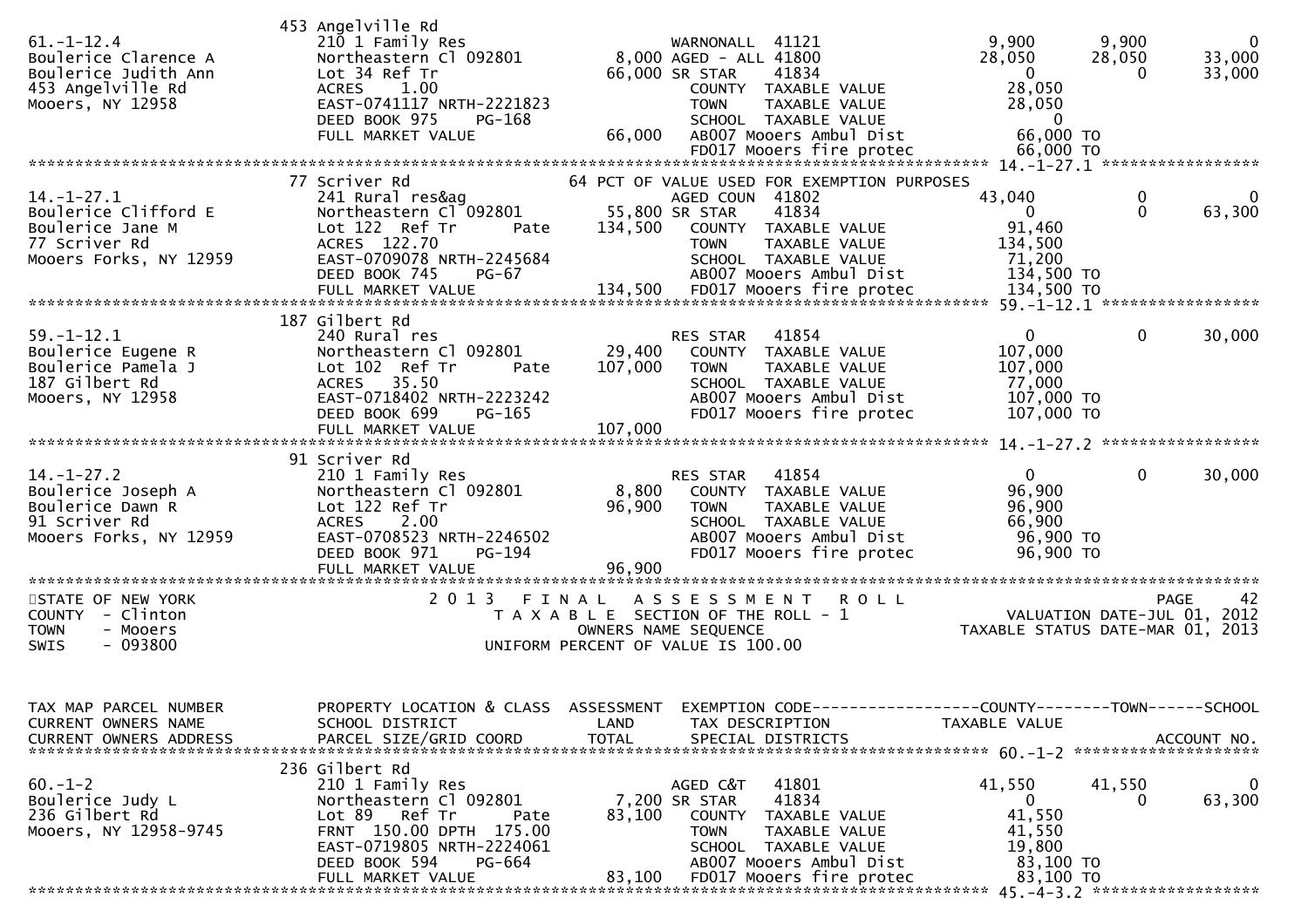| $45. - 4 - 3.2$<br>Boulerice Marie<br>538 Gilbert Rd<br>Mooers, NY 12958                                        | 538 Gilbert Rd<br>210 1 Family Res<br>Northeastern Cl 092801<br>Lot 77 Ref Tr<br>Pate<br><b>ACRES</b><br>1.00<br>EAST-0725043 NRTH-2229044<br>DEED BOOK 20072 PG-3447<br>FULL MARKET VALUE | 8,000<br>145,000<br>145,000 | 41854<br>RES STAR<br>COUNTY TAXABLE VALUE<br>TAXABLE VALUE<br><b>TOWN</b><br>SCHOOL TAXABLE VALUE<br>AB007 Mooers Ambul Dist<br>FD017 Mooers fire protec        | $\mathbf 0$<br>145,000<br>145,000<br>115,000<br>145,000 TO<br>145,000 TO                                       | $\mathbf{0}$ | 30,000      |
|-----------------------------------------------------------------------------------------------------------------|--------------------------------------------------------------------------------------------------------------------------------------------------------------------------------------------|-----------------------------|-----------------------------------------------------------------------------------------------------------------------------------------------------------------|----------------------------------------------------------------------------------------------------------------|--------------|-------------|
|                                                                                                                 |                                                                                                                                                                                            |                             |                                                                                                                                                                 |                                                                                                                |              |             |
| $15. - 1 - 33.11$<br>Boulerice Melissa Lee<br>LaValley Shawn Patrick<br>284 Garrand Rd<br>Mooers, NY 12958-9722 | 284 Garrand Rd<br>210 1 Family Res<br>Northeastern Cl 092801<br>Lot 74 Ref Tr<br>2.00<br>ACRES<br>EAST-0724042 NRTH-2240743<br>DEED BOOK 889<br>PG-264                                     | 13,200<br>230,000           | 41854<br>RES STAR<br>COUNTY TAXABLE VALUE<br>TAXABLE VALUE<br><b>TOWN</b><br>SCHOOL TAXABLE VALUE<br>AB007 Mooers Ambul Dist<br>FD017 Mooers fire protec        | $\overline{0}$<br>230,000<br>230,000<br>200,000<br>230,000 TO<br>230,000 TO                                    | $\mathbf{0}$ | 30,000      |
|                                                                                                                 | 275 Barcomb Rd                                                                                                                                                                             |                             |                                                                                                                                                                 |                                                                                                                |              |             |
| $15. - 1 - 29.2$<br>Boulerice Michael J<br>Boulerice Lisette<br>448 Gilbert Rd<br>Mooers, NY 12958              | 270 Mfg housing<br>Northeastern C1 092801<br>Lot 70 Ref Tr<br><b>ACRES</b><br>1.70<br>EAST-0732548 NRTH-2242887<br>DEED BOOK 20041 PG-69782                                                | 8,600<br>41,100             | COUNTY TAXABLE VALUE<br><b>TOWN</b><br>TAXABLE VALUE<br>SCHOOL TAXABLE VALUE<br>AB007 Mooers Ambul Dist<br>FD017 Mooers fire protec                             | 41,100<br>41,100<br>41,100<br>41,100 TO<br>41,100 TO                                                           |              |             |
|                                                                                                                 | FULL MARKET VALUE                                                                                                                                                                          | 41,100                      |                                                                                                                                                                 |                                                                                                                |              |             |
|                                                                                                                 | 448 Gilbert Rd                                                                                                                                                                             |                             |                                                                                                                                                                 |                                                                                                                |              |             |
| $45. - 4 - 3.1$<br>Boulerice Michael J<br>Boulerice Lisette<br>448 Gilbert Rd<br>Mooers, NY 12958               | 241 Rural res&ag<br>Northeastern Cl 092801<br>Lot 77 Ref Tr<br>Pate<br>ACRES 157.00<br>EAST-0723489 NRTH-2226353<br>PG-1045<br>DEED BOOK 609                                               | 144,800                     | 41854<br>RES STAR<br>86,600 COUNTY TAXABLE VALUE<br><b>TOWN</b><br>TAXABLE VALUE<br>SCHOOL TAXABLE VALUE<br>AB007 Mooers Ambul Dist<br>FD017 Mooers fire protec | $\overline{0}$<br>144,800<br>144,800<br>114,800<br>144,800 TO<br>144,800 TO                                    | $\mathbf{0}$ | 30,000      |
|                                                                                                                 |                                                                                                                                                                                            |                             |                                                                                                                                                                 |                                                                                                                |              |             |
| STATE OF NEW YORK<br>COUNTY - Clinton<br>- Mooers<br><b>TOWN</b><br>SWIS<br>$-093800$                           | 2 0 1 3                                                                                                                                                                                    | FINAL                       | A S S E S S M E N T R O L L<br>T A X A B L E SECTION OF THE ROLL - 1<br>OWNERS NAME SEQUENCE<br>UNIFORM PERCENT OF VALUE IS 100.00                              | PAGE 43<br>VALUATION DATE-JUL 01, 2012<br>TAXARLE STATIS BITE 101 01, 2012<br>TAXABLE STATUS DATE-MAR 01, 2013 | <b>PAGE</b>  | 43          |
| TAX MAP PARCEL NUMBER                                                                                           | PROPERTY LOCATION & CLASS                                                                                                                                                                  | ASSESSMENT                  | EXEMPTION CODE--                                                                                                                                                | -------------COUNTY--------TOWN------SCHOOL                                                                    |              |             |
| CURRENT OWNERS NAME<br><b>CURRENT OWNERS ADDRESS</b>                                                            | SCHOOL DISTRICT<br>PARCEL SIZE/GRID COORD                                                                                                                                                  | LAND<br><b>TOTAL</b>        | TAX DESCRIPTION<br>SPECIAL DISTRICTS                                                                                                                            | TAXABLE VALUE                                                                                                  |              | ACCOUNT NO. |
|                                                                                                                 | 198 Bashaw Rd                                                                                                                                                                              |                             |                                                                                                                                                                 |                                                                                                                |              |             |
| $45. - 4 - 13.13$<br>Boulrice Brad A<br>Boulrice Sarah<br>198 Bashaw Rd<br>Mooers, NY 12958                     | 210 1 Family Res<br>Northeastern Cl 092801<br>Lot 77 Ref Tr<br>320<br><b>ACRES</b><br>2.00 BANK<br>EAST-0726905 NRTH-2225302<br>DEED BOOK 20072 PG-9742<br>FULL MARKET VALUE               | 8,800<br>80,300<br>80,300   | 41854<br>RES STAR<br>COUNTY TAXABLE VALUE<br><b>TOWN</b><br>TAXABLE VALUE<br>SCHOOL TAXABLE VALUE<br>AB007 Mooers Ambul Dist<br>FD017 Mooers fire protec        | 0<br>80,300<br>80,300<br>50,300<br>80,300 TO<br>80,300 TO                                                      | 0            | 30,000      |
|                                                                                                                 | ר ר                                                                                                                                                                                        |                             |                                                                                                                                                                 |                                                                                                                |              |             |

222 Cannon Corners Rd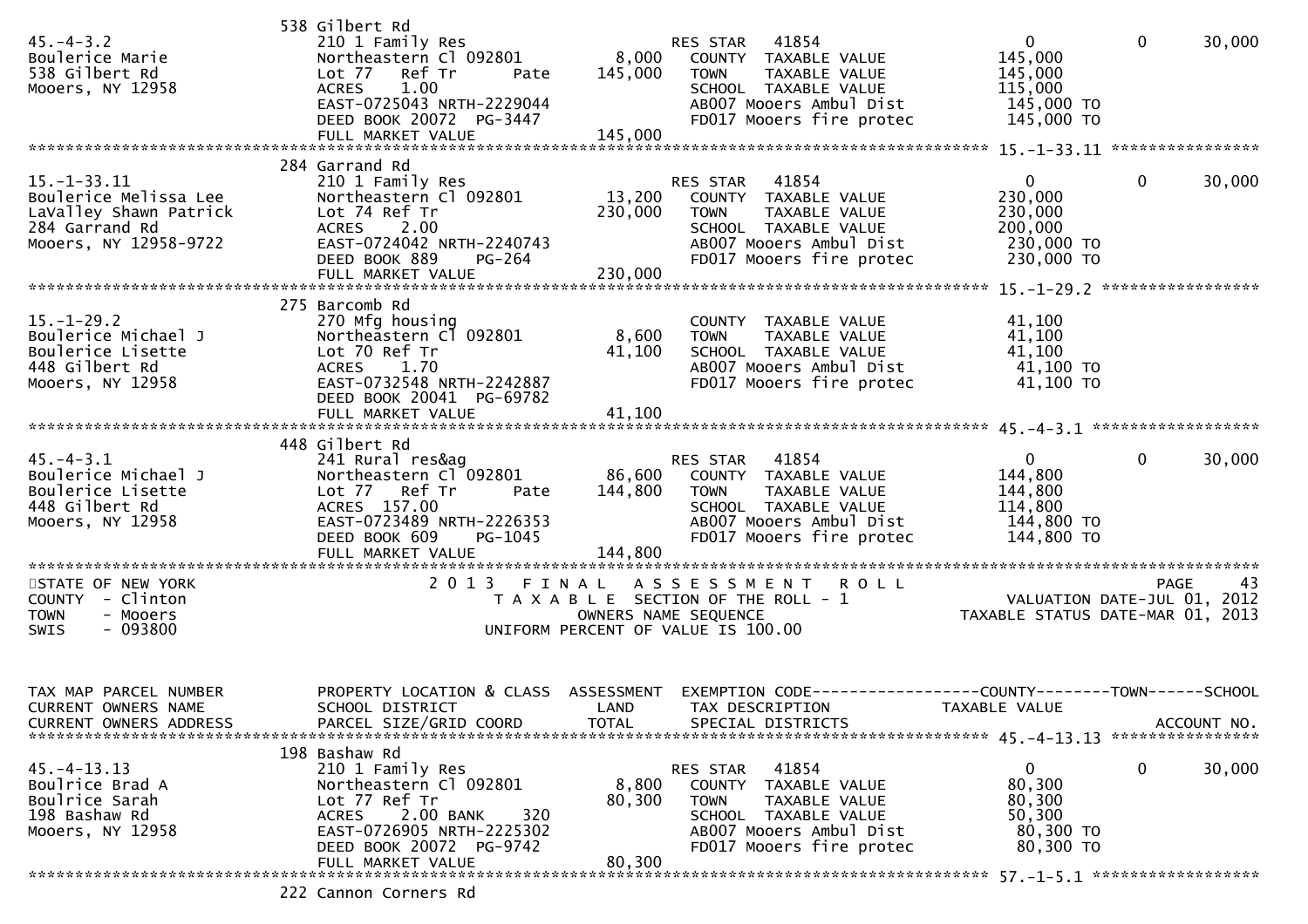| $57. - 1 - 5.1$<br>Boulrice Eric J<br>222 Cannon Corners Rd<br>Mooers Forks, NY 12959                                              | 240 Rural res<br>093601<br>N Adirondack<br>Lot 181 Ref Tr<br>Pate<br>ACRES 61.30 BANK<br>080<br>EAST-0690321 NRTH-2223321<br>DEED BOOK 20132 PG-53663                                    | 34,100<br>71,700             | COUNTY TAXABLE VALUE<br><b>TOWN</b><br>TAXABLE VALUE<br>SCHOOL TAXABLE VALUE<br>AB007 Mooers Ambul Dist<br>FD017 Mooers fire protec<br>OT002 Omitted Tax-County | 71,700<br>71,700<br>71,700<br>71,700 TO<br>71,700 TO<br>60.79 MT                                           |                       |
|------------------------------------------------------------------------------------------------------------------------------------|------------------------------------------------------------------------------------------------------------------------------------------------------------------------------------------|------------------------------|-----------------------------------------------------------------------------------------------------------------------------------------------------------------|------------------------------------------------------------------------------------------------------------|-----------------------|
| $57. - 1 - 3$<br>Boulrice James R<br>Boulrice Lisa M<br>252 Cannon Corners Rd<br>Mooers Forks, NY 12959-9709                       | 252 Cannon Corners Rd<br>241 Rural res&ag<br>093601<br>N Adirondack<br>Lot 181 Ref Tr<br>Pate<br>ACRES 86.30<br>EAST-0691463 NRTH-2224399<br>DEED BOOK 20062 PG-937<br>FULL MARKET VALUE | 44,100<br>110,000<br>110,000 | RES STAR 41854<br>COUNTY TAXABLE VALUE<br><b>TOWN</b><br>TAXABLE VALUE<br>SCHOOL TAXABLE VALUE<br>AB007 Mooers Ambul Dist<br>FD017 Mooers fire protec           | $\mathbf{0}$<br>110,000<br>110,000<br>80,000<br>110,000 TO<br>110,000 TO                                   | $\mathbf 0$<br>30,000 |
| $57. - 1 - 3.1$<br>Boulrice James R<br>Boulice Lisa M<br>252 Cannon Corners Rd<br>Mooers Forks, NY 12959                           | Cannon Corners Rd<br>321 Abandoned ag<br>Northeastern Cl 092801<br>Lot 180 Ref Tr Patent<br>ACRES 53.00<br>EAST-0691419 NRTH-2225083<br>DEED BOOK 20062 PG-939<br>FULL MARKET VALUE      | 30,800<br>30,800<br>30,800   | COUNTY TAXABLE VALUE<br>TAXABLE VALUE<br><b>TOWN</b><br>SCHOOL TAXABLE VALUE<br>AB007 Mooers Ambul Dist<br>FD017 Mooers fire protec                             | 30,800<br>30,800<br>30,800<br>30,800 TO<br>30,800 TO                                                       |                       |
| $62 - 2 - 6$<br>Bourdeau Bros Inc<br>590 Mason Rd<br>Champlain, NY 12919<br>MAY BE SUBJECT TO PAYMENT<br>UNDER AGDIST LAW TIL 2017 | Angelville Rd<br>105 Vac farmland<br>Northeastern Cl 092801<br>Lots 23 & 24 Ref Tr<br>ACRES 120.00<br>EAST-0742553 NRTH-2220469<br>DEED BOOK 20072 PG-2659<br>FULL MARKET VALUE          | 89,300<br>89,300<br>89,300   | AGRI DISTR 41720<br>COUNTY TAXABLE VALUE<br><b>TOWN</b><br>TAXABLE VALUE<br>SCHOOL TAXABLE VALUE<br>AB007 Mooers Ambul Dist<br>FD017 Mooers fire protec         | 32,856<br>56,444<br>56,444<br>56,444<br>89,300 TO<br>89,300 TO                                             | 32,856<br>32,856      |
| STATE OF NEW YORK<br>COUNTY - Clinton<br><b>TOWN</b><br>- Mooers<br>$-093800$<br><b>SWIS</b>                                       |                                                                                                                                                                                          |                              | 2013 FINAL ASSESSMENT ROLL<br>T A X A B L E SECTION OF THE ROLL - 1<br>OWNERS NAME SEQUENCE<br>UNIFORM PERCENT OF VALUE IS 100.00                               | PAGE 44<br>VALUATION DATE-JUL 01, 2012<br>TAXABLE STATUS DATE 115 24 1<br>TAXABLE STATUS DATE-MAR 01, 2013 |                       |
| TAX MAP PARCEL NUMBER<br><b>CURRENT OWNERS NAME</b><br><b>CURRENT OWNERS ADDRESS</b>                                               | PROPERTY LOCATION & CLASS ASSESSMENT<br>SCHOOL DISTRICT<br>PARCEL SIZE/GRID COORD                                                                                                        | LAND<br><b>TOTAL</b>         | EXEMPTION CODE-----------------COUNTY--------TOWN------SCHOOL<br>TAX DESCRIPTION<br>SPECIAL DISTRICTS                                                           | TAXABLE VALUE                                                                                              | ACCOUNT NO.           |
| $31. - 4 - 15.9$<br>Bourdeau Brothers Real Estate Northeastern Cl 092801<br>590 Mason Rd<br>Champlain, NY 12919                    | Lavalley Rd<br>321 Abandoned ag<br>Lot <sub>45</sub><br>Ref Tr<br>Pate<br>ACRES 21.50<br>EAST-0736112 NRTH-2232983<br>DEED BOOK 20112 PG-37572<br>FULL MARKET VALUE                      | 22,400<br>22,400<br>22,400   | COUNTY TAXABLE VALUE<br>TAXABLE VALUE<br><b>TOWN</b><br>SCHOOL TAXABLE VALUE<br>AB007 Mooers Ambul Dist<br>FD017 Mooers fire protec                             | 22,400<br>22,400<br>22,400<br>22,400 TO<br>22,400 TO                                                       |                       |
| $46. - 1 - 13.22$                                                                                                                  | Lavalley Rd<br>321 Abandoned ag                                                                                                                                                          |                              | AGRI DISTR 41720                                                                                                                                                | 14,806                                                                                                     | 14,806<br>14,806      |
|                                                                                                                                    |                                                                                                                                                                                          |                              |                                                                                                                                                                 |                                                                                                            |                       |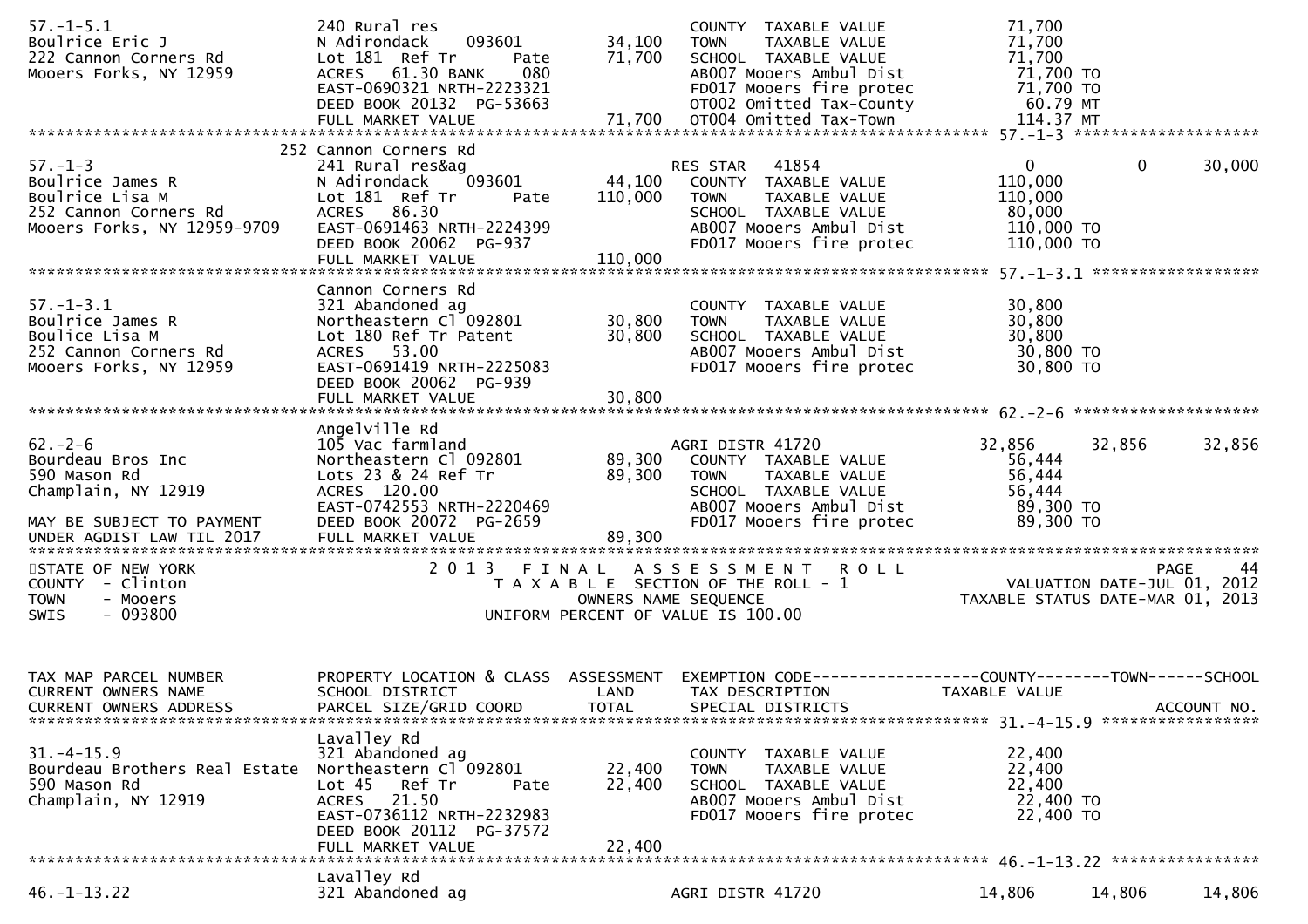| Bourdeau Brothers Real Estate<br>590 Mason Rd<br>Champlain, NY 12919                                                                               | Northeastern Cl 092801<br>Ref Tr<br>Lot <sub>35</sub><br>Pate<br>33.80<br><b>ACRES</b><br>EAST-0741100 NRTH-2228215                                                                              | 31,800<br>31,800     | COUNTY TAXABLE VALUE<br>TAXABLE VALUE<br><b>TOWN</b><br>SCHOOL TAXABLE VALUE<br>AB007 Mooers Ambul Dist                                                               | 16,994<br>16,994<br>16,994<br>31,800 TO                         |                 |                   |
|----------------------------------------------------------------------------------------------------------------------------------------------------|--------------------------------------------------------------------------------------------------------------------------------------------------------------------------------------------------|----------------------|-----------------------------------------------------------------------------------------------------------------------------------------------------------------------|-----------------------------------------------------------------|-----------------|-------------------|
| MAY BE SUBJECT TO PAYMENT                                                                                                                          | DEED BOOK 20102 PG-33792                                                                                                                                                                         |                      | FD017 Mooers fire protec                                                                                                                                              | 31,800 TO                                                       |                 |                   |
| $46. - 1 - 17.2$<br>Bourdeau Brothers Real Estate<br>590 Mason Rd<br>Champlain, NY 12919<br>MAY BE SUBJECT TO PAYMENT<br>UNDER AGDIST LAW TIL 2017 | Angelville Rd<br>321 Abandoned ag<br>Northeastern Cl 092801<br>Lot 22 & 23 Ref Tr<br>ACRES 44.50<br>EAST-0742462 NRTH-2225037<br>DEED BOOK 20082 PG-16621                                        | 37,700<br>37,700     | AGRI DISTR 41720<br>COUNTY TAXABLE VALUE<br>TAXABLE VALUE<br><b>TOWN</b><br>SCHOOL TAXABLE VALUE<br>AB007 Mooers Ambul Dist<br>FD017 Mooers fire protec               | 20,148<br>17,552<br>17,552<br>17,552<br>37,700 TO<br>37,700 TO  | 20,148          | 20,148            |
|                                                                                                                                                    | Lavalley Rd                                                                                                                                                                                      |                      |                                                                                                                                                                       |                                                                 |                 |                   |
| $46. - 1 - 18.23$<br>Bourdeau Brothers Real Estate<br>590 Mason Rd<br>Champlain, NY 12919                                                          | 321 Abandoned ag<br>Northeastern Cl 092801<br>Lot 35 & 36 Ref Tr<br>ACRES 29.10<br>EAST-0738424 NRTH-2230566                                                                                     | 27,700<br>27,700     | AGRI DISTR 41720<br>COUNTY TAXABLE VALUE<br><b>TOWN</b><br>TAXABLE VALUE<br>SCHOOL TAXABLE VALUE<br>AB007 Mooers Ambul Dist                                           | 14,730<br>12,970<br>12,970<br>12,970<br>27,700 TO               | 14,730          | 14,730            |
| MAY BE SUBJECT TO PAYMENT                                                                                                                          | DEED BOOK 20102 PG-33792                                                                                                                                                                         |                      | FD017 Mooers fire protec                                                                                                                                              | 27,700 TO                                                       |                 |                   |
| $46. - 1 - 18.24$<br>Bourdeau Brothers Real Estate<br>590 Mason Rd<br>Champlain, NY 12919<br>MAY BE SUBJECT TO PAYMENT                             | Lavalley Rd<br>321 Abandoned ag<br>Northeastern Cl 092801<br>Lot 35 & 36 Ref Tr<br>ACRES 53.00<br>EAST-0739274 NRTH-2227244<br>DEED BOOK 20102 PG-33792                                          | 44,400<br>44,400     | AGRI DISTR 41720<br>COUNTY TAXABLE VALUE<br><b>TOWN</b><br>TAXABLE VALUE<br>SCHOOL TAXABLE VALUE<br>AB007 Mooers Ambul Dist<br>FD017 Mooers fire protec               | 19,773<br>24,627<br>24,627<br>24,627<br>44,400 TO<br>44,400 TO  | 19,773          | 19,773            |
| UNDER AGDIST LAW TIL 2017                                                                                                                          | FULL MARKET VALUE                                                                                                                                                                                | 44,400               |                                                                                                                                                                       |                                                                 |                 |                   |
| STATE OF NEW YORK<br>COUNTY - Clinton<br><b>TOWN</b><br>- Mooers<br>$-093800$<br><b>SWIS</b>                                                       | 2 0 1 3<br>FINAL                                                                                                                                                                                 |                      | ASSESSMENT ROLL<br>T A X A B L E SECTION OF THE ROLL - 1<br>OWNERS NAME SEQUENCE<br>UNIFORM PERCENT OF VALUE IS 100.00                                                | VALUATION DATE-JUL 01, 2012<br>TAXABLE STATUS DATE-MAR 01, 2013 |                 | <b>PAGE</b><br>45 |
| TAX MAP PARCEL NUMBER<br>CURRENT OWNERS NAME<br>CURRENT OWNERS ADDRESS                                                                             | PROPERTY LOCATION & CLASS ASSESSMENT<br>SCHOOL DISTRICT<br>PARCEL SIZE/GRID COORD                                                                                                                | LAND<br><b>TOTAL</b> | EXEMPTION CODE-----------------COUNTY-------TOWN------SCHOOL<br>TAX DESCRIPTION<br>SPECIAL DISTRICTS                                                                  | TAXABLE VALUE                                                   |                 | ACCOUNT NO.       |
| $47. - 1 - 6$<br>Bourdeau Brothers Real Estate<br>590 Mason Rd<br>Champlain, NY 12919<br>MAY BE SUBJECT TO PAYMENT<br>UNDER AGDIST LAW TIL 2017    | 920 Lavalley Rd<br>105 Vac farmland<br>Northeastern Cl 092801<br>Ref Tr<br>Lot 20<br>Pate<br>30.40<br><b>ACRES</b><br>EAST-0745368 NRTH-2225751<br>DEED BOOK 20051 PG-87779<br>FULL MARKET VALUE | 29,600<br>29,600     | AGRI DISTR 41720<br>42100<br>29,600 483A EX<br>COUNTY<br>TAXABLE VALUE<br>TAXABLE VALUE<br><b>TOWN</b><br>SCHOOL TAXABLE VALUE<br>AB007 Mooers Ambul Dist<br>2,000 EX | 13,817<br>2,000<br>13,783<br>13,783<br>13,783<br>27,600 TO      | 13,817<br>2,000 | 13,817<br>2,000   |
|                                                                                                                                                    |                                                                                                                                                                                                  |                      | FD017 Mooers fire protec<br>2,000 EX                                                                                                                                  | 27,600 TO                                                       |                 |                   |
|                                                                                                                                                    | ha alliuland                                                                                                                                                                                     |                      |                                                                                                                                                                       |                                                                 |                 |                   |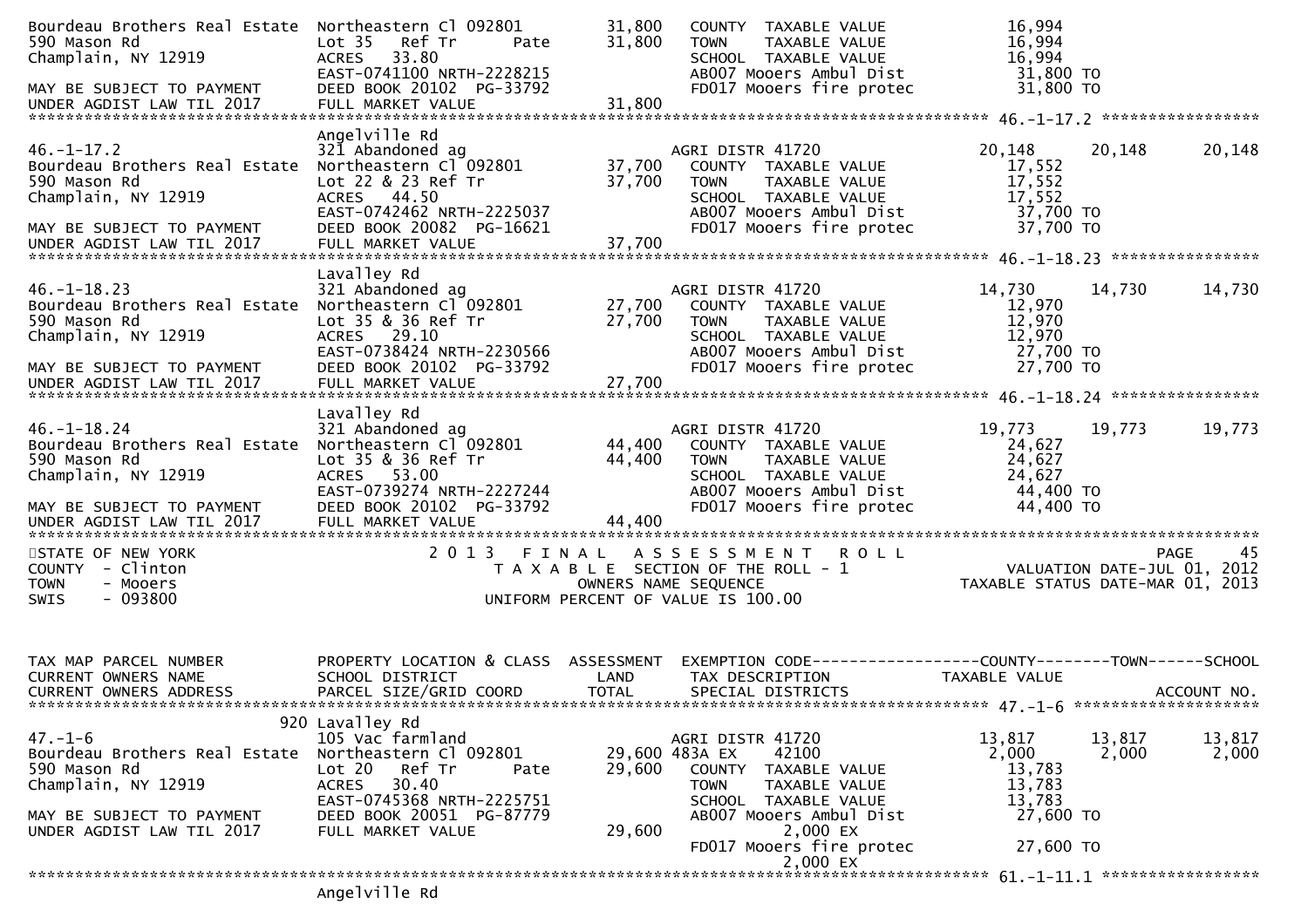| $61. -1 - 11.1$<br>Bourdeau Brothers Real Estate<br>590 Mason Rd<br>Champlain, NY 12919<br>MAY BE SUBJECT TO PAYMENT<br>UNDER AGDIST LAW TIL 2017 | 321 Abandoned ag<br>Northeastern Cl 092801<br>Lot 34 Ref Tr Patent<br>ACRES 198.60<br>EAST-0738953 NRTH-2223975<br>DEED BOOK 20051 PG-87779<br>FULL MARKET VALUE                                               | 96,600<br>96,600<br>96,600 | AGRI DISTR 41720<br>COUNTY TAXABLE VALUE<br><b>TOWN</b><br>TAXABLE VALUE<br>SCHOOL TAXABLE VALUE<br>AB007 Mooers Ambul Dist<br>FD017 Mooers fire protec | 28,619<br>28,619<br>67,981<br>67,981<br>67,981<br>96,600 TO<br>$96,600$ TO | 28,619      |
|---------------------------------------------------------------------------------------------------------------------------------------------------|----------------------------------------------------------------------------------------------------------------------------------------------------------------------------------------------------------------|----------------------------|---------------------------------------------------------------------------------------------------------------------------------------------------------|----------------------------------------------------------------------------|-------------|
| $61. - 1 - 11.3$<br>Bourdeau Brothers Real Estate<br>590 Mason Rd<br>Champlain, NY 12919                                                          | Angelville Rd<br>312 Vac w/imprv<br>Northeastern Cl 092801<br>Lot 34 Ref Tr<br>ACRES 3.20<br>EAST-0740998 NRTH-2224151<br>DEED BOOK 20051 PG-87779<br>FULL MARKET VALUE                                        | 9,500<br>9,600<br>9,600    | COUNTY TAXABLE VALUE<br>TAXABLE VALUE<br><b>TOWN</b><br>SCHOOL TAXABLE VALUE<br>AB007 Mooers Ambul Dist<br>FD017 Mooers fire protec                     | 9,600<br>9,600<br>9,600<br>9,600 TO<br>9,600 TO                            |             |
| $61. -1 - 11.42$<br>Bourdeau Brothers Real Estate<br>590 Mason Rd<br>Champlain, NY 12919                                                          | Angelville Rd<br>$314$ Rural vac<10<br>Northeastern Cl 092801<br>Lot 34 Ref Tr<br>Survey Map 20132/54426<br><b>ACRES</b><br>4.02<br>EAST-0741040 NRTH-2223054<br>DEED BOOK 20132 PG-54427<br>FULL MARKET VALUE | 10,100<br>10,100<br>10,100 | COUNTY TAXABLE VALUE<br><b>TOWN</b><br>TAXABLE VALUE<br>SCHOOL TAXABLE VALUE<br>AB007 Mooers Ambul Dist<br>FD017 Mooers fire protec                     | 10,100<br>10,100<br>10,100<br>10,100 TO<br>10,100 TO                       |             |
| $61. - 1 - 12.21$<br>Bourdeau Brothers Real Estate Northeastern Cl 092801<br>590 Mason Rd<br>Champlain, NY 12919<br>MAY BE SUBJECT TO PAYMENT     | Angelville Rd<br>321 Abandoned ag<br>Lot 23 Ref Tr Patent<br>ACRES 81.50<br>EAST-0742440 NRTH-2222670<br>DEED BOOK 20082 PG-16621                                                                              | 65,000<br>65,000           | AGRI DISTR 41720<br>COUNTY TAXABLE VALUE<br>TAXABLE VALUE<br><b>TOWN</b><br>SCHOOL TAXABLE VALUE<br>AB007 Mooers Ambul Dist<br>FD017 Mooers fire protec | 28,047<br>28,047<br>36,953<br>36,953<br>36,953<br>65,000 TO<br>65,000 TO   | 28,047      |
| STATE OF NEW YORK<br>COUNTY - Clinton<br>- Mooers<br><b>TOWN</b><br>$-093800$<br>SWIS                                                             |                                                                                                                                                                                                                | OWNERS NAME SEQUENCE       | 2013 FINAL ASSESSMENT ROLL<br>T A X A B L E SECTION OF THE ROLL - 1<br>UNIFORM PERCENT OF VALUE IS 100.00                                               | VALUATION DATE-JUL 01, 2012<br>TAXABLE STATUS DATE-MAR 01, 2013            | PAGE<br>46  |
| TAX MAP PARCEL NUMBER<br>CURRENT OWNERS NAME<br><b>CURRENT OWNERS ADDRESS</b>                                                                     | PROPERTY LOCATION & CLASS ASSESSMENT<br>SCHOOL DISTRICT<br>PARCEL SIZE/GRID COORD                                                                                                                              | LAND<br><b>TOTAL</b>       | EXEMPTION CODE-----------------COUNTY--------TOWN------SCHOOL<br>TAX DESCRIPTION<br>SPECIAL DISTRICTS                                                   | TAXABLE VALUE                                                              | ACCOUNT NO. |
| $62 - 2 - 1$<br>Bourdeau Brothers Real Estate<br>590 Mason Rd<br>Champlain, NY 12919<br>MAY BE SUBJECT TO PAYMENT<br>UNDER AGDIST LAW TIL 2017    | 538 Angelville Rd<br>241 Rural res&ag<br>Northeastern Cl 092801<br>Lot 23<br>Ref Tr<br>Pate<br>50.70<br>ACRES<br>EAST-0742418 NRTH-2224068<br>DEED BOOK 20082 PG-16621<br>FULL MARKET VALUE                    | 51,100<br>76,100<br>76,100 | AGRI DISTR 41720<br>COUNTY TAXABLE VALUE<br>TAXABLE VALUE<br><b>TOWN</b><br>SCHOOL TAXABLE VALUE<br>AB007 Mooers Ambul Dist<br>FD017 Mooers fire protec | 18,295<br>18,295<br>57,805<br>57,805<br>57,805<br>76,100 TO<br>76,100 TO   | 18,295      |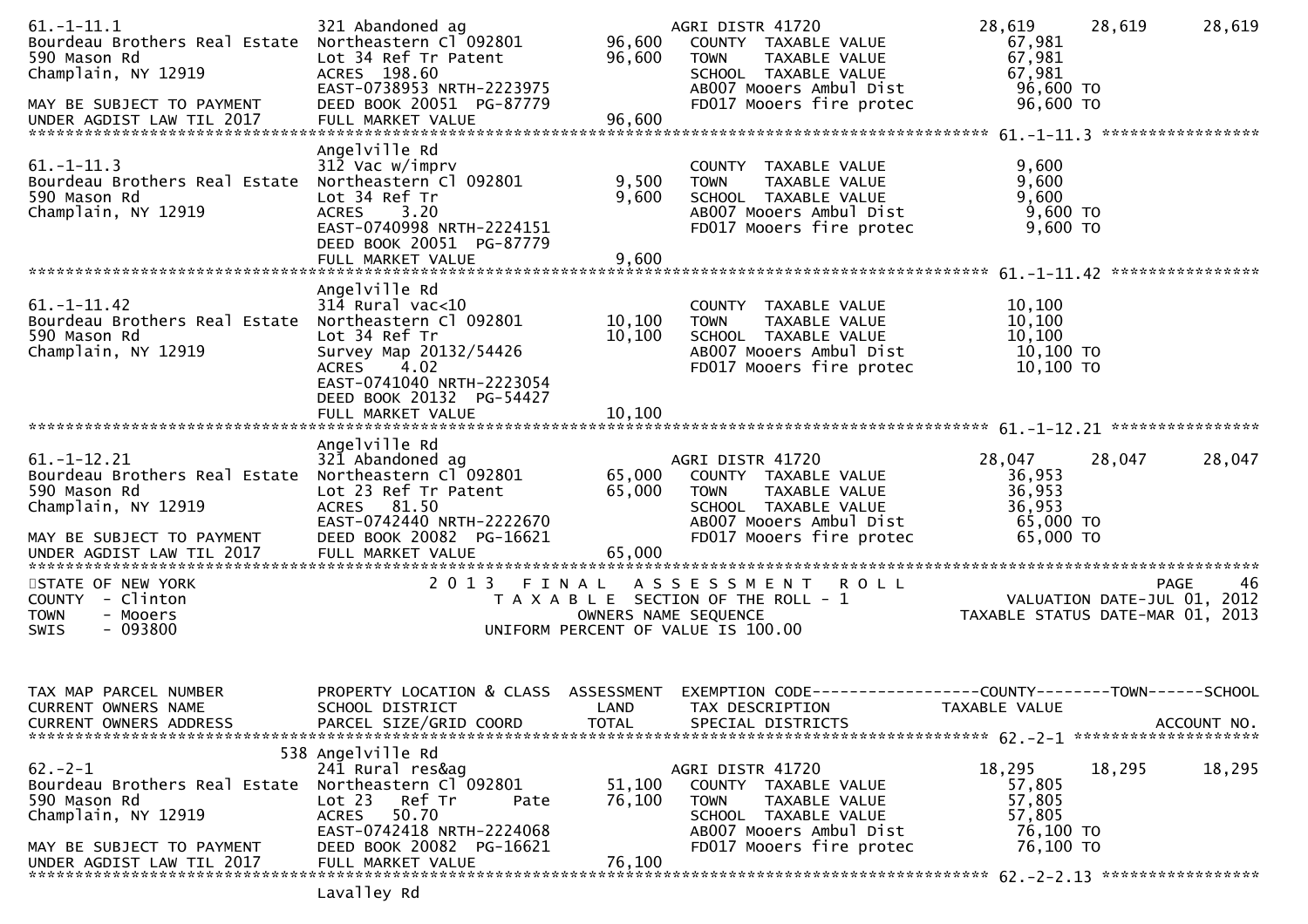| $62 - 2 - 2.13$<br>Bourdeau Brothers Real Estate Northeastern Cl 092801<br>590 Mason Rd<br>Champlain, NY 12919<br>MAY BE SUBJECT TO PAYMENT<br>UNDER AGDIST LAW TIL 2017 | 120 Field crops<br>Lot 23 Ref Tr<br>Pate<br>ACRES 192.30<br>EAST-0744533 NRTH-2223016<br>DEED BOOK 20082 PG-16621                                                                                    | 116,700<br>116,700      | AGRI DISTR 41720<br>COUNTY TAXABLE VALUE<br><b>TOWN</b><br>TAXABLE VALUE<br>SCHOOL TAXABLE VALUE<br>AB007 Mooers Ambul Dist<br>FD017 Mooers fire protec | 53,503<br>53,503<br>63,197<br>63,197<br>63,197<br>116,700 TO<br>116,700 TO | 53,503      |
|--------------------------------------------------------------------------------------------------------------------------------------------------------------------------|------------------------------------------------------------------------------------------------------------------------------------------------------------------------------------------------------|-------------------------|---------------------------------------------------------------------------------------------------------------------------------------------------------|----------------------------------------------------------------------------|-------------|
| $30 - 2 - 2$<br>Bourgeois Leonard<br>Wagner Bourgeois Frances A<br>1033 Hemmingford Rd<br>Mooers, NY 12958                                                               | 1033 Hemmingford Rd<br>312 Vac w/imprv<br>Northeastern Cl 092801<br>Lot 74 Ref Tr<br>Pate<br>80.00<br>FRNT 153.00 DPTH<br>EAST-0728193 NRTH-2239787<br>DEED BOOK 20112 PG-42504<br>FULL MARKET VALUE | 6,100<br>7,000<br>7,000 | COUNTY TAXABLE VALUE<br>TAXABLE VALUE<br><b>TOWN</b><br>SCHOOL TAXABLE VALUE<br>AB007 Mooers Ambul Dist<br>FD017 Mooers fire protec                     | 7,000<br>7,000<br>7,000<br>7,000 TO<br>7,000 TO                            |             |
|                                                                                                                                                                          | 84 Thompson Rd                                                                                                                                                                                       |                         | 93 PCT OF VALUE USED FOR EXEMPTION PURPOSES                                                                                                             |                                                                            |             |
| $31. - 2 - 2.34$<br>Bourque Carl L<br>Monette Brenda<br>84 Thompson Rd<br>Mooers, NY 12958                                                                               | 240 Rural res<br>Northeastern Cl 092801<br>Lot 19 Ref Tr<br>ACRES 24.60<br>EAST-0742934 NRTH-2240487<br>DEED BOOK 948<br>PG-130                                                                      | 219,200                 | WARNONALL 41121<br>24,200 RES STAR 41854<br>COUNTY TAXABLE VALUE<br><b>TOWN</b><br>TAXABLE VALUE<br>SCHOOL TAXABLE VALUE<br>AB007 Mooers Ambul Dist     | 27,000<br>12,000<br>$\mathbf 0$<br>0<br>192,200<br>207,200<br>189,200      | 0<br>30,000 |
|                                                                                                                                                                          |                                                                                                                                                                                                      |                         |                                                                                                                                                         | 219,200 то<br>219,200 то                                                   |             |
|                                                                                                                                                                          |                                                                                                                                                                                                      |                         |                                                                                                                                                         |                                                                            |             |
| $45. - 1 - 30.1$<br>Boutet Daniel<br>PO Box 322<br>Mooers, NY 12958                                                                                                      | 385 Gilbert Rd<br>270 Mfg housing<br>Northeastern Cl 092801<br>Lot 90 Ref Tr<br>Pate<br>FRNT 65.00 DPTH 150.00<br>EAST-0722131 NRTH-2226806<br>DEED BOOK 874<br><b>PG-32</b>                         | 5,500<br>21,900         | COUNTY TAXABLE VALUE<br>TAXABLE VALUE<br><b>TOWN</b><br>SCHOOL TAXABLE VALUE<br>AB007 Mooers Ambul Dist<br>FD017 Mooers fire protec                     | 21,900<br>21,900<br>21,900<br>21,900 TO<br>21,900 TO                       |             |
|                                                                                                                                                                          | FULL MARKET VALUE                                                                                                                                                                                    | 21,900                  |                                                                                                                                                         |                                                                            |             |
|                                                                                                                                                                          |                                                                                                                                                                                                      |                         |                                                                                                                                                         |                                                                            |             |
| STATE OF NEW YORK<br>COUNTY - Clinton<br><b>TOWN</b><br>- Mooers<br>$-093800$<br>SWIS                                                                                    | 2013 FINAL                                                                                                                                                                                           |                         | ASSESSMENT ROLL<br>T A X A B L E SECTION OF THE ROLL - 1<br>OWNERS NAME SEQUENCE<br>UNIFORM PERCENT OF VALUE IS 100.00                                  | TAXABLE STATUS DATE-MAR 01, 2013                                           | 47<br>PAGE  |
|                                                                                                                                                                          |                                                                                                                                                                                                      |                         |                                                                                                                                                         |                                                                            |             |
| TAX MAP PARCEL NUMBER<br><b>CURRENT OWNERS NAME</b><br><b>CURRENT OWNERS ADDRESS</b>                                                                                     | PROPERTY LOCATION & CLASS ASSESSMENT<br>SCHOOL DISTRICT<br>PARCEL SIZE/GRID COORD                                                                                                                    | LAND<br><b>TOTAL</b>    | EXEMPTION CODE-----------------COUNTY--------TOWN------SCHOOL<br>TAX DESCRIPTION<br>SPECIAL DISTRICTS                                                   | TAXABLE VALUE                                                              | ACCOUNT NO. |
|                                                                                                                                                                          | 218 Davison Rd                                                                                                                                                                                       |                         | 99 PCT OF VALUE USED FOR EXEMPTION PURPOSES                                                                                                             |                                                                            |             |
| $29. - 1 - 14.1$<br>Boutin Frank<br>Boutin Hortense<br>218 Davison Rd                                                                                                    | 240 Rural res<br>Northeastern Cl 092801<br>Lot 124 Ref Tr<br>Pate<br>1.20<br><b>ACRES</b><br>EAST-0710830 NRTH-2233900                                                                               | 40,700                  | AGED COUN 41802<br>41834<br>8,300 SR STAR<br>COUNTY<br>TAXABLE VALUE<br><b>TOWN</b><br>TAXABLE VALUE                                                    | 14,103<br>0<br>0<br>0<br>26,597<br>40,700                                  | 0<br>40,700 |
| Mooers Forks, NY 12959-9703                                                                                                                                              | DEED BOOK 438<br>PG-299                                                                                                                                                                              |                         | SCHOOL TAXABLE VALUE<br>AB007 Mooers Ambul Dist                                                                                                         | 0<br>40,700 TO                                                             |             |
|                                                                                                                                                                          | FULL MARKET VALUE                                                                                                                                                                                    | 40.700                  | FD017 Mooers fire protec                                                                                                                                | 40,700 TO                                                                  |             |
| $29. - 1 - 14.2$                                                                                                                                                         | 216 Davison Rd<br>270 Mfg housing                                                                                                                                                                    |                         | COUNTY TAXABLE VALUE                                                                                                                                    | 31,300                                                                     |             |
|                                                                                                                                                                          |                                                                                                                                                                                                      |                         |                                                                                                                                                         |                                                                            |             |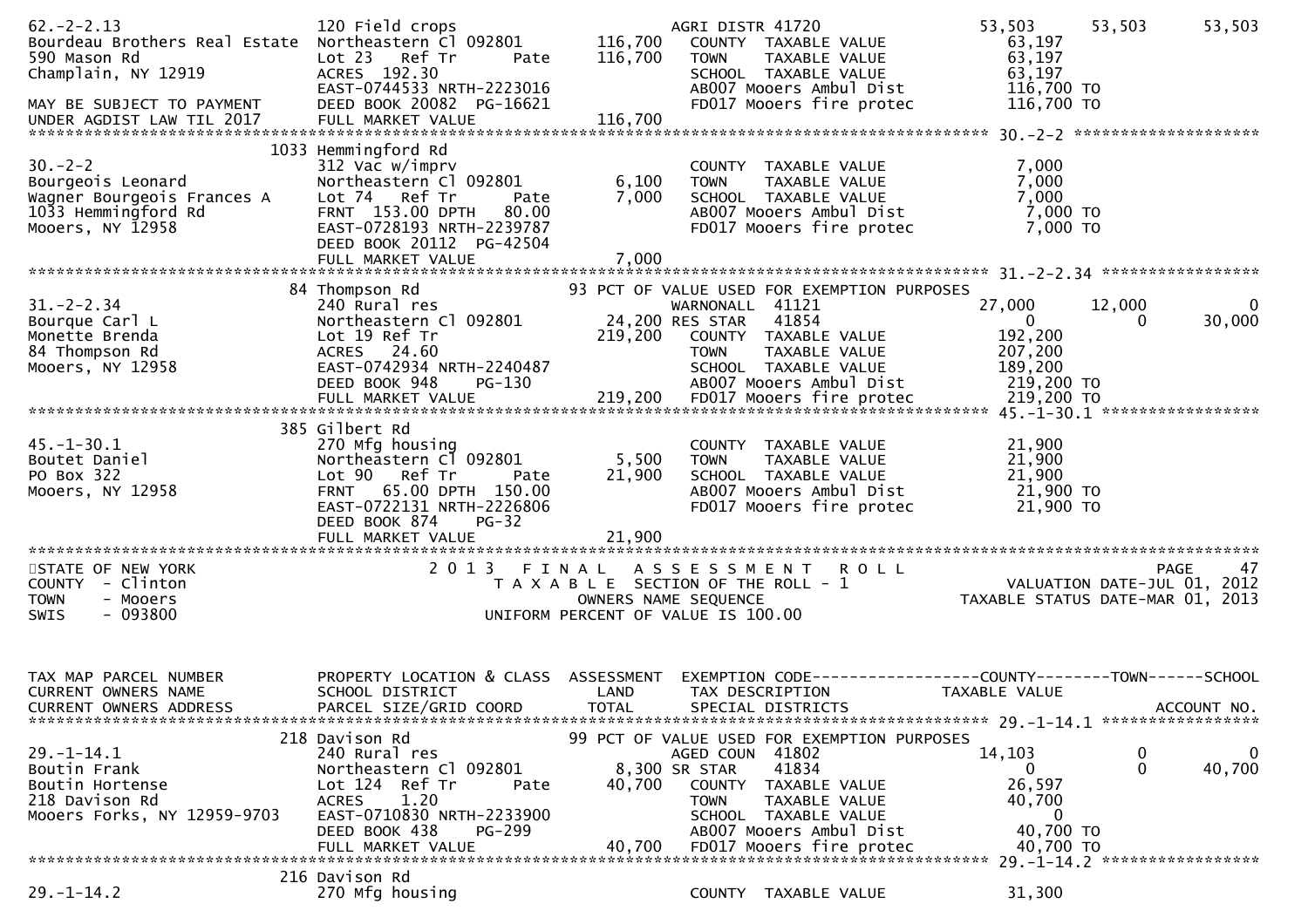| Boutin Richard J<br>Boutin Karen                            | Northeastern Cl 092801<br>Lot 124 Ref Tr              | 6,500<br>31,300      | TAXABLE VALUE<br><b>TOWN</b><br>SCHOOL TAXABLE VALUE                 | 31,300<br>31,300                                                       |                        |
|-------------------------------------------------------------|-------------------------------------------------------|----------------------|----------------------------------------------------------------------|------------------------------------------------------------------------|------------------------|
| 2517 Rt 11                                                  | FRNT 80.00 DPTH 461.50                                |                      | AB007 Mooers Ambul Dist                                              | 31,300 TO                                                              |                        |
| Mooers, NY 12958                                            | EAST-0710929 NRTH-2233911<br>DEED BOOK 914<br>$PG-26$ |                      | FD017 Mooers fire protec                                             | 31,300 TO                                                              |                        |
|                                                             |                                                       |                      |                                                                      |                                                                        |                        |
|                                                             |                                                       |                      |                                                                      |                                                                        |                        |
| $29. - 1 - 14.3$                                            | 222 Davison Rd<br>312 Vac w/imprv                     |                      | RES STAR 41854                                                       | $\mathbf{0}$                                                           | 0<br>20,000            |
| Boutin Richard J                                            | Northeastern Cl 092801                                |                      | 10,300 COUNTY TAXABLE VALUE                                          | 20,000                                                                 |                        |
| Boutin Karen                                                | Lot 124 Ref Tr                                        | 20,000               | <b>TOWN</b><br>TAXABLE VALUE                                         | 20,000                                                                 |                        |
| 2517 Rt 11                                                  | <b>ACRES</b><br>3.90                                  |                      | SCHOOL TAXABLE VALUE<br>AB007 Mooers Ambul Dist                      | $\overline{\mathbf{0}}$<br>20,000 TO                                   |                        |
| Mooers, NY 12958                                            | EAST-0710651 NRTH-2234102<br>DEED BOOK 1014 PG-84     |                      | FD017 Mooers fire protec                                             | 20,000 TO                                                              |                        |
|                                                             | FULL MARKET VALUE                                     | 20,000               |                                                                      |                                                                        |                        |
|                                                             |                                                       |                      |                                                                      |                                                                        |                        |
| $30.19 - 1 - 32$                                            | 2517 Rt 11<br>230 3 Family Res                        |                      | RES STAR 41854                                                       | $\mathbf{0}$                                                           | $\mathbf{0}$<br>30,000 |
| Boutin Richard J                                            | Northeastern Cl 092801                                |                      | 8,800 COUNTY TAXABLE VALUE                                           | 165,000                                                                |                        |
| Boutin Karen A                                              | Lot 76 Ref Tr<br>Pate                                 | 165,000              | TAXABLE VALUE<br><b>TOWN</b>                                         | 165,000                                                                |                        |
| 2517 Route 11                                               | 1.10<br><b>ACRES</b>                                  |                      | SCHOOL TAXABLE VALUE                                                 | 135,000                                                                |                        |
| Mooers, NY 12958                                            | EAST-0727585 NRTH-2233578<br>DEED BOOK 20092 PG-29441 |                      | AB007 Mooers Ambul Dist<br>FD017 Mooers fire protec                  | 165,000 TO<br>165,000 TO                                               |                        |
|                                                             | FULL MARKET VALUE                                     | 165,000              | LT033 Mooers Light 2                                                 | 165,000 TO                                                             |                        |
|                                                             |                                                       |                      | SD001 Side Walk District                                             | 165,000 TO                                                             |                        |
|                                                             |                                                       |                      |                                                                      |                                                                        |                        |
| $44. - 1 - 20.81$                                           | Rt 11<br>$314$ Rural vac<10                           |                      | COUNTY TAXABLE VALUE                                                 | 9,800                                                                  |                        |
| Boutin Ronald J                                             | Northeastern Cl 092801                                | 9,800                | <b>TOWN</b><br>TAXABLE VALUE                                         | 9,800                                                                  |                        |
| 3300 Rt 11                                                  | Survey Bk 22 Pg 110                                   | 9,800                | SCHOOL TAXABLE VALUE                                                 | 9,800                                                                  |                        |
| Mooers Forks, NY 12959                                      | ACRES 3.55<br>EAST-0710857 NRTH-2229532               |                      | AB007 Mooers Ambul Dist<br>FD017 Mooers fire protec                  | 9,800 TO<br>9,800 TO                                                   |                        |
|                                                             | DEED BOOK 901<br>PG-54                                |                      |                                                                      |                                                                        |                        |
|                                                             | FULL MARKET VALUE                                     | 9,800                |                                                                      |                                                                        |                        |
|                                                             |                                                       |                      |                                                                      |                                                                        |                        |
| STATE OF NEW YORK<br>COUNTY - Clinton                       | 2013 FINAL                                            |                      | A S S E S S M E N T R O L L<br>T A X A B L E SECTION OF THE ROLL - 1 | 98 PAGE<br>VALUATION DATE-JUL 01, 2012<br>TAXABLE STATUS DATE USE 2012 |                        |
| - Mooers<br><b>TOWN</b>                                     |                                                       |                      | OWNERS NAME SEQUENCE                                                 | TAXABLE STATUS DATE-MAR 01, 2013                                       |                        |
| $-093800$<br><b>SWIS</b>                                    |                                                       |                      | UNIFORM PERCENT OF VALUE IS 100.00                                   |                                                                        |                        |
|                                                             |                                                       |                      |                                                                      |                                                                        |                        |
|                                                             |                                                       |                      |                                                                      |                                                                        |                        |
| TAX MAP PARCEL NUMBER                                       | PROPERTY LOCATION & CLASS ASSESSMENT                  |                      | EXEMPTION CODE------------------COUNTY-------TOWN------SCHOOL        |                                                                        |                        |
| <b>CURRENT OWNERS NAME</b><br><b>CURRENT OWNERS ADDRESS</b> | SCHOOL DISTRICT<br>PARCEL SIZE/GRID COORD             | LAND<br><b>TOTAL</b> | TAX DESCRIPTION<br>SPECIAL DISTRICTS                                 | TAXABLE VALUE                                                          | ACCOUNT NO.            |
|                                                             |                                                       |                      |                                                                      |                                                                        |                        |
|                                                             | 3300 Rt 11                                            |                      |                                                                      |                                                                        |                        |
| $44. - 1 - 20.82$                                           | 210 1 Family Res                                      |                      | RES STAR 41854                                                       | 0<br>151,400                                                           | 0<br>30,000            |
| Boutin Ronald J<br>3300 Rt 11                               | Northeastern Cl 092801<br>Lot 116 Ref Tr              | 8,600<br>151,400     | COUNTY TAXABLE VALUE<br>TAXABLE VALUE<br><b>TOWN</b>                 | 151,400                                                                |                        |
| Mooers Forks, NY 12959                                      | ACRES 1.90                                            |                      | SCHOOL TAXABLE VALUE                                                 | 121,400                                                                |                        |
|                                                             | EAST-0711125 NRTH-2229397                             |                      | AB007 Mooers Ambul Dist                                              | 151,400 TO                                                             |                        |
|                                                             | DEED BOOK 902<br>$PG-30$<br>FULL MARKET VALUE         | 151,400              | FD017 Mooers fire protec                                             | 151,400 TO                                                             |                        |
|                                                             |                                                       |                      |                                                                      |                                                                        |                        |
|                                                             | Davison Rd                                            |                      |                                                                      |                                                                        |                        |
| $29. - 1 - 14.5$                                            | 314 Rural vac<10                                      |                      | COUNTY TAXABLE VALUE                                                 | 9,200                                                                  |                        |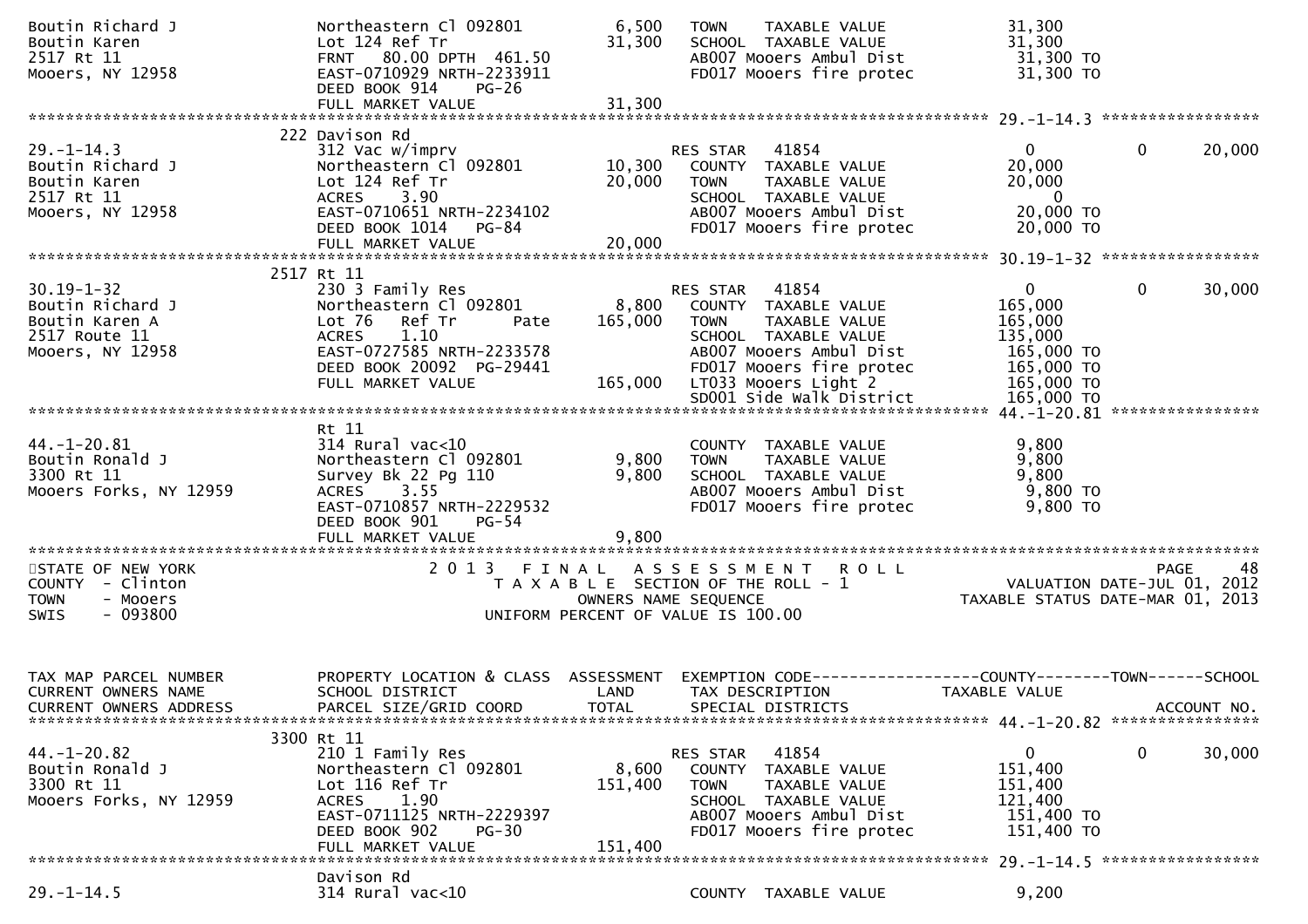| Boutin Steven<br>Boutin Eileen<br>1479 North Star Rd<br>Mooers Forks, NY 12959                                             | Northeastern Cl 092801<br>Lot 124 Ref Tr<br><b>ACRES</b><br>9.10<br>EAST-0710594 NRTH-2234651<br>DEED BOOK 20112 PG-43451                                                                   | 9,200<br>9,200              | TAXABLE VALUE<br><b>TOWN</b><br>SCHOOL TAXABLE VALUE                                                                                                                                                         | 9,200<br>9,200                                                                                   |                                                                 |
|----------------------------------------------------------------------------------------------------------------------------|---------------------------------------------------------------------------------------------------------------------------------------------------------------------------------------------|-----------------------------|--------------------------------------------------------------------------------------------------------------------------------------------------------------------------------------------------------------|--------------------------------------------------------------------------------------------------|-----------------------------------------------------------------|
|                                                                                                                            | FULL MARKET VALUE                                                                                                                                                                           | 9,200                       |                                                                                                                                                                                                              |                                                                                                  |                                                                 |
| $29. - 2 - 9.3$<br>Boutin Steven F<br>Boutin Eileen<br>1479 North Star Rd<br>Mooers Forks, NY 12959                        | 1479 North Star Rd<br>210 1 Family Res<br>Northeastern Cl 092801<br>Lot 99 Ref Tr<br><b>ACRES</b><br>1.00<br>EAST-0715488 NRTH-2238777<br>DEED BOOK 920<br>PG-131<br>FULL MARKET VALUE      | 8,000<br>76,800<br>76,800   | 41854<br>RES STAR<br>COUNTY TAXABLE VALUE<br>TAXABLE VALUE<br><b>TOWN</b><br>SCHOOL TAXABLE VALUE<br>AB007 Mooers Ambul Dist<br>FD017 Mooers fire protec                                                     | $\Omega$<br>76,800<br>76,800<br>46,800<br>76,800 TO<br>76,800 TO                                 | $\Omega$<br>30,000                                              |
|                                                                                                                            |                                                                                                                                                                                             |                             |                                                                                                                                                                                                              |                                                                                                  |                                                                 |
| $30.16 - 3 - 1$<br>Bouvia James G<br>73 Depot St<br>Mooers, NY 12958                                                       | 73 Depot St<br>210 1 Family Res<br>Northeastern Cl 092801<br>Lot 68 Ref Tr<br>Pate<br>FRNT 115.10 DPTH 199.84<br>EAST-0729383 NRTH-2236493<br>DEED BOOK 20072 PG-10798<br>FULL MARKET VALUE | 7,600<br>76,400<br>76,400   | 41854<br>RES STAR<br>COUNTY TAXABLE VALUE<br><b>TOWN</b><br>TAXABLE VALUE<br>SCHOOL TAXABLE VALUE<br>AB007 Mooers Ambul Dist<br>FD017 Mooers fire protec<br>LT033 Mooers Light 2<br>SD001 Side Walk District | $\overline{0}$<br>76,400<br>76,400<br>46,400<br>76,400 TO<br>76,400 TO<br>76,400 TO<br>76,400 TO | $\mathbf{0}$<br>30,000                                          |
|                                                                                                                            |                                                                                                                                                                                             |                             |                                                                                                                                                                                                              |                                                                                                  |                                                                 |
| $45 - 3 - 5$<br>Bowen James W<br>161 Duquette Rd<br>West Chazy, NY 12992<br>PRIOR OWNER ON 3/01/2013<br>Gordon Priscilla A | 457 Fee Rd<br>210 1 Family Res<br>Northeastern Cl 092801<br>Lot 67<br>Ref Tr<br>Pate<br>7.00<br><b>ACRES</b><br>EAST-0732405 NRTH-2233323<br>DEED BOOK 20132 PG-55392<br>FULL MARKET VALUE  | 13,300<br>67,200<br>67,200  | COUNTY TAXABLE VALUE<br>TAXABLE VALUE<br><b>TOWN</b><br>SCHOOL TAXABLE VALUE<br>AB007 Mooers Ambul Dist<br>FD017 Mooers fire protec                                                                          | 67,200<br>67,200<br>67,200<br>67,200 TO<br>67,200 TO                                             |                                                                 |
| STATE OF NEW YORK                                                                                                          | 2013 FINAL                                                                                                                                                                                  |                             | A S S E S S M E N T R O L L                                                                                                                                                                                  |                                                                                                  | 49<br><b>PAGE</b>                                               |
| COUNTY - Clinton<br><b>TOWN</b><br>- Mooers<br>$-093800$<br><b>SWIS</b>                                                    |                                                                                                                                                                                             |                             | T A X A B L E SECTION OF THE ROLL - 1<br>OWNERS NAME SEQUENCE<br>UNIFORM PERCENT OF VALUE IS 100.00                                                                                                          |                                                                                                  | VALUATION DATE-JUL 01, 2012<br>TAXABLE STATUS DATE-MAR 01, 2013 |
| TAX MAP PARCEL NUMBER<br>CURRENT OWNERS NAME<br><b>CURRENT OWNERS ADDRESS</b>                                              | PROPERTY LOCATION & CLASS ASSESSMENT<br>SCHOOL DISTRICT<br>PARCEL SIZE/GRID COORD                                                                                                           | LAND<br><b>TOTAL</b>        | EXEMPTION CODE-----------------COUNTY--------TOWN------SCHOOL<br>TAX DESCRIPTION<br>SPECIAL DISTRICTS                                                                                                        | TAXABLE VALUE                                                                                    | ACCOUNT NO.                                                     |
| $45. - 1 - 23.34$<br>Boyse Ronald<br>Boyse Linette<br>33 Garrand Rd<br>Mooers, NY 12958                                    | 33 Garrand Rd<br>210 1 Family Res<br>Northeastern Cl 092801<br>Survey Bk 21 Pg 135<br>1.57<br><b>ACRES</b><br>EAST-0723883 NRTH-2234483<br>DEED BOOK 881<br>$PG-14$<br>FULL MARKET VALUE    | 8,400<br>178,600<br>178,600 | 41854<br>RES STAR<br>COUNTY TAXABLE VALUE<br>TAXABLE VALUE<br><b>TOWN</b><br>SCHOOL TAXABLE VALUE<br>AB007 Mooers Ambul Dist<br>FD017 Mooers fire protec                                                     | 0<br>178,600<br>178,600<br>148,600<br>178,600 TO<br>178,600 TO                                   | $\mathbf 0$<br>30,000                                           |
|                                                                                                                            | 993 Cannon Corners Rd                                                                                                                                                                       |                             |                                                                                                                                                                                                              |                                                                                                  | Lease 2012                                                      |
| $27. - 1 - 3$                                                                                                              | 241 Rural res&ag                                                                                                                                                                            |                             | AGRI DISTR 41720                                                                                                                                                                                             | 6,732                                                                                            | 6,732<br>6,732                                                  |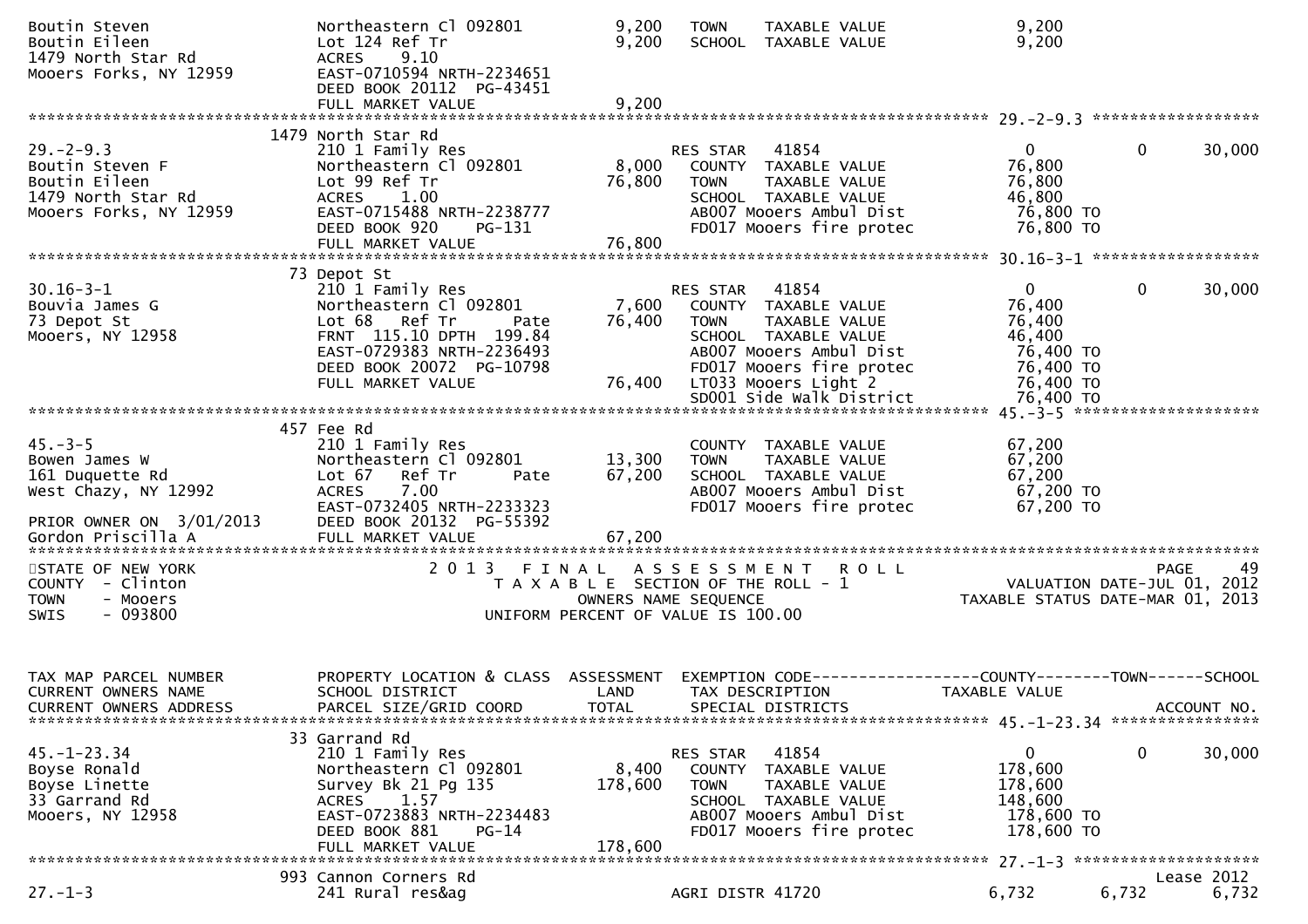| Bracey Kelley J<br>993 Cannon Corners Rd<br>Mooers Forks, NY 12959-9733<br>MAY BE SUBJECT TO PAYMENT<br>UNDER AGDIST LAW TIL 2017 | Northeastern Cl 092801<br>Lot 198 Ref Tr<br>Pate<br>ACRES 73.70<br>EAST-0687798 NRTH-2242020<br>DEED BOOK 1005<br>PG-257<br>FULL MARKET VALUE                                  | 106,700<br>106,700   | 39,100 RES STAR 41854<br>COUNTY TAXABLE VALUE<br>TAXABLE VALUE<br><b>TOWN</b><br>SCHOOL TAXABLE VALUE<br>AB007 Mooers Ambul Dist<br>FD017 Mooers fire protec | $\overline{0}$<br>99,968<br>99,968<br>69,968<br>106,700 TO<br>106,700 TO | $\overline{0}$     | 30,000                   |
|-----------------------------------------------------------------------------------------------------------------------------------|--------------------------------------------------------------------------------------------------------------------------------------------------------------------------------|----------------------|--------------------------------------------------------------------------------------------------------------------------------------------------------------|--------------------------------------------------------------------------|--------------------|--------------------------|
|                                                                                                                                   |                                                                                                                                                                                |                      |                                                                                                                                                              |                                                                          |                    |                          |
| $27. - 1 - 14$<br>Bracey Kelly J<br>Bracey Patricia A<br>993 Cannon Corners Rd<br>Mooers Forks, NY 12959                          | Nephew Rd<br>321 Abandoned ag<br>Northeastern Cl 092801<br>Lot 177 Ref Tr<br>Pate<br>ACRES 63.00<br>EAST-0690188 NRTH-2241849                                                  | 34,800<br>34,800     | AGRI DISTR 41720<br>COUNTY TAXABLE VALUE<br>TAXABLE VALUE<br><b>TOWN</b><br>SCHOOL TAXABLE VALUE<br>AB007 Mooers Ambul Dist                                  | 7,420<br>27,380<br>27,380<br>27,380<br>34,800 TO                         | 7,420              | Lease 2011<br>7,420      |
| MAY BE SUBJECT TO PAYMENT                                                                                                         | DEED BOOK 20092 PG-24654<br>FULL MARKET VALUE                                                                                                                                  | 34,800               | FD017 Mooers fire protec                                                                                                                                     | 34,800 TO                                                                |                    |                          |
|                                                                                                                                   |                                                                                                                                                                                |                      |                                                                                                                                                              |                                                                          |                    |                          |
| $27. - 1 - 2$<br>Bracey Patricia A<br>1003 Cannon Corners Rd<br>Mooers Forks, NY 12959                                            | 1003 Cannon Corners Rd<br>210 1 Family Res<br>Northeastern Cl 092801<br>Lot 198 Ref Tr<br>Pate<br><b>ACRES</b><br>1.00<br>EAST-0686372 NRTH-2242334<br>DEED BOOK 924<br>PG-274 | 73,900               | AGED C&T<br>41801<br>5,000 SR STAR<br>41834<br>COUNTY TAXABLE VALUE<br><b>TOWN</b><br>TAXABLE VALUE<br>SCHOOL TAXABLE VALUE<br>AB007 Mooers Ambul Dist       | 36,950<br>$\overline{0}$<br>36,950<br>36,950<br>10,600<br>73,900 TO      | 36,950<br>$\Omega$ | $\overline{0}$<br>63,300 |
|                                                                                                                                   |                                                                                                                                                                                |                      |                                                                                                                                                              |                                                                          |                    |                          |
|                                                                                                                                   |                                                                                                                                                                                |                      |                                                                                                                                                              |                                                                          |                    |                          |
| $43. - 1 - 2.52$<br>Brady Barbara<br>3429 Moultree Pl<br>Nottingham, MD 21236                                                     | 831 Davison Rd<br>210 1 Family Res<br>Northeastern Cl 092801<br>Lot 171 Ref Tr<br>ACRES 2.23<br>EAST-0696390 NRTH-2234542<br>DEED BOOK 20072 PG-4359                           | 5,700<br>120,000     | COUNTY TAXABLE VALUE<br>TAXABLE VALUE<br><b>TOWN</b><br>SCHOOL TAXABLE VALUE<br>AB007 Mooers Ambul Dist<br>FD017 Mooers fire protec                          | 120,000<br>120,000<br>120,000<br>120,000 TO<br>120,000 TO                |                    |                          |
|                                                                                                                                   | FULL MARKET VALUE                                                                                                                                                              | 120,000              |                                                                                                                                                              |                                                                          |                    |                          |
| STATE OF NEW YORK<br>COUNTY - Clinton<br><b>TOWN</b><br>- Mooers<br>$-093800$<br><b>SWIS</b>                                      | 2013 FINAL                                                                                                                                                                     |                      | ASSESSMENT ROLL<br>T A X A B L E SECTION OF THE ROLL - 1<br>OWNERS NAME SEQUENCE<br>UNIFORM PERCENT OF VALUE IS 100.00                                       | VALUATION DATE-JUL 01, 2012<br>TAXABLE STATUS DATE-MAR 01, 2013          |                    | -50<br>PAGE              |
|                                                                                                                                   |                                                                                                                                                                                |                      |                                                                                                                                                              |                                                                          |                    |                          |
| TAX MAP PARCEL NUMBER<br>CURRENT OWNERS NAME<br>CURRENT OWNERS ADDRESS                                                            | PROPERTY LOCATION & CLASS ASSESSMENT<br>SCHOOL DISTRICT<br>PARCEL SIZE/GRID COORD                                                                                              | LAND<br><b>TOTAL</b> | EXEMPTION CODE-----------------COUNTY-------TOWN------SCHOOL<br>TAX DESCRIPTION<br>SPECIAL DISTRICTS                                                         | TAXABLE VALUE                                                            |                    | ACCOUNT NO.              |
|                                                                                                                                   | Blackman Corners Rd                                                                                                                                                            |                      |                                                                                                                                                              |                                                                          |                    |                          |
| $14. - 1 - 20$<br>Branch William<br>1101 Hardscrabble Rd<br>Cadyville, NY 12918                                                   | 321 Abandoned ag<br>Northeastern Cl 092801<br>Lot 119 Ref Tr<br>Pate<br>ACRES 51.90<br>EAST-0713074 NRTH-2244264<br>DEED BOOK 1039<br><b>PG-182</b>                            | 26,600<br>26,600     | COUNTY TAXABLE VALUE<br>TAXABLE VALUE<br>TOWN<br>SCHOOL TAXABLE VALUE<br>AB007 Mooers Ambul Dist<br>FD017 Mooers fire protec                                 | 26,600<br>26,600<br>26,600<br>26,600 TO<br>26,600 TO                     |                    |                          |
|                                                                                                                                   | FULL MARKET VALUE                                                                                                                                                              | 26,600               |                                                                                                                                                              |                                                                          |                    |                          |
|                                                                                                                                   |                                                                                                                                                                                |                      |                                                                                                                                                              |                                                                          |                    |                          |
| $58. - 1 - 15$                                                                                                                    | 3838 Rt 11<br>240 Rural res                                                                                                                                                    |                      | 41854<br>RES STAR                                                                                                                                            | $\mathbf 0$                                                              | $\mathbf{0}$       | 30,000                   |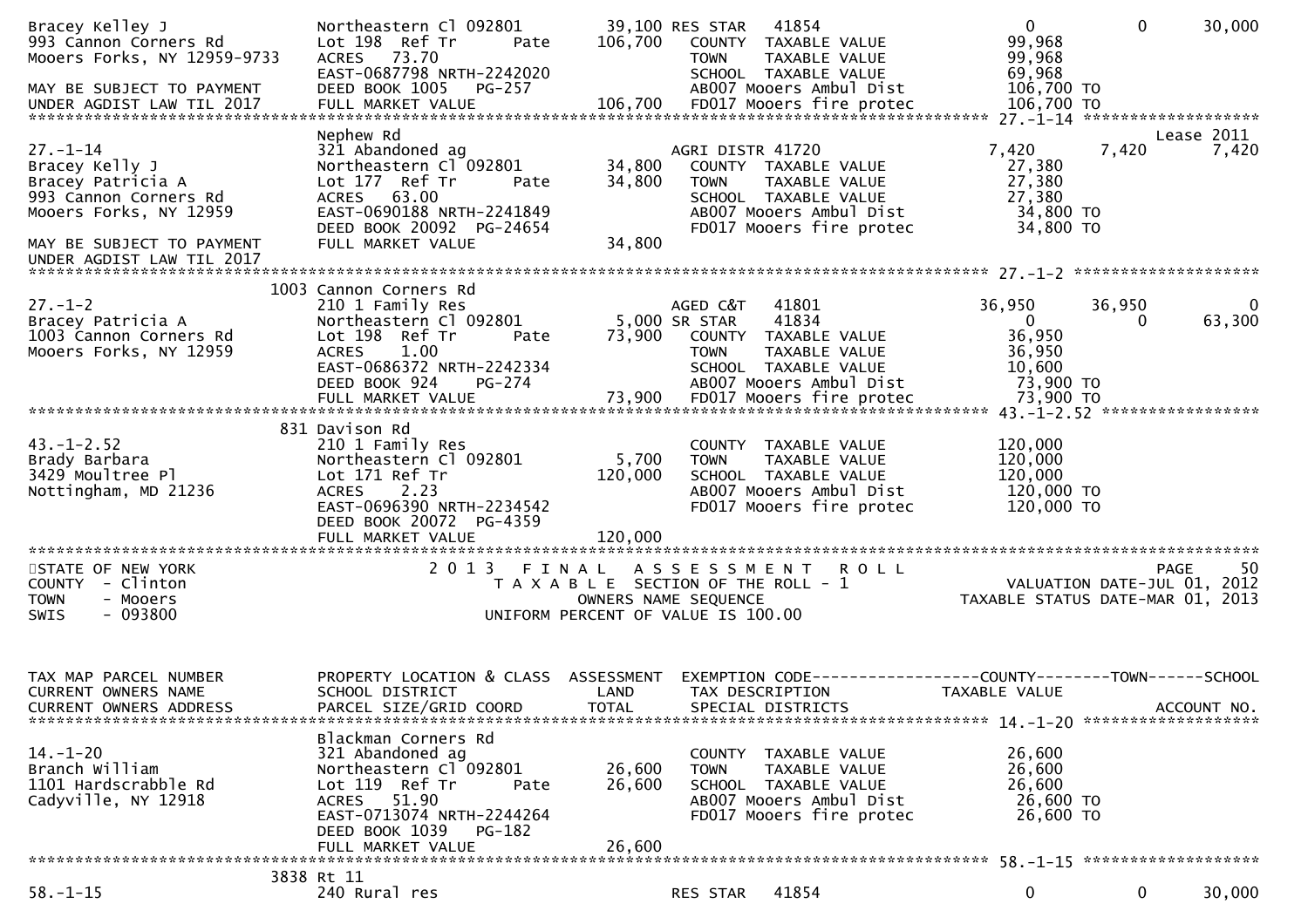| Brassard Alfred Daniel Jr<br>3838 Rt 11<br>Mooers Forks, NY 12959-9715                            | N Adirondack<br>093601<br>Lots 153/154 Ref Tr Paten<br>ACRES 15.00<br>EAST-0701859 NRTH-2220697<br>DEED BOOK 584<br>PG-755                                                                               | 14,400<br>50,000            | COUNTY TAXABLE VALUE<br>TAXABLE VALUE<br><b>TOWN</b><br>SCHOOL TAXABLE VALUE<br>AB007 Mooers Ambul Dist<br>FD017 Mooers fire protec                                                                                                   | 50,000<br>50,000<br>20,000<br>50,000 TO<br>50,000 TO                                                                                                 |
|---------------------------------------------------------------------------------------------------|----------------------------------------------------------------------------------------------------------------------------------------------------------------------------------------------------------|-----------------------------|---------------------------------------------------------------------------------------------------------------------------------------------------------------------------------------------------------------------------------------|------------------------------------------------------------------------------------------------------------------------------------------------------|
|                                                                                                   |                                                                                                                                                                                                          |                             |                                                                                                                                                                                                                                       |                                                                                                                                                      |
| $31. - 4 - 3.2$<br>אול ד-<br>Brassard Donna<br>הולח ה- הולח ה- ה<br>Mooers, NY 12958              | 20 Park Ln<br>210 1 Family Res<br>Northeastern Cl 092801<br>Lot 68 Ref Tr<br>FRNT 170.00 DPTH 261.80<br><b>BANK</b><br>080<br>EAST-0732652 NRTH-2235932<br>DEED BOOK 20001 PG-18780<br>FULL MARKET VALUE | 7,900<br>168,000<br>168,000 | RES STAR<br>41854<br>COUNTY TAXABLE VALUE<br>TAXABLE VALUE<br><b>TOWN</b><br>SCHOOL TAXABLE VALUE<br>AB007 Mooers Ambul Dist<br>FD017 Mooers fire protec                                                                              | $\mathbf{0}$<br>$\mathbf{0}$<br>30,000<br>168,000<br>168,000<br>138,000<br>168,000 TO<br>168,000 TO                                                  |
|                                                                                                   |                                                                                                                                                                                                          |                             |                                                                                                                                                                                                                                       |                                                                                                                                                      |
| $60. -1 - 4.11$<br>Brassard Gilbert<br>Brassard Vicki<br>451 Bashaw Rd<br>Mooers, NY 12958        | 451 Bashaw Rd<br>210 1 Family Res<br>Northeastern Cl 092801<br>Ref Tr<br>Lot 89<br>Pate<br>4.40 BANK<br>115<br>ACRES<br>EAST-0720732 NRTH-2224714<br>DEED BOOK 607<br>PG-340<br>FULL MARKET VALUE        |                             | 98 PCT OF VALUE USED FOR EXEMPTION PURPOSES<br>WARCOMALL 41131<br>10,400 WARDISALL 41141<br>100,000 RES STAR 41854<br>COUNTY TAXABLE VALUE<br><b>TOWN</b><br>TAXABLE VALUE<br>SCHOOL TAXABLE VALUE<br>100,000 AB007 Mooers Ambul Dist | 24,500<br>20,000<br>$\mathbf{0}$<br>$\Omega$<br>49,000<br>40,000<br>30,000<br>$\overline{0}$<br>$\Omega$<br>26,500<br>40,000<br>70,000<br>100,000 TO |
|                                                                                                   |                                                                                                                                                                                                          |                             |                                                                                                                                                                                                                                       |                                                                                                                                                      |
| STATE OF NEW YORK<br>COUNTY - Clinton<br><b>TOWN</b><br>- Mooers<br>$-093800$<br>SWIS             | 2 0 1 3                                                                                                                                                                                                  | FINAL                       | ASSESSMENT ROLL<br>T A X A B L E SECTION OF THE ROLL - 1<br>OWNERS NAME SEQUENCE<br>UNIFORM PERCENT OF VALUE IS 100.00                                                                                                                | PAGE<br>51<br>9 PAGE 51<br>2012 VALUATION DATE-JUL 01, 2012<br>2013 TAXABLE STATUS DATE-MAR 01, 2013                                                 |
|                                                                                                   |                                                                                                                                                                                                          |                             |                                                                                                                                                                                                                                       |                                                                                                                                                      |
| TAX MAP PARCEL NUMBER<br>CURRENT OWNERS NAME                                                      | PROPERTY LOCATION & CLASS ASSESSMENT<br>SCHOOL DISTRICT                                                                                                                                                  | LAND                        | TAX DESCRIPTION                                                                                                                                                                                                                       | EXEMPTION CODE-----------------COUNTY--------TOWN------SCHOOL<br>TAXABLE VALUE                                                                       |
| $30.19 - 1 - 41$<br>Brassard Gonyea Sandra L<br>22 Mill St<br>PO Box 287<br>Mooers, NY 12958-0287 | 22 Mill St<br>210 1 Family Res<br>Northeastern Cl 092801<br>Lot 75 Ref Tr<br>Pate<br>Survey Map 20122/50586<br>FRNT 208.77 DPTH 255.55<br>EAST-0728185 NRTH-2233206<br>DEED BOOK 723<br>$PG-1$           | 7,200 SR STAR<br>96,900     | AGED COUN 41802<br>41834<br>COUNTY TAXABLE VALUE<br>TAXABLE VALUE<br><b>TOWN</b><br>SCHOOL TAXABLE VALUE<br>AB007 Mooers Ambul Dist<br>FD017 Mooers fire protec                                                                       | 33,915<br>0<br>0<br>$\Omega$<br>63,300<br>$\Omega$<br>62,985<br>96,900<br>33,600<br>96,900 TO<br>96,900 TO                                           |
|                                                                                                   | FULL MARKET VALUE                                                                                                                                                                                        | 96,900                      | LT033 Mooers Light 2<br>SD001 Side Walk District                                                                                                                                                                                      | 96,900 TO<br>96,900 TO                                                                                                                               |
|                                                                                                   |                                                                                                                                                                                                          |                             |                                                                                                                                                                                                                                       |                                                                                                                                                      |
| $45.8 - 1 - 7$<br>Brassard Gonyea Sandra Lee<br>PO Box 287<br>Mooers, NY 12958                    | 13 Old Plattsburgh Rd<br>210 1 Family Res<br>Northeastern Cl 092801<br>Lot 67<br>Ref Tr<br>Pate<br>FRNT 157.73 DPTH 245.00<br>EAST-0730247 NRTH-2232825<br>DEED BOOK 20051 PG-83143<br>FULL MARKET VALUE | 86,000<br>86,000            | AGED C&T<br>41801<br>41834<br>7,500 SR STAR<br>COUNTY<br>TAXABLE VALUE<br><b>TOWN</b><br>TAXABLE VALUE<br>SCHOOL TAXABLE VALUE<br>AB007 Mooers Ambul Dist<br>FD017 Mooers fire protec                                                 | 43,000<br>43,000<br>$\bf{0}$<br>63,300<br>$\mathbf{0}$<br>0<br>43,000<br>43,000<br>22,700<br>86,000 TO<br>86,000 TO                                  |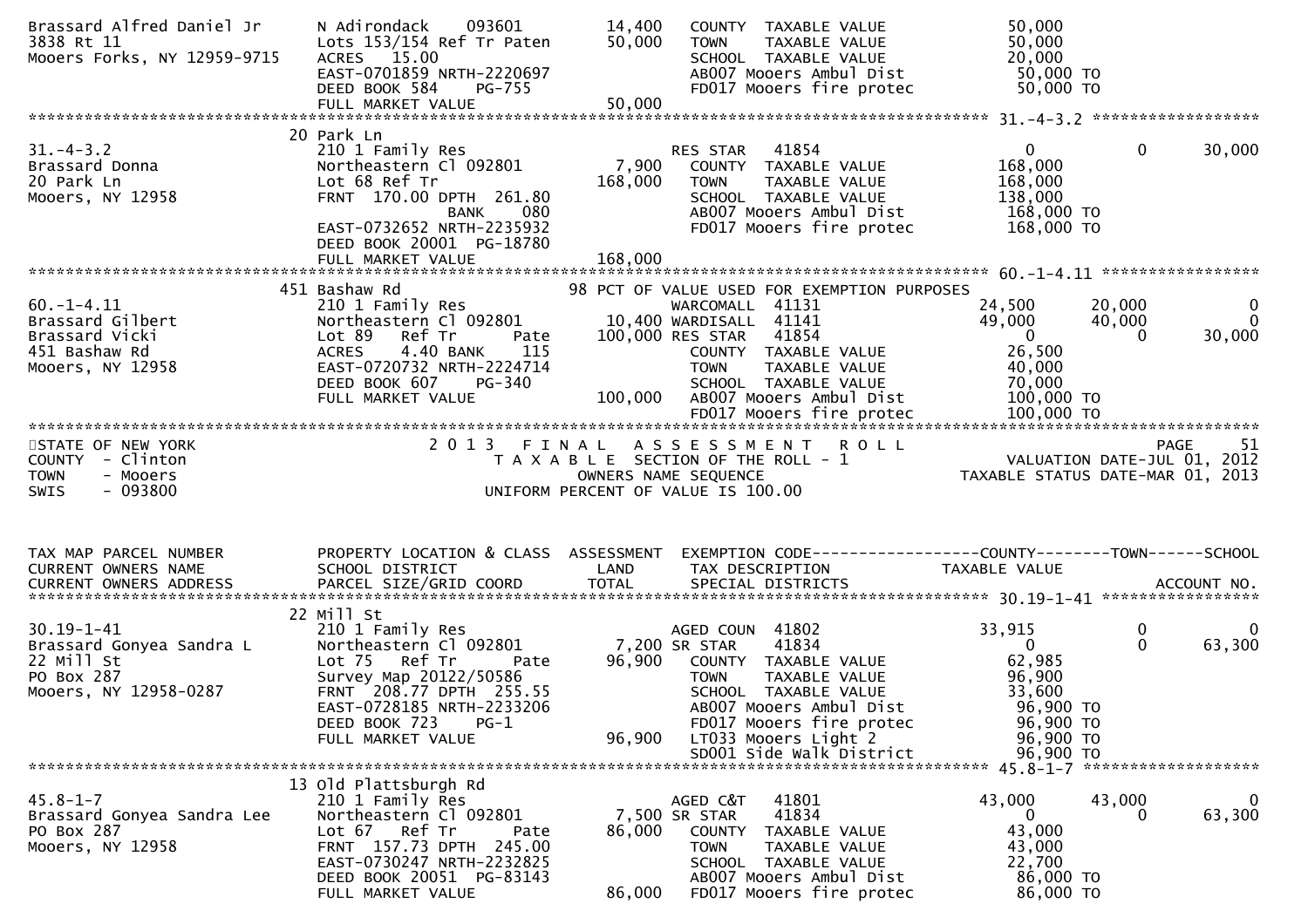|                                                                                                                |                                                                                                                                                                                                     |                         | LT033 Mooers Light 2<br>SD001 Side Walk District                                                                                                                                                                               | 86,000 TO<br>86,000 TO                                                 |                                                                    |
|----------------------------------------------------------------------------------------------------------------|-----------------------------------------------------------------------------------------------------------------------------------------------------------------------------------------------------|-------------------------|--------------------------------------------------------------------------------------------------------------------------------------------------------------------------------------------------------------------------------|------------------------------------------------------------------------|--------------------------------------------------------------------|
|                                                                                                                |                                                                                                                                                                                                     |                         |                                                                                                                                                                                                                                |                                                                        |                                                                    |
| $15. - 1 - 16$<br>Brassard Life Use Rena P<br>Benner Bonnie<br>7 Bashaw Rd<br>Mooers, NY 12958                 | 1278 Hemmingford Rd<br>210 1 Family Res<br>Northeastern Cl 092801<br>Ref Tr<br>Lot 70<br>Pate<br><b>ACRES</b><br>1.50<br>EAST-0728346 NRTH-2245664<br>DEED BOOK 20092 PG-24119<br>FULL MARKET VALUE | 76,200                  | 99 PCT OF VALUE USED FOR EXEMPTION PURPOSES<br>WARCOMALL 41131<br>8,400 AGED - ALL 41800<br>76,200 SR STAR<br>41834<br>COUNTY TAXABLE VALUE<br><b>TOWN</b><br>TAXABLE VALUE<br>SCHOOL TAXABLE VALUE<br>AB007 Mooers Ambul Dist | 18,860<br>28,289<br>$\mathbf{0}$<br>29,051<br>29,051<br>0<br>76,200 TO | 18,860<br>$\overline{0}$<br>37,719<br>28,289<br>38,481<br>$\Omega$ |
|                                                                                                                |                                                                                                                                                                                                     |                         |                                                                                                                                                                                                                                |                                                                        |                                                                    |
|                                                                                                                |                                                                                                                                                                                                     |                         |                                                                                                                                                                                                                                |                                                                        |                                                                    |
| $42. - 1 - 6$<br>Brassard Mark<br>Brassard Heather<br>363 Cannon Corners Rd<br>Mooers Forks, NY 12959          | Cannon Corners Rd<br>311 Res vac land<br>Northeastern Cl 092801<br>Lot 195 Ref Tr<br>Pate<br>FRNT 150.00 DPTH 125.00<br>EAST-0689148 NRTH-2227077<br>DEED BOOK 20122 PG-49318<br>FULL MARKET VALUE  | 4,000<br>4,000<br>4,000 | COUNTY TAXABLE VALUE<br>TAXABLE VALUE<br><b>TOWN</b><br>SCHOOL TAXABLE VALUE<br>AB007 Mooers Ambul Dist<br>FD017 Mooers fire protec                                                                                            | 4,000<br>4,000<br>4,000<br>4,000 TO<br>4,000 TO                        |                                                                    |
|                                                                                                                |                                                                                                                                                                                                     |                         |                                                                                                                                                                                                                                |                                                                        |                                                                    |
| STATE OF NEW YORK<br>COUNTY - Clinton<br>- Mooers<br><b>TOWN</b>                                               | 2 0 1 3                                                                                                                                                                                             | FINAL                   | <b>ROLL</b><br>A S S E S S M E N T<br>T A X A B L E SECTION OF THE ROLL - 1<br>OWNERS NAME SEQUENCE                                                                                                                            | VALUATION DATE-JUL 01, 2012<br>TAXABLE STATUS DATE-MAR 01, 2013        | <b>PAGE</b><br>52                                                  |
| $-093800$<br><b>SWIS</b>                                                                                       |                                                                                                                                                                                                     |                         | UNIFORM PERCENT OF VALUE IS 100.00                                                                                                                                                                                             |                                                                        |                                                                    |
|                                                                                                                |                                                                                                                                                                                                     |                         |                                                                                                                                                                                                                                |                                                                        |                                                                    |
| TAX MAP PARCEL NUMBER<br>CURRENT OWNERS NAME<br>CURRENT OWNERS ADDRESS                                         | PROPERTY LOCATION & CLASS ASSESSMENT<br>SCHOOL DISTRICT                                                                                                                                             | LAND                    | EXEMPTION CODE-----------------COUNTY--------TOWN------SCHOOL<br>TAX DESCRIPTION                                                                                                                                               | TAXABLE VALUE                                                          |                                                                    |
|                                                                                                                | 363 Cannon Corners Rd                                                                                                                                                                               |                         |                                                                                                                                                                                                                                |                                                                        |                                                                    |
| $42. - 1 - 7$<br>Brassard Mark E<br>Brassard Heather L<br>363 Cannon Corners Rd<br>Mooers Forks, NY 12959-2924 | 210 1 Family Res<br>Northeastern Cl 092801<br>Lot 195 Ref Tr<br>Pate<br><b>ACRES</b><br>3.90 BANK<br>080<br>EAST-0688999 NRTH-2227240<br>DEED BOOK 98001 PG-06565                                   | 6,700<br>99,000         | 41854<br>RES STAR<br>COUNTY TAXABLE VALUE<br>TAXABLE VALUE<br><b>TOWN</b><br>SCHOOL TAXABLE VALUE<br>AB007 Mooers Ambul Dist<br>FD017 Mooers fire protec                                                                       | $\mathbf{0}$<br>99,000<br>99,000<br>69,000<br>99,000 TO<br>99,000 TO   | $\mathbf 0$<br>30,000                                              |
|                                                                                                                | FULL MARKET VALUE                                                                                                                                                                                   | 99,000                  |                                                                                                                                                                                                                                |                                                                        |                                                                    |
| $57 - 3 - 3$<br>Brassard Mitchell A<br>365 Steam Mill Rd<br>Ellenburg Center, NY 12934                         | Rt 11<br>311 Res vac land<br>N Adirondack<br>093601<br>Lot 193 Ref Tr<br>Pate<br>FRNT 160.00 DPTH 160.00<br>EAST-0684985 NRTH-2217274<br>DEED BOOK 20051 PG-81251                                   | 4,200<br>4,200          | COUNTY<br>TAXABLE VALUE<br><b>TOWN</b><br>TAXABLE VALUE<br>SCHOOL TAXABLE VALUE<br>AB007 Mooers Ambul Dist<br>FD017 Mooers fire protec                                                                                         | 4,200<br>4,200<br>4,200<br>4,200 TO<br>4,200 TO                        |                                                                    |
|                                                                                                                | FULL MARKET VALUE                                                                                                                                                                                   | 4,200                   |                                                                                                                                                                                                                                |                                                                        |                                                                    |
|                                                                                                                | 76 Garrand Rd                                                                                                                                                                                       |                         |                                                                                                                                                                                                                                |                                                                        |                                                                    |
| $30. - 1 - 8.4$<br>Brault Susan M<br>76 Garrand Rd<br>Mooers, NY 12958                                         | 240 Rural res<br>Northeastern Cl 092801<br>Lot 75 Ref Tr<br>ACRES 10.70<br>EAST-0724355 NRTH-2235389                                                                                                | 14,800<br>62,500        | 41854<br>RES STAR<br>COUNTY TAXABLE VALUE<br>TAXABLE VALUE<br><b>TOWN</b><br>SCHOOL TAXABLE VALUE<br>AB007 Mooers Ambul Dist                                                                                                   | $\mathbf{0}$<br>62,500<br>62,500<br>32,500<br>62,500 TO                | 0<br>30,000                                                        |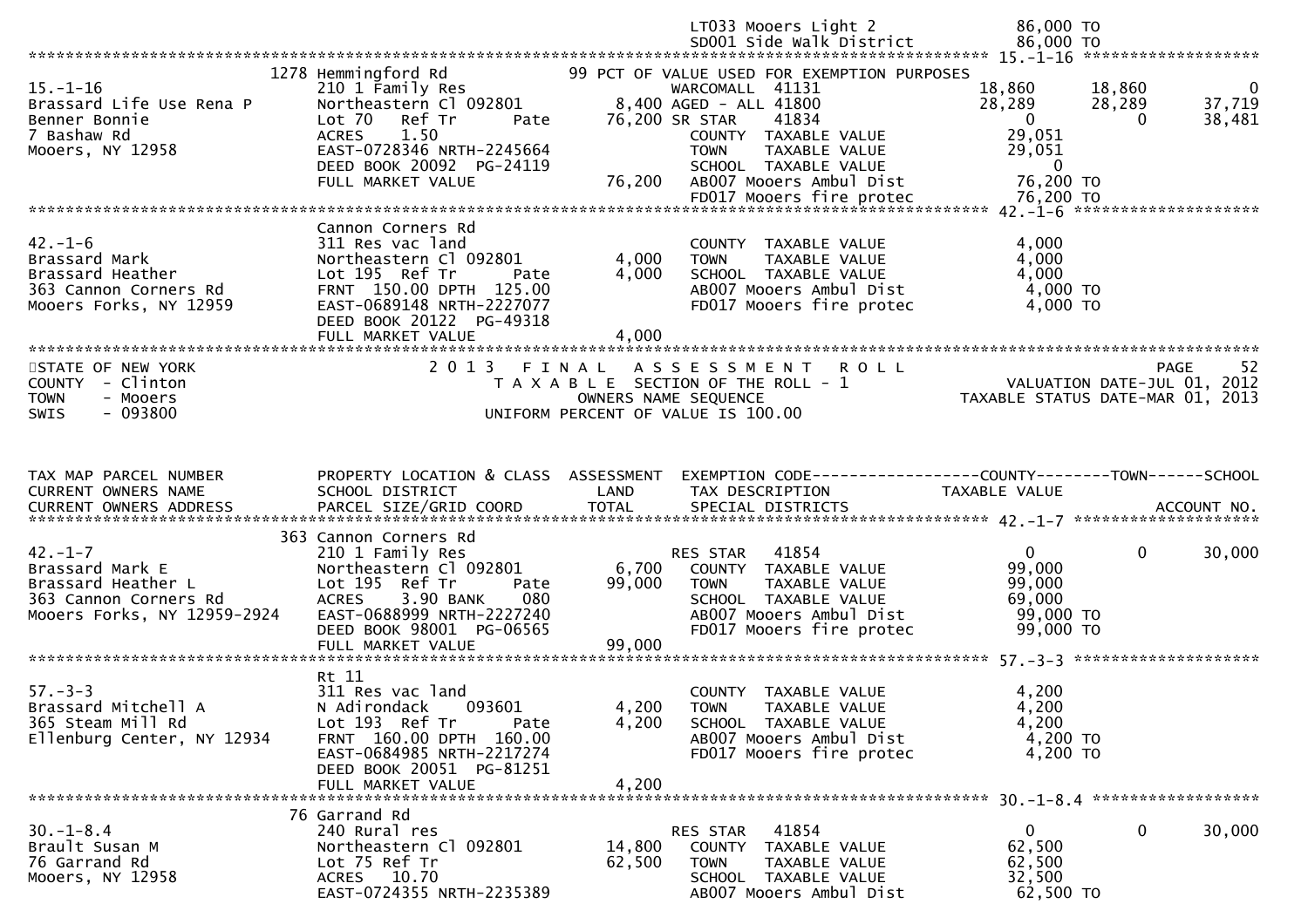|                                                                                                    | DEED BOOK 99001 PG-09544<br>FULL MARKET VALUE                                                                                                                                                               | 62,500                    | FD017 Mooers fire protec<br>LT033 Mooers Light 2<br>SD001 Side Walk District                                                                                   | 62,500 TO<br>62,500 TO<br>62,500 TO                                         |             |
|----------------------------------------------------------------------------------------------------|-------------------------------------------------------------------------------------------------------------------------------------------------------------------------------------------------------------|---------------------------|----------------------------------------------------------------------------------------------------------------------------------------------------------------|-----------------------------------------------------------------------------|-------------|
|                                                                                                    |                                                                                                                                                                                                             |                           |                                                                                                                                                                |                                                                             |             |
| $31. - 4 - 6$<br>Bray Lisa<br>38 Church St<br>Chazy, NY 12921                                      | 1544 Lavalley Rd<br>210 1 Family Res<br>Northeastern Cl 092801<br>Ref Tr<br>Lot <sub>44</sub><br>Pate<br><b>ACRES</b><br>1.40<br>EAST-0733434 NRTH-2235086<br>DEED BOOK 20021 PG-45523<br>FULL MARKET VALUE | 8,300<br>53,200<br>53,200 | COUNTY TAXABLE VALUE<br>TAXABLE VALUE<br><b>TOWN</b><br>SCHOOL TAXABLE VALUE<br>AB007 Mooers Ambul Dist<br>FD017 Mooers fire protec                            | 53,200<br>53,200<br>53,200<br>53,200 TO<br>53,200 TO                        |             |
|                                                                                                    | 392 Emery Rd                                                                                                                                                                                                |                           |                                                                                                                                                                |                                                                             |             |
| $44. -2 - 7.6$<br>Breuer Theodore J<br>Breuer Charlene A<br>392 Emery Rd<br>Mooers Forks, NY 12959 | 210 1 Family Res<br>Northeastern Cl 092801<br>Lot 100 Ref Tr<br>FRNT 208.00 DPTH 208.00<br>EAST-0717569 NRTH-2231815<br>DEED BOOK 20011 PG-33494<br>FULL MARKET VALUE                                       | 8,100<br>88,700<br>88,700 | 41854<br>RES STAR<br>COUNTY TAXABLE VALUE<br><b>TOWN</b><br>TAXABLE VALUE<br>SCHOOL TAXABLE VALUE<br>AB007 Mooers Ambul Dist<br>FD017 Mooers fire protec       | $\overline{0}$<br>0<br>88,700<br>88,700<br>58,700<br>88,700 TO<br>88,700 TO | 30,000      |
|                                                                                                    |                                                                                                                                                                                                             |                           |                                                                                                                                                                |                                                                             |             |
| STATE OF NEW YORK<br>COUNTY - Clinton<br><b>TOWN</b><br>- Mooers<br>$-093800$<br><b>SWIS</b>       | 2013 FINAL                                                                                                                                                                                                  | OWNERS NAME SEQUENCE      | A S S E S S M E N T R O L L<br>T A X A B L E SECTION OF THE ROLL - 1<br>UNIFORM PERCENT OF VALUE IS 100.00                                                     | VALUATION DATE-JUL 01, 2012<br>TAXABLE STATUS DATE-MAR 01, 2013             | -53<br>PAGE |
|                                                                                                    |                                                                                                                                                                                                             |                           |                                                                                                                                                                |                                                                             |             |
|                                                                                                    |                                                                                                                                                                                                             |                           |                                                                                                                                                                |                                                                             |             |
| TAX MAP PARCEL NUMBER<br>CURRENT OWNERS NAME                                                       | PROPERTY LOCATION & CLASS ASSESSMENT<br>SCHOOL DISTRICT                                                                                                                                                     | LAND                      | EXEMPTION        CODE------------------COUNTY-------TOWN------SCHOOL<br>TAX DESCRIPTION                                                                        | TAXABLE VALUE                                                               |             |
|                                                                                                    |                                                                                                                                                                                                             |                           |                                                                                                                                                                |                                                                             |             |
| $44. -2 - 7.16$<br>Breuer Theodore J<br>Breuer Charlene A<br>392 Emery Rd<br>Mooers, NY 12959      | Emery Rd<br>311 Res vac land<br>Northeastern Cl 092801<br>Lot 100 Ref Tr<br>ACRES 1.00<br>EAST-0717572 NRTH-2231611<br>DEED BOOK 20061 PG-91113                                                             | 8,000<br>8,000            | COUNTY TAXABLE VALUE<br><b>TOWN</b><br>TAXABLE VALUE<br>SCHOOL TAXABLE VALUE<br>AB007 Mooers Ambul Dist<br>FD017 Mooers fire protec                            | 8,000<br>8,000<br>8,000<br>$8,000$ TO<br>8,000 TO                           |             |
|                                                                                                    | FULL MARKET VALUE                                                                                                                                                                                           | 8,000                     |                                                                                                                                                                |                                                                             |             |
|                                                                                                    |                                                                                                                                                                                                             |                           |                                                                                                                                                                |                                                                             |             |
| $31. -4 - 15.113$<br>Breyette Irving L III<br>1458 Lavalley Rd<br>Mooers, NY 12958                 | 1458 Lavalley Rd<br>210 1 Family Res<br>Northeastern Cl 092801<br>Lot 45 Ref Tr<br>FRNT 125.00 DPTH 110.00<br><b>BANK</b><br>080<br>EAST-0734627 NRTH-2233326                                               | 88,500                    | 41854<br>RES STAR<br>5,700 COUNTY TAXABLE VALUE<br>TAXABLE VALUE<br><b>TOWN</b><br>SCHOOL TAXABLE VALUE<br>AB007 Mooers Ambul Dist<br>FD017 Mooers fire protec | $\mathbf{0}$<br>0<br>88,500<br>88,500<br>58,500<br>88,500 TO<br>88,500 TO   | 30,000      |
|                                                                                                    | DEED BOOK 20102 PG-31752<br>FULL MARKET VALUE                                                                                                                                                               | 88,500                    |                                                                                                                                                                |                                                                             |             |
|                                                                                                    | 568 Gilbert Rd                                                                                                                                                                                              |                           |                                                                                                                                                                |                                                                             |             |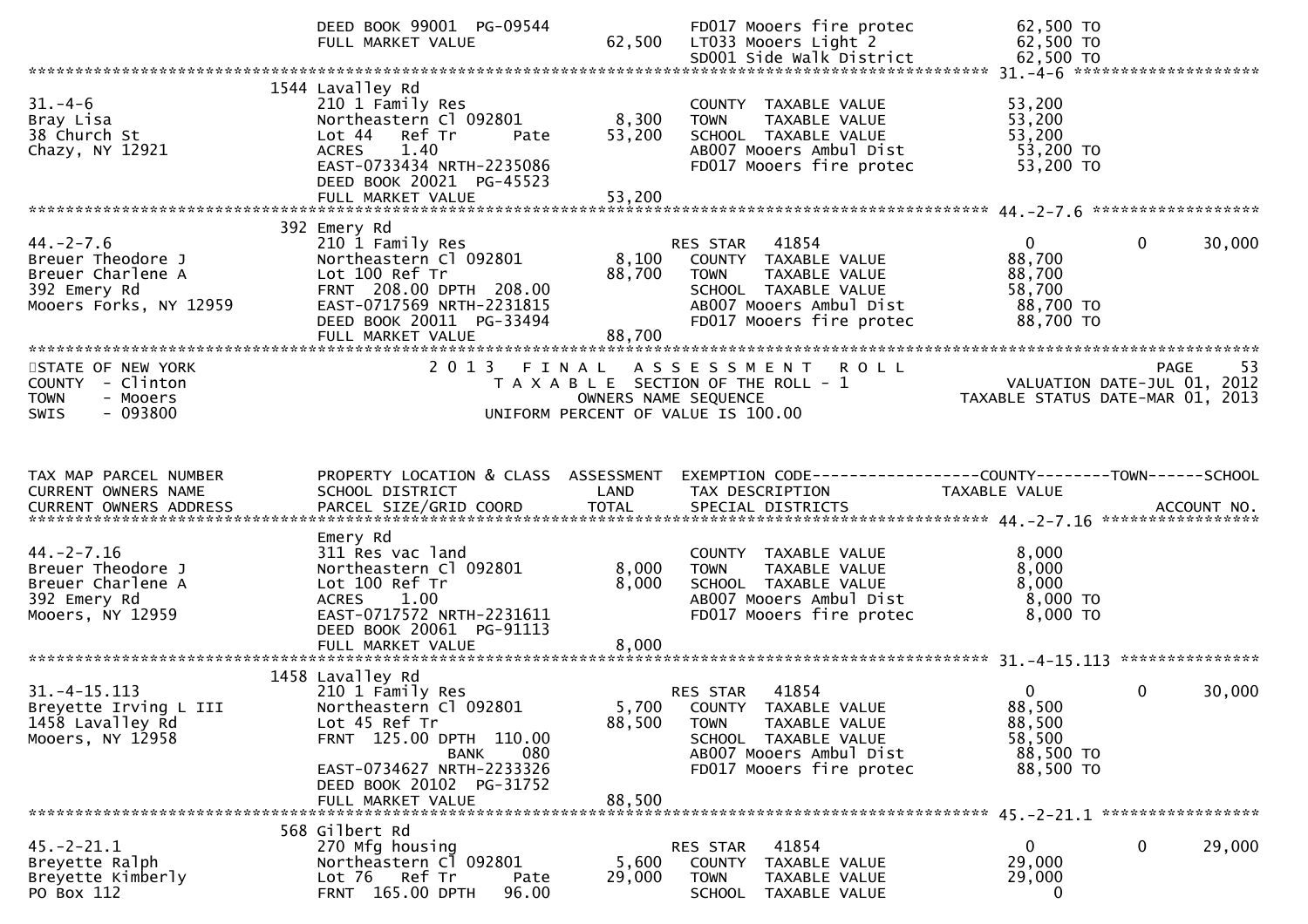| Mooers, NY 12958                                                        | 050<br><b>BANK</b><br>EAST-0725515 NRTH-2229546<br>DEED BOOK 981<br>PG-239<br>FULL MARKET VALUE                                                                                             | 29,000                  | AB007 Mooers Ambul Dist<br>FD017 Mooers fire protec                                                                                 | 29,000 TO<br>29,000 TO                                                   |                   |
|-------------------------------------------------------------------------|---------------------------------------------------------------------------------------------------------------------------------------------------------------------------------------------|-------------------------|-------------------------------------------------------------------------------------------------------------------------------------|--------------------------------------------------------------------------|-------------------|
|                                                                         |                                                                                                                                                                                             |                         |                                                                                                                                     |                                                                          |                   |
| $57. - 2 - 18.1$<br>Breyette Ralph C<br>PO Box 112<br>Mooers, NY 12958  | Hurlburt Rd<br>$314$ Rural vac<10<br>093601<br>N Adirondack<br>Lot 182 Ref Tr<br>Pate<br>4.30<br><b>ACRES</b><br>EAST-0692536 NRTH-2218674<br>DEED BOOK 20031 PG-62926<br>FULL MARKET VALUE | 7,300<br>7,300<br>7,300 | COUNTY TAXABLE VALUE<br>TAXABLE VALUE<br>TOWN<br>SCHOOL TAXABLE VALUE<br>AB007 Mooers Ambul Dist<br>FD017 Mooers fire protec        | 7,300<br>7,300<br>7,300<br>7,300 TO<br>7,300 TO                          |                   |
|                                                                         | Rt 11                                                                                                                                                                                       |                         |                                                                                                                                     |                                                                          |                   |
| $57. - 2 - 18.2$<br>Breyette Ralph C<br>PO Box 112<br>Mooers, NY 12958  | 311 Res vac land<br>N Adirondack 093601<br>Lot 182 Ref Tr Patent<br>FRNT 110.00 DPTH 375.00<br>EAST-0692653 NRTH-2218885<br>DEED BOOK 20031 PG-62923<br>FULL MARKET VALUE                   | 4,700<br>4,700<br>4,700 | COUNTY TAXABLE VALUE<br><b>TOWN</b><br>TAXABLE VALUE<br>SCHOOL TAXABLE VALUE<br>AB007 Mooers Ambul Dist<br>FD017 Mooers fire protec | 4,700<br>4,700<br>4,700<br>4,700 TO<br>$4,700$ TO                        |                   |
| STATE OF NEW YORK                                                       |                                                                                                                                                                                             |                         | 2013 FINAL ASSESSMENT ROLL                                                                                                          |                                                                          | <b>PAGE</b><br>54 |
| COUNTY - Clinton<br><b>TOWN</b><br>- Mooers<br>$-093800$<br><b>SWIS</b> |                                                                                                                                                                                             | OWNERS NAME SEQUENCE    | T A X A B L E SECTION OF THE ROLL - 1<br>UNIFORM PERCENT OF VALUE IS 100.00                                                         | ہے ہے<br>2012 ,VALUATION DATE-JUL 01<br>2013 ,TAXABLE STATUS DATE-MAR 01 |                   |
|                                                                         |                                                                                                                                                                                             |                         |                                                                                                                                     |                                                                          |                   |
| TAX MAP PARCEL NUMBER<br>CURRENT OWNERS NAME                            | SCHOOL DISTRICT                                                                                                                                                                             | LAND                    | PROPERTY LOCATION & CLASS ASSESSMENT EXEMPTION CODE----------------COUNTY-------TOWN------SCHOOL<br>TAX DESCRIPTION                 | TAXABLE VALUE                                                            |                   |
|                                                                         |                                                                                                                                                                                             |                         |                                                                                                                                     |                                                                          |                   |
| $57. - 2 - 18.11$<br>Breyette Ralph C<br>PO Box 112<br>Mooers, NY 12958 | 73 Hurlburt Rd<br>312 Vac w/imprv<br>N Adirondack<br>093601<br>Lot 182 Ref Tr<br>ACRES 1.40<br>EAST-0692818 NRTH-2218604<br>DEED BOOK 20031 PG-62926                                        | 5,400<br>8,300          | COUNTY TAXABLE VALUE<br>TAXABLE VALUE<br><b>TOWN</b><br>SCHOOL TAXABLE VALUE<br>AB007 Mooers Ambul Dist<br>FD017 Mooers fire protec | 8,300<br>8,300<br>8,300<br>8,300 TO<br>8,300 TO                          |                   |
|                                                                         |                                                                                                                                                                                             |                         |                                                                                                                                     |                                                                          |                   |
| $57. - 2 - 30.2$<br>Breyette Ralph C<br>PO Box 112<br>Mooers, NY 12958  | 4303 Rt 11<br>311 Res vac land<br>093601<br>N Adirondack<br>Lot 182 Ref Tr<br>FRNT 118.00 DPTH 190.00<br>EAST-0690972 NRTH-2218508<br>DEED BOOK 20031 PG-62924                              | 4,500<br>4,500          | COUNTY TAXABLE VALUE<br>TAXABLE VALUE<br><b>TOWN</b><br>SCHOOL TAXABLE VALUE<br>AB007 Mooers Ambul Dist<br>FD017 Mooers fire protec | 4,500<br>4,500<br>4,500<br>4,500 TO<br>4,500 TO                          |                   |
|                                                                         | 432 Rt 22                                                                                                                                                                                   |                         |                                                                                                                                     |                                                                          |                   |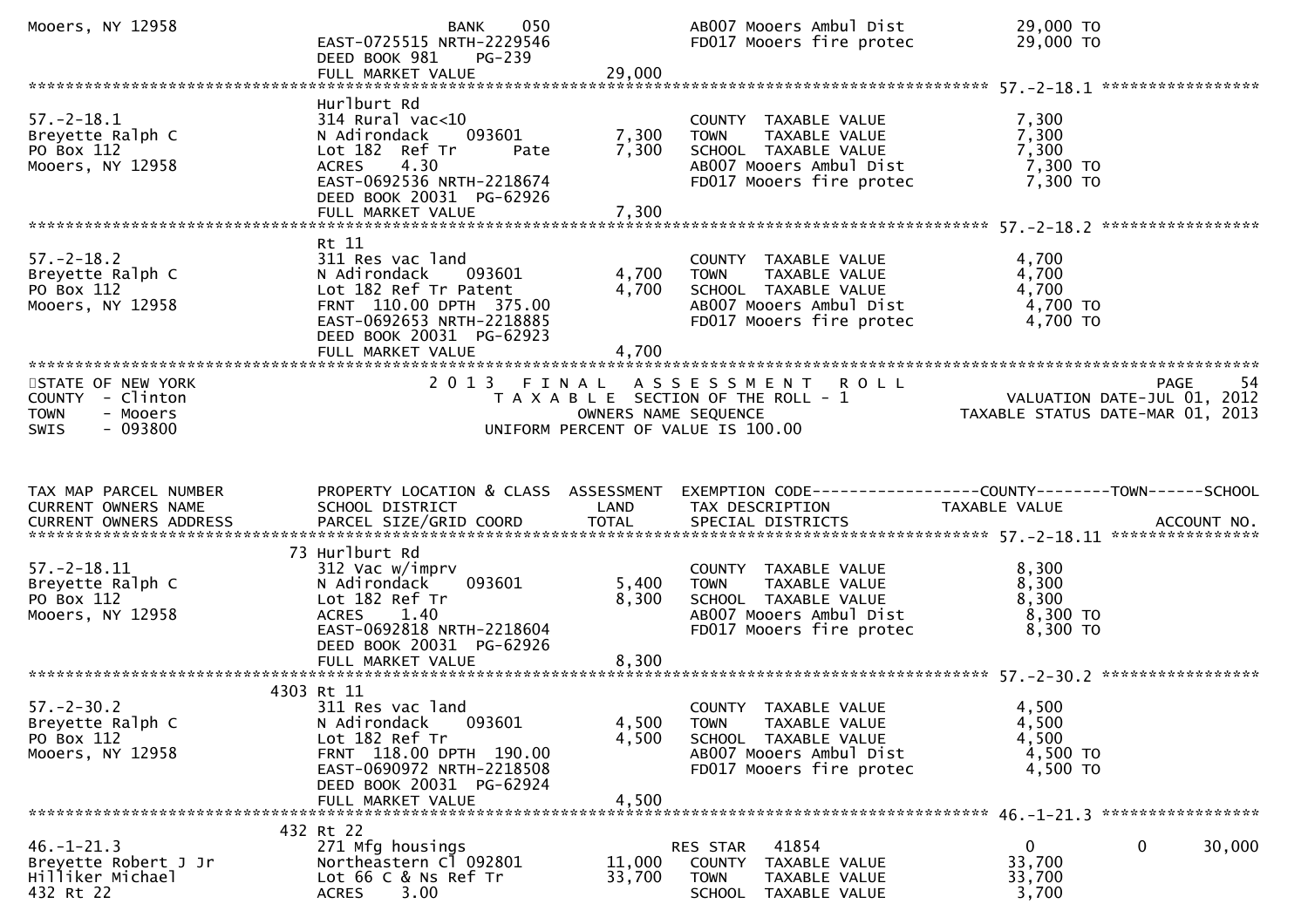| Mooers, NY 12958                                                                                                                        | EAST-0731924 NRTH-2225325<br>DEED BOOK 1035 PG-335<br>FULL MARKET VALUE                                                                                             | 33,700                     | AB007 Mooers Ambul Dist<br>FD017 Mooers fire protec                                                                                                   | 33,700 TO<br>33,700 TO                                                         |                   |
|-----------------------------------------------------------------------------------------------------------------------------------------|---------------------------------------------------------------------------------------------------------------------------------------------------------------------|----------------------------|-------------------------------------------------------------------------------------------------------------------------------------------------------|--------------------------------------------------------------------------------|-------------------|
|                                                                                                                                         |                                                                                                                                                                     |                            |                                                                                                                                                       |                                                                                |                   |
| $29. - 1 - 12.11$<br>Brigham Kenneth S<br>Mylin Gale S<br>67 East Cottage Ave<br>Millersville, PA 17551                                 | Blackman Corners Rd<br>$314$ Rural vac<10<br>Northeastern Cl 092801<br>Lot 117 Ref Tr<br>ACRES 2.10<br>EAST-0712964 NRTH-2234392<br>DEED BOOK 20082 PG-17631        | 8,800<br>8,800             | COUNTY TAXABLE VALUE<br>TAXABLE VALUE<br><b>TOWN</b><br>SCHOOL TAXABLE VALUE<br>AB007 Mooers Ambul Dist<br>FD017 Mooers fire protec                   | 8,800<br>8,800<br>8,800<br>8,800 TO<br>8,800 TO                                |                   |
|                                                                                                                                         | Bush Rd                                                                                                                                                             |                            |                                                                                                                                                       |                                                                                |                   |
| $12. - 1 - 5.3$<br>Brockway Douglas J<br>102 Trade Rd<br>Plattsburgh, NY 12901                                                          | 321 Abandoned ag<br>Northeastern Cl <sup>-</sup> 092801<br>Lot 175 Ref Tr<br>ACRES 37.00<br>EAST-0691888 NRTH-2247953<br>DEED BOOK 1032 PG-299<br>FULL MARKET VALUE | 22,400<br>22,400<br>22,400 | COUNTY TAXABLE VALUE<br><b>TOWN</b><br>TAXABLE VALUE<br>SCHOOL TAXABLE VALUE<br>AB007 Mooers Ambul Dist<br>FD017 Mooers fire protec                   | 22,400<br>22,400<br>22,400<br>22,400 TO<br>22,400 TO                           |                   |
|                                                                                                                                         |                                                                                                                                                                     |                            |                                                                                                                                                       |                                                                                |                   |
| STATE OF NEW YORK<br>COUNTY - Clinton<br><b>TOWN</b><br>- Mooers<br>$-093800$<br>SWIS                                                   |                                                                                                                                                                     | OWNERS NAME SEQUENCE       | 2013 FINAL ASSESSMENT ROLL<br>T A X A B L E SECTION OF THE ROLL - 1<br>UNIFORM PERCENT OF VALUE IS 100.00                                             | رر<br>2012 ,VALUATION DATE-JUL 01<br>2013 ,TAXABLE STATUS DATE-MAR 01          | <b>PAGE</b><br>55 |
|                                                                                                                                         |                                                                                                                                                                     |                            |                                                                                                                                                       |                                                                                |                   |
|                                                                                                                                         |                                                                                                                                                                     |                            |                                                                                                                                                       |                                                                                |                   |
| TAX MAP PARCEL NUMBER<br>CURRENT OWNERS NAME<br>CURRENT OWNERS ADDRESS PARCEL SIZE/GRID COORD TOTAL SPECIAL DISTRICTS 70-12 ACCOUNT NO. | PROPERTY LOCATION & CLASS ASSESSMENT<br>SCHOOL DISTRICT                                                                                                             | LAND                       | EXEMPTION CODE-----------------COUNTY-------TOWN------SCHOOL<br>TAX DESCRIPTION                                                                       | TAXABLE VALUE                                                                  |                   |
|                                                                                                                                         | 1020 Hemmingford Rd                                                                                                                                                 |                            |                                                                                                                                                       |                                                                                |                   |
| $30. -2 - 4.2$<br>Brooks Bradley T<br>36768 Reese Rd<br>Clayton, NY 13624                                                               | 241 Rural res&ag<br>Northeastern Cl 092801<br>Lot 69 Ref Tr<br>ACRES 26.50<br>EAST-0728802 NRTH-2238964<br>DEED BOOK 20041 PG-69242                                 | 25,900<br>151,600          | RES STAR 41854<br>COUNTY TAXABLE VALUE<br><b>TOWN</b><br>TAXABLE VALUE<br>SCHOOL TAXABLE VALUE<br>AB007 Mooers Ambul Dist<br>FD017 Mooers fire protec | $\mathbf{0}$<br>0<br>151,600<br>151,600<br>121,600<br>151,600 TO<br>151,600 TO | 30,000            |
|                                                                                                                                         | FULL MARKET VALUE                                                                                                                                                   | 151,600                    |                                                                                                                                                       |                                                                                |                   |
|                                                                                                                                         | Hemmingford Rd                                                                                                                                                      |                            |                                                                                                                                                       |                                                                                |                   |
| $30. -2 - 4.112$<br>Brooks Bradley T<br>Brooks Lana E<br>36768 Reese Rd<br>Clayton, NY 13624                                            | 322 Rural vac>10<br>Northeastern Cl 092801<br>Lots 69 Ref Tr Paten<br>ACRES 44.60<br>EAST-0729808 NRTH-2239012<br>DEED BOOK 20061 PG-92470                          | 36,500<br>36,500           | COUNTY TAXABLE VALUE<br><b>TOWN</b><br>TAXABLE VALUE<br>SCHOOL TAXABLE VALUE<br>AB007 Mooers Ambul Dist<br>FD017 Mooers fire protec                   | 36,500<br>36,500<br>36,500<br>36,500 TO<br>36,500 TO                           |                   |
|                                                                                                                                         | FULL MARKET VALUE                                                                                                                                                   | 36,500                     |                                                                                                                                                       |                                                                                |                   |
|                                                                                                                                         | 1050 Hemmingford Rd                                                                                                                                                 |                            |                                                                                                                                                       |                                                                                |                   |
| $30. -2 - 4.12$<br>Brooks Jesse<br>Brooks Natasha<br>1048 Hemmingford Rd<br>Mooers, NY 12958                                            | 240 Rural res<br>Northeastern Cl 092801<br>Lot 69 Ref Tr<br>ACRES 50.20 BANK<br>850<br>EAST-0729361 NRTH-2240392                                                    | 38,600<br>138,700          | 41854<br>RES STAR<br>COUNTY TAXABLE VALUE<br><b>TOWN</b><br>TAXABLE VALUE<br>SCHOOL TAXABLE VALUE<br>AB007 Mooers Ambul Dist                          | 0<br>0<br>138,700<br>138,700<br>108,700<br>138,700 TO                          | 30,000            |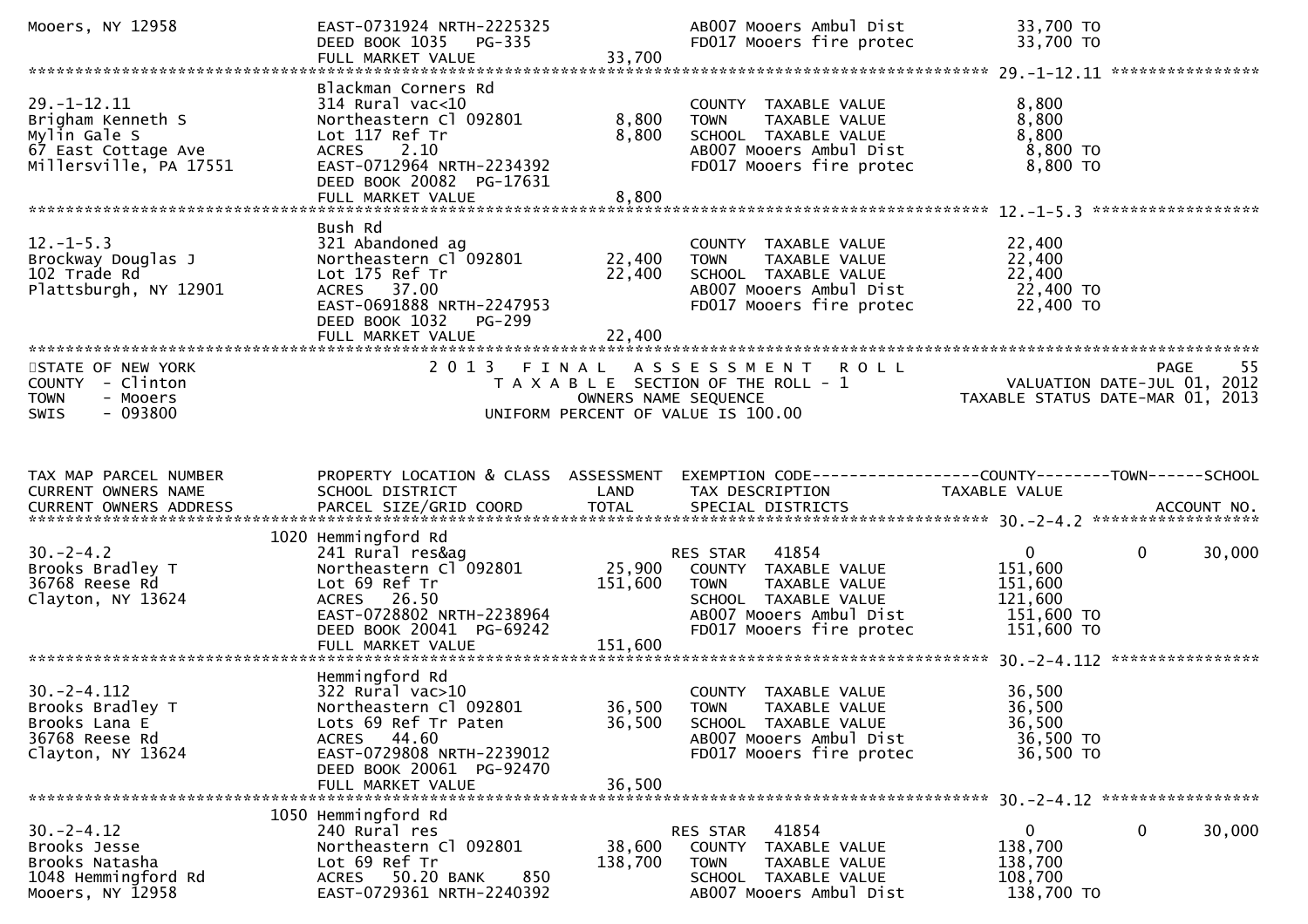|                                                                                                                                                   | DEED BOOK 20122 PG-50708                                                                                                                                                         |                               | FD017 Mooers fire protec                                                                                                                                                                       | 138,700 TO                                                                                 |                                                        |
|---------------------------------------------------------------------------------------------------------------------------------------------------|----------------------------------------------------------------------------------------------------------------------------------------------------------------------------------|-------------------------------|------------------------------------------------------------------------------------------------------------------------------------------------------------------------------------------------|--------------------------------------------------------------------------------------------|--------------------------------------------------------|
|                                                                                                                                                   |                                                                                                                                                                                  |                               |                                                                                                                                                                                                |                                                                                            |                                                        |
| $31 - 4 - 1$<br>Brooks Larry K<br>Brooks Janet M<br>657 Gilbert Rd<br>Mooers, NY 12958<br>MAY BE SUBJECT TO PAYMENT                               | Rt 11<br>105 Vac farmland<br>Northeastern Cl 092801<br>Lot 68<br>Ref Tr<br>Pate<br>ACRES 147.90<br>EAST-0731951 NRTH-2234510<br>DEED BOOK 878<br>$PG-30$<br>FULL MARKET VALUE    | 102,800<br>105,000<br>105,000 | AGRI DISTR 41720<br>COUNTY TAXABLE VALUE<br>TAXABLE VALUE<br><b>TOWN</b><br>SCHOOL TAXABLE VALUE<br>AB007 Mooers Ambul Dist<br>FD017 Mooers fire protec<br>LT033 Mooers Light 2                | 13,012<br>91,988<br>91,988<br>91,988<br>105,000 TO<br>105,000 TO<br>34,650 TO<br>34,650 TO | 13,012<br>13,012                                       |
|                                                                                                                                                   |                                                                                                                                                                                  |                               |                                                                                                                                                                                                |                                                                                            |                                                        |
| $45.-2-19.1$<br>Brooks Larry K<br>Brooks Janet M<br>657 Gilbert Rd<br>Mooers, NY 12958<br>MAY BE SUBJECT TO PAYMENT<br>UNDER AGDIST LAW TIL 2017  | 726 Gilbert Rd<br>240 Rural res<br>Northeastern Cl 092801<br>Lot 67 Ref Tr<br>Pate<br>ACRES 33.80<br>EAST-0728799 NRTH-2230432<br>DEED BOOK 878<br>PG-30<br>FULL MARKET VALUE    | 31,200<br>74,700<br>74,700    | AGRI DISTR 41720<br>COUNTY TAXABLE VALUE<br><b>TOWN</b><br>TAXABLE VALUE<br>SCHOOL TAXABLE VALUE<br>AB007 Mooers Ambul Dist<br>FD017 Mooers fire protec                                        | 11, 175<br>63,525<br>63,525<br>63,525<br>74,700 TO<br>74,700 TO                            | 11,175<br>11,175                                       |
| STATE OF NEW YORK<br>COUNTY - Clinton<br><b>TOWN</b><br>- Mooers<br>$-093800$<br><b>SWIS</b>                                                      | 2 0 1 3                                                                                                                                                                          |                               | FINAL ASSESSMENT ROLL<br>T A X A B L E SECTION OF THE ROLL - 1<br>OWNERS NAME SEQUENCE<br>UNIFORM PERCENT OF VALUE IS 100.00                                                                   | N I K O L L<br>VALUATION DATE-JUL 01, 2012<br>TAXABLE STATUS DATE-MAR 01, 2013             | 56<br>PAGE                                             |
|                                                                                                                                                   |                                                                                                                                                                                  |                               |                                                                                                                                                                                                |                                                                                            |                                                        |
| TAX MAP PARCEL NUMBER<br>CURRENT OWNERS NAME                                                                                                      | PROPERTY LOCATION & CLASS ASSESSMENT<br>SCHOOL DISTRICT                                                                                                                          | LAND                          | EXEMPTION CODE------------------COUNTY--------TOWN------SCHOOL<br>TAX DESCRIPTION                                                                                                              | TAXABLE VALUE                                                                              |                                                        |
| $45. -2 - 20.1$<br>Brooks Larry K<br>Brooks Janet<br>657 Gilbert Rd<br>Mooers, NY 12958<br>MAY BE SUBJECT TO PAYMENT<br>UNDER AGDIST LAW TIL 2017 | 657 Gilbert Rd<br>112 Dairy farm<br>Northeastern Cl 092801<br>Lot 76 Ref Tr Patent<br>ACRES 145.60<br>EAST-0727269 NRTH-2230075<br>$PG-30$<br>DEED BOOK 878<br>FULL MARKET VALUE | 557,000                       | 10 YR AGR 41700<br>87,700 AGRI DISTR 41720<br>557,000 483A EX<br>42100<br>COUNTY TAXABLE VALUE<br><b>TOWN</b><br>TAXABLE VALUE<br>SCHOOL TAXABLE VALUE<br>AB007 Mooers Ambul Dist<br>41,200 EX | 50,000<br>7,179<br>41,200<br>458,621<br>458,621<br>458,621<br>515,800 TO                   | 50,000<br>50,000<br>7,179<br>7,179<br>41,200<br>41,200 |
|                                                                                                                                                   |                                                                                                                                                                                  |                               | FD017 Mooers fire protec<br>41,200 EX                                                                                                                                                          | 515,800 TO                                                                                 |                                                        |
|                                                                                                                                                   |                                                                                                                                                                                  |                               |                                                                                                                                                                                                |                                                                                            |                                                        |
| $45. - 4 - 6$<br>Brooks Larry K<br>Brooks Janet M<br>657 Gilbert Rd<br>Mooers, NY 12958                                                           | Rt 22<br>105 Vac farmland<br>Northeastern Cl 092801<br>Lot 66 Ref Tr<br>Pate<br>ACRES 74.70<br>EAST-0729487 NRTH-2228572<br>DEED BOOK 878<br><b>PG-30</b>                        | 60,200<br>60,200              | AGRI DISTR 41720<br>COUNTY TAXABLE VALUE<br><b>TOWN</b><br>TAXABLE VALUE<br>SCHOOL TAXABLE VALUE<br>AB007 Mooers Ambul Dist<br>FD017 Mooers fire protec                                        | 20,967<br>39,233<br>39,233<br>39,233<br>60,200 TO<br>60,200 TO                             | 20,967<br>20,967                                       |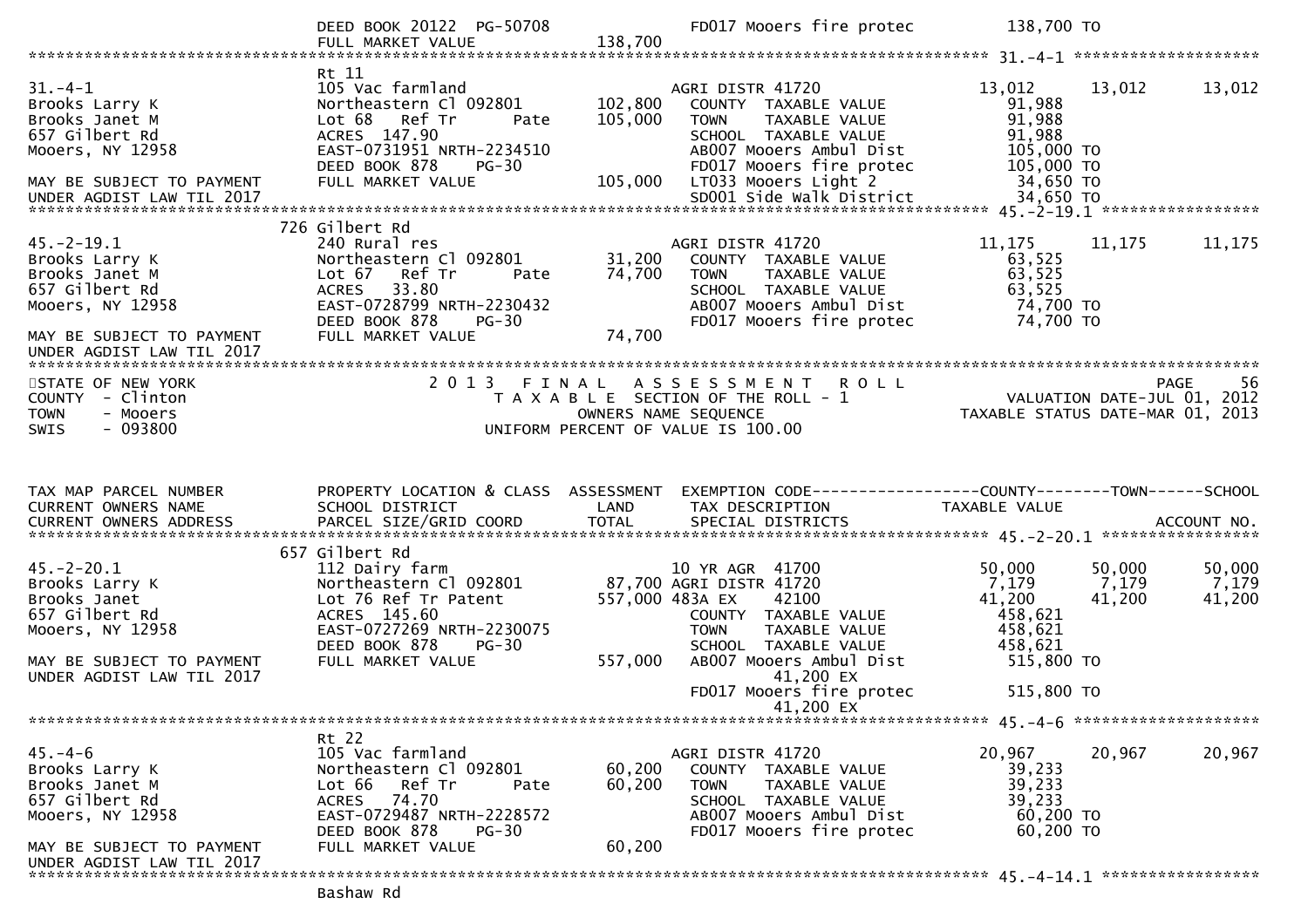| $45. - 4 - 14.1$<br>Brooks Larry K<br>Brooks Janet M<br>657 Gilbert Rd<br>Mooers, NY 12958<br>MAY BE SUBJECT TO PAYMENT<br>UNDER AGDIST LAW TIL 2017 | 105 Vac farmland<br>Northeastern Cl 092801<br>Lots 66&77 Ref Tr Patent<br>ACRES 132.50<br>EAST-0726014 NRTH-2226045<br>DEED BOOK 878<br><b>PG-30</b><br>FULL MARKET VALUE                    | 53,700<br>53,700<br>53,700 | AGRI DISTR 41720<br>COUNTY TAXABLE VALUE<br><b>TOWN</b><br>TAXABLE VALUE<br>SCHOOL TAXABLE VALUE<br>AB007 Mooers Ambul Dist<br>FD017 Mooers fire protec                                                  | 5,100<br>48,600<br>48,600<br>48,600<br>53,700 TO<br>53,700 TO                               | 5,100       | 5,100                                     |
|------------------------------------------------------------------------------------------------------------------------------------------------------|----------------------------------------------------------------------------------------------------------------------------------------------------------------------------------------------|----------------------------|----------------------------------------------------------------------------------------------------------------------------------------------------------------------------------------------------------|---------------------------------------------------------------------------------------------|-------------|-------------------------------------------|
|                                                                                                                                                      | Gilbert Rd                                                                                                                                                                                   |                            |                                                                                                                                                                                                          |                                                                                             |             |                                           |
| $45. -2 - 5.31$<br>Brooks Larry L<br>Brooks Shelly A<br>693 Gilbert Rd<br>Mooers, NY 12958                                                           | 321 Abandoned ag<br>Northeastern Cl 092801<br>Lot 67 Ref Tr<br>9.50<br><b>ACRES</b><br>EAST-0728530 NRTH-2231889<br>DEED BOOK 20021 PG-41128                                                 | 14,500<br>14,500           | AGRI DISTR 41720<br>COUNTY TAXABLE VALUE<br>TAXABLE VALUE<br><b>TOWN</b><br>SCHOOL TAXABLE VALUE<br>AB007 Mooers Ambul Dist<br>FD017 Mooers fire protec                                                  | 10,695<br>3,805<br>3,805<br>3,805<br>14,500 TO<br>14,500 TO                                 | 10,695      | 10,695                                    |
| MAY BE SUBJECT TO PAYMENT<br>UNDER AGDIST LAW TIL 2017                                                                                               | FULL MARKET VALUE                                                                                                                                                                            | 14,500                     |                                                                                                                                                                                                          |                                                                                             |             |                                           |
| STATE OF NEW YORK<br>COUNTY - Clinton<br><b>TOWN</b><br>- Mooers<br>$-093800$<br>SWIS                                                                | 2013 FINAL                                                                                                                                                                                   |                            | ASSESSMENT ROLL<br>T A X A B L E SECTION OF THE ROLL - 1<br>OWNERS NAME SEQUENCE<br>UNIFORM PERCENT OF VALUE IS 100.00                                                                                   | TAXABLE STATUS DATE-MAR 01, 2013                                                            |             | 57<br>PAGE<br>VALUATION DATE-JUL 01, 2012 |
| TAX MAP PARCEL NUMBER                                                                                                                                | PROPERTY LOCATION & CLASS ASSESSMENT                                                                                                                                                         |                            | EXEMPTION CODE-----------------COUNTY-------TOWN------SCHOOL                                                                                                                                             |                                                                                             |             |                                           |
| CURRENT OWNERS NAME                                                                                                                                  | SCHOOL DISTRICT                                                                                                                                                                              | LAND                       | TAX DESCRIPTION                                                                                                                                                                                          | TAXABLE VALUE                                                                               |             |                                           |
| $45. -2 - 20.2$<br>Brooks Larry Lyndon<br>693 Gilbert Rd<br>Mooers, NY 12958                                                                         | 693 Gilbert Rd<br>210 1 Family Res<br>Northeastern Cl 092801<br>Lot 76 Ref Tr<br>3.80<br><b>ACRES</b><br>EAST-0728246 NRTH-2231477<br>DEED BOOK 785<br>$PG-64$                               | 10,200<br>111,100          | COUNTY TAXABLE VALUE<br>TAXABLE VALUE<br><b>TOWN</b><br>SCHOOL TAXABLE VALUE<br>AB007 Mooers Ambul Dist<br>FD017 Mooers fire protec                                                                      | 111,100<br>111,100<br>111,100<br>111,100 TO<br>111,100 TO                                   |             |                                           |
|                                                                                                                                                      | FULL MARKET VALUE                                                                                                                                                                            | 111,100                    |                                                                                                                                                                                                          |                                                                                             |             |                                           |
| $30. -2 - 4.111$<br>Brooks Thomas R<br>Brooks Janice<br>1048 Hemmingford Rd<br>Mooers, NY 12958                                                      | 1048 Hemmingford Rd<br>270 Mfg housing<br>Northeastern Cl 092801<br>Lots 69 Ref Tr Paten<br>2.90<br><b>ACRES</b><br>EAST-0728477 NRTH-2239984<br>DEED BOOK 20122 PG-50707                    | 37,300                     | 41854<br>RES STAR<br>9,700 COUNTY TAXABLE VALUE<br><b>TOWN</b><br>TAXABLE VALUE<br>SCHOOL TAXABLE VALUE<br>AB007 Mooers Ambul Dist<br>FD017 Mooers fire protec                                           | $\mathbf{0}$<br>37,300<br>37,300<br>7,300<br>37,300 TO<br>37,300 TO                         | $\mathbf 0$ | 30,000                                    |
|                                                                                                                                                      | FULL MARKET VALUE                                                                                                                                                                            | 37,300                     |                                                                                                                                                                                                          |                                                                                             |             |                                           |
| $30.20 - 4 - 3$<br>Brooks Vern<br>Brooks Joan<br>2459 Main St<br>PO Box 151<br>Mooers, NY 12958-0151                                                 | 2459 Rt 11<br>210 1 Family Res<br>Northeastern Cl 092801<br>Ref Tr<br>Lot 67<br>Pate<br>FRNT 127.38 DPTH 173.40<br>EAST-0728940 NRTH-2233741<br>DEED BOOK 609<br>PG-156<br>FULL MARKET VALUE | 80,000<br>80,000           | WARNONALL 41121<br>41834<br>6,900 SR STAR<br>COUNTY TAXABLE VALUE<br><b>TOWN</b><br>TAXABLE VALUE<br>SCHOOL TAXABLE VALUE<br>AB007 Mooers Ambul Dist<br>FD017 Mooers fire protec<br>LT033 Mooers Light 2 | 12,000<br>$\mathbf{0}$<br>68,000<br>68,000<br>16,700<br>80,000 TO<br>80,000 TO<br>80,000 TO | 12,000<br>0 | $\overline{0}$<br>63,300                  |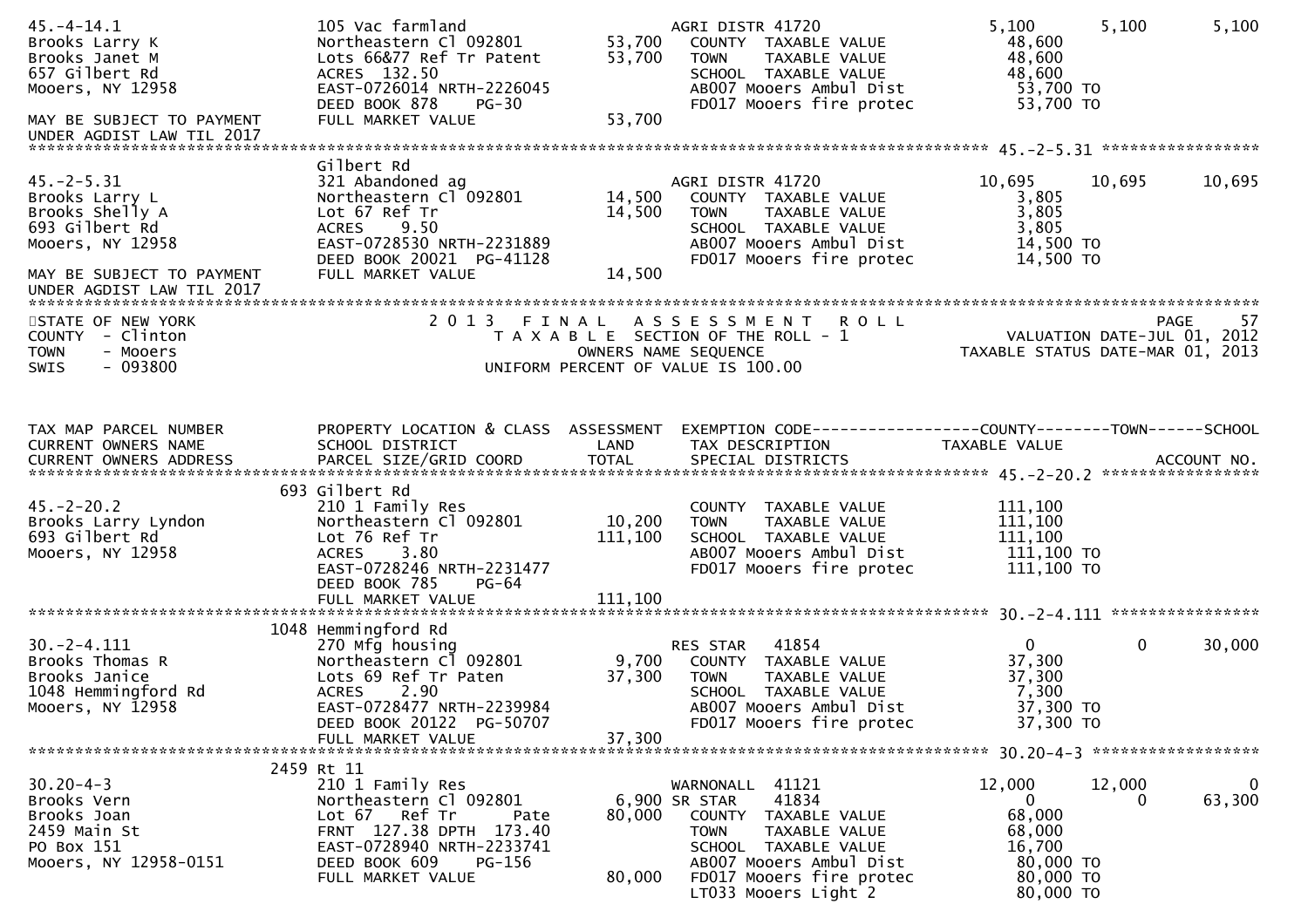|                                                                                                          |                                                                                                                                                                                                               |                             | SD001 Side Walk District                                                                                                                                | 80,000 TO                                                                               |
|----------------------------------------------------------------------------------------------------------|---------------------------------------------------------------------------------------------------------------------------------------------------------------------------------------------------------------|-----------------------------|---------------------------------------------------------------------------------------------------------------------------------------------------------|-----------------------------------------------------------------------------------------|
|                                                                                                          |                                                                                                                                                                                                               |                             |                                                                                                                                                         |                                                                                         |
| $15. - 1 - 15.2$<br>Brooks Wendell L<br>Brooks Diane M<br>1256 Hemmingford Rd<br>Mooers, NY 12958-3636   | 1256 Hemmingford Rd<br>210 1 Family Res<br>Northeastern Cl 092801<br>Lot 70 Ref Tr<br>ACRES 2.10<br>EAST-0728414 NRTH-2245314<br>DEED BOOK 20001 PG-21729<br>FULL MARKET VALUE                                | 8,900<br>107,500<br>107,500 | 41834<br>SR STAR<br>COUNTY TAXABLE VALUE<br><b>TOWN</b><br>TAXABLE VALUE<br>SCHOOL TAXABLE VALUE<br>AB007 Mooers Ambul Dist<br>FD017 Mooers fire protec | $\mathbf{0}$<br>63,300<br>0<br>107,500<br>107,500<br>44,200<br>107,500 TO<br>107,500 TO |
|                                                                                                          |                                                                                                                                                                                                               |                             |                                                                                                                                                         |                                                                                         |
| $15. - 1 - 15.3$<br>Brooks Wendell L<br>Brooks Diane M<br>1256 Hemmingford Rd<br>Mooers, NY 12958        | Hemmingford Rd<br>314 Rural vac<10<br>Northeastern Cl 092801<br>Lot 70 Ref Tr<br>3.40<br><b>ACRES</b><br>EAST-0728414 NRTH-2244916<br>DEED BOOK 20021 PG-48531<br>FULL MARKET VALUE                           | 9,900<br>9,900<br>9,900     | COUNTY TAXABLE VALUE<br>TAXABLE VALUE<br><b>TOWN</b><br>SCHOOL TAXABLE VALUE<br>AB007 Mooers Ambul Dist<br>FD017 Mooers fire protec                     | 9,900<br>9,900<br>9,900<br>9,900 TO<br>9,900 TO                                         |
|                                                                                                          |                                                                                                                                                                                                               |                             |                                                                                                                                                         |                                                                                         |
| STATE OF NEW YORK<br>- Clinton<br><b>COUNTY</b><br><b>TOWN</b><br>- Mooers<br>$-093800$<br>SWIS          | 2013 FINAL                                                                                                                                                                                                    | OWNERS NAME SEQUENCE        | A S S E S S M E N T<br><b>ROLL</b><br>T A X A B L E SECTION OF THE ROLL - 1<br>UNIFORM PERCENT OF VALUE IS 100.00                                       | -58<br>PAGE<br>VALUATION DATE-JUL 01, 2012<br>TAXABLE STATUS DATE-MAR 01, 2013          |
| TAX MAP PARCEL NUMBER                                                                                    | PROPERTY LOCATION & CLASS ASSESSMENT                                                                                                                                                                          |                             |                                                                                                                                                         | EXEMPTION CODE-----------------COUNTY-------TOWN------SCHOOL                            |
| CURRENT OWNERS NAME                                                                                      | SCHOOL DISTRICT                                                                                                                                                                                               | LAND                        | TAX DESCRIPTION                                                                                                                                         | TAXABLE VALUE                                                                           |
| $59. - 1 - 11.2$<br>Brosseau Rene L<br>Brosseau Sheila J<br>524 Malletts Bay Ave<br>Colchester, VT 05446 | Gilbert Rd<br>321 Abandoned ag<br>Northeastern Cl 092801<br>Lot 102 Ref Tr<br>Pate<br>Unfiled Beloin/Hobson Sur<br>ACRES 113.80<br>EAST-0716243 NRTH-2222925<br>DEED BOOK 20061 PG-96136<br>FULL MARKET VALUE | 72,400<br>72,400<br>72,400  | COUNTY TAXABLE VALUE<br>TAXABLE VALUE<br><b>TOWN</b><br>SCHOOL TAXABLE VALUE<br>AB007 Mooers Ambul Dist<br>FD017 Mooers fire protec                     | 72,400<br>72,400<br>72,400<br>72,400 TO<br>72,400 TO                                    |
|                                                                                                          |                                                                                                                                                                                                               |                             |                                                                                                                                                         |                                                                                         |
| $11.-1-6.2$<br>Brothers Linda L<br>236 Cannon Corners Rd<br>Mooers Forks, NY 12959-9709                  | Rock Rd<br>260 Seasonal res<br>Northeastern Cl 092801<br>Lot 203 Ref Tr<br>ACRES 37.90<br>EAST-0679218 NRTH-2245755<br>DEED BOOK 20112 PG-40433<br>FULL MARKET VALUE                                          | 23,800<br>60,900<br>60,900  | COUNTY TAXABLE VALUE<br><b>TOWN</b><br>TAXABLE VALUE<br>SCHOOL TAXABLE VALUE<br>AB007 Mooers Ambul Dist<br>FD017 Mooers fire protec                     | 60,900<br>60,900<br>60,900<br>60,900 ТО<br>60,900 TO                                    |
|                                                                                                          | Cannon Corners Rd                                                                                                                                                                                             |                             |                                                                                                                                                         |                                                                                         |
| $27. - 1 - 1.1$<br>Brothers Linda L<br>Nephew Gary L<br>236 Cannon Corners Rd<br>Mooers Forks, NY 12959  | 322 Rural vac>10<br>Northeastern Cl 092801<br>Lot 204 Ref Tr<br>Pate<br>ACRES 489.60<br>EAST-0683129 NRTH-2243624<br>DEED BOOK 20112 PG-40434                                                                 | 104,700<br>104,700          | COUNTY TAXABLE VALUE<br><b>TOWN</b><br>TAXABLE VALUE<br>SCHOOL TAXABLE VALUE<br>AB007 Mooers Ambul Dist<br>FD017 Mooers fire protec                     | 104,700<br>104,700<br>104,700<br>104,700 TO<br>104,700 TO                               |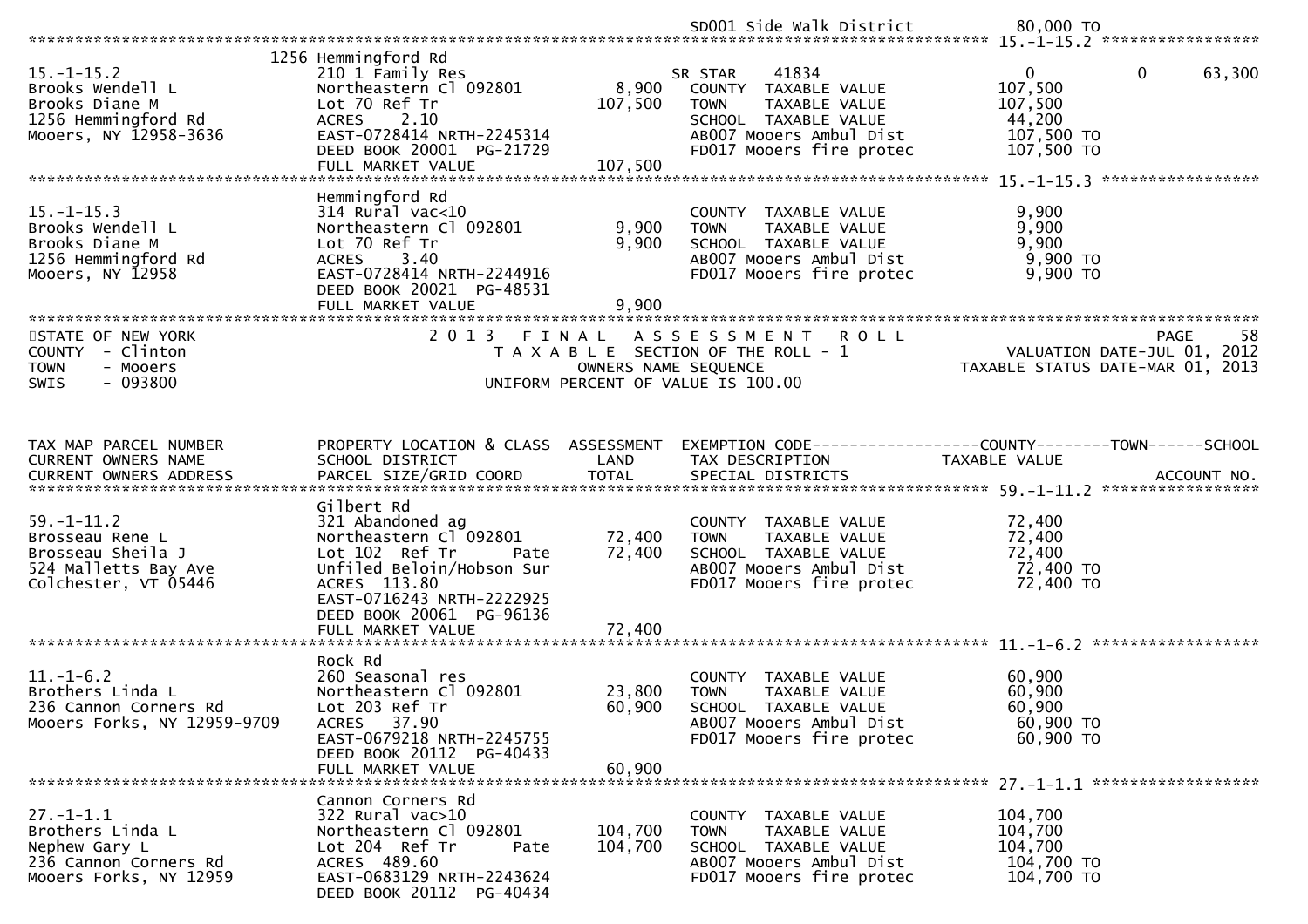|                                             | FULL MARKET VALUE                                           | 104,700              |                                                      |                                                                 |        |
|---------------------------------------------|-------------------------------------------------------------|----------------------|------------------------------------------------------|-----------------------------------------------------------------|--------|
| $59. - 1 - 10.8$                            | 767 Woods Falls Rd<br>210 1 Family Res                      |                      | 41854<br>RES STAR                                    | $\mathbf{0}$<br>0                                               | 30,000 |
| Brothers Todd J                             | Northeastern Cl 092801                                      | 8,800                | COUNTY TAXABLE VALUE                                 | 99,900                                                          |        |
| Brothers Tammy R<br>767 Woods Falls Rd      | Lot 114 Ref Tr                                              | 99,900               | <b>TOWN</b><br>TAXABLE VALUE<br>SCHOOL TAXABLE VALUE | 99,900                                                          |        |
| Mooers Forks, NY 12959                      | ACRES 1.10 BANK<br>080<br>EAST-0713900 NRTH-2224397         |                      | AB007 Mooers Ambul Dist                              | 69,900<br>99,900 TO                                             |        |
|                                             | DEED BOOK 900<br>PG-333                                     |                      | FD017 Mooers fire protec                             | 99,900 TO                                                       |        |
|                                             | FULL MARKET VALUE                                           | 99,900               |                                                      |                                                                 |        |
|                                             | 627 Rt 22                                                   |                      |                                                      |                                                                 |        |
| $45. -2 - 14.2$                             | 270 Mfg housing                                             |                      | RES STAR<br>41854                                    | 0<br>0                                                          | 30,000 |
| Brown Chad                                  | Northeastern Cl 092801                                      | 8,000                | COUNTY TAXABLE VALUE                                 | 34,700                                                          |        |
| Tourville Deborah                           | Lot 67 Ref Tr                                               | 34,700               | TAXABLE VALUE<br><b>TOWN</b>                         | 34,700                                                          |        |
| 627 Rt 22                                   | <b>ACRES</b><br>1.00<br>EAST-0730324 NRTH-2229930           |                      | SCHOOL TAXABLE VALUE<br>AB007 Mooers Ambul Dist      | 4,700<br>34,700 TO                                              |        |
| Mooers, NY 12958                            | DEED BOOK 20011 PG-35544                                    |                      | FD017 Mooers fire protec                             | 34,700 TO                                                       |        |
|                                             | FULL MARKET VALUE                                           | 34,700               |                                                      |                                                                 |        |
|                                             | ******************************                              |                      |                                                      |                                                                 |        |
| STATE OF NEW YORK                           | 2 0 1 3                                                     | FINAL                | A S S E S S M E N T<br><b>ROLL</b>                   | <b>PAGE</b>                                                     | 59     |
| COUNTY - Clinton<br><b>TOWN</b><br>- Mooers |                                                             | OWNERS NAME SEQUENCE | T A X A B L E SECTION OF THE ROLL - 1                | VALUATION DATE-JUL 01, 2012<br>TAXABLE STATUS DATE-MAR 01, 2013 |        |
| $-093800$<br><b>SWIS</b>                    |                                                             |                      | UNIFORM PERCENT OF VALUE IS 100.00                   |                                                                 |        |
|                                             |                                                             |                      |                                                      |                                                                 |        |
|                                             |                                                             |                      |                                                      |                                                                 |        |
| TAX MAP PARCEL NUMBER                       | PROPERTY LOCATION & CLASS ASSESSMENT                        |                      |                                                      | EXEMPTION CODE-----------------COUNTY-------TOWN------SCHOOL    |        |
| CURRENT OWNERS NAME                         | SCHOOL DISTRICT                                             | LAND                 | TAX DESCRIPTION                                      | TAXABLE VALUE                                                   |        |
| <b>CURRENT OWNERS ADDRESS</b>               |                                                             |                      |                                                      |                                                                 |        |
|                                             | Rt 11                                                       |                      |                                                      |                                                                 |        |
| $29. - 2 - 23$                              | $314$ Rural vac<10                                          |                      | COUNTY TAXABLE VALUE                                 | 13,800                                                          |        |
| Brown Christopher                           | Northeastern Cl 092801                                      | 13,800               | TAXABLE VALUE<br><b>TOWN</b>                         | 13,800                                                          |        |
| 14 Edgewater Dr                             | Ref Tr<br>Lot 99<br>Pate                                    | 13,800               | SCHOOL TAXABLE VALUE                                 | 13,800                                                          |        |
| Rouses Point, NY 12979                      | 3.30<br><b>ACRES</b><br>EAST-0719161 NRTH-2234819           |                      | AB007 Mooers Ambul Dist<br>FD017 Mooers fire protec  | 13,800 TO<br>13,800 TO                                          |        |
|                                             | DEED BOOK 555<br><b>PG-108</b>                              |                      |                                                      |                                                                 |        |
|                                             | FULL MARKET VALUE                                           | 13,800               |                                                      |                                                                 |        |
|                                             |                                                             |                      |                                                      |                                                                 |        |
| $26 - 1 - 6.3$                              | 16 Stone Rd<br>210 1 Family Res                             |                      | 41854<br>RES STAR                                    | $\mathbf{0}$<br>0                                               | 30,000 |
| Brown David G                               | Northeastern Cl 092801                                      | 4,900                | COUNTY TAXABLE VALUE                                 | 124,500                                                         |        |
| Brown Elizabeth                             | Lot 10 St Gore                                              | 124,500              | <b>TOWN</b><br>TAXABLE VALUE                         | 124,500                                                         |        |
| 16 Stone Rd                                 | FRNT 208.70 DPTH 183.70                                     |                      | <b>SCHOOL</b><br>TAXABLE VALUE                       | 94,500                                                          |        |
| Ellenburg Depot, NY 12935                   | <b>BANK</b><br>080                                          |                      | AB007 Mooers Ambul Dist                              | 124,500 TO                                                      |        |
|                                             | EAST-0677102 NRTH-2236033<br>DEED BOOK 20001 PG-18683       |                      | FD017 Mooers fire protec                             | 124,500 TO                                                      |        |
|                                             | FULL MARKET VALUE                                           | 124,500              |                                                      |                                                                 |        |
|                                             |                                                             |                      |                                                      |                                                                 |        |
|                                             | 276 Canaan Rd                                               |                      |                                                      |                                                                 |        |
|                                             |                                                             |                      |                                                      |                                                                 |        |
| $56. - 1 - 28.1$                            | 322 Rural vac>10                                            |                      | COUNTY TAXABLE VALUE                                 | 19,800                                                          |        |
| Brown Eva Angi                              | N Adirondack<br>093601<br>Pate                              | 19,800               | TAXABLE VALUE<br><b>TOWN</b>                         | 19,800                                                          |        |
| 307 Buffalo Rd<br>Cartage, TN 37030         | Lot 21 Ply Mo<br>33.00<br><b>ACRES</b>                      | 19,800               | SCHOOL TAXABLE VALUE<br>AB007 Mooers Ambul Dist      | 19,800<br>19,800 TO                                             |        |
|                                             | EAST-0675739 NRTH-2220846<br>DEED BOOK 947<br><b>PG-302</b> |                      | FD017 Mooers fire protec                             | 19,800 TO                                                       |        |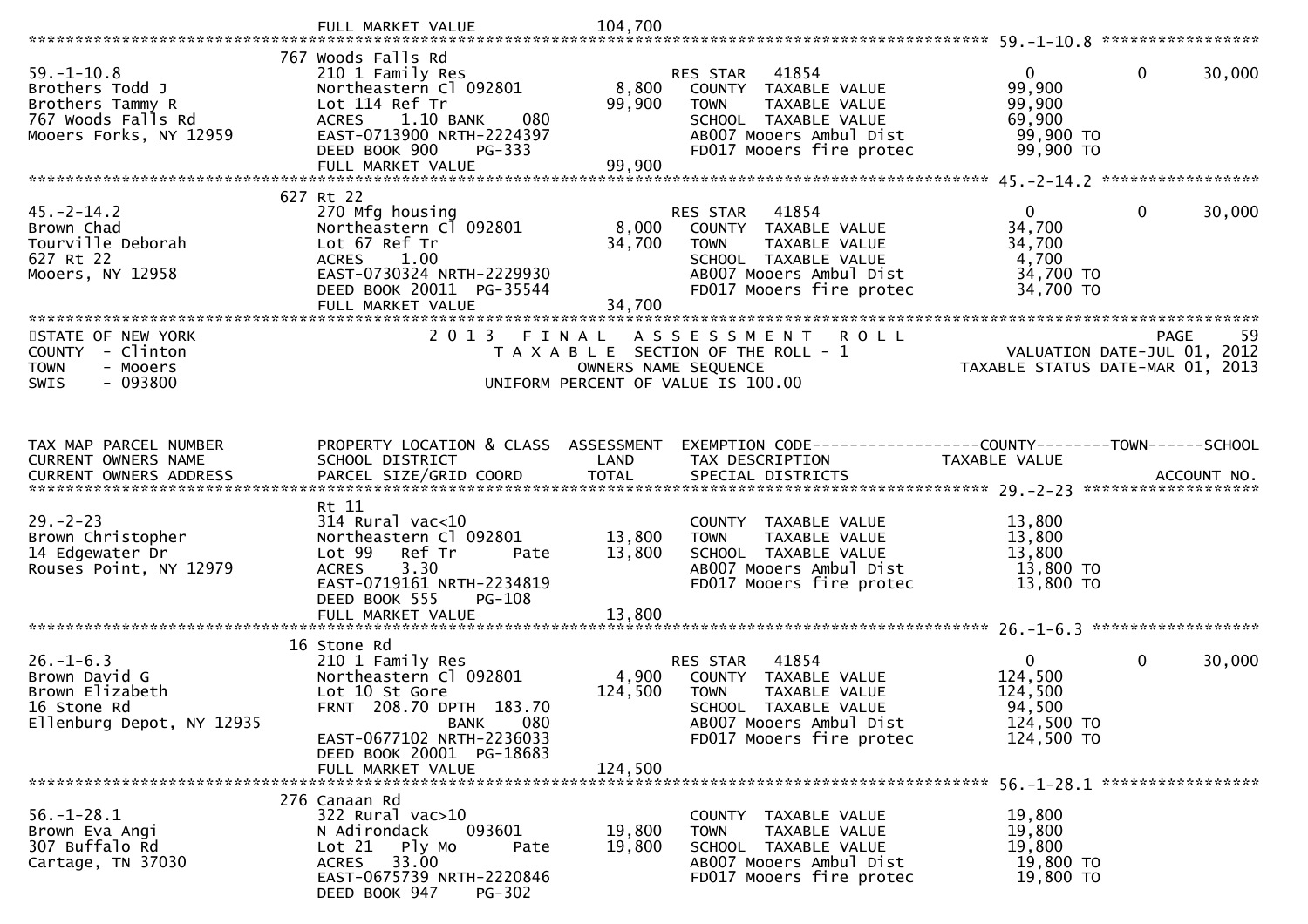|                                                                                                              | FULL MARKET VALUE                                                                                                                                                                   | 19,800                     |                                                                                                                                                       |                                                                      |                                                                                      |
|--------------------------------------------------------------------------------------------------------------|-------------------------------------------------------------------------------------------------------------------------------------------------------------------------------------|----------------------------|-------------------------------------------------------------------------------------------------------------------------------------------------------|----------------------------------------------------------------------|--------------------------------------------------------------------------------------|
|                                                                                                              |                                                                                                                                                                                     |                            |                                                                                                                                                       |                                                                      |                                                                                      |
| $26. -1 - 5.211$<br>Bruce Allen L<br>284 Bucks Corners Rd<br>Saranac, NY 12981                               | 166 Stone Rd<br>260 Seasonal res<br>093601<br>N Adirondack<br>Lot 9<br>St Gore<br>Pate<br>21.90<br><b>ACRES</b><br>EAST-0673275 NRTH-2235952<br>DEED BOOK 20021 PG-42884            | 22,000<br>24,900           | COUNTY TAXABLE VALUE<br>TAXABLE VALUE<br><b>TOWN</b><br>SCHOOL TAXABLE VALUE<br>AB007 Mooers Ambul Dist<br>FD017 Mooers fire protec                   | 24,900<br>24,900<br>24,900<br>24,900 TO<br>24,900 TO                 |                                                                                      |
|                                                                                                              |                                                                                                                                                                                     |                            |                                                                                                                                                       |                                                                      |                                                                                      |
|                                                                                                              | 242 Blackman Corners Rd                                                                                                                                                             |                            |                                                                                                                                                       |                                                                      |                                                                                      |
| $29. -2 - 47.1$<br>Brunell Thomas A<br>Brunell Keitha M<br>242 Blackman Corners Rd<br>Mooers Forks, NY 12959 | 210 1 Family Res<br>Northeastern Cl 092801<br>Lots $117/124$ Ref Tr Pate<br>FRNT 255.00 DPTH 310.00<br>EAST-0710870 NRTH-2236992<br>DEED BOOK 20061 PG-96516                        | 7,900<br>50,300            | RES STAR 41854<br>COUNTY TAXABLE VALUE<br>TAXABLE VALUE<br><b>TOWN</b><br>SCHOOL TAXABLE VALUE<br>AB007 Mooers Ambul Dist<br>FD017 Mooers fire protec | $\mathbf{0}$<br>50,300<br>50,300<br>20,300<br>50,300 TO<br>50,300 TO | $\mathbf{0}$<br>30,000                                                               |
|                                                                                                              |                                                                                                                                                                                     |                            |                                                                                                                                                       |                                                                      |                                                                                      |
| STATE OF NEW YORK<br>COUNTY - Clinton<br><b>TOWN</b><br>- Mooers<br>$-093800$<br><b>SWIS</b>                 |                                                                                                                                                                                     |                            | 2013 FINAL ASSESSMENT ROLL<br>T A X A B L E SECTION OF THE ROLL - 1<br>OWNERS NAME SEQUENCE<br>UNIFORM PERCENT OF VALUE IS 100.00                     |                                                                      | 60<br><b>PAGE</b><br>VALUATION DATE-JUL 01, 2012<br>TAXABLE STATUS DATE-MAR 01, 2013 |
|                                                                                                              |                                                                                                                                                                                     |                            |                                                                                                                                                       |                                                                      |                                                                                      |
| TAX MAP PARCEL NUMBER<br>CURRENT OWNERS NAME<br>CURRENT OWNERS ADDRESS                                       | PROPERTY LOCATION & CLASS ASSESSMENT<br>SCHOOL DISTRICT                                                                                                                             | LAND                       | EXEMPTION CODE------------------COUNTY-------TOWN------SCHOOL<br>TAX DESCRIPTION                                                                      | TAXABLE VALUE                                                        |                                                                                      |
|                                                                                                              | 29 T-Ridge Ln                                                                                                                                                                       |                            |                                                                                                                                                       |                                                                      |                                                                                      |
| $45. - 5 - 6$<br>Buchau Richard A<br>Buchau Claudette A<br>29 T-Ridge Ln<br>PO Box 95<br>Mooers, NY 12958    | 210 1 Family Res<br>Northeastern Cl 092801<br>Lot 6 Tappin Ridge Subdiv<br>ACRES 1.00<br>EAST-0724877 NRTH-2232336<br>DEED BOOK 20051 PG-83382<br>FULL MARKET VALUE                 | 10,000<br>97,900<br>97,900 | 41834<br>SR STAR<br>COUNTY TAXABLE VALUE<br>TAXABLE VALUE<br>TOWN<br>SCHOOL TAXABLE VALUE<br>AB007 Mooers Ambul Dist<br>FD017 Mooers fire protec      | $\mathbf{0}$<br>97,900<br>97,900<br>34,600<br>97,900 TO<br>97,900 TO | $\mathbf 0$<br>63,300                                                                |
|                                                                                                              | Joe Wood Rd                                                                                                                                                                         |                            |                                                                                                                                                       |                                                                      |                                                                                      |
| $59. - 1 - 21$<br>Buffum Earl<br>Buffum Julia<br>309 Valley St<br>Springfield, VT 05156-8846                 | $314$ Rural vac<10<br>Northeastern Cl 092801<br>Lot 103 Ref Tr<br>Pate<br>ACRES 10.00<br>EAST-0715435 NRTH-2216678<br>DEED BOOK 637<br>PG-431                                       | 15,200<br>15,200           | COUNTY TAXABLE VALUE<br>TAXABLE VALUE<br><b>TOWN</b><br>SCHOOL TAXABLE VALUE<br>AB007 Mooers Ambul Dist<br>FD017 Mooers fire protec                   | 15,200<br>15,200<br>15,200<br>15,200 TO<br>15,200 TO                 |                                                                                      |
|                                                                                                              | FULL MARKET VALUE                                                                                                                                                                   | 15,200                     |                                                                                                                                                       |                                                                      |                                                                                      |
| $58. - 2 - 10$<br>Bulriss - James Hilary M<br>29 Colgan Rd<br>Mooers Forks, NY 12959                         | Rt 11<br>311 Res vac land<br>093601<br>N Adirondack<br>Lot 139 Ref Tr<br>Pate<br>1.30<br><b>ACRES</b><br>EAST-0703347 NRTH-2220696<br>DEED BOOK 20031 PG-53629<br>FULL MARKET VALUE | 2,600<br>2,600<br>2,600    | COUNTY TAXABLE VALUE<br>TAXABLE VALUE<br><b>TOWN</b><br>SCHOOL TAXABLE VALUE<br>AB007 Mooers Ambul Dist<br>FD017 Mooers fire protec                   | 2,600<br>2,600<br>2,600<br>2,600 TO<br>2,600 TO                      |                                                                                      |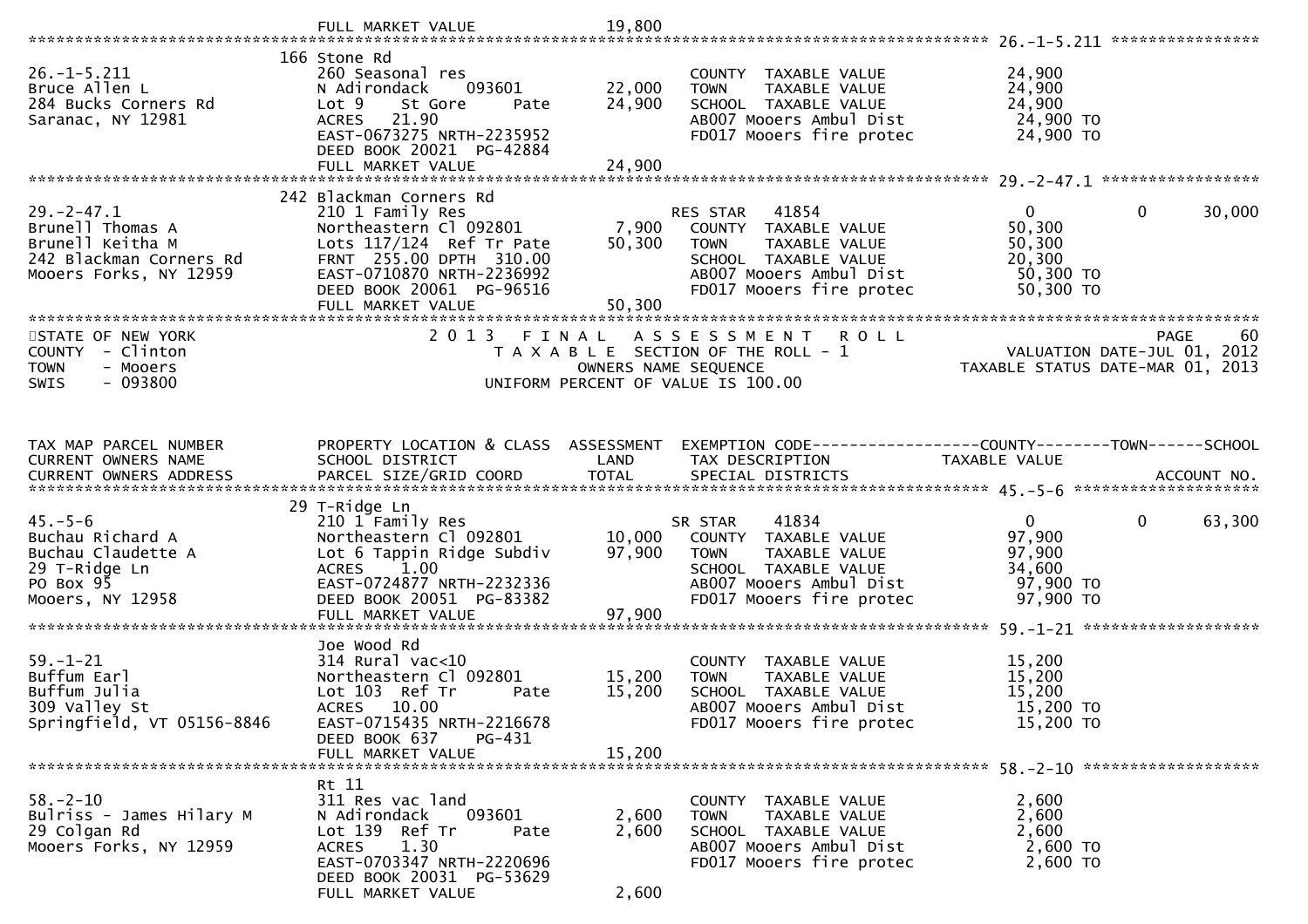| $58. - 2 - 12.1$<br>Bulriss - James Hilary M<br>29 Colgan Rd<br>Mooers Forks, NY 12959   | 17 Colgan Rd<br>270 Mfg housing<br>093601<br>N Adirondack<br>Lot 139 Ref Tr<br>Pate<br>ACRES 47.60<br>EAST-0703823 NRTH-2219658<br>DEED BOOK 20062 PG-01369                                 | 26,600<br>39,100             | COUNTY TAXABLE VALUE<br>TAXABLE VALUE<br><b>TOWN</b><br>SCHOOL TAXABLE VALUE<br>AB007 Mooers Ambul Dist<br>FD017 Mooers fire protec                                                                          | 39,100<br>39,100<br>39,100<br>39,100 TO<br>39,100 TO                                |                        |
|------------------------------------------------------------------------------------------|---------------------------------------------------------------------------------------------------------------------------------------------------------------------------------------------|------------------------------|--------------------------------------------------------------------------------------------------------------------------------------------------------------------------------------------------------------|-------------------------------------------------------------------------------------|------------------------|
|                                                                                          |                                                                                                                                                                                             |                              |                                                                                                                                                                                                              |                                                                                     |                        |
| $44. -2 - 12.2$<br>Bulriss Brenda A<br>214 Emery Rd<br>Mooers, NY 12958                  | 218-226 Emery Rd<br>416 Mfg hsing pk<br>Northeastern Cl 092801<br>Lot 101 Ref Tr<br>Pate<br>9.70<br><b>ACRES</b><br>EAST-0718615 NRTH-2227618<br>DEED BOOK 970<br>PG-187                    | 12,000<br>35,200             | COUNTY TAXABLE VALUE<br>TAXABLE VALUE<br><b>TOWN</b><br>SCHOOL TAXABLE VALUE<br>AB007 Mooers Ambul Dist<br>FD017 Mooers fire protec                                                                          | 35,200<br>35,200<br>35,200<br>35,200 TO<br>35,200 TO                                |                        |
|                                                                                          |                                                                                                                                                                                             |                              |                                                                                                                                                                                                              |                                                                                     |                        |
| STATE OF NEW YORK<br>COUNTY - Clinton<br><b>TOWN</b><br>- Mooers<br>SWIS<br>$-093800$    |                                                                                                                                                                                             | OWNERS NAME SEQUENCE         | 2013 FINAL ASSESSMENT ROLL<br>T A X A B L E SECTION OF THE ROLL - 1<br>UNIFORM PERCENT OF VALUE IS 100.00                                                                                                    | VALUATION DATE-JUL 01, 2012<br>TAXABLE STATUS DATE-MAR 01, 2013                     | <b>PAGE</b><br>61      |
| TAX MAP PARCEL NUMBER<br>CURRENT OWNERS NAME                                             | SCHOOL DISTRICT                                                                                                                                                                             | <b>Example 12 DE LAND</b>    | PROPERTY LOCATION & CLASS ASSESSMENT EXEMPTION CODE----------------COUNTY-------TOWN------SCHOOL<br>TAX DESCRIPTION                                                                                          | TAXABLE VALUE                                                                       |                        |
|                                                                                          |                                                                                                                                                                                             |                              |                                                                                                                                                                                                              |                                                                                     |                        |
| $45. -4 - 5.11$<br>Bulriss Bruce E<br>Bulriss Crystal<br>161 Grew Rd                     | 119 Grew Rd<br>210 1 Family Res<br>Northeastern Cl 092801<br>Lot 77 Ref Tr<br>Pate<br>3.20<br><b>ACRES</b><br>EAST-0727474 NRTH-2229168                                                     | 9,800<br>49,800              | COUNTY TAXABLE VALUE<br><b>TOWN</b><br>TAXABLE VALUE<br>SCHOOL TAXABLE VALUE<br>AB007 Mooers Ambul Dist                                                                                                      | 49,800<br>49,800<br>49,800<br>49,800 TO<br>49,800 TO                                |                        |
| Mooers, NY 12958                                                                         | DEED BOOK 20082 PG-21212<br>FULL MARKET VALUE                                                                                                                                               | 49,800                       | FD017 Mooers fire protec                                                                                                                                                                                     |                                                                                     |                        |
| $45. -4 - 5.31$<br>Bulriss Bruce E<br>Bulriss Crystal<br>161 Grew Rd<br>Mooers, NY 12958 | 161 Grew Rd<br>241 Rural res&ag<br>Northeastern Cl 092801<br>Lot 77 Ref Tr<br>ACRES 152.00<br>EAST-0727302 NRTH-2227812<br>PG-1129<br>DEED BOOK 589<br>FULL MARKET VALUE                    | 71,000<br>115,700<br>115,700 | 41854<br>RES STAR<br>COUNTY TAXABLE VALUE<br>TAXABLE VALUE<br><b>TOWN</b><br>SCHOOL TAXABLE VALUE<br>AB007 Mooers Ambul Dist<br>FD017 Mooers fire protec                                                     | $\mathbf{0}$<br>115,700<br>115,700<br>85,700<br>115,700 TO<br>115,700 TO            | $\mathbf{0}$<br>30,000 |
|                                                                                          |                                                                                                                                                                                             |                              |                                                                                                                                                                                                              |                                                                                     |                        |
| $30.20 - 2 - 27.1$<br>Bulriss Christopher D<br>PO Box 7<br>Mooers, NY 12958              | 24 Maple St<br>210 1 Family Res<br>Northeastern Cl 092801<br>Lot 68 Ref Tr<br>Pate<br>FRNT 138.63 DPTH 247.90<br>EAST-0729646 NRTH-2234540<br>DEED BOOK 98001 PG-01127<br>FULL MARKET VALUE | 7,400<br>69,000<br>69,000    | RES STAR<br>41854<br>COUNTY TAXABLE VALUE<br><b>TOWN</b><br>TAXABLE VALUE<br>SCHOOL TAXABLE VALUE<br>AB007 Mooers Ambul Dist<br>FD017 Mooers fire protec<br>LT033 Mooers Light 2<br>SD001 Side Walk District | 0<br>69,000<br>69,000<br>39,000<br>69,000 TO<br>69,000 TO<br>69,000 TO<br>69,000 TO | 0<br>30,000            |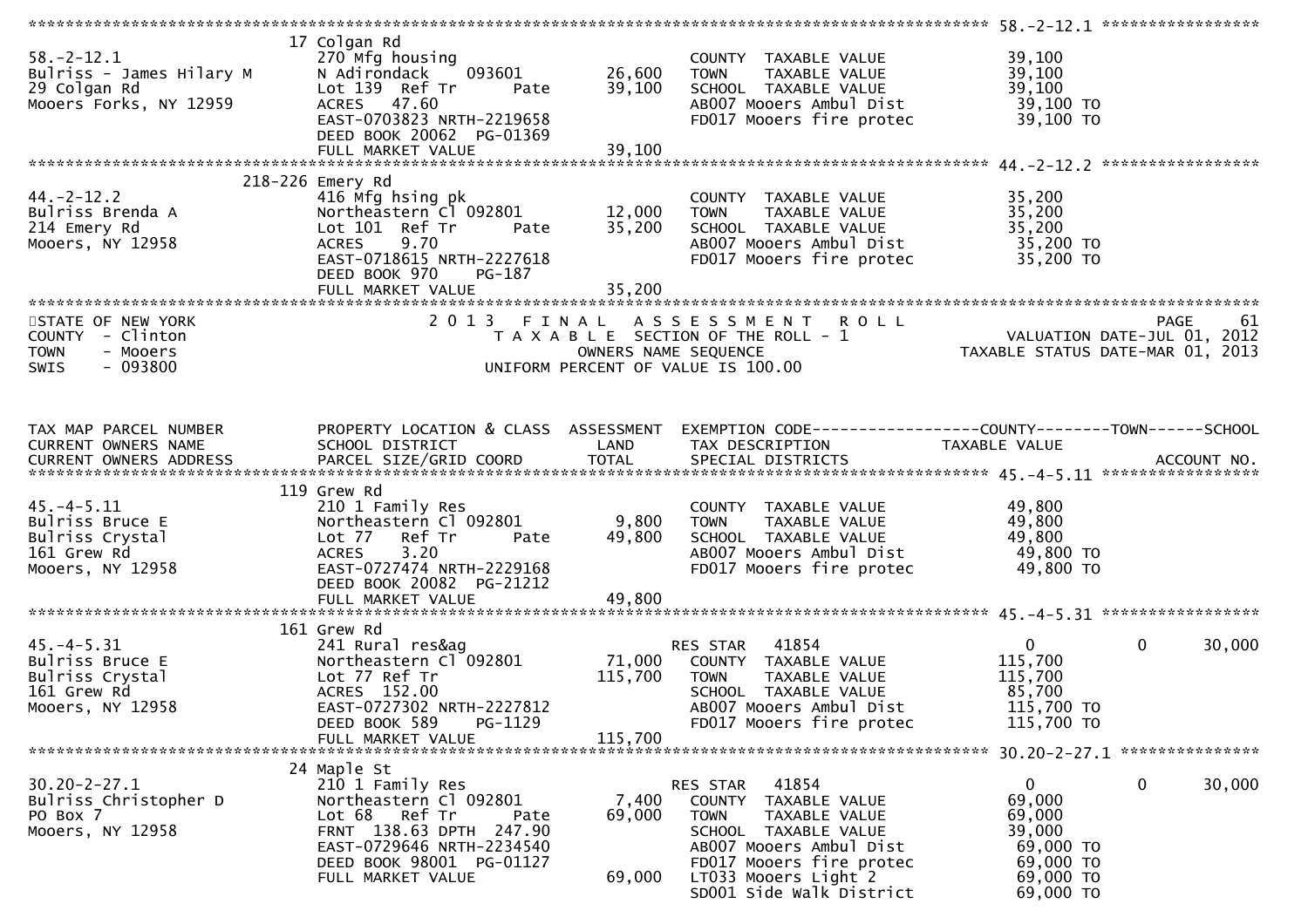|                                                                                               |                                                                                                                                                                                                    |                              |                                                                                                                                                                                                                    | ********************* 16.-1-10.1 ******************                                            |                                                  |                       |
|-----------------------------------------------------------------------------------------------|----------------------------------------------------------------------------------------------------------------------------------------------------------------------------------------------------|------------------------------|--------------------------------------------------------------------------------------------------------------------------------------------------------------------------------------------------------------------|------------------------------------------------------------------------------------------------|--------------------------------------------------|-----------------------|
| $16. - 1 - 10.1$<br>Bulriss Erik<br>336 Northstar Rd<br>Mooers, NY 12958                      | 336 North Star Rd<br>241 Rural res&ag<br>Northeastern Cl 092801<br>Lot 40<br>Ref Tr<br>Pate<br><b>ACRES</b><br>50.00<br>EAST-0740324 NRTH-2248208<br>DEED BOOK 20051 PG-82462<br>FULL MARKET VALUE | 41,500<br>165,000<br>165,000 | 41854<br>RES STAR<br>COUNTY TAXABLE VALUE<br>TAXABLE VALUE<br><b>TOWN</b><br>SCHOOL TAXABLE VALUE<br>AB007 Mooers Ambul Dist<br>FD017 Mooers fire protec                                                           | $\mathbf{0}$<br>165,000<br>165,000<br>135,000<br>165,000 TO<br>165,000 TO                      | $\mathbf 0$                                      | 30,000                |
|                                                                                               |                                                                                                                                                                                                    |                              |                                                                                                                                                                                                                    |                                                                                                |                                                  |                       |
| $46. - 1 - 21.2$<br>Bulriss Erik J<br>336 North Star Rd<br>Mooers, NY 12958                   | Rt 22<br>$322$ Rural vac $>10$<br>Northeastern Cl 092801<br>Lot 46 Ref Tr Patent<br>ACRES 43.60<br>EAST-0733088 NRTH-2225820<br>DEED BOOK 20102 PG-34876<br>FULL MARKET VALUE                      | 31,000<br>31,000<br>31,000   | COUNTY TAXABLE VALUE<br>TAXABLE VALUE<br><b>TOWN</b><br>SCHOOL TAXABLE VALUE<br>AB007 Mooers Ambul Dist<br>FD017 Mooers fire protec                                                                                | 31,000<br>31,000<br>31,000<br>31,000 TO<br>31,000 TO                                           |                                                  |                       |
| STATE OF NEW YORK                                                                             | 2 0 1 3<br>FINAL                                                                                                                                                                                   |                              | ASSESSMENT ROLL                                                                                                                                                                                                    |                                                                                                | PAGE                                             | 62                    |
| COUNTY - Clinton<br><b>TOWN</b><br>- Mooers<br><b>SWIS</b><br>- 093800                        |                                                                                                                                                                                                    |                              | T A X A B L E SECTION OF THE ROLL - 1<br>OWNERS NAME SEQUENCE<br>UNIFORM PERCENT OF VALUE IS 100.00                                                                                                                | VALUATION DATE-JUL 01, 2012<br>TAXABLE STATUS DATE-MAR 01, 2013                                |                                                  |                       |
| TAX MAP PARCEL NUMBER                                                                         | PROPERTY LOCATION & CLASS ASSESSMENT                                                                                                                                                               |                              | EXEMPTION CODE------------------COUNTY--------TOWN------SCHOOL                                                                                                                                                     |                                                                                                |                                                  |                       |
| CURRENT OWNERS NAME<br>CURRENT OWNERS ADDRESS                                                 | SCHOOL DISTRICT                                                                                                                                                                                    | LAND                         | TAX DESCRIPTION                                                                                                                                                                                                    | TAXABLE VALUE                                                                                  |                                                  |                       |
|                                                                                               | 3735 Rt 11                                                                                                                                                                                         |                              |                                                                                                                                                                                                                    |                                                                                                |                                                  |                       |
| $58. - 1 - 11$<br>Bulriss Hollie K<br>3735 Rt 11<br>PO Box 101<br>Mooers Forks, NY 12959-0101 | 240 Rural res<br>093601<br>N Adirondack<br>Lot 140 Ref Tr<br>Pate<br>ACRES 134.70<br>EAST-0705320 NRTH-2221781<br>DEED BOOK 790<br>PG-333                                                          | 188,400                      | RES STAR<br>41854<br>72,700 LIM INC DI 41932<br>COUNTY TAXABLE VALUE<br><b>TOWN</b><br>TAXABLE VALUE<br>SCHOOL TAXABLE VALUE<br>AB007 Mooers Ambul Dist                                                            | $\mathbf{0}$<br>60,288<br>128,112<br>188,400<br>158,400<br>188,400 TO                          | 0<br>$\mathbf 0$                                 | 30,000<br>$\mathbf 0$ |
|                                                                                               | 1903 Rt 11                                                                                                                                                                                         |                              | 98 PCT OF VALUE USED FOR EXEMPTION PURPOSES                                                                                                                                                                        |                                                                                                |                                                  |                       |
| $31 - 2 - 5$<br>Bulriss Joan<br>Bulriss Clifford<br>1903 Rt 11<br>Mooers, NY 12958            | 270 Mfg housing<br>Northeastern Cl 092801<br>Ref Tr<br>Lot 38<br>Pate<br><b>ACRES</b><br>2.00<br>EAST-0740785 NRTH-2238349<br>DEED BOOK 554<br>PG-256<br>FULL MARKET VALUE                         | 42,900                       | WARCOMALL 41131<br>8,700 AGED - ALL 41800<br>42,900 SR STAR<br>41834<br>COUNTY TAXABLE VALUE<br><b>TOWN</b><br><b>TAXABLE VALUE</b><br>SCHOOL TAXABLE VALUE<br>AB007 Mooers Ambul Dist<br>FD017 Mooers fire protec | 10,511<br>15,766<br>$\mathbf{0}$<br>16,623<br>16,623<br>$\mathbf{0}$<br>42,900 TO<br>42,900 TO | 10,511<br>15,766<br>21,021<br>21,879<br>$\Omega$ | 0                     |
|                                                                                               |                                                                                                                                                                                                    |                              |                                                                                                                                                                                                                    |                                                                                                |                                                  |                       |
| $45. -4 - 5.32$<br>Bulriss Keith E<br>Bulriss Jessica K<br>149 Grew Rd<br>Mooers, NY 12958    | 149 Grew Rd<br>270 Mfg housing<br>Northeastern Cl 092801<br>Lot 77 Ref Tr<br>1.20<br><b>ACRES</b><br>EAST-0726736 NRTH-2229205<br>DEED BOOK 20082 PG-18796<br>FULL MARKET VALUE                    | 8,200<br>19,000<br>19,000    | 41854<br>RES STAR<br>COUNTY TAXABLE VALUE<br><b>TOWN</b><br>TAXABLE VALUE<br>SCHOOL TAXABLE VALUE<br>AB007 Mooers Ambul Dist<br>FD017 Mooers fire protec                                                           | 0<br>19,000<br>19,000<br>$\bf{0}$<br>19,000 TO<br>19,000 TO                                    | 0                                                | 19,000                |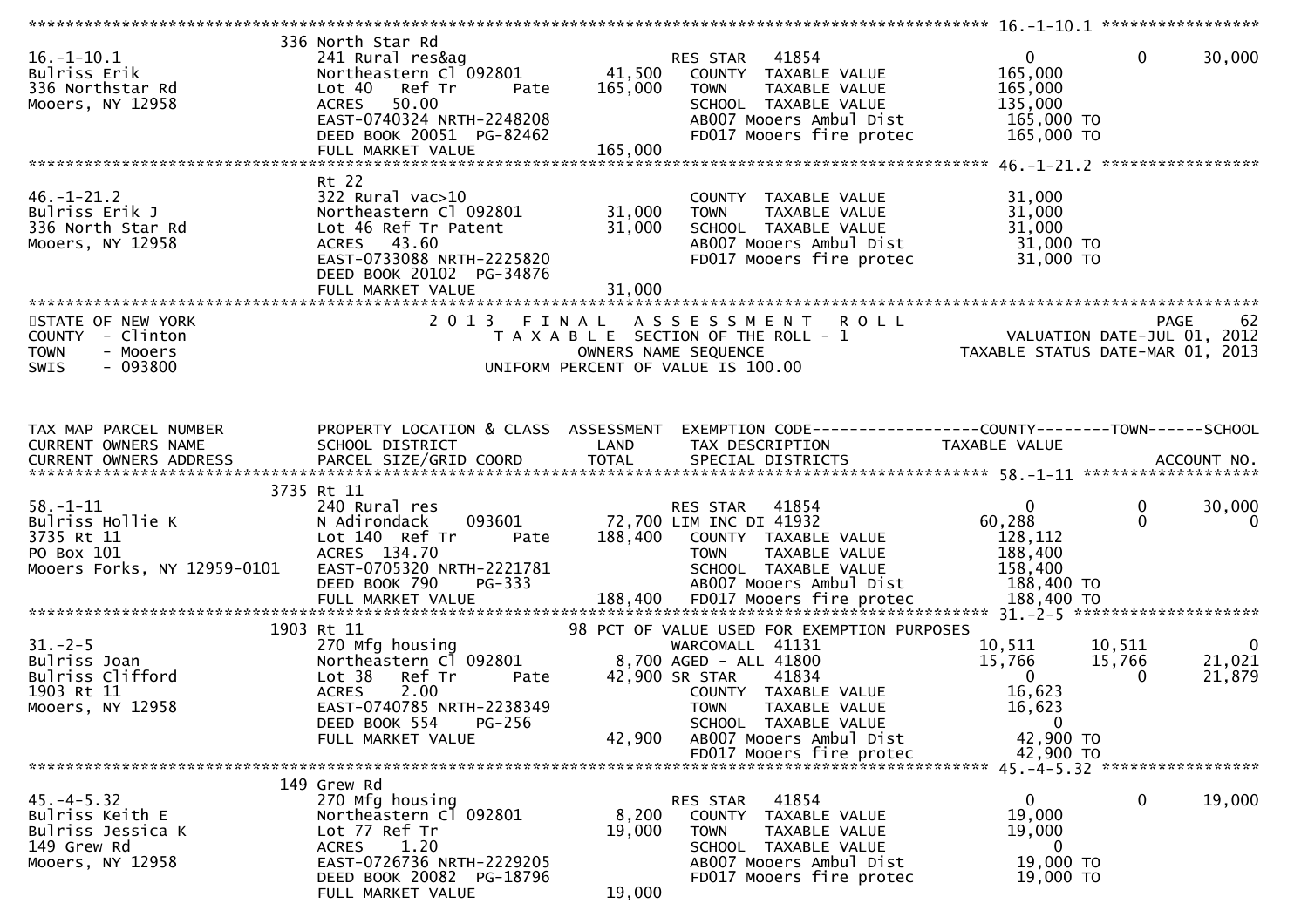|                                                                                              |                                                                                                                                                                                              |                           |                                                                                                                                                          | ***********                                                                     | 45. -1 -31. 31 *****************                                                     |
|----------------------------------------------------------------------------------------------|----------------------------------------------------------------------------------------------------------------------------------------------------------------------------------------------|---------------------------|----------------------------------------------------------------------------------------------------------------------------------------------------------|---------------------------------------------------------------------------------|--------------------------------------------------------------------------------------|
| $45. - 1 - 31.31$<br>Bulriss Leonard<br>Bulriss Carol<br>194 Emery Rd                        | 194 Emery Rd<br>240 Rural res<br>Northeastern Cl 092801<br>Lot 101 Ref Tr<br>Pate<br>ACRES 24.20                                                                                             |                           | 73 PCT OF VALUE USED FOR EXEMPTION PURPOSES<br>OS AG DIST 41730<br>24,300 AGED COUN 41802<br>61,000 SR STAR<br>41834<br>COUNTY TAXABLE VALUE             | 466<br>6,680<br>$\overline{0}$<br>53,854                                        | 466<br>466<br>0<br>$\overline{0}$<br>$\Omega$<br>60,534                              |
| Mooers, NY 12958<br>MAY BE SUBJECT TO PAYMENT                                                | EAST-0718691 NRTH-2227240<br>DEED BOOK 20112 PG-40017<br>FULL MARKET VALUE                                                                                                                   | 61,000                    | TAXABLE VALUE<br><b>TOWN</b><br>SCHOOL TAXABLE VALUE<br>AB007 Mooers Ambul Dist                                                                          | 60,534<br>$\overline{\phantom{0}}$<br>61,000 TO                                 |                                                                                      |
| $45. - 4 - 12$<br>Bulriss Stephen P<br>Bulriss Constance M<br>431 Rt 22<br>Mooers, NY 12958  | 431 Rt 22<br>210 1 Family Res<br>Northeastern Cl 092801<br>Lot 66 Ref Tr Patent<br>1.40<br><b>ACRES</b><br>EAST-0731587 NRTH-2225246<br>PG-497<br>DEED BOOK 616                              | 109,000                   | AGED COUN 41802<br>8,300 SR STAR<br>41834<br>COUNTY TAXABLE VALUE<br><b>TOWN</b><br>TAXABLE VALUE<br>SCHOOL TAXABLE VALUE<br>AB007 Mooers Ambul Dist     | 54,500<br>$\mathbf{0}$<br>54,500<br>109,000<br>45,700<br>109,000 TO             | 0<br>0<br>$\mathbf{0}$<br>63,300                                                     |
|                                                                                              | FULL MARKET VALUE                                                                                                                                                                            | 109,000                   | FD017 Mooers fire protec                                                                                                                                 | 109,000 TO                                                                      |                                                                                      |
| STATE OF NEW YORK<br>COUNTY - Clinton<br><b>TOWN</b><br>- Mooers<br>$-093800$<br><b>SWIS</b> | 2 0 1 3<br>FINAL                                                                                                                                                                             |                           | ASSESSMENT<br><b>ROLL</b><br>T A X A B L E SECTION OF THE ROLL - 1<br>OWNERS NAME SEQUENCE<br>UNIFORM PERCENT OF VALUE IS 100.00                         |                                                                                 | <b>PAGE</b><br>63<br>VALUATION DATE-JUL 01, 2012<br>TAXABLE STATUS DATE-MAR 01, 2013 |
| TAX MAP PARCEL NUMBER<br>CURRENT OWNERS NAME                                                 | PROPERTY LOCATION & CLASS ASSESSMENT<br>SCHOOL DISTRICT                                                                                                                                      | LAND                      | EXEMPTION CODE-----------------COUNTY-------TOWN------SCHOOL<br>TAX DESCRIPTION                                                                          | TAXABLE VALUE                                                                   |                                                                                      |
| $45. - 1 - 31.32$<br>Bulriss-Doyle Brenda<br>214 Emery Rd<br>Mooers, NY 12958                | 214 Emery Rd<br>210 1 Family Res<br>Northeastern Cl 092801<br>Lot 101 Ref Tr<br>2.60<br><b>ACRES</b><br>EAST-0717694 NRTH-2227382<br>DEED BOOK 20112 PG-39882                                | 63,200                    | WARNONALL 41121<br>8,200 RES STAR<br>41854<br>COUNTY TAXABLE VALUE<br>TAXABLE VALUE<br><b>TOWN</b><br>SCHOOL TAXABLE VALUE<br>AB007 Mooers Ambul Dist    | 9,480<br>$\overline{0}$<br>53,720<br>53,720<br>33,200<br>63,200 TO<br>63,200 TO | 9,480<br>0<br>30,000<br>0                                                            |
| $29. - 2 - 27$<br>Burdeau Gary L<br>2924 Rt 11<br>PO Box 64<br>Mooers Forks, NY 12959-9730   | 2924 Rt 11<br>270 Mfg housing<br>Northeastern Cl 092801<br>Lot 99<br>Ref Tr<br>Pate<br>FRNT 100.00 DPTH 127.00<br>EAST-0718117 NRTH-2234847<br>DEED BOOK 20001 PG-25177<br>FULL MARKET VALUE | 5,900<br>34,600<br>34,600 | COUNTY TAXABLE VALUE<br><b>TOWN</b><br>TAXABLE VALUE<br>SCHOOL TAXABLE VALUE<br>AB007 Mooers Ambul Dist<br>FD017 Mooers fire protec                      | 34,600<br>34,600<br>34,600<br>34,600 TO<br>34,600 TO                            | *******************                                                                  |
|                                                                                              |                                                                                                                                                                                              |                           |                                                                                                                                                          |                                                                                 |                                                                                      |
| $29. - 2 - 28.2$<br>Burdeau Gary L<br>2932 Rt 11<br>PO Box 36<br>Mooers Forks, NY 12959-0036 | 2932 Rt 11<br>210 1 Family Res<br>Northeastern Cl 092801<br>Lot 99 Ref Tr Patent<br>FRNT 260.00 DPTH 160.00<br>EAST-0717959 NRTH-2234761<br>DEED BOOK 566<br>PG-131<br>FULL MARKET VALUE     | 7,200<br>71,800<br>71,800 | 41854<br>RES STAR<br>COUNTY TAXABLE VALUE<br><b>TOWN</b><br>TAXABLE VALUE<br>SCHOOL TAXABLE VALUE<br>AB007 Mooers Ambul Dist<br>FD017 Mooers fire protec | $\mathbf{0}$<br>71,800<br>71,800<br>41,800<br>71,800 TO<br>71,800 TO            | 30,000<br>0                                                                          |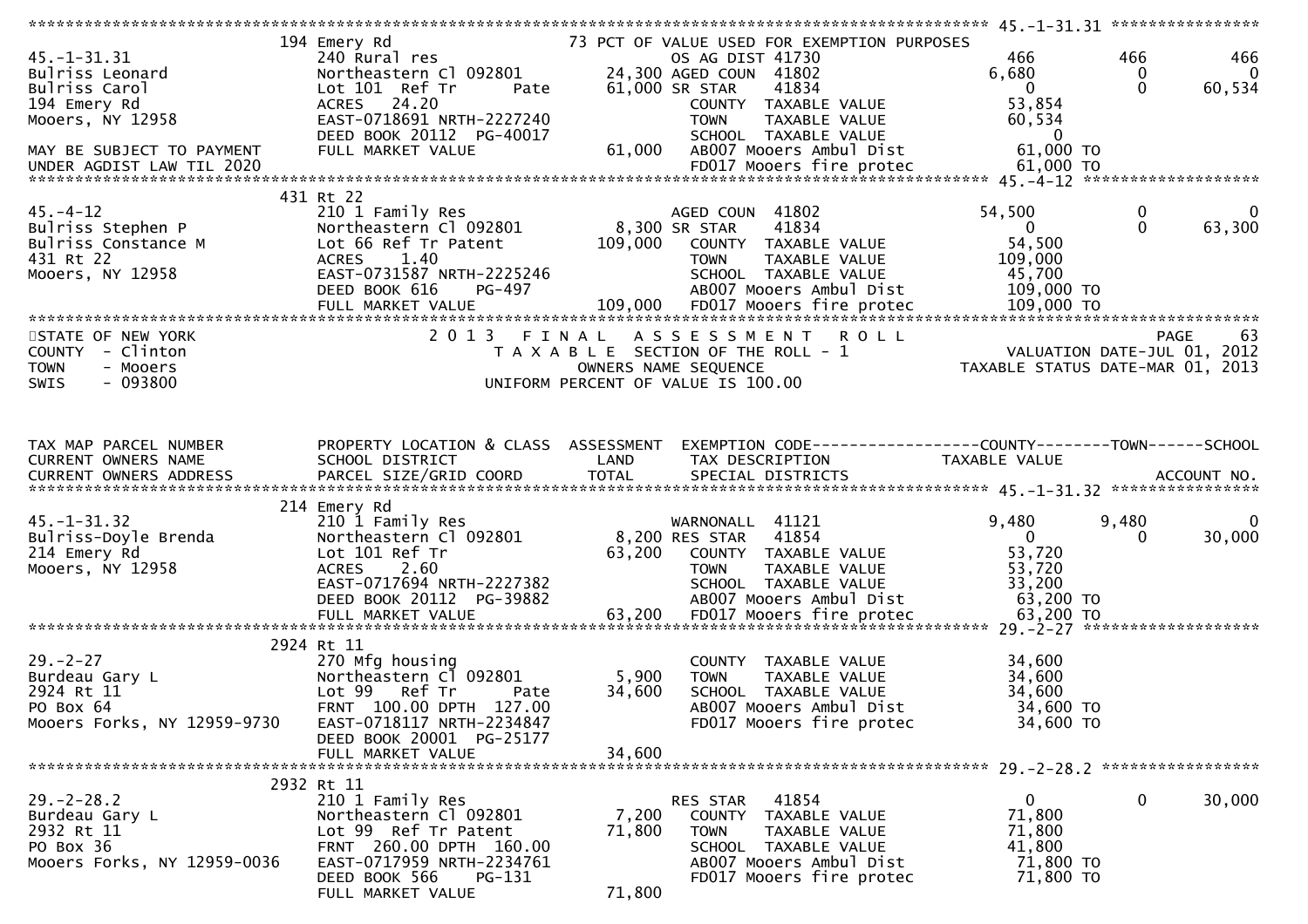| $27. - 1 - 11.5$<br>Burdo David D<br>Burdo Debra D<br>115 Nephew Rd<br>Mooers Forks, NY 12959              | 115 Nephew Rd<br>210 1 Family Res<br>Northeastern Cl 092801<br>178 Ref Tract Pate<br>4.80<br><b>ACRES</b><br>EAST-0690999 NRTH-2237595<br>DEED BOOK 989<br>PG-161                                 | 46,000                    | 41854<br>RES STAR<br>7,300 COUNTY TAXABLE VALUE<br>TAXABLE VALUE<br><b>TOWN</b><br>SCHOOL TAXABLE VALUE<br>AB007 Mooers Ambul Dist<br>FD017 Mooers fire protec                   | $\mathbf{0}$<br>46,000<br>46,000<br>16,000<br>46,000 TO<br>46,000 TO                    | $\mathbf{0}$<br>30,000                                                   |
|------------------------------------------------------------------------------------------------------------|---------------------------------------------------------------------------------------------------------------------------------------------------------------------------------------------------|---------------------------|----------------------------------------------------------------------------------------------------------------------------------------------------------------------------------|-----------------------------------------------------------------------------------------|--------------------------------------------------------------------------|
|                                                                                                            | 54 Pepper Hill Rd                                                                                                                                                                                 |                           |                                                                                                                                                                                  |                                                                                         |                                                                          |
| $44. - 1 - 13$<br>Burdo Donald G<br>Burdo Bernadette A<br>54 Pepper Hill Rd<br>Mooers Forks, NY 12959-9720 | 210 1 Family Res<br>Northeastern Cl 092801<br>Lot 116 Ref Tr<br>Pate<br><b>ACRES</b><br>4.78<br>EAST-0714061 NRTH-2231274<br>DEED BOOK 560<br>PG-1178                                             | 99,800                    | 41834<br>SR STAR<br>13,000 COUNTY TAXABLE VALUE<br><b>TAXABLE VALUE</b><br>TOWN<br>SCHOOL TAXABLE VALUE<br>AB007 Mooers Ambul Dist<br>FD017 Mooers fire protec                   | $\mathbf{0}$<br>99,800<br>99,800<br>36,500<br>99,800 TO<br>99,800 TO                    | $\mathbf 0$<br>63,300                                                    |
|                                                                                                            |                                                                                                                                                                                                   |                           |                                                                                                                                                                                  |                                                                                         |                                                                          |
| STATE OF NEW YORK<br>COUNTY - Clinton<br>- Mooers<br><b>TOWN</b><br>$-093800$<br>SWIS                      | 2 0 1 3                                                                                                                                                                                           | FINAL                     | A S S E S S M E N T<br><b>ROLL</b><br>T A X A B L E SECTION OF THE ROLL - 1<br>OWNERS NAME SEQUENCE<br>UNIFORM PERCENT OF VALUE IS 100.00                                        | PAGE 64<br>VALUATION DATE-JUL 01, 2012<br>TAXARLE STATUS DATE :::- 21, 2012             | TAXABLE STATUS DATE-MAR 01, 2013                                         |
| TAX MAP PARCEL NUMBER<br>CURRENT OWNERS NAME                                                               | PROPERTY LOCATION & CLASS ASSESSMENT<br>SCHOOL DISTRICT                                                                                                                                           | <b>Example 12 DE LAND</b> | EXEMPTION CODE-----------------COUNTY--------TOWN------SCHOOL<br>TAX DESCRIPTION                                                                                                 | TAXABLE VALUE                                                                           |                                                                          |
|                                                                                                            | 2899 Rt 11                                                                                                                                                                                        |                           | 62 PCT OF VALUE USED FOR EXEMPTION PURPOSES                                                                                                                                      |                                                                                         |                                                                          |
| $29. - 2 - 24$<br>Burdo Eldon P<br>Austin Lori<br>2899 Rt 11<br>Mooers Forks, NY 12959                     | 210 1 Family Res<br>Northeastern Cl 092801<br>Lot 99 Ref Tr<br>Pate<br><b>ACRES</b><br>1.70<br>EAST-0718861 NRTH-2234799<br>DEED BOOK 20082 PG-21269<br>FULL MARKET VALUE                         | 146,800                   | WARCOMALL 41131<br>17,600 WARDISALL 41141<br>146,800 SR STAR<br>41834<br>COUNTY TAXABLE VALUE<br><b>TOWN</b><br>TAXABLE VALUE<br>SCHOOL TAXABLE VALUE<br>AB007 Mooers Ambul Dist | 22,754<br>36,406<br>$\overline{\mathbf{0}}$<br>87,640<br>90,394<br>83,500<br>146,800 TO | 20,000<br>$\mathbf{0}$<br>$\overline{0}$<br>36,406<br>63,300<br>$\Omega$ |
|                                                                                                            |                                                                                                                                                                                                   |                           |                                                                                                                                                                                  |                                                                                         |                                                                          |
| $44. -2 - 7.11$<br>Burdo Eldon P<br>2899 Rt 11<br>Mooers Forks, NY 12959                                   | Rt 11<br>$314$ Rural vac<10<br>Northeastern Cl 092801<br>Lot 99 Ref Tr<br><b>ACRES</b><br>3.00<br>EAST-0717805 NRTH-2234366<br>DEED BOOK 20041 PG-70601                                           | 5,600<br>5,600            | COUNTY TAXABLE VALUE<br>TAXABLE VALUE<br><b>TOWN</b><br>SCHOOL TAXABLE VALUE<br>AB007 Mooers Ambul Dist<br>FD017 Mooers fire protec                                              | 5,600<br>5,600<br>5,600<br>5,600 TO<br>$5,600$ TO                                       |                                                                          |
|                                                                                                            | FULL MARKET VALUE                                                                                                                                                                                 | 5,600                     |                                                                                                                                                                                  |                                                                                         |                                                                          |
|                                                                                                            |                                                                                                                                                                                                   |                           |                                                                                                                                                                                  |                                                                                         |                                                                          |
| $44.2 - 2 - 5$<br>Burgess Albert<br>Sobieski Nancy T<br>PO Box 67<br>Mooers Forks, NY 12959-0067           | 3054 Rt 11<br>210 1 Family Res<br>Northeastern Cl 092801<br>Lot 116 Ref Tr<br>Pate<br>FRNT 132.00 DPTH 191.80<br>EAST-0715395 NRTH-2233242<br>DEED BOOK 950<br><b>PG-250</b><br>FULL MARKET VALUE | 7,200<br>43,500<br>43,500 | COUNTY TAXABLE VALUE<br>TAXABLE VALUE<br><b>TOWN</b><br>SCHOOL TAXABLE VALUE<br>AB007 Mooers Ambul Dist<br>FD017 Mooers fire protec<br>LT013 Mooers Forks Light                  | 43,500<br>43,500<br>43,500<br>43,500 TO<br>43,500 TO<br>43,500 TO                       |                                                                          |
|                                                                                                            |                                                                                                                                                                                                   |                           |                                                                                                                                                                                  |                                                                                         |                                                                          |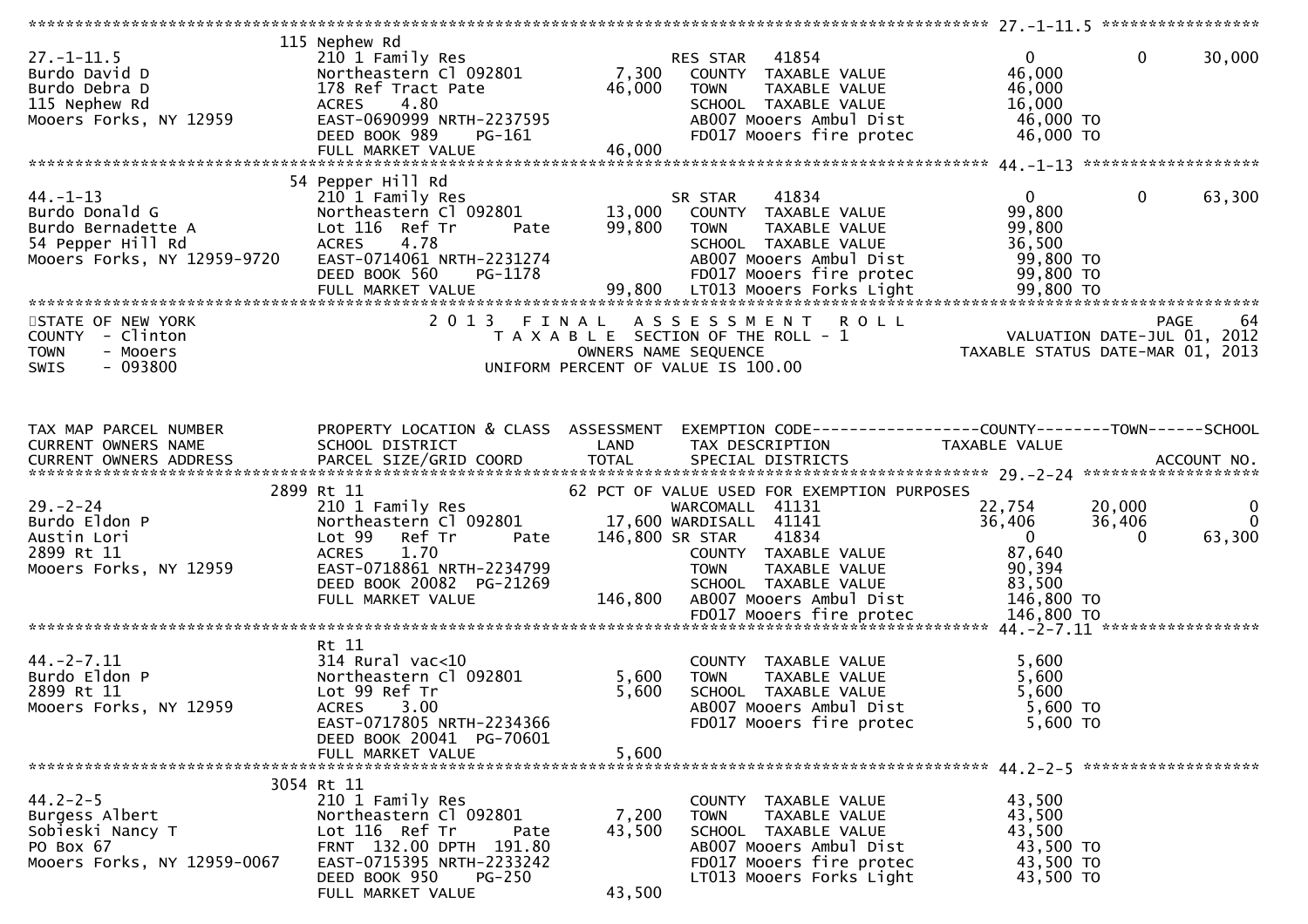| $44.2 - 3 - 7$<br>Burgess Albert<br>Sobieski Nancy T<br>PO Box 67<br>Mooers Forks, NY 12959-0067               | Rt 11<br>311 Res vac land<br>Northeastern Cl 092801<br>Lot 116 Ref Tr<br>Pate<br>FRNT 150.00 DPTH 125.00<br>EAST-0715437 NRTH-2233012<br>DEED BOOK 950<br><b>PG-250</b><br>FULL MARKET VALUE | 1,400<br>1,400<br>1,400   | COUNTY TAXABLE VALUE<br><b>TOWN</b><br>TAXABLE VALUE<br>SCHOOL TAXABLE VALUE<br>AB007 Mooers Ambul Dist<br>FD017 Mooers fire protec<br>LT013 Mooers Forks Light | 1,400<br>1,400<br>1,400<br>$1,400$ TO<br>1,400 TO<br>$1,400$ TO            |                                  |
|----------------------------------------------------------------------------------------------------------------|----------------------------------------------------------------------------------------------------------------------------------------------------------------------------------------------|---------------------------|-----------------------------------------------------------------------------------------------------------------------------------------------------------------|----------------------------------------------------------------------------|----------------------------------|
|                                                                                                                |                                                                                                                                                                                              |                           |                                                                                                                                                                 |                                                                            |                                  |
| $45. -2 - 22.5$<br>Burgess Richard W<br>110 Tappin Rd<br>Mooers, NY 12958                                      | 110 Tappin Rd<br>210 1 Family Res<br>Northeastern Cl 092801<br>Lot 76 Ref<br>ACRES 2.70<br>EAST-0724329 NRTH-2231124<br>DEED BOOK 20122 PG-47730                                             | 100,000                   | WARNONALL 41121<br>9,400 SR STAR<br>41834<br>COUNTY TAXABLE VALUE<br><b>TOWN</b><br>TAXABLE VALUE<br>SCHOOL TAXABLE VALUE<br>AB007 Mooers Ambul Dist            | 15,000<br>$\overline{0}$<br>85,000<br>88,000<br>36,700<br>100,000 TO       | 12,000<br>0<br>63,300<br>0       |
| STATE OF NEW YORK<br>COUNTY - Clinton<br>- Mooers<br><b>TOWN</b><br>$-093800$<br><b>SWIS</b>                   |                                                                                                                                                                                              |                           | 2013 FINAL ASSESSMENT ROLL<br>T A X A B L E SECTION OF THE ROLL - 1<br>OWNERS NAME SEQUENCE<br>UNIFORM PERCENT OF VALUE IS 100.00                               | PAGE 65<br>VALUATION DATE-JUL 01, 2012<br>TAXARLE STATUS DATE :::- 1::- 1: | TAXABLE STATUS DATE-MAR 01, 2013 |
| TAX MAP PARCEL NUMBER<br><b>CURRENT OWNERS NAME</b>                                                            | PROPERTY LOCATION & CLASS ASSESSMENT<br>SCHOOL DISTRICT                                                                                                                                      | <b>Example 12 DE LAND</b> | EXEMPTION CODE------------------COUNTY--------TOWN------SCHOOL<br>TAX DESCRIPTION                                                                               | TAXABLE VALUE                                                              |                                  |
| $61.-1-26.2$<br>Burleigh Doris M<br>89 Rt 22<br>Mooers, NY 12958                                               | 89 Rt 22<br>210 1 Family Res<br>Northeastern Cl 092801<br>Lot 48 Ref Tr<br><b>ACRES</b><br>1.54<br>EAST-0735850 NRTH-2218425<br>DEED BOOK 99001 PG-13159<br>FULL MARKET VALUE                | 97,000<br>97,000          | 41854<br>RES STAR<br>8,400 COUNTY TAXABLE VALUE<br>TAXABLE VALUE<br><b>TOWN</b><br>SCHOOL TAXABLE VALUE<br>AB007 Mooers Ambul Dist<br>FD017 Mooers fire protec  | $\mathbf{0}$<br>97,000<br>97,000<br>67,000<br>97,000 TO<br>97,000 TO       | $\Omega$<br>30,000               |
|                                                                                                                |                                                                                                                                                                                              |                           |                                                                                                                                                                 |                                                                            |                                  |
| $44. - 1 - 25.3$<br>44.-1-25.3<br>Burleigh George R<br>3381 Rt 11<br>3381 Rt 11<br>Mooers Forks, NY 12959-9715 | 3381 Rt 11<br>270 Mfg housing<br>Northeastern Cl 092801<br>Lot 126 Ref Tr Patent<br>FRNT 170.00 DPTH 215.00<br>EAST-0709424 NRTH-2228208<br>DEED BOOK 98001 PG-05718                         | 7,700<br>49,000           | 41854<br>RES STAR<br>COUNTY TAXABLE VALUE<br><b>TOWN</b><br>TAXABLE VALUE<br>SCHOOL TAXABLE VALUE<br>AB007 Mooers Ambul Dist<br>FD017 Mooers fire protec        | $\mathbf{0}$<br>49,000<br>49,000<br>19,000<br>49,000 TO<br>49,000 TO       | $\Omega$<br>30,000               |
|                                                                                                                | FULL MARKET VALUE                                                                                                                                                                            | 49,000                    |                                                                                                                                                                 |                                                                            |                                  |
| $60. -1 - 10.51$<br>Burleigh Melinda L<br>Bushey Shawn<br>139 Bashaw Rd<br>Mooers, NY 12958                    | 127-133 Bashaw Rd<br>271 Mfg housings<br>Northeastern Cl 092801<br>Lot 65 Ref Tr<br><b>ACRES</b><br>1.00<br>EAST-0728598 NRTH-2224955<br>DEED BOOK 98001 PG-04586<br>FULL MARKET VALUE       | 8,000<br>43,800<br>43,800 | COUNTY TAXABLE VALUE<br><b>TOWN</b><br>TAXABLE VALUE<br>SCHOOL TAXABLE VALUE<br>AB007 Mooers Ambul Dist<br>FD017 Mooers fire protec                             | 43,800<br>43,800<br>43,800<br>43,800 TO<br>43,800 TO                       |                                  |
|                                                                                                                |                                                                                                                                                                                              |                           |                                                                                                                                                                 |                                                                            |                                  |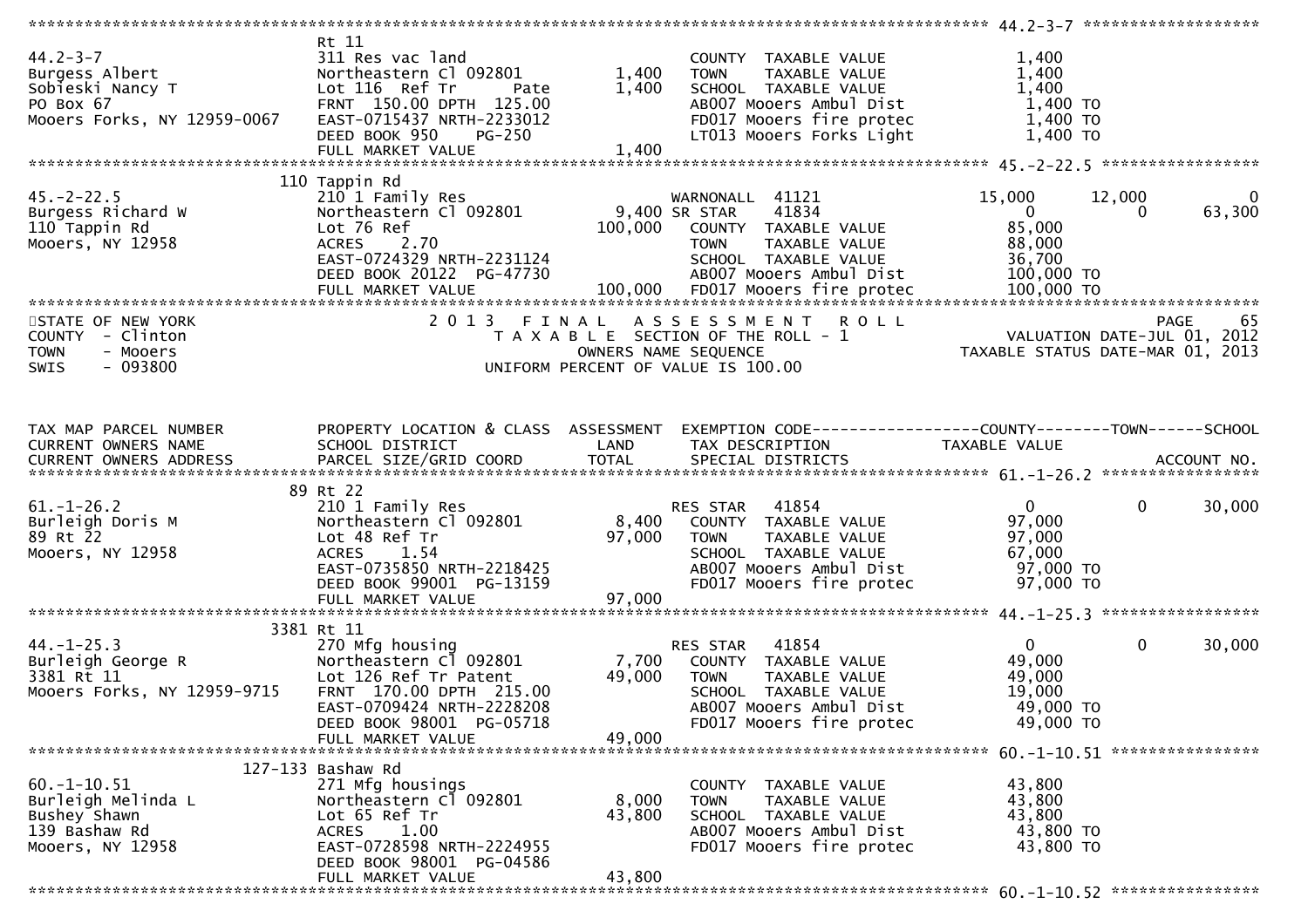| $60. -1 - 10.52$<br>Burleigh Melinda L<br>Bushey Shawn M<br>139 Bashaw Rd<br>Mooers, NY 12958   | 139 Bashaw Rd<br>210 1 Family Res<br>Northeastern Cl 092801<br>Lot 78 Ref Tr<br>FRNT 256.00 DPTH 160.00<br>EAST-0728273 NRTH-2224959<br>DEED BOOK 98001 PG-04586<br>FULL MARKET VALUE    | 84,200<br>84,200          | RES STAR 41854<br>7,800 COUNTY TAXABLE VALUE<br>TAXABLE VALUE<br><b>TOWN</b><br>SCHOOL TAXABLE VALUE<br>AB007 Mooers Ambul Dist<br>FD017 Mooers fire protec     | $\overline{0}$<br>84,200<br>84,200<br>54,200<br>84,200 TO<br>84,200 TO | $\mathbf 0$<br>30,000  |
|-------------------------------------------------------------------------------------------------|------------------------------------------------------------------------------------------------------------------------------------------------------------------------------------------|---------------------------|-----------------------------------------------------------------------------------------------------------------------------------------------------------------|------------------------------------------------------------------------|------------------------|
|                                                                                                 |                                                                                                                                                                                          |                           |                                                                                                                                                                 |                                                                        |                        |
| $58. - 1 - 19$<br>Burritt Mark<br>Burritt Michelle<br>693 Pond Rd<br>North Ferrisburg, VT 05473 | 34 Gero Rd<br>260 Seasonal res<br>N Adirondack<br>093601<br>Lot 154 Ref Tr<br>Pate<br><b>ACRES</b><br>3.00<br>EAST-0698146 NRTH-2220574<br>DEED BOOK 20102 PG-31958<br>FULL MARKET VALUE | 8,000<br>41,500<br>41,500 | COUNTY TAXABLE VALUE<br>TAXABLE VALUE<br><b>TOWN</b><br>SCHOOL TAXABLE VALUE<br>AB007 Mooers Ambul Dist<br>FD017 Mooers fire protec                             | 41,500<br>41,500<br>41,500<br>41,500 TO<br>41,500 TO                   |                        |
| STATE OF NEW YORK                                                                               | 2 0 1 3<br>FINAL                                                                                                                                                                         |                           | ASSESSMENT ROLL                                                                                                                                                 |                                                                        | PAGE<br>66             |
| COUNTY - Clinton<br>- Mooers<br><b>TOWN</b><br>$-093800$<br><b>SWIS</b>                         |                                                                                                                                                                                          | OWNERS NAME SEQUENCE      | T A X A B L E SECTION OF THE ROLL - 1<br>UNIFORM PERCENT OF VALUE IS 100.00                                                                                     | VALUATION DATE-JUL 01, 2012<br>TAXABLE STATUS DATE-MAR 01, 2013        |                        |
| TAX MAP PARCEL NUMBER<br>CURRENT OWNERS NAME<br>CURRENT OWNERS ADDRESS                          | SCHOOL DISTRICT                                                                                                                                                                          | LAND                      | PROPERTY LOCATION & CLASS ASSESSMENT EXEMPTION CODE----------------COUNTY-------TOWN------SCHOOL<br>TAX DESCRIPTION                                             | TAXABLE VALUE                                                          |                        |
| $57. - 3 - 10.1$<br>Bushey Eugene<br>Bushey Rita<br>4430 Rt 11<br>Mooers Forks, NY 12959-9710   | 4430 Rt 11<br>210 1 Family Res<br>093601<br>N Adirondack<br>Lot 193 Ref Tr<br>Pate<br>Deed 628-248<br>9.80<br><b>ACRES</b><br>EAST-0687810 NRTH-2218966<br>DEED BOOK 624<br>PG-248       | 65,200                    | 41834<br>SR STAR<br>10,300 COUNTY TAXABLE VALUE<br>TAXABLE VALUE<br>TOWN<br>SCHOOL TAXABLE VALUE<br>AB007 Mooers Ambul Dist<br>FD017 Mooers fire protec         | $\mathbf{0}$<br>65,200<br>65,200<br>1,900<br>65,200 TO<br>65,200 TO    | $\mathbf{0}$<br>63,300 |
|                                                                                                 | FULL MARKET VALUE                                                                                                                                                                        | 65,200                    |                                                                                                                                                                 |                                                                        |                        |
|                                                                                                 |                                                                                                                                                                                          |                           |                                                                                                                                                                 |                                                                        |                        |
| $44.2 - 2 - 10$<br>Bushey Jason<br>Bushey Nicole<br>2832 Miner Farm Rd<br>Altona, NY 12910      | 3086 Rt 11<br>210 1 Family Res<br>Northeastern C1 092801 5,800<br>Lot 116 Ref Tr<br>Pate<br>FRNT 138.00 DPTH 110.00<br>EAST-0714825 NRTH-2232698<br>DEED BOOK 20072 PG-9826              | 28,600                    | COUNTY TAXABLE VALUE<br>TAXABLE VALUE<br><b>TOWN</b><br>SCHOOL TAXABLE VALUE<br>AB007 Mooers Ambul Dist<br>FD017 Mooers fire protec<br>LT013 Mooers Forks Light | 28,600<br>28,600<br>28,600<br>28,600 TO<br>28,600 TO<br>28,600 TO      |                        |
|                                                                                                 | FULL MARKET VALUE                                                                                                                                                                        | 28,600                    |                                                                                                                                                                 |                                                                        |                        |
| $27. - 1 - 46$<br>Bushey Jim J<br>100 white Rd<br>Mooers Forks, NY 12959                        | 100 white Rd<br>270 Mfg housing<br>Northeastern Cl 092801<br>Lot 197 Ref Tr<br>Pate<br>5.50<br>ACRES<br>EAST-0686651 NRTH-2235376<br>DEED BOOK 20031 PG-56837<br>FULL MARKET VALUE       | 7,700<br>47,400<br>47,400 | RES STAR<br>41854<br>COUNTY TAXABLE VALUE<br><b>TOWN</b><br>TAXABLE VALUE<br>SCHOOL TAXABLE VALUE<br>AB007 Mooers Ambul Dist<br>FD017 Mooers fire protec        | $\mathbf 0$<br>47,400<br>47,400<br>17,400<br>47,400 TO<br>47,400 TO    | 30,000<br>$\mathbf{0}$ |
|                                                                                                 |                                                                                                                                                                                          |                           |                                                                                                                                                                 |                                                                        |                        |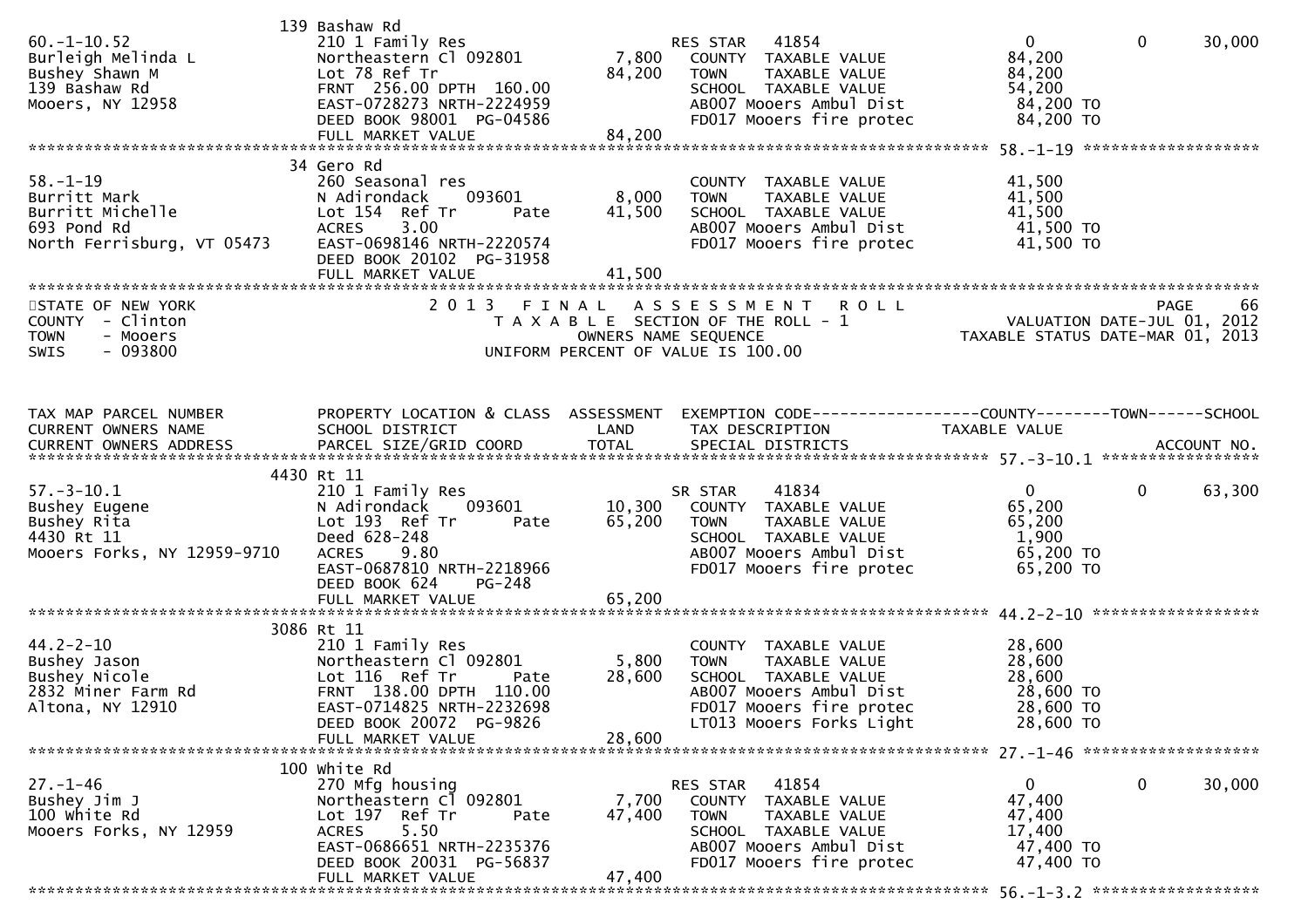| $56. - 1 - 3.2$<br>Bushey Kevin L<br>416 Green Valley Rd<br>Ellenburg Depot, NY 12935                           | 416 Green Valley Rd<br>210 1 Family Res<br>N Adirondack<br>093601<br>Lot 22 Pliny Mooer Pat<br>2.10 BANK<br><b>ACRES</b><br>080<br>EAST-0677039 NRTH-2219028<br>DEED BOOK 20041 PG-76983<br>FULL MARKET VALUE | 5,800<br>99,900<br>99,900  | RES STAR 41854<br>COUNTY TAXABLE VALUE<br><b>TOWN</b><br>TAXABLE VALUE<br>SCHOOL TAXABLE VALUE<br>AB007 Mooers Ambul Dist<br>FD017 Mooers fire protec          | $\overline{0}$<br>99,900<br>99,900<br>69,900<br>99,900 TO<br>99,900 TO     | $\mathbf 0$<br>30,000  |
|-----------------------------------------------------------------------------------------------------------------|---------------------------------------------------------------------------------------------------------------------------------------------------------------------------------------------------------------|----------------------------|----------------------------------------------------------------------------------------------------------------------------------------------------------------|----------------------------------------------------------------------------|------------------------|
|                                                                                                                 | 227 Blackman Corners Rd                                                                                                                                                                                       |                            |                                                                                                                                                                |                                                                            |                        |
| $29. - 1 - 9$<br>Bushey Richard A<br>Bushey Barbara A<br>227 Blackman Corners Rd<br>Mooers Forks, NY 12959-9723 | 240 Rural res<br>Northeastern Cl 092801<br>Lots 117, 124 Ref Tract<br>ACRES 27.00 BANK<br>080<br>EAST-0709624 NRTH-2236329<br>DEED BOOK 1031 PG-76<br>FULL MARKET VALUE                                       | 21,200<br>74,600<br>74,600 | RES STAR<br>41854<br>COUNTY TAXABLE VALUE<br><b>TOWN</b><br>TAXABLE VALUE<br>SCHOOL TAXABLE VALUE<br>AB007 Mooers Ambul Dist<br>FD017 Mooers fire protec       | $\mathbf{0}$<br>74,600<br>74,600<br>44,600<br>74,600 TO<br>74,600 TO       | 0<br>30,000            |
|                                                                                                                 |                                                                                                                                                                                                               |                            |                                                                                                                                                                |                                                                            |                        |
| STATE OF NEW YORK<br>COUNTY - Clinton<br><b>TOWN</b><br>- Mooers<br>$-093800$<br><b>SWIS</b>                    | 2 0 1 3                                                                                                                                                                                                       | FINAL                      | <b>ROLL</b><br>A S S E S S M E N T<br>T A X A B L E SECTION OF THE ROLL - 1<br>OWNERS NAME SEQUENCE<br>UNIFORM PERCENT OF VALUE IS 100.00                      | PAGE 67<br>VALUATION DATE-JUL 01, 2012<br>TAXABLE STATIIS DATE 110 00 2012 |                        |
| TAX MAP PARCEL NUMBER                                                                                           | PROPERTY LOCATION & CLASS ASSESSMENT                                                                                                                                                                          |                            | EXEMPTION CODE-----------------COUNTY-------TOWN------SCHOOL                                                                                                   |                                                                            |                        |
| CURRENT OWNERS NAME                                                                                             | SCHOOL DISTRICT                                                                                                                                                                                               | LAND                       | TAX DESCRIPTION                                                                                                                                                | TAXABLE VALUE                                                              |                        |
| $59. - 1 - 2$<br>Bushey Robert<br>Bushey Flossie M<br>203 Boas Rd<br>Mooers Forks, NY 12959-9718                | 203 Boas Rd<br>210 1 Family Res<br>Northeastern Cl 092801<br>Lot 127 Ref Tr<br>Pate<br>9.00<br><b>ACRES</b><br>EAST-0708914 NRTH-2224488<br>DEED BOOK 550<br>PG-373                                           | 66,600                     | 41834<br>SR STAR<br>13,700 COUNTY TAXABLE VALUE<br>TAXABLE VALUE<br><b>TOWN</b><br>SCHOOL TAXABLE VALUE<br>AB007 Mooers Ambul Dist<br>FD017 Mooers fire protec | $\mathbf{0}$<br>66,600<br>66,600<br>3,300<br>66,600 TO<br>66,600 TO        | $\mathbf{0}$<br>63,300 |
|                                                                                                                 |                                                                                                                                                                                                               |                            |                                                                                                                                                                |                                                                            |                        |
| $44. -2 - 7.20$<br>Bushey Steven M<br>296 Lake St<br>St. Albans, VT 05478                                       | Emery Rd<br>$322$ Rural vac $>10$<br>Northeastern Cl 092801<br>Lot 100 Ref Tr<br>Pate<br>ACRES 51.10<br>EAST-0718567 NRTH-2230862<br>DEED BOOK 20082 PG-12448<br>FULL MARKET VALUE                            | 34,000<br>34,000<br>34,000 | COUNTY TAXABLE VALUE<br>TAXABLE VALUE<br><b>TOWN</b><br>SCHOOL TAXABLE VALUE<br>AB007 Mooers Ambul Dist<br>FD017 Mooers fire protec                            | 34,000<br>34,000<br>34,000<br>34,000 TO<br>34,000 TO                       |                        |
|                                                                                                                 |                                                                                                                                                                                                               |                            |                                                                                                                                                                |                                                                            |                        |
| $61. - 1 - 22$<br>Buskey Dennis W<br>53 Howard Rd<br>Mooers, NY 12958                                           | 53 Howard Rd<br>210 1 Family Res<br>Northeastern Cl 092801<br>Lot 48 Ref Tr Patent<br>1.00<br><b>ACRES</b><br>EAST-0734832 NRTH-2217587<br>DEED BOOK 98000 PG-98528<br>FULL MARKET VALUE                      | 8,000<br>31,500<br>31,500  | 41854<br>RES STAR<br>COUNTY TAXABLE VALUE<br><b>TOWN</b><br>TAXABLE VALUE<br>SCHOOL TAXABLE VALUE<br>AB007 Mooers Ambul Dist<br>FD017 Mooers fire protec       | $\bf{0}$<br>31,500<br>31,500<br>1,500<br>31,500 TO<br>31,500 TO            | 0<br>30,000            |
|                                                                                                                 |                                                                                                                                                                                                               |                            |                                                                                                                                                                |                                                                            |                        |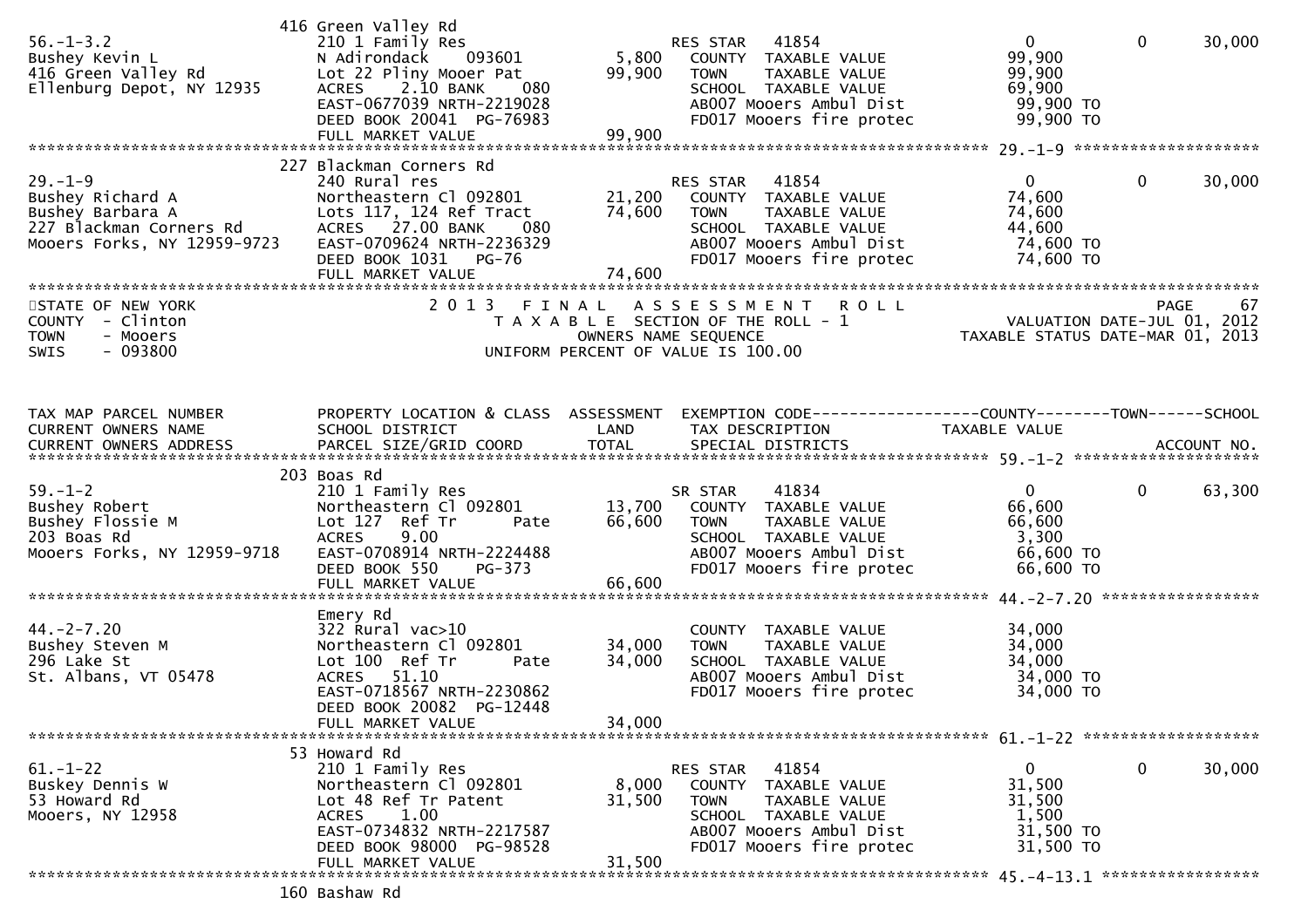| $45. - 4 - 13.1$<br>Buskey Jeffrey R<br>Buskey Alyse<br>160 Bashaw Rd<br>Mooers, NY 12958             | 210 1 Family Res<br>Northeastern C1 092801 13,600<br>Lot 77 Ref Tr<br>Pate<br>8.00<br>ACRES<br>EAST-0727942 NRTH-2225319<br>DEED BOOK 929<br><b>PG-211</b><br>FULL MARKET VALUE | 101,000<br>101,000      | 41854<br>RES STAR<br>COUNTY TAXABLE VALUE<br><b>TOWN</b><br>TAXABLE VALUE<br>SCHOOL TAXABLE VALUE<br>AB007 Mooers Ambul Dist<br>FD017 Mooers fire protec | $\mathbf{0}$<br>101,000<br>101,000<br>71,000<br>101,000 TO<br>101,000 TO    | 30,000<br>$\mathbf{0}$          |
|-------------------------------------------------------------------------------------------------------|---------------------------------------------------------------------------------------------------------------------------------------------------------------------------------|-------------------------|----------------------------------------------------------------------------------------------------------------------------------------------------------|-----------------------------------------------------------------------------|---------------------------------|
|                                                                                                       | 23 Bashaw Rd                                                                                                                                                                    |                         |                                                                                                                                                          |                                                                             |                                 |
| $60. -1 - 10.6$<br>Buskey Life Estate Shirleen<br>Buskey Ronald E<br>23 Bashaw Rd<br>Mooers, NY 12958 | 270 Mfg housing<br>Northeastern Cl 092801<br>Lot 65 Ref Tr<br>Prior Deed Bk 641 Pg 1016<br>FRNT 104.00 DPTH 154.00<br>EAST-0731239 NRTH-2224972                                 | 6,500 SR STAR<br>33,700 | AGED - ALL 41800<br>41834<br>COUNTY TAXABLE VALUE<br><b>TOWN</b><br>TAXABLE VALUE<br>SCHOOL TAXABLE VALUE<br>AB007 Mooers Ambul Dist                     | 16,850<br>$\overline{0}$<br>16,850<br>16,850<br>$\overline{0}$<br>33,700 TO | 16,850<br>16,850<br>16,850<br>0 |
|                                                                                                       | DEED BOOK 20112 PG-40070                                                                                                                                                        | 33,700                  | FD017 Mooers fire protec                                                                                                                                 | 33,700 TO                                                                   |                                 |
|                                                                                                       | FULL MARKET VALUE                                                                                                                                                               |                         |                                                                                                                                                          |                                                                             |                                 |
| STATE OF NEW YORK                                                                                     |                                                                                                                                                                                 |                         | 2013 FINAL ASSESSMENT<br><b>ROLL</b>                                                                                                                     | 88 PAGE 68<br>VALUATION DATE-JUL 01, 2012<br>TAXARLE STATUS DATE WAS 2012   |                                 |
| COUNTY - Clinton                                                                                      |                                                                                                                                                                                 |                         | T A X A B L E SECTION OF THE ROLL - 1                                                                                                                    |                                                                             |                                 |
| - Mooers<br><b>TOWN</b><br>$-093800$<br>SWIS                                                          |                                                                                                                                                                                 |                         | OWNERS NAME SEQUENCE<br>UNIFORM PERCENT OF VALUE IS 100.00                                                                                               | TAXABLE STATUS DATE-MAR 01, 2013                                            |                                 |
|                                                                                                       |                                                                                                                                                                                 |                         |                                                                                                                                                          |                                                                             |                                 |
| TAX MAP PARCEL NUMBER                                                                                 | PROPERTY LOCATION & CLASS ASSESSMENT                                                                                                                                            |                         | EXEMPTION CODE-----------------COUNTY-------TOWN-----SCHOOL                                                                                              |                                                                             |                                 |
| CURRENT OWNERS NAME                                                                                   | SCHOOL DISTRICT                                                                                                                                                                 | LAND                    | TAX DESCRIPTION                                                                                                                                          | TAXABLE VALUE                                                               |                                 |
|                                                                                                       |                                                                                                                                                                                 |                         |                                                                                                                                                          |                                                                             |                                 |
|                                                                                                       | 994 Woods Falls Rd                                                                                                                                                              |                         |                                                                                                                                                          |                                                                             |                                 |
| $44. -2 - 9$                                                                                          | 240 Rural res<br>Northeastern Cl 092801                                                                                                                                         |                         | 41854<br>RES STAR                                                                                                                                        | $\overline{0}$<br>186,700                                                   | $\mathbf{0}$<br>30,000          |
| Buskey Ronald E<br>Buskey Deborah S                                                                   | Lot 100 Ref Tr                                                                                                                                                                  | 186,700                 | 18,500 COUNTY TAXABLE VALUE<br>TOWN<br>TAXABLE VALUE                                                                                                     | 186,700                                                                     |                                 |
| 994 Woods Falls Rd                                                                                    | ACRES 15.00                                                                                                                                                                     |                         | SCHOOL TAXABLE VALUE                                                                                                                                     | 156,700                                                                     |                                 |
| Mooers Forks, NY 12959                                                                                | EAST-0715978 NRTH-2229546                                                                                                                                                       |                         | AB007 Mooers Ambul Dist                                                                                                                                  | 186,700 TO                                                                  |                                 |
|                                                                                                       | DEED BOOK 20001 PG-21926                                                                                                                                                        | 186,700                 | FD017 Mooers fire protec                                                                                                                                 | 186,700 TO                                                                  |                                 |
|                                                                                                       | FULL MARKET VALUE                                                                                                                                                               |                         |                                                                                                                                                          |                                                                             |                                 |
|                                                                                                       | 631 Rt 22                                                                                                                                                                       |                         |                                                                                                                                                          |                                                                             |                                 |
| $45. -2 - 14.1$                                                                                       | 210 1 Family Res                                                                                                                                                                |                         | 41854<br>RES STAR                                                                                                                                        | $\mathbf{0}$                                                                | $\mathbf{0}$<br>30,000          |
| Buskey Rowlyn H                                                                                       | Northeastern Cl 092801<br>Lot 67 Ref Tr                                                                                                                                         | 7,300<br>39,200         | COUNTY TAXABLE VALUE<br>TAXABLE VALUE<br>TOWN                                                                                                            | 39,200<br>39,200                                                            |                                 |
| Buskey Shirleen B<br>631 Rt 22                                                                        | Pate<br>FRNT 108.70 DPTH 300.70                                                                                                                                                 |                         | SCHOOL TAXABLE VALUE                                                                                                                                     | 9,200                                                                       |                                 |
| Mooers, NY 12958                                                                                      | EAST-0730322 NRTH-2230059                                                                                                                                                       |                         | AB007 Mooers Ambul Dist                                                                                                                                  | 39,200 TO                                                                   |                                 |
|                                                                                                       | DEED BOOK 813<br><b>PG-90</b>                                                                                                                                                   |                         | FD017 Mooers fire protec                                                                                                                                 | 39,200 TO                                                                   |                                 |
|                                                                                                       | FULL MARKET VALUE                                                                                                                                                               | 39,200                  |                                                                                                                                                          |                                                                             |                                 |
|                                                                                                       | 27 Boas Rd                                                                                                                                                                      |                         |                                                                                                                                                          |                                                                             |                                 |
| $59. - 1 - 10.9$                                                                                      | 270 Mfg housing                                                                                                                                                                 |                         | 41854<br>RES STAR                                                                                                                                        | $\mathbf{0}$                                                                | $\mathbf 0$<br>30,000           |
| Button Vaughn C                                                                                       | Northeastern Cl 092801                                                                                                                                                          | 5,900                   | COUNTY TAXABLE VALUE                                                                                                                                     | 43,500                                                                      |                                 |
| Button Judi R<br>27 Boas Rd                                                                           | Lot 114 Ref Tract<br>FRNT 165.00 DPTH 107.00                                                                                                                                    | 43,500                  | <b>TOWN</b><br>TAXABLE VALUE<br>SCHOOL TAXABLE VALUE                                                                                                     | 43,500<br>13,500                                                            |                                 |
| Mooers Forks, NY 12959                                                                                | EAST-0713176 NRTH-2224847                                                                                                                                                       |                         | AB007 Mooers Ambul Dist                                                                                                                                  | 43,500 TO                                                                   |                                 |
|                                                                                                       | DEED BOOK 20051 PG-86271                                                                                                                                                        |                         | FD017 Mooers fire protec                                                                                                                                 | 43,500 TO                                                                   |                                 |
|                                                                                                       | FULL MARKET VALUE                                                                                                                                                               | 43,500                  |                                                                                                                                                          |                                                                             |                                 |
|                                                                                                       |                                                                                                                                                                                 |                         |                                                                                                                                                          |                                                                             |                                 |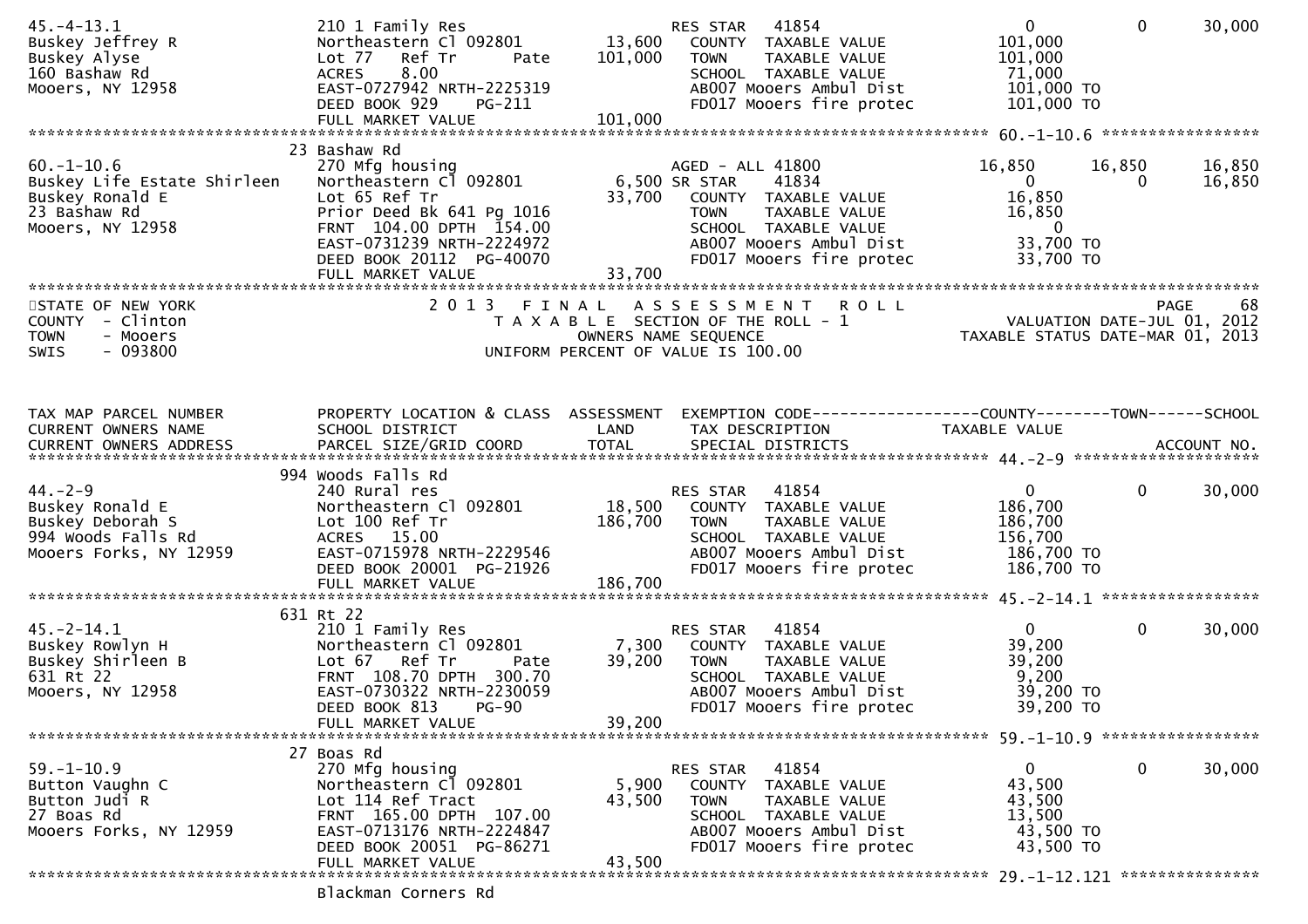| $29. - 1 - 12.121$<br>Cadieux Todd B<br>Cadieux Holley<br>215 Georgia Shore Rd<br>St. Albans, VT 05478                            | $322$ Rural vac $>10$<br>Northeastern Cl 092801<br>Lot 117 Ref Tract<br>ACRES 40.30<br>EAST-0713989 NRTH-2235567<br>DEED BOOK 20112 PG-41822<br>FULL MARKET VALUE                      | 28,800<br>28,800<br>28,800   | COUNTY TAXABLE VALUE<br><b>TOWN</b><br>TAXABLE VALUE<br>SCHOOL TAXABLE VALUE<br>AB007 Mooers Ambul Dist<br>FD017 Mooers fire protec                                                                                              | 28,800<br>28,800<br>28,800<br>28,800 TO<br>28,800 TO                                                     |                                                                  |
|-----------------------------------------------------------------------------------------------------------------------------------|----------------------------------------------------------------------------------------------------------------------------------------------------------------------------------------|------------------------------|----------------------------------------------------------------------------------------------------------------------------------------------------------------------------------------------------------------------------------|----------------------------------------------------------------------------------------------------------|------------------------------------------------------------------|
| $15. - 1 - 3.2$<br>Cairns Life Lease Russell<br>Cairns James Frederick<br>1480 Hemmingford Rd<br>Mooers, NY 12958                 | 1523 Hemmingford Rd<br>240 Rural res<br>Northeastern Cl 092801<br>Lot 95 Ref Tr<br>ACRES 108.10<br>EAST-0722783 NRTH-2248709<br>DEED BOOK 612<br>PG-724<br>FULL MARKET VALUE           | 50,100<br>136,000<br>136,000 | RES STAR<br>41854<br>COUNTY TAXABLE VALUE<br><b>TOWN</b><br>TAXABLE VALUE<br>SCHOOL TAXABLE VALUE<br>AB007 Mooers Ambul Dist<br>FD017 Mooers fire protec                                                                         | $\overline{0}$<br>136,000<br>136,000<br>106,000<br>136,000 TO<br>136,000 TO                              | $\mathbf{0}$<br>30,000                                           |
| STATE OF NEW YORK<br>COUNTY - Clinton<br><b>TOWN</b><br>- Mooers<br>$-093800$<br><b>SWIS</b>                                      | 2013 FINAL                                                                                                                                                                             |                              | A S S E S S M E N T R O L L<br>T A X A B L E SECTION OF THE ROLL - 1<br>OWNERS NAME SEQUENCE<br>UNIFORM PERCENT OF VALUE IS 100.00                                                                                               | 99 PAGE<br>VALUATION DATE-JUL 01, 2012<br>TAXARLE STATUS DATE :::- 2<br>TAXABLE STATUS DATE-MAR 01, 2013 |                                                                  |
| TAX MAP PARCEL NUMBER<br>CURRENT OWNERS NAME                                                                                      | PROPERTY LOCATION & CLASS ASSESSMENT<br>SCHOOL DISTRICT                                                                                                                                | LAND                         | TAX DESCRIPTION                                                                                                                                                                                                                  | TAXABLE VALUE                                                                                            |                                                                  |
| $15. - 1 - 3.1$<br>Cairns Revocable Russell<br>Attn: Russell Cairns Trustee<br>1480 Hemmingford Rd Rt 22<br>Mooers, NY 12958-3640 | 1480 Hemmingford Rd<br>241 Rural res&ag<br>Northeastern Cl 092801<br>Lot 72 Ref Tr Patent<br>ACRES 71.70<br>EAST-0724478 NRTH-2248828<br>DEED BOOK 20011 PG-28331<br>FULL MARKET VALUE | 59,600                       | 34 PCT OF VALUE USED FOR EXEMPTION PURPOSES<br>WARCOMALL 41131<br>47,400 AGED C&T<br>41801<br>59,600 SR STAR<br>41834<br>COUNTY TAXABLE VALUE<br><b>TOWN</b><br>TAXABLE VALUE<br>SCHOOL TAXABLE VALUE<br>AB007 Mooers Ambul Dist | 5,066<br>7,599<br>$\overline{0}$<br>46,935<br>46,935<br>- 0<br>59,600 TO                                 | 5,066<br>$\mathbf{0}$<br>$\Omega$<br>7,599<br>59,600<br>$\Omega$ |
|                                                                                                                                   | 3087 Rt 11                                                                                                                                                                             |                              |                                                                                                                                                                                                                                  |                                                                                                          |                                                                  |
| $44.2 - 3 - 14.1$<br>Campbell Deborah M<br>Campbell Timothy<br>3087 Rt 11<br>Mooers Forks, NY 12959<br>PRIOR OWNER ON 3/01/2013   | 240 Rural res<br>Northeastern Cl 092801<br>Lot 116 Ref Tr<br>Pate<br>ACRES 16.40<br>EAST-0715513 NRTH-2232659<br>DEED BOOK 20132 PG-54889<br>FULL MARKET VALUE                         | 24,900<br>83,700<br>83,700   | 41854<br>RES STAR<br>COUNTY TAXABLE VALUE<br>TAXABLE VALUE<br><b>TOWN</b><br>SCHOOL TAXABLE VALUE<br>AB007 Mooers Ambul Dist<br>FD017 Mooers fire protec<br>LT013 Mooers Forks Light                                             | $\mathbf{0}$<br>83,700<br>83,700<br>53,700<br>83,700 TO<br>83,700 TO<br>83,700 TO                        | $\mathbf{0}$<br>30,000                                           |
| Rabideau Tyrone                                                                                                                   |                                                                                                                                                                                        |                              |                                                                                                                                                                                                                                  |                                                                                                          |                                                                  |
| $43. - 1 - 2.2$<br>Campbell Diana M<br>Campbell Lester P<br>465 Gero Rd<br>Mooers Forks, NY 12959                                 | 465 Gero Rd<br>210 1 Family Res<br>Northeastern Cl 092801<br>Lot 170 Ref Tr<br>FRNT 153.00 DPTH 320.00<br>EAST-0697692 NRTH-2231191<br>DEED BOOK 20001 PG-22638<br>FULL MARKET VALUE   | 50,000                       | WARCOMALL 41131<br>4,800 WARDISALL 41141<br>50,000 AGED C&T<br>41801<br>41834<br>SR STAR<br>COUNTY TAXABLE VALUE<br>TAXABLE VALUE<br>TOWN<br>SCHOOL TAXABLE VALUE                                                                | 12,500<br>12,500<br>2,500<br>17,500<br>17,500<br>$\mathbf{0}$<br>17,500<br>17,500<br>$\bf{0}$            | $\bf{0}$<br>$\bf{0}$<br>2,500<br>$\mathbf 0$<br>50,000<br>0      |
|                                                                                                                                   |                                                                                                                                                                                        |                              | AB007 Mooers Ambul Dist                                                                                                                                                                                                          | 50,000 TO                                                                                                |                                                                  |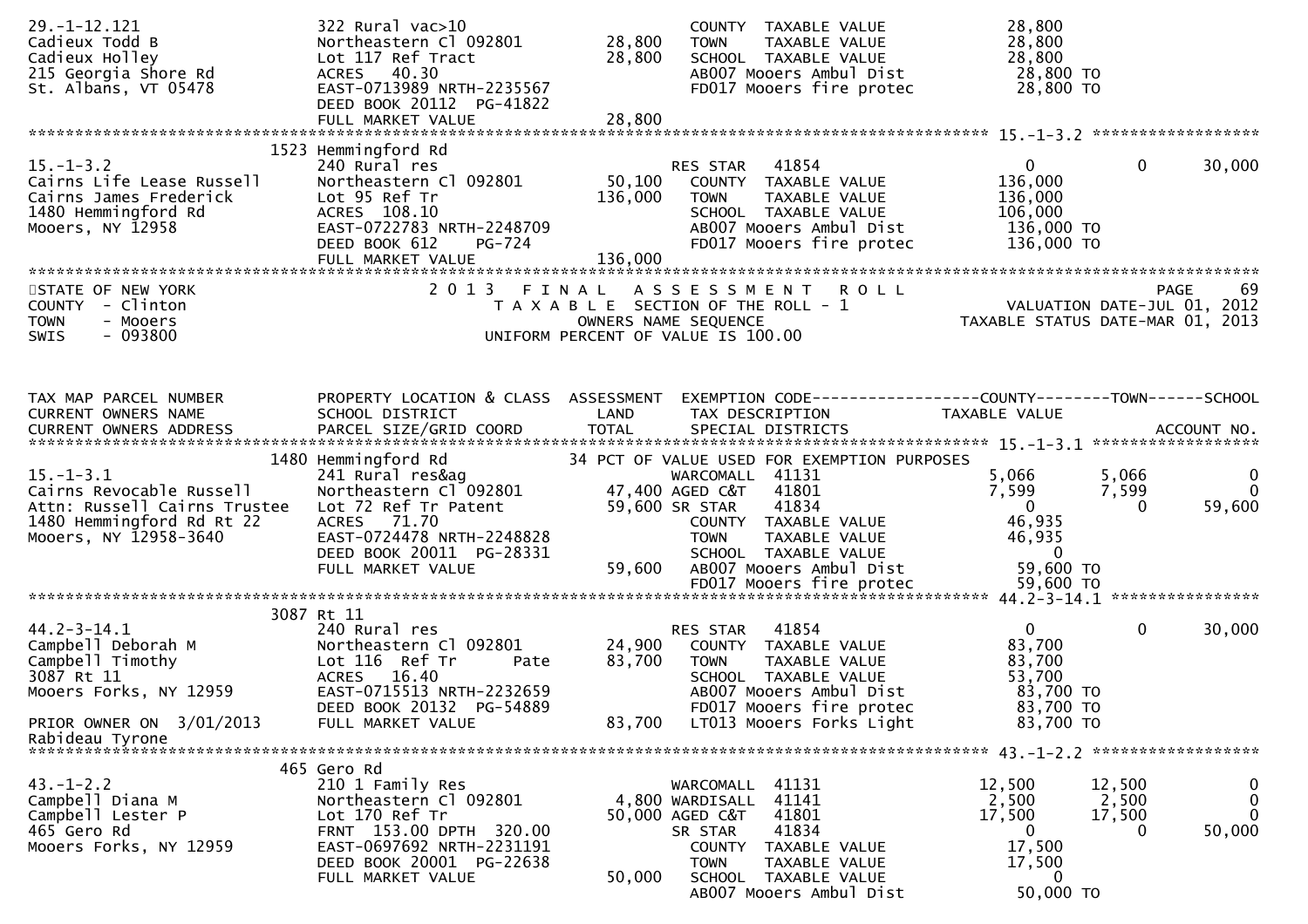|                                                                                                     |                                                                                                                                                                                                                     |                                | FD017 Mooers fire protec                                                                                                                                                                 | 50,000 TO                                                                                                |                        |
|-----------------------------------------------------------------------------------------------------|---------------------------------------------------------------------------------------------------------------------------------------------------------------------------------------------------------------------|--------------------------------|------------------------------------------------------------------------------------------------------------------------------------------------------------------------------------------|----------------------------------------------------------------------------------------------------------|------------------------|
| $30. -1 - 4.3$<br>Camus Barry<br>6145 Leger Blvd Apt 43<br>Montreal N QC, Canada<br>H1G1L2          | 138-140 Duprey Rd<br>312 Vac w/imprv<br>Northeastern Cl 092801<br>Lot 93 Ref Tr<br>ACRES 10.30<br>EAST-0721377 NRTH-2238853<br>DEED BOOK 623<br>PG-1141                                                             | 20,600<br>21,900               | COUNTY TAXABLE VALUE<br>TAXABLE VALUE<br><b>TOWN</b><br>SCHOOL TAXABLE VALUE<br>AB007 Mooers Ambul Dist<br>FD017 Mooers fire protec                                                      | 21,900<br>21,900<br>21,900<br>21,900 то<br>21,900 TO                                                     |                        |
| STATE OF NEW YORK<br>COUNTY - Clinton<br><b>TOWN</b><br>- Mooers<br>$-093800$<br>SWIS               | FULL MARKET VALUE<br>2013 FINAL                                                                                                                                                                                     | 21,900<br>OWNERS NAME SEQUENCE | ASSESSMENT ROLL<br>T A X A B L E SECTION OF THE ROLL - 1<br>UNIFORM PERCENT OF VALUE IS 100.00                                                                                           | VALUATION DATE-JUL 01, 2012<br>TAXABLE STATUS DATE-MAR 01, 2013                                          | 70<br><b>PAGE</b>      |
| TAX MAP PARCEL NUMBER<br><b>CURRENT OWNERS NAME</b>                                                 | PROPERTY LOCATION & CLASS ASSESSMENT<br>SCHOOL DISTRICT                                                                                                                                                             | LAND                           | EXEMPTION CODE-----------------COUNTY-------TOWN------SCHOOL<br>TAX DESCRIPTION                                                                                                          | TAXABLE VALUE                                                                                            |                        |
| $46. - 1 - 12.2$<br>Cannizzaro Salvatore<br>53 Simmons Rd<br>Mooers, NY 12958                       | 53 Simmons Rd<br>240 Rural res<br>Northeastern Cl 092801<br>Ref Tr<br>Lot 22<br>Pate<br>Prior Deed 614-144<br>ACRES 21.30 BANK<br>080<br>EAST-0742701 NRTH-2227598<br>DEED BOOK 20021 PG-41482<br>FULL MARKET VALUE | 187,400<br>187,400             | RES STAR<br>41854<br>22,700 DH DIS CTY 41902<br>COUNTY TAXABLE VALUE<br><b>TOWN</b><br>TAXABLE VALUE<br>SCHOOL TAXABLE VALUE<br>AB007 Mooers Ambul Dist<br>FD017 Mooers fire protec      | $\mathbf{0}$<br>0<br>$\mathbf 0$<br>1,000<br>186,400<br>187,400<br>157,400<br>187,400 TO<br>187,400 TO   | 30,000<br>$\mathbf{0}$ |
| $43. - 1 - 15$<br>Cappon John<br>3503 Rt 11<br>Mooers Forks, NY 12959                               | 3503 Rt 11<br>210 1 Family Res<br>Northeastern Cl 092801<br>Lot 126 Ref Tr<br>Pate<br>Survey Map 20112/42002<br>1.35 BANK<br>080<br>ACRES<br>EAST-0707612 NRTH-2226154<br>DEED BOOK 20112 PG-42003                  | 132,000                        | WARCOMALL 41131<br>8,500 RES STAR<br>41854<br>COUNTY TAXABLE VALUE<br><b>TAXABLE VALUE</b><br><b>TOWN</b><br>SCHOOL TAXABLE VALUE<br>AB007 Mooers Ambul Dist<br>FD017 Mooers fire protec | 33,000<br>20,000<br>$\mathbf{0}$<br>$\Omega$<br>99,000<br>112,000<br>102,000<br>132,000 TO<br>132,000 TO | $\Omega$<br>30,000     |
| $17 - 2 - 2.1$<br>Cardin Gary J<br>Cardin Coreena A<br>30 Davison Rd<br>Mooers Forks, NY 12959      | North Star Rd<br>$314$ Rural vac<10<br>Northeastern Cl 092801<br>Lot 17<br>Ref Tr<br>Pate<br>3.80<br><b>ACRES</b><br>EAST-0743809 NRTH-2246936<br>DEED BOOK 20072 PG-11168<br>FULL MARKET VALUE                     | 10,200<br>10,200<br>10,200     | <b>COUNTY</b><br>TAXABLE VALUE<br><b>TOWN</b><br>TAXABLE VALUE<br>SCHOOL TAXABLE VALUE<br>AB007 Mooers Ambul Dist<br>FD017 Mooers fire protec                                            | 10,200<br>10,200<br>10,200<br>10,200 TO<br>10,200 TO                                                     |                        |
| $29. - 2 - 38.3$<br>Cardin Gary J Jr<br>Cardin Coreena A<br>30 Davison Rd<br>Mooers Forks, NY 12959 | 30 Davison Rd<br>210 1 Family Res<br>Northeastern Cl 092801<br>Lot 99 Ref Tract Patent<br>1.40<br><b>ACRES</b><br>EAST-0715602 NRTH-2233869                                                                         | 8,300<br>113,400               | 41854<br>RES STAR<br>COUNTY TAXABLE VALUE<br>TAXABLE VALUE<br><b>TOWN</b><br>SCHOOL TAXABLE VALUE<br>AB007 Mooers Ambul Dist                                                             | 0<br>0<br>113,400<br>113,400<br>83,400<br>113,400 TO                                                     | 30,000                 |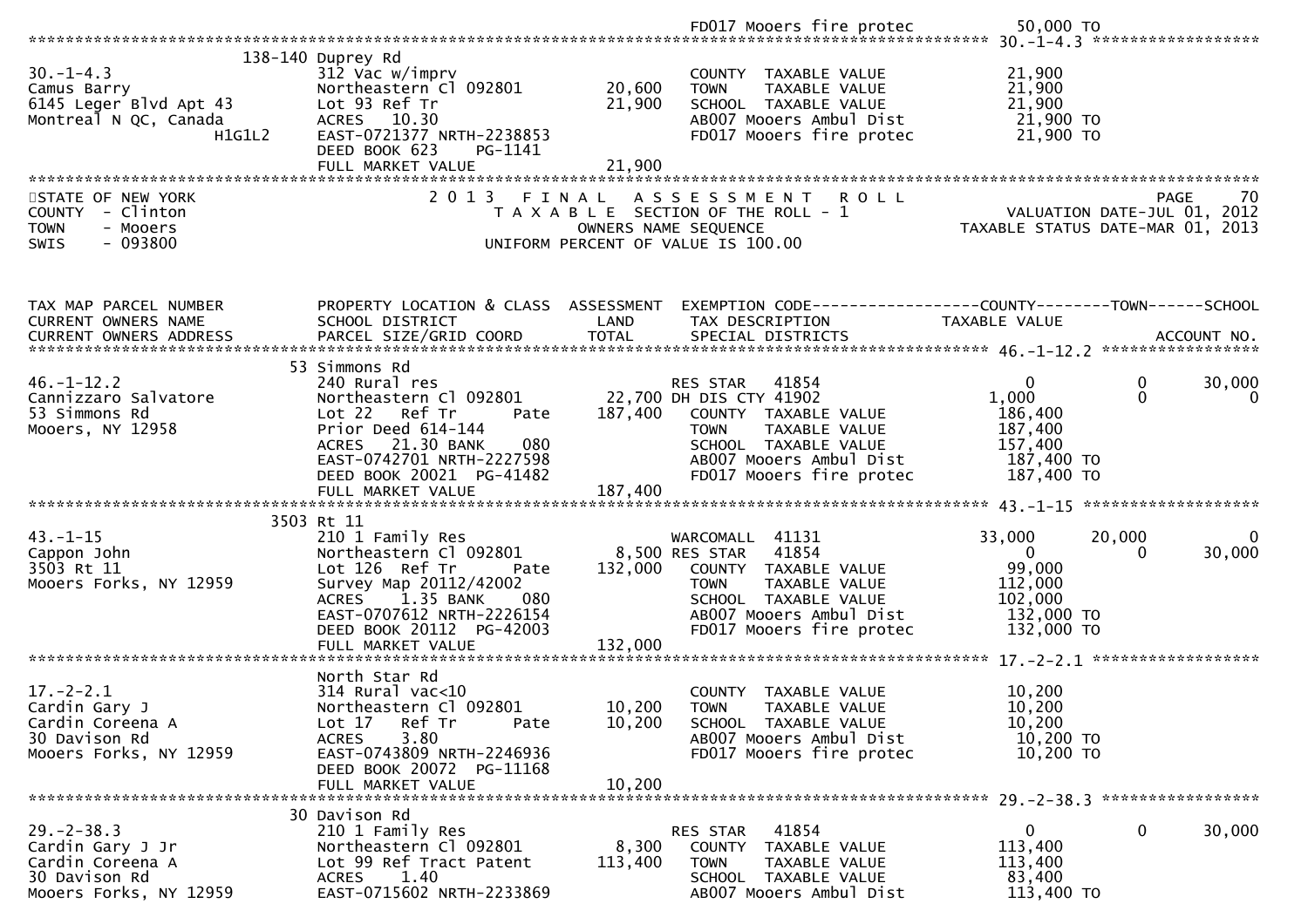|                                                                                                                                          | DEED BOOK 20031 PG-62491                                                                                                                                                   |                               | FD017 Mooers fire protec                                                                                                                                        | 113,400 TO                                                                  |                        |
|------------------------------------------------------------------------------------------------------------------------------------------|----------------------------------------------------------------------------------------------------------------------------------------------------------------------------|-------------------------------|-----------------------------------------------------------------------------------------------------------------------------------------------------------------|-----------------------------------------------------------------------------|------------------------|
| $44. -2 - 13.2$<br>Cardin Lawrence<br>178 Blackman Corners Rd<br>Mooers Forks, NY 12959                                                  | Emery Rd<br>321 Abandoned ag<br>Northeastern Cl <sup>-</sup> 092801<br>Lot 101 Reftr<br>ACRES 25.00<br>EAST-0716434 NRTH-2226004<br>DEED BOOK 619<br>PG-790                | 22,800<br>22,800              | COUNTY TAXABLE VALUE<br><b>TOWN</b><br>TAXABLE VALUE<br>SCHOOL TAXABLE VALUE<br>AB007 Mooers Ambul Dist<br>FD017 Mooers fire protec                             | 22,800<br>22,800<br>22,800<br>22,800 TO<br>22,800 TO                        |                        |
|                                                                                                                                          | FULL MARKET VALUE                                                                                                                                                          | 22,800                        |                                                                                                                                                                 |                                                                             |                        |
| STATE OF NEW YORK<br>COUNTY - Clinton<br><b>TOWN</b><br>- Mooers<br>$-093800$<br><b>SWIS</b>                                             | 2 0 1 3                                                                                                                                                                    | FINAL<br>OWNERS NAME SEQUENCE | <b>ROLL</b><br>A S S E S S M E N T<br>T A X A B L E SECTION OF THE ROLL - 1<br>UNIFORM PERCENT OF VALUE IS 100.00                                               | VALUATION DATE-JUL 01, 2012<br>TAXABLE STATUS DATE-MAR 01, 2013             | <b>PAGE</b><br>71      |
| TAX MAP PARCEL NUMBER<br>CURRENT OWNERS NAME<br>CURRENT OWNERS ADDRESS PARCEL SIZE/GRID COORD TOTAL SPECIAL DISTRICTS (2014) ACCOUNT NO. | PROPERTY LOCATION & CLASS ASSESSMENT<br>SCHOOL DISTRICT                                                                                                                    | LAND                          | EXEMPTION CODE-----------------COUNTY-------TOWN------SCHOOL<br>TAX DESCRIPTION                                                                                 | <b>TAXABLE VALUE</b>                                                        |                        |
|                                                                                                                                          |                                                                                                                                                                            |                               |                                                                                                                                                                 |                                                                             |                        |
| $29. - 2 - 44$<br>Cardin Lawrence P<br>178 Blackman Corners Rd<br>Mooers Forks, NY 12959-9723                                            | 178 Blackman Corners Rd<br>241 Rural res&ag<br>Northeastern Cl 092801<br>Lot 117 Ref Tr<br>Pate<br>ACRES 24.00<br>EAST-0712646 NRTH-2236342<br>PG-233<br>DEED BOOK 646     | 56,000                        | 41854<br>RES STAR<br>25,000 COUNTY TAXABLE VALUE<br>TAXABLE VALUE<br><b>TOWN</b><br>SCHOOL TAXABLE VALUE<br>AB007 Mooers Ambul Dist<br>FD017 Mooers fire protec | $\mathbf{0}$<br>56,000<br>56,000<br>26,000<br>56,000 TO<br>56,000 TO        | 30,000<br>$\mathbf{0}$ |
|                                                                                                                                          |                                                                                                                                                                            |                               |                                                                                                                                                                 |                                                                             |                        |
| $29. - 1 - 12.4$<br>Cardin Life Use Gary J<br>Cardin Life Use Carol A<br>180 Davison Rd<br>Mooers Forks, NY 12959                        | 180 Davison Rd<br>210 1 Family Res<br>Northeastern Cl 092801<br>Lot 117 Ref Tr<br>Also Deed 724/121<br>ACRES 1.10<br>EAST-0711837 NRTH-2233793<br>DEED BOOK 20122 PG-47435 | 132,000                       | 41834<br>SR STAR<br>8,800 COUNTY TAXABLE VALUE<br>TAXABLE VALUE<br><b>TOWN</b><br>SCHOOL TAXABLE VALUE<br>AB007 Mooers Ambul Dist<br>FD017 Mooers fire protec   | $\mathbf{0}$<br>132,000<br>132,000<br>68,700<br>132,000 TO<br>132,000 TO    | $\mathbf{0}$<br>63,300 |
|                                                                                                                                          | FULL MARKET VALUE                                                                                                                                                          | 132,000                       |                                                                                                                                                                 |                                                                             |                        |
| $16. - 1 - 7.24$<br>Caron Andree<br>534 North Star Rd<br>Mooers, NY 12958                                                                | 534 North Star Rd<br>210 1 Family Res<br>Northeastern Cl 092801<br>Lot 42 Ref Tr<br>9.00<br><b>ACRES</b><br>EAST-0735822 NRTH-2246085<br>DEED BOOK 753<br>$PG-129$         | 135,000                       | RES STAR 41854<br>14,400 COUNTY TAXABLE VALUE<br>TAXABLE VALUE<br><b>TOWN</b><br>SCHOOL TAXABLE VALUE<br>AB007 Mooers Ambul Dist<br>FD017 Mooers fire protec    | $\overline{0}$<br>135,000<br>135,000<br>105,000<br>135,000 TO<br>135,000 TO | $\Omega$<br>30,000     |
|                                                                                                                                          | FULL MARKET VALUE                                                                                                                                                          | 135,000                       |                                                                                                                                                                 |                                                                             |                        |
| $13.-1-23.1$<br>Caron Montgomery Angela M<br>439 Bush Rd<br>Mooers Forks, NY 12959                                                       | 439 Bush Rd<br>210 1 Family Res<br>Northeastern Cl 092801<br>Lot 148 Ref Tr<br>Pate<br>Survey Map 20082/15605 (L<br><b>ACRES</b><br>5.78 BANK<br>080                       | 10,000<br>85,000              | 41854<br>RES STAR<br>COUNTY TAXABLE VALUE<br><b>TOWN</b><br>TAXABLE VALUE<br>SCHOOL TAXABLE VALUE<br>AB007 Mooers Ambul Dist                                    | $\mathbf{0}$<br>85,000<br>85,000<br>55,000<br>85,000 TO                     | 0<br>30,000            |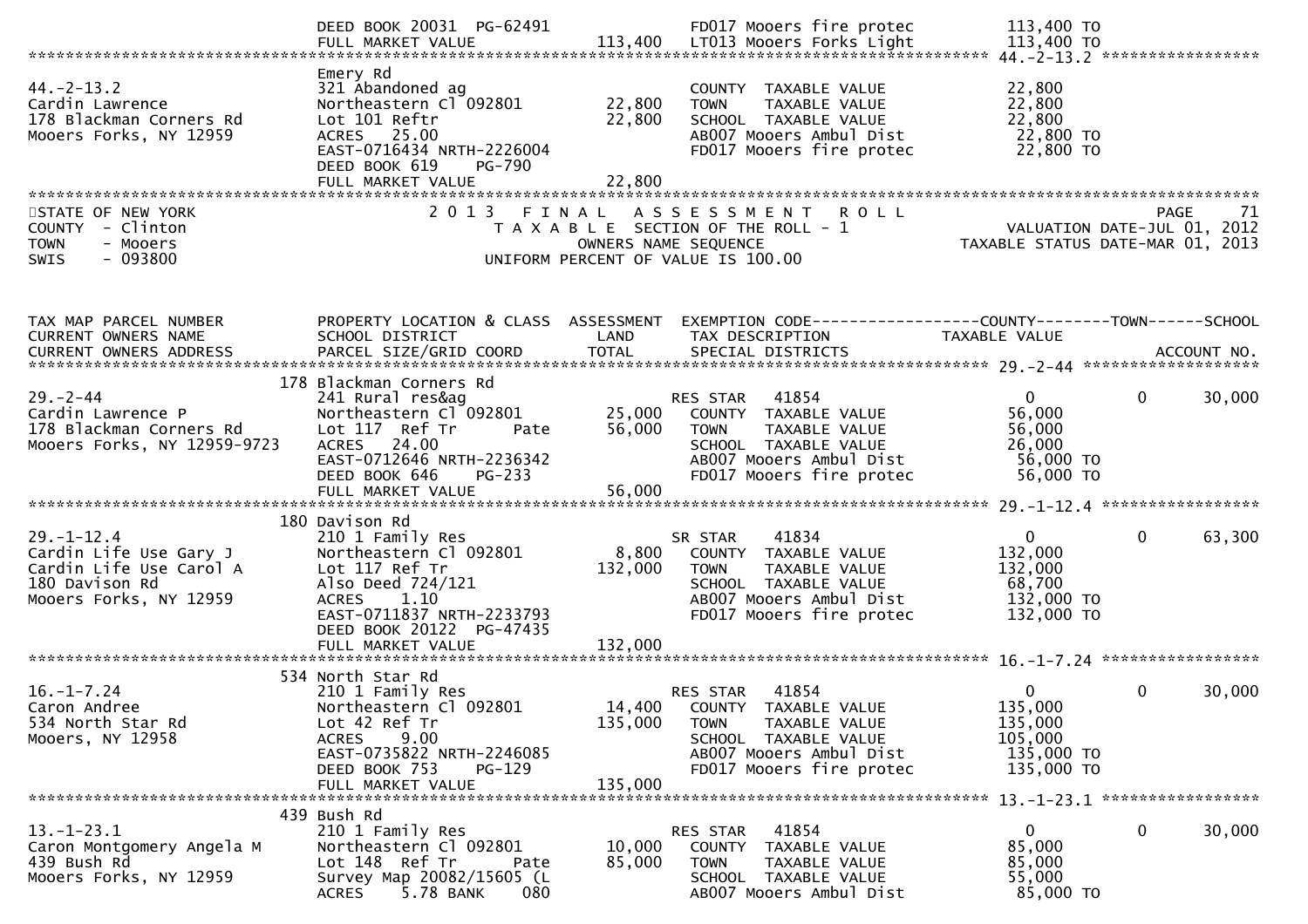|                                                                                                                     | EAST-0700225 NRTH-2243426<br>DEED BOOK 20082 PG-16791<br>FULL MARKET VALUE                                                                                                                                | 85,000                     | FD017 Mooers fire protec                                                                                                                                        | 85,000 TO                                                                     |        |
|---------------------------------------------------------------------------------------------------------------------|-----------------------------------------------------------------------------------------------------------------------------------------------------------------------------------------------------------|----------------------------|-----------------------------------------------------------------------------------------------------------------------------------------------------------------|-------------------------------------------------------------------------------|--------|
|                                                                                                                     |                                                                                                                                                                                                           |                            |                                                                                                                                                                 |                                                                               |        |
| $57. - 1 - 7.1$<br>Carr James S II<br>Carr Olivia R<br>94 Cannon Corners Rd<br>Mooers Forks, NY 12959               | 94 Cannon Corners Rd<br>210 1 Family Res<br>N Adirondack<br>093601<br>Lot 181 Ref Tract<br>1.10 BANK<br>080<br><b>ACRES</b><br>EAST-0689350 NRTH-2220648<br>DEED BOOK 20122 PG-48211<br>FULL MARKET VALUE | 5,100<br>76,400<br>76,400  | 41854<br><b>RES STAR</b><br>COUNTY TAXABLE VALUE<br>TAXABLE VALUE<br><b>TOWN</b><br>SCHOOL TAXABLE VALUE<br>AB007 Mooers Ambul Dist<br>FD017 Mooers fire protec | $\Omega$<br>0<br>76,400<br>76,400<br>46,400<br>76,400 TO<br>76,400 TO         | 30,000 |
| STATE OF NEW YORK<br><b>COUNTY</b><br>- Clinton<br><b>TOWN</b><br>- Mooers<br>$-093800$<br>SWIS                     |                                                                                                                                                                                                           | OWNERS NAME SEQUENCE       | 2013 FINAL ASSESSMENT ROLL<br>T A X A B L E SECTION OF THE ROLL - 1<br>UNIFORM PERCENT OF VALUE IS 100.00                                                       | PAGE<br>VALUATION DATE-JUL 01, 2012<br>TAXABLE STATUS DATE-MAR 01, 2013       | 72     |
| TAX MAP PARCEL NUMBER<br>CURRENT OWNERS NAME                                                                        | PROPERTY LOCATION & CLASS ASSESSMENT<br>SCHOOL DISTRICT                                                                                                                                                   | LAND                       | TAX DESCRIPTION                                                                                                                                                 | EXEMPTION CODE-----------------COUNTY-------TOWN------SCHOOL<br>TAXABLE VALUE |        |
| $59. - 1 - 24.3$<br>Carr Thomas Adam<br>Carr Shellie<br>Attn: Sammie Edwards<br>529 Joe Wood Rd<br>Altona, NY 12910 | 529 Joe Wood Rd<br>270 Mfg housing<br>Northeastern Cl 092801<br>Lot 113 Reftr<br>6.10<br><b>ACRES</b><br>EAST-0714602 NRTH-2218550<br>DEED BOOK 99001 PG-09679<br>FULL MARKET VALUE                       | 15,600<br>39,000<br>39,000 | COUNTY TAXABLE VALUE<br><b>TOWN</b><br>TAXABLE VALUE<br>SCHOOL TAXABLE VALUE<br>AB007 Mooers Ambul Dist<br>FD017 Mooers fire protec                             | 39,000<br>39,000<br>39,000<br>39,000 TO<br>39,000 TO                          |        |
| $59. - 1 - 22$<br>Carra Primo<br>Carra Margaret<br>51 Mayher St<br>Springfield, MA 01104                            | Joe Wood Rd<br>321 Abandoned ag<br>Northeastern Cl 092801<br>Lot 113 Ref Tr<br>Pate<br>ACRES 50.00<br>EAST-0714033 NRTH-2216847<br>DEED BOOK 494<br>PG-645<br>FULL MARKET VALUE                           | 40,100<br>40,100<br>40,100 | COUNTY TAXABLE VALUE<br><b>TOWN</b><br>TAXABLE VALUE<br>SCHOOL TAXABLE VALUE<br>AB007 Mooers Ambul Dist<br>FD017 Mooers fire protec                             | 40,100<br>40,100<br>40,100<br>40,100 TO<br>40,100 TO                          |        |
| $59. - 1 - 31.12$<br>Carriere Michel<br>Carriere Dora<br>1227 Jersey Swamp Rd<br>Morrisonville, NY 12962            | Woods Falls Rd<br>321 Abandoned ag<br>Northeastern Cl 092801<br>Lot 128 Ref Tract<br>ACRES 55.00<br>EAST-0709649 NRTH-2217889<br>DEED BOOK 20102 PG-31374<br>FULL MARKET VALUE                            | 35,200<br>35,200<br>35,200 | <b>COUNTY</b><br>TAXABLE VALUE<br><b>TOWN</b><br>TAXABLE VALUE<br>SCHOOL TAXABLE VALUE<br>AB007 Mooers Ambul Dist<br>FD017 Mooers fire protec                   | 35,200<br>35.200<br>35,200<br>35,200 TO<br>35,200 TO                          |        |
| $16. - 1 - 22.3$<br>Carron Eugene D<br>473 North Star Rd<br>Mooers, NY 12958                                        | 473 North Star Rd<br>210 1 Family Res<br>Northeastern Cl 092801<br>Lot 39 Ref Tr Patent<br>FRNT 150.00 DPTH 213.00<br>EAST-0737472 NRTH-2246543                                                           | 7,600<br>11,200            | 41854<br>RES STAR<br>TAXABLE VALUE<br>COUNTY<br><b>TOWN</b><br>TAXABLE VALUE<br>SCHOOL TAXABLE VALUE<br>AB007 Mooers Ambul Dist                                 | 0<br>0<br>11,200<br>11,200<br>0<br>11,200 TO                                  | 11,200 |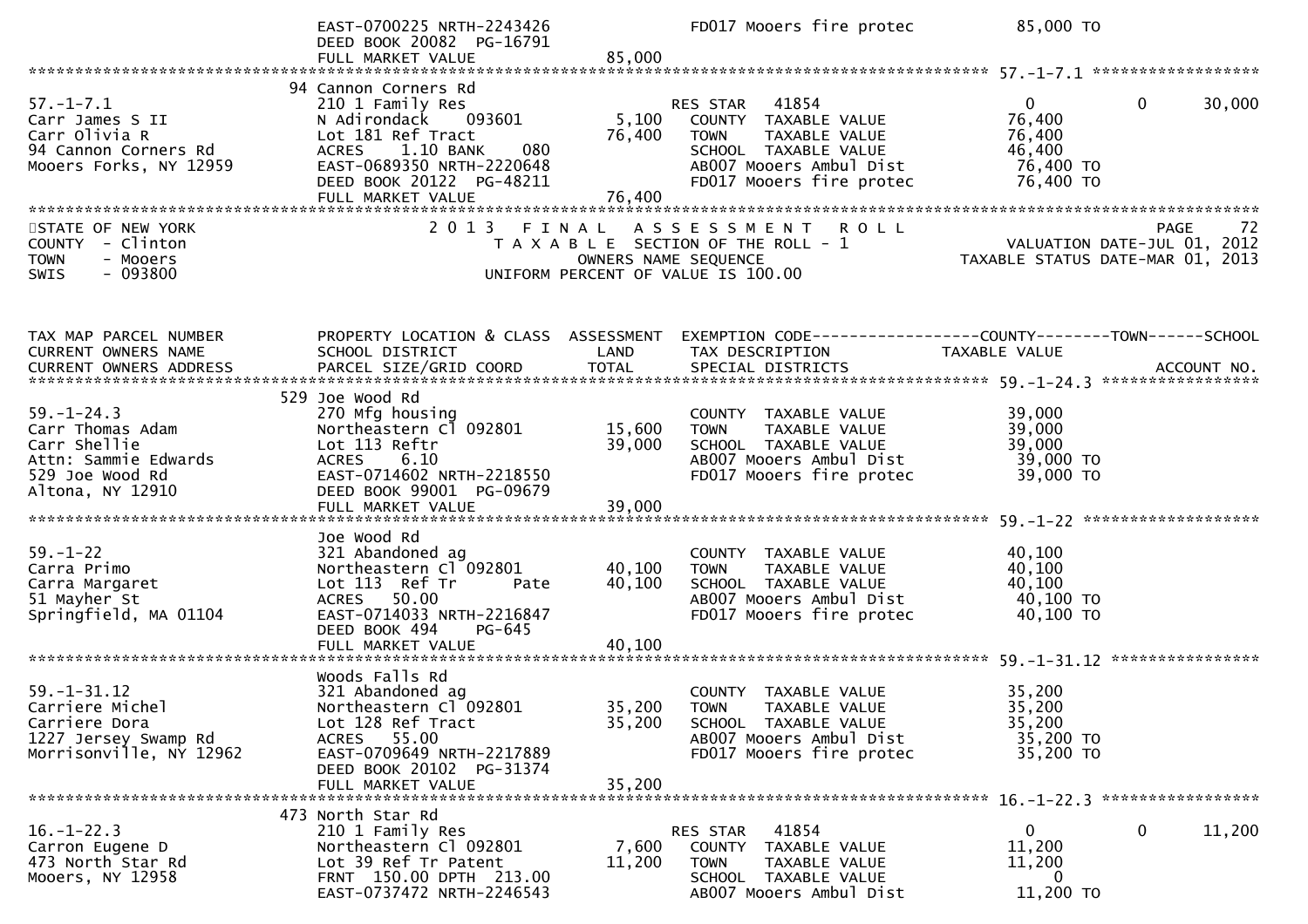|                                                                                                                | DEED BOOK 20092 PG-21360<br>FULL MARKET VALUE                                                                                                                                             | 11,200                     | FD017 Mooers fire protec                                                                                                                              | 11,200 TO                                                                                                                        |
|----------------------------------------------------------------------------------------------------------------|-------------------------------------------------------------------------------------------------------------------------------------------------------------------------------------------|----------------------------|-------------------------------------------------------------------------------------------------------------------------------------------------------|----------------------------------------------------------------------------------------------------------------------------------|
| $57. - 3 - 9$<br>57.-3-9<br>Carrozza Frank<br>Carrozza Catherine<br>102-11 160th Ave<br>Howard Beach, NY 11414 | Rt 11<br>321 Abandoned ag<br>093601<br>N Adirondack<br>Lot 193 Ref Tr<br>Pate<br>ACRES 13.60<br>EAST-0687525 NRTH-2218916<br>DEED BOOK 637<br>PG-1085<br>FULL MARKET VALUE                | 19,100<br>19,100<br>19,100 | COUNTY TAXABLE VALUE<br><b>TOWN</b><br>TAXABLE VALUE<br>SCHOOL TAXABLE VALUE<br>AB007 Mooers Ambul Dist<br>FD017 Mooers fire protec                   | 19,100<br>19,100<br>19,100<br>19,100 TO<br>19,100 TO                                                                             |
| STATE OF NEW YORK<br>COUNTY - Clinton<br>- Mooers<br><b>TOWN</b><br>$-093800$<br><b>SWIS</b>                   |                                                                                                                                                                                           | OWNERS NAME SEQUENCE       | 2013 FINAL ASSESSMENT ROLL<br>T A X A B L E SECTION OF THE ROLL - 1<br>UNIFORM PERCENT OF VALUE IS 100.00                                             | N T R O L L<br>ROLL - 1 VALUATION DATE-JUL 01, 2012<br>TAXABLE STATUS DATE-MAR 01, 2013                                          |
| TAX MAP PARCEL NUMBER<br>CURRENT OWNERS NAME<br>CURRENT OWNERS ADDRESS                                         | SCHOOL DISTRICT<br>PARCEL SIZE/GRID COORD                                                                                                                                                 | LAND<br><b>TOTAL</b>       | TAX DESCRIPTION<br>SPECIAL DISTRICTS                                                                                                                  | PROPERTY LOCATION & CLASS ASSESSMENT EXEMPTION CODE----------------COUNTY-------TOWN------SCHOOL<br>TAXABLE VALUE<br>ACCOUNT NO. |
| $44.2 - 1 - 19$<br>Carter Stuart J<br>Carter Geri A<br>14 Pepper Hill Rd<br>Mooers Forks, NY 12959             | 14 Pepper Hill Rd<br>210 1 Family Res<br>Northeastern Cl 092801<br>Lot 116 Ref Tr<br>Pate<br>FRNT 140.00 DPTH 147.00<br>EAST-0714674 NRTH-2231806<br>PG-223<br>DEED BOOK 939              | $6,700$ h<br>80.100        | RES STAR 41854<br>COUNTY TAXABLE VALUE<br><b>TOWN</b><br>TAXABLE VALUE<br>SCHOOL TAXABLE VALUE<br>AB007 Mooers Ambul Dist<br>FD017 Mooers fire protec | $\mathbf{0}$<br>$\mathbf{0}$<br>30,000<br>80,100<br>80,100<br>50,100<br>80,100 TO<br>80,100 TO                                   |
| $43. -2 - 48$<br>Cartier Michael<br>3452 Rt 11<br>Mooers Forks, NY 12959                                       | Rt 11<br>311 Res vac land<br>Northeastern Cl 092801<br>4 Seasons Bk 15 Pg 25 Lot<br>FRNT 205.00 DPTH 195.00<br>EAST-0705495 NRTH-2228559<br>DEED BOOK 20112 PG-40756<br>FULL MARKET VALUE | 800<br>800<br>800          | COUNTY TAXABLE VALUE<br><b>TOWN</b><br>TAXABLE VALUE<br>SCHOOL TAXABLE VALUE<br>AB007 Mooers Ambul Dist<br>FD017 Mooers fire protec                   | 800<br>800<br>800<br>800 TO<br>800 TO                                                                                            |
| $43. - 2 - 49$<br>Cartier Michael<br>3452 Rt 11<br>Mooers Forks, NY 12959                                      | Rt 11<br>$314$ Rural vac<10<br>Northeastern Cl 092801<br>4 Seasons Bk 15 Pg 24&25<br>ACRES<br>1.06<br>EAST-0705367 NRTH-2228743<br>DEED BOOK 20112 PG-40757<br>FULL MARKET VALUE          | 800<br>800<br>800          | COUNTY TAXABLE VALUE<br><b>TOWN</b><br>TAXABLE VALUE<br>SCHOOL TAXABLE VALUE<br>AB007 Mooers Ambul Dist<br>FD017 Mooers fire protec                   | 800<br>800<br>800<br>800 TO<br>800 TO                                                                                            |
| $43. - 2 - 51$<br>Cartier Michael<br>Cartier Kimberly<br>3452 Route 11<br>Mooers Forks, NY 12959               | Rt 11<br>321 Abandoned ag<br>Northeastern Cl 092801<br>4 Seasons Sub Bk15 Pg24-2<br>14 Ac Of Roadway Undedica<br>ACRES 72.10<br>EAST-0705713 NRTH-2228131                                 | 33,200<br>33,200           | COUNTY TAXABLE VALUE<br>TAXABLE VALUE<br><b>TOWN</b><br>SCHOOL TAXABLE VALUE<br>AB007 Mooers Ambul Dist<br>FD017 Mooers fire protec                   | 33,200<br>33,200<br>33,200<br>33,200 TO<br>33,200 TO                                                                             |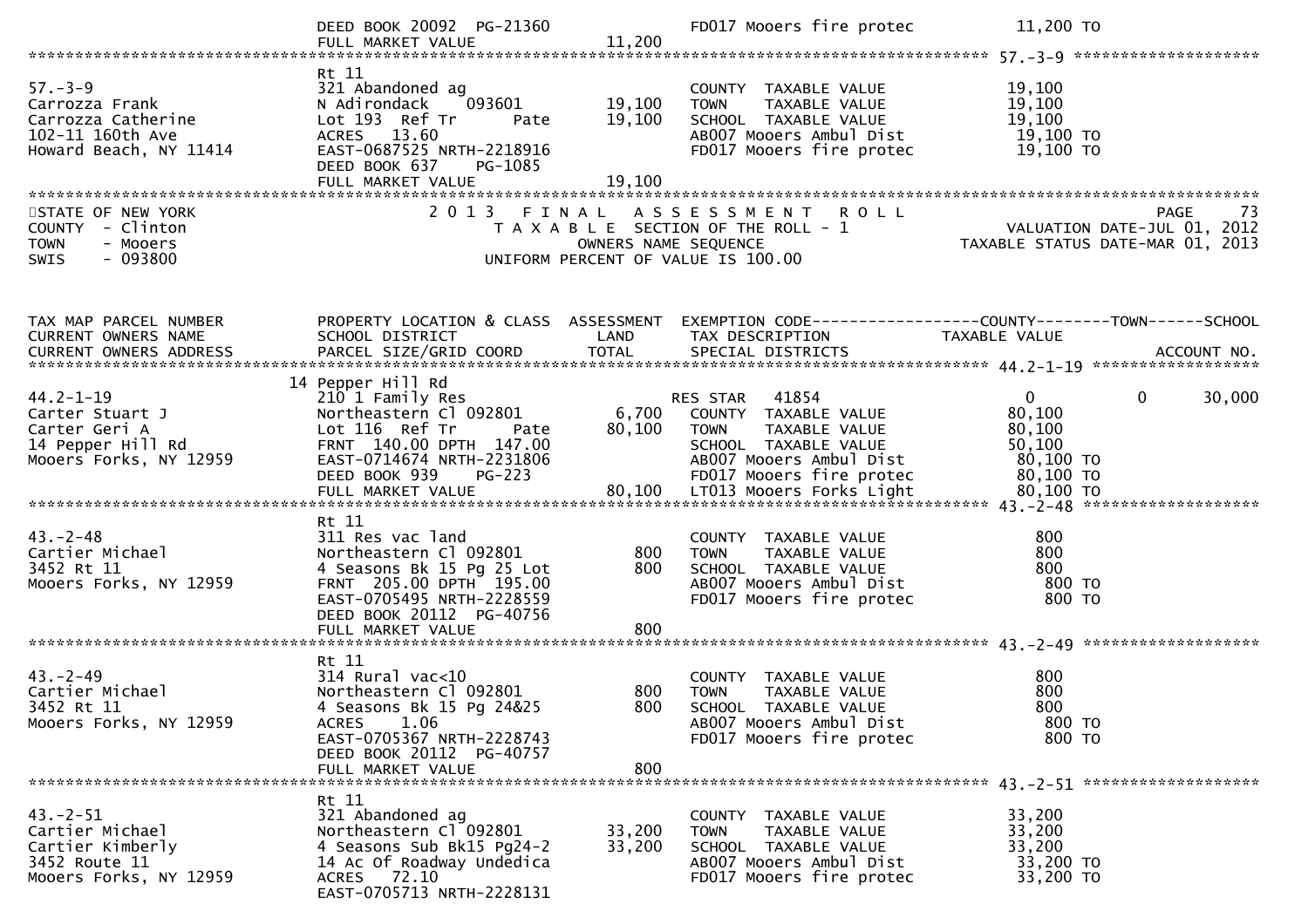|                                                                                                         | DEED BOOK 20031 PG-53254                                                                                                                                                                     |                         |                                                                                                                                                           |                                                                                                                   |
|---------------------------------------------------------------------------------------------------------|----------------------------------------------------------------------------------------------------------------------------------------------------------------------------------------------|-------------------------|-----------------------------------------------------------------------------------------------------------------------------------------------------------|-------------------------------------------------------------------------------------------------------------------|
| $43 - 2 - 16$<br>Cartier Michael J<br>Cartier Kimberly J<br>3452 Route 11<br>Mooers Forks, NY 12959     | Rt 11<br>$314$ Rural vac<10<br>Northeastern Cl 092801<br>4 Seasons Bk 15 Pg 25 Lot<br>ACRES 2.66<br>EAST-0705023 NRTH-2229043<br>DEED BOOK 20102 PG-32379<br>FULL MARKET VALUE               | 2,100<br>2,100<br>2,100 | COUNTY TAXABLE VALUE<br><b>TOWN</b><br>TAXABLE VALUE<br>SCHOOL TAXABLE VALUE<br>AB007 Mooers Ambul Dist<br>FD017 Mooers fire protec                       | 2,100<br>2,100<br>2,100<br>2,100 TO<br>2,100 TO                                                                   |
| STATE OF NEW YORK<br>COUNTY - Clinton<br><b>TOWN</b><br>- Mooers<br>$-093800$<br>SWIS                   |                                                                                                                                                                                              | OWNERS NAME SEQUENCE    | 2013 FINAL ASSESSMENT ROLL<br>T A X A B L E SECTION OF THE ROLL - 1<br>UNIFORM PERCENT OF VALUE IS 100.00                                                 | PAGE<br>74<br>ROLL - 1<br>ROLL - 1 <b>TAXABLE STATUS DATE-JUL 01, 2012</b><br>TAXABLE STATUS DATE-MAR 01, 2013    |
| TAX MAP PARCEL NUMBER<br>CURRENT OWNERS NAME                                                            | SCHOOL DISTRICT                                                                                                                                                                              | LAND                    | TAX DESCRIPTION                                                                                                                                           | PROPERTY LOCATION & CLASS ASSESSMENT EXEMPTION CODE----------------COUNTY-------TOWN------SCHOOL<br>TAXABLE VALUE |
| $43. - 2 - 17$<br>Cartier Michael J<br>Cartier Kimberly J<br>3452 Route 11<br>Mooers Forks, NY 12959    | Rt 11<br>$314$ Rural vac<10<br>Northeastern Cl 092801<br>4 Seasons Bk 15 Pg 25 Lot<br>ACRES 1.99<br>EAST-0704796 NRTH-2228897<br>DEED BOOK 20102 PG-32379                                    | 1,600<br>1,600          | COUNTY TAXABLE VALUE<br><b>TOWN</b><br>TAXABLE VALUE<br>SCHOOL TAXABLE VALUE<br>AB007 Mooers Ambul Dist<br>FD017 Mooers fire protec                       | 1,600<br>1,600<br>1,600<br>1,600 TO<br>$1,600$ TO                                                                 |
| $43 - 2 - 37$<br>Cartier Michael J<br>3452 Rt 11<br>Mooers Forks, NY 12959                              | Rt 11<br>$314$ Rural vac<10<br>Northeastern Cl 092801<br>4 Seasons Bk 15 Pg 25 Lot<br>ACRES 1.00<br>EAST-0705252 NRTH-2228563<br>DEED BOOK 20122 PG-50693<br>FULL MARKET VALUE               | 800<br>800<br>800       | COUNTY TAXABLE VALUE<br>TAXABLE VALUE<br><b>TOWN</b><br>SCHOOL TAXABLE VALUE<br>AB007 Mooers Ambul Dist<br>FD017 Mooers fire protec                       | 800<br>800<br>800<br>800 TO<br>800 TO                                                                             |
|                                                                                                         |                                                                                                                                                                                              |                         |                                                                                                                                                           |                                                                                                                   |
| $43 - 2 - 52$<br>Cartier Michael J<br>Cartier Kimberly J<br>10 Chazy River Ln<br>Mooers Forks, NY 12959 | 3452 Rt 11<br>210 1 Family Res<br>Northeastern Cl 092801<br>Lot 126 Ref Tr<br>1.10 BANK<br>890<br><b>ACRES</b><br>EAST-0707866 NRTH-2227464<br>DEED BOOK 20021 PG-48660<br>FULL MARKET VALUE | 117,000                 | RES STAR 41854<br>8,800 COUNTY TAXABLE VALUE<br>117,000 TOWN TAXABLE VALUE<br>SCHOOL TAXABLE VALUE<br>AB007 Mooers Ambul Dist<br>FD017 Mooers fire protec | $\overline{0}$<br>0<br>30,000<br>117,000<br>117,000<br>87,000<br>117,000 TO<br>117,000 TO                         |
|                                                                                                         |                                                                                                                                                                                              |                         |                                                                                                                                                           |                                                                                                                   |
| $44. -2 - 7.81$<br>Carusone Robert A<br>432 Emery Rd<br>Mooers Forks, NY 12959                          | 432 Emery Rd<br>210 1 Family Res<br>Northeastern Cl 092801<br>Lot 100 Ref Tr<br>4.10<br><b>ACRES</b><br>EAST-0716949 NRTH-2232678<br>DEED BOOK 1011<br>PG-166                                | 14,500<br>97,800        | 41834<br>SR STAR<br>COUNTY TAXABLE VALUE<br>TAXABLE VALUE<br><b>TOWN</b><br>SCHOOL TAXABLE VALUE<br>AB007 Mooers Ambul Dist<br>FD017 Mooers fire protec   | $\Omega$<br>0<br>63,300<br>97,800<br>97,800<br>34,500<br>97,800 TO<br>97,800 TO                                   |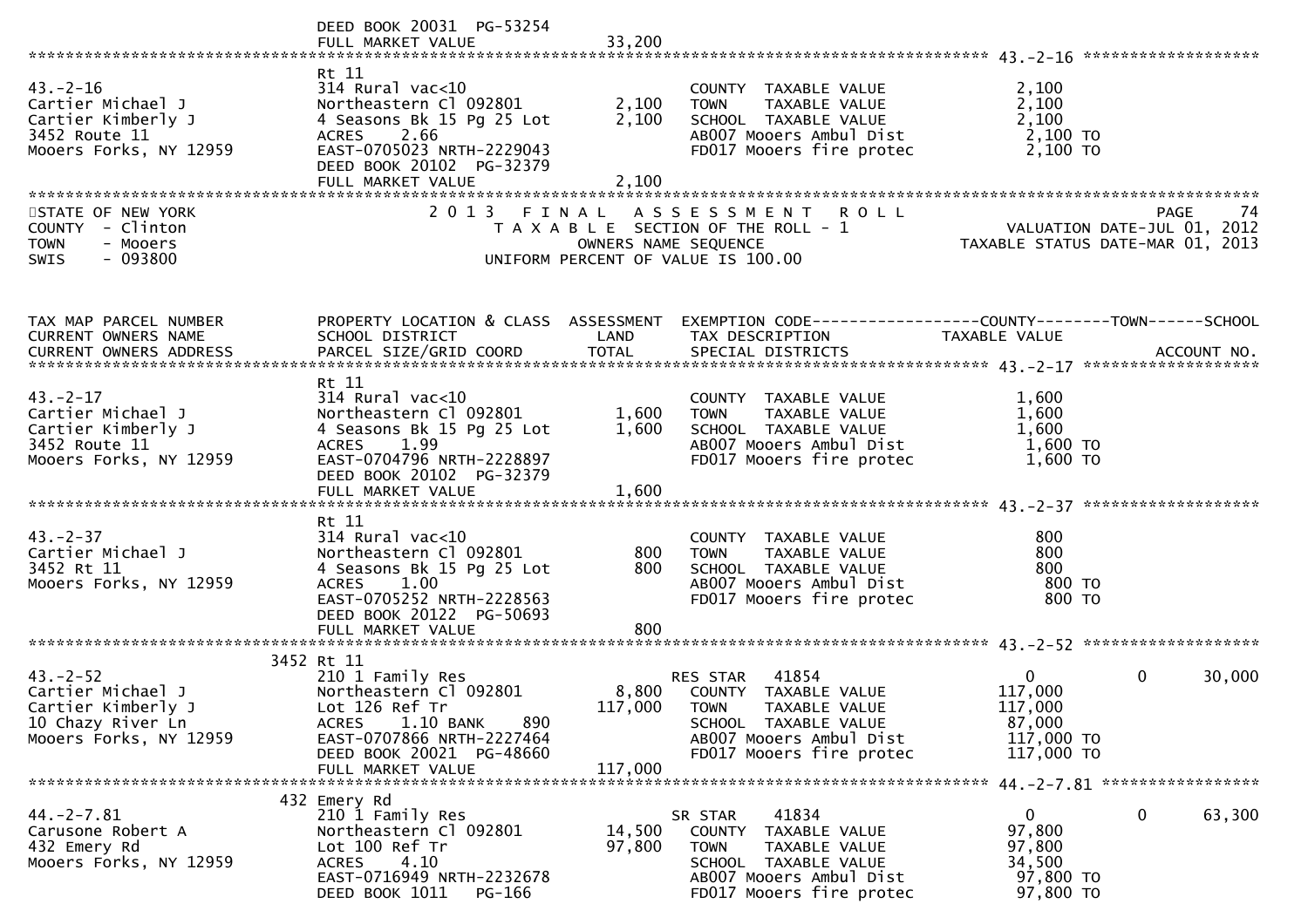|                                                                              | FULL MARKET VALUE                                                                                                      | 97,800               |                                                                                                                                     |                                                                                                                |
|------------------------------------------------------------------------------|------------------------------------------------------------------------------------------------------------------------|----------------------|-------------------------------------------------------------------------------------------------------------------------------------|----------------------------------------------------------------------------------------------------------------|
|                                                                              |                                                                                                                        |                      |                                                                                                                                     |                                                                                                                |
| $61. - 1 - 14.24$<br>Cayea James<br>291 LaForest Rd<br>Mooers, NY 12958-3919 | 291 Laforest Rd<br>475 Junkyard<br>Northeastern Cl 092801<br>Lot 33 Ref Tr<br>ACRES 20.00<br>EAST-0740246 NRTH-2219237 | 28,800<br>36,000     | COUNTY TAXABLE VALUE<br><b>TOWN</b><br>TAXABLE VALUE<br>SCHOOL TAXABLE VALUE<br>AB007 Mooers Ambul Dist<br>FD017 Mooers fire protec | 36,000<br>36,000<br>36,000<br>36,000 TO<br>36,000 TO                                                           |
|                                                                              | DEED BOOK 935<br>$PG-84$<br>FULL MARKET VALUE                                                                          | 36,000               |                                                                                                                                     |                                                                                                                |
|                                                                              | 2 0 1 3                                                                                                                |                      |                                                                                                                                     |                                                                                                                |
| STATE OF NEW YORK<br>COUNTY - Clinton<br>- Mooers<br><b>TOWN</b>             | FINAL                                                                                                                  | OWNERS NAME SEQUENCE | <b>ROLL</b><br>A S S E S S M E N T<br>T A X A B L E SECTION OF THE ROLL - 1                                                         | 75 PAGE<br>VALUATION DATE-JUL 01, 2012<br>TAXABLE STATUS DATE USE 21, 2012<br>TAXABLE STATUS DATE-MAR 01, 2013 |
| $-093800$<br>SWIS                                                            |                                                                                                                        |                      | UNIFORM PERCENT OF VALUE IS 100.00                                                                                                  |                                                                                                                |
|                                                                              |                                                                                                                        |                      |                                                                                                                                     |                                                                                                                |
| TAX MAP PARCEL NUMBER<br>CURRENT OWNERS NAME                                 | PROPERTY LOCATION & CLASS ASSESSMENT<br>SCHOOL DISTRICT                                                                | LAND                 | TAX DESCRIPTION                                                                                                                     | EXEMPTION CODE-----------------COUNTY-------TOWN------SCHOOL<br>TAXABLE VALUE                                  |
| CURRENT OWNERS ADDRESS                                                       | PARCEL SIZE/GRID COORD                                                                                                 | <b>TOTAL</b>         | SPECIAL DISTRICTS                                                                                                                   | ACCOUNT NO.                                                                                                    |
|                                                                              | Angelville Rd                                                                                                          |                      |                                                                                                                                     |                                                                                                                |
| $61. - 1 - 14.211$                                                           | 321 Abandoned ag                                                                                                       |                      | COUNTY TAXABLE VALUE                                                                                                                | 17,400                                                                                                         |
| Cayea James<br>Devan Annette                                                 | Northeastern Cl 092801<br>Lot 33 Ref Tr                                                                                | 17,400<br>17,400     | TAXABLE VALUE<br><b>TOWN</b><br>SCHOOL TAXABLE VALUE                                                                                | 17,400<br>17,400                                                                                               |
| 291 LaForest Rd                                                              | ACRES 13.30                                                                                                            |                      | AB007 Mooers Ambul Dist                                                                                                             | 17,400 TO                                                                                                      |
| Mooers, NY 12958-3919                                                        | EAST-0740122 NRTH-2218886                                                                                              |                      | FD017 Mooers fire protec                                                                                                            | 17,400 TO                                                                                                      |
|                                                                              | DEED BOOK 935<br>$PG-87$                                                                                               |                      |                                                                                                                                     |                                                                                                                |
|                                                                              |                                                                                                                        |                      |                                                                                                                                     |                                                                                                                |
|                                                                              | Angelville Rd                                                                                                          |                      |                                                                                                                                     |                                                                                                                |
| $61. - 1 - 14.21$                                                            | $31\overline{4}$ Rural vac<10                                                                                          |                      | COUNTY TAXABLE VALUE                                                                                                                | 15,200                                                                                                         |
| Cayea James F<br>279 LaForest Rd                                             | Northeastern Cl 092801<br>Lot 33 Ref Tr Patent                                                                         | 15,200<br>15,200     | <b>TOWN</b><br>TAXABLE VALUE<br>SCHOOL TAXABLE VALUE                                                                                | 15,200<br>15,200                                                                                               |
| Mooers, NY 12958                                                             | ACRES 10.00                                                                                                            |                      | AB007 Mooers Ambul Dist                                                                                                             | 15,200 TO                                                                                                      |
|                                                                              | EAST-0740269 NRTH-2218633<br>DEED BOOK 20061 PG-96280                                                                  |                      | FD017 Mooers fire protec                                                                                                            | 15,200 TO                                                                                                      |
|                                                                              | FULL MARKET VALUE                                                                                                      | 15,200               |                                                                                                                                     |                                                                                                                |
|                                                                              | LaForest Rd                                                                                                            |                      |                                                                                                                                     |                                                                                                                |
| $61. - 1 - 14.212$                                                           | 321 Abandoned ag                                                                                                       |                      | COUNTY TAXABLE VALUE                                                                                                                | 14,800                                                                                                         |
| Cayea James F                                                                | Northeastern Cl 092801                                                                                                 | 14,800               | TAXABLE VALUE<br><b>TOWN</b>                                                                                                        | 14,800                                                                                                         |
| 291 LaForest Rd<br>Mooers, NY 12958-3919                                     | Lot 33 Ref Tr<br><b>ACRES</b><br>8.50                                                                                  | 14,800               | SCHOOL TAXABLE VALUE<br>AB007 Mooers Ambul Dist                                                                                     | 14,800<br>14,800 TO                                                                                            |
|                                                                              | EAST-0740101 NRTH-2219540                                                                                              |                      | FD017 Mooers fire protec                                                                                                            | 14,800 TO                                                                                                      |
|                                                                              | DEED BOOK 825<br><b>PG-202</b>                                                                                         |                      |                                                                                                                                     |                                                                                                                |
|                                                                              | FULL MARKET VALUE                                                                                                      | 14.800               |                                                                                                                                     |                                                                                                                |
|                                                                              | 279 LaForest Rd                                                                                                        |                      |                                                                                                                                     |                                                                                                                |
| $61. -1 - 14.214$                                                            | 270 Mfg housing                                                                                                        |                      | 41854<br>RES STAR                                                                                                                   | 0<br>30,000<br>$\mathbf{0}$                                                                                    |
| Cayea James F                                                                | Northeastern Cl 092801                                                                                                 | 8,600                | COUNTY TAXABLE VALUE                                                                                                                | 31,000                                                                                                         |
| Devan Annette E<br>279 LaForest Rd                                           | Lot 33 RefTr<br><b>ACRES</b><br>1.70                                                                                   | 31,000               | <b>TOWN</b><br>TAXABLE VALUE<br>SCHOOL TAXABLE VALUE                                                                                | 31,000<br>1,000                                                                                                |
| Mooers, NY 12958-3919                                                        | EAST-0741208 NRTH-2218904                                                                                              |                      | AB007 Mooers Ambul Dist                                                                                                             | 31,000 TO                                                                                                      |
|                                                                              | DEED BOOK 20041 PG-76824                                                                                               |                      | FD017 Mooers fire protec                                                                                                            | 31,000 TO                                                                                                      |
|                                                                              | FULL MARKET VALUE                                                                                                      | 31,000               |                                                                                                                                     |                                                                                                                |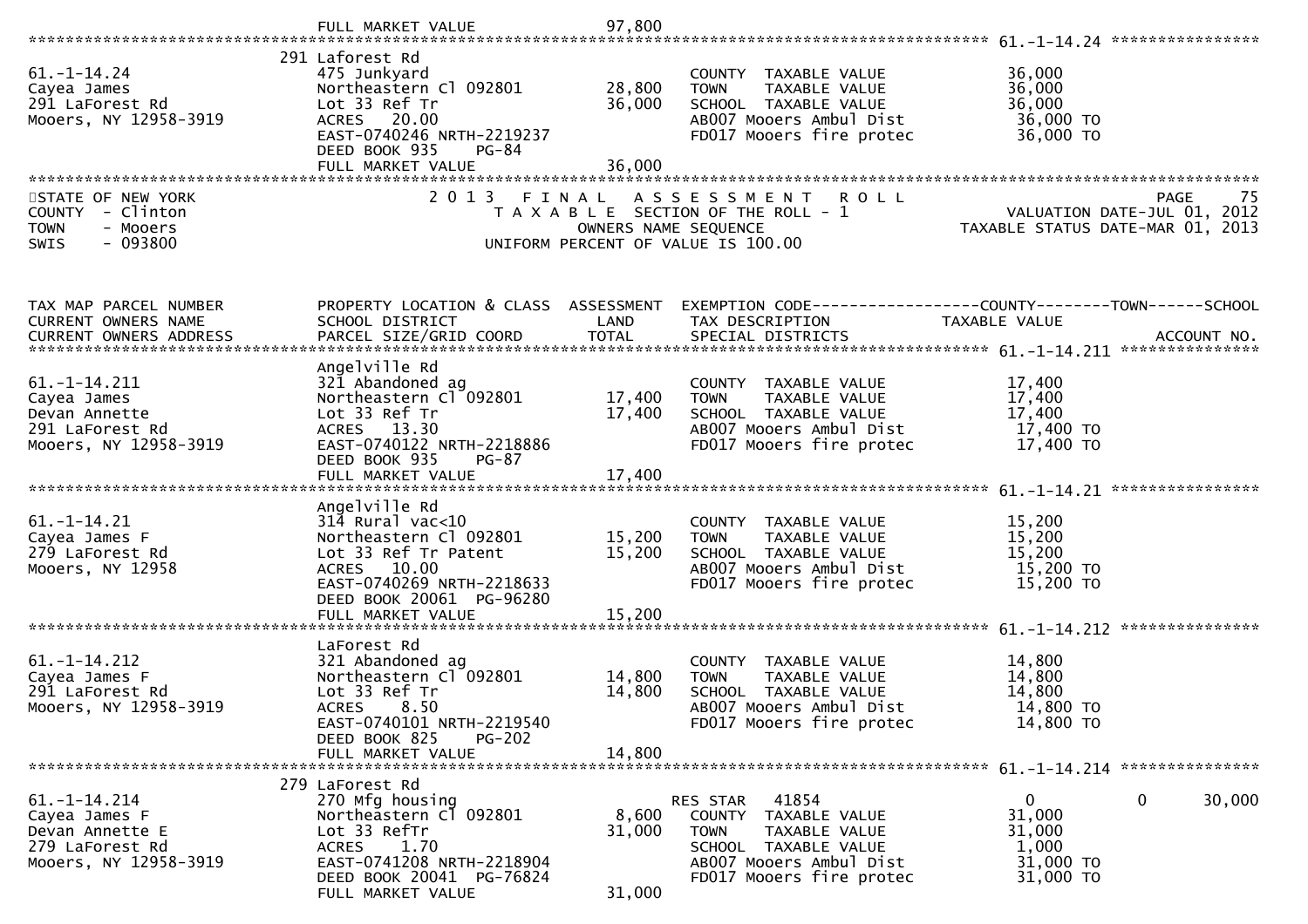| $15. - 1 - 13.3$<br>Cayea Judith F<br>Bombardier Richard J<br>PO Box 79<br>Mooers, NY 12958<br>STATE OF NEW YORK<br>COUNTY - Clinton<br>- Mooers<br><b>TOWN</b><br>$-093800$<br>SWIS | 1324 Hemmingford Rd<br>240 Rural res<br>Northeastern Cl 092801<br>Lot 70-71 Ref Tr<br>ACRES 30.00<br>EAST-0729060 NRTH-2246809<br>DEED BOOK 895<br><b>PG-122</b><br>FULL MARKET VALUE<br>2 0 1 3 | 27,400<br>94,800<br>94,800<br>FINAL | 41854<br>RES STAR<br>COUNTY TAXABLE VALUE<br>TAXABLE VALUE<br><b>TOWN</b><br>SCHOOL TAXABLE VALUE<br>AB007 Mooers Ambul Dist<br>FD017 Mooers fire protec<br><b>ROLL</b><br>A S S E S S M E N T<br>T A X A B L E SECTION OF THE ROLL - 1<br>OWNERS NAME SEQUENCE<br>UNIFORM PERCENT OF VALUE IS 100.00 | $\overline{0}$<br>94,800<br>94,800<br>64,800<br>94,800 TO<br>94,800 TO<br>VALUATION DATE-JUL 01, 2012<br>TAXABLE STATUS DATE-MAR 01, 2013 | $\mathbf{0}$           | 30,000<br>76<br><b>PAGE</b>       |
|--------------------------------------------------------------------------------------------------------------------------------------------------------------------------------------|--------------------------------------------------------------------------------------------------------------------------------------------------------------------------------------------------|-------------------------------------|-------------------------------------------------------------------------------------------------------------------------------------------------------------------------------------------------------------------------------------------------------------------------------------------------------|-------------------------------------------------------------------------------------------------------------------------------------------|------------------------|-----------------------------------|
|                                                                                                                                                                                      |                                                                                                                                                                                                  |                                     |                                                                                                                                                                                                                                                                                                       |                                                                                                                                           |                        |                                   |
| TAX MAP PARCEL NUMBER<br>CURRENT OWNERS NAME<br>CURRENT OWNERS ADDRESS                                                                                                               | PROPERTY LOCATION & CLASS ASSESSMENT<br>SCHOOL DISTRICT                                                                                                                                          | LAND                                | EXEMPTION CODE------------------COUNTY--------TOWN------SCHOOL<br>TAX DESCRIPTION                                                                                                                                                                                                                     | TAXABLE VALUE                                                                                                                             |                        |                                   |
| $45. - 3 - 10$<br>Cayea Stephen P<br>Barcomb Judith W<br>628 Rt 22<br>Mooers, NY 12958                                                                                               | 628 Rt 22<br>210 1 Family Res<br>Northeastern Cl 092801<br>Lot 67 Ref Tr<br>Pate<br>2.80<br><b>ACRES</b><br>EAST-0730761 NRTH-2229884                                                            |                                     | 99 PCT OF VALUE USED FOR EXEMPTION PURPOSES<br>VFF CT&S<br>41640<br>9,300 AGED COUN 41802<br>98,500 SR STAR<br>41834<br>COUNTY TAXABLE VALUE<br><b>TOWN</b><br>TAXABLE VALUE                                                                                                                          | 9,752<br>19,503<br>$\overline{\mathbf{0}}$<br>69,245<br>88,748                                                                            | 9,752<br>0<br>$\Omega$ | 9,752<br>$\overline{0}$<br>63,300 |
|                                                                                                                                                                                      | DEED BOOK 20031 PG-52716<br>FULL MARKET VALUE                                                                                                                                                    | 98,500                              | SCHOOL TAXABLE VALUE<br>AB007 Mooers Ambul Dist                                                                                                                                                                                                                                                       | 25,448<br>98,500 TO                                                                                                                       |                        |                                   |
| $45. -2 - 5.2$<br>Celis Jose A Jr<br>767 Gilbert Rd<br>Mooers, NY 12958                                                                                                              | 767 Gilbert Rd<br>210 1 Family Res<br>Northeastern Cl 092801<br>Lot 67 Ref Tr<br>080<br><b>ACRES</b><br>6.44 BANK<br>EAST-0729547 NRTH-2232222<br>DEED BOOK 20041 PG-70925<br>FULL MARKET VALUE  | 12,400<br>155,500<br>155,500        | 41854<br>RES STAR<br>COUNTY TAXABLE VALUE<br><b>TOWN</b><br>TAXABLE VALUE<br>SCHOOL TAXABLE VALUE<br>AB007 Mooers Ambul Dist<br>FD017 Mooers fire protec                                                                                                                                              | $\overline{0}$<br>155,500<br>155,500<br>125,500<br>155,500 TO<br>155,500 TO                                                               | $\mathbf{0}$           | 30,000                            |
|                                                                                                                                                                                      |                                                                                                                                                                                                  |                                     |                                                                                                                                                                                                                                                                                                       |                                                                                                                                           |                        |                                   |
| $43. - 1 - 12.3$<br>Cenname Lori<br>3447 Route 11<br>Mooers Forks, NY 12959                                                                                                          | 3447 Rt 11<br>210 1 Family Res<br>Northeastern Cl 092801<br>Lot 126 Ref Tr<br>5.50<br><b>ACRES</b><br>EAST-0708452 NRTH-2227355<br>DEED BOOK 20092 PG-28751                                      | 11,600<br>120,000                   | 41854<br>RES STAR<br>COUNTY TAXABLE VALUE<br><b>TOWN</b><br>TAXABLE VALUE<br>SCHOOL TAXABLE VALUE<br>AB007 Mooers Ambul Dist<br>FD017 Mooers fire protec                                                                                                                                              | $\overline{0}$<br>120,000<br>120,000<br>90,000<br>120,000 TO<br>120,000 TO                                                                | $\mathbf{0}$           | 30,000                            |
|                                                                                                                                                                                      | FULL MARKET VALUE                                                                                                                                                                                | 120,000                             |                                                                                                                                                                                                                                                                                                       |                                                                                                                                           |                        |                                   |
| $57. - 3 - 10.2$<br>Cenname Lori<br>3447 Route 11 Rd<br>Mooers Forks, NY 12959                                                                                                       | 4432 Rt 11<br>270 Mfg housing<br>093601<br>N Adirondack<br>Lot 193 Ref Tr<br>FRNT 100.00 DPTH 100.00<br>EAST-0687769 NRTH-2217975<br>DEED BOOK 20011 PG-32953<br>FULL MARKET VALUE               | 3,400<br>19,000<br>19,000           | COUNTY TAXABLE VALUE<br>TAXABLE VALUE<br><b>TOWN</b><br>SCHOOL TAXABLE VALUE<br>AB007 Mooers Ambul Dist<br>FD017 Mooers fire protec                                                                                                                                                                   | 19,000<br>19,000<br>19,000<br>19,000 TO<br>19,000 TO                                                                                      |                        |                                   |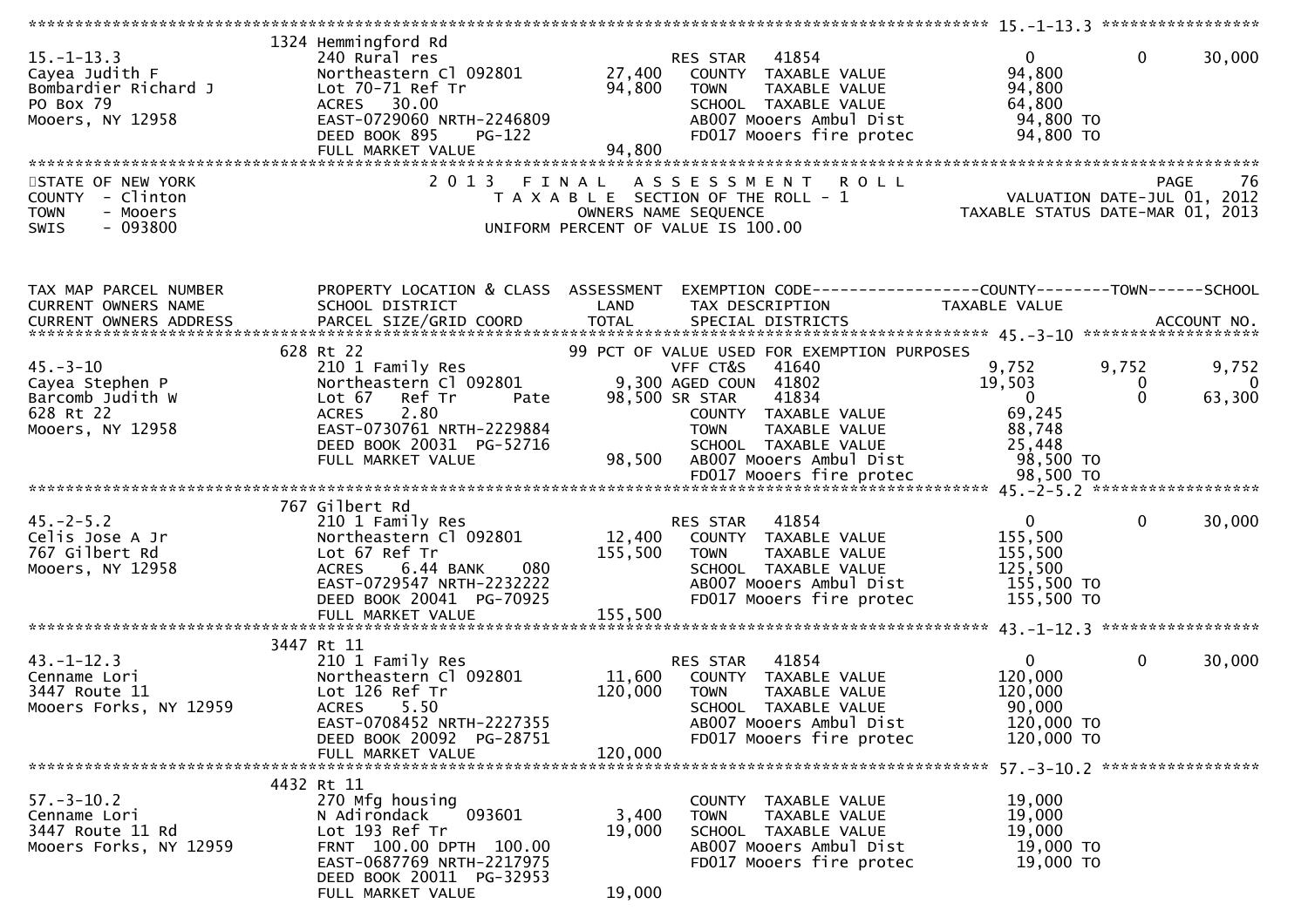| $42. - 1 - 3.11$<br>Cenname Peter<br>300 Cannon Corners Rd<br>Mooers Forks, NY 12959                                                        | 300 Cannon Corners Rd<br>210 1 Family Res<br>Northeastern Cl 092801<br>Lot 180 Ref Tr<br>FRNT 186.00 DPTH 220.00<br>EAST-0689352 NRTH-2225583<br>DEED BOOK 20092 PG-28750<br>FULL MARKET VALUE | 4,700<br>32,900<br>32,900  | RES STAR 41854<br>COUNTY TAXABLE VALUE<br><b>TOWN</b><br>TAXABLE VALUE<br>SCHOOL TAXABLE VALUE<br>AB007 Mooers Ambul Dist<br>FD017 Mooers fire protec           | $\overline{0}$<br>32,900<br>32,900<br>2,900<br>32,900 TO<br>32,900 TO      | $\mathbf 0$<br>30,000 |
|---------------------------------------------------------------------------------------------------------------------------------------------|------------------------------------------------------------------------------------------------------------------------------------------------------------------------------------------------|----------------------------|-----------------------------------------------------------------------------------------------------------------------------------------------------------------|----------------------------------------------------------------------------|-----------------------|
|                                                                                                                                             |                                                                                                                                                                                                |                            |                                                                                                                                                                 |                                                                            |                       |
| STATE OF NEW YORK<br>COUNTY - Clinton<br><b>TOWN</b><br>- Mooers<br>$-093800$<br>SWIS                                                       | 2 0 1 3<br>FINAL                                                                                                                                                                               |                            | ASSESSMENT ROLL<br>T A X A B L E SECTION OF THE ROLL - 1<br>OWNERS NAME SEQUENCE<br>UNIFORM PERCENT OF VALUE IS 100.00                                          | PAGE 77<br>VALUATION DATE-JUL 01, 2012<br>TAXABLE STATUS DATE-MAR 01, 2013 |                       |
| TAX MAP PARCEL NUMBER<br>CURRENT OWNERS NAME                                                                                                | PROPERTY LOCATION & CLASS ASSESSMENT<br>SCHOOL DISTRICT                                                                                                                                        | LAND                       | TAX DESCRIPTION                                                                                                                                                 | TAXABLE VALUE                                                              |                       |
| $30. -2 - 13.2$<br>Chagnon Todd T<br>Chagnon Suzanne<br>967 Hemmingford Rd Rt 22<br>Mooers, NY 12958                                        | 967 Hemmingford Rd<br>210 1 Family Res<br>Northeastern Cl 092801<br>Lots 74 & 75 Ref Tract<br>8.50<br><b>ACRES</b><br>EAST-0727877 NRTH-2238115<br>DEED BOOK 839<br><b>PG-229</b>              | 122,000                    | 41854<br>RES STAR<br>13,300 COUNTY TAXABLE VALUE<br><b>TOWN</b><br>TAXABLE VALUE<br>SCHOOL TAXABLE VALUE<br>AB007 Mooers Ambul Dist<br>FD017 Mooers fire protec | $\overline{0}$<br>122,000<br>122,000<br>92,000<br>122,000 TO<br>122,000 TO | $\mathbf 0$<br>30,000 |
|                                                                                                                                             |                                                                                                                                                                                                |                            |                                                                                                                                                                 |                                                                            |                       |
| $15.-1-29.1$<br>Chalifou Elva Marie<br>Edward Martin<br>245 Barcomb Rd<br>Mooers, NY 12958                                                  | 227 Barcomb Rd<br>240 Rural res<br>Northeastern Cl 092801<br>Lots 43 69 70 Ref Tr Pate<br>ACRES 56.80<br>EAST-0731976 NRTH-2242071<br>DEED BOOK 582<br>PG-1192                                 | 35,200<br>84,600           | RES STAR<br>41854<br>COUNTY TAXABLE VALUE<br><b>TOWN</b><br>TAXABLE VALUE<br>SCHOOL TAXABLE VALUE<br>AB007 Mooers Ambul Dist<br>FD017 Mooers fire protec        | $\overline{0}$<br>84,600<br>84,600<br>54,600<br>84,600 TO<br>84,600 TO     | $\mathbf 0$<br>30,000 |
|                                                                                                                                             | FULL MARKET VALUE                                                                                                                                                                              | 84,600                     |                                                                                                                                                                 |                                                                            |                       |
| $26. - 1 - 5.212$<br>Chamberlain Wolfgang K<br>PO Box 2536<br>Plattsburgh, NY 12901                                                         | Stone Rd<br>321 Abandoned ag<br>N Adirondack<br>093601<br>Lot 9 St Gore<br>ACRES 22.60<br>EAST-0673798 NRTH-2236096<br>DEED BOOK 20001 PG-19855<br>FULL MARKET VALUE                           | 22,500<br>22,500<br>22,500 | COUNTY TAXABLE VALUE<br><b>TOWN</b><br>TAXABLE VALUE<br>SCHOOL TAXABLE VALUE<br>AB007 Mooers Ambul Dist<br>FD017 Mooers fire protec                             | 22,500<br>22,500<br>22,500<br>22,500 TO<br>22,500 TO                       |                       |
|                                                                                                                                             |                                                                                                                                                                                                |                            |                                                                                                                                                                 |                                                                            |                       |
| $45. -2 - 1.2$<br>Chandler Life Use Emily Suzann Northeastern Cl 092801<br>Chandler Douglas C<br>335 E 88th St Apt 1B<br>New York, NY 10128 | 2619 Rt 11<br>260 Seasonal res<br>Lot 76<br>Ref Tr<br>Pate<br>1.40<br><b>ACRES</b><br>EAST-0725206 NRTH-2233071<br>DEED BOOK 20122 PG-45609<br>FULL MARKET VALUE                               | 8,600<br>38,900<br>38,900  | COUNTY TAXABLE VALUE<br>TAXABLE VALUE<br><b>TOWN</b><br>SCHOOL TAXABLE VALUE<br>AB007 Mooers Ambul Dist<br>FD017 Mooers fire protec                             | 38,900<br>38,900<br>38,900<br>38,900 TO<br>38,900 TO                       |                       |
|                                                                                                                                             |                                                                                                                                                                                                |                            |                                                                                                                                                                 |                                                                            |                       |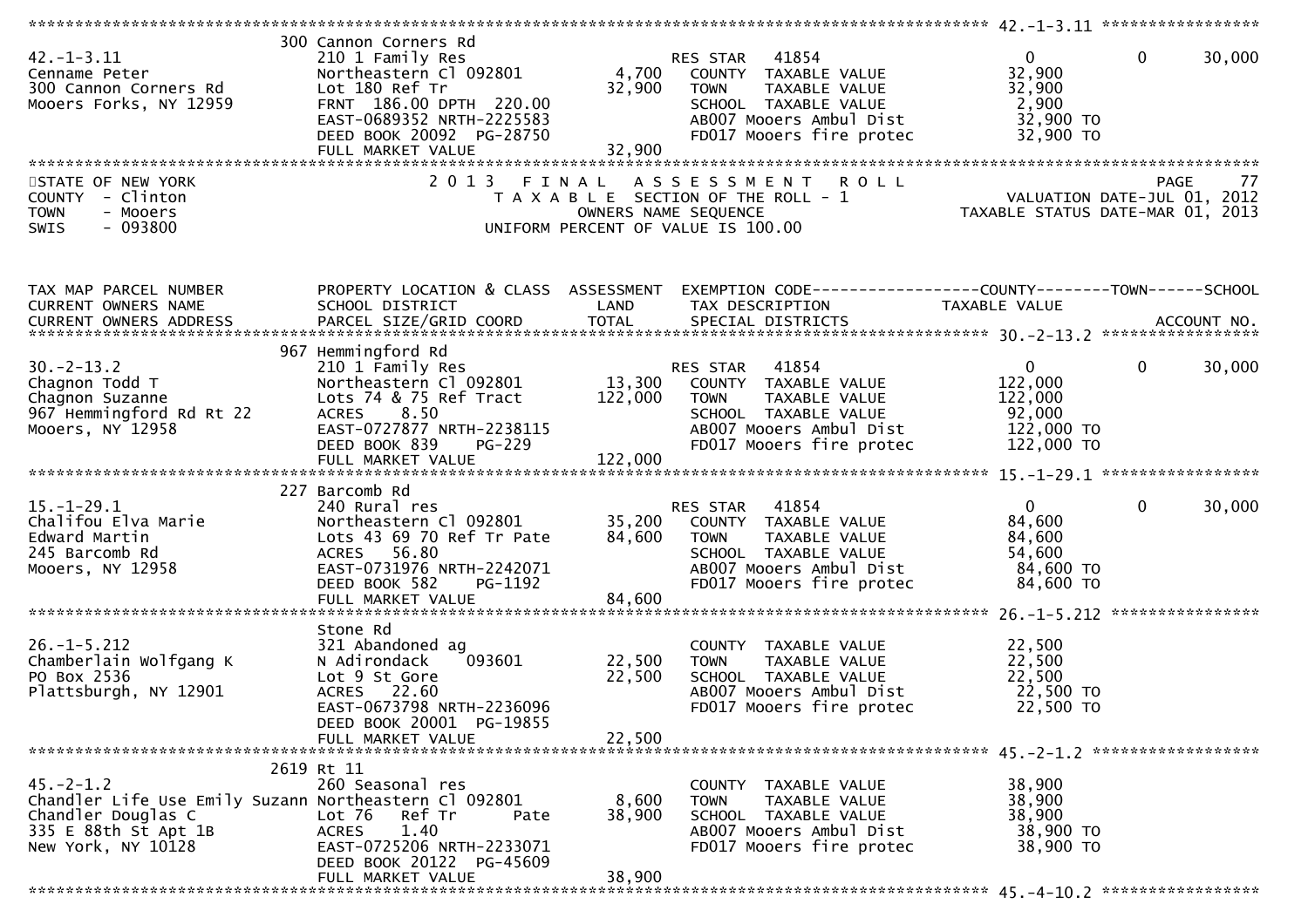| $45. - 4 - 10.2$<br>Chapman Barbara G<br>463 Rt 22<br>Mooers, NY 12958<br>STATE OF NEW YORK<br>COUNTY - Clinton<br><b>TOWN</b><br>- Mooers<br>$-093800$<br><b>SWIS</b> | 463 Rt 22<br>210 1 Family Res<br>Northeastern Cl 092801<br>Lot 66 Ref Tr<br><b>ACRES</b><br>1.10<br>EAST-0731284 NRTH-2226042<br>DEED BOOK 591<br>PG-1195<br>2 0 1 3                                             | 59,000<br>FINAL           | 41801<br>AGED C&T<br>8,100 SR STAR<br>41834<br>COUNTY TAXABLE VALUE<br>TAXABLE VALUE<br>TOWN<br>SCHOOL TAXABLE VALUE<br>AB007 Mooers Ambul Dist<br>ASSESSMENT<br><b>ROLL</b><br>T A X A B L E SECTION OF THE ROLL - 1<br>OWNERS NAME SEQUENCE<br>UNIFORM PERCENT OF VALUE IS 100.00 | 29,500<br>29,500<br>59,000<br>$\mathbf{0}$<br>0<br>29,500<br>29,500<br>$\mathbf{0}$<br>59,000 TO<br>59,000 TO<br>78<br>PAGE<br>VALUATION DATE-JUL 01, 2012<br>TAXABLE STATUS DATE-MAR 01, 2013 |
|------------------------------------------------------------------------------------------------------------------------------------------------------------------------|------------------------------------------------------------------------------------------------------------------------------------------------------------------------------------------------------------------|---------------------------|-------------------------------------------------------------------------------------------------------------------------------------------------------------------------------------------------------------------------------------------------------------------------------------|------------------------------------------------------------------------------------------------------------------------------------------------------------------------------------------------|
| TAX MAP PARCEL NUMBER<br>CURRENT OWNERS NAME<br><b>CURRENT OWNERS ADDRESS</b>                                                                                          | PROPERTY LOCATION & CLASS ASSESSMENT<br>SCHOOL DISTRICT<br>PARCEL SIZE/GRID COORD                                                                                                                                | LAND<br><b>TOTAL</b>      | TAX DESCRIPTION<br>SPECIAL DISTRICTS                                                                                                                                                                                                                                                | EXEMPTION CODE-----------------COUNTY-------TOWN------SCHOOL<br>TAXABLE VALUE<br>ACCOUNT NO.                                                                                                   |
| $13. - 1 - 3$<br>Cheney Shawn W<br>10 Broadway St<br>Swanton, VT 05488                                                                                                 | Scriver Rd<br>321 Abandoned ag<br>Northeastern Cl 092801<br>Lot 147 Ref Tr<br>Pate<br>ACRES 27.00<br>EAST-0701603 NRTH-2247932<br>DEED BOOK 20072 PG-7810                                                        | 18,400<br>18,400          | COUNTY TAXABLE VALUE<br><b>TOWN</b><br>TAXABLE VALUE<br>SCHOOL TAXABLE VALUE<br>AB007 Mooers Ambul Dist<br>FD017 Mooers fire protec                                                                                                                                                 | 18,400<br>18,400<br>18,400<br>18,400 TO<br>18,400 TO                                                                                                                                           |
|                                                                                                                                                                        |                                                                                                                                                                                                                  |                           |                                                                                                                                                                                                                                                                                     |                                                                                                                                                                                                |
| $30.16 - 2 - 10.2$<br>Chester Elizabeth<br>91 Maple St<br>Mooers, NY 12958                                                                                             | 91 Maple St<br>210 1 Family Res<br>Northeastern Cl 092801<br>Lot 68 Ref Tr<br>St Joseph's unrecorded su<br>FRNT 119.60 DPTH 250.03<br>EAST-0729099 NRTH-2236132<br>DEED BOOK 20061 PG-95603<br>FULL MARKET VALUE | 115,800                   | WARNONALL 41121<br>7,300 WARDISALL 41141<br>115,800 RES STAR<br>41854<br>COUNTY TAXABLE VALUE<br><b>TOWN</b><br>TAXABLE VALUE<br>SCHOOL TAXABLE VALUE<br>AB007 Mooers Ambul Dist<br>FD017 Mooers fire protec<br>LT033 Mooers Light 2<br>SD001 Side Walk District                    | 17,370<br>12,000<br>$\bf{0}$<br>23,160<br>23,160<br>$\Omega$<br>$\overline{\mathbf{0}}$<br>30,000<br>0<br>75,270<br>80,640<br>85,800<br>115,800 TO<br>115,800 TO<br>115,800 TO<br>115,800 TO   |
|                                                                                                                                                                        |                                                                                                                                                                                                                  |                           |                                                                                                                                                                                                                                                                                     |                                                                                                                                                                                                |
| $44.2 - 1 - 23$<br>Choiniere David P<br>24 Jones Spring West Rd<br>Hedgesville, WV 25427                                                                               | 17 Pepper Hill Rd<br>270 Mfg housing<br>Northeastern C1 092801<br>Lot 116 Ref Tr<br>Pate<br>ACRES 1.20<br>EAST-0714759 NRTH-2231454<br>DEED BOOK 20112 PG-42160<br>FULL MARKET VALUE                             | 8,300<br>13,900<br>13,900 | COUNTY TAXABLE VALUE<br><b>TOWN</b><br>TAXABLE VALUE<br>SCHOOL TAXABLE VALUE<br>AB007 Mooers Ambul Dist<br>FD017 Mooers fire protec<br>LT013 Mooers Forks Light                                                                                                                     | 13,900<br>13,900<br>13,900<br>13,900 TO<br>13,900 TO<br>13,900 TO                                                                                                                              |
| $28. - 1 - 12$<br>Choiniere Gerald H<br>Choiniere Deborah A<br>704 Lamberton Rd<br>Mooers Forks, NY 12959                                                              | 704 Lamberton Rd<br>240 Rural res<br>Northeastern Cl 092801<br>Lots 124&143 Ref Tr Paten<br>ACRES 100.60<br>EAST-0705679 NRTH-2236860<br>DEED BOOK 20062 PG-444                                                  | 48,900<br>57,900          | COUNTY TAXABLE VALUE<br><b>TOWN</b><br>TAXABLE VALUE<br>SCHOOL TAXABLE VALUE<br>AB007 Mooers Ambul Dist<br>FD017 Mooers fire protec                                                                                                                                                 | 57,900<br>57,900<br>57,900<br>57,900 TO<br>57,900 TO                                                                                                                                           |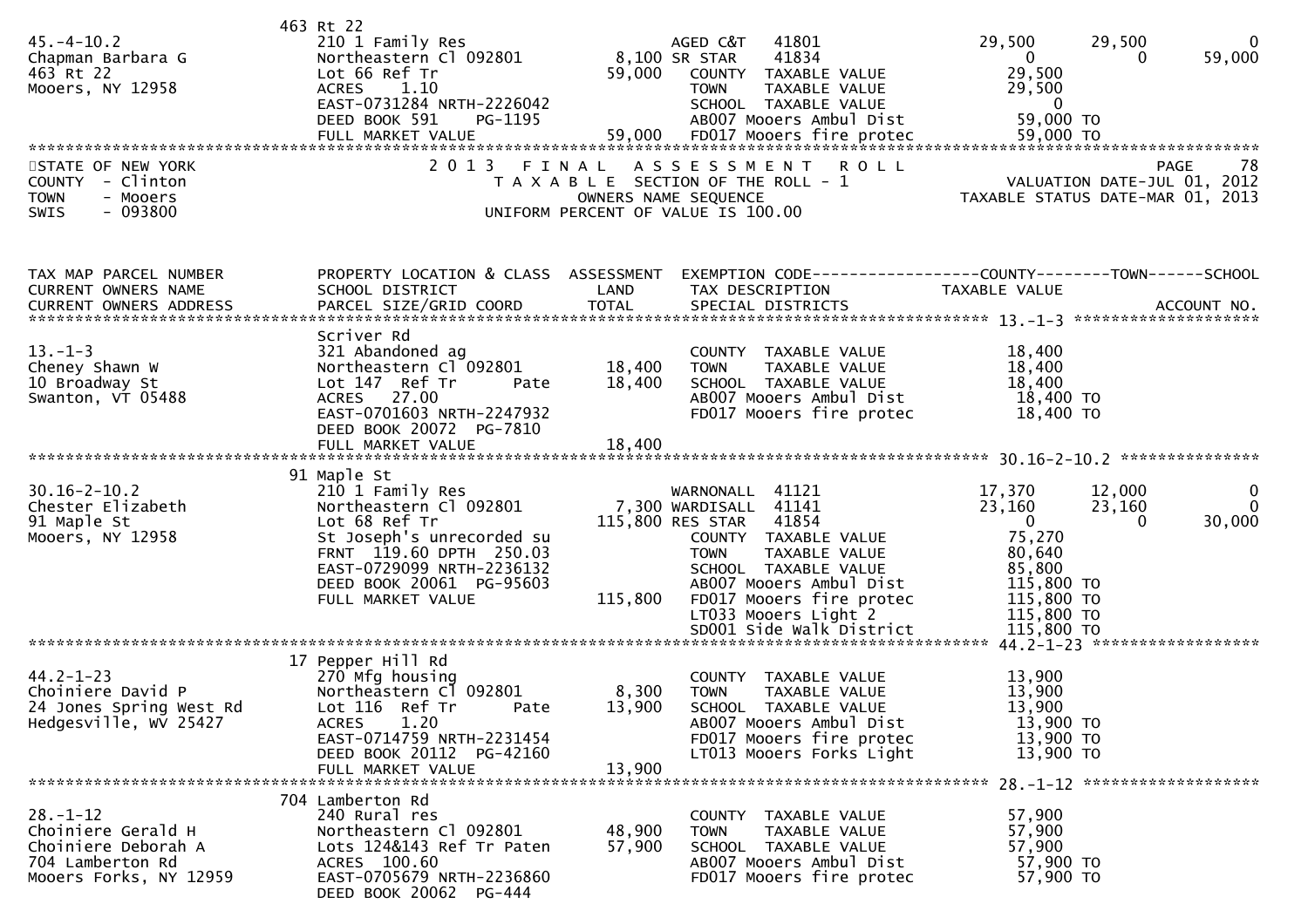|                                                                                                                           | FULL MARKET VALUE                                                                                                                                                                             | 57,900                        |                                                                                                                                                                                       |                                                                                                                       |
|---------------------------------------------------------------------------------------------------------------------------|-----------------------------------------------------------------------------------------------------------------------------------------------------------------------------------------------|-------------------------------|---------------------------------------------------------------------------------------------------------------------------------------------------------------------------------------|-----------------------------------------------------------------------------------------------------------------------|
| $15. - 1 - 19.4$<br>Christopoulos Charilaos<br>Christopoulos Fanny<br>2995 Barclay St Apt 7<br>Montreal QC, Canada H3S1J9 | 1211 Hemmingford Rd<br>210 1 Family Res<br>Northeastern Cl 092801<br>Lot 73 Ref Tr<br>ACRES 1.00<br>EAST-0728096 NRTH-2244072<br>DEED BOOK 645<br>PG-1170<br>FULL MARKET VALUE                | 8,000<br>61,500<br>61,500     | COUNTY TAXABLE VALUE<br>TAXABLE VALUE<br><b>TOWN</b><br>SCHOOL TAXABLE VALUE<br>AB007 Mooers Ambul Dist<br>FD017 Mooers fire protec                                                   | 61,500<br>61,500<br>61,500<br>61,500 TO<br>61,500 TO                                                                  |
| STATE OF NEW YORK<br>COUNTY - Clinton<br><b>TOWN</b><br>- Mooers<br>$-093800$<br>SWIS                                     | 2 0 1 3                                                                                                                                                                                       | FINAL                         | <b>ROLL</b><br>A S S E S S M E N T<br>T A X A B L E SECTION OF THE ROLL - 1<br>OWNERS NAME SEQUENCE<br>UNIFORM PERCENT OF VALUE IS 100.00                                             | PAGE<br>79<br>ROLL - 1<br>VALUATION DATE-JUL 01, 2012<br>TAXABLE STATUS DATE-MAR 01, 2013                             |
| TAX MAP PARCEL NUMBER<br>CURRENT OWNERS NAME                                                                              | PROPERTY LOCATION & CLASS ASSESSMENT<br>SCHOOL DISTRICT                                                                                                                                       | LAND                          | TAX DESCRIPTION                                                                                                                                                                       | EXEMPTION CODE-----------------COUNTY-------TOWN------SCHOOL<br>TAXABLE VALUE                                         |
| $30. - 1 - 6$<br>Chrysler Charles A<br>Chrysler Deborah A<br>47 2 nd St<br>Swanton, VT 05488                              | Garrand Rd<br>321 Abandoned ag<br>Northeastern Cl 092801<br>Lot 92 Ref Tr<br>Pate<br>98.70<br>ACRES<br>EAST-0722892 NRTH-2237014<br>DEED BOOK 20041 PG-65057                                  | 47,400<br>47,400              | COUNTY TAXABLE VALUE<br>TAXABLE VALUE<br><b>TOWN</b><br>SCHOOL TAXABLE VALUE<br>AB007 Mooers Ambul Dist<br>FD017 Mooers fire protec                                                   | 47,400<br>47,400<br>47,400<br>47,400 TO<br>47,400 TO                                                                  |
| $11.-1-10.2$<br>Churubusco Lodge Inc<br>Attn: Martin Lavin<br>350 Main St Apt 100<br>Burlington, VT 05401-3413            | 811 Drown Rd<br>920 Priv Hunt/Fi<br>Northeastern Cl 092801<br>Lot 3 4 & 6 State Gore<br>ACRES 395.60<br>EAST-0673179 NRTH-2244771<br>DEED BOOK 1019 PG-265<br>FULL MARKET VALUE               | 101,000<br>106,000<br>106,000 | COUNTY TAXABLE VALUE<br><b>TOWN</b><br>TAXABLE VALUE<br>SCHOOL TAXABLE VALUE<br>AB007 Mooers Ambul Dist<br>FD017 Mooers fire protec                                                   | 106,000<br>106,000<br>106,000<br>106,000 то<br>106,000 TO                                                             |
| $13 - 1 - 24$<br>Clark Daniel E<br>Legacy Edward W<br>3415 Route 11<br>Malone, NY 12953                                   | Bush Rd<br>321 Abandoned ag<br>Northeastern Cl 092801<br>Lot 148 Ref Tr<br>Pate<br>ACRES 164.60<br>EAST-0698686 NRTH-2243902<br>DEED BOOK 20122 PG-46154<br>FULL MARKET VALUE                 | 60,700<br>60,700<br>60,700    | COUNTY TAXABLE VALUE<br>TAXABLE VALUE<br><b>TOWN</b><br>SCHOOL TAXABLE VALUE<br>AB007 Mooers Ambul Dist<br>FD017 Mooers fire protec                                                   | 60,700<br>60,700<br>60,700<br>60,700 TO<br>60,700 TO                                                                  |
| $47. - 1 - 9.2$<br>Clark Royce K<br>Clark Donna M<br>942 LaValley Rd<br>Mooers, NY 12958                                  | 942 Lavalley Rd<br>210 1 Family Res<br>Northeastern Cl 092801<br>Lot 22 Ref Tr<br>FRNT 195.00 DPTH 315.00<br>EAST-0744369 NRTH-2225618<br>DEED BOOK 693<br><b>PG-265</b><br>FULL MARKET VALUE | 99,000                        | WARCOMALL<br>41131<br>41141<br>7,800 WARDISALL<br>99,000 RES STAR<br>41854<br>COUNTY TAXABLE VALUE<br><b>TOWN</b><br>TAXABLE VALUE<br>SCHOOL TAXABLE VALUE<br>AB007 Mooers Ambul Dist | 24,750<br>0<br>20,000<br>$\mathbf 0$<br>4,950<br>4,950<br>30,000<br>0<br>0<br>69,300<br>74,050<br>69,000<br>99,000 TO |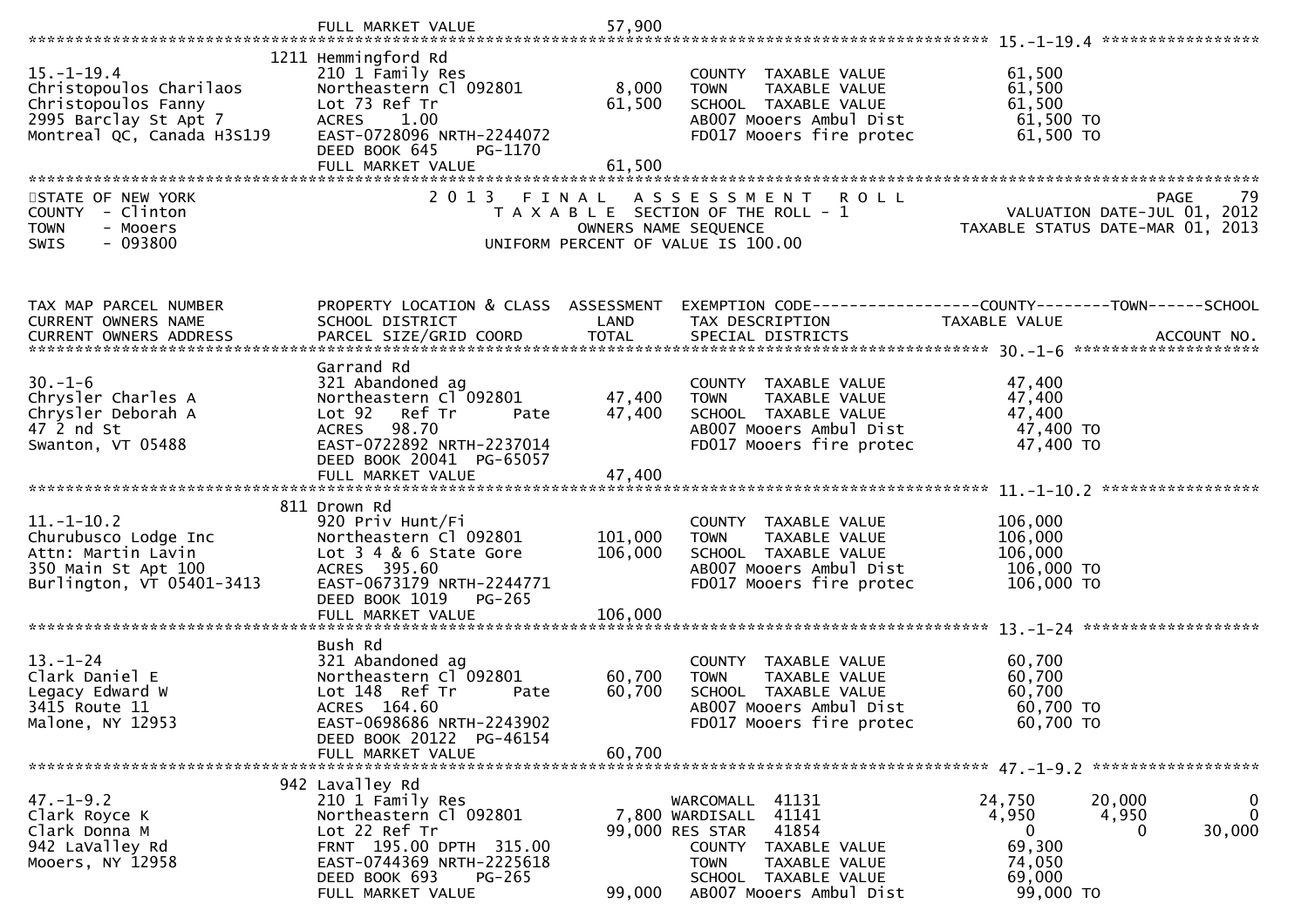|                                                                                                                                                                           |                                                                                                                                                                            |                                        | FD017 Mooers fire protec                                                                                                                                                                             | 99,000 TO<br>****************                                                  |                  |
|---------------------------------------------------------------------------------------------------------------------------------------------------------------------------|----------------------------------------------------------------------------------------------------------------------------------------------------------------------------|----------------------------------------|------------------------------------------------------------------------------------------------------------------------------------------------------------------------------------------------------|--------------------------------------------------------------------------------|------------------|
| $15. - 1 - 40.34$<br>Clear Lake Enterprises Inc<br>12250 Clear Lake Dr<br>New Port Richey, FL 34654                                                                       | Eddy Rd<br>$314$ Rural vac<10<br>Northeastern Cl 092801<br>Lot 94 Ref Tr<br>1.40<br><b>ACRES</b><br>EAST-0721377 NRTH-2245783<br>DEED BOOK 20092 PG-22796                  | 8,300<br>8,300                         | COUNTY TAXABLE VALUE<br>TAXABLE VALUE<br><b>TOWN</b><br>SCHOOL TAXABLE VALUE<br>AB007 Mooers Ambul Dist<br>FD017 Mooers fire protec                                                                  | 8,300<br>8,300<br>8,300<br>8,300 TO<br>8,300 TO                                |                  |
| STATE OF NEW YORK<br>COUNTY - Clinton<br><b>TOWN</b><br>- Mooers<br>$-093800$<br><b>SWIS</b>                                                                              | FULL MARKET VALUE<br>2 0 1 3                                                                                                                                               | 8,300<br>FINAL<br>OWNERS NAME SEQUENCE | <b>ROLL</b><br>A S S E S S M E N T<br>T A X A B L E SECTION OF THE ROLL - 1<br>UNIFORM PERCENT OF VALUE IS 100.00                                                                                    | <b>PAGE</b><br>VALUATION DATE-JUL 01, 2012<br>TAXABLE STATUS DATE-MAR 01, 2013 | 80               |
| TAX MAP PARCEL NUMBER<br><b>CURRENT OWNERS NAME</b>                                                                                                                       | PROPERTY LOCATION & CLASS ASSESSMENT<br>SCHOOL DISTRICT                                                                                                                    | LAND                                   | TAX DESCRIPTION                                                                                                                                                                                      | EXEMPTION CODE-----------------COUNTY-------TOWN------SCHOOL<br>TAXABLE VALUE  |                  |
| $43. - 1 - 9$<br>Clinard Life Estate Shelba<br>St Andrew Bruce R<br>431 Davison Rd<br>Mooers Forks, NY 12959-9703                                                         | 431 Davison Rd<br>270 Mfg housing<br>Northeastern Cl 092801<br>Lot 142 Ref Tr<br>Pate<br>3.00<br><b>ACRES</b><br>EAST-0705735 NRTH-2233329<br>DEED BOOK 20061 PG-98853     | 36,100                                 | 97 PCT OF VALUE USED FOR EXEMPTION PURPOSES<br>AGED - ALL 41800<br>6,200 SR STAR<br>41834<br>COUNTY TAXABLE VALUE<br>TAXABLE VALUE<br><b>TOWN</b><br>SCHOOL TAXABLE VALUE<br>AB007 Mooers Ambul Dist | 17,509<br>17,509<br>$\mathbf{0}$<br>0<br>18,591<br>18,591<br>0<br>36,100 TO    | 17,509<br>18,591 |
| $27. - 1 - 47.5$<br>Clynes as Trustee Charles Thom Northeastern Cl 092801<br>Clynes as Trustee Florence Ali Survey Map 20132/54597+<br>5200 Green Ln<br>Murbury, MD 20658 | 65 Nephew Rd<br>240 Rural res<br>Survey Map 20132/54598+<br>Survey Map 20132/54599<br>ACRES 621.98<br>EAST-0684786 NRTH-2237712<br>DEED BOOK 20082 PG-14256                | 152,200<br>406,600                     | COUNTY TAXABLE VALUE<br>TAXABLE VALUE<br><b>TOWN</b><br>SCHOOL TAXABLE VALUE<br>AB007 Mooers Ambul Dist<br>FD017 Mooers fire protec                                                                  | 406,600<br>406,600<br>406,600<br>406,600 TO<br>406,600 TO                      |                  |
| $27. - 1 - 4$<br>Clynes Revocable Trust 8/16/05 Northeastern Cl 092801<br>Clynes III as Trustee Charles Lot 198 Ref Tr<br>5200 Green Ln<br>Marbury, MD 20658              | 836 Cannon Corners Rd<br>270 Mfg housing<br>Pate<br>Survey Map 20132/54596<br>22.83<br>ACRES<br>EAST-0688356 NRTH-2238656<br>DEED BOOK 20122 PG-47439<br>FULL MARKET VALUE | 17,100<br>38,900<br>38,900             | COUNTY TAXABLE VALUE<br><b>TOWN</b><br><b>TAXABLE VALUE</b><br>SCHOOL TAXABLE VALUE<br>AB007 Mooers Ambul Dist<br>FD017 Mooers fire protec                                                           | 38,900<br>38,900<br>38,900<br>38,900 TO<br>38,900 TO                           |                  |
| $44.2 - 3 - 16.2$<br>Cody Life Use Rita M<br>Dragoon Deborah Constance<br>480 Emery Rd                                                                                    | 480 Emery Rd<br>270 Mfg housing<br>Northeastern Cl 092801<br>Lot 100 Ref Tr Patent<br>1.70<br><b>ACRES</b>                                                                 | 8,600<br>23,000                        | 41834<br>SR STAR<br><b>COUNTY</b><br>TAXABLE VALUE<br><b>TOWN</b><br>TAXABLE VALUE<br>SCHOOL TAXABLE VALUE                                                                                           | 0<br>0<br>23,000<br>23,000<br>$\bf{0}$                                         | 23,000           |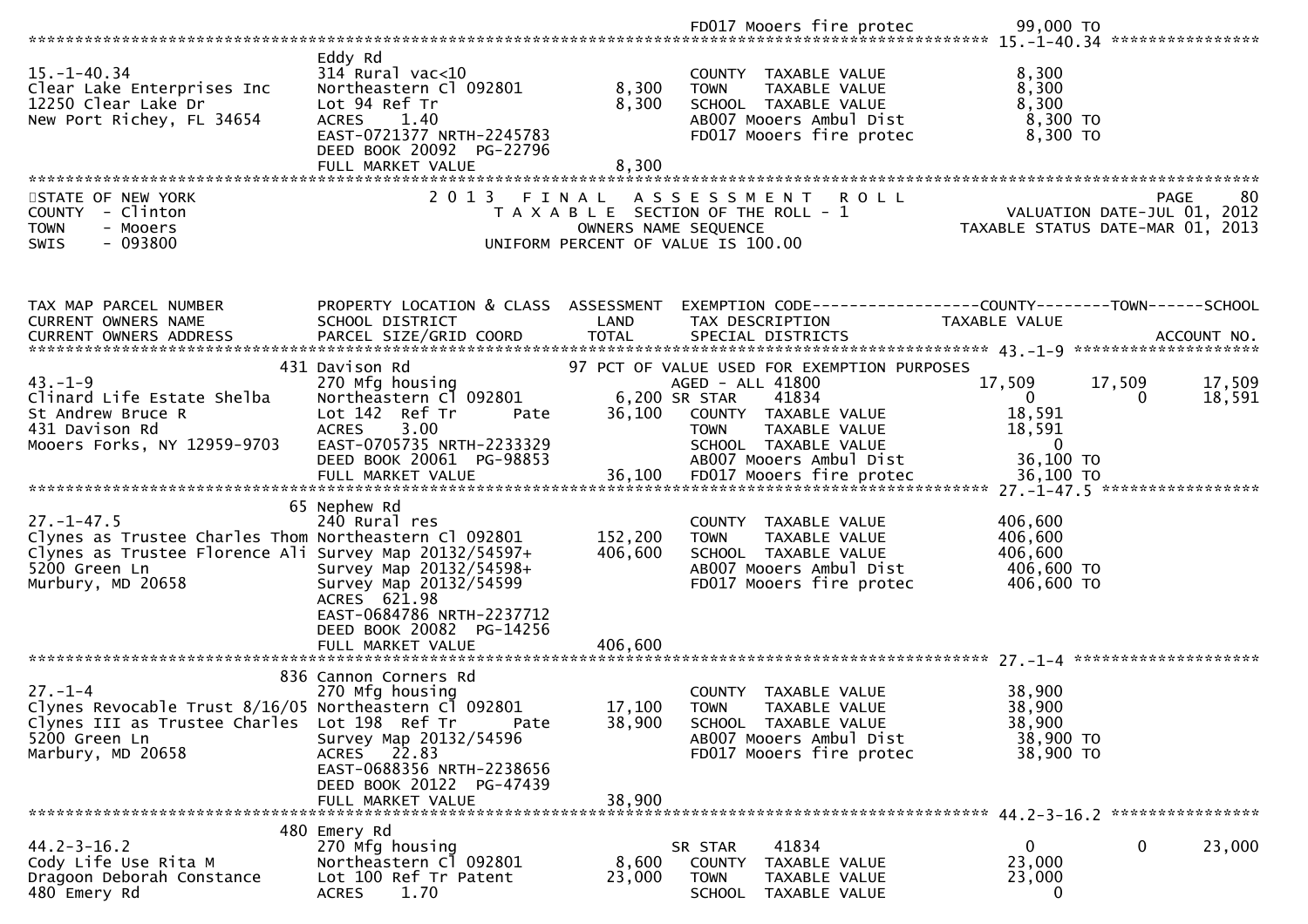| PO Box 34<br>Mooers Forks, NY 12959                                                                                                 | EAST-0715959 NRTH-2232422<br>DEED BOOK 954<br>$PG-316$                                                                                                                                      |                           | AB007 Mooers Ambul Dist<br>FD017 Mooers fire protec                                                                                                                                                                             | 23,000 TO<br>23,000 TO                                                                                                                    |
|-------------------------------------------------------------------------------------------------------------------------------------|---------------------------------------------------------------------------------------------------------------------------------------------------------------------------------------------|---------------------------|---------------------------------------------------------------------------------------------------------------------------------------------------------------------------------------------------------------------------------|-------------------------------------------------------------------------------------------------------------------------------------------|
| $58. - 2 - 4.4$<br>Colandrea Family Irrev Trust<br>Betterton Trustee Tina M<br>Colandrea<br>Louis & Monika<br>586 South Mountain Rd | Alder Bend Rd<br>321 Abandoned ag<br>093601<br>N Adirondack<br>Lot 154 Ref Tr<br>ACRES<br>30.00<br>EAST-0698902 NRTH-2216558<br>DEED BOOK 20122 PG-49583                                    | 21,600<br>21,600          | COUNTY TAXABLE VALUE<br>TAXABLE VALUE<br><b>TOWN</b><br>SCHOOL TAXABLE VALUE<br>AB007 Mooers Ambul Dist<br>FD017 Mooers fire protec                                                                                             | 21,600<br>21,600<br>21,600<br>21,600 TO<br>21,600 TO                                                                                      |
| STATE OF NEW YORK<br>COUNTY - Clinton<br>- Mooers<br><b>TOWN</b><br>SWIS<br>- 093800                                                |                                                                                                                                                                                             | OWNERS NAME SEQUENCE      | 2013 FINAL ASSESSMENT ROLL<br>T A X A B L E SECTION OF THE ROLL - 1<br>UNIFORM PERCENT OF VALUE IS 100.00                                                                                                                       | 81<br>PAGE<br>VALUATION DATE-JUL 01, 2012<br>TAXABLE STATUS DATE-MAR 01, 2013                                                             |
| TAX MAP PARCEL NUMBER<br><b>CURRENT OWNERS NAME</b>                                                                                 | PROPERTY LOCATION & CLASS ASSESSMENT<br>SCHOOL DISTRICT                                                                                                                                     | LAND                      | TAX DESCRIPTION                                                                                                                                                                                                                 | TAXABLE VALUE                                                                                                                             |
| $56. - 1 - 23.2$<br>Colgan Dana H<br>Colgan Wanda M<br>166 Caanan Rd<br>Ellenburg Depot, NY 12935                                   | 170 Canaan Rd<br>210 1 Family Res<br>N Adirondack<br>093601<br>Lot 23 Hazen Patent<br>1.50<br><b>ACRES</b><br>EAST-0674934 NRTH-2217723<br>DEED BOOK 99001 PG-11412<br>FULL MARKET VALUE    | 5,400<br>65,100<br>65,100 | COUNTY TAXABLE VALUE<br><b>TOWN</b><br>TAXABLE VALUE<br>SCHOOL TAXABLE VALUE<br>AB007 Mooers Ambul Dist<br>FD002 Ellenburg fire 21                                                                                              | 65,100<br>65,100<br>65,100<br>65,100 TO<br>65,100 TO                                                                                      |
| $58. - 1 - 12.3$<br>Colgan Donald A Jr<br>19 Taconic St<br>Copake, NY 12516                                                         | Lamberton Rd<br>$314$ Rural vac< $10$<br>093601<br>N Adirondack<br>Lot 140 Ref Tr<br>5.50<br><b>ACRES</b><br>EAST-0702655 NRTH-2222340<br>DEED BOOK 963<br>PG-1<br>FULL MARKET VALUE        | 9,700<br>9,700<br>9,700   | <b>COUNTY</b><br>TAXABLE VALUE<br>TAXABLE VALUE<br><b>TOWN</b><br>SCHOOL TAXABLE VALUE<br>AB007 Mooers Ambul Dist<br>FD017 Mooers fire protec                                                                                   | 9,700<br>9,700<br>9,700<br>9,700 TO<br>9,700 TO                                                                                           |
|                                                                                                                                     |                                                                                                                                                                                             |                           |                                                                                                                                                                                                                                 |                                                                                                                                           |
| $58. - 1 - 12.2$<br>Colgan Donald A Sr<br>Colgan Rose<br>98 Lamberton Rd<br>Mooers Forks, NY 12959                                  | 98 Lamberton Rd<br>210 1 Family Res<br>N Adirondack<br>093601<br>Lot 140 Ref Tr<br>2.50<br><b>ACRES</b><br>EAST-0702349 NRTH-2222529<br>DEED BOOK 963<br><b>PG-005</b><br>FULL MARKET VALUE | 115,000<br>115,000        | 97 PCT OF VALUE USED FOR EXEMPTION PURPOSES<br>AGED COUN 41802<br>41834<br>8,600 SR STAR<br>COUNTY TAXABLE VALUE<br>TAXABLE VALUE<br><b>TOWN</b><br>SCHOOL TAXABLE VALUE<br>AB007 Mooers Ambul Dist<br>FD017 Mooers fire protec | 55,775<br>0<br>0<br>63,300<br>0<br>$\Omega$<br>59,225<br>115,000<br>51,700<br>115,000 TO<br>115,000 TO<br>56. -1-23.1 ******************* |
| $56. - 1 - 23.1$<br>Colgan Life Use Merritt & Sara N Adirondack<br>Colgan Dana H<br>166 Canaan Rd<br>Ellenburg Depot, NY 12935      | 166 Canaan Rd<br>241 Rural res&ag<br>093601<br>$Lot 21$ Ply Mo<br>Pate<br>Also Title 303/873<br>ACRES 118.70                                                                                | 57,100<br>98,400          | COUNTY TAXABLE VALUE<br><b>TOWN</b><br>TAXABLE VALUE<br>SCHOOL TAXABLE VALUE<br>AB007 Mooers Ambul Dist<br>FD002 Ellenburg fire 21                                                                                              | 98,400<br>98,400<br>98,400<br>98,400 TO<br>98,400 TO                                                                                      |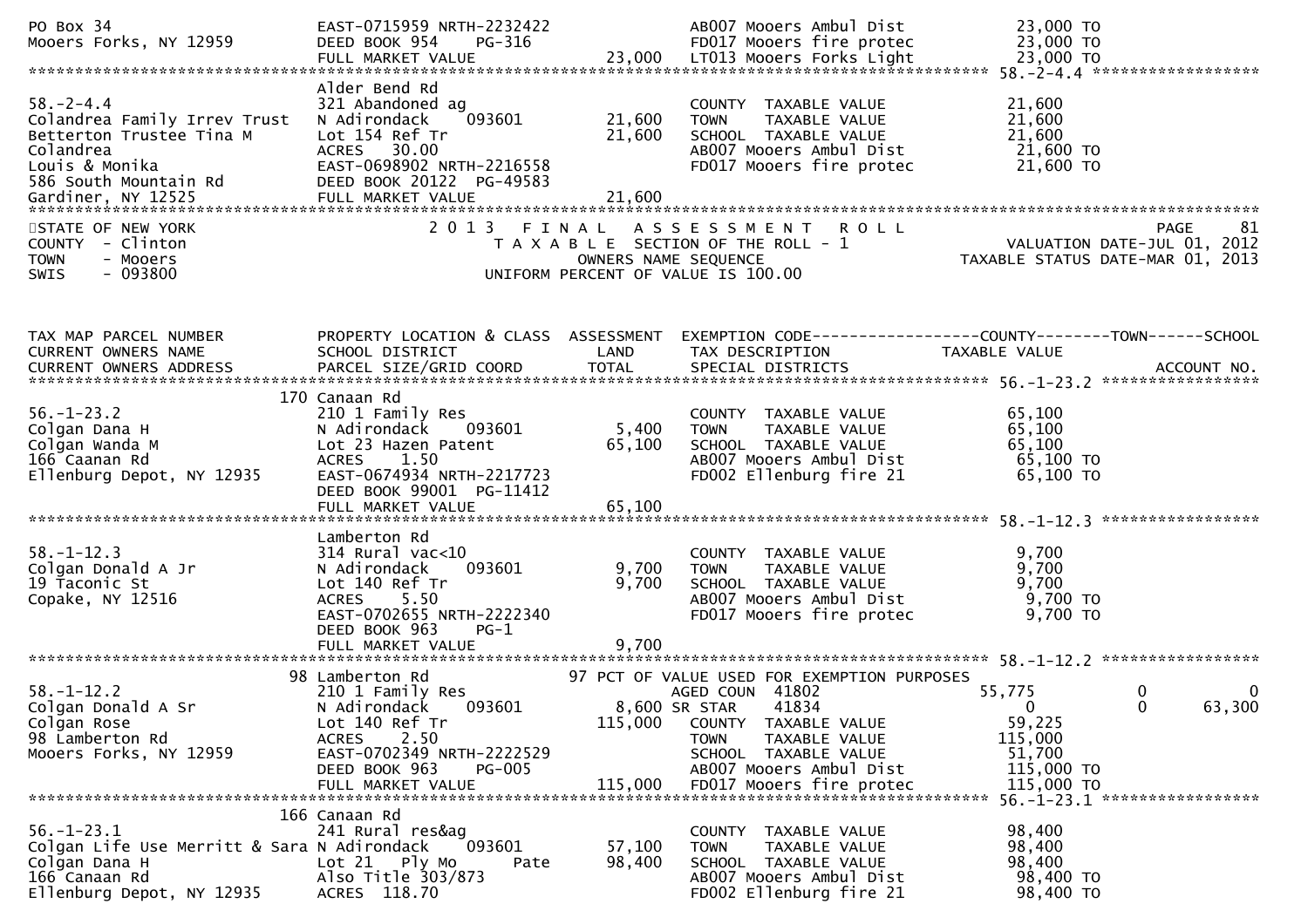|                                                                                                        | EAST-0676424 NRTH-2217033<br>DEED BOOK 99001 PG-09139<br>FULL MARKET VALUE                                                                                                                                 | 98,400                     |                                                                                                                                                                                                              |                                                                                            |                                                  |
|--------------------------------------------------------------------------------------------------------|------------------------------------------------------------------------------------------------------------------------------------------------------------------------------------------------------------|----------------------------|--------------------------------------------------------------------------------------------------------------------------------------------------------------------------------------------------------------|--------------------------------------------------------------------------------------------|--------------------------------------------------|
| $30.20 - 1 - 4$<br>Colgan Life Use Ruth E<br>Colgan Lynn Ruth<br>PO Box 1899<br>Plattsburgh, NY 12901  | 838 Hemmingford Rd<br>210 1 Family Res<br>Northeastern Cl 092801<br>Lot 68<br>Ref Tr<br>Pate<br>1.00<br><b>ACRES</b><br>EAST-0728488 NRTH-2235076<br>DEED BOOK 20092 PG-28279                              | 8,000<br>40,000            | TAXABLE VALUE<br>COUNTY<br>TAXABLE VALUE<br><b>TOWN</b><br>SCHOOL TAXABLE VALUE<br>AB007 Mooers Ambul Dist<br>FD017 Mooers fire protec<br>LT033 Mooers Light 2                                               | 40,000<br>40,000<br>40,000<br>40,000 TO<br>40,000 TO<br>40,000 TO                          |                                                  |
| STATE OF NEW YORK<br><b>COUNTY</b><br>- Clinton<br>- Mooers<br><b>TOWN</b><br>$-093800$<br><b>SWIS</b> | 2013 FINAL                                                                                                                                                                                                 | OWNERS NAME SEQUENCE       | A S S E S S M E N T<br><b>ROLL</b><br>T A X A B L E SECTION OF THE ROLL - 1<br>UNIFORM PERCENT OF VALUE IS 100.00                                                                                            | TAXABLE STATUS DATE-MAR 01, 2013                                                           | 82<br><b>PAGE</b><br>VALUATION DATE-JUL 01, 2012 |
| TAX MAP PARCEL NUMBER<br>CURRENT OWNERS NAME                                                           | PROPERTY LOCATION & CLASS ASSESSMENT<br>SCHOOL DISTRICT                                                                                                                                                    | LAND                       | EXEMPTION CODE------------------COUNTY--------TOWN------SCHOOL<br>TAX DESCRIPTION                                                                                                                            | <b>TAXABLE VALUE</b>                                                                       |                                                  |
| $30. -2 - 1.6$<br>Colgan Mark W<br>1001 Hemmingford Rd<br>Mooers, NY 12958                             | 1001 Hemmingford Rd<br>270 Mfg housing<br>Northeastern Cl 092801<br>Lot 74 Ref Tr<br>2.10<br><b>ACRES</b><br>EAST-0728113 NRTH-2239089<br>DEED BOOK 20082 PG-14296<br>FULL MARKET VALUE                    | 8,800<br>37,100<br>37,100  | 41854<br>RES STAR<br>COUNTY TAXABLE VALUE<br><b>TOWN</b><br>TAXABLE VALUE<br>SCHOOL TAXABLE VALUE<br>AB007 Mooers Ambul Dist<br>FD017 Mooers fire protec                                                     | $\overline{0}$<br>37,100<br>37,100<br>7,100<br>37,100 TO<br>37,100 TO                      | $\mathbf{0}$<br>30,000                           |
| $30. -2 - 1.1$<br>Colgan Mark Wiley<br>1001 Hemmingford Rd<br>Mooers, NY 12958                         | 27 Orr Rd<br>241 Rural res&ag<br>Northeastern Cl 092801<br>Lot 74 Ref Tr<br>Pate<br>ACRES 154.70<br>EAST-0725876 NRTH-2239342<br>DEED BOOK 20092 PG-29075<br>FULL MARKET VALUE                             | 79,800<br>80,800<br>80,800 | COUNTY<br>TAXABLE VALUE<br>TAXABLE VALUE<br><b>TOWN</b><br>SCHOOL TAXABLE VALUE<br>AB007 Mooers Ambul Dist<br>FD017 Mooers fire protec                                                                       | 80,800<br>80,800<br>80,800<br>80,800 TO<br>80,800 TO                                       |                                                  |
| $30.16 - 3 - 3$<br>Collette Teena M<br>53 Depot St<br>Mooers, NY 12958                                 | 53 Depot St<br>210 1 Family Res<br>Northeastern Cl 092801<br>Lot 68 Ref Tr<br>Pate<br>FRNT 140.00 DPTH 198.00<br>080<br>BANK<br>EAST-0729767 NRTH-2236533<br>DEED BOOK 20102 PG-30429<br>FULL MARKET VALUE | 7,200<br>83,600<br>83,600  | 41854<br>RES STAR<br>COUNTY TAXABLE VALUE<br><b>TOWN</b><br>TAXABLE VALUE<br>SCHOOL TAXABLE VALUE<br>AB007 Mooers Ambul Dist<br>FD017 Mooers fire protec<br>LT033 Mooers Light 2<br>SD001 Side Walk District | $\bf{0}$<br>83,600<br>83,600<br>53,600<br>83,600 TO<br>83,600 TO<br>83,600 TO<br>83,600 TO | 0<br>30,000                                      |
| $16. - 1 - 3.13$<br>Colligan Thomas<br>11 Canton St<br>East Northport, NY 11731                        | Gokey Rd<br>314 Rural vac<10<br>Northeastern Cl 092801<br>Lot 41 Ref Tr Patent<br>8.30<br><b>ACRES</b>                                                                                                     | 8,600<br>8,600             | COUNTY TAXABLE VALUE<br>TAXABLE VALUE<br><b>TOWN</b><br>SCHOOL TAXABLE VALUE<br>AB007 Mooers Ambul Dist                                                                                                      | 8,600<br>8,600<br>8,600<br>8,600 TO                                                        |                                                  |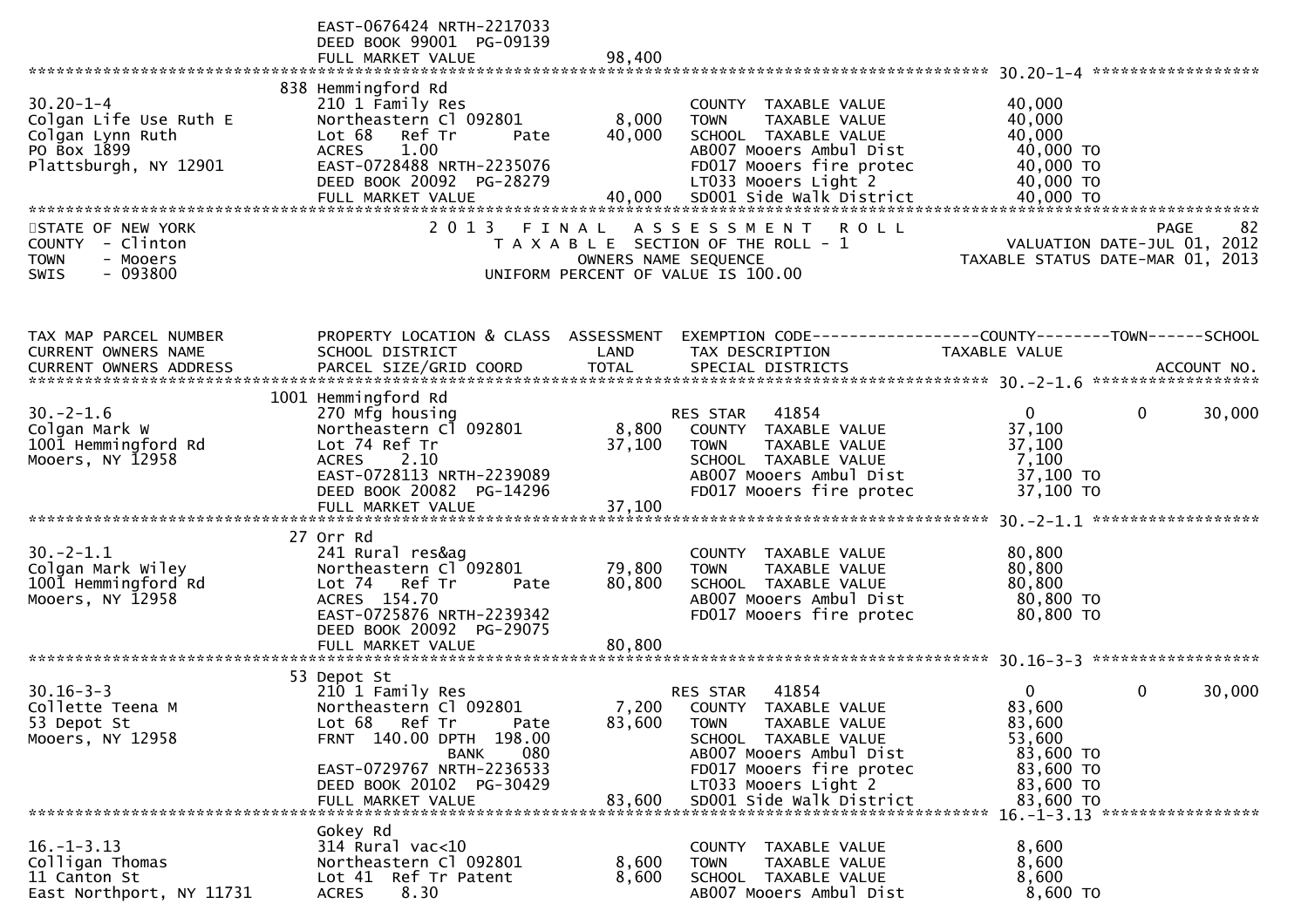|                                                                                                                                                    | EAST-0733620 NRTH-2248140<br>DEED BOOK 577<br>PG-1079<br>FULL MARKET VALUE                                                                                                                   | 8,600                        | FD017 Mooers fire protec                                                                                                                                                                                 | 8,600 TO                                                                                      |                                                                               |
|----------------------------------------------------------------------------------------------------------------------------------------------------|----------------------------------------------------------------------------------------------------------------------------------------------------------------------------------------------|------------------------------|----------------------------------------------------------------------------------------------------------------------------------------------------------------------------------------------------------|-----------------------------------------------------------------------------------------------|-------------------------------------------------------------------------------|
| STATE OF NEW YORK<br>COUNTY - Clinton<br><b>TOWN</b><br>- Mooers<br>$-093800$<br>SWIS                                                              | 2013 FINAL                                                                                                                                                                                   |                              | ASSESSMENT ROLL<br>T A X A B L E SECTION OF THE ROLL - 1<br>OWNERS NAME SEQUENCE<br>UNIFORM PERCENT OF VALUE IS 100.00                                                                                   |                                                                                               | PAGE<br>83<br>VALUATION DATE-JUL 01, 2012<br>TAXABLE STATUS DATE-MAR 01, 2013 |
| TAX MAP PARCEL NUMBER<br>CURRENT OWNERS NAME                                                                                                       | PROPERTY LOCATION & CLASS ASSESSMENT<br>SCHOOL DISTRICT                                                                                                                                      | LAND                         | EXEMPTION CODE-----------------COUNTY--------TOWN------SCHOOL<br>TAX DESCRIPTION                                                                                                                         | TAXABLE VALUE                                                                                 |                                                                               |
| $30.16 - 1 - 3$<br>Conley Lee R<br>Conley Mary F<br>148 Maple St<br>Mooers, NY 12958                                                               | 148 Maple St<br>210 1 Family Res<br>Northeastern Cl 092801<br>Lot 68 Ref Tr<br>Pate<br>FRNT 100.00 DPTH 162.00<br>EAST-0728510 NRTH-2237103<br>DEED BOOK 20021 PG-44332<br>FULL MARKET VALUE | 91,800<br>91,800             | WARCOMALL 41131<br>6,500 SR STAR<br>41834<br>COUNTY TAXABLE VALUE<br><b>TOWN</b><br>TAXABLE VALUE<br>SCHOOL TAXABLE VALUE<br>AB007 Mooers Ambul Dist<br>FD017 Mooers fire protec<br>LT033 Mooers Light 2 | 22,950<br>$\overline{0}$<br>68,850<br>71,800<br>28,500<br>91,800 TO<br>91,800 TO<br>91,800 TO | 20,000<br>63,300<br>0                                                         |
| $56. - 1 - 12$<br>Connery Walter<br>4955 Dixie Hwy NE Unit 505<br>Palm Bay, FL 32905                                                               | Gadway Rd<br>323 Vacant rural<br>N Adirondack<br>093601<br>Lot 210 Ref Tr<br>Pate<br>55.40<br><b>ACRES</b><br>EAST-0683764 NRTH-2222587<br>DEED BOOK 554<br>$PG-258$<br>FULL MARKET VALUE    | 23,800<br>23,800<br>23,800   | COUNTY TAXABLE VALUE<br>TAXABLE VALUE<br><b>TOWN</b><br>SCHOOL TAXABLE VALUE<br>AB007 Mooers Ambul Dist<br>FD017 Mooers fire protec                                                                      | 23,800<br>23,800<br>23,800<br>23,800 TO<br>23,800 TO                                          |                                                                               |
| $59. - 1 - 25.53$<br>Consoli Tina M<br>514 Joe Wood Rd<br>Altona, NY 12910                                                                         | 514 Joe Wood Rd<br>210 1 Family Res<br>Northeastern Cl 092801<br>Lot 113 Ref Tr<br><b>ACRES</b><br>2.00<br>EAST-0715279 NRTH-2218320<br>DEED BOOK 20072 PG-5074                              | 9,500<br>125,000             | 41854<br>RES STAR<br>COUNTY TAXABLE VALUE<br><b>TOWN</b><br>TAXABLE VALUE<br>SCHOOL TAXABLE VALUE<br>AB007 Mooers Ambul Dist<br>FD017 Mooers fire protec                                                 | $\overline{0}$<br>125,000<br>125,000<br>95,000<br>125,000 TO<br>125,000 TO                    | $\Omega$<br>30,000                                                            |
| $46. - 1 - 20$<br>Cook David<br>Cook Marie<br>2 Blue Hills Rd<br>Higganum, CT 06441-4049<br>MAY BE SUBJECT TO PAYMENT<br>UNDER AGDIST LAW TIL 2017 | 136 Letson Rd<br>241 Rural res&ag<br>Northeastern Cl 092801<br>Lots 46/47 Ref Tr Patent<br>ACRES 157.50<br>EAST-0734872 NRTH-2224208<br>DEED BOOK 20082 PG-18080<br>FULL MARKET VALUE        | 86,300<br>104,600<br>104,600 | AGRI DISTR 41720<br>COUNTY TAXABLE VALUE<br>TAXABLE VALUE<br><b>TOWN</b><br>SCHOOL TAXABLE VALUE<br>AB007 Mooers Ambul Dist<br>FD017 Mooers fire protec                                                  | 12,931<br>91,669<br>91,669<br>91,669<br>104,600 TO<br>104,600 TO                              | 12,931<br>12,931                                                              |
| STATE OF NEW YORK<br>COUNTY - Clinton<br><b>TOWN</b><br>- Mooers                                                                                   | FINAL<br>2 0 1 3                                                                                                                                                                             |                              | ASSESSMENT ROLL<br>T A X A B L E SECTION OF THE ROLL - 1<br>OWNERS NAME SEQUENCE                                                                                                                         |                                                                                               | 84<br>PAGE<br>VALUATION DATE-JUL 01, 2012<br>TAXABLE STATUS DATE-MAR 01, 2013 |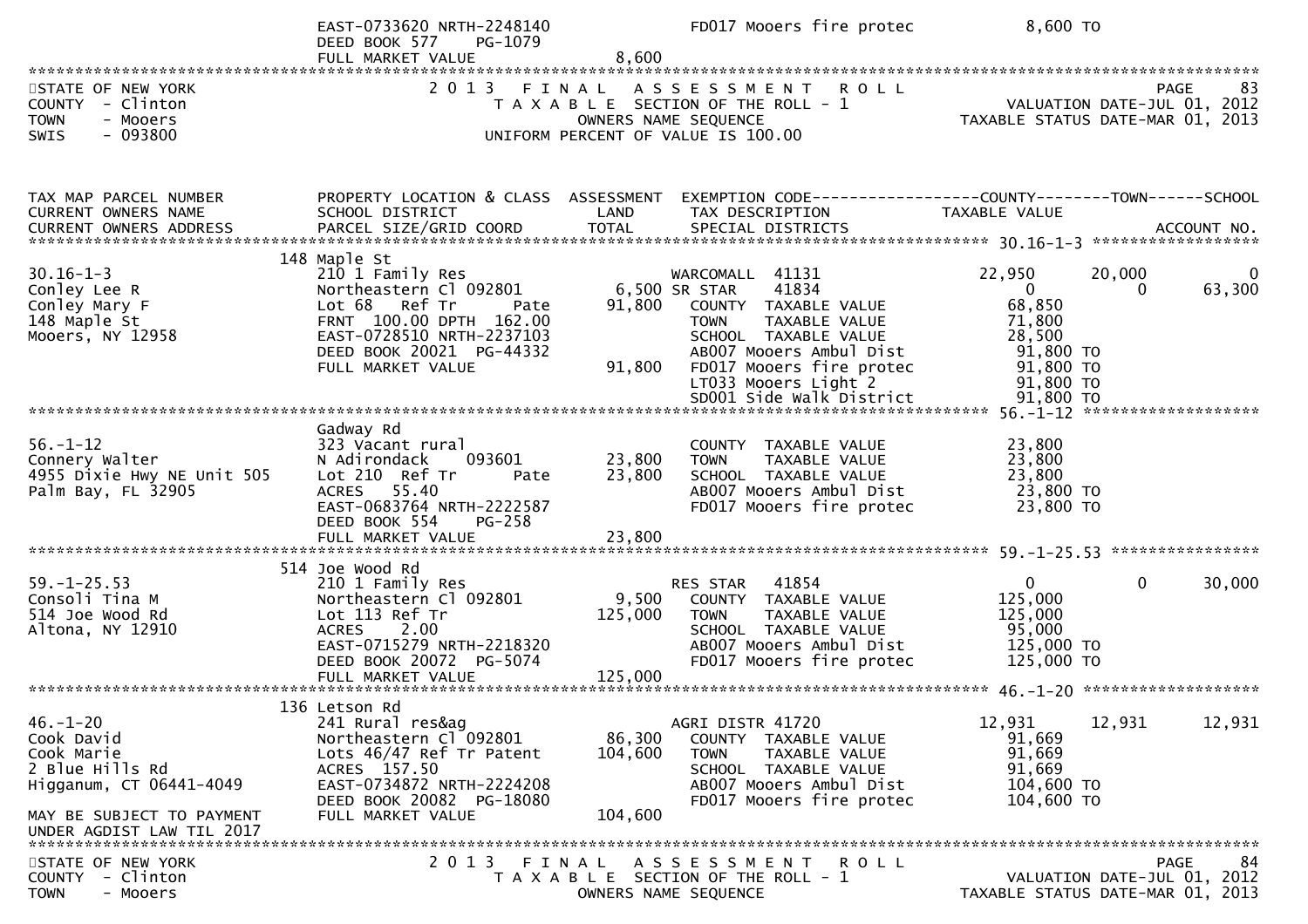# SWIS - 093800 CONTROLL CONTROLLER UNIFORM PERCENT OF VALUE IS 100.00

| TAX MAP PARCEL NUMBER<br>CURRENT OWNERS NAME                                                                                                                                                                                               | PROPERTY LOCATION & CLASS ASSESSMENT<br>SCHOOL DISTRICT                                                         |        | LAND TAX DESCRIPTION                                                                                 |                |                             |
|--------------------------------------------------------------------------------------------------------------------------------------------------------------------------------------------------------------------------------------------|-----------------------------------------------------------------------------------------------------------------|--------|------------------------------------------------------------------------------------------------------|----------------|-----------------------------|
|                                                                                                                                                                                                                                            |                                                                                                                 |        |                                                                                                      |                |                             |
|                                                                                                                                                                                                                                            | 2552 Rt 11                                                                                                      |        |                                                                                                      |                |                             |
| $30.19 - 1 - 21$                                                                                                                                                                                                                           | 210 1 Family Res                                                                                                |        | 41854<br>RES STAR                                                                                    | $\mathbf{0}$   | $\Omega$<br>30,000          |
| Cooke Dolores B                                                                                                                                                                                                                            | Northeastern Cl 092801                                                                                          | 8,500  | COUNTY TAXABLE VALUE                                                                                 | 93,100         |                             |
| 2552 Rt 11                                                                                                                                                                                                                                 | Lot 75 Ref Tr<br>Pate                                                                                           | 93,100 | TAXABLE VALUE<br><b>TOWN</b>                                                                         | 93,100         |                             |
| Mooers, NY 12958                                                                                                                                                                                                                           | <b>ACRES</b><br>1.30 BANK<br>080                                                                                |        | SCHOOL TAXABLE VALUE                                                                                 | 63,100         |                             |
|                                                                                                                                                                                                                                            |                                                                                                                 |        |                                                                                                      |                |                             |
|                                                                                                                                                                                                                                            | EAST-0726627 NRTH-2233939                                                                                       |        | AB007 Mooers Ambul Dist                                                                              | 93,100 TO      |                             |
|                                                                                                                                                                                                                                            | DEED BOOK 20041 PG-72054                                                                                        |        | G-72054         FD017 Mooers fire protec<br>93,100  LT033 Mooers Light 2<br>SD001 Side Walk District | 93,100 TO      |                             |
|                                                                                                                                                                                                                                            | FULL MARKET VALUE                                                                                               |        |                                                                                                      | 93,100 TO      |                             |
|                                                                                                                                                                                                                                            |                                                                                                                 |        |                                                                                                      |                |                             |
|                                                                                                                                                                                                                                            |                                                                                                                 |        |                                                                                                      |                |                             |
|                                                                                                                                                                                                                                            | 90 Eddy Rd                                                                                                      |        |                                                                                                      |                |                             |
| $15. - 1 - 35.21$                                                                                                                                                                                                                          | 240 Rural res                                                                                                   |        | COUNTY TAXABLE VALUE                                                                                 | 119,800        |                             |
| Cornell Linda S                                                                                                                                                                                                                            | Northeastern C1 092801 30,100 TOWN                                                                              |        | TAXABLE VALUE                                                                                        | 119,800        |                             |
| PO Box 156                                                                                                                                                                                                                                 | Lot 73 Ref Tr Patent $119,800$                                                                                  |        | SCHOOL TAXABLE VALUE                                                                                 | 119,800        |                             |
|                                                                                                                                                                                                                                            |                                                                                                                 |        |                                                                                                      | 119,800 TO     |                             |
|                                                                                                                                                                                                                                            |                                                                                                                 |        |                                                                                                      |                |                             |
|                                                                                                                                                                                                                                            |                                                                                                                 |        |                                                                                                      |                |                             |
|                                                                                                                                                                                                                                            |                                                                                                                 |        |                                                                                                      |                |                             |
| McIntosh, NM 87032 ACRES 38.00<br>EAST-0724931 NRTH-2243301 FD017 Mooers Ambul Dist 119,800 TO<br>DEED BOOK 20132 PG-53626 or 020 Omitted Tax-County 150.25 MT<br>FULL MARKET VALUE 119,800 OT004 Omitted Tax-Town 270.21 MT<br>********** |                                                                                                                 |        |                                                                                                      |                |                             |
|                                                                                                                                                                                                                                            | 467 Davison Rd                                                                                                  |        |                                                                                                      |                |                             |
| $43. - 1 - 8.8$                                                                                                                                                                                                                            | 210 1 Family Res                                                                                                |        | RES STAR 41854                                                                                       | $\overline{0}$ | $\mathbf{0}$<br>30,000      |
| Corrice Colleen G                                                                                                                                                                                                                          | Northeastern Cl 092801 13,800 COUNTY TAXABLE VALUE                                                              |        |                                                                                                      | 141,800        |                             |
|                                                                                                                                                                                                                                            |                                                                                                                 |        |                                                                                                      |                |                             |
| 467 Davison Rd                                                                                                                                                                                                                             | Lot 142 Ref Tr<br>ACRES 10.01 5CHOOL<br>EAST-0704858 NRTH-2233281 AB007 MC<br>DEED BOOK 20082 PG-21234 FD017 MC |        | TAXABLE VALUE                                                                                        | 141,800        |                             |
| Mooers Forks, NY 12959                                                                                                                                                                                                                     |                                                                                                                 |        | SCHOOL TAXABLE VALUE                                                                                 | 111,800        |                             |
|                                                                                                                                                                                                                                            |                                                                                                                 |        | AB007 Mooers Ambul Dist                                                                              | 141,800 TO     |                             |
|                                                                                                                                                                                                                                            | DEED BOOK 20082 PG-21234                                                                                        |        | FD017 Mooers fire protec                                                                             | 141,800 TO     |                             |
|                                                                                                                                                                                                                                            |                                                                                                                 |        |                                                                                                      |                |                             |
|                                                                                                                                                                                                                                            |                                                                                                                 |        |                                                                                                      |                |                             |
|                                                                                                                                                                                                                                            | Nephew Rd                                                                                                       |        |                                                                                                      |                |                             |
| 27.-1-10.31<br>Coryea John D<br>Coryea Phyllis D<br>21 Academy St                                                                                                                                                                          | 314 Rural vac<10                                                                                                |        | COUNTY TAXABLE VALUE                                                                                 | 6,500          |                             |
|                                                                                                                                                                                                                                            | Northeastern Cl 092801                                                                                          | 6,500  | TAXABLE VALUE<br><b>TOWN</b>                                                                         | 6,500          |                             |
|                                                                                                                                                                                                                                            | Lot 178 Ref Tr<br>Pate                                                                                          | 6,500  | SCHOOL TAXABLE VALUE                                                                                 | 6,500          |                             |
| 21 Academy St                                                                                                                                                                                                                              | 3.20<br><b>ACRES</b>                                                                                            |        | AB007 Mooers Ambul Dist                                                                              | 6,500 TO       |                             |
| Rouses Point, NY 12979                                                                                                                                                                                                                     | EAST-0690878 NRTH-2235406                                                                                       |        | FD017 Mooers fire protec                                                                             | 6,500 TO       |                             |
|                                                                                                                                                                                                                                            | DEED BOOK 20062 PG-00993                                                                                        |        |                                                                                                      |                |                             |
|                                                                                                                                                                                                                                            | FULL MARKET VALUE                                                                                               | 6,500  |                                                                                                      |                |                             |
|                                                                                                                                                                                                                                            |                                                                                                                 |        |                                                                                                      |                |                             |
|                                                                                                                                                                                                                                            | Scriver Rd                                                                                                      |        |                                                                                                      |                |                             |
| $13. - 1 - 12$                                                                                                                                                                                                                             | 321 Abandoned ag                                                                                                |        | COUNTY TAXABLE VALUE                                                                                 | 28,800         |                             |
| Costello Wade                                                                                                                                                                                                                              | Northeastern Cl 092801                                                                                          | 28,800 | <b>TOWN</b><br>TAXABLE VALUE                                                                         | 28,800         |                             |
| 461 Sanderson Rd                                                                                                                                                                                                                           |                                                                                                                 | 28,800 | SCHOOL TAXABLE VALUE                                                                                 | 28,800         |                             |
|                                                                                                                                                                                                                                            | Lots 145/146 Ref Tr Paten                                                                                       |        |                                                                                                      |                |                             |
| Milton, VT 05468                                                                                                                                                                                                                           | Survey Map 20082/13512                                                                                          |        | AB007 Mooers Ambul Dist                                                                              | 28,800 TO      |                             |
|                                                                                                                                                                                                                                            | ACRES 53.00                                                                                                     |        | FD017 Mooers fire protec                                                                             | 28,800 TO      |                             |
|                                                                                                                                                                                                                                            | EAST-0702365 NRTH-2246614                                                                                       |        |                                                                                                      |                |                             |
|                                                                                                                                                                                                                                            | DEED BOOK 20092 PG-22849                                                                                        |        |                                                                                                      |                |                             |
|                                                                                                                                                                                                                                            | FULL MARKET VALUE                                                                                               | 28,800 |                                                                                                      |                |                             |
|                                                                                                                                                                                                                                            |                                                                                                                 |        |                                                                                                      |                |                             |
| STATE OF NEW YORK                                                                                                                                                                                                                          |                                                                                                                 |        | 2013 FINAL ASSESSMENT ROLL                                                                           |                | 85<br><b>PAGE</b>           |
| COUNTY - Clinton                                                                                                                                                                                                                           |                                                                                                                 |        | T A X A B L E SECTION OF THE ROLL - 1                                                                |                | VALUATION DATE-JUL 01, 2012 |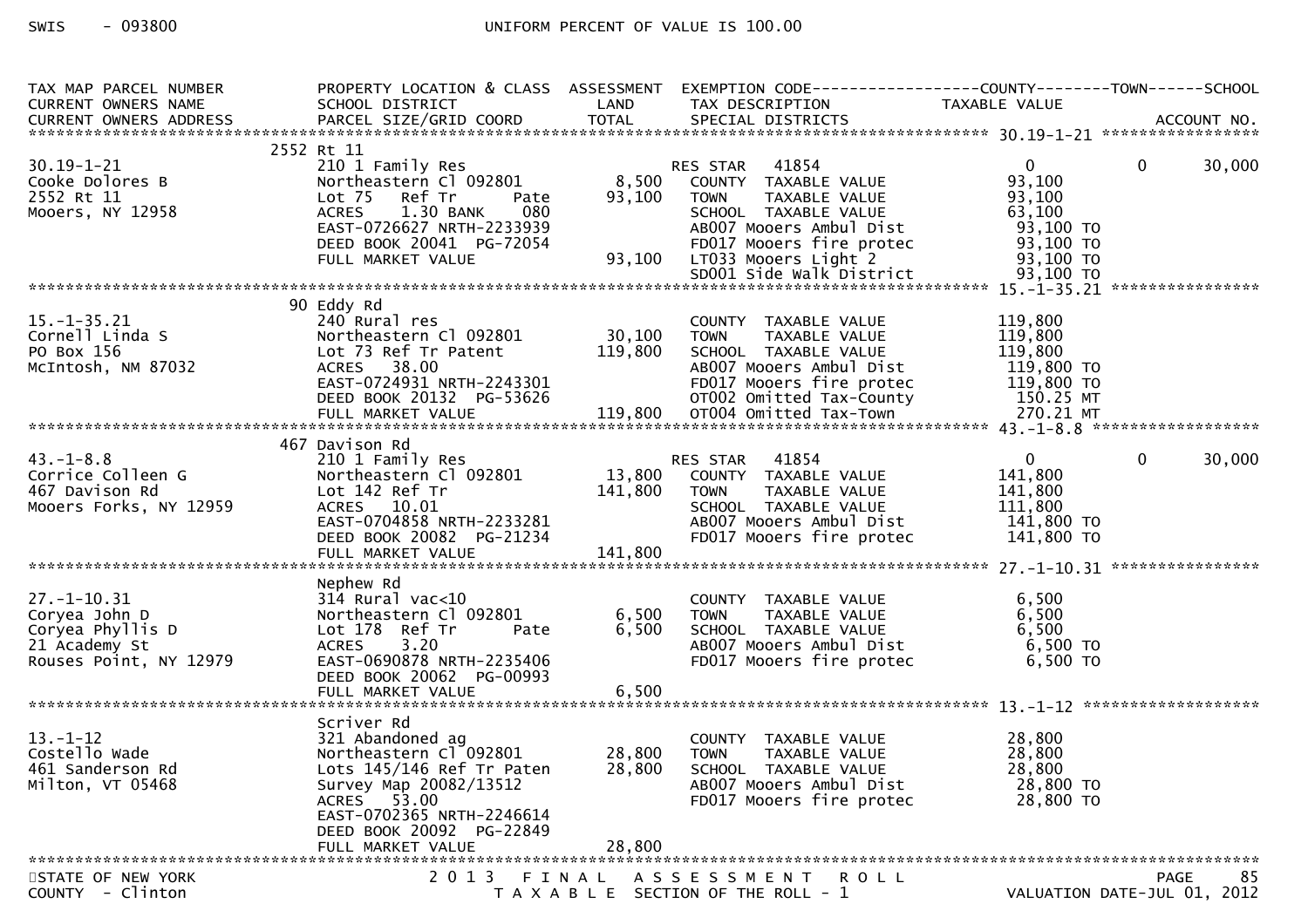| TAX MAP PARCEL NUMBER<br><b>CURRENT OWNERS NAME</b>                                                                 | PROPERTY LOCATION & CLASS ASSESSMENT EXEMPTION CODE----------------COUNTY-------TOWN------SCHOOL<br>SCHOOL DISTRICT                                                                    | LAND                    | TAX DESCRIPTION                                                                                                                     | TAXABLE VALUE                                             |                                                   |
|---------------------------------------------------------------------------------------------------------------------|----------------------------------------------------------------------------------------------------------------------------------------------------------------------------------------|-------------------------|-------------------------------------------------------------------------------------------------------------------------------------|-----------------------------------------------------------|---------------------------------------------------|
| $15. - 1 - 40.35$<br>Coughlin Catherine<br>Muir Craig<br>534 39th Ave<br>Lachine QC, Canada H8T2E1                  | Eddy Rd<br>$314$ Rural vac<10<br>Northeastern Cl 092801<br>Lot 94 Ref Tract<br><b>ACRES</b><br>1.40<br>EAST-0721376 NRTH-2245885<br>DEED BOOK 832<br><b>PG-50</b><br>FULL MARKET VALUE | 8,300<br>8,300<br>8,300 | COUNTY TAXABLE VALUE<br>TAXABLE VALUE<br><b>TOWN</b><br>SCHOOL TAXABLE VALUE<br>AB007 Mooers Ambul Dist<br>FD017 Mooers fire protec | 8,300<br>8,300<br>8,300<br>$8,300$ TO<br>8,300 TO         |                                                   |
|                                                                                                                     | 114 Garrand Rd                                                                                                                                                                         |                         |                                                                                                                                     |                                                           |                                                   |
| $30. -2 - 14.3$<br>Coughlin Dana<br>114 Garrand Rd<br>Mooers, NY 12958                                              | 270 Mfg housing<br>Northeastern Cl 092801<br>Lot 75 Ref Tr<br>FRNT 165.00 DPTH 175.00<br>EAST-0724092 NRTH-2236622<br>DEED BOOK 20072 PG-1835                                          | 7,300<br>25,800         | COUNTY TAXABLE VALUE<br>TAXABLE VALUE<br><b>TOWN</b><br>SCHOOL TAXABLE VALUE<br>AB007 Mooers Ambul Dist<br>FD017 Mooers fire protec | 25,800<br>25,800<br>25,800<br>25,800 TO<br>25,800 TO      |                                                   |
|                                                                                                                     |                                                                                                                                                                                        |                         |                                                                                                                                     |                                                           |                                                   |
|                                                                                                                     | 2022 Rt 11                                                                                                                                                                             |                         | 95 PCT OF VALUE USED FOR EXEMPTION PURPOSES                                                                                         |                                                           |                                                   |
| $31 - 3 - 1.3$<br>Coulombe Sandra<br>Coulombe Gerald<br>2022 Rt 11<br>Mooers, NY 12958                              | 270 Mfg housing<br>Northeastern Cl 092801<br>Lot 37 Ref Tract<br>1.10<br><b>ACRES</b><br>EAST-0737933 NRTH-2238074                                                                     |                         | WARNONALL 41121<br>8,800 LIM INC DI 41932<br>16,000 RES STAR 41854<br>COUNTY TAXABLE VALUE<br>TAXABLE VALUE<br><b>TOWN</b>          | 2,280<br>6,460<br>$\Omega$<br>7,260<br>13,720<br>$\Omega$ | 2,280<br>0<br>$\Omega$<br>0<br>$\Omega$<br>16,000 |
|                                                                                                                     | DEED BOOK 98001 PG-06630<br>FULL MARKET VALUE                                                                                                                                          | 16,000                  | SCHOOL TAXABLE VALUE<br>AB007 Mooers Ambul Dist<br>FD017 Mooers fire protec                                                         | 16,000 TO<br>16,000 TO                                    |                                                   |
|                                                                                                                     |                                                                                                                                                                                        |                         |                                                                                                                                     |                                                           |                                                   |
| $14 - 1 - 14$<br>County of Clinton<br>137 Margaret St Ste 205<br>Plattsburgh, NY 12901                              | Eddy Rd<br>321 Abandoned ag<br>Northeastern Cl 092801<br>Lot 97 Ref Tr<br>ACRES 67.00<br>EAST-0718870 NRTH-2243449                                                                     | 10,100<br>10,100        | COUNTY TAXABLE VALUE<br>TAXABLE VALUE<br><b>TOWN</b><br>SCHOOL TAXABLE VALUE<br>AB007 Mooers Ambul Dist<br>FD017 Mooers fire protec | 10,100<br>10,100<br>10,100<br>10,100 TO<br>$10,100$ TO    |                                                   |
| PRIOR OWNER ON 3/01/2013<br>Jean Joseph A                                                                           | DEED BOOK 20132 PG-56171<br>FULL MARKET VALUE                                                                                                                                          | 10,100                  |                                                                                                                                     |                                                           |                                                   |
|                                                                                                                     | 151 Barcomb Rd                                                                                                                                                                         |                         |                                                                                                                                     |                                                           |                                                   |
| $30 - 2 - 7.2$<br>County of Clinton<br>137 Margaret St Ste 205<br>Plattsburgh, NY 12901<br>PRIOR OWNER ON 3/01/2013 | 210 1 Family Res<br>Northeastern Cl 092801<br>Lot 69 Ref Tr<br>FRNT 200.00 DPTH 150.00<br>EAST-0732608 NRTH-2239793<br>DEED BOOK 20132 PG-56171                                        | 7,100<br>64,000         | COUNTY TAXABLE VALUE<br>TAXABLE VALUE<br><b>TOWN</b><br>SCHOOL TAXABLE VALUE<br>AB007 Mooers Ambul Dist<br>FD017 Mooers fire protec | 64.000<br>64,000<br>64,000<br>64,000 TO<br>64,000 TO      |                                                   |
|                                                                                                                     |                                                                                                                                                                                        |                         |                                                                                                                                     |                                                           |                                                   |
| STATE OF NEW YORK<br>$COUNTY - Clinton$                                                                             |                                                                                                                                                                                        |                         | 2013 FINAL ASSESSMENT<br><b>ROLL</b><br>T A X A B L E SECTION OF THE ROLL - 1                                                       |                                                           | 86<br><b>PAGE</b><br>VALUATION DATE-JUL 01, 2012  |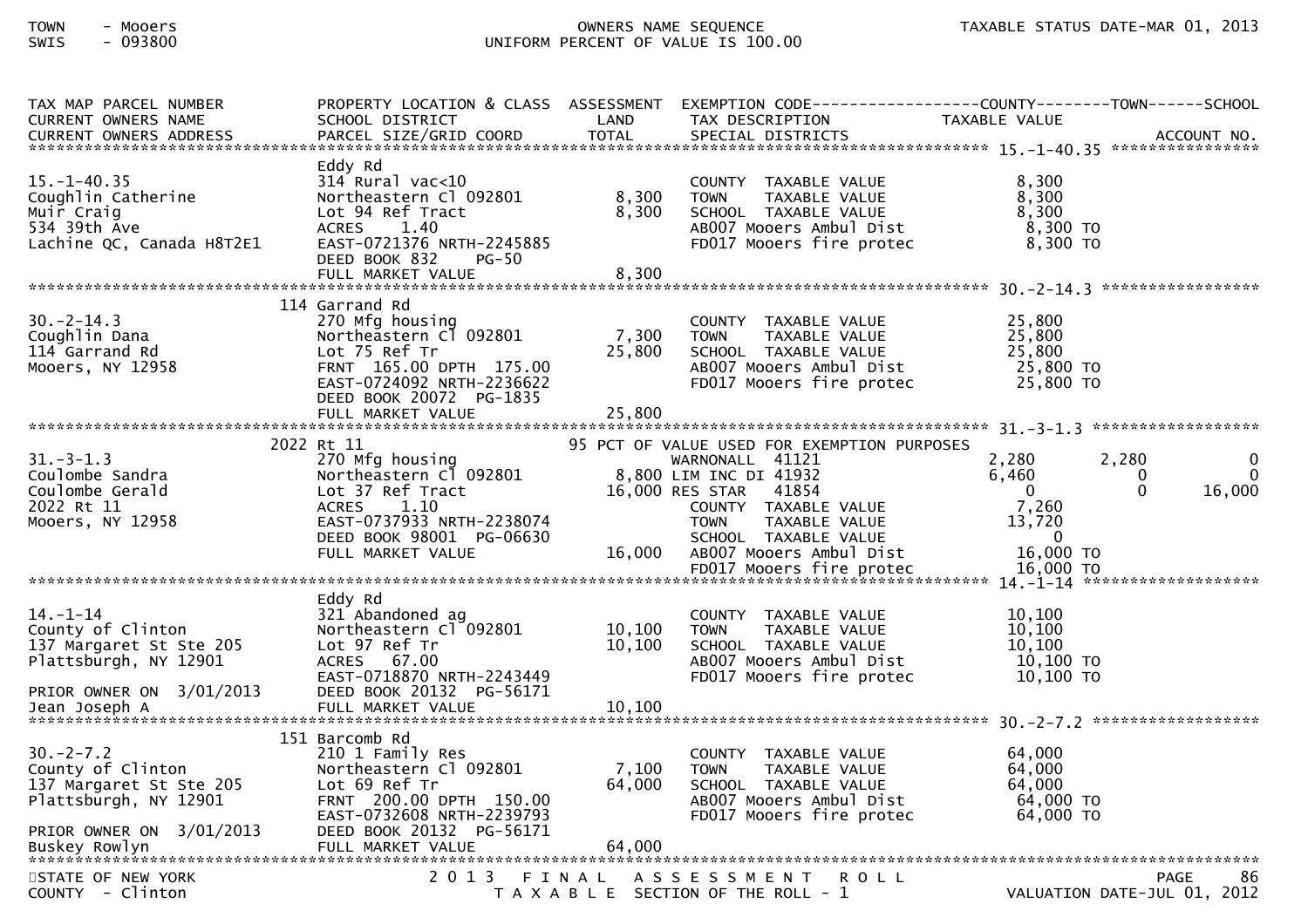| TAX MAP PARCEL NUMBER<br><b>CURRENT OWNERS NAME</b><br>CURRENT OWNERS ADDRESS                                                                | PROPERTY LOCATION & CLASS ASSESSMENT<br>SCHOOL DISTRICT<br>PARCEL SIZE/GRID COORD                                                                                                               | LAND<br>TOTAL           | EXEMPTION CODE------------------COUNTY-------TOWN------SCHOOL<br>TAX DESCRIPTION<br>SPECIAL DISTRICTS                                                                                                                            | TAXABLE VALUE                                                            | ACCOUNT NO.                                                                          |
|----------------------------------------------------------------------------------------------------------------------------------------------|-------------------------------------------------------------------------------------------------------------------------------------------------------------------------------------------------|-------------------------|----------------------------------------------------------------------------------------------------------------------------------------------------------------------------------------------------------------------------------|--------------------------------------------------------------------------|--------------------------------------------------------------------------------------|
| $41. - 1 - 3.11$<br>County of Clinton<br>137 Margaret St Ste 205<br>Plattsburgh, NY 12901<br>PRIOR OWNER ON 3/01/2013<br>LaValley Louis R    | Drown Rd<br>311 Res vac land<br>Northeastern Cl 092801<br>Lot 14 State Gore<br>FRNT 208.00 DPTH 208.00<br>EAST-0678372 NRTH-2230831<br>DEED BOOK 20132 PG-56171<br>FULL MARKET VALUE            | 5,100<br>5,100<br>5,100 | COUNTY TAXABLE VALUE<br><b>TOWN</b><br>TAXABLE VALUE<br>SCHOOL TAXABLE VALUE<br>AB007 Mooers Ambul Dist<br>FD017 Mooers fire protec                                                                                              | 5,100<br>5,100<br>5,100<br>5,100 TO<br>5,100 TO                          |                                                                                      |
| $43. -2 - 38$<br>County of Clinton<br>137 Margaret St Ste 205<br>Plattsburgh, NY 12901<br>PRIOR OWNER ON 3/01/2013<br>Moore Darrell W        | Rt 11<br>$314$ Rural vac<10<br>Northeastern Cl 092801<br>4 Seasons Bk 15 Pg 25 Lot<br>1.00<br><b>ACRES</b><br>EAST-0705363 NRTH-2228389<br>DEED BOOK 20132 PG-56171                             | 800<br>800              | COUNTY TAXABLE VALUE<br><b>TOWN</b><br>TAXABLE VALUE<br>SCHOOL TAXABLE VALUE<br>AB007 Mooers Ambul Dist<br>FD017 Mooers fire protec                                                                                              | 800<br>800<br>800<br>800 TO<br>800 TO                                    |                                                                                      |
| $44. - 1 - 3.112$<br>County of Clinton<br>137 Margaret St Ste 205<br>Plattsburgh, NY 12901<br>PRIOR OWNER ON 3/01/2013                       | 131 Davison Rd<br>210 1 Family Res<br>Northeastern Cl 092801<br>Lot 116 Ref Tr<br>Pate<br>ACRES<br>1.50<br>EAST-0713002 NRTH-2233454<br>DEED BOOK 20132 PG-56171                                | 8,400<br>98,000         | COUNTY TAXABLE VALUE<br><b>TOWN</b><br>TAXABLE VALUE<br>SCHOOL TAXABLE VALUE<br>AB007 Mooers Ambul Dist<br>FD017 Mooers fire protec<br>LT013 Mooers Forks Light                                                                  | 98,000<br>98,000<br>98,000<br>98,000 TO<br>98,000 TO<br>98,000 TO        |                                                                                      |
| $59. - 1 - 25.9$<br>County of Clinton<br>137 Margaret St Ste 205<br>Plattsburgh, NY 12901<br>PRIOR OWNER ON 3/01/2013<br>Daniels Arthur F Jr | 368 Woods Falls Rd<br>210 1 Family Res<br>Northeastern Cl 092801<br>Lot 113 Ref Tr<br>1.00<br><b>ACRES</b><br>EAST-0710930 NRTH-2218858<br>DEED BOOK 20132 PG-56171                             |                         | 41854<br>RES STAR<br>8,000 LIM INC DI 41932<br>62,000 COUNTY TAXABLE VALUE<br><b>TOWN</b><br>TAXABLE VALUE<br>SCHOOL TAXABLE VALUE<br>AB007 Mooers Ambul Dist                                                                    | $\mathbf{0}$<br>31,000<br>31,000<br>62,000<br>32,000<br>62,000 TO        | 30,000<br>0<br>$\mathbf{0}$<br>$\bf{0}$                                              |
| $61.-1-16$<br>County of Clinton<br>Laforest Life Use Maxine<br>Laforest Rita & Maxine<br>137 Margaret St Ste 208<br>Plattsburgh, NY 12901    | 193 Laforest Rd<br>210 1 Family Res<br>Northeastern Cl 092801<br>Lot 33<br>Ref Tr<br>Pate<br><b>ACRES</b><br>2.40<br>EAST-0741269 NRTH-2216598<br>DEED BOOK 20001 PG-20998<br>FULL MARKET VALUE | 24,400<br>24,400        | 96 PCT OF VALUE USED FOR EXEMPTION PURPOSES<br>AGED - ALL 41800<br>9,000 SR STAR<br>41834<br>COUNTY TAXABLE VALUE<br><b>TOWN</b><br>TAXABLE VALUE<br>SCHOOL TAXABLE VALUE<br>AB007 Mooers Ambul Dist<br>FD017 Mooers fire protec | 11,712<br>0<br>12,688<br>12,688<br>$\mathbf 0$<br>24,400 TO<br>24,400 TO | 11,712<br>11,712<br>12,688<br>0                                                      |
| STATE OF NEW YORK<br>- Clinton<br><b>COUNTY</b><br><b>TOWN</b><br>- Mooers                                                                   | 2 0 1 3                                                                                                                                                                                         | FINAL                   | A S S E S S M E N T<br>ROLL<br>T A X A B L E SECTION OF THE ROLL - 1<br>OWNERS NAME SEQUENCE                                                                                                                                     |                                                                          | <b>PAGE</b><br>87<br>VALUATION DATE-JUL 01, 2012<br>TAXABLE STATUS DATE-MAR 01, 2013 |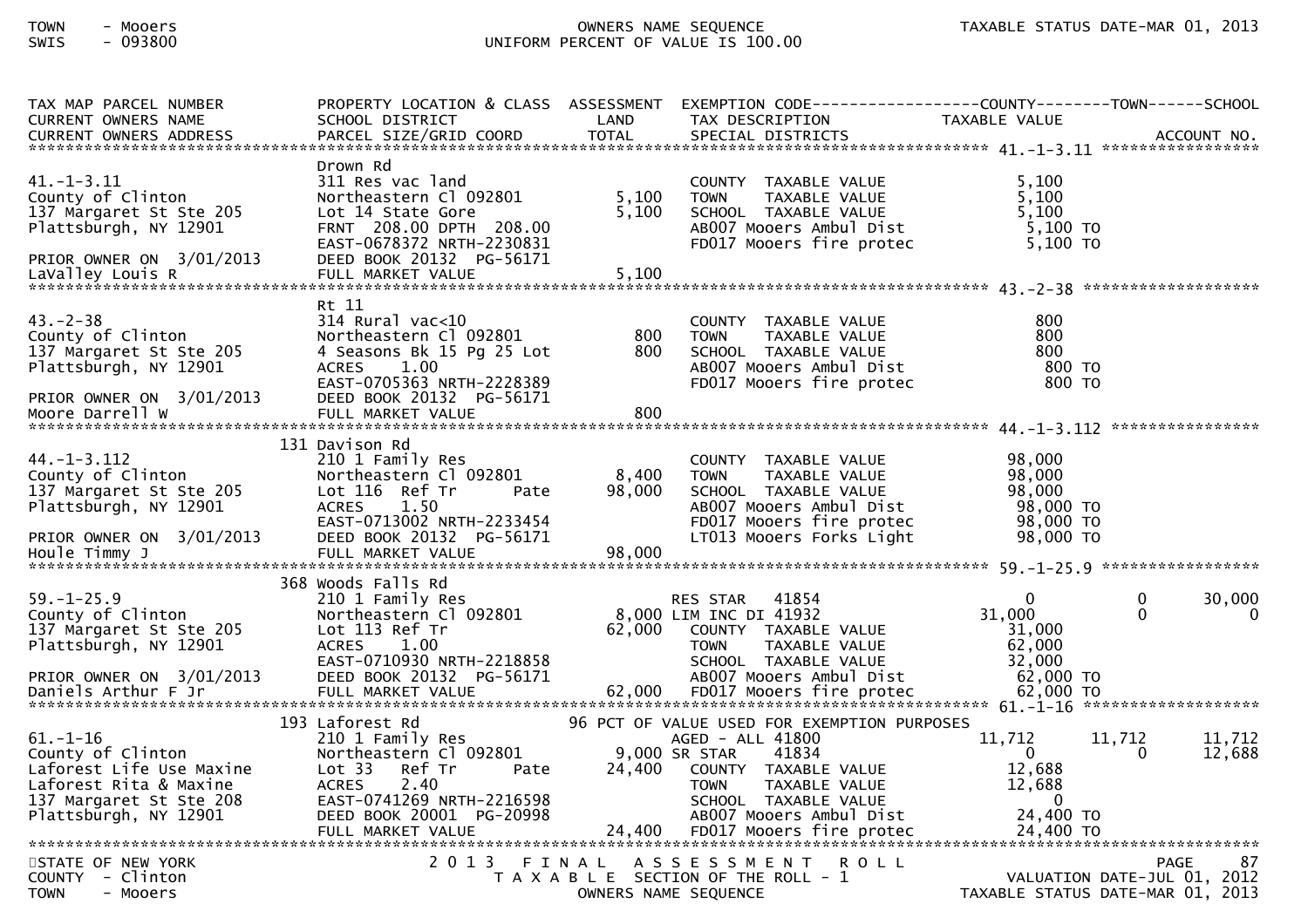| TAX MAP PARCEL NUMBER<br><b>CURRENT OWNERS NAME</b>                                                                                             | PROPERTY LOCATION & CLASS ASSESSMENT<br>SCHOOL DISTRICT                                                                                                                                              | LAND                      | EXEMPTION CODE-----------------COUNTY-------TOWN------SCHOOL<br>TAX DESCRIPTION                                                                                                   | TAXABLE VALUE                                                                               |                                                  |
|-------------------------------------------------------------------------------------------------------------------------------------------------|------------------------------------------------------------------------------------------------------------------------------------------------------------------------------------------------------|---------------------------|-----------------------------------------------------------------------------------------------------------------------------------------------------------------------------------|---------------------------------------------------------------------------------------------|--------------------------------------------------|
|                                                                                                                                                 |                                                                                                                                                                                                      |                           |                                                                                                                                                                                   |                                                                                             |                                                  |
|                                                                                                                                                 | 2354 Rt 11                                                                                                                                                                                           |                           |                                                                                                                                                                                   |                                                                                             |                                                  |
| $30.16 - 3 - 16$<br>Coupal Bruce W<br>Coupal Diane M<br>2354 Champlain St<br>Mooers, NY 12958                                                   | 210 1 Family Res<br>Northeastern Cl 092801<br>Lot 68 Ref Tr<br>Pate<br>FRNT 75.00 DPTH 190.00<br>EAST-0730424 NRTH-2235495<br>DEED BOOK 595 PG-46                                                    | 4,900<br>69,500           | 41854<br>RES STAR<br>COUNTY TAXABLE VALUE<br>TAXABLE VALUE<br>TOWN<br>SCHOOL TAXABLE VALUE<br>AB007 Mooers Ambul Dist<br>FD017 Mooers fire protec                                 | $\mathbf{0}$<br>69,500<br>69,500<br>39,500<br>69,500 TO<br>69,500 TO                        | 30,000<br>$\mathbf{0}$                           |
|                                                                                                                                                 | FULL MARKET VALUE                                                                                                                                                                                    |                           | 69,500 LT033 Mooers Light 2                                                                                                                                                       | 69,500 TO                                                                                   |                                                  |
|                                                                                                                                                 |                                                                                                                                                                                                      |                           |                                                                                                                                                                                   |                                                                                             |                                                  |
|                                                                                                                                                 | 2676 Rt 11                                                                                                                                                                                           |                           |                                                                                                                                                                                   |                                                                                             |                                                  |
| $45. - 1 - 7$<br>Coupal Rene D<br>Coupal Dorothy A<br>2676 Rt 11<br>Mooers, NY 12958                                                            | 210 1 Family Res<br>Northeastern Cl 092801<br>Lot 92 Ref Tr<br>Pate<br>FRNT 122.00 DPTH 204.00<br>EAST-0723743 NRTH-2233975<br>DEED BOOK 734<br>PG-346                                               | 7,200<br>92,900           | 41834<br>SR STAR<br>COUNTY TAXABLE VALUE<br><b>TOWN</b><br>TAXABLE VALUE<br>SCHOOL TAXABLE VALUE<br>AB007 Mooers Ambul Dist<br>FD017 Mooers fire protec                           | $\overline{0}$<br>92,900<br>92,900<br>29,600<br>92,900 TO<br>92,900 TO                      | $\mathbf 0$<br>63,300                            |
|                                                                                                                                                 |                                                                                                                                                                                                      |                           |                                                                                                                                                                                   |                                                                                             |                                                  |
| $31. - 3 - 20.23$<br>Coupal Revocable Trust Zachary Northeastern Cl 092801<br>Bedard Trustee Lori<br>ori<br>I<br>2147 Rt 11<br>Mooers, NY 12958 | Herrick Rd<br>$314$ Rural vac< $10$<br>Lot 44 Ref Tr<br>ACRES 1.00<br>EAST-0736018 NRTH-2235444<br>DEED BOOK 20061 PG-91977                                                                          | 8,000<br>8,000            | COUNTY TAXABLE VALUE<br><b>TOWN</b><br>TAXABLE VALUE<br>SCHOOL TAXABLE VALUE<br>AB007 Mooers Ambul Dist<br>FD017 Mooers fire protec                                               | 8,000<br>8,000<br>8,000<br>$8,000$ TO<br>8,000 TO                                           |                                                  |
|                                                                                                                                                 |                                                                                                                                                                                                      |                           |                                                                                                                                                                                   |                                                                                             |                                                  |
|                                                                                                                                                 | 25 Pepper Hill Rd                                                                                                                                                                                    |                           |                                                                                                                                                                                   |                                                                                             |                                                  |
| $44.2 - 1 - 22$<br>Coupal Ronald P<br>PO Box 216<br>Mooers Forks, NY 12959                                                                      | 210 1 Family Res<br>Northeastern Cl 092801<br>Lot 116 Ref Tr<br>Pate<br>Land Contract<br>FRNT 100.00 DPTH 360.00<br>EAST-0714669 NRTH-2231382<br>DEED BOOK 20072 PG-6027                             | 7,100<br>23,100           | RES STAR 41854<br>COUNTY TAXABLE VALUE<br><b>TOWN</b><br>TAXABLE VALUE<br>SCHOOL TAXABLE VALUE<br>AB007 Mooers Ambul Dist<br>FD017 Mooers fire protec<br>LT013 Mooers Forks Light | $\overline{0}$<br>23,100<br>23,100<br>$\overline{0}$<br>23,100 TO<br>23,100 TO<br>23,100 TO | $\mathbf{0}$<br>23,100                           |
|                                                                                                                                                 |                                                                                                                                                                                                      |                           |                                                                                                                                                                                   |                                                                                             |                                                  |
|                                                                                                                                                 |                                                                                                                                                                                                      |                           |                                                                                                                                                                                   |                                                                                             |                                                  |
| $45. - 1 - 4$<br>Coupal William Lee<br>2710 Rt 11<br>Mooers, NY 12958                                                                           | 2710 Rt 11<br>210 1 Family Res<br>Northeastern Cl 092801<br>Lot <sub>92</sub><br>Ref Tr<br>Pate<br>1.00<br><b>ACRES</b><br>EAST-0722983 NRTH-2234345<br>DEED BOOK 733<br>PG-320<br>FULL MARKET VALUE | 8,000<br>10,600<br>10,600 | COUNTY TAXABLE VALUE<br><b>TOWN</b><br>TAXABLE VALUE<br>SCHOOL TAXABLE VALUE<br>AB007 Mooers Ambul Dist<br>FD017 Mooers fire protec                                               | 10,600<br>10,600<br>10,600<br>10,600 TO<br>10,600 TO                                        |                                                  |
|                                                                                                                                                 |                                                                                                                                                                                                      |                           |                                                                                                                                                                                   |                                                                                             |                                                  |
| STATE OF NEW YORK<br>COUNTY - Clinton                                                                                                           | 2 0 1 3                                                                                                                                                                                              | FINAL                     | ASSESSMENT ROLL<br>T A X A B L E SECTION OF THE ROLL - 1                                                                                                                          |                                                                                             | 88<br><b>PAGE</b><br>VALUATION DATE-JUL 01, 2012 |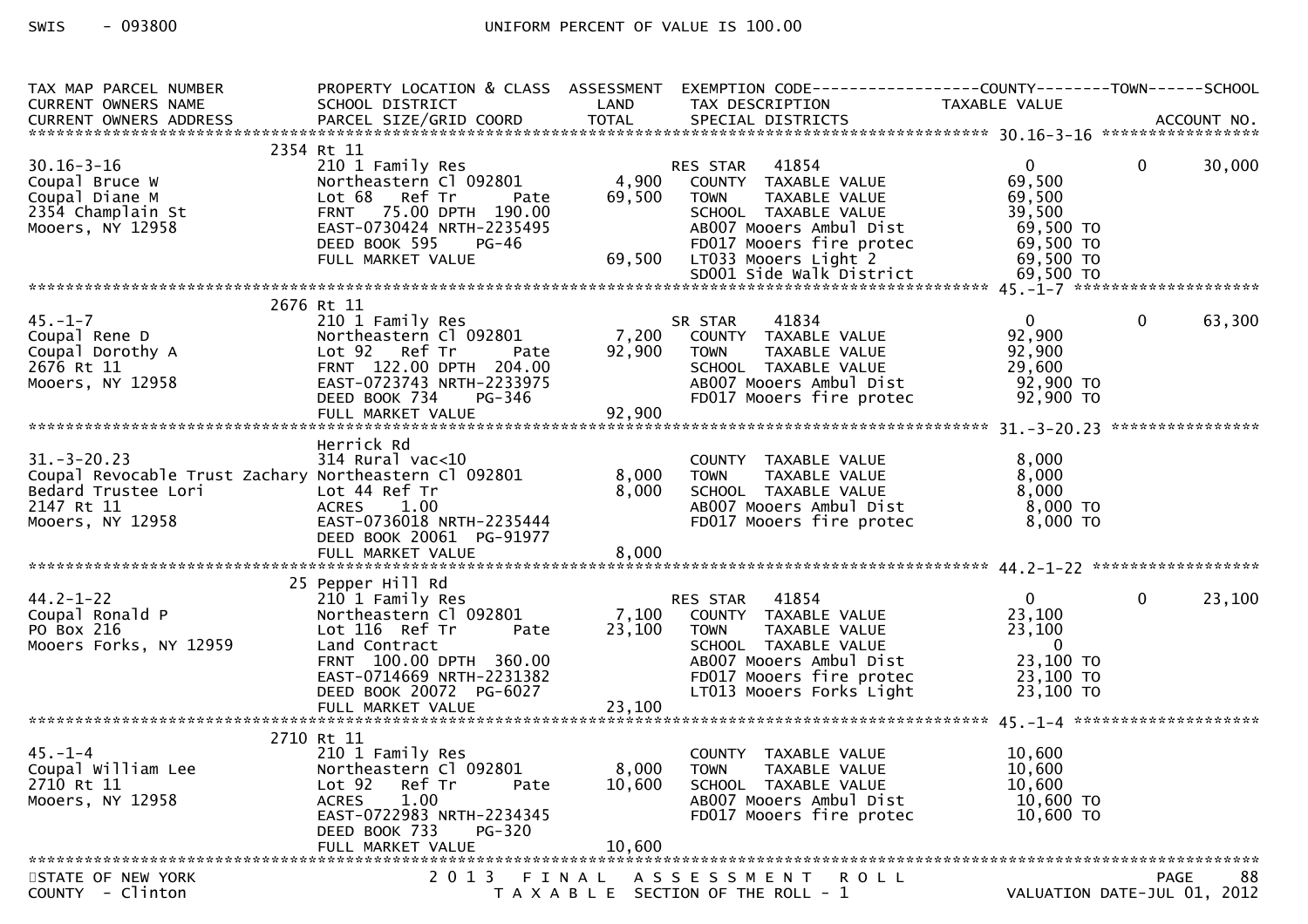| TAX MAP PARCEL NUMBER<br><b>CURRENT OWNERS NAME</b>                                                                   | PROPERTY LOCATION & CLASS ASSESSMENT<br>SCHOOL DISTRICT                                                                                                                                           | LAND                                  | EXEMPTION        CODE-----------------COUNTY--------TOWN------SCHOOL<br>TAX DESCRIPTION                                                                                                                                                                            | TAXABLE VALUE                                                                                               |                    |                    |
|-----------------------------------------------------------------------------------------------------------------------|---------------------------------------------------------------------------------------------------------------------------------------------------------------------------------------------------|---------------------------------------|--------------------------------------------------------------------------------------------------------------------------------------------------------------------------------------------------------------------------------------------------------------------|-------------------------------------------------------------------------------------------------------------|--------------------|--------------------|
| $16. - 1 - 7.22$<br>Courtois Richard L<br>Courtois Laura Penn<br>514 North Star Rd<br>Mooers, NY 12958                | 514 North Star Rd<br>210 1 Family Res<br>Northeastern Cl 092801<br>Lot 42 Ref Tr<br>890<br>ACRES<br>5.60 BANK<br>EAST-0736356 NRTH-2246231<br>DEED BOOK 20031 PG-51934<br>FULL MARKET VALUE       | 11,700<br>113,900<br>113,900          | 41854<br><b>RES STAR</b><br>COUNTY TAXABLE VALUE<br><b>TOWN</b><br>TAXABLE VALUE<br>SCHOOL TAXABLE VALUE<br>AB007 Mooers Ambul Dist<br>FD017 Mooers fire protec                                                                                                    | $\mathbf{0}$<br>113,900<br>113,900<br>83,900<br>113,900 TO<br>113,900 TO                                    | $\Omega$           | 30,000             |
| $56. - 1 - 7.4$<br>Couture Danah A<br>Couture Jessika R<br>2029 Alder Bend Rd<br>Altona, NY 12910                     | Gadway Rd<br>322 Rural vac>10<br>093601<br>N Adirondack<br>Lot 211 Ref Tr<br>21.00<br><b>ACRES</b><br>EAST-0682094 NRTH-2221506<br>DEED BOOK 20112 PG-44014<br>FULL MARKET VALUE                  | 11,700<br>11,700<br>11,700            | <b>COUNTY</b><br>TAXABLE VALUE<br><b>TOWN</b><br>TAXABLE VALUE<br>SCHOOL TAXABLE VALUE<br>AB007 Mooers Ambul Dist<br>FD017 Mooers fire protec                                                                                                                      | 11,700<br>11,700<br>11,700<br>11,700 TO<br>11,700 TO                                                        |                    |                    |
| $30.19 - 1 - 4$<br>Coveney Fredrick J<br>Coveney Patricia<br>829 Hemmingford Rd<br>PO Box 54<br>Mooers, NY 12958      | 829 Hemmingford Rd<br>240 Rural res<br>Northeastern Cl 092801<br>Lot $75$<br>Ref Tr<br>Pate<br>11.90<br><b>ACRES</b><br>EAST-0727638 NRTH-2234676<br>DEED BOOK 478<br>PG-438<br>FULL MARKET VALUE | 16,200 RES STAR<br>135,600<br>135,600 | 94 PCT OF VALUE USED FOR EXEMPTION PURPOSES<br>WARNONALL 41121<br>41854<br>COUNTY TAXABLE VALUE<br>TAXABLE VALUE<br><b>TOWN</b><br>SCHOOL TAXABLE VALUE<br>AB007 Mooers Ambul Dist<br>FD017 Mooers fire protec<br>LT033 Mooers Light 2<br>SD001 Side Walk District | 19,120<br>$\Omega$<br>116,480<br>123,600<br>105,600<br>135,600 TO<br>135,600 TO<br>135,600 TO<br>135,600 TO | 12,000<br>$\Omega$ | $\Omega$<br>30,000 |
| $58. - 2 - 2.3$<br>Coward Frederick J<br>Violi Dominic<br>c/o Randy Massey<br>305 Rue Molson<br>Chateaugay QC, J6J2G2 | 1-9 Pine Club Way<br>271 Mfg housings<br>N Adirondack<br>093601<br>Lot 167 Ref Tr<br><b>ACRES</b><br>9.60<br>EAST-0697225 NRTH-2219473<br>DEED BOOK 20102 PG-33331<br>FULL MARKET VALUE           | 19,600<br>84,000<br>84,000            | COUNTY TAXABLE VALUE<br><b>TOWN</b><br>TAXABLE VALUE<br>SCHOOL TAXABLE VALUE<br>AB007 Mooers Ambul Dist<br>FD017 Mooers fire protec                                                                                                                                | 84,000<br>84,000<br>84,000<br>84,000 TO<br>84,000 TO                                                        |                    |                    |
| $31. - 4 - 14.1$<br>Crawford Life Est Doris<br>Juneau Crawford Janice<br>12 Herrick Rd<br>Mooers, NY 12958            | 12 Herrick Rd<br>270 Mfg housing<br>Northeastern C1 092801<br>Lot 45 Ref Tr<br>Pate<br>FRNT 117.00 DPTH 350.00<br>EAST-0734860 NRTH-2233440<br>DEED BOOK 20011 PG-36258<br>FULL MARKET VALUE      | 7,500 SR STAR<br>34,800               | AGED - ALL 41800<br>41834<br>COUNTY TAXABLE VALUE<br><b>TOWN</b><br>TAXABLE VALUE<br>SCHOOL TAXABLE VALUE<br>AB007 Mooers Ambul Dist<br>34,800 FD017 Mooers fire protec                                                                                            | 17,400<br>$\mathbf{0}$<br>17,400<br>17,400<br>$\mathbf{0}$<br>34,800 TO<br>34,800 TO                        | 17,400<br>$\Omega$ | 17,400<br>17,400   |
| STATE OF NEW YORK                                                                                                     | 2 0 1 3                                                                                                                                                                                           |                                       | FINAL ASSESSMENT<br><b>ROLL</b>                                                                                                                                                                                                                                    |                                                                                                             |                    | 89<br>PAGE         |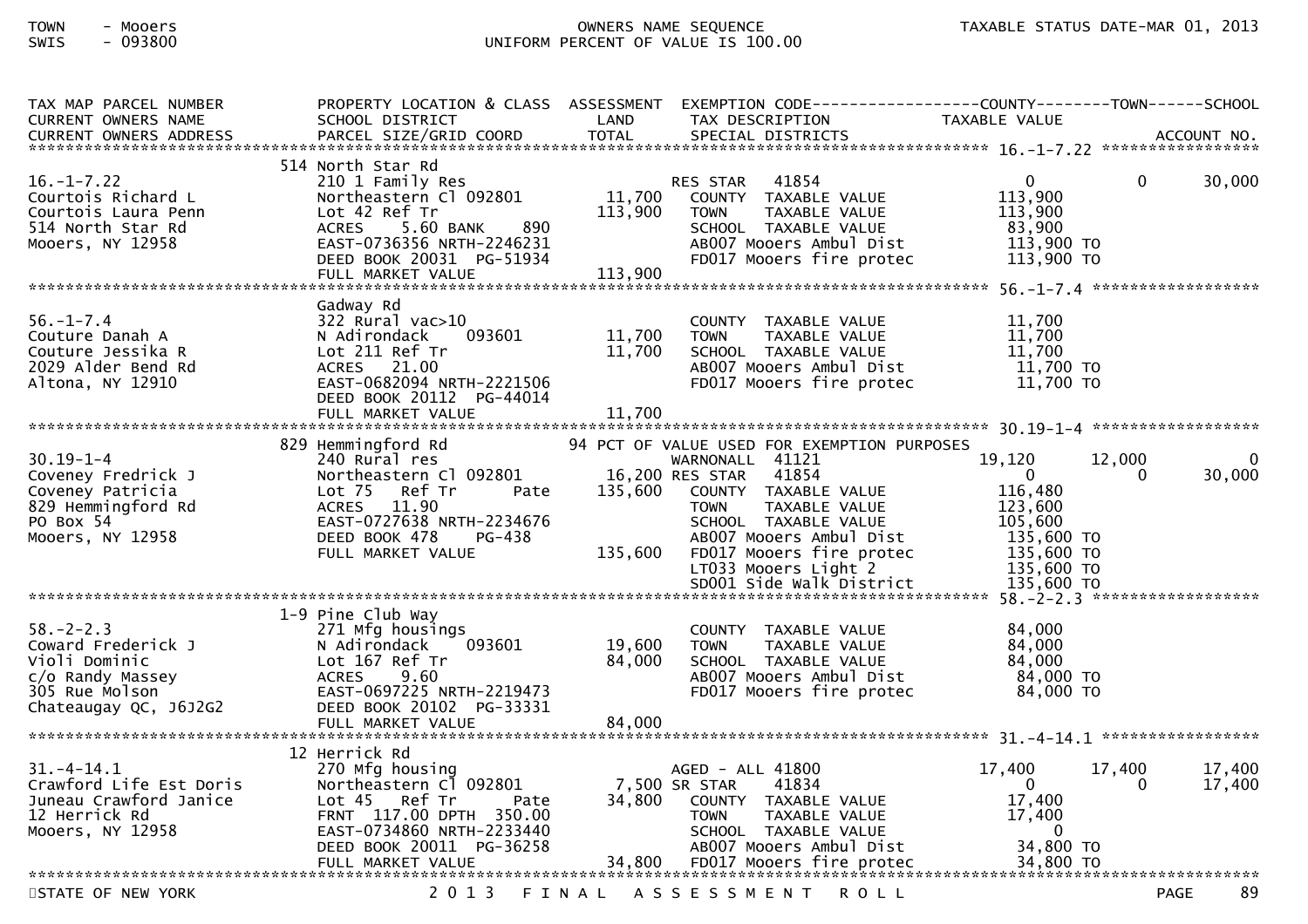| COUNTY | $\overline{\phantom{0}}$ | Clinton |  |
|--------|--------------------------|---------|--|
| TOWN   | $\overline{\phantom{0}}$ | Mooers  |  |
|        |                          | .       |  |

| TAX MAP PARCEL NUMBER<br><b>CURRENT OWNERS NAME</b>                                                   | PROPERTY LOCATION & CLASS ASSESSMENT<br>SCHOOL DISTRICT                                                                                                                                                       | LAND                         | EXEMPTION CODE-----------------COUNTY--------TOWN------SCHOOL<br>TAX DESCRIPTION                                                                                                                                        | TAXABLE VALUE                                                                               |   |        |
|-------------------------------------------------------------------------------------------------------|---------------------------------------------------------------------------------------------------------------------------------------------------------------------------------------------------------------|------------------------------|-------------------------------------------------------------------------------------------------------------------------------------------------------------------------------------------------------------------------|---------------------------------------------------------------------------------------------|---|--------|
|                                                                                                       |                                                                                                                                                                                                               |                              |                                                                                                                                                                                                                         |                                                                                             |   |        |
| $59. - 1 - 3.23$<br>Cronkrite Brian<br>Cronkrite Maryann<br>175 Boas Rd<br>Mooers Forks, NY 12959     | 175 Boas Rd<br>240 Rural res<br>Northeastern Cl 092801<br>Lot 127 Ref Tr<br>ACRES 21.30<br>EAST-0709566 NRTH-2224285<br>DEED BOOK 20072 PG-7069<br>FULL MARKET VALUE                                          | 22,200<br>101,600<br>101,600 | 41854<br><b>RES STAR</b><br>COUNTY TAXABLE VALUE<br>TAXABLE VALUE<br><b>TOWN</b><br>SCHOOL TAXABLE VALUE<br>AB007 Mooers Ambul Dist<br>FD017 Mooers fire protec                                                         | $\mathbf{0}$<br>101,600<br>101,600<br>71,600<br>101,600 TO<br>$101,600$ TO                  | 0 | 30,000 |
|                                                                                                       |                                                                                                                                                                                                               |                              |                                                                                                                                                                                                                         |                                                                                             |   |        |
| $44. - 2 - 2.1$<br>Cross Laurette<br>1070 Woods Falls Rd<br>Mooers Forks, NY 12959                    | 1070 Woods Falls Rd<br>210 1 Family Res<br>Northeastern Cl 092801<br>Lot 100 Ref Tr<br>Pate<br>4.70 BANK<br><b>ACRES</b><br>080<br>EAST-0715468 NRTH-2231407<br>DEED BOOK 20112 PG-40117<br>FULL MARKET VALUE | 10,900<br>91,300<br>91,300   | 41854<br>RES STAR<br>COUNTY TAXABLE VALUE<br><b>TAXABLE VALUE</b><br><b>TOWN</b><br>SCHOOL TAXABLE VALUE<br>AB007 Mooers Ambul Dist<br>FD017 Mooers fire protec<br>LT013 Mooers Forks Light<br>OT002 Omitted Tax-County | $\mathbf{0}$<br>91,300<br>91,300<br>61,300<br>91,300 TO<br>91,300 TO<br>91,300 TO<br>.00 MT | 0 | 30,000 |
|                                                                                                       |                                                                                                                                                                                                               |                              | OT004 Omitted Tax-Town                                                                                                                                                                                                  | $.00$ MT                                                                                    |   |        |
|                                                                                                       | 3106 Rt 11                                                                                                                                                                                                    |                              |                                                                                                                                                                                                                         |                                                                                             |   |        |
| $44. - 1 - 11.4$<br>CRT Credit Shelter Trust<br>3681 Route 9<br>Peru, NY 12972                        | 484 1 use sm bld<br>Northeastern Cl 092801<br>Lot 116 Ref Tr<br>Boundary Deed 628-631<br>6.80<br><b>ACRES</b><br>EAST-0714045 NRTH-2232698<br>DEED BOOK 20132 PG-53667                                        | 22,100<br>70,000             | COUNTY TAXABLE VALUE<br><b>TOWN</b><br>TAXABLE VALUE<br>SCHOOL TAXABLE VALUE<br>AB007 Mooers Ambul Dist<br>FD017 Mooers fire protec<br>LT013 Mooers Forks Light                                                         | 70,000<br>70,000<br>70,000<br>70,000 TO<br>70,000 TO<br>70,000 TO                           |   |        |
|                                                                                                       |                                                                                                                                                                                                               |                              |                                                                                                                                                                                                                         |                                                                                             |   |        |
|                                                                                                       | 154 Big Hill Rd                                                                                                                                                                                               |                              |                                                                                                                                                                                                                         |                                                                                             |   |        |
| $44. - 1 - 36$<br>Culver William W<br>Culver Carmen<br>154 Big Hill Rd<br>Mooers Forks, NY 12959-9716 | 240 Rural res<br>Northeastern Cl 092801<br>Lot 125 Ref Tr<br>Pate<br>ACRES 18.90<br>EAST-0707499 NRTH-2229893<br>DEED BOOK 563<br><b>PG-32</b>                                                                | 20,700<br>105,000            | 41854<br><b>RES STAR</b><br>COUNTY TAXABLE VALUE<br>TAXABLE VALUE<br><b>TOWN</b><br>SCHOOL TAXABLE VALUE<br>AB007 Mooers Ambul Dist<br>FD017 Mooers fire protec                                                         | $\mathbf{0}$<br>105,000<br>105,000<br>75,000<br>105,000 TO<br>105,000 TO                    | 0 | 30,000 |
|                                                                                                       |                                                                                                                                                                                                               |                              |                                                                                                                                                                                                                         |                                                                                             |   |        |
| $31. - 4 - 15.34$<br>Cushing Thomas<br>Cushing Rhonda<br>37 Herrick Rd<br>Mooers, NY 12958            | 43 Herrick Rd<br>210 1 Family Res<br>Northeastern Cl 092801<br>Lot 44 Ref Tr<br>FRNT 150.00 DPTH 275.00<br>080<br>BANK<br>EAST-0735043 NRTH-2234236<br>DEED BOOK 20051 PG-88444                               | 7,700<br>74,100              | <b>RES STAR</b><br>41854<br>COUNTY TAXABLE VALUE<br><b>TAXABLE VALUE</b><br><b>TOWN</b><br>SCHOOL TAXABLE VALUE<br>AB007 Mooers Ambul Dist<br>FD017 Mooers fire protec                                                  | $\mathbf{0}$<br>74,100<br>74,100<br>44,100<br>74,100 TO<br>74,100 TO                        | 0 | 30,000 |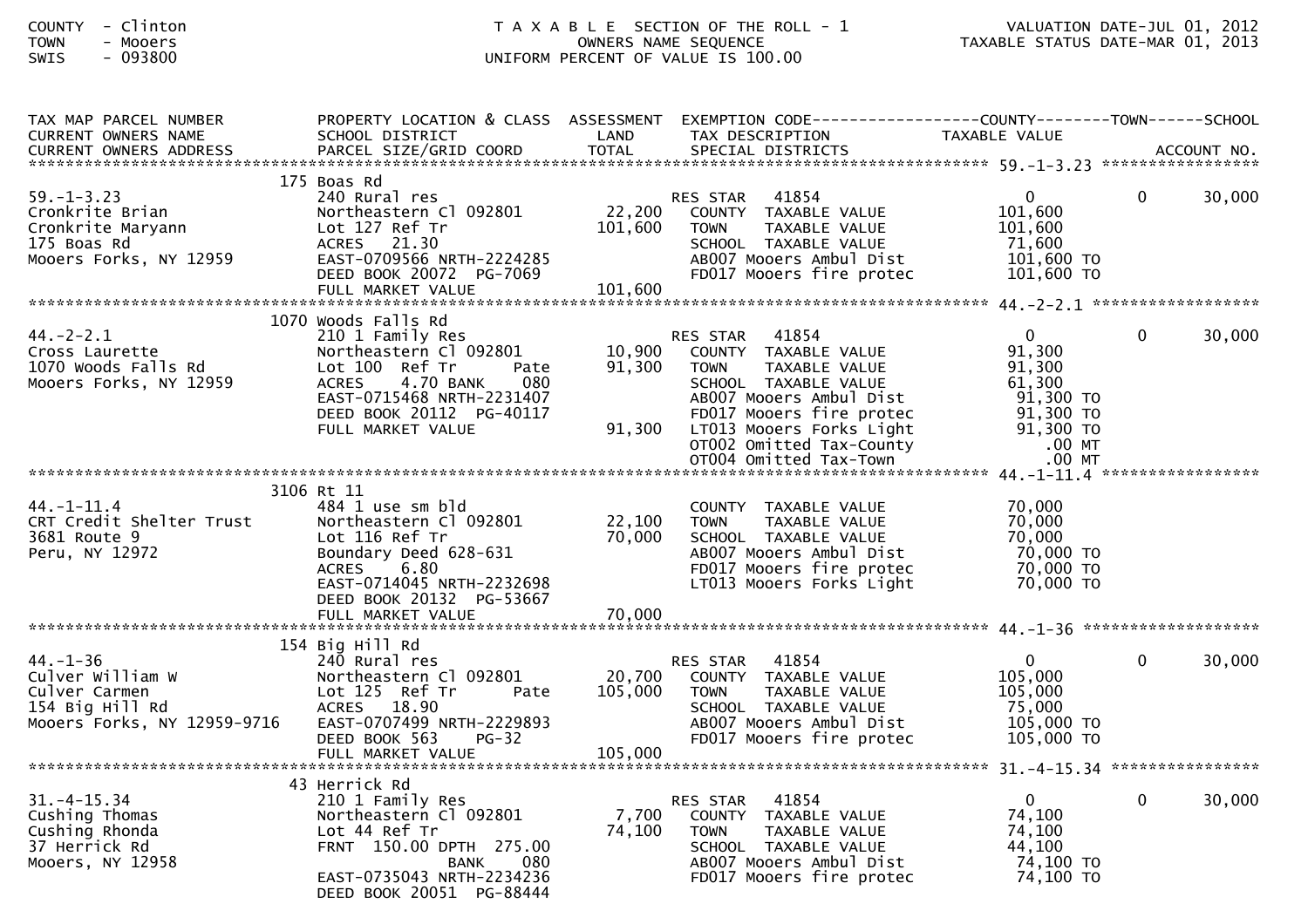|                                                                                                                            | VALUE                                                                                                                                                                                     | 74,100                     |                                                                                                                                                                           |                                                                        |              |            |
|----------------------------------------------------------------------------------------------------------------------------|-------------------------------------------------------------------------------------------------------------------------------------------------------------------------------------------|----------------------------|---------------------------------------------------------------------------------------------------------------------------------------------------------------------------|------------------------------------------------------------------------|--------------|------------|
| STATE OF NEW YORK<br>COUNTY - Clinton<br><b>TOWN</b><br>- Mooers<br>$-093800$<br><b>SWIS</b>                               | 2 0 1 3<br>FINAL                                                                                                                                                                          |                            | ASSESSMENT<br><b>ROLL</b><br>T A X A B L E SECTION OF THE ROLL - 1<br>OWNERS NAME SEQUENCE<br>UNIFORM PERCENT OF VALUE IS 100.00                                          | VALUATION DATE-JUL 01, 2012<br>TAXABLE STATUS DATE-MAR 01, 2013        |              | PAGE<br>90 |
| TAX MAP PARCEL NUMBER<br>CURRENT OWNERS NAME                                                                               | PROPERTY LOCATION & CLASS ASSESSMENT<br>SCHOOL DISTRICT                                                                                                                                   | LAND                       | EXEMPTION CODE-----------------COUNTY-------TOWN------SCHOOL<br>TAX DESCRIPTION                                                                                           | TAXABLE VALUE                                                          |              |            |
| $13. - 1 - 6$<br>Dabrowski Tadeusz J<br>132 McKinley St<br>South Plainfield, NJ 07080                                      | Scriver Rd<br>321 Abandoned ag<br>Northeastern Cl 092801<br>Lot 146 Ref Tr<br>Pate<br>ACRES 42.80<br>EAST-0704565 NRTH-2248117<br>DEED BOOK 20061 PG-94398<br>FULL MARKET VALUE           | 24,700<br>24,700<br>24,700 | COUNTY TAXABLE VALUE<br>TAXABLE VALUE<br><b>TOWN</b><br>SCHOOL TAXABLE VALUE<br>AB007 Mooers Ambul Dist<br>FD017 Mooers fire protec                                       | 24,700<br>24,700<br>24,700<br>24,700 TO<br>24,700 TO                   |              |            |
| $16. - 1 - 26.2$<br>Damour Daniel H<br>Damour Madonna<br>543 North Star Rd<br>Mooers, NY 12958                             | 543 North Star Rd<br>210 1 Family Res<br>Northeastern Cl 092801<br>Lot 42 Ref Tr<br>ACRES 1.80 BANK<br>115<br>EAST-0736336 NRTH-2245042<br>DEED BOOK 612<br>PG-321<br>FULL MARKET VALUE   | 8,600<br>95,600<br>95,600  | 41854<br><b>RES STAR</b><br>COUNTY TAXABLE VALUE<br>TAXABLE VALUE<br><b>TOWN</b><br>SCHOOL TAXABLE VALUE<br>AB007 Mooers Ambul Dist<br>FD017 Mooers fire protec           | $\overline{0}$<br>95,600<br>95,600<br>65,600<br>95,600 TO<br>95,600 TO | $\Omega$     | 30,000     |
| $27. - 1 - 21.2$<br>Dann Herbert B<br>Dann Diane A<br>1071 Davison Rd<br>Mooers Forks, NY 12959                            | 1071 Davison Rd<br>210 1 Family Res<br>Northeastern Cl 092801<br>Lot 178 Ref Tr Pate<br>2.70<br><b>ACRES</b><br>EAST-0690545 NRTH-2234205<br>DEED BOOK 989<br>PG-158<br>FULL MARKET VALUE | 6,000<br>60,000<br>60,000  | 41854<br><b>RES STAR</b><br><b>COUNTY</b><br>TAXABLE VALUE<br><b>TOWN</b><br>TAXABLE VALUE<br>SCHOOL TAXABLE VALUE<br>AB007 Mooers Ambul Dist<br>FD017 Mooers fire protec | $\mathbf 0$<br>60,000<br>60,000<br>30,000<br>60,000 TO<br>60,000 TO    | 0            | 30,000     |
| $61. - 1 - 8.2$<br>Darrah Jonathan<br>PO Box 2724<br>Plattsburgh, NY 12901                                                 | 230 Rt 22<br>210 1 Family Res<br>Northeastern Cl 092801<br>Lot 47 Ref Tr<br>080<br><b>ACRES</b><br>1.90 BANK<br>EAST-0734235 NRTH-2221148<br>DEED BOOK 20072 PG-5258<br>FULL MARKET VALUE | 8,600<br>73,500<br>73,500  | 41854<br>RES STAR<br>COUNTY TAXABLE VALUE<br><b>TOWN</b><br>TAXABLE VALUE<br>SCHOOL TAXABLE VALUE<br>AB007 Mooers Ambul Dist<br>FD017 Mooers fire protec                  | $\mathbf{0}$<br>73,500<br>73,500<br>43,500<br>73,500 TO<br>73,500 TO   | $\mathbf{0}$ | 30,000     |
| $28. - 1 - 6.3$<br>Darrah Ralph A<br>219 Rabideau St<br>Cadyville, NY 12918<br>PRIOR OWNER ON 3/01/2013<br>Laclair Ricky A | Bush Rd<br>321 Abandoned ag<br>Northeastern Cl 092801<br>Lot 144 Ref Tract Patent<br>ACRES 111.40<br>EAST-0703547 NRTH-2242855<br>DEED BOOK 20132 PG-55289<br>FULL MARKET VALUE           | 54,100<br>54,100<br>54,100 | COUNTY<br>TAXABLE VALUE<br>TAXABLE VALUE<br><b>TOWN</b><br>SCHOOL TAXABLE VALUE<br>AB007 Mooers Ambul Dist<br>FD017 Mooers fire protec                                    | 54,100<br>54,100<br>54,100<br>54,100 TO<br>54,100 TO                   |              |            |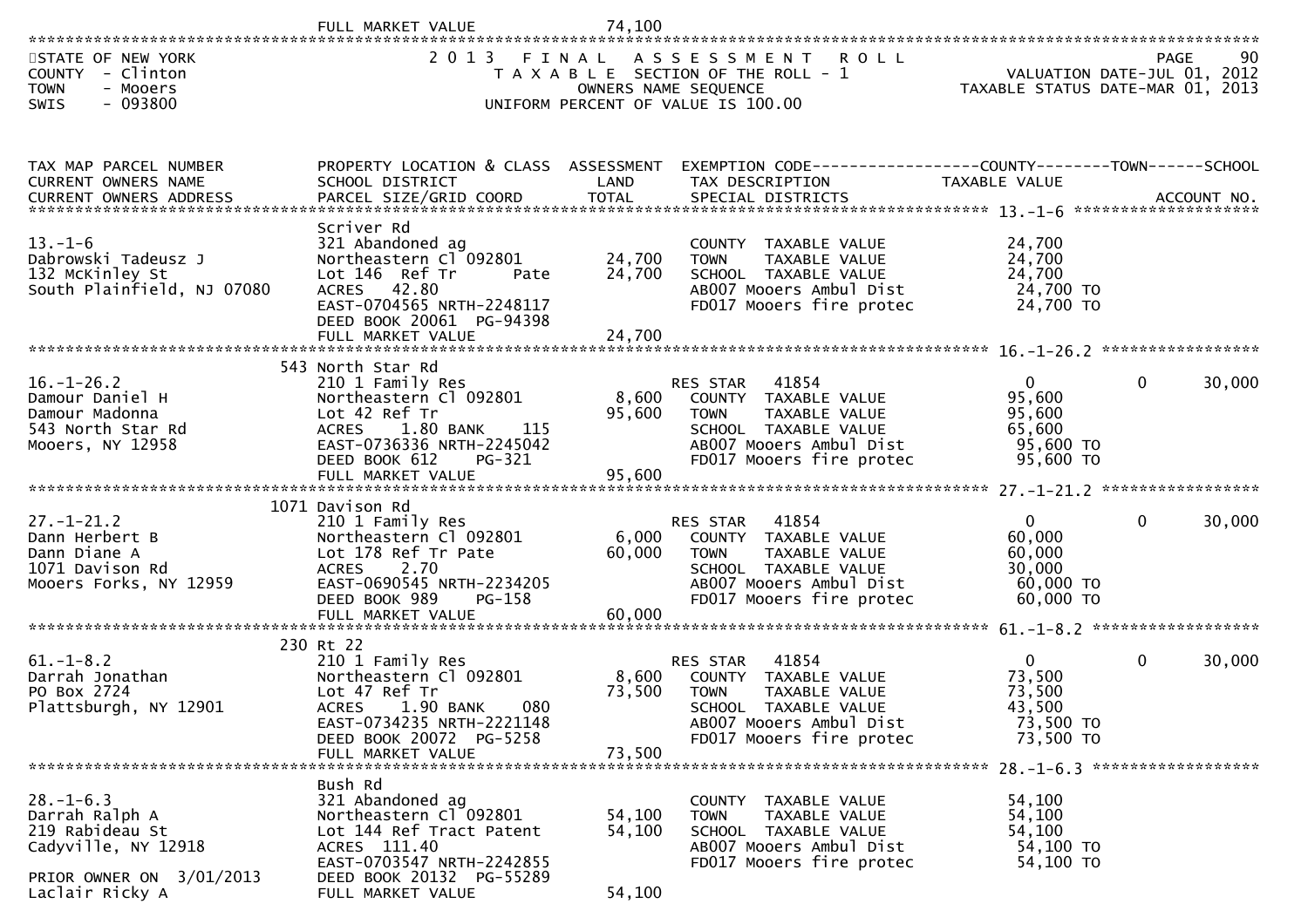| STATE OF NEW YORK       | 2013 FINAL                           |         | A S S E S S M E N T<br><b>ROLL</b>                            |                                                                 |              | <b>PAGE</b><br>91 |
|-------------------------|--------------------------------------|---------|---------------------------------------------------------------|-----------------------------------------------------------------|--------------|-------------------|
| COUNTY - Clinton        |                                      |         | T A X A B L E SECTION OF THE ROLL - 1                         | VALUATION DATE-JUL 01, 2012<br>TAXABLE STATUS DATE-MAR 01, 2013 |              |                   |
|                         |                                      |         |                                                               |                                                                 |              |                   |
| <b>TOWN</b><br>- Mooers |                                      |         | OWNERS NAME SEQUENCE                                          |                                                                 |              |                   |
| $-093800$<br>SWIS       |                                      |         | UNIFORM PERCENT OF VALUE IS 100.00                            |                                                                 |              |                   |
|                         |                                      |         |                                                               |                                                                 |              |                   |
|                         |                                      |         |                                                               |                                                                 |              |                   |
|                         |                                      |         |                                                               |                                                                 |              |                   |
| TAX MAP PARCEL NUMBER   | PROPERTY LOCATION & CLASS ASSESSMENT |         | EXEMPTION CODE------------------COUNTY-------TOWN------SCHOOL |                                                                 |              |                   |
| CURRENT OWNERS NAME     | SCHOOL DISTRICT                      | LAND    | TAX DESCRIPTION                                               | TAXABLE VALUE                                                   |              |                   |
|                         |                                      |         |                                                               |                                                                 |              |                   |
|                         |                                      |         |                                                               |                                                                 |              |                   |
|                         | 245 Barcomb Rd                       |         |                                                               |                                                                 |              |                   |
|                         |                                      |         |                                                               |                                                                 |              |                   |
| $15. - 1 - 28$          | 210 1 Family Res                     |         | RES STAR 41854                                                | $\overline{0}$                                                  | $\mathbf{0}$ | 30,000            |
| Daust Life Estate Mark  | Northeastern Cl 092801               |         | 7,100 COUNTY TAXABLE VALUE                                    | 78,000                                                          |              |                   |
| Burdo Kristina          | Lot 69 Ref Tr<br>Pate                | 78,000  | TAXABLE VALUE<br><b>TOWN</b>                                  | 78,000                                                          |              |                   |
| 275 Simmons Rd          | FRNT 200.00 DPTH 141.00              |         | SCHOOL TAXABLE VALUE                                          | 48,000                                                          |              |                   |
| Mooers, NY 12958        | EAST-0732585 NRTH-2242209            |         | AB007 Mooers Ambul Dist                                       | 78,000 TO                                                       |              |                   |
|                         | DEED BOOK 20122 PG-50513             |         | FD017 Mooers fire protec                                      | 78,000 TO                                                       |              |                   |
|                         | FULL MARKET VALUE                    | 78,000  |                                                               |                                                                 |              |                   |
|                         |                                      |         |                                                               |                                                                 |              |                   |
|                         |                                      |         |                                                               |                                                                 |              |                   |
|                         | 1809 Rt 11                           |         |                                                               |                                                                 |              |                   |
| $31. - 2 - 3.1$         | 210 1 Family Res                     |         | RES STAR 41854                                                | $\overline{0}$                                                  | $\mathbf{0}$ | 30,000            |
| Davenport Alois Jr      | Northeastern Cl 092801               |         | 13,400 COUNTY TAXABLE VALUE                                   | 132,000                                                         |              |                   |
| Davenport Catherine     | Lot 19 Ref Tr<br>Pate                | 132,000 | TAXABLE VALUE<br><b>TOWN</b>                                  | 132,000                                                         |              |                   |
| PO Box 418              | <b>ACRES</b><br>7.70 BANK<br>080     |         | SCHOOL TAXABLE VALUE                                          | 102,000                                                         |              |                   |
| Champlain, NY 12919     | EAST-0743084 NRTH-2238546            |         | AB007 Mooers Ambul Dist                                       | 132,000 TO                                                      |              |                   |
|                         | DEED BOOK 906<br>$PG-30$             |         | FD017 Mooers fire protec                                      | 132,000 TO                                                      |              |                   |
|                         |                                      |         |                                                               |                                                                 |              |                   |
|                         |                                      |         |                                                               |                                                                 |              |                   |
|                         |                                      |         |                                                               |                                                                 |              |                   |
|                         | 614 Rt 22                            |         |                                                               |                                                                 |              |                   |
| $45.-3-11.1$            | 240 Rural res                        |         | RES STAR 41854                                                | $\mathbf{0}$                                                    | $\mathbf{0}$ | 30,000            |
| Davenport Steven W      | Northeastern Cl 092801               |         | 16,900 COUNTY TAXABLE VALUE                                   | 132,700                                                         |              |                   |
| Davenport Lynne M       | Lot 67 Ref Tr<br>Pate                | 132,700 | <b>TOWN</b><br>TAXABLE VALUE                                  | 132,700                                                         |              |                   |
| 614 Rt 22               | 080<br><b>ACRES</b><br>12.50 BANK    |         | SCHOOL TAXABLE VALUE                                          | 102,700                                                         |              |                   |
| Mooers, NY 12958        | EAST-0731220 NRTH-2229675            |         | AB007 Mooers Ambul Dist                                       | 132,700 TO                                                      |              |                   |
|                         | DEED BOOK 702<br><b>PG-68</b>        |         | FD017 Mooers fire protec                                      | 132,700 TO                                                      |              |                   |
|                         |                                      | 132,700 |                                                               |                                                                 |              |                   |
|                         | FULL MARKET VALUE                    |         |                                                               |                                                                 |              |                   |
|                         |                                      |         |                                                               |                                                                 |              |                   |
|                         | 284 Thompson Rd                      |         |                                                               |                                                                 |              |                   |
| $17 - 2 - 4.2$          | 210 1 Family Res                     |         | COUNTY TAXABLE VALUE                                          | 135,000                                                         |              |                   |
| David Marie Helene      | Northeastern Cl 092801               | 8,800   | TAXABLE VALUE<br><b>TOWN</b>                                  | 135,000                                                         |              |                   |
| 284 Thompson Rd         | Lot 18 Ref Tr<br>Pate                | 135,000 | SCHOOL TAXABLE VALUE                                          | 135,000                                                         |              |                   |
| Mooers, NY 12958        | <b>ACRES</b><br>1.10                 |         | AB007 Mooers Ambul Dist                                       | 135,000 TO                                                      |              |                   |
|                         | EAST-0743728 NRTH-2245257            |         | FD017 Mooers fire protec                                      | 135,000 TO                                                      |              |                   |
|                         | DEED BOOK 20102 PG-36122             |         |                                                               |                                                                 |              |                   |
|                         |                                      |         |                                                               |                                                                 |              |                   |
|                         | FULL MARKET VALUE                    | 135,000 |                                                               |                                                                 |              |                   |
|                         |                                      |         |                                                               |                                                                 |              |                   |
|                         | Eddy Rd                              |         |                                                               |                                                                 |              |                   |
| $15. - 1 - 35.22$       | 314 Rural vac<10                     |         | TAXABLE VALUE<br>COUNTY                                       | 11,000                                                          |              |                   |
| Davidson Matthew A      | Northeastern Cl 092801               | 11,000  | <b>TOWN</b><br>TAXABLE VALUE                                  | 11,000                                                          |              |                   |
| 1556 Hillard Loop       | Lot 73 Ref Tr                        | 11,000  | SCHOOL TAXABLE VALUE                                          | 11,000                                                          |              |                   |
| Townley, AL 35587       | 5.30<br><b>ACRES</b>                 |         | AB007 Mooers Ambul Dist                                       | 11,000 TO                                                       |              |                   |
|                         | EAST-0724468 NRTH-2243828            |         |                                                               |                                                                 |              |                   |
|                         |                                      |         | FD017 Mooers fire protec                                      | 11,000 TO                                                       |              |                   |
|                         | DEED BOOK 20092 PG-28627             |         |                                                               |                                                                 |              |                   |
|                         | FULL MARKET VALUE                    | 11,000  |                                                               |                                                                 |              |                   |
|                         |                                      |         |                                                               |                                                                 |              |                   |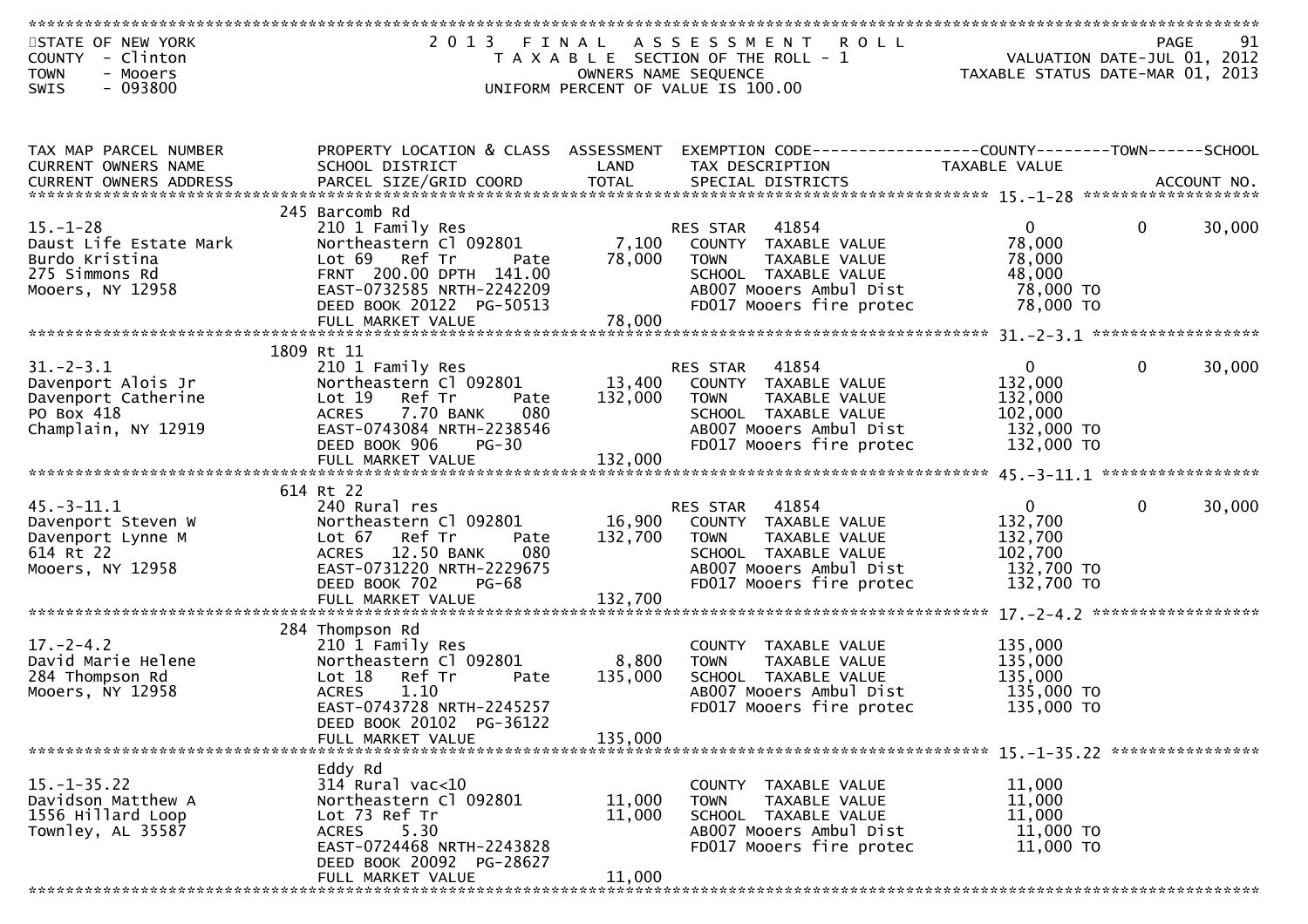| STATE OF NEW YORK<br>COUNTY - Clinton<br><b>TOWN</b><br>- Mooers<br>SWIS<br>- 093800                                                                                   |                                                                                                                                                          | OWNERS NAME SEQUENCE | 2013 FINAL ASSESSMENT ROLL<br>T A X A B L E SECTION OF THE ROLL - 1<br>UNIFORM PERCENT OF VALUE IS 100.00                                                           | 74 PAGE 92<br>2012 ROLL - 1 VALUATION DATE-JUL 01, 2012<br>2013 TAXABLE STATUS DATE-MAR 01, 2013 | 92<br><b>PAGE</b>        |
|------------------------------------------------------------------------------------------------------------------------------------------------------------------------|----------------------------------------------------------------------------------------------------------------------------------------------------------|----------------------|---------------------------------------------------------------------------------------------------------------------------------------------------------------------|--------------------------------------------------------------------------------------------------|--------------------------|
| TAX MAP PARCEL NUMBER<br>CURRENT OWNERS NAME                                                                                                                           | SCHOOL DISTRICT                                                                                                                                          | LAND                 | PROPERTY LOCATION & CLASS ASSESSMENT EXEMPTION CODE----------------COUNTY-------TOWN------SCHOOL<br>TAX DESCRIPTION                                                 | TAXABLE VALUE                                                                                    |                          |
| $58. - 1 - 17$<br>Davidson Revoc Living Trust Da N Adirondack 093601<br>Davidson Revoc Living Trust Ju Lot 153 Ref Tr<br>811 N West St<br>Bushnell, FL 33513 CRES 2.10 | Rt 11<br>$314$ Rural vac<10<br>Pate<br>EAST-0699052 NRTH-2220662<br>DEED BOOK 20021 PG-41118                                                             | 7,300                | COUNTY TAXABLE VALUE<br>TAAABLE VALUE<br>TAXABLE VALUE<br>TAXABLE<br>7,300 TOWN<br>SCHOOL TAXABLE VALUE<br>AB007 Mooers Ambul Dist<br>FD017 Mooers fire protec      | 7,300<br>7,300<br>7,300<br>7,300 TO<br>7,300 TO                                                  |                          |
| Juvis G Ivy<br>1199 Lavalley Rd<br>Mooers, NY 12958                                                                                                                    | 1199 Lavalley Rd<br>ACRES 15.00<br>EAST-0739132 NRTH-2228905<br>DEED BOOK 20011 PG-32387<br>FULL MARKET VALUE                                            | 92,500               | SCHOOL TAXABLE VALUE<br>AB007 Mooers Ambul Dist<br>FD017 Mooers fire protec                                                                                         | $\overline{0}$<br>92,500<br>92,500<br>29,200<br>92,500 TO<br>92,500 TO                           | $\mathbf{0}$<br>63,300   |
|                                                                                                                                                                        | 4352 Rt 11                                                                                                                                               |                      |                                                                                                                                                                     |                                                                                                  |                          |
| $57. - 2 - 2$<br>>7.-z-z<br>Davis Katia<br>Carsten Davis Gershom<br>4352 Rt 11<br>Mooers Forks, NY 12959                                                               | 240 Rural res<br>N Adirondack<br>Lot 182 Ref Tr Pate<br>Additonal Deed Bk 703 Pg<br>ACRES 37.80<br>EAST-0689756 NRTH-2219234<br>DEED BOOK 20112 PG-42603 |                      | SR STAR 41834<br>093601 31,200 COUNTY TAXABLE VALUE<br>103,000 TOWN<br>TAXABLE VALUE<br>SCHOOL TAXABLE VALUE<br>AB007 Mooers Ambul Dist<br>FD017 Mooers fire protec | $\mathbf{0}$<br>103,000<br>103,000<br>39,700<br>103,000 TO<br>103,000 TO                         | $\overline{0}$<br>63,300 |
|                                                                                                                                                                        | 20 Crescent Ln                                                                                                                                           |                      |                                                                                                                                                                     |                                                                                                  |                          |
| $46. - 2 - 4$<br>Davis Shawn<br>Zakaib Lisa<br>4291 Juneau St<br>Pierrefonds QC, Canada<br>H9H2C6                                                                      | 312 Vac w/imprv<br>Northeastern Cl 092801<br>Lot 36 Ref Tr<br>Tierney Sub Lot 4<br>ACRES 7.92<br>EAST-0738233 NRTH-2232773                               | 13,300<br>15,200     | COUNTY TAXABLE VALUE<br>TAXABLE VALUE<br>TOWN<br>SCHOOL TAXABLE VALUE<br>AB007 Mooers Ambul Dist<br>FD017 Mooers fire protec                                        | 15,200<br>15,200<br>15,200<br>15,200 TO<br>15,200 TO                                             |                          |
|                                                                                                                                                                        | DEED BOOK 785<br>PG-83<br>FULL MARKET VALUE                                                                                                              | 15,200               |                                                                                                                                                                     |                                                                                                  |                          |
|                                                                                                                                                                        |                                                                                                                                                          |                      |                                                                                                                                                                     |                                                                                                  |                          |
| $28. - 1 - 9.31$<br>Davison Brent M<br>42 Smokey Ridge Rd<br>Plattsburgh, NY 12901                                                                                     | 148 Bush Rd<br>241 Rural res&ag<br>Northeastern Cl 092801<br>Lot 144 Ref Tr<br>ACRES 84.20<br>EAST-0705494 NRTH-2238420<br>DEED BOOK 20031 PG-61291      | 54,300<br>142,100    | COUNTY TAXABLE VALUE<br><b>TOWN</b><br>TAXABLE VALUE<br>SCHOOL TAXABLE VALUE<br>AB007 Mooers Ambul Dist<br>FD017 Mooers fire protec                                 | 142,100<br>142,100<br>142,100<br>142,100 TO<br>142,100 TO                                        |                          |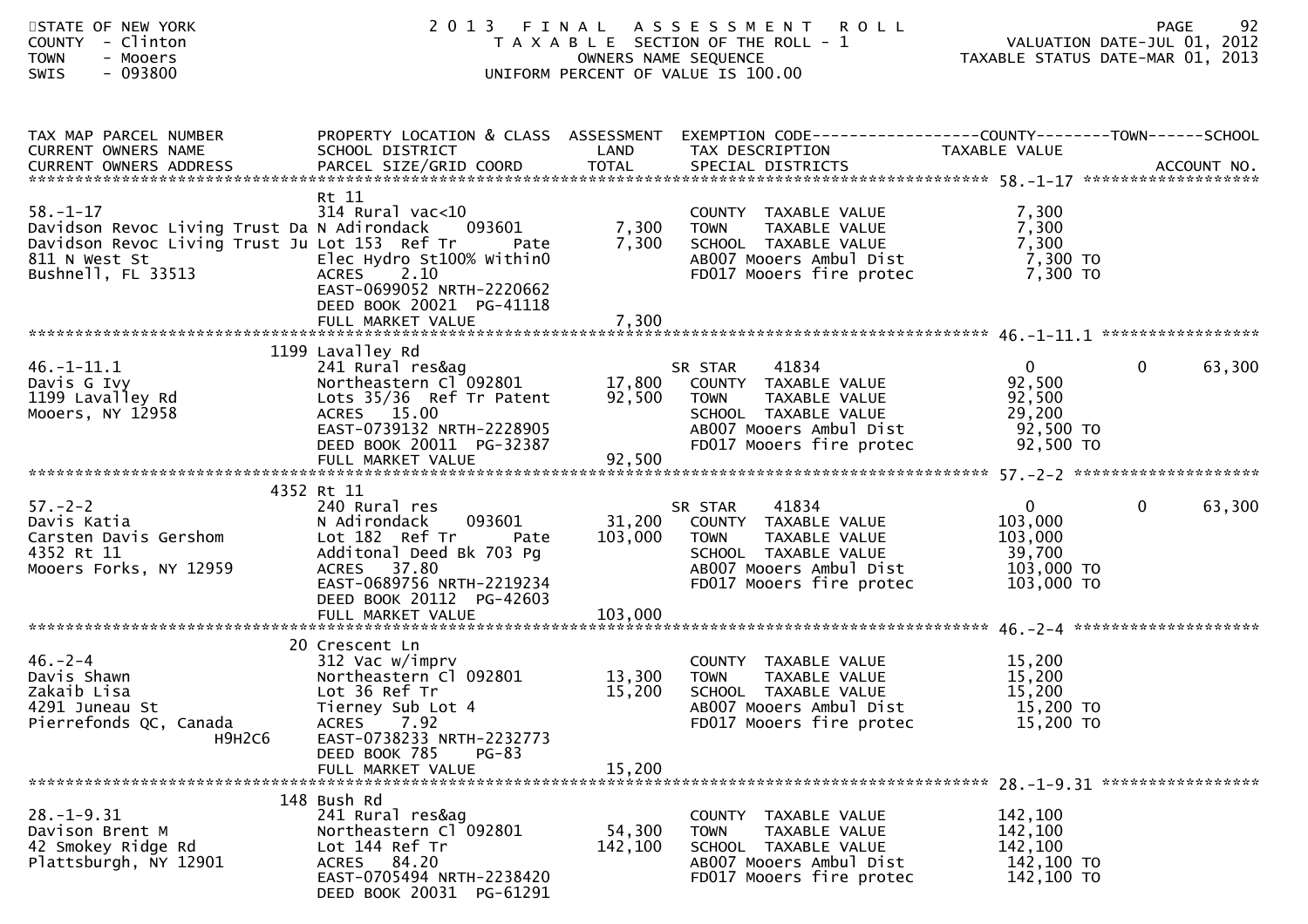|                                                                                                                 | FULL MARKET VALUE                                                                                                                                                                                                  | 142.100                      |                                                                                                                                                                        |                                                                             |              |             |
|-----------------------------------------------------------------------------------------------------------------|--------------------------------------------------------------------------------------------------------------------------------------------------------------------------------------------------------------------|------------------------------|------------------------------------------------------------------------------------------------------------------------------------------------------------------------|-----------------------------------------------------------------------------|--------------|-------------|
| STATE OF NEW YORK<br>COUNTY - Clinton<br><b>TOWN</b><br>- Mooers<br>$-093800$<br><b>SWIS</b>                    | 2 0 1 3                                                                                                                                                                                                            | FINAL                        | ASSESSMENT ROLL<br>T A X A B L E SECTION OF THE ROLL - 1<br>OWNERS NAME SEQUENCE<br>UNIFORM PERCENT OF VALUE IS 100.00                                                 | VALUATION DATE-JUL 01, 2012<br>TAXABLE STATUS DATE-MAR 01, 2013             | PAGE         | 93          |
| TAX MAP PARCEL NUMBER<br>CURRENT OWNERS NAME                                                                    | PROPERTY LOCATION & CLASS ASSESSMENT<br>SCHOOL DISTRICT                                                                                                                                                            | LAND                         | EXEMPTION CODE-----------------COUNTY--------TOWN------SCHOOL<br>TAX DESCRIPTION                                                                                       | TAXABLE VALUE                                                               |              |             |
| $28. - 1 - 9.312$<br>Davison Brent M<br>Davison Life Use Bruce N<br>42 Smokey Ridge Rd<br>Plattsburgh, NY 12901 | 128 Bush Rd<br>270 Mfg housing<br>Northeastern Cl 092801<br>Lot 144 Ref Tr<br>ACRES 1.20<br>EAST-0705662 NRTH-2239151<br>DEED BOOK 20031 PG-56092                                                                  | 8,200<br>27,400              | COUNTY TAXABLE VALUE<br>TAXABLE VALUE<br><b>TOWN</b><br>SCHOOL TAXABLE VALUE<br>AB007 Mooers Ambul Dist<br>FD017 Mooers fire protec                                    | 27,400<br>27,400<br>27,400<br>27,400 TO<br>27,400 TO                        |              |             |
| $29. - 2 - 9.4$<br>Davison James B<br>Davison Wendy M<br>1501 North Star Rd<br>Mooers Forks, NY 12959-9704      | 1501 North Star Rd<br>210 1 Family Res<br>Northeastern Cl 092801<br>Lot 93 Ref Tr<br>FRNT 220.00 DPTH 196.00<br>8.20<br><b>ACRES</b><br>EAST-0714910 NRTH-2238524<br>DEED BOOK 20112 PG-42898<br>FULL MARKET VALUE | 13,800<br>121,000<br>121,000 | RES STAR<br>41854<br>COUNTY TAXABLE VALUE<br>TAXABLE VALUE<br>TOWN<br>SCHOOL TAXABLE VALUE<br>AB007 Mooers Ambul Dist<br>FD017 Mooers fire protec                      | $\overline{0}$<br>121,000<br>121,000<br>91,000<br>121,000 TO<br>121,000 TO  | $\mathbf{0}$ | 30,000      |
| $60. -1 - 4.12$<br>Davison Jerry M<br>Davison Theresa<br>441 Bashaw Rd<br>Mooers, NY 12958                      | 441 Bashaw Rd<br>210 1 Family Res<br>Northeastern Cl 092801<br>Lot 89 Ref Tract<br><b>ACRES</b><br>1.30<br>EAST-0720989 NRTH-2224719<br>DEED BOOK 824<br>PG-193                                                    | 8,200<br>135,000             | 41854<br>RES STAR<br>COUNTY TAXABLE VALUE<br>TAXABLE VALUE<br><b>TOWN</b><br>SCHOOL TAXABLE VALUE<br>AB007 Mooers Ambul Dist<br>FD017 Mooers fire protec               | $\overline{0}$<br>135,000<br>135,000<br>105,000<br>135,000 TO<br>135,000 TO | $\mathbf{0}$ | 30,000      |
| $29. - 2 - 9.2$<br>Davison Randy J<br>Davison Susan L<br>1487 North Star Rd<br>Mooers Forks, NY 12959-9728      | 1487 North Star Rd<br>210 1 Family Res<br>Northeastern Cl 092801<br>Lot 98 Ref Tr<br>ACRES<br>1.00<br>EAST-0715236 NRTH-2238845<br>DEED BOOK 98001 PG-02952<br>FULL MARKET VALUE                                   | 8,000<br>124,000<br>124,000  | 41854<br><b>RES STAR</b><br>COUNTY TAXABLE VALUE<br><b>TOWN</b><br><b>TAXABLE VALUE</b><br>SCHOOL TAXABLE VALUE<br>AB007 Mooers Ambul Dist<br>FD017 Mooers fire protec | $\mathbf{0}$<br>124,000<br>124,000<br>94,000<br>124,000 TO<br>124,000 TO    | $\mathbf{0}$ | 30,000      |
| $44.2 - 1 - 5$<br>Davison Thomas A<br>Davison Vikki<br>65 Davison Rd<br>Mooers Forks, NY 12959-9731             | 65 Davison Rd<br>210 1 Family Res<br>Northeastern Cl 092801<br>Lot 116 Ref Tr<br>Pate<br>FRNT 100.00 DPTH 226.00<br>EAST-0714585 NRTH-2233600<br>DEED BOOK 590<br>PG-146                                           | 80,500                       | WARCOMALL<br>41131<br>5,600 RES STAR<br>41854<br><b>COUNTY</b><br>TAXABLE VALUE<br><b>TOWN</b><br>TAXABLE VALUE<br>SCHOOL TAXABLE VALUE<br>AB007 Mooers Ambul Dist     | 20,125<br>$\bf{0}$<br>60,375<br>60,500<br>50,500<br>80,500 TO               | 20,000<br>0  | 0<br>30,000 |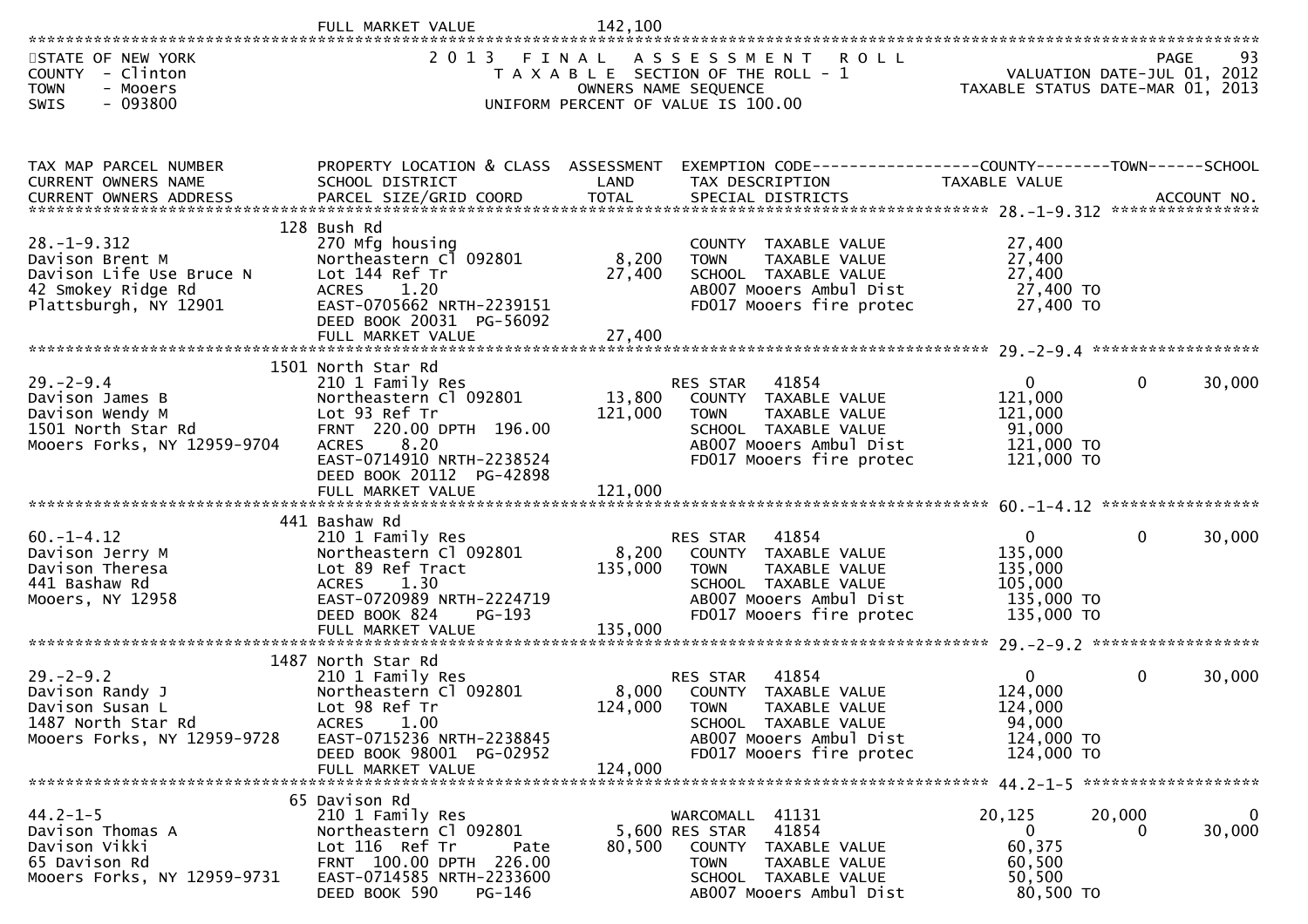|                                                                                                  | FULL MARKET VALUE                                                                                                                                                                                  | 80,500                    | FD017 Mooers fire protec                                                                                                                                           | 80,500 TO                                                                |                                  |
|--------------------------------------------------------------------------------------------------|----------------------------------------------------------------------------------------------------------------------------------------------------------------------------------------------------|---------------------------|--------------------------------------------------------------------------------------------------------------------------------------------------------------------|--------------------------------------------------------------------------|----------------------------------|
| STATE OF NEW YORK<br>COUNTY - Clinton<br><b>TOWN</b><br>- Mooers<br>- 093800<br><b>SWIS</b>      |                                                                                                                                                                                                    |                           | 2013 FINAL ASSESSMENT ROLL<br>T A X A B L E SECTION OF THE ROLL - 1<br>OWNERS NAME SEQUENCE<br>UNIFORM PERCENT OF VALUE IS 100.00                                  | 94 PAGE<br>VALUATION DATE-JUL 01, 2012<br>TAXARIF STATILE DATE 1112 2112 | TAXABLE STATUS DATE-MAR 01, 2013 |
| TAX MAP PARCEL NUMBER<br>CURRENT OWNERS NAME                                                     | PROPERTY LOCATION & CLASS ASSESSMENT<br>SCHOOL DISTRICT                                                                                                                                            | LAND                      | EXEMPTION CODE-----------------COUNTY-------TOWN------SCHOOL<br>TAX DESCRIPTION                                                                                    | TAXABLE VALUE                                                            |                                  |
| $44.2 - 1 - 7.1$<br>Davison Thomas A<br>Davison Vikki<br>65 Davison Rd<br>Mooers Forks, NY 12959 | Davison Rd<br>311 Res vac land<br>Northeastern Cl 092801<br>DEED BOOK 658<br>PG-177<br>FULL MARKET VALUE                                                                                           | 7,400<br>7,400<br>7,400   | COUNTY TAXABLE VALUE<br><b>TOWN</b><br>TAXABLE VALUE<br>SCHOOL TAXABLE VALUE<br>AB007 Mooers Ambul Dist<br>FD017 Mooers fire protec<br>LT013 Mooers Forks Light    | 7,400<br>7,400<br>7,400<br>7,400 TO<br>7,400 TO<br>7,400 TO              |                                  |
| $31. - 3 - 16.6$<br>Davison Travis<br>7 Kippy Ln<br>Mooers, NY 12958                             | 7 Kippy Ln<br>210 1 Family Res<br>Northeastern Cl 092801<br>Lot 44 Ref Tr<br>FRNT 150.00 DPTH 270.00<br>EAST-0736714 NRTH-2235727<br>DEED BOOK 20041 PG-74718<br>FULL MARKET VALUE                 | 7,700<br>81,400<br>81,400 | RES STAR 41854<br>COUNTY TAXABLE VALUE<br><b>TOWN</b><br>TAXABLE VALUE<br>SCHOOL TAXABLE VALUE<br>AB007 Mooers Ambul Dist<br>FD017 Mooers fire protec              | $\mathbf{0}$<br>81,400<br>81,400<br>51,400<br>81,400 TO<br>81,400 TO     | $\Omega$<br>30,000               |
| $59. - 1 - 12.3$<br>Day Gordon<br>PO Box 1018<br>Kahnawake QC, Canada JOL1B                      | Emery Rd<br>311 Res vac land<br>Northeastern Cl 092801<br>Lot 102 Ref Tr<br>FRNT 184.00 DPTH 232.00<br>EAST-0717701 NRTH-2223216<br>DEED BOOK 20072 PG-7880                                        | 4,000<br>4,000            | COUNTY TAXABLE VALUE<br><b>TOWN</b><br>TAXABLE VALUE<br>SCHOOL TAXABLE VALUE<br>AB007 Mooers Ambul Dist<br>FD017 Mooers fire protec                                | 4,000<br>4,000<br>4,000<br>4,000 TO<br>$4,000$ TO                        |                                  |
| $27 - 1 - 24$<br>DeCoste Alice<br>DeCoste Marcel V<br>7 Duprey Rd<br>Mooers Forks, NY 12959-2930 | 621 Cannon Corners Rd<br>210 1 Family Res<br>Northeastern Cl 092801<br>Lot 197 Ref Tr Pate<br>FRNT 132.00 DPTH 255.00<br>EAST-0688906 NRTH-2233577<br>PG-589<br>DEED BOOK 383<br>FULL MARKET VALUE | 62,000                    | 41854<br><b>RES STAR</b><br>4,800 COUNTY TAXABLE VALUE<br>62,000 TOWN TAXABLE VALUE<br>SCHOOL TAXABLE VALUE<br>AB007 Mooers Ambul Dist<br>FD017 Mooers fire protec | $\overline{0}$<br>62,000<br>62,000<br>32,000<br>62,000 TO<br>62,000 TO   | $\mathbf{0}$<br>30,000           |
| $30. - 1 - 27.3$<br>Decoste Alice T<br>Decoste Marcel V<br>7 Duprey Rd<br>Mooers Forks, NY 12959 | 7 Duprey Rd<br>270 Mfg housing<br>Northeastern Cl 092801<br>Lot 92 Ref Tr<br>FRNT 169.00 DPTH 175.00<br>EAST-0720418 NRTH-2235752<br>DEED BOOK 20041 PG-66701                                      | 50,000                    | AGED COUN 41802<br>41834<br>6,800 SR STAR<br>COUNTY TAXABLE VALUE<br>TAXABLE VALUE<br>TOWN<br>SCHOOL TAXABLE VALUE<br>AB007 Mooers Ambul Dist                      | 25,000<br>$\mathbf{0}$<br>25,000<br>50,000<br>0<br>50,000 TO             | $\mathbf 0$<br>0<br>0<br>50,000  |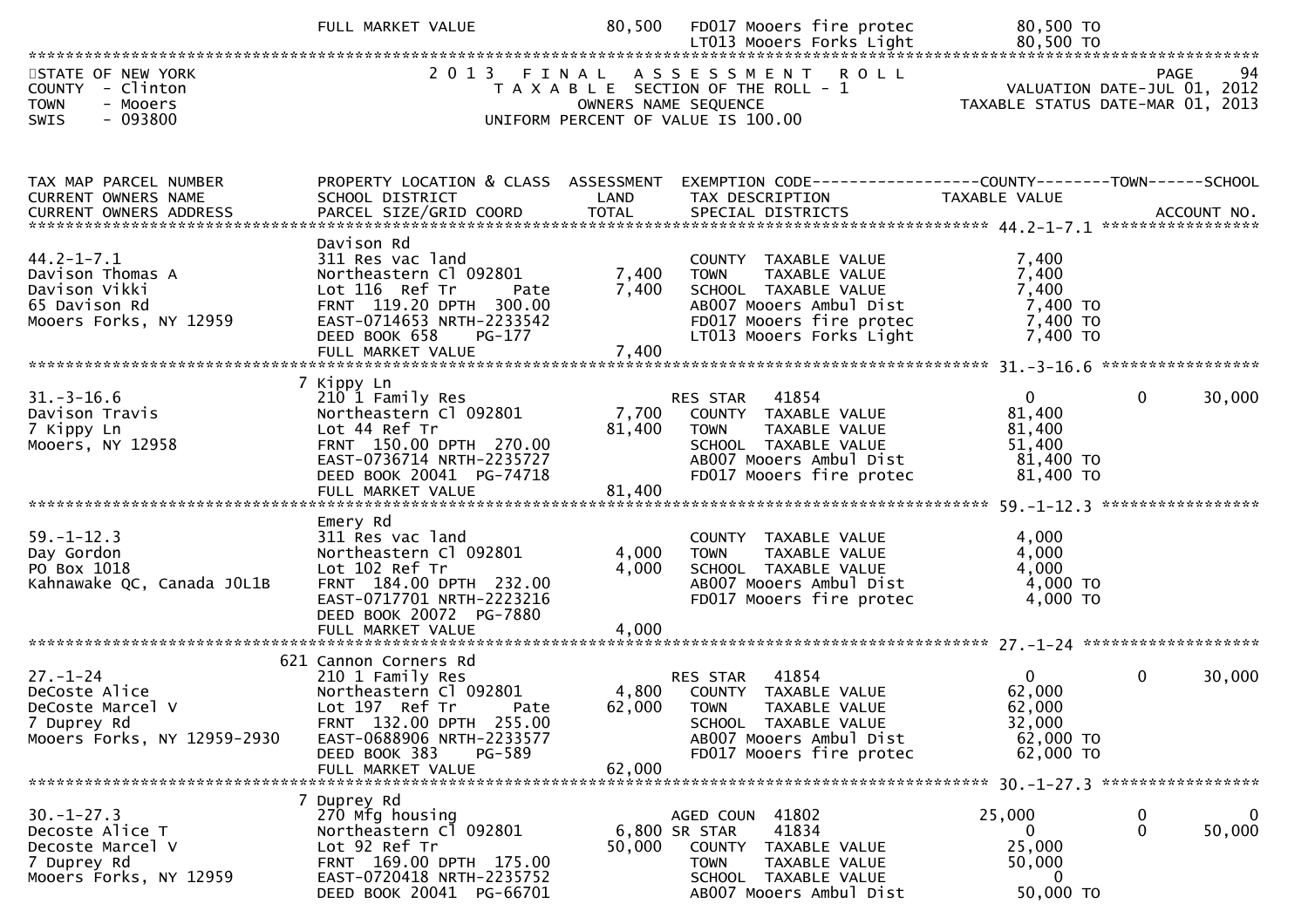|                                                                                                      | FULL MARKET VALUE                                                                                                                                                                                 | 50,000                       | FD017 Mooers fire protec                                                                                                                                                                              | 50,000 TO                                                                                |                                                  |
|------------------------------------------------------------------------------------------------------|---------------------------------------------------------------------------------------------------------------------------------------------------------------------------------------------------|------------------------------|-------------------------------------------------------------------------------------------------------------------------------------------------------------------------------------------------------|------------------------------------------------------------------------------------------|--------------------------------------------------|
| STATE OF NEW YORK<br>COUNTY - Clinton<br><b>TOWN</b><br>- Mooers<br>$-093800$<br><b>SWIS</b>         | 2 0 1 3                                                                                                                                                                                           | FINAL                        | ASSESSMENT ROLL<br>T A X A B L E SECTION OF THE ROLL - 1<br>OWNERS NAME SEQUENCE<br>UNIFORM PERCENT OF VALUE IS 100.00                                                                                | TAXABLE STATUS DATE-MAR 01, 2013                                                         | <b>PAGE</b><br>95<br>VALUATION DATE-JUL 01, 2012 |
| TAX MAP PARCEL NUMBER<br>CURRENT OWNERS NAME                                                         | PROPERTY LOCATION & CLASS ASSESSMENT<br>SCHOOL DISTRICT                                                                                                                                           | LAND                         | EXEMPTION CODE------------------COUNTY--------TOWN------SCHOOL<br>TAX DESCRIPTION                                                                                                                     | TAXABLE VALUE                                                                            |                                                  |
| $45. - 1 - 23.31$<br>DeCoste Bernadette<br>17 Garrand Rd<br>Mooers, NY 12958                         | 17 Garrand Rd<br>241 Rural res&ag<br>Northeastern Cl 092801<br>Lot 92 Ref Tr<br>ACRES 28.90<br>EAST-0723442 NRTH-2234831<br>DEED BOOK 619<br>PG-603                                               | 124,300                      | 86 PCT OF VALUE USED FOR EXEMPTION PURPOSES<br>AGED - ALL 41800<br>25,700 SR STAR<br>41834<br>COUNTY TAXABLE VALUE<br>TAXABLE VALUE<br><b>TOWN</b><br>SCHOOL TAXABLE VALUE<br>AB007 Mooers Ambul Dist | 53,449<br>$\overline{0}$<br>70,851<br>70,851<br>7,551<br>124,300 TO                      | 53,449<br>53,449<br>63,300<br>0                  |
| $45. - 1 - 23.52$<br>DeCoste Bernadette<br>17 Garrand Rd<br>Mooers, NY 12958                         | Tappin Rd<br>312 Vac w/imprv<br>Northeastern Cl 092801<br>Lot 91/92 Ref Tr<br>ACRES 3.90<br>EAST-0723752 NRTH-2233494<br>DEED BOOK 619<br>PG-603                                                  | 10,300<br>10,500             | COUNTY TAXABLE VALUE<br><b>TOWN</b><br>TAXABLE VALUE<br>SCHOOL TAXABLE VALUE<br>ABOO7 Mooers Ambul Dist<br>FD017 Mooers fire protec                                                                   | 10,500<br>10,500<br>10,500<br>10,500 TO<br>10,500 TO                                     |                                                  |
| $30. - 1 - 2$<br>DeCoste Brian A<br>2690 Route 11<br>Mooers, NY 12958                                | 257 Garrand Rd<br>210 1 Family Res<br>Northeastern Cl 092801<br>Lot 93 Ref Tr Patent<br>3.50<br><b>ACRES</b><br>EAST-0723578 NRTH-2240103<br>DEED BOOK 20112 PG-43657<br>FULL MARKET VALUE        | 10,000<br>105,000<br>105,000 | 41854<br>RES STAR<br>COUNTY TAXABLE VALUE<br>TAXABLE VALUE<br>TOWN<br>SCHOOL TAXABLE VALUE<br>AB007 Mooers Ambul Dist<br>FD017 Mooers fire protec                                                     | $\mathbf{0}$<br>105,000<br>105,000<br>75,000<br>105,000 TO<br>105,000 TO                 | $\mathbf 0$<br>30,000                            |
| $29. - 2 - 38.2$<br>DeCoste Daniel P<br>DeCoste Laurie A<br>17 Davison Rd<br>Mooers Forks, NY 12959  | Davison Rd<br>312 Vac w/imprv<br>Northeastern Cl 092801<br>Lot 99 Ref Tr<br><b>ACRES</b><br>4.00<br>EAST-0715791 NRTH-2234240<br>DEED BOOK 955<br>$PG-28$<br>FULL MARKET VALUE                    | 10,400<br>13,000<br>13,000   | COUNTY TAXABLE VALUE<br>TAXABLE VALUE<br><b>TOWN</b><br>SCHOOL TAXABLE VALUE<br>AB007 Mooers Ambul Dist<br>FD017 Mooers fire protec<br>LT013 Mooers Forks Light                                       | 13,000<br>13,000<br>13,000<br>13,000 TO<br>13,000 TO<br>13,000 TO                        |                                                  |
| $44.2 - 2 - 1$<br>DeCoste Daniel P<br>DeCoste Laurie<br>17 Davison Rd<br>Mooers Forks, NY 12959-9731 | 17 Davison Rd<br>210 1 Family Res<br>Northeastern Cl 092801<br>Lot 100 Ref Tr<br>Pate<br>2.10<br><b>ACRES</b><br>EAST-0715831 NRTH-2233567<br>DEED BOOK 800<br><b>PG-229</b><br>FULL MARKET VALUE | 13,700<br>120,300<br>120,300 | 41854<br>RES STAR<br>COUNTY TAXABLE VALUE<br><b>TOWN</b><br>TAXABLE VALUE<br>SCHOOL TAXABLE VALUE<br>AB007 Mooers Ambul Dist<br>FD017 Mooers fire protec<br>LT013 Mooers Forks Light                  | $\overline{0}$<br>120,300<br>120,300<br>90,300<br>120,300 TO<br>120,300 TO<br>120,300 TO | $\mathbf 0$<br>30,000                            |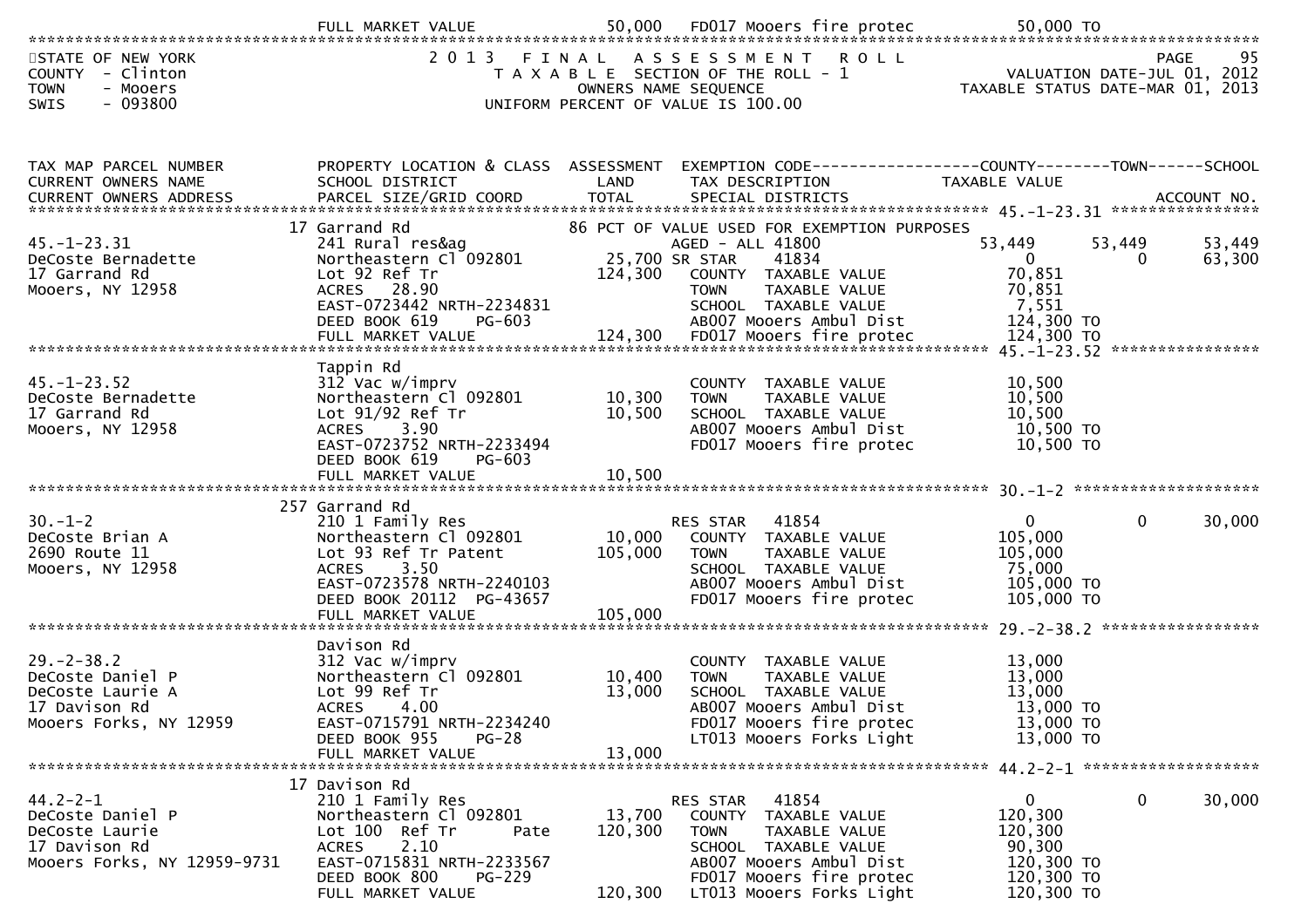| STATE OF NEW YORK<br>COUNTY - Clinton<br><b>TOWN</b><br>- Mooers | 2013 FINAL                                          |                      | A S S E S S M E N T<br><b>ROLL</b><br>T A X A B L E SECTION OF THE ROLL - 1<br>OWNERS NAME SEQUENCE | TAXABLE STATUS DATE-MAR 01, 2013 | <b>PAGE</b><br>VALUATION DATE-JUL 01, 2012 | 96          |
|------------------------------------------------------------------|-----------------------------------------------------|----------------------|-----------------------------------------------------------------------------------------------------|----------------------------------|--------------------------------------------|-------------|
| $-093800$<br><b>SWIS</b>                                         |                                                     |                      | UNIFORM PERCENT OF VALUE IS 100.00                                                                  |                                  |                                            |             |
|                                                                  |                                                     |                      |                                                                                                     |                                  |                                            |             |
| TAX MAP PARCEL NUMBER                                            | PROPERTY LOCATION & CLASS ASSESSMENT                |                      | EXEMPTION CODE-----------------COUNTY-------TOWN------SCHOOL                                        |                                  |                                            |             |
| <b>CURRENT OWNERS NAME</b><br><b>CURRENT OWNERS ADDRESS</b>      | SCHOOL DISTRICT<br>PARCEL SIZE/GRID COORD           | LAND<br><b>TOTAL</b> | TAX DESCRIPTION<br>SPECIAL DISTRICTS                                                                | TAXABLE VALUE                    |                                            | ACCOUNT NO. |
|                                                                  |                                                     |                      |                                                                                                     |                                  |                                            |             |
|                                                                  | Bush Rd                                             |                      |                                                                                                     |                                  |                                            |             |
| $12. - 1 - 17$                                                   | 322 Rural vac>10                                    |                      | COUNTY TAXABLE VALUE                                                                                | 24,600                           |                                            |             |
| Decoste Ellyas R<br>Mesec James                                  | Northeastern Cl 092801<br>Lot 176 Ref Tr<br>Pate    | 24,600<br>24,600     | <b>TOWN</b><br>TAXABLE VALUE<br>SCHOOL TAXABLE VALUE                                                | 24,600<br>24,600                 |                                            |             |
| 144 Dragoon Rd                                                   | ACRES 53.17                                         |                      | AB007 Mooers Ambul Dist                                                                             | 24,600 TO                        |                                            |             |
| Altona, NY 12910                                                 | EAST-0689706 NRTH-2246006                           |                      | FD017 Mooers fire protec                                                                            | 24,600 TO                        |                                            |             |
|                                                                  | DEED BOOK 99001 PG-11760                            |                      |                                                                                                     |                                  |                                            |             |
|                                                                  | FULL MARKET VALUE                                   | 24,600               |                                                                                                     |                                  |                                            |             |
|                                                                  | 2690 Rt 11                                          |                      |                                                                                                     |                                  |                                            |             |
| $45. - 1 - 23.322$                                               | 210 1 Family Res                                    |                      | 41854<br>RES STAR                                                                                   | $\mathbf{0}$                     | $\Omega$                                   | 30,000      |
| DeCoste Gary R                                                   | Northeastern Cl 092801                              | 6,600                | COUNTY TAXABLE VALUE                                                                                | 65,200                           |                                            |             |
| DeCoste Linda J                                                  | Lot 92 Ref Tr                                       | 65,200               | TAXABLE VALUE<br><b>TOWN</b>                                                                        | 65,200                           |                                            |             |
| 2690 Rt 11                                                       | BLA 20122/47094 & 47095                             |                      | SCHOOL TAXABLE VALUE                                                                                | 35,200                           |                                            |             |
| Mooers, NY 12958-9739                                            | FRNT 90.00 DPTH 199.60<br>EAST-0723404 NRTH-2234111 |                      | AB007 Mooers Ambul Dist<br>FD017 Mooers fire protec                                                 | 65,200 TO<br>65,200 TO           |                                            |             |
|                                                                  | DEED BOOK 762<br><b>PG-64</b>                       |                      |                                                                                                     |                                  |                                            |             |
|                                                                  |                                                     |                      |                                                                                                     |                                  |                                            |             |
|                                                                  | 1183 Cannon Corners Rd                              |                      |                                                                                                     |                                  |                                            |             |
| $12. - 1 - 21$                                                   | 112 Dairy farm                                      |                      | 10 YR AGR 41700                                                                                     | 19,200                           | 19,200                                     | 19,200      |
| Decoste Life Estate Helen                                        | Northeastern Cl 092801                              |                      | 109,700 AGRI DISTR 41720                                                                            | 5,302                            | 5,302                                      | 5,302       |
| Decoste Wayne J                                                  | Lot 199 Ref Tr<br>Pate                              |                      | 250,000 SR STAR<br>41834                                                                            | $\mathbf{0}$                     | 0                                          | 63,300      |
| 1183 Cannon Corners Rd                                           | ACRES 340.50                                        |                      | 41854<br>RES STAR                                                                                   | $\mathbf{0}$                     | $\mathbf{0}$                               | 30,000      |
| Mooers Forks, NY 12959                                           | EAST-0687120 NRTH-2245202                           |                      | 42100<br>483A EX                                                                                    | 2,700                            | 2,700                                      | 2,700       |
| MAY BE SUBJECT TO PAYMENT                                        | DEED BOOK 20102 PG-33728<br>FULL MARKET VALUE       | 250,000              | COUNTY TAXABLE VALUE<br><b>TOWN</b><br>TAXABLE VALUE                                                | 222,798<br>222,798               |                                            |             |
| UNDER AGDIST LAW TIL 2017                                        |                                                     |                      | SCHOOL TAXABLE VALUE                                                                                | 129,498                          |                                            |             |
|                                                                  |                                                     |                      | AB007 Mooers Ambul Dist                                                                             | 247,300 TO                       |                                            |             |
|                                                                  |                                                     |                      | 2,700 EX                                                                                            |                                  |                                            |             |
|                                                                  |                                                     |                      | FD017 Mooers fire protec<br>2.700 EX                                                                | 247,300 TO                       |                                            |             |
|                                                                  |                                                     |                      |                                                                                                     |                                  |                                            |             |
|                                                                  | 59 Timber Ln                                        |                      |                                                                                                     |                                  |                                            |             |
| $58. - 2 - 1$<br>DeCoste Life Estate Marie E                     | 210 1 Family Res<br>093601                          |                      | COUNTY TAXABLE VALUE                                                                                | 55,000                           |                                            |             |
| DeCoste Mark Amasa                                               | N Adirondack<br>Lot 167 Ref Tr<br>Pate              | 11,400<br>55,000     | <b>TOWN</b><br>TAXABLE VALUE<br>SCHOOL TAXABLE VALUE                                                | 55,000<br>55,000                 |                                            |             |
| 1129 Plank Rd                                                    | 8.30<br><b>ACRES</b>                                |                      | AB007 Mooers Ambul Dist                                                                             | 55,000 TO                        |                                            |             |
| Ellenburg Depot, NY 12935                                        | EAST-0694883 NRTH-2219389                           |                      | FD017 Mooers fire protec                                                                            | 55,000 TO                        |                                            |             |
|                                                                  | DEED BOOK 20112 PG-37613                            |                      |                                                                                                     |                                  |                                            |             |
|                                                                  | FULL MARKET VALUE                                   | 55,000               |                                                                                                     |                                  |                                            |             |
| STATE OF NEW YORK                                                | 2 0 1 3                                             | FINAL                | ASSESSMENT<br>R O L L                                                                               |                                  | <b>PAGE</b>                                | 97          |
| COUNTY - Clinton                                                 |                                                     |                      | T A X A B L E SECTION OF THE ROLL - 1                                                               |                                  | VALUATION DATE-JUL 01, 2012                |             |
| <b>TOWN</b><br>- Mooers                                          |                                                     |                      | OWNERS NAME SEQUENCE                                                                                | TAXABLE STATUS DATE-MAR 01, 2013 |                                            |             |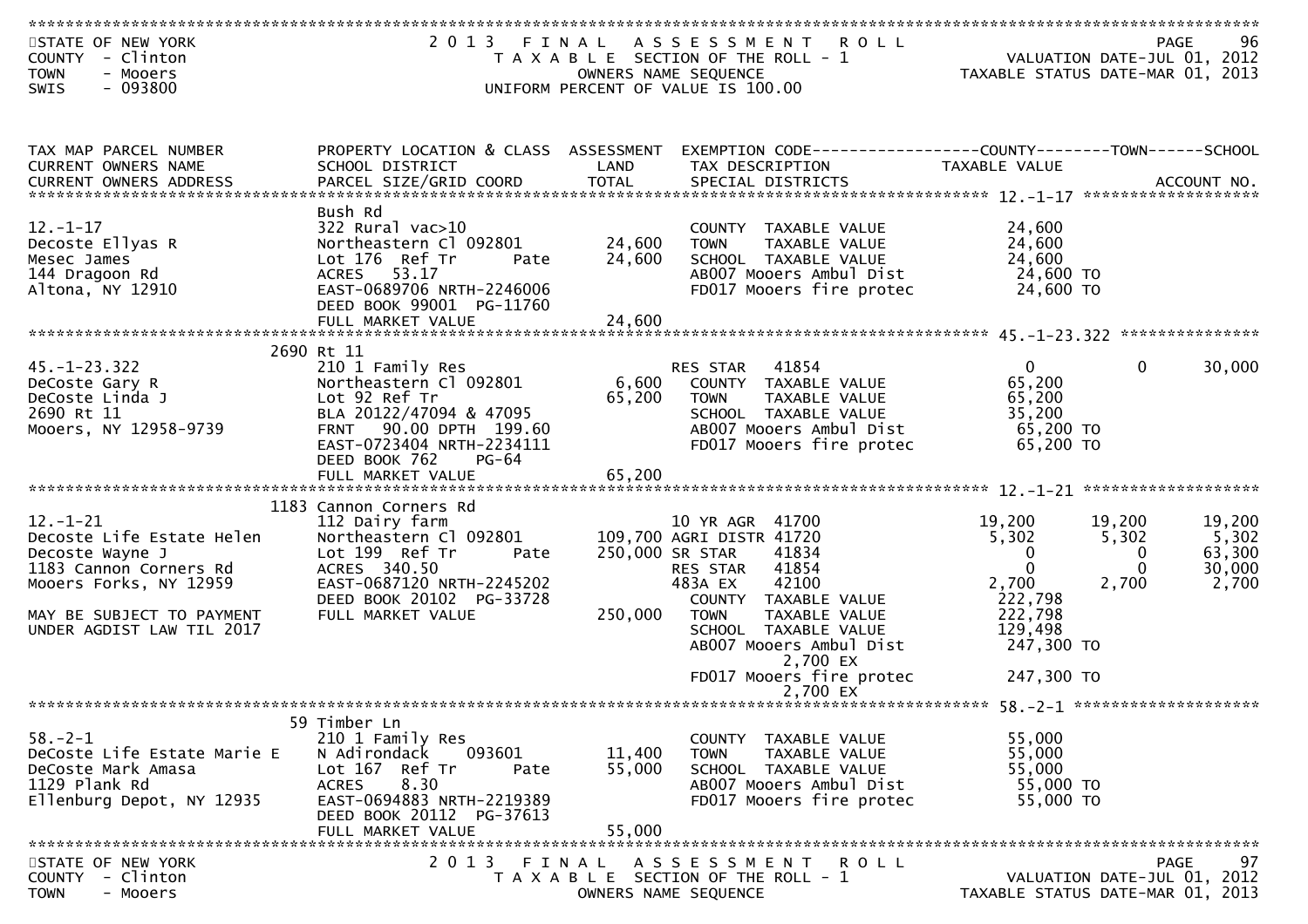| TAX MAP PARCEL NUMBER<br>CURRENT OWNERS NAME                                                  | PROPERTY LOCATION & CLASS ASSESSMENT<br>SCHOOL DISTRICT                                                                                                                                         | LAND               | EXEMPTION CODE-----------------COUNTY--------TOWN------SCHOOL<br>TAX DESCRIPTION                                                                                                | TAXABLE VALUE                                                                             |              |        |
|-----------------------------------------------------------------------------------------------|-------------------------------------------------------------------------------------------------------------------------------------------------------------------------------------------------|--------------------|---------------------------------------------------------------------------------------------------------------------------------------------------------------------------------|-------------------------------------------------------------------------------------------|--------------|--------|
| CURRENT OWNERS ADDRESS                                                                        |                                                                                                                                                                                                 |                    |                                                                                                                                                                                 |                                                                                           |              |        |
| $61. - 1 - 12.5$<br>Decoste Lindsay J<br>459 Angelville Rd<br>Mooers, NY 12958                | 459 Angelville Rd<br>270 Mfg housing<br>Northeastern Cl 092801<br>Lot 34 Ref Tr<br>2.00 BANK<br>080<br><b>ACRES</b><br>EAST-0741114 NRTH-2222024                                                | 8,700<br>46,000    | 41854<br>RES STAR<br>COUNTY TAXABLE VALUE<br><b>TOWN</b><br>TAXABLE VALUE<br>SCHOOL TAXABLE VALUE<br>AB007 Mooers Ambul Dist                                                    | $\mathbf{0}$<br>46,000<br>46,000<br>16,000<br>46,000 TO                                   | $\mathbf{0}$ | 30,000 |
|                                                                                               | DEED BOOK 20072 PG-9871                                                                                                                                                                         |                    | FD017 Mooers fire protec                                                                                                                                                        | 46,000 TO                                                                                 |              |        |
|                                                                                               | 855 Hemmingford Rd                                                                                                                                                                              |                    |                                                                                                                                                                                 |                                                                                           |              |        |
| $30.19 - 1 - 1$<br>DeCoste Marvin<br>DeCoste Lynn<br>855 Hemmingford Rd<br>Mooers, NY 12958   | 210 1 Family Res<br>Northeastern Cl 092801<br>Lot 75 Ref Tr<br>Pate<br>FRNT 143.00 DPTH 172.75<br>EAST-0728251 NRTH-2235393<br>DEED BOOK 876<br>PG-131<br>FULL MARKET VALUE                     | 130,700<br>130,700 | 41854<br>RES STAR<br>7,100 COUNTY TAXABLE VALUE<br>TAXABLE VALUE<br>TOWN<br>SCHOOL TAXABLE VALUE<br>AB007 Mooers Ambul Dist<br>FD017 Mooers fire protec<br>LTO33 Mooers Light 2 | $\overline{0}$<br>130,700<br>130,700<br>100,700<br>130,700 TO<br>130,700 TO<br>130,700 TO | $\mathbf{0}$ | 30,000 |
|                                                                                               |                                                                                                                                                                                                 |                    |                                                                                                                                                                                 |                                                                                           |              |        |
| $30.19 - 1 - 2$<br>DeCoste Marvin<br>DeCoste Lynn<br>855 Hemmingford Rd<br>Mooers, NY 12958   | Hemmingford Rd<br>311 Res vac land<br>Northeastern Cl 092801<br>Lot 75 Ref Tr<br>Pate<br>FRNT 96.00 DPTH 167.75<br>EAST-0728255 NRTH-2235273<br>DEED BOOK 876<br><b>PG-131</b>                  | 6,500<br>6,500     | COUNTY TAXABLE VALUE<br><b>TAXABLE VALUE</b><br><b>TOWN</b><br>SCHOOL TAXABLE VALUE<br>AB007 Mooers Ambul Dist<br>FD017 Mooers fire protec<br>LT033 Mooers Light 2              | 6,500<br>6,500<br>6,500<br>6,500 TO<br>6,500 TO<br>6,500 TO                               |              |        |
| $12.-1-12.2$<br>DeCoste Miles J<br>DeCoste Jayne F<br>404 Nephew Rd<br>Mooers Forks, NY 12959 | 404 Nephew Rd<br>240 Rural res<br>Northeastern Cl 092801<br>Lot 176 Ref Tr<br>Also Title Deed Bk 896 Pg<br>ACRES 20.00<br>EAST-0692422 NRTH-2244377<br>DEED BOOK 774<br>PG-187                  | 15,600<br>135,000  | RES STAR 41854<br>COUNTY TAXABLE VALUE<br><b>TOWN</b><br>TAXABLE VALUE<br>SCHOOL TAXABLE VALUE<br>AB007 Mooers Ambul Dist<br>FD017 Mooers fire protec                           | $\overline{0}$<br>135,000<br>135,000<br>105,000<br>135,000 TO<br>135,000 TO               | $\mathbf{0}$ | 30,000 |
|                                                                                               |                                                                                                                                                                                                 |                    |                                                                                                                                                                                 |                                                                                           |              |        |
| $29. - 2 - 28.3$<br>Decoste Tammy L<br>2942 Rt 11<br>PO Box 46<br>Mooers, NY 12958            | 2942 Rt 11<br>210 1 Family Res<br>Northeastern Cl 092801<br>Lot 99 Ref Tr Patent<br>FRNT 271.00 DPTH 127.00<br>EAST-0717738 NRTH-2234635<br>DEED BOOK 855<br><b>PG-230</b><br>FULL MARKET VALUE | 81,000<br>81,000   | 41854<br>RES STAR<br>7,200 COUNTY TAXABLE VALUE<br>TAXABLE VALUE<br><b>TOWN</b><br>SCHOOL TAXABLE VALUE<br>AB007 Mooers Ambul Dist<br>FD017 Mooers fire protec                  | 0<br>81,000<br>81,000<br>51,000<br>81,000 TO<br>81,000 TO                                 | $\mathbf{0}$ | 30,000 |
| STATE OF NEW YORK                                                                             |                                                                                                                                                                                                 |                    | 2013 FINAL ASSESSMENT ROLL                                                                                                                                                      |                                                                                           | <b>PAGE</b>  | 98     |
| COUNTY - Clinton                                                                              |                                                                                                                                                                                                 |                    | T A X A B L E SECTION OF THE ROLL - 1                                                                                                                                           | VALUATION DATE-JUL 01, 2012                                                               |              |        |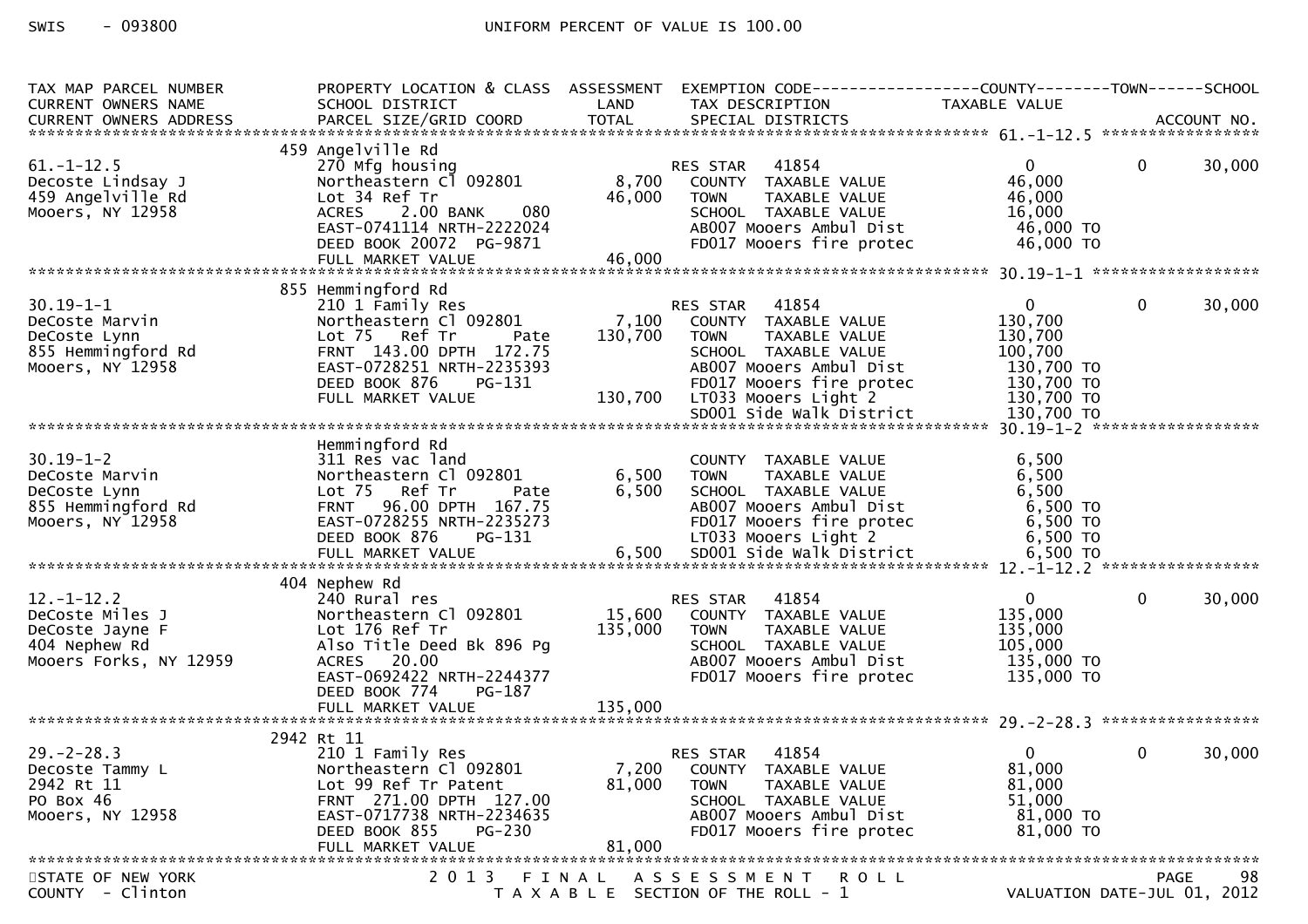| TAX MAP PARCEL NUMBER                     |                                                  |              | PROPERTY LOCATION & CLASS ASSESSMENT EXEMPTION CODE----------------COUNTY--------TOWN------SCHOOL |                     |                   |
|-------------------------------------------|--------------------------------------------------|--------------|---------------------------------------------------------------------------------------------------|---------------------|-------------------|
| CURRENT OWNERS NAME                       | SCHOOL DISTRICT                                  | LAND         | TAX DESCRIPTION                                                                                   | TAXABLE VALUE       |                   |
| <b>CURRENT OWNERS ADDRESS</b>             | PARCEL SIZE/GRID COORD                           | <b>TOTAL</b> | SPECIAL DISTRICTS                                                                                 |                     | ACCOUNT NO.       |
|                                           |                                                  |              |                                                                                                   |                     |                   |
|                                           | 10 Miller Rd                                     |              |                                                                                                   |                     |                   |
| $30. - 1 - 21.4$                          | 270 Mfg housing                                  |              | COUNTY TAXABLE VALUE                                                                              | 18,900              |                   |
| DeCoste Tina A                            | Northeastern Cl 092801                           | 6,300        | TAXABLE VALUE<br><b>TOWN</b>                                                                      | 18,900              |                   |
| 10 Miller Rd                              | Lot 92 Ref Tr Patent                             | 18,900       | SCHOOL TAXABLE VALUE                                                                              | 18,900              |                   |
| Mooers Forks, NY 12959                    | FRNT 410.00 DPTH 94.00                           |              | AB007 Mooers Ambul Dist                                                                           | 18,900 TO           |                   |
|                                           | EAST-0720312 NRTH-2235907                        |              | FD017 Mooers fire protec                                                                          | $18,900$ TO         |                   |
|                                           | DEED BOOK 757<br>PG-90                           |              |                                                                                                   |                     |                   |
|                                           | FULL MARKET VALUE                                | 18,900       |                                                                                                   |                     |                   |
|                                           |                                                  |              |                                                                                                   |                     |                   |
|                                           | Rt 11                                            |              |                                                                                                   |                     |                   |
| $57. - 2 - 4$                             | 311 Res vac land                                 |              | COUNTY TAXABLE VALUE                                                                              | 5,200               |                   |
| Decoste Victor J                          | N Adirondack<br>093601                           | 5,200        | <b>TOWN</b><br>TAXABLE VALUE                                                                      | 5,200               |                   |
| 7 Elizabeth St<br>So Burlington, VT 05403 | Lot 182 Ref Tr<br>Pate<br>FRNT 68.00 DPTH 240.00 | 5,200        | SCHOOL TAXABLE VALUE<br>AB007 Mooers Ambul Dist                                                   | 5,200<br>$5,200$ TO |                   |
|                                           | EAST-0690701 NRTH-2218722                        |              | FD017 Mooers fire protec                                                                          | $5,200$ TO          |                   |
|                                           | DEED BOOK 98001 PG-00170                         |              |                                                                                                   |                     |                   |
|                                           | FULL MARKET VALUE                                | 5,200        |                                                                                                   |                     |                   |
|                                           |                                                  |              |                                                                                                   |                     |                   |
|                                           | 928 Bush Rd                                      |              |                                                                                                   |                     |                   |
| $12 - 1 - 2$                              | 312 Vac w/imprv                                  |              | AGRI DISTR 41720                                                                                  | $\mathbf{0}$        | $\Omega$<br>0     |
| Decoste Wayne                             | Northeastern Cl 092801                           | 110,500      | COUNTY TAXABLE VALUE                                                                              | 113,000             |                   |
| Decoste Julie A                           | Lot 200 Ref Tr<br>Pate                           | 113,000      | TAXABLE VALUE<br><b>TOWN</b>                                                                      | 113,000             |                   |
| 1183 Cannon Corners Rd                    | ACRES 333.70                                     |              | SCHOOL TAXABLE VALUE                                                                              | 113,000             |                   |
| Mooers Forks, NY 12959                    | EAST-0687852 NRTH-2246189                        |              | AB007 Mooers Ambul Dist                                                                           | 113,000 TO          |                   |
|                                           | DEED BOOK 20072 PG-2695                          |              | FD017 Mooers fire protec                                                                          | 113,000 TO          |                   |
| MAY BE SUBJECT TO PAYMENT                 | FULL MARKET VALUE                                | 113,000      |                                                                                                   |                     |                   |
| UNDER AGDIST LAW TIL 2017                 |                                                  |              |                                                                                                   |                     |                   |
|                                           |                                                  |              |                                                                                                   |                     |                   |
|                                           | 2390 Rt 11                                       |              |                                                                                                   |                     |                   |
| $30.20 - 2 - 8$                           | 210 1 Family Res                                 |              | 41854<br>RES STAR                                                                                 | $\mathbf{0}$        | 30,000<br>0       |
| Delaney Terry R                           | Northeastern Cl 092801                           | 8,900        | COUNTY TAXABLE VALUE                                                                              | 98,800              |                   |
| Delaney Karen E                           | Lot 68<br>Ref Tr<br>Pate                         | 98,800       | <b>TOWN</b><br>TAXABLE VALUE                                                                      | 98,800              |                   |
| 2390 Champlain St                         | 1.60<br><b>ACRES</b>                             |              | SCHOOL TAXABLE VALUE                                                                              | 68.800              |                   |
| Mooers, NY 12958                          | EAST-0729967 NRTH-2234662                        |              | AB007 Mooers Ambul Dist                                                                           | 98,800 TO           |                   |
|                                           | DEED BOOK 639<br>PG-1118                         |              | FD017 Mooers fire protec                                                                          | 98,800 TO           |                   |
|                                           | FULL MARKET VALUE                                | 98,800       | LTO33 Mooers Light 2                                                                              | 98,800 TO           |                   |
|                                           |                                                  |              | SD001 Side Walk District                                                                          | 98,800 TO           |                   |
|                                           |                                                  |              |                                                                                                   |                     |                   |
|                                           | Gilbert Rd                                       |              |                                                                                                   |                     |                   |
| $45. - 2 - 5.1$                           | $322$ Rural vac $>10$                            |              | COUNTY TAXABLE VALUE                                                                              | 14,700              |                   |
| Delaney Terry R                           | Northeastern Cl 092801                           | 14,700       | TAXABLE VALUE<br><b>TOWN</b>                                                                      | 14,700              |                   |
| Delaney Karen E                           | Lot 67<br>Ref Tr<br>Pate                         | 14,700       | SCHOOL TAXABLE VALUE                                                                              | 14.700              |                   |
| 2390 Rt 11                                | 17.90<br><b>ACRES</b>                            |              | AB007 Mooers Ambul Dist                                                                           | 14,700 TO           |                   |
| Mooers, NY 12958                          | EAST-0729170 NRTH-2232192                        |              | FD017 Mooers fire protec                                                                          | 14,700 TO           |                   |
|                                           | DEED BOOK 20092 PG-26848                         |              | LT033 Mooers Light 2                                                                              | 14,700 TO           |                   |
|                                           |                                                  |              |                                                                                                   |                     |                   |
| STATE OF NEW YORK                         | 2 0 1 3                                          | FINAL        |                                                                                                   |                     | 99<br><b>PAGE</b> |
|                                           |                                                  |              | ASSESSMENT ROLL                                                                                   |                     |                   |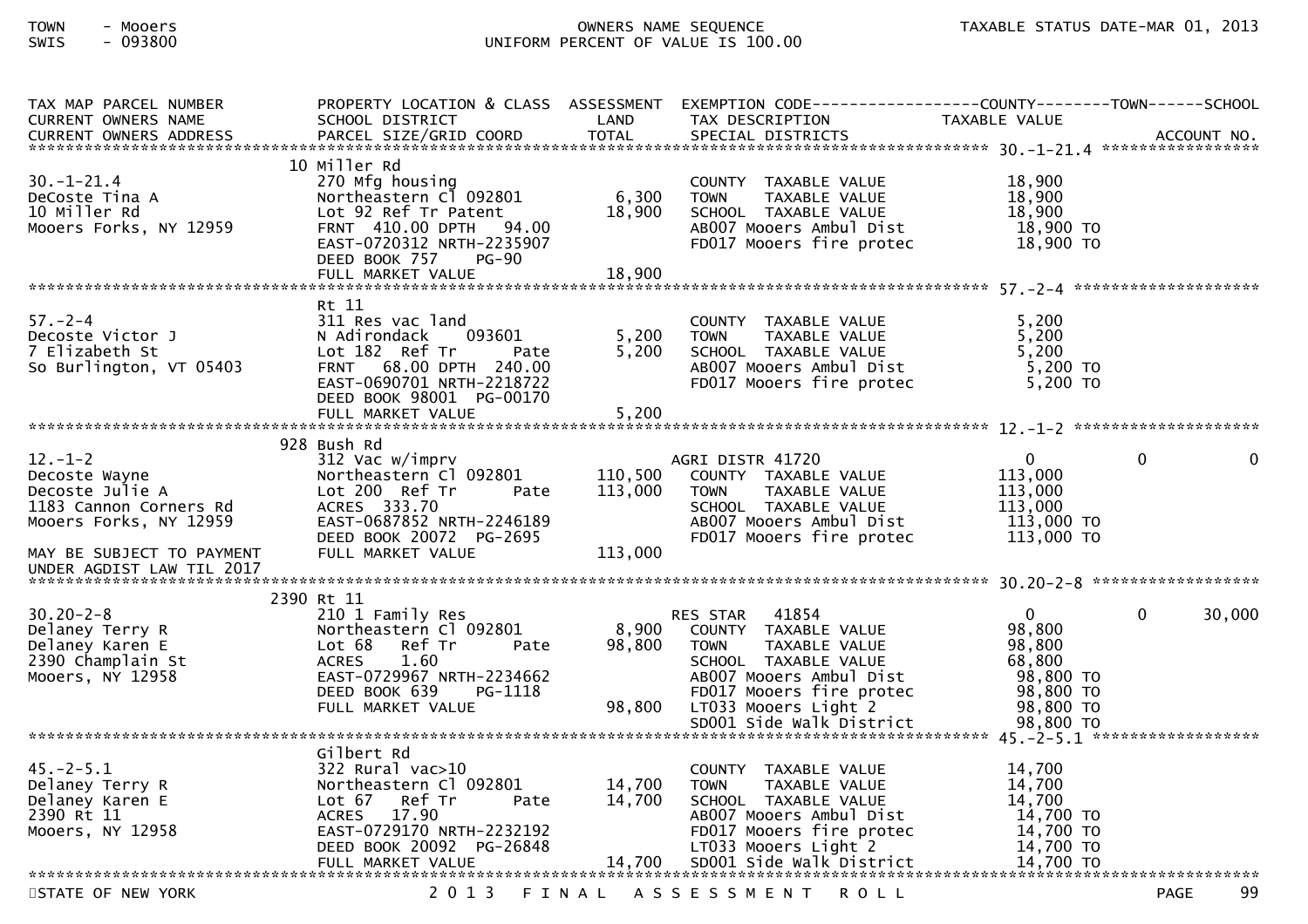| <b>COUNTY</b> | Clintor    |
|---------------|------------|
| <b>TOWN</b>   | Mooers     |
| CUTC          | . no s o n |

| TAX MAP PARCEL NUMBER              |                                  |         | PROPERTY LOCATION & CLASS ASSESSMENT EXEMPTION CODE---------------COUNTY-------TOWN------SCHOOL |                |          |        |
|------------------------------------|----------------------------------|---------|-------------------------------------------------------------------------------------------------|----------------|----------|--------|
| <b>CURRENT OWNERS NAME</b>         | SCHOOL DISTRICT                  | LAND    | TAX DESCRIPTION                                                                                 | TAXABLE VALUE  |          |        |
|                                    |                                  |         |                                                                                                 |                |          |        |
|                                    |                                  |         |                                                                                                 |                |          |        |
|                                    | Emery Rd                         |         |                                                                                                 |                |          |        |
| $44. -2 - 12.121$                  | 312 Vac w/imprv                  |         | COUNTY TAXABLE VALUE                                                                            | 21,900         |          |        |
| Delong Karl                        | Northeastern Cl 092801           | 20,900  | TAXABLE VALUE<br><b>TOWN</b>                                                                    | 21,900         |          |        |
| 264 Emery Rd                       | Lot 101 Ref Tract                | 21,900  | SCHOOL TAXABLE VALUE                                                                            | 21,900         |          |        |
| Mooers Forks, NY 12959             | ACRES 19.20                      |         | AB007 Mooers Ambul Dist                                                                         | 21,900 TO      |          |        |
|                                    | EAST-0718680 NRTH-2228778        |         | FD017 Mooers fire protec                                                                        | 21,900 TO      |          |        |
|                                    | DEED BOOK 20031 PG-54411         |         |                                                                                                 |                |          |        |
|                                    | FULL MARKET VALUE                | 21,900  |                                                                                                 |                |          |        |
|                                    |                                  |         |                                                                                                 |                |          |        |
|                                    | 264 Emery Rd                     |         |                                                                                                 |                |          |        |
| $44. -2 - 12.122$                  | 210 1 Family Res                 |         | RES STAR 41854                                                                                  | $\mathbf{0}$   | $\Omega$ | 30,000 |
| Delong Karl E                      | Northeastern Cl 092801           | 7,900   | COUNTY TAXABLE VALUE                                                                            | 55,000         |          |        |
| Delong Lisa S                      | Lot 101 Ref Tr                   | 55,000  | <b>TOWN</b><br>TAXABLE VALUE                                                                    | 55,000         |          |        |
| 264 Emery Rd                       | FRNT 185.00 DPTH 208.00          |         | SCHOOL TAXABLE VALUE                                                                            | 25,000         |          |        |
| Mooers Forks, NY 12959             | EAST-0717607 NRTH-2228643        |         | AB007 Mooers Ambul Dist                                                                         | 55,000 TO      |          |        |
|                                    | DEED BOOK 941<br>PG-268          |         | FD017 Mooers fire protec                                                                        | 55,000 TO      |          |        |
|                                    |                                  |         |                                                                                                 |                |          |        |
|                                    |                                  |         |                                                                                                 |                |          |        |
|                                    | 2391 Rt 11                       |         |                                                                                                 |                |          |        |
| $30.20 - 3 - 2$                    | 210 1 Family Res                 |         | RES STAR 41854                                                                                  | $\overline{0}$ | $\Omega$ | 30,000 |
| Delong Kurt                        | Northeastern Cl 092801           | 8,300   | COUNTY TAXABLE VALUE                                                                            | 97,000         |          |        |
| 2391 Champlain St                  | Lot 68 Ref Tr<br>Pate            | 97,000  | TAXABLE VALUE<br><b>TOWN</b>                                                                    | 97,000         |          |        |
| Mooers, NY 12958                   | 1.20 BANK<br>080<br><b>ACRES</b> |         | SCHOOL TAXABLE VALUE                                                                            | 67,000         |          |        |
|                                    | EAST-0730265 NRTH-2234577        |         | AB007 Mooers Ambul Dist                                                                         | 97,000 TO      |          |        |
|                                    | DEED BOOK 616<br><b>PG-418</b>   |         | FD017 Mooers fire protec                                                                        | 97,000 TO      |          |        |
|                                    | FULL MARKET VALUE                | 97,000  | LT033 Mooers Light 2                                                                            | 97,000 TO      |          |        |
|                                    |                                  |         |                                                                                                 |                |          |        |
|                                    |                                  |         |                                                                                                 |                |          |        |
|                                    |                                  |         |                                                                                                 |                |          |        |
| $57. - 3 - 6$                      | 4468 Rt 11                       |         |                                                                                                 |                |          |        |
|                                    | 270 Mfg housing                  |         | COUNTY TAXABLE VALUE                                                                            | 27,400         |          |        |
| DeLong Kurt J                      | N Adirondack<br>093601           | 5,700   | TAXABLE VALUE<br><b>TOWN</b>                                                                    | 27,400         |          |        |
| Decong Kurt J<br>2391 Champlain St | Lot 193 Ref Tr<br>Pate           | 27,400  | SCHOOL TAXABLE VALUE                                                                            | 27,400         |          |        |
| Mooers, NY 12958                   | FRNT 325.00 DPTH 114.00          |         | AB007 Mooers Ambul Dist                                                                         | 27,400 TO      |          |        |
|                                    | ACRES 1.98                       |         | FD017 Mooers fire protec                                                                        | 27,400 TO      |          |        |
|                                    | EAST-0687049 NRTH-2217955        |         |                                                                                                 |                |          |        |
|                                    | DEED BOOK 779<br><b>PG-200</b>   |         |                                                                                                 |                |          |        |
|                                    | FULL MARKET VALUE                | 27,400  |                                                                                                 |                |          |        |
|                                    |                                  |         |                                                                                                 |                |          |        |
|                                    | 2568 Rt 11                       |         |                                                                                                 |                |          |        |
| $30.19 - 1 - 23.3$                 | 486 Mini-mart                    |         | COUNTY TAXABLE VALUE                                                                            | 225,000        |          |        |
| Deneault Michael J                 | Northeastern Cl 092801           | 12,200  | TAXABLE VALUE<br><b>TOWN</b>                                                                    | 225,000        |          |        |
| Deneault Lynn P                    | Lot 75 Ref Tr                    | 225,000 | SCHOOL TAXABLE VALUE                                                                            | 225,000        |          |        |
| PO Box 108                         | ACRES<br>1.27                    |         | AB007 Mooers Ambul Dist                                                                         | 225,000 TO     |          |        |
| Mooers, NY 12958                   | EAST-0726322 NRTH-2233874        |         | FD017 Mooers fire protec                                                                        | 225,000 TO     |          |        |
|                                    | DEED BOOK 20031 PG-64199         |         | LT033 Mooers Light 2                                                                            | 225,000 TO     |          |        |
|                                    | FULL MARKET VALUE                |         | 225,000 SD001 Side Walk District                                                                | 225,000 TO     |          |        |
|                                    |                                  |         |                                                                                                 |                |          |        |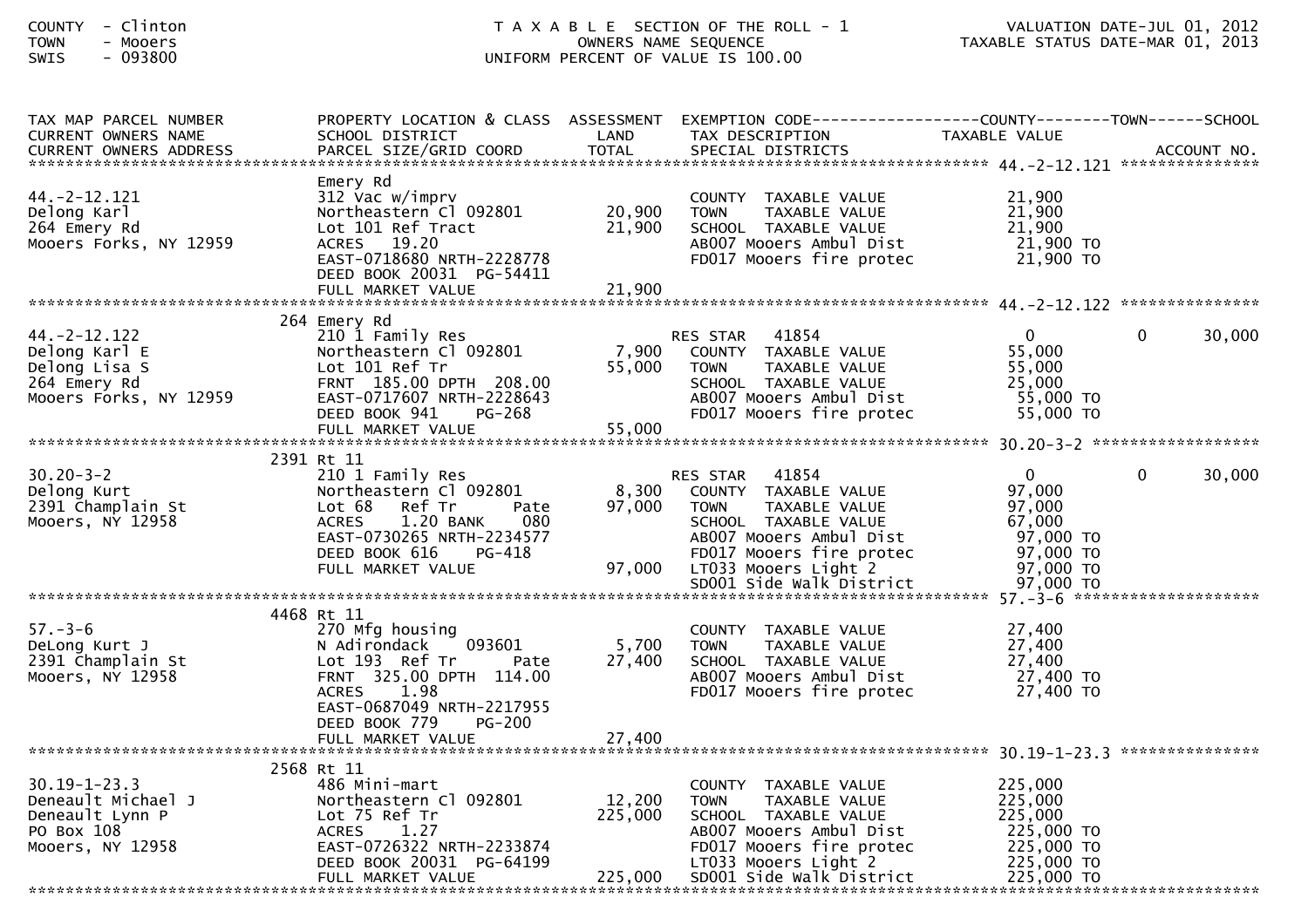| STATE OF NEW YORK<br>- Clinton<br><b>COUNTY</b><br><b>TOWN</b><br>- Mooers<br>$-093800$<br><b>SWIS</b>                          | 2013 FINAL                                                                                                                                                                              |                            | A S S E S S M E N T R O L L<br>T A X A B L E SECTION OF THE ROLL - 1<br>OWNERS NAME SEQUENCE<br>UNIFORM PERCENT OF VALUE IS 100.00                           | VALUATION DATE-JUL 01, 2012<br>TAXABLE STATUS DATE-MAR 01, 2013        | 100<br><b>PAGE</b>     |
|---------------------------------------------------------------------------------------------------------------------------------|-----------------------------------------------------------------------------------------------------------------------------------------------------------------------------------------|----------------------------|--------------------------------------------------------------------------------------------------------------------------------------------------------------|------------------------------------------------------------------------|------------------------|
| TAX MAP PARCEL NUMBER<br>CURRENT OWNERS NAME                                                                                    | PROPERTY LOCATION & CLASS ASSESSMENT<br>SCHOOL DISTRICT<br><b>Example 2018 LAND</b>                                                                                                     |                            | EXEMPTION CODE-----------------COUNTY--------TOWN------SCHOOL<br>TAX DESCRIPTION                                                                             | TAXABLE VALUE                                                          |                        |
| $30.19 - 1 - 23.6$<br>Deneault Michael J<br>Deneault Lynn P<br>PO Box 278<br>Mooers, NY 12958                                   | 2572 Rt 11<br>457 Small Retail<br>Northeastern Cl 092801<br>Lot 75 Ref Tr<br>Pate<br><b>ACRES</b><br>1.01<br>EAST-0726314 NRTH-2234062<br>DEED BOOK 20112 PG-40350                      | 5,000<br>65,000            | COUNTY TAXABLE VALUE<br><b>TOWN</b><br>TAXABLE VALUE<br>SCHOOL TAXABLE VALUE<br>AB007 Mooers Ambul Dist<br>FD017 Mooers fire protec<br>LT033 Mooers Light 2  | 65,000<br>65,000<br>65,000<br>65,000 TO<br>65,000 TO<br>65,000 TO      |                        |
|                                                                                                                                 | 1463 Lavalley Rd                                                                                                                                                                        |                            |                                                                                                                                                              |                                                                        |                        |
| $31. -4 - 15.111$<br>Mooers, NY 12958                                                                                           | 210 1 Family Res<br>Northeastern Cl 092801<br>Lot 45 Ref Tr<br><b>ACRES</b><br>1.30<br>EAST-0734331 NRTH-2233253                                                                        | 16,200<br>91,300           | 41854<br>RES STAR<br>COUNTY TAXABLE VALUE<br>TAXABLE VALUE<br><b>TOWN</b><br>SCHOOL TAXABLE VALUE<br>AB007 Mooers Ambul Dist                                 | $\overline{0}$<br>91,300<br>91,300<br>61,300<br>91,300 то<br>91,300 то | $\mathbf{0}$<br>30,000 |
|                                                                                                                                 |                                                                                                                                                                                         |                            |                                                                                                                                                              |                                                                        |                        |
| $45. - 2 - 10.2$<br>43.-2-10.2<br>Deneault Michel<br>Deneault Lynn<br>657 Rt 22<br>PO Box 108<br>PO Box 108<br>Mooers, NY 12958 | 657 Rt 22<br>210 1 Family Res<br>Northeastern Cl 092801<br>Lot 67 Ref Tr<br>ACRES 1.40<br>EAST-0730370 NRTH-2230727<br>DEED BOOK 947<br>PG-313                                          | 83,200                     | RES STAR 41854<br>11,200 COUNTY TAXABLE VALUE<br><b>TOWN</b><br>TAXABLE VALUE<br>SCHOOL TAXABLE VALUE<br>AB007 Mooers Ambul Dist<br>FD017 Mooers fire protec | $\overline{0}$<br>83,200<br>83,200<br>53,200<br>83,200 TO<br>83,200 TO | $\mathbf 0$<br>30,000  |
|                                                                                                                                 |                                                                                                                                                                                         |                            |                                                                                                                                                              |                                                                        |                        |
| 44.-1-17<br>Dennehy Margaret<br>Attn: John F Dennehy<br>28 No Country Rd<br>Mount Sinai, NY 11766                               | Rt 11<br>311 Res vac land<br>Northeastern Cl 092801<br>Lot 116 Ref Tr<br>FRNT 50.00 DPTH 20.00<br>EAST-0712195 NRTH-2229511<br>DEED BOOK 558<br><b>PG-677</b>                           | $500$<br>500               | COUNTY TAXABLE VALUE<br><b>TOWN</b><br>TAXABLE VALUE<br>SCHOOL TAXABLE VALUE<br>AB007 Mooers Ambul Dist<br>FD017 Mooers fire protec                          | 500<br>500<br>500<br>500 TO<br>500 TO                                  |                        |
|                                                                                                                                 | FULL MARKET VALUE                                                                                                                                                                       | 500                        |                                                                                                                                                              |                                                                        |                        |
| $62 - 2 - 5.21$<br>Dennin Gregory<br>69 Mirror Lake Dr<br>Lake Placid, NY 12946                                                 | 154 Angelville Rd<br>240 Rural res<br>Northeastern Cl 092801<br>Ref Tr<br>Lot $24$<br>Pate<br>ACRES 26.00<br>EAST-0745296 NRTH-2217370<br>DEED BOOK 20041 PG-73318<br>FULL MARKET VALUE | 26,200<br>35,000<br>35,000 | COUNTY TAXABLE VALUE<br><b>TOWN</b><br>TAXABLE VALUE<br>SCHOOL TAXABLE VALUE<br>AB007 Mooers Ambul Dist<br>FD017 Mooers fire protec                          | 35,000<br>35,000<br>35,000<br>35,000 TO<br>35,000 TO                   |                        |
|                                                                                                                                 |                                                                                                                                                                                         |                            |                                                                                                                                                              |                                                                        |                        |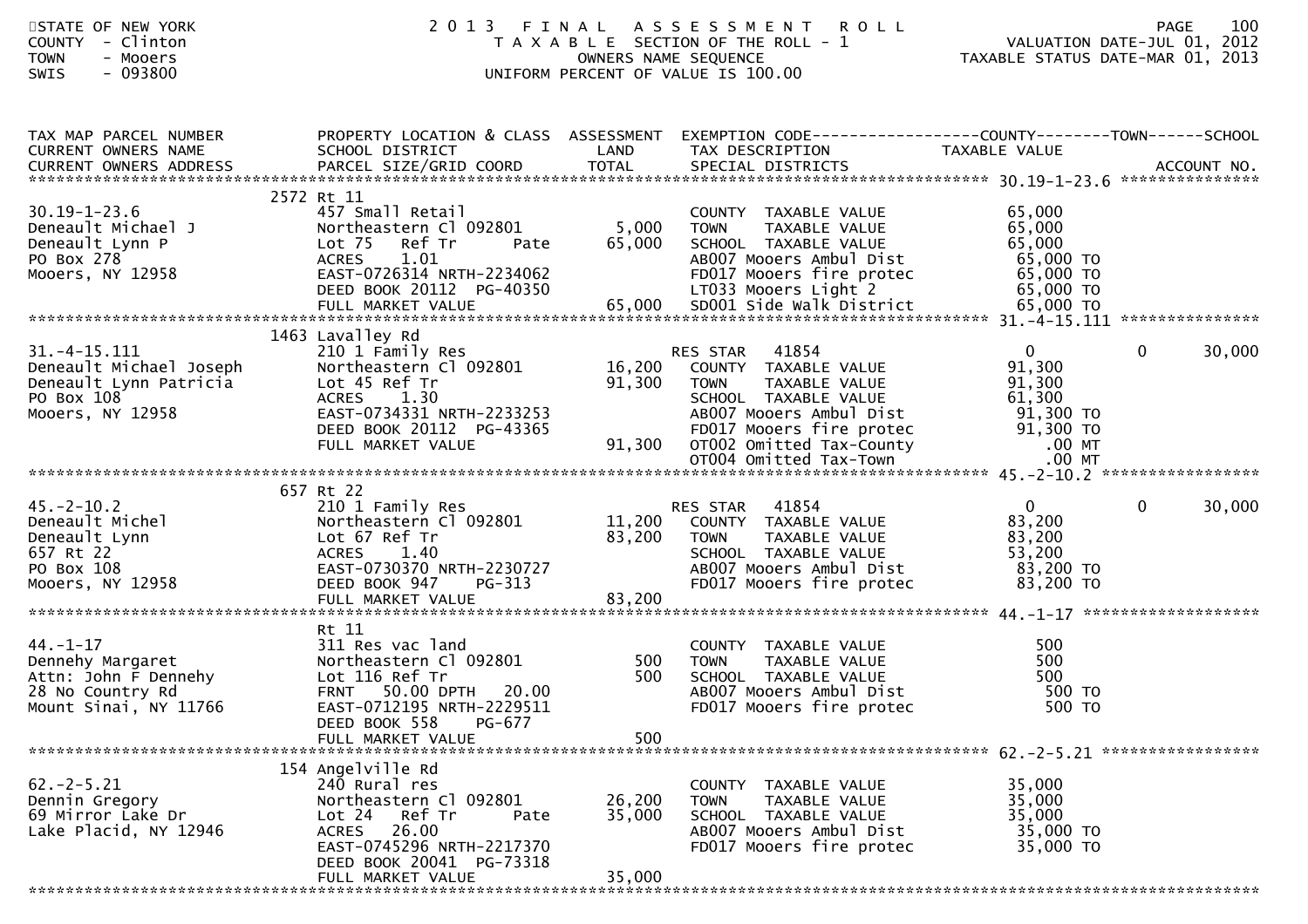| STATE OF NEW YORK<br>COUNTY - Clinton<br><b>TOWN</b><br>- Mooers<br>$-093800$<br><b>SWIS</b>              | 2 0 1 3                                                                                                                                                                                    | FINAL<br>OWNERS NAME SEQUENCE | A S S E S S M E N T<br><b>ROLL</b><br>T A X A B L E SECTION OF THE ROLL - 1<br>UNIFORM PERCENT OF VALUE IS 100.00                                                             | 101<br>PAGE<br>VALUATION DATE-JUL 01, 2012<br>TAXABLE STATUS DATE-MAR 01, 2013                                                                                                                                                                  |
|-----------------------------------------------------------------------------------------------------------|--------------------------------------------------------------------------------------------------------------------------------------------------------------------------------------------|-------------------------------|-------------------------------------------------------------------------------------------------------------------------------------------------------------------------------|-------------------------------------------------------------------------------------------------------------------------------------------------------------------------------------------------------------------------------------------------|
| TAX MAP PARCEL NUMBER<br>CURRENT OWNERS NAME                                                              | PROPERTY LOCATION & CLASS ASSESSMENT<br>SCHOOL DISTRICT                                                                                                                                    | LAND                          | TAX DESCRIPTION                                                                                                                                                               | EXEMPTION        CODE------------------COUNTY--------TOWN------SCHOOL<br>TAXABLE VALUE                                                                                                                                                          |
| $62 - 2 - 5.22$<br>Dennin Gregory<br>69 Mirror Lake Dr<br>Lake Placid, NY 12946                           | 158 Angelville Rd<br>270 Mfg housing<br>Northeastern Cl 092801<br>Lot 24 Ref Tr<br>FRNT 150.00 DPTH 200.00<br>EAST-0745032 NRTH-2217171<br>DEED BOOK 20041 PG-73317                        | 7,500<br>33,200               | COUNTY TAXABLE VALUE<br>TAXABLE VALUE<br>TOWN<br>SCHOOL TAXABLE VALUE<br>AB007 Mooers Ambul Dist<br>FD017 Mooers fire protec                                                  | 33,200<br>33,200<br>33,200<br>33,200 TO<br>33,200 TO                                                                                                                                                                                            |
| $30.16 - 3 - 4$<br>Desmond Kimberly J<br>51 Depot St<br>Mooers, NY 12958                                  | 51 Depot St<br>210 1 Family Res<br>Northeastern Cl 092801<br>Lot 68 Ref Tr<br>Pate<br>FRNT 48.00 DPTH 381.00<br>EAST-0729809 NRTH-2236412<br>DEED BOOK 20092 PG-29380<br>FULL MARKET VALUE | 5,000<br>75,000<br>75,000     | RES STAR 41854<br>COUNTY TAXABLE VALUE<br>TAXABLE VALUE<br><b>TOWN</b><br>SCHOOL TAXABLE VALUE<br>AB007 Mooers Ambul Dist<br>FD017 Mooers fire protec<br>LT033 Mooers Light 2 | $\mathbf{0}$<br>0<br>30,000<br>75,000<br>75,000<br>45,000<br>75,000 TO<br>75,000 TO<br>75,000 TO                                                                                                                                                |
| $44. - 1 - 35$<br>Deso James J<br>Deso Shirley L<br>7 Beechwood Dr<br>Rouses Point, NY 12979              | Big Hill Rd<br>720 Mine/quarry<br>Northeastern Cl 092801<br>Lot 125 Ref Tr<br>Pate<br>ACRES 48.20<br>EAST-0708380 NRTH-2230295<br>DEED BOOK 641<br>PG-15                                   | 56,300<br>56,300              | COUNTY TAXABLE VALUE<br><b>TOWN</b><br>TAXABLE VALUE<br>SCHOOL TAXABLE VALUE<br>AB007 Mooers Ambul Dist<br>FD017 Mooers fire protec                                           | 56,300<br>56,300<br>56,300<br>56,300 TO<br>56,300 TO                                                                                                                                                                                            |
|                                                                                                           |                                                                                                                                                                                            |                               |                                                                                                                                                                               |                                                                                                                                                                                                                                                 |
| $44.2 - 2 - 4$<br>Desotelle Herman A<br>Desotelle Rose Marie<br>3050 Rt 11<br>Mooers Forks, NY 12959-9732 | 3050 Rt 11<br>210 1 Family Res<br>Northeastern Cl 092801<br>Lot 100 Ref Tr<br>Pate<br>FRNT 75.00 DPTH 191.80<br>EAST-0715478 NRTH-2233302<br>PG-109<br>DEED BOOK 960                       | 5,900<br>53,000               | 41854<br>RES STAR<br>COUNTY TAXABLE VALUE<br><b>TOWN</b><br>TAXABLE VALUE<br>SCHOOL TAXABLE VALUE<br>AB007 Mooers Ambul Dist<br>FD017 Mooers fire protec                      | $\mathbf{0}$<br>$\mathbf 0$<br>30,000<br>53,000<br>53,000<br>23,000<br>53,000 TO<br>53,000 TO<br>5555 2000 EVILL MARKET VALUE<br>FULL MARKET VALUE 774 53,000 LTO 13 Mooers Forks Light 53,000 TO FULL MARKET VALUE 7888899 FULL MARKET VALUE 7 |
| $57. - 2 - 19$<br>Detulleo Richard J<br>Detulleo Holly<br>56 Hurlburt Rd<br>Mooers Forks, NY 12959        | Hurlburt Rd<br>314 Rural vac<10<br>093601<br>N Adirondack<br>Lot 182 Ref Tr<br>Pate<br>1.50<br><b>ACRES</b><br>EAST-0692722 NRTH-2218075<br>DEED BOOK 20072 PG-8736<br>FULL MARKET VALUE   | 5,400<br>5,400<br>5,400       | COUNTY TAXABLE VALUE<br>TAXABLE VALUE<br><b>TOWN</b><br>SCHOOL TAXABLE VALUE<br>AB007 Mooers Ambul Dist<br>FD017 Mooers fire protec                                           | 5,400<br>5,400<br>5,400<br>5,400 TO<br>5,400 TO                                                                                                                                                                                                 |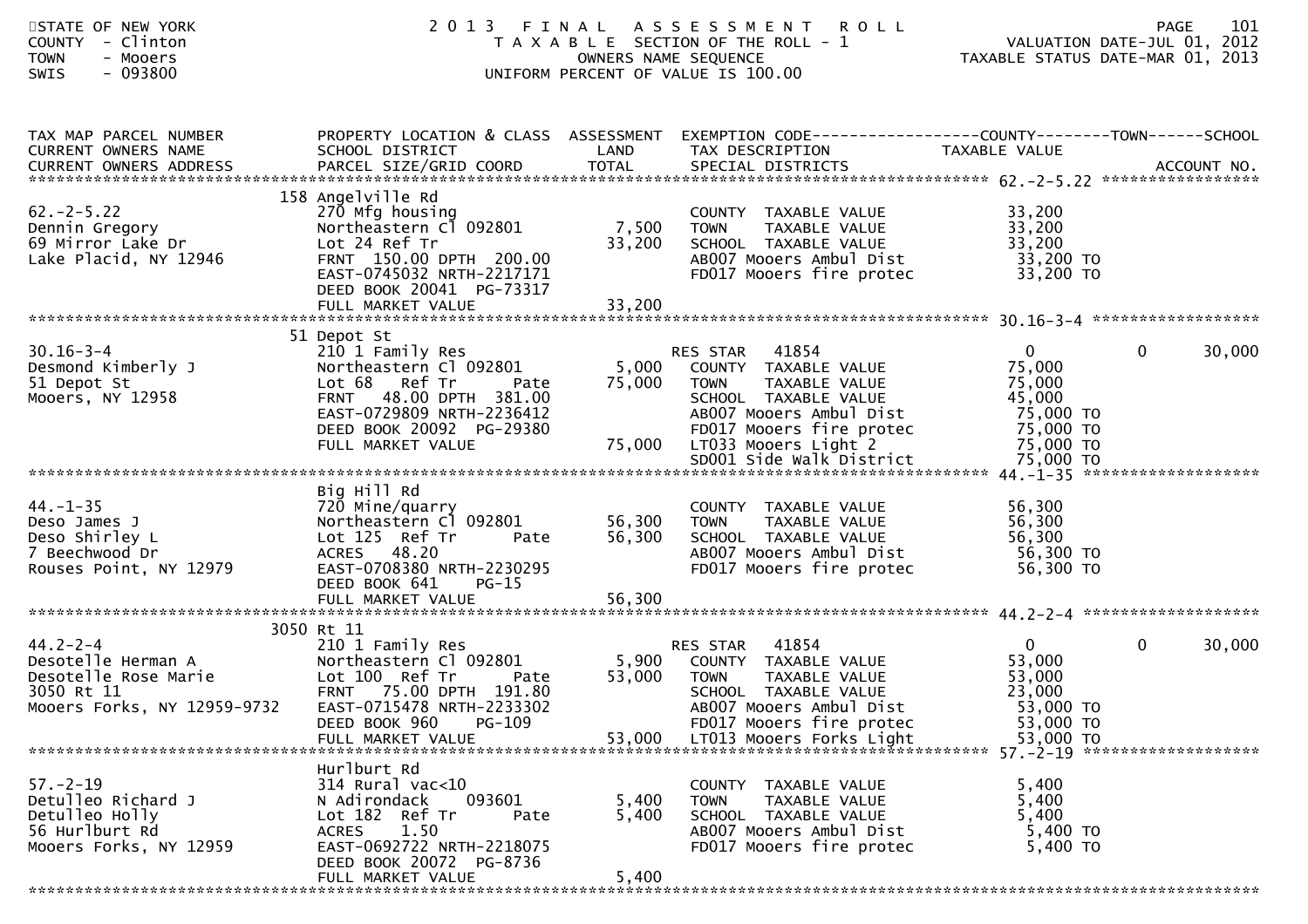| STATE OF NEW YORK<br>COUNTY - Clinton<br>- Mooers<br><b>TOWN</b><br><b>SWIS</b><br>- 093800                              | 2 0 1 3                                                                                                                                                                |                                 | FINAL ASSESSMENT ROLL<br>T A X A B L E SECTION OF THE ROLL - 1<br>OWNERS NAME SEQUENCE<br>UNIFORM PERCENT OF VALUE IS 100.00                                |                                                                     | 102<br><b>PAGE</b><br>ROLL - 1<br>TAXABLE STATUS DATE-JUL 01, 2012<br>TAXABLE STATUS DATE-MAR 01, 2013 |
|--------------------------------------------------------------------------------------------------------------------------|------------------------------------------------------------------------------------------------------------------------------------------------------------------------|---------------------------------|-------------------------------------------------------------------------------------------------------------------------------------------------------------|---------------------------------------------------------------------|--------------------------------------------------------------------------------------------------------|
| TAX MAP PARCEL NUMBER<br>CURRENT OWNERS NAME                                                                             | SCHOOL DISTRICT                                                                                                                                                        | LAND                            | PROPERTY LOCATION & CLASS ASSESSMENT EXEMPTION CODE----------------COUNTY-------TOWN------SCHOOL<br>TAX DESCRIPTION                                         | TAXABLE VALUE                                                       |                                                                                                        |
|                                                                                                                          | 56 Hurlburt Rd                                                                                                                                                         |                                 |                                                                                                                                                             |                                                                     |                                                                                                        |
| 57.-2-24.31<br>Detulleo Richard J<br>Detulleo Holly<br>56 Hurlburt Rd<br>Mooers Forks, NY 12959                          | 220 2 Family Res<br>N Adirondack 093601<br>Lot 182 Ref Tr<br>FRNT 200.00 DPTH 205.00<br>EAST-0692456 NRTH-2218220<br>DEED BOOK 852<br>$PG-57$                          | 5,000 RES STAR<br>78,900 COUNTY | WARNONALL 41121<br>41854<br>COUNTY TAXABLE VALUE<br>TAXABLE VALUE<br><b>TOWN</b><br>SCHOOL TAXABLE VALUE<br>AB007 Mooers Ambul Dist                         | 11,835<br>$\overline{0}$<br>67,065<br>67,065<br>48,900<br>78,900 TO | 11,835<br>$\bf{0}$<br>$\mathbf{0}$<br>30,000                                                           |
|                                                                                                                          |                                                                                                                                                                        |                                 |                                                                                                                                                             |                                                                     |                                                                                                        |
| 57.-2-24.32<br>Detulleo Richard J<br>Detulleo Holly<br>56 Hurlburt Rd<br>Mooers Eorks NY 12959<br>Mooers Forks, NY 12959 | 62 Hurlburt Rd<br>312 Vac w/imprv<br>093601<br>N Adirondack<br>Lot 182 Ref Tr<br>FRNT 90.00 DPTH 205.00<br>EAST-0692602 NRTH-2218221<br>DEED BOOK 827<br>$PG-91$       | 4,200<br>8,200                  | COUNTY TAXABLE VALUE<br><b>TOWN</b><br>IOWN      TAXABLE  VALUE<br>SCHOOL    TAXABLE  VALUE<br>AB007 Mooers Ambul Dist 6,200 TO<br>FD017 Mooers fire protec | 8,200<br>8,200<br>8,200<br>8,200 TO                                 |                                                                                                        |
| $57 - 2 - 20$<br>Detulleo Richard Sr<br>56 Hurlburt Rd<br>Mooers Forks, NY 12959                                         | 74 Hurlburt Rd<br>312 Vac w/imprv<br>093601<br>N Adirondack<br>Lot 182 Ref Tr<br>Pate<br><b>ACRES</b><br>2.50<br>EAST-0692898 NRTH-2218078<br>DEED BOOK 20102 PG-34235 | 6,500<br>7,000                  | COUNTY TAXABLE VALUE<br><b>TOWN</b><br>TAXABLE VALUE<br>SCHOOL TAXABLE VALUE<br>AB007 Mooers Ambul Dist<br>FD017 Mooers fire protec                         | 7,000<br>7,000<br>7,000<br>7,000 TO<br>7,000 TO                     |                                                                                                        |
|                                                                                                                          | Rt 11                                                                                                                                                                  |                                 |                                                                                                                                                             |                                                                     |                                                                                                        |
| 57.-2-21<br>Detulleo Richard Sr<br>56 Hurlburt Rd<br>Mooers Forks, NY 12959                                              | 321 Abandoned ag<br>093601<br>N Adirondack<br>Lot 182 Ref Tr<br>ACRES 15.70<br>EAST-0693353 NRTH-2218821<br>DEED BOOK 20102 PG-34642<br>FULL MARKET VALUE              | 13,000<br>13,000<br>13,000      | COUNTY TAXABLE VALUE<br>TAXABLE VALUE<br>TAXABLE VALUE<br><b>TOWN</b><br>SCHOOL TAXABLE VALUE<br>AB007 Mooers Ambul Dist<br>FD017 Mooers fire protec        | 13,000<br>13,000<br>13,000<br>13,000 TO<br>13,000 TO                |                                                                                                        |
|                                                                                                                          |                                                                                                                                                                        |                                 |                                                                                                                                                             |                                                                     |                                                                                                        |
| $57. - 2 - 22$<br>Detulleo Richard Sr<br>56 Hurlburt Rd<br>Mooers Forks, NY 12959                                        | Hurlburt Rd<br>314 Rural vac<10<br>093601<br>N Adirondack<br>Lot 182 Ref Tr<br>Pate<br>4.70<br><b>ACRES</b><br>EAST-0693207 NRTH-2218084<br>DEED BOOK 20102 PG-34642   | 4,700<br>4,700                  | COUNTY TAXABLE VALUE<br>TAXABLE VALUE<br><b>TOWN</b><br>SCHOOL TAXABLE VALUE<br>AB007 Mooers Ambul Dist<br>FD017 Mooers fire protec                         | 4,700<br>4,700<br>4,700<br>4,700 TO<br>4,700 TO                     |                                                                                                        |
|                                                                                                                          | FULL MARKET VALUE                                                                                                                                                      | 4,700                           |                                                                                                                                                             |                                                                     |                                                                                                        |
| STATE OF NEW YORK                                                                                                        | 2 0 1 3                                                                                                                                                                | FINAL                           | A S S E S S M E N T<br>R O L L                                                                                                                              |                                                                     | 103<br>PAGE                                                                                            |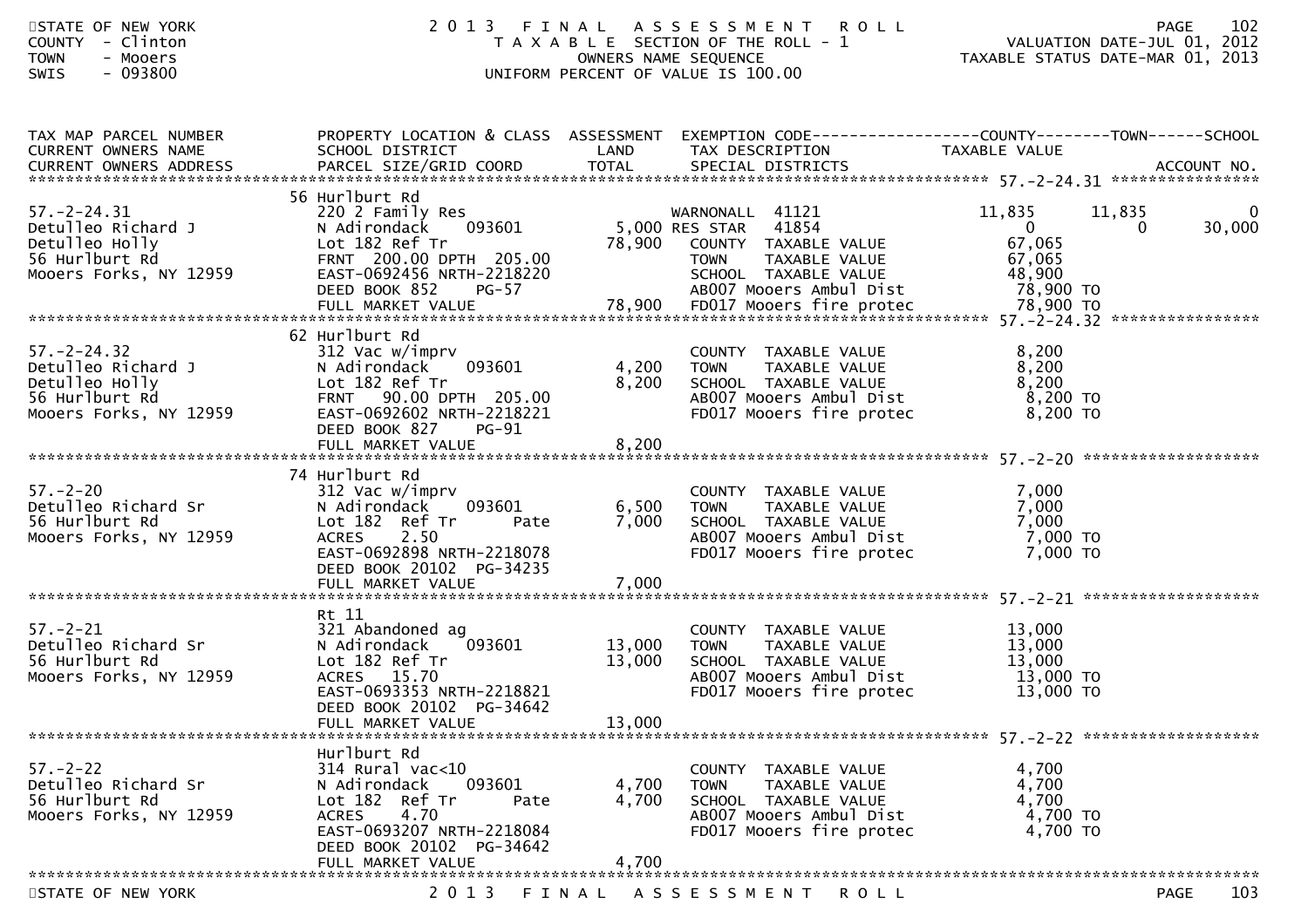| TAX MAP PARCEL NUMBER                    |                                                       |                  |                                                      | PROPERTY LOCATION & CLASS ASSESSMENT EXEMPTION CODE----------------COUNTY-------TOWN------SCHOOL |
|------------------------------------------|-------------------------------------------------------|------------------|------------------------------------------------------|--------------------------------------------------------------------------------------------------|
| <b>CURRENT OWNERS NAME</b>               | SCHOOL DISTRICT                                       | LAND             | TAX DESCRIPTION                                      | TAXABLE VALUE                                                                                    |
|                                          |                                                       |                  |                                                      |                                                                                                  |
|                                          | Hurlburt Rd                                           |                  |                                                      |                                                                                                  |
| $57. - 2 - 23$                           | 314 Rural vac<10                                      |                  | COUNTY TAXABLE VALUE                                 | 6,300                                                                                            |
| Detulleo Richard Sr                      | N Adirondack<br>093601                                | 6,300            | TAXABLE VALUE<br><b>TOWN</b>                         | 6,300                                                                                            |
| 56 Hurlburt Rd<br>Mooers Forks, NY 12959 | Lot 167 Ref Tr<br>Pate<br><b>ACRES</b><br>9.00        | 6,300            | SCHOOL TAXABLE VALUE<br>AB007 Mooers Ambul Dist      | 6,300<br>6,300 TO                                                                                |
|                                          | EAST-0693998 NRTH-2218128                             |                  | FD017 Mooers fire protec                             | 6,300 ТО                                                                                         |
|                                          | DEED BOOK 20102 PG-34642                              |                  |                                                      |                                                                                                  |
|                                          | FULL MARKET VALUE                                     | 6,300            |                                                      |                                                                                                  |
|                                          |                                                       |                  |                                                      |                                                                                                  |
| $57. - 3 - 7$                            | Rt 11<br>321 Abandoned ag                             |                  | COUNTY TAXABLE VALUE                                 | 15,400                                                                                           |
| Deyo Jerry                               | 093601<br>N Adirondack                                | 15,400           | <b>TOWN</b><br>TAXABLE VALUE                         | 15,400                                                                                           |
| Deyo Stephen                             | Lot 193 Ref Tr<br>Pate                                | 15,400           | SCHOOL TAXABLE VALUE                                 | 15,400                                                                                           |
| 108 Atwood Rd                            | ACRES 15.10                                           |                  | AB007 Mooers Ambul Dist                              | 15,400 TO                                                                                        |
| West Chazy, NY 12992                     | EAST-0686811 NRTH-2218713                             |                  | FD017 Mooers fire protec                             | 15,400 TO                                                                                        |
|                                          | DEED BOOK 20072 PG-8996                               |                  |                                                      |                                                                                                  |
|                                          | FULL MARKET VALUE                                     | 15,400           |                                                      |                                                                                                  |
|                                          | Gilbert Rd                                            |                  |                                                      |                                                                                                  |
| $59. - 1 - 18$                           | 720 Mine/quarry                                       |                  | COUNTY TAXABLE VALUE                                 | 163,400                                                                                          |
| Deyo Todd                                | Northeastern Cl 092801                                | 113,400          | <b>TOWN</b><br>TAXABLE VALUE                         | 163,400                                                                                          |
| Deyo Tammy                               | Lots $102/103$ Ref Tr Paten                           | 163,400          | SCHOOL TAXABLE VALUE                                 | 163,400                                                                                          |
| 434 Burke Rd                             | ACRES 320.90                                          |                  | AB007 Mooers Ambul Dist                              | 163,400 TO                                                                                       |
| Plattsburgh, NY 12901                    | EAST-0717219 NRTH-2219289<br>DEED BOOK 20061 PG-94800 |                  | FD017 Mooers fire protec                             | 163,400 TO                                                                                       |
|                                          |                                                       |                  |                                                      |                                                                                                  |
|                                          |                                                       |                  |                                                      |                                                                                                  |
|                                          | St Johns Rd                                           |                  |                                                      |                                                                                                  |
| $31 - 3 - 7$                             | 321 Abandoned ag                                      |                  | COUNTY TAXABLE VALUE                                 | 53,900                                                                                           |
| Di-Lillo Antoine M<br>Di-Lillo Virginie  | Northeastern Cl <sup>-</sup> 092801                   | 53,900<br>53,900 | <b>TOWN</b><br>TAXABLE VALUE<br>SCHOOL TAXABLE VALUE | 53,900<br>53,900                                                                                 |
| 8596 Pl Alderic-Beaula                   | Lot 20 Ref Tr<br>Pate<br>ACRES 97.30                  |                  | AB007 Mooers Ambul Dist                              | 53,900 TO                                                                                        |
| Montreal QC, Canada H2M2S8               | EAST-0744820 NRTH-2237033                             |                  | FD017 Mooers fire protec                             | 53,900 TO                                                                                        |
|                                          | DEED BOOK 858<br>PG-138                               |                  |                                                      |                                                                                                  |
|                                          | FULL MARKET VALUE                                     | 53,900           |                                                      |                                                                                                  |
|                                          |                                                       |                  |                                                      |                                                                                                  |
| $44. - 1 - 20.2$                         | 3317 Rt 11<br>270 Mfg housing                         |                  | COUNTY TAXABLE VALUE                                 | 39,100                                                                                           |
| Diabo William B                          | Northeastern Cl 092801                                | 9,600            | <b>TOWN</b><br>TAXABLE VALUE                         | 39,100                                                                                           |
| Diabo Colleen                            | Lot 115 Ref Tr                                        | 39,100           | SCHOOL TAXABLE VALUE                                 | 39,100                                                                                           |
| PO Box 260                               | ACRES 1.20                                            |                  | AB007 Mooers Ambul Dist                              | 39,100 TO                                                                                        |
| Champlain, NY 12919-0260                 | EAST-0710894 NRTH-2228802                             |                  | FD017 Mooers fire protec                             | 39,100 TO                                                                                        |
|                                          | $PG-37$<br>DEED BOOK 834                              |                  |                                                      |                                                                                                  |
|                                          |                                                       |                  |                                                      |                                                                                                  |
| STATE OF NEW YORK                        |                                                       |                  | 2013 FINAL ASSESSMENT<br><b>ROLL</b>                 | <b>PAGE</b><br>104                                                                               |
| COUNTY - Clinton                         |                                                       |                  | T A X A B L E SECTION OF THE ROLL - 1                | VALUATION DATE-JUL 01, 2012                                                                      |
|                                          |                                                       |                  |                                                      |                                                                                                  |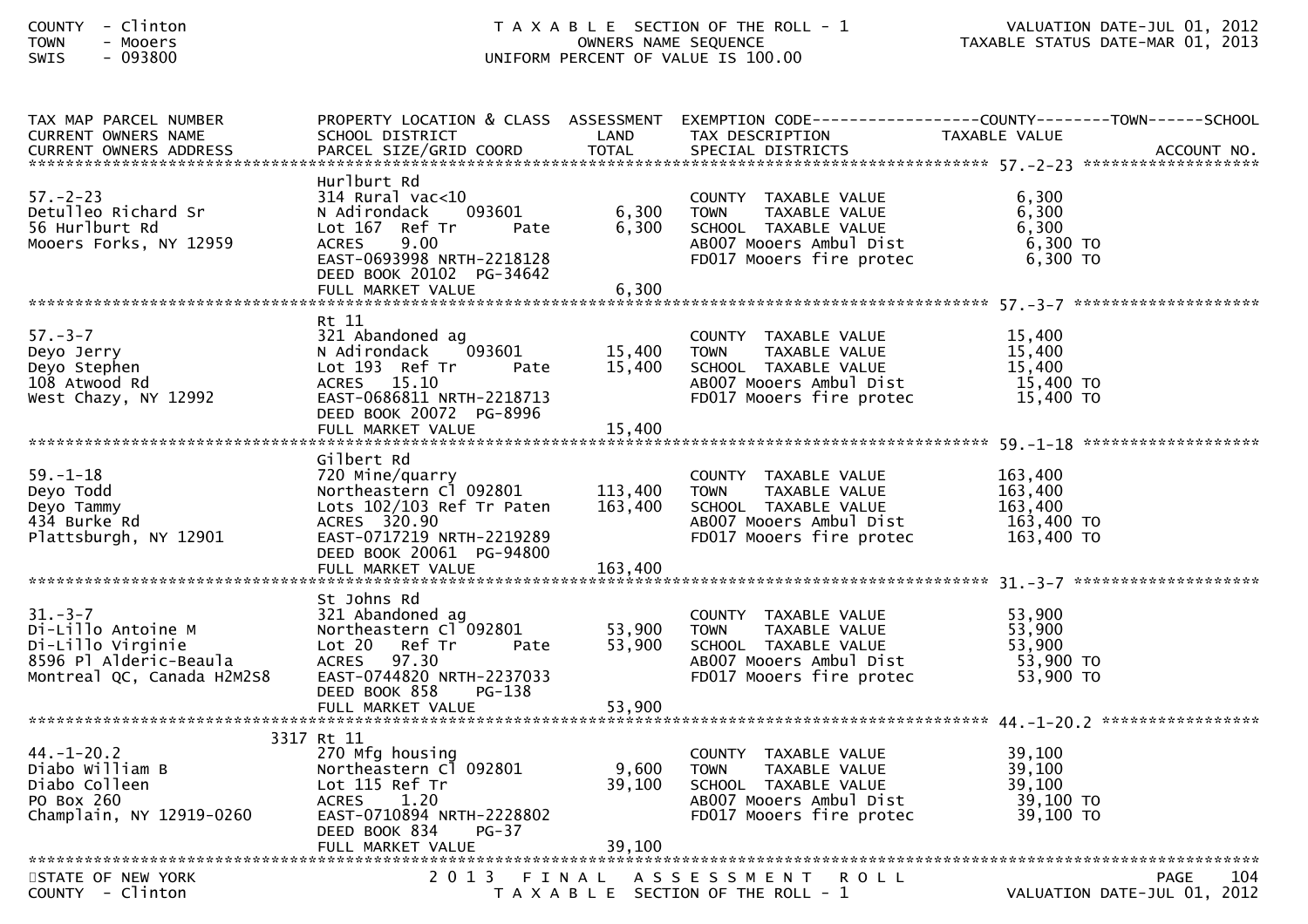| TAX MAP PARCEL NUMBER                                                |                                                       |                 |                                                                                                                                                      | PROPERTY LOCATION & CLASS ASSESSMENT EXEMPTION CODE----------------COUNTY-------TOWN------SCHOOL |
|----------------------------------------------------------------------|-------------------------------------------------------|-----------------|------------------------------------------------------------------------------------------------------------------------------------------------------|--------------------------------------------------------------------------------------------------|
| <b>CURRENT OWNERS NAME</b>                                           | SCHOOL DISTRICT                                       | LAND            | TAX DESCRIPTION                                                                                                                                      | TAXABLE VALUE                                                                                    |
|                                                                      |                                                       |                 |                                                                                                                                                      |                                                                                                  |
|                                                                      | 381 Eddy Rd                                           |                 |                                                                                                                                                      |                                                                                                  |
| $15. - 1 - 40.11$                                                    | 260 Seasonal res                                      |                 | COUNTY TAXABLE VALUE                                                                                                                                 | 37,500                                                                                           |
| отаs Marcelo<br>Dias Sara<br>18 Stewart St<br>Rouses Point, NY 12979 | Northeastern C1 092801 16,200                         |                 | TAXABLE VALUE<br><b>TOWN</b>                                                                                                                         | 37,500                                                                                           |
|                                                                      | Lot 94 Ref Tr<br>Pate                                 | 37,500          | SCHOOL TAXABLE VALUE                                                                                                                                 | 37,500                                                                                           |
|                                                                      | ACRES 11.40                                           |                 | AB007 Mooers Ambul Dist                                                                                                                              | 37,500 TO<br>37,500 TO                                                                           |
|                                                                      | EAST-0719704 NRTH-2245974<br>DEED BOOK 20122 PG-53296 |                 |                                                                                                                                                      |                                                                                                  |
|                                                                      | FULL MARKET VALUE                                     | 37,500          | PRODUCE MODELS ANNULL DIST<br>FD017 Mooers fire protec<br>OT002 Omitted Tax-County<br>OT004 Omitted Tax-Town<br>TOT004 Omitted Tax-Town<br>T24.13 MT |                                                                                                  |
|                                                                      |                                                       |                 |                                                                                                                                                      |                                                                                                  |
|                                                                      | 3596 Rt 11                                            |                 |                                                                                                                                                      |                                                                                                  |
| $58. - 1 - 7.1$                                                      | 210 1 Family Res                                      |                 | RES STAR 41854                                                                                                                                       | $\overline{0}$<br>30,000<br>$\Omega$                                                             |
| Dickinson Kathy                                                      | 093601<br>N Adirondack                                | 5,000           | COUNTY TAXABLE VALUE                                                                                                                                 | 55,000                                                                                           |
| 3596 Rt 11                                                           | Pate <b>Pate</b><br>Lot 140 Ref Tr                    | 55,000          | TAXABLE VALUE<br><b>TOWN</b>                                                                                                                         | 55,000                                                                                           |
| Mooers Forks, NY 12959                                               | <b>ACRES</b><br>1.00                                  |                 | SCHOOL TAXABLE VALUE                                                                                                                                 | 25,000                                                                                           |
|                                                                      | EAST-0706071 NRTH-2224535<br>DEED BOOK 620<br>PG-716  |                 | AB007 Mooers Ambul Dist                                                                                                                              | 55,000 TO<br>55,000 TO                                                                           |
|                                                                      |                                                       |                 | FD017 Mooers fire protec                                                                                                                             |                                                                                                  |
|                                                                      |                                                       |                 |                                                                                                                                                      |                                                                                                  |
|                                                                      | Lavalley Rd                                           |                 |                                                                                                                                                      |                                                                                                  |
| $31. - 4 - 15.7$                                                     | 416 Mfg hsing pk                                      |                 | COUNTY TAXABLE VALUE                                                                                                                                 | 141.200                                                                                          |
| Ditonno Mark                                                         | Northeastern Cl 092801                                | 43,500          | <b>TOWN</b><br>TAXABLE VALUE                                                                                                                         | 141,200                                                                                          |
| 133 Graw Rd                                                          | Lot 45 Ref Tr                                         | 141,200         | SCHOOL TAXABLE VALUE                                                                                                                                 | 141,200                                                                                          |
| Nassau, NY 12123                                                     | ACRES 10.00                                           |                 | ABOO7 Mooers Ambul Dist<br>FDO17 Mooers fire protec                                                                                                  | 141,200 TO                                                                                       |
|                                                                      | EAST-0735302 NRTH-2233271                             |                 |                                                                                                                                                      | 141,200 TO                                                                                       |
|                                                                      | DEED BOOK 20051 PG-81922<br>FULL MARKET VALUE         | 141,200         |                                                                                                                                                      |                                                                                                  |
|                                                                      |                                                       |                 |                                                                                                                                                      |                                                                                                  |
|                                                                      | 1126 Hemmingford Rd                                   |                 |                                                                                                                                                      |                                                                                                  |
| $30. -2 - 5.1$                                                       | 312 Vac w/imprv                                       |                 | COUNTY TAXABLE VALUE                                                                                                                                 | 95,000                                                                                           |
| Dixon Don E                                                          | Northeastern Cl 092801                                | 75,100          | <b>TOWN</b><br>TAXABLE VALUE                                                                                                                         | 95,000                                                                                           |
| 1126 Hemmingford Rd Rt 22                                            | Lot 69 Ref Tr<br>Pate                                 | 95,000          | SCHOOL TAXABLE VALUE                                                                                                                                 | 95,000                                                                                           |
| Mooers, NY 12958-9751                                                | ACRES 121.80                                          |                 | AB007 Mooers Ambul Dist                                                                                                                              | 95,000 TO                                                                                        |
|                                                                      | EAST-0729977 NRTH-2241979<br>DEED BOOK 20011 PG-31701 |                 | FD017 Mooers fire protec                                                                                                                             | 95,000 TO                                                                                        |
|                                                                      |                                                       |                 |                                                                                                                                                      |                                                                                                  |
|                                                                      |                                                       |                 |                                                                                                                                                      |                                                                                                  |
|                                                                      | 1132 Hemmingford Rd                                   |                 | 98 PCT OF VALUE USED FOR EXEMPTION PURPOSES                                                                                                          |                                                                                                  |
| $30. -2 - 5.2$                                                       | 210 1 Family Res                                      |                 | WARCOMALL 41131                                                                                                                                      | 34,227<br>20,000<br>$\overline{0}$                                                               |
| Dixon Don E                                                          | Northeastern Cl 092801                                |                 | 10,300 WARDISALL 41141                                                                                                                               | 68,453<br>40,000<br>0                                                                            |
| 1126 Hemmingford Rd                                                  | Lot 69 Ref Tr                                         | 139,700 SR STAR | 41834                                                                                                                                                | 63,300<br>$\overline{0}$<br>$\Omega$                                                             |
| Mooers, NY 12958                                                     | 3.90<br><b>ACRES</b><br>EAST-0728484 NRTH-2242169     |                 | COUNTY TAXABLE VALUE<br>TAXABLE VALUE<br><b>TOWN</b>                                                                                                 | 37,020<br>79,700                                                                                 |
|                                                                      | DEED BOOK 20051 PG-87539                              |                 | SCHOOL TAXABLE VALUE                                                                                                                                 | 76,400                                                                                           |
|                                                                      | FULL MARKET VALUE                                     | 139,700         | AB007 Mooers Ambul Dist                                                                                                                              | 139,700 TO                                                                                       |
|                                                                      |                                                       |                 |                                                                                                                                                      |                                                                                                  |
|                                                                      |                                                       |                 |                                                                                                                                                      |                                                                                                  |
| STATE OF NEW YORK                                                    |                                                       |                 | 2013 FINAL ASSESSMENT ROLL                                                                                                                           | PAGE<br>105                                                                                      |
| COUNTY - Clinton                                                     |                                                       |                 | T A X A B L E SECTION OF THE ROLL - 1                                                                                                                | VALUATION DATE-JUL 01, 2012                                                                      |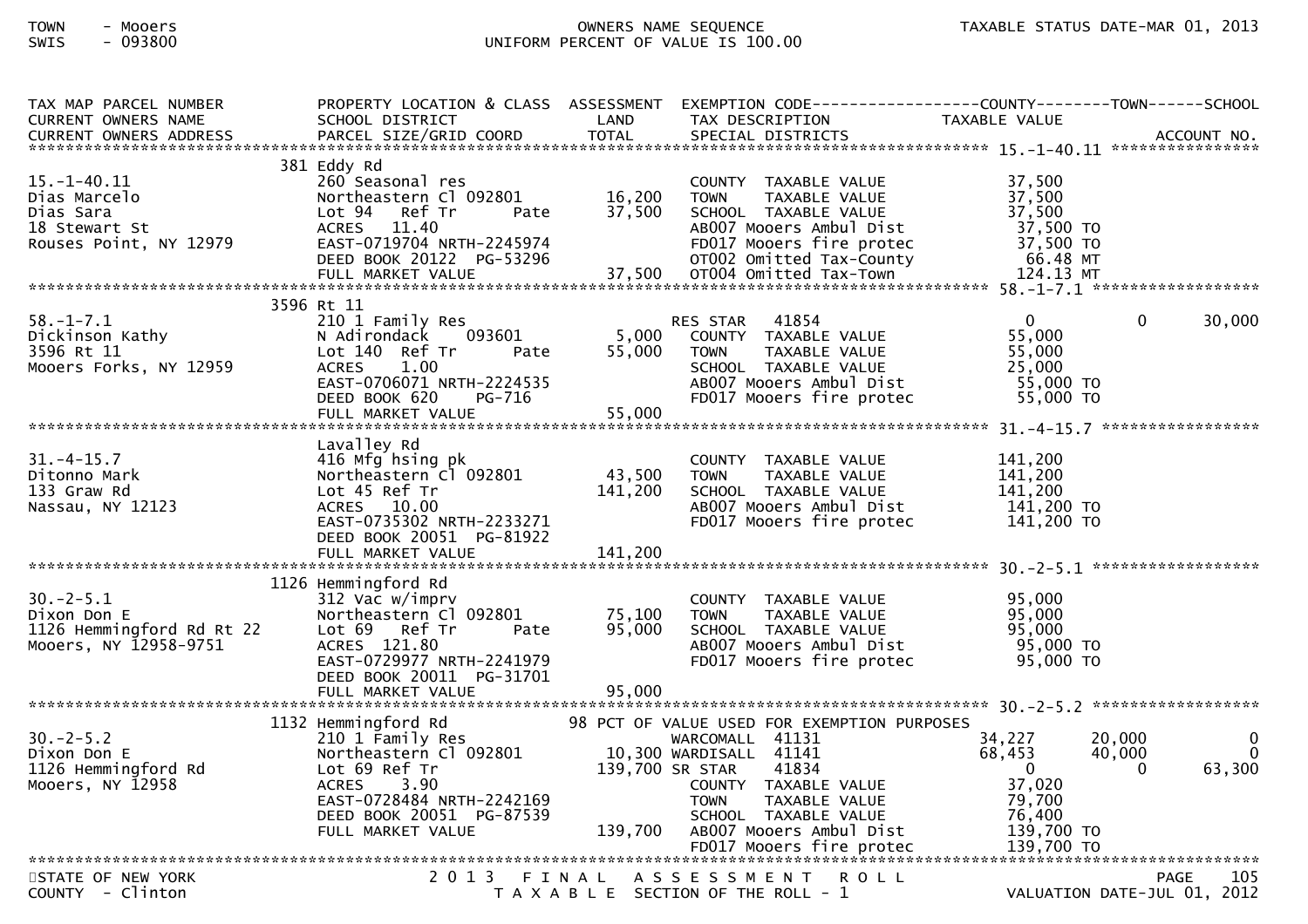| TAX MAP PARCEL NUMBER                                | PROPERTY LOCATION & CLASS ASSESSMENT               |               | EXEMPTION CODE------------------COUNTY-------TOWN------SCHOOL |                          |                  |              |
|------------------------------------------------------|----------------------------------------------------|---------------|---------------------------------------------------------------|--------------------------|------------------|--------------|
| CURRENT OWNERS NAME<br><b>CURRENT OWNERS ADDRESS</b> | SCHOOL DISTRICT<br>PARCEL SIZE/GRID COORD          | LAND<br>TOTAL | TAX DESCRIPTION<br>SPECIAL DISTRICTS                          | TAXABLE VALUE            |                  | ACCOUNT NO.  |
|                                                      |                                                    |               |                                                               |                          |                  |              |
|                                                      | 567 Blackman Corners Rd                            |               | 60 PCT OF VALUE USED FOR EXEMPTION PURPOSES                   |                          |                  |              |
| $14. - 1 - 24$                                       | 240 Rural res                                      |               | WARNONALL 41121                                               | 13,410                   | 12,000           |              |
| Dixon Jess E                                         | Northeastern Cl 092801                             |               | 67,100 RES STAR 41854                                         | $\overline{0}$           | $\Omega$         | 30,000       |
| Dixon Kelly J<br>567 Blackman Corners Rd             | Lot 122 Ref Tr<br>Pate<br>ACRES 193.60 BANK<br>080 | 149,000       | COUNTY TAXABLE VALUE<br>TAXABLE VALUE<br><b>TOWN</b>          | 135,590<br>137,000       |                  |              |
| Mooers Forks, NY 12959                               | EAST-0708483 NRTH-2243306                          |               | SCHOOL TAXABLE VALUE                                          | 119,000                  |                  |              |
|                                                      | DEED BOOK 20001 PG-24323                           |               | AB007 Mooers Ambul Dist                                       | 149,000 TO               |                  |              |
|                                                      |                                                    |               |                                                               |                          |                  |              |
|                                                      |                                                    |               |                                                               |                          |                  |              |
| $57. - 3 - 13.2$                                     | 4423 Rt 11                                         |               | 99 PCT OF VALUE USED FOR EXEMPTION PURPOSES                   |                          |                  |              |
|                                                      | 210 1 Family Res<br>093601                         |               | WARCOMALL 41131<br>6,500 WARDISALL 41141                      | 29,552<br>35,462         | 20,000<br>35,462 | 0            |
|                                                      |                                                    |               | 119,400 SR STAR<br>41834                                      | $\overline{\mathbf{0}}$  | $\Omega$         | 63,300       |
|                                                      |                                                    |               | COUNTY TAXABLE VALUE                                          | 54,386                   |                  |              |
| Mooers Forks, NY 12959-9710                          | EAST-0688321 NRTH-2217843                          |               | <b>TOWN</b><br>TAXABLE VALUE                                  | 63,938                   |                  |              |
|                                                      | DEED BOOK 608<br>PG-329                            |               | SCHOOL TAXABLE VALUE                                          | 56,100                   |                  |              |
|                                                      | FULL MARKET VALUE                                  | 119,400       | AB007 Mooers Ambul Dist                                       | 119,400 TO               |                  |              |
|                                                      |                                                    |               | FD017 Mooers fire protec                                      | 119,400 TO               |                  |              |
|                                                      | Herrick Rd                                         |               |                                                               |                          |                  |              |
| $31. - 3 - 20.21$                                    | $314$ Rural vac<10                                 |               | COUNTY TAXABLE VALUE                                          | 10.300                   |                  |              |
| Dominic Robert G                                     | Northeastern Cl 092801                             | 10,300        | TAXABLE VALUE<br><b>TOWN</b>                                  | 10,300                   |                  |              |
| 6 Wolfe Way Apt 45                                   | Lot 44 Ref Tr                                      | 10,300        | SCHOOL TAXABLE VALUE                                          | 10,300                   |                  |              |
| Plattsburgh, NY 12901-2462                           | <b>ACRES</b><br>3.90                               |               | AB007 Mooers Ambul Dist                                       | 10,300 TO                |                  |              |
|                                                      | EAST-0736136 NRTH-2235850                          |               | FD017 Mooers fire protec                                      | 10,300 TO                |                  |              |
|                                                      | DEED BOOK 20001 PG-22537<br>FULL MARKET VALUE      | 10,300        |                                                               |                          |                  |              |
|                                                      |                                                    |               |                                                               |                          |                  |              |
|                                                      | 125 Herrick Rd                                     |               |                                                               |                          |                  |              |
| $31. - 3 - 19$                                       | 270 Mfg housing                                    |               | RES STAR 41854                                                | $\overline{0}$           | $\mathbf{0}$     | 30,000       |
| Dominic Stacy                                        | Northeastern Cl 092801                             |               | 8,100 COUNTY TAXABLE VALUE                                    | 73,500                   |                  |              |
| Dominic Laurie                                       | Lot 44 Ref Tr<br>Pate                              | 73,500        | TAXABLE VALUE<br><b>TOWN</b>                                  | 73,500                   |                  |              |
| 125 Herrick Rd<br>Mooers, NY 12958                   | FRNT 209.00 DPTH 184.00<br>080<br>BANK             |               | SCHOOL TAXABLE VALUE<br>AB007 Mooers Ambul Dist               | 43,500<br>73,500 TO      |                  |              |
|                                                      | EAST-0736401 NRTH-2235817                          |               | FD017 Mooers fire protec                                      | 73,500 TO                |                  |              |
|                                                      | DEED BOOK 98001 PG-07052                           |               |                                                               |                          |                  |              |
|                                                      |                                                    |               |                                                               |                          |                  |              |
|                                                      |                                                    |               |                                                               |                          |                  |              |
|                                                      | 73 Rt 22                                           |               |                                                               |                          |                  |              |
| $61. - 1 - 25$                                       | 210 1 Family Res<br>Northeastern Cl 092801         | 6,900         | WARNONALL 41121                                               | 15,510<br>87,890         | 12,000           | $\mathbf{0}$ |
| Donah Randy R<br>Donah Tammy K                       | Lot 48 Ref Tr<br>Pate                              | 103,400       | COUNTY TAXABLE VALUE<br>TAXABLE VALUE<br><b>TOWN</b>          | 91,400                   |                  |              |
| 73 Rt 22                                             | FRNT 190.00 DPTH 144.00                            |               | SCHOOL TAXABLE VALUE                                          | 103,400                  |                  |              |
| Mooers, NY 12958                                     | 850<br><b>BANK</b>                                 |               | AB007 Mooers Ambul Dist                                       | 103,400 то<br>103,400 то |                  |              |
|                                                      | EAST-0736025 NRTH-2218036                          |               | FD017 Mooers fire protec                                      |                          |                  |              |
|                                                      | DEED BOOK 20132 PG-54400                           |               |                                                               |                          |                  |              |
|                                                      | FULL MARKET VALUE                                  | 103,400       |                                                               |                          |                  |              |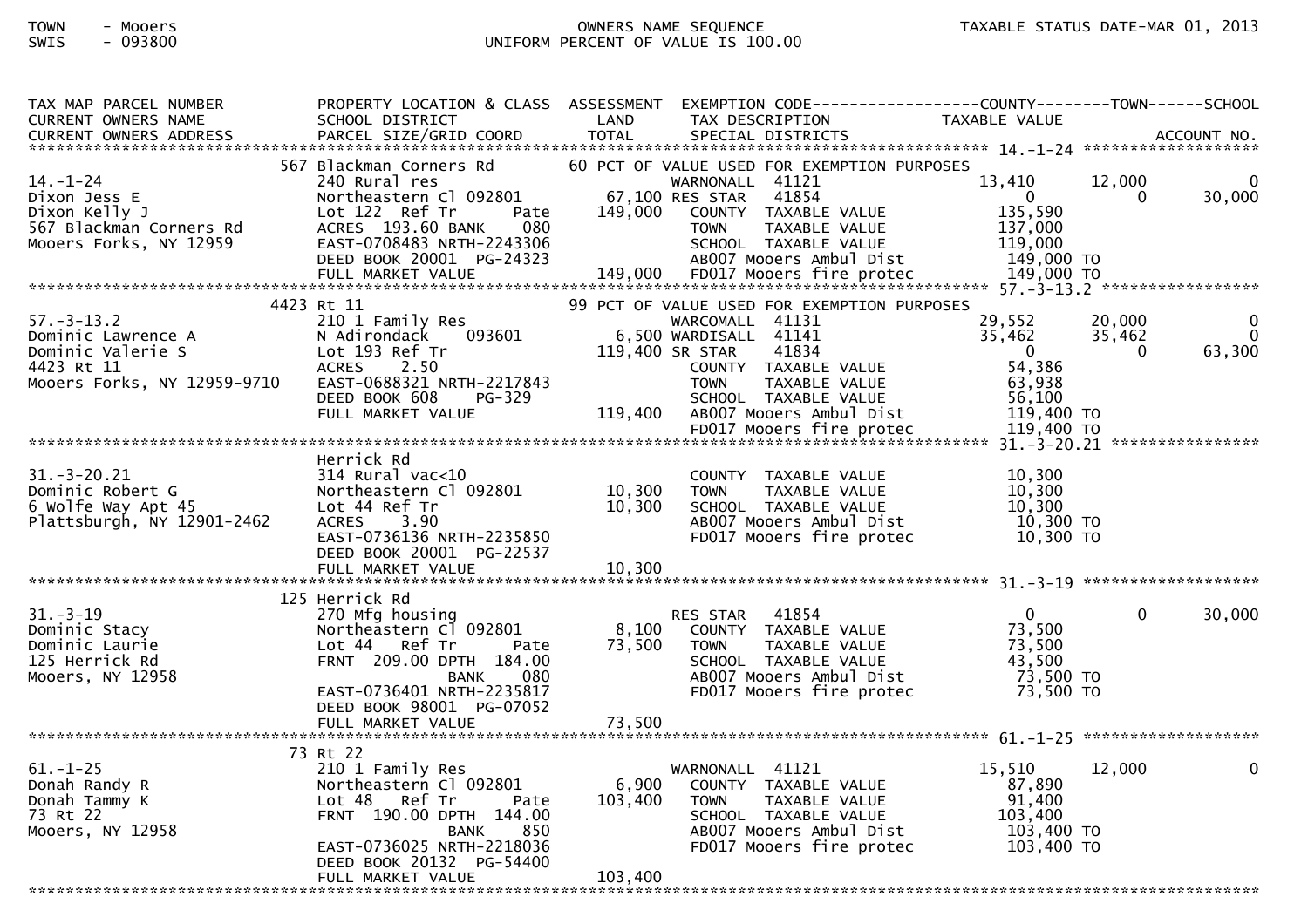| STATE OF NEW YORK<br>- Clinton<br>COUNTY<br>- Mooers<br><b>TOWN</b><br>SWIS<br>- 093800              | 2 0 1 3                                                                                                                                                                                                              | FINAL                        | A S S E S S M E N T<br><b>ROLL</b><br>T A X A B L E SECTION OF THE ROLL - 1<br>OWNERS NAME SEQUENCE<br>UNIFORM PERCENT OF VALUE IS 100.00                                                 | VALUATION DATE-JUL 01, 2012<br>TAXABLE STATUS DATE-MAR 01, 2013                    | <b>PAGE</b> | 106         |
|------------------------------------------------------------------------------------------------------|----------------------------------------------------------------------------------------------------------------------------------------------------------------------------------------------------------------------|------------------------------|-------------------------------------------------------------------------------------------------------------------------------------------------------------------------------------------|------------------------------------------------------------------------------------|-------------|-------------|
| TAX MAP PARCEL NUMBER<br>CURRENT OWNERS NAME<br>CURRENT OWNERS ADDRESS                               | SCHOOL DISTRICT                                                                                                                                                                                                      | LAND                         | PROPERTY LOCATION & CLASS ASSESSMENT EXEMPTION CODE----------------COUNTY-------TOWN------SCHOOL<br>TAX DESCRIPTION                                                                       | TAXABLE VALUE                                                                      |             |             |
| $27. - 1 - 15.12$<br>Donah Richard<br>Donah Russell<br>248 Shingle St<br>Morrisonville, NY 12962     | 244 Nephew Rd<br>260 Seasonal res<br>Northeastern Cl 092801<br>Lot 177 Ref Tract<br>ACRES 67.30<br>EAST-0692303 NRTH-2240563<br>DEED BOOK 20072 PG-6100                                                              | 20,700<br>30,000             | COUNTY TAXABLE VALUE<br>TAXABLE VALUE<br><b>TOWN</b><br>SCHOOL TAXABLE VALUE<br>AB007 Mooers Ambul Dist<br>FD017 Mooers fire protec                                                       | 30,000<br>30,000<br>30,000<br>30,000 TO<br>30,000 TO                               |             |             |
| $16. - 1 - 16.2$<br>Doody Dennis C<br>Doody Debra J<br>320 Thompson Rd<br>Mooers, NY 12958           | 320 Thompson Rd<br>210 1 Family Res<br>Northeastern Cl 092801<br>Lot 18 Ref Tr<br>Pate<br>4.30<br><b>ACRES</b><br>EAST-0743713 NRTH-2245853<br>DEED BOOK 708<br>PG-116<br>FULL MARKET VALUE                          | 10,300<br>199,900<br>199,900 | 41854<br>RES STAR<br>COUNTY TAXABLE VALUE<br><b>TOWN</b><br>TAXABLE VALUE<br>SCHOOL TAXABLE VALUE<br>AB007 Mooers Ambul Dist<br>FD017 Mooers fire protec                                  | $\Omega$<br>199,900<br>199,900<br>169,900<br>199,900 TO<br>199,900 TO              | 0           | 30,000      |
| $59. - 1 - 25.512$<br>Douglas Lawrence<br>Douglas Audrey<br>585 Joe Wood Rd<br>Altona, NY 12910      | Joe Wood Rd<br>$314$ Rural vac< $10$<br>Northeastern Cl 092801<br>Lot 103 Ref Tr<br>8.00<br><b>ACRES</b><br>EAST-0716031 NRTH-2219624<br>DEED BOOK 20051 PG-83980                                                    | 12,900<br>12,900             | COUNTY TAXABLE VALUE<br>TAXABLE VALUE<br><b>TOWN</b><br>SCHOOL TAXABLE VALUE<br>AB007 Mooers Ambul Dist<br>FD017 Mooers fire protec                                                       | 12,900<br>12,900<br>12,900<br>12,900 TO<br>12,900 TO                               |             |             |
| $59. - 1 - 25.522$<br>Douglas Lawrence<br>Douglas Audrey<br>585 Joe Wood Rd<br>Altona, NY 12910-0113 | 585 Joe Wood Rd<br>210 1 Family Res<br>Northeastern Cl 092801<br>Lot 103 Ref Tract<br>Survey Deed Bk 642 Pg 730<br>FRNT 342.75 DPTH 200.00<br>EAST-0715574 NRTH-2219808<br>DEED BOOK 1035 PG-86<br>FULL MARKET VALUE | 152,600                      | WARNONALL 41121<br>41834<br>12,600 SR STAR<br>152,600 COUNTY TAXABLE VALUE<br><b>TOWN</b><br>TAXABLE VALUE<br>SCHOOL TAXABLE VALUE<br>AB007 Mooers Ambul Dist<br>FD017 Mooers fire protec | 22,890<br>$\mathbf{0}$<br>129,710<br>140,600<br>89,300<br>152,600 TO<br>152,600 TO | 12,000<br>0 | 0<br>63,300 |
| $44. -2 - 7.12$<br>Downs Roxanne<br>393 Emery Rd<br>Mooers Forks, NY 12959                           | 393 Emery Rd<br>210 1 Family Res<br>Northeastern Cl 092801<br>Lot 100 Ref Tr<br>ACRES 3.40<br>EAST-0717205 NRTH-2231796<br>DEED BOOK 20031 PG-57703<br>FULL MARKET VALUE                                             | 9,900<br>127,700<br>127,700  | 41854<br>RES STAR<br>COUNTY TAXABLE VALUE<br><b>TOWN</b><br>TAXABLE VALUE<br>SCHOOL TAXABLE VALUE<br>AB007 Mooers Ambul Dist<br>FD017 Mooers fire protec                                  | $\overline{0}$<br>127,700<br>127,700<br>97,700<br>127,700 TO<br>127,700 TO         | $\Omega$    | 30,000      |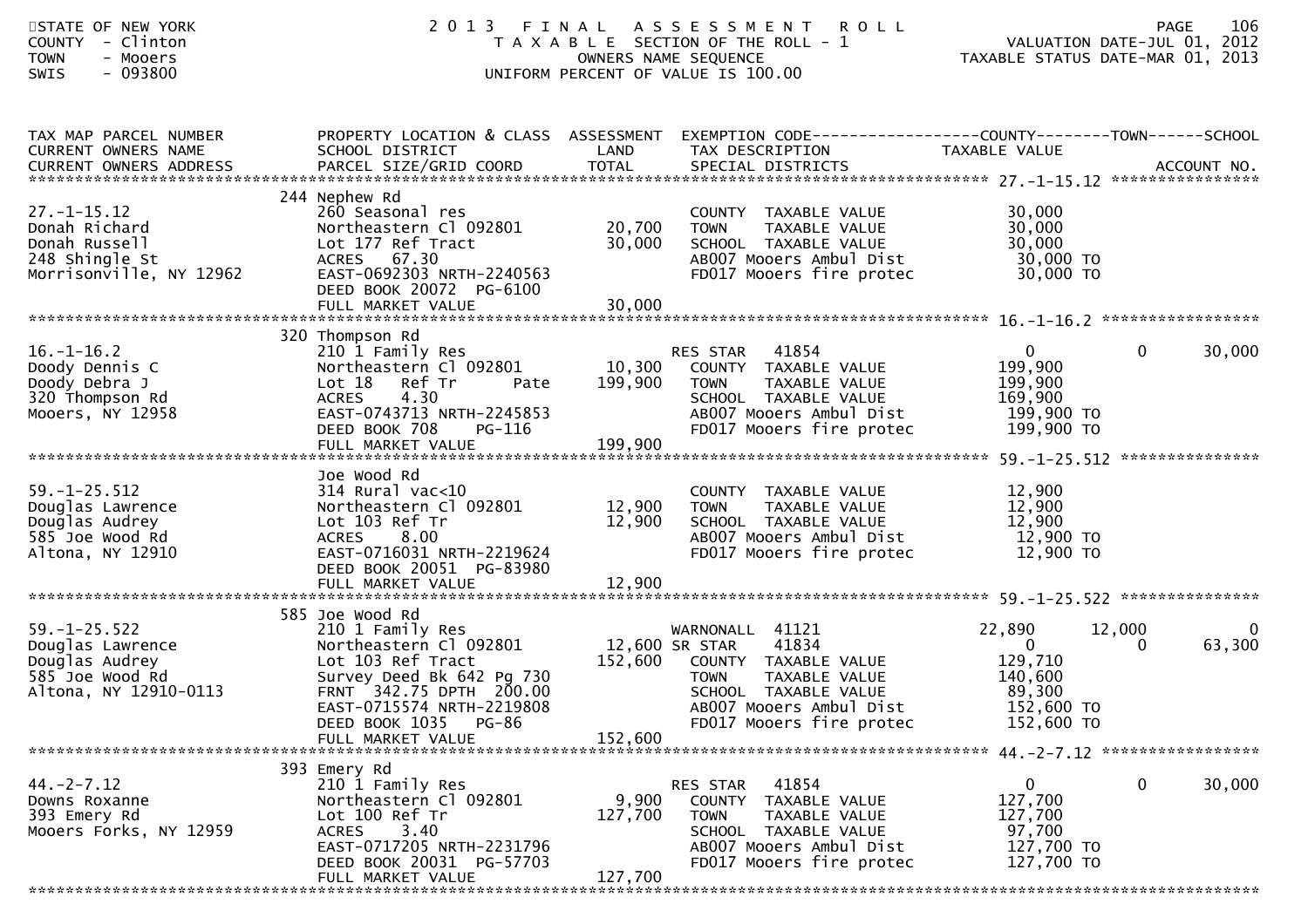| STATE OF NEW YORK<br>COUNTY - Clinton<br><b>TOWN</b><br>- Mooers<br>SWIS<br>- 093800             | 2 0 1 3                                                                                                                                                                                      | OWNERS NAME SEQUENCE        | FINAL ASSESSMENT<br><b>ROLL</b><br>T A X A B L E SECTION OF THE ROLL - 1<br>UNIFORM PERCENT OF VALUE IS 100.00                                                                                                                   | PAGE 107<br>VALUATION DATE-JUL 01, 2012<br>TAXABLE STATUS DATE ULL 01, 2012        | TAXABLE STATUS DATE-MAR 01, 2013       |  |
|--------------------------------------------------------------------------------------------------|----------------------------------------------------------------------------------------------------------------------------------------------------------------------------------------------|-----------------------------|----------------------------------------------------------------------------------------------------------------------------------------------------------------------------------------------------------------------------------|------------------------------------------------------------------------------------|----------------------------------------|--|
| TAX MAP PARCEL NUMBER<br>CURRENT OWNERS NAME                                                     | PROPERTY LOCATION & CLASS ASSESSMENT<br>SCHOOL DISTRICT                                                                                                                                      | LAND                        | TAX DESCRIPTION                                                                                                                                                                                                                  | TAXABLE VALUE                                                                      |                                        |  |
| $57. - 3 - 2.24$<br>Downs William H<br>Downs Roxanne R<br>393 Emery Rd<br>Mooers Forks, NY 12959 | Green Valley Rd<br>322 Rural vac>10<br>093601<br>N Adirondack<br>ACRES 30.40<br>EAST-0683760 NRTH-2216869<br>DEED BOOK 20112 PG-43297<br>FULL MARKET VALUE                                   | 24,800<br>24,800<br>24,800  | COUNTY TAXABLE VALUE<br><b>TOWN</b><br>TAXABLE VALUE<br>SCHOOL TAXABLE VALUE<br>AB007 Mooers Ambul Dist<br>FD017 Mooers fire protec                                                                                              | 24,800<br>24,800<br>24,800<br>24,800 TO<br>24,800 TO                               | ****************                       |  |
| $59. - 1 - 31.11$<br>Dragon Brad<br>PO Box 166<br>Altona, NY 12910                               | Woods Falls Rd<br>$314$ Rural vac<10<br>Northeastern Cl 092801<br>Lot 128 Ref Tract<br>FRNT 100.00 DPTH 230.00<br>EAST-0710653 NRTH-2217641<br>DEED BOOK 20031 PG-58334<br>FULL MARKET VALUE | 7,100<br>7,100<br>7,100     | COUNTY TAXABLE VALUE<br>TAXABLE VALUE<br><b>TOWN</b><br>SCHOOL TAXABLE VALUE<br>AB007 Mooers Ambul Dist<br>FD017 Mooers fire protec                                                                                              | 7,100<br>7,100<br>7,100<br>7,100 TO<br>7,100 TO                                    |                                        |  |
| $59. - 1 - 31.14$<br>Dragon Brad Adam<br>311 Woods Falls Rd<br>PO Box 166<br>Altona, NY 12910    | 311 Woods Falls Rd<br>210 1 Family Res<br>Northeastern Cl 092801<br>Lot 128 Ref Tr<br>ACRES 1.50<br>EAST-0710650 NRTH-2217448<br>DEED BOOK 749<br><b>PG-235</b><br>FULL MARKET VALUE         | 8,400<br>101,000<br>101,000 | RES STAR 41854<br>COUNTY TAXABLE VALUE<br><b>TOWN</b><br>TAXABLE VALUE<br>SCHOOL TAXABLE VALUE<br>AB007 Mooers Ambul Dist<br>FD017 Mooers fire protec                                                                            | $\overline{0}$<br>101,000<br>101,000<br>71,000<br>101,000 TO<br>101,000 TO         | 30,000<br>$\mathbf{0}$                 |  |
|                                                                                                  |                                                                                                                                                                                              |                             |                                                                                                                                                                                                                                  |                                                                                    |                                        |  |
| 45. – 4 – 11<br>Dragon Vera<br>443 Rt 22<br>Mooers, NY 12958                                     | 443 Rt 22<br>270 Mfg housing<br>Northeastern Cl 092801<br>Lot 66<br>Ref Tr<br>Pate<br>1.50<br><b>ACRES</b><br>EAST-0731445 NRTH-2225637<br>DEED BOOK 490<br>PG-616<br>FULL MARKET VALUE      | 31,500<br>31,500            | 99 PCT OF VALUE USED FOR EXEMPTION PURPOSES<br>AGED - ALL 41800<br>8,400 SR STAR<br>41834<br>COUNTY TAXABLE VALUE<br>TAXABLE VALUE<br><b>TOWN</b><br>SCHOOL TAXABLE VALUE<br>ABOO7 Mooers Ambul Dist<br>FD017 Mooers fire protec | 15,593<br>$\overline{0}$<br>15,907<br>15,907<br>$\Omega$<br>31,500 TO<br>31,500 TO | 15,593<br>15,593<br>15,907<br>$\Omega$ |  |
| *********************************                                                                |                                                                                                                                                                                              |                             |                                                                                                                                                                                                                                  |                                                                                    |                                        |  |
| $31. - 4 - 15.31$<br>Dragoon Gary<br>31 Herrick Rd<br>Mooers, NY 12958                           | Herrick Rd<br>$314$ Rural vac<10<br>Northeastern Cl 092801<br>Lot 44 Ref Tr Patent<br>1<br>ACRES 1.70<br>EAST-0735358 NRTH-2234621                                                           | 1,400<br>1,400              | COUNTY TAXABLE VALUE<br><b>TOWN</b><br>TAXABLE VALUE<br>SCHOOL TAXABLE VALUE<br>AB007 Mooers Ambul Dist<br>FD017 Mooers fire protec                                                                                              | 1,400<br>1,400<br>1,400<br>1,400 TO<br>1,400 TO                                    |                                        |  |
|                                                                                                  | DEED BOOK 20041 PG-74567<br>FULL MARKET VALUE                                                                                                                                                | 1,400                       |                                                                                                                                                                                                                                  |                                                                                    |                                        |  |

STATE OF NEW YORK 2013 FINAL ASSESSMENT ROLL PAGE

108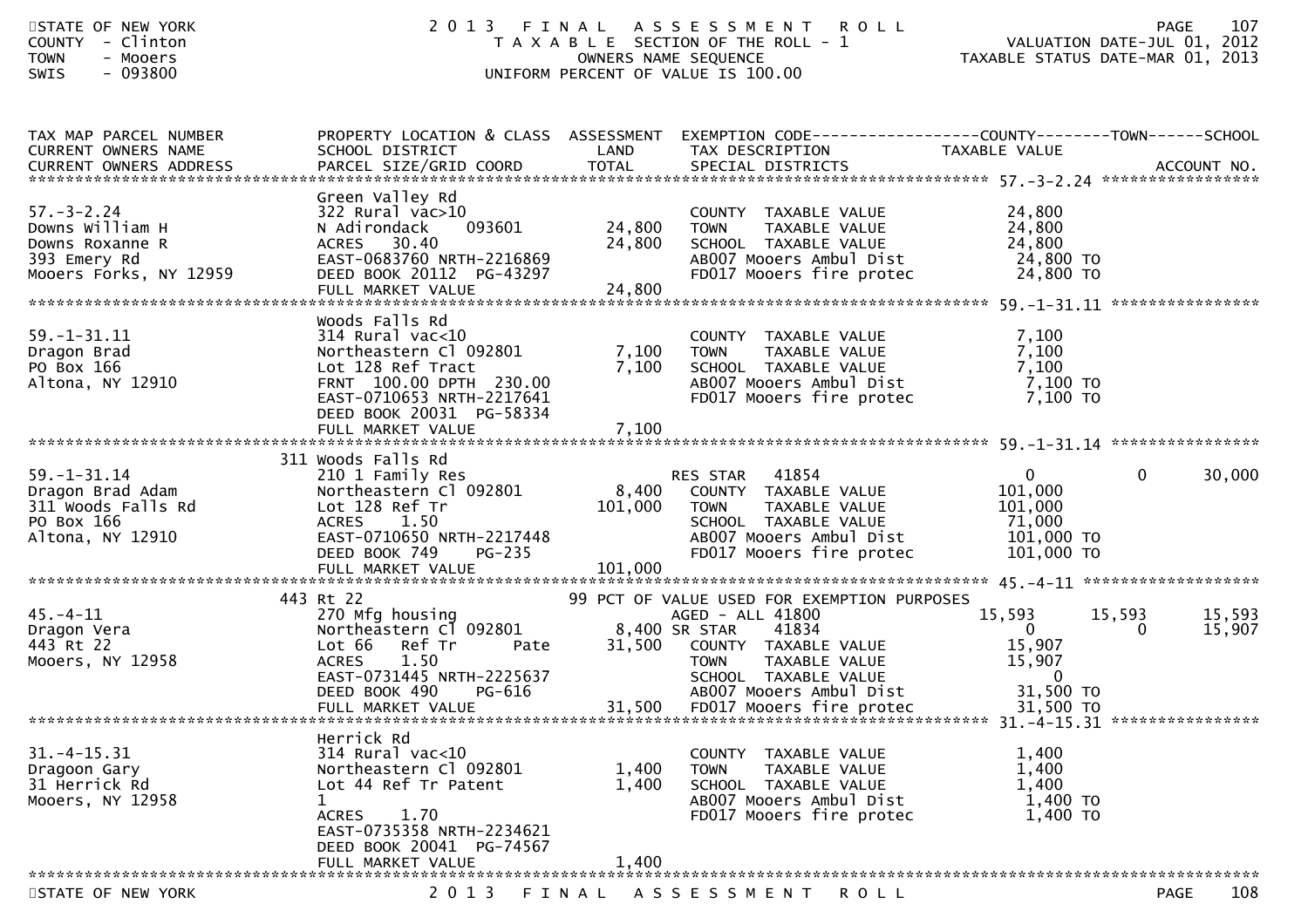| TAX MAP PARCEL NUMBER            |                                         |         | PROPERTY LOCATION & CLASS ASSESSMENT EXEMPTION CODE----------------COUNTY-------TOWN------SCHOOL |                         |                             |  |  |  |
|----------------------------------|-----------------------------------------|---------|--------------------------------------------------------------------------------------------------|-------------------------|-----------------------------|--|--|--|
| <b>CURRENT OWNERS NAME</b>       | SCHOOL DISTRICT                         | LAND    | TAX DESCRIPTION                                                                                  | TAXABLE VALUE           |                             |  |  |  |
|                                  |                                         |         |                                                                                                  |                         |                             |  |  |  |
|                                  |                                         |         |                                                                                                  |                         |                             |  |  |  |
|                                  | 37 Herrick Rd                           |         |                                                                                                  |                         |                             |  |  |  |
| $31. - 4 - 15.32$                | 311 Res vac land                        |         | COUNTY TAXABLE VALUE                                                                             | 7,100                   |                             |  |  |  |
| Dragoon Gary                     | Northeastern Cl 092801                  | 7,100   | TAXABLE VALUE<br><b>TOWN</b>                                                                     | 7,100                   |                             |  |  |  |
| 31 Herrick Rd                    | Lot 44 Ref Tr                           | 7,100   | SCHOOL TAXABLE VALUE                                                                             | 7,100                   |                             |  |  |  |
| Mooers, NY 12958                 | FRNT 100.00 DPTH 275.00                 |         | AB007 Mooers Ambul Dist                                                                          | 7,100 то                |                             |  |  |  |
|                                  | EAST-0734948 NRTH-2234116               |         | FD017 Mooers fire protec                                                                         | $7,100$ TO              |                             |  |  |  |
|                                  | DEED BOOK 949<br>$PG-311$               |         |                                                                                                  |                         |                             |  |  |  |
|                                  | FULL MARKET VALUE                       | 7,100   |                                                                                                  |                         |                             |  |  |  |
|                                  | 31 Herrick Rd                           |         |                                                                                                  |                         |                             |  |  |  |
|                                  |                                         |         |                                                                                                  |                         | $\Omega$                    |  |  |  |
| $31. - 4 - 15.33$                | 240 Rural res                           | 20,300  | 41854<br>RES STAR<br>COUNTY TAXABLE VALUE                                                        | $\mathbf{0}$<br>177,200 | 30,000                      |  |  |  |
| Dragoon Gary                     | Northeastern Cl 092801<br>Lot 44 Ref Tr | 177,200 | TAXABLE VALUE<br><b>TOWN</b>                                                                     | 177,200                 |                             |  |  |  |
| Dragoon Louanne<br>31 Herrick Rd | ACRES 17.50                             |         | SCHOOL TAXABLE VALUE                                                                             | 147.200                 |                             |  |  |  |
| Mooers, NY 12958                 | EAST-0734933 NRTH-2234767               |         | AB007 Mooers Ambul Dist                                                                          | 177,200 TO              |                             |  |  |  |
|                                  | DEED BOOK 862<br>$PG-123$               |         | FD017 Mooers fire protec                                                                         | 177,200 TO              |                             |  |  |  |
|                                  |                                         | 177,200 |                                                                                                  |                         |                             |  |  |  |
| FULL MARKET VALUE                |                                         |         |                                                                                                  |                         |                             |  |  |  |
|                                  | Thompson Rd                             |         |                                                                                                  |                         |                             |  |  |  |
| $31. - 2 - 2.5$                  | 322 Rural vac>10                        |         | COUNTY TAXABLE VALUE                                                                             | 44,000                  |                             |  |  |  |
| Dragoon Gary J                   | Northeastern Cl 092801                  | 44,000  | TAXABLE VALUE<br><b>TOWN</b>                                                                     | 44,000                  |                             |  |  |  |
| 31 Herrick Rd                    | Lot 38 Ref Tr                           | 44,000  | SCHOOL TAXABLE VALUE                                                                             | 44,000                  |                             |  |  |  |
| Mooers, NY 12958                 | ACRES 44.30                             |         | AB007 Mooers Ambul Dist                                                                          | 44,000 TO               |                             |  |  |  |
|                                  | EAST-0740691 NRTH-2240290               |         | FD017 Mooers fire protec                                                                         | 44,000 TO               |                             |  |  |  |
|                                  | DEED BOOK 20102 PG-31104                |         |                                                                                                  |                         |                             |  |  |  |
|                                  |                                         |         |                                                                                                  |                         |                             |  |  |  |
|                                  |                                         |         |                                                                                                  |                         |                             |  |  |  |
|                                  | Rt 11                                   |         |                                                                                                  |                         |                             |  |  |  |
| $30.19 - 1 - 17$                 | 330 Vacant comm                         |         | COUNTY TAXABLE VALUE                                                                             | 14,500                  |                             |  |  |  |
| Dragoon John                     | Northeastern Cl 092801                  | 14,500  | <b>TOWN</b><br>TAXABLE VALUE                                                                     | 14,500                  |                             |  |  |  |
| PO Box 238                       | Lot <sub>75</sub><br>Ref Tr<br>Pate     | 14,500  | SCHOOL TAXABLE VALUE                                                                             | 14,500                  |                             |  |  |  |
| Mooers, NY 12958                 | 5.30<br><b>ACRES</b>                    |         | AB007 Mooers Ambul Dist                                                                          | 14,500 TO               |                             |  |  |  |
|                                  | EAST-0727525 NRTH-2234149               |         | FD017 Mooers fire protec                                                                         | 14,500 TO               |                             |  |  |  |
|                                  | DEED BOOK 553<br><b>PG-275</b>          |         | LT033 Mooers Light 2                                                                             | 14,500 TO               |                             |  |  |  |
|                                  |                                         |         |                                                                                                  |                         |                             |  |  |  |
|                                  |                                         |         |                                                                                                  |                         |                             |  |  |  |
|                                  | Thompson Rd                             |         |                                                                                                  |                         |                             |  |  |  |
| $31 - 2 - 2.41$                  | 321 Abandoned ag                        |         | COUNTY TAXABLE VALUE                                                                             | 19,700                  |                             |  |  |  |
| Dragoon John                     | Northeastern Cl 092801                  | 19,700  | <b>TOWN</b><br><b>TAXABLE VALUE</b>                                                              | 19,700                  |                             |  |  |  |
| Dragoon Gary                     | Lot 38 Ref Tr                           | 19,700  | SCHOOL TAXABLE VALUE                                                                             | 19,700                  |                             |  |  |  |
| 31 Herrick Rd                    | ACRES 16.70                             |         | AB007 Mooers Ambul Dist                                                                          | 19,700 TO               |                             |  |  |  |
| Mooers, NY 12958                 | EAST-0740590 NRTH-2239481               |         | FD017 Mooers fire protec                                                                         | 19,700 TO               |                             |  |  |  |
|                                  | DEED BOOK 20051 PG-79094                |         |                                                                                                  |                         |                             |  |  |  |
|                                  | FULL MARKET VALUE                       |         |                                                                                                  |                         |                             |  |  |  |
|                                  |                                         |         |                                                                                                  |                         |                             |  |  |  |
| STATE OF NEW YORK                | 2 0 1 3                                 |         | FINAL ASSESSMENT<br><b>ROLL</b>                                                                  |                         | 109<br><b>PAGE</b>          |  |  |  |
| COUNTY - Clinton                 |                                         |         | T A X A B L E SECTION OF THE ROLL - 1                                                            |                         | VALUATION DATE-JUL 01, 2012 |  |  |  |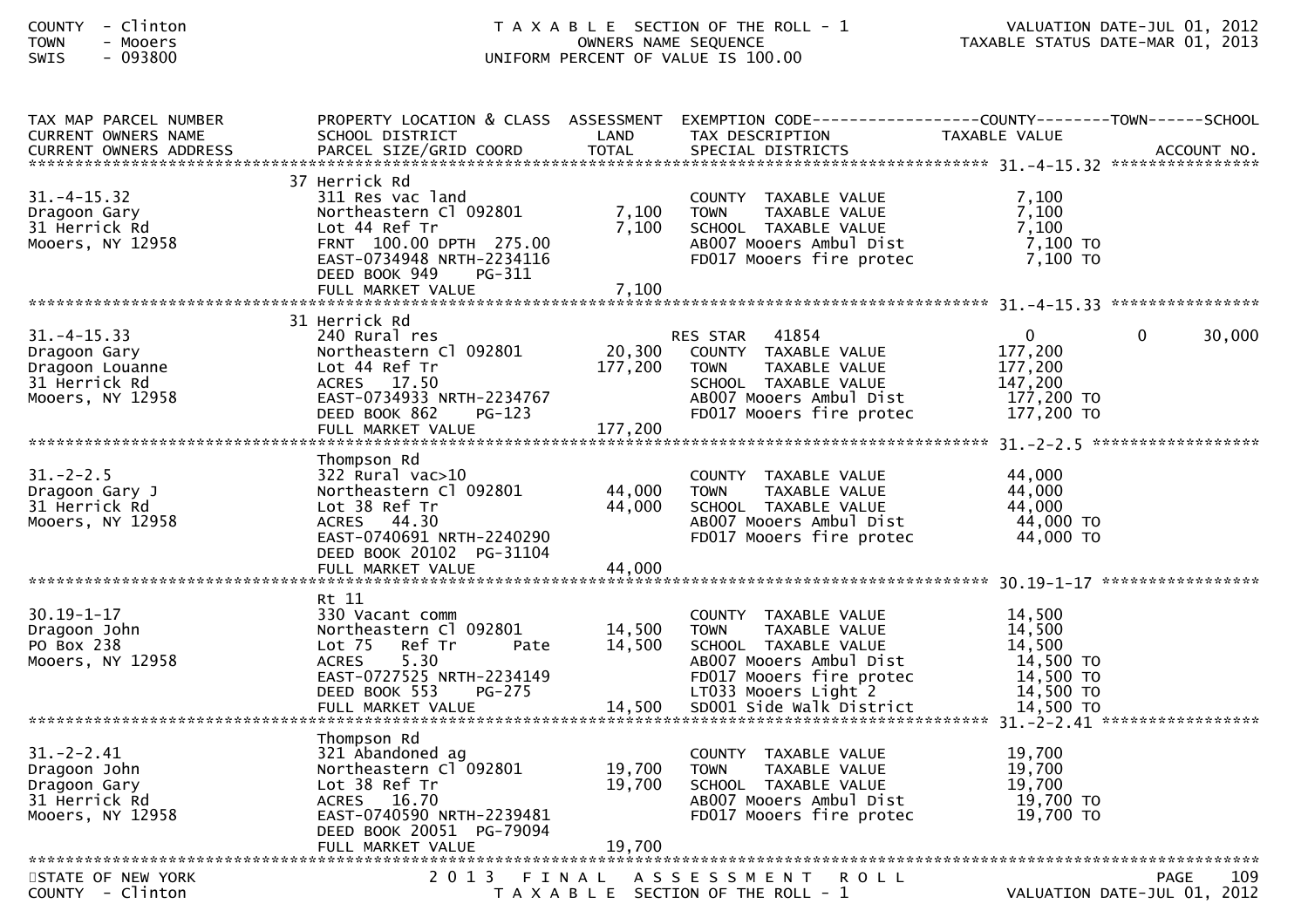| TAX MAP PARCEL NUMBER<br><b>CURRENT OWNERS NAME</b><br><b>CURRENT OWNERS ADDRESS</b>         | SCHOOL DISTRICT<br>PARCEL SIZE/GRID COORD                                                                                                                                                    | LAND<br><b>TOTAL</b>       | TAX DESCRIPTION<br>SPECIAL DISTRICTS                                                                                                                                                    | PROPERTY LOCATION & CLASS ASSESSMENT EXEMPTION CODE----------------COUNTY-------TOWN------SCHOOL<br>TAXABLE VALUE<br>ACCOUNT NO.                                                       |  |  |  |
|----------------------------------------------------------------------------------------------|----------------------------------------------------------------------------------------------------------------------------------------------------------------------------------------------|----------------------------|-----------------------------------------------------------------------------------------------------------------------------------------------------------------------------------------|----------------------------------------------------------------------------------------------------------------------------------------------------------------------------------------|--|--|--|
| $29. - 2 - 5.1$<br>Dragoon John H<br>PO Box 238<br>Mooers, NY 12958                          | North Star Rd<br>321 Abandoned ag<br>Northeastern Cl 092801<br>Lot 98 Ref Tr Patent<br>ACRES 21.10<br>EAST-0719203 NRTH-2238153<br>DEED BOOK 827<br>PG-44<br>FULL MARKET VALUE               | 22,100<br>22,100<br>22,100 | COUNTY TAXABLE VALUE<br>TAXABLE VALUE<br><b>TOWN</b><br>SCHOOL TAXABLE VALUE<br>AB007 Mooers Ambul Dist<br>FD017 Mooers fire protec                                                     | 22,100<br>22,100<br>22,100<br>22,100 TO<br>22,100 TO                                                                                                                                   |  |  |  |
|                                                                                              |                                                                                                                                                                                              |                            |                                                                                                                                                                                         |                                                                                                                                                                                        |  |  |  |
| $30.19 - 1 - 18$<br>Dragoon John H<br>1600 LaValley Rd<br>Mooers, NY 12958                   | 2524 Rt 11<br>270 Mfg housing<br>Northeastern Cl 092801<br>Lot 75 Ref Tr<br>Pate<br>FRNT 200.00 DPTH 150.00<br>EAST-0727420 NRTH-2233866<br>DEED BOOK 20031 PG-62761                         | 7,300<br>26,000            | COUNTY TAXABLE VALUE<br><b>TOWN</b><br>TAXABLE VALUE<br>SCHOOL TAXABLE VALUE<br>AB007 Mooers Ambul Dist<br>FD017 Mooers fire protec<br>LT033 Mooers Light 2                             | 26,000<br>26,000<br>26,000<br>26,000 TO<br>26,000 TO<br>26,000 TO<br>26,000 EULL MARKET VALUE<br>FULL MARKET VALUE 26,000 SDOO1 Side Walk District 26,000 TO 726.000 FULL MARKET VALUE |  |  |  |
|                                                                                              | Rt 11                                                                                                                                                                                        |                            |                                                                                                                                                                                         |                                                                                                                                                                                        |  |  |  |
| $30.19 - 1 - 23.1$<br>Dragoon John H<br>Dragoon Margaret T<br>PO Box 238<br>Mooers, NY 12958 | 321 Abandoned ag<br>Northeastern Cl 092801<br>Lot 75<br>Ref Tr<br>Pate<br>22.40<br>ACRES<br>EAST-0725792 NRTH-2234403<br>DEED BOOK 610<br>PG-1073                                            | 23,700<br>23,700           | COUNTY TAXABLE VALUE<br>TAXABLE VALUE<br><b>TOWN</b><br>SCHOOL TAXABLE VALUE<br>AB007 Mooers Ambul Dist<br>FD017 Mooers fire protec<br>LT033 Mooers Light 2                             | 23,700<br>23,700<br>23,700<br>23,700 TO<br>23,700 TO<br>23,700 TO                                                                                                                      |  |  |  |
|                                                                                              |                                                                                                                                                                                              |                            |                                                                                                                                                                                         |                                                                                                                                                                                        |  |  |  |
| $30.19 - 1 - 33$<br>Dragoon John H<br>Dragoon Margaret T<br>PO Box 238<br>Mooers, NY 12958   | 2507 Rt 11<br>455 Dealer-prod.<br>Northeastern Cl 092801<br>Lot 76<br>Ref Tr<br>Pate<br>2.50<br><b>ACRES</b><br>EAST-0727858 NRTH-2233591<br>DEED BOOK 630<br>PG-504                         | 40,000<br>300,000          | COUNTY TAXABLE VALUE<br><b>TOWN</b><br>TAXABLE VALUE<br>SCHOOL TAXABLE VALUE<br>AB007 Mooers Ambul Dist<br>FD017 Mooers fire protec<br>LT033 Mooers Light 2                             | 300,000<br>300,000<br>300,000<br>300,000 TO<br>300,000 TO<br>300,000 TO                                                                                                                |  |  |  |
|                                                                                              |                                                                                                                                                                                              |                            |                                                                                                                                                                                         |                                                                                                                                                                                        |  |  |  |
| 30.20-2-19<br>Dragoon John H<br>Historias St<br>Mooers, NY 12958                             | 22 Higgins St<br>312 Vac w/imprv<br>Northeastern Cl 092801<br>Lot 68 Ref Tr<br>Pate<br>FRNT 205.00 DPTH 110.00<br>EAST-0729744 NRTH-2234357<br>DEED BOOK 98001 PG-00549<br>FULL MARKET VALUE | 6,100<br>11,800<br>11,800  | COUNTY TAXABLE VALUE<br><b>TOWN</b><br>TAXABLE VALUE<br>SCHOOL TAXABLE VALUE<br>AB007 Mooers Ambul Dist<br>FD017 Mooers fire protec<br>LT033 Mooers Light 2<br>SD001 Side Walk District | 11,800<br>11,800<br>11,800<br>11,800 TO<br>11,800 TO<br>11,800 TO<br>11,800 TO                                                                                                         |  |  |  |
| STATE OF NEW YORK<br>COUNTY - Clinton<br><b>TOWN</b><br>- Mooers                             |                                                                                                                                                                                              | OWNERS NAME SEQUENCE       | 2013 FINAL ASSESSMENT ROLL<br>T A X A B L E SECTION OF THE ROLL - 1                                                                                                                     | 110<br><b>PAGE</b><br>VALUATION DATE-JUL 01, 2012<br>TAXABLE STATUS DATE-MAR 01, 2013                                                                                                  |  |  |  |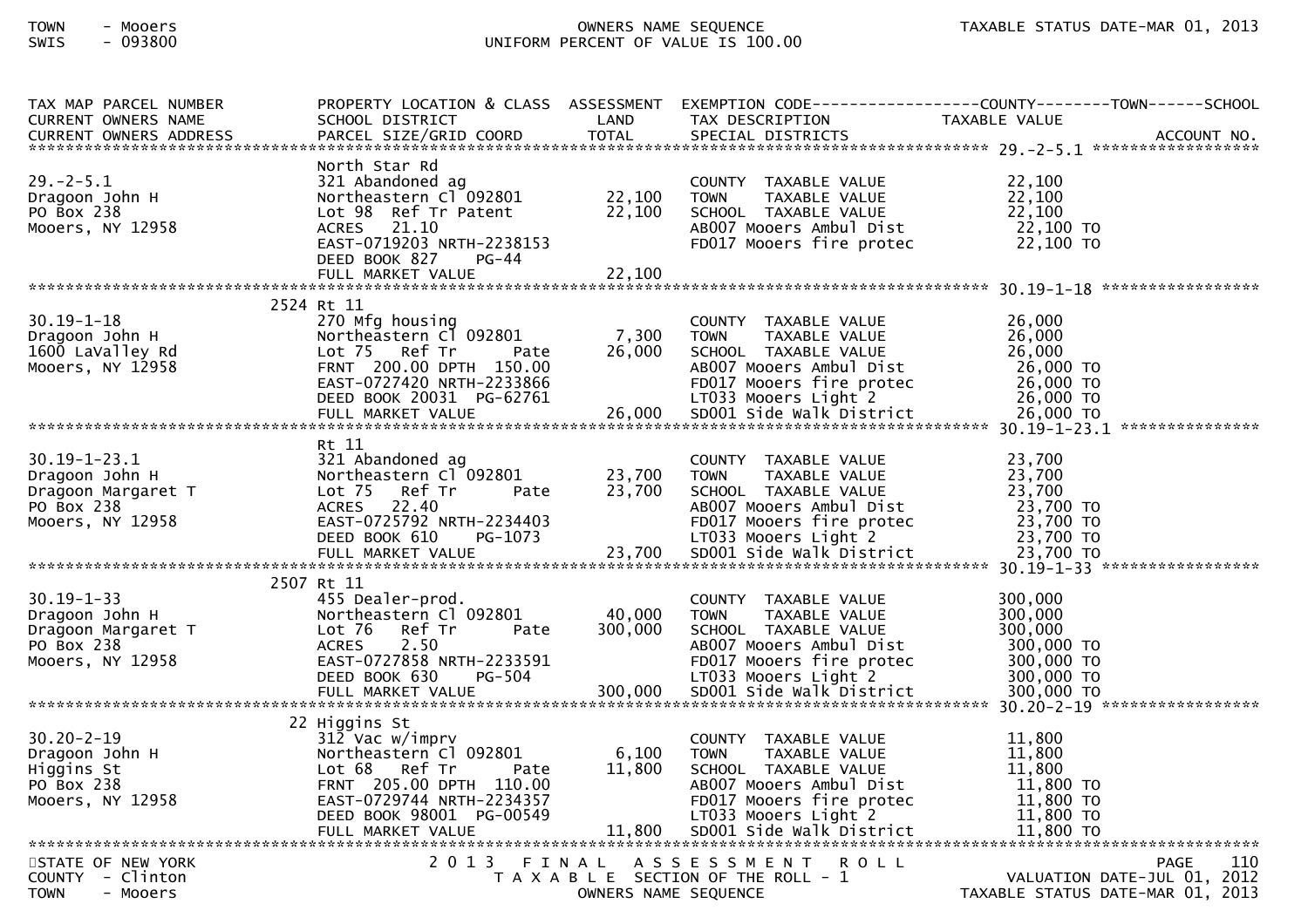# SWIS - 093800 CONTROLL CONTROLLER UNIFORM PERCENT OF VALUE IS 100.00

| TAX MAP PARCEL NUMBER<br><b>CURRENT OWNERS NAME</b>                                                    | PROPERTY LOCATION & CLASS ASSESSMENT EXEMPTION CODE----------------COUNTY-------TOWN------SCHOOL<br>SCHOOL DISTRICT                                                                       | <b>LAND</b>                               | TAX DESCRIPTION                                                                                                                                                                                   | TAXABLE VALUE                                                               |                                            |
|--------------------------------------------------------------------------------------------------------|-------------------------------------------------------------------------------------------------------------------------------------------------------------------------------------------|-------------------------------------------|---------------------------------------------------------------------------------------------------------------------------------------------------------------------------------------------------|-----------------------------------------------------------------------------|--------------------------------------------|
| $30.20 - 2 - 21$<br>Dragoon John H<br>Dragoon Margaret<br>Dragoon Margaret<br>Mooers, NY 12958         | 17 Higgins St<br>312 Vac w/imprv<br>Northeastern Cl 092801<br>Lot 67 Ref Tr<br>Pate<br>50.00 DPTH 41.00<br><b>FRNT</b><br>EAST-0729608 NRTH-2234330                                       | 1,800<br>3,600                            | COUNTY TAXABLE VALUE<br><b>TOWN</b><br>TAXABLE VALUE<br>SCHOOL TAXABLE VALUE<br>AB007 Mooers Ambul Dist<br>FD017 Mooers fire protec                                                               | 3,600<br>3,600<br>3,600<br>3,600 TO<br>3,600 TO                             |                                            |
|                                                                                                        | DEED BOOK 789<br>$PG-6$                                                                                                                                                                   |                                           | LT033 Mooers Light 2                                                                                                                                                                              | $3,600$ TO                                                                  |                                            |
| $30.20 - 4 - 10$<br>Dragoon John H<br>PO Box 238<br>Mooers, NY 12958                                   | 2435 Rt 11<br>220 2 Family Res<br>Northeastern Cl 092801<br>Lot 67 Ref Tr<br>Pate<br>FRNT 132.00 DPTH 79.00<br>EAST-0729483 NRTH-2233805<br>DEED BOOK 20021 PG-42338<br>FULL MARKET VALUE | 4,900<br>43,200<br>$\frac{12338}{43,200}$ | COUNTY TAXABLE VALUE<br><b>TOWN</b><br>TAXABLE VALUE<br>SCHOOL TAXABLE VALUE<br>AB007 Mooers Ambul Dist<br>FD017 Mooers fire protec<br>LT033 Mooers Light 2<br>SD001 Side Walk District 43,200 TO | 43,200<br>43,200<br>43,200<br>43,200 TO<br>43,200 TO<br>43,200 TO           |                                            |
|                                                                                                        | 2431 Rt 11                                                                                                                                                                                |                                           |                                                                                                                                                                                                   |                                                                             |                                            |
| $30.20 - 4 - 11$<br>Dragoon John H<br>$22.22 \times 238$<br>Mooers, NY 12958                           | 210 1 Family Res<br>Northeastern Cl 092801<br>Lot 67 Ref Tr<br>Pate<br>FRNT 114.00 DPTH 118.00<br>EAST-0729623 NRTH-2233776<br>DEED BOOK 99001 PG-08566                                   | 5,800<br>57,000                           | COUNTY TAXABLE VALUE<br>TAXABLE VALUE<br><b>TOWN</b><br>SCHOOL TAXABLE VALUE<br>AB007 Mooers Ambul Dist<br>FD017 Mooers fire protec<br>LT033 Mooers Light 2                                       | 57,000<br>57,000<br>57,000<br>57,000 TO<br>57,000 TO<br>57,000 TO           |                                            |
|                                                                                                        | Thompson Rd                                                                                                                                                                               |                                           |                                                                                                                                                                                                   |                                                                             |                                            |
| $31 - 2 - 2.12$<br>Dragoon John H<br>PO Box 238<br>Mooers, NY 12958                                    | 312 Vac w/imprv<br>Northeastern Cl 092801<br>Lot 19 Ref Tr<br>ACRES 19.30<br>EAST-0741944 NRTH-2240926<br>DEED BOOK 1006<br>PG-63<br>FULL MARKET VALUE                                    | 21,000<br>33,700<br>33,700                | COUNTY TAXABLE VALUE<br>TAXABLE VALUE<br><b>TOWN</b><br>SCHOOL TAXABLE VALUE<br>AB007 Mooers Ambul Dist<br>FD017 Mooers fire protec                                                               | 33,700<br>33,700<br>33,700<br>33,700 TO<br>33,700 TO                        |                                            |
|                                                                                                        | 1600 Lavalley Rd                                                                                                                                                                          |                                           |                                                                                                                                                                                                   |                                                                             |                                            |
| $31. - 4 - 3.1$<br>Dragoon John H<br>1600 LaValley Rd<br>PO Box 238<br>Mooers, NY 12958                | 210 1 Family Res<br>Northeastern Cl 092801<br>Lot 68 Ref Tr<br>Pate<br>ACRES<br>3.10<br>EAST-0732320 NRTH-2235866<br>DEED BOOK 561<br>$PG-259$<br>FULL MARKET VALUE                       | 11,200<br>229,600<br>229,600              | 41854<br>RES STAR<br>COUNTY TAXABLE VALUE<br><b>TOWN</b><br>TAXABLE VALUE<br>SCHOOL TAXABLE VALUE<br>AB007 Mooers Ambul Dist<br>FD017 Mooers fire protec                                          | $\overline{0}$<br>229,600<br>229,600<br>199,600<br>229,600 TO<br>229,600 TO | $\mathbf{0}$<br>30,000                     |
| STATE OF NEW YORK<br>- Clinton<br><b>COUNTY</b><br><b>TOWN</b><br>- Mooers<br>$-093800$<br><b>SWIS</b> | 2 0 1 3                                                                                                                                                                                   | FINAL<br>OWNERS NAME SEQUENCE             | A S S E S S M E N T<br>R O L L<br>T A X A B L E SECTION OF THE ROLL - 1<br>UNIFORM PERCENT OF VALUE IS 100.00                                                                                     | TAXABLE STATUS DATE-MAR 01, 2013                                            | PAGE<br>111<br>VALUATION DATE-JUL 01, 2012 |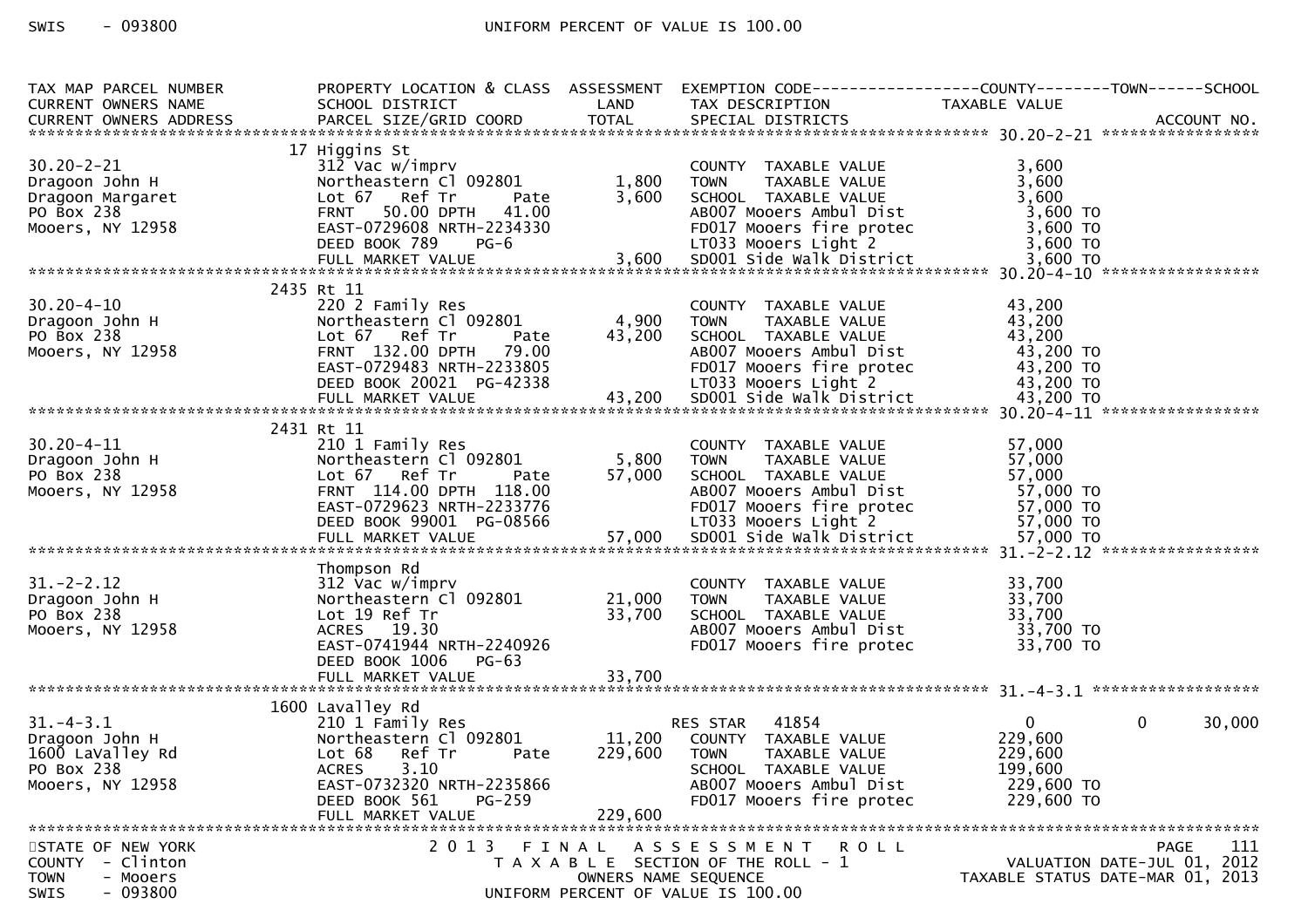| TAX MAP PARCEL NUMBER                                                                                                               |                                                                                      |                      | PROPERTY LOCATION & CLASS ASSESSMENT EXEMPTION CODE----------------COUNTY-------TOWN------SCHOOL       |                                  |                             |
|-------------------------------------------------------------------------------------------------------------------------------------|--------------------------------------------------------------------------------------|----------------------|--------------------------------------------------------------------------------------------------------|----------------------------------|-----------------------------|
| CURRENT OWNERS NAME                                                                                                                 | SCHOOL DISTRICT                                                                      | LAND                 | TAX DESCRIPTION                                                                                        | TAXABLE VALUE                    |                             |
|                                                                                                                                     |                                                                                      |                      |                                                                                                        |                                  |                             |
|                                                                                                                                     |                                                                                      |                      |                                                                                                        |                                  |                             |
|                                                                                                                                     | 20 Blackman Corners Rd                                                               |                      |                                                                                                        |                                  |                             |
| $44.2 - 1 - 7.2$                                                                                                                    | 449 Other Storag<br>Northeastern Cl 092801 15,200                                    |                      | COUNTY TAXABLE VALUE                                                                                   | 30,000                           |                             |
| Dragoon John H                                                                                                                      |                                                                                      | 15,200               | TAXABLE VALUE<br>TOWN                                                                                  | 30,000                           |                             |
| 1600 LaValley Rd                                                                                                                    | Lot 116 Ref Tr                                                                       | 30,000               | SCHOOL TAXABLE VALUE                                                                                   | 30,000                           |                             |
| Mooers, NY 12958                                                                                                                    | ACRES 2.80<br>$EAST-0714445$ NRTH-2233199                                            |                      | AB007 Mooers Ambul Dist                                                                                | 30,000 TO                        |                             |
|                                                                                                                                     |                                                                                      |                      | FD017 Mooers fire protec                                                                               | 30,000 TO                        |                             |
|                                                                                                                                     | DEED BOOK 20072 PG-5081<br>FULL MARKET VALUE 30,000                                  | 30,000               | LT013 Mooers Forks Light                                                                               | 30,000 TO                        |                             |
|                                                                                                                                     |                                                                                      |                      |                                                                                                        |                                  |                             |
|                                                                                                                                     | Bashaw Rd                                                                            |                      |                                                                                                        |                                  |                             |
| $60. -1 - 4.21$                                                                                                                     |                                                                                      |                      |                                                                                                        | 15,200                           |                             |
|                                                                                                                                     |                                                                                      |                      | COUNTY TAXABLE VALUE<br>TAXABLE VALUE                                                                  | 15,200                           |                             |
| Dragoon Robert L<br>287 Olena Rd                                                                                                    | Lot 89 Ref Tr                                                                        | 15,200               | SCHOOL TAXABLE VALUE                                                                                   | 15,200                           |                             |
| West Chazy, NY 12992                                                                                                                | ACRES 11.30                                                                          |                      |                                                                                                        |                                  |                             |
|                                                                                                                                     | EAST-0723601 NRTH-2224747                                                            |                      | ABOO7 Mooers Ambul Dist<br>FDO17 Mooers fire protec                                                    | 15,200 TO<br>15,200 TO           |                             |
|                                                                                                                                     | DEED BOOK 728<br><b>PG-90</b>                                                        |                      |                                                                                                        |                                  |                             |
|                                                                                                                                     |                                                                                      |                      |                                                                                                        |                                  |                             |
|                                                                                                                                     |                                                                                      |                      |                                                                                                        |                                  |                             |
|                                                                                                                                     | 36 Herrick Rd                                                                        |                      |                                                                                                        |                                  |                             |
| $31 - 3 - 18$                                                                                                                       | 240 Rural res                                                                        |                      | <b>RES STAR 41854</b>                                                                                  | $\overline{0}$                   | $\mathbf 0$<br>30,000       |
| Dragoon Ryan G                                                                                                                      | Northeastern Cl 092801                                                               |                      | 33,100 COUNTY TAXABLE VALUE                                                                            | 74,000                           |                             |
| Gibson Erin E                                                                                                                       |                                                                                      | Pate 74,000          | TAXABLE VALUE<br>TOWN                                                                                  | 74,000                           |                             |
| 36 Herrick Rd                                                                                                                       | END Nutatives<br>Northeastern Cl<br>Lot 44 Ref Tr<br>ACRES 48.00<br>EAST-0736134 NR1 |                      |                                                                                                        | 44,000                           |                             |
| Mooers, NY 12958                                                                                                                    | ACRES 48.00<br>EAST-0736134 NRTH-2234237                                             |                      | SCHOOL TAXABLE VALUE<br>ABOO7 Mooers Ambul Dist                                                        | 74,000 TO                        |                             |
|                                                                                                                                     | DEED BOOK 20092 PG-27257                                                             |                      | FD017 Mooers fire protec 74,000 TO                                                                     |                                  |                             |
|                                                                                                                                     |                                                                                      |                      |                                                                                                        |                                  |                             |
|                                                                                                                                     |                                                                                      |                      |                                                                                                        |                                  |                             |
|                                                                                                                                     | 152 Davison Rd                                                                       |                      |                                                                                                        |                                  |                             |
| 270 Mfg housing<br>Dragoon Steven<br>Dragoon Sally A and Lot 117 Ref Tr<br>152 Davison Rd<br>Mooers Forks, NY 12959 EAST-0712434 NR |                                                                                      |                      | RES STAR 41854                                                                                         | $\overline{0}$                   | 0<br>30,000                 |
|                                                                                                                                     |                                                                                      |                      | z/u Mfg housing             RES STAR  41854<br>Northeastern_Cl 092801      8,600  COUNTY TAXABLE VALUE | 53,100                           |                             |
|                                                                                                                                     |                                                                                      | 53,100               | <b>TOWN</b><br>TAXABLE VALUE                                                                           | 53,100                           |                             |
|                                                                                                                                     |                                                                                      |                      | SCHOOL TAXABLE VALUE                                                                                   | 23,100                           |                             |
|                                                                                                                                     | EAST-0712434 NRTH-2233806                                                            |                      | AB007 Mooers Ambul Dist                                                                                | 53,100 TO                        |                             |
|                                                                                                                                     | DEED BOOK 724<br>PG-117                                                              |                      | FD017 Mooers fire protec                                                                               | 53,100 TO                        |                             |
|                                                                                                                                     |                                                                                      |                      |                                                                                                        |                                  |                             |
|                                                                                                                                     |                                                                                      |                      |                                                                                                        |                                  |                             |
|                                                                                                                                     | Rt 11                                                                                |                      |                                                                                                        |                                  |                             |
| 30.19-1-20.21                                                                                                                       | 314 Rural vac<10                                                                     |                      | COUNTY TAXABLE VALUE                                                                                   | 12,400                           |                             |
| Dragoon Wayne                                                                                                                       | Northeastern Cl 092801                                                               | 12,400               | TAXABLE VALUE<br><b>TOWN</b>                                                                           | 12,400                           |                             |
| Dragoon Linda                                                                                                                       | Lot 75 Ref Tr                                                                        | 12,400               | SCHOOL TAXABLE VALUE                                                                                   | 12,400                           |                             |
| 2614 Rt 11                                                                                                                          | <b>ACRES</b><br>6.50                                                                 |                      | AB007 Mooers Ambul Dist                                                                                | 12,400 TO                        |                             |
| PO Box 341                                                                                                                          | EAST-0726781 NRTH-2234209                                                            |                      | FD017 Mooers fire protec                                                                               | 12,400 TO                        |                             |
| Mooers, NY 12958                                                                                                                    | DEED BOOK 20112 PG-40637                                                             |                      | LT033 Mooers Light 2                                                                                   | 12,400 TO                        |                             |
|                                                                                                                                     | FULL MARKET VALUE                                                                    | 12,400               | SD001 Side Walk District                                                                               | 12,400 TO                        |                             |
|                                                                                                                                     |                                                                                      |                      |                                                                                                        |                                  |                             |
| STATE OF NEW YORK                                                                                                                   | 2013 FINAL                                                                           |                      | A S S E S S M E N T R O L L                                                                            |                                  | 112<br>PAGE                 |
| COUNTY - Clinton                                                                                                                    |                                                                                      |                      | T A X A B L E SECTION OF THE ROLL - 1                                                                  |                                  | VALUATION DATE-JUL 01, 2012 |
| <b>TOWN</b><br>- Mooers                                                                                                             |                                                                                      | OWNERS NAME SEQUENCE |                                                                                                        | TAXABLE STATUS DATE-MAR 01, 2013 |                             |
| $-093800$<br><b>SWIS</b>                                                                                                            |                                                                                      |                      | UNIFORM PERCENT OF VALUE IS 100.00                                                                     |                                  |                             |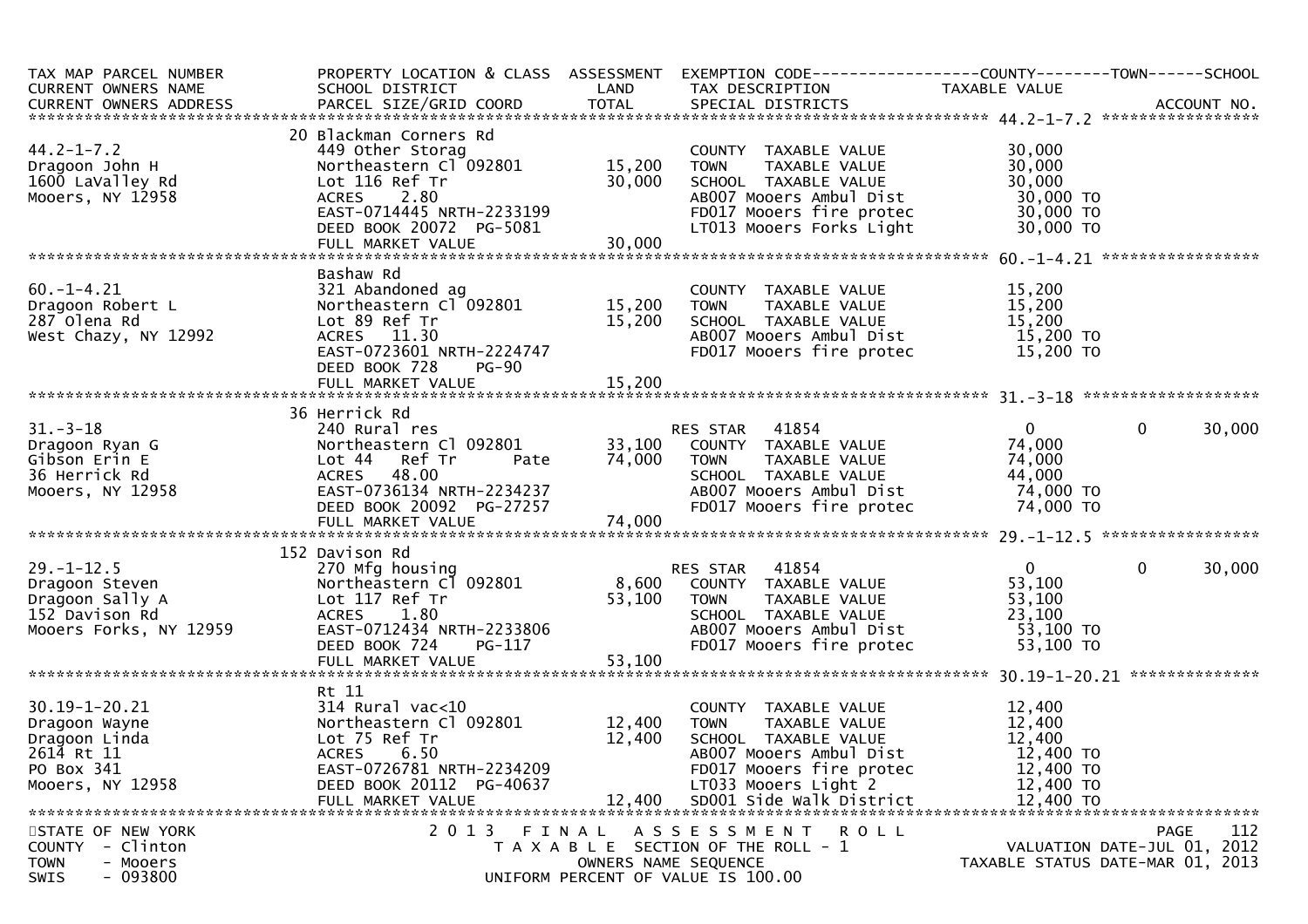| TAX MAP PARCEL NUMBER<br><b>CURRENT OWNERS NAME</b>                                                    | PROPERTY LOCATION & CLASS ASSESSMENT<br>SCHOOL DISTRICT                                                                                                                                                           | LAND                    | EXEMPTION CODE-----------------COUNTY-------TOWN------SCHOOL<br>TAX DESCRIPTION                                                                                                         | TAXABLE VALUE                                                               |             |
|--------------------------------------------------------------------------------------------------------|-------------------------------------------------------------------------------------------------------------------------------------------------------------------------------------------------------------------|-------------------------|-----------------------------------------------------------------------------------------------------------------------------------------------------------------------------------------|-----------------------------------------------------------------------------|-------------|
|                                                                                                        |                                                                                                                                                                                                                   |                         |                                                                                                                                                                                         |                                                                             |             |
| $30.19 - 1 - 23.2$<br>Dragoon Wayne M<br>2614 Rt 11<br>PO Box 341<br>Mooers, NY 12958-0341             | 2614 Rt 11<br>220 2 Family Res<br>Northeastern Cl 092801<br>Lot 75 Reftr<br>ACRES 84.40<br>EAST-0725841 NRTH-2235191                                                                                              | 48,000<br>143,900       | 41854<br>RES STAR<br>COUNTY TAXABLE VALUE<br><b>TOWN</b><br>TAXABLE VALUE<br>SCHOOL TAXABLE VALUE<br>AB007 Mooers Ambul Dist                                                            | $\mathbf{0}$<br>$\mathbf{0}$<br>143,900<br>143,900<br>113,900<br>143,900 TO | 30,000      |
|                                                                                                        | DEED BOOK 878<br>FULL MARKET VALUE                                                                                                                                                                                |                         | FD017 Mooers fire protec<br>LT033 Mooers Light 2<br>SD001 Side Walk District 143,900 TO                                                                                                 | 143,900 TO<br>143,900 TO                                                    |             |
|                                                                                                        |                                                                                                                                                                                                                   |                         |                                                                                                                                                                                         |                                                                             |             |
| $30.16 - 2 - 9$<br>Dragoon's Farm Equipment Inc<br>1600 LaValley Rd<br>Mooers, NY 12958                | Depot St<br>449 Other Storag<br>Northeastern Cl <sup>-</sup> 092801<br>Lot 68 Ref Tr<br>Pate<br>FRNT 117.00 DPTH 307.00<br>EAST-0728970 NRTH-2236351                                                              | 4,600 TOWN<br>10,400    | COUNTY TAXABLE VALUE<br>TAXABLE VALUE<br>SCHOOL TAXABLE VALUE<br>AB007 Mooers Ambul Dist<br>FD017 Mooers fire protec                                                                    | 10,400<br>10,400<br>10,400<br>10,400 TO<br>10,400 TO                        |             |
|                                                                                                        |                                                                                                                                                                                                                   |                         |                                                                                                                                                                                         |                                                                             |             |
| $30.19 - 1 - 37$<br>Dragoon's Farm Equipment Inc<br>1600 LaValley Rd<br>Mooers, NY 12958               | Rt 11<br>330 Vacant comm<br>Northeastern Cl 092801<br>Lot 76<br>Ref Tr<br>Pate<br>FRNT 187.31 DPTH 120.90<br>EAST-0728257 NPTH 120.90<br>EAST-0728257 NRTH-2233700<br>DEED BOOK 708<br>PG-61<br>FULL MARKET VALUE | 5,100<br>5,100<br>5,100 | COUNTY TAXABLE VALUE<br><b>TOWN</b><br>TAXABLE VALUE<br>SCHOOL TAXABLE VALUE<br>AB007 Mooers Ambul Dist<br>FD017 Mooers fire protec<br>LT033 Mooers Light 2<br>SD001 Side Walk District | 5,100<br>5,100<br>5,100<br>5,100 TO<br>5,100 TO<br>5,100 TO<br>5,100 TO     |             |
|                                                                                                        | Rt 11                                                                                                                                                                                                             |                         |                                                                                                                                                                                         |                                                                             |             |
| $30.19 - 1 - 35$<br>Dragoons Farm Equipment Inc<br>PO Box 238<br>Mooers, NY 12958                      | 330 Vacant comm<br>Northeastern Cl 092801<br>Lot 76 Ref Tr Pate<br><b>ACRES</b><br>3.40<br>EAST-0727301 NRTH-2233550<br>DEED BOOK 20122 PG-49506                                                                  | 25,500<br>25,500        | COUNTY TAXABLE VALUE<br><b>TOWN</b><br>TAXABLE VALUE<br>SCHOOL TAXABLE VALUE<br>ABOO7 Mooers Ambul Dist<br>FDO17 Mooers fire protec 25,500 TO<br>LT033 Mooers Light 2                   | 25,500<br>25,500<br>25,500<br>25,500 TO                                     |             |
|                                                                                                        |                                                                                                                                                                                                                   |                         |                                                                                                                                                                                         |                                                                             |             |
| $56. - 1 - 13.1$<br>Drake Cathy S<br>6 Gadway Rd<br>Ellenburg Depot, NY 12935                          | 8 Gadway Rd<br>270 Mfg housing<br>N Adirondack<br>093601<br>Lot 211 Ref Tr<br>Pate<br>3.00<br><b>ACRES</b><br>EAST-0683220 NRTH-2220079<br>DEED BOOK 20051 PG-88278<br>FULL MARKET VALUE                          | 6,200<br>9,000<br>9,000 | COUNTY TAXABLE VALUE<br><b>TOWN</b><br>TAXABLE VALUE<br>SCHOOL TAXABLE VALUE<br>AB007 Mooers Ambul Dist<br>FD017 Mooers fire protec                                                     | 9,000<br>9,000<br>9,000<br>9,000 TO<br>$9,000$ TO                           |             |
| STATE OF NEW YORK<br><b>COUNTY</b><br>- Clinton<br><b>TOWN</b><br>- Mooers<br>$-093800$<br><b>SWIS</b> |                                                                                                                                                                                                                   | OWNERS NAME SEQUENCE    | 2013 FINAL ASSESSMENT<br>R O L L<br>T A X A B L E SECTION OF THE ROLL - 1<br>UNIFORM PERCENT OF VALUE IS 100.00                                                                         | VALUATION DATE-JUL 01, 2012<br>TAXABLE STATUS DATE-MAR 01, 2013             | 113<br>PAGE |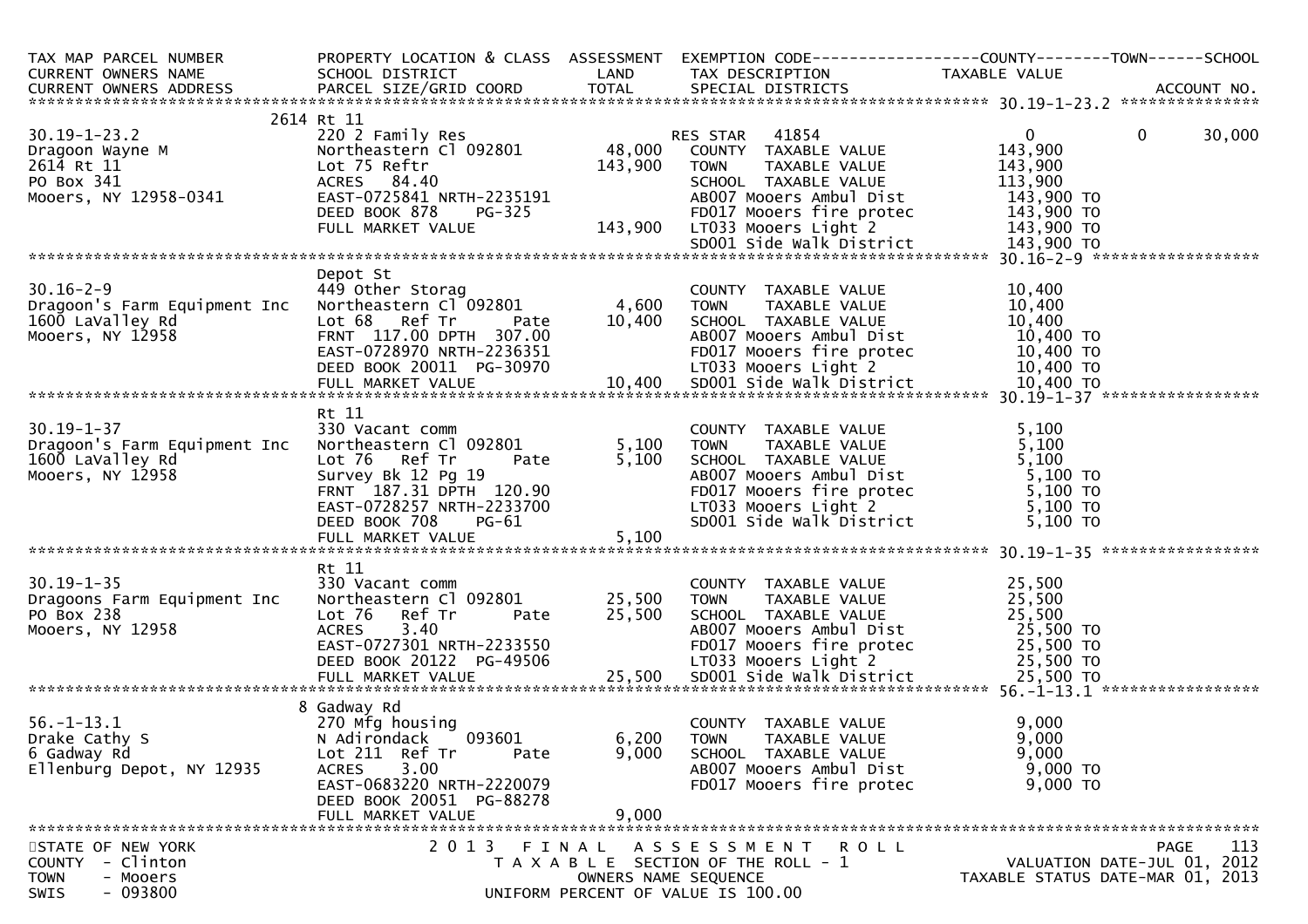| TAX MAP PARCEL NUMBER<br>CURRENT OWNERS NAME                                                                                                                                                                                                                                                                          | SCHOOL DISTRICT                                                                                                         | <b>Example 12 DE LAND</b>     | PROPERTY LOCATION & CLASS ASSESSMENT EXEMPTION CODE----------------COUNTY-------TOWN------SCHOOL<br>TAX DESCRIPTION                                                                                                                                                                                                                                                                                     | TAXABLE VALUE                                                  |                                                                                |
|-----------------------------------------------------------------------------------------------------------------------------------------------------------------------------------------------------------------------------------------------------------------------------------------------------------------------|-------------------------------------------------------------------------------------------------------------------------|-------------------------------|---------------------------------------------------------------------------------------------------------------------------------------------------------------------------------------------------------------------------------------------------------------------------------------------------------------------------------------------------------------------------------------------------------|----------------------------------------------------------------|--------------------------------------------------------------------------------|
|                                                                                                                                                                                                                                                                                                                       |                                                                                                                         |                               |                                                                                                                                                                                                                                                                                                                                                                                                         |                                                                |                                                                                |
| 56.-1-13.2<br>Drake Cathy S<br>6 Gadway Rd<br>Ellenburg Depot, NY 12935<br>FRNT 130.00 DP                                                                                                                                                                                                                             | 6 Gadway Rd<br>210 1 Family Res<br>N Adirondack 093601<br>DEED BOOK 836                                                 | $PG-156$<br>= 59,300          | RES STAR    41854<br>4,800    COUNTY   TAXABLE VALUE<br>59,300    TOWN      TAXABLE VALUE                                                                                                                                                                                                                                                                                                               | $\mathbf{0}$<br>59,300<br>59,300<br>29,300                     | $\overline{0}$<br>30,000                                                       |
|                                                                                                                                                                                                                                                                                                                       | Garrand Rd                                                                                                              |                               |                                                                                                                                                                                                                                                                                                                                                                                                         |                                                                |                                                                                |
| $30. - 1 - 7$<br>30.-1-7<br>Drown Daniel Charles<br>800.pt 22<br>899 Rt 22<br>899 Rt 22<br>Mooers, NY 12958 (2013) Moore Server 20, 2014 Moore American Mooners American Moore American Moore American Mo<br>DEED BOOK 20061 PG-96923 (20,500 SDOOT Moore Since 20,500 TO<br>FULL MARKET VALUE 20,500 SDOO1 Side Walk | Lot 75 Ref Tr                                                                                                           |                               | COUNTY TAXABLE VALUE<br>TOWN     TAXABLE VALUE<br>$\overline{20}$ , $\overline{20}$ , $\overline{500}$ $\overline{500}$ $\overline{500}$ $\overline{500}$ $\overline{500}$ $\overline{500}$ $\overline{500}$ $\overline{500}$ $\overline{500}$ $\overline{500}$ $\overline{500}$ $\overline{500}$ $\overline{500}$ $\overline{500}$ $\overline{500}$ $\overline{500}$ $\overline{500}$ $\overline{500}$ | 20,500<br>20,500<br>20,500                                     |                                                                                |
|                                                                                                                                                                                                                                                                                                                       |                                                                                                                         |                               |                                                                                                                                                                                                                                                                                                                                                                                                         |                                                                |                                                                                |
|                                                                                                                                                                                                                                                                                                                       | 899 Hemmingford Rd                                                                                                      |                               |                                                                                                                                                                                                                                                                                                                                                                                                         |                                                                |                                                                                |
| $30.15 - 1 - 9.5$<br>Drown Daniel Charles<br>899 Rt 22<br>Mooers, NY 12958                                                                                                                                                                                                                                            | Lot 75 Ref Tr<br>ACRES 3.80<br>ALKES 3.80<br>EAST-0727929 NRTH-2236146<br>DEED BOOK 20061 PG-96922<br>FULL MARKET VALUE | 102,500                       | <b>RES STAR 41854</b><br>10,200 COUNTY TAXABLE VALUE<br><b>TOWN</b><br>TAXABLE VALUE<br>SCHOOL TAXABLE VALUE<br>AB007 Mooers Ambul Dist<br>PG-96922 FD017 Mooers fire protec 102,500 TO<br>102,500 LT033 Mooers Light 2 102,500 TO<br>50001 Side Walk District 102,500 TO                                                                                                                               | $\overline{0}$<br>102,500<br>102,500<br>72,500<br>102,500 TO   | $\overline{0}$<br>30,000                                                       |
|                                                                                                                                                                                                                                                                                                                       |                                                                                                                         |                               |                                                                                                                                                                                                                                                                                                                                                                                                         |                                                                |                                                                                |
| $11.-1-10.1$<br>Drown Leonard<br>Drown Sheila<br>47 Hawk Haven Dr<br>Morrisonville, NY 12962                                                                                                                                                                                                                          | Drown Rd<br>Great Lot 6 State Gore 22,300<br>ACRES 48.00<br>EAST-0674031 NRTH-2243007<br>DEED BOOK 714<br>PG-334        |                               | COUNTY TAXABLE VALUE<br><b>TOWN</b><br>TAXABLE VALUE<br>SCHOOL TAXABLE VALUE<br>ABOO7 Mooers Ambul Dist<br>FD017 Mooers fire protec 22,300 TO                                                                                                                                                                                                                                                           | 22,300<br>22,300<br>22,300<br>$22,300$ TO                      |                                                                                |
|                                                                                                                                                                                                                                                                                                                       | Letson Rd                                                                                                               |                               |                                                                                                                                                                                                                                                                                                                                                                                                         |                                                                | Lease 2011                                                                     |
| $46. - 1 - 22.1$<br>Drown Leonard<br>Drown Sheila<br>47 Hawk Haven Dr<br>Morrisonville, NY 12962<br>MAY BE SUBJECT TO PAYMENT<br>UNDER AGDIST LAW TIL 2017                                                                                                                                                            | Lots 46/66 Ref Tr Patent<br>ACRES 109.30<br>EAST-0733870 NRTH-2227080<br>DEED BOOK 620<br>PG-687<br>FULL MARKET VALUE   | 62,700                        | 62,700 TOWN<br>TAXABLE VALUE<br>SCHOOL TAXABLE VALUE<br>AB007 Mooers Ambul Dist<br>FD017 Mooers fire protec                                                                                                                                                                                                                                                                                             | 22,008<br>40,692<br>40,692<br>40,692<br>62,700 TO<br>62,700 TO | 22,008<br>22,008                                                               |
|                                                                                                                                                                                                                                                                                                                       |                                                                                                                         |                               |                                                                                                                                                                                                                                                                                                                                                                                                         |                                                                |                                                                                |
| STATE OF NEW YORK<br><b>COUNTY</b><br>- Clinton<br><b>TOWN</b><br>- Mooers                                                                                                                                                                                                                                            | 2 0 1 3                                                                                                                 | FINAL<br>OWNERS NAME SEQUENCE | A S S E S S M E N T<br><b>ROLL</b><br>T A X A B L E SECTION OF THE ROLL - 1                                                                                                                                                                                                                                                                                                                             |                                                                | 114<br>PAGE<br>VALUATION DATE-JUL 01, 2012<br>TAXABLE STATUS DATE-MAR 01, 2013 |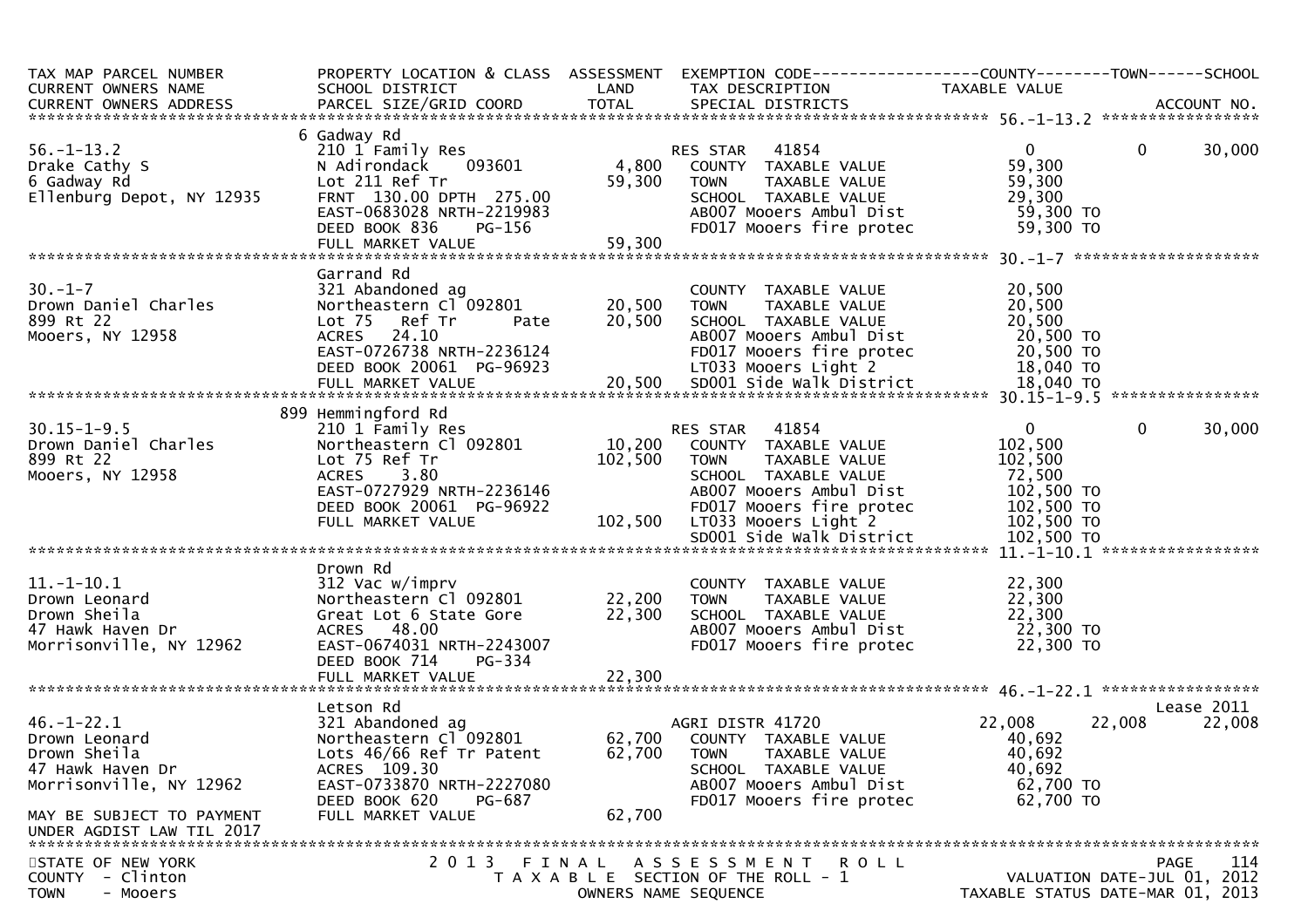# SWIS - 093800 CONTROLL CONTROLLER UNIFORM PERCENT OF VALUE IS 100.00

| TAX MAP PARCEL NUMBER<br>CURRENT OWNERS NAME                                                                  | PROPERTY LOCATION & CLASS ASSESSMENT<br>SCHOOL DISTRICT                                                                                                                    | LAND             | TAX DESCRIPTION                                                                                                                                         | TAXABLE VALUE                                                                          |             |
|---------------------------------------------------------------------------------------------------------------|----------------------------------------------------------------------------------------------------------------------------------------------------------------------------|------------------|---------------------------------------------------------------------------------------------------------------------------------------------------------|----------------------------------------------------------------------------------------|-------------|
|                                                                                                               |                                                                                                                                                                            |                  |                                                                                                                                                         |                                                                                        |             |
| $27. - 1 - 1.4$<br>Drown Leonard & Sheila<br>47 Hawk Haven Dr<br>Morrisonville, NY 12962                      | Cannon Corners Rd<br>720 Mine/quarry<br>Northeastern Cl 092801<br>Lot 198 Ref Tr<br>ACRES 19.80<br>EAST-0687544 NRTH-2239788<br>DEED BOOK 99001 PG-07772                   | 29,300<br>29,300 | COUNTY TAXABLE VALUE<br><b>TOWN</b><br>TAXABLE VALUE<br>SCHOOL TAXABLE VALUE<br>AB007 Mooers Ambul Dist<br>FD017 Mooers fire protec                     | 29,300<br>29,300<br>29,300<br>29,300 TO<br>29,300 TO                                   |             |
|                                                                                                               |                                                                                                                                                                            |                  |                                                                                                                                                         |                                                                                        |             |
|                                                                                                               |                                                                                                                                                                            |                  |                                                                                                                                                         |                                                                                        |             |
|                                                                                                               | 280 Letson Rd                                                                                                                                                              |                  |                                                                                                                                                         |                                                                                        | Lease 2011  |
| $46. - 1 - 3.1$<br>Drown Leonard R<br>Drown Sheila<br>47 Hawk Haven Dr<br>Morrisonville, NY 12962             | 260 Seasonal res<br>Northeastern Cl 092801<br>Lot 45 Ref Tr<br>Pate<br>ACRES 176.80<br>EAST-0733818 NRTH-2231485<br>DEED BOOK 20051 PG-88953                               | 120,000          | AGRI DISTR 41720<br>107,300 COUNTY TAXABLE VALUE<br>TOWN TAXABLE VALUE<br>SCHOOL TAXABLE VALUE<br>AB007 Mooers Ambul Dist<br>FD017 Mooers fire protec   | 28,196<br>28,196<br>91,804<br>91,804<br>91,804<br>120,000 TO<br>120,000 TO             | 28,196      |
| MAY BE SUBJECT TO PAYMENT                                                                                     | FULL MARKET VALUE                                                                                                                                                          | 120,000          |                                                                                                                                                         |                                                                                        |             |
|                                                                                                               |                                                                                                                                                                            |                  |                                                                                                                                                         |                                                                                        |             |
| $46. - 1 - 22.21$<br>Drown Leonard R<br>Drown Sheila<br>47 Hawk Haven Dr<br>Morrisonville, NY 12962           | Letson Rd<br>322 Rural vac>10<br>Northeastern Cl 092801<br>Lot 46 Ref Tr<br>ACRES 11.00<br>EAST-0734728 NRTH-2226253<br>DEED BOOK 99001 PG-12541                           | 9,500            | COUNTY TAXABLE VALUE<br>9,500 TOWN<br>TAXABLE VALUE<br>SCHOOL TAXABLE VALUE<br>AB007 Mooers Ambul Dist<br>FD017 Mooers fire protec                      | 9,500<br>9,500<br>9,500<br>9,500 TO<br>$9,500$ TO                                      |             |
|                                                                                                               |                                                                                                                                                                            |                  |                                                                                                                                                         |                                                                                        |             |
|                                                                                                               |                                                                                                                                                                            |                  |                                                                                                                                                         |                                                                                        |             |
| $30.15 - 1 - 5$<br>Drown Life Use Charles L<br>Drown Life Use Eva M<br>915 Hemmingford Rd<br>Mooers, NY 12958 | 915 Hemmingford Rd<br>210 1 Family Res<br>Northeastern Cl 092801<br>Lot 75 Ref Tr<br>Pate<br><b>ACRES</b><br>1.00<br>EAST-0728091 NRTH-2236836<br>DEED BOOK 20112 PG-38028 | 8,000<br>81,500  | 41834<br>SR STAR<br>COUNTY TAXABLE VALUE<br><b>TOWN</b><br>TAXABLE VALUE<br>SCHOOL TAXABLE VALUE<br>AB007 Mooers Ambul Dist<br>FD017 Mooers fire protec | $\overline{0}$<br>$\mathbf{0}$<br>81,500<br>81,500<br>18,200<br>81,500 TO<br>81,500 TO | 63,300      |
|                                                                                                               | FULL MARKET VALUE                                                                                                                                                          |                  | 81,500 LT033 Mooers Light 2                                                                                                                             | 81,500 TO                                                                              |             |
|                                                                                                               |                                                                                                                                                                            |                  |                                                                                                                                                         |                                                                                        |             |
|                                                                                                               | 212 Canaan Rd                                                                                                                                                              |                  |                                                                                                                                                         |                                                                                        |             |
| $56. - 1 - 25$<br>Drown M. Eugene<br>4980 Rt 11<br>Ellenburg Depot, NY 12935                                  | 270 Mfg housing<br>093601<br>N Adirondack<br>Lot 21 St Gore<br>Pate<br>FRNT 160.00 DPTH 270.00<br>EAST-0674664 NRTH-2218611<br>DEED BOOK 20092 PG-23659                    | 5,000<br>39,900  | COUNTY TAXABLE VALUE<br><b>TOWN</b><br>TAXABLE VALUE<br>SCHOOL TAXABLE VALUE<br>AB007 Mooers Ambul Dist<br>FD017 Mooers fire protec                     | 39,900<br>39,900<br>39,900<br>39,900 TO<br>39,900 TO                                   |             |
|                                                                                                               | FULL MARKET VALUE                                                                                                                                                          | 39,900           |                                                                                                                                                         |                                                                                        |             |
| STATE OF NEW YORK<br>COUNTY - Clinton                                                                         |                                                                                                                                                                            |                  | 2013 FINAL ASSESSMENT ROLL<br>T A X A B L E SECTION OF THE ROLL - 1                                                                                     | VALUATION DATE-JUL 01, 2012                                                            | 115<br>PAGE |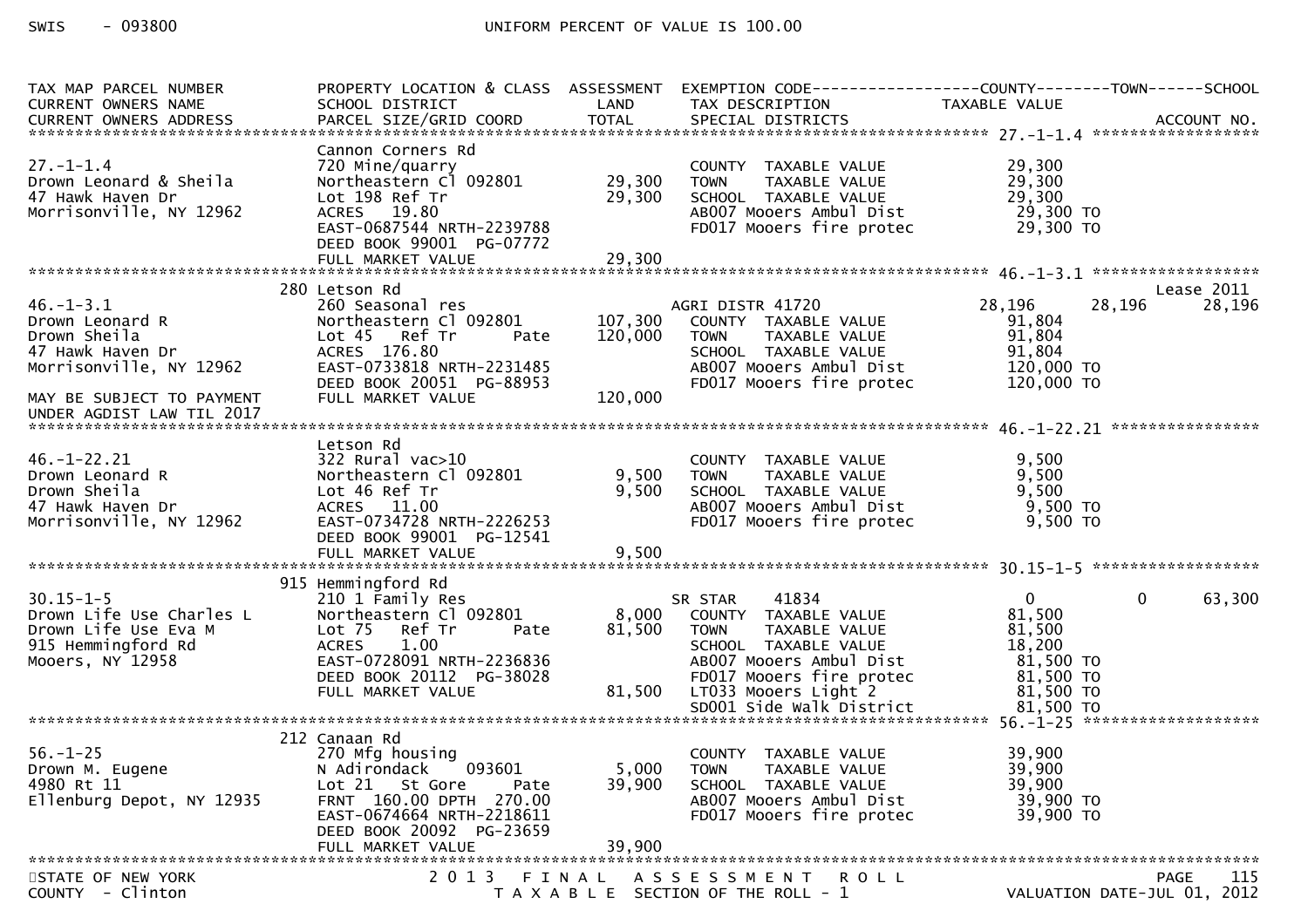# TOWN - Mooers OWNERS NAME SEQUENCE TAXABLE STATUS DATE-MAR 01, 2013SWIS - 093800 UNIFORM PERCENT OF VALUE IS 100.00

| TAX MAP PARCEL NUMBER<br><b>CURRENT OWNERS NAME</b>                                                                                                                                                                                                                                                                     | PROPERTY LOCATION & CLASS ASSESSMENT<br>SCHOOL DISTRICT                                                                                                                                    | LAND                       | EXEMPTION CODE-----------------COUNTY-------TOWN------SCHOOL<br>TAX DESCRIPTION                                                     | TAXABLE VALUE                                        |                             |
|-------------------------------------------------------------------------------------------------------------------------------------------------------------------------------------------------------------------------------------------------------------------------------------------------------------------------|--------------------------------------------------------------------------------------------------------------------------------------------------------------------------------------------|----------------------------|-------------------------------------------------------------------------------------------------------------------------------------|------------------------------------------------------|-----------------------------|
| $56. - 1 - 26$<br>Drown M. Eugene<br>4980 Rt 11<br>Ellenburg Depot, NY 12935                                                                                                                                                                                                                                            | Canaan Rd<br>311 Res vac land<br>N Adirondack<br>093601<br>Lot 21 St Gore<br>Pate<br>FRNT 125.00 DPTH 160.00<br>EAST-0674631 NRTH-2218818<br>DEED BOOK 20092 PG-24334<br>FULL MARKET VALUE | 4,300<br>4,300<br>4,300    | COUNTY TAXABLE VALUE<br>TAXABLE VALUE<br><b>TOWN</b><br>SCHOOL TAXABLE VALUE<br>AB007 Mooers Ambul Dist<br>FD017 Mooers fire protec | 4,300<br>4,300<br>4,300<br>4,300 TO<br>$4,300$ TO    |                             |
|                                                                                                                                                                                                                                                                                                                         | 771 Drown Rd                                                                                                                                                                               |                            |                                                                                                                                     |                                                      |                             |
| $11.-1-7$<br>Drown Mark E<br>огоwn магк E<br>42 Trafalgar Dr<br>Plattsburgh, NY 12901                                                                                                                                                                                                                                   | 260 Seasonal res<br>Northeastern Cl 092801<br>Lot 6 St Gore Patent<br>Lot 6 St Gore Patent<br>ACRES 69.30<br>EAST-0674867 NRTH-2241931<br>DEED BOOK 20011 PG-34282                         | 30,800<br>35,500           | COUNTY TAXABLE VALUE<br><b>TOWN</b><br>TAXABLE VALUE<br>SCHOOL TAXABLE VALUE<br>ABOO7 Mooers Ambul Dist<br>FDO17 Mooers fire protec | 35,500<br>35,500<br>35,500<br>35,500 то<br>35,500 то |                             |
|                                                                                                                                                                                                                                                                                                                         |                                                                                                                                                                                            |                            |                                                                                                                                     |                                                      |                             |
| $11. - 1 - 9$<br>Plattsburgh, NY 12901-1341                                                                                                                                                                                                                                                                             | Stone Rd<br>323 Vacant rural<br>N Adirondack<br>093601<br>Lot 5<br>St Gore<br>Pate<br>ACRES 100.00<br>EAST-0671907 NRTH-2242604<br>DEED BOOK 20011 PG-34282<br>FULL MARKET VALUE           | 28,000<br>28,000<br>28,000 | COUNTY TAXABLE VALUE<br><b>TOWN</b><br>TAXABLE VALUE<br>SCHOOL TAXABLE VALUE<br>ABOO7 Mooers Ambul Dist<br>FDO17 Mooers fire protec | 28,000<br>28,000<br>28,000<br>28,000 TO<br>28,000 TO |                             |
|                                                                                                                                                                                                                                                                                                                         | 906 Hemmingford Rd                                                                                                                                                                         |                            |                                                                                                                                     |                                                      |                             |
| $30.16 - 2 - 15$<br>Drown Stephen C<br>Drown Jessie<br>906 Hemmingford Rd<br>906 Hemmingrord Rd ACKES 1.80<br>Mooers, NY 12958 EAST-0728582 NRTH-2236650 ABOOT Mooers Ambul Dist 75,200 TO<br>DEED BOOK 520 PG-698 FD017 Mooers fire protec 75,200 TO<br>FULL MARKET VALUE 75,200 LT033 Mooers Light 2 75,200 TO<br>*** | 210 1 Family Res<br>Northeastern Cl 092801<br>Lot 68 Ref Tr<br>1.80<br><b>ACRES</b>                                                                                                        | 9,200<br>Pate 75,200       | 41834<br>SR STAR<br>COUNTY TAXABLE VALUE<br>TAXABLE VALUE<br><b>TOWN</b><br>SCHOOL TAXABLE VALUE                                    | $\overline{0}$<br>75,200<br>75,200<br>11,900         | 63,300<br>$\mathbf{0}$      |
|                                                                                                                                                                                                                                                                                                                         |                                                                                                                                                                                            |                            |                                                                                                                                     |                                                      |                             |
| $29. -2 - 47.3$<br>Dubuque Raymond C<br>Dubuque Nancy M<br>243 Blackman Corners Rd<br>Mooers Forks, NY 12959                                                                                                                                                                                                            | 243 Blackman Corners Rd<br>270 Mfg housing<br>Northeastern Cl 092801<br>Lot 124 Ref Tr<br>Pate<br>ACRES<br>1.40<br>EAST-0710656 NRTH-2236823<br>DEED BOOK 20061 PG-93554                   | 8,300<br>42,900            | COUNTY TAXABLE VALUE<br><b>TOWN</b><br>TAXABLE VALUE<br>SCHOOL TAXABLE VALUE<br>AB007 Mooers Ambul Dist<br>FD017 Mooers fire protec | 42,900<br>42,900<br>42,900<br>42,900 TO<br>42,900 TO |                             |
| STATE OF NEW YORK                                                                                                                                                                                                                                                                                                       |                                                                                                                                                                                            |                            | 2013 FINAL ASSESSMENT ROLL                                                                                                          |                                                      | 116<br><b>PAGE</b>          |
| COUNTY - Clinton                                                                                                                                                                                                                                                                                                        |                                                                                                                                                                                            |                            | T A X A B L E SECTION OF THE ROLL - 1                                                                                               |                                                      | VALUATION DATE-JUL 01, 2012 |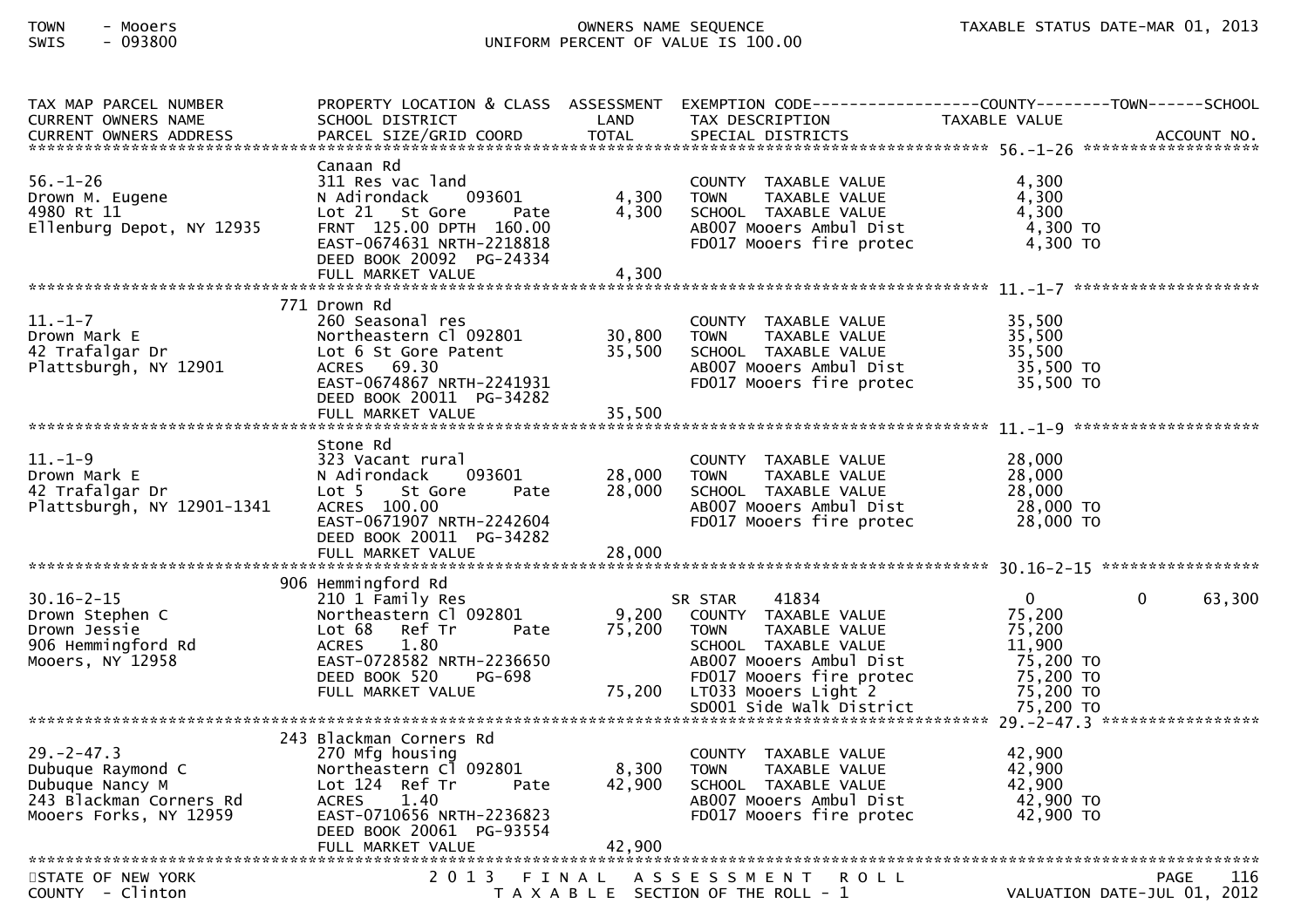# TOWN - Mooers OWNERS NAME SEQUENCE TAXABLE STATUS DATE-MAR 01, 2013SWIS - 093800 UNIFORM PERCENT OF VALUE IS 100.00

| TAX MAP PARCEL NUMBER                                       |                                               |                      | PROPERTY LOCATION & CLASS ASSESSMENT EXEMPTION CODE----------------COUNTY-------TOWN------SCHOOL |                        |             |             |
|-------------------------------------------------------------|-----------------------------------------------|----------------------|--------------------------------------------------------------------------------------------------|------------------------|-------------|-------------|
| <b>CURRENT OWNERS NAME</b><br><b>CURRENT OWNERS ADDRESS</b> | SCHOOL DISTRICT<br>PARCEL SIZE/GRID COORD     | LAND<br><b>TOTAL</b> | TAX DESCRIPTION<br>SPECIAL DISTRICTS                                                             | TAXABLE VALUE          |             | ACCOUNT NO. |
|                                                             |                                               |                      |                                                                                                  |                        |             |             |
|                                                             | 556 Davison Rd                                |                      |                                                                                                  |                        |             |             |
| $28. - 1 - 17.5$                                            | 240 Rural res                                 |                      | RES STAR 41854                                                                                   | $\overline{0}$         | $\Omega$    | 30,000      |
| Dubuque Scott                                               | Northeastern Cl 092801                        | 22,100               | COUNTY TAXABLE VALUE                                                                             | 98,500                 |             |             |
| Dubuque Barbara                                             | 143 Ref Tract                                 | 98,500               | <b>TOWN</b><br>TAXABLE VALUE                                                                     | 98,500                 |             |             |
| 556 Davison Rd                                              | ACRES 21.10 BANK<br>890                       |                      | SCHOOL TAXABLE VALUE                                                                             | 68,500                 |             |             |
| Mooers Forks, NY 12959                                      | EAST-0702552 NRTH-2234189                     |                      | AB007 Mooers Ambul Dist                                                                          | 98,500 TO<br>98,500 TO |             |             |
|                                                             | DEED BOOK 99001 PG-14307<br>FULL MARKET VALUE | 98,500               | FD017 Mooers fire protec                                                                         |                        |             |             |
|                                                             |                                               |                      |                                                                                                  |                        |             |             |
|                                                             | 87 Grew Rd                                    |                      |                                                                                                  |                        |             |             |
| 45. – 4 – 5.4                                               | 210 1 Family Res                              |                      | RES STAR 41854                                                                                   | $\overline{0}$         | $\Omega$    | 30,000      |
| Duchaine Sharon B                                           | Northeastern Cl 092801                        |                      | 7,100 COUNTY TAXABLE VALUE                                                                       | 47,400                 |             |             |
| PO Box 18                                                   | Lot 77 Ref Tr                                 | 47,400               | TAXABLE VALUE<br><b>TOWN</b>                                                                     | 47,400                 |             |             |
| Mooers, NY 12958                                            | FRNT 125.00 DPTH 191.00                       |                      | SCHOOL TAXABLE VALUE                                                                             | 17,400                 |             |             |
|                                                             | EAST-0728310 NRTH-2229285                     |                      | AB007 Mooers Ambul Dist                                                                          | 47,400 TO              |             |             |
|                                                             | DEED BOOK 20011 PG-29437                      |                      | FD017 Mooers fire protec                                                                         | 47,400 TO              |             |             |
|                                                             |                                               |                      |                                                                                                  |                        |             |             |
|                                                             | 126 Tappin Rd                                 |                      |                                                                                                  |                        |             |             |
| $45. - 2 - 22.22$                                           | 210 1 Family Res                              |                      | SR STAR<br>41834                                                                                 | $\mathbf 0$            | 0           | 63,300      |
| Duffina Donald                                              | Northeastern Cl 092801                        | 9,100                | COUNTY TAXABLE VALUE                                                                             | 108,500                |             |             |
| Duffina Beverly                                             | Lot 76 Ref Tr Patent                          | 108,500              | TAXABLE VALUE<br>TOWN                                                                            | 108,500                |             |             |
| 126 Tappin Rd                                               | ACRES 2.50                                    |                      | SCHOOL TAXABLE VALUE                                                                             | 45,200                 |             |             |
| Mooers, NY 12958                                            | EAST-0724390 NRTH-2231431                     |                      | AB007 Mooers Ambul Dist                                                                          | 108,500 TO             |             |             |
|                                                             | DEED BOOK 585<br>PG-259                       |                      | FD017 Mooers fire protec                                                                         | 108,500 TO             |             |             |
|                                                             | FULL MARKET VALUE                             | 108,500              |                                                                                                  |                        |             |             |
|                                                             | 23 Depot St                                   |                      |                                                                                                  |                        |             |             |
| $30.16 - 3 - 10$                                            | 210 1 Family Res                              |                      | RES STAR 41854                                                                                   | $\mathbf{0}$           | 0           | 30,000      |
| Duffina Gary                                                | Northeastern Cl 092801                        |                      | 5,300 LIM INC DI 41932                                                                           | 39,800                 | $\Omega$    | $\mathbf 0$ |
| 23 Depot St                                                 | Lot 68<br>Ref Tr<br>Pate                      | 79,600               | COUNTY TAXABLE VALUE                                                                             | 39,800                 |             |             |
| Mooers, NY 12958                                            | 64.00 DPTH 170.00<br><b>FRNT</b>              |                      | TAXABLE VALUE<br><b>TOWN</b>                                                                     | 79,600                 |             |             |
|                                                             | 080<br>BANK                                   |                      | SCHOOL TAXABLE VALUE                                                                             | 49,600                 |             |             |
|                                                             | EAST-0730488 NRTH-2236227                     |                      | AB007 Mooers Ambul Dist                                                                          | 79,600 TO              |             |             |
|                                                             | DEED BOOK 20072 PG-3623                       |                      | FD017 Mooers fire protec                                                                         | 79,600 TO              |             |             |
|                                                             | FULL MARKET VALUE                             | 79,600               | LT033 Mooers Light 2<br>SD001 Side Walk District                                                 | 79,600 TO<br>79,600 TO |             |             |
|                                                             |                                               |                      |                                                                                                  |                        |             |             |
|                                                             | 39 Depot St                                   |                      |                                                                                                  |                        |             |             |
| $30.16 - 3 - 7$                                             | 210 1 Family Res                              |                      | COUNTY TAXABLE VALUE                                                                             | 32,200                 |             |             |
| Duffy Rosemary A                                            | Northeastern Cl 092801                        | 6,200                | <b>TOWN</b><br>TAXABLE VALUE                                                                     | 32,200                 |             |             |
| 39 Depot St                                                 | Lot 68 Ref Tr<br>Pate                         | 32,200               | SCHOOL TAXABLE VALUE                                                                             | 32,200                 |             |             |
| Mooers, NY 12958                                            | FRNT 72.00 DPTH 392.00                        |                      | AB007 Mooers Ambul Dist                                                                          | 32,200 TO              |             |             |
|                                                             | EAST-0730090 NRTH-2236279                     |                      | FD017 Mooers fire protec                                                                         | 32,200 TO              |             |             |
|                                                             | <b>PG-208</b><br>DEED BOOK 743                |                      | LT033 Mooers Light 2                                                                             | 32,200 TO<br>32,200 TO |             |             |
|                                                             | FULL MARKET VALUE                             |                      | 32,200 SD001 Side Walk District                                                                  |                        |             |             |
| STATE OF NEW YORK                                           | 2 0 1 3                                       | FINAL                | A S S E S S M E N T<br><b>ROLL</b>                                                               |                        | <b>PAGE</b> | 117         |
|                                                             |                                               |                      |                                                                                                  |                        |             |             |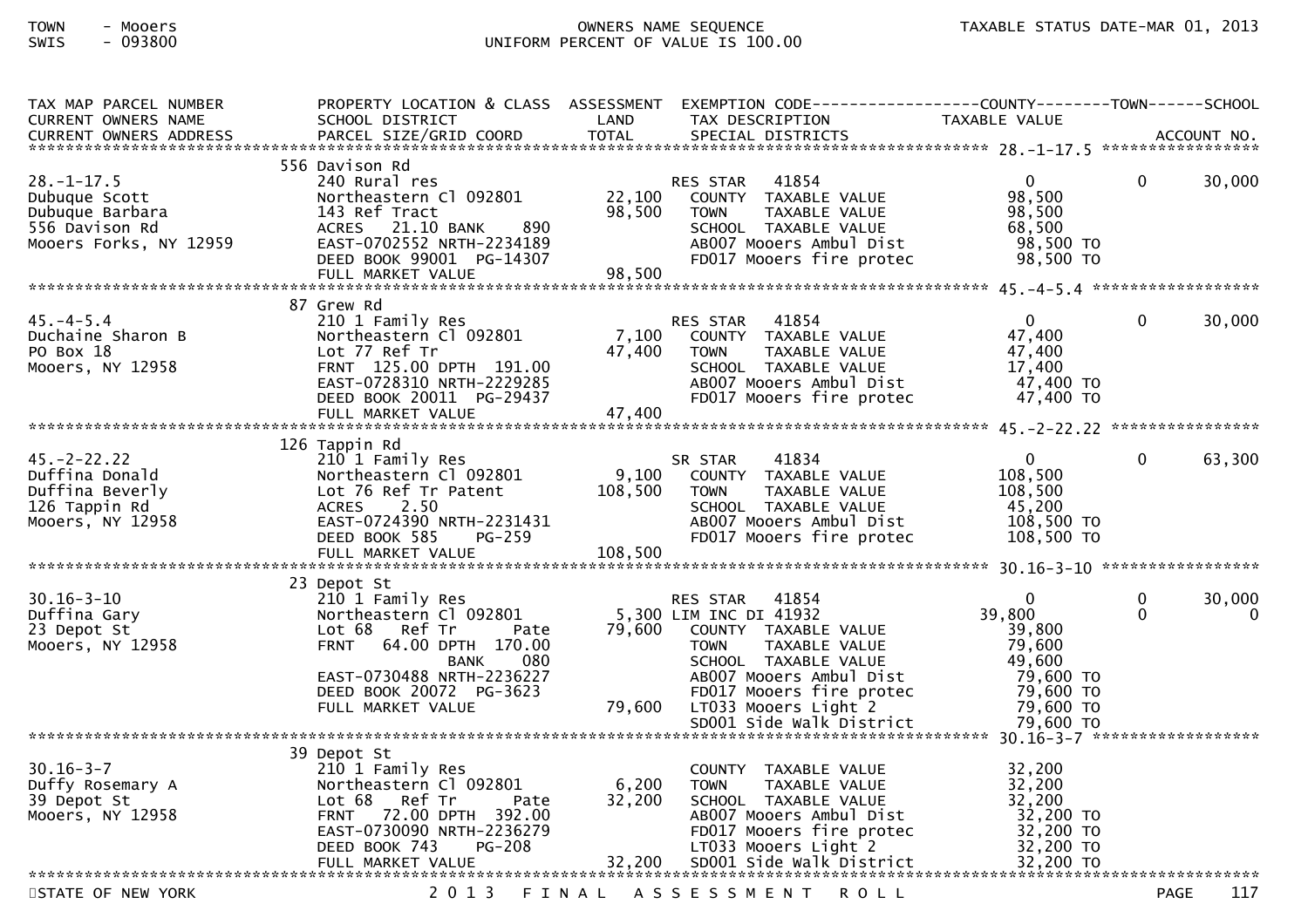| TAX MAP PARCEL NUMBER<br><b>CURRENT OWNERS NAME</b>                                            | PROPERTY LOCATION & CLASS ASSESSMENT EXEMPTION CODE----------------COUNTY-------TOWN------SCHOOL<br>SCHOOL DISTRICT                                                                        | LAND                       | TAX DESCRIPTION                                                                                                                                                 | TAXABLE VALUE                                                                    |                    |
|------------------------------------------------------------------------------------------------|--------------------------------------------------------------------------------------------------------------------------------------------------------------------------------------------|----------------------------|-----------------------------------------------------------------------------------------------------------------------------------------------------------------|----------------------------------------------------------------------------------|--------------------|
|                                                                                                |                                                                                                                                                                                            |                            |                                                                                                                                                                 |                                                                                  |                    |
|                                                                                                |                                                                                                                                                                                            |                            |                                                                                                                                                                 |                                                                                  |                    |
| $15. - 1 - 23.3$<br>Dufour Joseph P<br>Dufour Beverly<br>754 North Star Rd<br>Mooers, NY 12958 | North Star Rd<br>$314$ Rural vac<10<br>Northeastern Cl 092801<br>Lot 70 Ref Tr Patent<br>1.00<br><b>ACRES</b><br>EAST-0731145 NRTH-2245026<br>DEED BOOK 608<br>PG-437<br>FULL MARKET VALUE | 8,000<br>8,000<br>8,000    | COUNTY TAXABLE VALUE<br>TAXABLE VALUE<br><b>TOWN</b><br>SCHOOL TAXABLE VALUE<br>AB007 Mooers Ambul Dist<br>FD017 Mooers fire protec                             | 8,000<br>8,000<br>8,000<br>$8,000$ TO<br>8,000 TO                                |                    |
|                                                                                                | 754 North Star Rd                                                                                                                                                                          |                            |                                                                                                                                                                 |                                                                                  |                    |
| $15 - 1 - 24$<br>Dufour Joseph P<br>Dufour Beverly<br>754 North Star Rd<br>Mooers, NY 12958    | 210 1 Family Res<br>Northeastern Cl 092801<br>Lot 70 Ref Tr<br>Pate<br><b>ACRES</b><br>1.00<br>EAST-0731346 NRTH-2245073<br>DEED BOOK 560<br>PG-172                                        | 8,000 SR STAR<br>95,400    | WARCOMALL 41131<br>41834<br>COUNTY TAXABLE VALUE<br>TAXABLE VALUE<br><b>TOWN</b><br>SCHOOL TAXABLE VALUE<br>AB007 Mooers Ambul Dist                             | 23,850<br>20,000<br>$\mathbf{0}$<br>0<br>71,550<br>75,400<br>32,100<br>95,400 TO | 63,300             |
|                                                                                                | Gokey Rd                                                                                                                                                                                   |                            |                                                                                                                                                                 |                                                                                  |                    |
| $16. - 1 - 3.23$<br>Dufrane Derrick<br>PO Box 80<br>Altona, NY 12910                           | 321 Abandoned ag<br>Northeastern Cl 092801<br>Lot 41 Ref Tr<br>Pate<br>ACRES 15.00<br>EAST-0733523 NRTH-2247520<br>DEED BOOK 20072 PG-7237                                                 | 10,500<br>10,500           | COUNTY TAXABLE VALUE<br><b>TAXABLE VALUE</b><br><b>TOWN</b><br>SCHOOL TAXABLE VALUE<br>AB007 Mooers Ambul Dist<br>FD017 Mooers fire protec                      | 10,500<br>10,500<br>10,500<br>10,500 TO<br>10,500 TO                             |                    |
|                                                                                                | FULL MARKET VALUE                                                                                                                                                                          | 10,500                     |                                                                                                                                                                 |                                                                                  |                    |
|                                                                                                | 844 Woods Falls Rd                                                                                                                                                                         |                            |                                                                                                                                                                 |                                                                                  |                    |
| $44. -2 - 14.2$<br>Dugan James<br>Dugan Theresa<br>16 Couch St<br>Plattsburgh, NY 12901        | 210 1 Family Res<br>Northeastern Cl 092801<br>Lot 115 Ref Tr<br>Pate<br>ACRES 12.00<br>EAST-0715116 NRTH-2226394<br>DEED BOOK 20021 PG-38882                                               | 20,600<br>84,100           | COUNTY TAXABLE VALUE<br><b>TOWN</b><br>TAXABLE VALUE<br>SCHOOL TAXABLE VALUE<br>AB007 Mooers Ambul Dist<br>FD017 Mooers fire protec                             | 84,100<br>84,100<br>84,100<br>84,100 TO<br>84,100 TO                             |                    |
|                                                                                                | FULL MARKET VALUE                                                                                                                                                                          | 84,100                     |                                                                                                                                                                 |                                                                                  |                    |
|                                                                                                | 2973 Rt 11                                                                                                                                                                                 |                            |                                                                                                                                                                 |                                                                                  |                    |
| $44.2 - 3 - 1$<br>Dugan James W<br>Dugan Theresa L<br>16 Couch St<br>Plattsburgh, NY 12901     | 484 1 use sm bld<br>Northeastern Cl 092801<br>Lot 99 Ref Tr<br>Pate<br>FRNT 196.00 DPTH 150.00<br>EAST-0717201 NRTH-2234101<br>DEED BOOK 647<br>PG-873<br>FULL MARKET VALUE                | 11,000<br>32,000<br>32,000 | COUNTY TAXABLE VALUE<br><b>TOWN</b><br>TAXABLE VALUE<br>SCHOOL TAXABLE VALUE<br>AB007 Mooers Ambul Dist<br>FD017 Mooers fire protec<br>LT013 Mooers Forks Light | 32,000<br>32,000<br>32,000<br>32,000 TO<br>32,000 TO<br>32,000 TO                |                    |
|                                                                                                |                                                                                                                                                                                            |                            |                                                                                                                                                                 |                                                                                  |                    |
| STATE OF NEW YORK<br>COUNTY - Clinton                                                          |                                                                                                                                                                                            |                            | 2013 FINAL ASSESSMENT<br>ROLL<br>T A X A B L E SECTION OF THE ROLL - 1                                                                                          | VALUATION DATE-JUL 01, 2012                                                      | 118<br><b>PAGE</b> |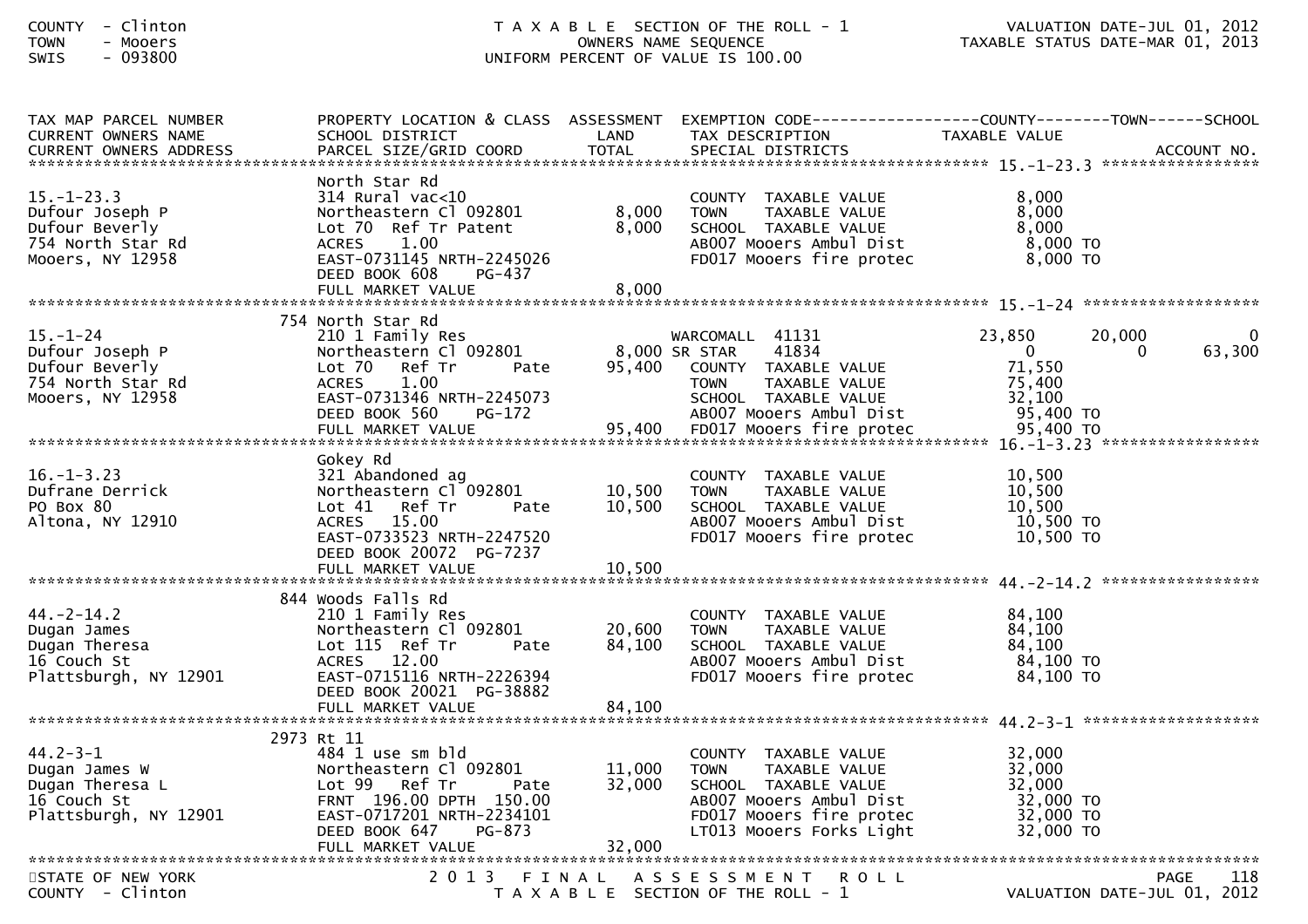# TOWN - Mooers OWNERS NAME SEQUENCE TAXABLE STATUS DATE-MAR 01, 2013SWIS - 093800 UNIFORM PERCENT OF VALUE IS 100.00

| TAX MAP PARCEL NUMBER<br><b>CURRENT OWNERS NAME</b><br>CURRENT OWNERS ADDRESS                                         | PROPERTY LOCATION & CLASS ASSESSMENT<br>SCHOOL DISTRICT<br>PARCEL SIZE/GRID COORD                                                                                                         | LAND<br><b>TOTAL</b>       | TAX DESCRIPTION<br>SPECIAL DISTRICTS                                                                                                                                                    | TAXABLE VALUE                                                                  | ACCOUNT NO.                                              |
|-----------------------------------------------------------------------------------------------------------------------|-------------------------------------------------------------------------------------------------------------------------------------------------------------------------------------------|----------------------------|-----------------------------------------------------------------------------------------------------------------------------------------------------------------------------------------|--------------------------------------------------------------------------------|----------------------------------------------------------|
| $30.20 - 2 - 25.22$<br>Duguay Eloi<br>3645 rue Pare<br>Sainte Hubert Quebec<br>J3Y 4S1                                | 2444 Rt 11<br>482 Det row bldg<br>Northeastern Cl 092801<br>Lot 68 Ref Tr<br>Pate<br>FRNT 55.00 DPTH 140.00<br>EAST-0729350 NRTH-2233979<br>DEED BOOK 20122 PG-50340<br>FULL MARKET VALUE | 9,300<br>11,500<br>11,500  | COUNTY TAXABLE VALUE<br>TAXABLE VALUE<br><b>TOWN</b><br>SCHOOL TAXABLE VALUE<br>AB007 Mooers Ambul Dist<br>FD017 Mooers fire protec<br>LT033 Mooers Light 2<br>SD001 Side Walk District | 11,500<br>11,500<br>11,500<br>11,500 TO<br>11,500 TO<br>11,500 TO<br>11,500 TO |                                                          |
| $15.-1-11.4$                                                                                                          | 1416 Hemmingford Rd<br>270 Mfg housing                                                                                                                                                    |                            | COUNTY TAXABLE VALUE                                                                                                                                                                    | 36,000                                                                         |                                                          |
| Dulude Clement<br>1416 Hemmingford Rd Rt 22<br>PO Box 343<br>Mooers, NY 12958                                         | Northeastern Cl 092801<br>Lot 72 Ref Tr<br>ACRES 10.10<br>EAST-0726324 NRTH-2248634<br>DEED BOOK 779<br>$PG-258$                                                                          | 14,400<br>36,000           | TAXABLE VALUE<br><b>TOWN</b><br>SCHOOL TAXABLE VALUE<br>AB007 Mooers Ambul Dist<br>FD017 Mooers fire protec                                                                             | 36,000<br>36,000<br>36,000 TO<br>36,000 TO                                     |                                                          |
|                                                                                                                       | FULL MARKET VALUE                                                                                                                                                                         | 36,000                     |                                                                                                                                                                                         |                                                                                |                                                          |
| $15.-1-22.1$<br>Dumas Daniel P<br>Dumas Carrie M<br>821 North Star Rd<br>Mooers, NY 12958                             | 821 North Star Rd<br>240 Rural res<br>Northeastern Cl 092801<br>Lot 70<br>Ref Tr<br>Pate<br><b>ACRES</b><br>66.20<br>EAST-0730644 NRTH-2243983<br>DEED BOOK 20001 PG-20141                |                            | VFF CT&S<br>41640<br>42,600 AGRI DISTR 41720<br>220,000 RES STAR<br>41854<br>COUNTY TAXABLE VALUE<br><b>TOWN</b><br>TAXABLE VALUE<br>SCHOOL TAXABLE VALUE                               | 18,480<br>3,425<br>$\mathbf{0}$<br>198,095<br>198,095<br>168,095               | 18,480<br>18,480<br>3,425<br>3,425<br>30,000<br>$\Omega$ |
| MAY BE SUBJECT TO PAYMENT<br>UNDER AGDIST LAW TIL 2017                                                                | FULL MARKET VALUE                                                                                                                                                                         | 220,000                    | AB007 Mooers Ambul Dist<br>FD017 Mooers fire protec                                                                                                                                     | 220,000 TO<br>220,000 TO                                                       |                                                          |
| 15. –1–35.1<br>Dumas Daniel P<br>Dumas Carrie M<br>821 North Star Rd<br>Mooers, NY 12958<br>MAY BE SUBJECT TO PAYMENT | North Star Rd<br>105 Vac farmland<br>Northeastern Cl 092801<br>Lots 73/74 Ref Tr Patent<br>ACRES 41.00<br>EAST-0725153 NRTH-2242816<br>DEED BOOK 20051 PG-82825<br>FULL MARKET VALUE      | 36,900<br>36,900<br>36,900 | AGRI DISTR 41720<br>COUNTY TAXABLE VALUE<br>TAXABLE VALUE<br><b>TOWN</b><br>SCHOOL TAXABLE VALUE<br>AB007 Mooers Ambul Dist<br>FD017 Mooers fire protec                                 | 17,486<br>19,414<br>19,414<br>19,414<br>36,900 TO<br>36,900 TO                 | 17,486<br>17,486                                         |
| UNDER AGDIST LAW TIL 2017                                                                                             |                                                                                                                                                                                           |                            |                                                                                                                                                                                         |                                                                                |                                                          |
| $15. - 1 - 15.1$<br>Dumas Gladys I<br>871 North Star Rd<br>Mooers, NY 12958                                           | 871 North Star Rd<br>241 Rural res&ag<br>Northeastern Cl 092801<br>Lot 70 Ref Tr<br>Pate<br>ACRES 105.30<br>EAST-0728996 NRTH-2245060                                                     | 186,500                    | AGRI DISTR 41720<br>64,700 SR STAR<br>41834<br>COUNTY TAXABLE VALUE<br>TAXABLE VALUE<br>TOWN<br>SCHOOL TAXABLE VALUE                                                                    | 17,740<br>$\mathbf{0}$<br>168,760<br>168,760<br>105,460                        | 17,740<br>17,740<br>63,300<br>0                          |
| MAY BE SUBJECT TO PAYMENT                                                                                             | DEED BOOK 540<br>PG-694                                                                                                                                                                   |                            | AB007 Mooers Ambul Dist                                                                                                                                                                 | 186,500 TO                                                                     |                                                          |
| STATE OF NEW YORK                                                                                                     | 2 0 1 3                                                                                                                                                                                   | FINAL                      | A S S E S S M E N T<br><b>ROLL</b>                                                                                                                                                      |                                                                                | 119<br><b>PAGE</b>                                       |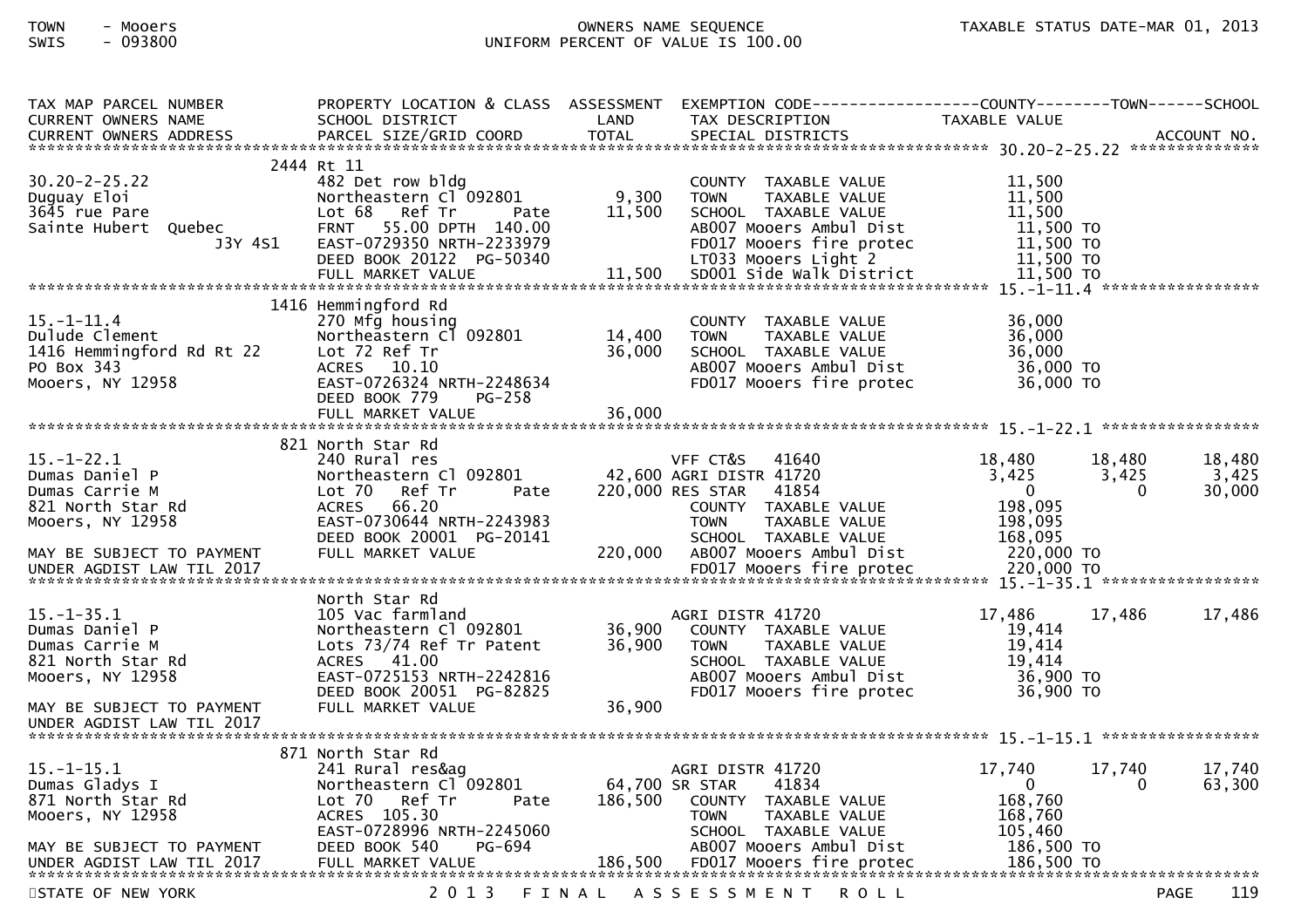| TAX MAP PARCEL NUMBER                                                                                                                                           |                                      |        | PROPERTY LOCATION & CLASS ASSESSMENT EXEMPTION CODE---------------COUNTY-------TOWN------SCHOOL |                        |                          |
|-----------------------------------------------------------------------------------------------------------------------------------------------------------------|--------------------------------------|--------|-------------------------------------------------------------------------------------------------|------------------------|--------------------------|
| CURRENT OWNERS NAME                                                                                                                                             | SCHOOL DISTRICT                      | LAND   | TAX DESCRIPTION                                                                                 | TAXABLE VALUE          |                          |
| CURRENT OWNERS ADDRESS FARCEL SIZE/GRID COORD TOTAL SPECIAL DISTRICTS (CURRENT OWNERS ADDRESS FARCEL SIZE/GRID COORD TOTAL SPECIAL DISTRICTS (2000) ACCOUNT NO. |                                      |        |                                                                                                 |                        |                          |
|                                                                                                                                                                 |                                      |        |                                                                                                 |                        |                          |
|                                                                                                                                                                 | North Star Rd                        |        |                                                                                                 |                        |                          |
| $15. - 1 - 15.111$                                                                                                                                              | $314$ Rural vac<10                   |        | COUNTY TAXABLE VALUE                                                                            | 8,800                  |                          |
| Dumas Gladys I                                                                                                                                                  | Northeastern Cl 092801               | 8,800  | TAXABLE VALUE<br><b>TOWN</b>                                                                    | 8,800                  |                          |
| 871 North Star Rd                                                                                                                                               | Lot 70 Ref Tr                        | 8,800  | SCHOOL TAXABLE VALUE                                                                            | 8,800                  |                          |
| Mooers, NY 12958                                                                                                                                                | ACRES 2.00                           |        | AB007 Mooers Ambul Dist                                                                         | 8,800 TO               |                          |
|                                                                                                                                                                 | EAST-0694760 NRTH-1819380            |        | FD017 Mooers fire protec                                                                        | 8,800 TO               |                          |
|                                                                                                                                                                 | DEED BOOK 540<br>PG-694              |        |                                                                                                 |                        |                          |
|                                                                                                                                                                 |                                      |        |                                                                                                 |                        |                          |
|                                                                                                                                                                 | FULL MARKET VALUE                    | 8,800  |                                                                                                 |                        |                          |
|                                                                                                                                                                 |                                      |        |                                                                                                 |                        |                          |
|                                                                                                                                                                 | 800 Hemmingford Rd                   |        |                                                                                                 |                        |                          |
| $30.20 - 1 - 10$                                                                                                                                                | 210 1 Family Res                     |        | COUNTY TAXABLE VALUE                                                                            | 39,000                 |                          |
|                                                                                                                                                                 | Northeastern Cl 092801               | 4,300  | <b>TOWN</b><br>TAXABLE VALUE                                                                    | 39,000                 |                          |
| Dumas Janice A<br>Dumas Ricky H<br>PO Box 41<br>Mooers, NY 12958                                                                                                | Pate<br>Lot 68 Ref Tr                | 39,000 | SCHOOL TAXABLE VALUE                                                                            | 39,000                 |                          |
|                                                                                                                                                                 | FRNT 50.00 DPTH 132.00               |        | AB007 Mooers Ambul Dist                                                                         | 39,000 TO              |                          |
|                                                                                                                                                                 |                                      |        |                                                                                                 |                        |                          |
|                                                                                                                                                                 |                                      |        |                                                                                                 |                        |                          |
|                                                                                                                                                                 |                                      |        |                                                                                                 |                        |                          |
|                                                                                                                                                                 |                                      |        |                                                                                                 |                        |                          |
|                                                                                                                                                                 | 3245 Rt 11                           |        |                                                                                                 |                        |                          |
| $44. - 1 - 18.1$                                                                                                                                                | 260 Seasonal res                     |        | COUNTY TAXABLE VALUE                                                                            | 29,300                 |                          |
|                                                                                                                                                                 | Northeastern Cl 092801               | 9,900  | <b>TOWN</b><br>TAXABLE VALUE                                                                    | 29,300                 |                          |
| Pumas Janice A<br>Dumas Ricky H<br>PO Box 41<br>Mooers, NY 12958                                                                                                |                                      |        |                                                                                                 |                        |                          |
|                                                                                                                                                                 | Lot 116 Ref Tr<br>Pate               | 29,300 | SCHOOL TAXABLE VALUE                                                                            | 29,300                 |                          |
|                                                                                                                                                                 | 3.70<br><b>ACRES</b>                 |        | AB007 Mooers Ambul Dist                                                                         | 29,300 TO              |                          |
|                                                                                                                                                                 | EAST-0712706 NRTH-2229467            |        | FD017 Mooers fire protec                                                                        | 29,300 TO              |                          |
|                                                                                                                                                                 | DEED BOOK 20011 PG-31259             |        |                                                                                                 |                        |                          |
|                                                                                                                                                                 |                                      |        |                                                                                                 |                        |                          |
|                                                                                                                                                                 |                                      |        |                                                                                                 |                        |                          |
|                                                                                                                                                                 | 34 School St                         |        |                                                                                                 |                        |                          |
| $30.20 - 1 - 7$                                                                                                                                                 | 210 1 Family Res                     |        | AGED COUN 41802                                                                                 | 9,480                  | $\mathbf{0}$<br>$\Omega$ |
|                                                                                                                                                                 | Northeastern Cl 092801 6,900 SR STAR |        | 41834                                                                                           | $\mathbf{0}$           | $\Omega$<br>47,400       |
|                                                                                                                                                                 | Lot 68 Ref Tr Pate                   |        | 47,400 COUNTY TAXABLE VALUE                                                                     | 37,920                 |                          |
|                                                                                                                                                                 | Prior Deed Bk 626 Pg 716             |        | <b>TOWN</b><br>TAXABLE VALUE                                                                    | 47,400                 |                          |
|                                                                                                                                                                 | FRNT 135.15 DPTH 164.90              |        | SCHOOL TAXABLE VALUE                                                                            | $\overline{0}$         |                          |
| Dumas Larry A<br>Dumas Janice A<br>34 School St<br>PO Box 41<br>Mooers, NY 12958                                                                                | EAST-0728477 NRTH-2234384            |        | ABOO7 Mooers Ambul Dist<br>FDO17 Mooers fire protec                                             | 47,400 TO              |                          |
|                                                                                                                                                                 |                                      |        |                                                                                                 |                        |                          |
|                                                                                                                                                                 |                                      |        |                                                                                                 |                        |                          |
|                                                                                                                                                                 |                                      |        |                                                                                                 |                        |                          |
|                                                                                                                                                                 |                                      |        |                                                                                                 |                        |                          |
|                                                                                                                                                                 |                                      |        |                                                                                                 |                        |                          |
|                                                                                                                                                                 | 2429 Rt 11                           |        |                                                                                                 |                        |                          |
| $30.20 - 4 - 12$                                                                                                                                                | 484 1 use sm bld                     |        | COUNTY TAXABLE VALUE                                                                            | 15,200                 |                          |
| 30.20-4-12<br>Dumas Larry A<br>34 School St<br>Mooers, NY 12958                                                                                                 | Northeastern Cl 092801               | 2,500  | <b>TOWN</b><br>TAXABLE VALUE                                                                    | 15,200                 |                          |
|                                                                                                                                                                 | Lot 67 Ref Tr<br>Pate                | 15,200 | SCHOOL TAXABLE VALUE                                                                            | 15,200                 |                          |
|                                                                                                                                                                 | FRNT 25.00 DPTH 45.00                |        | AB007 Mooers Ambul Dist                                                                         | 15,200 TO              |                          |
|                                                                                                                                                                 | EAST-0729677 NRTH-2233826            |        | FD017 Mooers fire protec                                                                        |                        |                          |
|                                                                                                                                                                 | DEED BOOK 20092 PG-22949             |        | LT033 Mooers Light 2                                                                            | 15,200 то<br>15,200 то |                          |
|                                                                                                                                                                 | FULL MARKET VALUE                    |        | 15,200 SD001 Side Walk District                                                                 | 15,200 TO              |                          |
|                                                                                                                                                                 |                                      |        |                                                                                                 |                        |                          |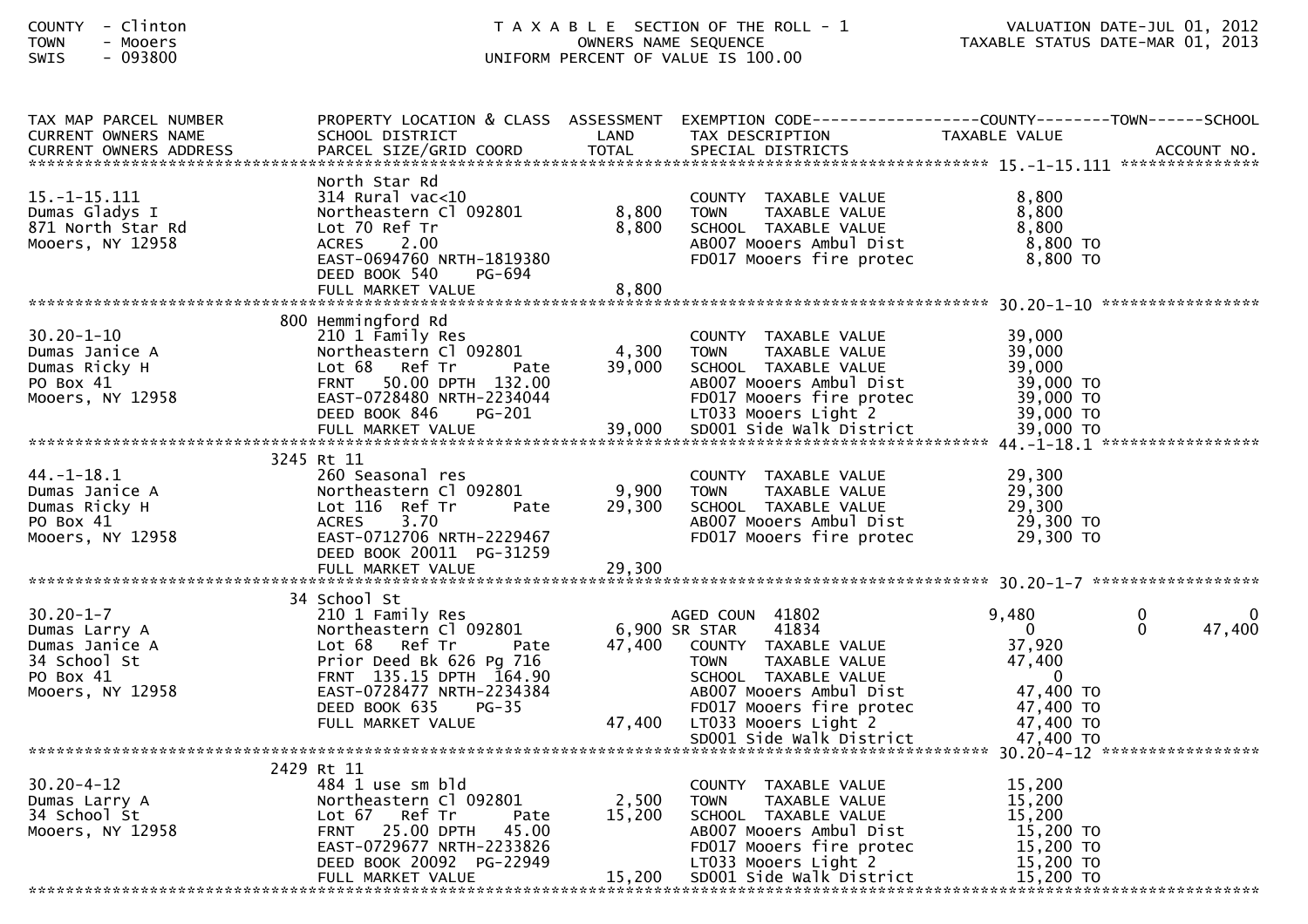| STATE OF NEW YORK<br>COUNTY - Clinton<br><b>TOWN</b><br>- Mooers<br>$-093800$<br><b>SWIS</b> | 2 0 1 3                                                                                                                                                                                   |                            | FINAL ASSESSMENT<br><b>ROLL</b><br>T A X A B L E SECTION OF THE ROLL - 1<br>OWNERS NAME SEQUENCE<br>UNIFORM PERCENT OF VALUE IS 100.00                          | TAXABLE STATUS DATE-MAR 01, 2013                                       | <b>PAGE</b><br>VALUATION DATE-JUL 01, 2012 | 120                    |
|----------------------------------------------------------------------------------------------|-------------------------------------------------------------------------------------------------------------------------------------------------------------------------------------------|----------------------------|-----------------------------------------------------------------------------------------------------------------------------------------------------------------|------------------------------------------------------------------------|--------------------------------------------|------------------------|
| TAX MAP PARCEL NUMBER<br>CURRENT OWNERS NAME                                                 | PROPERTY LOCATION & CLASS ASSESSMENT<br>SCHOOL DISTRICT                                                                                                                                   | LAND                       | EXEMPTION CODE-----------------COUNTY-------TOWN------SCHOOL<br>TAX DESCRIPTION                                                                                 | TAXABLE VALUE                                                          |                                            |                        |
|                                                                                              |                                                                                                                                                                                           |                            |                                                                                                                                                                 |                                                                        |                                            |                        |
| $61. - 1 - 24$<br>Dumas Ricky H<br>Dumas Catherine E<br>67 Rt 22<br>Mooers, NY 12958         | 67 Rt 22<br>210 1 Family Res<br>Northeastern Cl 092801<br>Lot 48 Ref Tr<br>Pate<br>FRNT 220.00 DPTH 160.00<br>EAST-0736079 NRTH-2217854<br>DEED BOOK 98001 PG-03199                       | 7,200<br>94,200<br>94,200  | 41854<br><b>RES STAR</b><br>COUNTY TAXABLE VALUE<br>TAXABLE VALUE<br><b>TOWN</b><br>SCHOOL TAXABLE VALUE<br>AB007 Mooers Ambul Dist<br>FD017 Mooers fire protec | $\overline{0}$<br>94,200<br>94,200<br>64,200<br>94,200 TO<br>94,200 TO | $\mathbf{0}$                               | 30,000                 |
|                                                                                              | FULL MARKET VALUE                                                                                                                                                                         |                            |                                                                                                                                                                 |                                                                        |                                            |                        |
| $14. - 1 - 10$<br>Dumas Tyson<br>53 Hogle Rd<br>Mooers, NY 12958                             | Blackman Corners Rd<br>312 Vac w/imprv<br>Northeastern Cl 092801<br>Lot 120 Ref Tr Patent<br>ACRES<br>20.00<br>EAST-0712226 NRTH-2247251<br>DEED BOOK 20122 PG-45782<br>FULL MARKET VALUE | 21,400<br>22,400<br>22,400 | COUNTY TAXABLE VALUE<br>TAXABLE VALUE<br><b>TOWN</b><br>SCHOOL TAXABLE VALUE<br>AB007 Mooers Ambul Dist<br>FD017 Mooers fire protec                             | 22,400<br>22,400<br>22,400<br>22,400 TO<br>22,400 TO                   |                                            |                        |
|                                                                                              | 231 Barcomb Rd                                                                                                                                                                            |                            |                                                                                                                                                                 |                                                                        |                                            |                        |
| $15. - 1 - 29.3$<br>Dupee Daniel T<br>Dupee Judith<br>231 Barcomb Rd<br>Mooers, NY 12958     | 210 1 Family Res<br>Northeastern Cl 092801<br>Lot 69 Ref Tr<br>FRNT 210.00 DPTH 207.00<br>EAST-0732554 NRTH-2241980<br>DEED BOOK 99001 PG-12302                                           | 104,700                    | WARNONALL 41121<br>41854<br>8,200 RES STAR<br>COUNTY TAXABLE VALUE<br>TAXABLE VALUE<br><b>TOWN</b><br>SCHOOL TAXABLE VALUE<br>AB007 Mooers Ambul Dist           | 15,705<br>$\overline{0}$<br>88,995<br>92,700<br>74,700<br>104,700 TO   | 12,000<br>0                                | $\mathbf{0}$<br>30,000 |
|                                                                                              | 119 Simmons Rd                                                                                                                                                                            |                            |                                                                                                                                                                 |                                                                        |                                            |                        |
| $46. - 1 - 12.62$<br>Dupee Edward J<br>Dupee Judy L<br>119 Simmons Rd<br>Mooers, NY 12958    | 210 1 Family Res<br>Northeastern Cl 092801<br>Lot 22 Ref Tr<br><b>ACRES</b><br>2.40<br>EAST-0742820 NRTH-2229212<br>DEED BOOK 632 PG-1<br>FULL MARKET VALUE                               | 9,000<br>71,500<br>71,500  | 41854<br><b>RES STAR</b><br>COUNTY TAXABLE VALUE<br>TAXABLE VALUE<br><b>TOWN</b><br>SCHOOL TAXABLE VALUE<br>AB007 Mooers Ambul Dist<br>FD017 Mooers fire protec | $\overline{0}$<br>71,500<br>71,500<br>41,500<br>71,500 TO<br>71,500 TO | $\mathbf{0}$                               | 30,000                 |
|                                                                                              |                                                                                                                                                                                           |                            |                                                                                                                                                                 |                                                                        |                                            |                        |
| $15. - 1 - 23.22$<br>Dupee Jason Thomas<br>22 Hogle Rd<br>Mooers, NY 12958                   | 22 Hogle Rd<br>210 1 Family Res<br>Northeastern Cl 092801<br>Lot 70 Ref Tr<br>ACRES<br>1.30<br>EAST-0730486 NRTH-2245200<br>DEED BOOK 20001 PG-22754<br>FULL MARKET VALUE                 | 8,500<br>94,400<br>94,400  | 41854<br>RES STAR<br>COUNTY TAXABLE VALUE<br>TAXABLE VALUE<br>TOWN<br>SCHOOL TAXABLE VALUE<br>AB007 Mooers Ambul Dist<br>FD017 Mooers fire protec               | $\mathbf{0}$<br>94,400<br>94,400<br>64,400<br>94,400 TO<br>94,400 TO   | 0                                          | 30,000                 |
|                                                                                              |                                                                                                                                                                                           |                            |                                                                                                                                                                 |                                                                        |                                            |                        |
| STATE OF NEW YORK                                                                            | 2013                                                                                                                                                                                      | FINAL                      | A S S E S S M E N T<br>R O L L                                                                                                                                  |                                                                        | <b>PAGE</b>                                | 121                    |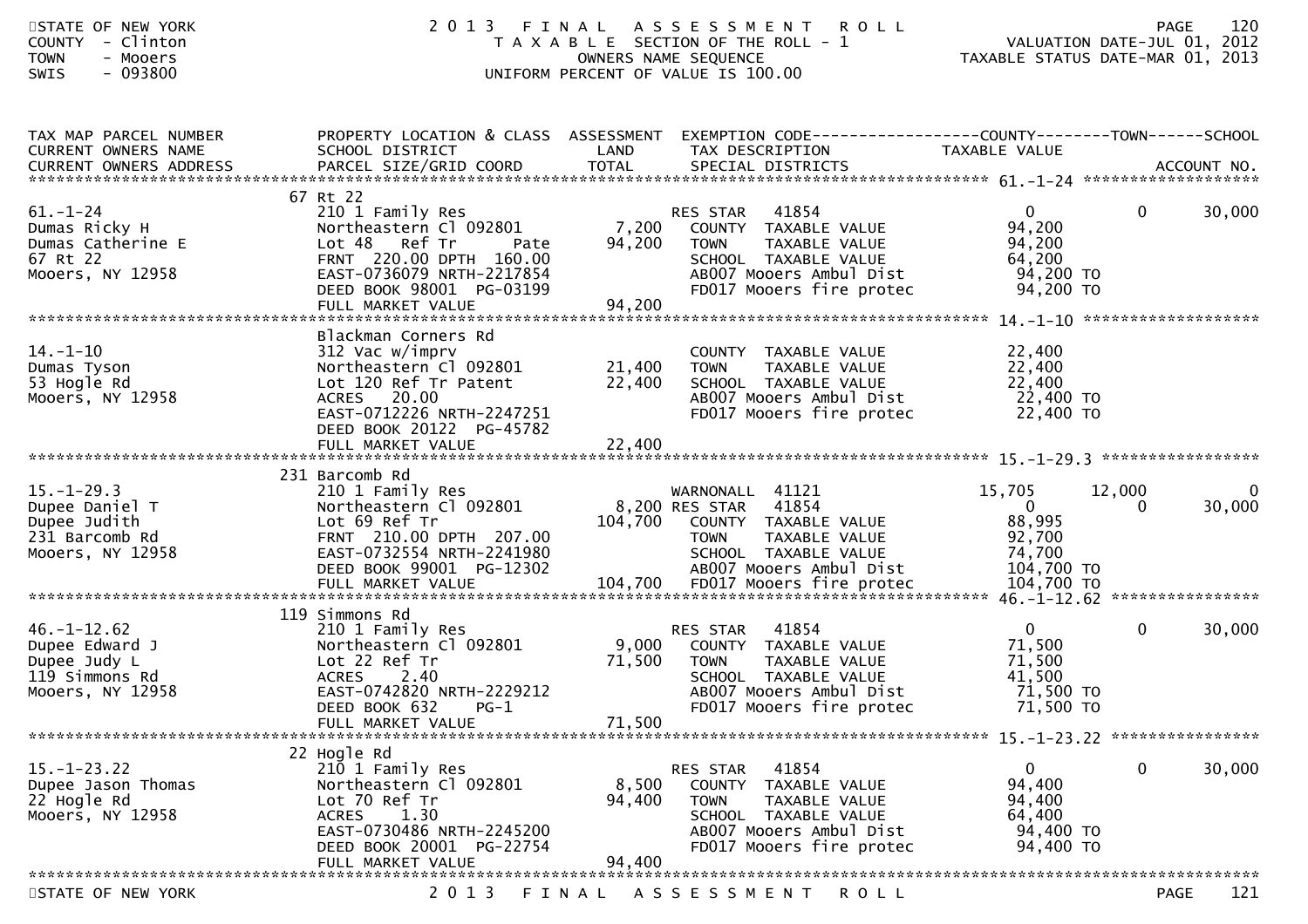| COUNTY      |                          | Clinton |
|-------------|--------------------------|---------|
| <b>TOWN</b> | $\overline{\phantom{0}}$ | Mooers  |
| <b>SWTS</b> |                          | 093800  |

| TAX MAP PARCEL NUMBER<br>CURRENT OWNERS NAME                                                                    | PROPERTY LOCATION & CLASS ASSESSMENT<br>SCHOOL DISTRICT                                                                                                                                      | LAND                      | EXEMPTION CODE------------------COUNTY--------TOWN------SCHOOL<br>TAX DESCRIPTION                                                                               | TAXABLE VALUE                                                               |              |             |
|-----------------------------------------------------------------------------------------------------------------|----------------------------------------------------------------------------------------------------------------------------------------------------------------------------------------------|---------------------------|-----------------------------------------------------------------------------------------------------------------------------------------------------------------|-----------------------------------------------------------------------------|--------------|-------------|
| <b>CURRENT OWNERS ADDRESS</b>                                                                                   | PARCEL SIZE/GRID COORD                                                                                                                                                                       | <b>TOTAL</b>              | SPECIAL DISTRICTS                                                                                                                                               |                                                                             |              | ACCOUNT NO. |
| $14. - 1 - 21.4$<br>Dupee Ronald J<br>Dupee Sharron D<br>478 Blackman Corners Rd<br>Mooers Forks, NY 12959-2510 | 478 Blackman Corners Rd<br>210 1 Family Res<br>Northeastern Cl 092801<br>Lot 123 Ref Tr<br>Survey Map 20112/39011<br>ACRES 2.00<br>EAST-0709395 NRTH-2242067<br>DEED BOOK 20112 PG-40254     | 8,800<br>75,600           | 41854<br><b>RES STAR</b><br>COUNTY TAXABLE VALUE<br>TAXABLE VALUE<br><b>TOWN</b><br>SCHOOL TAXABLE VALUE<br>AB007 Mooers Ambul Dist<br>FD017 Mooers fire protec | $\mathbf{0}$<br>75,600<br>75,600<br>45,600<br>75,600 TO<br>75,600 TO        | 0            | 30,000      |
|                                                                                                                 | FULL MARKET VALUE                                                                                                                                                                            | 75,600                    |                                                                                                                                                                 |                                                                             |              |             |
| $29. - 1 - 4$<br>Dupee Russell L Jr<br>PO Box 6<br>Mooers, NY 12958                                             | 361 Blackman Corners Rd<br>210 1 Family Res<br>Northeastern Cl 092801<br>Lot 123 Ref Tr Patent<br>FRNT 120.00 DPTH 130.00<br>EAST-0709305 NRTH-2239237<br>DEED BOOK 20061 PG-91618           | 5,600<br>52,600<br>52,600 | RES STAR 41854<br>COUNTY TAXABLE VALUE<br>TAXABLE VALUE<br>TOWN<br>SCHOOL TAXABLE VALUE<br>AB007 Mooers Ambul Dist<br>FD017 Mooers fire protec                  | $\overline{0}$<br>52,600<br>52,600<br>22,600<br>52,600 TO<br>52,600 TO      | $\Omega$     | 30,000      |
|                                                                                                                 | FULL MARKET VALUE                                                                                                                                                                            |                           |                                                                                                                                                                 |                                                                             |              |             |
| $29. - 1 - 13.1$<br>Dupee Wayne A<br>Dupee Annette C<br>196 Davison Rd<br>Mooers Forks, NY 12959                | 196 Davison Rd<br>210 1 Family Res<br>Northeastern Cl 092801<br>Lot 117 Ref Tr<br>Pate<br>Survey Map 20082/20229<br>ACRES 5.66<br>EAST-0711269 NRTH-2234066<br>DEED BOOK 761<br><b>PG-16</b> | 11,300<br>154,000         | <b>RES STAR</b><br>41854<br>COUNTY TAXABLE VALUE<br><b>TOWN</b><br>TAXABLE VALUE<br>SCHOOL TAXABLE VALUE<br>AB007 Mooers Ambul Dist<br>FD017 Mooers fire protec | $\overline{0}$<br>154,000<br>154,000<br>124,000<br>154,000 TO<br>154,000 TO | $\Omega$     | 30,000      |
|                                                                                                                 | FULL MARKET VALUE                                                                                                                                                                            | 154,000                   |                                                                                                                                                                 |                                                                             |              |             |
|                                                                                                                 | 3295 Rt 11                                                                                                                                                                                   |                           |                                                                                                                                                                 |                                                                             |              |             |
| $44. - 1 - 20.4$<br>Dupell Brad C<br>3295 Rt 11<br>Mooers Forks, NY 12959                                       | 210 1 Family Res<br>Northeastern Cl 092801<br>Lot 115 Ref Tr<br>Kloiber Lot #2<br>1.50 BANK<br><b>ACRES</b><br>115<br>EAST-0711357 NRTH-2229014<br>DEED BOOK 20092 PG-26797                  | 8,400<br>110,000          | 41854<br>RES STAR<br>COUNTY TAXABLE VALUE<br><b>TOWN</b><br>TAXABLE VALUE<br>SCHOOL TAXABLE VALUE<br>AB007 Mooers Ambul Dist<br>FD017 Mooers fire protec        | 0<br>110,000<br>110,000<br>80,000<br>110,000 TO<br>110,000 TO               | $\mathbf{0}$ | 30,000      |
|                                                                                                                 |                                                                                                                                                                                              |                           |                                                                                                                                                                 |                                                                             |              |             |
| 44.-1-20.5<br>Dupell Brad C<br>3295 Rt 11<br>Mooers Forks, NY 12959                                             | Rt 11<br>314 Rural vac<10<br>Northeastern Cl 092801<br>Sub Bk 20 Pg 41 Lot 1<br>1.12<br><b>ACRES</b><br>EAST-0711120 NRTH-2228903<br>DEED BOOK 20102 PG-36026                                | 9,000<br>9,000            | COUNTY TAXABLE VALUE<br><b>TOWN</b><br>TAXABLE VALUE<br>SCHOOL TAXABLE VALUE<br>AB007 Mooers Ambul Dist<br>FD017 Mooers fire protec                             | 9,000<br>9,000<br>9.000<br>9,000 TO<br>9,000 TO                             |              |             |
|                                                                                                                 | FULL MARKET VALUE                                                                                                                                                                            | 9,000                     |                                                                                                                                                                 |                                                                             |              |             |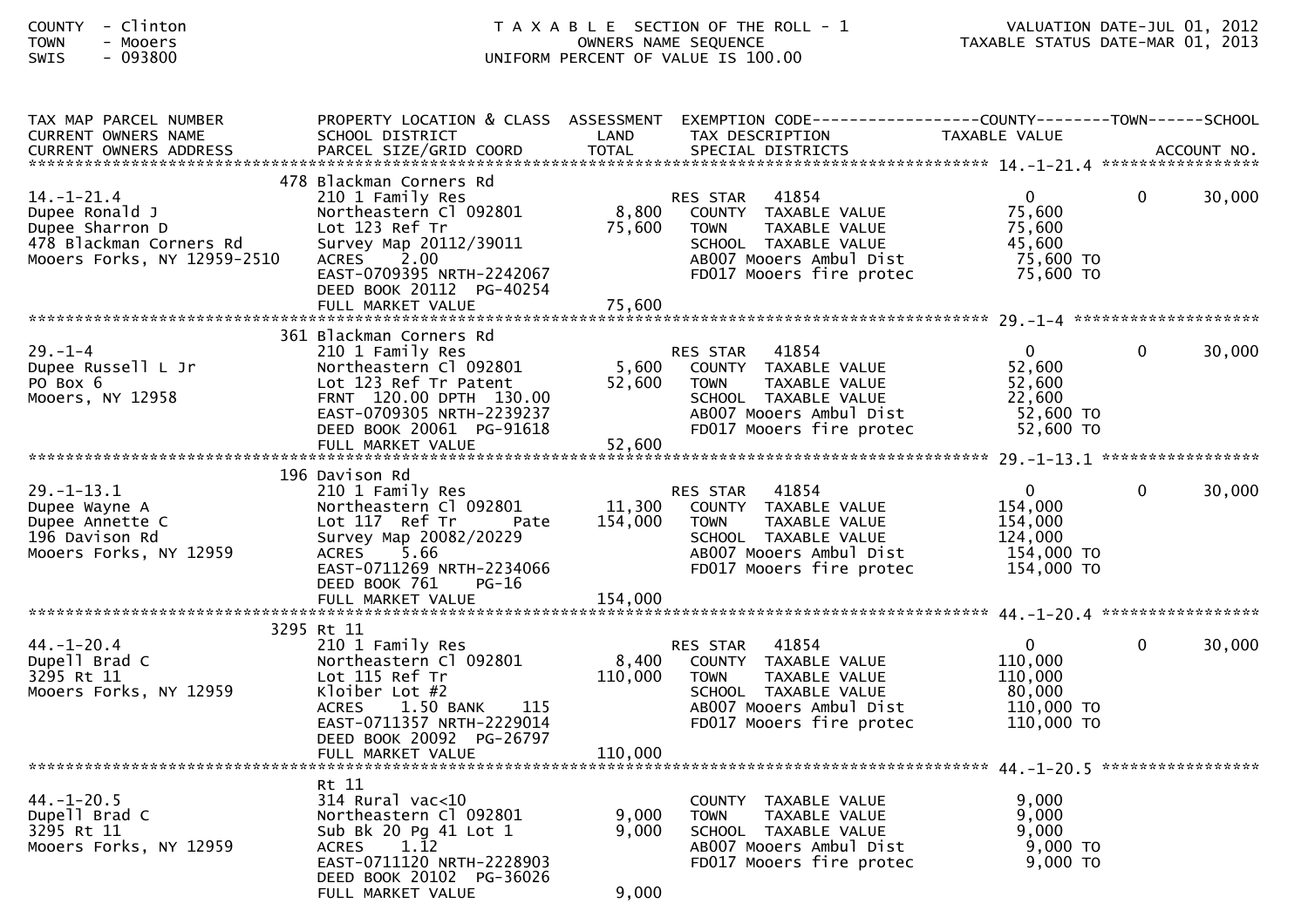| STATE OF NEW YORK             | 2 0 1 3<br>FINAL                     |        | A S S E S S M E N T<br><b>ROLL</b>                          |                                  |              | 122<br>PAGE |
|-------------------------------|--------------------------------------|--------|-------------------------------------------------------------|----------------------------------|--------------|-------------|
| - Clinton<br><b>COUNTY</b>    |                                      |        | T A X A B L E SECTION OF THE ROLL - 1                       | VALUATION DATE-JUL 01, 2012      |              |             |
|                               |                                      |        |                                                             |                                  |              |             |
| <b>TOWN</b><br>- Mooers       |                                      |        | OWNERS NAME SEQUENCE                                        | TAXABLE STATUS DATE-MAR 01, 2013 |              |             |
| $-093800$<br>SWIS             |                                      |        | UNIFORM PERCENT OF VALUE IS 100.00                          |                                  |              |             |
|                               |                                      |        |                                                             |                                  |              |             |
|                               |                                      |        |                                                             |                                  |              |             |
|                               |                                      |        |                                                             |                                  |              |             |
| TAX MAP PARCEL NUMBER         | PROPERTY LOCATION & CLASS ASSESSMENT |        | EXEMPTION CODE-----------------COUNTY-------TOWN-----SCHOOL |                                  |              |             |
| <b>CURRENT OWNERS NAME</b>    | SCHOOL DISTRICT                      | LAND   | TAX DESCRIPTION                                             | TAXABLE VALUE                    |              |             |
| <b>CURRENT OWNERS ADDRESS</b> |                                      |        |                                                             |                                  |              |             |
|                               |                                      |        |                                                             |                                  |              |             |
|                               | 651 Rt 22                            |        |                                                             |                                  |              |             |
|                               |                                      |        |                                                             |                                  |              |             |
| $45. - 2 - 10.1$              | 210 1 Family Res                     |        | 41854<br>RES STAR                                           | $\overline{0}$                   | $\bf{0}$     | 30,000      |
| Dupras Brady                  | Northeastern Cl 092801               | 8,600  | COUNTY TAXABLE VALUE                                        | 56,900                           |              |             |
| 651 Rt 22                     | Lot 67 Ref Tr<br>Pate                | 56,900 | TAXABLE VALUE<br><b>TOWN</b>                                | 56,900                           |              |             |
| Mooers, NY 12958              | 080<br><b>ACRES</b><br>1.90 BANK     |        | SCHOOL TAXABLE VALUE                                        | 26,900                           |              |             |
|                               | EAST-0730353 NRTH-2230531            |        | AB007 Mooers Ambul Dist                                     | 56,900 TO                        |              |             |
|                               | DEED BOOK 20031 PG-63974             |        | FD017 Mooers fire protec                                    | 56,900 TO                        |              |             |
|                               | FULL MARKET VALUE                    | 56,900 |                                                             |                                  |              |             |
|                               |                                      |        |                                                             |                                  |              |             |
|                               |                                      |        |                                                             |                                  |              |             |
|                               | 1433 North Star Rd                   |        |                                                             |                                  |              |             |
| $29. - 2 - 11$                | 210 1 Family Res                     |        | 41834<br>SR STAR                                            | $\mathbf{0}$                     | $\mathbf{0}$ | 63,300      |
| Duprey Arnold                 | Northeastern Cl 092801               | 8,800  | COUNTY TAXABLE VALUE                                        | 65,000                           |              |             |
| Duprey Gale                   | Lot 98 Ref Tr<br>Pate                | 65,000 | TAXABLE VALUE<br><b>TOWN</b>                                | 65,000                           |              |             |
| 1433 North Star Rd            | <b>ACRES</b><br>1.10                 |        | SCHOOL TAXABLE VALUE                                        | 1,700                            |              |             |
| PO Box 23                     | EAST-0716680 NRTH-2238562            |        | AB007 Mooers Ambul Dist                                     | 65,000 TO                        |              |             |
|                               |                                      |        |                                                             | 65,000 TO                        |              |             |
| Mooers Forks, NY 12959        | DEED BOOK 831<br>$PG-203$            |        | FD017 Mooers fire protec                                    |                                  |              |             |
|                               | FULL MARKET VALUE                    | 65,000 |                                                             |                                  |              |             |
|                               |                                      |        |                                                             |                                  |              |             |
|                               | Simmons Rd                           |        |                                                             |                                  |              |             |
| $47. - 1 - 3.3$               | 270 Mfg housing                      |        | COUNTY TAXABLE VALUE                                        | 20,000                           |              |             |
| Duprey Britni                 | Northeastern Cl 092801               | 8,300  | TAXABLE VALUE<br><b>TOWN</b>                                | 20,000                           |              |             |
| 125 Patnode Rd                | Lot 21 Ref Tr Pat                    | 20,000 | SCHOOL TAXABLE VALUE                                        | 20,000                           |              |             |
| West Chazy, NY 12992          | <b>ACRES</b><br>1.20                 |        | AB007 Mooers Ambul Dist                                     | 20,000 TO                        |              |             |
|                               | EAST-0743733 NRTH-2231192            |        | FD017 Mooers fire protec                                    | 20,000 TO                        |              |             |
|                               |                                      |        |                                                             |                                  |              |             |
|                               | DEED BOOK 20122 PG-52582             |        |                                                             |                                  |              |             |
|                               | FULL MARKET VALUE                    | 20,000 |                                                             |                                  |              |             |
|                               |                                      |        |                                                             |                                  |              |             |
|                               | 143 Howard Rd                        |        |                                                             |                                  |              |             |
| $61. - 1 - 20.4$              | 210 1 Family Res                     |        | 41854<br><b>RES STAR</b>                                    | $\overline{0}$                   | $\mathbf{0}$ | 30,000      |
| Duprey Carl James             | Northeastern Cl 092801               | 8,400  | COUNTY TAXABLE VALUE                                        | 35,700                           |              |             |
| 143 Howard Rd                 | Lot 48 Ref Tr                        | 35,700 | TAXABLE VALUE<br><b>TOWN</b>                                | 35,700                           |              |             |
| Mooers, NY 12958              | <b>ACRES</b><br>1.50                 |        | SCHOOL TAXABLE VALUE                                        | 5,700                            |              |             |
|                               | EAST-0732729 NRTH-2217330            |        |                                                             |                                  |              |             |
|                               |                                      |        | AB007 Mooers Ambul Dist                                     | 35,700 TO                        |              |             |
|                               | PG-219<br>DEED BOOK 946              |        | FD017 Mooers fire protec                                    | 35,700 TO                        |              |             |
|                               | FULL MARKET VALUE                    | 35,700 |                                                             |                                  |              |             |
|                               |                                      |        |                                                             |                                  |              |             |
|                               | 1441 North Star Rd                   |        |                                                             |                                  |              |             |
| $29. - 2 - 9.5$               | 270 Mfg housing                      |        | LIM INC DI 41932                                            | 15,450                           | $\bf{0}$     | $\mathbf 0$ |
| Duprey David W                | Northeastern Cl 092801               |        | 7,900 RES STAR<br>41854                                     | 0                                | $\mathbf{0}$ | 30,000      |
| 1433 North Star Rd            | FRNT 185.00 DPTH 235.00              |        |                                                             |                                  |              |             |
|                               |                                      | 30,900 | COUNTY TAXABLE VALUE                                        | 15,450                           |              |             |
| PO Box 23                     | EAST-0716459 NRTH-2238568            |        | <b>TOWN</b><br>TAXABLE VALUE                                | 30,900                           |              |             |
| Mooers Forks, NY 12959        | DEED BOOK 20122 PG-53237             |        | SCHOOL TAXABLE VALUE                                        | 900                              |              |             |
|                               | FULL MARKET VALUE                    | 30,900 | AB007 Mooers Ambul Dist                                     | 30,900 TO                        |              |             |
|                               |                                      |        | FD017 Mooers fire protec                                    | 30,900 TO                        |              |             |
|                               |                                      |        |                                                             |                                  |              |             |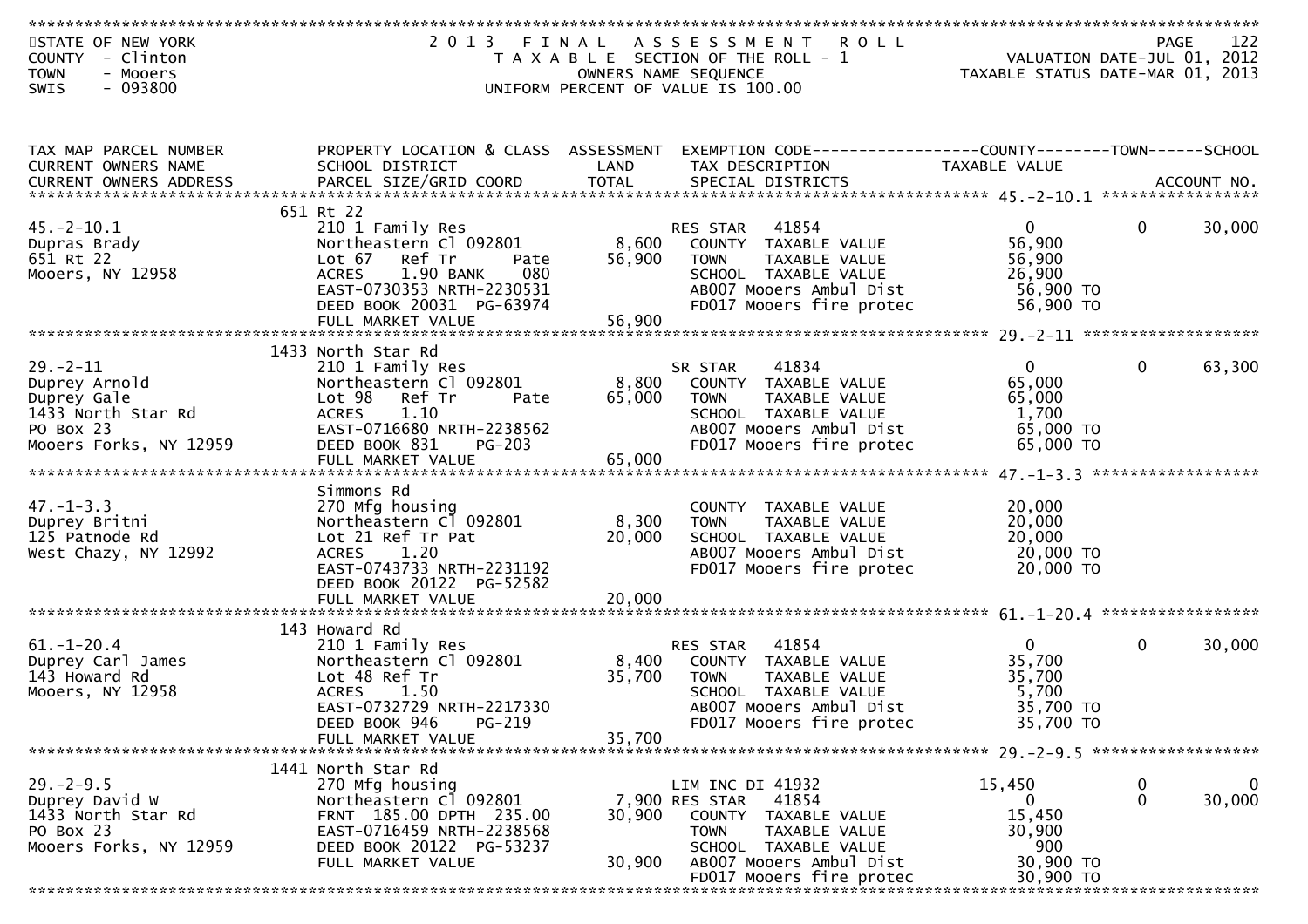| STATE OF NEW YORK<br><b>COUNTY</b><br>- Clinton<br><b>TOWN</b><br>- Mooers<br>$-093800$<br><b>SWIS</b>                                                                          | 2 0 1 3<br>FINAL                                                                                                                                                                        |                           | A S S E S S M E N T<br><b>ROLL</b><br>T A X A B L E SECTION OF THE ROLL - 1<br>OWNERS NAME SEQUENCE<br>UNIFORM PERCENT OF VALUE IS 100.00                                          | VALUATION DATE-JUL 01, 2012<br>VALUATION DATE SUL 1.<br>TAXABLE STATUS DATE-MAR 01, 2013 |                        | 123<br><b>PAGE</b> |
|---------------------------------------------------------------------------------------------------------------------------------------------------------------------------------|-----------------------------------------------------------------------------------------------------------------------------------------------------------------------------------------|---------------------------|------------------------------------------------------------------------------------------------------------------------------------------------------------------------------------|------------------------------------------------------------------------------------------|------------------------|--------------------|
| TAX MAP PARCEL NUMBER<br>CURRENT OWNERS NAME                                                                                                                                    | PROPERTY LOCATION & CLASS ASSESSMENT<br>SCHOOL DISTRICT                                                                                                                                 | LAND                      | EXEMPTION CODE-----------------COUNTY--------TOWN------SCHOOL<br>TAX DESCRIPTION                                                                                                   | TAXABLE VALUE                                                                            |                        |                    |
| $31 - 3 - 13$<br>Duprey Edward K<br>PO Box 1325<br>Champlain, NY 12919                                                                                                          | 419 St Johns Rd<br>270 Mfg housing<br>Northeastern Cl 092801<br>Lot 20 Ref Tr Patent<br>ACRES 52.50<br>EAST-0743515 NRTH-2235018<br>DEED BOOK 20021 PG-46897                            | 34,500<br>44,500          | 41854<br>RES STAR<br>COUNTY TAXABLE VALUE<br>TAXABLE VALUE<br><b>TOWN</b><br>SCHOOL TAXABLE VALUE<br>AB007 Mooers Ambul Dist<br>FD017 Mooers fire protec                           | $\overline{0}$<br>44,500<br>44,500<br>14,500<br>44,500 TO<br>44,500 TO                   | $\mathbf{0}$           | 30,000             |
| $30. - 1 - 12.1$<br>Duprey Irrevocable Trust Dougl Northeastern Cl 092801 20,700 SR STAR<br>Duprey Irrevocable Trust Olive Lot 92 Ref Tr<br>2768 Rt 11<br>Mooers, NY 12958-9739 | FULL MARKET VALUE<br>2768 Rt 11<br>240 Rural res<br>Pate<br><b>ACRES</b><br>18.90<br>EAST-0721856 NRTH-2235293<br>DEED BOOK 20112 PG-44751                                              | 44,500<br>108,400         | 88 PCT OF VALUE USED FOR EXEMPTION PURPOSES<br>WARCOMALL 41131<br>41834<br>COUNTY TAXABLE VALUE<br>TAXABLE VALUE<br><b>TOWN</b><br>SCHOOL TAXABLE VALUE<br>AB007 Mooers Ambul Dist | 23,848<br>$\overline{0}$<br>84,552<br>88,400<br>45,100<br>108,400 TO                     | 20,000<br>$\mathbf{0}$ | 0<br>63,300        |
| $47. - 1 - 3.1$<br>Duprey Junior<br>Karen Trombley<br>1036 Woods Falls Rd<br>Mooers Forks, NY 12959                                                                             | Simmons Rd<br>$322$ Rural vac $>10$<br>Northeastern Cl 092801<br>Lot 21 Ref Tr<br>Pate<br><b>ACRES</b><br>44.60<br>EAST-0744448 NRTH-2230362<br>DEED BOOK 20122 PG-51172                | 39,200<br>39,200          | COUNTY TAXABLE VALUE<br>TAXABLE VALUE<br><b>TOWN</b><br>SCHOOL TAXABLE VALUE<br>AB007 Mooers Ambul Dist<br>FD017 Mooers fire protec                                                | 39,200<br>39,200<br>39,200<br>39,200 TO<br>39,200 TO                                     |                        |                    |
| $30. - 1 - 19$<br>Duprey Leon<br>Duprey Sharron<br>28 Miller Rd<br>Mooers Forks, NY 12959-9729                                                                                  | 28 Miller Rd<br>210 1 Family Res<br>Northeastern Cl 092801<br>Lot 92<br>Ref Tr<br>Pate<br><b>ACRES</b><br>3.30<br>EAST-0719805 NRTH-2236101<br>DEED BOOK 582 PG-33<br>FULL MARKET VALUE | 9,800<br>23,200<br>23,200 | 41834<br>SR STAR<br>COUNTY TAXABLE VALUE<br>TAXABLE VALUE<br><b>TOWN</b><br>SCHOOL TAXABLE VALUE<br>AB007 Mooers Ambul Dist<br>FD017 Mooers fire protec                            | $\mathbf{0}$<br>23,200<br>23,200<br>$\bf{0}$<br>23,200 TO<br>23,200 TO                   | 0                      | 23,200             |
| $61. - 1 - 20.22$<br>Duprey Mark D<br>65 Howard Rd<br>Mooers, NY 12958                                                                                                          | 65 Howard Rd<br>210 1 Family Res<br>Northeastern Cl 092801<br>Lot 48 Ref Tr<br>ACRES<br>1.00<br>EAST-0734514 NRTH-2217584<br>DEED BOOK 891<br>$PG-48$<br>FULL MARKET VALUE              | 8,000<br>70,600<br>70,600 | 41854<br>RES STAR<br>COUNTY TAXABLE VALUE<br>TAXABLE VALUE<br>TOWN<br>SCHOOL TAXABLE VALUE<br>AB007 Mooers Ambul Dist<br>FD017 Mooers fire protec                                  | $\mathbf{0}$<br>70,600<br>70,600<br>40,600<br>70,600 TO<br>70,600 TO                     | 0                      | 30,000             |
| STATE OF NEW YORK                                                                                                                                                               | 2 0 1 3                                                                                                                                                                                 | FINAL                     | A S S E S S M E N T<br>R O L L                                                                                                                                                     |                                                                                          |                        | 124<br>PAGE        |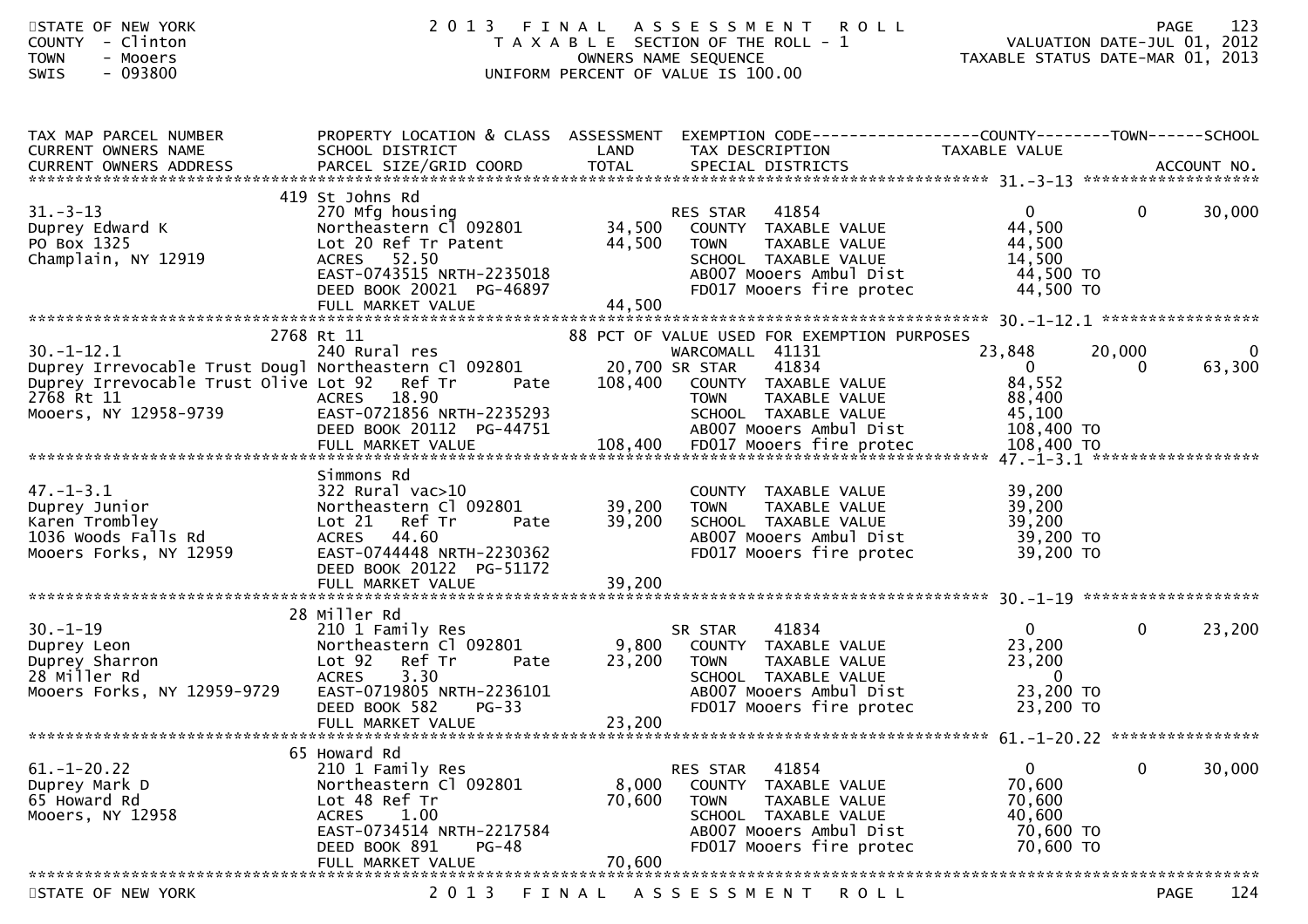| TAX MAP PARCEL NUMBER<br><b>CURRENT OWNERS NAME</b>                                                | PROPERTY LOCATION & CLASS ASSESSMENT<br>SCHOOL DISTRICT                                                                                                                               | LAND                      | EXEMPTION CODE-----------------COUNTY-------TOWN------SCHOOL<br>TAX DESCRIPTION                                                                                                 | TAXABLE VALUE                                                                          |                             |                  |
|----------------------------------------------------------------------------------------------------|---------------------------------------------------------------------------------------------------------------------------------------------------------------------------------------|---------------------------|---------------------------------------------------------------------------------------------------------------------------------------------------------------------------------|----------------------------------------------------------------------------------------|-----------------------------|------------------|
| <b>CURRENT OWNERS ADDRESS</b>                                                                      | PARCEL SIZE/GRID COORD                                                                                                                                                                | <b>TOTAL</b>              | SPECIAL DISTRICTS                                                                                                                                                               |                                                                                        |                             | ACCOUNT NO.      |
|                                                                                                    | 2 St Johns Rd                                                                                                                                                                         |                           |                                                                                                                                                                                 |                                                                                        |                             |                  |
| $47. - 1 - 10$<br>Duprey Raymond<br>Duprey Linda<br>2 St Johns Rd<br>Mooers, NY 12958              | 210 1 Family Res<br>Northeastern Cl 092801<br>Lot 22 Ref Tr<br>Pate<br>FRNT 216.87 DPTH 208.10<br>EAST-0744102 NRTH-2225786<br>DEED BOOK 560<br>PG-238<br>FULL MARKET VALUE           | 7,800<br>81,000<br>81,000 | 41854<br>RES STAR<br>COUNTY TAXABLE VALUE<br>TAXABLE VALUE<br><b>TOWN</b><br>SCHOOL TAXABLE VALUE<br>AB007 Mooers Ambul Dist<br>FD017 Mooers fire protec                        | $\mathbf{0}$<br>81,000<br>81,000<br>51,000<br>81,000 TO<br>81,000 TO                   | $\Omega$                    | 30,000           |
|                                                                                                    |                                                                                                                                                                                       |                           |                                                                                                                                                                                 |                                                                                        |                             |                  |
|                                                                                                    | 459 white Rd                                                                                                                                                                          |                           |                                                                                                                                                                                 |                                                                                        |                             |                  |
| $41. - 1 - 3.2$<br>Duprey Robby C<br>Duprey Heather A<br>459 white Rd<br>Ellenburg Depot, NY 12935 | 240 Rural res<br>Northeastern Cl 092801<br>Lot 208 Ref Tr<br>ACRES 41.60<br>EAST-0678980 NRTH-2232416<br>DEED BOOK 20112 PG-41524                                                     | 26,200<br>141,200         | 41854<br><b>RES STAR</b><br>COUNTY TAXABLE VALUE<br><b>TOWN</b><br>TAXABLE VALUE<br>SCHOOL TAXABLE VALUE<br>AB007 Mooers Ambul Dist<br>FD017 Mooers fire protec                 | $\mathbf{0}$<br>141,200<br>141,200<br>111,200<br>141,200 TO<br>141,200 TO              | $\Omega$                    | 30,000           |
|                                                                                                    |                                                                                                                                                                                       |                           |                                                                                                                                                                                 |                                                                                        |                             |                  |
|                                                                                                    | $32/50$ Weldon Rd                                                                                                                                                                     |                           |                                                                                                                                                                                 |                                                                                        |                             |                  |
| $31. - 3 - 1.11$<br>Duprey Ronnie R<br>50 Weldon Rd<br>Mooers, NY 12958                            | 271 Mfg housings<br>Northeastern Cl 092801<br>Lot 37/38 Ref Tr Patent<br>ACRES 13.80<br>EAST-0737379 NRTH-2238455<br>DEED BOOK 20011 PG-29183                                         | 17,700<br>32,200          | 41854<br><b>RES STAR</b><br>COUNTY TAXABLE VALUE<br><b>TOWN</b><br>TAXABLE VALUE<br>SCHOOL TAXABLE VALUE<br>AB007 Mooers Ambul Dist<br>FD017 Mooers fire protec                 | $\mathbf{0}$<br>32,200<br>32,200<br>2,200<br>32,200 TO<br>32,200 TO                    | $\Omega$                    | 30,000           |
|                                                                                                    | FULL MARKET VALUE                                                                                                                                                                     | 32,200                    |                                                                                                                                                                                 |                                                                                        |                             |                  |
|                                                                                                    |                                                                                                                                                                                       |                           |                                                                                                                                                                                 |                                                                                        |                             |                  |
| $61. - 1 - 20.21$<br>Duprey Wanda<br>59 Howard Rd<br>Mooers, NY 12958                              | 59 Howard Rd<br>210 1 Family Res<br>Northeastern Cl 092801<br>Lot 48 Ref Tr<br>FRNT 104.00 DPTH 210.00<br>EAST-0734673 NRTH-2217585<br>DEED BOOK 762<br>$PG-117$<br>FULL MARKET VALUE | 7,100<br>17,900<br>17,900 | 41854<br><b>RES STAR</b><br>COUNTY TAXABLE VALUE<br><b>TOWN</b><br>TAXABLE VALUE<br>SCHOOL TAXABLE VALUE<br>AB007 Mooers Ambul Dist<br>FD017 Mooers fire protec                 | $\mathbf{0}$<br>17,900<br>17,900<br>$\overline{\phantom{0}}$<br>17,900 TO<br>17,900 TO | $\Omega$                    | 17,900           |
|                                                                                                    |                                                                                                                                                                                       |                           |                                                                                                                                                                                 |                                                                                        |                             |                  |
| $45. - 1 - 23.4$<br>Duquette Delor J<br>8 Garrand Rd<br>Mooers, NY 12958                           | 8 Garrand Rd<br>210 1 Family Res<br>Northeastern Cl 092801<br>Lot 92 Ref Tr<br>FRNT 313.58 DPTH 143.16<br>EAST-0724119 NRTH-2233966<br>DEED BOOK 589<br>PG-198<br>FULL MARKET VALUE   | 62,000                    | WARNONALL 41121<br>7,500 AGED - ALL 41800<br>62,000 SR STAR<br>41834<br>COUNTY TAXABLE VALUE<br><b>TOWN</b><br>TAXABLE VALUE<br>SCHOOL TAXABLE VALUE<br>AB007 Mooers Ambul Dist | 9,300<br>26,350<br>$\overline{0}$<br>26,350<br>26,350<br>$\overline{0}$<br>62,000 TO   | 9,300<br>26,350<br>$\Omega$ | 31,000<br>31,000 |
|                                                                                                    |                                                                                                                                                                                       |                           | FD017 Mooers fire protec                                                                                                                                                        | 62,000 TO                                                                              |                             |                  |
| STATE OF NEW YORK                                                                                  | 2 0 1 3                                                                                                                                                                               |                           | FINAL ASSESSMENT<br><b>ROLL</b>                                                                                                                                                 |                                                                                        | <b>PAGE</b>                 | 125              |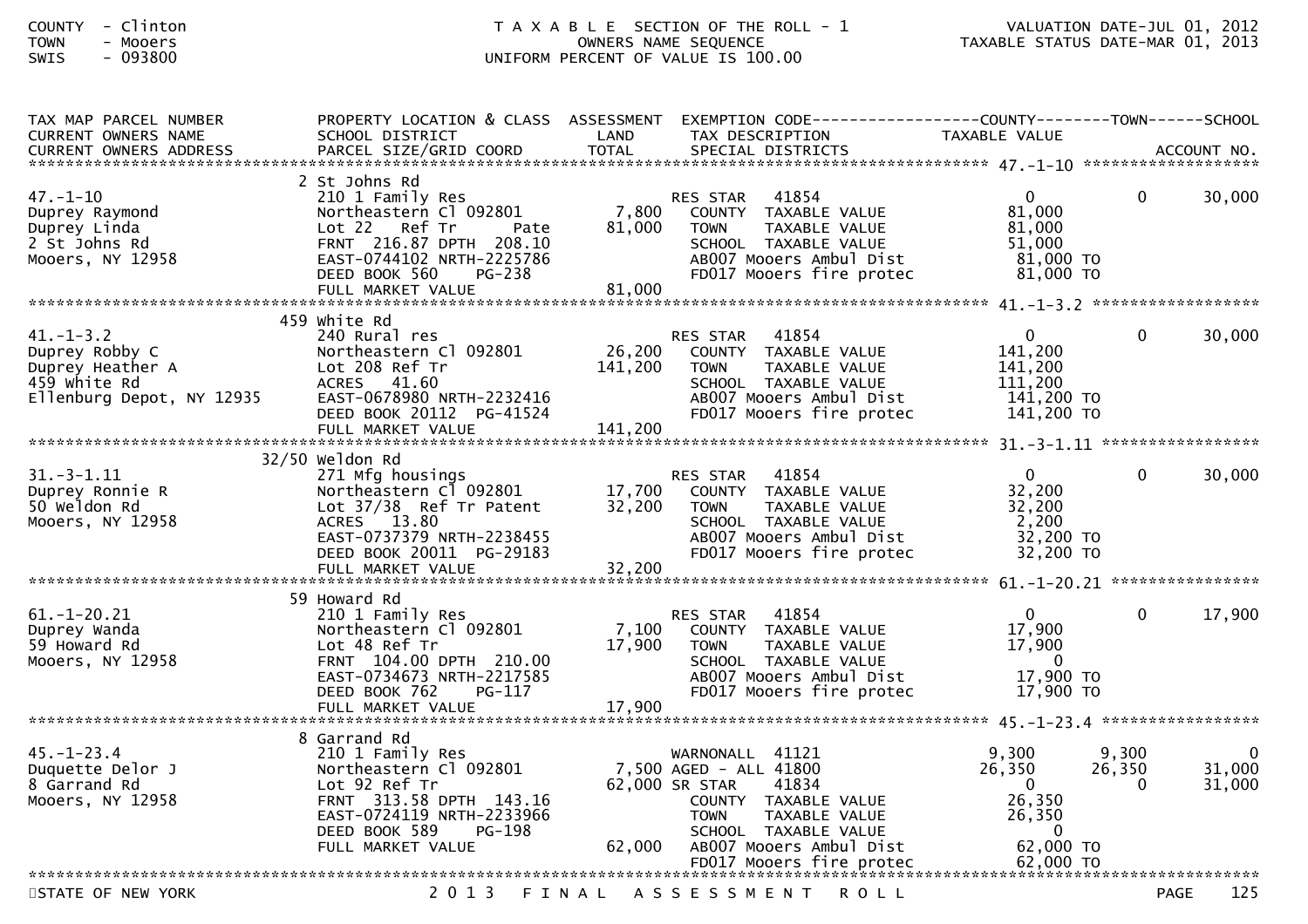| <b>COUNTY</b> | Clinton |
|---------------|---------|
| <b>TOWN</b>   | Mooers  |
| <b>STM2</b>   | ngsron  |

| TAX MAP PARCEL NUMBER<br>CURRENT OWNERS NAME                                                                                   | SCHOOL DISTRICT                                                                                                                                                                             | LAND                        | TAX DESCRIPTION                                                                                                                                                                         | PROPERTY LOCATION & CLASS ASSESSMENT EXEMPTION CODE----------------COUNTY-------TOWN------SCHOOL<br>TAXABLE VALUE                                                                           |
|--------------------------------------------------------------------------------------------------------------------------------|---------------------------------------------------------------------------------------------------------------------------------------------------------------------------------------------|-----------------------------|-----------------------------------------------------------------------------------------------------------------------------------------------------------------------------------------|---------------------------------------------------------------------------------------------------------------------------------------------------------------------------------------------|
|                                                                                                                                |                                                                                                                                                                                             |                             |                                                                                                                                                                                         |                                                                                                                                                                                             |
|                                                                                                                                |                                                                                                                                                                                             |                             |                                                                                                                                                                                         |                                                                                                                                                                                             |
| $62 - 2 - 4.62$<br>Durant Brent<br>Durant Kendra<br>269 Angelville Rd<br>Chazy, NY 12921                                       | 269 Angelville Rd<br>210 1 Family Res<br>Northeastern Cl 092801<br>Lot 24 Ref Patent<br>FRNT 208.00 DPTH 208.00<br>320<br>BANK<br>EAST-0743367 NRTH-2218454                                 | 8,100<br>179,000            | COUNTY TAXABLE VALUE<br><b>TOWN</b><br>TAXABLE VALUE<br>SCHOOL TAXABLE VALUE<br>AB007 Mooers Ambul Dist<br>FD017 Mooers fire protec<br>OT002 Omitted Tax-County                         | 179,000<br>179,000<br>179,000<br>179,000 TO<br>179,000 TO<br>437.87 MT                                                                                                                      |
|                                                                                                                                | DEED BOOK 20122 PG-51094                                                                                                                                                                    |                             | OT004 Omitted Tax-Town                                                                                                                                                                  | 458.11 MT                                                                                                                                                                                   |
|                                                                                                                                | FULL MARKET VALUE                                                                                                                                                                           | 179,000                     |                                                                                                                                                                                         |                                                                                                                                                                                             |
|                                                                                                                                | 1776 Rt 11                                                                                                                                                                                  |                             |                                                                                                                                                                                         |                                                                                                                                                                                             |
| $31. - 2 - 2.21$<br>Dutil Marc J<br>1776 Rt 11<br>Mooers, NY 12958                                                             | 210 1 Family Res<br>Northeastern Cl 092801<br>Lot 19 Ref Tr Patent<br>320<br>1.20 BANK<br><b>ACRES</b><br>EAST-0743822 NRTH-2239505<br>DEED BOOK 20021 PG-47220                             | 9,600<br>118,000            | RES STAR 41854<br>COUNTY TAXABLE VALUE<br><b>TOWN</b><br>TAXABLE VALUE<br>SCHOOL TAXABLE VALUE<br>AB007 Mooers Ambul Dist<br>FD017 Mooers fire protec                                   | $\overline{0}$<br>30,000<br>$\mathbf{0}$<br>118,000<br>118,000<br>88.000<br>118,000 TO<br>118,000 TO                                                                                        |
|                                                                                                                                | FULL MARKET VALUE                                                                                                                                                                           | 118,000                     |                                                                                                                                                                                         |                                                                                                                                                                                             |
|                                                                                                                                |                                                                                                                                                                                             |                             |                                                                                                                                                                                         |                                                                                                                                                                                             |
| $47. - 1 - 2.4$<br>Dziegielewski Wieslaw R<br>265 Simmons Rd<br>Mooers, NY 12958-9713                                          | 265 Simmons Rd<br>210 1 Family Res<br>Northeastern Cl 092801<br>Lot 21 Ref Tr<br>ACRES 4.80<br>EAST-0744858 NRTH-2231880<br>DEED BOOK 20061 PG-93620                                        | 11,000<br>76,200            | COUNTY TAXABLE VALUE<br><b>TOWN</b><br>TAXABLE VALUE<br>SCHOOL TAXABLE VALUE<br>AB007 Mooers Ambul Dist<br>FD017 Mooers fire protec                                                     | 76,200<br>76,200<br>76,200<br>76,200 TO<br>76,200 TO                                                                                                                                        |
|                                                                                                                                |                                                                                                                                                                                             |                             |                                                                                                                                                                                         |                                                                                                                                                                                             |
|                                                                                                                                |                                                                                                                                                                                             |                             |                                                                                                                                                                                         |                                                                                                                                                                                             |
| $30.15 - 1 - 1$<br>Dziomba Matthew P<br>Dziomba Joanne A<br>933 Hemmingford Rd<br>Mooers, NY 12958<br>PRIOR OWNER ON 3/01/2013 | 933 Hemmingford Rd<br>210 1 Family Res<br>Northeastern Cl 092801<br>Lot 75<br>Ref Tr<br>Pate<br>2.00<br>ACRES<br>EAST-0728101 NRTH-2237337<br>DEED BOOK 20132 PG-56398<br>FULL MARKET VALUE | 8,800<br>132,100<br>132,100 | COUNTY TAXABLE VALUE<br>TAXABLE VALUE<br><b>TOWN</b><br>SCHOOL TAXABLE VALUE<br>AB007 Mooers Ambul Dist<br>FD017 Mooers fire protec<br>LT033 Mooers Light 2<br>SD001 Side Walk District | 132,100<br>132,100<br>132,100<br>132,100 TO<br>132,100 то<br>132,100 то<br>132,100 TO                                                                                                       |
| Jubert Lee P                                                                                                                   |                                                                                                                                                                                             |                             |                                                                                                                                                                                         |                                                                                                                                                                                             |
| STATE OF NEW YORK<br>COUNTY - Clinton<br><b>TOWN</b><br>- Mooers<br>$-093800$<br><b>SWIS</b>                                   |                                                                                                                                                                                             |                             | 2013 FINAL ASSESSMENT ROLL<br>UNIFORM PERCENT OF VALUE IS 100.00                                                                                                                        | 126<br>PAGE<br>PAGE 126<br>T A X A B L E SECTION OF THE ROLL - 1 VALUATION DATE-JUL 01, 2012<br>OWNERS NAME SEQUENCE TAXABLE STATUS DATE-MAR 01, 2013<br>INTEOPM PERCENT OF VALUE TE 100.00 |
| TAX MAP PARCEL NUMBER<br><b>CURRENT OWNERS NAME</b>                                                                            | SCHOOL DISTRICT                                                                                                                                                                             | LAND                        | TAX DESCRIPTION                                                                                                                                                                         | PROPERTY LOCATION & CLASS ASSESSMENT EXEMPTION CODE----------------COUNTY-------TOWN------SCHOOL<br>TAXABLE VALUE                                                                           |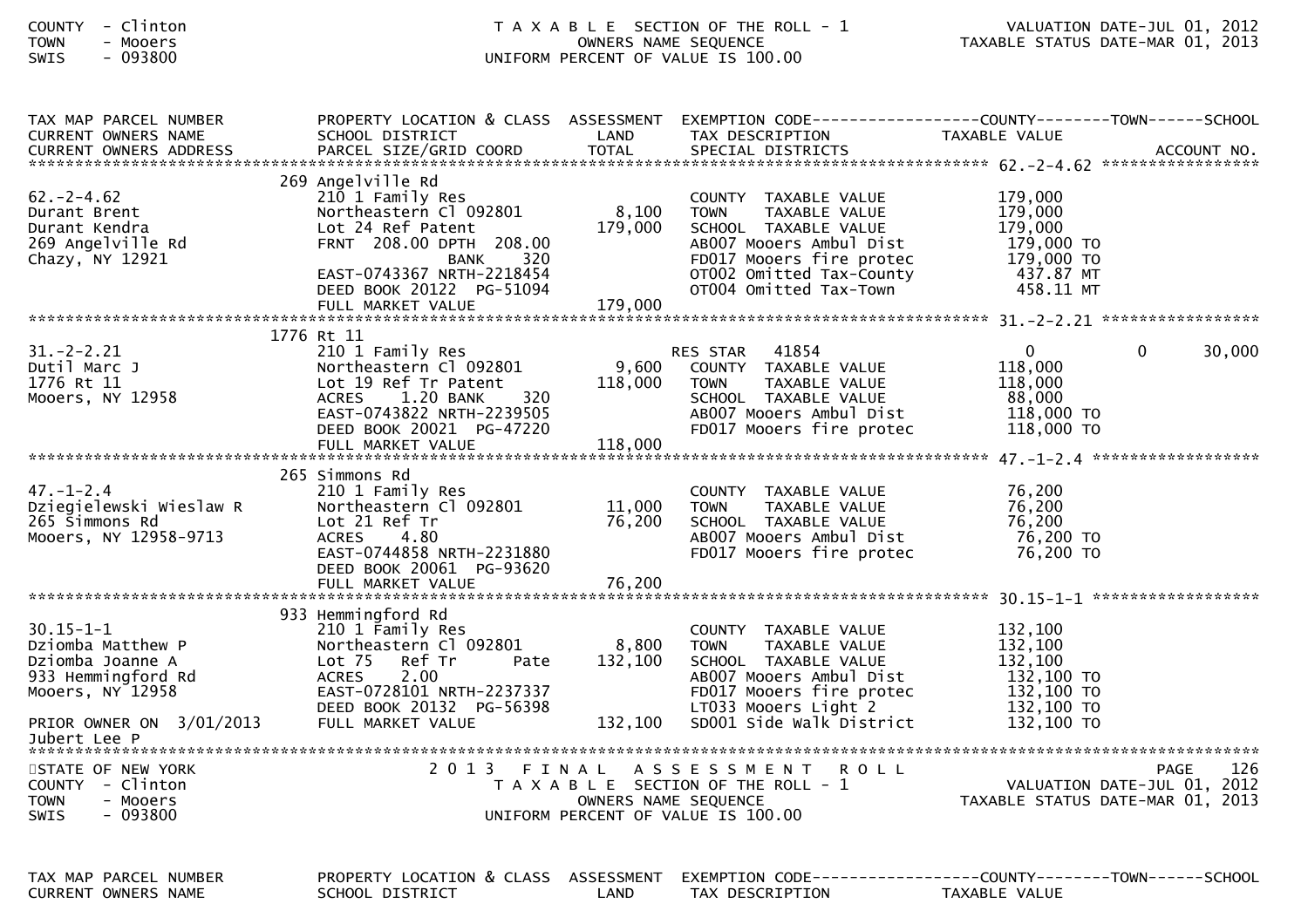| CURRENT OWNERS ADDRESS     | PARCEL SIZE/GRID COORD              | <b>TOTAL</b>    | SPECIAL DISTRICTS                     |                                  |              | ACCOUNT NO. |
|----------------------------|-------------------------------------|-----------------|---------------------------------------|----------------------------------|--------------|-------------|
|                            | 48 Blackman Corners Rd              |                 |                                       |                                  |              |             |
| $44.2 - 1 - 3$             | 210 1 Family Res                    |                 | AGED COUN 41802                       | 18,240                           | 0            | 0           |
| Earl James                 | Northeastern Cl 092801              |                 | 5,500 SR STAR<br>41834                | $\overline{0}$                   | $\Omega$     | 45,600      |
| Baker Shirley              | Lot 116 Ref Tr<br>Pate              | 45,600          | COUNTY TAXABLE VALUE                  | 27,360                           |              |             |
| 48 Blackman Corners Rd     | FRNT 63.00 DPTH 197.00              |                 | TAXABLE VALUE<br><b>TOWN</b>          | 45,600                           |              |             |
|                            |                                     |                 |                                       | $\overline{0}$                   |              |             |
| Mooers Forks, NY 12959     | EAST-0714040 NRTH-2233516           |                 | SCHOOL TAXABLE VALUE                  |                                  |              |             |
|                            | DEED BOOK 98001 PG-06723            |                 | AB007 Mooers Ambul Dist               | 45,600 TO                        |              |             |
|                            | FULL MARKET VALUE                   | 45,600          | FD017 Mooers fire protec              | 45,600 TO                        |              |             |
|                            |                                     |                 | LT013 Mooers Forks Light              | 45,600 TO                        |              |             |
|                            |                                     |                 |                                       |                                  |              |             |
|                            | 224 Davison Rd                      |                 |                                       |                                  |              |             |
| $29. - 1 - 14.4$           | 210 1 Family Res                    |                 | 41854<br>RES STAR                     | $\mathbf{0}$                     | $\mathbf 0$  | 30,000      |
| Ebersol Julie              | Northeastern Cl 092801              |                 | 10,300 COUNTY TAXABLE VALUE           | 105,000                          |              |             |
| 224 Davison Rd             | Lot 124 Ref Tract                   | 105,000         | <b>TOWN</b><br>TAXABLE VALUE          | 105,000                          |              |             |
| Mooers Forks, NY 12959     | 080<br>3.90 BANK<br><b>ACRES</b>    |                 | SCHOOL TAXABLE VALUE                  | 75,000                           |              |             |
|                            | EAST-0710454 NRTH-2234054           |                 | AB007 Mooers Ambul Dist               | 105,000 TO                       |              |             |
|                            | DEED BOOK 20092 PG-26724            |                 | FD017 Mooers fire protec              | 105,000 TO                       |              |             |
|                            |                                     |                 |                                       |                                  |              |             |
|                            | FULL MARKET VALUE                   | 105,000         |                                       |                                  |              |             |
|                            | 477 Fee Rd                          |                 |                                       |                                  |              |             |
|                            |                                     |                 |                                       |                                  | $\mathbf{0}$ |             |
| $45. -3 - 3$               | 210 1 Family Res                    |                 | 41854<br><b>RES STAR</b>              | $\mathbf{0}$                     |              | 30,000      |
| Ebersol Scott A            | Northeastern Cl 092801              | 7,300           | COUNTY TAXABLE VALUE                  | 89,800                           |              |             |
| 477 Fee Rd                 | Lot 67 Ref Tr<br>Pate               | 89,800          | <b>TOWN</b><br>TAXABLE VALUE          | 89,800                           |              |             |
| Mooers, NY 12958           | FRNT 120.00 DPTH 235.00             |                 | SCHOOL TAXABLE VALUE                  | 59,800                           |              |             |
|                            | <b>BANK</b><br>080                  |                 | AB007 Mooers Ambul Dist               | 89,800 TO                        |              |             |
|                            | EAST-0731844 NRTH-2233335           |                 | FD017 Mooers fire protec              | 89,800 TO                        |              |             |
|                            | DEED BOOK 20082 PG-20122            |                 |                                       |                                  |              |             |
|                            |                                     |                 |                                       |                                  |              |             |
|                            |                                     |                 |                                       |                                  |              |             |
|                            | 719 Blackman Corners Rd             |                 |                                       |                                  |              |             |
| $14. - 1 - 3$              | 241 Rural res&ag                    |                 | 41854<br>RES STAR                     | $\overline{0}$                   | $\mathbf{0}$ | 30,000      |
| Eckhardt Ashley            | Northeastern Cl 092801              | 67,800          | COUNTY TAXABLE VALUE                  | 139,800                          |              |             |
| 719 Blackman Corners Rd    | Lot 121 Ref Tr<br>Pate              | 139,800         | TAXABLE VALUE<br><b>TOWN</b>          | 139,800                          |              |             |
| Mooers Forks, NY 12959     | ACRES 107.60                        |                 | SCHOOL TAXABLE VALUE                  | 109,800                          |              |             |
|                            |                                     |                 |                                       |                                  |              |             |
|                            | EAST-0710060 NRTH-2248005           |                 | AB007 Mooers Ambul Dist               | 139,800 TO                       |              |             |
|                            | DEED BOOK 20112 PG-42460            |                 | FD017 Mooers fire protec              | 139,800 TO                       |              |             |
|                            |                                     |                 |                                       |                                  |              |             |
|                            | 1073 Lavalley Rd                    |                 |                                       |                                  |              |             |
|                            |                                     |                 |                                       |                                  |              |             |
| $46. - 1 - 13.1$           | 241 Rural res&ag                    |                 | AGRI DISTR 41720                      | 16,095                           | 16,095       | 16,095      |
| Emerich Jerry L            | Northeastern Cl 092801              | 49,400 RES STAR | 41854                                 | $\overline{0}$                   | 0            | 30,000      |
| Emerich Wanda C            | Lot <sub>35</sub><br>Ref Tr<br>Pate | 261,000         | COUNTY TAXABLE VALUE                  | 244,905                          |              |             |
| 1073 Lavalley Rd           | 58.80<br><b>ACRES</b>               |                 | <b>TOWN</b><br>TAXABLE VALUE          | 244,905                          |              |             |
| Mooers, NY 12958           | EAST-0740966 NRTH-2226803           |                 | SCHOOL TAXABLE VALUE                  | 214,905                          |              |             |
|                            | DEED BOOK 20092 PG-21463            |                 | AB007 Mooers Ambul Dist               | 261,000 TO                       |              |             |
| MAY BE SUBJECT TO PAYMENT  | FULL MARKET VALUE                   | 261,000         | FD017 Mooers fire protec              | 261,000 TO                       |              |             |
| UNDER AGDIST LAW TIL 2017  |                                     |                 |                                       |                                  |              |             |
|                            |                                     |                 |                                       |                                  |              |             |
| STATE OF NEW YORK          |                                     |                 | 2013 FINAL ASSESSMENT<br>R O L L      |                                  |              | 127<br>PAGE |
| - Clinton<br><b>COUNTY</b> |                                     |                 | T A X A B L E SECTION OF THE ROLL - 1 | VALUATION DATE-JUL 01, 2012      |              |             |
| - Mooers<br><b>TOWN</b>    |                                     |                 | OWNERS NAME SEQUENCE                  | TAXABLE STATUS DATE-MAR 01, 2013 |              |             |
| $-093800$<br><b>SWIS</b>   |                                     |                 | UNIFORM PERCENT OF VALUE IS 100.00    |                                  |              |             |
|                            |                                     |                 |                                       |                                  |              |             |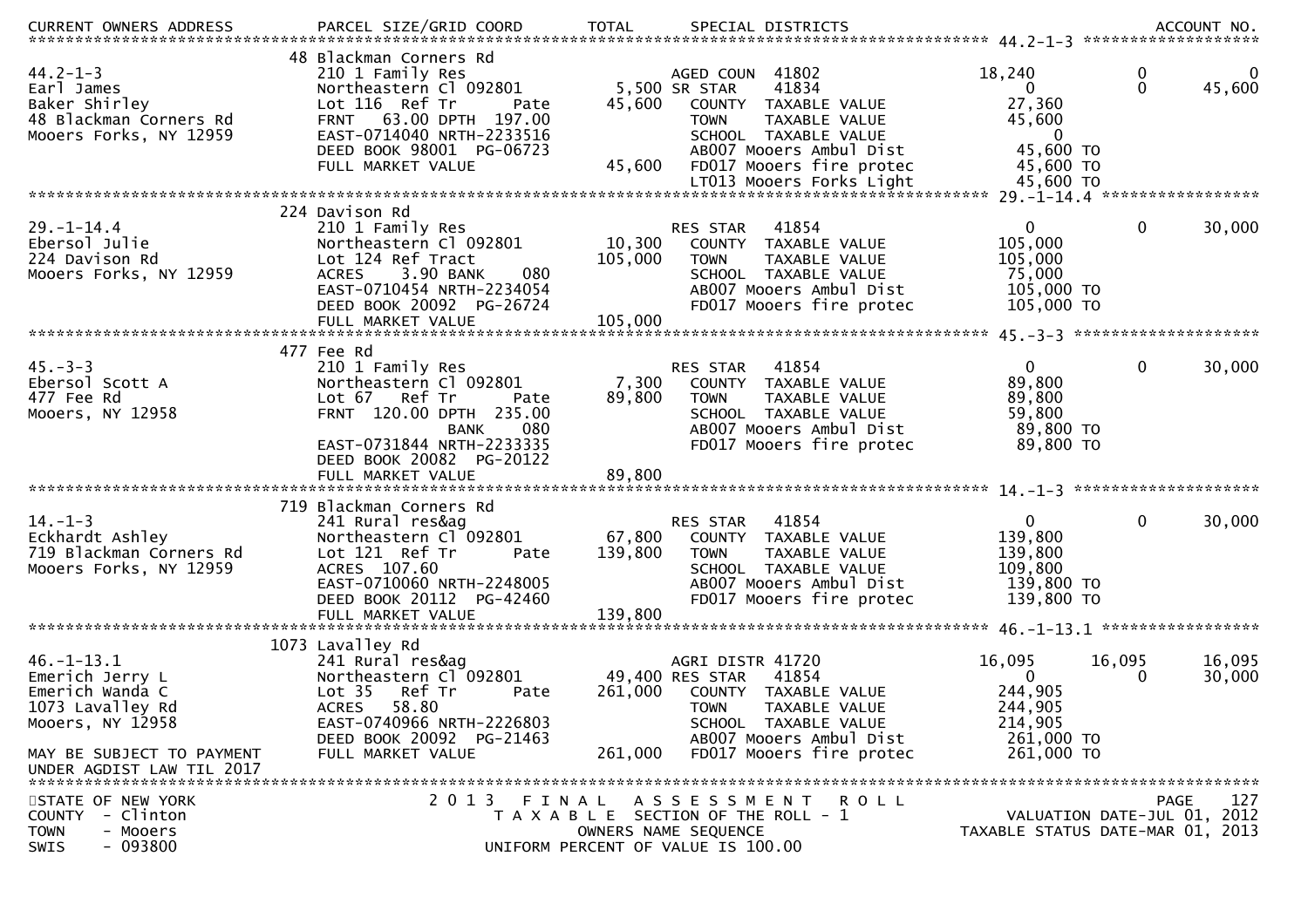| TAX MAP PARCEL NUMBER                    | PROPERTY LOCATION & CLASS ASSESSMENT                 |               | EXEMPTION CODE------------------COUNTY--------TOWN------SCHOOL |                                  |                             |              |
|------------------------------------------|------------------------------------------------------|---------------|----------------------------------------------------------------|----------------------------------|-----------------------------|--------------|
| CURRENT OWNERS NAME                      | SCHOOL DISTRICT                                      | LAND          | TAX DESCRIPTION                                                | TAXABLE VALUE                    |                             |              |
|                                          |                                                      |               |                                                                |                                  |                             |              |
|                                          |                                                      |               |                                                                |                                  |                             |              |
|                                          | 1524 Hemmingford Rd                                  |               |                                                                |                                  |                             |              |
| $15.-1-5$                                | 484 1 use sm bld                                     |               | COUNTY TAXABLE VALUE                                           | 16,100                           |                             |              |
| Englewood Properties LLC                 | Northeastern Cl 092801                               | 5,300         | TAXABLE VALUE<br><b>TOWN</b>                                   | 16,100                           |                             |              |
| 71 E Palisade Ave<br>Englewood, NJ 07631 | Lot 72 Ref Tr<br>Pate<br>FRNT 153.00 DPTH 153.00     | 16,100        | SCHOOL TAXABLE VALUE<br>AB007 Mooers Ambul Dist                | 16,100<br>16,100 TO              |                             |              |
|                                          | EAST-0724284 NRTH-2249812                            |               | FD017 Mooers fire protec                                       | 16,100 TO                        |                             |              |
|                                          | DEED BOOK 20122 PG-53520                             |               |                                                                |                                  |                             |              |
|                                          |                                                      |               |                                                                |                                  |                             |              |
|                                          |                                                      |               |                                                                |                                  |                             |              |
|                                          | 1011 Woods Falls Rd                                  |               |                                                                |                                  |                             |              |
| $44. -2 - 18.12$                         | 210 1 Family Res                                     |               | 41801<br>AGED C&T                                              | 40,950                           | 40,950                      | $\mathbf{0}$ |
| Eskridge Roberta E                       | Northeastern Cl 092801                               | 6,600 SR STAR | 41834                                                          | $\overline{0}$                   | $\Omega$                    | 63,300       |
| 1011 Woods Falls Rd                      | Lot 116 Ref Tr                                       | 81,900        | COUNTY TAXABLE VALUE                                           | 40,950                           |                             |              |
| Mooers Forks, NY 12959                   | FRNT 105.00 DPTH 165.00                              |               | <b>TOWN</b><br>TAXABLE VALUE                                   | 40,950                           |                             |              |
|                                          | BANK<br>890                                          |               | SCHOOL TAXABLE VALUE                                           | 18,600                           |                             |              |
|                                          | EAST-0715223 NRTH-2230099                            |               | AB007 Mooers Ambul Dist                                        | 81,900 то                        |                             |              |
|                                          | DEED BOOK 20061 PG-98787                             |               | FD017 Mooers fire protec                                       | 81,900 TO                        |                             |              |
|                                          | FULL MARKET VALUE                                    | 81,900        |                                                                |                                  |                             |              |
|                                          |                                                      |               |                                                                |                                  |                             |              |
|                                          | 285 Simmons Rd                                       |               |                                                                |                                  |                             |              |
| $47. - 1 - 2.32$                         | 210 1 Family Res                                     |               | 41834<br>SR STAR                                               | $\mathbf{0}$                     | $\overline{0}$              | 63,300       |
| Evans Robert L                           | Northeastern Cl 092801                               | 9,000         | COUNTY TAXABLE VALUE                                           | 89,300                           |                             |              |
| Evans Victoria S                         | Lot 21 Ref Tr                                        | 89,300        | <b>TOWN</b><br>TAXABLE VALUE                                   | 89,300                           |                             |              |
| 285 Simmons Rd                           | ACRES 2.20<br>EAST-0745492 NRTH-2231780              |               | SCHOOL TAXABLE VALUE<br>AB007 Mooers Ambul Dist                | 26,000<br>89,300 TO              |                             |              |
| Mooers, NY 12958                         | DEED BOOK 20021 PG-42492                             |               | FD017 Mooers fire protec                                       | 89,300 TO                        |                             |              |
|                                          | FULL MARKET VALUE                                    | 89,300        |                                                                |                                  |                             |              |
|                                          |                                                      |               |                                                                |                                  |                             |              |
|                                          | 15 School St                                         |               |                                                                |                                  |                             |              |
| $30.20 - 1 - 11$                         | 210 1 Family Res                                     |               | 41854<br>RES STAR                                              | $\mathbf{0}$                     | $\overline{0}$              | 30,000       |
| Evans Wayne                              | Northeastern Cl 092801                               | 8,700         | COUNTY TAXABLE VALUE                                           | 126,800                          |                             |              |
| Evans Susan                              | Lot 68 Ref Tr<br>Pate                                | 126,800       | <b>TOWN</b><br>TAXABLE VALUE                                   | 126,800                          |                             |              |
| 15 School St                             | 1.90<br><b>ACRES</b>                                 |               | SCHOOL TAXABLE VALUE                                           | 96,800                           |                             |              |
| PO Box 237                               | EAST-0728736 NRTH-2234157                            |               | AB007 Mooers Ambul Dist                                        | 126,800 TO                       |                             |              |
| Mooers, NY 12958                         | DEED BOOK 623<br><b>PG-340</b>                       |               | FD017 Mooers fire protec                                       | 126,800 TO                       |                             |              |
|                                          | FULL MARKET VALUE                                    |               | 126,800 LT033 Mooers Light 2                                   | 126,800 TO                       |                             |              |
|                                          |                                                      |               |                                                                |                                  |                             |              |
|                                          |                                                      |               |                                                                |                                  |                             |              |
|                                          | 748 Gilbert Rd                                       |               |                                                                |                                  |                             |              |
| $45. -2 - 8$                             | 210 1 Family Res                                     |               | COUNTY TAXABLE VALUE                                           | 18,800                           |                             |              |
| Everleth Julie C                         | Northeastern Cl 092801                               | 6,700         | <b>TOWN</b><br>TAXABLE VALUE                                   | 18,800                           |                             |              |
| Everleth William J                       | Lot 76 Ref Tr<br>Pate                                | 18,800        | SCHOOL TAXABLE VALUE                                           | 18,800                           |                             |              |
| 738 Gilbert Rd                           | FRNT 240.00 DPTH 110.00                              |               | AB007 Mooers Ambul Dist                                        | 18,800 TO                        |                             |              |
| Mooers, NY 12958                         | EAST-0729337 NRTH-2231507<br>DEED BOOK 967<br>PG-159 |               | FD017 Mooers fire protec                                       | 18,800 TO                        |                             |              |
|                                          | FULL MARKET VALUE                                    | 18,800        |                                                                |                                  |                             |              |
|                                          |                                                      |               |                                                                |                                  |                             |              |
| STATE OF NEW YORK                        | 2 0 1 3<br>FINAL                                     |               | A S S E S S M E N T<br>R O L L                                 |                                  | <b>PAGE</b>                 | 128          |
| - Clinton<br><b>COUNTY</b>               |                                                      |               | T A X A B L E SECTION OF THE ROLL - 1                          |                                  | VALUATION DATE-JUL 01, 2012 |              |
| - Mooers<br><b>TOWN</b>                  |                                                      |               | OWNERS NAME SEQUENCE                                           | TAXABLE STATUS DATE-MAR 01, 2013 |                             |              |
| $-093800$<br>SWIS                        |                                                      |               | UNIFORM PERCENT OF VALUE IS 100.00                             |                                  |                             |              |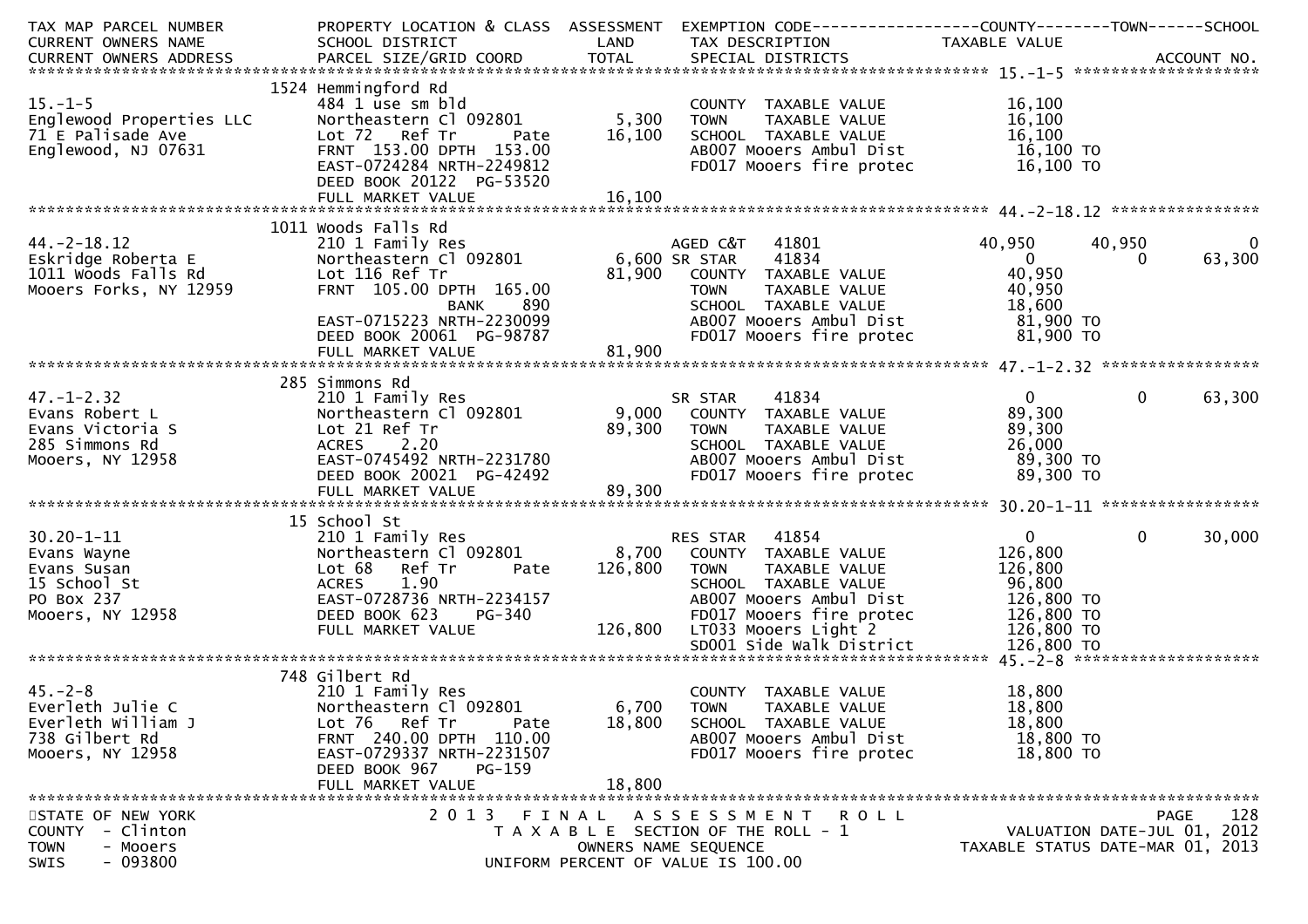| TAX MAP PARCEL NUMBER                                                                                                                                                                                                                    | PROPERTY LOCATION & CLASS  ASSESSMENT  EXEMPTION CODE----------------COUNTY-------TOWN------SCHOOL                                                                                      |                            |                                                                                                                                                                                                              |                                                                                                           |                |        |
|------------------------------------------------------------------------------------------------------------------------------------------------------------------------------------------------------------------------------------------|-----------------------------------------------------------------------------------------------------------------------------------------------------------------------------------------|----------------------------|--------------------------------------------------------------------------------------------------------------------------------------------------------------------------------------------------------------|-----------------------------------------------------------------------------------------------------------|----------------|--------|
|                                                                                                                                                                                                                                          |                                                                                                                                                                                         |                            |                                                                                                                                                                                                              |                                                                                                           |                |        |
|                                                                                                                                                                                                                                          | 738 Gilbert Rd                                                                                                                                                                          |                            |                                                                                                                                                                                                              |                                                                                                           |                |        |
| 45.-2-19.2<br>Everleth Julie C 2001 Family Res<br>Everleth William J Lot 67 Ref Tr<br>738 Gilbert Rd FRAMT 200.00 DPTH 260.00 500 SCHOOL TAXABLE VALUE<br>738 EAST-0729139 NRTH-2231401 ABO07 MOOETS, NY 12958<br>MOOETS, NY 12958 EAST- |                                                                                                                                                                                         |                            |                                                                                                                                                                                                              | $\overline{0}$                                                                                            | $\overline{0}$ | 30,000 |
|                                                                                                                                                                                                                                          |                                                                                                                                                                                         |                            |                                                                                                                                                                                                              |                                                                                                           |                |        |
| 60.-1-5<br>Ewanus S Hallie M<br>3005 Sw 22nd Ter<br>Hallandale, FL 33009-3062<br>Hallandale, FL 33009-3062                                                                                                                               | Bashaw Rd<br>321 Abandoned ag<br>Northeastern C1 092801 24,600 TOWN<br>Lot 78 Ref Tr<br>ACRES 25.40<br>EAST-0724259 NRTH-2222876<br>DEED BOOK 548<br>PG-624                             | Pate 24,600                | COUNTY TAXABLE VALUE<br>TAXABLE VALUE<br>SCHOOL TAXABLE VALUE 24,600<br>ABOO7 Mooers Ambul Dist 24,600 TO<br>FDO17 Mooers fire protec 24,600 TO                                                              | 24,600<br>24,600                                                                                          |                |        |
|                                                                                                                                                                                                                                          | Bush Rd                                                                                                                                                                                 |                            |                                                                                                                                                                                                              |                                                                                                           |                |        |
| Bernardsville, NJ 02924                                                                                                                                                                                                                  | ACRES 1.90<br>EAST-0691697 NRTH-2246636<br>DEED BOOK 20112 PG-39053<br>$\mathcal{L} = \mathcal{L} + \mathcal{L}$                                                                        |                            | COUNTY TAXABLE VALUE 5,900<br>TOWN TAXABLE VALUE 5,900<br>SCHOOL TAXABLE VALUE 5,900<br>ABOOZ Mooers Ambul Dist 5,900 TO<br>FD017 Mooers fire protec                                                         | $5,900$ TO                                                                                                |                |        |
|                                                                                                                                                                                                                                          |                                                                                                                                                                                         |                            |                                                                                                                                                                                                              |                                                                                                           |                |        |
| 27.-1-15.2<br>Ewasko Doris<br>304 Nephew Rd 2011 Lot 177 Ref Tr 2012801<br>Mooers Forks, NY 12959-9706 ACRES 48.30                                                                                                                       | 304 Nephew Rd<br>EAST-0692437 NRTH-2241844<br>DEED BOOK 573<br><b>PG-555</b><br>FULL MARKET VALUE                                                                                       | 26,900<br>79,100<br>79,100 | COUNTY TAXABLE VALUE<br>TAXABLE VALUE<br><b>TOWN</b><br>SCHOOL  TAXABLE VALUE<br>ABOO7 Mooers Ambul Dist<br>FD017 Mooers fire protec 79,100 TO                                                               | 79,100<br>79,100<br><sup>79,100</sup><br>79,100 TO<br>ר <u>ב בהורה</u>                                    |                |        |
|                                                                                                                                                                                                                                          | 2450 Rt 11                                                                                                                                                                              |                            |                                                                                                                                                                                                              |                                                                                                           |                |        |
| $\frac{1}{10}$ $\frac{1}{10}$<br>$30.20 - 1 - 16.1$<br>Facey Thomas W<br>Facey Michelle<br>PO Box 283<br>Mooers, NY 12958-0283                                                                                                           | 210 1 Family Res<br>Northeastern C1 092801 6,300<br>Lot 68<br>FRNT 80.00 DPTH 245.00<br>BANK<br>080<br>EAST-0729139 NRTH-2234017<br>DEED BOOK 806<br><b>PG-120</b><br>FULL MARKET VALUE | 71,800                     | 41854<br>RES STAR<br>COUNTY TAXABLE VALUE<br>71,800 TOWN<br>TAXABLE VALUE<br>SCHOOL TAXABLE VALUE<br>AB007 Mooers Ambul Dist<br>FD017 Mooers fire protec<br>LT033 Mooers Light 2<br>SD001 Side Walk District | $\overline{\mathbf{0}}$<br>71,800<br>71,800<br>41,800<br>71,800 TO<br>71,800 TO<br>71,800 TO<br>71,800 TO | $\overline{0}$ | 30,000 |
| STATE OF NEW YORK                                                                                                                                                                                                                        | 2 0 1 3                                                                                                                                                                                 |                            | FINAL ASSESSMENT ROLL                                                                                                                                                                                        |                                                                                                           | PAGE           | 129    |
| - Clinton<br>COUNTY<br>- Mooers<br><b>TOWN</b><br>$-093800$<br>SWIS                                                                                                                                                                      |                                                                                                                                                                                         | OWNERS NAME SEQUENCE       | T A X A B L E SECTION OF THE ROLL - 1<br>UNIFORM PERCENT OF VALUE IS 100.00                                                                                                                                  | VALUATION DATE-JUL 01, 2012<br>TAXABLE STATUS DATE-MAR 01, 2013                                           |                |        |
|                                                                                                                                                                                                                                          |                                                                                                                                                                                         |                            |                                                                                                                                                                                                              |                                                                                                           |                |        |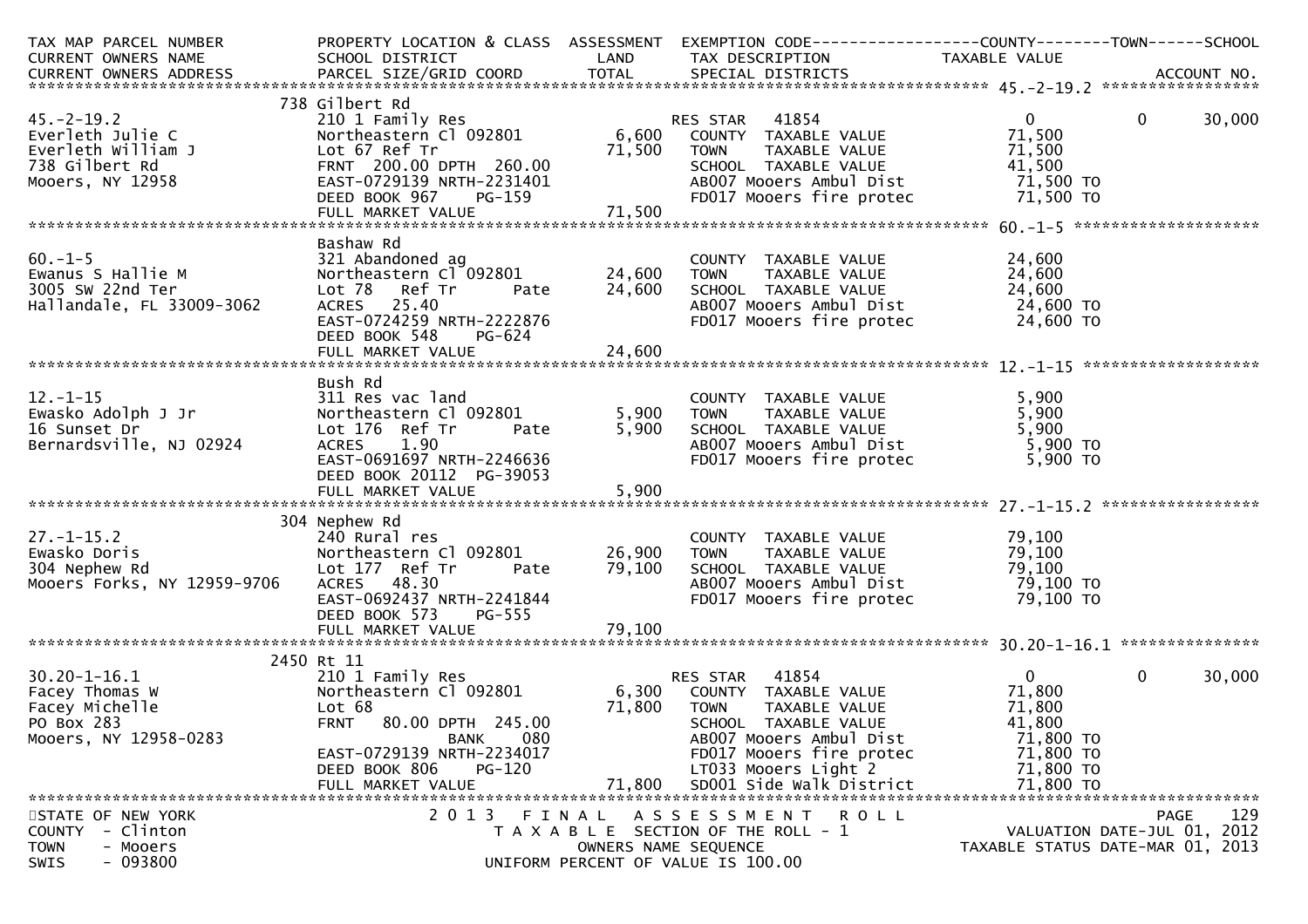| TAX MAP PARCEL NUMBER                                                                                                                                                                                                                   |                                                             |              | PROPERTY LOCATION & CLASS ASSESSMENT EXEMPTION CODE----------------COUNTY-------TOWN------SCHOOL                                                                                                                                           |                                  |                             |             |
|-----------------------------------------------------------------------------------------------------------------------------------------------------------------------------------------------------------------------------------------|-------------------------------------------------------------|--------------|--------------------------------------------------------------------------------------------------------------------------------------------------------------------------------------------------------------------------------------------|----------------------------------|-----------------------------|-------------|
| CURRENT OWNERS NAME                                                                                                                                                                                                                     | SCHOOL DISTRICT<br><b>Example 12 DE LAND</b>                |              | TAX DESCRIPTION TAXABLE VALUE                                                                                                                                                                                                              |                                  |                             |             |
|                                                                                                                                                                                                                                         |                                                             |              |                                                                                                                                                                                                                                            |                                  |                             |             |
|                                                                                                                                                                                                                                         |                                                             |              |                                                                                                                                                                                                                                            |                                  |                             |             |
|                                                                                                                                                                                                                                         | 204 Davison Rd                                              |              |                                                                                                                                                                                                                                            |                                  |                             |             |
|                                                                                                                                                                                                                                         |                                                             |              |                                                                                                                                                                                                                                            |                                  |                             |             |
|                                                                                                                                                                                                                                         |                                                             |              |                                                                                                                                                                                                                                            |                                  |                             |             |
|                                                                                                                                                                                                                                         |                                                             |              |                                                                                                                                                                                                                                            |                                  |                             |             |
|                                                                                                                                                                                                                                         |                                                             |              |                                                                                                                                                                                                                                            |                                  |                             |             |
|                                                                                                                                                                                                                                         |                                                             |              |                                                                                                                                                                                                                                            |                                  |                             |             |
|                                                                                                                                                                                                                                         |                                                             |              |                                                                                                                                                                                                                                            |                                  |                             |             |
|                                                                                                                                                                                                                                         |                                                             |              |                                                                                                                                                                                                                                            |                                  |                             |             |
|                                                                                                                                                                                                                                         | 1701 North Star Rd                                          |              |                                                                                                                                                                                                                                            |                                  |                             | Lease 2022  |
| 29.-2-51.1<br>Farr James Howard<br>PO Box 11045<br>Cincinnati, OH 45211                                                                                                                                                                 |                                                             |              | North Star Rd<br>312 Vac w/imprv<br>Northeastern Cl 092801 29,600 COUNTY TAXABLE VALUE 23,337<br>Lots 118/123 30,100 TOWN TAXABLE VALUE 23,337<br>ACRES 32.60 SCHOOL TAXABLE VALUE 23,337<br>ACRES 32.60 SCHOOL TAXABLE VALUE 23,337<br>DE |                                  | 6,763                       | 6,763       |
|                                                                                                                                                                                                                                         |                                                             |              |                                                                                                                                                                                                                                            |                                  |                             |             |
|                                                                                                                                                                                                                                         | Lots 118/123                                                |              |                                                                                                                                                                                                                                            |                                  |                             |             |
|                                                                                                                                                                                                                                         |                                                             |              |                                                                                                                                                                                                                                            |                                  |                             |             |
|                                                                                                                                                                                                                                         |                                                             |              |                                                                                                                                                                                                                                            |                                  |                             |             |
|                                                                                                                                                                                                                                         |                                                             |              |                                                                                                                                                                                                                                            |                                  |                             |             |
| MAY BE SUBJECT TO PAYMENT DEED BOOK 1005<br>UNDER AGDIST LAW TIL 2017 FULL MARKET VAL                                                                                                                                                   |                                                             |              |                                                                                                                                                                                                                                            |                                  |                             |             |
|                                                                                                                                                                                                                                         |                                                             |              |                                                                                                                                                                                                                                            |                                  |                             |             |
|                                                                                                                                                                                                                                         | 2920 Rt 11                                                  |              |                                                                                                                                                                                                                                            |                                  |                             |             |
|                                                                                                                                                                                                                                         |                                                             |              |                                                                                                                                                                                                                                            |                                  |                             |             |
|                                                                                                                                                                                                                                         |                                                             |              |                                                                                                                                                                                                                                            |                                  |                             |             |
|                                                                                                                                                                                                                                         |                                                             |              |                                                                                                                                                                                                                                            |                                  |                             |             |
|                                                                                                                                                                                                                                         |                                                             |              |                                                                                                                                                                                                                                            |                                  |                             |             |
|                                                                                                                                                                                                                                         |                                                             |              |                                                                                                                                                                                                                                            |                                  |                             |             |
|                                                                                                                                                                                                                                         |                                                             |              |                                                                                                                                                                                                                                            |                                  |                             |             |
| 29.-2-26<br>Parrell James P 200 Rt 11<br>2010 I Family Res WARNONALL 41121 10,905 10,905 0<br>Farrell Nancy L Lot 99 Ref Tr Pate 72,700 COUNTY TAXABLE VALUE 61,795<br>2920 Rt 11 FRNT 125.00 DPTH 160.00 TOWN TAXABLE VALUE 61,795<br> |                                                             |              |                                                                                                                                                                                                                                            |                                  |                             |             |
|                                                                                                                                                                                                                                         |                                                             |              |                                                                                                                                                                                                                                            |                                  |                             |             |
|                                                                                                                                                                                                                                         | 156 Blackman Corners Rd                                     |              |                                                                                                                                                                                                                                            |                                  |                             |             |
|                                                                                                                                                                                                                                         |                                                             |              | COUNTY TAXABLE VALUE                                                                                                                                                                                                                       | 56,000                           |                             |             |
| دد.<br>Farrias Juan Luis Villa<br>Farrias Juan Luis Villa                                                                                                                                                                               | 210 1 Family Res COUNT<br>Northeastern Cl 092801 8,300 TOWN |              | TAXABLE VALUE                                                                                                                                                                                                                              | 56,000                           |                             |             |
| 1666 Purdue Ave                                                                                                                                                                                                                         | Lot 117 Ref Tr                                              |              |                                                                                                                                                                                                                                            |                                  |                             |             |
| East Palo Alto, CA 94303                                                                                                                                                                                                                | FRNT 238.00 DPTH 203.00                                     |              | 56,000 SCHOOL TAXABLE VALUE 56,000<br>ABOO7 Mooers Ambul Dist 56,000 TO<br>FDO17 Mooers fire protec 56,000 TO                                                                                                                              |                                  |                             |             |
|                                                                                                                                                                                                                                         | EAST-0712420 NRTH-2235606                                   |              |                                                                                                                                                                                                                                            |                                  |                             |             |
|                                                                                                                                                                                                                                         | DEED BOOK 20122 PG-49231                                    |              |                                                                                                                                                                                                                                            |                                  |                             |             |
|                                                                                                                                                                                                                                         | FULL MARKET VALUE                                           | 56,000       |                                                                                                                                                                                                                                            |                                  |                             |             |
|                                                                                                                                                                                                                                         |                                                             |              |                                                                                                                                                                                                                                            |                                  |                             |             |
|                                                                                                                                                                                                                                         | 101 Tappin Rd                                               |              |                                                                                                                                                                                                                                            |                                  |                             |             |
| $45. - 1 - 26.3$                                                                                                                                                                                                                        | 210 1 Family Res                                            |              | RES STAR 41854                                                                                                                                                                                                                             | $\overline{0}$                   | $\overline{0}$              | 30,000      |
| Faubert Nathan W<br>Faubert Brittany L<br>101 Tappin Rd                                                                                                                                                                                 | Northeastern C1 092801 8,100                                |              | COUNTY TAXABLE VALUE                                                                                                                                                                                                                       | 105,900                          |                             |             |
|                                                                                                                                                                                                                                         | Lot 91 Ref Tr                                               | 105,900 TOWN | TAXABLE VALUE                                                                                                                                                                                                                              | 105,900                          |                             |             |
|                                                                                                                                                                                                                                         | 320<br>ACRES 1.01 BANK                                      |              | SCHOOL TAXABLE VALUE                                                                                                                                                                                                                       | 75,900                           |                             |             |
| Mooers, NY 12958                                                                                                                                                                                                                        | EAST-0723923 NRTH-2230773                                   |              | AB007 Mooers Ambul Dist                                                                                                                                                                                                                    | 105,900 TO                       |                             |             |
|                                                                                                                                                                                                                                         | DEED BOOK 20112 PG-44959                                    |              | FD017 Mooers fire protec                                                                                                                                                                                                                   | 105,900 TO                       |                             |             |
|                                                                                                                                                                                                                                         | FULL MARKET VALUE                                           | 105,900      |                                                                                                                                                                                                                                            |                                  |                             |             |
|                                                                                                                                                                                                                                         |                                                             |              |                                                                                                                                                                                                                                            |                                  |                             |             |
| STATE OF NEW YORK                                                                                                                                                                                                                       |                                                             |              | 2013 FINAL ASSESSMENT ROLL                                                                                                                                                                                                                 |                                  |                             | 130<br>PAGE |
| COUNTY - Clinton                                                                                                                                                                                                                        |                                                             |              | T A X A B L E SECTION OF THE ROLL - 1                                                                                                                                                                                                      |                                  | VALUATION DATE-JUL 01, 2012 |             |
| <b>TOWN</b><br>- Mooers                                                                                                                                                                                                                 |                                                             |              | OWNERS NAME SEQUENCE                                                                                                                                                                                                                       | TAXABLE STATUS DATE-MAR 01, 2013 |                             |             |
| $-093800$<br>SWIS                                                                                                                                                                                                                       |                                                             |              | UNIFORM PERCENT OF VALUE IS 100.00                                                                                                                                                                                                         |                                  |                             |             |
|                                                                                                                                                                                                                                         |                                                             |              |                                                                                                                                                                                                                                            |                                  |                             |             |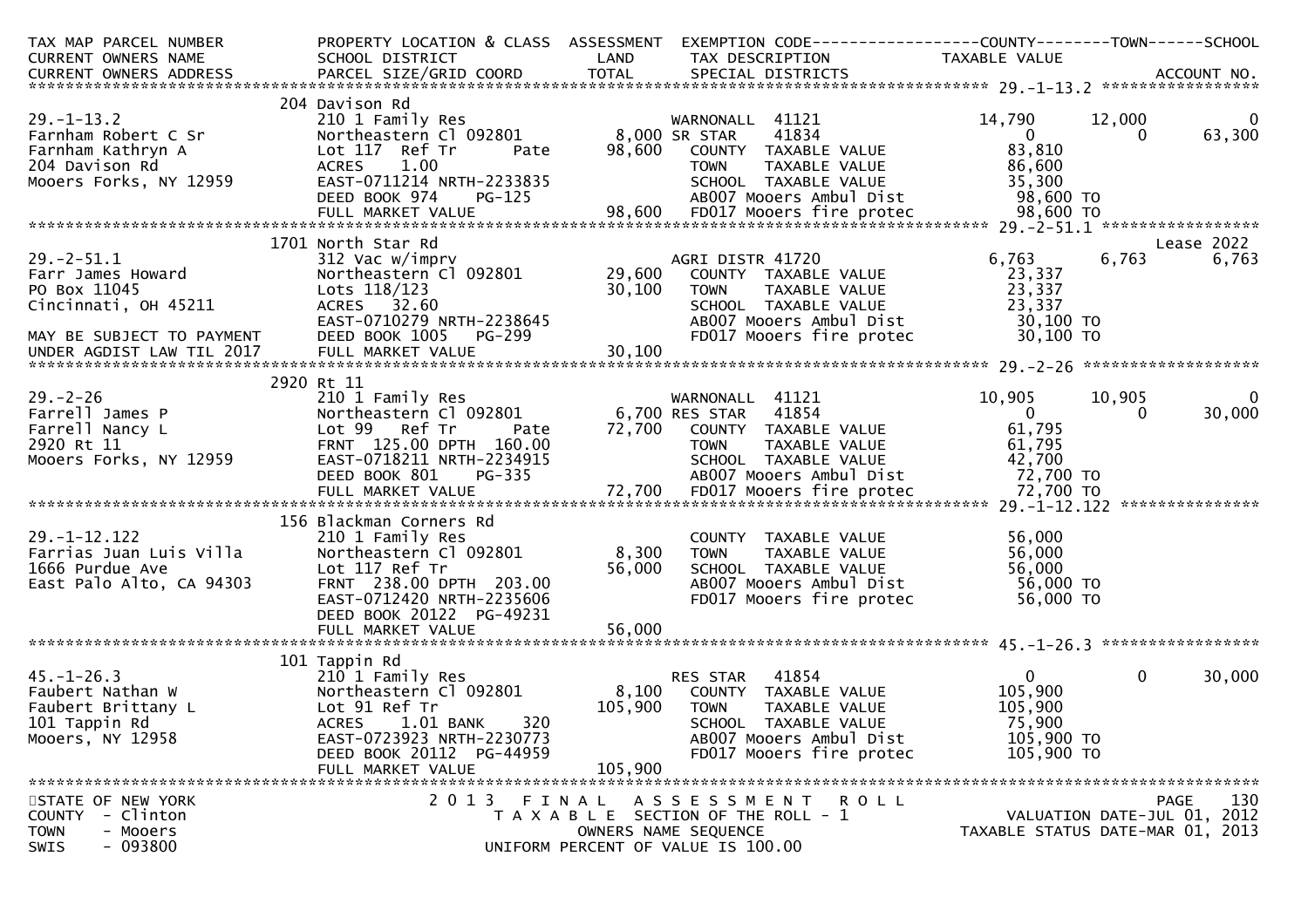| TAX MAP PARCEL NUMBER           | PROPERTY LOCATION & CLASS ASSESSMENT |             | EXEMPTION CODE-----------------COUNTY-------TOWN------SCHOOL |                                  |                             |        |
|---------------------------------|--------------------------------------|-------------|--------------------------------------------------------------|----------------------------------|-----------------------------|--------|
| CURRENT OWNERS NAME             | SCHOOL DISTRICT                      | LAND        | TAX DESCRIPTION                                              | TAXABLE VALUE                    |                             |        |
|                                 |                                      |             |                                                              |                                  |                             |        |
|                                 |                                      |             |                                                              |                                  |                             |        |
| $45. - 2 - 16$                  | 2 Grew Rd<br>210 1 Family Res        |             | 41854<br>RES STAR                                            | $\mathbf{0}$                     | $\overline{0}$              | 30,000 |
| Faubert William A               | Northeastern Cl 092801               | 8,900       | COUNTY TAXABLE VALUE                                         | 60,000                           |                             |        |
| Faubert Laurie A                | Lot 67<br>Ref Tr<br>Pate             | 60,000 TOWN | TAXABLE VALUE                                                | 60,000                           |                             |        |
| 2 Grew Rd                       | 080<br><b>ACRES</b><br>1.60 BANK     |             | SCHOOL TAXABLE VALUE                                         | 30,000                           |                             |        |
| Mooers, NY 12958                | EAST-0730334 NRTH-2229591            |             | AB007 Mooers Ambul Dist                                      | 60,000 TO                        |                             |        |
|                                 | DEED BOOK 20051 PG-86720             |             | FD017 Mooers fire protec                                     | 60,000 TO                        |                             |        |
|                                 |                                      |             |                                                              |                                  |                             |        |
|                                 |                                      |             |                                                              |                                  |                             |        |
|                                 | 158 Nephew Rd                        |             |                                                              |                                  |                             |        |
| $27. - 1 - 15.11$               | 920 Priv Hunt/Fi                     |             | COUNTY TAXABLE VALUE                                         | 31,000                           |                             |        |
| Favero Arlen J Sr               | Northeastern Cl 092801               | 29,200      | <b>TOWN</b><br>TAXABLE VALUE                                 | 31,000                           |                             |        |
| Favero Maybelle                 | Lot 177 Ref Tract                    | 31,000      | SCHOOL TAXABLE VALUE                                         | 31,000                           |                             |        |
| 445 Stafford Rd                 | ACRES 70.50                          |             | AB007 Mooers Ambul Dist                                      | 31,000 TO                        |                             |        |
| Plattsburgh, NY 12901           | EAST-0692301 NRTH-2239116            |             | FD017 Mooers fire protec                                     | 31,000 TO                        |                             |        |
|                                 | DEED BOOK 828<br>PG-239              |             |                                                              |                                  |                             |        |
|                                 |                                      |             |                                                              |                                  |                             |        |
|                                 | 29 Blackman Corners Rd               |             |                                                              |                                  |                             |        |
| $44. - 1 - 7$                   | 210 1 Family Res                     |             | RES STAR 41854                                               | $\overline{0}$                   | $\mathbf{0}$                | 30,000 |
| Favreau Alfred James            | Northeastern Cl 092801               |             | 4,200 COUNTY TAXABLE VALUE                                   | 84,000                           |                             |        |
| Favreau Penny Lou               | Lot 116 Ref Tr<br>Pate               | 84,000 TOWN | TAXABLE VALUE                                                | 84,000                           |                             |        |
| 29 Blackman Corners Rd          | FRNT 43.92 DPTH 170.48               |             | SCHOOL TAXABLE VALUE                                         | 54,000                           |                             |        |
| Mooers Forks, NY 12959          | 400<br><b>BANK</b>                   |             | AB007 Mooers Ambul Dist                                      | 84,000 TO                        |                             |        |
|                                 | EAST-0714162 NRTH-2233099            |             | FD017 Mooers fire protec                                     | 84,000 TO                        |                             |        |
|                                 | DEED BOOK 886<br>PG-114              |             | LT013 Mooers Forks Light                                     | 84,000 TO                        |                             |        |
|                                 | FULL MARKET VALUE                    | 84,000      |                                                              |                                  |                             |        |
|                                 |                                      |             |                                                              |                                  |                             |        |
|                                 | 344 Meseck Rd                        |             |                                                              |                                  |                             |        |
| $12. - 1 - 9.3$                 | 270 Mfg housing                      |             | 41801<br>AGED C&T                                            | 24,000                           | 24,000                      | 0      |
| Favreau Life Estate Ronald      | Northeastern Cl 092801               |             | 41834<br>5,000 SR STAR                                       | $\overline{0}$                   | $\Omega$                    | 48,000 |
| Hanfield George<br>$\mathbf{R}$ | Lot 172 Ref Tract                    | 48,000      | COUNTY TAXABLE VALUE                                         | 24,000                           |                             |        |
| 344 Meseck Rd                   | FRNT 200.00 DPTH 200.00              |             | TAXABLE VALUE<br>TOWN                                        | 24,000                           |                             |        |
| Mooers Forks, NY 12959          | EAST-0695333 NRTH-2240242            |             | SCHOOL TAXABLE VALUE                                         | $\overline{0}$                   |                             |        |
|                                 | DEED BOOK 20001 PG-27040             |             | AB007 Mooers Ambul Dist                                      | 48,000 TO                        |                             |        |
|                                 |                                      |             |                                                              |                                  |                             |        |
|                                 | 748 North Star Rd                    |             |                                                              |                                  |                             |        |
| $15. - 1 - 23.42$               | 270 Mfg housing                      |             | 41854<br><b>RES STAR</b>                                     | $\mathbf{0}$                     | $\mathbf{0}$                | 30,000 |
| Favreau Richard                 | Northeastern Cl 092801               | 7,800       | COUNTY TAXABLE VALUE                                         | 34,000                           |                             |        |
| Attn: James Garrand             | Lot 70 Ref Tr                        | 34,000      | <b>TOWN</b><br>TAXABLE VALUE                                 | 34,000                           |                             |        |
| 748 North Star Rd               | FRNT 175.00 DPTH 208.70              |             | SCHOOL TAXABLE VALUE                                         | 4,000                            |                             |        |
| Mooers, NY 12958                | EAST-0731533 NRTH-2245120            |             | AB007 Mooers Ambul Dist                                      | 34,000 TO                        |                             |        |
|                                 | DEED BOOK 20041 PG-76118             |             | FD017 Mooers fire protec                                     | 34,000 TO                        |                             |        |
|                                 | FULL MARKET VALUE                    | 34,000      |                                                              |                                  |                             |        |
|                                 |                                      |             |                                                              |                                  |                             |        |
| STATE OF NEW YORK               |                                      |             | 2013 FINAL ASSESSMENT ROLL                                   |                                  | PAGE                        | 131    |
| COUNTY - Clinton                |                                      |             | T A X A B L E SECTION OF THE ROLL - 1                        |                                  | VALUATION DATE-JUL 01, 2012 |        |
| <b>TOWN</b><br>- Mooers         |                                      |             | OWNERS NAME SEQUENCE                                         | TAXABLE STATUS DATE-MAR 01, 2013 |                             |        |
| $-093800$<br>SWIS               |                                      |             | UNIFORM PERCENT OF VALUE IS 100.00                           |                                  |                             |        |
|                                 |                                      |             |                                                              |                                  |                             |        |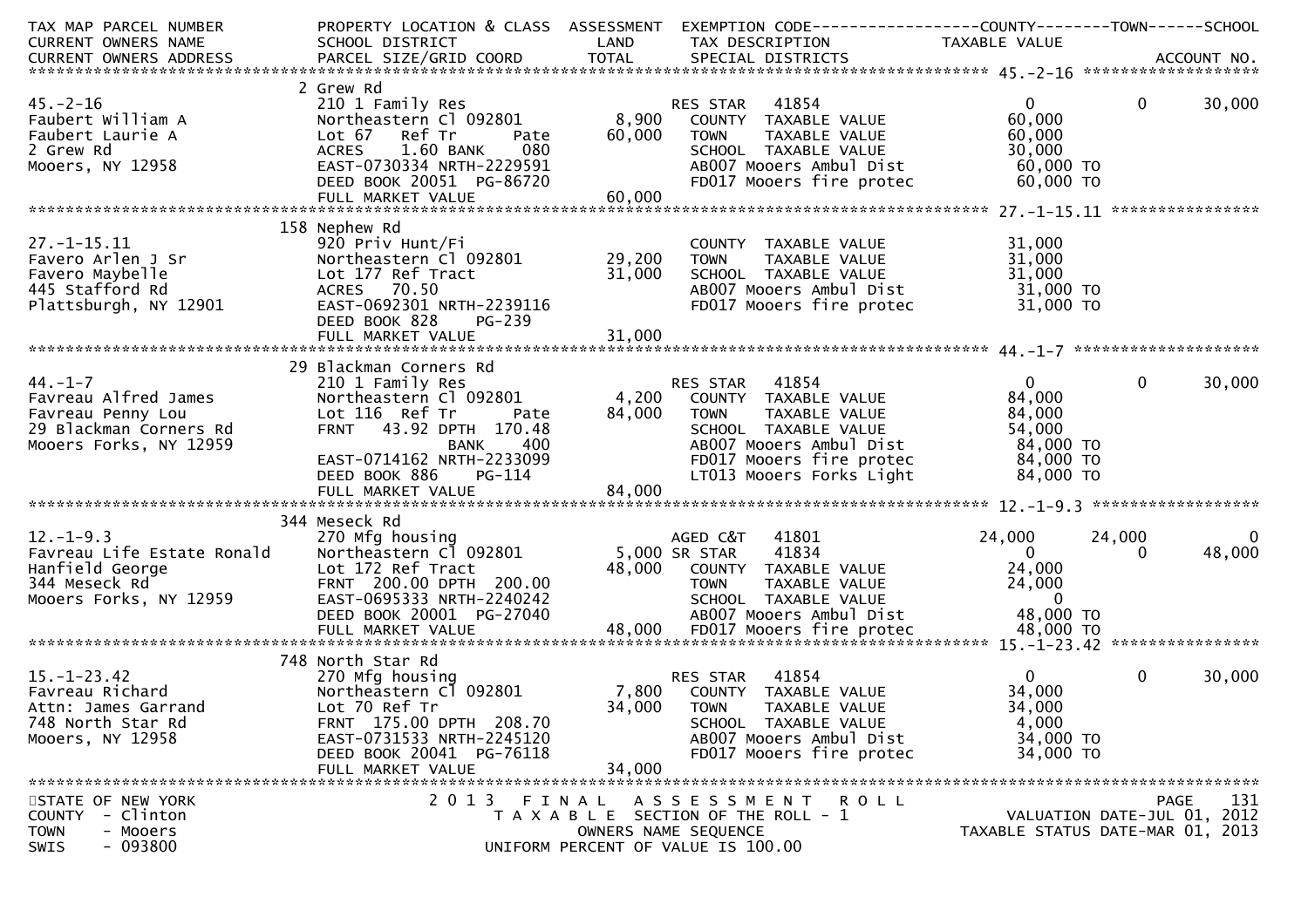| TAX MAP PARCEL NUMBER                                                                                                                                                              | PROPERTY LOCATION & CLASS ASSESSMENT              |                | EXEMPTION CODE------------------COUNTY--------TOWN------SCHOOL                                                           |                                  |                             |             |
|------------------------------------------------------------------------------------------------------------------------------------------------------------------------------------|---------------------------------------------------|----------------|--------------------------------------------------------------------------------------------------------------------------|----------------------------------|-----------------------------|-------------|
| CURRENT OWNERS NAME                                                                                                                                                                | SCHOOL DISTRICT                                   | LAND           | TAX DESCRIPTION                                                                                                          | TAXABLE VALUE                    |                             |             |
| -CURRENT OWNERS ADDRESS PARCEL SIZE/GRID COORD TOTAL SPECIAL DISTRICTS AND MONERS ADDRESS PARCEL SIZE/GRID COORD TOTAL SPECIAL DISTRICTS AND MONERS ADDRESS PARCEL SIZE/GRID COORD |                                                   |                |                                                                                                                          |                                  |                             |             |
|                                                                                                                                                                                    |                                                   |                |                                                                                                                          |                                  |                             |             |
|                                                                                                                                                                                    | 742 North Star Rd                                 |                |                                                                                                                          |                                  |                             |             |
| $15.-1-23.41$                                                                                                                                                                      | 270 Mfg housing                                   |                | COUNTY TAXABLE VALUE<br>TOWN      TAXABLE VALUE                                                                          | 49,000                           |                             |             |
| Favreau Richard L                                                                                                                                                                  | Northeastern Cl 092801                            | 8,100          | TOWN                                                                                                                     | 49,000                           |                             |             |
| 742 North Star Rd                                                                                                                                                                  | Lot 70 Ref Tr Patent                              | 49,000         | SCHOOL TAXABLE VALUE                                                                                                     | 49,000                           |                             |             |
| Mooers, NY 12958-9732                                                                                                                                                              | ACRES 1.20                                        |                | AB007 Mooers Ambul Dist                                                                                                  | 49,000 то<br>49,000 то           |                             |             |
|                                                                                                                                                                                    | EAST-0731731 NRTH-2245176                         |                | FD017 Mooers fire protec                                                                                                 |                                  |                             |             |
|                                                                                                                                                                                    | DEED BOOK 20021 PG-49638                          |                |                                                                                                                          |                                  |                             |             |
|                                                                                                                                                                                    |                                                   |                |                                                                                                                          |                                  |                             |             |
|                                                                                                                                                                                    |                                                   |                |                                                                                                                          |                                  |                             |             |
| $15. - 1 - 33.6$                                                                                                                                                                   | 304 Garrand Rd                                    |                | 95 PCT OF VALUE USED FOR EXEMPTION PURPOSES                                                                              |                                  |                             | $\mathbf 0$ |
|                                                                                                                                                                                    | 210 1 Family Res                                  |                | WARNONALL 41121                                                                                                          | 22,287                           | 12,000                      |             |
| Favreau Roger                                                                                                                                                                      | Northeastern Cl 092801                            | 15,500 SR STAR | 41834                                                                                                                    | $\overline{0}$                   | $\Omega$                    | 63,300      |
| Favreau Mary M                                                                                                                                                                     | Lot 74 Ref Tr                                     | 156,400        | COUNTY TAXABLE VALUE<br>TOWN TAXABLE VALUE 144,400<br>SCHOOL TAXABLE VALUE 144,400<br>ABOOT Mooers Ambul Dist 156,400 TO |                                  |                             |             |
| 304 Garrand Rd                                                                                                                                                                     | Also Title Deed 805/104                           |                |                                                                                                                          |                                  |                             |             |
| Mooers, NY 12958                                                                                                                                                                   | ACRES 5.70                                        |                |                                                                                                                          |                                  |                             |             |
|                                                                                                                                                                                    | EAST-0724191 NRTH-2241220                         |                |                                                                                                                          |                                  |                             |             |
|                                                                                                                                                                                    | DEED BOOK 20001 PG-24104                          | 156,400        | FD017 Mooers fire protec                                                                                                 | 156,400 TO                       |                             |             |
|                                                                                                                                                                                    |                                                   |                |                                                                                                                          |                                  |                             |             |
|                                                                                                                                                                                    |                                                   |                |                                                                                                                          |                                  |                             |             |
|                                                                                                                                                                                    | 227 Nephew Rd                                     |                |                                                                                                                          |                                  |                             |             |
| $27. - 1 - 13$                                                                                                                                                                     | 260 Seasonal res                                  |                | COUNTY TAXABLE VALUE                                                                                                     | 36,400                           |                             |             |
| Favreau Ronald G                                                                                                                                                                   | Northeastern Cl 092801<br>Lot 177 Ref Tr     Pate | 32,000         | TAXABLE VALUE<br>TAXARIF VALUE<br>TOWN                                                                                   | 36,400                           |                             |             |
| Favreau Rivard R                                                                                                                                                                   | Lot 177 Ref Tr                                    | 36,400         | SCHOOL TAXABLE VALUE 36,400<br>ABOO7 Mooers Ambul Dist 36,400 TO                                                         |                                  |                             |             |
| 344 Meseck Rd                                                                                                                                                                      | ACRES 61.00                                       |                |                                                                                                                          |                                  |                             |             |
| Mooers Forks, NY 12959-2824                                                                                                                                                        | EAST-0690143 NRTH-2240708                         |                | FD017 Mooers fire protec                                                                                                 | 36,400 TO                        |                             |             |
|                                                                                                                                                                                    | DEED BOOK 876<br>PG-96                            |                |                                                                                                                          |                                  |                             |             |
|                                                                                                                                                                                    |                                                   |                |                                                                                                                          |                                  |                             |             |
|                                                                                                                                                                                    |                                                   |                |                                                                                                                          |                                  |                             |             |
|                                                                                                                                                                                    | 20 Orr Rd                                         |                | RES STAR 41854                                                                                                           | $\overline{0}$                   | $\mathbf{0}$                |             |
| 15.-1-31<br>Felice Mary Ann<br>83 Washington Ave<br>Mastic, NY 11950-2507                                                                                                          | 210 1 Family Res<br>Northeastern Cl 092801        |                |                                                                                                                          |                                  |                             | 30,000      |
|                                                                                                                                                                                    |                                                   | 9,400          | COUNTY TAXABLE VALUE                                                                                                     | 51,000                           |                             |             |
|                                                                                                                                                                                    | Lot 74 Ref Tr<br>Pate                             | 51,000         | <b>TOWN</b><br>TAXABLE VALUE                                                                                             | 51,000                           |                             |             |
|                                                                                                                                                                                    | 3.00 BANK<br>115<br>ACRES                         |                | SCHOOL TAXABLE VALUE                                                                                                     | 21,000                           |                             |             |
|                                                                                                                                                                                    | EAST-0727830 NRTH-2240383                         |                | AB007 Mooers Ambul Dist                                                                                                  | 51,000 TO                        |                             |             |
|                                                                                                                                                                                    | DEED BOOK 20061 PG-92428                          |                | FD017 Mooers fire protec                                                                                                 | 51,000 TO                        |                             |             |
|                                                                                                                                                                                    |                                                   |                |                                                                                                                          |                                  |                             |             |
|                                                                                                                                                                                    |                                                   |                |                                                                                                                          |                                  |                             |             |
| 45.-5-2<br>Ferguson Chris W<br>Elimeon Annette O                                                                                                                                   | 11 T-Ridge Ln                                     |                |                                                                                                                          |                                  |                             |             |
|                                                                                                                                                                                    | 260 Seasonal res                                  |                | COUNTY TAXABLE VALUE                                                                                                     | 26,600                           |                             |             |
|                                                                                                                                                                                    | Northeastern Cl 092801                            | 10,000         | <b>TOWN</b><br>TAXABLE VALUE                                                                                             | 26,600                           |                             |             |
|                                                                                                                                                                                    | Lot 76 Ref Tr                                     | 26,600         | SCHOOL TAXABLE VALUE                                                                                                     | 26,600                           |                             |             |
| 207 Seymour Rd                                                                                                                                                                     | Tappen Ridge Subd Lot #2                          |                | AB007 Mooers Ambul Dist                                                                                                  | 26,600 TO                        |                             |             |
| West Chazy, NY 12992                                                                                                                                                               | <b>ACRES</b><br>1.00                              |                | FD017 Mooers fire protec                                                                                                 | 26,600 TO                        |                             |             |
|                                                                                                                                                                                    | EAST-0724391 NRTH-2232660                         |                |                                                                                                                          |                                  |                             |             |
|                                                                                                                                                                                    | DEED BOOK 20041 PG-69924                          |                |                                                                                                                          |                                  |                             |             |
|                                                                                                                                                                                    | FULL MARKET VALUE                                 | 26,600         |                                                                                                                          |                                  |                             |             |
| STATE OF NEW YORK                                                                                                                                                                  | 2 0 1 3                                           | FINAL          | A S S E S S M E N T<br>ROLL                                                                                              |                                  | <b>PAGE</b>                 | 132         |
| - Clinton<br><b>COUNTY</b>                                                                                                                                                         |                                                   |                | T A X A B L E SECTION OF THE ROLL - 1                                                                                    |                                  | VALUATION DATE-JUL 01, 2012 |             |
| - Mooers<br><b>TOWN</b>                                                                                                                                                            |                                                   |                | OWNERS NAME SEQUENCE                                                                                                     | TAXABLE STATUS DATE-MAR 01, 2013 |                             |             |
| $-093800$<br>SWIS                                                                                                                                                                  |                                                   |                | UNIFORM PERCENT OF VALUE IS 100.00                                                                                       |                                  |                             |             |
|                                                                                                                                                                                    |                                                   |                |                                                                                                                          |                                  |                             |             |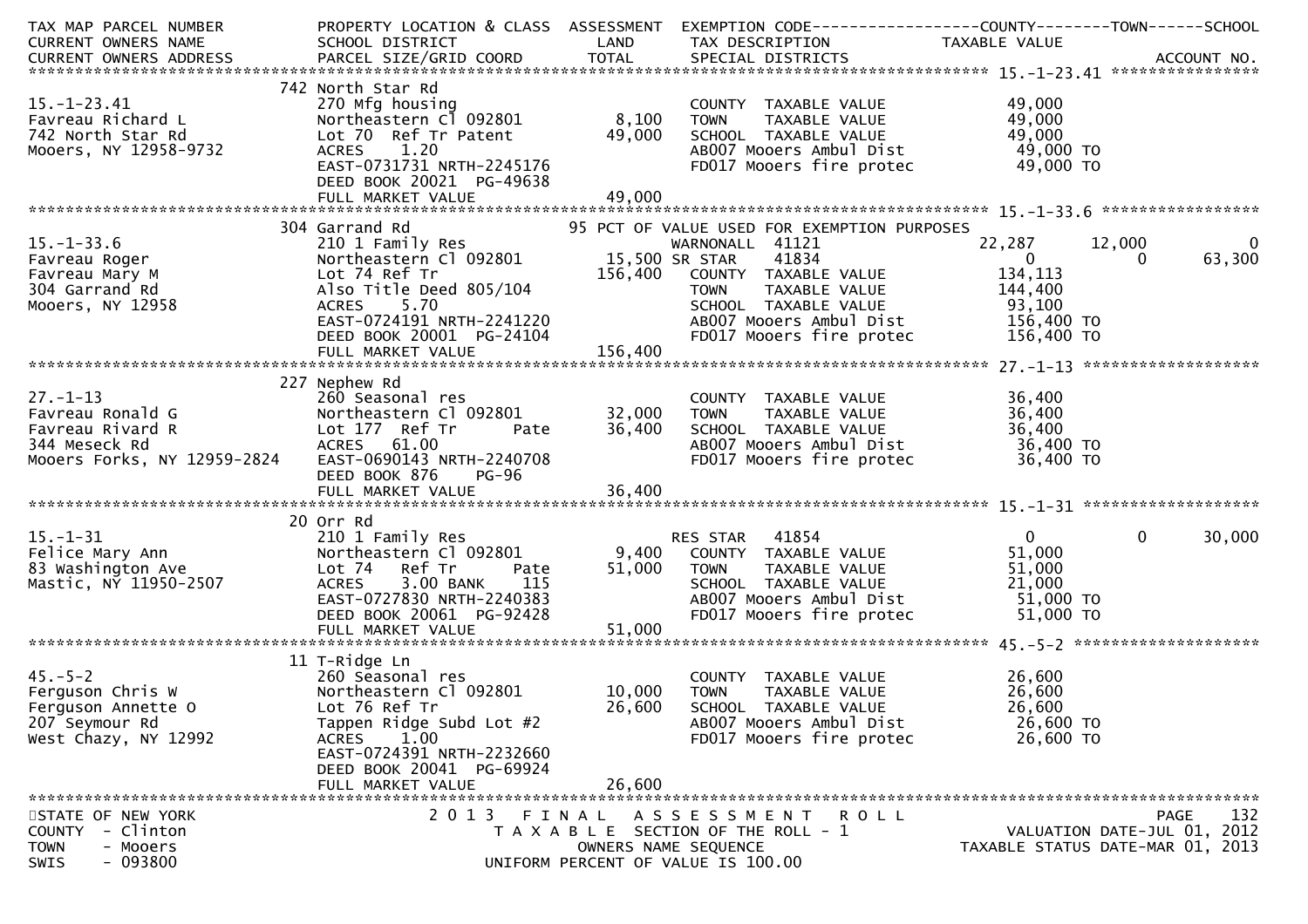| TAX MAP PARCEL NUMBER                                                                                                                                                                                                             |                                                                                       |              | PROPERTY LOCATION & CLASS ASSESSMENT EXEMPTION CODE---------------COUNTY-------TOWN------SCHOOL                                          |                                  |              |                    |
|-----------------------------------------------------------------------------------------------------------------------------------------------------------------------------------------------------------------------------------|---------------------------------------------------------------------------------------|--------------|------------------------------------------------------------------------------------------------------------------------------------------|----------------------------------|--------------|--------------------|
| CURRENT OWNERS NAME<br>CURRENT OWNERS ADDRESS BARCEL SIZE/GRID COORD TOTAL SPECIAL DISTRICTS CORRENT OWNERS ADDRESS PARCEL SIZE/GRID COORD TOTAL SPECIAL DISTRICTS (2007) 76 MM MAGE CURRENT OWNERS ADDRESS PARCEL SIZE/GRID COOR |                                                                                       |              |                                                                                                                                          |                                  |              |                    |
|                                                                                                                                                                                                                                   |                                                                                       |              |                                                                                                                                          |                                  |              |                    |
|                                                                                                                                                                                                                                   |                                                                                       |              |                                                                                                                                          |                                  |              |                    |
| $45. - 5 - 8$                                                                                                                                                                                                                     | 41 T-Ridge Ln                                                                         |              | 96 PCT OF VALUE USED FOR EXEMPTION PURPOSES                                                                                              |                                  | 9,677        | $\mathbf 0$        |
|                                                                                                                                                                                                                                   |                                                                                       |              |                                                                                                                                          |                                  | $\Omega$     | 30,000             |
| Ferguson John W                                                                                                                                                                                                                   |                                                                                       |              |                                                                                                                                          | 57,523                           |              |                    |
|                                                                                                                                                                                                                                   | Tappen Ridge Subd Lot #8                                                              |              |                                                                                                                                          | 57,523                           |              |                    |
| Ferguson Dorothy<br>Ferguson Dorothy<br>11 T-Ridge Ln<br>Mooers, NY 12958<br>Mooers, NY 12958<br>ACRES 1.60                                                                                                                       |                                                                                       |              | VALUE 67,200 COUNTY TAXABLE VALUE<br>ubd Lot #8 TOWN TAXABLE VALUE<br>SCHOOL TAXABLE VALUE                                               | 37,200                           |              |                    |
|                                                                                                                                                                                                                                   |                                                                                       |              |                                                                                                                                          |                                  |              |                    |
|                                                                                                                                                                                                                                   |                                                                                       |              | ABOO7 Mooers Ambul Dist<br>FDO17 Mooers fire protec 67,200 TO                                                                            |                                  |              |                    |
|                                                                                                                                                                                                                                   |                                                                                       |              |                                                                                                                                          |                                  |              |                    |
|                                                                                                                                                                                                                                   |                                                                                       |              |                                                                                                                                          |                                  |              |                    |
|                                                                                                                                                                                                                                   | 351 Rt 22                                                                             |              |                                                                                                                                          |                                  |              |                    |
| $60. -1 - 10.7$                                                                                                                                                                                                                   | 432 Gas station                                                                       |              | COUNTY TAXABLE VALUE                                                                                                                     | 45,600                           |              |                    |
| Fewster Allan S<br>Fewster Elizabeth E<br>351 Rt 22<br>Mooers, NY 12958<br>EAST-0732337                                                                                                                                           | Northeastern Cl 092801 6,300                                                          |              | <b>TOWN</b><br>TAXABLE VALUE                                                                                                             | 45,600                           |              |                    |
|                                                                                                                                                                                                                                   |                                                                                       |              | SCHOOL TAXABLE VALUE                                                                                                                     | 45,600                           |              |                    |
|                                                                                                                                                                                                                                   | FRNT 114.00 DPTH 139.00                                                               |              | $AB007$ Mooers $Ambul$ Dist $15,600$ TO                                                                                                  |                                  |              |                    |
|                                                                                                                                                                                                                                   | EAST-0732337 NRTH-2223591                                                             | 45,600       | FD017 Mooers fire protec 45,600 TO                                                                                                       |                                  |              |                    |
|                                                                                                                                                                                                                                   | DEED BOOK 733<br>PG-14                                                                |              |                                                                                                                                          |                                  |              |                    |
|                                                                                                                                                                                                                                   |                                                                                       |              |                                                                                                                                          |                                  |              |                    |
|                                                                                                                                                                                                                                   |                                                                                       |              |                                                                                                                                          |                                  |              |                    |
|                                                                                                                                                                                                                                   | 361 Rt 22                                                                             |              |                                                                                                                                          |                                  |              |                    |
|                                                                                                                                                                                                                                   |                                                                                       |              |                                                                                                                                          |                                  |              |                    |
|                                                                                                                                                                                                                                   |                                                                                       |              |                                                                                                                                          |                                  |              |                    |
|                                                                                                                                                                                                                                   | 241 Rural res&ag<br>Northeastern Cl 092801 94,700<br>Lots 65/78 Ref Tr Patent 147,900 |              | COUNTY TAXABLE VALUE $147,900$<br>TOWN TAXABLE VALUE $147,900$<br>SCHOOL TAXABLE VALUE $147,900$<br>AB007 Mooers Ambul Dist $147,900$ TO |                                  |              |                    |
|                                                                                                                                                                                                                                   | ACRES 325.20                                                                          |              |                                                                                                                                          |                                  |              |                    |
|                                                                                                                                                                                                                                   | EAST-0730185 NRTH-2222884                                                             |              | FD017 Mooers fire protec 147,900 TO                                                                                                      |                                  |              |                    |
| 60.-1-10.11<br>Fewster Allan S<br>Fewster Elizabeth E<br>362 Rt 22<br>Mooers, NY 12958                                                                                                                                            | DEED BOOK 20021 PG-49696                                                              |              |                                                                                                                                          |                                  |              |                    |
|                                                                                                                                                                                                                                   |                                                                                       |              |                                                                                                                                          |                                  |              |                    |
|                                                                                                                                                                                                                                   |                                                                                       |              |                                                                                                                                          |                                  |              |                    |
| VIETT-0<br>Fewster Elizabeth E<br>Fewster Alan S<br>362 Rt 22<br>Mooers, NY 12958<br>ACRES 2.00<br>EAST-0732587 NRTH                                                                                                              | 362 Rt 22                                                                             |              |                                                                                                                                          |                                  |              |                    |
|                                                                                                                                                                                                                                   |                                                                                       |              | RES STAR 41854                                                                                                                           | $\mathbf{0}$                     | $\mathbf{0}$ | 30,000             |
|                                                                                                                                                                                                                                   | Northeastern Cl 092801                                                                |              | 8,700 COUNTY TAXABLE VALUE                                                                                                               | 104,500                          |              |                    |
|                                                                                                                                                                                                                                   |                                                                                       | Pate 104,500 | <b>TOWN</b><br>TAXABLE VALUE                                                                                                             | 104,500                          |              |                    |
|                                                                                                                                                                                                                                   |                                                                                       |              | SCHOOL TAXABLE VALUE                                                                                                                     | 74,500                           |              |                    |
|                                                                                                                                                                                                                                   | ACRES       2.00<br>EAST-0732587  NRTH-2223693<br>DEED  BOOK  20001    PG-26577       |              |                                                                                                                                          |                                  |              |                    |
|                                                                                                                                                                                                                                   |                                                                                       |              |                                                                                                                                          |                                  |              |                    |
|                                                                                                                                                                                                                                   |                                                                                       | 104,500      |                                                                                                                                          |                                  |              |                    |
|                                                                                                                                                                                                                                   | 632 Canaan Rd                                                                         |              |                                                                                                                                          |                                  |              |                    |
|                                                                                                                                                                                                                                   |                                                                                       |              | 41400                                                                                                                                    |                                  | 1,500        |                    |
| 41.-1-19.3<br>Finley Kevin<br>Finley Julie B                                                                                                                                                                                      | 210 1 Family Res<br>N Adirondack    093601                                            |              | CLERGY<br>5,800 RES STAR 41854                                                                                                           | 1,500<br>$\mathbf 0$             | 0            | 1,500<br>30,000    |
|                                                                                                                                                                                                                                   | Lot 15 State Gore                                                                     |              | 132,300 COUNTY TAXABLE VALUE                                                                                                             | 130,800                          |              |                    |
| 632 Canaan Rd                                                                                                                                                                                                                     | ACRES<br>1.80                                                                         |              | TOWN<br>TAXABLE VALUE                                                                                                                    | 130,800                          |              |                    |
| Ellenburg Depot, NY 12935                                                                                                                                                                                                         | EAST-0673192 NRTH-2228594                                                             |              | SCHOOL TAXABLE VALUE                                                                                                                     | 100,800                          |              |                    |
|                                                                                                                                                                                                                                   | DEED BOOK 811<br>PG-337                                                               |              | AB007 Mooers Ambul Dist                                                                                                                  | 132,300 TO                       |              |                    |
|                                                                                                                                                                                                                                   | FULL MARKET VALUE                                                                     | 132,300      | FD017 Mooers fire protec                                                                                                                 | 132,300 TO                       |              |                    |
|                                                                                                                                                                                                                                   |                                                                                       |              |                                                                                                                                          |                                  |              |                    |
| STATE OF NEW YORK                                                                                                                                                                                                                 | 2 0 1 3                                                                               |              | FINAL ASSESSMENT ROLL                                                                                                                    |                                  |              | 133<br><b>PAGE</b> |
| - Clinton<br><b>COUNTY</b>                                                                                                                                                                                                        |                                                                                       |              | T A X A B L E SECTION OF THE ROLL - 1                                                                                                    | VALUATION DATE-JUL 01, 2012      |              |                    |
| <b>TOWN</b><br>- Mooers                                                                                                                                                                                                           |                                                                                       |              | OWNERS NAME SEQUENCE                                                                                                                     | TAXABLE STATUS DATE-MAR 01, 2013 |              |                    |
| $-093800$<br>SWIS                                                                                                                                                                                                                 |                                                                                       |              | UNIFORM PERCENT OF VALUE IS 100.00                                                                                                       |                                  |              |                    |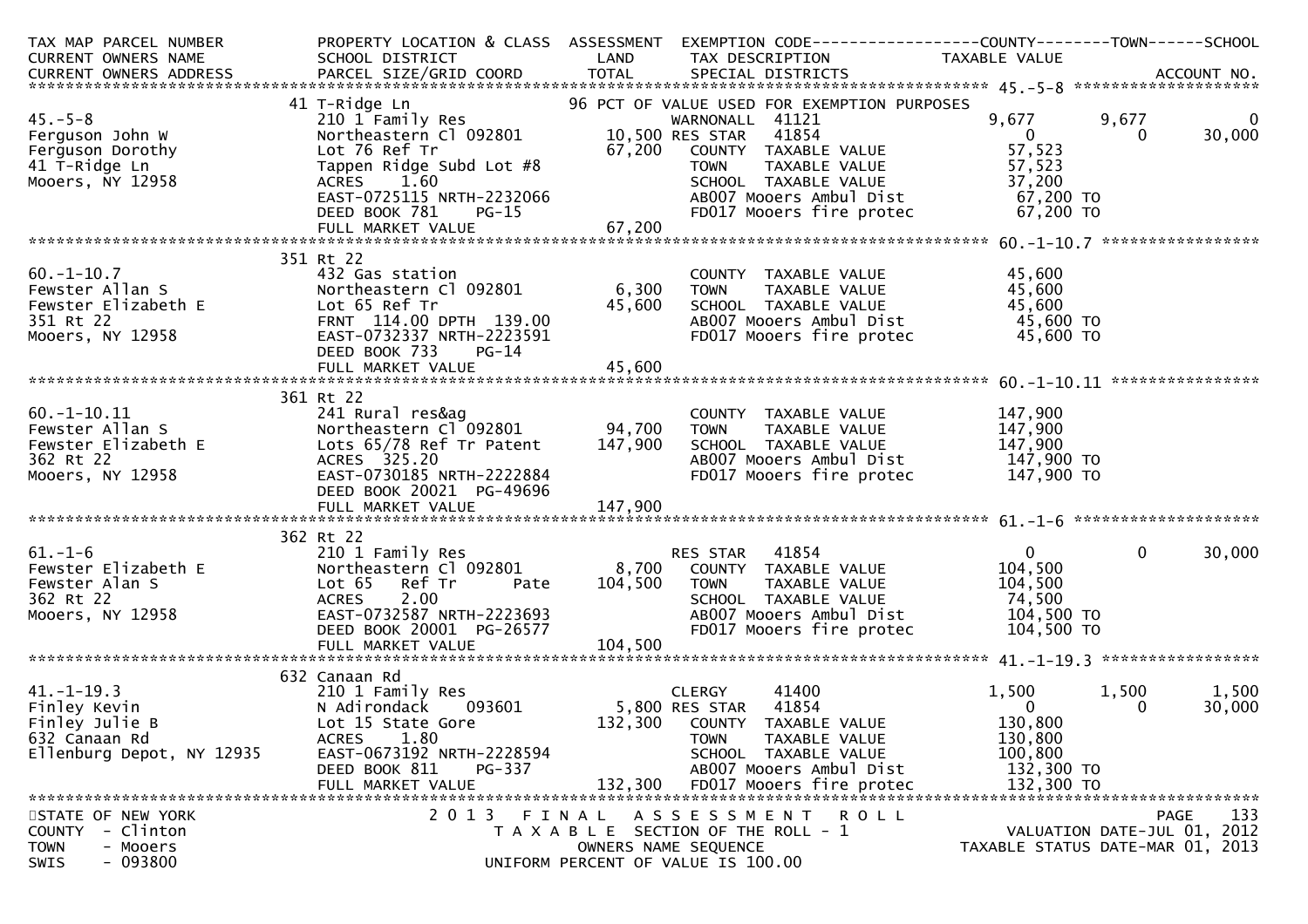| TAX MAP PARCEL NUMBER                                 |                                                                    |                      | PROPERTY LOCATION & CLASS ASSESSMENT EXEMPTION CODE----------------COUNTY-------TOWN------SCHOOL                                                   |                                      |                |
|-------------------------------------------------------|--------------------------------------------------------------------|----------------------|----------------------------------------------------------------------------------------------------------------------------------------------------|--------------------------------------|----------------|
|                                                       |                                                                    |                      |                                                                                                                                                    |                                      |                |
|                                                       |                                                                    |                      |                                                                                                                                                    |                                      |                |
|                                                       |                                                                    |                      |                                                                                                                                                    |                                      |                |
|                                                       | Canaan Rd                                                          |                      |                                                                                                                                                    |                                      |                |
| $41. - 1 - 2.1$                                       | 321 Abandoned ag                                                   |                      | COUNTY TAXABLE VALUE<br>COUNTY TAXABLE VALUE<br>TOWN TAXABLE VALUE<br>SCHOOL TAXABLE VALUE 30,800<br>COMP Moners Ambul Dist 30,800 TO<br>20,800 TO | 30,800                               |                |
| Finley Kevin C                                        | 093601<br>N Adirondack                                             | 30,800 TOWN          |                                                                                                                                                    |                                      |                |
| Finley Julie B                                        | Lot 13 St Gore<br>Pate                                             | 30,800               |                                                                                                                                                    |                                      |                |
| 632 Caanan Rd                                         | ACRES 89.20                                                        |                      |                                                                                                                                                    |                                      |                |
| Ellenburg Depot, NY 12935                             | EAST-0674474 NRTH-2231434                                          |                      |                                                                                                                                                    |                                      |                |
|                                                       | DEED BOOK 664<br>PG-294                                            |                      |                                                                                                                                                    |                                      |                |
|                                                       |                                                                    |                      |                                                                                                                                                    |                                      |                |
|                                                       |                                                                    |                      |                                                                                                                                                    |                                      |                |
|                                                       | Canaan Rd                                                          |                      |                                                                                                                                                    |                                      |                |
| $41. - 1 - 2.11$                                      | 314 Rural vac<10<br>N Adirondack 0                                 |                      | COUNTY TAXABLE VALUE<br>TOWN     TAXABLE VALUE                                                                                                     | 5,500                                |                |
| Finley Kevin C                                        |                                                                    |                      | <b>TOWN</b>                                                                                                                                        | 5,500                                |                |
| Finley Julie B                                        |                                                                    |                      | SCHOOL TAXABLE VALUE                                                                                                                               | 5,500                                |                |
| 632 Caanan Rd                                         |                                                                    |                      | AB007 Mooers Ambul Dist                                                                                                                            | 5,500 TO                             |                |
| Ellenburg Depot, NY 12935                             | Lot 13 St Gore<br>ACRES 1.70<br>NY 12935 EAST-0672726 NRTH-2231197 | 5,500                | FD017 Mooers fire protec                                                                                                                           | 5,500 TO                             |                |
|                                                       | DEED BOOK 664<br>PG-294                                            |                      |                                                                                                                                                    |                                      |                |
|                                                       |                                                                    |                      |                                                                                                                                                    |                                      |                |
|                                                       |                                                                    |                      |                                                                                                                                                    |                                      |                |
|                                                       | 780 Woods Falls Rd<br>woods Falls Rd<br>210 1 Family Res           |                      | 95 PCT OF VALUE USED FOR EXEMPTION PURPOSES                                                                                                        |                                      |                |
| $59. - 1 - 10.23$                                     |                                                                    |                      | WARCOMALL 41131                                                                                                                                    | 23,726<br>20,000                     | $\overline{0}$ |
|                                                       | Northeastern C1 092801                                             |                      | 13,300 RES STAR 41854                                                                                                                              | $\sim$ $\sim$ 0<br>$\Omega$          | 30,000         |
|                                                       |                                                                    |                      |                                                                                                                                                    |                                      |                |
|                                                       |                                                                    |                      |                                                                                                                                                    |                                      |                |
|                                                       |                                                                    |                      |                                                                                                                                                    |                                      |                |
|                                                       |                                                                    |                      |                                                                                                                                                    |                                      |                |
|                                                       |                                                                    |                      |                                                                                                                                                    |                                      |                |
|                                                       |                                                                    |                      |                                                                                                                                                    |                                      |                |
|                                                       | Rt 11                                                              |                      |                                                                                                                                                    |                                      |                |
| $58. - 2 - 6.2$                                       | 312 Vac w/imprv                                                    |                      | COUNTY TAXABLE VALUE                                                                                                                               | 17,700                               |                |
| Fitzwater Carol M<br>Robert Michael A<br>COR Warth Dd | 093601<br>N Adirondack                                             | 9,700                | TAXABLE VALUE<br><b>TOWN</b>                                                                                                                       | 17,700                               |                |
|                                                       | Lots $154$ Ref Tr Paten $17,700$                                   |                      | SCHOOL TAXABLE VALUE<br>ABOO7 Mooers Ambul Dist                                                                                                    | 17,700<br>$17,700$ TO<br>$17,700$ TO |                |
| 1631 North Rd                                         | ACRES 7.70                                                         |                      |                                                                                                                                                    |                                      |                |
| Hinesburg, VT 05461                                   | EAST-0700215 NRTH-2220202                                          |                      | FD017 Mooers fire protec $17,700$ TO                                                                                                               |                                      |                |
|                                                       | DEED BOOK 20122 PG-49114                                           |                      |                                                                                                                                                    |                                      |                |
| MAY BE SUBJECT TO PAYMENT                             | FULL MARKET VALUE                                                  | 17,700               |                                                                                                                                                    |                                      |                |
| UNDER AGDIST LAW TIL 2016                             |                                                                    |                      |                                                                                                                                                    |                                      |                |
|                                                       |                                                                    |                      |                                                                                                                                                    |                                      |                |
|                                                       | Eddy Rd                                                            |                      |                                                                                                                                                    |                                      |                |
| $15. - 1 - 40.33$                                     | 314 Rural vac<10                                                   |                      | COUNTY TAXABLE VALUE                                                                                                                               | 8,300                                |                |
| Fletcher Michael A                                    | Northeastern Cl 092801                                             | 8,300 TOWN           | TAXABLE VALUE                                                                                                                                      | 8,300                                |                |
| Breyette Sabrina E                                    | Lot 94 Ref Tr                                                      | 8,300                | SCHOOL TAXABLE VALUE                                                                                                                               | 8,300                                |                |
| 339 Eddy Rd                                           | <b>ACRES</b><br>1.40                                               |                      | AB007 Mooers Ambul Dist                                                                                                                            | 8,300 то                             |                |
| Mooers, NY 12958                                      | EAST-0721376 NRTH-2245683                                          |                      | FD017 Mooers fire protec                                                                                                                           | 8,300 TO                             |                |
|                                                       | DEED BOOK 20031 PG-59478                                           |                      |                                                                                                                                                    |                                      |                |
|                                                       | FULL MARKET VALUE                                                  | 8,300                |                                                                                                                                                    |                                      |                |
|                                                       |                                                                    |                      |                                                                                                                                                    |                                      |                |
| STATE OF NEW YORK                                     |                                                                    |                      | 2013 FINAL ASSESSMENT ROLL                                                                                                                         |                                      | 134<br>PAGE    |
| COUNTY - Clinton                                      |                                                                    |                      | T A X A B L E SECTION OF THE ROLL - 1                                                                                                              | VALUATION DATE-JUL 01, 2012          |                |
| - Mooers<br><b>TOWN</b>                               |                                                                    | OWNERS NAME SEQUENCE |                                                                                                                                                    | TAXABLE STATUS DATE-MAR 01, 2013     |                |
| $-093800$<br>SWIS                                     |                                                                    |                      | UNIFORM PERCENT OF VALUE IS 100.00                                                                                                                 |                                      |                |
|                                                       |                                                                    |                      |                                                                                                                                                    |                                      |                |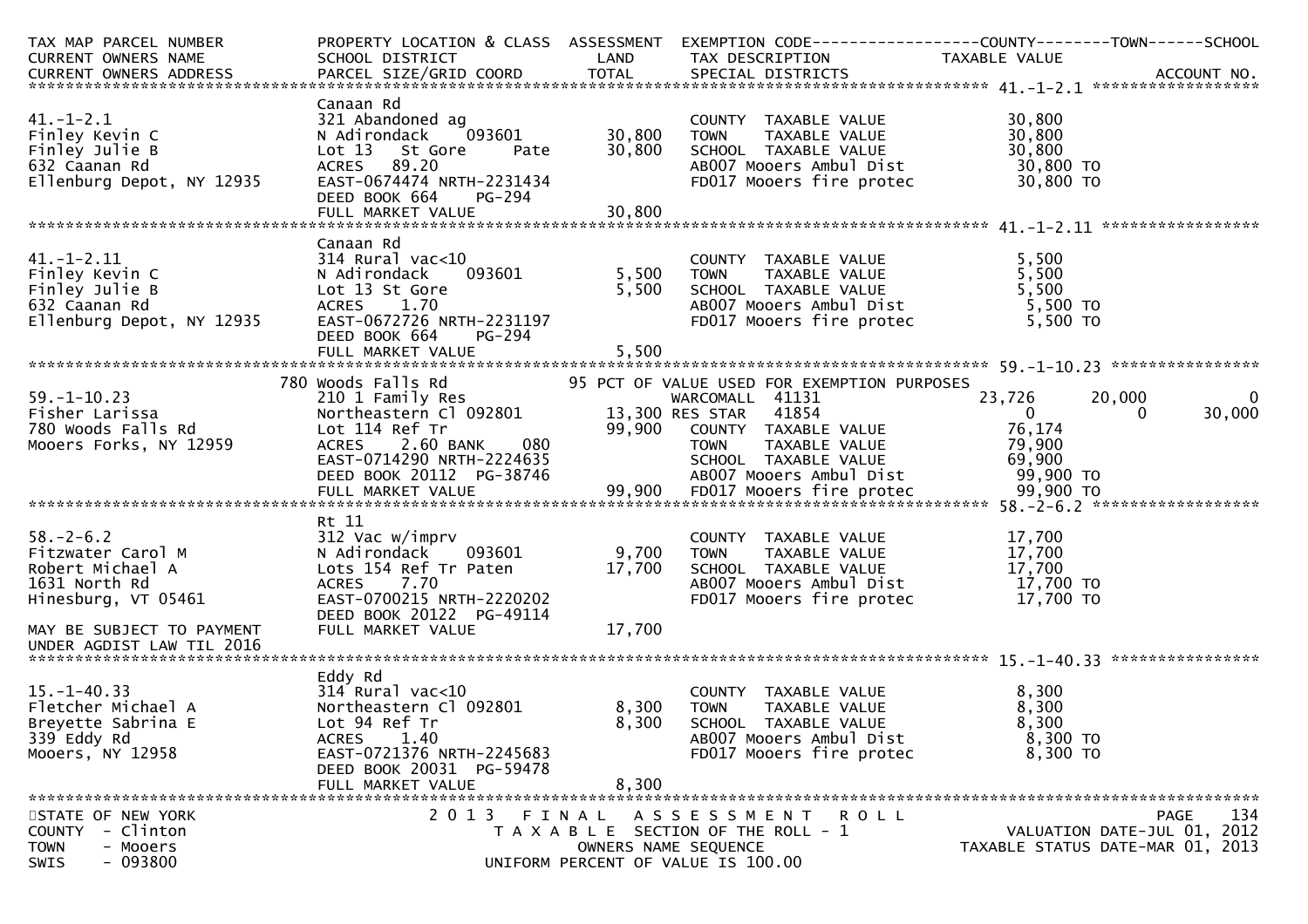| TAX MAP PARCEL NUMBER                                                                                      |                                                        |                      | PROPERTY LOCATION & CLASS ASSESSMENT EXEMPTION CODE----------------COUNTY-------TOWN------SCHOOL |                                      |                                  |
|------------------------------------------------------------------------------------------------------------|--------------------------------------------------------|----------------------|--------------------------------------------------------------------------------------------------|--------------------------------------|----------------------------------|
| CURRENT OWNERS NAME                                                                                        | SCHOOL DISTRICT<br><b>Example 18 The LAND</b>          |                      | TAX DESCRIPTION                                                                                  | <b>TAXABLE VALUE</b>                 |                                  |
|                                                                                                            |                                                        |                      |                                                                                                  |                                      |                                  |
|                                                                                                            |                                                        |                      |                                                                                                  |                                      |                                  |
|                                                                                                            | Eddy Rd                                                |                      |                                                                                                  |                                      |                                  |
| $15. - 1 - 40.83$                                                                                          | $314$ Rural vac<10                                     |                      | COUNTY TAXABLE VALUE                                                                             | 11,200                               |                                  |
| Fletcher Michael A                                                                                         | Northeastern Cl 092801                                 | 11,200 TOWN          | TAXABLE VALUE                                                                                    | 11,200                               |                                  |
| 339 Eddy Rd                                                                                                | Lot 94 Ref Tr                                          |                      | 11,200 SCHOOL TAXABLE VALUE                                                                      | 11,200                               |                                  |
| Mooers, NY 12958                                                                                           | ACRES 5.00                                             |                      | AB007 Mooers Ambul Dist                                                                          | 11,200 то<br>11,200 то               |                                  |
|                                                                                                            | EAST-0720969 NRTH-2246181                              |                      | FD017 Mooers fire protec                                                                         |                                      |                                  |
|                                                                                                            | DEED BOOK 98001 PG-03314                               |                      |                                                                                                  |                                      |                                  |
|                                                                                                            |                                                        |                      |                                                                                                  |                                      |                                  |
|                                                                                                            |                                                        |                      |                                                                                                  |                                      |                                  |
|                                                                                                            | 339 Eddy Rd                                            |                      |                                                                                                  |                                      |                                  |
| $15. - 1 - 40.82$<br>--- ------ oz<br>Fletcher Robert<br>Fletcher Linda<br>339 Eddy Rd<br>Mooers, NY 12958 | 270 Mfg housing                                        |                      | 41834<br>SR STAR                                                                                 | $\mathbf{0}$                         | $\mathbf 0$<br>41,100            |
|                                                                                                            |                                                        |                      |                                                                                                  | 41,100                               |                                  |
|                                                                                                            | Lot 94 Nova Scotia Ref Tr                              | 41,100 TOWN          | TAXABLE VALUE                                                                                    | 41,100                               |                                  |
|                                                                                                            | ACRES 5.00                                             |                      | SCHOOL TAXABLE VALUE                                                                             | $\overline{\mathbf{0}}$              |                                  |
|                                                                                                            | EAST-0720768 NRTH-2246175                              |                      | AB007 Mooers Ambul Dist                                                                          | 41,100 TO                            |                                  |
|                                                                                                            | DEED BOOK 773<br><b>PG-82</b>                          |                      | FD017 Mooers fire protec                                                                         | 41,100 TO                            |                                  |
|                                                                                                            |                                                        |                      |                                                                                                  |                                      |                                  |
|                                                                                                            |                                                        |                      |                                                                                                  |                                      |                                  |
|                                                                                                            | 24 Gadway Rd                                           |                      |                                                                                                  |                                      |                                  |
| $56. - 1 - 13.3$                                                                                           | 260 Seasonal res                                       |                      | COUNTY TAXABLE VALUE                                                                             | 75,000                               |                                  |
| Fleury Michael L                                                                                           | 093601 2003<br>N Adirondack                            | 50,200 TOWN          | TAXABLE VALUE                                                                                    | 75,000                               |                                  |
| Fleury Tammy A<br>172 Quaker Highlands Rd                                                                  | Lot 211 Ref Tr                                         |                      | 75,000 SCHOOL TAXABLE VALUE                                                                      |                                      |                                  |
|                                                                                                            | ACRES 101.40                                           |                      | AB007 Mooers Ambul Dist                                                                          | יטט, ל75,000<br>75,000 TO<br>רחים בר |                                  |
| Peru, NY 12972                                                                                             | EAST-0683865 NRTH-2221046                              |                      | FD017 Mooers fire protec                                                                         | 75,000 TO                            |                                  |
|                                                                                                            | DEED BOOK 20061 PG-90726                               |                      |                                                                                                  |                                      |                                  |
|                                                                                                            |                                                        |                      |                                                                                                  |                                      |                                  |
|                                                                                                            |                                                        |                      |                                                                                                  |                                      |                                  |
|                                                                                                            | 4 Mcdonald Rd                                          |                      |                                                                                                  |                                      |                                  |
| $57. - 2 - 15$                                                                                             | 210 1 Family Res                                       |                      | COUNTY TAXABLE VALUE                                                                             | 44,200                               |                                  |
|                                                                                                            | 093601<br>N Adirondack                                 | 5,700 TOWN           | TAXABLE VALUE                                                                                    | 44,200                               |                                  |
|                                                                                                            | Lot 167 Ref Tr<br>Pate                                 |                      | 44,200 SCHOOL TAXABLE VALUE<br>AB007 Mooers Ambul Dist                                           |                                      |                                  |
|                                                                                                            | 2.00 BANK<br>320<br><b>ACRES</b>                       |                      |                                                                                                  | 44,200 TO<br>44,200 TO<br>11 200 TO  |                                  |
| Fleury Patrick V<br>Fleury Pamela J<br>PO Box 772<br>Chateaugay, NY 12920                                  | EAST-0694409 NRTH-2219902                              |                      | FD017 Mooers fire protec 44,200 TO                                                               |                                      |                                  |
|                                                                                                            | DEED BOOK 20021 PG-45638                               |                      |                                                                                                  |                                      |                                  |
|                                                                                                            | FULL MARKET VALUE                                      | 44,200               |                                                                                                  |                                      |                                  |
|                                                                                                            |                                                        |                      |                                                                                                  |                                      |                                  |
|                                                                                                            | Blackman Corners Rd                                    |                      |                                                                                                  |                                      |                                  |
| $14. - 1 - 9.1$                                                                                            | 321 Abandoned ag<br>Northeastern C1 092801 41,500 TOWN |                      | COUNTY TAXABLE VALUE                                                                             | 41,500                               |                                  |
| Flynn Daniel V<br>117 Jonathan Dr                                                                          |                                                        |                      | TAXABLE VALUE                                                                                    | 41,500                               |                                  |
|                                                                                                            | Lot 120 Ref Tr Patent                                  | 41,500               | SCHOOL TAXABLE VALUE                                                                             | 41,500                               |                                  |
| Mahopac, NY 10541                                                                                          | ACRES 56.00                                            |                      | AB007 Mooers Ambul Dist                                                                          | 41,500 TO                            |                                  |
|                                                                                                            | EAST-0713211 NRTH-2247729                              |                      | FD017 Mooers fire protec                                                                         | 41,500 TO                            |                                  |
|                                                                                                            | DEED BOOK 20072 PG-9619                                |                      |                                                                                                  |                                      |                                  |
|                                                                                                            | FULL MARKET VALUE                                      | 41,500               |                                                                                                  |                                      |                                  |
| STATE OF NEW YORK                                                                                          |                                                        |                      | 2013 FINAL ASSESSMENT ROLL                                                                       |                                      | 135<br><b>PAGE</b>               |
| COUNTY - Clinton                                                                                           |                                                        |                      | T A X A B L E SECTION OF THE ROLL - 1                                                            |                                      | VALUATION DATE-JUL 01, 2012      |
| <b>TOWN</b><br>- Mooers                                                                                    |                                                        | OWNERS NAME SEQUENCE |                                                                                                  |                                      | TAXABLE STATUS DATE-MAR 01, 2013 |
| $-093800$<br>SWIS                                                                                          |                                                        |                      | UNIFORM PERCENT OF VALUE IS 100.00                                                               |                                      |                                  |
|                                                                                                            |                                                        |                      |                                                                                                  |                                      |                                  |
|                                                                                                            |                                                        |                      |                                                                                                  |                                      |                                  |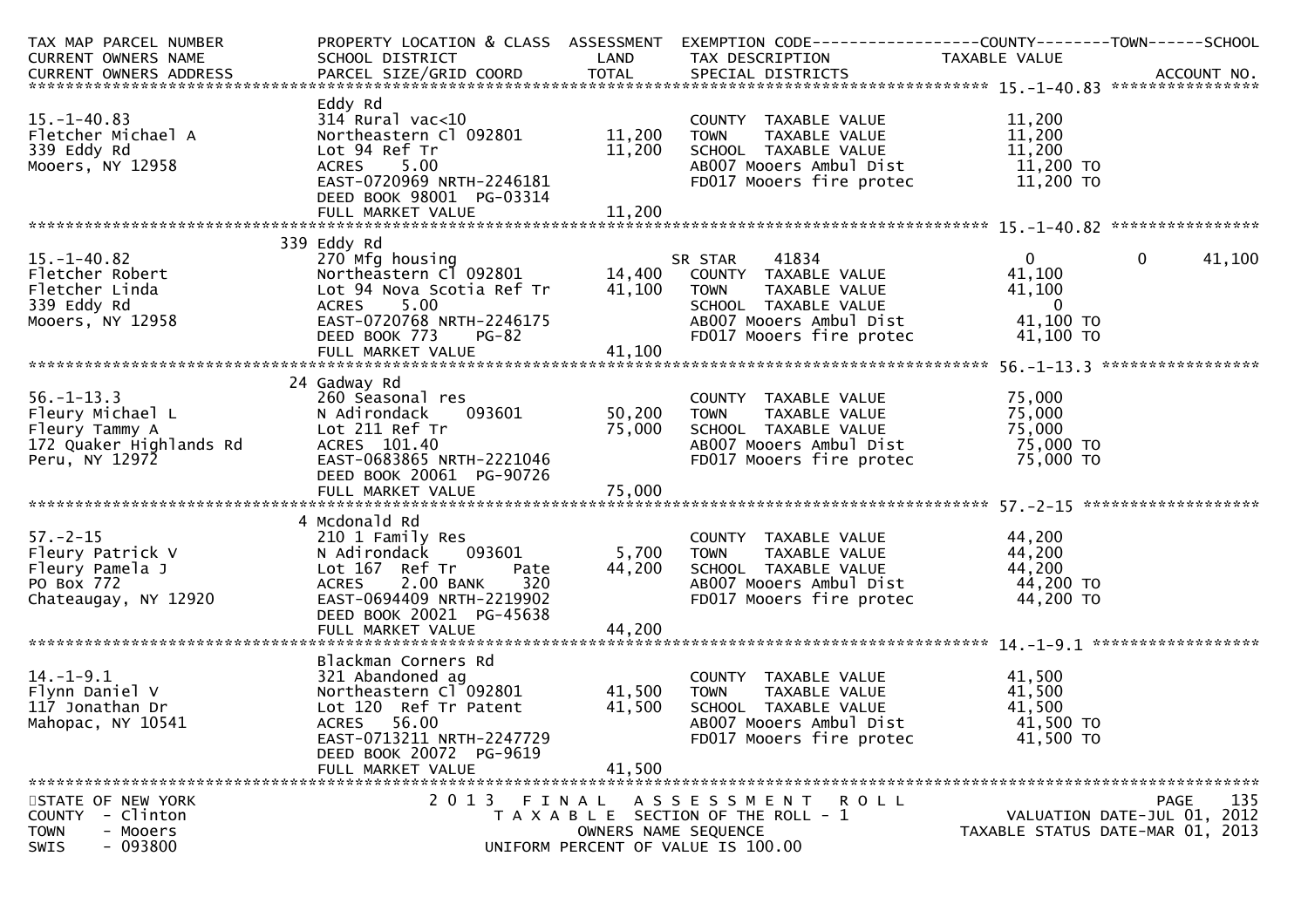| TAX MAP PARCEL NUMBER                | PROPERTY LOCATION & CLASS ASSESSMENT |         | EXEMPTION CODE------------------COUNTY--------TOWN------SCHOOL |                                  |                             |
|--------------------------------------|--------------------------------------|---------|----------------------------------------------------------------|----------------------------------|-----------------------------|
| CURRENT OWNERS NAME                  | SCHOOL DISTRICT                      | LAND    | TAX DESCRIPTION                                                | TAXABLE VALUE                    |                             |
|                                      |                                      |         |                                                                |                                  |                             |
|                                      |                                      |         |                                                                |                                  |                             |
|                                      | Eddy Rd                              |         |                                                                |                                  |                             |
| $14. - 1 - 9.2$                      | $312$ Vac w/imprv                    |         | COUNTY TAXABLE VALUE                                           | 29,500                           |                             |
| Flynn Daniel V                       | Northeastern Cl 092801               | 29,500  | <b>TOWN</b><br>TAXABLE VALUE                                   | 29,500                           |                             |
| 117 Jonathan Dr                      | Lot 120 Ref Tr                       | 29,500  | SCHOOL TAXABLE VALUE                                           | 29,500                           |                             |
| Mahopac, NY 10541                    | ACRES 36.00                          |         | AB007 Mooers Ambul Dist                                        | 29,500 TO                        |                             |
|                                      | EAST-0714012 NRTH-2247046            |         | FD017 Mooers fire protec                                       | 29,500 TO                        |                             |
|                                      | DEED BOOK 725<br>PG-76               |         |                                                                |                                  |                             |
|                                      |                                      |         |                                                                |                                  |                             |
|                                      |                                      |         |                                                                |                                  |                             |
|                                      | 150 Tappin Rd                        |         |                                                                |                                  |                             |
| $45. - 5 - 10$                       | 210 1 Family Res                     |         | RES STAR 41854                                                 | $\overline{0}$                   | $\mathbf{0}$<br>30,000      |
| Foley Cheryl A                       | Northeastern Cl 092801               | 12,200  | COUNTY TAXABLE VALUE                                           | 135,500                          |                             |
| 150 Tappin Rd                        | Lot 76 Ref Tr                        | 135,500 | <b>TOWN</b><br>TAXABLE VALUE                                   | 135,500                          |                             |
| Mooers, NY 12958                     | <b>ACRES</b><br>4.70                 |         | SCHOOL TAXABLE VALUE                                           | 105,500                          |                             |
|                                      | EAST-0724405 NRTH-2232127            |         | AB007 Mooers Ambul Dist                                        | 135,500 TO                       |                             |
|                                      | DEED BOOK 788<br><b>PG-333</b>       |         | FD017 Mooers fire protec                                       | 135,500 TO                       |                             |
|                                      |                                      |         |                                                                |                                  |                             |
|                                      |                                      |         |                                                                |                                  |                             |
|                                      | 169 Rt 22                            |         |                                                                |                                  |                             |
| $61. - 1 - 28.3$                     | 210 1 Family Res                     |         | AGED COUN 41802                                                | 17,780                           | 0<br>$\mathbf{0}$           |
| Forette Bernice M                    | Northeastern Cl 092801               |         | 41834<br>8,100 SR STAR                                         | $\Omega$                         | 50,800<br>$\Omega$          |
| 169 Rt 22                            | Lot 48 Ref Tr                        |         | 50,800 COUNTY TAXABLE VALUE                                    | 33,020                           |                             |
| Mooers, NY 12958                     | FRNT 200.00 DPTH 200.00              |         | <b>TOWN</b><br>TAXABLE VALUE                                   | 50,800                           |                             |
|                                      | EAST-0735001 NRTH-2219835            |         | SCHOOL TAXABLE VALUE                                           | $\overline{0}$                   |                             |
|                                      | DEED BOOK 20011 PG-34729             |         | AB007 Mooers Ambul Dist                                        | 50,800 TO                        |                             |
|                                      |                                      |         |                                                                |                                  |                             |
|                                      |                                      |         |                                                                |                                  |                             |
|                                      | 186 Bashaw Rd                        |         |                                                                |                                  |                             |
| $45. - 4 - 13.11$                    | 210 1 Family Res                     |         | 41854<br>RES STAR                                              | $\mathbf{0}$                     | $\mathbf{0}$<br>30,000      |
| Forette Kevin Paul                   | Northeastern Cl 092801               | 13,600  | COUNTY TAXABLE VALUE                                           | 80,000                           |                             |
| Forette Rosemary A                   | Lot 77 Ref Tr                        | 80,000  | <b>TOWN</b><br>TAXABLE VALUE                                   | 80,000                           |                             |
| 186 Bashaw Rd                        | 8.00<br><b>ACRES</b>                 |         | SCHOOL TAXABLE VALUE                                           | 50,000                           |                             |
| Mooers, NY 12958                     | EAST-0726728 NRTH-2225419            |         | AB007 Mooers Ambul Dist                                        | 80,000 TO                        |                             |
|                                      | DEED BOOK 99001 PG-11013             |         | FD017 Mooers fire protec                                       | 80,000 TO                        |                             |
|                                      | FULL MARKET VALUE                    | 80,000  |                                                                |                                  |                             |
|                                      |                                      |         |                                                                |                                  |                             |
|                                      | 26 Forette Way                       |         |                                                                |                                  |                             |
| $45. - 4 - 10.3$                     | 270 Mfg housing                      |         | COUNTY TAXABLE VALUE                                           | 20,900                           |                             |
| Forette Laura                        | Northeastern Cl 092801               | 13,400  | <b>TOWN</b><br>TAXABLE VALUE                                   | 20,900                           |                             |
| 26 Forette Way                       | Lot 66 Ref Tr                        | 20,900  | SCHOOL TAXABLE VALUE                                           | 20,900                           |                             |
| Mooers, NY 12958                     | ACRES 18.60                          |         | AB007 Mooers Ambul Dist                                        | 20,900 TO                        |                             |
|                                      |                                      |         |                                                                |                                  |                             |
|                                      | EAST-0729522 NRTH-2225925            |         | FD017 Mooers fire protec                                       | 20,900 TO                        |                             |
|                                      | DEED BOOK 20051 PG-84385             |         |                                                                |                                  |                             |
|                                      | FULL MARKET VALUE                    | 20,900  |                                                                |                                  |                             |
|                                      | 2013 FINAL                           |         |                                                                |                                  | 136                         |
| STATE OF NEW YORK<br>- Clinton       |                                      |         | A S S E S S M E N T<br>R O L L                                 |                                  | <b>PAGE</b>                 |
| <b>COUNTY</b>                        |                                      |         | T A X A B L E SECTION OF THE ROLL - 1                          |                                  | VALUATION DATE-JUL 01, 2012 |
| <b>TOWN</b><br>- Mooers<br>$-093800$ |                                      |         | OWNERS NAME SEQUENCE<br>UNIFORM PERCENT OF VALUE IS 100.00     | TAXABLE STATUS DATE-MAR 01, 2013 |                             |
| <b>SWIS</b>                          |                                      |         |                                                                |                                  |                             |
|                                      |                                      |         |                                                                |                                  |                             |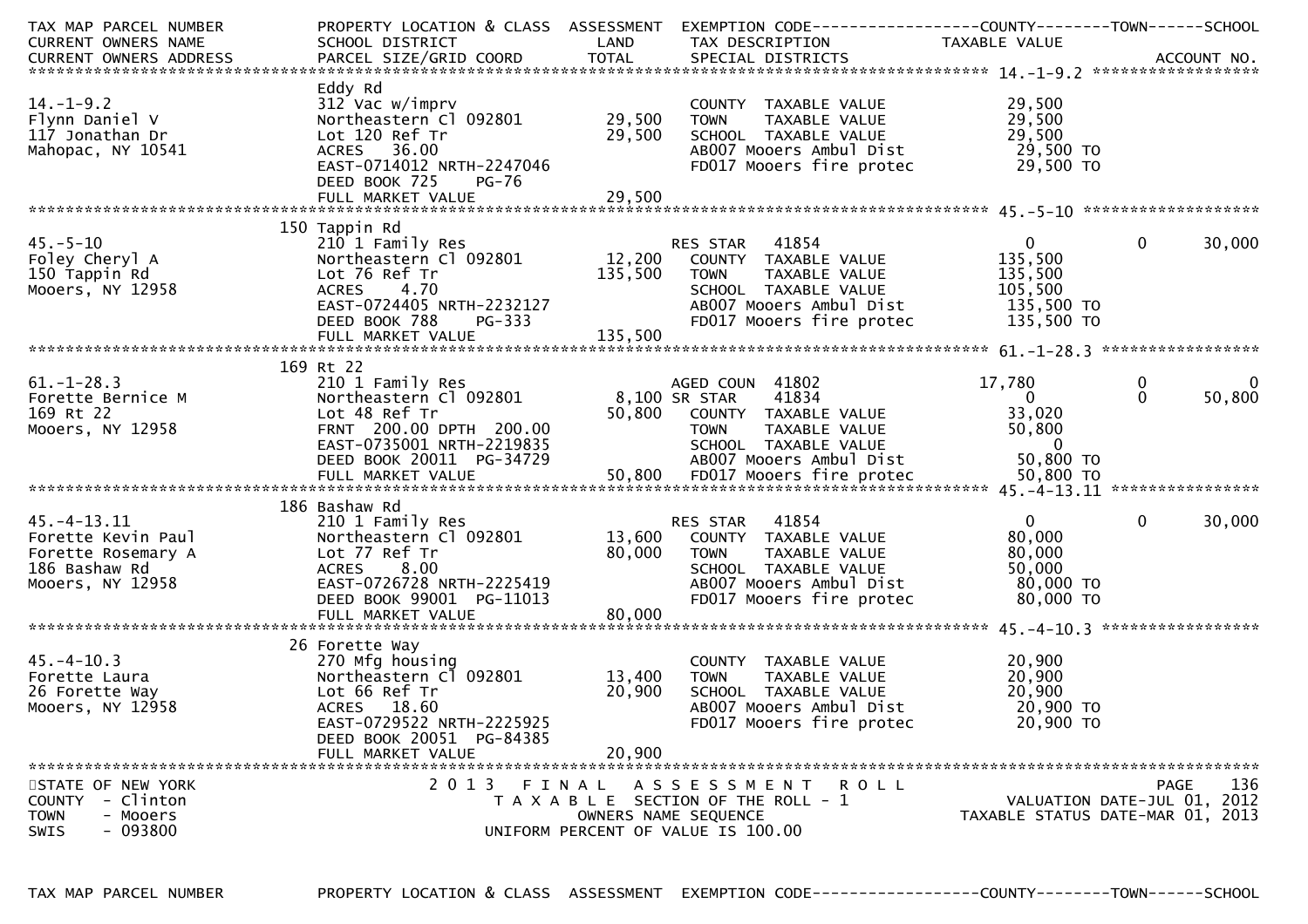| <b>CURRENT OWNERS NAME</b>                         | SCHOOL DISTRICT                                 | LAND         | TAX DESCRIPTION                             | TAXABLE VALUE    |                                         |
|----------------------------------------------------|-------------------------------------------------|--------------|---------------------------------------------|------------------|-----------------------------------------|
| CURRENT OWNERS ADDRESS                             | PARCEL SIZE/GRID COORD                          | <b>TOTAL</b> | SPECIAL DISTRICTS                           |                  | ACCOUNT NO.                             |
|                                                    | 8 Davison Rd                                    |              |                                             |                  |                                         |
| $29. -2 - 37.1$                                    | 210 1 Family Res                                |              | 41854<br>RES STAR                           | $\mathbf{0}$     | 30,000<br>$\mathbf{0}$                  |
| Forette Todd A Sr                                  | Northeastern Cl 092801                          | 15,000       | COUNTY TAXABLE VALUE                        | 115,000          |                                         |
| Forette Marsha A                                   | Lot 99 Ref Tr<br>Pate                           | 115,000      | TAXABLE VALUE<br><b>TOWN</b>                | 115,000          |                                         |
| 8 Davison Rd                                       | <b>ACRES</b><br>9.70 BANK<br>080                |              | SCHOOL TAXABLE VALUE                        | 85,000           |                                         |
| Mooers Forks, NY 12959                             | EAST-0716058 NRTH-2234403                       |              | AB007 Mooers Ambul Dist                     | 115,000 TO       |                                         |
|                                                    | DEED BOOK 20072 PG-9309                         |              | FD017 Mooers fire protec                    | 115,000 TO       |                                         |
|                                                    | FULL MARKET VALUE                               | 115,000      | LT013 Mooers Forks Light                    | 115,000 TO       |                                         |
|                                                    |                                                 |              |                                             |                  |                                         |
|                                                    | 1469 Lavalley Rd                                |              |                                             |                  |                                         |
| $31. - 4 - 15.112$                                 | 210 1 Family Res                                |              | COUNTY TAXABLE VALUE                        | 181,700          |                                         |
| Forget Brion N Jr                                  | Northeastern Cl 092801                          | 15,500       | TAXABLE VALUE<br><b>TOWN</b>                | 181,700          |                                         |
| 1469 LaValley Rd                                   | Lot 45 Ref Tr                                   | 181,700      | SCHOOL TAXABLE VALUE                        | 181,700          |                                         |
| Mooers, NY 12958                                   | FRNT 215.00 DPTH 270.00                         |              | AB007 Mooers Ambul Dist                     | 181,700 TO       |                                         |
|                                                    | 080<br><b>BANK</b><br>EAST-0734182 NRTH-2233444 |              | FD017 Mooers fire protec                    | 181,700 TO       |                                         |
|                                                    | DEED BOOK 20082 PG-12649                        |              |                                             |                  |                                         |
|                                                    |                                                 |              |                                             |                  |                                         |
|                                                    |                                                 |              |                                             |                  |                                         |
|                                                    | 1506-1508 Lavalley Rd                           |              | 23 PCT OF VALUE USED FOR EXEMPTION PURPOSES |                  |                                         |
| $31. - 4 - 10$                                     | 210 1 Family Res                                |              | WARNONALL 41121                             | 5,137            | 5,137<br>$\overline{0}$                 |
| Forkey Jay                                         | Northeastern Cl 092801                          |              | 7,900 SR STAR MH 41844                      | 0                | 30,000<br>$\bf{0}$                      |
| Forkey Life Lease Clayton & Ja Lot 44 Ref Tr       | Pate                                            |              | 148,900 RES STAR<br>41854                   | $\Omega$         | 30,000<br>$\Omega$                      |
| 1508 LaValley Rd                                   | FRNT 209.00 DPTH 184.00                         |              | COUNTY TAXABLE VALUE                        | 143,763          |                                         |
| Mooers, NY 12958                                   | EAST-0734031 NRTH-2234377                       |              | <b>TOWN</b><br>TAXABLE VALUE                | 143,763          |                                         |
|                                                    | DEED BOOK 20001 PG-25734                        |              | SCHOOL TAXABLE VALUE                        | 88,900           |                                         |
|                                                    | FULL MARKET VALUE                               | 148,900      | AB007 Mooers Ambul Dist                     | 148,900 TO       |                                         |
|                                                    |                                                 |              |                                             |                  |                                         |
|                                                    |                                                 |              |                                             |                  |                                         |
|                                                    | 91 Duprey Rd                                    |              | 95 PCT OF VALUE USED FOR EXEMPTION PURPOSES |                  |                                         |
| $30. - 1 - 23$<br>Forrett Liette                   | 240 Rural res<br>Northeastern Cl 092801         |              | WARNONALL 41121<br>16,200 AGED COUN 41802   | 21,917<br>49,677 | 12,000<br>$\mathbf{0}$<br>$\Omega$<br>0 |
| Forrett Alfred                                     | Lot 92<br>Ref Tr<br>Pate                        |              | 153,800 SR STAR<br>41834                    | $\overline{0}$   | $\mathbf{0}$<br>63,300                  |
| 91 Duprey Rd                                       | <b>ACRES</b><br>11.30                           |              | COUNTY TAXABLE VALUE                        | 82,206           |                                         |
| Mooers, NY 12958                                   | EAST-0720240 NRTH-2237805                       |              | <b>TOWN</b><br>TAXABLE VALUE                | 141,800          |                                         |
|                                                    | DEED BOOK 604<br>PG-645                         |              | SCHOOL TAXABLE VALUE                        | 90,500           |                                         |
|                                                    | FULL MARKET VALUE                               | 153,800      | AB007 Mooers Ambul Dist                     | 153,800 TO       |                                         |
|                                                    |                                                 |              |                                             |                  |                                         |
|                                                    |                                                 |              |                                             |                  |                                         |
|                                                    | Thompson Rd                                     |              |                                             |                  |                                         |
| $31. -2 - 2.31$                                    | 321 Abandoned ag                                |              | <b>COUNTY</b><br>TAXABLE VALUE              | 20,500           |                                         |
| Fortin Cyril Charles                               | Northeastern Cl 092801                          | 20,500       | <b>TOWN</b><br>TAXABLE VALUE                | 20,500           |                                         |
| 26 Forresters Landing Dr Box6 Lot 19 Ref Tr Patent |                                                 | 20,500       | SCHOOL TAXABLE VALUE                        | 20,500           |                                         |
| Westport ON, Canada KOG1X                          | ACRES 17.50                                     |              | AB007 Mooers Ambul Dist                     | 20,500 TO        |                                         |
|                                                    | EAST-0743140 NRTH-2241337                       |              | FD017 Mooers fire protec                    | 20,500 TO        |                                         |
|                                                    | DEED BOOK 595<br>PG-1177                        |              |                                             |                  |                                         |
|                                                    | FULL MARKET VALUE                               | 20,500       |                                             |                  |                                         |
| STATE OF NEW YORK                                  | 2 0 1 3                                         | FINAL        | A S S E S S M E N T<br>R O L L              |                  | 137<br>PAGE                             |
| - Clinton<br><b>COUNTY</b>                         |                                                 |              | T A X A B L E SECTION OF THE ROLL - 1       |                  | VALUATION DATE-JUL 01, 2012             |
| - Mooers<br><b>TOWN</b>                            |                                                 |              | OWNERS NAME SEQUENCE                        |                  | TAXABLE STATUS DATE-MAR 01, 2013        |
| $-093800$<br>SWIS                                  |                                                 |              | UNIFORM PERCENT OF VALUE IS 100.00          |                  |                                         |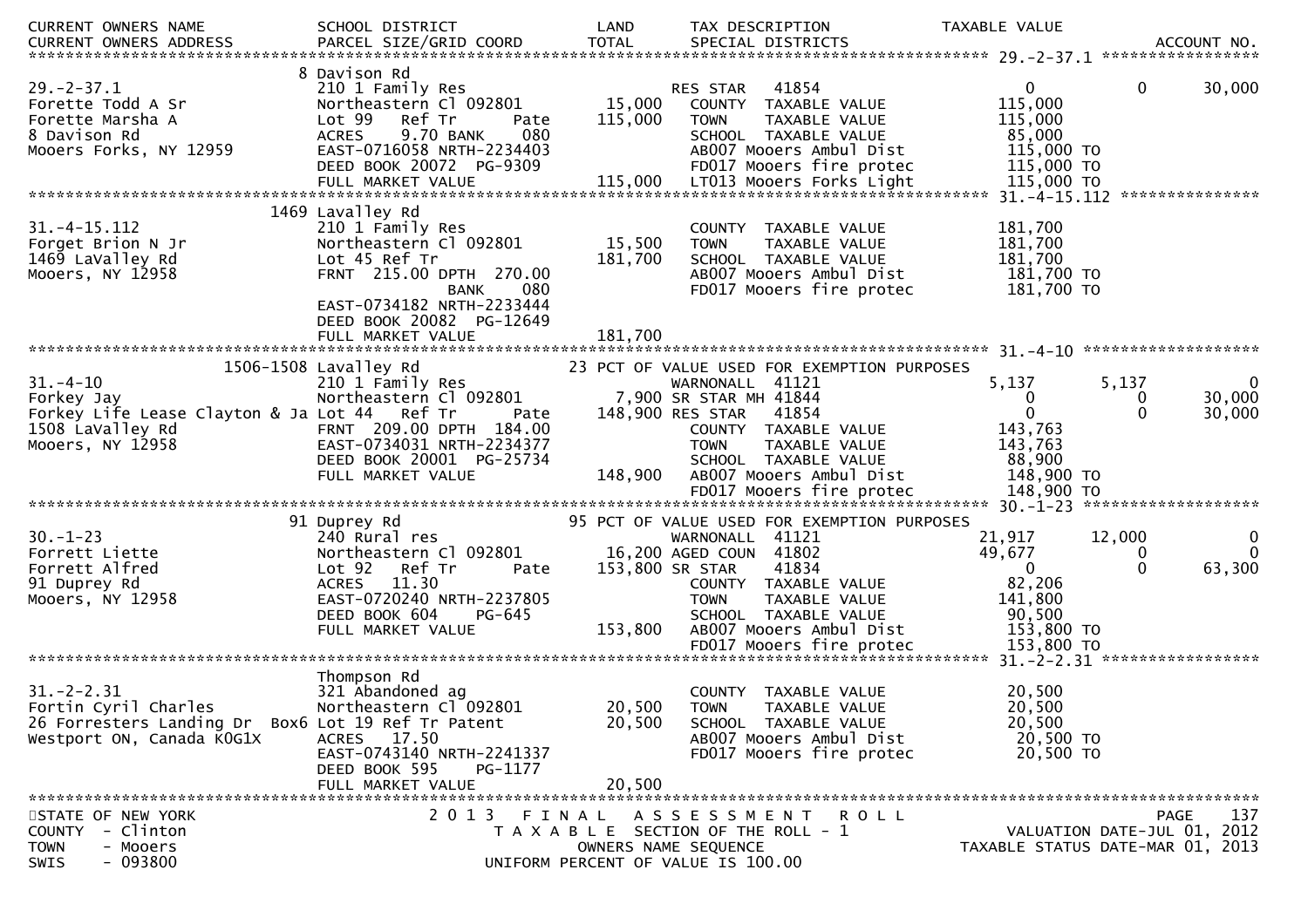| TAX MAP PARCEL NUMBER                                                                                                                                                                                                                  |                                               |                      | PROPERTY LOCATION & CLASS ASSESSMENT EXEMPTION CODE----------------COUNTY-------TOWN------SCHOOL |                        |                                  |
|----------------------------------------------------------------------------------------------------------------------------------------------------------------------------------------------------------------------------------------|-----------------------------------------------|----------------------|--------------------------------------------------------------------------------------------------|------------------------|----------------------------------|
| CURRENT OWNERS NAME                                                                                                                                                                                                                    | SCHOOL DISTRICT<br><b>Example 18 The LAND</b> |                      | TAX DESCRIPTION TAXABLE VALUE                                                                    |                        |                                  |
| CURRENT OWNERS ADDRESS FARCEL SIZE/GRID COORD TOTAL SPECIAL DISTRICTS FARENT OWNERS ADDRESS FARCEL SIZE/GRID COORD TOTAL SPECIAL DISTRICTS FARENT OWNERS ADDRESS                                                                       |                                               |                      |                                                                                                  |                        |                                  |
|                                                                                                                                                                                                                                        |                                               |                      |                                                                                                  |                        |                                  |
|                                                                                                                                                                                                                                        | 207 Laforest Rd                               |                      |                                                                                                  |                        |                                  |
| $61. -1 - 15.1$                                                                                                                                                                                                                        | 312 Vac w/imprv                               |                      | COUNTY TAXABLE VALUE                                                                             | 36,700                 |                                  |
| Fortin Mathieu R                                                                                                                                                                                                                       | Northeastern Cl 092801                        | 35,700               | <b>TOWN</b><br>TAXABLE VALUE                                                                     | 36,700                 |                                  |
| Berube Katherine                                                                                                                                                                                                                       | Lot 33 Ref Tr<br>Pate                         | 36,700               | SCHOOL TAXABLE VALUE                                                                             | 36,700                 |                                  |
| 371A West Shore Rd                                                                                                                                                                                                                     | ACRES 43.30                                   |                      | AB007 Mooers Ambul Dist                                                                          | 36,700 TO              |                                  |
| Alburg, VT 05440                                                                                                                                                                                                                       | EAST-0740792 NRTH-2217271                     |                      | FD017 Mooers fire protec                                                                         | 36,700 TO              |                                  |
|                                                                                                                                                                                                                                        | DEED BOOK 20072 PG-4542                       |                      |                                                                                                  |                        |                                  |
|                                                                                                                                                                                                                                        |                                               |                      |                                                                                                  |                        |                                  |
|                                                                                                                                                                                                                                        |                                               |                      |                                                                                                  |                        |                                  |
|                                                                                                                                                                                                                                        | 124 Bush Rd                                   |                      |                                                                                                  |                        |                                  |
| $28. - 1 - 9.42$                                                                                                                                                                                                                       | 210 1 Family Res                              |                      | COUNTY TAXABLE VALUE                                                                             | 60,000                 |                                  |
| 20.-1-9.42<br>Foster Maria A Mortheastern Cl<br>81 Pratt St Lot 123 Ref Tr<br>Rouses Point, NY 12979-1126 FRNT 255.00 DF                                                                                                               | Northeastern C1 092801 6,500                  |                      | TAXABLE VALUE<br><b>TOWN</b>                                                                     | 60,000                 |                                  |
|                                                                                                                                                                                                                                        |                                               | 60,000               | SCHOOL TAXABLE VALUE                                                                             | 60,000                 |                                  |
|                                                                                                                                                                                                                                        | FRNT 255.00 DPTH 102.00                       |                      | AB007 Mooers Ambul Dist                                                                          |                        |                                  |
|                                                                                                                                                                                                                                        | EAST-0706506 NRTH-2239138                     |                      | FD017 Mooers fire protec                                                                         | 60,000 TO<br>60,000 TO |                                  |
|                                                                                                                                                                                                                                        | DEED BOOK 99001 PG-09168                      |                      |                                                                                                  |                        |                                  |
|                                                                                                                                                                                                                                        |                                               |                      |                                                                                                  |                        |                                  |
|                                                                                                                                                                                                                                        |                                               |                      |                                                                                                  |                        |                                  |
|                                                                                                                                                                                                                                        | 2467 Rt 11                                    |                      |                                                                                                  |                        |                                  |
| 210 1 Fam 1y Kes<br>210 1 Fam 1y Kes<br>3a J<br>210 1 Fam 1y Kes<br>Northeastern Cl<br>167 Ref Tr<br>FRNT 132.00 DPT<br>FRNT 132.00 DPT<br>EAST-0728729 NR<br>DEED BOOK 20051<br>$30.20 - 4 - 2$                                       |                                               |                      | RES STAR 41854                                                                                   | $\overline{0}$         | $\mathbf 0$<br>30,000            |
| Foy Edward C                                                                                                                                                                                                                           | Northeastern Cl 092801                        |                      | 6,900 COUNTY TAXABLE VALUE                                                                       | 80,000                 |                                  |
| Foy Melissa J                                                                                                                                                                                                                          | Pate                                          | 80,000 TOWN          | TAXABLE VALUE                                                                                    | 80,000                 |                                  |
| PO Box 25                                                                                                                                                                                                                              | FRNT 132.00 DPTH 170.00                       |                      | SCHOOL TAXABLE VALUE                                                                             | 50,000                 |                                  |
| Mooers, NY 12958                                                                                                                                                                                                                       | EAST-0728729 NRTH-2233732                     |                      | AB007 Mooers Ambul Dist                                                                          | 80,000 TO              |                                  |
|                                                                                                                                                                                                                                        | DEED BOOK 20051 PG-86798                      |                      | FD017 Mooers fire protec                                                                         |                        |                                  |
|                                                                                                                                                                                                                                        | FULL MARKET VALUE                             |                      | 80,000 LT033 Mooers Light 2                                                                      | 80,000 то<br>80,000 то |                                  |
|                                                                                                                                                                                                                                        |                                               |                      |                                                                                                  |                        |                                  |
|                                                                                                                                                                                                                                        |                                               |                      |                                                                                                  |                        |                                  |
| 13.-1-13.1<br>Fracalossi Daniel<br>And Fuller Rd<br>And The Contract Contract Contract Contract Contract Contract Contract Contract Contract Contract Contract Contract Contract Contract Contract Contract Contract Contract Contract | Scriver Rd                                    |                      |                                                                                                  |                        |                                  |
|                                                                                                                                                                                                                                        | 322 Rural vac>10                              |                      | COUNTY TAXABLE VALUE                                                                             | 19,700                 |                                  |
|                                                                                                                                                                                                                                        | Northeastern Cl 092801 19,700                 |                      | <b>TOWN</b><br>TAXABLE VALUE                                                                     | 19,700                 |                                  |
|                                                                                                                                                                                                                                        | Lot 148 Ref Tr<br>Pate                        | 19,700               | SCHOOL TAXABLE VALUE                                                                             | 19,700                 |                                  |
|                                                                                                                                                                                                                                        | ACRES 30.20                                   |                      | AB007 Mooers Ambul Dist                                                                          | 19,700 TO              |                                  |
|                                                                                                                                                                                                                                        | EAST-0701916 NRTH-2245590                     |                      | FD017 Mooers fire protec                                                                         | 19,700 TO              |                                  |
|                                                                                                                                                                                                                                        | DEED BOOK 20062 PG-1378                       |                      |                                                                                                  |                        |                                  |
|                                                                                                                                                                                                                                        |                                               |                      |                                                                                                  |                        |                                  |
|                                                                                                                                                                                                                                        |                                               |                      |                                                                                                  |                        |                                  |
|                                                                                                                                                                                                                                        | 8 Depot St                                    |                      |                                                                                                  |                        |                                  |
| $30.16 - 1 - 11$                                                                                                                                                                                                                       | 210 1 Family Res                              |                      | RES STAR 41854                                                                                   | $\overline{0}$         | $\mathbf{0}$<br>30,000           |
| Francescutti Nicholas P                                                                                                                                                                                                                | Northeastern Cl 092801                        |                      | 5,600 COUNTY TAXABLE VALUE                                                                       | 95,000                 |                                  |
| 8 Depot St                                                                                                                                                                                                                             | Lot 68 Ref Tr<br>Pate                         | 95,000               | <b>TOWN</b><br>TAXABLE VALUE                                                                     | 95,000                 |                                  |
| Mooers, NY 12958                                                                                                                                                                                                                       | FRNT 123.50 DPTH 116.00                       |                      | SCHOOL TAXABLE VALUE                                                                             | 65,000                 |                                  |
|                                                                                                                                                                                                                                        | 860<br>BANK                                   |                      | AB007 Mooers Ambul Dist                                                                          | 95,000 TO              |                                  |
|                                                                                                                                                                                                                                        | EAST-0730916 NRTH-2236240                     |                      | FD017 Mooers fire protec                                                                         | 95,000 TO              |                                  |
|                                                                                                                                                                                                                                        | DEED BOOK 20082 PG-17114                      |                      | LT033 Mooers Light 2                                                                             | 95,000 TO              |                                  |
|                                                                                                                                                                                                                                        |                                               |                      |                                                                                                  |                        |                                  |
|                                                                                                                                                                                                                                        |                                               |                      |                                                                                                  |                        |                                  |
| STATE OF NEW YORK                                                                                                                                                                                                                      | 2 0 1 3                                       | FINAL                | ASSESSMENT ROLL                                                                                  |                        | 138<br>PAGE                      |
| COUNTY - Clinton                                                                                                                                                                                                                       |                                               |                      | T A X A B L E SECTION OF THE ROLL - 1                                                            |                        | VALUATION DATE-JUL 01, 2012      |
| <b>TOWN</b><br>- Mooers                                                                                                                                                                                                                |                                               | OWNERS NAME SEQUENCE |                                                                                                  |                        | TAXABLE STATUS DATE-MAR 01, 2013 |
| SWIS<br>- 093800                                                                                                                                                                                                                       |                                               |                      | UNIFORM PERCENT OF VALUE IS 100.00                                                               |                        |                                  |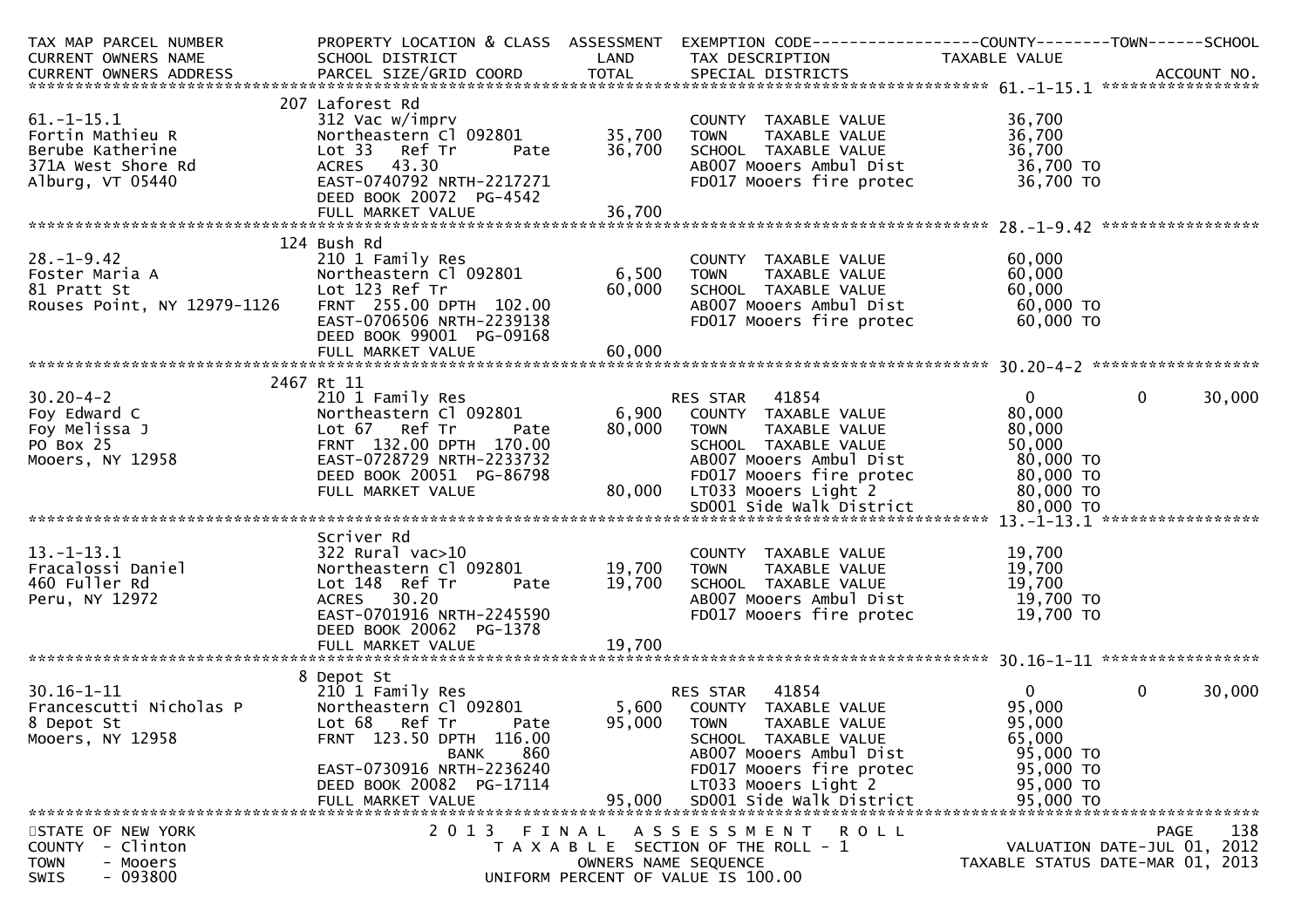| TAX MAP PARCEL NUMBER<br>CURRENT OWNERS NAME<br>CURRENT OWNERS ADDRESS                                      | SCHOOL DISTRICT                                                                                                                                                                                   |                               | LAND TAX DESCRIPTION                                                                                                                                     | PROPERTY LOCATION & CLASS ASSESSMENT EXEMPTION CODE----------------COUNTY-------TOWN------SCHOOL<br>TAXABLE VALUE |        |
|-------------------------------------------------------------------------------------------------------------|---------------------------------------------------------------------------------------------------------------------------------------------------------------------------------------------------|-------------------------------|----------------------------------------------------------------------------------------------------------------------------------------------------------|-------------------------------------------------------------------------------------------------------------------|--------|
|                                                                                                             |                                                                                                                                                                                                   |                               |                                                                                                                                                          |                                                                                                                   |        |
| $59. - 1 - 3.21$<br>Francis Edna M<br>Francis David P<br>155 Boas Rd<br>Mooers Forks, NY 12959              | Boas Rd<br>321 Abandoned ag<br>Northeastern Cl 092801<br>Lot 127 Ref Tr<br>ACRES 61.40<br>EAST-0709455 NRTH-2222177<br>DEED BOOK 20072 PG-4518                                                    | 42,700<br>42,700              | COUNTY TAXABLE VALUE<br>TOWN      TAXABLE VALUE<br>SCHOOL   TAXABLE VALUE<br>AB007 Mooers Ambul Dist 42,700 TO<br>FD017 Mooers fire protec               | 42,700<br>42,700<br>42,700<br>42,700 TO                                                                           |        |
|                                                                                                             |                                                                                                                                                                                                   |                               |                                                                                                                                                          |                                                                                                                   |        |
|                                                                                                             | 155 Boas Rd                                                                                                                                                                                       |                               |                                                                                                                                                          |                                                                                                                   |        |
| $59. - 1 - 3.22$<br>59.-1-3.22<br>Francis Edna M<br>Francis David P<br>PO Box 251<br>Mooers Forks, NY 12959 | 210 1 Family Res<br>Northeastern Cl 092801<br>Lot 127 Ref Tr<br>ACRES<br>1.90<br>EAST-0710048 NRTH-2223911<br>DEED BOOK 859                                                                       | $PG-309$                      | RES STAR 41854<br>8,700 COUNTY TAXABLE VALUE<br>42,300 TOWN TAXABLE VALUE<br>SCHOOL TAXABLE VALUE<br>AB007 Mooers Ambul Dist<br>FD017 Mooers fire protec | $\mathbf{0}$<br>$\mathbf{0}$<br>42,300<br>42,300<br>12,300<br>42,300 TO<br>42,300 TO                              | 30,000 |
|                                                                                                             |                                                                                                                                                                                                   |                               |                                                                                                                                                          |                                                                                                                   |        |
| $44. -2 - 7.22$<br>Francis Sabbatus<br>Francis Jessica<br>Emery Rd<br>Mooers Forks, NY 12959                | Emery Rd<br>311 Res vac land<br>Northeastern Cl 092801<br>Lot 100 Ref Tr<br>Pate<br>20082/15629 land contract<br>FRNT 200.00 DPTH 160.00<br>EAST-0717854 NRTH-2230334<br>DEED BOOK 20082 PG-19865 | 7,400<br>7,400                | COUNTY TAXABLE VALUE<br>SCHOOL TAXABLE VALUE<br>AB007 Mooers Ambul Dist<br>FD017 Mooers fire protec                                                      | 7,400<br>7,400<br>7,400<br>7,400 TO<br>7,400 TO                                                                   |        |
|                                                                                                             |                                                                                                                                                                                                   |                               |                                                                                                                                                          |                                                                                                                   |        |
| $44. -2 - 7.2$<br>Francis Sabbatus Eugene<br>334 Emery Rd<br>Mooers Forks, NY 12959                         | 334 Emery Rd<br>210 1 Family Res<br>Northeastern Cl 092801<br>Lot 100 Ref Tr<br>FRNT 160.00 DPTH 270.00<br>EAST-0717619 NRTH-2230332<br>DEED BOOK 20122 PG-51039                                  | 7,800<br>65,000<br>65,000     | COUNTY TAXABLE VALUE<br><b>TOWN</b><br>TAXABLE VALUE<br>SCHOOL TAXABLE VALUE<br>AB007 Mooers Ambul Dist<br>FD017 Mooers fire protec                      | 65,000<br>65,000<br>65,000<br>65,000 TO<br>65,000 TO                                                              |        |
|                                                                                                             | FULL MARKET VALUE                                                                                                                                                                                 |                               |                                                                                                                                                          |                                                                                                                   |        |
| $59. - 1 - 3.24$<br>Francis Tina M<br>659 New Salem Rd<br>Voorheesville, NY 12186                           | Boas Rd<br>312 Vac w/imprv<br>Northeastern Cl 092801<br>Lot 127 Ref Tr<br>ACRES 15.40<br>EAST-0710348 NRTH-2224275<br>DEED BOOK 20092 PG-27419<br>FULL MARKET VALUE                               | 19,100<br>50,000<br>50,000    | COUNTY TAXABLE VALUE<br>TAXABLE VALUE<br><b>TOWN</b><br>SCHOOL TAXABLE VALUE<br>AB007 Mooers Ambul Dist<br>FD017 Mooers fire protec                      | 50,000<br>50,000<br>50,000<br>50,000 TO<br>50,000 TO                                                              |        |
|                                                                                                             |                                                                                                                                                                                                   |                               |                                                                                                                                                          |                                                                                                                   |        |
| STATE OF NEW YORK<br>- Clinton<br><b>COUNTY</b><br><b>TOWN</b><br>- Mooers<br>$-093800$<br>SWIS             | 2 0 1 3                                                                                                                                                                                           | FINAL<br>OWNERS NAME SEQUENCE | A S S E S S M E N T<br><b>ROLL</b><br>T A X A B L E SECTION OF THE ROLL - 1<br>UNIFORM PERCENT OF VALUE IS 100.00                                        | PAGE<br>VALUATION DATE-JUL 01, 2012<br>TAXABLE STATUS DATE-MAR 01, 2013                                           | 139    |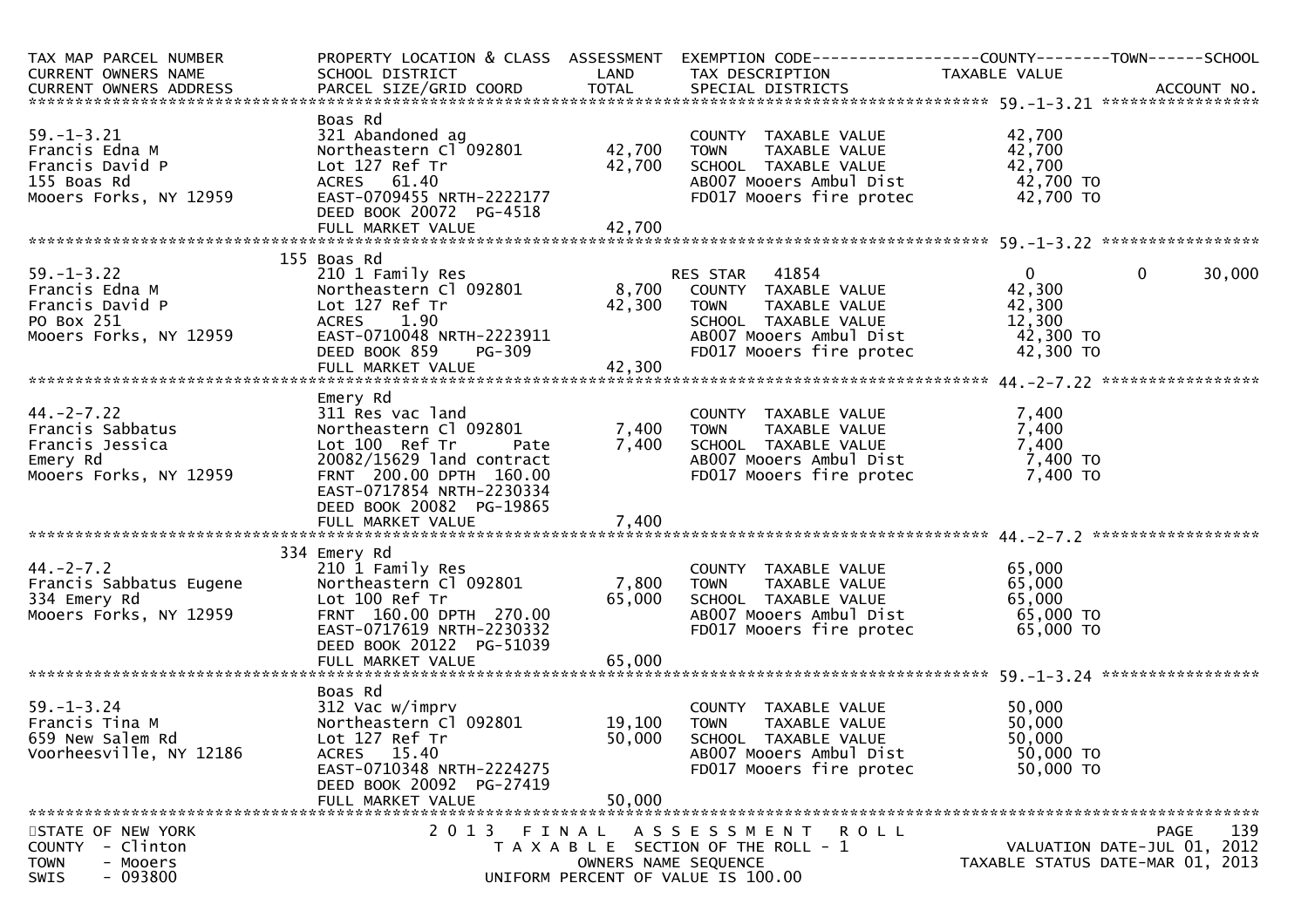| TAX MAP PARCEL NUMBER<br><b>CURRENT OWNERS NAME</b>                                                             | PROPERTY LOCATION & CLASS ASSESSMENT<br>SCHOOL DISTRICT                                                                                                                                 | LAND                        | EXEMPTION CODE-----------------COUNTY-------TOWN------SCHOOL<br>TAX DESCRIPTION                                                                                                | TAXABLE VALUE                                                          |                          |
|-----------------------------------------------------------------------------------------------------------------|-----------------------------------------------------------------------------------------------------------------------------------------------------------------------------------------|-----------------------------|--------------------------------------------------------------------------------------------------------------------------------------------------------------------------------|------------------------------------------------------------------------|--------------------------|
|                                                                                                                 |                                                                                                                                                                                         |                             |                                                                                                                                                                                |                                                                        |                          |
| $59. - 1 - 10.3$<br>Franks Robert H<br>Franks Ruth E<br>3833 N Fairview Ave 101<br>Tuscon, AZ 85705-2658        | 2 Boas Rd<br>210 1 Family Res<br>Northeastern Cl 092801<br>Lot 115 Ref Tr<br>FRNT 140.00 DPTH 207.00<br>BANK<br>080<br>EAST-0713867 NRTH-2225061<br>DEED BOOK 20021 PG-39115            | 7,500<br>83,300             | COUNTY TAXABLE VALUE<br>TAXABLE VALUE<br><b>TOWN</b><br>SCHOOL TAXABLE VALUE<br>AB007 Mooers Ambul Dist<br>FD017 Mooers fire protec                                            | 83,300<br>83,300<br>83,300<br>83,300 TO<br>83,300 TO                   |                          |
|                                                                                                                 | FULL MARKET VALUE                                                                                                                                                                       | 83,300                      |                                                                                                                                                                                |                                                                        |                          |
| 41.-1-4.2<br>French Bobby<br>French Vicki<br>13 Stoney Acres Dr<br>West Chazy, NY 12992<br>West Chazy, NY 12992 | Drown Rd<br>321 Abandoned ag<br>Northeastern Cl 092801<br>Lot 14 St Gore<br>ACRES 2.00<br>EAST-0677900 NRTH-2232979<br>DEED BOOK 20041 PG-73492<br>FULL MARKET VALUE                    | 5,700<br>5,700<br>5,700     | COUNTY TAXABLE VALUE<br>TAXABLE VALUE<br><b>TOWN</b><br>SCHOOL TAXABLE VALUE<br>ABOO7 Mooers Ambul Dist<br>FD017 Mooers fire protec                                            | 5,700<br>5,700<br>5,700<br>$5,700$ TO<br>$5,700$ TO<br>5,700 TO        |                          |
|                                                                                                                 |                                                                                                                                                                                         |                             |                                                                                                                                                                                |                                                                        |                          |
| $61. - 1 - 3.52$<br>French Brian K<br>French Amy M<br>401 Rt 22<br>Mooers, NY 12958                             | 401 Rt 22<br>210 1 Family Res<br>Northeastern Cl 092801<br>Lot 66 Ref Tr<br>320<br>581<br>ACRES 8.00 BANK<br>EAST-0731680 NRTH-2224581<br>DEED BOOK 20122 PG-47343<br>FULL MARKET VALUE | 170,000<br>170,000          | <b>RES STAR 41854</b><br>13,600 COUNTY TAXABLE VALUE<br><b>TOWN</b><br>TAXABLE VALUE<br>SCHOOL TAXABLE VALUE<br>AB007 Mooers Ambul Dist 170,000 TO<br>FD017 Mooers fire protec | $\overline{0}$<br>170,000<br>170,000<br>140,000<br>170,000 TO          | $\overline{0}$<br>30,000 |
|                                                                                                                 |                                                                                                                                                                                         |                             |                                                                                                                                                                                |                                                                        |                          |
| $29. - 2 - 10.2$<br>Frenya Scott R<br>Chagnon Sonya<br>PO Box 1783<br>Champlain, NY 12919                       | 1447 North Star Rd<br>210 1 Family Res<br>Northeastern Cl 092801<br>Lot 98 Ref Tr<br>ACRES 1.60<br>EAST-0716238 NRTH-2238568<br>DEED BOOK 1027<br>PG-281<br>FULL MARKET VALUE           | 8,400<br>59,000<br>59,000   | RES STAR 41854<br>COUNTY TAXABLE VALUE<br><b>TOWN</b><br>TAXABLE VALUE<br>SCHOOL TAXABLE VALUE<br>AB007 Mooers Ambul Dist<br>FD017 Mooers fire protec                          | $\overline{0}$<br>59,000<br>59,000<br>29,000<br>59,000 TO<br>59,000 TO | $\mathbf{0}$<br>30,000   |
|                                                                                                                 |                                                                                                                                                                                         |                             |                                                                                                                                                                                |                                                                        |                          |
| 57.-2-3<br>Frenyea Robert<br>Frenzoa Leeward<br>4320 Rt 11<br>Mooers Forks, NY 12959                            | 4320 Rt 11<br>210 1 Family Res<br>093601<br>N Adirondack<br>Lot 182 Ref Tr<br>Pate<br>ACRES 1.20<br>EAST-0690527 NRTH-2218662<br>DEED BOOK 20082 PG-14881<br>FULL MARKET VALUE          | 7,600<br>108,000<br>108,000 | COUNTY TAXABLE VALUE<br><b>TOWN</b><br>TAXABLE VALUE<br>SCHOOL TAXABLE VALUE<br>AB007 Mooers Ambul Dist<br>FD017 Mooers fire protec                                            | 108,000<br>108,000<br>108,000<br>108,000 TO<br>108,000 TO              |                          |
| STATE OF NEW YORK                                                                                               | 2 0 1 3                                                                                                                                                                                 |                             | FINAL ASSESSMENT ROLL                                                                                                                                                          |                                                                        | 140<br><b>PAGE</b>       |
| - Clinton<br><b>COUNTY</b><br><b>TOWN</b><br>- Mooers<br>- 093800<br><b>SWIS</b>                                |                                                                                                                                                                                         | OWNERS NAME SEQUENCE        | T A X A B L E SECTION OF THE ROLL - 1<br>UNIFORM PERCENT OF VALUE IS 100.00                                                                                                    | VALUATION DATE-JUL 01, 2012<br>TAXABLE STATUS DATE-MAR 01, 2013        |                          |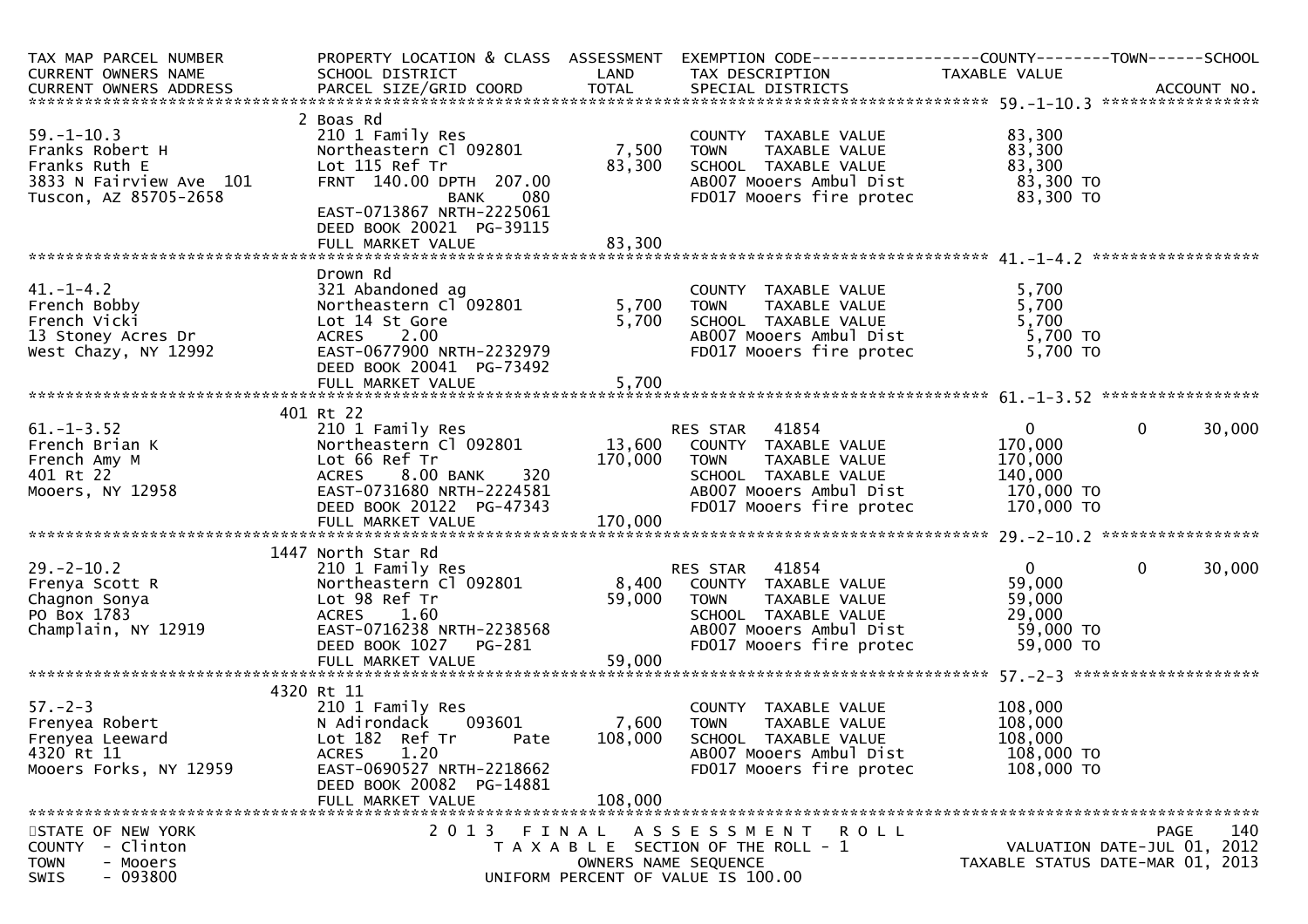| TAX MAP PARCEL NUMBER<br>CURRENT OWNERS NAME                                                                | PROPERTY LOCATION & CLASS ASSESSMENT<br>SCHOOL DISTRICT                                                                                                                               | LAND                         | EXEMPTION CODE-----------------COUNTY--------TOWN------SCHOOL<br>TAX DESCRIPTION                                                                                                | TAXABLE VALUE                                                                 |                         |                                       |
|-------------------------------------------------------------------------------------------------------------|---------------------------------------------------------------------------------------------------------------------------------------------------------------------------------------|------------------------------|---------------------------------------------------------------------------------------------------------------------------------------------------------------------------------|-------------------------------------------------------------------------------|-------------------------|---------------------------------------|
|                                                                                                             |                                                                                                                                                                                       |                              |                                                                                                                                                                                 |                                                                               |                         |                                       |
| $44. -2 - 12.3$<br>Fresn Jason R<br>228 Emery Rd<br>Mooers, NY 12958                                        | 228 Emery Rd<br>270 Mfg housing<br>Northeastern Cl 092801<br>Lot 101 Ref Tr Patent<br>8.50<br><b>ACRES</b><br>EAST-0718599 NRTH-2227805<br>DEED BOOK 20061 PG-98132                   | 13,700<br>50,000             | 41854<br>RES STAR<br>COUNTY TAXABLE VALUE<br>TAXABLE VALUE<br>TOWN<br>SCHOOL TAXABLE VALUE<br>AB007 Mooers Ambul Dist<br>FD017 Mooers fire protec                               | $\overline{0}$<br>50,000<br>50,000<br>20,000<br>50,000 TO<br>50,000 TO        | $\mathbf{0}$            | 30,000                                |
|                                                                                                             | 258 Garrand Rd                                                                                                                                                                        |                              |                                                                                                                                                                                 |                                                                               |                         |                                       |
| $30. -2 - 1.2$<br>Fresn Ken L<br>PO Box 138<br>Mooers, NY 12958                                             | 270 Mfg housing<br>Northeastern Cl 092801<br>Lot 74 Ref Tr<br>FRNT 183.00 DPTH 183.00<br>EAST-0724043 NRTH-2240089<br>DEED BOOK 20072 PG-5260                                         | 7,600<br>46,200              | RES STAR<br>41854<br>COUNTY TAXABLE VALUE<br>TAXABLE VALUE<br>TOWN<br>SCHOOL TAXABLE VALUE<br>AB007 Mooers Ambul Dist<br>FD017 Mooers fire protec                               | $\mathbf{0}$<br>46,200<br>46,200<br>16,200<br>46,200 TO<br>46,200 TO          | $\mathbf 0$             | 30,000                                |
|                                                                                                             | 28 St Johns Rd                                                                                                                                                                        |                              | 94 PCT OF VALUE USED FOR EXEMPTION PURPOSES                                                                                                                                     |                                                                               |                         |                                       |
| $47. - 1 - 8.22$<br>Frey Life Estate Walter<br>Frey Life Estate Karen<br>28 St Johns Rd<br>Mooers, NY 12958 | 210 1 Family Res<br>Northeastern Cl 092801<br>Lot 22 Ref Tr<br><b>ACRES</b><br>1.10<br>EAST-0744634 NRTH-2226060<br>DEED BOOK 20102 PG-35596<br>FULL MARKET VALUE                     | 89,900                       | WARNONALL 41121<br>13,200 AGED COUN 41802<br>89,900 SR STAR<br>41834<br>COUNTY TAXABLE VALUE<br><b>TOWN</b><br>TAXABLE VALUE<br>SCHOOL TAXABLE VALUE<br>AB007 Mooers Ambul Dist | 12,676<br>28,732<br>$\overline{0}$<br>48,492<br>77,900<br>26,600<br>89,900 TO | 12,000<br>0<br>$\Omega$ | $\mathbf{0}$<br>$\mathbf 0$<br>63,300 |
|                                                                                                             |                                                                                                                                                                                       |                              |                                                                                                                                                                                 |                                                                               |                         |                                       |
| $62 - 2 - 4.11$<br>Friedrich Robert<br>Friedrich Jill<br>208 Angelville Rd<br>Chazy, NY 12921               | 208 Angelville Rd<br>240 Rural res<br>Northeastern Cl 092801<br>Lot 24<br>Ref Tr<br>Pate<br>ACRES 10.00<br>EAST-0745221 NRTH-2218554<br>DEED BOOK 99001 PG-10004<br>FULL MARKET VALUE | 14,300<br>102,600<br>102,600 | 41854<br>RES STAR<br>COUNTY TAXABLE VALUE<br><b>TOWN</b><br>TAXABLE VALUE<br>SCHOOL TAXABLE VALUE<br>AB007 Mooers Ambul Dist<br>FD017 Mooers fire protec                        | $\overline{0}$<br>102,600<br>102,600<br>72,600<br>102,600 TO<br>102,600 TO    | $\mathbf{0}$            | 30,000                                |
|                                                                                                             |                                                                                                                                                                                       |                              |                                                                                                                                                                                 |                                                                               |                         |                                       |
| $13.-1-15.2$<br>Friedrichs Walter K<br>81 Stratford Rd<br>New Rochelle, NY 10804                            | Bush Rd<br>321 Abandoned ag<br>Northeastern Cl 092801<br>Lot Ref Tr<br>Pate<br>ACRES 25.00<br>EAST-0699520 NRTH-2246182<br>DEED BOOK 576<br>PG-961<br>FULL MARKET VALUE               | 17,600<br>17,600<br>17,600   | COUNTY TAXABLE VALUE<br><b>TOWN</b><br><b>TAXABLE VALUE</b><br>SCHOOL TAXABLE VALUE<br>AB007 Mooers Ambul Dist<br>FD017 Mooers fire protec                                      | 17,600<br>17,600<br>17,600<br>17,600 TO<br>17,600 TO                          |                         |                                       |
| STATE OF NEW YORK<br>- Clinton<br><b>COUNTY</b><br><b>TOWN</b><br>- Mooers<br>$-093800$<br>SWIS             |                                                                                                                                                                                       |                              | ************************<br>2013 FINAL ASSESSMENT ROLL<br>T A X A B L E SECTION OF THE ROLL - 1<br>OWNERS NAME SEQUENCE<br>UNIFORM PERCENT OF VALUE IS 100.00                   | VALUATION DATE-JUL 01, 2012<br>TAXABLE STATUS DATE-MAR 01, 2013               | PAGE                    | 141                                   |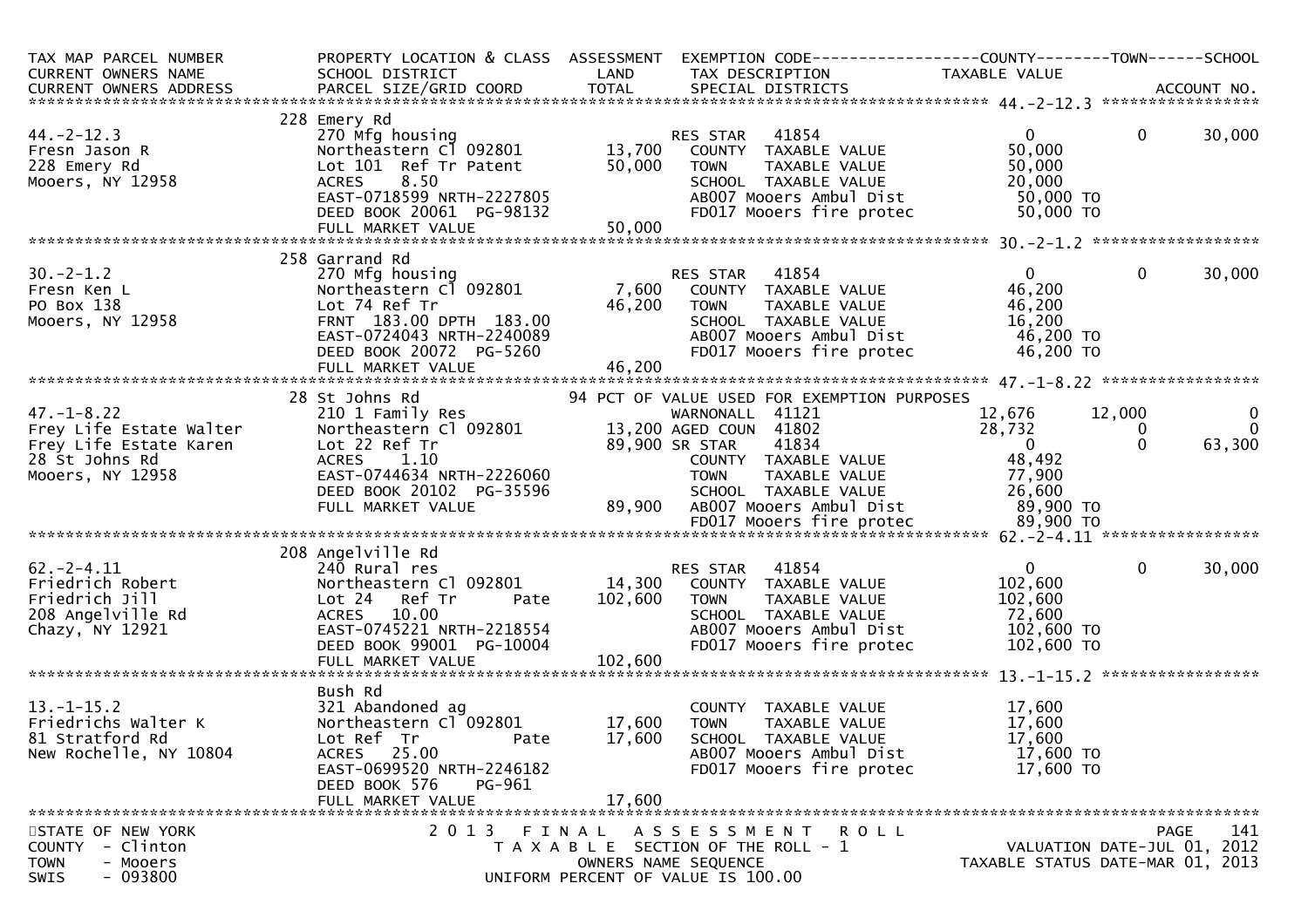| TAX MAP PARCEL NUMBER<br><b>CURRENT OWNERS NAME</b><br>CURRENT OWNERS ADDRESS                              | PROPERTY LOCATION & CLASS ASSESSMENT<br>SCHOOL DISTRICT                                                                                                                                                                                                      | LAND                       | EXEMPTION CODE-----------------COUNTY--------TOWN------SCHOOL<br>TAX DESCRIPTION                                                                         | <b>TAXABLE VALUE</b>                                                   |                                                                                       |
|------------------------------------------------------------------------------------------------------------|--------------------------------------------------------------------------------------------------------------------------------------------------------------------------------------------------------------------------------------------------------------|----------------------------|----------------------------------------------------------------------------------------------------------------------------------------------------------|------------------------------------------------------------------------|---------------------------------------------------------------------------------------|
| $45. - 1 - 1$<br>Furlong Douglas W<br>Furlong Beverly<br>7 Campground Rd<br>Mooers, NY 12958               | 7 Campground Rd<br>210 1 Family Res<br>Northeastern Cl 092801<br>Lot 92 Ref Tr<br>Pate<br>FRNT 180.00 DPTH 179.00<br>EAST-0721934 NRTH-2234492<br>DEED BOOK 20001 PG-23354                                                                                   | 51,600                     | WARNONALL 41121<br>41834<br>7,200 SR STAR<br>COUNTY TAXABLE VALUE<br>TAXABLE VALUE<br><b>TOWN</b><br>SCHOOL TAXABLE VALUE<br>AB007 Mooers Ambul Dist     | 7,740<br>$\overline{0}$<br>43,860<br>43,860<br>- 0<br>51,600 TO        | 7,740<br>0<br>51,600<br>0                                                             |
| $27. - 1 - 41$<br>Gadway Betty<br>663 Cannon Corners Rd<br>Mooers Forks, NY 12959                          | white Rd<br>$322$ Rural vac $>10$<br>Northeastern Cl 092801<br>Lot 197 Ref Tr<br>Pate<br>ACRES 42.00<br>EAST-0686309 NRTH-2234613                                                                                                                            | 24,700<br>24,700           | COUNTY TAXABLE VALUE<br>TAXABLE VALUE<br><b>TOWN</b><br>SCHOOL TAXABLE VALUE<br>AB007 Mooers Ambul Dist<br>FD017 Mooers fire protec                      | 24,700<br>24,700<br>24,700<br>24,700 TO<br>24,700 TO                   |                                                                                       |
|                                                                                                            | DEED BOOK 20051 PG-82534                                                                                                                                                                                                                                     |                            |                                                                                                                                                          |                                                                        |                                                                                       |
| $42. - 1 - 1.3$<br>Gadway Dennis<br>Gadway Shirley<br>556 Cannon Corners Rd<br>Mooers Forks, NY 12959-9709 | 556 Cannon Corners Rd<br>210 1 Family Res<br>Northeastern Cl 092801<br>Lot 179 Ref Tr<br><b>ACRES</b><br>1.70<br>EAST-0689433 NRTH-2231990<br>DEED BOOK 615<br>PG-47<br>FULL MARKET VALUE                                                                    | 5,700<br>84,100<br>84,100  | 41854<br>RES STAR<br>COUNTY TAXABLE VALUE<br>TAXABLE VALUE<br><b>TOWN</b><br>SCHOOL TAXABLE VALUE<br>AB007 Mooers Ambul Dist<br>FD017 Mooers fire protec | $\overline{0}$<br>84,100<br>84,100<br>54,100<br>84,100 TO<br>84,100 TO | 30,000<br>$\mathbf{0}$                                                                |
| $42. - 1 - 8.5$<br>Gadway Gerald<br>Gadway Marilyn<br>70 Depot St<br>Mooers, NY 12958                      | Cannon Corners Rd<br>321 Abandoned ag<br>Northeastern Cl <sup>-</sup> 092801<br>Lot 195 Ref Tr<br>Pate<br>Survey Map Bk10 Pg8 Lot 2<br>Survey Map 20072/05777 Lo<br>ACRES 23.90<br>EAST-0688132 NRTH-2228176<br>DEED BOOK 20072 PG-6040<br>FULL MARKET VALUE | 17,200<br>17,200<br>17,200 | COUNTY TAXABLE VALUE<br><b>TOWN</b><br>TAXABLE VALUE<br>SCHOOL TAXABLE VALUE<br>AB007 Mooers Ambul Dist<br>FD017 Mooers fire protec                      | 17,200<br>17,200<br>17,200<br>17,200 TO<br>17,200 TO                   |                                                                                       |
| STATE OF NEW YORK<br>COUNTY - Clinton<br><b>TOWN</b><br>- Mooers<br>$-093800$<br>SWIS                      | 2013 FINAL                                                                                                                                                                                                                                                   |                            | A S S E S S M E N T<br><b>ROLL</b><br>T A X A B L E SECTION OF THE ROLL - 1<br>OWNERS NAME SEQUENCE<br>UNIFORM PERCENT OF VALUE IS 100.00                |                                                                        | 142<br><b>PAGE</b><br>VALUATION DATE-JUL 01, 2012<br>TAXABLE STATUS DATE-MAR 01, 2013 |
| TAX MAP PARCEL NUMBER<br>CURRENT OWNERS NAME<br><b>CURRENT OWNERS ADDRESS</b>                              | PROPERTY LOCATION & CLASS ASSESSMENT<br>SCHOOL DISTRICT<br>PARCEL SIZE/GRID COORD                                                                                                                                                                            | LAND<br><b>TOTAL</b>       | TAX DESCRIPTION<br>SPECIAL DISTRICTS                                                                                                                     | TAXABLE VALUE                                                          | ACCOUNT NO.                                                                           |
| $30.16 - 1 - 15$                                                                                           | 70 Depot St<br>210 1 Family Res                                                                                                                                                                                                                              |                            | 96 PCT OF VALUE USED FOR EXEMPTION PURPOSES<br>41801<br>AGED C&T                                                                                         | 54,672                                                                 | 0<br>54,672                                                                           |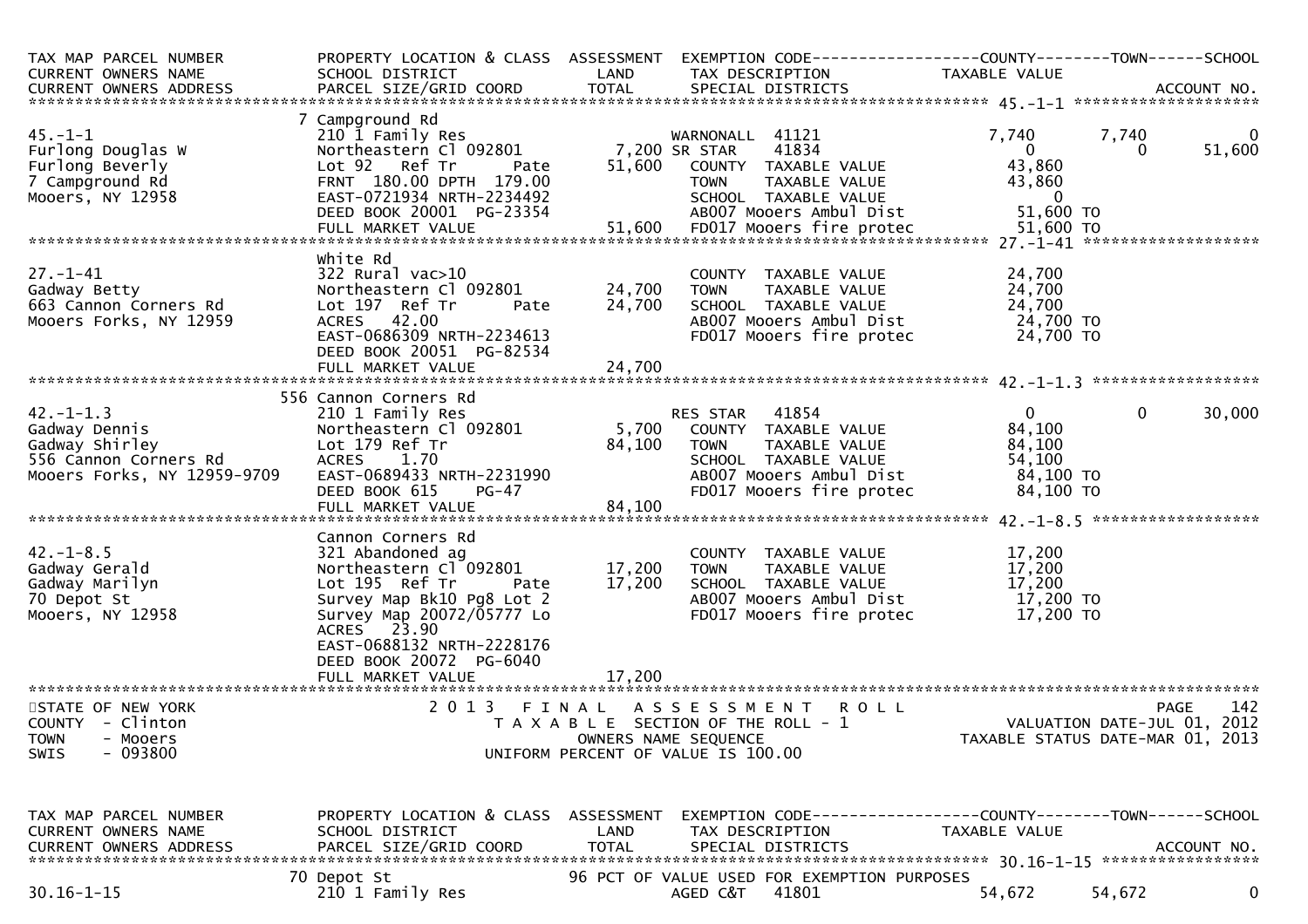| Gadway Gerald A<br>Gadway Marilyn L<br>70 Depot St<br>Mooers, NY 12958                                        | Northeastern Cl 092801<br>Lot 68<br>Ref Tr<br>Pate<br>1.54<br><b>ACRES</b><br>EAST-0729426 NRTH-2236744<br>DEED BOOK 99001 PG-08276<br>FULL MARKET VALUE                             | 113,900<br>113,900          | 12,300 SR STAR<br>41834<br>COUNTY TAXABLE VALUE<br><b>TOWN</b><br>TAXABLE VALUE<br>SCHOOL TAXABLE VALUE<br>AB007 Mooers Ambul Dist<br>FD017 Mooers fire protec<br>LT033 Mooers Light 2<br>SD001 Side Walk District | $\mathbf{0}$<br>59,228<br>59,228<br>50,600<br>113,900 TO<br>$113,900$ TO<br>113,900 TO<br>113,900 TO | 63,300<br>$\mathbf{0}$                     |
|---------------------------------------------------------------------------------------------------------------|--------------------------------------------------------------------------------------------------------------------------------------------------------------------------------------|-----------------------------|--------------------------------------------------------------------------------------------------------------------------------------------------------------------------------------------------------------------|------------------------------------------------------------------------------------------------------|--------------------------------------------|
|                                                                                                               |                                                                                                                                                                                      |                             |                                                                                                                                                                                                                    |                                                                                                      |                                            |
| $45. - 1 - 31.7$<br>Gadway Justin R<br>Gadway Bridget A<br>436 Bashaw Rd<br>Mooers, NY 12958                  | 436 Bashaw Rd<br>210 1 Family Res<br>Northeastern Cl 092801<br>Lot 90 Ref Tr<br>FRNT 292.00 DPTH 140.00<br>BANK<br>125<br>EAST-0721022 NRTH-2225085<br>DEED BOOK 20061 PG-96359      | 7,900<br>105,000            | 41854<br>RES STAR<br>COUNTY TAXABLE VALUE<br>TAXABLE VALUE<br><b>TOWN</b><br>SCHOOL TAXABLE VALUE<br>AB007 Mooers Ambul Dist<br>FD017 Mooers fire protec                                                           | $\overline{0}$<br>105,000<br>105,000<br>75,000<br>105,000 TO<br>105,000 TO                           | $\mathbf{0}$<br>30,000                     |
|                                                                                                               | FULL MARKET VALUE                                                                                                                                                                    | 105,000                     |                                                                                                                                                                                                                    |                                                                                                      |                                            |
|                                                                                                               |                                                                                                                                                                                      |                             |                                                                                                                                                                                                                    |                                                                                                      |                                            |
| $44. -2 - 18.3$<br>Gadway Lawrence Jr<br>Gadway Mary Lou<br>999 Woods Falls Rd<br>Mooers Forks, NY 12959-9719 | 999 Woods Falls Rd<br>210 1 Family Res<br>Northeastern Cl 092801<br>Lot 116 Ref Tr Patent<br>FRNT 200.00 DPTH 140.00<br>EAST-0715221 NRTH-2229771<br>DEED BOOK 578<br>$PG-459$       | 7,100<br>96,500             | 41834<br>SR STAR<br>COUNTY TAXABLE VALUE<br><b>TOWN</b><br>TAXABLE VALUE<br>SCHOOL TAXABLE VALUE<br>AB007 Mooers Ambul Dist<br>FD017 Mooers fire protec                                                            | $\overline{0}$<br>96,500<br>96,500<br>33,200<br>96,500 TO<br>96,500 TO                               | $\mathbf 0$<br>63,300                      |
|                                                                                                               | FULL MARKET VALUE                                                                                                                                                                    | 96,500                      |                                                                                                                                                                                                                    |                                                                                                      |                                            |
|                                                                                                               | 98 Thompson Rd                                                                                                                                                                       |                             |                                                                                                                                                                                                                    |                                                                                                      |                                            |
| $31 - 2 - 2.33$<br>Gadway Lee A<br>Gadway Denise M<br>98 Thompson Rd<br>Mooers, NY 12958                      | 210 1 Family Res<br>Northeastern Cl 092801<br>Lot 19 Ref Tr<br>ACRES 3.10<br>EAST-0742606 NRTH-2240813<br>DEED BOOK 20132 PG-54214<br>FULL MARKET VALUE                              | 9,700<br>169,900<br>169,900 | RES STAR 41854<br>COUNTY TAXABLE VALUE<br><b>TOWN</b><br>TAXABLE VALUE<br>SCHOOL TAXABLE VALUE<br>AB007 Mooers Ambul Dist<br>FD017 Mooers fire protec<br>OT002 Omitted Tax-County<br>OT004 Omitted Tax-Town        | $\mathbf{0}$<br>169,900<br>169,900<br>139,900<br>169,900 TO<br>169,900 TO<br>277.91 MT<br>468.06 MT  | $\mathbf 0$<br>30,000                      |
|                                                                                                               |                                                                                                                                                                                      |                             |                                                                                                                                                                                                                    |                                                                                                      |                                            |
| STATE OF NEW YORK<br>COUNTY - Clinton<br><b>TOWN</b><br>- Mooers<br>$-093800$<br>SWIS                         |                                                                                                                                                                                      |                             | 2013 FINAL ASSESSMENT ROLL<br>T A X A B L E SECTION OF THE ROLL - 1<br>OWNERS NAME SEQUENCE<br>UNIFORM PERCENT OF VALUE IS 100.00                                                                                  | TAXABLE STATUS DATE-MAR 01, 2013                                                                     | 143<br>PAGE<br>VALUATION DATE-JUL 01, 2012 |
| TAX MAP PARCEL NUMBER<br>CURRENT OWNERS NAME<br><b>CURRENT OWNERS ADDRESS</b>                                 | PROPERTY LOCATION & CLASS ASSESSMENT<br>SCHOOL DISTRICT<br>PARCEL SIZE/GRID COORD                                                                                                    | LAND<br><b>TOTAL</b>        | EXEMPTION CODE------------------COUNTY--------TOWN------SCHOOL<br>TAX DESCRIPTION<br>SPECIAL DISTRICTS                                                                                                             | TAXABLE VALUE                                                                                        | ACCOUNT NO.                                |
| $44.2 - 1 - 4.2$<br>Gadway Leo Jr<br>71 Davison Rd<br>Mooers Forks, NY 12959-9731                             | 71 Davison Rd<br>270 Mfg housing<br>Northeastern Cl 092801<br>Lot 116 Ref Tr<br>FRNT 165.00 DPTH 200.00<br>EAST-0714473 NRTH-2233544<br>DEED BOOK 592<br>PG-739<br>FULL MARKET VALUE | 42,900<br>42,900            | 41801<br>AGED C&T<br>7,700 SR STAR<br>41834<br>COUNTY TAXABLE VALUE<br><b>TOWN</b><br>TAXABLE VALUE<br>SCHOOL TAXABLE VALUE<br>AB007 Mooers Ambul Dist<br>FD017 Mooers fire protec                                 | 21,450<br>$\mathbf{0}$<br>21,450<br>21,450<br>$\bf{0}$<br>42,900 TO<br>42,900 TO                     | 21,450<br>0<br>42,900<br>0                 |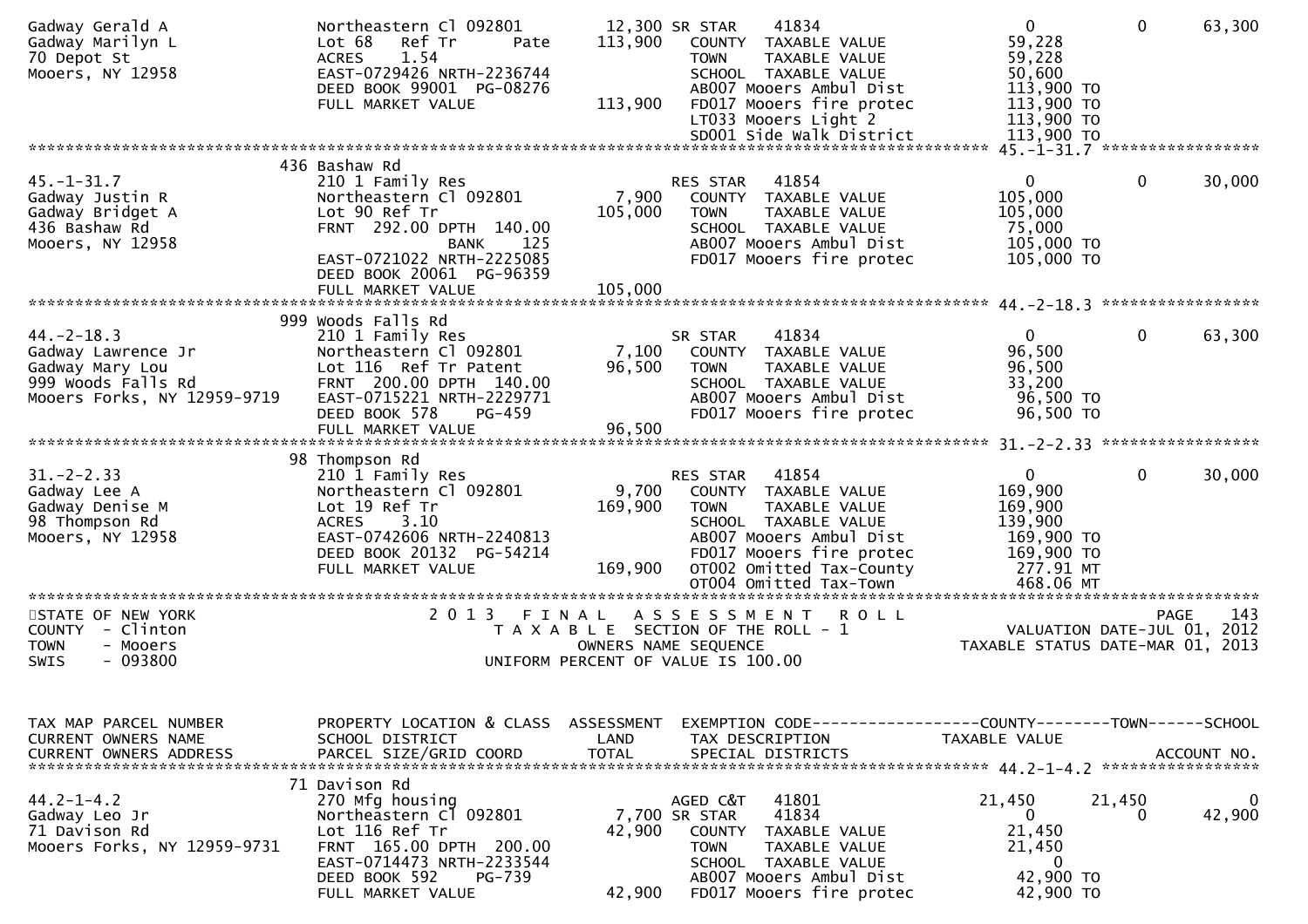|                                                                                                                    |                                                                                                                                                                                                     |                           | LT013 Mooers Forks Light                                                                                                                                                                                               | 42,900 TO                                                                                                                                                            |
|--------------------------------------------------------------------------------------------------------------------|-----------------------------------------------------------------------------------------------------------------------------------------------------------------------------------------------------|---------------------------|------------------------------------------------------------------------------------------------------------------------------------------------------------------------------------------------------------------------|----------------------------------------------------------------------------------------------------------------------------------------------------------------------|
|                                                                                                                    | 954 Davison Rd                                                                                                                                                                                      |                           |                                                                                                                                                                                                                        |                                                                                                                                                                      |
| $27. - 1 - 19.2$<br>Gadway Leonard G<br>Gadway Florence<br>954 Davison Rd<br>Mooers Forks, NY 12959-9705           | 210 1 Family Res<br>Northeastern Cl 092801<br>Lot 171 Ref Tr<br>FRNT 200.00 DPTH 200.00<br>EAST-0693585 NRTH-2234785<br>DEED BOOK 587<br>PG-661                                                     | 5,000<br>121,900          | 41834<br>SR STAR<br>COUNTY<br>TAXABLE VALUE<br><b>TOWN</b><br>TAXABLE VALUE<br>SCHOOL TAXABLE VALUE<br>AB007 Mooers Ambul Dist<br>FD017 Mooers fire protec                                                             | $\mathbf{0}$<br>$\mathbf 0$<br>63,300<br>121,900<br>121,900<br>58,600<br>121,900 TO<br>121,900 TO                                                                    |
|                                                                                                                    | FULL MARKET VALUE                                                                                                                                                                                   | 121,900                   |                                                                                                                                                                                                                        |                                                                                                                                                                      |
| $27. - 1 - 27$<br>Gadway Life Estate Thelma<br>Gadway Betty Ann<br>663 Cannon Corners Rd<br>Mooers Forks, NY 12959 | 663 Cannon Corners Rd<br>210 1 Family Res<br>Northeastern Cl 092801<br>Lot 197 Ref Tr<br>Pate<br>1.10<br><b>ACRES</b><br>EAST-0688856 NRTH-2234592<br>DEED BOOK 20112 PG-40484<br>FULL MARKET VALUE | 67,200                    | 99 PCT OF VALUE USED FOR EXEMPTION PURPOSES<br>WARCOMALL 41131<br>8,300 WARDISALL 41141<br>67,200 AGED - ALL 41800<br>41834<br>SR STAR<br>COUNTY TAXABLE VALUE<br>TAXABLE VALUE<br><b>TOWN</b><br>SCHOOL TAXABLE VALUE | 16,632<br>16,632<br>$\bf{0}$<br>9,979<br>9,979<br>$\Omega$<br>19,959<br>19,959<br>33,264<br>$\overline{0}$<br>33,936<br>$\Omega$<br>20,630<br>20,630<br>$\mathbf{0}$ |
|                                                                                                                    |                                                                                                                                                                                                     |                           | AB007 Mooers Ambul Dist                                                                                                                                                                                                | 67,200 TO<br>67,200 TO                                                                                                                                               |
|                                                                                                                    |                                                                                                                                                                                                     |                           | FD017 Mooers fire protec                                                                                                                                                                                               |                                                                                                                                                                      |
| $27. - 1 - 29$<br>Gadway Life Estate Thelma<br>Gadway Betty Ann<br>663 Cannon Corners Rd<br>Mooers Forks, NY 12959 | white Rd<br>311 Res vac land<br>Northeastern Cl 092801<br>Lot 197 Ref Tr<br>Pate<br>FRNT 150.00 DPTH<br>75.00<br>EAST-0688559 NRTH-2234826<br>DEED BOOK 20112 PG-40484                              | 2,000<br>2,000            | COUNTY TAXABLE VALUE<br>TAXABLE VALUE<br><b>TOWN</b><br>SCHOOL TAXABLE VALUE<br>AB007 Mooers Ambul Dist<br>FD017 Mooers fire protec                                                                                    | 2,000<br>2,000<br>2,000<br>2,000 TO<br>2,000 TO<br>****************                                                                                                  |
|                                                                                                                    | 1007 Woods Falls Rd                                                                                                                                                                                 |                           |                                                                                                                                                                                                                        |                                                                                                                                                                      |
| $44. -2 - 18.11$<br>Gadway Ronald E<br>1007 Woods Falls Rd<br>Mooers Forks, NY 12959                               | 270 Mfg housing<br>Northeastern C1 092801<br>Lot 116 Ref Tr Patent<br>FRNT 175.00 DPTH 140.00<br>EAST-0715223 NRTH-2229958<br>DEED BOOK 20061 PG-97454<br>FULL MARKET VALUE                         | 6,900<br>39,700<br>39,700 | RES STAR<br>41854<br>COUNTY TAXABLE VALUE<br>TAXABLE VALUE<br><b>TOWN</b><br>SCHOOL TAXABLE VALUE<br>AB007 Mooers Ambul Dist<br>FD017 Mooers fire protec                                                               | $\mathbf{0}$<br>0<br>30,000<br>39,700<br>39,700<br>9,700<br>39,700 TO<br>39,700 TO                                                                                   |
| **********************                                                                                             | ******************************                                                                                                                                                                      |                           |                                                                                                                                                                                                                        |                                                                                                                                                                      |
| STATE OF NEW YORK<br>COUNTY - Clinton<br><b>TOWN</b><br>- Mooers<br>$-093800$<br>SWIS                              | 2 0 1 3                                                                                                                                                                                             | FINAL                     | A S S E S S M E N T<br>ROLL<br>T A X A B L E SECTION OF THE ROLL - 1<br>OWNERS NAME SEQUENCE<br>UNIFORM PERCENT OF VALUE IS 100.00                                                                                     | 144<br><b>PAGE</b><br>VALUATION DATE-JUL 01, 2012<br>TAXABLE STATUS DATE-MAR 01, 2013                                                                                |
| TAX MAP PARCEL NUMBER                                                                                              | PROPERTY LOCATION & CLASS ASSESSMENT                                                                                                                                                                |                           |                                                                                                                                                                                                                        | EXEMPTION CODE-----------------COUNTY--------TOWN------SCHOOL                                                                                                        |
| CURRENT OWNERS NAME<br><b>CURRENT OWNERS ADDRESS</b>                                                               | SCHOOL DISTRICT<br>PARCEL SIZE/GRID COORD                                                                                                                                                           | LAND<br><b>TOTAL</b>      | TAX DESCRIPTION<br>SPECIAL DISTRICTS                                                                                                                                                                                   | TAXABLE VALUE<br>ACCOUNT NO.                                                                                                                                         |
|                                                                                                                    | 2464 Rt 11                                                                                                                                                                                          |                           |                                                                                                                                                                                                                        |                                                                                                                                                                      |
| $30.20 - 1 - 19$<br>Gadway William G<br>Gadway Cynthia A<br>691 Canaan Rd<br>Ellenburg Depot, NY 12935             | 220 2 Family Res<br>Northeastern Cl 092801<br>Lot 68<br>Ref Tr<br>Pate<br>82.50 DPTH 202.00<br><b>FRNT</b><br>EAST-0728860 NRTH-2233990                                                             | 6,300<br>31,600           | COUNTY<br>TAXABLE VALUE<br>TAXABLE VALUE<br><b>TOWN</b><br>SCHOOL TAXABLE VALUE<br>AB007 Mooers Ambul Dist<br>FD017 Mooers fire protec                                                                                 | 31,600<br>31,600<br>31,600<br>31,600 TO<br>31,600 TO                                                                                                                 |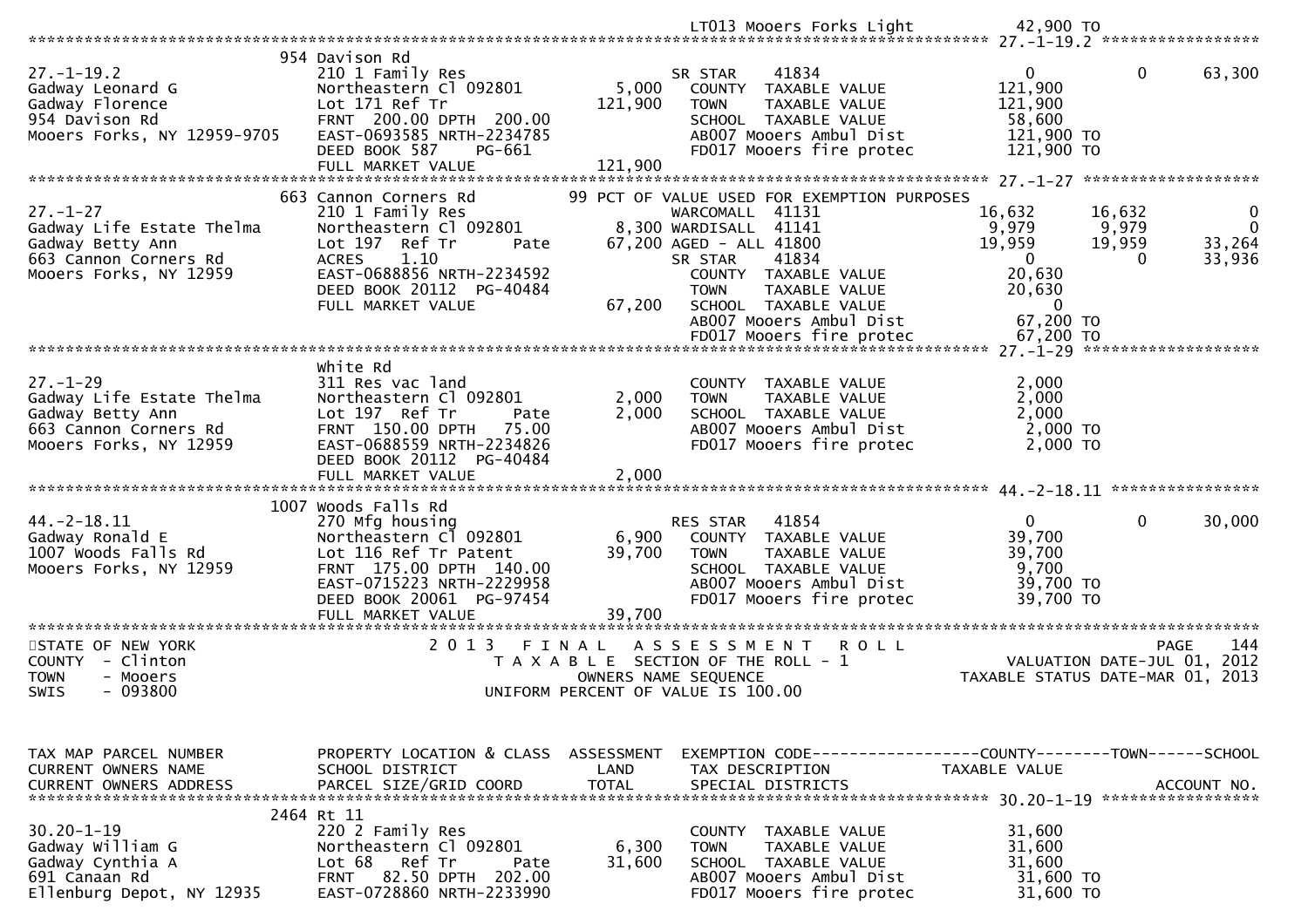|                                                                                               | DEED BOOK 20041 PG-75755<br>FULL MARKET VALUE                                                                                                                                        |                              | LT033 Mooers Light 2<br>31,600 SD001 Side Walk District                                                                                                  | 31,600 TO<br>31,600 TO                                                |                                                      |
|-----------------------------------------------------------------------------------------------|--------------------------------------------------------------------------------------------------------------------------------------------------------------------------------------|------------------------------|----------------------------------------------------------------------------------------------------------------------------------------------------------|-----------------------------------------------------------------------|------------------------------------------------------|
| $44.2 - 2 - 13$<br>Gagliardo Frank<br>18 Town Hall Rd<br>Mooers Forks, NY 12959               | 18 Town Hall Rd<br>210 1 Family Res<br>Northeastern Cl 092801<br>Lot 116 Ref Tr<br>FRNT 105.00 DPTH 240.00<br>EAST-0714898 NRTH-2233186                                              |                              | 41131<br>WARCOMALL<br>6,600 AGED COUN 41802<br>60,000 SR STAR<br>41834<br>COUNTY TAXABLE VALUE<br><b>TOWN</b><br><b>TAXABLE VALUE</b>                    | 15,000<br>22,500<br>$\mathbf{0}$<br>22,500<br>45,000                  | 15,000<br>$\bf{0}$<br>$\Omega$<br>$\Omega$<br>60,000 |
| PRIOR OWNER ON 3/01/2013<br>Goodrich Ella                                                     | DEED BOOK 20132 PG-55861<br>FULL MARKET VALUE                                                                                                                                        | 60,000                       | SCHOOL TAXABLE VALUE<br>AB007 Mooers Ambul Dist<br>FD017 Mooers fire protec                                                                              | $\overline{0}$<br>60,000 TO<br>60,000 TO                              |                                                      |
|                                                                                               | 737 Gilbert Rd                                                                                                                                                                       |                              |                                                                                                                                                          |                                                                       |                                                      |
| $45. -2 - 5.4$<br>Gagne Dominic<br>30 Bechard Rd<br>Champlain, NY 12919                       | 210 1 Family Res<br>Northeastern Cl 092801<br>Lot 67 Ref Tr<br>6.30 BANK<br>080<br><b>ACRES</b><br>EAST-0728928 NRTH-2232172<br>DEED BOOK 20041 PG-72148<br>FULL MARKET VALUE        | 11,800<br>140,000<br>140,000 | 41854<br>RES STAR<br>COUNTY TAXABLE VALUE<br>TAXABLE VALUE<br><b>TOWN</b><br>SCHOOL TAXABLE VALUE<br>AB007 Mooers Ambul Dist<br>FD017 Mooers fire protec | $\Omega$<br>140,000<br>140,000<br>110,000<br>140,000 TO<br>140,000 TO | 0<br>30,000                                          |
|                                                                                               |                                                                                                                                                                                      |                              |                                                                                                                                                          |                                                                       |                                                      |
| $46. - 1 - 2.2$<br>Garceau Geraldine H                                                        | 360 Letson Rd<br>210 1 Family Res<br>Northeastern Cl 092801                                                                                                                          |                              | AGED COUN 41802<br>7,800 SR STAR<br>41834                                                                                                                | 8,580<br>$\overline{0}$                                               | 0<br>$\Omega$<br>$\Omega$<br>63,300                  |
| 360 Letson Rd<br>Mooers, NY 12958                                                             | Lot 45 Ref Tr<br>FRNT 160.00 DPTH 296.00<br>BANK<br>080<br>EAST-0734348 NRTH-2232563<br>DEED BOOK 20021 PG-42572<br>FULL MARKET VALUE                                                | 85,800<br>85,800             | COUNTY TAXABLE VALUE<br><b>TOWN</b><br>TAXABLE VALUE<br>SCHOOL TAXABLE VALUE<br>AB007 Mooers Ambul Dist<br>FD017 Mooers fire protec                      | 77,220<br>85,800<br>22,500<br>85,800 TO<br>85,800 TO                  |                                                      |
|                                                                                               |                                                                                                                                                                                      |                              |                                                                                                                                                          |                                                                       |                                                      |
| $61. - 1 - 21.2$<br>Gardner Timothy E<br>Garner Robert E<br>PO Box 99<br>West Chazy, NY 12992 | 15 Howard Rd<br>210 1 Family Res<br>Northeastern Cl 092801<br>Lot 48 Ref Tr<br>FRNT 175.00 DPTH 150.00<br>EAST-0735733 NRTH-2217631<br>DEED BOOK 20051 PG-87476<br>FULL MARKET VALUE | 7,100<br>47,000<br>47,000    | RES STAR<br>41854<br>COUNTY TAXABLE VALUE<br><b>TOWN</b><br>TAXABLE VALUE<br>SCHOOL TAXABLE VALUE<br>AB007 Mooers Ambul Dist<br>FD017 Mooers fire protec | $\mathbf{0}$<br>47,000<br>47,000<br>17,000<br>47,000 TO<br>47,000 TO  | $\mathbf{0}$<br>30,000                               |
| STATE OF NEW YORK<br>COUNTY - Clinton<br><b>TOWN</b><br>- Mooers<br>$-093800$<br><b>SWIS</b>  | 2 0 1 3                                                                                                                                                                              | FINAL                        | A S S E S S M E N T<br>R O L L<br>T A X A B L E SECTION OF THE ROLL - 1<br>OWNERS NAME SEQUENCE<br>UNIFORM PERCENT OF VALUE IS 100.00                    | TAXABLE STATUS DATE-MAR 01,                                           | PAGE<br>145<br>VALUATION DATE-JUL 01, 2012<br>2013   |
| TAX MAP PARCEL NUMBER<br>CURRENT OWNERS NAME<br><b>CURRENT OWNERS ADDRESS</b>                 | PROPERTY LOCATION & CLASS ASSESSMENT<br>SCHOOL DISTRICT<br>PARCEL SIZE/GRID COORD                                                                                                    | LAND<br><b>TOTAL</b>         | EXEMPTION CODE-----------------COUNTY-------TOWN------SCHOOL<br>TAX DESCRIPTION<br>SPECIAL DISTRICTS                                                     | TAXABLE VALUE                                                         | ACCOUNT NO.                                          |
| $61. - 1 - 5$<br>Garrand Arlen P<br>366 Rt 22                                                 | 366 Rt 22<br>210 1 Family Res<br>Northeastern Cl 092801<br>Lot 65<br>Ref Tr<br>Pate                                                                                                  | 100,000                      | WARNONALL 41121<br>41834<br>7,600 SR STAR<br>COUNTY TAXABLE VALUE                                                                                        | 15,000<br>0<br>85,000                                                 | 12,000<br>0<br>63,300                                |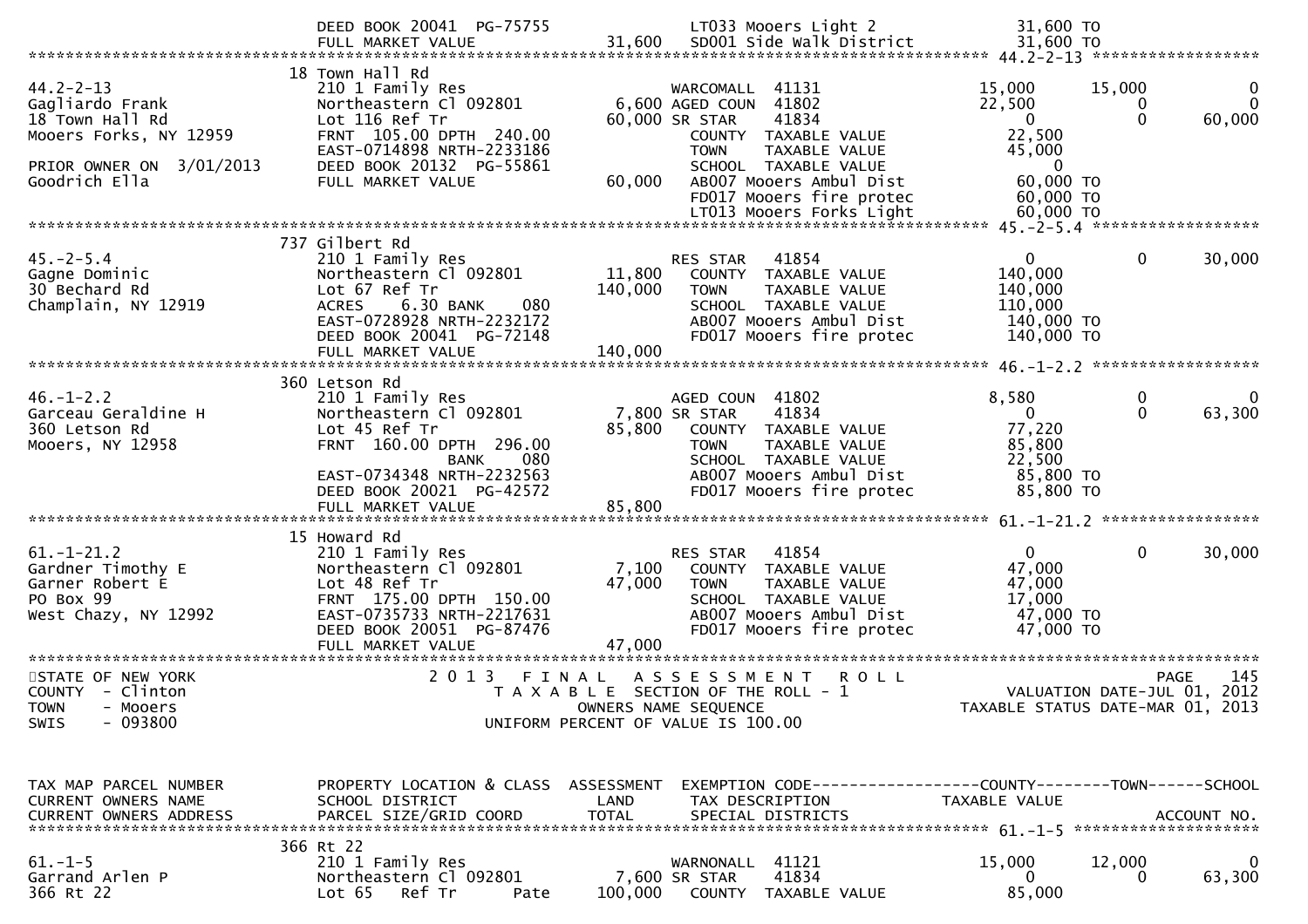| Depot St<br>$30 - 2 - 9$<br>312 Vac w/imprv<br>22,800<br>COUNTY TAXABLE VALUE<br>22,800<br>17,500<br>Garrand Brian A<br>Northeastern Cl 092801<br>TAXABLE VALUE<br><b>TOWN</b><br>22,800<br>22,800<br>Garrand Margaret A<br>Lot 68 Ref Tr Patent<br>SCHOOL TAXABLE VALUE<br>22,800 TO<br>850 Hemmingford Rd Rt 22<br>ACRES 30.80<br>AB007 Mooers Ambul Dist<br>22,800 TO<br>Mooers, NY 12958<br>EAST-0730951 NRTH-2236934<br>FD017 Mooers fire protec<br>DEED BOOK 928<br>LT033 Mooers Light 2<br>20,064 TO<br>$PG-225$<br>SD001 Side Walk District<br>20,064 TO<br>FULL MARKET VALUE<br>22,800<br>850 Hemmingford Rd<br>$30.20 - 1 - 3$<br>CW_10_VET/ 41152<br>8,000<br>$\mathbf{0}$<br>210 1 Family Res<br>0<br>0<br>6,800 CW_15_VET/ 41163<br>12,000<br>Northeastern Cl 092801<br>Garrand Brian A<br>$\Omega$<br>$\Omega$<br>4,125<br>Garrand Margaret<br>Lot 68 Ref Tr<br>82,500 CW_DISBLD_ 41171<br>4,125<br>Pate<br>850 Hemmingford Rd<br>FRNT 120.00 DPTH 167.00<br>RES STAR 41854<br>$\mathbf{0}$<br>30,000<br>$\Omega$<br>70,375<br>Mooers, NY 12958<br>EAST-0728482 NRTH-2235265<br>COUNTY TAXABLE VALUE<br>66,375<br>DEED BOOK 686<br>$PG-4$<br>TAXABLE VALUE<br><b>TOWN</b><br>82,500<br>52,500<br>FULL MARKET VALUE<br>SCHOOL TAXABLE VALUE<br>AB007 Mooers Ambul Dist<br>82,500 TO<br>82,500 TO<br>FD017 Mooers fire protec<br>LT033 Mooers Light 2<br>82,500 TO<br>SD001 Side Walk District<br>82,500 TO<br>609 Woods Falls Rd<br>25,270<br>$59. - 1 - 6.2$<br>210 1 Family Res<br>LIM INC DI 41932<br>0<br>0<br>30,000<br>Northeastern Cl 092801<br>10,900 RES STAR<br>41854<br>$\Omega$<br>$\Omega$<br>Garrand Carlton E<br>27,930<br>53,200<br>609 Woods Falls Rd<br>Lot 114 Ref Tr<br>COUNTY TAXABLE VALUE<br>Pate<br>Altona, NY 12910<br>53,200<br><b>ACRES</b><br>4.60<br>TAXABLE VALUE<br><b>TOWN</b><br>EAST-0714763 NRTH-2221044<br>23,200<br>SCHOOL TAXABLE VALUE<br>DEED BOOK 974<br>AB007 Mooers Ambul Dist<br>53,200 TO<br><b>PG-332</b><br>FULL MARKET VALUE 53,200 FD017 Mooers fire protec 53,200 TO تابعي بين FULL MARKET VALUE 53,200 FD017 Mooers fire protec 53,200 TO<br>STATE OF NEW YORK<br>2013 FINAL<br>ASSESSMENT<br>146<br><b>ROLL</b><br><b>PAGE</b><br>COUNTY - Clinton<br>T A X A B L E SECTION OF THE ROLL - 1<br>VALUATION DATE-JUL 01, 2012<br>- Mooers<br>OWNERS NAME SEQUENCE<br>TAXABLE STATUS DATE-MAR 01, 2013<br><b>TOWN</b><br>$-093800$<br><b>SWIS</b><br>UNIFORM PERCENT OF VALUE IS 100.00<br>PROPERTY LOCATION & CLASS<br>TAX MAP PARCEL NUMBER<br>ASSESSMENT<br>EXEMPTION CODE-<br>--------------COUNTY--------TOWN------SCHOOL<br>SCHOOL DISTRICT<br>TAX DESCRIPTION<br>CURRENT OWNERS NAME<br>LAND<br>TAXABLE VALUE<br>PARCEL SIZE/GRID COORD<br><b>TOTAL</b><br>SPECIAL DISTRICTS<br>ACCOUNT NO.<br><b>CURRENT OWNERS ADDRESS</b><br>809 Hemmingford Rd<br>$30.19 - 1 - 8.1$<br>220 2 Family Res<br>41854<br>0<br>0<br>30,000<br>RES STAR<br>Garrand Daniel W<br>Northeastern Cl 092801<br>6,800<br>119,900<br>COUNTY<br>TAXABLE VALUE<br>Garrand Deborah<br>Lot <sub>75</sub><br>Ref Tr<br>119,900<br>119,900<br><b>TOWN</b><br>TAXABLE VALUE<br>Pate<br>FRNT 152.00 DPTH 149.00<br>89,900<br>809 Hemmingford Rd<br>SCHOOL TAXABLE VALUE<br>Mooers, NY 12958<br>EAST-0728273 NRTH-2234235<br>AB007 Mooers Ambul Dist<br>119,900 TO<br>FD017 Mooers fire protec<br>119,900 TO<br>DEED BOOK 847<br>$PG-51$<br>119,900 TO<br>FULL MARKET VALUE<br>119,900<br>LT033 Mooers Light 2<br>SD001 Side Walk District<br>119,900 TO | Mooers, NY 12958 | FRNT 143.00 DPTH 355.00<br>EAST-0732527 NRTH-2223935<br>DEED BOOK 476<br>PG-543<br>FULL MARKET VALUE | 100,000 | TAXABLE VALUE<br><b>TOWN</b><br>SCHOOL TAXABLE VALUE<br>AB007 Mooers Ambul Dist<br>FD017 Mooers fire protec | 88,000<br>36,700<br>100,000 TO<br>100,000 TO<br>30. - 2 - 9 ********************** |
|------------------------------------------------------------------------------------------------------------------------------------------------------------------------------------------------------------------------------------------------------------------------------------------------------------------------------------------------------------------------------------------------------------------------------------------------------------------------------------------------------------------------------------------------------------------------------------------------------------------------------------------------------------------------------------------------------------------------------------------------------------------------------------------------------------------------------------------------------------------------------------------------------------------------------------------------------------------------------------------------------------------------------------------------------------------------------------------------------------------------------------------------------------------------------------------------------------------------------------------------------------------------------------------------------------------------------------------------------------------------------------------------------------------------------------------------------------------------------------------------------------------------------------------------------------------------------------------------------------------------------------------------------------------------------------------------------------------------------------------------------------------------------------------------------------------------------------------------------------------------------------------------------------------------------------------------------------------------------------------------------------------------------------------------------------------------------------------------------------------------------------------------------------------------------------------------------------------------------------------------------------------------------------------------------------------------------------------------------------------------------------------------------------------------------------------------------------------------------------------------------------------------------------------------------------------------------------------------------------------------------------------------------------------------------------------------------------------------------------------------------------------------------------------------------------------------------------------------------------------------------------------------------------------------------------------------------------------------------------------------------------------------------------------------------------------------------------------------------------------------------------------------------------------------------------------------------------------------------------------------------------------------------------------------------------------------------------------------------------------------------------------------------------------------------------------------------------------------------------------|------------------|------------------------------------------------------------------------------------------------------|---------|-------------------------------------------------------------------------------------------------------------|------------------------------------------------------------------------------------|
|                                                                                                                                                                                                                                                                                                                                                                                                                                                                                                                                                                                                                                                                                                                                                                                                                                                                                                                                                                                                                                                                                                                                                                                                                                                                                                                                                                                                                                                                                                                                                                                                                                                                                                                                                                                                                                                                                                                                                                                                                                                                                                                                                                                                                                                                                                                                                                                                                                                                                                                                                                                                                                                                                                                                                                                                                                                                                                                                                                                                                                                                                                                                                                                                                                                                                                                                                                                                                                                                                          |                  |                                                                                                      |         |                                                                                                             |                                                                                    |
|                                                                                                                                                                                                                                                                                                                                                                                                                                                                                                                                                                                                                                                                                                                                                                                                                                                                                                                                                                                                                                                                                                                                                                                                                                                                                                                                                                                                                                                                                                                                                                                                                                                                                                                                                                                                                                                                                                                                                                                                                                                                                                                                                                                                                                                                                                                                                                                                                                                                                                                                                                                                                                                                                                                                                                                                                                                                                                                                                                                                                                                                                                                                                                                                                                                                                                                                                                                                                                                                                          |                  |                                                                                                      |         |                                                                                                             |                                                                                    |
|                                                                                                                                                                                                                                                                                                                                                                                                                                                                                                                                                                                                                                                                                                                                                                                                                                                                                                                                                                                                                                                                                                                                                                                                                                                                                                                                                                                                                                                                                                                                                                                                                                                                                                                                                                                                                                                                                                                                                                                                                                                                                                                                                                                                                                                                                                                                                                                                                                                                                                                                                                                                                                                                                                                                                                                                                                                                                                                                                                                                                                                                                                                                                                                                                                                                                                                                                                                                                                                                                          |                  |                                                                                                      |         |                                                                                                             |                                                                                    |
|                                                                                                                                                                                                                                                                                                                                                                                                                                                                                                                                                                                                                                                                                                                                                                                                                                                                                                                                                                                                                                                                                                                                                                                                                                                                                                                                                                                                                                                                                                                                                                                                                                                                                                                                                                                                                                                                                                                                                                                                                                                                                                                                                                                                                                                                                                                                                                                                                                                                                                                                                                                                                                                                                                                                                                                                                                                                                                                                                                                                                                                                                                                                                                                                                                                                                                                                                                                                                                                                                          |                  |                                                                                                      |         |                                                                                                             |                                                                                    |
|                                                                                                                                                                                                                                                                                                                                                                                                                                                                                                                                                                                                                                                                                                                                                                                                                                                                                                                                                                                                                                                                                                                                                                                                                                                                                                                                                                                                                                                                                                                                                                                                                                                                                                                                                                                                                                                                                                                                                                                                                                                                                                                                                                                                                                                                                                                                                                                                                                                                                                                                                                                                                                                                                                                                                                                                                                                                                                                                                                                                                                                                                                                                                                                                                                                                                                                                                                                                                                                                                          |                  |                                                                                                      |         |                                                                                                             |                                                                                    |
|                                                                                                                                                                                                                                                                                                                                                                                                                                                                                                                                                                                                                                                                                                                                                                                                                                                                                                                                                                                                                                                                                                                                                                                                                                                                                                                                                                                                                                                                                                                                                                                                                                                                                                                                                                                                                                                                                                                                                                                                                                                                                                                                                                                                                                                                                                                                                                                                                                                                                                                                                                                                                                                                                                                                                                                                                                                                                                                                                                                                                                                                                                                                                                                                                                                                                                                                                                                                                                                                                          |                  |                                                                                                      |         |                                                                                                             |                                                                                    |
|                                                                                                                                                                                                                                                                                                                                                                                                                                                                                                                                                                                                                                                                                                                                                                                                                                                                                                                                                                                                                                                                                                                                                                                                                                                                                                                                                                                                                                                                                                                                                                                                                                                                                                                                                                                                                                                                                                                                                                                                                                                                                                                                                                                                                                                                                                                                                                                                                                                                                                                                                                                                                                                                                                                                                                                                                                                                                                                                                                                                                                                                                                                                                                                                                                                                                                                                                                                                                                                                                          |                  |                                                                                                      |         |                                                                                                             |                                                                                    |
|                                                                                                                                                                                                                                                                                                                                                                                                                                                                                                                                                                                                                                                                                                                                                                                                                                                                                                                                                                                                                                                                                                                                                                                                                                                                                                                                                                                                                                                                                                                                                                                                                                                                                                                                                                                                                                                                                                                                                                                                                                                                                                                                                                                                                                                                                                                                                                                                                                                                                                                                                                                                                                                                                                                                                                                                                                                                                                                                                                                                                                                                                                                                                                                                                                                                                                                                                                                                                                                                                          |                  |                                                                                                      |         |                                                                                                             |                                                                                    |
|                                                                                                                                                                                                                                                                                                                                                                                                                                                                                                                                                                                                                                                                                                                                                                                                                                                                                                                                                                                                                                                                                                                                                                                                                                                                                                                                                                                                                                                                                                                                                                                                                                                                                                                                                                                                                                                                                                                                                                                                                                                                                                                                                                                                                                                                                                                                                                                                                                                                                                                                                                                                                                                                                                                                                                                                                                                                                                                                                                                                                                                                                                                                                                                                                                                                                                                                                                                                                                                                                          |                  |                                                                                                      |         |                                                                                                             |                                                                                    |
|                                                                                                                                                                                                                                                                                                                                                                                                                                                                                                                                                                                                                                                                                                                                                                                                                                                                                                                                                                                                                                                                                                                                                                                                                                                                                                                                                                                                                                                                                                                                                                                                                                                                                                                                                                                                                                                                                                                                                                                                                                                                                                                                                                                                                                                                                                                                                                                                                                                                                                                                                                                                                                                                                                                                                                                                                                                                                                                                                                                                                                                                                                                                                                                                                                                                                                                                                                                                                                                                                          |                  |                                                                                                      |         |                                                                                                             |                                                                                    |
|                                                                                                                                                                                                                                                                                                                                                                                                                                                                                                                                                                                                                                                                                                                                                                                                                                                                                                                                                                                                                                                                                                                                                                                                                                                                                                                                                                                                                                                                                                                                                                                                                                                                                                                                                                                                                                                                                                                                                                                                                                                                                                                                                                                                                                                                                                                                                                                                                                                                                                                                                                                                                                                                                                                                                                                                                                                                                                                                                                                                                                                                                                                                                                                                                                                                                                                                                                                                                                                                                          |                  |                                                                                                      |         |                                                                                                             |                                                                                    |
|                                                                                                                                                                                                                                                                                                                                                                                                                                                                                                                                                                                                                                                                                                                                                                                                                                                                                                                                                                                                                                                                                                                                                                                                                                                                                                                                                                                                                                                                                                                                                                                                                                                                                                                                                                                                                                                                                                                                                                                                                                                                                                                                                                                                                                                                                                                                                                                                                                                                                                                                                                                                                                                                                                                                                                                                                                                                                                                                                                                                                                                                                                                                                                                                                                                                                                                                                                                                                                                                                          |                  |                                                                                                      |         |                                                                                                             | 30.19-1-8.2 *****************                                                      |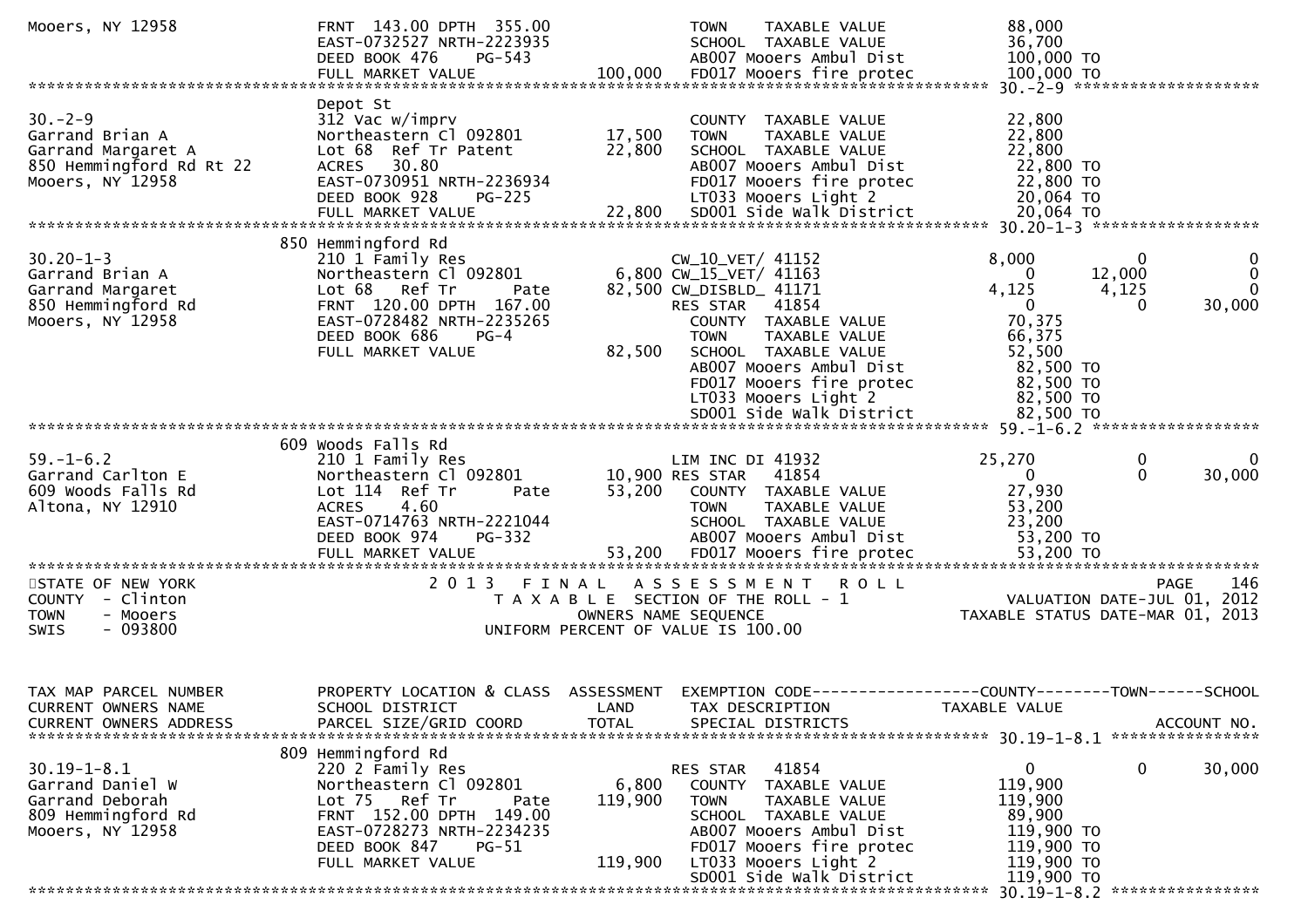| $30.19 - 1 - 8.2$<br>Garrand Daniel W<br>Garrand Deborah A<br>809 Hemmingford Rd<br>Mooers, NY 12958 | Hemmingford Rd<br>311 Res vac land<br>Northeastern Cl 092801<br>Lot 75 Ref Tr<br>Pate<br>FRNT 100.00 DPTH 149.00<br>EAST-0728272 NRTH-2234361<br>DEED BOOK 99001 PG-17891                        | 6,400<br>6,400          | COUNTY TAXABLE VALUE<br><b>TOWN</b><br>TAXABLE VALUE<br>SCHOOL TAXABLE VALUE<br>AB007 Mooers Ambul Dist<br>FD017 Mooers fire protec<br>LT033 Mooers Light 2                                                     | 6,400<br>6,400<br>6,400<br>6,400 TO<br>6,400 TO<br>6,400 TO                                                                       |
|------------------------------------------------------------------------------------------------------|--------------------------------------------------------------------------------------------------------------------------------------------------------------------------------------------------|-------------------------|-----------------------------------------------------------------------------------------------------------------------------------------------------------------------------------------------------------------|-----------------------------------------------------------------------------------------------------------------------------------|
|                                                                                                      |                                                                                                                                                                                                  |                         |                                                                                                                                                                                                                 |                                                                                                                                   |
| $30.20 - 2 - 2$<br>Garrand Dennis<br>Garrand Tammy M<br>2368 Champlain St<br>Mooers, NY 12958        | 2366 Rt 11<br>312 Vac w/imprv<br>Northeastern Cl 092801<br>Lot 68 Ref Tr<br>Pate<br>FRNT 153.00 DPTH<br>95.00<br>EAST-0730336 NRTH-2235228                                                       | 5,200<br>6,500          | COUNTY TAXABLE VALUE<br><b>TOWN</b><br>TAXABLE VALUE<br>SCHOOL TAXABLE VALUE<br>AB007 Mooers Ambul Dist<br>FD017 Mooers fire protec                                                                             | 6,500<br>6,500<br>6,500<br>6,500 TO<br>$6,500$ TO                                                                                 |
|                                                                                                      |                                                                                                                                                                                                  |                         |                                                                                                                                                                                                                 |                                                                                                                                   |
| $30.20 - 2 - 3$<br>Garrand Dennis James<br>Garrand Tammy M<br>2368 Champlain St<br>Mooers, NY 12958  | 2368 Rt 11<br>270 Mfg housing<br>Northeastern Cl 092801<br>Lot 68 Ref Tr<br>Pate<br><b>FRNT 90.00 DPTH</b><br>84.00<br>EAST-0730292 NRTH-2235121<br>DEED BOOK 888<br>PG-294<br>FULL MARKET VALUE | 43,900<br>43,900        | RES STAR 41854<br>4,700 COUNTY TAXABLE VALUE<br><b>TOWN</b><br>TAXABLE VALUE<br>SCHOOL TAXABLE VALUE<br>AB007 Mooers Ambul Dist<br>FD017 Mooers fire protec<br>LT033 Mooers Light 2<br>SD001 Side Walk District | $\mathbf{0}$<br>$\mathbf 0$<br>30,000<br>43,900<br>43,900<br>13,900<br>43,900 TO<br>43,900 TO<br>43,900 TO<br>43,900 TO           |
|                                                                                                      |                                                                                                                                                                                                  |                         |                                                                                                                                                                                                                 |                                                                                                                                   |
| $15. - 1 - 23.232$<br>Garrand Jenna<br>Garrand Kelly<br>637 Rt 22<br>Mooers, NY 12958                | North Star Rd<br>$314$ Rural vac<10<br>Northeastern Cl 092801<br>Lot 70 Ref Tr<br><b>ACRES</b><br>3.00<br>EAST-0730824 NRTH-2244951<br>DEED BOOK 20092 PG-27707<br>FULL MARKET VALUE             | 9,600<br>9,600<br>9,600 | COUNTY TAXABLE VALUE<br><b>TOWN</b><br>TAXABLE VALUE<br>SCHOOL TAXABLE VALUE<br>AB007 Mooers Ambul Dist<br>FD017 Mooers fire protec                                                                             | 9,600<br>9,600<br>9,600<br>9,600 TO<br>9,600 TO                                                                                   |
| STATE OF NEW YORK                                                                                    |                                                                                                                                                                                                  |                         | 2013 FINAL ASSESSMENT ROLL                                                                                                                                                                                      | 147<br>PAGE                                                                                                                       |
| COUNTY - Clinton<br>- Mooers<br><b>TOWN</b><br>$-093800$<br><b>SWIS</b>                              |                                                                                                                                                                                                  |                         | T A X A B L E SECTION OF THE ROLL - 1<br>OWNERS NAME SEQUENCE<br>UNIFORM PERCENT OF VALUE IS 100.00                                                                                                             | VALUATION DATE-JUL $01$ , 2012<br>TAXABLE STATUS DATE-MAR 01, 2013                                                                |
| TAX MAP PARCEL NUMBER<br>CURRENT OWNERS NAME<br><b>CURRENT OWNERS ADDRESS</b>                        | SCHOOL DISTRICT<br>PARCEL SIZE/GRID COORD                                                                                                                                                        | LAND<br><b>TOTAL</b>    | TAX DESCRIPTION<br>SPECIAL DISTRICTS                                                                                                                                                                            | PROPERTY LOCATION & CLASS ASSESSMENT EXEMPTION CODE----------------COUNTY--------TOWN------SCHOOL<br>TAXABLE VALUE<br>ACCOUNT NO. |
| $30.16 - 1 - 12$<br>Garrand Life Use Rita<br>Garrand Brian<br>12 Depot St<br>Mooers, NY 12958        | 12 Depot St<br>210 1 Family Res<br>Northeastern Cl 092801<br>Lot 68 Ref Tr<br>Pate<br>FRNT 112.00 DPTH 100.00<br>EAST-0730806 NRTH-2236282<br>DEED BOOK 20092 PG-26054<br>FULL MARKET VALUE      | 77,900                  | WARCOMALL 41131<br>5,100 AGED - ALL 41800<br>41834<br>77,900 SR STAR<br>COUNTY TAXABLE VALUE<br>TAXABLE VALUE<br><b>TOWN</b><br>SCHOOL TAXABLE VALUE<br>AB007 Mooers Ambul Dist                                 | 19,475<br>19,475<br>0<br>38,950<br>29,213<br>29,213<br>38,950<br>$\mathbf{0}$<br>0<br>29,212<br>29,212<br>$\bf{0}$<br>77,900 TO   |
|                                                                                                      |                                                                                                                                                                                                  |                         | FD017 Mooers fire protec                                                                                                                                                                                        | 77,900 TO                                                                                                                         |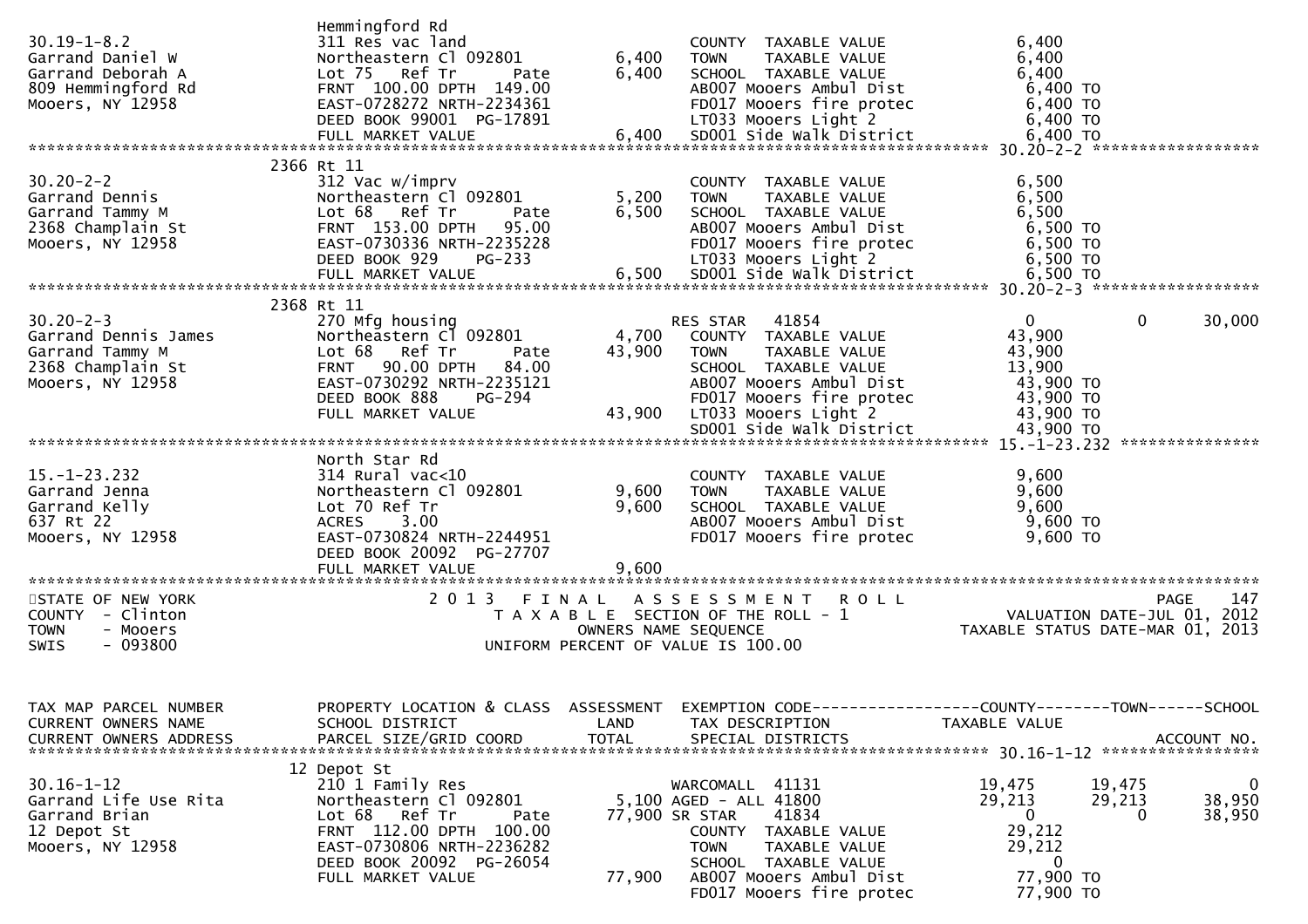|                                       |                                                        |                      | LT033 Mooers Light 2<br>SD001 Side Walk District               | 77,900 TO<br>77,900 TO           |             |
|---------------------------------------|--------------------------------------------------------|----------------------|----------------------------------------------------------------|----------------------------------|-------------|
|                                       |                                                        |                      |                                                                |                                  |             |
|                                       | 104 Duprey Rd                                          |                      |                                                                |                                  |             |
| $30 - 1 - 24$                         | 270 Mfg housing                                        |                      | 41834<br>SR STAR                                               | $\mathbf 0$<br>$\overline{0}$    | 41,900      |
| Garrand Malcolm                       | Northeastern Cl 092801                                 | 8,800                | COUNTY TAXABLE VALUE                                           | 41,900                           |             |
| Garrand Linda                         | Lot <sub>93</sub><br>Ref Tr<br>Pate                    | 41,900               | TAXABLE VALUE<br><b>TOWN</b>                                   | 41,900                           |             |
| 104 Duprey Rd                         | <b>ACRES</b><br>2.00                                   |                      | SCHOOL TAXABLE VALUE                                           | $\overline{\phantom{0}}$         |             |
| Mooers, NY 12958                      | EAST-0721011 NRTH-2238211                              |                      | AB007 Mooers Ambul Dist                                        | 41,900 TO                        |             |
|                                       | PG-856<br>DEED BOOK 623                                |                      | FD017 Mooers fire protec                                       | 41,900 TO                        |             |
|                                       |                                                        |                      |                                                                |                                  |             |
|                                       | 1538 Lavalley Rd                                       |                      |                                                                |                                  |             |
| $31. - 4 - 7$                         | 210 1 Family Res                                       |                      | COUNTY TAXABLE VALUE                                           | 55,000                           |             |
| Garrand Michael                       | Northeastern Cl 092801                                 | 10,500               | TAXABLE VALUE<br><b>TOWN</b>                                   | 55,000                           |             |
| Garrand Shirley                       | Lot 44 Ref Tr<br>Pate                                  | 55,000               | SCHOOL TAXABLE VALUE                                           | 55,000                           |             |
| PO Box 211                            | 4.50<br><b>ACRES</b>                                   |                      | AB007 Mooers Ambul Dist                                        | 55,000 TO                        |             |
| Newcomb, NY 12852                     | EAST-0733766 NRTH-2235120                              |                      | FD017 Mooers fire protec                                       | 55,000 TO                        |             |
|                                       | DEED BOOK 20051 PG-89825                               |                      |                                                                |                                  |             |
|                                       | FULL MARKET VALUE                                      | 55,000               |                                                                |                                  |             |
|                                       |                                                        |                      |                                                                |                                  |             |
| $45. - 1 - 8.2$                       | 7 Garrand Rd<br>270 Mfg housing                        |                      | RES STAR<br>41854                                              | $\overline{0}$<br>$\mathbf{0}$   | 30,000      |
| Garrand Michael B Sr                  | Northeastern Cl 092801                                 | 7,100                | COUNTY TAXABLE VALUE                                           | 55,200                           |             |
| PO Box 146                            | Lot 92 Ref Tract                                       | 55,200               | <b>TOWN</b><br>TAXABLE VALUE                                   | 55,200                           |             |
| Mooers, NY 12958                      | Title Deed Bk 734 Pg 346                               |                      | SCHOOL TAXABLE VALUE                                           | 25,200                           |             |
|                                       | FRNT 133.00 DPTH 186.56                                |                      | AB007 Mooers Ambul Dist                                        | 55,200 TO                        |             |
|                                       | EAST-0723902 NRTH-2233983                              |                      | FD017 Mooers fire protec                                       | 55,200 TO                        |             |
|                                       | DEED BOOK 20061 PG-96931                               |                      |                                                                |                                  |             |
|                                       |                                                        |                      |                                                                |                                  |             |
|                                       |                                                        |                      |                                                                |                                  |             |
| STATE OF NEW YORK<br>COUNTY - Clinton |                                                        |                      | 2013 FINAL ASSESSMENT<br><b>ROLL</b>                           |                                  |             |
|                                       |                                                        |                      |                                                                |                                  | 148<br>PAGE |
|                                       |                                                        |                      | T A X A B L E SECTION OF THE ROLL - 1                          | VALUATION DATE-JUL $01, 2012$    |             |
| <b>TOWN</b><br>- Mooers               |                                                        | OWNERS NAME SEQUENCE |                                                                | TAXABLE STATUS DATE-MAR 01, 2013 |             |
| $-093800$<br><b>SWIS</b>              |                                                        |                      | UNIFORM PERCENT OF VALUE IS 100.00                             |                                  |             |
|                                       |                                                        |                      |                                                                |                                  |             |
|                                       |                                                        |                      |                                                                |                                  |             |
| TAX MAP PARCEL NUMBER                 | PROPERTY LOCATION & CLASS ASSESSMENT                   |                      | EXEMPTION CODE------------------COUNTY--------TOWN------SCHOOL |                                  |             |
| CURRENT OWNERS NAME                   | SCHOOL DISTRICT                                        | LAND                 | TAX DESCRIPTION                                                | TAXABLE VALUE                    |             |
| <b>CURRENT OWNERS ADDRESS</b>         | PARCEL SIZE/GRID COORD                                 | <b>TOTAL</b>         | SPECIAL DISTRICTS                                              |                                  | ACCOUNT NO. |
|                                       |                                                        |                      |                                                                |                                  |             |
|                                       | 1232 North Star Rd                                     |                      |                                                                |                                  |             |
| $30. -1 - 1.4$                        | 210 1 Family Res                                       |                      | 41854<br>RES STAR                                              | $\mathbf{0}$<br>$\mathbf{0}$     | 30,000      |
| Garrand Robert                        | Northeastern Cl 092801                                 |                      | 9,300 COUNTY TAXABLE VALUE                                     | 116,000                          |             |
| Garrand Diane L Stratton              | Lot 93 Ref Tr                                          | 116,000              | <b>TOWN</b><br>TAXABLE VALUE                                   | 116,000                          |             |
| 1232 North Star Rd                    | <b>ACRES</b><br>2.60<br>EAST-0721088 NRTH-2239435      |                      | SCHOOL TAXABLE VALUE<br>AB007 Mooers Ambul Dist                | 86,000<br>116,000 TO             |             |
| Mooers, NY 12958                      | DEED BOOK 618<br>PG-579                                |                      | FD017 Mooers fire protec                                       | 116,000 TO                       |             |
|                                       | FULL MARKET VALUE                                      | 116,000              |                                                                |                                  |             |
|                                       |                                                        |                      |                                                                |                                  |             |
|                                       | 637 Rt 22                                              |                      |                                                                |                                  |             |
| $45. -2 - 12$                         | 210 1 Family Res                                       |                      | 41854<br>RES STAR                                              | $\mathbf{0}$<br>0                | 30,000      |
| Garrand Robert J                      | Northeastern Cl 092801                                 | 6,100                | TAXABLE VALUE<br>COUNTY                                        | 65,600                           |             |
| Garrand Joan T                        | Lot 67<br>Ref Tr<br>Pate                               | 65,600               | TAXABLE VALUE<br><b>TOWN</b>                                   | 65,600                           |             |
| 637 Rt 22<br>Mooers, NY 12958         | 74.00 DPTH 310.00<br><b>FRNT</b><br>080<br><b>BANK</b> |                      | SCHOOL TAXABLE VALUE<br>AB007 Mooers Ambul Dist                | 35,600<br>65,600 TO              |             |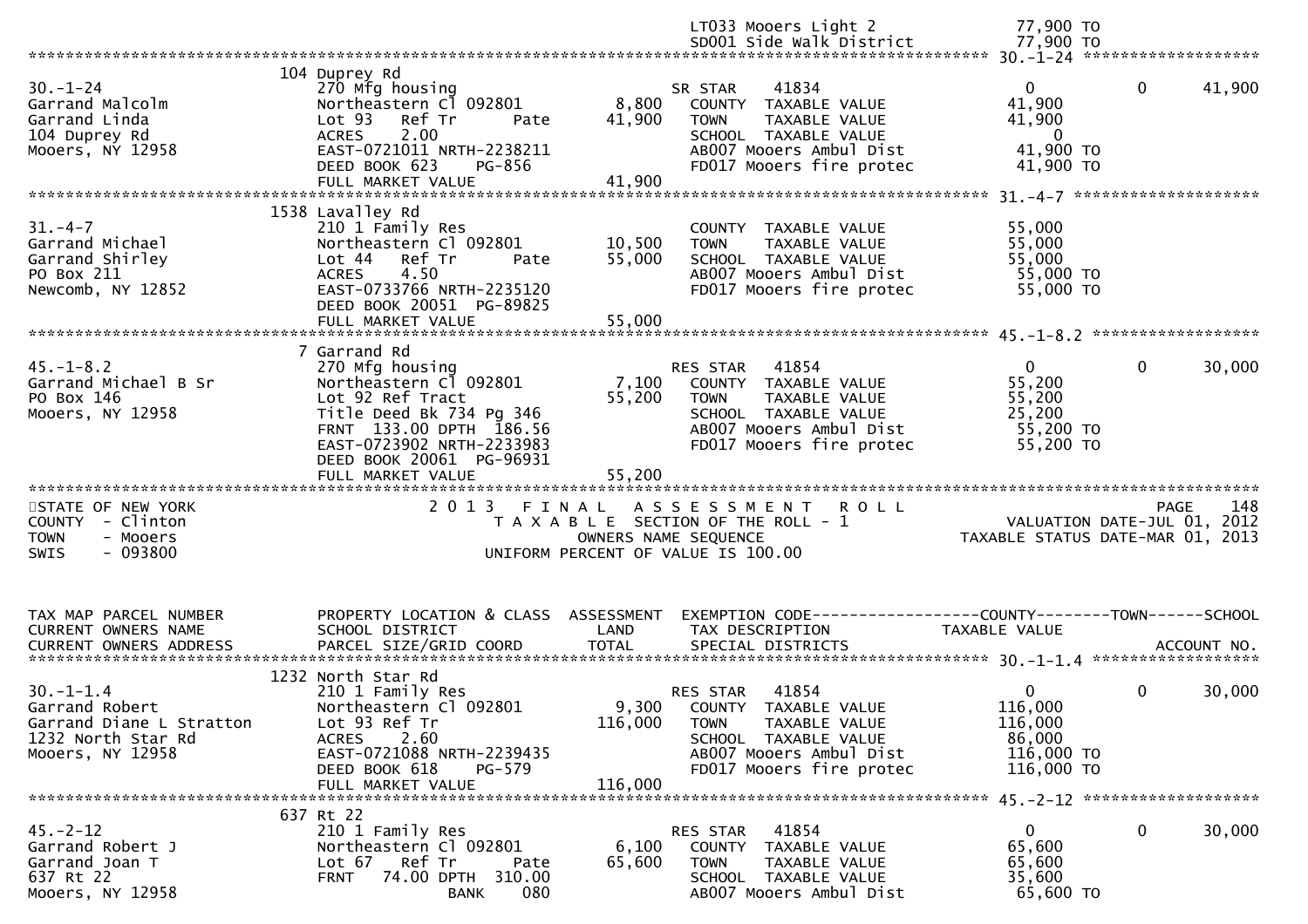|                                                                                              | EAST-0730326 NRTH-2230235<br>DEED BOOK 20051 PG-87295<br>FULL MARKET VALUE                                                                                                                    | 65,600                      | FD017 Mooers fire protec                                                                                                                                                                | 65,600 TO                                                                      |                                                                                            |
|----------------------------------------------------------------------------------------------|-----------------------------------------------------------------------------------------------------------------------------------------------------------------------------------------------|-----------------------------|-----------------------------------------------------------------------------------------------------------------------------------------------------------------------------------------|--------------------------------------------------------------------------------|--------------------------------------------------------------------------------------------|
|                                                                                              |                                                                                                                                                                                               |                             |                                                                                                                                                                                         |                                                                                |                                                                                            |
| $29. - 1 - 13.3$<br>Garrand Roger H<br>212 Davison Rd<br>Mooers Forks, NY 12959-9703         | 212 Davison Rd<br>210 1 Family Res<br>Northeastern Cl 092801<br>Lot 117 Ref Tr Patent<br>FRNT 158.00 DPTH 260.00<br>EAST-0711056 NRTH-2233816<br>DEED BOOK 868<br>PG-241<br>FULL MARKET VALUE | 7,700<br>110,600<br>110,600 | RES STAR<br>41854<br>COUNTY TAXABLE VALUE<br><b>TOWN</b><br>TAXABLE VALUE<br>SCHOOL TAXABLE VALUE<br>AB007 Mooers Ambul Dist<br>FD017 Mooers fire protec                                | $\mathbf{0}$<br>110,600<br>110,600<br>80,600<br>110,600 TO<br>110,600 TO       | $\mathbf{0}$<br>30,000                                                                     |
|                                                                                              |                                                                                                                                                                                               |                             |                                                                                                                                                                                         |                                                                                |                                                                                            |
| $29. - 1 - 20.1$<br>Garrand Roger Sr<br>Erin Garrand<br>2368 Rt 11<br>Mooers, NY 12958       | 76 Bush Rd<br>240 Rural res<br>Northeastern Cl 092801<br>Lot 123 Ref Tr<br>Pate<br>ACRES 17.80<br>EAST-0707446 NRTH-2239983<br>DEED BOOK 20072 PG-4180                                        | 20,400<br>144,400           | 41854<br>RES STAR<br>COUNTY TAXABLE VALUE<br><b>TOWN</b><br>TAXABLE VALUE<br>SCHOOL TAXABLE VALUE<br>AB007 Mooers Ambul Dist<br>FD017 Mooers fire protec                                | $\overline{0}$<br>144,400<br>144,400<br>114,400<br>144,400 TO<br>144,400 TO    | 30,000<br>0                                                                                |
|                                                                                              |                                                                                                                                                                                               |                             |                                                                                                                                                                                         |                                                                                |                                                                                            |
|                                                                                              | 86 Bush Rd                                                                                                                                                                                    |                             |                                                                                                                                                                                         |                                                                                |                                                                                            |
| $29. - 1 - 19$<br>Garrand Thomas J<br>86 Bush Rd<br>Mooers Forks, NY 12959-9725              | 210 1 Family Res<br>Northeastern Cl 092801<br>Lot 123 Ref Tr<br>Pate<br>ACRES 1.30<br>EAST-0707251 NRTH-2239198<br>DEED BOOK 20031 PG-52389<br>FULL MARKET VALUE                              | 8,500<br>105,900<br>105,900 | RES STAR<br>41854<br>COUNTY TAXABLE VALUE<br><b>TOWN</b><br>TAXABLE VALUE<br>SCHOOL TAXABLE VALUE<br>AB007 Mooers Ambul Dist<br>FD017 Mooers fire protec                                | $\mathbf{0}$<br>105,900<br>105,900<br>75,900<br>105,900 TO<br>105,900 TO       | $\mathbf{0}$<br>30,000                                                                     |
|                                                                                              |                                                                                                                                                                                               |                             |                                                                                                                                                                                         |                                                                                |                                                                                            |
| STATE OF NEW YORK<br>COUNTY - Clinton<br>- Mooers<br><b>TOWN</b><br>$-093800$<br><b>SWIS</b> |                                                                                                                                                                                               |                             | 2013 FINAL ASSESSMENT ROLL<br>T A X A B L E SECTION OF THE ROLL - 1<br>OWNERS NAME SEQUENCE<br>UNIFORM PERCENT OF VALUE IS 100.00                                                       |                                                                                | 149<br>PAGE<br>rage 149<br>VALUATION DATE-JUL 01, 2012<br>TAXABLE STATUS DATE-MAR 01, 2013 |
| TAX MAP PARCEL NUMBER<br>CURRENT OWNERS NAME<br><b>CURRENT OWNERS ADDRESS</b>                | PROPERTY LOCATION & CLASS ASSESSMENT<br>SCHOOL DISTRICT<br>PARCEL SIZE/GRID COORD                                                                                                             | LAND<br><b>TOTAL</b>        | EXEMPTION CODE-----------------COUNTY-------TOWN------SCHOOL<br>TAX DESCRIPTION<br>SPECIAL DISTRICTS                                                                                    | TAXABLE VALUE                                                                  | ACCOUNT NO.                                                                                |
| $30.16 - 3 - 17$<br>Garrand Warren<br>Garrand Anita<br>12 Depot St<br>Mooers, NY 12958       | Depot St<br>$322$ Rural vac $>10$<br>Northeastern Cl 092801<br>Lot 68<br>Ref Tr<br>Pate<br>19.50<br>ACRES<br>EAST-0729759 NRTH-2235834<br>DEED BOOK 260<br>$PG-5$<br>FULL MARKET VALUE        | 21,800<br>21,800            | COUNTY TAXABLE VALUE<br>21,800 TOWN<br>TAXABLE VALUE<br>SCHOOL TAXABLE VALUE<br>AB007 Mooers Ambul Dist<br>FD017 Mooers fire protec<br>LT033 Mooers Light 2<br>SD001 Side Walk District | 21,800<br>21,800<br>21,800<br>21,800 TO<br>21,800 TO<br>21,800 TO<br>21,800 TO |                                                                                            |
| $45. - 4 - 14.4$<br>Garrow Stephen D<br>236 Bashaw Rd<br>Mooers, NY 12958                    | 236 Bashaw Rd<br>270 Mfg housing<br>Northeastern Cl 092801<br>Lot 77 Ref Tr<br>3.70<br>ACRES<br>EAST-0725866 NRTH-2225285                                                                     | 10,200<br>59,000            | RES STAR 41854<br>COUNTY TAXABLE VALUE<br><b>TOWN</b><br>TAXABLE VALUE<br>SCHOOL TAXABLE VALUE<br>AB007 Mooers Ambul Dist                                                               | $\overline{0}$<br>59,000<br>59,000<br>29,000<br>59,000 TO                      | 0<br>30,000                                                                                |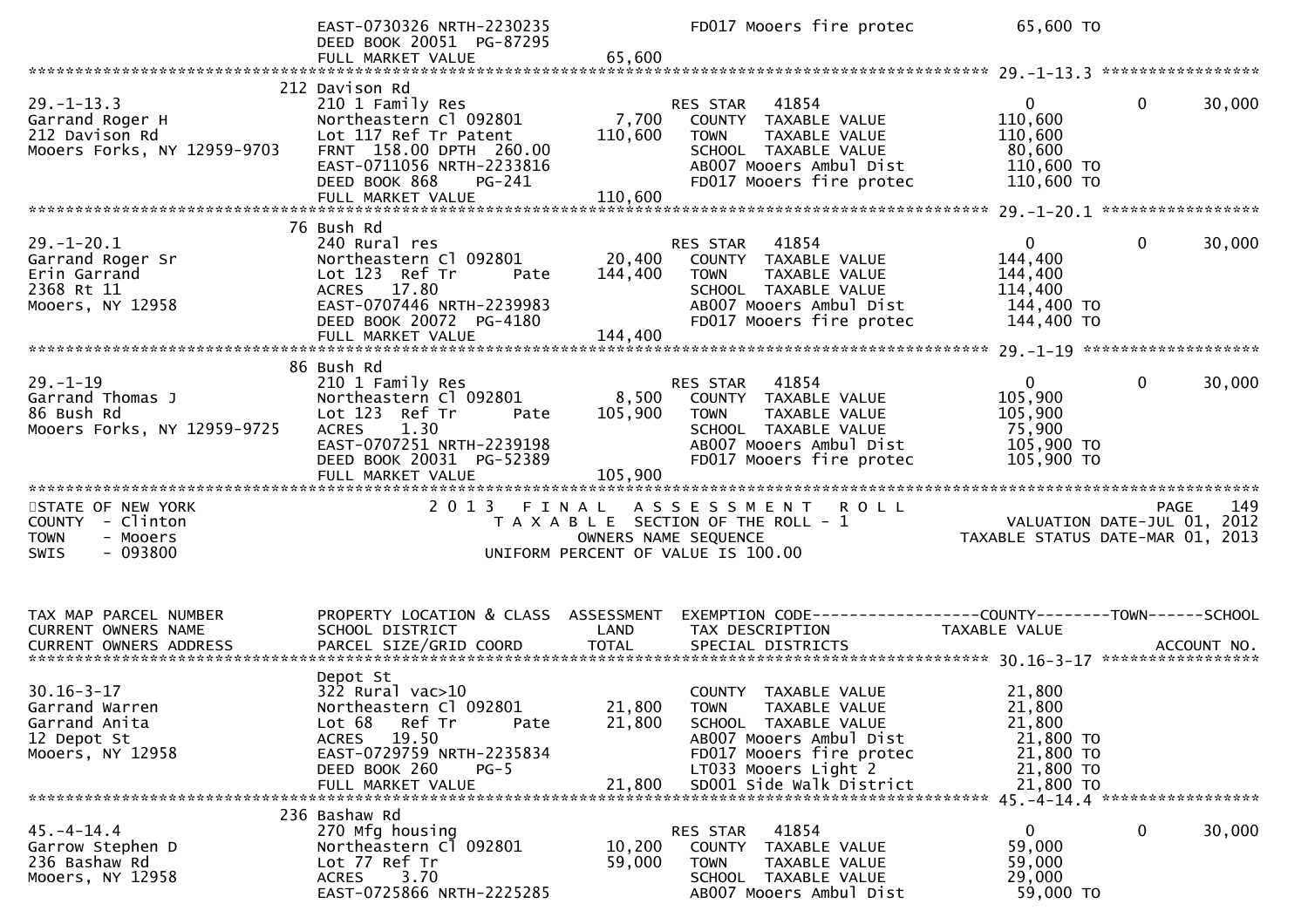|                                                                                                             | PG-873<br>DEED BOOK 649<br>FULL MARKET VALUE                                                                                                                                                    | 59,000                  | FD017 Mooers fire protec                                                                                                                              | 59,000 TO                                                                   |                                                                                       |
|-------------------------------------------------------------------------------------------------------------|-------------------------------------------------------------------------------------------------------------------------------------------------------------------------------------------------|-------------------------|-------------------------------------------------------------------------------------------------------------------------------------------------------|-----------------------------------------------------------------------------|---------------------------------------------------------------------------------------|
| $29. - 2 - 18.2$<br>Gary A Russin Revocable Trust Northeastern Cl 092801<br>PO Box 682<br>Coleman, FL 33521 | Miller Rd<br>321 Abandoned ag<br>Lot 99 Ref Tract<br>Survey Map 20122/53164<br>ACRES 15.02<br>EAST-0717575 NRTH-2236666<br>DEED BOOK 20112 PG-42926                                             | 10,600<br>10,600        | COUNTY TAXABLE VALUE<br>TAXABLE VALUE<br><b>TOWN</b><br>SCHOOL TAXABLE VALUE<br>AB007 Mooers Ambul Dist<br>FD017 Mooers fire protec                   | 10,600<br>10,600<br>10,600<br>10,600 TO<br>10,600 TO                        |                                                                                       |
|                                                                                                             |                                                                                                                                                                                                 |                         |                                                                                                                                                       |                                                                             |                                                                                       |
| $46. - 2 - 14$<br>Gaudreau Patricia L<br>1330 LaValley Rd<br>Mooers, NY 12958                               | 1330 Lavalley Rd<br>210 1 Family Res<br>Northeastern Cl 092801<br>Lot 36 Ref Tr<br>2.10<br><b>ACRES</b><br>EAST-0737114 NRTH-2231408<br>DEED BOOK 20082 PG-14404                                | 8,900<br>142,000        | RES STAR 41854<br>COUNTY TAXABLE VALUE<br><b>TOWN</b><br>TAXABLE VALUE<br>SCHOOL TAXABLE VALUE<br>AB007 Mooers Ambul Dist<br>FD017 Mooers fire protec | $\overline{0}$<br>142,000<br>142,000<br>112,000<br>142,000 TO<br>142,000 TO | $\mathbf 0$<br>30,000                                                                 |
|                                                                                                             |                                                                                                                                                                                                 |                         |                                                                                                                                                       |                                                                             |                                                                                       |
| $16. - 1 - 27.13$<br>Gauthier Henry<br>614 North Star Rd<br>Mooers, NY 12958                                | North Star Rd<br>311 Res vac land<br>Northeastern Cl 092801<br>Lot 42 Ref Tr<br>FRNT 50.00 DPTH 200.00<br>EAST-0734812 NRTH-2244480<br>DEED BOOK 20011 PG-30608<br>FULL MARKET VALUE            | 4,700<br>4,700<br>4,700 | COUNTY TAXABLE VALUE<br>TAXABLE VALUE<br><b>TOWN</b><br>SCHOOL TAXABLE VALUE<br>AB007 Mooers Ambul Dist<br>FD017 Mooers fire protec                   | 4,700<br>4,700<br>4,700<br>$4,700$ TO<br>4,700 TO                           |                                                                                       |
| STATE OF NEW YORK<br>COUNTY - Clinton<br><b>TOWN</b><br>- Mooers<br>$-093800$<br><b>SWIS</b>                | 2013 FINAL                                                                                                                                                                                      | OWNERS NAME SEQUENCE    | <b>ROLL</b><br>A S S E S S M E N T<br>T A X A B L E SECTION OF THE ROLL - 1<br>UNIFORM PERCENT OF VALUE IS 100.00                                     |                                                                             | 150<br><b>PAGE</b><br>VALUATION DATE-JUL 01, 2012<br>TAXABLE STATUS DATE-MAR 01, 2013 |
| TAX MAP PARCEL NUMBER<br>CURRENT OWNERS NAME                                                                | PROPERTY LOCATION & CLASS ASSESSMENT<br>SCHOOL DISTRICT                                                                                                                                         | LAND                    | EXEMPTION CODE-----------------COUNTY-------TOWN------SCHOOL<br>TAX DESCRIPTION                                                                       | TAXABLE VALUE                                                               |                                                                                       |
| $16. - 1 - 27.1$<br>Gauthier Henry F<br>614 North Star Rd<br>Mooers, NY 12958                               | 661 North Star Rd<br>112 Dairy farm<br>Northeastern Cl 092801<br>Ref Tr<br>Lot 42<br>Pate<br>88.00<br><b>ACRES</b><br>EAST-0733490 NRTH-2243693<br>DEED BOOK 852<br>PG-138<br>FULL MARKET VALUE | 70,000<br>70,000        | COUNTY TAXABLE VALUE<br>61,100 TOWN TAXABLE VALUE<br>SCHOOL TAXABLE VALUE<br>AB007 Mooers Ambul Dist<br>FD017 Mooers fire protec                      | 70,000<br>70,000<br>70,000<br>70,000 TO<br>70,000 TO                        |                                                                                       |
|                                                                                                             |                                                                                                                                                                                                 |                         |                                                                                                                                                       |                                                                             |                                                                                       |
| $16. - 1 - 27.11$<br>Gauthier Henry F<br>614 North Star Rd<br>Mooers, NY 12958                              | 54 Gokey Rd<br>240 Rural res<br>Northeastern Cl 092801<br>Lot 42 Reftr<br>ACRES 117.60<br>EAST-0734903 NRTH-2243431                                                                             | 56,200<br>136,700       | RES STAR<br>41854<br>COUNTY TAXABLE VALUE<br><b>TOWN</b><br>TAXABLE VALUE<br>SCHOOL TAXABLE VALUE<br>AB007 Mooers Ambul Dist                          | $\overline{0}$<br>136,700<br>136,700<br>106,700<br>136,700 TO               | $\mathbf 0$<br>30,000                                                                 |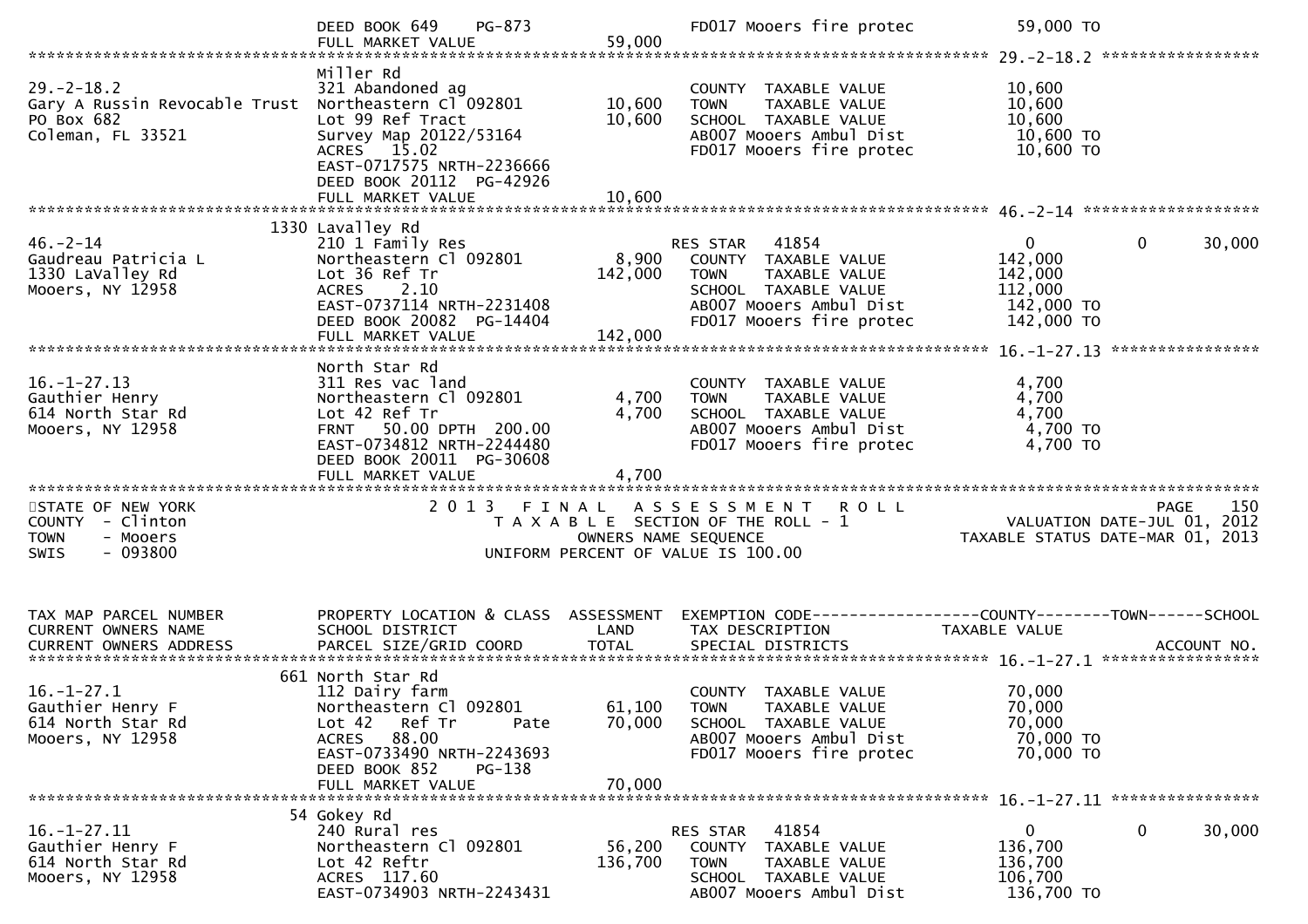|                                                                                                            | PG-138<br>DEED BOOK 852                                                                                                                                                                |                            | FD017 Mooers fire protec                                                                                                                                     | 136,700 TO                                                           |                                                                                                  |
|------------------------------------------------------------------------------------------------------------|----------------------------------------------------------------------------------------------------------------------------------------------------------------------------------------|----------------------------|--------------------------------------------------------------------------------------------------------------------------------------------------------------|----------------------------------------------------------------------|--------------------------------------------------------------------------------------------------|
| $31. - 1 - 15$<br>Gauthier Henry F<br>614 North Star Rd<br>Mooers, NY 12958                                | Barcomb Rd<br>321 Abandoned ag<br>Northeastern Cl <sup>-</sup> 092801<br>Lot 43 Ref Tract<br>ACRES 97.50<br>EAST-0734840 NRTH-2241812<br>DEED BOOK 99001 PG-08418<br>FULL MARKET VALUE | 34,500<br>34,500<br>34,500 | COUNTY TAXABLE VALUE<br>TAXABLE VALUE<br><b>TOWN</b><br>SCHOOL TAXABLE VALUE<br>AB007 Mooers Ambul Dist<br>FD017 Mooers fire protec                          | 34,500<br>34,500<br>34,500<br>34,500 TO<br>34,500 TO                 |                                                                                                  |
|                                                                                                            |                                                                                                                                                                                        |                            |                                                                                                                                                              |                                                                      |                                                                                                  |
| $16. - 1 - 27.4$<br>Gauthier Jonathan G<br>663 North Star Rd<br>Mooers, NY 12958                           | 663 North Star Rd<br>210 1 Family Res<br>Northeastern Cl 092801<br>Lot 42 Ref Tract Patent<br>ACRES 1.00<br>EAST-0733423 NRTH-2244742<br>DEED BOOK 20122 PG-51454                      | 8,000<br>70,000            | COUNTY TAXABLE VALUE<br>TAXABLE VALUE<br><b>TOWN</b><br>SCHOOL TAXABLE VALUE<br>AB007 Mooers Ambul Dist<br>FD017 Mooers fire protec                          | 70,000<br>70,000<br>70,000<br>70,000 TO<br>70,000 TO                 |                                                                                                  |
|                                                                                                            |                                                                                                                                                                                        |                            |                                                                                                                                                              |                                                                      |                                                                                                  |
|                                                                                                            | 614 North Star Rd                                                                                                                                                                      |                            |                                                                                                                                                              |                                                                      |                                                                                                  |
| $16. - 1 - 27.12$<br>Gauthier Life Estate Flora<br>Smith Suzanne<br>861 Hemmingford Rd<br>Mooers, NY 12958 | 210 1 Family Res<br>Northeastern Cl 092801<br>Lot 42 Ref Tr<br>FRNT 210.00 DPTH 134.00<br>EAST-0734680 NRTH-2244687<br>DEED BOOK 1004 PG-96                                            | 6,700<br>79,000            | <b>RES STAR 41854</b><br>COUNTY TAXABLE VALUE<br><b>TOWN</b><br>TAXABLE VALUE<br>SCHOOL TAXABLE VALUE<br>AB007 Mooers Ambul Dist<br>FD017 Mooers fire protec | $\mathbf{0}$<br>79,000<br>79,000<br>49,000<br>79,000 TO<br>79,000 TO | $\mathbf 0$<br>30,000                                                                            |
|                                                                                                            | FULL MARKET VALUE                                                                                                                                                                      | 79,000                     |                                                                                                                                                              |                                                                      |                                                                                                  |
| STATE OF NEW YORK<br>COUNTY - Clinton<br><b>TOWN</b><br>- Mooers<br>$-093800$<br><b>SWIS</b>               | 2 0 1 3<br>FINAL                                                                                                                                                                       | OWNERS NAME SEQUENCE       | ASSESSMENT ROLL<br>T A X A B L E SECTION OF THE ROLL - 1<br>UNIFORM PERCENT OF VALUE IS 100.00                                                               |                                                                      | 151<br><b>PAGE</b><br>ـد.<br>101, VALUATION DATE-JUL 01, 2012<br>103 ,TAXABLE STATUS DATE-MAR 01 |
|                                                                                                            |                                                                                                                                                                                        |                            |                                                                                                                                                              |                                                                      |                                                                                                  |
| TAX MAP PARCEL NUMBER<br>CURRENT OWNERS NAME                                                               | PROPERTY LOCATION & CLASS ASSESSMENT<br>SCHOOL DISTRICT                                                                                                                                | LAND                       | EXEMPTION CODE------------------COUNTY--------TOWN------SCHOOL<br>TAX DESCRIPTION                                                                            | TAXABLE VALUE                                                        |                                                                                                  |
|                                                                                                            |                                                                                                                                                                                        |                            |                                                                                                                                                              |                                                                      |                                                                                                  |
| $44.2 - 3 - 12$<br>Georgescu Florin<br>Georgescu Ana<br>PO Box 516<br>Mooers, NY 12958                     | 3077 Rt 11<br>210 1 Family Res<br>Northeastern Cl 092801<br>Lot 116 Ref Tr<br>Pate<br>FRNT 122.00 DPTH 181.50<br>BANK<br>080                                                           |                            | 41854<br>RES STAR<br>6,900 COUNTY TAXABLE VALUE<br>99,900 TOWN TAXABLE VALUE<br>SCHOOL TAXABLE VALUE<br>AB007 Mooers Ambul Dist                              | $\overline{0}$<br>99,900<br>99,900<br>69,900<br>99,900 TO            | $\mathbf{0}$<br>30,000                                                                           |
|                                                                                                            | EAST-0715098 NRTH-2232654<br>DEED BOOK 20041 PG-77090<br>FULL MARKET VALUE                                                                                                             | 99,900                     | FD017 Mooers fire protec<br>LT013 Mooers Forks Light                                                                                                         | 99,900 TO<br>99,900 TO                                               |                                                                                                  |
|                                                                                                            | 29 Pepper Hill Rd                                                                                                                                                                      |                            |                                                                                                                                                              |                                                                      |                                                                                                  |
| $44.2 - 1 - 21$<br>Gero Betty<br>29 Pepper Hill Rd<br>Mooers Forks, NY 12959-9720                          | 210 1 Family Res<br>Northeastern Cl 092801<br>Lot 116 Ref Tr<br>Pate<br>FRNT 120.00 DPTH 280.00<br>EAST-0714571 NRTH-2231319                                                           | 78,400                     | RES STAR 41854<br>7,400 LIM INC DI 41932<br>COUNTY TAXABLE VALUE<br>TOWN<br>TAXABLE VALUE<br>SCHOOL TAXABLE VALUE                                            | $\Omega$<br>39,200<br>39,200<br>78,400<br>48,400                     | 30,000<br>0<br>$\mathbf{0}$<br>$\overline{0}$                                                    |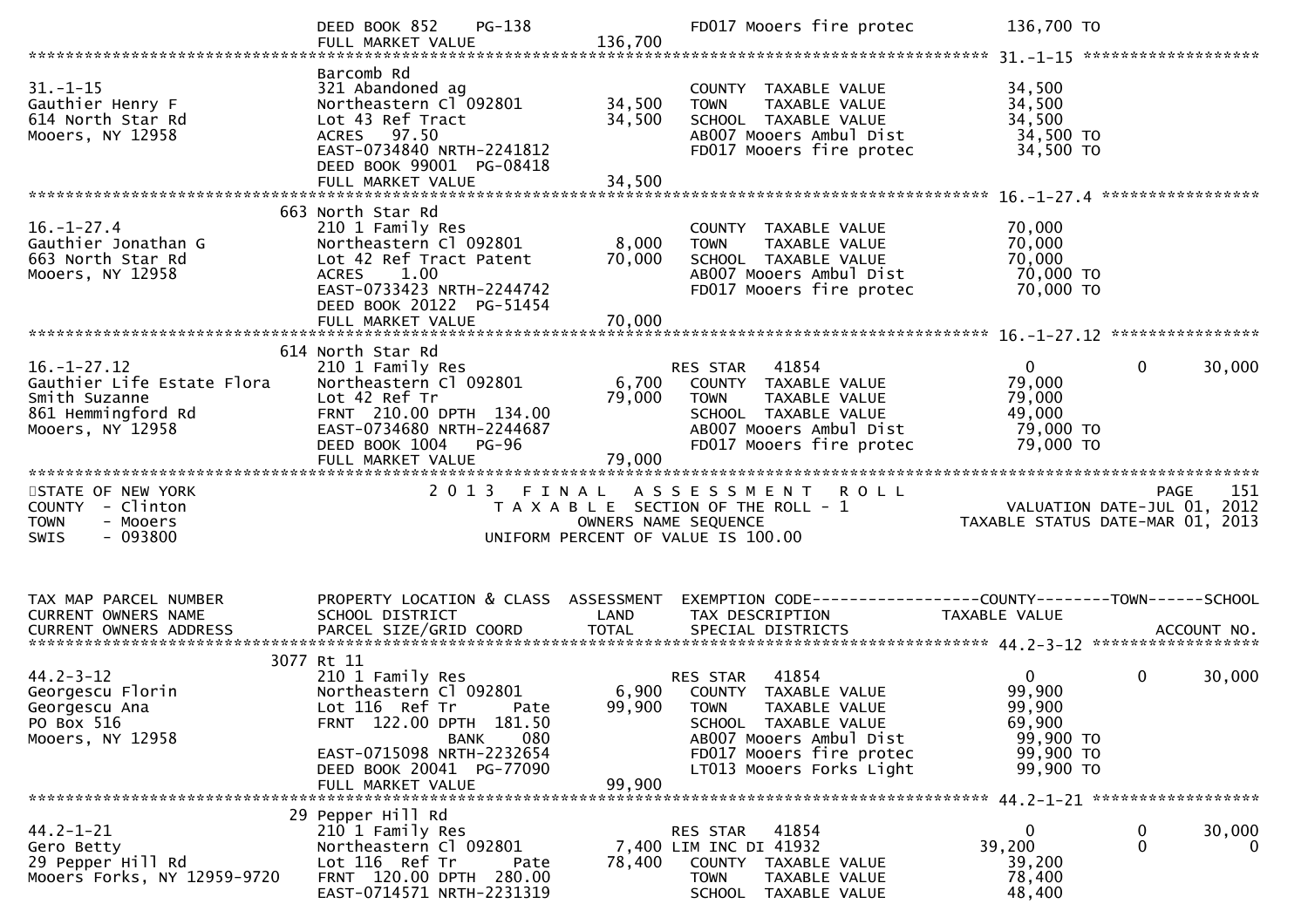|                                                                                                               | <b>PG-88</b><br>DEED BOOK 957<br>FULL MARKET VALUE                                                                                                                                       | 78,400                       | AB007 Mooers Ambul Dist<br>FD017 Mooers fire protec                                                                                                      | 78,400 TO<br>78,400 TO                                                                             |
|---------------------------------------------------------------------------------------------------------------|------------------------------------------------------------------------------------------------------------------------------------------------------------------------------------------|------------------------------|----------------------------------------------------------------------------------------------------------------------------------------------------------|----------------------------------------------------------------------------------------------------|
|                                                                                                               |                                                                                                                                                                                          |                              |                                                                                                                                                          |                                                                                                    |
| $44. -2 - 7.4$<br>Gero Larry<br>Gero Carla<br>385 Emery Rd<br>Mooers Forks, NY 12959                          | 385 Emery Rd<br>210 1 Family Res<br>Northeastern Cl 092801<br>Lot 100 Reftr<br>ACRES 4.10<br>EAST-0717204 NRTH-2231398<br>DEED BOOK 782<br><b>PG-56</b><br>FULL MARKET VALUE             | 10,500<br>105,900<br>105,900 | 41854<br>RES STAR<br>COUNTY TAXABLE VALUE<br><b>TOWN</b><br>TAXABLE VALUE<br>SCHOOL TAXABLE VALUE<br>AB007 Mooers Ambul Dist<br>FD017 Mooers fire protec | $\mathbf{0}$<br>$\mathbf{0}$<br>30,000<br>105,900<br>105,900<br>75,900<br>105,900 TO<br>105,900 TO |
| $26. - 1 - 5.11$<br>Gervald Matthew<br>81 Magnolia Ave<br>Hillsdale, NJ 07642                                 | Stone Rd<br>323 Vacant rural<br>N Adirondack<br>093601<br>Lot 9<br>St Gore<br>Pate<br>48.00<br><b>ACRES</b><br>EAST-0673294 NRTH-2237412<br>DEED BOOK 611<br>PG-276<br>FULL MARKET VALUE | 22,200<br>22,200<br>22,200   | COUNTY TAXABLE VALUE<br>TAXABLE VALUE<br><b>TOWN</b><br>SCHOOL TAXABLE VALUE<br>AB007 Mooers Ambul Dist<br>FD017 Mooers fire protec                      | 22,200<br>22,200<br>22,200<br>22,200 TO<br>22,200 TO                                               |
| $26. - 1 - 4.3$<br>Gessner Robert C<br>27 Village Dr<br>Saugerties, NY 12477-2318                             | Stone Rd<br>321 Abandoned ag<br>093601<br>N Adirondack<br>St Gore<br>Lot 9<br>Pate<br>6.50<br><b>ACRES</b><br>EAST-0672192 NRTH-2235551<br>DEED BOOK 575<br>PG-970<br>FULL MARKET VALUE  | 8,900<br>8,900<br>8,900      | COUNTY TAXABLE VALUE<br>TAXABLE VALUE<br><b>TOWN</b><br>SCHOOL TAXABLE VALUE<br>AB007 Mooers Ambul Dist<br>FD017 Mooers fire protec                      | 8,900<br>8,900<br>8,900<br>$8,900$ TO<br>8,900 TO                                                  |
| STATE OF NEW YORK<br>COUNTY - Clinton<br><b>TOWN</b><br>- Mooers<br>$-093800$<br>SWIS                         |                                                                                                                                                                                          |                              | 2013 FINAL ASSESSMENT<br><b>ROLL</b><br>T A X A B L E SECTION OF THE ROLL - 1<br>OWNERS NAME SEQUENCE<br>UNIFORM PERCENT OF VALUE IS 100.00              | 152<br>PAGE<br>VALUATION DATE-JUL 01, 2012<br>TAXABLE STATUS DATE-MAR 01, 2013                     |
| TAX MAP PARCEL NUMBER<br>CURRENT OWNERS NAME                                                                  | PROPERTY LOCATION & CLASS ASSESSMENT<br>SCHOOL DISTRICT                                                                                                                                  | LAND                         | TAX DESCRIPTION                                                                                                                                          | EXEMPTION CODE-----------------COUNTY-------TOWN------SCHOOL<br>TAXABLE VALUE                      |
| $58. - 1 - 10.2$<br>Giles Peter H<br>Giles Verona<br>114-16 198th St<br>St Albans, NY 11412                   | Rt 11<br>321 Abandoned ag<br>093601<br>N Adirondack<br>Lot 140 Ref Tr<br>Pate<br>ACRES 19.10<br>EAST-0705259 NRTH-2222674<br>DEED BOOK 569<br>PG-1085<br>FULL MARKET VALUE               | 13,600<br>13,600             | COUNTY TAXABLE VALUE<br>13,600 TOWN TAXABLE VALUE<br>SCHOOL TAXABLE VALUE<br>AB007 Mooers Ambul Dist<br>FD017 Mooers fire protec                         | 13,600<br>13,600<br>13,600<br>13,600 TO<br>13,600 TO                                               |
| $56. - 1 - 16.2$<br>Gilman Arthur J<br>Gilman Sharon<br>173 Green Valley Rd<br>Ellenburg Depot, NY 12935-1199 | 173 Green Valley Rd<br>210 1 Family Res<br>093601<br>N Adirondack<br>Lot 211 Ref Tr<br>80.00 DPTH 200.00<br><b>FRNT</b><br>890<br>BANK                                                   | 3,900<br>68,000              | COUNTY TAXABLE VALUE<br>TAXABLE VALUE<br><b>TOWN</b><br>SCHOOL TAXABLE VALUE<br>AB007 Mooers Ambul Dist<br>FD017 Mooers fire protec                      | 68,000<br>68,000<br>68,000<br>68,000 TO<br>68,000 TO                                               |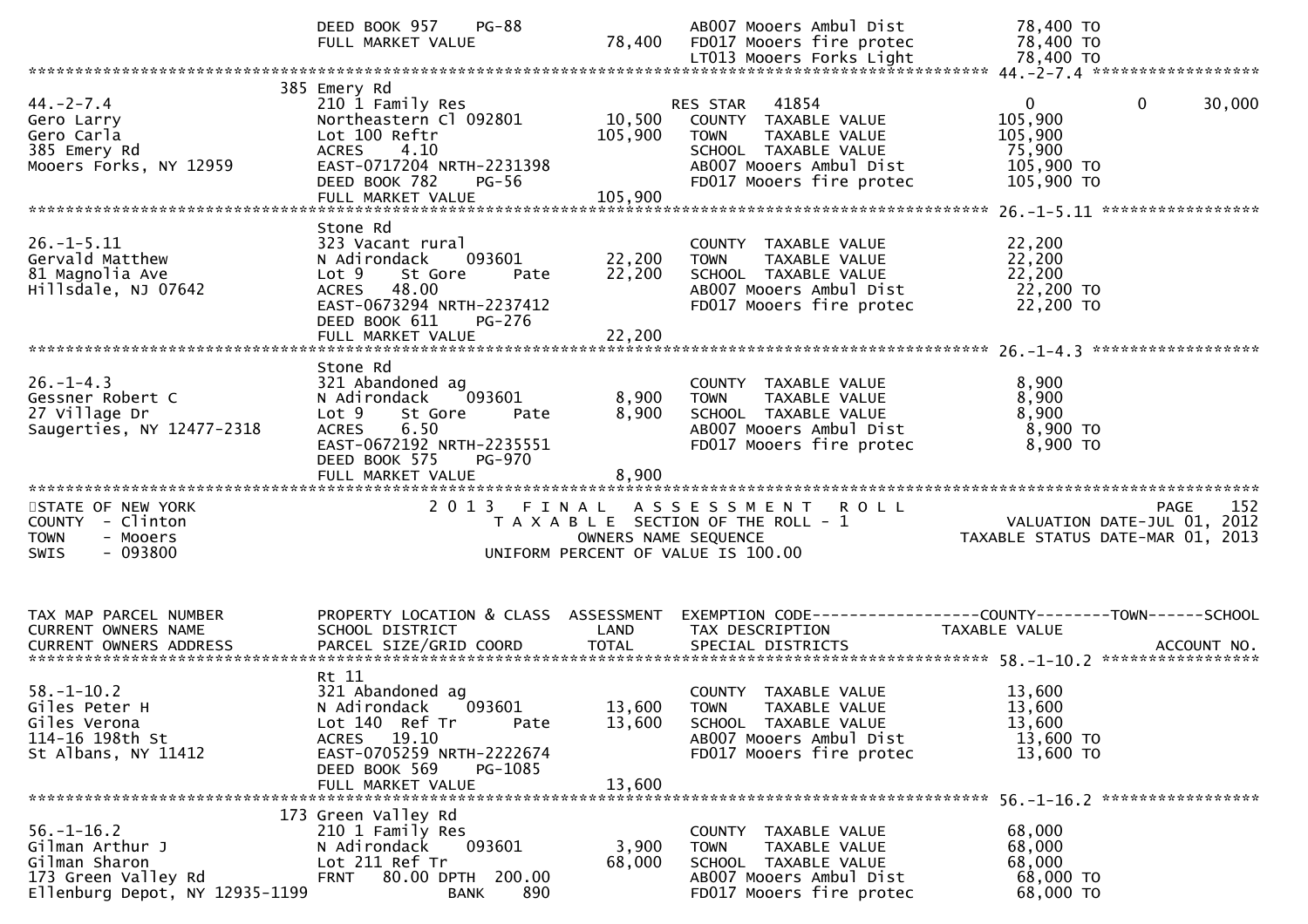|                                                                                                            | EAST-0682815 NRTH-2219682<br>DEED BOOK 918<br><b>PG-56</b><br>FULL MARKET VALUE                                                                                                                         | 68,000                      |                                                                                                                                                                                                              |                                                                                                                               |
|------------------------------------------------------------------------------------------------------------|---------------------------------------------------------------------------------------------------------------------------------------------------------------------------------------------------------|-----------------------------|--------------------------------------------------------------------------------------------------------------------------------------------------------------------------------------------------------------|-------------------------------------------------------------------------------------------------------------------------------|
| $56. - 1 - 16.4$<br>Gilman Arthur J<br>Gilman Sharon J<br>149 Green Valley Rd<br>Ellenburg Depot, NY 12935 | 149 Green Valley Rd<br>210 1 Family Res<br>093601<br>N Adirondack<br>Lot 211 Ref Tr<br>4.50 BANK<br><b>ACRES</b><br>320<br>EAST-0682748 NRTH-2218961<br>DEED BOOK 20072 PG-4125<br>FULL MARKET VALUE    | 88,800                      | CW_10_VET/ 41152<br>7,500 CW_15_VET/ 41163<br>88,800 SR STAR<br>41834<br>COUNTY TAXABLE VALUE<br><b>TOWN</b><br>TAXABLE VALUE<br>SCHOOL TAXABLE VALUE<br>AB007 Mooers Ambul Dist<br>FD017 Mooers fire protec | 8,000<br>0<br>0<br>12,000<br>$\Omega$<br>$\Omega$<br>0<br>63,300<br>0<br>80,800<br>76,800<br>25,500<br>88,800 TO<br>88,800 TO |
| $42. - 1 - 1.2$<br>Gilmore Jamie L<br>Gilmore Nicole D<br>541 Cannon Corners Rd<br>Mooers Forks, NY 12959  | 541 Cannon Corners Rd<br>210 1 Family Res<br>Northeastern Cl 092801<br>Lot 196 Ref Tr<br>850<br><b>ACRES</b><br>5.50 BANK<br>EAST-0688890 NRTH-2231417<br>DEED BOOK 20031 PG-62527<br>FULL MARKET VALUE | 8,200<br>100,000<br>100,000 | RES STAR<br>41854<br>COUNTY TAXABLE VALUE<br><b>TAXABLE VALUE</b><br><b>TOWN</b><br>SCHOOL TAXABLE VALUE<br>AB007 Mooers Ambul Dist<br>FD017 Mooers fire protec                                              | $\mathbf{0}$<br>$\mathbf 0$<br>30,000<br>100,000<br>100,000<br>70,000<br>100,000 TO<br>100,000 TO                             |
| $58. - 1 - 2.21$<br>Gilmore Joey<br>Gilmore Jennifer<br>35 Gero Rd<br>Mooers Forks, NY 12959               | Gero Rd<br>311 Res vac land<br>N Adirondack<br>093601<br>Lot 168 Ref Tr<br>93.20 DPTH 444.00<br><b>FRNT</b><br>EAST-0697700 NRTH-2220730<br>DEED BOOK 20041 PG-75907<br>FULL MARKET VALUE               | 4,400<br>4,400<br>4,400     | COUNTY<br><b>TAXABLE VALUE</b><br>TAXABLE VALUE<br><b>TOWN</b><br>SCHOOL TAXABLE VALUE<br>AB007 Mooers Ambul Dist<br>FD017 Mooers fire protec                                                                | 4,400<br>4,400<br>4,400<br>4,400 TO<br>4,400 TO                                                                               |
| STATE OF NEW YORK<br>- Clinton<br><b>COUNTY</b><br>- Mooers<br>TOWN<br>SWIS<br>- 093800                    | 2 0 1 3                                                                                                                                                                                                 | FINAL                       | A S S E S S M E N T<br><b>ROLL</b><br>T A X A B L E SECTION OF THE ROLL - 1<br>OWNERS NAME SEQUENCE<br>UNIFORM PERCENT OF VALUE IS 100.00                                                                    | 153<br><b>PAGE</b><br>VALUATION DATE-JUL 01, 2012<br>TAXABLE STATUS DATE-MAR 01, 2013                                         |
| TAX MAP PARCEL NUMBER<br>CURRENT OWNERS NAME                                                               | PROPERTY LOCATION & CLASS ASSESSMENT<br>SCHOOL DISTRICT                                                                                                                                                 | LAND                        | TAX DESCRIPTION                                                                                                                                                                                              | EXEMPTION CODE------------------COUNTY--------TOWN------SCHOOL<br><b>TAXABLE VALUE</b>                                        |
| $58. - 1 - 2.22$<br>Gilmore Joey<br>Gilmore Jennifer<br>35 Gero Rd<br>Mooers Forks, NY 12959               | 35 Gero Rd<br>270 Mfg housing<br>N Adirondack 093601<br>Lot 168 Ref Tr<br>FRNT 93.20 DPTH 446.00<br>EAST-0697700 NRTH-2220637<br>DEED BOOK 20041 PG-75907<br>FULL MARKET VALUE                          | 4,400<br>54,900<br>54,900   | 41854<br>RES STAR<br>COUNTY TAXABLE VALUE<br><b>TOWN</b><br>TAXABLE VALUE<br>SCHOOL TAXABLE VALUE<br>AB007 Mooers Ambul Dist<br>FD017 Mooers fire protec                                                     | $\mathbf{0}$<br>0<br>30,000<br>54,900<br>54,900<br>24,900<br>54,900 TO<br>54,900 TO                                           |
| $27. - 1 - 39.1$<br>Gilmore Kelley P<br>Gilmore Jessica L<br>407 Davison Rd                                | white Rd<br>312 Vac w/imprv<br>Northeastern Cl 092801<br>2.70<br><b>ACRES</b><br>EAST-0686952 NRTH-2234512                                                                                              | 8,700<br>8,700              | COUNTY TAXABLE VALUE<br>TAXABLE VALUE<br><b>TOWN</b><br>SCHOOL TAXABLE VALUE<br>AB007 Mooers Ambul Dist                                                                                                      | 8,700<br>8,700<br>8,700<br>8,700 TO                                                                                           |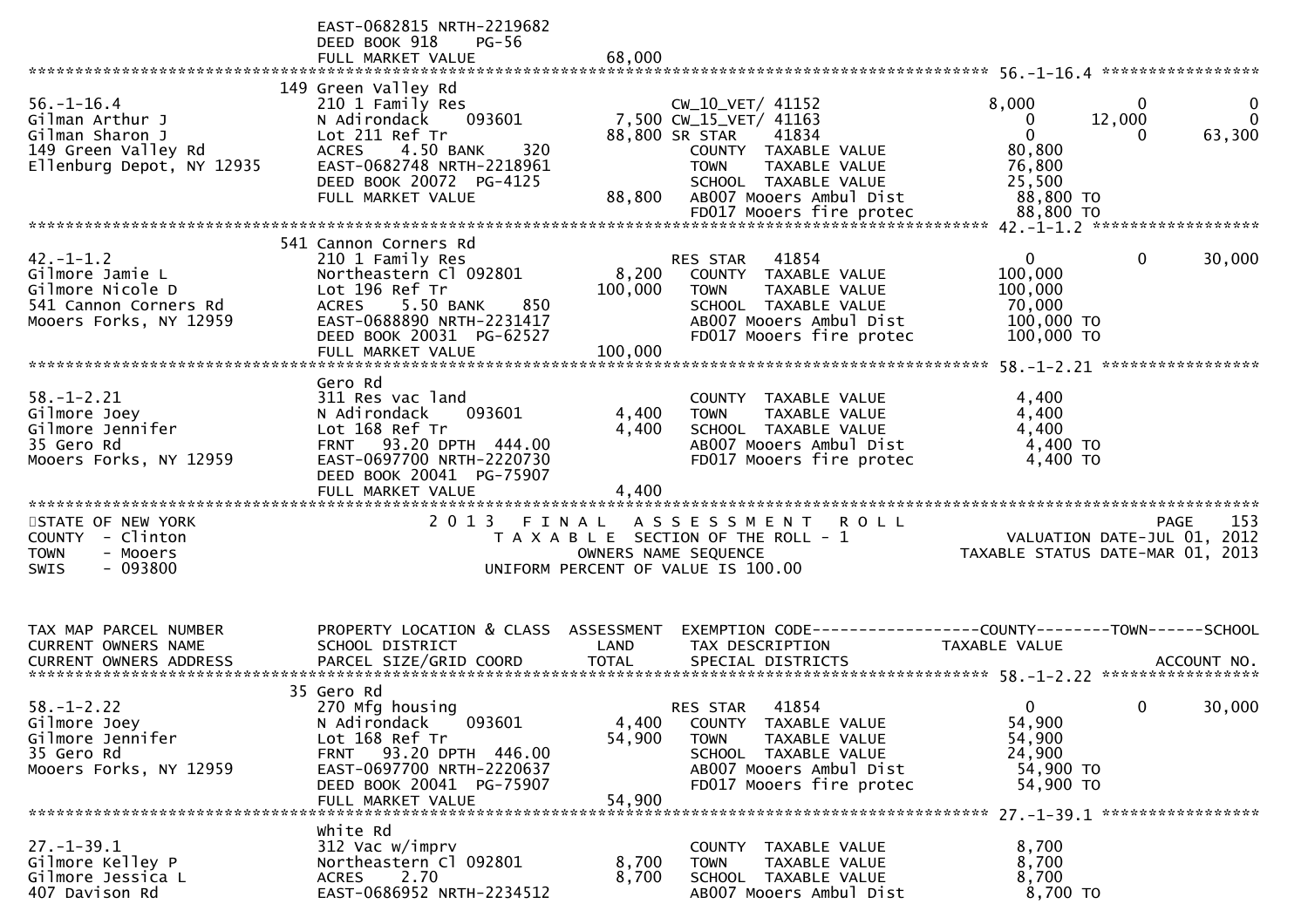| Mooers Forks, NY 12959                                                                                | DEED BOOK 20051 PG-81033<br>FULL MARKET VALUE                                                                                                                                            | 8,700                         | FD017 Mooers fire protec                                                                                                                                           | 8,700 TO                                                                                 |                       |
|-------------------------------------------------------------------------------------------------------|------------------------------------------------------------------------------------------------------------------------------------------------------------------------------------------|-------------------------------|--------------------------------------------------------------------------------------------------------------------------------------------------------------------|------------------------------------------------------------------------------------------|-----------------------|
| $27. - 1 - 39.2$<br>Gilmore Kelley P<br>Gilmore Jessica L<br>407 Davison Rd<br>Mooers Forks, NY 12959 | 79 white Rd<br>312 Vac w/imprv<br>Northeastern Cl 092801<br>Lot 197 Ref Tr<br>Pate<br><b>ACRES</b><br>1.60<br>EAST-0687095 NRTH-2234396<br>DEED BOOK 20041 PG-71118<br>FULL MARKET VALUE | 7,900<br>17,900<br>17,900     | COUNTY TAXABLE VALUE<br><b>TOWN</b><br>TAXABLE VALUE<br>SCHOOL TAXABLE VALUE<br>AB007 Mooers Ambul Dist<br>FD017 Mooers fire protec                                | 17,900<br>17,900<br>17,900<br>17,900 TO<br>17,900 TO                                     |                       |
| $43. - 1 - 10$<br>Gilmore Kelley P<br>407 Davison Rd<br>Mooers, NY 12959                              | 407 Davison Rd<br>270 Mfg housing<br>Northeastern Cl 092801<br>Lot 142 Ref Tr<br>Pate<br>$A$ CRS $2.10$<br>EAST-0706173 NRTH-2233428<br>DEED BOOK 20031 PG-57598                         | 36,100                        | <b>RES STAR 41854</b><br>5,700 COUNTY TAXABLE VALUE<br>TAXABLE VALUE<br><b>TOWN</b><br>SCHOOL TAXABLE VALUE<br>AB007 Mooers Ambul Dist<br>FD017 Mooers fire protec | $\mathbf{0}$<br>36,100<br>36,100<br>6,100<br>36,100 TO<br>36,100 TO                      | $\mathbf 0$<br>30,000 |
| $46. - 1 - 3.5$<br>Gilmore Kelley P<br>Gilmore Jessica L<br>79 white Rd<br>Mooers Forks, NY 12959     | 237 Letson Rd<br>270 Mfg housing<br>Northeastern Cl 092801<br>lOT 45 Ref Tract Patent<br>ACRES<br>1.00<br>EAST-0734676 NRTH-2229865<br>DEED BOOK 20061 PG-97060<br>FULL MARKET VALUE     | 8,000<br>42,100<br>42,100     | COUNTY TAXABLE VALUE<br><b>TOWN</b><br>TAXABLE VALUE<br>SCHOOL TAXABLE VALUE<br>AB007 Mooers Ambul Dist<br>FD017 Mooers fire protec                                | 42,100<br>42,100<br>42,100<br>42,100 TO<br>42,100 TO                                     |                       |
| STATE OF NEW YORK<br>COUNTY - Clinton<br>- Mooers<br><b>TOWN</b><br>$-093800$<br><b>SWIS</b>          | 2 0 1 3                                                                                                                                                                                  | FINAL<br>OWNERS NAME SEQUENCE | ASSESSMENT ROLL<br>T A X A B L E SECTION OF THE ROLL - 1<br>UNIFORM PERCENT OF VALUE IS 100.00                                                                     | דנב באמים את ANT ROLL<br>VALUATION DATE-JUL 01, 2012<br>TAXABLE STATUS DATE-MAR 01, 2013 | 154<br><b>PAGE</b>    |
| TAX MAP PARCEL NUMBER<br>CURRENT OWNERS NAME<br>CURRENT OWNERS ADDRESS                                | SCHOOL DISTRICT                                                                                                                                                                          | LAND                          | PROPERTY LOCATION & CLASS ASSESSMENT EXEMPTION CODE---------------COUNTY-------TOWN------SCHOOL<br>TAX DESCRIPTION                                                 | TAXABLE VALUE                                                                            |                       |
| $46. - 1 - 3.2$<br>Gilmore Kristen B<br>289 Letson Rd<br>Mooers, NY 12958                             | 289 Letson Rd<br>270 Mfg housing<br>Northeastern Cl 092801<br>Lot 45 Ref Tr<br>2.10<br>ACRES<br>EAST-0734481 NRTH-2230927<br>DEED BOOK 98001 PG-07011<br>FULL MARKET VALUE               | 63,300                        | 41854<br>RES STAR<br>8,900 COUNTY TAXABLE VALUE<br>63,300 TOWN TAXABLE VALUE<br>SCHOOL TAXABLE VALUE<br>AB007 Mooers Ambul Dist<br>FD017 Mooers fire protec        | $\mathbf{0}$<br>63,300<br>63,300<br>33,300<br>63,300 TO<br>63,300 TO                     | 0<br>30,000           |
| $30.19 - 1 - 43$<br>Giroux Virginia A<br>2565 Rt 11<br>Mooers, NY 12958                               | 2565 Rt 11<br>210 1 Family Res<br>Northeastern Cl 092801<br>Lot 76 Ref Tr<br>ACRES<br>1.07<br>EAST-0726230 NRTH-2233485<br>DEED BOOK 20102 PG-31466                                      | 8,600<br>102,100              | 41834<br>SR STAR<br>COUNTY TAXABLE VALUE<br>TAXABLE VALUE<br><b>TOWN</b><br>SCHOOL TAXABLE VALUE<br>AB007 Mooers Ambul Dist<br>FD017 Mooers fire protec            | 0<br>102,100<br>102,100<br>38,800<br>102,100 TO<br>102,100 TO                            | 0<br>63,300           |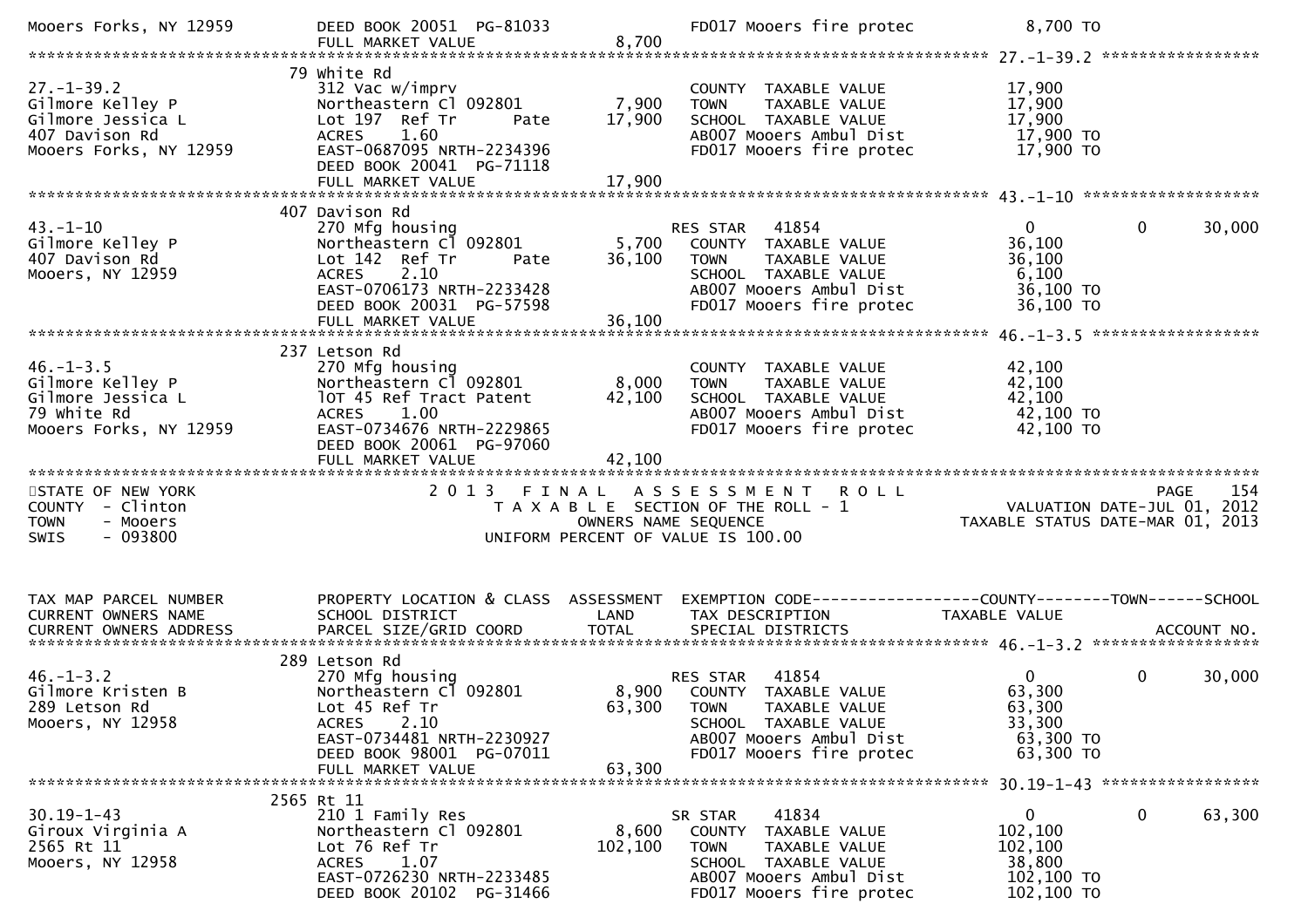|                                                                                                                                     | FULL MARKET VALUE                                                                                                                                                                           | 102,100                 | LT033 Mooers Light 2<br>SD001 Side Walk District                                                                                                        | 102,100 TO<br>102,100 TO                                                 |             |
|-------------------------------------------------------------------------------------------------------------------------------------|---------------------------------------------------------------------------------------------------------------------------------------------------------------------------------------------|-------------------------|---------------------------------------------------------------------------------------------------------------------------------------------------------|--------------------------------------------------------------------------|-------------|
|                                                                                                                                     |                                                                                                                                                                                             |                         |                                                                                                                                                         |                                                                          |             |
| $17. - 2 - 5.3$<br>Giroux's Grain Farm LLC<br>8957 Rt 9<br>Chazy, NY 12921<br>MAY BE SUBJECT TO PAYMENT                             | Thompson Rd<br>105 Vac farmland<br>Northeastern Cl 092801<br>Lot 18 Ref Tr<br>ACRES 112.80<br>EAST-0744705 NRTH-2243292<br>DEED BOOK 20112 PG-42895                                         | 86,100<br>86,100        | AGRI DISTR 41720<br>COUNTY TAXABLE VALUE<br>TAXABLE VALUE<br><b>TOWN</b><br>SCHOOL TAXABLE VALUE                                                        | 41,834<br>41,834<br>44,266<br>44,266<br>44,266                           | 41,834      |
| $31 - 2 - 1$<br>Giroux's Grain Farm LLC<br>8957 Rt 9<br>Chazy, NY 12921                                                             | Thompson Rd<br>323 Vacant rural<br>Northeastern Cl 092801<br>Lot 19<br>Ref Tr<br>Pate<br>5.20<br><b>ACRES</b><br>EAST-0744301 NRTH-2242236<br>DEED BOOK 20112 PG-42895<br>FULL MARKET VALUE | 5,400<br>5,400<br>5,400 | COUNTY TAXABLE VALUE<br>TAXABLE VALUE<br><b>TOWN</b><br>SCHOOL TAXABLE VALUE<br>AB007 Mooers Ambul Dist<br>FD017 Mooers fire protec                     | 5,400<br>5,400<br>5,400<br>$5,400$ TO<br>5,400 TO                        |             |
| $62 - 2 - 3$<br>Giroux's Grain Farm LLC<br>8957 Rt 9<br>Chazy, NY 12921<br>MAY BE SUBJECT TO PAYMENT<br>UNDER AGDIST LAW TIL 2017   | Lavalley Rd<br>105 Vac farmland<br>Northeastern Cl 092801<br>Lot 23<br>Ref Tr Patent<br>ACRES 11.60<br>EAST-0745670 NRTH-2223021<br>DEED BOOK 20082 PG-20407<br>FULL MARKET VALUE           | 8,600<br>8,600<br>8,600 | AGRI DISTR 41720<br>COUNTY TAXABLE VALUE<br>TAXABLE VALUE<br><b>TOWN</b><br>SCHOOL TAXABLE VALUE<br>AB007 Mooers Ambul Dist<br>FD017 Mooers fire protec | 4,237<br>4,237<br>4,363<br>4,363<br>4,363<br>$8,600$ TO<br>8,600 TO      | 4,237       |
| STATE OF NEW YORK<br>COUNTY - Clinton<br><b>TOWN</b><br>- Mooers<br>$-093800$<br>SWIS                                               | 2 0 1 3<br>FINAL                                                                                                                                                                            | OWNERS NAME SEQUENCE    | <b>ROLL</b><br>A S S E S S M E N T<br>T A X A B L E SECTION OF THE ROLL - 1<br>UNIFORM PERCENT OF VALUE IS 100.00                                       | VALUATION DATE-JUL 01, 2012<br>TAXABLE STATUS DATE-MAR 01, 2013          | 155<br>PAGE |
| TAX MAP PARCEL NUMBER<br>CURRENT OWNERS NAME                                                                                        | PROPERTY LOCATION & CLASS ASSESSMENT<br>SCHOOL DISTRICT                                                                                                                                     | LAND                    | EXEMPTION CODE-----------------COUNTY-------TOWN------SCHOOL<br>TAX DESCRIPTION                                                                         | TAXABLE VALUE                                                            |             |
| $62 - 2 - 4.7$<br>Giroux's Grain Farm LLC<br>8957 Rt 9<br>Chazy, NY 12921<br>MAY BE SUBJECT TO PAYMENT<br>UNDER AGDIST LAW TIL 2017 | Angelville Rd<br>105 Vac farmland<br>Northeastern Cl 092801<br>Lot 24 Ref Tr<br>ACRES 74.60<br>EAST-0744264 NRTH-2219576<br>DEED BOOK 20082 PG-20407<br>FULL MARKET VALUE                   | 60,100<br>60,100        | AGRI DISTR 41720<br>60,100 COUNTY TAXABLE VALUE<br>TOWN TAXABLE VALUE<br>SCHOOL TAXABLE VALUE<br>AB007 Mooers Ambul Dist<br>FD017 Mooers fire protec    | 28,604<br>28,604<br>31,496<br>31,496<br>31,496<br>60,100 TO<br>60,100 TO | 28,604      |
| $31. - 2 - 2.44$<br>Giroux's Grain Farms LLC<br>8957 Rt 9<br>Chazy, NY 12921<br>MAY BE SUBJECT TO PAYMENT                           | Rt 11<br>321 Abandoned ag<br>Northeastern Cl 092801<br>Lot 38 Ref Tr<br>ACRES 16.54<br>EAST-0740344 NRTH-2238936<br>DEED BOOK 20112 PG-39012                                                | 18,900<br>18,900        | AGRI DISTR 41720<br>COUNTY TAXABLE VALUE<br>TAXABLE VALUE<br><b>TOWN</b><br>SCHOOL TAXABLE VALUE<br>AB007 Mooers Ambul Dist<br>FD017 Mooers fire protec | 9,402<br>9,402<br>9,498<br>9,498<br>9,498<br>18,900 TO<br>18,900 TO      | 9,402       |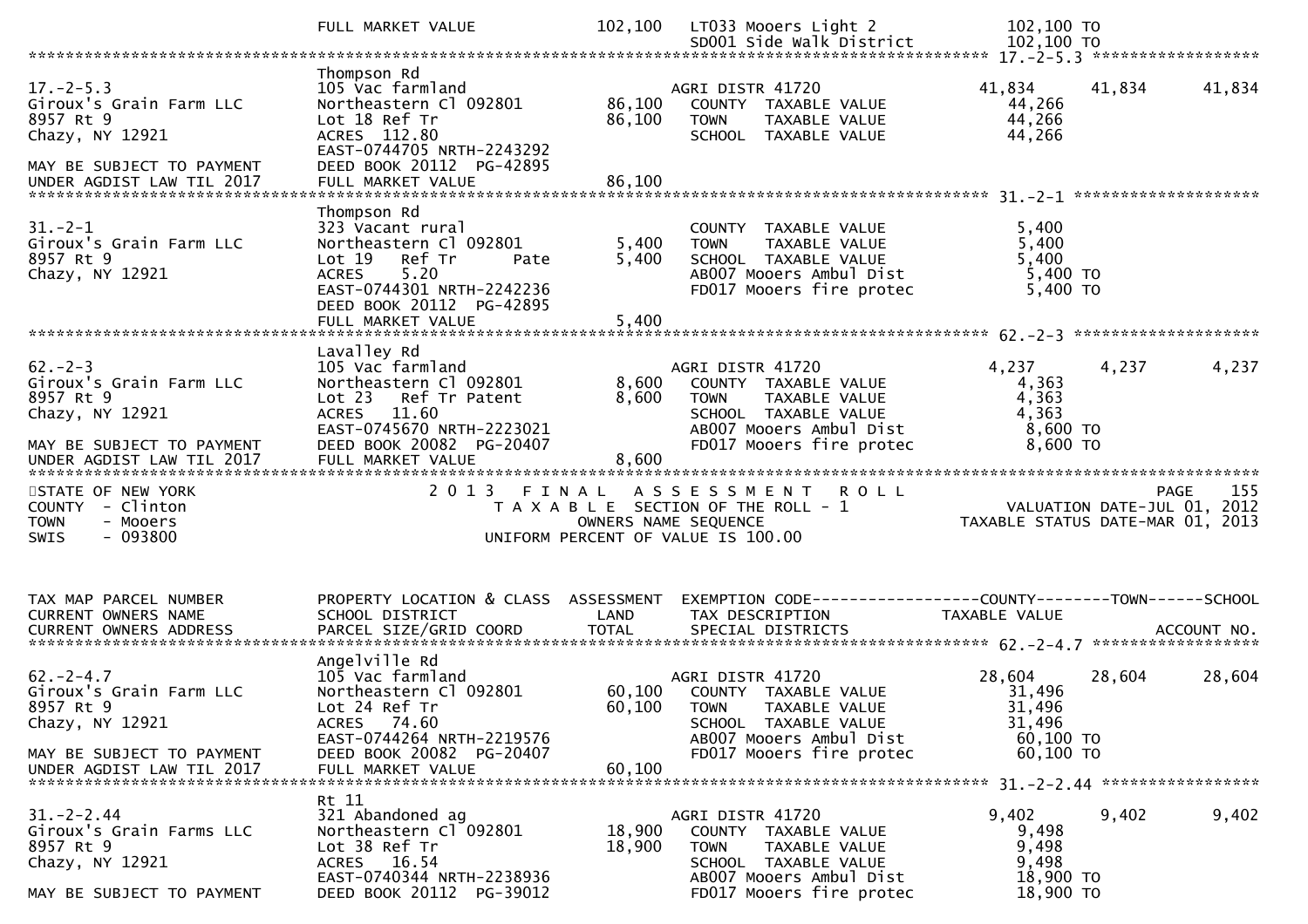| UNDER AGDIST LAW TIL 2017                                                                                                             | FULL MARKET VALUE                                                                                                                                                                                      | 18,900                    |                                                                                                                                                                                                                                                                 |                                                                                                                      |                                                                |
|---------------------------------------------------------------------------------------------------------------------------------------|--------------------------------------------------------------------------------------------------------------------------------------------------------------------------------------------------------|---------------------------|-----------------------------------------------------------------------------------------------------------------------------------------------------------------------------------------------------------------------------------------------------------------|----------------------------------------------------------------------------------------------------------------------|----------------------------------------------------------------|
| $30.20 - 1 - 20$<br>Gladle Fred S<br>Hack Lisa A<br>2468 Main St<br>Mooers, NY 12958                                                  | 2468 Rt 11<br>210 1 Family Res<br>Northeastern Cl 092801<br>Lot 68<br>Ref Tr<br>Pate<br>84.02 DPTH 202.00<br><b>FRNT</b><br>EAST-0728777 NRTH-2233986<br>DEED BOOK 20031 PG-56431<br>FULL MARKET VALUE | 72,000                    | WARCOMALL 41131<br>6,400 WARDISALL 41141<br>41854<br>72,000 RES STAR<br>COUNTY TAXABLE VALUE<br>TAXABLE VALUE<br><b>TOWN</b><br>SCHOOL TAXABLE VALUE<br>AB007 Mooers Ambul Dist<br>FD017 Mooers fire protec<br>LT033 Mooers Light 2<br>SD001 Side Walk District | 18,000<br>10,800<br>$\overline{0}$<br>43,200<br>43,200<br>42,000<br>72,000 TO<br>72,000 TO<br>72,000 TO<br>72,000 TO | 18,000<br>0<br>$\Omega$<br>10,800<br>30,000<br>0               |
|                                                                                                                                       | 142 Tappin Rd                                                                                                                                                                                          |                           |                                                                                                                                                                                                                                                                 |                                                                                                                      |                                                                |
| $45. -2 - 22.23$<br>Glennon Scott H<br>142 Tappen Rd<br>Mooers, NY 12958                                                              | 270 Mfg housing<br>Northeastern Cl 092801<br>Lot 76 Ref Tr<br>080<br><b>ACRES</b><br>2.40 BANK<br>EAST-0724389 NRTH-2231800<br>DEED BOOK 99001 PG-09522<br>FULL MARKET VALUE                           | 9,000<br>45,000<br>45,000 | RES STAR<br>41854<br>COUNTY TAXABLE VALUE<br><b>TOWN</b><br>TAXABLE VALUE<br>SCHOOL TAXABLE VALUE<br>AB007 Mooers Ambul Dist<br>FD017 Mooers fire protec                                                                                                        | $\mathbf{0}$<br>45,000<br>45,000<br>15,000<br>45,000 TO<br>45,000 TO                                                 | 0<br>30,000                                                    |
|                                                                                                                                       |                                                                                                                                                                                                        |                           |                                                                                                                                                                                                                                                                 |                                                                                                                      |                                                                |
| $14. - 1 - 6$<br>Glidden Osburn C<br>Glidden Ellen C<br>790 Blackman Corners Rd<br>Mooers Forks, NY 12959<br>************************ | 790 Blackman Corners Rd<br>210 1 Family Res<br>Northeastern Cl 092801<br>Lot 120 Ref Tr<br>Pate<br>ACRES 54.90<br>EAST-0713231 NRTH-2248950<br>DEED BOOK 20092 PG-24919                                | 150,000                   | 41834<br>SR STAR<br>37,500 COUNTY TAXABLE VALUE<br>TAXABLE VALUE<br><b>TOWN</b><br>SCHOOL TAXABLE VALUE<br>AB007 Mooers Ambul Dist<br>FD017 Mooers fire protec                                                                                                  | $\mathbf 0$<br>150,000<br>150,000<br>86,700<br>150,000 TO<br>150,000 TO                                              | $\mathbf{0}$<br>63,300                                         |
| STATE OF NEW YORK<br>COUNTY - Clinton<br><b>TOWN</b><br>- Mooers<br><b>SWIS</b><br>- 093800                                           | 2 0 1 3<br>FINAL                                                                                                                                                                                       |                           | ASSESSMENT ROLL<br>T A X A B L E SECTION OF THE ROLL - 1<br>OWNERS NAME SEQUENCE<br>UNIFORM PERCENT OF VALUE IS 100.00                                                                                                                                          | VALUATION DATE-JUL 01,                                                                                               | 156<br><b>PAGE</b><br>2012<br>TAXABLE STATUS DATE-MAR 01, 2013 |
| TAX MAP PARCEL NUMBER<br>CURRENT OWNERS NAME                                                                                          | PROPERTY LOCATION & CLASS ASSESSMENT<br>SCHOOL DISTRICT                                                                                                                                                | LAND                      | EXEMPTION CODE------------------COUNTY--------TOWN------SCHOOL<br>TAX DESCRIPTION                                                                                                                                                                               | TAXABLE VALUE                                                                                                        |                                                                |
|                                                                                                                                       |                                                                                                                                                                                                        |                           |                                                                                                                                                                                                                                                                 |                                                                                                                      |                                                                |
| $44. - 1 - 24.3$<br>Gnass Michael<br>17 Allison Ln<br>Mooers Forks, NY 12959                                                          | 17 Allison Ln<br>210 1 Family Res<br>Northeastern Cl 092801<br>Lot 126 Ref Tr<br>FRNT 225.00 DPTH 175.00<br>EAST-0710651 NRTH-2225523<br>DEED BOOK 20092 PG-24943<br>FULL MARKET VALUE                 | 125,000<br>125,000        | 41854<br>RES STAR<br>7,900 LIM INC DI 41932<br>COUNTY TAXABLE VALUE<br><b>TOWN</b><br>TAXABLE VALUE<br>SCHOOL TAXABLE VALUE<br>AB007 Mooers Ambul Dist<br>FD017 Mooers fire protec                                                                              | $\mathbf{0}$<br>62,500<br>62,500<br>125,000<br>95,000<br>125,000 TO<br>125,000 TO                                    | 30,000<br>0<br>0<br>$\mathbf 0$                                |
|                                                                                                                                       | 1849 Rt 11                                                                                                                                                                                             |                           |                                                                                                                                                                                                                                                                 |                                                                                                                      | $31. -3 - 6.1$ ********************                            |
| $31.-3-6.1$<br>Gokey Life Estate Eleanor<br>Gokey Robert Philip<br>109 Chestnut Rd                                                    | 210 1 Family Res<br>Northeastern Cl 092801<br>Lot 19<br>Ref Tr<br>Pate<br>8.00<br><b>ACRES</b>                                                                                                         | 12,900<br>47,700          | COUNTY TAXABLE VALUE<br>TAXABLE VALUE<br><b>TOWN</b><br>SCHOOL TAXABLE VALUE<br>AB007 Mooers Ambul Dist                                                                                                                                                         | 47,700<br>47,700<br>47,700<br>47,700 TO                                                                              |                                                                |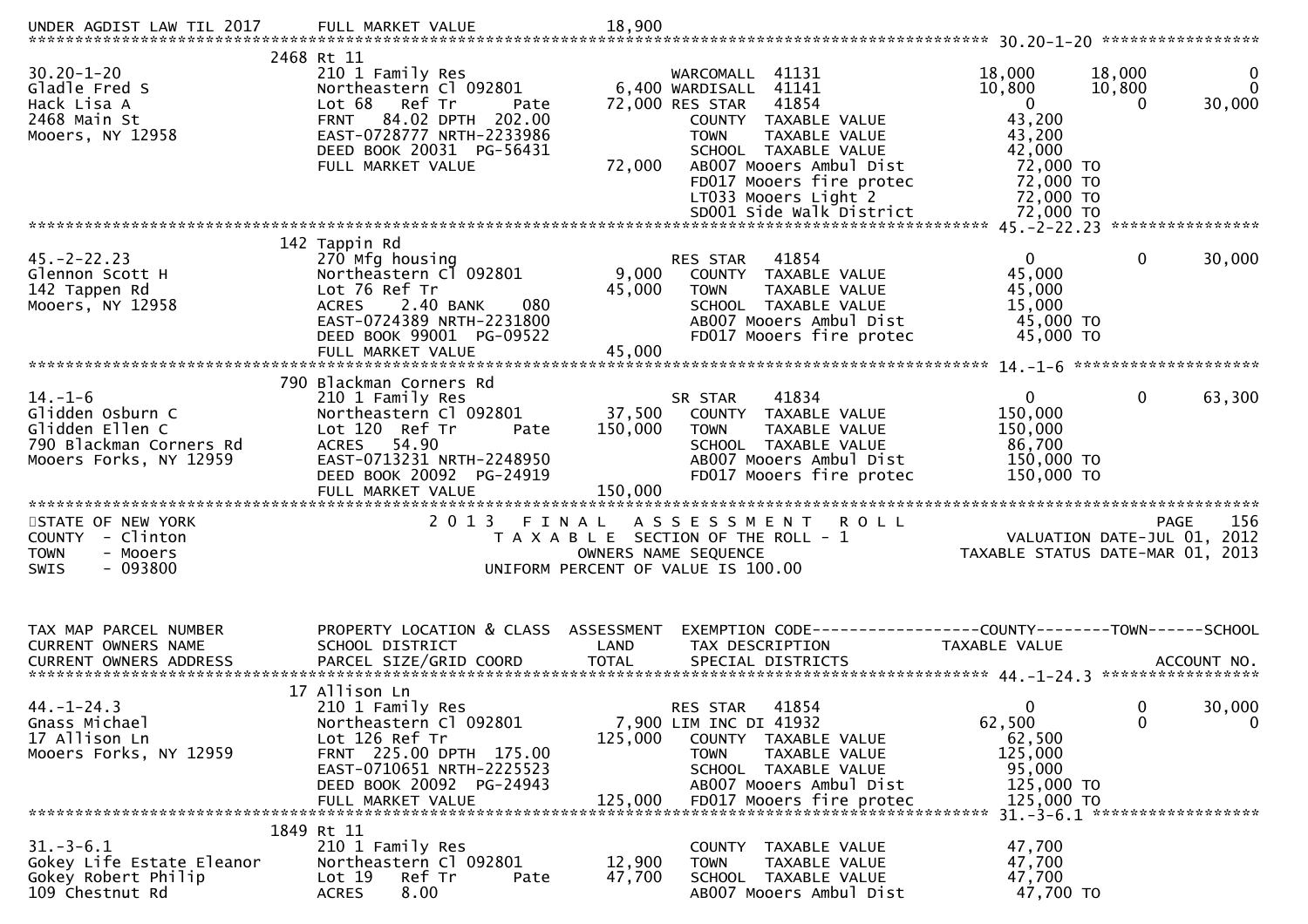| N Syracuse, NY 13212                                                                                                                                                                         | EAST-0742299 NRTH-2238582<br>DEED BOOK 20041 PG-73568                                                                                                                                       |                         | FD017 Mooers fire protec                                                                                                                                       | 47,700 TO                                                                            |        |
|----------------------------------------------------------------------------------------------------------------------------------------------------------------------------------------------|---------------------------------------------------------------------------------------------------------------------------------------------------------------------------------------------|-------------------------|----------------------------------------------------------------------------------------------------------------------------------------------------------------|--------------------------------------------------------------------------------------|--------|
|                                                                                                                                                                                              |                                                                                                                                                                                             |                         |                                                                                                                                                                |                                                                                      |        |
| $15. - 1 - 9$<br>Golden Fred A<br>Golden Linda A<br>1413 Hemmingford Rd Rt 22<br>Mooers, NY 12958                                                                                            | 1413 Hemmingford Rd<br>270 Mfg housing<br>Northeastern Cl 092801<br>Lot 72<br>Ref Tr<br>Pate<br><b>ACRES</b><br>1.90<br>EAST-0726048 NRTH-2247852<br>DEED BOOK 578<br>PG-762                | 9,400<br>36,800         | RES STAR 41854<br>COUNTY TAXABLE VALUE<br>TAXABLE VALUE<br><b>TOWN</b><br>SCHOOL TAXABLE VALUE<br>AB007 Mooers Ambul Dist<br>FD017 Mooers fire protec          | 0<br>0<br>36,800<br>36,800<br>6,800<br>36,800 TO<br>36,800 TO                        | 30,000 |
|                                                                                                                                                                                              |                                                                                                                                                                                             |                         |                                                                                                                                                                |                                                                                      |        |
| $15. - 1 - 37$<br>Golden Frederick M<br>7 Eddy Rd<br>Mooers, NY 12958                                                                                                                        | 7 Eddy Rd<br>270 Mfg housing<br>Northeastern Cl 092801<br>Lot <sub>93</sub><br>Ref Tr<br>Pate<br>16.00 BANK<br>080<br><b>ACRES</b><br>EAST-0723215 NRTH-2241591<br>DEED BOOK 20001 PG-20960 | 19,000<br>39,000        | RES STAR 41854<br>COUNTY TAXABLE VALUE<br>TAXABLE VALUE<br><b>TOWN</b><br>SCHOOL TAXABLE VALUE<br>AB007 Mooers Ambul Dist<br>FD017 Mooers fire protec          | 0<br>$\mathbf{0}$<br>39,000<br>39,000<br>9,000<br>39,000 TO<br>39,000 TO             | 30,000 |
|                                                                                                                                                                                              |                                                                                                                                                                                             |                         |                                                                                                                                                                |                                                                                      |        |
| $31. - 1 - 7.12$<br>Gonyea Francis E<br>Gonyea Jeanine L<br>18 Genesee Ln<br>Plattsburgh, NY 12901                                                                                           | Weldon Rd<br>$314$ Rural vac<10<br>Northeastern Cl 092801<br>Lot 43 Ref Tr<br>1.50<br><b>ACRES</b><br>EAST-0736837 NRTH-2238244<br>DEED BOOK 20041 PG-78135<br>FULL MARKET VALUE            | 8,400<br>8,400<br>8,400 | COUNTY TAXABLE VALUE<br>TAXABLE VALUE<br><b>TOWN</b><br>SCHOOL TAXABLE VALUE<br>AB007 Mooers Ambul Dist<br>FD017 Mooers fire protec                            | 8,400<br>8,400<br>8,400<br>$8,400$ TO<br>8,400 TO                                    |        |
|                                                                                                                                                                                              |                                                                                                                                                                                             |                         |                                                                                                                                                                |                                                                                      |        |
| STATE OF NEW YORK<br>COUNTY - Clinton<br><b>TOWN</b><br>- Mooers<br>$-093800$<br><b>SWIS</b>                                                                                                 | 2013 FINAL                                                                                                                                                                                  | OWNERS NAME SEQUENCE    | A S S E S S M E N T<br><b>ROLL</b><br>T A X A B L E SECTION OF THE ROLL - 1<br>UNIFORM PERCENT OF VALUE IS 100.00                                              | <b>PAGE</b><br>VALUATION DATE-JUL 01, 2012<br>TAXABLE STATUS DATE-MAR 01, 2013       | 157    |
| TAX MAP PARCEL NUMBER<br>CURRENT OWNERS NAME<br>.CURRENT OWNERS ADDRESS PARCEL SIZE/GRID COORD TOTAL SPECIAL DISTRICTS ACCOUNT NO ACCOUNT NO ACCOUNT NO ACCOUNT NO<br>CURRENT OWNERS ADDRESS | PROPERTY LOCATION & CLASS ASSESSMENT<br>SCHOOL DISTRICT                                                                                                                                     | LAND                    | TAX DESCRIPTION                                                                                                                                                | EXEMPTION CODE-----------------COUNTY-------TOWN------SCHOOL<br><b>TAXABLE VALUE</b> |        |
|                                                                                                                                                                                              | 177 Barcomb Rd                                                                                                                                                                              |                         |                                                                                                                                                                |                                                                                      |        |
| $30. -2 - 6.2$<br>Gonyea Raymond L<br>Dupee Angela<br>177 Barcomb Rd<br>Mooers, NY 12958                                                                                                     | 210 1 Family Res<br>Northeastern Cl 092801<br>Lot 69 Ref Tract Patent<br>1.49<br><b>ACRES</b><br>EAST-0732518 NRTH-2240531<br>DEED BOOK 98000 PG-99729<br>FULL MARKET VALUE                 | 95,000<br>95,000        | 41854<br>RES STAR<br>8,400 COUNTY TAXABLE VALUE<br><b>TOWN</b><br>TAXABLE VALUE<br>SCHOOL TAXABLE VALUE<br>AB007 Mooers Ambul Dist<br>FD017 Mooers fire protec | $\mathbf{0}$<br>0<br>95,000<br>95,000<br>65,000<br>95,000 TO<br>95,000 TO            | 30,000 |
|                                                                                                                                                                                              |                                                                                                                                                                                             |                         |                                                                                                                                                                |                                                                                      |        |
| $31. - 2 - 2.14$<br>Gonyo Brothers LLC<br>590 Mason Rd<br>Champlain, NY 12919                                                                                                                | Rt 11<br>120 Field crops<br>Northeastern Cl 092801<br>Lot 19<br>Unrecorded SM by DHL<br>74.63<br><b>ACRES</b>                                                                               | 43,100<br>43,100        | COUNTY TAXABLE VALUE<br><b>TOWN</b><br>TAXABLE VALUE<br>SCHOOL TAXABLE VALUE<br>AB007 Mooers Ambul Dist<br>FD017 Mooers fire protec                            | 43,100<br>43,100<br>43,100<br>43,100 TO<br>43,100 TO                                 |        |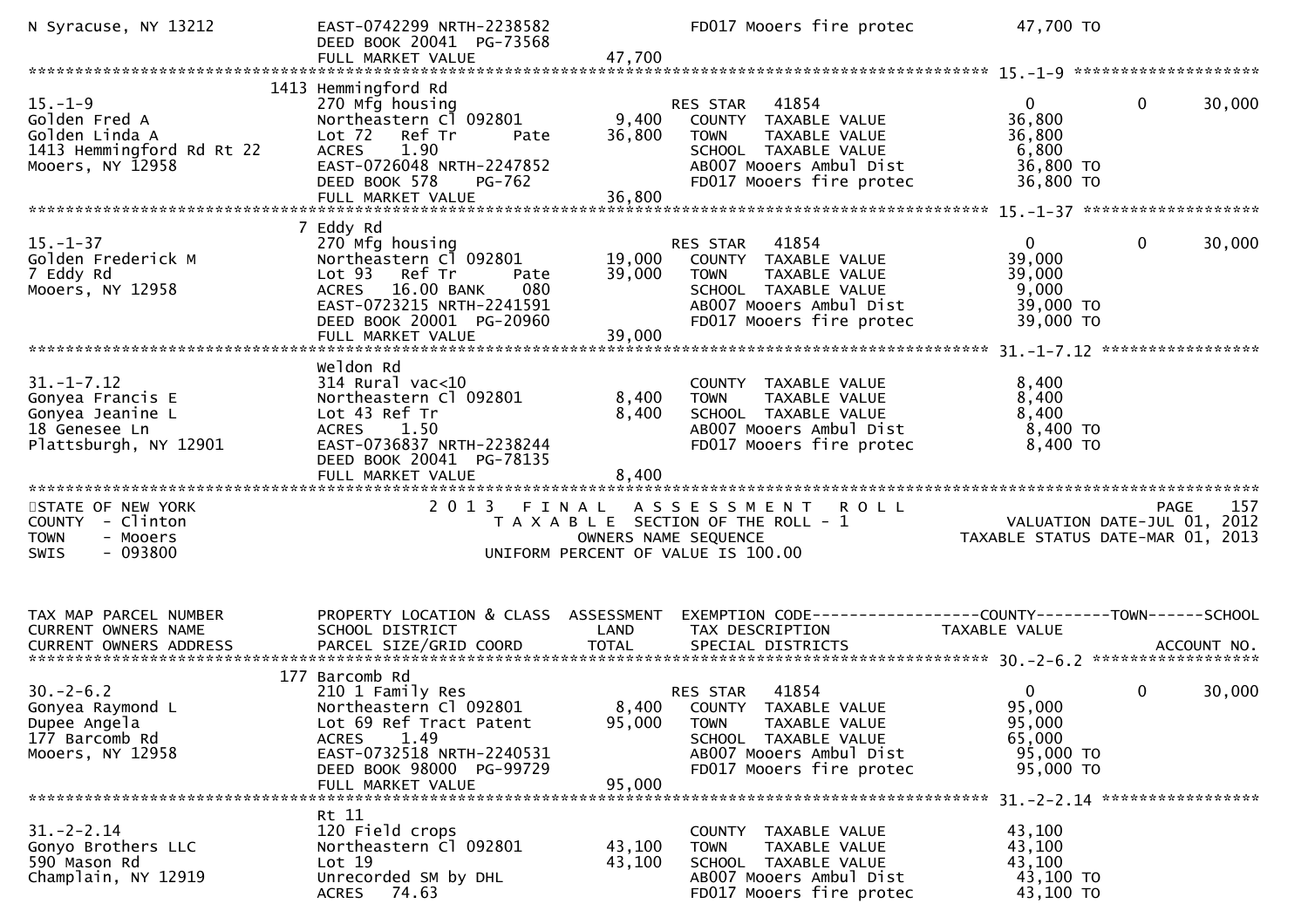|                                                                                                        | EAST-0744684 NRTH-2241166<br>DEED BOOK 20132 PG-53914<br>FULL MARKET VALUE                                                                                                       | 43,100                  |                                                                                                                                           |                                                            |                                                                              |
|--------------------------------------------------------------------------------------------------------|----------------------------------------------------------------------------------------------------------------------------------------------------------------------------------|-------------------------|-------------------------------------------------------------------------------------------------------------------------------------------|------------------------------------------------------------|------------------------------------------------------------------------------|
|                                                                                                        | Lavalley Rd                                                                                                                                                                      |                         |                                                                                                                                           |                                                            |                                                                              |
| $46. - 1 - 12.9$<br>Gonyo Brothers LLC<br>590 Mason Rd<br>Champlain, NY 12919                          | 105 Vac farmland<br>Northeastern Cl 092801<br>Lot 22 Ref Tr<br>ACRES 22.70<br>EAST-0742359 NRTH-2226029                                                                          | 23,200<br>23,200        | AGRI DISTR 41720<br>COUNTY TAXABLE VALUE<br><b>TOWN</b><br>TAXABLE VALUE<br>SCHOOL TAXABLE VALUE<br>AB007 Mooers Ambul Dist               | 13,851<br>9,349<br>9,349<br>9,349<br>23,200 TO             | 13,851<br>13,851                                                             |
| MAY BE SUBJECT TO PAYMENT<br>UNDER AGDIST LAW TIL 2017                                                 | DEED BOOK 20021 PG-45742<br>FULL MARKET VALUE                                                                                                                                    | 23,200                  | FD017 Mooers fire protec                                                                                                                  | 23,200 TO                                                  |                                                                              |
| $47. - 1 - 9.1$<br>Gonyo Brothers LLC<br>590 Mason Rd<br>Champlain, NY 12919                           | 983 Lavalley Rd<br>112 Dairy farm<br>Northeastern Cl 092801<br>Lots $21/22$ Ref Tr Patent<br>ACRES 347.60                                                                        |                         | 10 YR AGR 41700<br>164,800 10 YR AGR 41700<br>607,800 AGRI DISTR 41720<br>42100<br>483A EX                                                | 35,000<br>44,400<br>14,508<br>41,200                       | 35,000<br>35,000<br>44,400<br>44,400<br>14,508<br>14,508<br>41,200<br>41,200 |
| MAY BE SUBJECT TO PAYMENT<br>UNDER AGDIST LAW TIL 2017                                                 | EAST-0744246 NRTH-2225689<br>DEED BOOK 20021 PG-45742<br>FULL MARKET VALUE                                                                                                       | 607,800                 | COUNTY TAXABLE VALUE<br><b>TOWN</b><br>TAXABLE VALUE<br>SCHOOL TAXABLE VALUE<br>AB007 Mooers Ambul Dist<br>41,200 EX                      | 472,692<br>472,692<br>472,692<br>566,600 TO                |                                                                              |
|                                                                                                        |                                                                                                                                                                                  |                         | FD017 Mooers fire protec                                                                                                                  | 566,600 TO                                                 |                                                                              |
| STATE OF NEW YORK<br>- Clinton<br><b>COUNTY</b><br>- Mooers<br><b>TOWN</b><br>$-093800$<br><b>SWIS</b> | 2 0 1 3                                                                                                                                                                          | FINAL                   | A S S E S S M E N T<br><b>ROLL</b><br>T A X A B L E SECTION OF THE ROLL - 1<br>OWNERS NAME SEQUENCE<br>UNIFORM PERCENT OF VALUE IS 100.00 | VALUATION DATE-JUL 01,<br>TAXABLE STATUS DATE-MAR 01, 2013 | 158<br><b>PAGE</b><br>2012                                                   |
|                                                                                                        |                                                                                                                                                                                  |                         |                                                                                                                                           |                                                            |                                                                              |
| TAX MAP PARCEL NUMBER<br>CURRENT OWNERS NAME                                                           | PROPERTY LOCATION & CLASS ASSESSMENT<br>SCHOOL DISTRICT                                                                                                                          | LAND                    | EXEMPTION CODE-----------------COUNTY-------TOWN------SCHOOL<br>TAX DESCRIPTION                                                           | <b>TAXABLE VALUE</b>                                       |                                                                              |
|                                                                                                        |                                                                                                                                                                                  |                         |                                                                                                                                           |                                                            |                                                                              |
| 46. -1 -12.11<br>Gonyo Catherine A<br>138 Simmons Rd<br>Mooers, NY 12958                               | Lavalley Rd<br>314 Rural vac<10<br>Northeastern Cl 092801<br>Lot 22 Ref Tr<br>2.10<br><b>ACRES</b><br>EAST-0742659 NRTH-2226740<br>DEED BOOK 20031 PG-62931<br>FULL MARKET VALUE | 8,800<br>8,800<br>8,800 | COUNTY TAXABLE VALUE<br>TAXABLE VALUE<br><b>TOWN</b><br>SCHOOL TAXABLE VALUE<br>AB007 Mooers Ambul Dist<br>FD017 Mooers fire protec       | 8,800<br>8,800<br>8,800<br>8,800 TO<br>8,800 TO            |                                                                              |
|                                                                                                        |                                                                                                                                                                                  |                         |                                                                                                                                           |                                                            |                                                                              |
| $31. - 4 - 11$<br>Gonyo Christopher J<br>1502 Lavalley Rd<br>Mooers, NY 12958                          | 1502 Lavalley Rd<br>210 1 Family Res<br>Northeastern Cl 092801<br>Lot 44 Ref Tr<br>Pate<br>FRNT 209.00 DPTH 184.00                                                               | 7,900<br>110,000        | 41854<br>RES STAR<br>COUNTY TAXABLE VALUE<br>TAXABLE VALUE<br><b>TOWN</b><br>SCHOOL TAXABLE VALUE                                         | $\mathbf 0$<br>110,000<br>110,000<br>80,000                | 30,000<br>0                                                                  |
|                                                                                                        | EAST-0734125 NRTH-2234181                                                                                                                                                        |                         | AB007 Mooers Ambul Dist                                                                                                                   | 110,000 TO                                                 |                                                                              |
|                                                                                                        | DEED BOOK 20082 PG-14851<br>FULL MARKET VALUE                                                                                                                                    | 110,000                 | FD017 Mooers fire protec                                                                                                                  | 110,000 TO                                                 |                                                                              |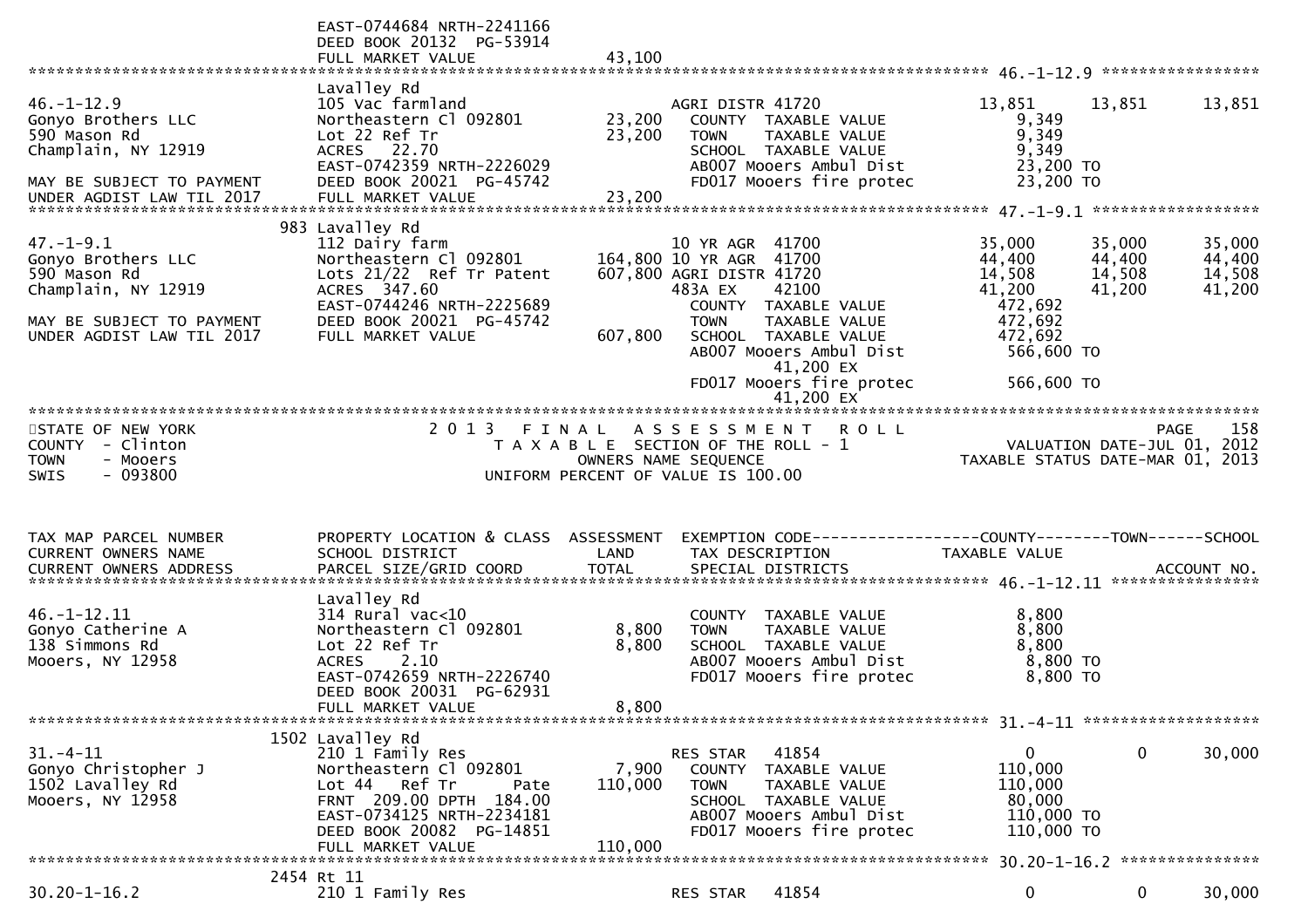| Gonyo Donna M<br>PO Box 129<br>Mooers, NY 12958                                                                                               | Northeastern Cl 092801<br>Lot 68 Ref Tr<br>Pate<br>53.00 DPTH 255.00<br><b>FRNT</b><br><b>BANK</b><br>080<br>EAST-0729073 NRTH-2234022<br>PG-181<br>DEED BOOK 770                        | 5,200<br>75,000              | COUNTY TAXABLE VALUE<br><b>TOWN</b><br>TAXABLE VALUE<br>SCHOOL TAXABLE VALUE<br>AB007 Mooers Ambul Dist<br>FD017 Mooers fire protec<br>LT033 Mooers Light 2  | 75,000<br>75,000<br>45,000<br>75,000 TO<br>75,000 TO<br>75,000 TO           |              |        |
|-----------------------------------------------------------------------------------------------------------------------------------------------|------------------------------------------------------------------------------------------------------------------------------------------------------------------------------------------|------------------------------|--------------------------------------------------------------------------------------------------------------------------------------------------------------|-----------------------------------------------------------------------------|--------------|--------|
|                                                                                                                                               |                                                                                                                                                                                          |                              |                                                                                                                                                              |                                                                             |              |        |
| $62 - 2 - 2.11$<br>Gonyo Farm Excavation LLC<br>903 LaValley Rd<br>Mooers, NY 12958<br>MAY BE SUBJECT TO PAYMENT<br>UNDER AGDIST LAW TIL 2013 | Lavalley Rd<br>312 Vac w/imprv<br>Northeastern Cl 092801<br>Ref Tr<br>Lot 23<br>Pate<br>9.49<br><b>ACRES</b><br>EAST-0745169 NRTH-2224566<br>DEED BOOK 20061 PG-97529                    | 13,900<br>43,000             | COUNTY TAXABLE VALUE<br><b>TOWN</b><br>TAXABLE VALUE<br>SCHOOL TAXABLE VALUE<br>AB007 Mooers Ambul Dist<br>FD017 Mooers fire protec                          | 43,000<br>43,000<br>43,000<br>43,000 TO<br>43,000 TO                        |              |        |
| $61. - 1 - 29$<br>Gonyo Jamie L<br>239 Rt 22<br>Mooers, NY 12958                                                                              | 239 Rt 22<br>270 Mfg housing<br>Northeastern Cl 092801<br>Survey Map Bk 17 Pg 62<br>FRNT 125.00 DPTH 125.00<br>EAST-0733734 NRTH-2221161<br>DEED BOOK 20072 PG-9218<br>FULL MARKET VALUE | 6,100<br>46,000<br>46,000    | <b>RES STAR 41854</b><br>COUNTY TAXABLE VALUE<br><b>TOWN</b><br>TAXABLE VALUE<br>SCHOOL TAXABLE VALUE<br>AB007 Mooers Ambul Dist<br>FD017 Mooers fire protec | $\mathbf{0}$<br>46,000<br>46,000<br>16,000<br>46,000 TO<br>46,000 TO        | $\mathbf{0}$ | 30,000 |
| STATE OF NEW YORK<br>COUNTY - Clinton<br><b>TOWN</b><br>- Mooers<br>$-093800$<br>SWIS                                                         | 2013 FINAL                                                                                                                                                                               | OWNERS NAME SEQUENCE         | A S S E S S M E N T R O L L<br>T A X A B L E SECTION OF THE ROLL - 1<br>UNIFORM PERCENT OF VALUE IS 100.00                                                   | VALUATION DATE-JUL 01, 2012<br>TAXABLE STATUS DATE-MAR 01, 2013             | <b>PAGE</b>  | 159    |
| TAX MAP PARCEL NUMBER                                                                                                                         | PROPERTY LOCATION & CLASS ASSESSMENT                                                                                                                                                     |                              | EXEMPTION CODE------------------COUNTY--------TOWN------SCHOOL                                                                                               |                                                                             |              |        |
| CURRENT OWNERS NAME                                                                                                                           | SCHOOL DISTRICT                                                                                                                                                                          | LAND                         | TAX DESCRIPTION                                                                                                                                              | TAXABLE VALUE                                                               |              |        |
| $15. - 1 - 15.61$<br>Gonyo Kerri<br>Dumas Tyson<br>53 Hogle Rd<br>Mooers, NY 12958                                                            | 53 Hogle Rd<br>240 Rural res<br>Northeastern Cl 092801<br>Lot 70 Ref Tract<br>ACRES 13.50 BANK<br>860<br>EAST-0728959 NRTH-2243277<br>DEED BOOK 20082 PG-19181<br>FULL MARKET VALUE      | 17,500<br>215,600<br>215,600 | RES STAR<br>41854<br>COUNTY TAXABLE VALUE<br>TAXABLE VALUE<br><b>TOWN</b><br>SCHOOL TAXABLE VALUE<br>AB007 Mooers Ambul Dist<br>FD017 Mooers fire protec     | $\overline{0}$<br>215,600<br>215,600<br>185,600<br>215,600 TO<br>215,600 TO | 0            | 30,000 |
| $62 - 2 - 2.12$<br>Gonyo Life Est Evelyn<br>Gonyo Timothy C<br>903 LaValley Rd<br>Mooers, NY 12958                                            | 903 LaValley Rd<br>210 1 Family Res<br>Northeastern Cl 092801<br>Lot 23 Ref Tr<br>6.05<br><b>ACRES</b><br>EAST-0744873 NRTH-2224910<br>DEED BOOK 20061 PG-91829<br>FULL MARKET VALUE     | 11,500<br>157,500<br>157,500 | 41834<br>SR STAR<br>COUNTY TAXABLE VALUE<br>TAXABLE VALUE<br><b>TOWN</b><br>SCHOOL TAXABLE VALUE<br>AB007 Mooers Ambul Dist<br>FD017 Mooers fire protec      | 0<br>157,500<br>157,500<br>94,200<br>157,500 TO<br>157,500 TO               | 0            | 63,300 |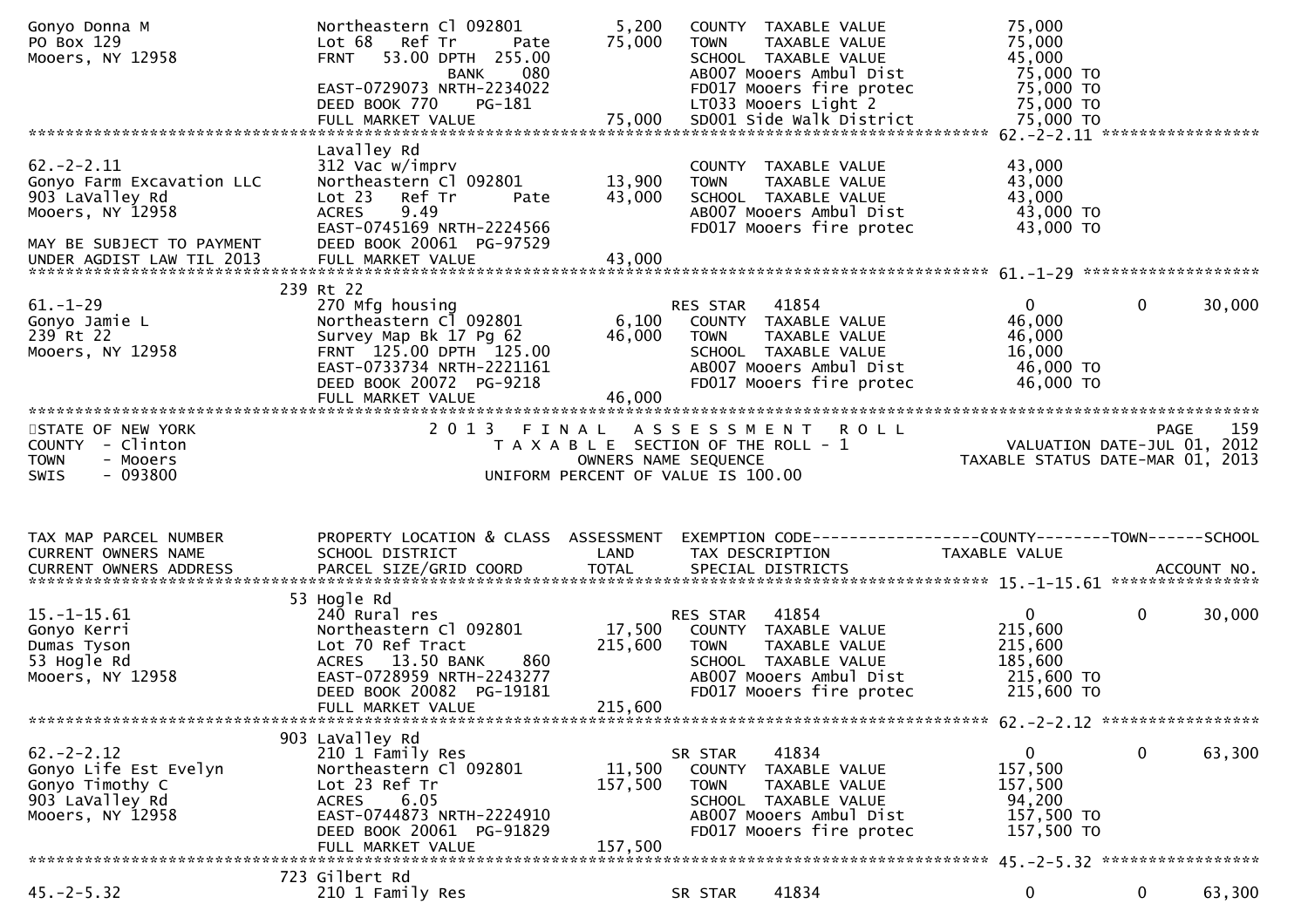| Gonyo Life Estate Harry T<br>Gonyo Life Estate Bonnie L<br>723 Gilbert Rd<br>Mooers, NY 12958    | Northeastern Cl 092801<br>Lot 67 Ref Tr<br>6.30<br><b>ACRES</b><br>EAST-0728741 NRTH-2232108<br>DEED BOOK 20122 PG-46580                                                                 | 12,000<br>112,000         | COUNTY TAXABLE VALUE<br>TAXABLE VALUE<br><b>TOWN</b><br>SCHOOL TAXABLE VALUE<br>AB007 Mooers Ambul Dist<br>FD017 Mooers fire protec                                | 112,000<br>112,000<br>48,700<br>112,000 TO<br>112,000 TO                  |              |             |
|--------------------------------------------------------------------------------------------------|------------------------------------------------------------------------------------------------------------------------------------------------------------------------------------------|---------------------------|--------------------------------------------------------------------------------------------------------------------------------------------------------------------|---------------------------------------------------------------------------|--------------|-------------|
|                                                                                                  |                                                                                                                                                                                          |                           |                                                                                                                                                                    |                                                                           |              |             |
| $47. - 1 - 9.8$<br>Gonyo Mark<br>209 Simmons Rd<br>Mooers, NY 12958<br>MAY BE SUBJECT TO PAYMENT | 203 Simmons Rd<br>210 1 Family Res<br>Northeastern Cl 092801<br>Lots 21/22 Ref Tr Patent<br>ACRES 1.17 BANK<br>210<br>EAST-0743438 NRTH-2231272<br>DEED BOOK 20082 PG-18168              | 8,100<br>135,000          | RES STAR<br>41854<br>COUNTY TAXABLE VALUE<br>TAXABLE VALUE<br>TOWN<br>SCHOOL TAXABLE VALUE<br>AB007 Mooers Ambul Dist<br>FD017 Mooers fire protec                  | $\mathbf{0}$<br>135,000<br>135,000<br>105,000<br>135,000 TO<br>135,000 TO | $\mathbf 0$  | 30,000      |
| UNDER AGDIST LAW TIL 2013                                                                        |                                                                                                                                                                                          |                           |                                                                                                                                                                    |                                                                           |              |             |
| $47. - 1 - 9.6$<br>Gonyo Matthew<br>Allen Tricia<br>215 Simmons Rd<br>Mooers, NY 12958-3838      | 215 Simmons Rd<br>210 1 Family Res<br>Northeastern Cl 092801<br>ACRES 1.39 BANK<br>080<br>EAST-0743687 NRTH-2231582<br>DEED BOOK 1035 PG-115                                             | 8,300<br>140,000          | RES STAR<br>41854<br>COUNTY TAXABLE VALUE<br><b>TOWN</b><br>TAXABLE VALUE<br>SCHOOL TAXABLE VALUE<br>AB007 Mooers Ambul Dist                                       | $\mathbf{0}$<br>140,000<br>140,000<br>110,000<br>140,000 TO               | $\mathbf 0$  | 30,000      |
|                                                                                                  |                                                                                                                                                                                          |                           |                                                                                                                                                                    |                                                                           |              |             |
| STATE OF NEW YORK<br>COUNTY - Clinton<br>- Mooers<br><b>TOWN</b><br>$-093800$<br>SWIS            |                                                                                                                                                                                          |                           | 2013 FINAL ASSESSMENT ROLL<br>T A X A B L E SECTION OF THE ROLL - 1<br>OWNERS NAME SEQUENCE<br>UNIFORM PERCENT OF VALUE IS 100.00                                  | VALUATION DATE-JUL 01, 2012<br>TAXABLE STATUS DATE-MAR 01, 2013           | PAGE         | 160         |
|                                                                                                  |                                                                                                                                                                                          |                           |                                                                                                                                                                    |                                                                           |              |             |
| TAX MAP PARCEL NUMBER<br>CURRENT OWNERS NAME<br><b>CURRENT OWNERS ADDRESS</b>                    | PROPERTY LOCATION & CLASS ASSESSMENT<br>SCHOOL DISTRICT<br>PARCEL SIZE/GRID COORD                                                                                                        | LAND<br><b>TOTAL</b>      | EXEMPTION CODE------------------COUNTY-------TOWN------SCHOOL<br>TAX DESCRIPTION<br>SPECIAL DISTRICTS                                                              | TAXABLE VALUE                                                             |              | ACCOUNT NO. |
|                                                                                                  | 14 St Johns Rd                                                                                                                                                                           |                           |                                                                                                                                                                    |                                                                           |              |             |
| $47. - 1 - 9.3$<br>Gonyo Michael G<br>14 St Johns Rd<br>Mooers, NY 12958                         | 210 1 Family Res<br>Northeastern Cl 092801<br>Lot 22 Ref Tract<br>ACRES 1.40 BANK<br>210<br>EAST-0744301 NRTH-2225900                                                                    | 8,300<br>104,000          | 41854<br>RES STAR<br>COUNTY TAXABLE VALUE<br><b>TOWN</b><br>TAXABLE VALUE<br>SCHOOL TAXABLE VALUE<br>AB007 Mooers Ambul Dist                                       | $\mathbf{0}$<br>104,000<br>104,000<br>74,000<br>104,000 TO                | $\mathbf{0}$ | 30,000      |
|                                                                                                  | DEED BOOK 872<br><b>PG-332</b><br>FULL MARKET VALUE                                                                                                                                      | 104,000                   | FD017 Mooers fire protec                                                                                                                                           | 104,000 TO                                                                |              |             |
|                                                                                                  |                                                                                                                                                                                          |                           |                                                                                                                                                                    |                                                                           |              |             |
| $47. - 1 - 9.5$<br>Gonyo Peter H<br>1 St Johns Rd<br>Mooers, NY 12958                            | 1 St Johns Rd<br>210 1 Family Res<br>Northeastern Cl 092801<br>Lot 22 Ref Tract<br>FRNT 260.00 DPTH 320.00<br>EAST-0743910 NRTH-2225908<br>DEED BOOK 20001 PG-18757<br>FULL MARKET VALUE | 7,600<br>99,400<br>99,400 | 41854<br>RES STAR<br><b>COUNTY</b><br>TAXABLE VALUE<br>TAXABLE VALUE<br><b>TOWN</b><br>SCHOOL TAXABLE VALUE<br>AB007 Mooers Ambul Dist<br>FD017 Mooers fire protec | $\mathbf{0}$<br>99,400<br>99,400<br>69,400<br>99,400 TO<br>99,400 TO      | $\mathbf 0$  | 30,000      |
|                                                                                                  | 46 Davison Rd                                                                                                                                                                            |                           |                                                                                                                                                                    |                                                                           |              |             |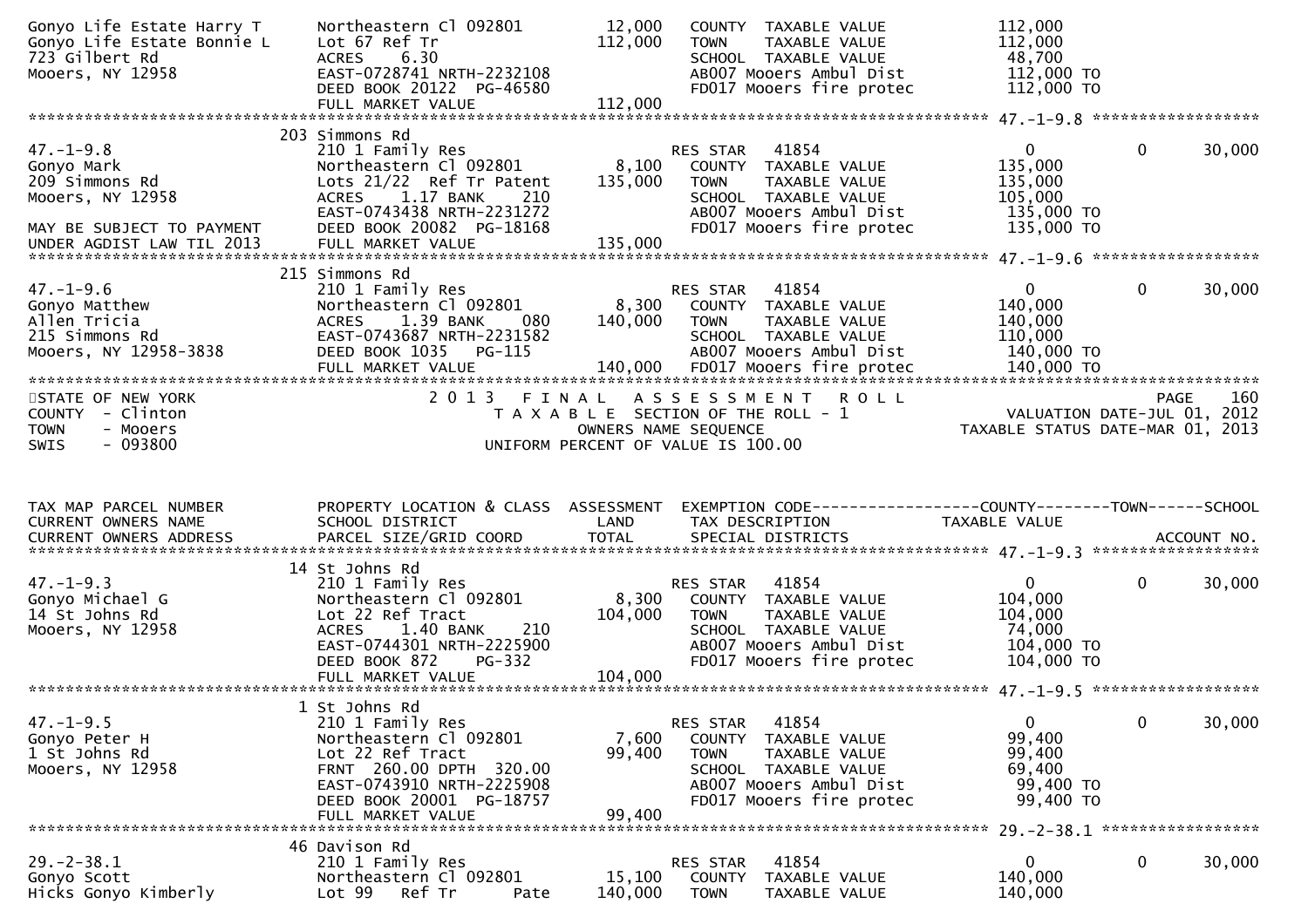| 46 Davison Rd<br>Mooers Forks, NY 12959                                                                                   | 9.90 BANK<br>080<br><b>ACRES</b><br>EAST-0715391 NRTH-2234135<br>DEED BOOK 20031 PG-56432                                                                                             |                             | SCHOOL TAXABLE VALUE<br>AB007 Mooers Ambul Dist<br>FD017 Mooers fire protec                                                                                                                                | 110,000<br>140,000 TO<br>140,000 TO                                                           |                       |                                   |
|---------------------------------------------------------------------------------------------------------------------------|---------------------------------------------------------------------------------------------------------------------------------------------------------------------------------------|-----------------------------|------------------------------------------------------------------------------------------------------------------------------------------------------------------------------------------------------------|-----------------------------------------------------------------------------------------------|-----------------------|-----------------------------------|
| $15. - 1 - 40.7$<br>Goodall Charles A<br>Goodall Iris<br>1835 Allard<br>Brossard QC, Canada J4W1Z5                        | 357 Eddy Rd<br>270 Mfg housing<br>Northeastern Cl 092801<br>Lot 94 Ref Tr<br>6.30<br><b>ACRES</b><br>EAST-0720239 NRTH-2246176<br>DEED BOOK 594<br>PG-575                             | 12,200<br>37,300            | COUNTY TAXABLE VALUE<br>TAXABLE VALUE<br><b>TOWN</b><br>SCHOOL TAXABLE VALUE<br>AB007 Mooers Ambul Dist<br>FD017 Mooers fire protec                                                                        | 37,300<br>37,300<br>37,300<br>37,300 TO<br>37,300 TO                                          |                       |                                   |
| $16. - 1 - 7.23$<br>Goodfellow Douglas R<br>Goodfellow Pat A<br>520 North Star Rd<br>Mooers, NY 12958                     | 520 North Star Rd<br>210 1 Family Res<br>Northeastern Cl 092801<br>Lot 42 Ref Tr<br>ACRES 5.44<br>EAST-0736169 NRTH-2246210<br>DEED BOOK 665<br><b>PG-288</b><br>FULL MARKET VALUE    | 8,700<br>117,000<br>117,000 | RES STAR<br>41854<br>COUNTY TAXABLE VALUE<br>TAXABLE VALUE<br><b>TOWN</b><br>SCHOOL TAXABLE VALUE<br>AB007 Mooers Ambul Dist<br>FD017 Mooers fire protec                                                   | 0<br>117,000<br>117,000<br>87,000<br>117,000 TO<br>117,000 TO                                 | $\mathbf 0$           | 30,000                            |
| STATE OF NEW YORK<br>COUNTY - Clinton<br><b>TOWN</b><br>- Mooers<br>- 093800<br>SWIS                                      | 2 0 1 3<br>FINAL                                                                                                                                                                      |                             | A S S E S S M E N T<br><b>ROLL</b><br>T A X A B L E SECTION OF THE ROLL - 1<br>OWNERS NAME SEQUENCE<br>UNIFORM PERCENT OF VALUE IS 100.00                                                                  |                                                                                               |                       | 161<br><b>PAGE</b>                |
|                                                                                                                           |                                                                                                                                                                                       |                             |                                                                                                                                                                                                            |                                                                                               |                       |                                   |
| TAX MAP PARCEL NUMBER<br>CURRENT OWNERS NAME                                                                              | PROPERTY LOCATION & CLASS ASSESSMENT<br>SCHOOL DISTRICT                                                                                                                               | LAND                        | EXEMPTION CODE------------------COUNTY--------TOWN------SCHOOL<br>TAX DESCRIPTION                                                                                                                          | TAXABLE VALUE                                                                                 |                       |                                   |
| $45. - 5 - 7$<br>Goodine Randall Patrick<br>Goodine Ferguson Pamela Ann<br>35 T-Ridge Ln<br>PO Box 43<br>Mooers, NY 12958 | 35 T-Ridge Ln<br>210 1 Family Res<br>Northeastern Cl 092801<br>Lot 76 Ref Tr<br>FRNT 193.54 DPTH 200.00<br>EAST-0724982 NRTH-2232219<br>DEED BOOK 20061 PG-97066<br>FULL MARKET VALUE | 134,700                     | WARCOMALL 41131<br>10,000 WARDISALL 41141<br>134,700 RES STAR 41854<br>COUNTY TAXABLE VALUE<br><b>TOWN</b><br>TAXABLE VALUE<br>SCHOOL TAXABLE VALUE<br>AB007 Mooers Ambul Dist<br>FD017 Mooers fire protec | 33,675<br>20,205<br>$\overline{0}$<br>80,820<br>94,495<br>104,700<br>134,700 TO<br>134,700 TO | 20,000<br>20,205<br>0 | $\mathbf 0$<br>$\Omega$<br>30,000 |
| $28. - 1 - 9.39$<br>Goodman Todd<br>204 Bush Rd<br>Mooers Forks, NY 12959                                                 | Bush Rd<br>314 Rural vac<10<br>Northeastern Cl 092801<br>Lot 144 Ref Tr<br>1.00<br>ACRES<br>EAST-0704708 NRTH-2239381<br>DEED BOOK 20001 PG-19043<br>FULL MARKET VALUE                | 8,000<br>8,000<br>8,000     | COUNTY TAXABLE VALUE<br>TAXABLE VALUE<br><b>TOWN</b><br>SCHOOL TAXABLE VALUE<br>AB007 Mooers Ambul Dist<br>FD017 Mooers fire protec                                                                        | 8,000<br>8,000<br>8,000<br>8,000 TO<br>8,000 TO                                               |                       |                                   |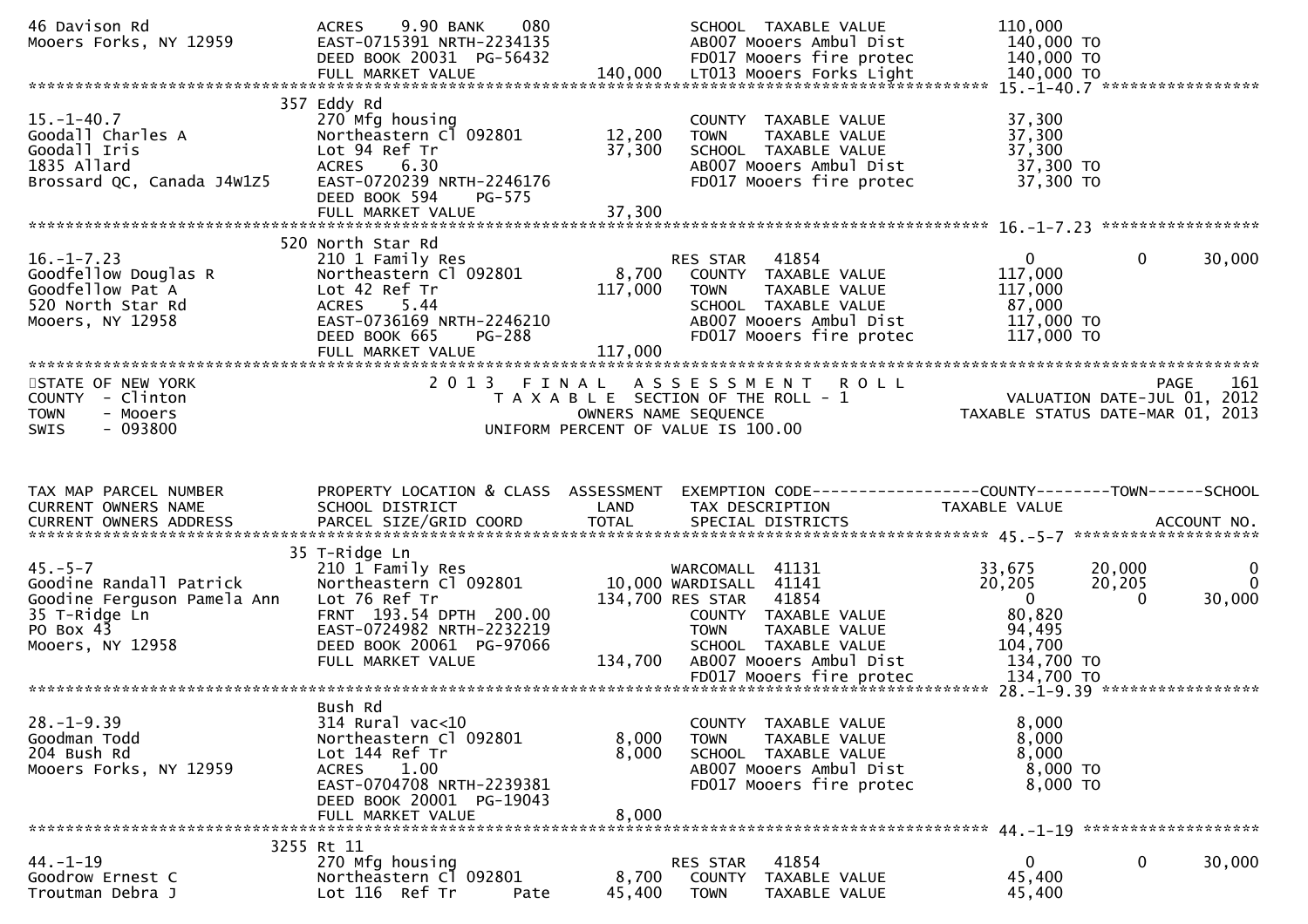| 3255 Rt 11<br>Mooers Forks, NY 12959                                                                | 2.00<br><b>ACRES</b><br>EAST-0712351 NRTH-2229403<br>DEED BOOK 20011 PG-36461                                                                                                                   |                              | SCHOOL TAXABLE VALUE<br>AB007 Mooers Ambul Dist<br>FD017 Mooers fire protec                                                                              | 15,400<br>45,400 TO<br>45,400 TO                                            |              |             |
|-----------------------------------------------------------------------------------------------------|-------------------------------------------------------------------------------------------------------------------------------------------------------------------------------------------------|------------------------------|----------------------------------------------------------------------------------------------------------------------------------------------------------|-----------------------------------------------------------------------------|--------------|-------------|
|                                                                                                     |                                                                                                                                                                                                 |                              |                                                                                                                                                          |                                                                             |              |             |
| $46. - 1 - 3.6$<br>Goodwin Tammie L<br>Goodwin Joel<br>44 E 7th St<br>Oswego, NY 13126              | 249 Letson Rd<br>210 1 Family Res<br>Northeastern Cl 092801<br>Lot 45 Ref Tr<br>1.00<br><b>ACRES</b><br>EAST-0734676 NRTH-2230018<br>DEED BOOK 20041 PG-68760<br>FULL MARKET VALUE              | 8,000<br>55,800<br>55,800    | 41854<br>RES STAR<br>COUNTY TAXABLE VALUE<br>TAXABLE VALUE<br><b>TOWN</b><br>SCHOOL TAXABLE VALUE<br>AB007 Mooers Ambul Dist<br>FD017 Mooers fire protec | $\mathbf{0}$<br>55,800<br>55,800<br>25,800<br>55,800 TO<br>55,800 TO        | $\mathbf 0$  | 30,000      |
|                                                                                                     | 68 Thompson Rd                                                                                                                                                                                  |                              |                                                                                                                                                          |                                                                             |              |             |
| $31 - 2 - 2.32$<br>Gooley Arthur G<br>Gooley Sharon M<br>68 Thompson Rd<br>Mooers, NY 12958         | 210 1 Family Res<br>Northeastern Cl 092801<br>Lot 19 Ref Tr Patent<br>1.80 BANK<br>080<br><b>ACRES</b><br>EAST-0741944 NRTH-2240288<br>DEED BOOK 99001 PG-11327<br>FULL MARKET VALUE            | 8,600<br>151,000<br>151,000  | RES STAR<br>41854<br>COUNTY TAXABLE VALUE<br>TAXABLE VALUE<br><b>TOWN</b><br>SCHOOL TAXABLE VALUE<br>AB007 Mooers Ambul Dist<br>FD017 Mooers fire protec | $\overline{0}$<br>151,000<br>151,000<br>121,000<br>151,000 TO<br>151,000 TO | $\mathbf{0}$ | 30,000      |
| STATE OF NEW YORK                                                                                   | 2 0 1 3<br>FINAL                                                                                                                                                                                |                              | <b>ROLL</b><br>A S S E S S M E N T                                                                                                                       |                                                                             | <b>PAGE</b>  | 162         |
| COUNTY - Clinton<br><b>TOWN</b><br>- Mooers<br>$-093800$<br>SWIS                                    |                                                                                                                                                                                                 |                              | T A X A B L E SECTION OF THE ROLL - 1<br>OWNERS NAME SEQUENCE<br>UNIFORM PERCENT OF VALUE IS 100.00                                                      | VALUATION DATE-JUL 01, 2012<br>TAXABLE STATUS DATE-MAR 01, 2013             |              |             |
|                                                                                                     |                                                                                                                                                                                                 |                              |                                                                                                                                                          |                                                                             |              |             |
| TAX MAP PARCEL NUMBER<br>CURRENT OWNERS NAME<br>CURRENT OWNERS ADDRESS                              | PROPERTY LOCATION & CLASS ASSESSMENT<br>SCHOOL DISTRICT<br>PARCEL SIZE/GRID COORD                                                                                                               | LAND<br><b>TOTAL</b>         | TAX DESCRIPTION<br>SPECIAL DISTRICTS                                                                                                                     | TAXABLE VALUE                                                               |              | ACCOUNT NO. |
|                                                                                                     |                                                                                                                                                                                                 |                              |                                                                                                                                                          |                                                                             |              |             |
| $29. - 1 - 17.4$<br>Gooley Kimberly M<br>Tomah Newell J<br>306 Davison Rd<br>Mooers Forks, NY 12959 | 306 Davison Rd<br>210 1 Family Res<br>Northeastern Cl 092801<br>Lot 124 Ref Tract<br><b>ACRES</b><br>1.61<br>EAST-0708758 NRTH-2233766<br>DEED BOOK 20011 PG-34326                              | 8,500<br>70,900              | 41854<br>RES STAR<br>COUNTY TAXABLE VALUE<br>TAXABLE VALUE<br><b>TOWN</b><br>SCHOOL TAXABLE VALUE<br>AB007 Mooers Ambul Dist<br>FD017 Mooers fire protec | $\mathbf{0}$<br>70,900<br>70,900<br>40,900<br>70,900 то<br>70,900 TO        | $\mathbf 0$  | 30,000      |
|                                                                                                     |                                                                                                                                                                                                 |                              |                                                                                                                                                          |                                                                             |              |             |
| $45. -2 - 9.1$<br>Gordon John O<br>766 Gilbert Rd<br>Mooers, NY 12958                               | 776 Gilbert Rd<br>241 Rural res&ag<br>Northeastern Cl 092801<br>Ref Tr<br>Lot 67<br>Pate<br>49.96<br><b>ACRES</b><br>EAST-0729726 NRTH-2230638<br>DEED BOOK 20041 PG-72179<br>FULL MARKET VALUE | 41,300<br>104,700<br>104,700 | COUNTY TAXABLE VALUE<br>TAXABLE VALUE<br><b>TOWN</b><br>SCHOOL TAXABLE VALUE<br>AB007 Mooers Ambul Dist<br>FD017 Mooers fire protec                      | 104,700<br>104,700<br>104,700<br>104,700 TO<br>104,700 TO                   |              |             |
|                                                                                                     | 766 Gilbert Rd                                                                                                                                                                                  |                              |                                                                                                                                                          |                                                                             |              |             |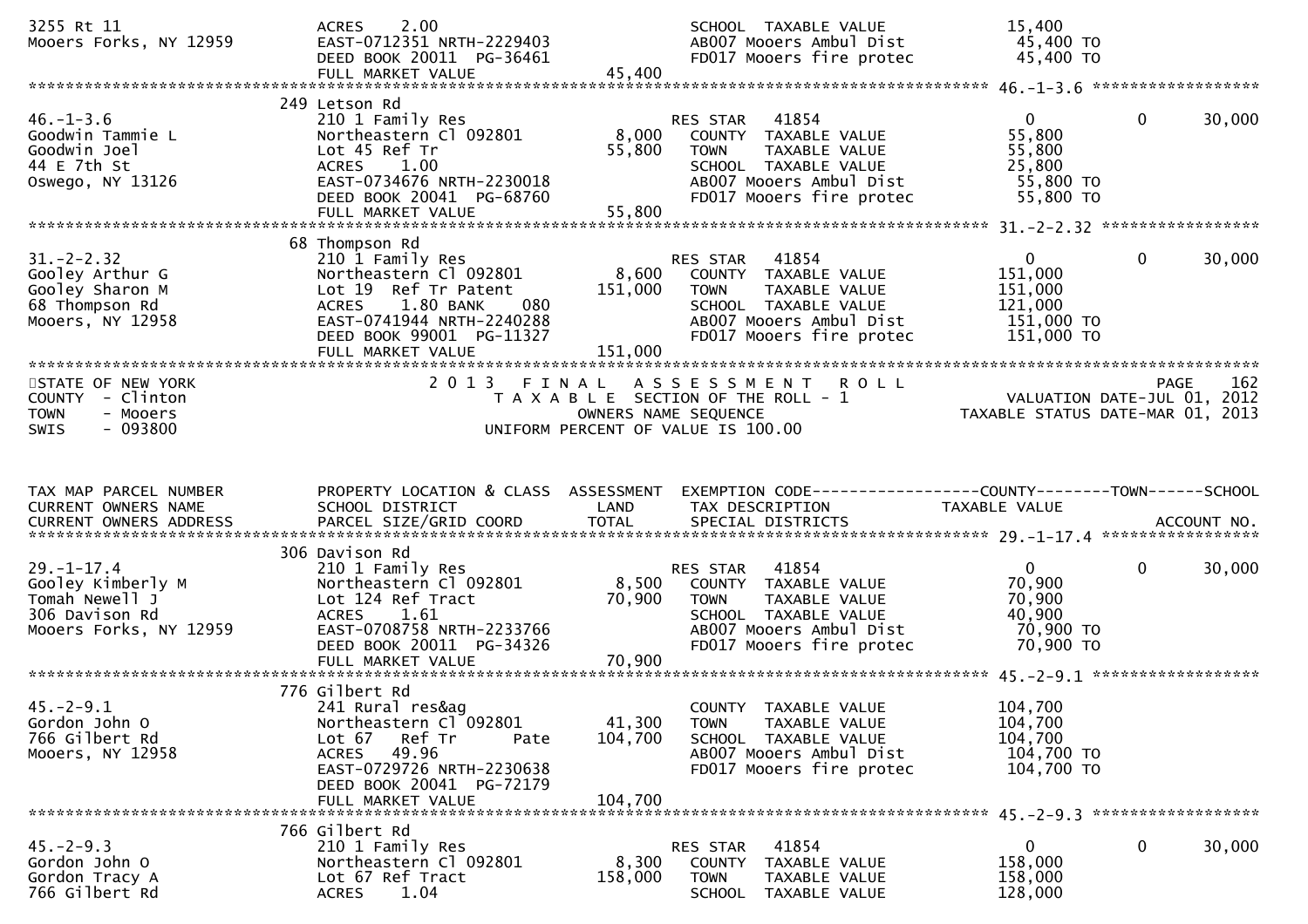| Mooers, NY 12958                                                                                      | EAST-0729844 NRTH-2231741<br>DEED BOOK 98001 PG-04649                                                                                                                                                                             |                              | AB007 Mooers Ambul Dist<br>FD017 Mooers fire protec                                                                                                                                                                         | 158,000 TO<br>158,000 TO                                                                             |                                                                                          |
|-------------------------------------------------------------------------------------------------------|-----------------------------------------------------------------------------------------------------------------------------------------------------------------------------------------------------------------------------------|------------------------------|-----------------------------------------------------------------------------------------------------------------------------------------------------------------------------------------------------------------------------|------------------------------------------------------------------------------------------------------|------------------------------------------------------------------------------------------|
|                                                                                                       | FULL MARKET VALUE                                                                                                                                                                                                                 | 158,000                      |                                                                                                                                                                                                                             |                                                                                                      |                                                                                          |
| $30.19 - 1 - 38$<br>Gordon Willard L<br>Gordon Mary L<br>10 Mill St<br>PO Box 76<br>Mooers, NY 12958  | 10 Mill St<br>210 1 Family Res<br>Northeastern Cl 092801<br>Ref Tr<br>Lot 76<br>Pate<br><b>ACRES</b><br>1.00<br>EAST-0728218 NRTH-2233540<br>DEED BOOK 541<br>PG-660<br>FULL MARKET VALUE                                         | 8,000<br>157,800<br>157,800  | 41834<br>SR STAR<br>COUNTY TAXABLE VALUE<br><b>TOWN</b><br>TAXABLE VALUE<br>SCHOOL TAXABLE VALUE<br>AB007 Mooers Ambul Dist<br>FD017 Mooers fire protec<br>LT033 Mooers Light 2<br>SD001 Side Walk District                 | $\mathbf{0}$<br>157,800<br>157,800<br>94,500<br>157,800 TO<br>157,800 TO<br>157,800 TO<br>157,800 TO | $\mathbf{0}$<br>63,300                                                                   |
|                                                                                                       | 2318 Rt 11                                                                                                                                                                                                                        |                              |                                                                                                                                                                                                                             |                                                                                                      |                                                                                          |
| $30 - 2 - 8$<br>Gowett Thomas R<br>Gowett Norma J<br>2318 Champlain St<br>Mooers, NY 12958            | 240 Rural res<br>Northeastern Cl 092801<br>Lot 68 Ref Tr<br>Pate<br>ACRES 44.40<br>EAST-0732030 NRTH-2236811<br>DEED BOOK 631<br>PG-590<br>FULL MARKET VALUE                                                                      | 36,800<br>133,000<br>133,000 | 41834<br>SR STAR<br>COUNTY TAXABLE VALUE<br>TAXABLE VALUE<br>TOWN<br>SCHOOL TAXABLE VALUE<br>AB007 Mooers Ambul Dist<br>FD017 Mooers fire protec<br>LT033 Mooers Light 2<br>SD001 Side Walk District                        | $\Omega$<br>133,000<br>133,000<br>69,700<br>133,000 TO<br>133,000 TO<br>98,420 TO<br>98,420 TO       | $\mathbf{0}$<br>63,300                                                                   |
| STATE OF NEW YORK<br>COUNTY - Clinton<br>- Mooers<br>TOWN<br>$-093800$<br>SWIS                        | 2 0 1 3<br>FINAL                                                                                                                                                                                                                  |                              | <b>ROLL</b><br>A S S E S S M E N T<br>T A X A B L E SECTION OF THE ROLL - 1<br>OWNERS NAME SEQUENCE<br>UNIFORM PERCENT OF VALUE IS 100.00                                                                                   |                                                                                                      | <b>PAGE</b><br>163<br>VALUATION DATE-JUL $01$ , 2012<br>TAXABLE STATUS DATE-MAR 01, 2013 |
|                                                                                                       |                                                                                                                                                                                                                                   |                              |                                                                                                                                                                                                                             |                                                                                                      |                                                                                          |
| TAX MAP PARCEL NUMBER<br>CURRENT OWNERS NAME<br>CURRENT OWNERS ADDRESS                                | PROPERTY LOCATION & CLASS ASSESSMENT<br>SCHOOL DISTRICT<br>PARCEL SIZE/GRID COORD                                                                                                                                                 | LAND<br><b>TOTAL</b>         | EXEMPTION CODE-----------------COUNTY-------TOWN------SCHOOL<br>TAX DESCRIPTION<br>SPECIAL DISTRICTS                                                                                                                        | TAXABLE VALUE                                                                                        | ACCOUNT NO.                                                                              |
| $30.15 - 1 - 6$<br>Grabie Jonathan E<br>Perras Miranda L<br>911 Hemmingford Rd<br>Mooers, NY 12958    | 911 Hemmingford Rd<br>210 1 Family Res<br>Northeastern Cl 092801<br>Lot 75 Ref Tr<br>Pate<br>75.00 DPTH 298.00<br><b>FRNT</b><br>080<br><b>BANK</b><br>EAST-0728156 NRTH-2236747<br>DEED BOOK 20051 PG-82835<br>FULL MARKET VALUE | 6,200<br>110,700             | 41854<br>RES STAR<br>COUNTY TAXABLE VALUE<br><b>TOWN</b><br><b>TAXABLE VALUE</b><br>SCHOOL TAXABLE VALUE<br>AB007 Mooers Ambul Dist<br>FD017 Mooers fire protec<br>LT033 Mooers Light 2<br>110,700 SD001 Side Walk District | $\mathbf{0}$<br>110,700<br>110,700<br>80,700<br>110,700 TO<br>110,700 TO<br>110,700 TO<br>110,700 TO | $\mathbf{0}$<br>30,000                                                                   |
|                                                                                                       | 2 Town Hall Rd                                                                                                                                                                                                                    |                              |                                                                                                                                                                                                                             |                                                                                                      |                                                                                          |
| $44.2 - 2 - 11$<br>Graham II Gordon D<br>Graham Jacalyn K<br>2 Town Hall Rd<br>Mooers Forks, NY 12959 | 210 1 Family Res<br>Northeastern Cl 092801<br>Lot 116 Ref Tr<br>Pate<br>1.00<br><b>ACRES</b><br>EAST-0714768 NRTH-2232841<br>DEED BOOK 20041 PG-77422<br>FULL MARKET VALUE                                                        | 8,000<br>73,100<br>73,100    | 41854<br>RES STAR<br><b>COUNTY</b><br>TAXABLE VALUE<br><b>TOWN</b><br>TAXABLE VALUE<br>SCHOOL TAXABLE VALUE<br>AB007 Mooers Ambul Dist<br>FD017 Mooers fire protec<br>LT013 Mooers Forks Light                              | $\mathbf{0}$<br>73,100<br>73,100<br>43,100<br>73,100 TO<br>73,100 TO<br>73,100 TO                    | 30,000<br>$\mathbf 0$<br>44. - 2 - 1. 21 ******************                              |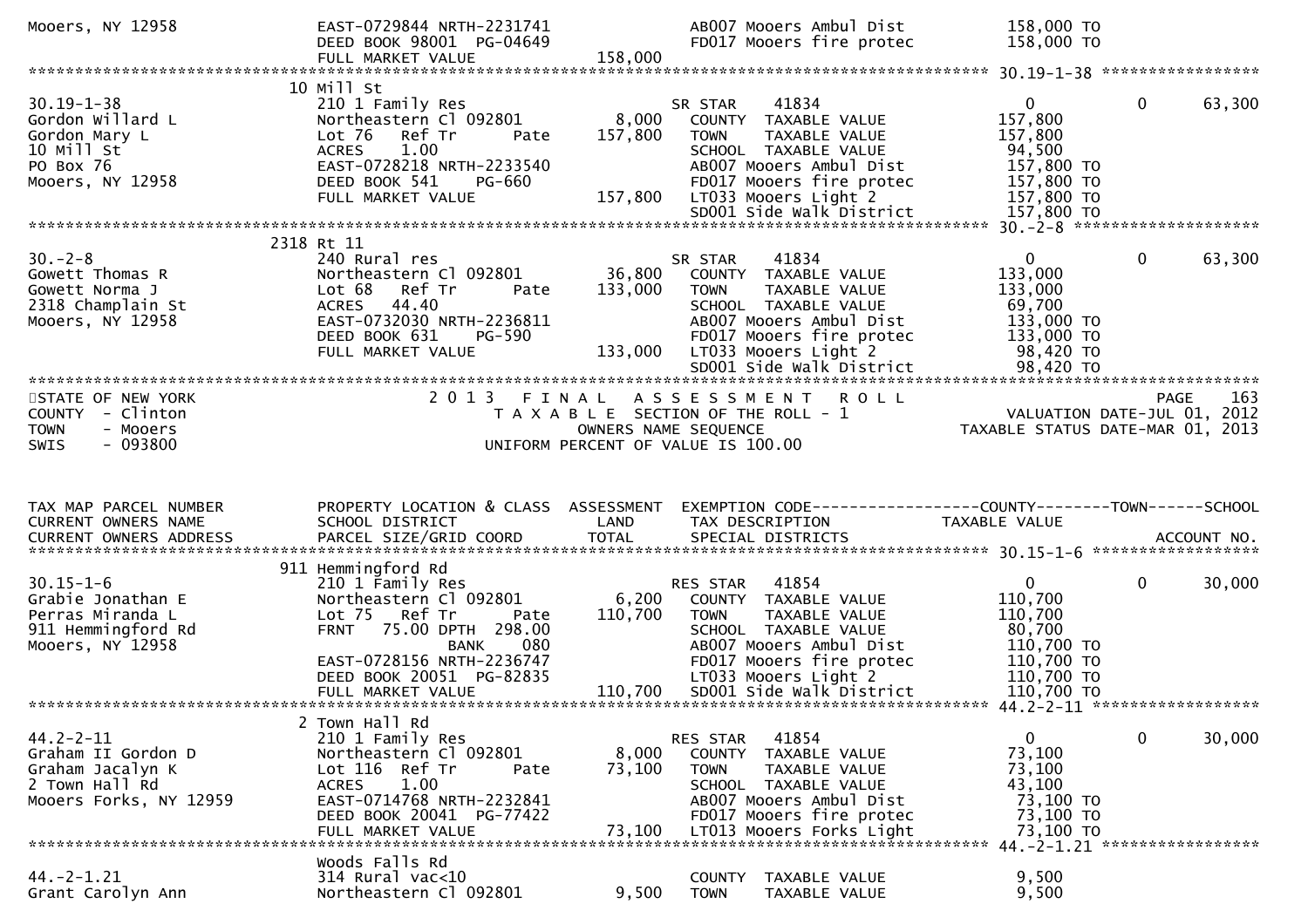| 39940 Dockser Dr<br>Mechanicsville, MD 20659                                                                                  | Lot 116 Ref Tract Patent<br>Sub $P1-A-538$<br><b>ACRES</b><br>3.10<br>EAST-0715023 NRTH-2231461<br>DEED BOOK 98001 PG-06201<br>FULL MARKET VALUE                                                | 9,500<br>9,500               | SCHOOL TAXABLE VALUE<br>AB007 Mooers Ambul Dist<br>FD017 Mooers fire protec<br>LT013 Mooers Forks Light                                                                                             | 9,500<br>9,500 TO<br>9,500 TO<br>9,500 TO                                                                |
|-------------------------------------------------------------------------------------------------------------------------------|-------------------------------------------------------------------------------------------------------------------------------------------------------------------------------------------------|------------------------------|-----------------------------------------------------------------------------------------------------------------------------------------------------------------------------------------------------|----------------------------------------------------------------------------------------------------------|
| $28. - 1 - 2.111$<br>Graves Robert J<br>Graves Darlene<br>137 Meseck Rd<br>Mooers Forks, NY 12959<br>PRIOR OWNER ON 3/01/2013 | Meseck Rd<br>$314$ Rural vac<10<br>Northeastern Cl 092801<br>Lot 149 Re Tr<br>1.40<br><b>ACRES</b><br>EAST-0700498 NRTH-2240134<br>DEED BOOK 20132 PG-54846<br>FULL MARKET VALUE                | 5,300<br>5,300<br>5,300      | COUNTY TAXABLE VALUE<br><b>TOWN</b><br>TAXABLE VALUE<br>SCHOOL TAXABLE VALUE<br>AB007 Mooers Ambul Dist<br>FD017 Mooers fire protec                                                                 | 5,300<br>5,300<br>5,300<br>5,300 TO<br>5,300 TO                                                          |
| Rabideau Robert J<br>STATE OF NEW YORK<br>COUNTY - Clinton<br>- Mooers<br><b>TOWN</b><br>$-093800$<br>SWIS                    | 2 0 1 3                                                                                                                                                                                         | FINAL                        | A S S E S S M E N T R O L L<br>T A X A B L E SECTION OF THE ROLL - 1<br>OWNERS NAME SEQUENCE<br>UNIFORM PERCENT OF VALUE IS 100.00                                                                  | 164<br>PAGE<br>VALUATION DATE-JUL 01, 2012<br>TAXABLE STATUS DATE-MAR 01, 2013                           |
| TAX MAP PARCEL NUMBER<br>CURRENT OWNERS NAME                                                                                  | PROPERTY LOCATION & CLASS ASSESSMENT<br>SCHOOL DISTRICT                                                                                                                                         | LAND                         | TAX DESCRIPTION                                                                                                                                                                                     | EXEMPTION        CODE-----------------COUNTY-------TOWN------SCHOOL<br>TAXABLE VALUE                     |
| $28. - 1 - 3.3$<br>Graves Robert J<br>Graves Darlene<br>137 Meseck Rd<br>Mooers Forks, NY 12959-9726                          | 137 Meseck Rd<br>270 Mfg housing<br>Northeastern Cl 092801<br>Lot 149 Reftr<br><b>ACRES</b><br>1.30<br>EAST-0700603 NRTH-2239935<br>DEED BOOK 839<br>PG-334                                     | 25,000                       | 99 PCT OF VALUE USED FOR EXEMPTION PURPOSES<br>WARNONALL 41121<br>5,200 SR STAR<br>41834<br>COUNTY TAXABLE VALUE<br>TAXABLE VALUE<br><b>TOWN</b><br>SCHOOL TAXABLE VALUE<br>AB007 Mooers Ambul Dist | 3,713<br>3,713<br>0<br>$\Omega$<br>25,000<br>$\Omega$<br>21,287<br>21,287<br>$\overline{0}$<br>25,000 TO |
| $28. - 1 - 3.10$<br>Graves Robert L<br>LaGree Rebecca A<br>63 Meseck Rd<br>Mooers Forks, NY 12959                             | 63 Meseck Rd<br>240 Rural res<br>Northeastern Cl 092801<br>Lot 149 Ref Tract Patent<br>ACRES 25.00<br>EAST-0702065 NRTH-2239523<br>DEED BOOK 20051 PG-83072<br>FULL MARKET VALUE                | 17,600<br>104,000<br>104,000 | RES STAR<br>41854<br>COUNTY TAXABLE VALUE<br>TAXABLE VALUE<br><b>TOWN</b><br>SCHOOL TAXABLE VALUE<br>AB007 Mooers Ambul Dist<br>FD017 Mooers fire protec                                            | $\mathbf{0}$<br>$\mathbf 0$<br>30,000<br>104,000<br>104,000<br>74,000<br>104,000 TO<br>104,000 TO        |
| $59. - 1 - 28$<br>Graves Tracy L<br>Graves Timothy<br>PO Box 98<br>Altona, NY 12910                                           | 395 Woods Falls Rd<br>270 Mfg housing<br>Northeastern Cl 092801<br>Lot 128 Ref Tr<br>Pate<br>2.80<br><b>ACRES</b><br>EAST-0710596 NRTH-2219553<br>DEED BOOK 20061 PG-97918<br>FULL MARKET VALUE | 9,400<br>45,000<br>45,000    | 41854<br>RES STAR<br>COUNTY TAXABLE VALUE<br>TAXABLE VALUE<br><b>TOWN</b><br>SCHOOL TAXABLE VALUE<br>AB007 Mooers Ambul Dist<br>FD017 Mooers fire protec                                            | $\mathbf 0$<br>30,000<br>$\mathbf{0}$<br>45,000<br>45,000<br>15,000<br>45,000 TO<br>45,000 TO            |
| $42. - 1 - 8.1$                                                                                                               | Cannon Corners Rd<br>720 Mine/quarry                                                                                                                                                            |                              | COUNTY TAXABLE VALUE                                                                                                                                                                                | 170,100                                                                                                  |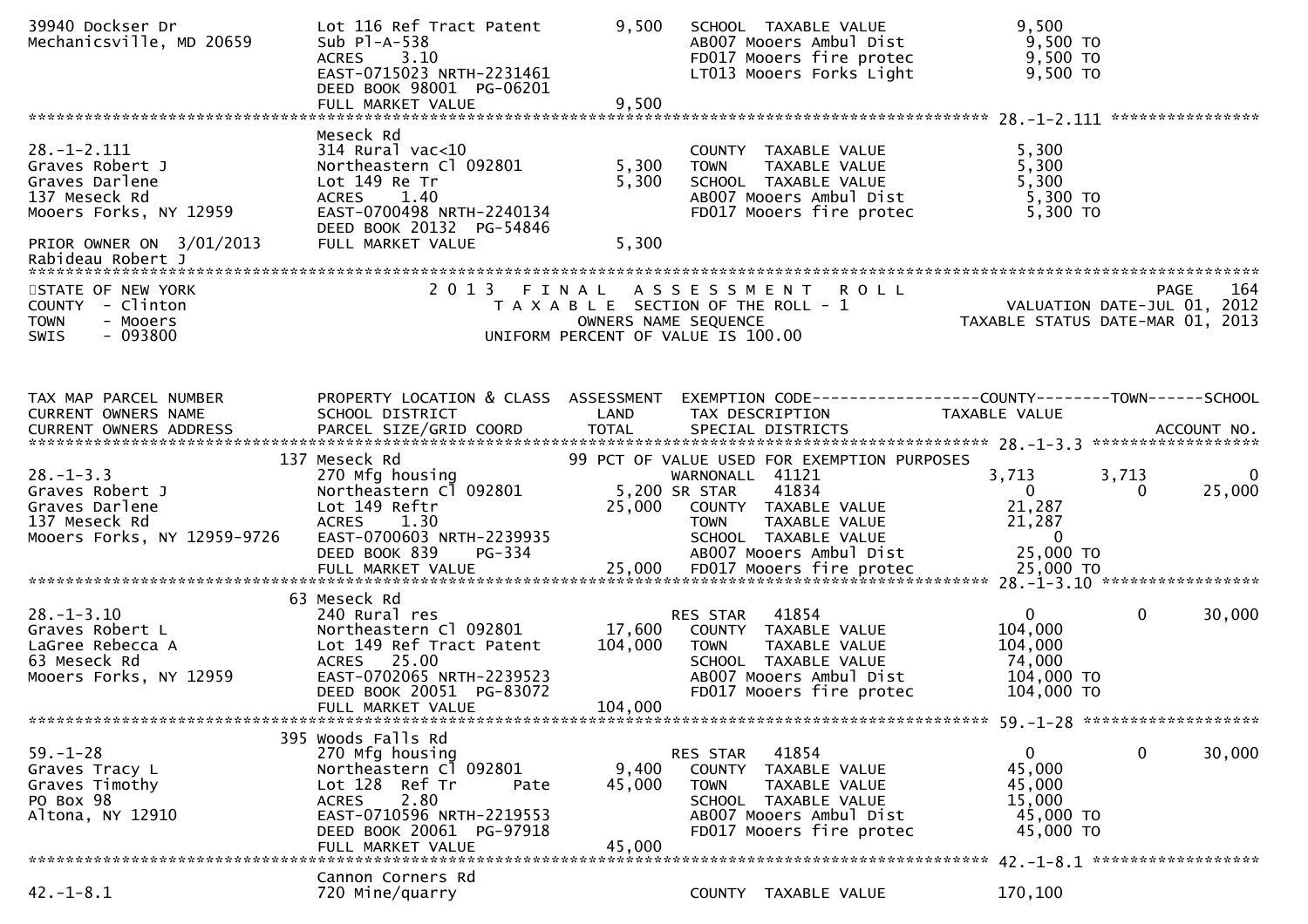| Graymont Materials (NY) Inc<br>111 Quarry Rd<br>Plattsburgh, NY 12901                     | Northeastern Cl 092801<br>Lot 195 Ref Tr<br>Pate<br>Survey Map Bk10 Pg8 Lot 2<br>Survey Map 20072/05777 Lo<br>ACRES 75.14<br>EAST-0688132 NRTH-2226966<br>DEED BOOK 20122 PG-45955  | 155,100<br>170,100           | TAXABLE VALUE<br><b>TOWN</b><br>SCHOOL TAXABLE VALUE<br>AB007 Mooers Ambul Dist<br>FD017 Mooers fire protec                         | 170,100<br>170,100<br>170,100 TO<br>170,100 TO                                 |
|-------------------------------------------------------------------------------------------|-------------------------------------------------------------------------------------------------------------------------------------------------------------------------------------|------------------------------|-------------------------------------------------------------------------------------------------------------------------------------|--------------------------------------------------------------------------------|
|                                                                                           | FULL MARKET VALUE                                                                                                                                                                   | 170,100                      |                                                                                                                                     |                                                                                |
| $44. - 1 - 1.3$<br>Graymont Materials (NY) Inc<br>111 Quarry Rd<br>Plattsburgh, NY 12901  | Prespare Rd<br>720 Mine/quarry<br>Northeastern Cl 092801<br>Lot 125 Ref Tr Patent<br>Survey Map 20122/47456<br>ACRES 21.67<br>EAST-0708293 NRTH-2231746<br>DEED BOOK 20122 PG-47460 | 65,000<br>65,000             | COUNTY TAXABLE VALUE<br>TAXABLE VALUE<br><b>TOWN</b><br>SCHOOL TAXABLE VALUE<br>AB007 Mooers Ambul Dist<br>FD017 Mooers fire protec | 65,000<br>65,000<br>65,000<br>65,000 TO<br>65,000 TO                           |
|                                                                                           | FULL MARKET VALUE                                                                                                                                                                   | 65,000                       |                                                                                                                                     |                                                                                |
| STATE OF NEW YORK<br>COUNTY - Clinton<br><b>TOWN</b><br>- Mooers<br>$-093800$<br>SWIS     | 2013 FINAL                                                                                                                                                                          | OWNERS NAME SEQUENCE         | ASSESSMENT ROLL<br>T A X A B L E SECTION OF THE ROLL - 1<br>UNIFORM PERCENT OF VALUE IS 100.00                                      | 165<br>PAGE<br>VALUATION DATE-JUL 01, 2012<br>TAXABLE STATUS DATE-MAR 01, 2013 |
| TAX MAP PARCEL NUMBER<br>CURRENT OWNERS NAME                                              | PROPERTY LOCATION & CLASS ASSESSMENT<br>SCHOOL DISTRICT                                                                                                                             | LAND                         | TAX DESCRIPTION                                                                                                                     | TAXABLE VALUE                                                                  |
| $60. -1 - 11$<br>Graymont Materials (NY) Inc<br>111 Quarry Rd<br>Plattsburgh, NY 12901    | Howard Rd<br>720 Mine/quarry<br>Northeastern Cl 092801<br>Lot 64 Ref Tr<br>Pate<br>ACRES 236.60<br>EAST-0729801 NRTH-2218545<br>DEED BOOK 20112 PG-40530<br>FULL MARKET VALUE       | 92,100<br>104,400<br>104,400 | COUNTY TAXABLE VALUE<br><b>TOWN</b><br>TAXABLE VALUE<br>SCHOOL TAXABLE VALUE<br>AB007 Mooers Ambul Dist<br>FD017 Mooers fire protec | 104,400<br>104,400<br>104,400<br>104,400 TO<br>104,400 TO                      |
| $60. -1 - 12$<br>Graymont Materials (NY) Inc<br>111 Quarry Rd<br>Plattsburgh, NY 12901    | Town Line Rd<br>323 Vacant rural<br>Northeastern Cl 092801<br>Lot 79 Ref Tr<br>Pate<br>ACRES 210.00<br>EAST-0727414 NRTH-2218606<br>DEED BOOK 20112 PG-40530<br>FULL MARKET VALUE   | 57,500<br>57,500<br>57,500   | COUNTY TAXABLE VALUE<br>TAXABLE VALUE<br><b>TOWN</b><br>SCHOOL TAXABLE VALUE<br>AB007 Mooers Ambul Dist<br>FD017 Mooers fire protec | 57,500<br>57,500<br>57,500<br>57,500 TO<br>57,500 TO                           |
| $61. - 1 - 26.1$<br>Graymont Materials (NY) Inc<br>111 Quarry Rd<br>Plattsburgh, NY 12901 | Rt 22<br>322 Rural vac>10<br>Northeastern Cl 092801<br>Lot 48<br>Ref Tr<br>Pate<br>ACRES 139.50<br>EAST-0734180 NRTH-2218630<br>DEED BOOK 20112 PG-40530<br>FULL MARKET VALUE       | 65,800<br>65,800<br>65,800   | COUNTY TAXABLE VALUE<br><b>TOWN</b><br>TAXABLE VALUE<br>SCHOOL TAXABLE VALUE<br>AB007 Mooers Ambul Dist<br>FD017 Mooers fire protec | 65,800<br>65,800<br>65,800<br>65,800 TO<br>65,800 TO                           |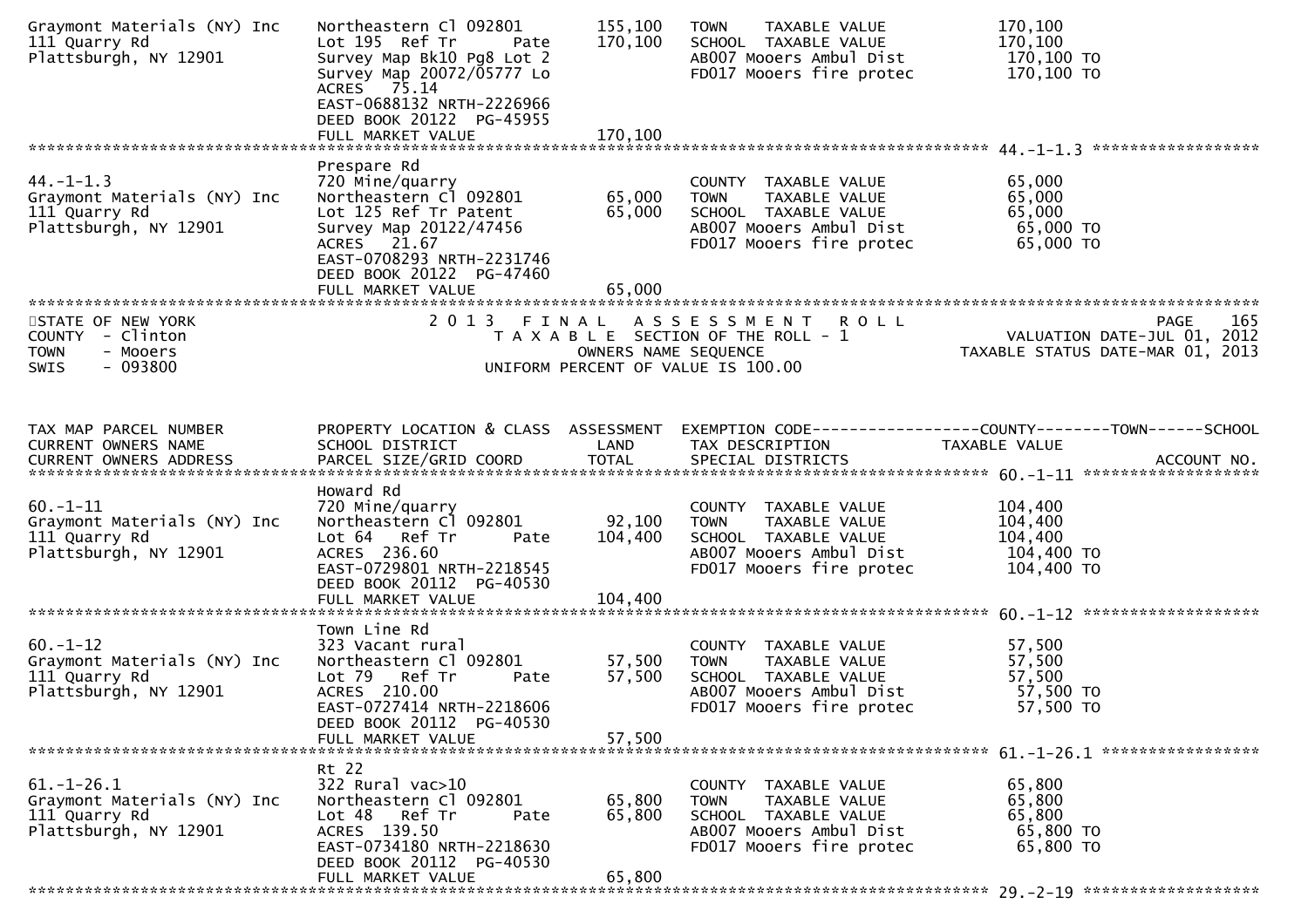| $29. - 2 - 19$<br>Green Michael<br>Green Dana<br>89 Miller Rd<br>Mooers Forks, NY 12959 | 89 Miller Rd<br>210 1 Family Res<br>Northeastern Cl 092801<br>Lot 99 Ref Tr<br>Pate<br>080<br>1.20 BANK<br><b>ACRES</b><br>EAST-0718548 NRTH-2236627<br>DEED BOOK 20061 PG-97963<br>FULL MARKET VALUE         | 8,300<br>50,000<br>50,000     | COUNTY TAXABLE VALUE<br><b>TOWN</b><br>TAXABLE VALUE<br>SCHOOL TAXABLE VALUE<br>AB007 Mooers Ambul Dist<br>FD017 Mooers fire protec                                                     | 50,000<br>50,000<br>50,000<br>50,000 TO<br>50,000 TO                                  |                               |
|-----------------------------------------------------------------------------------------|---------------------------------------------------------------------------------------------------------------------------------------------------------------------------------------------------------------|-------------------------------|-----------------------------------------------------------------------------------------------------------------------------------------------------------------------------------------|---------------------------------------------------------------------------------------|-------------------------------|
|                                                                                         |                                                                                                                                                                                                               |                               |                                                                                                                                                                                         |                                                                                       |                               |
| $44. - 1 - 15$<br>Green Ollie E<br>5070 Parkside Ave<br>Philadelphia, PA 19131          | Pepper Hill Rd<br>311 Res vac land<br>Northeastern Cl 092801<br>Lot 116 Ref Tr<br>Pate<br>FRNT 195.00 DPTH 270.00<br>EAST-0714388 NRTH-2231147<br>DEED BOOK 761<br><b>PG-210</b><br>FULL MARKET VALUE         | 7,100<br>7,100<br>7,100       | COUNTY TAXABLE VALUE<br><b>TOWN</b><br>TAXABLE VALUE<br>SCHOOL TAXABLE VALUE<br>AB007 Mooers Ambul Dist<br>FD017 Mooers fire protec<br>LT013 Mooers Forks Light                         | 7,100<br>7,100<br>7,100<br>7,100 TO<br>7,100 TO<br>7,100 TO                           |                               |
| STATE OF NEW YORK                                                                       |                                                                                                                                                                                                               |                               |                                                                                                                                                                                         |                                                                                       |                               |
| COUNTY - Clinton<br>- Mooers<br><b>TOWN</b><br>$-093800$<br><b>SWIS</b>                 | 2013                                                                                                                                                                                                          | FINAL<br>OWNERS NAME SEQUENCE | <b>ROLL</b><br>A S S E S S M E N T<br>T A X A B L E SECTION OF THE ROLL - 1<br>UNIFORM PERCENT OF VALUE IS 100.00                                                                       |                                                                                       | <b>PAGE</b><br>166            |
| TAX MAP PARCEL NUMBER<br>CURRENT OWNERS NAME<br>CURRENT OWNERS ADDRESS                  | SCHOOL DISTRICT                                                                                                                                                                                               | LAND                          | PROPERTY LOCATION & CLASS ASSESSMENT EXEMPTION CODE---------------COUNTY-------TOWN------SCHOOL<br>TAX DESCRIPTION                                                                      | TAXABLE VALUE                                                                         |                               |
| $29. - 2 - 28.42$<br>Green Patricia A<br>PO Box 177<br>Mooers Forks, NY 12959-0177      | 2884 Rt 11<br>210 1 Family Res<br>Northeastern Cl 092801<br>Lot 99 Ref Tr<br><b>ACRES</b><br>2.50<br>EAST-0719127 NRTH-2235421<br>DEED BOOK 813<br>PG-176                                                     | 96,800                        | RES STAR 41854<br>9,200 COUNTY TAXABLE VALUE<br><b>TOWN</b><br>TAXABLE VALUE<br>SCHOOL TAXABLE VALUE<br>AB007 Mooers Ambul Dist<br>FD017 Mooers fire protec                             | $\overline{0}$<br>96,800<br>96,800<br>66,800<br>96,800 TO<br>96,800 TO                | $\mathbf{0}$<br>30,000        |
|                                                                                         |                                                                                                                                                                                                               |                               |                                                                                                                                                                                         |                                                                                       |                               |
| $43. - 1 - 2.3$<br>Greene Sally A<br>461 Gero Rd<br>Mooers Forks, NY 12959              | 461 Gero Rd<br>210 1 Family Res<br>Northeastern Cl 092801<br>Lot 170 Ref Tr<br>080<br><b>ACRES</b><br>1.20 BANK<br>EAST-0697665 NRTH-2231048<br>DEED BOOK 20082 PG-13713<br>FULL MARKET VALUE                 | 118,000<br>118,000            | 41854<br>RES STAR<br>5,100 COUNTY TAXABLE VALUE<br><b>TOWN</b><br>TAXABLE VALUE<br>SCHOOL TAXABLE VALUE<br>AB007 Mooers Ambul Dist<br>FD017 Mooers fire protec                          | $\mathbf{0}$<br>118,000<br>118,000<br>88,000<br>118,000 TO<br>118,000 TO              | $\mathbf{0}$<br>30,000        |
|                                                                                         |                                                                                                                                                                                                               |                               |                                                                                                                                                                                         |                                                                                       |                               |
| $30.19 - 1 - 31.2$<br>Greenia Sandra<br>2540 Rt 11<br>Mooers, NY 12958                  | 2539 Rt 11<br>422 Diner/lunch<br>Northeastern Cl 092801<br>Lot 76 Ref Tr<br>FRNT 110.00 DPTH 142.00<br>EAST-0727031 NRTH-2233592<br>DEED BOOK 99001 PG-15827<br>FULL MARKET VALUE<br>$2540$ R <sup>+</sup> 11 | 13,900<br>122,000<br>122,000  | COUNTY TAXABLE VALUE<br>TAXABLE VALUE<br><b>TOWN</b><br>SCHOOL TAXABLE VALUE<br>AB007 Mooers Ambul Dist<br>FD017 Mooers fire protec<br>LT033 Mooers Light 2<br>SD001 Side Walk District | 122,000<br>122,000<br>122,000<br>122,000 TO<br>122,000 TO<br>122,000 TO<br>122,000 TO | 30.19-1-20.1 **************** |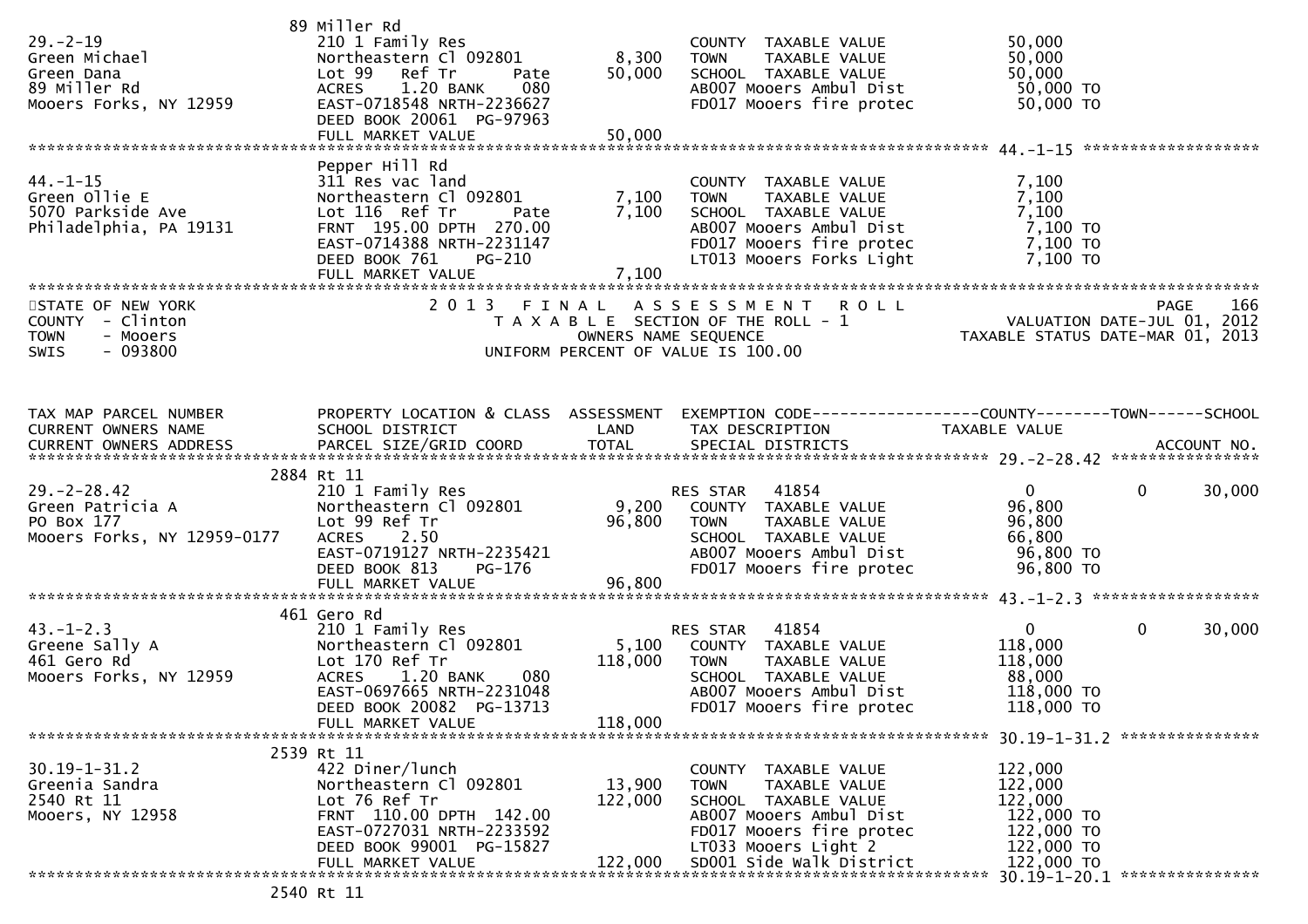| $30.19 - 1 - 20.1$<br>Greenia Sandra J<br>2540 Rt 11<br>Mooers, NY 12958                                  | 210 1 Family Res<br>Northeastern Cl 092801<br>Lot <sub>75</sub><br>Ref Tr<br>Pate<br>2.00 BANK<br>080<br><b>ACRES</b><br>EAST-0727016 NRTH-2233958<br>DEED BOOK 1004 PG-292                           | 8,700<br>146,300           | COUNTY TAXABLE VALUE<br><b>TOWN</b><br>TAXABLE VALUE<br>SCHOOL TAXABLE VALUE<br>AB007 Mooers Ambul Dist<br>FD017 Mooers fire protec<br>LT033 Mooers Light 2 | 146,300<br>146,300<br>146,300<br>146,300 TO<br>146,300 TO<br>146,300 TO                |              |        |
|-----------------------------------------------------------------------------------------------------------|-------------------------------------------------------------------------------------------------------------------------------------------------------------------------------------------------------|----------------------------|-------------------------------------------------------------------------------------------------------------------------------------------------------------|----------------------------------------------------------------------------------------|--------------|--------|
| $46. - 1 - 12.61$<br>Gregoire Keith W<br>93 Simmons Rd<br>Mooers, NY 12958                                | 93 Simmons Rd<br>210 1 Family Res<br>Northeastern Cl 092801<br>Lot 22 Ref Tr Patent<br>4.10 BANK<br>860<br><b>ACRES</b><br>EAST-0742817 NRTH-2228661<br>DEED BOOK 20031 PG-58153<br>FULL MARKET VALUE | 10,200<br>96,000<br>96,000 | 41854<br>RES STAR<br>COUNTY TAXABLE VALUE<br><b>TOWN</b><br>TAXABLE VALUE<br>SCHOOL TAXABLE VALUE<br>AB007 Mooers Ambul Dist<br>FD017 Mooers fire protec    | $\overline{0}$<br>96,000<br>96,000<br>66,000<br>96,000 TO<br>96,000 TO                 | $\mathbf{0}$ | 30,000 |
| STATE OF NEW YORK<br>COUNTY - Clinton<br><b>TOWN</b><br>- Mooers<br>$-093800$<br><b>SWIS</b>              |                                                                                                                                                                                                       |                            | 2013 FINAL ASSESSMENT ROLL<br>T A X A B L E SECTION OF THE ROLL - 1<br>OWNERS NAME SEQUENCE<br>UNIFORM PERCENT OF VALUE IS 100.00                           | PAGE 167<br>VALUATION DATE-JUL 01, 2012<br>TAXABLE STATIIS DATE 112 2012               |              |        |
| TAX MAP PARCEL NUMBER<br>CURRENT OWNERS NAME                                                              | PROPERTY LOCATION & CLASS ASSESSMENT<br>SCHOOL DISTRICT                                                                                                                                               | LAND                       | EXEMPTION CODE------------------COUNTY--------TOWN------SCHOOL<br>TAX DESCRIPTION                                                                           | TAXABLE VALUE                                                                          |              |        |
| $28. - 1 - 3.2$<br>Gregory Donald P<br>Gregory Lynnette M<br>225 Meseck Rd<br>Mooers Forks, NY 12959-9726 | 225 Meseck Rd<br>270 Mfg housing<br>Northeastern Cl 092801<br>Lot 149 Ref Tr<br>FRNT 280.00 DPTH 130.50<br>EAST-0698484 NRTH-2239950<br>DEED BOOK 803<br><b>PG-199</b>                                | 27,800                     | RES STAR 41854<br>4,600 COUNTY TAXABLE VALUE<br><b>TOWN</b><br>TAXABLE VALUE<br>SCHOOL TAXABLE VALUE<br>AB007 Mooers Ambul Dist<br>FD017 Mooers fire protec | $\mathbf{0}$<br>27,800<br>27,800<br>$\overline{\phantom{0}}$<br>27,800 TO<br>27,800 TO | $\mathbf 0$  | 27,800 |
|                                                                                                           | 207 Meseck Rd                                                                                                                                                                                         |                            |                                                                                                                                                             |                                                                                        |              |        |
| $28. - 1 - 3.7$<br>Gregory Donald P<br>Gregory Lynnette M<br>225 Meseck Rd<br>Mooers Forks, NY 12959-9726 | 210 1 Family Res<br>Northeastern Cl 092801<br>Lot 149 Ref Tr<br>ACRES 3.80<br>EAST-0699040 NRTH-2239811<br>DEED BOOK 20011 PG-30315<br>FULL MARKET VALUE                                              | 7,000<br>58,500<br>58,500  | 41854<br>RES STAR<br>COUNTY TAXABLE VALUE<br>TAXABLE VALUE<br><b>TOWN</b><br>SCHOOL TAXABLE VALUE<br>AB007 Mooers Ambul Dist<br>FD017 Mooers fire protec    | $\mathbf{0}$<br>58,500<br>58,500<br>28,500<br>58,500 TO<br>58,500 TO                   | $\mathbf 0$  | 30,000 |
|                                                                                                           |                                                                                                                                                                                                       |                            |                                                                                                                                                             |                                                                                        |              |        |
| $28. - 1 - 2.113$<br>Gregory Heather L<br>126 Meseck Rd<br>Mooers Forks, NY 12959                         | 126 Meseck Rd<br>210 1 Family Res<br>Northeastern Cl 092801<br>Lot 149 Ref Tr<br>FRNT 260.00 DPTH 150.00<br>EAST-0700828 NRTH-2240133<br>DEED BOOK 20072 PG-8047<br>FULL MARKET VALUE                 | 4,800<br>91,000<br>91,000  | 41854<br>RES STAR<br>COUNTY TAXABLE VALUE<br>TAXABLE VALUE<br><b>TOWN</b><br>SCHOOL TAXABLE VALUE<br>AB007 Mooers Ambul Dist<br>FD017 Mooers fire protec    | $\mathbf{0}$<br>91,000<br>91,000<br>61,000<br>91,000 TO<br>91,000 TO                   | $\mathbf 0$  | 30,000 |
|                                                                                                           | 706 North Star Rd                                                                                                                                                                                     |                            |                                                                                                                                                             |                                                                                        |              |        |
| $15. - 1 - 25$                                                                                            | 210 1 Family Res                                                                                                                                                                                      |                            | 41640<br>VFF CT&S                                                                                                                                           | 13,550                                                                                 | 13,550       | 13,550 |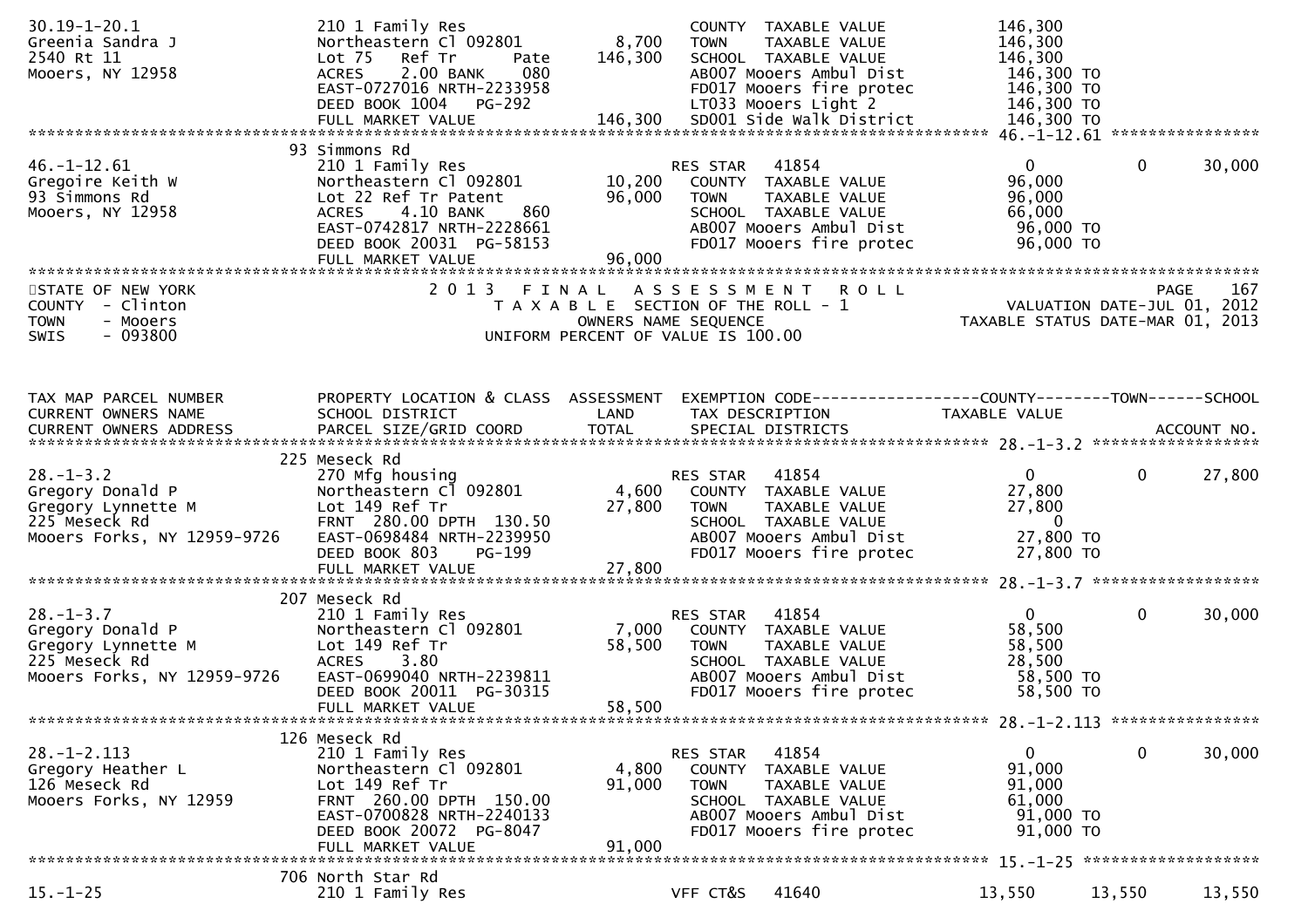| Gregory Matthew<br>Gregory Laurie<br>706 North Star Rd<br>Mooers, NY 12958                             | Northeastern Cl 092801<br>Ref Tr<br>Lot 70<br>Pate<br>1.00<br><b>ACRES</b><br>EAST-0732554 NRTH-2245278<br>DEED BOOK 20072 PG-11745                                                                  | 135,500                      | 8,000 RES STAR<br>41854<br>COUNTY TAXABLE VALUE<br>TAXABLE VALUE<br><b>TOWN</b><br>SCHOOL TAXABLE VALUE<br>AB007 Mooers Ambul Dist                                 | $\mathbf{0}$<br>121,950<br>121,950<br>91,950<br>135,500 TO                                                   | $\Omega$     | 30,000 |
|--------------------------------------------------------------------------------------------------------|------------------------------------------------------------------------------------------------------------------------------------------------------------------------------------------------------|------------------------------|--------------------------------------------------------------------------------------------------------------------------------------------------------------------|--------------------------------------------------------------------------------------------------------------|--------------|--------|
| $15. - 1 - 19.5$<br>Gregory Roger<br>964 North Star Rd<br>Mooers, NY 12958                             | 964 North Star Rd<br>270 Mfg housing<br>Northeastern Cl 092801<br>Lot 73 Ref Tr<br><b>ACRES</b><br>2.00<br>EAST-0726477 NRTH-2243014<br>DEED BOOK 821<br>PG-41<br>FULL MARKET VALUE                  | 8,800<br>21,600<br>21,600    | 41854<br>RES STAR<br>COUNTY TAXABLE VALUE<br>TAXABLE VALUE<br>TOWN<br>SCHOOL TAXABLE VALUE<br>AB007 Mooers Ambul Dist<br>FD017 Mooers fire protec                  | $\mathbf{0}$<br>21,600<br>21,600<br>$\overline{\phantom{0}}$<br>21,600 TO<br>21,600 TO                       | $\mathbf 0$  | 21,600 |
| STATE OF NEW YORK<br>COUNTY - Clinton<br><b>TOWN</b><br>- Mooers<br>$-093800$<br>SWIS                  | 2 0 1 3                                                                                                                                                                                              | FINAL                        | <b>ROLL</b><br>A S S E S S M E N T<br>T A X A B L E SECTION OF THE ROLL - 1<br>OWNERS NAME SEQUENCE<br>UNIFORM PERCENT OF VALUE IS 100.00                          | PAGE 168<br>VALUATION DATE-JUL 01, 2012<br>TAXARLE STATUS DATE ::: - 211<br>TAXABLE STATUS DATE-MAR 01, 2013 | PAGE         | 168    |
| TAX MAP PARCEL NUMBER<br>CURRENT OWNERS NAME<br>CURRENT OWNERS ADDRESS                                 | PROPERTY LOCATION & CLASS ASSESSMENT<br>SCHOOL DISTRICT                                                                                                                                              | LAND                         | EXEMPTION CODE-----------------COUNTY-------TOWN------SCHOOL<br>TAX DESCRIPTION                                                                                    | TAXABLE VALUE                                                                                                |              |        |
| $61. - 1 - 27$<br>Griffith Derrick W<br>225 Rt 22<br>Mooers, NY 12958                                  | 225 Rt 22<br>210 1 Family Res<br>Northeastern Cl 092801<br>Lot 47 Ref Tr<br>Pate<br><b>ACRES</b><br>3.00<br>EAST-0733800 NRTH-2220686<br>DEED BOOK 20041 PG-69616                                    | 9,400<br>118,000             | 41854<br>RES STAR<br>COUNTY TAXABLE VALUE<br><b>TOWN</b><br>TAXABLE VALUE<br>SCHOOL TAXABLE VALUE<br>AB007 Mooers Ambul Dist<br>FD017 Mooers fire protec           | $\overline{0}$<br>118,000<br>118,000<br>88,000<br>118,000 TO<br>118,000 TO                                   | $\mathbf{0}$ | 30,000 |
| $15. - 1 - 11.9$<br>Grimshaw Lisa L<br>Clausen Kenneth<br>1375 old state Rt 22<br>Mooers, NY 12958     | 1375 Hemmingford Rd<br>270 Mfg housing<br>Northeastern Cl 092801<br>Lot 72 Ref Tract Patent<br>FRNT 200.00 DPTH 200.00<br>EAST-0726930 NRTH-2247422<br>DEED BOOK 98001 PG-03161<br>FULL MARKET VALUE | 8,000<br>39,800<br>39,800    | 41854<br>RES STAR<br>COUNTY TAXABLE VALUE<br>TAXABLE VALUE<br>TOWN<br>SCHOOL TAXABLE VALUE<br>AB007 Mooers Ambul Dist<br>FD017 Mooers fire protec                  | $\overline{0}$<br>39,800<br>39,800<br>9,800<br>39,800 TO<br>39,800 TO                                        | $\mathbf{0}$ | 30,000 |
| $41. - 1 - 13$<br>Grogan Bruce C<br>Grogan Elaine M<br>456 Caanan Hill Rd<br>Ellenburg Depot, NY 12935 | 456 Canaan Rd<br>241 Rural res&ag<br>N Adirondack<br>093601<br>Lots 17/18 St Gore Paten<br>ACRES 146.50<br>EAST-0676889 NRTH-2225414<br>DEED BOOK 957<br>PG-191<br>FULL MARKET VALUE                 | 68,200<br>170,000<br>170,000 | 41854<br>RES STAR<br><b>COUNTY</b><br>TAXABLE VALUE<br><b>TOWN</b><br>TAXABLE VALUE<br>SCHOOL TAXABLE VALUE<br>AB007 Mooers Ambul Dist<br>FD017 Mooers fire protec | 0<br>170,000<br>170,000<br>140,000<br>170,000 TO<br>170,000 TO                                               | 0            | 30,000 |
| 15. -1-40. 121<br>Gronkowski Victor                                                                    | 375 Eddy Rd<br>270 Mfg housing<br>Northeastern Cl 092801                                                                                                                                             | 10,500                       | TAXABLE VALUE<br><b>COUNTY</b><br><b>TOWN</b><br>TAXABLE VALUE                                                                                                     | 15. -1-40.121 ****************<br>27,900<br>27,900                                                           |              |        |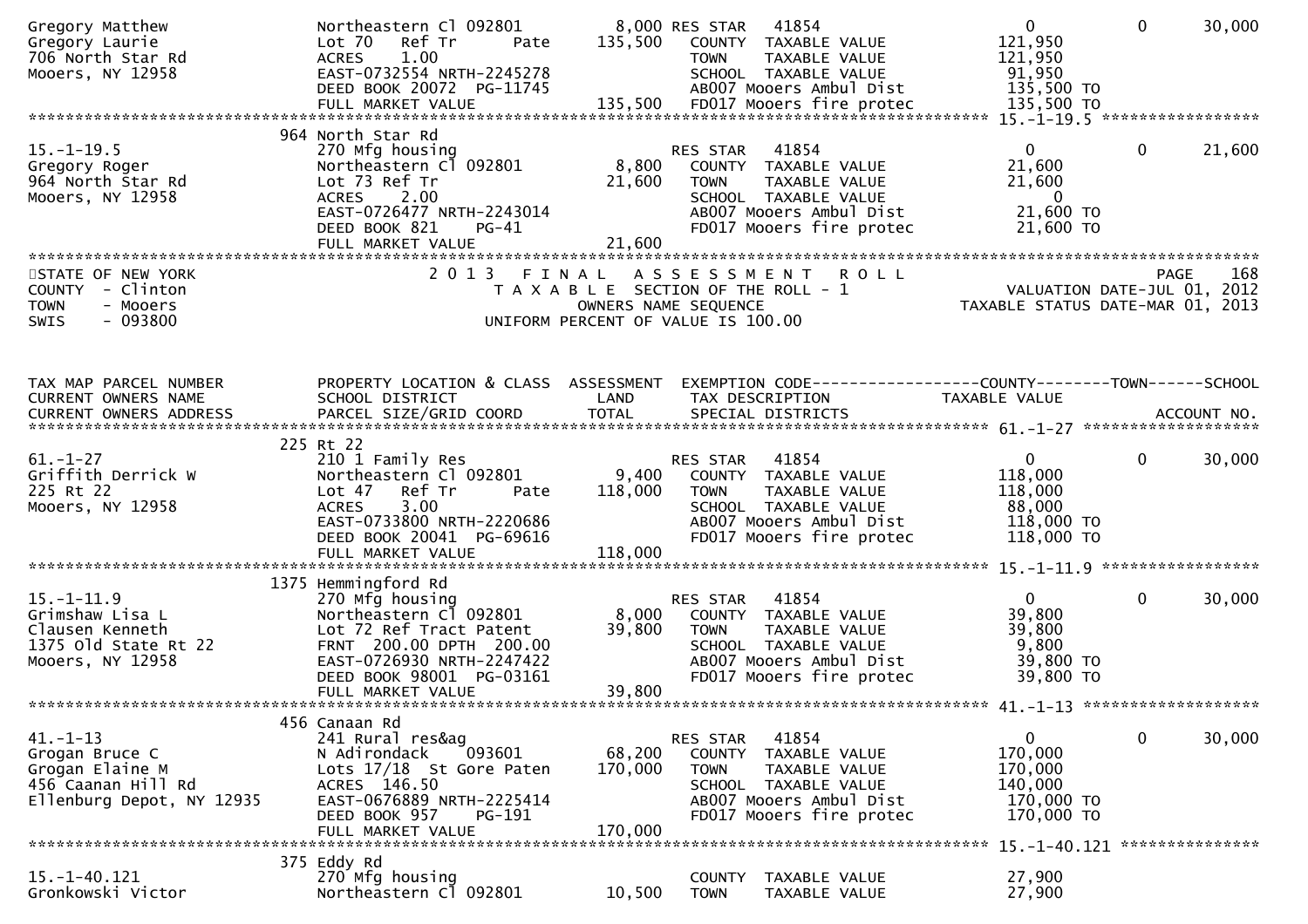| Gronkowski Peter<br>166 Brassard<br>St-Jos-Du-Lac QC, Canada JON1M EAST-0719936 NRTH-2245989                                                        | Lot 94 Ref Tr<br><b>ACRES</b><br>4.10<br>DEED BOOK 938<br>PG-110                                                                                                                            | 27,900                       | SCHOOL TAXABLE VALUE<br>AB007 Mooers Ambul Dist<br>FD017 Mooers fire protec                                                                                                                   | 27,900<br>27,900 TO<br>27,900 TO                                            |                       |
|-----------------------------------------------------------------------------------------------------------------------------------------------------|---------------------------------------------------------------------------------------------------------------------------------------------------------------------------------------------|------------------------------|-----------------------------------------------------------------------------------------------------------------------------------------------------------------------------------------------|-----------------------------------------------------------------------------|-----------------------|
| 30.15-1-8<br>Guay Andre<br>305 Chemin du Golf<br>St-Bern-Lacol QC, Canada J0J1V FRNT 200.00 DPTH 128.00                                             | Hemmingford Rd<br>311 Res vac land<br>Northeastern Cl 092801<br>Lot 75 Ref Tr Patent<br>EAST-0728130 NRTH-2236611<br>DEED BOOK 855<br><b>PG-39</b><br>FULL MARKET VALUE                     | 3,800<br>3,800               | COUNTY TAXABLE VALUE<br><b>TOWN</b><br>TAXABLE VALUE<br>SCHOOL TAXABLE VALUE<br>AB007 Mooers Ambul Dist<br>FD017 Mooers fire protec<br>LT033 Mooers Light 2<br>3,800 SD001 Side Walk District | 3,800<br>3,800<br>3,800<br>3,800 TO<br>3,800 TO<br>3,800 TO<br>3,800 TO     |                       |
| STATE OF NEW YORK<br>COUNTY - Clinton<br><b>TOWN</b><br>- Mooers<br>$-093800$<br>SWIS                                                               | 2013 FINAL                                                                                                                                                                                  |                              | ASSESSMENT ROLL<br>T A X A B L E SECTION OF THE ROLL - 1<br>OWNERS NAME SEQUENCE<br>UNIFORM PERCENT OF VALUE IS 100.00                                                                        | PAGE 169<br>VALUATION DATE-JUL 01, 2012<br>TAXABLE STATUS DATE-MAR 01, 2013 |                       |
| TAX MAP PARCEL NUMBER<br>CURRENT OWNERS NAME                                                                                                        | PROPERTY LOCATION & CLASS ASSESSMENT<br>SCHOOL DISTRICT                                                                                                                                     | LAND                         | EXEMPTION CODE-----------------COUNTY-------TOWN------SCHOOL<br>TAX DESCRIPTION                                                                                                               | TAXABLE VALUE                                                               |                       |
| $31. -2 - 3.222$<br>Guay David<br>1840 Rt 11<br>Mooers, NY 12958                                                                                    | 1840 Rt 11<br>210 1 Family Res<br>Northeastern Cl 092801<br>Lot 19 Ref Tr<br>020<br><b>ACRES</b><br>4.00 BANK<br>EAST-0742304 NRTH-2239360<br>DEED BOOK 20061 PG-90623<br>FULL MARKET VALUE | 10,100<br>107,000<br>107,000 | 41854<br>RES STAR<br>COUNTY TAXABLE VALUE<br><b>TOWN</b><br>TAXABLE VALUE<br>SCHOOL TAXABLE VALUE<br>AB007 Mooers Ambul Dist<br>FD017 Mooers fire protec                                      | $\overline{0}$<br>107,000<br>107,000<br>77,000<br>107,000 TO<br>107,000 TO  | $\mathbf 0$<br>30,000 |
| $46. -1 - 13.21$<br>Guay Donald P<br>Guay Marie A<br>1251 Lavalley Rd<br>Mooers, NY 12958<br>MAY BE SUBJECT TO PAYMENT<br>UNDER AGDIST LAW TIL 2017 | Lavalley Rd<br>$322$ Rural vac $>10$<br>Northeastern Cl 092801<br>Lot 35 Ref Tr<br>Pate<br>ACRES 19.70<br>EAST-0741835 NRTH-2228057<br>DEED BOOK 20082 PG-19276<br>FULL MARKET VALUE        | 21,400<br>21,400<br>21,400   | AGRI DISTR 41720<br>COUNTY TAXABLE VALUE<br>TAXABLE VALUE<br><b>TOWN</b><br>SCHOOL TAXABLE VALUE<br>AB007 Mooers Ambul Dist<br>FD017 Mooers fire protec                                       | 12,822<br>8,578<br>8,578<br>8,578<br>21,400 TO<br>21,400 TO                 | 12,822<br>12,822      |
| $46. - 1 - 18.1$<br>Guay Donald P<br>Guay Marie A<br>1251 Lavalley Rd<br>Mooers, NY 12958-9712                                                      | 1209 Lavalley Rd<br>210 1 Family Res<br>Northeastern Cl 092801<br>Lot 36 Ref Tr<br>FRNT 150.00 DPTH 175.00<br>EAST-0739043 NRTH-2229410<br>DEED BOOK 1000<br>PG-136<br>FULL MARKET VALUE    | 6,400<br>90,800<br>90,800    | 41854<br>RES STAR<br>COUNTY<br>TAXABLE VALUE<br>TAXABLE VALUE<br><b>TOWN</b><br>SCHOOL TAXABLE VALUE<br>AB007 Mooers Ambul Dist<br>FD017 Mooers fire protec                                   | 0<br>90,800<br>90,800<br>60,800<br>90,800 TO<br>90,800 TO                   | 0<br>30,000           |
| 46.-1-18.21<br>Guay Donald P                                                                                                                        | 1251 Lavalley Rd<br>112 Dairy farm<br>Northeastern Cl 092801                                                                                                                                |                              | AGRI DISTR 41720<br>41854<br>101,300 RES STAR                                                                                                                                                 | 0<br>0                                                                      | 0<br>0<br>0<br>30,000 |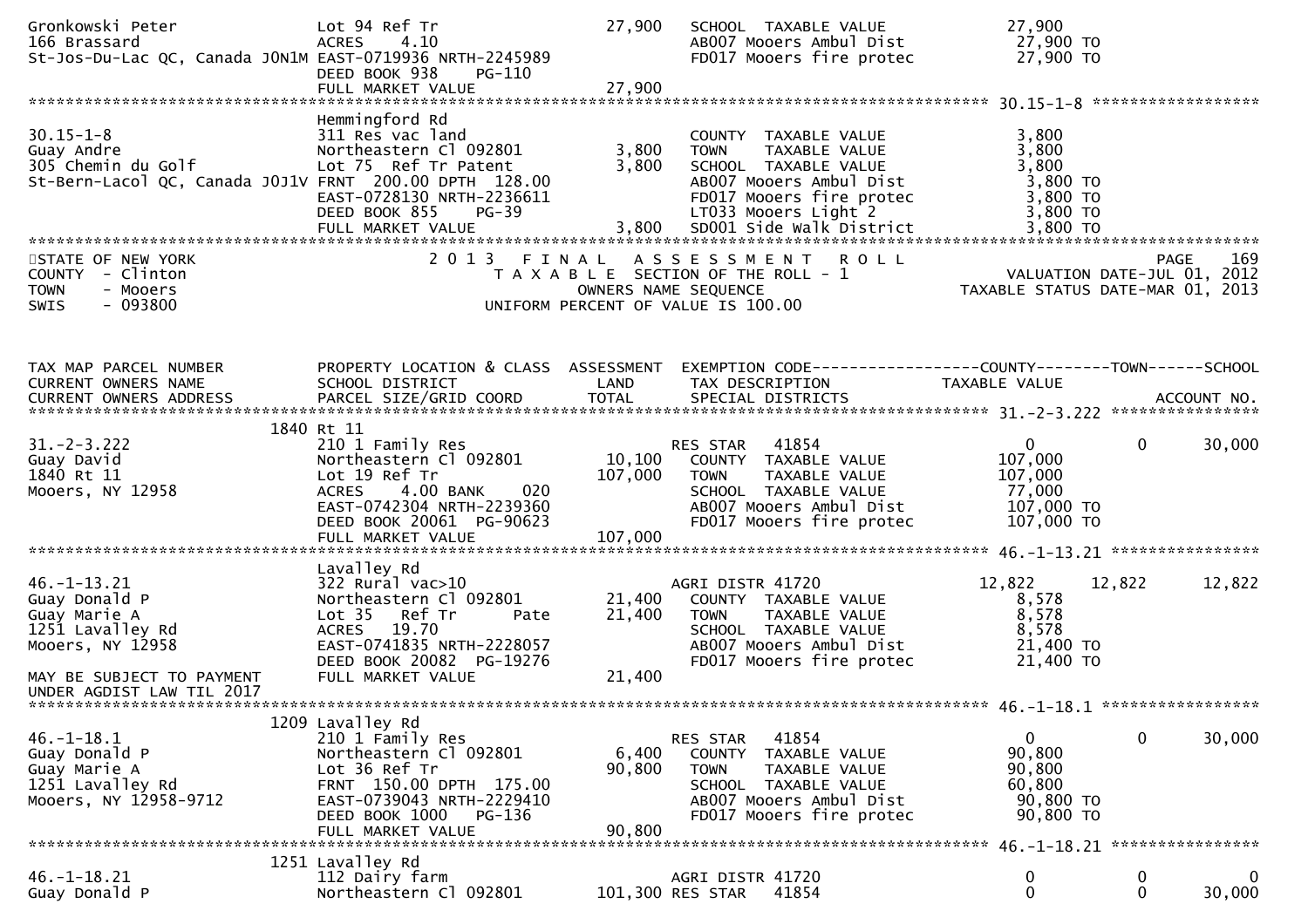| Guay Marie A<br>1251 LaValley Rd<br>Mooers, NY 12958<br>MAY BE SUBJECT TO PAYMENT<br>UNDER AGDIST LAW TIL 2017 | Lot 35 & 36 Ref Tr<br>ACRES 265.20<br>EAST-0738833 NRTH-2228277<br>DEED BOOK 729<br>PG-285<br>FULL MARKET VALUE                                                           | 203,000          | 203,000 483A EX<br>42100<br>COUNTY TAXABLE VALUE<br><b>TOWN</b><br>TAXABLE VALUE<br>SCHOOL TAXABLE VALUE<br>AB007 Mooers Ambul Dist<br>13,350 EX<br>FD017 Mooers fire protec<br>13,350 EX | 13,350<br>189,650<br>189,650<br>159,650<br>189,650 то<br>189,650 TO | 13,350                       | 13,350                                |
|----------------------------------------------------------------------------------------------------------------|---------------------------------------------------------------------------------------------------------------------------------------------------------------------------|------------------|-------------------------------------------------------------------------------------------------------------------------------------------------------------------------------------------|---------------------------------------------------------------------|------------------------------|---------------------------------------|
|                                                                                                                |                                                                                                                                                                           |                  |                                                                                                                                                                                           |                                                                     |                              |                                       |
| STATE OF NEW YORK<br>COUNTY - Clinton<br><b>TOWN</b><br>- Mooers<br>- 093800<br>SWIS                           | 2 0 1 3                                                                                                                                                                   | FINAL            | ASSESSMENT ROLL<br>T A X A B L E SECTION OF THE ROLL - 1<br>OWNERS NAME SEQUENCE<br>UNIFORM PERCENT OF VALUE IS 100.00                                                                    | VALUATION DATE-JUL 01, 2012<br>TAXABLE STATUS DATE-MAR 01, 2013     |                              | <b>PAGE</b><br>170                    |
| TAX MAP PARCEL NUMBER                                                                                          | PROPERTY LOCATION & CLASS ASSESSMENT                                                                                                                                      |                  | EXEMPTION CODE------------------COUNTY--------TOWN------SCHOOL                                                                                                                            |                                                                     |                              |                                       |
| CURRENT OWNERS NAME<br>CURRENT OWNERS ADDRESS                                                                  | SCHOOL DISTRICT                                                                                                                                                           | LAND             | TAX DESCRIPTION                                                                                                                                                                           | TAXABLE VALUE                                                       |                              |                                       |
| $30.20 - 3 - 17$<br>Guay Maurice H<br>Drake Janeen                                                             | 13 East St<br>210 1 Family Res<br>Northeastern Cl 092801<br>Lot 69 Ref Tr<br>Pate                                                                                         |                  | WARNONALL 41121<br>4,400 WARNONALL 41121<br>72,000 RES STAR 41854                                                                                                                         | 10,800<br>10,800<br>$\overline{\mathbf{0}}$                         | 10,800<br>10,800<br>$\Omega$ | $\mathbf 0$<br>$\mathbf{0}$<br>30,000 |
| PO Box 44<br>Mooers, NY 12958                                                                                  | FRNT 43.00 DPTH 309.00<br>080<br>BANK<br>EAST-0730054 NRTH-2233602<br>DEED BOOK 987<br>PG-263                                                                             |                  | COUNTY TAXABLE VALUE<br><b>TOWN</b><br>TAXABLE VALUE<br>SCHOOL TAXABLE VALUE<br>AB007 Mooers Ambul Dist                                                                                   | 50,400<br>50,400<br>42,000<br>72,000 TO                             |                              |                                       |
|                                                                                                                | FULL MARKET VALUE                                                                                                                                                         | 72,000           | FD017 Mooers fire protec<br>LT033 Mooers Light 2<br>SD001 Side Walk District                                                                                                              | 72,000 TO<br>72,000 TO<br>72,000 TO                                 |                              |                                       |
|                                                                                                                | Rt 11                                                                                                                                                                     |                  |                                                                                                                                                                                           |                                                                     |                              |                                       |
| $44. - 1 - 20.12$<br>Guay Michael<br>Guay Helen M<br>3247 Rt 11<br>Mooers Forks, NY 12959                      | $314$ Rural vac< $10$<br>Northeastern Cl 092801<br>Lot 116 Ref Tr<br>ACRES 5.00<br>EAST-0712932 NRTH-2231229<br>DEED BOOK 20031 PG-64358                                  | 11,200<br>11,200 | COUNTY TAXABLE VALUE<br><b>TOWN</b><br>TAXABLE VALUE<br>SCHOOL TAXABLE VALUE<br>AB007 Mooers Ambul Dist<br>FD017 Mooers fire protec                                                       | 11,200<br>11,200<br>11,200<br>11,200 TO<br>11,200 TO                |                              |                                       |
|                                                                                                                | FULL MARKET VALUE                                                                                                                                                         | 11,200           |                                                                                                                                                                                           |                                                                     |                              |                                       |
|                                                                                                                | 3247 Rt 11                                                                                                                                                                |                  |                                                                                                                                                                                           |                                                                     |                              |                                       |
| $44. - 1 - 18.2$<br>Guay Michael E<br>Guay Helen M<br>3247 Rt 11<br>Mooers Forks, NY 12959                     | 210 1 Family Res<br>Northeastern Cl 092801<br>Lot 116 Ref Tr Patent<br><b>ACRES</b><br>1.00 BANK<br>080<br>EAST-0712514 NRTH-2229572<br>DEED BOOK 664<br>PG-261           |                  | WARCOMALL 41131<br>8,000 RES STAR<br>41854<br>47,400 COUNTY TAXABLE VALUE<br>TAXABLE VALUE<br><b>TOWN</b><br>SCHOOL TAXABLE VALUE<br>AB007 Mooers Ambul Dist                              | 11,850<br>$\mathbf{0}$<br>35,550<br>35,550<br>17,400                | 11,850<br>0                  | $\bf{0}$<br>30,000                    |
|                                                                                                                | FULL MARKET VALUE                                                                                                                                                         | 47,400           | FD017 Mooers fire protec                                                                                                                                                                  | 47,400 TO<br>47,400 TO                                              |                              |                                       |
| $46. - 1 - 11.2$<br>Guay Normand<br>Garceau Stephanie A<br>1156 Lavalley Rd<br>Mooers, NY 12958                | 1156 Lavalley Rd<br>240 Rural res<br>Northeastern Cl 092801<br>Ref Tr<br>Lot 36<br>Pate<br><b>ACRES</b><br>34.20<br>EAST-0739923 NRTH-2230210<br>DEED BOOK 20031 PG-60257 | 197,000          | AGRI DISTR 41720<br>30,600 RES STAR<br>41854<br>COUNTY TAXABLE VALUE<br><b>TOWN</b><br>TAXABLE VALUE<br>SCHOOL TAXABLE VALUE<br>AB007 Mooers Ambul Dist                                   | 1,348<br>0<br>195,652<br>195,652<br>165,652<br>197,000 TO           | 1,348<br>$\Omega$            | 1,348<br>30,000                       |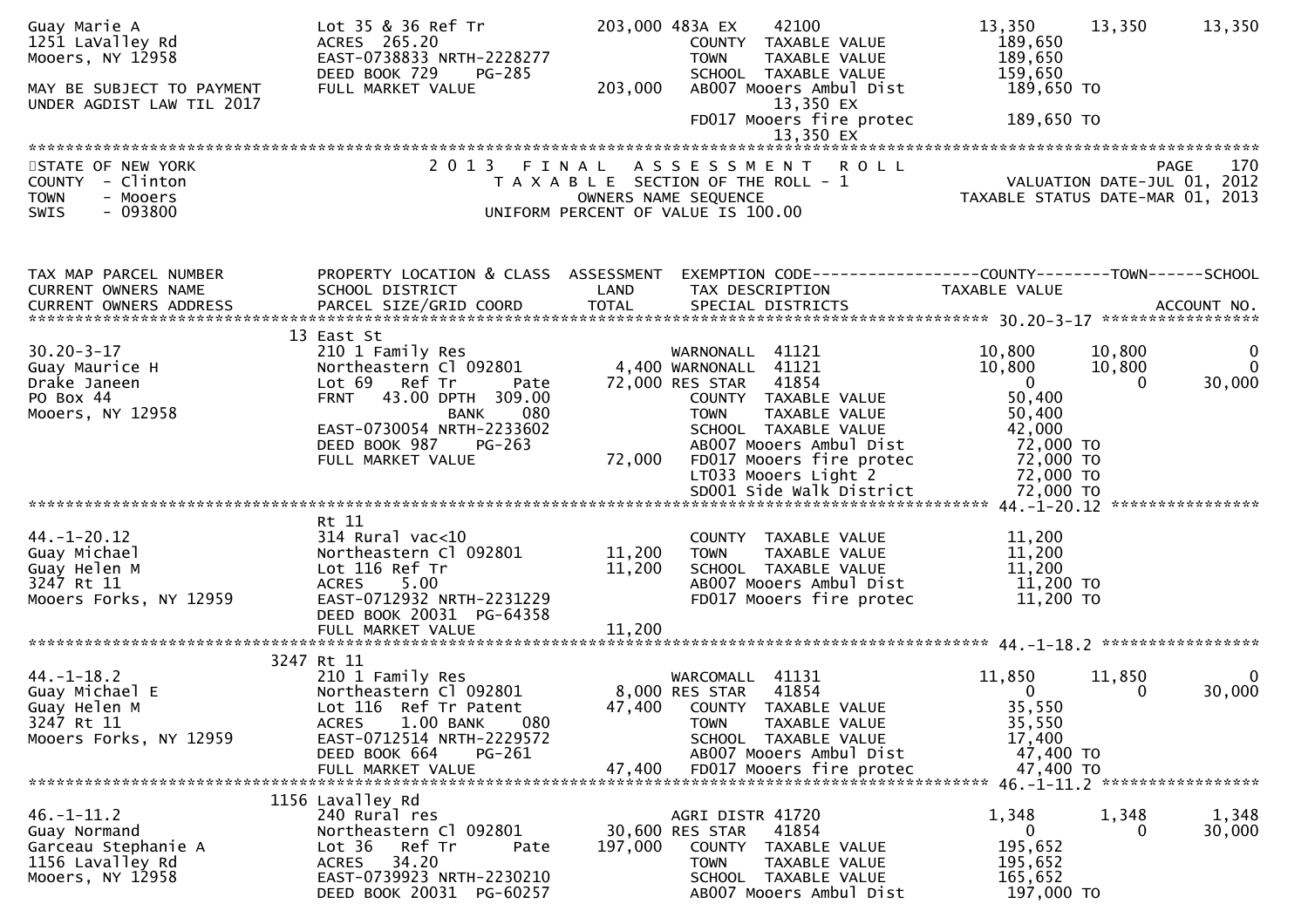| MAY BE SUBJECT TO PAYMENT<br>UNDER AGDIST LAW TIL 2017                                                                      | FULL MARKET VALUE                                                                                                                                                               | 197,000                    | FD017 Mooers fire protec                                                                                                                                | 197,000 TO                                                                                          |
|-----------------------------------------------------------------------------------------------------------------------------|---------------------------------------------------------------------------------------------------------------------------------------------------------------------------------|----------------------------|---------------------------------------------------------------------------------------------------------------------------------------------------------|-----------------------------------------------------------------------------------------------------|
| $46. -1 - 13.23$<br>Guay Normand J<br>Guay Stephanie A<br>1156 Lavalley Rd<br>Mooers, NY 12958<br>MAY BE SUBJECT TO PAYMENT | Lavalley Rd<br>322 Rural vac>10<br>Northeastern Cl 092801<br>Lot 35 Ref Tr<br>Pate<br>ACRES 21.70<br>EAST-0740787 NRTH-2228589<br>DEED BOOK 20102 PG-35609<br>FULL MARKET VALUE | 22,400<br>22,400<br>22,400 | COUNTY TAXABLE VALUE<br>TAXABLE VALUE<br><b>TOWN</b><br>SCHOOL TAXABLE VALUE<br>AB007 Mooers Ambul Dist<br>FD017 Mooers fire protec                     | 22,400<br>22,400<br>22,400<br>22,400 TO<br>22,400 TO                                                |
|                                                                                                                             |                                                                                                                                                                                 |                            |                                                                                                                                                         |                                                                                                     |
| STATE OF NEW YORK<br>COUNTY - Clinton<br><b>TOWN</b><br>- Mooers<br>$-093800$<br><b>SWIS</b>                                | 2 0 1 3<br>FINAL                                                                                                                                                                | OWNERS NAME SEQUENCE       | ASSESSMENT ROLL<br>T A X A B L E SECTION OF THE ROLL - 1<br>UNIFORM PERCENT OF VALUE IS 100.00                                                          | PAGE<br>171<br>VALUATION DATE-JUL 01, 2012<br>TAXABLE STATUS DATE-MAR 01, 2013                      |
| TAX MAP PARCEL NUMBER<br>CURRENT OWNERS NAME                                                                                | PROPERTY LOCATION & CLASS ASSESSMENT<br>SCHOOL DISTRICT                                                                                                                         | LAND                       | TAX DESCRIPTION                                                                                                                                         | EXEMPTION        CODE-----------------COUNTY-------TOWN------SCHOOL<br><b>TAXABLE VALUE</b>         |
| $46. - 1 - 18.22$<br>Guay Normand J<br>Garceau Stephanie<br>1156 Lavalley Rd<br>Mooers, NY 12958                            | 1216 Lavalley Rd<br>270 Mfg housing<br>Northeastern Cl 092801<br>Lot 36 Ref Tr<br>FRNT 275.00 DPTH 380.00<br>EAST-0739176 NRTH-2229572<br>DEED BOOK 20021 PG-44490              | 8,000<br>33,700            | COUNTY TAXABLE VALUE<br>TAXABLE VALUE<br><b>TOWN</b><br>SCHOOL TAXABLE VALUE<br>AB007 Mooers Ambul Dist<br>FD017 Mooers fire protec                     | 33,700<br>33,700<br>33,700<br>33,700 TO<br>33,700 TO                                                |
| $31. - 3 - 1.21$<br>Guay Rolland D<br>Guay Carolyn<br>6 North Star Rd<br>Champlain, NY 12919                                | Rt 11<br>105 Vac farmland<br>Northeastern Cl 092801<br>Lot 37 Ref Tr<br>ACRES 36.50<br>EAST-0737623 NRTH-2236877<br>DEED BOOK 630<br>PG-858<br>FULL MARKET VALUE                | 33,700<br>33,700<br>33,700 | COUNTY TAXABLE VALUE<br><b>TOWN</b><br>TAXABLE VALUE<br>SCHOOL TAXABLE VALUE<br>AB007 Mooers Ambul Dist<br>FD017 Mooers fire protec                     | 33,700<br>33,700<br>33,700<br>33,700 TO<br>33,700 TO                                                |
|                                                                                                                             | 164 Herrick Rd                                                                                                                                                                  |                            |                                                                                                                                                         |                                                                                                     |
| $31. - 3 - 1.22$<br>Guay Steven<br>164 Herrick Rd<br>Mooers, NY 12958                                                       | 210 1 Family Res<br>Northeastern Cl 092801<br>Lot 37 Ref Tr<br>FRNT 200.00 DPTH 252.18<br>EAST-0737154 NRTH-2236391<br>DEED BOOK 20122 PG-50726<br>FULL MARKET VALUE            | 171,000<br>171,000         | 41854<br>RES STAR<br>8,100 COUNTY TAXABLE VALUE<br>TAXABLE VALUE<br>TOWN<br>SCHOOL TAXABLE VALUE<br>AB007 Mooers Ambul Dist<br>FD017 Mooers fire protec | $\mathbf{0}$<br>$\mathbf{0}$<br>30,000<br>171,000<br>171,000<br>141,000<br>171,000 TO<br>171,000 TO |
|                                                                                                                             |                                                                                                                                                                                 |                            |                                                                                                                                                         |                                                                                                     |
| $47. - 1 - 4.1$<br>Guay Terry I<br>Guay Mary E<br>25 St Johns Rd<br>Mooers, NY 12958                                        | St Johns Rd<br>314 Rural vac<10<br>Northeastern Cl 092801<br>Lot 22<br>Ref Tr<br>Pate<br>1.10<br><b>ACRES</b><br>EAST-0744548 NRTH-2226493                                      | 8,100<br>8,100             | COUNTY TAXABLE VALUE<br>TAXABLE VALUE<br><b>TOWN</b><br>SCHOOL TAXABLE VALUE<br>AB007 Mooers Ambul Dist<br>FD017 Mooers fire protec                     | 8,100<br>8,100<br>8,100<br>8,100 TO<br>8,100 TO                                                     |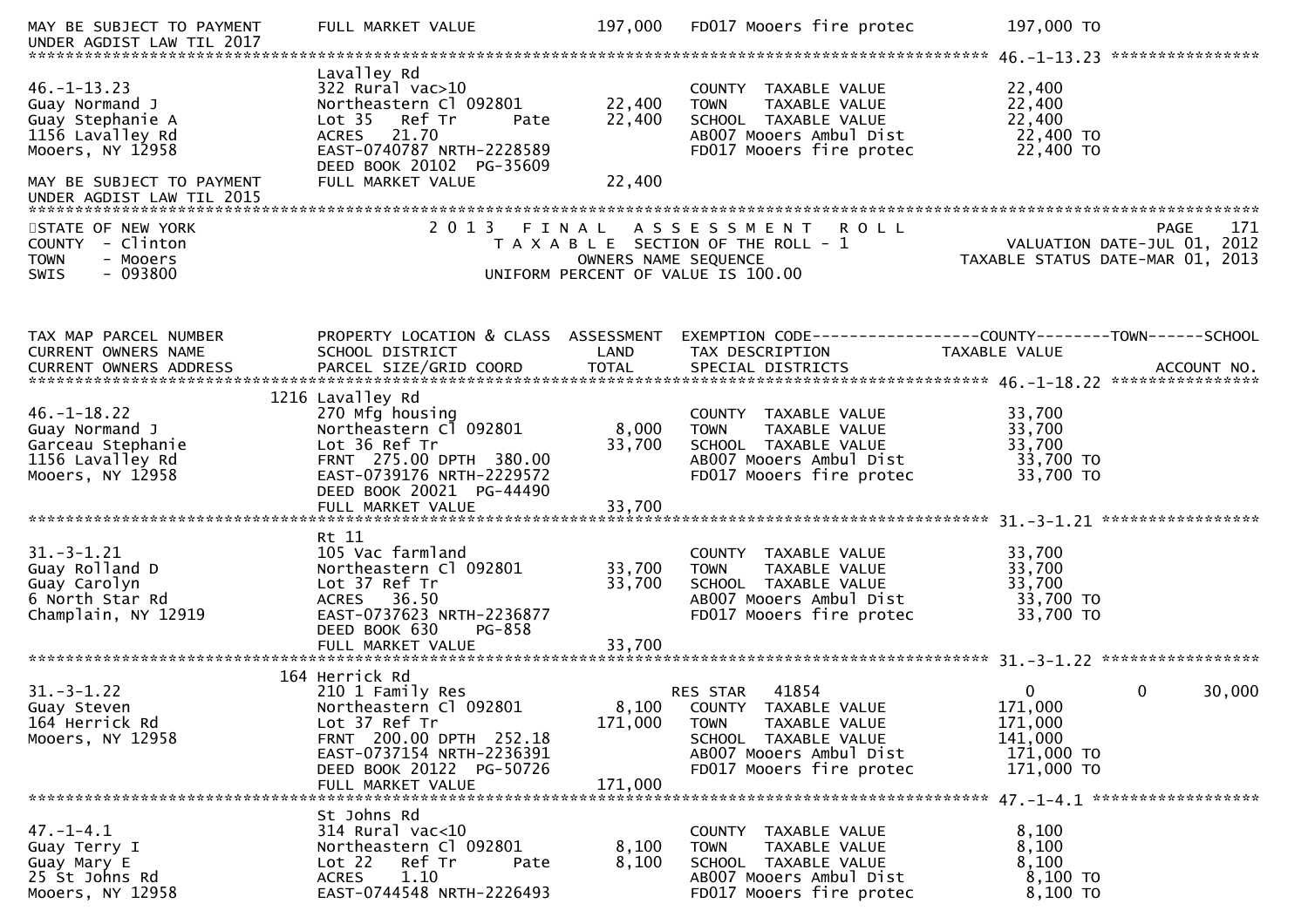|                                                                                                        | DEED BOOK 20001 PG-22146<br>FULL MARKET VALUE                                                                                                                                                                  | 8,100                         |                                                                                                                                                                                                                                   |                                                                                            |                  |
|--------------------------------------------------------------------------------------------------------|----------------------------------------------------------------------------------------------------------------------------------------------------------------------------------------------------------------|-------------------------------|-----------------------------------------------------------------------------------------------------------------------------------------------------------------------------------------------------------------------------------|--------------------------------------------------------------------------------------------|------------------|
| $47. - 1 - 9.4$<br>Guay Terry I<br>Guay Mary E<br>25 St Johns Rd<br>Mooers, NY 12958                   | 25 St Johns Rd<br>210 1 Family Res<br>Northeastern Cl 092801<br>Lot 22 Ref Tr<br>FRNT 286.00 DPTH 152.00<br>EAST-0744331 NRTH-2226761<br>PG-124<br>DEED BOOK 907<br>FULL MARKET VALUE                          | 8,100<br>135,500<br>135,500   | 41854<br>RES STAR<br>COUNTY TAXABLE VALUE<br><b>TOWN</b><br>TAXABLE VALUE<br>SCHOOL TAXABLE VALUE<br>AB007 Mooers Ambul Dist<br>FD017 Mooers fire protec                                                                          | $\mathbf{0}$<br>$\Omega$<br>135,500<br>135,500<br>105,500<br>135,500 TO<br>135,500 TO      | 30,000           |
| STATE OF NEW YORK<br>COUNTY - Clinton<br>- Mooers<br><b>TOWN</b><br>$-093800$<br>SWIS                  | 2 0 1 3                                                                                                                                                                                                        | FINAL<br>OWNERS NAME SEQUENCE | <b>ROLL</b><br>A S S E S S M E N T<br>T A X A B L E SECTION OF THE ROLL - 1<br>UNIFORM PERCENT OF VALUE IS 100.00                                                                                                                 | VALUATION DATE-JUL 01, 2012<br>TAXABLE STATUS DATE-MAR 01, 2013                            | 172<br>PAGE      |
| TAX MAP PARCEL NUMBER<br>CURRENT OWNERS NAME                                                           | PROPERTY LOCATION & CLASS ASSESSMENT<br>SCHOOL DISTRICT                                                                                                                                                        | LAND                          | EXEMPTION CODE------------------COUNTY--------TOWN------SCHOOL<br>TAX DESCRIPTION                                                                                                                                                 | <b>TAXABLE VALUE</b>                                                                       |                  |
| $45. - 4 - 13.14$<br>Gubbine Jerry<br>3434 Cedarville Rd<br>Cedarville, NJ 08311                       | 202 Bashaw Rd<br>270 Mfg housing<br>Northeastern Cl 092801<br>Lot 77 Ref Tr<br>2.00<br><b>ACRES</b><br>EAST-0726696 NRTH-2225301<br>DEED BOOK 20102 PG-35149<br>FULL MARKET VALUE                              | 8,800<br>44,400<br>44,400     | COUNTY TAXABLE VALUE<br>TAXABLE VALUE<br><b>TOWN</b><br>SCHOOL TAXABLE VALUE<br>AB007 Mooers Ambul Dist<br>FD017 Mooers fire protec                                                                                               | 44,400<br>44,400<br>44,400<br>44,400 TO<br>44,400 TO                                       |                  |
| $44. -2 - 7.1$<br>Guerin Life Use Eugene<br>Guerin MaryAgnes<br>314 Emery Rd<br>Mooers Forks, NY 12959 | 314 Emery Rd<br>241 Rural res&ag<br>Northeastern Cl 092801<br>Lot 100 Ref Tr<br>Pate<br>20082/15629 land contract<br>ACRES 53.90<br>EAST-0718580 NRTH-2229866<br>DEED BOOK 20092 PG-22463<br>FULL MARKET VALUE | 59,500<br>59,500              | 45 PCT OF VALUE USED FOR EXEMPTION PURPOSES<br>AGED - ALL 41800<br>40,500 SR STAR<br>41834<br>COUNTY TAXABLE VALUE<br>TAXABLE VALUE<br><b>TOWN</b><br>SCHOOL TAXABLE VALUE<br>AB007 Mooers Ambul Dist<br>FD017 Mooers fire protec | 13,388<br>13,388<br>$\mathbf{0}$<br>46,112<br>46,112<br>$\Omega$<br>59,500 TO<br>59,500 TO | 13,388<br>46,112 |
| $31 - 2 - 2.22$<br>Guerin Lora<br>1780 Rt 11<br>Mooers, NY 12958                                       | 1780 Rt 11<br>210 1 Family Res<br>Northeastern Cl 092801<br>Lot 19 Ref Tr<br>1.50 BANK<br>080<br><b>ACRES</b><br>EAST-0743677 NRTH-2239475<br>DEED BOOK 20082 PG-20129<br>FULL MARKET VALUE                    | 8,400<br>115,000<br>115,000   | 41854<br><b>RES STAR</b><br>COUNTY TAXABLE VALUE<br><b>TOWN</b><br>TAXABLE VALUE<br>SCHOOL TAXABLE VALUE<br>AB007 Mooers Ambul Dist<br>FD017 Mooers fire protec                                                                   | 0<br>0<br>115,000<br>115,000<br>85,000<br>115,000 TO<br>115,000 TO                         | 30,000           |
| $44. -2 - 7.19$<br>Guerin Lora L<br>1780 Rt 11<br>Mooers, NY 12958                                     | Emery Rd<br>$314$ Rural vac<10<br>Northeastern Cl 092801<br>3.20<br><b>ACRES</b><br>EAST-0718426 NRTH-2230583<br>DEED BOOK 20082 PG-12447                                                                      | 9,800<br>9,800                | COUNTY TAXABLE VALUE<br><b>TOWN</b><br>TAXABLE VALUE<br>SCHOOL TAXABLE VALUE<br>AB007 Mooers Ambul Dist<br>FD017 Mooers fire protec                                                                                               | 9,800<br>9,800<br>9,800<br>9,800 TO<br>9,800 TO                                            |                  |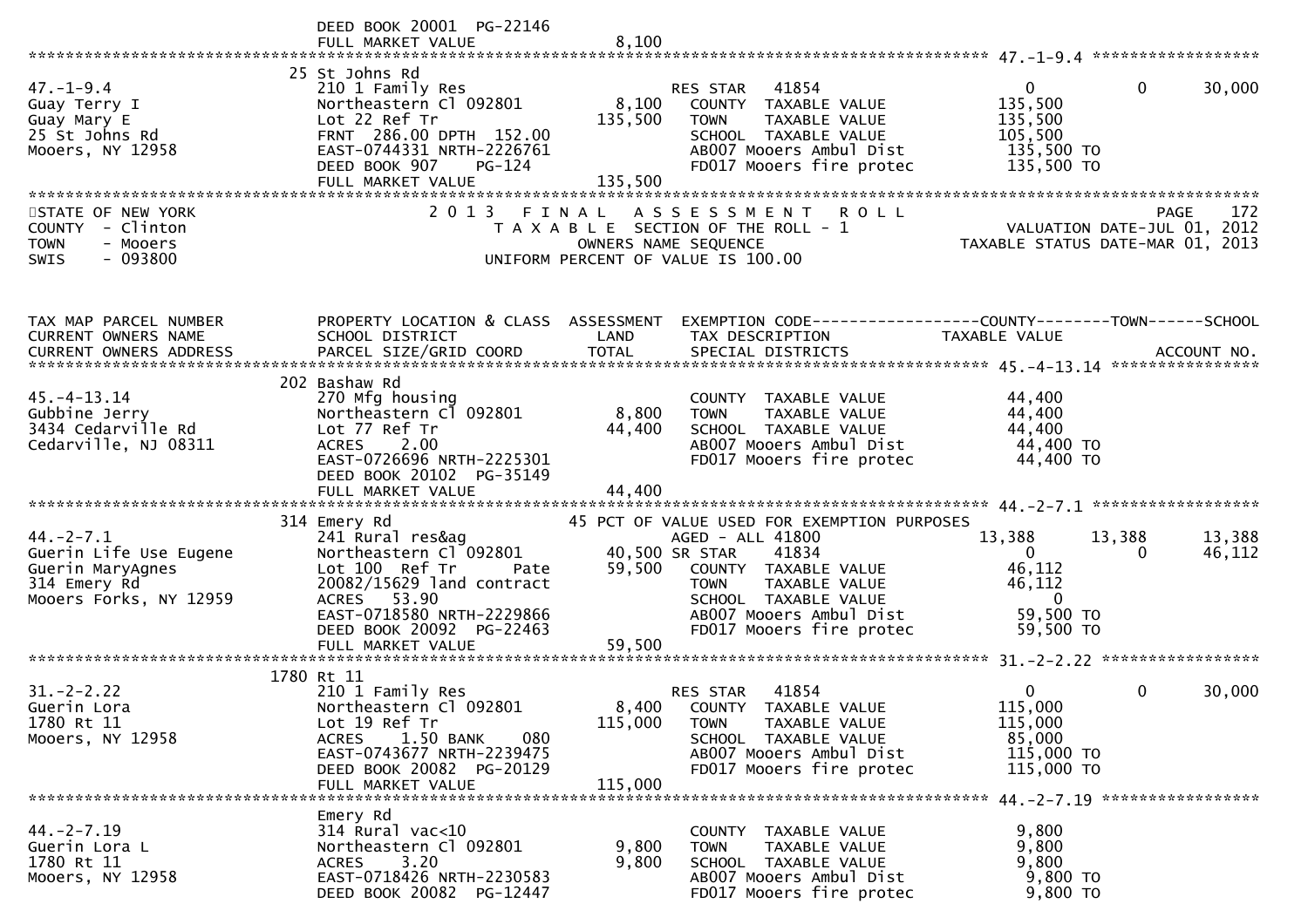|                                                                                                                                     | FULL MARKET VALUE                                                                                                                                                                   | 9,800                         |                                                                                                                                                                                                       |                                                                      |                                                                        |
|-------------------------------------------------------------------------------------------------------------------------------------|-------------------------------------------------------------------------------------------------------------------------------------------------------------------------------------|-------------------------------|-------------------------------------------------------------------------------------------------------------------------------------------------------------------------------------------------------|----------------------------------------------------------------------|------------------------------------------------------------------------|
|                                                                                                                                     | 2103 Alder Bend Rd                                                                                                                                                                  |                               |                                                                                                                                                                                                       |                                                                      |                                                                        |
| $58. - 2 - 4.22$<br>Guerin Norman E Sr<br>Guerin Robin L<br>2103 Alder Bend Rd<br>Altona, NY 12910                                  | 270 Mfg housing<br>093601<br>N Adirondack<br>Lot 167 Ref Tr<br>FRNT 110.00 DPTH 135.00<br>EAST-0697748 NRTH-2216542<br>DEED BOOK 637<br>PG-1087                                     | 4,000<br>41,400               | RES STAR 41854<br>COUNTY TAXABLE VALUE<br>TAXABLE VALUE<br><b>TOWN</b><br>SCHOOL TAXABLE VALUE<br>AB007 Mooers Ambul Dist<br>FD017 Mooers fire protec                                                 | $\Omega$<br>41,400<br>41,400<br>11,400<br>41,400 TO<br>41,400 TO     | 0<br>30,000                                                            |
|                                                                                                                                     | FULL MARKET VALUE                                                                                                                                                                   | 41,400                        |                                                                                                                                                                                                       |                                                                      |                                                                        |
| STATE OF NEW YORK<br>COUNTY - Clinton<br><b>TOWN</b><br>- Mooers<br><b>SWIS</b><br>$-093800$                                        | 2 0 1 3                                                                                                                                                                             | FINAL                         | <b>ROLL</b><br>A S S E S S M E N T<br>T A X A B L E SECTION OF THE ROLL - 1<br>OWNERS NAME SEQUENCE<br>UNIFORM PERCENT OF VALUE IS 100.00                                                             | TAXABLE STATUS DATE-MAR 01,                                          | 173<br><b>PAGE</b><br>VALUATION DATE-JUL 01, 2012<br>2013              |
| TAX MAP PARCEL NUMBER                                                                                                               | PROPERTY LOCATION & CLASS ASSESSMENT                                                                                                                                                |                               |                                                                                                                                                                                                       |                                                                      |                                                                        |
| CURRENT OWNERS NAME                                                                                                                 | SCHOOL DISTRICT                                                                                                                                                                     | LAND                          | TAX DESCRIPTION                                                                                                                                                                                       | TAXABLE VALUE                                                        |                                                                        |
|                                                                                                                                     |                                                                                                                                                                                     |                               |                                                                                                                                                                                                       |                                                                      |                                                                        |
| $45. - 4 - 4.52$<br>Guerin Timmy A<br>Guerin Trena L<br>209 Grew Rd<br>Mooers, NY 12958                                             | 209 Grew Rd<br>270 Mfg housing<br>Northeastern Cl 092801<br>Lot 77 Ref<br>2.60<br><b>ACRES</b><br>EAST-0725384 NRTH-2229149<br>DEED BOOK 1006<br>PG-60                              | 9,300<br>41,900               | 41854<br>RES STAR<br>COUNTY TAXABLE VALUE<br>TAXABLE VALUE<br><b>TOWN</b><br>SCHOOL TAXABLE VALUE<br>AB007 Mooers Ambul Dist<br>FD017 Mooers fire protec                                              | $\mathbf{0}$<br>41,900<br>41,900<br>11,900<br>41,900 TO<br>41,900 TO | 30,000<br>$\mathbf{0}$                                                 |
|                                                                                                                                     | Rt 11                                                                                                                                                                               |                               |                                                                                                                                                                                                       |                                                                      |                                                                        |
| $31. - 3 - 15$<br>Guibord Muriel M<br>20 Heyward St<br>Brentwood, NY 11717-1931                                                     | 321 Abandoned ag<br>Northeastern Cl 092801<br>Lot 37 Ref Tr<br>Pate<br>ACRES 141.00<br>EAST-0739979 NRTH-2236485<br>DEED BOOK 99001 PG-13916                                        | 63,300<br>63,300<br>63,300    | COUNTY TAXABLE VALUE<br>TAXABLE VALUE<br><b>TOWN</b><br>SCHOOL TAXABLE VALUE<br>AB007 Mooers Ambul Dist<br>FD017 Mooers fire protec                                                                   | 63,300<br>63,300<br>63,300<br>63,300 TO<br>63,300 TO                 |                                                                        |
|                                                                                                                                     | FULL MARKET VALUE                                                                                                                                                                   |                               |                                                                                                                                                                                                       |                                                                      | $30 - 2 - 1.4$ *******************                                     |
| $30. -2 - 1.4$<br>Guitar John E<br>1 Orr Rd<br>Mooers, NY 12958                                                                     | 1 Orr Rd<br>270 Mfg housing<br>Northeastern Cl 092801<br>Lot 74 Ref Tract<br><b>ACRES</b><br>2.80<br>EAST-0728040 NRTH-2240043<br>DEED BOOK 900<br><b>PG-201</b>                    | 26,800                        | 90 PCT OF VALUE USED FOR EXEMPTION PURPOSES<br>WARCOMALL 41131<br>41854<br>10,700 RES STAR<br>COUNTY TAXABLE VALUE<br>TAXABLE VALUE<br><b>TOWN</b><br>SCHOOL TAXABLE VALUE<br>AB007 Mooers Ambul Dist | 6,030<br>$\Omega$<br>20,770<br>20,770<br>$\mathbf{0}$<br>26,800 TO   | 6,030<br>26,800<br>$\Omega$                                            |
|                                                                                                                                     | FULL MARKET VALUE                                                                                                                                                                   | 26,800                        | FD017 Mooers fire protec                                                                                                                                                                              | 26,800 TO                                                            |                                                                        |
| $11.-1-6.1$<br>Gulfview Club Inc<br>c/o Christina Northrup<br>165 Pellerin Rd<br>Plattsburgh, NY 12901<br>MAY BE SUBJECT TO PAYMENT | Rock Rd<br>260 Seasonal res<br>Northeastern Cl 092801<br>Lot 203 Ref Tr<br>Pate<br>ACRES 468.60<br>EAST-0678094 NRTH-2243375<br>DEED BOOK 624<br><b>PG-126</b><br>FULL MARKET VALUE | 135,900<br>163,200<br>163,200 | OS AG DIST 41730<br>COUNTY TAXABLE VALUE<br>TAXABLE VALUE<br><b>TOWN</b><br>SCHOOL TAXABLE VALUE<br>AB007 Mooers Ambul Dist<br>FD017 Mooers fire protec                                               | 46,861<br>116,339<br>116,339<br>116,339<br>163,200 TO<br>163,200 TO  | $11. - 1 - 6.1$ ********************<br>Lease 2011<br>46,861<br>46,861 |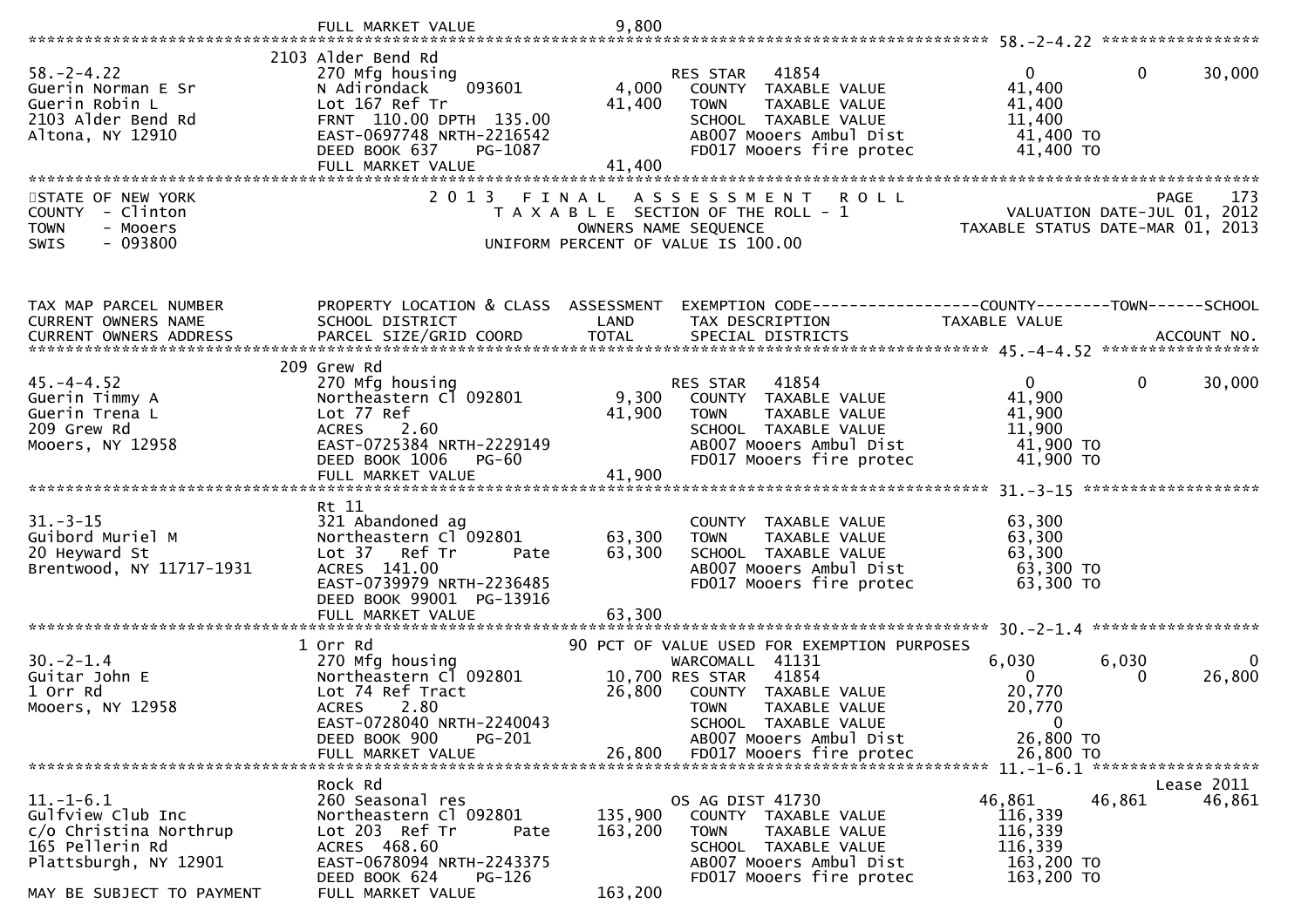| UNDER AGDIST LAW TIL 2020                                                                                                  |                                                                                                                                                                                           |                            |                                                                                                                                                                                            |                                                                                                              |
|----------------------------------------------------------------------------------------------------------------------------|-------------------------------------------------------------------------------------------------------------------------------------------------------------------------------------------|----------------------------|--------------------------------------------------------------------------------------------------------------------------------------------------------------------------------------------|--------------------------------------------------------------------------------------------------------------|
| $59. - 1 - 24.2$<br>Habenicht Katherine A<br>Attn: Katherine Clarke<br>118 Hillside Dr<br>Eustis, FL 32726-7640            | Joe Wood Rd<br>$314$ Rural vac<10<br>Northeastern Cl 092801<br>Lot 113 Ref Tr Patent<br>1.00<br>ACRES<br>EAST-0714656 NRTH-2218796<br>DEED BOOK 1009 PG-18<br>FULL MARKET VALUE           | 12,000<br>12,000<br>12,000 | COUNTY TAXABLE VALUE<br><b>TOWN</b><br>TAXABLE VALUE<br>SCHOOL TAXABLE VALUE<br>AB007 Mooers Ambul Dist<br>FD017 Mooers fire protec                                                        | 12,000<br>12,000<br>12,000<br>12,000 TO<br>12,000 TO                                                         |
| STATE OF NEW YORK<br>COUNTY - Clinton<br><b>TOWN</b><br>- Mooers<br>$-093800$<br>SWIS                                      | 2 0 1 3                                                                                                                                                                                   | FINAL                      | A S S E S S M E N T<br><b>ROLL</b><br>T A X A B L E SECTION OF THE ROLL - 1<br>OWNERS NAME SEQUENCE<br>UNIFORM PERCENT OF VALUE IS 100.00                                                  | 174<br><b>PAGE</b><br>VALUATION DATE-JUL 01, 2012<br>TAXABLE STATUS DATE-MAR 01, 2013                        |
| TAX MAP PARCEL NUMBER<br>CURRENT OWNERS NAME<br>CURRENT OWNERS ADDRESS                                                     | PROPERTY LOCATION & CLASS ASSESSMENT<br>SCHOOL DISTRICT<br>PARCEL SIZE/GRID COORD                                                                                                         | LAND<br><b>TOTAL</b>       | TAX DESCRIPTION<br>SPECIAL DISTRICTS                                                                                                                                                       | EXEMPTION CODE-----------------COUNTY-------TOWN------SCHOOL<br>TAXABLE VALUE<br>ACCOUNT NO.                 |
| $46. - 1 - 14$<br>Hack Joan L<br>37 Blackman Corners Rd<br>Mooers Forks, NY 12959                                          | 1034 Lavalley Rd<br>210 1 Family Res<br>Northeastern Cl 092801<br>Lot 22 Ref Tr<br>Pate<br>ACRES<br>1.90<br>EAST-0742376 NRTH-2226872<br>DEED BOOK 630<br>PG-461                          | 8,700<br>73,600            | COUNTY TAXABLE VALUE<br>TAXABLE VALUE<br><b>TOWN</b><br>SCHOOL TAXABLE VALUE<br>AB007 Mooers Ambul Dist<br>FD017 Mooers fire protec                                                        | 73,600<br>73,600<br>73,600<br>73,600 TO<br>73,600 TO                                                         |
| $31. - 1 - 2$<br>Hack Joseph C III<br>196 Barcomb Rd<br>Mooers, NY 12958                                                   | 196 Barcomb Rd<br>210 1 Family Res<br>Northeastern Cl 092801<br>Lot 43 Ref Tr<br>Pate<br>FRNT 200.00 DPTH 155.00<br>EAST-0732807 NRTH-2240925<br>DEED BOOK 954<br>PG-294                  | 57,900                     | 41854<br>RES STAR<br>7,400 COUNTY TAXABLE VALUE<br><b>TOWN</b><br>TAXABLE VALUE<br>SCHOOL TAXABLE VALUE<br>AB007 Mooers Ambul Dist<br>FD017 Mooers fire protec                             | $\overline{0}$<br>$\mathbf{0}$<br>30,000<br>57,900<br>57,900<br>27,900<br>57,900 TO<br>57,900 TO             |
| $61. - 1 - 12.23$<br>Hackett Clarence<br>460 Angelville Rd<br>Mooers, NY 12958<br>PRIOR OWNER ON 3/01/2013<br>Babbie Lee E | 460 Angelville Rd<br>260 Seasonal res<br>Northeastern Cl 092801<br>Lot 23 Ref Tr<br>FRNT 200.00 DPTH 193.00<br>EAST-0741429 NRTH-2222079<br>DEED BOOK 20132 PG-54847<br>FULL MARKET VALUE | 7,900<br>22,900<br>22,900  | COUNTY TAXABLE VALUE<br>TAXABLE VALUE<br><b>TOWN</b><br>SCHOOL TAXABLE VALUE<br>AB007 Mooers Ambul Dist<br>FD017 Mooers fire protec                                                        | 22,900<br>22,900<br>22,900<br>22,900 TO<br>22,900 TO                                                         |
| $46. - 1 - 1.2$<br>Hakey Donald<br>Hakey Cindy<br>389 Letson Rd<br>Mooers, NY 12958                                        | 389 Letson Rd<br>270 Mfg housing<br>Northeastern Cl 092801<br>Lot 45 Ref Tr<br>FRNT 200.00 DPTH 190.00<br>EAST-0733821 NRTH-2233278<br>DEED BOOK 20072 PG-8984<br>FULL MARKET VALUE       | 55,000<br>55,000           | WARNONALL 41121<br>41834<br>6,600 SR STAR<br><b>COUNTY</b><br>TAXABLE VALUE<br><b>TOWN</b><br>TAXABLE VALUE<br>SCHOOL TAXABLE VALUE<br>AB007 Mooers Ambul Dist<br>FD017 Mooers fire protec | 8,250<br>8,250<br>$\mathbf{0}$<br>55,000<br>$\bf{0}$<br>0<br>46,750<br>46,750<br>0<br>55,000 TO<br>55,000 TO |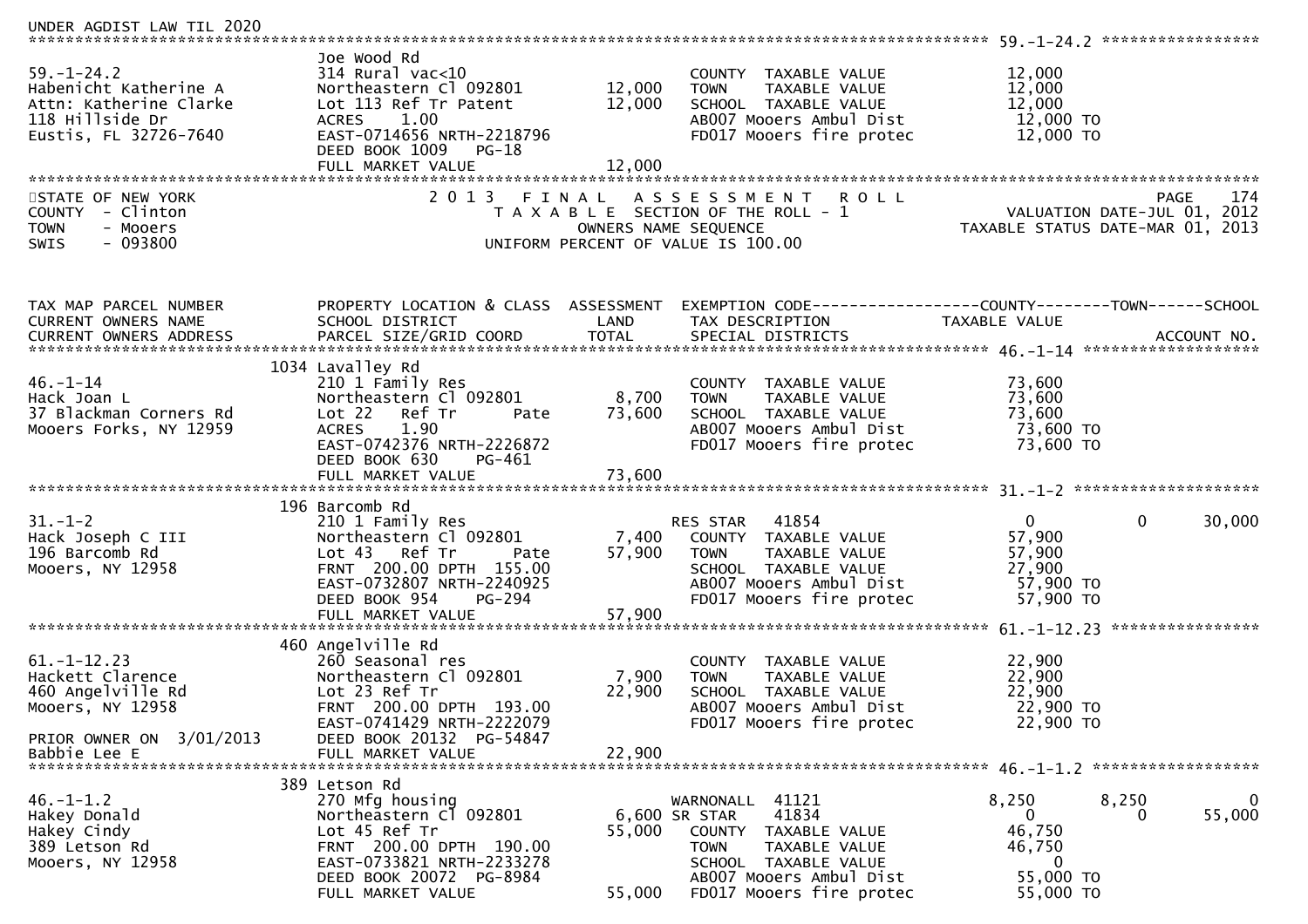| $60. -1 - 10.12$<br>Hall Jimmy C<br>Hall Denise B<br>99 Bashaw Rd<br>Mooers, NY 12958            | 99 Bashaw Rd<br>210 1 Family Res<br>Lot 65 Ref Tr<br>ACRES 2.20<br>EAST-0729248 NRTH-2224933<br>DEED BOOK 1007 PG-253<br>FULL MARKET VALUE                           | 81,800<br>81,800     | 41834<br>SR STAR<br>TAXABLE VALUE<br><b>TOWN</b><br>SCHOOL TAXABLE VALUE<br>AB007 Mooers Ambul Dist<br>FD017 Mooers fire protec                          | $\mathbf{0}$<br>81,800<br>81,800<br>18,500<br>81,800 TO<br>81,800 TO | $\mathbf{0}$<br>63,300 |
|--------------------------------------------------------------------------------------------------|----------------------------------------------------------------------------------------------------------------------------------------------------------------------|----------------------|----------------------------------------------------------------------------------------------------------------------------------------------------------|----------------------------------------------------------------------|------------------------|
| STATE OF NEW YORK<br>COUNTY - Clinton<br>- Mooers<br><b>TOWN</b><br>$-093800$<br><b>SWIS</b>     | 2 0 1 3<br>FINAL                                                                                                                                                     | OWNERS NAME SEQUENCE | ASSESSMENT ROLL<br>T A X A B L E SECTION OF THE ROLL - 1<br>UNIFORM PERCENT OF VALUE IS 100.00                                                           |                                                                      | 175<br>PAGE            |
| TAX MAP PARCEL NUMBER<br>CURRENT OWNERS NAME<br>CURRENT OWNERS ADDRESS                           | SCHOOL DISTRICT<br><b>Example 18 The CAND</b><br>PARCEL SIZE/GRID COORD                                                                                              | <b>TOTAL</b>         | PROPERTY LOCATION & CLASS ASSESSMENT EXEMPTION CODE---------------COUNTY-------TOWN------SCHOOL<br>TAX DESCRIPTION<br>SPECIAL DISTRICTS                  | TAXABLE VALUE                                                        | ACCOUNT NO.            |
| $31. - 1 - 7.5$<br>Hall Thone Lorraine M<br>254 South Church St<br>Mooerstown, NJ 08057          | Rt 11<br>$314$ Rural vac<10<br>Northeastern Cl 092801<br>Lot 44 Ref Tr<br>ACRES 1.70<br>EAST-0734499 NRTH-2236660<br>DEED BOOK 884<br>PG-89                          | 8,500<br>8,500       | COUNTY TAXABLE VALUE<br>TAXABLE VALUE<br>TOWN<br>SCHOOL TAXABLE VALUE<br>AB007 Mooers Ambul Dist<br>FD017 Mooers fire protec                             | 8,500<br>8,500<br>8,500<br>8,500 TO<br>8,500 TO                      |                        |
|                                                                                                  |                                                                                                                                                                      |                      |                                                                                                                                                          |                                                                      |                        |
| $13. - 1 - 19$<br>Hallett Audrey J<br>Hallett Thomas G<br>PO Box 610429<br>Bayside, NY 11361     | 450 Bush Rd<br>270 Mfg housing<br>Northeastern Cl 092801<br>Lot 148 Ref Tr<br>Pate<br>ACRES 20.00<br>EAST-0701011 NRTH-2243714<br>DEED BOOK 20041 PG-71627           |                      | COUNTY TAXABLE VALUE<br>23,000 TOWN TAXABLE VALUE<br>23,500 SCHOOL TAXABLE VALUE<br>AB007 Mooers Ambul Dist 23,500 TO<br>FD017 Mooers fire protec        | 23,500<br>23,500<br>23,500<br>23,500 TO                              |                        |
|                                                                                                  | FULL MARKET VALUE                                                                                                                                                    | 23,500               |                                                                                                                                                          |                                                                      |                        |
| $58. - 2 - 4.3$<br>po.-z-4.3<br>Hamelin Real<br>1130 Rang St Paul<br>Saint Remi QC, Canada JOL2L | 2091 Alder Bend Rd<br>270 Mfg housing<br>N Adirondack<br>093601<br>Lot 167 Ref Tr<br>5.00<br><b>ACRES</b><br>EAST-0697322 NRTH-2216245<br>DEED BOOK 20082 PG-19544   | 9,000<br>25,800      | COUNTY TAXABLE VALUE<br><b>TOWN</b><br>TAXABLE VALUE<br>SCHOOL TAXABLE VALUE<br>AB007 Mooers Ambul Dist<br>FD017 Mooers fire protec                      | 25,800<br>25,800<br>25,800<br>25,800 TO<br>25,800 TO                 |                        |
|                                                                                                  | FULL MARKET VALUE                                                                                                                                                    | 25,800               |                                                                                                                                                          |                                                                      |                        |
|                                                                                                  |                                                                                                                                                                      |                      |                                                                                                                                                          |                                                                      |                        |
| $42. - 1 - 5$<br>Hamilton Dean A<br>538 St Johns Rd<br>Champlain, NY 12919                       | 327 Cannon Corners Rd<br>270 Mfg housing<br>Northeastern Cl 092801<br>Lot 195 Ref Tr<br>Pate<br>ACRES 14.40<br>EAST-0688670 NRTH-2226720<br>DEED BOOK 98001 PG-00060 | 13,400<br>38,000     | RES STAR<br>41854<br>COUNTY TAXABLE VALUE<br>TAXABLE VALUE<br><b>TOWN</b><br>SCHOOL TAXABLE VALUE<br>AB007 Mooers Ambul Dist<br>FD017 Mooers fire protec | 0<br>38,000<br>38,000<br>8,000<br>38,000 TO<br>38,000 TO             | 0<br>30,000            |
|                                                                                                  | FULL MARKET VALUE                                                                                                                                                    | 38,000               |                                                                                                                                                          |                                                                      |                        |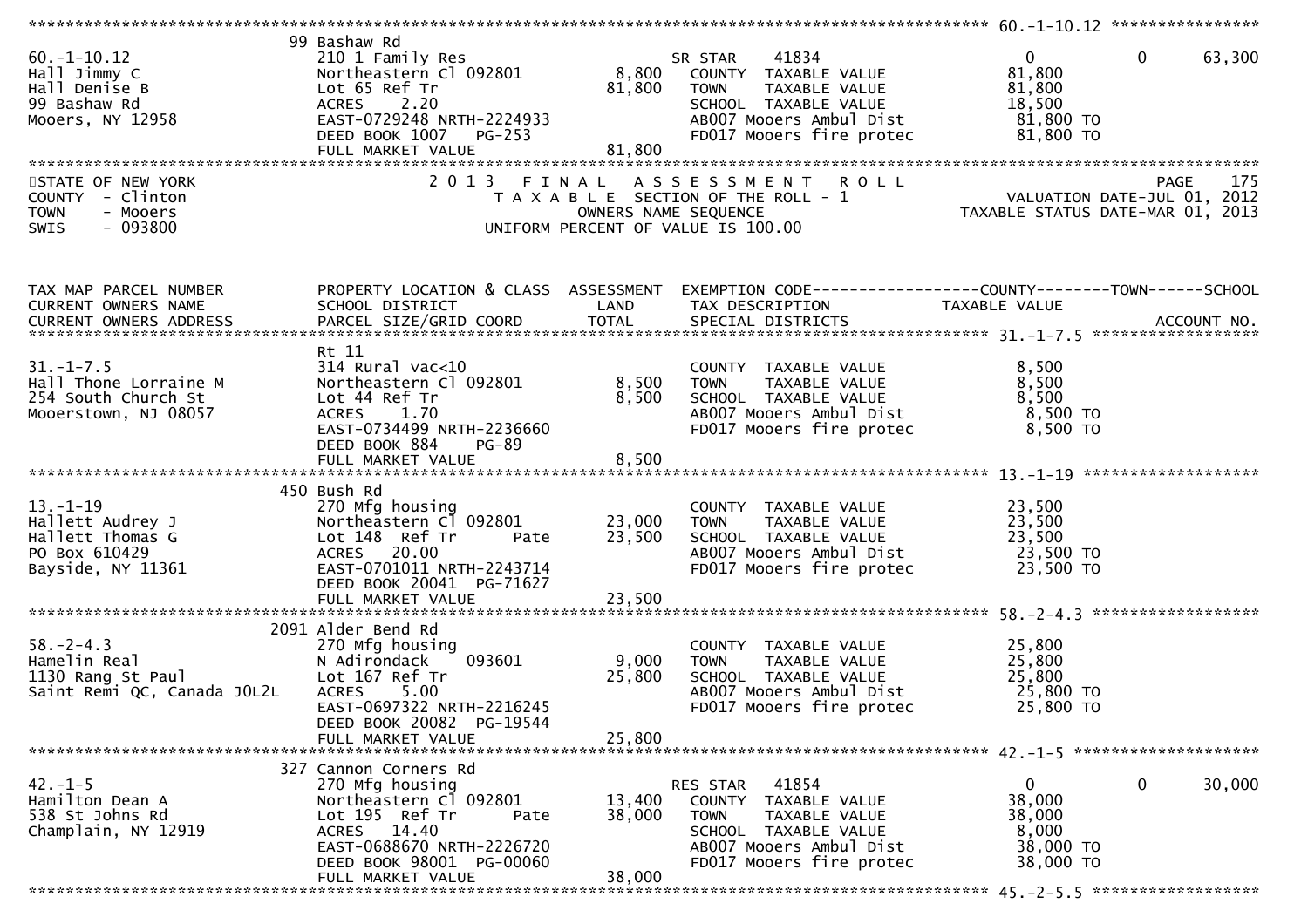|                                             | 793 Gilbert Rd                                        |                   |                                                               |                          |                                                                 |
|---------------------------------------------|-------------------------------------------------------|-------------------|---------------------------------------------------------------|--------------------------|-----------------------------------------------------------------|
| $45. - 2 - 5.5$                             | 471 Funeral home                                      |                   | COUNTY TAXABLE VALUE                                          | 204,000                  |                                                                 |
| Hamilton Neil E<br>Hamilton Patricia T      | Northeastern Cl 092801<br>Lot 67 Ref Tr<br>Pate       | 15,100<br>204,000 | TAXABLE VALUE<br>TOWN<br>SCHOOL TAXABLE VALUE                 | 204,000<br>204,000       |                                                                 |
| PO Box 570                                  | <b>ACRES</b><br>11.20                                 |                   | AB007 Mooers Ambul Dist                                       | 204,000 TO               |                                                                 |
| Peru, NY 12972                              | EAST-0729845 NRTH-2232521                             |                   | FD017 Mooers fire protec                                      | 204,000 TO               |                                                                 |
|                                             | DEED BOOK 20112 PG-44127                              |                   | LT033 Mooers Light 2                                          | 204,000 TO               |                                                                 |
|                                             | FULL MARKET VALUE                                     | 204,000           | SD001 Side Walk District                                      | 204,000 TO               |                                                                 |
|                                             |                                                       |                   |                                                               |                          |                                                                 |
| STATE OF NEW YORK                           | 2 0 1 3                                               | FINAL             | ASSESSMENT<br>R O L L                                         |                          | 176<br>PAGE                                                     |
| COUNTY - Clinton<br>- Mooers<br><b>TOWN</b> |                                                       |                   | T A X A B L E SECTION OF THE ROLL - 1<br>OWNERS NAME SEQUENCE |                          | VALUATION DATE-JUL 01, 2012<br>TAXABLE STATUS DATE-MAR 01, 2013 |
| $-093800$<br>SWIS                           |                                                       |                   | UNIFORM PERCENT OF VALUE IS 100.00                            |                          |                                                                 |
|                                             |                                                       |                   |                                                               |                          |                                                                 |
|                                             |                                                       |                   |                                                               |                          |                                                                 |
| TAX MAP PARCEL NUMBER                       | PROPERTY LOCATION & CLASS ASSESSMENT                  |                   | EXEMPTION CODE-----------------COUNTY-------TOWN------SCHOOL  |                          |                                                                 |
| CURRENT OWNERS NAME                         | SCHOOL DISTRICT                                       | LAND              | TAX DESCRIPTION                                               | TAXABLE VALUE            |                                                                 |
|                                             |                                                       |                   |                                                               |                          |                                                                 |
|                                             | 678 Rt 22                                             |                   |                                                               |                          |                                                                 |
| $45. - 3 - 9.3$                             | 210 1 Family Res                                      |                   | RES STAR<br>41854                                             | $\mathbf{0}$             | $\mathbf{0}$<br>30,000                                          |
| Hamilton Paul W                             | Northeastern Cl 092801                                | 8,600             | COUNTY TAXABLE VALUE                                          | 134,700                  |                                                                 |
| 678 Rt 22                                   | Lot 67 Ref Tr                                         | 134,700           | <b>TOWN</b><br>TAXABLE VALUE                                  | 134,700                  |                                                                 |
| Mooers, NY 12958                            | 1.90 BANK<br><b>ACRES</b><br>080                      |                   | SCHOOL TAXABLE VALUE                                          | 104,700                  |                                                                 |
|                                             | EAST-0730789 NRTH-2231326                             |                   | AB007 Mooers Ambul Dist                                       | 134,700 TO               |                                                                 |
|                                             | DEED BOOK 20061 PG-95303                              |                   | FD017 Mooers fire protec                                      | 134,700 TO               |                                                                 |
|                                             |                                                       |                   |                                                               |                          |                                                                 |
|                                             | 2968 Rt 11                                            |                   |                                                               |                          |                                                                 |
| $29. - 2 - 31$                              | 210 1 Family Res                                      |                   | COUNTY TAXABLE VALUE                                          | 124,500                  |                                                                 |
| Hamilton Robert R                           | Northeastern Cl 092801                                | 7,400             | <b>TOWN</b><br>TAXABLE VALUE                                  | 124,500                  |                                                                 |
| Hamilton Walter E                           | Lot 99 Ref Tr<br>Pate                                 | 124,500           | SCHOOL TAXABLE VALUE                                          | 124,500                  |                                                                 |
| 2968 Rt 11                                  | FRNT 125.00 DPTH 275.00                               |                   | AB007 Mooers Ambul Dist                                       | 124,500 TO               |                                                                 |
| Mooers Forks, NY 12959                      | EAST-0717162 NRTH-2234394<br>DEED BOOK 20082 PG-20293 |                   | FD017 Mooers fire protec<br>LT013 Mooers Forks Light          | 124,500 TO<br>124,500 TO |                                                                 |
|                                             | FULL MARKET VALUE                                     | 124,500           |                                                               |                          |                                                                 |
|                                             |                                                       |                   |                                                               |                          |                                                                 |
|                                             | 802 Hemmingford Rd                                    |                   |                                                               |                          |                                                                 |
| $30.20 - 1 - 9$                             | 210 1 Family Res                                      |                   | WARCOMALL 41131                                               | 18,400                   | 18,400<br>0                                                     |
| Hamilton Scott                              | Northeastern Cl 092801                                |                   | 41854<br>6,300 RES STAR                                       | $\overline{0}$           | 30,000<br>$\Omega$                                              |
| 802 Hemingford Rd                           | Lot 68 Ref Tr<br>Pate                                 | 73,600            | COUNTY TAXABLE VALUE                                          | 55,200                   |                                                                 |
| Mooers, NY 12958                            | FRNT 100.47 DPTH 143.51<br>080<br><b>BANK</b>         |                   | TAXABLE VALUE<br><b>TOWN</b><br>SCHOOL TAXABLE VALUE          | 55,200<br>43,600         |                                                                 |
|                                             | EAST-0728483 NRTH-2234120                             |                   | AB007 Mooers Ambul Dist                                       | 73,600 TO                |                                                                 |
|                                             | DEED BOOK 20062 PG-26                                 |                   | FD017 Mooers fire protec                                      | 73,600 TO                |                                                                 |
|                                             | FULL MARKET VALUE                                     | 73,600            | LT033 Mooers Light 2                                          | 73,600 TO                |                                                                 |
|                                             |                                                       |                   | SD001 Side Walk District                                      | 73,600 TO                |                                                                 |
|                                             |                                                       |                   |                                                               |                          | 28. -1-26 *********************                                 |
|                                             | Davison Rd                                            |                   |                                                               |                          |                                                                 |
| $28. - 1 - 26$<br>Hamilton Walter           | 321 Abandoned ag<br>Northeastern Cl 092801            | 13,200            | COUNTY TAXABLE VALUE<br><b>TOWN</b><br>TAXABLE VALUE          | 13,200<br>13,200         |                                                                 |
| Hamilton Carole                             | Lot 171 Ref Tr<br>Pate                                | 13,200            | SCHOOL TAXABLE VALUE                                          | 13,200                   |                                                                 |
| 727 Rt 22                                   | ACRES 34.40                                           |                   | AB007 Mooers Ambul Dist                                       | 13,200 TO                |                                                                 |
| Mooers, NY 12958                            | EAST-0697071 NRTH-2234826                             |                   | FD017 Mooers fire protec                                      | 13,200 TO                |                                                                 |
|                                             | DEED BOOK 1039<br>PG-140                              |                   |                                                               |                          |                                                                 |
|                                             | FULL MARKET VALUE                                     | 13,200            |                                                               |                          |                                                                 |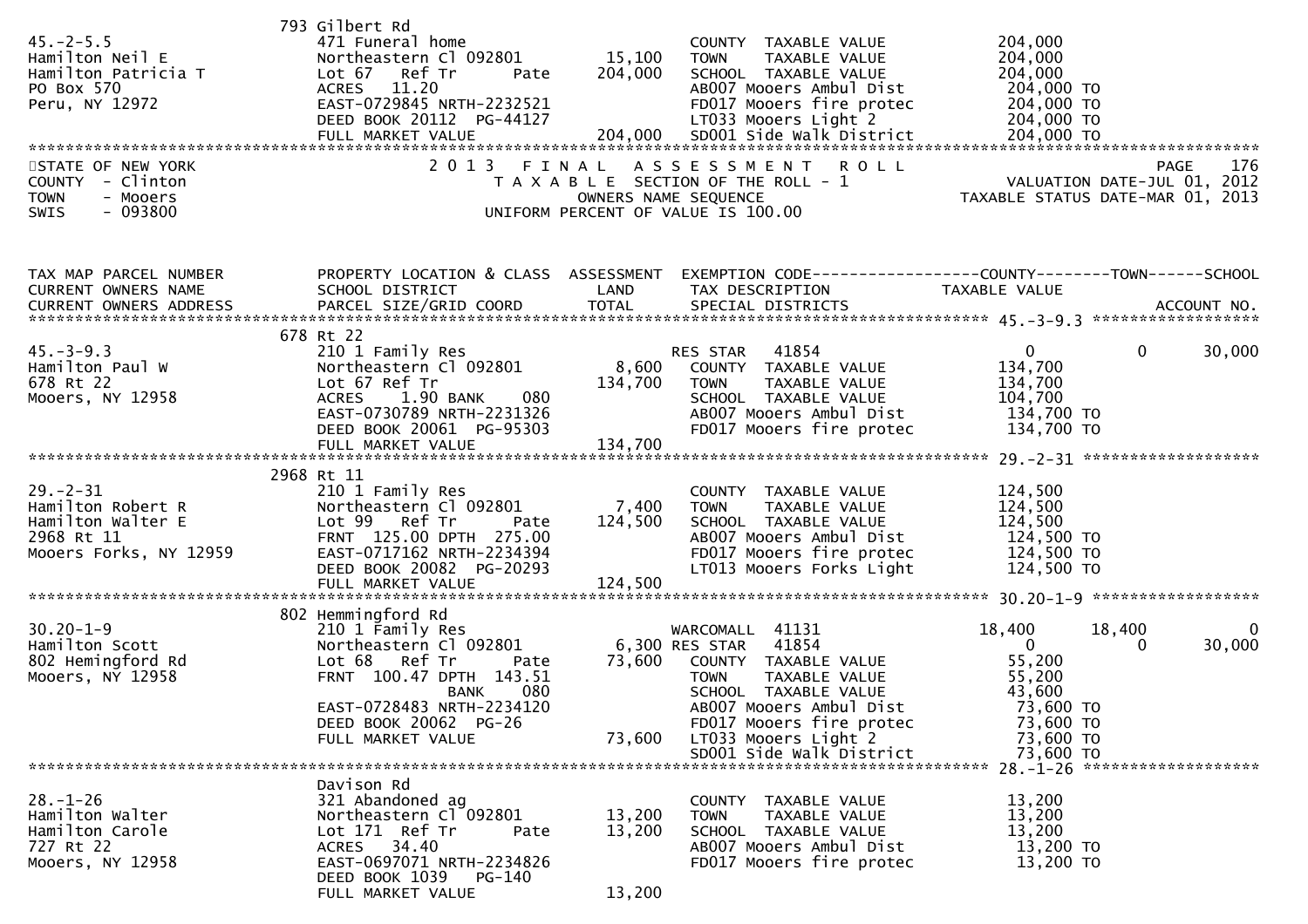| $45. -2 - 7.1$<br>Hamilton Walter E<br>Hamilton Carol<br>727 Rt 22                                      | 727 Rt 22<br>210 1 Family Res<br>Northeastern Cl 092801<br>Lot 67<br>Ref Tr<br>Pate<br>FRNT 235.00 DPTH 148.00                                                                          |                           | WARCOMALL 41131<br>7,100 WARDISALL 41141<br>83,300 SR STAR<br>41834<br>COUNTY TAXABLE VALUE                                                                                             | 20,825<br>41,650<br>$\overline{0}$<br>20,825                                  | 20,000<br>$\mathbf 0$<br>$\mathbf{0}$<br>40,000<br>63,300<br>$\Omega$                 |
|---------------------------------------------------------------------------------------------------------|-----------------------------------------------------------------------------------------------------------------------------------------------------------------------------------------|---------------------------|-----------------------------------------------------------------------------------------------------------------------------------------------------------------------------------------|-------------------------------------------------------------------------------|---------------------------------------------------------------------------------------|
| Mooers, NY 12958                                                                                        | EAST-0730302 NRTH-2232230<br>DEED BOOK 887<br>PG-237<br>FULL MARKET VALUE                                                                                                               | 83,300                    | <b>TOWN</b><br>TAXABLE VALUE<br>SCHOOL TAXABLE VALUE<br>AB007 Mooers Ambul Dist<br>FD017 Mooers fire protec                                                                             | 23,300<br>20,000<br>83,300 TO<br>83,300 TO                                    |                                                                                       |
| STATE OF NEW YORK<br><b>COUNTY</b><br>- Clinton<br>- Mooers<br><b>TOWN</b><br>$-093800$<br>SWIS         | 2013 FINAL                                                                                                                                                                              |                           | A S S E S S M E N T<br><b>ROLL</b><br>T A X A B L E SECTION OF THE ROLL - 1<br>OWNERS NAME SEQUENCE<br>UNIFORM PERCENT OF VALUE IS 100.00                                               |                                                                               | <b>PAGE</b><br>177<br>VALUATION DATE-JUL 01, 2012<br>TAXABLE STATUS DATE-MAR 01, 2013 |
| TAX MAP PARCEL NUMBER<br>CURRENT OWNERS NAME                                                            | PROPERTY LOCATION & CLASS ASSESSMENT<br>SCHOOL DISTRICT                                                                                                                                 | LAND                      | EXEMPTION CODE------------------COUNTY--------TOWN------SCHOOL<br>TAX DESCRIPTION                                                                                                       | TAXABLE VALUE                                                                 |                                                                                       |
| $12. - 1 - 9.1$<br>Hanfield George F<br>66 Chapman St<br>Rouses Point, NY 12979                         | Meseck Rd<br>260 Seasonal res<br>Northeastern Cl 092801<br>Lot 172 Ref Tr<br>Pate<br>ACRES 203.50<br>EAST-0695160 NRTH-2241494<br>DEED BOOK 98001 PG-06067                              | 67,600<br>72,200          | COUNTY TAXABLE VALUE<br><b>TOWN</b><br>TAXABLE VALUE<br>SCHOOL TAXABLE VALUE<br>AB007 Mooers Ambul Dist<br>FD017 Mooers fire protec                                                     | 72,200<br>72,200<br>72,200<br>72,200 TO<br>72,200 TO                          |                                                                                       |
| $12. - 1 - 10$<br>Hanfield George F<br>66 Chapman St<br>Rouses Point, NY 12979                          | Meseck Rd<br>321 Abandoned ag<br>Northeastern Cl 092801<br>Lot 173 Ref Tr<br>Pate<br>ACRES 35.00<br>EAST-0694212 NRTH-2242796<br>DEED BOOK 98001 PG-06066<br>FULL MARKET VALUE          | 3,500<br>3,500<br>3,500   | COUNTY TAXABLE VALUE<br><b>TOWN</b><br>TAXABLE VALUE<br>SCHOOL TAXABLE VALUE<br>AB007 Mooers Ambul Dist<br>FD017 Mooers fire protec                                                     | 3,500<br>3,500<br>3,500<br>$3,500$ TO<br>3,500 TO                             |                                                                                       |
| $59. - 1 - 14.2$<br>Hapgood Steven L<br>Hapgood Lori L<br>134 Gilbert Rd<br>Mooers, NY 12958            | 134 Gilbert Rd<br>240 Rural res<br>Northeastern Cl 092801<br>Lot 102 Ref Tr<br>ACRES 76.30<br>EAST-0718627 NRTH-2221573<br>DEED BOOK 995<br>PG-174<br>FULL MARKET VALUE                 | 99,000<br>99,000          | VFF CT&S<br>41640<br>41854<br>41,600 RES STAR<br>COUNTY<br>TAXABLE VALUE<br><b>TOWN</b><br>TAXABLE VALUE<br>SCHOOL TAXABLE VALUE<br>AB007 Mooers Ambul Dist<br>FD017 Mooers fire protec | 6,435<br>$\mathbf{0}$<br>92,565<br>92,565<br>62,565<br>99,000 TO<br>99,000 TO | ******************<br>6,435<br>6,435<br>$\Omega$<br>30,000                            |
| $58. - 1 - 21$<br>Harris Donald<br>Brophy Cynthia<br>5265 Baillargeon<br>St Hebert QC, Canada<br>J3Y2A9 | 4024 Rt 11<br>270 Mfg housing<br>093601<br>N Adirondack<br>Lot 167 Ref Tr<br>Pate<br><b>ACRES</b><br>2.20<br>EAST-0697627 NRTH-2219974<br>DEED BOOK 20092 PG-26750<br>FULL MARKET VALUE | 5,800<br>25,000<br>25,000 | COUNTY TAXABLE VALUE<br>TAXABLE VALUE<br>TOWN<br>SCHOOL TAXABLE VALUE<br>AB007 Mooers Ambul Dist<br>FD017 Mooers fire protec                                                            | 25,000<br>25,000<br>25,000<br>25,000 TO<br>25,000 TO                          |                                                                                       |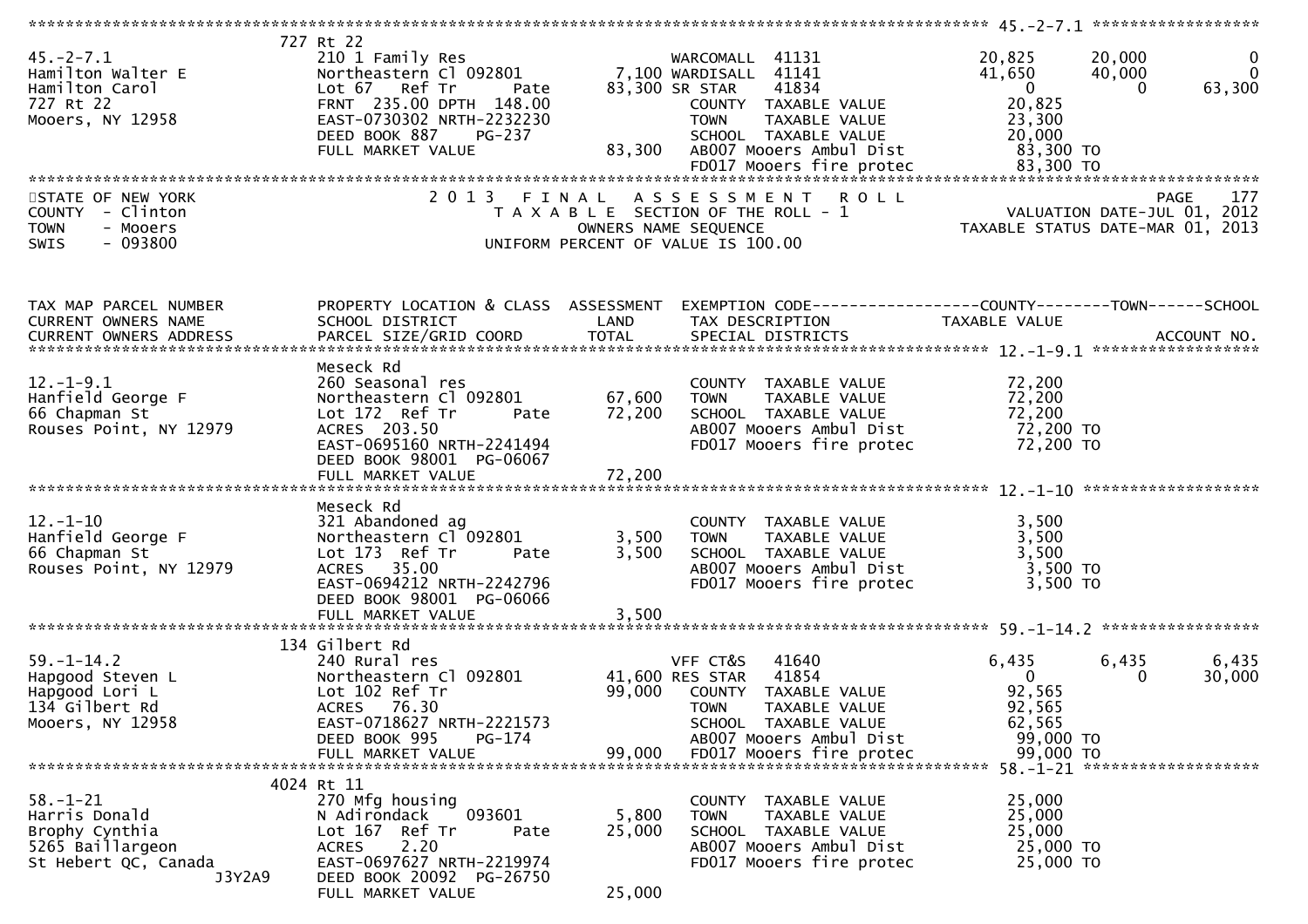| 31 Town Hall Rd<br>$44.2 - 1 - 8$<br>270 Mfg housing<br>22,700<br>COUNTY TAXABLE VALUE<br>6,600<br>Northeastern Cl 092801<br>22,700<br>TAXABLE VALUE<br>Hart Harvey<br><b>TOWN</b><br>22,700<br>22,700<br>Hart Gloria<br>Lot 116 Ref Tr Pat<br>SCHOOL TAXABLE VALUE<br>22,700 TO<br>1809 Ridge Rd<br>FRNT 125.00 DPTH 160.00<br>AB007 Mooers Ambul Dist<br>FD017 Mooers fire protec<br>22,700 TO<br>EAST-0714845 NRTH-2233619<br>Champlain, NY 12919<br>DEED BOOK 20041 PG-70575<br>LT013 Mooers Forks Light<br>22,700 TO<br>22,700<br>FULL MARKET VALUE<br>STATE OF NEW YORK<br>2 0 1 3<br><b>ROLL</b><br>178<br>ASSESSMENT<br><b>PAGE</b><br>FINAL<br>VALUATION DATE-JUL 01, 2012<br>TAXABLE STATUS DATE-MAR 01, 2013<br>COUNTY - Clinton<br>T A X A B L E SECTION OF THE ROLL - 1<br>- Mooers<br><b>TOWN</b><br>OWNERS NAME SEQUENCE<br>$-093800$<br>SWIS<br>UNIFORM PERCENT OF VALUE IS 100.00<br>PROPERTY LOCATION & CLASS ASSESSMENT<br>EXEMPTION CODE------------------COUNTY--------TOWN------SCHOOL<br>TAX MAP PARCEL NUMBER<br>SCHOOL DISTRICT<br>CURRENT OWNERS NAME<br>LAND<br>TAX DESCRIPTION<br>TAXABLE VALUE<br><b>TOTAL</b><br>PARCEL SIZE/GRID COORD<br>SPECIAL DISTRICTS<br>CURRENT OWNERS ADDRESS<br>ACCOUNT NO.<br>2724 Rt 11<br>75 PCT OF VALUE USED FOR EXEMPTION PURPOSES<br>$30. - 1 - 10$<br>14,625<br>14,625<br>240 Rural res<br>AGED - ALL 41800<br>14,625<br>24,375<br>Hart Life Use Edith H<br>17,800 SR STAR<br>41834<br>$\mathbf{0}$<br>Northeastern Cl 092801<br>0<br>LaPorte Alton C<br>Lot 92 Ref Tr Patent<br>39,000<br>24,375<br>COUNTY TAXABLE VALUE<br>2724 Rt 11<br>24,375<br>ACRES 14.00<br>TAXABLE VALUE<br><b>TOWN</b><br>Mooers, NY 12958<br>EAST-0722682 NRTH-2235137<br>SCHOOL TAXABLE VALUE<br>- 0<br>AB007 Mooers Ambul Dist<br>39,000 TO<br>DEED BOOK 20021 PG-49783<br>419 Nephew Rd<br>$12. - 1 - 19.1$<br>240 Rural res<br>41854<br>$\mathbf{0}$<br>$\Omega$<br>30,000<br>RES STAR<br>Northeastern Cl 092801<br>24,000 COUNTY TAXABLE VALUE<br>71,800<br>Hartigan Gayle P<br>419 Nephew Rd<br>Lot 176 Ref Tr<br>71,800<br>71,800<br>TAXABLE VALUE<br>Pate<br><b>TOWN</b><br>41,800<br>Mooers Forks, NY 12959-9706<br>36.10<br><b>ACRES</b><br>SCHOOL TAXABLE VALUE<br>EAST-0690127 NRTH-2244926<br>71,800 TO<br>ABOO7 Mooers Ambul Dist<br>FD017 Mooers fire protec<br>71,800 TO<br>DEED BOOK 914<br>PG-341<br>71,800<br>FULL MARKET VALUE<br>2625 Rt 11<br>95 PCT OF VALUE USED FOR EXEMPTION PURPOSES<br>$30.18 - 1 - 4$<br>17,371<br>12,000<br>210 1 Family Res<br>WARNONALL 41121<br>Harwell Walter L<br>Northeastern Cl 092801<br>13,700 RES STAR<br>41854<br>$\mathbf{0}$<br>0<br>Harwell Marilyn J<br>Ref Tr<br>104,529<br>Lot 76<br>121,900<br>COUNTY TAXABLE VALUE<br>Pate<br>2625 Rt 11<br><b>ACRES</b><br>2.90<br>109,900<br><b>TOWN</b><br>TAXABLE VALUE<br>EAST-0724902 NRTH-2233444<br>Mooers, NY 12958<br>91,900<br>SCHOOL TAXABLE VALUE<br>121,900 TO<br>DEED BOOK 20011 PG-30775<br>AB007 Mooers Ambul Dist<br>121,900<br>FD017 Mooers fire protec<br>121,900 TO<br>FULL MARKET VALUE |  |  |  |                        |
|-----------------------------------------------------------------------------------------------------------------------------------------------------------------------------------------------------------------------------------------------------------------------------------------------------------------------------------------------------------------------------------------------------------------------------------------------------------------------------------------------------------------------------------------------------------------------------------------------------------------------------------------------------------------------------------------------------------------------------------------------------------------------------------------------------------------------------------------------------------------------------------------------------------------------------------------------------------------------------------------------------------------------------------------------------------------------------------------------------------------------------------------------------------------------------------------------------------------------------------------------------------------------------------------------------------------------------------------------------------------------------------------------------------------------------------------------------------------------------------------------------------------------------------------------------------------------------------------------------------------------------------------------------------------------------------------------------------------------------------------------------------------------------------------------------------------------------------------------------------------------------------------------------------------------------------------------------------------------------------------------------------------------------------------------------------------------------------------------------------------------------------------------------------------------------------------------------------------------------------------------------------------------------------------------------------------------------------------------------------------------------------------------------------------------------------------------------------------------------------------------------------------------------------------------------------------------------------------------------------------------------------------------------------------------------------------------------------------------------------------------------------------------------------------------------------------------------------------------------------------------------------------------------------------------------------------------------------------------------------------------------------------------------------------------------------|--|--|--|------------------------|
|                                                                                                                                                                                                                                                                                                                                                                                                                                                                                                                                                                                                                                                                                                                                                                                                                                                                                                                                                                                                                                                                                                                                                                                                                                                                                                                                                                                                                                                                                                                                                                                                                                                                                                                                                                                                                                                                                                                                                                                                                                                                                                                                                                                                                                                                                                                                                                                                                                                                                                                                                                                                                                                                                                                                                                                                                                                                                                                                                                                                                                                           |  |  |  |                        |
|                                                                                                                                                                                                                                                                                                                                                                                                                                                                                                                                                                                                                                                                                                                                                                                                                                                                                                                                                                                                                                                                                                                                                                                                                                                                                                                                                                                                                                                                                                                                                                                                                                                                                                                                                                                                                                                                                                                                                                                                                                                                                                                                                                                                                                                                                                                                                                                                                                                                                                                                                                                                                                                                                                                                                                                                                                                                                                                                                                                                                                                           |  |  |  |                        |
|                                                                                                                                                                                                                                                                                                                                                                                                                                                                                                                                                                                                                                                                                                                                                                                                                                                                                                                                                                                                                                                                                                                                                                                                                                                                                                                                                                                                                                                                                                                                                                                                                                                                                                                                                                                                                                                                                                                                                                                                                                                                                                                                                                                                                                                                                                                                                                                                                                                                                                                                                                                                                                                                                                                                                                                                                                                                                                                                                                                                                                                           |  |  |  |                        |
|                                                                                                                                                                                                                                                                                                                                                                                                                                                                                                                                                                                                                                                                                                                                                                                                                                                                                                                                                                                                                                                                                                                                                                                                                                                                                                                                                                                                                                                                                                                                                                                                                                                                                                                                                                                                                                                                                                                                                                                                                                                                                                                                                                                                                                                                                                                                                                                                                                                                                                                                                                                                                                                                                                                                                                                                                                                                                                                                                                                                                                                           |  |  |  |                        |
|                                                                                                                                                                                                                                                                                                                                                                                                                                                                                                                                                                                                                                                                                                                                                                                                                                                                                                                                                                                                                                                                                                                                                                                                                                                                                                                                                                                                                                                                                                                                                                                                                                                                                                                                                                                                                                                                                                                                                                                                                                                                                                                                                                                                                                                                                                                                                                                                                                                                                                                                                                                                                                                                                                                                                                                                                                                                                                                                                                                                                                                           |  |  |  |                        |
|                                                                                                                                                                                                                                                                                                                                                                                                                                                                                                                                                                                                                                                                                                                                                                                                                                                                                                                                                                                                                                                                                                                                                                                                                                                                                                                                                                                                                                                                                                                                                                                                                                                                                                                                                                                                                                                                                                                                                                                                                                                                                                                                                                                                                                                                                                                                                                                                                                                                                                                                                                                                                                                                                                                                                                                                                                                                                                                                                                                                                                                           |  |  |  |                        |
|                                                                                                                                                                                                                                                                                                                                                                                                                                                                                                                                                                                                                                                                                                                                                                                                                                                                                                                                                                                                                                                                                                                                                                                                                                                                                                                                                                                                                                                                                                                                                                                                                                                                                                                                                                                                                                                                                                                                                                                                                                                                                                                                                                                                                                                                                                                                                                                                                                                                                                                                                                                                                                                                                                                                                                                                                                                                                                                                                                                                                                                           |  |  |  |                        |
|                                                                                                                                                                                                                                                                                                                                                                                                                                                                                                                                                                                                                                                                                                                                                                                                                                                                                                                                                                                                                                                                                                                                                                                                                                                                                                                                                                                                                                                                                                                                                                                                                                                                                                                                                                                                                                                                                                                                                                                                                                                                                                                                                                                                                                                                                                                                                                                                                                                                                                                                                                                                                                                                                                                                                                                                                                                                                                                                                                                                                                                           |  |  |  |                        |
|                                                                                                                                                                                                                                                                                                                                                                                                                                                                                                                                                                                                                                                                                                                                                                                                                                                                                                                                                                                                                                                                                                                                                                                                                                                                                                                                                                                                                                                                                                                                                                                                                                                                                                                                                                                                                                                                                                                                                                                                                                                                                                                                                                                                                                                                                                                                                                                                                                                                                                                                                                                                                                                                                                                                                                                                                                                                                                                                                                                                                                                           |  |  |  |                        |
|                                                                                                                                                                                                                                                                                                                                                                                                                                                                                                                                                                                                                                                                                                                                                                                                                                                                                                                                                                                                                                                                                                                                                                                                                                                                                                                                                                                                                                                                                                                                                                                                                                                                                                                                                                                                                                                                                                                                                                                                                                                                                                                                                                                                                                                                                                                                                                                                                                                                                                                                                                                                                                                                                                                                                                                                                                                                                                                                                                                                                                                           |  |  |  |                        |
|                                                                                                                                                                                                                                                                                                                                                                                                                                                                                                                                                                                                                                                                                                                                                                                                                                                                                                                                                                                                                                                                                                                                                                                                                                                                                                                                                                                                                                                                                                                                                                                                                                                                                                                                                                                                                                                                                                                                                                                                                                                                                                                                                                                                                                                                                                                                                                                                                                                                                                                                                                                                                                                                                                                                                                                                                                                                                                                                                                                                                                                           |  |  |  |                        |
|                                                                                                                                                                                                                                                                                                                                                                                                                                                                                                                                                                                                                                                                                                                                                                                                                                                                                                                                                                                                                                                                                                                                                                                                                                                                                                                                                                                                                                                                                                                                                                                                                                                                                                                                                                                                                                                                                                                                                                                                                                                                                                                                                                                                                                                                                                                                                                                                                                                                                                                                                                                                                                                                                                                                                                                                                                                                                                                                                                                                                                                           |  |  |  |                        |
|                                                                                                                                                                                                                                                                                                                                                                                                                                                                                                                                                                                                                                                                                                                                                                                                                                                                                                                                                                                                                                                                                                                                                                                                                                                                                                                                                                                                                                                                                                                                                                                                                                                                                                                                                                                                                                                                                                                                                                                                                                                                                                                                                                                                                                                                                                                                                                                                                                                                                                                                                                                                                                                                                                                                                                                                                                                                                                                                                                                                                                                           |  |  |  |                        |
|                                                                                                                                                                                                                                                                                                                                                                                                                                                                                                                                                                                                                                                                                                                                                                                                                                                                                                                                                                                                                                                                                                                                                                                                                                                                                                                                                                                                                                                                                                                                                                                                                                                                                                                                                                                                                                                                                                                                                                                                                                                                                                                                                                                                                                                                                                                                                                                                                                                                                                                                                                                                                                                                                                                                                                                                                                                                                                                                                                                                                                                           |  |  |  |                        |
|                                                                                                                                                                                                                                                                                                                                                                                                                                                                                                                                                                                                                                                                                                                                                                                                                                                                                                                                                                                                                                                                                                                                                                                                                                                                                                                                                                                                                                                                                                                                                                                                                                                                                                                                                                                                                                                                                                                                                                                                                                                                                                                                                                                                                                                                                                                                                                                                                                                                                                                                                                                                                                                                                                                                                                                                                                                                                                                                                                                                                                                           |  |  |  |                        |
|                                                                                                                                                                                                                                                                                                                                                                                                                                                                                                                                                                                                                                                                                                                                                                                                                                                                                                                                                                                                                                                                                                                                                                                                                                                                                                                                                                                                                                                                                                                                                                                                                                                                                                                                                                                                                                                                                                                                                                                                                                                                                                                                                                                                                                                                                                                                                                                                                                                                                                                                                                                                                                                                                                                                                                                                                                                                                                                                                                                                                                                           |  |  |  |                        |
|                                                                                                                                                                                                                                                                                                                                                                                                                                                                                                                                                                                                                                                                                                                                                                                                                                                                                                                                                                                                                                                                                                                                                                                                                                                                                                                                                                                                                                                                                                                                                                                                                                                                                                                                                                                                                                                                                                                                                                                                                                                                                                                                                                                                                                                                                                                                                                                                                                                                                                                                                                                                                                                                                                                                                                                                                                                                                                                                                                                                                                                           |  |  |  |                        |
|                                                                                                                                                                                                                                                                                                                                                                                                                                                                                                                                                                                                                                                                                                                                                                                                                                                                                                                                                                                                                                                                                                                                                                                                                                                                                                                                                                                                                                                                                                                                                                                                                                                                                                                                                                                                                                                                                                                                                                                                                                                                                                                                                                                                                                                                                                                                                                                                                                                                                                                                                                                                                                                                                                                                                                                                                                                                                                                                                                                                                                                           |  |  |  |                        |
|                                                                                                                                                                                                                                                                                                                                                                                                                                                                                                                                                                                                                                                                                                                                                                                                                                                                                                                                                                                                                                                                                                                                                                                                                                                                                                                                                                                                                                                                                                                                                                                                                                                                                                                                                                                                                                                                                                                                                                                                                                                                                                                                                                                                                                                                                                                                                                                                                                                                                                                                                                                                                                                                                                                                                                                                                                                                                                                                                                                                                                                           |  |  |  |                        |
|                                                                                                                                                                                                                                                                                                                                                                                                                                                                                                                                                                                                                                                                                                                                                                                                                                                                                                                                                                                                                                                                                                                                                                                                                                                                                                                                                                                                                                                                                                                                                                                                                                                                                                                                                                                                                                                                                                                                                                                                                                                                                                                                                                                                                                                                                                                                                                                                                                                                                                                                                                                                                                                                                                                                                                                                                                                                                                                                                                                                                                                           |  |  |  | $\overline{0}$         |
|                                                                                                                                                                                                                                                                                                                                                                                                                                                                                                                                                                                                                                                                                                                                                                                                                                                                                                                                                                                                                                                                                                                                                                                                                                                                                                                                                                                                                                                                                                                                                                                                                                                                                                                                                                                                                                                                                                                                                                                                                                                                                                                                                                                                                                                                                                                                                                                                                                                                                                                                                                                                                                                                                                                                                                                                                                                                                                                                                                                                                                                           |  |  |  | 30,000                 |
|                                                                                                                                                                                                                                                                                                                                                                                                                                                                                                                                                                                                                                                                                                                                                                                                                                                                                                                                                                                                                                                                                                                                                                                                                                                                                                                                                                                                                                                                                                                                                                                                                                                                                                                                                                                                                                                                                                                                                                                                                                                                                                                                                                                                                                                                                                                                                                                                                                                                                                                                                                                                                                                                                                                                                                                                                                                                                                                                                                                                                                                           |  |  |  |                        |
|                                                                                                                                                                                                                                                                                                                                                                                                                                                                                                                                                                                                                                                                                                                                                                                                                                                                                                                                                                                                                                                                                                                                                                                                                                                                                                                                                                                                                                                                                                                                                                                                                                                                                                                                                                                                                                                                                                                                                                                                                                                                                                                                                                                                                                                                                                                                                                                                                                                                                                                                                                                                                                                                                                                                                                                                                                                                                                                                                                                                                                                           |  |  |  |                        |
|                                                                                                                                                                                                                                                                                                                                                                                                                                                                                                                                                                                                                                                                                                                                                                                                                                                                                                                                                                                                                                                                                                                                                                                                                                                                                                                                                                                                                                                                                                                                                                                                                                                                                                                                                                                                                                                                                                                                                                                                                                                                                                                                                                                                                                                                                                                                                                                                                                                                                                                                                                                                                                                                                                                                                                                                                                                                                                                                                                                                                                                           |  |  |  |                        |
| LT033 Mooers Light 2<br>121,900 TO                                                                                                                                                                                                                                                                                                                                                                                                                                                                                                                                                                                                                                                                                                                                                                                                                                                                                                                                                                                                                                                                                                                                                                                                                                                                                                                                                                                                                                                                                                                                                                                                                                                                                                                                                                                                                                                                                                                                                                                                                                                                                                                                                                                                                                                                                                                                                                                                                                                                                                                                                                                                                                                                                                                                                                                                                                                                                                                                                                                                                        |  |  |  |                        |
| SD001 Side Walk District<br>121,900 TO                                                                                                                                                                                                                                                                                                                                                                                                                                                                                                                                                                                                                                                                                                                                                                                                                                                                                                                                                                                                                                                                                                                                                                                                                                                                                                                                                                                                                                                                                                                                                                                                                                                                                                                                                                                                                                                                                                                                                                                                                                                                                                                                                                                                                                                                                                                                                                                                                                                                                                                                                                                                                                                                                                                                                                                                                                                                                                                                                                                                                    |  |  |  |                        |
| $29 - 2 - 35$ *********************<br>3012 Rt 11                                                                                                                                                                                                                                                                                                                                                                                                                                                                                                                                                                                                                                                                                                                                                                                                                                                                                                                                                                                                                                                                                                                                                                                                                                                                                                                                                                                                                                                                                                                                                                                                                                                                                                                                                                                                                                                                                                                                                                                                                                                                                                                                                                                                                                                                                                                                                                                                                                                                                                                                                                                                                                                                                                                                                                                                                                                                                                                                                                                                         |  |  |  |                        |
| $29. - 2 - 35$<br>210 1 Family Res<br>WARNONALL 41121<br>0<br>9,585<br>9,585                                                                                                                                                                                                                                                                                                                                                                                                                                                                                                                                                                                                                                                                                                                                                                                                                                                                                                                                                                                                                                                                                                                                                                                                                                                                                                                                                                                                                                                                                                                                                                                                                                                                                                                                                                                                                                                                                                                                                                                                                                                                                                                                                                                                                                                                                                                                                                                                                                                                                                                                                                                                                                                                                                                                                                                                                                                                                                                                                                              |  |  |  |                        |
| 41141<br>Northeastern Cl 092801<br>7,100 WARDISALL<br>3,195<br>3,195<br>Haughey Christopher R<br>$\mathbf{0}$<br>0                                                                                                                                                                                                                                                                                                                                                                                                                                                                                                                                                                                                                                                                                                                                                                                                                                                                                                                                                                                                                                                                                                                                                                                                                                                                                                                                                                                                                                                                                                                                                                                                                                                                                                                                                                                                                                                                                                                                                                                                                                                                                                                                                                                                                                                                                                                                                                                                                                                                                                                                                                                                                                                                                                                                                                                                                                                                                                                                        |  |  |  | $\mathbf{0}$<br>30,000 |
| 41854<br>Haughey Christine M<br>Lot 99<br>Ref Tr<br>63,900 RES STAR<br>Pate<br>3012 Rt 11<br>FRNT 130.00 DPTH 260.00<br>51,120<br>COUNTY<br>TAXABLE VALUE                                                                                                                                                                                                                                                                                                                                                                                                                                                                                                                                                                                                                                                                                                                                                                                                                                                                                                                                                                                                                                                                                                                                                                                                                                                                                                                                                                                                                                                                                                                                                                                                                                                                                                                                                                                                                                                                                                                                                                                                                                                                                                                                                                                                                                                                                                                                                                                                                                                                                                                                                                                                                                                                                                                                                                                                                                                                                                 |  |  |  |                        |
| Mooers Forks, NY 12959<br>080<br><b>BANK</b><br><b>TOWN</b><br>TAXABLE VALUE<br>51,120<br>EAST-0716267 NRTH-2233854<br>33,900<br>TAXABLE VALUE<br><b>SCHOOL</b>                                                                                                                                                                                                                                                                                                                                                                                                                                                                                                                                                                                                                                                                                                                                                                                                                                                                                                                                                                                                                                                                                                                                                                                                                                                                                                                                                                                                                                                                                                                                                                                                                                                                                                                                                                                                                                                                                                                                                                                                                                                                                                                                                                                                                                                                                                                                                                                                                                                                                                                                                                                                                                                                                                                                                                                                                                                                                           |  |  |  |                        |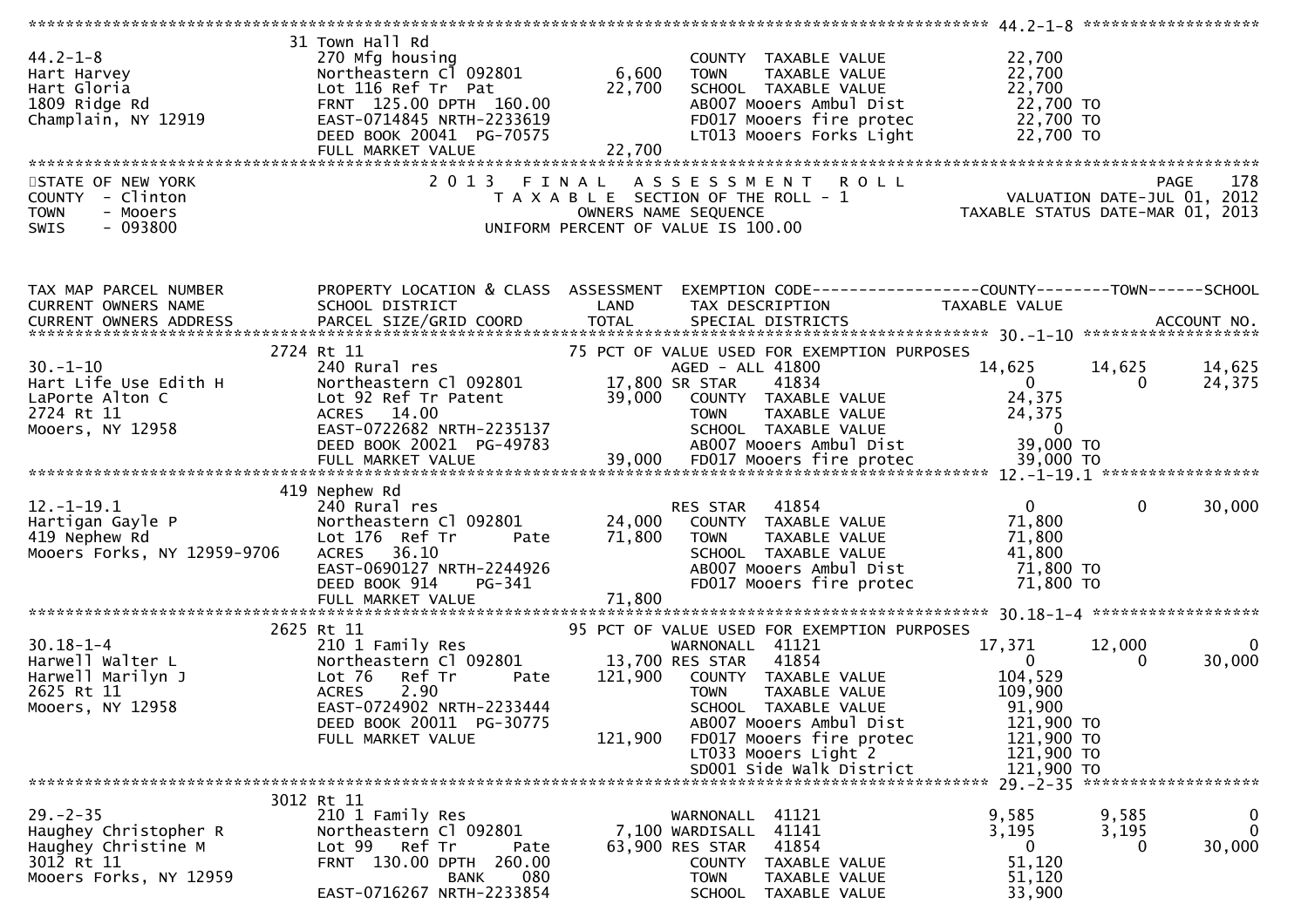|                                                                                                 | DEED BOOK 861<br>$PG-69$<br>FULL MARKET VALUE                                                                                                                                        | 63,900                    | AB007 Mooers Ambul Dist<br>FD017 Mooers fire protec                                                                                                         | 63,900 TO<br>63,900 TO                                                                                                                         |
|-------------------------------------------------------------------------------------------------|--------------------------------------------------------------------------------------------------------------------------------------------------------------------------------------|---------------------------|-------------------------------------------------------------------------------------------------------------------------------------------------------------|------------------------------------------------------------------------------------------------------------------------------------------------|
|                                                                                                 |                                                                                                                                                                                      |                           |                                                                                                                                                             |                                                                                                                                                |
| STATE OF NEW YORK<br>COUNTY - Clinton<br><b>TOWN</b><br>- Mooers<br>$-093800$<br><b>SWIS</b>    | 2013 FINAL                                                                                                                                                                           |                           | ASSESSMENT<br><b>ROLL</b><br>T A X A B L E SECTION OF THE ROLL - 1<br>OWNERS NAME SEQUENCE<br>UNIFORM PERCENT OF VALUE IS 100.00                            | 179<br><b>PAGE</b><br>VALUATION DATE-JUL 01, 2012<br>TAXABLE STATUS DATE-MAR 01, 2013                                                          |
| TAX MAP PARCEL NUMBER<br>CURRENT OWNERS NAME                                                    | PROPERTY LOCATION & CLASS ASSESSMENT<br>SCHOOL DISTRICT                                                                                                                              | LAND                      | TAX DESCRIPTION                                                                                                                                             | EXEMPTION CODE-----------------COUNTY-------TOWN------SCHOOL<br>TAXABLE VALUE                                                                  |
| CURRENT OWNERS ADDRESS                                                                          |                                                                                                                                                                                      |                           |                                                                                                                                                             |                                                                                                                                                |
| $16. - 1 - 7.41$<br>Hawkins John E<br>Hawkins Margaret S<br>PO Box 455<br>Mooers, NY 12958-0455 | 574 North Star Rd<br>210 1 Family Res<br>Northeastern Cl 092801<br>Lot 42 Ref Tr Patent<br>ACRES 12.70<br>EAST-0735395 NRTH-2245738<br>DEED BOOK 20021 PG-43767                      | 9,800<br>142,000          | RES STAR 41854<br>COUNTY TAXABLE VALUE<br><b>TOWN</b><br>TAXABLE VALUE<br>SCHOOL TAXABLE VALUE<br>AB007 Mooers Ambul Dist<br>FD017 Mooers fire protec       | $\mathbf 0$<br>$\mathbf 0$<br>30,000<br>142,000<br>142,000<br>112,000<br>142,000 TO<br>142,000 TO                                              |
|                                                                                                 |                                                                                                                                                                                      |                           |                                                                                                                                                             |                                                                                                                                                |
| 522-524 Rt 22                                                                                   |                                                                                                                                                                                      |                           | 65 PCT OF VALUE USED FOR EXEMPTION PURPOSES                                                                                                                 |                                                                                                                                                |
| $45. -4 - 9.1$<br>Hawksby Kenneth<br>Hawksby Myrtle<br>522 Rt 22<br>Mooers, NY 12958            | 241 Rural res&ag<br>Northeastern Cl 092801<br>Lot 66<br>Ref Tr<br>Pate<br>ACRES 101.10<br>EAST-0730791 NRTH-2227141<br>DEED BOOK 779<br>PG-248                                       |                           | WARNONALL 41121<br>58,600 VFF CT&S<br>41640<br>143,000 AGED COUN 41802<br>41834<br>SR STAR<br>COUNTY TAXABLE VALUE<br>TAXABLE VALUE<br><b>TOWN</b>          | 13,943<br>12,000<br>$\Omega$<br>9,295<br>9,295<br>9,295<br>15,801<br>0<br>$\Omega$<br>$\Omega$<br>63,300<br>$\mathbf{0}$<br>103,961<br>121,705 |
|                                                                                                 | FULL MARKET VALUE                                                                                                                                                                    | 143,000                   | SCHOOL TAXABLE VALUE<br>AB007 Mooers Ambul Dist<br>FD017 Mooers fire protec                                                                                 | 70,405<br>143,000 TO<br>143,000 TO                                                                                                             |
|                                                                                                 | Bashaw Rd                                                                                                                                                                            |                           |                                                                                                                                                             |                                                                                                                                                |
| $60. -1 - 8.1$<br>Hawksby Kenneth<br>Hawksby Myrtle<br>522 Rt 22<br>Mooers, NY 12958            | 321 Abandoned ag<br>Northeastern Cl 092801<br>Lot 78 Ref Tr Patent<br>ACRES 120.40<br>EAST-0725782 NRTH-2222870<br>PG-534<br>DEED BOOK 589                                           | 55,200<br>55,200          | COUNTY TAXABLE VALUE<br>TAXABLE VALUE<br><b>TOWN</b><br>SCHOOL TAXABLE VALUE<br>AB007 Mooers Ambul Dist<br>FD017 Mooers fire protec                         | 55,200<br>55,200<br>55,200<br>55,200 TO<br>55,200 TO                                                                                           |
|                                                                                                 |                                                                                                                                                                                      |                           |                                                                                                                                                             |                                                                                                                                                |
|                                                                                                 |                                                                                                                                                                                      |                           |                                                                                                                                                             |                                                                                                                                                |
| $60. -1 - 8.2$<br>Hawksby Thomas R<br>Hawksby Nancy Young<br>227 Bashaw Rd<br>Mooers, NY 12958  | 227 Bashaw Rd<br>210 1 Family Res<br>Northeastern Cl 092801<br>Lot 78 Ref Tr<br>FRNT 208.00 DPTH 208.00<br>EAST-0726129 NRTH-2224920<br>DEED BOOK 20062 PG-1153<br>FULL MARKET VALUE | 8,100<br>96,000<br>96,000 | 41854<br>RES STAR<br>COUNTY<br>TAXABLE VALUE<br><b>TOWN</b><br>TAXABLE VALUE<br>SCHOOL TAXABLE VALUE<br>AB007 Mooers Ambul Dist<br>FD017 Mooers fire protec | $\mathbf{0}$<br>$\mathbf 0$<br>30,000<br>96,000<br>96,000<br>66,000<br>96,000 TO<br>96,000 TO                                                  |
|                                                                                                 |                                                                                                                                                                                      |                           |                                                                                                                                                             | 57. -3-12. 2 ******************                                                                                                                |
| $57. - 3 - 12.2$<br>Hawley George C<br>4416 Rt 11                                               | 4416 Rt 11<br>240 Rural res<br>093601<br>N Adirondack<br>Lot 193 Ref Tr<br>Pate                                                                                                      | 11,100<br>60,100          | COUNTY TAXABLE VALUE<br>TAXABLE VALUE<br><b>TOWN</b><br>SCHOOL<br>TAXABLE VALUE                                                                             | 60,100<br>60,100<br>60,100                                                                                                                     |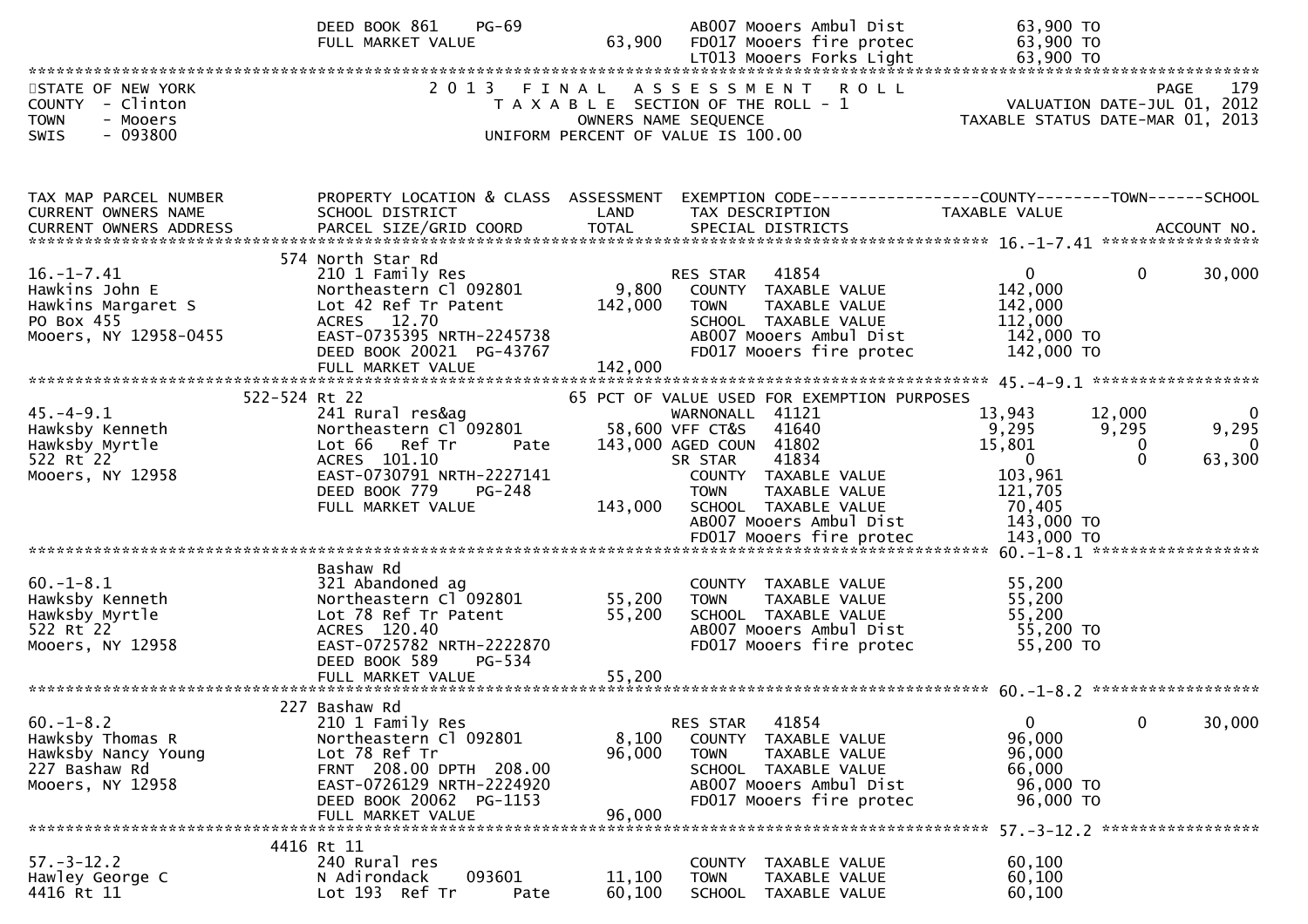| Mooers Forks, NY 12959                                                                          | ACRES 16.90<br>EAST-0688542 NRTH-2218416<br>DEED BOOK 20122 PG-50670<br>FULL MARKET VALUE                                                                                                                               | 60,100                        | AB007 Mooers Ambul Dist<br>FD017 Mooers fire protec                                                                                                      | 60,100 ТО<br>60,100 TO                                                                         |                    |
|-------------------------------------------------------------------------------------------------|-------------------------------------------------------------------------------------------------------------------------------------------------------------------------------------------------------------------------|-------------------------------|----------------------------------------------------------------------------------------------------------------------------------------------------------|------------------------------------------------------------------------------------------------|--------------------|
| STATE OF NEW YORK<br>COUNTY - Clinton<br>- Mooers<br><b>TOWN</b><br>$-093800$<br>SWIS           | 2013                                                                                                                                                                                                                    | FINAL<br>OWNERS NAME SEQUENCE | A S S E S S M E N T<br><b>ROLL</b><br>T A X A B L E SECTION OF THE ROLL - 1<br>UNIFORM PERCENT OF VALUE IS 100.00                                        | VALUATION DATE-JUL 01, 2012<br>VALUATION DATE SUL 01, 2013<br>TAXABLE STATUS DATE-MAR 01, 2013 | 180<br>PAGE        |
| TAX MAP PARCEL NUMBER<br>CURRENT OWNERS NAME<br>CURRENT OWNERS ADDRESS                          | PROPERTY LOCATION & CLASS ASSESSMENT<br>SCHOOL DISTRICT<br>PARCEL SIZE/GRID COORD                                                                                                                                       | LAND<br><b>TOTAL</b>          | EXEMPTION CODE-----------------COUNTY-------TOWN------SCHOOL<br>TAX DESCRIPTION<br>SPECIAL DISTRICTS                                                     | TAXABLE VALUE                                                                                  | ACCOUNT NO.        |
| $62 - 2 - 4.5$<br>Hay Timothy G<br>145 Angelville Rd<br>Chazy, NY 12921                         | 145 Angelville Rd<br>210 1 Family Res<br>Northeastern Cl 092801<br>Lot 24 Ref Tr Patent<br>ACRES 8.30<br>EAST-0744542 NRTH-2216657<br>DEED BOOK 20021 PG-41476                                                          | 13,800<br>169,100             | 41854<br>RES STAR<br>COUNTY TAXABLE VALUE<br><b>TOWN</b><br>TAXABLE VALUE<br>SCHOOL TAXABLE VALUE<br>AB007 Mooers Ambul Dist<br>FD017 Mooers fire protec | $\mathbf{0}$<br>169,100<br>169,100<br>139,100<br>169,100 TO<br>169,100 TO                      | $\Omega$<br>30,000 |
| $13 - 1 - 7$<br>Hazard William J<br>Hazard Yvonne M<br>16 Magnavista Dr<br>Haverhill, MA 01830  | Scriver Rd<br>321 Abandoned ag<br>Northeastern Cl 092801<br>Lot 146 Ref Tr<br>Pate<br>ACRES 62.30<br>EAST-0705608 NRTH-2247915<br>DEED BOOK 20102 PG-30258<br>FULL MARKET VALUE                                         | 30,000<br>30,000<br>30,000    | COUNTY TAXABLE VALUE<br><b>TOWN</b><br>TAXABLE VALUE<br>SCHOOL TAXABLE VALUE<br>AB007 Mooers Ambul Dist<br>FD017 Mooers fire protec                      | 30,000<br>30,000<br>30,000<br>30,000 TO<br>30,000 TO                                           |                    |
| $31.-3-20.1$<br>Hebert Betty<br>95 Herrick Rd<br>Mooers, NY 12958                               | 95 Herrick Rd<br>210 1 Family Res<br>Northeastern Cl 092801<br>Lot 44 Ref Tr<br>Pate<br>1.20<br>ACRES<br>EAST-0735897 NRTH-2235275<br>DEED BOOK 843<br><b>PG-100</b>                                                    | 8,200<br>48,000               | 41854<br>RES STAR<br>COUNTY TAXABLE VALUE<br>TAXABLE VALUE<br><b>TOWN</b><br>SCHOOL TAXABLE VALUE<br>AB007 Mooers Ambul Dist<br>FD017 Mooers fire protec | $\overline{0}$<br>48,000<br>48,000<br>18,000<br>48,000 TO<br>48,000 TO                         | 30,000<br>$\Omega$ |
| $26. - 1 - 15$<br>Hebert Homer L<br>Hebert Tammy L<br>502 white Rd<br>Ellenburg Depot, NY 12935 | 502 white Rd<br>210 1 Family Res<br>Northeastern Cl 092801<br>$J$ C G $1$<br>Lot<br>Pate<br>FRNT 125.00 DPTH 135.00<br>110<br><b>BANK</b><br>EAST-0678199 NRTH-2233210<br>DEED BOOK 20051 PG-79021<br>FULL MARKET VALUE | 3,800<br>97,000<br>97,000     | COUNTY TAXABLE VALUE<br>TAXABLE VALUE<br><b>TOWN</b><br>SCHOOL TAXABLE VALUE<br>AB007 Mooers Ambul Dist<br>FD017 Mooers fire protec                      | 97,000<br>97,000<br>97,000<br>97,000 TO<br>97,000 TO                                           |                    |
| $59. - 1 - 25.82$<br>Hemingway Andrew Jr<br>25 Gonyea Rd                                        | Woods Falls Rd<br>$314$ Rural vac<10<br>Northeastern Cl 092801<br>Lot 113 Ref Tract                                                                                                                                     | 11,200<br>11,200              | COUNTY TAXABLE VALUE<br>TAXABLE VALUE<br><b>TOWN</b><br>SCHOOL TAXABLE VALUE                                                                             | 11,200<br>11,200<br>11,200                                                                     |                    |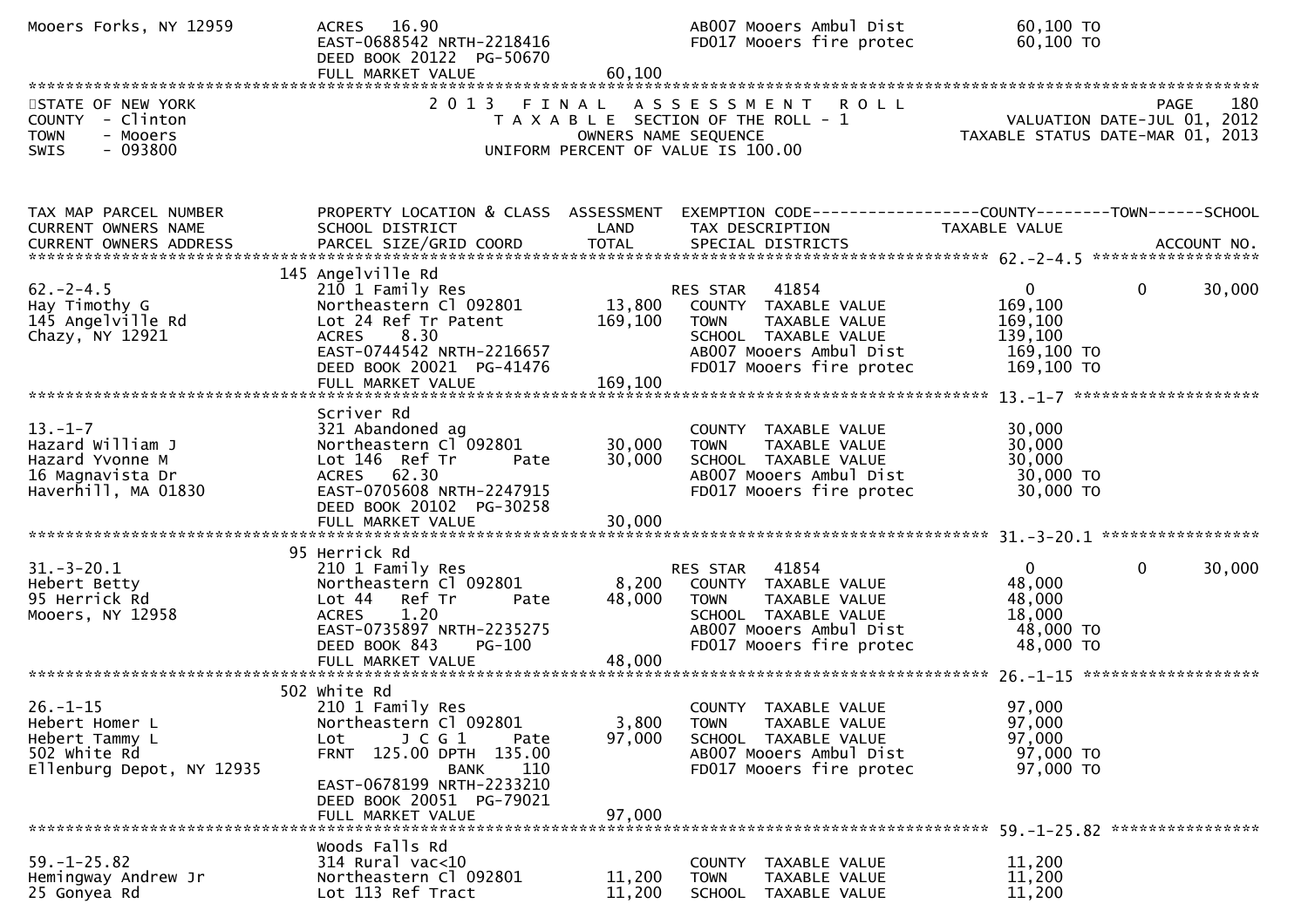| Altona, NY 12910                                                                                      | 5.00<br><b>ACRES</b><br>EAST-0712530 NRTH-2220119<br>DEED BOOK 20112 PG-42031<br>FULL MARKET VALUE                                                                                    | 11,200                    | AB007 Mooers Ambul Dist<br>FD017 Mooers fire protec                                                                                                                                                                               | 11,200 TO<br>11,200 TO                                                        |                                     |
|-------------------------------------------------------------------------------------------------------|---------------------------------------------------------------------------------------------------------------------------------------------------------------------------------------|---------------------------|-----------------------------------------------------------------------------------------------------------------------------------------------------------------------------------------------------------------------------------|-------------------------------------------------------------------------------|-------------------------------------|
| STATE OF NEW YORK<br>COUNTY - Clinton<br>TOWN<br>- Mooers<br>$-093800$<br>SWIS                        | 2 0 1 3                                                                                                                                                                               | FINAL                     | ASSESSMENT ROLL<br>T A X A B L E SECTION OF THE ROLL - 1<br>OWNERS NAME SEQUENCE<br>UNIFORM PERCENT OF VALUE IS 100.00                                                                                                            | ROLL - 1<br>VALUATION DATE-JUL 01, 2012<br>TAXABLE STATUS DATE-MAR 01, 2013   | 181<br><b>PAGE</b>                  |
| TAX MAP PARCEL NUMBER<br>CURRENT OWNERS NAME                                                          | SCHOOL DISTRICT                                                                                                                                                                       | LAND                      | PROPERTY LOCATION & CLASS ASSESSMENT EXEMPTION CODE----------------COUNTY-------TOWN------SCHOOL<br>TAX DESCRIPTION                                                                                                               | TAXABLE VALUE                                                                 |                                     |
| $29. - 2 - 28.41$<br>Hemingway Charles E<br>Hemingway Diane B<br>2902 Rt 11<br>Mooers Forks, NY 12959 | 2902 Rt 11<br>270 Mfg housing<br>Northeastern Cl 092801<br>Lot 99 Ref Tr<br><b>ACRES</b><br>1.00<br>EAST-0718503 NRTH-2235239<br>DEED BOOK 609<br>PG-396                              | 8,000<br>52,500<br>52,500 | RES STAR 41854<br>COUNTY TAXABLE VALUE<br>TAXABLE VALUE<br><b>TOWN</b><br>SCHOOL TAXABLE VALUE<br>AB007 Mooers Ambul Dist<br>FD017 Mooers fire protec                                                                             | $\mathbf{0}$<br>52,500<br>52,500<br>22,500<br>52,500 TO<br>52,500 TO          | 30,000<br>$\mathbf{0}$              |
| $16. - 1 - 5$<br>Hemingway Charles E Sr<br>Green Michael L Sr<br>2902 Rt 11<br>Mooers Forks, NY 12959 | Gokey Rd<br>321 Abandoned ag<br>Northeastern Cl 092801<br>Lot 41 Ref Tr<br>Pate<br>33.10<br><b>ACRES</b><br>EAST-0736160 NRTH-2247625<br>DEED BOOK 756<br>PG-179<br>FULL MARKET VALUE | 5,000<br>5,000<br>5,000   | COUNTY TAXABLE VALUE<br><b>TOWN</b><br>TAXABLE VALUE<br>SCHOOL TAXABLE VALUE<br>AB007 Mooers Ambul Dist<br>FD017 Mooers fire protec                                                                                               | 5,000<br>5,000<br>5,000<br>5,000 TO<br>5,000 TO                               |                                     |
| $16. - 1 - 6$<br>Hemingway Charles E Sr<br>Green Michael L Sr<br>2902 Rt 11<br>Mooers Forks, NY 12959 | Gokey Rd<br>321 Abandoned ag<br>Northeastern Cl 092801<br>Lot 41 Ref Tr<br>Pate<br>ACRES 12.40<br>EAST-0735045 NRTH-2247117<br>PG-179<br>DEED BOOK 756                                | 5,700<br>5,700            | COUNTY TAXABLE VALUE<br><b>TOWN</b><br>TAXABLE VALUE<br>SCHOOL TAXABLE VALUE<br>AB007 Mooers Ambul Dist<br>FD017 Mooers fire protec                                                                                               | 5,700<br>5,700<br>5,700<br>5,700 TO<br>$5,700$ TO                             |                                     |
| $45. - 1 - 31.6$<br>Hemingway David J<br>Creller Tanya R<br>391 Gilbert Rd<br>Mooers, NY 12958        | 391 Gilbert Rd<br>210 1 Family Res<br>Northeastern Cl 092801<br>Lot 90 Reftr<br>5.00<br><b>ACRES</b><br>EAST-0722284 NRTH-2227309<br>DEED BOOK 619<br>PG-626<br>FULL MARKET VALUE     | 59,300<br>59,300          | 95 PCT OF VALUE USED FOR EXEMPTION PURPOSES<br>WARNONALL 41121<br>10,800 RES STAR<br>41854<br>COUNTY TAXABLE VALUE<br><b>TOWN</b><br>TAXABLE VALUE<br>SCHOOL TAXABLE VALUE<br>AB007 Mooers Ambul Dist<br>FD017 Mooers fire protec | 8,450<br>$\mathbf{0}$<br>50,850<br>50,850<br>29,300<br>59,300 TO<br>59,300 TO | 8,450<br>$\mathbf 0$<br>30,000<br>0 |
| $29. - 2 - 39$<br>Hemingway Donald A<br>56 Davison Rd<br>Mooers Forks, NY 12959-9731                  | 56 Davison Rd<br>210 1 Family Res<br>Northeastern Cl 092801<br>Lot 117 Ref Tr<br>Pate<br>FRNT 175.00 DPTH<br>315.00                                                                   | 7,300<br>61,100           | 41854<br>RES STAR<br>COUNTY<br>TAXABLE VALUE<br><b>TOWN</b><br>TAXABLE VALUE<br>SCHOOL<br>TAXABLE VALUE                                                                                                                           | 0<br>61,100<br>61,100<br>31,100                                               | $\mathbf{0}$<br>30,000              |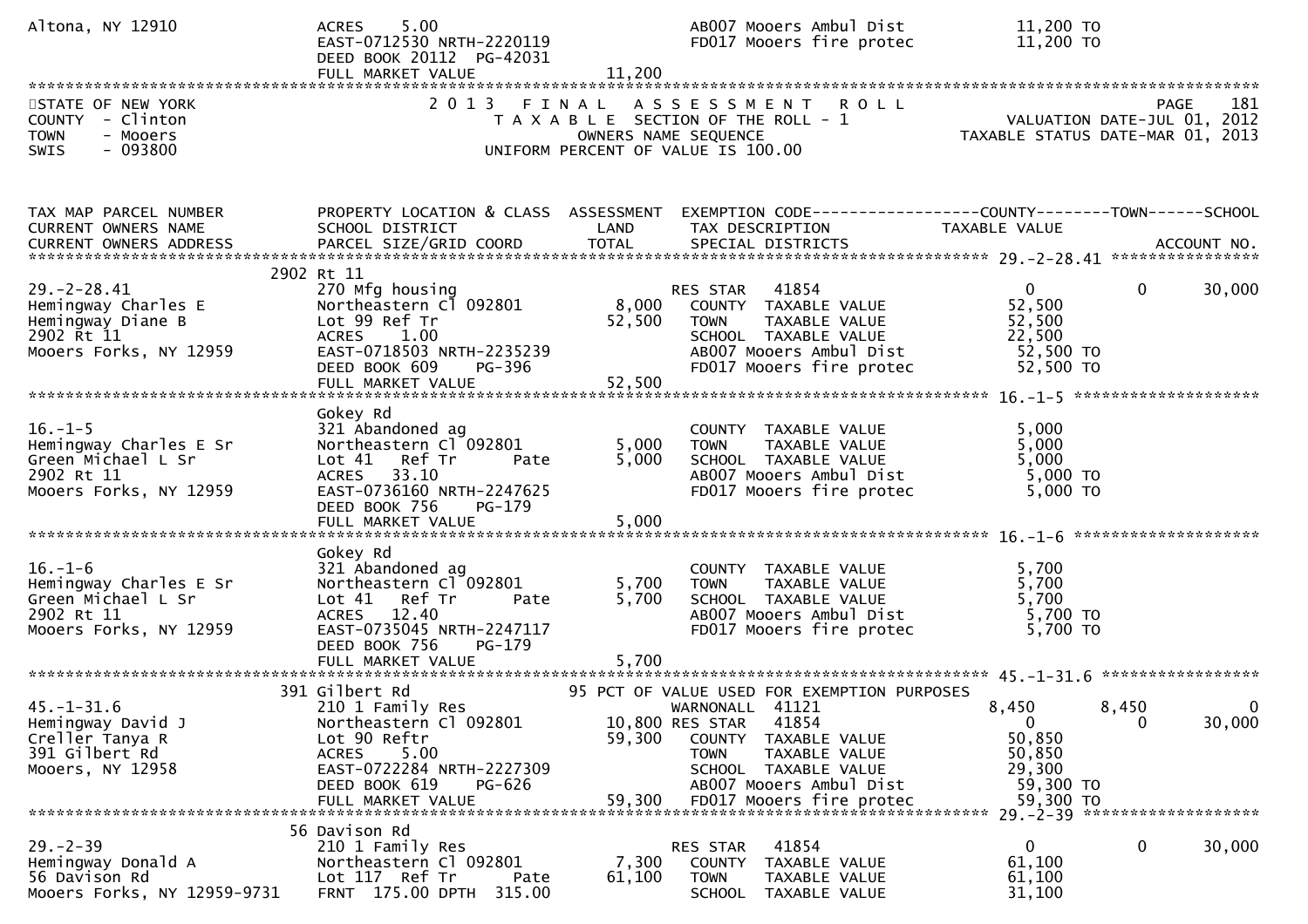|                                                                           | EAST-0714940 NRTH-2233819<br>DEED BOOK 639<br>PG-776    |        | AB007 Mooers Ambul Dist<br>FD017 Mooers fire protec                              | 61,100 TO<br>61,100 TO           |                                            |               |
|---------------------------------------------------------------------------|---------------------------------------------------------|--------|----------------------------------------------------------------------------------|----------------------------------|--------------------------------------------|---------------|
| STATE OF NEW YORK<br>COUNTY - Clinton<br><b>TOWN</b><br>- Mooers          | 2013 FINAL                                              |        | ASSESSMENT ROLL<br>T A X A B L E SECTION OF THE ROLL - 1<br>OWNERS NAME SEQUENCE | TAXABLE STATUS DATE-MAR 01, 2013 | <b>PAGE</b><br>VALUATION DATE-JUL 01, 2012 | 182           |
| $-093800$<br>SWIS                                                         |                                                         |        | UNIFORM PERCENT OF VALUE IS 100.00                                               |                                  |                                            |               |
| TAX MAP PARCEL NUMBER<br><b>CURRENT OWNERS NAME</b>                       | PROPERTY LOCATION & CLASS ASSESSMENT<br>SCHOOL DISTRICT | LAND   | EXEMPTION CODE-----------------COUNTY--------TOWN------SCHOOL<br>TAX DESCRIPTION | TAXABLE VALUE                    |                                            |               |
|                                                                           |                                                         |        |                                                                                  |                                  |                                            |               |
| $29. - 2 - 28.13$                                                         | 2952 Rt 11<br>270 Mfg housing                           |        | RES STAR 41854                                                                   | $\overline{0}$                   | $\mathbf{0}$                               | 30,000        |
| Hemingway Kathleen                                                        | Northeastern Cl 092801                                  | 7,400  | COUNTY TAXABLE VALUE                                                             | 42,500                           |                                            |               |
| 2952 Rt 11                                                                | Lot 99 Ref Tract Patent                                 | 42,500 | <b>TOWN</b><br>TAXABLE VALUE                                                     | 42,500                           |                                            |               |
| Mooers Forks, NY 12959                                                    | FRNT 159.00 DPTH 171.86<br>EAST-0717532 NRTH-2234537    |        | SCHOOL TAXABLE VALUE<br>AB007 Mooers Ambul Dist                                  | 12,500<br>42,500 TO              |                                            |               |
|                                                                           | DEED BOOK 98000 PG-99257                                |        | FD017 Mooers fire protec                                                         | 42,500 TO                        |                                            |               |
|                                                                           | FULL MARKET VALUE                                       | 42,500 |                                                                                  |                                  |                                            |               |
|                                                                           | 13 Boas Rd                                              |        | 91 PCT OF VALUE USED FOR EXEMPTION PURPOSES                                      |                                  |                                            |               |
| $59. - 1 - 10.6$<br>Hemingway Life Estate Marjorie Northeastern Cl 092801 | 210 1 Family Res                                        |        | WARNONALL 41121<br>16,800 AGED COUN 41802                                        | 13,159<br>3,728                  | 12,000<br>0                                | 0<br>$\Omega$ |
| Hemingway Lenore M                                                        | Lot 114 Ref Tr                                          |        | 96,400 SR STAR<br>41834                                                          | $\mathbf{0}$                     | 0                                          | 63,300        |
| 13 Boas Rd<br>Mooers Forks, NY 12959                                      | Prior Deed Bk 705 Pg 179<br>ACRES 7.00                  |        | COUNTY TAXABLE VALUE<br><b>TOWN</b><br>TAXABLE VALUE                             | 79,513<br>84,400                 |                                            |               |
|                                                                           | EAST-0713133 NRTH-2223995                               |        | SCHOOL TAXABLE VALUE                                                             | 33,100                           |                                            |               |
|                                                                           | DEED BOOK 20092 PG-26879<br>FULL MARKET VALUE           |        | AB007 Mooers Ambul Dist                                                          | 96,400 TO                        |                                            |               |
|                                                                           |                                                         |        |                                                                                  |                                  |                                            |               |
| $44.2 - 1 - 9$                                                            | 27 Town Hall Rd<br>270 Mfg housing                      |        | COUNTY TAXABLE VALUE                                                             | 20,500                           |                                            |               |
| Hemingway Nicole                                                          | Northeastern Cl 092801                                  | 6,700  | TAXABLE VALUE<br><b>TOWN</b>                                                     | 20,500                           |                                            |               |
| 2902 Rt 11                                                                | Lot 116 Ref Tr<br>Pate<br>FRNT 110.00 DPTH 160.00       | 20,500 | SCHOOL TAXABLE VALUE<br>AB007 Mooers Ambul Dist                                  | 20,500<br>20,500 TO              |                                            |               |
| Mooers Forks, NY 12959                                                    | EAST-0714794 NRTH-2233524                               |        | FD017 Mooers fire protec                                                         | 20,500 TO                        |                                            |               |
|                                                                           | DEED BOOK 20061 PG-94662                                |        | LT013 Mooers Forks Light                                                         | 20,500 TO                        |                                            |               |
|                                                                           | FULL MARKET VALUE                                       | 20,500 |                                                                                  |                                  |                                            |               |
|                                                                           | 8 Boas Rd                                               |        |                                                                                  |                                  |                                            |               |
| $59. - 1 - 10.4$<br>Hemingway Randy K                                     | 270 Mfg housing<br>Northeastern Cl 092801               | 8,900  | RES STAR<br>41854<br>COUNTY TAXABLE VALUE                                        | $\mathbf{0}$<br>47,400           | $\Omega$                                   | 30,000        |
| 8 Boas Rd                                                                 | Lot 115 Reftr                                           | 47,400 | <b>TOWN</b><br>TAXABLE VALUE                                                     | 47,400                           |                                            |               |
| Mooers Forks, NY 12959                                                    | FRNT 165.00 DPTH 107.00<br>EAST-0713716 NRTH-2225018    |        | SCHOOL TAXABLE VALUE<br>AB007 Mooers Ambul Dist                                  | 17,400<br>47,400 TO              |                                            |               |
|                                                                           | DEED BOOK 20031 PG-54306                                |        | FD017 Mooers fire protec                                                         | 47,400 TO                        |                                            |               |
|                                                                           | FULL MARKET VALUE                                       | 47,400 |                                                                                  |                                  |                                            |               |
|                                                                           | 11 Bear Den Way                                         |        |                                                                                  |                                  |                                            |               |
| $29. - 2 - 28.12$<br>Hemingway Tammy                                      | 210 1 Family Res<br>Northeastern Cl 092801              | 8,900  | 41854<br><b>RES STAR</b><br>COUNTY TAXABLE VALUE                                 | $\mathbf{0}$<br>71,000           | 0                                          | 30,000        |
| 11 Bear Den Way                                                           | Lot 99 Ref Tract Patent                                 | 71,000 | <b>TOWN</b><br>TAXABLE VALUE                                                     | 71,000                           |                                            |               |
| Mooers Forks, NY 12959                                                    | 2.09<br><b>ACRES</b>                                    |        | SCHOOL TAXABLE VALUE                                                             | 41,000                           |                                            |               |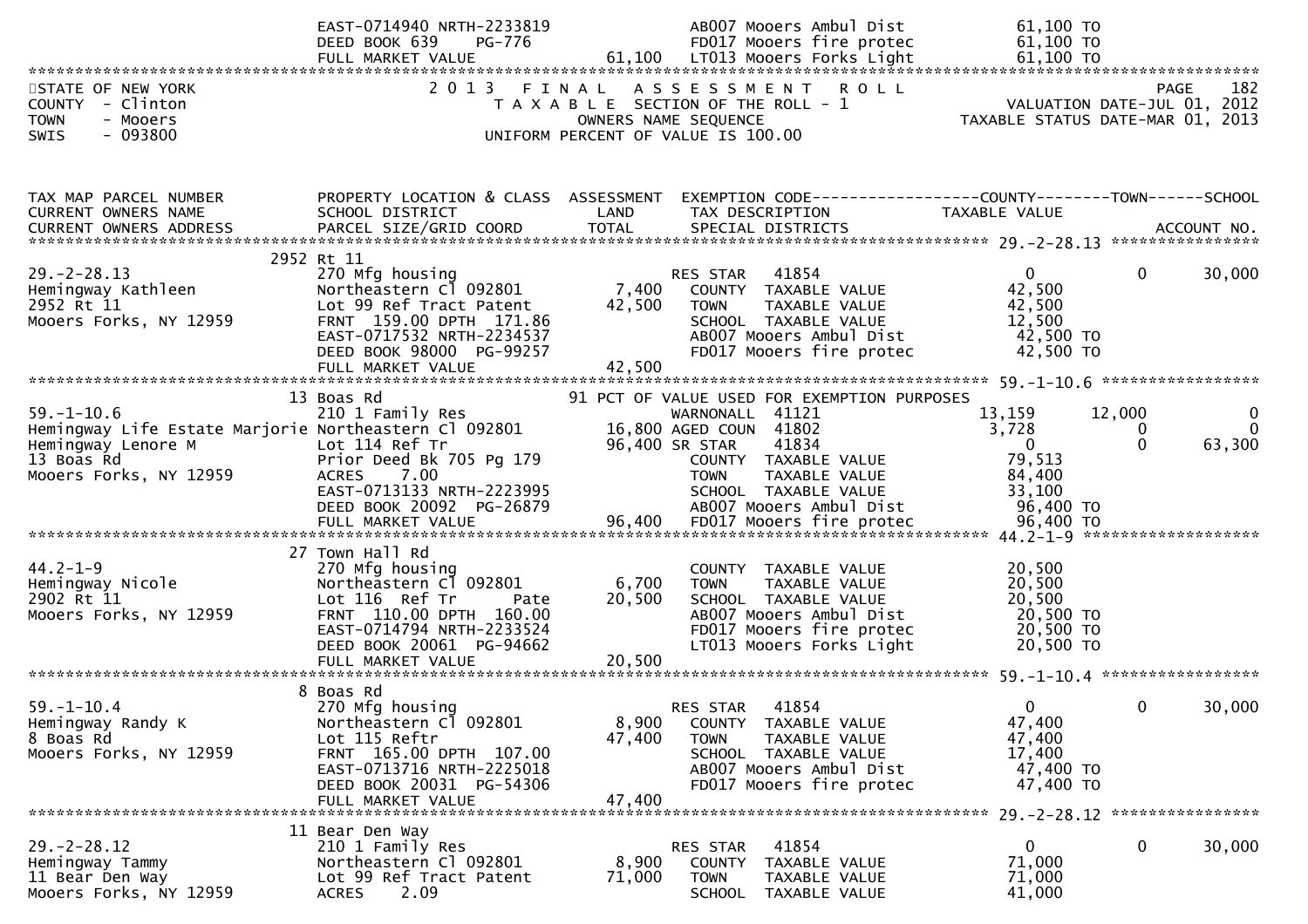|                                                                                         | EAST-0717130 NRTH-2234598<br>DEED BOOK 98000 PG-99256<br>FULL MARKET VALUE            | 71,000           | AB007 Mooers Ambul Dist<br>FD017 Mooers fire protec                                                                                       | 71,000 TO<br>71,000 TO                                          |                        |
|-----------------------------------------------------------------------------------------|---------------------------------------------------------------------------------------|------------------|-------------------------------------------------------------------------------------------------------------------------------------------|-----------------------------------------------------------------|------------------------|
|                                                                                         |                                                                                       |                  |                                                                                                                                           |                                                                 |                        |
| STATE OF NEW YORK<br>COUNTY - Clinton<br><b>TOWN</b><br>- Mooers<br>$-093800$<br>SWIS   | 2013 FINAL                                                                            |                  | A S S E S S M E N T<br><b>ROLL</b><br>T A X A B L E SECTION OF THE ROLL - 1<br>OWNERS NAME SEQUENCE<br>UNIFORM PERCENT OF VALUE IS 100.00 | VALUATION DATE-JUL 01, 2012<br>TAXABLE STATUS DATE-MAR 01, 2013 | 183<br>PAGE            |
| TAX MAP PARCEL NUMBER                                                                   | PROPERTY LOCATION & CLASS ASSESSMENT                                                  |                  | EXEMPTION CODE-----------------COUNTY--------TOWN------SCHOOL                                                                             |                                                                 |                        |
| CURRENT OWNERS NAME                                                                     | SCHOOL DISTRICT                                                                       | LAND             | TAX DESCRIPTION                                                                                                                           | TAXABLE VALUE                                                   |                        |
|                                                                                         |                                                                                       |                  |                                                                                                                                           |                                                                 |                        |
|                                                                                         | 12 Bear Den Way                                                                       |                  |                                                                                                                                           |                                                                 |                        |
| $29. -2 - 28.11$<br>Hemingway Vitchel L<br>Hemingway Magoon Ellen A<br>12 Bears Den Way | 270 Mfg housing<br>Northeastern Cl 092801<br>ACRES 15.90<br>EAST-0717481 NRTH-2235010 | 18,900<br>43,900 | RES STAR 41854<br>COUNTY TAXABLE VALUE<br><b>TOWN</b><br>TAXABLE VALUE<br>SCHOOL TAXABLE VALUE                                            | $\overline{0}$<br>43,900<br>43,900<br>13,900                    | 0<br>30,000            |
| Mooers Forks, NY 12959                                                                  | DEED BOOK 20092 PG-23096                                                              |                  | AB007 Mooers Ambul Dist                                                                                                                   | 43,900 TO                                                       |                        |
|                                                                                         |                                                                                       |                  |                                                                                                                                           |                                                                 |                        |
|                                                                                         | 31 Gokey Rd                                                                           |                  |                                                                                                                                           |                                                                 |                        |
| $16. - 1 - 28.1$                                                                        | 270 Mfg housing                                                                       |                  | 41854<br>RES STAR                                                                                                                         | $\overline{0}$                                                  | $\mathbf{0}$<br>14,300 |
| Hempstead Roger W<br>Hempstead Carol A                                                  | Northeastern Cl 092801<br>Lot 42 Ref Tr<br>Pate                                       | 7,400<br>14,300  | COUNTY TAXABLE VALUE<br>TAXABLE VALUE<br><b>TOWN</b>                                                                                      | 14,300<br>14,300                                                |                        |
| 31 Gokey Rd                                                                             | <b>ACRES</b><br>2.71                                                                  |                  | SCHOOL TAXABLE VALUE                                                                                                                      | $\overline{\mathbf{0}}$                                         |                        |
| Mooers, NY 12958                                                                        | EAST-0733313 NRTH-2245743                                                             |                  | AB007 Mooers Ambul Dist                                                                                                                   | 14,300 TO                                                       |                        |
|                                                                                         | DEED BOOK 20082 PG-16460                                                              |                  | FD017 Mooers fire protec                                                                                                                  | 14,300 TO                                                       |                        |
|                                                                                         |                                                                                       |                  |                                                                                                                                           |                                                                 |                        |
|                                                                                         | Rock Rd                                                                               |                  |                                                                                                                                           |                                                                 |                        |
| $27. - 1 - 1.5$                                                                         | $314$ Rural vac<10                                                                    |                  | COUNTY TAXABLE VALUE                                                                                                                      | 5,700                                                           |                        |
| Henderson Edmond J                                                                      | Northeastern Cl 092801                                                                | 5,700            | TAXABLE VALUE<br><b>TOWN</b>                                                                                                              | 5,700                                                           |                        |
| 235 Route 9                                                                             | Lot 198 Ref Tr                                                                        | 5,700            | SCHOOL TAXABLE VALUE                                                                                                                      | 5,700                                                           |                        |
| PO Box 414                                                                              | 2.00<br><b>ACRES</b>                                                                  |                  | AB007 Mooers Ambul Dist                                                                                                                   | 5,700 TO                                                        |                        |
| Chazy, NY 12921                                                                         | EAST-0686380 NRTH-2239652<br>DEED BOOK 20122 PG-50573                                 |                  | FD017 Mooers fire protec                                                                                                                  | 5,700 TO                                                        |                        |
|                                                                                         | FULL MARKET VALUE                                                                     | 5,700            |                                                                                                                                           |                                                                 |                        |
|                                                                                         |                                                                                       |                  |                                                                                                                                           |                                                                 |                        |
|                                                                                         | 250 Green Valley Rd                                                                   |                  |                                                                                                                                           |                                                                 |                        |
| $56. - 1 - 6$                                                                           | 241 Rural res&ag                                                                      |                  | 41854<br>RES STAR                                                                                                                         | $\overline{0}$                                                  | $\mathbf{0}$<br>30,000 |
| Henderson Joan M                                                                        | N Adirondack<br>093601                                                                |                  | 53,000 COUNTY TAXABLE VALUE                                                                                                               | 85,000<br>85,000                                                |                        |
| 250 Green Valley Rd<br>Ellenburg Depot, NY 12935                                        | Lots 210/211 Ref Tr Paten<br>ACRES 108.50                                             |                  | 85,000 TOWN<br>TAXABLE VALUE<br>SCHOOL TAXABLE VALUE                                                                                      | 55,000                                                          |                        |
|                                                                                         | EAST-0680903 NRTH-2222001                                                             |                  | AB007 Mooers Ambul Dist                                                                                                                   | 85,000 TO                                                       |                        |
|                                                                                         | DEED BOOK 1039 PG-74                                                                  |                  | FD017 Mooers fire protec                                                                                                                  | 85,000 TO                                                       |                        |
|                                                                                         | FULL MARKET VALUE                                                                     | 85,000           |                                                                                                                                           |                                                                 |                        |
|                                                                                         |                                                                                       |                  |                                                                                                                                           |                                                                 |                        |
| $14. - 1 - 4$                                                                           | Blackman Corners Rd<br>311 Res vac land                                               |                  | COUNTY TAXABLE VALUE                                                                                                                      | 2,600                                                           |                        |
| Hernandez Robert                                                                        | Northeastern Cl 092801                                                                | 2,600            | <b>TOWN</b><br>TAXABLE VALUE                                                                                                              | 2,600                                                           |                        |
| 33 Mount Vernon St                                                                      | Lot 120 Ref Tr<br>Pate                                                                | 2,600            | SCHOOL TAXABLE VALUE                                                                                                                      | 2,600                                                           |                        |
| Boston, MA 02108                                                                        | FRNT 100.00 DPTH 100.00                                                               |                  | AB007 Mooers Ambul Dist                                                                                                                   | 2,600 TO                                                        |                        |
|                                                                                         | EAST-0711397 NRTH-2249162<br>DEED BOOK 559<br>PG-166                                  |                  | FD017 Mooers fire protec                                                                                                                  | 2,600 TO                                                        |                        |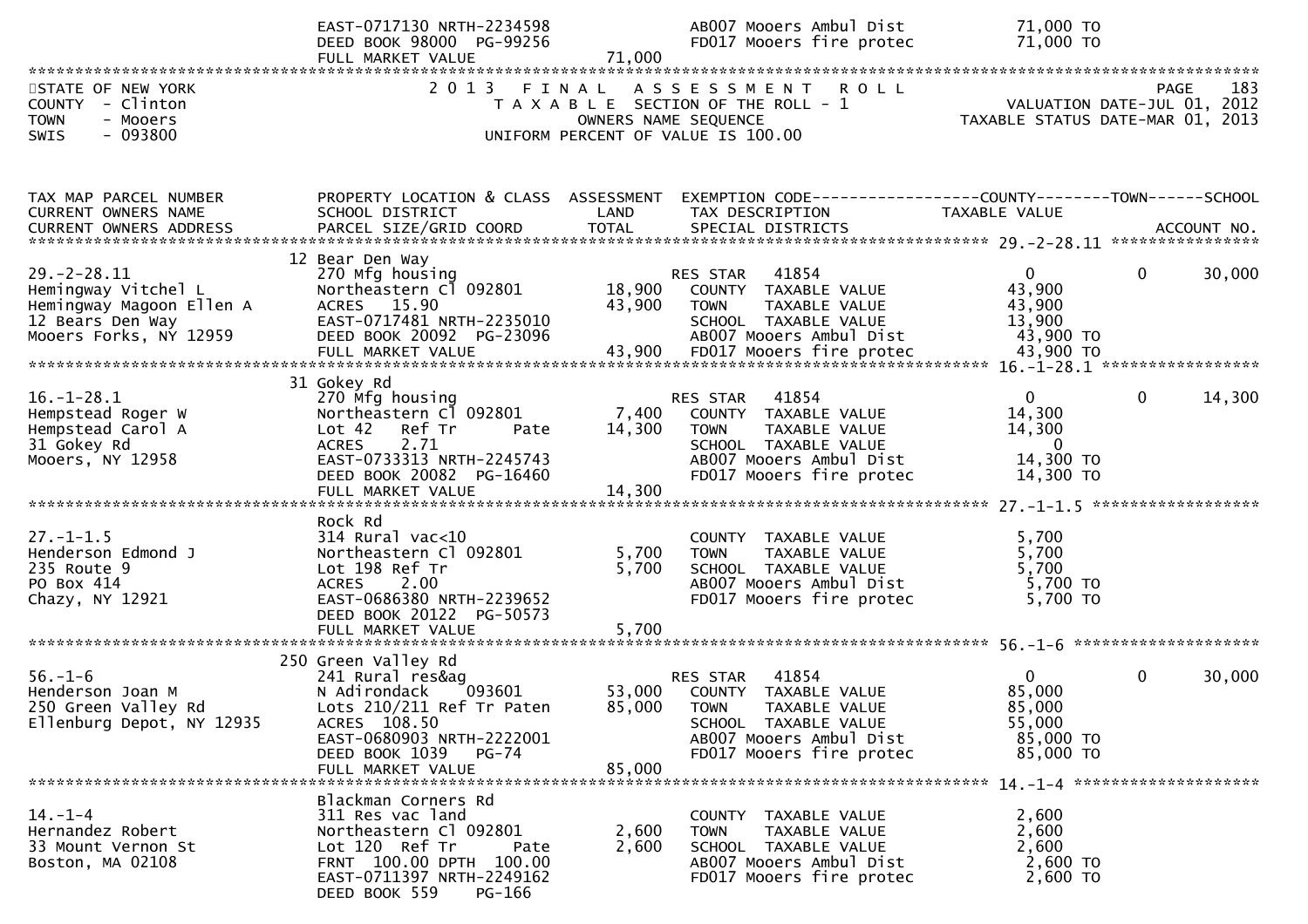|                                                                                                               | FULL MARKET VALUE                                                                                                                                                                             | 2,600                     |                                                                                                                                                                                     |                                                                           |                                                                                |
|---------------------------------------------------------------------------------------------------------------|-----------------------------------------------------------------------------------------------------------------------------------------------------------------------------------------------|---------------------------|-------------------------------------------------------------------------------------------------------------------------------------------------------------------------------------|---------------------------------------------------------------------------|--------------------------------------------------------------------------------|
| STATE OF NEW YORK<br><b>COUNTY</b><br>- Clinton<br><b>TOWN</b><br>- Mooers<br>$-093800$<br>SWIS               | 2013 FINAL                                                                                                                                                                                    |                           | ASSESSMENT<br><b>ROLL</b><br>T A X A B L E SECTION OF THE ROLL - 1<br>OWNERS NAME SEQUENCE<br>UNIFORM PERCENT OF VALUE IS 100.00                                                    |                                                                           | 184<br>PAGE<br>VALUATION DATE-JUL 01, 2012<br>TAXABLE STATUS DATE-MAR 01, 2013 |
| TAX MAP PARCEL NUMBER<br>CURRENT OWNERS NAME                                                                  | PROPERTY LOCATION & CLASS ASSESSMENT<br>SCHOOL DISTRICT                                                                                                                                       | LAND                      | EXEMPTION CODE------------------COUNTY--------TOWN------SCHOOL<br>TAX DESCRIPTION                                                                                                   | TAXABLE VALUE                                                             |                                                                                |
| $28. - 1 - 3.13$<br>Heywood Angelessia A<br>Heywood Timothy M<br>145 Meseck Rd<br>Mooers Forks, NY 12959      | Meseck Rd<br>311 Res vac land<br>Northeastern Cl 092801<br>Lot 149 Ref Tr<br>FRNT 267.00 DPTH 150.00<br>EAST-0701345 NRTH-2239931<br>DEED BOOK 20021 PG-41266<br>FULL MARKET VALUE            | 4,900<br>4,900<br>4,900   | COUNTY TAXABLE VALUE<br>TAXABLE VALUE<br><b>TOWN</b><br>SCHOOL TAXABLE VALUE<br>AB007 Mooers Ambul Dist<br>FD017 Mooers fire protec                                                 | 4,900<br>4,900<br>4,900<br>4,900 TO<br>4,900 TO                           |                                                                                |
| $28. - 1 - 3.4$<br>Heywood Timothy M<br>Heywood Angelessia A<br>145 Meseck Rd<br>Mooers Forks, NY 12959       | 145 Meseck Rd<br>270 Mfg housing<br>Northeastern Cl 092801<br>Lot 149 Ref Tr<br>ACRES 2.80<br>EAST-0700328 NRTH-2239763<br>DEED BOOK 20092 PG-25348<br>FULL MARKET VALUE                      | 6,300<br>28,900<br>28,900 | 41854<br>RES STAR<br>COUNTY TAXABLE VALUE<br>TAXABLE VALUE<br><b>TOWN</b><br>SCHOOL TAXABLE VALUE<br>AB007 Mooers Ambul Dist<br>FD017 Mooers fire protec                            | $\overline{0}$<br>28,900<br>28,900<br>$\Omega$<br>28,900 ТО<br>28,900 TO  | 28,900<br>$\mathbf{0}$                                                         |
| $30.15 - 1 - 7$<br>Hicks Brenda<br>905 Hemmingford Rd<br>Mooers, NY 12959                                     | 905 Hemmingford Rd<br>270 Mfg housing<br>Northeastern Cl 092801<br>Lot 75 Ref Tr<br>Pate<br>FRNT 180.00 DPTH 126.00<br>EAST-0728244 NRTH-2236604<br>DEED BOOK 20092 PG-29157                  | 6,500<br>22,000           | COUNTY TAXABLE VALUE<br>TAXABLE VALUE<br><b>TOWN</b><br>SCHOOL TAXABLE VALUE<br>AB007 Mooers Ambul Dist<br>FD017 Mooers fire protec<br>LT033 Mooers Light 2                         | 22,000<br>22,000<br>22,000<br>22,000 TO<br>22,000 TO<br>22,000 TO         | ****************                                                               |
| $15. - 1 - 17.21$<br>Hicks Roxanne<br>Attn: Robert LaJammier<br>1424 Hemmingford Rd Rt 22<br>Mooers, NY 12958 | 1291 Hemmingford Rd<br>270 Mfg housing<br>Northeastern Cl 092801<br>Lot 73 Ref Tract<br>FRNT 104.00 DPTH 208.00<br>EAST-0728065 NRTH-2246089<br>DEED BOOK 20021 PG-44594<br>FULL MARKET VALUE | 7,100<br>33,000<br>33,000 | COUNTY TAXABLE VALUE<br>TAXABLE VALUE<br><b>TOWN</b><br>SCHOOL TAXABLE VALUE<br>AB007 Mooers Ambul Dist<br>FD017 Mooers fire protec                                                 | 33,000<br>33,000<br>33,000<br>33,000 TO<br>33,000 TO                      |                                                                                |
| $45.8 - 1 - 12$<br>Higgins Joyce<br>Higgins Clifton<br>c/o Mary Higgins<br>1325 Fiske Rd<br>Chazy, NY 12921   | 523 Fee Rd<br>210 1 Family Res<br>Northeastern Cl 092801<br>Lot $67$<br>Ref Tr<br>Pate<br>1.10<br><b>ACRES</b><br>EAST-0730695 NRTH-2233174<br>DEED BOOK 323<br>PG-363<br>FULL MARKET VALUE   | 63,300                    | 41131<br>WARCOMALL<br>41801<br>8,100 AGED C&T<br>41834<br>63,300 SR STAR<br>COUNTY TAXABLE VALUE<br>TAXABLE VALUE<br><b>TOWN</b><br>SCHOOL TAXABLE VALUE<br>AB007 Mooers Ambul Dist | 15,825<br>23,738<br>$\bf{0}$<br>23,737<br>23,737<br>$\bf{0}$<br>63,300 TO | 0<br>15,825<br>$\mathbf 0$<br>23,738<br>63,300<br>0                            |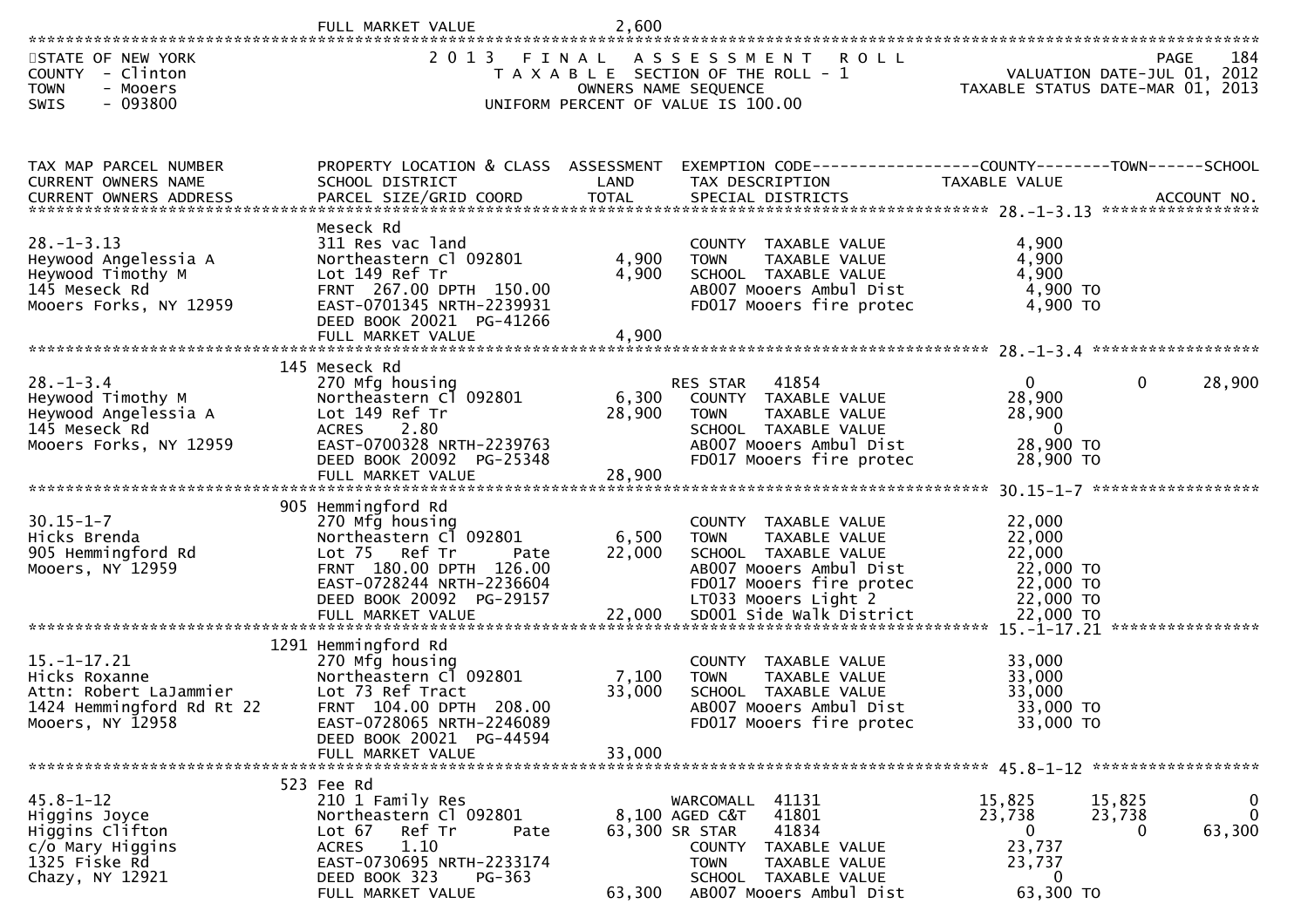|                                                                                              |                                                                                                                                                                                              |                            | FD017 Mooers fire protec<br>LT033 Mooers Light 2                                                                                                                                                                                             | 63,300 TO<br>63,300 TO                                                                           |                                                                            |
|----------------------------------------------------------------------------------------------|----------------------------------------------------------------------------------------------------------------------------------------------------------------------------------------------|----------------------------|----------------------------------------------------------------------------------------------------------------------------------------------------------------------------------------------------------------------------------------------|--------------------------------------------------------------------------------------------------|----------------------------------------------------------------------------|
| STATE OF NEW YORK<br>COUNTY - Clinton<br><b>TOWN</b><br>- Mooers<br>$-093800$<br><b>SWIS</b> |                                                                                                                                                                                              |                            | 2013 FINAL ASSESSMENT ROLL<br>T A X A B L E SECTION OF THE ROLL - 1<br>OWNERS NAME SEQUENCE<br>UNIFORM PERCENT OF VALUE IS 100.00                                                                                                            | 185<br>VALUATION DATE-JUL 01, 2012<br>TAYARLE CEITILE IN THE<br>TAXABLE STATUS DATE-MAR 01, 2013 | 185<br>PAGE                                                                |
| TAX MAP PARCEL NUMBER<br>CURRENT OWNERS NAME<br><b>CURRENT OWNERS ADDRESS</b>                | PROPERTY LOCATION & CLASS ASSESSMENT<br>SCHOOL DISTRICT                                                                                                                                      | LAND                       | EXEMPTION CODE-----------------COUNTY--------TOWN------SCHOOL<br>TAX DESCRIPTION                                                                                                                                                             | <b>TAXABLE VALUE</b>                                                                             |                                                                            |
| $16. - 1 - 7.42$<br>Hill Daniel R<br>Guay Pauline<br>556 North Star Rd<br>Mooers, NY 12958   | 556 North Star Rd<br>270 Mfg housing<br>Northeastern Cl 092801<br>Lot 42 Ref Tr<br>ACRES 2.00<br>EAST-0735807 NRTH-2245315<br>DEED BOOK 993<br><b>PG-300</b><br>FULL MARKET VALUE            | 8,800<br>33,900<br>33,900  | RES STAR<br>41854<br>COUNTY TAXABLE VALUE<br>TAXABLE VALUE<br>TOWN<br>SCHOOL TAXABLE VALUE<br>AB007 Mooers Ambul Dist<br>FD017 Mooers fire protec                                                                                            | $\mathbf{0}$<br>33,900<br>33,900<br>3,900<br>33,900 TO<br>33,900 TO                              | 30,000<br>$\Omega$                                                         |
| $28. - 1 - 13.2$<br>Hill Karl H<br>474 Davison Rd<br>Mooers Forks, NY 12959                  | 474 Davison Rd<br>270 Mfg housing<br>Northeastern Cl 092801<br>Lot 143 Ref Tr<br>Pate<br><b>ACRES</b><br>1.30<br>EAST-0704532 NRTH-2233729<br>DEED BOOK 691<br>PG-201<br>FULL MARKET VALUE   | 29,900                     | 99 PCT OF VALUE USED FOR EXEMPTION PURPOSES<br>WARNONALL 41121<br>8,200 WARDISALL 41141<br>29,900 RES STAR 41854<br>COUNTY TAXABLE VALUE<br><b>TOWN</b><br>TAXABLE VALUE<br>SCHOOL TAXABLE VALUE<br>AB007 Mooers Ambul Dist                  | 4,440<br>4,440<br>$\overline{0}$<br>21,020<br>21,020<br>$\overline{\phantom{0}}$<br>29,900 TO    | 4,440<br>0<br>4,440<br>$\Omega$<br>29,900<br>0                             |
| $29. -2 - 1.5$<br>Hillicker Conley<br>25 Meadow Ln<br>PO Box 948<br>Champlain, NY 12919      | 406 Blackman Corners Rd<br>210 1 Family Res<br>Northeastern Cl 092801<br>Lot 123 Ref Tr<br>ACRES 3.50<br>EAST-0709423 NRTH-2240477<br>DEED BOOK 20112 PG-38318<br>FULL MARKET VALUE          | 10,000<br>72,700<br>72,700 | FD017 Mooers fire protec 29,900 TO<br>********************************* 29.-2-1.5 *******************<br>COUNTY TAXABLE VALUE<br><b>TOWN</b><br>TAXABLE VALUE<br>SCHOOL TAXABLE VALUE<br>AB007 Mooers Ambul Dist<br>FD017 Mooers fire protec | 72,700<br>72,700<br>72,700<br>72,700 TO<br>72,700 TO                                             |                                                                            |
| $29. - 1 - 18.2$<br>Hipko Eric H<br>Hipko Teri A<br>125 Bush Rd<br>Mooers Forks, NY 12959    | 125 Bush Rd<br>210 1 Family Res<br>Northeastern Cl 092801<br>Lot 123 Ref Tr<br>1.60 BANK<br><b>ACRES</b><br>320<br>EAST-0706357 NRTH-2238874<br>DEED BOOK 963<br>PG-138<br>FULL MARKET VALUE | 215,000                    | WARNONALL 41121<br>8,400 WARDISALL 41141<br>41854<br>215,000 RES STAR<br><b>COUNTY</b><br>TAXABLE VALUE<br>TAXABLE VALUE<br><b>TOWN</b><br>SCHOOL TAXABLE VALUE<br>AB007 Mooers Ambul Dist<br>FD017 Mooers fire protec                       | 27,000<br>10,750<br>$\Omega$<br>177,250<br>192,250<br>185,000<br>215,000 TO<br>215,000 TO        | 12,000<br>$\overline{0}$<br>10,750<br>$\overline{0}$<br>30,000<br>$\Omega$ |
| $61. - 1 - 19$<br>Hitchcock Life Use Richard E<br>Hitchcock Life Use Jane M                  | 152 Blair Rd<br>210 1 Family Res<br>Northeastern Cl 092801<br>Lot 33<br>Ref Tr<br>Pate                                                                                                       | 11,400<br>135,000          | 41854<br>RES STAR<br><b>COUNTY</b><br>TAXABLE VALUE<br><b>TOWN</b><br>TAXABLE VALUE                                                                                                                                                          | 0<br>135,000<br>135,000                                                                          | 61. -1-19 ********************<br>0<br>30,000                              |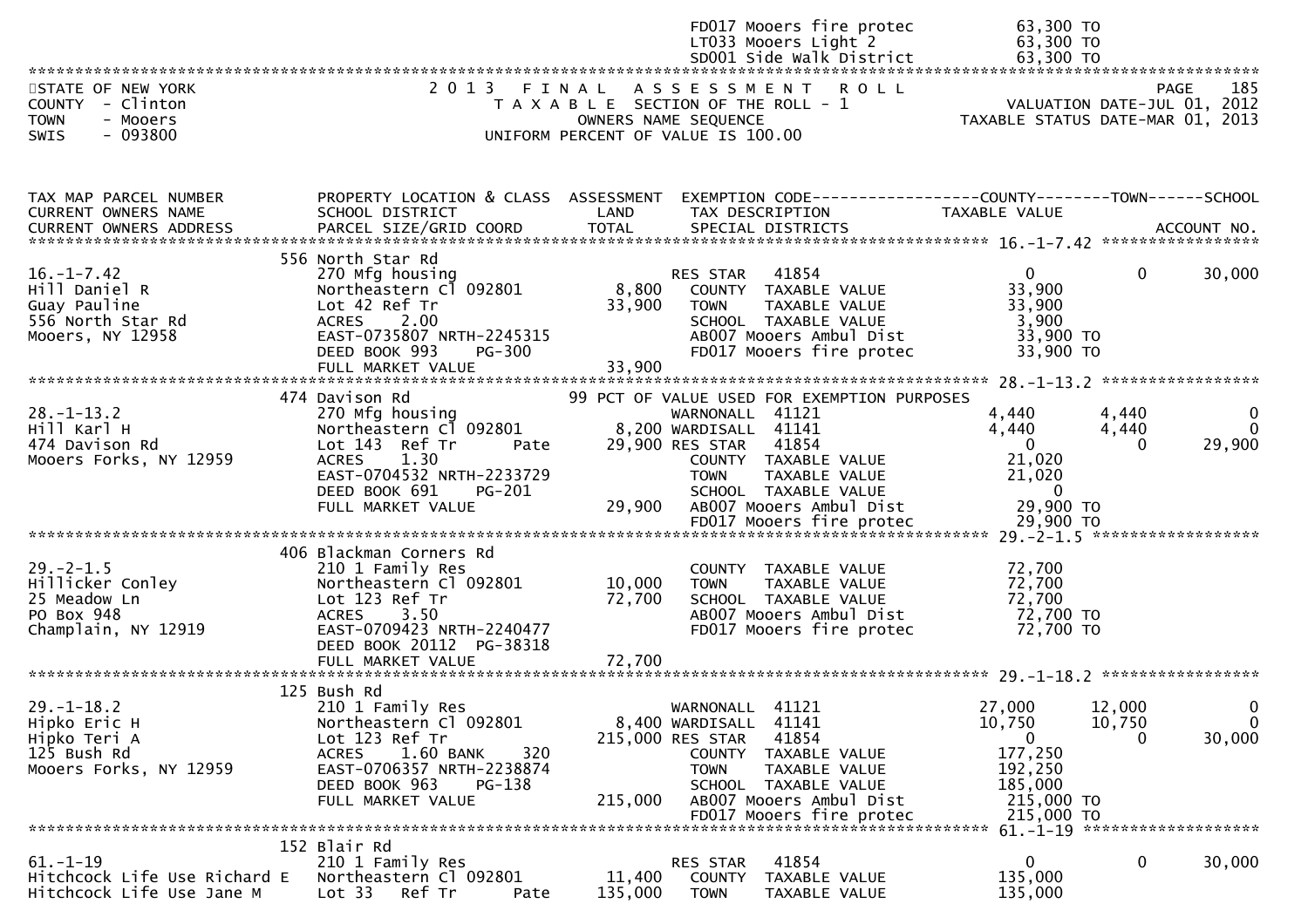| 152 Blair Rd<br>Mooers, NY 12958                                               | ACRES 5.80<br>EAST-0737519 NRTH-2216645<br>DEED BOOK 20092 PG-22845<br>FULL MARKET VALUE                                                                                                                  | 135,000                       | SCHOOL TAXABLE VALUE<br>AB007 Mooers Ambul Dist<br>FD017 Mooers fire protec                                                                                    | 105,000<br>135,000 TO<br>135,000 TO                                       |                        |
|--------------------------------------------------------------------------------|-----------------------------------------------------------------------------------------------------------------------------------------------------------------------------------------------------------|-------------------------------|----------------------------------------------------------------------------------------------------------------------------------------------------------------|---------------------------------------------------------------------------|------------------------|
| STATE OF NEW YORK<br>COUNTY - Clinton<br>TOWN<br>- Mooers<br>$-093800$<br>SWIS | 2 0 1 3                                                                                                                                                                                                   | FINAL<br>OWNERS NAME SEQUENCE | ASSESSMENT ROLL<br>T A X A B L E SECTION OF THE ROLL - 1<br>UNIFORM PERCENT OF VALUE IS 100.00                                                                 | VALUATION DATE-JUL 01, 2012<br>TAXABLE STATUS DATE-MAR 01, 2013           | 186<br><b>PAGE</b>     |
| TAX MAP PARCEL NUMBER<br>CURRENT OWNERS NAME<br>CURRENT OWNERS ADDRESS         | SCHOOL DISTRICT<br>PARCEL SIZE/GRID COORD                                                                                                                                                                 | LAND<br><b>TOTAL</b>          | PROPERTY LOCATION & CLASS ASSESSMENT EXEMPTION CODE----------------COUNTY-------TOWN------SCHOOL<br>TAX DESCRIPTION<br>SPECIAL DISTRICTS                       | TAXABLE VALUE                                                             | ACCOUNT NO.            |
| $45. -2 - 11$<br>Hoch Adam<br>Hoch Lee Anne<br>643 Rt 22<br>Mooers, NY 12958   | 643 Rt 22<br>210 1 Family Res<br>Northeastern Cl 092801<br>Lot 67 Ref Tr<br>Pate<br><b>ACRES</b><br>1.00 BANK<br>080<br>EAST-0730337 NRTH-2230348<br>DEED BOOK 20092 PG-24356                             | 202,100                       | 41854<br>RES STAR<br>8,000 COUNTY TAXABLE VALUE<br><b>TOWN</b><br>TAXABLE VALUE<br>SCHOOL TAXABLE VALUE<br>AB007 Mooers Ambul Dist<br>FD017 Mooers fire protec | $\mathbf{0}$<br>202,100<br>202,100<br>172,100<br>202,100 TO<br>202,100 TO | $\mathbf{0}$<br>30,000 |
| $44. - 1 - 27$<br>Hoffman Barbara L<br>3345 Rt 11<br>Mooers Forks, NY 12959    | 3345 Rt 11<br>210 1 Family Res<br>Northeastern Cl 092801<br>Lot 126 Ref Tr<br>Pate<br><b>ACRES</b><br>2.70<br>EAST-0710026 NRTH-2228477<br>DEED BOOK 20092 PG-24545<br>FULL MARKET VALUE                  | 79,600<br>79,600              | 41834<br>SR STAR<br>9,400 COUNTY TAXABLE VALUE<br>TAXABLE VALUE<br><b>TOWN</b><br>SCHOOL TAXABLE VALUE<br>AB007 Mooers Ambul Dist<br>FD017 Mooers fire protec  | $\overline{0}$<br>79,600<br>79,600<br>16,300<br>79,600 TO<br>79,600 TO    | $\mathbf{0}$<br>63,300 |
| $12. - 1 - 5.2$<br>Hoffnagle William T<br>8630 Rt 9<br>West Chazy, NY 12992    | Bush Rd<br>312 Vac w/imprv<br>Northeastern Cl 092801<br>Lot 176 Ref Tr<br>ACRES 13.00<br>EAST-0692633 NRTH-2246225<br>DEED BOOK 20072 PG-10973                                                            | 12,200<br>12,400              | COUNTY TAXABLE VALUE<br><b>TOWN</b><br>TAXABLE VALUE<br>SCHOOL TAXABLE VALUE<br>AB007 Mooers Ambul Dist<br>FD017 Mooers fire protec                            | 12,400<br>12,400<br>12,400<br>12,400 TO<br>12,400 TO                      |                        |
| $41. - 1 - 17$<br>Hogan Margaret E<br>PO Box 20225<br>St Simons Island, GA     | 576 Canaan Rd<br>241 Rural res&ag<br>093601<br>N Adirondack<br>Lot 15<br>St Gore<br>Pate<br>76.40<br><b>ACRES</b><br>31522-0225 EAST-0674368 NRTH-2227127<br>DEED BOOK 611<br>PG-781<br>FULL MARKET VALUE | 40,200<br>93,700<br>93,700    | COUNTY TAXABLE VALUE<br><b>TOWN</b><br>TAXABLE VALUE<br>SCHOOL TAXABLE VALUE<br>AB007 Mooers Ambul Dist<br>FD017 Mooers fire protec                            | 93,700<br>93,700<br>93,700<br>93,700 TO<br>93,700 TO                      |                        |
| $41. - 1 - 4.1$<br>Hogan Robert P<br>Hogan Laurie J<br>2086 Plank Rd           | Drown Rd<br>321 Abandoned ag<br>Northeastern Cl 092801<br>Lot 14 St Gore<br>Pate<br>Title Deed Bk 342 Pg 373                                                                                              | 25,400<br>25,400              | COUNTY TAXABLE VALUE<br>TAXABLE VALUE<br><b>TOWN</b><br>SCHOOL TAXABLE VALUE<br>AB007 Mooers Ambul Dist                                                        | 25,400<br>25,400<br>25,400<br>25,400 TO                                   |                        |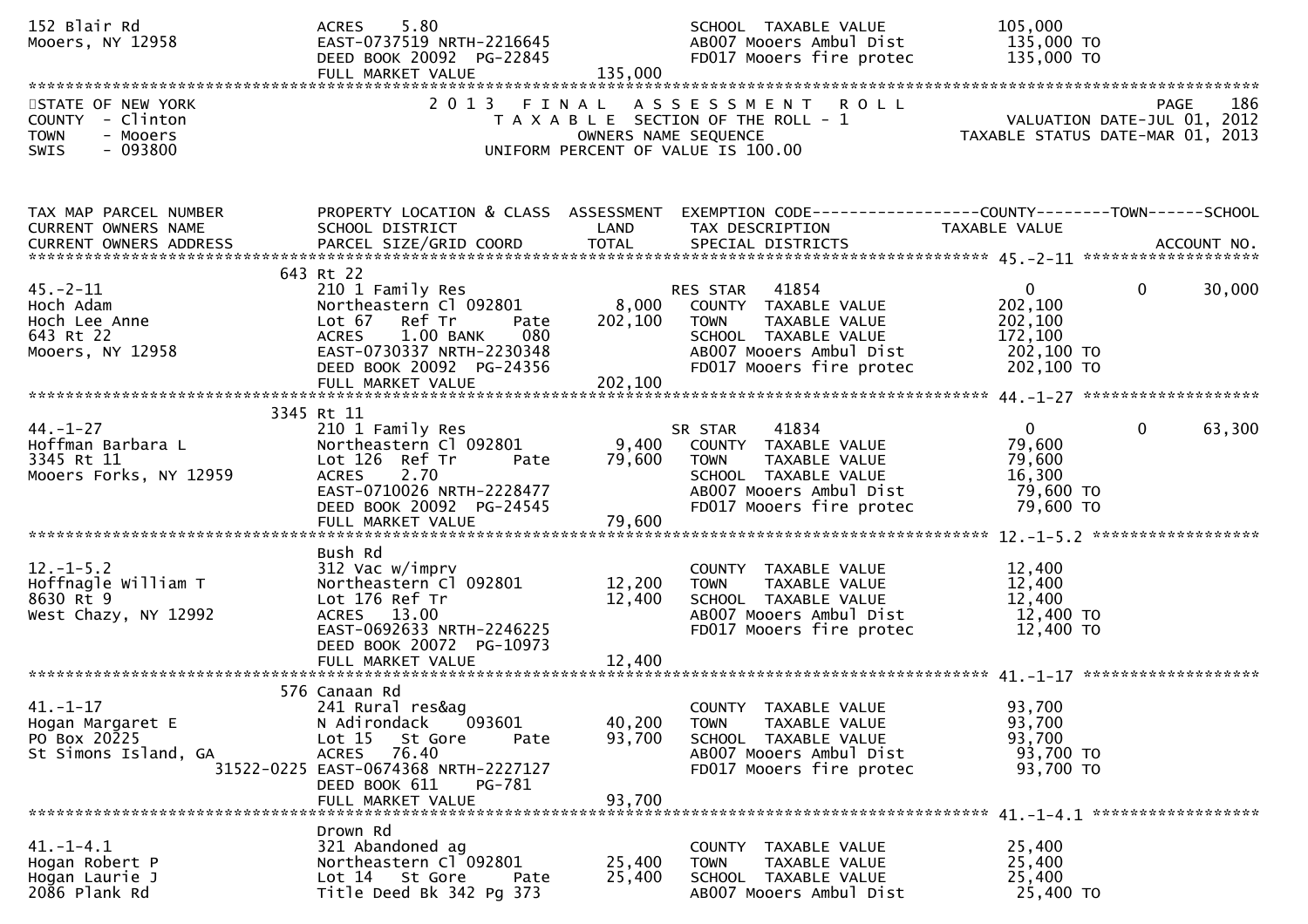| Ellenburg Depot, NY 12935                                                                      | 41.00<br><b>ACRES</b><br>EAST-0677370 NRTH-2232331<br>DEED BOOK 20041 PG-73594<br>FULL MARKET VALUE                                                                                            | 25,400                        | FD017 Mooers fire protec                                                                                                                              | 25,400 TO                                                           |                    |
|------------------------------------------------------------------------------------------------|------------------------------------------------------------------------------------------------------------------------------------------------------------------------------------------------|-------------------------------|-------------------------------------------------------------------------------------------------------------------------------------------------------|---------------------------------------------------------------------|--------------------|
| STATE OF NEW YORK<br>COUNTY - Clinton<br><b>TOWN</b><br>- Mooers<br>$-093800$<br>SWIS          | 2 0 1 3                                                                                                                                                                                        | FINAL<br>OWNERS NAME SEQUENCE | ASSESSMENT ROLL<br>T A X A B L E SECTION OF THE ROLL - 1<br>UNIFORM PERCENT OF VALUE IS 100.00                                                        | VALUATION DATE-JUL 01, 2012<br>TAXABLE STATUS DATE-MAR 01, 2013     | 187<br>PAGE        |
| TAX MAP PARCEL NUMBER<br>CURRENT OWNERS NAME<br><b>CURRENT OWNERS ADDRESS</b>                  | PROPERTY LOCATION & CLASS ASSESSMENT<br>SCHOOL DISTRICT<br>PARCEL SIZE/GRID COORD                                                                                                              | LAND<br><b>TOTAL</b>          | EXEMPTION CODE-----------------COUNTY-------TOWN------SCHOOL<br>TAX DESCRIPTION<br>SPECIAL DISTRICTS                                                  | TAXABLE VALUE                                                       | ACCOUNT NO.        |
| $15. - 1 - 18.1$<br>Hogle Eric P<br>PO Box 66<br>Ellenburg Center, NY 12934                    | Hemmingford Rd<br>$314$ Rural vac< $10$<br>Northeastern Cl 092801<br>Lot <sub>73</sub><br>9.40<br><b>ACRES</b><br>EAST-0727135 NRTH-2245130<br>DEED BOOK 20122 PG-53244<br>FULL MARKET VALUE   | 11,500<br>11,500<br>11,500    | COUNTY TAXABLE VALUE<br>TAXABLE VALUE<br><b>TOWN</b><br>SCHOOL TAXABLE VALUE<br>AB007 Mooers Ambul Dist<br>FD017 Mooers fire protec                   | 11,500<br>11,500<br>11,500<br>11,500 TO<br>11,500 TO                |                    |
| $45. - 2 - 21.2$<br>Hogle Georgianna A<br>Hogle Lionel E<br>560 Gilbert Rd<br>Mooers, NY 12958 | 560 Gilbert Rd<br>270 Mfg housing<br>Northeastern Cl 092801<br>Lot 76 Ref Tr<br>FRNT 204.00 DPTH 224.00<br>EAST-0725398 NRTH-2229438<br>DEED BOOK 20031 PG-50581<br>FULL MARKET VALUE          | 6,000<br>31,000<br>31,000     | RES STAR 41854<br>COUNTY TAXABLE VALUE<br><b>TOWN</b><br>TAXABLE VALUE<br>SCHOOL TAXABLE VALUE<br>AB007 Mooers Ambul Dist<br>FD017 Mooers fire protec | $\mathbf{0}$<br>31,000<br>31,000<br>1,000<br>31,000 TO<br>31,000 TO | $\Omega$<br>30,000 |
| $15. - 1 - 19.1$<br>Hogle Hugh<br>North Star Rd<br>Mooers, NY 12958                            | North Star Rd<br>$322$ Rural vac $>10$<br>Northeastern Cl 092801<br>Lot 73 Ref Tr<br>Pate<br>ACRES 61.30<br>EAST-0726866 NRTH-2243812<br>DEED BOOK 20051 PG-80217                              | 26,400<br>26,400              | COUNTY TAXABLE VALUE<br><b>TOWN</b><br>TAXABLE VALUE<br>SCHOOL TAXABLE VALUE<br>AB007 Mooers Ambul Dist<br>FD017 Mooers fire protec                   | 26,400<br>26,400<br>26,400<br>26,400 TO<br>26,400 TO                |                    |
| $15. - 1 - 20$<br>Hogle Hugh K<br>244 North Star Rd<br>Mooers, NY 12958                        | Hemmingford Rd<br>311 Res vac land<br>Northeastern Cl 092801<br>Lot 73 Ref Tr<br>Pate<br>FRNT 193.00 DPTH 212.00<br>EAST-0728109 NRTH-2243702<br>DEED BOOK 98001 PG-02765<br>FULL MARKET VALUE | 7,600<br>7,600<br>7,600       | COUNTY TAXABLE VALUE<br><b>TOWN</b><br>TAXABLE VALUE<br>SCHOOL TAXABLE VALUE<br>AB007 Mooers Ambul Dist<br>FD017 Mooers fire protec                   | 7,600<br>7,600<br>7,600<br>7,600 TO<br>7,600 TO                     |                    |
| $15. - 1 - 21$<br>Hogle Hugh K<br>244 North Star Rd<br>Mooers, NY 12958                        | 890 North Star Rd<br>210 1 Family Res<br>Northeastern Cl 092801<br>Lot 70<br>Ref Tr<br>Pate<br>1.30<br><b>ACRES</b>                                                                            | 8,200<br>42,400               | 41854<br>RES STAR<br>COUNTY TAXABLE VALUE<br><b>TOWN</b><br>TAXABLE VALUE<br><b>SCHOOL</b><br>TAXABLE VALUE                                           | 0<br>42,400<br>42,400<br>12,400                                     | 0<br>30,000        |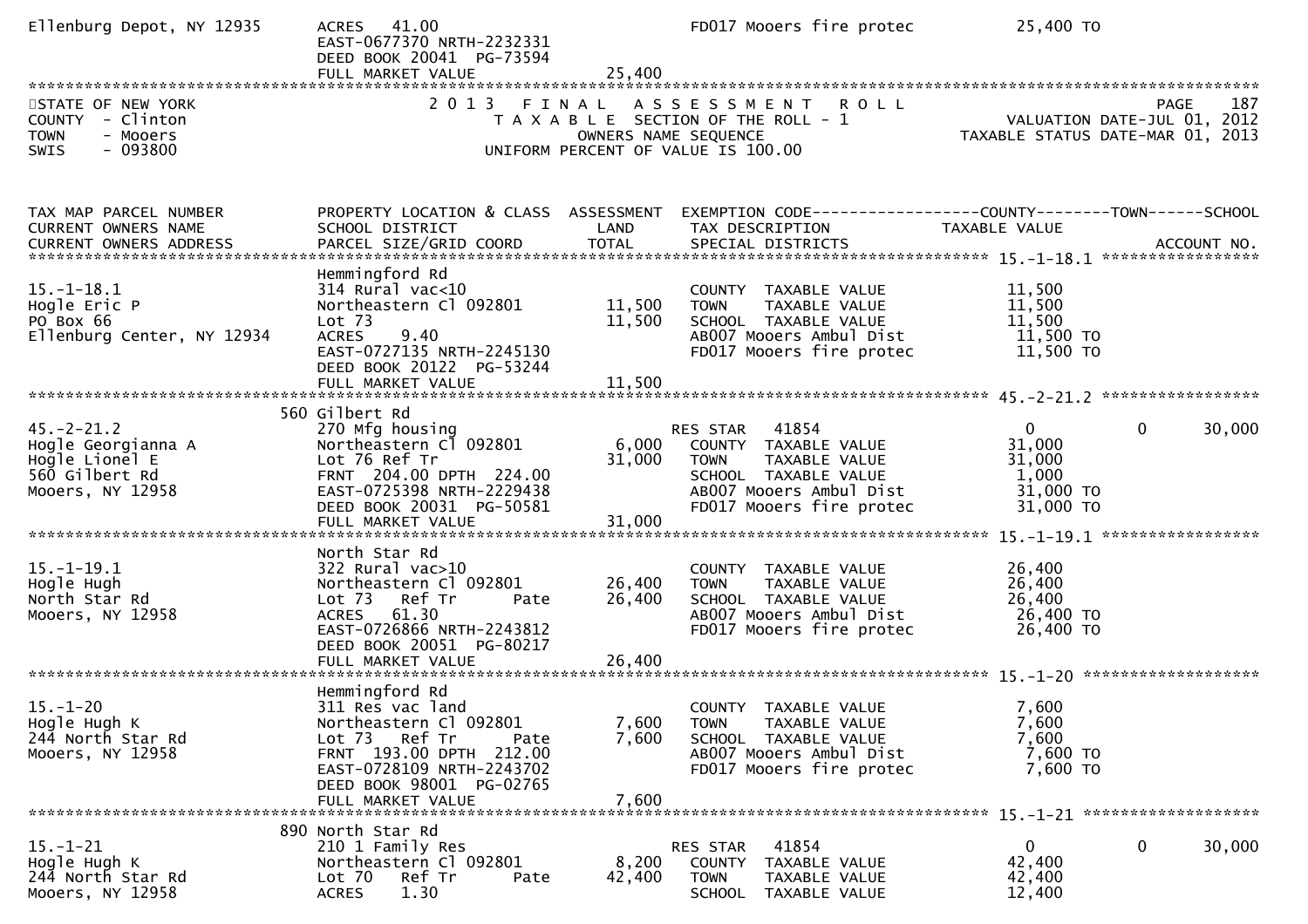|                                                                                                                                                     | EAST-0728357 NRTH-2243882<br>DEED BOOK 98001 PG-02765<br>FULL MARKET VALUE                                                                                                           | 42,400             | AB007 Mooers Ambul Dist<br>FD017 Mooers fire protec                                                                                                                        | 42,400 TO<br>42,400 TO                                                                  |                        |
|-----------------------------------------------------------------------------------------------------------------------------------------------------|--------------------------------------------------------------------------------------------------------------------------------------------------------------------------------------|--------------------|----------------------------------------------------------------------------------------------------------------------------------------------------------------------------|-----------------------------------------------------------------------------------------|------------------------|
|                                                                                                                                                     |                                                                                                                                                                                      |                    |                                                                                                                                                                            |                                                                                         |                        |
| STATE OF NEW YORK<br>COUNTY - Clinton<br><b>TOWN</b><br>- Mooers<br>$-093800$<br><b>SWIS</b>                                                        |                                                                                                                                                                                      |                    | 2013 FINAL ASSESSMENT ROLL<br>T A X A B L E SECTION OF THE ROLL - 1<br>T A X A B L E SECTION OF THE ROLL - 1<br>OWNERS NAME SEQUENCE<br>UNIFORM PERCENT OF VALUE IS 100.00 |                                                                                         | 188<br>PAGE            |
| TAX MAP PARCEL NUMBER<br>CURRENT OWNERS NAME<br>CURRENT OWNERS ADDRESS PARCEL SIZE/GRID COORD TOTAL SPECIAL DISTRICTS 75 75 1 1-34 2010 ACCOUNT NO. | PROPERTY LOCATION & CLASS ASSESSMENT<br>SCHOOL DISTRICT                                                                                                                              | LAND               | EXEMPTION CODE------------------COUNTY--------TOWN------SCHOOL<br>TAX DESCRIPTION                                                                                          | TAXABLE VALUE                                                                           |                        |
| $15. - 1 - 34$<br>Hogle Mary A<br>986 North Star Rd<br>Mooers, NY 12958                                                                             | 986 North Star Rd<br>210 1 Family Res<br>Northeastern Cl 092801<br>Lot 73 Ref Tr<br>Pate<br><b>ACRES</b><br>1.50<br>EAST-0726151 NRTH-2242754<br>DEED BOOK 99001 PG-15493            | 8,800<br>93,900    | COUNTY TAXABLE VALUE<br>TAXABLE VALUE<br><b>TOWN</b><br>SCHOOL TAXABLE VALUE<br>AB007 Mooers Ambul Dist<br>FD017 Mooers fire protec                                        | 93,900<br>93,900<br>93,900<br>93,900 TO<br>93,900 TO                                    |                        |
|                                                                                                                                                     |                                                                                                                                                                                      |                    |                                                                                                                                                                            |                                                                                         |                        |
| $15. - 1 - 18.6$<br>Hogle Neil<br>986 North Star Rd<br>Mooers, NY 12958                                                                             | 1231 Hemmingford Rd<br>210 1 Family Res<br>Northeastern Cl 092801<br>Lot 73 Ref Tr<br>ACRES 22.60<br>EAST-0727114 NRTH-2244812<br>DEED BOOK 20021 PG-48125                           | 30,000             | RES STAR 41854<br>23,000 COUNTY TAXABLE VALUE<br><b>TOWN</b><br>TAXABLE VALUE<br>SCHOOL TAXABLE VALUE<br>AB007 Mooers Ambul Dist<br>FD017 Mooers fire protec               | $\overline{0}$<br>30,000<br>30,000<br>$\overline{\mathbf{0}}$<br>30,000 TO<br>30,000 TO | $\mathbf 0$<br>30,000  |
|                                                                                                                                                     |                                                                                                                                                                                      |                    |                                                                                                                                                                            |                                                                                         |                        |
| $16. - 1 - 23.1$<br>Hogle Wesley G<br>500 North Star Rd<br>Mooers, NY 12958                                                                         | North Star Rd<br>311 Res vac land<br>Northeastern Cl 092801<br>Lot 39 Ref Tr<br>Pate<br>FRNT 190.00 DPTH 120.00<br>EAST-0736984 NRTH-2246136<br>DEED BOOK 623<br>PG-183              | 1,500<br>1,500     | COUNTY TAXABLE VALUE<br><b>TOWN</b><br>TAXABLE VALUE<br>SCHOOL TAXABLE VALUE<br>AB007 Mooers Ambul Dist<br>FD017 Mooers fire protec                                        | 1,500<br>1,500<br>1,500<br>1,500 TO<br>1,500 TO                                         |                        |
|                                                                                                                                                     | FULL MARKET VALUE                                                                                                                                                                    | 1,500              |                                                                                                                                                                            |                                                                                         |                        |
| $60. -1 - 3.1$<br>Hoke Clarence W<br>Hoke Suzann<br>264 Gilbert Rd<br>Mooers, NY 12958                                                              | 264 Gilbert Rd<br>240 Rural res<br>Northeastern Cl 092801<br>Lot 89<br>Ref Tr<br>Pate<br>56.30<br>ACRES<br>EAST-0719986 NRTH-2222553<br>DEED BOOK 618<br>PG-951<br>FULL MARKET VALUE | 155,000<br>155,000 | RES STAR 41854<br>35,600 COUNTY TAXABLE VALUE<br>TAXABLE VALUE<br><b>TOWN</b><br>SCHOOL TAXABLE VALUE<br>AB007 Mooers Ambul Dist<br>FD017 Mooers fire protec               | $\mathbf{0}$<br>155,000<br>155,000<br>125,000<br>155,000 TO<br>155,000 TO               | $\mathbf{0}$<br>30,000 |
|                                                                                                                                                     |                                                                                                                                                                                      |                    |                                                                                                                                                                            |                                                                                         |                        |
| $59. - 1 - 6.7$<br>Hollister Kevin<br>Hollister Sheri<br>69 Boas Rd<br>Mooers Forks, NY 12959                                                       | 69 Boas Rd<br>240 Rural res<br>Northeastern Cl 092801<br>Lot 114 Ref Tr<br>ACRES 20.00<br>EAST-0712538 NRTH-2224450                                                                  | 21,400<br>120,200  | 41854<br>RES STAR<br>COUNTY TAXABLE VALUE<br><b>TOWN</b><br>TAXABLE VALUE<br>SCHOOL TAXABLE VALUE<br>AB007 Mooers Ambul Dist                                               | $\mathbf{0}$<br>120,200<br>120,200<br>90,200<br>120,200 TO                              | 0<br>30,000            |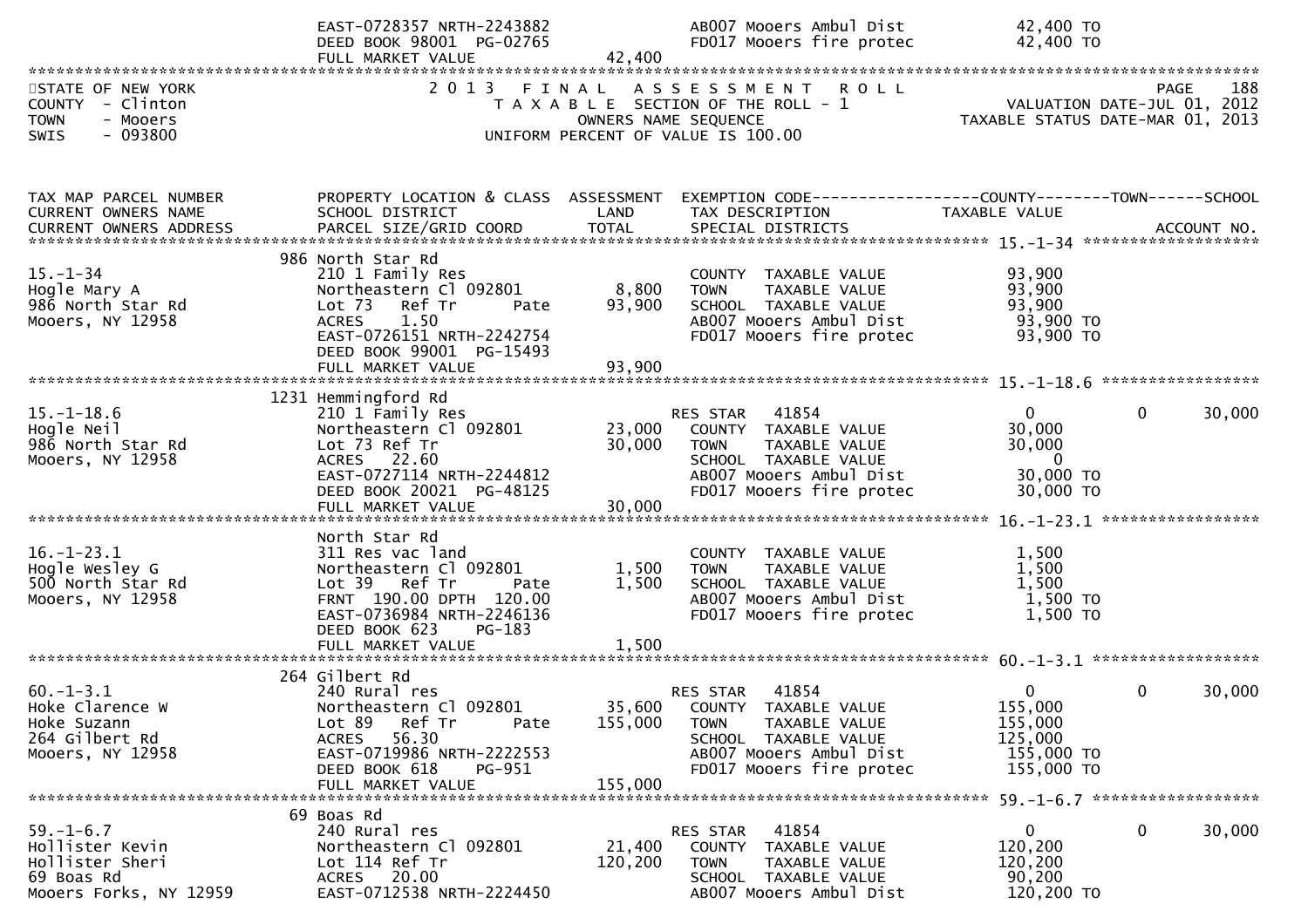|                                                                                                                                                                            | DEED BOOK 20031 PG-51893<br>FULL MARKET VALUE                                                                                                                                                            | 120,200              | FD017 Mooers fire protec                                                                                                                                                                                               | 120,200 TO                                                                                     |                                                        |
|----------------------------------------------------------------------------------------------------------------------------------------------------------------------------|----------------------------------------------------------------------------------------------------------------------------------------------------------------------------------------------------------|----------------------|------------------------------------------------------------------------------------------------------------------------------------------------------------------------------------------------------------------------|------------------------------------------------------------------------------------------------|--------------------------------------------------------|
| STATE OF NEW YORK<br>COUNTY - Clinton<br>- Mooers<br><b>TOWN</b><br>$-093800$<br><b>SWIS</b>                                                                               |                                                                                                                                                                                                          | OWNERS NAME SEQUENCE | 2013 FINAL ASSESSMENT ROLL<br>T A X A B L E SECTION OF THE ROLL - 1<br>UNIFORM PERCENT OF VALUE IS 100.00                                                                                                              | 289 PAGE<br>2012 VALUATION DATE-JUL 01, 2012                                                   | 189<br><b>PAGE</b><br>TAXABLE STATUS DATE-MAR 01, 2013 |
| TAX MAP PARCEL NUMBER<br>CURRENT OWNERS NAME                                                                                                                               | PROPERTY LOCATION & CLASS ASSESSMENT<br>SCHOOL DISTRICT                                                                                                                                                  | LAND                 | EXEMPTION CODE-----------------COUNTY-------TOWN------SCHOOL<br>TAX DESCRIPTION                                                                                                                                        | TAXABLE VALUE                                                                                  |                                                        |
| $26. - 1 - 19.5$<br>Hopkins Gayle A<br>177 Stone Rd<br>Ellenburg Depot, NY 12935                                                                                           | 177 Stone Rd<br>210 1 Family Res<br>N Adirondack 093601<br>Lot 11 State Gore<br>ACRES 50.00 BANK<br>080<br>EAST-0673170 NRTH-2234325<br>DEED BOOK 20102 PG-35900<br>FULL MARKET VALUE                    | 170,000<br>170,000   | 41854<br>RES STAR<br>38,900 COUNTY TAXABLE VALUE<br><b>TOWN</b><br>TAXABLE VALUE<br>SCHOOL TAXABLE VALUE<br>AB007 Mooers Ambul Dist<br>FD017 Mooers fire protec                                                        | $\overline{0}$<br>170,000<br>170,000<br>140,000<br>170,000 TO<br>170,000 TO                    | $\mathbf{0}$<br>30,000                                 |
| $16. - 1 - 20.1$<br>Horne Jeffrey<br>Horne Sun T<br>PO Box 288<br>Mooers, NY 12958                                                                                         | North Star Rd<br>321 Abandoned ag<br>Northeastern Cl 092801<br>Lot 39 & 40 Ref Tr<br>ACRES 146.00<br>EAST-0739087 NRTH-2245040<br>DEED BOOK 20011 PG-37298                                               | 53,000<br>53,000     | COUNTY TAXABLE VALUE<br>TAXABLE VALUE<br><b>TOWN</b><br>SCHOOL TAXABLE VALUE<br>AB007 Mooers Ambul Dist<br>FD017 Mooers fire protec                                                                                    | 53,000<br>53,000<br>53,000<br>53,000 TO<br>53,000 TO                                           |                                                        |
| $30.20 - 3 - 11$<br>Horne Jeffrey<br>Horne Sun Tok<br>PO Box 288<br>Mooers, NY 12958<br>FULL MARKET VALUE<br>FULL MARKET VALUE 128,900 SDOO1 Side Walk District 128,900 TO | 6 East St<br>230 3 Family Res<br>Northeastern Cl 092801<br>Lot 67 Ref Tract<br>320<br>4.10 BANK<br>ACRES<br>EAST-0730439 NRTH-2233846<br>DEED BOOK 908<br>PG-146                                         | 11,300 TOWN          | COUNTY TAXABLE VALUE<br>TAXABLE VALUE<br>128,900 SCHOOL TAXABLE VALUE<br>AB007 Mooers Ambul Dist<br>FD017 Mooers fire protec<br>LT033 Mooers Light 2                                                                   | 128,900<br>128,900<br>128,900<br>128,900 TO<br>128,900 TO<br>128,900 TO                        |                                                        |
| $30.20 - 3 - 15$<br>Horne Jeffrey M<br>Horne Sun T<br>PO Box 288<br>Mooers, NY 12958                                                                                       | 3 East St<br>210 1 Family Res<br>Northeastern Cl 092801<br>Lot 67 Ref Tr<br>Pate<br>FRNT 140.00 DPTH 107.00<br>080<br>BANK<br>EAST-0730218 NRTH-2233600<br>DEED BOOK 98001 PG-07318<br>FULL MARKET VALUE | 81,300               | 41854<br><b>RES STAR</b><br>5,500 COUNTY TAXABLE VALUE<br>81,300 TOWN TAXABLE VALUE<br>SCHOOL TAXABLE VALUE<br>AB007 Mooers Ambul Dist<br>FD017 Mooers fire protec<br>LT033 Mooers Light 2<br>SD001 Side Walk District | $\mathbf{0}$<br>81,300<br>81,300<br>51,300<br>81,300 TO<br>81,300 TO<br>81,300 TO<br>81,300 TO | $\mathbf{0}$<br>30,000                                 |
| $30.20 - 3 - 16$<br>Horne Jeffrey M<br>Horne Sun T<br>9 East St<br>Mooers, NY 12958                                                                                        | 9 East St<br>210 1 Family Res<br>Northeastern Cl 092801<br>Lot 67 Ref Tr<br>Pate<br>FRNT 110.00 DPTH 325.00<br>080<br><b>BANK</b>                                                                        | 7,200<br>77,500      | COUNTY TAXABLE VALUE<br>TAXABLE VALUE<br><b>TOWN</b><br>SCHOOL TAXABLE VALUE<br>AB007 Mooers Ambul Dist<br>FD017 Mooers fire protec                                                                                    | 77,500<br>77,500<br>77,500<br>77,500 TO<br>77,500 TO                                           |                                                        |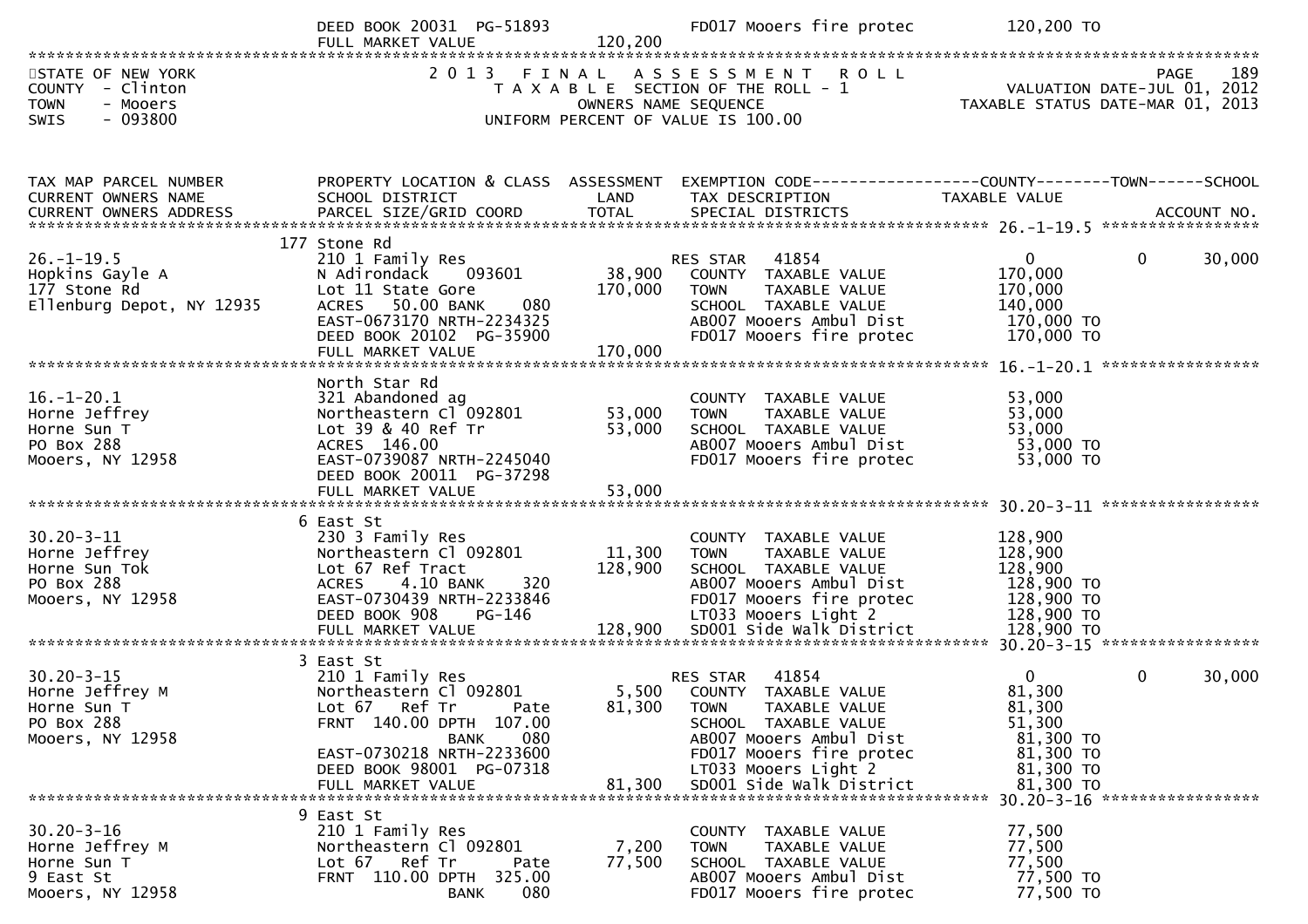|                                                                                                      | EAST-0730125 NRTH-2233594<br>DEED BOOK 98001 PG-07318<br>FULL MARKET VALUE                                                                                                   | 77,500                        | LT033 Mooers Light 2<br>SD001 Side Walk District                                                                                                                                                          | 77,500 TO<br>77,500 TO                                                                             |                                            |
|------------------------------------------------------------------------------------------------------|------------------------------------------------------------------------------------------------------------------------------------------------------------------------------|-------------------------------|-----------------------------------------------------------------------------------------------------------------------------------------------------------------------------------------------------------|----------------------------------------------------------------------------------------------------|--------------------------------------------|
| STATE OF NEW YORK<br>COUNTY - Clinton<br><b>TOWN</b><br>- Mooers<br>$-093800$<br><b>SWIS</b>         | 2 0 1 3                                                                                                                                                                      | FINAL<br>OWNERS NAME SEQUENCE | A S S E S S M E N T R O L L<br>T A X A B L E SECTION OF THE ROLL - 1<br>UNIFORM PERCENT OF VALUE IS 100.00                                                                                                | TAXABLE STATUS DATE-MAR 01, 2013                                                                   | 190<br>PAGE<br>VALUATION DATE-JUL 01, 2012 |
| TAX MAP PARCEL NUMBER<br>CURRENT OWNERS NAME                                                         | PROPERTY LOCATION & CLASS ASSESSMENT<br>SCHOOL DISTRICT                                                                                                                      | LAND                          | TAX DESCRIPTION                                                                                                                                                                                           | TAXABLE VALUE                                                                                      |                                            |
| $29. - 1 - 21$<br>Horowitz Rachel Scherer<br>Grasshopper Valley<br>309 Gidney Rd<br>Orange, MA 01364 | Blackman Corners Rd<br>321 Abandoned ag<br>Northeastern Cl 092801<br>Lot 124 Ref Tr Patent<br>ACRES 10.10<br>EAST-0711048 NRTH-2236489<br>DEED BOOK 583<br>PG-651            | 4,600<br>4,600<br>4,600       | COUNTY TAXABLE VALUE<br>TAXABLE VALUE<br>TOWN<br>SCHOOL TAXABLE VALUE<br>AB007 Mooers Ambul Dist<br>FD017 Mooers fire protec                                                                              | 4,600<br>4,600<br>4,600<br>$4,600$ TO<br>4,600 TO                                                  |                                            |
|                                                                                                      | 2626 Rt 11                                                                                                                                                                   |                               |                                                                                                                                                                                                           |                                                                                                    |                                            |
| $30.18 - 1 - 1$<br>Horsman Elizabeth A<br>PO Box 134<br>Mooers, NY 12958                             | 210 1 Family Res<br>Northeastern Cl 092801<br>Lot 75<br>Ref Tr<br>Pate<br>5.90<br><b>ACRES</b><br>EAST-0724902 NRTH-2234045<br>DEED BOOK 20082 PG-18808<br>FULL MARKET VALUE | 14,900<br>91,900<br>91,900    | RES STAR 41854<br>COUNTY TAXABLE VALUE<br><b>TOWN</b><br>TAXABLE VALUE<br>SCHOOL TAXABLE VALUE<br>AB007 Mooers Ambul Dist<br>FD017 Mooers fire protec<br>LT033 Mooers Light 2<br>SD001 Side Walk District | $\overline{0}$<br>91,900<br>91,900<br>61,900<br>91,900 то<br>91,900 TO<br>$91,900$ TO<br>91,900 TO | $\mathbf{0}$<br>30,000                     |
|                                                                                                      |                                                                                                                                                                              |                               |                                                                                                                                                                                                           |                                                                                                    |                                            |
| $27. - 1 - 17$<br>Hough Beth Ann<br>45 Hopkinton Tpke Apt 8<br>Ausable Forks, NY 12912               | Nephew Rd<br>$314$ Rural vac<10<br>Northeastern Cl 092801<br>Lot 178 Ref Tr<br>Pate<br><b>ACRES</b><br>3.00<br>EAST-0691809 NRTH-2237713<br>DEED BOOK 1029<br><b>PG-332</b>  | 2,200<br>2,200                | COUNTY TAXABLE VALUE<br><b>TOWN</b><br>TAXABLE VALUE<br>SCHOOL TAXABLE VALUE<br>AB007 Mooers Ambul Dist<br>FD017 Mooers fire protec                                                                       | 2,200<br>2,200<br>2,200<br>2,200 TO<br>2,200 TO                                                    |                                            |
|                                                                                                      | 44 Nephew Rd                                                                                                                                                                 |                               |                                                                                                                                                                                                           |                                                                                                    |                                            |
| $27. - 1 - 11.12$<br>Hough David<br>82 Nephew Rd<br>Mooers forks, NY 12959                           | 270 Mfg housing<br>Northeastern Cl 092801<br>Lot 178 Ref Tr<br>ACRES 29.70<br>EAST-0691833 NRTH-2236313<br>DEED BOOK 20061 PG-91230<br>FULL MARKET VALUE                     | 19,500<br>30,300<br>30,300    | COUNTY TAXABLE VALUE<br><b>TOWN</b><br>TAXABLE VALUE<br>SCHOOL TAXABLE VALUE<br>AB007 Mooers Ambul Dist<br>FD017 Mooers fire protec                                                                       | 30,300<br>30,300<br>30,300<br>30,300 TO<br>30,300 TO                                               |                                            |
|                                                                                                      | 82 Nephew Rd                                                                                                                                                                 |                               |                                                                                                                                                                                                           |                                                                                                    |                                            |
| $27. - 1 - 11.4$<br>Hough David G<br>Hough Amy L<br>82 Nephew Rd                                     | 270 Mfg housing<br>Northeastern Cl 092801<br>Lot 178 Ref Tr<br>2.20<br><b>ACRES</b>                                                                                          | 5,800<br>33,000               | 41854<br>RES STAR<br>COUNTY TAXABLE VALUE<br><b>TOWN</b><br>TAXABLE VALUE<br>SCHOOL TAXABLE VALUE                                                                                                         | 0<br>33,000<br>33,000<br>3,000                                                                     | 0<br>30,000                                |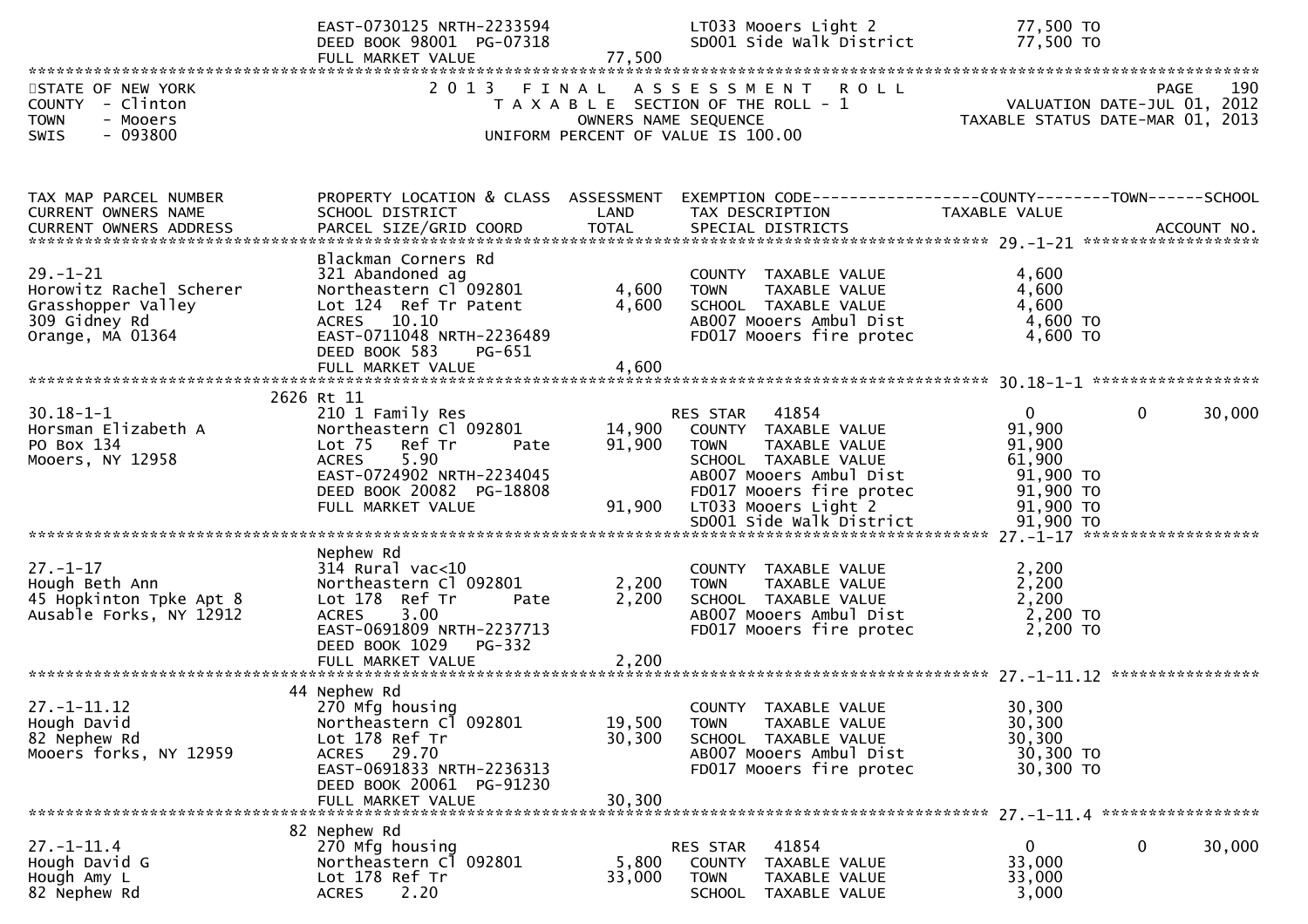| Mooers Forks, NY 12959                                                                                         | EAST-0691405 NRTH-2236583<br>DEED BOOK 985<br><b>PG-228</b><br>FULL MARKET VALUE                                                                                                                  | 33,000             | AB007 Mooers Ambul Dist<br>FD017 Mooers fire protec                                                                                                                                                  | 33,000 TO<br>33,000 TO                                                    |                                                   |
|----------------------------------------------------------------------------------------------------------------|---------------------------------------------------------------------------------------------------------------------------------------------------------------------------------------------------|--------------------|------------------------------------------------------------------------------------------------------------------------------------------------------------------------------------------------------|---------------------------------------------------------------------------|---------------------------------------------------|
| STATE OF NEW YORK<br>COUNTY - Clinton<br><b>TOWN</b><br>- Mooers<br>$-093800$<br><b>SWIS</b>                   |                                                                                                                                                                                                   |                    | 2013 FINAL ASSESSMENT ROLL<br>T A X A B L E SECTION OF THE ROLL - 1<br>OWNERS NAME SEQUENCE<br>UNIFORM PERCENT OF VALUE IS 100.00                                                                    | VALUATION DATE SUL 01, 2013<br>TAXABLE STATUS DATE-MAR 01, 2013           | 191<br><b>PAGE</b><br>VALUATION DATE-JUL 01, 2012 |
| TAX MAP PARCEL NUMBER<br>CURRENT OWNERS NAME<br>CURRENT OWNERS ADDRESS                                         | PROPERTY LOCATION & CLASS ASSESSMENT<br>SCHOOL DISTRICT                                                                                                                                           | LAND               | TAX DESCRIPTION                                                                                                                                                                                      | TAXABLE VALUE                                                             |                                                   |
| $27. - 1 - 22$<br>Hough Heather M<br>1097 Davison Rd<br>Mooers Forks, NY 12959                                 | 1097 Davison Rd<br>210 1 Family Res<br>Northeastern Cl 092801<br>Lot 178 Ref Tr<br>Pate<br>FRNT 112.00 DPTH 266.00<br>EAST-0689976 NRTH-2234414<br>DEED BOOK 20112 PG-43227                       | 4,700<br>41,800    | RES STAR 41854<br>COUNTY TAXABLE VALUE<br><b>TOWN</b><br>TAXABLE VALUE<br>SCHOOL TAXABLE VALUE<br>AB007 Mooers Ambul Dist<br>FD017 Mooers fire protec                                                | $\mathbf{0}$<br>41,800<br>41,800<br>11,800<br>41,800 TO<br>41,800 TO      | $\mathbf 0$<br>30,000                             |
| $27. - 1 - 11.11$<br>Hough Joyce M<br>1081 Davison Rd<br>Mooers Forks, NY 12959                                | Nephew Rd<br>322 Rural vac>10<br>Northeastern Cl 092801<br>Lot 178 Ref Tr<br>Pate<br>ACRES 12.80<br>EAST-0691832 NRTH-2237293<br>DEED BOOK 497<br><b>PG-662</b>                                   | 12,700<br>12,700   | COUNTY TAXABLE VALUE<br><b>TOWN</b><br>TAXABLE VALUE<br>SCHOOL TAXABLE VALUE<br>AB007 Mooers Ambul Dist<br>FD017 Mooers fire protec                                                                  | 12,700<br>12,700<br>12,700<br>12,700 TO<br>12,700 TO                      |                                                   |
| $27. - 1 - 21.11$<br>Hough Life Estate Joyce M<br>Perrault Sheila<br>1081 Davison Rd<br>Mooers Forks, NY 12959 | 1081 Davison Rd<br>240 Rural res<br>Northeastern Cl 092801<br>Lot 178 Ref Tr<br>Pate<br>ACRES 12.00<br>EAST-0690341 NRTH-2234021<br>DEED BOOK 20041 PG-74126                                      | 136,000            | 95 PCT OF VALUE USED FOR EXEMPTION PURPOSES<br>AGED COUN 41802<br>12,400 SR STAR<br>41834<br>COUNTY TAXABLE VALUE<br><b>TOWN</b><br>TAXABLE VALUE<br>SCHOOL TAXABLE VALUE<br>AB007 Mooers Ambul Dist | 64,600<br>$\Omega$<br>71,400<br>136,000<br>72,700<br>136,000 TO           | 0<br>0<br>63,300<br>$\Omega$                      |
| $27. - 1 - 11.72$<br>Howe Corey Graham<br>Howe Jennifer<br>722 Cannon Corners Rd<br>Mooers Forks, NY 12959     | 722 Cannon Corners Rd<br>240 Rural res<br>Northeastern Cl 092801<br>Lot 178 & 179 Ref Tr<br>ACRES 23.05 BANK<br>320<br>EAST-0689207 NRTH-2236299<br>DEED BOOK 20122 PG-47751<br>FULL MARKET VALUE | 179,400<br>179,400 | 41854<br>RES STAR<br>17,800 COUNTY TAXABLE VALUE<br><b>TOWN</b><br>TAXABLE VALUE<br>SCHOOL TAXABLE VALUE<br>AB007 Mooers Ambul Dist<br>FD017 Mooers fire protec                                      | $\mathbf{0}$<br>179,400<br>179,400<br>149,400<br>179,400 то<br>179,400 TO | $\mathbf{0}$<br>30,000                            |
| $57. - 2 - 5$<br>Hubbard Walter A<br>1634 Long Ferry Rd<br>Salisbury, NC 28146                                 | Rt 11<br>311 Res vac land<br>093601<br>N Adirondack<br>Lot 182 Ref Tr<br>Pate<br>FRNT 86.00 DPTH 200.00<br>EAST-0690777 NRTH-2218748                                                              | 6,200<br>6,200     | COUNTY TAXABLE VALUE<br>TAXABLE VALUE<br><b>TOWN</b><br>SCHOOL TAXABLE VALUE<br>AB007 Mooers Ambul Dist<br>FD017 Mooers fire protec                                                                  | 6,200<br>6,200<br>6,200<br>6,200 TO<br>6,200 TO                           |                                                   |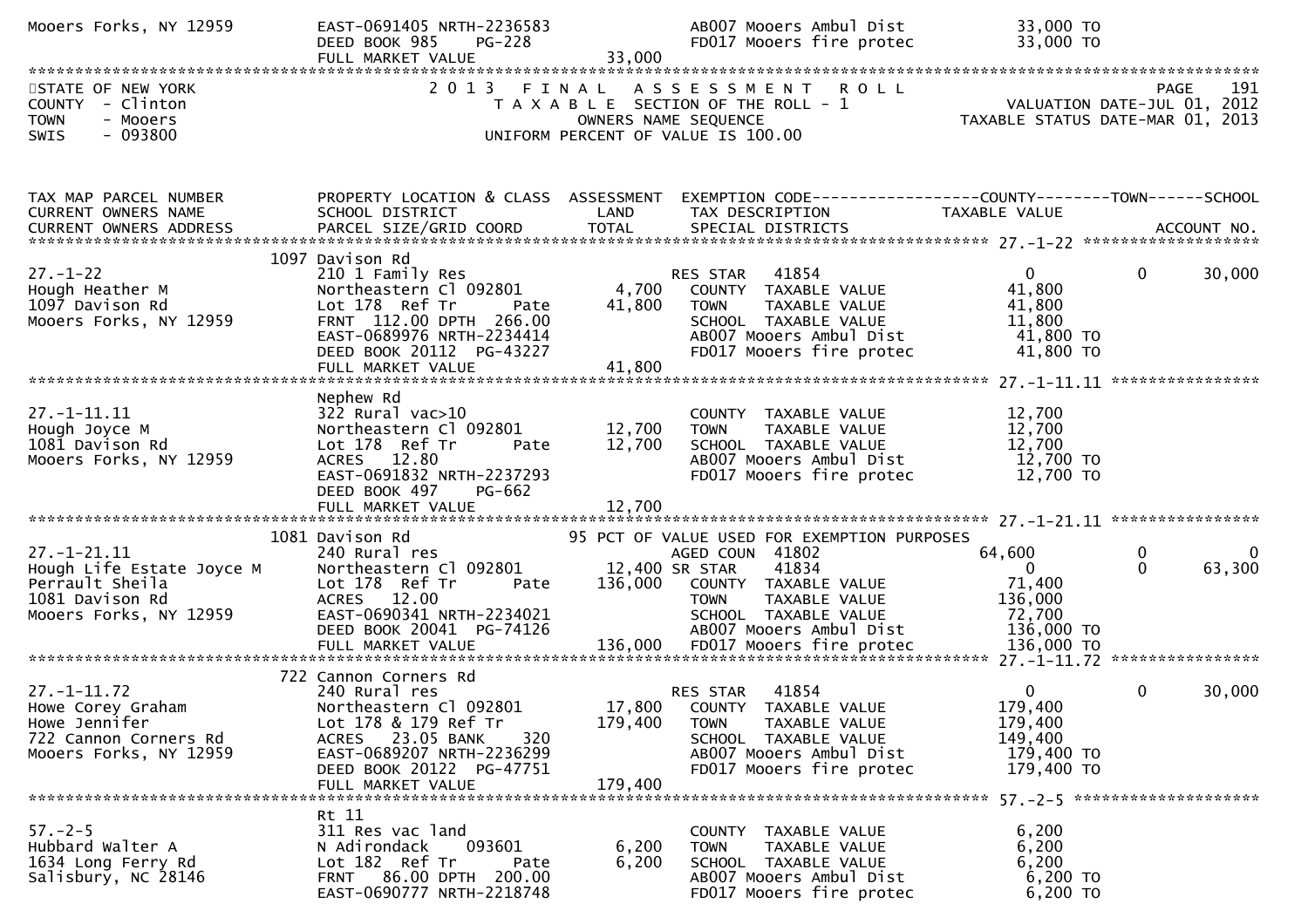|                                                                                                          | DEED BOOK 647<br><b>PG-895</b><br>FULL MARKET VALUE                                                                                                                                                               | 6,200                     |                                                                                                                                                          |                                                                        |              |        |
|----------------------------------------------------------------------------------------------------------|-------------------------------------------------------------------------------------------------------------------------------------------------------------------------------------------------------------------|---------------------------|----------------------------------------------------------------------------------------------------------------------------------------------------------|------------------------------------------------------------------------|--------------|--------|
| STATE OF NEW YORK<br>COUNTY - Clinton<br><b>TOWN</b><br>- Mooers<br>$-093800$<br>SWIS                    | 2 0 1 3                                                                                                                                                                                                           |                           | FINAL ASSESSMENT<br><b>ROLL</b><br>T A X A B L E SECTION OF THE ROLL - 1<br>OWNERS NAME SEQUENCE<br>UNIFORM PERCENT OF VALUE IS 100.00                   | VALUATION DATE-JUL 01, 2012<br>TAXABLE STATUS DATE-MAR 01, 2013        | <b>PAGE</b>  | 192    |
| TAX MAP PARCEL NUMBER<br>CURRENT OWNERS NAME                                                             | PROPERTY LOCATION & CLASS ASSESSMENT<br>SCHOOL DISTRICT                                                                                                                                                           | LAND                      | EXEMPTION CODE------------------COUNTY--------TOWN------SCHOOL<br>TAX DESCRIPTION                                                                        | <b>TAXABLE VALUE</b>                                                   |              |        |
| $31. - 3 - 16.3$<br>Huggins Alexander Carol A<br>Alexander Kevin L<br>106 Herrick Rd<br>Mooers, NY 12958 | 106 Herrick Rd<br>210 1 Family Res<br>Northeastern Cl 092801<br>Lot 44 Ref Tr<br><b>ACRES</b><br>1.00<br>EAST-0736286 NRTH-2235292<br>DEED BOOK 954<br><b>PG-329</b><br>FULL MARKET VALUE                         | 8,000<br>85,000<br>85,000 | 41854<br>RES STAR<br>COUNTY TAXABLE VALUE<br><b>TOWN</b><br>TAXABLE VALUE<br>SCHOOL TAXABLE VALUE<br>AB007 Mooers Ambul Dist<br>FD017 Mooers fire protec | $\overline{0}$<br>85,000<br>85,000<br>55,000<br>85,000 TO<br>85,000 TO | $\mathbf{0}$ | 30,000 |
| $27. - 1 - 47.2$<br>Huggins John Joseph<br>807 Cannon Corners Rd<br>Mooers Forks, NY 12959-9733          | 807 Cannon Corners Rd<br>210 1 Family Res<br>Northeastern Cl 092801<br>Lot 197 Ref Tr<br>1.20<br><b>ACRES</b><br>EAST-0687578 NRTH-2237568<br>DEED BOOK 1011<br>PG-321<br>FULL MARKET VALUE                       | 5,100<br>80,000<br>80,000 | 41854<br>RES STAR<br>COUNTY TAXABLE VALUE<br><b>TOWN</b><br>TAXABLE VALUE<br>SCHOOL TAXABLE VALUE<br>AB007 Mooers Ambul Dist<br>FD017 Mooers fire protec | $\overline{0}$<br>80,000<br>80,000<br>50,000<br>80,000 TO<br>80,000 TO | $\Omega$     | 30,000 |
| $42. - 1 - 8.42$<br>Huggins Joseph<br>399 Cannon Corners Rd<br>Mooers Forks, NY 12959                    | 399 Cannon Corners Rd<br>270 Mfg housing<br>Northeastern Cl 092801<br>Lot 195 Ref Tr<br>2.00<br><b>ACRES</b><br>EAST-0689013 NRTH-2228106<br>DEED BOOK 20011 PG-35828<br>FULL MARKET VALUE                        | 5,700<br>41,100<br>41,100 | 41854<br>RES STAR<br>COUNTY TAXABLE VALUE<br>TAXABLE VALUE<br><b>TOWN</b><br>SCHOOL TAXABLE VALUE<br>AB007 Mooers Ambul Dist<br>FD017 Mooers fire protec | $\mathbf{0}$<br>41,100<br>41,100<br>11,100<br>41,100 TO<br>41,100 TO   | 0            | 30,000 |
| $58. - 1 - 8$<br>Huggins Lori<br>PO Box 132<br>Mooers Forks, NY 12959                                    | 3589 Rt 11<br>210 1 Family Res<br>N Adirondack<br>093601<br>Lot 140 Ref Tr<br>Pate<br>FRNT 260.00 DPTH 167.00<br>320<br><b>BANK</b><br>EAST-0706318 NRTH-2224431<br>DEED BOOK 20082 PG-21132<br>FULL MARKET VALUE | 5,000<br>52,000<br>52,000 | COUNTY TAXABLE VALUE<br><b>TOWN</b><br>TAXABLE VALUE<br>SCHOOL TAXABLE VALUE<br>AB007 Mooers Ambul Dist<br>FD017 Mooers fire protec                      | 52,000<br>52,000<br>52,000<br>52,000 TO<br>52,000 TO                   |              |        |
| $61. - 1 - 18.2$<br>Huggins Lori<br>64 Rt 22<br>Mooers, NY 12958                                         | 64 Rt 22<br>270 Mfg housing<br>Northeastern Cl 092801<br>Lot 48 Ref Tr<br>1.00<br>ACRES<br>EAST-0736328 NRTH-2217886                                                                                              | 8,000<br>53,100           | 41854<br><b>RES STAR</b><br><b>COUNTY</b><br>TAXABLE VALUE<br><b>TOWN</b><br>TAXABLE VALUE<br>SCHOOL TAXABLE VALUE<br>AB007 Mooers Ambul Dist            | $\overline{0}$<br>53,100<br>53,100<br>23,100<br>53,100 TO              | $\mathbf{0}$ | 30,000 |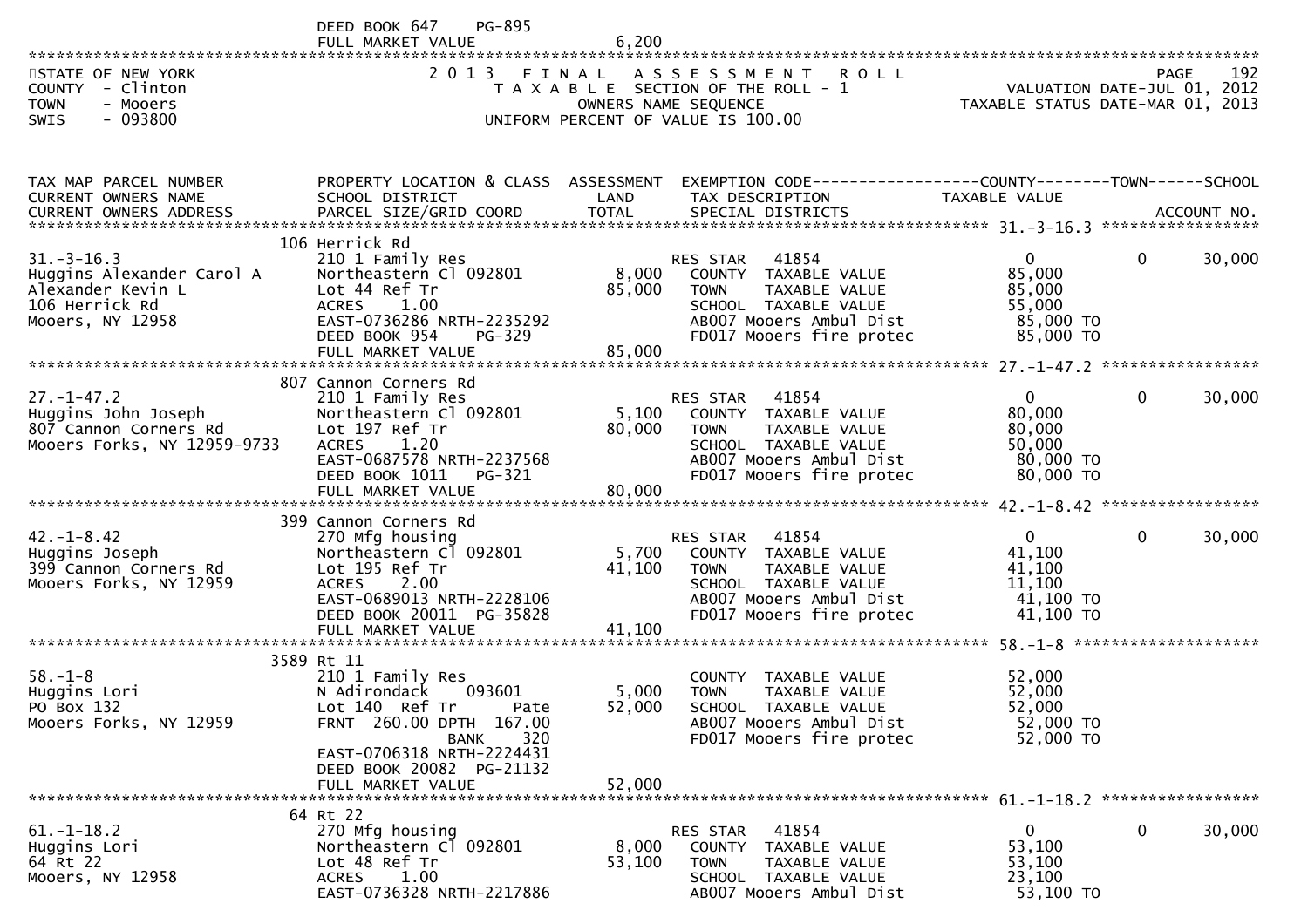|                                                                                                             | DEED BOOK 20102 PG-34949                                                                                                                                                                 |                                                                            | FD017 Mooers fire protec                                                                                                                           | 53,100 TO                                                                                                                   |
|-------------------------------------------------------------------------------------------------------------|------------------------------------------------------------------------------------------------------------------------------------------------------------------------------------------|----------------------------------------------------------------------------|----------------------------------------------------------------------------------------------------------------------------------------------------|-----------------------------------------------------------------------------------------------------------------------------|
| STATE OF NEW YORK<br>COUNTY - Clinton<br><b>TOWN</b><br>- Mooers<br>- 093800<br><b>SWIS</b>                 |                                                                                                                                                                                          |                                                                            | UNIFORM PERCENT OF VALUE IS 100.00                                                                                                                 | TAXABLE SECTION OF THE ROLL TAXABLE STATUS DATE-JUL 01, 2012<br>TAXABLE SECTION OF THE ROLL - 1 VALUATION DATE-JUL 01, 2012 |
| TAX MAP PARCEL NUMBER<br>CURRENT OWNERS NAME                                                                | PROPERTY LOCATION & CLASS ASSESSMENT<br>SCHOOL DISTRICT                                                                                                                                  | <b>Example 12 DE LAND</b>                                                  | TAX DESCRIPTION                                                                                                                                    | EXEMPTION CODE------------------COUNTY-------TOWN------SCHOOL<br>TAXABLE VALUE                                              |
| $31. - 4 - 15.6$<br>Hunt Bobby<br>Hunt Gloria J<br>128 Blake Rd<br>Plattsburgh, NY 12901                    | 1452 Lavalley Rd<br>270 Mfg housing<br>Northeastern Cl 092801<br>Lot 45 Ref Tr<br>FRNT 125.00 DPTH 125.00<br>EAST-0734724 NRTH-2233257<br>DEED BOOK 674 PG-21<br>FULL MARKET VALUE       | 6,100<br>31,500<br>31,500                                                  | COUNTY TAXABLE VALUE<br>TOWN     TAXABLE VALUE<br>SCHOOL   TAXABLE VALUE<br>AB007 Mooers Ambul Dist 31,500 TO<br>FD017 Mooers fire protec          | 31,500<br>31,500<br>31,500<br>31,500 TO                                                                                     |
| $14. - 1 - 5$<br>Hurley John Denis<br>12 De Casson Rd<br>12 De Casson Rd<br>Westmount QC, Canada<br>H3Y2H1  | 794 Blackman Corners Rd<br>210 1 Family Res<br>Northeastern Cl 092801<br>Lot 120 Ref Tr<br>FRNT 20.00 DPTH 100.00<br>EAST-0711558 NRTH-2249205<br>DEED BOOK 20001 PG-27813               | $\begin{array}{lll} \mathsf{rate} & & 1,400 \ 0.00 & & 14.800 \end{array}$ | COUNTY TAXABLE VALUE<br>TAXABLE VALUE<br><b>TOWN</b><br>SCHOOL TAXABLE VALUE<br>ABOO7 Mooers Ambul Dist<br>FD017 Mooers fire protec                | 14,800<br>14,800<br>14,800<br>14,800 TO<br>14,800 TO                                                                        |
| $27. - 1 - 37$<br>Hurst Suzanne R<br>North Emil J Sr<br>308 Blackman Corners Rd<br>Mooers Forks, NY 12959   | white Rd<br>311 Res vac land<br>Northeastern Cl 092801<br>Lot 197 Ref Tr<br>Pate<br>FRNT 82.50 DPTH 239.00<br>EAST-0687368 NRTH-2234885<br>DEED BOOK 20112 PG-41216<br>FULL MARKET VALUE | 4,100<br>4,100                                                             | COUNTY TAXABLE VALUE<br>4,100 TOWN<br>TOWN       TAXABLE  VALUE<br>SCHOOL    TAXABLE  VALUE<br>AB007 Mooers Ambul Dist<br>FD017 Mooers fire protec | 4,100<br>4,100<br>4,100<br>4,100 TO<br>4,100 TO                                                                             |
| $27. - 1 - 38$<br>Hurst Suzanne R<br>North Emil J Sr<br>308 Blackman Corners Rd<br>Mooers Forks, NY 12959   | white Rd<br>311 Res vac land<br>Northeastern Cl 092801<br>Lot 197 Ref Tr<br>Pate<br>FRNT 82.50 DPTH 107.00<br>EAST-0686874 NRTH-2234794<br>DEED BOOK 20112 PG-41215<br>FULL MARKET VALUE | 2,800<br>2,800<br>2,800                                                    | COUNTY TAXABLE VALUE<br><b>TOWN</b><br>TAXABLE VALUE<br>SCHOOL TAXABLE VALUE<br>AB007 Mooers Ambul Dist<br>FD017 Mooers fire protec                | 2,800<br>2,800<br>2,800<br>2,800 TO<br>2,800 TO                                                                             |
| $29. - 1 - 20.2$<br>Hurst Suzanne R<br>North Emil J Sr<br>308 Blackman Corners Rd<br>Mooers Forks, NY 12959 | 80 Bush Rd<br>210 1 Family Res<br>Northeastern Cl 092801<br>Lot 123 Ref Tr<br><b>ACRES</b><br>1.20<br>EAST-0707402 NRTH-2239225<br>DEED BOOK 20122 PG-50649                              | 8,200<br>23,000                                                            | COUNTY TAXABLE VALUE<br><b>TOWN</b><br>TAXABLE VALUE<br>SCHOOL TAXABLE VALUE<br>AB007 Mooers Ambul Dist<br>FD017 Mooers fire protec                | 23,000<br>23,000<br>23,000<br>23,000 TO<br>23,000 TO                                                                        |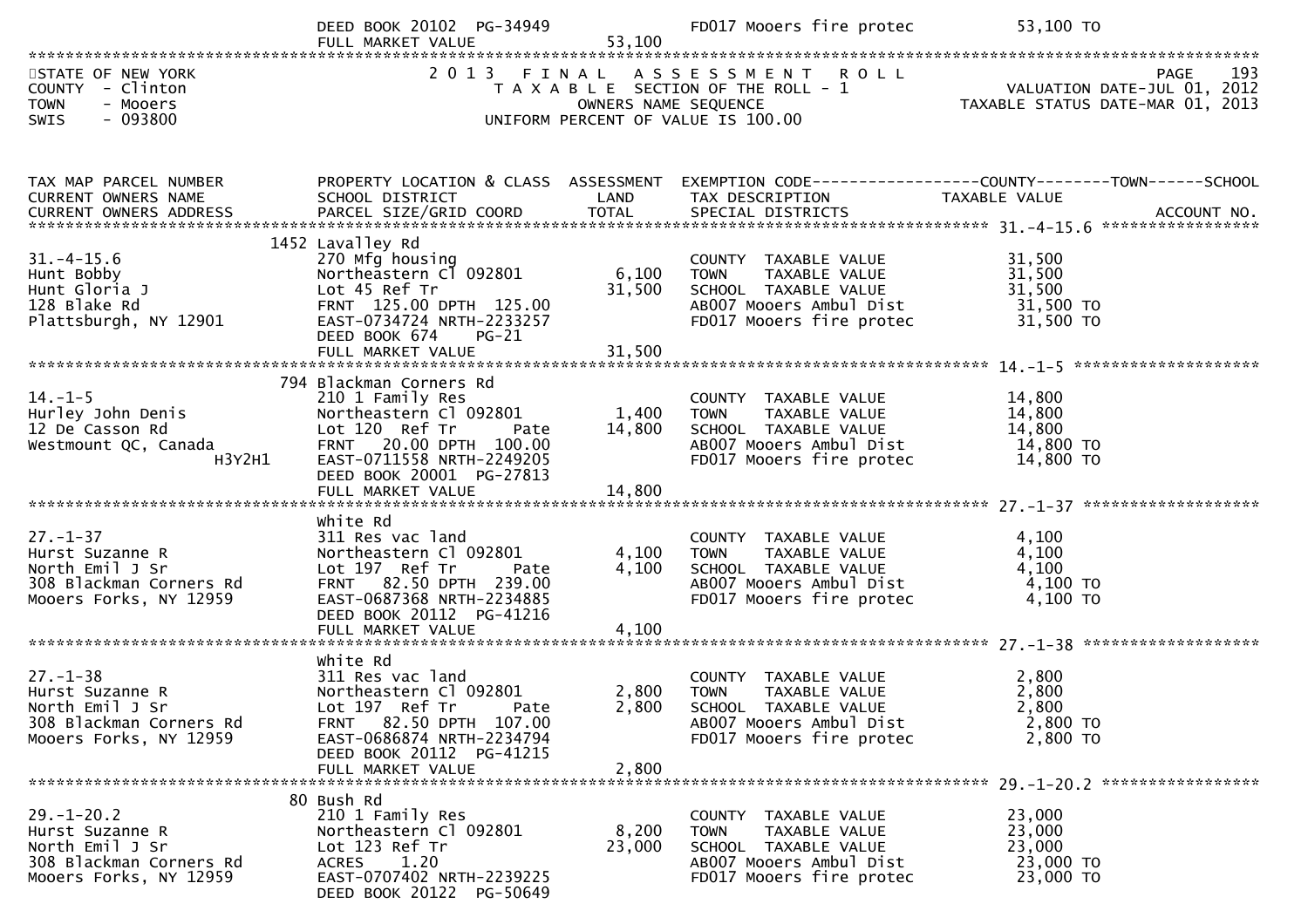|                                                                                                        | VALUE                                                                                                                                                                                                                     | 23,000                    |                                                                                                                                                                                      |                                                                                   |                                                                                |
|--------------------------------------------------------------------------------------------------------|---------------------------------------------------------------------------------------------------------------------------------------------------------------------------------------------------------------------------|---------------------------|--------------------------------------------------------------------------------------------------------------------------------------------------------------------------------------|-----------------------------------------------------------------------------------|--------------------------------------------------------------------------------|
| STATE OF NEW YORK<br><b>COUNTY</b><br>- Clinton<br>- Mooers<br><b>TOWN</b><br>$-093800$<br><b>SWIS</b> | 2 0 1 3                                                                                                                                                                                                                   | FINAL                     | A S S E S S M E N T<br><b>ROLL</b><br>T A X A B L E SECTION OF THE ROLL - 1<br>OWNERS NAME SEQUENCE<br>UNIFORM PERCENT OF VALUE IS 100.00                                            |                                                                                   | 194<br>PAGE<br>VALUATION DATE-JUL 01, 2012<br>TAXABLE STATUS DATE-MAR 01, 2013 |
| TAX MAP PARCEL NUMBER<br>CURRENT OWNERS NAME                                                           | PROPERTY LOCATION & CLASS ASSESSMENT<br>SCHOOL DISTRICT                                                                                                                                                                   | LAND                      | EXEMPTION CODE-----------------COUNTY-------TOWN------SCHOOL<br>TAX DESCRIPTION                                                                                                      | TAXABLE VALUE                                                                     | ACCOUNT NO.<br>******************                                              |
| $41. - 1 - 3.6$<br>Hurst Suzanne R<br>1706 Main St<br>Fairfax, VT 05454                                | Drown Rd<br>322 Rural vac>10<br>Northeastern Cl 092801<br>Lot 14 Ref Tr<br>ACRES 11.00<br>EAST-0678748 NRTH-2231375<br>DEED BOOK 20072 PG-5262                                                                            | 11,000<br>11,000          | COUNTY TAXABLE VALUE<br>TAXABLE VALUE<br><b>TOWN</b><br>SCHOOL TAXABLE VALUE<br>AB007 Mooers Ambul Dist<br>FD017 Mooers fire protec                                                  | 11,000<br>11,000<br>11,000<br>11,000 TO<br>11,000 TO                              | ****************                                                               |
| $15. - 1 - 40.36$<br>Hyde Ricky<br>4 Elm St<br>Rouses Point, NY 12979<br>PRIOR OWNER ON 3/01/2013      | Eddy Rd<br>$314$ Rural vac<10<br>Northeastern Cl 092801<br>Lot 94 Ref Tr<br>6.20<br><b>ACRES</b><br>EAST-0720895 NRTH-2245546<br>DEED BOOK 99001 PG-09620                                                                 | 12,200<br>12,200          | COUNTY TAXABLE VALUE<br>TAXABLE VALUE<br><b>TOWN</b><br>SCHOOL TAXABLE VALUE<br>AB007 Mooers Ambul Dist<br>FD017 Mooers fire protec                                                  | 12,200<br>12,200<br>12,200<br>12,200 TO<br>12,200 TO                              |                                                                                |
| $58. - 2 - 12.2$<br>James Steven J<br>29 Colgan Rd<br>Mooers Forks, NY 12959                           | 29 Colgan Rd<br>210 1 Family Res<br>N Adirondack<br>093601<br>Lot 139 Ref Tr<br>Pate<br>5.00<br><b>ACRES</b><br>EAST-0703433 NRTH-2220192<br>DEED BOOK 20082 PG-13180<br>FULL MARKET VALUE                                | 7,800<br>89,000<br>89,000 | RES STAR<br>41854<br><b>COUNTY</b><br>TAXABLE VALUE<br><b>TOWN</b><br>TAXABLE VALUE<br>SCHOOL TAXABLE VALUE<br>AB007 Mooers Ambul Dist<br>FD017 Mooers fire protec                   | $\mathbf{0}$<br>89,000<br>89,000<br>59,000<br>89,000 TO<br>89,000 TO              | 30,000<br>0                                                                    |
| $15. - 1 - 33.4$<br>Jarvis Jacob R<br>Jarvis Magic E<br>1035 North Star Rd<br>Mooers, NY 12958         | 1035 North Star Rd<br>210 1 Family Res<br>Northeastern Cl 092801<br>Lot 74 Ref Tr<br>Also Title Deed Bk 648 Pq<br>ACRES<br>2.60 BANK<br>080<br>EAST-0725156 NRTH-2241782<br>DEED BOOK 20092 PG-26393<br>FULL MARKET VALUE | 117,500<br>117,500        | WARNONALL<br>41121<br>41854<br>8,100 RES STAR<br>COUNTY TAXABLE VALUE<br><b>TOWN</b><br>TAXABLE VALUE<br>SCHOOL TAXABLE VALUE<br>AB007 Mooers Ambul Dist<br>FD017 Mooers fire protec | 17,625<br>$\mathbf{0}$<br>99,875<br>105,500<br>87,500<br>117,500 TO<br>117,500 TO | *****************<br>12,000<br>$\Omega$<br>30,000<br>0                         |
| $29. - 2 - 37.2$<br>Jarvis Jeffrey<br>2 Davison Rd<br>Mooers Forks, NY 12959                           | 2 Davison Rd<br>210 1 Family Res<br>Northeastern Cl 092801<br>Lot 99 Ref Tr<br>FRNT 100.50 DPTH 200.00<br>EAST-0716169 NRTH-2233815<br>PG-1126<br>DEED BOOK 623                                                           | 7,000<br>69,900           | 41854<br>RES STAR<br>COUNTY<br>TAXABLE VALUE<br>TOWN<br>TAXABLE VALUE<br>SCHOOL TAXABLE VALUE<br>AB007 Mooers Ambul Dist<br>FD017 Mooers fire protec                                 | 0<br>69,900<br>69,900<br>39,900<br>69,900 TO<br>69,900 TO                         | 30,000<br>$\mathbf{0}$                                                         |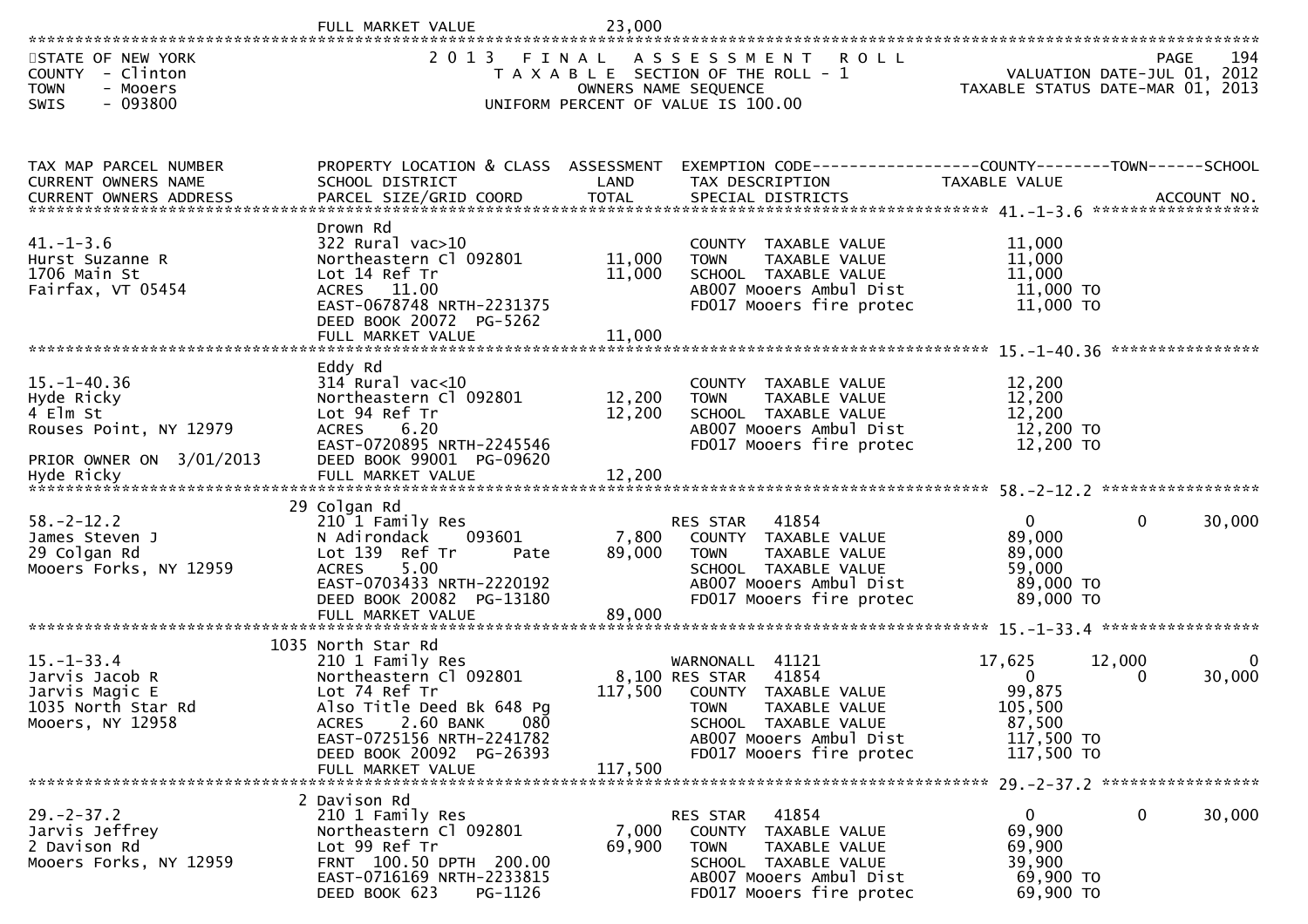|                                                                                                                                                                                                                                                                                                                                                 | FULL MARKET VALUE                                                                                                                                                                           | 69,900                       | LTO13 Mooers Forks Light                                                                                                                                        | 69,900 TO                                                                   |              |                                            |
|-------------------------------------------------------------------------------------------------------------------------------------------------------------------------------------------------------------------------------------------------------------------------------------------------------------------------------------------------|---------------------------------------------------------------------------------------------------------------------------------------------------------------------------------------------|------------------------------|-----------------------------------------------------------------------------------------------------------------------------------------------------------------|-----------------------------------------------------------------------------|--------------|--------------------------------------------|
| STATE OF NEW YORK<br>COUNTY - Clinton<br><b>TOWN</b><br>- Mooers<br>$-093800$<br><b>SWIS</b>                                                                                                                                                                                                                                                    | 2 0 1 3                                                                                                                                                                                     | FINAL                        | ROLL<br>ASSESSMENT<br>T A X A B L E SECTION OF THE ROLL - 1<br>OWNERS NAME SEQUENCE<br>UNIFORM PERCENT OF VALUE IS 100.00                                       | TAXABLE STATUS DATE-MAR 01, 2013                                            |              | 195<br>PAGE<br>VALUATION DATE-JUL 01, 2012 |
| TAX MAP PARCEL NUMBER<br>CURRENT OWNERS NAME<br>CURRENT OWNERS ADDRESS                                                                                                                                                                                                                                                                          | PROPERTY LOCATION & CLASS ASSESSMENT<br>SCHOOL DISTRICT                                                                                                                                     | LAND                         | EXEMPTION CODE------------------COUNTY--------TOWN------SCHOOL<br>TAX DESCRIPTION                                                                               | TAXABLE VALUE                                                               |              |                                            |
| $43. - 1 - 27.1$<br>Jarvis Michael A<br>Jarvis Deborah L<br>349 Gero Rd<br>Mooers Forks, NY 12959                                                                                                                                                                                                                                               | 349 Gero Rd<br>240 Rural res<br>093601<br>N Adirondack<br>Lot 169 Ref Tr<br>Pate<br>ACRES 23.70<br>EAST-0695553 NRTH-2228331<br>DEED BOOK 794<br>$PG-245$                                   | 17,100<br>88,700             | 41854<br><b>RES STAR</b><br>COUNTY TAXABLE VALUE<br>TAXABLE VALUE<br><b>TOWN</b><br>SCHOOL TAXABLE VALUE<br>AB007 Mooers Ambul Dist<br>FD017 Mooers fire protec | $\mathbf{0}$<br>88,700<br>88,700<br>58,700<br>88,700 TO<br>88,700 TO        | 0            | 30,000                                     |
| $59. - 1 - 29.2$<br>Jarvis Ronald L<br>Jarvis Elsie G<br>353 Woods Falls Rd<br>PO Box 144<br>Altona, NY 12910<br>سے ہے ہے ۔ جو ہے کہ ہے ۔ جو ہے کہ ہے ۔ جو ہے ۔ جو ہے ۔ جو ہے ۔ جو ہے ۔ جو ہے ۔ جو ہے ۔ جو ہے ۔ جو ہے ۔ جو ہے<br>FULL MARKET VALUE ۔ 46,000 FD017 Mooers fire protec ۔ ۔ 46,000 TO ۔ جو ہم کا FULL MARKET VALUE ۔ جو ہم کا جو ہ | 353 Woods Falls Rd<br>270 Mfg housing<br>Northeastern Cl 092801<br>Lot 128 Ref Tr<br>FRNT 209.00 DPTH 184.00<br>EAST-0710672 NRTH-2218573<br>DEED BOOK 597<br>PG-894                        | 46,000                       | WARCOMALL 41131<br>41834<br>7,900 SR STAR<br>COUNTY TAXABLE VALUE<br><b>TOWN</b><br>TAXABLE VALUE<br>SCHOOL TAXABLE VALUE<br>AB007 Mooers Ambul Dist            | 11,500<br>$\overline{0}$<br>34,500<br>34,500<br>$\overline{0}$<br>46,000 TO | 11,500<br>0  | $\mathbf{0}$<br>46,000                     |
| $59. - 1 - 29.31$<br>Jarvis Todd L<br>Jarvis Jessica L A<br>361 Woods Falls Rd<br>Altona, NY 12910                                                                                                                                                                                                                                              | 361 Woods Falls Rd<br>210 1 Family Res<br>Northeastern Cl 092801<br>Lot 128 Ref Tr<br>FRNT 167.50 DPTH 239.00<br>EAST-0710649 NRTH-2218759<br>DEED BOOK 20061 PG-98760<br>FULL MARKET VALUE | 7,800<br>64,500<br>64,500    | 41854<br>RES STAR<br>COUNTY TAXABLE VALUE<br><b>TOWN</b><br>TAXABLE VALUE<br>SCHOOL TAXABLE VALUE<br>AB007 Mooers Ambul Dist<br>FD017 Mooers fire protec        | $\Omega$<br>64,500<br>64,500<br>34,500<br>64,500 TO<br>64,500 TO            | $\mathbf{0}$ | 30,000<br>*****************                |
| $44. -2 - 16.2$<br>JBSL Corporation<br>84 Center St<br>Massena, NY 13662                                                                                                                                                                                                                                                                        | 805 Woods Falls Rd<br>441 Fuel Store&D<br>Northeastern Cl 092801<br>Lot 115 Ref Tr<br>5.50<br><b>ACRES</b><br>EAST-0713681 NRTH-2225363<br>DEED BOOK 20051 PG-89571<br>FULL MARKET VALUE    | 11,600<br>75,300<br>75,300   | COUNTY<br>TAXABLE VALUE<br>TAXABLE VALUE<br><b>TOWN</b><br>SCHOOL TAXABLE VALUE<br>AB007 Mooers Ambul Dist<br>FD017 Mooers fire protec                          | 75,300<br>75,300<br>75,300<br>75,300 TO<br>75,300 TO                        |              |                                            |
| $59. - 1 - 15.2$<br>Jensen F Alan<br>Jensen Michelle L<br>652 Joe Wood Rd<br>Altona, NY 12910                                                                                                                                                                                                                                                   | 652 Joe Wood Rd<br>240 Rural res<br>Northeastern Cl 092801<br>Lot 102 Ref Tr<br>ACRES 11.50 BANK<br>080<br>EAST-0715857 NRTH-2221136<br>DEED BOOK 20021 PG-42958<br>FULL MARKET VALUE       | 16,300<br>113,300<br>113,300 | 41854<br>RES STAR<br>COUNTY<br>TAXABLE VALUE<br><b>TOWN</b><br>TAXABLE VALUE<br>SCHOOL TAXABLE VALUE<br>AB007 Mooers Ambul Dist<br>FD017 Mooers fire protec     | $\overline{0}$<br>113,300<br>113,300<br>83,300<br>113,300 TO<br>113,300 TO  | $\mathbf 0$  | 30,000                                     |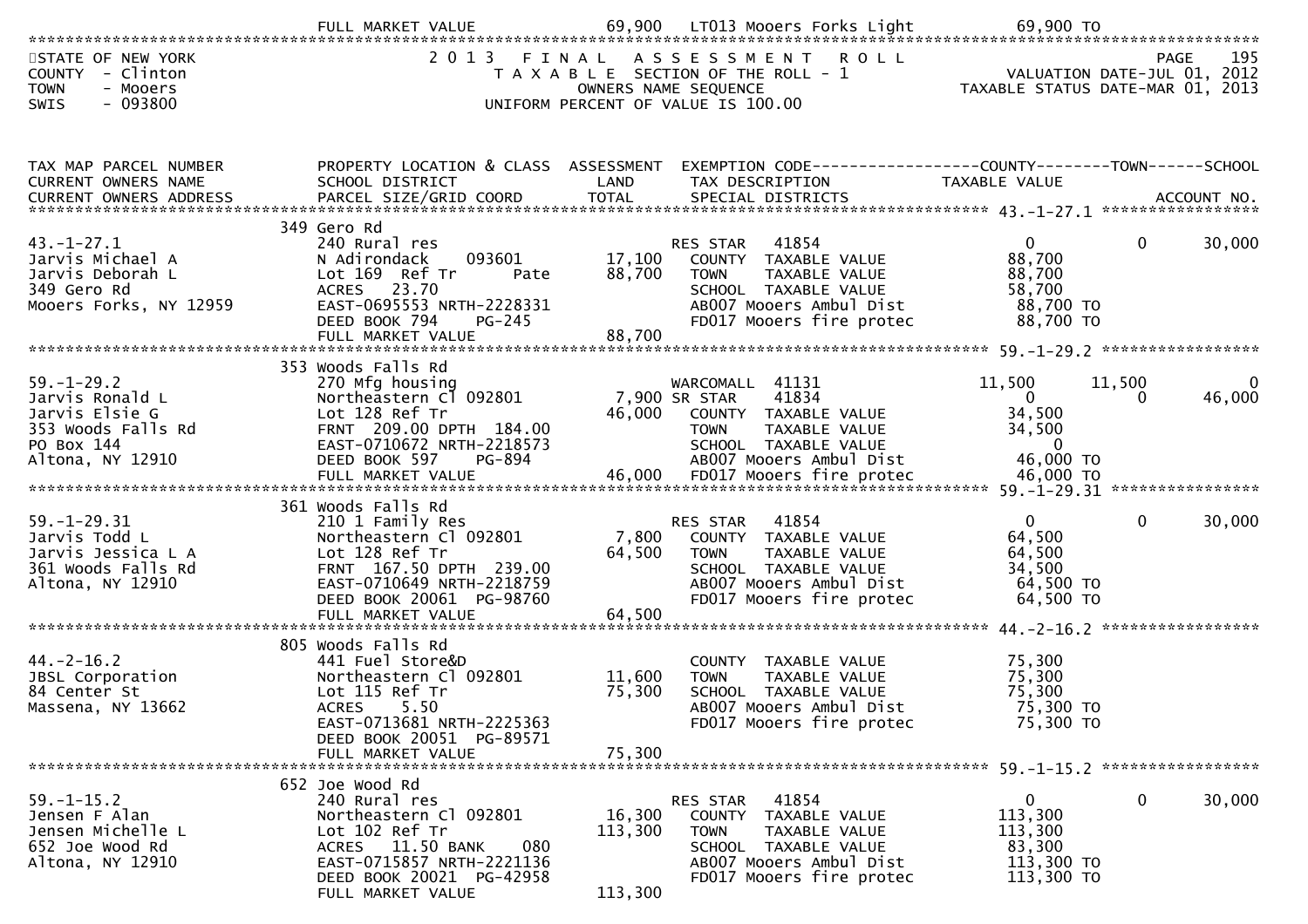| STATE OF NEW YORK       | 2 0 1 3                              | FINAL                | A S S E S S M E N T<br><b>ROLL</b>                           |               | 196<br><b>PAGE</b>               |
|-------------------------|--------------------------------------|----------------------|--------------------------------------------------------------|---------------|----------------------------------|
| COUNTY - Clinton        |                                      |                      | T A X A B L E SECTION OF THE ROLL - 1                        |               | VALUATION DATE-JUL 01, 2012      |
| - Mooers<br><b>TOWN</b> |                                      | OWNERS NAME SEQUENCE |                                                              |               | TAXABLE STATUS DATE-MAR 01, 2013 |
| $-093800$               |                                      |                      |                                                              |               |                                  |
| SWIS                    |                                      |                      | UNIFORM PERCENT OF VALUE IS 100.00                           |               |                                  |
|                         |                                      |                      |                                                              |               |                                  |
|                         |                                      |                      |                                                              |               |                                  |
|                         |                                      |                      |                                                              |               |                                  |
| TAX MAP PARCEL NUMBER   | PROPERTY LOCATION & CLASS ASSESSMENT |                      | EXEMPTION CODE------------------COUNTY-------TOWN-----SCHOOL |               |                                  |
| CURRENT OWNERS NAME     | SCHOOL DISTRICT                      | LAND                 | TAX DESCRIPTION                                              | TAXABLE VALUE |                                  |
|                         |                                      |                      |                                                              |               |                                  |
|                         |                                      |                      |                                                              |               |                                  |
|                         | 1528 Lavalley Rd                     |                      |                                                              |               |                                  |
|                         |                                      |                      |                                                              |               |                                  |
| $31. - 4 - 8$           | 210 1 Family Res                     |                      | COUNTY TAXABLE VALUE                                         | 30,000        |                                  |
| Jock Gary G             | Northeastern Cl 092801               | 10,500               | <b>TOWN</b><br>TAXABLE VALUE                                 | 30,000        |                                  |
| Jock Patricia A         | Lot 44 Ref Tr<br>Pate                | 30,000               | SCHOOL TAXABLE VALUE                                         | 30,000        |                                  |
| 1528 LaValley Rd        | <b>ACRES</b><br>4.50                 |                      | AB007 Mooers Ambul Dist                                      | 30,000 TO     |                                  |
| Mooers, NY 12958        | EAST-0733959 NRTH-2234972            |                      | FD017 Mooers fire protec                                     | 30,000 TO     |                                  |
|                         | DEED BOOK 612<br>PG-363              |                      |                                                              |               |                                  |
|                         | FULL MARKET VALUE                    | 30,000               |                                                              |               |                                  |
|                         |                                      |                      |                                                              |               |                                  |
|                         |                                      |                      |                                                              |               |                                  |
|                         | 94 Maple St                          |                      |                                                              |               |                                  |
| $30.16 - 3 - 19$        | 210 1 Family Res                     |                      | 41854<br>RES STAR                                            | $\mathbf{0}$  | $\mathbf{0}$<br>30,000           |
| Jodoin Mary S           | Northeastern Cl 092801               | 7,600                | COUNTY TAXABLE VALUE                                         | 76,600        |                                  |
| Jodoin David M          | Lot 68 Ref Tr                        | 76,600               | <b>TOWN</b><br>TAXABLE VALUE                                 | 76,600        |                                  |
| 94 Maple St             | FRNT 145.00 DPTH 284.00              |                      | SCHOOL TAXABLE VALUE                                         | 46,600        |                                  |
| PO Box 40               | EAST-0729381 NRTH-2236127            |                      | AB007 Mooers Ambul Dist                                      | 76,600 TO     |                                  |
| Mooers, NY 12958        |                                      |                      |                                                              |               |                                  |
|                         | DEED BOOK 20031 PG-64785             |                      | FD017 Mooers fire protec                                     | 76,600 TO     |                                  |
|                         | FULL MARKET VALUE                    | 76,600               | LT033 Mooers Light 2                                         | 76,600 TO     |                                  |
|                         |                                      |                      |                                                              |               |                                  |
|                         |                                      |                      |                                                              |               |                                  |
|                         | Alder Bend Rd                        |                      |                                                              |               |                                  |
| $58. - 2 - 4.5$         | 321 Abandoned ag                     |                      | COUNTY TAXABLE VALUE                                         | 16,400        |                                  |
| Johnson Bronson         | N Adirondack<br>093601               | 16,400               | TAXABLE VALUE<br>TOWN                                        | 16,400        |                                  |
| 27 Turner Ave           | Lot 154 Ref Tr                       | 16,400               |                                                              | 16,400        |                                  |
|                         |                                      |                      | SCHOOL TAXABLE VALUE                                         |               |                                  |
| Milton, VT 05468        | ACRES 30.10                          |                      | AB007 Mooers Ambul Dist                                      | 16,400 TO     |                                  |
|                         | EAST-0699023 NRTH-2217759            |                      | FD017 Mooers fire protec                                     | 16,400 TO     |                                  |
|                         | DEED BOOK 20132 PG-54496             |                      |                                                              |               |                                  |
|                         | FULL MARKET VALUE                    | 16,400               |                                                              |               |                                  |
|                         |                                      |                      |                                                              |               |                                  |
|                         | 2134 Alder Bend Rd                   |                      |                                                              |               |                                  |
| $58. - 2 - 4.12$        | 260 Seasonal res                     |                      | COUNTY TAXABLE VALUE                                         | 42,700        |                                  |
| Johnson Bronson         | 093601                               |                      | TAXABLE VALUE                                                | 42,700        |                                  |
|                         | N Adirondack                         | 17,700               | <b>TOWN</b>                                                  |               |                                  |
| 27 Turner Ave           | Lot 154 Ref Tr                       | 42,700               | SCHOOL TAXABLE VALUE                                         | 42,700        |                                  |
| Milton, VT 05468        | ACRES 25.30                          |                      | AB007 Mooers Ambul Dist                                      | 42,700 TO     |                                  |
|                         | EAST-0698928 NRTH-2217139            |                      | FD017 Mooers fire protec                                     | 42,700 TO     |                                  |
|                         | DEED BOOK 20122 PG-45827             |                      |                                                              |               |                                  |
|                         | FULL MARKET VALUE                    | 42,700               |                                                              |               |                                  |
|                         |                                      |                      |                                                              |               |                                  |
|                         | 55 Rt 22                             |                      | 80 PCT OF VALUE USED FOR EXEMPTION PURPOSES                  |               |                                  |
|                         |                                      |                      |                                                              |               |                                  |
| $61.-1-21.1$            | 210 1 Family Res                     |                      | WARNONALL 41121                                              | 8,172         | $\overline{0}$<br>8,172          |
| Johnson Harold R        | Northeastern Cl 092801               |                      | 41854<br>21,900 RES STAR                                     | $\mathbf{0}$  | 30,000<br>0                      |
| Johnson Olga D          | Lot 48<br>Ref Tr<br>Pate             | 68,100               | COUNTY<br>TAXABLE VALUE                                      | 59,928        |                                  |
| 55 Rt 22                | 20.90<br>ACRES                       |                      | <b>TOWN</b><br>TAXABLE VALUE                                 | 59,928        |                                  |
| Mooers, NY 12958        | EAST-0735578 NRTH-2217262            |                      | SCHOOL TAXABLE VALUE                                         | 38,100        |                                  |
|                         | DEED BOOK 20031 PG-58905             |                      | AB007 Mooers Ambul Dist                                      | 68,100 TO     |                                  |
|                         | FULL MARKET VALUE                    | 68,100               | FD017 Mooers fire protec                                     | 68,100 TO     |                                  |
|                         |                                      |                      |                                                              |               |                                  |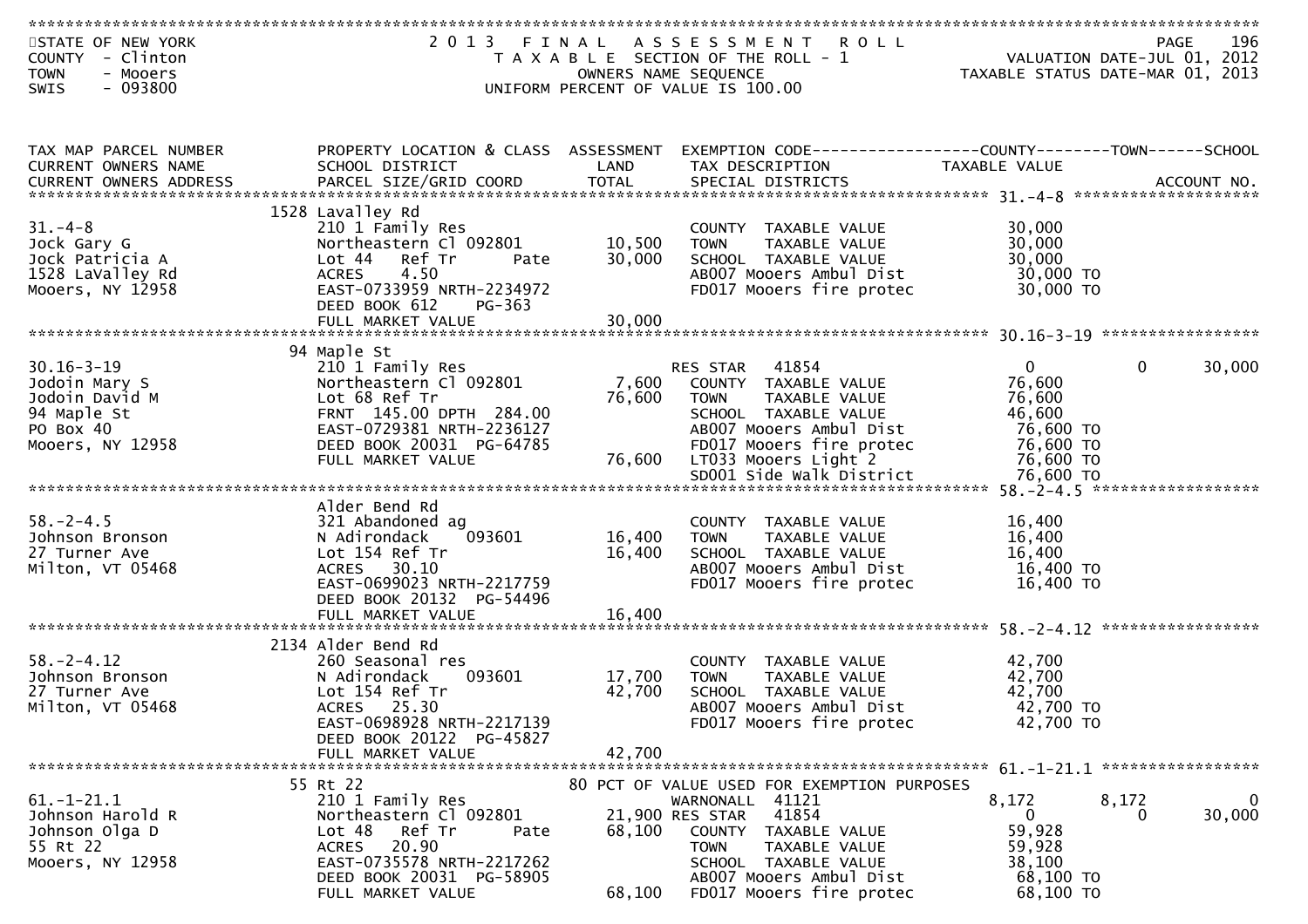| STATE OF NEW YORK<br>COUNTY - Clinton<br><b>TOWN</b><br>- Mooers |                                                         |        | 2013 FINAL ASSESSMENT<br><b>ROLL</b><br>T A X A B L E SECTION OF THE ROLL - 1<br>OWNERS NAME SEQUENCE | PAGE 197<br>VALUATION DATE-JUL 01, 2012<br>TAXARLE STATUS DATE WILL 01, 2012<br>TAXABLE STATUS DATE-MAR 01, 2013 |              |             |
|------------------------------------------------------------------|---------------------------------------------------------|--------|-------------------------------------------------------------------------------------------------------|------------------------------------------------------------------------------------------------------------------|--------------|-------------|
| $-093800$<br><b>SWIS</b>                                         |                                                         |        | UNIFORM PERCENT OF VALUE IS 100.00                                                                    |                                                                                                                  |              |             |
|                                                                  |                                                         |        |                                                                                                       |                                                                                                                  |              |             |
| TAX MAP PARCEL NUMBER<br>CURRENT OWNERS NAME                     | PROPERTY LOCATION & CLASS ASSESSMENT<br>SCHOOL DISTRICT | LAND   | EXEMPTION CODE-----------------COUNTY-------TOWN-----SCHOOL<br>TAX DESCRIPTION                        | <b>TAXABLE VALUE</b>                                                                                             |              |             |
|                                                                  |                                                         |        |                                                                                                       |                                                                                                                  |              |             |
|                                                                  | 27 Howard Rd                                            |        |                                                                                                       |                                                                                                                  |              |             |
| $61. - 1 - 21.5$                                                 | 210 1 Family Res                                        |        | <b>ELD STAR</b> 41854<br>7,800 COUNTY TAXABLE VALUE<br>71,200 TOWN TAYABLE WILL                       | $\mathbf{0}$                                                                                                     | $\mathbf{0}$ | 30,000      |
| Johnson Harold R Jr<br>Johnson Patti                             | Northeastern Cl 092801<br>FRNT 200.00 DPTH 181.00       |        |                                                                                                       | 71,200<br>71,200                                                                                                 |              |             |
| 27 Howard Rd                                                     | EAST-0735536 NRTH-2217610                               |        | SCHOOL TAXABLE VALUE                                                                                  | 41,200                                                                                                           |              |             |
| Mooers, NY 12958                                                 | DEED BOOK 888<br><b>PG-92</b>                           |        | AB007 Mooers Ambul Dist                                                                               | 71,200 TO                                                                                                        |              |             |
|                                                                  |                                                         |        |                                                                                                       |                                                                                                                  |              |             |
|                                                                  | 134 Maple St                                            |        |                                                                                                       |                                                                                                                  |              |             |
| $30.16 - 1 - 5.1$                                                | 210 1 Family Res                                        |        | RES STAR 41854                                                                                        | $\Omega$                                                                                                         | 0            | 30,000      |
| Johnson Theresa A<br>134 Maple St                                | Northeastern Cl 092801<br>Lot 68 Ref Tr. Patent         | 96,000 | 6,800 LIM INC DI 41932<br>COUNTY TAXABLE VALUE                                                        | 48,000<br>48,000                                                                                                 | $\Omega$     | $\Omega$    |
| Mooers, NY 12958                                                 | FRNT 99.00 DPTH 181.50                                  |        | TAXABLE VALUE<br><b>TOWN</b>                                                                          | 96,000                                                                                                           |              |             |
|                                                                  | EAST-0728813 NRTH-2237118                               |        | SCHOOL TAXABLE VALUE                                                                                  | 66,000                                                                                                           |              |             |
|                                                                  | DEED BOOK 918<br>PG-316<br>FULL MARKET VALUE            | 96,000 | AB007 Mooers Ambul Dist<br>FD017 Mooers fire protec                                                   | 96,000 TO<br>96,000 TO                                                                                           |              |             |
|                                                                  |                                                         |        | LT033 Mooers Light 2                                                                                  | 96,000 TO                                                                                                        |              |             |
|                                                                  |                                                         |        |                                                                                                       |                                                                                                                  |              |             |
|                                                                  | 174 Green Valley Rd                                     |        |                                                                                                       |                                                                                                                  |              |             |
| $57. - 3 - 1.2$                                                  | 210 1 Family Res                                        |        | COUNTY TAXABLE VALUE                                                                                  | 69,500                                                                                                           |              |             |
| Jones Archie                                                     | N Adirondack<br>093601                                  | 6,200  | <b>TOWN</b><br>TAXABLE VALUE                                                                          | 69,500                                                                                                           |              |             |
| Jones Charlotte                                                  | Lot 211 Ref Tr                                          | 69,500 | SCHOOL TAXABLE VALUE                                                                                  | 69,500                                                                                                           |              |             |
| 182 Green Valley Rd<br>Ellenburg Depot, NY 12935                 | <b>ACRES</b><br>2.74<br>EAST-0683093 NRTH-2219764       |        | AB007 Mooers Ambul Dist<br>FD017 Mooers fire protec                                                   | 69,500 TO<br>69,500 TO                                                                                           |              |             |
|                                                                  | DEED BOOK 20041 PG-75033                                |        |                                                                                                       |                                                                                                                  |              |             |
|                                                                  |                                                         |        |                                                                                                       |                                                                                                                  |              |             |
|                                                                  | 182 Green Valley Rd                                     |        |                                                                                                       |                                                                                                                  |              |             |
| $56. - 1 - 7.2$                                                  | 210 1 Family Res                                        |        | COUNTY TAXABLE VALUE                                                                                  | 55,200                                                                                                           |              |             |
| Jones Archie C Jr                                                | N Adirondack<br>093601                                  | 5,200  | <b>TOWN</b><br>TAXABLE VALUE                                                                          | 55,200                                                                                                           |              |             |
| Jones Charlotte H<br>182 Green Valley Rd                         | Lot 211 Ref Tr<br><b>ACRES</b><br>1.30                  | 55,200 | SCHOOL TAXABLE VALUE<br>AB007 Mooers Ambul Dist                                                       | 55,200<br>55,200 TO                                                                                              |              |             |
| Ellenburg Depot, NY 12935                                        | EAST-0682553 NRTH-2219876                               |        | FD017 Mooers fire protec                                                                              | 55,200 TO                                                                                                        |              |             |
|                                                                  | DEED BOOK 721<br>$PG-67$                                |        |                                                                                                       |                                                                                                                  |              |             |
|                                                                  | FULL MARKET VALUE                                       | 55,200 |                                                                                                       |                                                                                                                  |              |             |
|                                                                  | 398 Bush Rd                                             |        | 99 PCT OF VALUE USED FOR EXEMPTION PURPOSES                                                           |                                                                                                                  |              |             |
| $13 - 1 - 21$                                                    | 210 1 Family Res                                        |        | AGED C&T<br>41801                                                                                     | 32,175                                                                                                           | 32,175       | $\mathbf 0$ |
| Jones Carolyn<br>Hansen Nancy                                    | Northeastern Cl 092801<br>Lot 148 Ref Tr<br>Pate        | 65,000 | 41834<br>5,400 SR STAR<br>COUNTY<br>TAXABLE VALUE                                                     | $\mathbf{0}$<br>32,825                                                                                           | 0            | 63,300      |
| 398 Bush Rd                                                      | <b>ACRES</b><br>1.40                                    |        | <b>TOWN</b><br>TAXABLE VALUE                                                                          | 32,825                                                                                                           |              |             |
| Mooers Forks, NY 12959-9725                                      | EAST-0701324 NRTH-2242554                               |        | SCHOOL TAXABLE VALUE                                                                                  | 1,700<br>65,000 TO                                                                                               |              |             |
|                                                                  | DEED BOOK 1034 PG-9<br>FULL MARKET VALUE                | 65,000 | AB007 Mooers Ambul Dist<br>FD017 Mooers fire protec                                                   | 65,000 TO                                                                                                        |              |             |
|                                                                  |                                                         |        |                                                                                                       |                                                                                                                  |              |             |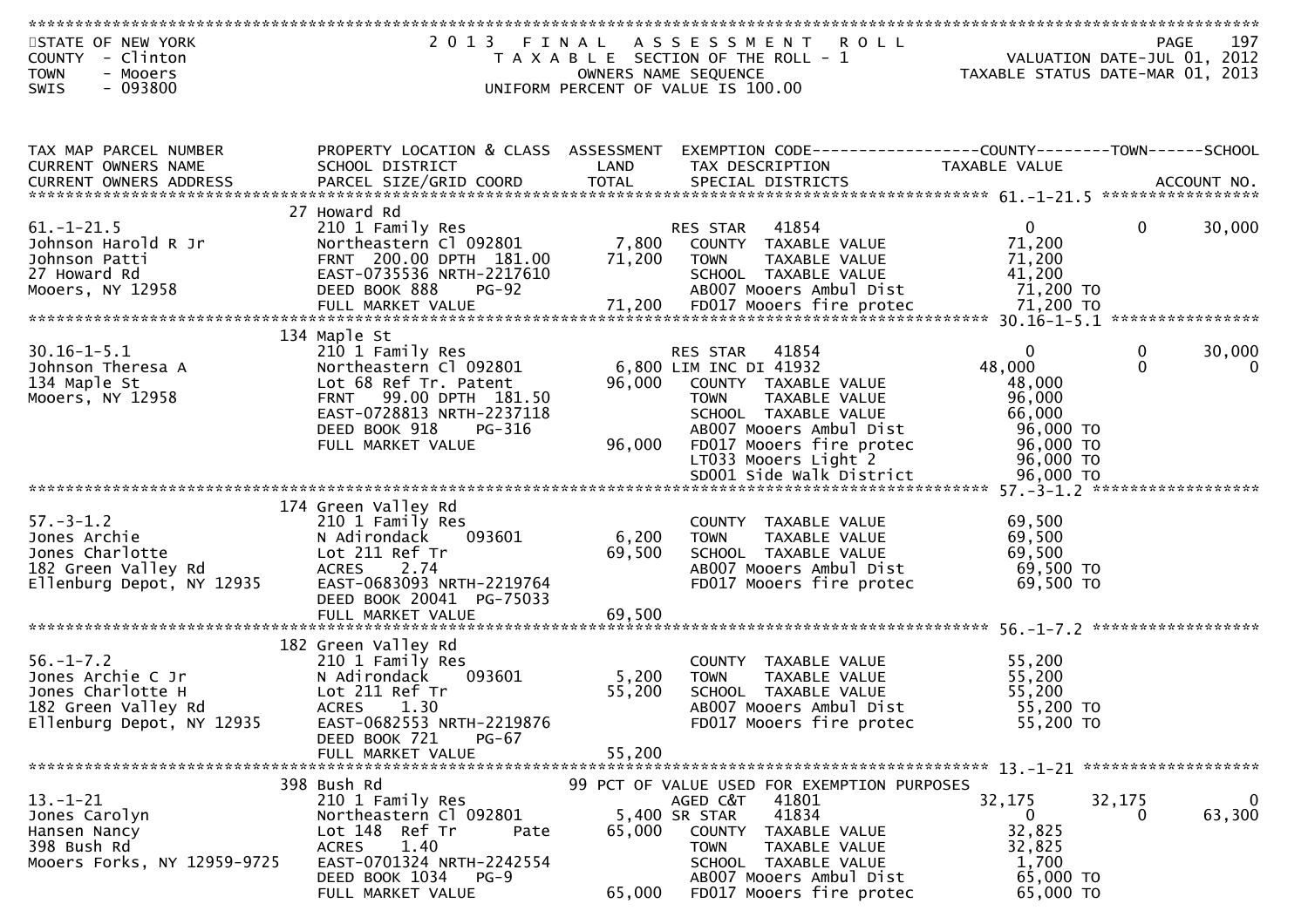| STATE OF NEW YORK        | 2013 FINAL                           |         | A S S E S S M E N T<br><b>ROLL</b>                           |                                  | <b>PAGE</b>  | 198    |
|--------------------------|--------------------------------------|---------|--------------------------------------------------------------|----------------------------------|--------------|--------|
| COUNTY - Clinton         |                                      |         | T A X A B L E SECTION OF THE ROLL - 1                        | VALUATION DATE-JUL 01, 2012      |              |        |
| <b>TOWN</b><br>- Mooers  |                                      |         | OWNERS NAME SEQUENCE                                         | TAXABLE STATUS DATE-MAR 01, 2013 |              |        |
| $-093800$<br><b>SWIS</b> |                                      |         | UNIFORM PERCENT OF VALUE IS 100.00                           |                                  |              |        |
|                          |                                      |         |                                                              |                                  |              |        |
|                          |                                      |         |                                                              |                                  |              |        |
|                          |                                      |         |                                                              |                                  |              |        |
| TAX MAP PARCEL NUMBER    | PROPERTY LOCATION & CLASS ASSESSMENT |         | EXEMPTION CODE-----------------COUNTY-------TOWN------SCHOOL |                                  |              |        |
| CURRENT OWNERS NAME      | SCHOOL DISTRICT                      | LAND    | TAX DESCRIPTION                                              | <b>TAXABLE VALUE</b>             |              |        |
|                          |                                      |         |                                                              |                                  |              |        |
|                          |                                      |         |                                                              |                                  |              |        |
|                          | Woods Falls Rd                       |         |                                                              |                                  |              |        |
| $59. - 1 - 25.3$         | 321 Abandoned ag                     |         | COUNTY TAXABLE VALUE                                         | 38,600                           |              |        |
| Jubert Austin J Jr       | Northeastern Cl 092801               | 38,600  | <b>TOWN</b><br>TAXABLE VALUE                                 | 38,600                           |              |        |
| Jubert Terry L           | Lot 113 Ref Tr Patent                | 38,600  | SCHOOL TAXABLE VALUE                                         | 38,600                           |              |        |
| 3617 Military Tpke       | ACRES 71.80                          |         | AB007 Mooers Ambul Dist                                      | 38,600 TO                        |              |        |
| West Chazy, NY 12992     | EAST-0712346 NRTH-2217258            |         | FD017 Mooers fire protec                                     | 38,600 TO                        |              |        |
|                          | DEED BOOK 20031 PG-62484             |         |                                                              |                                  |              |        |
|                          | FULL MARKET VALUE                    | 38,600  |                                                              |                                  |              |        |
|                          |                                      |         |                                                              |                                  |              |        |
|                          | 471 Joe Wood Rd                      |         |                                                              |                                  |              |        |
| $59. - 1 - 25.411$       | 210 1 Family Res                     |         | 41854<br>RES STAR                                            | $\mathbf{0}$                     | $\mathbf{0}$ | 30,000 |
| Jubert Darlene G         | Northeastern Cl 092801               | 12,100  | COUNTY TAXABLE VALUE                                         | 131,900                          |              |        |
| Ayotte Cathleen M        | Lot 113                              | 131,900 | TAXABLE VALUE<br><b>TOWN</b>                                 | 131,900                          |              |        |
| 471 Joe Wood Rd          | <b>ACRES</b><br>6.17 BANK<br>080     |         | SCHOOL TAXABLE VALUE                                         | 101,900                          |              |        |
| Altona, NY 12910-2113    | EAST-0714026 NRTH-2217511            |         | AB007 Mooers Ambul Dist                                      | 131,900 TO                       |              |        |
|                          | DEED BOOK 20001 PG-21777             |         | FD017 Mooers fire protec                                     | 131,900 TO                       |              |        |
|                          |                                      |         |                                                              |                                  |              |        |
|                          |                                      |         |                                                              |                                  |              |        |
|                          | 175 Tappin Rd                        |         |                                                              |                                  |              |        |
| $45. - 1 - 23.53$        | 210 1 Family Res                     |         | 41854<br>RES STAR                                            | $\mathbf{0}$                     | $\mathbf{0}$ | 30,000 |
| Jubert Lee               | Northeastern Cl 092801               | 8,400   | COUNTY TAXABLE VALUE                                         | 215,000                          |              |        |
| Jubert Mary Jo           | Lot 91 Ref Tr                        | 215,000 | TAXABLE VALUE<br><b>TOWN</b>                                 | 215,000                          |              |        |
| 175 Tappin Rd            | <b>ACRES</b><br>1.28                 |         | SCHOOL TAXABLE VALUE                                         | 185,000                          |              |        |
| Mooers, NY 12958         | EAST-0723902 NRTH-2232656            |         | AB007 Mooers Ambul Dist                                      | 215,000 TO                       |              |        |
|                          |                                      |         |                                                              |                                  |              |        |
| PRIOR OWNER ON 3/01/2013 | DEED BOOK 20112 PG-42357             | 215,000 | FD017 Mooers fire protec                                     | 215,000 TO                       |              |        |
| Jubert Lee               | FULL MARKET VALUE                    |         |                                                              |                                  |              |        |
|                          |                                      |         |                                                              |                                  |              |        |
|                          | 1764 Rt 11                           |         |                                                              |                                  |              |        |
| $31 - 2 - 2.13$          | 210 1 Family Res                     |         | 41854<br>RES STAR                                            | $\mathbf{0}$                     | $\mathbf 0$  | 30,000 |
| Jubert Thomas J          | Northeastern Cl 092801               | 12,200  | COUNTY TAXABLE VALUE                                         | 168,400                          |              |        |
| Jubert Joy Sarbou        | Lot 19 Ref Tr                        | 168,400 | <b>TOWN</b><br>TAXABLE VALUE                                 | 168,400                          |              |        |
| 1764 Rt 11               | <b>ACRES</b><br>6.20                 |         | SCHOOL TAXABLE VALUE                                         | 138,400                          |              |        |
|                          |                                      |         |                                                              |                                  |              |        |
| Mooers, NY 12958         | EAST-0743994 NRTH-2239767            |         | AB007 Mooers Ambul Dist                                      | 168,400 TO                       |              |        |
|                          | DEED BOOK 20031 PG-57981             |         | FD017 Mooers fire protec                                     | 168,400 TO                       |              |        |
|                          | FULL MARKET VALUE                    | 168,400 |                                                              |                                  |              |        |
|                          | 13 Simmons Rd                        |         |                                                              |                                  |              |        |
|                          |                                      |         |                                                              |                                  |              |        |
| $46. - 1 - 15.1$         | 210 1 Family Res                     |         | 41854<br>RES STAR                                            | $\mathbf{0}$                     | $\mathbf 0$  | 30,000 |
| Judkins James F III      | Northeastern Cl 092801               | 8,800   | COUNTY TAXABLE VALUE                                         | 105,000                          |              |        |
| 13 Simmons Rd            | Lot 22<br>Ref Tr<br>Pate             | 105,000 | TAXABLE VALUE<br><b>TOWN</b>                                 | 105,000                          |              |        |
| Mooers, NY 12958         | 1.10<br><b>ACRES</b>                 |         | SCHOOL TAXABLE VALUE                                         | 75,000                           |              |        |
|                          | EAST-0742993 NRTH-2226682            |         | AB007 Mooers Ambul Dist                                      | 105,000 TO                       |              |        |
|                          | DEED BOOK 99001 PG-09654             |         | FD017 Mooers fire protec                                     | 105,000 TO                       |              |        |
|                          | FULL MARKET VALUE                    | 105,000 |                                                              |                                  |              |        |
|                          |                                      |         |                                                              |                                  |              |        |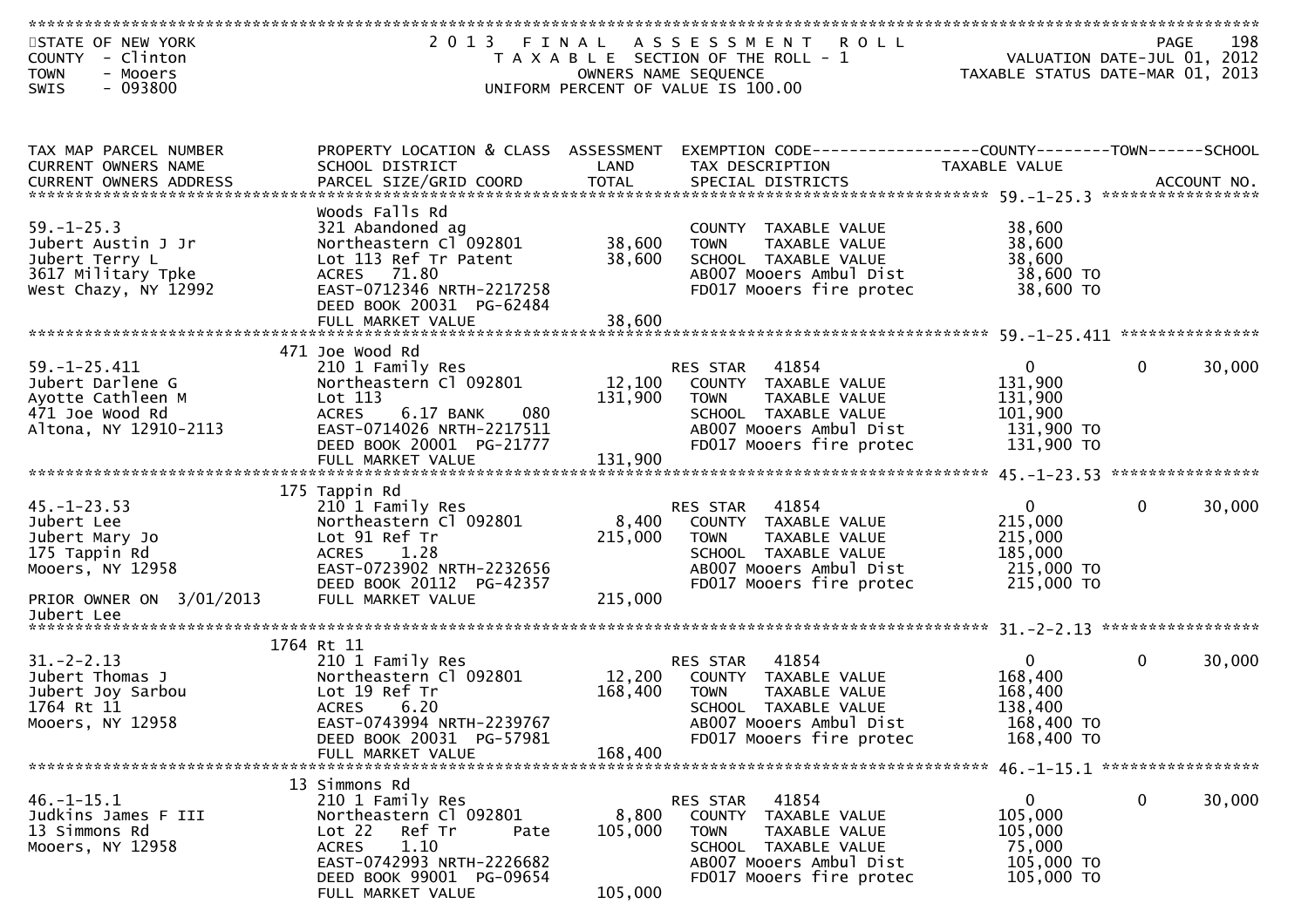| STATE OF NEW YORK          | 2 0 1 3                              | FINAL                | A S S E S S M E N T<br><b>ROLL</b>                             |               | 199<br><b>PAGE</b>               |
|----------------------------|--------------------------------------|----------------------|----------------------------------------------------------------|---------------|----------------------------------|
| - Clinton<br><b>COUNTY</b> |                                      |                      | T A X A B L E SECTION OF THE ROLL - 1                          |               | VALUATION DATE-JUL 01, 2012      |
| - Mooers<br><b>TOWN</b>    |                                      | OWNERS NAME SEQUENCE |                                                                |               | TAXABLE STATUS DATE-MAR 01, 2013 |
| $-093800$<br><b>SWIS</b>   |                                      |                      | UNIFORM PERCENT OF VALUE IS 100.00                             |               |                                  |
|                            |                                      |                      |                                                                |               |                                  |
|                            |                                      |                      |                                                                |               |                                  |
|                            |                                      |                      |                                                                |               |                                  |
| TAX MAP PARCEL NUMBER      | PROPERTY LOCATION & CLASS ASSESSMENT |                      | EXEMPTION CODE------------------COUNTY--------TOWN------SCHOOL |               |                                  |
| CURRENT OWNERS NAME        | SCHOOL DISTRICT                      | LAND                 | TAX DESCRIPTION                                                | TAXABLE VALUE |                                  |
| CURRENT OWNERS ADDRESS     | PARCEL SIZE/GRID COORD               | <b>TOTAL</b>         | SPECIAL DISTRICTS                                              |               | ACCOUNT NO.                      |
|                            |                                      |                      |                                                                |               |                                  |
|                            | 2380 Rt 11                           |                      |                                                                |               |                                  |
| $30.20 - 2 - 6$            | 220 2 Family Res                     |                      | COUNTY TAXABLE VALUE                                           | 79,700        |                                  |
| Juhasz Lester              | Northeastern Cl 092801               | 6,000                | TAXABLE VALUE<br><b>TOWN</b>                                   | 79,700        |                                  |
| Juhasz Karen               | Lot 68 Ref Tr<br>Pate                | 79,700               | SCHOOL TAXABLE VALUE                                           | 79,700        |                                  |
| PO Box 254                 | <b>FRNT</b><br>69.00 DPTH 264.00     |                      | AB007 Mooers Ambul Dist                                        | 79,700 TO     |                                  |
| Mooers, NY 12958           | EAST-0730075 NRTH-2234906            |                      | FD017 Mooers fire protec                                       | 79,700 TO     |                                  |
|                            | DEED BOOK 20072 PG-6968              |                      | LT033 Mooers Light 2                                           | 79,700 TO     |                                  |
|                            | FULL MARKET VALUE                    | 79,700               | SD001 Side Walk District                                       | 79,700 TO     |                                  |
|                            |                                      |                      |                                                                |               |                                  |
|                            | 2402 Rt 11                           |                      |                                                                |               |                                  |
| $30.20 - 2 - 11.2$         | 230 3 Family Res                     |                      | COUNTY TAXABLE VALUE                                           | 90,800        |                                  |
| Juhasz Lester              | Northeastern Cl 092801               | 7,200                | TAXABLE VALUE<br><b>TOWN</b>                                   | 90,800        |                                  |
| Juhasz Karen               | Lot 68 Ref Tr                        | 90,800               | SCHOOL TAXABLE VALUE                                           | 90,800        |                                  |
| PO Box 254                 | FRNT 108.30 DPTH 296.95              |                      | AB007 Mooers Ambul Dist                                        | 90,800 TO     |                                  |
| Mooers, NY 12958           | EAST-0729915 NRTH-2234386            |                      | FD017 Mooers fire protec                                       | 90,800 TO     |                                  |
|                            | DEED BOOK 20072 PG-6968              |                      | LT033 Mooers Light 2                                           | 90,800 TO     |                                  |
|                            |                                      |                      |                                                                |               |                                  |
|                            |                                      |                      |                                                                |               |                                  |
|                            | 790 Rt 22                            |                      |                                                                |               |                                  |
| $30.20 - 3 - 19.1$         | 220 2 Family Res                     |                      | COUNTY TAXABLE VALUE                                           | 60,000        |                                  |
| Juhasz Lester              | Northeastern Cl 092801               | 6,700                | TAXABLE VALUE<br><b>TOWN</b>                                   | 60,000        |                                  |
| Juhasz Karen A             | Lot 67 Ref Tr<br>Pate                | 60,000               | SCHOOL TAXABLE VALUE                                           | 60,000        |                                  |
| PO Box 254                 | <b>FRNT</b><br>95.00 DPTH 190.00     |                      | AB007 Mooers Ambul Dist                                        | 60,000 TO     |                                  |
| Mooers, NY 12958           | EAST-0729931 NRTH-2233721            |                      | FD017 Mooers fire protec                                       | 60,000 TO     |                                  |
|                            | DEED BOOK 20102 PG-32641             |                      | LT033 Mooers Light 2                                           | 60,000 TO     |                                  |
|                            | FULL MARKET VALUE                    | 60,000               | SD001 Side Walk District                                       | 60,000 TO     |                                  |
|                            |                                      |                      |                                                                |               |                                  |
|                            | 1704 Rt 11                           |                      |                                                                |               |                                  |
| $31. - 2 - 2.1$            | 442 MiniwhseSelf                     |                      | 41854<br>RES STAR                                              | $\mathbf{0}$  | $\mathbf 0$<br>30,000            |
| Juhasz Lester              | Northeastern Cl 092801               | 48,200               | COUNTY TAXABLE VALUE                                           | 280,000       |                                  |
| Juhasz Karen A             | Lot 19                               | 280,000              | TAXABLE VALUE<br><b>TOWN</b>                                   | 280,000       |                                  |
| PO Box 254                 | 46.90<br><b>ACRES</b>                |                      | SCHOOL TAXABLE VALUE                                           | 250,000       |                                  |
| Mooers, NY 12958           | EAST-0744984 NRTH-2240437            |                      | AB007 Mooers Ambul Dist                                        | 280,000 TO    |                                  |
|                            | DEED BOOK 20061 PG-97840             |                      | FD017 Mooers fire protec                                       | 280,000 TO    |                                  |
| MAY BE SUBJECT TO PAYMENT  | FULL MARKET VALUE                    | 280,000              |                                                                |               |                                  |
| UNDER AGDIST LAW TIL 2020  |                                      |                      |                                                                |               |                                  |
|                            |                                      |                      |                                                                |               |                                  |
|                            | 1791 Rt 11                           |                      |                                                                |               |                                  |
| $31. - 2 - 3.213$          | 484 1 use sm bld                     |                      | COUNTY TAXABLE VALUE                                           | 74,000        |                                  |
| Kaeslin Walter             | Northeastern Cl 092801               | 18,600               | TAXABLE VALUE<br><b>TOWN</b>                                   | 74,000        |                                  |
| Kaeslin Manon H            | Lot 19 Ref Tract                     | 74,000               | SCHOOL TAXABLE VALUE                                           | 74,000        |                                  |
| 1791 Rt 11                 | 5.30<br>ACRES                        |                      | AB007 Mooers Ambul Dist                                        | 74,000 TO     |                                  |
| Mooers, NY 12958           | EAST-0743522 NRTH-2238558            |                      | FD017 Mooers fire protec                                       | 74,000 TO     |                                  |
|                            | DEED BOOK 837<br>PG-56               |                      |                                                                |               |                                  |
|                            | FULL MARKET VALUE                    | 74,000               |                                                                |               |                                  |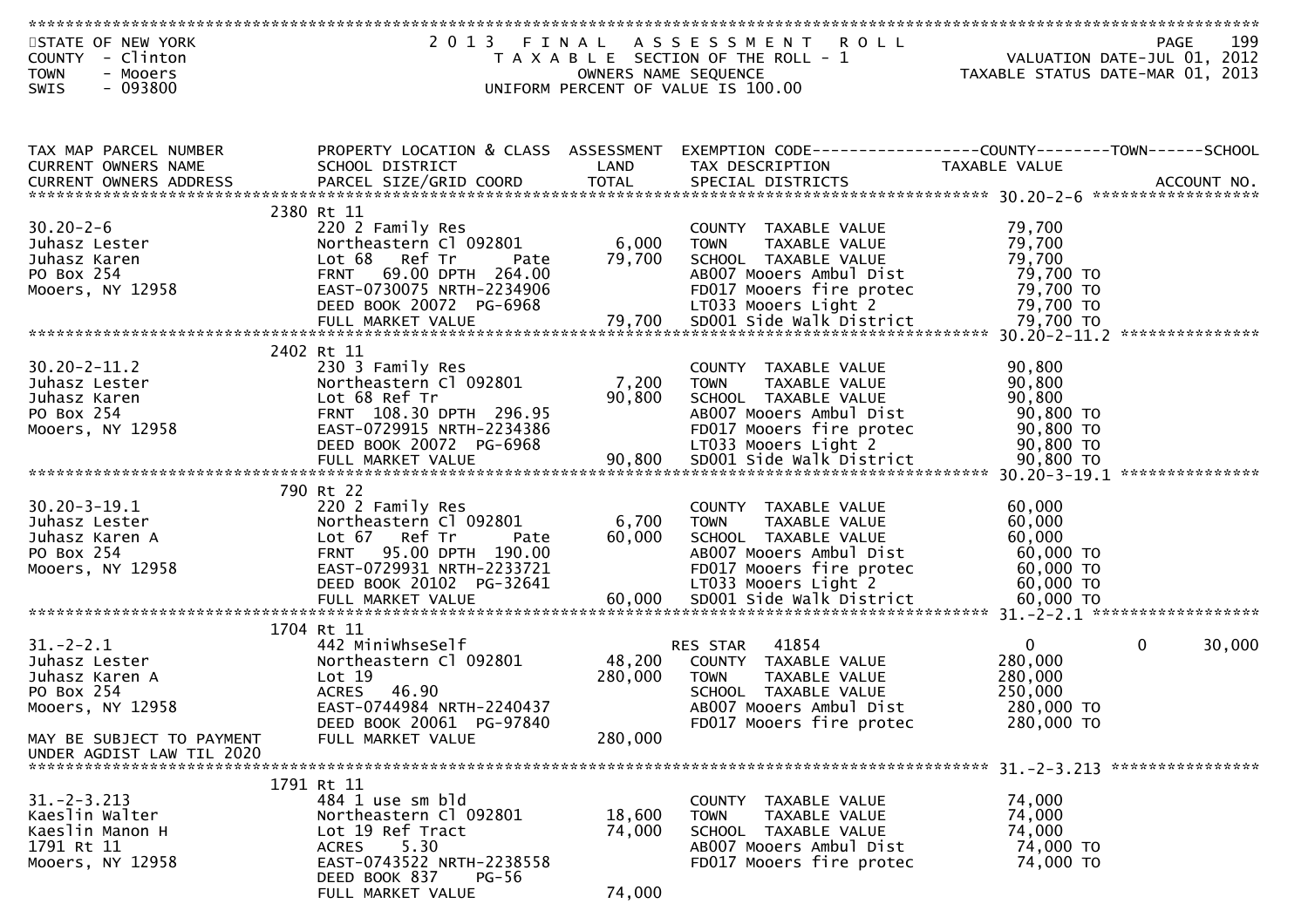| STATE OF NEW YORK          |                                      |                      | 2013 FINAL ASSESSMENT ROLL            |                                                                             |                        |
|----------------------------|--------------------------------------|----------------------|---------------------------------------|-----------------------------------------------------------------------------|------------------------|
| COUNTY - Clinton           |                                      |                      | T A X A B L E SECTION OF THE ROLL - 1 | PAGE 200<br>VALUATION DATE-JUL 01, 2012<br>TAXARLE STATUS DATE WIE 21, 2012 |                        |
| <b>TOWN</b><br>- Mooers    |                                      | OWNERS NAME SEQUENCE |                                       | TAXABLE STATUS DATE-MAR 01, 2013                                            |                        |
| $-093800$<br>SWIS          |                                      |                      | UNIFORM PERCENT OF VALUE IS 100.00    |                                                                             |                        |
|                            |                                      |                      |                                       |                                                                             |                        |
|                            |                                      |                      |                                       |                                                                             |                        |
|                            |                                      |                      |                                       |                                                                             |                        |
| TAX MAP PARCEL NUMBER      | PROPERTY LOCATION & CLASS ASSESSMENT |                      |                                       |                                                                             |                        |
| CURRENT OWNERS NAME        | SCHOOL DISTRICT                      | LAND                 | TAX DESCRIPTION                       | TAXABLE VALUE                                                               |                        |
| CURRENT OWNERS ADDRESS     |                                      |                      |                                       |                                                                             |                        |
|                            |                                      |                      |                                       |                                                                             |                        |
|                            | 585 Angelville Rd                    |                      |                                       |                                                                             |                        |
| $46. - 1 - 17.1$           | 240 Rural res                        |                      | 41854<br>RES STAR                     | $\mathbf{0}$                                                                | $\mathbf{0}$<br>30,000 |
| Kalvaitis Matthew Earl     | Northeastern Cl 092801               |                      | 63,900 COUNTY TAXABLE VALUE           | 103,900                                                                     |                        |
| Kalvaitis Life Estate Eini | Lot 35 Ref Tr                        | 103,900              | TAXABLE VALUE<br><b>TOWN</b>          | 103,900                                                                     |                        |
| 585 Angelville Rd          | ACRES 76.40                          |                      | SCHOOL TAXABLE VALUE                  | 73,900                                                                      |                        |
| Mooers, NY 12958           | EAST-0739985 NRTH-2225863            |                      | AB007 Mooers Ambul Dist               | 103,900 TO                                                                  |                        |
|                            | DEED BOOK 20082 PG-18094             |                      | FD017 Mooers fire protec              | 103,900 TO                                                                  |                        |
|                            | FULL MARKET VALUE                    | 103,900              |                                       |                                                                             |                        |
|                            |                                      |                      |                                       |                                                                             |                        |
|                            | Thompson Rd                          |                      |                                       |                                                                             |                        |
| $16. - 1 - 18$             | 321 Abandoned ag                     |                      | COUNTY TAXABLE VALUE                  | 27,000                                                                      |                        |
| Kane Jody M                | Northeastern Cl 092801               | 27,000               | TAXABLE VALUE<br><b>TOWN</b>          | 27,000                                                                      |                        |
| 199 Riley Rd               | Lots 38/39 Ref Tr Patent             | 27,000               | SCHOOL TAXABLE VALUE                  | 27,000                                                                      |                        |
| Enosburg Falls, VT 05450   | ACRES 127.40                         |                      | AB007 Mooers Ambul Dist               | 27,000 TO                                                                   |                        |
|                            | EAST-0740250 NRTH-2242355            |                      | FD017 Mooers fire protec              | 27,000 TO                                                                   |                        |
|                            | DEED BOOK 20031 PG-54987             |                      |                                       |                                                                             |                        |
|                            | FULL MARKET VALUE                    | 27,000               |                                       |                                                                             |                        |
|                            |                                      |                      |                                       |                                                                             |                        |
|                            | Monty Rd                             |                      |                                       |                                                                             |                        |
| $59. - 1 - 33$             | 321 Abandoned ag                     |                      | COUNTY TAXABLE VALUE                  | 35,800                                                                      |                        |
| Kastner Donald             | Northeastern Cl 092801               | 35,800               | TAXABLE VALUE<br>TOWN                 | 35,800                                                                      |                        |
| 16 Deer Run                | Lot 128 Ref Tr<br>Pate               | 35,800               | SCHOOL TAXABLE VALUE                  | 35,800                                                                      |                        |
|                            | ACRES 57.00                          |                      | AB007 Mooers Ambul Dist               | 35,800 TO                                                                   |                        |
| Hawley, PA 18428           | EAST-0708184 NRTH-2218206            |                      |                                       | 35,800 TO                                                                   |                        |
|                            |                                      |                      | FD017 Mooers fire protec              |                                                                             |                        |
|                            | DEED BOOK 584<br>PG-787              | 35,800               |                                       |                                                                             |                        |
|                            | FULL MARKET VALUE                    |                      |                                       |                                                                             |                        |
|                            | Hemmingford Rd                       |                      |                                       |                                                                             |                        |
| $15. - 1 - 17.3$           | 321 Abandoned ag                     |                      | COUNTY TAXABLE VALUE                  | 19,500                                                                      |                        |
| Kefallinos John            |                                      |                      |                                       |                                                                             |                        |
| Vamvakitis Penelope        | Northeastern Cl 092801               | 19,500               | TAXABLE VALUE<br><b>TOWN</b>          | 19,500<br>19,500                                                            |                        |
|                            | Lot 73 Ref Tract                     | 19,500               | SCHOOL TAXABLE VALUE                  |                                                                             |                        |
| 1525 Blvd Normandie        | ACRES 19.00                          |                      | AB007 Mooers Ambul Dist               | 19,500 TO                                                                   |                        |
| Laval QC, Canada H7W1M1    | EAST-0727050 NRTH-2246573            |                      | FD017 Mooers fire protec              | 19,500 TO                                                                   |                        |
|                            | DEED BOOK 20011 PG-34731             |                      |                                       |                                                                             |                        |
|                            | FULL MARKET VALUE                    | 19.500               |                                       |                                                                             |                        |
|                            |                                      |                      |                                       |                                                                             |                        |
|                            | Eddy Rd                              |                      |                                       |                                                                             |                        |
| $15. - 1 - 2$              | 321 Abandoned ag                     |                      | COUNTY TAXABLE VALUE                  | 29,500                                                                      |                        |
| Keith James                | Northeastern Cl 092801               | 29,500               | <b>TOWN</b><br>TAXABLE VALUE          | 29,500                                                                      |                        |
| Poquette Craig             | Ref Tr<br>Lot <sub>95</sub><br>Pate  | 29,500               | SCHOOL TAXABLE VALUE                  | 29,500                                                                      |                        |
| 586 West Shore Rd          | 46.50<br>ACRES                       |                      | AB007 Mooers Ambul Dist               | 29,500 TO                                                                   |                        |
| South Hero, VT 05486       | EAST-0722780 NRTH-2247201            |                      | FD017 Mooers fire protec              | 29,500 TO                                                                   |                        |
|                            | DEED BOOK 20102 PG-30745             |                      |                                       |                                                                             |                        |
|                            | FULL MARKET VALUE                    | 29,500               |                                       |                                                                             |                        |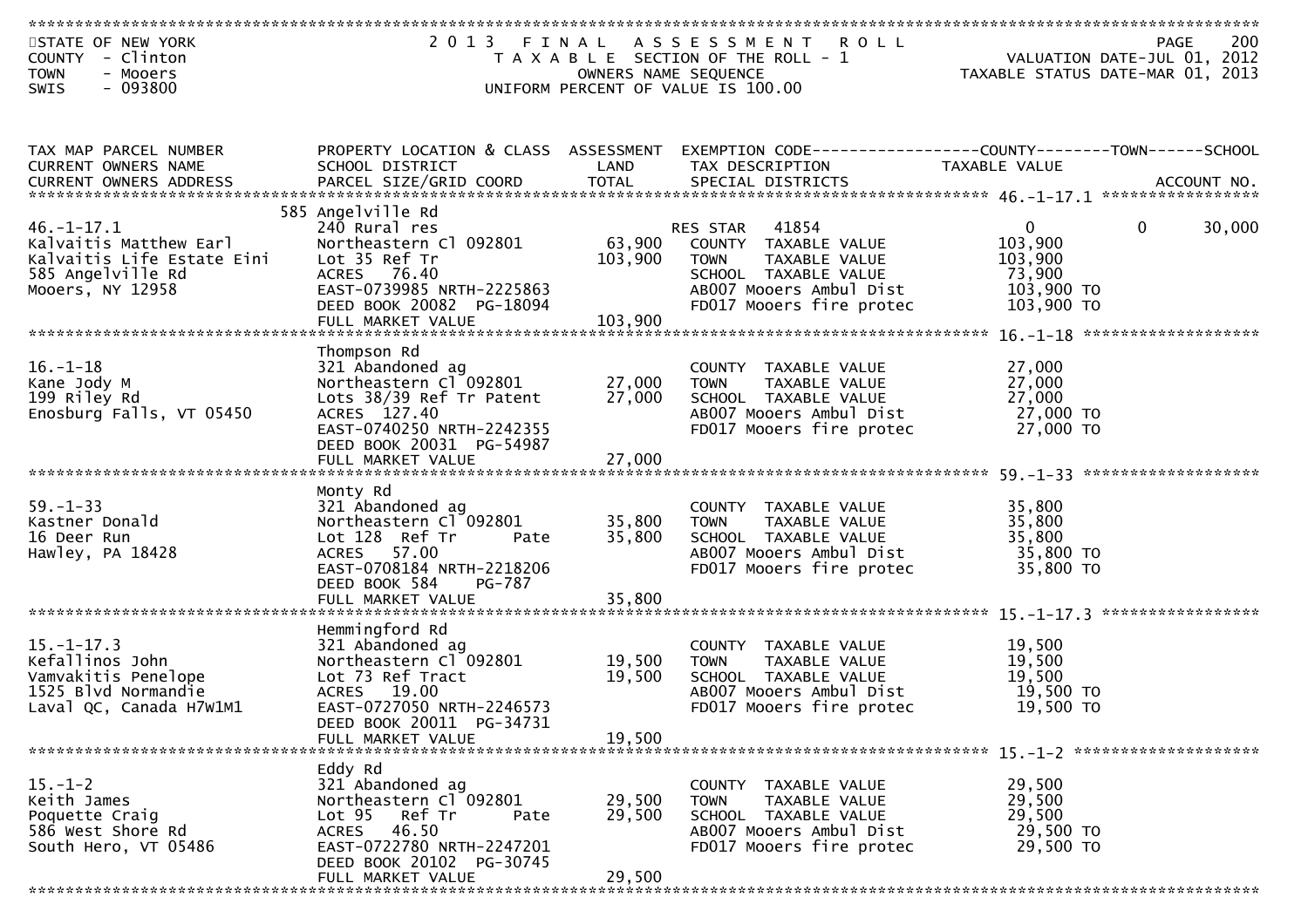| STATE OF NEW YORK<br>COUNTY - Clinton<br><b>TOWN</b><br>- Mooers<br><b>SWIS</b><br>- 093800 | 2 0 1 3<br>FINAL                                                                                                                                                                      | OWNERS NAME SEQUENCE         | A S S E S S M E N T<br><b>ROLL</b><br>T A X A B L E SECTION OF THE ROLL - 1<br>UNIFORM PERCENT OF VALUE IS 100.00                                           |                                                                            | 201<br><b>PAGE</b><br>VALUATION DATE-JUL 01, 2012<br>TAXABLE STATUS DATE-MAR 01, 2013 |
|---------------------------------------------------------------------------------------------|---------------------------------------------------------------------------------------------------------------------------------------------------------------------------------------|------------------------------|-------------------------------------------------------------------------------------------------------------------------------------------------------------|----------------------------------------------------------------------------|---------------------------------------------------------------------------------------|
| TAX MAP PARCEL NUMBER<br>CURRENT OWNERS NAME                                                | PROPERTY LOCATION & CLASS ASSESSMENT EXEMPTION CODE----------------COUNTY-------TOWN------SCHOOL<br>SCHOOL DISTRICT                                                                   | LAND                         | TAX DESCRIPTION                                                                                                                                             | TAXABLE VALUE                                                              |                                                                                       |
| $44. -2 - 16.5$<br>Kelly John<br>819 Woods Falls Rd<br>Mooers Forks, NY 12959               | 819 Woods Falls Rd<br>210 1 Family Res<br>Northeastern Cl 092801<br>Lot 115 Ref Tr<br>6.00<br><b>ACRES</b><br>EAST-0713711 NRTH-2225751<br>DEED BOOK 20062 PG-1037                    | 12,000<br>182,300            | COUNTY TAXABLE VALUE<br><b>TOWN</b><br>TAXABLE VALUE<br>SCHOOL TAXABLE VALUE<br>AB007 Mooers Ambul Dist<br>FD017 Mooers fire protec                         | 182,300<br>182,300<br>182,300<br>182,300 TO<br>182,300 TO                  |                                                                                       |
|                                                                                             |                                                                                                                                                                                       |                              |                                                                                                                                                             |                                                                            |                                                                                       |
| $61. - 1 - 8.3$<br>Kelly Mark S<br>Kelly Ivelisse M<br>208 Rt 22<br>Mooers, NY 12958        | 208 Rt 22<br>240 Rural res<br>Northeastern Cl 092801<br>Lot 47 Ref Tr<br>ACRES 17.40<br>EAST-0735191 NRTH-2220877<br>DEED BOOK 648<br>PG-675<br>FULL MARKET VALUE                     | 20,100<br>104,000<br>104,000 | RES STAR 41854<br>COUNTY TAXABLE VALUE<br>TAXABLE VALUE<br>TOWN<br>SCHOOL TAXABLE VALUE<br>AB007 Mooers Ambul Dist<br>FD017 Mooers fire protec              | $\overline{0}$<br>104,000<br>104,000<br>74,000<br>104,000 TO<br>104,000 TO | $\mathbf 0$<br>30,000                                                                 |
| $61. - 1 - 8.5$<br>Kelly Mark S<br>Kelly Ivelisse M<br>208 Rt 22<br>Mooers, NY 12958        | Rt 22<br>$322$ Rural vac $>10$<br>Northeastern Cl 092801<br>Lot 47 Ref Tr<br>ACRES 51.60<br>EAST-0735283 NRTH-2221143<br>DEED BOOK 20021 PG-41908                                     | 41,400<br>41,400             | COUNTY TAXABLE VALUE<br>TAXABLE VALUE<br><b>TOWN</b><br>SCHOOL TAXABLE VALUE<br>AB007 Mooers Ambul Dist<br>FD017 Mooers fire protec                         | 41,400<br>41,400<br>41,400<br>41,400 TO<br>41,400 TO                       |                                                                                       |
|                                                                                             |                                                                                                                                                                                       |                              |                                                                                                                                                             |                                                                            |                                                                                       |
| $28. - 1 - 20.2$<br>Kennedy Melanie<br>225 Harvey Rd<br>West Chazy, NY 12992                | 704 Davison Rd<br>$322$ Rural vac $>10$<br>Northeastern Cl 092801<br>Lot 150 Ref Tr Pate<br>ACRES 11.50<br>EAST-0699669 NRTH-2235221<br>DEED BOOK 20122 PG-50002<br>FULL MARKET VALUE | 11,900<br>11,900<br>11,900   | COUNTY TAXABLE VALUE<br><b>TOWN</b><br>TAXABLE VALUE<br>SCHOOL TAXABLE VALUE<br>AB007 Mooers Ambul Dist<br>FD017 Mooers fire protec                         | 11,900<br>11,900<br>11,900<br>11,900 TO<br>11,900 TO                       |                                                                                       |
|                                                                                             |                                                                                                                                                                                       |                              |                                                                                                                                                             |                                                                            |                                                                                       |
| $30. -1 - 4.2$<br>Kent Edward G<br>Kent Joan M<br>122 Duprey Rd<br>Mooers, NY 12958         | 122 Duprey Rd<br>240 Rural res<br>Northeastern Cl 092801<br>Lot 93 Ref Tr<br>ACRES 13.00 BANK<br>080<br>EAST-0721494 NRTH-2238338<br>DEED BOOK 650<br>PG-337                          | 17,200<br>112,000            | 41854<br>RES STAR<br>COUNTY<br>TAXABLE VALUE<br><b>TOWN</b><br>TAXABLE VALUE<br>SCHOOL TAXABLE VALUE<br>AB007 Mooers Ambul Dist<br>FD017 Mooers fire protec | 0<br>112,000<br>112,000<br>82,000<br>112,000 TO<br>112,000 TO              | 0<br>30,000                                                                           |
|                                                                                             | FULL MARKET VALUE                                                                                                                                                                     | 112,000                      |                                                                                                                                                             |                                                                            |                                                                                       |
| STATE OF NEW YORK                                                                           | 2 0 1 3<br>FINAL                                                                                                                                                                      |                              | A S S E S S M E N T<br><b>ROLL</b>                                                                                                                          |                                                                            | 202<br><b>PAGE</b>                                                                    |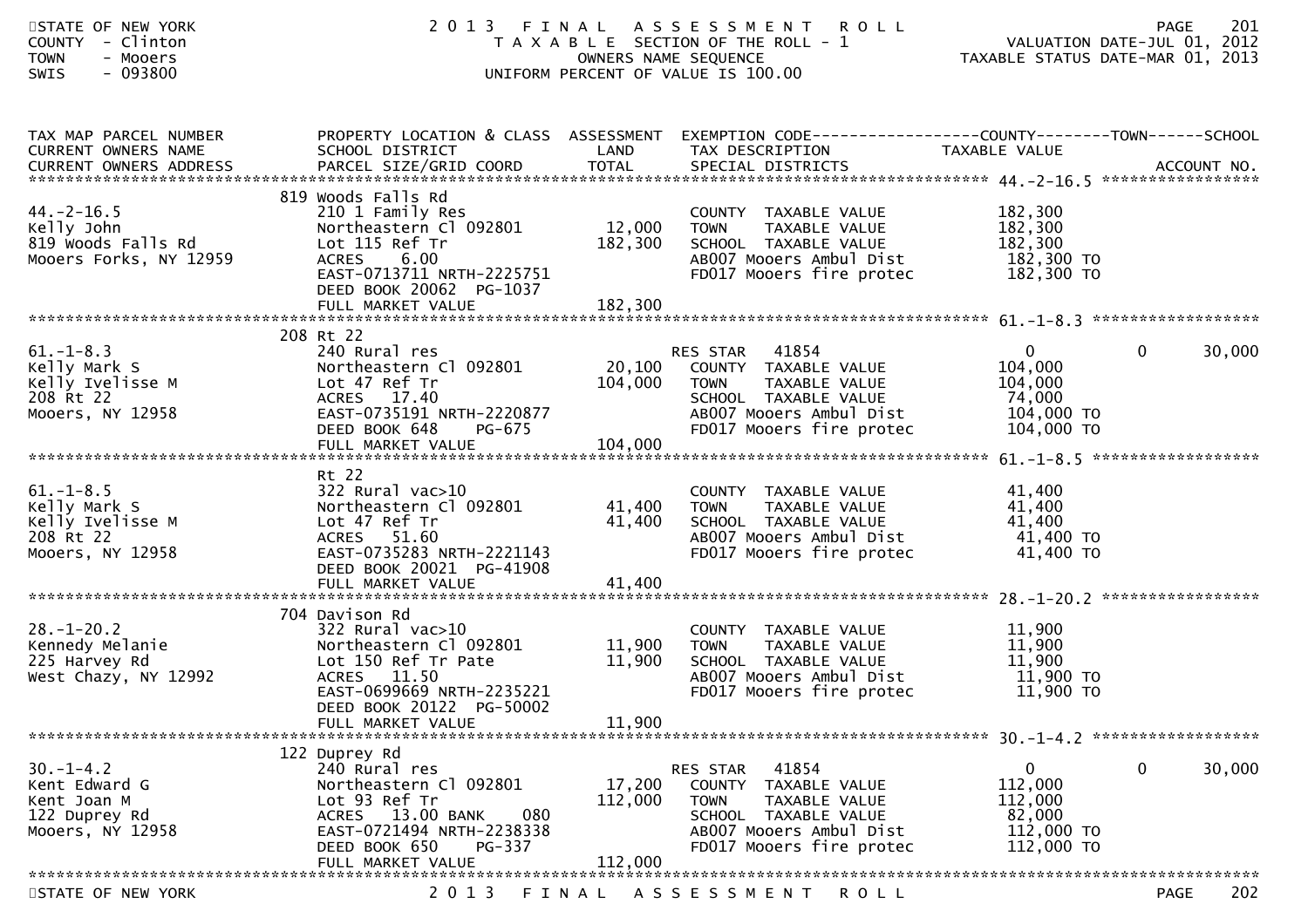## COUNTY - Clinton T A X A B L E SECTION OF THE ROLL - 1 VALUATION DATE-JUL 01, 2012TOWN - Mooers OWNERS NAME SEQUENCE TAXABLE STATUS DATE-MAR 01, 2013SWIS - 093800 UNIFORM PERCENT OF VALUE IS 100.00

| TAX MAP PARCEL NUMBER<br>CURRENT OWNERS NAME                                             | PROPERTY LOCATION & CLASS ASSESSMENT<br>SCHOOL DISTRICT                                                                                                                                        | LAND                       | TAX DESCRIPTION                                                                                                                                                 | TAXABLE VALUE                                                          |              |        |
|------------------------------------------------------------------------------------------|------------------------------------------------------------------------------------------------------------------------------------------------------------------------------------------------|----------------------------|-----------------------------------------------------------------------------------------------------------------------------------------------------------------|------------------------------------------------------------------------|--------------|--------|
|                                                                                          |                                                                                                                                                                                                |                            |                                                                                                                                                                 |                                                                        |              |        |
| $57. - 1 - 1.1$<br>Kilburn Joseph<br>249 Cannon Corners Rd<br>Mooers Forks, NY 12959     | 249 Cannon Corners Rd<br>240 Rural res<br>093601<br>N Adirondack<br>Lot 194 Ref Tr<br>Pate<br>ACRES 17.30<br>EAST-0688802 NRTH-2224286<br>DEED BOOK 20061 PG-99164                             | 13,500<br>51,500           | 41854<br><b>RES STAR</b><br>COUNTY TAXABLE VALUE<br><b>TOWN</b><br>TAXABLE VALUE<br>SCHOOL TAXABLE VALUE<br>AB007 Mooers Ambul Dist<br>FD017 Mooers fire protec | $0 \qquad$<br>51,500<br>51,500<br>21,500<br>$51,500$ TO<br>$51,500$ TO | $\mathbf{0}$ | 30,000 |
|                                                                                          | 798 North Star Rd                                                                                                                                                                              |                            |                                                                                                                                                                 |                                                                        |              |        |
| $15. - 1 - 23.1$<br>King April<br>798 North Star Rd<br>Mooers, NY 12958-3621             | 210 1 Family Res<br>Northeastern Cl 092801<br>Lot 70<br>Ref Tr<br>Pate<br><b>ACRES</b><br>$1.10$ BANK<br>080<br>EAST-0730433 NRTH-2244783<br>DEED BOOK 20051 PG-86896                          | 8,200<br>61,700            | 41854<br><b>RES STAR</b><br>COUNTY TAXABLE VALUE<br><b>TOWN</b><br>TAXABLE VALUE<br>SCHOOL TAXABLE VALUE<br>AB007 Mooers Ambul Dist<br>FD017 Mooers fire protec | 0<br>61,700<br>61,700<br>31,700<br>61,700 TO<br>61,700 TO              | $\Omega$     | 30,000 |
|                                                                                          |                                                                                                                                                                                                |                            |                                                                                                                                                                 |                                                                        |              |        |
| $60. -1 - 4.23$<br>King James E<br>King Sheri M<br>353 Bashaw Rd<br>Mooers, NY 12958     | 353 Bashaw Rd<br>240 Rural res<br>Northeastern Cl 092801<br>Lot 89 Ref Tr<br>ACRES 21.50<br>EAST-0722630 NRTH-2223845<br>PG-319<br>DEED BOOK 1025                                              | 23,300<br>91,900           | 41854<br><b>RES STAR</b><br>COUNTY TAXABLE VALUE<br>TAXABLE VALUE<br><b>TOWN</b><br>SCHOOL TAXABLE VALUE<br>AB007 Mooers Ambul Dist<br>FD017 Mooers fire protec | $\Omega$<br>91,900<br>91,900<br>61,900<br>$91,900$ TO<br>91,900 TO     | $\Omega$     | 30,000 |
|                                                                                          |                                                                                                                                                                                                |                            |                                                                                                                                                                 |                                                                        |              |        |
| 47.–1–8.1<br>King Jeanna<br>Bessey Brian<br>82 St Johns Rd<br>Mooers, NY 12958           | 82 St Johns Rd<br>210 1 Family Res<br>Northeastern Cl 092801<br>Lot 22<br>Ref Tr<br>Pate<br>1.70<br><b>ACRES</b><br>EAST-0745618 NRTH-2227000<br>DEED BOOK 20072 PG-10807<br>FULL MARKET VALUE | 12,700<br>74,900<br>74,900 | 41854<br><b>RES STAR</b><br>COUNTY TAXABLE VALUE<br>TAXABLE VALUE<br><b>TOWN</b><br>SCHOOL TAXABLE VALUE<br>AB007 Mooers Ambul Dist<br>FD017 Mooers fire protec | $\Omega$<br>74,900<br>74,900<br>44,900<br>74,900 TO<br>74,900 TO       | $\Omega$     | 30,000 |
|                                                                                          | 161 Green Valley Rd                                                                                                                                                                            |                            |                                                                                                                                                                 |                                                                        |              |        |
| $56. - 1 - 16.3$<br>King Leo P<br>King Marci D<br>PO Box 66<br>Ellenburg Depot, NY 12935 | 210 1 Family Res<br>093601<br>N Adirondack<br>Lot 211 Ref Tr<br>FRNT 140.00 DPTH 80.00<br>EAST-0682745 NRTH-2219406<br>DEED BOOK 99001 PG-11283                                                | 4,800<br>77,600            | 41854<br><b>RES STAR</b><br>COUNTY TAXABLE VALUE<br>TAXABLE VALUE<br><b>TOWN</b><br>SCHOOL TAXABLE VALUE<br>AB007 Mooers Ambul Dist<br>FD017 Mooers fire protec | $\overline{0}$<br>77,600<br>77,600<br>47,600<br>77,600 TO<br>77,600 TO | $\Omega$     | 30,000 |
| STATE OF NEW YORK                                                                        |                                                                                                                                                                                                |                            | 2013 FINAL ASSESSMENT<br><b>ROLL</b>                                                                                                                            |                                                                        | <b>PAGE</b>  | 203    |
| COUNTY - Clinton                                                                         |                                                                                                                                                                                                |                            | T A X A B L E SECTION OF THE ROLL - 1                                                                                                                           | VALUATION DATE-JUL 01, 2012                                            |              |        |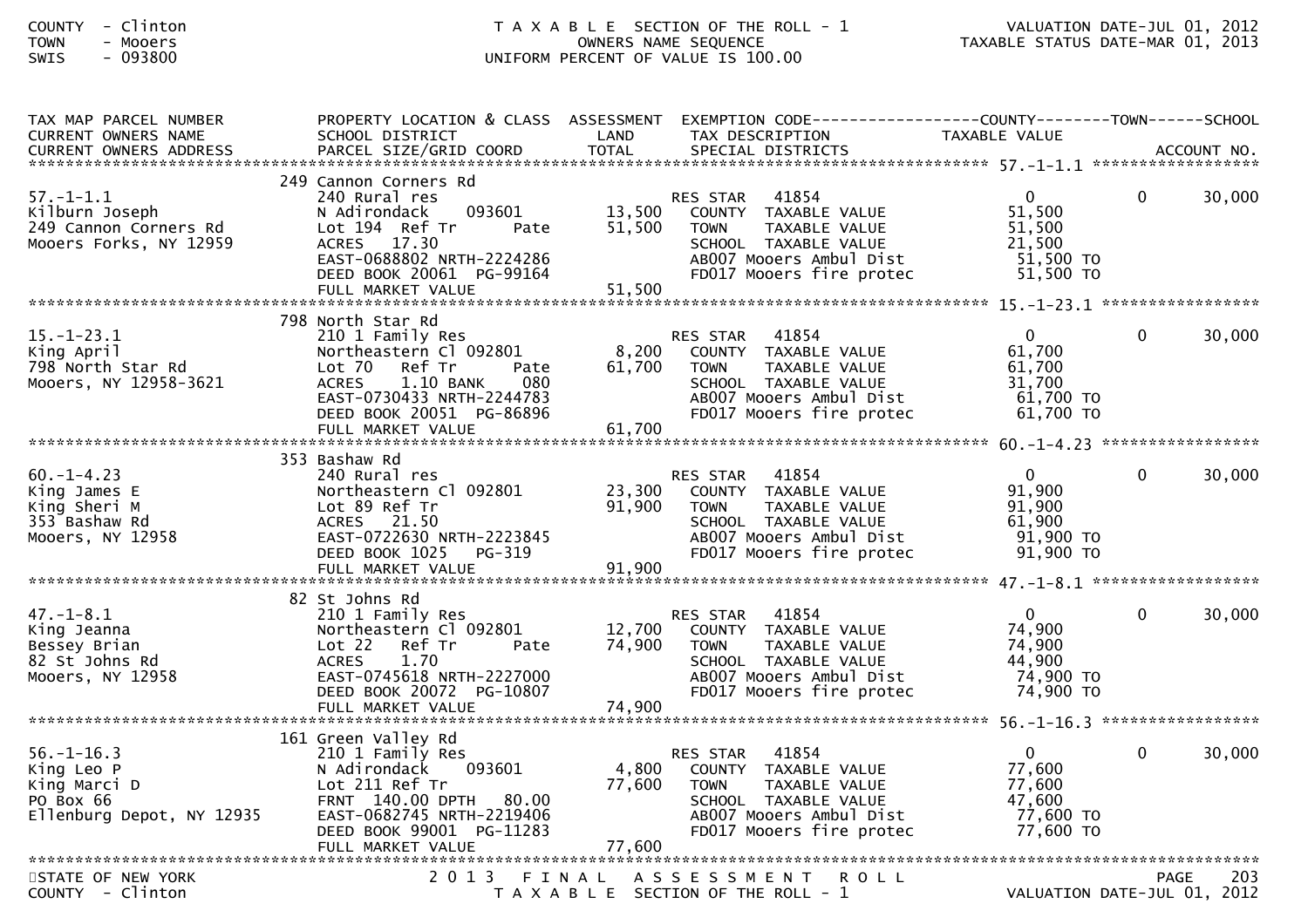## TOWN - Mooers OWNERS NAME SEQUENCE TAXABLE STATUS DATE-MAR 01, 2013SWIS - 093800 UNIFORM PERCENT OF VALUE IS 100.00

| TAX MAP PARCEL NUMBER                                | PROPERTY LOCATION & CLASS ASSESSMENT           |                  | EXEMPTION CODE-----------------COUNTY-------TOWN------SCHOOL |                        |                                  |
|------------------------------------------------------|------------------------------------------------|------------------|--------------------------------------------------------------|------------------------|----------------------------------|
| <b>CURRENT OWNERS NAME</b>                           | SCHOOL DISTRICT                                | LAND             | TAX DESCRIPTION                                              | TAXABLE VALUE          |                                  |
| <b>CURRENT OWNERS ADDRESS</b>                        | PARCEL SIZE/GRID COORD                         | <b>TOTAL</b>     | SPECIAL DISTRICTS                                            |                        | ACCOUNT NO.                      |
|                                                      |                                                |                  |                                                              |                        |                                  |
| $28. - 1 - 17.2$                                     | 684 Lamberton Rd                               |                  |                                                              |                        | 0                                |
|                                                      | 270 Mfg housing<br>Northeastern Cl 092801      |                  | LIM INC DI 41932<br>5,500 RES STAR                           | 17,500<br>$\mathbf{0}$ | 0<br>30,000<br>$\Omega$          |
| King Richard J<br>684 Lamberton Rd                   | Lot $143$ Ref Tr<br>Pate                       | 35,000           | 41854<br>COUNTY TAXABLE VALUE                                | 17,500                 |                                  |
| Mooers Forks, NY 12959                               | FRNT 130.00 DPTH 120.00                        |                  | <b>TOWN</b><br>TAXABLE VALUE                                 | 35,000                 |                                  |
|                                                      | EAST-0704107 NRTH-2236714                      |                  | SCHOOL TAXABLE VALUE                                         | 5,000                  |                                  |
|                                                      | DEED BOOK 20072 PG-7531                        |                  | AB007 Mooers Ambul Dist                                      | 35,000 TO              |                                  |
|                                                      |                                                |                  |                                                              |                        |                                  |
|                                                      |                                                |                  |                                                              |                        |                                  |
|                                                      | 80 Tappin Rd                                   |                  |                                                              |                        |                                  |
| $45. - 2 - 22.3$                                     | 210 1 Family Res                               |                  | WARNONALL 41121                                              | 17,985                 | 12,000<br>0                      |
| Kingsbury Life Use Ronald Lee Northeastern Cl 092801 |                                                |                  | 8,500 RES STAR<br>41854                                      | $\mathbf{0}$           | 30,000<br>$\Omega$               |
| Kingsbury Scott C                                    | Lot 76 Ref Tr                                  | 119,900          | COUNTY TAXABLE VALUE                                         | 101,915                |                                  |
| 80 Tappin Rd                                         | ACRES 1.70                                     |                  | TAXABLE VALUE<br><b>TOWN</b>                                 | 107,900                |                                  |
| Mooers, NY 12958                                     | EAST-0724293 NRTH-2230321                      |                  | SCHOOL TAXABLE VALUE                                         | 89,900                 |                                  |
|                                                      | DEED BOOK 20112 PG-44297                       |                  | AB007 Mooers Ambul Dist                                      | 119,900 TO             |                                  |
|                                                      |                                                |                  |                                                              |                        |                                  |
|                                                      | Gravel Ln                                      |                  |                                                              |                        |                                  |
| 45. – 2 – 22. 242                                    | $314$ Rural vac<10                             |                  | COUNTY TAXABLE VALUE                                         | 11,400                 |                                  |
| Kingsbury Life Use Ronald Lee Northeastern Cl 092801 |                                                | 11,400           | TAXABLE VALUE<br><b>TOWN</b>                                 | 11,400                 |                                  |
| Kingsbury Scott C                                    | Lot 76 Ref Tr                                  | 11,400           | SCHOOL TAXABLE VALUE                                         | 11,400                 |                                  |
| 80 Tappin Rd                                         | <b>ACRES</b><br>3.80                           |                  | AB007 Mooers Ambul Dist                                      | 11,400 TO              |                                  |
| Mooers, NY 12958                                     | EAST-0724964 NRTH-2232326                      |                  | FD017 Mooers fire protec                                     | 11,400 TO              |                                  |
|                                                      | DEED BOOK 20112 PG-44296                       |                  |                                                              |                        |                                  |
|                                                      | FULL MARKET VALUE                              | 11,400           |                                                              |                        |                                  |
|                                                      |                                                |                  |                                                              |                        |                                  |
|                                                      | 571 Gilbert Rd                                 |                  |                                                              |                        |                                  |
| $45. -2 - 22.6$                                      | 210 1 Family Res                               |                  | 41854<br>RES STAR                                            | $\mathbf{0}$           | 30,000<br>$\Omega$               |
| Kingsbury Marcie L<br>571 Gilbert Rd                 | Northeastern Cl 092801<br>2.00<br><b>ACRES</b> | 9,500<br>102,300 | COUNTY TAXABLE VALUE<br>TAXABLE VALUE<br><b>TOWN</b>         | 102,300<br>102,300     |                                  |
| Mooers, NY 12958                                     | EAST-0725454 NRTH-2229842                      |                  | SCHOOL TAXABLE VALUE                                         | 72,300                 |                                  |
|                                                      | DEED BOOK 20102 PG-29950                       |                  | AB007 Mooers Ambul Dist                                      | 102,300 TO             |                                  |
|                                                      | FULL MARKET VALUE                              |                  | 102,300 FD017 Mooers fire protec                             | 102,300 TO             |                                  |
|                                                      |                                                |                  |                                                              |                        |                                  |
|                                                      | 88 Tappin Rd                                   |                  |                                                              |                        |                                  |
| $45. -2 - 22.1$                                      | 270 Mfg housing                                |                  | 41854<br><b>RES STAR</b>                                     | $\mathbf{0}$           | $\mathbf{0}$<br>30,000           |
| Kingsbury Scott C                                    | Northeastern C1 092801                         | 66,900           | COUNTY TAXABLE VALUE                                         | 110,000                |                                  |
| 84 Tappin Rd                                         | Lot $76$<br>Ref Tr<br>Pate                     | 110,000          | <b>TOWN</b><br>TAXABLE VALUE                                 | 110,000                |                                  |
| Mooers, NY 12958                                     | 85.20<br><b>ACRES</b>                          |                  | SCHOOL TAXABLE VALUE                                         | 80,000                 |                                  |
|                                                      | EAST-0725092 NRTH-2230642                      |                  | AB007 Mooers Ambul Dist                                      | 110,000 TO             |                                  |
|                                                      | DEED BOOK 20112 PG-38693                       |                  | FD017 Mooers fire protec                                     | 110,000 TO             |                                  |
|                                                      | FULL MARKET VALUE                              | 110,000          |                                                              |                        |                                  |
| STATE OF NEW YORK                                    | 2 0 1 3                                        | FINAL            | ASSESSMENT<br><b>ROLL</b>                                    |                        | 204<br>PAGE                      |
| COUNTY - Clinton                                     |                                                |                  | T A X A B L E SECTION OF THE ROLL - 1                        |                        | VALUATION DATE-JUL 01, 2012      |
| <b>TOWN</b><br>- Mooers                              |                                                |                  | OWNERS NAME SEQUENCE                                         |                        | TAXABLE STATUS DATE-MAR 01, 2013 |
| - 093800<br><b>SWIS</b>                              |                                                |                  | UNIFORM PERCENT OF VALUE IS 100.00                           |                        |                                  |
|                                                      |                                                |                  |                                                              |                        |                                  |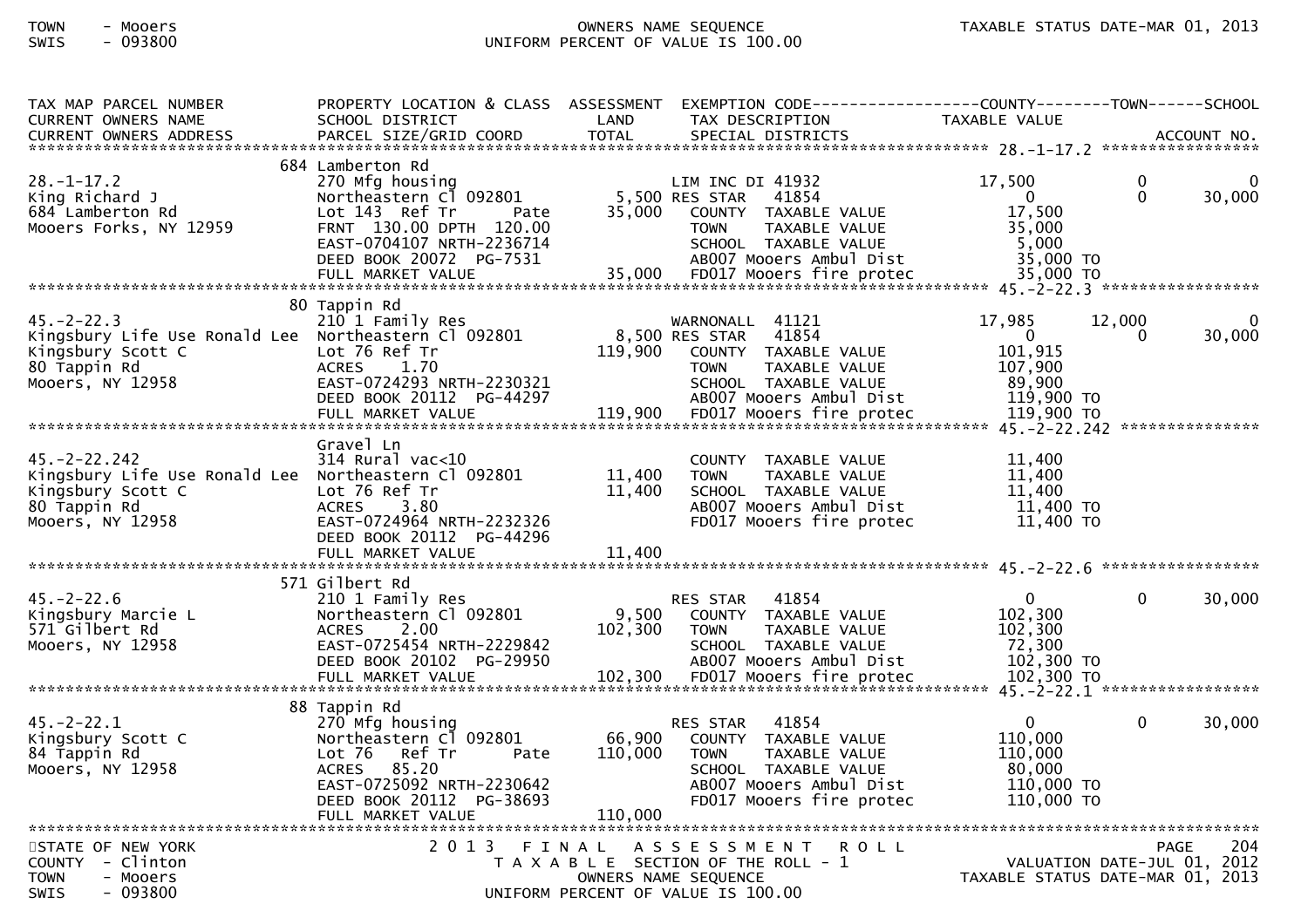| TAX MAP PARCEL NUMBER<br>CURRENT OWNERS NAME                                                                                                                     | SCHOOL DISTRICT                                                                                                                                                                                                | <b>Example 12 DE LAND</b>               | TAX DESCRIPTION                                                                                                                                                                                                   | PROPERTY LOCATION & CLASS ASSESSMENT EXEMPTION CODE----------------COUNTY-------TOWN------SCHOOL<br>TAXABLE VALUE |        |
|------------------------------------------------------------------------------------------------------------------------------------------------------------------|----------------------------------------------------------------------------------------------------------------------------------------------------------------------------------------------------------------|-----------------------------------------|-------------------------------------------------------------------------------------------------------------------------------------------------------------------------------------------------------------------|-------------------------------------------------------------------------------------------------------------------|--------|
|                                                                                                                                                                  |                                                                                                                                                                                                                |                                         |                                                                                                                                                                                                                   |                                                                                                                   |        |
| $57 - 3 - 4$                                                                                                                                                     | 4546 Rt 11<br>210 1 Family Res<br>093601<br>Pate<br>080<br>9.60 BANK<br>ACRES 9.60 BANK 080<br>EAST-0685278 NRTH-2217640<br>DEED BOOK 20001 PG-26252<br>FULL MARKET VALUE<br>FULL MARKET VALUE<br>THERET VALUE | 71,800                                  | RES STAR 41854<br>12,700 COUNTY TAXABLE VALUE<br>TAXABLE VALUE<br><b>TOWN</b>                                                                                                                                     | $\overline{0}$<br>$\overline{0}$<br>71,800<br>71,800                                                              | 30,000 |
|                                                                                                                                                                  |                                                                                                                                                                                                                |                                         |                                                                                                                                                                                                                   |                                                                                                                   |        |
|                                                                                                                                                                  | Rt 11                                                                                                                                                                                                          |                                         |                                                                                                                                                                                                                   |                                                                                                                   |        |
| 56.-1-18.2<br>Kirakossian Jirair<br>2733 De Salaberry<br>Montreal QC, Canada H3M1L4                                                                              | Lot 212 Ref Tr<br>ACRES 36.80<br>EAST-0682792 NRTH-2216883<br>DEED BOOK 20102 PG-32621                                                                                                                         | $\bar{2}\bar{2}, \bar{3}\bar{0}\bar{0}$ | COUNTY TAXABLE VALUE<br>TOWN     TAXABLE VALUE<br>COUNTY TAXABLE VALUE 22,300<br>TOWN TAXABLE VALUE 22,300<br>SCHOOL TAXABLE VALUE 22,300<br>ABOO7 Mooers Ambul Dist 22,300<br>FDO17 Mooers fire protec 22,300 TO | 22,300                                                                                                            |        |
|                                                                                                                                                                  | FULL MARKET VALUE                                                                                                                                                                                              | 22,300                                  |                                                                                                                                                                                                                   |                                                                                                                   |        |
|                                                                                                                                                                  |                                                                                                                                                                                                                |                                         |                                                                                                                                                                                                                   |                                                                                                                   |        |
| $61. - 1 - 3.51$<br>Knapp Perrin C<br>Knapp Constance C<br>374 Rt 22<br>Mooers, NY 12958                                                                         | Rt 22<br>314 Rural vac<10<br>Northeastern C1 092801 12,200 TOWN<br>Lot 66 Ref Tr 12,200 SCHOO<br>DEED BOOK 20041 PG-77163                                                                                      |                                         | COUNTY TAXABLE VALUE<br>TOWN     TAXABLE VALUE<br>SCHOOL TAXABLE VALUE<br>ABOO7 Mooers Ambul Dist<br>FDO17 Mooers fire protec 12,200 TO<br>FD017 Mooers fire protec                                               | 12,200<br>12,200<br>12,200<br>12,200 TO                                                                           |        |
|                                                                                                                                                                  |                                                                                                                                                                                                                |                                         |                                                                                                                                                                                                                   |                                                                                                                   |        |
|                                                                                                                                                                  |                                                                                                                                                                                                                |                                         |                                                                                                                                                                                                                   |                                                                                                                   |        |
| $61. - 1 - 4$<br>Knapp Perrin C<br>Knapp Constance C<br>374 Rt 22<br>Mooers, NY 12958                                                                            | 374 Rt 22<br>210 1 Family Res<br>Northeastern Cl 092801<br>Lot 65 Ref Tr<br>Pate<br>FRNT 200.00 DPTH 200.00<br>EAST-0732407 NRTH-2224068<br>DEED BOOK 619<br>PG-1183                                           | 162,100 TOWN                            | RES STAR    41854<br>7,900    COUNTY   TAXABLE VALUE<br>TAXABLE VALUE<br>SCHOOL TAXABLE VALUE<br>SCHOOL TAXABLE VALUE<br>ABOO7 Mooers Ambul Dist<br>FD017 Mooers fire protec 162,100 TO                           | $\mathbf{0}$<br>$\mathbf 0$<br>162,100<br>162,100<br>132,100<br>$162,100$ TO                                      | 30,000 |
|                                                                                                                                                                  |                                                                                                                                                                                                                |                                         |                                                                                                                                                                                                                   |                                                                                                                   |        |
| Example Shawn<br>Example 260 Seasonal re<br>Example 260 Seasonal re<br>Example 260 Seasonal re<br>Northeastern Cl<br>20 10 Lot 101 Ref Tr<br>Cadyville, NY 12918 | 213 Emery Rd<br>260 Seasonal res<br>Northeastern Cl 092801 27,700<br>Pate<br>EAST-0716415 NRTH-2227192<br>DEED BOOK 20112 PG-38494<br>FULL MARKET VALUE                                                        | 61,200<br>61,200                        | COUNTY TAXABLE VALUE<br><b>TOWN</b><br>TAXABLE VALUE<br>SCHOOL TAXABLE VALUE<br>AB007 Mooers Ambul Dist<br>FD017 Mooers fire protec                                                                               | 61,200<br>61,200<br>61,200<br>61,200 TO<br>61,200 TO                                                              |        |
| STATE OF NEW YORK<br>COUNTY - Clinton<br><b>TOWN</b><br>- Mooers<br>$-093800$<br><b>SWIS</b>                                                                     | 2013 FINAL                                                                                                                                                                                                     |                                         | ASSESSMENT ROLL<br>T A X A B L E SECTION OF THE ROLL - 1<br>OWNERS NAME SEQUENCE<br>UNIFORM PERCENT OF VALUE IS 100.00                                                                                            | PAGE<br>VALUATION DATE-JUL 01, 2012<br>TAXABLE STATUS DATE-MAR 01, 2013                                           | 205    |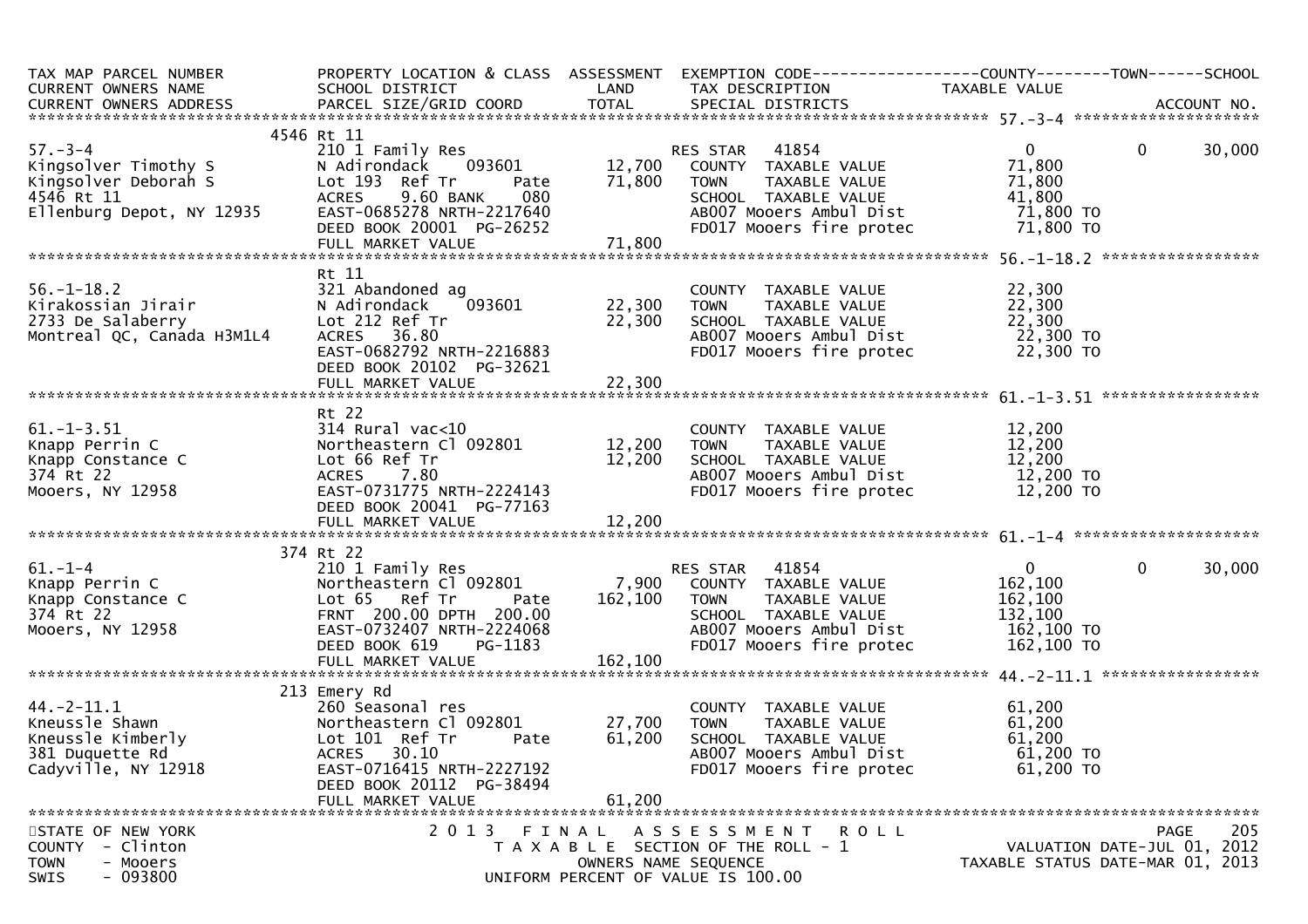| TAX MAP PARCEL NUMBER<br>CURRENT OWNERS NAME                                                                                                | PROPERTY LOCATION & CLASS ASSESSMENT<br>SCHOOL DISTRICT                                                                                                          | LAND                    | EXEMPTION CODE-----------------COUNTY-------TOWN------SCHOOL<br>TAX DESCRIPTION                                                                              | TAXABLE VALUE                                                               |                                                                                       |
|---------------------------------------------------------------------------------------------------------------------------------------------|------------------------------------------------------------------------------------------------------------------------------------------------------------------|-------------------------|--------------------------------------------------------------------------------------------------------------------------------------------------------------|-----------------------------------------------------------------------------|---------------------------------------------------------------------------------------|
|                                                                                                                                             |                                                                                                                                                                  |                         |                                                                                                                                                              |                                                                             |                                                                                       |
| $58. - 1 - 13$<br>Kohl Kenneth M<br>13900 Marquesas Way Apt 4423<br>Marina del Rey, CA 90292                                                | Lamberton Rd<br>321 Abandoned ag<br>093601<br>N Adirondack<br>Lot 153 Ref Tr<br>Pate<br>ACRES 13.80<br>EAST-0701830 NRTH-2221991<br>DEED BOOK 614<br>PG-577      | 19,700<br>19,700        | COUNTY TAXABLE VALUE<br>TAXABLE VALUE<br><b>TOWN</b><br>SCHOOL TAXABLE VALUE<br>AB007 Mooers Ambul Dist<br>FD017 Mooers fire protec                          | 19,700<br>19,700<br>19,700<br>19,700 TO<br>19,700 TO                        |                                                                                       |
|                                                                                                                                             |                                                                                                                                                                  |                         |                                                                                                                                                              |                                                                             |                                                                                       |
|                                                                                                                                             |                                                                                                                                                                  |                         |                                                                                                                                                              |                                                                             |                                                                                       |
| $45. - 1 - 27$<br>Kokes David P<br>Kokes Kathleen<br>431 Gilbert Rd<br>Mooers, NY 12958                                                     | 431 Gilbert Rd<br>240 Rural res<br>Pate<br>Lot 90<br>Ref Tr<br>ACRES 36.40<br>EAST-0722807 NRTH-2228509<br><b>PG-290</b><br>DEED BOOK 779                        | 127,500                 | RES STAR 41854<br><b>TOWN</b><br>TAXABLE VALUE<br>SCHOOL TAXABLE VALUE<br>AB007 Mooers Ambul Dist<br>FD017 Mooers fire protec                                | $\mathbf{0}$<br>127,500<br>127,500<br>97,500<br>127,500 TO<br>127,500 TO    | $\mathbf 0$<br>30,000                                                                 |
|                                                                                                                                             |                                                                                                                                                                  |                         |                                                                                                                                                              |                                                                             |                                                                                       |
| 41.-1-21.1-1<br>Kollinger Marjan L<br>Kollinger Martha A<br>PO Box 131<br>Ellenburg Depot, NY 12935-0131 EAST-0675564 NRTH-2229964          | Drown Rd<br>321 Abandoned ag<br>Northeastern Cl 092801<br>Lot 15 St Gore<br>Pate<br>ACRES 140.30<br>DEED BOOK 956<br>PG-214                                      | 64,500<br>64,500        | COUNTY TAXABLE VALUE<br>TAXABLE VALUE<br>TOWN<br>SCHOOL TAXABLE VALUE<br>AB007 Mooers Ambul Dist<br>FD017 Mooers fire protec                                 | 64,500<br>64,500<br>64,500<br>64,500 TO<br>64,500 TO                        |                                                                                       |
|                                                                                                                                             | Drown Rd                                                                                                                                                         |                         |                                                                                                                                                              |                                                                             |                                                                                       |
| 41.-1-21.1-2<br>Kollinger Marjan L<br>Kollinger Martha A<br>PO Box 131<br>Ellenburg Depot, NY 12935-0131 EAST-0675564 NRTH-2229964          | 321 Abandoned ag<br>093601<br>N Adirondack<br>Lot 15 St Gore<br><b>ACRES</b><br>7.30<br>DEED BOOK 956<br>PG-214<br>FULL MARKET VALUE                             | 1,900<br>1,900<br>1,900 | COUNTY TAXABLE VALUE<br>TAXABLE VALUE<br>TOWN<br>SCHOOL TAXABLE VALUE<br>AB007 Mooers Ambul Dist<br>FD017 Mooers fire protec                                 | 1,900<br>1,900<br>1,900<br>1,900 TO<br>1,900 TO                             |                                                                                       |
|                                                                                                                                             |                                                                                                                                                                  |                         |                                                                                                                                                              |                                                                             |                                                                                       |
| ********<br>41.-1-21.2<br>Kollinger Marjan L<br>Bernamer Martha A<br>PO Box 131<br>Ellenburg Depot, NY 12935-0131 EAST-0677096 NRTH-2229372 | 201 Drown Rd<br>210 1 Family Res<br>Northeastern Cl 092801<br>Lot 16 St Gore<br>080<br><b>ACRES</b><br>6.40 BANK<br>DEED BOOK 888<br>PG-273<br>FULL MARKET VALUE | 150,000<br>150,000      | RES STAR 41854<br>10,400 COUNTY TAXABLE VALUE<br><b>TOWN</b><br>TAXABLE VALUE<br>SCHOOL TAXABLE VALUE<br>AB007 Mooers Ambul Dist<br>FD017 Mooers fire protec | $\overline{0}$<br>150,000<br>150,000<br>120,000<br>150,000 TO<br>150,000 TO | $\mathbf 0$<br>30,000                                                                 |
|                                                                                                                                             |                                                                                                                                                                  |                         |                                                                                                                                                              |                                                                             |                                                                                       |
| STATE OF NEW YORK<br>- Clinton<br><b>COUNTY</b><br><b>TOWN</b><br>- Mooers<br>$-093800$<br>SWIS                                             | 2013                                                                                                                                                             | FINAL                   | A S S E S S M E N T R O L L<br>T A X A B L E SECTION OF THE ROLL - 1<br>OWNERS NAME SEQUENCE<br>UNIFORM PERCENT OF VALUE IS 100.00                           |                                                                             | 206<br><b>PAGE</b><br>VALUATION DATE-JUL 01, 2012<br>TAXABLE STATUS DATE-MAR 01, 2013 |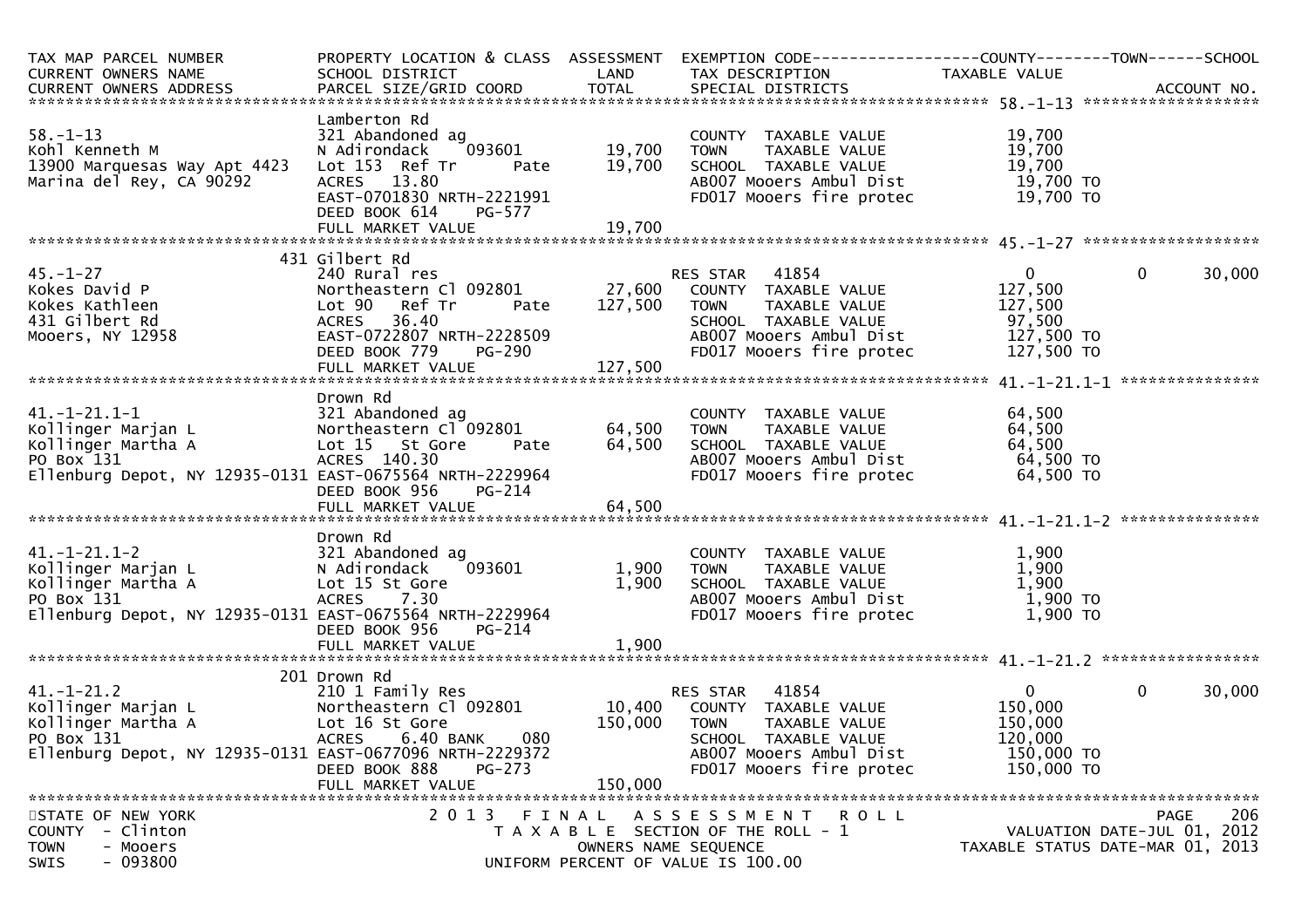| TAX MAP PARCEL NUMBER                                                                                                                                            |                                                                                                          |                      | PROPERTY LOCATION & CLASS ASSESSMENT EXEMPTION CODE---------------COUNTY-------TOWN-----SCHOOL |                                  |                             |
|------------------------------------------------------------------------------------------------------------------------------------------------------------------|----------------------------------------------------------------------------------------------------------|----------------------|------------------------------------------------------------------------------------------------|----------------------------------|-----------------------------|
| CURRENT OWNERS NAME                                                                                                                                              | SCHOOL DISTRICT<br><b>Example 18 Service State LAND</b>                                                  |                      | TAX DESCRIPTION                                                                                | TAXABLE VALUE                    |                             |
| CURRENT OWNERS ADDRESS FARCEL SIZE/GRID COORD TOTAL SPECIAL DISTRICTS FARENT OWNERS ADDRESS FARCEL SIZE/GRID COORD TOTAL SPECIAL DISTRICTS FARENT OWNERS ADDRESS |                                                                                                          |                      |                                                                                                |                                  |                             |
|                                                                                                                                                                  |                                                                                                          |                      |                                                                                                |                                  |                             |
|                                                                                                                                                                  | Rt 22                                                                                                    |                      |                                                                                                |                                  |                             |
| $45. - 2 - 6.1$                                                                                                                                                  | 311 Res vac land                                                                                         |                      | COUNTY TAXABLE VALUE                                                                           | 700                              |                             |
| Korb Katelyn J                                                                                                                                                   | Northeastern Cl 092801                                                                                   | 700                  | <b>TOWN</b><br>TAXABLE VALUE                                                                   | 700                              |                             |
| 922 Route 9                                                                                                                                                      | Lot 67 Ref Tr<br>Pate                                                                                    | 700                  | SCHOOL TAXABLE VALUE<br>ABOO7 Mooers Ambul Dist<br>FDO17 Mooers fire protec                    | 700                              |                             |
| Champlain, NY 12919                                                                                                                                              | Prior Deed Bk 382 Pg 525                                                                                 |                      |                                                                                                | 700 TO                           |                             |
|                                                                                                                                                                  | FRNT 80.00 DPTH 35.00                                                                                    |                      |                                                                                                | 700 TO                           |                             |
|                                                                                                                                                                  | EAST-0730479 NRTH-2231774                                                                                |                      |                                                                                                |                                  |                             |
|                                                                                                                                                                  | DEED BOOK 20122 PG-51301                                                                                 |                      |                                                                                                |                                  |                             |
|                                                                                                                                                                  |                                                                                                          |                      |                                                                                                |                                  |                             |
|                                                                                                                                                                  |                                                                                                          |                      |                                                                                                |                                  |                             |
|                                                                                                                                                                  | 466 North Star Rd                                                                                        |                      |                                                                                                |                                  |                             |
| $16. - 1 - 10.2$                                                                                                                                                 | 210 1 Family Res                                                                                         |                      | RES STAR 41854                                                                                 | $\overline{0}$                   | $\mathbf{0}$<br>30,000      |
|                                                                                                                                                                  | Northeastern C1 092801 31,500                                                                            |                      |                                                                                                | 95,000                           |                             |
| Example R<br>Koss Emelin E<br>Koss Emelin E<br>466 North Star Rd<br>Mooers, NY 12958<br>Mooers, NY 12958<br>EAST-0737420 N                                       |                                                                                                          | 95,000               | COUNTY TAXABLE VALUE<br>TOWN TAXABLE VALUE                                                     | 95,000                           |                             |
|                                                                                                                                                                  | 080<br>ACRES 42.50 BANK<br>ACRES 42.50 BANK 080<br>EAST-0737420 NRTH-2247839<br>DEED BOOK 20132 PG-54780 |                      | SCHOOL TAXABLE VALUE                                                                           | 65,000                           |                             |
|                                                                                                                                                                  |                                                                                                          |                      | ABOO7 Mooers Ambul Dist 95,000 TO                                                              |                                  |                             |
|                                                                                                                                                                  | DEED BOOK 20132 PG-54780                                                                                 |                      | FD017 Mooers fire protec                                                                       | 95,000 TO                        |                             |
|                                                                                                                                                                  |                                                                                                          |                      |                                                                                                |                                  |                             |
|                                                                                                                                                                  |                                                                                                          |                      |                                                                                                |                                  |                             |
|                                                                                                                                                                  | 2330 Rt 11                                                                                               |                      |                                                                                                |                                  |                             |
| $30.16 - 3 - 12$                                                                                                                                                 | 449 Other Storag                                                                                         |                      | COUNTY TAXABLE VALUE                                                                           | 178,600                          |                             |
| Kotchounian Family Trust                                                                                                                                         | Northeastern Cl 092801 27,200                                                                            |                      | <b>TOWN</b><br>TAXABLE VALUE                                                                   | 178,600                          |                             |
| Kotchounian as Trustee Hrair Lot 68 Ref Tr                                                                                                                       | Pate                                                                                                     | 178,600              | SCHOOL TAXABLE VALUE                                                                           | 178,600                          |                             |
|                                                                                                                                                                  | ACRES<br>1.70                                                                                            |                      | AB007 Mooers Ambul Dist                                                                        | 178,600 TO                       |                             |
|                                                                                                                                                                  | EAST-0730697 NRTH-2236070                                                                                |                      | FD017 Mooers fire protec                                                                       |                                  |                             |
| 24600 Skyline View Dr<br>Malibue, CA 90265                                                                                                                       | DEED BOOK 20112 PG-43161                                                                                 |                      | LT033 Mooers Light 2                                                                           | 178,600 то<br>178,600 то         |                             |
|                                                                                                                                                                  |                                                                                                          |                      |                                                                                                |                                  |                             |
|                                                                                                                                                                  |                                                                                                          |                      |                                                                                                |                                  |                             |
|                                                                                                                                                                  | 2332 Rt 11                                                                                               |                      |                                                                                                |                                  |                             |
| $30.16 - 3 - 13$                                                                                                                                                 | 449 Other Storag                                                                                         |                      | COUNTY TAXABLE VALUE                                                                           | 100,000                          |                             |
| 30.16-3-13<br>Kotchounian Family Trust                                                                                                                           | Northeastern Cl <sup>-</sup> 092801                                                                      | 6,300                | <b>TOWN</b><br>TAXABLE VALUE                                                                   | 100,000                          |                             |
| Kotchounian as Trustee Hrair Lot 68 Ref Tr                                                                                                                       | Pate                                                                                                     | 100,000              | SCHOOL TAXABLE VALUE                                                                           | 100,000                          |                             |
| 24600 Skyline View Dr                                                                                                                                            | FRNT 70.00 DPTH 110.00                                                                                   |                      | AB007 Mooers Ambul Dist                                                                        | 100,000 TO                       |                             |
| Malibue, CA 90265                                                                                                                                                | EAST-0730651 NRTH-2235912                                                                                |                      | FD017 Mooers fire protec                                                                       |                                  |                             |
|                                                                                                                                                                  | DEED BOOK 20112 PG-43161                                                                                 |                      | LT033 Mooers Light 2                                                                           | 100,000 то<br>100,000 то         |                             |
|                                                                                                                                                                  |                                                                                                          |                      |                                                                                                |                                  |                             |
|                                                                                                                                                                  |                                                                                                          |                      |                                                                                                |                                  |                             |
|                                                                                                                                                                  | 84 Scriver Rd                                                                                            |                      |                                                                                                |                                  |                             |
| $14. - 1 - 1.22$                                                                                                                                                 |                                                                                                          |                      |                                                                                                | $\overline{0}$                   | $\mathbf{0}$<br>30,000      |
|                                                                                                                                                                  | 210 1 Family Res            RES STAR  41854<br>Northeastern Cl 092801     13,400  COUNTY TAXABLE VALUE   |                      |                                                                                                | 126,900                          |                             |
| Kourofsky Joseph A Northeastern Cl<br>Kourofsky Cassondra L Lot 121 Ref Tr                                                                                       |                                                                                                          |                      | 126,900 TOWN<br>TAXABLE VALUE                                                                  | 126,900                          |                             |
| 84 Scriver Rd                                                                                                                                                    | 7.70 BANK 080<br>ACRES                                                                                   |                      | SCHOOL TAXABLE VALUE                                                                           | 96,900                           |                             |
| Mooers, NY 12958                                                                                                                                                 | EAST-0708411 NRTH-2246865                                                                                |                      | AB007 Mooers Ambul Dist                                                                        | 126,900 TO                       |                             |
|                                                                                                                                                                  | DEED BOOK 20092 PG-25330                                                                                 |                      | FD017 Mooers fire protec                                                                       | 126,900 TO                       |                             |
|                                                                                                                                                                  |                                                                                                          | 126,900              |                                                                                                |                                  |                             |
|                                                                                                                                                                  | FULL MARKET VALUE                                                                                        |                      |                                                                                                |                                  |                             |
| STATE OF NEW YORK                                                                                                                                                |                                                                                                          |                      | 2013 FINAL ASSESSMENT ROLL                                                                     |                                  | 207<br>PAGE                 |
| - Clinton                                                                                                                                                        |                                                                                                          |                      |                                                                                                |                                  | VALUATION DATE-JUL 01, 2012 |
| <b>COUNTY</b><br><b>TOWN</b><br>- Mooers                                                                                                                         |                                                                                                          | OWNERS NAME SEQUENCE | T A X A B L E SECTION OF THE ROLL - 1                                                          | TAXABLE STATUS DATE-MAR 01, 2013 |                             |
| $-093800$<br>SWIS                                                                                                                                                |                                                                                                          |                      | UNIFORM PERCENT OF VALUE IS 100.00                                                             |                                  |                             |
|                                                                                                                                                                  |                                                                                                          |                      |                                                                                                |                                  |                             |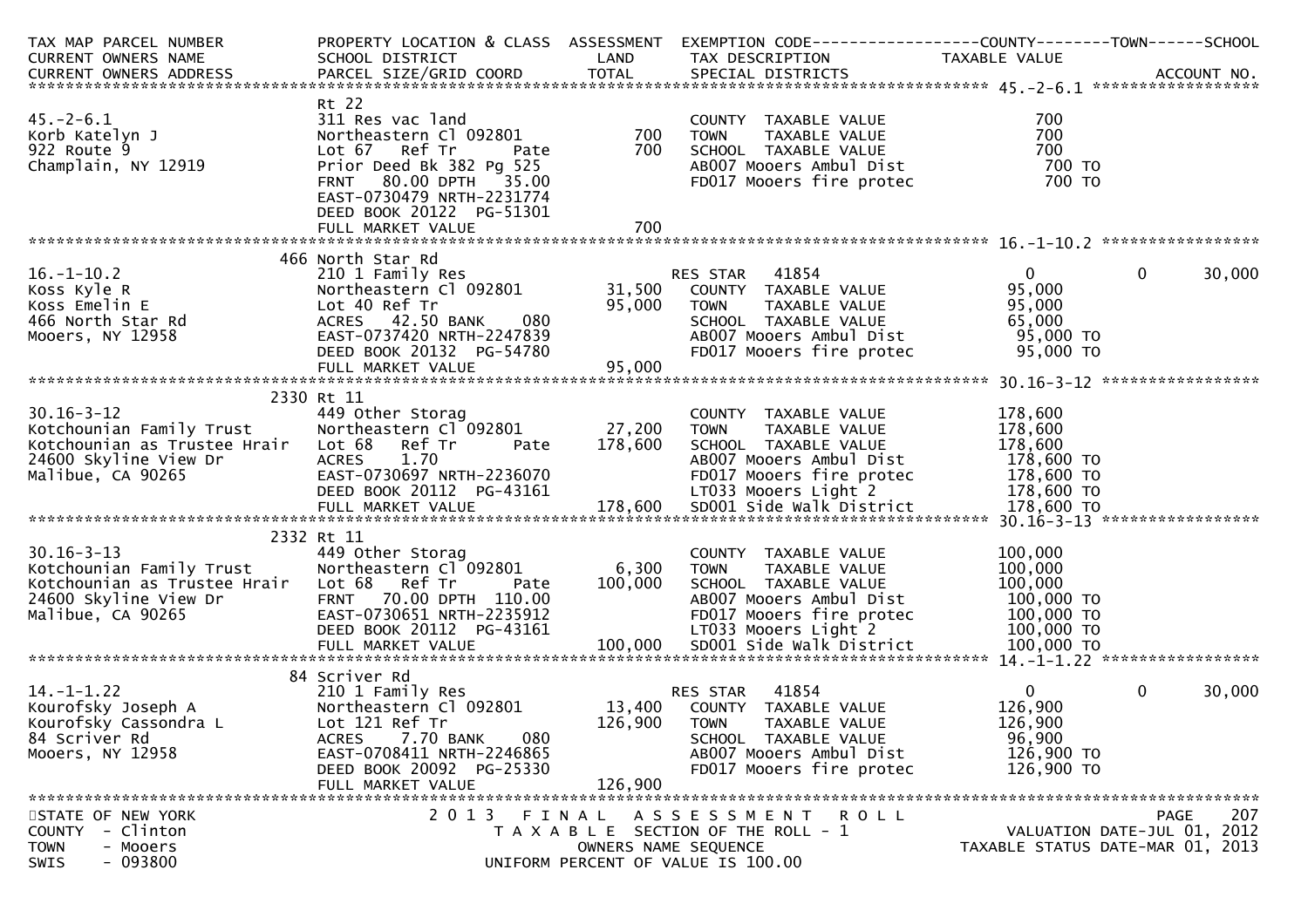| TAX MAP PARCEL NUMBER<br>CURRENT OWNERS NAME                                                                       | SCHOOL DISTRICT<br><b>Example 18 The CAND</b>                                                                                                                                                                                |                         | PROPERTY LOCATION & CLASS ASSESSMENT EXEMPTION CODE----------------COUNTY-------TOWN------SCHOOL<br>TAX DESCRIPTION                                                                                             | TAXABLE VALUE                                                                          |                                                                                |
|--------------------------------------------------------------------------------------------------------------------|------------------------------------------------------------------------------------------------------------------------------------------------------------------------------------------------------------------------------|-------------------------|-----------------------------------------------------------------------------------------------------------------------------------------------------------------------------------------------------------------|----------------------------------------------------------------------------------------|--------------------------------------------------------------------------------|
|                                                                                                                    |                                                                                                                                                                                                                              |                         |                                                                                                                                                                                                                 |                                                                                        |                                                                                |
| $15. - 1 - 40.5$<br>Montreal QC, Canada H1T2P3                                                                     | 229 Eddy Rd<br>270 Mfg housing<br>Northeastern C1 092801 11,300<br>EAST-0721135 NRTH-2244983<br>DEED BOOK 20092 PG-25508                                                                                                     | 13,200                  | COUNTY TAXABLE VALUE<br>TOWN      TAXABLE VALUE<br><b>TOWN</b><br>SCHOOL TAXABLE VALUE<br>ABOO7 Mooers Ambul Dist<br>FDO17 Mooers fire protec                                                                   | 13,200<br>13,200<br>13,200<br>13,200<br>13,200 TO<br>13,200 TO                         |                                                                                |
|                                                                                                                    | Angelville Rd                                                                                                                                                                                                                |                         |                                                                                                                                                                                                                 |                                                                                        |                                                                                |
| $61. -1 - 14.26$<br>Kramer III Charles V<br>575 Fort Bridgman Rd<br>Vernon, VT 05354                               | Lot 33 Ref Tr<br>ACRES 46.00<br>EAST-0740244 NRTH-2220095<br>DEED BOOK 20082 PG-20553                                                                                                                                        | 36,500                  | SCHOOL TAXABLE VALUE<br>SCHOOL TAXABLE VALUE 36,500<br>ABOO7 Mooers Ambul Dist 36,500 TO<br>FDO17 Mooers fire protec 36,500 TO                                                                                  | 36,500<br>36,500                                                                       |                                                                                |
|                                                                                                                    | FULL MARKET VALUE                                                                                                                                                                                                            | 36,500                  |                                                                                                                                                                                                                 |                                                                                        |                                                                                |
| $45. - 4 - 8$<br>45.-4-6<br>Kramp Kenneth M<br>Kramp Marina A<br>554 Rt 22<br>Mooers, NY 12958<br>Mooers, NY 12958 | 554 Rt 22<br>210 1 Family Res<br>Northeastern C1 092801 6,800 RES STAR 41854<br>Lot 66 Ref Tr Pate<br>FRNT 150.00 DPTH 150.00<br>FRNT 150.00 DPTH 150.00<br>BANK 080<br>EAST-0730709 NRTH-2228173<br>DEED BOOK 20072 PG-7089 |                         | WARNONALL 41121<br>117,000 COUNTY TAXABLE_VALUE<br>TOWN      TAXABLE_VALUE<br>SCHOOL TAXABLE VALUE<br>AB007 Mooers Ambul Dist                  117,000 TO<br>FD017 Mooers fire protec                117,000 TO | 17,550 12,000<br>$\overline{\mathbf{0}}$<br>99,450<br>105,000<br>87,000                | $\overline{0}$<br>30,000<br>$\Omega$                                           |
|                                                                                                                    |                                                                                                                                                                                                                              | 117,000                 |                                                                                                                                                                                                                 |                                                                                        |                                                                                |
| $43.-1-21.2$<br>Krauss Mathias<br>Krauss Briget<br>4547 Beauchesne<br>Laval QC, Canada H7T2T7                      | 320 Gero Rd<br>270 Mfg housing<br>N Adirondack 093601<br>Lot 152 Ref Tr Patent<br>ACRES 20.60<br>EAST-0699030 NRTH-2227717<br>DEED BOOK 820<br>PG-341                                                                        | 15,800<br>32,000        | COUNTY TAXABLE VALUE<br><b>TOWN</b><br>TAXABLE VALUE<br>SCHOOL TAXABLE VALUE<br>AB007 Mooers Ambul Dist 32,000 TO<br>FD017 Mooers fire protec                                                                   | 32,000<br>32,000<br>32,000<br>32,000 TO                                                |                                                                                |
|                                                                                                                    |                                                                                                                                                                                                                              |                         |                                                                                                                                                                                                                 |                                                                                        |                                                                                |
| $30.16 - 1 - 8.2$<br>Krohn Dale R<br>Krohn Joanne E<br>62 Depot St<br>Mooers, NY 12958                             | 62 Depot St<br>210 1 Family Res<br>Northeastern Cl 092801<br>Lot 68 Ref Tr<br><b>ACRES</b><br>1.50<br>EAST-0729763 NRTH-2236814<br>DEED BOOK 661<br>PG-56<br>FULL MARKET VALUE                                               | 100,000 TOWN<br>100,000 | RES STAR 41854<br>8,800 COUNTY TAXABLE VALUE<br>TAXABLE VALUE<br>SCHOOL TAXABLE VALUE<br>AB007 Mooers Ambul Dist<br>FD017 Mooers fire protec<br>LT033 Mooers Light 2                                            | $\mathbf{0}$<br>100,000<br>100,000<br>70,000<br>100,000 TO<br>100,000 TO<br>100,000 TO | $\mathbf{0}$<br>30,000                                                         |
| STATE OF NEW YORK<br>- Clinton<br><b>COUNTY</b><br><b>TOWN</b><br>- Mooers<br>$-093800$<br><b>SWIS</b>             | 2 0 1 3                                                                                                                                                                                                                      | FINAL                   | ASSESSMENT ROLL<br>T A X A B L E SECTION OF THE ROLL - 1<br>OWNERS NAME SEQUENCE<br>UNIFORM PERCENT OF VALUE IS 100.00                                                                                          |                                                                                        | 208<br>PAGE<br>VALUATION DATE-JUL 01, 2012<br>TAXABLE STATUS DATE-MAR 01, 2013 |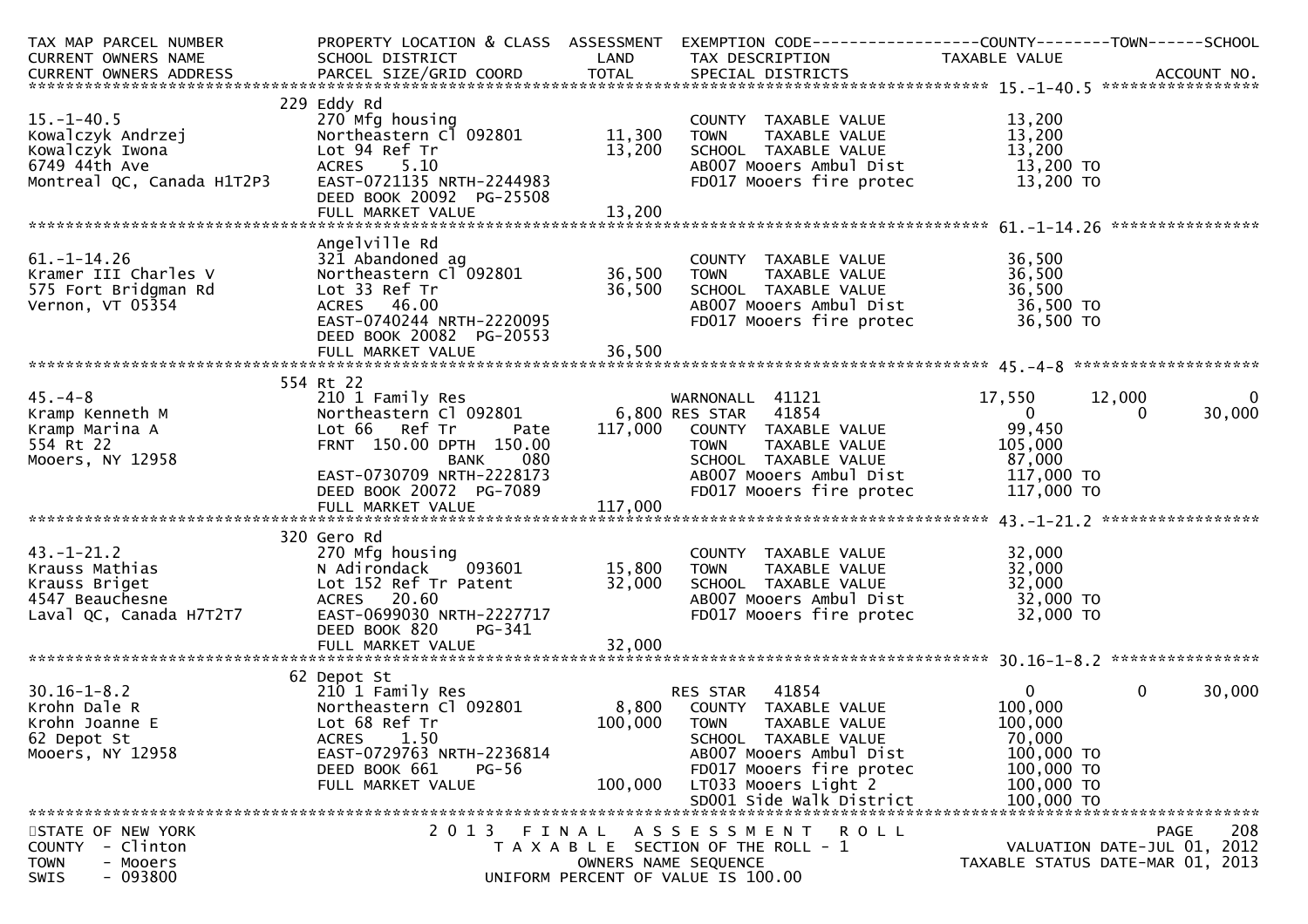| TAX MAP PARCEL NUMBER<br><b>CURRENT OWNERS NAME</b>                                                                      | PROPERTY LOCATION & CLASS ASSESSMENT<br>SCHOOL DISTRICT                                                                                                                                   | LAND                      | TAX DESCRIPTION                                                                                                                                                                                              | EXEMPTION CODE-----------------COUNTY-------TOWN------SCHOOL<br>TAXABLE VALUE                        |                             |        |
|--------------------------------------------------------------------------------------------------------------------------|-------------------------------------------------------------------------------------------------------------------------------------------------------------------------------------------|---------------------------|--------------------------------------------------------------------------------------------------------------------------------------------------------------------------------------------------------------|------------------------------------------------------------------------------------------------------|-----------------------------|--------|
|                                                                                                                          |                                                                                                                                                                                           |                           |                                                                                                                                                                                                              |                                                                                                      |                             |        |
| $59. - 1 - 7.2$<br>Kuzmin Mariusz<br>Kuzmin Dorota<br>661 Woods Falls Rd<br>Mooers Forks, NY 12959-2108                  | 661 Woods Falls Rd<br>210 1 Family Res<br>Northeastern Cl 092801<br>FRNT 205.00 DPTH 205.00<br>EAST-0714645 NRTH-2222039<br>DEED BOOK 98001 PG-02159                                      | 8,100<br>95,900           | 41854<br>RES STAR<br>COUNTY TAXABLE VALUE<br>TAXABLE VALUE<br><b>TOWN</b><br>SCHOOL TAXABLE VALUE<br>AB007 Mooers Ambul Dist                                                                                 | $\mathbf{0}$<br>95,900<br>95,900<br>65,900<br>95,900 TO                                              | $\mathbf 0$                 | 30,000 |
|                                                                                                                          | 66 white Rd                                                                                                                                                                               |                           |                                                                                                                                                                                                              |                                                                                                      |                             |        |
| $27. - 1 - 34$<br>LaBarge Amos J<br>LaBarge Carl W<br>66 White Rd<br>Mooers Forks, NY 12959                              | 210 1 Family Res<br>Northeastern Cl 092801<br>Lot 197 Ref Tr<br>Pate<br>FRNT 82.50 DPTH 239.00<br>EAST-0687448 NRTH-2234875<br>DEED BOOK 849<br>$PG-26$                                   | 4,100<br>18,000           | RES STAR<br>41854<br>COUNTY TAXABLE VALUE<br>TAXABLE VALUE<br><b>TOWN</b><br>SCHOOL TAXABLE VALUE<br>AB007 Mooers Ambul Dist<br>FD017 Mooers fire protec                                                     | $\mathbf{0}$<br>18,000<br>18,000<br>- 0<br>18,000 TO<br>18,000 TO                                    | $\mathbf 0$                 | 18,000 |
|                                                                                                                          | FULL MARKET VALUE                                                                                                                                                                         | 18,000                    |                                                                                                                                                                                                              |                                                                                                      |                             |        |
| $30.20 - 3 - 5$<br>LaBarge Andree<br>5167 Rt 11<br>Ellenburg Depot, NY 12935                                             | 24 East St<br>481 Att row bldg<br>Northeastern Cl 092801<br>Lot 67 Ref Tr<br>Pate<br>24.00 DPTH<br><b>FRNT</b><br>64.00<br>EAST-0729947 NRTH-2233900<br>DEED BOOK 618<br>PG-123           | 2,800<br>45,700           | COUNTY TAXABLE VALUE<br>TAXABLE VALUE<br><b>TOWN</b><br>SCHOOL TAXABLE VALUE<br>AB007 Mooers Ambul Dist<br>FD017 Mooers fire protec<br>LT033 Mooers Light 2                                                  | 45,700<br>45,700<br>45,700<br>45,700 TO<br>45,700 TO<br>45,700 TO                                    |                             |        |
|                                                                                                                          | 130 White Rd                                                                                                                                                                              |                           |                                                                                                                                                                                                              |                                                                                                      |                             |        |
| $27. - 1 - 45$<br>LaBarge Christine M<br>519 Fee Rd<br>Moosse William<br>Mooers, NY 12958                                | 311 Res vac land<br>Northeastern Cl 092801<br>Lot 197 Ref Tr<br>Pate<br>FRNT 270.00 DPTH 200.00<br>EAST-0686254 NRTH-2235632<br>DEED BOOK 20102 PG-30045                                  | 4,900<br>4,900            | COUNTY TAXABLE VALUE<br>TAXABLE VALUE<br><b>TOWN</b><br>SCHOOL TAXABLE VALUE<br>AB007 Mooers Ambul Dist<br>FD017 Mooers fire protec                                                                          | 4,900<br>4,900<br>4,900<br>4,900 TO<br>4,900 TO                                                      |                             |        |
|                                                                                                                          | FULL MARKET VALUE                                                                                                                                                                         | 4,900                     |                                                                                                                                                                                                              |                                                                                                      |                             |        |
| $45.8 - 1 - 13$<br>LaBarge Bob L<br>тавагде вор г<br>LaBarge Christine M<br>519 Fee Rd<br>519 Fee Rd<br>Mooers, NY 12958 | 519 Fee Rd<br>270 Mfg housing<br>Northeastern Cl 092801<br>Lot 67 Ref Tr<br>Pate<br>FRNT 142.00 DPTH 121.00<br>EAST-0730861 NRTH-2233261<br>DEED BOOK 20031 PG-57752<br>FULL MARKET VALUE | 5,600<br>24,600<br>24,600 | 41854<br>RES STAR<br>COUNTY TAXABLE VALUE<br><b>TOWN</b><br>TAXABLE VALUE<br>SCHOOL TAXABLE VALUE<br>AB007 Mooers Ambul Dist<br>FD017 Mooers fire protec<br>LT033 Mooers Light 2<br>SD001 Side Walk District | $\mathbf{0}$<br>24,600<br>24,600<br>$\mathbf{0}$<br>24,600 TO<br>24,600 TO<br>24,600 TO<br>24,600 TO | $\mathbf{0}$                | 24,600 |
| STATE OF NEW YORK                                                                                                        | 2 0 1 3                                                                                                                                                                                   | FINAL                     | A S S E S S M E N T<br>ROLL                                                                                                                                                                                  |                                                                                                      | <b>PAGE</b>                 | 209    |
| - Clinton<br><b>COUNTY</b><br><b>TOWN</b><br>- Mooers<br>$-093800$<br>SWIS                                               |                                                                                                                                                                                           |                           | T A X A B L E SECTION OF THE ROLL - 1<br>OWNERS NAME SEQUENCE<br>UNIFORM PERCENT OF VALUE IS 100.00                                                                                                          | TAXABLE STATUS DATE-MAR 01, 2013                                                                     | VALUATION DATE-JUL 01, 2012 |        |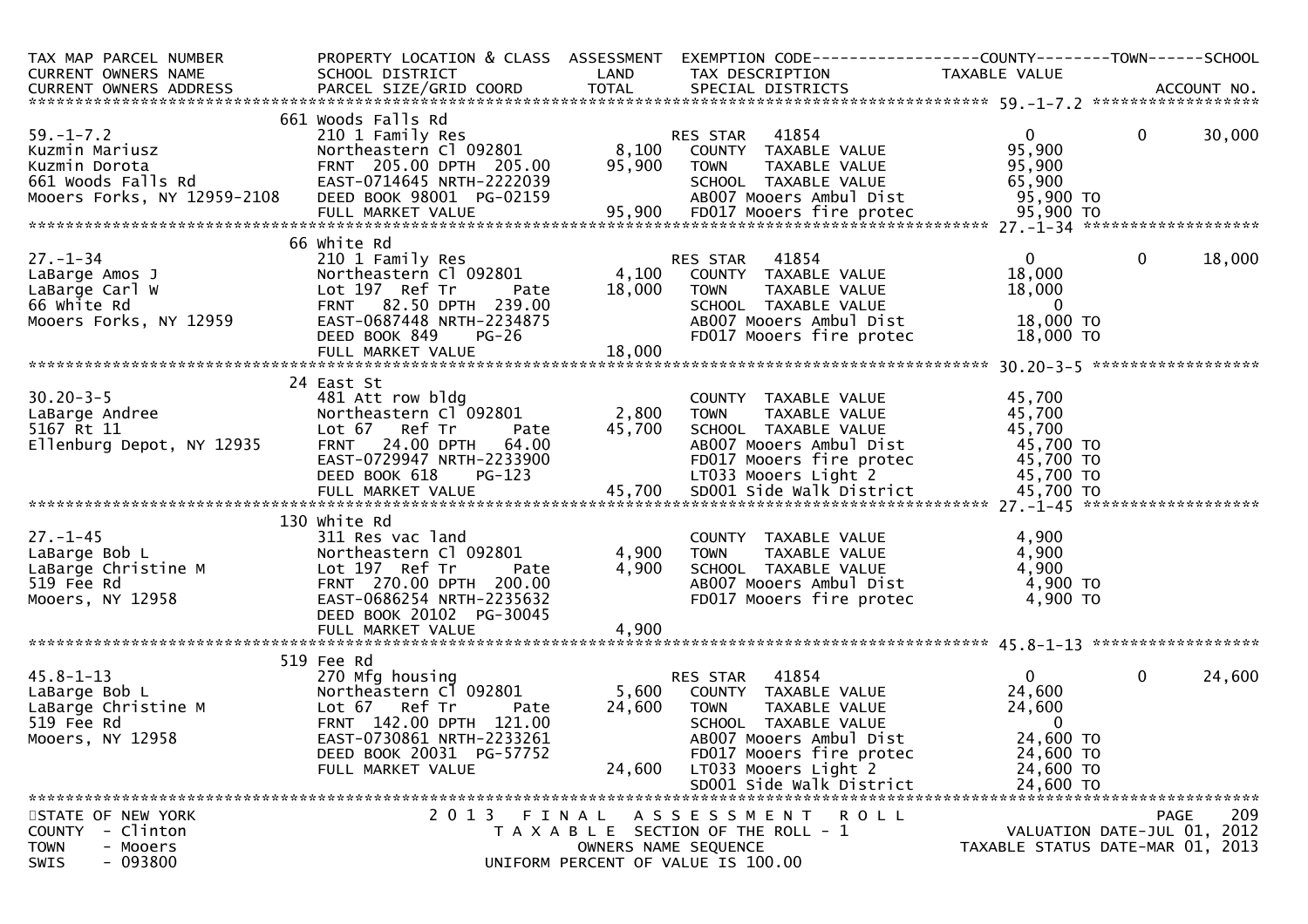| TAX MAP PARCEL NUMBER<br>CURRENT OWNERS NAME<br>CURRENT OWNERS ADDRESS                                                           | SCHOOL DISTRICT                                                                                                                                                                       | LAND                      | PROPERTY LOCATION & CLASS ASSESSMENT EXEMPTION CODE----------------COUNTY-------TOWN------SCHOOL<br>TAX DESCRIPTION                                                                                                                     | TAXABLE VALUE                                                                                          |                                                                                       |
|----------------------------------------------------------------------------------------------------------------------------------|---------------------------------------------------------------------------------------------------------------------------------------------------------------------------------------|---------------------------|-----------------------------------------------------------------------------------------------------------------------------------------------------------------------------------------------------------------------------------------|--------------------------------------------------------------------------------------------------------|---------------------------------------------------------------------------------------|
|                                                                                                                                  |                                                                                                                                                                                       |                           |                                                                                                                                                                                                                                         |                                                                                                        |                                                                                       |
| $26. -1 - 5.222$<br>LaBarge David<br>114 Stone Rd<br>Ellenburg Depot, NY 12935<br>PRIOR OWNER ON 3/01/2013<br>Shatlaw Patricia L | 110 Stone Rd<br>270 Mfg housing<br>093601<br>N Adirondack<br>Lot 9 State Gore<br>ACRES 1.00<br>EAST-0674660 NRTH-2235778<br>DEED BOOK 20132 PG-54879                                  | 5,000<br>16,600<br>16,600 | 41854<br>RES STAR<br>COUNTY TAXABLE VALUE<br>TAXABLE VALUE<br><b>TOWN</b><br>SCHOOL TAXABLE VALUE<br>AB007 Mooers Ambul Dist<br>FD017 Mooers fire protec                                                                                | $\mathbf{0}$<br>16,600<br>16,600<br>$\overline{\phantom{0}}$<br>16,600 TO<br>16,600 TO                 | $\mathbf{0}$<br>16,600                                                                |
|                                                                                                                                  | 114 Stone Rd                                                                                                                                                                          |                           |                                                                                                                                                                                                                                         |                                                                                                        |                                                                                       |
| $26. -1 - 5.221$<br>26.-1-5.221<br>LaBarge David D<br>LaBarge Wanda L<br>114 Stone Rd<br>Ellenburg Depot, NY 12935               | 240 Rural res<br>N Adirondack<br>Lot 9 State Gore<br>ACRES 23.50<br>EAST-0674336 NRTH-2236288                                                                                         |                           | RES STAR 41854<br>RES STAR 41854<br>093601 17,000 LIM INC DI 41932<br>85,000 COUNTY TAXABLE VALUE<br><b>TOWN</b><br>TAXABLE VALUE<br>SCHOOL TAXABLE VALUE                                                                               | $\mathbf{0}$<br>36,550<br>48,450<br>85,000<br>55,000                                                   | 30,000<br>0<br>$\Omega$<br>$\mathbf{0}$                                               |
|                                                                                                                                  |                                                                                                                                                                                       |                           |                                                                                                                                                                                                                                         |                                                                                                        |                                                                                       |
| $44. -2 - 1.3$<br>44.-2-1.3<br>LaBarge John R<br>1057 Woods Falls Rd<br>Mooers Forks, NY 12959                                   | 1057 Woods Falls Rd<br>210 1 Family Res<br>Northeastern Cl 092801<br>lot 116 ref tr<br>EAST-0715070 NRTH-2231190<br>DEED BOOK 20082 PG-18887                                          | 8,700<br>100,000          | COUNTY TAXABLE VALUE<br>TAXABLE VALUE<br><b>TOWN</b><br>SCHOOL TAXABLE VALUE<br>AB007 Mooers Ambul Dist<br>FD017 Mooers fire protec<br>LT013 Mooers Forks Light                                                                         | 100,000<br>100,000<br>100,000<br>100,000 TO<br>100,000 TO<br>100,000 TO                                |                                                                                       |
|                                                                                                                                  | 2560 Rt 11                                                                                                                                                                            |                           |                                                                                                                                                                                                                                         |                                                                                                        |                                                                                       |
| 30.19-1-22<br>LaBarge Life Use Harold<br>LaBarge Steven<br>2560 Rt 11<br>Mooers, NY 12958                                        | 210 1 Family Res<br>Northeastern Cl 092801<br>Lot 75 Ref Tr<br>Pate<br>FRNT 130.00 DPTH 182.00<br>EAST-0726520 NRTH-2233866<br>DEED BOOK 20021 PG-40768<br>FULL MARKET VALUE          | 97,000<br>97,000          | WARNONALL 41121<br>7,100 SR STAR<br>41834<br>COUNTY TAXABLE VALUE<br><b>TOWN</b><br>TAXABLE VALUE<br>SCHOOL TAXABLE VALUE<br>AB007 Mooers Ambul Dist<br>FD017 Mooers fire protec<br>LT033 Mooers Light 2                                | 14,550<br>$\overline{\mathbf{0}}$<br>82,450<br>85,000<br>33,700<br>97,000 TO<br>97,000 TO<br>97,000 TO | $\mathbf{0}$<br>12,000<br>63,300<br>$\Omega$                                          |
|                                                                                                                                  |                                                                                                                                                                                       |                           |                                                                                                                                                                                                                                         |                                                                                                        |                                                                                       |
| $44.2 - 3 - 6.2$<br>LaBarge Mary L<br>3041 Rt 11<br>PO Box 24<br>Mooers Forks, NY 12959                                          | 3041 Rt 11<br>210 1 Family Res<br>Northeastern Cl 092801<br>Lot 100 Ref Tract<br>FRNT 104.00 DPTH 183.00<br>EAST-0715798 NRTH-2233213<br>DEED BOOK 714<br>$PG-1$<br>FULL MARKET VALUE | 61,000                    | WARCOMALL 41131<br>6,900 AGED - ALL 41800<br>41834<br>61,000 SR STAR<br>COUNTY TAXABLE VALUE<br><b>TOWN</b><br>TAXABLE VALUE<br>SCHOOL TAXABLE VALUE<br>AB007 Mooers Ambul Dist<br>FD017 Mooers fire protec<br>LT013 Mooers Forks Light | 15,250<br>22,875<br>$\mathbf 0$<br>22,875<br>22,875<br>$\bf{0}$<br>61,000 TO<br>61,000 TO<br>61,000 TO | 15,250<br>$\overline{0}$<br>30,500<br>22,875<br>$\mathbf 0$<br>30,500                 |
| STATE OF NEW YORK<br>COUNTY - Clinton<br>- Mooers<br><b>TOWN</b>                                                                 | 2 0 1 3                                                                                                                                                                               | FINAL                     | A S S E S S M E N T<br><b>ROLL</b><br>T A X A B L E SECTION OF THE ROLL - 1<br>OWNERS NAME SEQUENCE                                                                                                                                     |                                                                                                        | 210<br><b>PAGE</b><br>VALUATION DATE-JUL 01, 2012<br>TAXABLE STATUS DATE-MAR 01, 2013 |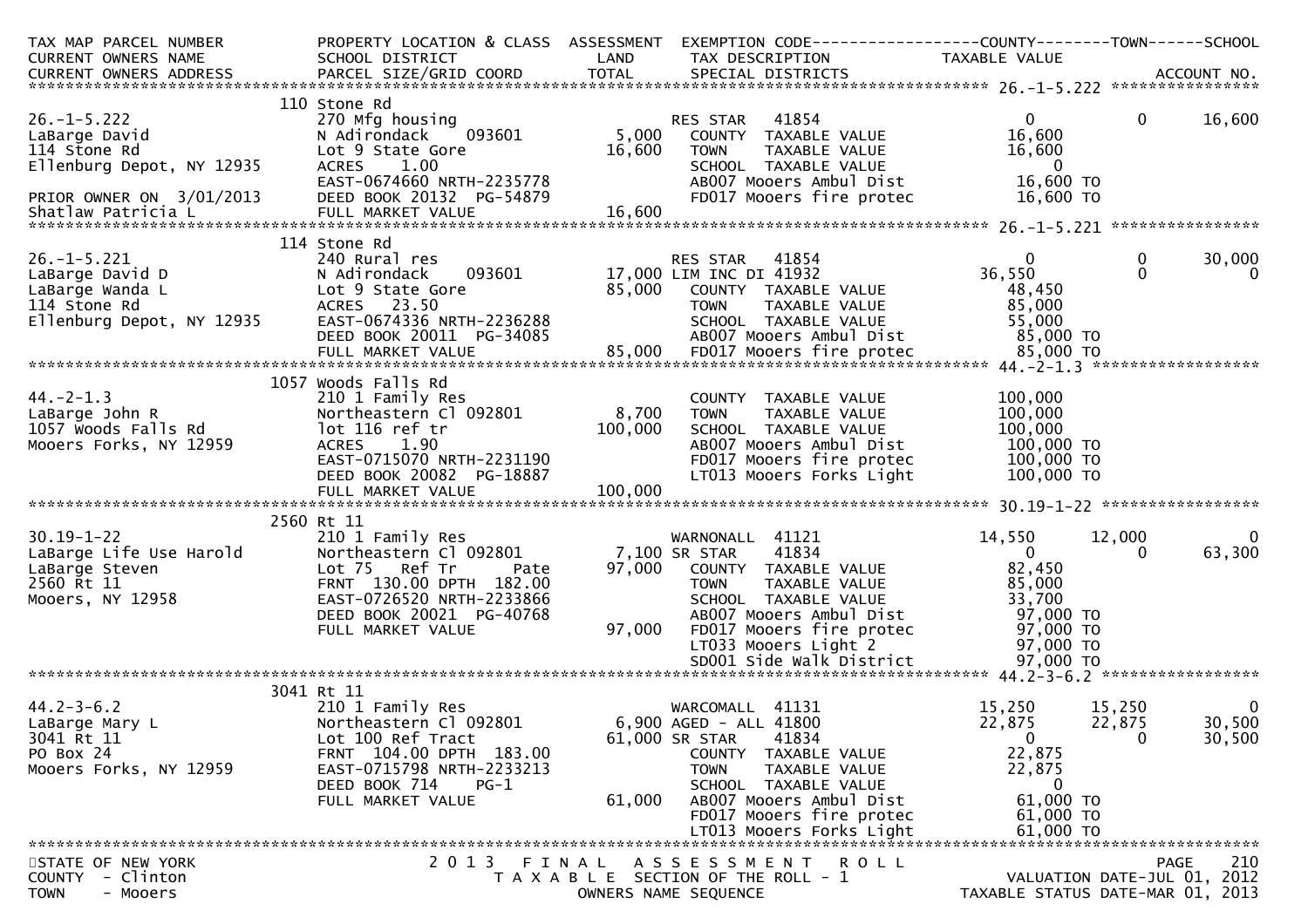$-093800$ SWIS

| TAX MAP PARCEL NUMBER<br>CURRENT OWNERS NAME<br>CURRENT OWNERS ADDRESS                             | PROPERTY LOCATION & CLASS ASSESSMENT<br>SCHOOL DISTRICT                                                                                                                      | LAND                      | TAX DESCRIPTION                                                                                                                                                           | EXEMPTION CODE------------------COUNTY--------TOWN------SCHOOL<br>TAXABLE VALUE                            |
|----------------------------------------------------------------------------------------------------|------------------------------------------------------------------------------------------------------------------------------------------------------------------------------|---------------------------|---------------------------------------------------------------------------------------------------------------------------------------------------------------------------|------------------------------------------------------------------------------------------------------------|
|                                                                                                    |                                                                                                                                                                              |                           |                                                                                                                                                                           |                                                                                                            |
| $43. - 1 - 2.53$<br>Labarge Rebecca<br>871 Davison Rd<br>Mooers Forks, NY 12959                    | 871 Davison Rd<br>210 1 Family Res<br>Northeastern Cl 092801<br>Lot 170 & 171 Ref Tr<br>ACRES 1.00<br>EAST-0695458 NRTH-2234339                                              | 5,000<br>95,000           | 41854<br>RES STAR<br>COUNTY TAXABLE VALUE<br>TAXABLE VALUE<br><b>TOWN</b><br>SCHOOL TAXABLE VALUE<br>AB007 Mooers Ambul Dist                                              | 30,000<br>$\overline{0}$<br>$\overline{0}$<br>95,000<br>95,000<br>65,000<br>95,000 TO                      |
|                                                                                                    | DEED BOOK 20082 PG-17314                                                                                                                                                     |                           | FD017 Mooers fire protec                                                                                                                                                  | 95,000 TO                                                                                                  |
|                                                                                                    | 65 Depot St                                                                                                                                                                  |                           |                                                                                                                                                                           |                                                                                                            |
| $30.16 - 3 - 2$<br>LaBelle Doreen<br>Krohn Matthew<br>65 Depot St<br>Mooers, NY 12958              | 210 1 Family Res<br>Northeastern Cl 092801<br>Lot 68 Ref Tr<br>Pate<br>FRNT 298.00 DPTH 198.00<br>EAST-0729601 NRTH-2236568<br>DEED BOOK 20112 PG-42168<br>FULL MARKET VALUE | 8,100<br>63,000<br>63,000 | RES STAR<br>41854<br>COUNTY TAXABLE VALUE<br>TAXABLE VALUE<br>TOWN<br>SCHOOL TAXABLE VALUE<br>AB007 Mooers Ambul Dist<br>FD017 Mooers fire protec<br>LT033 Mooers Light 2 | $\mathbf{0}$<br>$\mathbf 0$<br>30,000<br>63,000<br>63,000<br>33,000<br>63,000 TO<br>63,000 TO<br>63,000 TO |
|                                                                                                    |                                                                                                                                                                              |                           |                                                                                                                                                                           |                                                                                                            |
| $16. - 1 - 20.3$<br>Labelle James<br>377 North Star Rd<br>Mooers, NY 12958                         | 377 North Star Rd<br>270 Mfg housing<br>Northeastern Cl 092801<br>Lot 40 Ref Tr<br>ACRES 2.00<br>EAST-0739369 NRTH-2247295<br>DEED BOOK 998<br><b>PG-312</b>                 | 8,800<br>25,800           | 41854<br>RES STAR<br>COUNTY TAXABLE VALUE<br><b>TOWN</b><br>TAXABLE VALUE<br>SCHOOL TAXABLE VALUE<br>AB007 Mooers Ambul Dist<br>FD017 Mooers fire protec                  | 25,800<br>$\overline{0}$<br>$\overline{0}$<br>25,800<br>25,800<br>$\mathbf 0$<br>25,800 TO<br>25,800 TO    |
|                                                                                                    |                                                                                                                                                                              |                           |                                                                                                                                                                           |                                                                                                            |
|                                                                                                    | 482 North Star Rd                                                                                                                                                            |                           |                                                                                                                                                                           |                                                                                                            |
| $16. - 1 - 22.2$<br>LaBelle William Jr<br>LaBelle Marilyn<br>482 North Star Rd<br>Mooers, NY 12958 | 270 Mfg housing<br>Northeastern Cl 092801<br>Ref Tr<br>Lot 39<br>Pate<br>1.10<br><b>ACRES</b><br>EAST-0737083 NRTH-2246501<br>DEED BOOK 578<br>PG-121                        | 8,100<br>38,900           | SR STAR<br>41834<br>COUNTY TAXABLE VALUE<br><b>TOWN</b><br>TAXABLE VALUE<br>SCHOOL TAXABLE VALUE<br>AB007 Mooers Ambul Dist<br>FD017 Mooers fire protec                   | 38,900<br>$\Omega$<br>$\mathbf{0}$<br>38,900<br>38,900<br>$\mathbf 0$<br>38,900 TO<br>38,900 TO            |
|                                                                                                    | FULL MARKET VALUE                                                                                                                                                            | 38,900                    |                                                                                                                                                                           |                                                                                                            |
|                                                                                                    | Off Scriver Rd                                                                                                                                                               |                           |                                                                                                                                                                           |                                                                                                            |
| $14. - 1 - 1.13$<br>LaBombard Darren<br>2046 Plank Rd<br>Ellenburg Depot, NY 12935                 | $322$ Rural vac $>10$<br>Northeastern Cl 092801<br>Lot 121 Ref Tr<br>ACRES 42.00<br>EAST-0707127 NRTH-2248400<br>DEED BOOK 20051 PG-89991                                    | 19,400<br>19,400          | COUNTY TAXABLE VALUE<br><b>TOWN</b><br>TAXABLE VALUE<br>SCHOOL TAXABLE VALUE<br>AB007 Mooers Ambul Dist<br>FD017 Mooers fire protec                                       | 19,400<br>19,400<br>19,400<br>$19,400$ TO<br>19,400 TO                                                     |
|                                                                                                    | FULL MARKET VALUE                                                                                                                                                            | 19,400                    |                                                                                                                                                                           |                                                                                                            |
| STATE OF NEW YORK<br>- Clinton<br><b>COUNTY</b><br><b>TOWN</b><br>- Mooers                         |                                                                                                                                                                              |                           | 2013 FINAL ASSESSMENT ROLL<br>T A X A B L E SECTION OF THE ROLL - 1<br>OWNERS NAME SEQUENCE                                                                               | 211<br>PAGE<br>VALUATION DATE-JUL 01, 2012<br>TAXABLE STATUS DATE-MAR 01, 2013                             |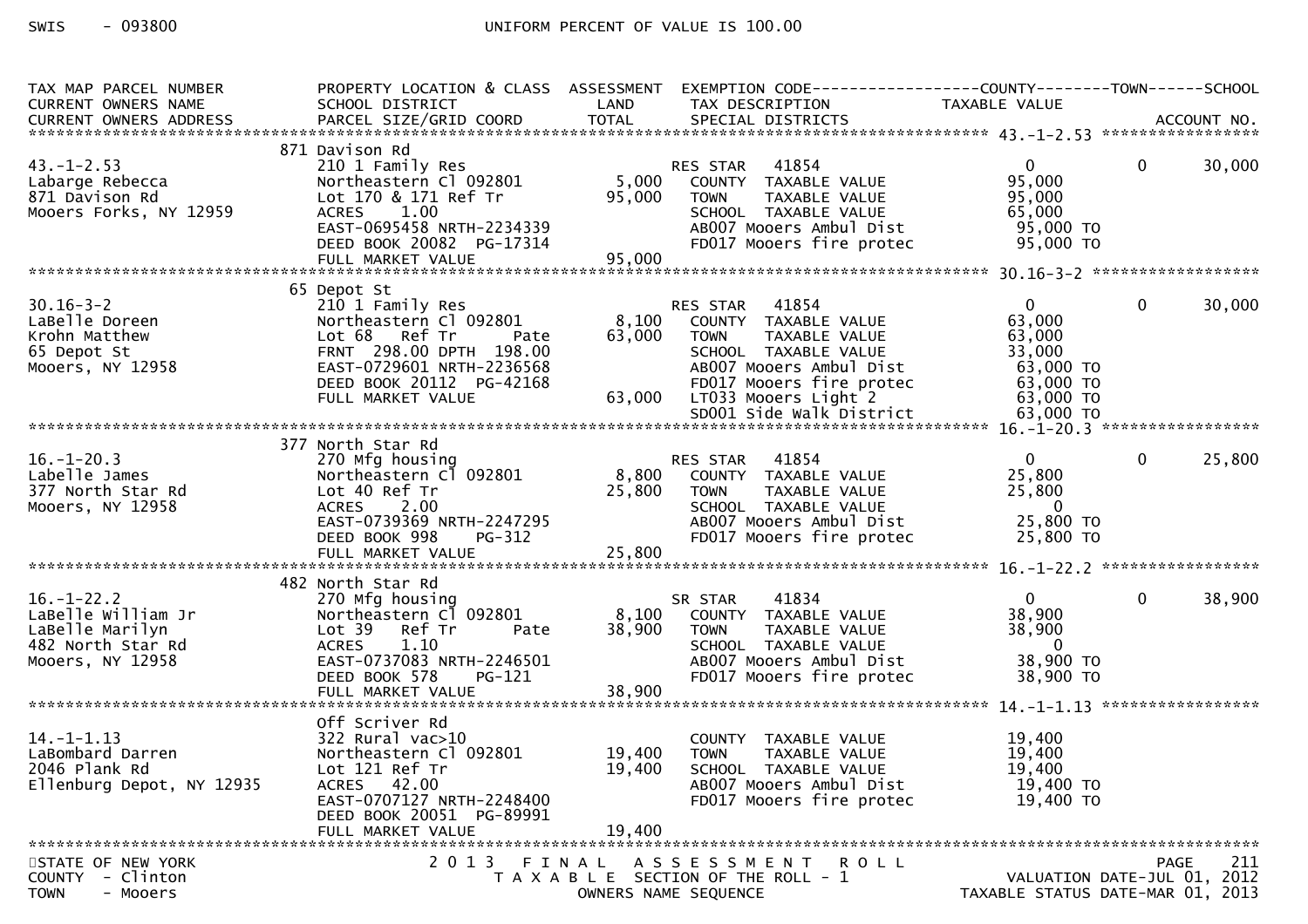| TAX MAP PARCEL NUMBER<br>CURRENT OWNERS NAME                                                            | PROPERTY LOCATION & CLASS ASSESSMENT<br>SCHOOL DISTRICT                                                                                                                                    | LAND               | EXEMPTION        CODE------------------COUNTY-------TOWN------SCHOOL<br>TAX DESCRIPTION                                                                                           | TAXABLE VALUE                                                              |                             |                    |
|---------------------------------------------------------------------------------------------------------|--------------------------------------------------------------------------------------------------------------------------------------------------------------------------------------------|--------------------|-----------------------------------------------------------------------------------------------------------------------------------------------------------------------------------|----------------------------------------------------------------------------|-----------------------------|--------------------|
|                                                                                                         |                                                                                                                                                                                            |                    |                                                                                                                                                                                   |                                                                            |                             |                    |
| $15. - 1 - 8$<br>Labombard Dianne M<br>1431 Hemmingford Rd<br>Mooers, NY 12958                          | 1431 Hemmingford Rd<br>210 1 Family Res<br>Northeastern Cl 092801<br>Lot 72 Ref Tr<br>Pate<br><b>ACRES</b><br>1.30<br>EAST-0725745 NRTH-2248034<br>DEED BOOK 20061 PG-97920                | 8,500<br>136,000   | 41854<br>RES STAR<br>COUNTY TAXABLE VALUE<br><b>TOWN</b><br>TAXABLE VALUE<br>SCHOOL TAXABLE VALUE<br>AB007 Mooers Ambul Dist<br>FD017 Mooers fire protec                          | $\mathbf{0}$<br>136,000<br>136,000<br>106,000<br>136,000 TO<br>136,000 TO  | $\mathbf{0}$                | 30,000             |
|                                                                                                         | 100 Boas Rd                                                                                                                                                                                |                    |                                                                                                                                                                                   |                                                                            |                             |                    |
| $44. - 1 - 23.2$<br>Labombard Kaleigh K<br>Mills Brandon M<br>100 Boas Rd<br>Mooers Forks, NY 12959     | 210 1 Family Res<br>Northeastern Cl 092801<br>Lot 115 Ref Tr<br><b>ACRES</b><br>3.40<br>EAST-0711683 NRTH-2225156<br>DEED BOOK 20112 PG-43458<br>FULL MARKET VALUE                         | 67,300<br>67,300   | 41854<br>RES STAR<br>9,900 COUNTY TAXABLE VALUE<br>TAXABLE VALUE<br>TOWN<br>SCHOOL TAXABLE VALUE<br>AB007 Mooers Ambul Dist<br>FD017 Mooers fire protec                           | $\overline{0}$<br>67,300<br>67,300<br>37,300<br>67,300 TO<br>67,300 TO     | $\Omega$                    | 30,000             |
|                                                                                                         | 183 Drown Rd                                                                                                                                                                               |                    |                                                                                                                                                                                   |                                                                            |                             |                    |
| $41. - 1 - 20$<br>LaClair Peter<br>183 Drown Rd<br>Ellenburg Depot, NY 12935-2803 ACRES 15.00           | 240 Rural res<br>Northeastern Cl 092801<br>Lot 16 St Gore<br>Pate<br>EAST-0676324 NRTH-2228724<br>DEED BOOK 20102 PG-35292                                                                 | 13,600<br>52,300   | 41854<br>RES STAR<br>COUNTY TAXABLE VALUE<br>TAXABLE VALUE<br>TOWN<br>SCHOOL TAXABLE VALUE<br>AB007 Mooers Ambul Dist<br>FD017 Mooers fire protec                                 | $\mathbf{0}$<br>52,300<br>52,300<br>22,300<br>52,300 TO<br>52,300 TO       | $\mathbf{0}$                | 30,000             |
|                                                                                                         |                                                                                                                                                                                            |                    |                                                                                                                                                                                   |                                                                            |                             |                    |
| $28. - 1 - 2.2$<br>LaClair Ricky A<br>LaClair Kathy A<br>339 Bush Rd<br>Mooers Forks, NY 12959          | 339 Bush Rd<br>210 1 Family Res<br>Northeastern Cl 092801<br>Lot 144 Ref Tr<br>FRNT 230.00 DPTH 260.00<br>EAST-0702021 NRTH-2241437<br>DEED BOOK 853<br><b>PG-137</b><br>FULL MARKET VALUE | 135,400<br>135,400 | 41854<br>RES STAR<br>4,900 COUNTY TAXABLE VALUE<br><b>TAXABLE VALUE</b><br>TOWN<br>SCHOOL TAXABLE VALUE<br>AB007 Mooers Ambul Dist<br>FD017 Mooers fire protec                    | $\mathbf{0}$<br>135,400<br>135,400<br>105,400<br>135,400 TO<br>135,400 TO  | $\mathbf 0$                 | 30,000             |
|                                                                                                         |                                                                                                                                                                                            |                    |                                                                                                                                                                                   |                                                                            |                             |                    |
| $60. -1 - 10.3$<br>LaCount Life Estate Henry E<br>Hemingway Janet M<br>PO Box 45<br>Champlain, NY 12919 | 117 Bashaw Rd<br>210 1 Family Res<br>Northeastern Cl 092801<br>Lot 65 Ref Tr<br><b>ACRES</b><br>1.00<br>EAST-0728856 NRTH-2224934<br>DEED BOOK 20122 PG-48965<br>FULL MARKET VALUE         | 49,900<br>49,900   | WARCOMALL 41131<br>41854<br>8,000 RES STAR<br>COUNTY TAXABLE VALUE<br><b>TOWN</b><br>TAXABLE VALUE<br>SCHOOL TAXABLE VALUE<br>AB007 Mooers Ambul Dist<br>FD017 Mooers fire protec | 12,475<br>$\Omega$<br>37,425<br>37,425<br>19,900<br>49,900 TO<br>49,900 TO | 12,475<br>$\Omega$          | $\Omega$<br>30,000 |
| STATE OF NEW YORK                                                                                       | 2 0 1 3                                                                                                                                                                                    | FINAL              | A S S E S S M E N T<br>R O L L                                                                                                                                                    |                                                                            | <b>PAGE</b>                 | 212                |
| - Clinton<br><b>COUNTY</b><br><b>TOWN</b><br>- Mooers<br>$-093800$<br>SWIS                              |                                                                                                                                                                                            |                    | T A X A B L E SECTION OF THE ROLL - 1<br>OWNERS NAME SEQUENCE<br>UNIFORM PERCENT OF VALUE IS 100.00                                                                               | TAXABLE STATUS DATE-MAR 01, 2013                                           | VALUATION DATE-JUL 01, 2012 |                    |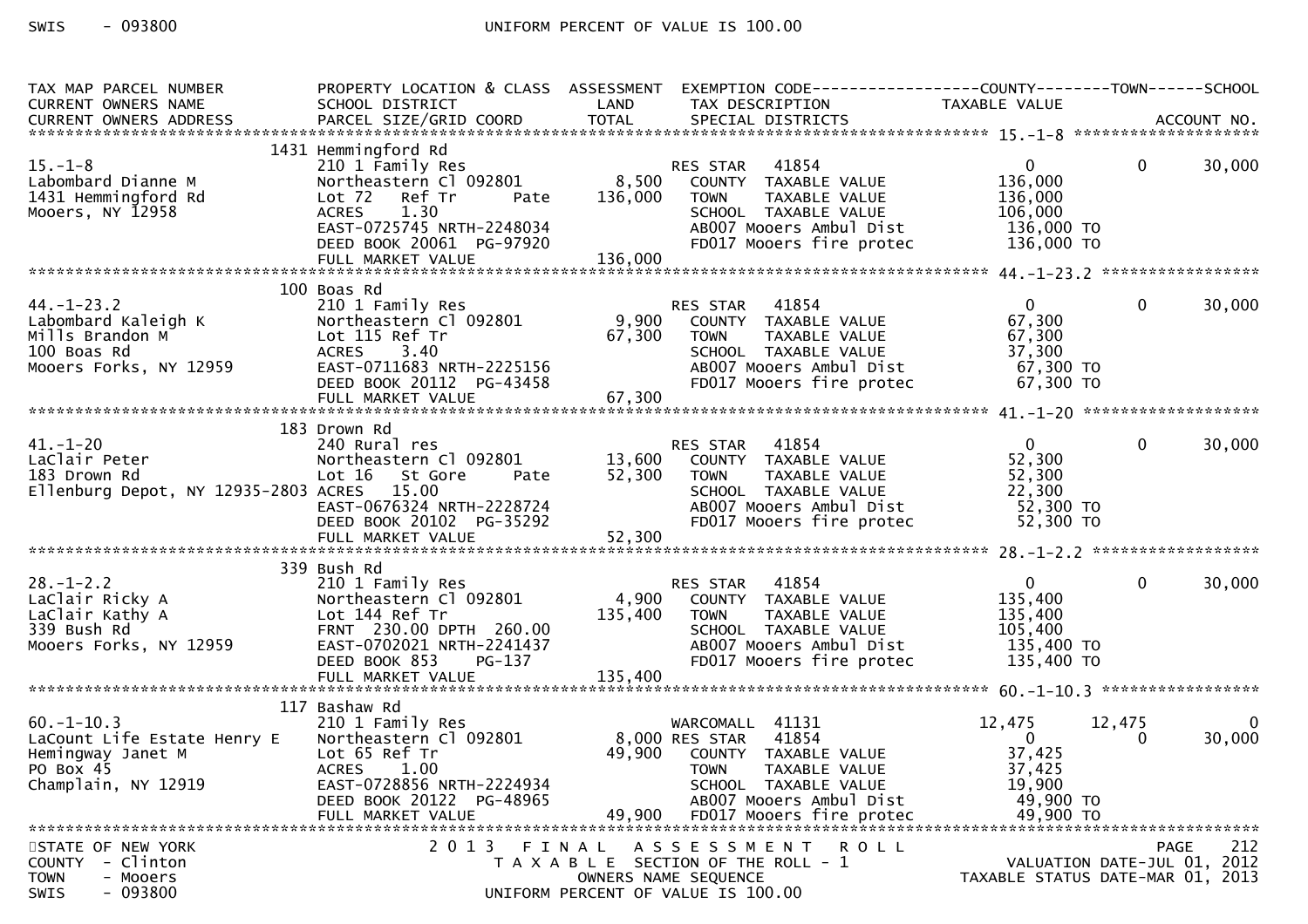| TAX MAP PARCEL NUMBER<br>CURRENT OWNERS NAME<br>CURRENT OWNERS ADDRESS FORCEL SIZE/GRID COORD TOTAL SPECIAL DISTRICTS CORRENT OWNERS ADDRESS PARCEL SIZE/GRID COORD TOTAL SPECIAL DISTRICTS ACCOUNT NO.                                                                  | SCHOOL DISTRICT                                                                                                                                                                                                                         | LAND                       | PROPERTY LOCATION & CLASS ASSESSMENT EXEMPTION CODE----------------COUNTY-------TOWN------SCHOOL<br>TAX DESCRIPTION                     | TAXABLE VALUE                                                              |                                                                 |
|--------------------------------------------------------------------------------------------------------------------------------------------------------------------------------------------------------------------------------------------------------------------------|-----------------------------------------------------------------------------------------------------------------------------------------------------------------------------------------------------------------------------------------|----------------------------|-----------------------------------------------------------------------------------------------------------------------------------------|----------------------------------------------------------------------------|-----------------------------------------------------------------|
|                                                                                                                                                                                                                                                                          |                                                                                                                                                                                                                                         |                            |                                                                                                                                         |                                                                            |                                                                 |
| 44.-1-25.1<br>LaCount Marilyn L<br>3391 Rt 11 Letter Cl 092801<br>270 Mfg housing<br>270 Mfg housing<br>270 Mfg housing<br>270 Mfg housing<br>270 Mfg housing<br>270 Mfg housing<br>270 Mfg housing<br>270 Mfg housing<br>270 Mfg housing<br>Mooers Forks, NY 12959-9715 | 3391 Rt 11<br>Pate<br>ACRES 1.00<br>ACRES 1.00<br>EAST-0709249 NRTH-2228132                                                                                                                                                             | 35,000                     | RES STAR 41854<br>8,000 COUNTY TAXABLE VALUE<br><b>TOWN</b><br>TAXABLE VALUE<br>SCHOOL TAXABLE VALUE<br>ABOO7 Mooers Ambul Dist         | $\mathbf{0}$<br>35,000<br>35,000<br>5,000<br>35,000 TO                     | $\overline{0}$<br>30,000                                        |
|                                                                                                                                                                                                                                                                          | DEED BOOK 891<br>PG-285                                                                                                                                                                                                                 |                            | FD017 Mooers fire protec                                                                                                                | 35,000 TO                                                                  |                                                                 |
|                                                                                                                                                                                                                                                                          |                                                                                                                                                                                                                                         |                            |                                                                                                                                         |                                                                            |                                                                 |
| $15. - 1 - 26.4$<br>⊥J.-⊥-∠o.4<br>Lacount Randy<br>Lacount MaryJo<br>323 Barcomb Rd<br>Mooers, NY 12958                                                                                                                                                                  | North Star Rd<br>321 Abandoned ag COUNTY<br>Northeastern Cl 092801 19,300 TOWN<br>Lot 70 Ref Tract 19,300 SCHOOL<br>ACRES 27.00 AB007 MC<br>EAST-0732121 NRTH-2244463 FD017 MC<br>EAST-0732121 NRTH-2244463<br>DEED BOOK 20112 PG-37559 |                            | COUNTY TAXABLE VALUE<br>TOWN     TAXABLE VALUE<br>SCHOOL TAXABLE VALUE<br>AB007 Mooers Ambul Dist 19,300 TO<br>FD017 Mooers fire protec | 19, JUL<br>19, 300<br>19, 300<br>19, 3′<br>19,300 TO                       |                                                                 |
|                                                                                                                                                                                                                                                                          |                                                                                                                                                                                                                                         |                            |                                                                                                                                         |                                                                            |                                                                 |
|                                                                                                                                                                                                                                                                          | 323 Barcomb Rd                                                                                                                                                                                                                          |                            |                                                                                                                                         |                                                                            |                                                                 |
| $15. - 1 - 26.21$<br>LaCount Randy<br>LaCount Mary Jo<br>323 Barcomb Rd<br>Mooers, NY 12958                                                                                                                                                                              | Lot 70 Ref Tract 97,000 TOWN<br>FRNT 208.00 DPTH 208.00 SCHOOL<br>EAST-0732532 NRTH-2244055 AB007 M<br>DEED BOOK 851                                                                                                                    | $PG-244$                   | TAXABLE VALUE<br>SCHOOL TAXABLE VALUE<br>ABOO7 Mooers Ambul Dist<br>FD017 Mooers fire protec 97,000 TO                                  | $\overline{0}$<br>97,000<br>97,000<br>67,000<br>$97,000$ T0<br>$97,000$ T0 | $\mathbf 0$<br>30,000                                           |
|                                                                                                                                                                                                                                                                          |                                                                                                                                                                                                                                         |                            |                                                                                                                                         |                                                                            |                                                                 |
| $15.-1-38.2$<br>Lacount Ryan R<br>323 Barcomb Rd<br>Mooers, NY 12958                                                                                                                                                                                                     | 192 Eddy Rd<br>210 1 Family Res<br>Northeastern C1 092801 11,000 TOWN<br>Lot 94 Ref Tr<br>ACRES 4.80<br>EAST-0722389 NRTH-2244903<br>DEED BOOK 20102 PG-34099                                                                           | 42,000                     | COUNTY TAXABLE VALUE<br>TOWN     TAXABLE VALUE<br>SCHOOL TAXABLE VALUE<br>AB007 Mooers Ambul Dist<br>FD017 Mooers fire protec           | 42,000<br>42,000<br>42,000<br>42,000 то<br>42,000 то                       |                                                                 |
|                                                                                                                                                                                                                                                                          |                                                                                                                                                                                                                                         |                            |                                                                                                                                         |                                                                            |                                                                 |
| $59. - 1 - 6.31$<br>Ladue Bruce L<br>Ladue Brent J<br>44 Lake St<br>Rouses Point, NY 12979                                                                                                                                                                               | 648 Woods Falls Rd<br>260 Seasonal res<br>Northeastern Cl 092801<br>Lot 114 Ref Tr<br>Pate<br>FRNT 241.00 DPTH 180.00<br>EAST-0715070 NRTH-2221632<br>DEED BOOK 1037<br>PG-94<br>FULL MARKET VALUE                                      | 12,500<br>35,900<br>35,900 | COUNTY TAXABLE VALUE<br><b>TOWN</b><br>TAXABLE VALUE<br>SCHOOL TAXABLE VALUE<br>AB007 Mooers Ambul Dist<br>FD017 Mooers fire protec     | 35,<br>35,900<br>35.900<br>35,900 TO<br>35,900 TO                          |                                                                 |
| STATE OF NEW YORK                                                                                                                                                                                                                                                        | 2013 FINAL                                                                                                                                                                                                                              |                            | ASSESSMENT ROLL                                                                                                                         |                                                                            | 213<br>PAGE                                                     |
| COUNTY - Clinton<br><b>TOWN</b><br>- Mooers<br>$-093800$<br><b>SWIS</b>                                                                                                                                                                                                  |                                                                                                                                                                                                                                         |                            | T A X A B L E SECTION OF THE ROLL - 1<br>OWNERS NAME SEQUENCE<br>UNIFORM PERCENT OF VALUE IS 100.00                                     |                                                                            | VALUATION DATE-JUL 01, 2012<br>TAXABLE STATUS DATE-MAR 01, 2013 |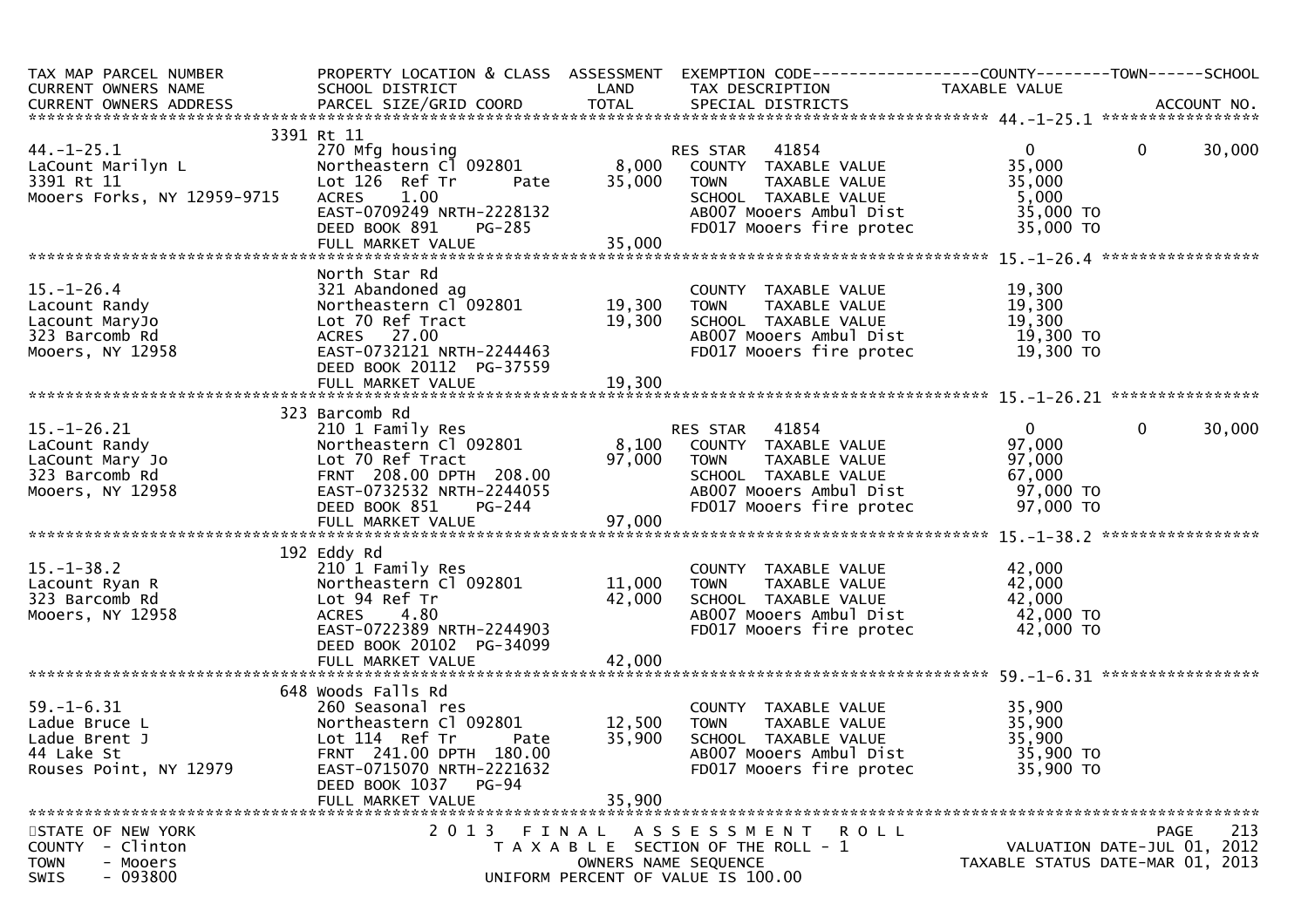| TAX MAP PARCEL NUMBER<br>CURRENT OWNERS NAME                                                                | PROPERTY LOCATION & CLASS ASSESSMENT<br>SCHOOL DISTRICT                                                                                                                               | LAND                    | EXEMPTION CODE-----------------COUNTY--------TOWN------SCHOOL<br>TAX DESCRIPTION                                                                             | TAXABLE VALUE                                                        |                |        |
|-------------------------------------------------------------------------------------------------------------|---------------------------------------------------------------------------------------------------------------------------------------------------------------------------------------|-------------------------|--------------------------------------------------------------------------------------------------------------------------------------------------------------|----------------------------------------------------------------------|----------------|--------|
| $59. - 1 - 6.33$<br>Ladue Orville<br>Ladue Gretchen<br>634 Woods Falls Rd<br>PO Box 202<br>Mooers, NY 12958 | 634 Woods Falls Rd<br>210 1 Family Res<br>Northeastern Cl 092801<br>Lot 114 Ref Tr<br>FRNT 361.00 DPTH 138.00<br>EAST-0715108 NRTH-2221325<br>DEED BOOK 1037 PG-84                    | 10,700<br>79,100        | 41834<br>SR STAR<br>COUNTY TAXABLE VALUE<br>TAXABLE VALUE<br><b>TOWN</b><br>SCHOOL TAXABLE VALUE<br>AB007 Mooers Ambul Dist<br>FD017 Mooers fire protec      | $\mathbf{0}$<br>79,100<br>79,100<br>15,800<br>79,100 TO<br>79,100 TO | $\overline{0}$ | 63,300 |
|                                                                                                             |                                                                                                                                                                                       |                         |                                                                                                                                                              |                                                                      |                |        |
| $16. - 1 - 28.4$<br>Laduke Patrick A<br>Laduke Richard D<br>65 Gokey Rd<br>Mooers, NY 12958                 | 45 Gokey Rd<br>312 Vac w/imprv<br>Siz vac w/imprv<br>Northeastern Cl 092801 22,700<br>Lot 42 Ref Tract Patent<br>ACRES 25.50<br>EAST-0733223 NRTH-2246287<br>DEED BOOK 98000 PG-99382 | 24,700                  | COUNTY TAXABLE VALUE<br>TAXABLE VALUE<br><b>TOWN</b><br>SCHOOL TAXABLE VALUE<br>AB007 Mooers Ambul Dist<br>FD017 Mooers fire protec                          | 24,700<br>24,700<br>24,700<br>24,700 TO<br>24,700 TO                 |                |        |
|                                                                                                             |                                                                                                                                                                                       |                         |                                                                                                                                                              |                                                                      |                |        |
| $13.-1-17.1$<br>LaDuke Ralph J<br>Bedard Diane M<br>514 Bush Rd<br>Mooers Forks, NY 12959                   | 514 Bush Rd<br>270 Mfg housing<br>Northeastern Cl 092801<br>Lot 148 Ref Tr<br>Pate<br>ACRES 25.40<br>$A$ LAST-0700283 NRTH-2244984<br>DEED BOOK 20031 PG-53155                        | 35,900                  | RES STAR 41854<br>18,400 COUNTY TAXABLE VALUE<br><b>TOWN</b><br>TAXABLE VALUE<br>SCHOOL TAXABLE VALUE<br>AB007 Mooers Ambul Dist<br>FD017 Mooers fire protec | $\mathbf{0}$<br>35,900<br>35,900<br>5,900<br>35,900 TO<br>35,900 TO  | $\mathbf{0}$   | 30,000 |
| $57. - 2 - 24.2$<br>LaFave Anthony B<br>LaFave Kimberly R<br>211 Irona Rd<br>Altona, NY 12910               | Hurlburt Rd<br>$314$ Rural vac<10<br>093601<br>N Adirondack<br>Lot 167 Ref Tr<br>4.50<br><b>ACRES</b><br>EAST-0695368 NRTH-2218337<br>DEED BOOK 20122 PG-49224<br>FULL MARKET VALUE   | 5,000<br>5,000<br>5,000 | COUNTY TAXABLE VALUE<br><b>TOWN</b><br>TAXABLE VALUE<br>SCHOOL TAXABLE VALUE<br>AB007 Mooers Ambul Dist<br>FD017 Mooers fire protec                          | 5,000<br>5,000<br>5,000<br>5,000 TO<br>5,000 TO                      |                |        |
|                                                                                                             | 122 Blackman Corners Rd                                                                                                                                                               |                         |                                                                                                                                                              |                                                                      |                |        |
| $29. - 1 - 12.7$<br>Lafave Corby A<br>Lafave Carla J<br>PO Box 201<br>Mooers Forks, NY 12959                | 210 1 Family Res<br>Northeastern Cl 092801<br>Lot 117 Ref Tr<br><b>ACRES</b><br>1.10<br>EAST-0712996 NRTH-2234802<br>DEED BOOK 20021 PG-39153<br>FULL MARKET VALUE                    | 71,300<br>71,300        | RES STAR 41854<br>8,800 COUNTY TAXABLE VALUE<br><b>TOWN</b><br>TAXABLE VALUE<br>SCHOOL TAXABLE VALUE<br>AB007 Mooers Ambul Dist<br>FD017 Mooers fire protec  | $\mathbf{0}$<br>71,300<br>71,300<br>41,300<br>71,300 TO<br>71,300 TO | $\mathbf{0}$   | 30,000 |
| STATE OF NEW YORK<br>COUNTY - Clinton<br><b>TOWN</b><br>- Mooers<br>$-093800$<br>SWIS                       | 2013                                                                                                                                                                                  | FINAL                   | A S S E S S M E N T<br>ROLL<br>T A X A B L E SECTION OF THE ROLL - 1<br>OWNERS NAME SEQUENCE<br>UNIFORM PERCENT OF VALUE IS 100.00                           | VALUATION DATE-JUL 01, 2012<br>TAXABLE STATUS DATE-MAR 01, 2013      | <b>PAGE</b>    | 214    |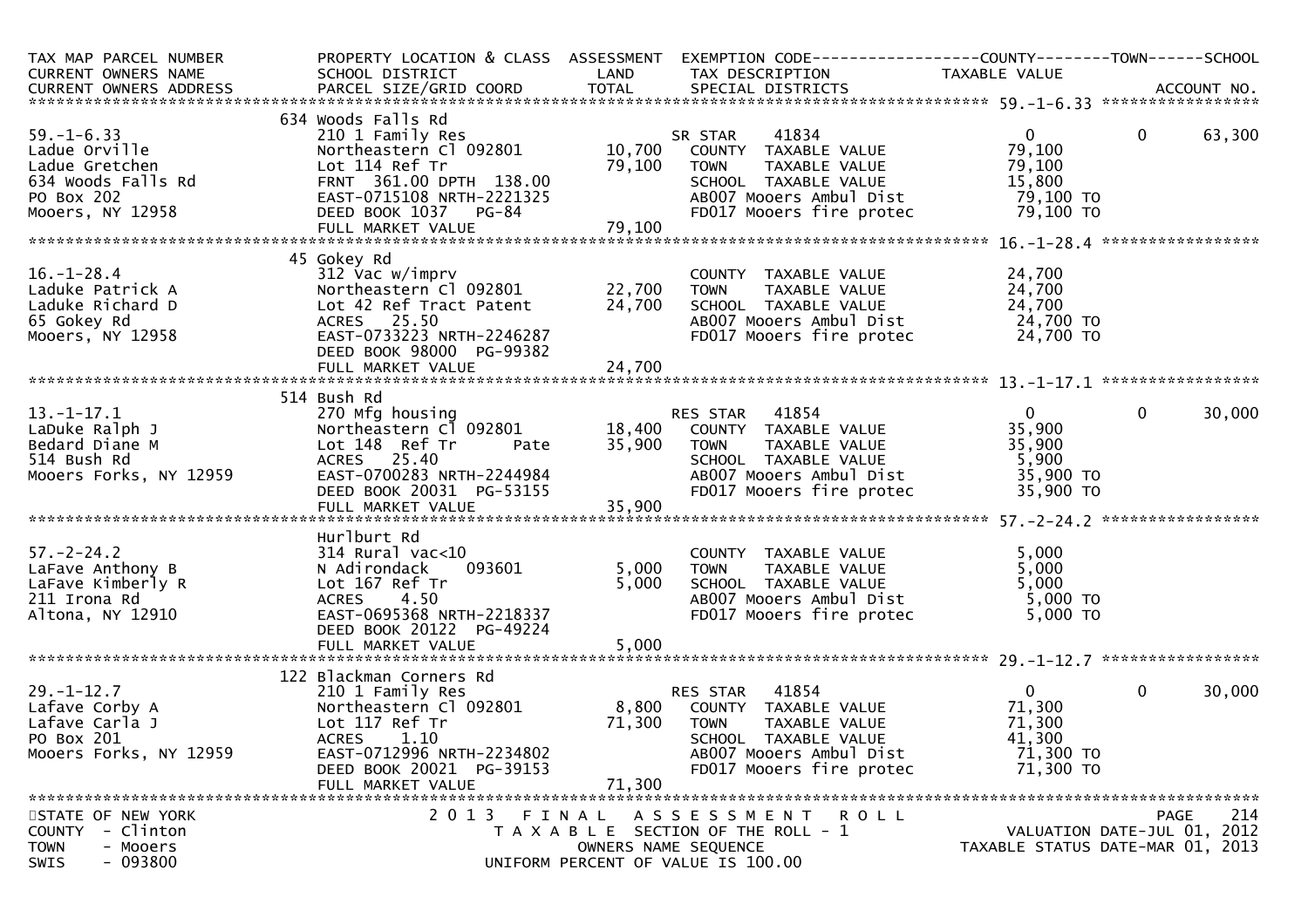| TAX MAP PARCEL NUMBER                                                                                                                                                                                                          |                                                                                                                                                                                 |                      | PROPERTY LOCATION & CLASS ASSESSMENT EXEMPTION CODE----------------COUNTY-------TOWN------SCHOOL                                                                        |                                                                      |                                                                                       |
|--------------------------------------------------------------------------------------------------------------------------------------------------------------------------------------------------------------------------------|---------------------------------------------------------------------------------------------------------------------------------------------------------------------------------|----------------------|-------------------------------------------------------------------------------------------------------------------------------------------------------------------------|----------------------------------------------------------------------|---------------------------------------------------------------------------------------|
| CURRENT OWNERS NAME                                                                                                                                                                                                            | SCHOOL DISTRICT                                                                                                                                                                 | LAND                 | TAX DESCRIPTION                                                                                                                                                         | TAXABLE VALUE                                                        |                                                                                       |
| CURRENT OWNERS ADDRESS FARCEL SIZE/GRID COORD TOTAL SPECIAL DISTRICTS AND MESS ADDRESS FARCEL SIZE/GRID COORD TOTAL SPECIAL DISTRICTS AND MANUSIC MANAGERS AND MESS OF THE STATE OF THE STATE OF THE SECOND TO A SERVER AND TO |                                                                                                                                                                                 |                      |                                                                                                                                                                         |                                                                      |                                                                                       |
| $15. - 1 - 23.5$<br>LaFave Kim<br>290 County Rd 4210<br>Daingerfield, TX 75638                                                                                                                                                 | 10 Hogle Rd<br>270 Mfg housing<br>Northeastern Cl 092801<br>Lot 70 Ref Tr<br>1.30<br><b>ACRES</b><br>EAST-0730471 NRTH-2244987<br>DEED BOOK 20041 PG-65933                      | 8,200<br>42,000      | COUNTY TAXABLE VALUE<br>TAXABLE VALUE<br><b>TOWN</b><br>SCHOOL TAXABLE VALUE<br>AB007 Mooers Ambul Dist<br>FD017 Mooers fire protec                                     | 42,000<br>42,000<br>42,000<br>42,000 TO<br>42,000 TO                 |                                                                                       |
|                                                                                                                                                                                                                                |                                                                                                                                                                                 |                      |                                                                                                                                                                         |                                                                      |                                                                                       |
| $45. - 1 - 31.8$<br>LaFave Scott N<br>LaFave Karen J<br>398 Bashaw Rd<br>Mooers, NY 12958                                                                                                                                      | 398 Bashaw Rd<br>210 1 Family Res<br>Northeastern Cl 092801<br>Lot 90 Ref Tr<br>ACRES 4.10<br>EAST-0722072 NRTH-2225230<br><b>PG-208</b><br>DEED BOOK 833                       | 175,600              | RES STAR 41854<br>10,500 COUNTY TAXABLE VALUE<br><b>TOWN</b><br>TAXABLE VALUE<br>SCHOOL TAXABLE VALUE<br>AB007 Mooers Ambul Dist<br>FD017 Mooers fire protec 175,600 TO | $\mathbf{0}$<br>175,600<br>175,600<br>145,600<br>175,600 TO          | $\mathbf 0$<br>30,000                                                                 |
|                                                                                                                                                                                                                                |                                                                                                                                                                                 |                      |                                                                                                                                                                         |                                                                      |                                                                                       |
| $30.20 - 3 - 3.2$<br>LaForest Lauretta<br>PO Box 192<br>Mooers, NY 12958                                                                                                                                                       | 2379 Rt 11<br>210 1 Family Res<br>Northeastern Cl 092801<br>Lot 68 Ref Tr<br>FRNT 112.00 DPTH 132.00                                                                            | 22,100 TOWN          | RES STAR 41854<br>6,100 COUNTY TAXABLE VALUE<br>TAXABLE VALUE<br>SCHOOL TAXABLE VALUE                                                                                   | $0 \qquad \qquad$<br>22,100<br>22,100<br>$\overline{\phantom{0}}$    | $\mathbf 0$<br>22,100                                                                 |
|                                                                                                                                                                                                                                | EAST-0730354 NRTH-2234814<br>DEED BOOK 20092 PG-28778<br>FULL MARKET VALUE                                                                                                      |                      | AB007 Mooers Ambul Dist<br>FD017 Mooers fire protec<br>22,100 LT033 Mooers Light 2<br>SD001 Side Walk District                                                          | 22,100 TO<br>$22,100$ TO<br>22,100 TO<br>22,100 TO                   |                                                                                       |
|                                                                                                                                                                                                                                | 568 Lamberton Rd                                                                                                                                                                |                      |                                                                                                                                                                         |                                                                      |                                                                                       |
| $28. - 1 - 14.1$<br>LaFountain Armand<br>LaFountain Marie<br>568 Lamberton Rd<br>568 Lamberton Rd<br>2.90<br>Mooers Forks, NY 12959-9704                                                                                       | 241 Rural res&ag<br>Northeastern Cl 092801 15,600 COUNTY TAXABLE VALUE<br>Lot 143 Ref Tr Pate 79,900 TOWN TAXABLE VALUE<br>EAST-0703728 NRTH-2234211<br>DEED BOOK 507<br>PG-204 |                      | 41834<br>SR STAR<br>SCHOOL TAXABLE VALUE<br>AB007 Mooers Ambul Dist<br>FD017 Mooers fire protec                                                                         | $\mathbf{0}$<br>79,900<br>79,900<br>16,600<br>79,900 TO<br>79,900 TO | $\mathbf{0}$<br>63,300                                                                |
|                                                                                                                                                                                                                                |                                                                                                                                                                                 |                      |                                                                                                                                                                         |                                                                      |                                                                                       |
| $43. - 1 - 4.21$<br>LaFountain Armand<br>LaFountain Francis<br>568 Lamberton Rd<br>Mooers Forks, NY 12959-9704                                                                                                                 | Lamberton Rd<br>105 Vac farmland<br>Northeastern Cl 092801<br>Lot 151&152 Ref Tr<br>ACRES 28.00<br>EAST-0701422 NRTH-2229727<br>DEED BOOK 608<br><b>PG-822</b>                  | 17,800<br>17,800     | COUNTY TAXABLE VALUE<br>TOWN<br>TAXABLE VALUE<br>SCHOOL TAXABLE VALUE<br>AB007 Mooers Ambul Dist<br>FD017 Mooers fire protec                                            | 17,800<br>17,800<br>17,800<br>17,800 TO<br>17,800 TO                 |                                                                                       |
|                                                                                                                                                                                                                                | FULL MARKET VALUE                                                                                                                                                               | 17,800               |                                                                                                                                                                         |                                                                      |                                                                                       |
| STATE OF NEW YORK<br>- Clinton<br><b>COUNTY</b><br><b>TOWN</b><br>- Mooers<br>$-093800$<br>SWIS                                                                                                                                |                                                                                                                                                                                 | OWNERS NAME SEQUENCE | 2013 FINAL ASSESSMENT ROLL<br>T A X A B L E SECTION OF THE ROLL - 1<br>UNIFORM PERCENT OF VALUE IS 100.00                                                               |                                                                      | 215<br><b>PAGE</b><br>VALUATION DATE-JUL 01, 2012<br>TAXABLE STATUS DATE-MAR 01, 2013 |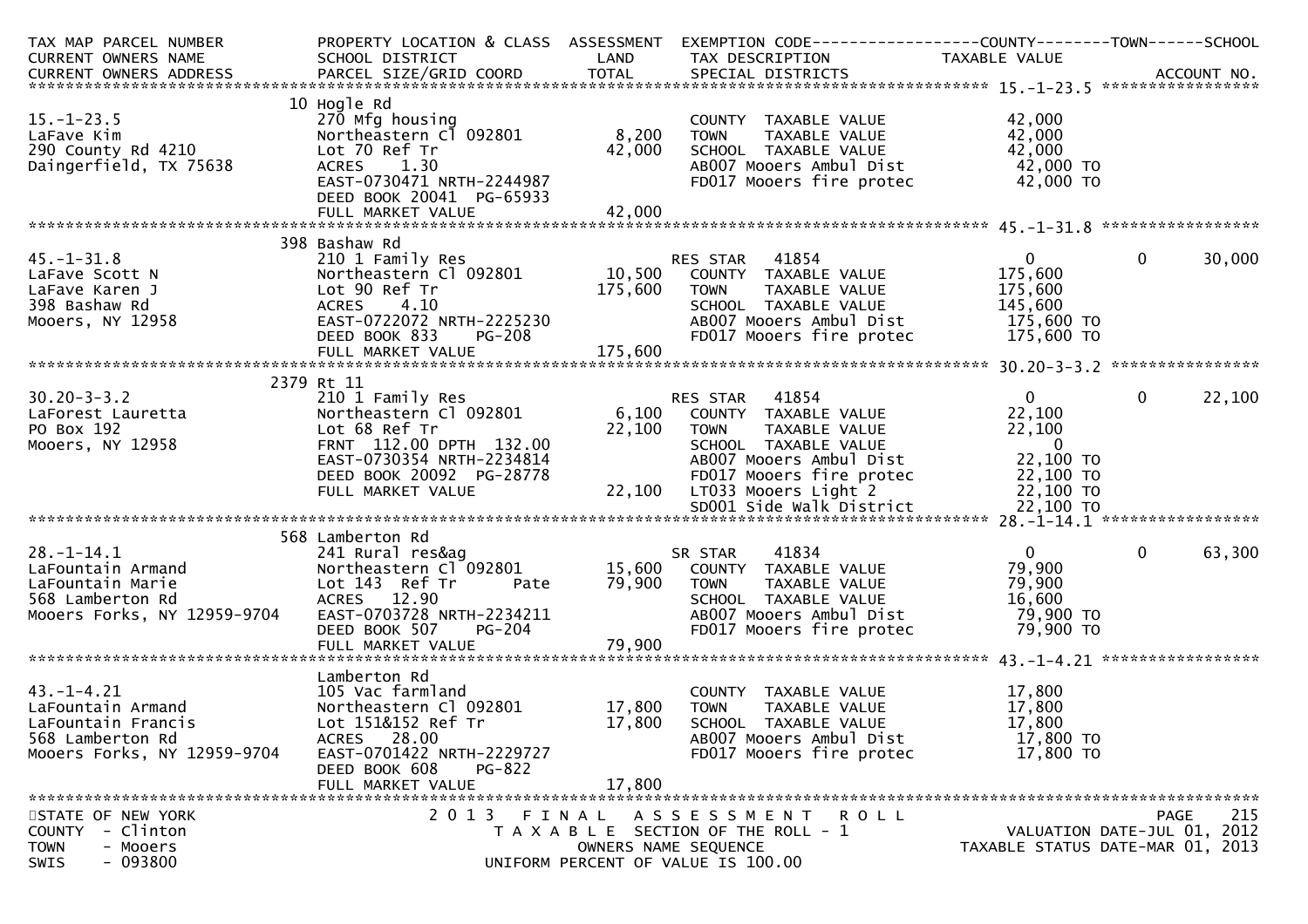| TAX MAP PARCEL NUMBER                                                                                                                                                                                    |                                |                      | PROPERTY LOCATION & CLASS ASSESSMENT EXEMPTION CODE----------------COUNTY-------TOWN------SCHOOL                                                                                                                      |                                     |                             |
|----------------------------------------------------------------------------------------------------------------------------------------------------------------------------------------------------------|--------------------------------|----------------------|-----------------------------------------------------------------------------------------------------------------------------------------------------------------------------------------------------------------------|-------------------------------------|-----------------------------|
| CURRENT OWNERS NAME                                                                                                                                                                                      | SCHOOL DISTRICT                |                      | LAND TAX DESCRIPTION TAXABLE VALUE                                                                                                                                                                                    |                                     |                             |
|                                                                                                                                                                                                          |                                |                      |                                                                                                                                                                                                                       |                                     |                             |
|                                                                                                                                                                                                          |                                |                      |                                                                                                                                                                                                                       |                                     |                             |
|                                                                                                                                                                                                          | Lamberton Rd                   |                      |                                                                                                                                                                                                                       |                                     |                             |
| $43. - 1 - 5.1$                                                                                                                                                                                          |                                |                      | COUNTY TAXABLE VALUE<br>TOWN     TAXABLE VALUE                                                                                                                                                                        | 8,400                               |                             |
| LaFountain Armand                                                                                                                                                                                        |                                |                      |                                                                                                                                                                                                                       | 8,400                               |                             |
| LaFountain Marie                                                                                                                                                                                         |                                |                      |                                                                                                                                                                                                                       | 8,400                               |                             |
| 568 Lamberton Rd                                                                                                                                                                                         | Lot 151 Ref Tr<br>ACRES 5.90   |                      | Pate        8,400    SCHOOL  TAXABLE VALUE<br>ABOO7 Mooers Ambul Dist                                                                                                                                                 | 8,400 TO                            |                             |
| Mooers Forks, NY 12959 EAST-0701959 NRTH-2230658                                                                                                                                                         |                                |                      | FD017 Mooers fire protec                                                                                                                                                                                              | $8,400$ TO                          |                             |
|                                                                                                                                                                                                          | DEED BOOK 689<br>PG-160        |                      |                                                                                                                                                                                                                       |                                     |                             |
|                                                                                                                                                                                                          |                                |                      |                                                                                                                                                                                                                       |                                     |                             |
|                                                                                                                                                                                                          |                                |                      |                                                                                                                                                                                                                       |                                     |                             |
|                                                                                                                                                                                                          | Gero Rd                        |                      |                                                                                                                                                                                                                       |                                     |                             |
|                                                                                                                                                                                                          |                                |                      |                                                                                                                                                                                                                       | 16,600                              |                             |
|                                                                                                                                                                                                          |                                |                      | COUNTY TAXABLE VALUE<br>TOWN      TAXABLE VALUE                                                                                                                                                                       | 16,600                              |                             |
|                                                                                                                                                                                                          |                                |                      | 16,600 SCHOOL TAXABLE VALUE                                                                                                                                                                                           |                                     |                             |
|                                                                                                                                                                                                          |                                |                      |                                                                                                                                                                                                                       |                                     |                             |
| 43.-1-5.11<br>LaFountain Armand 321 Abandoned ag COUNTY<br>LaFountain Marie Lot 151 Ref Tr 16,600 SCHOOL<br>S68 Lamberton Rd ACRES 25.00 AB007 Mooers Forks, NY 12959 EAST-0700482 NRTH-2231904 FD017 Mo |                                |                      | SCHOOL TAXABLE VALUE $16,600$<br>AB007 Mooers Ambul Dist 16,600 TO<br>FD017 Mooers fire protec 16,600 TO                                                                                                              |                                     |                             |
|                                                                                                                                                                                                          | DEED BOOK 689<br>PG-160        |                      |                                                                                                                                                                                                                       |                                     |                             |
|                                                                                                                                                                                                          |                                |                      |                                                                                                                                                                                                                       |                                     |                             |
|                                                                                                                                                                                                          |                                |                      |                                                                                                                                                                                                                       |                                     |                             |
|                                                                                                                                                                                                          | Davison Rd                     |                      |                                                                                                                                                                                                                       |                                     |                             |
|                                                                                                                                                                                                          |                                |                      |                                                                                                                                                                                                                       |                                     |                             |
|                                                                                                                                                                                                          |                                |                      | COUNTY TAXABLE VALUE 10,400<br>TOWN TAXABLE VALUE 10,400<br>092801 10,400 TOWN TAXABLE VALUE<br>Pate 10,400 SCHOOL TAXABLE VALUE 10,400 TO<br>ABOOZ Mooers Ambul Dist 10,400 TO<br>ABOOZ Mooers fire protec 10,400 TO |                                     |                             |
|                                                                                                                                                                                                          |                                |                      |                                                                                                                                                                                                                       |                                     |                             |
|                                                                                                                                                                                                          |                                |                      |                                                                                                                                                                                                                       |                                     |                             |
| Mooers Forks, NY 12959-9704 EAST-0702502 NRTH-2233391                                                                                                                                                    |                                |                      |                                                                                                                                                                                                                       |                                     |                             |
|                                                                                                                                                                                                          | DEED BOOK 507<br><b>PG-204</b> |                      |                                                                                                                                                                                                                       |                                     |                             |
|                                                                                                                                                                                                          |                                |                      |                                                                                                                                                                                                                       |                                     |                             |
|                                                                                                                                                                                                          |                                |                      |                                                                                                                                                                                                                       |                                     |                             |
|                                                                                                                                                                                                          | Lamberton Rd                   |                      |                                                                                                                                                                                                                       |                                     |                             |
|                                                                                                                                                                                                          |                                |                      | COUNTY TAXABLE VALUE                                                                                                                                                                                                  | 68,400                              |                             |
|                                                                                                                                                                                                          |                                |                      | TAXABLE VALUE                                                                                                                                                                                                         | 68,400                              |                             |
|                                                                                                                                                                                                          |                                |                      |                                                                                                                                                                                                                       |                                     |                             |
|                                                                                                                                                                                                          |                                |                      |                                                                                                                                                                                                                       | 68,400 TO<br>68,400 TO<br>00 100 TO |                             |
| Mooers Forks, NY 12959-9704 ACRES 154.90                                                                                                                                                                 |                                |                      | FD017 Mooers fire protec 68,400 TO                                                                                                                                                                                    |                                     |                             |
|                                                                                                                                                                                                          | EAST-0704345 NRTH-2230415      |                      |                                                                                                                                                                                                                       |                                     |                             |
|                                                                                                                                                                                                          | DEED BOOK 687<br>PG-78         |                      |                                                                                                                                                                                                                       |                                     |                             |
|                                                                                                                                                                                                          |                                |                      |                                                                                                                                                                                                                       |                                     |                             |
|                                                                                                                                                                                                          |                                |                      |                                                                                                                                                                                                                       |                                     |                             |
|                                                                                                                                                                                                          | 562 Gero Rd                    |                      |                                                                                                                                                                                                                       |                                     |                             |
| $43. - 1 - 5.2$                                                                                                                                                                                          | 240 Rural res                  |                      | RES STAR 41854                                                                                                                                                                                                        | $\overline{0}$                      | $\mathbf{0}$<br>30,000      |
|                                                                                                                                                                                                          |                                |                      |                                                                                                                                                                                                                       | 117,300                             |                             |
| LaFountain Brian J Mortheastern C1 092801 24,800 COUNTY TAXABLE VALUE<br>Brown Michelle L Lot 151 Ref Tr 117,300 TOWN TAXABLE VALUE                                                                      |                                |                      |                                                                                                                                                                                                                       | 117,300                             |                             |
| 568 Lamberton Rd                                                                                                                                                                                         | 43.00 BANK<br>115<br>ACRES     |                      | SCHOOL TAXABLE VALUE                                                                                                                                                                                                  | 87,300                              |                             |
| Mooers Forks, NY 12959                                                                                                                                                                                   | EAST-0700890 NRTH-2230817      |                      | AB007 Mooers Ambul Dist                                                                                                                                                                                               | 117,300 TO                          |                             |
|                                                                                                                                                                                                          | DEED BOOK 20041 PG-66291       |                      | FD017 Mooers fire protec                                                                                                                                                                                              | 117,300 TO                          |                             |
|                                                                                                                                                                                                          | FULL MARKET VALUE              | 117,300              |                                                                                                                                                                                                                       |                                     |                             |
|                                                                                                                                                                                                          |                                |                      |                                                                                                                                                                                                                       |                                     |                             |
| STATE OF NEW YORK                                                                                                                                                                                        |                                |                      | 2013 FINAL ASSESSMENT ROLL                                                                                                                                                                                            |                                     | 216<br>PAGE                 |
| - Clinton<br>COUNTY                                                                                                                                                                                      |                                |                      | T A X A B L E SECTION OF THE ROLL - 1                                                                                                                                                                                 |                                     | VALUATION DATE-JUL 01, 2012 |
| - Mooers<br><b>TOWN</b>                                                                                                                                                                                  |                                | OWNERS NAME SEQUENCE |                                                                                                                                                                                                                       | TAXABLE STATUS DATE-MAR 01, 2013    |                             |
| $-093800$<br>SWIS                                                                                                                                                                                        |                                |                      | UNIFORM PERCENT OF VALUE IS 100.00                                                                                                                                                                                    |                                     |                             |
|                                                                                                                                                                                                          |                                |                      |                                                                                                                                                                                                                       |                                     |                             |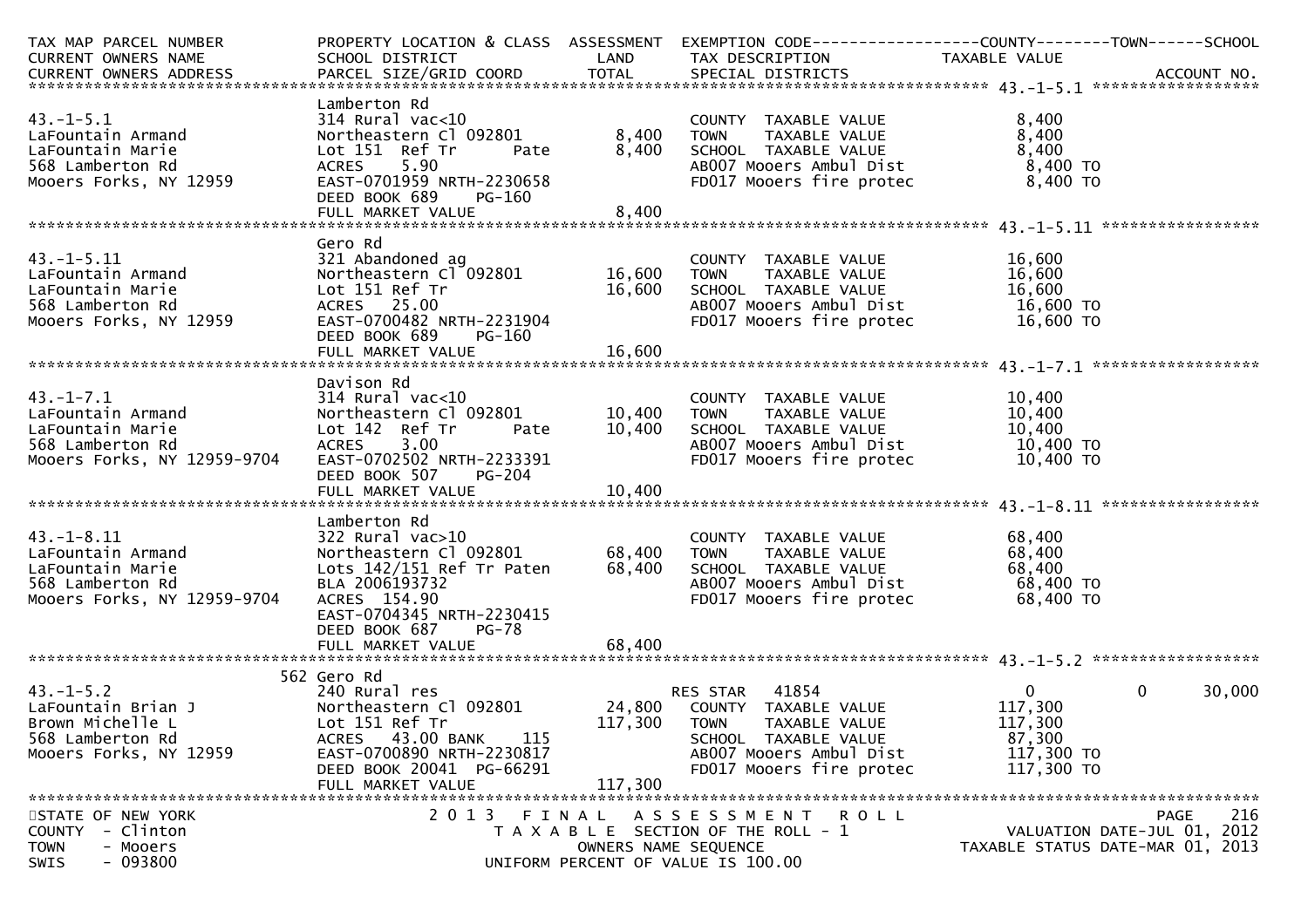| TAX MAP PARCEL NUMBER<br>CURRENT OWNERS NAME                                                                     | PROPERTY LOCATION & CLASS ASSESSMENT<br>SCHOOL DISTRICT                                                                                                                                    | LAND                 | EXEMPTION CODE-----------------COUNTY-------TOWN------SCHOOL<br>TAX DESCRIPTION                                                                                | TAXABLE VALUE                                                            |                                                   |
|------------------------------------------------------------------------------------------------------------------|--------------------------------------------------------------------------------------------------------------------------------------------------------------------------------------------|----------------------|----------------------------------------------------------------------------------------------------------------------------------------------------------------|--------------------------------------------------------------------------|---------------------------------------------------|
|                                                                                                                  |                                                                                                                                                                                            |                      |                                                                                                                                                                |                                                                          |                                                   |
| $60. -1 - 10.2$<br>LaFountain Bucky<br>HCR 1 Box 51 Rt 9N<br>Upper Jay, NY 12987                                 | 65 Bashaw Rd<br>210 1 Family Res<br>Northeastern Cl 092801<br>Lot 65 Ref Tr<br>Previous Deed 593-257<br>1.50 BANK<br>ACRES<br>080<br>EAST-0730323 NRTH-2224938<br>DEED BOOK 20041 PG-68080 | 12,000<br>126,000    | COUNTY TAXABLE VALUE<br>TAXABLE VALUE<br><b>TOWN</b><br>SCHOOL TAXABLE VALUE<br>AB007 Mooers Ambul Dist<br>FD017 Mooers fire protec                            | 126,000<br>126,000<br>126,000<br>126,000 TO<br>126,000 TO                |                                                   |
| $60. -1 - 10.15$<br>LaFountain Bucky M<br>PO Box 422<br>Mooers, NY 12958                                         | Bashaw Rd<br>311 Res vac land<br>Northeastern Cl 092801<br>Lots 65/78 Ref Tr Patent<br>FRNT 312.00 DPTH 70.00<br>EAST-0730312 NRTH-2224795<br>DEED BOOK 20072 PG-9831                      | 5,700<br>5,700       | COUNTY TAXABLE VALUE<br><b>TOWN</b><br>TAXABLE VALUE<br>SCHOOL TAXABLE VALUE<br>AB007 Mooers Ambul Dist<br>FD017 Mooers fire protec                            | 5,700<br>5,700<br>5,700<br>5,700 TO<br>5,700 TO                          |                                                   |
| $57. - 2 - 10.2$<br>LaFountain Clarence<br>LaFountain Paulette<br>101 McDonald Rd<br>Mooers Forks, NY 12959-9719 | 101 Mcdonald Rd<br>210 1 Family Res<br>093601<br>N Adirondack<br>Lot 182 Ref Tr<br>Pate<br>3.10<br><b>ACRES</b><br>EAST-0692547 NRTH-2219336<br>DEED BOOK 786<br>PG-171                    | 102,000              | RES STAR 41854<br>6,500 COUNTY TAXABLE VALUE<br>TAXABLE VALUE<br><b>TOWN</b><br>SCHOOL TAXABLE VALUE<br>AB007 Mooers Ambul Dist<br>FD017 Mooers fire protec    | $\mathbf{O}$<br>102,000<br>102,000<br>72,000<br>102,000 TO<br>102,000 TO | 30,000<br>$\mathbf{0}$                            |
| $60. -1 - 13.1$<br>Lafountain Clarence J<br>Lafountain Paulette M<br>101 Mcdonald Rd<br>Mooers Forks, NY 12959   | Town Line Rd<br>323 Vacant rural<br>Northeastern Cl 092801<br>Lot 88 Ref Tr Patent<br>ACRES 154.40<br>EAST-0722396 NRTH-2218582<br>DEED BOOK 98001 PG-03313                                | 23,200<br>23,200     | COUNTY TAXABLE VALUE<br>TAXABLE VALUE<br><b>TOWN</b><br>SCHOOL TAXABLE VALUE<br>AB007 Mooers Ambul Dist<br>FD017 Mooers fire protec                            | 23,200<br>23,200<br>23,200<br>23,200 TO<br>23,200 TO                     |                                                   |
| $45. - 4 - 9.2$<br>LaFountain Donna M<br>484 Rt 22<br>Mooers, NY 12958                                           | 484 Rt 22<br>210 1 Family Res<br>Northeastern Cl 092801<br>Lot 66 Ref Tr Patent<br>FRNT 150.00 DPTH 150.00<br>EAST-0731325 NRTH-2226595<br>DEED BOOK 819<br>PG-176<br>FULL MARKET VALUE    | 72,000<br>72,000     | 41854<br>RES STAR<br>6,800 COUNTY TAXABLE VALUE<br><b>TOWN</b><br>TAXABLE VALUE<br>SCHOOL TAXABLE VALUE<br>AB007 Mooers Ambul Dist<br>FD017 Mooers fire protec | 0<br>72,000<br>72,000<br>42,000<br>72,000 TO<br>72,000 TO                | $\mathbf{0}$<br>30,000                            |
| STATE OF NEW YORK<br><b>COUNTY</b><br>- Clinton<br><b>TOWN</b><br>- Mooers<br>$-093800$<br><b>SWTS</b>           |                                                                                                                                                                                            | OWNERS NAME SEQUENCE | 2013 FINAL ASSESSMENT<br>R O L L<br>T A X A B L E SECTION OF THE ROLL - 1<br>UNIFORM PERCENT OF VALUE IS 100.00                                                | TAXABLE STATUS DATE-MAR 01, 2013                                         | 217<br><b>PAGE</b><br>VALUATION DATE-JUL 01, 2012 |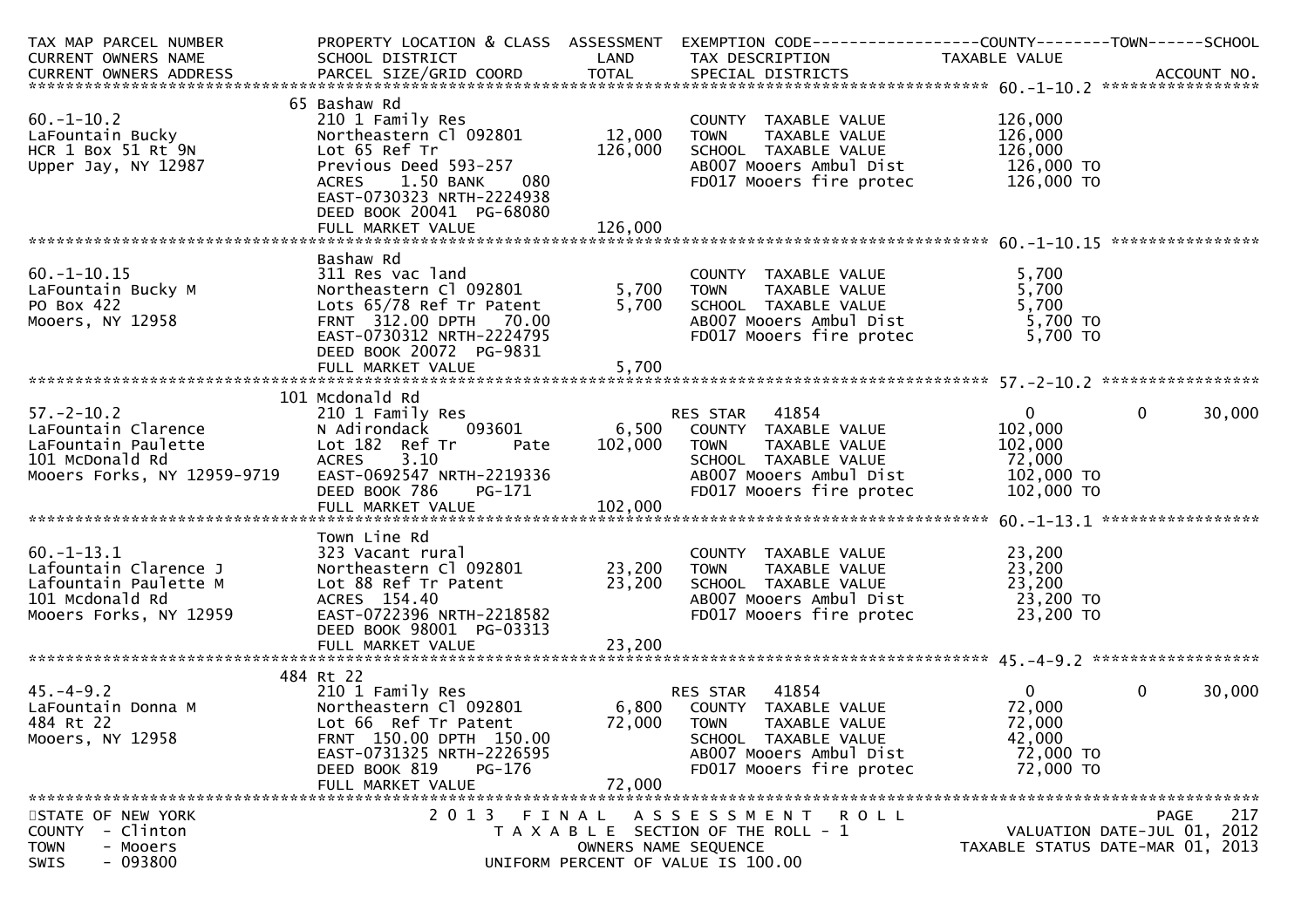| TAX MAP PARCEL NUMBER                                                                                                                                                                             |                                                    |                      | PROPERTY LOCATION & CLASS ASSESSMENT EXEMPTION CODE----------------COUNTY-------TOWN------SCHOOL |               |                                  |
|---------------------------------------------------------------------------------------------------------------------------------------------------------------------------------------------------|----------------------------------------------------|----------------------|--------------------------------------------------------------------------------------------------|---------------|----------------------------------|
| CURRENT OWNERS NAME                                                                                                                                                                               | SCHOOL DISTRICT                                    | LAND                 | TAX DESCRIPTION                                                                                  | TAXABLE VALUE |                                  |
| -CURRENT OWNERS ADDRESS PARCEL SIZE/GRID COORD TOTAL SPECIAL DISTRICTS AND MONERS ADDRESS PARCEL SIZE/GRID COORD TOTAL SPECIAL DISTRICTS AND MONERS ADDRESS AND MONERS ARE PARCEL SIZE/GRID COORD |                                                    |                      |                                                                                                  |               |                                  |
|                                                                                                                                                                                                   |                                                    |                      |                                                                                                  |               |                                  |
|                                                                                                                                                                                                   | 2988 Rt 11                                         |                      |                                                                                                  |               |                                  |
| $29. - 2 - 34.1$                                                                                                                                                                                  | 240 Rural res                                      |                      | RES STAR 41854                                                                                   | $\mathbf{0}$  | $\mathbf{0}$<br>30,000           |
| LaFountain Edward                                                                                                                                                                                 | Northeastern Cl 092801                             |                      | 14,700 COUNTY TAXABLE VALUE                                                                      | 88,600        |                                  |
| LaFountain Christine                                                                                                                                                                              | Lot 99 Ref Tr<br>Pate                              | 88,600               | <b>TOWN</b><br>TAXABLE VALUE                                                                     | 88,600        |                                  |
| 2988 Rt 11                                                                                                                                                                                        | ACRES 10.00 BANK<br>080                            |                      | SCHOOL TAXABLE VALUE                                                                             | 58,600        |                                  |
| Mooers Forks, NY 12959                                                                                                                                                                            | EAST-0716741 NRTH-2234623                          |                      | AB007 Mooers Ambul Dist                                                                          | 88,600 TO     |                                  |
|                                                                                                                                                                                                   |                                                    |                      |                                                                                                  |               |                                  |
|                                                                                                                                                                                                   |                                                    |                      |                                                                                                  |               |                                  |
|                                                                                                                                                                                                   |                                                    |                      |                                                                                                  |               |                                  |
|                                                                                                                                                                                                   | 179 Big Hill Rd                                    |                      |                                                                                                  |               |                                  |
| $43. - 1 - 8.16$                                                                                                                                                                                  | 210 1 Family Res                                   |                      | RES STAR 41854                                                                                   | $\mathbf{0}$  | $\mathbf 0$<br>30,000            |
| Lafountain Elyse W                                                                                                                                                                                | Northeastern Cl 092801 16,000 COUNTY TAXABLE VALUE |                      |                                                                                                  | 225,000       |                                  |
| 179 Big Hill Rd                                                                                                                                                                                   | Lots $142/151$ Ref Tr Paten                        | 225,000              | <b>TOWN</b><br>TAXABLE VALUE                                                                     | 225,000       |                                  |
| Mooers Forks, NY 12959                                                                                                                                                                            | BLA 2006193732                                     |                      | SCHOOL TAXABLE VALUE                                                                             | 195,000       |                                  |
|                                                                                                                                                                                                   | ACRES 20.90 BANK<br>850                            |                      | AB007 Mooers Ambul Dist                                                                          | 225,000 TO    |                                  |
|                                                                                                                                                                                                   | EAST-0705637 NRTH-2229501                          |                      | FD017 Mooers fire protec 225,000 TO                                                              |               |                                  |
|                                                                                                                                                                                                   | DEED BOOK 20082 PG-20389                           |                      |                                                                                                  |               |                                  |
|                                                                                                                                                                                                   |                                                    |                      |                                                                                                  |               |                                  |
|                                                                                                                                                                                                   |                                                    |                      |                                                                                                  |               |                                  |
|                                                                                                                                                                                                   | Big Hill Rd                                        |                      |                                                                                                  |               |                                  |
| $43. - 2 - 10$                                                                                                                                                                                    | $314$ Rural vac<10                                 |                      | COUNTY TAXABLE VALUE                                                                             | 8,900         |                                  |
| Lafountain Elyse W                                                                                                                                                                                | Northeastern Cl 092801                             | 8,900                | TAXABLE VALUE<br><b>TOWN</b>                                                                     | 8,900         |                                  |
| 439 Lamberton Rd                                                                                                                                                                                  | 4 Seasons Bk 15 Pg 25 Lot                          | 8,900                |                                                                                                  | 8,900         |                                  |
| Mooers Forks, NY 12959                                                                                                                                                                            | ACRES 2.12 BANK<br>850                             |                      | SCHOOL TAXABLE VALUE<br>ABOO7 Mooers Ambul Dist                                                  | 8,900 TO      |                                  |
|                                                                                                                                                                                                   | EAST-0706422 NRTH-2229013                          |                      | FD017 Mooers fire protec                                                                         | 8,900 TO      |                                  |
|                                                                                                                                                                                                   | DEED BOOK 20092 PG-28535                           |                      |                                                                                                  |               |                                  |
|                                                                                                                                                                                                   |                                                    |                      |                                                                                                  |               |                                  |
|                                                                                                                                                                                                   |                                                    |                      |                                                                                                  |               |                                  |
|                                                                                                                                                                                                   | Big Hill Rd                                        |                      |                                                                                                  |               |                                  |
| $43 - 2 - 11$                                                                                                                                                                                     | $314$ Rural vac<10                                 |                      | COUNTY TAXABLE VALUE                                                                             | 1,000         |                                  |
| Lafountain Elyse W                                                                                                                                                                                | Northeastern Cl 092801                             | 1,000                | <b>TOWN</b>                                                                                      | 1,000         |                                  |
| 439 Lamberton Rd                                                                                                                                                                                  |                                                    | 1,000                | TAXABLE VALUE<br>SCHOOL TAXABLE VALUE                                                            | 1,000         |                                  |
| Mooers Forks, NY 12959                                                                                                                                                                            | 4 Seasons Bk 15 Pg 25 Lot<br>ACRES 1.20 BANK       |                      | AB007 Mooers Ambul Dist                                                                          | 1,000 TO      |                                  |
|                                                                                                                                                                                                   | 850<br>EAST-0706137 NRTH-2229108                   |                      |                                                                                                  | 1,000 TO      |                                  |
|                                                                                                                                                                                                   |                                                    |                      | FD017 Mooers fire protec                                                                         |               |                                  |
|                                                                                                                                                                                                   | DEED BOOK 20092 PG-28535                           |                      |                                                                                                  |               |                                  |
|                                                                                                                                                                                                   | FULL MARKET VALUE                                  | 1,000                |                                                                                                  |               |                                  |
|                                                                                                                                                                                                   | Lamberton Rd                                       |                      |                                                                                                  |               |                                  |
| $43. - 1 - 8.17$                                                                                                                                                                                  | 210 1 Family Res                                   |                      | COUNTY TAXABLE VALUE                                                                             | 37,000        |                                  |
| Lafountain Erica                                                                                                                                                                                  | Northeastern Cl 092801                             | 12,000               | TOWN<br>TAXABLE VALUE                                                                            | 37,000        |                                  |
|                                                                                                                                                                                                   |                                                    |                      |                                                                                                  |               |                                  |
| Racette Jeffrey D                                                                                                                                                                                 | Lots $142/151$ Ref Tr Paten<br>850                 | 37,000               | SCHOOL TAXABLE VALUE                                                                             | 37,000        |                                  |
| 439 Lamberton Rd                                                                                                                                                                                  | ACRES 11.80 BANK                                   |                      | AB007 Mooers Ambul Dist                                                                          | 37,000 TO     |                                  |
| Mooers Forks, NY 12959                                                                                                                                                                            | EAST-0702682 NRTH-2230558                          |                      | FD017 Mooers fire protec                                                                         | 37,000 TO     |                                  |
|                                                                                                                                                                                                   | DEED BOOK 20102 PG-33879                           |                      |                                                                                                  |               |                                  |
|                                                                                                                                                                                                   | FULL MARKET VALUE                                  | 37,000               |                                                                                                  |               |                                  |
|                                                                                                                                                                                                   |                                                    |                      |                                                                                                  |               |                                  |
| STATE OF NEW YORK                                                                                                                                                                                 | 2013 FINAL                                         |                      | ASSESSMENT ROLL                                                                                  |               | 218<br><b>PAGE</b>               |
| - Clinton<br><b>COUNTY</b>                                                                                                                                                                        |                                                    |                      | T A X A B L E SECTION OF THE ROLL - 1                                                            |               | VALUATION DATE-JUL 01, 2012      |
| - Mooers<br><b>TOWN</b><br>$-093800$<br><b>SWTS</b>                                                                                                                                               |                                                    | OWNERS NAME SEQUENCE | UNTFORM PERCENT OF VALUE TS 100.00                                                               |               | TAXABLE STATUS DATE-MAR 01, 2013 |
|                                                                                                                                                                                                   |                                                    |                      |                                                                                                  |               |                                  |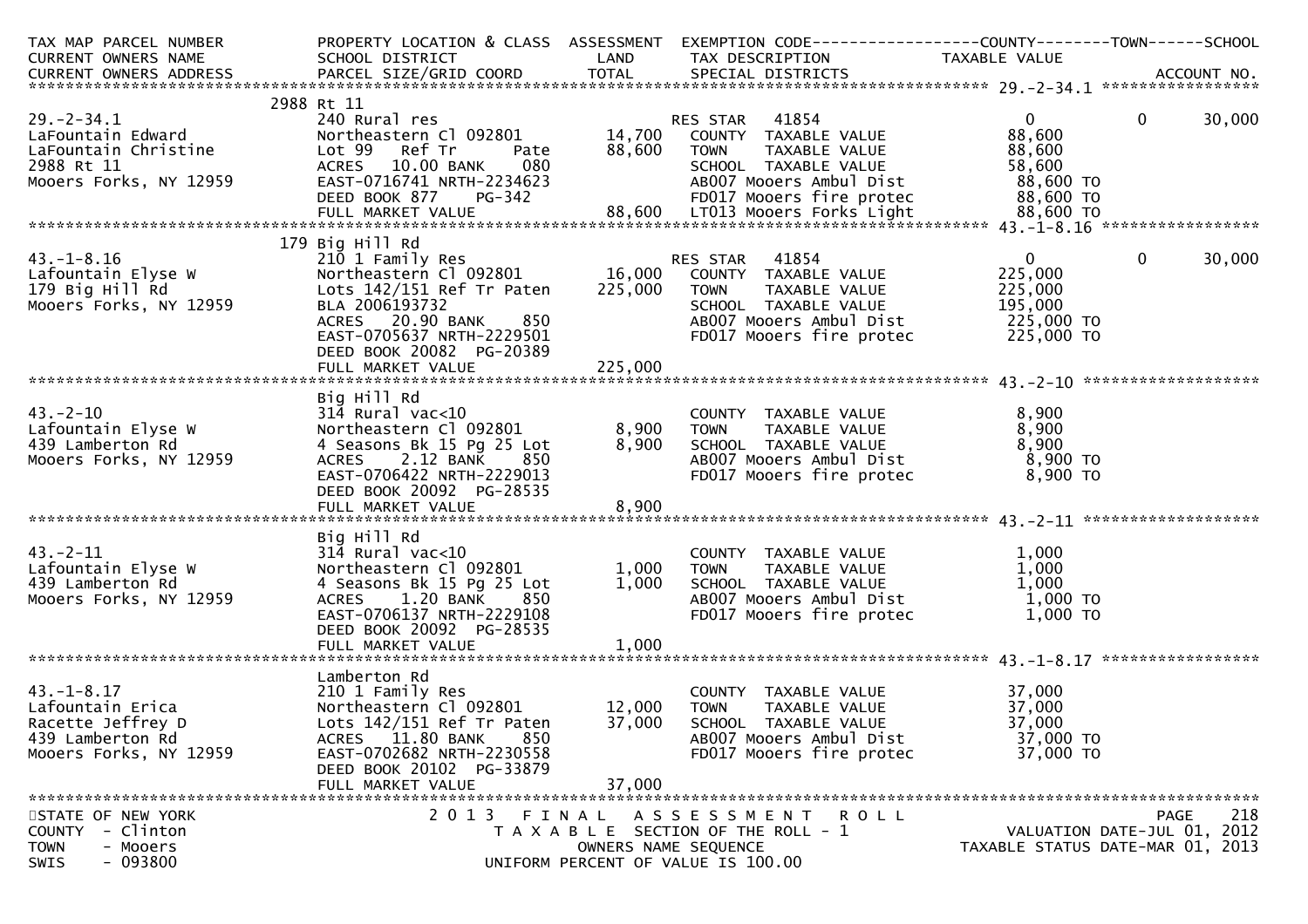| TAX MAP PARCEL NUMBER                                 |                                                                                                                   |        | PROPERTY LOCATION & CLASS ASSESSMENT EXEMPTION CODE----------------COUNTY-------TOWN------SCHOOL                                                                                                                          |                |                                  |
|-------------------------------------------------------|-------------------------------------------------------------------------------------------------------------------|--------|---------------------------------------------------------------------------------------------------------------------------------------------------------------------------------------------------------------------------|----------------|----------------------------------|
| CURRENT OWNERS NAME                                   | <b>Example 12 District LAND</b><br>SCHOOL DISTRICT                                                                |        | TAX DESCRIPTION                                                                                                                                                                                                           | TAXABLE VALUE  |                                  |
|                                                       |                                                                                                                   |        |                                                                                                                                                                                                                           |                |                                  |
|                                                       |                                                                                                                   |        |                                                                                                                                                                                                                           |                |                                  |
|                                                       | 544 Lamberton Rd                                                                                                  |        |                                                                                                                                                                                                                           |                |                                  |
| $43. - 1 - 8.5$                                       | 311 Res vac land                                                                                                  |        | COUNTY TAXABLE VALUE<br>TOWN     TAXABLE VALUE                                                                                                                                                                            | 3,700          |                                  |
| LaFountain Estate Louise                              | Northeastern Cl 092801                                                                                            | 3,700  | <b>TOWN</b>                                                                                                                                                                                                               | 3,700          |                                  |
|                                                       | Lot 142 Ref Tr                                                                                                    | 3,700  |                                                                                                                                                                                                                           | 3,700          |                                  |
| 568 Lamberton Rd<br>Mooers Forks, NY 12959            | FRNT 242.00 DPTH 100.00                                                                                           |        | SCHOOL TAXABLE VALUE<br>ABOO7 Mooers Ambul Dist                                                                                                                                                                           | 3,700 TO       |                                  |
|                                                       | EAST-0702983 NRTH-2233443                                                                                         |        | FD017 Mooers fire protec                                                                                                                                                                                                  | 3,700 TO       |                                  |
|                                                       | DEED BOOK 687<br><b>PG-78</b>                                                                                     |        |                                                                                                                                                                                                                           |                |                                  |
|                                                       | FULL MARKET VALUE                                                                                                 | 3,700  |                                                                                                                                                                                                                           |                |                                  |
|                                                       |                                                                                                                   |        |                                                                                                                                                                                                                           |                |                                  |
|                                                       | Big Hill Rd                                                                                                       |        |                                                                                                                                                                                                                           |                |                                  |
| $43. - 1 - 8.6$                                       | 311 Res vac land                                                                                                  |        |                                                                                                                                                                                                                           | 2,100          |                                  |
|                                                       | Northeastern Cl 092801                                                                                            |        | COUNTY TAXABLE VALUE<br>TOWN TAXABLE VALUE<br>2,100 TOWN                                                                                                                                                                  |                |                                  |
| LaFountain Estate Louise                              |                                                                                                                   |        |                                                                                                                                                                                                                           | 2,100          |                                  |
| 568 Lamberton Rd                                      | Lot 125 Ref Tract                                                                                                 | 2,100  |                                                                                                                                                                                                                           |                |                                  |
| Mooers Forks, NY 12959                                | FRNT 330.00 DPTH 100.00                                                                                           |        |                                                                                                                                                                                                                           |                |                                  |
|                                                       | EAST-0706529 NRTH-2230701                                                                                         |        | FD017 Mooers fire protec $2,100$ TO                                                                                                                                                                                       |                |                                  |
|                                                       | DEED BOOK 194<br><b>PG-352</b>                                                                                    |        |                                                                                                                                                                                                                           |                |                                  |
|                                                       | FULL MARKET VALUE                                                                                                 | 2,100  |                                                                                                                                                                                                                           |                |                                  |
|                                                       |                                                                                                                   |        |                                                                                                                                                                                                                           |                |                                  |
|                                                       | 439 Lamberton Rd                                                                                                  |        |                                                                                                                                                                                                                           |                |                                  |
| $43. - 1 - 6$                                         | 210 1 Family Res                                                                                                  |        | <b>RES STAR 41854</b>                                                                                                                                                                                                     | $\mathbf{0}$   | $\mathbf{0}$<br>30,000           |
|                                                       |                                                                                                                   |        | Northeastern C1 092801 5,600 COUNTY TAXABLE VALUE 98,500<br>Lot 151 Ref Tr Pate 98,500 TOWN TAXABLE VALUE 98,500<br>ACRES 2.00 SCHOOL TAXABLE VALUE 68,500<br>EAST-0701974 NRTH-2231191 AB007 Mooers Ambul Dist 98,500 TO |                |                                  |
|                                                       |                                                                                                                   |        |                                                                                                                                                                                                                           |                |                                  |
|                                                       |                                                                                                                   |        |                                                                                                                                                                                                                           |                |                                  |
| Mooers Forks, NY 12959-9715                           |                                                                                                                   |        |                                                                                                                                                                                                                           |                |                                  |
|                                                       |                                                                                                                   |        | FD017 Mooers fire protec 98,500 TO                                                                                                                                                                                        |                |                                  |
|                                                       | ACRES 2.00<br>EAST-0701974 NRTH-2231191<br>DEED BOOK 560 PG-635<br>FULL MARKET VALUE                       98,500 |        |                                                                                                                                                                                                                           |                |                                  |
|                                                       |                                                                                                                   |        |                                                                                                                                                                                                                           |                |                                  |
| $45.-1-6$<br>Lafountain Gloria<br>20078 Rt 11<br>2008 | 2678 Rt 11                                                                                                        |        |                                                                                                                                                                                                                           |                |                                  |
|                                                       | 210 1 Family Res                                                                                                  |        | AGED COUN 41802                                                                                                                                                                                                           | 36,100         | $\mathbf 0$<br>$\overline{0}$    |
|                                                       | Northeastern Cl 092801 7,600 SR STAR                                                                              |        | 41834                                                                                                                                                                                                                     | $\overline{0}$ | $\Omega$<br>63,300               |
|                                                       | Lot 92 Ref Tr                                                                                                     |        | Pate 72,200 COUNTY TAXABLE VALUE                                                                                                                                                                                          | 36,100         |                                  |
|                                                       | FRNT 156.00 DPTH 201.00                                                                                           |        | <b>TOWN</b><br>TAXABLE VALUE                                                                                                                                                                                              | 72,200         |                                  |
|                                                       | EAST-0723619 NRTH-2234026                                                                                         |        | SCHOOL TAXABLE VALUE                                                                                                                                                                                                      | 8,900          |                                  |
|                                                       |                                                                                                                   |        |                                                                                                                                                                                                                           |                |                                  |
|                                                       |                                                                                                                   |        |                                                                                                                                                                                                                           |                |                                  |
|                                                       |                                                                                                                   |        |                                                                                                                                                                                                                           |                |                                  |
|                                                       |                                                                                                                   |        |                                                                                                                                                                                                                           |                |                                  |
|                                                       | 2670 Rt 11                                                                                                        |        |                                                                                                                                                                                                                           |                |                                  |
| $45. - 1 - 8.1$                                       | 210 1 Family Res                                                                                                  |        | RES STAR 41854                                                                                                                                                                                                            | $\overline{0}$ | $\mathbf{0}$<br>30,000           |
| LaFountain Patricia<br>PO Box 52<br>Mooers, NY 12958  |                                                                                                                   |        | Northeastern Cl 092801 5,800 COUNTY TAXABLE VALUE<br>Lot 92 Ref Tr  Pate 50,300 TOWN TAXABLE VALUE                                                                                                                        | 50,300         |                                  |
|                                                       | Lot 92 Ref Tr                                                                                                     |        |                                                                                                                                                                                                                           | 50,300         |                                  |
|                                                       | <b>FRNT 223.25 DPTH</b><br>88.08                                                                                  |        | SCHOOL TAXABLE VALUE                                                                                                                                                                                                      | 20,300         |                                  |
|                                                       | EAST-0723895 NRTH-2233867                                                                                         |        | ABOO7 Mooers Ambul Dist                                                                                                                                                                                                   | 50,300 TO      |                                  |
|                                                       | DEED BOOK 20102 PG-34714                                                                                          |        | FD017 Mooers fire protec                                                                                                                                                                                                  | 50,300 TO      |                                  |
|                                                       | FULL MARKET VALUE                                                                                                 | 50,300 |                                                                                                                                                                                                                           |                |                                  |
|                                                       |                                                                                                                   |        |                                                                                                                                                                                                                           |                |                                  |
| STATE OF NEW YORK                                     | 2013 FINAL                                                                                                        |        | A S S E S S M E N T R O L L                                                                                                                                                                                               |                | 219<br>PAGE                      |
| - Clinton<br><b>COUNTY</b>                            |                                                                                                                   |        | T A X A B L E SECTION OF THE ROLL - 1                                                                                                                                                                                     |                | VALUATION DATE-JUL 01, 2012      |
| <b>TOWN</b><br>- Mooers                               |                                                                                                                   |        | OWNERS NAME SEQUENCE                                                                                                                                                                                                      |                | TAXABLE STATUS DATE-MAR 01, 2013 |
| $-093800$<br>SWIS                                     |                                                                                                                   |        | UNIFORM PERCENT OF VALUE IS 100.00                                                                                                                                                                                        |                |                                  |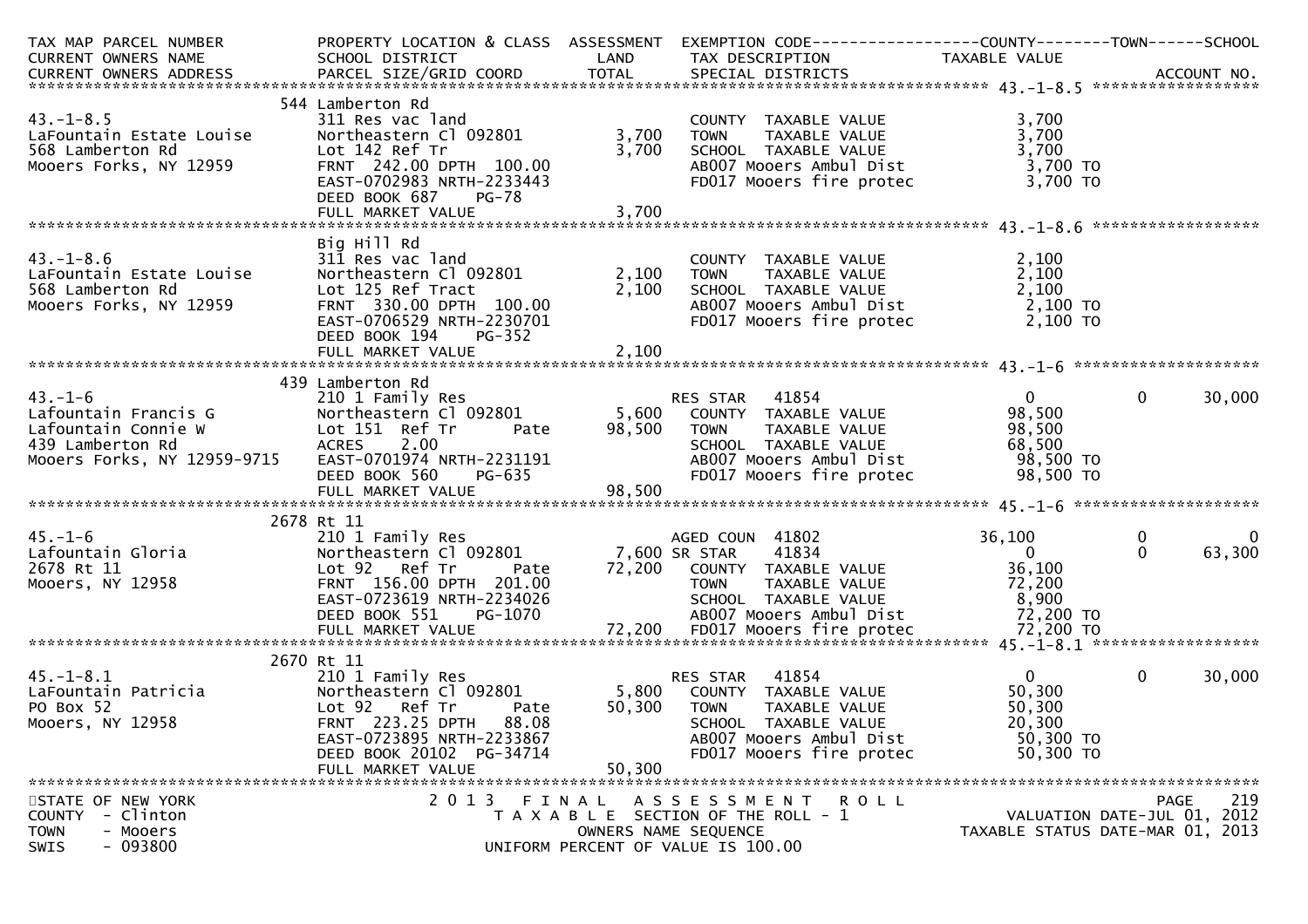| TAX MAP PARCEL NUMBER<br><b>CURRENT OWNERS NAME</b>                                                              | SCHOOL DISTRICT<br><b>Example 18 The LAND</b>                                                                                                                            |                    | PROPERTY LOCATION & CLASS ASSESSMENT EXEMPTION CODE---------------COUNTY-------TOWN------SCHOOL<br>TAX DESCRIPTION                                                  | TAXABLE VALUE                                                             |              |        |
|------------------------------------------------------------------------------------------------------------------|--------------------------------------------------------------------------------------------------------------------------------------------------------------------------|--------------------|---------------------------------------------------------------------------------------------------------------------------------------------------------------------|---------------------------------------------------------------------------|--------------|--------|
|                                                                                                                  |                                                                                                                                                                          |                    |                                                                                                                                                                     |                                                                           |              |        |
|                                                                                                                  | 1423 North Star Rd                                                                                                                                                       |                    |                                                                                                                                                                     |                                                                           |              |        |
| $29. - 2 - 12.1$<br>LaFountain Richard<br>LaFountain Candy<br>PO Box 123<br>PO Box 123<br>Mooers Forks, NY 12959 | 270 Mfg housing<br>Northeastern Cl 092801<br>Lot 98 Ref Tr<br>Pate<br>FRNT 250.00 DPTH 280.00<br>EAST-0716988 NRTH-2238572                                               | 34,000             | <b>RES STAR 41854</b><br>7,800 COUNTY TAXABLE VALUE<br><b>TOWN</b><br>TAXABLE VALUE<br>SCHOOL TAXABLE VALUE<br>AB007 Mooers Ambul Dist                              | $0 \qquad \qquad$<br>34,000<br>34,000<br>4,000<br>34,000 TO               | $\mathbf 0$  | 30,000 |
|                                                                                                                  | DEED BOOK 885<br><b>PG-156</b>                                                                                                                                           |                    | FD017 Mooers fire protec                                                                                                                                            | 34,000 TO                                                                 |              |        |
|                                                                                                                  |                                                                                                                                                                          |                    |                                                                                                                                                                     |                                                                           |              |        |
| $28. - 1 - 17.3$<br>Mooers Forks, NY 12959-9705                                                                  | 574 Davison Rd<br>210 1 Family Res<br>Northeastern Cl 092801<br>Pate<br>Also Title Deed Bk 812 Pg<br>FRNT 190.00 DPTH 157.00<br>080<br>BANK<br>EAST-0702191 NRTH-2233706 | 124,500            | RES STAR 41854<br>7,300 COUNTY TAXABLE VALUE<br><b>TOWN</b><br>TAXABLE VALUE<br>SCHOOL TAXABLE VALUE<br>AB007 Mooers Ambul Dist<br>FD017 Mooers fire protec         | $\mathbf{0}$<br>124,500<br>124,500<br>94,500<br>124,500 TO<br>124,500 TO  | $\mathbf 0$  | 30,000 |
|                                                                                                                  | DEED BOOK 98001 PG-06640                                                                                                                                                 |                    |                                                                                                                                                                     |                                                                           |              |        |
|                                                                                                                  | 1407 North Star Rd                                                                                                                                                       |                    |                                                                                                                                                                     |                                                                           |              |        |
| $29. -2 - 12.3$<br>LaFountain Timothy J<br>1407 North Star Rd<br>Mooers, NY 12958                                | 270 Mfg housing<br>Northeastern C1 092801<br>Lot 98 Ref Tr<br><b>ACRES</b><br>1.10<br>EAST-0717236 NRTH-2238573<br>DEED BOOK 805                                         | 37,700<br>$PG-102$ | RES STAR    41854<br>8,100    COUNTY   TAXABLE VALUE<br><b>TOWN</b><br>TAXABLE VALUE<br>SCHOOL TAXABLE VALUE<br>AB007 Mooers Ambul Dist<br>FD017 Mooers fire protec | $\mathbf{0}$<br>37,700<br>37,700<br>7,700<br>37,700 TO<br>37,700 TO       | $\mathbf 0$  | 30,000 |
|                                                                                                                  |                                                                                                                                                                          |                    |                                                                                                                                                                     |                                                                           |              |        |
|                                                                                                                  | 592 Lamberton Rd                                                                                                                                                         |                    |                                                                                                                                                                     |                                                                           |              |        |
| $28. - 1 - 14.2$<br>LaFountain Todd<br>LaFountain Jennifer<br>592 Lamberton Rd<br>Mooers, NY 12959               | 210 1 Family Res<br>Northeastern Cl 092801<br>Lot 143 Ref Tr<br>080<br>ACRES 3.25 BANK<br>EAST-0703647 NRTH-2234540<br>DEED BOOK 20021 PG-44528                          | 148,000            | RES STAR 41854<br>9,700 COUNTY TAXABLE VALUE<br><b>TOWN</b><br>TAXABLE VALUE<br>SCHOOL TAXABLE VALUE<br>ABOO7 Mooers Ambul Dist<br>FD017 Mooers fire protec         | $\mathbf{0}$<br>148,000<br>148,000<br>118,000<br>148,000 TO<br>148,000 TO | $\mathbf{0}$ | 30,000 |
|                                                                                                                  |                                                                                                                                                                          |                    |                                                                                                                                                                     |                                                                           |              |        |
| $59. - 1 - 27.2$                                                                                                 | 407 Woods Falls Rd<br>270 Mfg housing                                                                                                                                    |                    | 41854                                                                                                                                                               | $\mathbf{0}$                                                              | $\mathbf 0$  | 30,000 |
| Lafountain Wanda L<br>PO Box 127<br>Altona, NY 12910                                                             | Northeastern Cl 092801<br>Lots $113/128$ Ref Tr Pate<br>1.20<br><b>ACRES</b><br>EAST-0710592 NRTH-2219804<br>DEED BOOK 20061 PG-97919<br>FULL MARKET VALUE               | 40,400<br>40,400   | RES STAR 41854<br>8,200 COUNTY TAXABLE VALUE<br>TAXABLE VALUE<br>TOWN<br>SCHOOL TAXABLE VALUE<br>AB007 Mooers Ambul Dist<br>FD017 Mooers fire protec                | 40,400<br>40,400<br>10,400<br>40,400 TO<br>40,400 TO                      |              |        |
|                                                                                                                  |                                                                                                                                                                          |                    |                                                                                                                                                                     |                                                                           |              |        |
| STATE OF NEW YORK<br>COUNTY - Clinton<br><b>TOWN</b><br>- Mooers<br>$-093800$<br>SWIS                            | 2013<br>FINAL                                                                                                                                                            |                    | ASSESSMENT ROLL<br>T A X A B L E SECTION OF THE ROLL - 1<br>OWNERS NAME SEQUENCE<br>UNIFORM PERCENT OF VALUE IS 100.00                                              | VALUATION DATE-JUL 01, 2012<br>TAXABLE STATUS DATE-MAR 01, 2013           | <b>PAGE</b>  | 220    |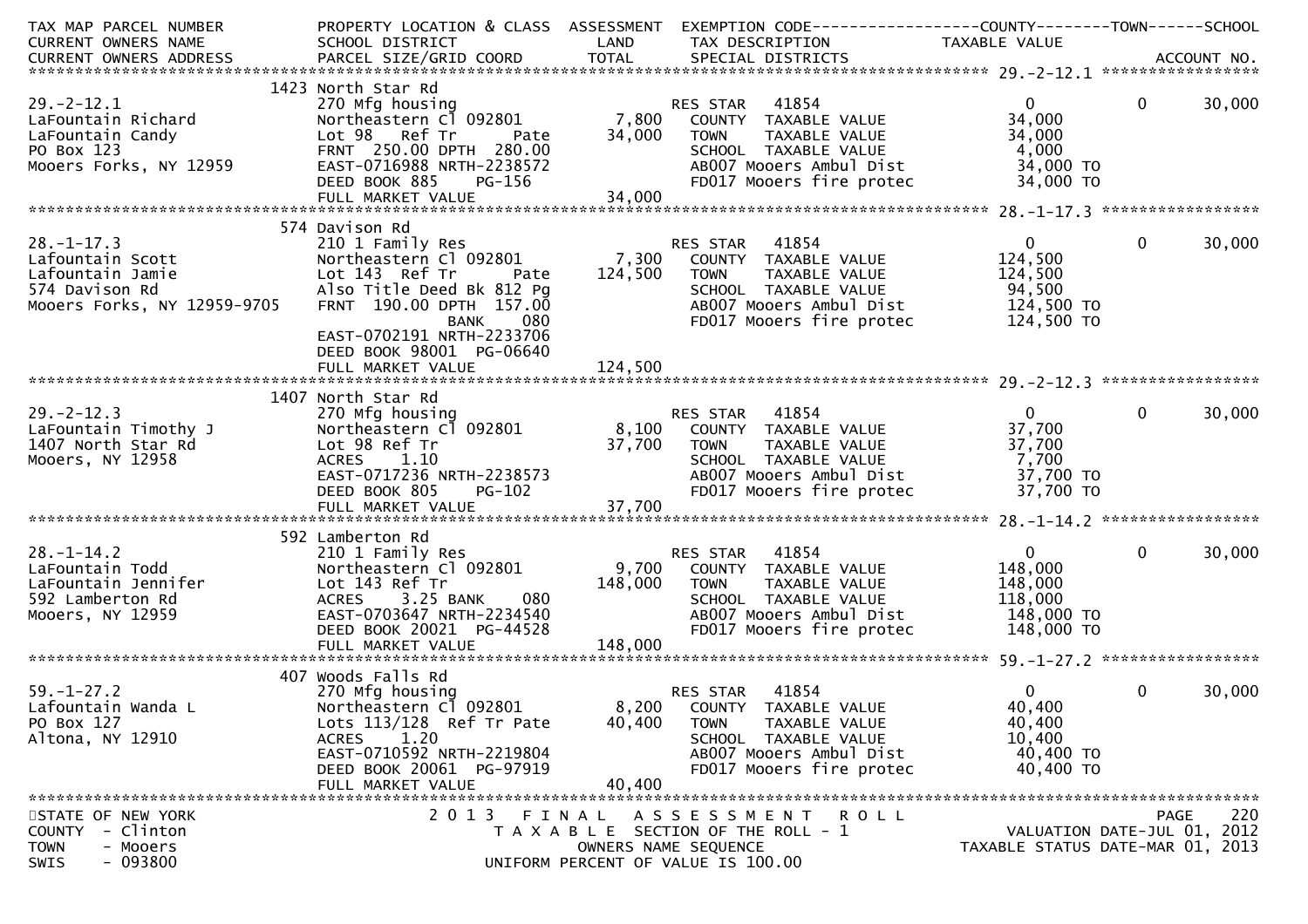| TAX MAP PARCEL NUMBER<br>CURRENT OWNERS NAME                                                                                                                                                                                                                                                | SCHOOL DISTRICT<br><b>Example 12 DE LAND</b>                                                                                                                                                                     |                              | PROPERTY LOCATION & CLASS ASSESSMENT EXEMPTION CODE----------------COUNTY-------TOWN------SCHOOL<br>TAX DESCRIPTION                                                                           | TAXABLE VALUE                                                                         |                |        |
|---------------------------------------------------------------------------------------------------------------------------------------------------------------------------------------------------------------------------------------------------------------------------------------------|------------------------------------------------------------------------------------------------------------------------------------------------------------------------------------------------------------------|------------------------------|-----------------------------------------------------------------------------------------------------------------------------------------------------------------------------------------------|---------------------------------------------------------------------------------------|----------------|--------|
|                                                                                                                                                                                                                                                                                             |                                                                                                                                                                                                                  |                              |                                                                                                                                                                                               |                                                                                       |                |        |
| $29. - 2 - 18.1$<br>LaFountain William<br>LaFountain Mary<br>115 Miller Rd<br>Mooers Forks, NY 12959<br>ے ہے کی کے کا کہ ہے کہ ہے کہ ہے کہ ہے کہ ہے کہ ہے ہیں ہے ہیں ہے ۔<br>FULL MARKET VALUE #8,400 FULL FRANT TILL FRANGER WASHER AND HERE FRANGER FOR A START OF THE SERVE OF THE SERVE | 115 Miller Rd<br>270 Mfg housing<br>Northeastern Cl 092801<br>Lot 99 Ref Tr<br>Pate<br>Survey Map 20122/53164<br>FRNT 200.00 DPTH 212.61<br>EAST-0718166 NRTH-2237066<br>DEED BOOK 20031 PG-55493                | 16,400                       | RES STAR 41854<br>6,400 COUNTY TAXABLE VALUE<br><b>TOWN</b><br>TAXABLE VALUE<br>SCHOOL TAXABLE VALUE<br>ABOO7 Mooers Ambul Dist<br>FD017 Mooers fire protec                                   | $\mathbf{0}$<br>16,400<br>16,400<br>$\overline{\mathbf{0}}$<br>16,400 TO<br>16,400 TO | $\overline{0}$ | 16,400 |
|                                                                                                                                                                                                                                                                                             |                                                                                                                                                                                                                  |                              |                                                                                                                                                                                               |                                                                                       |                |        |
| $42. - 1 - 3.1$<br>Cafountain William 0 Northeastern C<br>Lafountain Mary L<br>360 Cannon Corners Rd<br>Mooers Forks, NY 12959 EAST-0689415                                                                                                                                                 | 360 Cannon Corners Rd<br>210 1 Family Res<br>Northeastern Cl 092801 6,300<br>Lot 180 Ref Tr<br>Lot 180 Ref Tr<br>ACRES 3.20<br>EAST-0689415 NRTH-2227056<br>DEED BOOK 20082 PG-21297<br>FULL MARKET VALUE 32,200 |                              | RES STAR 41854<br>COUNTY TAXABLE VALUE<br><b>TOWN</b><br>TAXABLE VALUE<br>SCHOOL TAXABLE VALUE<br>AB007 Mooers Ambul Dist 32,200 TO<br>FD017 Mooers fire protec                               | $\mathbf{0}$<br>32,200<br>32,200<br>$\frac{32}{2}, \frac{200}{20}$<br>32,200 TO       | $\mathbf{0}$   | 30,000 |
|                                                                                                                                                                                                                                                                                             |                                                                                                                                                                                                                  |                              |                                                                                                                                                                                               |                                                                                       |                |        |
| $61. - 1 - 20.3$<br>LaFrance Eliane<br>265 Av Colombier<br>Boisbriand QC, Canada<br>J7G2M1                                                                                                                                                                                                  | Rt 22<br>$314$ Rural vac<10<br>Northeastern Cl 092801 8,800<br>Lot 48 Ref Tr<br>ACRES 1.10<br>EAST-0736408 NRTH-2216753<br>DEED BOOK 870<br>$PG-43$                                                              | 8,800                        | COUNTY TAXABLE VALUE<br>TAXABLE VILLE<br>TAXABLE VALUE<br>TAVABLE VALUE<br><b>TOWN</b><br>SCHOOL TAXABLE VALUE 8,800<br>ABOO7 Mooers Ambul Dist 8,800 TO<br>FD017 Mooers fire protec 8,800 TO | 8,800<br>8,800                                                                        |                |        |
|                                                                                                                                                                                                                                                                                             | 781 Rt 22                                                                                                                                                                                                        |                              |                                                                                                                                                                                               |                                                                                       |                |        |
| $30.20 - 4 - 14$<br>Lahache Wayne<br>Giasson Colleen<br>PO Box 1918<br>Champlain, NY 12919                                                                                                                                                                                                  | 311 Res vac land<br>Northeastern Cl 092801<br>Lot 67 Ref Tr<br>Pate<br>FRNT 100.00 DPTH 140.00<br>EAST-0729740 NRTH-2233571<br>DEED BOOK 20061 PG-93365                                                          | 5,500<br>5,500               | COUNTY TAXABLE VALUE<br><b>TOWN</b><br>TAXABLE VALUE<br>SCHOOL TAXABLE VALUE<br>ABOO7 Mooers Ambul Dist<br>FDO17 Mooers fire protec 5,500 TO<br>5,500 TO<br>LT033 Mooers Light 2              | 5,500<br>5,500<br>5,500<br>5,500 TO                                                   |                |        |
|                                                                                                                                                                                                                                                                                             | 348 Woods Falls Rd                                                                                                                                                                                               |                              |                                                                                                                                                                                               |                                                                                       |                |        |
| $59. - 1 - 25.7$<br>Lahar Michael E<br>Lahar Marjorie A<br>PO Box 29<br>Altona, NY 12910                                                                                                                                                                                                    | 210 1 Family Res<br>Northeastern Cl 092801<br>Lot 113 Ref Tr<br><b>ACRES</b><br>9.10 BANK<br>860<br>EAST-0711315 NRTH-2218276<br>DEED BOOK 20011 PG-35360<br>FULL MARKET VALUE                                   | 14,300<br>119,900<br>119,900 | COUNTY TAXABLE VALUE<br><b>TOWN</b><br>TAXABLE VALUE<br>SCHOOL TAXABLE VALUE<br>AB007 Mooers Ambul Dist<br>FD017 Mooers fire protec                                                           | 119,900<br>119,900<br>119,900<br>119,900 TO<br>119,900 TO                             |                |        |
| STATE OF NEW YORK                                                                                                                                                                                                                                                                           |                                                                                                                                                                                                                  |                              | 2013 FINAL ASSESSMENT ROLL                                                                                                                                                                    |                                                                                       | <b>PAGE</b>    | 221    |
| <b>COUNTY</b><br>- Clinton<br><b>TOWN</b><br>- Mooers<br>$-093800$<br>SWIS                                                                                                                                                                                                                  |                                                                                                                                                                                                                  | OWNERS NAME SEQUENCE         | T A X A B L E SECTION OF THE ROLL - 1<br>UNIFORM PERCENT OF VALUE IS 100.00                                                                                                                   | VALUATION DATE-JUL 01, 2012<br>TAXABLE STATUS DATE-MAR 01, 2013                       |                |        |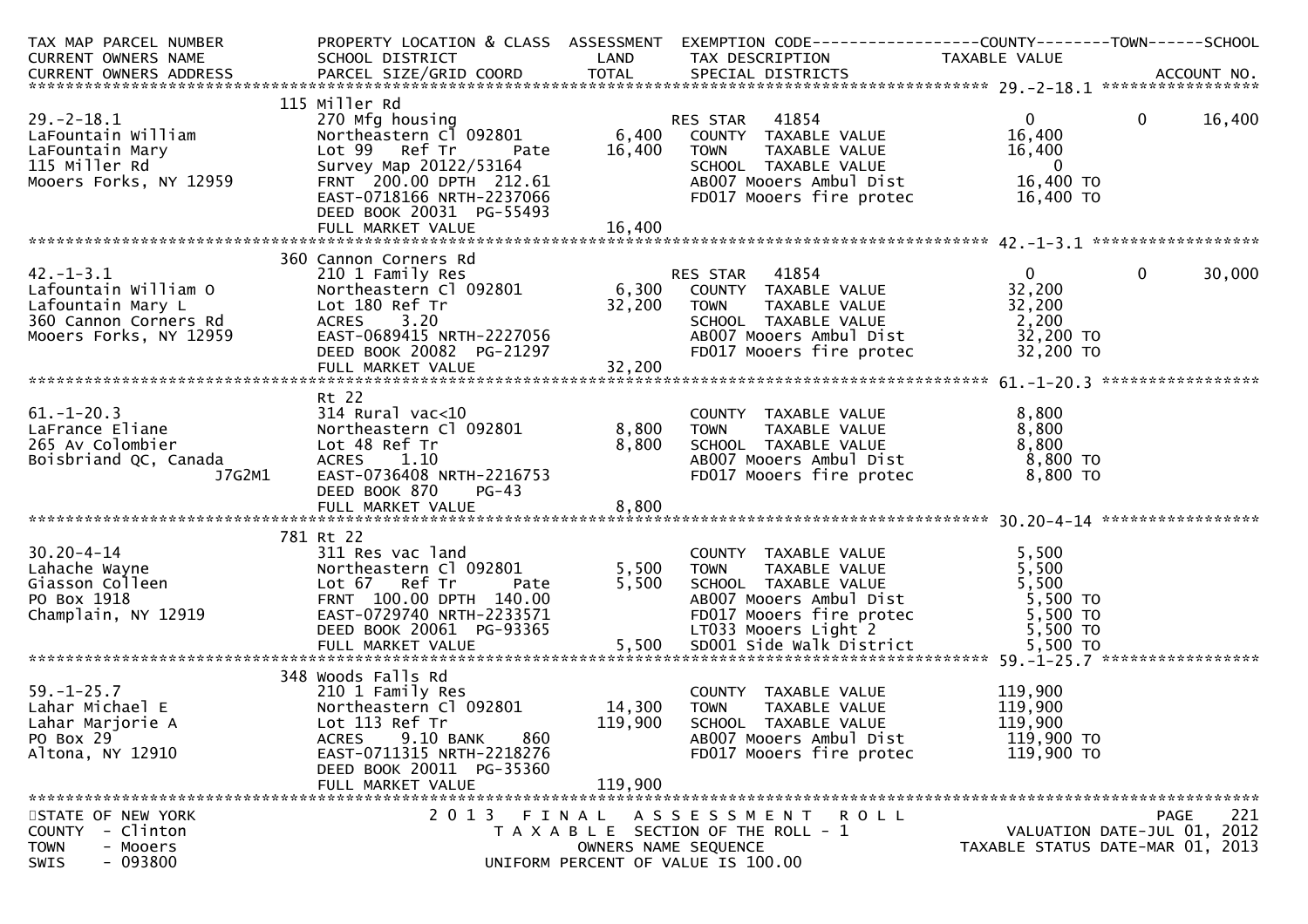| TAX MAP PARCEL NUMBER                                                                                                                                                                                                                                                                     |                                                                                                                                                                        |                      | PROPERTY LOCATION & CLASS ASSESSMENT EXEMPTION CODE----------------COUNTY-------TOWN------SCHOOL                                                                                                                    |                                                                        |                                                                                |
|-------------------------------------------------------------------------------------------------------------------------------------------------------------------------------------------------------------------------------------------------------------------------------------------|------------------------------------------------------------------------------------------------------------------------------------------------------------------------|----------------------|---------------------------------------------------------------------------------------------------------------------------------------------------------------------------------------------------------------------|------------------------------------------------------------------------|--------------------------------------------------------------------------------|
|                                                                                                                                                                                                                                                                                           |                                                                                                                                                                        |                      |                                                                                                                                                                                                                     |                                                                        |                                                                                |
|                                                                                                                                                                                                                                                                                           |                                                                                                                                                                        |                      |                                                                                                                                                                                                                     |                                                                        |                                                                                |
| $58. - 1 - 25$<br>Lakarosky Paul Douglas<br>82 New Rd<br>82 New Rd                                                                                                                                                                                                                        | Rt 11<br>321 Abandoned ag<br>N Adirondack                                                                                                                              |                      | COUNTY TAXABLE VALUE<br>TOWN      TAXABLE VALUE                                                                                                                                                                     | 31,600<br>31,600                                                       |                                                                                |
| Kendall Park, NJ 08824                                                                                                                                                                                                                                                                    | DEED BOOK 20031 PG-54597                                                                                                                                               |                      | Lot 167 Ref Tr Pate 31,600 SCHOOL TAXABLE VALUE 167 Ref Tr Pate 31,600 SCHOOL TAXABLE VALUE 31,600<br>ACRES 46.60 AB007 Mooers Ambul Dist 31,600 TO<br>EAST-0695577 NRTH-2219632 FD017 Mooers fire protec 31,600 TO |                                                                        |                                                                                |
|                                                                                                                                                                                                                                                                                           |                                                                                                                                                                        |                      |                                                                                                                                                                                                                     |                                                                        |                                                                                |
| $56. - 1 - 23.3$<br>56.-1-23.3<br>Lambert Jared M<br>Lambert Heather L. Compared to the comparison of the compared to the compared to the compared to the compared t<br>170 Canaan Rd ACRES 5.15 AB007 Mooers Ambul Dist 7,900 TO<br>17enburg Depot, NY 12935 EAST-0675152 NRTH-2217137 F | Canaan Rd<br>DEED BOOK 20021 PG-47852                                                                                                                                  |                      | COUNTY TAXABLE VALUE<br>TOWN     TAXABLE VALUE                                                                                                                                                                      | 7,900<br>7,900                                                         |                                                                                |
|                                                                                                                                                                                                                                                                                           |                                                                                                                                                                        |                      |                                                                                                                                                                                                                     |                                                                        |                                                                                |
|                                                                                                                                                                                                                                                                                           | 20 Bush Rd                                                                                                                                                             |                      |                                                                                                                                                                                                                     | $\overline{0}$                                                         | $\overline{0}$<br>30,000                                                       |
| 20 Bush Rd<br>20 Bush Rd<br>20 Bush Rd<br>20 Bush Rd<br>20 Bush Rd<br>20 Bush Rd<br>20 Bush Rd<br>20 Bush Rd<br>20 Bush Rd<br>20 Bush Rd<br>20 Bush Rd<br>20 Bush Rd<br>20 Bush Rd<br>20 Bush Rd<br>20 Bush Rd<br>20 Bush Rd<br>20 Bush Rd<br>20 Bush Rd<br>20 Bus                        |                                                                                                                                                                        |                      |                                                                                                                                                                                                                     |                                                                        |                                                                                |
|                                                                                                                                                                                                                                                                                           |                                                                                                                                                                        |                      |                                                                                                                                                                                                                     |                                                                        |                                                                                |
| 46.-1-3.3<br>Lamberton Howard L<br>Lamberton Doris M<br>20 Bush_Rd<br>20 Bush_Rd<br>20 Bush_Rd<br>20 Bush_Rd<br>20 Bush_Rd<br>20 Bush_Rd<br>20 Bush_Rd<br>20 Bush_Rd<br>20 Bush_Rd<br>20 Bush_Rd                                                                                          | Fee Rd<br>312 Vac w/imprv<br>Northeastern Cl 092801 17,600 TOWN<br>DEED BOOK 20072 PG-6687<br>FULL MARKET VALUE                                                        | 19,000               | COUNTY TAXABLE VALUE<br>TOWN     TAXABLE VALUE<br>19,000 SCHOOL TAXABLE VALUE<br>ABOO7 Mooers Ambul Dist<br>FD017 Mooers fire protec 19,000 TO                                                                      | 19,000<br>19,000<br>19,000 TO<br>19,000 TO<br>10.000 TO                |                                                                                |
|                                                                                                                                                                                                                                                                                           |                                                                                                                                                                        |                      |                                                                                                                                                                                                                     |                                                                        |                                                                                |
| 123<br>Lamberton Kevin<br>Faubert Kimberly<br>123 Meseck Rd<br>Mooers Forks, NY 12959                                                                                                                                                                                                     | 123 Meseck Rd<br>Lot 149 Ref Tract<br>ERNT 150.00 DPTH 150.00<br>FRNT 150.00 DPTH 150.00<br>EAST-0700865 NRTH-2239933<br>DEED BOOK 20122 PG-52527<br>FULL MARKET VALUE | 41,000               | 41,000 TOWN TAXABLE VALUE<br>SCHOOL TAXABLE VALUE<br>AB007 Mooers Ambul Dist<br>FD017 Mooers fire protec                                                                                                            | $\overline{0}$<br>41,000<br>41,000<br>11,000<br>41,000 TO<br>41,000 TO | $\overline{0}$<br>30,000                                                       |
| STATE OF NEW YORK<br>COUNTY - Clinton<br><b>TOWN</b><br>- Mooers<br>$-093800$<br>SWIS                                                                                                                                                                                                     |                                                                                                                                                                        | OWNERS NAME SEQUENCE | 2013 FINAL ASSESSMENT ROLL<br>T A X A B L E SECTION OF THE ROLL - 1<br>UNIFORM PERCENT OF VALUE IS 100.00                                                                                                           |                                                                        | 222<br>PAGE<br>VALUATION DATE-JUL 01, 2012<br>TAXABLE STATUS DATE-MAR 01, 2013 |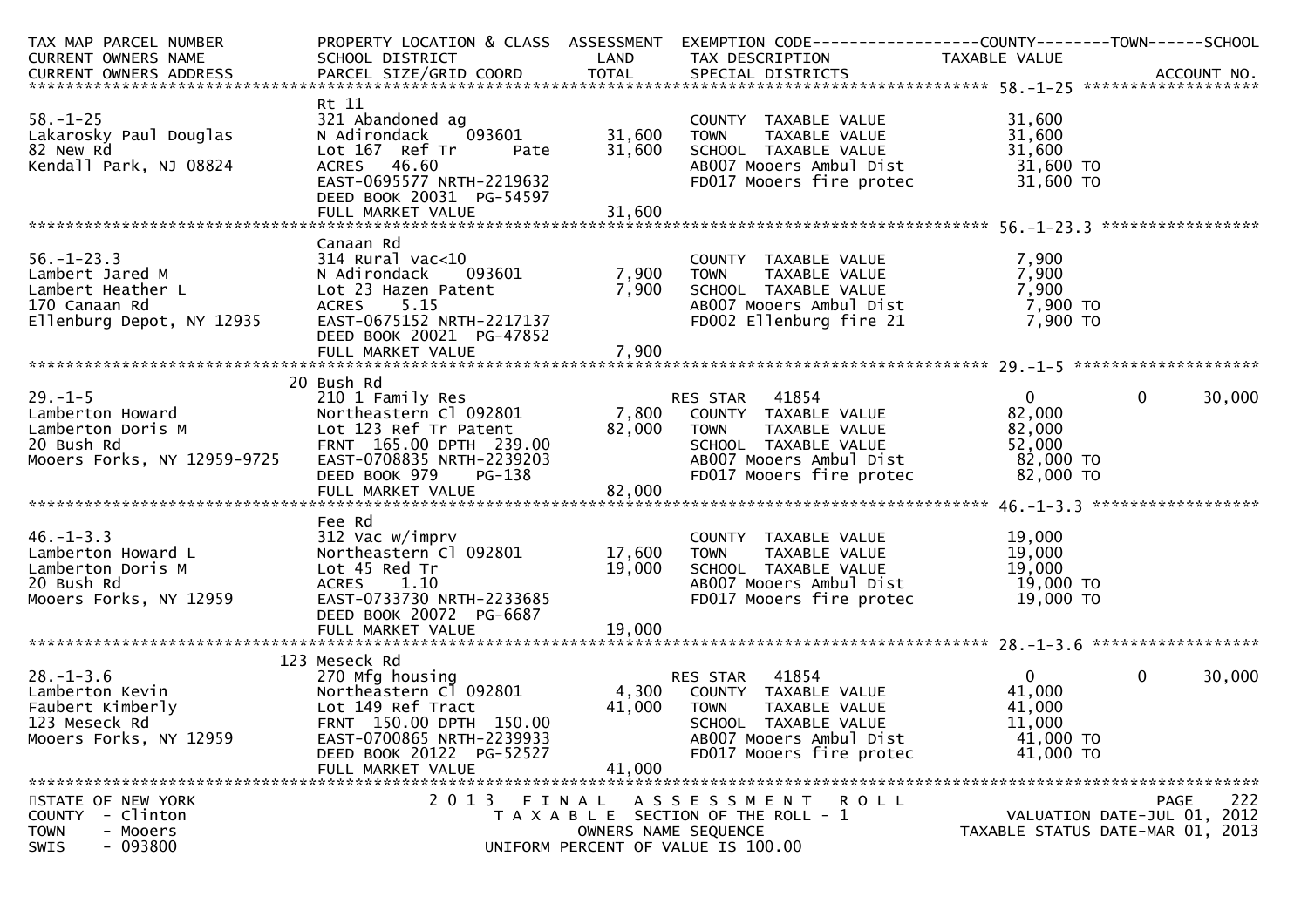| TAX MAP PARCEL NUMBER<br>CURRENT OWNERS NAME                                                                                                                      | PROPERTY LOCATION & CLASS ASSESSMENT<br>SCHOOL DISTRICT                                                                                                                          | LAND                                          | EXEMPTION CODE------------------COUNTY--------TOWN------SCHOOL<br>TAX DESCRIPTION                                                                            | TAXABLE VALUE                                                               |                                                                                |
|-------------------------------------------------------------------------------------------------------------------------------------------------------------------|----------------------------------------------------------------------------------------------------------------------------------------------------------------------------------|-----------------------------------------------|--------------------------------------------------------------------------------------------------------------------------------------------------------------|-----------------------------------------------------------------------------|--------------------------------------------------------------------------------|
|                                                                                                                                                                   |                                                                                                                                                                                  |                                               |                                                                                                                                                              |                                                                             |                                                                                |
| $15. - 1 - 22.3$<br>Lamberton Kim<br>805 North Star Rd<br>Mooers, NY 12958                                                                                        | 805 North Star Rd<br>210 1 Family Res<br>Northeastern Cl 092801<br>Lot 70 Ref Tr<br>FRNT 175.00 DPTH 225.00<br>BANK<br>080<br>EAST-0694920 NRTH-1819120                          | 7,900<br>112,100                              | 41854<br>RES STAR<br>COUNTY TAXABLE VALUE<br>TAXABLE VALUE<br><b>TOWN</b><br>SCHOOL TAXABLE VALUE<br>AB007 Mooers Ambul Dist<br>FD017 Mooers fire protec     | $\mathbf{0}$<br>112,100<br>112,100<br>82,100<br>112,100 TO<br>112,100 TO    | $\mathbf{0}$<br>30,000                                                         |
|                                                                                                                                                                   | DEED BOOK 20061 PG-99297                                                                                                                                                         |                                               |                                                                                                                                                              |                                                                             |                                                                                |
|                                                                                                                                                                   | 338 Cannon Corners Rd                                                                                                                                                            |                                               |                                                                                                                                                              |                                                                             |                                                                                |
| $42. - 1 - 3.22$<br>Lamberton Kim M<br>338 Cannon Corners Rd<br>Mooers Forks, NY 12959                                                                            | 210 1 Family Res<br>Northeastern Cl 092801<br>Lot 180 Ref Tr<br>ACRES 1.10<br>EAST-0689383 NRTH-2226701<br>DEED BOOK 20092 PG-26828<br>FULL MARKET VALUE                         | 5,100<br>150,000<br>150,000                   | RES STAR 41854<br>COUNTY TAXABLE VALUE<br><b>TOWN</b><br>TAXABLE VALUE<br>SCHOOL TAXABLE VALUE<br>AB007 Mooers Ambul Dist<br>FD017 Mooers fire protec        | $\mathbf 0$<br>150,000<br>150,000<br>120,000<br>150,000 TO<br>150,000 TO    | 0<br>30,000                                                                    |
|                                                                                                                                                                   | 440 Emery Rd                                                                                                                                                                     |                                               |                                                                                                                                                              |                                                                             |                                                                                |
| $44. - 2 - 7.7$<br>Lamberton Life Estate James<br>Lamberton Life Estate Beverly Lot 100 Ref Tr<br>440 Emery Rd<br>Mooers Forks, NY 12959                          | 210 1 Family Res<br>Northeastern Cl 092801<br>FRNT 209.00 DPTH 205.00<br>EAST-0716781 NRTH-2232443<br>DEED BOOK 20122 PG-50810                                                   | 164,700                                       | RES STAR 41854<br>15,800 COUNTY TAXABLE VALUE<br><b>TOWN</b><br>TAXABLE VALUE<br>SCHOOL TAXABLE VALUE<br>AB007 Mooers Ambul Dist<br>FD017 Mooers fire protec | $\overline{0}$<br>164,700<br>164,700<br>134,700<br>164,700 TO<br>164,700 TO | $\mathbf 0$<br>30,000                                                          |
|                                                                                                                                                                   | Gokey Rd                                                                                                                                                                         |                                               |                                                                                                                                                              |                                                                             |                                                                                |
| $16. - 1 - 4.2$<br>Lamberton Mark<br>95 Gokey Rd<br>Mooers, NY 12958<br>PRIOR OWNER ON 3/01/2013                                                                  | $314$ Rural vac<10<br>Northeastern Cl 092801<br>Lot 41 C&ns Ref Tr Pate<br>9.70<br><b>ACRES</b><br>EAST-0734548 NRTH-2247236<br>DEED BOOK 20132 PG-54872<br>FULL MARKET VALUE    | 9,000<br>9,000<br>9,000                       | COUNTY TAXABLE VALUE<br>TAXABLE VALUE<br><b>TOWN</b><br>SCHOOL TAXABLE VALUE<br>AB007 Mooers Ambul Dist<br>FD017 Mooers fire protec                          | 9,000<br>9,000<br>9,000<br>$9,000$ TO<br>$9,000$ TO                         |                                                                                |
| Wysko Chester T                                                                                                                                                   |                                                                                                                                                                                  |                                               |                                                                                                                                                              |                                                                             |                                                                                |
| $44. - 1 - 1.1$<br>Lamberton Robert<br>Lamberton Janet<br>400 Davison Rd<br>Mooers Forks, NY 12959-9703<br>MAY BE SUBJECT TO PAYMENT<br>UNDER AGDIST LAW TIL 2017 | 400 Davison Rd<br>112 Dairy farm<br>Northeastern Cl 092801<br>Lot 125 Ref Tr Patent<br>ACRES 364.00<br>EAST-0709003 NRTH-2233207<br>DEED BOOK 596<br>PG-342<br>FULL MARKET VALUE | 152,600 SR STAR<br>456,500 483A EX<br>456,500 | AGRI DISTR 41720<br>41834<br>42100<br>COUNTY TAXABLE VALUE<br>TAXABLE VALUE<br><b>TOWN</b><br>SCHOOL TAXABLE VALUE<br>AB007 Mooers Ambul Dist<br>20,350 EX   | 17,820<br>0<br>20,350<br>418,330<br>418,330<br>355,030<br>436,150 TO        | 17,820<br>17,820<br>63,300<br>0<br>20,350<br>20,350                            |
|                                                                                                                                                                   |                                                                                                                                                                                  |                                               | FD017 Mooers fire protec<br>20,350 EX                                                                                                                        | 436,150 TO                                                                  |                                                                                |
| STATE OF NEW YORK<br>- Clinton<br><b>COUNTY</b><br><b>TOWN</b><br>- Mooers<br>$-093800$<br><b>SWIS</b>                                                            | 2 0 1 3                                                                                                                                                                          | FINAL                                         | ASSESSMENT ROLL<br>T A X A B L E SECTION OF THE ROLL - 1<br>OWNERS NAME SEQUENCE<br>UNIFORM PERCENT OF VALUE IS 100.00                                       |                                                                             | 223<br>PAGE<br>VALUATION DATE-JUL 01, 2012<br>TAXABLE STATUS DATE-MAR 01, 2013 |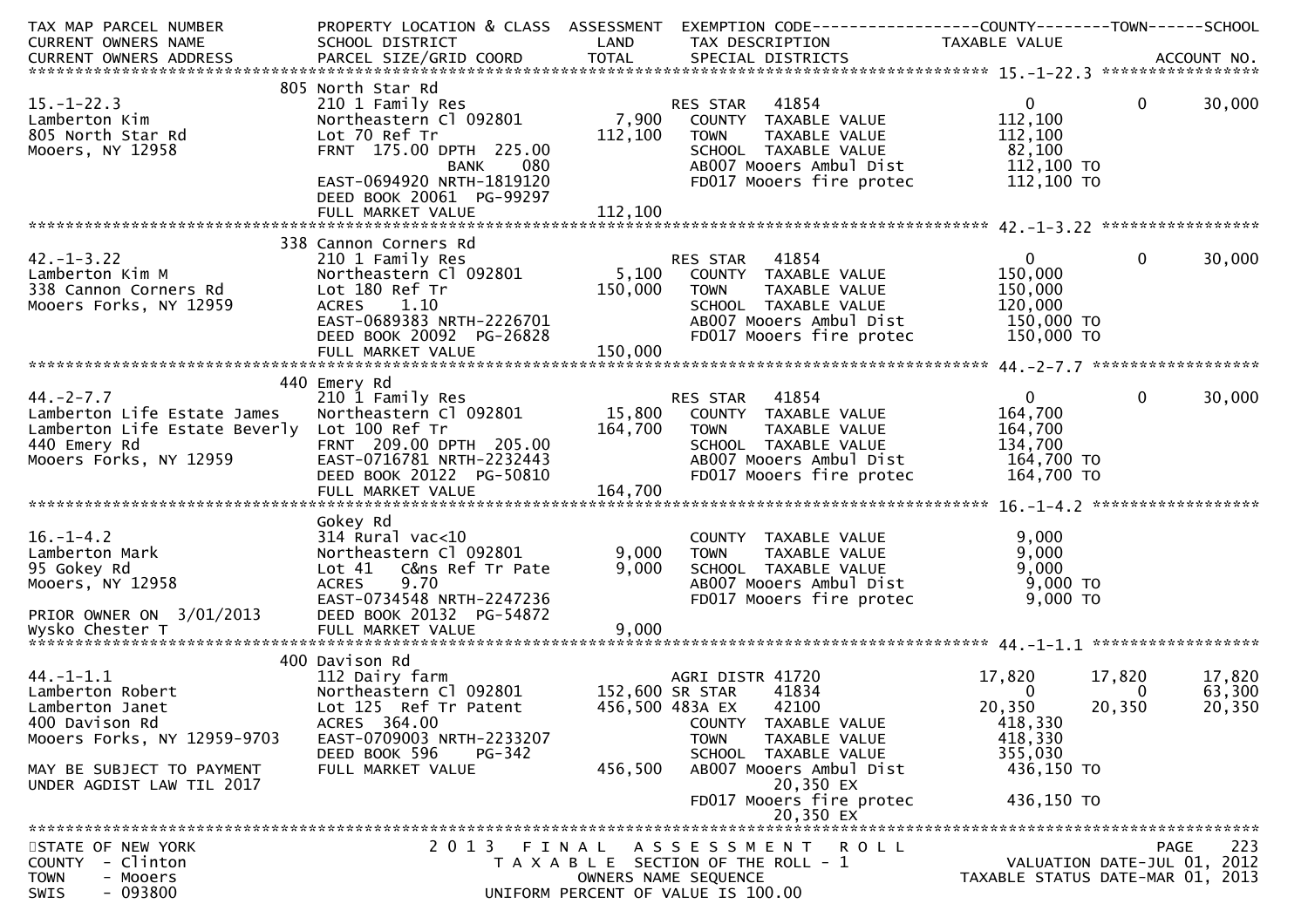| TAX MAP PARCEL NUMBER<br>CURRENT OWNERS NAME                                                                                              | PROPERTY LOCATION & CLASS ASSESSMENT<br>SCHOOL DISTRICT                                                                                                                           | LAND                       | TAX DESCRIPTION                                                                                                                                             | TAXABLE VALUE                                                          |                                                                                |
|-------------------------------------------------------------------------------------------------------------------------------------------|-----------------------------------------------------------------------------------------------------------------------------------------------------------------------------------|----------------------------|-------------------------------------------------------------------------------------------------------------------------------------------------------------|------------------------------------------------------------------------|--------------------------------------------------------------------------------|
|                                                                                                                                           |                                                                                                                                                                                   |                            |                                                                                                                                                             |                                                                        |                                                                                |
| $42. - 1 - 3.21$<br>Lamberton Robert A<br>Lamberton Janet A<br>400 Davison Rd<br>Mooers Forks, NY 12959-9703<br>MAY BE SUBJECT TO PAYMENT | 364 Cannon Corners Rd<br>120 Field crops<br>Northeastern Cl 092801<br>Lot 180 Ref Tr<br>ACRES 265.00<br>EAST-0691459 NRTH-2226730<br>DEED BOOK 671<br>PG-288<br>FULL MARKET VALUE | 115,400<br>115,400         | AGRI DISTR 41720<br>87,500 483A EX<br>42100<br>COUNTY TAXABLE VALUE<br>TAXABLE VALUE<br>TOWN<br>SCHOOL TAXABLE VALUE<br>AB007 Mooers Ambul Dist<br>1,850 EX | $\overline{0}$<br>1,850<br>113,550<br>113,550<br>113,550<br>113,550 TO | $\mathbf{0}$<br>0<br>1,850<br>1,850                                            |
| UNDER AGDIST LAW TIL 2017                                                                                                                 |                                                                                                                                                                                   |                            | FD017 Mooers fire protec                                                                                                                                    | 113,550 TO                                                             |                                                                                |
|                                                                                                                                           |                                                                                                                                                                                   |                            | 1,850 EX                                                                                                                                                    |                                                                        |                                                                                |
| $44. - 1 - 2.1$<br>Lamberton Robert A<br>Lamberton Janet<br>400 Davison Rd<br>Mooers Forks, NY 12959-9703                                 | 87 Blackman Corners Rd<br>312 Vac w/imprv<br>Northeastern Cl 092801<br>Lot 116 Ref Tr Patent<br>ACRES 120.00<br>EAST-0712193 NRTH-2232230                                         | 60,900<br>60,900           | AGRI DISTR 41720<br>COUNTY TAXABLE VALUE<br>TAXABLE VALUE<br><b>TOWN</b><br>SCHOOL TAXABLE VALUE<br>AB007 Mooers Ambul Dist                                 | 9,354<br>51,546<br>51,546<br>51,546<br>60,900 TO                       | 9,354<br>9,354                                                                 |
| MAY BE SUBJECT TO PAYMENT<br>UNDER AGDIST LAW TIL 2017                                                                                    | DEED BOOK 735<br><b>PG-233</b><br>FULL MARKET VALUE                                                                                                                               | 60,900                     | FD017 Mooers fire protec                                                                                                                                    | 60,900 ТО                                                              |                                                                                |
|                                                                                                                                           |                                                                                                                                                                                   |                            |                                                                                                                                                             |                                                                        |                                                                                |
| 14. -1 -17. 21<br>Lamberton Tony<br>Lamberton Donna<br>317 Davison Rd<br>Mooers Forks, NY 12959<br>MAY BE SUBJECT TO PAYMENT              | Eddy Rd<br>105 Vac farmland<br>Northeastern Cl 092801<br>Lot 119 Ref Tr<br>ACRES 41.50<br>EAST-0711969 NRTH-2246130<br>DEED BOOK 20021 PG-45440<br>FULL MARKET VALUE              | 36,800<br>36,800<br>36,800 | OS AG DIST 41730<br>COUNTY TAXABLE VALUE<br><b>TOWN</b><br>TAXABLE VALUE<br>SCHOOL TAXABLE VALUE<br>AB007 Mooers Ambul Dist<br>FD017 Mooers fire protec     | 18,591<br>18,209<br>18,209<br>18,209<br>36,800 TO<br>36,800 TO         | 18,591<br>18,591                                                               |
| UNDER AGDIST LAW TIL 2020                                                                                                                 |                                                                                                                                                                                   |                            |                                                                                                                                                             |                                                                        |                                                                                |
|                                                                                                                                           |                                                                                                                                                                                   |                            |                                                                                                                                                             |                                                                        |                                                                                |
| $43. - 1 - 12.1$<br>Lamberton Tony<br>Lamberton Dona<br>317 Davison Rd<br>Mooers Forks, NY 12959                                          | Rt 11<br>321 Abandoned ag<br>Northeastern Cl 092801<br>Lot 141 Ref Tr<br>Pate<br>ACRES 32.70<br>EAST-0707310 NRTH-2227801<br>DEED BOOK 20102 PG-33754                             | 30,600<br>30,600           | AGRI DISTR 41720<br>COUNTY TAXABLE VALUE<br><b>TOWN</b><br>TAXABLE VALUE<br>SCHOOL TAXABLE VALUE<br>AB007 Mooers Ambul Dist<br>FD017 Mooers fire protec     | 9,097<br>21,503<br>21,503<br>21,503<br>30,600 TO<br>30,600 TO          | 9,097<br>9,097                                                                 |
| MAY BE SUBJECT TO PAYMENT<br>UNDER AGDIST LAW TIL 2017                                                                                    | FULL MARKET VALUE                                                                                                                                                                 | 30,600                     |                                                                                                                                                             |                                                                        |                                                                                |
| STATE OF NEW YORK<br><b>COUNTY</b><br>- Clinton<br><b>TOWN</b><br>- Mooers<br>- 093800<br>SWIS                                            |                                                                                                                                                                                   |                            | 2013 FINAL ASSESSMENT<br><b>ROLL</b><br>T A X A B L E SECTION OF THE ROLL - 1<br>OWNERS NAME SEQUENCE<br>UNIFORM PERCENT OF VALUE IS 100.00                 |                                                                        | 224<br>PAGE<br>VALUATION DATE-JUL 01, 2012<br>TAXABLE STATUS DATE-MAR 01, 2013 |
| TAX MAP PARCEL NUMBER<br><b>CURRENT OWNERS NAME</b>                                                                                       | PROPERTY LOCATION & CLASS ASSESSMENT<br>SCHOOL DISTRICT                                                                                                                           | LAND                       | EXEMPTION        CODE------------------COUNTY-------TOWN------SCHOOL<br>TAX DESCRIPTION                                                                     | TAXABLE VALUE                                                          |                                                                                |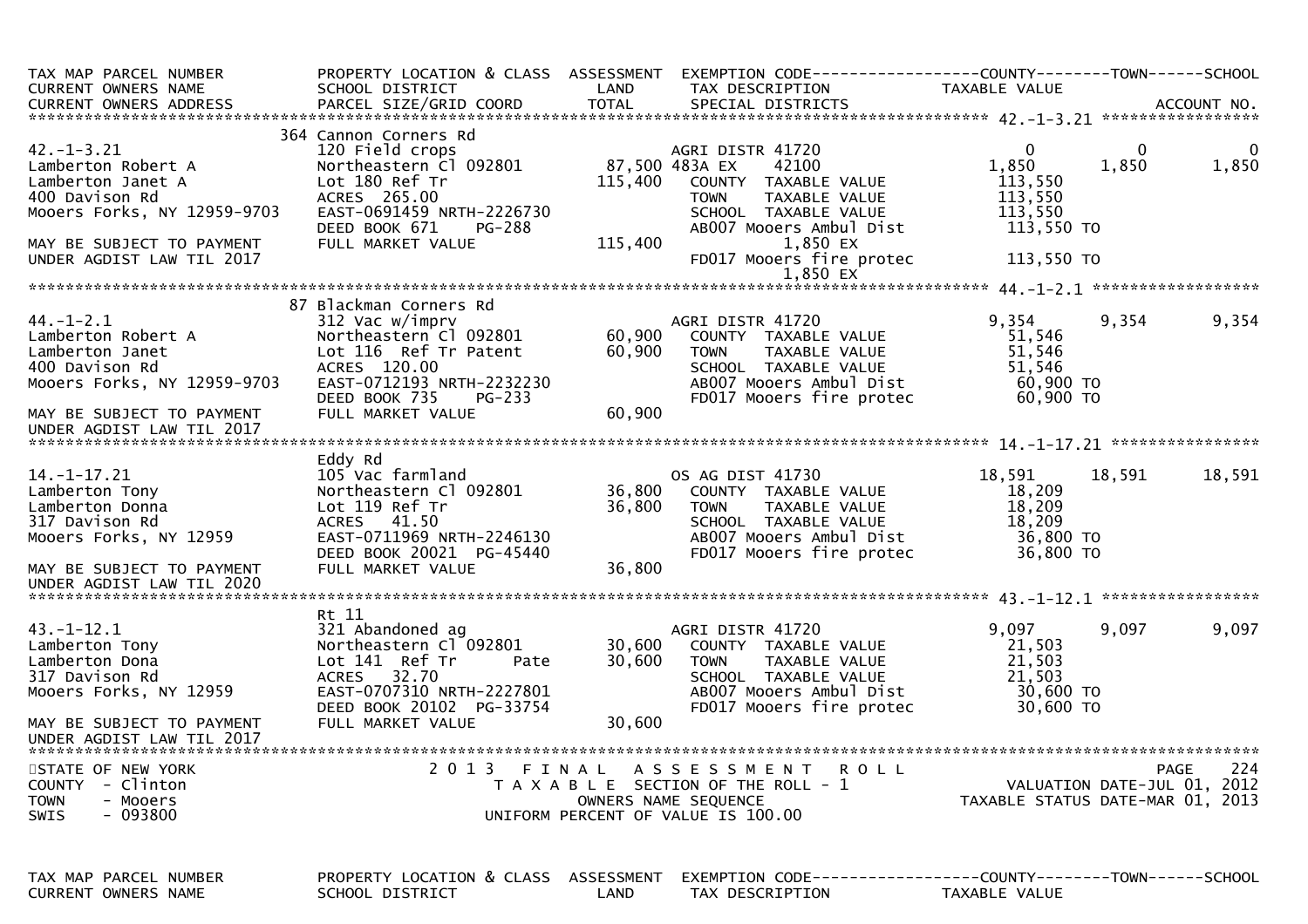| $44. - 1 - 1.2$<br>Lamberton Tony<br>Lamberton Dona<br>317 Davison Rd<br>Mooers Forks, NY 12959      | 385 Davison Rd<br>270 Mfg housing<br>Northeastern Cl 092801<br>Lot 125 Ref Tr<br>FRNT 150.00 DPTH 266.00<br>EAST-0706784 NRTH-2233454<br>DEED BOOK 20112 PG-44262<br>FULL MARKET VALUE | 7,700<br>25,800<br>25,800 | COUNTY TAXABLE VALUE<br>TAXABLE VALUE<br><b>TOWN</b><br>SCHOOL TAXABLE VALUE<br>AB007 Mooers Ambul Dist<br>FD017 Mooers fire protec                     | 25,800<br>25,800<br>25,800<br>25,800 TO<br>25,800 TO           |                             |             |
|------------------------------------------------------------------------------------------------------|----------------------------------------------------------------------------------------------------------------------------------------------------------------------------------------|---------------------------|---------------------------------------------------------------------------------------------------------------------------------------------------------|----------------------------------------------------------------|-----------------------------|-------------|
|                                                                                                      | Boas Rd                                                                                                                                                                                |                           |                                                                                                                                                         |                                                                |                             |             |
| $44. - 1 - 23.1$<br>Lamberton Tony<br>Lamberton Donna<br>317 Davison Rd<br>Mooers Forks, NY 12959    | 105 Vac farmland<br>Northeastern Cl 092801<br>Lot 115 Ref Tr<br>Pate<br>ACRES 45.40<br>EAST-0711167 NRTH-2225544<br>DEED BOOK 20021 PG-45440                                           | 39,300<br>39,300          | OS AG DIST 41730<br>COUNTY TAXABLE VALUE<br>TAXABLE VALUE<br><b>TOWN</b><br>SCHOOL TAXABLE VALUE<br>AB007 Mooers Ambul Dist<br>FD017 Mooers fire protec | 19,205<br>20,095<br>20,095<br>20,095<br>39,300 TO<br>39,300 TO | 19,205                      | 19,205      |
| MAY BE SUBJECT TO PAYMENT<br>UNDER AGDIST LAW TIL 2020                                               | FULL MARKET VALUE                                                                                                                                                                      | 39,300                    |                                                                                                                                                         |                                                                |                             |             |
|                                                                                                      | Boas Rd                                                                                                                                                                                |                           |                                                                                                                                                         |                                                                |                             |             |
| $59. - 1 - 6.9$<br>Lamberton Tony<br>Lamberton Dona<br>317 Davison Rd<br>Mooers Forks, NY 12959      | $322$ Rural vac $>10$<br>Northeastern Cl 092801<br>Lot 114 REF TR<br><b>ACRES</b><br>66.50<br>EAST-0711674 NRTH-2223868<br>DEED BOOK 20102 PG-33754                                    | 54,200<br>54,200          | AGRI DISTR 41720<br>COUNTY TAXABLE VALUE<br><b>TOWN</b><br>TAXABLE VALUE<br>SCHOOL TAXABLE VALUE<br>AB007 Mooers Ambul Dist                             | 24,794<br>29,406<br>29,406<br>29,406<br>54,200 TO<br>54,200 TO | 24,794                      | 24,794      |
| MAY BE SUBJECT TO PAYMENT<br>UNDER AGDIST LAW TIL 2017                                               | FULL MARKET VALUE                                                                                                                                                                      | 54,200                    | FD017 Mooers fire protec                                                                                                                                |                                                                |                             |             |
|                                                                                                      | Scriver Rd                                                                                                                                                                             |                           |                                                                                                                                                         |                                                                |                             |             |
| $13. - 1 - 8$<br>Lamberton Tony R<br>Lamberton Dona M<br>317 Davison Rd<br>Mooers Forks, NY 12959    | 321 Abandoned ag<br>Northeastern Cl 092801<br>Lot 145 Ref Tr<br>Pate<br>ACRES 51.70<br>EAST-0705799 NRTH-2245172<br>DEED BOOK 20051 PG-89988                                           | 30,300<br>30,300          | OS AG DIST 41730<br>COUNTY TAXABLE VALUE<br>TAXABLE VALUE<br><b>TOWN</b><br>SCHOOL TAXABLE VALUE<br>AB007 Mooers Ambul Dist<br>FD017 Mooers fire protec | 11,545<br>18,755<br>18,755<br>18,755<br>30,300 TO<br>30,300 TO | 11,545                      | 11,545      |
| MAY BE SUBJECT TO PAYMENT<br>UNDER AGDIST LAW TIL 2020                                               | FULL MARKET VALUE                                                                                                                                                                      | 30,300                    |                                                                                                                                                         |                                                                |                             |             |
|                                                                                                      | Scriver Rd                                                                                                                                                                             |                           |                                                                                                                                                         |                                                                |                             |             |
| $14. - 1 - 1.11$<br>Lamberton Tony R<br>Lamberton Dona M<br>317 Davison Rd<br>Mooers Forks, NY 12959 | 321 Abandoned ag<br>Northeastern Cl 092801<br>Lot 121 Ref Tr<br>Pate<br>60.10<br><b>ACRES</b><br>EAST-0707134 NRTH-2247448<br>DEED BOOK 20051 PG-89988                                 | 49,400<br>49,400          | AGRI DISTR 41720<br>COUNTY TAXABLE VALUE<br><b>TOWN</b><br>TAXABLE VALUE<br>SCHOOL TAXABLE VALUE<br>AB007 Mooers Ambul Dist<br>FD017 Mooers fire protec | 21,303<br>28,097<br>28,097<br>28,097<br>49,400 TO<br>49,400 TO | 21,303                      | 21,303      |
| MAY BE SUBJECT TO PAYMENT<br>UNDER AGDIST LAW TIL 2017                                               | FULL MARKET VALUE                                                                                                                                                                      | 49,400                    |                                                                                                                                                         |                                                                |                             |             |
| STATE OF NEW YORK<br>- Clinton<br><b>COUNTY</b><br>- Mooers<br><b>TOWN</b><br>$-093800$<br>SWIS      | 2 0 1 3<br>FINAL                                                                                                                                                                       | OWNERS NAME SEQUENCE      | ASSESSMENT ROLL<br>T A X A B L E SECTION OF THE ROLL - 1<br>UNIFORM PERCENT OF VALUE IS 100.00                                                          | TAXABLE STATUS DATE-MAR 01, 2013                               | VALUATION DATE-JUL 01, 2012 | 225<br>PAGE |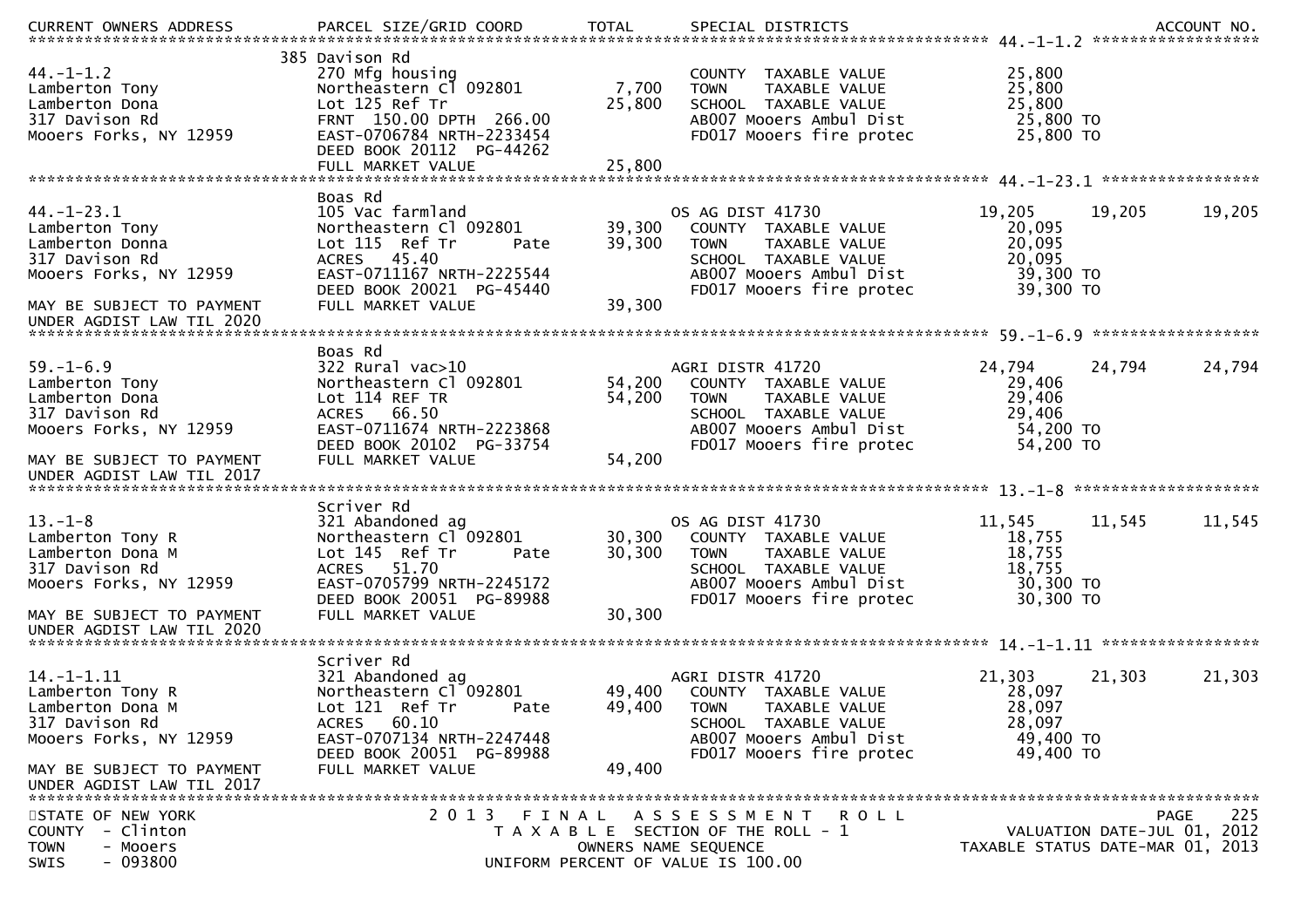| TAX MAP PARCEL NUMBER                | PROPERTY LOCATION & CLASS ASSESSMENT                |                   |                                                      |                                  |        |                             |
|--------------------------------------|-----------------------------------------------------|-------------------|------------------------------------------------------|----------------------------------|--------|-----------------------------|
| CURRENT OWNERS NAME                  | SCHOOL DISTRICT                                     | LAND              | TAX DESCRIPTION                                      | TAXABLE VALUE                    |        |                             |
|                                      |                                                     |                   |                                                      |                                  |        |                             |
|                                      | 657 Lamberton Rd                                    |                   |                                                      |                                  |        |                             |
| $28. - 1 - 17.41$                    | 241 Rural res&ag                                    |                   | AGRI DISTR 41720                                     | 34,844                           | 34,844 | 34,844                      |
| Lamberton Tony R                     | Northeastern Cl 092801                              | 88,500            | COUNTY TAXABLE VALUE                                 | 60,156<br>60,156                 |        |                             |
| Lamberton Dona M<br>317 Davison Rd   | Lot 143/150 Ref Tr<br>ACRES 105.20                  | 95,000            | <b>TOWN</b><br>TAXABLE VALUE<br>SCHOOL TAXABLE VALUE | 60,156                           |        |                             |
| Mooers Forks, NY 12959               | EAST-0703219 NRTH-2235798                           |                   | AB007 Mooers Ambul Dist                              | 95,000 TO                        |        |                             |
|                                      | DEED BOOK 99001 PG-11842                            |                   | FD017 Mooers fire protec                             | 95,000 TO                        |        |                             |
| MAY BE SUBJECT TO PAYMENT            | FULL MARKET VALUE                                   | 95,000            |                                                      |                                  |        |                             |
| UNDER AGDIST LAW TIL 2017            |                                                     |                   |                                                      |                                  |        |                             |
|                                      |                                                     |                   |                                                      |                                  |        |                             |
|                                      | 736 Davison Rd                                      |                   |                                                      |                                  |        |                             |
| $28. - 1 - 21$                       | 241 Rural res&ag                                    |                   | OS AG DIST 41730                                     | 13,952                           | 13,952 | 13,952                      |
| Lamberton Tony R<br>Lamberton Dona M | Northeastern Cl 092801<br>Lots 149/150 Ref Tr Paten | 84,700<br>161,000 | COUNTY TAXABLE VALUE<br><b>TOWN</b><br>TAXABLE VALUE | 147,048<br>147,048               |        |                             |
| 317 Davison Rd                       | ACRES 214.70                                        |                   | SCHOOL TAXABLE VALUE                                 | 147,048                          |        |                             |
| Mooers Forks, NY 12959               | EAST-0698802 NRTH-2237330                           |                   | AB007 Mooers Ambul Dist                              | 161,000 TO                       |        |                             |
|                                      | DEED BOOK 20051 PG-89988                            |                   | FD017 Mooers fire protec                             | 161,000 TO                       |        |                             |
| MAY BE SUBJECT TO PAYMENT            | FULL MARKET VALUE                                   | 161,000           |                                                      |                                  |        |                             |
| UNDER AGDIST LAW TIL 2020            |                                                     |                   |                                                      |                                  |        |                             |
|                                      |                                                     |                   |                                                      |                                  |        |                             |
|                                      | Big Hill Rd                                         |                   |                                                      |                                  |        |                             |
| $43. - 1 - 11$                       | 321 Abandoned ag                                    |                   | OS AG DIST 41730                                     | 8,652                            | 8,652  | 8,652                       |
| Lamberton Tony R                     | Northeastern Cl 092801                              | 28,400            | COUNTY TAXABLE VALUE<br><b>TOWN</b>                  | 19,748<br>19,748                 |        |                             |
| Lamberton Dona M<br>317 Davison Rd   | Lot 142 Ref Tr<br>Pate<br>ACRES 47.00               | 28,400            | TAXABLE VALUE<br>SCHOOL TAXABLE VALUE                | 19,748                           |        |                             |
| Mooers Forks, NY 12959               | EAST-0705797 NRTH-2232265                           |                   | AB007 Mooers Ambul Dist                              | 28,400 TO                        |        |                             |
|                                      | DEED BOOK 20051 PG-89988                            |                   | FD017 Mooers fire protec                             | 28,400 TO                        |        |                             |
| MAY BE SUBJECT TO PAYMENT            | FULL MARKET VALUE                                   | 28,400            |                                                      |                                  |        |                             |
| UNDER AGDIST LAW TIL 2020            |                                                     |                   |                                                      |                                  |        |                             |
|                                      |                                                     |                   |                                                      |                                  |        |                             |
|                                      | 155 Prespare Rd                                     |                   |                                                      |                                  |        |                             |
| $44. - 1 - 38$                       | 321 Abandoned ag                                    |                   | OS AG DIST 41730                                     | 3,220                            | 3,220  | 3,220                       |
| Lamberton Tony R                     | Northeastern Cl 092801                              | 34,800<br>34,800  | COUNTY TAXABLE VALUE<br><b>TOWN</b>                  | 31,580<br>31,580                 |        |                             |
| Lamberton Dona M<br>317 Davison Rd   | Lot 125 Ref Tr<br>Pate<br>ACRES 40.00               |                   | TAXABLE VALUE<br>SCHOOL TAXABLE VALUE                | 31,580                           |        |                             |
| Mooers Forks, NY 12959               | EAST-0706844 NRTH-2230465                           |                   | AB007 Mooers Ambul Dist                              | 34,800 TO                        |        |                             |
|                                      | DEED BOOK 20051 PG-89988                            |                   | FD017 Mooers fire protec                             | 34,800 TO                        |        |                             |
| MAY BE SUBJECT TO PAYMENT            | FULL MARKET VALUE                                   | 34,800            |                                                      |                                  |        |                             |
| UNDER AGDIST LAW TIL 2020            |                                                     |                   |                                                      |                                  |        |                             |
|                                      |                                                     |                   |                                                      |                                  |        |                             |
| STATE OF NEW YORK                    | 2 0 1 3                                             |                   | FINAL ASSESSMENT<br><b>ROLL</b>                      |                                  |        | 226<br>PAGE                 |
| <b>COUNTY</b><br>- Clinton           |                                                     |                   | T A X A B L E SECTION OF THE ROLL - 1                |                                  |        | VALUATION DATE-JUL 01, 2012 |
| <b>TOWN</b><br>- Mooers<br>$-093800$ |                                                     |                   | OWNERS NAME SEQUENCE                                 | TAXABLE STATUS DATE-MAR 01, 2013 |        |                             |
| SWIS                                 |                                                     |                   | UNIFORM PERCENT OF VALUE IS 100.00                   |                                  |        |                             |
|                                      |                                                     |                   |                                                      |                                  |        |                             |
| TAX MAP PARCEL NUMBER                | PROPERTY LOCATION & CLASS ASSESSMENT                |                   |                                                      |                                  |        |                             |
| CURRENT OWNERS NAME                  | SCHOOL DISTRICT                                     | LAND              | TAX DESCRIPTION                                      | TAXABLE VALUE                    |        |                             |
| <b>CURRENT OWNERS ADDRESS</b>        | PARCEL SIZE/GRID COORD                              | <b>TOTAL</b>      | SPECIAL DISTRICTS                                    |                                  |        | ACCOUNT NO.                 |
|                                      |                                                     |                   |                                                      |                                  |        |                             |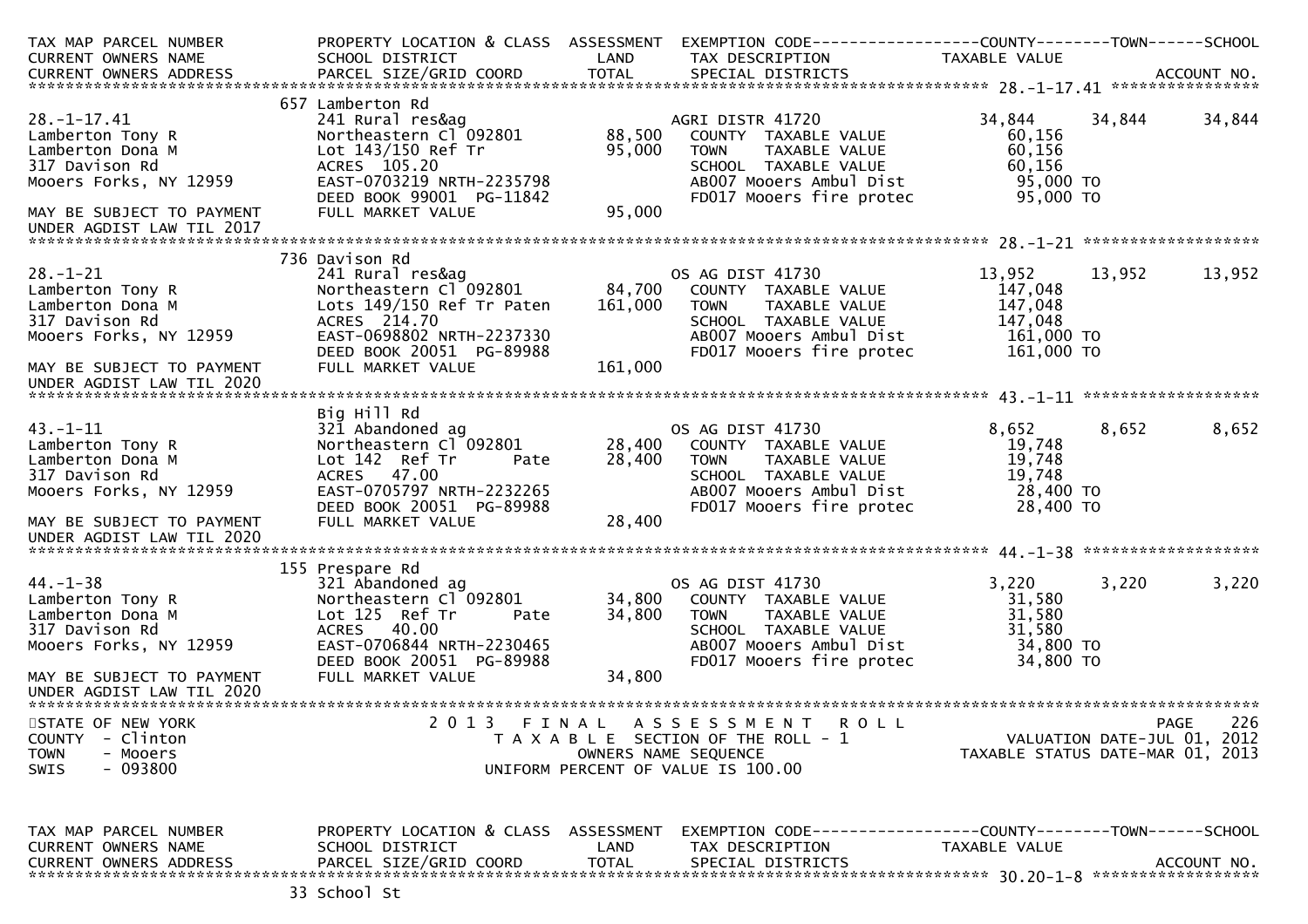| $30.20 - 1 - 8$<br>Lamere Leon<br>Lamere Viola M<br>33 School St<br>PO Box 183<br>Mooers, NY 12958-0183   | 210 1 Family Res<br>Northeastern Cl 092801<br>Lot 68<br>Ref Tr<br>Pate<br>FRNT 80.00 DPTH 132.00<br>EAST-0728477 NRTH-2234211<br>DEED BOOK 635<br>PG-104<br>FULL MARKET VALUE            | 65,200<br>65,200                   | AGED COUN 41802<br>41834<br>4,700 SR STAR<br>COUNTY TAXABLE VALUE<br><b>TOWN</b><br>TAXABLE VALUE<br>SCHOOL TAXABLE VALUE<br>AB007 Mooers Ambul Dist<br>FD017 Mooers fire protec<br>LT033 Mooers Light 2 | 32,600<br>$\mathbf{0}$<br>32,600<br>65,200<br>1,900<br>65,200 TO<br>65,200 TO<br>65,200 TO | $\mathbf 0$<br>$\mathbf 0$<br>$\mathbf 0$<br>63,300                            |
|-----------------------------------------------------------------------------------------------------------|------------------------------------------------------------------------------------------------------------------------------------------------------------------------------------------|------------------------------------|----------------------------------------------------------------------------------------------------------------------------------------------------------------------------------------------------------|--------------------------------------------------------------------------------------------|--------------------------------------------------------------------------------|
|                                                                                                           |                                                                                                                                                                                          |                                    |                                                                                                                                                                                                          |                                                                                            |                                                                                |
| $43. - 1 - 7.3$<br>Lamere Tracey A<br>Lamere Louise<br>573 Davison Rd<br>Mooers Forks, NY 12959           | 573 Davison Rd<br>210 1 Family Res<br>Northeastern Cl 092801<br>Lot 142 Ref Tr<br><b>ACRES</b><br>3.20<br>EAST-0702198 NRTH-2233386<br>DEED BOOK 20061 PG-93734                          | 152,000                            | VFF CT&S<br>41640<br>13,800 RES STAR 41854<br>COUNTY TAXABLE VALUE<br><b>TOWN</b><br>TAXABLE VALUE<br>SCHOOL TAXABLE VALUE<br>AB007 Mooers Ambul Dist                                                    | 14,592<br>$\overline{0}$<br>137,408<br>137,408<br>107,408<br>152,000 TO                    | 14,592<br>14,592<br>30,000<br>0                                                |
| $61. - 1 - 14.25$<br>Lamoureux Luc<br>Groulx Stephanie<br>10173 Haverhill Ridge Rd<br>Riverview, FL 33578 | 44 Blair Rd<br>210 1 Family Res<br>Northeastern Cl 092801<br>Lot 33 Ref Tr<br>Survey Map 20092/26493<br>ACRES 31.40 BANK<br>080<br>EAST-0739961 NRTH-2217426<br>DEED BOOK 20082 PG-16435 | 29,300<br>155,000                  | COUNTY TAXABLE VALUE<br><b>TOWN</b><br>TAXABLE VALUE<br>SCHOOL TAXABLE VALUE<br>AB007 Mooers Ambul Dist<br>FD017 Mooers fire protec                                                                      | 155,000<br>155,000<br>155,000<br>155,000 TO<br>155,000 TO                                  |                                                                                |
|                                                                                                           | 232 Bush Rd                                                                                                                                                                              |                                    |                                                                                                                                                                                                          |                                                                                            |                                                                                |
| $28. - 1 - 9.2$<br>Lamoy Hugh J<br>Lamoy Sheila A<br>232 Bush Rd<br>Mooers Forks, NY 12959-9725           | 240 Rural res<br>Northeastern Cl 092801<br>Lot 144 Ref Tr<br>ACRES 13.20<br>EAST-0704417 NRTH-2240427<br>DEED BOOK 770<br>PG-172<br>FULL MARKET VALUE                                    | 12,900<br>85,000<br>85,000         | RES STAR<br>41854<br>COUNTY TAXABLE VALUE<br><b>TOWN</b><br>TAXABLE VALUE<br>SCHOOL TAXABLE VALUE<br>AB007 Mooers Ambul Dist<br>FD017 Mooers fire protec                                                 | $\overline{0}$<br>85,000<br>85,000<br>55,000<br>85,000 TO<br>85,000 TO                     | $\mathbf{0}$<br>30,000                                                         |
| $28. - 1 - 9.11$<br>LaMoy Hugh J<br>LaMoy Sheila A<br>232 Bush Rd<br>Mooers Forks, NY 12959               | Bush Rd<br>$322$ Rural vac $>10$<br>Northeastern Cl 092801<br>Lot 144 Ref Tr<br>Pate<br>ACRES 11.70<br>EAST-0704384 NRTH-2241298<br>DEED BOOK 20072 PG-2427<br>FULL MARKET VALUE         | 7,700<br>7,700<br>7,700            | COUNTY TAXABLE VALUE<br><b>TOWN</b><br>TAXABLE VALUE<br>SCHOOL TAXABLE VALUE<br>AB007 Mooers Ambul Dist<br>FD017 Mooers fire protec                                                                      | 7,700<br>7,700<br>7,700<br>7,700 TO<br>7,700 TO                                            |                                                                                |
| STATE OF NEW YORK<br>COUNTY - Clinton<br><b>TOWN</b><br>- Mooers<br>$-093800$<br><b>SWIS</b>              | 2013 FINAL                                                                                                                                                                               |                                    | ASSESSMENT ROLL<br>T A X A B L E SECTION OF THE ROLL - 1<br>OWNERS NAME SEQUENCE<br>UNIFORM PERCENT OF VALUE IS 100.00                                                                                   |                                                                                            | 227<br>PAGE<br>VALUATION DATE-JUL 01, 2012<br>TAXABLE STATUS DATE-MAR 01, 2013 |
| TAX MAP PARCEL NUMBER<br>CURRENT OWNERS NAME<br>CURRENT OWNERS ADDRESS                                    | PROPERTY LOCATION & CLASS<br>SCHOOL DISTRICT<br>PARCEL SIZE/GRID COORD                                                                                                                   | ASSESSMENT<br>LAND<br><b>TOTAL</b> | EXEMPTION CODE-----------------COUNTY-------TOWN------SCHOOL<br>TAX DESCRIPTION<br>SPECIAL DISTRICTS                                                                                                     | TAXABLE VALUE                                                                              | ACCOUNT NO.                                                                    |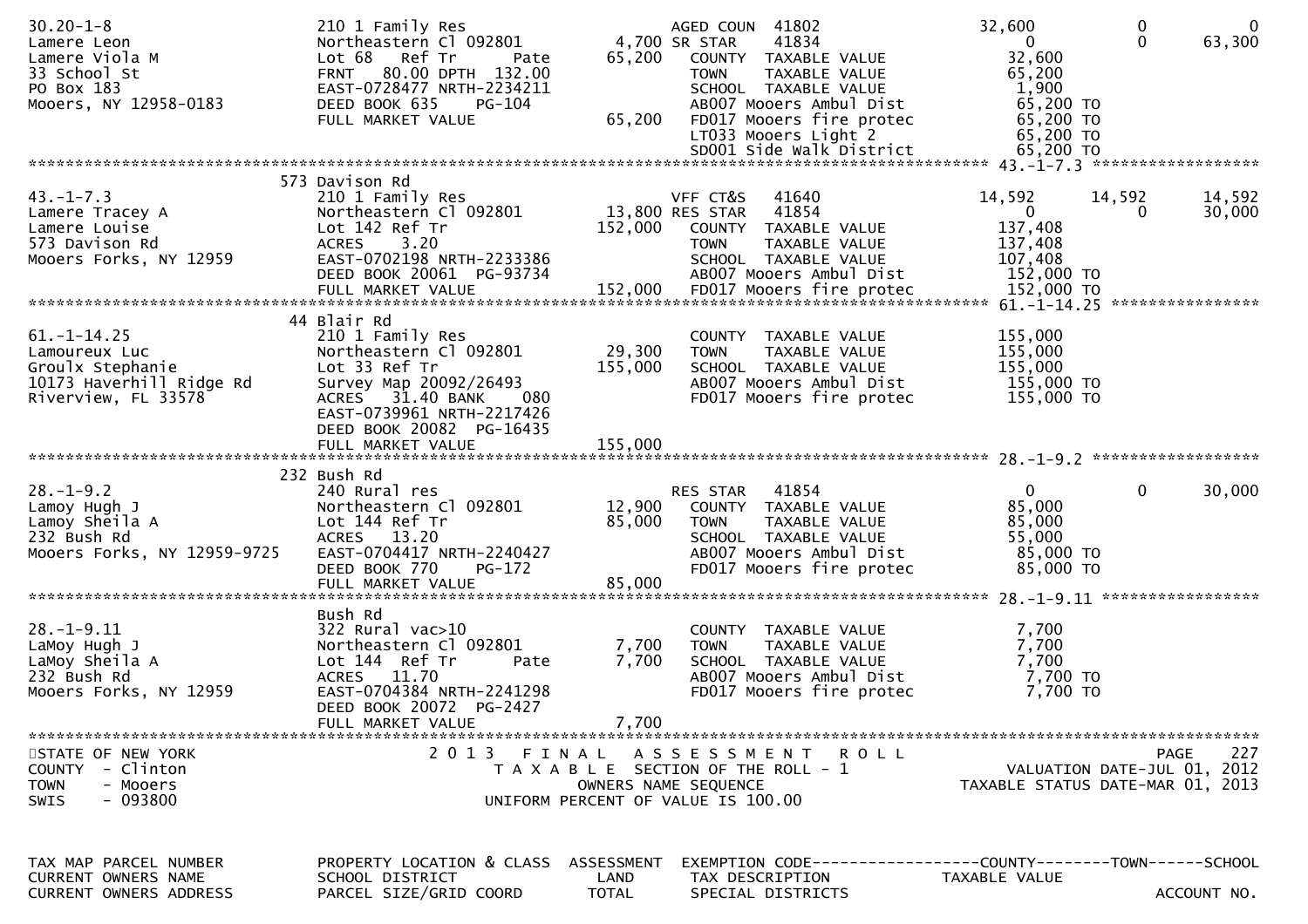| Upton Rd<br>$16. - 1 - 14.2$<br>$322$ Rural vac $>10$<br>40,800<br>COUNTY TAXABLE VALUE<br>40,800<br>Northeastern Cl 092801<br>40,800<br>Lancto Todd<br><b>TOWN</b><br>TAXABLE VALUE<br>40,800<br>40,800<br>PO Box 922<br>Lot 17 & 40 Ref Tr<br>SCHOOL TAXABLE VALUE<br>40,800 TO<br>Champlain, NY 12919<br>ACRES 52.70<br>AB007 Mooers Ambul Dist<br>40,800 TO<br>EAST-0740574 NRTH-2249080<br>FD017 Mooers fire protec<br>DEED BOOK 20122 PG-51869<br>40,800<br>FULL MARKET VALUE<br>North Star Rd<br>$16. - 1 - 11$<br>47,400<br>321 Abandoned ag<br>COUNTY TAXABLE VALUE<br>47,400<br>Northeastern Cl 092801<br>47,400<br>Lancto Todd E<br>TAXABLE VALUE<br>TOWN<br>47,400<br>PO Box 922<br>47,400<br>SCHOOL TAXABLE VALUE<br>Lot 40 Ref Tr<br>Pate<br>47,400 TO<br>Champlain, NY 12919<br>ACRES 107.40<br>AB007 Mooers Ambul Dist<br>47,400 TO<br>EAST-0738172 NRTH-2249646<br>FD017 Mooers fire protec<br>DEED BOOK 20122 PG-51913<br>47,400<br>FULL MARKET VALUE<br>Rt 11<br>16,500<br>$44. - 1 - 11.32$<br>$314$ Rural vac< $10$<br>COUNTY TAXABLE VALUE<br>16,500<br>16,500<br>Landis Sherry<br>Northeastern Cl 092801<br>TAXABLE VALUE<br><b>TOWN</b><br>46 Elm St<br>Lot 116 Ref Tr<br>16,500<br>16,500<br>SCHOOL TAXABLE VALUE<br>16,500 TO<br>Peru, NY 12972<br>ACRES 8.10<br>AB007 Mooers Ambul Dist<br>EAST-0713864 NRTH-2232173<br>FD017 Mooers fire protec<br>16,500 TO<br>LT013 Mooers Forks Light<br>DEED BOOK 20072 PG-3128<br>16,500 TO<br>16,500<br>FULL MARKET VALUE<br>581 St Johns Rd<br>$31. - 2 - 2.6$<br>84,100<br>210 1 Family Res<br>COUNTY TAXABLE VALUE<br>Langlois Veronica A |                                                                           |
|----------------------------------------------------------------------------------------------------------------------------------------------------------------------------------------------------------------------------------------------------------------------------------------------------------------------------------------------------------------------------------------------------------------------------------------------------------------------------------------------------------------------------------------------------------------------------------------------------------------------------------------------------------------------------------------------------------------------------------------------------------------------------------------------------------------------------------------------------------------------------------------------------------------------------------------------------------------------------------------------------------------------------------------------------------------------------------------------------------------------------------------------------------------------------------------------------------------------------------------------------------------------------------------------------------------------------------------------------------------------------------------------------------------------------------------------------------------------------------------------------------------------------------------------------------------------------------------------------------------|---------------------------------------------------------------------------|
|                                                                                                                                                                                                                                                                                                                                                                                                                                                                                                                                                                                                                                                                                                                                                                                                                                                                                                                                                                                                                                                                                                                                                                                                                                                                                                                                                                                                                                                                                                                                                                                                                |                                                                           |
|                                                                                                                                                                                                                                                                                                                                                                                                                                                                                                                                                                                                                                                                                                                                                                                                                                                                                                                                                                                                                                                                                                                                                                                                                                                                                                                                                                                                                                                                                                                                                                                                                |                                                                           |
|                                                                                                                                                                                                                                                                                                                                                                                                                                                                                                                                                                                                                                                                                                                                                                                                                                                                                                                                                                                                                                                                                                                                                                                                                                                                                                                                                                                                                                                                                                                                                                                                                |                                                                           |
|                                                                                                                                                                                                                                                                                                                                                                                                                                                                                                                                                                                                                                                                                                                                                                                                                                                                                                                                                                                                                                                                                                                                                                                                                                                                                                                                                                                                                                                                                                                                                                                                                |                                                                           |
|                                                                                                                                                                                                                                                                                                                                                                                                                                                                                                                                                                                                                                                                                                                                                                                                                                                                                                                                                                                                                                                                                                                                                                                                                                                                                                                                                                                                                                                                                                                                                                                                                |                                                                           |
|                                                                                                                                                                                                                                                                                                                                                                                                                                                                                                                                                                                                                                                                                                                                                                                                                                                                                                                                                                                                                                                                                                                                                                                                                                                                                                                                                                                                                                                                                                                                                                                                                |                                                                           |
| 2 Mansfield Dr<br>84,100<br>Lot 19 Ref Tr<br>84,100<br>SCHOOL TAXABLE VALUE<br>Plattsburgh, NY 12901<br>ACRES 2.10<br>AB007 Mooers Ambul Dist<br>84,100 TO<br>EAST-0745684 NRTH-2239123<br>FD017 Mooers fire protec<br>84,100 TO<br>DEED BOOK 20082 PG-19193<br>84,100<br>FULL MARKET VALUE                                                                                                                                                                                                                                                                                                                                                                                                                                                                                                                                                                                                                                                                                                                                                                                                                                                                                                                                                                                                                                                                                                                                                                                                                                                                                                                    | 9,700<br>Northeastern Cl 092801<br>84,100<br><b>TOWN</b><br>TAXABLE VALUE |
|                                                                                                                                                                                                                                                                                                                                                                                                                                                                                                                                                                                                                                                                                                                                                                                                                                                                                                                                                                                                                                                                                                                                                                                                                                                                                                                                                                                                                                                                                                                                                                                                                |                                                                           |
| Nephew Rd<br>$12. - 1 - 18$<br>14,700<br>321 Abandoned ag<br>COUNTY TAXABLE VALUE<br>Northeastern Cl <sup>-</sup> 092801<br>14,700<br>14,700<br>LaPan Charles Jr<br><b>TOWN</b><br>TAXABLE VALUE<br>14,700<br>LaPan Kimberly L<br>Lot 176 Ref Tr<br>14,700<br>SCHOOL TAXABLE VALUE<br>Pate<br>14,700 TO<br>ACRES 17.72<br>AB007 Mooers Ambul Dist<br>82 Pratt St<br>EAST-0690975 NRTH-2245647<br>FD017 Mooers fire protec<br>14,700 TO<br>Rouses Point, NY 12979<br>DEED BOOK 20031 PG-54983                                                                                                                                                                                                                                                                                                                                                                                                                                                                                                                                                                                                                                                                                                                                                                                                                                                                                                                                                                                                                                                                                                                   |                                                                           |
| 14,700<br>FULL MARKET VALUE                                                                                                                                                                                                                                                                                                                                                                                                                                                                                                                                                                                                                                                                                                                                                                                                                                                                                                                                                                                                                                                                                                                                                                                                                                                                                                                                                                                                                                                                                                                                                                                    |                                                                           |
|                                                                                                                                                                                                                                                                                                                                                                                                                                                                                                                                                                                                                                                                                                                                                                                                                                                                                                                                                                                                                                                                                                                                                                                                                                                                                                                                                                                                                                                                                                                                                                                                                |                                                                           |
| 2013 FINAL<br>STATE OF NEW YORK<br>ASSESSMENT ROLL<br>PAGE<br><b>COUNTY</b><br>- Clinton<br>T A X A B L E SECTION OF THE ROLL - 1<br><b>TOWN</b><br>OWNERS NAME SEQUENCE<br>- Mooers<br>- 093800<br><b>SWIS</b><br>UNIFORM PERCENT OF VALUE IS 100.00                                                                                                                                                                                                                                                                                                                                                                                                                                                                                                                                                                                                                                                                                                                                                                                                                                                                                                                                                                                                                                                                                                                                                                                                                                                                                                                                                          | 228<br>VALUATION DATE-JUL 01, 2012<br>TAXABLE STATUS DATE-MAR 01, 2013    |
| TAX MAP PARCEL NUMBER<br>PROPERTY LOCATION & CLASS ASSESSMENT                                                                                                                                                                                                                                                                                                                                                                                                                                                                                                                                                                                                                                                                                                                                                                                                                                                                                                                                                                                                                                                                                                                                                                                                                                                                                                                                                                                                                                                                                                                                                  | EXEMPTION CODE-----------------COUNTY-------TOWN------SCHOOL              |
| CURRENT OWNERS NAME<br>SCHOOL DISTRICT<br>LAND<br>TAX DESCRIPTION<br>TAXABLE VALUE<br>PARCEL SIZE/GRID COORD<br><b>TOTAL</b><br><b>CURRENT OWNERS ADDRESS</b><br>SPECIAL DISTRICTS                                                                                                                                                                                                                                                                                                                                                                                                                                                                                                                                                                                                                                                                                                                                                                                                                                                                                                                                                                                                                                                                                                                                                                                                                                                                                                                                                                                                                             | ACCOUNT NO.                                                               |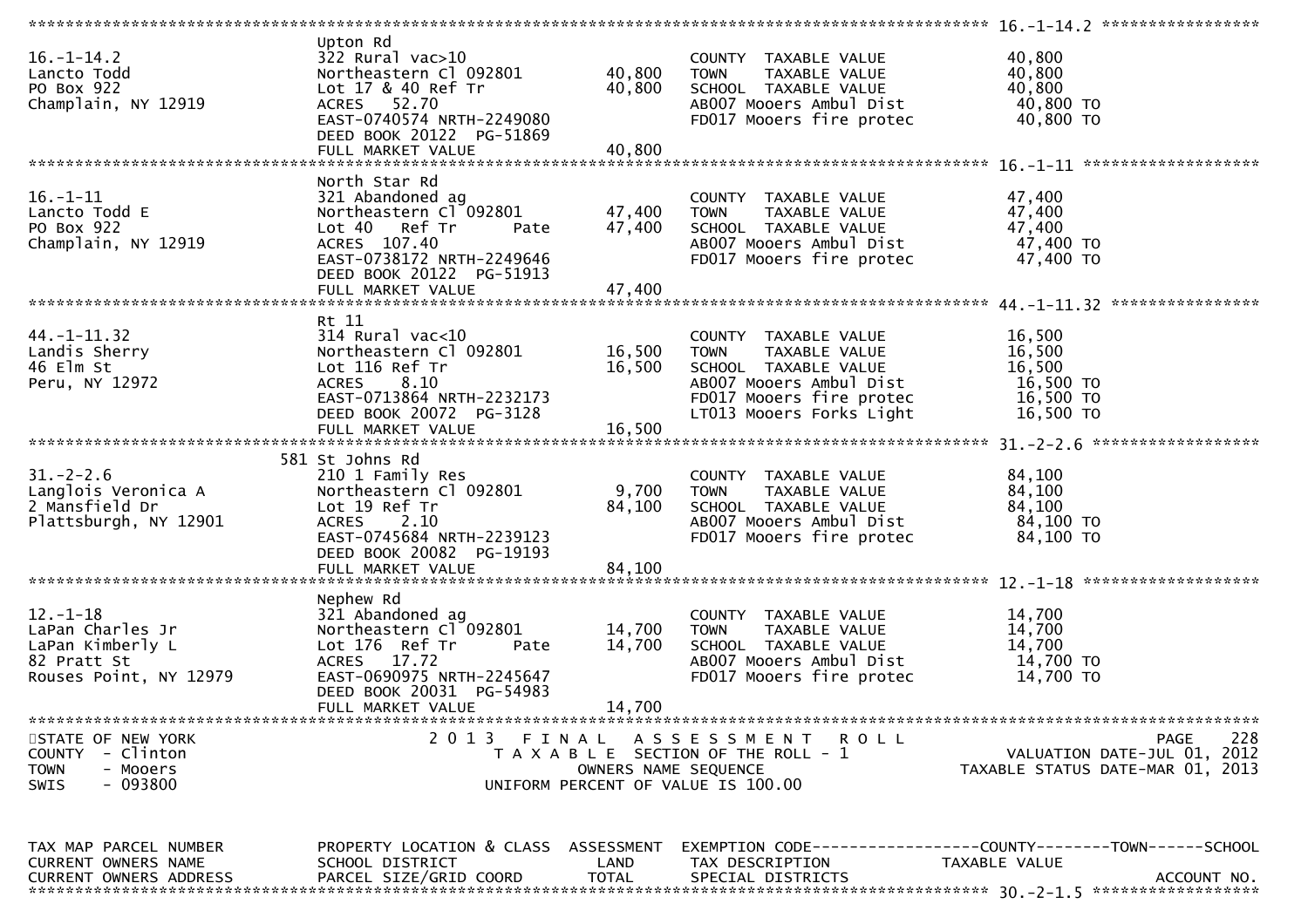| $30. -2 - 1.5$<br>Lapham Benjamin W Jr<br>Fresn Lisa A<br>194 Garrand Rd<br>Mooers, NY 12958          | 194 Garrand Rd<br>210 1 Family Res<br>Northeastern Cl 092801<br>Lot 74 Ref Tr<br>FRNT 208.00 DPTH 208.00<br>080<br>BANK<br>EAST-0724080 NRTH-2238490<br>DEED BOOK 945<br><b>PG-180</b>         | 8,100<br>81,500                    | 41854<br>RES STAR<br>COUNTY TAXABLE VALUE<br>TAXABLE VALUE<br><b>TOWN</b><br>SCHOOL TAXABLE VALUE<br>AB007 Mooers Ambul Dist<br>FD017 Mooers fire protec        | $\mathbf{0}$<br>81,500<br>81,500<br>51,500<br>81,500 TO<br>81,500 TO     | $\mathbf 0$  | 30,000             |
|-------------------------------------------------------------------------------------------------------|------------------------------------------------------------------------------------------------------------------------------------------------------------------------------------------------|------------------------------------|-----------------------------------------------------------------------------------------------------------------------------------------------------------------|--------------------------------------------------------------------------|--------------|--------------------|
|                                                                                                       | 81 Simmons Rd                                                                                                                                                                                  |                                    |                                                                                                                                                                 |                                                                          |              |                    |
| $46. - 1 - 12.5$<br>LaPier Alan F<br>LaPier Sandra Lee<br>81 Simmons Rd<br>Mooers, NY 12958           | 210 1 Family Res<br>Northeastern Cl 092801<br>Lot 22 Ref Tr Patent<br>1.20<br><b>ACRES</b><br>EAST-0742960 NRTH-2228282<br>DEED BOOK 602<br>$PG-20$<br>FULL MARKET VALUE                       | 8,200<br>110,000<br>110,000        | 41854<br><b>RES STAR</b><br>COUNTY TAXABLE VALUE<br>TAXABLE VALUE<br><b>TOWN</b><br>SCHOOL TAXABLE VALUE<br>AB007 Mooers Ambul Dist<br>FD017 Mooers fire protec | $\mathbf{0}$<br>110,000<br>110,000<br>80,000<br>110,000 TO<br>110,000 TO | $\mathbf 0$  | 30,000             |
|                                                                                                       |                                                                                                                                                                                                |                                    |                                                                                                                                                                 |                                                                          |              |                    |
| $46. - 1 - 12.65$<br>Lapier Alan L<br>87 Simmons Rd<br>Mooers, NY 12958                               | 87 Simmons Rd<br>210 1 Family Res<br>Northeastern Cl 092801<br>Lot 22 ref Tr<br>320<br><b>ACRES</b><br>2.30 BANK<br>EAST-0742816 NRTH-2228442<br>DEED BOOK 20031 PG-54747<br>FULL MARKET VALUE | 8,900<br>118,300                   | 41854<br>RES STAR<br>COUNTY TAXABLE VALUE<br>TAXABLE VALUE<br><b>TOWN</b><br>SCHOOL TAXABLE VALUE<br>AB007 Mooers Ambul Dist<br>FD017 Mooers fire protec        | $\mathbf{0}$<br>118,300<br>118,300<br>88,300<br>118,300 TO<br>118,300 TO | $\mathbf{0}$ | 30,000             |
|                                                                                                       |                                                                                                                                                                                                | 118,300                            |                                                                                                                                                                 |                                                                          |              |                    |
| $61. - 1 - 28.5$<br>LaPier Andy J<br>179 Rt 22<br>Mooers, NY 12958                                    | 179 Rt 22<br>270 Mfg housing<br>Northeastern Cl 092801<br>Lot 48 Ref Tr<br><b>ACRES</b><br>2.00<br>EAST-0734770 NRTH-2219894<br>DEED BOOK 20031 PG-61119                                       | 8,800<br>41,400<br>41,400          | 41854<br>RES STAR<br>COUNTY TAXABLE VALUE<br>TAXABLE VALUE<br><b>TOWN</b><br>SCHOOL TAXABLE VALUE<br>AB007 Mooers Ambul Dist<br>FD017 Mooers fire protec        | $\mathbf{0}$<br>41,400<br>41,400<br>11,400<br>41,400 TO<br>41,400 TO     | $\mathbf{0}$ | 30,000             |
|                                                                                                       | FULL MARKET VALUE                                                                                                                                                                              |                                    |                                                                                                                                                                 |                                                                          |              |                    |
| $61. -1 - 12.22$<br>Lapier Charles<br>472 Angelville Rd<br>Mooers, NY 12958                           | 472/476 Angelville Rd<br>210 1 Family Res<br>Northeastern Cl 092801<br>Lot 23 Ref Tr<br>Title Deed 565/679<br>1.30<br><b>ACRES</b><br>EAST-0741423 NRTH-2222326<br>DEED BOOK 1021 PG-333       | 10,400<br>120,000                  | 41854<br>RES STAR<br>COUNTY TAXABLE VALUE<br><b>TOWN</b><br>TAXABLE VALUE<br>SCHOOL TAXABLE VALUE<br>AB007 Mooers Ambul Dist<br>FD017 Mooers fire protec        | $\mathbf{0}$<br>120,000<br>120,000<br>90,000<br>120,000 TO<br>120,000 TO | $\mathbf 0$  | 30,000             |
|                                                                                                       | FULL MARKET VALUE                                                                                                                                                                              | 120,000                            |                                                                                                                                                                 |                                                                          |              |                    |
| STATE OF NEW YORK<br>- Clinton<br><b>COUNTY</b><br><b>TOWN</b><br>- Mooers<br>- 093800<br><b>SWIS</b> |                                                                                                                                                                                                |                                    | 2013 FINAL ASSESSMENT ROLL<br>T A X A B L E SECTION OF THE ROLL - 1<br>OWNERS NAME SEQUENCE<br>UNIFORM PERCENT OF VALUE IS 100.00                               | VALUATION DATE-JUL 01, 2012<br>TAXABLE STATUS DATE-MAR 01, 2013          |              | 229<br><b>PAGE</b> |
| TAX MAP PARCEL NUMBER<br>CURRENT OWNERS NAME<br><b>CURRENT OWNERS ADDRESS</b>                         | PROPERTY LOCATION & CLASS<br>SCHOOL DISTRICT<br>PARCEL SIZE/GRID COORD                                                                                                                         | ASSESSMENT<br>LAND<br><b>TOTAL</b> | EXEMPTION        CODE------------------COUNTY-------TOWN------SCHOOL<br>TAX DESCRIPTION<br>SPECIAL DISTRICTS                                                    | TAXABLE VALUE                                                            |              | ACCOUNT NO.        |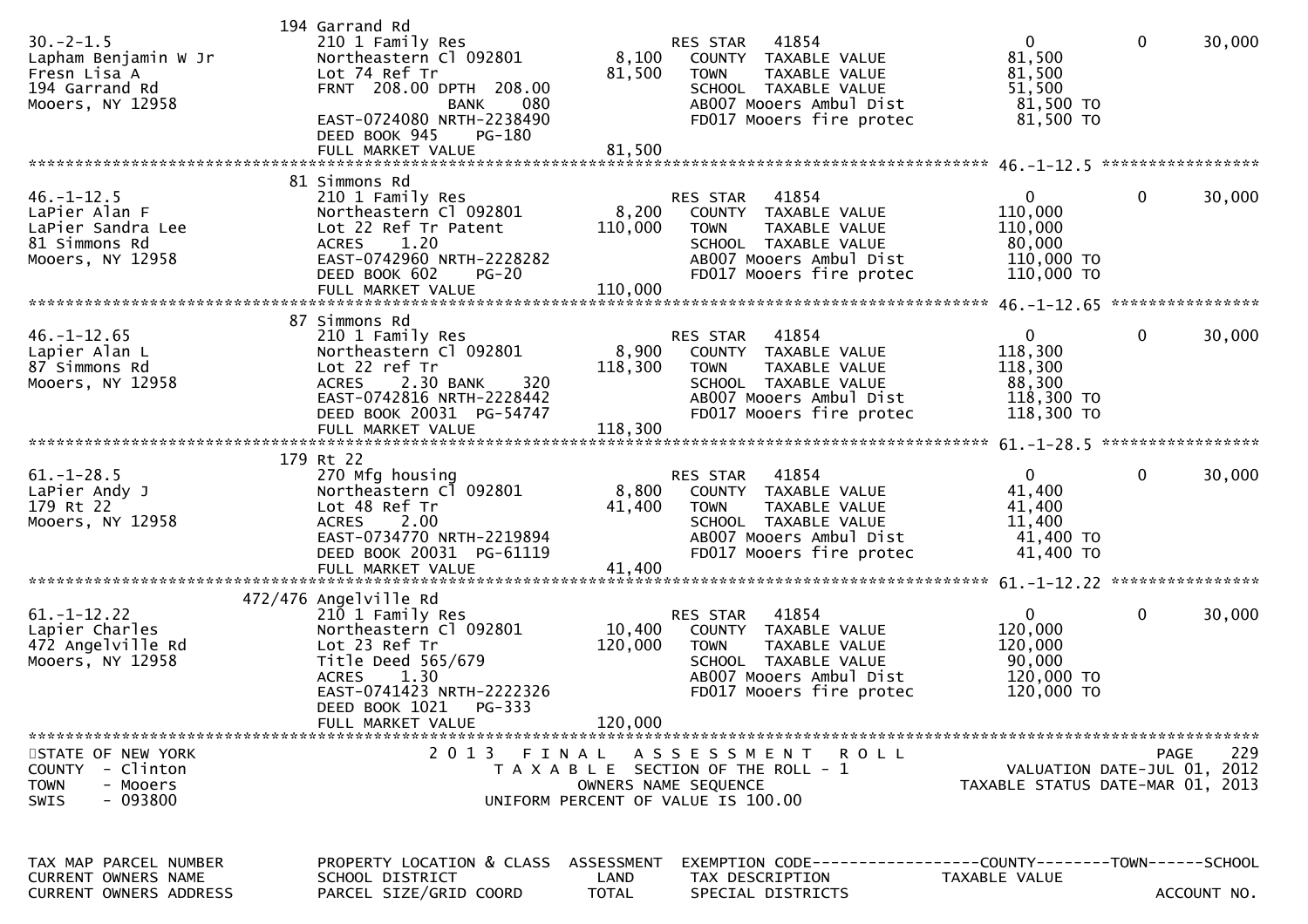|                                                             | 199 Rt 22                                 |                      |                                                                |                                  |                             |
|-------------------------------------------------------------|-------------------------------------------|----------------------|----------------------------------------------------------------|----------------------------------|-----------------------------|
| $61. - 1 - 28.4$                                            | 210 1 Family Res                          |                      | 41854<br>RES STAR                                              | $\mathbf{0}$                     | $\mathbf 0$<br>30,000       |
| Lapier Marvin                                               | Northeastern Cl 092801                    | 8,800                | COUNTY TAXABLE VALUE                                           | 52,600                           |                             |
| 199 Rt 22                                                   | 2.00<br><b>ACRES</b>                      | 52,600               | TAXABLE VALUE<br><b>TOWN</b>                                   | 52,600                           |                             |
|                                                             | EAST-0734322 NRTH-2220315                 |                      | SCHOOL TAXABLE VALUE                                           | 22,600                           |                             |
| Mooers, NY 12958                                            |                                           |                      |                                                                |                                  |                             |
|                                                             | DEED BOOK 1034 PG-309                     |                      | AB007 Mooers Ambul Dist                                        | 52,600 TO                        |                             |
|                                                             |                                           |                      |                                                                |                                  |                             |
|                                                             |                                           |                      |                                                                |                                  |                             |
|                                                             | Davison Rd                                |                      |                                                                |                                  |                             |
| $27. - 1 - 21.12$                                           | 260 Seasonal res                          |                      | COUNTY TAXABLE VALUE                                           | 46,000                           |                             |
| Lapier Terry                                                | Northeastern Cl 092801                    | 11,100               |                                                                | 46,000                           |                             |
|                                                             |                                           |                      | TAXABLE VALUE<br><b>TOWN</b>                                   |                                  |                             |
| 180 Booter Ln                                               | Lot 178 Ref Tr<br>Pate                    | 46,000               | SCHOOL TAXABLE VALUE                                           | 46,000                           |                             |
| Chazy, NY 12921                                             | ACRES 10.40                               |                      | AB007 Mooers Ambul Dist                                        | 46,000 TO                        |                             |
|                                                             | EAST-0689794 NRTH-2233988                 |                      | FD017 Mooers fire protec                                       | 46,000 TO                        |                             |
|                                                             | DEED BOOK 20061 PG-97759                  |                      |                                                                |                                  |                             |
|                                                             | FULL MARKET VALUE                         | 46,000               |                                                                |                                  |                             |
|                                                             |                                           |                      |                                                                |                                  |                             |
|                                                             |                                           |                      |                                                                |                                  |                             |
|                                                             | 43 Duprey Rd                              |                      |                                                                |                                  |                             |
| $30. - 1 - 21.1$                                            | 240 Rural res                             |                      | 41854<br>RES STAR                                              | $\overline{0}$                   | 30,000<br>0                 |
| Lapierre Betty                                              | Northeastern Cl 092801                    | 34,900               | COUNTY TAXABLE VALUE                                           | 99,600                           |                             |
| 43 Duprey Rd                                                | Ref Tr<br>Lot <sub>92</sub><br>Pate       | 99,600               | TAXABLE VALUE<br><b>TOWN</b>                                   | 99,600                           |                             |
| Mooers, NY 12958                                            | 40.20 BANK<br>080<br><b>ACRES</b>         |                      | SCHOOL TAXABLE VALUE                                           | 69,600                           |                             |
|                                                             | EAST-0720881 NRTH-2236699                 |                      | AB007 Mooers Ambul Dist                                        | 99,600 TO                        |                             |
|                                                             | DEED BOOK 20102 PG-31232                  |                      | FD017 Mooers fire protec                                       | 99,600 TO                        |                             |
|                                                             |                                           |                      |                                                                |                                  |                             |
|                                                             | FULL MARKET VALUE                         | 99,600               |                                                                |                                  |                             |
|                                                             |                                           |                      |                                                                |                                  |                             |
|                                                             | 801 Hemmingford Rd                        |                      |                                                                |                                  |                             |
| $30.19 - 1 - 9$                                             | 210 1 Family Res                          |                      | WARNONALL 41121                                                | 14,055<br>12,000                 |                             |
| LaPierre Donald                                             | Northeastern Cl 092801                    |                      | 41834<br>6,600 SR STAR                                         | $\overline{0}$                   | 63,300<br>$\Omega$          |
| LaPierre Cecile                                             | Lot 75 Ref Tr<br>Pate                     | 93,700               | COUNTY TAXABLE VALUE                                           | 79,645                           |                             |
| 801 Hemmingford Rd                                          | FRNT 125.00 DPTH 149.00                   |                      | TAXABLE VALUE<br><b>TOWN</b>                                   | 81,700                           |                             |
|                                                             |                                           |                      |                                                                |                                  |                             |
| PO Box 255                                                  | EAST-0728274 NRTH-2234097                 |                      | SCHOOL TAXABLE VALUE                                           | 30,400                           |                             |
| Mooers, NY 12958                                            | DEED BOOK 340<br>$PG-9$                   |                      |                                                                |                                  |                             |
|                                                             |                                           |                      | AB007 Mooers Ambul Dist                                        | 93,700 TO                        |                             |
|                                                             | FULL MARKET VALUE                         | 93,700               |                                                                | 93,700 TO                        |                             |
|                                                             |                                           |                      | FD017 Mooers fire protec                                       |                                  |                             |
|                                                             |                                           |                      | LT033 Mooers Light 2                                           | 93,700 TO                        |                             |
|                                                             |                                           |                      | SD001 Side Walk District                                       | 93,700 TO                        |                             |
|                                                             |                                           |                      |                                                                |                                  |                             |
|                                                             | Davison Rd                                |                      |                                                                |                                  |                             |
| $28. - 1 - 19.1$                                            | 321 Abandoned ag                          |                      | COUNTY TAXABLE VALUE                                           | 41,700                           |                             |
| LaPierre Donald S                                           | Northeastern Cl 092801                    | 41,700               | <b>TOWN</b><br>TAXABLE VALUE                                   | 41,700                           |                             |
| LaPierre Joan E                                             | Lot 150 Ref Tr<br>Pate                    | 41,700               | SCHOOL TAXABLE VALUE                                           | 41,700                           |                             |
| 664 Davison Rd                                              | ACRES 140.30                              |                      | AB007 Mooers Ambul Dist                                        | 41,700 TO                        |                             |
|                                                             |                                           |                      |                                                                |                                  |                             |
| Mooers Forks, NY 12959-9705                                 | EAST-0700679 NRTH-2237074                 |                      | FD017 Mooers fire protec                                       | 41,700 TO                        |                             |
|                                                             | PG-483<br>DEED BOOK 640                   |                      |                                                                |                                  |                             |
|                                                             | FULL MARKET VALUE                         | 41,700               |                                                                |                                  |                             |
|                                                             |                                           |                      |                                                                |                                  |                             |
| STATE OF NEW YORK                                           | 2 0 1 3                                   | FINAL                | ASSESSMENT ROLL                                                |                                  | 230<br><b>PAGE</b>          |
| - Clinton<br><b>COUNTY</b>                                  |                                           |                      | T A X A B L E SECTION OF THE ROLL - 1                          |                                  | VALUATION DATE-JUL 01, 2012 |
| <b>TOWN</b><br>- Mooers                                     |                                           | OWNERS NAME SEQUENCE |                                                                | TAXABLE STATUS DATE-MAR 01, 2013 |                             |
| - 093800<br><b>SWIS</b>                                     |                                           |                      | UNIFORM PERCENT OF VALUE IS 100.00                             |                                  |                             |
|                                                             |                                           |                      |                                                                |                                  |                             |
|                                                             |                                           |                      |                                                                |                                  |                             |
|                                                             |                                           |                      |                                                                |                                  |                             |
|                                                             |                                           |                      |                                                                |                                  |                             |
| TAX MAP PARCEL NUMBER                                       | PROPERTY LOCATION & CLASS                 | ASSESSMENT           | EXEMPTION CODE------------------COUNTY--------TOWN------SCHOOL |                                  |                             |
| <b>CURRENT OWNERS NAME</b><br><b>CURRENT OWNERS ADDRESS</b> | SCHOOL DISTRICT<br>PARCEL SIZE/GRID COORD | LAND<br><b>TOTAL</b> | TAX DESCRIPTION<br>SPECIAL DISTRICTS                           | TAXABLE VALUE                    | ACCOUNT NO.                 |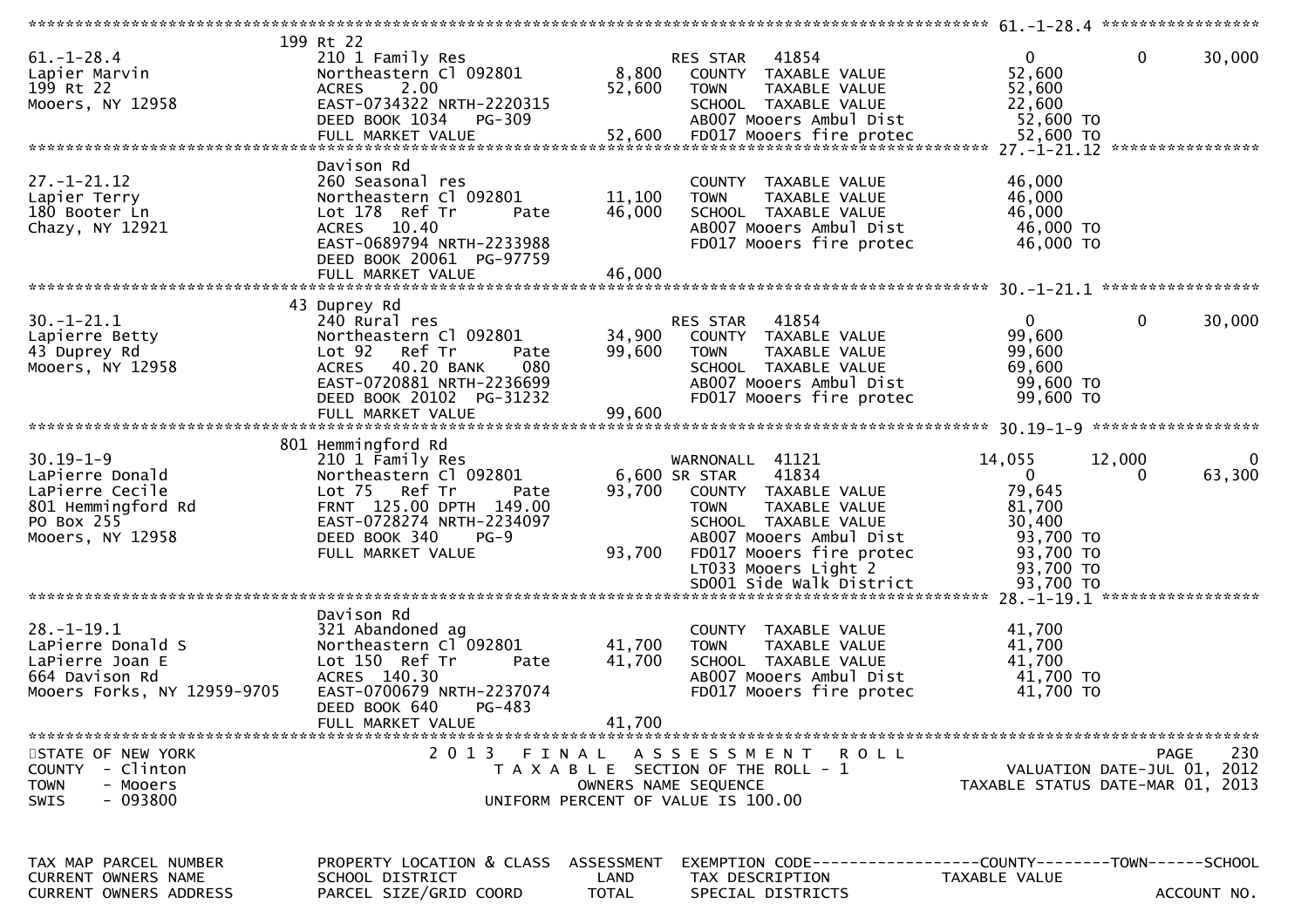| Davison Rd<br>$28. - 1 - 19.2$<br>$314$ Rural vac<10<br>7,500<br>COUNTY TAXABLE VALUE<br>7,500<br>7,500<br>LaPierre Donald S<br>Northeastern Cl 092801<br>TAXABLE VALUE<br><b>TOWN</b><br>7,500<br>Lot 150 Ref Tr<br>7,500<br>LaPierre Joan E<br>SCHOOL TAXABLE VALUE<br>7,500 TO<br>ACRES 4.50<br>664 Davison Rd<br>AB007 Mooers Ambul Dist<br>EAST-0700372 NRTH-2234257<br>FD017 Mooers fire protec<br>7,500 TO<br>Mooers Forks, NY 12959<br>DEED BOOK 659<br>PG-139<br>664 Davison Rd<br>$\mathbf 0$<br>$28. - 1 - 19.3$<br>$\overline{0}$<br>210 1 Family Res<br>RES STAR 41854<br>95,300<br>Northeastern Cl 092801<br>5,100<br>LaPierre Donald S<br>COUNTY TAXABLE VALUE<br>Lot 150 Refugee Tract<br>95,300<br>95,300<br>LaPierre Joan E<br><b>TOWN</b><br>TAXABLE VALUE<br>1.20<br>65,300<br>664 Davison Rd<br><b>ACRES</b><br>SCHOOL TAXABLE VALUE<br>95,300 TO<br>EAST-0700390 NRTH-2234602<br>AB007 Mooers Ambul Dist<br>Mooers Forks, NY 12959<br>FD017 Mooers fire protec<br>95,300 TO<br>DEED BOOK 668<br>PG-283<br>95,300<br>FULL MARKET VALUE<br>Bashaw Rd<br>$61. - 1 - 3.1$<br>314 Rural vac<10<br>5,200<br>COUNTY TAXABLE VALUE<br>5,200<br>5,200<br>LaPierre Paul<br>Northeastern Cl 092801<br>TAXABLE VALUE<br><b>TOWN</b><br>5,200<br>5,200<br>LaPierre Ann<br>Lot 66 Reftr<br>SCHOOL TAXABLE VALUE<br>$5,200$ TO<br>AB007 Mooers Ambul Dist<br>782 Stetson Rd<br>ACRES 1.50<br>EAST-0731404 NRTH-2224909<br>FD017 Mooers fire protec<br>5,200 TO<br>Chazy, NY 12921<br>DEED BOOK 447<br>PG-347<br>5,200<br>FULL MARKET VALUE<br>74 Blair Rd<br>$61. - 1 - 14.32$<br>41834<br>$\mathbf{0}$<br>210 1 Family Res<br>SR STAR<br>$\overline{0}$<br>90,000<br>Northeastern Cl 092801<br>17,200<br>Lapierre Steven A<br>COUNTY TAXABLE VALUE<br>90,000<br>Lot 33 Ref Tr<br>90,000<br>Lapierre Denise R<br><b>TOWN</b><br>TAXABLE VALUE<br>74 Blair Rd<br>ACRES 13.00 BANK<br>320<br>26,700<br>SCHOOL TAXABLE VALUE<br>Mooers, NY 12958<br>EAST-0739515 NRTH-2217413<br>AB007 Mooers Ambul Dist<br>90,000 TO<br>90,000 TO<br>FD017 Mooers fire protec<br>DEED BOOK 988<br>PG-331<br>FULL MARKET VALUE<br>90,000<br>176 Bashaw Rd<br>$45. - 4 - 13.2$<br>$\overline{0}$<br>$\mathbf 0$<br>210 1 Family Res<br>RES STAR<br>41854<br>85,000<br>Northeastern Cl 092801<br>10,400<br>Laplant Donn E<br>COUNTY TAXABLE VALUE<br>176 Bashaw Rd<br>Lot 77 Ref Tr<br>85,000<br>85,000<br><b>TOWN</b><br>TAXABLE VALUE<br><b>ACRES</b><br>4.00<br>55,000<br>Mooers, NY 12958<br>SCHOOL TAXABLE VALUE<br>EAST-0727383 NRTH-2225367<br>AB007 Mooers Ambul Dist<br>85,000 TO<br>FD017 Mooers fire protec<br>85,000 TO<br>DEED BOOK 99001 PG-10083<br>85,000<br>FULL MARKET VALUE<br>2013 FINAL<br>STATE OF NEW YORK<br>ASSESSMENT ROLL<br><b>PAGE</b><br>VALUATION DATE-JUL 01, 2012<br><b>COUNTY</b><br>- Clinton<br>T A X A B L E SECTION OF THE ROLL - 1<br><b>TOWN</b><br>- Mooers<br>OWNERS NAME SEQUENCE<br>TAXABLE STATUS DATE-MAR 01, 2013<br>- 093800<br>UNIFORM PERCENT OF VALUE IS 100.00<br><b>SWIS</b><br>TAX MAP PARCEL NUMBER<br>PROPERTY LOCATION & CLASS ASSESSMENT<br>EXEMPTION CODE-----------------COUNTY-------TOWN------SCHOOL<br>CURRENT OWNERS NAME<br>SCHOOL DISTRICT<br>LAND<br>TAX DESCRIPTION<br>TAXABLE VALUE<br><b>TOTAL</b><br><b>CURRENT OWNERS ADDRESS</b><br>ACCOUNT NO. |                        |                   |  |        |
|------------------------------------------------------------------------------------------------------------------------------------------------------------------------------------------------------------------------------------------------------------------------------------------------------------------------------------------------------------------------------------------------------------------------------------------------------------------------------------------------------------------------------------------------------------------------------------------------------------------------------------------------------------------------------------------------------------------------------------------------------------------------------------------------------------------------------------------------------------------------------------------------------------------------------------------------------------------------------------------------------------------------------------------------------------------------------------------------------------------------------------------------------------------------------------------------------------------------------------------------------------------------------------------------------------------------------------------------------------------------------------------------------------------------------------------------------------------------------------------------------------------------------------------------------------------------------------------------------------------------------------------------------------------------------------------------------------------------------------------------------------------------------------------------------------------------------------------------------------------------------------------------------------------------------------------------------------------------------------------------------------------------------------------------------------------------------------------------------------------------------------------------------------------------------------------------------------------------------------------------------------------------------------------------------------------------------------------------------------------------------------------------------------------------------------------------------------------------------------------------------------------------------------------------------------------------------------------------------------------------------------------------------------------------------------------------------------------------------------------------------------------------------------------------------------------------------------------------------------------------------------------------------------------------------------------------------------------------------------------------------------------------------------------------------------------------------------------------------------------------------------------------------------------------------------------------------------------------------------------------------------------------------------------------------------|------------------------|-------------------|--|--------|
|                                                                                                                                                                                                                                                                                                                                                                                                                                                                                                                                                                                                                                                                                                                                                                                                                                                                                                                                                                                                                                                                                                                                                                                                                                                                                                                                                                                                                                                                                                                                                                                                                                                                                                                                                                                                                                                                                                                                                                                                                                                                                                                                                                                                                                                                                                                                                                                                                                                                                                                                                                                                                                                                                                                                                                                                                                                                                                                                                                                                                                                                                                                                                                                                                                                                                                            |                        |                   |  |        |
|                                                                                                                                                                                                                                                                                                                                                                                                                                                                                                                                                                                                                                                                                                                                                                                                                                                                                                                                                                                                                                                                                                                                                                                                                                                                                                                                                                                                                                                                                                                                                                                                                                                                                                                                                                                                                                                                                                                                                                                                                                                                                                                                                                                                                                                                                                                                                                                                                                                                                                                                                                                                                                                                                                                                                                                                                                                                                                                                                                                                                                                                                                                                                                                                                                                                                                            |                        |                   |  |        |
|                                                                                                                                                                                                                                                                                                                                                                                                                                                                                                                                                                                                                                                                                                                                                                                                                                                                                                                                                                                                                                                                                                                                                                                                                                                                                                                                                                                                                                                                                                                                                                                                                                                                                                                                                                                                                                                                                                                                                                                                                                                                                                                                                                                                                                                                                                                                                                                                                                                                                                                                                                                                                                                                                                                                                                                                                                                                                                                                                                                                                                                                                                                                                                                                                                                                                                            |                        |                   |  | 30,000 |
|                                                                                                                                                                                                                                                                                                                                                                                                                                                                                                                                                                                                                                                                                                                                                                                                                                                                                                                                                                                                                                                                                                                                                                                                                                                                                                                                                                                                                                                                                                                                                                                                                                                                                                                                                                                                                                                                                                                                                                                                                                                                                                                                                                                                                                                                                                                                                                                                                                                                                                                                                                                                                                                                                                                                                                                                                                                                                                                                                                                                                                                                                                                                                                                                                                                                                                            |                        |                   |  |        |
|                                                                                                                                                                                                                                                                                                                                                                                                                                                                                                                                                                                                                                                                                                                                                                                                                                                                                                                                                                                                                                                                                                                                                                                                                                                                                                                                                                                                                                                                                                                                                                                                                                                                                                                                                                                                                                                                                                                                                                                                                                                                                                                                                                                                                                                                                                                                                                                                                                                                                                                                                                                                                                                                                                                                                                                                                                                                                                                                                                                                                                                                                                                                                                                                                                                                                                            |                        |                   |  |        |
|                                                                                                                                                                                                                                                                                                                                                                                                                                                                                                                                                                                                                                                                                                                                                                                                                                                                                                                                                                                                                                                                                                                                                                                                                                                                                                                                                                                                                                                                                                                                                                                                                                                                                                                                                                                                                                                                                                                                                                                                                                                                                                                                                                                                                                                                                                                                                                                                                                                                                                                                                                                                                                                                                                                                                                                                                                                                                                                                                                                                                                                                                                                                                                                                                                                                                                            |                        |                   |  |        |
|                                                                                                                                                                                                                                                                                                                                                                                                                                                                                                                                                                                                                                                                                                                                                                                                                                                                                                                                                                                                                                                                                                                                                                                                                                                                                                                                                                                                                                                                                                                                                                                                                                                                                                                                                                                                                                                                                                                                                                                                                                                                                                                                                                                                                                                                                                                                                                                                                                                                                                                                                                                                                                                                                                                                                                                                                                                                                                                                                                                                                                                                                                                                                                                                                                                                                                            |                        |                   |  | 63,300 |
|                                                                                                                                                                                                                                                                                                                                                                                                                                                                                                                                                                                                                                                                                                                                                                                                                                                                                                                                                                                                                                                                                                                                                                                                                                                                                                                                                                                                                                                                                                                                                                                                                                                                                                                                                                                                                                                                                                                                                                                                                                                                                                                                                                                                                                                                                                                                                                                                                                                                                                                                                                                                                                                                                                                                                                                                                                                                                                                                                                                                                                                                                                                                                                                                                                                                                                            |                        |                   |  |        |
|                                                                                                                                                                                                                                                                                                                                                                                                                                                                                                                                                                                                                                                                                                                                                                                                                                                                                                                                                                                                                                                                                                                                                                                                                                                                                                                                                                                                                                                                                                                                                                                                                                                                                                                                                                                                                                                                                                                                                                                                                                                                                                                                                                                                                                                                                                                                                                                                                                                                                                                                                                                                                                                                                                                                                                                                                                                                                                                                                                                                                                                                                                                                                                                                                                                                                                            |                        |                   |  | 30,000 |
|                                                                                                                                                                                                                                                                                                                                                                                                                                                                                                                                                                                                                                                                                                                                                                                                                                                                                                                                                                                                                                                                                                                                                                                                                                                                                                                                                                                                                                                                                                                                                                                                                                                                                                                                                                                                                                                                                                                                                                                                                                                                                                                                                                                                                                                                                                                                                                                                                                                                                                                                                                                                                                                                                                                                                                                                                                                                                                                                                                                                                                                                                                                                                                                                                                                                                                            |                        |                   |  |        |
|                                                                                                                                                                                                                                                                                                                                                                                                                                                                                                                                                                                                                                                                                                                                                                                                                                                                                                                                                                                                                                                                                                                                                                                                                                                                                                                                                                                                                                                                                                                                                                                                                                                                                                                                                                                                                                                                                                                                                                                                                                                                                                                                                                                                                                                                                                                                                                                                                                                                                                                                                                                                                                                                                                                                                                                                                                                                                                                                                                                                                                                                                                                                                                                                                                                                                                            |                        |                   |  | 231    |
|                                                                                                                                                                                                                                                                                                                                                                                                                                                                                                                                                                                                                                                                                                                                                                                                                                                                                                                                                                                                                                                                                                                                                                                                                                                                                                                                                                                                                                                                                                                                                                                                                                                                                                                                                                                                                                                                                                                                                                                                                                                                                                                                                                                                                                                                                                                                                                                                                                                                                                                                                                                                                                                                                                                                                                                                                                                                                                                                                                                                                                                                                                                                                                                                                                                                                                            | PARCEL SIZE/GRID COORD | SPECIAL DISTRICTS |  |        |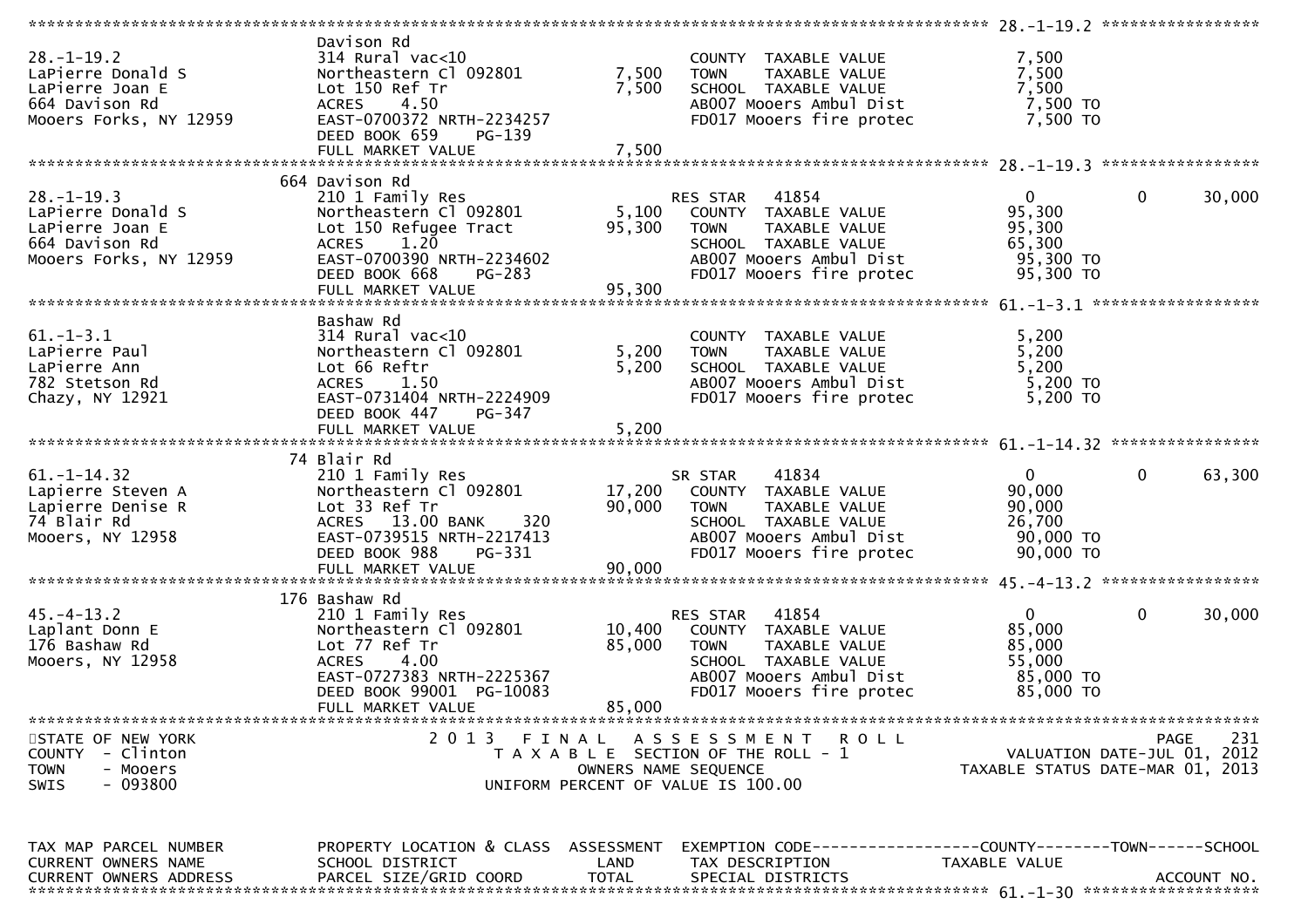|                               | 247 Rt 22                                    | 99 PCT OF VALUE USED FOR EXEMPTION PURPOSES |                                                                 |
|-------------------------------|----------------------------------------------|---------------------------------------------|-----------------------------------------------------------------|
| $61. - 1 - 30$                | 210 1 Family Res                             | WARNONALL 41121                             | 9,415<br>9,415<br>$\Omega$                                      |
| LaPlant Donn R                | Northeastern Cl 092801                       | 8,800 SR STAR<br>41834                      | 63,300<br>0<br>0                                                |
| LaPlant Patricia              | Lot 47 Ref Tr<br>Pate                        | 63,400<br>COUNTY TAXABLE VALUE              | 53,985                                                          |
| 247 Rt 22                     | <b>ACRES</b><br>1.50                         | TAXABLE VALUE<br><b>TOWN</b>                | 53,985                                                          |
| Mooers, NY 12958              | EAST-0733530 NRTH-2221285                    | SCHOOL TAXABLE VALUE                        | 100                                                             |
|                               | DEED BOOK 795<br>$PG-72$                     | AB007 Mooers Ambul Dist                     | 63,400 TO                                                       |
|                               |                                              |                                             |                                                                 |
|                               |                                              |                                             |                                                                 |
|                               | Emery Rd                                     |                                             |                                                                 |
| $44. -2 - 13.1$               | 321 Abandoned ag                             | COUNTY<br>TAXABLE VALUE                     | 28,500                                                          |
| LaPlant Patricia              | Northeastern Cl 092801                       | 28,500<br><b>TOWN</b><br>TAXABLE VALUE      | 28,500                                                          |
| Tetreault Life Use Violet     | Lot 101 Ref Tr<br>Pate                       | 28,500<br>SCHOOL TAXABLE VALUE              | 28,500                                                          |
| 247 Rt 22                     | 38.00<br><b>ACRES</b>                        | AB007 Mooers Ambul Dist                     | 28,500 TO                                                       |
| Mooers, NY 12958              | EAST-0716436 NRTH-2225362                    | FD017 Mooers fire protec                    | 28,500 TO                                                       |
|                               | DEED BOOK 763                                |                                             |                                                                 |
|                               | PG-338                                       |                                             |                                                                 |
|                               | FULL MARKET VALUE                            | 28,500                                      |                                                                 |
|                               |                                              |                                             |                                                                 |
|                               | 88 Davison Rd                                |                                             |                                                                 |
| $29. - 2 - 42$                | 210 1 Family Res                             | 41854<br>RES STAR                           | $\mathbf{0}$<br>$\mathbf 0$<br>30,000                           |
| Laplante Franklin M Jr        | Northeastern Cl 092801                       | 7,100<br>COUNTY TAXABLE VALUE               | 42,300                                                          |
| 88 Davison Rd                 | Lot 117 Ref Tr<br>Pate                       | 42,300<br><b>TOWN</b><br>TAXABLE VALUE      | 42,300                                                          |
| Mooers, NY 12959              | FRNT 100.00 DPTH 225.00                      | SCHOOL TAXABLE VALUE                        | 12,300                                                          |
|                               | <b>BANK</b><br>320                           | AB007 Mooers Ambul Dist                     | 42,300 TO                                                       |
|                               | EAST-0714051 NRTH-2233828                    | FD017 Mooers fire protec                    | 42,300 TO                                                       |
|                               | DEED BOOK 20051 PG-89557                     | LT013 Mooers Forks Light                    | 42,300 TO                                                       |
|                               | FULL MARKET VALUE                            | 42,300                                      |                                                                 |
|                               |                                              |                                             |                                                                 |
|                               | 48 Maple St                                  |                                             |                                                                 |
| $30.20 - 2 - 29$              | 210 1 Family Res                             | 41854<br>RES STAR                           | $\Omega$<br>$\mathbf{0}$<br>30,000                              |
| LaPoint Cole A                | Northeastern Cl 092801                       | 9,200<br>COUNTY TAXABLE VALUE               | 82,500                                                          |
|                               |                                              |                                             |                                                                 |
|                               |                                              |                                             |                                                                 |
| 48 Maple St                   | Lot 68<br>Ref Tr<br>Pate                     | 82,500<br><b>TOWN</b><br>TAXABLE VALUE      | 82,500                                                          |
| Mooers, NY 12958              | 1.80 BANK<br>080<br><b>ACRES</b>             | SCHOOL TAXABLE VALUE                        | 52,500                                                          |
|                               | EAST-0729535 NRTH-2235157                    | AB007 Mooers Ambul Dist                     | 82,500 TO                                                       |
|                               | DEED BOOK 20082 PG-19814                     | FD017 Mooers fire protec                    | 82,500 TO                                                       |
|                               | FULL MARKET VALUE                            | 82,500<br>LT033 Mooers Light 2              | 82,500 TO                                                       |
|                               |                                              | SD001 Side Walk District                    | 82,500 TO                                                       |
|                               |                                              |                                             |                                                                 |
|                               | 2716 Rt 11                                   |                                             |                                                                 |
| $30. - 1 - 9$                 | 210 1 Family Res                             | WARNONALL 41121                             | 12,465<br>12,000<br>$\mathbf 0$                                 |
| LaPorte Alton C               | Northeastern Cl 092801                       | 7,300 SR STAR<br>41834                      | 63,300<br>$\overline{0}$<br>$\Omega$                            |
| LaPorte Norma                 | Lot 92 Ref Tr<br>Pate                        | 83,100<br>COUNTY TAXABLE VALUE              | 70,635                                                          |
| 2716 Rt 11                    | FRNT 170.00 DPTH 300.00                      | TAXABLE VALUE<br><b>TOWN</b>                | 71,100                                                          |
|                               | EAST-0722865 NRTH-2234359                    | SCHOOL TAXABLE VALUE                        | 19,800                                                          |
| Mooers, NY 12958              | DEED BOOK 549<br>PG-266                      | AB007 Mooers Ambul Dist                     | 83,100 TO                                                       |
|                               | FULL MARKET VALUE                            | 83,100<br>FD017 Mooers fire protec          | 83,100 TO                                                       |
|                               |                                              |                                             |                                                                 |
| STATE OF NEW YORK             |                                              | 2013 FINAL ASSESSMENT ROLL                  | 232<br>PAGE                                                     |
| COUNTY - Clinton              |                                              |                                             |                                                                 |
| <b>TOWN</b><br>- Mooers       |                                              | T A X A B L E SECTION OF THE ROLL - 1       | VALUATION DATE-JUL 01, 2012<br>TAXABLE STATUS DATE-MAR 01, 2013 |
|                               |                                              | OWNERS NAME SEQUENCE                        |                                                                 |
| $-093800$<br><b>SWIS</b>      |                                              | UNIFORM PERCENT OF VALUE IS 100.00          |                                                                 |
|                               |                                              |                                             |                                                                 |
|                               |                                              |                                             |                                                                 |
| TAX MAP PARCEL NUMBER         |                                              | ASSESSMENT                                  |                                                                 |
| CURRENT OWNERS NAME           | PROPERTY LOCATION & CLASS<br>SCHOOL DISTRICT | LAND<br>TAX DESCRIPTION                     | TAXABLE VALUE                                                   |
| <b>CURRENT OWNERS ADDRESS</b> | PARCEL SIZE/GRID COORD                       | <b>TOTAL</b><br>SPECIAL DISTRICTS           | ACCOUNT NO.                                                     |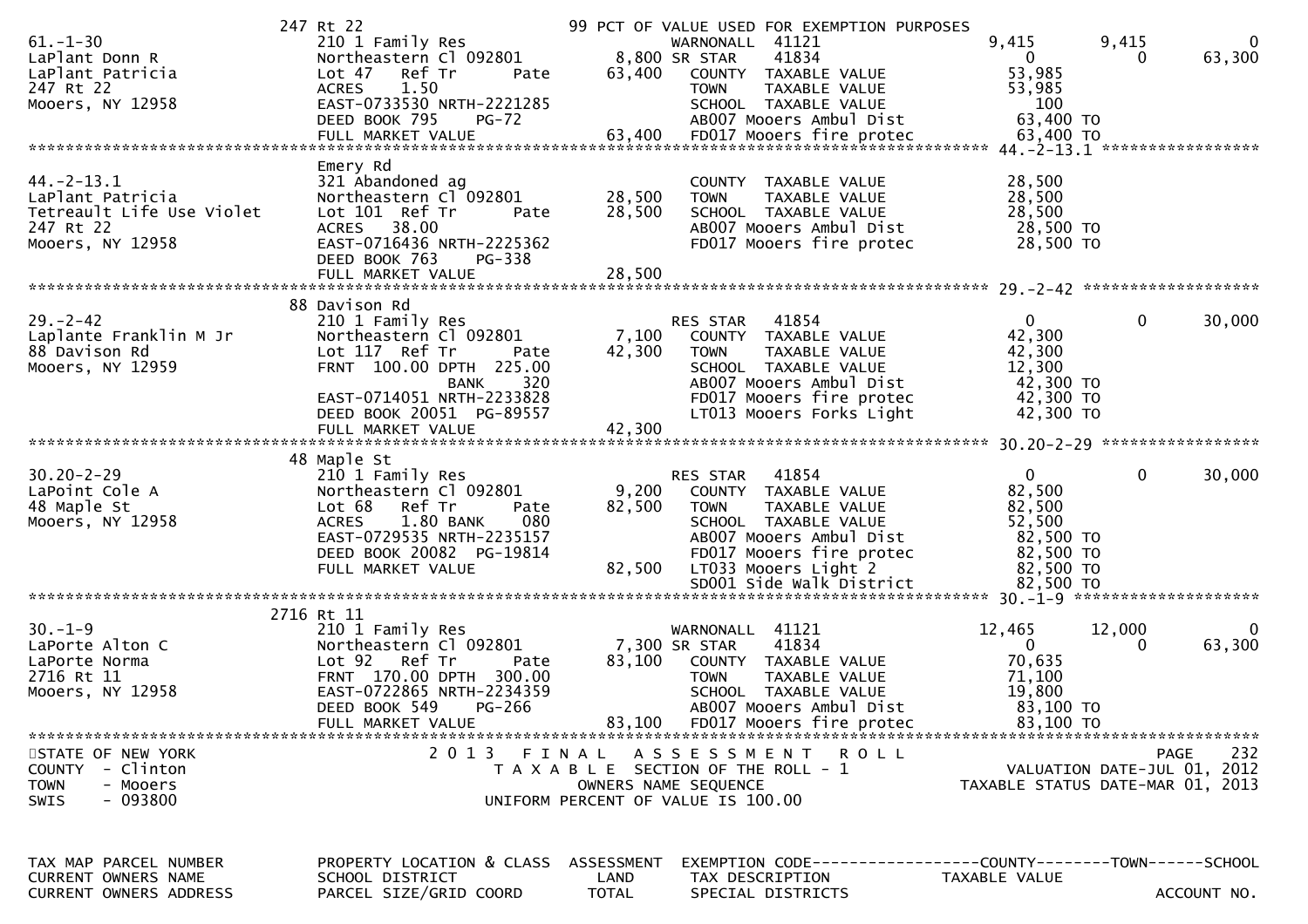| $31. - 2 - 2.9$<br>LaPorte Dennie J<br>LaPorte Joy M<br>14 LaPorte Rd<br>Chazy, NY 12921              | Rt 11<br>322 Rural vac>10<br>Northeastern Cl 092801<br>Lot 19 Ref Tr<br>ACRES 64.00<br>EAST-0744857 NRTH-2238681<br>DEED BOOK 20031 PG-57992                  | 34,500<br>34,500 | COUNTY TAXABLE VALUE<br>TAXABLE VALUE<br><b>TOWN</b><br>SCHOOL TAXABLE VALUE<br>AB007 Mooers Ambul Dist<br>FD017 Mooers fire protec                     | 34,500<br>34,500<br>34,500<br>34,500 TO<br>34,500 TO           |                                                                          |
|-------------------------------------------------------------------------------------------------------|---------------------------------------------------------------------------------------------------------------------------------------------------------------|------------------|---------------------------------------------------------------------------------------------------------------------------------------------------------|----------------------------------------------------------------|--------------------------------------------------------------------------|
|                                                                                                       | Barcomb Rd                                                                                                                                                    |                  |                                                                                                                                                         |                                                                |                                                                          |
| $30 - 2 - 10$<br>Larato Farms Inc<br>657 Gilbert Rd<br>Mooers, NY 12958<br>MAY BE SUBJECT TO PAYMENT  | 323 Vacant rural<br>Northeastern Cl 092801<br>Lot 68<br>Ref Tr<br>Pate<br>4.60<br><b>ACRES</b><br>EAST-0731344 NRTH-2237479<br>DEED BOOK 857<br>PG-52         | 3,700<br>3,700   | AGRI DISTR 41720<br>COUNTY TAXABLE VALUE<br><b>TOWN</b><br>TAXABLE VALUE<br>SCHOOL TAXABLE VALUE<br>ABOO7 Mooers Ambul Dist<br>FD017 Mooers fire protec | 2,964<br>736<br>736<br>736<br>3,700 TO<br>3,700 TO             | 2,964<br>2,964                                                           |
| UNDER AGDIST LAW TIL 2017                                                                             | FULL MARKET VALUE                                                                                                                                             |                  | 3,700 LT033 Mooers Light 2                                                                                                                              | 3,700 TO                                                       |                                                                          |
|                                                                                                       |                                                                                                                                                               |                  |                                                                                                                                                         |                                                                |                                                                          |
| $30.-2-11.1$<br>Larato Farms Inc<br>657 Gilbert Rd<br>Mooers, NY 12958                                | Barcomb Rd<br>120 Field crops<br>Northeastern C1 092801 77,100<br>Lots 68/69 Ref Tr Patent<br>ACRES 113.30                                                    | 79,100           | AGRI DISTR 41720<br>COUNTY TAXABLE VALUE<br><b>TOWN</b><br>TAXABLE VALUE<br>SCHOOL TAXABLE VALUE                                                        | 23,617<br>55,483<br>55,483<br>55,483                           | 23,617<br>23,617                                                         |
| MAY BE SUBJECT TO PAYMENT<br>UNDER AGDIST LAW TIL 2017                                                | EAST-0730980 NRTH-2238134<br>DEED BOOK 846<br>PG-240<br>FULL MARKET VALUE                                                                                     | 79,100           | AB007 Mooers Ambul Dist<br>FD017 Mooers fire protec<br>LT033 Mooers Light 2                                                                             | 79,100 то<br>79,100 TO<br>79,100 TO                            |                                                                          |
|                                                                                                       | Barcomb Rd                                                                                                                                                    |                  |                                                                                                                                                         |                                                                |                                                                          |
| $31. - 1 - 13$<br>Larato Farms Inc<br>657 Gilbert Rd<br>Mooers, NY 12958<br>MAY BE SUBJECT TO PAYMENT | 105 Vac farmland<br>Northeastern Cl 092801<br>Lot 44 Ref Tr Patent<br>23.00<br><b>ACRES</b><br>EAST-0733180 NRTH-2237471<br>DEED BOOK 846<br>PG-240           | 23,700<br>23,700 | AGRI DISTR 41720<br>COUNTY TAXABLE VALUE<br>TAXABLE VALUE<br>TOWN<br>SCHOOL TAXABLE VALUE<br>AB007 Mooers Ambul Dist<br>FD017 Mooers fire protec        | 12,092<br>11,608<br>11,608<br>11,608<br>23,700 TO<br>23,700 TO | 12,092<br>12,092                                                         |
| UNDER AGDIST LAW TIL 2017                                                                             | FULL MARKET VALUE                                                                                                                                             | 23,700           |                                                                                                                                                         |                                                                |                                                                          |
| STATE OF NEW YORK<br>COUNTY - Clinton<br><b>TOWN</b><br>- Mooers<br>$-093800$<br><b>SWIS</b>          | 2013 FINAL                                                                                                                                                    |                  | ASSESSMENT ROLL<br>T A X A B L E SECTION OF THE ROLL - 1<br>OWNERS NAME SEQUENCE<br>UNIFORM PERCENT OF VALUE IS 100.00                                  |                                                                | 0 L L<br>VALUATION DATE-JUL 01, 2012<br>TAXABLE STATUS DATE-MAR 01, 2013 |
| TAX MAP PARCEL NUMBER<br>CURRENT OWNERS NAME                                                          | PROPERTY LOCATION & CLASS ASSESSMENT<br>SCHOOL DISTRICT                                                                                                       | LAND             | EXEMPTION CODE------------------COUNTY--------TOWN------SCHOOL<br>TAX DESCRIPTION                                                                       | TAXABLE VALUE                                                  |                                                                          |
| $45. -2 - 1.1$<br>Larato Farms Inc<br>657 Gilbert Rd<br>Mooers, NY 12958<br>MAY BE SUBJECT TO PAYMENT | Mill St<br>105 Vac farmland<br>Northeastern Cl 092801<br>Lot 76 Ref Tr<br>Pate<br>ACRES 102.60<br>EAST-0726081 NRTH-2232002<br>DEED BOOK 828<br><b>PG-227</b> | 68,300<br>68,300 | AGRI DISTR 41720<br>COUNTY TAXABLE VALUE<br><b>TOWN</b><br>TAXABLE VALUE<br>SCHOOL TAXABLE VALUE<br>AB007 Mooers Ambul Dist<br>FD017 Mooers fire protec | 22,708<br>45,592<br>45,592<br>45,592<br>68,300 TO<br>68,300 TO | 22,708<br>22,708                                                         |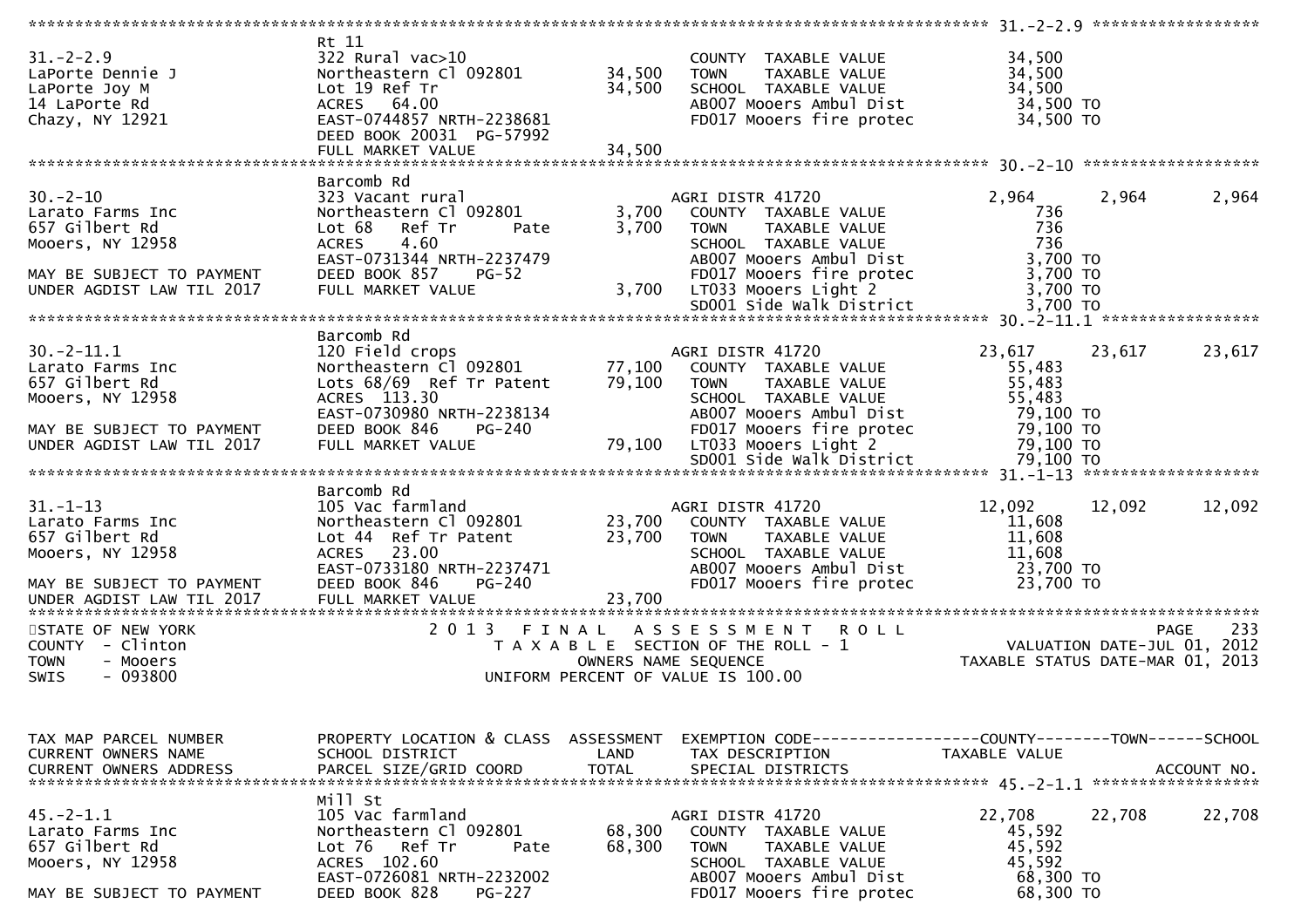| UNDER AGDIST LAW TIL 2017                                                                                             | FULL MARKET VALUE                                                                                                                                                                 | 68,300                     | LT033 Mooers Light 2                                                                                                                                    | 68,300 TO                                                                |                    |
|-----------------------------------------------------------------------------------------------------------------------|-----------------------------------------------------------------------------------------------------------------------------------------------------------------------------------|----------------------------|---------------------------------------------------------------------------------------------------------------------------------------------------------|--------------------------------------------------------------------------|--------------------|
| $45. - 2 - 4$<br>Larato Farms Inc<br>657 Gilbert Rd<br>Mooers, NY 12958                                               | 719 Gilbert Rd<br>270 Mfg housing<br>Northeastern Cl 092801<br>Lot 67 Ref Tr<br>Pate<br>FRNT 148.50 DPTH 181.50<br>EAST-0728742 NRTH-2231488                                      | 7,000<br>25,100            | COUNTY TAXABLE VALUE<br>TAXABLE VALUE<br><b>TOWN</b><br>SCHOOL TAXABLE VALUE<br>AB007 Mooers Ambul Dist<br>FD017 Mooers fire protec                     | 25,100<br>25,100<br>25,100<br>25,100 TO<br>25,100 TO                     |                    |
|                                                                                                                       | DEED BOOK 20041 PG-76184<br>FULL MARKET VALUE                                                                                                                                     | 25,100                     |                                                                                                                                                         |                                                                          |                    |
| $45. - 3 - 12$<br>Larato Farms Inc<br>Larry Brooks<br>657 Gilbert Rd<br>Mooers, NY 12958<br>MAY BE SUBJECT TO PAYMENT | Rt 22<br>321 Abandoned ag<br>Northeastern Cl 092801<br>Lot 66<br>Ref Tr<br>Pate<br>ACRES 17.00<br>EAST-0730999 NRTH-2229038<br>DEED BOOK 20082 PG-20750<br>FULL MARKET VALUE      | 19,200<br>19,200<br>19,200 | AGRI DISTR 41720<br>COUNTY TAXABLE VALUE<br>TAXABLE VALUE<br><b>TOWN</b><br>SCHOOL TAXABLE VALUE<br>AB007 Mooers Ambul Dist<br>FD017 Mooers fire protec | 9,809<br>9,809<br>9,391<br>9,391<br>9,391<br>19,200 TO<br>19,200 TO      | 9,809              |
| UNDER AGDIST LAW TIL 2017                                                                                             |                                                                                                                                                                                   |                            |                                                                                                                                                         |                                                                          |                    |
| $45. - 4 - 9.3$<br>Larato Farms Inc<br>657 Gilbert Rd<br>Mooers, NY 12958<br>MAY BE SUBJECT TO PAYMENT                | Rt 22<br>105 Vac farmland<br>Northeastern Cl 092801<br>Lot 66 Ref Tr<br>ACRES 95.10<br>EAST-0729675 NRTH-2226917<br>DEED BOOK 847<br>$PG-40$                                      | 62,800<br>62,800           | AGRI DISTR 41720<br>COUNTY TAXABLE VALUE<br>TAXABLE VALUE<br><b>TOWN</b><br>SCHOOL TAXABLE VALUE<br>AB007 Mooers Ambul Dist<br>FD017 Mooers fire protec | 23,300<br>23,300<br>39,500<br>39,500<br>39,500<br>62,800 TO<br>62,800 TO | 23,300             |
| $45. - 4 - 14.2$<br>Larato Farms Inc<br>657 Gilbert Rd<br>Mooers, NY 12958                                            | Forette Way<br>$314$ Rural vac<10<br>Northeastern Cl 092801<br>Lot 77 Ref Tr<br>2.00<br><b>ACRES</b><br>EAST-0728079 NRTH-2225572<br>DEED BOOK 988<br>PG-272<br>FULL MARKET VALUE | 2,400<br>2,400<br>2,400    | COUNTY TAXABLE VALUE<br>TAXABLE VALUE<br><b>TOWN</b><br>SCHOOL TAXABLE VALUE<br>AB007 Mooers Ambul Dist<br>FD017 Mooers fire protec                     | 2,400<br>2,400<br>2,400<br>2,400 TO<br>2,400 TO                          |                    |
| STATE OF NEW YORK<br>COUNTY - Clinton<br><b>TOWN</b><br>- Mooers<br>$-093800$<br><b>SWIS</b>                          | 2 0 1 3                                                                                                                                                                           | OWNERS NAME SEQUENCE       | FINAL ASSESSMENT<br><b>ROLL</b><br>T A X A B L E SECTION OF THE ROLL - 1<br>UNIFORM PERCENT OF VALUE IS 100.00                                          | VALUATION DATE-JUL 01, 2012<br>TAXABLE STATUS DATE-MAR 01, 2013          | 234<br><b>PAGE</b> |
| TAX MAP PARCEL NUMBER<br>CURRENT OWNERS NAME<br><b>CURRENT OWNERS ADDRESS</b>                                         | PROPERTY LOCATION & CLASS ASSESSMENT<br>SCHOOL DISTRICT<br>PARCEL SIZE/GRID COORD                                                                                                 | LAND<br><b>TOTAL</b>       | EXEMPTION CODE-----------------COUNTY-------TOWN------SCHOOL<br>TAX DESCRIPTION<br>SPECIAL DISTRICTS                                                    | TAXABLE VALUE                                                            | ACCOUNT NO.        |
| $45. - 4 - 14.31$<br>Larato Farms Inc<br>Ashley William E<br>657 Gilbert Rd<br>Mooers, NY 12958                       | Bashaw Rd<br>105 Vac farmland<br>Northeastern Cl 092801<br>Lot 66 Reftr<br>ACRES 41.90<br>EAST-0729959 NRTH-2225432                                                               | 36,500<br>36,500           | AGRI DISTR 41720<br>COUNTY TAXABLE VALUE<br>TAXABLE VALUE<br><b>TOWN</b><br>SCHOOL TAXABLE VALUE<br>AB007 Mooers Ambul Dist                             | 19,227<br>19,227<br>17,273<br>17,273<br>17,273<br>36,500 TO              | 19,227             |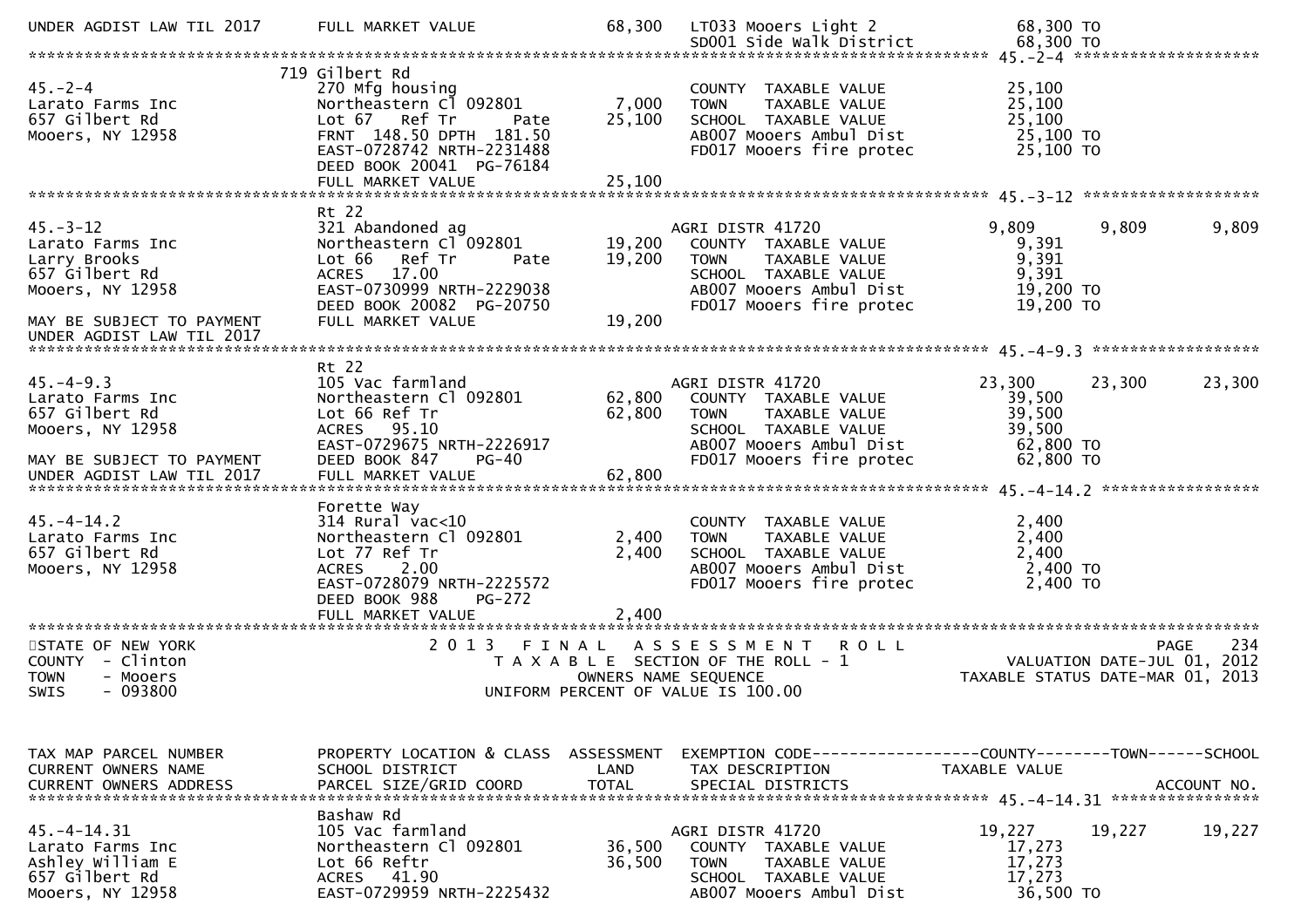| MAY BE SUBJECT TO PAYMENT<br>UNDER AGDIST LAW TIL 2017                                                                      | <b>PG-227</b><br>DEED BOOK 828<br>FULL MARKET VALUE                                                                                                                                                                 | 36,500                     | FD017 Mooers fire protec                                                                                                                                        | 36,500 TO                                                                                           |
|-----------------------------------------------------------------------------------------------------------------------------|---------------------------------------------------------------------------------------------------------------------------------------------------------------------------------------------------------------------|----------------------------|-----------------------------------------------------------------------------------------------------------------------------------------------------------------|-----------------------------------------------------------------------------------------------------|
|                                                                                                                             |                                                                                                                                                                                                                     |                            |                                                                                                                                                                 |                                                                                                     |
| $45. - 5 - 9$<br>Larato Farms Inc<br>657 Gilbert Rd<br>Mooers, NY 12958                                                     | T-Ridge Ln<br>$314$ Rural vac<10<br>Northeastern Cl 092801<br>Lot 76 Ref Tr<br>Tappin Ridge Subd Lot #9<br>1.30<br><b>ACRES</b><br>EAST-0724764 NRTH-2232028<br>DEED BOOK 828<br><b>PG-227</b><br>FULL MARKET VALUE | 6,600<br>6,600<br>6,600    | COUNTY TAXABLE VALUE<br><b>TOWN</b><br>TAXABLE VALUE<br>SCHOOL TAXABLE VALUE<br>AB007 Mooers Ambul Dist<br>FD017 Mooers fire protec                             | 6,600<br>6,600<br>6,600<br>6,600 TO<br>6,600 TO                                                     |
|                                                                                                                             |                                                                                                                                                                                                                     |                            |                                                                                                                                                                 |                                                                                                     |
| $44. - 1 - 3.1$<br>Lashway Leonard<br>Lashway Pearl<br>5583 Miliatry Tpke<br>Ellenburg Depot, NY 12935                      | Davison Rd<br>$322$ Rural vac $>10$<br>Northeastern Cl 092801<br>Lot 116 Ref Tr<br>Pate<br>ACRES 24.20<br>EAST-0713203 NRTH-2232566<br>DEED BOOK 20072 PG-1904<br>FULL MARKET VALUE                                 | 24,600<br>24,600<br>24,600 | COUNTY TAXABLE VALUE<br><b>TOWN</b><br>TAXABLE VALUE<br>SCHOOL TAXABLE VALUE<br>AB007 Mooers Ambul Dist<br>FD017 Mooers fire protec<br>LT013 Mooers Forks Light | 24,600<br>24,600<br>24,600<br>24,600 TO<br>24,600 TO<br>24,600 TO                                   |
|                                                                                                                             |                                                                                                                                                                                                                     |                            |                                                                                                                                                                 |                                                                                                     |
| $58. - 2 - 2.221$<br>Lashway Leonard<br>Lashway Pearl Living<br>Attn: Leonard & Pearl<br>Lashway Trust<br>5583 Military Tpk | Timber Ln<br>$314$ Rural vac<10<br>N Adirondack<br>093601<br>Lot 167 Ref Tr<br><b>ACRES</b><br>9.70<br>EAST-0694141 NRTH-2219210<br>DEED BOOK 20001 PG-27419                                                        | 11,100<br>11,100           | COUNTY TAXABLE VALUE<br>TAXABLE VALUE<br><b>TOWN</b><br>SCHOOL TAXABLE VALUE<br>AB007 Mooers Ambul Dist<br>FD017 Mooers fire protec                             | 11,100<br>11,100<br>11,100<br>11,100 TO<br>$11,100$ TO                                              |
|                                                                                                                             |                                                                                                                                                                                                                     |                            |                                                                                                                                                                 |                                                                                                     |
| $57. - 3 - 2.21$<br>Lashway Leonard G<br>Lashway Pearl A<br>5583 Military Tpke<br>Ellenburg Depot, NY 12935                 | Green Valley Rd<br>322 Rural vac>10<br>N Adirondack<br>093601<br>Lots 193 194 211 212 Ref<br>ACRES 109.50<br>EAST-0683928 NRTH-2218588<br>DEED BOOK 20082 PG-21055<br>FULL MARKET VALUE                             | 49,700<br>49,700<br>49,700 | COUNTY TAXABLE VALUE<br><b>TOWN</b><br>TAXABLE VALUE<br>SCHOOL TAXABLE VALUE<br>AB007 Mooers Ambul Dist<br>FD017 Mooers fire protec                             | 49,700<br>49,700<br>49,700<br>49,700 TO<br>49,700 TO                                                |
|                                                                                                                             |                                                                                                                                                                                                                     |                            |                                                                                                                                                                 |                                                                                                     |
| STATE OF NEW YORK<br>COUNTY - Clinton<br><b>TOWN</b><br>- Mooers<br>$-093800$<br>SWIS                                       | 2 0 1 3<br>FINAL                                                                                                                                                                                                    | OWNERS NAME SEQUENCE       | ASSESSMENT ROLL<br>T A X A B L E SECTION OF THE ROLL - 1<br>UNIFORM PERCENT OF VALUE IS 100.00                                                                  | 235<br><b>PAGE</b><br>VALUATION DATE-JUL 01, 2012<br>TAXABLE STATUS DATE-MAR 01, 2013               |
|                                                                                                                             |                                                                                                                                                                                                                     |                            |                                                                                                                                                                 |                                                                                                     |
| TAX MAP PARCEL NUMBER<br>CURRENT OWNERS NAME<br><b>CURRENT OWNERS ADDRESS</b>                                               | PROPERTY LOCATION & CLASS ASSESSMENT<br>SCHOOL DISTRICT<br>PARCEL SIZE/GRID COORD                                                                                                                                   | LAND<br><b>TOTAL</b>       | TAX DESCRIPTION<br>SPECIAL DISTRICTS                                                                                                                            | EXEMPTION CODE-----------------COUNTY-------TOWN------SCHOOL<br><b>TAXABLE VALUE</b><br>ACCOUNT NO. |
| $60. -1 - 10.53$<br>Lashway Leslie C<br>Lashway Carol A<br>2600 Georgia Shore Rd                                            | Bashaw Rd<br>311 Res vac land<br>Northeastern Cl 092801<br>Lot 65 & 78 Ref Tr<br>50.00 DPTH 160.00<br><b>FRNT</b>                                                                                                   | 2,300<br>2,300             | <b>COUNTY</b><br>TAXABLE VALUE<br><b>TOWN</b><br>TAXABLE VALUE<br>SCHOOL TAXABLE VALUE<br>AB007 Mooers Ambul Dist                                               | 2,300<br>2,300<br>2,300<br>2,300 TO                                                                 |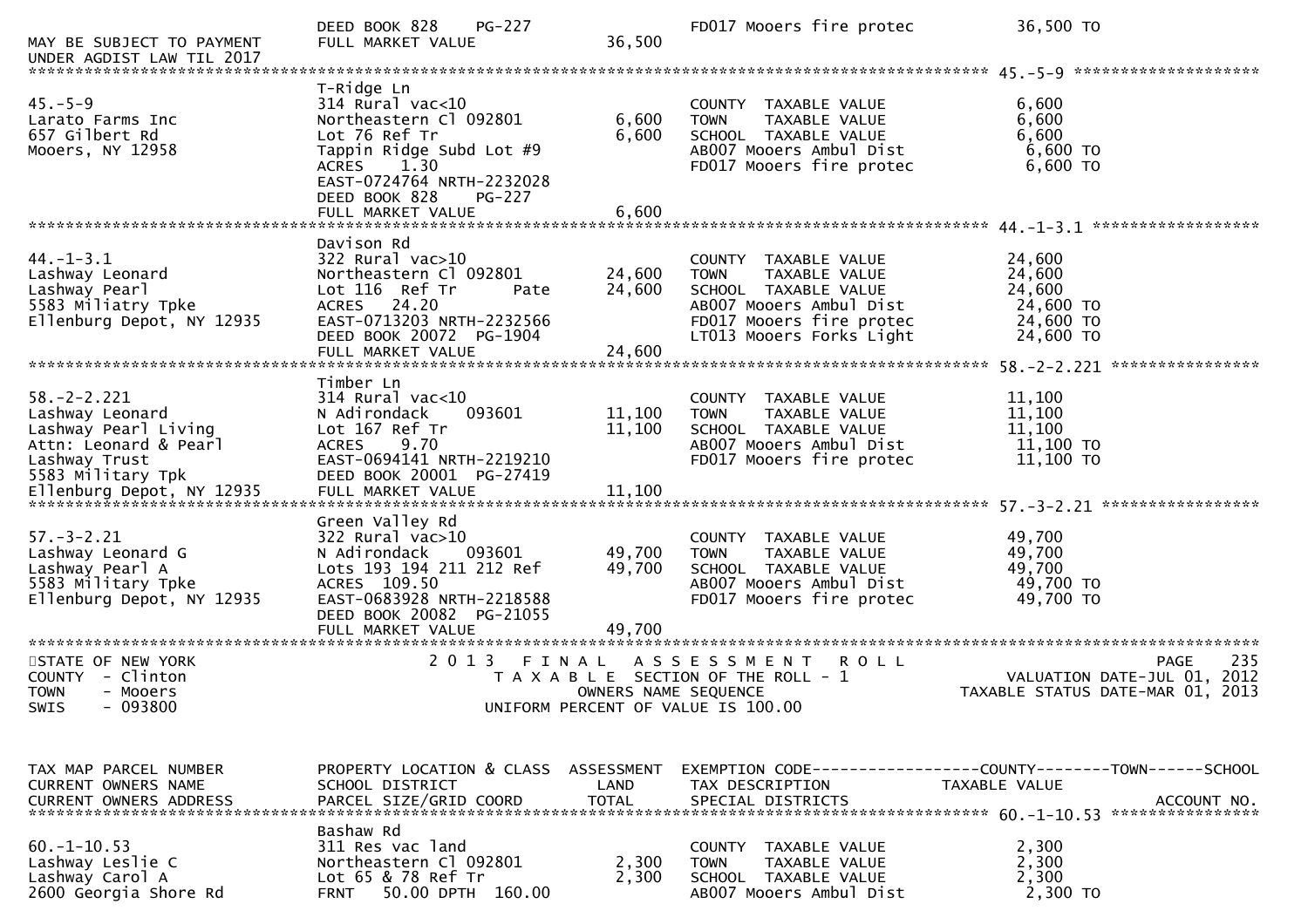| St Albans, VT 05478-3047                                                                                                                                           | EAST-0728424 NRTH-2224956<br>DEED BOOK 20011 PG-35651                                                                                                                                                 |                                    | FD017 Mooers fire protec                                                                                                                              | 2,300 TO                                                                   |                                 |
|--------------------------------------------------------------------------------------------------------------------------------------------------------------------|-------------------------------------------------------------------------------------------------------------------------------------------------------------------------------------------------------|------------------------------------|-------------------------------------------------------------------------------------------------------------------------------------------------------|----------------------------------------------------------------------------|---------------------------------|
|                                                                                                                                                                    |                                                                                                                                                                                                       |                                    |                                                                                                                                                       |                                                                            |                                 |
| $44. - 1 - 11.1$<br>Lashway Living Trust Leonard<br>Lashway Living Trust Pearl<br>Attn: Leonard & Pearl Lashway<br>5583 Military Tpke<br>Ellenburg Depot, NY 12935 | Rt 11<br>$314$ Rural vac<10<br>Northeastern Cl 092801<br>Lot 116 Ref Tr<br>Pate<br><b>ACRES</b><br>4.50<br>EAST-0713339 NRTH-2232146<br>DEED BOOK 20011 PG-31965<br>FULL MARKET VALUE                 | 10,500<br>10,500<br>10,500         | COUNTY TAXABLE VALUE<br>TAXABLE VALUE<br><b>TOWN</b><br>SCHOOL TAXABLE VALUE<br>AB007 Mooers Ambul Dist<br>FD017 Mooers fire protec                   | 10,500<br>10,500<br>10,500<br>10,500 TO<br>10,500 TO                       |                                 |
|                                                                                                                                                                    | Rt 11                                                                                                                                                                                                 |                                    |                                                                                                                                                       |                                                                            |                                 |
| $31 - 1 - 14$<br>Launton Estate Mary<br>Attn: Theresa Higgins<br>20 Kathleen St<br>Massena, NY 13662                                                               | 311 Res vac land<br>Northeastern Cl 092801<br>Lot 37 Ref Tr Patent<br>FRNT 100.00 DPTH 240.00<br>EAST-0738192 NRTH-2238114<br>FULL MARKET VALUE                                                       | 1,600<br>1,600<br>1,600            | COUNTY TAXABLE VALUE<br><b>TOWN</b><br>TAXABLE VALUE<br>SCHOOL TAXABLE VALUE<br>AB007 Mooers Ambul Dist<br>FD017 Mooers fire protec                   | 1,600<br>1,600<br>1,600<br>1,600 TO<br>1,600 TO                            |                                 |
|                                                                                                                                                                    | 796 Davison Rd                                                                                                                                                                                        |                                    |                                                                                                                                                       |                                                                            |                                 |
| $28. - 1 - 24$<br>LaValley Armand J<br>PO Box 431<br>Champlain, NY 12919                                                                                           | 314 Rural vac<10<br>Northeastern Cl 092801<br>Lot 171 Ref Tr<br>Pate<br>1.20<br>ACRES<br>EAST-0697255 NRTH-2235142<br>DEED BOOK 760<br>PG-189                                                         | 5,100<br>5,100                     | COUNTY TAXABLE VALUE<br>TAXABLE VALUE<br><b>TOWN</b><br>SCHOOL TAXABLE VALUE<br>AB007 Mooers Ambul Dist<br>FD017 Mooers fire protec                   | 5,100<br>5,100<br>5,100<br>5,100 TO<br>$5,100$ TO                          |                                 |
|                                                                                                                                                                    | FULL MARKET VALUE                                                                                                                                                                                     | 5,100                              |                                                                                                                                                       |                                                                            |                                 |
|                                                                                                                                                                    | 859 Woods Falls Rd                                                                                                                                                                                    |                                    |                                                                                                                                                       |                                                                            |                                 |
| $44. - 2 - 16.6$<br>Lavalley Bradley H<br>859 Woods Falls Rd<br>Mooers Forks, NY 12959                                                                             | 210 1 Family Res<br>Northeastern Cl 092801<br>Lot 115 Ref Tr<br>Pate<br>Prev Deed Bk 557 Pg 101<br>5.00<br><b>ACRES</b><br>EAST-0713958 NRTH-2226862<br>DEED BOOK 20082 PG-19775<br>FULL MARKET VALUE | 11,200<br>122,000<br>122,000       | RES STAR 41854<br>COUNTY TAXABLE VALUE<br><b>TOWN</b><br>TAXABLE VALUE<br>SCHOOL TAXABLE VALUE<br>AB007 Mooers Ambul Dist<br>FD017 Mooers fire protec | $\overline{0}$<br>122,000<br>122,000<br>92,000<br>122,000 TO<br>122,000 TO | $\mathbf{0}$<br>30,000          |
| *************************                                                                                                                                          | ******************************                                                                                                                                                                        |                                    |                                                                                                                                                       |                                                                            |                                 |
| STATE OF NEW YORK<br>COUNTY - Clinton<br>- Mooers<br><b>TOWN</b><br>$-093800$<br><b>SWIS</b>                                                                       | 2 0 1 3<br>FINAL                                                                                                                                                                                      | OWNERS NAME SEQUENCE               | <b>ROLL</b><br>A S S E S S M E N T<br>T A X A B L E SECTION OF THE ROLL - 1<br>UNIFORM PERCENT OF VALUE IS 100.00                                     | VALUATION DATE-JUL 01, 2012<br>TAXABLE STATUS DATE-MAR 01, 2013            | 236<br><b>PAGE</b>              |
|                                                                                                                                                                    |                                                                                                                                                                                                       |                                    |                                                                                                                                                       |                                                                            |                                 |
| TAX MAP PARCEL NUMBER<br>CURRENT OWNERS NAME<br><b>CURRENT OWNERS ADDRESS</b>                                                                                      | PROPERTY LOCATION & CLASS<br>SCHOOL DISTRICT<br>PARCEL SIZE/GRID COORD                                                                                                                                | ASSESSMENT<br>LAND<br><b>TOTAL</b> | TAX DESCRIPTION<br>SPECIAL DISTRICTS                                                                                                                  | TAXABLE VALUE                                                              | ACCOUNT NO.<br>**************** |
|                                                                                                                                                                    | 610 Woods Falls Rd                                                                                                                                                                                    |                                    |                                                                                                                                                       |                                                                            |                                 |
| $59. - 1 - 25.10$<br>Lavalley Carl J<br>Lavalley Michelle A<br>610 Woods Falls Rd<br>Altona, NY 12910                                                              | 210 1 Family Res<br>Northeastern Cl 092801<br>Lot 113 Ref Tract<br><b>ACRES</b><br>4.30 BANK<br>080<br>EAST-0714898 NRTH-2220393                                                                      | 10,600<br>83,200                   | 41854<br>RES STAR<br><b>COUNTY</b><br>TAXABLE VALUE<br><b>TOWN</b><br><b>TAXABLE VALUE</b><br>SCHOOL TAXABLE VALUE<br>AB007 Mooers Ambul Dist         | $\mathbf{0}$<br>83,200<br>83,200<br>53,200<br>83,200 TO                    | 0<br>30,000                     |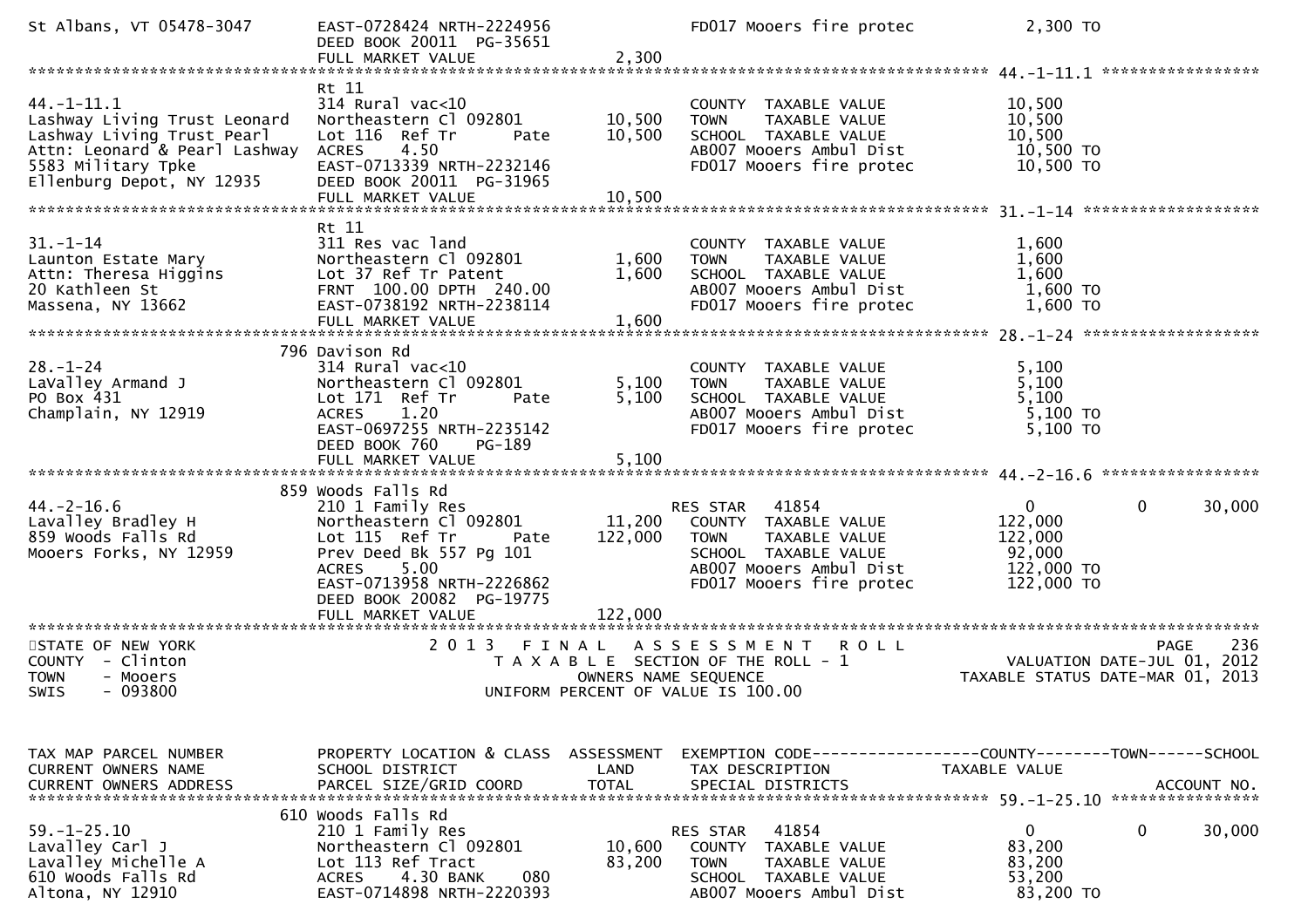|                                                                                                                | DEED BOOK 1036<br>PG-110<br>FULL MARKET VALUE                                                                                                                                         | 83,200                             | FD017 Mooers fire protec                                                                                                                                                                     | 83,200 TO                                                                              |                                                                 |
|----------------------------------------------------------------------------------------------------------------|---------------------------------------------------------------------------------------------------------------------------------------------------------------------------------------|------------------------------------|----------------------------------------------------------------------------------------------------------------------------------------------------------------------------------------------|----------------------------------------------------------------------------------------|-----------------------------------------------------------------|
|                                                                                                                | 336 Barcomb Rd                                                                                                                                                                        |                                    |                                                                                                                                                                                              |                                                                                        |                                                                 |
| $16. - 1 - 27.2$<br>Lavalley Charles<br>336 Barcomb Rd<br>Mooers, NY 12958                                     | 270 Mfg housing<br>Northeastern Cl 092801<br>Lot 42 Ref Tr<br>FRNT 170.00 DPTH 170.00<br>EAST-0732775 NRTH-2244367<br>DEED BOOK 20122 PG-46426                                        | 7,300<br>12,700                    | 41854<br>RES STAR<br>COUNTY TAXABLE VALUE<br>TAXABLE VALUE<br><b>TOWN</b><br>SCHOOL TAXABLE VALUE<br>AB007 Mooers Ambul Dist<br>FD017 Mooers fire protec                                     | $\overline{0}$<br>12,700<br>12,700<br>$\bf{0}$<br>12,700 TO<br>12,700 TO               | $\mathbf 0$<br>12,700                                           |
|                                                                                                                |                                                                                                                                                                                       |                                    |                                                                                                                                                                                              |                                                                                        |                                                                 |
|                                                                                                                | 395 Lamberton Rd                                                                                                                                                                      |                                    |                                                                                                                                                                                              |                                                                                        |                                                                 |
| $43. - 1 - 4.1$<br>LaValley Clarence E Jr<br>LaValley Ann Y<br>395 Lamberton Rd<br>Mooers Forks, NY 12959-9715 | 312 Vac w/imprv<br>Northeastern Cl 092801<br>Lot 151 Ref Tr<br>ACRES<br>7.00<br>EAST-0701117 NRTH-2230124<br>DEED BOOK 639<br>$PG-49$                                                 | 9,200<br>20,000                    | COUNTY TAXABLE VALUE<br>TAXABLE VALUE<br><b>TOWN</b><br>SCHOOL TAXABLE VALUE<br>AB007 Mooers Ambul Dist<br>FD017 Mooers fire protec                                                          | 20,000<br>20,000<br>20,000<br>20,000 TO<br>20,000 TO                                   |                                                                 |
|                                                                                                                | FULL MARKET VALUE                                                                                                                                                                     | 20,000                             |                                                                                                                                                                                              |                                                                                        |                                                                 |
|                                                                                                                | 302 Emery Rd                                                                                                                                                                          |                                    |                                                                                                                                                                                              |                                                                                        |                                                                 |
| $44. -2 - 7.21$<br>Lavalley Cora<br>302 Emery Rd<br>PO Box 72<br>Mooers Forks, NY 12959                        | 270 Mfg housing<br>Northeastern Cl 092801<br>Lot 100 Ref Tr<br>Pate<br>20082/15629 land contract<br>ACRES 1.00<br>EAST-0717600 NRTH-2229404                                           | 8,000<br>20,000                    | 41854<br>RES STAR<br>COUNTY TAXABLE VALUE<br><b>TOWN</b><br>TAXABLE VALUE<br>SCHOOL TAXABLE VALUE<br>AB007 Mooers Ambul Dist<br>FD017 Mooers fire protec                                     | $\mathbf{0}$<br>20,000<br>20,000<br>$\mathbf{0}$<br>20,000 TO<br>20,000 TO             | $\mathbf 0$<br>20,000                                           |
|                                                                                                                | DEED BOOK 20102 PG-30982                                                                                                                                                              |                                    |                                                                                                                                                                                              |                                                                                        |                                                                 |
|                                                                                                                |                                                                                                                                                                                       |                                    |                                                                                                                                                                                              |                                                                                        |                                                                 |
| $29. -2 - 37.3$<br>LaValley Donna<br>12 Davison Rd<br>Mooers Forks, NY 12959                                   | 12 Davison Rd<br>210 1 Family Res<br>Northeastern Cl 092801<br>Lot 99 Ref Tr<br>FRNT 150.00 DPTH 195.00<br>EAST-0715943 NRTH-2233813<br>DEED BOOK 20082 PG-12705<br>FULL MARKET VALUE | 7,400<br>124,200                   | 41854<br>RES STAR<br>COUNTY TAXABLE VALUE<br>TAXABLE VALUE<br><b>TOWN</b><br>SCHOOL TAXABLE VALUE<br>AB007 Mooers Ambul Dist<br>FD017 Mooers fire protec<br>124,200 LT013 Mooers Forks Light | $\mathbf{0}$<br>124,200<br>124,200<br>94,200<br>124,200 TO<br>124,200 TO<br>124,200 TO | $\mathbf{0}$<br>30,000<br>********************************      |
| *********************<br>STATE OF NEW YORK                                                                     | **********************<br>2 0 1 3                                                                                                                                                     | FINAL                              | A S S E S S M E N T<br><b>ROLL</b>                                                                                                                                                           |                                                                                        | 237<br><b>PAGE</b>                                              |
| <b>COUNTY</b><br>- Clinton<br><b>TOWN</b><br>- Mooers<br>$-093800$<br>SWIS                                     |                                                                                                                                                                                       | OWNERS NAME SEQUENCE               | T A X A B L E SECTION OF THE ROLL - 1<br>UNIFORM PERCENT OF VALUE IS 100.00                                                                                                                  |                                                                                        | VALUATION DATE-JUL 01, 2012<br>TAXABLE STATUS DATE-MAR 01, 2013 |
|                                                                                                                |                                                                                                                                                                                       |                                    |                                                                                                                                                                                              |                                                                                        |                                                                 |
| TAX MAP PARCEL NUMBER<br><b>CURRENT OWNERS NAME</b><br><b>CURRENT OWNERS ADDRESS</b>                           | PROPERTY LOCATION & CLASS<br>SCHOOL DISTRICT<br>PARCEL SIZE/GRID COORD                                                                                                                | ASSESSMENT<br>LAND<br><b>TOTAL</b> | EXEMPTION CODE-----------------COUNTY--------TOWN-----SCHOOL<br>TAX DESCRIPTION<br>SPECIAL DISTRICTS                                                                                         | TAXABLE VALUE                                                                          | ACCOUNT NO.                                                     |
| $41. - 1 - 3.72$<br>Lavalley Eric M<br>Decosse Patricia A<br>PO Box 16<br>Ellenburg Depot, NY 12935            | 272 Drown Rd<br>210 1 Family Res<br>Northeastern Cl 092801<br>Lot 308 & 209 Ref Tr<br>890<br>2.80 BANK<br><b>ACRES</b><br>EAST-0679219 NRTH-2229493                                   | 6,300<br>101,000                   | 41854<br>RES STAR<br><b>COUNTY</b><br>TAXABLE VALUE<br><b>TOWN</b><br>TAXABLE VALUE<br>SCHOOL TAXABLE VALUE<br>AB007 Mooers Ambul Dist                                                       | $\mathbf 0$<br>101,000<br>101,000<br>71,000<br>101,000 TO                              | $\mathbf 0$<br>30,000                                           |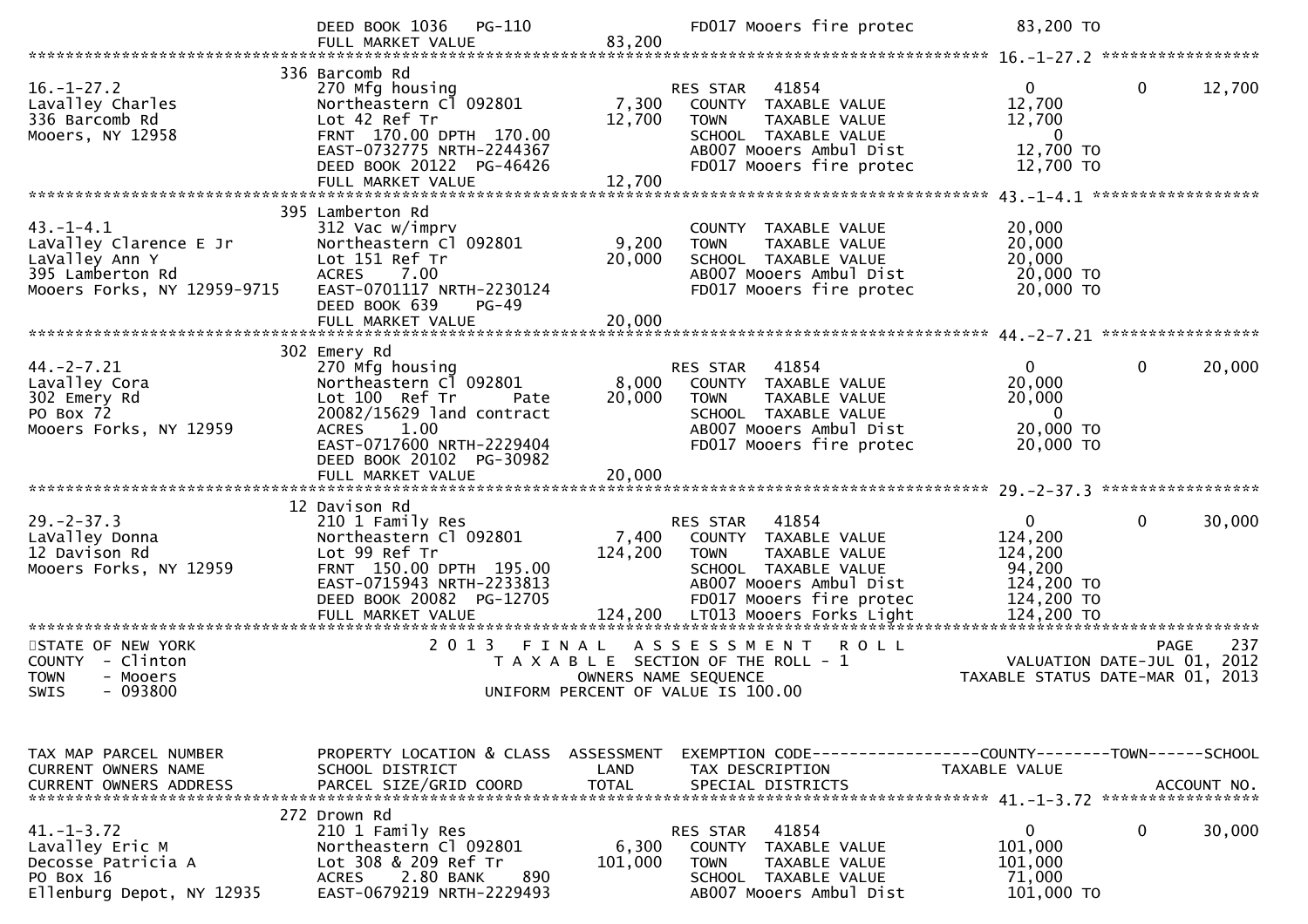|                                                                                                                   | DEED BOOK 20102 PG-33398<br>FULL MARKET VALUE                                                                                                                                                                                   | 101,000                 | FD017 Mooers fire protec                                                                                                                                                                 | 101,000 TO                                                                                       |                                                                 |
|-------------------------------------------------------------------------------------------------------------------|---------------------------------------------------------------------------------------------------------------------------------------------------------------------------------------------------------------------------------|-------------------------|------------------------------------------------------------------------------------------------------------------------------------------------------------------------------------------|--------------------------------------------------------------------------------------------------|-----------------------------------------------------------------|
| $28. - 1 - 23$<br>LaValley Fred<br>Attn: LaValley Stephen & Rena<br>1 Round Hill Rd<br>Haydenville, MA 01039      | Davison Rd<br>312 Vac w/imprv<br>Northeastern Cl 092801<br>Lot 171 Ref Tr<br>Pate<br><b>ACRES</b><br>1.10<br>EAST-0697318 NRTH-2234934<br>DEED BOOK 727<br>$PG-43$<br>FULL MARKET VALUE                                         | 7,200<br>7,200<br>7,200 | COUNTY TAXABLE VALUE<br>TAXABLE VALUE<br><b>TOWN</b><br>SCHOOL TAXABLE VALUE<br>AB007 Mooers Ambul Dist<br>FD017 Mooers fire protec                                                      | 7,200<br>7,200<br>7,200<br>7,200 TO<br>7,200 TO                                                  |                                                                 |
|                                                                                                                   |                                                                                                                                                                                                                                 |                         |                                                                                                                                                                                          |                                                                                                  |                                                                 |
|                                                                                                                   | 568 Rt 22                                                                                                                                                                                                                       |                         | 98 PCT OF VALUE USED FOR EXEMPTION PURPOSES                                                                                                                                              |                                                                                                  |                                                                 |
| $45. - 3 - 13$<br>LaValley Gabriel<br>LaValley Ruth<br>568 Rt 22<br>Mooers, NY 12958                              | 210 1 Family Res<br>Northeastern Cl 092801<br>Lot 66<br>Ref Tr<br>Pate<br>3.00<br><b>ACRES</b><br>EAST-0730859 NRTH-2228492<br>DEED BOOK 20041 PG-73491                                                                         | 71,300                  | AGED COUN 41802<br>9,400 SR STAR<br>41834<br>COUNTY TAXABLE VALUE<br><b>TOWN</b><br>TAXABLE VALUE<br>SCHOOL TAXABLE VALUE<br>AB007 Mooers Ambul Dist                                     | 27,950<br>$\overline{0}$<br>43,350<br>71,300<br>8,000<br>71,300 TO                               | 0<br>$\mathbf 0$<br>63,300                                      |
|                                                                                                                   |                                                                                                                                                                                                                                 |                         |                                                                                                                                                                                          |                                                                                                  |                                                                 |
| $29 - 2 - 30$<br>LaValley Gerald J<br>LaValley Darlene C<br>13 Blackman Corners Rd<br>Mooers Forks, NY 12959-9702 | Rt 11<br>311 Res vac land<br>Northeastern Cl 092801<br>Lot 99 Ref Tr<br>Pate<br>FRNT 125.00 DPTH 175.00<br>EAST-0717280 NRTH-2234399<br>DEED BOOK 502<br>PG-99<br>FULL MARKET VALUE                                             | 6,700<br>6,700<br>6,700 | COUNTY TAXABLE VALUE<br>TAXABLE VALUE<br><b>TOWN</b><br>SCHOOL TAXABLE VALUE<br>AB007 Mooers Ambul Dist<br>FD017 Mooers fire protec<br>LT013 Mooers Forks Light                          | 6,700<br>6,700<br>6,700<br>6,700 TO<br>6,700 TO<br>6,700 TO                                      |                                                                 |
|                                                                                                                   |                                                                                                                                                                                                                                 |                         |                                                                                                                                                                                          |                                                                                                  |                                                                 |
| $44.2 - 1 - 13$<br>LaValley Gerald J<br>LaValley Darlene<br>13 Blackman Corners Rd<br>Mooers Forks, NY 12959-9702 | 13 Blackman Corners Rd<br>210 1 Family Res<br>Northeastern Cl 092801<br>Lot 116 Ref Tr<br>Pate<br>Boundary Deed 628-625<br>FRNT 180.00 DPTH 250.00<br>EAST-0714482 NRTH-2232803<br>PG-625<br>DEED BOOK 628<br>FULL MARKET VALUE |                         | WARNONALL 41121<br>41834<br>7,300 SR STAR<br>103,500 COUNTY TAXABLE VALUE<br><b>TOWN</b><br>TAXABLE VALUE<br>SCHOOL TAXABLE VALUE<br>AB007 Mooers Ambul Dist<br>FD017 Mooers fire protec | 15,525<br>$\overline{0}$<br>87,975<br>91,500<br>40,200<br>103,500 TO<br>103,500 TO<br>103,500 TO | 12,000<br>63,300<br>$\Omega$                                    |
| STATE OF NEW YORK                                                                                                 | ************************<br>2013 FINAL                                                                                                                                                                                          |                         | ASSESSMENT<br><b>ROLL</b>                                                                                                                                                                |                                                                                                  | 238<br><b>PAGE</b>                                              |
| COUNTY - Clinton<br><b>TOWN</b><br>- Mooers<br>$-093800$<br>SWIS                                                  |                                                                                                                                                                                                                                 |                         | T A X A B L E SECTION OF THE ROLL - 1<br>OWNERS NAME SEQUENCE<br>UNIFORM PERCENT OF VALUE IS 100.00                                                                                      |                                                                                                  | VALUATION DATE-JUL 01, 2012<br>TAXABLE STATUS DATE-MAR 01, 2013 |
| TAX MAP PARCEL NUMBER<br>CURRENT OWNERS NAME                                                                      | PROPERTY LOCATION & CLASS<br>SCHOOL DISTRICT                                                                                                                                                                                    | ASSESSMENT<br>LAND      | EXEMPTION        CODE-----------------COUNTY-------TOWN------SCHOOL<br>TAX DESCRIPTION                                                                                                   | <b>TAXABLE VALUE</b>                                                                             | ACCOUNT NO.<br>*****************                                |
| $44. - 1 - 11.5$<br>LaValley Gregory<br>LaValley Melissa<br>24 Kasey Dr<br>Mooers Forks, NY 12959                 | 24 Kasey Dr<br>270 Mfg housing<br>Northeastern Cl 092801<br>Lot 116 Ref Tr<br>2.60<br><b>ACRES</b><br>EAST-0713691 NRTH-2230815                                                                                                 | 9,300<br>62,000         | 41854<br>RES STAR<br>COUNTY<br><b>TAXABLE VALUE</b><br><b>TOWN</b><br>TAXABLE VALUE<br>SCHOOL TAXABLE VALUE<br>AB007 Mooers Ambul Dist                                                   | $\mathbf{0}$<br>62,000<br>62,000<br>32,000<br>62,000 TO                                          | 0<br>30,000                                                     |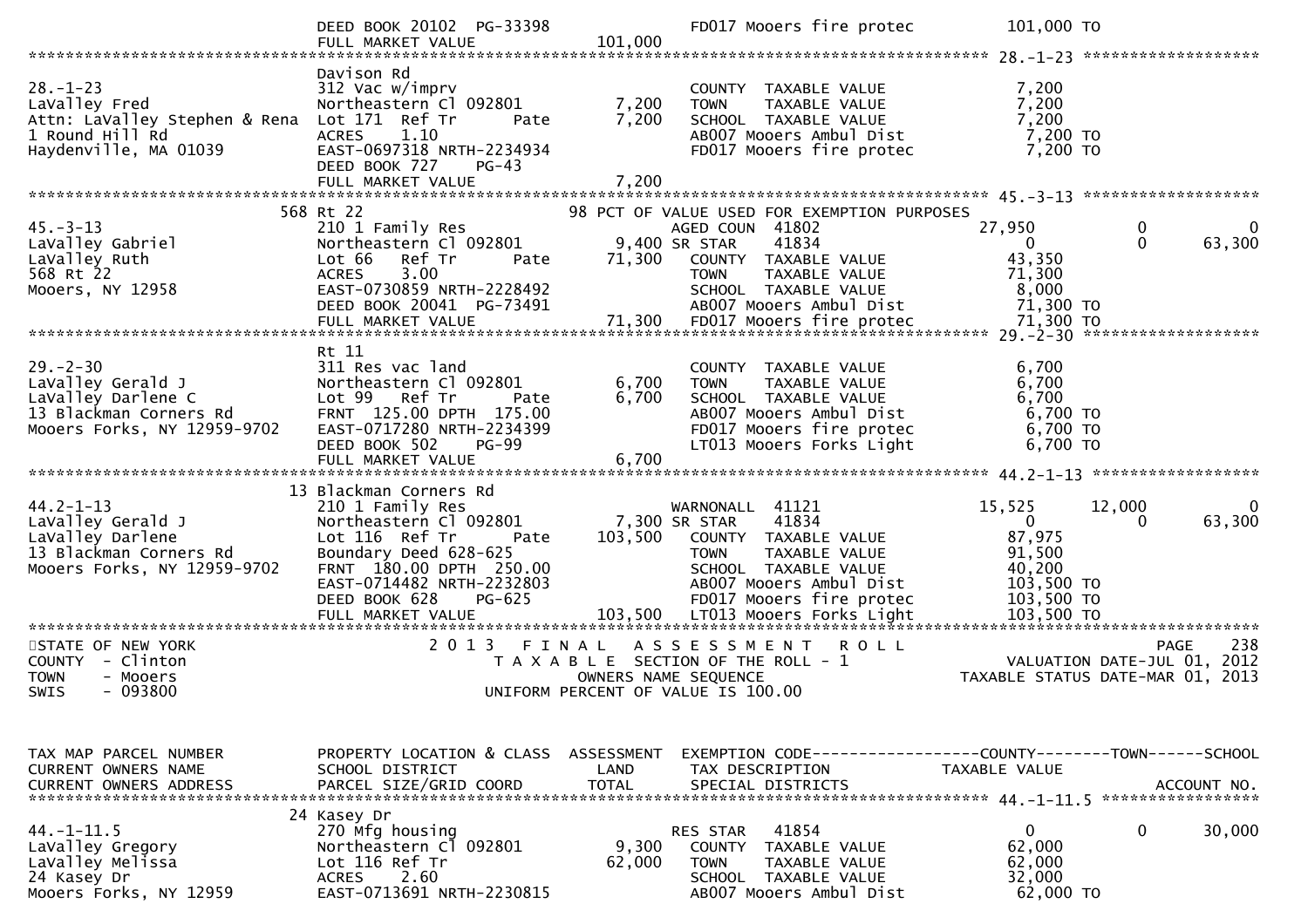|                                                                                                              | DEED BOOK 830<br>$PG-47$<br>FULL MARKET VALUE                                                                                                                                               | 62,000                     | FD017 Mooers fire protec                                                                                                                                 | 62,000 TO                                                              |                              |
|--------------------------------------------------------------------------------------------------------------|---------------------------------------------------------------------------------------------------------------------------------------------------------------------------------------------|----------------------------|----------------------------------------------------------------------------------------------------------------------------------------------------------|------------------------------------------------------------------------|------------------------------|
| $62 - 2 - 5.1$<br>LaValley Jason M<br>LaValley Sherri L<br>100 Angelville Rd<br>Chazy, NY 12921              | Angelville Rd<br>$314$ Rural vac<10<br>Northeastern Cl 092801<br>Lot 24 Ref Tr Patent<br>4.50<br><b>ACRES</b><br>EAST-0745241 NRTH-2216387<br>DEED BOOK 20072 PG-10214<br>FULL MARKET VALUE | 10,800<br>10,800<br>10,800 | COUNTY TAXABLE VALUE<br>TAXABLE VALUE<br><b>TOWN</b><br>SCHOOL TAXABLE VALUE<br>AB007 Mooers Ambul Dist<br>FD017 Mooers fire protec                      | 10,800<br>10,800<br>10,800<br>10,800 TO<br>10,800 TO                   |                              |
|                                                                                                              | 421 Blackman Corners Rd                                                                                                                                                                     |                            |                                                                                                                                                          |                                                                        |                              |
| $29. - 1 - 3$<br>LaValley Jerry<br>421 Blackman Corners Rd<br>Mooers Forks, NY 12959                         | 210 1 Family Res<br>Northeastern Cl 092801<br>Lot 123 Ref Tr<br>Pate<br>FRNT 300.00 DPTH 120.00<br>EAST-0709068 NRTH-2240837<br>DEED BOOK 20041 PG-73022<br>FULL MARKET VALUE               | 7,200<br>92,000<br>92,000  | RES STAR<br>41854<br>COUNTY TAXABLE VALUE<br><b>TOWN</b><br>TAXABLE VALUE<br>SCHOOL TAXABLE VALUE<br>AB007 Mooers Ambul Dist<br>FD017 Mooers fire protec | $\overline{0}$<br>92,000<br>92,000<br>62,000<br>92,000 TO<br>92,000 TO | 0<br>30,000                  |
|                                                                                                              |                                                                                                                                                                                             |                            |                                                                                                                                                          |                                                                        |                              |
| $56. - 1 - 5.1$<br>LaValley Jesse H<br>LaValley Katy M<br>316 Green Valley Rd<br>Mooers, NY 12935            | 316 Green Valley Rd<br>112 Dairy farm<br>093601<br>N Adirondack<br>Lot 22<br>Ply Mo<br>Pate<br>99.80 BANK<br>850<br><b>ACRES</b><br>EAST-0679750 NRTH-2221280<br>DEED BOOK 20112 PG-40597   | 150,000                    | AGRI DISTR 41720<br>49,500 RES STAR<br>41854<br>COUNTY TAXABLE VALUE<br>TAXABLE VALUE<br><b>TOWN</b><br>SCHOOL TAXABLE VALUE<br>AB007 Mooers Ambul Dist  | 0<br>$\mathbf{0}$<br>150,000<br>150,000<br>120,000<br>150,000 TO       | 0<br>0<br>$\Omega$<br>30,000 |
| MAY BE SUBJECT TO PAYMENT<br>UNDER AGDIST LAW TIL 2017                                                       | FULL MARKET VALUE                                                                                                                                                                           | 150,000                    | FD017 Mooers fire protec                                                                                                                                 | 150,000 TO                                                             |                              |
|                                                                                                              | 216 Green Valley Rd                                                                                                                                                                         |                            |                                                                                                                                                          |                                                                        |                              |
| $56. - 1 - 14$<br>LaValley Kenneth<br>LaValley Priscilla<br>216 Green Valley Rd<br>Ellenburg Depot, NY 12935 | 210 1 Family Res<br>093601<br>N Adirondack<br>Lot 211 Ref Tr<br>Pate<br>FRNT 184.00 DPTH 164.00<br>EAST-0681790 NRTH-2219879<br>DEED BOOK 606<br>$PG-533$                                   | 4,500<br>59,000            | 41834<br>SR STAR<br>COUNTY TAXABLE VALUE<br>TAXABLE VALUE<br><b>TOWN</b><br>SCHOOL TAXABLE VALUE<br>AB007 Mooers Ambul Dist<br>FD017 Mooers fire protec  | $\Omega$<br>59,000<br>59,000<br>$\bf{0}$<br>59,000 TO<br>59,000 TO     | $\mathbf{0}$<br>59,000       |
|                                                                                                              | FULL MARKET VALUE                                                                                                                                                                           | 59,000                     |                                                                                                                                                          |                                                                        |                              |
| STATE OF NEW YORK<br>COUNTY - Clinton<br><b>TOWN</b><br>- Mooers<br>$-093800$<br><b>SWIS</b>                 | 2 0 1 3<br>FINAL                                                                                                                                                                            | OWNERS NAME SEQUENCE       | A S S E S S M E N T<br><b>ROLL</b><br>T A X A B L E SECTION OF THE ROLL - 1<br>UNIFORM PERCENT OF VALUE IS 100.00                                        | VALUATION DATE-JUL 01, 2012<br>TAXABLE STATUS DATE-MAR 01, 2013        | 239<br>PAGE                  |
|                                                                                                              |                                                                                                                                                                                             |                            |                                                                                                                                                          |                                                                        |                              |
| TAX MAP PARCEL NUMBER<br>CURRENT OWNERS NAME                                                                 | PROPERTY LOCATION & CLASS ASSESSMENT<br>SCHOOL DISTRICT                                                                                                                                     | LAND                       | EXEMPTION CODE-----------------COUNTY-------TOWN------SCHOOL<br>TAX DESCRIPTION                                                                          | TAXABLE VALUE                                                          |                              |
|                                                                                                              | 813 Davison Rd                                                                                                                                                                              |                            |                                                                                                                                                          |                                                                        |                              |
| $43. - 1 - 2.4$<br>LaValley Larry R<br>813 Davison Rd<br>Mooers Forks, NY 12959                              | 210 1 Family Res<br>Northeastern Cl 092801<br>Lot 171 Ref Tract<br>1.70<br><b>ACRES</b><br>EAST-0696832 NRTH-2234720                                                                        | 6,700<br>139,000           | 41854<br>RES STAR<br>COUNTY<br>TAXABLE VALUE<br><b>TOWN</b><br><b>TAXABLE VALUE</b><br>SCHOOL TAXABLE VALUE<br>AB007 Mooers Ambul Dist                   | $\mathbf 0$<br>139,000<br>139,000<br>109,000<br>139,000 TO             | 0<br>30,000                  |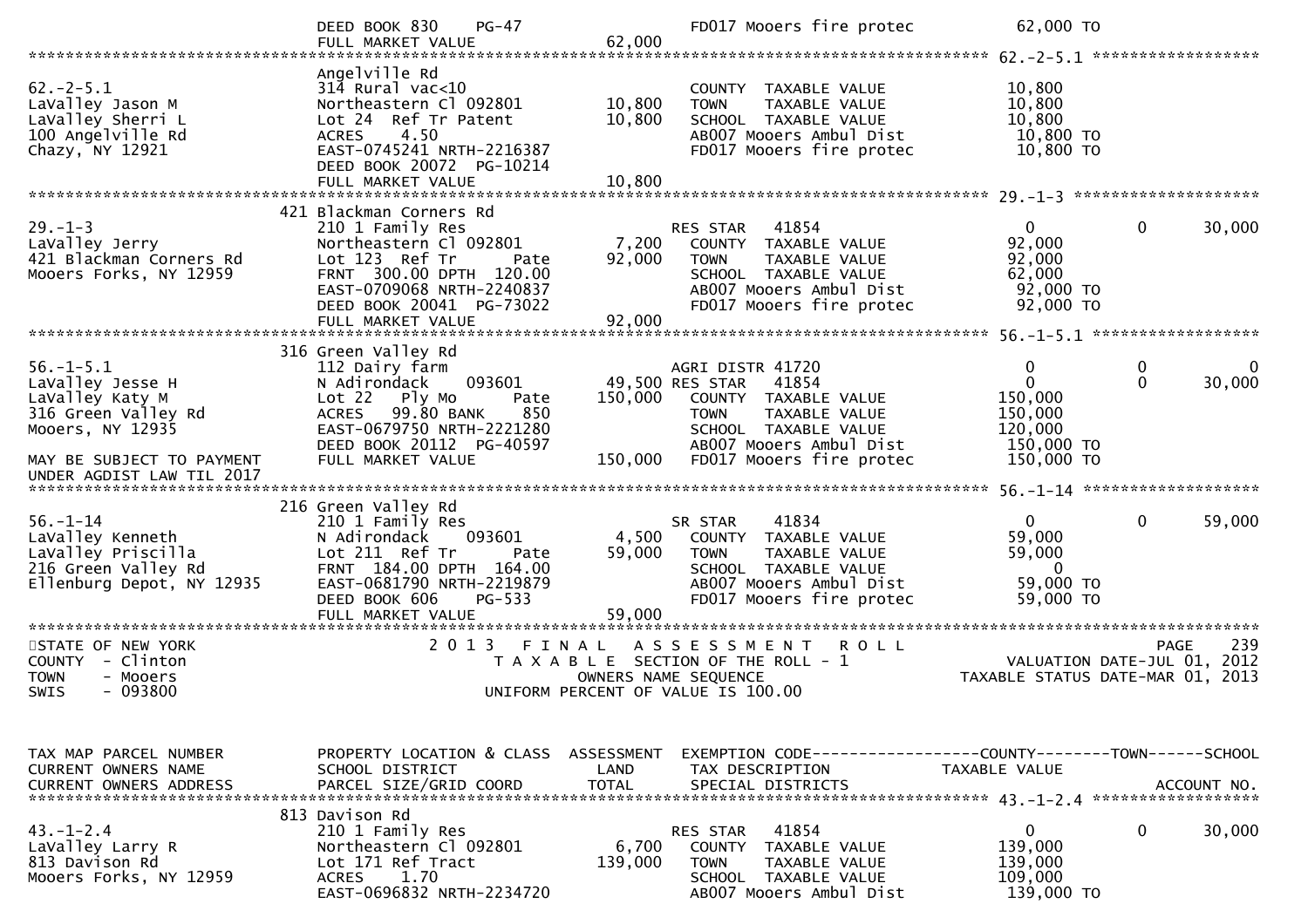|                                                                    | DEED BOOK 20082 PG-12704<br>FULL MARKET VALUE         | 139,000    | FD017 Mooers fire protec                                       | 139,000 TO                                                                                |                      |
|--------------------------------------------------------------------|-------------------------------------------------------|------------|----------------------------------------------------------------|-------------------------------------------------------------------------------------------|----------------------|
|                                                                    |                                                       |            |                                                                |                                                                                           |                      |
| $29. - 2 - 6.1$                                                    | 1416/1418 North Star Rd<br>240 Rural res              |            | COUNTY TAXABLE VALUE                                           | 35,000                                                                                    |                      |
|                                                                    |                                                       | 21,500     | <b>TOWN</b><br>TAXABLE VALUE                                   | 35,000                                                                                    |                      |
|                                                                    |                                                       | 35,000     | SCHOOL TAXABLE VALUE                                           | 35,000<br>35,000 TO                                                                       |                      |
|                                                                    |                                                       |            | AB007 Mooers Ambul Dist<br>FD017 Mooers fire protec            | 35,000 TO                                                                                 |                      |
|                                                                    | DEED BOOK 20041 PG-68954                              |            |                                                                |                                                                                           |                      |
|                                                                    |                                                       |            |                                                                |                                                                                           |                      |
|                                                                    |                                                       |            |                                                                |                                                                                           |                      |
|                                                                    | 4287 Rt 11                                            |            |                                                                |                                                                                           |                      |
| $57. - 2 - 27$<br>Ann                                              | 210 1 Family Res                                      |            | RES STAR 41854                                                 | $\mathbf 0$<br>$\mathbf{0}$                                                               | 30,000               |
| LaValley Leo E                                                     | N Adirondack<br>093601                                | 5,700      | COUNTY TAXABLE VALUE                                           | 45,000                                                                                    |                      |
| Vennette Carol Ann<br>308 Drown Rd                                 | Lot 182 Ref Tr<br>Pate                                | 45,000     | TAXABLE VALUE<br><b>TOWN</b>                                   | 45,000                                                                                    |                      |
| 308 Drown Rd                                                       | 2.00 BANK<br>890<br><b>ACRES</b>                      |            | SCHOOL TAXABLE VALUE                                           | 15,000                                                                                    |                      |
| Ellenburg Depot, NY 12935                                          | EAST-0691493 NRTH-2218551<br>DEED BOOK 20031 PG-63569 |            | AB007 Mooers Ambul Dist<br>FD017 Mooers fire protec            | 45,000 TO<br>45,000 TO                                                                    |                      |
|                                                                    | FULL MARKET VALUE                                     | 45,000     |                                                                |                                                                                           |                      |
|                                                                    |                                                       |            |                                                                |                                                                                           |                      |
|                                                                    | 3002 Rt 11                                            |            | 95 PCT OF VALUE USED FOR EXEMPTION PURPOSES                    |                                                                                           |                      |
| $29. - 2 - 36$                                                     | 240 Rural res                                         |            | AGED C&T 41801                                                 | 61,655<br>61,655                                                                          | $\Omega$             |
| LaValley Life Use Doris                                            | Northeastern Cl 092801                                |            | 41834<br>15,000 SR STAR                                        | $\overline{0}$<br>$\Omega$                                                                | 63,300               |
| Moore Sandra                                                       | Lot <sub>99</sub><br>Ref Tr<br>Pate                   | 129,800    | COUNTY TAXABLE VALUE                                           | 68,145                                                                                    |                      |
| 3002 Rt 11                                                         | ACRES 10.20                                           |            | <b>TOWN</b><br>TAXABLE VALUE                                   | 68,145                                                                                    |                      |
| Mooers Forks, NY 12959                                             | EAST-0716410 NRTH-2234503                             |            | SCHOOL TAXABLE VALUE                                           | 66,500                                                                                    |                      |
|                                                                    | DEED BOOK 20072 PG-5068                               |            | AB007 Mooers Ambul Dist                                        | 129,800 TO<br>129,800 TO                                                                  |                      |
|                                                                    | FULL MARKET VALUE                                     |            | 129,800 FD017 Mooers fire protec                               |                                                                                           |                      |
|                                                                    |                                                       |            |                                                                |                                                                                           |                      |
|                                                                    | 2958 Rt 11                                            |            |                                                                |                                                                                           |                      |
| $29. - 2 - 29$                                                     | 210 1 Family Res                                      |            | 41834<br>SR STAR                                               | $\mathbf{0}$<br>$\mathbf{0}$                                                              | 63,300               |
| Lavalley Life Use Freeman                                          | Northeastern Cl 092801                                |            | 6,400 COUNTY TAXABLE VALUE                                     | 83,000                                                                                    |                      |
| Lavalley Life Use Freeman<br>Lavalley Life Use Carol<br>2958 Rt 11 | Lot 99 Ref Tr<br>Pate                                 | 83,000     | TAXABLE VALUE<br><b>TOWN</b>                                   | 83,000                                                                                    |                      |
| 2958 Rt 11                                                         | FRNT 175.00 DPTH 150.00                               |            | SCHOOL TAXABLE VALUE                                           | 19,700                                                                                    |                      |
| Mooers Forks, NY 12959                                             | EAST-0717370 NRTH-2234476                             |            | AB007 Mooers Ambul Dist                                        | 83,000 TO                                                                                 |                      |
|                                                                    | DEED BOOK 20051 PG-79700<br>FULL MARKET VALUE         |            | FD017 Mooers fire protec                                       | 83,000 TO                                                                                 |                      |
|                                                                    |                                                       |            |                                                                |                                                                                           |                      |
| STATE OF NEW YORK                                                  | 2013 FINAL                                            |            | A S S E S S M E N T<br><b>ROLL</b>                             |                                                                                           | 240<br><b>PAGE</b>   |
| COUNTY - Clinton                                                   |                                                       |            | T A X A B L E SECTION OF THE ROLL - 1                          | 240 PAGE 240<br>2012 VALUATION DATE-JUL 01, 2012<br>2013 TAXABLE STATUS DATE-MAR 01, 2013 |                      |
| <b>TOWN</b><br>- Mooers                                            |                                                       |            | OWNERS NAME SEQUENCE                                           |                                                                                           |                      |
| $-093800$<br>SWIS                                                  |                                                       |            | UNIFORM PERCENT OF VALUE IS 100.00                             |                                                                                           |                      |
|                                                                    |                                                       |            |                                                                |                                                                                           |                      |
|                                                                    |                                                       |            |                                                                |                                                                                           |                      |
| TAX MAP PARCEL NUMBER                                              | PROPERTY LOCATION & CLASS                             | ASSESSMENT | EXEMPTION CODE-----------------COUNTY-------TOWN------SCHOOL   |                                                                                           |                      |
| CURRENT OWNERS NAME                                                | SCHOOL DISTRICT                                       | LAND       | TAX DESCRIPTION                                                | <b>TAXABLE VALUE</b>                                                                      |                      |
|                                                                    |                                                       |            |                                                                |                                                                                           | ACCOUNT NO.          |
|                                                                    |                                                       |            |                                                                |                                                                                           | ******************** |
|                                                                    | 1518 North Star Rd                                    |            | 97 PCT OF VALUE USED FOR EXEMPTION PURPOSES                    |                                                                                           |                      |
| $29. - 2 - 7$                                                      | 271 Mfg housings                                      |            | AGED - ALL 41800                                               | 24,202<br>24,202                                                                          | 24,202               |
| Lavalley Life Use Marie                                            | Northeastern Cl 092801                                |            | 9,700 SR STAR<br>41834                                         | 0<br>$\Omega$                                                                             | 25,698               |
| Lavalley Randy A                                                   | Ref Tr<br>Lot <sub>97</sub><br>Pate                   | 49,900     | COUNTY TAXABLE VALUE                                           | 25,698                                                                                    |                      |
| 1518 North Star Rd<br>Mooers Forks, NY 12959                       | 2.10<br><b>ACRES</b><br>EAST-0714561 NRTH-2239257     |            | <b>TOWN</b><br>TAXABLE VALUE<br><b>SCHOOL</b><br>TAXABLE VALUE | 25,698<br>0                                                                               |                      |
|                                                                    |                                                       |            |                                                                |                                                                                           |                      |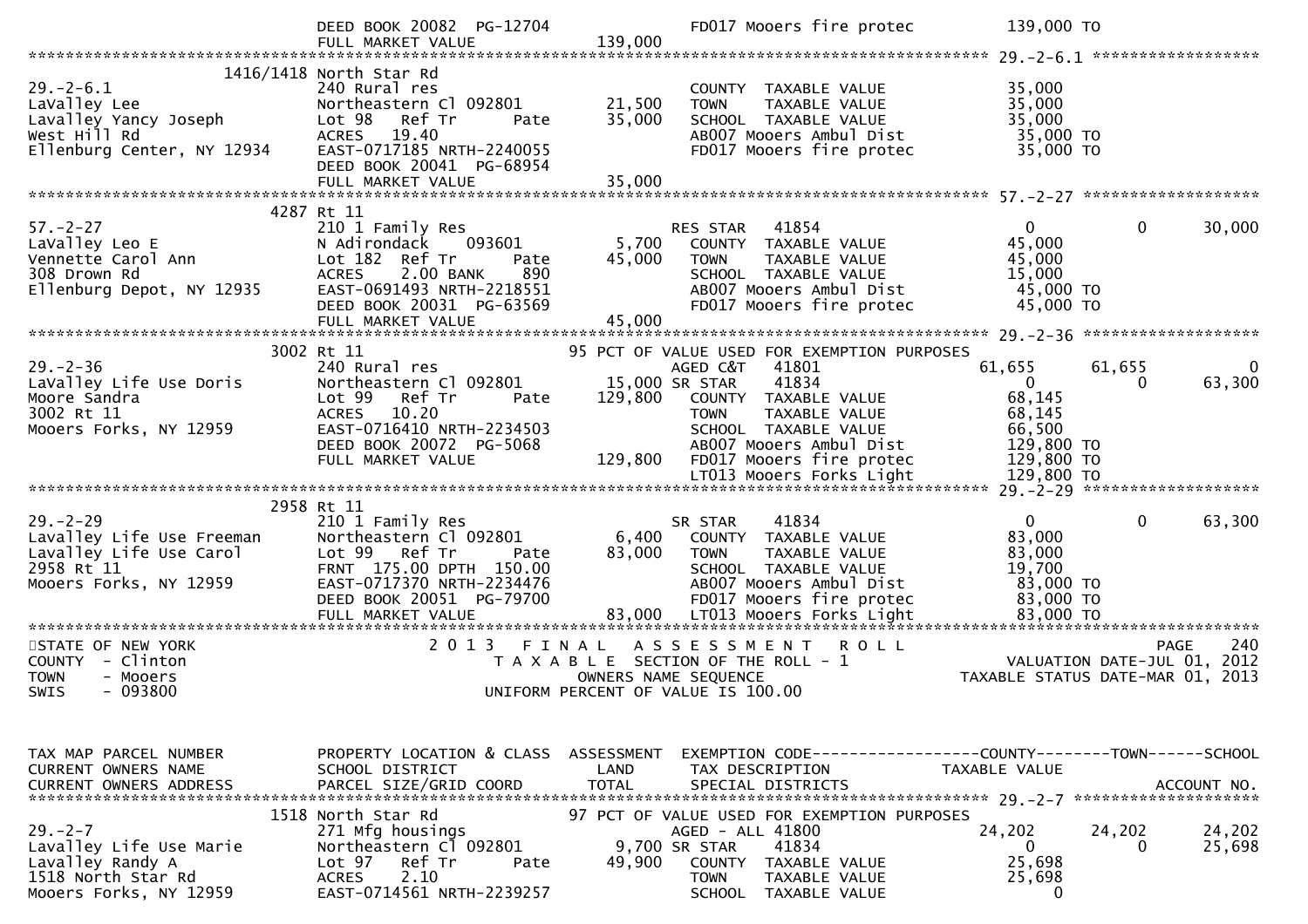|                                                                                                                                       | DEED BOOK 20072 PG-8243<br>FULL MARKET VALUE                                                                                                                                                                       |                               | AB007 Mooers Ambul Dist<br>49,900 FD017 Mooers fire protec                                                                                                      | 49,900 TO<br>49,900 TO                                                                                            |
|---------------------------------------------------------------------------------------------------------------------------------------|--------------------------------------------------------------------------------------------------------------------------------------------------------------------------------------------------------------------|-------------------------------|-----------------------------------------------------------------------------------------------------------------------------------------------------------------|-------------------------------------------------------------------------------------------------------------------|
| $56. - 1 - 1.2$<br>LaValley Louis J<br>LaValley Sherry<br>340 Canaan Rd<br>PO Box 16<br>Ellenburg Depot, NY 12935                     | 340 Canaan Rd<br>210 1 Family Res<br>093601<br>N Adirondack<br>Lot 21 Pliny Moore<br>2.90<br><b>ACRES</b><br>EAST-0674674 NRTH-2221843<br>DEED BOOK 925<br>$PG-28$<br>FULL MARKET VALUE                            | 6,300<br>108,000<br>108,000   | 41854<br><b>RES STAR</b><br>COUNTY TAXABLE VALUE<br><b>TOWN</b><br>TAXABLE VALUE<br>SCHOOL TAXABLE VALUE<br>AB007 Mooers Ambul Dist<br>FD017 Mooers fire protec | $\mathbf{0}$<br>$\mathbf 0$<br>30,000<br>108,000<br>108,000<br>78,000<br>108,000 TO<br>108,000 TO                 |
| $26. - 1 - 8$<br>LaValley Louis R<br>LaValley Louis J<br>PO Box 16<br>Ellenburg Depot, NY 12935                                       | Drown Rd<br>323 Vacant rural<br>Northeastern Cl 092801<br>Lot 206 Ref Tr<br>Pate<br>ACRES 190.00<br>EAST-0679375 NRTH-2237522<br>DEED BOOK 857<br>PG-177<br>FULL MARKET VALUE                                      | 61,000<br>61,000<br>61,000    | COUNTY TAXABLE VALUE<br><b>TOWN</b><br>TAXABLE VALUE<br>SCHOOL TAXABLE VALUE<br>AB007 Mooers Ambul Dist<br>FD017 Mooers fire protec                             | 61,000<br>61,000<br>61,000<br>61,000 TO<br>61,000 TO                                                              |
| $41. - 1 - 3.71$<br>LaValley Louis R<br>LaValley Louis J<br>PO Box 16<br>Ellenburg Depot, NY 12935                                    | Drown Rd<br>$322$ Rural vac $>10$<br>Northeastern Cl 092801<br>Lot 308 & 209 Ref Tr<br>ACRES 105.20<br>EAST-0679665 NRTH-2229000<br>DEED BOOK 857<br>PG-172<br>FULL MARKET VALUE                                   | 48,800<br>48,800<br>48,800    | COUNTY TAXABLE VALUE<br><b>TOWN</b><br><b>TAXABLE VALUE</b><br>SCHOOL TAXABLE VALUE<br>AB007 Mooers Ambul Dist<br>FD017 Mooers fire protec                      | 48,800<br>48,800<br>48,800<br>48,800 TO<br>48,800 TO                                                              |
| $41. -1 - 3.111$<br>LaValley Louis R<br>LaValley Louis J<br>PO Box 16<br>Ellenburg Depot, NY 12935<br>******************************* | 301 Drown Rd<br>210 1 Family Res<br>Northeastern Cl 092801<br>Lot 14 State Gore<br>FRNT 208.00 DPTH 208.00<br>EAST-0678406 NRTH-2230627<br>DEED BOOK 857<br>PG-172<br>FULL MARKET VALUE<br>*********************** | 5,100<br>15,000<br>15,000     | COUNTY TAXABLE VALUE<br><b>TOWN</b><br>TAXABLE VALUE<br>SCHOOL TAXABLE VALUE<br>AB007 Mooers Ambul Dist<br>FD017 Mooers fire protec                             | 15,000<br>15,000<br>15,000<br>15,000 TO<br>15,000 TO                                                              |
| STATE OF NEW YORK<br>COUNTY - Clinton<br><b>TOWN</b><br>- Mooers<br>- 093800<br><b>SWIS</b>                                           | 2 0 1 3                                                                                                                                                                                                            | FINAL<br>OWNERS NAME SEQUENCE | ASSESSMENT ROLL<br>T A X A B L E SECTION OF THE ROLL - 1<br>UNIFORM PERCENT OF VALUE IS 100.00                                                                  | <b>PAGE</b><br>241<br>VALUATION DATE-JUL 01, 2012<br>TAXABLE STATUS DATE-MAR 01, 2013                             |
| TAX MAP PARCEL NUMBER<br>CURRENT OWNERS NAME                                                                                          | PROPERTY LOCATION & CLASS<br>SCHOOL DISTRICT                                                                                                                                                                       | ASSESSMENT<br>LAND            | TAX DESCRIPTION                                                                                                                                                 | EXEMPTION CODE-----------------COUNTY-------TOWN------SCHOOL<br>TAXABLE VALUE<br>ACCOUNT NO.<br>***************** |
| $43.-1-26.1$<br>LaValley Mary J<br>14 Elizabeth St Apt B<br>Plattsburgh, NY 12901                                                     | Gero Rd<br>322 Rural vac>10<br>N Adirondack<br>093601<br>Lot 152 Ref Tr<br>ACRES 25.90<br>EAST-0699073 NRTH-2227258<br>DEED BOOK 20031 PG-55203                                                                    | 19,600<br>19,600              | COUNTY TAXABLE VALUE<br>TAXABLE VALUE<br><b>TOWN</b><br>SCHOOL TAXABLE VALUE<br>AB007 Mooers Ambul Dist<br>FD017 Mooers fire protec                             | 19,600<br>19,600<br>19,600<br>19,600 TO<br>19,600 TO                                                              |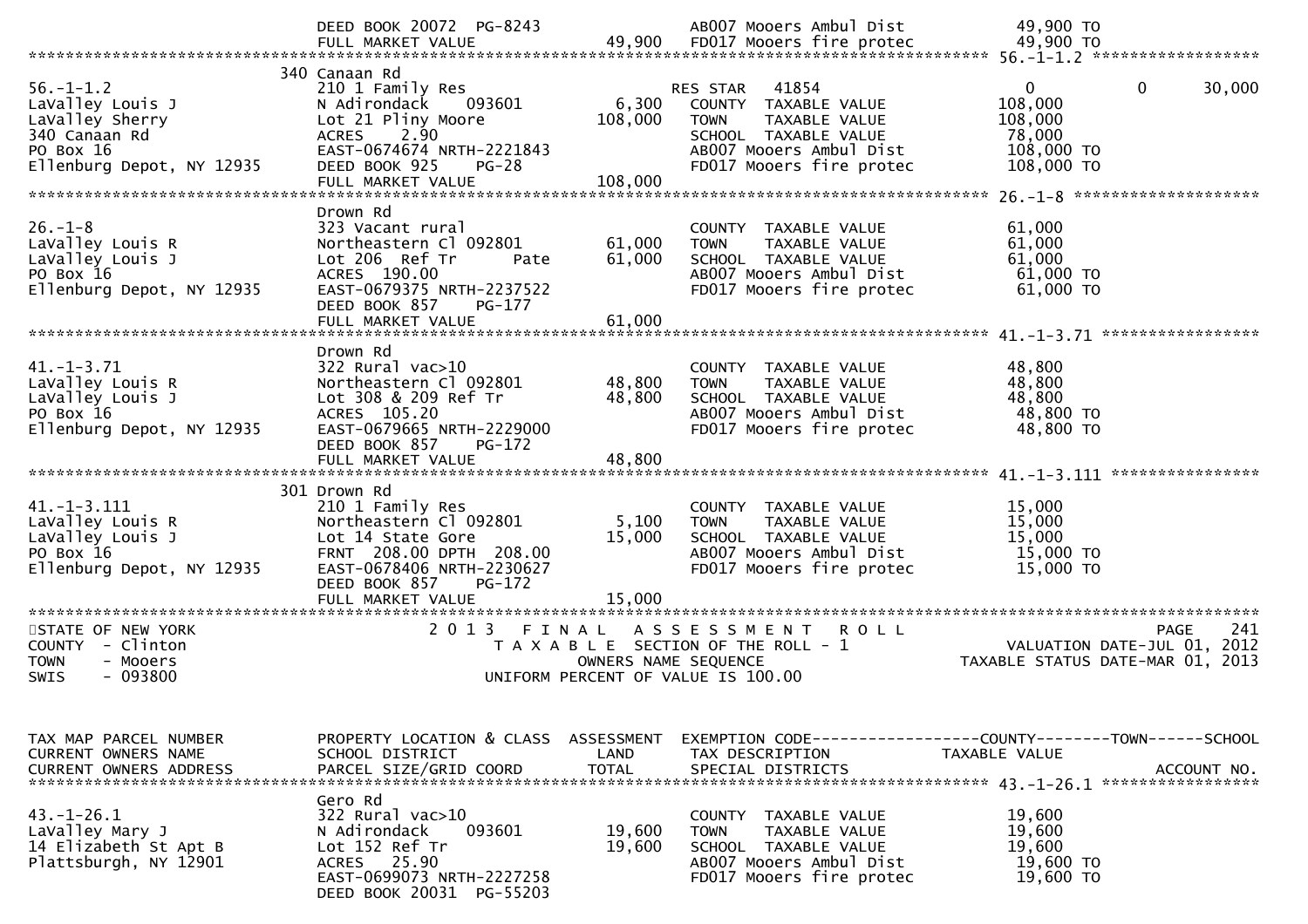|                                                                                                            | FULL MARKET VALUE                                                                                                                                                                                                  | 19,600                       |                                                                                                                                                                                    |                                                                            |                                                   |
|------------------------------------------------------------------------------------------------------------|--------------------------------------------------------------------------------------------------------------------------------------------------------------------------------------------------------------------|------------------------------|------------------------------------------------------------------------------------------------------------------------------------------------------------------------------------|----------------------------------------------------------------------------|---------------------------------------------------|
|                                                                                                            |                                                                                                                                                                                                                    |                              |                                                                                                                                                                                    |                                                                            |                                                   |
| $45. - 2 - 18$<br>LaValley Noel<br>LaValley Elaine<br>56 Grew Rd<br>Mooers, NY 12958                       | 56 Grew Rd<br>210 1 Family Res<br>Northeastern Cl 092801<br>Lot 67 Ref Tr<br>Pate<br>Prior Deed Bk 528 Pg 284<br>2.20<br><b>ACRES</b><br>EAST-0729129 NRTH-2229725<br>DEED BOOK 714<br>PG-240<br>FULL MARKET VALUE | 8,800<br>63,100<br>63,100    | 41834<br>SR STAR<br>COUNTY TAXABLE VALUE<br><b>TOWN</b><br>TAXABLE VALUE<br>SCHOOL TAXABLE VALUE<br>AB007 Mooers Ambul Dist<br>FD017 Mooers fire protec                            | $\mathbf{0}$<br>63,100<br>63,100<br>$\mathbf{0}$<br>63,100 TO<br>63,100 TO | 0<br>63,100                                       |
|                                                                                                            |                                                                                                                                                                                                                    |                              |                                                                                                                                                                                    |                                                                            |                                                   |
| $56. - 1 - 4.2$<br>LaValley Orville<br>LaValley Connie<br>324 Green Valley Rd<br>Ellenburg Depot, NY 12935 | 324 Green Valley Rd<br>210 1 Family Res<br>093601<br>N Adirondack<br>Lot 22 Moore Pat<br>2.70<br><b>ACRES</b><br>EAST-0679217 NRTH-2219418<br>DEED BOOK 662<br><b>PG-91</b>                                        | 6,200 SR STAR<br>79,600      | 98 PCT OF VALUE USED FOR EXEMPTION PURPOSES<br>AGED COUN 41802<br>41834<br>COUNTY TAXABLE VALUE<br><b>TOWN</b><br>TAXABLE VALUE<br>SCHOOL TAXABLE VALUE<br>AB007 Mooers Ambul Dist | 39,004<br>0<br>40,596<br>79,600<br>16,300<br>79,600 TO                     | 0<br>0<br>$\mathbf{0}$<br>63,300                  |
|                                                                                                            |                                                                                                                                                                                                                    |                              |                                                                                                                                                                                    |                                                                            |                                                   |
| $57. - 3 - 1.1$<br>LaValley Orville<br>324 Green Valley Rd<br>Ellenburg Depot, NY 12935                    | Green Valley Rd<br>105 Vac farmland<br>093601<br>N Adirondack<br>Lots 194/211 Ref Tr Paten<br>ACRES 83.60<br>EAST-0684477 NRTH-2220207<br>DEED BOOK 556<br>PG-94                                                   | 43,000<br>44,200             | COUNTY TAXABLE VALUE<br><b>TOWN</b><br>TAXABLE VALUE<br>SCHOOL TAXABLE VALUE<br>AB007 Mooers Ambul Dist<br>FD017 Mooers fire protec                                                | 44,200<br>44,200<br>44,200<br>44,200 TO<br>44,200 TO                       |                                                   |
|                                                                                                            | FULL MARKET VALUE                                                                                                                                                                                                  | 44,200                       |                                                                                                                                                                                    |                                                                            |                                                   |
|                                                                                                            | 589 Davison Rd                                                                                                                                                                                                     |                              |                                                                                                                                                                                    |                                                                            |                                                   |
| $43. - 1 - 8.4$<br>Lavalley Paul<br>Lavalley Nancy<br>589 Davison Rd<br>Mooers Forks, NY 12959-9705        | 210 1 Family Res<br>Northeastern Cl 092801<br>Lot 151 Ref Tract<br>080<br>1.80 BANK<br><b>ACRES</b><br>EAST-0701922 NRTH-2233476<br>DEED BOOK 20061 PG-93735<br>FULL MARKET VALUE                                  | 10,600<br>139,000<br>139,000 | 41854<br>RES STAR<br>COUNTY TAXABLE VALUE<br>TAXABLE VALUE<br><b>TOWN</b><br>SCHOOL TAXABLE VALUE<br>AB007 Mooers Ambul Dist<br>FD017 Mooers fire protec                           | $\mathbf{0}$<br>139,000<br>139,000<br>109,000<br>139,000 TO<br>139,000 TO  | $\mathbf{0}$<br>30,000                            |
| *********************                                                                                      | **************************                                                                                                                                                                                         |                              |                                                                                                                                                                                    |                                                                            |                                                   |
| STATE OF NEW YORK<br>COUNTY<br>- Clinton<br><b>TOWN</b><br>- Mooers<br>- 093800<br><b>SWIS</b>             | 2 0 1 3<br>FINAL                                                                                                                                                                                                   | OWNERS NAME SEQUENCE         | A S S E S S M E N T<br><b>ROLL</b><br>T A X A B L E SECTION OF THE ROLL - 1<br>UNIFORM PERCENT OF VALUE IS 100.00                                                                  | TAXABLE STATUS DATE-MAR 01, 2013                                           | 242<br><b>PAGE</b><br>VALUATION DATE-JUL 01, 2012 |
| TAX MAP PARCEL NUMBER<br>CURRENT OWNERS NAME<br><b>CURRENT OWNERS ADDRESS</b>                              | PROPERTY LOCATION & CLASS ASSESSMENT<br>SCHOOL DISTRICT<br>PARCEL SIZE/GRID COORD                                                                                                                                  | LAND<br><b>TOTAL</b>         | EXEMPTION CODE------------------COUNTY--------TOWN------SCHOOL<br>TAX DESCRIPTION<br>SPECIAL DISTRICTS                                                                             | TAXABLE VALUE                                                              | ACCOUNT NO.                                       |
|                                                                                                            | 3822 Rt 11                                                                                                                                                                                                         |                              |                                                                                                                                                                                    |                                                                            |                                                   |
| $58. - 1 - 12.1$<br>Lavalley Paul<br>Lavalley Nancy A<br>589 Davison Rd<br>Mooers Forks, NY 12959          | 112 Dairy farm<br>093601<br>N Adirondack<br>Lot 140 Ref Tr<br>Pate<br>ACRES 111.00<br>EAST-0702918 NRTH-2222428<br>DEED BOOK 20072 PG-7895                                                                         | 54,000<br>125,500            | COUNTY TAXABLE VALUE<br><b>TOWN</b><br>TAXABLE VALUE<br>SCHOOL TAXABLE VALUE<br>AB007 Mooers Ambul Dist<br>FD017 Mooers fire protec                                                | 125,500<br>125,500<br>125,500<br>125,500 TO<br>125,500 TO                  |                                                   |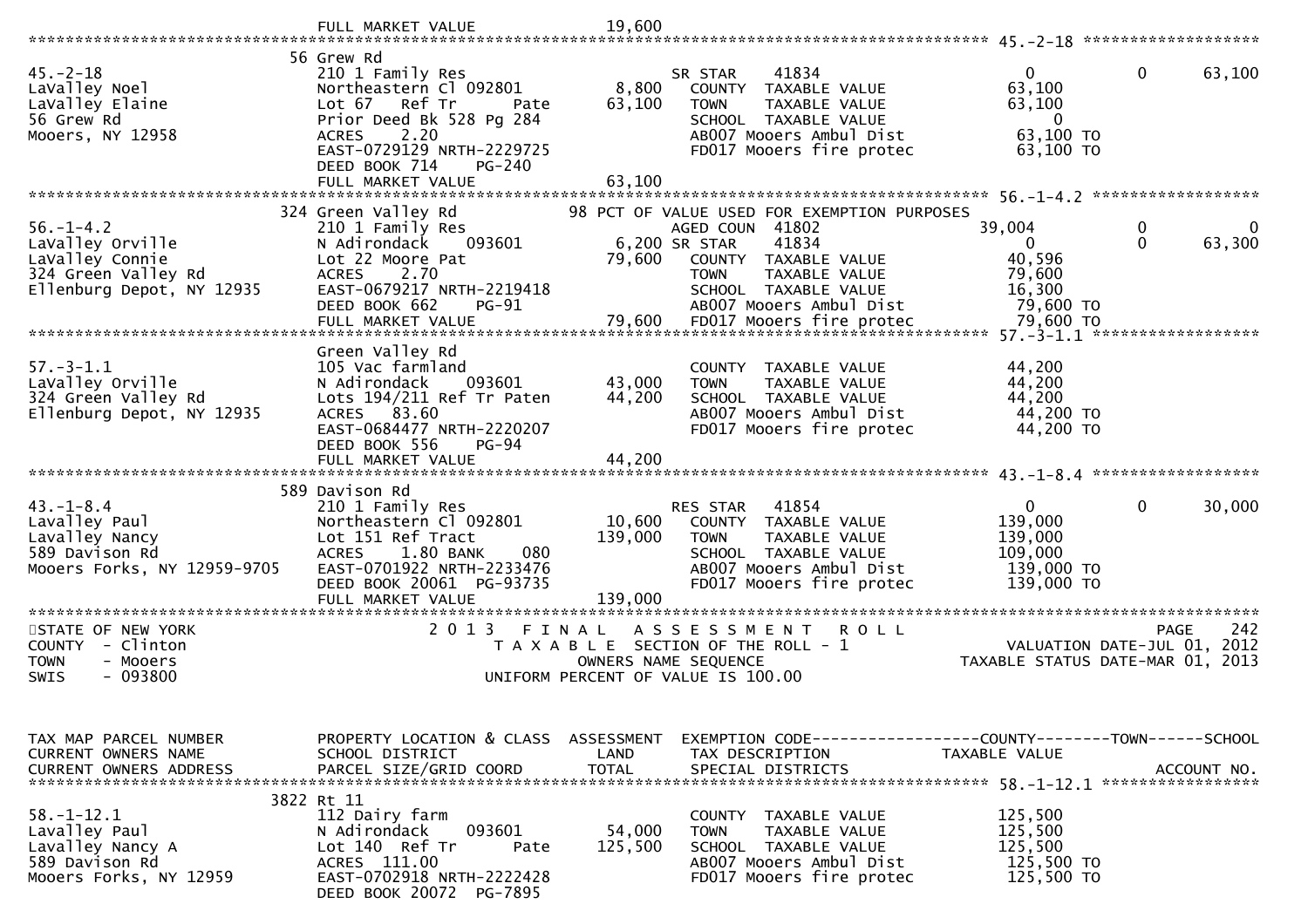|                                                                                                            | FULL MARKET VALUE                                                                                                                                                                                           | 125,500                       |                                                                                                                                                                                   |                                                                                                                                                                                                         |
|------------------------------------------------------------------------------------------------------------|-------------------------------------------------------------------------------------------------------------------------------------------------------------------------------------------------------------|-------------------------------|-----------------------------------------------------------------------------------------------------------------------------------------------------------------------------------|---------------------------------------------------------------------------------------------------------------------------------------------------------------------------------------------------------|
| $44. -1 - 8$<br>LaValley Randy<br>LaValley Tina<br>25 Blackman Corners Rd<br>Mooers Forks, NY 12959        | 25 Blackman Corners Rd<br>210 1 Family Res<br>Northeastern Cl 092801<br>Lot 116 Ref Tr<br>Pate<br>FRNT 164.10 DPTH 133.50<br>EAST-0714246 NRTH-2233044<br>DEED BOOK 20061 PG-99504<br>FULL MARKET VALUE     | 6,600<br>43,200<br>43,200     | RES STAR 41854<br>COUNTY TAXABLE VALUE<br><b>TOWN</b><br>TAXABLE VALUE<br>SCHOOL TAXABLE VALUE<br>AB007 Mooers Ambul Dist<br>FD017 Mooers fire protec<br>LT013 Mooers Forks Light | $\mathbf{0}$<br>$\mathbf{0}$<br>30,000<br>43,200<br>43,200<br>13,200<br>43,200 TO<br>43,200 TO<br>43,200 TO                                                                                             |
| $41. - 1 - 7.2$<br>LaValley Randy A<br>LaValley Tina M<br>25 Blackman Corners Rd<br>Mooers Forks, NY 12959 | White Rd<br>260 Seasonal res<br>Northeastern Cl 092801<br>Lot 208 Ref Tr<br>5.80<br><b>ACRES</b><br>EAST-0682356 NRTH-2230940<br>DEED BOOK 20061 PG-91885<br>FULL MARKET VALUE                              | 8,400<br>25,000<br>25,000     | COUNTY TAXABLE VALUE<br>TAXABLE VALUE<br><b>TOWN</b><br>SCHOOL TAXABLE VALUE<br>AB007 Mooers Ambul Dist<br>FD017 Mooers fire protec                                               | 25,000<br>25,000<br>25,000<br>25,000 TO<br>25,000 TO                                                                                                                                                    |
| $41. - 1 - 8$<br>LaValley Randy A<br>Barbeau Debra A<br>25 Blackman Corners Rd<br>Mooers Forks, NY 12959   | White Rd<br>260 Seasonal res<br>Northeastern Cl 092801<br>Lot 208 Ref Tr<br>Pate<br>1.00<br><b>ACRES</b><br>EAST-0681921 NRTH-2230929<br>DEED BOOK 20031 PG-55163<br>FULL MARKET VALUE                      | 5,000<br>7,800<br>7,800       | COUNTY TAXABLE VALUE<br>TAXABLE VALUE<br><b>TOWN</b><br>SCHOOL TAXABLE VALUE<br>AB007 Mooers Ambul Dist<br>FD017 Mooers fire protec                                               | 7,800<br>7,800<br>7,800<br>7,800 TO<br>7,800 TO                                                                                                                                                         |
| $45. -2 - 22.4$<br>LaValley Randy K<br>LaValley Sharon A<br>106 Tappin Rd<br>Mooers, NY 12958              | 106 Tappin Rd<br>210 1 Family Res<br>Northeastern Cl 092801<br>Lot 76 Ref Tr<br>FRNT 208.00 DPTH 208.00<br>080<br><b>BANK</b><br>EAST-0724216 NRTH-2230890<br>DEED BOOK 20021 PG-46575<br>FULL MARKET VALUE | 8,100<br>134,900<br>134,900   | 41854<br>RES STAR<br>COUNTY TAXABLE VALUE<br><b>TOWN</b><br>TAXABLE VALUE<br>SCHOOL TAXABLE VALUE<br>AB007 Mooers Ambul Dist<br>FD017 Mooers fire protec                          | $\Omega$<br>30,000<br>$\mathbf{0}$<br>134,900<br>134,900<br>104,900<br>134,900 TO<br>134,900 TO                                                                                                         |
| STATE OF NEW YORK<br>COUNTY - Clinton<br><b>TOWN</b><br>- Mooers<br>- 093800<br>SWIS                       | 2 0 1 3                                                                                                                                                                                                     | FINAL<br>OWNERS NAME SEQUENCE | ASSESSMENT<br><b>ROLL</b><br>T A X A B L E SECTION OF THE ROLL - 1<br>UNIFORM PERCENT OF VALUE IS 100.00                                                                          | 243<br>PAGE<br>VALUATION DATE-JUL 01, 2012<br>TAXABLE STATUS DATE-MAR 01, 2013                                                                                                                          |
| TAX MAP PARCEL NUMBER<br>CURRENT OWNERS NAME                                                               | PROPERTY LOCATION & CLASS<br>SCHOOL DISTRICT                                                                                                                                                                | ASSESSMENT<br>LAND            | TAX DESCRIPTION                                                                                                                                                                   | EXEMPTION CODE------------------COUNTY--------TOWN------SCHOOL<br>TAXABLE VALUE<br>CURRENT OWNERS ADDRESS PARCEL SIZE/GRID COORD TOTAL SPECIAL DISTRICTS (ALL PARTING ACCOUNT NOLL PARTY AND MOSTRICTS) |
| $44.2 - 1 - 1$<br>LaValley Roger<br>LaValley Yvonne<br>892 Davison Rd<br>Mooers Forks, NY 12959-9705       | 56 Blackman Corners Rd<br>210 1 Family Res<br>Northeastern Cl 092801<br>Lot 116 Ref Tr<br>Pate<br>FRNT 160.00 DPTH 150.00<br>EAST-0713864 NRTH-2233618<br>DEED BOOK 924<br>$PG-36$                          | 6,400<br>68,000               | 41854<br>RES STAR<br>COUNTY TAXABLE VALUE<br>TAXABLE VALUE<br><b>TOWN</b><br>SCHOOL TAXABLE VALUE<br>AB007 Mooers Ambul Dist<br>FD017 Mooers fire protec                          | 0<br>30,000<br>0<br>68,000<br>68,000<br>38,000<br>68,000 TO<br>68,000 TO                                                                                                                                |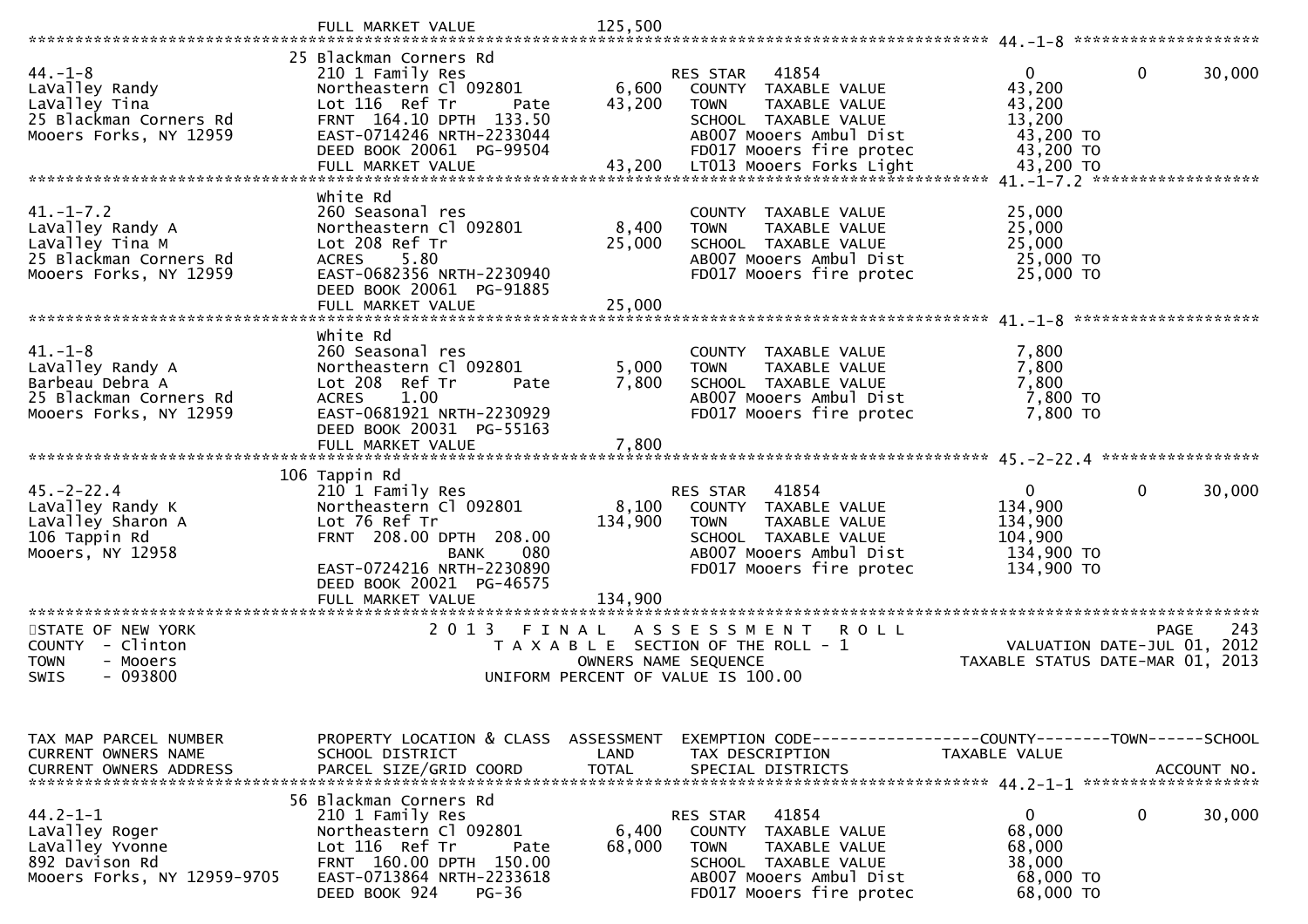| $43. - 1 - 2.1$<br>LaValley Roger C<br>LaValley Yvonne<br>892 Davison Rd<br>Mooers Forks, NY 12959-9705 | 892 Davison Rd<br>240 Rural res<br>Northeastern Cl 092801<br>Lots 171 Ref Tr Pate<br>ACRES 17.60<br>EAST-0695120 NRTH-2234902<br>DEED BOOK 432<br><b>PG-525</b><br>FULL MARKET VALUE | 19,900<br>93,000<br>93,000         | 41834<br>SR STAR<br>COUNTY TAXABLE VALUE<br>TAXABLE VALUE<br><b>TOWN</b><br>SCHOOL TAXABLE VALUE<br>AB007 Mooers Ambul Dist<br>FD017 Mooers fire protec | $\mathbf{0}$<br>63,300<br>$\mathbf{0}$<br>93,000<br>93,000<br>29,700<br>93,000 TO<br>93,000 TO |     |
|---------------------------------------------------------------------------------------------------------|--------------------------------------------------------------------------------------------------------------------------------------------------------------------------------------|------------------------------------|---------------------------------------------------------------------------------------------------------------------------------------------------------|------------------------------------------------------------------------------------------------|-----|
|                                                                                                         | 354 Drown Rd                                                                                                                                                                         |                                    |                                                                                                                                                         |                                                                                                |     |
| $41 - 1 - 3.5$<br>Lavalley Ronald L<br>354 Drown Rd<br>Ellenburg Depot, NY 12935                        | 270 Mfg housing<br>Northeastern Cl 092801<br>Lot 14 Ref Tr<br>FRNT 208.00 DPTH 208.00<br>EAST-0678469 NRTH-2231831<br>DEED BOOK 20102 PG-34341                                       | 5,100<br>12,000                    | COUNTY TAXABLE VALUE<br>TAXABLE VALUE<br><b>TOWN</b><br>SCHOOL TAXABLE VALUE<br>AB007 Mooers Ambul Dist<br>FD017 Mooers fire protec                     | 12,000<br>12,000<br>12,000<br>12,000 TO<br>12,000 TO                                           |     |
|                                                                                                         |                                                                                                                                                                                      |                                    |                                                                                                                                                         |                                                                                                |     |
| $43. -1 - 4.25 - 1$<br>LaValley Ronald L<br>354 Drown Rd<br>Ellenburg Depot, NY 12935                   | Gero Rd<br>$322$ Rural vac $>10$<br>Northeastern Cl 092801<br>Lot 151 & 152 Ref Tr<br>ACRES 101.40<br>EAST-0699452 NRTH-2229794<br>DEED BOOK 20072 PG-4434<br>FULL MARKET VALUE      | 48,100<br>48,100<br>48,100         | COUNTY TAXABLE VALUE<br><b>TOWN</b><br>TAXABLE VALUE<br>SCHOOL TAXABLE VALUE<br>AB007 Mooers Ambul Dist<br>FD017 Mooers fire protec                     | 48,100<br>48,100<br>48,100<br>48,100 TO<br>48,100 TO                                           |     |
|                                                                                                         | Gero Rd                                                                                                                                                                              |                                    |                                                                                                                                                         |                                                                                                |     |
| $43. -1 - 4.25 - 2$<br>LaValley Ronald L<br>354 Drown Rd<br>Ellenburg Depot, NY 12935                   | 105 Vac farmland<br>N Adirondack<br>093601<br>Lot 151 & 152 Ref Tr<br>ACRES 14.60<br>EAST-0699452 NRTH-2229794<br>DEED BOOK 20072 PG-4434                                            | 8,800<br>8,800                     | COUNTY TAXABLE VALUE<br>TAXABLE VALUE<br><b>TOWN</b><br>SCHOOL TAXABLE VALUE<br>AB007 Mooers Ambul Dist<br>FD017 Mooers fire protec                     | 8,800<br>8,800<br>8,800<br>8,800 TO<br>8,800 TO                                                |     |
| STATE OF NEW YORK                                                                                       | 2 0 1 3<br>FINAL                                                                                                                                                                     |                                    | ASSESSMENT ROLL                                                                                                                                         | PAGE                                                                                           | 244 |
| COUNTY - Clinton<br><b>TOWN</b><br>- Mooers<br>$-093800$<br>SWIS                                        |                                                                                                                                                                                      | OWNERS NAME SEQUENCE               | T A X A B L E SECTION OF THE ROLL - 1<br>UNIFORM PERCENT OF VALUE IS 100.00                                                                             | VALUATION DATE-JUL 01, 2012<br>TAXABLE STATUS DATE-MAR 01, 2013                                |     |
| TAX MAP PARCEL NUMBER<br>CURRENT OWNERS NAME<br><b>CURRENT OWNERS ADDRESS</b>                           | PROPERTY LOCATION & CLASS<br>SCHOOL DISTRICT<br>PARCEL SIZE/GRID COORD                                                                                                               | ASSESSMENT<br>LAND<br><b>TOTAL</b> | TAX DESCRIPTION<br>SPECIAL DISTRICTS                                                                                                                    | EXEMPTION CODE-----------------COUNTY-------TOWN------SCHOOL<br>TAXABLE VALUE<br>ACCOUNT NO.   |     |
| $60. -1 - 4.25$<br>LaValley Scott<br>LaValley Lisa<br>401 Bashaw Rd<br>Mooers, NY 12958                 | Bashaw Rd<br>314 Rural vac<10<br>Northeastern Cl 092801<br>Lot 89 Ref Tract<br>6.60<br><b>ACRES</b><br>EAST-0721704 NRTH-2224459<br>DEED BOOK 20031 PG-54748<br>FULL MARKET VALUE    | 12,500<br>12,500<br>12,500         | COUNTY TAXABLE VALUE<br>TAXABLE VALUE<br><b>TOWN</b><br>SCHOOL TAXABLE VALUE<br>AB007 Mooers Ambul Dist<br>FD017 Mooers fire protec                     | 12,500<br>12,500<br>12,500<br>12,500 TO<br>12,500 TO                                           |     |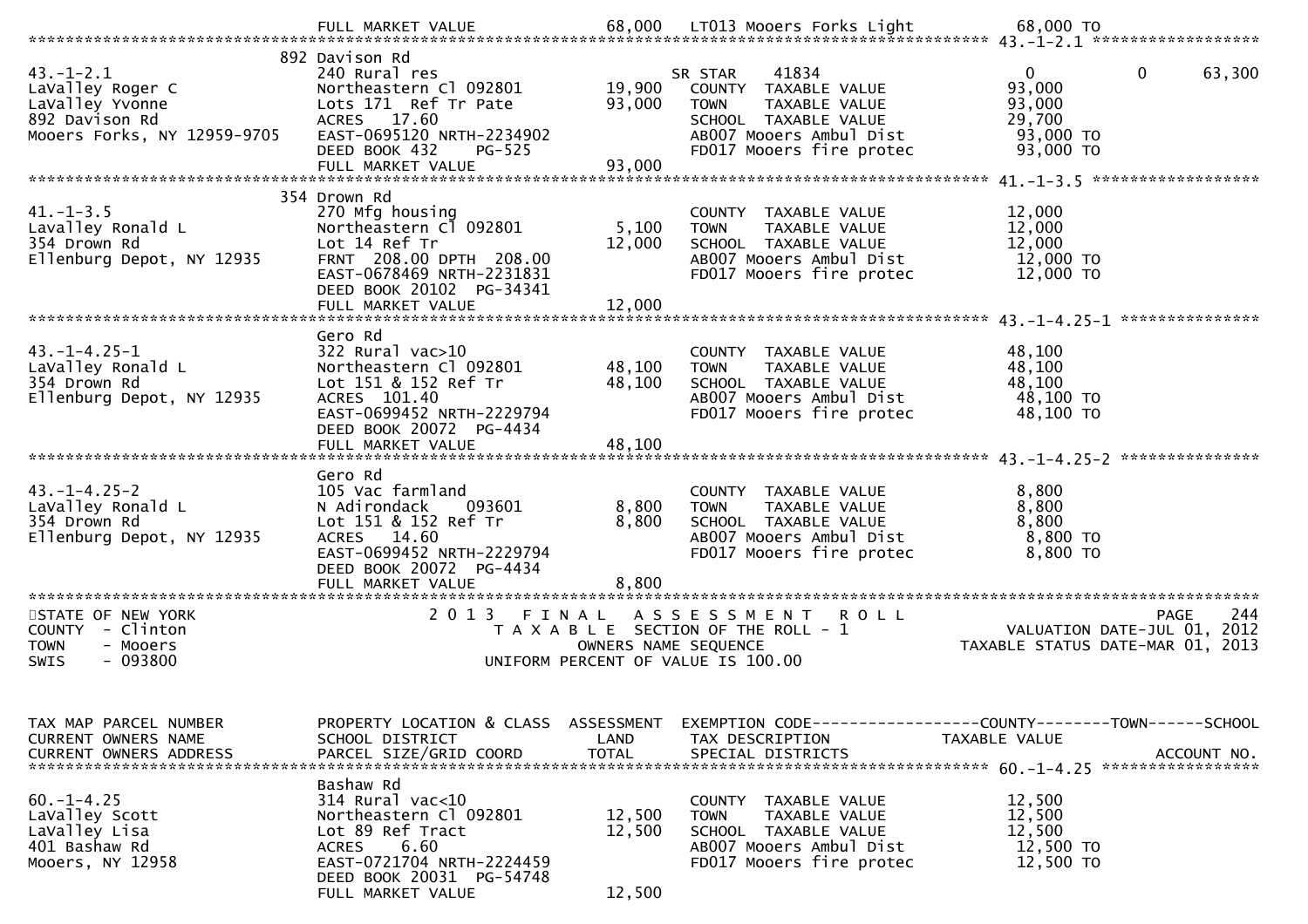| $60. -1 - 4.22$<br>Lavalley Scott A<br>Lavalley Lisa M<br>401 Bashaw Rd<br>Mooers, NY 12958           | 401 Bashaw Rd<br>240 Rural res<br>Northeastern Cl 092801<br>Lot 89 Ref Tr<br>ACRES 11.90<br>EAST-0722101 NRTH-2224461<br>DEED BOOK 977<br>$PG-105$<br>FULL MARKET VALUE                                | 159,000                      | 95 PCT OF VALUE USED FOR EXEMPTION PURPOSES<br>WARCOMALL 41131<br>16,500 WARDISALL 41141<br>41854<br>159,000 RES STAR<br>COUNTY TAXABLE VALUE<br><b>TOWN</b><br><b>TAXABLE VALUE</b><br>SCHOOL TAXABLE VALUE<br>AB007 Mooers Ambul Dist | 37,763<br>20,000<br>7,553<br>7,553<br>$\overline{0}$<br>113,684<br>131,447<br>129,000<br>159,000 TO | 0<br>$\Omega$<br>30,000<br>$\Omega$               |
|-------------------------------------------------------------------------------------------------------|--------------------------------------------------------------------------------------------------------------------------------------------------------------------------------------------------------|------------------------------|-----------------------------------------------------------------------------------------------------------------------------------------------------------------------------------------------------------------------------------------|-----------------------------------------------------------------------------------------------------|---------------------------------------------------|
|                                                                                                       |                                                                                                                                                                                                        |                              |                                                                                                                                                                                                                                         |                                                                                                     |                                                   |
| $45. - 4 - 14.33$<br>LaValley Steven M<br>84 Bashaw Rd<br>Mooers, NY 12958                            | 84 Bashaw Rd<br>270 Mfg housing<br>Northeastern Cl 092801<br>Lot 66 Ref Tr<br>1.10<br><b>ACRES</b><br>EAST-0729686 NRTH-2225210<br>DEED BOOK 20031 PG-59126<br>FULL MARKET VALUE                       | 8,100<br>41,400<br>41,400    | 41854<br>RES STAR<br>COUNTY TAXABLE VALUE<br><b>TOWN</b><br>TAXABLE VALUE<br>SCHOOL TAXABLE VALUE<br>AB007 Mooers Ambul Dist<br>FD017 Mooers fire protec                                                                                | 0<br>41,400<br>41,400<br>11,400<br>41,400 TO<br>41,400 TO                                           | 30,000<br>$\mathbf{0}$                            |
|                                                                                                       |                                                                                                                                                                                                        |                              |                                                                                                                                                                                                                                         |                                                                                                     |                                                   |
| $43. - 1 - 17$<br>LaValley Verda<br>192 Lamberton Rd<br>Mooers Forks, NY 12959-9715                   | 192 Lamberton Rd<br>210 1 Family Res<br>N Adirondack<br>093601<br>Lot 141 Ref Tr<br>Pate<br>1.50<br><b>ACRES</b><br>EAST-0702301 NRTH-2224989<br>DEED BOOK 527<br>PG-393                               | 47,100                       | 99 PCT OF VALUE USED FOR EXEMPTION PURPOSES<br>AGED - ALL 41800<br>41834<br>5,300 SR STAR<br>COUNTY TAXABLE VALUE<br>TAXABLE VALUE<br><b>TOWN</b><br>SCHOOL TAXABLE VALUE<br>AB007 Mooers Ambul Dist                                    | 23,315<br>23,315<br>$\Omega$<br>23,785<br>23,785<br>$\overline{0}$<br>47,100 TO                     | 23,315<br>23,785<br>0                             |
|                                                                                                       |                                                                                                                                                                                                        |                              |                                                                                                                                                                                                                                         |                                                                                                     |                                                   |
| $31.-3-16.2$<br>Laventure Glen B<br>Laventure Melissa M<br>128 Herrick Rd<br>Mooers, NY 12958         | 2 Kippy Ln<br>210 1 Family Res<br>Northeastern Cl 092801<br>Lot 44 Ref Tr<br>FRNT 181.00 DPTH 230.00<br>EAST-0736559 NRTH-2235574<br>DEED BOOK 927<br>PG-147<br>FULL MARKET VALUE                      | 8,000<br>109,000<br>109,000  | 41854<br>RES STAR<br>COUNTY TAXABLE VALUE<br><b>TOWN</b><br>TAXABLE VALUE<br>SCHOOL TAXABLE VALUE<br>AB007 Mooers Ambul Dist<br>FD017 Mooers fire protec                                                                                | 0<br>109,000<br>109,000<br>79,000<br>109,000 TO<br>109,000 TO                                       | $\mathbf{0}$<br>30,000                            |
|                                                                                                       |                                                                                                                                                                                                        |                              |                                                                                                                                                                                                                                         |                                                                                                     |                                                   |
| STATE OF NEW YORK<br>COUNTY - Clinton<br>- Mooers<br><b>TOWN</b><br>$-093800$<br>SWIS                 | 2013 FINAL                                                                                                                                                                                             |                              | A S S E S S M E N T R O L L<br>T A X A B L E SECTION OF THE ROLL - 1<br>OWNERS NAME SEQUENCE<br>UNIFORM PERCENT OF VALUE IS 100.00                                                                                                      | TAXABLE STATUS DATE-MAR 01, 2013                                                                    | 245<br><b>PAGE</b><br>VALUATION DATE-JUL 01, 2012 |
| TAX MAP PARCEL NUMBER<br>CURRENT OWNERS NAME<br><b>CURRENT OWNERS ADDRESS</b>                         | PROPERTY LOCATION & CLASS ASSESSMENT<br>SCHOOL DISTRICT<br>PARCEL SIZE/GRID COORD                                                                                                                      | LAND<br><b>TOTAL</b>         | EXEMPTION CODE-----------------COUNTY-------TOWN------SCHOOL<br>TAX DESCRIPTION<br>SPECIAL DISTRICTS                                                                                                                                    | TAXABLE VALUE                                                                                       | ACCOUNT NO.                                       |
| $30.20 - 2 - 1$<br>LaVenture Lisa Ann<br>Barney Craig Alfred<br>2360 Champlain St<br>Mooers, NY 12958 | 2360 Rt 11<br>210 1 Family Res<br>Northeastern Cl 092801<br>Lot 68<br>Ref Tr<br>Pate<br>5.00 BANK<br><b>ACRES</b><br>080<br>EAST-0729916 NRTH-2235308<br>DEED BOOK 20011 PG-31013<br>FULL MARKET VALUE | 10,800<br>105,000<br>105,000 | 41854<br>RES STAR<br>COUNTY TAXABLE VALUE<br><b>TOWN</b><br>TAXABLE VALUE<br>SCHOOL TAXABLE VALUE<br>AB007 Mooers Ambul Dist<br>FD017 Mooers fire protec<br>LT033 Mooers Light 2                                                        | $\mathbf{0}$<br>105,000<br>105,000<br>75,000<br>105,000 TO<br>105,000 TO<br>105,000 TO              | 0<br>30,000                                       |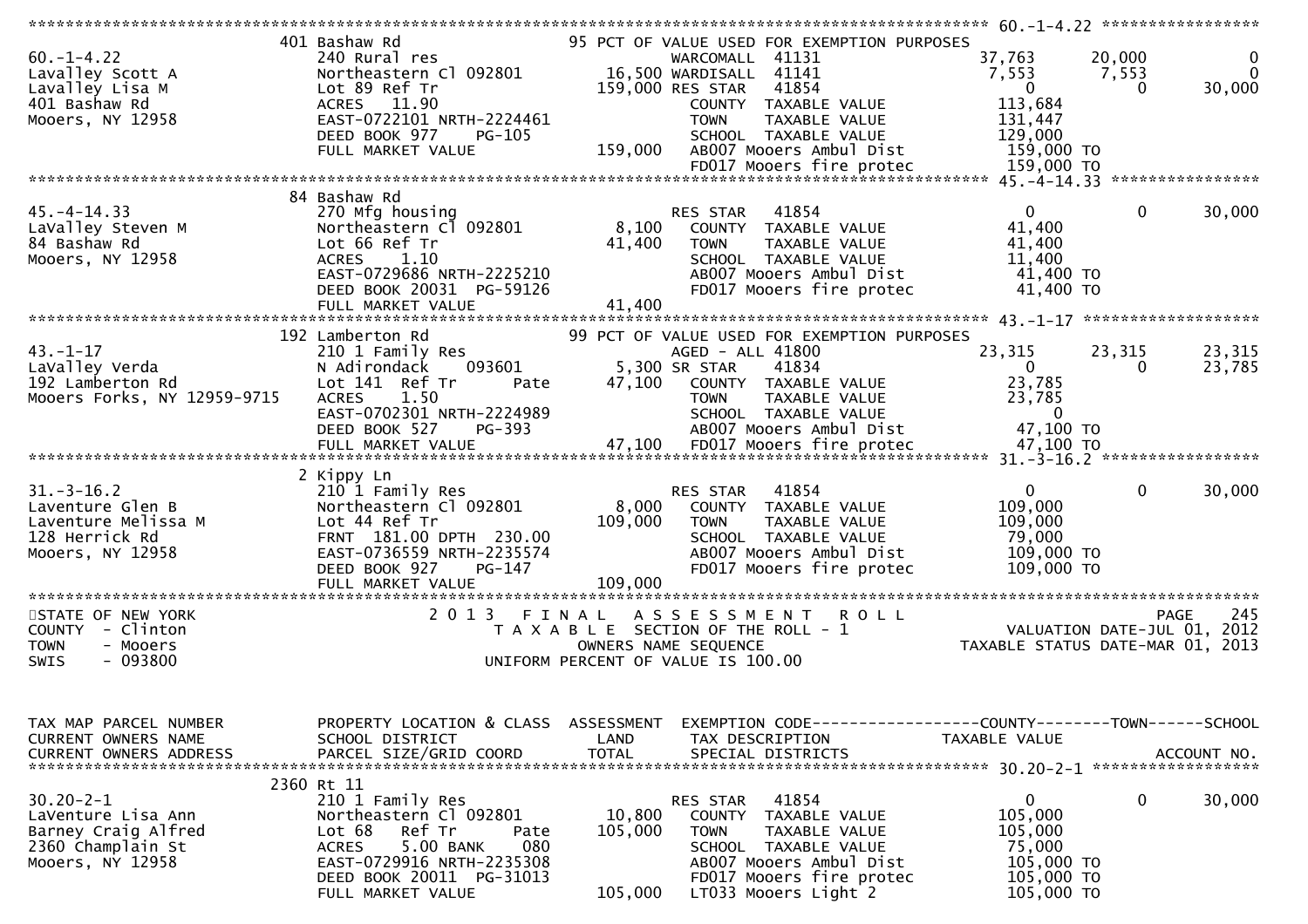| 496 Gilbert Rd<br>RES STAR 41854<br>0<br>$\mathbf{0}$<br>45. – 4 – 4.43<br>210 1 Family Res<br>14,400<br>Northeastern Cl 092801<br>102,000<br>Lavigne Neal J<br>COUNTY TAXABLE VALUE<br>496 Gilbert Rd<br>102,000<br>102,000<br>Lot 77 Ref Tr Patent<br><b>TOWN</b><br>TAXABLE VALUE<br>72,000<br>Mooers, NY 12958-4118<br><b>ACRES</b><br>9.00<br>SCHOOL TAXABLE VALUE<br>EAST-0724239 NRTH-2227811<br>AB007 Mooers Ambul Dist<br>102,000 TO<br>DEED BOOK 971<br>PG-334<br>FD017 Mooers fire protec<br>102,000 TO<br>102,000<br>FULL MARKET VALUE<br>4431 Rt 11<br>$57. - 3 - 13.31$<br>210 1 Family Res<br>52,300<br>COUNTY TAXABLE VALUE<br>52,300<br>093601<br>5,000<br>Lavoie Jonathan L III<br>N Adirondack<br><b>TOWN</b><br>TAXABLE VALUE<br>Lot 193 Ref Tr<br>52,300<br>52,300<br>Lavoie Erin L<br>SCHOOL TAXABLE VALUE<br>4431 Rt 11<br>AB007 Mooers Ambul Dist<br>52,300 TO<br>ACRES 1.00 BANK<br>080<br>52,300 TO<br>EAST-0688014 NRTH-2217803<br>FD017 Mooers fire protec<br>Mooers Forks, NY 12959<br>DEED BOOK 20051 PG-87254<br>FULL MARKET VALUE<br>52,300<br>Rt 11<br>$57. - 3 - 13.32$<br>15,600<br>321 Abandoned ag<br>COUNTY TAXABLE VALUE<br>093601<br>15,600<br>15,600<br>Lavoie Jonathan L III<br>N Adirondack<br>TAXABLE VALUE<br><b>TOWN</b><br>Lot 193 Ref Tr<br>Lavoie Erin L<br>15,600<br>SCHOOL TAXABLE VALUE<br>15,600<br>15,600 TO<br>4431 Rt 11<br>ACRES 20.00 BANK<br>AB007 Mooers Ambul Dist<br>080<br>EAST-0687901 NRTH-2216956<br>FD017 Mooers fire protec<br>15,600 TO<br>Mooers Forks, NY 12959<br>DEED BOOK 20051 PG-87254<br>Rt 22<br>$61. - 1 - 18.4$<br>$314$ Rural vac<10<br>8,800<br>COUNTY TAXABLE VALUE<br>8,800<br>8,800<br>Lavorando Joseph<br>Northeastern Cl 092801<br><b>TOWN</b><br>TAXABLE VALUE<br>8,800<br>Lot 33 Ref Tr<br>8,800<br>Lavorando Mary M<br>SCHOOL TAXABLE VALUE<br>PO Box 342<br>2.05<br>AB007 Mooers Ambul Dist<br>8,800 TO<br><b>ACRES</b><br>FD017 Mooers fire protec<br>West Chazy, NY 12992<br>EAST-0736450 NRTH-2217596<br>8,800 TO<br>DEED BOOK 20051 PG-83935<br>FULL MARKET VALUE<br>8.800<br>2 0 1 3<br>STATE OF NEW YORK<br>FINAL<br>A S S E S S M E N T R O L L<br><b>PAGE</b><br>COUNTY - Clinton<br>T A X A B L E SECTION OF THE ROLL - 1<br>VALUATION DATE-JUL 01, 2012<br><b>TOWN</b><br>- Mooers<br>OWNERS NAME SEQUENCE<br>TAXABLE STATUS DATE-MAR 01, 2013<br>$-093800$<br><b>SWIS</b><br>UNIFORM PERCENT OF VALUE IS 100.00<br>TAX MAP PARCEL NUMBER<br>PROPERTY LOCATION & CLASS ASSESSMENT<br>EXEMPTION CODE-----------------COUNTY-------TOWN------SCHOOL<br>CURRENT OWNERS NAME<br>SCHOOL DISTRICT<br>TAXABLE VALUE<br>LAND<br>TAX DESCRIPTION<br>PARCEL SIZE/GRID COORD<br><b>TOTAL</b><br><b>CURRENT OWNERS ADDRESS</b><br>SPECIAL DISTRICTS<br>325 Green Valley Rd<br>$56. - 1 - 20.2$<br>AGRI DISTR 41720<br>4,284<br>4,284<br>210 1 Family Res<br>093601<br>48,200 RES STAR<br>41854<br>0<br>Lawrence Nathan G<br>N Adirondack<br>0<br>132,316<br>Lot 24 Hazen Pat<br>Lawrence Sarah E<br>136,600<br>COUNTY TAXABLE VALUE<br>325 Green Valley Rd<br>96.40 BANK<br>080<br>132,316<br>ACRES<br><b>TOWN</b><br>TAXABLE VALUE<br>EAST-0679812 NRTH-2218266<br>102,316<br>Ellenburg Depot, NY 12935<br>SCHOOL TAXABLE VALUE<br>AB007 Mooers Ambul Dist |                          | SD001 Side Walk District | 105,000 TO |                 |
|------------------------------------------------------------------------------------------------------------------------------------------------------------------------------------------------------------------------------------------------------------------------------------------------------------------------------------------------------------------------------------------------------------------------------------------------------------------------------------------------------------------------------------------------------------------------------------------------------------------------------------------------------------------------------------------------------------------------------------------------------------------------------------------------------------------------------------------------------------------------------------------------------------------------------------------------------------------------------------------------------------------------------------------------------------------------------------------------------------------------------------------------------------------------------------------------------------------------------------------------------------------------------------------------------------------------------------------------------------------------------------------------------------------------------------------------------------------------------------------------------------------------------------------------------------------------------------------------------------------------------------------------------------------------------------------------------------------------------------------------------------------------------------------------------------------------------------------------------------------------------------------------------------------------------------------------------------------------------------------------------------------------------------------------------------------------------------------------------------------------------------------------------------------------------------------------------------------------------------------------------------------------------------------------------------------------------------------------------------------------------------------------------------------------------------------------------------------------------------------------------------------------------------------------------------------------------------------------------------------------------------------------------------------------------------------------------------------------------------------------------------------------------------------------------------------------------------------------------------------------------------------------------------------------------------------------------------------------------------------------------------------------------------------------------------------------------------------------------------------------------------------------------------------------------------------------------------------------------------------------------|--------------------------|--------------------------|------------|-----------------|
|                                                                                                                                                                                                                                                                                                                                                                                                                                                                                                                                                                                                                                                                                                                                                                                                                                                                                                                                                                                                                                                                                                                                                                                                                                                                                                                                                                                                                                                                                                                                                                                                                                                                                                                                                                                                                                                                                                                                                                                                                                                                                                                                                                                                                                                                                                                                                                                                                                                                                                                                                                                                                                                                                                                                                                                                                                                                                                                                                                                                                                                                                                                                                                                                                                                      |                          |                          |            |                 |
|                                                                                                                                                                                                                                                                                                                                                                                                                                                                                                                                                                                                                                                                                                                                                                                                                                                                                                                                                                                                                                                                                                                                                                                                                                                                                                                                                                                                                                                                                                                                                                                                                                                                                                                                                                                                                                                                                                                                                                                                                                                                                                                                                                                                                                                                                                                                                                                                                                                                                                                                                                                                                                                                                                                                                                                                                                                                                                                                                                                                                                                                                                                                                                                                                                                      |                          |                          |            | 30,000          |
|                                                                                                                                                                                                                                                                                                                                                                                                                                                                                                                                                                                                                                                                                                                                                                                                                                                                                                                                                                                                                                                                                                                                                                                                                                                                                                                                                                                                                                                                                                                                                                                                                                                                                                                                                                                                                                                                                                                                                                                                                                                                                                                                                                                                                                                                                                                                                                                                                                                                                                                                                                                                                                                                                                                                                                                                                                                                                                                                                                                                                                                                                                                                                                                                                                                      |                          |                          |            |                 |
|                                                                                                                                                                                                                                                                                                                                                                                                                                                                                                                                                                                                                                                                                                                                                                                                                                                                                                                                                                                                                                                                                                                                                                                                                                                                                                                                                                                                                                                                                                                                                                                                                                                                                                                                                                                                                                                                                                                                                                                                                                                                                                                                                                                                                                                                                                                                                                                                                                                                                                                                                                                                                                                                                                                                                                                                                                                                                                                                                                                                                                                                                                                                                                                                                                                      |                          |                          |            |                 |
|                                                                                                                                                                                                                                                                                                                                                                                                                                                                                                                                                                                                                                                                                                                                                                                                                                                                                                                                                                                                                                                                                                                                                                                                                                                                                                                                                                                                                                                                                                                                                                                                                                                                                                                                                                                                                                                                                                                                                                                                                                                                                                                                                                                                                                                                                                                                                                                                                                                                                                                                                                                                                                                                                                                                                                                                                                                                                                                                                                                                                                                                                                                                                                                                                                                      |                          |                          |            |                 |
|                                                                                                                                                                                                                                                                                                                                                                                                                                                                                                                                                                                                                                                                                                                                                                                                                                                                                                                                                                                                                                                                                                                                                                                                                                                                                                                                                                                                                                                                                                                                                                                                                                                                                                                                                                                                                                                                                                                                                                                                                                                                                                                                                                                                                                                                                                                                                                                                                                                                                                                                                                                                                                                                                                                                                                                                                                                                                                                                                                                                                                                                                                                                                                                                                                                      |                          |                          |            |                 |
|                                                                                                                                                                                                                                                                                                                                                                                                                                                                                                                                                                                                                                                                                                                                                                                                                                                                                                                                                                                                                                                                                                                                                                                                                                                                                                                                                                                                                                                                                                                                                                                                                                                                                                                                                                                                                                                                                                                                                                                                                                                                                                                                                                                                                                                                                                                                                                                                                                                                                                                                                                                                                                                                                                                                                                                                                                                                                                                                                                                                                                                                                                                                                                                                                                                      |                          |                          |            |                 |
|                                                                                                                                                                                                                                                                                                                                                                                                                                                                                                                                                                                                                                                                                                                                                                                                                                                                                                                                                                                                                                                                                                                                                                                                                                                                                                                                                                                                                                                                                                                                                                                                                                                                                                                                                                                                                                                                                                                                                                                                                                                                                                                                                                                                                                                                                                                                                                                                                                                                                                                                                                                                                                                                                                                                                                                                                                                                                                                                                                                                                                                                                                                                                                                                                                                      |                          |                          |            |                 |
|                                                                                                                                                                                                                                                                                                                                                                                                                                                                                                                                                                                                                                                                                                                                                                                                                                                                                                                                                                                                                                                                                                                                                                                                                                                                                                                                                                                                                                                                                                                                                                                                                                                                                                                                                                                                                                                                                                                                                                                                                                                                                                                                                                                                                                                                                                                                                                                                                                                                                                                                                                                                                                                                                                                                                                                                                                                                                                                                                                                                                                                                                                                                                                                                                                                      |                          |                          |            |                 |
|                                                                                                                                                                                                                                                                                                                                                                                                                                                                                                                                                                                                                                                                                                                                                                                                                                                                                                                                                                                                                                                                                                                                                                                                                                                                                                                                                                                                                                                                                                                                                                                                                                                                                                                                                                                                                                                                                                                                                                                                                                                                                                                                                                                                                                                                                                                                                                                                                                                                                                                                                                                                                                                                                                                                                                                                                                                                                                                                                                                                                                                                                                                                                                                                                                                      |                          |                          |            |                 |
|                                                                                                                                                                                                                                                                                                                                                                                                                                                                                                                                                                                                                                                                                                                                                                                                                                                                                                                                                                                                                                                                                                                                                                                                                                                                                                                                                                                                                                                                                                                                                                                                                                                                                                                                                                                                                                                                                                                                                                                                                                                                                                                                                                                                                                                                                                                                                                                                                                                                                                                                                                                                                                                                                                                                                                                                                                                                                                                                                                                                                                                                                                                                                                                                                                                      |                          |                          |            |                 |
|                                                                                                                                                                                                                                                                                                                                                                                                                                                                                                                                                                                                                                                                                                                                                                                                                                                                                                                                                                                                                                                                                                                                                                                                                                                                                                                                                                                                                                                                                                                                                                                                                                                                                                                                                                                                                                                                                                                                                                                                                                                                                                                                                                                                                                                                                                                                                                                                                                                                                                                                                                                                                                                                                                                                                                                                                                                                                                                                                                                                                                                                                                                                                                                                                                                      |                          |                          |            | 246             |
|                                                                                                                                                                                                                                                                                                                                                                                                                                                                                                                                                                                                                                                                                                                                                                                                                                                                                                                                                                                                                                                                                                                                                                                                                                                                                                                                                                                                                                                                                                                                                                                                                                                                                                                                                                                                                                                                                                                                                                                                                                                                                                                                                                                                                                                                                                                                                                                                                                                                                                                                                                                                                                                                                                                                                                                                                                                                                                                                                                                                                                                                                                                                                                                                                                                      |                          |                          |            | ACCOUNT NO.     |
| FD017 Mooers fire protec<br>136,600 TO<br>FULL MARKET VALUE<br>136,600<br>MAY BE SUBJECT TO PAYMENT                                                                                                                                                                                                                                                                                                                                                                                                                                                                                                                                                                                                                                                                                                                                                                                                                                                                                                                                                                                                                                                                                                                                                                                                                                                                                                                                                                                                                                                                                                                                                                                                                                                                                                                                                                                                                                                                                                                                                                                                                                                                                                                                                                                                                                                                                                                                                                                                                                                                                                                                                                                                                                                                                                                                                                                                                                                                                                                                                                                                                                                                                                                                                  | DEED BOOK 20061 PG-91834 |                          | 136,600 TO | 4,284<br>30,000 |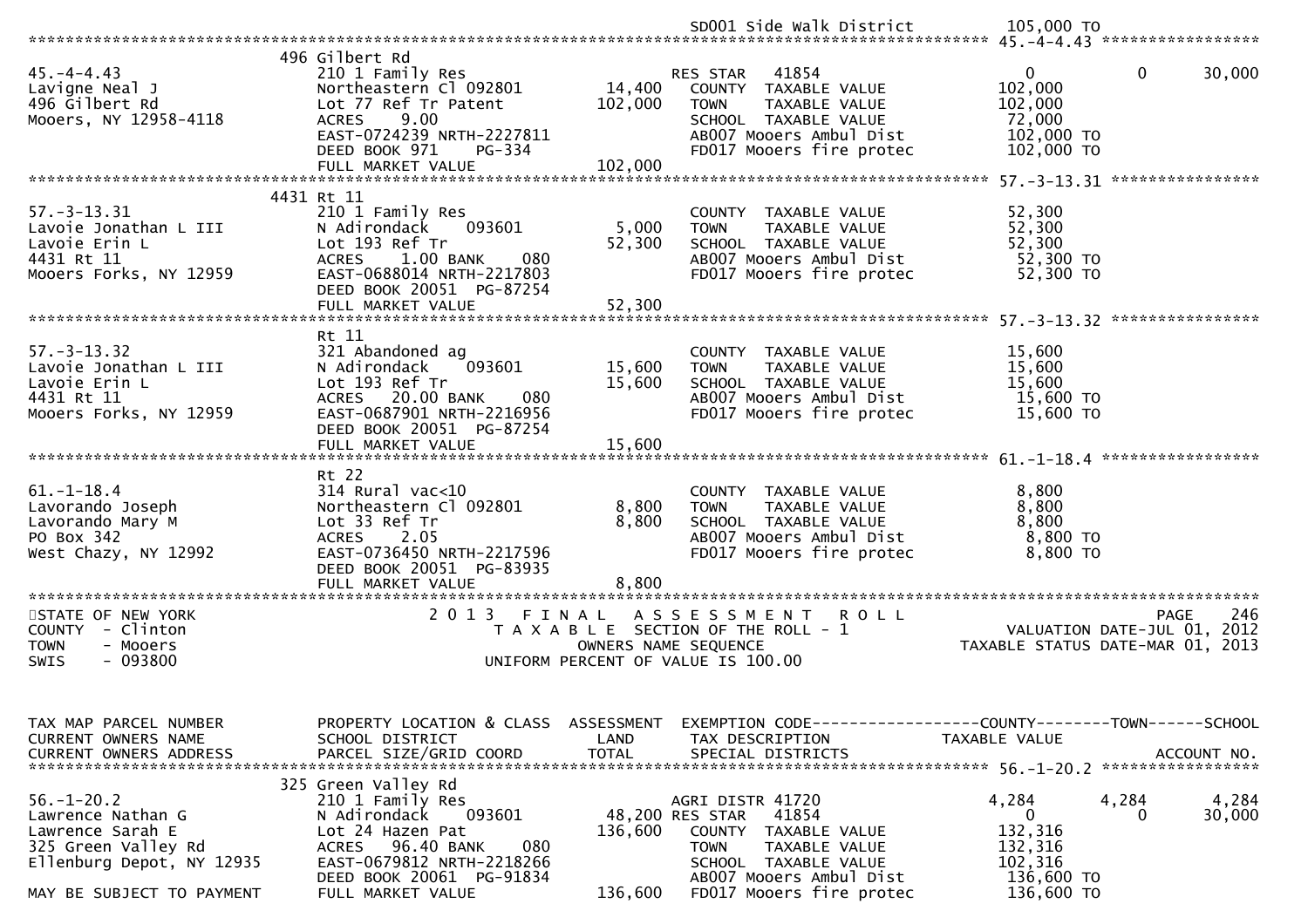| UNDER AGDIST LAW TIL 2017                     |                                                   |                      |                                                               |                                  |                             |
|-----------------------------------------------|---------------------------------------------------|----------------------|---------------------------------------------------------------|----------------------------------|-----------------------------|
|                                               | 799 Bush Rd                                       |                      |                                                               |                                  |                             |
| $12.-1-5.1$                                   | 240 Rural res                                     |                      | 41854<br>RES STAR                                             | 0                                | $\mathbf{0}$<br>30,000      |
| Leafloor Corey                                | Northeastern Cl 092801                            | 13,600               | COUNTY TAXABLE VALUE                                          | 49,000                           |                             |
| Robillard Vicki Irene                         | 173 & 176 Ref Tr                                  | 49,000               | <b>TOWN</b><br>TAXABLE VALUE                                  | 49,000                           |                             |
| 799 Bush Rd<br>Mooers Forks, NY 12959         | ACRES 15.00<br>EAST-0693202 NRTH-2246231          |                      | SCHOOL TAXABLE VALUE<br>AB007 Mooers Ambul Dist               | 19,000<br>49,000 TO              |                             |
|                                               | DEED BOOK 20011 PG-32352                          |                      | FD017 Mooers fire protec                                      | 49,000 TO                        |                             |
|                                               | FULL MARKET VALUE                                 | 49,000               |                                                               |                                  |                             |
|                                               |                                                   |                      |                                                               |                                  |                             |
|                                               | Bush Rd                                           |                      |                                                               |                                  |                             |
| $12. - 1 - 8$                                 | 323 Vacant rural                                  |                      | COUNTY TAXABLE VALUE                                          | 67,900                           |                             |
| Leafloor Jess W                               | Northeastern Cl 092801                            | 67,900               | <b>TOWN</b><br>TAXABLE VALUE                                  | 67,900                           |                             |
| Leafloor Corey<br>799 Bush Rd                 | Lot 173 Ref Tr<br>Pate<br>ACRES 314.80            | 67,900               | SCHOOL TAXABLE VALUE<br>AB007 Mooers Ambul Dist               | 67,900<br>67,900 TO              |                             |
| Mooers Forks, NY 12959                        | EAST-0695480 NRTH-2245035                         |                      | FD017 Mooers fire protec                                      | 67,900 TO                        |                             |
|                                               | DEED BOOK 20011 PG-32353                          |                      |                                                               |                                  |                             |
|                                               | FULL MARKET VALUE                                 | 67,900               |                                                               |                                  |                             |
|                                               |                                                   |                      |                                                               |                                  |                             |
|                                               | 533 Drown Rd                                      |                      |                                                               |                                  |                             |
| $26. - 1 - 6.11$                              | 210 1 Family Res                                  |                      | COUNTY TAXABLE VALUE                                          | 95,000                           |                             |
| Leahy Kathleen M<br>PO Box 111                | Northeastern Cl 092801<br>Lot 10 St Gore          | 5,500<br>95,000      | TAXABLE VALUE<br><b>TOWN</b><br>SCHOOL TAXABLE VALUE          | 95,000<br>95,000                 |                             |
| Champlain, NY 12919                           | <b>ACRES</b><br>1.70                              |                      | AB007 Mooers Ambul Dist                                       | 95,000 TO                        |                             |
|                                               | EAST-0677366 NRTH-2236110                         |                      | FD017 Mooers fire protec                                      | 95,000 TO                        |                             |
|                                               | DEED BOOK 20092 PG-28398                          |                      |                                                               |                                  |                             |
|                                               |                                                   |                      |                                                               |                                  |                             |
|                                               |                                                   |                      |                                                               |                                  |                             |
|                                               | 21 Higgins St                                     |                      |                                                               |                                  |                             |
| $30.20 - 2 - 20$<br>Leber Adam                | 210 1 Family Res<br>Northeastern Cl 092801        | 8,400                | 41854<br>RES STAR<br>COUNTY TAXABLE VALUE                     | 0<br>84,700                      | $\mathbf{0}$<br>30,000      |
| PO Box 103                                    | Lot 68<br>Ref Tr<br>Pate                          | 84,700               | <b>TOWN</b><br>TAXABLE VALUE                                  | 84,700                           |                             |
| Mooers, NY 12958                              | 1.27<br><b>ACRES</b>                              |                      | SCHOOL TAXABLE VALUE                                          | 54,700                           |                             |
|                                               | EAST-0729522 NRTH-2234357                         |                      | AB007 Mooers Ambul Dist                                       | 84,700 TO                        |                             |
|                                               | DEED BOOK 20082 PG-17876                          |                      | FD017 Mooers fire protec                                      | 84,700 TO                        |                             |
|                                               | FULL MARKET VALUE                                 | 84,700               | LT033 Mooers Light 2                                          | 84,700 TO                        |                             |
|                                               |                                                   |                      | SD001 Side Walk District                                      | 84,700 TO                        |                             |
| STATE OF NEW YORK                             | 2 0 1 3                                           | FINAL                | ASSESSMENT<br>ROLL                                            |                                  | 247<br><b>PAGE</b>          |
| COUNTY - Clinton                              |                                                   |                      | T A X A B L E SECTION OF THE ROLL - 1                         |                                  | VALUATION DATE-JUL 01, 2012 |
| <b>TOWN</b><br>- Mooers                       |                                                   | OWNERS NAME SEQUENCE |                                                               | TAXABLE STATUS DATE-MAR 01, 2013 |                             |
| - 093800<br>SWIS                              |                                                   |                      | UNIFORM PERCENT OF VALUE IS 100.00                            |                                  |                             |
|                                               |                                                   |                      |                                                               |                                  |                             |
|                                               |                                                   |                      |                                                               |                                  |                             |
|                                               | PROPERTY LOCATION & CLASS ASSESSMENT              |                      | EXEMPTION CODE-----------------COUNTY--------TOWN------SCHOOL |                                  |                             |
| TAX MAP PARCEL NUMBER<br>CURRENT OWNERS NAME  | SCHOOL DISTRICT                                   | LAND                 | TAX DESCRIPTION                                               | TAXABLE VALUE                    |                             |
|                                               |                                                   |                      |                                                               |                                  |                             |
|                                               |                                                   |                      |                                                               |                                  |                             |
|                                               | 27 Pine Crest Ln                                  |                      |                                                               |                                  |                             |
| $58. - 1 - 23$                                | 260 Seasonal res                                  |                      | COUNTY TAXABLE VALUE                                          | 37,500                           |                             |
| Leduc Bernard                                 | N Adirondack<br>093601                            | 9,400                | TAXABLE VALUE<br>TOWN                                         | 37,500                           |                             |
| Leduc Denise                                  | Lot 167 Ref Tr<br>Pate                            | 37,500               | SCHOOL TAXABLE VALUE<br>AB007 Mooers Ambul Dist               | 37,500                           |                             |
| 4870 Parthenais<br>Montreal QC, Canada H2H2G9 | 1.50<br><b>ACRES</b><br>EAST-0697263 NRTH-2220364 |                      | FD017 Mooers fire protec                                      | 37,500 TO<br>37,500 TO           |                             |
|                                               | DEED BOOK 552<br>PG-501                           |                      |                                                               |                                  |                             |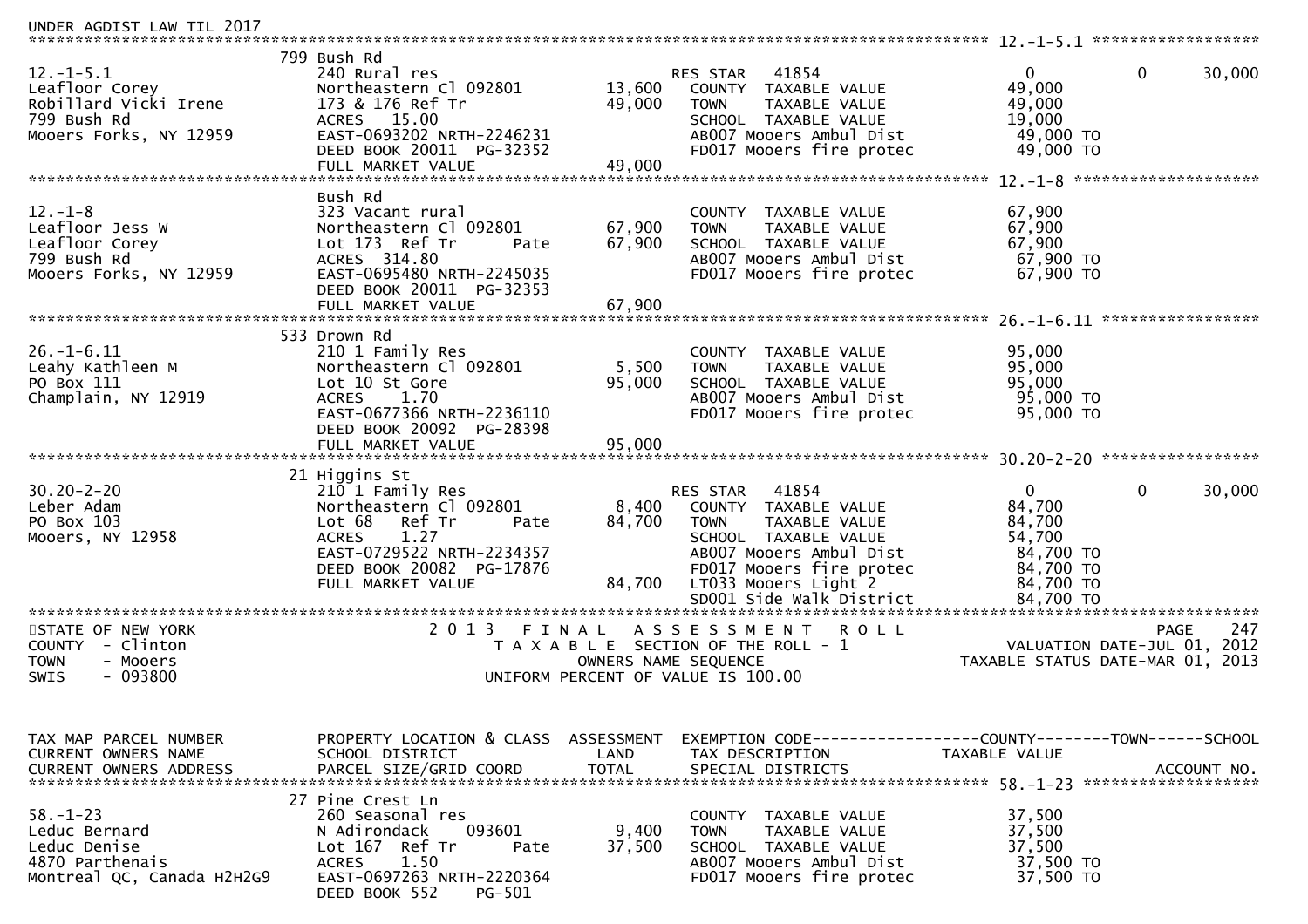|                                                                                                     | FULL MARKET VALUE                                                                                                                                                                                     | 37,500                                                                                                                     |                                                                                                                                      |                                                                      |                    |
|-----------------------------------------------------------------------------------------------------|-------------------------------------------------------------------------------------------------------------------------------------------------------------------------------------------------------|----------------------------------------------------------------------------------------------------------------------------|--------------------------------------------------------------------------------------------------------------------------------------|----------------------------------------------------------------------|--------------------|
|                                                                                                     |                                                                                                                                                                                                       |                                                                                                                            |                                                                                                                                      |                                                                      |                    |
| $27. - 1 - 1.2$<br>Leduc Cole D<br>Blow Nicole C<br>913 Cannon Corners Rd<br>Mooers Forks, NY 12959 | 913 Cannon Corners Rd<br>270 Mfg housing<br>Northeastern C1 092801<br>Lot 198 Ref Tr<br>5.60 BANK<br>080<br><b>ACRES</b><br>EAST-0686654 NRTH-2240217<br>DEED BOOK 20072 PG-7966<br>FULL MARKET VALUE | RES STAR<br>7,800<br>60,000<br><b>TOWN</b><br>60,000                                                                       | 41854<br>COUNTY TAXABLE VALUE<br>TAXABLE VALUE<br>SCHOOL TAXABLE VALUE<br>AB007 Mooers Ambul Dist<br>FD017 Mooers fire protec        | $\mathbf{0}$<br>60,000<br>60,000<br>30,000<br>60,000 TO<br>60,000 TO | 0<br>30,000        |
|                                                                                                     |                                                                                                                                                                                                       |                                                                                                                            |                                                                                                                                      |                                                                      |                    |
| $27. - 1 - 1.7$<br>Leduc Cole D<br>Blow Nicole C<br>913 Cannon Corners Rd<br>Mooers Forks, NY 12959 | Cannon Corners Rd<br>$314$ Rural vac<10<br>Northeastern Cl 092801<br>Lot 198 Ref Tr<br>4.60 BANK<br>080<br><b>ACRES</b><br>EAST-0686719 NRTH-2239640<br>DEED BOOK 20072 PG-7966                       | 7,200<br><b>TOWN</b><br>7,200                                                                                              | COUNTY TAXABLE VALUE<br><b>TAXABLE VALUE</b><br>SCHOOL TAXABLE VALUE<br>AB007 Mooers Ambul Dist<br>FD017 Mooers fire protec          | 7,200<br>7,200<br>7,200<br>7,200 TO<br>7,200 TO                      |                    |
|                                                                                                     | FULL MARKET VALUE                                                                                                                                                                                     | 7,200                                                                                                                      |                                                                                                                                      |                                                                      | ***************    |
| $44. -2 - 18.123$<br>Leduc Jeffery A<br>896 Woods Falls Rd<br>PO Box 112<br>Mooers Forks, NY 12959  | 896 Woods Falls Rd<br>210 1 Family Res<br>Northeastern Cl 092801<br>Lot 115 Ref Tract<br>1.20<br><b>ACRES</b><br>EAST-0714840 NRTH-2227359<br>DEED BOOK 668<br>PG-257<br>FULL MARKET VALUE            | RES STAR<br>8,100<br>72,000<br><b>TOWN</b><br>72,000                                                                       | 41854<br>COUNTY TAXABLE VALUE<br><b>TAXABLE VALUE</b><br>SCHOOL TAXABLE VALUE<br>AB007 Mooers Ambul Dist<br>FD017 Mooers fire protec | 0<br>72,000<br>72,000<br>42,000<br>72,000 TO<br>72,000 TO            | 0<br>30,000        |
|                                                                                                     |                                                                                                                                                                                                       |                                                                                                                            |                                                                                                                                      |                                                                      |                    |
| $17. - 2 - 5.1$<br>Leduc Nelson L<br>Leduc Betty J<br>818 Perry Mills Rd<br>Champlain, NY 12919     | Thompson Rd<br>$314$ Rural vac< $10$<br>Northeastern Cl 092801<br>Lot 19 Ref Tr Patent<br>6.50<br><b>ACRES</b><br>EAST-0743224 NRTH-2242047<br>DEED BOOK 984<br>PG-187                                | 12,300<br><b>TOWN</b><br>12,300                                                                                            | COUNTY TAXABLE VALUE<br>TAXABLE VALUE<br>SCHOOL TAXABLE VALUE<br>AB007 Mooers Ambul Dist<br>FD017 Mooers fire protec                 | 12,300<br>12,300<br>12,300<br>12,300 TO<br>12,300 TO                 |                    |
| MAY BE SUBJECT TO PAYMENT<br>UNDER AGDIST LAW TIL 2016                                              | FULL MARKET VALUE                                                                                                                                                                                     | 12,300                                                                                                                     |                                                                                                                                      |                                                                      |                    |
| STATE OF NEW YORK<br>- Clinton<br>COUNTY<br><b>TOWN</b><br>- Mooers<br>- 093800<br>SWIS             | 2 0 1 3<br>FINAL                                                                                                                                                                                      | A S S E S S M E N T<br>T A X A B L E SECTION OF THE ROLL - 1<br>OWNERS NAME SEQUENCE<br>UNIFORM PERCENT OF VALUE IS 100.00 | R O L L                                                                                                                              | VALUATION DATE-JUL 01, 2012<br>TAXABLE STATUS DATE-MAR 01, 2013      | 248<br><b>PAGE</b> |
| TAX MAP PARCEL NUMBER<br>CURRENT OWNERS NAME<br><b>CURRENT OWNERS ADDRESS</b>                       | PROPERTY LOCATION & CLASS ASSESSMENT<br>SCHOOL DISTRICT<br>PARCEL SIZE/GRID COORD                                                                                                                     | LAND<br><b>TOTAL</b>                                                                                                       | EXEMPTION CODE-----------------COUNTY-------TOWN-----SCHOOL<br>TAX DESCRIPTION<br>SPECIAL DISTRICTS                                  | TAXABLE VALUE                                                        | ACCOUNT NO.        |
| $45. - 1 - 17$<br>Leggett Life Estate Elizabeth<br>Gonyo Bonnie A<br>2637 Rt 11<br>Mooers, NY 12958 | 2637 Rt 11<br>210 1 Family Res<br>Northeastern Cl 092801<br>Lot 76<br>Ref Tr<br>Pate<br>1.30<br><b>ACRES</b><br>EAST-0724602 NRTH-2233526<br>DEED BOOK 20082 PG-13736                                 | AGED C&T<br>8,200 SR STAR<br>76,200<br><b>TOWN</b>                                                                         | 41801<br>41834<br>COUNTY TAXABLE VALUE<br>TAXABLE VALUE<br>SCHOOL TAXABLE VALUE<br>AB007 Mooers Ambul Dist                           | 38,100<br>38,100<br>0<br>38,100<br>38,100<br>12,900<br>76,200 TO     | 0<br>63,300<br>0   |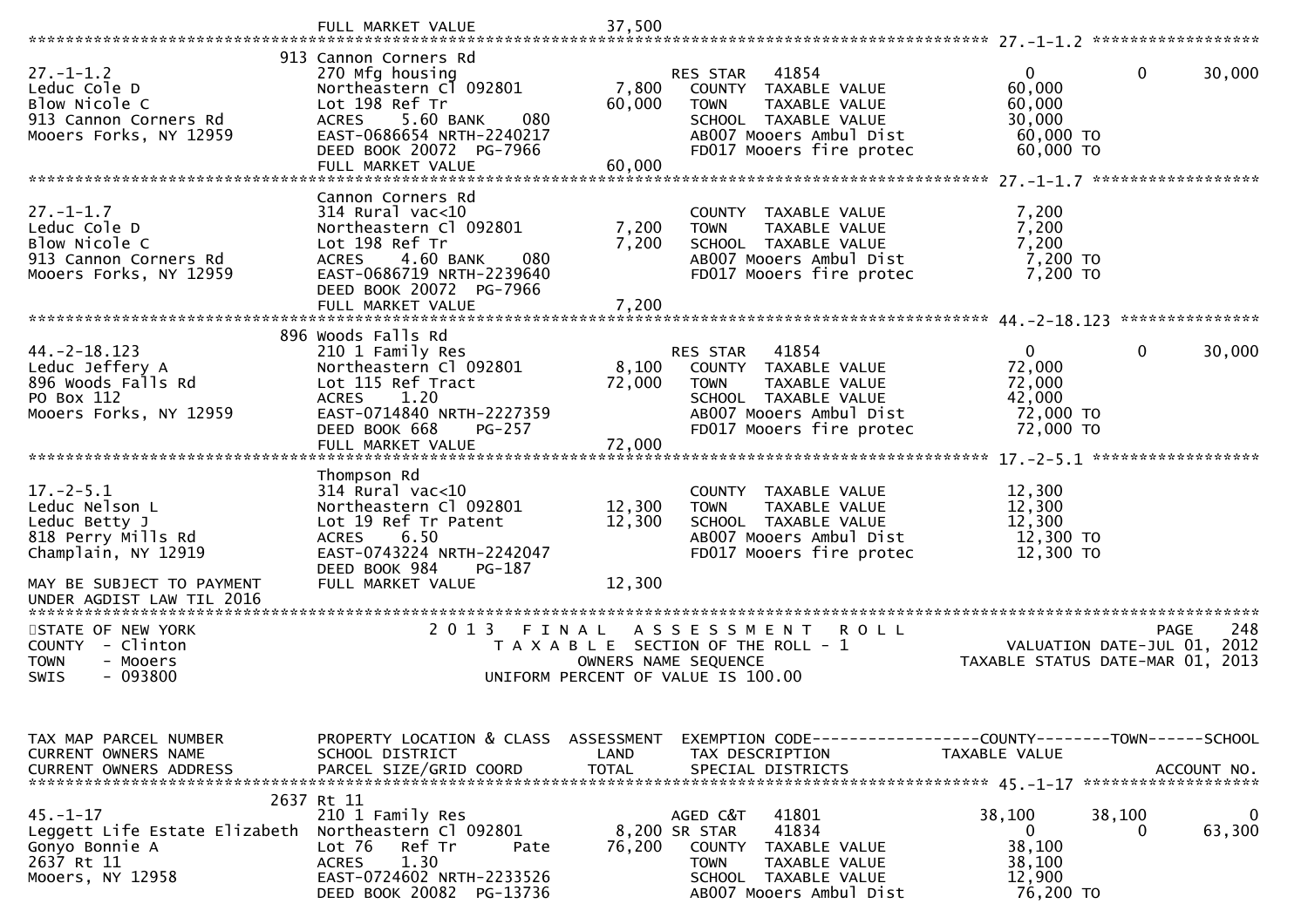| $44. -2 - 7.82$<br>Leidner Scott R<br>Leidner Linda B<br>191 Dickson Pt Rd<br>Plattsburgh, NY 12901 | 416 Emery Rd<br>260 Seasonal res<br>Northeastern Cl 092801<br>Lot 99 & 100 Ref Tr<br>ACRES 66.80<br>EAST-0718222 NRTH-2233652<br>DEED BOOK 972<br>PG-295<br>FULL MARKET VALUE            | 54,100<br>72,000<br>72,000  | COUNTY TAXABLE VALUE<br>TAXABLE VALUE<br><b>TOWN</b><br>SCHOOL TAXABLE VALUE<br>AB007 Mooers Ambul Dist<br>FD017 Mooers fire protec                                                                          | 72,000<br>72,000<br>72,000<br>72,000 TO<br>72,000 TO                                                                           |
|-----------------------------------------------------------------------------------------------------|------------------------------------------------------------------------------------------------------------------------------------------------------------------------------------------|-----------------------------|--------------------------------------------------------------------------------------------------------------------------------------------------------------------------------------------------------------|--------------------------------------------------------------------------------------------------------------------------------|
|                                                                                                     | 156 Big Hill Rd                                                                                                                                                                          |                             | 89 PCT OF VALUE USED FOR EXEMPTION PURPOSES                                                                                                                                                                  |                                                                                                                                |
| 44. – 1–37<br>Lemieux Richard A<br>156 Big Hill Rd<br>Mooers Forks, NY 12959-9716                   | 210 1 Family Res<br>Northeastern Cl 092801<br>Lot 125 Ref Tr<br>Pate<br>7.90<br><b>ACRES</b><br>EAST-0706932 NRTH-2229546<br>DEED BOOK 616<br>PG-769                                     | 13,300 SR STAR<br>48,600    | WARCOMALL 41131<br>41834<br>COUNTY TAXABLE VALUE<br>TAXABLE VALUE<br><b>TOWN</b><br>SCHOOL TAXABLE VALUE<br>AB007 Mooers Ambul Dist                                                                          | 10,814<br>10,814<br>0<br>48,600<br>$\mathbf{0}$<br>$\Omega$<br>37,786<br>37,786<br>$\overline{0}$<br>48,600 TO                 |
|                                                                                                     |                                                                                                                                                                                          |                             |                                                                                                                                                                                                              |                                                                                                                                |
| $30. -1 - 5$<br>Lesperance Jean Claude<br>179 Garrand Rd<br>Mooers, NY 12958                        | 179 Garrand Rd<br>270 Mfg housing<br>Northeastern Cl 092801<br>Lot <sub>93</sub><br>Ref Tr<br>Pate<br>4.30<br><b>ACRES</b><br>EAST-0723634 NRTH-2238217<br>DEED BOOK 840<br>$PG-125$     | 10,600<br>25,000            | COUNTY TAXABLE VALUE<br>TAXABLE VALUE<br><b>TOWN</b><br>SCHOOL TAXABLE VALUE<br>AB007 Mooers Ambul Dist<br>FD017 Mooers fire protec                                                                          | 25,000<br>25,000<br>25,000<br>25,000 TO<br>25,000 TO                                                                           |
|                                                                                                     | 845 Hemmingford Rd                                                                                                                                                                       |                             |                                                                                                                                                                                                              |                                                                                                                                |
| $30.19 - 1 - 3$<br>Letourneau David J<br>Letourneau Pamela L<br>845 Rt 22<br>Mooers, NY 12958       | 210 1 Family Res<br>Northeastern Cl 092801<br>Lot 75<br>Ref Tr<br>Pate<br>080<br><b>ACRES</b><br>2.00 BANK<br>EAST-0728216 NRTH-2235054<br>DEED BOOK 98001 PG-05682<br>FULL MARKET VALUE | 8,700<br>113,700<br>113,700 | 41854<br>RES STAR<br>COUNTY TAXABLE VALUE<br><b>TOWN</b><br>TAXABLE VALUE<br>SCHOOL TAXABLE VALUE<br>AB007 Mooers Ambul Dist<br>FD017 Mooers fire protec<br>LT033 Mooers Light 2<br>SD001 Side Walk District | $\mathbf{0}$<br>$\mathbf{0}$<br>30,000<br>113,700<br>113,700<br>83,700<br>113,700 TO<br>113,700 TO<br>113,700 TO<br>113,700 TO |
|                                                                                                     |                                                                                                                                                                                          |                             |                                                                                                                                                                                                              |                                                                                                                                |
| STATE OF NEW YORK<br>- Clinton<br>COUNTY<br><b>TOWN</b><br>- Mooers<br>- 093800<br><b>SWIS</b>      | 2 0 1 3                                                                                                                                                                                  | OWNERS NAME SEQUENCE        | FINAL ASSESSMENT<br><b>ROLL</b><br>T A X A B L E SECTION OF THE ROLL - 1<br>UNIFORM PERCENT OF VALUE IS 100.00                                                                                               | 249<br><b>PAGE</b><br>VALUATION DATE-JUL 01, 2012<br>TAXABLE STATUS DATE-MAR 01, 2013                                          |
| TAX MAP PARCEL NUMBER<br>CURRENT OWNERS NAME                                                        | PROPERTY LOCATION & CLASS<br>SCHOOL DISTRICT                                                                                                                                             | ASSESSMENT<br>LAND          | TAX DESCRIPTION                                                                                                                                                                                              | EXEMPTION CODE-----------------COUNTY--------TOWN------SCHOOL<br>TAXABLE VALUE                                                 |
| $47. - 1 - 2.2$<br>Letourneau Kevin P<br>Letourneau Diane M<br>247 Simmons Rd<br>Mooers, NY 12958   | 247 Simmons Rd<br>210 1 Family Res<br>Northeastern Cl 092801<br>Lot 21 Ref Tr<br>5.00<br><b>ACRES</b><br>EAST-0744536 NRTH-2231850<br>DEED BOOK 871<br>$PG-324$                          | 11,200<br>152,000           | 41854<br>RES STAR<br><b>COUNTY</b><br>TAXABLE VALUE<br><b>TOWN</b><br>TAXABLE VALUE<br>SCHOOL TAXABLE VALUE<br>AB007 Mooers Ambul Dist<br>FD017 Mooers fire protec                                           | $\mathbf 0$<br>$\bf{0}$<br>30,000<br>152,000<br>152,000<br>122,000<br>152,000 TO<br>152,000 TO                                 |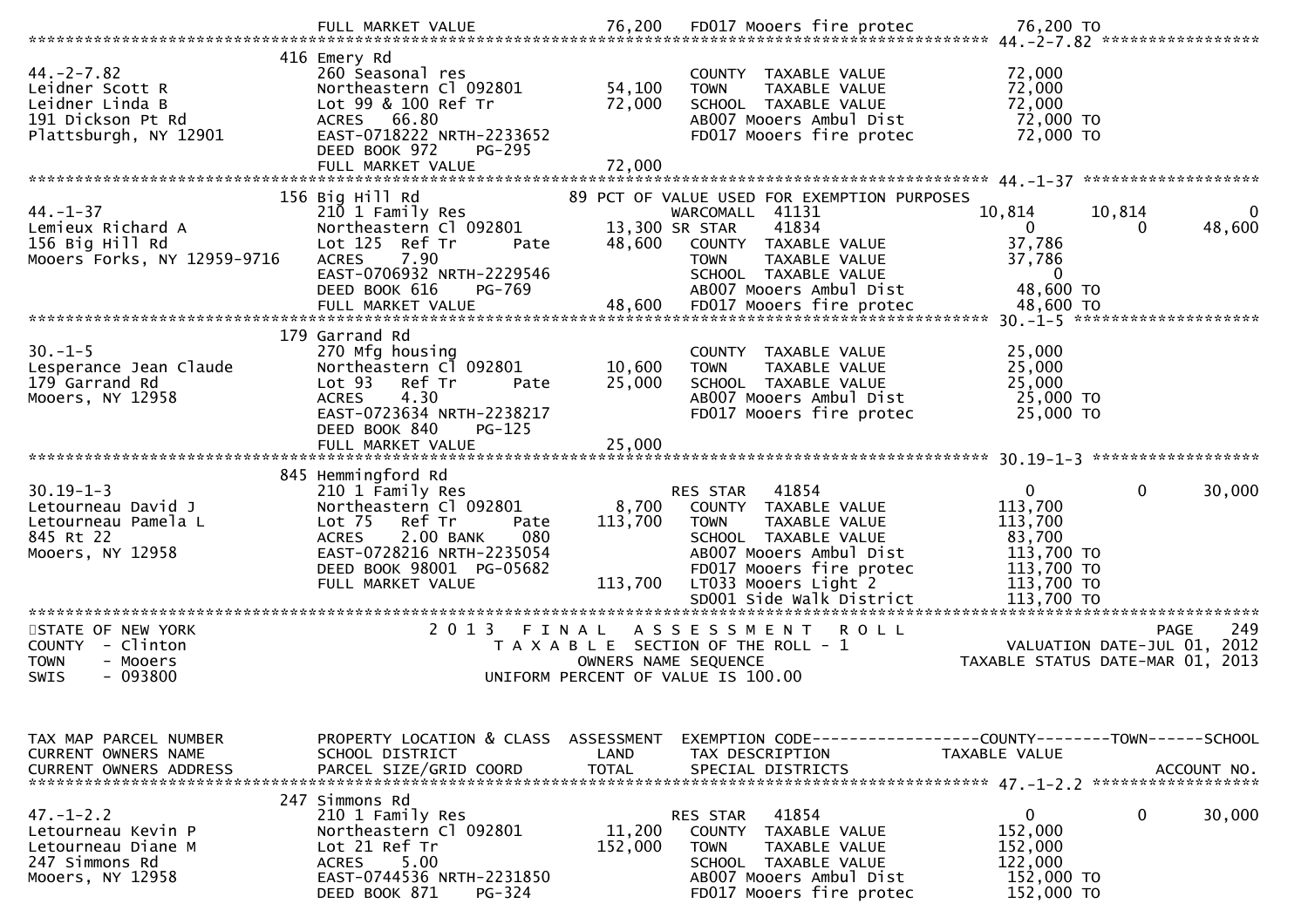|                                             | FULL MARKET VALUE                                    | 152,000          |                                                               |                                                            |             |
|---------------------------------------------|------------------------------------------------------|------------------|---------------------------------------------------------------|------------------------------------------------------------|-------------|
|                                             | 226 Letson Rd                                        |                  |                                                               |                                                            |             |
| $46. - 1 - 19$                              | 241 Rural res&ag                                     |                  | AGRI DISTR 41720                                              | 18,210<br>18,210                                           | 18,210      |
| Letson Charles F                            | Northeastern Cl 092801                               |                  | 92,300 RES STAR<br>41854                                      | $\mathbf{0}$<br>$\Omega$                                   | 30,000      |
| LaBarge Loanne L                            | Lot 45 Ref Tr<br>Pate                                | 113,000          | COUNTY TAXABLE VALUE                                          | 94,790                                                     |             |
| 226 Letson Rd                               | ACRES 170.00                                         |                  | TAXABLE VALUE<br><b>TOWN</b>                                  | 94,790                                                     |             |
| Mooers, NY 12958                            | EAST-0735955 NRTH-2229006                            |                  | SCHOOL TAXABLE VALUE                                          | 64,790                                                     |             |
| MAY BE SUBJECT TO PAYMENT                   | DEED BOOK 622<br>PG-610<br>FULL MARKET VALUE         | 113,000          | AB007 Mooers Ambul Dist<br>FD017 Mooers fire protec           | 113,000 TO<br>113,000 TO                                   |             |
| UNDER AGDIST LAW TIL 2017                   |                                                      |                  |                                                               |                                                            |             |
|                                             |                                                      |                  |                                                               |                                                            |             |
|                                             | 217 Letson Rd                                        |                  |                                                               |                                                            |             |
| $46. - 1 - 23$                              | 240 Rural res                                        |                  | 41834<br>SR STAR                                              | $\mathbf{0}$<br>0                                          | 63,300      |
| Letson Charles F                            | Northeastern Cl 092801                               | 52,700           | COUNTY TAXABLE VALUE                                          | 80,000                                                     |             |
| Letson Linda                                | Ref Tr Patent<br>Lot 46                              | 80,000           | <b>TAXABLE VALUE</b><br><b>TOWN</b>                           | 80,000                                                     |             |
| 217 Letson Rd<br>Mooers, NY 12958           | <b>ACRES</b><br>69.00<br>EAST-0733501 NRTH-2228913   |                  | SCHOOL TAXABLE VALUE<br>AB007 Mooers Ambul Dist               | 16,700<br>80,000 TO                                        |             |
|                                             | DEED BOOK 461<br><b>PG-69</b>                        |                  | FD017 Mooers fire protec                                      | 80,000 TO                                                  |             |
|                                             | FULL MARKET VALUE                                    | 80,000           |                                                               |                                                            |             |
|                                             |                                                      |                  |                                                               |                                                            |             |
|                                             | 97 Upton Rd                                          |                  | 72 PCT OF VALUE USED FOR EXEMPTION PURPOSES                   |                                                            |             |
| $16. - 1 - 12$                              | 240 Rural res                                        |                  | WARNONALL 41121                                               | 10,692<br>10,692                                           |             |
| Letterman Alan                              | Northeastern Cl 092801                               |                  | 41834<br>35,400 SR STAR                                       | $\mathbf{0}$<br>0                                          | 63,300      |
| 97 Upton Rd<br>Mooers, NY 12958             | Lot $17/40$<br>ACRES 40.00                           | 99,000           | COUNTY TAXABLE VALUE<br>TAXABLE VALUE<br><b>TOWN</b>          | 88,308<br>88,308                                           |             |
|                                             | EAST-0740840 NRTH-2249758                            |                  | SCHOOL TAXABLE VALUE                                          | 35,700                                                     |             |
|                                             | DEED BOOK 838<br><b>PG-320</b>                       |                  | AB007 Mooers Ambul Dist                                       | 99,000 TO                                                  |             |
|                                             | FULL MARKET VALUE                                    | 99,000           | FD017 Mooers fire protec                                      | 99,000 TO                                                  |             |
|                                             |                                                      |                  |                                                               |                                                            |             |
|                                             | Upton Rd                                             |                  |                                                               |                                                            |             |
| $17. - 2 - 1$                               | 321 Abandoned ag                                     |                  | COUNTY TAXABLE VALUE                                          | 43,500                                                     |             |
| Letterman Alan<br>97 Upton Rd               | Northeastern Cl 092801<br>Lot $17$<br>Ref Tr<br>Pate | 43,500<br>43,500 | TAXABLE VALUE<br><b>TOWN</b><br>SCHOOL TAXABLE VALUE          | 43,500<br>43,500                                           |             |
| Mooers, NY 12958                            | ACRES 102.50                                         |                  | AB007 Mooers Ambul Dist                                       | 43,500 TO                                                  |             |
|                                             | EAST-0744242 NRTH-2250188                            |                  | FD017 Mooers fire protec                                      | 43,500 TO                                                  |             |
|                                             | DEED BOOK 20021 PG-38593                             |                  |                                                               |                                                            |             |
|                                             | FULL MARKET VALUE                                    | 43,500           |                                                               |                                                            |             |
|                                             |                                                      |                  |                                                               |                                                            |             |
| STATE OF NEW YORK                           | 2 0 1 3                                              | FINAL            | A S S E S S M E N T<br><b>ROLL</b>                            | <b>PAGE</b>                                                | 250         |
| COUNTY - Clinton<br><b>TOWN</b><br>- Mooers |                                                      |                  | T A X A B L E SECTION OF THE ROLL - 1<br>OWNERS NAME SEQUENCE | VALUATION DATE-JUL 01,<br>TAXABLE STATUS DATE-MAR 01, 2013 | 2012        |
| $-093800$<br>SWIS                           |                                                      |                  | UNIFORM PERCENT OF VALUE IS 100.00                            |                                                            |             |
|                                             |                                                      |                  |                                                               |                                                            |             |
|                                             |                                                      |                  |                                                               |                                                            |             |
|                                             |                                                      |                  |                                                               |                                                            |             |
| TAX MAP PARCEL NUMBER                       | PROPERTY LOCATION & CLASS ASSESSMENT                 |                  |                                                               |                                                            |             |
| CURRENT OWNERS NAME                         | SCHOOL DISTRICT                                      | LAND             | TAX DESCRIPTION                                               | TAXABLE VALUE                                              |             |
| CURRENT OWNERS ADDRESS                      | PARCEL SIZE/GRID COORD                               | TOTAL            | SPECIAL DISTRICTS                                             |                                                            | ACCOUNT NO. |
|                                             | 1287 Hemmingford Rd                                  |                  |                                                               |                                                            |             |
| $15. - 1 - 17.1$                            | $314$ Rural vac<10                                   |                  | COUNTY TAXABLE VALUE                                          | 10,400                                                     |             |
| Lightfoot David                             | Northeastern Cl 092801                               | 10,400           | <b>TOWN</b><br>TAXABLE VALUE                                  | 10,400                                                     |             |
| 611 Lacharite St                            | Lot 73 Ref Tr Patent                                 | 10,400           | SCHOOL TAXABLE VALUE                                          | 10,400                                                     |             |
| LaSalle, QC, Canada H8P2C1                  | 4.00<br><b>ACRES</b>                                 |                  | AB007 Mooers Ambul Dist                                       | 10,400 TO                                                  |             |
|                                             | EAST-0727851 NRTH-2245820<br>DEED BOOK 20062 PG-1431 |                  | FD017 Mooers fire protec                                      | 10,400 TO                                                  |             |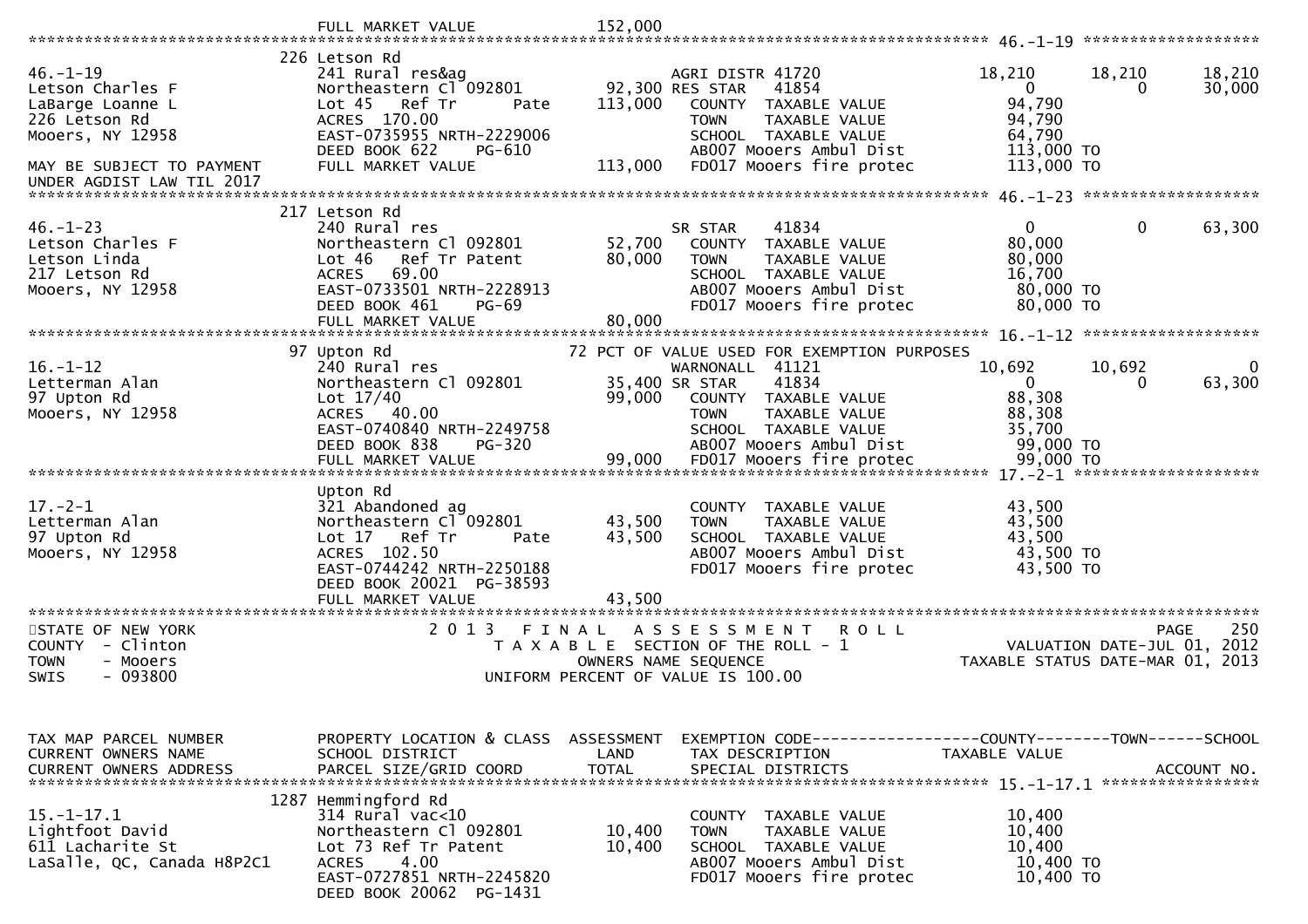|                                                                                                          | FULL MARKET VALUE                                                                                                                                                                              | 10,400                                        |                                                                                                                                                          |                                                                                              |
|----------------------------------------------------------------------------------------------------------|------------------------------------------------------------------------------------------------------------------------------------------------------------------------------------------------|-----------------------------------------------|----------------------------------------------------------------------------------------------------------------------------------------------------------|----------------------------------------------------------------------------------------------|
| $15.-1-17.4$<br>Lightfoot David<br>611 Lacharite St<br>LaSalle QC, Canada H8P2C1                         | 1289 Hemmingford Rd<br>240 Rural res<br>Northeastern Cl 092801<br>Lot 73 Ref Tr<br>ACRES 26.00<br>EAST-0726980 NRTH-2246052<br>DEED BOOK 20031 PG-61621<br>FULL MARKET VALUE                   | 21,400<br>65,000<br>65,000                    | COUNTY TAXABLE VALUE<br>TAXABLE VALUE<br><b>TOWN</b><br>SCHOOL TAXABLE VALUE<br>AB007 Mooers Ambul Dist<br>FD017 Mooers fire protec                      | 65,000<br>65,000<br>65,000<br>65,000 TO<br>65,000 TO<br>****************                     |
| $58. - 2 - 2.212$<br>Lincourt Terrance L<br>Lincourt Deborah K<br>45 Timber Ln<br>Mooers Forks, NY 12959 | 45 Timber Ln<br>312 Vac w/imprv<br>093601<br>N Adirondack<br>Lot 167 Ref Tract<br>ACRES 25.30<br>EAST-0694653 NRTH-2218831<br>DEED BOOK 20072 PG-7304                                          | 17,700<br>26,700                              | COUNTY TAXABLE VALUE<br>TAXABLE VALUE<br><b>TOWN</b><br>SCHOOL TAXABLE VALUE<br>AB007 Mooers Ambul Dist<br>FD017 Mooers fire protec                      | 26,700<br>26,700<br>26,700<br>26,700 TO<br>26,700 TO                                         |
| $44. -2 - 7.3$<br>Lintner Jon D<br>Lintner Sharron A<br>402 Emery Rd<br>Mooers Forks, NY 12959-9721      | 402 Emery Rd<br>210 1 Family Res<br>Northeastern Cl 092801<br>Lot 100 Ref Tr<br>FRNT 165.00 DPTH 239.00<br>EAST-0717581 NRTH-2232000<br>DEED BOOK 880<br>PG-144<br>FULL MARKET VALUE           | 7,800<br>140,000<br>140,000                   | RES STAR<br>41854<br>COUNTY TAXABLE VALUE<br>TAXABLE VALUE<br><b>TOWN</b><br>SCHOOL TAXABLE VALUE<br>AB007 Mooers Ambul Dist<br>FD017 Mooers fire protec | $\mathbf{0}$<br>0<br>30,000<br>140,000<br>140,000<br>110,000<br>140,000 TO<br>140,000 TO     |
| $58. - 2 - 2.1$<br>Lister Laurie Landrie<br>190 Milford St Ext<br>Plainville, CT 06062                   | Alder Bend Rd<br>$314$ Rural vac<10<br>N Adirondack<br>093601<br>Lot 167 Ref Tr<br>Pate<br>ACRES 10.00<br>EAST-0697280 NRTH-2218628<br>DEED BOOK 772<br>PG-104                                 | 11,300<br>11,300<br>11,300<br>*************** | COUNTY TAXABLE VALUE<br>TAXABLE VALUE<br><b>TOWN</b><br>SCHOOL TAXABLE VALUE<br>AB007 Mooers Ambul Dist<br>FD017 Mooers fire protec                      | 11,300<br>11,300<br>11,300<br>11,300 TO<br>11,300 TO                                         |
| STATE OF NEW YORK<br>COUNTY - Clinton<br><b>TOWN</b><br>- Mooers<br>$-093800$<br><b>SWIS</b>             | 2 0 1 3<br>FINAL                                                                                                                                                                               | OWNERS NAME SEQUENCE                          | A S S E S S M E N T<br><b>ROLL</b><br>T A X A B L E SECTION OF THE ROLL - 1<br>UNIFORM PERCENT OF VALUE IS 100.00                                        | 251<br><b>PAGE</b><br>VALUATION DATE-JUL 01, 2012<br>TAXABLE STATUS DATE-MAR 01, 2013        |
| TAX MAP PARCEL NUMBER<br>CURRENT OWNERS NAME<br>CURRENT OWNERS ADDRESS                                   | PROPERTY LOCATION & CLASS<br>SCHOOL DISTRICT<br>PARCEL SIZE/GRID COORD                                                                                                                         | ASSESSMENT<br>LAND<br><b>TOTAL</b>            | TAX DESCRIPTION<br>SPECIAL DISTRICTS                                                                                                                     | EXEMPTION CODE-----------------COUNTY-------TOWN------SCHOOL<br>TAXABLE VALUE<br>ACCOUNT NO. |
| $15. - 1 - 10$<br>Lister Paul A<br>Lister June E<br>1483 Rt 9B<br>Champlain, NY 12919                    | Hemmingford Rd<br>311 Res vac land<br>Northeastern Cl 092801<br>Lot 72 Ref Tr<br>Pate<br>FRNT 200.00 DPTH 200.00<br>EAST-0726375 NRTH-2247641<br>DEED BOOK 98001 PG-04404<br>FULL MARKET VALUE | 8,000<br>8,000<br>8,000                       | COUNTY TAXABLE VALUE<br>TAXABLE VALUE<br><b>TOWN</b><br>SCHOOL TAXABLE VALUE<br>AB007 Mooers Ambul Dist<br>FD017 Mooers fire protec                      | 8,000<br>8,000<br>8,000<br>8,000 TO<br>8,000 TO                                              |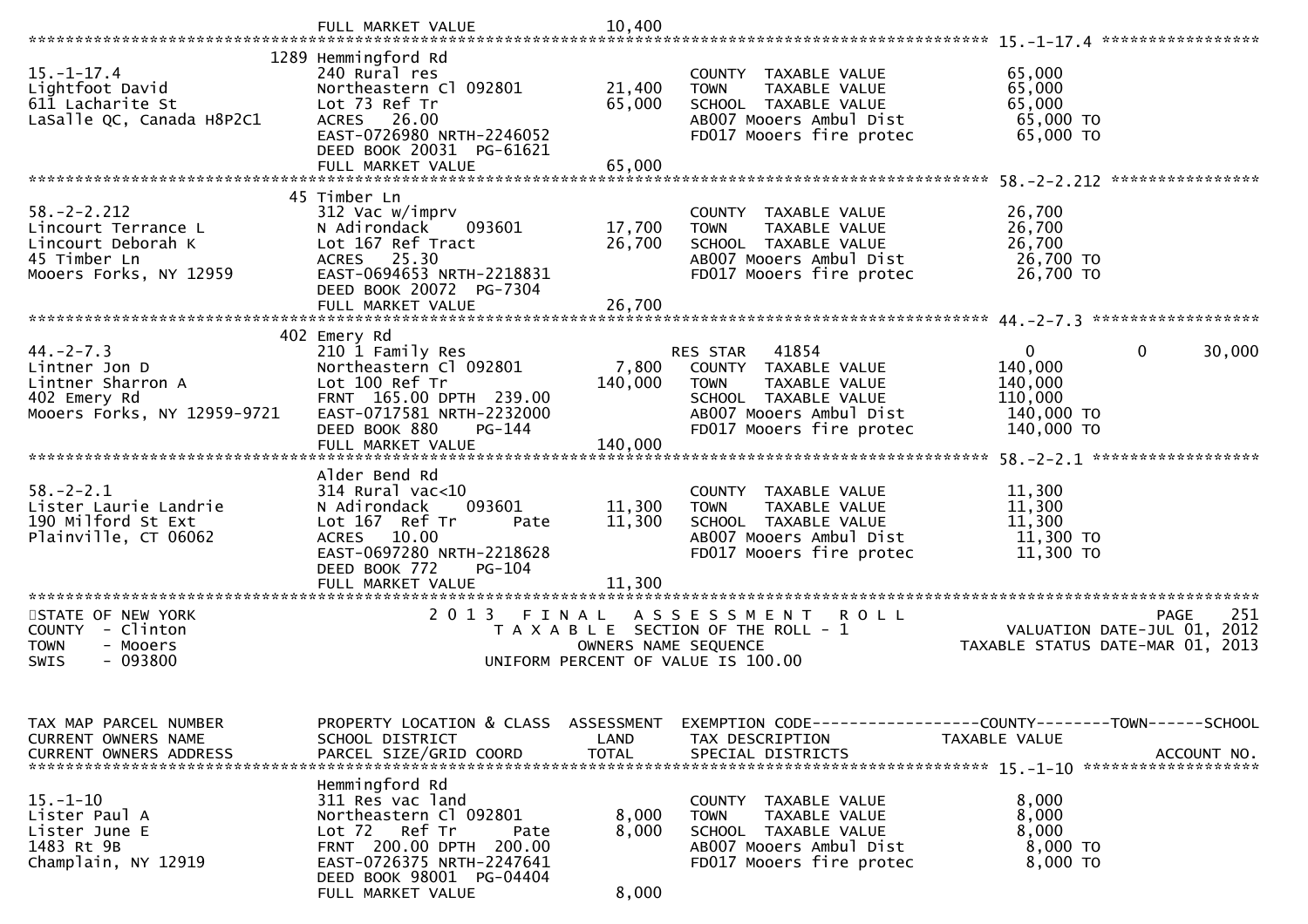| $31. - 4 - 12$<br>Lloyd Matthew<br>19 Herrick Rd<br>Mooers, NY 12958                        | 1 Herrick Rd<br>210 1 Family Res<br>Northeastern C1 092801 9,500 TOWN<br>Lot 45 Ref Tr<br>Pate<br>2.00<br><b>ACRES</b><br>EAST-0734523 NRTH-2233554<br>DEED BOOK 20051 PG-84248                                              | 47,000                      | COUNTY TAXABLE VALUE<br>TAXABLE VALUE<br>TAXABLE VALUE<br>I TAYABLE<br>SCHOOL TAXABLE VALUE<br>AB007 Mooers Ambul Dist<br>FD017 Mooers fire protec                                                                  | 47,000<br>47,000<br>47,000<br>47,000 TO<br>47,000 TO          |                       |
|---------------------------------------------------------------------------------------------|------------------------------------------------------------------------------------------------------------------------------------------------------------------------------------------------------------------------------|-----------------------------|---------------------------------------------------------------------------------------------------------------------------------------------------------------------------------------------------------------------|---------------------------------------------------------------|-----------------------|
|                                                                                             |                                                                                                                                                                                                                              |                             |                                                                                                                                                                                                                     |                                                               |                       |
| $31 - 4 - 17$<br>Lloyd Matthew J<br>Lloyd Brandi B<br>19 Herrick Rd<br>Mooers, NY 12958     | 19 Herrick Rd<br>210 1 Family Res<br>Northeastern Cl 092801 8,500 COUNTY TAXABLE VALUE<br>Lot 44 Ref Tr<br>Pate<br>ACRES 1.60<br>EAST-0734780 NRTH-2233831<br>DEED BOOK 20001 PG-26009<br>$\sim$ $\sim$ $\sim$ $\sim$ $\sim$ | 129,000 TOWN                | RES STAR 41854<br>TAXABLE VALUE                                                                                                                                                                                     | $0 \qquad \qquad$<br>129,000<br>129,000                       | $\mathbf 0$<br>30,000 |
|                                                                                             |                                                                                                                                                                                                                              |                             |                                                                                                                                                                                                                     |                                                               |                       |
| $45. - 3 - 2$<br>4ɔ.-ɔ-∠<br>Lopez Gloria L<br>483 Fee Rd<br>Mooers, NY 12958                | 483 Fee Rd<br>210 1 Family Res<br>Northeastern Cl 092801 7,800 COUNTY TAXABLE VALUE<br>Lot 67 Ref Tr<br>Pate<br>FRNT 165.00 DPTH 235.00<br>EAST-0731702 NRTH-2233312<br>DEED BOOK 734<br>$PG-153$                            | 42,800                      | <b>VETERANS</b><br>41101<br><b>TOWN</b><br>TAXABLE VALUE<br>SCHOOL TAXABLE VALUE<br>AB007 Mooers Ambul Dist<br>FD017 Mooers fire protec                                                                             | 5,000<br>37,800<br>37,800<br>42,800<br>42,800 TO<br>42,800 TO | 5,000<br>$\mathbf 0$  |
|                                                                                             | White Rd                                                                                                                                                                                                                     |                             |                                                                                                                                                                                                                     |                                                               |                       |
| $27. - 1 - 36$<br>Lorenzo Jose<br>Lorenzo Lisa<br>996 Fuller Rd<br>Peru, NY 12972           | 314 Rural vac<10<br>Northeastern Cl 092801<br>Lot 197 Ref Tr<br>Pate<br>ACRES 5.00<br>EAST-0686993 NRTH-2235269<br>DEED BOOK 20041 PG-77690<br>FULL MARKET VALUE                                                             | 7,800<br>7,800              | COUNTY TAXABLE VALUE<br>7,800 TOWN<br>TAXABLE VALUE<br>SCHOOL TAXABLE VALUE<br>AB007 Mooers Ambul Dist<br>FD017 Mooers fire protec                                                                                  | 7,800<br>7,800<br>7,800<br>7,800 TO<br>7,800 TO               |                       |
|                                                                                             |                                                                                                                                                                                                                              |                             |                                                                                                                                                                                                                     |                                                               |                       |
| STATE OF NEW YORK<br>COUNTY - Clinton<br><b>TOWN</b><br>- Mooers<br>- 093800<br><b>SWIS</b> |                                                                                                                                                                                                                              |                             | 2013 FINAL ASSESSMENT ROLL<br>5 FINAL ASSESSMENT ROLL<br>TAXABLE SECTION OF THE ROLL - 1 VALUATION DATE-JUL 01, 2012<br>OWNERS NAME SEQUENCE TAXABLE STATUS DATE-MAR 01, 2013<br>UNIFORM PERCENT OF VALUE IS 100.00 |                                                               | 252                   |
| TAX MAP PARCEL NUMBER<br>CURRENT OWNERS NAME<br><b>CURRENT OWNERS ADDRESS</b>               | SCHOOL DISTRICT<br>PARCEL SIZE/GRID COORD                                                                                                                                                                                    | <b>LAND</b><br><b>TOTAL</b> | PROPERTY LOCATION & CLASS ASSESSMENT EXEMPTION CODE----------------COUNTY-------TOWN------SCHOOL<br>TAX DESCRIPTION<br>SPECIAL DISTRICTS                                                                            | TAXABLE VALUE                                                 | ACCOUNT NO.           |
| $45. - 1 - 30.2$<br>Luck Bros Inc<br>73 Trade Rd<br>Plattsburgh, NY 12901                   | Gilbert Rd<br>312 Vac w/imprv<br>Northeastern Cl 092801<br>Lot 90-91 Ref Tr<br>ACRES 135.00<br>EAST-0721156 NRTH-2228871<br>DEED BOOK 808<br><b>PG-340</b><br>FULL MARKET VALUE                                              | 79,200<br>89,200<br>89,200  | COUNTY TAXABLE VALUE<br>TAXABLE VALUE<br><b>TOWN</b><br>SCHOOL TAXABLE VALUE<br>AB007 Mooers Ambul Dist<br>FD017 Mooers fire protec                                                                                 | 89,200<br>89,200<br>89,200<br>89,200 TO<br>89,200 TO          |                       |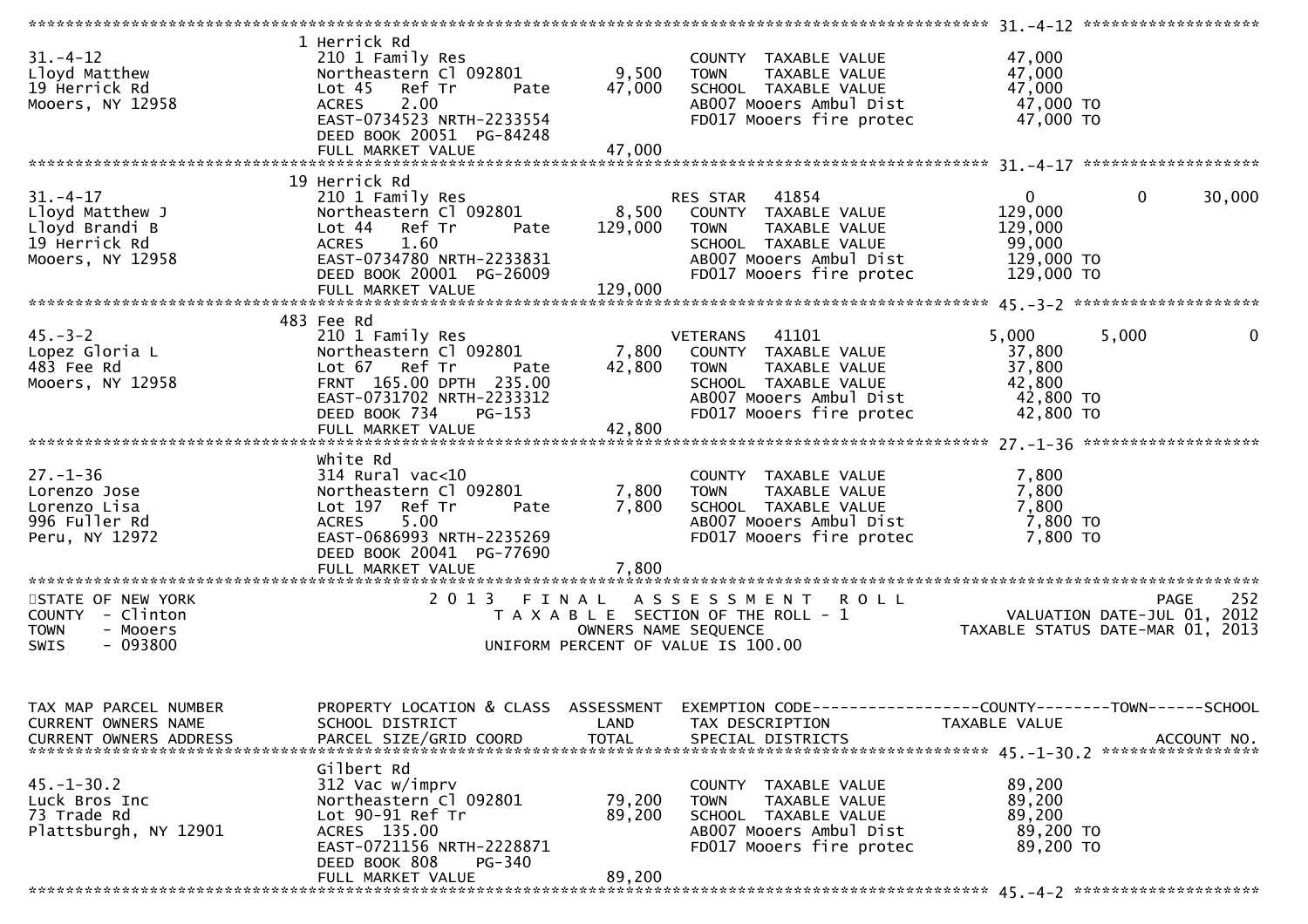| $45. - 4 - 2$<br>Luck Bros Inc<br>73 Trade Rd<br>Plattsburgh, NY 12901                               | Gilbert Rd<br>321 Abandoned ag<br>Northeastern Cl 092801<br>Lot 90 Ref Tr<br>Pate<br>ACRES 21.20<br>EAST-0722563 NRTH-2225880<br>DEED BOOK 808<br>PG-340<br>FULL MARKET VALUE                | 22,600<br>22,600<br>22,600  | COUNTY TAXABLE VALUE<br><b>TOWN</b><br>TAXABLE VALUE<br>SCHOOL TAXABLE VALUE<br>AB007 Mooers Ambul Dist<br>FD017 Mooers fire protec    | 22,600<br>22,600<br>22,600<br>22,600 TO<br>22,600 TO                        |
|------------------------------------------------------------------------------------------------------|----------------------------------------------------------------------------------------------------------------------------------------------------------------------------------------------|-----------------------------|----------------------------------------------------------------------------------------------------------------------------------------|-----------------------------------------------------------------------------|
|                                                                                                      | 2122 Alder Bend Rd                                                                                                                                                                           |                             |                                                                                                                                        |                                                                             |
| $58. - 2 - 4.111$<br>Luft George<br>2122 Alder Bend Rd<br>Altona, NY 12910                           | 240 Rural res<br>N Adirondack<br>093601<br>Lot 154 Ref Tr<br>Pate<br><b>ACRES</b><br>1.20<br>EAST-0698021 NRTH-2216949<br>DEED BOOK 99001 PG-08712                                           | 5,200<br>30,000             | COUNTY TAXABLE VALUE<br><b>TOWN</b><br>TAXABLE VALUE<br>SCHOOL TAXABLE VALUE<br>AB007 Mooers Ambul Dist<br>FD017 Mooers fire protec    | 30,000<br>30,000<br>30,000<br>30,000 TO<br>30,000 TO                        |
|                                                                                                      | FULL MARKET VALUE                                                                                                                                                                            | 30,000                      |                                                                                                                                        |                                                                             |
| $57. - 1 - 7.2$<br>Lundin William K<br>Lundin Victoria<br>11 Parsons Close<br>East Hampton, NY 11937 | 106 Mcdonald Rd<br>210 1 Family Res<br>N Adirondack<br>093601<br>Lot 182 Ref Tr Patent<br><b>ACRES</b><br>3.90<br>EAST-0692235 NRTH-2219796<br>DEED BOOK 20041 PG-72692<br>FULL MARKET VALUE | 9,500<br>152,600<br>152,600 | COUNTY TAXABLE VALUE<br><b>TOWN</b><br>TAXABLE VALUE<br>SCHOOL TAXABLE VALUE<br>AB007 Mooers Ambul Dist<br>FD017 Mooers fire protec    | 152,600<br>152,600<br>152,600<br>152,600 TO<br>152,600 TO                   |
|                                                                                                      | Cannon Corners Rd                                                                                                                                                                            |                             |                                                                                                                                        |                                                                             |
| $57. - 3 - 11$<br>Lundin William K<br>Lundin Victoria<br>11 Parsons Close<br>East Hampton, NY 11937  | $322$ Rural vac $>10$<br>093601<br>N Adirondack<br>Lot 193 Ref Tr<br>Pate<br>ACRES 31.50<br>EAST-0688531 NRTH-2219234<br>DEED BOOK 20061 PG-90776                                            | 17,600<br>17,600            | COUNTY TAXABLE VALUE<br><b>TOWN</b><br>TAXABLE VALUE<br>SCHOOL TAXABLE VALUE<br>AB007 Mooers Ambul Dist<br>FD017 Mooers fire protec    | 17,600<br>17,600<br>17,600<br>17,600 TO<br>17,600 TO                        |
| STATE OF NEW YORK                                                                                    |                                                                                                                                                                                              |                             | 2013 FINAL ASSESSMENT ROLL                                                                                                             | 253<br><b>PAGE</b>                                                          |
| COUNTY - Clinton<br>- Mooers<br><b>TOWN</b><br>$-093800$<br>SWIS                                     |                                                                                                                                                                                              | OWNERS NAME SEQUENCE        | T A X A B L E SECTION OF THE ROLL - 1<br>UNIFORM PERCENT OF VALUE IS 100.00                                                            | PAGE 253<br>VALUATION DATE-JUL 01, 2012<br>TAXABLE STATUS DATE-MAR 01, 2013 |
| TAX MAP PARCEL NUMBER                                                                                | PROPERTY LOCATION & CLASS ASSESSMENT                                                                                                                                                         |                             |                                                                                                                                        | EXEMPTION        CODE-----------------COUNTY-------TOWN------SCHOOL         |
| CURRENT OWNERS NAME<br><b>CURRENT OWNERS ADDRESS</b>                                                 | SCHOOL DISTRICT<br>PARCEL SIZE/GRID COORD                                                                                                                                                    | <b>LAND</b><br><b>TOTAL</b> | TAX DESCRIPTION<br>SPECIAL DISTRICTS                                                                                                   | TAXABLE VALUE<br>ACCOUNT NO.                                                |
| $59. - 1 - 25.21$<br>Luongo Mario<br>68 Vliet St<br>Spotswood, NJ 08884                              | Woods Falls Rd<br>$314$ Rural vac<10<br>Northeastern Cl 092801<br>Lot 113 Ref Tr Patent<br>2.90<br><b>ACRES</b><br>EAST-0711446 NRTH-2217233<br>DEED BOOK 868<br>PG-164                      | 7,500<br>7,500              | COUNTY<br>TAXABLE VALUE<br><b>TOWN</b><br>TAXABLE VALUE<br>SCHOOL TAXABLE VALUE<br>AB007 Mooers Ambul Dist<br>FD017 Mooers fire protec | 7,500<br>7,500<br>7,500<br>7,500 TO<br>7,500 TO                             |
|                                                                                                      | FULL MARKET VALUE                                                                                                                                                                            | 7,500                       |                                                                                                                                        |                                                                             |
|                                                                                                      | Woods Falls Rd                                                                                                                                                                               |                             |                                                                                                                                        |                                                                             |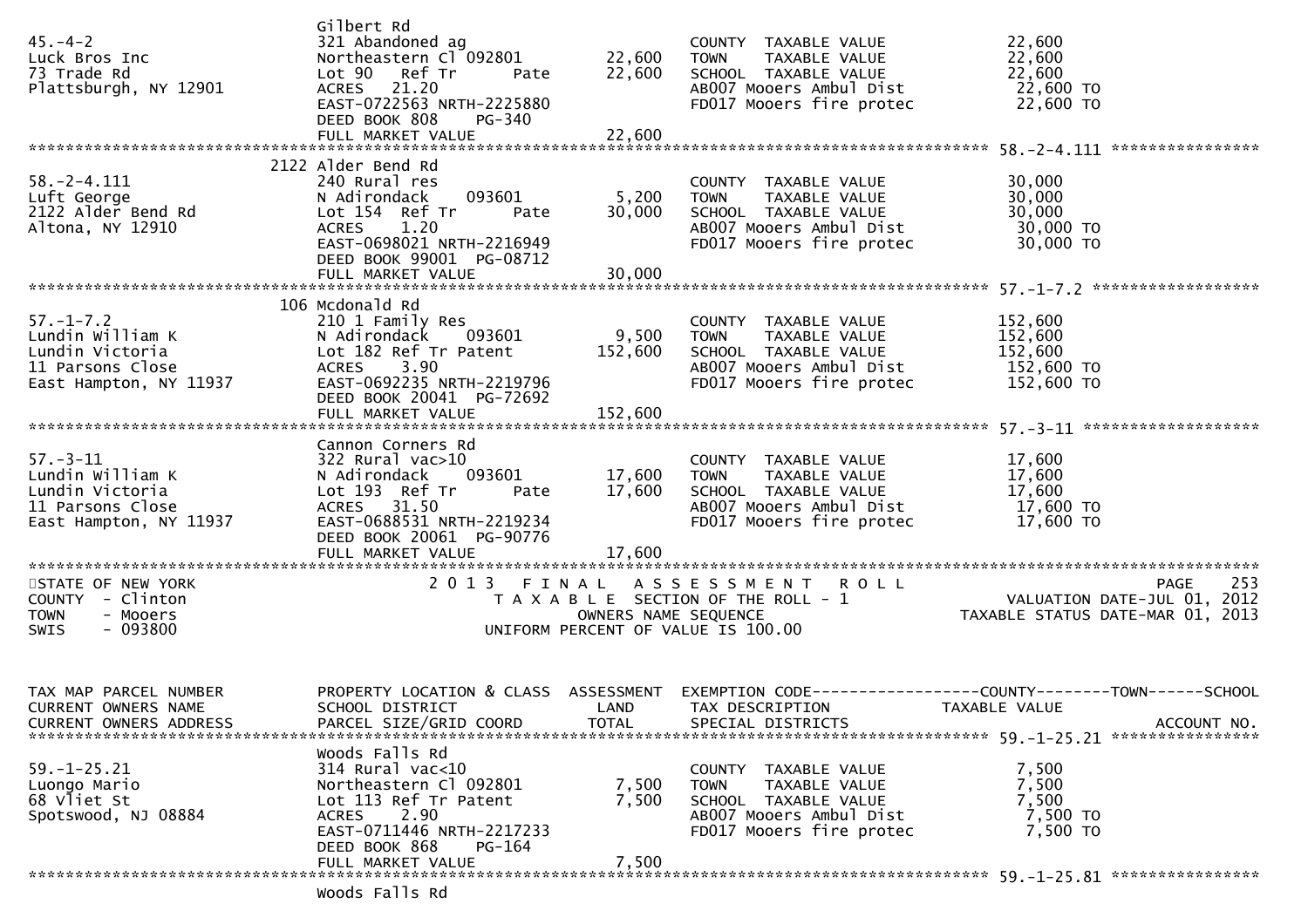| $59. - 1 - 25.81$                  | $314$ Rural vac<10                                    |              | COUNTY TAXABLE VALUE                            | 11,200                                                                                                                                  |
|------------------------------------|-------------------------------------------------------|--------------|-------------------------------------------------|-----------------------------------------------------------------------------------------------------------------------------------------|
| Luongo Mario                       | Northeastern Cl 092801                                | 11,200       | TAXABLE VALUE<br><b>TOWN</b>                    | 11,200                                                                                                                                  |
| 68 Vliet St                        | Lot 113 Ref Tract                                     | 11,200       | SCHOOL TAXABLE VALUE                            | 11,200                                                                                                                                  |
| Spotwood, NJ 08884                 | ACRES 5.00                                            |              | AB007 Mooers Ambul Dist                         | 11,200 TO                                                                                                                               |
|                                    | EAST-0712330 NRTH-2220116                             |              | FD017 Mooers fire protec                        | 11,200 TO                                                                                                                               |
|                                    | DEED BOOK 20072 PG-4684                               |              |                                                 |                                                                                                                                         |
|                                    |                                                       |              |                                                 |                                                                                                                                         |
|                                    |                                                       |              |                                                 |                                                                                                                                         |
|                                    | 29 Depot St                                           |              |                                                 |                                                                                                                                         |
| $30.16 - 3 - 9$                    | 210 1 Family Res                                      |              | COUNTY TAXABLE VALUE                            | 41,000                                                                                                                                  |
| Lushia Kenneth L                   | Northeastern Cl 092801<br>Lot 68 Ref Tr               | 9,400        | TAXABLE VALUE<br>TOWN                           | 41,000<br>41,000                                                                                                                        |
| PO Box 334<br>West Chazy, NY 12992 | Pate<br>Survey Map 20102/34526                        | 41,000       | SCHOOL TAXABLE VALUE<br>AB007 Mooers Ambul Dist | 41,000 TO                                                                                                                               |
|                                    | ACRES 1.76                                            |              | FD017 Mooers fire protec                        | 41,000 TO                                                                                                                               |
|                                    | EAST-0730391 NRTH-2236129                             |              | LT033 Mooers Light 2                            |                                                                                                                                         |
|                                    | DEED BOOK 20092 PG-29518                              |              | SD001 Side Walk District                        | $41,000$ TO<br>$41,000$ TO<br>41,000 TO                                                                                                 |
|                                    | FULL MARKET VALUE                                     | 41,000       |                                                 |                                                                                                                                         |
|                                    |                                                       |              |                                                 |                                                                                                                                         |
|                                    | 2344 Rt 11                                            |              |                                                 |                                                                                                                                         |
| $30.16 - 3 - 14$                   | 210 1 Family Res                                      |              | COUNTY TAXABLE VALUE                            | 120,000                                                                                                                                 |
| Lushia Kenneth L                   | Northeastern Cl 092801                                | 9,600        | <b>TOWN</b><br>TAXABLE VALUE                    | 120,000                                                                                                                                 |
| PO Box 334                         | Lot 68 Ref Tr<br>Pate                                 | 120,000      | SCHOOL TAXABLE VALUE                            | 120,000                                                                                                                                 |
| West Chazy, NY 12992               | Survey Map 20102/34526                                |              | AB007 Mooers Ambul Dist                         | 120,000 TO                                                                                                                              |
|                                    | <b>ACRES</b><br>2.06                                  |              | FD017 Mooers fire protec                        | 120,000 TO                                                                                                                              |
|                                    | EAST-0730462 NRTH-2235779                             |              | LT033 Mooers Light 2                            | 120,000 TO                                                                                                                              |
|                                    | DEED BOOK 20102 PG-31518                              |              | SD001 Side Walk District                        | 120,000 TO                                                                                                                              |
|                                    | FULL MARKET VALUE                                     | 120,000      |                                                 |                                                                                                                                         |
|                                    | Emery Rd                                              |              |                                                 |                                                                                                                                         |
| $44. -2 - 11.2$                    | 321 Abandoned ag                                      |              | COUNTY TAXABLE VALUE                            | 25,800                                                                                                                                  |
| MacGregor Robert                   | Northeastern Cl 092801                                | 25,800       | TOWN<br>TAXABLE VALUE                           | 25,800                                                                                                                                  |
| MacGregor Margaret D               | Lot 101 Ref Tr                                        | 25,800       | SCHOOL TAXABLE VALUE                            | 25,800                                                                                                                                  |
| 482 Golf Course Rd                 | ACRES 27.40                                           |              | AB007 Mooers Ambul Dist                         | 25,800 TO                                                                                                                               |
| South Burlington, VT 05403         | EAST-0716444 NRTH-2226535                             |              | FD017 Mooers fire protec                        | 25,800 TO                                                                                                                               |
|                                    | DEED BOOK 20122 PG-51437                              |              |                                                 |                                                                                                                                         |
|                                    |                                                       |              |                                                 |                                                                                                                                         |
|                                    |                                                       |              |                                                 |                                                                                                                                         |
| STATE OF NEW YORK                  |                                                       |              | 2013 FINAL ASSESSMENT ROLL                      | 254<br><b>PAGE</b>                                                                                                                      |
| COUNTY - Clinton                   |                                                       |              |                                                 | T A X A B L E SECTION OF THE ROLL - 1<br>T A X A B L E SECTION OF THE ROLL - 1<br>OWNFRS NAME SEOUENCE TAXABLE STATUS DATE-MAR 01, 2013 |
| <b>TOWN</b><br>- Mooers            |                                                       |              |                                                 |                                                                                                                                         |
| - 093800<br>SWIS                   |                                                       |              | UNIFORM PERCENT OF VALUE IS 100.00              |                                                                                                                                         |
|                                    |                                                       |              |                                                 |                                                                                                                                         |
|                                    |                                                       |              |                                                 |                                                                                                                                         |
| TAX MAP PARCEL NUMBER              |                                                       |              |                                                 | PROPERTY LOCATION & CLASS ASSESSMENT EXEMPTION CODE----------------COUNTY-------TOWN------SCHOOL                                        |
| CURRENT OWNERS NAME                | SCHOOL DISTRICT                                       | LAND         | TAX DESCRIPTION                                 | TAXABLE VALUE                                                                                                                           |
| <b>CURRENT OWNERS ADDRESS</b>      | PARCEL SIZE/GRID COORD                                | <b>TOTAL</b> | SPECIAL DISTRICTS                               | ACCOUNT NO.                                                                                                                             |
|                                    |                                                       |              |                                                 |                                                                                                                                         |
|                                    | 830 Woods Falls Rd                                    |              |                                                 |                                                                                                                                         |
| $44. -2 - 15.1$                    | 314 Rural vac<10                                      |              | TAXABLE VALUE<br><b>COUNTY</b>                  | 12,000                                                                                                                                  |
| MacGregor Robert                   | Northeastern Cl 092801                                | 12,000       | <b>TOWN</b><br>TAXABLE VALUE                    | 12,000                                                                                                                                  |
| MacGregor Margaret D               | Lot 115 Ref Tr<br>Pate                                | 12,000       | SCHOOL TAXABLE VALUE                            | 12,000                                                                                                                                  |
| 482 Golf Course Rd                 | 1.00<br><b>ACRES</b>                                  |              | AB007 Mooers Ambul Dist                         | 12,000 TO                                                                                                                               |
| South Burlington, VT 05403         | EAST-0714257 NRTH-2225879<br>DEED BOOK 20122 PG-51437 |              | FD017 Mooers fire protec                        | 12,000 TO                                                                                                                               |
|                                    | FULL MARKET VALUE                                     | 12,000       |                                                 |                                                                                                                                         |
|                                    |                                                       |              |                                                 |                                                                                                                                         |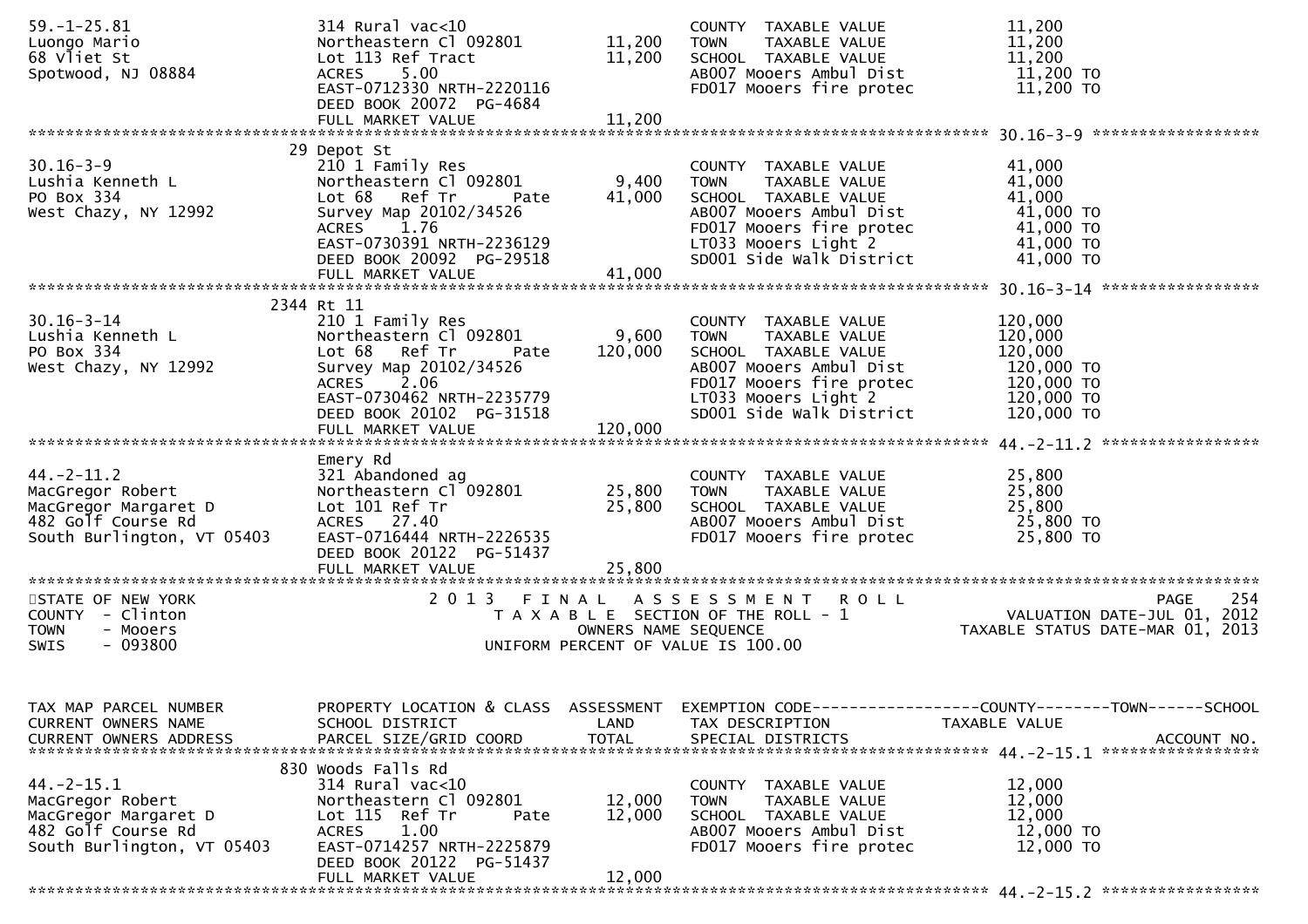| $44. -2 - 15.2$<br>MacGregor Robert<br>MacGregor Margaret D<br>482 Golf Course Rd<br>South Burlington, VT 05403                | 830 Woods Falls Rd<br>260 Seasonal res<br>Northeastern Cl 092801<br>Lot 115 Ref Tr<br>ACRES 33.20<br>EAST-0714761 NRTH-2225500<br>DEED BOOK 20122 PG-51437                              | 32,700<br>71,000              | COUNTY TAXABLE VALUE<br><b>TOWN</b><br>TAXABLE VALUE<br>SCHOOL TAXABLE VALUE<br>AB007 Mooers Ambul Dist<br>FD017 Mooers fire protec                                                                                               | 71,000<br>71,000<br>71,000<br>71,000 TO<br>71,000 TO                            |                                        |
|--------------------------------------------------------------------------------------------------------------------------------|-----------------------------------------------------------------------------------------------------------------------------------------------------------------------------------------|-------------------------------|-----------------------------------------------------------------------------------------------------------------------------------------------------------------------------------------------------------------------------------|---------------------------------------------------------------------------------|----------------------------------------|
| $28. - 1 - 2.121$<br>Machabee Andre<br>783 Notre Dame<br>St-Chrysostme QC, Canada JOS1R ACRES 89.70                            | Meseck Rd<br>321 Abandoned ag<br>Northeastern Cl 092801<br>Lots 172/173 Ref Tr<br>EAST-0697132 NRTH-2240393<br>DEED BOOK 20031 PG-62487<br>FULL MARKET VALUE                            | 45,500<br>45,500<br>45,500    | COUNTY TAXABLE VALUE<br><b>TOWN</b><br>TAXABLE VALUE<br>SCHOOL TAXABLE VALUE<br>AB007 Mooers Ambul Dist<br>FD017 Mooers fire protec                                                                                               | 45,500<br>45,500<br>45,500<br>45,500 TO<br>45,500 TO                            |                                        |
| $31. -2 - 3.212$<br>Mackinnon Bryan R<br>Mackinnon Susan L<br>1819 Rt 11<br>Mooers, NY 12958                                   | 1819 Rt 11<br>210 1 Family Res<br>Northeastern Cl 092801<br>Lot 19 Ref Tr<br><b>ACRES</b><br>3.40<br>EAST-0742854 NRTH-2238477<br>DEED BOOK 99001 PG-15675                              | 82,000                        | RES STAR 41854<br>10,100 COUNTY TAXABLE VALUE<br><b>TOWN</b><br>TAXABLE VALUE<br>SCHOOL TAXABLE VALUE<br>AB007 Mooers Ambul Dist<br>FD017 Mooers fire protec                                                                      | $\Omega$<br>82,000<br>82,000<br>52,000<br>82,000 TO<br>82,000 TO                | $\mathbf{0}$<br>30,000                 |
| $15. - 1 - 40.2$<br>Macomber Life Estate Patricia Northeastern Cl 092801<br>Ortman Leslie K<br>323 Eddy Rd<br>Mooers, NY 12958 | 323 Eddy Rd<br>210 1 Family Res<br>Lot 94 Ref Tr<br>RHLadue Bk867 Pg53<br>6.80<br>ACRES<br>EAST-0721365 NRTH-2246491<br>DEED BOOK 20092 PG-28960<br>FULL MARKET VALUE                   | 45,400<br>45,400              | 90 PCT OF VALUE USED FOR EXEMPTION PURPOSES<br>AGED - ALL 41800<br>12,600 SR STAR<br>41834<br>COUNTY TAXABLE VALUE<br><b>TOWN</b><br>TAXABLE VALUE<br>SCHOOL TAXABLE VALUE<br>AB007 Mooers Ambul Dist<br>FD017 Mooers fire protec | 20,430<br>$\Omega$<br>24,970<br>24,970<br>$\mathbf 0$<br>45,400 TO<br>45,400 TO | 20,430<br>20,430<br>24,970<br>$\Omega$ |
| STATE OF NEW YORK<br>COUNTY - Clinton<br><b>TOWN</b><br>- Mooers<br>$-093800$<br><b>SWIS</b>                                   | 2 0 1 3                                                                                                                                                                                 | FINAL<br>OWNERS NAME SEQUENCE | <b>ROLL</b><br>A S S E S S M E N T<br>T A X A B L E SECTION OF THE ROLL - 1<br>UNIFORM PERCENT OF VALUE IS 100.00                                                                                                                 | VALUATION DATE-JUL $01$ , $2012$<br>TAXABLE STATUS DATE-MAR 01, 2013            | 255<br>PAGE                            |
| TAX MAP PARCEL NUMBER<br>CURRENT OWNERS NAME                                                                                   | PROPERTY LOCATION & CLASS ASSESSMENT<br>SCHOOL DISTRICT                                                                                                                                 | LAND                          | EXEMPTION CODE-----------------COUNTY-------TOWN-----SCHOOL<br>TAX DESCRIPTION                                                                                                                                                    | TAXABLE VALUE                                                                   |                                        |
| $58. - 1 - 20.3$<br>Mahoney Thomas<br>Mahoney Diane<br>595 Pion Rd<br>Fairfield, VT 05455                                      | 9 Pine Crest Ln<br>210 1 Family Res<br>093601<br>N Adirondack<br>Lot 167 Ref Tr<br>FRNT 75.00 DPTH 440.00<br>EAST-0697682 NRTH-2220352<br>DEED BOOK 20011 PG-36322<br>FULL MARKET VALUE | 4,900<br>79,700<br>79,700     | COUNTY TAXABLE VALUE<br><b>TOWN</b><br>TAXABLE VALUE<br>SCHOOL TAXABLE VALUE<br>AB007 Mooers Ambul Dist<br>FD017 Mooers fire protec                                                                                               | 79,700<br>79,700<br>79,700<br>79,700 TO<br>79,700 TO                            |                                        |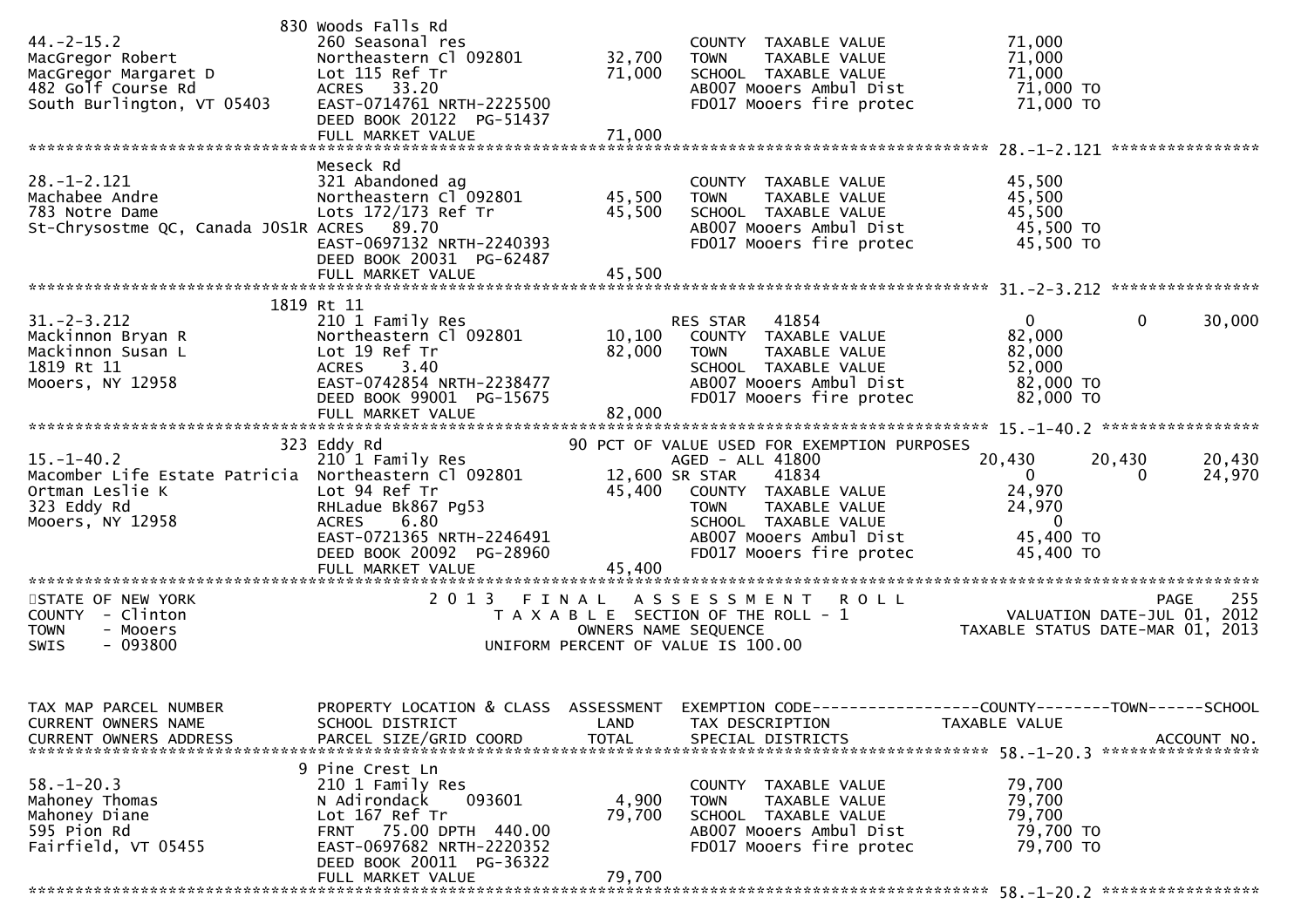| $58. - 1 - 20.2$<br>Mahoney Thomas A<br>Mahoney Diane M<br>595 Pion Rd<br>Fairfield, VT 05455            | 13 Pine Crest Ln<br>$314$ Rural vac<10<br>N Adirondack<br>093601<br>Lot 167 Ref Tr<br>ACRES 1.70<br>EAST-0697568 NRTH-2220338<br>DEED BOOK 20082 PG-18528<br>FULL MARKET VALUE                        | 10,600<br>10,600<br>10,600 | COUNTY TAXABLE VALUE<br><b>TOWN</b><br>TAXABLE VALUE<br>SCHOOL TAXABLE VALUE<br>AB007 Mooers Ambul Dist<br>FD017 Mooers fire protec                                                                        | 10,600<br>10,600<br>10,600<br>10,600 TO<br>10,600 TO                                                                                                          |
|----------------------------------------------------------------------------------------------------------|-------------------------------------------------------------------------------------------------------------------------------------------------------------------------------------------------------|----------------------------|------------------------------------------------------------------------------------------------------------------------------------------------------------------------------------------------------------|---------------------------------------------------------------------------------------------------------------------------------------------------------------|
|                                                                                                          |                                                                                                                                                                                                       |                            |                                                                                                                                                                                                            |                                                                                                                                                               |
| $58. - 2 - 15.2$<br>Mahony Donal J<br>Mahony Ann Marie<br>201 Monty Rd<br>Altona, NY 12910               | Monty Rd<br>322 Rural vac>10<br>N Adirondack<br>093601<br>Lot 139 Ref Tr<br>ACRES 57.70<br>EAST-0704947 NRTH-2217314<br>DEED BOOK 20021 PG-43376<br>FULL MARKET VALUE                                 | 32,700<br>32,700<br>32,700 | COUNTY TAXABLE VALUE<br>TAXABLE VALUE<br><b>TOWN</b><br>SCHOOL TAXABLE VALUE<br>AB007 Mooers Ambul Dist<br>FD017 Mooers fire protec                                                                        | 32,700<br>32,700<br>32,700<br>32,700 TO<br>32,700 TO                                                                                                          |
|                                                                                                          | 202 Monty Rd                                                                                                                                                                                          |                            | 55 PCT OF VALUE USED FOR EXEMPTION PURPOSES                                                                                                                                                                |                                                                                                                                                               |
| $58. - 2 - 15.1$<br>Mahony Life Use Lillian<br>Wood Nancy L & Paul J<br>202 Monty Rd<br>Altona, NY 12910 | 241 Rural res&ag<br>N Adirondack<br>093601<br>Lot 139 Ref Tr<br>Pate<br>ACRES 46.30<br>EAST-0705964 NRTH-2217442<br>DEED BOOK 20021 PG-43379<br>FULL MARKET VALUE                                     | 51,300                     | WARNONALL 41121<br>28,100 AGED C&T 41801<br>41834<br>51,300 SR STAR<br>COUNTY TAXABLE VALUE<br>TAXABLE VALUE<br><b>TOWN</b><br>SCHOOL TAXABLE VALUE<br>AB007 Mooers Ambul Dist<br>FD017 Mooers fire protec | 4,232<br>4,232<br>$\mathbf{0}$<br>11,992<br>11,992<br>0<br>51,300<br>$\mathbf{0}$<br>$\bf{0}$<br>35,076<br>35,076<br>$\overline{0}$<br>51,300 TO<br>51,300 TO |
|                                                                                                          |                                                                                                                                                                                                       |                            |                                                                                                                                                                                                            |                                                                                                                                                               |
| $44. -2 - 1.22$<br>Mainville Ben<br>5 Pepper Hill Rd<br>Mooers Forks, NY 12959                           | 5 Pepper Hill Rd<br>210 1 Family Res<br>Northeastern Cl 092801<br>Lot 116 Ref Tr<br><b>ACRES</b><br>1.00<br>EAST-0715007 NRTH-2231780<br>DEED BOOK 20031 PG-56167<br>FULL MARKET VALUE                | 8,000<br>67,000<br>67,000  | COUNTY TAXABLE VALUE<br><b>TOWN</b><br>TAXABLE VALUE<br>SCHOOL TAXABLE VALUE<br>AB007 Mooers Ambul Dist<br>FD017 Mooers fire protec<br>LT013 Mooers Forks Light                                            | 67,000<br>67,000<br>67,000<br>67,000 TO<br>67,000 TO<br>67,000 TO                                                                                             |
|                                                                                                          | 2 0 1 3                                                                                                                                                                                               |                            |                                                                                                                                                                                                            | 256                                                                                                                                                           |
| STATE OF NEW YORK<br>COUNTY - Clinton<br><b>TOWN</b><br>- Mooers<br>$-093800$<br>SWIS                    |                                                                                                                                                                                                       |                            | FINAL ASSESSMENT ROLL<br>T A X A B L E SECTION OF THE ROLL - 1<br>OWNERS NAME SEQUENCE<br>UNIFORM PERCENT OF VALUE IS 100.00                                                                               | <b>PAGE</b><br>VALUATION DATE-JUL 01, 2012<br>TAXABLE STATUS DATE-MAR 01, 2013                                                                                |
| TAX MAP PARCEL NUMBER<br>CURRENT OWNERS NAME<br>CURRENT OWNERS ADDRESS                                   | SCHOOL DISTRICT<br>PARCEL SIZE/GRID COORD                                                                                                                                                             | LAND<br><b>TOTAL</b>       | TAX DESCRIPTION<br>SPECIAL DISTRICTS                                                                                                                                                                       | PROPERTY LOCATION & CLASS ASSESSMENT EXEMPTION CODE----------------COUNTY-------TOWN------SCHOOL<br>TAXABLE VALUE<br>ACCOUNT NO.                              |
| $45. - 1 - 23.321$<br>Mallernee Jennifer L<br>2686 Rt 11<br>Mooers, NY 12958                             | 2686 Rt 11<br>210 1 Family Res<br>Northeastern Cl 092801<br>Lot 92 Ref Tr<br>BLA 20122/47094<br>Survey Map 20122/247899<br>FRNT 122.27 DPTH 200.00<br>080<br><b>BANK</b><br>EAST-0723496 NRTH-2234070 | 7,200<br>94,000            | 41854<br>RES STAR<br>TAXABLE VALUE<br><b>COUNTY</b><br><b>TOWN</b><br>TAXABLE VALUE<br>SCHOOL TAXABLE VALUE<br>AB007 Mooers Ambul Dist<br>FD017 Mooers fire protec                                         | 0<br>30,000<br>$\mathbf{0}$<br>94,000<br>94,000<br>64,000<br>94,000 TO<br>94,000 TO                                                                           |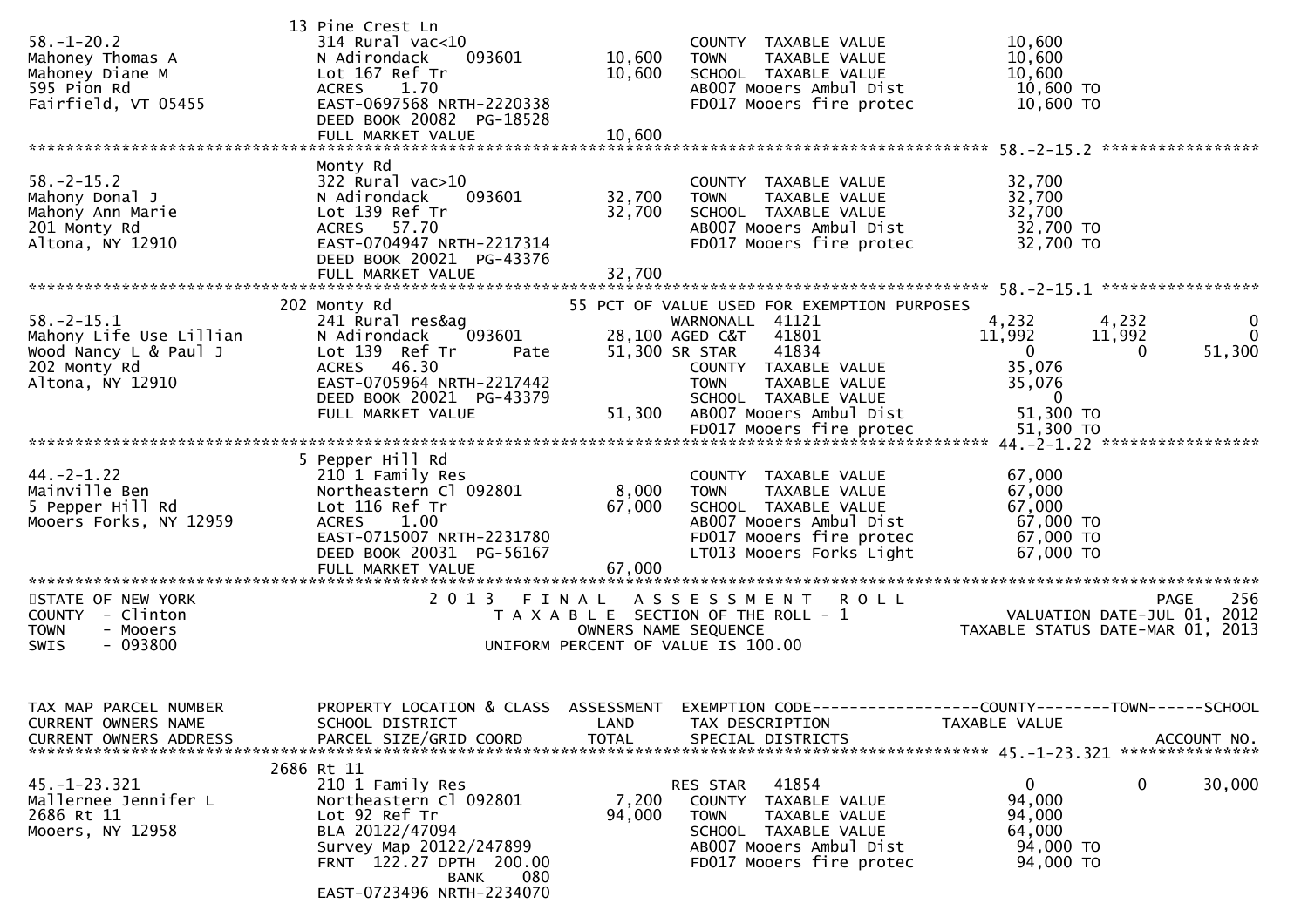|                                                                                                                                               | DEED BOOK 20122 PG-47900<br>FULL MARKET VALUE                                                                                                                                                                             | 94,000                     |                                                                                                                                                                 |                                                                      |                        |
|-----------------------------------------------------------------------------------------------------------------------------------------------|---------------------------------------------------------------------------------------------------------------------------------------------------------------------------------------------------------------------------|----------------------------|-----------------------------------------------------------------------------------------------------------------------------------------------------------------|----------------------------------------------------------------------|------------------------|
| $16. - 1 - 22.4$<br>Mangarillo Michael C<br>Mangarillo Susan<br>481 North Star Rd<br>Mooers, NY 12958                                         | 481 North Star Rd<br>210 1 Family Res<br>Northeastern Cl 092801<br>Lot 39 Ref Tr<br>Survey Map 20112/44033<br>FRNT 151.00 DPTH 248.00<br>EAST-0737338 NRTH-2246366<br>DEED BOOK 871<br><b>PG-207</b><br>FULL MARKET VALUE | 7,000<br>65,000<br>65,000  | RES STAR 41854<br>COUNTY TAXABLE VALUE<br><b>TOWN</b><br>TAXABLE VALUE<br>SCHOOL TAXABLE VALUE<br>AB007 Mooers Ambul Dist<br>FD017 Mooers fire protec           | $\Omega$<br>65,000<br>65,000<br>35,000<br>65,000 TO<br>65,000 TO     | $\mathbf{0}$<br>30,000 |
|                                                                                                                                               | 377 Gero Rd                                                                                                                                                                                                               |                            |                                                                                                                                                                 |                                                                      |                        |
| $43. - 1 - 27.2$<br>Manor Darlene A<br>377 Gero Rd<br>Mooers Forks, NY 12959                                                                  | 240 Rural res<br>093601<br>N Adirondack<br>Lot 169 Ref Tr<br>ACRES 43.10 BANK<br>890<br>EAST-0695733 NRTH-2228925<br>DEED BOOK 20092 PG-24002<br>FULL MARKET VALUE                                                        | 24,800<br>80,800<br>80,800 | RES STAR<br>41854<br>COUNTY TAXABLE VALUE<br>TAXABLE VALUE<br><b>TOWN</b><br>SCHOOL TAXABLE VALUE<br>AB007 Mooers Ambul Dist<br>FD017 Mooers fire protec        | $\mathbf{0}$<br>80,800<br>80,800<br>50,800<br>80,800 TO<br>80,800 TO | 30,000<br>0            |
|                                                                                                                                               | Gero Rd                                                                                                                                                                                                                   |                            |                                                                                                                                                                 |                                                                      |                        |
| $43. - 1 - 3$<br>Manor Harold W<br>315 Gero Rd<br>Mooers Forks, NY 12959                                                                      | 321 Abandoned ag<br>Northeastern Cl 092801<br>Lot 151 Ref Tr<br>Pate<br>ACRES 69.50<br>EAST-0699168 NRTH-2231070<br>DEED BOOK 20041 PG-68962                                                                              | 37,400<br>37,400           | COUNTY TAXABLE VALUE<br><b>TOWN</b><br>TAXABLE VALUE<br>SCHOOL TAXABLE VALUE<br>AB007 Mooers Ambul Dist<br>FD017 Mooers fire protec                             | 37,400<br>37,400<br>37,400<br>37,400 TO<br>37,400 TO                 |                        |
| STATE OF NEW YORK                                                                                                                             |                                                                                                                                                                                                                           |                            | 2013 FINAL ASSESSMENT ROLL                                                                                                                                      |                                                                      | 257<br><b>PAGE</b>     |
| COUNTY - Clinton<br>- Mooers<br><b>TOWN</b><br>$-093800$<br><b>SWIS</b>                                                                       |                                                                                                                                                                                                                           | OWNERS NAME SEQUENCE       | T A X A B L E SECTION OF THE ROLL - 1<br>UNIFORM PERCENT OF VALUE IS 100.00                                                                                     | VALUATION DATE-JUL 01, 2012<br>TAXABLE STATUS DATE-MAR 01, 2013      |                        |
| TAX MAP PARCEL NUMBER                                                                                                                         | PROPERTY LOCATION & CLASS ASSESSMENT                                                                                                                                                                                      |                            | EXEMPTION CODE-----------------COUNTY-------TOWN------SCHOOL                                                                                                    |                                                                      |                        |
| <b>CURRENT OWNERS NAME</b><br>.0URRENT OWNERS ADDRESS PARCEL SIZE/GRID COORD TOTAL SPECIAL DISTRICTS ACCOUNT NO ACCOUNT NO ACCOUNT NO ACCOUNT | SCHOOL DISTRICT                                                                                                                                                                                                           | LAND                       | TAX DESCRIPTION                                                                                                                                                 | TAXABLE VALUE                                                        |                        |
|                                                                                                                                               | 315 Gero Rd                                                                                                                                                                                                               |                            |                                                                                                                                                                 |                                                                      |                        |
| $43. - 1 - 26.2$<br>Manor Harold W<br>315 Gero Rd<br>Mooers Forks, NY 12959-9714                                                              | 241 Rural res&ag<br>N Adirondack<br>093601<br>Lot 169 Ref Tr<br>ACRES 156.50<br>EAST-0695982 NRTH-2227378<br>DEED BOOK 20011 PG-35536<br>FULL MARKET VALUE                                                                | 95,000<br>95,000           | RES STAR<br>41854<br>59,100 COUNTY TAXABLE VALUE<br><b>TOWN</b><br>TAXABLE VALUE<br>SCHOOL TAXABLE VALUE<br>AB007 Mooers Ambul Dist<br>FD017 Mooers fire protec | $\mathbf{0}$<br>95,000<br>95,000<br>65,000<br>95,000 TO<br>95,000 TO | 30,000<br>0            |
|                                                                                                                                               | 302 Gero Rd                                                                                                                                                                                                               |                            |                                                                                                                                                                 |                                                                      |                        |
| $43. - 1 - 26.3$<br>Manor Harold W<br>315 Gero Rd<br>Mooers Forks, NY 12959                                                                   | 210 1 Family Res<br>N Adirondack<br>093601<br>Lot 152 Ref Tr<br>1.50<br><b>ACRES</b><br>EAST-0698037 NRTH-2227116                                                                                                         | 5,400<br>36,700            | COUNTY TAXABLE VALUE<br>TAXABLE VALUE<br><b>TOWN</b><br>SCHOOL TAXABLE VALUE<br>AB007 Mooers Ambul Dist<br>FD017 Mooers fire protec                             | 36,700<br>36,700<br>36,700<br>36,700 TO<br>36,700 TO                 |                        |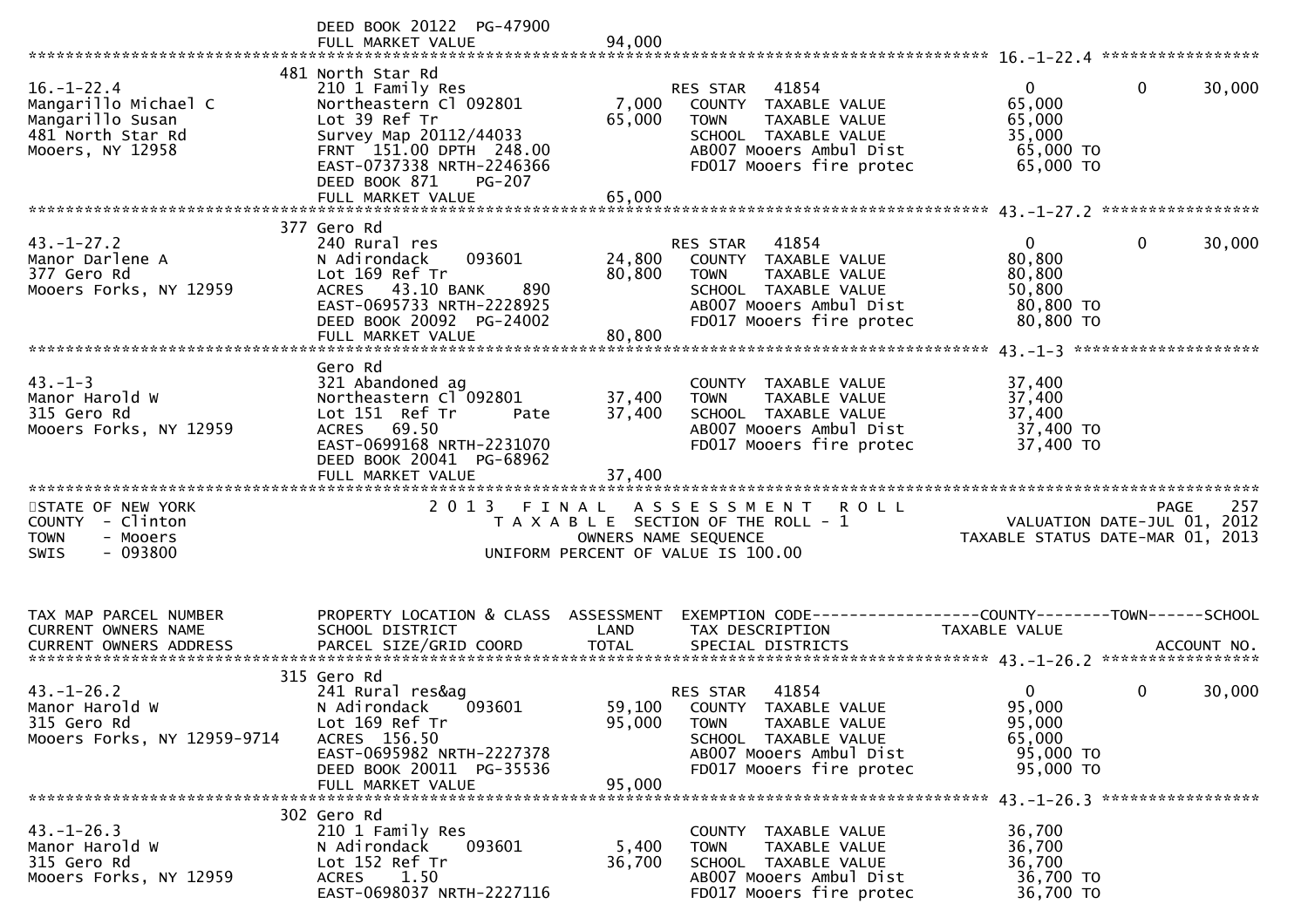|                                      | DEED BOOK 20021 PG-49981<br>FULL MARKET VALUE       | 36,700               |                                                                |                                                                                                                 |          |
|--------------------------------------|-----------------------------------------------------|----------------------|----------------------------------------------------------------|-----------------------------------------------------------------------------------------------------------------|----------|
|                                      | 4073 Rt 11                                          |                      |                                                                |                                                                                                                 |          |
| $58. - 2 - 2.216$                    | 210 1 Family Res                                    |                      | 41854<br>RES STAR                                              | $\overline{0}$<br>$\mathbf{0}$                                                                                  | 30,000   |
|                                      | 093601<br>N Adirondack                              |                      |                                                                | 91,700                                                                                                          |          |
| Manor James L                        |                                                     | 5,300                | COUNTY TAXABLE VALUE                                           |                                                                                                                 |          |
| Manor Carri L                        | 167 Ref Tract                                       | 91,700               | TAXABLE VALUE<br><b>TOWN</b>                                   | 91,700                                                                                                          |          |
| 4073 Rt 11                           | ACRES 1.41 BANK<br>320                              |                      | SCHOOL TAXABLE VALUE                                           | 61,700                                                                                                          |          |
| Mooers Forks, NY 12959               | EAST-0696409 NRTH-2219619                           |                      | AB007 Mooers Ambul Dist                                        | 91,700 TO                                                                                                       |          |
|                                      | DEED BOOK 20112 PG-41657                            |                      | FD017 Mooers fire protec                                       | 91,700 TO                                                                                                       |          |
|                                      | FULL MARKET VALUE                                   | 91,700               |                                                                |                                                                                                                 |          |
|                                      |                                                     |                      |                                                                |                                                                                                                 |          |
|                                      | 114 Herrick Rd                                      |                      |                                                                |                                                                                                                 |          |
| $31.-3-16.4$                         | 210 1 Family Res                                    |                      | 41854<br>RES STAR                                              | $\overline{0}$<br>$\bf{0}$                                                                                      | 30,000   |
| Manor Jamie J                        | Northeastern Cl 092801                              |                      | 8,800 COUNTY TAXABLE VALUE                                     | 72,000                                                                                                          |          |
| Peryea Manor Tracy M                 | Lot 44 Ref Tr                                       | 72,000               | TAXABLE VALUE<br><b>TOWN</b>                                   | 72,000                                                                                                          |          |
| 114 Herrick Rd                       | ACRES 1.10                                          |                      | SCHOOL TAXABLE VALUE                                           | 42,000                                                                                                          |          |
|                                      |                                                     |                      |                                                                |                                                                                                                 |          |
| Mooers, NY 12958                     | EAST-0736468 NRTH-2235427                           |                      | AB007 Mooers Ambul Dist                                        | 72,000 TO                                                                                                       |          |
|                                      | DEED BOOK 959<br>PG-173                             |                      | FD017 Mooers fire protec                                       | 72,000 TO                                                                                                       |          |
|                                      | FULL MARKET VALUE                                   | 72,000               |                                                                |                                                                                                                 |          |
|                                      |                                                     |                      |                                                                |                                                                                                                 |          |
|                                      | 601 Rt 22                                           |                      |                                                                |                                                                                                                 |          |
| $45. - 4 - 7$                        | 220 2 Family Res                                    |                      | 41854<br>RES STAR                                              | $\overline{0}$<br>$\mathbf{0}$                                                                                  | 30,000   |
| Manor Jody E                         | Northeastern Cl 092801                              | 9,000                | COUNTY TAXABLE VALUE                                           | 99,100                                                                                                          |          |
| Davenport Lynne M                    | Lot 66 Ref Tr Patent                                | 99,100               | TAXABLE VALUE<br>TOWN                                          | 99,100                                                                                                          |          |
| 601 Rt 22                            | 2.20<br><b>ACRES</b>                                |                      | SCHOOL TAXABLE VALUE                                           | 69,100                                                                                                          |          |
| Mooers, NY 12958                     | EAST-0730375 NRTH-2229225                           |                      | AB007 Mooers Ambul Dist                                        | 99,100 TO                                                                                                       |          |
|                                      | DEED BOOK 20011 PG-28616                            |                      | FD017 Mooers fire protec                                       | 99,100 TO                                                                                                       |          |
|                                      | FULL MARKET VALUE                                   | 99,100               |                                                                |                                                                                                                 |          |
|                                      |                                                     |                      |                                                                |                                                                                                                 |          |
|                                      |                                                     |                      |                                                                |                                                                                                                 |          |
|                                      |                                                     |                      |                                                                |                                                                                                                 |          |
| STATE OF NEW YORK                    |                                                     |                      | 2013 FINAL ASSESSMENT ROLL                                     |                                                                                                                 |          |
| COUNTY - Clinton                     |                                                     |                      | T A X A B L E SECTION OF THE ROLL - 1                          |                                                                                                                 |          |
| - Mooers<br><b>TOWN</b>              |                                                     | OWNERS NAME SEQUENCE |                                                                | PAGE 258<br>VALUATION DATE-JUL 01, 2012<br>TAYABLE CTATUS ATTE 111 01, 2012<br>TAXABLE STATUS DATE-MAR 01, 2013 |          |
| $-093800$<br>SWIS                    |                                                     |                      | UNIFORM PERCENT OF VALUE IS 100.00                             |                                                                                                                 |          |
|                                      |                                                     |                      |                                                                |                                                                                                                 |          |
|                                      |                                                     |                      |                                                                |                                                                                                                 |          |
|                                      |                                                     |                      |                                                                |                                                                                                                 |          |
| TAX MAP PARCEL NUMBER                |                                                     |                      |                                                                |                                                                                                                 |          |
|                                      | PROPERTY LOCATION & CLASS ASSESSMENT                |                      | EXEMPTION CODE------------------COUNTY--------TOWN------SCHOOL |                                                                                                                 |          |
| CURRENT OWNERS NAME                  | SCHOOL DISTRICT                                     | LAND                 | TAX DESCRIPTION                                                | TAXABLE VALUE                                                                                                   |          |
|                                      |                                                     |                      |                                                                |                                                                                                                 |          |
|                                      |                                                     |                      |                                                                |                                                                                                                 |          |
|                                      | 3402 Rt 11                                          |                      |                                                                |                                                                                                                 |          |
| $44. - 1 - 32$                       | 210 1 Family Res                                    |                      | WARNONALL 41121                                                | 12,000<br>12,660                                                                                                | $\bf{0}$ |
| Manor Life Estate Eldmour W          | Northeastern Cl 092801                              |                      | 7,500 AGED COUN 41802                                          | 25,109<br>$\bf{0}$                                                                                              | $\Omega$ |
| Manor Life Estate Gladys             | Lot 126 Ref Tr<br>Pate                              |                      | 41834<br>84,400 SR STAR                                        | $\Omega$<br>$\mathbf{0}$                                                                                        | 63,300   |
| 3402 Rt 11                           | FRNT 145.00 DPTH 210.00                             |                      | COUNTY TAXABLE VALUE                                           | 46,631                                                                                                          |          |
| Mooers Forks, NY 12959               | EAST-0708885 NRTH-2228261                           |                      | TAXABLE VALUE<br>TOWN                                          | 72,400                                                                                                          |          |
|                                      | DEED BOOK 20072 PG-7664                             |                      | SCHOOL TAXABLE VALUE                                           | 21,100                                                                                                          |          |
|                                      | FULL MARKET VALUE                                   | 84,400               | AB007 Mooers Ambul Dist                                        | 84,400 TO                                                                                                       |          |
|                                      |                                                     |                      |                                                                | 84,400 TO                                                                                                       |          |
|                                      |                                                     |                      | FD017 Mooers fire protec                                       | 44. -1-33.3 ******************                                                                                  |          |
|                                      | 3398 Rt 11                                          |                      |                                                                |                                                                                                                 |          |
|                                      |                                                     |                      |                                                                |                                                                                                                 |          |
| $44. - 1 - 33.3$                     | 210 1 Family Res                                    |                      | COUNTY<br>TAXABLE VALUE                                        | 52,100                                                                                                          |          |
| Manor Life Estate Eldmour W          | Northeastern Cl 092801                              | 6,400                | TAXABLE VALUE<br><b>TOWN</b>                                   | 52,100                                                                                                          |          |
| Manor Life Estate Gladys             | Lot 126 Ref Tr                                      | 52,100               | SCHOOL TAXABLE VALUE                                           | 52,100                                                                                                          |          |
| 3402 Rt 11<br>Mooers Forks, NY 12959 | FRNT 86.00 DPTH 210.00<br>EAST-0708986 NRTH-2228322 |                      | AB007 Mooers Ambul Dist<br>FD017 Mooers fire protec            | 52,100 TO<br>52,100 TO                                                                                          |          |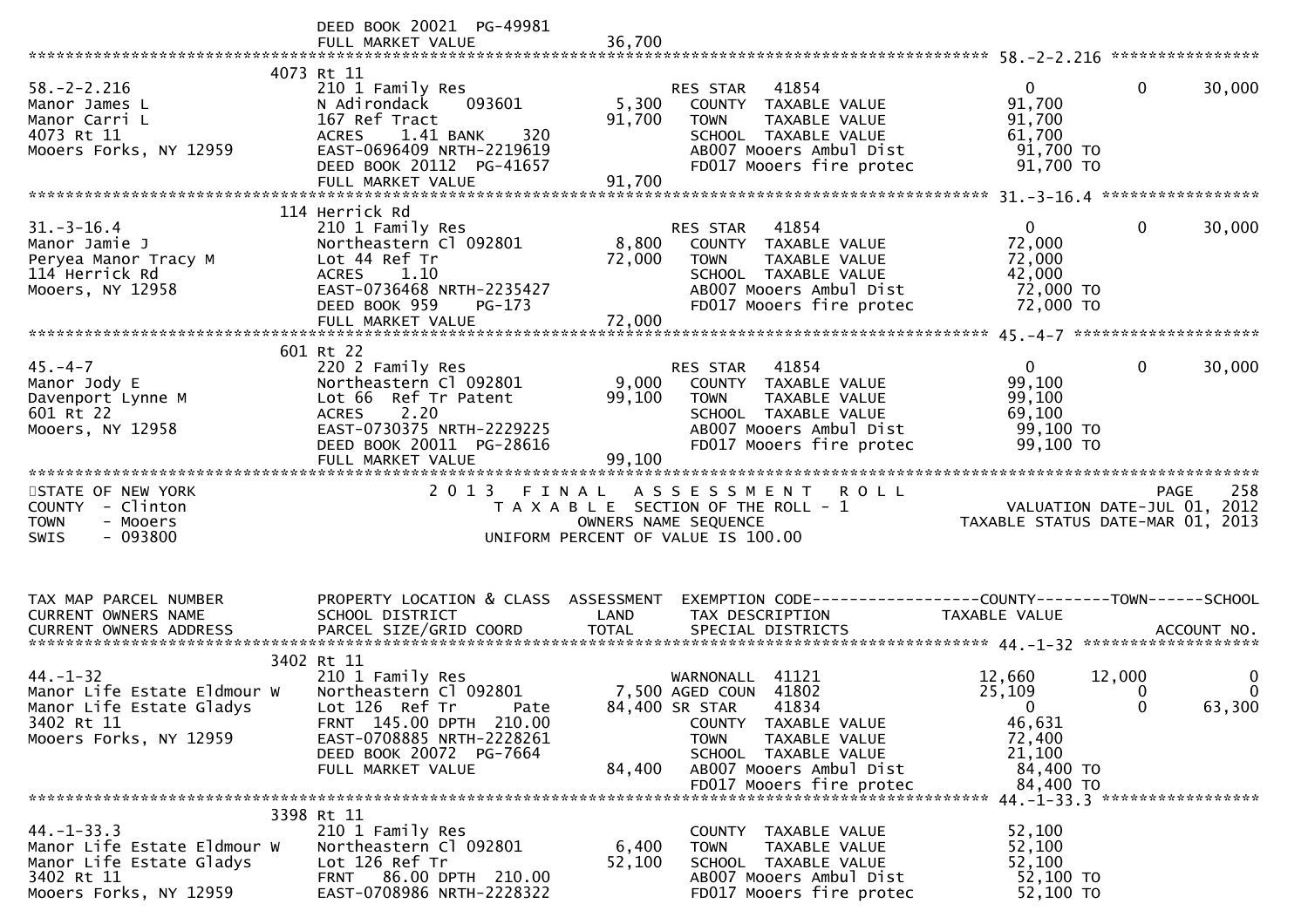|                                                                                                                                                                           | DEED BOOK 20072 PG-7664<br>FULL MARKET VALUE                                                                                                                                                  | 52,100                      |                                                                                                                                                                                |                                                                                         |                    |
|---------------------------------------------------------------------------------------------------------------------------------------------------------------------------|-----------------------------------------------------------------------------------------------------------------------------------------------------------------------------------------------|-----------------------------|--------------------------------------------------------------------------------------------------------------------------------------------------------------------------------|-----------------------------------------------------------------------------------------|--------------------|
| $57. - 2 - 31$<br>Manor Medard J L<br>Manor Becky L<br>4307 Route 11<br>Mooers Forks, NY 12959                                                                            | 4307 Rt 11<br>270 Mfg housing<br>093601<br>N Adirondack<br>Lot 182 Ref Tr<br>Pate<br>4.60<br><b>ACRES</b><br>EAST-0690994 NRTH-2218330<br>DEED BOOK 20072 PG-6684<br>FULL MARKET VALUE        | 7,500<br>35,000<br>35,000   | 41854<br>RES STAR<br>COUNTY TAXABLE VALUE<br><b>TOWN</b><br>TAXABLE VALUE<br>SCHOOL TAXABLE VALUE<br>AB007 Mooers Ambul Dist<br>FD017 Mooers fire protec                       | $\mathbf{0}$<br>$\mathbf{0}$<br>35,000<br>35,000<br>5,000<br>35,000 TO<br>35,000 TO     | 30,000             |
|                                                                                                                                                                           | 80 white Rd                                                                                                                                                                                   |                             |                                                                                                                                                                                |                                                                                         |                    |
| $27. - 1 - 39.3$<br>Manor Mose J<br>Manor Alane<br>80 white Rd<br>Mooers Forks, NY 12959                                                                                  | 270 Mfg housing<br>Northeastern Cl 092801<br>Lot 197 Ref Tr<br>FRNT 158.00 DPTH 100.00<br>EAST-0687116 NRTH-2234868<br>DEED BOOK 20061 PG-94881<br>FULL MARKET VALUE                          | 34,900                      | CW_10_VET/ 41152<br>3,600 CW_15_VET/ 41163<br>34,900 RES STAR 41854<br>COUNTY TAXABLE VALUE<br>TAXABLE VALUE<br><b>TOWN</b><br>SCHOOL TAXABLE VALUE<br>AB007 Mooers Ambul Dist | 3,490<br>0<br>5,235<br>0<br>$\mathbf{0}$<br>0<br>31,410<br>29,665<br>4,900<br>34,900 TO | 30,000             |
|                                                                                                                                                                           |                                                                                                                                                                                               |                             |                                                                                                                                                                                |                                                                                         |                    |
| $56. - 1 - 8$<br>Manor Peter<br>Nichols Gary<br>87 Green Valley Rd<br>Ellenburg Depot, NY 12935                                                                           | Gadway Rd<br>321 Abandoned ag<br>N Adirondack<br>093601<br>Lots 210 & 211 Ref Tr<br>ACRES 59.80<br>EAST-0681987 NRTH-2222980<br>DEED BOOK 874<br>PG-157                                       | 33,100<br>33,100            | COUNTY TAXABLE VALUE<br>TAXABLE VALUE<br><b>TOWN</b><br>SCHOOL TAXABLE VALUE<br>AB007 Mooers Ambul Dist<br>FD017 Mooers fire protec                                            | 33,100<br>33,100<br>33,100<br>33,100 TO<br>33,100 TO                                    |                    |
|                                                                                                                                                                           |                                                                                                                                                                                               |                             |                                                                                                                                                                                |                                                                                         |                    |
| STATE OF NEW YORK<br>COUNTY - Clinton<br>- Mooers<br><b>TOWN</b><br>$-093800$<br><b>SWIS</b>                                                                              |                                                                                                                                                                                               |                             | 2013 FINAL ASSESSMENT<br><b>ROLL</b><br>T A X A B L E SECTION OF THE ROLL - 1<br>OWNERS NAME SEQUENCE<br>UNIFORM PERCENT OF VALUE IS 100.00                                    | VALUATION DATE-JUL 01, 2012<br>TAXABLE STATUS DATE-MAR 01, 2013                         | 259<br><b>PAGE</b> |
| TAX MAP PARCEL NUMBER<br><b>CURRENT OWNERS NAME</b><br>.0URRENT OWNERS ADDRESS PARCEL SIZE/GRID COORD TOTAL SPECIAL DISTRICTS ACCOUNT NO ACCOUNT NO ACCOUNT NO ACCOUNT NO | PROPERTY LOCATION & CLASS ASSESSMENT<br>SCHOOL DISTRICT                                                                                                                                       | LAND                        | EXEMPTION CODE-----------------COUNTY-------TOWN------SCHOOL<br>TAX DESCRIPTION                                                                                                | <b>TAXABLE VALUE</b>                                                                    |                    |
| $56. - 1 - 17.3$<br>Manor Richard<br>Manor Leona<br>87 Green Valley Rd<br>Ellenburg Depot, NY 12935                                                                       | 87 Green Valley Rd<br>210 1 Family Res<br>N Adirondack<br>093601<br>Lot 211 Ref Tr<br>4.70<br><b>ACRES</b><br>EAST-0682826 NRTH-2217577<br>DEED BOOK 737<br><b>PG-12</b><br>FULL MARKET VALUE | 7,600<br>134,000<br>134,000 | 41834<br>SR STAR<br>COUNTY TAXABLE VALUE<br><b>TOWN</b><br>TAXABLE VALUE<br>SCHOOL TAXABLE VALUE<br>AB007 Mooers Ambul Dist<br>FD017 Mooers fire protec                        | $\Omega$<br>0<br>134,000<br>134,000<br>70,700<br>134,000 TO<br>134,000 TO               | 63,300             |
|                                                                                                                                                                           | 44 white Rd                                                                                                                                                                                   |                             |                                                                                                                                                                                |                                                                                         |                    |
| $27. - 1 - 33$<br>Manor Thomas W Jr<br>Manor Marilyn M<br>44 White Rd<br>Mooers Forks, NY 12959                                                                           | 270 Mfg housing<br>Northeastern Cl 092801<br>Lot 197 Ref Tr<br>Pate<br>FRNT 215.00 DPTH 154.00<br>EAST-0687994 NRTH-2234867                                                                   | 21,600                      | LIM INC DI 41932<br>4,700 RES STAR<br>41854<br>COUNTY TAXABLE VALUE<br>TAXABLE VALUE<br>TOWN<br>SCHOOL TAXABLE VALUE                                                           | 10,800<br>0<br>$\mathbf 0$<br>0<br>10,800<br>21,600<br>0                                | 0<br>21,600        |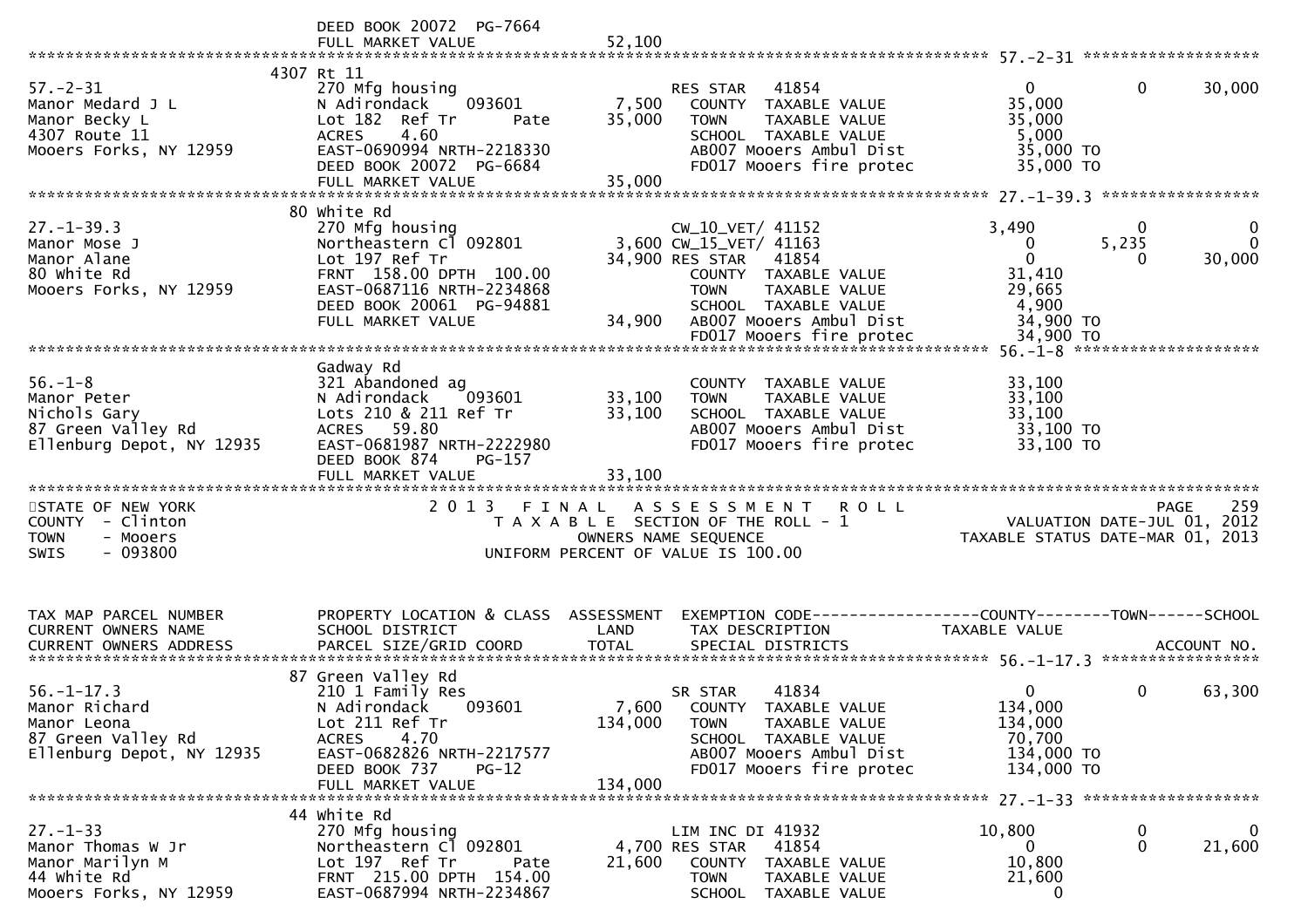|                                                                                                     | DEED BOOK 20061 PG-96689                                                                                                                                                                    |                           | AB007 Mooers Ambul Dist                                                                                                                                                                                                          | 21,600 TO                                                                                                    |                                 |
|-----------------------------------------------------------------------------------------------------|---------------------------------------------------------------------------------------------------------------------------------------------------------------------------------------------|---------------------------|----------------------------------------------------------------------------------------------------------------------------------------------------------------------------------------------------------------------------------|--------------------------------------------------------------------------------------------------------------|---------------------------------|
| $27. - 1 - 32.1$<br>Manor Thomas W Sr<br>Manor Claire<br>54 white Rd<br>Mooers Forks, NY 12959-9733 | 54 white Rd<br>270 Mfg housing<br>Northeastern Cl 092801<br>Lot 197 Ref Tr<br>ACRES 10.90<br>EAST-0687790 NRTH-2235295<br>DEED BOOK 665<br>$PG-79$<br>FULL MARKET VALUE                     | 33,700<br>33,700          | 80 PCT OF VALUE USED FOR EXEMPTION PURPOSES<br>WARNONALL 41121<br>11,900 SR STAR<br>41834<br>COUNTY TAXABLE VALUE<br>TAXABLE VALUE<br><b>TOWN</b><br>SCHOOL TAXABLE VALUE<br>AB007 Mooers Ambul Dist<br>FD017 Mooers fire protec | 4,044<br>4,044<br>$\mathbf{0}$<br>0<br>29,656<br>29,656<br>$\overline{\mathbf{0}}$<br>33,700 TO<br>33,700 TO | 0<br>33,700                     |
| $56. - 1 - 17.2$<br>Manor Tripi Alma E<br>125 Green Valley Rd<br>Ellenburg Depot, NY 12935          | 125 Green Valley Rd<br>210 1 Family Res<br>N Adirondack<br>093601<br>Lot 211 Ref Tr<br><b>ACRES</b><br>3.70<br>EAST-0682774 NRTH-2218503<br>DEED BOOK 634<br>PG-833<br>FULL MARKET VALUE    | 92,300                    | 98 PCT OF VALUE USED FOR EXEMPTION PURPOSES<br>WARCOMALL 41131<br>6,900 WARDISALL 41141<br>92,300 RES STAR<br>41854<br>COUNTY TAXABLE VALUE<br><b>TOWN</b><br>TAXABLE VALUE<br>SCHOOL TAXABLE VALUE<br>AB007 Mooers Ambul Dist   | 20,000<br>22,614<br>4,523<br>4,523<br>$\mathbf{0}$<br>$\Omega$<br>65,163<br>67,777<br>62,300<br>92,300 TO    | $\bf{0}$<br>$\Omega$<br>30,000  |
|                                                                                                     |                                                                                                                                                                                             |                           |                                                                                                                                                                                                                                  |                                                                                                              | ****************                |
| $30.16 - 2 - 7.2$<br>Marnes Larry<br>Trombley Chris D<br>2372 Rt 11<br>Mooers, NY 12958             | 109 Maple St<br>312 Vac w/imprv<br>Northeastern Cl 092801<br>Lot 68 Ref Tr<br>2.00<br><b>ACRES</b><br>EAST-0728980 NRTH-2236584<br>DEED BOOK 20062 PG-341<br>FULL MARKET VALUE              | 8,800<br>17,500<br>17,500 | COUNTY TAXABLE VALUE<br>TAXABLE VALUE<br><b>TOWN</b><br>SCHOOL TAXABLE VALUE<br>AB007 Mooers Ambul Dist<br>FD017 Mooers fire protec<br>LT033 Mooers Light 2<br>SD001 Side Walk District                                          | 17,500<br>17,500<br>17,500<br>17,500 TO<br>17,500 TO<br>17,500 TO<br>17,500 TO                               |                                 |
| STATE OF NEW YORK<br>COUNTY - Clinton<br>- Mooers<br><b>TOWN</b><br>$-093800$<br><b>SWIS</b>        | 2 0 1 3                                                                                                                                                                                     | FINAL                     | A S S E S S M E N T<br><b>ROLL</b><br>T A X A B L E SECTION OF THE ROLL - 1<br>OWNERS NAME SEQUENCE<br>UNIFORM PERCENT OF VALUE IS 100.00                                                                                        | VALUATION DATE-JUL 01, 2012<br>TAXABLE STATUS DATE-MAR 01, 2013                                              | 260<br><b>PAGE</b>              |
| TAX MAP PARCEL NUMBER<br>CURRENT OWNERS NAME                                                        | PROPERTY LOCATION & CLASS ASSESSMENT<br>SCHOOL DISTRICT                                                                                                                                     | LAND                      | TAX DESCRIPTION                                                                                                                                                                                                                  | EXEMPTION CODE------------------COUNTY--------TOWN------SCHOOL<br>TAXABLE VALUE                              | ACCOUNT NO.<br>**************** |
| $30.20 - 2 - 4.1$<br>Marnes Larry E<br>2372 Rt 11 St<br>Mooers, NY 12958-9701                       | 2372 Rt 11<br>210 1 Family Res<br>Northeastern Cl 092801<br>Lot 68<br>Ref Tr<br>Pate<br><b>ACRES</b><br>2.00<br>EAST-0730031 NRTH-2235090<br>DEED BOOK 578<br>$PG-163$<br>FULL MARKET VALUE | 42,000<br>42,000          | COUNTY TAXABLE VALUE<br>8,700 TOWN<br>TAXABLE VALUE<br>SCHOOL TAXABLE VALUE<br>AB007 Mooers Ambul Dist<br>FD017 Mooers fire protec<br>LT033 Mooers Light 2<br>SD001 Side Walk District                                           | 42,000<br>42,000<br>42,000<br>42,000 TO<br>42,000 TO<br>42,000 TO<br>42,000 TO                               |                                 |
| $29. - 2 - 22$<br>Marshal Life Use Roger R<br>Cohen Tina<br>c/o Mary Hebert<br>53 Jersey Swamp Rd   | 2875 Rt 11<br>270 Mfg housing<br>Northeastern Cl 092801<br>Ref Tr<br>Lot 99<br>Pate<br>ACRES 11.20<br>EAST-0719735 NRTH-2235048                                                             | 16,100<br>24,700          | RES STAR 41854<br>COUNTY TAXABLE VALUE<br><b>TOWN</b><br>TAXABLE VALUE<br>SCHOOL TAXABLE VALUE<br>AB007 Mooers Ambul Dist                                                                                                        | $\mathbf 0$<br>$\overline{0}$<br>24,700<br>24,700<br>0<br>24,700 TO                                          | 24,700                          |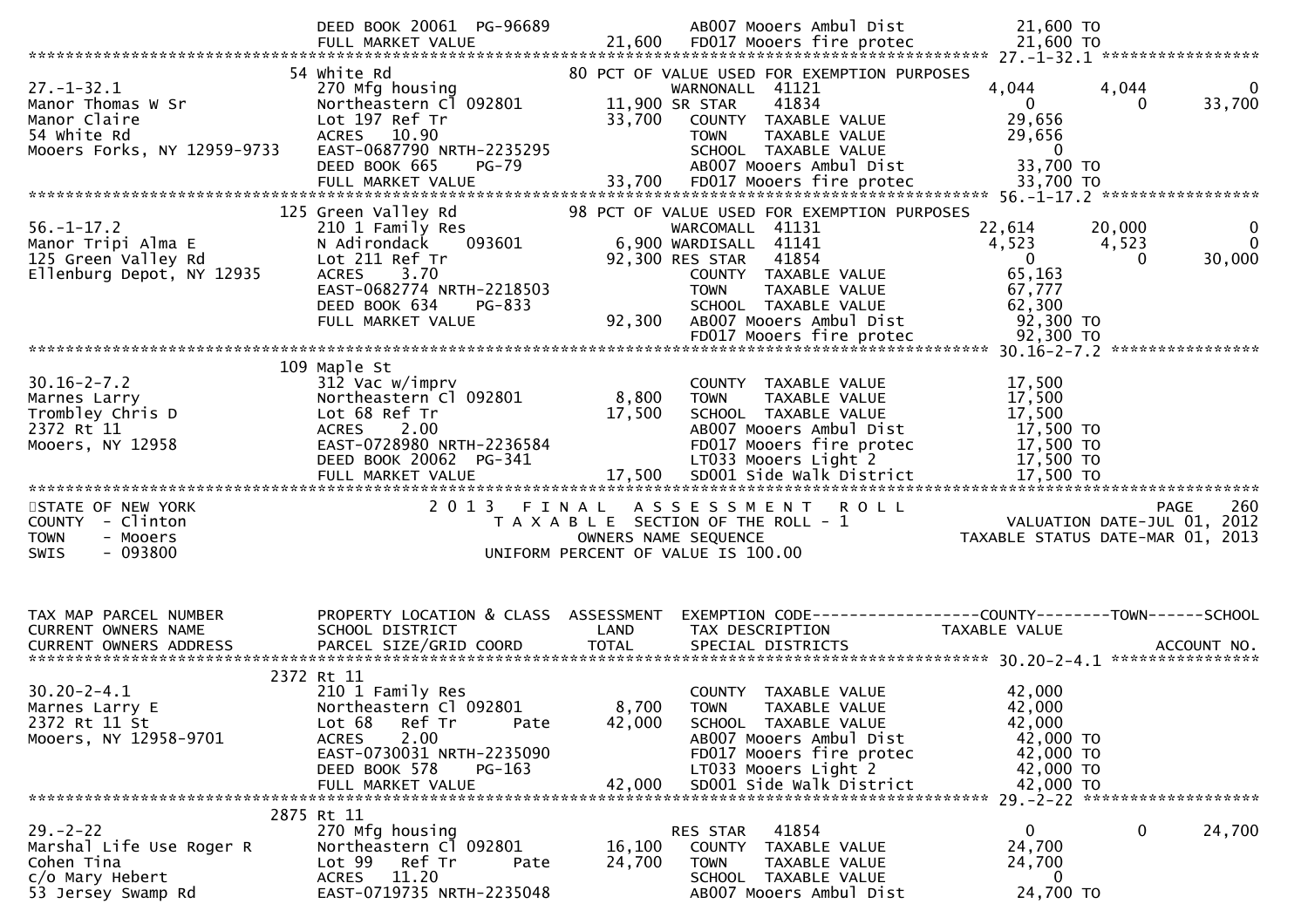| Plattsburgh, NY 12901                                                                                                                 | DEED BOOK 20092 PG-21868<br>FULL MARKET VALUE                                                                                                                                                      | 24,700                  | FD017 Mooers fire protec 24,700 TO                                                                                                                           |                                                                             |                                                                                                                  |
|---------------------------------------------------------------------------------------------------------------------------------------|----------------------------------------------------------------------------------------------------------------------------------------------------------------------------------------------------|-------------------------|--------------------------------------------------------------------------------------------------------------------------------------------------------------|-----------------------------------------------------------------------------|------------------------------------------------------------------------------------------------------------------|
| $27. - 1 - 5.1$<br>27.-1-5.1<br>Marshall Jeffrey K<br>830 Cannon Corners Rd<br>Mooers Forks, NY 12959-9733                            | 830 Cannon Corners Rd<br>270 Mfg housing<br>Northeastern Cl 092801<br>Lot 197 Ref Tr<br>Pate<br><b>ACRES</b><br>9.90<br>EAST-0687811 NRTH-2237923<br>DEED BOOK 20072 PG-10951<br>FULL MARKET VALUE | 60,000<br>60,000        | RES STAR 41854<br>10,300 COUNTY TAXABLE VALUE<br>TAXABLE VALUE<br><b>TOWN</b><br>SCHOOL TAXABLE VALUE<br>AB007 Mooers Ambul Dist<br>FD017 Mooers fire protec | $\mathbf{0}$<br>60,000<br>60,000<br>30,000<br>60,000 TO<br>60,000 TO        | 30,000<br>$\mathbf{0}$                                                                                           |
|                                                                                                                                       | 32 Miller Rd                                                                                                                                                                                       |                         |                                                                                                                                                              |                                                                             |                                                                                                                  |
| $30. - 1 - 20$<br>Marshall Life Use Irene<br>Cohen Tina<br>c/o Paul & Mary Hebert<br>53 Jersey Swamp Rd<br>Plattsburgh, NY 12901      | ∠⊥∪ ⊥ Family Res<br>Northeastern Cl 092801<br>Lots 92 & OC price<br>Lots 92 & 99 Ref Tract<br>FRNT 370.00 DPTH 114.00<br>EAST-0719637 NRTH-2235875<br>DEED BOOK 20092 PG-21871                     | 5,700 SR STAR<br>33,300 | AGED - ALL 41800<br>41834<br>COUNTY TAXABLE VALUE<br>TAXABLE VALUE<br><b>TOWN</b><br>SCHOOL TAXABLE VALUE<br>ABOO7 Mooers Ambul Dist                         | 16,650<br>$\overline{0}$<br>16,650<br>16,650<br>$\overline{0}$<br>33,300 TO | 16,650<br>16,650<br>16,650<br>0                                                                                  |
|                                                                                                                                       | 633 Rt 22                                                                                                                                                                                          |                         |                                                                                                                                                              |                                                                             |                                                                                                                  |
| $45. - 2 - 13$<br>Marshall Rosemary S<br>Jones Charles H<br>633 Rt 22<br>Mooers, NY 12958                                             | 210 1 Family Res<br>Northeastern Cl 092801<br>Lot 67 Ref Tr<br>Pate<br>FRNT 72.20 DPTH 305.70<br>EAST-0730326 NRTH-2230152<br>DEED BOOK 20092 PG-22051                                             |                         | WARNONALL 41121<br>6,100 RES STAR 41854<br>55,300 COUNTY TAXABLE VALUE<br>TAXABLE VALUE<br><b>TOWN</b><br>SCHOOL TAXABLE VALUE<br>AB007 Mooers Ambul Dist    | 8,295<br>$\overline{0}$<br>47,005<br>47,005<br>25,300<br>55,300 TO          | 8,295<br>30,000<br>0                                                                                             |
|                                                                                                                                       |                                                                                                                                                                                                    |                         |                                                                                                                                                              |                                                                             |                                                                                                                  |
| STATE OF NEW YORK<br>COUNTY - Clinton<br>- Mooers<br><b>TOWN</b><br>$-093800$<br><b>SWIS</b>                                          |                                                                                                                                                                                                    | OWNERS NAME SEQUENCE    | 2013 FINAL ASSESSMENT<br><b>ROLL</b><br>T A X A B L E SECTION OF THE ROLL - 1<br>UNIFORM PERCENT OF VALUE IS 100.00                                          |                                                                             | 261<br><b>PAGE</b><br>PAGE 261 - PAGE 261<br>VALUATION DATE-JUL 01, 2012 - 1<br>TAXABLE STATUS DATE-MAR 01, 2013 |
|                                                                                                                                       |                                                                                                                                                                                                    |                         |                                                                                                                                                              |                                                                             |                                                                                                                  |
| TAX MAP PARCEL NUMBER<br>CURRENT OWNERS NAME                                                                                          | PROPERTY LOCATION & CLASS ASSESSMENT<br>SCHOOL DISTRICT                                                                                                                                            | LAND                    | EXEMPTION CODE-----------------COUNTY--------TOWN------SCHOOL<br>TAX DESCRIPTION                                                                             | TAXABLE VALUE                                                               |                                                                                                                  |
| $58. - 1 - 26.2$<br>Marsolais Life Use Maurice<br>Marsolais Michel & Gaeton 167 C & N S Ref Tr<br>7656 Centrale<br>Lasalle PQ, H8P1L3 | 47 Pine Crest Ln<br>210 1 Family Res<br>N Adirondack<br>093601<br>1.30<br><b>ACRES</b><br>EAST-0696746 NRTH-2220480<br>DEED BOOK 20051 PG-80669<br>FULL MARKET VALUE                               | 8,100<br>69.200         | COUNTY TAXABLE VALUE<br><b>TOWN</b><br>TAXABLE VALUE<br>69,200 SCHOOL TAXABLE VALUE<br>AB007 Mooers Ambul Dist<br>FD017 Mooers fire protec                   | 69,200<br>69,200<br>69,200<br>69,200 TO<br>69,200 TO                        |                                                                                                                  |
|                                                                                                                                       | 18 Hurlburt Rd                                                                                                                                                                                     |                         | 89 PCT OF VALUE USED FOR EXEMPTION PURPOSES                                                                                                                  |                                                                             |                                                                                                                  |
| $57. - 2 - 25$<br>Marti Michael<br>Marti Amy<br>18 Hurlburt Rd<br>Mooers Forks, NY 12959-9711                                         | 240 Rural res<br>N Adirondack<br>093601<br>Lot 182 Ref Tr Patent<br>ACRES 12.50<br>EAST-0691499 NRTH-2217503<br>DEED BOOK 20132 PG-54699                                                           | 72,500                  | WARNONALL 41121<br>41854<br>12,800 RES STAR<br>COUNTY TAXABLE VALUE<br><b>TAXABLE VALUE</b><br>TOWN<br>SCHOOL TAXABLE VALUE<br>AB007 Mooers Ambul Dist       | 9,679<br>$\Omega$<br>62,821<br>62,821<br>42,500<br>72,500 TO                | 9,679<br>0<br>30,000<br>$\Omega$                                                                                 |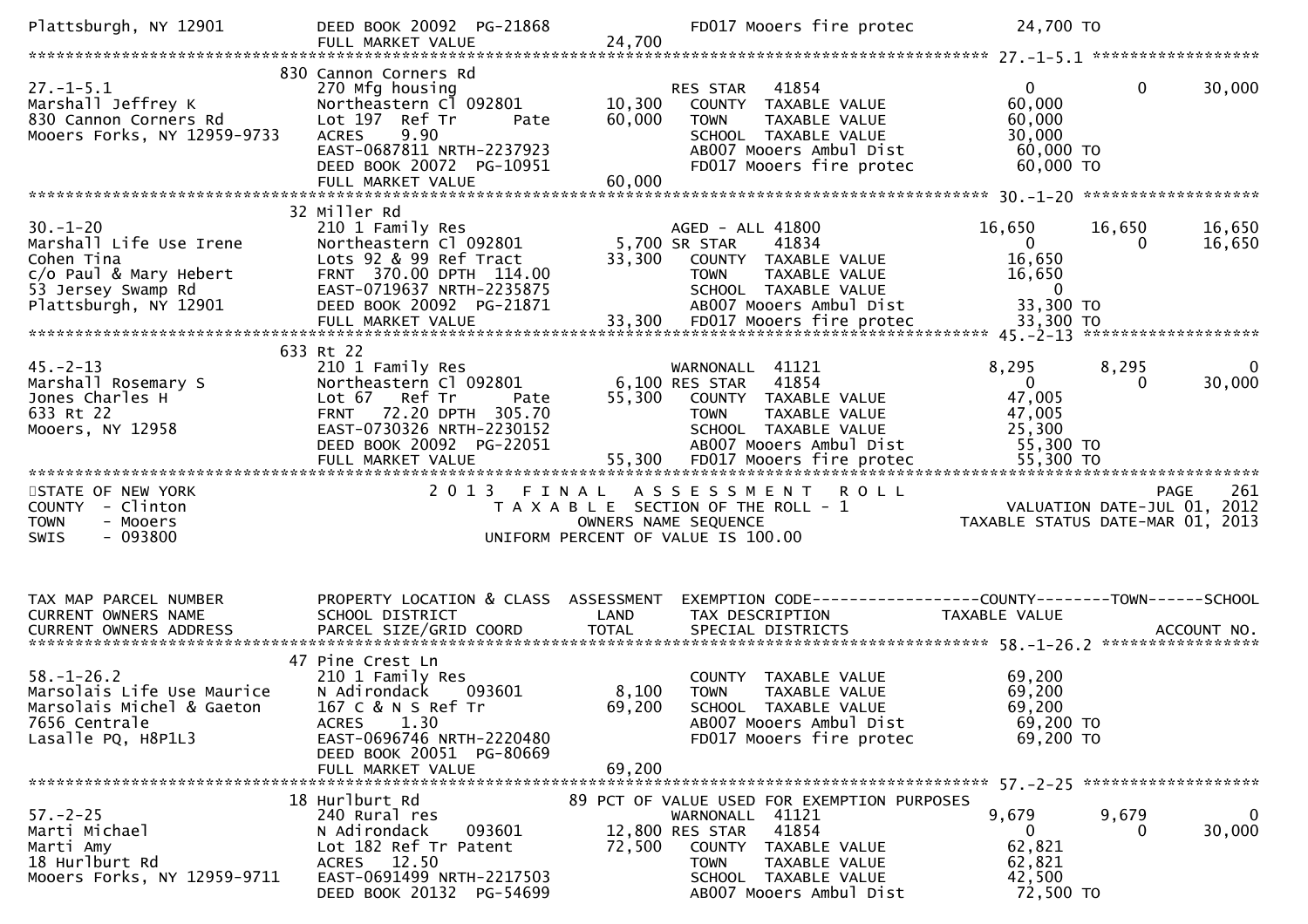| $57. - 2 - 28$<br>Marti Michael<br>Marti Amy<br>18 Hurlburt Rd<br>Mooers Forks, NY 12959-9711 | Hurlburt Rd<br>311 Res vac land<br>N Adirondack<br>093601<br>Lot 182 Ref Tr<br>Pate<br>FRNT 220.00 DPTH 150.00<br>EAST-0691401 NRTH-2218426<br>DEED BOOK 20132 PG-54699<br>FULL MARKET VALUE | 4,000<br>4,000<br>4,000 | COUNTY TAXABLE VALUE<br>TAXABLE VALUE<br><b>TOWN</b><br>SCHOOL TAXABLE VALUE<br>AB007 Mooers Ambul Dist<br>FD017 Mooers fire protec                             | 4,000<br>4,000<br>4,000<br>4,000 TO<br>$4,000$ TO                                                                        |
|-----------------------------------------------------------------------------------------------|----------------------------------------------------------------------------------------------------------------------------------------------------------------------------------------------|-------------------------|-----------------------------------------------------------------------------------------------------------------------------------------------------------------|--------------------------------------------------------------------------------------------------------------------------|
| $12.-1-12.1$<br>Martin Brian C<br>278 Monument Rd<br>Swanton, VT 05488                        | Nephew Rd<br>321 Abandoned ag<br>Northeastern Cl 092801<br>Lot 176 Ref Tr<br>Pate<br>ACRES 61.60<br>EAST-0692493 NRTH-2243368<br>DEED BOOK 20031 PG-59699                                    | 32,200<br>32,200        | COUNTY TAXABLE VALUE<br>TAXABLE VALUE<br><b>TOWN</b><br>SCHOOL TAXABLE VALUE<br>AB007 Mooers Ambul Dist<br>FD017 Mooers fire protec                             | 32,200<br>32,200<br>32,200<br>32,200 TO<br>32,200 TO                                                                     |
| $44. - 1 - 3.2$<br>Martin Hope F<br>Fountain Cory R<br>139 Davison Rd<br>Mooers, NY 12958     | 139 Davison Rd<br>210 1 Family Res<br>Northeastern Cl 092801<br>Lot 116 Ref Tr<br>FRNT 163.00 DPTH 200.00<br><b>BANK</b><br>080<br>EAST-0712825 NRTH-2233538<br>DEED BOOK 20061 PG-96593     | 7,600<br>90,000         | COUNTY TAXABLE VALUE<br><b>TOWN</b><br>TAXABLE VALUE<br>SCHOOL TAXABLE VALUE<br>AB007 Mooers Ambul Dist<br>FD017 Mooers fire protec<br>LT013 Mooers Forks Light | 90,000<br>90,000<br>90,000<br>90,000 TO<br>$90,000$ TO<br>$90,000$ TO                                                    |
| STATE OF NEW YORK<br>COUNTY - Clinton<br>- Mooers<br><b>TOWN</b>                              |                                                                                                                                                                                              |                         | 2013 FINAL ASSESSMENT ROLL<br>T A X A B L E SECTION OF THE ROLL - 1                                                                                             | PAGE 262<br>VALUATION DATE-JUL 01, 2012<br>TAXARLE STATUS DATE :::- 21, 2012                                             |
| $-093800$<br><b>SWIS</b>                                                                      |                                                                                                                                                                                              |                         | OWNERS NAME SEQUENCE<br>UNIFORM PERCENT OF VALUE IS 100.00                                                                                                      | TAXABLE STATUS DATE-MAR 01, 2013                                                                                         |
| TAX MAP PARCEL NUMBER<br>CURRENT OWNERS NAME<br>CURRENT OWNERS ADDRESS                        | SCHOOL DISTRICT                                                                                                                                                                              | LAND                    | TAX DESCRIPTION                                                                                                                                                 | PROPERTY LOCATION & CLASS ASSESSMENT EXEMPTION CODE----------------COUNTY-------TOWN------SCHOOL<br><b>TAXABLE VALUE</b> |
| $31. - 2 - 2.8$<br>Martin Jessica<br>1773 Rt 11<br>Mooers, NY 12958                           | 1773 Rt 11<br>210 1 Family Res<br>Northeastern Cl 092801<br>Lot 19 Ref Tr<br>5.10 BANK<br>320<br><b>ACRES</b><br>EAST-0743906 NRTH-2238978<br>DEED BOOK 20122 PG-47127<br>FULL MARKET VALUE  | 75,000<br>75,000        | 41854<br>RES STAR<br>11,300 COUNTY TAXABLE VALUE<br><b>TOWN</b><br>TAXABLE VALUE<br>SCHOOL TAXABLE VALUE<br>AB007 Mooers Ambul Dist<br>FD017 Mooers fire protec | 0<br>$\mathbf{0}$<br>30,000<br>75,000<br>75,000<br>45,000<br>75,000 TO<br>75,000 TO                                      |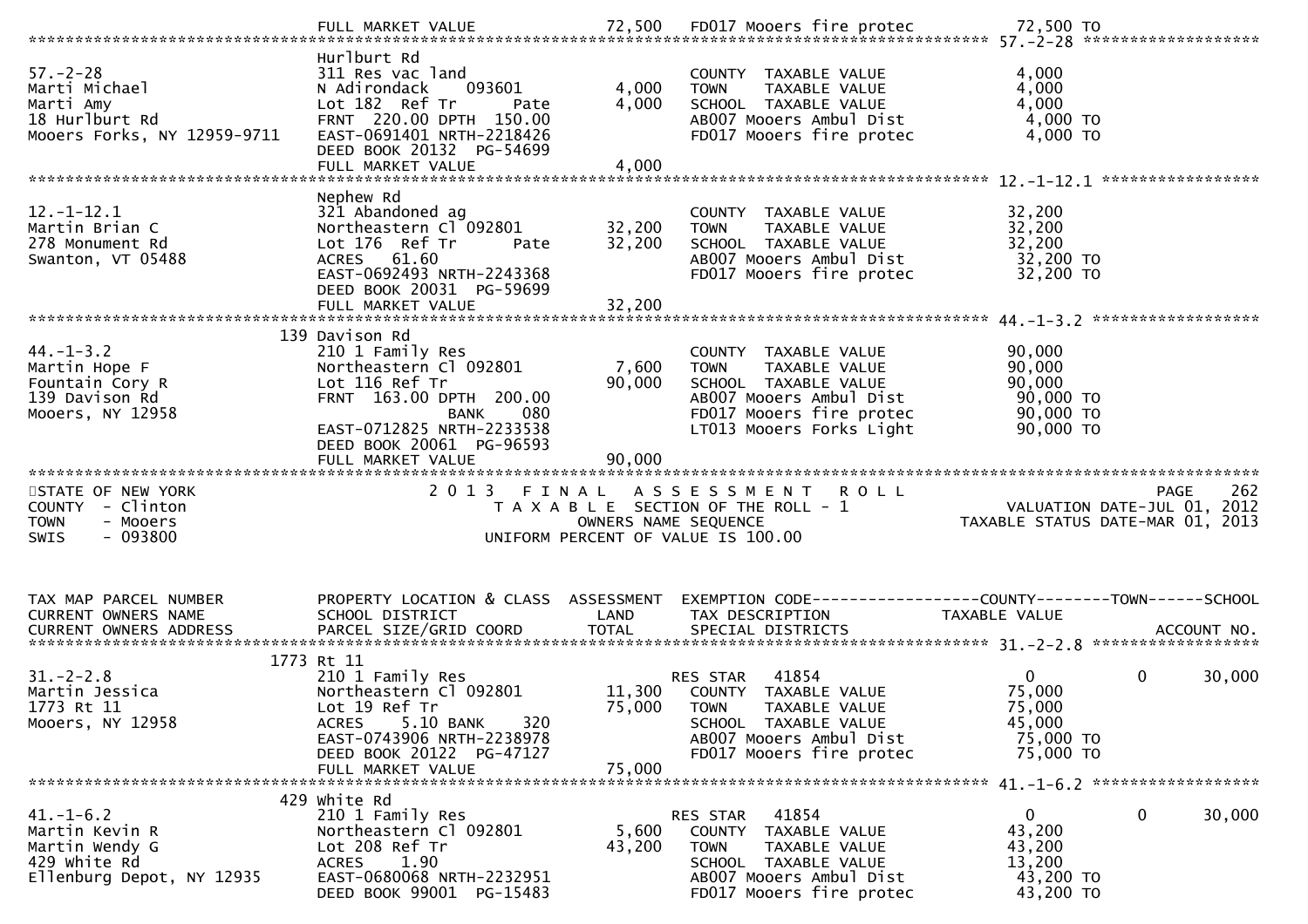|                                                                                                                                                            | FULL MARKET VALUE                                                                                                                                                                                     | 43,200                                                                                                       |                                                                                                                                          |                                                                              |                             |                                                   |
|------------------------------------------------------------------------------------------------------------------------------------------------------------|-------------------------------------------------------------------------------------------------------------------------------------------------------------------------------------------------------|--------------------------------------------------------------------------------------------------------------|------------------------------------------------------------------------------------------------------------------------------------------|------------------------------------------------------------------------------|-----------------------------|---------------------------------------------------|
| $41. - 1 - 7.1$<br>Martin Kevin R<br>Martin Wendy G<br>429 White Rd<br>Ellenburg Depot, NY 12935<br>MAY BE SUBJECT TO PAYMENT<br>UNDER AGDIST LAW TIL 2020 | white Rd<br>260 Seasonal res<br>Northeastern Cl 092801<br>Lot 208 Ref Tr<br>Pate<br>ACRES 280.20<br>EAST-0681355 NRTH-2231491<br>DEED BOOK 20102 PG-31970<br>FULL MARKET VALUE                        | 81,500<br>90,500<br><b>TOWN</b><br>90,500                                                                    | OS AG DIST 41730<br>COUNTY TAXABLE VALUE<br>TAXABLE VALUE<br>SCHOOL TAXABLE VALUE<br>AB007 Mooers Ambul Dist<br>FD017 Mooers fire protec | 1,883<br>88,617<br>88,617<br>88,617<br>90,500 TO<br>90,500 TO                | 1,883                       | 1,883                                             |
|                                                                                                                                                            | 20 Pepper Hill Rd                                                                                                                                                                                     |                                                                                                              | 98 PCT OF VALUE USED FOR EXEMPTION PURPOSES                                                                                              |                                                                              |                             |                                                   |
| $44.2 - 1 - 20$<br>Martin Larry L<br>20 Pepper Hill Rd<br>Mooers Forks, NY 12959                                                                           | 210 1 Family Res<br>Northeastern Cl 092801<br>Lot 116 Ref Tr<br>Pate<br>1.60<br><b>ACRES</b><br>EAST-0714499 NRTH-2231698<br>DEED BOOK 20041 PG-68843<br>FULL MARKET VALUE                            | 8,900 WARDISALL 41141<br>43,300 RES STAR<br><b>TOWN</b><br>43,300                                            | WARCOMALL 41131<br>41854<br>COUNTY TAXABLE VALUE<br>TAXABLE VALUE<br>SCHOOL TAXABLE VALUE<br>AB007 Mooers Ambul Dist                     | 10,609<br>4,243<br>$\overline{0}$<br>28,448<br>28,448<br>13,300<br>43,300 TO | 10,609<br>4,243<br>$\Omega$ | $\mathbf{0}$<br>$\Omega$<br>30,000                |
|                                                                                                                                                            |                                                                                                                                                                                                       |                                                                                                              | FD017 Mooers fire protec                                                                                                                 | 43,300 TO                                                                    |                             |                                                   |
|                                                                                                                                                            |                                                                                                                                                                                                       |                                                                                                              | LT013 Mooers Forks Light                                                                                                                 | 43,300 TO                                                                    |                             |                                                   |
| STATE OF NEW YORK<br>COUNTY - Clinton<br><b>TOWN</b><br>- Mooers<br>$-093800$<br><b>SWIS</b>                                                               | 2 0 1 3                                                                                                                                                                                               | FINAL<br>T A X A B L E SECTION OF THE ROLL - 1<br>OWNERS NAME SEQUENCE<br>UNIFORM PERCENT OF VALUE IS 100.00 | <b>ROLL</b><br>A S S E S S M E N T                                                                                                       | TAXABLE STATUS DATE-MAR 01, 2013                                             |                             | 263<br><b>PAGE</b><br>VALUATION DATE-JUL 01, 2012 |
|                                                                                                                                                            |                                                                                                                                                                                                       |                                                                                                              |                                                                                                                                          |                                                                              |                             |                                                   |
| TAX MAP PARCEL NUMBER<br>CURRENT OWNERS NAME                                                                                                               | PROPERTY LOCATION & CLASS ASSESSMENT<br>SCHOOL DISTRICT                                                                                                                                               | LAND                                                                                                         | EXEMPTION CODE-----------------COUNTY--------TOWN-----SCHOOL<br>TAX DESCRIPTION                                                          | TAXABLE VALUE                                                                |                             |                                                   |
|                                                                                                                                                            | 404 Drown Rd                                                                                                                                                                                          |                                                                                                              |                                                                                                                                          |                                                                              |                             |                                                   |
| $41. -1 - 5$<br>Martin Life Estate Leona<br>Boyer Christine Ann<br>404 Drown Rd<br>Ellenburg Depot, NY 12935                                               | 210 1 Family Res<br>Northeastern Cl 092801<br>Lot $J C G 1$<br>Pate<br>FRNT 223.00 DPTH 183.00<br>EAST-0678278 NRTH-2232998<br>DEED BOOK 20102 PG-31971                                               | 5,000 SR STAR<br>46,900<br><b>TOWN</b>                                                                       | WARNONALL 41121<br>41834<br>COUNTY TAXABLE VALUE<br>TAXABLE VALUE<br>SCHOOL TAXABLE VALUE<br>AB007 Mooers Ambul Dist                     | 7,035<br>$\Omega$<br>39,865<br>39,865<br>$\overline{0}$<br>46,900 TO         | 7,035<br>$\Omega$           | 0<br>46,900                                       |
|                                                                                                                                                            |                                                                                                                                                                                                       |                                                                                                              |                                                                                                                                          |                                                                              |                             |                                                   |
| $29. - 2 - 49$<br>Martin Lorraine Barcomb<br>Ell Nancy Barcomb<br>336 Blackman Corners Rd<br>Mooers Forks, NY 12959                                        | 336 Blackman Corners Rd<br>210 1 Family Res<br>Northeastern Cl 092801<br>Lot 123 Ref Tr<br>Pate<br>1.30<br><b>ACRES</b><br>EAST-0709661 NRTH-2238719<br>DEED BOOK 20041 PG-75711<br>FULL MARKET VALUE | <b>RES STAR</b><br>8,500<br>62,000<br><b>TOWN</b><br>62,000                                                  | 41854<br>COUNTY TAXABLE VALUE<br>TAXABLE VALUE<br>SCHOOL TAXABLE VALUE<br>AB007 Mooers Ambul Dist<br>FD017 Mooers fire protec            | $\Omega$<br>62,000<br>62,000<br>32,000<br>62,000 TO<br>62,000 TO             | 0                           | 30,000                                            |
|                                                                                                                                                            | Hemmingford Rd                                                                                                                                                                                        |                                                                                                              |                                                                                                                                          |                                                                              |                             |                                                   |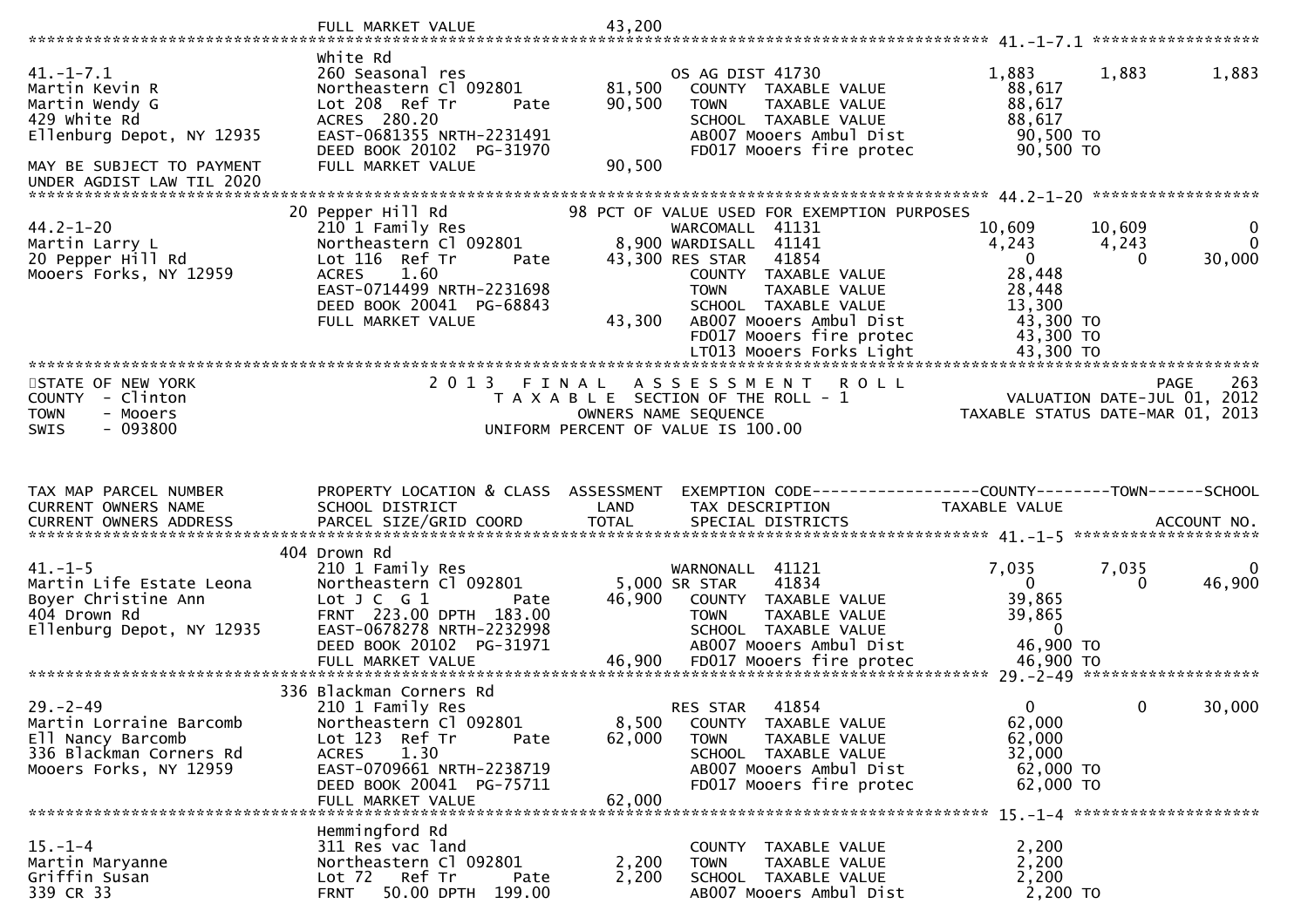| Madrid, NY 13660                                                                                     | EAST-0724031 NRTH-2249816<br>DEED BOOK 98001 PG-06517<br>FULL MARKET VALUE                                                                                                                              | 2,200                      | FD017 Mooers fire protec                                                                                                                                        | 2,200 TO                                                                               |        |
|------------------------------------------------------------------------------------------------------|---------------------------------------------------------------------------------------------------------------------------------------------------------------------------------------------------------|----------------------------|-----------------------------------------------------------------------------------------------------------------------------------------------------------------|----------------------------------------------------------------------------------------|--------|
|                                                                                                      |                                                                                                                                                                                                         |                            |                                                                                                                                                                 |                                                                                        |        |
| $60. -1 - 10.14$<br>Martineau Dennis L<br>PO Box 321<br>Champlain, NY 12919                          | 163 Bashaw Rd<br>210 1 Family Res<br>Northeastern Cl 092801<br>Lots 65/78 Ref Tr Patent<br>ACRES 1.00<br>EAST-0727782 NRTH-2224948<br>DEED BOOK 20061 PG-99734<br>FULL MARKET VALUE                     | 8,000<br>81,300<br>81,300  | RES STAR<br>41854<br>COUNTY TAXABLE VALUE<br><b>TOWN</b><br>TAXABLE VALUE<br>SCHOOL TAXABLE VALUE<br>AB007 Mooers Ambul Dist<br>FD017 Mooers fire protec        | $\overline{0}$<br>$\mathbf{0}$<br>81,300<br>81,300<br>51,300<br>81,300 то<br>81,300 TO | 30,000 |
|                                                                                                      | Rt 11                                                                                                                                                                                                   |                            |                                                                                                                                                                 |                                                                                        |        |
| $44. -1 - 11.31$<br>Martineau Kenneth<br>46A Elm St<br>Peru, NY 12972                                | $314$ Rural vac<10<br>Northeastern Cl 092801<br>Lot 116 Ref Tr<br>6.30<br><b>ACRES</b><br>EAST-0713246 NRTH-2231423<br>DEED BOOK 20021 PG-46908<br>FULL MARKET VALUE<br>******************************* | 14,400<br>14,400<br>14,400 | COUNTY TAXABLE VALUE<br>TAXABLE VALUE<br><b>TOWN</b><br>SCHOOL TAXABLE VALUE<br>AB007 Mooers Ambul Dist<br>FD017 Mooers fire protec<br>LT013 Mooers Forks Light | 14,400<br>14,400<br>14,400<br>14,400 TO<br>14,400 TO<br>14,400 TO                      |        |
| *************************<br>STATE OF NEW YORK                                                       | 2013 FINAL                                                                                                                                                                                              |                            | ASSESSMENT ROLL                                                                                                                                                 | PAGE                                                                                   | 264    |
| COUNTY - Clinton<br><b>TOWN</b><br>- Mooers<br>$-093800$<br>SWIS                                     |                                                                                                                                                                                                         | OWNERS NAME SEQUENCE       | T A X A B L E SECTION OF THE ROLL - 1<br>UNIFORM PERCENT OF VALUE IS 100.00                                                                                     | VALUATION DATE-JUL 01, 2012<br>TAXABLE STATUS DATE-MAR 01, 2013                        |        |
|                                                                                                      |                                                                                                                                                                                                         |                            |                                                                                                                                                                 |                                                                                        |        |
|                                                                                                      |                                                                                                                                                                                                         |                            |                                                                                                                                                                 |                                                                                        |        |
| TAX MAP PARCEL NUMBER<br>CURRENT OWNERS NAME<br>CURRENT OWNERS ADDRESS                               | PROPERTY LOCATION & CLASS ASSESSMENT<br>SCHOOL DISTRICT                                                                                                                                                 | LAND                       | TAX DESCRIPTION                                                                                                                                                 | EXEMPTION CODE------------------COUNTY--------TOWN------SCHOOL<br>TAXABLE VALUE        |        |
|                                                                                                      | 104 Blair Rd                                                                                                                                                                                            |                            |                                                                                                                                                                 |                                                                                        |        |
| $61. - 1 - 17$<br>Matott Rose M<br>104 Blair Rd<br>Mooers, NY 12958                                  | 241 Rural res&ag<br>Northeastern Cl 092801<br>Ref Tr<br>Lot 33<br>Pate<br>ACRES 55.50<br>EAST-0738561 NRTH-2217575<br>DEED BOOK 848<br>$PG-17$                                                          | 35,400<br>36,100           | COUNTY TAXABLE VALUE<br><b>TOWN</b><br>TAXABLE VALUE<br>SCHOOL TAXABLE VALUE<br>AB007 Mooers Ambul Dist<br>FD017 Mooers fire protec                             | 36,100<br>36,100<br>36,100<br>36,100 TO<br>36,100 ТО                                   |        |
|                                                                                                      | FULL MARKET VALUE                                                                                                                                                                                       | 36,100                     |                                                                                                                                                                 |                                                                                        |        |
| $57. - 3 - 15.1$<br>Matthews Basil W<br>Matthews Kim M<br>447 Forest Rd<br>Ellenburg Depot, NY 12935 | 4595 Rt 11<br>240 Rural res<br>N Adirondack<br>093601<br>Lot 212 Ref Tr<br>Pate<br>11.80<br>ACRES<br>EAST-0684425 NRTH-2216461<br>DEED BOOK 20112 PG-40781<br>FULL MARKET VALUE                         | 96,800<br>96,800           | COUNTY TAXABLE VALUE<br>11,300 TOWN TAXABLE VALUE<br>SCHOOL TAXABLE VALUE<br>AB007 Mooers Ambul Dist<br>FD017 Mooers fire protec                                | 96,800<br>96,800<br>96,800<br>96,800 TO<br>96,800 TO                                   |        |
|                                                                                                      | Cannon Corners Rd                                                                                                                                                                                       |                            |                                                                                                                                                                 |                                                                                        |        |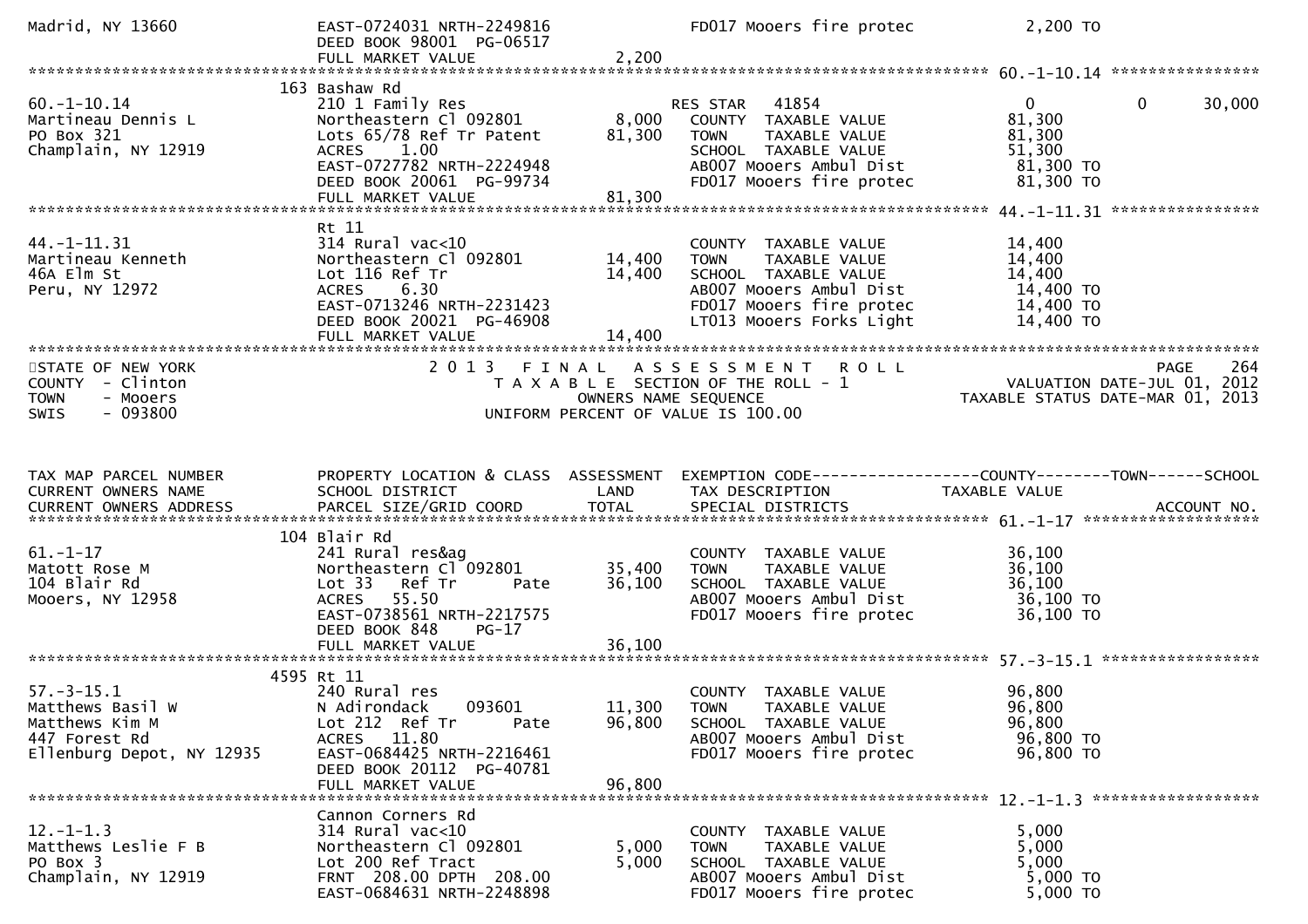|                                                                                                                                 | DEED BOOK 20051 PG-85801                                                                                                                                                                |                              |                                                                                                                                                             |                                                                             |                       |
|---------------------------------------------------------------------------------------------------------------------------------|-----------------------------------------------------------------------------------------------------------------------------------------------------------------------------------------|------------------------------|-------------------------------------------------------------------------------------------------------------------------------------------------------------|-----------------------------------------------------------------------------|-----------------------|
| $30.19 - 1 - 13$<br>Matton Gaylord E<br>Matton Cynthia B<br>Attn: Sample Holding Company<br>2740 Rt 11<br>Mooers, NY 12958-0235 | 2494 Rt 11<br>210 1 Family Res<br>Northeastern Cl 092801<br>Lot 75<br>Ref Tr<br>Pate<br>2.20<br><b>ACRES</b><br>EAST-0728125 NRTH-2234150<br>DEED BOOK 99001 PG-12937                   | 8,800<br>85,700              | COUNTY TAXABLE VALUE<br>TAXABLE VALUE<br><b>TOWN</b><br>SCHOOL TAXABLE VALUE<br>AB007 Mooers Ambul Dist<br>FD017 Mooers fire protec<br>LT033 Mooers Light 2 | 85,700<br>85,700<br>85,700<br>85,700 TO<br>85,700 TO<br>85,700 TO           |                       |
|                                                                                                                                 | 38 Garrand Rd                                                                                                                                                                           |                              |                                                                                                                                                             |                                                                             |                       |
| $45. - 1 - 11$<br>Matton Jonathan E<br>Matton Madeline L<br>38 Garrand Rd<br>Mooers, NY 12958                                   | 210 1 Family Res<br>Northeastern Cl 092801<br>Ref Tr<br>Lot <sub>75</sub><br>Pate<br>4.80<br><b>ACRES</b><br>EAST-0724302 NRTH-2234673<br>DEED BOOK 20061 PG-96818<br>FULL MARKET VALUE | 10,900<br>130,700<br>130,700 | RES STAR 41854<br>COUNTY TAXABLE VALUE<br><b>TOWN</b><br>TAXABLE VALUE<br>SCHOOL TAXABLE VALUE<br>AB007 Mooers Ambul Dist<br>FD017 Mooers fire protec       | $\overline{0}$<br>130,700<br>130,700<br>100,700<br>130,700 TO<br>130,700 TO | $\mathbf 0$<br>30,000 |
| STATE OF NEW YORK<br>COUNTY - Clinton<br><b>TOWN</b><br>- Mooers<br>$-093800$<br>SWIS                                           | 2013 FINAL                                                                                                                                                                              | OWNERS NAME SEQUENCE         | ASSESSMENT ROLL<br>T A X A B L E SECTION OF THE ROLL - 1<br>UNIFORM PERCENT OF VALUE IS 100.00                                                              | VALUATION DATE-JUL 01, 2012<br>TAXABLE STATUS DATE-MAR 01, 2013             | 265<br><b>PAGE</b>    |
|                                                                                                                                 |                                                                                                                                                                                         |                              |                                                                                                                                                             |                                                                             |                       |
| TAX MAP PARCEL NUMBER<br>CURRENT OWNERS NAME                                                                                    | PROPERTY LOCATION & CLASS ASSESSMENT<br>SCHOOL DISTRICT                                                                                                                                 | LAND                         | EXEMPTION CODE------------------COUNTY--------TOWN------SCHOOL<br>TAX DESCRIPTION                                                                           | TAXABLE VALUE                                                               |                       |
| $15. - 1 - 23.231$<br>Maure Patrick<br>Maure Heather<br>28 Hogle Rd<br>Mooers, NY 12958                                         | 28 Hogle Rd<br>270 Mfg housing<br>Northeastern Cl 092801<br>Lot 70 Ref Tr<br>ACRES 28.50<br>EAST-0731503 NRTH-2245461<br>DEED BOOK 20112 PG-38273<br>FULL MARKET VALUE                  | 21,800<br>60,000<br>60,000   | RES STAR 41854<br>COUNTY TAXABLE VALUE<br><b>TOWN</b><br>TAXABLE VALUE<br>SCHOOL TAXABLE VALUE<br>AB007 Mooers Ambul Dist<br>FD017 Mooers fire protec       | $\mathbf{0}$<br>60,000<br>60,000<br>30,000<br>60,000 TO<br>60,000 TO        | 0<br>30,000           |
|                                                                                                                                 |                                                                                                                                                                                         |                              |                                                                                                                                                             |                                                                             |                       |
| $59. - 1 - 24.1$<br>Mawhinney Jack<br>Mawhinney Susan<br>214 Bush Rd<br>Mooers Forks, NY 12959                                  | 509 Joe Wood Rd<br>260 Seasonal res<br>Northeastern Cl 092801<br>Lot 113 Ref Tr<br>Pate<br>ACRES 20.30<br>EAST-0714393 NRTH-2217935                                                     | 25,600<br>52,000             | COUNTY TAXABLE VALUE<br><b>TOWN</b><br>TAXABLE VALUE<br>SCHOOL TAXABLE VALUE<br>AB007 Mooers Ambul Dist<br>FD017 Mooers fire protec                         | 52,000<br>52,000<br>52,000<br>52,000 TO<br>52,000 TO                        |                       |
|                                                                                                                                 | DEED BOOK 861<br><b>PG-322</b>                                                                                                                                                          |                              |                                                                                                                                                             |                                                                             |                       |
|                                                                                                                                 | 214 Bush Rd                                                                                                                                                                             |                              |                                                                                                                                                             |                                                                             |                       |
| $28. - 1 - 9.32$<br>Mawhinney John F<br>Mawhinney Susan<br>214 Bush Rd<br>Mooers Forks, NY 12959                                | 210 1 Family Res<br>Northeastern Cl 092801<br>Lot 144 Ref Tr<br><b>ACRES</b><br>1.10<br>EAST-0704475 NRTH-2239641<br>DEED BOOK 875<br>PG-345                                            | 8,100<br>85,000              | RES STAR<br>41854<br>COUNTY TAXABLE VALUE<br><b>TOWN</b><br>TAXABLE VALUE<br>SCHOOL TAXABLE VALUE<br>AB007 Mooers Ambul Dist<br>FD017 Mooers fire protec    | 0<br>85,000<br>85,000<br>55,000<br>85,000 TO<br>85,000 TO                   | 0<br>30,000           |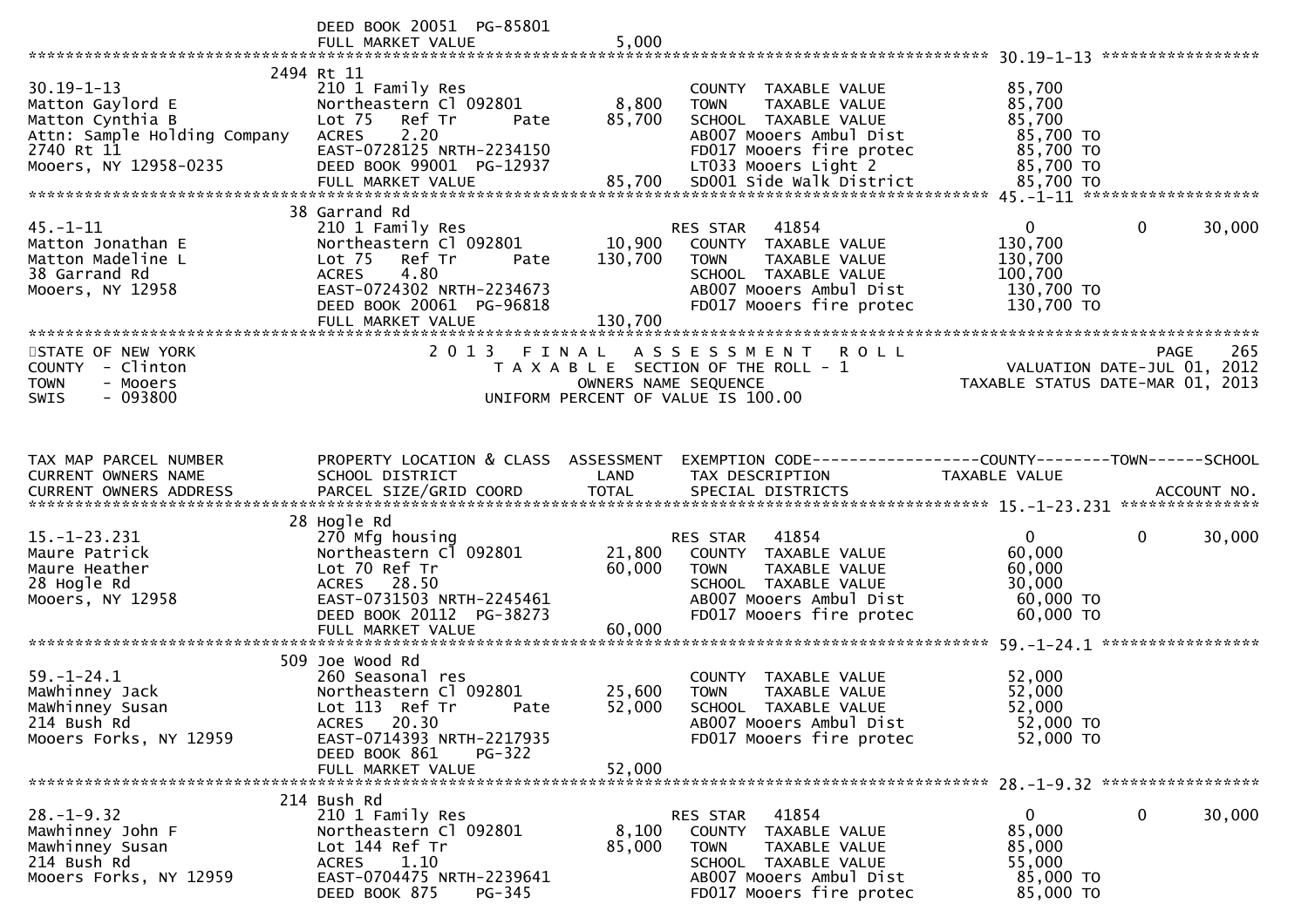|                                                                                                       | FULL MARKET VALUE                                                                                                                                                                | 85,000                       |                                                                                                                                                         |                                                                                                 |
|-------------------------------------------------------------------------------------------------------|----------------------------------------------------------------------------------------------------------------------------------------------------------------------------------|------------------------------|---------------------------------------------------------------------------------------------------------------------------------------------------------|-------------------------------------------------------------------------------------------------|
|                                                                                                       |                                                                                                                                                                                  |                              |                                                                                                                                                         |                                                                                                 |
| $28. - 1 - 9.35$<br>Mawhinney John F<br>Mawhinney Susan<br>214 Bush Rd<br>Mooers Forks, NY 12959      | 228 Bush Rd<br>270 Mfg housing<br>Northeastern C1 092801<br>Lot 144 Ref Tr<br>ACRES 3.00<br>EAST-0704366 NRTH-2239890<br>DEED BOOK 762<br>$PG-135$                               | 9,600<br>27,500              | RS STAR MH 41864<br>COUNTY TAXABLE VALUE<br>TAXABLE VALUE<br><b>TOWN</b><br>SCHOOL TAXABLE VALUE<br>AB007 Mooers Ambul Dist<br>FD017 Mooers fire protec | $\overline{0}$<br>$\mathbf 0$<br>14,800<br>27,500<br>27,500<br>12,700<br>27,500 TO<br>27,500 TO |
|                                                                                                       | FULL MARKET VALUE                                                                                                                                                                | 27,500                       |                                                                                                                                                         |                                                                                                 |
| $58. - 2 - 13$<br>Maynard Daniel<br>Maynard Cheryl<br>254 Eagle Pk Dr<br>Colchester, VT 05446         | 1 Colgan Rd<br>210 1 Family Res<br>N Adirondack<br>093601<br>Lot 139 Ref Tr<br>Pate<br>ACRES 59.00<br>EAST-0704827 NRTH-2219636<br>DEED BOOK 20051 PG-89285<br>FULL MARKET VALUE | 33,200<br>160,000<br>160,000 | COUNTY TAXABLE VALUE<br><b>TOWN</b><br>TAXABLE VALUE<br>SCHOOL TAXABLE VALUE<br>AB007 Mooers Ambul Dist<br>FD017 Mooers fire protec                     | 160,000<br>160,000<br>160,000<br>160,000 TO<br>160,000 TO                                       |
|                                                                                                       |                                                                                                                                                                                  |                              |                                                                                                                                                         |                                                                                                 |
| STATE OF NEW YORK<br>COUNTY - Clinton<br><b>TOWN</b><br>- Mooers<br>$-093800$<br><b>SWIS</b>          | 2 0 1 3<br>FINAL                                                                                                                                                                 |                              | A S S E S S M E N T<br><b>ROLL</b><br>T A X A B L E SECTION OF THE ROLL - 1<br>OWNERS NAME SEQUENCE<br>UNIFORM PERCENT OF VALUE IS 100.00               | 266<br><b>PAGE</b><br>VALUATION DATE-JUL 01, 2012<br>TAXABLE STATUS DATE-MAR 01, 2013           |
| TAX MAP PARCEL NUMBER                                                                                 | PROPERTY LOCATION & CLASS ASSESSMENT                                                                                                                                             |                              |                                                                                                                                                         | EXEMPTION CODE-----------------COUNTY-------TOWN------SCHOOL                                    |
| CURRENT OWNERS NAME                                                                                   | SCHOOL DISTRICT                                                                                                                                                                  | LAND                         | TAX DESCRIPTION                                                                                                                                         | TAXABLE VALUE                                                                                   |
| $59. - 1 - 29.4$<br>Maynard Daniel T<br>Maynard Cheryl L<br>254 Eagle Park Dr<br>Colchester, VT 05446 | Woods Falls Rd<br>321 Abandoned ag<br>Northeastern Cl 092801<br>Lot 128 Ref Tr<br>ACRES 49.20<br>EAST-0709558 NRTH-2219001<br>DEED BOOK 20112 PG-42993<br>FULL MARKET VALUE      | 24,400<br>24,400<br>24,400   | COUNTY TAXABLE VALUE<br>TAXABLE VALUE<br><b>TOWN</b><br>SCHOOL TAXABLE VALUE<br>AB007 Mooers Ambul Dist<br>FD017 Mooers fire protec                     | 24,400<br>24,400<br>24,400<br>24,400 TO<br>24,400 TO                                            |
|                                                                                                       | Boas Rd                                                                                                                                                                          |                              |                                                                                                                                                         |                                                                                                 |
| $59. - 1 - 34$<br>Maynard Daniel T<br>Maynard Cheryl L<br>254 Eagle Park Dr<br>Colchester, VT 05446   | 321 Abandoned ag<br>Northeastern Cl 092801<br>Lot 128 Ref Tr<br>Pate<br>ACRES 122.60<br>EAST-0707656 NRTH-2220902<br>DEED BOOK 20112 PG-42993                                    | 34,900<br>34,900             | COUNTY TAXABLE VALUE<br><b>TOWN</b><br>TAXABLE VALUE<br>SCHOOL TAXABLE VALUE<br>AB007 Mooers Ambul Dist<br>FD017 Mooers fire protec                     | 34,900<br>34,900<br>34,900<br>34,900 TO<br>34,900 TO                                            |
|                                                                                                       | FULL MARKET VALUE                                                                                                                                                                | 34,900                       |                                                                                                                                                         |                                                                                                 |
|                                                                                                       |                                                                                                                                                                                  |                              |                                                                                                                                                         |                                                                                                 |
| $13. - 1 - 2.2$<br>Mayo Kenneth D<br>141 Middle Rd<br>Milton, VT 05468                                | Scriver Rd<br>260 Seasonal res<br>Northeastern Cl 092801<br>Lot Ref Tract<br>ACRES 71.90<br>EAST-0700676 NRTH-2248004<br>DEED BOOK 20041 PG-75051                                | 36,400<br>52,600             | COUNTY TAXABLE VALUE<br>TAXABLE VALUE<br><b>TOWN</b><br>SCHOOL TAXABLE VALUE<br>AB007 Mooers Ambul Dist<br>FD017 Mooers fire protec                     | 52,600<br>52,600<br>52,600<br>52,600 TO<br>52,600 TO                                            |
|                                                                                                       | FULL MARKET VALUE                                                                                                                                                                | 52,600                       |                                                                                                                                                         |                                                                                                 |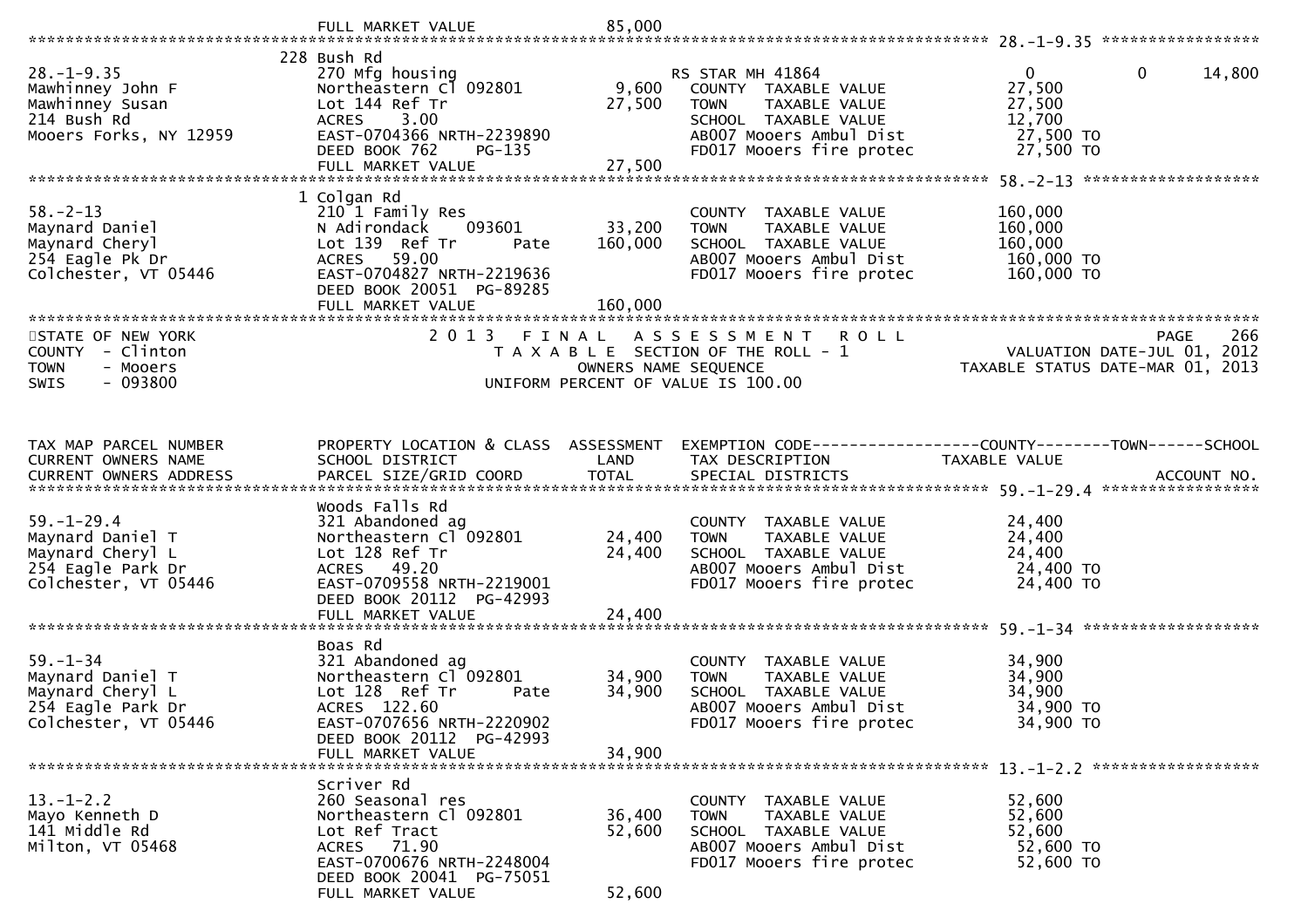| $16. - 1 - 3.211$<br>Mayville John<br>2056 Military Tpke<br>Plattsburgh, NY 12901                            | Gokey Rd<br>$314$ Rural vac< $10$<br>Northeastern Cl 092801<br>Lot 41<br>Ref Tr<br>Pate<br>8.00<br><b>ACRES</b><br>EAST-0733584 NRTH-2247786<br>DEED BOOK 20102 PG-36978                          | 8,800<br>8,800            | COUNTY TAXABLE VALUE<br><b>TOWN</b><br>TAXABLE VALUE<br>SCHOOL TAXABLE VALUE<br>AB007 Mooers Ambul Dist<br>FD017 Mooers fire protec                                               | 8,800<br>8,800<br>8,800<br>8,800 TO<br>8,800 TO                                                              |
|--------------------------------------------------------------------------------------------------------------|---------------------------------------------------------------------------------------------------------------------------------------------------------------------------------------------------|---------------------------|-----------------------------------------------------------------------------------------------------------------------------------------------------------------------------------|--------------------------------------------------------------------------------------------------------------|
|                                                                                                              |                                                                                                                                                                                                   |                           |                                                                                                                                                                                   |                                                                                                              |
| $44.2 - 1 - 11$<br>Mazzantini Heather C<br>19 Town Hall Rd<br>Mooers Forks, NY 12959                         | 19 Town Hall Rd<br>210 1 Family Res<br>Northeastern Cl 092801<br>Lot 116 Ref Tr<br>Pate<br>FRNT 127.80 DPTH 158.00<br><b>BANK</b><br>890<br>EAST-0714711 NRTH-2233312<br>DEED BOOK 20122 PG-48461 | 6,700<br>81,000           | RES STAR 41854<br>COUNTY TAXABLE VALUE<br>TAXABLE VALUE<br><b>TOWN</b><br>SCHOOL TAXABLE VALUE<br>AB007 Mooers Ambul Dist<br>FD017 Mooers fire protec<br>LT013 Mooers Forks Light | $\mathbf 0$<br>$\overline{0}$<br>30,000<br>81,000<br>81,000<br>51,000<br>81,000 TO<br>81,000 TO<br>81,000 TO |
| *************************                                                                                    |                                                                                                                                                                                                   |                           |                                                                                                                                                                                   |                                                                                                              |
| STATE OF NEW YORK<br>COUNTY - Clinton<br><b>TOWN</b><br>- Mooers<br>$-093800$<br><b>SWIS</b>                 | 2013 FINAL                                                                                                                                                                                        | OWNERS NAME SEQUENCE      | ASSESSMENT ROLL<br>T A X A B L E SECTION OF THE ROLL - 1<br>UNIFORM PERCENT OF VALUE IS 100.00                                                                                    | <b>PAGE</b><br>267<br>VALUATION DATE-JUL 01, 2012<br>TAXABLE STATUS DATE-MAR 01, 2013                        |
| TAX MAP PARCEL NUMBER<br>CURRENT OWNERS NAME                                                                 | PROPERTY LOCATION & CLASS ASSESSMENT<br>SCHOOL DISTRICT                                                                                                                                           | LAND                      | TAX DESCRIPTION                                                                                                                                                                   | EXEMPTION CODE-----------------COUNTY--------TOWN------SCHOOL<br>TAXABLE VALUE                               |
| $30.15 - 1 - 9.4$<br>McCarthy Russell Sr<br>101 Victoria Ct<br>Point Harbor, NC 27964                        | 889 Hemmingford Rd<br>270 Mfg housing<br>Northeastern Cl 092801<br>Lot 75 Ref Tr<br>1.30<br>ACRES<br>EAST-0728192 NRTH-2236325<br>DEED BOOK 20082 PG-15577                                        | 8,200<br>37,000           | COUNTY TAXABLE VALUE<br>TAXABLE VALUE<br><b>TOWN</b><br>SCHOOL TAXABLE VALUE<br>AB007 Mooers Ambul Dist<br>FD017 Mooers fire protec<br>LT033 Mooers Light 2                       | 37,000<br>37,000<br>37,000<br>37,000 TO<br>37,000 TO<br>37,000 TO                                            |
|                                                                                                              | 1025 Cannon Corners Rd                                                                                                                                                                            |                           |                                                                                                                                                                                   |                                                                                                              |
| $12. - 1 - 20.2$<br>McComb James F<br>McComb Ross H<br>1025 Cannon Corners Rd<br>Mooers Forks, NY 12959-9733 | 240 Rural res<br>Northeastern Cl 092801<br>Lot 199 Ref Tr Patent<br>ACRES 292.40<br>EAST-0685381 NRTH-2243120<br>DEED BOOK 1042<br>PG-167                                                         | 97,600<br>140,100         | COUNTY TAXABLE VALUE<br><b>TOWN</b><br>TAXABLE VALUE<br>SCHOOL TAXABLE VALUE<br>AB007 Mooers Ambul Dist<br>FD017 Mooers fire protec                                               | 140,100<br>140,100<br>140,100<br>140,100 TO<br>140,100 TO                                                    |
|                                                                                                              | FULL MARKET VALUE                                                                                                                                                                                 | 140,100                   |                                                                                                                                                                                   |                                                                                                              |
| $30. - 1 - 17$<br>McComb James F<br>McComb Margaret<br>2 Duprey Rd<br>Mooers, NY 12958                       | 2 Duprey Rd<br>210 1 Family Res<br>Northeastern Cl 092801<br>Ref Tr<br>Lot 92<br>Pate<br>2.20<br><b>ACRES</b><br>EAST-0720697 NRTH-2235592<br>DEED BOOK 734<br>$PG-42$<br>FULL MARKET VALUE       | 8,800<br>70,500<br>70,500 | 41854<br>RES STAR<br>COUNTY TAXABLE VALUE<br><b>TOWN</b><br>TAXABLE VALUE<br>SCHOOL TAXABLE VALUE<br>AB007 Mooers Ambul Dist<br>FD017 Mooers fire protec                          | $\mathbf{0}$<br>0<br>30,000<br>70,500<br>70,500<br>40,500<br>70,500 TO<br>70,500 TO                          |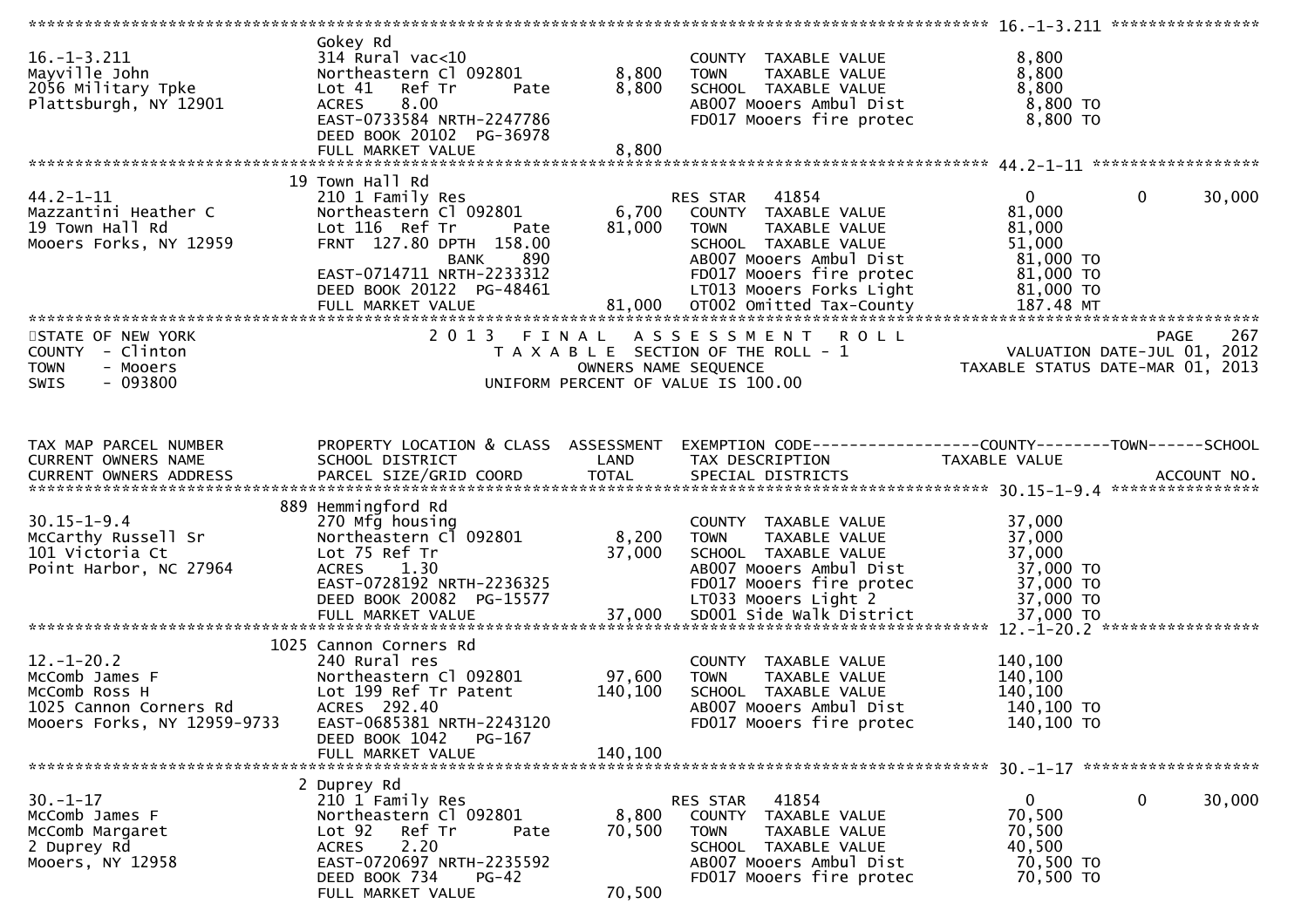| $30. - 1 - 27.2$<br>McComb James F<br>McComb Margaret<br>2 Duprey Rd<br>Mooers, NY 12958        | 1 Duprey Rd<br>270 Mfg housing<br>Northeastern Cl 092801<br>Lot 92 Ref Tract<br>FRNT 225.00 DPTH 140.00<br>EAST-0720324 NRTH-2235620<br>DEED BOOK 806<br><b>PG-275</b><br>FULL MARKET VALUE | 7,100<br>30,000<br>30,000 | COUNTY TAXABLE VALUE<br><b>TOWN</b><br>TAXABLE VALUE<br>SCHOOL TAXABLE VALUE<br>AB007 Mooers Ambul Dist<br>FD017 Mooers fire protec                      | 30,000<br>30,000<br>30,000<br>30,000 TO<br>30,000 TO                                                             |                        |
|-------------------------------------------------------------------------------------------------|---------------------------------------------------------------------------------------------------------------------------------------------------------------------------------------------|---------------------------|----------------------------------------------------------------------------------------------------------------------------------------------------------|------------------------------------------------------------------------------------------------------------------|------------------------|
|                                                                                                 |                                                                                                                                                                                             |                           |                                                                                                                                                          |                                                                                                                  |                        |
| $12.-1-20.4$<br>McComb Ross H<br>McComb Carla A<br>381 Nephew Rd<br>Mooers Forks, NY 12959-9706 | 381 Nephew Rd<br>210 1 Family Res<br>Northeastern Cl 092801<br>Lot 176 Ref Tr<br>ACRES 6.70<br>EAST-0691297 NRTH-2243937<br>DEED BOOK 607<br>PG-393                                         | 9,000<br>95,000<br>95,000 | RES STAR 41854<br>COUNTY TAXABLE VALUE<br>TAXABLE VALUE<br>TOWN<br>SCHOOL TAXABLE VALUE<br>AB007 Mooers Ambul Dist<br>FD017 Mooers fire protec           | $\overline{0}$<br>95,000<br>95,000<br>65,000<br>95,000 TO<br>95,000 TO                                           | $\mathbf{0}$<br>30,000 |
|                                                                                                 |                                                                                                                                                                                             |                           |                                                                                                                                                          |                                                                                                                  | 268                    |
| STATE OF NEW YORK<br>COUNTY - Clinton<br>- Mooers<br><b>TOWN</b><br>$-093800$<br>SWIS           |                                                                                                                                                                                             | OWNERS NAME SEQUENCE      | 2013 FINAL ASSESSMENT<br><b>ROLL</b><br>T A X A B L E SECTION OF THE ROLL - 1<br>UNIFORM PERCENT OF VALUE IS 100.00                                      | PAGE 268<br>VALUATION DATE-JUL 01, 2012<br>TAXARLE STATUS DATE :::- 21, 2012<br>TAXABLE STATUS DATE-MAR 01, 2013 |                        |
| TAX MAP PARCEL NUMBER                                                                           | PROPERTY LOCATION & CLASS ASSESSMENT                                                                                                                                                        |                           | EXEMPTION CODE-----------------COUNTY-------TOWN-----SCHOOL                                                                                              |                                                                                                                  |                        |
| CURRENT OWNERS NAME                                                                             | SCHOOL DISTRICT                                                                                                                                                                             | LAND                      | TAX DESCRIPTION                                                                                                                                          | TAXABLE VALUE                                                                                                    |                        |
| $16. - 1 - 4.4$<br>McConnell Annette<br>Anderko Reana<br>PO Box 719<br>Kinderhook, NY 12106     | Gokey Rd<br>321 Abandoned ag<br>Northeastern Cl 092801<br>Lot 41 Ref Tract<br>ACRES 39.00<br>EAST-0735672 NRTH-2248281<br>DEED BOOK 20102 PG-34022                                          | 15,200<br>15,200          | COUNTY TAXABLE VALUE<br>TAXABLE VALUE<br>TOWN<br>SCHOOL TAXABLE VALUE<br>AB007 Mooers Ambul Dist<br>FD017 Mooers fire protec                             | 15,200<br>15,200<br>15,200<br>15,200 TO<br>15,200 TO                                                             |                        |
|                                                                                                 | FULL MARKET VALUE                                                                                                                                                                           | 15,200                    |                                                                                                                                                          |                                                                                                                  |                        |
|                                                                                                 |                                                                                                                                                                                             |                           |                                                                                                                                                          |                                                                                                                  |                        |
| $29. - 2 - 28.5$<br>McCorkell John W<br>2912 Rt 11<br>Mooers Forks, NY 12959                    | 2912 Rt 11<br>210 1 Family Res<br>Northeastern Cl 092801<br>Lot 99 Ref Tr<br><b>ACRES</b><br>2.50 BANK<br>860<br>EAST-0718354 NRTH-2235195<br>DEED BOOK 20061 PG-98895                      | 9,200<br>106,700          | 41854<br>RES STAR<br>COUNTY TAXABLE VALUE<br>TAXABLE VALUE<br><b>TOWN</b><br>SCHOOL TAXABLE VALUE<br>AB007 Mooers Ambul Dist<br>FD017 Mooers fire protec | $\overline{0}$<br>106,700<br>106,700<br>76,700<br>106,700 TO<br>106,700 TO                                       | $\mathbf{0}$<br>30,000 |
|                                                                                                 | FULL MARKET VALUE                                                                                                                                                                           | 106.700                   |                                                                                                                                                          |                                                                                                                  |                        |
|                                                                                                 |                                                                                                                                                                                             |                           |                                                                                                                                                          |                                                                                                                  |                        |
| $29. - 2 - 28.6$<br>McCorkell John W<br>2912 Rt 11<br>Mooers Forks, NY 12959                    | 2916 Rt 11<br>270 Mfg housing<br>Northeastern Cl 092801<br>Lot 99 Ref Tr<br>2.10<br><b>ACRES</b><br>EAST-0718153 NRTH-2235168<br>DEED BOOK 20082 PG-18783                                   | 8,900<br>37,500           | COUNTY TAXABLE VALUE<br>TAXABLE VALUE<br><b>TOWN</b><br>SCHOOL TAXABLE VALUE<br>AB007 Mooers Ambul Dist<br>FD017 Mooers fire protec                      | 37,500<br>37,500<br>37,500<br>37,500 TO<br>37,500 TO                                                             |                        |
|                                                                                                 | FULL MARKET VALUE                                                                                                                                                                           | 37,500                    |                                                                                                                                                          |                                                                                                                  |                        |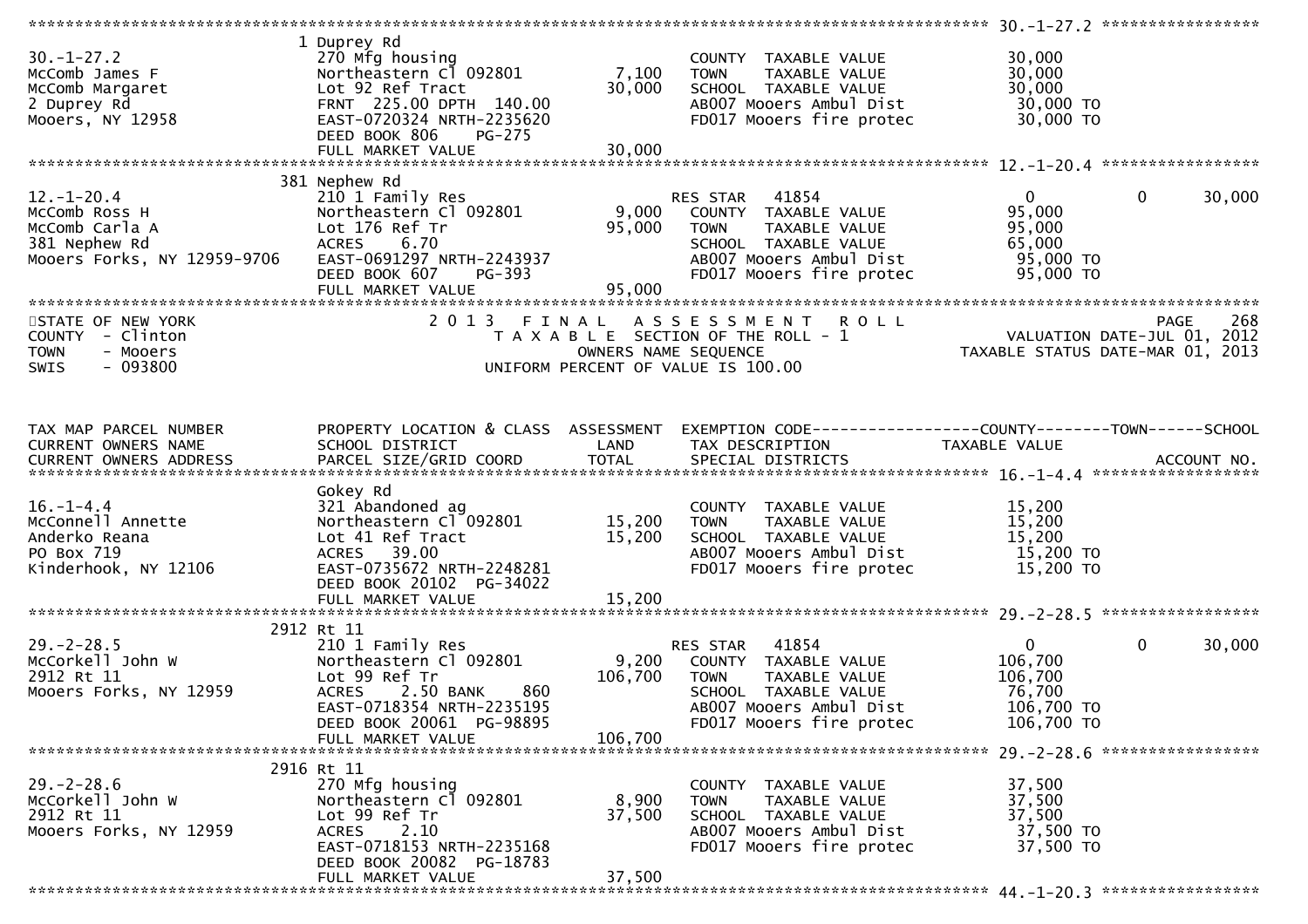| $44. - 1 - 20.3$<br>Mccormicks Inc<br>PO Box 517<br>Champlain, NY 12919                        | Allison Ln<br>321 Abandoned ag<br>Northeastern Cl 092801<br>Lots 115 & 116 Ref Tract<br>ACRES 109.00<br>EAST-0711978 NRTH-2228035<br>DEED BOOK 20001 PG-22539<br>FULL MARKET VALUE                    | 65,800<br>65,800<br>65,800 | COUNTY TAXABLE VALUE<br>TAXABLE VALUE<br><b>TOWN</b><br>SCHOOL TAXABLE VALUE<br>AB007 Mooers Ambul Dist<br>FD017 Mooers fire protec                                                                                                                        | 65,800<br>65,800<br>65,800<br>65,800 TO<br>65,800 TO                                                 |                                                           |
|------------------------------------------------------------------------------------------------|-------------------------------------------------------------------------------------------------------------------------------------------------------------------------------------------------------|----------------------------|------------------------------------------------------------------------------------------------------------------------------------------------------------------------------------------------------------------------------------------------------------|------------------------------------------------------------------------------------------------------|-----------------------------------------------------------|
|                                                                                                |                                                                                                                                                                                                       |                            |                                                                                                                                                                                                                                                            |                                                                                                      |                                                           |
| $44. - 1 - 11.2$<br>McCoy Samuel J<br>McCoy Mischell L<br>PO Box 51<br>Mooers, NY 12958        | 60 Kasey Dr<br>210 1 Family Res<br>Northeastern Cl 092801<br>Lot 116 Ref Tr<br><b>ACRES</b><br>6.50<br>EAST-0714158 NRTH-2231856<br>DEED BOOK 20112 PG-38925<br>FULL MARKET VALUE                     | 14,600<br>83,800           | RES STAR<br>41854<br>COUNTY TAXABLE VALUE<br><b>TOWN</b><br>TAXABLE VALUE<br>SCHOOL TAXABLE VALUE<br>AB007 Mooers Ambul Dist<br>FD017 Mooers fire protec<br>83,800 LT013 Mooers Forks Light                                                                | $\overline{0}$<br>83,800<br>83,800<br>53,800<br>83,800 TO<br>83,800 TO<br>83,800 TO                  | $\mathbf 0$<br>30,000                                     |
| STATE OF NEW YORK                                                                              | 2 0 1 3                                                                                                                                                                                               | FINAL                      | <b>ROLL</b>                                                                                                                                                                                                                                                |                                                                                                      | 269<br><b>PAGE</b>                                        |
| COUNTY - Clinton<br><b>TOWN</b><br>- Mooers<br>$-093800$<br>SWIS                               |                                                                                                                                                                                                       |                            | A S S E S S M E N T<br>T A X A B L E SECTION OF THE ROLL - 1<br>OWNERS NAME SEQUENCE<br>UNIFORM PERCENT OF VALUE IS 100.00                                                                                                                                 | VALUATION DATE-JUL 01, 2012<br>TAXABLE STATUS DATE-MAR 01, 2013                                      |                                                           |
| TAX MAP PARCEL NUMBER<br>CURRENT OWNERS NAME                                                   | PROPERTY LOCATION & CLASS ASSESSMENT<br>SCHOOL DISTRICT                                                                                                                                               | LAND                       | EXEMPTION CODE------------------COUNTY--------TOWN------SCHOOL<br>TAX DESCRIPTION                                                                                                                                                                          | TAXABLE VALUE                                                                                        |                                                           |
|                                                                                                |                                                                                                                                                                                                       |                            |                                                                                                                                                                                                                                                            |                                                                                                      |                                                           |
| $13. - 1 - 18.1$<br>McCrea David G<br>McCrea Marion C<br>486 Bush Rd<br>Mooers Forks, NY 12959 | 486 Bush Rd<br>210 1 Family Res<br>Northeastern Cl 092801<br>Lot 148 Ref Tr<br>Pate<br>4.50<br><b>ACRES</b><br>EAST-0699876 NRTH-2244485<br>DEED BOOK 709<br><b>PG-269</b><br>FULL MARKET VALUE       | 100,000                    | 98 PCT OF VALUE USED FOR EXEMPTION PURPOSES<br>WARNONALL 41121<br>7,100 AGED COUN 41802<br>41834<br>100,000 SR STAR<br>COUNTY TAXABLE VALUE<br>TAXABLE VALUE<br><b>TOWN</b><br>SCHOOL TAXABLE VALUE<br>AB007 Mooers Ambul Dist<br>FD017 Mooers fire protec | 14,700<br>12,000<br>16,660<br>$\mathbf{0}$<br>68,640<br>88,000<br>36,700<br>100,000 TO<br>100,000 TO | $\mathbf{0}$<br>$\overline{0}$<br>0<br>$\Omega$<br>63,300 |
|                                                                                                |                                                                                                                                                                                                       |                            |                                                                                                                                                                                                                                                            |                                                                                                      |                                                           |
| $44.2 - 3 - 2$<br>McCrea Robert G<br>PO Box 544<br>Champlain, NY 12919                         | 2985 Rt 11<br>270 Mfg housing<br>Northeastern Cl 092801<br>Ref Tr<br>Lot 99<br>Pate<br>1.80 BANK<br>890<br><b>ACRES</b><br>EAST-0717088 NRTH-2233978<br>DEED BOOK 20031 PG-64417<br>FULL MARKET VALUE | 9,200<br>61,000<br>61.000  | 41854<br>RES STAR<br>COUNTY TAXABLE VALUE<br>TAXABLE VALUE<br><b>TOWN</b><br>SCHOOL TAXABLE VALUE<br>AB007 Mooers Ambul Dist<br>FD017 Mooers fire protec<br>LT013 Mooers Forks Light                                                                       | $\mathbf{0}$<br>61,000<br>61,000<br>31,000<br>$61,000$ TO<br>61,000 TO<br>61,000 TO                  | $\mathbf 0$<br>30,000                                     |
|                                                                                                |                                                                                                                                                                                                       |                            |                                                                                                                                                                                                                                                            | 13. -1-18.2 ******************                                                                       |                                                           |
| $13.-1-18.2$<br>Mccrea Steven A<br>466 Bush Rd<br>Mooers Forks, NY 12959                       | 466 Bush Rd<br>240 Rural res<br>Northeastern Cl 092801<br>Lot 148 Ref Tr<br>ACRES 18.50<br>EAST-0700422 NRTH-2244349<br>DEED BOOK 1037<br>PG-7<br>FULL MARKET VALUE                                   | 15,000<br>87,300<br>87,300 | 41854<br>RES STAR<br>TAXABLE VALUE<br>COUNTY<br><b>TOWN</b><br>TAXABLE VALUE<br>SCHOOL TAXABLE VALUE<br>AB007 Mooers Ambul Dist<br>FD017 Mooers fire protec                                                                                                | $\mathbf{0}$<br>87,300<br>87,300<br>57,300<br>87,300 TO<br>87,300 TO                                 | $\mathbf 0$<br>30,000                                     |
|                                                                                                |                                                                                                                                                                                                       |                            |                                                                                                                                                                                                                                                            |                                                                                                      |                                                           |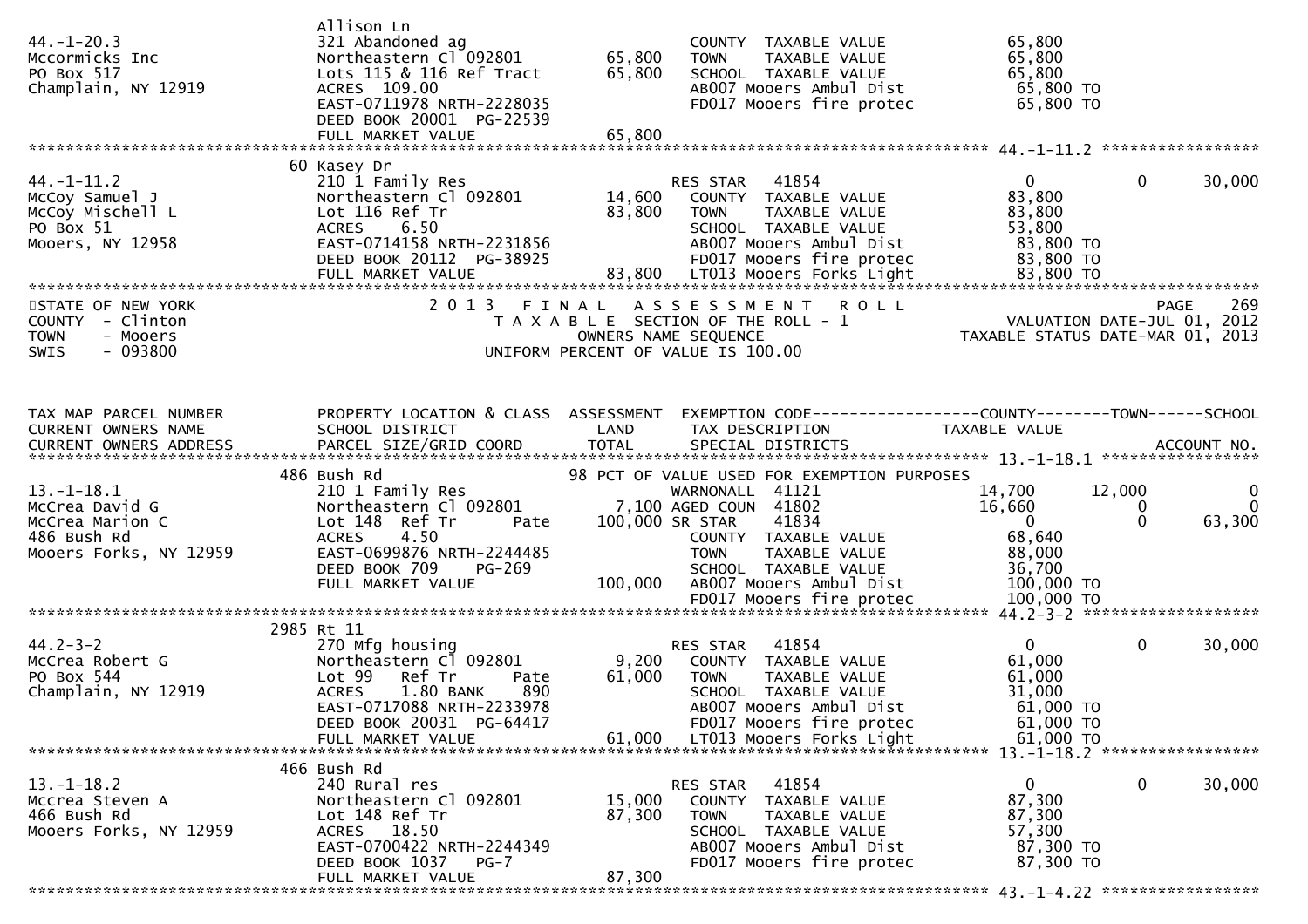| $43. - 1 - 4.22$<br>McDonald Allen J<br>418 Gero Rd<br>Mooers Forks, NY 12959                               | 418 Gero Rd<br>210 1 Family Res<br>Northeastern Cl 092801<br>Lot 151 Ref Tr<br>ACRES 1.00<br>EAST-0697994 NRTH-2230141<br>DEED BOOK 20072 PG-2626<br>FULL MARKET VALUE                      | 50,500<br>50,500           | RES STAR 41854<br>5,000 COUNTY TAXABLE VALUE<br>TAXABLE VALUE<br><b>TOWN</b><br>SCHOOL TAXABLE VALUE<br>AB007 Mooers Ambul Dist<br>FD017 Mooers fire protec   | $\overline{0}$<br>50,500<br>50,500<br>20,500<br>50,500 TO<br>50,500 TO     | $\overline{0}$ | 30,000 |
|-------------------------------------------------------------------------------------------------------------|---------------------------------------------------------------------------------------------------------------------------------------------------------------------------------------------|----------------------------|---------------------------------------------------------------------------------------------------------------------------------------------------------------|----------------------------------------------------------------------------|----------------|--------|
|                                                                                                             | 3873 Rt 11                                                                                                                                                                                  |                            |                                                                                                                                                               |                                                                            |                |        |
| $58. - 2 - 8.1$<br>Mcdonald Barbara J<br>12 Glenns Way Apt 18<br>Ellenburg Center, NY                       | 270 Mfg housing<br>093601<br>N Adirondack<br>Lot 154 Ref Tr<br>Pate<br>1.30<br><b>ACRES</b><br>12934-2980 EAST-0701389 NRTH-2219962<br><b>PG-302</b><br>DEED BOOK 1014<br>FULL MARKET VALUE | 5,200<br>25,800<br>25,800  | RES STAR 41854<br>COUNTY TAXABLE VALUE<br>TAXABLE VALUE<br><b>TOWN</b><br>SCHOOL TAXABLE VALUE<br>AB007 Mooers Ambul Dist<br>FD017 Mooers fire protec         | 0<br>25,800<br>25,800<br>$\overline{\mathbf{0}}$<br>25,800 TO<br>25,800 TO | $\mathbf 0$    | 25,800 |
| STATE OF NEW YORK                                                                                           | 2 0 1 3                                                                                                                                                                                     | FINAL                      | ASSESSMENT ROLL                                                                                                                                               |                                                                            | <b>PAGE</b>    | 270    |
| COUNTY - Clinton<br><b>TOWN</b><br>- Mooers<br><b>SWIS</b><br>- 093800                                      |                                                                                                                                                                                             |                            | T A X A B L E SECTION OF THE ROLL - 1<br>OWNERS NAME SEQUENCE<br>UNIFORM PERCENT OF VALUE IS 100.00                                                           | VALUATION DATE-JUL 01, 2012<br>TAXABLE STATUS DATE-MAR 01, 2013            |                |        |
| TAX MAP PARCEL NUMBER                                                                                       | PROPERTY LOCATION & CLASS ASSESSMENT                                                                                                                                                        |                            | EXEMPTION CODE------------------COUNTY--------TOWN------SCHOOL                                                                                                |                                                                            |                |        |
| CURRENT OWNERS NAME<br>CURRENT OWNERS ADDRESS                                                               | SCHOOL DISTRICT                                                                                                                                                                             | LAND                       | TAX DESCRIPTION                                                                                                                                               | TAXABLE VALUE                                                              |                |        |
|                                                                                                             | 24 Mcdonald Rd                                                                                                                                                                              |                            |                                                                                                                                                               |                                                                            |                |        |
| $57. - 2 - 13$<br>McDonald Colleen<br>McDonald Lawrence Jr<br>24 McDonald Rd<br>Mooers Forks, NY 12959-9712 | 210 1 Family Res<br>093601<br>N Adirondack<br>Lot 167 Ref Tr<br>Pate<br><b>ACRES</b><br>2.10<br>EAST-0694076 NRTH-2220205<br>DEED BOOK 492<br>PG-551                                        | 72,300                     | 41834<br>SR STAR<br>5,800 COUNTY TAXABLE VALUE<br>TAXABLE VALUE<br><b>TOWN</b><br>SCHOOL TAXABLE VALUE<br>AB007 Mooers Ambul Dist<br>FD017 Mooers fire protec | $\mathbf{0}$<br>72,300<br>72,300<br>9,000<br>72,300 TO<br>72,300 TO        | $\mathbf{0}$   | 63,300 |
|                                                                                                             |                                                                                                                                                                                             |                            |                                                                                                                                                               |                                                                            |                |        |
| $41. - 1 - 18.21$<br>McDonald Derrick M<br>668 Bush Rd<br>Mooers Forks, NY 12959                            | Drown Rd<br>321 Abandoned ag<br>093601<br>N Adirondack<br>Lot 16 Ref Tr<br>ACRES 35.00<br>EAST-0678291 NRTH-2228771<br>DEED BOOK 20001 PG-24413<br>FULL MARKET VALUE                        | 19,100<br>19,100<br>19,100 | COUNTY TAXABLE VALUE<br>TAXABLE VALUE<br><b>TOWN</b><br>SCHOOL TAXABLE VALUE<br>AB007 Mooers Ambul Dist<br>FD017 Mooers fire protec                           | 19,100<br>19,100<br>19,100<br>19,100 TO<br>19,100 TO                       |                |        |
|                                                                                                             | 668 Bush Rd                                                                                                                                                                                 |                            |                                                                                                                                                               |                                                                            |                |        |
| $13.-1-1.2$<br>McDonald Derrick W<br>McDonald Kelly L<br>668 Bush Rd<br>Mooers Forks, NY 12959              | 210 1 Family Res<br>Northeastern Cl 092801<br>Lot 174 Ref Tract<br>1.30 BANK<br>080<br><b>ACRES</b><br>EAST-0696451 NRTH-2246949<br>DEED BOOK 20102 PG-32950<br>FULL MARKET VALUE           | 5,200<br>84,600<br>84,600  | 41854<br>RES STAR<br>COUNTY TAXABLE VALUE<br><b>TOWN</b><br>TAXABLE VALUE<br>SCHOOL TAXABLE VALUE<br>AB007 Mooers Ambul Dist<br>FD017 Mooers fire protec      | 0<br>84,600<br>84,600<br>54,600<br>84,600 TO<br>84,600 TO                  | 0              | 30,000 |
|                                                                                                             |                                                                                                                                                                                             |                            |                                                                                                                                                               |                                                                            |                |        |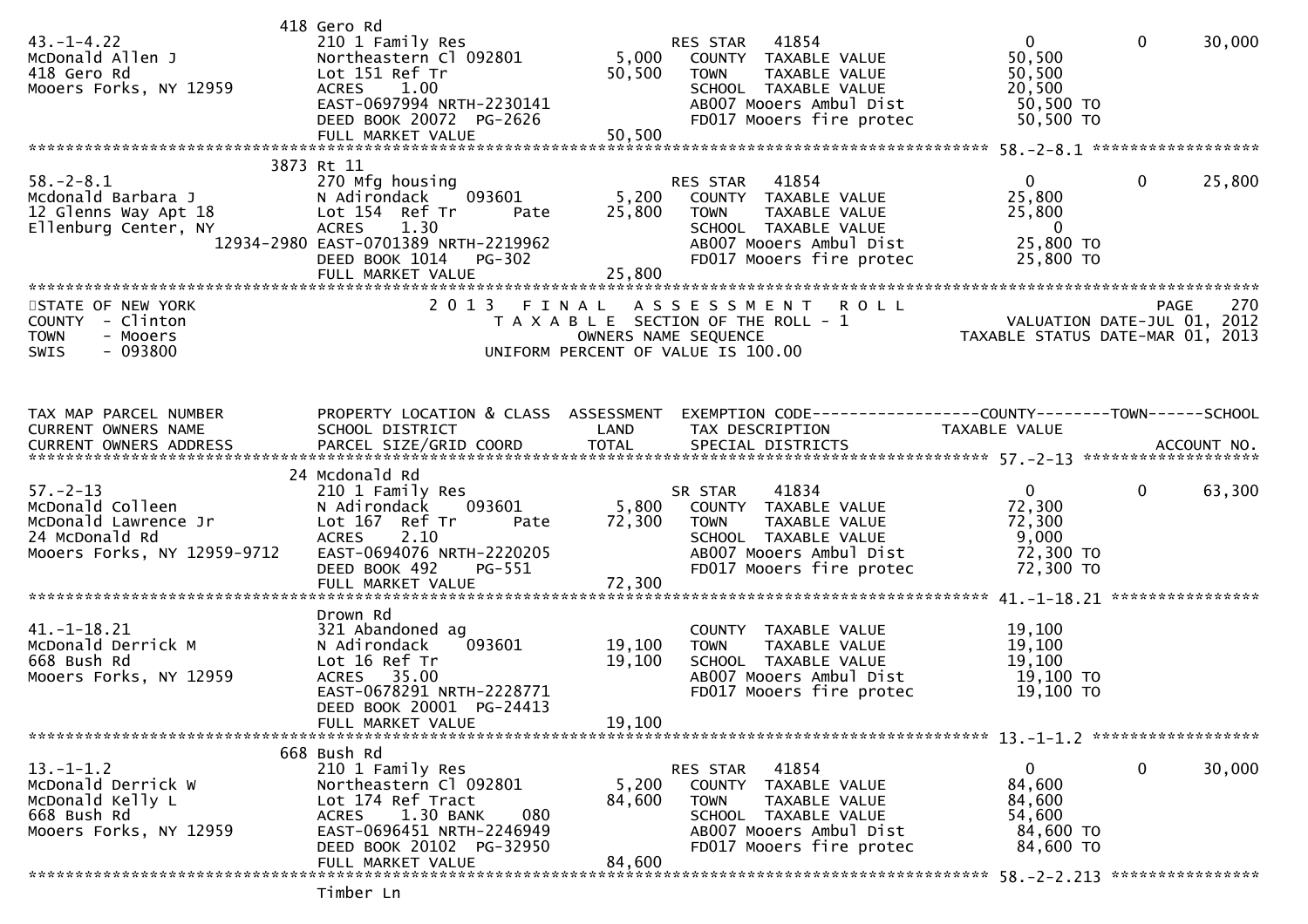| $58. - 2 - 2.213$<br>McDonald Lawrence Jr<br>24 McDonald Rd<br>Mooers Forks, NY 12959                                                                                                                                                                                          | 314 Rural vac<10<br>N Adirondack<br>093601<br>Lot 167 Ref Tract<br>3.40<br>ACRES<br>EAST-0695523 NRTH-2219259<br>DEED BOOK 20021 PG-40368                                         | 6,700<br>6,700            | COUNTY TAXABLE VALUE<br>TAXABLE VALUE<br><b>TOWN</b><br>SCHOOL TAXABLE VALUE<br>AB007 Mooers Ambul Dist<br>FD017 Mooers fire protec                           | 6,700<br>6,700<br>6,700<br>6,700 TO<br>6,700 TO                                               |                    |
|--------------------------------------------------------------------------------------------------------------------------------------------------------------------------------------------------------------------------------------------------------------------------------|-----------------------------------------------------------------------------------------------------------------------------------------------------------------------------------|---------------------------|---------------------------------------------------------------------------------------------------------------------------------------------------------------|-----------------------------------------------------------------------------------------------|--------------------|
|                                                                                                                                                                                                                                                                                |                                                                                                                                                                                   |                           |                                                                                                                                                               |                                                                                               |                    |
| $58. - 2 - 9.2$<br>McDonald Leonard A<br>McDonald Brad A<br>3827 Rt 11<br>Mooers Forks, NY 12959                                                                                                                                                                               | 3827 Rt 11<br>270 Mfg housing<br>N Adirondack<br>093601<br>Lot 139 Ref Tr<br>ACRES 1.60<br>EAST-0702362 NRTH-2220057<br>DEED BOOK 2031 PG-56832<br>FULL MARKET VALUE              | 5,400<br>25,800<br>25,800 | RES STAR 41854<br>COUNTY TAXABLE VALUE<br><b>TOWN</b><br>TAXABLE VALUE<br>SCHOOL TAXABLE VALUE<br>AB007 Mooers Ambul Dist<br>FD017 Mooers fire protec         | $\overline{0}$<br>0<br>25,800<br>25,800<br>$\overline{\phantom{0}}$<br>25,800 TO<br>25,800 TO | 25,800             |
| STATE OF NEW YORK<br>COUNTY - Clinton<br><b>TOWN</b><br>- Mooers<br>$-093800$<br><b>SWIS</b>                                                                                                                                                                                   |                                                                                                                                                                                   |                           | 2013 FINAL ASSESSMENT ROLL<br>T A X A B L E SECTION OF THE ROLL - 1<br>OWNERS NAME SEQUENCE<br>UNIFORM PERCENT OF VALUE IS 100.00                             | 7/1 R O L L<br>2012 VALUATION DATE-JUL 01, 2012<br>2013 TAXABLE STATUS DATE-MAR 01, 2013      | 271<br><b>PAGE</b> |
| TAX MAP PARCEL NUMBER<br>CURRENT OWNERS NAME<br>CURRENT OWNERS ADDRESS FARCEL SIZE/GRID COORD TOTAL SPECIAL DISTRICTS AND MESS ADDRESS FARCEL SIZE/GRID COORD TOTAL SPECIAL DISTRICTS AND MANUSIC MANAGERS AND MESS OF THE START OF THE START OF THE SECOND TO A SERVER AND TO | SCHOOL DISTRICT                                                                                                                                                                   | LAND                      | PROPERTY LOCATION & CLASS ASSESSMENT EXEMPTION CODE----------------COUNTY-------TOWN------SCHOOL<br>TAX DESCRIPTION                                           | TAXABLE VALUE                                                                                 |                    |
| $58. - 1 - 16$<br>58.-1-16<br>McDonald Loyal<br>McDonald Shirley<br>3868 Rt 11<br>Mooers Forks, NY 12959-9715                                                                                                                                                                  | 3868 Rt 11<br>210 1 Family Res<br>N Adirondack<br>093601<br>Lot 154 Ref Tr<br>Pate<br>FRNT 208.00 DPTH 200.00<br>EAST-0701433 NRTH-2220222<br>DEED BOOK 578<br>PG-646             | 115,600                   | 41834<br>SR STAR<br>5,000 COUNTY TAXABLE VALUE<br><b>TOWN</b><br>TAXABLE VALUE<br>SCHOOL TAXABLE VALUE<br>AB007 Mooers Ambul Dist<br>FD017 Mooers fire protec | $\overline{0}$<br>$\mathbf{0}$<br>115,600<br>115,600<br>52,300<br>115,600 TO<br>115,600 TO    | 63,300             |
| $58. - 2 - 2.218$<br>Jo.-z-z.zio<br>McDonald Marlon<br>Bodah Linda<br>15 Timber Ln<br>15 Timber Ln<br>Mooers Forks, NY 12959                                                                                                                                                   | 15 Timber Ln<br>270 Mfg housing<br>093601<br>N Adirondack<br>Lot 167 Ref Tr<br><b>ACRES</b><br>3.50<br>EAST-0695935 NRTH-2219458<br>DEED BOOK 20011 PG-30137<br>FULL MARKET VALUE | 6,800<br>23,100<br>23,100 | COUNTY TAXABLE VALUE<br>TAXABLE VALUE<br>TOWN<br>SCHOOL TAXABLE VALUE<br>AB007 Mooers Ambul Dist<br>FD017 Mooers fire protec                                  | 23,100<br>23,100<br>23,100<br>23,100 TO<br>23,100 TO                                          |                    |
| $44. - 1 - 12.1$<br>Mcdonald Marlon M<br>Bodah Linda<br>15 Timber Ln<br>Mooers Forks, NY 12959                                                                                                                                                                                 | 3199 Rt 11<br>411 Apartment<br>Northeastern Cl 092801<br>Lot 116 Ref Tr<br>ACRES 8.70<br>EAST-0713410 NRTH-2231075<br>DEED BOOK 99001 PG-12504                                    | 14,200<br>135,000         | COUNTY TAXABLE VALUE<br>TAXABLE VALUE<br><b>TOWN</b><br>SCHOOL TAXABLE VALUE<br>AB007 Mooers Ambul Dist<br>FD017 Mooers fire protec                           | 135,000<br>135,000<br>135,000<br>135,000 TO<br>135,000 TO                                     |                    |
|                                                                                                                                                                                                                                                                                | FULL MARKET VALUE                                                                                                                                                                 | 135,000                   |                                                                                                                                                               |                                                                                               |                    |
| $58. - 1 - 2.1$                                                                                                                                                                                                                                                                | 73 Gero Rd<br>241 Rural res&ag                                                                                                                                                    |                           | AGRI DISTR 41720                                                                                                                                              | 13,489<br>13,489                                                                              | 13,489             |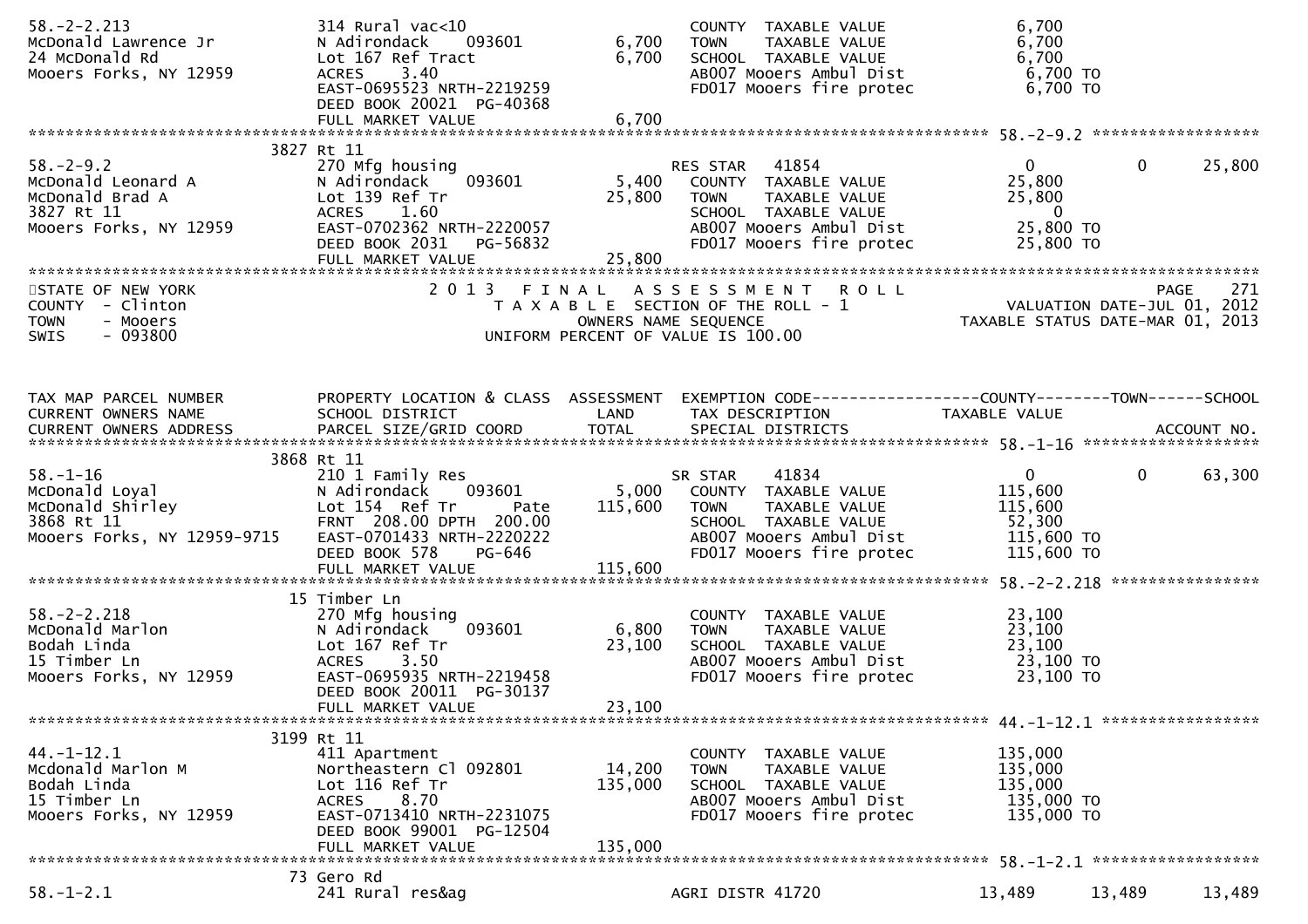| McDonald Thomas A<br>3907 Rt 11<br>Mooers Forks, NY 12959<br>MAY BE SUBJECT TO PAYMENT                                                       | 093601<br>N Adirondack<br>Lot 153 Ref Tr<br>Pate<br>ACRES 149.00<br>EAST-0696767 NRTH-2221642<br>DEED BOOK 816<br>PG-273                                                          | 88,600                       | 76,600 RES STAR 41854<br>COUNTY TAXABLE VALUE<br><b>TOWN</b><br>TAXABLE VALUE<br>SCHOOL TAXABLE VALUE<br>AB007 Mooers Ambul Dist                                                | $\overline{0}$<br>75,111<br>75,111<br>45,111<br>88,600 TO            | $\mathbf{0}$ | 30,000 |
|----------------------------------------------------------------------------------------------------------------------------------------------|-----------------------------------------------------------------------------------------------------------------------------------------------------------------------------------|------------------------------|---------------------------------------------------------------------------------------------------------------------------------------------------------------------------------|----------------------------------------------------------------------|--------------|--------|
| $58. - 2 - 6.1$<br>McDonald Thomas A<br>PO Box 3900<br>Mooers Forks, NY 12959-9715<br>MAY BE SUBJECT TO PAYMENT<br>UNDER AGDIST LAW TIL 2016 | 3900 Rt 11<br>112 Dairy farm<br>093601<br>N Adirondack<br>Lots 153/154 Ref Tr Paten<br>ACRES 147.90<br>EAST-0700298 NRTH-2219294<br>DEED BOOK 20122 PG-49115<br>FULL MARKET VALUE | 70,400<br>200,000<br>200,000 | 483A EX<br>42100<br>COUNTY TAXABLE VALUE<br><b>TOWN</b><br>TAXABLE VALUE<br>SCHOOL TAXABLE VALUE<br>ABOO7 Mooers Ambul Dist<br>7,300 EX<br>FD017 Mooers fire protec<br>7,300 EX | 7,300<br>192,700<br>192,700<br>192,700<br>192,700 TO<br>192,700 TO   | 7,300        | 7,300  |
| STATE OF NEW YORK<br>COUNTY - Clinton<br><b>TOWN</b><br>- Mooers<br>$-093800$<br><b>SWIS</b>                                                 | 2 0 1 3                                                                                                                                                                           |                              | <b>ROLL</b><br>FINAL ASSESSMENT<br>T A X A B L E SECTION OF THE ROLL - 1<br>OWNERS NAME SEQUENCE<br>UNIFORM PERCENT OF VALUE IS 100.00                                          | VALUATION DATE-JUL 01, 2012<br>TAXABLE STATUS DATE-MAR 01, 2013      | <b>PAGE</b>  | 272    |
| TAX MAP PARCEL NUMBER<br>CURRENT OWNERS NAME                                                                                                 | PROPERTY LOCATION & CLASS ASSESSMENT<br>SCHOOL DISTRICT                                                                                                                           | LAND                         | EXEMPTION CODE------------------COUNTY--------TOWN------SCHOOL<br>TAX DESCRIPTION                                                                                               | TAXABLE VALUE                                                        |              |        |
| $28. - 1 - 2.3$<br>McGrath Richard D<br>331 Bush Rd<br>Mooers, NY 12959                                                                      | 331 Bush Rd<br>210 1 Family Res<br>Northeastern Cl 092801<br>Lot 144 Ref Tr<br><b>ACRES</b><br>1.00 BANK<br>080<br>EAST-0702154 NRTH-2241280<br>DEED BOOK 20031 PG-64360          | 5,000<br>64,000              | COUNTY TAXABLE VALUE<br><b>TOWN</b><br>TAXABLE VALUE<br>SCHOOL TAXABLE VALUE<br>AB007 Mooers Ambul Dist<br>FD017 Mooers fire protec                                             | 64,000<br>64,000<br>64,000<br>64,000 TO<br>64,000 TO                 |              |        |
| $45. - 2 - 22.243$<br>McIntyre Brian<br>McIntyre Jennifer<br>89 Gravel Ln<br>Mooers, NY 12958                                                | 89 Gravel Ln<br>210 1 Family Res<br>Northeastern Cl 092801<br>Lot 76 Ref Tr<br>2.50<br><b>ACRES</b><br>EAST-0726026 NRTH-2231739<br>DEED BOOK 20011 PG-33388<br>FULL MARKET VALUE | 10,400<br>83,500<br>83,500   | 41854<br>RES STAR<br>COUNTY TAXABLE VALUE<br>TAXABLE VALUE<br><b>TOWN</b><br>SCHOOL TAXABLE VALUE<br>AB007 Mooers Ambul Dist<br>FD017 Mooers fire protec                        | $\mathbf{0}$<br>83,500<br>83,500<br>53,500<br>83,500 TO<br>83,500 TO | $\mathbf 0$  | 30,000 |
| $45. -2 - 22.241$<br>McIntyre Jennifer<br>89 Gravel Ln<br>Mooers, NY 12958                                                                   | Gravel Ln<br>$314$ Rural vac<10<br>Northeastern Cl 092801<br>Lot 76 Ref Tr<br>2.60<br><b>ACRES</b><br>EAST-0725730 NRTH-2231781<br>DEED BOOK 20031 PG-50558<br>FULL MARKET VALUE  | 10,500<br>10,500<br>10,500   | COUNTY TAXABLE VALUE<br>TAXABLE VALUE<br><b>TOWN</b><br>SCHOOL TAXABLE VALUE<br>AB007 Mooers Ambul Dist<br>FD017 Mooers fire protec                                             | 10,500<br>10,500<br>10,500<br>10,500 TO<br>10,500 TO                 |              |        |
| $15. - 1 - 33.2$                                                                                                                             | 1053 North Star Rd<br>210 1 Family Res                                                                                                                                            |                              | 41854<br>RES STAR                                                                                                                                                               | 0                                                                    | $\mathbf 0$  | 30,000 |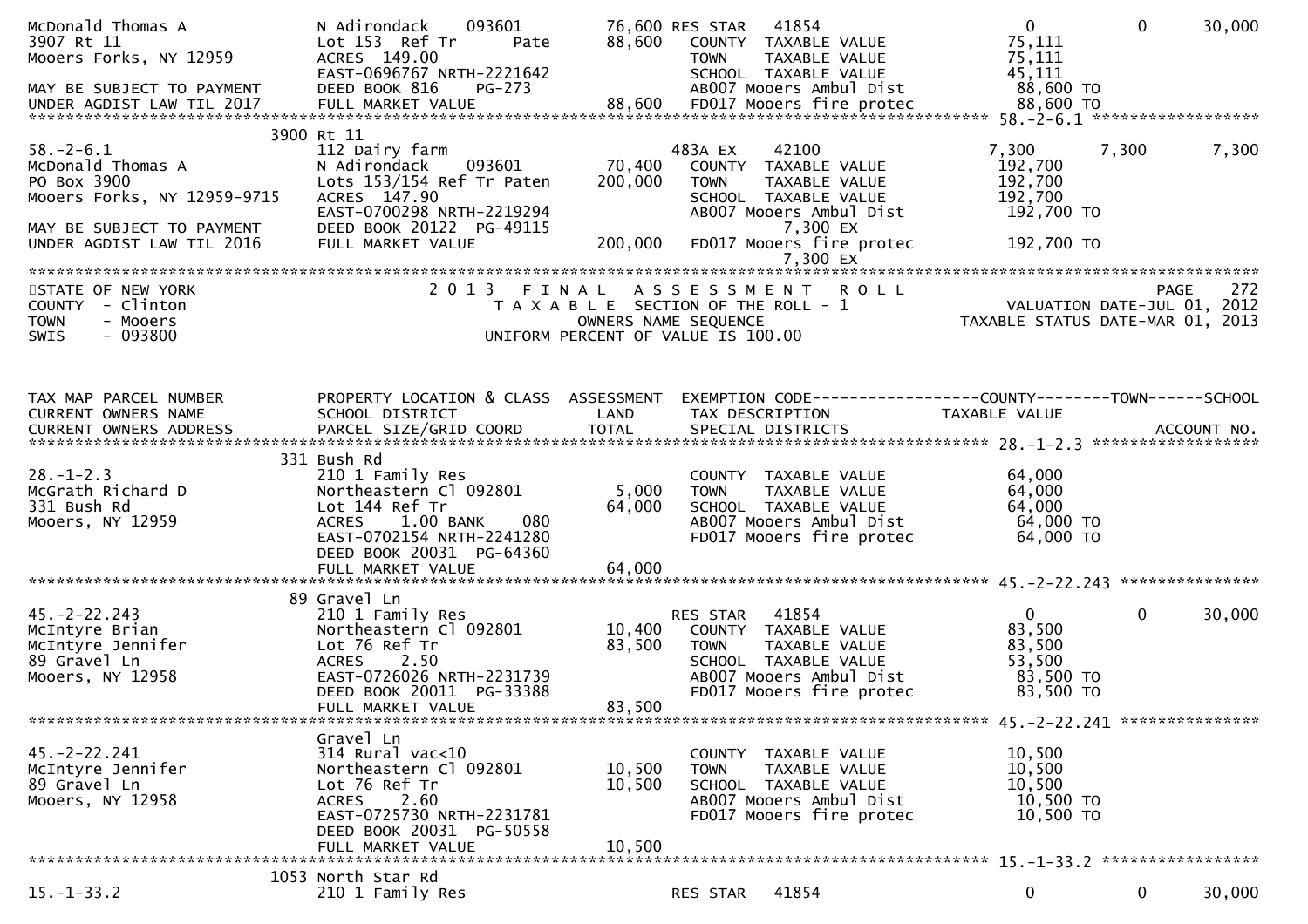| McKenny Daniel R<br>1053 North Star Rd<br>Mooers, NY 12958                                                             | Northeastern Cl 092801<br>Lot 74 Reftr<br>2.70<br><b>ACRES</b><br>EAST-0724578 NRTH-2241642                                                                                       | 9,400<br>74,000              | COUNTY TAXABLE VALUE<br><b>TOWN</b><br>TAXABLE VALUE<br>SCHOOL TAXABLE VALUE<br>AB007 Mooers Ambul Dist                                                     | 74,000<br>74,000<br>44,000<br>74,000 TO                                  |                                |
|------------------------------------------------------------------------------------------------------------------------|-----------------------------------------------------------------------------------------------------------------------------------------------------------------------------------|------------------------------|-------------------------------------------------------------------------------------------------------------------------------------------------------------|--------------------------------------------------------------------------|--------------------------------|
|                                                                                                                        | DEED BOOK 20072 PG-9264<br>FULL MARKET VALUE                                                                                                                                      | 74,000                       | FD017 Mooers fire protec                                                                                                                                    | 74,000 TO                                                                |                                |
|                                                                                                                        |                                                                                                                                                                                   |                              |                                                                                                                                                             |                                                                          |                                |
| $31. - 1 - 7.6$<br>McLean Shawn A<br>McLean Robin<br>2116 Rt 11<br>Mooers, NY 12958                                    | 2116 Rt 11<br>210 1 Family Res<br>Northeastern Cl 092801<br>Lot 44 Ref Tr<br>ACRES 1.10 BANK<br>080<br>EAST-0735835 NRTH-2237255<br>DEED BOOK 20122 PG-52469<br>FULL MARKET VALUE | 8,800<br>90,400<br>90,400    | RES STAR<br>41854<br>COUNTY TAXABLE VALUE<br>TAXABLE VALUE<br><b>TOWN</b><br>SCHOOL TAXABLE VALUE<br>AB007 Mooers Ambul Dist<br>FD017 Mooers fire protec    | $\overline{0}$<br>90,400<br>90,400<br>60,400<br>90,400 TO<br>90,400 TO   | 30,000<br>0                    |
|                                                                                                                        |                                                                                                                                                                                   |                              |                                                                                                                                                             |                                                                          |                                |
| STATE OF NEW YORK<br>COUNTY - Clinton<br>- Mooers<br><b>TOWN</b><br>$-093800$<br>SWIS                                  | 2 0 1 3<br>FINAL                                                                                                                                                                  | OWNERS NAME SEQUENCE         | ASSESSMENT ROLL<br>T A X A B L E SECTION OF THE ROLL - 1<br>UNIFORM PERCENT OF VALUE IS 100.00                                                              | VALUATION DATE-JUL 01, 2012<br>TAXABLE STATUS DATE-MAR 01, 2013          | 273<br><b>PAGE</b>             |
|                                                                                                                        |                                                                                                                                                                                   |                              |                                                                                                                                                             |                                                                          |                                |
| TAX MAP PARCEL NUMBER<br>CURRENT OWNERS NAME<br><b>CURRENT OWNERS ADDRESS</b>                                          | PROPERTY LOCATION & CLASS ASSESSMENT<br>SCHOOL DISTRICT<br>PARCEL SIZE/GRID COORD                                                                                                 | LAND<br><b>TOTAL</b>         | EXEMPTION        CODE-----------------COUNTY-------TOWN------SCHOOL<br>TAX DESCRIPTION<br>SPECIAL DISTRICTS                                                 | TAXABLE VALUE                                                            | ACCOUNT NO.                    |
|                                                                                                                        | Town Line Rd                                                                                                                                                                      |                              |                                                                                                                                                             |                                                                          |                                |
| $60. -1 - 15$<br>McMahan James<br>Stapf Anne Marie<br>Marie C Sprenger<br>576 E Lincoln Ave<br>Mount Vernon, NY 10552  | 323 Vacant rural<br>Northeastern Cl 092801<br>Lot 88 Ref Tr<br>Pate<br>ACRES 103.00<br>EAST-0720052 NRTH-2218557<br>DEED BOOK 20072 PG-2367                                       | 15,500<br>15,500             | COUNTY TAXABLE VALUE<br>TAXABLE VALUE<br><b>TOWN</b><br>SCHOOL TAXABLE VALUE<br>AB007 Mooers Ambul Dist<br>FD017 Mooers fire protec                         | 15,500<br>15,500<br>15,500<br>15,500 TO<br>15,500 TO                     |                                |
|                                                                                                                        | Gilbert Rd                                                                                                                                                                        |                              |                                                                                                                                                             |                                                                          |                                |
| $59. - 1 - 13$<br>McMahon James<br>Stapf Anne Marie<br>Marie C Sprenger<br>576 E Lincoln Ave<br>Mount Vernon, NY 10552 | 312 Vac w/imprv<br>Northeastern Cl 092801<br>Lot 102 Ref Tr Patent<br>11.00<br>ACRES<br>EAST-0718063 NRTH-2222599<br>DEED BOOK 20072 PG-2368                                      | 16,000<br>20,000             | COUNTY TAXABLE VALUE<br><b>TOWN</b><br>TAXABLE VALUE<br>SCHOOL TAXABLE VALUE<br>AB007 Mooers Ambul Dist<br>FD017 Mooers fire protec                         | 20,000<br>20,000<br>20,000<br>20,000 TO<br>20,000 TO                     |                                |
|                                                                                                                        | 334 Woods Falls Rd                                                                                                                                                                |                              |                                                                                                                                                             |                                                                          |                                |
| $59. - 1 - 30$<br>McNabb Bonnie A<br>334 Woods Falls Rd<br>Altona, NY 12910                                            | 210 1 Family Res<br>Northeastern Cl 092801<br>Lot 113 Ref Tr<br>Pate<br>5.50<br><b>ACRES</b><br>EAST-0711063 NRTH-2217935<br>DEED BOOK 20102 PG-32127<br>FULL MARKET VALUE        | 11,200<br>142,000<br>142,000 | 41854<br>RES STAR<br>COUNTY<br>TAXABLE VALUE<br><b>TOWN</b><br>TAXABLE VALUE<br>SCHOOL TAXABLE VALUE<br>AB007 Mooers Ambul Dist<br>FD017 Mooers fire protec | $\mathbf 0$<br>142,000<br>142,000<br>112,000<br>142,000 TO<br>142,000 TO | $\mathbf{0}$<br>30,000         |
|                                                                                                                        | 76 Meseck Rd                                                                                                                                                                      |                              |                                                                                                                                                             |                                                                          | 28. -1-2.141 ***************** |
| $28. - 1 - 2.141$<br>MCNeil Elizabeth M                                                                                | 241 Rural res&ag<br>Northeastern Cl 092801                                                                                                                                        | 39,600                       | RES STAR<br>41854<br>TAXABLE VALUE<br><b>COUNTY</b>                                                                                                         | $\mathbf{0}$<br>121,900                                                  | 0<br>30,000                    |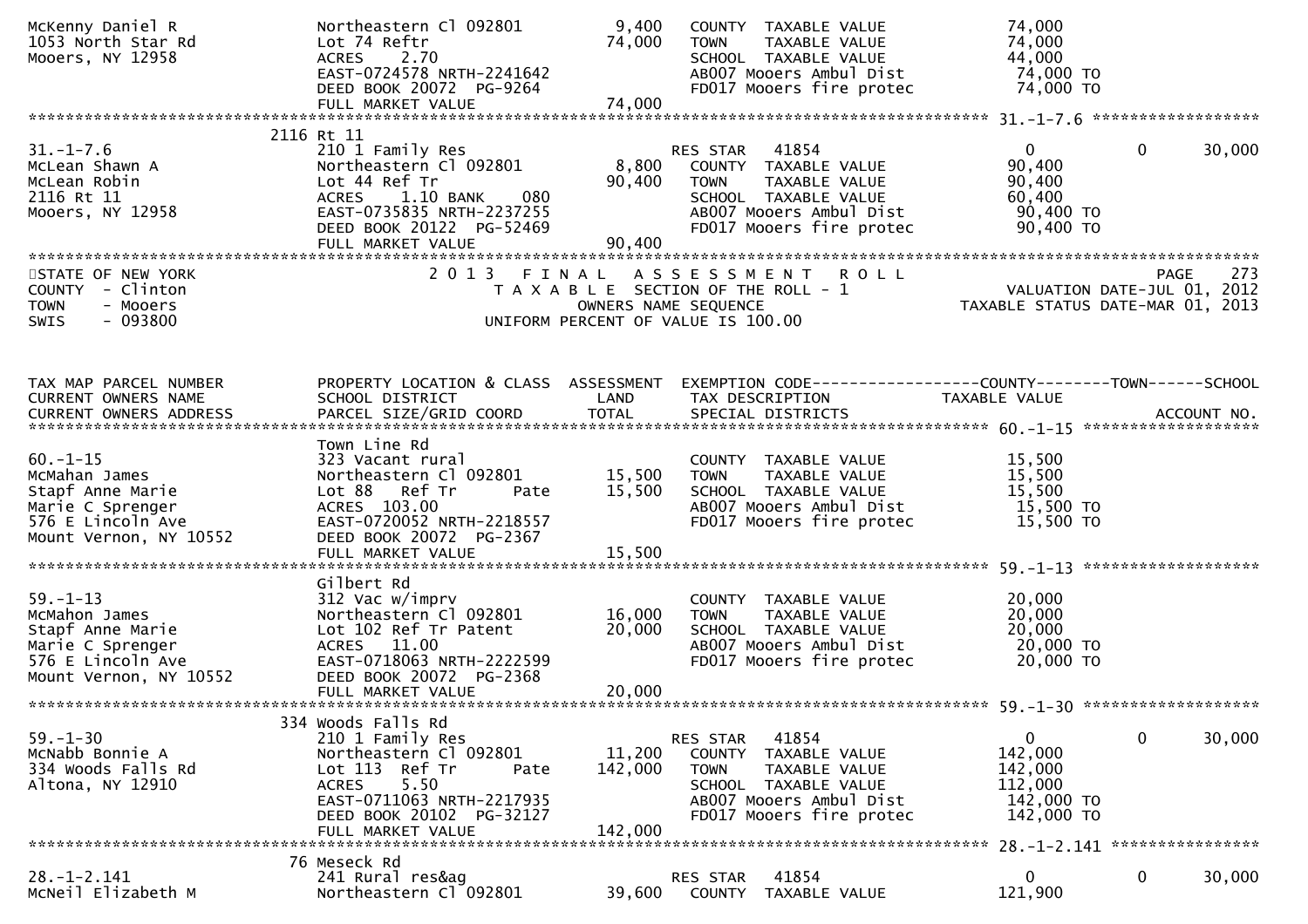| 76 Meseck Rd<br>Mooers Forks, NY 12959                                                                                                                          | Lot 144 & 149 Ref Tr<br>ACRES 74.90 BANK<br>080<br>EAST-0701455 NRTH-2240642<br>DEED BOOK 20041 PG-66050                                                                                                       | 121,900                    | <b>TOWN</b><br>TAXABLE VALUE<br>SCHOOL TAXABLE VALUE<br>AB007 Mooers Ambul Dist<br>FD017 Mooers fire protec                                                 | 121,900<br>91,900<br>121,900 TO<br>121,900 TO                                                                            |
|-----------------------------------------------------------------------------------------------------------------------------------------------------------------|----------------------------------------------------------------------------------------------------------------------------------------------------------------------------------------------------------------|----------------------------|-------------------------------------------------------------------------------------------------------------------------------------------------------------|--------------------------------------------------------------------------------------------------------------------------|
| $56. - 1 - 16.1$<br>McNeil William H<br>MCNeil Trudy A<br>159 Green Valley Rd<br>Ellenburg, NY 12935                                                            | 159 Green Valley Rd<br>210 1 Family Res<br>N Adirondack<br>093601<br>Lot 193 Ref Tr<br>Pate<br>FRNT 195.00 DPTH 328.00<br>EAST-0682777 NRTH-2219297<br>DEED BOOK 20072 PG-2962                                 |                            | WARNONALL 41121<br>4,700 SR STAR<br>41834<br>75,500 COUNTY TAXABLE VALUE<br><b>TOWN</b><br>TAXABLE VALUE<br>SCHOOL TAXABLE VALUE<br>AB007 Mooers Ambul Dist | 11,325<br>11,325<br>$\mathbf{0}$<br>63,300<br>$\mathbf{0}$<br>0<br>64,175<br>64,175<br>12,200<br>75,500 TO               |
| STATE OF NEW YORK<br>COUNTY - Clinton<br><b>TOWN</b><br>- Mooers<br>$-093800$<br><b>SWIS</b>                                                                    | 2013 FINAL                                                                                                                                                                                                     |                            | A S S E S S M E N T R O L L<br>UNIFORM PERCENT OF VALUE IS 100.00                                                                                           | 274<br>PAGE<br>T A X A B L E SECTION OF THE ROLL - 1<br>OWNERS NAME SEQUENCE CONTRACTED TAXABLE STATUS DATE-MAR 01, 2013 |
| TAX MAP PARCEL NUMBER<br>CURRENT OWNERS NAME                                                                                                                    | PROPERTY LOCATION & CLASS ASSESSMENT<br>SCHOOL DISTRICT                                                                                                                                                        | LAND                       | TAX DESCRIPTION                                                                                                                                             | EXEMPTION CODE------------------COUNTY--------TOWN------SCHOOL<br>TAXABLE VALUE                                          |
| $43. - 1 - 21.1$<br>Medici Living Trust<br>Medici Trustee Michael<br>1332 $1/2$ Dodge St<br>Lake Geneva, WI 53147<br>PRIOR OWNER ON 3/01/2013<br>Medici Michael | Gero Rd<br>321 Abandoned ag<br>093601<br>N Adirondack<br>Lot 152 Ref Tr<br>Pate<br>ACRES 22.40<br>EAST-0698792 NRTH-2228681<br>DEED BOOK 20132 PG-55129<br>FULL MARKET VALUE                                   | 16,600<br>16,600<br>16,600 | COUNTY TAXABLE VALUE<br>TAXABLE VALUE<br>TOWN<br>SCHOOL TAXABLE VALUE<br>AB007 Mooers Ambul Dist<br>FD017 Mooers fire protec                                | 16,600<br>16,600<br>16,600<br>16,600 TO<br>16,600 TO                                                                     |
| $45. - 5 - 4$<br>Meighen Life Use John C<br>Meccariello Kenneth<br>PO Box 97<br>Mooers, NY 12958                                                                | 17 T-Ridge Ln<br>260 Seasonal res<br>Northeastern Cl 092801<br>Lot 76 Ref Tr<br>Tappin Ridge Subd Lot #4<br><b>ACRES</b><br>1.20<br>EAST-0724697 NRTH-2232551<br>DEED BOOK 20001 PG-23899<br>FULL MARKET VALUE | 10,200<br>17,800<br>17,800 | COUNTY TAXABLE VALUE<br>TAXABLE VALUE<br><b>TOWN</b><br>SCHOOL TAXABLE VALUE<br>AB007 Mooers Ambul Dist<br>FD017 Mooers fire protec                         | 17,800<br>17,800<br>17,800<br>17,800 TO<br>17,800 TO                                                                     |
| $45. - 5 - 5$<br>Meighen Life Use John C<br>Meccariello Kenneth<br>PO Box 97<br>Mooers, NY 12958                                                                | T-Ridge Ln<br>314 Rural vac<10<br>Northeastern Cl 092801<br>Sub Map 7 Pg 71 Lot 5<br><b>ACRES</b><br>1.10<br>EAST-0724796 NRTH-2232452<br>DEED BOOK 20001 PG-23899<br>FULL MARKET VALUE                        | 10,100<br>10,100<br>10,100 | COUNTY TAXABLE VALUE<br><b>TOWN</b><br>TAXABLE VALUE<br>SCHOOL TAXABLE VALUE<br>AB007 Mooers Ambul Dist<br>FD017 Mooers fire protec                         | 10,100<br>10,100<br>10,100<br>$10,100$ TO<br>10,100 TO                                                                   |
| $41. - 1 - 18.22$                                                                                                                                               | 264 Drown Rd<br>210 1 Family Res                                                                                                                                                                               |                            | COUNTY TAXABLE VALUE                                                                                                                                        | 80,000                                                                                                                   |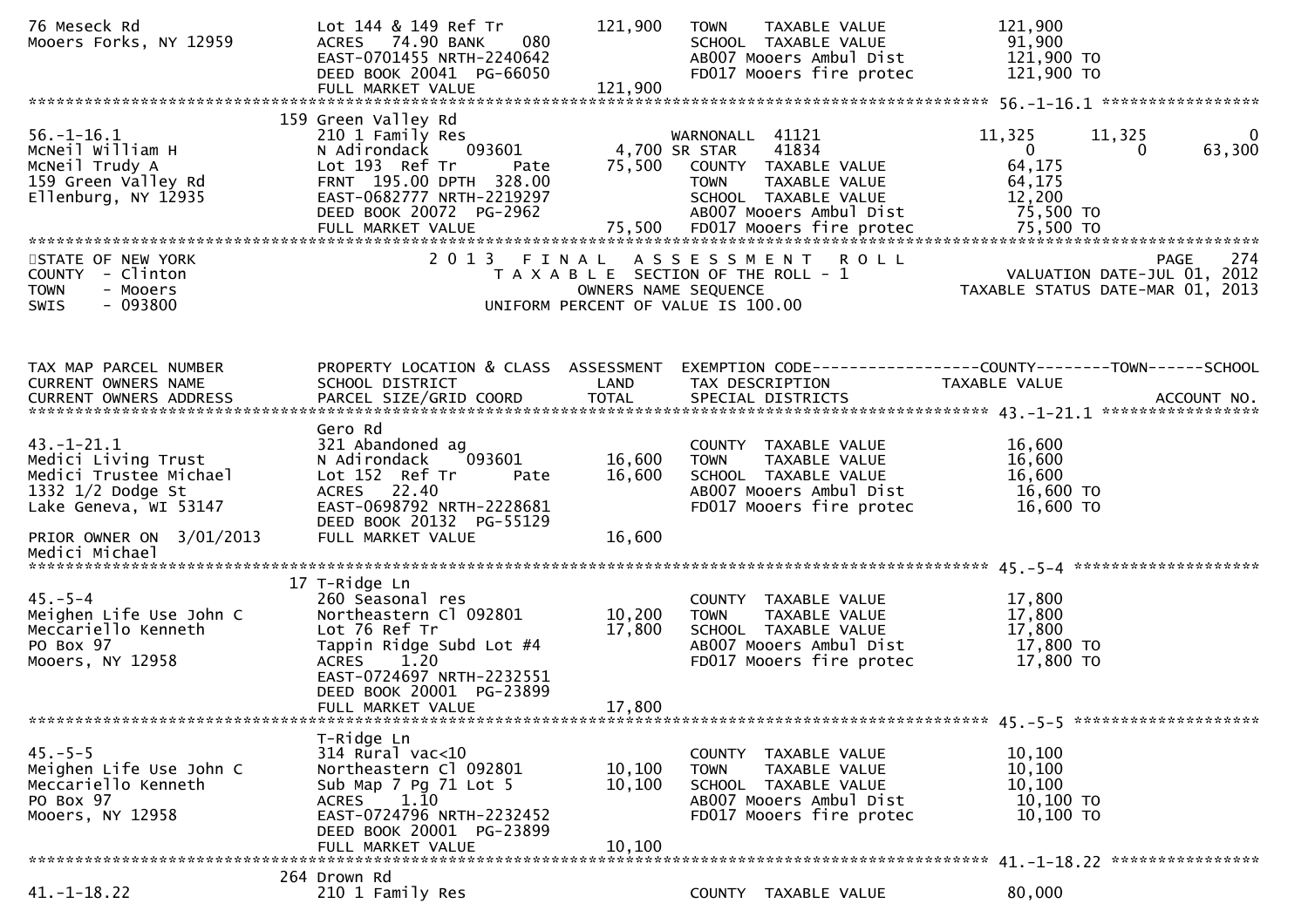| Meindersma JoHan<br>4090 Kensington<br>St Hubert QC, Canada<br>J3Y2V7                      | N Adirondack<br>093601<br>Lot 16 Ref Tr<br>4.00<br><b>ACRES</b><br>EAST-0678248 NRTH-2229575<br>DEED BOOK 20041 PG-67075                                                                            | 9,600<br>80,000           | TAXABLE VALUE<br><b>TOWN</b><br>SCHOOL TAXABLE VALUE<br>AB007 Mooers Ambul Dist<br>FD017 Mooers fire protec                                              | 80,000<br>80,000<br>80,000 TO<br>80,000 TO                                            |                        |
|--------------------------------------------------------------------------------------------|-----------------------------------------------------------------------------------------------------------------------------------------------------------------------------------------------------|---------------------------|----------------------------------------------------------------------------------------------------------------------------------------------------------|---------------------------------------------------------------------------------------|------------------------|
|                                                                                            |                                                                                                                                                                                                     |                           |                                                                                                                                                          |                                                                                       |                        |
| $27. - 1 - 6$<br>Melee Thomas R<br>756 Cannon Corners Rd<br>Mooers Forks, NY 12959-9733    | 756 Cannon Corners Rd<br>210 1 Family Res<br>Northeastern Cl 092801<br>Lot 197 Ref Tr<br>Pate<br><b>ACRES</b><br>2.50<br>EAST-0688520 NRTH-2236697<br>DEED BOOK 20001 PG-18366<br>FULL MARKET VALUE | 5,900<br>77,600<br>77,600 | 41834<br>SR STAR<br>COUNTY TAXABLE VALUE<br><b>TOWN</b><br>TAXABLE VALUE<br>SCHOOL TAXABLE VALUE<br>AB007 Mooers Ambul Dist<br>FD017 Mooers fire protec  | $\mathbf{0}$<br>77,600<br>77,600<br>14,300<br>77,600 TO<br>77,600 TO                  | $\mathbf 0$<br>63,300  |
|                                                                                            |                                                                                                                                                                                                     |                           |                                                                                                                                                          |                                                                                       |                        |
| STATE OF NEW YORK<br>COUNTY - Clinton<br>- Mooers<br><b>TOWN</b><br>$-093800$<br>SWIS      | 2 0 1 3                                                                                                                                                                                             | FINAL                     | ASSESSMENT ROLL<br>T A X A B L E SECTION OF THE ROLL - 1<br>OWNERS NAME SEQUENCE<br>UNIFORM PERCENT OF VALUE IS 100.00                                   | rage 273<br>2012 VALUATION DATE-JUL 01, 2012<br>2013 TAXABLE STATUS DATE-MAR 01, 2013 | 275<br><b>PAGE</b>     |
| TAX MAP PARCEL NUMBER                                                                      | PROPERTY LOCATION & CLASS ASSESSMENT                                                                                                                                                                |                           | EXEMPTION CODE------------------COUNTY--------TOWN------SCHOOL                                                                                           |                                                                                       |                        |
| CURRENT OWNERS NAME<br>CURRENT OWNERS ADDRESS                                              | SCHOOL DISTRICT                                                                                                                                                                                     | LAND                      | TAX DESCRIPTION                                                                                                                                          | TAXABLE VALUE                                                                         |                        |
|                                                                                            |                                                                                                                                                                                                     |                           |                                                                                                                                                          |                                                                                       |                        |
| $59. - 1 - 25.511$<br>Menard Albert G<br>560 Joe Wood Rd<br>Altona, NY 12910               | 560 Joe Wood Rd<br>241 Rural res&ag<br>Northeastern Cl <sup>-</sup> 092801<br>Lots 102/103 Ref Tr Pate<br>ACRES 19.60 BANK<br>115<br>EAST-0715677 NRTH-2218948<br>DEED BOOK 20082 PG-19154          | 21,800<br>81,200          | 41854<br>RES STAR<br>COUNTY TAXABLE VALUE<br><b>TOWN</b><br>TAXABLE VALUE<br>SCHOOL TAXABLE VALUE<br>AB007 Mooers Ambul Dist<br>FD017 Mooers fire protec | $\overline{0}$<br>81,200<br>81,200<br>51,200<br>81,200 TO<br>81,200 TO                | $\mathbf{0}$<br>30,000 |
|                                                                                            | 85 Emery Rd                                                                                                                                                                                         |                           |                                                                                                                                                          |                                                                                       |                        |
| $59. - 1 - 11.1$<br>Menard Alex<br>85 Emery Rd<br>Mooers, NY 12958                         | 240 Rural res<br>Northeastern Cl 092801<br>Lot 102 Ref Tr<br>Pate<br>Unfiled Beloin/Hobson Sur<br>ACRES 56.40 BANK<br>080<br>EAST-0716438 NRTH-2224464                                              | 35,600<br>100,000         | 41854<br>RES STAR<br>COUNTY TAXABLE VALUE<br>TAXABLE VALUE<br>TOWN<br>SCHOOL TAXABLE VALUE<br>AB007 Mooers Ambul Dist<br>FD017 Mooers fire protec        | $\overline{0}$<br>100,000<br>100,000<br>70,000<br>100,000 TO<br>100,000 TO            | $\mathbf{0}$<br>30,000 |
|                                                                                            | DEED BOOK 20122 PG-53260<br>FULL MARKET VALUE                                                                                                                                                       | 100,000                   | OT002 Omitted Tax-County<br>OT004 Omitted Tax-Town                                                                                                       | 32.51 MT<br>61.08 MT                                                                  |                        |
|                                                                                            | 2679 Rt 11                                                                                                                                                                                          |                           |                                                                                                                                                          |                                                                                       |                        |
| $45. - 1 - 22$<br>Menard Arthur M<br>Menard Norma V<br>2679 Rt 11<br>Mooers, NY 12958-9739 | 220 2 Family Res<br>Northeastern Cl 092801<br>Ref Tr<br>Lot <sub>91</sub><br>Pate<br>Menard Survey Pl-A-35<br>2.91<br>ACRES<br>EAST-0723367 NRTH-2233801<br>DEED BOOK 98001 PG-05244                | 9,300<br>104,900          | RES STAR 41854<br>COUNTY TAXABLE VALUE<br><b>TOWN</b><br>TAXABLE VALUE<br>SCHOOL TAXABLE VALUE<br>AB007 Mooers Ambul Dist<br>FD017 Mooers fire protec    | $\mathbf{0}$<br>104,900<br>104,900<br>74,900<br>104,900 TO<br>104,900 TO              | $\mathbf 0$<br>30,000  |
|                                                                                            | FULL MARKET VALUE                                                                                                                                                                                   | 104,900                   |                                                                                                                                                          |                                                                                       |                        |
|                                                                                            | 17 Blackman Corners Rd                                                                                                                                                                              |                           |                                                                                                                                                          |                                                                                       |                        |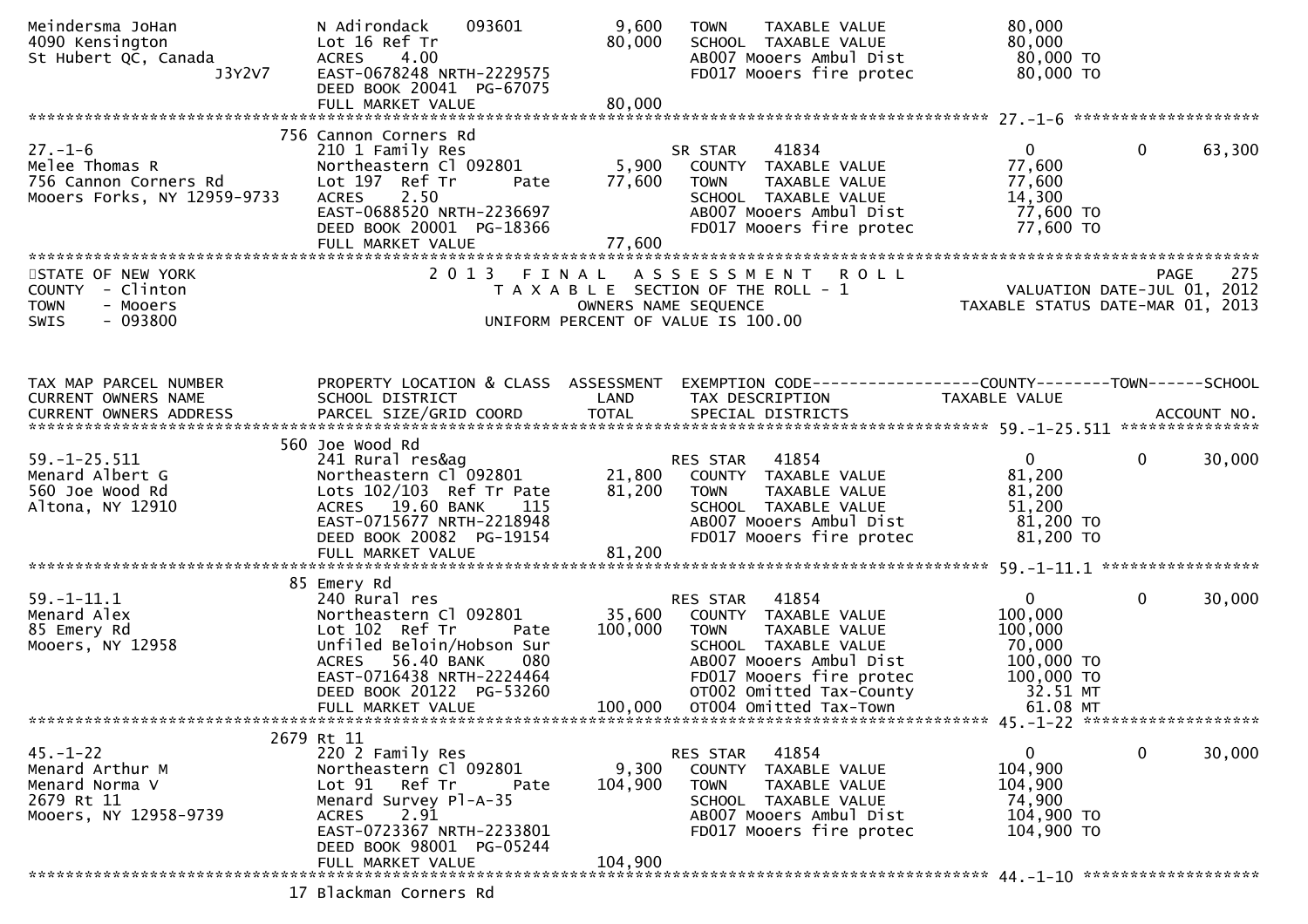| 44. –1–10<br>Menard Francis<br>PO Box 6<br>Mooers Forks, NY 12959                            | 449 Other Storag<br>Northeastern Cl <sup>-</sup> 092801<br>Lot 116 Ref Tr<br>ACRES 1.70<br>EAST-0714321 NRTH-2232847<br>DEED BOOK 923<br>$PG-35$<br>FULL MARKET VALUE     | 13,600<br>Pate 26,000<br>26,000 | COUNTY TAXABLE VALUE<br>TAXABLE VALUE<br><b>TOWN</b><br>SCHOOL TAXABLE VALUE<br>AB007 Mooers Ambul Dist<br>FD017 Mooers fire protec<br>LT013 Mooers Forks Light | 26,000<br>26,000<br>26,000<br>26,000 TO<br>26,000 TO<br>26,000 TO                                                                                       |
|----------------------------------------------------------------------------------------------|---------------------------------------------------------------------------------------------------------------------------------------------------------------------------|---------------------------------|-----------------------------------------------------------------------------------------------------------------------------------------------------------------|---------------------------------------------------------------------------------------------------------------------------------------------------------|
|                                                                                              |                                                                                                                                                                           |                                 |                                                                                                                                                                 |                                                                                                                                                         |
| $59. - 1 - 16$<br>Menard Francis<br>PO Box 6<br>Mooers Forks, NY 12959-0006                  | Woods Falls Rd<br>314 Rural vac<10<br>Northeastern Cl 092801<br>Lot102 Ref Tr<br>ACRES 2.30<br>EAST-0715232 NRTH-2220929<br>DEED BOOK 507<br>$PG-33$<br>FULL MARKET VALUE | 9,000<br>9,000<br>9,000         | COUNTY TAXABLE VALUE<br>TAXABLE VALUE<br><b>TOWN</b><br>SCHOOL TAXABLE VALUE<br>ABOO7 Mooers Ambul Dist<br>FD017 Mooers fire protec                             | 9,000<br>9,000<br>9,000 TO<br>9,000 TO<br>חמה ה<br>9,000 TO                                                                                             |
|                                                                                              |                                                                                                                                                                           |                                 |                                                                                                                                                                 |                                                                                                                                                         |
| STATE OF NEW YORK<br>COUNTY - Clinton<br><b>TOWN</b><br>- Mooers<br>$-093800$<br><b>SWIS</b> |                                                                                                                                                                           |                                 | 2013 FINAL ASSESSMENT ROLL<br>UNIFORM PERCENT OF VALUE IS 100.00                                                                                                | 276<br>5 FINAL ASSESSMENT ROLL<br>TAXABLE SECTION OF THE ROLL - 1 VALUATION DATE-JUL 01, 2012<br>OWNERS NAME SEQUENCE  TAXABLE STATUS DATE-MAR 01, 2013 |
|                                                                                              |                                                                                                                                                                           |                                 |                                                                                                                                                                 |                                                                                                                                                         |
| TAX MAP PARCEL NUMBER<br>CURRENT OWNERS NAME                                                 | SCHOOL DISTRICT<br><b>Example 18 The CAND</b>                                                                                                                             |                                 | TAX DESCRIPTION                       TAXABLE VALUE<br>SPECIAL DISTRICTS                                                                                        | PROPERTY LOCATION & CLASS ASSESSMENT EXEMPTION CODE----------------COUNTY-------TOWN------SCHOOL                                                        |
|                                                                                              |                                                                                                                                                                           |                                 |                                                                                                                                                                 |                                                                                                                                                         |
|                                                                                              | 2423 Rt 11                                                                                                                                                                |                                 |                                                                                                                                                                 |                                                                                                                                                         |
| $30.20 - 4 - 13.2$<br>Menard Francis L<br>PO Box 6<br>Mooers Forks, NY 12959                 | 411 Apartment<br>Northeastern Cl 092801 12,800<br>Lot 67 Ref Tr<br>Pate<br>FRNT 75.00 DPTH 220.00<br>EAST-0729755 NRTH-2233703                                            | 154,000                         | COUNTY TAXABLE VALUE<br>TAXABLE VALUE<br>TOWN<br>SCHOOL TAXABLE VALUE<br>AB007 Mooers Ambul Dist<br>FD017 Mooers fire protec 154,000 TO                         | 154,000<br>154,000<br>154,000<br>154,000 TO                                                                                                             |
|                                                                                              |                                                                                                                                                                           |                                 |                                                                                                                                                                 | $154,000$ TO<br>$154,000$ TO                                                                                                                            |
|                                                                                              | Rt 22                                                                                                                                                                     |                                 |                                                                                                                                                                 |                                                                                                                                                         |
| 30.20-4-13.3<br>Menard Francis L<br>PO Box 6<br>Mooers Forks, NY 12959                       | 311 Res vac land<br>Northeastern Cl 092801<br>Lot 67 Ref Tr Patent<br>FRNT 130.00 DPTH 75.00<br>EAST-0729763 NRTH-2233469                                                 | 2,100<br>2,100                  | COUNTY TAXABLE VALUE<br>TAXABLE VALUE<br><b>TOWN</b><br>SCHOOL TAXABLE VALUE<br>AB007 Mooers Ambul Dist                                                         | 2,100<br>2,100<br>2,100<br>2,100 TO                                                                                                                     |
|                                                                                              | DEED BOOK 670<br><b>PG-289</b><br>FULL MARKET VALUE                                                                                                                       | 2,100                           | SD001 Side Walk District                                                                                                                                        | 2,100 TO                                                                                                                                                |
|                                                                                              |                                                                                                                                                                           |                                 |                                                                                                                                                                 |                                                                                                                                                         |
| $16. - 1 - 16.3$<br>Menard Gary<br>Menard Connie<br>339 Thompson Rd<br>Mooers, NY 12958      | 339 Thompson Rd<br>241 Rural res&ag<br>Northeastern Cl 092801<br>Lot 18 Ref Tr<br>ACRES 109.50<br>EAST-0742520 NRTH-2245812                                               | 198,000                         | AGRI DISTR 41720<br>64,600 RES STAR<br>41854<br>COUNTY TAXABLE VALUE<br><b>TOWN</b><br>TAXABLE VALUE<br>SCHOOL TAXABLE VALUE                                    | 11,937<br>11,937<br>11,937<br>$\mathbf 0$<br>30,000<br>0<br>186,063<br>186,063<br>156,063                                                               |
| MAY BE SUBJECT TO PAYMENT<br>UNDER AGDIST LAW TIL 2017                                       | DEED BOOK 20102 PG-33262<br>FULL MARKET VALUE                                                                                                                             | 198,000                         | AB007 Mooers Ambul Dist<br>FD017 Mooers fire protec                                                                                                             | 198,000 TO<br>198,000 TO                                                                                                                                |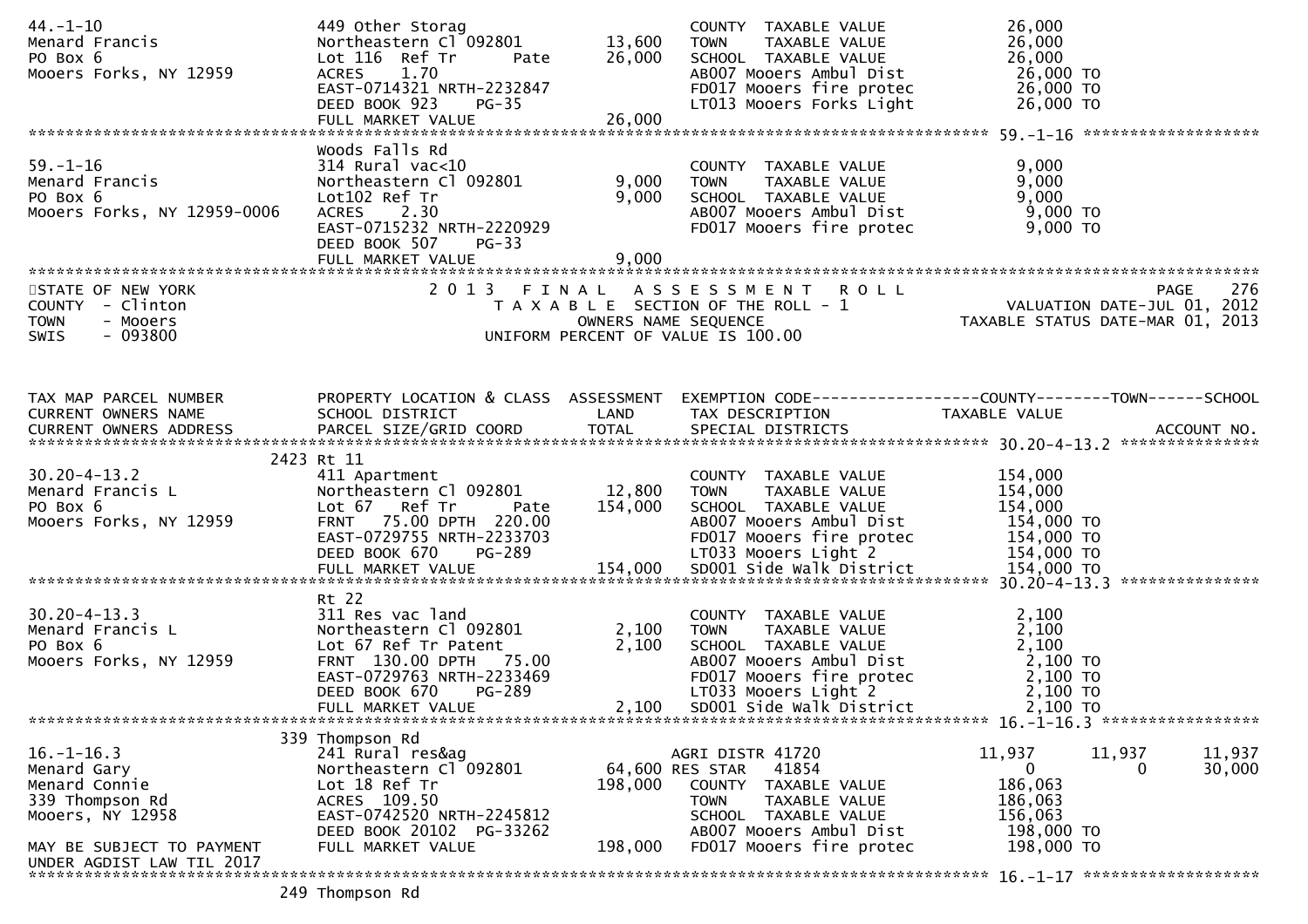| $16. - 1 - 17$<br>Menard Gary A<br>Menard Connie F<br>339 Thompson Rd<br>Mooers, NY 12958<br>MAY BE SUBJECT TO PAYMENT | 112 Dairy farm<br>Northeastern C1 092801 81,500 RES STAR 41854<br>Lot 18 Ref Tr<br>Pate<br>ACRES 136.00<br>EAST-0743438 NRTH-2242809<br>DEED BOOK 673<br>PG-162<br>FULL MARKET VALUE      |                           | AGRI DISTR 41720<br>136,300 COUNTY TAXABLE VALUE<br><b>TOWN</b><br>TAXABLE VALUE<br>SCHOOL TAXABLE VALUE<br>AB007 Mooers Ambul Dist<br>136,300 FD017 Mooers fire protec | 22,769<br>22,769<br>$\overline{\mathbf{0}}$<br>$\Omega$<br>113,531<br>113,531<br>83,531<br>136,300 TO<br>136,300 TO | 22,769<br>30,000 |
|------------------------------------------------------------------------------------------------------------------------|-------------------------------------------------------------------------------------------------------------------------------------------------------------------------------------------|---------------------------|-------------------------------------------------------------------------------------------------------------------------------------------------------------------------|---------------------------------------------------------------------------------------------------------------------|------------------|
| UNDER AGDIST LAW TIL 2017                                                                                              |                                                                                                                                                                                           |                           |                                                                                                                                                                         |                                                                                                                     |                  |
| $15. - 1 - 36.3$<br>Menard Gerald A<br>1 Firehouse Ln<br>Plattsburgh, NY 12901                                         | 1048 North Star Rd<br>270 Mfg housing<br>Northeastern Cl 092801<br>Lot 74 Ref Tr<br>FRNT 150.00 DPTH 225.00<br>EAST-0724788 NRTH-2242042<br>DEED BOOK 20041 PG-72622<br>FULL MARKET VALUE | 7,700<br>27,900<br>27,900 | COUNTY TAXABLE VALUE<br>TAXABLE VALUE<br><b>TOWN</b><br>SCHOOL TAXABLE VALUE<br>AB007 Mooers Ambul Dist<br>FD017 Mooers fire protec                                     | 27,900<br>27,900<br>27,900<br>27,900 TO<br>27,900 TO                                                                |                  |
| STATE OF NEW YORK                                                                                                      |                                                                                                                                                                                           |                           | 2013 FINAL ASSESSMENT ROLL                                                                                                                                              |                                                                                                                     | 277<br>PAGE      |
| COUNTY - Clinton<br>- Mooers<br><b>TOWN</b><br>$-093800$<br><b>SWIS</b>                                                |                                                                                                                                                                                           | OWNERS NAME SEQUENCE      | T A X A B L E SECTION OF THE ROLL - 1<br>UNIFORM PERCENT OF VALUE IS 100.00                                                                                             | 0 L L<br>VALUATION DATE-JUL 01, 2012<br>TAXABLE STATUS DATE-MAR 01, 2013                                            |                  |
| TAX MAP PARCEL NUMBER<br>CURRENT OWNERS NAME                                                                           | SCHOOL DISTRICT                                                                                                                                                                           | LAND                      | PROPERTY LOCATION & CLASS ASSESSMENT EXEMPTION CODE----------------COUNTY-------TOWN------SCHOOL<br>TAX DESCRIPTION                                                     | TAXABLE VALUE                                                                                                       |                  |
| $30. - 1 - 27.1$<br>Menard Gerald A<br>1 Firehouse Ln<br>Plattsburgh, NY 12901                                         | Rt 11<br>$314$ Rural vac<10<br>Northeastern Cl 092801<br>Lot 92 Ref Tr<br>ACRES 1.50<br>EAST-0719991 NRTH-2235615<br>DEED BOOK 20021 PG-47159                                             | 8,400<br>8,400            | COUNTY TAXABLE VALUE<br><b>TOWN</b><br>TAXABLE VALUE<br>SCHOOL TAXABLE VALUE<br>AB007 Mooers Ambul Dist<br>FD017 Mooers fire protec                                     | 8,400<br>8,400<br>8,400<br>8,400 TO<br>8,400 TO                                                                     |                  |
|                                                                                                                        |                                                                                                                                                                                           |                           |                                                                                                                                                                         |                                                                                                                     |                  |
| $44. - 1 - 20.6$<br>Menard Gerald Albert<br>1 Firehouse Ln<br>Plattsburgh, NY 12901                                    | Rt 11<br>$314$ Rural vac<10<br>Northeastern Cl 092801<br>Sub Bk 20 Pg 41 Lot 3<br>$ACRES$ 2.54<br>EAST-0711724 NRTH-2229178<br>DEED BOOK 20021 PG-45111<br>FULL MARKET VALUE              | 9,200<br>9,200<br>9,200   | COUNTY TAXABLE VALUE<br><b>TOWN</b><br>TAXABLE VALUE<br>SCHOOL TAXABLE VALUE<br>AB007 Mooers Ambul Dist<br>FD017 Mooers fire protec                                     | 9,200<br>9,200<br>9,200<br>$9,200$ TO<br>9,200 TO                                                                   |                  |
|                                                                                                                        |                                                                                                                                                                                           |                           |                                                                                                                                                                         |                                                                                                                     |                  |
| $44. - 1 - 20.7$<br>Menard Gerald Albert<br>1 Firehouse Ln<br>Plattsburgh, NY 12901                                    | Rt 11<br>$314$ Rural vac<10<br>Northeastern Cl 092801<br>Sub Map 20 Pg 41 Lot 4<br>1.07<br>ACRES<br>EAST-0712115 NRTH-2229357<br>DEED BOOK 20021 PG-45109                                 | 8,600<br>8,600            | COUNTY<br>TAXABLE VALUE<br>TAXABLE VALUE<br><b>TOWN</b><br>SCHOOL TAXABLE VALUE<br>AB007 Mooers Ambul Dist<br>FD017 Mooers fire protec                                  | 8,600<br>8,600<br>8,600<br>8,600 TO<br>8,600 TO                                                                     |                  |
|                                                                                                                        | FULL MARKET VALUE<br>***************************                                                                                                                                          | 8,600                     |                                                                                                                                                                         |                                                                                                                     |                  |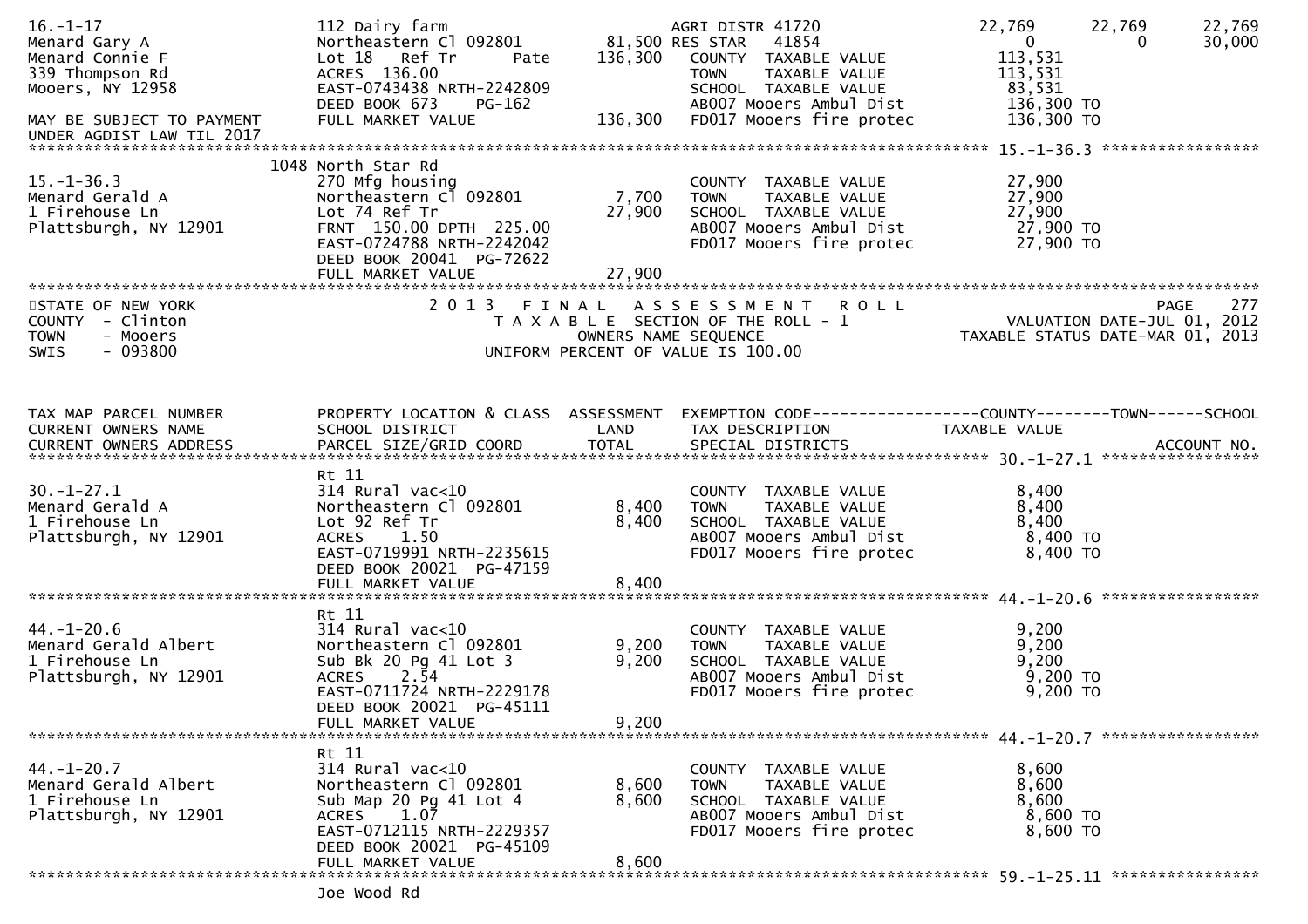| $59. - 1 - 25.11$<br>Menard Jamie F<br>60 Lake St<br>Rouses Point, NY 12979                        | 311 Res vac land<br>Northeastern Cl 092801<br>Lot 113 Ref Tr<br>Pate<br>Survey Map 20082/18368<br>FRNT 220.00 DPTH 253.00<br>EAST-0714993 NRTH-2219071                                     | 12,500<br>12,500          | COUNTY TAXABLE VALUE<br>TAXABLE VALUE<br><b>TOWN</b><br>SCHOOL TAXABLE VALUE<br>AB007 Mooers Ambul Dist<br>FD017 Mooers fire protec                      | 12,500<br>12,500<br>12,500<br>12,500 TO<br>12,500 TO                            |                       |
|----------------------------------------------------------------------------------------------------|--------------------------------------------------------------------------------------------------------------------------------------------------------------------------------------------|---------------------------|----------------------------------------------------------------------------------------------------------------------------------------------------------|---------------------------------------------------------------------------------|-----------------------|
|                                                                                                    | DEED BOOK 20082 PG-18502<br>FULL MARKET VALUE                                                                                                                                              | 12,500                    |                                                                                                                                                          |                                                                                 |                       |
|                                                                                                    | 641 Woods Falls Rd                                                                                                                                                                         |                           |                                                                                                                                                          |                                                                                 |                       |
| $59. - 1 - 6.6$<br>Menard Jeffrey<br>Menard Joanne<br>641 Woods Falls Rd<br>Mooers Forks, NY 12959 | 210 1 Family Res<br>Northeastern Cl 092801<br>Lot 114 Ref Tr<br>ACRES 3.10<br>EAST-0714945 NRTH-2221339<br>DEED BOOK 20092 PG-21905                                                        | 171,100                   | VFF CT&S<br>41640<br>9,700 RES STAR<br>41854<br>COUNTY TAXABLE VALUE<br>TAXABLE VALUE<br><b>TOWN</b><br>SCHOOL TAXABLE VALUE<br>AB007 Mooers Ambul Dist  | 16,939<br>16,939<br>$\mathbf{0}$<br>154,161<br>154,161<br>124,161<br>171,100 TO | 16,939<br>30,000<br>0 |
|                                                                                                    |                                                                                                                                                                                            |                           |                                                                                                                                                          |                                                                                 |                       |
| STATE OF NEW YORK<br>COUNTY - Clinton<br>- Mooers<br><b>TOWN</b><br>$-093800$<br><b>SWIS</b>       |                                                                                                                                                                                            | OWNERS NAME SEQUENCE      | 2013 FINAL ASSESSMENT ROLL<br>T A X A B L E SECTION OF THE ROLL - 1<br>UNIFORM PERCENT OF VALUE IS 100.00                                                | VALUATION DATE-JUL 01, 2012<br>TAXABLE STATUS DATE-MAR 01, 2013                 | 278<br><b>PAGE</b>    |
| TAX MAP PARCEL NUMBER<br>CURRENT OWNERS NAME                                                       | PROPERTY LOCATION & CLASS ASSESSMENT<br>SCHOOL DISTRICT                                                                                                                                    | LAND                      | EXEMPTION CODE-----------------COUNTY-------TOWN------SCHOOL<br>TAX DESCRIPTION                                                                          | TAXABLE VALUE                                                                   |                       |
| $43. - 1 - 4.11$<br>Menard Jerry<br>1 Firehouse Ln<br>Plattsburgh, NY 12901                        | Gero Rd<br>$314$ Rural vac< $10$<br>Northeastern Cl 092801<br>Lot 151 Ref Tr<br>ACRES 2.30<br>EAST-0698089 NRTH-2229911<br>DEED BOOK 98001 PG-01133                                        | 5,900<br>5,900            | COUNTY TAXABLE VALUE<br>TAXABLE VALUE<br><b>TOWN</b><br>SCHOOL TAXABLE VALUE<br>AB007 Mooers Ambul Dist<br>FD017 Mooers fire protec                      | 5,900<br>5,900<br>5,900<br>5,900 TO<br>5,900 TO                                 |                       |
|                                                                                                    |                                                                                                                                                                                            |                           |                                                                                                                                                          |                                                                                 |                       |
|                                                                                                    |                                                                                                                                                                                            |                           |                                                                                                                                                          |                                                                                 |                       |
| $47. - 1 - 9.7$<br>Menard John R<br>209 Simmons Rd<br>Mooers, NY 12958                             | 209 Simmons Rd<br>210 1 Family Res<br>Northeastern Cl 092801<br>Lot 21 Ref Tr<br>ACRES 1.29<br>EAST-0743573 NRTH-2231414<br>DEED BOOK 20072 PG-6797<br>FULL MARKET VALUE                   | 8,200<br>99,400<br>99,400 | RES STAR<br>41854<br>COUNTY TAXABLE VALUE<br><b>TOWN</b><br>TAXABLE VALUE<br>SCHOOL TAXABLE VALUE<br>AB007 Mooers Ambul Dist<br>FD017 Mooers fire protec | $\mathbf{0}$<br>99,400<br>99,400<br>69,400<br>99,400 TO<br>99,400 TO            | $\mathbf 0$<br>30,000 |
|                                                                                                    |                                                                                                                                                                                            |                           |                                                                                                                                                          |                                                                                 |                       |
| $59. - 1 - 15.1$<br>Menard Jonathan F<br>641 Woods Falls Rd<br>Mooers Forks, NY 12959              | Gilbert Rd<br>$314$ Rural vac<10<br>Northeastern Cl 092801<br>Lot 103 Ref Tr<br>Pate<br>2.00<br><b>ACRES</b><br>EAST-0715658 NRTH-2221741<br>DEED BOOK 20132 PG-54353<br>FULL MARKET VALUE | 8,800<br>8,800<br>8,800   | COUNTY TAXABLE VALUE<br>TAXABLE VALUE<br><b>TOWN</b><br>SCHOOL TAXABLE VALUE<br>AB007 Mooers Ambul Dist<br>FD017 Mooers fire protec                      | 8,800<br>8,800<br>8,800<br>8,800 TO<br>8,800 TO                                 |                       |
|                                                                                                    |                                                                                                                                                                                            |                           |                                                                                                                                                          |                                                                                 |                       |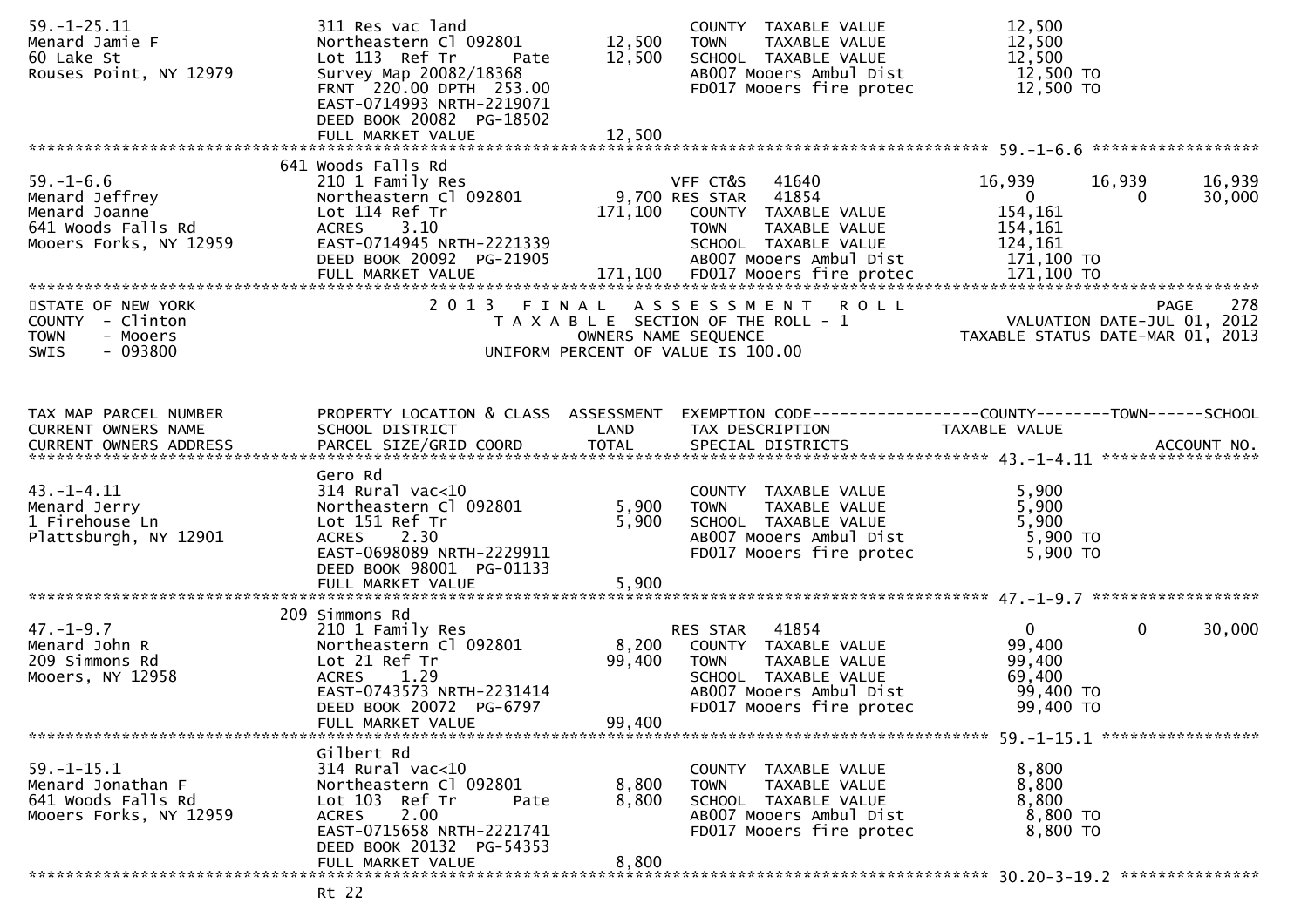| $30.20 - 3 - 19.2$<br>Menard Leon<br>Menard Carol<br>388 Rt 22<br>Mooers, NY 12958          | 312 Vac w/imprv<br>Northeastern Cl 092801<br>Lot 67 Ref Tr Patent<br>FRNT 160.00 DPTH 54.00<br>EAST-0729889 NRTH-2233569<br>DEED BOOK 20132 PG-53600                                  | 3,800<br>6,000            | COUNTY TAXABLE VALUE<br>TAXABLE VALUE<br><b>TOWN</b><br>SCHOOL TAXABLE VALUE<br>AB007 Mooers Ambul Dist<br>FD017 Mooers fire protec 6,000 TO<br>LT033 Mooers Light 2 6,000 TO                                                                     | 6,000<br>6,000<br>6,000<br>$6,000$ TO                                                                                                                                                             |
|---------------------------------------------------------------------------------------------|---------------------------------------------------------------------------------------------------------------------------------------------------------------------------------------|---------------------------|---------------------------------------------------------------------------------------------------------------------------------------------------------------------------------------------------------------------------------------------------|---------------------------------------------------------------------------------------------------------------------------------------------------------------------------------------------------|
| $45. - 2 - 15$<br>Menard Leon J<br>Menard Carol E<br>388 Rt 22<br>Mooers, NY 12958          | 619 Rt 22<br>270 Mfg housing<br>Northeastern Cl 092801<br>Lot 67 Ref Tr<br>Pate<br>1.00<br><b>ACRES</b><br>EAST-0730327 NRTH-2229782<br>DEED BOOK 632<br>PG-431                       | 8,000<br>18,900           | COUNTY TAXABLE VALUE<br><b>TOWN</b><br>TAXABLE VALUE<br>SCHOOL TAXABLE VALUE<br>AB007 Mooers Ambul Dist<br>FD017 Mooers fire protec                                                                                                               | 18,900<br>18,900<br>18,900<br>18,900 TO<br>18,900 TO                                                                                                                                              |
| STATE OF NEW YORK<br>COUNTY - Clinton<br><b>TOWN</b><br>- Mooers<br>$-093800$<br>SWIS       |                                                                                                                                                                                       |                           | 2013 FINAL ASSESSMENT ROLL<br>T A X A B L E SECTION OF THE ROLL - 1<br>OWNERS NAME SEQUENCE<br>UNIFORM PERCENT OF VALUE IS 100.00                                                                                                                 | 279<br>PAGE                                                                                                                                                                                       |
| TAX MAP PARCEL NUMBER<br>CURRENT OWNERS NAME                                                | SCHOOL DISTRICT<br><b>Example 18 The LAND</b>                                                                                                                                         |                           | TAX DESCRIPTION                                                                                                                                                                                                                                   | PROPERTY LOCATION & CLASS ASSESSMENT EXEMPTION CODE----------------COUNTY-------TOWN------SCHOOL<br><b>TAXABLE VALUE</b>                                                                          |
| $61. -1 - 3.3$<br>Menard Leon J<br>Menard Carol E<br>388 Rt 22<br>Mooers, NY 12958          | 388 Rt 22<br>240 Rural res<br>Northeastern Cl 092801<br>Lot 65 Ref Tr Patent<br>ACRES 63.20<br>EAST-0733342 NRTH-2224522<br>DEED BOOK 597<br>PG-239<br>FULL MARKET VALUE              | 132,100                   | 75 PCT OF VALUE USED FOR EXEMPTION PURPOSES<br>WARCOMALL 41131<br>41,300 WARDISALL 41141<br>132,100 VFF CT&S 41640<br>41834<br>SR STAR<br>COUNTY TAXABLE VALUE<br><b>TOWN</b><br>TAXABLE VALUE<br>SCHOOL TAXABLE VALUE<br>AB007 Mooers Ambul Dist | 24,769<br>20,000<br>$\overline{0}$<br>$\overline{0}$<br>34,676<br>34,676<br>9,908<br>9,908<br>9,908<br>$\overline{\phantom{0}}$<br>63,300<br>$\Omega$<br>62,747<br>67,516<br>58,892<br>132,100 TO |
| $44.2 - 1 - 4.3$<br><br>Menard Priscilla<br>PO Box 6<br>Mooers Forks, NY 12959              | 77 Davison Rd<br>270 Mfg housing<br>Northeastern Cl 092801<br>Lot 116 Ref Tr<br>FRNT 145.00 DPTH 200.00<br>EAST-0714327 NRTH-2233548<br>DEED BOOK 683<br>$PG-30$<br>FULL MARKET VALUE | 7,500<br>23,000<br>23,000 | COUNTY TAXABLE VALUE<br>TAXABLE VALUE<br>TOWN<br>SCHOOL TAXABLE VALUE<br>AB007 Mooers Ambul Dist<br>FD017 Mooers fire protec<br>LT013 Mooers Forks Light                                                                                          | 23,000<br>23,000<br>23,000<br>23,000 TO<br>23,000 TO<br>23,000 TO                                                                                                                                 |
| $45. - 4 - 5.2$<br>Menard Priscilla<br>Menard Francis<br>PO Box 6<br>Mooers Forks, NY 12959 | 169 Grew Rd<br>210 1 Family Res<br>Northeastern Cl 092801<br>Lot 77 Ref Tr<br>FRNT 150.00 DPTH 175.00<br>EAST-0726309 NRTH-2229261<br>DEED BOOK 20102 PG-33465<br>FULL MARKET VALUE   | 7,200<br>65,000<br>65,000 | COUNTY TAXABLE VALUE<br>TAXABLE VALUE<br><b>TOWN</b><br>SCHOOL TAXABLE VALUE<br>AB007 Mooers Ambul Dist<br>FD017 Mooers fire protec                                                                                                               | 65,000<br>65,000<br>65,000<br>65,000 TO<br>65,000 TO                                                                                                                                              |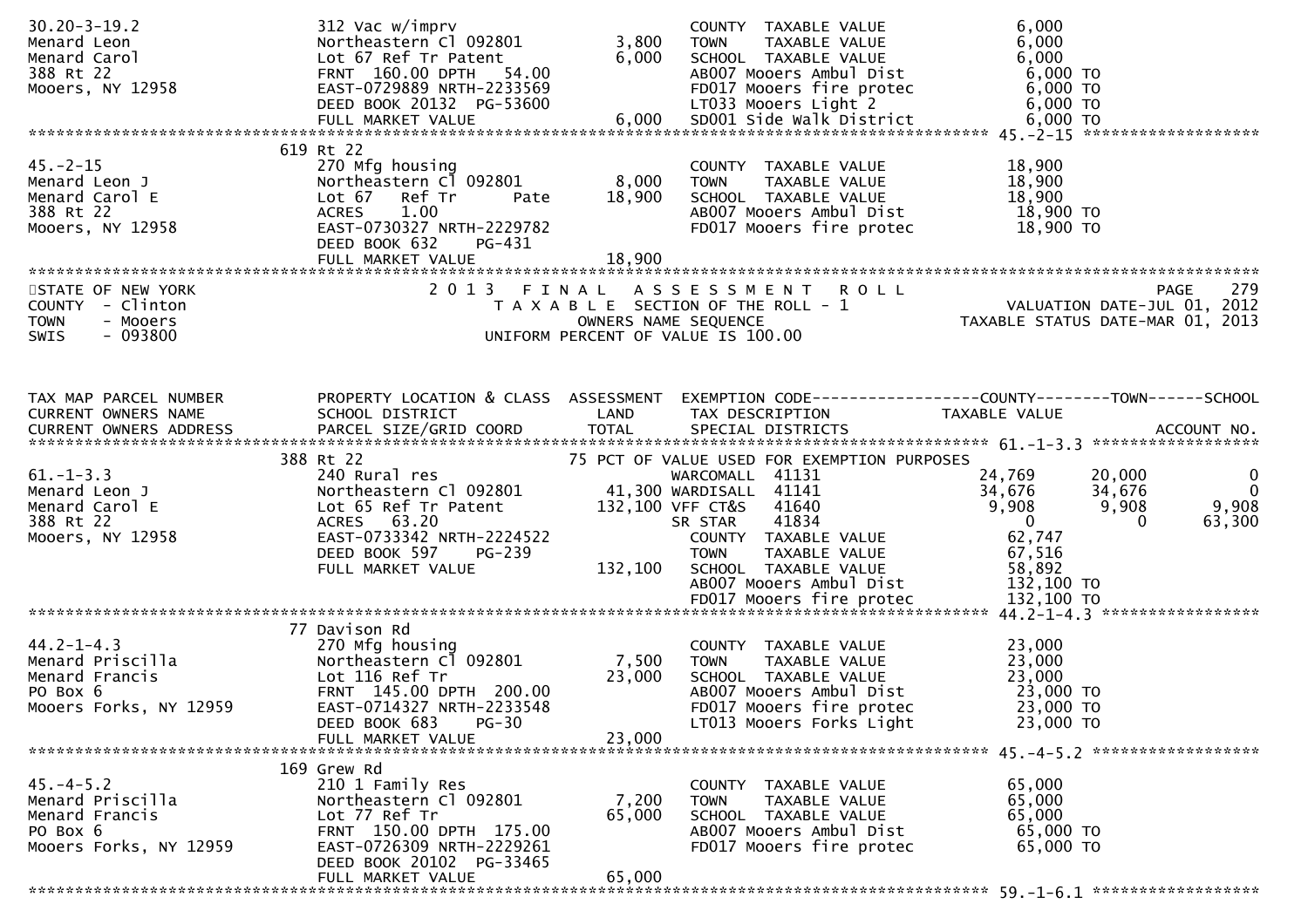| $59. - 1 - 6.1$<br><i>Menard Priscilla</i><br>Menard Francis<br>PO Box 6<br>PO Box 6<br>Mooers Forks, NY 12959-0006<br>MAY BE SUBJECT TO PAYMENT | Boas Rd<br>322 Rural vac>10<br>Northeastern Cl 092801<br>Lot 114 Ref Tr<br>Pate<br>ACRES 10.60<br>EAST-0712668 NRTH-2223547<br>DEED BOOK 608<br>PG-487<br>FULL MARKET VALUE              | 2,600<br>2,600<br>2,600      | COUNTY TAXABLE VALUE<br>TAXABLE VALUE<br><b>TOWN</b><br>SCHOOL TAXABLE VALUE<br>AB007 Mooers Ambul Dist<br>FD017 Mooers fire protec                              | 2,600<br>2,600<br>2,600<br>2,600 TO<br>$2,600$ TO                        |                          |
|--------------------------------------------------------------------------------------------------------------------------------------------------|------------------------------------------------------------------------------------------------------------------------------------------------------------------------------------------|------------------------------|------------------------------------------------------------------------------------------------------------------------------------------------------------------|--------------------------------------------------------------------------|--------------------------|
| UNDER AGDIST LAW TIL 2014                                                                                                                        |                                                                                                                                                                                          |                              |                                                                                                                                                                  |                                                                          |                          |
| $59. - 1 - 25.1$<br>Menard Priscilla<br>Menard Francis L<br>PO Box 6<br>Mooers Forks, NY 12959                                                   | 576 Woods Falls Rd<br>280 Res Multiple<br>Northeastern Cl 092801<br>Lot 113 Ref Tr<br>Pate<br>ACRES 185.80<br>EAST-0713182 NRTH-2219250<br>DEED BOOK 20082 PG-19154<br>FULL MARKET VALUE | 88,100<br>255,800<br>255,800 | COUNTY TAXABLE VALUE<br><b>TOWN</b><br>TAXABLE VALUE<br>SCHOOL TAXABLE VALUE<br>AB007 Mooers Ambul Dist<br>FD017 Mooers fire protec 255,800 TO                   | 255,800<br>255,800<br>255,800<br>255,800 TO                              |                          |
| STATE OF NEW YORK                                                                                                                                |                                                                                                                                                                                          |                              | 2013 FINAL ASSESSMENT ROLL                                                                                                                                       |                                                                          | 280<br>PAGE              |
| COUNTY - Clinton<br>- Mooers<br><b>TOWN</b><br>$-093800$<br>SWIS                                                                                 |                                                                                                                                                                                          | OWNERS NAME SEQUENCE         | T A X A B L E SECTION OF THE ROLL - 1<br>UNIFORM PERCENT OF VALUE IS 100.00                                                                                      | 0 L L<br>VALUATION DATE-JUL 01, 2012<br>TAXABLE STATUS DATE-MAR 01, 2013 |                          |
|                                                                                                                                                  |                                                                                                                                                                                          |                              |                                                                                                                                                                  |                                                                          |                          |
| TAX MAP PARCEL NUMBER<br>CURRENT OWNERS NAME                                                                                                     | PROPERTY LOCATION & CLASS ASSESSMENT<br>SCHOOL DISTRICT                                                                                                                                  | <b>Example 12 DE LAND</b>    | EXEMPTION CODE-----------------COUNTY--------TOWN------SCHOOL<br>TAX DESCRIPTION                                                                                 | TAXABLE VALUE                                                            |                          |
|                                                                                                                                                  | 613 Joe Wood Rd                                                                                                                                                                          |                              |                                                                                                                                                                  |                                                                          |                          |
| $59. - 1 - 25.521$<br>Menard Priscilla<br>Menard Francis<br>PO Box 6<br>Mooers Forks, NY 12959-0006                                              | 210 1 Family Res<br>Northeastern Cl 092801 17,400<br>Lots 102/103 Ref Tr Paten<br>ACRES 5.50<br>EAST-0715554 NRTH-2220319<br>DEED BOOK 574<br><b>PG-45</b>                               | 179,400                      | RES STAR 41854<br>COUNTY TAXABLE VALUE<br><b>TOWN</b><br>TAXABLE VALUE<br>SCHOOL TAXABLE VALUE<br>AB007 Mooers Ambul Dist 179,400 TO<br>FD017 Mooers fire protec | $\overline{0}$<br>179,400<br>179,400<br>149,400<br>179,400 TO            | $\overline{0}$<br>30,000 |
|                                                                                                                                                  | FULL MARKET VALUE                                                                                                                                                                        | 179,400                      |                                                                                                                                                                  |                                                                          |                          |
|                                                                                                                                                  | Joe Wood Rd                                                                                                                                                                              |                              |                                                                                                                                                                  |                                                                          |                          |
| $59. - 1 - 25.523$<br>Menard Priscilla<br>Menard Francis<br>PO Box 6<br>Mooers Forks, NY 12959-0006                                              | 311 Res vac land<br>Northeastern Cl 092801<br>Lot 103 Ref Tract<br>FRNT 150.00 DPTH<br>50.00<br>EAST-0715560 NRTH-2219549<br>DEED BOOK 574<br>$PG-45$<br>FULL MARKET VALUE               | 300<br>300<br>300            | COUNTY TAXABLE VALUE<br>TAXABLE VALUE<br><b>TOWN</b><br>SCHOOL TAXABLE VALUE<br>AB007 Mooers Ambul Dist<br>FD017 Mooers fire protec                              | 300<br>300<br>300<br>300 TO<br>300 TO                                    |                          |
|                                                                                                                                                  |                                                                                                                                                                                          |                              |                                                                                                                                                                  |                                                                          |                          |
| $59. - 1 - 35$<br>Menard Priscilla<br>Menard Francis<br>PO Box 6<br>Mooers Forks, NY 12959                                                       | Boas Rd<br>323 Vacant rural<br>Northeastern Cl 092801<br>114 Ref Tr<br>R R Row From Boas Rd<br>To Wood Falls Rd<br>6.50<br><b>ACRES</b>                                                  | 4,000<br>4,000               | COUNTY TAXABLE VALUE<br>TAXABLE VALUE<br><b>TOWN</b><br>SCHOOL TAXABLE VALUE<br>AB007 Mooers Ambul Dist<br>FD017 Mooers fire protec                              | 4,000<br>4,000<br>4,000<br>4,000 TO<br>4,000 TO                          | Lease 2011               |
| MAY BE SUBJECT TO PAYMENT<br>UNDER AGDIST LAW TIL 2016                                                                                           | EAST-0713711 NRTH-2223253<br>DEED BOOK 858<br>PG-118                                                                                                                                     |                              |                                                                                                                                                                  |                                                                          |                          |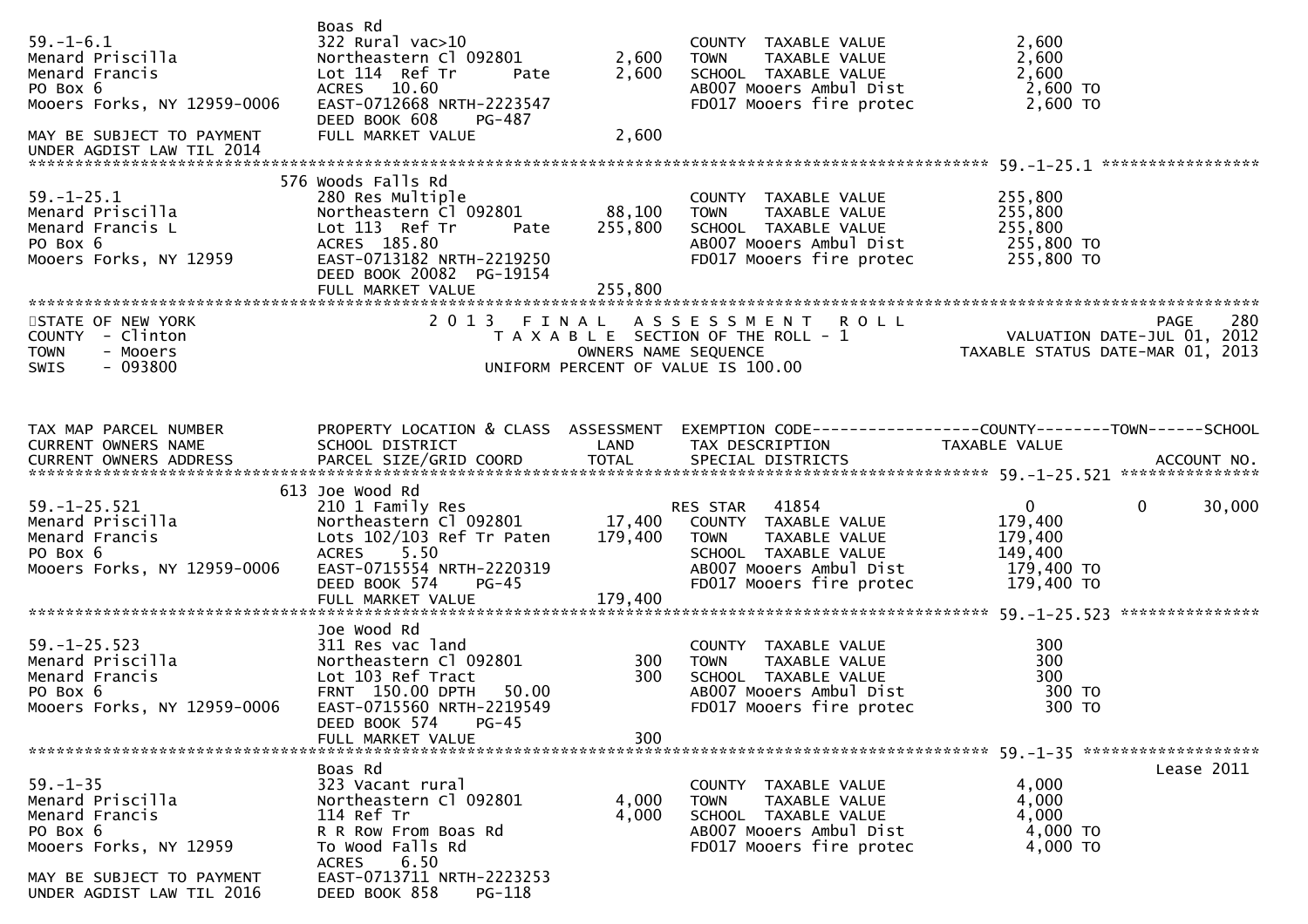|                                                        | FULL MARKET VALUE                                             | 4,000             |                                                              |                                  |                             |        |
|--------------------------------------------------------|---------------------------------------------------------------|-------------------|--------------------------------------------------------------|----------------------------------|-----------------------------|--------|
|                                                        | 627 Joe Wood Rd                                               |                   |                                                              |                                  |                             |        |
| $59. - 1 - 25.524$                                     | 210 1 Family Res                                              |                   | 41854<br>RES STAR                                            | $\Omega$                         | 0                           | 30,000 |
| Menard Steven                                          | Northeastern Cl 092801                                        | 10,400            | COUNTY TAXABLE VALUE                                         | 168,800                          |                             |        |
| Menard Diane E                                         | Lot 103 Ref Tract                                             | 168,800           | <b>TOWN</b><br>TAXABLE VALUE                                 | 168,800                          |                             |        |
| 627 Joe Wood Rd<br>PO Box 95                           | FRNT 150.00 DPTH 160.00<br>210<br>BANK                        |                   | SCHOOL TAXABLE VALUE<br>AB007 Mooers Ambul Dist              | 138,800<br>168,800 TO            |                             |        |
| Mooers Forks, NY 12959                                 | EAST-0715561 NRTH-2220794                                     |                   | FD017 Mooers fire protec                                     | 168,800 TO                       |                             |        |
|                                                        | DEED BOOK 892<br><b>PG-209</b>                                |                   |                                                              |                                  |                             |        |
|                                                        | FULL MARKET VALUE                                             | 168,800           |                                                              |                                  |                             |        |
|                                                        | 955 Davison Rd                                                |                   |                                                              |                                  |                             |        |
| $43. - 1 - 1.3$                                        | 210 1 Family Res                                              |                   | 41854<br><b>RES STAR</b>                                     | 0                                | 0                           | 30,000 |
| Menard Thomas                                          | Northeastern Cl 092801                                        | 5,900             | COUNTY TAXABLE VALUE                                         | 201,400                          |                             |        |
| Menard Susan Gadway                                    | Lot 171 Ref Tr                                                | 201,400           | TAXABLE VALUE<br><b>TOWN</b>                                 | 201,400                          |                             |        |
| 955 Davison Rd                                         | 2.28<br><b>ACRES</b>                                          |                   | SCHOOL TAXABLE VALUE                                         | 171,400                          |                             |        |
| Mooers Forks, NY 12959                                 | EAST-0693497 NRTH-2234489                                     |                   | AB007 Mooers Ambul Dist                                      | 201,400 TO                       |                             |        |
|                                                        | DEED BOOK 20041 PG-71481<br>FULL MARKET VALUE                 | 201,400           | FD017 Mooers fire protec                                     | 201,400 TO                       |                             |        |
|                                                        |                                                               |                   |                                                              |                                  |                             |        |
| STATE OF NEW YORK                                      | 2 0 1 3<br>FINAL                                              |                   | ASSESSMENT ROLL                                              |                                  | PAGE                        | 281    |
| COUNTY - Clinton                                       |                                                               |                   | T A X A B L E SECTION OF THE ROLL - 1                        |                                  | VALUATION DATE-JUL 01, 2012 |        |
| - Mooers<br><b>TOWN</b><br>$-093800$<br>SWIS           |                                                               |                   | OWNERS NAME SEQUENCE<br>UNIFORM PERCENT OF VALUE IS 100.00   | TAXABLE STATUS DATE-MAR 01, 2013 |                             |        |
|                                                        |                                                               |                   |                                                              |                                  |                             |        |
|                                                        |                                                               |                   |                                                              |                                  |                             |        |
| TAX MAP PARCEL NUMBER                                  | PROPERTY LOCATION & CLASS ASSESSMENT                          |                   |                                                              |                                  |                             |        |
|                                                        |                                                               |                   |                                                              |                                  |                             |        |
|                                                        |                                                               |                   | EXEMPTION CODE-----------------COUNTY-------TOWN------SCHOOL |                                  |                             |        |
| CURRENT OWNERS NAME                                    | SCHOOL DISTRICT                                               | LAND              | TAX DESCRIPTION                                              | TAXABLE VALUE                    |                             |        |
|                                                        |                                                               |                   |                                                              |                                  |                             |        |
|                                                        | Thompson Rd                                                   |                   |                                                              |                                  |                             |        |
| $31. -2 - 2.11$                                        | 321 Abandoned ag                                              |                   | OS AG DIST 41730                                             | 16,302                           | 16,302                      | 16,302 |
| Menard Tracy L<br>Menard Andrew M                      | Northeastern Cl 092801<br>Lots 38 18&19                       | 45,500<br>45,500  | COUNTY TAXABLE VALUE<br><b>TOWN</b><br>TAXABLE VALUE         | 29,198<br>29,198                 |                             |        |
| 249 Thompson Rd                                        | ACRES 62.50                                                   |                   | SCHOOL TAXABLE VALUE                                         | 29,198                           |                             |        |
| Mooers, NY 12958                                       | EAST-0741769 NRTH-2241993                                     |                   | AB007 Mooers Ambul Dist                                      | 45,500 TO                        |                             |        |
|                                                        | DEED BOOK 20112 PG-40857                                      |                   | FD017 Mooers fire protec                                     | 45,500 TO                        |                             |        |
| MAY BE SUBJECT TO PAYMENT<br>UNDER AGDIST LAW TIL 2020 | FULL MARKET VALUE                                             | 45,500            |                                                              |                                  |                             |        |
|                                                        |                                                               |                   |                                                              |                                  |                             |        |
|                                                        | 352 Letson Rd                                                 |                   |                                                              |                                  |                             |        |
| $46. - 1 - 3.8$                                        | 210 1 Family Res                                              |                   | 41854<br><b>RES STAR</b>                                     | 0                                | 0                           | 30,000 |
| Mendez David<br>Mendez Luz D                           | Northeastern Cl 092801<br>Lot <sub>45</sub><br>Ref Tr<br>Pate | 11,200<br>150,000 | COUNTY TAXABLE VALUE<br>TAXABLE VALUE<br><b>TOWN</b>         | 150,000<br>150,000               |                             |        |
| 352 Letson Rd                                          | 5.60<br><b>ACRES</b>                                          |                   | SCHOOL TAXABLE VALUE                                         | 120,000                          |                             |        |
| Mooers, NY 12958                                       | EAST-0734550 NRTH-2232130                                     |                   | AB007 Mooers Ambul Dist                                      | 150,000 TO                       |                             |        |
|                                                        | DEED BOOK 20072 PG-10903                                      |                   | FD017 Mooers fire protec                                     | 150,000 TO                       |                             |        |
|                                                        | FULL MARKET VALUE                                             | 150,000           |                                                              |                                  |                             |        |
|                                                        | 40 Crescent Ln                                                |                   |                                                              |                                  |                             |        |
| $46. - 2 - 2$                                          | 210 1 Family Res                                              |                   | 41854<br>RES STAR                                            | 0                                | 0                           | 30,000 |
| Merchant Bette Jo                                      | Northeastern Cl 092801                                        | 11,500            | COUNTY TAXABLE VALUE                                         | 72,600                           |                             |        |
| Merchant Chad Steven<br>40 Crescent Ln                 | Lot 36 Ref Tr<br>Tierney Sub Lot 2                            | 72,600            | TOWN<br>TAXABLE VALUE<br>SCHOOL TAXABLE VALUE                | 72,600<br>42,600<br>72,600 TO    |                             |        |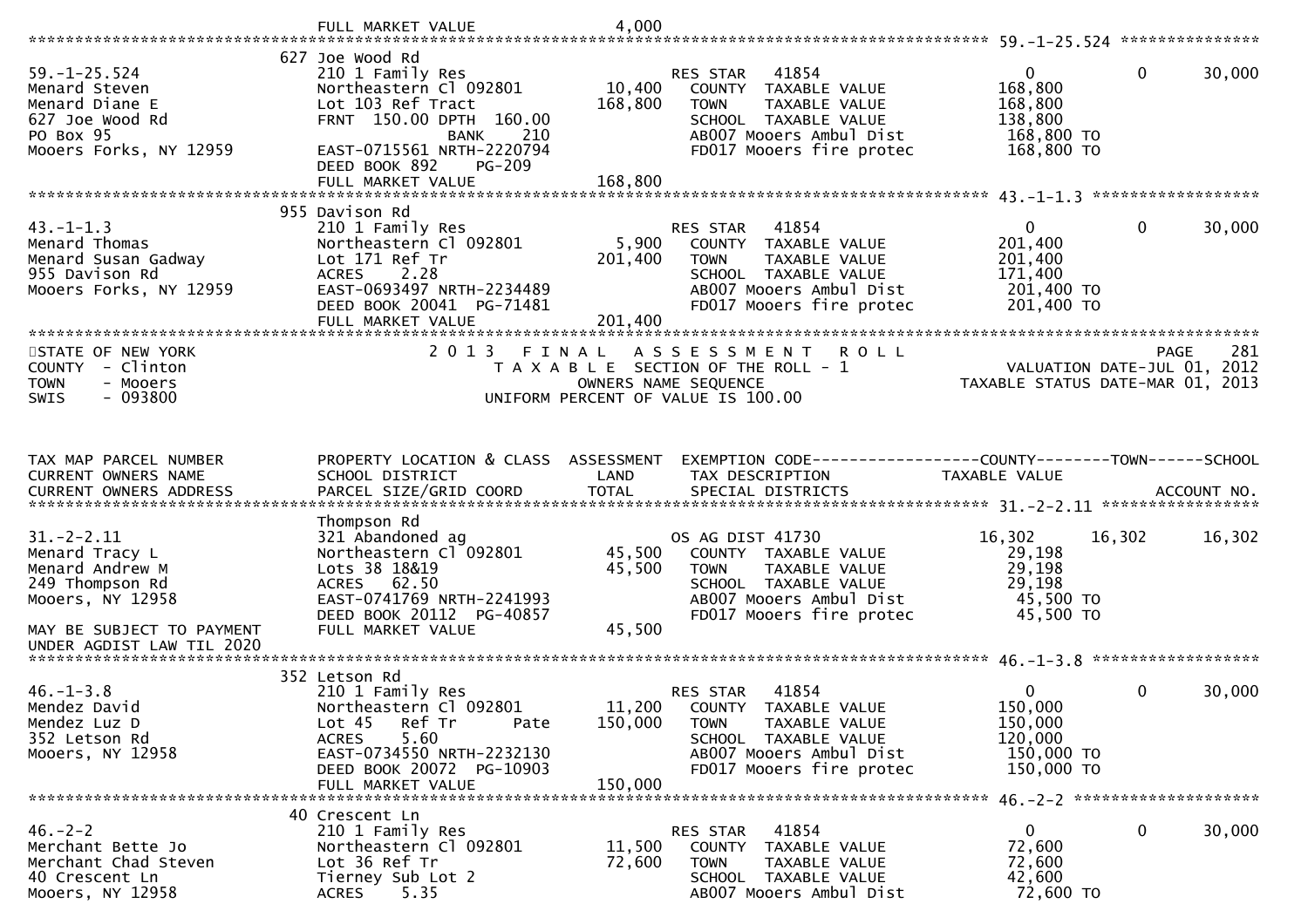|                                                                                                                                                          | EAST-0737593 NRTH-2232764<br>DEED BOOK 20122 PG-47967<br>FULL MARKET VALUE                                                                                                                     | 72,600                     | FD017 Mooers fire protec                                                                                                                                | 72,600 TO                                                                                     |
|----------------------------------------------------------------------------------------------------------------------------------------------------------|------------------------------------------------------------------------------------------------------------------------------------------------------------------------------------------------|----------------------------|---------------------------------------------------------------------------------------------------------------------------------------------------------|-----------------------------------------------------------------------------------------------|
|                                                                                                                                                          |                                                                                                                                                                                                |                            |                                                                                                                                                         |                                                                                               |
| $46. - 2 - 13$<br>Merchant Bette Jo<br>Merchant Chad Steven<br>40 Crescent Ln<br>Mooers, NY 12958                                                        | Crescent Ln<br>$314$ Rural vac<10<br>Northeastern Cl 092801<br>Lot 36 Ref Tr<br><b>ACRES</b><br>5.79<br>EAST-0737529 NRTH-2231999<br>DEED BOOK 20122 PG-47967<br>FULL MARKET VALUE             | 11,800<br>11,800<br>11,800 | COUNTY TAXABLE VALUE<br>TAXABLE VALUE<br><b>TOWN</b><br>SCHOOL TAXABLE VALUE<br>AB007 Mooers Ambul Dist<br>FD017 Mooers fire protec                     | 11,800<br>11,800<br>11,800<br>11,800 TO<br>11,800 TO                                          |
| $29. - 2 - 4.3$<br>Merrill Kathy A<br>1355 North Star Rd<br>Mooers, NY 12958                                                                             | North Star Rd<br>$314$ Rural vac<10<br>Northeastern Cl 092801<br>Lot 98<br>Ref Tr<br>Pate<br><b>ACRES</b><br>1.40<br>EAST-0718427 NRTH-2238286<br>DEED BOOK 20072 PG-8794<br>FULL MARKET VALUE | 8,300<br>8,300<br>8,300    | COUNTY TAXABLE VALUE<br><b>TOWN</b><br>TAXABLE VALUE<br>SCHOOL TAXABLE VALUE<br>AB007 Mooers Ambul Dist<br>FD017 Mooers fire protec                     | 8,300<br>8,300<br>8,300<br>8,300 TO<br>8,300 TO                                               |
| STATE OF NEW YORK<br>COUNTY - Clinton<br>- Mooers<br><b>TOWN</b><br>$-093800$<br>SWIS                                                                    | 2013 FINAL                                                                                                                                                                                     | OWNERS NAME SEQUENCE       | A S S E S S M E N T R O L L<br>T A X A B L E SECTION OF THE ROLL - 1<br>UNIFORM PERCENT OF VALUE IS 100.00                                              | 282<br><b>PAGE</b><br>VALUATION DATE-JUL 01, 2012<br>TAXABLE STATUS DATE-MAR 01, 2013         |
| TAX MAP PARCEL NUMBER<br>CURRENT OWNERS NAME                                                                                                             | PROPERTY LOCATION & CLASS ASSESSMENT<br>SCHOOL DISTRICT                                                                                                                                        | LAND                       | TAX DESCRIPTION                                                                                                                                         | EXEMPTION CODE-----------------COUNTY-------TOWN------SCHOOL<br>TAXABLE VALUE                 |
| $28. - 1 - 25$<br>Meseck Arthur<br>Meseck Carol L<br>1322 Lavalley Rd<br>Mooers, NY 12958-9705<br>MAY BE SUBJECT TO PAYMENT<br>UNDER AGDIST LAW TIL 2017 | Davison Rd<br>321 Abandoned ag<br>Northeastern Cl 092801<br>Lot 171 Ref Tr<br>Pate<br>ACRES 57.40<br>EAST-0697416 NRTH-2237050<br>DEED BOOK 1027 PG-261<br>FULL MARKET VALUE                   | 32,600<br>32,600<br>32,600 | AGRI DISTR 41720<br>COUNTY TAXABLE VALUE<br><b>TOWN</b><br>TAXABLE VALUE<br>SCHOOL TAXABLE VALUE<br>AB007 Mooers Ambul Dist<br>FD017 Mooers fire protec | Lease 2012<br>9,911<br>9,911<br>9,911<br>22,689<br>22,689<br>22,689<br>32,600 TO<br>32,600 TO |
| $59. - 1 - 20$<br>Meseck Arthur<br>Meseck Carol<br>1322 LaValley Rd<br>Mooers, NY 12958                                                                  | Joe Wood Rd<br>323 Vacant rural<br>Northeastern Cl 092801<br>Lot 103 Ref Tr<br>Pate<br>2.60<br><b>ACRES</b><br>EAST-0715573 NRTH-2216944<br>DEED BOOK 20041 PG-68284<br>FULL MARKET VALUE      | 1,800<br>1,800<br>1,800    | COUNTY TAXABLE VALUE<br><b>TOWN</b><br>TAXABLE VALUE<br>SCHOOL TAXABLE VALUE<br>AB007 Mooers Ambul Dist<br>FD017 Mooers fire protec                     | 1,800<br>1,800<br>1,800<br>1,800 TO<br>1,800 TO                                               |
| $46. - 1 - 5$<br>Meseck Arthur G<br>Meseck Carol L<br>1322 LaValley Rd                                                                                   | 1322 Lavalley Rd<br>210 1 Family Res<br>Northeastern Cl 092801<br>Ref Tr<br>Lot 36<br>Pate<br>2.00<br><b>ACRES</b>                                                                             | 16,000<br>163,200          | 41834<br>SR STAR<br>COUNTY TAXABLE VALUE<br>TAXABLE VALUE<br><b>TOWN</b><br>SCHOOL TAXABLE VALUE                                                        | 63,300<br>0<br>0<br>163,200<br>163,200<br>99,900                                              |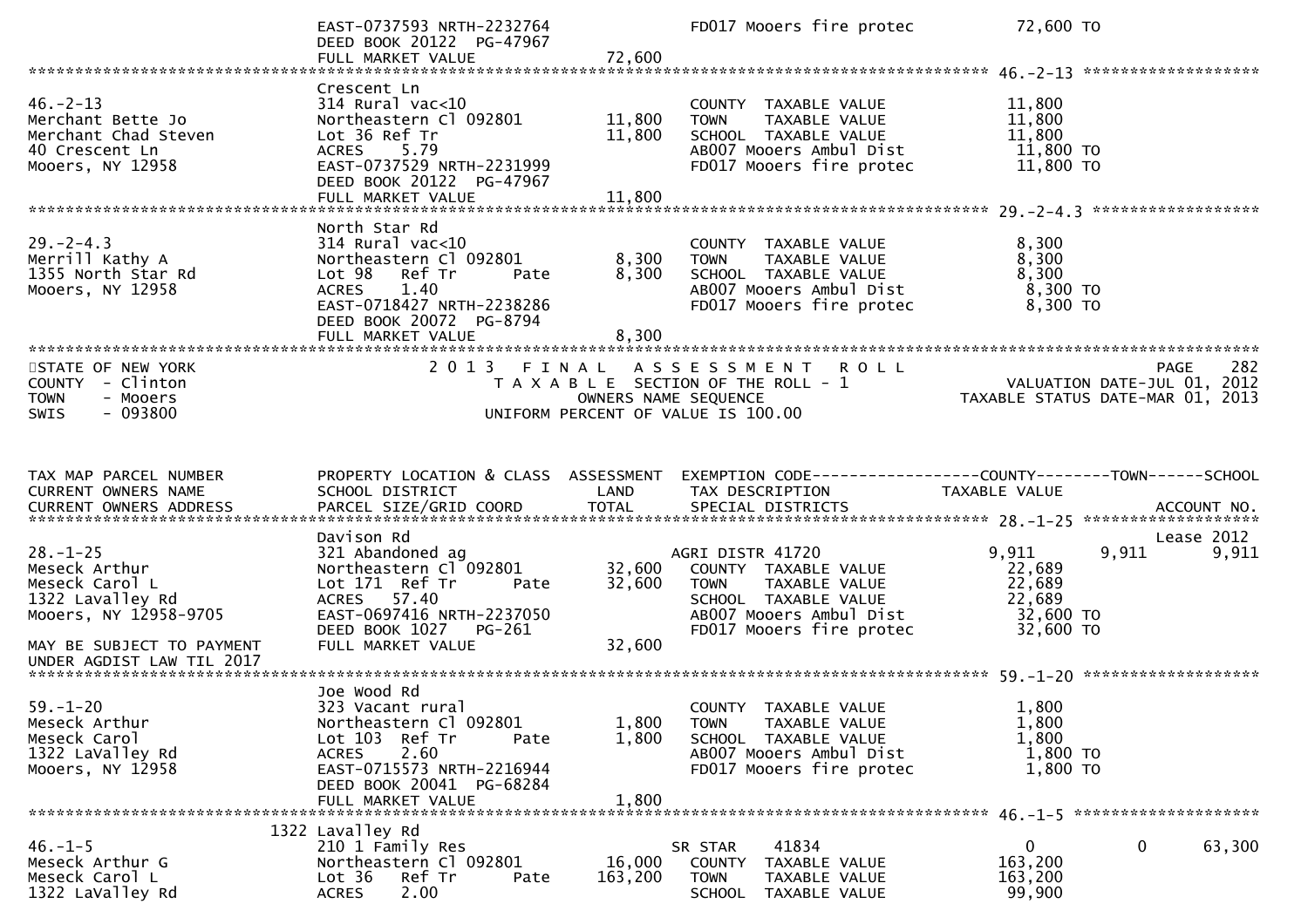| Mooers, NY 12958                                                                                                                       | EAST-0737277 NRTH-2231311<br>DEED BOOK 558<br>PG-373<br>FULL MARKET VALUE                                                                                                                         | 163,200                    | AB007 Mooers Ambul Dist<br>FD017 Mooers fire protec                                                                                                     | 163,200 TO<br>163,200 TO                                      |                                                                                |
|----------------------------------------------------------------------------------------------------------------------------------------|---------------------------------------------------------------------------------------------------------------------------------------------------------------------------------------------------|----------------------------|---------------------------------------------------------------------------------------------------------------------------------------------------------|---------------------------------------------------------------|--------------------------------------------------------------------------------|
| $60. -1 - 13.3$<br>Meseck Arthur G<br>Meseck Carol L<br>1322 Lavalley Rd<br>Mooers, NY 12958                                           | Town Line Rd<br>920 Priv Hunt/Fi<br>Northeastern Cl 092801<br>ACRES 161.40<br>EAST-0723977 NRTH-2218567<br>DEED BOOK 98001 PG-03312<br>FULL MARKET VALUE                                          | 24,200<br>35,700<br>35,700 | COUNTY TAXABLE VALUE<br><b>TOWN</b><br>TAXABLE VALUE<br>SCHOOL TAXABLE VALUE<br>AB007 Mooers Ambul Dist<br>FD017 Mooers fire protec                     | 35,700<br>35,700<br>35,700<br>35,700 TO<br>35,700 TO          |                                                                                |
| $31.-3-6.2$<br>Meseck Carol Louise<br>Meseck Arthur G<br>1322 LaValley Rd<br>Mooers, NY 12958                                          | Rt 11<br>321 Abandoned ag<br>Northeastern Cl 092801<br>Lots 19 & 20 Ref Tr<br>ACRES 128.50<br>EAST-0742496 NRTH-2237130<br>DEED BOOK 20041 PG-73567<br>FULL MARKET VALUE                          | 42,500<br>42,500<br>42,500 | COUNTY TAXABLE VALUE<br><b>TOWN</b><br>TAXABLE VALUE<br>SCHOOL TAXABLE VALUE<br>AB007 Mooers Ambul Dist<br>FD017 Mooers fire protec                     | 42,500<br>42,500<br>42,500<br>42,500 TO<br>42,500 TO          |                                                                                |
| STATE OF NEW YORK<br>COUNTY - Clinton<br><b>TOWN</b><br>- Mooers<br>$-093800$<br><b>SWIS</b>                                           |                                                                                                                                                                                                   | OWNERS NAME SEQUENCE       | 2013 FINAL ASSESSMENT ROLL<br>T A X A B L E SECTION OF THE ROLL - 1<br>UNIFORM PERCENT OF VALUE IS 100.00                                               |                                                               | 283<br>PAGE<br>VALUATION DATE-JUL 01, 2012<br>TAXABLE STATUS DATE-MAR 01, 2013 |
| TAX MAP PARCEL NUMBER<br>CURRENT OWNERS NAME                                                                                           | PROPERTY LOCATION & CLASS ASSESSMENT<br>SCHOOL DISTRICT                                                                                                                                           | LAND                       | EXEMPTION CODE------------------COUNTY--------TOWN------SCHOOL<br>TAX DESCRIPTION                                                                       | TAXABLE VALUE                                                 |                                                                                |
| $28. - 1 - 2.122$<br>Meseck Edward<br>186 Meseck Rd<br>Mooers Forks, NY 12959<br>MAY BE SUBJECT TO PAYMENT<br>UNDER RPTL483 UNTIL 2022 | Meseck Rd<br>$322$ Rural vac $>10$<br>Northeastern Cl 092801<br>Lot 172 Ref Tract Patent<br>ACRES 11.60 BANK<br>320<br>EAST-0696383 NRTH-2239103<br>DEED BOOK 20031 PG-62486<br>FULL MARKET VALUE | 11,200<br>11,200<br>11,200 | AGRI DISTR 41720<br>COUNTY TAXABLE VALUE<br><b>TOWN</b><br>TAXABLE VALUE<br>SCHOOL TAXABLE VALUE<br>AB007 Mooers Ambul Dist<br>FD017 Mooers fire protec | 7,524<br>3,676<br>3,676<br>3,676<br>$11,200$ TO<br>11,200 TO  | 7,524<br>7,524                                                                 |
|                                                                                                                                        | 186 Meseck Rd                                                                                                                                                                                     |                            |                                                                                                                                                         |                                                               |                                                                                |
| $28. - 1 - 2.142$<br>Meseck Edward<br>186 Meseck Rd<br>Mooers Forks, NY 12959                                                          | 240 Rural res<br>Northeastern Cl 092801<br>Lot 149 Ref Tract Patent<br>ACRES 11.10<br>EAST-0699566 NRTH-2240411                                                                                   |                            | AGRI DISTR 41720<br>11,000 RES STAR<br>41854<br>80,000 COUNTY TAXABLE VALUE<br>TAXABLE VALUE<br><b>TOWN</b><br>SCHOOL TAXABLE VALUE                     | 2,274<br>$\mathbf{0}$<br>77,726<br>77,726<br>47,726           | 2,274<br>2,274<br>30,000<br>$\mathbf{0}$                                       |
| MAY BE SUBJECT TO PAYMENT<br>UNDER AGDIST LAW TIL 2017 FULL MARKET VALUE 80,000 FD017 Mooers fire protec                               | DEED BOOK 20031 PG-62486                                                                                                                                                                          |                            | AB007 Mooers Ambul Dist                                                                                                                                 | 80,000 TO<br>80,000 TO                                        | $12 - 1 - 9$ 2 ********************                                            |
| $12.-1-9.2$<br>Meseck Edward A<br>186 Meseck Rd<br>Mooers Forks, NY 12959<br>MAY BE SUBJECT TO PAYMENT                                 | Bush Rd<br>321 Abandoned ag<br>Northeastern Cl 092801<br>Lot 173 Ref Tract Patent<br>37.10<br>ACRES<br>EAST-0697133 NRTH-2243214<br>DEED BOOK 98001 PG-06917                                      | 17,800<br>17,800           | AGRI DISTR 41720<br>COUNTY TAXABLE VALUE<br><b>TOWN</b><br>TAXABLE VALUE<br>SCHOOL TAXABLE VALUE<br>AB007 Mooers Ambul Dist<br>FD017 Mooers fire protec | 4,073<br>13,727<br>13,727<br>13,727<br>17,800 TO<br>17,800 TO | 4,073<br>4,073                                                                 |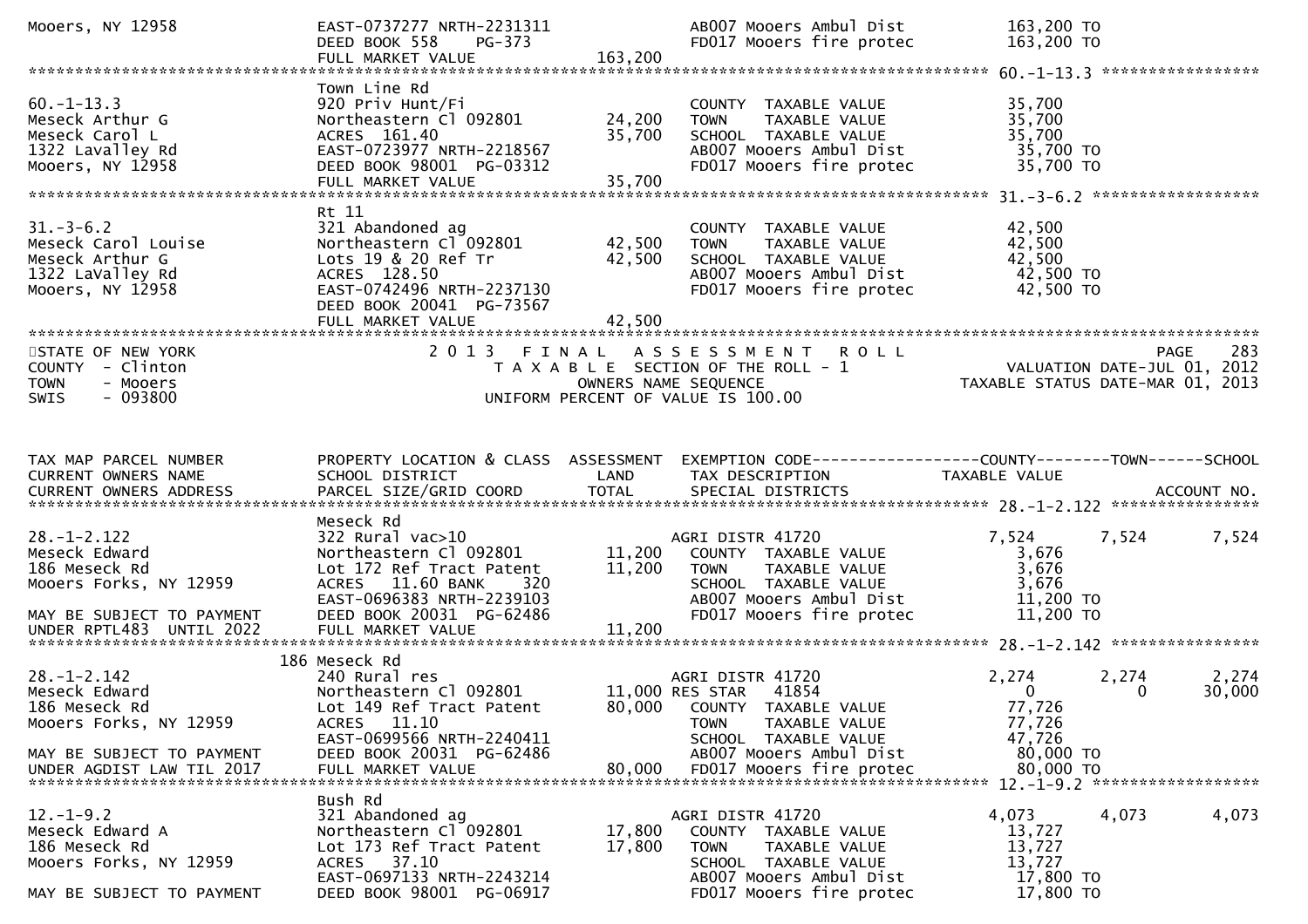| UNDER AGDIST LAW TIL 2017                                                                                                                                                                                                                                                                                                                     | FULL MARKET VALUE                                                                                                                                                                            | 17,800                    |                                                                                                                                                       |                                                            |                                                                                       |
|-----------------------------------------------------------------------------------------------------------------------------------------------------------------------------------------------------------------------------------------------------------------------------------------------------------------------------------------------|----------------------------------------------------------------------------------------------------------------------------------------------------------------------------------------------|---------------------------|-------------------------------------------------------------------------------------------------------------------------------------------------------|------------------------------------------------------------|---------------------------------------------------------------------------------------|
| $28. - 1 - 2.13$<br>Meseck Edward A<br>186 Meseck Rd<br>Mooers Forks, NY 12959<br>MAY BE SUBJECT TO PAYMENT<br>0,700 FD017 Moders fire protec 60,700 FD017 Moders for the contract of the Society of The Society Contract UNDER AGDIST LAW TIL 2022 FULL MARKET VALUE 60,700 FD017 Moders fire protec 60,700 TO 60,700 FD017 Moders fire prot | Meseck Rd<br>112 Dairy farm<br>Northeastern Cl 092801<br>Lot 149 Ref Tract<br>ACRES 87.80 BANK<br>320<br>EAST-0698009 NRTH-2241061<br>DEED BOOK 1011<br>PG-257                               | 60,700                    | 10 YR AGR 41700<br>42,700 AGRI DISTR 41720<br>COUNTY TAXABLE VALUE<br><b>TOWN</b><br>TAXABLE VALUE<br>SCHOOL TAXABLE VALUE<br>AB007 Mooers Ambul Dist | 18,000<br>9,019<br>33,681<br>33,681<br>33,681<br>60,700 TO | 18,000<br>18,000<br>9,019<br>9,019                                                    |
| $28. - 1 - 3.5$<br>Meseck Edward A<br>186 Meseck Rd<br>Mooers Forks, NY 12959                                                                                                                                                                                                                                                                 | 235 Meseck Rd<br>270 Mfg housing<br>Northeastern Cl 092801<br>Lot 149 Ref Tr<br>FRNT 200.00 DPTH 130.50<br>EAST-0698244 NRTH-2239950<br>DEED BOOK 803<br>PG-196<br>FULL MARKET VALUE         | 4,300<br>15,900<br>15,900 | COUNTY TAXABLE VALUE<br><b>TOWN</b><br><b>TAXABLE VALUE</b><br>SCHOOL TAXABLE VALUE<br>AB007 Mooers Ambul Dist<br>FD017 Mooers fire protec            | 15,900<br>15,900<br>15,900<br>15,900 TO<br>15,900 TO       |                                                                                       |
| STATE OF NEW YORK<br>COUNTY - Clinton<br><b>TOWN</b><br>- Mooers<br>$-093800$<br><b>SWIS</b>                                                                                                                                                                                                                                                  | 2 0 1 3                                                                                                                                                                                      | FINAL                     | A S S E S S M E N T<br><b>ROLL</b><br>T A X A B L E SECTION OF THE ROLL - 1<br>OWNERS NAME SEQUENCE<br>UNIFORM PERCENT OF VALUE IS 100.00             |                                                            | 284<br><b>PAGE</b><br>VALUATION DATE-JUL 01, 2012<br>TAXABLE STATUS DATE-MAR 01, 2013 |
| TAX MAP PARCEL NUMBER<br>CURRENT OWNERS NAME                                                                                                                                                                                                                                                                                                  | PROPERTY LOCATION & CLASS ASSESSMENT<br>SCHOOL DISTRICT                                                                                                                                      | LAND                      | EXEMPTION        CODE-----------------COUNTY-------TOWN------SCHOOL<br>TAX DESCRIPTION                                                                | TAXABLE VALUE                                              |                                                                                       |
| $28. - 1 - 2.112$<br>Meseck Henry J<br>148 Meseck Rd<br>Mooers Forks, NY 12959                                                                                                                                                                                                                                                                | 148 Meseck Rd<br>270 Mfg housing<br>Northeastern C1 092801<br>Lot 149 Ref Tr<br>FRNT 203.00 DPTH 169.25<br>EAST-0700196 NRTH-2240138<br>DEED BOOK 1013<br>PG-162<br>FULL MARKET VALUE        | 4,700<br>21,100<br>21,100 | COUNTY TAXABLE VALUE<br>TAXABLE VALUE<br><b>TOWN</b><br>SCHOOL TAXABLE VALUE<br>AB007 Mooers Ambul Dist<br>FD017 Mooers fire protec                   | 21,100<br>21,100<br>21,100<br>21,100 TO<br>21,100 TO       |                                                                                       |
| $28. - 1 - 3.9$<br>Meseck Henry J<br>254 Meseck Rd<br>Mooers, NY 12959-9726                                                                                                                                                                                                                                                                   | Meseck Rd<br>311 Res vac land<br>Northeastern Cl 092801<br>Lot 149 Ref Tract Patent<br>FRNT 267.00 DPTH 150.25<br>EAST-0701074 NRTH-2239932<br>DEED BOOK 20011 PG-36511<br>FULL MARKET VALUE | 4,900<br>4,900<br>4,900   | COUNTY TAXABLE VALUE<br>TAXABLE VALUE<br><b>TOWN</b><br>SCHOOL TAXABLE VALUE<br>AB007 Mooers Ambul Dist<br>FD017 Mooers fire protec                   | 4,900<br>4,900<br>4,900<br>4,900 TO<br>4,900 TO            |                                                                                       |
| $28. - 1 - 3.1$<br>Meseck Life Estate Anna J<br>Graves Robert L<br>63 Meseck Rd<br>Mooers Forks, NY 12959                                                                                                                                                                                                                                     | Meseck Rd<br>321 Abandoned ag<br>Northeastern Cl 092801<br>Lot 149 Ref Tr<br>Pate<br>Title Deed 423/437<br>ACRES 21.60<br>EAST-0700899 NRTH-2239436<br>DEED BOOK 20061 PG-98158              | 18,200<br>18,200          | COUNTY TAXABLE VALUE<br>TAXABLE VALUE<br><b>TOWN</b><br>SCHOOL TAXABLE VALUE<br>AB007 Mooers Ambul Dist<br>FD017 Mooers fire protec                   | 18,200<br>18,200<br>18,200<br>18,200 TO<br>18,200 TO       |                                                                                       |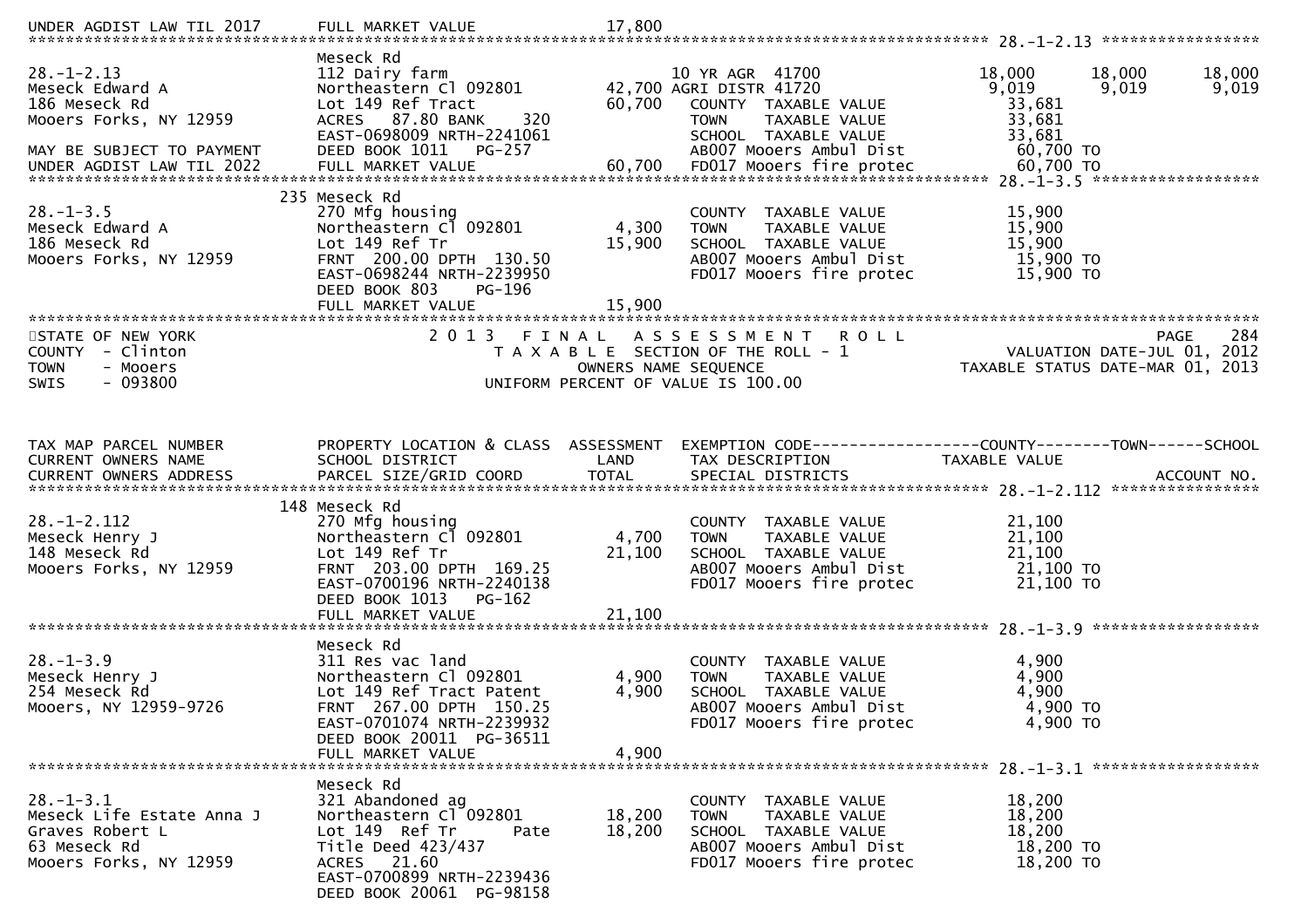|                                                                                                                   | FULL MARKET VALUE                                                                                                                   | 18,200                        |                                                                                                                                                         |                                                                 |                        |
|-------------------------------------------------------------------------------------------------------------------|-------------------------------------------------------------------------------------------------------------------------------------|-------------------------------|---------------------------------------------------------------------------------------------------------------------------------------------------------|-----------------------------------------------------------------|------------------------|
|                                                                                                                   | 729 Woods Falls Rd                                                                                                                  |                               |                                                                                                                                                         |                                                                 |                        |
| $59. - 1 - 8.1$<br>Meseck Life Estate Jeannette<br>Meseck Jerry R<br>729 Woods Falls Rd<br>Mooers Forks, NY 12959 | 240 Rural res<br>Northeastern Cl 092801<br>Lot 114 Ref Tr<br>Pate<br>ACRES 11.40<br>EAST-0713213 NRTH-2223570                       | 25,300<br>160,000             | 41854<br>RES STAR<br>COUNTY TAXABLE VALUE<br><b>TOWN</b><br>TAXABLE VALUE<br>SCHOOL TAXABLE VALUE<br>AB007 Mooers Ambul Dist                            | $\Omega$<br>160,000<br>160,000<br>130,000<br>160,000 TO         | $\mathbf{0}$<br>30,000 |
|                                                                                                                   | DEED BOOK 20072 PG-7413<br>FULL MARKET VALUE                                                                                        | 160,000                       | FD017 Mooers fire protec                                                                                                                                | 160,000 TO                                                      |                        |
|                                                                                                                   |                                                                                                                                     |                               |                                                                                                                                                         |                                                                 |                        |
|                                                                                                                   | Meseck Rd                                                                                                                           |                               |                                                                                                                                                         |                                                                 |                        |
| $28. - 1 - 3.81$<br>Meseck Life Use Anna J<br>Meseck Edward<br>186 Meseck Rd<br>Mooers Forks, NY 12959            | 312 Vac w/imprv<br>Northeastern Cl 092801<br>Lot 149 Ref Tr<br>ACRES 17.00<br>EAST-0699480 NRTH-2239522<br>DEED BOOK 20102 PG-33659 | 14,300<br>16,400              | AGRI DISTR 41720<br>COUNTY TAXABLE VALUE<br>TAXABLE VALUE<br><b>TOWN</b><br>SCHOOL TAXABLE VALUE<br>AB007 Mooers Ambul Dist<br>FD017 Mooers fire protec | 2,808<br>13,592<br>13,592<br>13,592<br>16,400 TO<br>16,400 TO   | 2,808<br>2,808         |
| MAY BE SUBJECT TO PAYMENT<br>UNDER AGDIST LAW TIL 2017                                                            | FULL MARKET VALUE                                                                                                                   | 16,400                        |                                                                                                                                                         |                                                                 |                        |
|                                                                                                                   |                                                                                                                                     |                               |                                                                                                                                                         |                                                                 |                        |
| STATE OF NEW YORK<br>COUNTY - Clinton<br><b>TOWN</b><br>- Mooers<br>$-093800$<br><b>SWIS</b>                      | 2 0 1 3                                                                                                                             | FINAL<br>OWNERS NAME SEQUENCE | ASSESSMENT ROLL<br>T A X A B L E SECTION OF THE ROLL - 1<br>UNIFORM PERCENT OF VALUE IS 100.00                                                          | VALUATION DATE-JUL 01, 2012<br>TAXABLE STATUS DATE-MAR 01, 2013 | 285<br><b>PAGE</b>     |
|                                                                                                                   |                                                                                                                                     |                               |                                                                                                                                                         |                                                                 |                        |
|                                                                                                                   |                                                                                                                                     |                               |                                                                                                                                                         |                                                                 |                        |
| TAX MAP PARCEL NUMBER                                                                                             | PROPERTY LOCATION & CLASS ASSESSMENT                                                                                                |                               | EXEMPTION CODE-----------------COUNTY-------TOWN------SCHOOL                                                                                            |                                                                 |                        |
| CURRENT OWNERS NAME                                                                                               | SCHOOL DISTRICT                                                                                                                     | LAND                          | TAX DESCRIPTION                                                                                                                                         | TAXABLE VALUE                                                   |                        |
|                                                                                                                   |                                                                                                                                     | <b>TOTAL</b>                  |                                                                                                                                                         |                                                                 |                        |
|                                                                                                                   | Meseck Rd                                                                                                                           |                               |                                                                                                                                                         |                                                                 |                        |
| $28. - 1 - 3.82$                                                                                                  | 312 Vac w/imprv                                                                                                                     |                               | COUNTY TAXABLE VALUE                                                                                                                                    | 12,500                                                          |                        |
| Meseck Life Use Anna J                                                                                            | Northeastern Cl 092801                                                                                                              | 11,700                        | TAXABLE VALUE<br><b>TOWN</b>                                                                                                                            | 12,500                                                          |                        |
| Meseck Henry<br>254 Meseck Rd                                                                                     | Lot 149 Ref Tr<br>ACRES 10.50                                                                                                       | 12,500                        | SCHOOL TAXABLE VALUE<br>AB007 Mooers Ambul Dist                                                                                                         | 12,500<br>12,500 TO                                             |                        |
| Mooers Forks, NY 12959                                                                                            | EAST-0698197 NRTH-2239762                                                                                                           |                               | FD017 Mooers fire protec                                                                                                                                | 12,500 TO                                                       |                        |
|                                                                                                                   | DEED BOOK 20102 PG-33658                                                                                                            |                               |                                                                                                                                                         |                                                                 |                        |
|                                                                                                                   | FULL MARKET VALUE                                                                                                                   | 12,500                        |                                                                                                                                                         |                                                                 |                        |
|                                                                                                                   |                                                                                                                                     |                               |                                                                                                                                                         |                                                                 |                        |
| $28. - 1 - 1$                                                                                                     | 254 Meseck Rd<br>210 1 Family Res                                                                                                   |                               | 41854<br>RES STAR                                                                                                                                       | $\mathbf{0}$                                                    | 0<br>19,100            |
| Meseck Life Use Margaret                                                                                          | Northeastern Cl 092801                                                                                                              | 4,100                         | COUNTY TAXABLE VALUE                                                                                                                                    | 19,100                                                          |                        |
| Meseck Henry                                                                                                      | Lot 172 Ref Tr<br>Pate                                                                                                              | 19,100                        | <b>TOWN</b><br>TAXABLE VALUE                                                                                                                            | 19,100                                                          |                        |
| 254 Meseck Rd                                                                                                     | FRNT 82.50 DPTH 272.00                                                                                                              |                               | SCHOOL TAXABLE VALUE                                                                                                                                    | $\mathbf{0}$                                                    |                        |
| Mooers Forks, NY 12959-9726                                                                                       | EAST-0697635 NRTH-2240209                                                                                                           |                               | AB007 Mooers Ambul Dist                                                                                                                                 | 19,100 TO                                                       |                        |
|                                                                                                                   | DEED BOOK 20102 PG-33657                                                                                                            |                               | FD017 Mooers fire protec                                                                                                                                | 19,100 TO                                                       |                        |
|                                                                                                                   | FULL MARKET VALUE                                                                                                                   | 19,100                        |                                                                                                                                                         |                                                                 |                        |
|                                                                                                                   | Green Valley Rd                                                                                                                     |                               |                                                                                                                                                         |                                                                 |                        |
| $56. - 1 - 4.11$                                                                                                  |                                                                                                                                     |                               |                                                                                                                                                         |                                                                 |                        |
|                                                                                                                   | 120 Field crops                                                                                                                     |                               | COUNTY TAXABLE VALUE                                                                                                                                    | 48,300                                                          |                        |
| Meseck Paul                                                                                                       | N Adirondack<br>093601                                                                                                              | 48,300                        | <b>TOWN</b><br>TAXABLE VALUE                                                                                                                            | 48,300                                                          |                        |
| Meseck Emily                                                                                                      | Lot 22 Ply Mo<br>Pate                                                                                                               | 48,300                        | SCHOOL TAXABLE VALUE                                                                                                                                    | 48,300                                                          |                        |
| 5974 Emerald Grove Ln<br>Waunakee, WI 53597                                                                       | 96.80<br>ACRES<br>EAST-0678506 NRTH-2221039                                                                                         |                               | AB007 Mooers Ambul Dist<br>FD017 Mooers fire protec                                                                                                     | 48,300 TO<br>48,300 TO                                          |                        |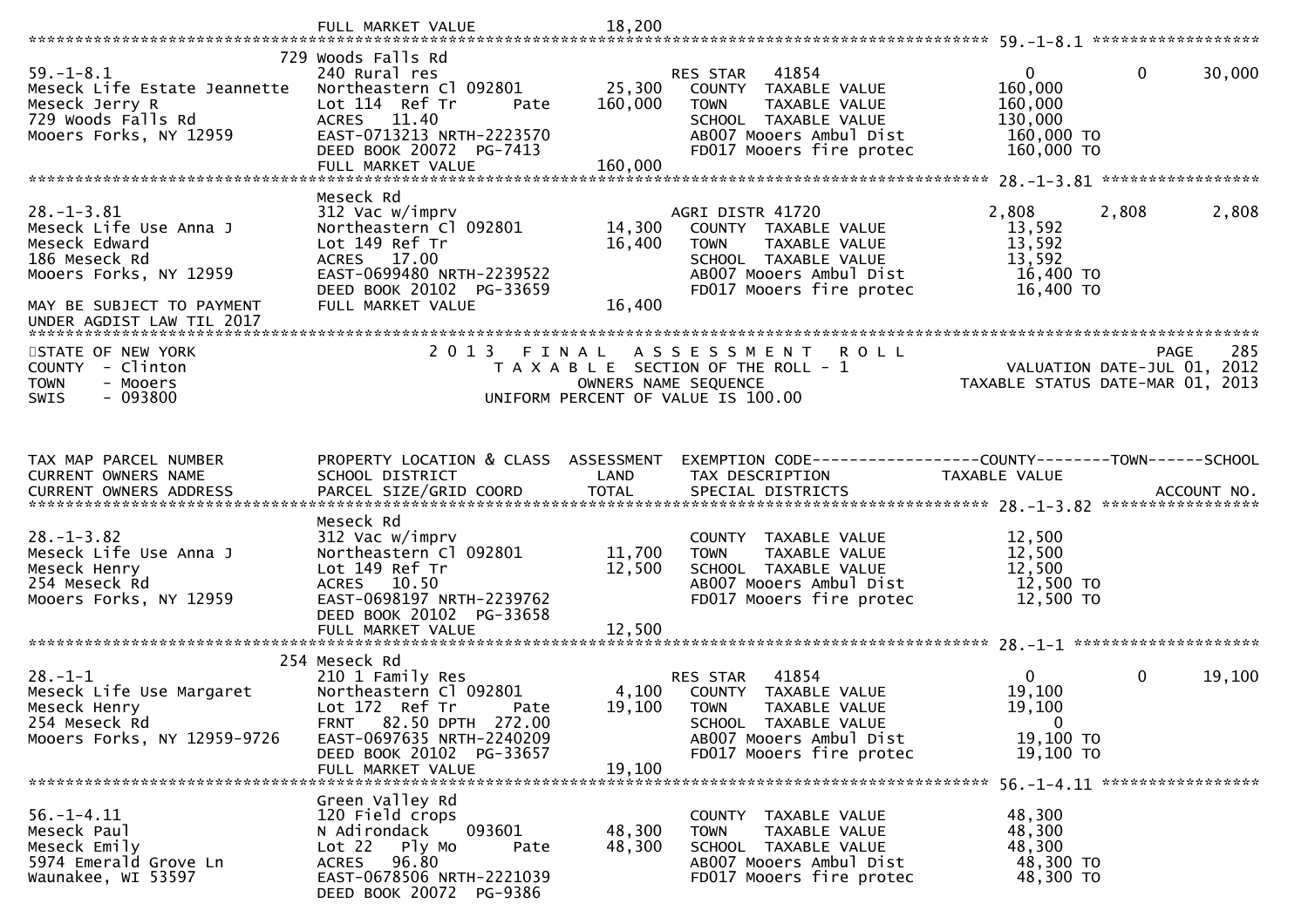|                                                                                                    | FULL MARKET VALUE                                                                                                                           | 48,300            |                                                                                                                                           |                                                                 |                                 |                         |
|----------------------------------------------------------------------------------------------------|---------------------------------------------------------------------------------------------------------------------------------------------|-------------------|-------------------------------------------------------------------------------------------------------------------------------------------|-----------------------------------------------------------------|---------------------------------|-------------------------|
|                                                                                                    | 23 Miller Rd                                                                                                                                |                   |                                                                                                                                           |                                                                 |                                 |                         |
| $30. - 1 - 21.5$<br>Meseck Wilfred R<br>23 Miller Rd<br>Mooers Forks, NY 12959-9729                | 210 1 Family Res<br>Northeastern Cl 092801<br>Lot 92 Ref Tr<br>FRNT 200.00 DPTH 106.00<br>EAST-0719884 NRTH-2235719                         |                   | WARCOMALL 41131<br>6,000 WARDISALL<br>41141<br>77,500 RES STAR<br>41854<br>COUNTY TAXABLE VALUE<br>TAXABLE VALUE<br><b>TOWN</b>           | 19,375<br>11,625<br>$\overline{0}$<br>46,500<br>46,500          | 19,375<br>11,625<br>$\Omega$    | 0<br>$\Omega$<br>30,000 |
|                                                                                                    | DEED BOOK 611<br>PG-1185<br>FULL MARKET VALUE                                                                                               | 77,500            | SCHOOL TAXABLE VALUE<br>AB007 Mooers Ambul Dist                                                                                           | 47,500<br>77,500 TO                                             |                                 |                         |
|                                                                                                    |                                                                                                                                             |                   |                                                                                                                                           |                                                                 |                                 |                         |
|                                                                                                    |                                                                                                                                             |                   |                                                                                                                                           |                                                                 |                                 |                         |
| $14. - 1 - 2$<br>Mesick David J<br>Mesick Cheryl A<br>72 Scriver Rd<br>Mooers Forks, NY 12959-2701 | 72 Scriver Rd<br>241 Rural res&ag<br>Northeastern Cl 092801<br>Lot 121 Ref Tr<br>Pate<br><b>ACRES</b><br>49.70<br>EAST-0708593 NRTH-2248050 | 48,800<br>106,700 | 41854<br>RES STAR<br>COUNTY TAXABLE VALUE<br>TAXABLE VALUE<br><b>TOWN</b><br>SCHOOL TAXABLE VALUE<br>AB007 Mooers Ambul Dist              | $\overline{0}$<br>106,700<br>106,700<br>76,700<br>106,700 TO    | $\mathbf{0}$                    | 30,000                  |
|                                                                                                    | DEED BOOK 20001 PG-20958<br>FULL MARKET VALUE                                                                                               | 106,700           | FD017 Mooers fire protec                                                                                                                  | 106,700 TO                                                      |                                 |                         |
|                                                                                                    |                                                                                                                                             |                   |                                                                                                                                           |                                                                 |                                 |                         |
| STATE OF NEW YORK<br>- Clinton<br>COUNTY<br><b>TOWN</b><br>- Mooers<br>$-093800$<br><b>SWIS</b>    | 2 0 1 3                                                                                                                                     | FINAL             | A S S E S S M E N T<br><b>ROLL</b><br>T A X A B L E SECTION OF THE ROLL - 1<br>OWNERS NAME SEQUENCE<br>UNIFORM PERCENT OF VALUE IS 100.00 | VALUATION DATE-JUL 01, 2012<br>TAXABLE STATUS DATE-MAR 01, 2013 | <b>PAGE</b>                     | 286                     |
|                                                                                                    |                                                                                                                                             |                   |                                                                                                                                           |                                                                 |                                 |                         |
|                                                                                                    |                                                                                                                                             |                   |                                                                                                                                           |                                                                 |                                 |                         |
| TAX MAP PARCEL NUMBER                                                                              | PROPERTY LOCATION & CLASS ASSESSMENT                                                                                                        |                   | EXEMPTION CODE-----------------COUNTY-------TOWN------SCHOOL                                                                              |                                                                 |                                 |                         |
| CURRENT OWNERS NAME<br><b>CURRENT OWNERS ADDRESS</b>                                               | SCHOOL DISTRICT                                                                                                                             | LAND              | TAX DESCRIPTION                                                                                                                           | TAXABLE VALUE                                                   |                                 |                         |
|                                                                                                    |                                                                                                                                             |                   |                                                                                                                                           |                                                                 |                                 |                         |
|                                                                                                    | 349 Meseck Rd                                                                                                                               |                   |                                                                                                                                           |                                                                 |                                 |                         |
| $27. - 1 - 16$<br>Mesick James R                                                                   | 240 Rural res<br>Northeastern Cl 092801                                                                                                     | 50,600            | 41834<br>SR STAR<br>COUNTY TAXABLE VALUE                                                                                                  | $\mathbf{0}$<br>93,500                                          | 0                               | 63,300                  |
| Mesick Edith                                                                                       | Lot 172 Ref Tr<br>Pate                                                                                                                      | 93,500            | <b>TOWN</b><br>TAXABLE VALUE                                                                                                              | 93,500                                                          |                                 |                         |
| 349 Meseck Rd                                                                                      | ACRES 113.80                                                                                                                                |                   | SCHOOL TAXABLE VALUE                                                                                                                      | 30,200                                                          |                                 |                         |
| Mooers Forks, NY 12959-9726                                                                        | EAST-0694390 NRTH-2238988                                                                                                                   |                   | AB007 Mooers Ambul Dist                                                                                                                   | 93,500 TO                                                       |                                 |                         |
|                                                                                                    | PG-616<br>DEED BOOK 477<br>FULL MARKET VALUE                                                                                                | 93,500            | FD017 Mooers fire protec                                                                                                                  | 93,500 TO                                                       |                                 |                         |
|                                                                                                    |                                                                                                                                             |                   |                                                                                                                                           |                                                                 |                                 |                         |
|                                                                                                    | 577 Cannon Corners Rd                                                                                                                       |                   |                                                                                                                                           |                                                                 |                                 |                         |
| $27. - 1 - 23$<br>Mesick Samuel                                                                    | 210 1 Family Res                                                                                                                            |                   | AGED - ALL 41800<br>4,800 SR STAR                                                                                                         | 23,700<br>$\mathbf{0}$                                          | 23,700<br>0                     | 23,700<br>23,700        |
| PO Box 144                                                                                         | Northeastern Cl 092801<br>Lot 196 Ref Tr<br>Pate                                                                                            |                   | 41834<br>47,400 COUNTY TAXABLE VALUE                                                                                                      | 23,700                                                          |                                 |                         |
| Mooers Forks, NY 12959                                                                             | FRNT 198.00 DPTH 173.00                                                                                                                     |                   | TAXABLE VALUE<br><b>TOWN</b>                                                                                                              | 23,700                                                          |                                 |                         |
|                                                                                                    | EAST-0689068 NRTH-2232413                                                                                                                   |                   | SCHOOL TAXABLE VALUE                                                                                                                      | $\overline{0}$                                                  |                                 |                         |
|                                                                                                    | DEED BOOK 665<br>$PG-42$                                                                                                                    |                   | AB007 Mooers Ambul Dist                                                                                                                   | 47,400 TO                                                       |                                 |                         |
|                                                                                                    |                                                                                                                                             |                   |                                                                                                                                           | 47,400 TO                                                       | 44. -1-16 ********************* |                         |
|                                                                                                    | 119 Pepper Hill Rd                                                                                                                          |                   |                                                                                                                                           |                                                                 |                                 |                         |
| 44. –1–16                                                                                          |                                                                                                                                             |                   | COUNTY TAXABLE VALUE                                                                                                                      | 121,900                                                         |                                 |                         |
|                                                                                                    | 484 1 use sm bld                                                                                                                            |                   |                                                                                                                                           |                                                                 |                                 |                         |
| Mestrov Estate John F                                                                              | Northeastern Cl 092801                                                                                                                      | 35,900            | <b>TOWN</b><br>TAXABLE VALUE                                                                                                              | 121,900                                                         |                                 |                         |
| c/o George Mestrov<br>10 Breezy Hts                                                                | Lot 116 Ref Tr<br>Pate<br>ACRES 48.80                                                                                                       | 121,900           | SCHOOL TAXABLE VALUE<br>AB007 Mooers Ambul Dist                                                                                           | 121,900<br>121,900 TO                                           |                                 |                         |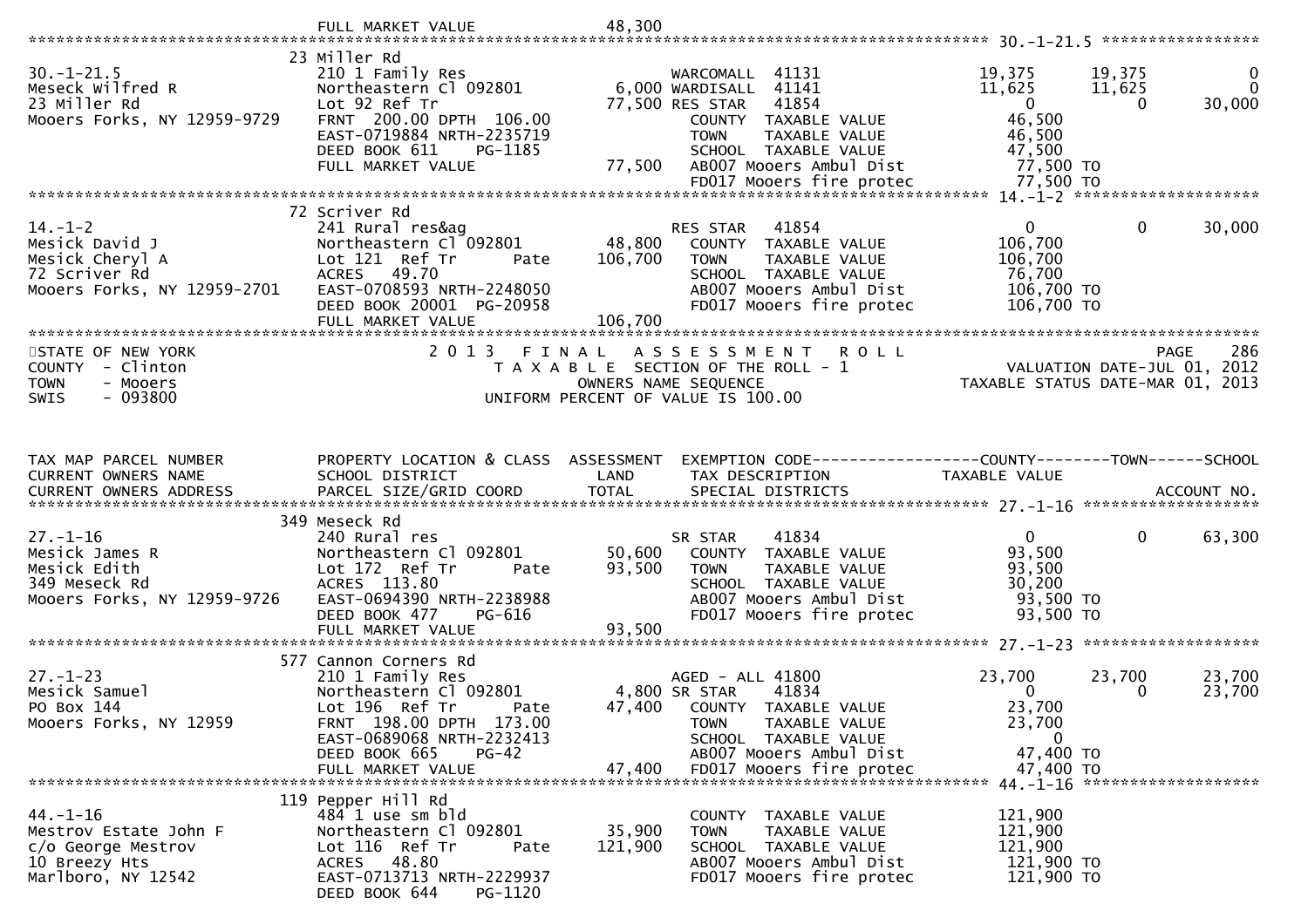| $61. - 1 - 14.22$<br>Mesunas John<br>Mesunas Angela<br>441 Angelville Rd<br>Mooers, NY 12958         | 441 Angelville Rd<br>240 Rural res<br>Northeastern Cl 092801<br>Lot 34 Ref Tr Patent<br>ACRES 39.10<br>EAST-0740226 NRTH-2221345<br>DEED BOOK 583<br>PG-1070                                    | 30,400<br>125,000                    | COUNTY TAXABLE VALUE<br><b>TOWN</b><br>TAXABLE VALUE<br>SCHOOL TAXABLE VALUE<br>AB007 Mooers Ambul Dist<br>FD017 Mooers fire protec                     | 125,000<br>125,000<br>125,000<br>125,000 TO<br>125,000 TO   |                                                                 |
|------------------------------------------------------------------------------------------------------|-------------------------------------------------------------------------------------------------------------------------------------------------------------------------------------------------|--------------------------------------|---------------------------------------------------------------------------------------------------------------------------------------------------------|-------------------------------------------------------------|-----------------------------------------------------------------|
|                                                                                                      |                                                                                                                                                                                                 |                                      |                                                                                                                                                         |                                                             |                                                                 |
|                                                                                                      |                                                                                                                                                                                                 |                                      |                                                                                                                                                         |                                                             | ******************                                              |
| $27. - 1 - 1.3$<br>Milanese Fred<br>2205 Rt 301<br>Carmel, NY 10512<br>MAY BE SUBJECT TO PAYMENT     | 946 Cannon Corners Rd<br>270 Mfg housing<br>Northeastern Cl 092801<br>Lot 198 Ref Tr Patent<br>ACRES 88.00<br>EAST-0688030 NRTH-2240717<br>DEED BOOK 20051 PG-87373                             | 33,700<br>52,700                     | AGRI DISTR 41720<br>COUNTY TAXABLE VALUE<br>TAXABLE VALUE<br><b>TOWN</b><br>SCHOOL TAXABLE VALUE<br>AB007 Mooers Ambul Dist<br>FD017 Mooers fire protec | 711<br>51,989<br>51,989<br>51,989<br>52,700 TO<br>52,700 TO | Lease 2012<br>711<br>711                                        |
| STATE OF NEW YORK                                                                                    | 2 0 1 3<br>FINAL                                                                                                                                                                                |                                      | <b>ROLL</b>                                                                                                                                             |                                                             | 287<br>PAGE                                                     |
| COUNTY - Clinton<br><b>TOWN</b><br>- Mooers<br>$-093800$<br>SWIS                                     |                                                                                                                                                                                                 | OWNERS NAME SEQUENCE                 | A S S E S S M E N T<br>T A X A B L E SECTION OF THE ROLL - 1<br>UNIFORM PERCENT OF VALUE IS 100.00                                                      |                                                             | VALUATION DATE-JUL 01, 2012<br>TAXABLE STATUS DATE-MAR 01, 2013 |
| TAX MAP PARCEL NUMBER                                                                                | PROPERTY LOCATION & CLASS ASSESSMENT                                                                                                                                                            |                                      | EXEMPTION CODE-----------------COUNTY--------TOWN------SCHOOL                                                                                           |                                                             |                                                                 |
|                                                                                                      |                                                                                                                                                                                                 |                                      |                                                                                                                                                         |                                                             |                                                                 |
| <b>CURRENT OWNERS NAME</b><br>CURRENT OWNERS ADDRESS                                                 | SCHOOL DISTRICT                                                                                                                                                                                 | LAND                                 | TAX DESCRIPTION                                                                                                                                         | TAXABLE VALUE                                               |                                                                 |
| $29. - 2 - 33.2$<br>Miller Alan R<br>Miller Darlene M<br>33 Miller Rd<br>Mooers Forks, NY 12959      | Rt 11<br>311 Res vac land<br>Northeastern Cl 092801<br>Lot 92 Ref Tract<br>96.00 DPTH 161.00<br><b>FRNT</b><br>EAST-0719699 NRTH-2235592<br>DEED BOOK 668<br><b>PG-184</b><br>FULL MARKET VALUE | 1,900<br>1,900<br>1,900              | COUNTY TAXABLE VALUE<br>TAXABLE VALUE<br><b>TOWN</b><br>SCHOOL TAXABLE VALUE<br>AB007 Mooers Ambul Dist<br>FD017 Mooers fire protec                     | 1,900<br>1,900<br>1,900<br>1,900 TO<br>1,900 TO             |                                                                 |
|                                                                                                      |                                                                                                                                                                                                 |                                      |                                                                                                                                                         |                                                             |                                                                 |
| $30. - 1 - 21.2$<br>Miller Alan R<br>Miller Darlene M<br>33 Miller Rd<br>Mooers Forks, NY 12959-9702 | 33 Miller Rd<br>270 Mfg housing<br>Northeastern Cl 092801<br>Lot 92 Ref Tract<br>FRNT 248.00 DPTH 163.00<br>EAST-0719680 NRTH-2235707                                                           | 6,200<br>36,900                      | 41854<br>RES STAR<br>COUNTY TAXABLE VALUE<br>TAXABLE VALUE<br><b>TOWN</b><br>SCHOOL TAXABLE VALUE<br>AB007 Mooers Ambul Dist                            | $\mathbf{0}$<br>36,900<br>36,900<br>6,900<br>36,900 TO      | 0<br>30,000                                                     |
|                                                                                                      | DEED BOOK 851<br>PG-319                                                                                                                                                                         |                                      | FD017 Mooers fire protec                                                                                                                                | 36,900 TO                                                   |                                                                 |
| $60. -1 - 6$<br>Miller Elaine<br>179 West Shore Rd<br>Great Neck, NY 11024                           | FULL MARKET VALUE<br>Bashaw Rd<br>321 Abandoned ag<br>Northeastern Cl 092801<br>Lot 78<br>Ref Tr<br>Pate<br>ACRES 25.60<br>EAST-0724523 NRTH-2222876<br>DEED BOOK 866<br><b>PG-73</b>           | 36,900<br>24,800<br>24,800<br>24,800 | COUNTY TAXABLE VALUE<br>TAXABLE VALUE<br>TOWN<br>SCHOOL TAXABLE VALUE<br>AB007 Mooers Ambul Dist<br>FD017 Mooers fire protec                            | 24,800<br>24,800<br>24,800<br>24,800 TO<br>24,800 TO        |                                                                 |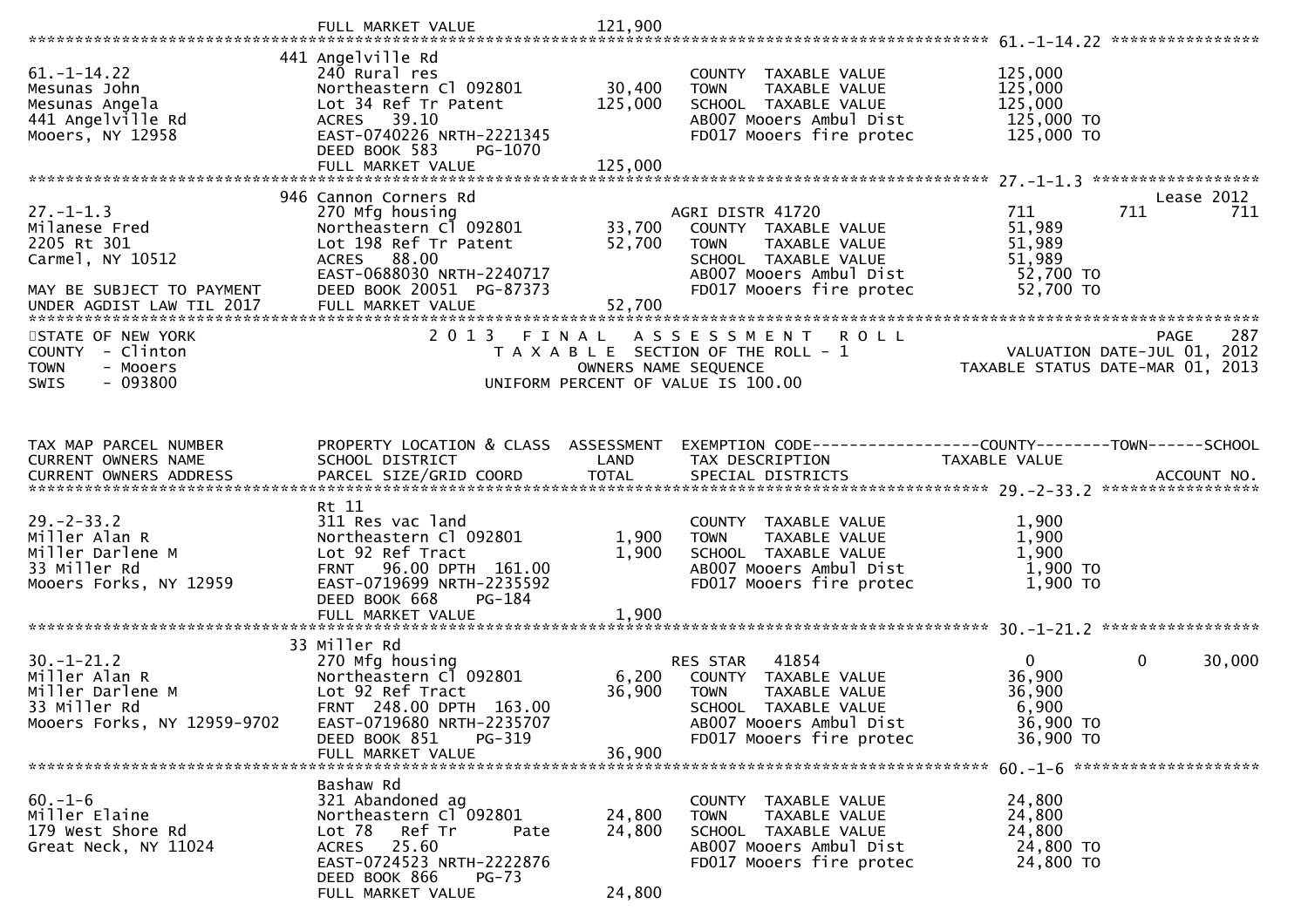| $43. - 1 - 27.3$<br>Miller Jody F<br>Miller Amber L<br>359 Gero Rd<br>Mooers Forks, NY 12959         | 359 Gero Rd<br>240 Rural res<br>093601<br>N Adirondack<br>Lot 169 Ref Tr<br>ACRES 23.40 BANK<br>320<br>EAST-0695603 NRTH-2228585<br>DEED BOOK 20112 PG-43557<br>FULL MARKET VALUE | 17,000<br>90,000<br>90,000 | RES STAR 41854<br>COUNTY TAXABLE VALUE<br>TAXABLE VALUE<br><b>TOWN</b><br>SCHOOL TAXABLE VALUE<br>AB007 Mooers Ambul Dist<br>FD017 Mooers fire protec<br>OT002 Omitted Tax-County<br>OT004 Omitted Tax-Town | $\overline{0}$<br>90,000<br>90,000<br>60,000<br>90,000 TO<br>90,000 TO<br>$.00$ MT<br>$.00$ MT | $\mathbf 0$        | 30,000      |
|------------------------------------------------------------------------------------------------------|-----------------------------------------------------------------------------------------------------------------------------------------------------------------------------------|----------------------------|-------------------------------------------------------------------------------------------------------------------------------------------------------------------------------------------------------------|------------------------------------------------------------------------------------------------|--------------------|-------------|
|                                                                                                      | 139 Miller Rd                                                                                                                                                                     |                            |                                                                                                                                                                                                             |                                                                                                |                    |             |
| $29. - 2 - 14.2$<br>Miller Joseph L<br>Miller Sheila<br>139 Miller Rd<br>Mooers Forks, NY 12959-9729 | 210 1 Family Res<br>Northeastern Cl 092801<br>Lot 99 Ref Tr<br>7.30<br><b>ACRES</b><br>EAST-0717605 NRTH-2237331<br>DEED BOOK 616<br>PG-609<br>FULL MARKET VALUE                  | 151,700<br>151,700         | 41854<br>RES STAR<br>12,400 COUNTY TAXABLE VALUE<br>TAXABLE VALUE<br><b>TOWN</b><br>SCHOOL TAXABLE VALUE<br>AB007 Mooers Ambul Dist<br>FD017 Mooers fire protec                                             | $\mathbf{0}$<br>151,700<br>151,700<br>121,700<br>151,700 TO<br>151,700 TO                      | $\mathbf{0}$       | 30,000      |
|                                                                                                      |                                                                                                                                                                                   |                            |                                                                                                                                                                                                             |                                                                                                |                    |             |
| STATE OF NEW YORK<br>COUNTY - Clinton<br>- Mooers<br><b>TOWN</b><br>$-093800$<br><b>SWIS</b>         | 2013 FINAL                                                                                                                                                                        |                            | ASSESSMENT ROLL<br>T A X A B L E SECTION OF THE ROLL - 1<br>OWNERS NAME SEQUENCE<br>UNIFORM PERCENT OF VALUE IS 100.00                                                                                      | PAGE 288<br>VALUATION DATE-JUL 01, 2012<br>TAXABLE STATUS DATE-MAR 01, 2013                    | <b>PAGE</b>        | 288         |
| TAX MAP PARCEL NUMBER                                                                                | PROPERTY LOCATION & CLASS ASSESSMENT                                                                                                                                              |                            | EXEMPTION CODE-----------------COUNTY--------TOWN------SCHOOL                                                                                                                                               |                                                                                                |                    |             |
| CURRENT OWNERS NAME                                                                                  | SCHOOL DISTRICT                                                                                                                                                                   | LAND                       | TAX DESCRIPTION                                                                                                                                                                                             | TAXABLE VALUE                                                                                  |                    |             |
|                                                                                                      | 202 Howard Rd                                                                                                                                                                     |                            |                                                                                                                                                                                                             |                                                                                                |                    |             |
| $61. - 1 - 23$<br>Miller Justin<br>Dorr Dawn<br>202 Howard Rd<br>Mooers, NY 12958                    | 240 Rural res<br>Northeastern Cl 092801<br>Ref Tr<br>Lot 64<br>Pate<br>ACRES 74.24 BANK<br>080<br>EAST-0731531 NRTH-2216992<br>DEED BOOK 20021 PG-39556                           | 38,700<br>112,000          | 41854<br>RES STAR<br>COUNTY TAXABLE VALUE<br><b>TOWN</b><br>TAXABLE VALUE<br>SCHOOL TAXABLE VALUE<br>AB007 Mooers Ambul Dist<br>FD017 Mooers fire protec                                                    | $\mathbf{0}$<br>112,000<br>112,000<br>82,000<br>112,000 TO<br>112,000 TO                       | $\mathbf{0}$       | 30,000      |
|                                                                                                      | 473 Fee Rd                                                                                                                                                                        |                            |                                                                                                                                                                                                             |                                                                                                |                    |             |
| $45. - 3 - 4$<br>Miller Leeward<br>Miller Monica<br>473 Fee Rd<br>Mooers, NY 12958                   | 210 1 Family Res<br>Northeastern Cl 092801<br>Lot 67 Ref Tr<br>Pate<br>Previous Deed 551-465<br>FRNT 133.00 DPTH 145.03<br>EAST-0731969 NRTH-2233400<br>DEED BOOK 551<br>PG-465   | 117,400                    | WARNONALL 41121<br>6,600 RES STAR<br>41854<br>117,400 COUNTY TAXABLE VALUE<br><b>TOWN</b><br>TAXABLE VALUE<br>SCHOOL TAXABLE VALUE<br>AB007 Mooers Ambul Dist<br>FD017 Mooers fire protec                   | 17,610<br>$\Omega$<br>99,790<br>105,400<br>87,400<br>117,400 TO<br>117,400 TO                  | 12,000<br>$\Omega$ | 0<br>30,000 |
|                                                                                                      | FULL MARKET VALUE                                                                                                                                                                 |                            |                                                                                                                                                                                                             |                                                                                                |                    |             |
| $29. - 2 - 15$<br>Miller Philip<br>Miller Deborah<br>177 Miller Rd<br>Mooers Forks, NY 12959         | Miller Rd<br>314 Rural vac<10<br>Northeastern Cl 092801<br>Lot 99 Ref Tr<br>Pate<br>4.80<br><b>ACRES</b><br>EAST-0715646 NRTH-2236622<br>DEED BOOK 20021 PG-46725                 | 1,100<br>1,100             | COUNTY TAXABLE VALUE<br>TAXABLE VALUE<br><b>TOWN</b><br>SCHOOL TAXABLE VALUE<br>AB007 Mooers Ambul Dist<br>FD017 Mooers fire protec                                                                         | 1,100<br>1,100<br>1,100<br>$1,100$ TO<br>1,100 TO                                              |                    |             |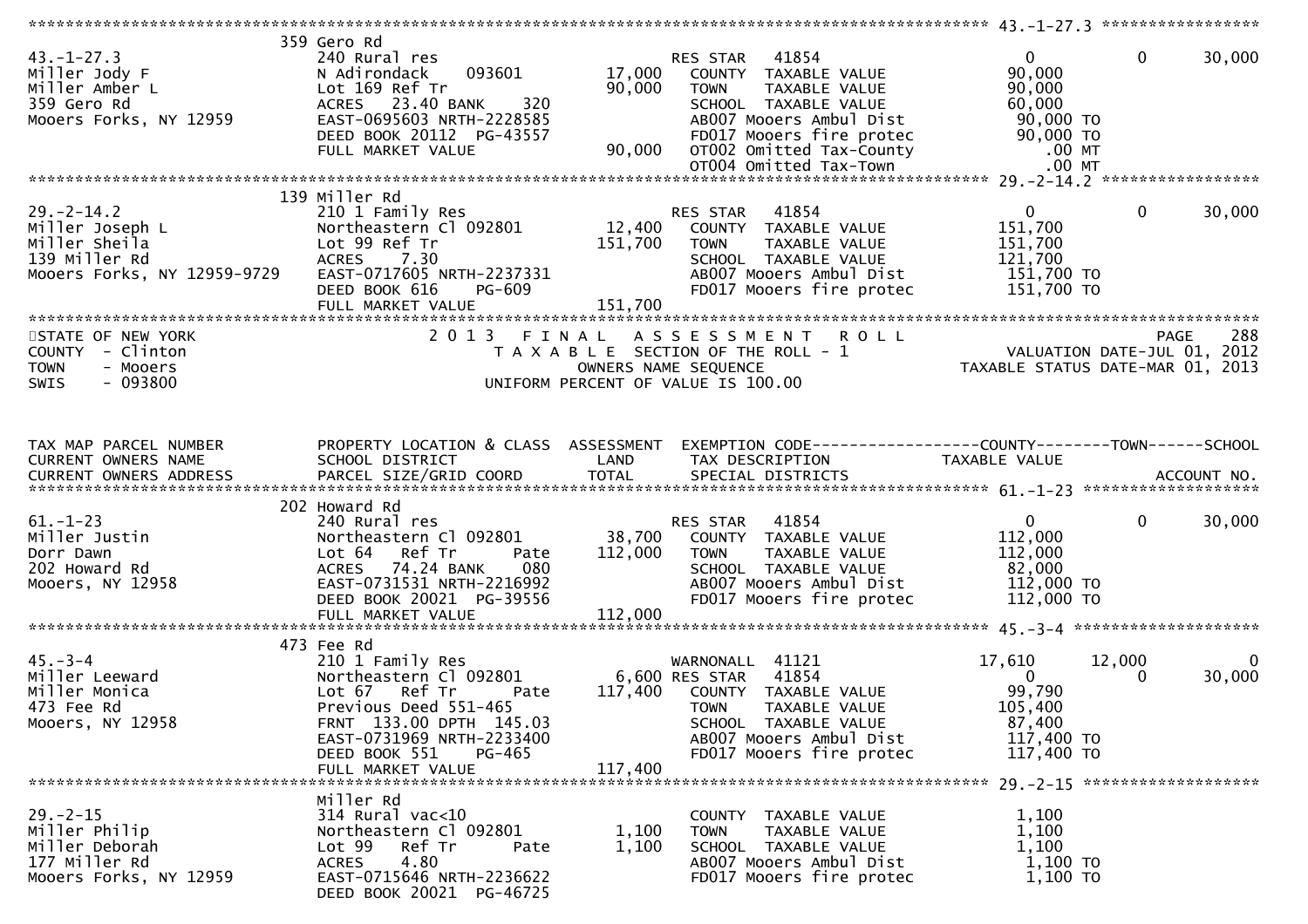|                                              | FULL MARKET VALUE                                                         | 1,100           |                                                                             |                        |                                                   |
|----------------------------------------------|---------------------------------------------------------------------------|-----------------|-----------------------------------------------------------------------------|------------------------|---------------------------------------------------|
|                                              | 177 Miller Rd                                                             |                 |                                                                             |                        |                                                   |
| $29. - 2 - 9.1$                              | 240 Rural res                                                             |                 | 41834<br>SR STAR                                                            | $\mathbf{0}$           | $\mathbf{0}$<br>63,300                            |
| Miller Philip G                              | Northeastern Cl 092801                                                    | 47,400          | COUNTY TAXABLE VALUE                                                        | 160,000                |                                                   |
| Miller Deborah<br>177 Miller Rd              | Lots 98/99 Ref Tr Patent<br>ACRES 77.70                                   | 160,000         | <b>TOWN</b><br><b>TAXABLE VALUE</b><br>SCHOOL TAXABLE VALUE                 | 160,000<br>96,700      |                                                   |
| Mooers Forks, NY 12959-9729                  | EAST-0716244 NRTH-2237845                                                 |                 | AB007 Mooers Ambul Dist                                                     | 160,000 TO             |                                                   |
|                                              | DEED BOOK 615<br>PG-1000                                                  |                 | FD017 Mooers fire protec                                                    | 160,000 TO             |                                                   |
|                                              | FULL MARKET VALUE                                                         | 160,000         |                                                                             |                        |                                                   |
|                                              | Miller Rd                                                                 |                 |                                                                             |                        |                                                   |
| $29. - 2 - 14.1$                             | $314$ Rural vac<10                                                        |                 | COUNTY TAXABLE VALUE                                                        | 10,500                 |                                                   |
| Miller Philip G                              | Northeastern Cl 092801                                                    | 10,500          | <b>TOWN</b><br>TAXABLE VALUE                                                | 10,500                 |                                                   |
| Miller Deborah A                             | Lot 99 Ref Tr<br>Pate                                                     | 10,500          | SCHOOL TAXABLE VALUE                                                        | 10,500                 |                                                   |
| 177 Miller Rd<br>Mooers Forks, NY 12959      | 9.40<br><b>ACRES</b><br>EAST-0717465 NRTH-2236962                         |                 | AB007 Mooers Ambul Dist<br>FD017 Mooers fire protec                         | 10,500 TO<br>10,500 TO |                                                   |
|                                              | DEED BOOK 20092 PG-21596                                                  |                 |                                                                             |                        |                                                   |
|                                              | FULL MARKET VALUE                                                         | 10,500          |                                                                             |                        |                                                   |
|                                              | **************************<br>2 0 1 3                                     |                 |                                                                             |                        | 289                                               |
| STATE OF NEW YORK<br>COUNTY - Clinton        |                                                                           | FINAL           | A S S E S S M E N T<br><b>ROLL</b><br>T A X A B L E SECTION OF THE ROLL - 1 |                        | <b>PAGE</b><br>VALUATION DATE-JUL 01, 2012        |
| - Mooers<br><b>TOWN</b>                      |                                                                           |                 | OWNERS NAME SEQUENCE                                                        |                        | TAXABLE STATUS DATE-MAR 01, 2013                  |
| $-093800$<br>SWIS                            |                                                                           |                 | UNIFORM PERCENT OF VALUE IS 100.00                                          |                        |                                                   |
|                                              |                                                                           |                 |                                                                             |                        |                                                   |
|                                              |                                                                           |                 |                                                                             |                        |                                                   |
| TAX MAP PARCEL NUMBER                        | PROPERTY LOCATION & CLASS ASSESSMENT                                      |                 | EXEMPTION CODE------------------COUNTY--------TOWN------SCHOOL              |                        |                                                   |
| CURRENT OWNERS NAME                          | SCHOOL DISTRICT                                                           | LAND            | TAX DESCRIPTION                                                             | TAXABLE VALUE          |                                                   |
|                                              |                                                                           |                 |                                                                             |                        |                                                   |
|                                              | 81 Miller Rd                                                              |                 |                                                                             |                        |                                                   |
| $29. - 2 - 17.2$                             | 210 1 Family Res                                                          |                 | COUNTY TAXABLE VALUE                                                        | 62,100                 |                                                   |
| Miller Philip G<br>Miller Deborah A          | Northeastern Cl 092801<br>Lot 99 Ref Tr                                   | 7,000<br>62,100 | TAXABLE VALUE<br><b>TOWN</b><br>SCHOOL TAXABLE VALUE                        | 62,100<br>62,100       |                                                   |
| 177 Miller Rd                                | FRNT 180.00 DPTH 180.00                                                   |                 | AB007 Mooers Ambul Dist                                                     | $62,100$ TO            |                                                   |
| Mooers Forks, NY 12959                       | EAST-0718762 NRTH-2236435                                                 |                 | FD017 Mooers fire protec                                                    | 62,100 TO              |                                                   |
|                                              | DEED BOOK 20102 PG-30078                                                  |                 |                                                                             |                        |                                                   |
|                                              | FULL MARKET VALUE                                                         | 62,100          |                                                                             |                        |                                                   |
|                                              | 4288 Rt 11                                                                |                 |                                                                             |                        |                                                   |
| $57. - 2 - 8$                                | 210 1 Family Res                                                          |                 | 41834<br>SR STAR                                                            | $\overline{0}$         | $\mathbf 0$<br>45,800                             |
| Miller Raymond                               | N Adirondack<br>093601                                                    | 9,100           | COUNTY TAXABLE VALUE                                                        | 45,800                 |                                                   |
| Miller Linda<br>4288 Rt 11                   | Lot 182 Ref Tr<br>Pate<br>4.90<br><b>ACRES</b>                            | 45,800          | <b>TOWN</b><br>TAXABLE VALUE<br>SCHOOL TAXABLE VALUE                        | 45,800<br>0            |                                                   |
| Mooers Forks, NY 12959-9712                  | EAST-0691146 NRTH-2218940                                                 |                 | AB007 Mooers Ambul Dist                                                     | 45,800 TO              |                                                   |
|                                              | DEED BOOK 601<br>PG-1018                                                  |                 | FD017 Mooers fire protec                                                    | 45,800 TO              |                                                   |
|                                              | FULL MARKET VALUE                                                         | 45,800          |                                                                             |                        |                                                   |
|                                              | 864 Woods Falls Rd                                                        |                 | 75 PCT OF VALUE USED FOR EXEMPTION PURPOSES                                 |                        |                                                   |
| $44. -2 - 14.1$                              | 240 Rural res                                                             |                 | CW_10_VET/ 41152                                                            | 4,118                  | 0<br>$\bf{0}$                                     |
| Miller Rosemarie                             | Northeastern Cl 092801                                                    |                 | 21,700 CW_15_VET/ 41163                                                     | $\left($               | 6,176<br>0                                        |
| 864 Woods Falls Rd<br>Mooers Forks, NY 12959 | Lot 115 Ref Tr<br>Pate<br>ACRES 13.90                                     |                 | 54,900 AGED COUN 41802<br>41834<br>SR STAR                                  | 14,823<br>0            | $\mathbf{0}$<br>$\mathbf 0$<br>$\Omega$<br>54,900 |
|                                              |                                                                           |                 |                                                                             |                        |                                                   |
|                                              |                                                                           |                 | COUNTY<br>TAXABLE VALUE                                                     |                        |                                                   |
|                                              | EAST-0714836 NRTH-2226767<br>DEED BOOK 986<br>PG-248<br>FULL MARKET VALUE | 54,900          | <b>TOWN</b><br>TAXABLE VALUE<br>TAXABLE VALUE<br>SCHOOL                     | 35,959<br>48,724<br>0  |                                                   |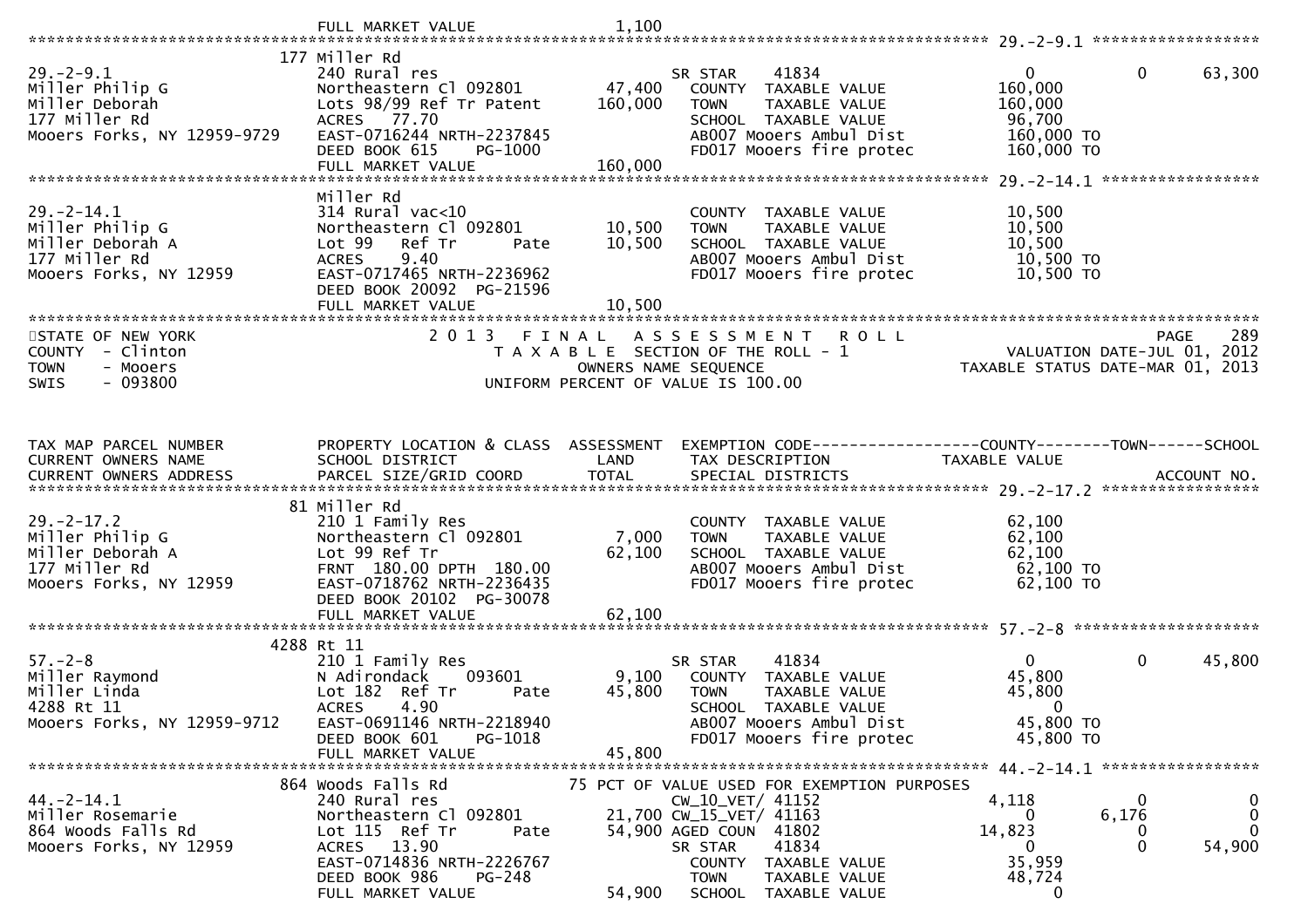|                                                                                                     |                                                                                                                                                                                                       |                         | AB007 Mooers Ambul Dist                                                                                                             | 54,900 TO                                                                      |  |
|-----------------------------------------------------------------------------------------------------|-------------------------------------------------------------------------------------------------------------------------------------------------------------------------------------------------------|-------------------------|-------------------------------------------------------------------------------------------------------------------------------------|--------------------------------------------------------------------------------|--|
| $29. -2 - 17.1$<br>Miller Rudolph H Jr                                                              | 111 Lazy Days Ln<br>582 Camping park<br>Northeastern Cl 092801                                                                                                                                        | 107,400                 | COUNTY TAXABLE VALUE<br>TAXABLE VALUE<br><b>TOWN</b>                                                                                | 225,000<br>225,000                                                             |  |
| Miller Susan I<br>80 Miller Rd<br>Mooers Forks, NY 12959                                            | Lot 99 Ref Tr<br>Pate<br>ACRES 97.40<br>EAST-0717075 NRTH-2235837<br>DEED BOOK 20092 PG-21652                                                                                                         | 225,000                 | SCHOOL TAXABLE VALUE<br>AB007 Mooers Ambul Dist<br>FD017 Mooers fire protec                                                         | 225,000<br>225,000 TO<br>225,000 TO                                            |  |
|                                                                                                     | FULL MARKET VALUE                                                                                                                                                                                     | 225,000                 |                                                                                                                                     |                                                                                |  |
| $29. - 2 - 33.1$<br>Miller Rudolph H Jr<br>Miller Susan I<br>80 Miller Rd<br>Mooers Forks, NY 12959 | Davison Rd<br>323 Vacant rural<br>Northeastern Cl 092801<br>Ref Tr<br>Lot 99<br>Pate<br>Rr Row<br>12.70<br><b>ACRES</b><br>EAST-0716971 NRTH-2235066<br>DEED BOOK 20092 PG-21652<br>FULL MARKET VALUE | 3,400<br>3,400<br>3,400 | COUNTY TAXABLE VALUE<br>TAXABLE VALUE<br><b>TOWN</b><br>SCHOOL TAXABLE VALUE<br>AB007 Mooers Ambul Dist<br>FD017 Mooers fire protec | 3,400<br>3,400<br>3,400<br>3,400 TO<br>3,400 TO                                |  |
| STATE OF NEW YORK                                                                                   | 2013 FINAL                                                                                                                                                                                            |                         | ASSESSMENT ROLL                                                                                                                     | 290<br>PAGE                                                                    |  |
| COUNTY - Clinton<br>- Mooers<br><b>TOWN</b><br>$-093800$<br>SWIS                                    |                                                                                                                                                                                                       | OWNERS NAME SEQUENCE    | T A X A B L E SECTION OF THE ROLL - 1<br>UNIFORM PERCENT OF VALUE IS 100.00                                                         | VALUATION DATE-JUL 01, 2012<br>TAXABLE STATUS DATE-MAR 01, 2013                |  |
|                                                                                                     |                                                                                                                                                                                                       |                         |                                                                                                                                     |                                                                                |  |
|                                                                                                     |                                                                                                                                                                                                       |                         |                                                                                                                                     |                                                                                |  |
| TAX MAP PARCEL NUMBER<br>CURRENT OWNERS NAME                                                        | PROPERTY LOCATION & CLASS ASSESSMENT<br>SCHOOL DISTRICT                                                                                                                                               | LAND                    | TAX DESCRIPTION                                                                                                                     | EXEMPTION CODE-----------------COUNTY--------TOWN------SCHOOL<br>TAXABLE VALUE |  |
|                                                                                                     | 80 Miller Rd                                                                                                                                                                                          |                         |                                                                                                                                     |                                                                                |  |
| $29. - 2 - 21.1$<br>Miller Rudolph Jr<br>80 Miller Rd<br>Mooers Forks, NY 12959-9729                | 210 1 Family Res<br>Northeastern Cl 092801<br>Lot 99<br>Ref Tr<br>Pate<br><b>ACRES</b><br>1.00<br>EAST-0718948 NRTH-2236572                                                                           | 8,000<br>73,300         | RES STAR 41854<br>COUNTY TAXABLE VALUE<br><b>TOWN</b><br>TAXABLE VALUE<br>SCHOOL TAXABLE VALUE<br>AB007 Mooers Ambul Dist           | $\mathbf{0}$<br>0<br>30,000<br>73,300<br>73,300<br>43,300<br>73,300 TO         |  |
|                                                                                                     | PG-444<br>DEED BOOK 551<br>FULL MARKET VALUE                                                                                                                                                          | 73,300                  | FD017 Mooers fire protec                                                                                                            | 73,300 TO                                                                      |  |
|                                                                                                     | 433 Nephew Rd                                                                                                                                                                                         |                         |                                                                                                                                     |                                                                                |  |
| $12.-1-19.2$<br>Miller Scott L<br>Miller Merrie A                                                   | 210 1 Family Res<br>Northeastern Cl 092801<br>Lot 176 Ref Tr<br><b>ACRES</b>                                                                                                                          | 6,300<br>68,000         | <b>COUNTY</b><br>TAXABLE VALUE<br><b>TOWN</b><br>TAXABLE VALUE<br>SCHOOL TAXABLE VALUE                                              | 68,000<br>68,000<br>68,000                                                     |  |
| 433 Nephew Rd<br>Mooers Forks, NY 12959                                                             | 2.90<br>EAST-0691215 NRTH-2245149<br>DEED BOOK 98001 PG-01460<br>FULL MARKET VALUE                                                                                                                    | 68,000                  | AB007 Mooers Ambul Dist<br>FD017 Mooers fire protec                                                                                 | 68,000 TO<br>68,000 TO                                                         |  |
|                                                                                                     | Town Line Rd                                                                                                                                                                                          |                         |                                                                                                                                     |                                                                                |  |
| $60. -1 - 13.2$<br>Miller Tim<br>Miller Lola<br>728 Woods Falls Rd                                  | 323 Vacant rural<br>Northeastern Cl 092801<br>Lot 79 Ref Tract<br>ACRES 155.60                                                                                                                        | 23,300<br>23,300        | COUNTY<br>TAXABLE VALUE<br>TAXABLE VALUE<br><b>TOWN</b><br>SCHOOL TAXABLE VALUE<br>AB007 Mooers Ambul Dist                          | 23,300<br>23,300<br>23,300<br>23,300 TO                                        |  |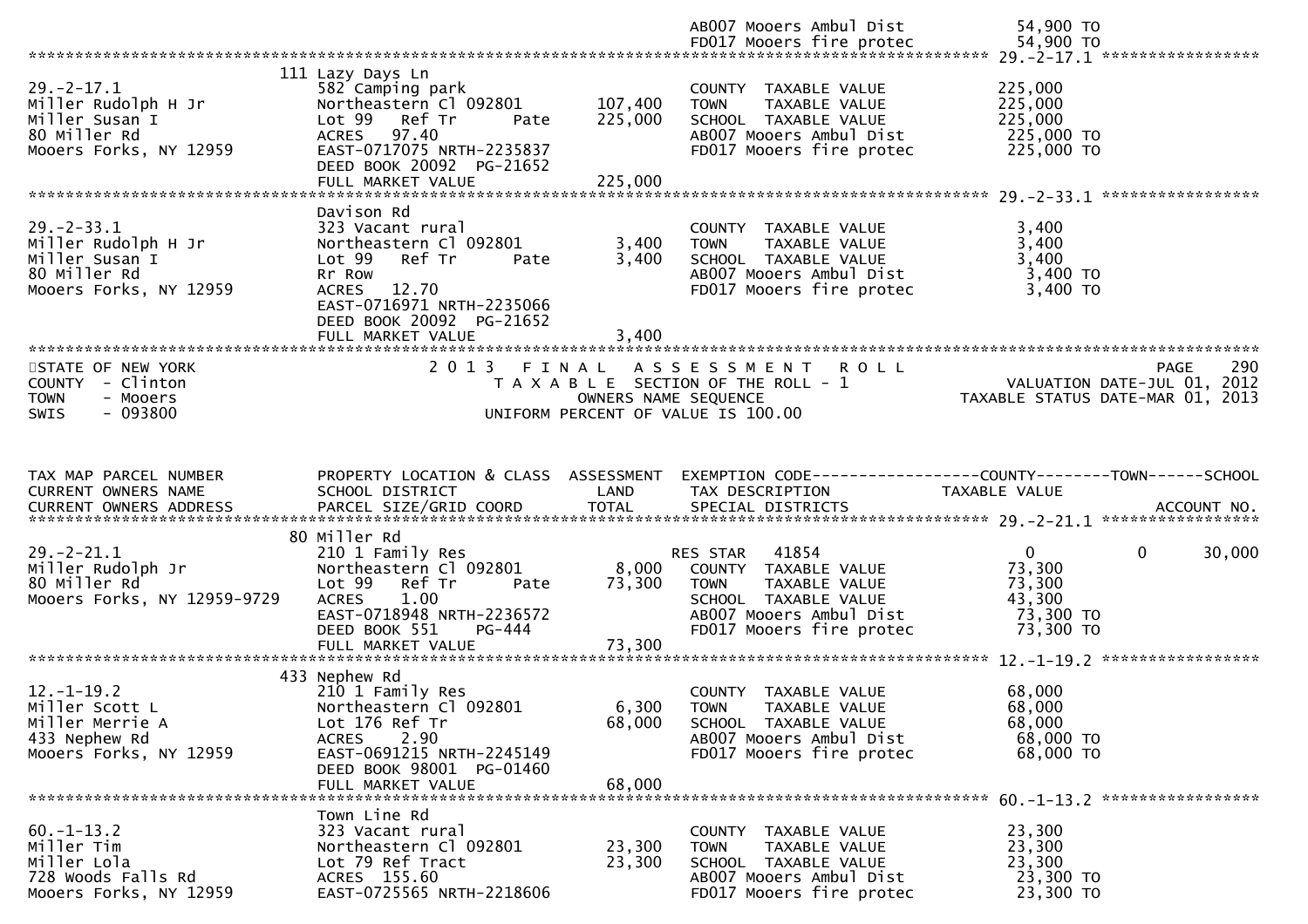|                                                                                                                              | DEED BOOK 98001 PG-03311<br>FULL MARKET VALUE                                                                                                                                                                 | 23,300                     |                                                                                                                                                                                                                                    |                                                                                                                                    |                                                 |
|------------------------------------------------------------------------------------------------------------------------------|---------------------------------------------------------------------------------------------------------------------------------------------------------------------------------------------------------------|----------------------------|------------------------------------------------------------------------------------------------------------------------------------------------------------------------------------------------------------------------------------|------------------------------------------------------------------------------------------------------------------------------------|-------------------------------------------------|
| $59. - 1 - 8.2$<br>Miller Timothy<br>Miller Lola L<br>728 Woods Falls Rd<br>Mooers Forks, NY 12959                           | 728 Woods Falls Rd<br>240 Rural res<br>Northeastern Cl 092801<br>Lot 114 Ref Tract<br>Unfiled Beloin/Hobson Sur<br>29.20 BANK<br>080<br><b>ACRES</b><br>EAST-0714796 NRTH-2224112<br>DEED BOOK 20001 PG-18323 |                            | 86 PCT OF VALUE USED FOR EXEMPTION PURPOSES<br>WARNONALL 41121<br>28,600 VFF CT&S<br>41640<br>143,100 RES STAR<br>41854<br>COUNTY TAXABLE VALUE<br>TAXABLE VALUE<br><b>TOWN</b><br>SCHOOL TAXABLE VALUE<br>AB007 Mooers Ambul Dist | 18,460<br>12,000<br>12,307<br>12,307<br>$\mathbf 0$<br>0<br>112,333<br>118,793<br>100,793<br>143,100 TO                            | $\bf{0}$<br>12,307<br>30,000                    |
| $26. - 1 - 13$<br>Mills Michael<br>Mills Cynthia<br>466 White Rd<br>Ellenburg Depot, NY 12935-9711 EAST-0679063 NRTH-2233167 | 466 white Rd<br>210 1 Family Res<br>Northeastern Cl 092801<br>Lot 207 Ref Tr<br>Pate<br><b>ACRES</b><br>080<br>1.00 BANK<br>DEED BOOK 914<br>$PG-229$<br>FULL MARKET VALUE                                    | 124,000                    | WARCOMALL<br>41131<br>5,000 WARDISALL 41141<br>124,000 VFF CT&S<br>41640<br>41854<br>RES STAR<br>COUNTY TAXABLE VALUE<br>TAXABLE VALUE<br><b>TOWN</b><br>SCHOOL TAXABLE VALUE<br>AB007 Mooers Ambul Dist                           | 31,000<br>20,000<br>62,000<br>40,000<br>12,400<br>12,400<br>$\overline{0}$<br>$\Omega$<br>18,600<br>51,600<br>81,600<br>124,000 TO | $\mathbf{0}$<br>$\mathbf 0$<br>12,400<br>30,000 |
| STATE OF NEW YORK<br><b>COUNTY</b><br>- Clinton<br>- Mooers<br><b>TOWN</b><br>$-093800$<br>SWIS                              | 2 0 1 3                                                                                                                                                                                                       | FINAL                      | A S S E S S M E N T<br>ROLL<br>T A X A B L E SECTION OF THE ROLL - 1<br>OWNERS NAME SEQUENCE<br>UNIFORM PERCENT OF VALUE IS 100.00                                                                                                 | <b>PAGE</b><br>VALUATION DATE-JUL 01, 2012<br>TAXABLE STATUS DATE-MAR 01, 2013                                                     | 291                                             |
|                                                                                                                              |                                                                                                                                                                                                               |                            |                                                                                                                                                                                                                                    |                                                                                                                                    |                                                 |
| TAX MAP PARCEL NUMBER<br>CURRENT OWNERS NAME<br><b>CURRENT OWNERS ADDRESS</b>                                                | PROPERTY LOCATION & CLASS ASSESSMENT<br>SCHOOL DISTRICT<br>PARCEL SIZE/GRID COORD                                                                                                                             | LAND<br><b>TOTAL</b>       | TAX DESCRIPTION<br>SPECIAL DISTRICTS                                                                                                                                                                                               | EXEMPTION CODE-----------------COUNTY--------TOWN------SCHOOL<br>TAXABLE VALUE                                                     | ACCOUNT NO.                                     |
| $60. - 1 - 10.92$<br>Miner Carl M<br>Miner Dawn M<br>89 Bashaw Rd<br>Mooers, NY 12958                                        | 89 Bashaw Rd<br>210 1 Family Res<br>Northeastern Cl 092801<br>Lot 65 Ref Tract<br>1.00<br><b>ACRES</b><br>EAST-0729612 NRTH-2224934<br>DEED BOOK 99001 PG-12163<br>FULL MARKET VALUE                          | 103,100<br>103,100         | WARNONALL 41121<br>41854<br>8,000 RES STAR<br>COUNTY TAXABLE VALUE<br><b>TOWN</b><br>TAXABLE VALUE<br>SCHOOL TAXABLE VALUE<br>AB007 Mooers Ambul Dist<br>FD017 Mooers fire protec                                                  | 15,465<br>12,000<br>$\mathbf{0}$<br>0<br>87,635<br>91,100<br>73,100<br>103,100 TO<br>103,100 TO                                    | $\bf{0}$<br>30,000                              |
| $59. - 1 - 27.3$<br>Miner Gerrard R<br>PO Box 7<br>Ellenburg Depot, NY 12935                                                 | Woods Falls Rd<br>322 Rural vac>10<br>Northeastern Cl 092801<br>Lots $113/128$ Ref Tr Pate<br>ACRES 23.50<br>EAST-0711442 NRTH-2220242<br>DEED BOOK 20102 PG-37281<br>FULL MARKET VALUE                       | 20,400<br>20,400<br>20,400 | COUNTY TAXABLE VALUE<br>TAXABLE VALUE<br><b>TOWN</b><br>SCHOOL TAXABLE VALUE<br>AB007 Mooers Ambul Dist<br>FD017 Mooers fire protec                                                                                                | $59. - 1 - 27.3$<br>*****************<br>20,400<br>20,400<br>20,400<br>20,400 TO<br>20,400 TO                                      |                                                 |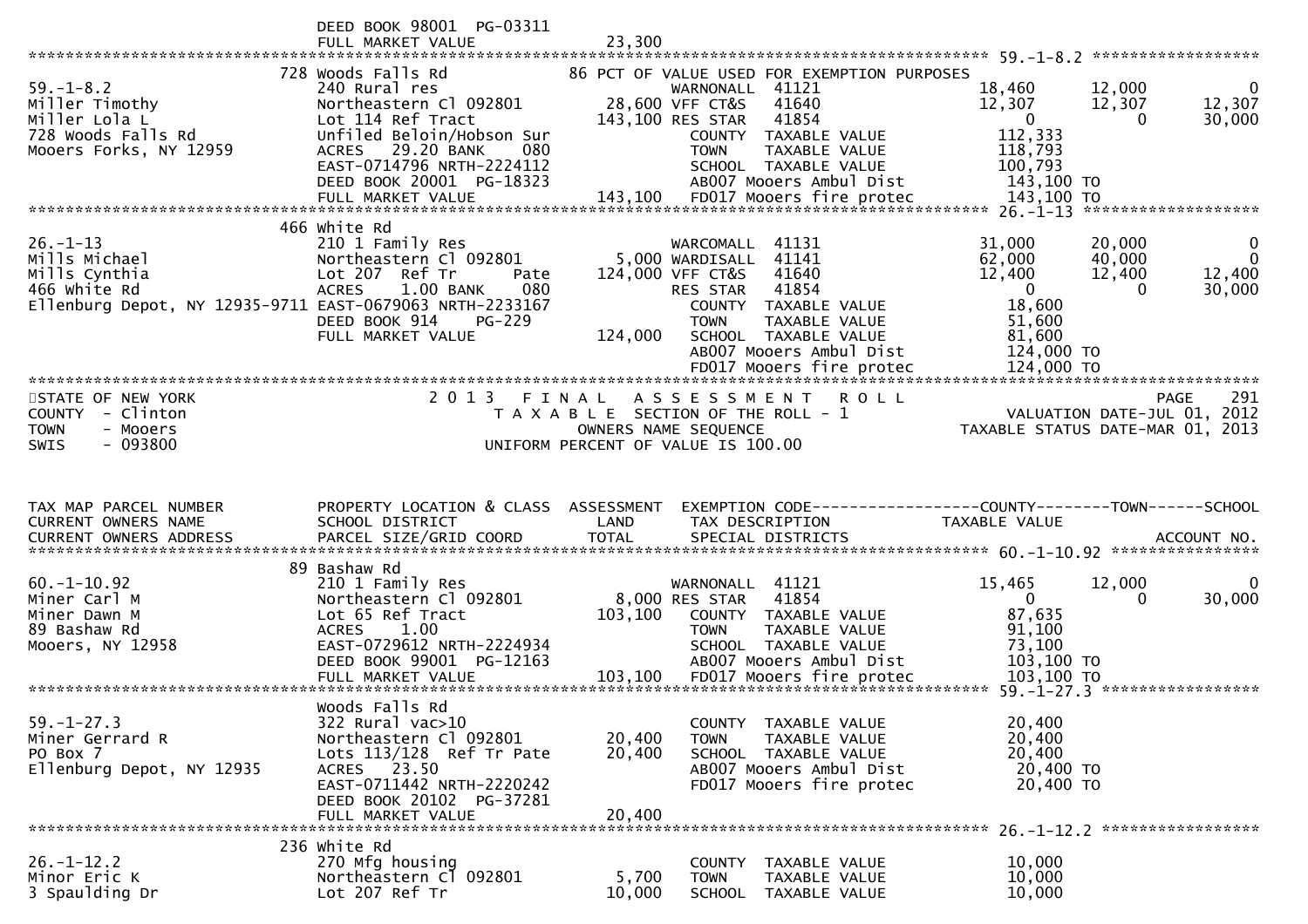| Plattsburgh, NY 12901                                                                                                                            | 1.70<br><b>ACRES</b><br>EAST-0683915 NRTH-2234792<br>DEED BOOK 20122 PG-50695<br>FULL MARKET VALUE                                                                                | 10,000                     | AB007 Mooers Ambul Dist<br>FD017 Mooers fire protec                                                                                                                                | 10,000 TO<br>10,000 TO                                                      |                        |                                            |
|--------------------------------------------------------------------------------------------------------------------------------------------------|-----------------------------------------------------------------------------------------------------------------------------------------------------------------------------------|----------------------------|------------------------------------------------------------------------------------------------------------------------------------------------------------------------------------|-----------------------------------------------------------------------------|------------------------|--------------------------------------------|
|                                                                                                                                                  |                                                                                                                                                                                   |                            |                                                                                                                                                                                    |                                                                             |                        |                                            |
| $43. - 1 - 25$<br>Mitchell Calvin<br>Mitchell Sandra<br>34 Mitch Way<br>Peru, NY 12972<br>MAY BE SUBJECT TO PAYMENT<br>UNDER RPTL480A UNTIL 2022 | Gero Rd<br>912 Forest s480a<br>N Adirondack<br>093601<br>188ac Cert Elig 1998<br>$(31990/234.9) - 40x188$<br>ACRES 235.90<br>EAST-0695352 NRTH-2225390<br>DEED BOOK 982<br>PG-189 | 75,000<br>75,000           | 47460<br>480A EX<br>COUNTY TAXABLE VALUE<br><b>TOWN</b><br>TAXABLE VALUE<br>SCHOOL TAXABLE VALUE<br>AB007 Mooers Ambul Dist<br>FD017 Mooers fire protec                            | 44,806<br>30,194<br>30,194<br>30, 194<br>75,000 TO<br>75,000 TO             | 44,806                 | 44,806                                     |
|                                                                                                                                                  |                                                                                                                                                                                   |                            |                                                                                                                                                                                    |                                                                             |                        |                                            |
| $60. -1 - 3.2$<br>Mitchell Jeffrey R<br>463 Bashaw Rd<br>Mooers, NY 12958                                                                        | 463 Bashaw Rd<br>210 1 Family Res<br>Northeastern Cl 092801<br>Lot 89 Ref Tr<br>ACRES 25.00<br>EAST-0720426 NRTH-2222863<br>DEED BOOK 20011 PG-35887<br>FULL MARKET VALUE         | 74,000                     | CW_10_VET/ 41152<br>24,400 CW_15_VET/ 41163<br>74,000 RES STAR<br>41854<br>COUNTY TAXABLE VALUE<br>TAXABLE VALUE<br><b>TOWN</b><br>SCHOOL TAXABLE VALUE<br>AB007 Mooers Ambul Dist | 5,772<br>$\bf{0}$<br>$\mathbf 0$<br>68,228<br>65,342<br>44,000<br>74,000 TO | $\Omega$<br>8,658<br>0 | 0<br>$\Omega$<br>30,000                    |
|                                                                                                                                                  |                                                                                                                                                                                   |                            |                                                                                                                                                                                    |                                                                             |                        |                                            |
| STATE OF NEW YORK<br>COUNTY - Clinton<br><b>TOWN</b><br>- Mooers<br>$-093800$<br><b>SWIS</b>                                                     |                                                                                                                                                                                   |                            | 2013 FINAL ASSESSMENT<br><b>ROLL</b><br>T A X A B L E SECTION OF THE ROLL - 1<br>OWNERS NAME SEQUENCE<br>UNIFORM PERCENT OF VALUE IS 100.00                                        | TAXABLE STATUS DATE-MAR 01, 2013                                            |                        | 292<br>PAGE<br>VALUATION DATE-JUL 01, 2012 |
| TAX MAP PARCEL NUMBER                                                                                                                            | PROPERTY LOCATION & CLASS ASSESSMENT                                                                                                                                              |                            | EXEMPTION CODE-----------------COUNTY-------TOWN------SCHOOL                                                                                                                       |                                                                             |                        |                                            |
| CURRENT OWNERS NAME                                                                                                                              | SCHOOL DISTRICT                                                                                                                                                                   | LAND                       | TAX DESCRIPTION                                                                                                                                                                    | TAXABLE VALUE                                                               |                        |                                            |
|                                                                                                                                                  |                                                                                                                                                                                   |                            |                                                                                                                                                                                    |                                                                             |                        |                                            |
| $26. - 1 - 6.2$<br>Monette Daniel<br>Monette Jolene<br>46 Bush Rd<br>Mooers Forks, NY 12959                                                      | Drown Rd<br>260 Seasonal res<br>Northeastern Cl 092801<br>Lot 8 State Gorg<br>2.00<br><b>ACRES</b><br>EAST-0676611 NRTH-2240213<br>DEED BOOK 20102 PG-35330<br>FULL MARKET VALUE  | 5,700<br>20,000<br>20,000  | COUNTY TAXABLE VALUE<br><b>TOWN</b><br>TAXABLE VALUE<br>SCHOOL TAXABLE VALUE<br>AB007 Mooers Ambul Dist<br>FD017 Mooers fire protec                                                | 20,000<br>20,000<br>20,000<br>20,000 TO<br>20,000 TO                        |                        |                                            |
|                                                                                                                                                  |                                                                                                                                                                                   |                            |                                                                                                                                                                                    |                                                                             |                        |                                            |
| $12. - 1 - 6.3$<br>Monette Daniel J<br>Monette Jolene R<br>46 Bush Rd<br>Mooers Forks, NY 12959                                                  | Bush Rd<br>321 Abandoned ag<br>Northeastern Cl 092801<br>Lot 174 Ref Tr<br>Pate<br>ACRES 25.50<br>EAST-0696097 NRTH-2247934<br>DEED BOOK 20092 PG-22670<br>FULL MARKET VALUE      | 17,800<br>17,800<br>17,800 | COUNTY TAXABLE VALUE<br>TAXABLE VALUE<br><b>TOWN</b><br>SCHOOL TAXABLE VALUE<br>AB007 Mooers Ambul Dist<br>FD017 Mooers fire protec                                                | 17,800<br>17,800<br>17,800<br>17,800 TO<br>17,800 TO                        |                        |                                            |
|                                                                                                                                                  |                                                                                                                                                                                   |                            |                                                                                                                                                                                    |                                                                             |                        |                                            |
| $29. - 1 - 7.3$<br>Monette Daniel J                                                                                                              | 46 Bush Rd<br>210 1 Family Res<br>Northeastern Cl 092801                                                                                                                          | 7,600                      | 41854<br>RES STAR<br>COUNTY<br>TAXABLE VALUE                                                                                                                                       | 0<br>169,900                                                                | $\mathbf 0$            | 30,000                                     |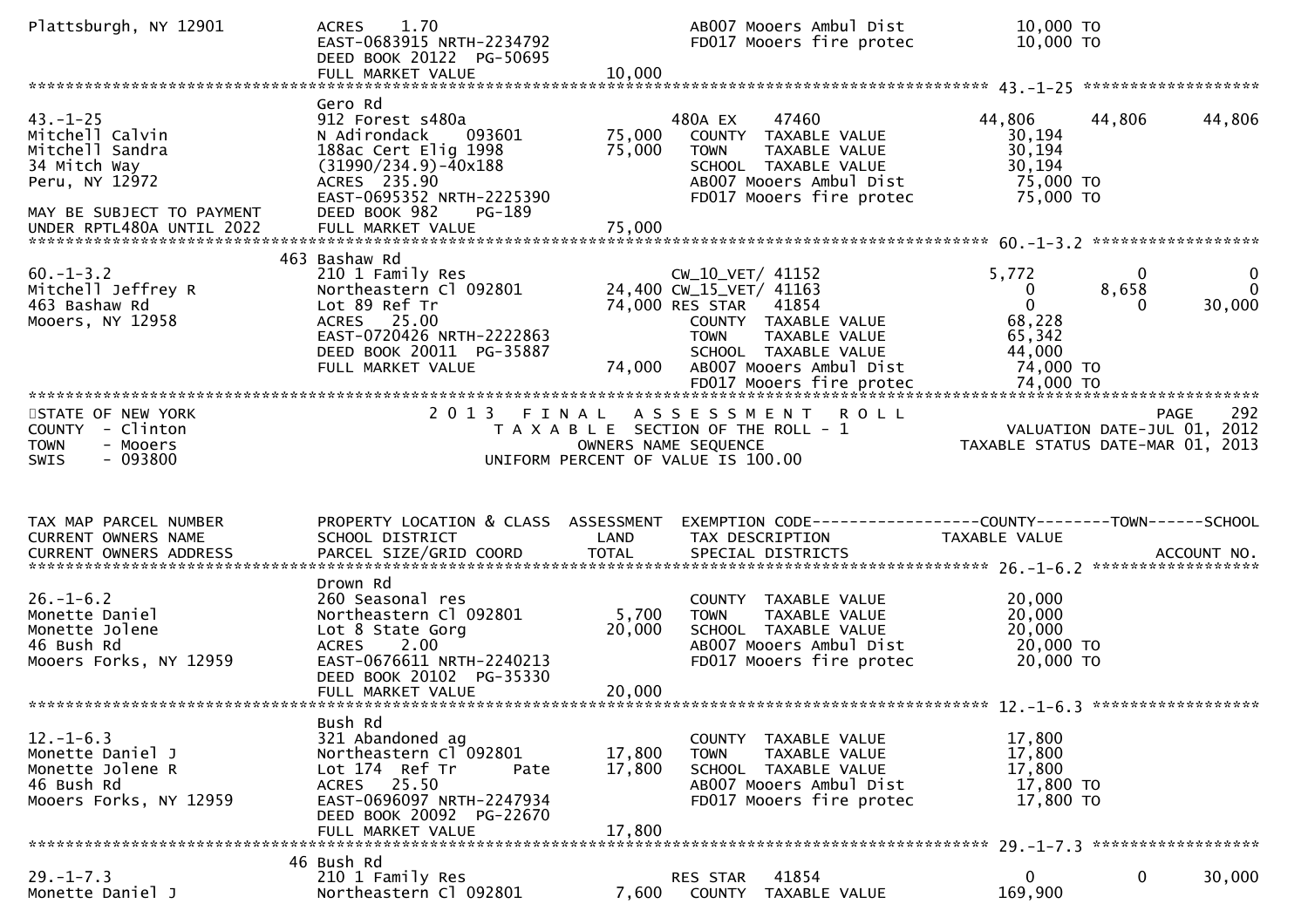| Monette Jolene R<br>46 Bush Rd<br>Mooers Forks, NY 12959                                                                                                                                                                              | Lot 123 Ref Tract<br>FRNT 180.00 DPTH 210.00<br>BANK<br>EAST-0708204 NRTH-2239062<br>DEED BOOK 20092 PG-27454<br>FULL MARKET VALUE                                           | 169,900<br>320<br>}062<br>169,900 | TAXABLE VALUE<br>TOWN<br>SCHOOL TAXABLE VALUE<br>AB007 Mooers Ambul Dist 169,900 TO<br>FD017 Mooers fire protec                                                               | 169,900<br>139,900<br>169,900 TO                                                                                                                  |
|---------------------------------------------------------------------------------------------------------------------------------------------------------------------------------------------------------------------------------------|------------------------------------------------------------------------------------------------------------------------------------------------------------------------------|-----------------------------------|-------------------------------------------------------------------------------------------------------------------------------------------------------------------------------|---------------------------------------------------------------------------------------------------------------------------------------------------|
|                                                                                                                                                                                                                                       |                                                                                                                                                                              |                                   |                                                                                                                                                                               |                                                                                                                                                   |
| $17. - 2 - 4.3$<br>Monette Eugene Raymond<br>Monette Carmelle O<br>765 Perry Mills Rd<br>Champlain, NY 12919                                                                                                                          | Thompson Rd<br>314 Rural vac<10<br>Northeastern Cl 092801<br>Lot 18 Ref Tr<br>30'x2200' Strip<br>1.50<br><b>ACRES</b><br>EAST-0744726 NRTH-2244560<br>DEED BOOK 524<br>PG-88 | 2,800<br>2,800                    | COUNTY TAXABLE VALUE $2,800$<br>TOWN TAXABLE VALUE $2,800$<br>SCHOOL TAXABLE VALUE $2,800$<br>ABOOZ Mooers Ambul Dist $2,800$ TO $2,800$<br>FD017 Mooers fire protec 2,800 TO |                                                                                                                                                   |
|                                                                                                                                                                                                                                       |                                                                                                                                                                              |                                   |                                                                                                                                                                               |                                                                                                                                                   |
| 44.2-3-4.1<br>Monette Michael (Nonette Sandra (Nonette Sandra (Nonette Sandra (Nonette Sandra (Nonetheastern Cl<br>20035 Rt 11 (Nonets 2.85<br>PO Box 43 (Nonets EAST-0716159 NRTH<br>Mooers Eorks NY 12050<br>Mooers Forks, NY 12959 | 3031 Rt 11<br>210 1 Family Res<br>Northeastern C1 092801 9,300 TOWN<br>Pate<br>EAST-0716159 NRTH-2233333<br>DEED BOOK 98001 PG-04946<br>FULL MARKET VALUE                    | 85,000<br>85,000                  | COUNTY TAXABLE VALUE<br>TAXABLE VALUE<br>SCHOOL  TAXABLE VALUE<br>ABOO7 Mooers Ambul Dist<br>FD017 Mooers fire protec<br>LT013 Mooers Forks Light                             | 85,000<br>85,000<br>85,000<br>85,000 TO<br>85,000 TO<br>85,000 TO                                                                                 |
|                                                                                                                                                                                                                                       |                                                                                                                                                                              |                                   |                                                                                                                                                                               |                                                                                                                                                   |
| STATE OF NEW YORK<br>COUNTY - Clinton<br><b>TOWN</b><br>- Mooers<br>$-093800$<br>SWIS                                                                                                                                                 |                                                                                                                                                                              |                                   | UNIFORM PERCENT OF VALUE IS 100.00                                                                                                                                            | 2013 FINAL ASSESSMENT ROLL<br>TAXABLE SECTION OF THE ROLL -1 VALUATION DATE-JUL 01, 2012<br>OWNERS NAME SEQUENCE TAXABLE STATUS DATE-MAR 01, 2013 |
|                                                                                                                                                                                                                                       |                                                                                                                                                                              |                                   |                                                                                                                                                                               | PROPERTY LOCATION & CLASS ASSESSMENT EXEMPTION CODE----------------COUNTY-------TOWN------SCHOOL                                                  |
| TAX MAP PARCEL NUMBER<br>CURRENT OWNERS NAME                                                                                                                                                                                          | SCHOOL DISTRICT                                                                                                                                                              | LAND                              | TAX DESCRIPTION TAXABLE VALUE                                                                                                                                                 |                                                                                                                                                   |
|                                                                                                                                                                                                                                       |                                                                                                                                                                              |                                   |                                                                                                                                                                               |                                                                                                                                                   |
|                                                                                                                                                                                                                                       |                                                                                                                                                                              |                                   |                                                                                                                                                                               |                                                                                                                                                   |
| PO Box 43                                                                                                                                                                                                                             | 3035 Rt 11<br>210 1 Family Res<br>Lot 100 Ref Tr<br>FRNT 90.00 DPTH 385.00<br>EAST-0715995 NRTH-2233222                                                                      |                                   | WARCOMALL 41131<br>41834<br>118,000 COUNTY TAXABLE VALUE<br><b>TOWN</b><br>TAXADLL<br>TAXABLE VALUE<br>SCHOOL TAXABLE VALUE                                                   | 29,500<br>20,000<br>0<br>$\overline{0}$<br>63,300<br>0<br>88,500                                                                                  |
| 44.2-3-4.2<br>Monette Michael R<br>Monette Sandra<br>3035 Rt 11<br>PO Box 43<br>Mooers Forks, NY 12959-0043                                                                                                                           | DEED BOOK 941<br>PG-150<br>FULL MARKET VALUE                                                                                                                                 | 118,000                           | AB007 Mooers Ambul Dist<br>FD017 Mooers fire protec                                                                                                                           | 118,000 TO<br>118,000 TO                                                                                                                          |
|                                                                                                                                                                                                                                       |                                                                                                                                                                              |                                   | LT013 Mooers Forks Light                                                                                                                                                      | 118,000 TO                                                                                                                                        |
|                                                                                                                                                                                                                                       | 3037 Rt 11                                                                                                                                                                   |                                   |                                                                                                                                                                               |                                                                                                                                                   |
| $44.2 - 3 - 5$<br>Monette Michael R<br>Monette Sandra<br>3035 Rt 11<br>PO Box 43<br>Mooers Forks, NY 12959-9732                                                                                                                       | 210 1 Family Res<br>Northeastern Cl 092801<br>Lot 100 Ref Tr<br>Pate<br>FRNT 66.00 DPTH 385.00<br>EAST-0715927 NRTH-2233182<br>DEED BOOK 941<br>PG-147<br>FULL MARKET VALUE  | 5,900<br>63,000<br>63,000         | COUNTY TAXABLE VALUE<br>TAXABLE VALUE<br><b>TOWN</b><br>SCHOOL TAXABLE VALUE<br>AB007 Mooers Ambul Dist<br>FD017 Mooers fire protec<br>LT013 Mooers Forks Light               | 63,000<br>63,000<br>63,000<br>63,000 TO<br>63,000 TO<br>63,000 TO                                                                                 |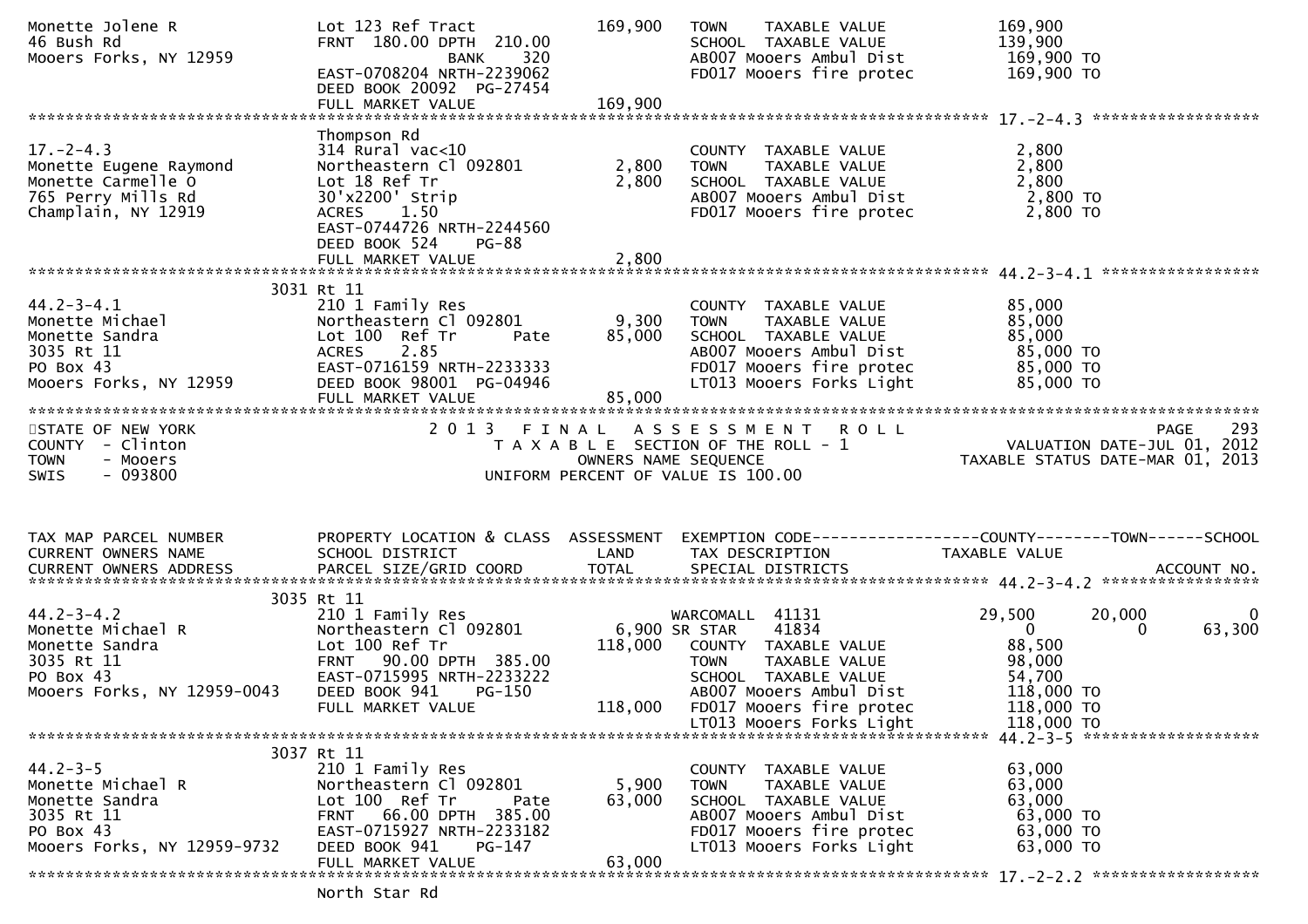| $17. - 2 - 2.2$<br>Monette Peter<br>Monette Melody<br>80 Bay Rd<br>Alburg, $VT$ 05440<br>MAY BE SUBJECT TO PAYMENT | 321 Abandoned ag<br>Northeastern Cl 092801<br>Lot 17<br>Ref Tr<br>Pate<br>ACRES 40.30<br>EAST-0743507 NRTH-2248026<br>DEED BOOK 20072 PG-10919<br>FULL MARKET VALUE                               | 28,100<br>28,100<br>28,100 | OS AG DIST 41730<br>COUNTY TAXABLE VALUE<br>TAXABLE VALUE<br><b>TOWN</b><br>SCHOOL TAXABLE VALUE<br>AB007 Mooers Ambul Dist<br>FD017 Mooers fire protec  | 13,321<br>14,779<br>14,779<br>14,779<br>28,100 TO<br>28,100 TO       | 13,321       | 13,321 |
|--------------------------------------------------------------------------------------------------------------------|---------------------------------------------------------------------------------------------------------------------------------------------------------------------------------------------------|----------------------------|----------------------------------------------------------------------------------------------------------------------------------------------------------|----------------------------------------------------------------------|--------------|--------|
| UNDER AGDIST LAW TIL 2020                                                                                          |                                                                                                                                                                                                   |                            |                                                                                                                                                          |                                                                      |              |        |
| $17. - 2 - 4.1$<br>Monette Peter III<br>Monette Melody<br>80 Bay Rd<br>Alburg, VT 05440                            | Thompson Rd<br>321 Abandoned ag<br>Northeastern Cl 092801<br>Lot 18 Ref Tr<br>Pate<br>ACRES 124.70<br>EAST-0744815 NRTH-2245893<br>DEED BOOK 20061 PG-96935                                       | 52,600<br>52,600           | OS AG DIST 41730<br>COUNTY TAXABLE VALUE<br><b>TOWN</b><br>TAXABLE VALUE<br>SCHOOL TAXABLE VALUE<br>AB007 Mooers Ambul Dist<br>FD017 Mooers fire protec  | 12,388<br>40,212<br>40,212<br>40,212<br>52,600 TO<br>52,600 TO       | 12,388       | 12,388 |
| MAY BE SUBJECT TO PAYMENT<br>UNDER AGDIST LAW TIL 2020                                                             | FULL MARKET VALUE                                                                                                                                                                                 | 52,600                     |                                                                                                                                                          |                                                                      |              |        |
|                                                                                                                    |                                                                                                                                                                                                   |                            |                                                                                                                                                          |                                                                      |              |        |
| $12. - 1 - 20.3$<br>Monette Terry P<br>Monette Kimberly A<br>1066 Cannon Corners Rd<br>Mooers Forks, NY 12959-9733 | 1066 Cannon Corners Rd<br>210 1 Family Res<br>Northeastern Cl 092801<br>Lot 199 Ref Tr<br>FRNT 230.00 DPTH 135.00<br>080<br><b>BANK</b><br>EAST-0686010 NRTH-2243745<br>$PG-159$<br>DEED BOOK 731 | 44,200                     | 41854<br>RES STAR<br>4,500 COUNTY TAXABLE VALUE<br>TAXABLE VALUE<br>TOWN<br>SCHOOL TAXABLE VALUE<br>AB007 Mooers Ambul Dist<br>FD017 Mooers fire protec  | $\mathbf{0}$<br>44,200<br>44,200<br>14,200<br>44,200 TO<br>44,200 TO | $\mathbf{0}$ | 30,000 |
|                                                                                                                    | FULL MARKET VALUE                                                                                                                                                                                 | 44,200                     |                                                                                                                                                          |                                                                      |              |        |
| STATE OF NEW YORK<br>COUNTY - Clinton<br><b>TOWN</b><br>- Mooers<br>$-093800$<br><b>SWIS</b>                       | 2 0 1 3                                                                                                                                                                                           | FINAL                      | ASSESSMENT ROLL<br>T A X A B L E SECTION OF THE ROLL - 1<br>OWNERS NAME SEQUENCE<br>UNIFORM PERCENT OF VALUE IS 100.00                                   | VALUATION DATE-JUL $01$ , 2012<br>TAXABLE STATUS DATE-MAR 01, 2013   | <b>PAGE</b>  | 294    |
| TAX MAP PARCEL NUMBER<br>CURRENT OWNERS NAME                                                                       | PROPERTY LOCATION & CLASS ASSESSMENT<br>SCHOOL DISTRICT                                                                                                                                           | LAND                       | TAX DESCRIPTION                                                                                                                                          | TAXABLE VALUE                                                        |              |        |
| $61. - 1 - 1.1$<br>Montemayor Lisa M<br>402 Rt 22<br>Mooers, NY 12958                                              | 402 Rt 22<br>210 1 Family Res<br>Northeastern Cl 092801<br>Lot 65 Ref Tr<br><b>ACRES</b><br>1.40<br>EAST-0732092 NRTH-2224845<br>DEED BOOK 20051 PG-86323<br>FULL MARKET VALUE                    | 11,200<br>95,200<br>95,200 | 41854<br>RES STAR<br>COUNTY TAXABLE VALUE<br><b>TOWN</b><br>TAXABLE VALUE<br>SCHOOL TAXABLE VALUE<br>AB007 Mooers Ambul Dist<br>FD017 Mooers fire protec | $\mathbf{0}$<br>95,200<br>95,200<br>65,200<br>95,200 TO<br>95,200 TO | $\mathbf 0$  | 30,000 |
| $59. - 1 - 5.1$<br>Monty Alan<br>Monty Barbara<br>884 Woods Falls Rd<br>Mooers Forks, NY 12959                     | Woods Falls Rd<br>312 Vac w/imprv<br>Northeastern Cl 092801<br>Lot 114 Ref Tr<br>Pate<br>ACRES 52.20<br>EAST-0712028 NRTH-2221262<br>DEED BOOK 714<br>PG-276<br>FULL MARKET VALUE                 | 34,400<br>40,200<br>40,200 | COUNTY TAXABLE VALUE<br>TAXABLE VALUE<br><b>TOWN</b><br>SCHOOL TAXABLE VALUE<br>AB007 Mooers Ambul Dist<br>FD017 Mooers fire protec                      | 40,200<br>40,200<br>40,200<br>40,200 TO<br>40,200 TO                 |              |        |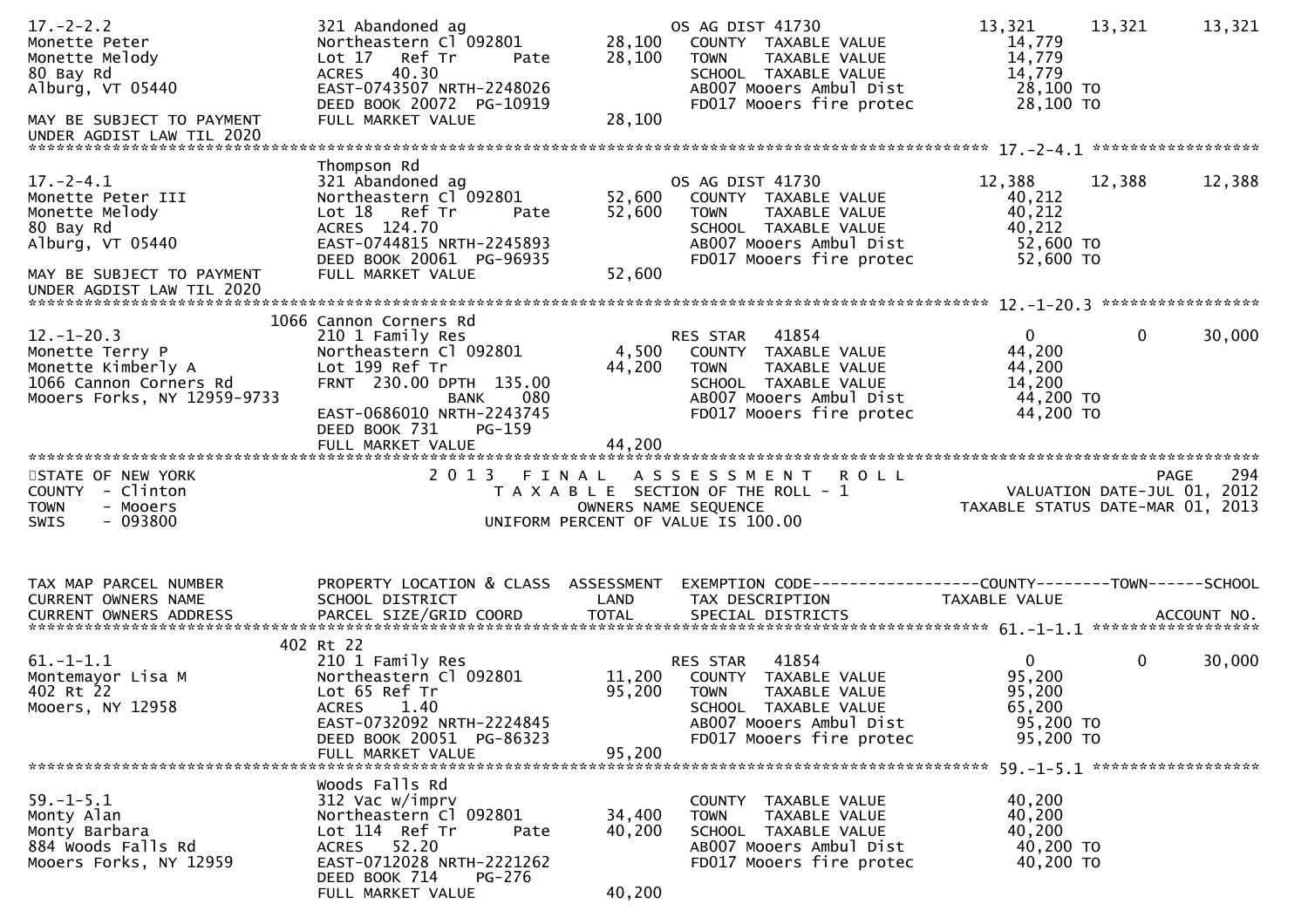| $44. -2 - 18.122$<br>Monty Anna M<br>884 Woods Falls Rd<br>Mooers Forks, NY 12959-9719 | 884 Woods Falls Rd<br>210 1 Family Res<br>Northeastern Cl 092801<br>Lot 115 Ref Tr<br>1.40<br><b>ACRES</b><br>EAST-0714824 NRTH-2227197<br>DEED BOOK 778<br>PG-243                         | 12,300<br>62,000             | 41834<br>SR STAR<br>COUNTY TAXABLE VALUE<br>TAXABLE VALUE<br><b>TOWN</b><br>SCHOOL TAXABLE VALUE<br>AB007 Mooers Ambul Dist<br>FD017 Mooers fire protec        | $\mathbf{0}$<br>62,000<br>62,000<br>$\mathbf{0}$<br>62,000 TO<br>62,000 TO | $\mathbf 0$<br>62,000 |
|----------------------------------------------------------------------------------------|--------------------------------------------------------------------------------------------------------------------------------------------------------------------------------------------|------------------------------|----------------------------------------------------------------------------------------------------------------------------------------------------------------|----------------------------------------------------------------------------|-----------------------|
| $59. - 1 - 3.1$<br>Monty Anna M<br>884 Woods Falls Rd<br>Mooers Forks, NY 12959-9719   | 131 Boas Rd<br>$314$ Rural vac<10<br>Northeastern Cl 092801<br>Lot 127 Ref Tr<br>Pate<br>5.00<br><b>ACRES</b><br>EAST-0710421 NRTH-2224723<br>DEED BOOK 398<br>PG-341<br>FULL MARKET VALUE | 11,200<br>11,200<br>11,200   | COUNTY TAXABLE VALUE<br>TAXABLE VALUE<br><b>TOWN</b><br>SCHOOL TAXABLE VALUE<br>AB007 Mooers Ambul Dist<br>FD017 Mooers fire protec                            | 11,200<br>11,200<br>11,200<br>11,200 TO<br>11,200 TO                       |                       |
|                                                                                        |                                                                                                                                                                                            |                              |                                                                                                                                                                |                                                                            |                       |
| $59. - 1 - 31.2$<br>Monty Dennis<br>Monty Maristela<br>48 Monty Rd<br>Altona, NY 12910 | 48 Monty Rd<br>240 Rural res<br>Northeastern Cl 092801<br>Lot 128 Ref Tr<br>ACRES 25.00<br>EAST-0709167 NRTH-2216772<br>DEED BOOK 921<br>PG-314<br>FULL MARKET VALUE                       | 24,800<br>131,700<br>131,700 | RES STAR<br>41854<br>COUNTY TAXABLE VALUE<br><b>TOWN</b><br>TAXABLE VALUE<br>SCHOOL TAXABLE VALUE<br>AB007 Mooers Ambul Dist<br>FD017 Mooers fire protec       | $\Omega$<br>131,700<br>131,700<br>101,700<br>131,700 TO<br>131,700 TO      | 0<br>30,000           |
|                                                                                        |                                                                                                                                                                                            |                              |                                                                                                                                                                |                                                                            |                       |
| STATE OF NEW YORK<br>COUNTY - Clinton<br><b>TOWN</b><br>- Mooers<br>$-093800$<br>SWIS  | 2 0 1 3                                                                                                                                                                                    | FINAL                        | <b>ROLL</b><br>A S S E S S M E N T<br>T A X A B L E SECTION OF THE ROLL - 1<br>OWNERS NAME SEQUENCE<br>UNIFORM PERCENT OF VALUE IS 100.00                      | VALUATION DATE-JUL 01, 2012<br>TAXABLE STATUS DATE-MAR 01, 2013            | 295<br><b>PAGE</b>    |
|                                                                                        |                                                                                                                                                                                            |                              |                                                                                                                                                                |                                                                            |                       |
| TAX MAP PARCEL NUMBER<br>CURRENT OWNERS NAME                                           | PROPERTY LOCATION & CLASS ASSESSMENT<br>SCHOOL DISTRICT                                                                                                                                    | LAND                         | EXEMPTION CODE-----------------COUNTY-------TOWN------SCHOOL<br>TAX DESCRIPTION                                                                                | TAXABLE VALUE                                                              |                       |
|                                                                                        | 445 Woods Falls Rd                                                                                                                                                                         |                              |                                                                                                                                                                |                                                                            |                       |
| $59. - 1 - 5.2$<br>Monty Eric Stefan<br>445 Woods Falls Rd<br>Altona, NY 12910         | 210 1 Family Res<br>Northeastern Cl 092801<br>Lot 114 Ref Tr<br>3.00 BANK<br><b>ACRES</b><br>860<br>EAST-0710967 NRTH-2220939<br>DEED BOOK 945<br>PG-189<br>FULL MARKET VALUE              | 92,600<br>92,600             | 41854<br>RES STAR<br>9,600 COUNTY TAXABLE VALUE<br><b>TOWN</b><br>TAXABLE VALUE<br>SCHOOL TAXABLE VALUE<br>AB007 Mooers Ambul Dist<br>FD017 Mooers fire protec | $\overline{0}$<br>92,600<br>92,600<br>62,600<br>92,600 TO<br>92,600 TO     | 0<br>30,000           |
|                                                                                        |                                                                                                                                                                                            |                              |                                                                                                                                                                |                                                                            |                       |
| $47. - 1 - 11.3$<br>Mooney Joshua<br>162 Simmons Rd<br>Mooers, NY 12958                | Simmons Rd<br>311 Res vac land<br>Northeastern Cl 092801<br>Lot 21<br>Ref Tr<br>Pate<br>1.10<br><b>ACRES</b><br>EAST-0743502 NRTH-2230762<br>DEED BOOK 20102 PG-35458                      | 8,100<br>8,100               | COUNTY TAXABLE VALUE<br>TAXABLE VALUE<br><b>TOWN</b><br>SCHOOL TAXABLE VALUE<br>AB007 Mooers Ambul Dist<br>FD017 Mooers fire protec                            | 8,100<br>8,100<br>8,100<br>8,100 TO<br>8,100 то                            |                       |
|                                                                                        | FULL MARKET VALUE                                                                                                                                                                          | 8,100                        |                                                                                                                                                                |                                                                            |                       |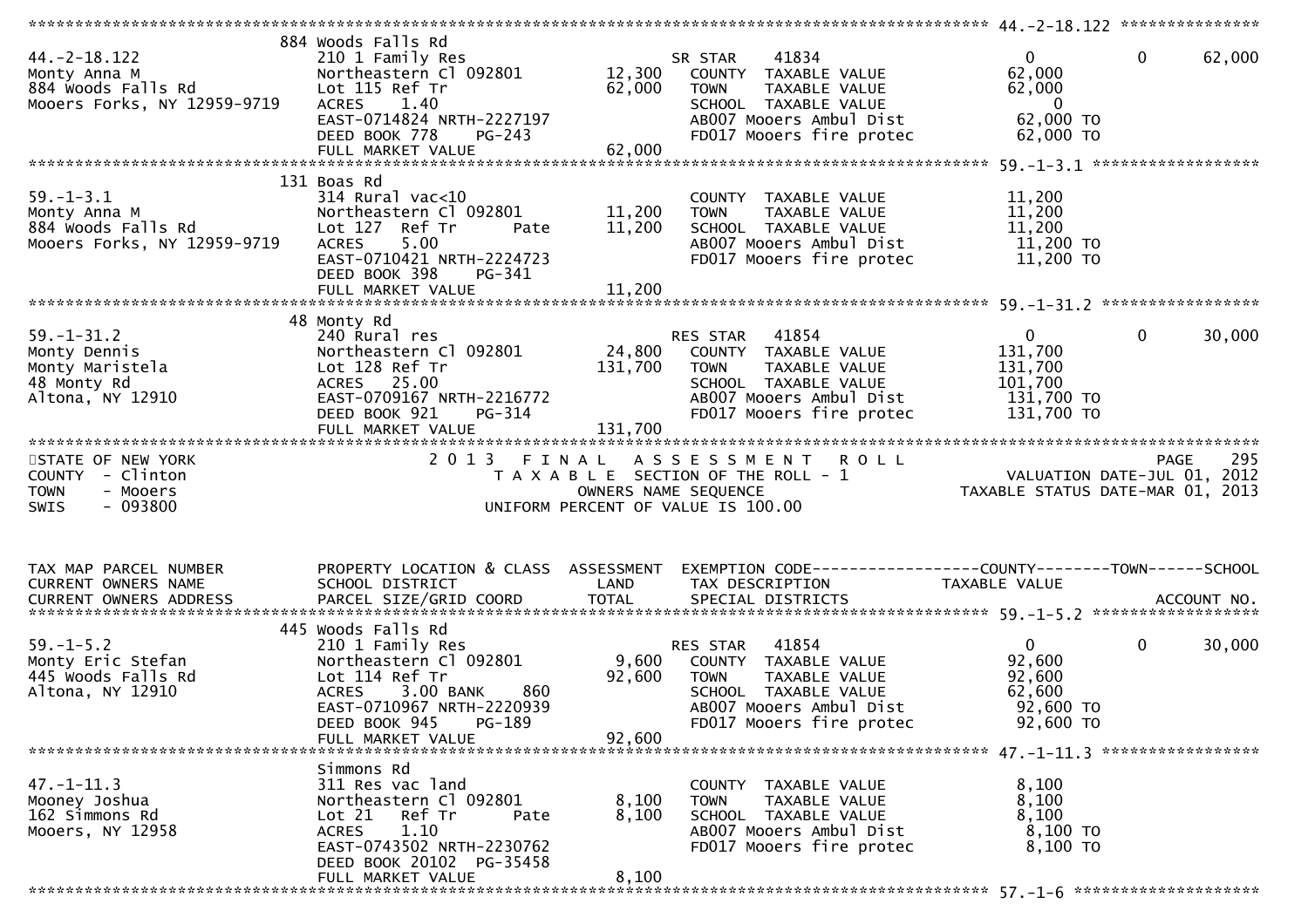| $57. - 1 - 6$<br>56 McDonald Rd<br>Mooers Forks, NY 12959                                                                                                                    | Mcdonald Rd<br>321 Abandoned ag<br>ACRES 117.50<br>EAST-0692729 NRTH-2222556<br>DEED BOOK 808<br>PG-233                                                                               | 51,300                            | COUNTY TAXABLE VALUE<br>51,300 TOWN TAXABLE VALUE<br>SCHOOL TAXABLE VALUE                                                                                                                                                                                                   | 51,300<br>51,300<br>51,300                                                                                                                                                              |
|------------------------------------------------------------------------------------------------------------------------------------------------------------------------------|---------------------------------------------------------------------------------------------------------------------------------------------------------------------------------------|-----------------------------------|-----------------------------------------------------------------------------------------------------------------------------------------------------------------------------------------------------------------------------------------------------------------------------|-----------------------------------------------------------------------------------------------------------------------------------------------------------------------------------------|
| 57.-2-9<br>Moore Amasa W Madirondack 093601<br>Moore Jane R Lot 182 Ref Tr Pate 6,300<br>64 McDonald Rd ACRES 2.80<br>CAST-0692142 NRTH-2219105<br>CAST-0692142 NRTH-2219105 | Rt 11                                                                                                                                                                                 |                                   | COUNTY TAXABLE VALUE<br>TOWN     TAXABLE VALUE<br>SCHOOL TAXABLE VALUE 6,300<br>ABOO7 Mooers Ambul Dist 6,300 TO<br>FD017 Mooers fire protec 6,300 TO                                                                                                                       | 6,300<br>6,300                                                                                                                                                                          |
| $57. - 2 - 10.3$<br>Moore Charles A<br>56 McDonald Rd<br>Mooers Forks, NY 12959                                                                                              | Rt 11<br>314 Rural vac<10<br>093601<br>N Adirondack<br>Lot 182 Ref Tr<br>ACRES 2.80<br>EAST-0693254 NRTH-2219612<br>DEED BOOK 20102 PG-33939<br>FULL MARKET VALUE                     | 3,300<br>3,300                    | COUNTY TAXABLE VALUE $\begin{array}{ccc} 3,300 \\ \text{TOWN} & \text{TAXABLE VALUE} \\ \text{SCHOOL TAXABLE VALUE} & 3,300 \\ \text{AB007 Mooers Ambull Dist} & 3,300 \\ \text{AB007 Mooers Ambull Dist} & 3,300 \\ \end{array}$<br>3,300 TOWN<br>FD017 Mooers fire protec | 3,300 TO                                                                                                                                                                                |
| STATE OF NEW YORK<br>COUNTY - Clinton<br><b>TOWN</b><br>- Mooers<br>- 093800<br>SWIS                                                                                         |                                                                                                                                                                                       |                                   |                                                                                                                                                                                                                                                                             | 2013 FINAL ASSESSMENT ROLL<br>TAXABLE SECTION OF THE ROLL -1 WALUATION DATE-JUL 01, 2012<br>OWNERS NAME SEQUENCE TAXABLE STATUS DATE-MAR 01, 2013<br>UNIFORM PERCENT OF VALUE IS 100.00 |
| TAX MAP PARCEL NUMBER<br>CURRENT OWNERS NAME                                                                                                                                 | SCHOOL DISTRICT                                                                                                                                                                       | LAND                              | TAX DESCRIPTION                                                                                                                                                                                                                                                             | PROPERTY LOCATION & CLASS ASSESSMENT EXEMPTION CODE----------------COUNTY-------TOWN------SCHOOL<br>TAXABLE VALUE                                                                       |
| $58.-1-1$<br>Moore Charles A<br>Ta Modonald Rd<br>Mooers Forks, NY 12959                                                                                                     | 135 Gero Rd<br>270 Mfg housing<br>N Adirondack<br>Lot 168 Ref Tr Pate<br>ACRES 172.80<br>EAST-0695329 NRTH-2222860<br>DEED BOOK 989<br>PG-154<br>FULL MARKET VALUE                    | 093601 70,200<br>89,700<br>89,700 | COUNTY TAXABLE VALUE<br>TOWN TAXABLE VALUE 89,700<br>SCHOOL TAXABLE VALUE<br>AB007 Mooers Ambul Dist<br>FD017 Mooers fire protec                                                                                                                                            | 89,700<br>89, <sup>י</sup> יט<br>89, 700 דס<br><sup>מחד מח</sup><br>89,700 TO                                                                                                           |
| $57. - 2 - 11$<br>Moore Life Use Jane R<br>Moore Charles A<br>64 McDonald Rd<br>Mooers Forks, NY 12959                                                                       | 56/64 Mcdonald Rd<br>240 Rural res<br>N Adirondack<br>093601<br>Lots 181/182 Ref Tr Paten<br>ACRES 22.00<br>EAST-0692993 NRTH-2219675<br>DEED BOOK 989<br>PG-154<br>FULL MARKET VALUE | 68,200                            | 61 PCT OF VALUE USED FOR EXEMPTION PURPOSES<br>AGED - ALL 41800<br>31,900 SR STAR<br>41834<br>68,200 RS STAR MH 41864<br>COUNTY TAXABLE VALUE<br><b>TOWN</b><br>TAXABLE VALUE<br>SCHOOL TAXABLE VALUE<br>AB007 Mooers Ambul Dist<br>FD017 Mooers fire protec                | 20,801<br>20,801<br>20,801<br>47,399<br>0<br>U<br>$\mathbf{0}$<br>$\mathbf{0}$<br>$\Omega$<br>47,399<br>47,399<br>$\bf{0}$<br>68,200 TO<br>68,200 TO                                    |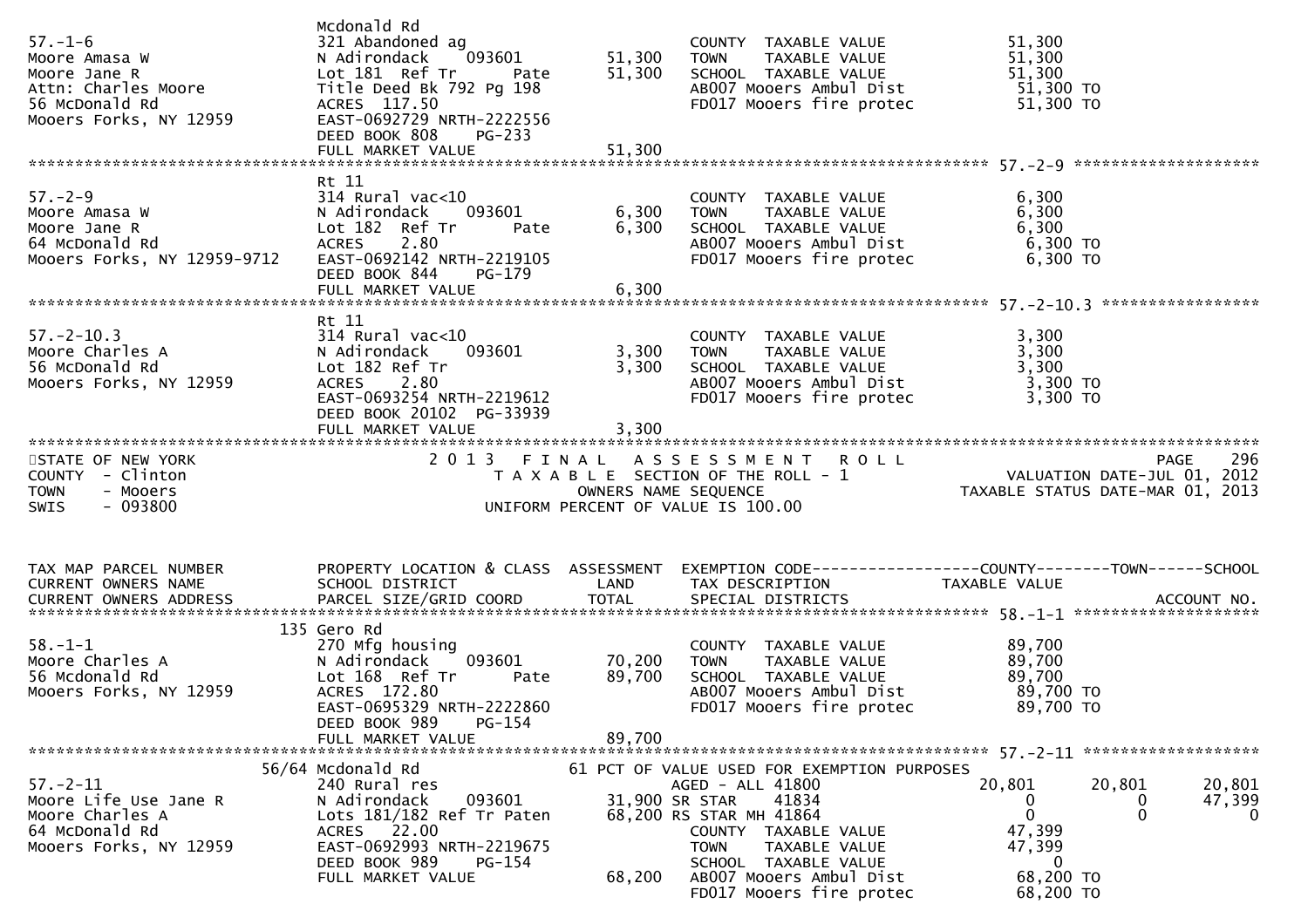| $30.19 - 1 - 25.3$<br>Moore Nick P<br>Moore Sandra A<br>2561 Rt 11<br>Mooers, NY 12958-9741               | 2561 Rt 11<br>210 1 Family Res<br>Northeastern Cl 092801<br>Lot 76 Ref Tr<br>FRNT 227.90 DPTH 128.00<br><b>BANK</b><br>080<br>EAST-0726510 NRTH-2233642<br>DEED BOOK 98001 PG-06754 | 7,000<br>117,400             | <b>RES STAR 41854</b><br>COUNTY TAXABLE VALUE<br>TAXABLE VALUE<br><b>TOWN</b><br>SCHOOL TAXABLE VALUE<br>AB007 Mooers Ambul Dist<br>FD017 Mooers fire protec<br>LT033 Mooers Light 2 | $\mathbf 0$<br>$\mathbf 0$<br>30,000<br>117,400<br>117,400<br>87,400<br>117,400 TO<br>117,400 TO<br>117,400 TO    |
|-----------------------------------------------------------------------------------------------------------|-------------------------------------------------------------------------------------------------------------------------------------------------------------------------------------|------------------------------|--------------------------------------------------------------------------------------------------------------------------------------------------------------------------------------|-------------------------------------------------------------------------------------------------------------------|
|                                                                                                           | 399 Gero Rd                                                                                                                                                                         |                              |                                                                                                                                                                                      |                                                                                                                   |
| $43. - 1 - 29$<br>Moore Sandra A<br>399 Gero Rd<br>Mooers Forks, NY 12959-9714                            | 210 1 Family Res<br>Northeastern Cl 092801<br>Lot 170 Ref Tr<br>Pate<br>3.00<br><b>ACRES</b><br>EAST-0697616 NRTH-2229641<br>DEED BOOK 622<br>PG-106<br>FULL MARKET VALUE           | 6,200<br>119,000<br>119,000  | 41854<br>RES STAR<br>COUNTY TAXABLE VALUE<br><b>TOWN</b><br>TAXABLE VALUE<br>SCHOOL TAXABLE VALUE<br>AB007 Mooers Ambul Dist<br>FD017 Mooers fire protec                             | $\mathbf 0$<br>30,000<br>$\mathbf{0}$<br>119,000<br>119,000<br>89,000<br>119,000 TO<br>119,000 TO                 |
|                                                                                                           |                                                                                                                                                                                     |                              |                                                                                                                                                                                      |                                                                                                                   |
| STATE OF NEW YORK<br>COUNTY - Clinton<br>- Mooers<br><b>TOWN</b><br>$-093800$<br><b>SWIS</b>              | 2013 FINAL                                                                                                                                                                          | OWNERS NAME SEQUENCE         | ASSESSMENT ROLL<br>T A X A B L E SECTION OF THE ROLL - 1<br>UNIFORM PERCENT OF VALUE IS 100.00                                                                                       | 297<br><b>PAGE</b><br>297 PAGE<br>2012 VALUATION DATE-JUL 01, 2012<br>TAXABLE STATUS DATE-MAR 01, 2013            |
| TAX MAP PARCEL NUMBER                                                                                     | PROPERTY LOCATION & CLASS ASSESSMENT                                                                                                                                                |                              |                                                                                                                                                                                      | EXEMPTION CODE------------------COUNTY--------TOWN------SCHOOL                                                    |
| CURRENT OWNERS NAME<br><b>CURRENT OWNERS ADDRESS</b>                                                      | SCHOOL DISTRICT                                                                                                                                                                     | LAND                         | TAX DESCRIPTION                                                                                                                                                                      | TAXABLE VALUE                                                                                                     |
|                                                                                                           | 2605 Rt 11                                                                                                                                                                          |                              |                                                                                                                                                                                      |                                                                                                                   |
| $30.19 - 1 - 25.4$<br>Mooso Cynthia<br>Mooso Deborah<br>2605 Rt 11<br>Mooers, NY 12958                    | 220 2 Family Res<br>Northeastern Cl 092801<br>Lot 76 Ref Tr<br>ACRES 1.30<br>EAST-0725401 NRTH-2233522<br>DEED BOOK 20082 PG-18633<br>FULL MARKET VALUE                             | 10,400<br>162,300<br>162,300 | 41854<br>RES STAR<br>COUNTY TAXABLE VALUE<br><b>TOWN</b><br>TAXABLE VALUE<br>SCHOOL TAXABLE VALUE<br>AB007 Mooers Ambul Dist<br>FD017 Mooers fire protec<br>LT033 Mooers Light 2     | $\mathbf{0}$<br>30,000<br>$\mathbf{0}$<br>162,300<br>162,300<br>132,300<br>162,300 TO<br>162,300 TO<br>162,300 TO |
|                                                                                                           |                                                                                                                                                                                     |                              |                                                                                                                                                                                      |                                                                                                                   |
| $29. -2 - 28.431$<br>Morelock Edith M<br>606 Lamberton Rd<br>Mooers Forks, NY 12959                       | Rt 11<br>$314$ Rural vac< $10$<br>Northeastern Cl 092801<br>Lot 99 Ref Tr<br>ACRES 1.10<br>EAST-0718776 NRTH-2235320<br>DEED BOOK 814<br><b>PG-73</b><br>FULL MARKET VALUE          | 8,800<br>8,800<br>8,800      | COUNTY TAXABLE VALUE<br><b>TOWN</b><br>TAXABLE VALUE<br>SCHOOL TAXABLE VALUE<br>AB007 Mooers Ambul Dist<br>FD017 Mooers fire protec                                                  | 8,800<br>8,800<br>8,800<br>8,800 TO<br>8,800 TO                                                                   |
|                                                                                                           |                                                                                                                                                                                     |                              |                                                                                                                                                                                      |                                                                                                                   |
| $29. -2 - 28.432$<br>Morelock Edith M<br>Morelock Jeffrey J<br>606 Lamberton Rd<br>Mooers Forks, NY 12959 | 2896 Rt 11<br>433 Auto body<br>Northeastern Cl 092801<br>Lot 99 Ref Tr<br>1.20<br>ACRES<br>EAST-0718625 NRTH-2235274<br>DEED BOOK 855<br>$PG-49$                                    | 9,600<br>60,000              | COUNTY TAXABLE VALUE<br>TAXABLE VALUE<br><b>TOWN</b><br>SCHOOL TAXABLE VALUE<br>AB007 Mooers Ambul Dist<br>FD017 Mooers fire protec                                                  | 60,000<br>60,000<br>60,000<br>60,000 TO<br>60,000 TO                                                              |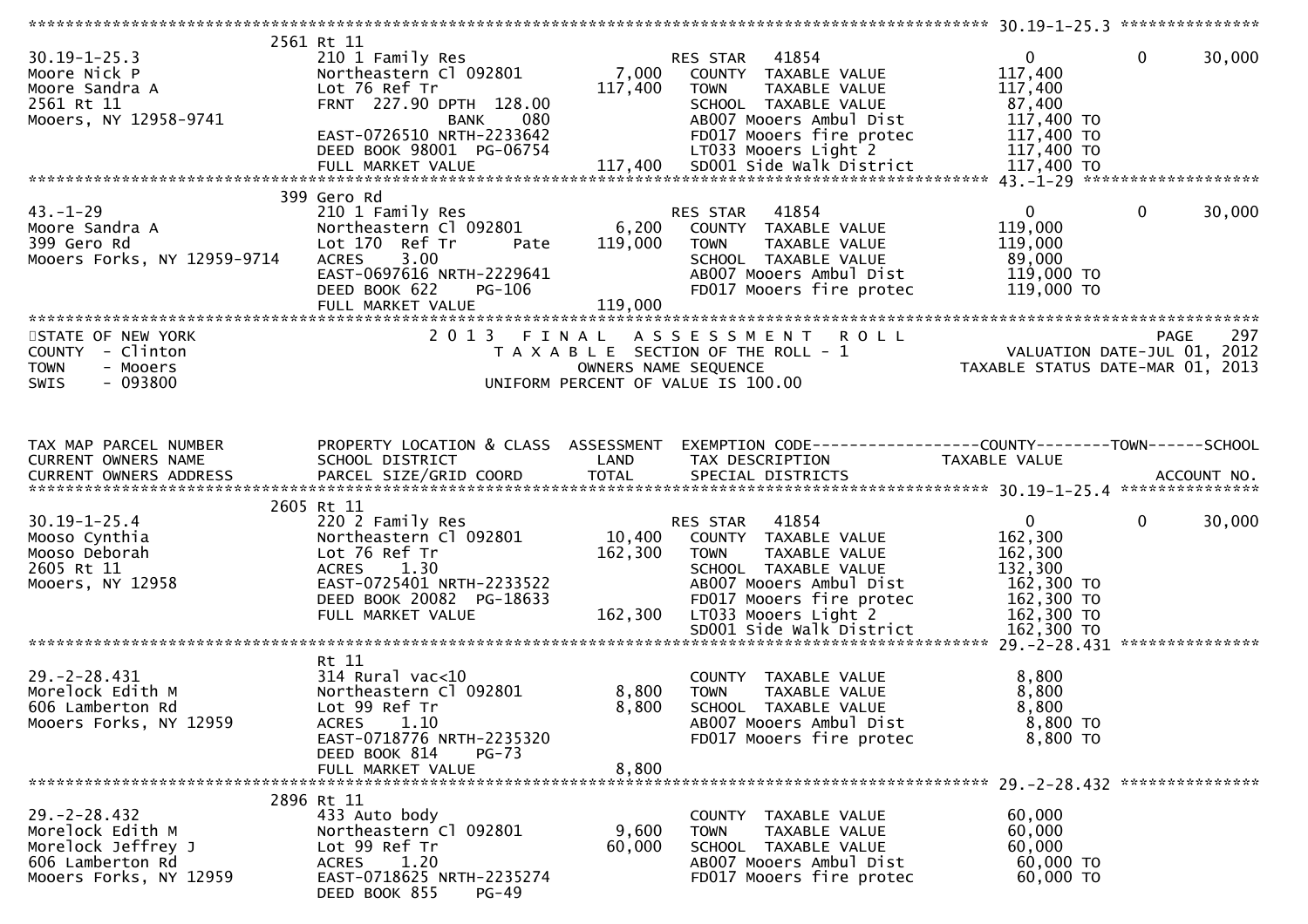|                                                       | FULL MARKET VALUE                                     | 60,000          |                                                                |                                  |                       |
|-------------------------------------------------------|-------------------------------------------------------|-----------------|----------------------------------------------------------------|----------------------------------|-----------------------|
|                                                       | 606 Lamberton Rd                                      |                 |                                                                |                                  |                       |
| $28. - 1 - 13.3$                                      | 241 Rural res&ag                                      |                 | 41834<br>SR STAR                                               | $\mathbf{0}$                     | $\mathbf 0$<br>63,300 |
| Morelock Jeffrey J                                    | Northeastern Cl 092801                                | 68,200          | COUNTY TAXABLE VALUE                                           | 143,300                          |                       |
| Morelock Edith M                                      | Lot 143 Ref Tr                                        | 143,300         | <b>TOWN</b><br>TAXABLE VALUE                                   | 143,300                          |                       |
| 606 Lamberton Rd                                      | ACRES 124.10                                          |                 | SCHOOL TAXABLE VALUE                                           | 80,000                           |                       |
| Mooers Forks, NY 12959-9704                           | EAST-0705069 NRTH-2234739                             |                 | AB007 Mooers Ambul Dist                                        | 143,300 TO                       |                       |
|                                                       | DEED BOOK 573<br>PG-374<br>FULL MARKET VALUE          | 143,300         | FD017 Mooers fire protec                                       | 143,300 TO                       |                       |
|                                                       |                                                       |                 |                                                                |                                  |                       |
|                                                       | North Star Rd                                         |                 |                                                                |                                  |                       |
| $16. - 1 - 25$                                        | 321 Abandoned ag                                      |                 | COUNTY TAXABLE VALUE                                           | 6,300                            |                       |
| Morey Thomas E                                        | Northeastern Cl 092801                                | 6,300           | TAXABLE VALUE<br><b>TOWN</b>                                   | 6,300                            |                       |
| PO Box 542<br>Chazy, NY 12921                         | Lot 42 Ref Tr<br>Pate<br>ACRES 41.90                  | 6,300           | SCHOOL TAXABLE VALUE<br>AB007 Mooers Ambul Dist                | 6,300<br>6,300 то                |                       |
|                                                       | EAST-0736272 NRTH-2242949                             |                 | FD017 Mooers fire protec                                       | 6,300 TO                         |                       |
|                                                       | DEED BOOK 20041 PG-73222                              |                 |                                                                |                                  |                       |
|                                                       | FULL MARKET VALUE                                     | 6,300           |                                                                |                                  |                       |
|                                                       |                                                       |                 |                                                                |                                  |                       |
| STATE OF NEW YORK                                     | 2013 FINAL                                            |                 | A S S E S S M E N T<br><b>ROLL</b>                             |                                  | 298<br>PAGE           |
| COUNTY - Clinton                                      |                                                       |                 | T A X A B L E SECTION OF THE ROLL - 1                          | VALUATION DATE-JUL 01, 2012      |                       |
| <b>TOWN</b><br>- Mooers<br>$-093800$<br><b>SWIS</b>   |                                                       |                 | OWNERS NAME SEQUENCE<br>UNIFORM PERCENT OF VALUE IS 100.00     | TAXABLE STATUS DATE-MAR 01, 2013 |                       |
|                                                       |                                                       |                 |                                                                |                                  |                       |
|                                                       |                                                       |                 |                                                                |                                  |                       |
|                                                       |                                                       |                 |                                                                |                                  |                       |
| TAX MAP PARCEL NUMBER                                 | PROPERTY LOCATION & CLASS ASSESSMENT                  |                 | EXEMPTION CODE------------------COUNTY--------TOWN------SCHOOL |                                  |                       |
| CURRENT OWNERS NAME                                   | SCHOOL DISTRICT                                       | LAND            | TAX DESCRIPTION                                                | TAXABLE VALUE                    |                       |
|                                                       |                                                       |                 |                                                                |                                  |                       |
|                                                       | North Star Rd                                         |                 |                                                                |                                  |                       |
| $16. - 1 - 26.1$                                      | 321 Abandoned ag                                      |                 | COUNTY TAXABLE VALUE                                           | 38,200                           |                       |
| Morey Thomas E                                        | Northeastern Cl 092801                                | 38,200          | TAXABLE VALUE<br><b>TOWN</b>                                   | 38,200                           |                       |
| PO Box 542                                            | Lot 42<br>Ref Tr<br>Pate                              | 38,200          | SCHOOL TAXABLE VALUE                                           | 38,200                           |                       |
| Chazy, NY 12921                                       | ACRES 48.90<br>EAST-0736169 NRTH-2244314              |                 | AB007 Mooers Ambul Dist<br>FD017 Mooers fire protec            | 38,200 TO<br>38,200 TO           |                       |
|                                                       | DEED BOOK 879<br>PG-37                                |                 |                                                                |                                  |                       |
|                                                       |                                                       |                 |                                                                |                                  |                       |
|                                                       |                                                       |                 |                                                                |                                  |                       |
|                                                       | 445 Davison Rd                                        |                 |                                                                |                                  |                       |
| $43. - 1 - 8.9$                                       | 210 1 Family Res<br>Northeastern Cl 092801            |                 | RES STAR 41854                                                 | $\mathbf{0}$                     | $\mathbf 0$<br>30,000 |
| Morhous Duffy Ann M<br>445 Davison Rd                 | Lot 142 Ref Tr                                        | 5,100<br>55,000 | COUNTY TAXABLE VALUE<br><b>TOWN</b><br>TAXABLE VALUE           | 55,000<br>55,000                 |                       |
| Mooers Forks, NY 12959                                | FRNT 208.70 DPTH 208.70                               |                 | SCHOOL TAXABLE VALUE                                           | 25,000                           |                       |
|                                                       | <b>BANK</b><br>080                                    |                 | AB007 Mooers Ambul Dist                                        | 55,000 TO                        |                       |
|                                                       | EAST-0705368 NRTH-2233479                             |                 | FD017 Mooers fire protec                                       | 55,000 TO                        |                       |
|                                                       | DEED BOOK 1015 PG-233                                 |                 |                                                                |                                  |                       |
|                                                       | FULL MARKET VALUE                                     | 55,000          |                                                                |                                  |                       |
|                                                       | Woods Falls Rd                                        |                 |                                                                |                                  |                       |
| $59. - 1 - 25.42$                                     | 321 Abandoned ag                                      |                 | COUNTY TAXABLE VALUE                                           | 10,400                           |                       |
| Moroukian Revocable Trust Mich Northeastern Cl 092801 |                                                       | 10,400          | TAXABLE VALUE<br><b>TOWN</b>                                   | 10,400                           |                       |
| Hart Revocable Trust Denise L                         | Lot 113 Ref Tr<br>Pate                                | 10,400          | SCHOOL TAXABLE VALUE                                           | 10,400                           |                       |
| 80 France Rd                                          | 10.50<br><b>ACRES</b>                                 |                 | AB007 Mooers Ambul Dist                                        | 10,400 TO                        |                       |
| PO Box 575<br>Barrington, NH 03825                    | EAST-0712926 NRTH-2217144<br>DEED BOOK 20031 PG-52599 |                 | FD017 Mooers fire protec                                       | 10,400 TO                        |                       |
|                                                       |                                                       |                 |                                                                |                                  |                       |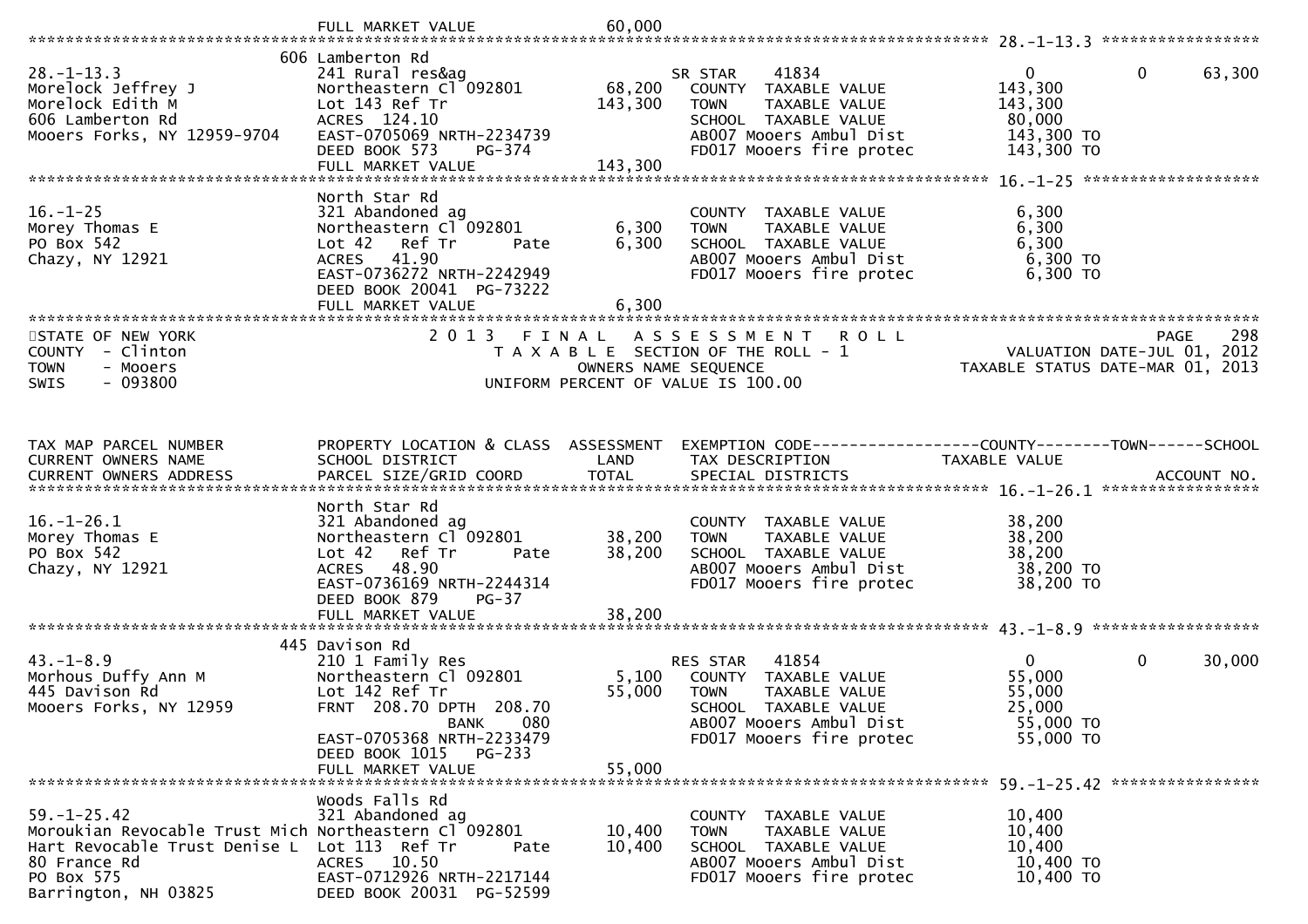|                                                                                                              | FULL MARKET VALUE                                                                                                                                                                                   | 10,400                  |                                                                                                                                               |                                                                        |
|--------------------------------------------------------------------------------------------------------------|-----------------------------------------------------------------------------------------------------------------------------------------------------------------------------------------------------|-------------------------|-----------------------------------------------------------------------------------------------------------------------------------------------|------------------------------------------------------------------------|
|                                                                                                              |                                                                                                                                                                                                     |                         |                                                                                                                                               |                                                                        |
| $57. - 2 - 29$<br>Morrison Corey P<br>4 Hurlburt Rd<br>Mooers Forks, NY 12959                                | 4 Hurlburt Rd<br>210 1 Family Res<br>N Adirondack<br>093601<br>Lot 182 Ref Tr<br>Pate<br>FRNT 103.00 DPTH 302.00<br>080<br>BANK                                                                     | 4,600<br>55,900         | 41854<br>RES STAR<br>COUNTY TAXABLE VALUE<br><b>TOWN</b><br>TAXABLE VALUE<br>SCHOOL TAXABLE VALUE<br>AB007 Mooers Ambul Dist                  | $\mathbf{0}$<br>0<br>30,000<br>55,900<br>55,900<br>25,900<br>55,900 TO |
|                                                                                                              | EAST-0691210 NRTH-2218507<br>DEED BOOK 20061 PG-96617<br>FULL MARKET VALUE                                                                                                                          | 55,900                  | FD017 Mooers fire protec                                                                                                                      | 55,900 TO                                                              |
|                                                                                                              | Rt 11                                                                                                                                                                                               |                         |                                                                                                                                               |                                                                        |
| $57. - 2 - 30.1$<br>Morrison Corey P<br>4 Hurlburt Rd<br>Mooers Forks, NY 12959<br>************************* | 311 Res vac land<br>N Adirondack<br>093601<br>Lot 182 Ref Tr<br>Pate<br>FRNT 120.00 DPTH 250.00<br><b>BANK</b><br>080<br>EAST-0691091 NRTH-2218510<br>DEED BOOK 20061 PG-96617<br>FULL MARKET VALUE | 4,600<br>4,600<br>4,600 | COUNTY TAXABLE VALUE<br><b>TOWN</b><br>TAXABLE VALUE<br>SCHOOL TAXABLE VALUE<br>AB007 Mooers Ambul Dist<br>FD017 Mooers fire protec           | 4,600<br>4,600<br>4,600<br>4,600 TO<br>4,600 TO                        |
| STATE OF NEW YORK                                                                                            | 2 0 1 3<br>FINAL                                                                                                                                                                                    |                         | R O L L<br>A S S E S S M E N T                                                                                                                | 299<br><b>PAGE</b>                                                     |
| COUNTY - Clinton                                                                                             |                                                                                                                                                                                                     |                         | T A X A B L E SECTION OF THE ROLL - 1                                                                                                         | VALUATION DATE-JUL 01, 2012                                            |
| <b>TOWN</b><br>- Mooers                                                                                      |                                                                                                                                                                                                     | OWNERS NAME SEQUENCE    |                                                                                                                                               | TAXABLE STATUS DATE-MAR 01, 2013                                       |
| $-093800$<br>SWIS                                                                                            |                                                                                                                                                                                                     |                         | UNIFORM PERCENT OF VALUE IS 100.00                                                                                                            |                                                                        |
|                                                                                                              |                                                                                                                                                                                                     |                         |                                                                                                                                               |                                                                        |
| TAX MAP PARCEL NUMBER                                                                                        |                                                                                                                                                                                                     |                         |                                                                                                                                               |                                                                        |
| CURRENT OWNERS NAME                                                                                          | PROPERTY LOCATION & CLASS ASSESSMENT<br>SCHOOL DISTRICT                                                                                                                                             | LAND                    | TAX DESCRIPTION                                                                                                                               | TAXABLE VALUE                                                          |
| <b>CURRENT OWNERS ADDRESS</b>                                                                                |                                                                                                                                                                                                     |                         |                                                                                                                                               |                                                                        |
| $14. - 1 - 29$<br>Morrissey William<br>Lucey David<br>869 Mountain Rd<br>Bristol, VT 05443                   | Blackman Corners Rd<br>323 Vacant rural<br>Northeastern Cl 092801<br>Lot 120 Ref Tr<br>7.00 DPTH 2350.00<br><b>FRNT</b><br>EAST-0710456 NRTH-2249173                                                | 300<br>300              | COUNTY TAXABLE VALUE<br>TAXABLE VALUE<br><b>TOWN</b><br>SCHOOL TAXABLE VALUE<br>AB007 Mooers Ambul Dist<br>FD017 Mooers fire protec           | 300<br>300<br>300<br>300 TO<br>300 TO                                  |
|                                                                                                              | DEED BOOK 910<br><b>PG-325</b><br>FULL MARKET VALUE                                                                                                                                                 | 300                     |                                                                                                                                               |                                                                        |
|                                                                                                              |                                                                                                                                                                                                     |                         |                                                                                                                                               |                                                                        |
| $56. - 1 - 2$<br>Morrow Carlton<br>Morrow Daren<br>278 Staley Rd<br>Morrisonville, NY 12962                  | Canaan Rd<br>260 Seasonal res<br>N Adirondack<br>093601<br>Lot 20 Ply Mo<br>Pate<br>87.00<br><b>ACRES</b><br>EAST-0678052 NRTH-2224307                                                              | 42,400<br>52,400        | TAXABLE VALUE<br><b>COUNTY</b><br><b>TOWN</b><br>TAXABLE VALUE<br>SCHOOL TAXABLE VALUE<br>AB007 Mooers Ambul Dist<br>FD017 Mooers fire protec | 52,400<br>52,400<br>52,400<br>52,400 TO<br>52,400 TO                   |
|                                                                                                              | DEED BOOK 20051 PG-82387<br>FULL MARKET VALUE                                                                                                                                                       | 52,400                  |                                                                                                                                               |                                                                        |
|                                                                                                              | Canaan Rd                                                                                                                                                                                           |                         |                                                                                                                                               |                                                                        |
| $26. - 1 - 19.2$                                                                                             | 314 Rural vac<10                                                                                                                                                                                    |                         | COUNTY TAXABLE VALUE                                                                                                                          | 5,800                                                                  |
| Mossey Gene J<br>Mossey Carol J                                                                              | 093601<br>N Adirondack<br>Lot 11 Gore                                                                                                                                                               | 5,800<br>5,800          | TAXABLE VALUE<br>TOWN<br>SCHOOL TAXABLE VALUE                                                                                                 | 5,800<br>5,800                                                         |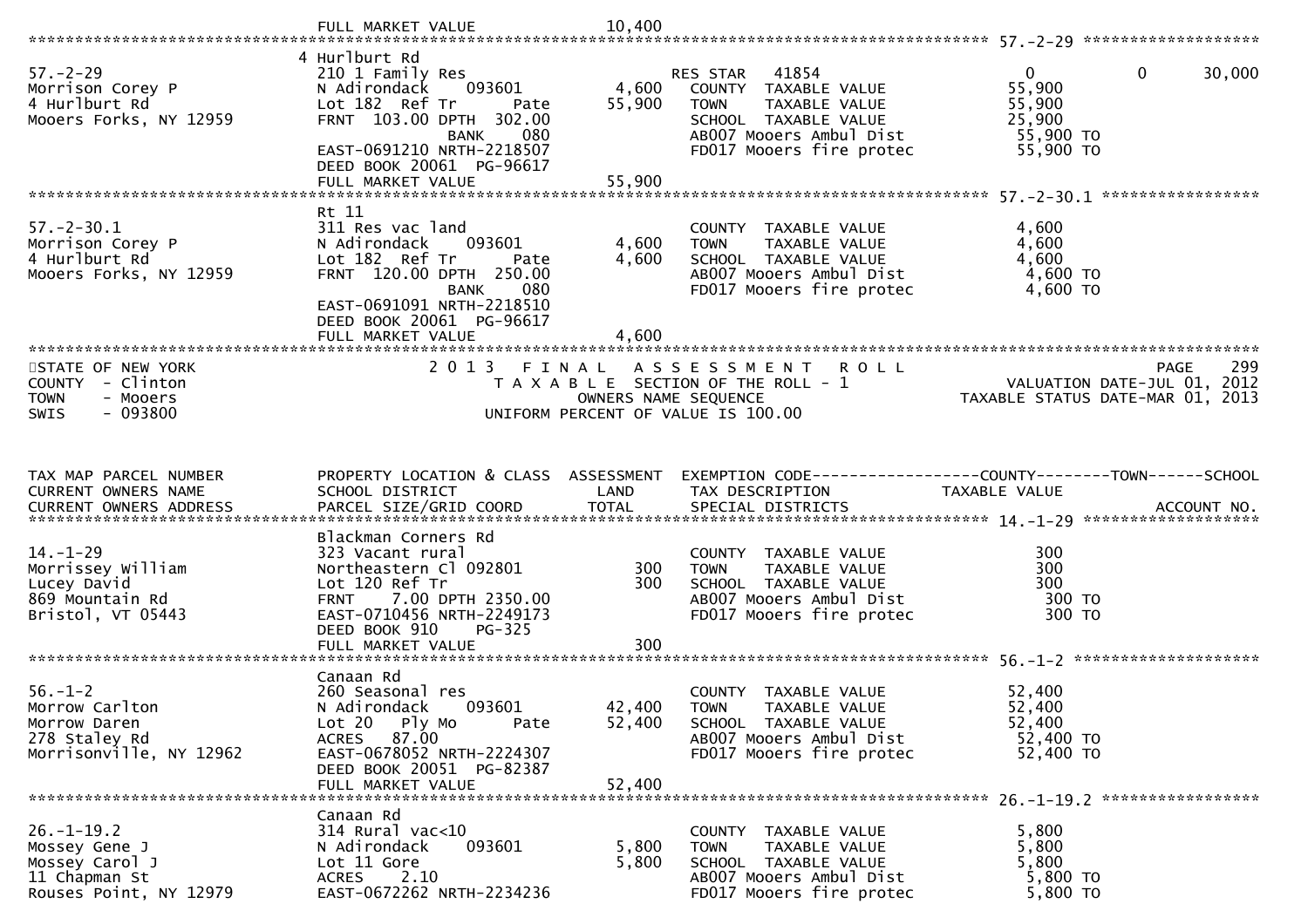|                                                                                                | $PG-225$<br>DEED BOOK 880<br>FULL MARKET VALUE                                                                                                                                        | 5,800                      |                                                                                                                                                                                                       |                                                                                                            |
|------------------------------------------------------------------------------------------------|---------------------------------------------------------------------------------------------------------------------------------------------------------------------------------------|----------------------------|-------------------------------------------------------------------------------------------------------------------------------------------------------------------------------------------------------|------------------------------------------------------------------------------------------------------------|
| $26. - 1 - 19.3$<br>Mossey Gene J<br>Mossey Carol J<br>11 Chapman St<br>Rouses Point, NY 12979 | 842 Canaan Rd<br>312 Vac w/imprv<br>093601<br>N Adirondack<br>Lot 11 State Gore<br>2.10<br><b>ACRES</b><br>EAST-0672309 NRTH-2233999<br>DEED BOOK 881<br>$PG-54$<br>FULL MARKET VALUE | 7,300<br>7,700<br>7,700    | COUNTY TAXABLE VALUE<br>TAXABLE VALUE<br><b>TOWN</b><br>SCHOOL TAXABLE VALUE<br>AB007 Mooers Ambul Dist<br>FD017 Mooers fire protec                                                                   | 7,700<br>7,700<br>7,700<br>7,700 TO<br>7,700 TO                                                            |
|                                                                                                |                                                                                                                                                                                       |                            |                                                                                                                                                                                                       |                                                                                                            |
| $59. - 1 - 31.13$<br>Mossey Vance A<br>2 Monty Rd<br>Altona, NY 12910                          | 2 Monty Rd<br>240 Rural res<br>Northeastern Cl 092801<br>Lot 128 Ref Tr<br>ACRES 24.30<br>EAST-0710248 NRTH-2216792<br>DEED BOOK 924<br>$PG-253$<br>FULL MARKET VALUE                 | 24,000<br>88,600<br>88,600 | 41854<br>RES STAR<br>COUNTY TAXABLE VALUE<br><b>TOWN</b><br>TAXABLE VALUE<br>SCHOOL TAXABLE VALUE<br>AB007 Mooers Ambul Dist<br>FD017 Mooers fire protec                                              | $\mathbf{0}$<br>30,000<br>$\Omega$<br>88,600<br>88,600<br>58,600<br>88,600 TO<br>88,600 TO                 |
|                                                                                                |                                                                                                                                                                                       |                            |                                                                                                                                                                                                       |                                                                                                            |
| STATE OF NEW YORK<br>COUNTY - Clinton<br><b>TOWN</b><br>- Mooers<br>$-093800$<br><b>SWIS</b>   | 2 0 1 3<br>FINAL                                                                                                                                                                      |                            | A S S E S S M E N T<br><b>ROLL</b><br>T A X A B L E SECTION OF THE ROLL - 1<br>OWNERS NAME SEQUENCE<br>UNIFORM PERCENT OF VALUE IS 100.00                                                             | 300<br>PAGE<br>VALUATION DATE-JUL 01, 2012<br>TAXABLE STATUS DATE-MAR 01, 2013                             |
|                                                                                                |                                                                                                                                                                                       |                            |                                                                                                                                                                                                       |                                                                                                            |
| TAX MAP PARCEL NUMBER<br>CURRENT OWNERS NAME                                                   | PROPERTY LOCATION & CLASS ASSESSMENT<br>SCHOOL DISTRICT                                                                                                                               | LAND                       | TAX DESCRIPTION                                                                                                                                                                                       | EXEMPTION CODE-----------------COUNTY-------TOWN------SCHOOL<br>TAXABLE VALUE                              |
|                                                                                                | 24 Bashaw Rd                                                                                                                                                                          |                            |                                                                                                                                                                                                       |                                                                                                            |
| $45. - 4 - 14.34$<br>Munson Tina M<br>24 Bashaw Rd<br>Mooers, NY 12958                         | 210 1 Family Res<br>Northeastern Cl 092801<br>Lot 66 Ref Tr<br>$1.00$ BANK<br><b>ACRES</b><br>080<br>EAST-0731143 NRTH-2225178<br>DEED BOOK 20102 PG-31455<br>FULL MARKET VALUE       | 8,000<br>92,000<br>92,000  | RES STAR 41854<br>COUNTY TAXABLE VALUE<br>TAXABLE VALUE<br><b>TOWN</b><br>SCHOOL TAXABLE VALUE<br>AB007 Mooers Ambul Dist<br>FD017 Mooers fire protec                                                 | 0<br>$\mathbf{0}$<br>30,000<br>92,000<br>92,000<br>62,000<br>92,000 TO<br>92,000 TO                        |
|                                                                                                |                                                                                                                                                                                       |                            |                                                                                                                                                                                                       |                                                                                                            |
| $61. -1 - 12.31$<br>Murray Joey<br>479 Angelville Rd<br>Mooers, NY 12958                       | 479 Angelville Rd<br>240 Rural res<br>Northeastern Cl 092801<br>Lot 34 Ref Tr<br>Pate<br>ACRES 71.59<br>EAST-0739118 NRTH-2222118<br>DEED BOOK 99001 PG-15355                         | 107,900                    | 72 PCT OF VALUE USED FOR EXEMPTION PURPOSES<br>WARNONALL 41121<br>41854<br>38,200 RES STAR<br>COUNTY TAXABLE VALUE<br>TAXABLE VALUE<br><b>TOWN</b><br>SCHOOL TAXABLE VALUE<br>AB007 Mooers Ambul Dist | 11,653<br>11,653<br>0<br>30,000<br>$\Omega$<br>0<br>96,247<br>96,247<br>77,900<br>107,900 TO<br>107,900 TO |
|                                                                                                |                                                                                                                                                                                       |                            |                                                                                                                                                                                                       | 61. -1-13 *********************                                                                            |
| $61. - 1 - 13$<br>Murray Michael P<br>Murray Kathy L<br>628 School Rd<br>Cambridge, VT 05444   | Rt 22<br>321 Abandoned ag<br>Northeastern Cl 092801<br>Lots $34/47/48$ Ref Tr Pate<br>ACRES 104.10<br>EAST-0737007 NRTH-2220687<br>DEED BOOK 20072 PG-11240                           | 49,500<br>49,700           | COUNTY TAXABLE VALUE<br>TAXABLE VALUE<br><b>TOWN</b><br>SCHOOL TAXABLE VALUE<br>AB007 Mooers Ambul Dist<br>FD017 Mooers fire protec                                                                   | 49,700<br>49,700<br>49,700<br>49,700 TO<br>49,700 TO                                                       |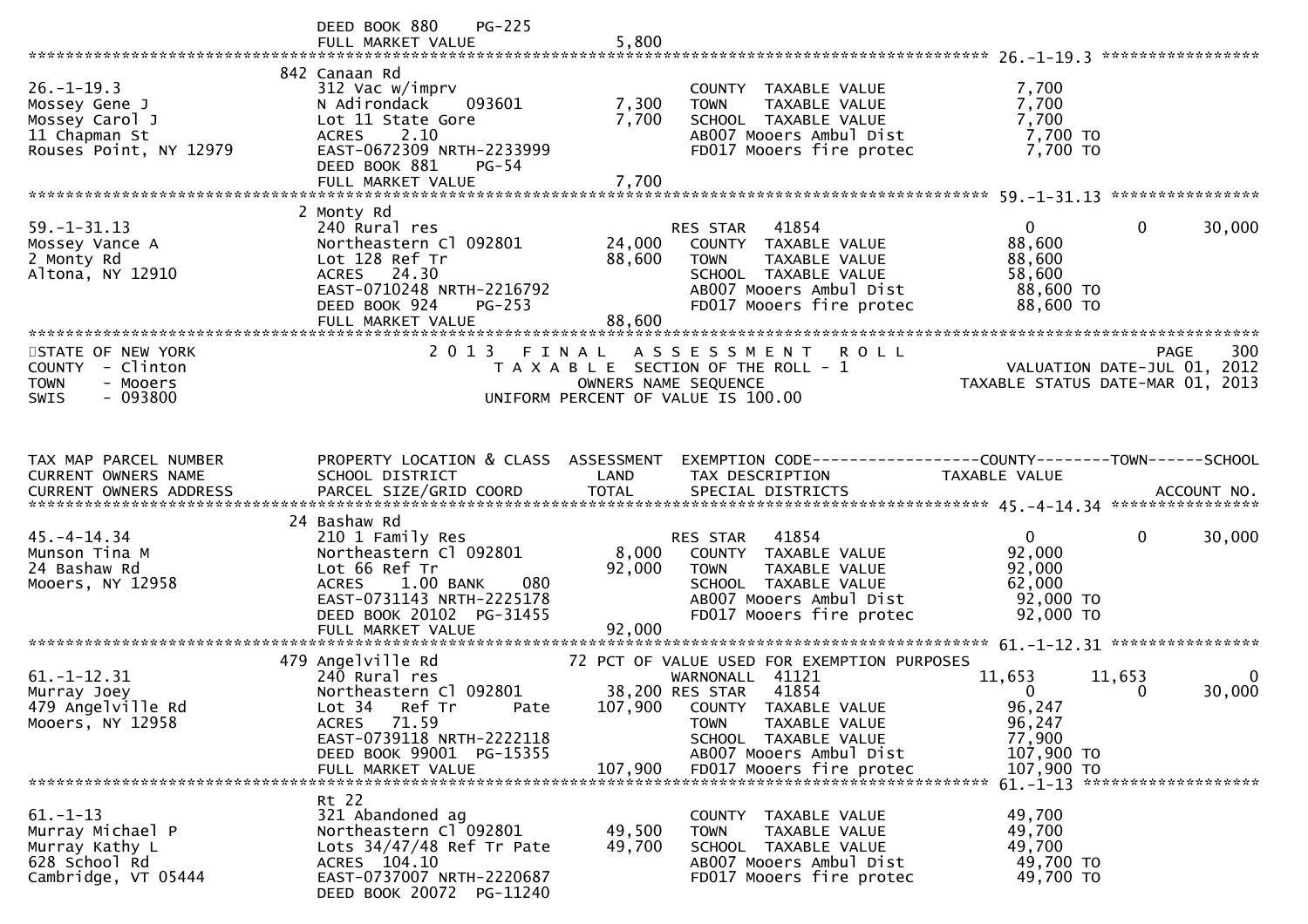|                                                                                              | FULL MARKET VALUE                                                                                                                                                        | 49,700          |                                                                                                                                     |                                                                 |                        |
|----------------------------------------------------------------------------------------------|--------------------------------------------------------------------------------------------------------------------------------------------------------------------------|-----------------|-------------------------------------------------------------------------------------------------------------------------------------|-----------------------------------------------------------------|------------------------|
|                                                                                              |                                                                                                                                                                          |                 |                                                                                                                                     |                                                                 |                        |
| $46. - 1 - 24$<br>Murray Peter J<br>Murray Deborah<br>2024 State St<br>Schenectady, NY 12304 | 232 Letson Rd<br>210 1 Family Res<br>Northeastern Cl 092801<br>Lot 45 Ref Tr<br>Pate<br>FRNT 165.00 DPTH 165.00<br>EAST-0734960 NRTH-2229618<br>DEED BOOK 898<br>$PG-72$ | 7,200<br>10,000 | COUNTY TAXABLE VALUE<br>TAXABLE VALUE<br><b>TOWN</b><br>SCHOOL TAXABLE VALUE<br>AB007 Mooers Ambul Dist<br>FD017 Mooers fire protec | 10,000<br>10,000<br>10,000<br>10,000 TO<br>10,000 TO            |                        |
|                                                                                              | FULL MARKET VALUE                                                                                                                                                        | 10,000          |                                                                                                                                     |                                                                 |                        |
|                                                                                              |                                                                                                                                                                          |                 |                                                                                                                                     |                                                                 |                        |
|                                                                                              | 1 Higgins St                                                                                                                                                             |                 |                                                                                                                                     |                                                                 |                        |
| $30.20 - 2 - 24$                                                                             | 210 1 Family Res                                                                                                                                                         |                 | RES STAR 41854                                                                                                                      | $\overline{0}$                                                  | $\mathbf{0}$<br>30,000 |
| Murton Wendy<br>PO Box 50                                                                    | Northeastern Cl 092801<br>Ref Tr<br>Lot 68<br>Pate                                                                                                                       | 5,900<br>38,700 | COUNTY TAXABLE VALUE<br><b>TOWN</b><br>TAXABLE VALUE                                                                                | 38,700<br>38,700                                                |                        |
| Mooers, NY 12958                                                                             | FRNT 40.00 DPTH 290.00                                                                                                                                                   |                 | SCHOOL TAXABLE VALUE                                                                                                                | 8,700                                                           |                        |
|                                                                                              | EAST-0729462 NRTH-2234120                                                                                                                                                |                 | AB007 Mooers Ambul Dist                                                                                                             | 38,700 TO                                                       |                        |
|                                                                                              | DEED BOOK 98001 PG-01138                                                                                                                                                 |                 | FD017 Mooers fire protec                                                                                                            | 38,700 TO                                                       |                        |
|                                                                                              | FULL MARKET VALUE                                                                                                                                                        |                 | 38,700 LT033 Mooers Light 2                                                                                                         | 38,700 TO                                                       |                        |
|                                                                                              |                                                                                                                                                                          |                 | SD001 Side Walk District                                                                                                            | 38,700 TO                                                       |                        |
| STATE OF NEW YORK                                                                            | 2013 FINAL                                                                                                                                                               |                 | ASSESSMENT ROLL                                                                                                                     |                                                                 | <b>PAGE</b><br>301     |
| COUNTY - Clinton                                                                             |                                                                                                                                                                          |                 | T A X A B L E SECTION OF THE ROLL - 1                                                                                               |                                                                 |                        |
| <b>TOWN</b><br>- Mooers                                                                      |                                                                                                                                                                          |                 | OWNERS NAME SEQUENCE                                                                                                                | VALUATION DATE-JUL 01, 2012<br>TAXABLE STATUS DATE-MAR 01, 2013 |                        |
| $-093800$<br><b>SWIS</b>                                                                     |                                                                                                                                                                          |                 | UNIFORM PERCENT OF VALUE IS 100.00                                                                                                  |                                                                 |                        |
|                                                                                              |                                                                                                                                                                          |                 |                                                                                                                                     |                                                                 |                        |
|                                                                                              |                                                                                                                                                                          |                 |                                                                                                                                     |                                                                 |                        |
|                                                                                              |                                                                                                                                                                          |                 |                                                                                                                                     |                                                                 |                        |
|                                                                                              |                                                                                                                                                                          |                 |                                                                                                                                     |                                                                 |                        |
| TAX MAP PARCEL NUMBER<br>CURRENT OWNERS NAME                                                 | PROPERTY LOCATION & CLASS ASSESSMENT<br>SCHOOL DISTRICT                                                                                                                  | LAND            | EXEMPTION CODE-----------------COUNTY--------TOWN------SCHOOL<br>TAX DESCRIPTION                                                    | TAXABLE VALUE                                                   |                        |
|                                                                                              |                                                                                                                                                                          |                 |                                                                                                                                     |                                                                 |                        |
|                                                                                              |                                                                                                                                                                          |                 |                                                                                                                                     |                                                                 |                        |
|                                                                                              | 640 Lamberton Rd                                                                                                                                                         |                 |                                                                                                                                     |                                                                 |                        |
| $28. - 1 - 15$                                                                               | 210 1 Family Res                                                                                                                                                         |                 | 41854<br>RES STAR                                                                                                                   | $\overline{0}$                                                  | $\mathbf 0$<br>30,000  |
| Myatt Mary K<br>640 Lamberton Rd                                                             | Northeastern Cl 092801<br>Lot 143 Ref Tr<br>Pate                                                                                                                         | 8,700<br>99,700 | COUNTY TAXABLE VALUE<br><b>TOWN</b><br>TAXABLE VALUE                                                                                | 99,700<br>99,700                                                |                        |
| Mooers Forks, NY 12959-9704                                                                  | 2.00 BANK<br><b>ACRES</b><br>940                                                                                                                                         |                 | SCHOOL TAXABLE VALUE                                                                                                                | 69,700                                                          |                        |
|                                                                                              | EAST-0703952 NRTH-2235634                                                                                                                                                |                 | AB007 Mooers Ambul Dist                                                                                                             | 99,700 TO                                                       |                        |
|                                                                                              | DEED BOOK 644<br>PG-1175                                                                                                                                                 |                 | FD017 Mooers fire protec                                                                                                            | 99,700 TO                                                       |                        |
|                                                                                              | FULL MARKET VALUE                                                                                                                                                        | 99,700          |                                                                                                                                     |                                                                 |                        |
|                                                                                              |                                                                                                                                                                          |                 |                                                                                                                                     |                                                                 |                        |
| $45. -2 - 3$                                                                                 | 34 Mill St<br>210 1 Family Res                                                                                                                                           |                 | 41854<br>RES STAR                                                                                                                   | $\overline{0}$                                                  | $\mathbf 0$<br>30,000  |
| Myers Eric R                                                                                 | Northeastern Cl 092801                                                                                                                                                   | 9,500           | COUNTY TAXABLE VALUE                                                                                                                | 119,700                                                         |                        |
| Myers Tracy B                                                                                | Lot 76 Ref Tr<br>Pate                                                                                                                                                    | 119,700         | <b>TOWN</b><br>TAXABLE VALUE                                                                                                        | 119,700                                                         |                        |
| PO Box 545                                                                                   | Survey Bk 6 Pg 27                                                                                                                                                        |                 | SCHOOL TAXABLE VALUE                                                                                                                | 89,700                                                          |                        |
| Mooers, NY 12958                                                                             | 2.90<br><b>ACRES</b>                                                                                                                                                     |                 | AB007 Mooers Ambul Dist                                                                                                             | 119,700 TO                                                      |                        |
|                                                                                              | EAST-0727926 NRTH-2232939                                                                                                                                                |                 | FD017 Mooers fire protec                                                                                                            | 119,700 TO                                                      |                        |
|                                                                                              | DEED BOOK 20031 PG-50750<br>FULL MARKET VALUE                                                                                                                            | 119,700         | LT033 Mooers Light 2<br>SD001 Side Walk District                                                                                    | 119,700 TO<br>119,700 TO                                        |                        |
|                                                                                              |                                                                                                                                                                          |                 |                                                                                                                                     |                                                                 |                        |
|                                                                                              | Blackman Corners Rd                                                                                                                                                      |                 |                                                                                                                                     |                                                                 |                        |
| $14.-1-21.8$                                                                                 | 314 Rural vac<10                                                                                                                                                         |                 | COUNTY TAXABLE VALUE                                                                                                                | 4,800                                                           |                        |
| Napper Ronald                                                                                | Northeastern Cl 092801                                                                                                                                                   | 4,800           | TAXABLE VALUE<br><b>TOWN</b>                                                                                                        | 4,800                                                           |                        |
| Napper Diane<br>371 Argyle Rue                                                               | Lot 123 Ref Tr<br>Survey Map 20112/39011                                                                                                                                 | 4,800           | SCHOOL TAXABLE VALUE<br>AB007 Mooers Ambul Dist                                                                                     | 4,800<br>4,800 TO                                               |                        |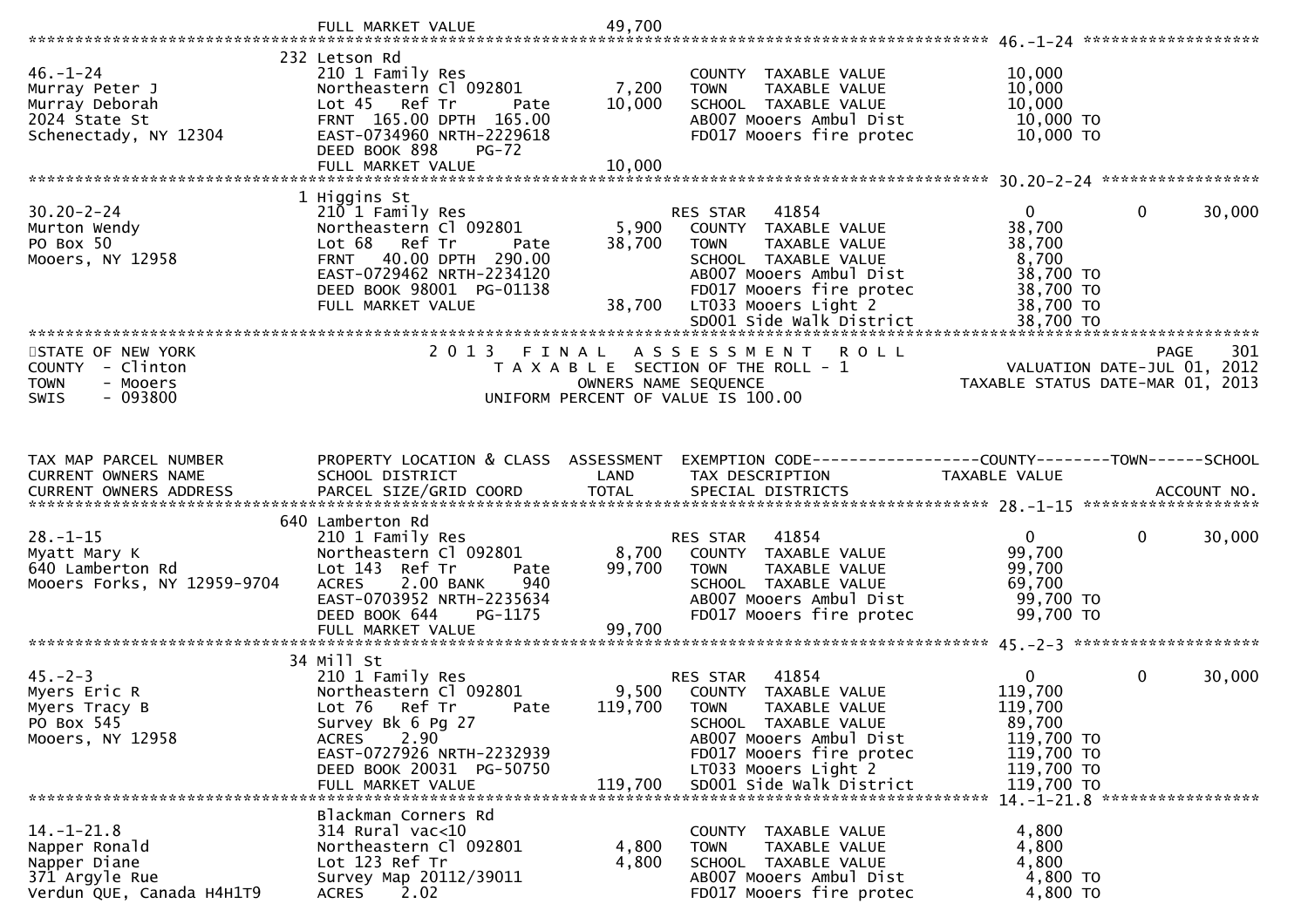|                               | EAST-0709711 NRTH-2241917<br>DEED BOOK 20112 PG-40256<br>FULL MARKET VALUE | 4,800   |                                                                |                                                                 |              |        |
|-------------------------------|----------------------------------------------------------------------------|---------|----------------------------------------------------------------|-----------------------------------------------------------------|--------------|--------|
|                               |                                                                            |         |                                                                |                                                                 |              |        |
| $30. - 1 - 4.5$               | 1163 North Star Rd<br>260 Seasonal res                                     |         | 41854<br>RES STAR                                              | $\mathbf{0}$                                                    | $\mathbf{0}$ | 30,000 |
| Naro James                    | Northeastern Cl 092801                                                     | 20,200  | COUNTY TAXABLE VALUE                                           | 64,400                                                          |              |        |
| 1163 North Star Rd            | Lot 93 Ref Tr                                                              | 64,400  | TAXABLE VALUE<br><b>TOWN</b>                                   | 64,400                                                          |              |        |
| Mooers, NY 12958              | ACRES 18.00 BANK<br>080                                                    |         | SCHOOL TAXABLE VALUE                                           | 34,400                                                          |              |        |
|                               | EAST-0722891 NRTH-2239767                                                  |         | AB007 Mooers Ambul Dist                                        | 64,400 TO                                                       |              |        |
|                               | DEED BOOK 20021 PG-48942                                                   |         | FD017 Mooers fire protec                                       | 64,400 TO                                                       |              |        |
|                               | FULL MARKET VALUE                                                          | 64,400  |                                                                |                                                                 |              |        |
|                               |                                                                            |         |                                                                |                                                                 |              |        |
| $45. - 1 - 26.1$              | 85/75 Tappin Rd<br>280 Res Multiple                                        |         | RES STAR<br>41854                                              | $\mathbf{0}$                                                    | 0            | 30,000 |
| Nedeau Orville                | Northeastern Cl 092801                                                     | 65,400  | COUNTY TAXABLE VALUE                                           | 325,000                                                         |              |        |
| Nedeau Carol B                | Lot 91 Ref Tr Patent                                                       | 325,000 | TAXABLE VALUE<br><b>TOWN</b>                                   | 325,000                                                         |              |        |
| 85 Tappin Rd                  | ACRES 102.09                                                               |         | SCHOOL TAXABLE VALUE                                           | 295,000                                                         |              |        |
| PO Box 13                     | EAST-0722850 NRTH-2230280                                                  |         | AB007 Mooers Ambul Dist                                        | 325,000 TO                                                      |              |        |
| Mooers, NY 12958              | DEED BOOK 559<br>PG-518                                                    |         | FD017 Mooers fire protec                                       | 325,000 TO                                                      |              |        |
|                               | FULL MARKET VALUE                                                          | 325,000 |                                                                |                                                                 |              |        |
| STATE OF NEW YORK             | 2 0 1 3<br>FINAL                                                           |         | <b>ROLL</b><br>A S S E S S M E N T                             |                                                                 | PAGE         | 302    |
| COUNTY - Clinton              |                                                                            |         | T A X A B L E SECTION OF THE ROLL - 1                          |                                                                 |              |        |
| - Mooers<br><b>TOWN</b>       |                                                                            |         | OWNERS NAME SEQUENCE                                           | VALUATION DATE-JUL 01, 2012<br>TAXABLE STATUS DATE-MAR 01, 2013 |              |        |
| $-093800$<br>SWIS             |                                                                            |         | UNIFORM PERCENT OF VALUE IS 100.00                             |                                                                 |              |        |
|                               |                                                                            |         |                                                                |                                                                 |              |        |
|                               |                                                                            |         |                                                                |                                                                 |              |        |
|                               |                                                                            |         |                                                                |                                                                 |              |        |
| TAX MAP PARCEL NUMBER         | PROPERTY LOCATION & CLASS ASSESSMENT                                       |         | EXEMPTION CODE-----------------COUNTY-------TOWN------SCHOOL   |                                                                 |              |        |
| CURRENT OWNERS NAME           | SCHOOL DISTRICT                                                            | LAND    | TAX DESCRIPTION                                                | TAXABLE VALUE                                                   |              |        |
|                               |                                                                            |         |                                                                |                                                                 |              |        |
|                               |                                                                            |         |                                                                |                                                                 |              |        |
|                               | 12 Maple St                                                                |         |                                                                |                                                                 |              |        |
| $30.20 - 2 - 26$              | 633 Aged - home                                                            |         | COUNTY TAXABLE VALUE                                           | 69,000                                                          |              |        |
| Nephew Dean                   | Northeastern Cl 092801                                                     | 15,700  | TAXABLE VALUE<br><b>TOWN</b>                                   | 69,000                                                          |              |        |
| Mundy Jess                    | Lot 68 Ref Tr<br>Pate                                                      | 69,000  | SCHOOL TAXABLE VALUE                                           | 69,000                                                          |              |        |
| 10 Halsey Ct                  | FRNT 440.00 DPTH 130.00<br>EAST-0729371 NRTH-2234290                       |         | AB007 Mooers Ambul Dist                                        | 69,000 TO                                                       |              |        |
| Plattsburgh, NY 12901         | DEED BOOK 20072 PG-4782                                                    |         | FD017 Mooers fire protec<br>LT033 Mooers Light 2               | 69,000 TO<br>69,000 TO                                          |              |        |
|                               |                                                                            |         |                                                                |                                                                 |              |        |
|                               |                                                                            |         |                                                                |                                                                 |              |        |
|                               | 228 Cannon Corners Rd                                                      |         |                                                                |                                                                 |              |        |
| $57. - 1 - 5.2$               | 210 1 Family Res                                                           |         | RES STAR<br>41854                                              | 0                                                               | 0            | 30,000 |
| Nephew Gary Lee               | N Adirondack<br>093601                                                     | 4,700   | COUNTY TAXABLE VALUE                                           | 107.100                                                         |              |        |
| Nephew Tammy A                | Lot 181 Ref Tr                                                             | 107,100 | <b>TOWN</b><br>TAXABLE VALUE                                   | 107,100                                                         |              |        |
| 228 Cannon Corners Rd         | FRNT 100.00 DPTH 375.00                                                    |         | SCHOOL TAXABLE VALUE                                           | 77,100                                                          |              |        |
| Mooers Forks, NY 12959        | EAST-0689426 NRTH-2223900<br>DEED BOOK 1039<br>PG-291                      |         | AB007 Mooers Ambul Dist<br>FD017 Mooers fire protec            | 107,100 TO<br>107,100 TO                                        |              |        |
|                               | FULL MARKET VALUE                                                          | 107,100 |                                                                |                                                                 |              |        |
|                               |                                                                            |         |                                                                | 30. -1-21.6 ******************                                  |              |        |
|                               | 15 Miller Rd                                                               |         |                                                                |                                                                 |              |        |
| $30. - 1 - 21.6$              | 210 1 Family Res                                                           |         | WARCOMALL<br>41131                                             | 15,000                                                          | 15,000       | 0      |
| Nephew Leonell C              | Northeastern Cl 092801                                                     |         | 5,800 RES STAR<br>41854                                        | $\bf{0}$                                                        | 0            | 30,000 |
| Nephew Sheila<br>15 Miller Rd | Lot 92 Ref Tr<br>FRNT 200.00 DPTH 100.00                                   | 60,000  | <b>COUNTY</b><br>TAXABLE VALUE<br><b>TOWN</b><br>TAXABLE VALUE | 45,000<br>45,000                                                |              |        |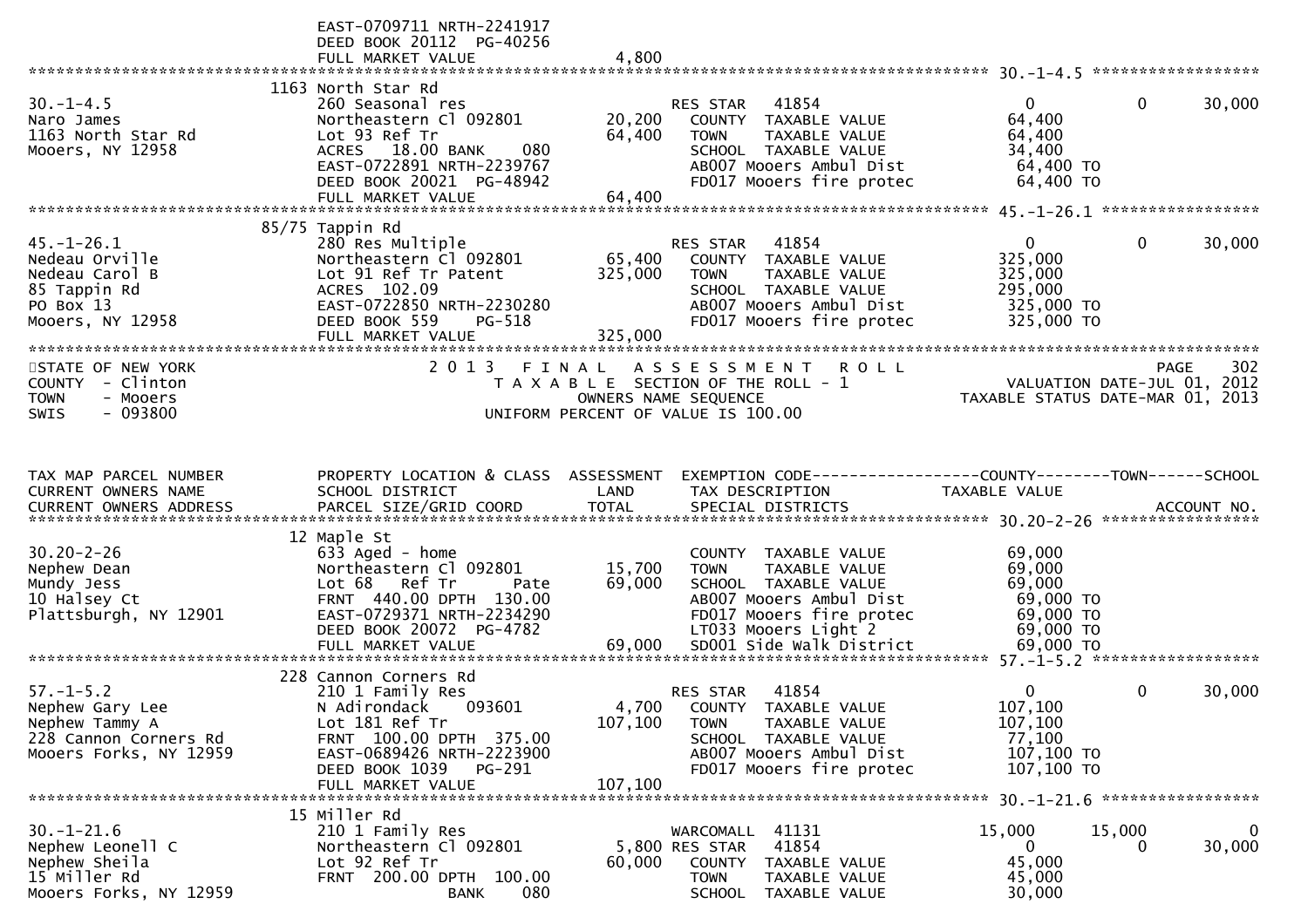|                                                                                                                  | EAST-0720039 NRTH-2235890<br>DEED BOOK 625<br>$PG-59$<br>FULL MARKET VALUE                                                                                                            | 60,000                    | AB007 Mooers Ambul Dist<br>FD017 Mooers fire protec                                                                                                                           | 60,000 TO<br>60,000 TO                                               |                                                |
|------------------------------------------------------------------------------------------------------------------|---------------------------------------------------------------------------------------------------------------------------------------------------------------------------------------|---------------------------|-------------------------------------------------------------------------------------------------------------------------------------------------------------------------------|----------------------------------------------------------------------|------------------------------------------------|
|                                                                                                                  |                                                                                                                                                                                       |                           |                                                                                                                                                                               |                                                                      |                                                |
| $57. - 3 - 14.1$<br>Nephew Life Estate Carl<br>Bombard Judy<br>4525 Rt 11<br>Ellenburg Depot, NY 12935           | 4531 Rt 11<br>241 Rural res&ag<br>093601<br>N Adirondack<br>Lot 193 Ref Tr<br>Pate<br>ACRES 80.50<br>EAST-0686419 NRTH-2216817<br>DEED BOOK 20041 PG-70059                            | 41,800 SR STAR<br>112,200 | 67 PCT OF VALUE USED FOR EXEMPTION PURPOSES<br>AGED C&T 41801<br>41834<br>COUNTY TAXABLE VALUE<br>TAXABLE VALUE<br>TOWN<br>SCHOOL TAXABLE VALUE<br>AB007 Mooers Ambul Dist    | 37,587<br>$\overline{0}$<br>74,613<br>74,613<br>48,900<br>112,200 TO | 37,587<br>$\overline{0}$<br>63,300<br>$\Omega$ |
| $57. - 1 - 4$<br>Nephew Life Estate Clara<br>Nephew Gary<br>236 Cannon Corners Rd<br>Mooers Forks, NY 12959-9709 | 236 Cannon Corners Rd<br>210 1 Family Res<br>093601<br>N Adirondack<br>Lot 181 Ref Tr<br>Pate<br><b>ACRES</b><br>1.40<br>EAST-0689393 NRTH-2224058<br>DEED BOOK 20031 PG-52200        | 7,000 SR STAR<br>100,000  | 98 PCT OF VALUE USED FOR EXEMPTION PURPOSES<br>AGED C&T<br>41801<br>41834<br>COUNTY TAXABLE VALUE<br>TAXABLE VALUE<br>TOWN<br>SCHOOL TAXABLE VALUE<br>AB007 Mooers Ambul Dist | 49,000<br>$\mathbf{0}$<br>51,000<br>51,000<br>36,700<br>100,000 TO   | 49,000<br>0<br>63,300<br>$\Omega$              |
| STATE OF NEW YORK<br>COUNTY - Clinton<br>- Mooers<br><b>TOWN</b><br>$-093800$<br><b>SWIS</b>                     |                                                                                                                                                                                       | OWNERS NAME SEQUENCE      | 2013 FINAL ASSESSMENT<br>R O L L<br>T A X A B L E SECTION OF THE ROLL - 1<br>UNIFORM PERCENT OF VALUE IS 100.00                                                               | VALUATION DATE-JUL 01, 2012<br>TAXABLE STATUS DATE-MAR 01, 2013      | 303<br><b>PAGE</b>                             |
| TAX MAP PARCEL NUMBER<br>CURRENT OWNERS NAME                                                                     | PROPERTY LOCATION & CLASS ASSESSMENT<br>SCHOOL DISTRICT                                                                                                                               | LAND                      | EXEMPTION CODE------------------COUNTY--------TOWN------SCHOOL<br>TAX DESCRIPTION                                                                                             | TAXABLE VALUE                                                        |                                                |
| $44.2 - 3 - 8$<br>Nephew Marlene A<br>Sample Cynthia<br>3071 Rt 11<br>PO Box 13<br>Mooers Forks, NY 12959        | Rt 11<br>311 Res vac land<br>Northeastern Cl 092801<br>Lot 116 Ref Tr<br>Pate<br>FRNT 85.00 DPTH 150.00<br>EAST-0715362 NRTH-2232927<br>DEED BOOK 1022<br>PG-241<br>FULL MARKET VALUE | 1,200<br>1,200<br>1,200   | COUNTY TAXABLE VALUE<br>TAXABLE VALUE<br><b>TOWN</b><br>SCHOOL TAXABLE VALUE<br>AB007 Mooers Ambul Dist<br>FD017 Mooers fire protec<br>LT013 Mooers Forks Light               | 1,200<br>1,200<br>1,200<br>1,200 TO<br>1,200 TO<br>$1,200$ TO        |                                                |
| $61. - 1 - 20.5$<br>Nephew Randall William<br>133 Maple St<br>Mooers, NY 12958                                   | 9 Rt 22<br>270 Mfg housing<br>Northeastern Cl<br>092801<br>Lot 48 Ref Tr<br><b>ACRES</b><br>1.00<br>EAST-0736500 NRTH-2216473<br>DEED BOOK 950<br><b>PG-80</b><br>FULL MARKET VALUE   | 8,000<br>23,700<br>23,700 | COUNTY TAXABLE VALUE<br><b>TOWN</b><br>TAXABLE VALUE<br>SCHOOL TAXABLE VALUE<br>AB007 Mooers Ambul Dist<br>FD017 Mooers fire protec                                           | 23,700<br>23,700<br>23,700<br>23,700 TO<br>23,700 TO                 |                                                |
| $30.16 - 2 - 4$<br>Nephew Susan L<br>133 Maple St<br>Mooers, NY 12958                                            | 133 Maple St<br>210 1 Family Res<br>Northeastern Cl 092801<br>Lot 68<br>Ref Tr<br>Pate<br>65.00 DPTH 310.00<br><b>FRNT</b><br>080<br><b>BANK</b>                                      | 6,000<br>37,500           | RES STAR<br>41854<br><b>COUNTY</b><br>TAXABLE VALUE<br><b>TOWN</b><br>TAXABLE VALUE<br>SCHOOL TAXABLE VALUE<br>AB007 Mooers Ambul Dist                                        | $\mathbf{0}$<br>37,500<br>37,500<br>7,500<br>37,500 TO               | 0<br>30,000                                    |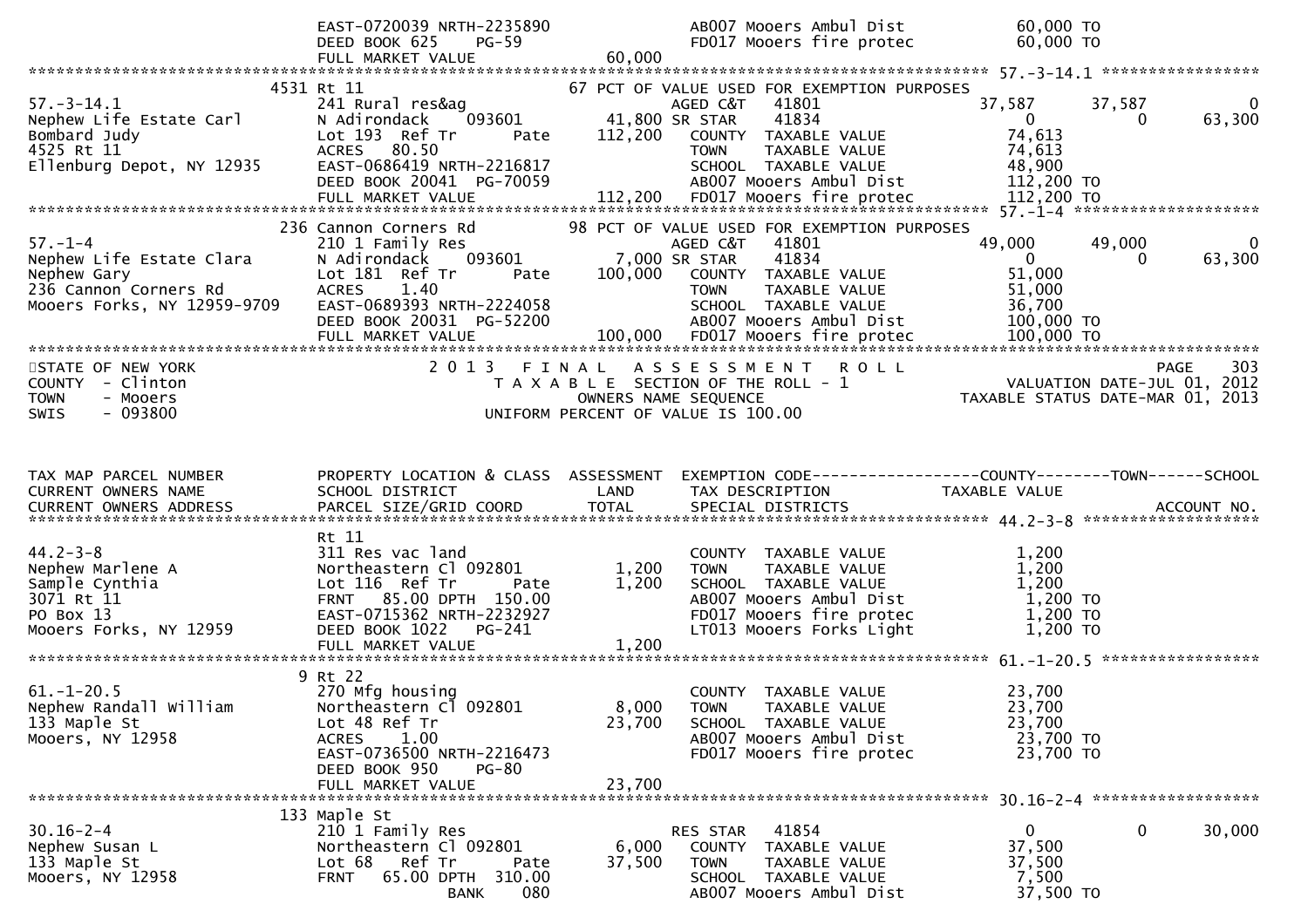|                                                                                                                                | EAST-0728849 NRTH-2236814<br>DEED BOOK 20051 PG-80385                                                                                                                         |                              | FD017 Mooers fire protec<br>LT033 Mooers Light 2                                                                                                                                  | 37,500 TO<br>37,500 TO                                                                                      |                 |                 |
|--------------------------------------------------------------------------------------------------------------------------------|-------------------------------------------------------------------------------------------------------------------------------------------------------------------------------|------------------------------|-----------------------------------------------------------------------------------------------------------------------------------------------------------------------------------|-------------------------------------------------------------------------------------------------------------|-----------------|-----------------|
|                                                                                                                                | 181 Angelville Rd                                                                                                                                                             |                              |                                                                                                                                                                                   |                                                                                                             |                 |                 |
| $62 - 2 - 4.111$<br>Neverett Kelly A<br>181 Angelville Rd<br>Chazy, NY 12921-2605                                              | 210 1 Family Res<br>Northeastern Cl 092801<br>Lot 24 Ref Tr<br>3.00<br>ACRES<br>EAST-0744761 NRTH-2217628<br>DEED BOOK 99001 PG-07679                                         | 9,400<br>115,000             | 41854<br>RES STAR<br>COUNTY TAXABLE VALUE<br>TAXABLE VALUE<br><b>TOWN</b><br>SCHOOL TAXABLE VALUE<br>AB007 Mooers Ambul Dist<br>FD017 Mooers fire protec                          | $\mathbf{0}$<br>115,000<br>115,000<br>85,000<br>115,000 TO<br>115,000 TO                                    | $\mathbf{0}$    | 30,000          |
|                                                                                                                                | FULL MARKET VALUE                                                                                                                                                             | 115,000                      |                                                                                                                                                                                   |                                                                                                             |                 |                 |
|                                                                                                                                | 234 Laforest Rd                                                                                                                                                               |                              |                                                                                                                                                                                   |                                                                                                             |                 |                 |
| $62 - 2 - 9$<br>Neverett Terry N<br>Neverett Ronnie Lynn<br>234 Laforest Rd<br>Mooers, NY 12958                                | 210 1 Family Res<br>Northeastern Cl 092801<br>Lot 24 Ref Tr<br><b>ACRES</b><br>5.50 BANK<br>080<br>EAST-0741603 NRTH-2217918<br>DEED BOOK 20001 PG-23611<br>FULL MARKET VALUE | 11,000<br>130,000<br>130,000 | RES STAR<br>41854<br>COUNTY TAXABLE VALUE<br><b>TOWN</b><br>TAXABLE VALUE<br>SCHOOL TAXABLE VALUE<br>AB007 Mooers Ambul Dist<br>FD017 Mooers fire protec                          | $\mathbf{0}$<br>130,000<br>130,000<br>100,000<br>130,000 TO<br>130,000 TO                                   | 0               | 30,000          |
|                                                                                                                                |                                                                                                                                                                               |                              |                                                                                                                                                                                   |                                                                                                             |                 |                 |
| STATE OF NEW YORK<br>COUNTY - Clinton<br>- Mooers<br><b>TOWN</b>                                                               | 2 0 1 3                                                                                                                                                                       | FINAL                        | <b>ROLL</b><br>A S S E S S M E N T<br>T A X A B L E SECTION OF THE ROLL - 1<br>OWNERS NAME SEQUENCE                                                                               | PAGE 304<br>VALUATION DATE-JUL 01, 2012<br>TAXARLE STATUS DATE :::- 21.<br>TAXABLE STATUS DATE-MAR 01, 2013 |                 |                 |
| $-093800$<br><b>SWIS</b>                                                                                                       |                                                                                                                                                                               |                              | UNIFORM PERCENT OF VALUE IS 100.00                                                                                                                                                |                                                                                                             |                 |                 |
| TAX MAP PARCEL NUMBER<br>CURRENT OWNERS NAME<br><b>CURRENT OWNERS ADDRESS</b>                                                  | PROPERTY LOCATION & CLASS ASSESSMENT<br>SCHOOL DISTRICT<br>PARCEL SIZE/GRID COORD                                                                                             | LAND<br><b>TOTAL</b>         | EXEMPTION CODE-----------------COUNTY-------TOWN------SCHOOL<br>TAX DESCRIPTION<br>SPECIAL DISTRICTS                                                                              | TAXABLE VALUE                                                                                               |                 | ACCOUNT NO.     |
|                                                                                                                                | Blair Rd                                                                                                                                                                      |                              |                                                                                                                                                                                   |                                                                                                             |                 | Lease 2012      |
| $61. - 1 - 18.1$<br>Neverett Timothy A<br>Neverett Terry N<br>234 Laforest Rd<br>Mooers, NY 12958<br>MAY BE SUBJECT TO PAYMENT | 312 Vac w/imprv<br>Northeastern Cl 092801<br>Lot 33 Ref Tr<br>Pate<br>ACRES 207.30<br>EAST-0737574 NRTH-2218812<br><b>PG-246</b><br>DEED BOOK 1004<br>FULL MARKET VALUE       | 81,700<br>81,700             | 10 YR AGR 41700<br>78,700 AGRI DISTR 41720<br>COUNTY TAXABLE VALUE<br>TAXABLE VALUE<br><b>TOWN</b><br>SCHOOL TAXABLE VALUE<br>AB007 Mooers Ambul Dist<br>FD017 Mooers fire protec | 3,000<br>22,363<br>56,337<br>56,337<br>56,337<br>81,700 TO<br>81,700 TO                                     | 3,000<br>22,363 | 3,000<br>22,363 |
|                                                                                                                                | 170 Blair Rd                                                                                                                                                                  |                              |                                                                                                                                                                                   |                                                                                                             |                 |                 |
| $61. - 1 - 18.3$<br>Neverett Timothy A<br>170 Blair Rd<br>Mooers, NY 12958                                                     | 210 1 Family Res<br>Northeastern Cl 092801<br>5.50<br><b>ACRES</b><br>EAST-0737122 NRTH-2216620<br>DEED BOOK 20021 PG-41488<br>FULL MARKET VALUE                              | 11,300<br>158,000<br>158,000 | 41854<br><b>RES STAR</b><br>COUNTY TAXABLE VALUE<br>TAXABLE VALUE<br><b>TOWN</b><br>SCHOOL TAXABLE VALUE<br>AB007 Mooers Ambul Dist<br>FD017 Mooers fire protec                   | $\Omega$<br>158,000<br>158,000<br>128,000<br>158,000 TO<br>158,000 TO                                       | $\mathbf{0}$    | 30,000          |
|                                                                                                                                |                                                                                                                                                                               |                              |                                                                                                                                                                                   |                                                                                                             |                 |                 |
| $61. - 1 - 8.1$<br>Nieves Louis M<br>Nieves Reyes<br>308 Rt 22                                                                 | 308 Rt 22<br>240 Rural res<br>Northeastern Cl 092801<br>Lot 47<br>Ref Tr<br>Pate                                                                                              | 20,800<br>111,600            | 41834<br>SR STAR<br>COUNTY<br>TAXABLE VALUE<br><b>TOWN</b><br>TAXABLE VALUE                                                                                                       | $\mathbf{0}$<br>111,600<br>111,600                                                                          | 0               | 63,300          |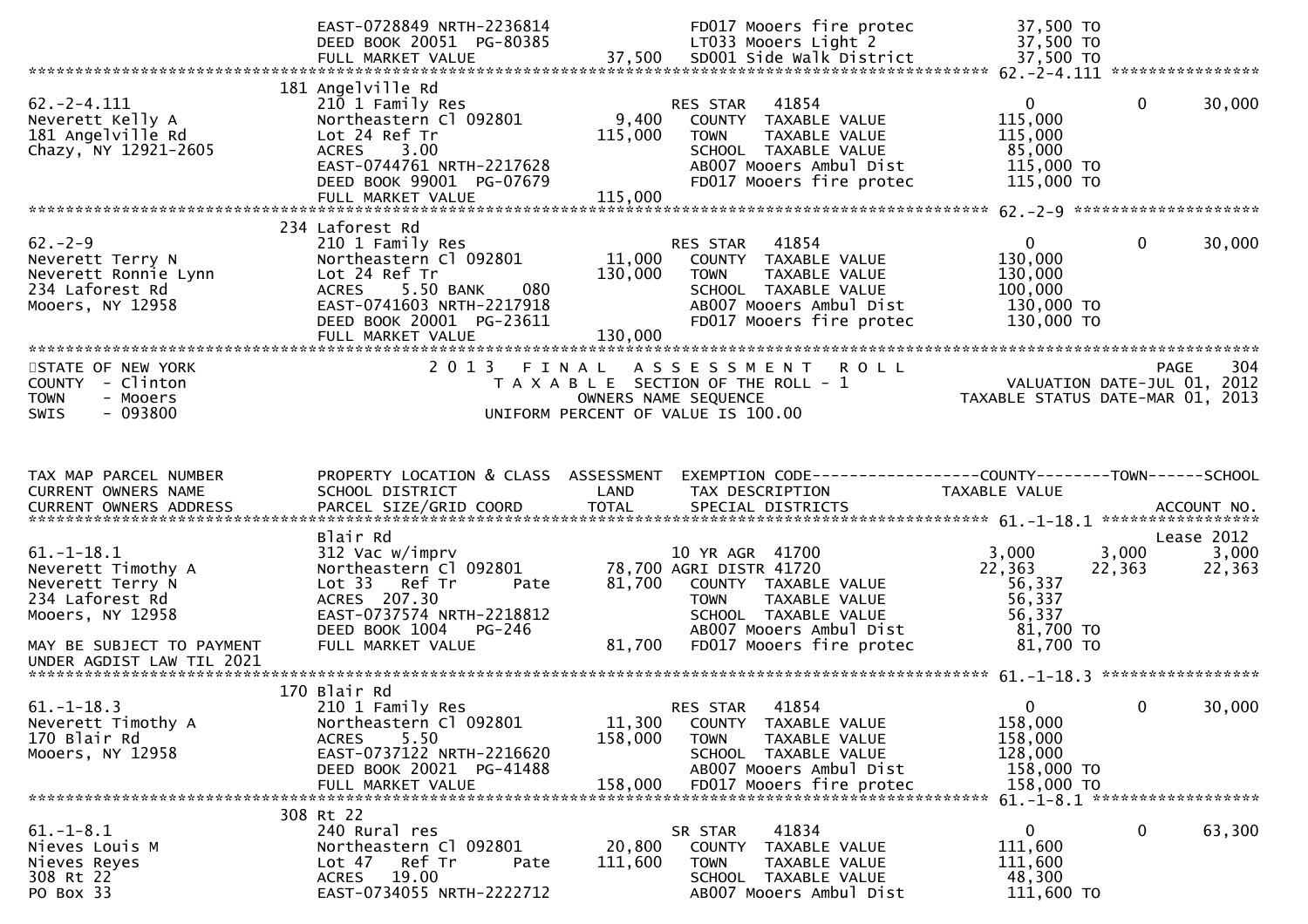| Mooers, NY 12958-0033                                                                                                     | DEED BOOK 624 PG-274<br>FULL MARKET VALUE                                                                                                                                                                                                 | 111,600                    | FD017 Mooers fire protec                                                                                                                                                                                                                                                 | 111,600 TO                                                                                                                                                                              |                         |
|---------------------------------------------------------------------------------------------------------------------------|-------------------------------------------------------------------------------------------------------------------------------------------------------------------------------------------------------------------------------------------|----------------------------|--------------------------------------------------------------------------------------------------------------------------------------------------------------------------------------------------------------------------------------------------------------------------|-----------------------------------------------------------------------------------------------------------------------------------------------------------------------------------------|-------------------------|
| $61. - 1 - 8.4$<br>61.-1-8.4<br>Nieves Richard D<br>St Clair Rebecca L<br>PO Box 531<br>Mooers, NY 12958                  | 302 Rt 22<br>270 Mfg housing<br>Northeastern C1 092801<br>Lot 47 Ref Tract Patent<br>ACRES 19.00<br>EAST-0734251 NRTH-2222358<br>DEED BOOK 20001 PG-20942<br>FULL MARKET VALUE                                                            | 20,800<br>25,000<br>25,000 | COUNTY TAXABLE VALUE<br>TOWN    TAXABLE VALUE<br>SCHOOL  TAXABLE VALUE<br>ABOOT Mooers Ambul Dist 25,000 TO<br>FD017 Mooers fire protec                                                                                                                                  | 25,000<br>25,000<br>25,000<br>25,000 TO                                                                                                                                                 |                         |
|                                                                                                                           |                                                                                                                                                                                                                                           |                            |                                                                                                                                                                                                                                                                          |                                                                                                                                                                                         |                         |
| $30.20 - 4 - 6$<br>J4S1G9                                                                                                 | 2451 Rt 11<br>210 1 Family Res<br>Northeastern Cl 092801<br>Pate<br>FRNT 96.00 DPTH 140.00<br>080<br><b>BANK</b><br>EAST-0729177 NRTH-2233764<br>DEED BOOK 20122 PG-51993<br>FULL MARKET VALUE                                            | 6,100<br>70,000<br>70,000  | COUNTY TAXABLE VALUE<br>TAXABLE VALUE<br><b>TOWN</b><br>SCHOOL TAXABLE VALUE<br>AB007 Mooers Ambul Dist<br>FD017 Mooers fire protec<br>LT033 Mooers Light 2                                                                                                              | 70,000<br>70,000<br>70,000<br>70,000 TO<br>70,000 то<br>70,000 то                                                                                                                       |                         |
| STATE OF NEW YORK<br>COUNTY - Clinton<br><b>TOWN</b><br>- Mooers<br>$-093800$<br><b>SWIS</b>                              |                                                                                                                                                                                                                                           |                            |                                                                                                                                                                                                                                                                          | 2013 FINAL ASSESSMENT ROLL<br>TAXABLE SECTION OF THE ROLL -1 WALUATION DATE-JUL 01, 2012<br>OWNERS NAME SEQUENCE TAXABLE STATUS DATE-MAR 01, 2013<br>UNIFORM PERCENT OF VALUE IS 100.00 |                         |
| TAX MAP PARCEL NUMBER<br>CURRENT OWNERS NAME                                                                              | SCHOOL DISTRICT                                                                                                                                                                                                                           | LAND                       | TAX DESCRIPTION                                                                                                                                                                                                                                                          | PROPERTY LOCATION & CLASS ASSESSMENT EXEMPTION CODE----------------COUNTY-------TOWN------SCHOOL<br>TAXABLE VALUE                                                                       |                         |
| $30.15 - 1 - 4$<br>Nogle Robert L<br>919 Hemmingford Rd<br>Mooers, NY 12958<br>PRIOR OWNER ON 3/01/2013<br>Nogle Robert L | 919 Hemmingford Rd<br>210 1 Family Res<br>210 1 Family Res<br>Northeastern C1 092801 8,800 WARDISALL 41141<br>Lot 75 Ref Tr<br>Pate<br><b>ACRES</b><br>1.10<br>EAST-0728091 NRTH-2236951<br>DEED BOOK 20132 PG-56568<br>FULL MARKET VALUE | 83,300                     | 99 PCT OF VALUE USED FOR EXEMPTION PURPOSES<br>WARNONALL 41121<br>83,300 RES STAR 41854<br>COUNTY TAXABLE VALUE<br>TOWN TAXABLE VALUE<br>SCHOOL TAXABLE VALUE<br>ABOO7 Mooers Ambul Dist<br>FD017 Mooers fire protec<br>LT033 Mooers Light 2<br>SD001 Side Walk District | 12,370<br>12,000<br>4,123<br>4,123<br>$\overline{0}$<br>$\Omega$<br>66,807<br>67,177<br>53, 300<br>83, 300 TO<br>200 TO<br>83,300 TO<br>83,300 TO<br>83,300 TO                          | 0<br>$\Omega$<br>30,000 |
|                                                                                                                           |                                                                                                                                                                                                                                           |                            |                                                                                                                                                                                                                                                                          |                                                                                                                                                                                         |                         |
| $47. - 1 - 11.1$<br>Nolette Kacy<br>1599 Route 11<br>Champlain, NY 12919                                                  | 194 Simmons Rd<br>322 Rural vac>10<br>Northeastern Cl 092801<br>Lot 21 Ref Tr<br>Pate<br>1.00<br><b>ACRES</b><br>EAST-0743612 NRTH-2230951                                                                                                | 8,200<br>8,200             | COUNTY TAXABLE VALUE<br><b>TOWN</b><br>TAXABLE VALUE<br>SCHOOL TAXABLE VALUE<br>AB007 Mooers Ambul Dist<br>FD017 Mooers fire protec                                                                                                                                      | 8,200<br>8,200<br>8,200<br>8,200 TO<br>8,200 TO                                                                                                                                         |                         |
|                                                                                                                           | DEED BOOK 20122 PG-52583<br>FULL MARKET VALUE                                                                                                                                                                                             | 8,200                      |                                                                                                                                                                                                                                                                          |                                                                                                                                                                                         |                         |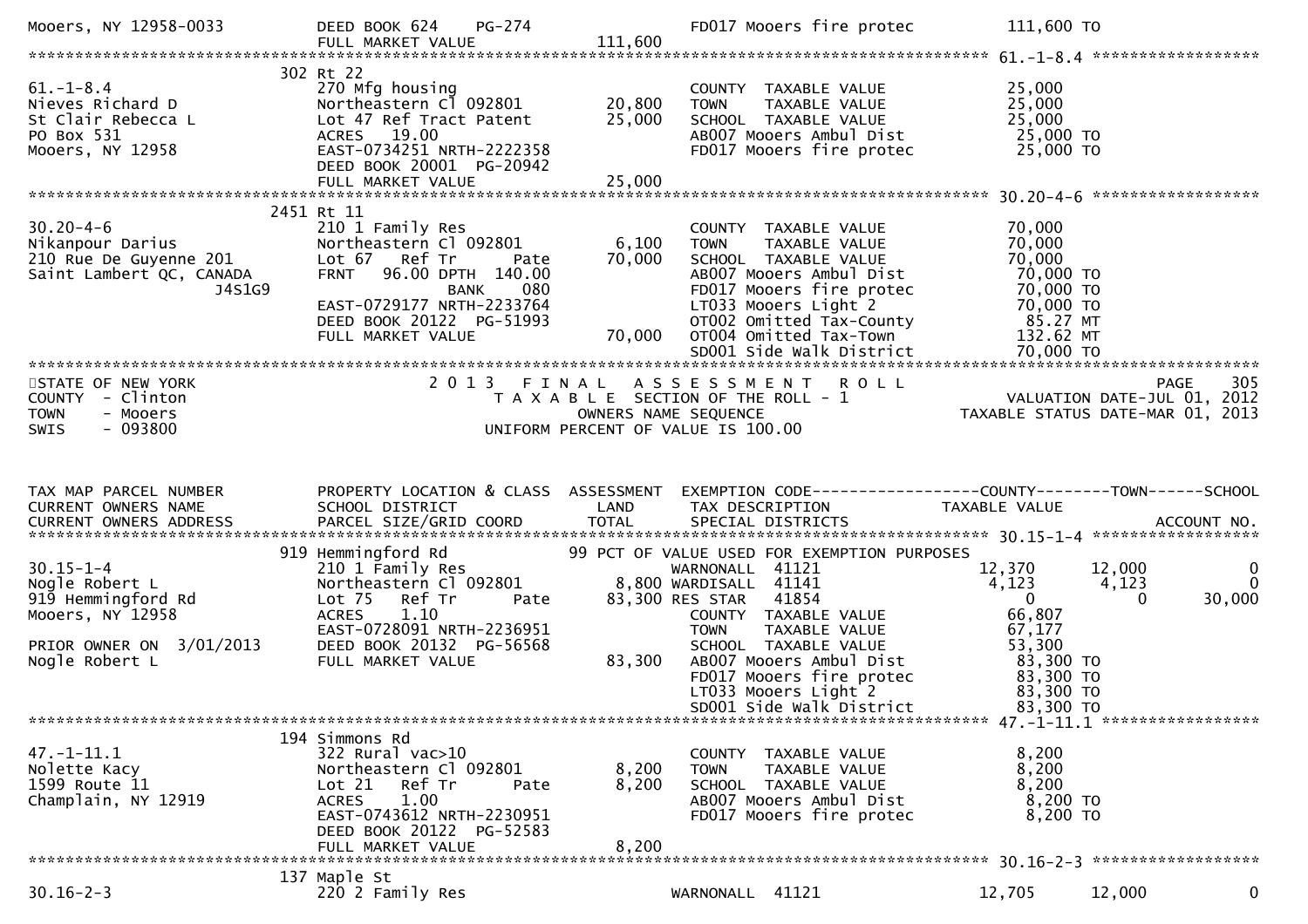| Norcross Winston R<br>137 Maple St<br>PO Box 31<br>Mooers, NY 12958                             | Northeastern Cl 092801<br>Lot 68<br>Ref Tr<br>Pate<br>FRNT 100.00 DPTH 224.00<br>EAST-0728763 NRTH-2236864<br>DEED BOOK 583<br>PG-1082<br>FULL MARKET VALUE                                     | 84,700<br>84,700          | 7,100 SR STAR<br>41834<br>COUNTY TAXABLE VALUE<br><b>TOWN</b><br>TAXABLE VALUE<br>SCHOOL TAXABLE VALUE<br>AB007 Mooers Ambul Dist<br>FD017 Mooers fire protec<br>LT033 Mooers Light 2<br>SD001 Side Walk District | $\mathbf{0}$<br>71,995<br>72,700<br>21,400<br>84,700 TO<br>84,700 TO<br>84,700 TO<br>84,700 TO | $\Omega$     | 63,300 |
|-------------------------------------------------------------------------------------------------|-------------------------------------------------------------------------------------------------------------------------------------------------------------------------------------------------|---------------------------|-------------------------------------------------------------------------------------------------------------------------------------------------------------------------------------------------------------------|------------------------------------------------------------------------------------------------|--------------|--------|
|                                                                                                 | 2411 Rt 11                                                                                                                                                                                      |                           |                                                                                                                                                                                                                   |                                                                                                |              |        |
| $30.20 - 3 - 3.4$<br>Nordin Cynthia A<br>2411 Chanplain St<br>PO Box 100<br>Mooers, NY 12958    | 210 1 Family Res<br>Northeastern Cl 092801<br>FRNT 81.00 DPTH 287.00<br>EAST-0730106 NRTH-2234076<br>DEED BOOK 20001 PG-22453<br>FULL MARKET VALUE                                              | 5,900<br>42,200<br>42,200 | 41854<br>RES STAR<br>COUNTY TAXABLE VALUE<br>TAXABLE VALUE<br><b>TOWN</b><br>SCHOOL TAXABLE VALUE<br>AB007 Mooers Ambul Dist<br>FD017 Mooers fire protec<br>LT033 Mooers Light 2                                  | $\overline{0}$<br>42,200<br>42,200<br>12,200<br>42,200 TO<br>42,200 TO<br>42,200 TO            | $\mathbf{0}$ | 30,000 |
|                                                                                                 |                                                                                                                                                                                                 |                           |                                                                                                                                                                                                                   |                                                                                                |              |        |
| STATE OF NEW YORK<br>COUNTY - Clinton<br><b>TOWN</b><br>- Mooers<br>$-093800$<br><b>SWIS</b>    | 2013 FINAL                                                                                                                                                                                      |                           | ASSESSMENT<br><b>ROLL</b><br>T A X A B L E SECTION OF THE ROLL - 1<br>OWNERS NAME SEQUENCE<br>UNIFORM PERCENT OF VALUE IS 100.00                                                                                  | VALUATION DATE-JUL 01, 2012<br>TAXABLE STATUS DATE-MAR 01, 2013                                | <b>PAGE</b>  | 306    |
| TAX MAP PARCEL NUMBER                                                                           | PROPERTY LOCATION & CLASS ASSESSMENT                                                                                                                                                            |                           | EXEMPTION CODE------------------COUNTY--------TOWN------SCHOOL                                                                                                                                                    |                                                                                                |              |        |
| CURRENT OWNERS NAME                                                                             | SCHOOL DISTRICT                                                                                                                                                                                 | LAND                      | TAX DESCRIPTION                                                                                                                                                                                                   | TAXABLE VALUE                                                                                  |              |        |
|                                                                                                 | 2417 Rt 11                                                                                                                                                                                      |                           |                                                                                                                                                                                                                   |                                                                                                |              |        |
| $30.20 - 3 - 4$<br>Nordin Samuel C<br>PO Box 100<br>Mooers, NY 12958                            | 210 1 Family Res<br>Northeastern Cl 092801<br>Lot 68 Ref Tr<br>Pate<br>FRNT 151.00 DPTH<br>85.00<br>EAST-0730012 NRTH-2233993<br>DEED BOOK 20082 PG-19943<br>FULL MARKET VALUE                  | 5,200<br>45,400<br>45,400 | RES STAR<br>41854<br>COUNTY TAXABLE VALUE<br>TAXABLE VALUE<br>TOWN<br>SCHOOL TAXABLE VALUE<br>AB007 Mooers Ambul Dist<br>FD017 Mooers fire protec<br>LT033 Mooers Light 2                                         | $\mathbf{0}$<br>45,400<br>45,400<br>15,400<br>45,400 TO<br>45,400 TO<br>45,400 TO              | 0            | 30,000 |
|                                                                                                 |                                                                                                                                                                                                 |                           |                                                                                                                                                                                                                   |                                                                                                |              |        |
| $44. -2 - 12.5$<br>Normandin Jared<br>272 Chazy Lake Rd<br>Saranac, NY 12981                    | Emery Rd<br>$314$ Rural vac<10<br>Northeastern Cl 092801<br>Lot 101 Ref Tr<br>Pate<br>ACRES 10.00<br>EAST-0718602 NRTH-2228464<br>DEED BOOK 20082 PG-17076                                      | 11,200<br>11,200          | COUNTY TAXABLE VALUE<br><b>TOWN</b><br>TAXABLE VALUE<br>SCHOOL TAXABLE VALUE<br>AB007 Mooers Ambul Dist<br>FD017 Mooers fire protec                                                                               | 11,200<br>11,200<br>11,200<br>11,200 TO<br>11,200 TO                                           |              |        |
|                                                                                                 | FULL MARKET VALUE                                                                                                                                                                               | 11,200                    |                                                                                                                                                                                                                   |                                                                                                |              |        |
|                                                                                                 |                                                                                                                                                                                                 |                           |                                                                                                                                                                                                                   |                                                                                                |              |        |
| $28. - 1 - 3.12$<br>Normandin Timothy M<br>Heywood Ambur N<br>151 Meseck Rd<br>Mooers, NY 12958 | 151 Meseck Rd<br>210 1 Family Res<br>Northeastern Cl 092801<br>Lot 149 Ref Tr<br><b>ACRES</b><br>1.00 BANK<br>080<br>EAST-0700177 NRTH-2239859<br>DEED BOOK 20092 PG-27633<br>FULL MARKET VALUE | 5,000<br>70,000<br>70,000 | 41854<br>RES STAR<br><b>COUNTY</b><br>TAXABLE VALUE<br><b>TOWN</b><br>TAXABLE VALUE<br>SCHOOL TAXABLE VALUE<br>AB007 Mooers Ambul Dist<br>FD017 Mooers fire protec                                                | $\overline{0}$<br>70,000<br>70,000<br>40,000<br>70,000 TO<br>70,000 TO                         | 0            | 30,000 |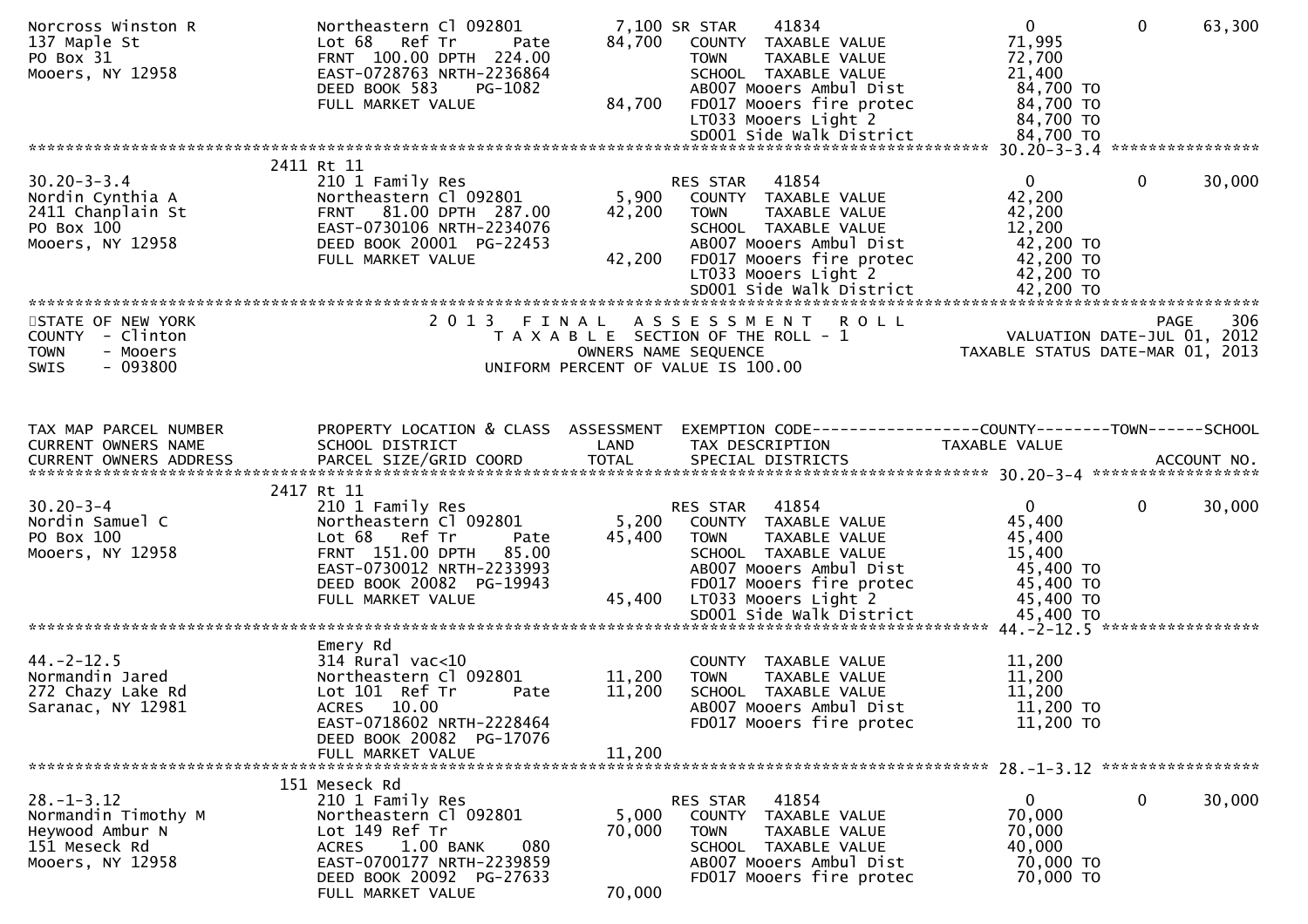| $45. - 5 - 12$<br>Norris Thomas R<br>PO Box 266<br>Mooers, NY 12958                                    | 164 Tappin Rd<br>210 1 Family Res<br>Northeastern Cl 092801<br>Lot 76 Ref Tr<br>Tappin Ridge Subd Lot #12<br>1.80 BANK<br>890<br><b>ACRES</b><br>EAST-0724231 NRTH-2232352<br>DEED BOOK 99001 PG-12117<br>FULL MARKET VALUE | 9,800<br>72,000<br>72,000    | 41854<br>RES STAR<br>COUNTY TAXABLE VALUE<br>TAXABLE VALUE<br>TOWN<br>SCHOOL TAXABLE VALUE<br>AB007 Mooers Ambul Dist<br>FD017 Mooers fire protec        | $\mathbf{0}$<br>72,000<br>72,000<br>42,000<br>72,000 TO<br>72,000 TO        | 30,000<br>$\mathbf{0}$ |
|--------------------------------------------------------------------------------------------------------|-----------------------------------------------------------------------------------------------------------------------------------------------------------------------------------------------------------------------------|------------------------------|----------------------------------------------------------------------------------------------------------------------------------------------------------|-----------------------------------------------------------------------------|------------------------|
|                                                                                                        |                                                                                                                                                                                                                             |                              |                                                                                                                                                          |                                                                             |                        |
| $27. - 1 - 40$<br>North Emil J<br>Hurst Suzanne R<br>308 Blackman Corners Rd<br>Mooers Forks, NY 12959 | White Rd<br>$314$ Rural vac< $10$<br>Northeastern Cl 092801<br>Lot 197 Ref Tr<br>Pate<br>ACRES 1.50<br>EAST-0686796 NRTH-2234453<br>DEED BOOK 20122 PG-50000<br>FULL MARKET VALUE                                           | 5,400<br>5,400<br>5,400      | COUNTY TAXABLE VALUE<br>TAXABLE VALUE<br>TOWN<br>SCHOOL TAXABLE VALUE<br>AB007 Mooers Ambul Dist<br>FD017 Mooers fire protec                             | 5,400<br>5,400<br>5,400<br>5,400 TO<br>5,400 TO                             |                        |
| STATE OF NEW YORK                                                                                      | 2013 FINAL                                                                                                                                                                                                                  |                              | ASSESSMENT<br><b>ROLL</b>                                                                                                                                |                                                                             | 307<br><b>PAGE</b>     |
| COUNTY - Clinton<br><b>TOWN</b><br>- Mooers<br>$-093800$<br>SWIS                                       |                                                                                                                                                                                                                             |                              | T A X A B L E SECTION OF THE ROLL - 1<br>OWNERS NAME SEQUENCE<br>UNIFORM PERCENT OF VALUE IS 100.00                                                      | VALUATION DATE-JUL 01, 2012<br>TAXABLE STATUS DATE-MAR 01, 2013             |                        |
| TAX MAP PARCEL NUMBER                                                                                  | PROPERTY LOCATION & CLASS ASSESSMENT                                                                                                                                                                                        |                              | EXEMPTION CODE------------------COUNTY-------TOWN------SCHOOL                                                                                            |                                                                             |                        |
| CURRENT OWNERS NAME                                                                                    | SCHOOL DISTRICT                                                                                                                                                                                                             | LAND                         | TAX DESCRIPTION                                                                                                                                          | TAXABLE VALUE                                                               |                        |
|                                                                                                        | 308 Blackman Corners Rd                                                                                                                                                                                                     |                              |                                                                                                                                                          |                                                                             |                        |
| $29. - 1 - 8$<br>North Emil J Sr<br>308 Blackman Corners Rd<br>Mooers Forks, NY 12959-9723             | 240 Rural res<br>Northeastern Cl 092801<br>Lot 124 Ref Tr<br>Pate<br>ACRES 77.75<br>EAST-0709421 NRTH-2237146<br>DEED BOOK 20061 PG-92171                                                                                   | 52,800<br>82,400             | RES STAR<br>41854<br>COUNTY TAXABLE VALUE<br><b>TOWN</b><br>TAXABLE VALUE<br>SCHOOL TAXABLE VALUE<br>AB007 Mooers Ambul Dist<br>FD017 Mooers fire protec | $\mathbf{0}$<br>82,400<br>82,400<br>52,400<br>82,400 TO<br>82,400 TO        | $\mathbf 0$<br>30,000  |
|                                                                                                        |                                                                                                                                                                                                                             |                              |                                                                                                                                                          |                                                                             |                        |
| $61. - 1 - 14.31$<br>O'connor Sean<br>O'connor Kristie<br>80 Blair Rd<br>Mooers, NY 12958              | 80 Blair Rd<br>240 Rural res<br>Northeastern Cl 092801<br>Lot 33 Ref Tr Patent<br><b>ACRES</b><br>10.50 BANK<br>080<br>EAST-0739278 NRTH-2217416<br>DEED BOOK 20001 PG-18776<br>FULL MARKET VALUE                           | 15,600<br>165,000<br>165,000 | 41854<br>RES STAR<br>COUNTY TAXABLE VALUE<br>TOWN<br>TAXABLE VALUE<br>SCHOOL TAXABLE VALUE<br>AB007 Mooers Ambul Dist<br>FD017 Mooers fire protec        | $\overline{0}$<br>165,000<br>165,000<br>135,000<br>165,000 TO<br>165,000 TO | $\mathbf 0$<br>30,000  |
|                                                                                                        |                                                                                                                                                                                                                             |                              |                                                                                                                                                          |                                                                             |                        |
| $45. -2 - 22.21$<br>O'Donnell Ralph<br>6800 Cote St Lu Rd Apt 109<br>Montreal QC, Canada H4V2Y2        | Tappin Rd<br>$314$ Rural vac<10<br>Northeastern Cl 092801<br>Lot 76 Ref Tr Patent<br>2.40<br><b>ACRES</b><br>EAST-0724390 NRTH-2231621<br>DEED BOOK 605<br>PG-755<br>FULL MARKET VALUE                                      | 9,000<br>9,000<br>9,000      | COUNTY TAXABLE VALUE<br><b>TOWN</b><br>TAXABLE VALUE<br>SCHOOL TAXABLE VALUE<br>AB007 Mooers Ambul Dist<br>FD017 Mooers fire protec                      | 9,000<br>9,000<br>9,000<br>9,000 TO<br>9,000 TO                             |                        |
|                                                                                                        |                                                                                                                                                                                                                             |                              |                                                                                                                                                          |                                                                             |                        |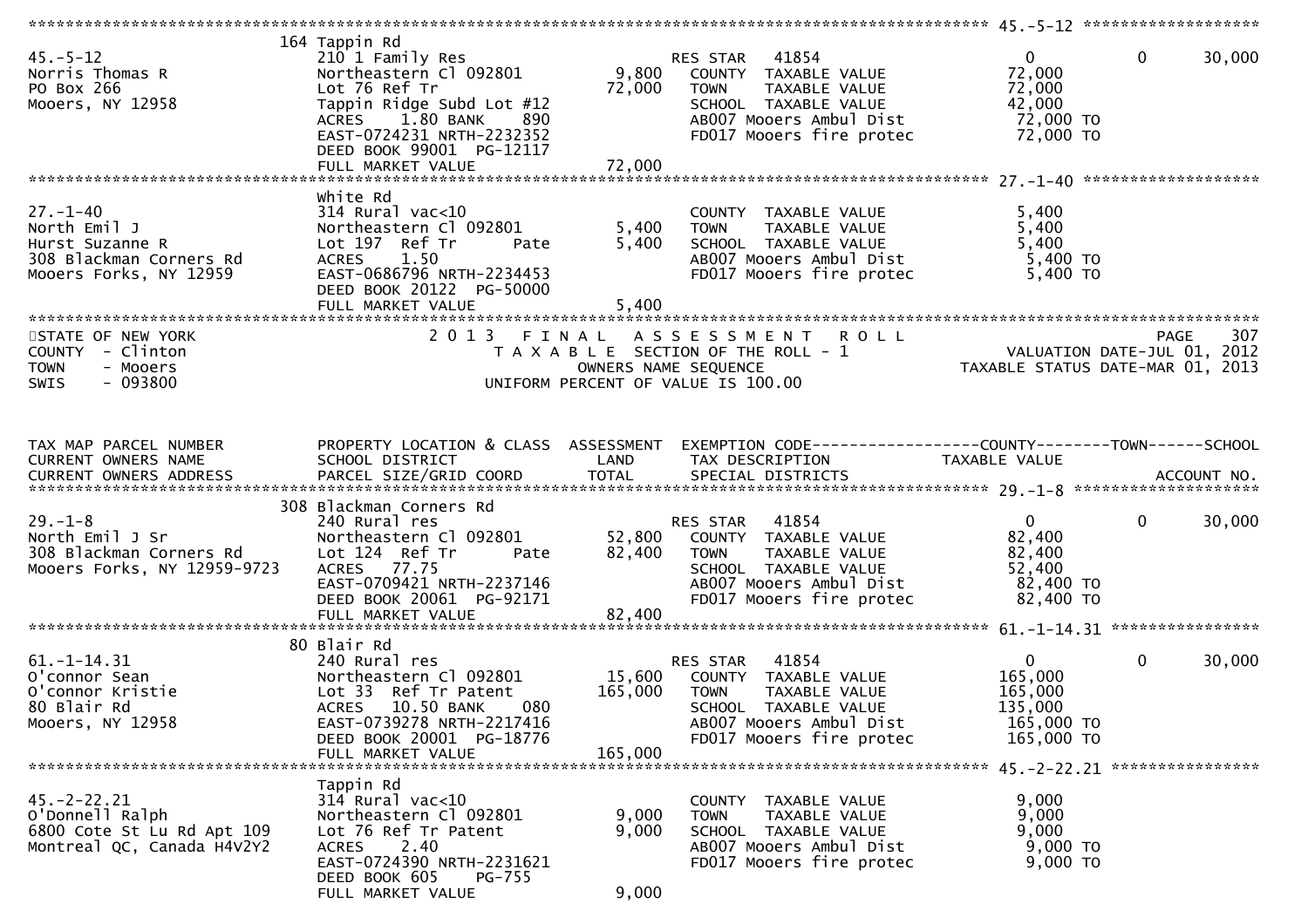| $30.19 - 1 - 24$<br>O'Hara Shirley A<br>O'Hara Dr B W<br>2594 Rt 11<br>Mooers, NY 12958              | 2594 Rt 11<br>210 1 Family Res<br>Northeastern Cl 092801<br>Lot 75 Ref Tr<br>Pate<br>FRNT 180.00 DPTH 180.00<br>EAST-0725687 NRTH-2233841<br>DEED BOOK 455<br>PG-708<br>FULL MARKET VALUE    | 7,600 SR STAR<br>147,500<br>147,500 | 41801<br>AGED C&T<br>41834<br>COUNTY TAXABLE VALUE<br><b>TOWN</b><br>TAXABLE VALUE<br>SCHOOL TAXABLE VALUE<br>AB007 Mooers Ambul Dist<br>FD017 Mooers fire protec<br>LT033 Mooers Light 2<br>SD001 Side Walk District | 73,750<br>$\overline{\mathbf{0}}$<br>73,750<br>73,750<br>84,200<br>$147,500$ TO<br>147,500 TO<br>147,500 TO<br>147,500 TO | 73,750<br>$\overline{0}$<br>63,300<br>0 |
|------------------------------------------------------------------------------------------------------|----------------------------------------------------------------------------------------------------------------------------------------------------------------------------------------------|-------------------------------------|-----------------------------------------------------------------------------------------------------------------------------------------------------------------------------------------------------------------------|---------------------------------------------------------------------------------------------------------------------------|-----------------------------------------|
|                                                                                                      |                                                                                                                                                                                              |                                     |                                                                                                                                                                                                                       |                                                                                                                           |                                         |
| $61. - 1 - 31.2$<br>O'Neil Keith<br>O'Neil Donna<br>235 Rt 22<br>Mooers, NY 12958                    | 235 Rt 22<br>210 1 Family Res<br>Northeastern Cl 092801<br>Lot 47 Ref Tr<br><b>ACRES</b><br>1.10<br>EAST-0733753 NRTH-2220987<br>DEED BOOK 20001 PG-18363<br>FULL MARKET VALUE               | 90,900<br>90,900                    | 41854<br>RES STAR<br>7,400 COUNTY TAXABLE VALUE<br><b>TOWN</b><br>TAXABLE VALUE<br>SCHOOL TAXABLE VALUE<br>AB007 Mooers Ambul Dist<br>FD017 Mooers fire protec                                                        | $\overline{0}$<br>90,900<br>90,900<br>60,900<br>90,900 TO<br>90,900 TO                                                    | $\mathbf{0}$<br>30,000                  |
|                                                                                                      |                                                                                                                                                                                              |                                     |                                                                                                                                                                                                                       |                                                                                                                           |                                         |
| STATE OF NEW YORK<br>COUNTY - Clinton<br><b>TOWN</b><br>- Mooers<br>$-093800$<br><b>SWIS</b>         | 2 0 1 3                                                                                                                                                                                      |                                     | FINAL ASSESSMENT<br><b>ROLL</b><br>T A X A B L E SECTION OF THE ROLL - 1<br>OWNERS NAME SEQUENCE<br>UNIFORM PERCENT OF VALUE IS 100.00                                                                                | PAGE 308<br>VALUATION DATE-JUL 01, 2012<br>TAXABLE STATUS DATE-MAR 01, 2013                                               | 308<br>PAGE                             |
| TAX MAP PARCEL NUMBER                                                                                | PROPERTY LOCATION & CLASS ASSESSMENT                                                                                                                                                         |                                     | EXEMPTION CODE------------------COUNTY--------TOWN------SCHOOL                                                                                                                                                        |                                                                                                                           |                                         |
| CURRENT OWNERS NAME                                                                                  | SCHOOL DISTRICT                                                                                                                                                                              | LAND                                | TAX DESCRIPTION                                                                                                                                                                                                       | TAXABLE VALUE                                                                                                             |                                         |
| $44. - 2 - 4.1$<br>OConnor Teresa<br>1094 Woods Falls Rd<br>Mooers Forks, NY 12959                   | 1094 Woods Falls Rd<br>210 1 Family Res<br>Northeastern Cl 092801<br>Lot 100 Ref Tr<br>Pate<br>ACRES 1.60<br>EAST-0715210 NRTH-2231997<br>DEED BOOK 20122 PG-50809<br>FULL MARKET VALUE      | 8,400<br>79,800<br>79,800           | COUNTY TAXABLE VALUE<br><b>TOWN</b><br>TAXABLE VALUE<br>SCHOOL TAXABLE VALUE<br>AB007 Mooers Ambul Dist<br>FD017 Mooers fire protec<br>LT013 Mooers Forks Light                                                       | 79,800<br>79,800<br>79,800<br>79,800 TO<br>79,800 TO<br>79,800 TO                                                         |                                         |
|                                                                                                      |                                                                                                                                                                                              |                                     |                                                                                                                                                                                                                       |                                                                                                                           |                                         |
| $31. - 4 - 14.2$<br>31.-4-14.4<br>Oliver Cheryl<br>Cliver Pruce<br>18 Herrick Rd<br>Mooers, NY 12958 | 18 Herrick Rd<br>210 1 Family Res<br>Northeastern Cl 092801<br>Lot 45 Ref Tract Patent<br>2.00<br><b>ACRES</b><br>EAST-0734995 NRTH-2233565<br>DEED BOOK 20011 PG-36257<br>FULL MARKET VALUE | 69,700<br>69,700                    | 41854<br>RES STAR<br>8,700 COUNTY TAXABLE VALUE<br><b>TOWN</b><br>TAXABLE VALUE<br>SCHOOL TAXABLE VALUE<br>AB007 Mooers Ambul Dist<br>FD017 Mooers fire protec                                                        | $\overline{0}$<br>69,700<br>69,700<br>39,700<br>69,700 TO<br>69,700 TO                                                    | $\mathbf 0$<br>30,000                   |
|                                                                                                      |                                                                                                                                                                                              |                                     |                                                                                                                                                                                                                       |                                                                                                                           |                                         |
| $30.16 - 1 - 2$<br>Oliver Joshua E<br>Dulude Shannon<br>152 Maple St<br>Mooers, NY 12958             | 152 Maple St<br>210 1 Family Res<br>Northeastern Cl 092801<br>Lot 68 Ref Tr<br>Pate<br>99.00 DPTH 160.00<br><b>FRNT</b><br>EAST-0728411 NRTH-2237101<br>DEED BOOK 20072 PG-6386              | 6,500<br>93,000                     | 41854<br>RES STAR<br>COUNTY TAXABLE VALUE<br><b>TOWN</b><br>TAXABLE VALUE<br>SCHOOL TAXABLE VALUE<br>AB007 Mooers Ambul Dist<br>FD017 Mooers fire protec                                                              | 0<br>93,000<br>93,000<br>63,000<br>93,000 TO<br>93,000 TO                                                                 | 30,000<br>0                             |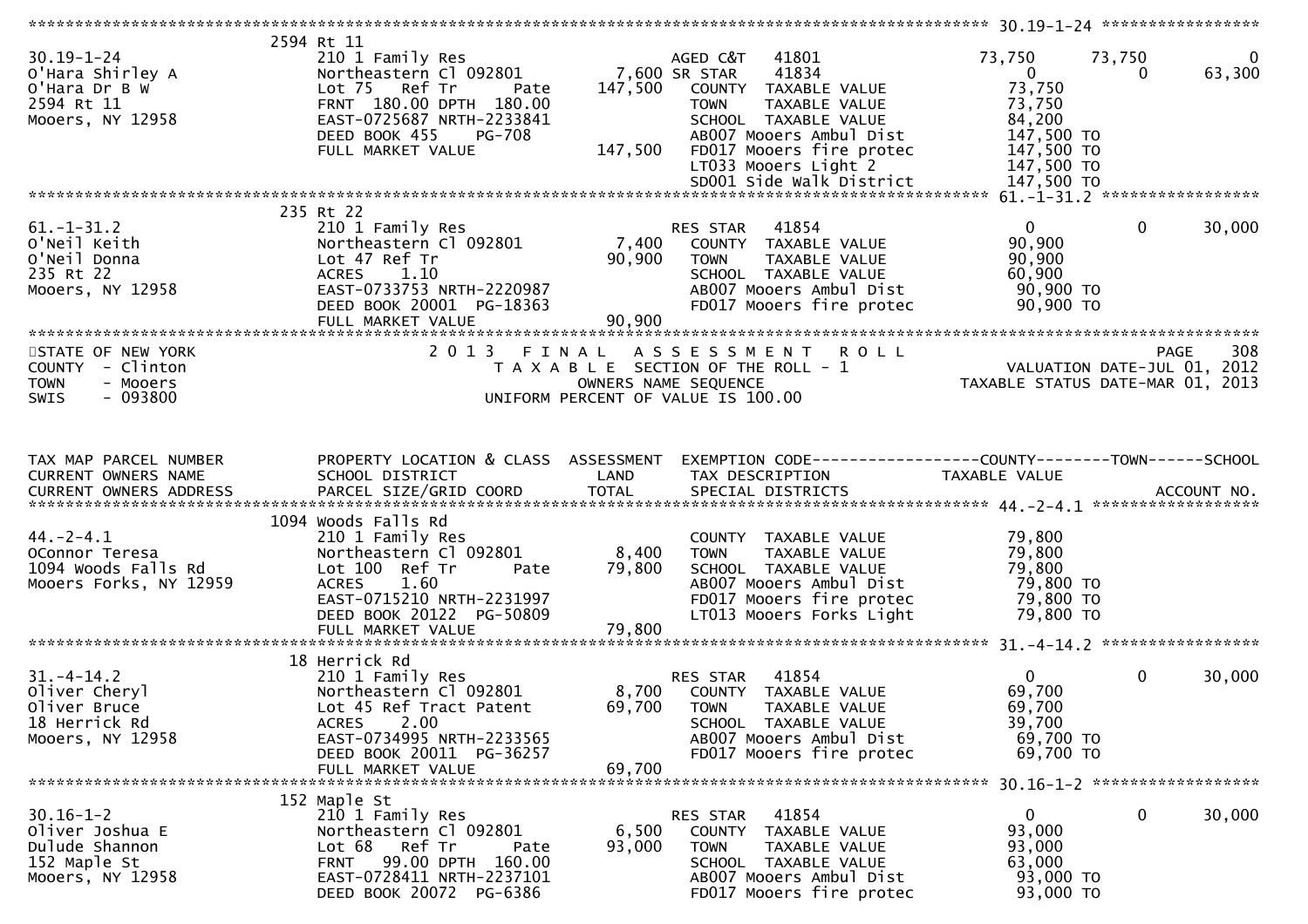|                                                                                              | FULL MARKET VALUE                                                                                                                                                                                   | 93,000                      | LT033 Mooers Light 2<br>SD001 Side Walk District                                                                                                                | 93,000 TO<br>93,000 TO                                                                            |
|----------------------------------------------------------------------------------------------|-----------------------------------------------------------------------------------------------------------------------------------------------------------------------------------------------------|-----------------------------|-----------------------------------------------------------------------------------------------------------------------------------------------------------------|---------------------------------------------------------------------------------------------------|
|                                                                                              |                                                                                                                                                                                                     |                             |                                                                                                                                                                 |                                                                                                   |
| $59. - 1 - 19$<br>Olt Oscar P<br>olt walter A<br>420 Tabernacle Rd<br>Medford, NJ 08055      | Town Line Rd<br>321 Abandoned ag<br>Northeastern Cl 092801<br>Lot 103 Ref Tr<br>Pate<br>ACRES 105.00<br>EAST-0718436 NRTH-2217439<br>DEED BOOK 20112 PG-44409<br>FULL MARKET VALUE                  | 47,000<br>47,000<br>47,000  | COUNTY TAXABLE VALUE<br><b>TOWN</b><br>TAXABLE VALUE<br>SCHOOL TAXABLE VALUE<br>AB007 Mooers Ambul Dist<br>FD017 Mooers fire protec                             | 47,000<br>47,000<br>47,000<br>47,000 TO<br>47,000 TO                                              |
|                                                                                              |                                                                                                                                                                                                     |                             |                                                                                                                                                                 |                                                                                                   |
| $62 - 2 - 4.4$<br>Ondras Tommy R<br>Ondras Tanya L<br>153 Angelville Rd<br>Chzay, NY 12921   | 153 Angelville Rd<br>210 1 Family Res<br>Northeastern Cl 092801<br>Lot 24 Ref Tr<br>Pate<br>080<br>1.20 BANK<br>ACRES<br>EAST-0744751 NRTH-2216935<br>DEED BOOK 20051 PG-89650<br>FULL MARKET VALUE | 8,100<br>134,700<br>134,700 | RES STAR 41854<br>COUNTY TAXABLE VALUE<br>TAXABLE VALUE<br><b>TOWN</b><br>SCHOOL TAXABLE VALUE<br>AB007 Mooers Ambul Dist<br>FD017 Mooers fire protec           | $\overline{0}$<br>$\Omega$<br>30,000<br>134,700<br>134,700<br>104,700<br>134,700 TO<br>134,700 TO |
| STATE OF NEW YORK<br>COUNTY - Clinton<br><b>TOWN</b><br>- Mooers<br>$-093800$<br>SWIS        |                                                                                                                                                                                                     | OWNERS NAME SEQUENCE        | 2013 FINAL ASSESSMENT ROLL<br>T A X A B L E SECTION OF THE ROLL - 1<br>UNIFORM PERCENT OF VALUE IS 100.00                                                       | 309<br>PAGE<br>309<br>VALUATION DATE-JUL 01, 2012<br>TAXABLE STATUS DATE-MAR 01, 2013             |
|                                                                                              |                                                                                                                                                                                                     |                             |                                                                                                                                                                 |                                                                                                   |
| TAX MAP PARCEL NUMBER<br>CURRENT OWNERS NAME                                                 | PROPERTY LOCATION & CLASS ASSESSMENT<br>SCHOOL DISTRICT                                                                                                                                             | LAND                        | TAX DESCRIPTION                                                                                                                                                 | EXEMPTION CODE------------------COUNTY--------TOWN------SCHOOL<br>TAXABLE VALUE                   |
|                                                                                              |                                                                                                                                                                                                     |                             |                                                                                                                                                                 |                                                                                                   |
| $61. -1 - 14.213$<br>Ormsbee Daniel<br>299 LaForest Rd<br>Mooers, NY 12958                   | 299 LaForest Rd<br>270 Mfg housing<br>Northeastern Cl 092801<br>Lot 33 Ref Tr<br>1.40<br>ACRES<br>EAST-0741174 NRTH-2219552<br>DEED BOOK 20011 PG-37737<br>FULL MARKET VALUE                        | 8,600<br>36,100<br>36,100   | 41854<br><b>RES STAR</b><br>COUNTY TAXABLE VALUE<br>TAXABLE VALUE<br><b>TOWN</b><br>SCHOOL TAXABLE VALUE<br>AB007 Mooers Ambul Dist<br>FD017 Mooers fire protec | $\mathbf 0$<br>30,000<br>0<br>36,100<br>36,100<br>6,100<br>36,100 TO<br>36,100 TO                 |
|                                                                                              |                                                                                                                                                                                                     |                             |                                                                                                                                                                 |                                                                                                   |
| $30 - 2 - 3.2$<br>Orr John H<br>Orr Joanna V<br>60 Club Rd Unit 105<br>Plattsburgh, NY 12903 | 1060 Hemmingford Rd<br>210 1 Family Res<br>Northeastern Cl 092801<br>Lot 69 Ref Tract<br>7.10<br><b>ACRES</b><br>EAST-0728496 NRTH-2240680<br>DEED BOOK 990<br><b>PG-030</b>                        | 12,900<br>199,100           | COUNTY TAXABLE VALUE<br>TAXABLE VALUE<br><b>TOWN</b><br>SCHOOL TAXABLE VALUE<br>AB007 Mooers Ambul Dist<br>FD017 Mooers fire protec                             | 199,100<br>199,100<br>199,100<br>199,100 TO<br>199,100 TO                                         |
|                                                                                              | FULL MARKET VALUE                                                                                                                                                                                   | 199.100                     |                                                                                                                                                                 |                                                                                                   |
|                                                                                              | 2547 Rt 11                                                                                                                                                                                          |                             |                                                                                                                                                                 |                                                                                                   |
| $30.19 - 1 - 29$<br>Orr Lorraine E<br>Orr Willard<br>2547 Rt 11<br>Mooers, NY 12958          | 210 1 Family Res<br>Northeastern Cl 092801<br>Lot 76 Ref Tr<br>Pate<br>FRNT 132.00 DPTH 282.00<br>EAST-0726832 NRTH-2233585<br>DEED BOOK 531<br>PG-478                                              | 7,500<br>42,000             | COUNTY TAXABLE VALUE<br><b>TOWN</b><br>TAXABLE VALUE<br>SCHOOL TAXABLE VALUE<br>AB007 Mooers Ambul Dist<br>FD017 Mooers fire protec<br>LT033 Mooers Light 2     | 42,000<br>42,000<br>42,000<br>42,000 TO<br>42,000 TO<br>42,000 TO                                 |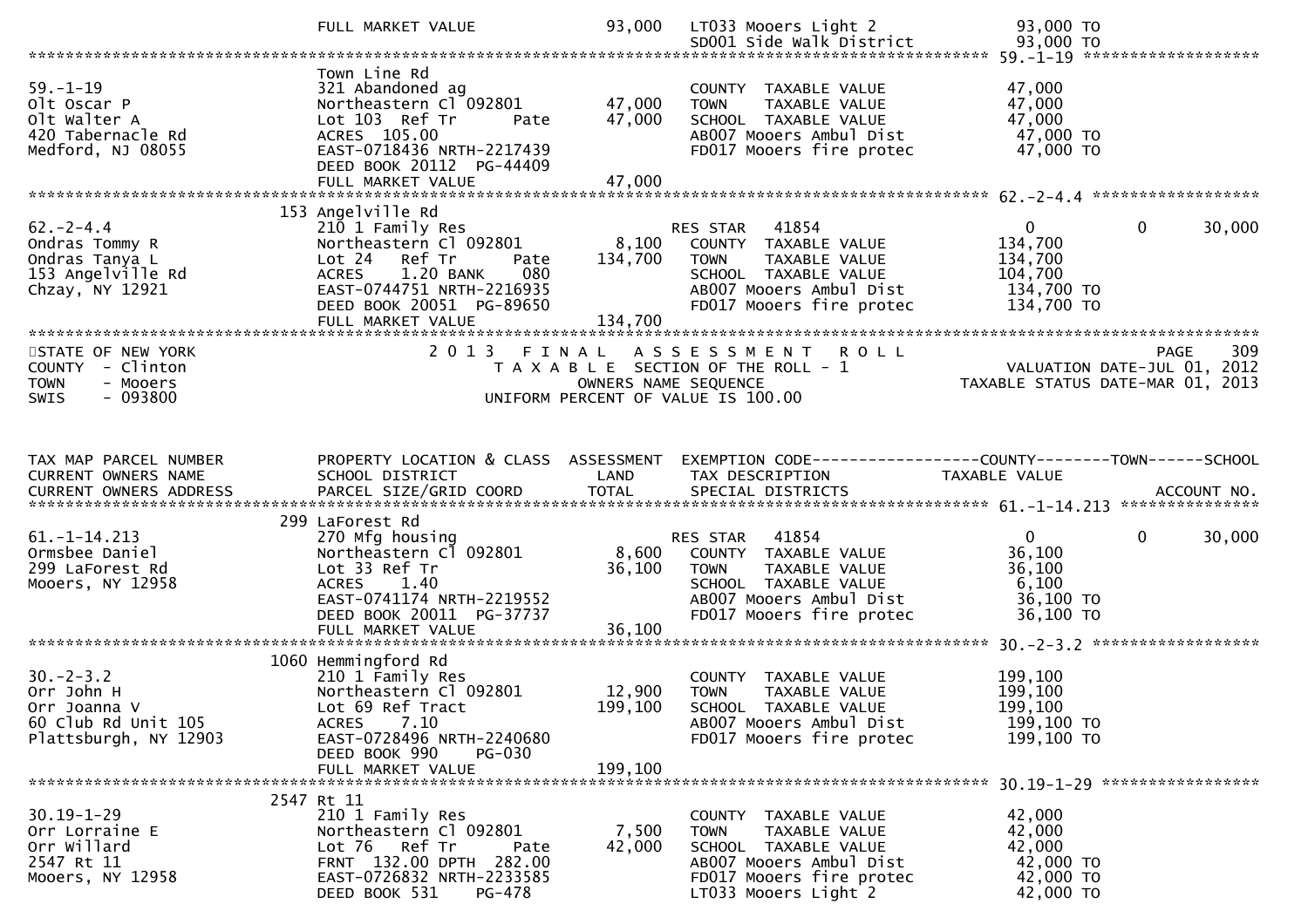|                                                                                                            | FULL MARKET VALUE                                                                                                                                                                                      |                            | 42,000 SD001 Side Walk District                                                                                                                                                 | 42,000 TO                                                                                                                           |
|------------------------------------------------------------------------------------------------------------|--------------------------------------------------------------------------------------------------------------------------------------------------------------------------------------------------------|----------------------------|---------------------------------------------------------------------------------------------------------------------------------------------------------------------------------|-------------------------------------------------------------------------------------------------------------------------------------|
| $14. - 1 - 12.21$<br>Otis Shelby L<br>Otis Katherine<br>420 Eddy Rd<br>Mooers, NY 12958                    | 420 Eddy Rd<br>210 1 Family Res<br>Northeastern Cl 092801<br>Lot 96 Ref Tr Patent<br><b>ACRES</b><br>9.20<br>EAST-0718620 NRTH-2247230<br>DEED BOOK 99001 PG-09427<br>FULL MARKET VALUE                | 14,600<br>86,800<br>86,800 | RES STAR 41854<br>COUNTY TAXABLE VALUE<br>TAXABLE VALUE<br><b>TOWN</b><br>SCHOOL TAXABLE VALUE<br>AB007 Mooers Ambul Dist<br>FD017 Mooers fire protec                           | $\mathbf 0$<br>$\mathbf{0}$<br>30,000<br>86,800<br>86,800<br>56,800<br>86,800 TO<br>86,800 TO                                       |
|                                                                                                            | 469 Joe Wood Rd                                                                                                                                                                                        |                            |                                                                                                                                                                                 |                                                                                                                                     |
| $59. - 1 - 25.413$<br>Palmer Life Est William S<br>Jubert Darlene G<br>469 Joe Wood Rd<br>Altona, NY 12910 | 270 Mfg housing<br>Northeastern Cl 092801<br>Lot 113 Ref tr<br>Survey Sketch w/ Deed<br>1.00 BANK<br><b>ACRES</b><br>080<br>EAST-0714777 NRTH-2217443<br>DEED BOOK 20061 PG-94408<br>FULL MARKET VALUE | 28,600<br>28,600           | AGED C&T 41801<br>8,000 SR STAR<br>41834<br>COUNTY TAXABLE VALUE<br><b>TOWN</b><br>TAXABLE VALUE<br>SCHOOL TAXABLE VALUE<br>AB007 Mooers Ambul Dist<br>FD017 Mooers fire protec | 14,300<br>14,300<br>$\overline{0}$<br>$\overline{0}$<br>28,600<br>0<br>14,300<br>14,300<br>$\overline{0}$<br>28,600 TO<br>28,600 TO |
|                                                                                                            |                                                                                                                                                                                                        |                            |                                                                                                                                                                                 |                                                                                                                                     |
| STATE OF NEW YORK<br>COUNTY - Clinton<br><b>TOWN</b><br>- Mooers<br>$-093800$<br><b>SWIS</b>               | 2013 FINAL                                                                                                                                                                                             |                            | A S S E S S M E N T<br><b>ROLL</b><br>T A X A B L E SECTION OF THE ROLL - 1<br>OWNERS NAME SEQUENCE<br>UNIFORM PERCENT OF VALUE IS 100.00                                       | 310<br>PAGE<br>VALUATION DATE-JUL 01, 2012<br>TAXABLE STATUS DATE-MAR 01, 2013                                                      |
|                                                                                                            |                                                                                                                                                                                                        |                            |                                                                                                                                                                                 |                                                                                                                                     |
| TAX MAP PARCEL NUMBER<br>CURRENT OWNERS NAME                                                               | PROPERTY LOCATION & CLASS ASSESSMENT<br>SCHOOL DISTRICT                                                                                                                                                | LAND                       | TAX DESCRIPTION                                                                                                                                                                 | EXEMPTION CODE-----------------COUNTY--------TOWN------SCHOOL<br>TAXABLE VALUE                                                      |
| $58. - 1 - 22$<br>Papineau Micheline Bergeron<br>1493 DeBoucherville<br>St Bruno QC, Canada J3V5M7         | 19 Pine Crest Ln<br>260 Seasonal res<br>093601<br>N Adirondack<br>Lot 167 Ref Tr<br>Pate<br>1.80<br><b>ACRES</b><br>EAST-0697416 NRTH-2220338<br>DEED BOOK 20102 PG-31784                              | 11,300<br>28,000           | COUNTY TAXABLE VALUE<br><b>TOWN</b><br>TAXABLE VALUE<br>SCHOOL TAXABLE VALUE<br>AB007 Mooers Ambul Dist<br>FD017 Mooers fire protec                                             | 28,000<br>28,000<br>28,000<br>28,000 TO<br>28,000 TO                                                                                |
|                                                                                                            | FULL MARKET VALUE                                                                                                                                                                                      | 28,000                     |                                                                                                                                                                                 |                                                                                                                                     |
| $15. - 1 - 11.2$<br>Parent Gabriel R<br>Parent Richard L<br>204 Main St<br>Essex Junction, VT 05452        | Hemmingford Rd<br>260 Seasonal res<br>Northeastern Cl 092801<br>Lot 72 Ref Tr Patent<br>ACRES 219.90<br>EAST-0728215 NRTH-2248756<br>DEED BOOK 20031 PG-62864<br>FULL MARKET VALUE                     | 66,800<br>71,000<br>71,000 | COUNTY TAXABLE VALUE<br>TAXABLE VALUE<br><b>TOWN</b><br>SCHOOL TAXABLE VALUE<br>AB007 Mooers Ambul Dist<br>FD017 Mooers fire protec                                             | 71,000<br>71,000<br>71,000<br>71,000 TO<br>71,000 TO                                                                                |
|                                                                                                            | Hemmingford Rd                                                                                                                                                                                         |                            |                                                                                                                                                                                 |                                                                                                                                     |
| $15. - 1 - 13.2$<br>Parent Gabriel R<br>Parent Richard L<br>204 Main St<br>Essex Junction, VT 05452        | 311 Res vac land<br>Northeastern Cl 092801<br>Lot 72 Ref Tr<br>FRNT 60.00 DPTH 200.00<br>EAST-0728149 NRTH-2246822<br>DEED BOOK 20031 PG-62864                                                         | 2,400<br>2,400             | COUNTY TAXABLE VALUE<br>TAXABLE VALUE<br><b>TOWN</b><br>SCHOOL TAXABLE VALUE<br>AB007 Mooers Ambul Dist<br>FD017 Mooers fire protec                                             | 2,400<br>2,400<br>2,400<br>2,400 TO<br>2,400 TO                                                                                     |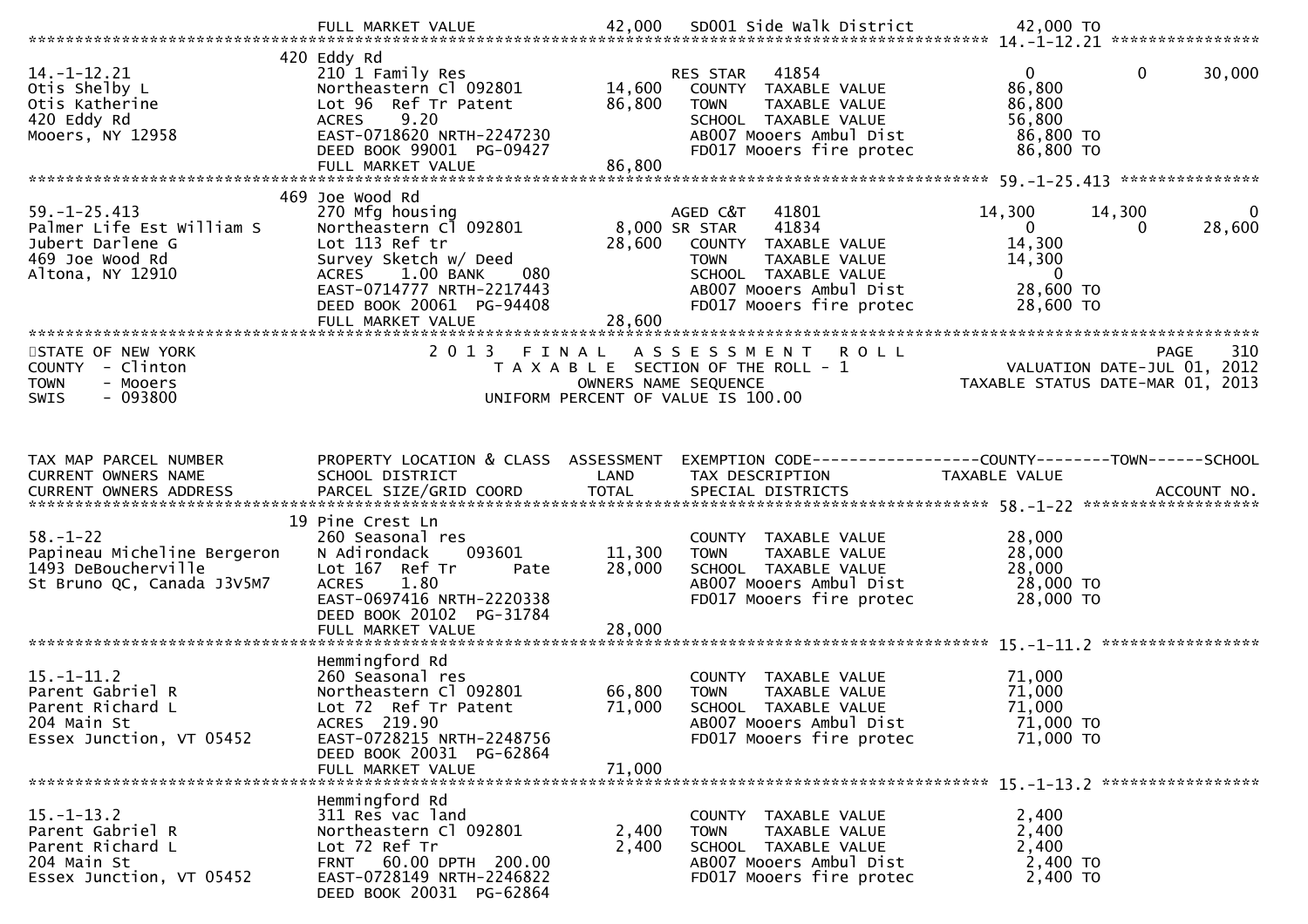|                                                                                          | FULL MARKET VALUE                                                                                                                                                        | 2,400                      |                                                                                                                                                                 |                                                                                         |        |
|------------------------------------------------------------------------------------------|--------------------------------------------------------------------------------------------------------------------------------------------------------------------------|----------------------------|-----------------------------------------------------------------------------------------------------------------------------------------------------------------|-----------------------------------------------------------------------------------------|--------|
|                                                                                          |                                                                                                                                                                          |                            |                                                                                                                                                                 | ****************                                                                        |        |
| $44.2 - 3 - 16.1$<br>Parrotte Howard<br>PO Box 206<br>Winooski, VT 05404                 | 477 Emery Rd<br>210 1 Family Res<br>Northeastern Cl 092801<br>Lot 100 Ref Tr<br>Pate<br>FRNT 99.00 DPTH 145.00<br>EAST-0715929 NRTH-2232166<br>DEED BOOK 20031 PG-61956  | 6,300<br>62,000            | COUNTY TAXABLE VALUE<br>TAXABLE VALUE<br><b>TOWN</b><br>SCHOOL TAXABLE VALUE<br>AB007 Mooers Ambul Dist<br>FD017 Mooers fire protec<br>LT013 Mooers Forks Light | 62,000<br>62,000<br>62,000<br>62,000 TO<br>62,000 TO<br>62,000 TO                       |        |
|                                                                                          | FULL MARKET VALUE                                                                                                                                                        | 62,000                     |                                                                                                                                                                 |                                                                                         |        |
|                                                                                          |                                                                                                                                                                          |                            |                                                                                                                                                                 |                                                                                         |        |
| $26. - 1 - 19.1$<br>Patnode Gary R<br>Patnode Barbara<br>60 Robin Ln<br>Milton, VT 05468 | 137 Stone Rd<br>260 Seasonal res<br>093601<br>N Adirondack<br>Lot 11<br>St Gore<br>Pate<br>ACRES 14.60<br>EAST-0674212 NRTH-2234494<br>DEED BOOK 20072 PG-6486           | 17,700<br>25,000<br>25,000 | COUNTY TAXABLE VALUE<br>TAXABLE VALUE<br>TOWN<br>SCHOOL TAXABLE VALUE<br>AB007 Mooers Ambul Dist<br>FD017 Mooers fire protec                                    | 25,000<br>25,000<br>25,000<br>25,000 TO<br>25,000 TO                                    |        |
|                                                                                          | FULL MARKET VALUE                                                                                                                                                        |                            |                                                                                                                                                                 |                                                                                         |        |
| STATE OF NEW YORK<br>COUNTY - Clinton<br><b>TOWN</b><br>- Mooers<br>$-093800$<br>SWIS    | 2013 FINAL                                                                                                                                                               | OWNERS NAME SEQUENCE       | ASSESSMENT ROLL<br>T A X A B L E SECTION OF THE ROLL - 1<br>UNIFORM PERCENT OF VALUE IS 100.00                                                                  | <b>PAGE</b><br>VALUATION DATE-JUL 01, 2012<br>TAXABLE STATUS DATE-MAR 01, 2013          | 311    |
| TAX MAP PARCEL NUMBER                                                                    | PROPERTY LOCATION & CLASS ASSESSMENT                                                                                                                                     |                            |                                                                                                                                                                 | EXEMPTION CODE------------------COUNTY-------TOWN------SCHOOL                           |        |
| CURRENT OWNERS NAME<br>CURRENT OWNERS ADDRESS                                            | SCHOOL DISTRICT                                                                                                                                                          | LAND                       | TAX DESCRIPTION                                                                                                                                                 | TAXABLE VALUE                                                                           |        |
|                                                                                          | 465 Emery Rd                                                                                                                                                             |                            |                                                                                                                                                                 |                                                                                         |        |
| $44. - 2 - 6$<br>Payette Anne<br>5024 Sir George Simpson<br>Lachine QC, Canada H8T1E7    | 270 Mfg housing<br>Northeastern Cl 092801<br>Lot 100 Ref Tr<br>Pate<br>ACRES 14.40<br>EAST-0715865 NRTH-2231867<br>DEED BOOK 839<br>PG-179                               | 18,000<br>52,400           | COUNTY TAXABLE VALUE<br><b>TOWN</b><br>TAXABLE VALUE<br>SCHOOL TAXABLE VALUE<br>AB007 Mooers Ambul Dist<br>FD017 Mooers fire protec<br>LT013 Mooers Forks Light | 52,400<br>52,400<br>52,400<br>52,400 TO<br>52,400 TO<br>52,400 TO                       |        |
|                                                                                          | 215 Lamberton Rd                                                                                                                                                         |                            |                                                                                                                                                                 |                                                                                         |        |
| $43. - 1 - 23$<br>Payne Carol Rabideau<br>215 Lamberton Rd<br>Mooers Forks, NY 12959     | 240 Rural res<br>093601<br>N Adirondack<br>Lot 152 Ref Tr<br>Pate<br>ACRES 26.10<br>EAST-0701130 NRTH-2225634<br>DEED BOOK 881<br>PG-47                                  | 18,000<br>112,800          | 41854<br>RES STAR<br>COUNTY TAXABLE VALUE<br><b>TOWN</b><br><b>TAXABLE VALUE</b><br>SCHOOL TAXABLE VALUE<br>AB007 Mooers Ambul Dist<br>FD017 Mooers fire protec | $\mathbf 0$<br>$\mathbf{0}$<br>112,800<br>112,800<br>82,800<br>112,800 TO<br>112,800 TO | 30,000 |
|                                                                                          | FULL MARKET VALUE                                                                                                                                                        | 112,800                    |                                                                                                                                                                 |                                                                                         |        |
| $28. - 1 - 9.341$<br>Peake Dexter<br>177 Union Ave Fl 1<br>East Rutherford, NJ 07073     | Lamberton Rd<br>322 Rural vac>10<br>Northeastern Cl 092801<br>Lot 144 Ref Tr<br>ACRES 16.20<br>EAST-0704443 NRTH-2238952<br>DEED BOOK 20072 PG-2583<br>FULL MARKET VALUE | 19,100<br>19,100<br>19,100 | COUNTY TAXABLE VALUE<br>TAXABLE VALUE<br><b>TOWN</b><br>SCHOOL TAXABLE VALUE<br>AB007 Mooers Ambul Dist<br>FD017 Mooers fire protec                             | 19,100<br>19,100<br>19,100<br>19,100 TO<br>19,100 TO                                    |        |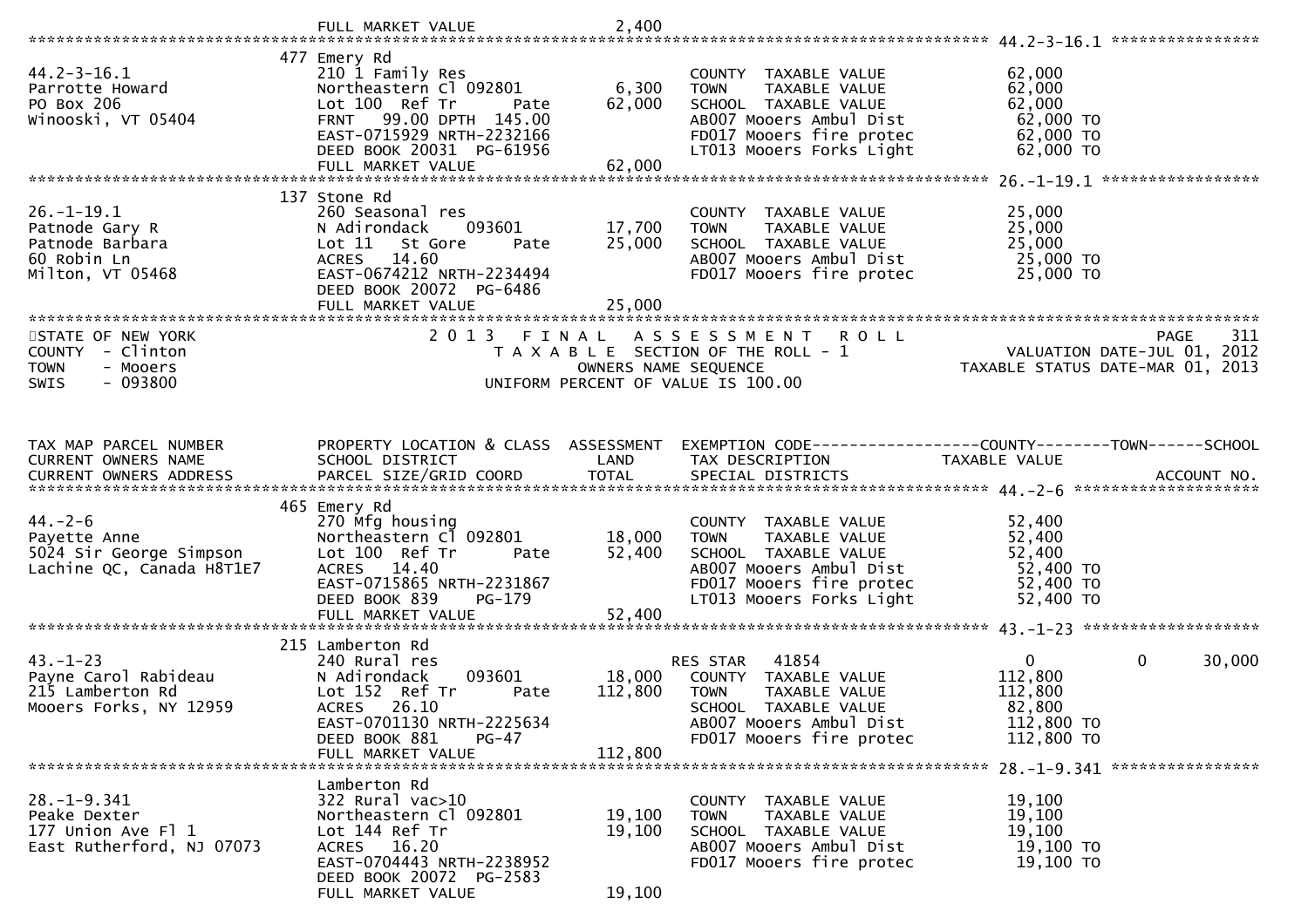| $58. - 1 - 14$<br>Peake Kimberly F<br>43 Lamberton Rd<br>Mooers Forks, NY 12959              | 43 Lamberton Rd<br>210 1 Family Res<br>093601<br>N Adirondack<br>Lot 153 Ref Tr<br>Pate<br>4.80<br><b>ACRES</b><br>EAST-0701806 NRTH-2221362<br>DEED BOOK 98000 PG-98495                                                | 79,700                      | RES STAR 41854<br>7,700 LIM INC DI 41932<br>COUNTY TAXABLE VALUE<br>TAXABLE VALUE<br><b>TOWN</b><br>SCHOOL TAXABLE VALUE<br>AB007 Mooers Ambul Dist                                                  | 0<br>38,655<br>41,045<br>79,700<br>49,700<br>79,700 TO                                                 | 30,000<br>$\boldsymbol{0}$<br>$\mathbf{0}$<br>$\bf{0}$ |
|----------------------------------------------------------------------------------------------|-------------------------------------------------------------------------------------------------------------------------------------------------------------------------------------------------------------------------|-----------------------------|------------------------------------------------------------------------------------------------------------------------------------------------------------------------------------------------------|--------------------------------------------------------------------------------------------------------|--------------------------------------------------------|
| $57. - 1 - 10.3$<br>Peete Jeffrey R<br>Peete Shelly<br>15 McCrea Rd<br>Champlain, NY 12919   | Cannon Corners Rd<br>260 Seasonal res<br>093601<br>N Adirondack<br>Lot 194 Ref Tr<br>Pate<br>ACRES 63.90<br>EAST-0687043 NRTH-2223091<br>DEED BOOK 20102 PG-36246<br>FULL MARKET VALUE                                  | 28,200<br>38,500<br>38,500  | COUNTY TAXABLE VALUE<br>TAXABLE VALUE<br><b>TOWN</b><br>SCHOOL TAXABLE VALUE<br>AB007 Mooers Ambul Dist<br>FD017 Mooers fire protec                                                                  | 38,500<br>38,500<br>38,500<br>38,500 TO<br>38,500 TO                                                   |                                                        |
| STATE OF NEW YORK<br>COUNTY - Clinton<br><b>TOWN</b><br>- Mooers<br>$-093800$<br><b>SWIS</b> | 2013 FINAL                                                                                                                                                                                                              |                             | ASSESSMENT ROLL<br>T A X A B L E SECTION OF THE ROLL - 1<br>OWNERS NAME SEQUENCE<br>UNIFORM PERCENT OF VALUE IS 100.00                                                                               | VALUATION DATE-JUL 01, 2012<br>TAXABLE STATUS DATE-MAR 01, 2013                                        | 312<br><b>PAGE</b>                                     |
| TAX MAP PARCEL NUMBER<br>CURRENT OWNERS NAME                                                 | PROPERTY LOCATION & CLASS ASSESSMENT<br>SCHOOL DISTRICT                                                                                                                                                                 | LAND                        | EXEMPTION CODE-----------------COUNTY-------TOWN------SCHOOL<br>TAX DESCRIPTION                                                                                                                      | TAXABLE VALUE                                                                                          |                                                        |
| $30.20 - 1 - 14$<br>Peete Joanne Monette<br>11 Maple St<br>PO Box 17<br>Mooers, NY 12958     | 11 Maple St<br>210 1 Family Res<br>Northeastern Cl 092801<br>Lot 68 Ref Tr<br>Pate<br>Prior Deed Bk 601 Pg 678<br>FRNT 121.90 DPTH 173.00<br>EAST-0729206 NRTH-2234195<br>$PG-98$<br>DEED BOOK 635<br>FULL MARKET VALUE | 6,200<br>101,900<br>101,900 | 41834<br>SR STAR<br>COUNTY TAXABLE VALUE<br>TAXABLE VALUE<br>TOWN<br>SCHOOL TAXABLE VALUE<br>AB007 Mooers Ambul Dist<br>FD017 Mooers fire protec<br>LT033 Mooers Light 2<br>SD001 Side Walk District | $\overline{0}$<br>101,900<br>101,900<br>38,600<br>101,900 TO<br>101,900 TO<br>101,900 TO<br>101,900 ТО | $\mathbf 0$<br>63,300                                  |
| $57. - 1 - 10.1$<br>Peete Wayne R<br>211 Cannon Corners Rd<br>Mooers Forks, NY 12959         | 221 Cannon Corners Rd<br>322 Rural vac>10<br>N Adirondack<br>093601<br>Lot 194 Ref Tr<br>Pate<br>ACRES 60.20<br>EAST-0687051 NRTH-2223544<br>DEED BOOK 20102 PG-36247<br>FULL MARKET VALUE                              | 27,600<br>27,600<br>27,600  | COUNTY TAXABLE VALUE<br>TAXABLE VALUE<br><b>TOWN</b><br>SCHOOL TAXABLE VALUE<br>AB007 Mooers Ambul Dist<br>FD017 Mooers fire protec                                                                  | 27,600<br>27,600<br>27,600<br>27,600 TO<br>27,600 TO                                                   |                                                        |
| $57. - 1 - 10.2$<br>Peete Wayne R<br>211 Cannon Corners Rd<br>Mooers Forks, NY 12959         | 211 Cannon Corners Rd<br>210 1 Family Res<br>N Adirondack<br>093601<br>Lot 194 Ref Tr<br>Pate<br>2.30<br><b>ACRES</b><br>EAST-0689024 NRTH-2222944<br>DEED BOOK 20092 PG-24865<br>FULL MARKET VALUE                     | 5,800<br>75,000<br>75,000   | COUNTY TAXABLE VALUE<br><b>TOWN</b><br>TAXABLE VALUE<br>SCHOOL TAXABLE VALUE<br>AB007 Mooers Ambul Dist<br>FD017 Mooers fire protec                                                                  | 75,000<br>75,000<br>75,000<br>75,000 TO<br>75,000 TO                                                   |                                                        |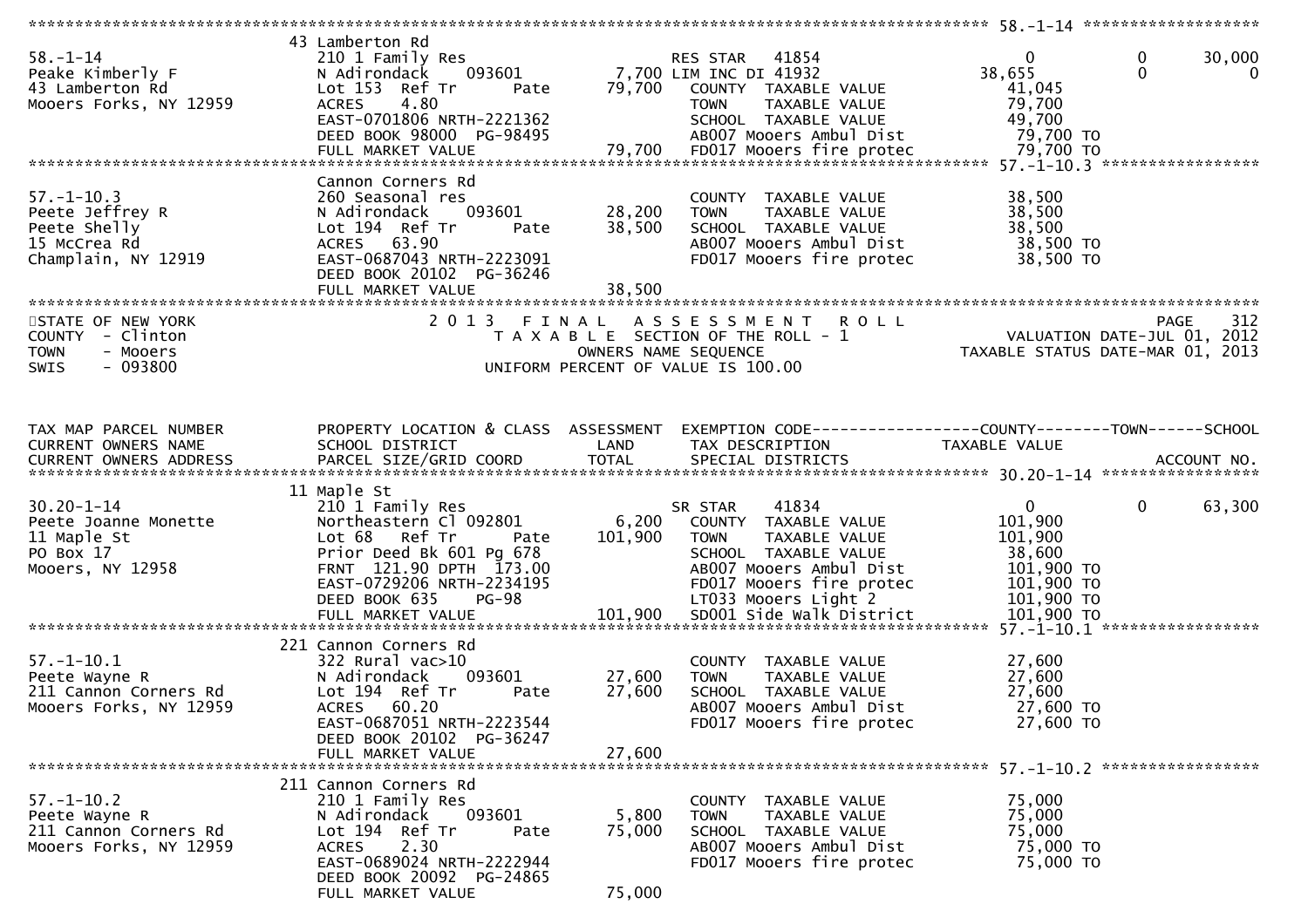| $58. - 2 - 2.215$<br>Pelkey Brian S<br>25 Rose Ave<br>Rouses Point, NY 12979                        | 4069 Rt 11<br>270 Mfg housing<br>093601<br>N Adirondack<br>Lot 167 Ref Tr<br>ACRES 45.30<br>EAST-0696185 NRTH-2218472<br>DEED BOOK 20102 PG-33948<br>FULL MARKET VALUE                     | 25,700<br>40,000<br>40,000 | COUNTY TAXABLE VALUE<br><b>TOWN</b><br>TAXABLE VALUE<br>SCHOOL TAXABLE VALUE<br>AB007 Mooers Ambul Dist<br>FD017 Mooers fire protec                                                                                     | 40,000<br>40,000<br>40,000<br>40,000 TO<br>40,000 TO                       |                                                                 |
|-----------------------------------------------------------------------------------------------------|--------------------------------------------------------------------------------------------------------------------------------------------------------------------------------------------|----------------------------|-------------------------------------------------------------------------------------------------------------------------------------------------------------------------------------------------------------------------|----------------------------------------------------------------------------|-----------------------------------------------------------------|
|                                                                                                     |                                                                                                                                                                                            |                            |                                                                                                                                                                                                                         |                                                                            |                                                                 |
| $61. - 1 - 20.1$<br>Pelkey Donald<br>111 Howard Rd<br>Mooers, NY 12958                              | 111 Howard Rd<br>241 Rural res&ag<br>Northeastern Cl 092801<br>Ref Tr<br>Lot 48<br>Pate<br>ACRES 84.50<br>EAST-0734248 NRTH-2216856<br>DEED BOOK 946<br><b>PG-224</b><br>FULL MARKET VALUE | 65,000                     | 35 PCT OF VALUE USED FOR EXEMPTION PURPOSES<br>WARNONALL 41121<br>50,100 AGED COUN 41802<br>65,000 SR STAR<br>41834<br>COUNTY TAXABLE VALUE<br>TAXABLE VALUE<br>TOWN<br>SCHOOL TAXABLE VALUE<br>AB007 Mooers Ambul Dist | 3,413<br>6,768<br>$\overline{0}$<br>54,819<br>61,587<br>1,700<br>65,000 TO | 3,413<br>$\mathbf 0$<br>$\mathbf{0}$<br>0<br>$\Omega$<br>63,300 |
|                                                                                                     |                                                                                                                                                                                            |                            |                                                                                                                                                                                                                         |                                                                            |                                                                 |
| STATE OF NEW YORK<br>COUNTY - Clinton<br><b>TOWN</b><br>- Mooers<br>$-093800$<br><b>SWIS</b>        |                                                                                                                                                                                            |                            | 2013 FINAL ASSESSMENT<br><b>ROLL</b><br>T A X A B L E SECTION OF THE ROLL - 1<br>OWNERS NAME SEQUENCE<br>UNIFORM PERCENT OF VALUE IS 100.00                                                                             | ریر<br>VALUATION DATE-JUL 01, 2012<br>TAXABLE STATUS DATE-MAR 01, 2013     | 313<br><b>PAGE</b>                                              |
| TAX MAP PARCEL NUMBER<br>CURRENT OWNERS NAME                                                        | PROPERTY LOCATION & CLASS ASSESSMENT<br>SCHOOL DISTRICT                                                                                                                                    | LAND                       | TAX DESCRIPTION                                                                                                                                                                                                         | TAXABLE VALUE                                                              |                                                                 |
|                                                                                                     |                                                                                                                                                                                            |                            |                                                                                                                                                                                                                         |                                                                            |                                                                 |
| $30. - 1 - 4.4$<br>Pepin Donna<br>1197 North Star Rd<br>Mooers, NY 12958                            | 1197 North Star Rd<br>210 1 Family Res<br>Northeastern Cl 092801<br>Lot 93 Ref Tr<br>ACRES 7.00 BANK<br>860<br>EAST-0722016 NRTH-2239064<br>DEED BOOK 20051 PG-83895<br>FULL MARKET VALUE  | 88,400<br>88,400           | RES STAR 41854<br>12,800 COUNTY TAXABLE VALUE<br><b>TOWN</b><br>TAXABLE VALUE<br>SCHOOL TAXABLE VALUE<br>AB007 Mooers Ambul Dist<br>FD017 Mooers fire protec                                                            | $\mathbf{0}$<br>88,400<br>88,400<br>58,400<br>88,400 TO<br>88,400 TO       | $\mathbf 0$<br>30,000                                           |
|                                                                                                     |                                                                                                                                                                                            |                            |                                                                                                                                                                                                                         |                                                                            |                                                                 |
| $44. - 1 - 22$<br>Perras Claude J<br>Perras Wanda B<br>751 Woods Falls Rd<br>Mooers Forks, NY 12959 | Woods Falls Rd<br>321 Abandoned ag<br>Northeastern Cl 092801<br>Lot 115 Ref Tr Patent<br>ACRES 23.50<br>EAST-0712359 NRTH-2226506                                                          | 8,900<br>8,900             | COUNTY TAXABLE VALUE<br><b>TOWN</b><br>TAXABLE VALUE<br>SCHOOL TAXABLE VALUE<br>AB007 Mooers Ambul Dist<br>FD017 Mooers fire protec                                                                                     | 8,900<br>8,900<br>8,900<br>8,900 TO<br>8,900 TO                            |                                                                 |
|                                                                                                     | DEED BOOK 20112 PG-40050<br>FULL MARKET VALUE                                                                                                                                              | 8,900                      |                                                                                                                                                                                                                         |                                                                            |                                                                 |
| $44. -2 - 17$<br>Perras Claude J<br>Perras Wanda B<br>751 Woods Falls Rd<br>Mooers Forks, NY 12959  | Woods Falls Rd<br>321 Abandoned ag<br>Northeastern Cl 092801<br>Lot 115 Ref Tr<br>Pate<br>ACRES 10.36<br>EAST-0713185 NRTH-2226716<br>DEED BOOK 20112 PG-40050<br>FULL MARKET VALUE        | 15,500<br>15,500<br>15,500 | COUNTY TAXABLE VALUE<br><b>TOWN</b><br>TAXABLE VALUE<br>SCHOOL TAXABLE VALUE<br>AB007 Mooers Ambul Dist<br>FD017 Mooers fire protec                                                                                     | 15,500<br>15,500<br>15,500<br>15,500 TO<br>15,500 TO                       |                                                                 |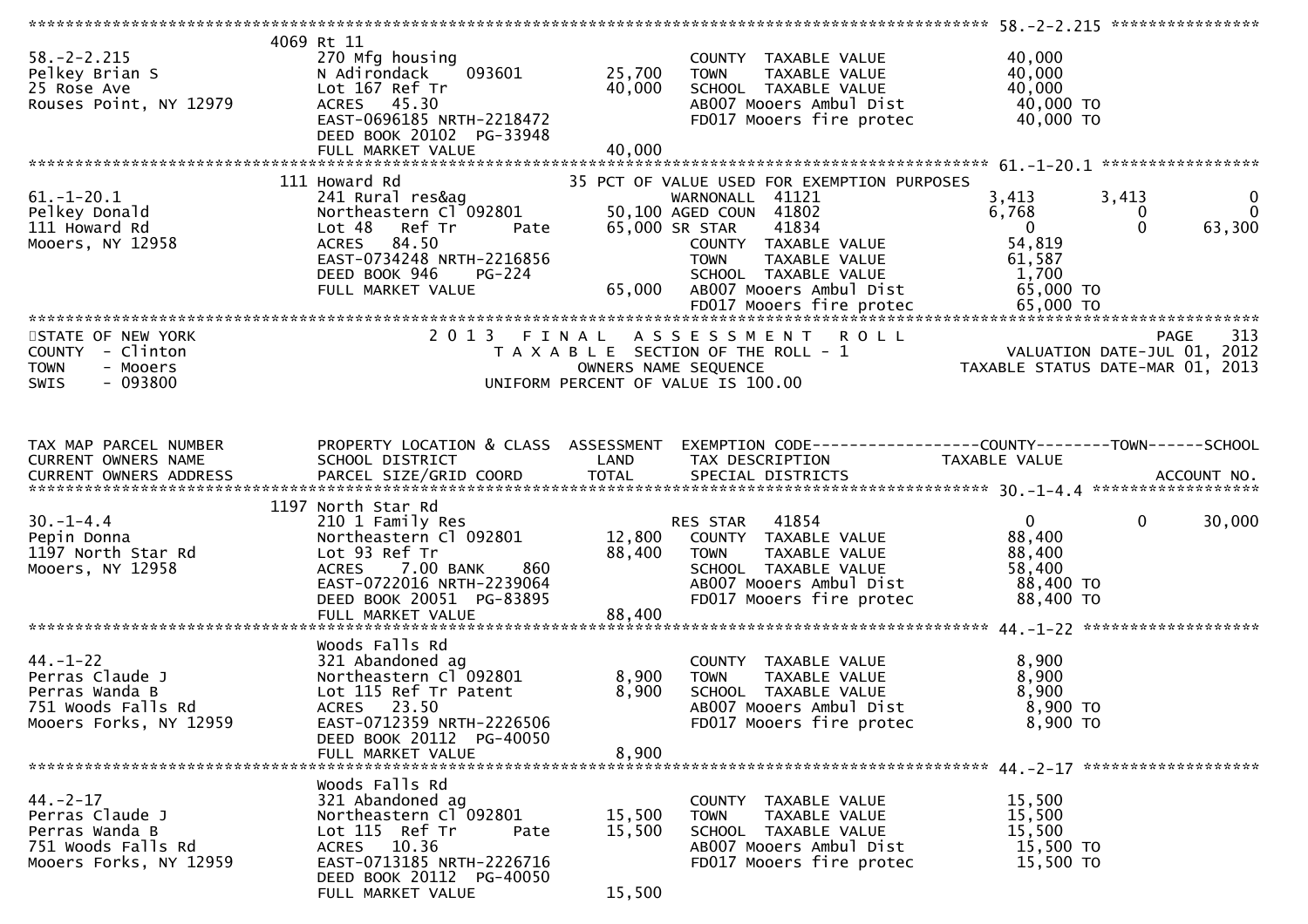| $59. - 1 - 10.7$<br>Perras Claude Joseph<br>Perras Wanda<br>751 Woods Falls Rd<br>Mooers Forks, NY 12959       | 751 Woods Falls Rd<br>210 1 Family Res<br>Northeastern Cl 092801<br>Lot 114 Ref Tr<br>ACRES 1.80<br>EAST-0713973 NRTH-2224079<br>DEED BOOK 99001 PG-08890                                                    | 8,600<br>122,000           | 41854<br>RES STAR<br>COUNTY TAXABLE VALUE<br>TAXABLE VALUE<br><b>TOWN</b><br>SCHOOL TAXABLE VALUE<br>AB007 Mooers Ambul Dist<br>FD017 Mooers fire protec                      | $\overline{0}$<br>122,000<br>122,000<br>92,000<br>122,000 TO<br>122,000 TO        | $\mathbf 0$<br>30,000                                                                 |
|----------------------------------------------------------------------------------------------------------------|--------------------------------------------------------------------------------------------------------------------------------------------------------------------------------------------------------------|----------------------------|-------------------------------------------------------------------------------------------------------------------------------------------------------------------------------|-----------------------------------------------------------------------------------|---------------------------------------------------------------------------------------|
|                                                                                                                |                                                                                                                                                                                                              |                            |                                                                                                                                                                               |                                                                                   |                                                                                       |
| $30.15 - 1 - 2$<br>Perras Donald R<br>Perras Beverly<br>927 Hemmingford Rd<br>Mooers, NY 12958                 | 927 Hemmingford Rd<br>210 1 Family Res<br>Northeastern Cl 092801<br>Lot <sub>75</sub><br>Ref Tr<br>Pate<br><b>ACRES</b><br>1.00<br>EAST-0728081 NRTH-2237175<br>DEED BOOK 618<br>PG-668<br>FULL MARKET VALUE | 8,000<br>96,000<br>96,000  | RES STAR 41854<br>COUNTY TAXABLE VALUE<br>TAXABLE VALUE<br><b>TOWN</b><br>SCHOOL TAXABLE VALUE<br>AB007 Mooers Ambul Dist<br>FD017 Mooers fire protec<br>LT033 Mooers Light 2 | $\mathbf{0}$<br>96,000<br>96,000<br>66,000<br>96,000 TO<br>96,000 TO<br>96,000 TO | $\mathbf 0$<br>30,000                                                                 |
|                                                                                                                |                                                                                                                                                                                                              |                            |                                                                                                                                                                               |                                                                                   |                                                                                       |
| STATE OF NEW YORK<br>COUNTY - Clinton<br><b>TOWN</b><br>- Mooers<br>$-093800$<br><b>SWIS</b>                   | 2013 FINAL                                                                                                                                                                                                   | OWNERS NAME SEQUENCE       | ASSESSMENT ROLL<br>T A X A B L E SECTION OF THE ROLL - 1<br>UNIFORM PERCENT OF VALUE IS 100.00                                                                                |                                                                                   | 314<br><b>PAGE</b><br>VALUATION DATE-JUL 01, 2012<br>TAXABLE STATUS DATE-MAR 01, 2013 |
| TAX MAP PARCEL NUMBER<br>CURRENT OWNERS NAME                                                                   | PROPERTY LOCATION & CLASS ASSESSMENT<br>SCHOOL DISTRICT                                                                                                                                                      | LAND                       | EXEMPTION CODE-----------------COUNTY-------TOWN------SCHOOL<br>TAX DESCRIPTION                                                                                               | TAXABLE VALUE                                                                     |                                                                                       |
|                                                                                                                |                                                                                                                                                                                                              |                            |                                                                                                                                                                               |                                                                                   |                                                                                       |
| $44.2 - 1 - 16.1$<br>Perras Life Use Romain<br>Perras Life Use Jeanette<br>PO Box 96<br>Mooers Forks, NY 12959 | 1115 Woods Falls Rd<br>433 Auto body<br>Northeastern Cl 092801<br>Lot 116 Ref Tr<br>Pate<br>FRNT 83.00 DPTH 130.00<br>EAST-0714741 NRTH-2232462<br>DEED BOOK 20072 PG-10886<br>FULL MARKET VALUE             | 10,400<br>40,000<br>40,000 | COUNTY TAXABLE VALUE<br><b>TOWN</b><br>TAXABLE VALUE<br>SCHOOL TAXABLE VALUE<br>AB007 Mooers Ambul Dist<br>FD017 Mooers fire protec<br>LT013 Mooers Forks Light               | 40,000<br>40,000<br>40,000<br>40,000 TO<br>40,000 TO<br>40,000 TO                 |                                                                                       |
|                                                                                                                |                                                                                                                                                                                                              |                            |                                                                                                                                                                               |                                                                                   |                                                                                       |
| $44.2 - 1 - 16.2$<br>Perras Life Use Romain<br>Perras Life Use Jeanette<br>PO Box 96<br>Mooers Forks, NY 12959 | 1111 Woods Falls Rd<br>210 1 Family Res<br>Northeastern Cl 092801<br>Lot 116 Ref Tr<br>FRNT 140.00 DPTH 130.00<br>EAST-0714796 NRTH-2232350<br>DEED BOOK 20072 PG-10886                                      | 6,400<br>103,100           | 41834<br>SR STAR<br>COUNTY TAXABLE VALUE<br><b>TOWN</b><br>TAXABLE VALUE<br><b>SCHOOL</b><br>TAXABLE VALUE<br>AB007 Mooers Ambul Dist<br>FD017 Mooers fire protec             | $\overline{0}$<br>103,100<br>103,100<br>39,800<br>103,100 TO<br>103,100 TO        | $\mathbf 0$<br>63,300                                                                 |
|                                                                                                                | FULL MARKET VALUE                                                                                                                                                                                            | 103,100                    | LT013 Mooers Forks Light                                                                                                                                                      | 103,100 TO                                                                        | 45. -1-23. 1 ******************                                                       |
| $45. - 1 - 23.1$<br>Perras Tina M<br>2663 Rt 11<br>Mooers, NY 12958                                            | 2663 Rt 11<br>210 1 Family Res<br>Northeastern Cl 092801<br>Lot $91/92$<br>FRNT 172.19 DPTH 196.49<br>EAST-0723905 NRTH-2233649<br>DEED BOOK 20031 PG-53475<br>FULL MARKET VALUE                             | 7,500<br>92,400<br>92,400  | RES STAR<br>41854<br>TAXABLE VALUE<br>COUNTY<br><b>TOWN</b><br>TAXABLE VALUE<br>SCHOOL TAXABLE VALUE<br>AB007 Mooers Ambul Dist<br>FD017 Mooers fire protec                   | $\overline{0}$<br>92,400<br>92,400<br>62,400<br>92,400 TO<br>92,400 TO            | 30,000<br>0                                                                           |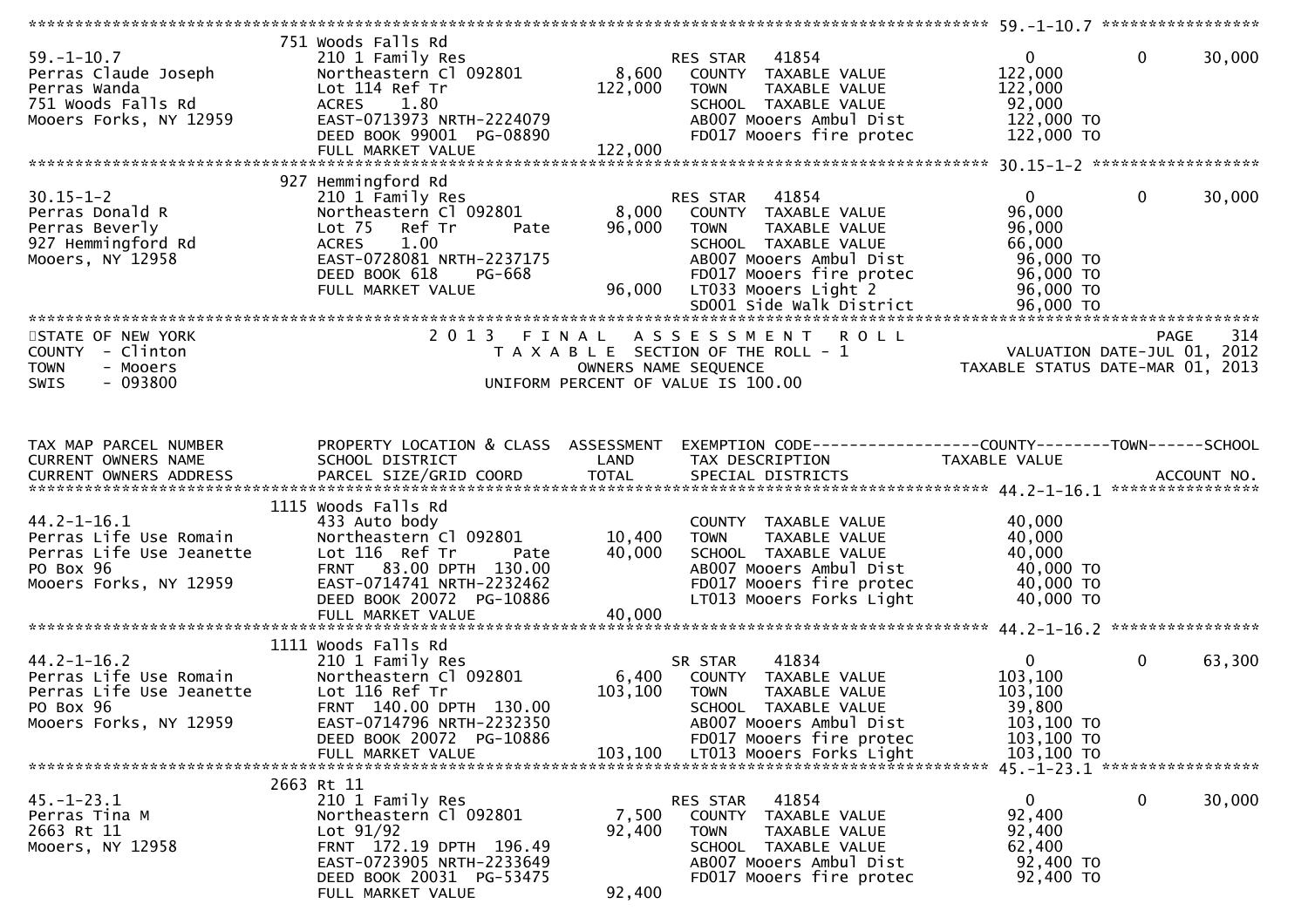| $61. - 1 - 21.3$<br>Perrea Larry<br>Perrea Sherry<br>48 Rt 22<br>Mooers, NY 12958                  | 48 Rt 22<br>210 1 Family Res<br>Northeastern Cl 092801<br>Lot 48 Ref Tr<br><b>ACRES</b><br>2.10<br>EAST-0736313 NRTH-2217186<br>DEED BOOK 20031 PG-58905<br>FULL MARKET VALUE           | 8,900<br>89,400<br>89,400     | 41834<br>SR STAR<br>COUNTY TAXABLE VALUE<br><b>TOWN</b><br>TAXABLE VALUE<br>SCHOOL TAXABLE VALUE<br>AB007 Mooers Ambul Dist<br>FD017 Mooers fire protec         | $\overline{0}$<br>89,400<br>89,400<br>26,100<br>89,400 TO<br>89,400 TO      | $\mathbf{0}$<br>63,300     |
|----------------------------------------------------------------------------------------------------|-----------------------------------------------------------------------------------------------------------------------------------------------------------------------------------------|-------------------------------|-----------------------------------------------------------------------------------------------------------------------------------------------------------------|-----------------------------------------------------------------------------|----------------------------|
|                                                                                                    |                                                                                                                                                                                         |                               |                                                                                                                                                                 |                                                                             |                            |
| $16. - 1 - 28.2$<br>Perreault Joseph<br>Perreault Debbie<br>698 N Star Rd<br>Mooers, NY 12958-3619 | 698 North Star Rd<br>210 1 Family Res<br>Northeastern Cl 092801<br>Lot 42 Ref Tract Patent<br>4.60 BANK<br>080<br><b>ACRES</b><br>EAST-0732830 NRTH-2245448<br>DEED BOOK 99001 PG-12706 | 78,000                        | VFF CT&S<br>41640<br>10,500 RES STAR<br>41854<br>COUNTY TAXABLE VALUE<br><b>TOWN</b><br>TAXABLE VALUE<br>SCHOOL TAXABLE VALUE<br>AB007 Mooers Ambul Dist        | 7,566<br>7,566<br>$\overline{0}$<br>70,434<br>70,434<br>40,434<br>78,000 TO | 7,566<br>30,000<br>0       |
| STATE OF NEW YORK<br>COUNTY - Clinton<br>- Mooers<br><b>TOWN</b><br>$-093800$<br>SWIS              | 2 0 1 3                                                                                                                                                                                 | FINAL<br>OWNERS NAME SEQUENCE | A S S E S S M E N T R O L L<br>T A X A B L E SECTION OF THE ROLL - 1<br>UNIFORM PERCENT OF VALUE IS 100.00                                                      | VALUATION DATE-JUL 01,<br>TAXABLE STATUS DATE-MAR 01, 2013                  | 315<br><b>PAGE</b><br>2012 |
| TAX MAP PARCEL NUMBER<br>CURRENT OWNERS NAME                                                       | PROPERTY LOCATION & CLASS ASSESSMENT<br>SCHOOL DISTRICT                                                                                                                                 | LAND                          | EXEMPTION CODE-----------------COUNTY--------TOWN------SCHOOL<br>TAX DESCRIPTION                                                                                | <b>TAXABLE VALUE</b>                                                        |                            |
| $41. - 1 - 2.2$<br>Perrin Michael M<br>606 Caanan Rd<br>Ellenburg Depot, NY 12935                  | Canaan Rd<br>$322$ Rural vac $>10$<br>N Adirondack<br>093601<br>Lot 13 St Gore<br>ACRES 31.60<br>EAST-0673147 NRTH-2231586<br>DEED BOOK 20031 PG-61482<br>FULL MARKET VALUE             | 22,200<br>22,200<br>22,200    | COUNTY TAXABLE VALUE<br>TAXABLE VALUE<br><b>TOWN</b><br>SCHOOL TAXABLE VALUE<br>AB007 Mooers Ambul Dist<br>FD017 Mooers fire protec                             | 22,200<br>22,200<br>22,200<br>22,200 TO<br>22,200 TO                        |                            |
|                                                                                                    |                                                                                                                                                                                         |                               |                                                                                                                                                                 |                                                                             |                            |
| $41. -1 - 19.1 - 1$<br>Perrin Michael M<br>606 Caanan Rd<br>Ellenburg Depot, NY 12935              | 606 Canaan Rd<br>241 Rural res&ag<br>N Adirondack<br>093601<br>Lot 15<br>92.60<br><b>ACRES</b><br>EAST-0674519 NRTH-2228609<br>DEED BOOK 20031 PG-61482<br>FULL MARKET VALUE            | 46,600<br>135,000<br>135,000  | 41854<br><b>RES STAR</b><br>COUNTY TAXABLE VALUE<br>TAXABLE VALUE<br><b>TOWN</b><br>SCHOOL TAXABLE VALUE<br>AB007 Mooers Ambul Dist<br>FD017 Mooers fire protec | $\mathbf{0}$<br>135,000<br>135,000<br>105,000<br>135,000 TO<br>135,000 TO   | $\mathbf{0}$<br>30,000     |
|                                                                                                    |                                                                                                                                                                                         |                               |                                                                                                                                                                 |                                                                             |                            |
| $41. -1 - 19.1 - 2$<br>Perrin Michael M<br>606 Caanan Rd<br>Ellenburg Depot, NY 12935              | Canaan Rd<br>321 Abandoned ag<br>Northeastern Cl 092801<br>Lot 15 St Gore<br>5.90<br><b>ACRES</b><br>EAST-0674519 NRTH-2228609<br>DEED BOOK 20031 PG-61482                              | 2,100<br>2,100                | COUNTY TAXABLE VALUE<br>TAXABLE VALUE<br><b>TOWN</b><br>SCHOOL TAXABLE VALUE<br>AB007 Mooers Ambul Dist<br>FD017 Mooers fire protec                             | 2,100<br>2,100<br>2,100<br>2,100 TO<br>2,100 TO                             |                            |
|                                                                                                    | FULL MARKET VALUE                                                                                                                                                                       | 2,100                         |                                                                                                                                                                 |                                                                             |                            |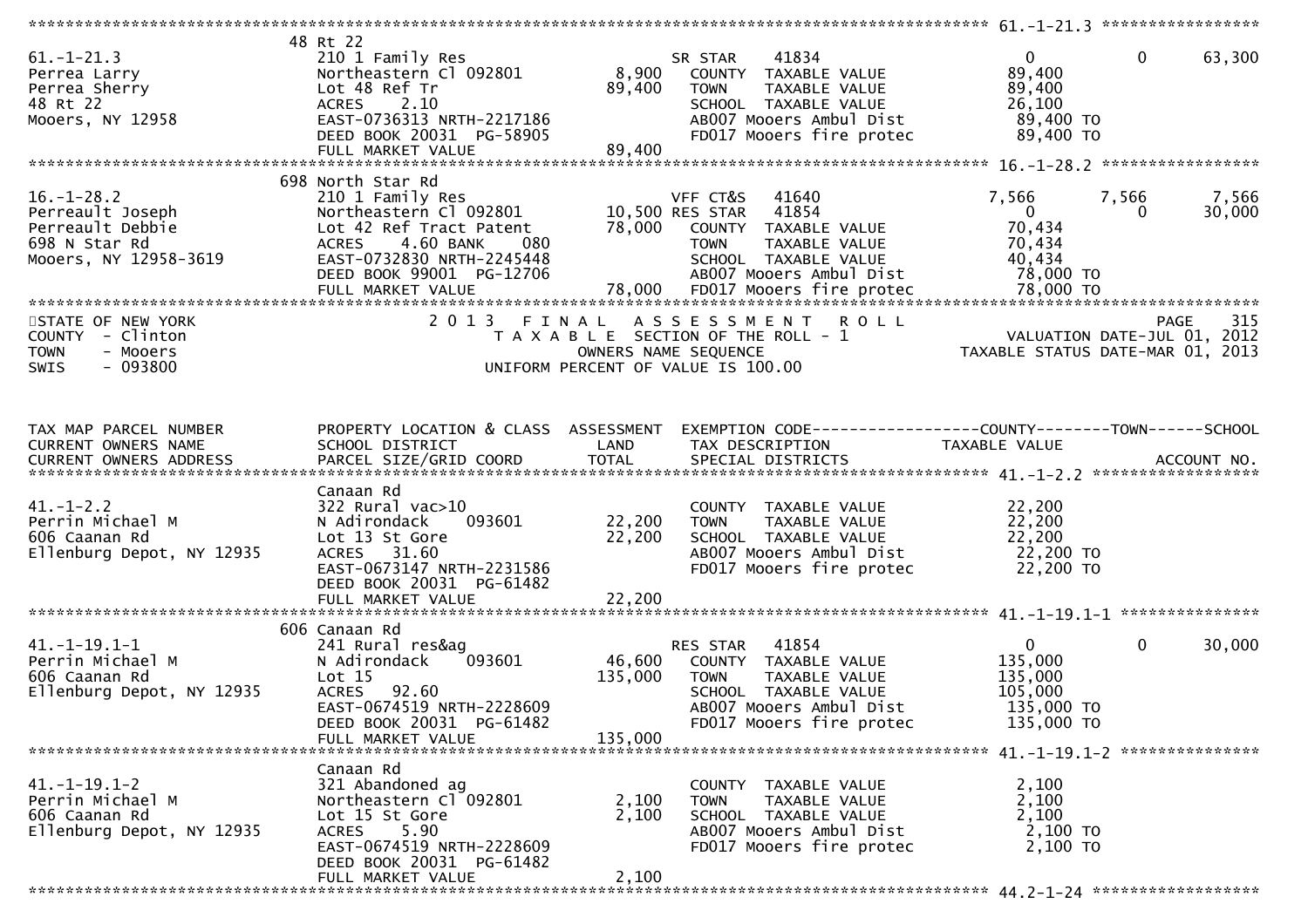| $44.2 - 1 - 24$<br>Perron Peter J<br>Perron Barbara<br>11 Pepper Hill Rd<br>Mooers Forks, NY 12959 | 11 Pepper Hill Rd<br>210 1 Family Res<br>Northeastern Cl 092801<br>Lot 116 Ref Tr<br>Pate<br>FRNT 209.00 DPTH 160.00<br>EAST-0714862 NRTH-2231698<br>DEED BOOK 864<br>$PG-85$                      | 6,900<br>45,400              | RES STAR 41854<br>COUNTY TAXABLE VALUE<br><b>TOWN</b><br>TAXABLE VALUE<br>SCHOOL TAXABLE VALUE<br>AB007 Mooers Ambul Dist<br>FD017 Mooers fire protec                                                       | $\overline{0}$<br>45,400<br>45,400<br>15,400<br>45,400 TO<br>45,400 TO                                           | $\mathbf 0$                 | 30,000                  |
|----------------------------------------------------------------------------------------------------|----------------------------------------------------------------------------------------------------------------------------------------------------------------------------------------------------|------------------------------|-------------------------------------------------------------------------------------------------------------------------------------------------------------------------------------------------------------|------------------------------------------------------------------------------------------------------------------|-----------------------------|-------------------------|
|                                                                                                    | 326 Barcomb Rd                                                                                                                                                                                     |                              |                                                                                                                                                                                                             |                                                                                                                  |                             |                         |
| $16. - 1 - 27.3$<br>Perry George<br>Perry Diane<br>326 Barcomb Rd<br>Mooers, NY 12958              | 210 1 Family Res<br>Northeastern Cl 092801<br>Lot 42 Ref Tr<br>FRNT 250.00 DPTH 170.00<br>EAST-0732775 NRTH-2244148<br>DEED BOOK 637<br>PG-1154<br>FULL MARKET VALUE                               | 8,100<br>94,500<br>94,500    | RES STAR<br>41854<br>COUNTY TAXABLE VALUE<br><b>TOWN</b><br>TAXABLE VALUE<br>SCHOOL TAXABLE VALUE<br>AB007 Mooers Ambul Dist<br>FD017 Mooers fire protec                                                    | $\Omega$<br>94,500<br>94,500<br>64,500<br>94,500 TO<br>94,500 TO                                                 | $\mathbf{0}$                | 30,000                  |
|                                                                                                    |                                                                                                                                                                                                    |                              |                                                                                                                                                                                                             |                                                                                                                  |                             |                         |
| STATE OF NEW YORK<br>COUNTY - Clinton<br><b>TOWN</b><br>- Mooers<br>$-093800$<br><b>SWIS</b>       | 2013 FINAL                                                                                                                                                                                         |                              | A S S E S S M E N T R O L L<br>T A X A B L E SECTION OF THE ROLL - 1<br>OWNERS NAME SEQUENCE<br>UNIFORM PERCENT OF VALUE IS 100.00                                                                          | PAGE 316<br>VALUATION DATE-JUL 01, 2012<br>TAXARLE STATUS DATE :::- 21, 2012<br>TAXABLE STATUS DATE-MAR 01, 2013 |                             |                         |
| TAX MAP PARCEL NUMBER                                                                              | PROPERTY LOCATION & CLASS ASSESSMENT                                                                                                                                                               |                              | EXEMPTION CODE-----------------COUNTY-------TOWN------SCHOOL                                                                                                                                                |                                                                                                                  |                             |                         |
| CURRENT OWNERS NAME                                                                                | SCHOOL DISTRICT                                                                                                                                                                                    | LAND                         | TAX DESCRIPTION                                                                                                                                                                                             | TAXABLE VALUE                                                                                                    |                             |                         |
|                                                                                                    | 270 Emery Rd                                                                                                                                                                                       |                              |                                                                                                                                                                                                             |                                                                                                                  |                             |                         |
| $44. -2 - 12.11$<br>Perry Gilda<br>Perry Edward<br>270 Emery Rd<br>Mooers Forks, NY 12959-9721     | 210 1 Family Res<br>Northeastern Cl 092801<br>Lot 101 Ref Tr<br>Pate<br>FRNT 190.00 DPTH 200.00<br>EAST-0717608 NRTH-2228881<br>DEED BOOK 99001 PG-09765<br>FULL MARKET VALUE                      | 55,900                       | WARNONALL 41121<br>7,900 AGED - ALL 41800<br>55,900 SR STAR<br>41834<br>COUNTY TAXABLE VALUE<br><b>TOWN</b><br>TAXABLE VALUE<br>SCHOOL TAXABLE VALUE<br>AB007 Mooers Ambul Dist                             | 8,385<br>23,758<br>$\overline{\mathbf{0}}$<br>23,757<br>23,757<br>$\overline{0}$<br>55,900 TO                    | 8,385<br>23,758<br>$\Omega$ | - 0<br>27,950<br>27,950 |
|                                                                                                    |                                                                                                                                                                                                    |                              | FD017 Mooers fire protec                                                                                                                                                                                    | 55,900 TO                                                                                                        |                             |                         |
|                                                                                                    | 203 Eddy Rd                                                                                                                                                                                        |                              |                                                                                                                                                                                                             |                                                                                                                  |                             |                         |
| $15. - 1 - 38.11$<br>Phair Bobby C<br>Phair Sara A<br>203 Eddy Rd<br>Mooers, NY 12958              | 210 1 Family Res<br>Northeastern Cl 092801<br>Lots 73-93-94 Ref Tr Pat<br>6.20<br><b>ACRES</b><br>EAST-0721969 NRTH-2244331<br>DEED BOOK 20072 PG-1991                                             | 12,200<br>115,000<br>115,000 | RES STAR<br>41854<br>COUNTY<br>TAXABLE VALUE<br><b>TOWN</b><br>TAXABLE VALUE<br>SCHOOL TAXABLE VALUE<br>AB007 Mooers Ambul Dist<br>FD017 Mooers fire protec                                                 | $\mathbf{0}$<br>115,000<br>115,000<br>85,000<br>115,000 TO<br>115,000 TO                                         | $\mathbf 0$                 | 30,000                  |
|                                                                                                    | FULL MARKET VALUE                                                                                                                                                                                  |                              |                                                                                                                                                                                                             |                                                                                                                  |                             |                         |
| $30.16 - 2 - 5$<br>Phair Joyce A<br>131 Maple St<br>Mooers, NY 12958                               | 131 Maple St<br>210 1 Family Res<br>Northeastern Cl 092801<br>Lot 68 Ref Tr<br>Pate<br>FRNT 155.00 DPTH 302.00<br>EAST-0728947 NRTH-2236830<br>DEED BOOK 772<br><b>PG-220</b><br>FULL MARKET VALUE | 7,600<br>52,700<br>52,700    | 41834<br>SR STAR<br>COUNTY TAXABLE VALUE<br><b>TOWN</b><br>TAXABLE VALUE<br>SCHOOL TAXABLE VALUE<br>AB007 Mooers Ambul Dist<br>FD017 Mooers fire protec<br>LT033 Mooers Light 2<br>SD001 Side Walk District | $\mathbf{0}$<br>52,700<br>52,700<br>$\bf{0}$<br>52,700 TO<br>52,700 TO<br>52,700 TO<br>52,700 TO                 | 0                           | 52,700                  |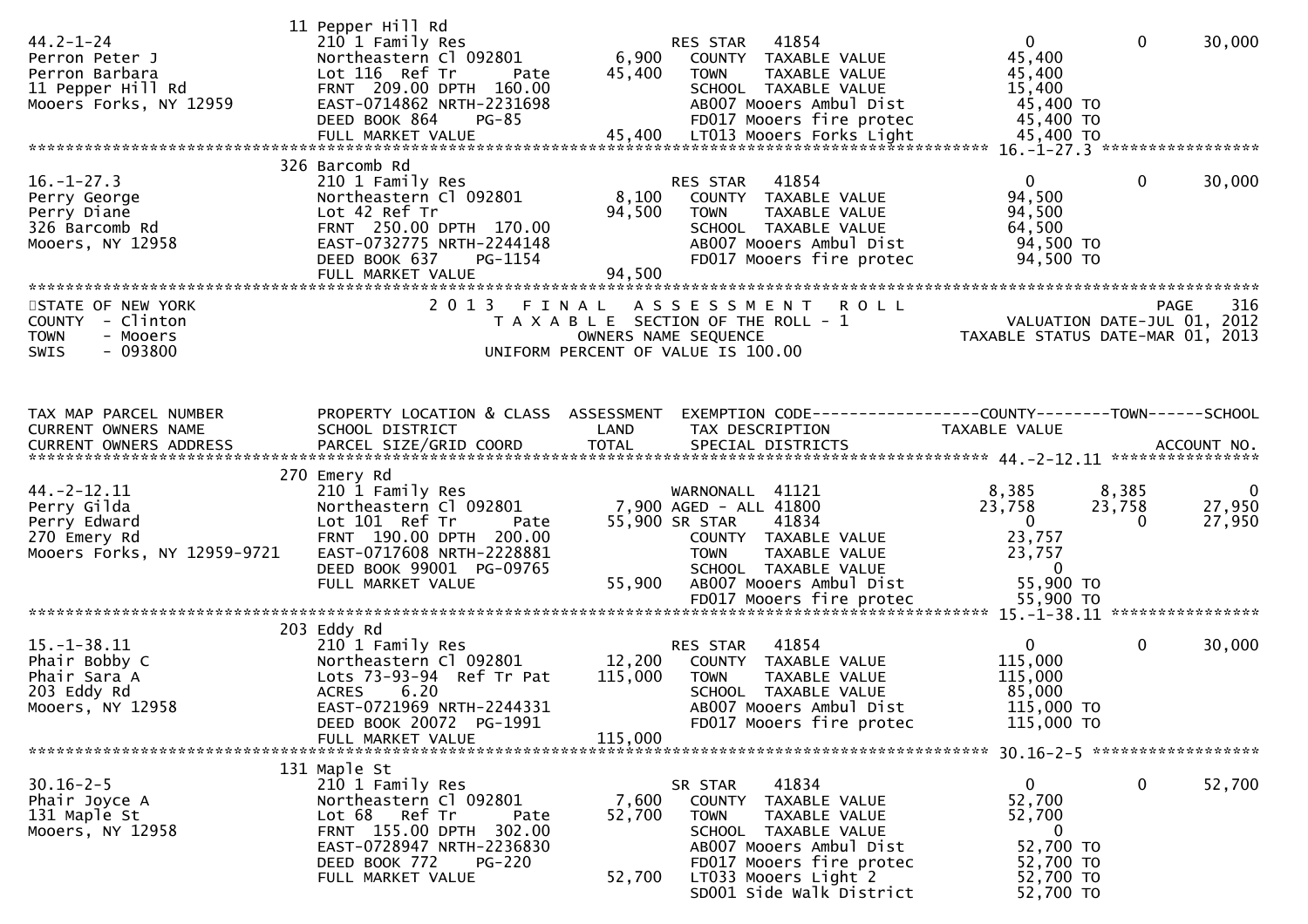|                                                                                                                                 |                                                                                                                                                                                     |                            |                                                                                                                                                                                                                 | $15. - 1 - 38.1$ ******************                                                      |                                                        |
|---------------------------------------------------------------------------------------------------------------------------------|-------------------------------------------------------------------------------------------------------------------------------------------------------------------------------------|----------------------------|-----------------------------------------------------------------------------------------------------------------------------------------------------------------------------------------------------------------|------------------------------------------------------------------------------------------|--------------------------------------------------------|
| $15. - 1 - 38.1$<br>Phair Life Estate Hobart C<br>Phair Bobby C<br>203 Eddy Rd<br>Mooers, NY 12958<br>MAY BE SUBJECT TO PAYMENT | 99 Eddy Rd<br>112 Dairy farm<br>Northeastern Cl 092801<br>Lots 73-93-94 Ref Tr Pat<br>ACRES 386.30<br>EAST-0722740 NRTH-2243100<br>DEED BOOK 20122 PG-47266<br>FULL MARKET VALUE    | 125,000 SR STAR<br>125,000 | 11 PCT OF VALUE USED FOR EXEMPTION PURPOSES<br>AGRI DISTR 41720<br>119,300 AGED - ALL 41800<br>41834<br>COUNTY TAXABLE VALUE<br>TAXABLE VALUE<br><b>TOWN</b><br>SCHOOL TAXABLE VALUE<br>AB007 Mooers Ambul Dist | $\Omega$<br>6,875<br>6,875<br>$\mathbf{0}$<br>118,125<br>118,125<br>54,825<br>125,000 TO | $\overline{0}$<br>$\mathbf{0}$<br>6,875<br>63,300<br>0 |
| STATE OF NEW YORK<br>COUNTY - Clinton<br>- Mooers<br><b>TOWN</b><br>$-093800$<br>SWIS                                           |                                                                                                                                                                                     | OWNERS NAME SEQUENCE       | 2013 FINAL ASSESSMENT<br><b>ROLL</b><br>T A X A B L E SECTION OF THE ROLL - 1<br>UNIFORM PERCENT OF VALUE IS 100.00                                                                                             | VALUATION DATE-JUL 01, 2012<br>TAXABLE STATUS DATE-MAR 01, 2013                          | 317<br>PAGE                                            |
| TAX MAP PARCEL NUMBER<br>CURRENT OWNERS NAME<br><b>CURRENT OWNERS ADDRESS</b>                                                   | PROPERTY LOCATION & CLASS ASSESSMENT<br>SCHOOL DISTRICT                                                                                                                             | LAND                       | EXEMPTION CODE------------------COUNTY--------TOWN------SCHOOL<br>TAX DESCRIPTION                                                                                                                               | TAXABLE VALUE                                                                            |                                                        |
| $15. - 1 - 27$<br>Phair Raymond T<br>LaClair Shannon M<br>303 Barcomb Rd<br>Mooers, NY 12958                                    | 303 Barcomb Rd<br>210 1 Family Res<br>Northeastern Cl 092801<br>Lot 70 Ref Tr<br>Pate<br>ACRES 17.50<br>EAST-0732131 NRTH-2243435<br>DEED BOOK 20051 PG-83887                       | 74,200                     | VFF CT&S<br>41640<br>19,900 RES STAR<br>41854<br>COUNTY TAXABLE VALUE<br>TAXABLE VALUE<br><b>TOWN</b><br>SCHOOL TAXABLE VALUE<br>AB007 Mooers Ambul Dist                                                        | 6,233<br>6,233<br>$\mathbf{0}$<br>67,967<br>67,967<br>37,967<br>74,200 TO                | 6,233<br>30,000<br>$\Omega$                            |
| $30. - 1 - 18$<br>Phaneuf Elden K<br>Phaneuf Shirley H<br>520 Perry Mills Rd<br>Champlain, NY 12919                             | 20 Miller Rd<br>270 Mfg housing<br>Northeastern Cl 092801<br>Lot 92 Ref Tr<br>Pate<br>FRNT 175.00 DPTH 105.00<br>EAST-0720085 NRTH-2235737<br>DEED BOOK 20082 PG-14650              | 5,800<br>11,800            | COUNTY TAXABLE VALUE<br>TAXABLE VALUE<br><b>TOWN</b><br>SCHOOL TAXABLE VALUE<br>AB007 Mooers Ambul Dist<br>FD017 Mooers fire protec                                                                             | 11,800<br>11,800<br>11,800<br>11,800 TO<br>11,800 TO                                     |                                                        |
| $26. - 1 - 14.3$<br>Phillips Dennis<br>Rowe Paul A<br>19 Stewart St<br>Rouses Point, NY 12979                                   | white Rd<br>321 Abandoned ag<br>Northeastern Cl <sup>-</sup> 092801<br>Lot 207 Ref Tr<br>ACRES 203.10<br>EAST-0680062 NRTH-2234630<br>DEED BOOK 20041 PG-73593<br>FULL MARKET VALUE | 62,700<br>62,700<br>62,700 | COUNTY TAXABLE VALUE<br><b>TOWN</b><br>TAXABLE VALUE<br>SCHOOL TAXABLE VALUE<br>AB007 Mooers Ambul Dist<br>FD017 Mooers fire protec                                                                             | 62,700<br>62,700<br>62,700<br>62,700 TO<br>62,700 TO                                     | *****************                                      |
| $15. - 1 - 40.32$<br>Pirsch Josefine<br>2885 Rue Ramezay<br>St Lazare QC, Canada<br>J7T3M5                                      | 277 Eddy Rd<br>270 Mfg housing<br>Northeastern Cl 092801<br>Lot 94 Ref Tract<br>4.10<br><b>ACRES</b><br>EAST-0721372 NRTH-2246090<br>DEED BOOK 20051 PG-84638<br>FULL MARKET VALUE  | 10,500<br>22,100<br>22,100 | COUNTY TAXABLE VALUE<br><b>TOWN</b><br>TAXABLE VALUE<br>SCHOOL TAXABLE VALUE<br>AB007 Mooers Ambul Dist<br>FD017 Mooers fire protec                                                                             | 22,100<br>22,100<br>22,100<br>22,100 TO<br>22,100 TO                                     |                                                        |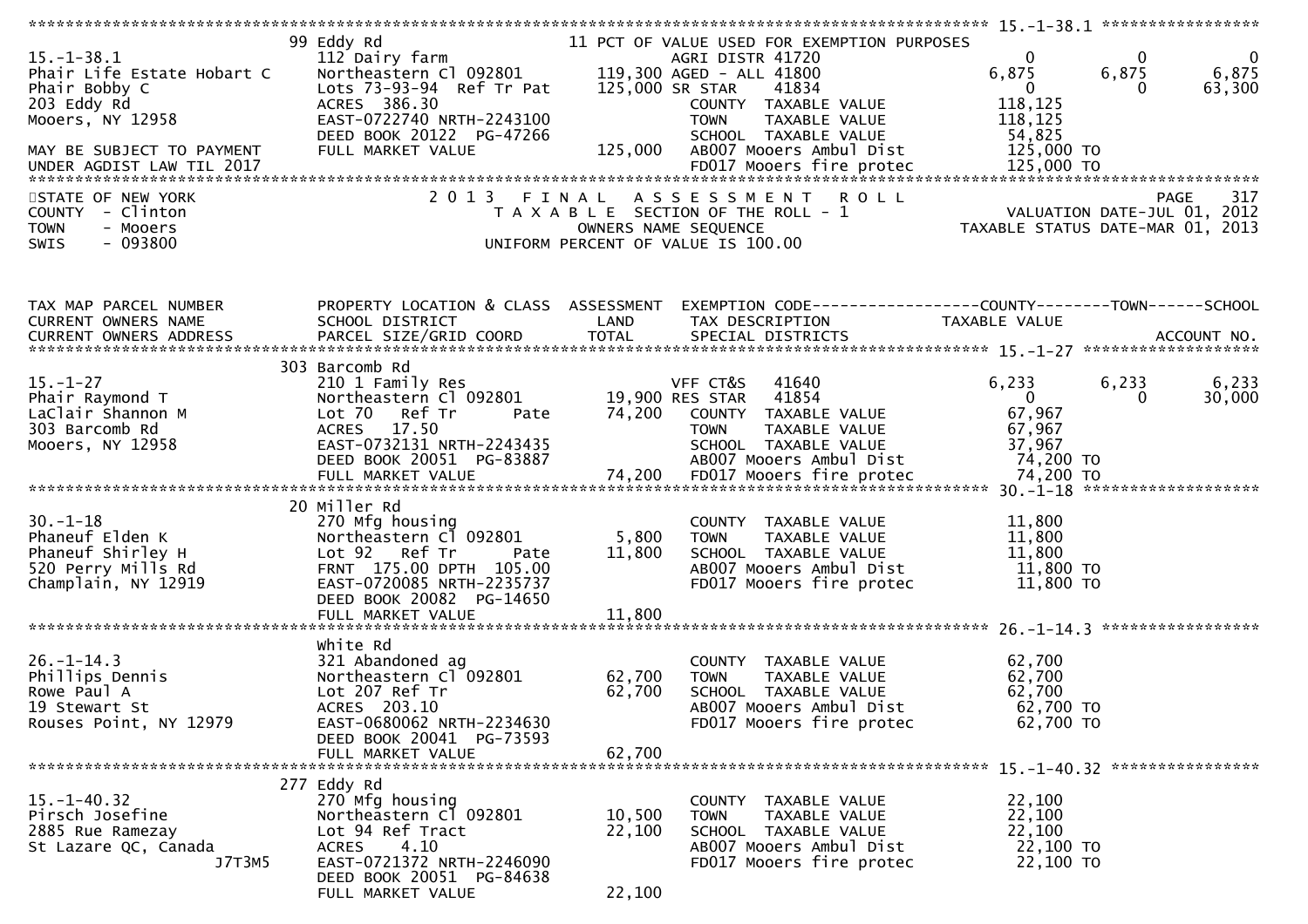| $15. - 1 - 40.4$<br>Pitt Family Trust Dated Nov 2 Northeastern Cl 092801 11,300<br>Pitt Trustee Mark R<br>16 wheeler Round<br>Swanton, VT 05488 | 237 Eddy Rd<br>312 Vac w/imprv<br>Lot 94 Ref Tr<br><b>ACRES</b><br>5.10<br>EAST-0721130 NRTH-2245185<br>DEED BOOK 20122 PG-45468<br>FULL MARKET VALUE                                             | 21,300<br>21,300          | COUNTY TAXABLE VALUE<br><b>TOWN</b><br>TAXABLE VALUE<br>SCHOOL TAXABLE VALUE<br>AB007 Mooers Ambul Dist<br>FD017 Mooers fire protec                                                                                                                                                    | 21,300<br>21,300<br>21,300<br>21,300 TO<br>21,300 TO                                                   |                                                                   |
|-------------------------------------------------------------------------------------------------------------------------------------------------|---------------------------------------------------------------------------------------------------------------------------------------------------------------------------------------------------|---------------------------|----------------------------------------------------------------------------------------------------------------------------------------------------------------------------------------------------------------------------------------------------------------------------------------|--------------------------------------------------------------------------------------------------------|-------------------------------------------------------------------|
| STATE OF NEW YORK<br>COUNTY - Clinton<br>- Mooers<br><b>TOWN</b><br>$-093800$<br><b>SWIS</b>                                                    | 2 0 1 3                                                                                                                                                                                           | FINAL                     | <b>ROLL</b><br>A S S E S S M E N T<br>T A X A B L E SECTION OF THE ROLL - 1<br>OWNERS NAME SEQUENCE<br>UNIFORM PERCENT OF VALUE IS 100.00                                                                                                                                              | ROLL - 1<br>VALUATION DATE-JUL 01, 2012<br>TAXABLE STATUS DATE-MAR 01, 2013                            | <b>PAGE</b><br>318                                                |
| TAX MAP PARCEL NUMBER<br>CURRENT OWNERS NAME<br>CURRENT OWNERS ADDRESS                                                                          | PROPERTY LOCATION & CLASS ASSESSMENT<br>SCHOOL DISTRICT<br>PARCEL SIZE/GRID COORD                                                                                                                 | LAND<br><b>TOTAL</b>      | EXEMPTION CODE------------------COUNTY--------TOWN------SCHOOL<br>TAX DESCRIPTION<br>SPECIAL DISTRICTS                                                                                                                                                                                 | TAXABLE VALUE                                                                                          | ACCOUNT NO.                                                       |
| $57. - 2 - 35.2$<br>Pitts Penny<br>4369 Rt 11<br>Mooers Forks, NY 12959                                                                         | 4369 Rt 11<br>210 1 Family Res<br>N Adirondack 093601<br>Lot 182 Ref Tract<br>1.20 BANK<br>850<br><b>ACRES</b><br>EAST-0689408 NRTH-2218076<br>DEED BOOK 20112 PG-44551<br>FULL MARKET VALUE      | 74,200<br>74,200          | 41854<br>RES STAR<br>5,200 COUNTY TAXABLE VALUE<br>TAXABLE VALUE<br>TOWN<br>SCHOOL TAXABLE VALUE<br>AB007 Mooers Ambul Dist<br>OTOO2 Omitted Tax-County<br>OTOO4 Omitted Tax-County<br>OT004 Omitted Tax-Town                                                                          | $\overline{0}$<br>74,200<br>74,200<br>44,200<br>74,200 то<br>74,200 то<br>.00 MT<br>$.00$ MT           | 30,000<br>$\mathbf{0}$                                            |
|                                                                                                                                                 |                                                                                                                                                                                                   |                           |                                                                                                                                                                                                                                                                                        |                                                                                                        |                                                                   |
| $56. - 1 - 4.3$<br>po. 1 4.5<br>Plamondon Lucille<br>336 Green Valley Rd<br>Ellenburg Depot, NY 12935                                           | 336 Green Valley Rd<br>210 1 Family Res<br>N Adirondack<br>093601<br>Lot 22 Pliny Moore Pat<br><b>ACRES</b><br>1.50<br>EAST-0678976 NRTH-2219371<br>DEED BOOK 20061 PG-96213<br>FULL MARKET VALUE | 5,400<br>60,000<br>60,000 | RES STAR 41854<br>COUNTY TAXABLE VALUE<br><b>TOWN</b><br>TAXABLE VALUE<br>SCHOOL TAXABLE VALUE<br>AB007 Mooers Ambul Dist<br>FD017 Mooers fire protec                                                                                                                                  | $\mathbf{0}$<br>60,000<br>60,000<br>30,000<br>60,000 TO<br>60,000 TO                                   | $\mathbf 0$<br>30,000                                             |
| $44.2 - 2 - 16$<br>Plosick Edward A Jr<br>37 Davison Rd<br>Mooers Forks, NY 12959                                                               | 37 Davison Rd<br>210 1 Family Res<br>Northeastern Cl 092801<br>Lot 116 Ref Tr<br>Pate<br><b>ACRES</b><br>1.30<br>EAST-0715270 NRTH-2233511<br>DEED BOOK 20041 PG-68908<br>FULL MARKET VALUE       | 33,000                    | 98 PCT OF VALUE USED FOR EXEMPTION PURPOSES<br>WARCOMALL 41131<br>8,500 AGED - ALL 41800<br>33,000 SR STAR<br>41834<br>COUNTY TAXABLE VALUE<br>TAXABLE VALUE<br><b>TOWN</b><br>SCHOOL TAXABLE VALUE<br>AB007 Mooers Ambul Dist<br>FD017 Mooers fire protec<br>LT013 Mooers Forks Light | 8,085<br>12,128<br>$\mathbf{0}$<br>12,787<br>12,787<br>$\bf{0}$<br>33,000 TO<br>33,000 TO<br>33,000 TO | 8,085<br>$\overline{0}$<br>12,128<br>16,170<br>$\Omega$<br>16,830 |
|                                                                                                                                                 |                                                                                                                                                                                                   |                           |                                                                                                                                                                                                                                                                                        |                                                                                                        | 57. -1-7. 432 *****************                                   |
| $57. - 1 - 7.432$<br>Plumadore Mathew<br>Hartson Randi L<br>120 Cannon Corners Rd<br>Mooers Forks, NY 12959                                     | 120 Cannon Corners Rd<br>210 1 Family Res<br>093601<br>N Adirondack<br>Lot 181 Ref Tr<br>1.90 BANK<br>080<br><b>ACRES</b><br>EAST-0689374 NRTH-2221230                                            | 5,600<br>138,900          | 41854<br>RES STAR<br>COUNTY<br>TAXABLE VALUE<br><b>TOWN</b><br>TAXABLE VALUE<br><b>SCHOOL</b><br>TAXABLE VALUE<br>AB007 Mooers Ambul Dist                                                                                                                                              | 0<br>138,900<br>138,900<br>108,900<br>138,900 TO                                                       | 0<br>30,000                                                       |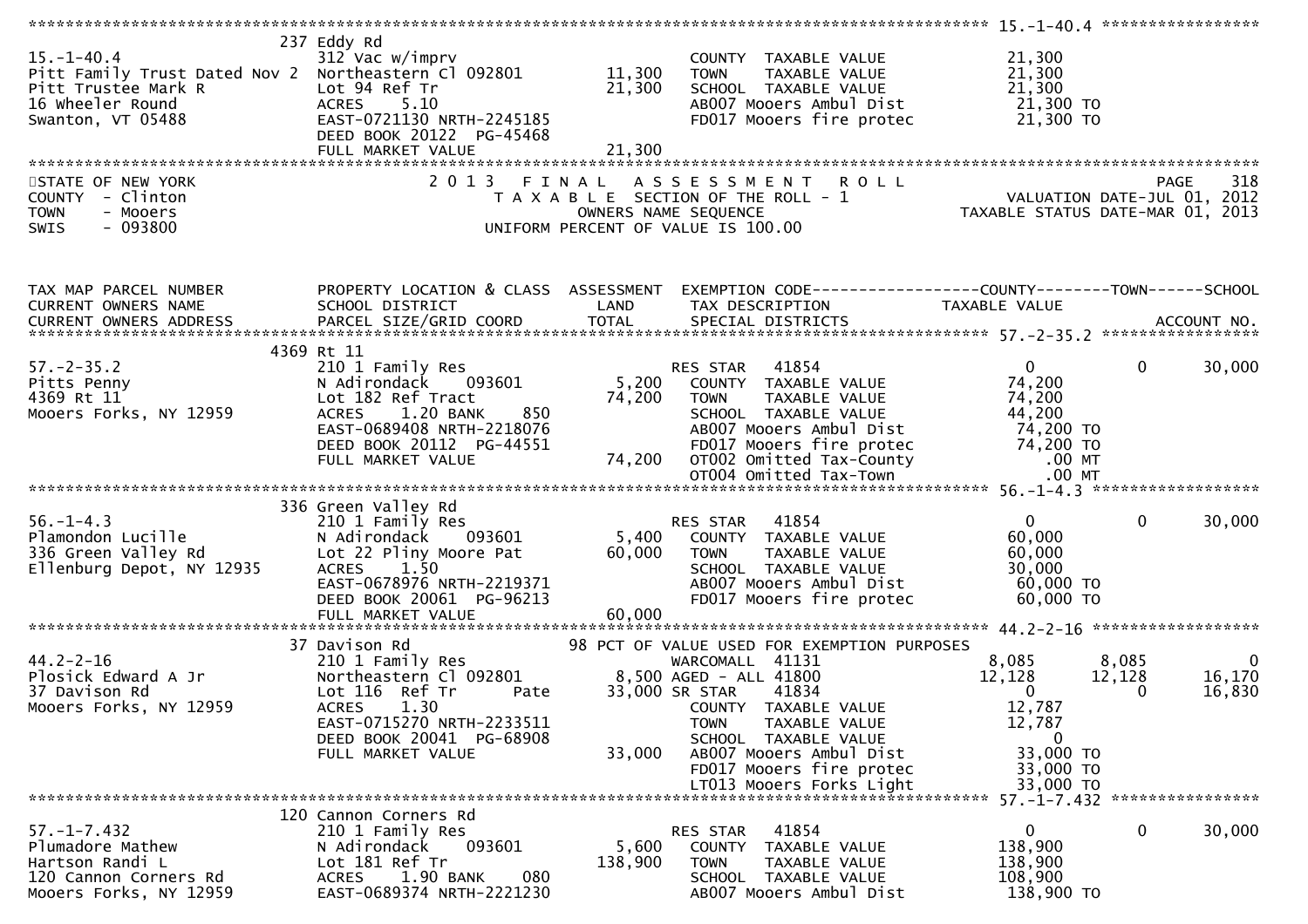|                                                                                                                                     | DEED BOOK 20092 PG-27587<br>FULL MARKET VALUE                                                                                                                                             | 138,900                       | FD017 Mooers fire protec                                                                                                                                                                                                     | 138,900 TO                                                                    |                                                                                            |
|-------------------------------------------------------------------------------------------------------------------------------------|-------------------------------------------------------------------------------------------------------------------------------------------------------------------------------------------|-------------------------------|------------------------------------------------------------------------------------------------------------------------------------------------------------------------------------------------------------------------------|-------------------------------------------------------------------------------|--------------------------------------------------------------------------------------------|
| $46. -2 - 17.1$<br>Poirier Chad<br>Poirier Tammy<br>1183 Rt 9B<br>Champlain, NY 12919<br>PRIOR OWNER ON 3/01/2013                   | Crescent Ln<br>321 Abandoned ag<br>Northeastern Cl 092801<br>Lot 36 Ref Tr<br>Pate<br>20.10<br><b>ACRES</b><br>EAST-0737052 NRTH-2231451<br>DEED BOOK 20132 PG-55101<br>FULL MARKET VALUE | 21,500<br>21,500<br>21,500    | COUNTY TAXABLE VALUE<br><b>TOWN</b><br>TAXABLE VALUE<br>SCHOOL TAXABLE VALUE<br>AB007 Mooers Ambul Dist<br>FD017 Mooers fire protec                                                                                          | 21,500<br>21,500<br>21,500<br>21,500 TO<br>21,500 TO                          |                                                                                            |
| Carter James J<br>STATE OF NEW YORK<br>COUNTY - Clinton<br><b>TOWN</b><br>- Mooers<br>$-093800$<br><b>SWIS</b>                      | 2 0 1 3                                                                                                                                                                                   | FINAL<br>OWNERS NAME SEQUENCE | <b>ROLL</b><br>A S S E S S M E N T<br>T A X A B L E SECTION OF THE ROLL - 1<br>UNIFORM PERCENT OF VALUE IS 100.00                                                                                                            | TAXABLE STATUS DATE-MAR 01, 2013                                              | 319<br>PAGE<br>VALUATION DATE-JUL 01, 2012                                                 |
| TAX MAP PARCEL NUMBER<br>CURRENT OWNERS NAME                                                                                        | PROPERTY LOCATION & CLASS ASSESSMENT<br>SCHOOL DISTRICT                                                                                                                                   | LAND                          | EXEMPTION CODE-----------------COUNTY-------TOWN------SCHOOL<br>TAX DESCRIPTION                                                                                                                                              | TAXABLE VALUE                                                                 |                                                                                            |
| $46. -2 - 17.3$<br>Poirier Chad<br>Poirier Tammy<br>1183 Rt 9B<br>Champlain, NY 12919<br>PRIOR OWNER ON 3/01/2013<br>Carter James J | Crescent Ln<br>$322$ Rural vac $>10$<br>Northeastern Cl 092801<br>Lot 36 Ref Tr<br>ACRES 110.60<br>EAST-0739922 NRTH-2232703<br>DEED BOOK 20132 PG-55101<br>FULL MARKET VALUE             | 50,400<br>50,400<br>50,400    | COUNTY TAXABLE VALUE<br>TAXABLE VALUE<br><b>TOWN</b><br>SCHOOL TAXABLE VALUE<br>AB007 Mooers Ambul Dist<br>FD017 Mooers fire protec                                                                                          | 50,400<br>50,400<br>50,400<br>50,400 TO<br>50,400 TO                          |                                                                                            |
| $46. - 1 - 12.7$<br>Poirier Debbie L<br>1047 LaValley Rd<br>Mooers, NY 12958                                                        | 1047 Lavalley Rd<br>210 1 Family Res<br>Northeastern Cl 092801<br>Lot 22 Ref Tr<br>FRNT 220.00 DPTH 184.00<br>EAST-0741995 NRTH-2226766<br>DEED BOOK 20041 PG-67857<br>FULL MARKET VALUE  | 7,800<br>123,800<br>123,800   | RES STAR<br>41854<br>COUNTY TAXABLE VALUE<br><b>TOWN</b><br>TAXABLE VALUE<br>SCHOOL TAXABLE VALUE<br>ABOO7 Mooers Ambul Dist<br>FD017 Mooers fire protec                                                                     | $\mathbf{0}$<br>123,800<br>123,800<br>93,800<br>123,800 TO<br>123,800 TO      | $\mathbf 0$<br>30,000                                                                      |
| $59. - 1 - 7.1$<br>Poissant Gilles R<br>Poissant Pamela<br>711 Woods Falls Rd<br>Mooers Forks, NY 12959-9719                        | 711 Woods Falls Rd<br>240 Rural res<br>Northeastern Cl 092801<br>Lot 114 Ref Tr<br>Pate<br>32.00<br>ACRES<br>EAST-0714805 NRTH-2221827<br>DEED BOOK 20051 PG-89168<br>FULL MARKET VALUE   | 83,000<br>83,000              | 75 PCT OF VALUE USED FOR EXEMPTION PURPOSES<br>AGED COUN 41802<br>28,800 SR STAR<br>41834<br>COUNTY<br>TAXABLE VALUE<br>TAXABLE VALUE<br>TOWN<br>SCHOOL TAXABLE VALUE<br>AB007 Mooers Ambul Dist<br>FD017 Mooers fire protec | 6,225<br>$\mathbf{0}$<br>76,775<br>83,000<br>19,700<br>83,000 TO<br>83,000 TO | $\overline{\mathbf{0}}$<br>- 0<br>$\mathbf{0}$<br>63,300<br>28. -1-17.1 ****************** |
| $28. - 1 - 17.1$<br>Poissant Life Use Loretta<br>Upton Marilyn A<br>735 Lamberton Rd                                                | 680 Lamberton Rd<br>210 1 Family Res<br>Northeastern Cl 092801<br>Lots 143 Ref Tr<br>FRNT 110.00 DPTH 170.00                                                                              | 80,000                        | AGED - ALL 41800<br>5,900 SR STAR<br>41834<br>COUNTY<br>TAXABLE VALUE<br><b>TOWN</b><br>TAXABLE VALUE                                                                                                                        | 40,000<br>$\mathbf{0}$<br>40,000<br>40,000                                    | 40,000<br>40,000<br>40,000<br>0                                                            |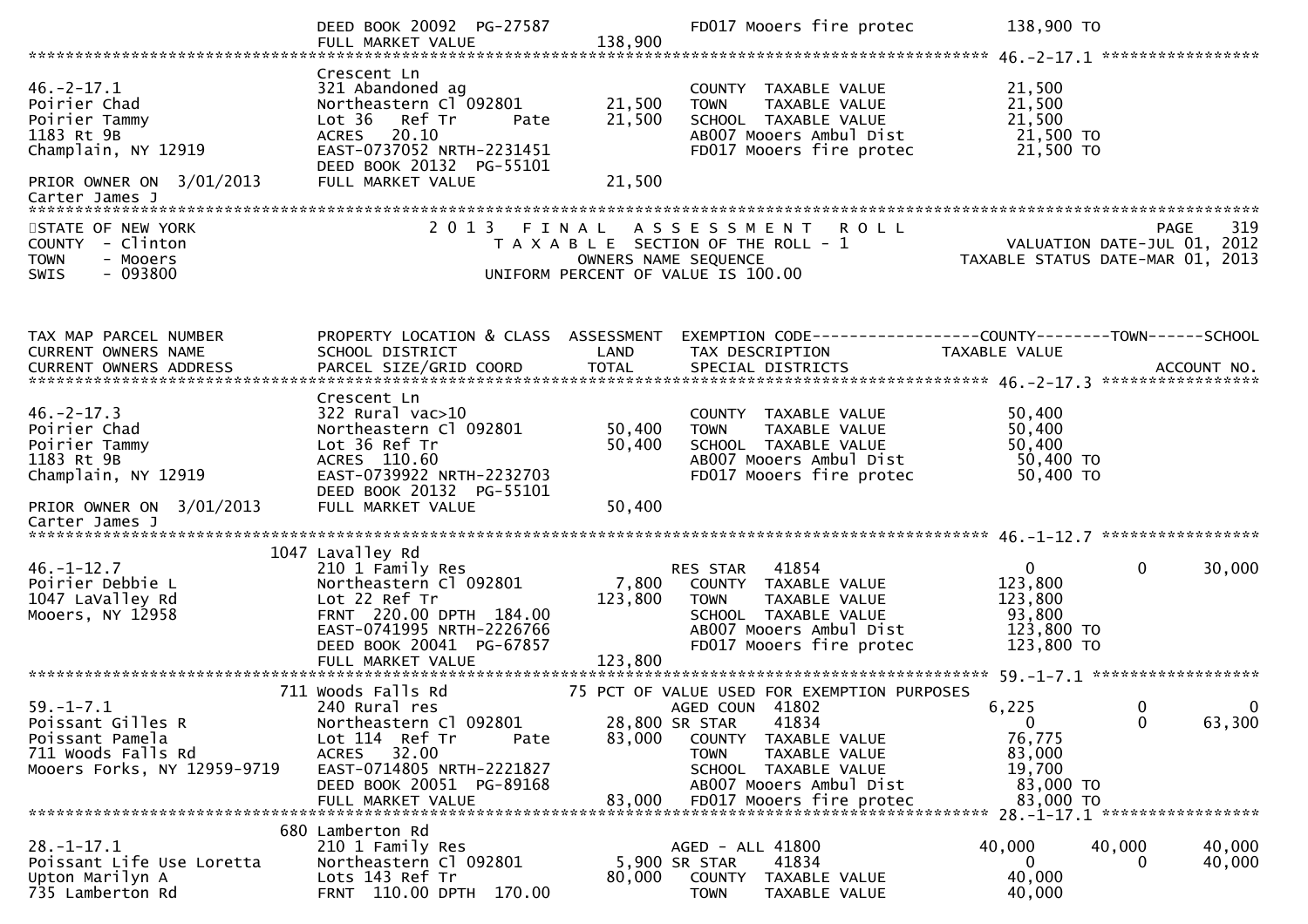| Mooers Forks, NY 12959                                                                                | EAST-0704086 NRTH-2236599<br>DEED BOOK 908<br>PG-106                                                                                                                                              |                               | SCHOOL TAXABLE VALUE<br>AB007 Mooers Ambul Dist                                                                                                                                                              | $\overline{0}$<br>80,000 TO                                                                          |                        |
|-------------------------------------------------------------------------------------------------------|---------------------------------------------------------------------------------------------------------------------------------------------------------------------------------------------------|-------------------------------|--------------------------------------------------------------------------------------------------------------------------------------------------------------------------------------------------------------|------------------------------------------------------------------------------------------------------|------------------------|
|                                                                                                       |                                                                                                                                                                                                   |                               |                                                                                                                                                                                                              |                                                                                                      |                        |
| $30.20 - 1 - 12$<br>Poissant Nicholas J<br>Poissant Jami J<br>11 School St<br>Mooers, NY 12958        | 11 School St<br>210 1 Family Res<br>Northeastern Cl 092801<br>Lot 68 Ref Tr<br>Pate<br>FRNT 85.05 DPTH 117.40<br>EAST-0728997 NRTH-2234212<br>DEED BOOK 20122 PG-48801<br>FULL MARKET VALUE       | 5,200<br>120,000<br>120,000   | 41854<br>RES STAR<br>COUNTY TAXABLE VALUE<br>TAXABLE VALUE<br><b>TOWN</b><br>SCHOOL TAXABLE VALUE<br>AB007 Mooers Ambul Dist<br>FD017 Mooers fire protec<br>LT033 Mooers Light 2<br>SD001 Side Walk District | $\mathbf{0}$<br>120,000<br>120,000<br>90,000<br>120,000 TO<br>120,000 TO<br>120,000 TO<br>120,000 TO | $\mathbf{0}$<br>30,000 |
| STATE OF NEW YORK<br>COUNTY - Clinton<br><b>TOWN</b><br>- Mooers<br>SWIS<br>- 093800                  | 2 0 1 3                                                                                                                                                                                           | FINAL<br>OWNERS NAME SEQUENCE | ASSESSMENT ROLL<br>T A X A B L E SECTION OF THE ROLL - 1<br>UNIFORM PERCENT OF VALUE IS 100.00                                                                                                               | VALUATION DATE-JUL 01, 2012<br>TAXABLE STATUS DATE-MAR 01, 2013                                      | 320<br><b>PAGE</b>     |
| TAX MAP PARCEL NUMBER<br>CURRENT OWNERS NAME                                                          | PROPERTY LOCATION & CLASS ASSESSMENT<br>SCHOOL DISTRICT                                                                                                                                           | LAND                          | EXEMPTION CODE-----------------COUNTY-------TOWN------SCHOOL<br>TAX DESCRIPTION                                                                                                                              | TAXABLE VALUE                                                                                        |                        |
| $46. - 1 - 4.21$<br>Poissant Randall S<br>Poissant Michelle L<br>1345 Lavalley Rd<br>Mooers, NY 12958 | Lavalley Rd<br>$314$ Rural vac< $10$<br>Northeastern Cl 092801<br>Lot 45 Ref Tr Patent<br>8.80 BANK<br>230<br>ACRES<br>EAST-0736892 NRTH-2231548<br>DEED BOOK 98001 PG-05138<br>FULL MARKET VALUE | 13,500<br>13,500<br>13,500    | COUNTY TAXABLE VALUE<br><b>TOWN</b><br>TAXABLE VALUE<br>SCHOOL TAXABLE VALUE<br>AB007 Mooers Ambul Dist<br>FD017 Mooers fire protec                                                                          | 13,500<br>13,500<br>13,500<br>13,500 TO<br>13,500 TO                                                 |                        |
| $46. - 1 - 4.22$<br>Poissant Randall S<br>Poissant Michelle<br>1345 LaValley Rd<br>Mooers, NY 12958   | 1345 Lavalley Rd<br>210 1 Family Res<br>Northeastern Cl 092801<br>Lot #45 Ref Tr<br>$1.00$ BANK<br>-230<br><b>ACRES</b><br>EAST-0736688 NRTH-2231696<br>DEED BOOK 678<br><b>PG-94</b>             | 12,000<br>105,900             | 41854<br>RES STAR<br>COUNTY TAXABLE VALUE<br><b>TOWN</b><br>TAXABLE VALUE<br>SCHOOL TAXABLE VALUE<br>AB007 Mooers Ambul Dist<br>FD017 Mooers fire protec                                                     | $\mathbf{0}$<br>105,900<br>105,900<br>75,900<br>105,900 TO<br>105,900 TO                             | $\mathbf{0}$<br>30,000 |
| $13.-1-15.3$<br>Poissant Steven J<br>Poissant Rhonda L<br>938 Perry Mills Rd<br>Champlain, NY 12919   | Bush Rd<br>$314$ Rural vac<10<br>Northeastern Cl 092801<br>Lot 148 Ref Tr<br>8.60<br>ACRES<br>EAST-0698111 NRTH-2246547<br>DEED BOOK 878<br>$PG-93$<br>FULL MARKET VALUE                          | 10,300<br>10,300<br>10,300    | COUNTY TAXABLE VALUE<br>TAXABLE VALUE<br><b>TOWN</b><br>SCHOOL TAXABLE VALUE<br>AB007 Mooers Ambul Dist<br>FD017 Mooers fire protec                                                                          | 10,300<br>10,300<br>10,300<br>10,300 TO<br>10,300 TO                                                 |                        |
| $62 - 2 - 8$<br>Pombrio Mark E<br>Pombrio Sheldon J<br>833 Vassar Rd                                  | Angelville Rd<br>321 Abandoned ag<br>Northeastern Cl 092801<br>Lot 24<br>Ref Tr<br>Pate<br>14.30<br>ACRES                                                                                         | 15,000<br>15,000              | AGRI DISTR 41720<br>COUNTY TAXABLE VALUE<br><b>TOWN</b><br>TAXABLE VALUE<br>SCHOOL TAXABLE VALUE                                                                                                             | 8,841<br>8,841<br>6,159<br>6,159<br>6,159                                                            | 8,841                  |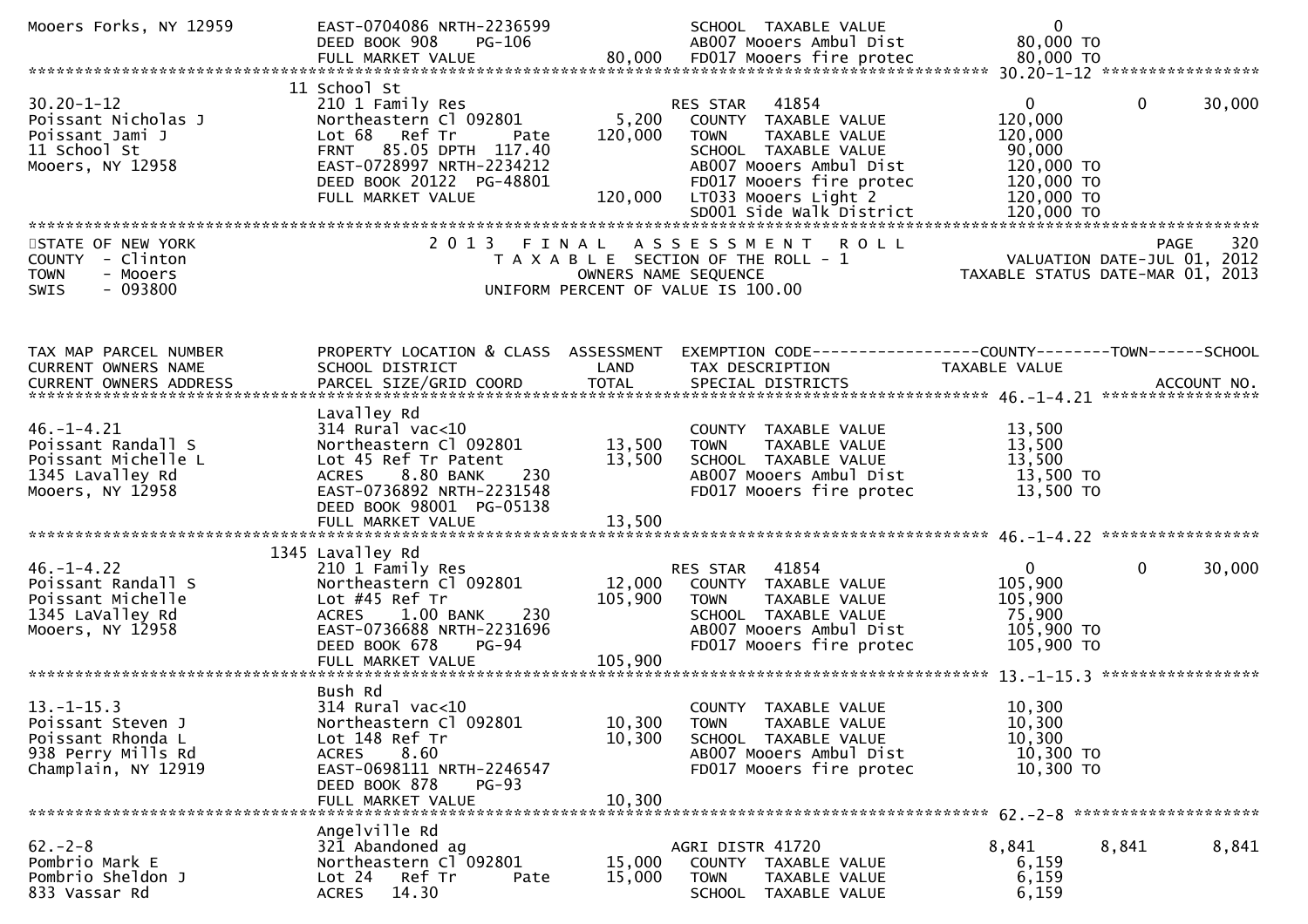| Altona, NY 12910<br>MAY BE SUBJECT TO PAYMENT<br>UNDER AGDIST LAW TIL 2017                            | EAST-0742187 NRTH-2219867<br>DEED BOOK 20021 PG-38931<br>FULL MARKET VALUE                                                                                                             | 15,000                       | AB007 Mooers Ambul Dist<br>FD017 Mooers fire protec                                                                                                                                                         | 15,000 TO<br>15,000 TO                                                                             |                        |
|-------------------------------------------------------------------------------------------------------|----------------------------------------------------------------------------------------------------------------------------------------------------------------------------------------|------------------------------|-------------------------------------------------------------------------------------------------------------------------------------------------------------------------------------------------------------|----------------------------------------------------------------------------------------------------|------------------------|
| $27. - 1 - 9.2$<br>Pombrio Roxanne E<br>17 Lexington Ave<br>Plattsburgh, NY 12901                     | Davison Rd<br>$314$ Rural vac< $10$<br>Northeastern Cl 092801<br>Lot 178 Ref Tract Patent<br>ACRES 2.98<br>EAST-0689769 NRTH-2234808<br>DEED BOOK 20092 PG-26538<br>FULL MARKET VALUE  | 6,400<br>6,400<br>6,400      | COUNTY TAXABLE VALUE<br><b>TOWN</b><br>TAXABLE VALUE<br>SCHOOL TAXABLE VALUE<br>AB007 Mooers Ambul Dist<br>FD017 Mooers fire protec                                                                         | 6,400<br>6,400<br>6,400<br>$6,400$ TO<br>6,400 TO                                                  |                        |
| STATE OF NEW YORK<br>COUNTY - Clinton<br>- Mooers<br><b>TOWN</b><br>$-093800$<br><b>SWIS</b>          |                                                                                                                                                                                        | OWNERS NAME SEQUENCE         | 2013 FINAL ASSESSMENT<br><b>ROLL</b><br>T A X A B L E SECTION OF THE ROLL - 1<br>UNIFORM PERCENT OF VALUE IS 100.00                                                                                         | لاكة - VALUATION DATE-JUL 01, 2012<br>2012 TAYARLE CTATIC BITE<br>TAXABLE STATUS DATE-MAR 01, 2013 | 321<br><b>PAGE</b>     |
| TAX MAP PARCEL NUMBER<br>CURRENT OWNERS NAME<br>CURRENT OWNERS ADDRESS                                | PROPERTY LOCATION & CLASS ASSESSMENT<br>SCHOOL DISTRICT                                                                                                                                | LAND                         | EXEMPTION CODE-----------------COUNTY--------TOWN------SCHOOL<br>TAX DESCRIPTION                                                                                                                            | TAXABLE VALUE                                                                                      |                        |
| $29. - 2 - 5.2$<br>Pombrio Royce<br>Pombrio Marjorie A<br>2460 Rt 11<br>Mooers, NY 12958              | 1340 North Star Rd<br>312 Vac w/imprv<br>Northeastern Cl 092801<br>Lot 98 Ref Tr<br>2.01<br><b>ACRES</b><br>EAST-0718966 NRTH-2238642<br>DEED BOOK 20051 PG-78787<br>FULL MARKET VALUE | 8,800<br>10,800<br>10,800    | COUNTY TAXABLE VALUE<br><b>TOWN</b><br>TAXABLE VALUE<br>SCHOOL TAXABLE VALUE<br>AB007 Mooers Ambul Dist<br>FD017 Mooers fire protec                                                                         | 10,800<br>10,800<br>10,800<br>10,800 TO<br>10,800 TO                                               |                        |
|                                                                                                       | 2460 Rt 11                                                                                                                                                                             |                              |                                                                                                                                                                                                             |                                                                                                    |                        |
| $30.20 - 1 - 18$<br>Pombrio Royce J<br>2460 Rt 11<br>Mooers, NY 12958                                 | 210 1 Family Res<br>Northeastern Cl 092801<br>Lot 68 Ref Tr<br>Pate<br><b>FRNT</b><br>72.00 DPTH 203.00<br>EAST-0728936 NRTH-2233991<br>DEED BOOK 20051 PG-84361<br>FULL MARKET VALUE  | 5,900<br>78,000<br>78,000    | 41834<br>SR STAR<br>COUNTY TAXABLE VALUE<br><b>TOWN</b><br>TAXABLE VALUE<br>SCHOOL TAXABLE VALUE<br>ABOO7 Mooers Ambul Dist<br>FD017 Mooers fire protec<br>LT033 Mooers Light 2<br>SD001 Side Walk District | $\mathbf{0}$<br>78,000<br>78,000<br>14,700<br>78,000 TO<br>78,000 TO<br>78,000 TO<br>78,000 TO     | $\mathbf{0}$<br>63,300 |
|                                                                                                       | 537 Lamberton Rd                                                                                                                                                                       |                              |                                                                                                                                                                                                             |                                                                                                    |                        |
| $43. - 1 - 7.2$<br>Porter Charles F<br>Porter Lorie Ann<br>537 Lamberton Rd<br>Mooers Forks, NY 12959 | 210 1 Family Res<br>Northeastern Cl 092801<br>Lot 142 Ref Tr<br>2.00<br><b>ACRES</b><br>EAST-0702683 NRTH-2233295<br>DEED BOOK 712<br>PG-126<br>FULL MARKET VALUE                      | 13,500<br>125,000<br>125,000 | 41854<br>RES STAR<br>COUNTY TAXABLE VALUE<br>TAXABLE VALUE<br><b>TOWN</b><br>SCHOOL TAXABLE VALUE<br>AB007 Mooers Ambul Dist<br>FD017 Mooers fire protec                                                    | $\mathbf{0}$<br>125,000<br>125,000<br>95,000<br>125,000 TO<br>125,000 TO                           | $\mathbf 0$<br>30,000  |
|                                                                                                       | 225 white Rd                                                                                                                                                                           |                              |                                                                                                                                                                                                             |                                                                                                    |                        |
| $26. - 1 - 12.3$<br>Porter Shannon M<br>Porter Tammy A                                                | 210 1 Family Res<br>Northeastern Cl 092801<br>Lot 207 Ref Tr Patent                                                                                                                    | 5,400<br>48,000              | 41854<br><b>RES STAR</b><br><b>COUNTY</b><br>TAXABLE VALUE<br><b>TOWN</b><br>TAXABLE VALUE                                                                                                                  | 0<br>48,000<br>48,000                                                                              | 0<br>30,000            |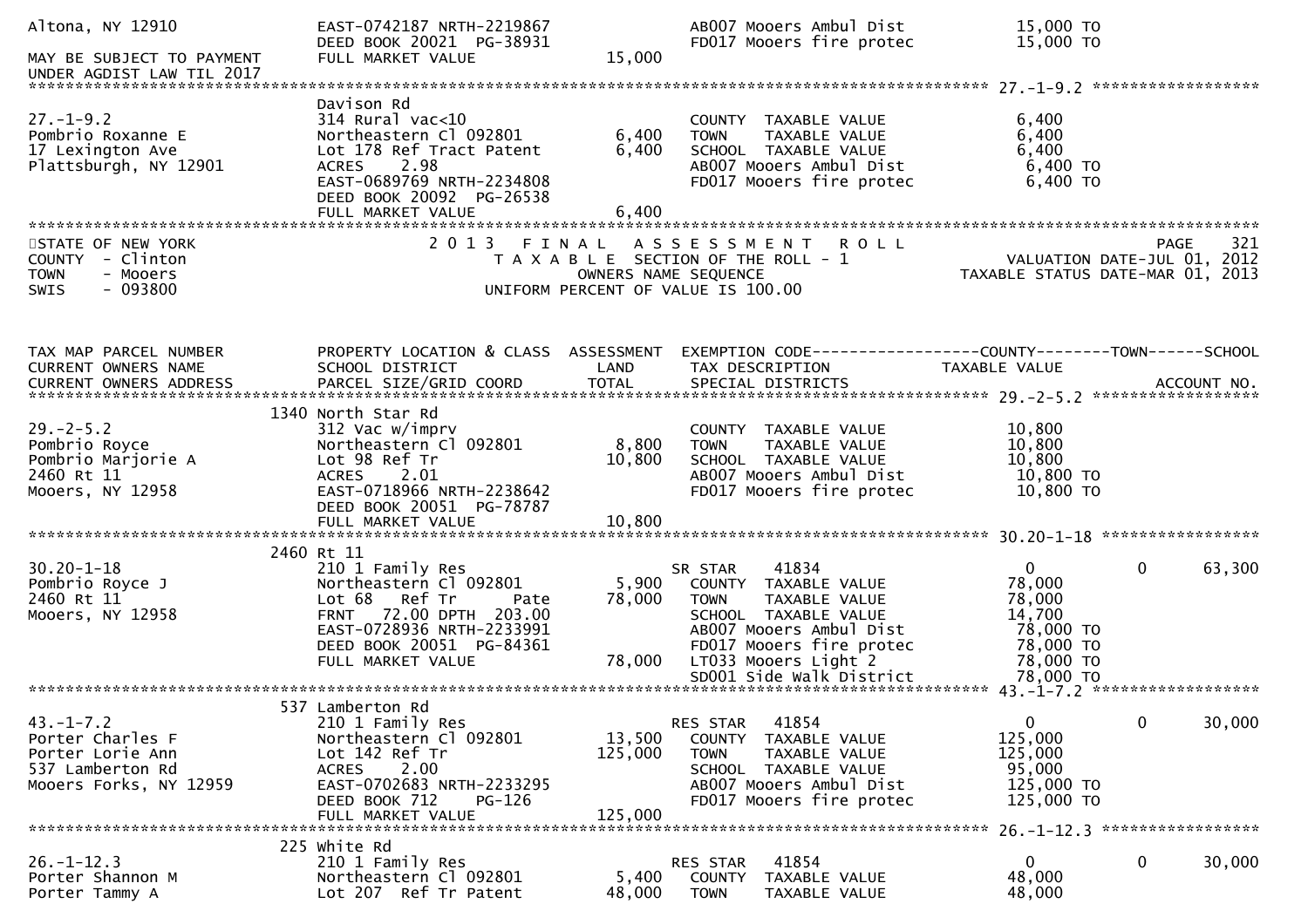| 225 white Rd<br>Mooers Forks, NY 12959                                                        | ACRES 1.60<br>EAST-0684442 NRTH-2234926<br>DEED BOOK 20082 PG-16350<br>FULL MARKET VALUE                                                                                                   | 48,000                     | SCHOOL TAXABLE VALUE<br>AB007 Mooers Ambul Dist<br>FD017 Mooers fire protec                                                                                 | 18,000<br>48,000 TO<br>48,000 TO                                                                 |
|-----------------------------------------------------------------------------------------------|--------------------------------------------------------------------------------------------------------------------------------------------------------------------------------------------|----------------------------|-------------------------------------------------------------------------------------------------------------------------------------------------------------|--------------------------------------------------------------------------------------------------|
|                                                                                               |                                                                                                                                                                                            |                            |                                                                                                                                                             |                                                                                                  |
| $27 - 1 - 31$<br>Post Gina M<br>Durocher Thomas<br>18 O'Neil Rd<br>West Chazy, NY 12992       | 719 Cannon Corners Rd<br>260 Seasonal res<br>Northeastern Cl 092801<br>Lot 198 Ref Tr<br>Pate<br>ACRES 12.80<br>EAST-0688226 NRTH-2235876<br>DEED BOOK 20092 PG-28681<br>FULL MARKET VALUE | 12,700<br>30,000<br>30,000 | COUNTY TAXABLE VALUE<br><b>TOWN</b><br>TAXABLE VALUE<br>SCHOOL TAXABLE VALUE<br>AB007 Mooers Ambul Dist<br>FD017 Mooers fire protec                         | 30,000<br>30,000<br>30,000<br>30,000 TO<br>30,000 TO                                             |
| STATE OF NEW YORK                                                                             |                                                                                                                                                                                            |                            |                                                                                                                                                             | 322<br>PAGE                                                                                      |
| COUNTY - Clinton<br><b>TOWN</b><br>- Mooers<br>- 093800<br><b>SWIS</b>                        |                                                                                                                                                                                            | OWNERS NAME SEQUENCE       | 2013 FINAL ASSESSMENT ROLL<br>T A X A B L E SECTION OF THE ROLL - 1<br>UNIFORM PERCENT OF VALUE IS 100.00                                                   | VALUATION DATE-JUL 01, 2012<br>TAXABLE STATUS DATE-MAR 01, 2013                                  |
| TAX MAP PARCEL NUMBER<br>CURRENT OWNERS NAME                                                  | PROPERTY LOCATION & CLASS ASSESSMENT<br>SCHOOL DISTRICT                                                                                                                                    | LAND                       | TAX DESCRIPTION                                                                                                                                             | EXEMPTION CODE------------------COUNTY--------TOWN------SCHOOL<br>TAXABLE VALUE                  |
| $56. - 1 - 28.2$<br>Poston Richard W<br>5271 Spear St<br>Shelburne, VT 05482                  | 292 Canaan Rd<br>241 Rural res&ag<br>N Adirondack<br>093601<br>Gore 21 Ply Moore Pat<br>ACRES 20.00<br>EAST-0674871 NRTH-2220948<br>DEED BOOK 20061 PG-96828<br>FULL MARKET VALUE          | 14,600<br>40,800<br>40,800 | COUNTY TAXABLE VALUE<br><b>TOWN</b><br>TAXABLE VALUE<br>SCHOOL TAXABLE VALUE<br>AB007 Mooers Ambul Dist<br>FD017 Mooers fire protec                         | 40,800<br>40,800<br>40,800<br>40,800 TO<br>40,800 TO                                             |
|                                                                                               | 19 Kippy Ln                                                                                                                                                                                |                            |                                                                                                                                                             |                                                                                                  |
| $31. - 3 - 16.5$<br>Poulin Jason P<br>130 Herrick Rd<br>Mooers, NY 12958                      | 210 1 Family Res<br>Northeastern Cl 092801<br>Lot 37 Ref Tr<br>FRNT 150.00 DPTH 270.00<br>EAST-0737073 NRTH-2235548<br>DEED BOOK 1009<br>PG-299                                            | 7,100<br>58,500            | RES STAR 41854<br>COUNTY TAXABLE VALUE<br>TAXABLE VALUE<br><b>TOWN</b><br>SCHOOL TAXABLE VALUE<br>AB007 Mooers Ambul Dist<br>FD017 Mooers fire protec       | $\overline{0}$<br>$\mathbf{0}$<br>30,000<br>58,500<br>58,500<br>28,500<br>58,500 TO<br>58,500 TO |
|                                                                                               |                                                                                                                                                                                            |                            |                                                                                                                                                             |                                                                                                  |
| $30.19 - 1 - 25.5$<br>Poulin Phillip<br>Poulin Gertrude<br>146 Herrick Rd<br>Mooers, NY 12958 | Rt 11<br>330 Vacant comm<br>Northeastern Cl 092801<br>Lot 76 Ref Tr<br><b>ACRES</b><br>2.20<br>EAST-0725630 NRTH-2233529<br>DEED BOOK 20082 PG-18633                                       | 26,400<br>26,400           | COUNTY TAXABLE VALUE<br>TAXABLE VALUE<br><b>TOWN</b><br>SCHOOL TAXABLE VALUE<br>AB007 Mooers Ambul Dist<br>FD017 Mooers fire protec<br>LT033 Mooers Light 2 | 26,400<br>26,400<br>26,400<br>26,400 TO<br>26,400 TO<br>26,400 TO<br>26,400 TO                   |
| $29. - 1 - 16.1$<br>Poupore Andrew<br>Poupore Connie<br>280 Davison Rd                        | 274 Davison Rd<br>270 Mfg housing<br>Northeastern C1 092801<br>Lot 124 Ref Tr<br>Pate<br>4.30<br><b>ACRES</b>                                                                              | 10,600<br>18,000           | COUNTY TAXABLE VALUE<br>TAXABLE VALUE<br>TOWN<br>SCHOOL TAXABLE VALUE<br>AB007 Mooers Ambul Dist                                                            | 29. -1-16.1 ******************<br>18,000<br>18,000<br>18,000<br>18,000 TO                        |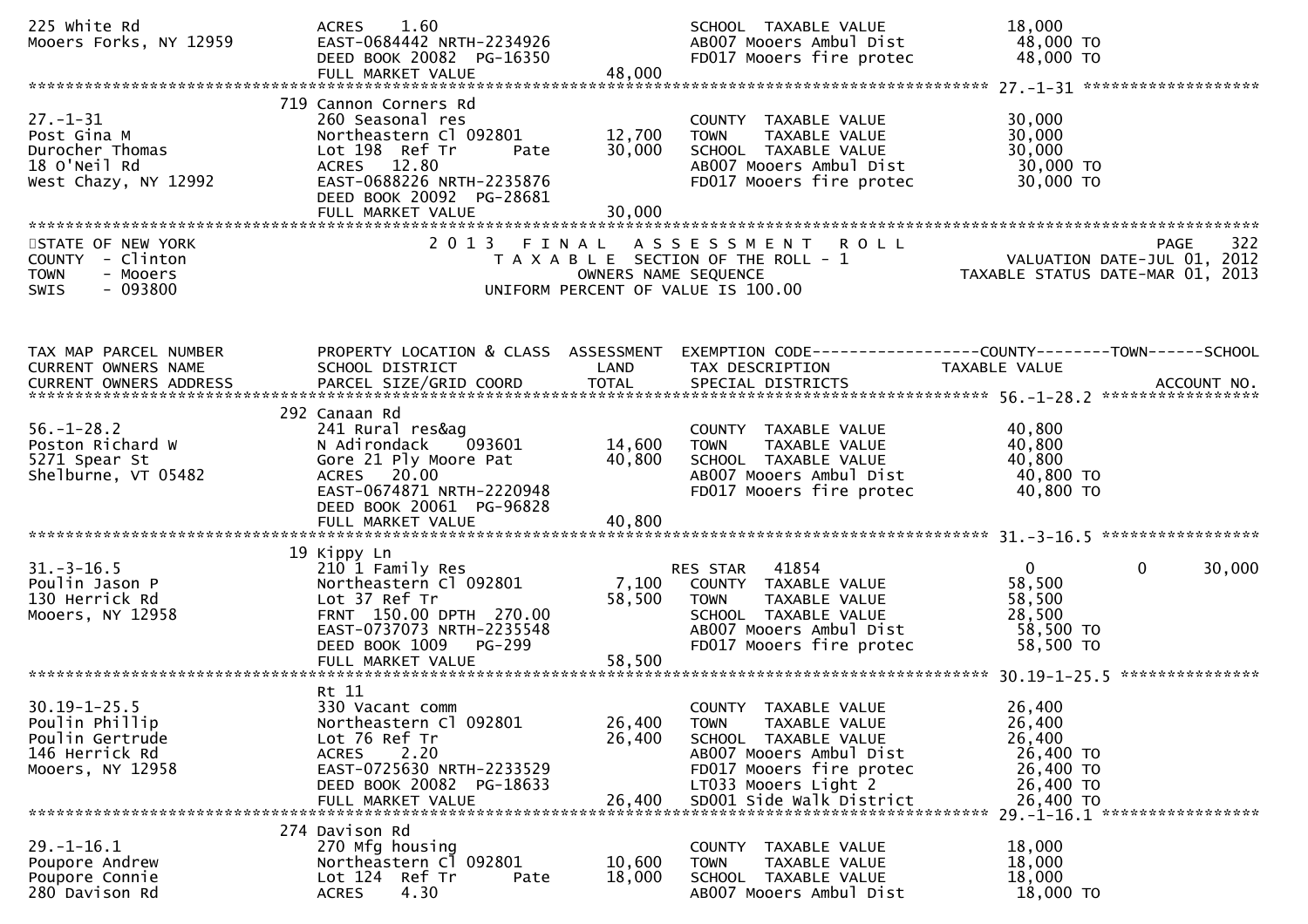| Mooers Forks, NY 12959                                                                               | EAST-0709579 NRTH-2234286<br>DEED BOOK 20132 PG-55028                                                                                                                                         |                         | FD017 Mooers fire protec                                                                                                                                                                                                             | 18,000 TO                                                                   |                                     |
|------------------------------------------------------------------------------------------------------|-----------------------------------------------------------------------------------------------------------------------------------------------------------------------------------------------|-------------------------|--------------------------------------------------------------------------------------------------------------------------------------------------------------------------------------------------------------------------------------|-----------------------------------------------------------------------------|-------------------------------------|
| PRIOR OWNER ON 3/01/2013                                                                             | FULL MARKET VALUE                                                                                                                                                                             | 18,000                  |                                                                                                                                                                                                                                      |                                                                             |                                     |
|                                                                                                      |                                                                                                                                                                                               |                         |                                                                                                                                                                                                                                      |                                                                             |                                     |
| $29. - 1 - 17.1$<br>Poupore Andrew R<br>Poupore Connie M<br>280 Davison Rd<br>Mooers Forks, NY 12959 | 280 Davison Rd<br>240 Rural res<br>Northeastern Cl 092801<br>Lot 124 Ref Tr<br>Pate<br>ACRES 63.50<br>EAST-0708685 NRTH-2234783<br>DEED BOOK 20072 PG-8267                                    | 34,300<br>140,000       | RES STAR 41854<br>COUNTY TAXABLE VALUE<br>TAXABLE VALUE<br><b>TOWN</b><br>SCHOOL TAXABLE VALUE<br>AB007 Mooers Ambul Dist<br>FD017 Mooers fire protec                                                                                | $\overline{0}$<br>140,000<br>140,000<br>110,000<br>140,000 TO<br>140,000 TO | $\mathbf{0}$<br>30,000              |
|                                                                                                      |                                                                                                                                                                                               |                         |                                                                                                                                                                                                                                      |                                                                             |                                     |
| STATE OF NEW YORK<br>COUNTY - Clinton<br>- Mooers<br><b>TOWN</b><br>$-093800$<br>SWIS                |                                                                                                                                                                                               |                         | 2013 FINAL ASSESSMENT ROLL<br>T A X A B L E SECTION OF THE ROLL - 1<br>OWNERS NAME SEQUENCE<br>UNIFORM PERCENT OF VALUE IS 100.00                                                                                                    | PAGE 323<br>VALUATION DATE-JUL 01, 2012<br>TAXARLE STATUS DATE :::- 211     | TAXABLE STATUS DATE-MAR 01, 2013    |
| TAX MAP PARCEL NUMBER<br>CURRENT OWNERS NAME<br>CURRENT OWNERS ADDRESS                               | PROPERTY LOCATION & CLASS ASSESSMENT<br>SCHOOL DISTRICT                                                                                                                                       | LAND                    | EXEMPTION CODE------------------COUNTY--------TOWN------SCHOOL<br>TAX DESCRIPTION                                                                                                                                                    | <b>TAXABLE VALUE</b>                                                        |                                     |
| $58. - 1 - 26.1$<br>Poupore Nicole Ann<br>124 Nephew Rd<br>Mooers Forks, NY 12959                    | Gero Rd<br>$314$ Rural vac<10<br>093601<br>N Adirondack<br>Lot 167 Ref Tr<br>Pate<br><b>ACRES</b><br>4.90<br>EAST-0695711 NRTH-2220480<br>DEED BOOK 882<br><b>PG-281</b><br>FULL MARKET VALUE | 8,900<br>8,900<br>8,900 | COUNTY TAXABLE VALUE<br>TAXABLE VALUE<br><b>TOWN</b><br>SCHOOL TAXABLE VALUE<br>AB007 Mooers Ambul Dist<br>FD017 Mooers fire protec                                                                                                  | 8,900<br>8,900<br>8,900<br>8,900 TO<br>8,900 TO                             |                                     |
|                                                                                                      | 738 Bush Rd                                                                                                                                                                                   |                         |                                                                                                                                                                                                                                      |                                                                             |                                     |
| $12. - 1 - 7$<br>Poupore Paul John<br>Poupore Karen Marie<br>738 Bush Rd<br>Mooers Forks, NY 12959   | 240 Rural res<br>Northeastern Cl 092801<br>Lot 174 Ref Tr<br>Pate<br>ACRES 40.00<br>EAST-0694558 NRTH-2247936<br>DEED BOOK 20031 PG-57242                                                     | 25,600<br>61,100        | 41854<br>RES STAR<br>COUNTY TAXABLE VALUE<br>TAXABLE VALUE<br><b>TOWN</b><br>SCHOOL TAXABLE VALUE<br>AB007 Mooers Ambul Dist<br>FD017 Mooers fire protec                                                                             | $\mathbf{0}$<br>61,100<br>61,100<br>31,100<br>61,100 TO<br>61,100 TO        | 30,000<br>$\mathbf{0}$              |
|                                                                                                      |                                                                                                                                                                                               |                         |                                                                                                                                                                                                                                      |                                                                             |                                     |
| $27. - 1 - 11.2$<br>Poupore Reginald J<br>Poupore Diane A<br>147 Nephew Rd<br>Mooers Forks, NY 12959 | 147 Nephew Rd<br>240 Rural res<br>Northeastern Cl 092801<br>Lot 177 Ref Tr<br>ACRES 13.40<br>EAST-0690931 NRTH-2238368<br>DEED BOOK 770<br>PG-289<br>FULL MARKET VALUE                        | 27,800<br>27,800        | 70 PCT OF VALUE USED FOR EXEMPTION PURPOSES<br>WARNONALL 41121<br>13,400 RES STAR<br>41854<br>COUNTY<br>TAXABLE VALUE<br><b>TOWN</b><br>TAXABLE VALUE<br>SCHOOL TAXABLE VALUE<br>AB007 Mooers Ambul Dist<br>FD017 Mooers fire protec | 2,919<br>$\mathbf{0}$<br>24,881<br>24,881<br>0<br>27,800 TO<br>27,800 TO    | 2,919<br>0<br>27,800<br>$\mathbf 0$ |
|                                                                                                      | 124 Nephew Rd                                                                                                                                                                                 |                         |                                                                                                                                                                                                                                      |                                                                             | 27. -1-11.3 ******************      |
| $27. - 1 - 11.3$<br>Poupore Reginald J<br>Poupore Nicole A<br>124 Nephew Rd                          | 210 1 Family Res<br>Northeastern Cl 092801<br>Lot 178 Ref Tr<br>survey map 2010/230836                                                                                                        | 5,700<br>105,600        | 41854<br>RES STAR<br><b>COUNTY</b><br>TAXABLE VALUE<br><b>TOWN</b><br>TAXABLE VALUE<br><b>SCHOOL</b><br>TAXABLE VALUE                                                                                                                | 0<br>105,600<br>105,600<br>75,600                                           | 0<br>30,000                         |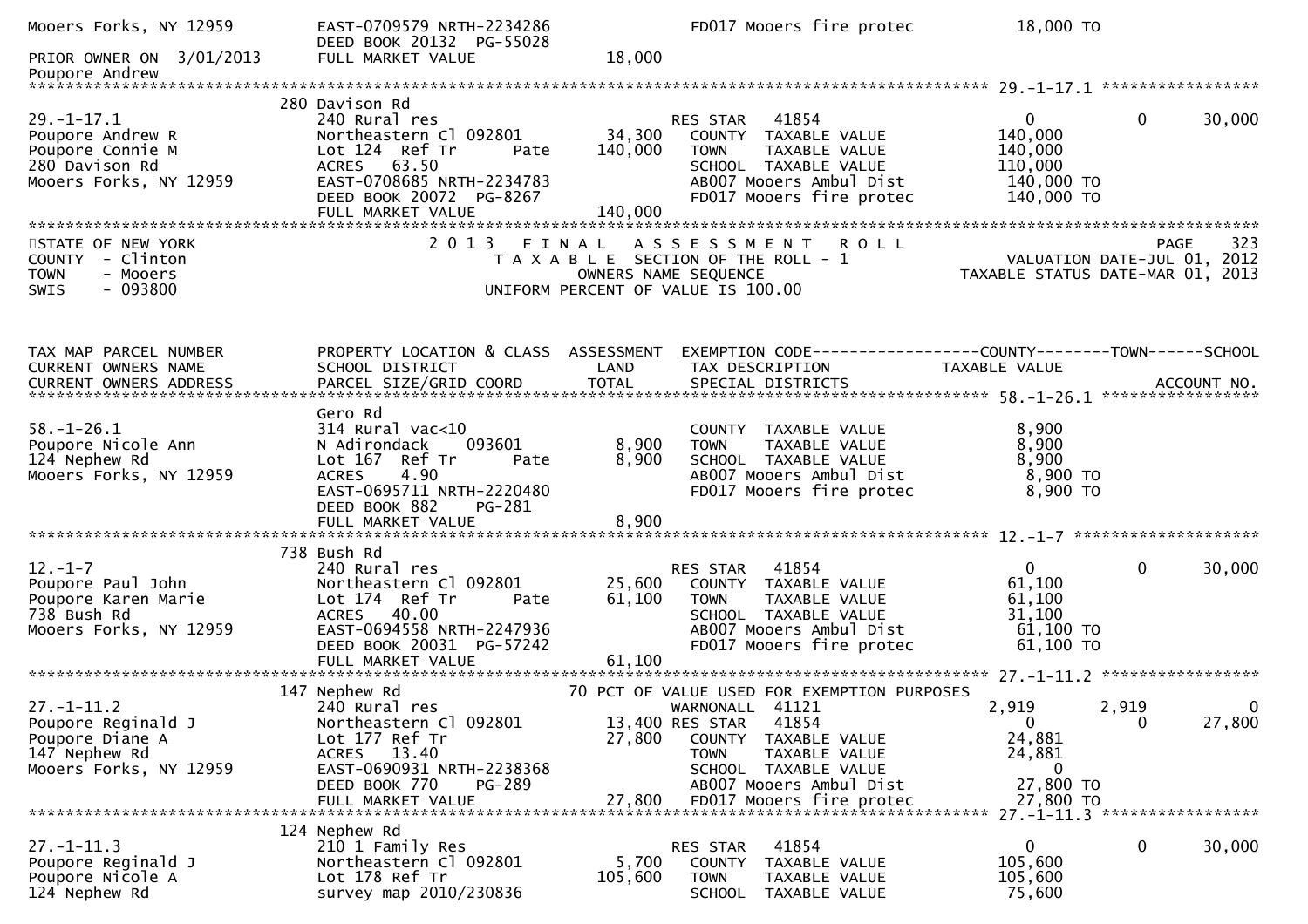| Mooers Forks, NY 12959                                                                               | 2.00 BANK<br>080<br><b>ACRES</b><br>EAST-0691412 NRTH-2237698<br>DEED BOOK 977<br>PG-138<br>FULL MARKET VALUE                                                                    | 105,600                    | AB007 Mooers Ambul Dist<br>FD017 Mooers fire protec                                                                                                      | 105,600 TO<br>105,600 TO                                                  |                                                   |
|------------------------------------------------------------------------------------------------------|----------------------------------------------------------------------------------------------------------------------------------------------------------------------------------|----------------------------|----------------------------------------------------------------------------------------------------------------------------------------------------------|---------------------------------------------------------------------------|---------------------------------------------------|
| $27. - 1 - 11.6$<br>Poupore Reginald J<br>147 Nephew Rd<br>Mooers Forks, NY 12959                    | Nephew Rd<br>$314$ Rural vac<10<br>Northeastern Cl 092801<br>Lot 177 Ref Tr<br>ACRES 24.50                                                                                       | 12,800<br>12,800           | COUNTY TAXABLE VALUE<br><b>TOWN</b><br>TAXABLE VALUE<br>SCHOOL TAXABLE VALUE<br>AB007 Mooers Ambul Dist                                                  | 12,800<br>12,800<br>12,800<br>12,800 TO                                   |                                                   |
|                                                                                                      | EAST-0690143 NRTH-2238368<br>DEED BOOK 20011 PG-34318<br>FULL MARKET VALUE                                                                                                       | 12,800                     | FD017 Mooers fire protec                                                                                                                                 | 12,800 TO                                                                 |                                                   |
| STATE OF NEW YORK<br>- Clinton<br>COUNTY<br>- Mooers<br><b>TOWN</b><br>$-093800$<br>SWIS             | 2 0 1 3                                                                                                                                                                          | OWNERS NAME SEQUENCE       | FINAL ASSESSMENT ROLL<br>T A X A B L E SECTION OF THE ROLL - 1<br>UNIFORM PERCENT OF VALUE IS 100.00                                                     | TAXABLE STATUS DATE-MAR 01, 2013                                          | 324<br><b>PAGE</b><br>VALUATION DATE-JUL 01, 2012 |
| TAX MAP PARCEL NUMBER<br>CURRENT OWNERS NAME                                                         | PROPERTY LOCATION & CLASS ASSESSMENT<br>SCHOOL DISTRICT                                                                                                                          | LAND                       | EXEMPTION CODE------------------COUNTY--------TOWN------SCHOOL<br>TAX DESCRIPTION                                                                        | <b>TAXABLE VALUE</b>                                                      |                                                   |
| $28. - 1 - 9.342$<br>Poupore Rocky A<br>Poupore Tina J<br>735 Lamberton Rd<br>Mooers Forks, NY 12959 | 735 Lamberton Rd<br>210 1 Family Res<br>Northeastern Cl 092801<br>Lot 144 Ref Tr<br>3.60<br><b>ACRES</b><br>EAST-0704310 NRTH-2237976<br>DEED BOOK 20072 PG-2584                 | 160,000                    | VFF CT&S<br>41640<br>10,100 RES STAR<br>41854<br>COUNTY TAXABLE VALUE<br>TAXABLE VALUE<br><b>TOWN</b><br>SCHOOL TAXABLE VALUE<br>AB007 Mooers Ambul Dist | 15,520<br>$\mathbf{0}$<br>144,480<br>144,480<br>114,480<br>160,000 TO     | 15,520<br>15,520<br>30,000<br>0                   |
| $26. - 1 - 6.4$<br>Poupore Todd W<br>Poupore Catherine<br>562 Drown Rd<br>Ellenburg Depot, NY 12935  | 562 Drown Rd<br>210 1 Family Res<br>Northeastern Cl 092801<br>Johnson & Crawley Gore<br>2.30 BANK<br><b>ACRES</b><br>850<br>EAST-0677580 NRTH-2236990<br>DEED BOOK 940<br>PG-338 | 5,900<br>160,000           | 41854<br>RES STAR<br>COUNTY TAXABLE VALUE<br>TAXABLE VALUE<br><b>TOWN</b><br>SCHOOL TAXABLE VALUE<br>AB007 Mooers Ambul Dist<br>FD017 Mooers fire protec | $\mathbf{0}$<br>160,000<br>160,000<br>130,000<br>160,000 TO<br>160,000 TO | $\mathbf{0}$<br>30,000                            |
| $58. - 2 - 8.21$<br>Powers Brian P<br>Powers Myrna L<br>3861 Rt 11<br>Mooers Forks, NY 12959-9715    | Rt 11<br>321 Abandoned ag<br>N Adirondack<br>093601<br>Lots 139/154 Ref Tr Pate<br>ACRES 143.90<br>EAST-0702376 NRTH-2217600<br>DEED BOOK 881<br>PG-146<br>FULL MARKET VALUE     | 64,600<br>64,600<br>64,600 | COUNTY TAXABLE VALUE<br>TAXABLE VALUE<br><b>TOWN</b><br>SCHOOL TAXABLE VALUE<br>AB007 Mooers Ambul Dist<br>FD017 Mooers fire protec                      | 64,600<br>64,600<br>64,600<br>64,600 TO<br>64,600 TO                      |                                                   |
| $58. - 2 - 8.22$<br>Powers Brian P<br>Powers Myrna L<br>3861 Rt 11                                   | 3861 Rt 11<br>210 1 Family Res<br>N Adirondack<br>093601<br>Lot 154 Ref Tr Patent<br>1.10<br><b>ACRES</b>                                                                        | 5,100<br>68,600            | 41854<br>RES STAR<br>COUNTY TAXABLE VALUE<br>TOWN<br>TAXABLE VALUE<br>SCHOOL TAXABLE VALUE                                                               | 0<br>68,600<br>68,600<br>38,600                                           | 30,000<br>0                                       |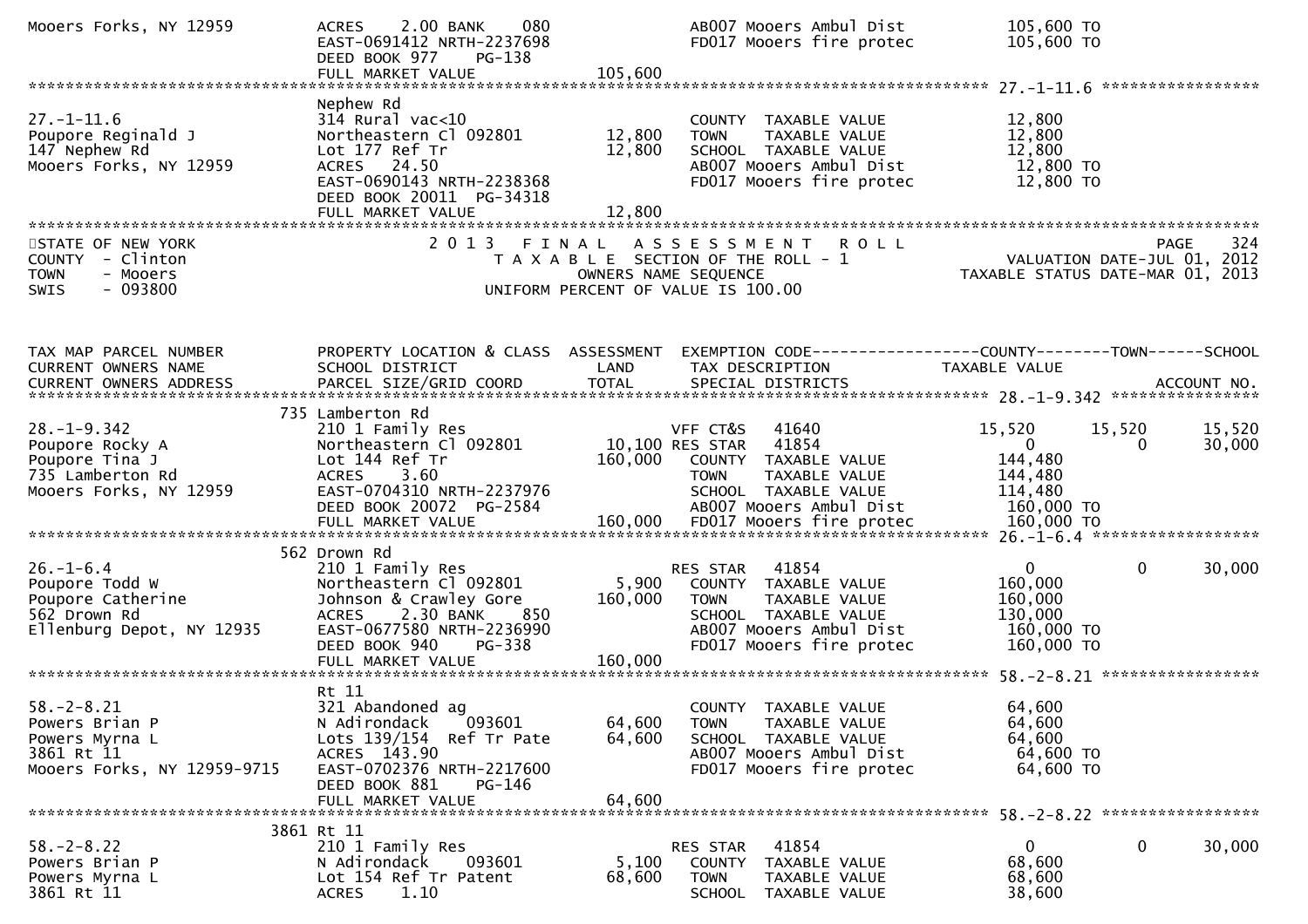| Mooers Forks, NY 12959-9715                                                                               | EAST-0701657 NRTH-2219941<br>DEED BOOK 881<br>PG-146<br>FULL MARKET VALUE                                                                                                                 | AB007 Mooers Ambul Dist<br>FD017 Mooers fire protec<br>68,600                                                                                                                                                                                              | 68,600 TO<br>68,600 TO                                                                                         |                  |
|-----------------------------------------------------------------------------------------------------------|-------------------------------------------------------------------------------------------------------------------------------------------------------------------------------------------|------------------------------------------------------------------------------------------------------------------------------------------------------------------------------------------------------------------------------------------------------------|----------------------------------------------------------------------------------------------------------------|------------------|
|                                                                                                           |                                                                                                                                                                                           |                                                                                                                                                                                                                                                            |                                                                                                                |                  |
| $44. - 1 - 11.12$<br>Powers Shannon<br>44 Kasey Dr<br>Mooers Forks, NY 12959                              | 44 Kasey Dr<br>210 1 Family Res<br>Northeastern Cl 092801<br>Lot 116 Ref Tr<br>1.50<br><b>ACRES</b><br>EAST-0713877 NRTH-2231506<br>DEED BOOK 20031 PG-63843<br>FULL MARKET VALUE         | 41854<br><b>RES STAR</b><br>8,400<br>COUNTY TAXABLE VALUE<br>70,500<br>TAXABLE VALUE<br><b>TOWN</b><br>SCHOOL TAXABLE VALUE<br>AB007 Mooers Ambul Dist<br>FD017 Mooers fire protec<br>70,500                                                               | $\overline{0}$<br>$\Omega$<br>70,500<br>70,500<br>40,500<br>70,500 TO<br>70,500 TO                             | 30,000           |
| STATE OF NEW YORK<br>COUNTY - Clinton<br>- Mooers<br><b>TOWN</b><br>$-093800$<br><b>SWIS</b>              |                                                                                                                                                                                           | 2013 FINAL ASSESSMENT ROLL<br>T A X A B L E SECTION OF THE ROLL - 1<br>OWNERS NAME SEQUENCE<br>UNIFORM PERCENT OF VALUE IS 100.00                                                                                                                          | PAGE 325<br>VALUATION DATE-JUL 01, 2012<br>TAXABLE STATUS DATE 110 01, 2012                                    |                  |
| TAX MAP PARCEL NUMBER<br>CURRENT OWNERS NAME                                                              | PROPERTY LOCATION & CLASS ASSESSMENT<br>SCHOOL DISTRICT                                                                                                                                   | LAND<br>TAX DESCRIPTION                                                                                                                                                                                                                                    | EXEMPTION CODE-----------------COUNTY-------TOWN------SCHOOL<br><b>TAXABLE VALUE</b>                           |                  |
| $29. - 2 - 8.1$<br>Prachar Edward<br>1563 North Star Rd<br>Mooers Forks, NY 12959                         | 1563 North Star Rd<br>241 Rural res&ag<br>Northeastern Cl 092801<br>Lot 117 Ref Tr<br>Pate<br>ACRES 168.50<br>EAST-0713946 NRTH-2237572<br>DEED BOOK 856<br>PG-282<br>FULL MARKET VALUE   | 47 PCT OF VALUE USED FOR EXEMPTION PURPOSES<br>AGED - ALL 41800<br>69,000 SR STAR<br>41834<br>115,100<br>COUNTY TAXABLE VALUE<br><b>TOWN</b><br>TAXABLE VALUE<br>SCHOOL TAXABLE VALUE<br>AB007 Mooers Ambul Dist                                           | 27,049<br>27,049<br>$\overline{0}$<br>$\Omega$<br>88,051<br>88,051<br>24,751<br>115,100 TO                     | 27,049<br>63,300 |
| $30.19 - 1 - 39$<br>Pratt Life Estate Orville J<br>Pratt Michael J<br>PO Box 131<br>Mooers, NY 12958-0131 | 14 Mill St<br>210 1 Family Res<br>Northeastern Cl 092801<br>Lot 76 Ref Tr<br>Pate<br>FRNT 92.05 DPTH 302.00<br>EAST-0728210 NRTH-2233416<br>DEED BOOK 20011 PG-28462<br>FULL MARKET VALUE | AGED C&T<br>41801<br>6,800 SR STAR<br>41834<br>83,700<br>COUNTY TAXABLE VALUE<br>TAXABLE VALUE<br><b>TOWN</b><br>SCHOOL TAXABLE VALUE<br>ABOO7 Mooers Ambul Dist<br>FD017 Mooers fire protec<br>83,700<br>LT033 Mooers Light 2<br>SD001 Side Walk District | 41,850<br>41,850<br>$\Omega$<br>41,850<br>41,850<br>20,400<br>83,700 TO<br>83,700 TO<br>83,700 TO<br>83,700 TO | 0<br>63,300      |
| $43. -2 - 50.2$<br>Presti Victor<br>PO Box 88<br>Mooers Forks, NY 12959                                   | Rt 11<br>314 Rural vac<10<br>Northeastern Cl 092801<br>Lot 141 Ref Tract<br>4.90<br><b>ACRES</b><br>EAST-0704456 NRTH-2228208<br>DEED BOOK 20041 PG-67072<br>FULL MARKET VALUE            | COUNTY TAXABLE VALUE<br>2,800<br>TAXABLE VALUE<br><b>TOWN</b><br>2,800<br>SCHOOL TAXABLE VALUE<br>AB007 Mooers Ambul Dist<br>FD017 Mooers fire protec<br>2,800                                                                                             | 2,800<br>2,800<br>2,800<br>2,800 TO<br>2,800 TO                                                                |                  |
| $43. - 1 - 19.2$<br>Presti Victor M<br>PO Box 88                                                          | 352 Lamberton Rd<br>241 Rural res&ag<br>Northeastern Cl 092801<br>Lot 141-142 Ref Tr                                                                                                      | AGRI DISTR 41720<br>57,700 RES STAR<br>41854<br>150,000<br>COUNTY TAXABLE VALUE                                                                                                                                                                            | 1,764<br>1,764<br>0<br>148,236                                                                                 | 1,764<br>30,000  |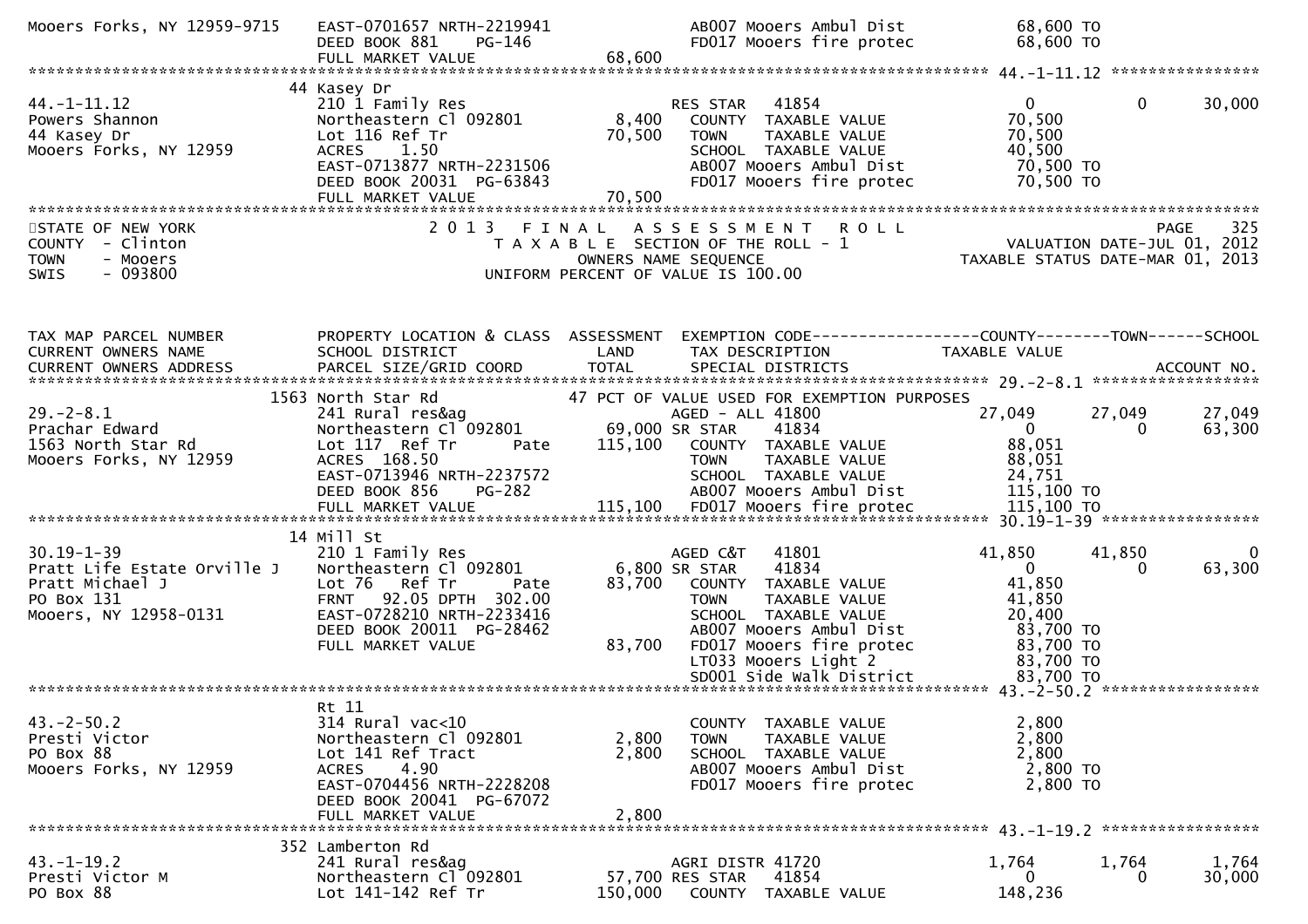| Mooers Forks, NY 12959<br>MAY BE SUBJECT TO PAYMENT<br>UNDER AGDIST LAW TIL 2017                                                                          | ACRES 120.30<br>EAST-0703272 NRTH-2229055<br>DEED BOOK 20061 PG-99030                                                                                                                               |                               | TAXABLE VALUE<br><b>TOWN</b><br>SCHOOL TAXABLE VALUE<br>AB007 Mooers Ambul Dist                                                                                   | 148,236<br>118,236<br>150,000 TO                                         |                        |
|-----------------------------------------------------------------------------------------------------------------------------------------------------------|-----------------------------------------------------------------------------------------------------------------------------------------------------------------------------------------------------|-------------------------------|-------------------------------------------------------------------------------------------------------------------------------------------------------------------|--------------------------------------------------------------------------|------------------------|
| $58. - 1 - 24$<br>Pring John Edward<br>Shapcott Patricia Waller<br>7105 Briand Apt #9<br>Montreal QC, Canada H4E3L8                                       | 31 Pine Crest Ln<br>270 Mfg housing<br>093601<br>N Adirondack<br>Lot 167 Ref Tr<br>Pate<br><b>ACRES</b><br>1.30<br>EAST-0697106 NRTH-2220393<br>DEED BOOK 631<br><b>PG-452</b><br>FULL MARKET VALUE | 9,800<br>36,800<br>36,800     | COUNTY TAXABLE VALUE<br>TAXABLE VALUE<br><b>TOWN</b><br>SCHOOL TAXABLE VALUE<br>AB007 Mooers Ambul Dist<br>FD017 Mooers fire protec                               | 36,800<br>36,800<br>36,800<br>36,800 TO<br>36,800 TO                     |                        |
| STATE OF NEW YORK<br>COUNTY - Clinton<br><b>TOWN</b><br>- Mooers<br>$-093800$<br><b>SWIS</b>                                                              | 2013                                                                                                                                                                                                | FINAL<br>OWNERS NAME SEQUENCE | ASSESSMENT ROLL<br>T A X A B L E SECTION OF THE ROLL - 1<br>UNIFORM PERCENT OF VALUE IS 100.00                                                                    | VALUATION DATE-JUL 01, 2012<br>TAXABLE STATUS DATE-MAR 01, 2013          | 326<br>PAGE            |
| TAX MAP PARCEL NUMBER<br>CURRENT OWNERS NAME                                                                                                              | PROPERTY LOCATION & CLASS ASSESSMENT<br>SCHOOL DISTRICT                                                                                                                                             | LAND                          | EXEMPTION CODE------------------COUNTY--------TOWN------SCHOOL<br>TAX DESCRIPTION                                                                                 | TAXABLE VALUE                                                            |                        |
| $59. - 1 - 12.2$<br>Prioriello Tony<br>Prioriello Tony<br>Prioriello Pasqualina<br>Cr<br>6012 Chailly St<br>St Leonard QC, Canada<br>H1T1J9               | 222 Gilbert Rd<br>260 Seasonal res<br>Northeastern Cl 092801<br>Lot 102 Ref Tr<br>ACRES 68.50<br>EAST-0719619 NRTH-2223757<br>DEED BOOK 845<br>PG-161<br>FULL MARKET VALUE                          | 39,300<br>43,300<br>43,300    | COUNTY TAXABLE VALUE<br><b>TOWN</b><br>TAXABLE VALUE<br>SCHOOL TAXABLE VALUE<br>AB007 Mooers Ambul Dist<br>FD017 Mooers fire protec                               | 43,300<br>43,300<br>43,300<br>43,300 TO<br>43,300 TO                     |                        |
| $45. - 1 - 31.5$<br>Provoncha Gary<br>Provoncha Marilyn<br>319 Gilbert Rd<br>Mooers, NY 12958                                                             | 319 Gilbert Rd<br>210 1 Family Res<br>Northeastern Cl 092801<br>Lot 90<br>Ref Tr<br>Pate<br>6.70<br><b>ACRES</b><br>EAST-0720817 NRTH-2226076<br>DEED BOOK 770<br><b>PG-310</b>                     | 12,400<br>148,000             | 41834<br>SR STAR<br>COUNTY TAXABLE VALUE<br><b>TOWN</b><br>TAXABLE VALUE<br>SCHOOL TAXABLE VALUE<br>AB007 Mooers Ambul Dist<br>FD017 Mooers fire protec           | $\mathbf{0}$<br>148,000<br>148,000<br>84,700<br>148,000 TO<br>148,000 TO | $\mathbf{0}$<br>63,300 |
| $45. - 1 - 31.9$<br>Provoncha Gary J<br>Provoncha Marilyn<br>319 Gilbert Rd<br>Mooers, NY 12958<br>MAY BE SUBJECT TO PAYMENT<br>UNDER AGDIST LAW TIL 2017 | 320 Gilbert Rd<br>241 Rural res&ag<br>Northeastern Cl 092801<br>Lot 90 Ref Tr<br>Also Title 908/8<br>ACRES 50.70<br>EAST-0721494 NRTH-2225697<br>DEED BOOK 816<br>PG-251<br>FULL MARKET VALUE       | 42,300<br>104,600<br>104,600  | AGRI DISTR 41720<br><b>COUNTY</b><br>TAXABLE VALUE<br><b>TOWN</b><br>TAXABLE VALUE<br>SCHOOL TAXABLE VALUE<br>AB007 Mooers Ambul Dist<br>FD017 Mooers fire protec | 9,548<br>9,548<br>95,052<br>95,052<br>95,052<br>104,600 TO<br>104,600 TO | Lease 2012<br>9,548    |
| $45. - 4 - 4.22$<br>Quinn Andrew H<br>Quinn Nancy M                                                                                                       | 193 Grew Rd<br>210 1 Family Res<br>Northeastern Cl 092801<br>Lot 77 Ref Tract                                                                                                                       | 9,600<br>71,100               | 41834<br>SR STAR<br><b>COUNTY</b><br>TAXABLE VALUE<br><b>TOWN</b><br>TAXABLE VALUE                                                                                | 0<br>71,100<br>71,100                                                    | 0<br>63,300            |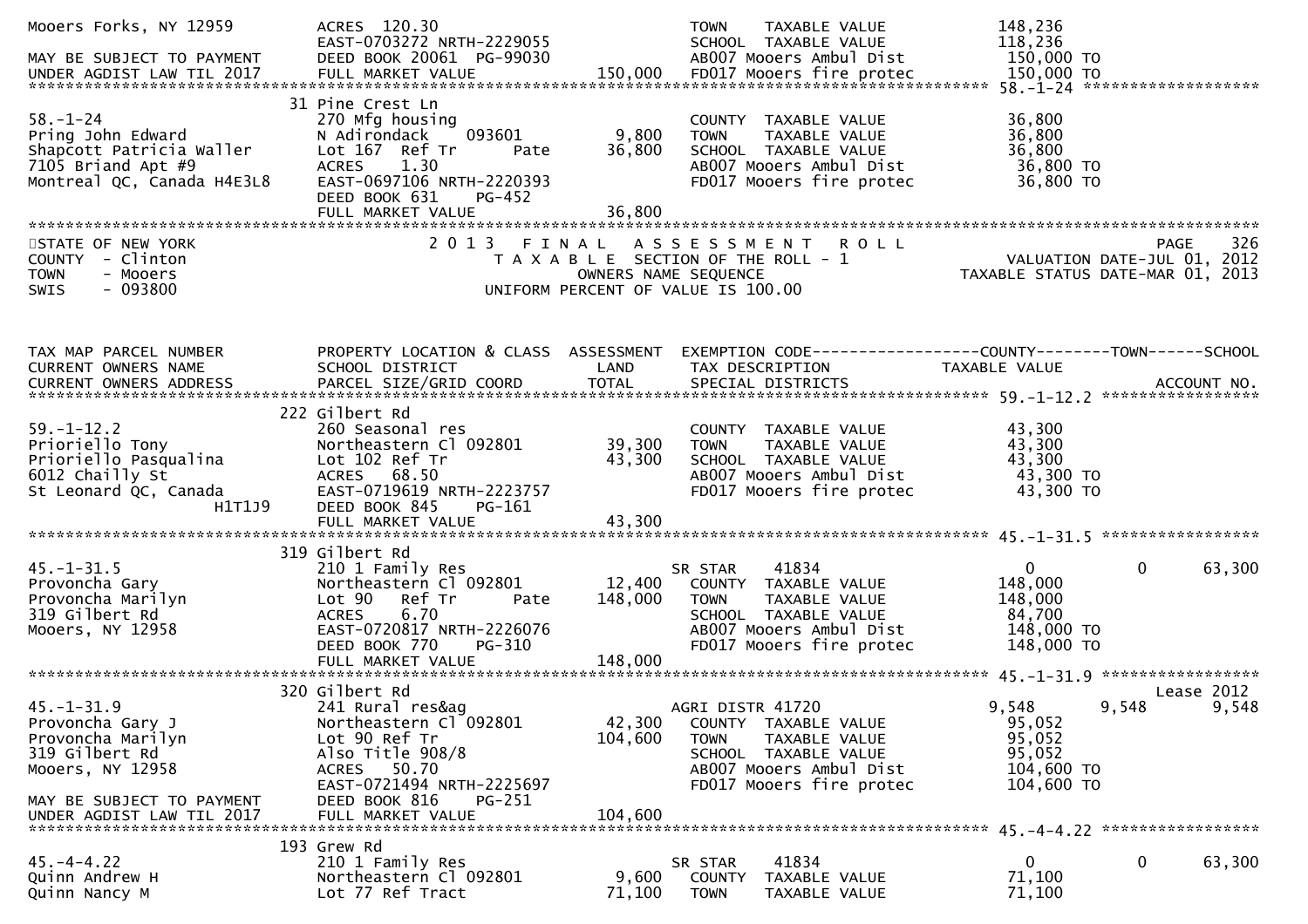| 61 Seth Sq<br>Plattsburgh, NY 12901                                                                                                       | 3.00 BANK<br>115<br>ACRES<br>EAST-0725665 NRTH-2229124<br>DEED BOOK 902<br>PG-281<br>FULL MARKET VALUE                                                                                    | 71,100                     | SCHOOL TAXABLE VALUE<br>AB007 Mooers Ambul Dist<br>FD017 Mooers fire protec                                                                                                                               | 7,800<br>71,100 TO<br>71,100 TO                                      |                                        |
|-------------------------------------------------------------------------------------------------------------------------------------------|-------------------------------------------------------------------------------------------------------------------------------------------------------------------------------------------|----------------------------|-----------------------------------------------------------------------------------------------------------------------------------------------------------------------------------------------------------|----------------------------------------------------------------------|----------------------------------------|
|                                                                                                                                           |                                                                                                                                                                                           |                            |                                                                                                                                                                                                           |                                                                      |                                        |
| $15.-1-11.8$<br>Quinn Robin<br>39 Boynton Ave<br>Plattsburgh, NY 12901                                                                    | 1425 Hemmingford Rd<br>270 Mfg housing<br>Northeastern Cl 092801<br>Lot 72 Ref Tr<br>FRNT 66.00 DPTH 284.00<br>EAST-0725835 NRTH-2247928<br>DEED BOOK 20102 PG-35960<br>FULL MARKET VALUE | 7,200<br>38,900<br>38,900  | COUNTY TAXABLE VALUE<br>TAXABLE VALUE<br><b>TOWN</b><br>SCHOOL TAXABLE VALUE<br>AB007 Mooers Ambul Dist<br>FD017 Mooers fire protec                                                                       | 38,900<br>38,900<br>38,900<br>38,900 TO<br>38,900 TO                 |                                        |
| STATE OF NEW YORK                                                                                                                         | 2013 FINAL                                                                                                                                                                                |                            | A S S E S S M E N T R O L L                                                                                                                                                                               |                                                                      | 327<br>PAGE                            |
| COUNTY - Clinton<br><b>TOWN</b><br>- Mooers<br>SWIS<br>- 093800                                                                           |                                                                                                                                                                                           |                            | T A X A B L E SECTION OF THE ROLL - 1<br>OWNERS NAME SEQUENCE<br>UNIFORM PERCENT OF VALUE IS 100.00                                                                                                       | VALUATION DATE-JUL 01, 2012<br>TAXABLE STATUS DATE-MAR 01, 2013      |                                        |
| TAX MAP PARCEL NUMBER<br>CURRENT OWNERS NAME                                                                                              | PROPERTY LOCATION & CLASS ASSESSMENT<br>SCHOOL DISTRICT                                                                                                                                   | LAND                       | EXEMPTION CODE-----------------COUNTY-------TOWN-----SCHOOL<br>TAX DESCRIPTION                                                                                                                            | TAXABLE VALUE                                                        |                                        |
|                                                                                                                                           |                                                                                                                                                                                           |                            |                                                                                                                                                                                                           |                                                                      |                                        |
| $41. - 1 - 3.1$<br>R Hogan Excavating LLC<br>2086 Plank Rd<br>Ellenburg Depot, NY 12935                                                   | Drown Rd<br>$322$ Rural vac $>10$<br>Northeastern Cl 092801<br>Lot 14 State Gore<br>ACRES 73.00<br>EAST-0677135 NRTH-2231099<br>DEED BOOK 20112 PG-41874<br>FULL MARKET VALUE             | 28,600<br>28,600<br>28,600 | COUNTY TAXABLE VALUE<br><b>TOWN</b><br>TAXABLE VALUE<br>SCHOOL TAXABLE VALUE<br>AB007 Mooers Ambul Dist<br>FD017 Mooers fire protec                                                                       | 28,600<br>28,600<br>28,600<br>28,600 TO<br>28,600 TO                 |                                        |
|                                                                                                                                           |                                                                                                                                                                                           |                            |                                                                                                                                                                                                           |                                                                      |                                        |
| $15. - 1 - 15.11$<br>Rabideau Andrew J<br>Menard Victoria A<br>85 Hogle Rd<br>Mooers, NY 12958                                            | 85 Hogle Rd<br>210 1 Family Res<br>Northeastern Cl 092801<br>Lot 70 Ref Tract<br>3.70<br><b>ACRES</b><br>EAST-0730256 NRTH-2246659<br>DEED BOOK 20122 PG-52383                            | 74,700                     | 41854<br>RES STAR<br>10,200 COUNTY TAXABLE VALUE<br><b>TOWN</b><br>TAXABLE VALUE<br>SCHOOL TAXABLE VALUE<br>AB007 Mooers Ambul Dist<br>FD017 Mooers fire protec                                           | $\mathbf{0}$<br>74,700<br>74,700<br>44,700<br>74,700 TO<br>74,700 TO | $\mathbf 0$<br>30,000                  |
|                                                                                                                                           |                                                                                                                                                                                           |                            |                                                                                                                                                                                                           |                                                                      |                                        |
| $43.-1-18.1$<br>Rabideau Beneficiary Clara Mae N Adirondack<br>Rabideau as Trustee Steven C<br>251 Lamberton Rd<br>Mooers Forks, NY 12959 | 251 Lamberton Rd<br>241 Rural res&ag<br>093601<br>Lots $141/152$ Ref Tr Pate<br>ACRES 119.50<br>EAST-0701128 NRTH-2226463<br>DEED BOOK 20092 PG-23476                                     | 146,000                    | 64 PCT OF VALUE USED FOR EXEMPTION PURPOSES<br>41801<br>AGED C&T<br>57,400 SR STAR<br>41834<br>COUNTY<br>TAXABLE VALUE<br><b>TOWN</b><br>TAXABLE VALUE<br>SCHOOL TAXABLE VALUE<br>AB007 Mooers Ambul Dist | 46,720<br>$\overline{0}$<br>99,280<br>99,280<br>82,700<br>146,000 TO | 46,720<br>0<br>63,300<br>$\mathbf{0}$  |
| $45.8 - 1 - 8$<br>Rabideau Bernadette<br>PO Box 57<br>Mooers, NY 12958                                                                    | 3 Old Plattsburgh Rd<br>210 1 Family Res<br>Northeastern Cl 092801<br>Ref Tr<br>Lot 67<br>Pate<br>FRNT 265.00 DPTH 150.00                                                                 | 81,200                     | AGED - ALL 41800<br>6,100 SR STAR<br>41834<br>COUNTY<br>TAXABLE VALUE<br><b>TOWN</b><br>TAXABLE VALUE                                                                                                     | 40,600<br>$\mathbf{0}$<br>40,600<br>40,600                           | 40,600<br>40,600<br>40,600<br>$\Omega$ |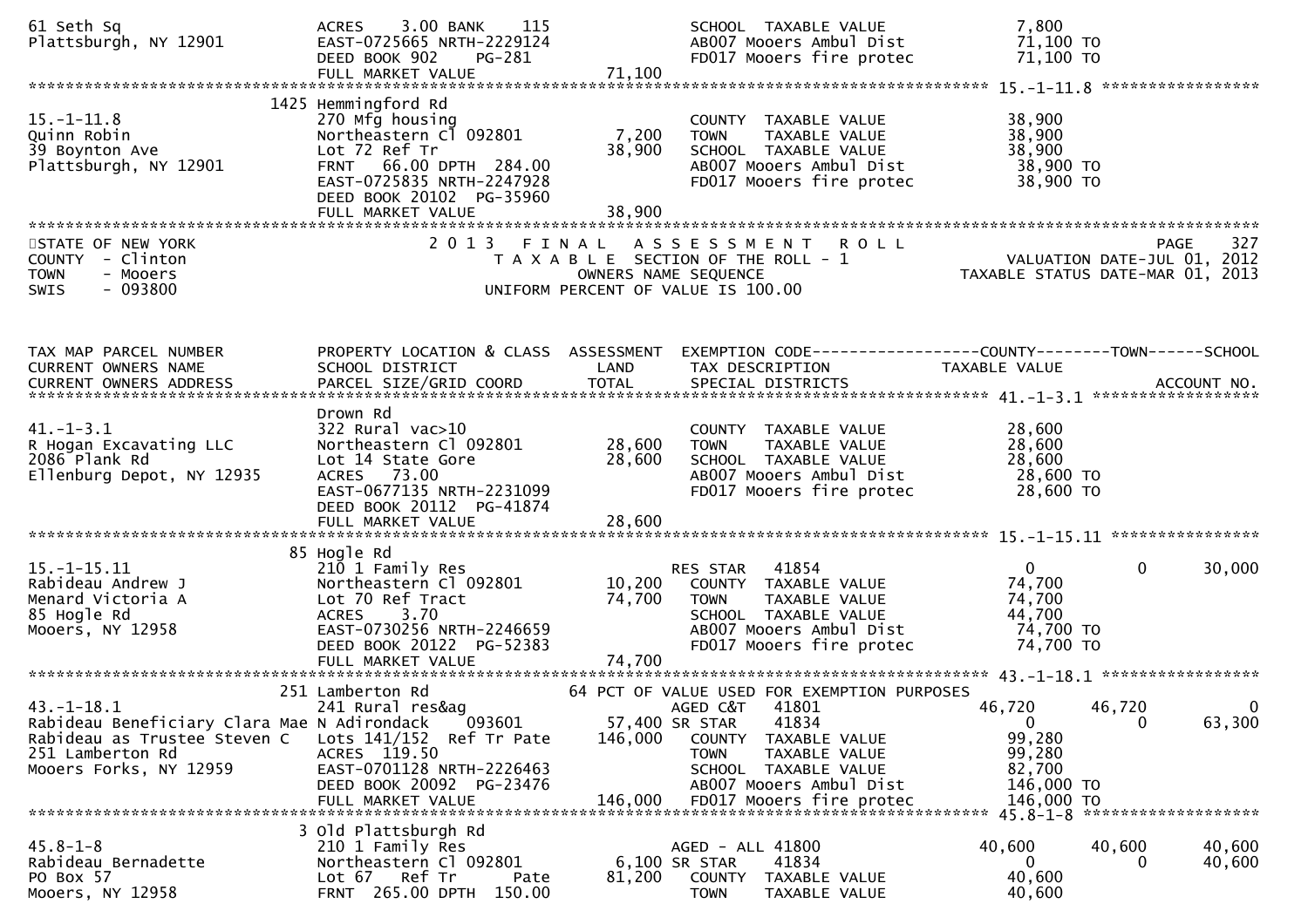|                                                                                                  | EAST-0730296 NRTH-2232633<br>DEED BOOK 20082 PG-12366<br>FULL MARKET VALUE                                                                                                                                         | 81,200                     | SCHOOL TAXABLE VALUE<br>AB007 Mooers Ambul Dist<br>FD017 Mooers fire protec<br>LT033 Mooers Light 2                                 | $\mathbf 0$<br>81,200 TO<br>81,200 TO<br>81,200 TO                                                                |
|--------------------------------------------------------------------------------------------------|--------------------------------------------------------------------------------------------------------------------------------------------------------------------------------------------------------------------|----------------------------|-------------------------------------------------------------------------------------------------------------------------------------|-------------------------------------------------------------------------------------------------------------------|
|                                                                                                  |                                                                                                                                                                                                                    |                            |                                                                                                                                     |                                                                                                                   |
| $29. - 1 - 7.11$<br>Rabideau Bros Excavating LLC<br>908 Woods Falls Rd<br>Mooers Forks, NY 12959 | Blackman Corners Rd<br>720 Mine/quarry<br>Northeastern Cl 092801<br>Lots 123/124 Ref Tr Paten<br>Title Also In 433/89<br>ACRES 82.70<br>EAST-0708356 NRTH-2237430<br>DEED BOOK 20122 PG-48763<br>FULL MARKET VALUE | 65,500<br>65,500<br>65,500 | COUNTY TAXABLE VALUE<br>TAXABLE VALUE<br>TOWN<br>SCHOOL TAXABLE VALUE<br>AB007 Mooers Ambul Dist<br>FD017 Mooers fire protec        | 65,500<br>65,500<br>65,500<br>65,500 TO<br>65,500 TO                                                              |
|                                                                                                  |                                                                                                                                                                                                                    |                            |                                                                                                                                     |                                                                                                                   |
| STATE OF NEW YORK<br>COUNTY - Clinton<br><b>TOWN</b><br>- Mooers<br>$-093800$<br>SWIS            | 2013 FINAL                                                                                                                                                                                                         | OWNERS NAME SEQUENCE       | ASSESSMENT ROLL<br>T A X A B L E SECTION OF THE ROLL - 1<br>UNIFORM PERCENT OF VALUE IS 100.00                                      | 328<br><b>PAGE</b><br>VALUATION DATE-JUL 01, 2012<br>TAXABLE STATUS DATE-MAR 01, 2013                             |
|                                                                                                  |                                                                                                                                                                                                                    |                            |                                                                                                                                     |                                                                                                                   |
| TAX MAP PARCEL NUMBER<br>CURRENT OWNERS NAME                                                     | SCHOOL DISTRICT                                                                                                                                                                                                    | LAND                       | TAX DESCRIPTION                                                                                                                     | PROPERTY LOCATION & CLASS ASSESSMENT EXEMPTION CODE----------------COUNTY-------TOWN------SCHOOL<br>TAXABLE VALUE |
|                                                                                                  | 21 Duprey Rd                                                                                                                                                                                                       |                            |                                                                                                                                     |                                                                                                                   |
| $30. - 1 - 21.7$<br>Rabideau Bros Excavating LLC<br>908 Woods Falls Rd<br>Mooers Forks, NY 12959 | 312 Vac w/imprv<br>Northeastern Cl 092801<br>Lot 92 Ref Tract<br>Also Title Deed 687/009<br>ACRES 1.70<br>EAST-0720488 NRTH-2236114<br>DEED BOOK 20112 PG-45082                                                    | 8,600<br>13,500            | COUNTY TAXABLE VALUE<br>TAXABLE VALUE<br><b>TOWN</b><br>SCHOOL TAXABLE VALUE<br>AB007 Mooers Ambul Dist<br>FD017 Mooers fire protec | 13,500<br>13,500<br>13,500<br>13,500 TO<br>13,500 TO                                                              |
|                                                                                                  |                                                                                                                                                                                                                    |                            |                                                                                                                                     |                                                                                                                   |
|                                                                                                  | Woods Falls Rd                                                                                                                                                                                                     |                            |                                                                                                                                     |                                                                                                                   |
| $44. -2 - 16.1$<br>Rabideau Bros Excavating LLC<br>985 Woods Falls Rd<br>Mooers Forks, NY 12959  | $322$ Rural vac $>10$<br>Northeastern Cl 092801<br>Lot 115 Ref Tr<br>Pate<br>Prev Deed Bk 557 Pg 101<br>ACRES 14.10<br>EAST-0713218 NRTH-2225807<br>DEED BOOK 20041 PG-73664                                       | 25,900<br>25,900           | COUNTY TAXABLE VALUE<br>TOWN TAXABLE VALUE<br>SCHOOL TAXABLE VALUE<br>AB007 Mooers Ambul Dist<br>FD017 Mooers fire protec           | 25,900<br>25,900<br>25,900<br>25,900 TO<br>25,900 TO                                                              |
| *********************************                                                                | FULL MARKET VALUE                                                                                                                                                                                                  | 25,900                     |                                                                                                                                     |                                                                                                                   |
|                                                                                                  | Pepper Hill Rd                                                                                                                                                                                                     |                            |                                                                                                                                     |                                                                                                                   |
| $44. -2 - 19$<br>Rabideau Bros Excavating LLC<br>908 Woods Falls Rd<br>Mooers Forks, NY 12959    | 720 Mine/quarry<br>Northeastern Cl 092801<br>Lot 114 Ref Tr<br>Pate<br>R R ROW<br>52.20<br>ACRES<br>EAST-0713680 NRTH-2228441<br>DEED BOOK 20041 PG-73665                                                          | 43,700<br>43,700           | COUNTY TAXABLE VALUE<br><b>TOWN</b><br>TAXABLE VALUE<br>SCHOOL TAXABLE VALUE<br>AB007 Mooers Ambul Dist<br>FD017 Mooers fire protec | 43,700<br>43,700<br>43,700<br>43,700 TO<br>43,700 TO                                                              |
|                                                                                                  | FULL MARKET VALUE                                                                                                                                                                                                  | 43,700                     |                                                                                                                                     |                                                                                                                   |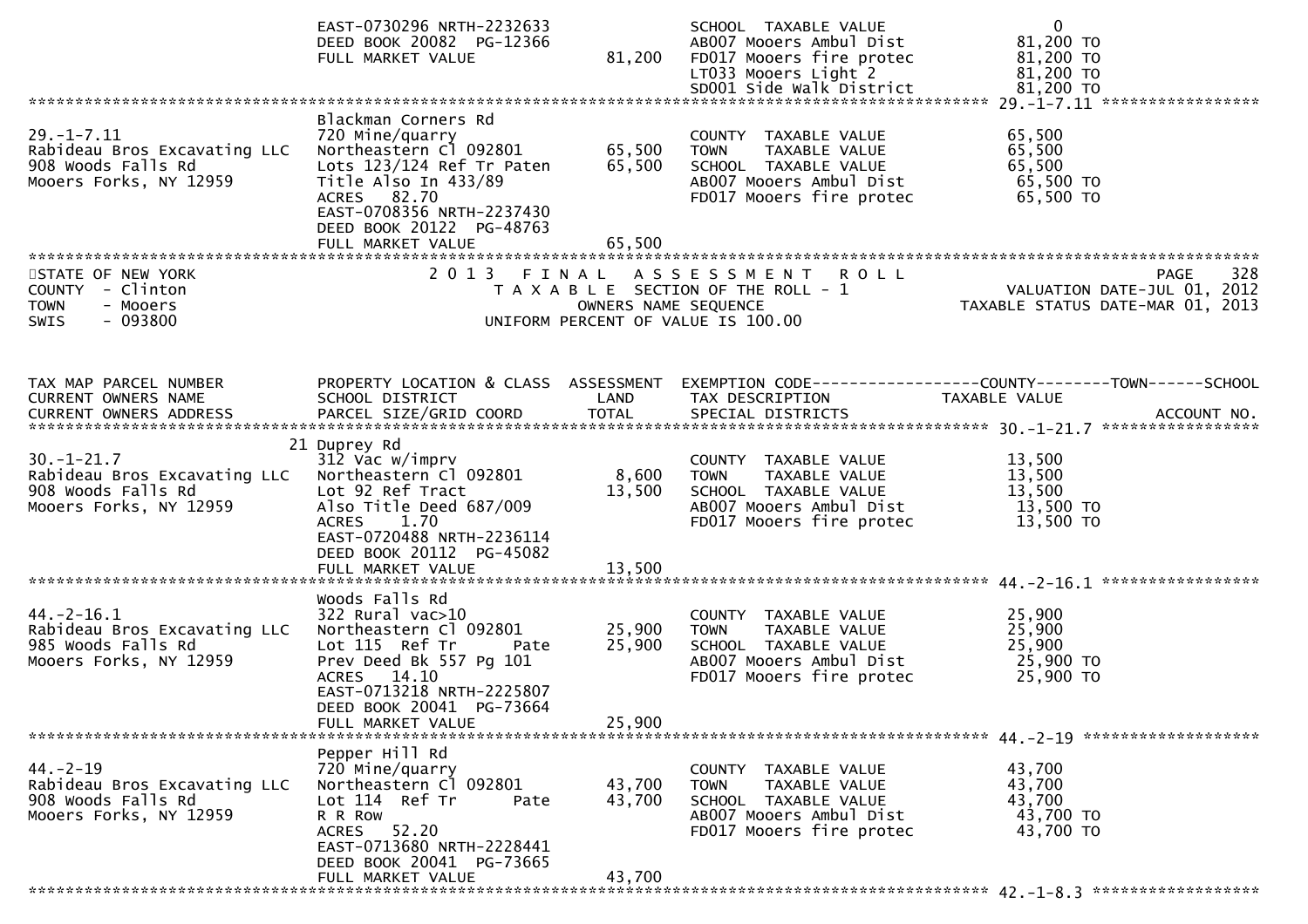| $42. - 1 - 8.3$<br>Rabideau Caroline A<br>Cayea David A<br>417 Cannon Corners Rd<br>Mooers Forks, NY 12959-9709                                                    | 417 Cannon Corners Rd<br>210 1 Family Res<br>Northeastern Cl 092801<br>Lot 195 Ref Tract<br><b>ACRES</b><br>4.00<br>EAST-0689012 NRTH-2228420<br>DEED BOOK 635<br>PG-995<br>FULL MARKET VALUE  | 6,800<br>123,700<br>123,700  | 41854<br>RES STAR<br>COUNTY TAXABLE VALUE<br><b>TOWN</b><br>TAXABLE VALUE<br>SCHOOL TAXABLE VALUE<br>AB007 Mooers Ambul Dist<br>FD017 Mooers fire protec                                                                                                      | $\mathbf 0$<br>123,700<br>123,700<br>93,700<br>123,700 TO<br>123,700 TO                             | $\mathbf{0}$<br>30,000                                                      |
|--------------------------------------------------------------------------------------------------------------------------------------------------------------------|------------------------------------------------------------------------------------------------------------------------------------------------------------------------------------------------|------------------------------|---------------------------------------------------------------------------------------------------------------------------------------------------------------------------------------------------------------------------------------------------------------|-----------------------------------------------------------------------------------------------------|-----------------------------------------------------------------------------|
| STATE OF NEW YORK<br>COUNTY - Clinton<br><b>TOWN</b><br>- Mooers<br>$-093800$<br><b>SWIS</b>                                                                       |                                                                                                                                                                                                |                              | 2013 FINAL ASSESSMENT ROLL<br>T A X A B L E SECTION OF THE ROLL - 1<br>OWNERS NAME SEQUENCE<br>UNIFORM PERCENT OF VALUE IS 100.00                                                                                                                             | PAGE 329<br>VALUATION DATE-JUL 01, 2012<br>TAYABLE STATUS BITE                                      | 329<br>PAGE<br>TAXABLE STATUS DATE-MAR 01, 2013                             |
| TAX MAP PARCEL NUMBER<br>CURRENT OWNERS NAME<br>CURRENT OWNERS ADDRESS PARCEL SIZE/GRID COORD TOTAL SPECIAL DISTRICTS (2007) ACCOUNT NO.                           | PROPERTY LOCATION & CLASS ASSESSMENT<br>SCHOOL DISTRICT                                                                                                                                        | LAND                         | EXEMPTION CODE-----------------COUNTY-------TOWN------SCHOOL<br>TAX DESCRIPTION                                                                                                                                                                               | <b>TAXABLE VALUE</b>                                                                                |                                                                             |
| $42. - 1 - 2.3$<br>Rabideau Dale<br>Rabideau Andrea D<br>510 Cannon Corners Rd<br>Mooers Forks, NY 12959<br>MAY BE SUBJECT TO PAYMENT<br>UNDER AGDIST LAW TIL 2017 | 438 Cannon Corners Rd<br>112 Dairy farm<br>Northeastern Cl 092801<br>Lots 179-180 Ref Tr<br>ACRES 296.10<br>EAST-0691407 NRTH-2229620<br>DEED BOOK 20082 PG-16893<br>FULL MARKET VALUE         | 176,500                      | VFF CT&S<br>41640<br>104,600 AGRI DISTR 41720<br>176,500 RES STAR<br>41854<br>42100<br>483A EX<br>COUNTY TAXABLE VALUE<br><b>TOWN</b><br>TAXABLE VALUE<br>SCHOOL TAXABLE VALUE<br>AB007 Mooers Ambul Dist<br>3,800 EX<br>FD017 Mooers fire protec<br>3,800 EX | 7,766<br>$\bf{0}$<br>$\Omega$<br>3,800<br>164,934<br>164,934<br>134,934<br>172,700 TO<br>172,700 TO | 7,766<br>7,766<br>$\mathbf{0}$<br>0<br>$\Omega$<br>30,000<br>3,800<br>3,800 |
| $46. - 1 - 3.7$<br>Rabideau Dale<br>819 Rt 22<br>Mooers, NY 12958                                                                                                  | 305 Letson Rd W<br>210 1 Family Res<br>Northeastern Cl 092801<br>Lot 45 Ref Tract Patent<br><b>ACRES</b><br>5.00<br>EAST-0734316 NRTH-2231312<br>DEED BOOK 20021 PG-48738<br>FULL MARKET VALUE | 11,200<br>133,900<br>133,900 | COUNTY TAXABLE VALUE<br>TAXABLE VALUE<br><b>TOWN</b><br>SCHOOL TAXABLE VALUE<br>AB007 Mooers Ambul Dist<br>FD017 Mooers fire protec                                                                                                                           | 133,900<br>133,900<br>133,900<br>133,900 TO<br>133,900 TO                                           |                                                                             |
| $57 - 2 - 34$<br>Rabideau Daniel J<br>4349 Rt 11<br>Mooers Forks, NY 12959-9710                                                                                    | 4349 Rt 11<br>210 1 Family Res<br>N Adirondack 093601<br>Lot 182 Ref Tr Patent<br><b>ACRES</b><br>3.50<br>EAST-0690045 NRTH-2218289<br>DEED BOOK 558<br>PG-1104<br>FULL MARKET VALUE           | 74,900<br>74,900             | 98 PCT OF VALUE USED FOR EXEMPTION PURPOSES<br>WARNONALL 41121<br>6,800 RES STAR 41854<br>COUNTY TAXABLE VALUE<br><b>TOWN</b><br>TAXABLE VALUE<br>SCHOOL TAXABLE VALUE<br>AB007 Mooers Ambul Dist<br>FD017 Mooers fire protec                                 | 11,010<br>$\overline{\mathbf{0}}$<br>63,890<br>63,890<br>44,900<br>74,900 TO<br>74,900 TO           | 11,010<br>0<br>30,000<br>$\overline{\mathbf{0}}$                            |
| $57. - 2 - 33.22$<br>Rabideau Darcy L<br>LaClair Melissa M<br>4339 Rt 11<br>Mooers Forks, NY 12959                                                                 | 4339 Rt 11<br>210 1 Family Res<br>N Adirondack<br>093601<br>Lot 182 Ref Tr<br>1.10<br>ACRES<br>EAST-0690091 NRTH-2218072                                                                       | 5,100<br>93,500              | 41854<br>RES STAR<br>COUNTY TAXABLE VALUE<br><b>TOWN</b><br>TAXABLE VALUE<br>SCHOOL TAXABLE VALUE<br>AB007 Mooers Ambul Dist                                                                                                                                  | $\Omega$<br>93,500<br>93,500<br>63,500<br>93,500 TO                                                 | 0<br>30,000                                                                 |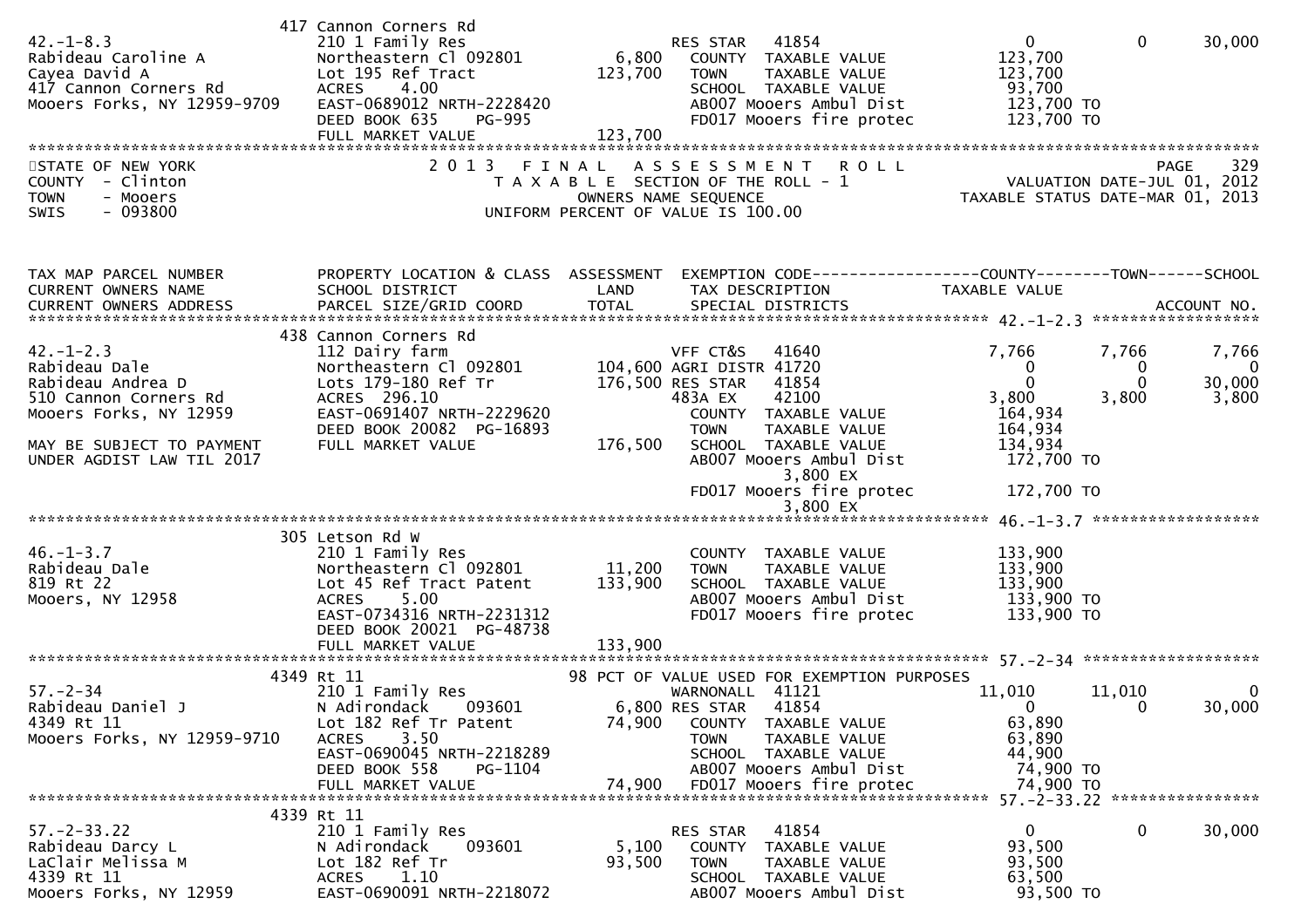| PRIOR OWNER ON 3/01/2013                                                                        | DEED BOOK 20132 PG-54887<br>FULL MARKET VALUE             | 93,500           | FD017 Mooers fire protec                                                                                                                  | 93,500 TO                                                              |                                 |
|-------------------------------------------------------------------------------------------------|-----------------------------------------------------------|------------------|-------------------------------------------------------------------------------------------------------------------------------------------|------------------------------------------------------------------------|---------------------------------|
|                                                                                                 |                                                           |                  |                                                                                                                                           |                                                                        |                                 |
| STATE OF NEW YORK<br>- Clinton<br><b>COUNTY</b><br><b>TOWN</b><br>- Mooers<br>$-093800$<br>SWIS | 2 0 1 3                                                   | FINAL            | <b>ROLL</b><br>A S S E S S M E N T<br>T A X A B L E SECTION OF THE ROLL - 1<br>OWNERS NAME SEQUENCE<br>UNIFORM PERCENT OF VALUE IS 100.00 | 530<br>VALUATION DATE-JUL 01, 2012<br>TAXABLE STATUS DATE-MAR 01, 2013 | 330<br>PAGE                     |
|                                                                                                 |                                                           |                  |                                                                                                                                           |                                                                        |                                 |
| TAX MAP PARCEL NUMBER<br>CURRENT OWNERS NAME                                                    | PROPERTY LOCATION & CLASS ASSESSMENT<br>SCHOOL DISTRICT   | LAND             | EXEMPTION CODE-----------------COUNTY-------TOWN------SCHOOL<br>TAX DESCRIPTION                                                           | TAXABLE VALUE                                                          |                                 |
| CURRENT OWNERS ADDRESS                                                                          |                                                           |                  |                                                                                                                                           |                                                                        |                                 |
|                                                                                                 | 340 Gero Rd                                               |                  |                                                                                                                                           |                                                                        |                                 |
| $43. - 1 - 21.3$<br>Rabideau David                                                              | 240 Rural res<br>N Adirondack<br>093601                   | 16,000           | 41854<br>RES STAR                                                                                                                         | $\mathbf{0}$<br>54,200                                                 | 30,000<br>$\mathbf{0}$          |
| Rabideau Bonnie L                                                                               | Lot 152 Ref Tr<br>Pate                                    | 54,200           | COUNTY TAXABLE VALUE<br><b>TOWN</b><br>TAXABLE VALUE                                                                                      | 54,200                                                                 |                                 |
| 2412 Military Tpke<br>West Chazy, NY 12992                                                      | ACRES 19.70<br>EAST-0699027 NRTH-2228110                  |                  | SCHOOL TAXABLE VALUE<br>AB007 Mooers Ambul Dist                                                                                           | 24,200                                                                 |                                 |
|                                                                                                 | DEED BOOK 20041 PG-74765                                  |                  | FD017 Mooers fire protec                                                                                                                  | 54,200 TO<br>54,200 TO                                                 |                                 |
|                                                                                                 |                                                           |                  |                                                                                                                                           |                                                                        |                                 |
|                                                                                                 | 292 Davison Rd                                            |                  |                                                                                                                                           |                                                                        |                                 |
| $29. - 1 - 17.3$                                                                                | 210 1 Family Res                                          |                  | 41854<br>RES STAR                                                                                                                         | $\Omega$                                                               | 30,000<br>0                     |
| Rabideau Dennis R<br>Rabideau Darlene                                                           | Northeastern Cl 092801<br>Lot 124 Ref Tr                  | 8,300<br>139,000 | COUNTY TAXABLE VALUE<br>TAXABLE VALUE<br><b>TOWN</b>                                                                                      | 139,000<br>139,000                                                     |                                 |
| 292 Davison Rd                                                                                  | <b>ACRES</b><br>1.40                                      |                  | SCHOOL TAXABLE VALUE                                                                                                                      | 109,000                                                                |                                 |
| Mooers Forks, NY 12959                                                                          | EAST-0709063 NRTH-2233781<br>DEED BOOK 907<br>$PG-255$    |                  | AB007 Mooers Ambul Dist<br>FD017 Mooers fire protec                                                                                       | 139,000 TO<br>139,000 TO                                               |                                 |
|                                                                                                 |                                                           |                  |                                                                                                                                           |                                                                        |                                 |
|                                                                                                 | 99 Hogle Rd                                               |                  |                                                                                                                                           |                                                                        |                                 |
| $15. - 1 - 14.2$                                                                                | 210 1 Family Res                                          |                  | 41854<br>RES STAR                                                                                                                         | $\mathbf{0}$                                                           | 30,000<br>$\mathbf{0}$          |
| Rabideau Derek M                                                                                | Northeastern Cl 092801                                    | 8,800            | COUNTY TAXABLE VALUE                                                                                                                      | 162,000                                                                |                                 |
| Kezar Krista Lynn<br>99 Hogle Rd                                                                | Lot 71 Ref Tr<br>Pate<br><b>ACRES</b><br>1.98 BANK<br>890 | 162,000          | <b>TAXABLE VALUE</b><br><b>TOWN</b><br>SCHOOL TAXABLE VALUE                                                                               | 162,000<br>132,000                                                     |                                 |
| Mooers, NY 12958                                                                                | EAST-0730717 NRTH-2246924                                 |                  | AB007 Mooers Ambul Dist                                                                                                                   | 162,000 TO                                                             |                                 |
|                                                                                                 | DEED BOOK 20102 PG-31319                                  |                  | FD017 Mooers fire protec                                                                                                                  | 162,000 TO                                                             |                                 |
|                                                                                                 |                                                           |                  |                                                                                                                                           |                                                                        |                                 |
| $30.19 - 1 - 27$                                                                                | 2567 Rt 11<br>210 1 Family Res                            |                  | 41121<br>WARNONALL                                                                                                                        | 17,940                                                                 | 12,000<br>0                     |
| Rabideau Donald R                                                                               | Northeastern Cl 092801                                    |                  | 41834<br>6,200 SR STAR                                                                                                                    | $\mathbf{0}$                                                           | 63,300<br>0                     |
| Rabideau Norma<br>2567 Rt 11                                                                    | Ref Tr<br>Lot 76<br>Pate<br>FRNT 125.00 DPTH 132.00       | 119,600          | COUNTY TAXABLE VALUE<br><b>TOWN</b>                                                                                                       | 101,660<br>107,600                                                     |                                 |
| Mooers, NY 12958-4213                                                                           | EAST-0726302 NRTH-2233637                                 |                  | TAXABLE VALUE<br>SCHOOL TAXABLE VALUE                                                                                                     | 56,300                                                                 |                                 |
|                                                                                                 | DEED BOOK 450<br><b>PG-827</b>                            |                  | AB007 Mooers Ambul Dist                                                                                                                   | 119,600 TO                                                             |                                 |
|                                                                                                 | FULL MARKET VALUE                                         | 119,600          | FD017 Mooers fire protec<br>LT033 Mooers Light 2                                                                                          | 119,600 TO<br>119,600 TO                                               |                                 |
|                                                                                                 |                                                           |                  | SD001 Side Walk District                                                                                                                  | 119,600 TO                                                             |                                 |
|                                                                                                 | 97 St Johns Rd                                            |                  | 29 PCT OF VALUE USED FOR EXEMPTION PURPOSES                                                                                               |                                                                        | 47. -1-4. 21 ****************** |
| $47. - 1 - 4.21$                                                                                | 241 Rural res&ag                                          |                  | AGED - ALL 41800                                                                                                                          | 11,644                                                                 | 11,644<br>11,644                |
| Rabideau Dorothy<br>Rabideau Leo                                                                | Northeastern Cl 092801<br>Lot 21 & 22 Ref Tr              | 80,300           | 65,300 SR STAR<br>41834<br>COUNTY TAXABLE VALUE                                                                                           | $\overline{0}$<br>68,656                                               | 63,300<br>0                     |
|                                                                                                 |                                                           |                  |                                                                                                                                           |                                                                        |                                 |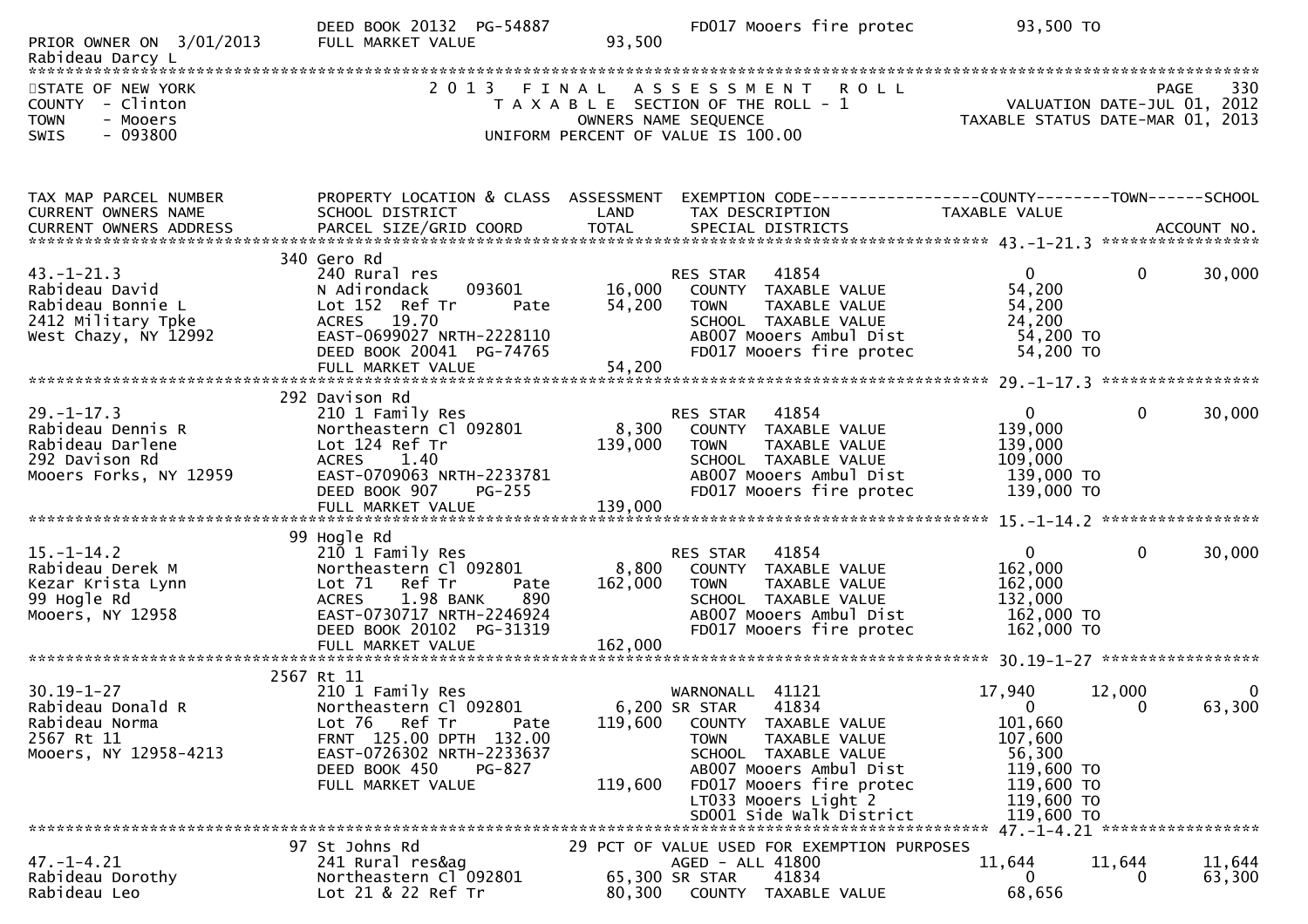| 97 St Johns Rd<br>Mooers, NY 12958                                                                         | ACRES 109.10<br>EAST-0745212 NRTH-2228845<br>DEED BOOK 609                                                                                                                                  | $PG-329$                     | <b>TOWN</b><br>TAXABLE VALUE<br>SCHOOL TAXABLE VALUE<br>AB007 Mooers Ambul Dist                                                                                                  | 68,656<br>5,356<br>80,300 TO                                                            |              |             |
|------------------------------------------------------------------------------------------------------------|---------------------------------------------------------------------------------------------------------------------------------------------------------------------------------------------|------------------------------|----------------------------------------------------------------------------------------------------------------------------------------------------------------------------------|-----------------------------------------------------------------------------------------|--------------|-------------|
| STATE OF NEW YORK<br>COUNTY - Clinton<br><b>TOWN</b><br>- Mooers<br>$-093800$<br><b>SWIS</b>               | 2 0 1 3                                                                                                                                                                                     | FINAL                        | ASSESSMENT ROLL<br>T A X A B L E SECTION OF THE ROLL - 1<br>OWNERS NAME SEQUENCE<br>UNIFORM PERCENT OF VALUE IS 100.00                                                           | VALUATION DATE-JUL 01, 2012<br>TAXABLE STATUS DATE-MAR 01, 2013                         | <b>PAGE</b>  | 331         |
| TAX MAP PARCEL NUMBER<br>CURRENT OWNERS NAME<br>CURRENT OWNERS ADDRESS                                     | SCHOOL DISTRICT<br>PARCEL SIZE/GRID COORD                                                                                                                                                   | LAND<br><b>TOTAL</b>         | PROPERTY LOCATION & CLASS ASSESSMENT EXEMPTION CODE----------------COUNTY-------TOWN------SCHOOL<br>TAX DESCRIPTION<br>SPECIAL DISTRICTS                                         | TAXABLE VALUE                                                                           |              | ACCOUNT NO. |
| $28. - 1 - 9.36$<br>Rabideau Eileen M<br>Marbut James<br>194 Bush Rd<br>Mooers Forks, NY 12959             | 194 Bush Rd<br>270 Mfg housing<br>Northeastern Cl 092801<br>Lot 144 Ref Tract<br>FRNT 178.00 DPTH 124.00<br>EAST-0704766 NRTH-2239198<br>DEED BOOK 20061 PG-91562<br>FULL MARKET VALUE      | 6,500<br>25,900<br>25,900    | 41854<br>RES STAR<br>COUNTY TAXABLE VALUE<br><b>TOWN</b><br>TAXABLE VALUE<br>SCHOOL TAXABLE VALUE<br>AB007 Mooers Ambul Dist<br>FD017 Mooers fire protec                         | $\overline{0}$<br>25,900<br>25,900<br>$\overline{\mathbf{0}}$<br>25,900 TO<br>25,900 TO | $\mathbf{0}$ | 25,900      |
| $29. - 1 - 12.6$<br>Rabideau Gail M<br>149 Blackman Corners Rd<br>PO Box 233<br>Mooers Forks, NY 12959     | 149 Blackman Corners Rd<br>270 Mfg housing<br>Northeastern Cl 092801<br>Lot 117 Ref Tr<br><b>ACRES</b><br>1.00<br>EAST-0712311 NRTH-2235317<br>DEED BOOK 724<br>PG-115<br>FULL MARKET VALUE | 8,000<br>40,900<br>40,900    | 41854<br>RES STAR<br>COUNTY TAXABLE VALUE<br><b>TOWN</b><br>TAXABLE VALUE<br>SCHOOL TAXABLE VALUE<br>AB007 Mooers Ambul Dist<br>FD017 Mooers fire protec                         | $\overline{0}$<br>40,900<br>40,900<br>10,900<br>40,900 TO<br>40,900 TO                  | $\mathbf{0}$ | 30,000      |
| $31. - 4 - 2$<br>31.-4-∠<br>Rabideau Gary<br>^^~^ n+ 11<br>Mooers, NY 12958                                | 2279 Rt 11<br>210 1 Family Res<br>Northeastern Cl 092801<br>Lot 68 Ref Tr<br>Pate<br>FRNT 234.00 DPTH 250.00<br>020<br><b>BANK</b><br>EAST-0732011 NRTH-2235948<br>DEED BOOK 580<br>PG-798  | 73,500                       | WARCOMALL 41131<br>41834<br>7,700 SR STAR<br>COUNTY TAXABLE VALUE<br><b>TOWN</b><br>TAXABLE VALUE<br>SCHOOL TAXABLE VALUE<br>AB007 Mooers Ambul Dist<br>FD017 Mooers fire protec | 18,375<br>$\mathbf{0}$<br>55,125<br>55,125<br>10,200<br>73,500 TO<br>73,500 TO          | 18,375<br>0  | 63,300      |
| $59. - 1 - 10.22$<br>Rabideau Gerald J<br>Rabideau Nancy D<br>784 Woods Falls Rd<br>Mooers Forks, NY 12959 | 784 Woods Falls Rd<br>210 1 Family Res<br>Northeastern Cl 092801<br>Lot 114 Ref Tr<br>2.80<br><b>ACRES</b><br>EAST-0714297 NRTH-2224840<br>DEED BOOK 20001 PG-23721<br>FULL MARKET VALUE    | 13,400<br>140,000<br>140,000 | 41854<br>RES STAR<br>COUNTY<br>TAXABLE VALUE<br>TAXABLE VALUE<br><b>TOWN</b><br>SCHOOL TAXABLE VALUE<br>AB007 Mooers Ambul Dist<br>FD017 Mooers fire protec                      | $\overline{0}$<br>140,000<br>140,000<br>110,000<br>140,000 TO<br>140,000 TO             | 0            | 30,000      |
| $29. - 1 - 12.3$<br>Rabideau Gerald L<br>Rabideau Janet                                                    | 166 Blackman Corners Rd<br>210 1 Family Res<br>Northeastern Cl 092801<br>Lot 117 Ref Tr                                                                                                     | 8,300<br>65,000              | 41854<br>RES STAR<br><b>COUNTY</b><br>TAXABLE VALUE<br><b>TOWN</b><br>TAXABLE VALUE                                                                                              | 0<br>65,000<br>65,000                                                                   | 0            | 30,000      |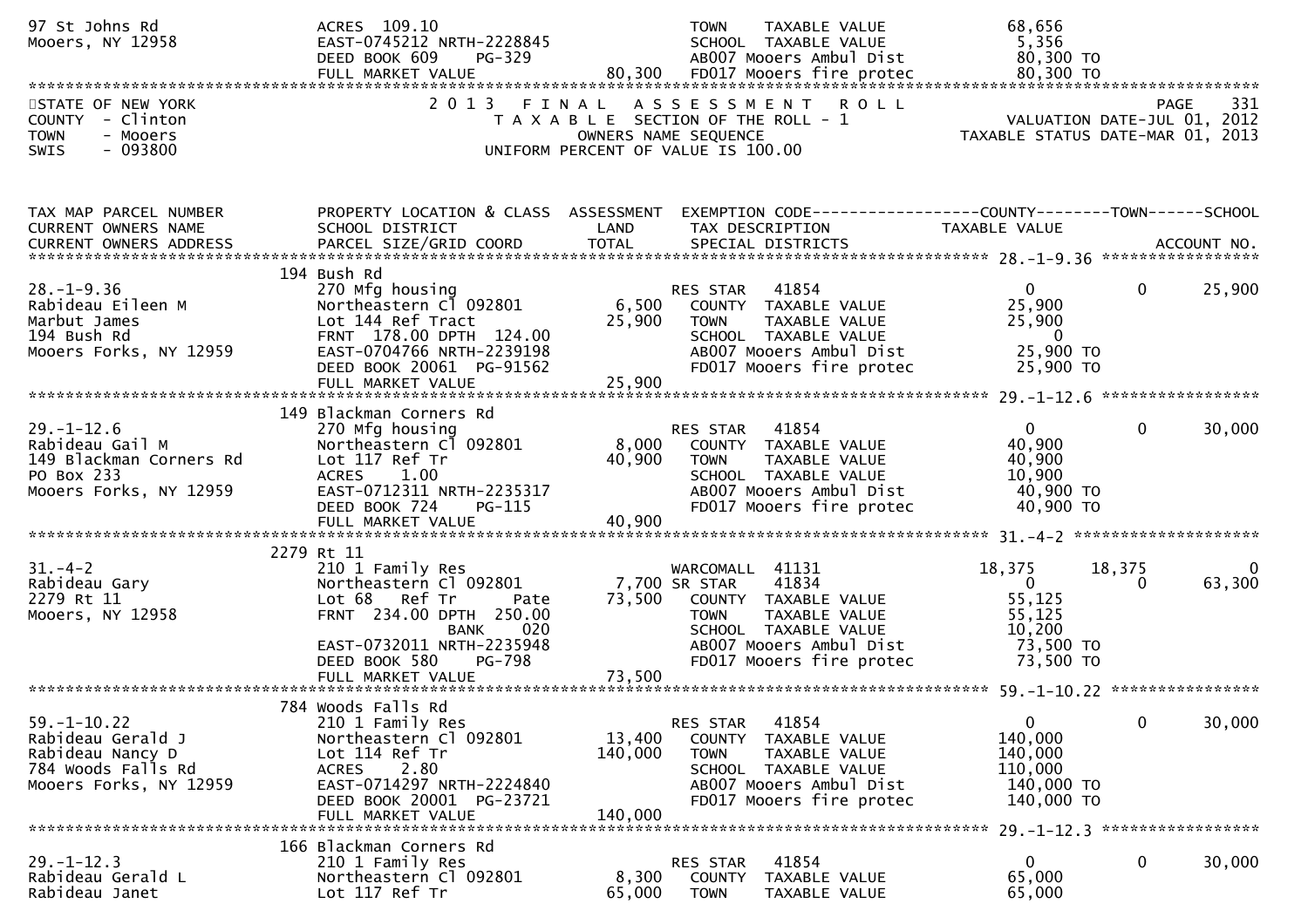| 166 Blackman Corners Rd<br>PO Box 84<br>Mooers Forks, NY 12959                                                                                                      | Also Title Bk 645 Pg 16<br>ACRES 1.40<br>EAST-0712413 NRTH-2235776<br>DEED BOOK 863<br>PG-81                                                                                                                                                                                    | SCHOOL TAXABLE VALUE<br>AB007 Mooers Ambul Dist<br>FD017 Mooers fire protec                                                                                                                        | 35,000<br>65,000 TO<br>$65,000$ TO                                                                                  |
|---------------------------------------------------------------------------------------------------------------------------------------------------------------------|---------------------------------------------------------------------------------------------------------------------------------------------------------------------------------------------------------------------------------------------------------------------------------|----------------------------------------------------------------------------------------------------------------------------------------------------------------------------------------------------|---------------------------------------------------------------------------------------------------------------------|
|                                                                                                                                                                     | FULL MARKET VALUE                                                                                                                                                                                                                                                               | 65,000                                                                                                                                                                                             |                                                                                                                     |
| STATE OF NEW YORK<br>COUNTY - Clinton<br><b>TOWN</b><br>- Mooers<br>$-093800$<br><b>SWIS</b>                                                                        |                                                                                                                                                                                                                                                                                 | 2013 FINAL ASSESSMENT ROLL<br>T A X A B L E SECTION OF THE ROLL - 1<br>OWNERS NAME SEQUENCE<br>UNIFORM PERCENT OF VALUE IS 100.00                                                                  | 332<br><b>PAGE</b><br>VALUATION DATE-JUL 01, 2012<br>TAXABLE STATUS DATE-MAR 01, 2013                               |
| TAX MAP PARCEL NUMBER<br><b>CURRENT OWNERS NAME</b>                                                                                                                 | SCHOOL DISTRICT<br><b>Example 18 The LAND</b>                                                                                                                                                                                                                                   | TAX DESCRIPTION                                                                                                                                                                                    | PROPERTY LOCATION & CLASS ASSESSMENT EXEMPTION CODE----------------COUNTY-------TOWN------SCHOOL<br>TAXABLE VALUE   |
| $44. -2 - 18.124$<br>Rabideau Giles E<br>Rabideau Marion L<br>985 Woods Falls Rd<br>Mooers Forks, NY 12959                                                          | 985 Woods Falls Rd<br>241 Rural res&ag and the state of the state of the state of the state of the state of the state of the state o<br>Northeastern Cl <sup>o</sup> 92801<br>Lots 101 115 & 116 Ref Tr<br>ACRES 43.70<br>EAST-0714680 NRTH-2229154<br>DEED BOOK 20011 PG-37518 | 78 PCT OF VALUE USED FOR EXEMPTION PURPOSES<br>AGED COUN 41802<br>38,700 SR STAR<br>41834<br>140,200 COUNTY TAXABLE VALUE<br>TOWN TAXABLE VALUE<br>SCHOOL TAXABLE VALUE<br>ABOO7 Mooers Ambul Dist | $\mathbf 0$<br>54,678<br>0<br>$\mathbf{0}$<br>$\overline{0}$<br>63,300<br>85,522<br>140,200<br>76,900<br>140,200 TO |
| $59. - 1 - 10.1$<br>Rabideau Giles E<br>908 Woods Falls Rd<br>Mooers Forks, NY 12959-9719                                                                           | Woods Falls Rd<br>$314$ Rural vac<10<br>Northeastern Cl 092801<br>Lot 114 Ref Tr<br>Pate<br>2nd Deed Bk 634 Page 1097<br>ACRES 5.90<br>EAST-0713670 NRTH-2224222<br>DEED BOOK 1002<br>PG-185                                                                                    | COUNTY TAXABLE VALUE<br>11,900<br>TAXABLE VALUE<br><b>TOWN</b><br>11,900<br>SCHOOL TAXABLE VALUE<br>AB007 Mooers Ambul Dist<br>FD017 Mooers fire protec                                            | 11,900<br>11,900<br>11,900<br>$11,900$ TO<br>11,900 TO                                                              |
| $45. - 2 - 23$<br>Rabideau Gloria J<br>118 Tappin Rd<br>Mooers, NY 12958                                                                                            | 118 Tappin Rd<br>210 1 Family Res<br>Northeastern Cl 092801<br>Lot 76 Ref Tr<br>Pate<br>FRNT 163.00 DPTH 170.00<br><b>BANK</b><br>890<br>EAST-0724192 NRTH-2231245<br>DEED BOOK 20051 PG-81391<br>FULL MARKET VALUE                                                             | RES STAR 41854<br>7,200<br>COUNTY TAXABLE VALUE<br>74,700<br>TOWN TAXABLE VALUE<br>SCHOOL TAXABLE VALUE<br>AB007 Mooers Ambul Dist<br>FD017 Mooers fire protec<br>74,700                           | $\mathbf{0}$<br>$\mathbf{0}$<br>30,000<br>74,700<br>74,700<br>44,700<br>74,700 TO<br>74,700 TO                      |
| $42. - 1 - 2.1$<br>Rabideau Harold<br>Rabideau Shirley<br>438 Cannon Corners Rd<br>Mooers Forks, NY 12959<br>MAY BE SUBJECT TO PAYMENT<br>UNDER AGDIST LAW TIL 2017 | Cannon Corners Rd<br>105 Vac farmland<br>Northeastern Cl 092801<br>Lot 196 Ref Tr<br>ACRES 39.50<br>EAST-0687012 NRTH-2229366<br>DEED BOOK 20011 PG-29767<br>FULL MARKET VALUE                                                                                                  | AGRI DISTR 41720<br>24,000<br>COUNTY TAXABLE VALUE<br>24,000<br><b>TOWN</b><br>TAXABLE VALUE<br>SCHOOL TAXABLE VALUE<br>AB007 Mooers Ambul Dist<br>FD017 Mooers fire protec<br>24,000              | 10,205<br>10,205<br>10,205<br>13,795<br>13,795<br>13,795<br>24,000 TO<br>24,000 TO                                  |
| STATE OF NEW YORK                                                                                                                                                   | 2 0 1 3                                                                                                                                                                                                                                                                         | FINAL ASSESSMENT ROLL                                                                                                                                                                              | 333<br>PAGE                                                                                                         |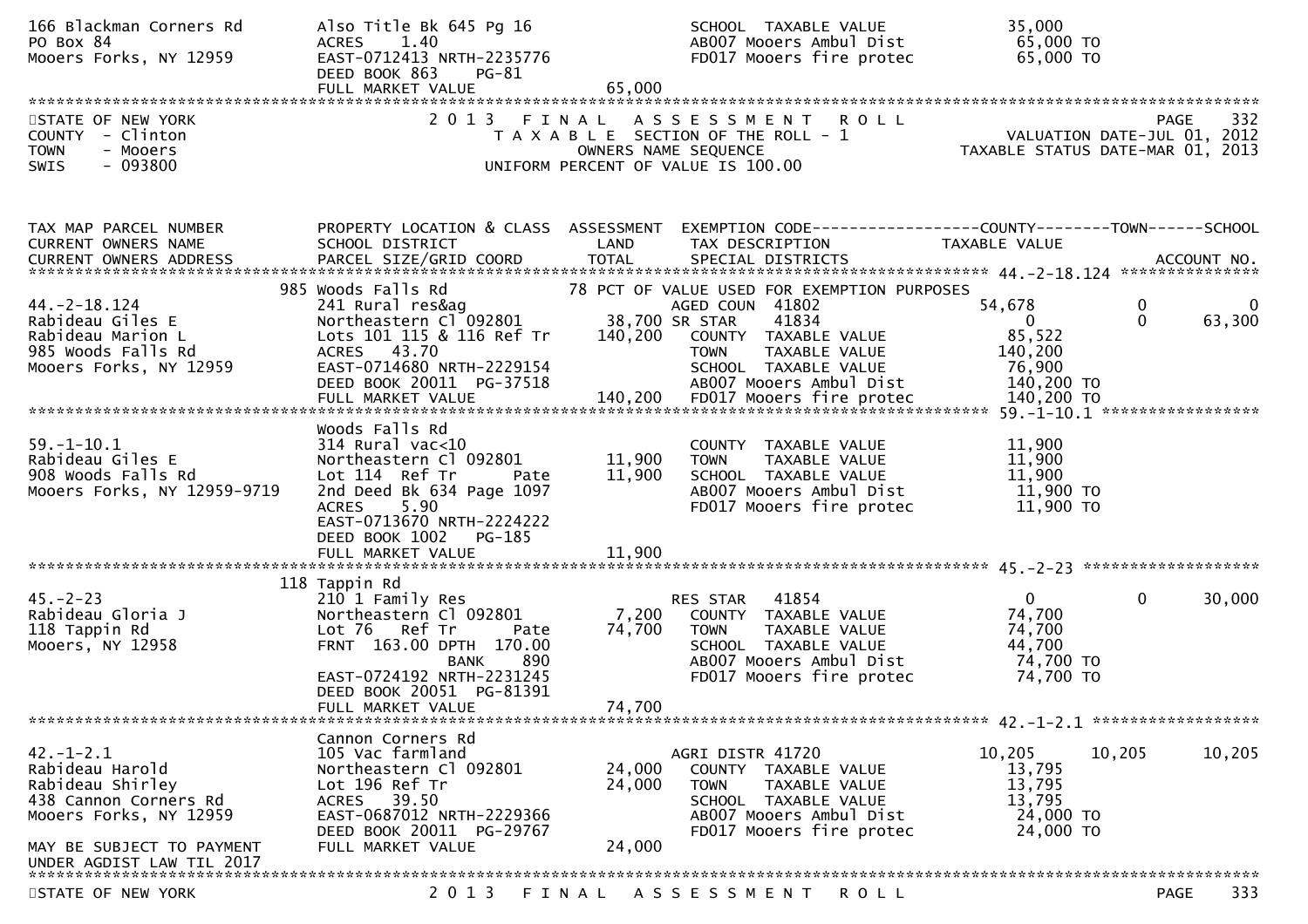## COUNTY - Clinton T A X A B L E SECTION OF THE ROLL - 1 VALUATION DATE-JUL 01, 2012TOWN - Mooers OWNERS NAME SEQUENCE TAXABLE STATUS DATE-MAR 01, 2013SWIS - 093800 UNIFORM PERCENT OF VALUE IS 100.00

| TAX MAP PARCEL NUMBER<br><b>CURRENT OWNERS NAME</b>                                                                                    | PROPERTY LOCATION & CLASS ASSESSMENT<br>SCHOOL DISTRICT                                                                                                                     | LAND                      | EXEMPTION        CODE-----------------COUNTY--------TOWN------SCHOOL<br>TAX DESCRIPTION                                                                         | TAXABLE VALUE                                                       |                   |                 |
|----------------------------------------------------------------------------------------------------------------------------------------|-----------------------------------------------------------------------------------------------------------------------------------------------------------------------------|---------------------------|-----------------------------------------------------------------------------------------------------------------------------------------------------------------|---------------------------------------------------------------------|-------------------|-----------------|
|                                                                                                                                        |                                                                                                                                                                             |                           |                                                                                                                                                                 |                                                                     |                   |                 |
| 42. –1–2.11<br>Rabideau Harold M<br>Rabideau Shirley A<br>438 Cannon Corners Rd<br>Mooers Forks, NY 12959                              | 510 Cannon Corners Rd<br>210 1 Family Res<br>Northeastern Cl 092801<br>Lot 179 Ref Tr<br>ACRES 2.10<br>EAST-0689427 NRTH-2230907<br>DEED BOOK 1003 PG-54                    | 65,400                    | 41640<br>VFF CT&S<br>6,100 RES STAR<br>41854<br>COUNTY TAXABLE VALUE<br><b>TOWN</b><br>TAXABLE VALUE<br>SCHOOL TAXABLE VALUE<br>AB007 Mooers Ambul Dist         | 6,409<br>$\overline{0}$<br>58,991<br>58,991<br>28,991<br>65,400 TO  | 6,409<br>$\Omega$ | 6,409<br>30,000 |
|                                                                                                                                        |                                                                                                                                                                             |                           |                                                                                                                                                                 |                                                                     |                   |                 |
| $57. - 2 - 33.3$<br>Rabideau Herman Jr<br>Rabideau Rhoda<br>4365 Rt 11<br>Mooers Forks, NY 12959                                       | Rt 11<br>321 Abandoned ag<br>N Adirondack<br>093601<br>Lot 182 Ref Tr<br>ACRES 21.00<br>EAST-0689519 NRTH-2217186<br>DEED BOOK 20011 PG-29812                               | 11,900<br>11,900          | COUNTY TAXABLE VALUE<br><b>TOWN</b><br>TAXABLE VALUE<br>SCHOOL TAXABLE VALUE<br>AB007 Mooers Ambul Dist<br>FD017 Mooers fire protec                             | 11,900<br>11,900<br>11,900<br>11,900 TO<br>11,900 TO                |                   |                 |
|                                                                                                                                        | FULL MARKET VALUE                                                                                                                                                           | 11,900                    |                                                                                                                                                                 |                                                                     |                   |                 |
|                                                                                                                                        |                                                                                                                                                                             |                           |                                                                                                                                                                 |                                                                     |                   |                 |
| $57. - 2 - 33.21$<br>Rabideau Herman Jr<br>Rabideau Rhoda<br>4365 Rt 11<br>Mooers Forks, NY 12959                                      | 4375 Rt 11<br>260 Seasonal res<br>N Adirondack<br>093601<br>Lot 182 Ref Tr<br>3.90<br><b>ACRES</b><br>EAST-0690139 NRTH-2217928<br>DEED BOOK 20011 PG-29812                 | 11,700<br>29,200          | COUNTY TAXABLE VALUE<br><b>TOWN</b><br>TAXABLE VALUE<br>SCHOOL TAXABLE VALUE<br>AB007 Mooers Ambul Dist<br>FD017 Mooers fire protec                             | 29,200<br>29,200<br>29,200<br>29,200 TO<br>29,200 TO                |                   |                 |
|                                                                                                                                        |                                                                                                                                                                             |                           |                                                                                                                                                                 |                                                                     |                   |                 |
|                                                                                                                                        | 4365 Rt 11                                                                                                                                                                  |                           |                                                                                                                                                                 |                                                                     |                   |                 |
| $57. - 2 - 35.1$<br>Rabideau Herman Jr<br>Rabideau Rhoda<br>4365 Rt 11<br>Mooers Forks, NY 12959-9710                                  | 210 1 Family Res<br>093601<br>N Adirondack<br>Lot 182 Ref Tr<br>Pate<br><b>ACRES</b><br>3.00<br>EAST-0689645 NRTH-2218122<br>DEED BOOK 559<br>PG-00310<br>FULL MARKET VALUE | 6,400<br>78,200<br>78,200 | 41854<br><b>RES STAR</b><br>COUNTY TAXABLE VALUE<br><b>TOWN</b><br>TAXABLE VALUE<br>SCHOOL TAXABLE VALUE<br>AB007 Mooers Ambul Dist<br>FD017 Mooers fire protec | $\mathbf 0$<br>78,200<br>78,200<br>48,200<br>78,200 TO<br>78,200 TO | 0                 | 30,000          |
|                                                                                                                                        |                                                                                                                                                                             |                           |                                                                                                                                                                 |                                                                     |                   |                 |
| 43. – 1–18.2<br>Rabideau Irrevocable Trust Ray N Adirondack<br>Rabideau Trustee Steven C<br>251 Lamberton Rd<br>Mooers Forks, NY 12959 | Lamberton Rd<br>321 Abandoned ag<br>093601<br>Lot 140 & 141 Ref Tr<br>ACRES 64.10<br>EAST-0703215 NRTH-2225010<br>DEED BOOK 98000 PG-99975                                  | 35,200<br>35,200          | COUNTY TAXABLE VALUE<br><b>TOWN</b><br>TAXABLE VALUE<br>SCHOOL TAXABLE VALUE<br>AB007 Mooers Ambul Dist<br>FD017 Mooers fire protec                             | 35,200<br>35,200<br>35,200<br>35,200 TO<br>35,200 TO                |                   |                 |
|                                                                                                                                        |                                                                                                                                                                             |                           |                                                                                                                                                                 |                                                                     |                   |                 |
| STATE OF NEW YORK<br>$COUNTY - Clinton$                                                                                                |                                                                                                                                                                             |                           | 2013 FINAL ASSESSMENT<br><b>ROLL</b><br>T A X A B L E SECTION OF THE ROLL - 1                                                                                   | VALUATION DATE-JUL 01, 2012                                         | PAGE              | 334             |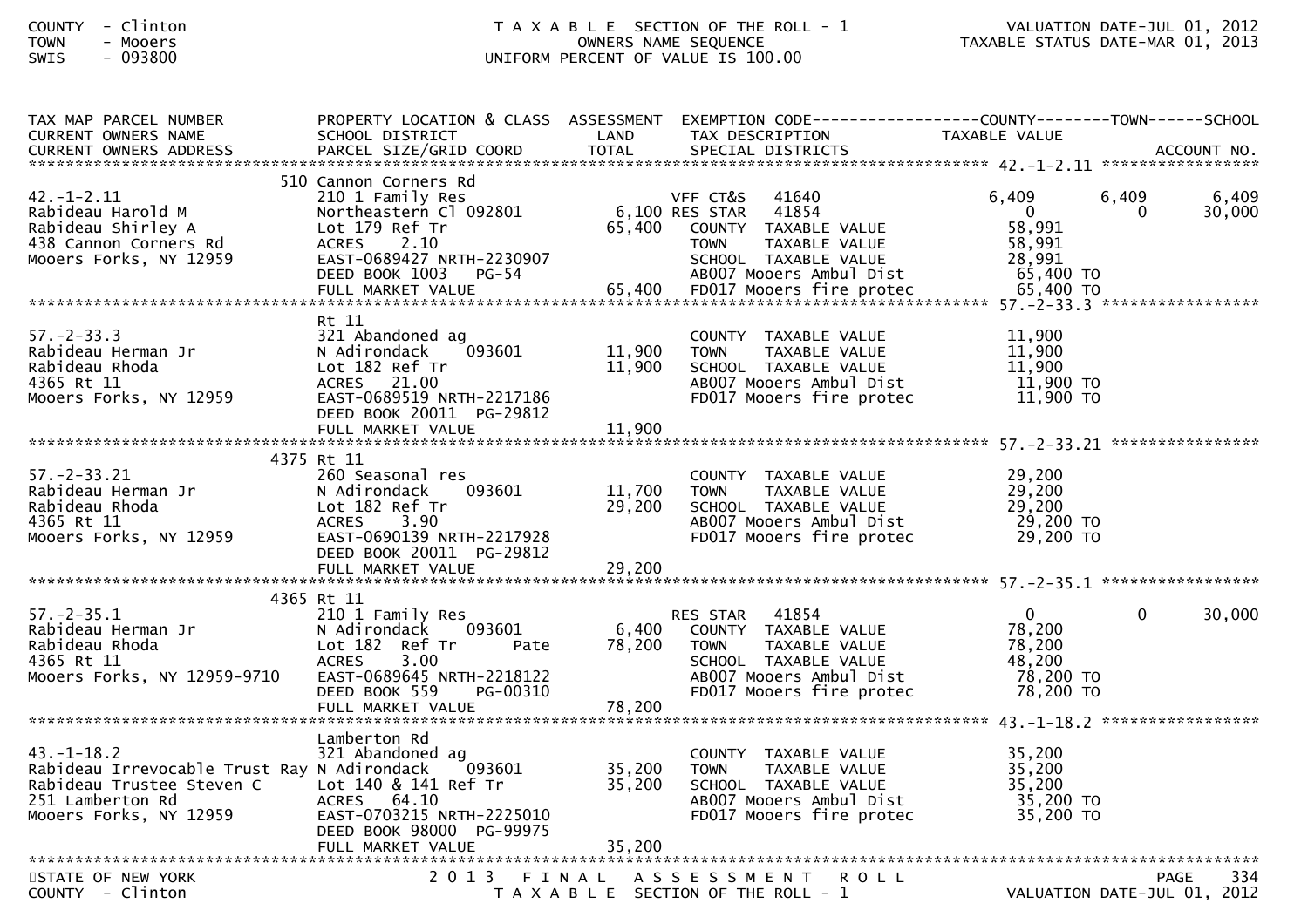## TOWN - Mooers OWNERS NAME SEQUENCE TAXABLE STATUS DATE-MAR 01, 2013SWIS - 093800 UNIFORM PERCENT OF VALUE IS 100.00

| TAX MAP PARCEL NUMBER                                                 | PROPERTY LOCATION & CLASS ASSESSMENT         |              | EXEMPTION CODE-----------------COUNTY-------TOWN------SCHOOL |                                     |                    |
|-----------------------------------------------------------------------|----------------------------------------------|--------------|--------------------------------------------------------------|-------------------------------------|--------------------|
| <b>CURRENT OWNERS NAME</b>                                            | SCHOOL DISTRICT                              | LAND         | TAX DESCRIPTION                                              | TAXABLE VALUE                       |                    |
| <b>CURRENT OWNERS ADDRESS</b>                                         | PARCEL SIZE/GRID COORD                       | <b>TOTAL</b> | SPECIAL DISTRICTS                                            |                                     | ACCOUNT NO.        |
|                                                                       |                                              |              |                                                              |                                     |                    |
|                                                                       | 1189 North Star Rd                           |              |                                                              |                                     |                    |
| $30. - 1 - 4.6$                                                       | 240 Rural res                                |              | RES STAR 41854                                               | $\mathbf{0}$<br>$\Omega$            | 30,000             |
| Rabideau James                                                        | Northeastern Cl 092801                       | 15,700       | COUNTY TAXABLE VALUE                                         | 188,800                             |                    |
| Rabideau Nicole                                                       | Lot 93 Ref Tr                                | 188,800      | TAXABLE VALUE<br><b>TOWN</b>                                 | 188,800                             |                    |
| 1189 North Star Rd                                                    | ACRES 10.60 BANK<br>080                      |              | SCHOOL TAXABLE VALUE                                         | 158,800                             |                    |
| Mooers, NY 12958                                                      | EAST-0722333 NRTH-2239446                    |              | AB007 Mooers Ambul Dist                                      | 188,800 TO                          |                    |
|                                                                       | DEED BOOK 20122 PG-51334                     |              | FD017 Mooers fire protec                                     | 188,800 TO                          |                    |
|                                                                       |                                              |              |                                                              |                                     |                    |
|                                                                       |                                              |              |                                                              |                                     |                    |
|                                                                       | 1129 Davison Rd                              |              |                                                              |                                     |                    |
| $27. - 1 - 25$                                                        | 720 Mine/quarry                              |              | <b>VETERANS</b><br>41101                                     | 1,500<br>1,500                      |                    |
| Rabideau James F Sr                                                   | Northeastern C1 092801 93,000 RES STAR 41854 |              |                                                              | $\overline{\mathbf{0}}$<br>$\Omega$ | 30,000             |
| Rabideau Donna L                                                      | Lot 178/197 Ref Tr Paten                     | 179,100      | COUNTY TAXABLE VALUE                                         | 177,600                             |                    |
| 1129 Davison Rd                                                       | ACRES 176.00                                 |              | <b>TOWN</b><br>TAXABLE VALUE                                 | 177,600                             |                    |
| Mooers Forks, NY 12959-9708                                           | EAST-0686626 NRTH-2233100                    |              | SCHOOL TAXABLE VALUE                                         | 149,100                             |                    |
|                                                                       | DEED BOOK 693<br>$PG-11$                     |              | AB007 Mooers Ambul Dist                                      | 179,100 TO                          |                    |
|                                                                       |                                              |              |                                                              |                                     |                    |
|                                                                       |                                              |              |                                                              |                                     |                    |
|                                                                       | Cannon Corners Rd                            |              |                                                              |                                     |                    |
| $27. - 1 - 47.1$                                                      |                                              |              |                                                              | 50,800                              |                    |
|                                                                       | 321 Abandoned ag                             |              | COUNTY TAXABLE VALUE                                         |                                     |                    |
| Rabideau James F Sr                                                   | Northeastern Cl 092801                       | 50,800       | TAXABLE VALUE<br><b>TOWN</b>                                 | 50,800                              |                    |
| Rabideau Donna L                                                      | Lots 197 & 198                               | 50,800       | SCHOOL TAXABLE VALUE                                         | 50,800                              |                    |
| 1129 Davison Rd                                                       | ACRES 115.10                                 |              | AB007 Mooers Ambul Dist                                      | 50,800 TO                           |                    |
| Mooers Forks, NY 12959-9708                                           | EAST-0686150 NRTH-2238425                    |              | FD017 Mooers fire protec                                     | 50,800 TO                           |                    |
|                                                                       | DEED BOOK 693<br>$PG-11$                     |              |                                                              |                                     |                    |
|                                                                       |                                              |              |                                                              |                                     |                    |
|                                                                       |                                              |              |                                                              |                                     |                    |
|                                                                       | 1084 North Star Rd                           |              |                                                              |                                     |                    |
| $15. - 1 - 36.2$                                                      | 270 Mfg housing                              |              | RES STAR 41854                                               | $\mathbf{0}$<br>$\Omega$            | 30,000             |
| Rabideau James J                                                      | Northeastern Cl 092801                       | 8,000        | COUNTY TAXABLE VALUE                                         | 35,800                              |                    |
| Rabideau Joyce M                                                      | Lot 74 Ref Tr                                | 35,800       | TAXABLE VALUE<br><b>TOWN</b>                                 | 35,800                              |                    |
| 1084 North Star Rd                                                    | 1.00<br>ACRES                                |              | SCHOOL TAXABLE VALUE                                         | 5,800                               |                    |
| Mooers, NY 12958                                                      | EAST-0724029 NRTH-2241594                    |              | AB007 Mooers Ambul Dist                                      | 35,800 TO                           |                    |
|                                                                       | DEED BOOK 908<br>PG-60                       |              | FD017 Mooers fire protec                                     | 35,800 TO                           |                    |
|                                                                       |                                              |              |                                                              |                                     |                    |
|                                                                       |                                              |              |                                                              |                                     | *****************  |
|                                                                       | 471/473 Emery Rd                             |              |                                                              |                                     |                    |
| $44.2 - 3 - 16.3$                                                     | 271 Mfg housings                             |              | COUNTY TAXABLE VALUE                                         | 37,000                              |                    |
|                                                                       | Northeastern Cl 092801                       | 6,800        | <b>TOWN</b><br>TAXABLE VALUE                                 | 37,000                              |                    |
|                                                                       | Lot 100 Ref Tr<br>Pate                       | 37,000       | SCHOOL TAXABLE VALUE                                         | 37,000                              |                    |
|                                                                       | FRNT 165.00 DPTH 145.00                      |              | AB007 Mooers Ambul Dist                                      | 37,000 TO                           |                    |
|                                                                       | EAST-0716053 NRTH-2232192                    |              | FD017 Mooers fire protec                                     | 37,000 TO                           |                    |
|                                                                       | DEED BOOK 20102 PG-36704                     |              | LT013 Mooers Forks Light                                     | 37,000 TO                           |                    |
| ally Melissa<br>288 Emery Rd<br>Mooers Forls, NY 12959<br>Ally Martin | FULL MARKET VALUE                            | 37,000       |                                                              |                                     |                    |
|                                                                       |                                              |              |                                                              |                                     |                    |
| STATE OF NEW YORK                                                     |                                              |              | 2013 FINAL ASSESSMENT ROLL                                   |                                     | 335<br><b>PAGE</b> |
| COUNTY - Clinton                                                      |                                              |              | T A X A B L E SECTION OF THE ROLL - 1                        | VALUATION DATE-JUL 01, 2012         |                    |
| <b>TOWN</b><br>- Mooers                                               |                                              |              |                                                              | TAXABLE STATUS DATE-MAR 01, 2013    |                    |
|                                                                       |                                              |              | OWNERS NAME SEQUENCE                                         |                                     |                    |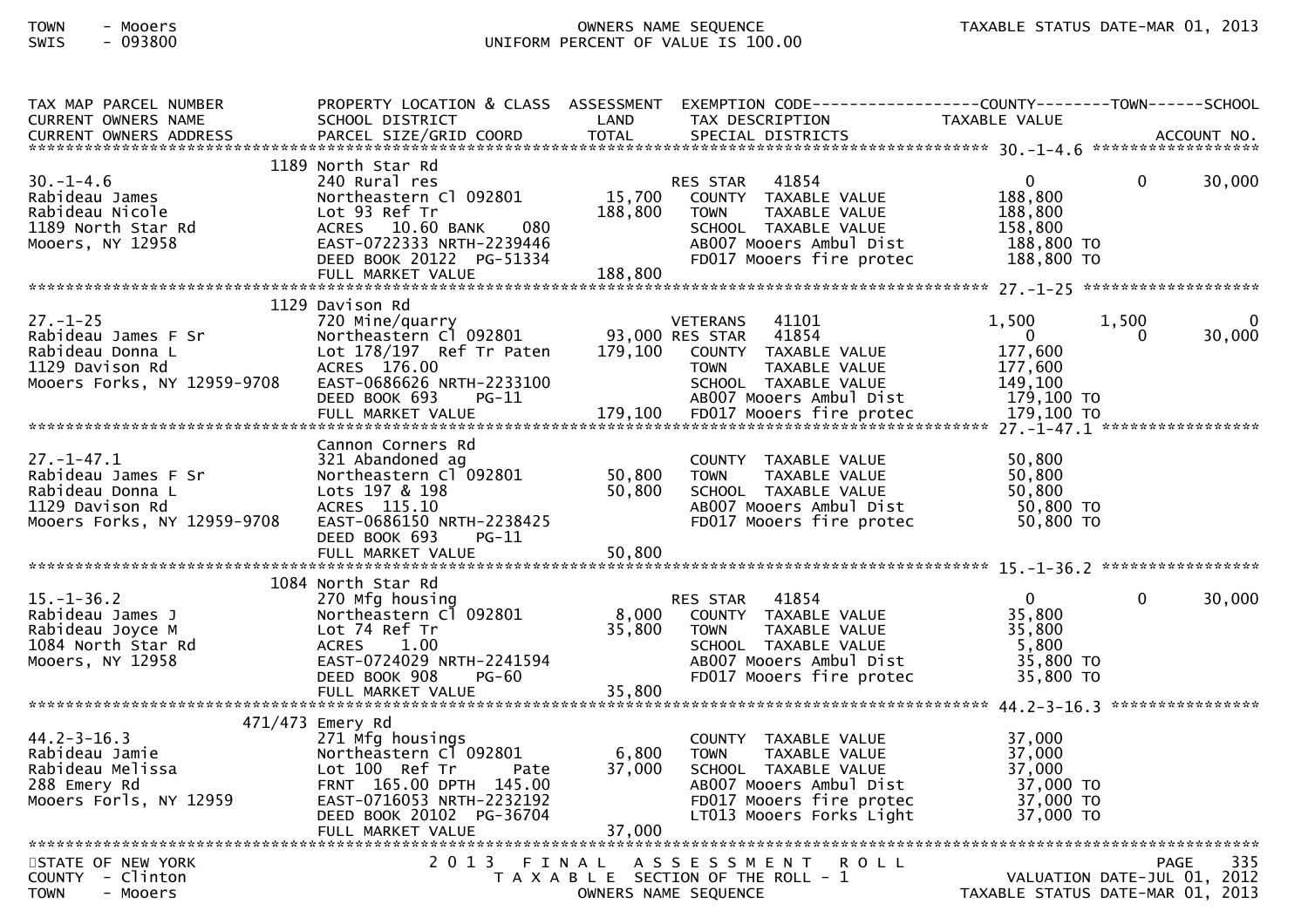| TAX MAP PARCEL NUMBER<br>CURRENT OWNERS NAME                                                               | SCHOOL DISTRICT<br><b>Example 18 The LAND</b>                                                                                                                                             |                            | PROPERTY LOCATION & CLASS ASSESSMENT EXEMPTION CODE----------------COUNTY--------TOWN------SCHOOL<br>TAX DESCRIPTION                                            | TAXABLE VALUE                                                            |                                            |
|------------------------------------------------------------------------------------------------------------|-------------------------------------------------------------------------------------------------------------------------------------------------------------------------------------------|----------------------------|-----------------------------------------------------------------------------------------------------------------------------------------------------------------|--------------------------------------------------------------------------|--------------------------------------------|
|                                                                                                            |                                                                                                                                                                                           |                            |                                                                                                                                                                 |                                                                          |                                            |
| $44. -2 - 12.13$<br>Rabideau Jamie K<br>Rabideau Melissa<br>288 Emery Rd<br>Mooers Forks, NY 12959         | 288 Emery Rd<br>210 1 Family Res<br>Northeastern Cl 092801<br>Lot 101 Ref Tr<br>320<br>4.00 BANK<br><b>ACRES</b><br>EAST-0717776 NRTH-2229147<br>DEED BOOK 20072 PG-4630                  | 81,100                     | 41854<br>RES STAR<br>10,100 COUNTY TAXABLE VALUE<br><b>TOWN</b><br>TAXABLE VALUE<br>SCHOOL TAXABLE VALUE<br>AB007 Mooers Ambul Dist<br>FD017 Mooers fire protec | $\overline{0}$<br>81,100<br>81,100<br>51,100<br>81,100 TO<br>81,100 TO   | $\mathbf{0}$<br>30,000                     |
|                                                                                                            |                                                                                                                                                                                           |                            |                                                                                                                                                                 |                                                                          |                                            |
|                                                                                                            |                                                                                                                                                                                           |                            |                                                                                                                                                                 |                                                                          |                                            |
| $44. -2 - 12.14$<br>Rabideau Jamie K<br>Rabideau Melissa A<br>288 Emery Rd<br>Mooers Forks, NY 12959       | Emery Rd<br>$322$ Rural vac $>10$<br>Northeastern Cl 092801<br>Lot 101 Ref Tr<br>ACRES 12.50<br>EAST-0718857 NRTH-2229159<br>DEED BOOK 20122 PG-53510<br>FULL MARKET VALUE                | 9,500<br>9,500<br>9,500    | COUNTY TAXABLE VALUE<br><b>TOWN</b><br>TAXABLE VALUE<br>SCHOOL TAXABLE VALUE<br>AB007 Mooers Ambul Dist<br>FD017 Mooers fire protec                             | 9,500<br>9,500<br>9,500<br>9,500 TO<br>9,500 TO                          |                                            |
|                                                                                                            |                                                                                                                                                                                           |                            |                                                                                                                                                                 |                                                                          |                                            |
|                                                                                                            | 3072 Rt 11                                                                                                                                                                                |                            |                                                                                                                                                                 |                                                                          |                                            |
| $44.2 - 2 - 7$<br>44.∠-∠-7<br>Rabideau Joanne M<br>3072 Rt 11<br>Mooers Forks, NY 12959-0026               | 220 2 Family Res<br>Northeastern Cl 092801<br>Lot 116 Ref Tr<br>Pate<br><b>ACRES</b><br>1.00<br>EAST-0715042 NRTH-2232978<br>DEED BOOK 20051 PG-86791                                     | 8,000<br>101,500           | RES STAR 41854<br>COUNTY TAXABLE VALUE<br>TAXABLE VALUE<br>TOWN<br>SCHOOL TAXABLE VALUE<br>AB007 Mooers Ambul Dist<br>FD017 Mooers fire protec                  | $\mathbf{0}$<br>101,500<br>101,500<br>71,500<br>101,500 TO<br>101,500 TO | $\mathbf{0}$<br>30,000                     |
|                                                                                                            |                                                                                                                                                                                           |                            |                                                                                                                                                                 |                                                                          |                                            |
| $31 - 3 - 12$<br>Rabideau John L<br>Rabideau Sandra A<br>351 St Johns Rd<br>PO Box 495<br>Mooers, NY 12958 | St Johns Rd<br>321 Abandoned ag<br>Northeastern Cl 092801<br>Lot 20 Ref Tr<br>Pate<br>ACRES 110.00<br>EAST-0743620 NRTH-2234206<br>DEED BOOK 20072 PG-3975<br>FULL MARKET VALUE           | 51,700<br>51,700<br>51,700 | COUNTY TAXABLE VALUE<br><b>TOWN</b><br>TAXABLE VALUE<br>SCHOOL TAXABLE VALUE<br>AB007 Mooers Ambul Dist<br>FD017 Mooers fire protec                             | 51,700<br>51,700<br>51,700<br>51,700 TO<br>51,700 TO                     |                                            |
|                                                                                                            | St Johns Rd                                                                                                                                                                               |                            |                                                                                                                                                                 |                                                                          |                                            |
| $31 - 3 - 14$<br>Rabideau John L<br>Rabideau Sandra A<br>351 St Johns Rd<br>PO Box 495<br>Mooers, NY 12958 | 321 Abandoned ag<br>Northeastern Cl <sup>-</sup> 092801<br>Lot 20<br>Ref Tr<br>Pate<br><b>ACRES</b><br>22.80<br>EAST-0742313 NRTH-2235562<br>DEED BOOK 20072 PG-3975<br>FULL MARKET VALUE | 3,400<br>3,400<br>3,400    | COUNTY TAXABLE VALUE<br>TAXABLE VALUE<br><b>TOWN</b><br>SCHOOL TAXABLE VALUE<br>AB007 Mooers Ambul Dist<br>FD017 Mooers fire protec                             | 3,400<br>3,400<br>3,400<br>3,400 TO<br>3,400 TO                          |                                            |
| STATE OF NEW YORK<br>- Clinton<br><b>COUNTY</b><br><b>TOWN</b><br>- Mooers<br>SWIS<br>$-093800$            | 2 0 1 3                                                                                                                                                                                   | FINAL                      | A S S E S S M E N T R O L L<br>T A X A B L E SECTION OF THE ROLL - 1<br>OWNERS NAME SEQUENCE<br>UNIFORM PERCENT OF VALUE IS 100.00                              | TAXABLE STATUS DATE-MAR 01, 2013                                         | 336<br>PAGE<br>VALUATION DATE-JUL 01, 2012 |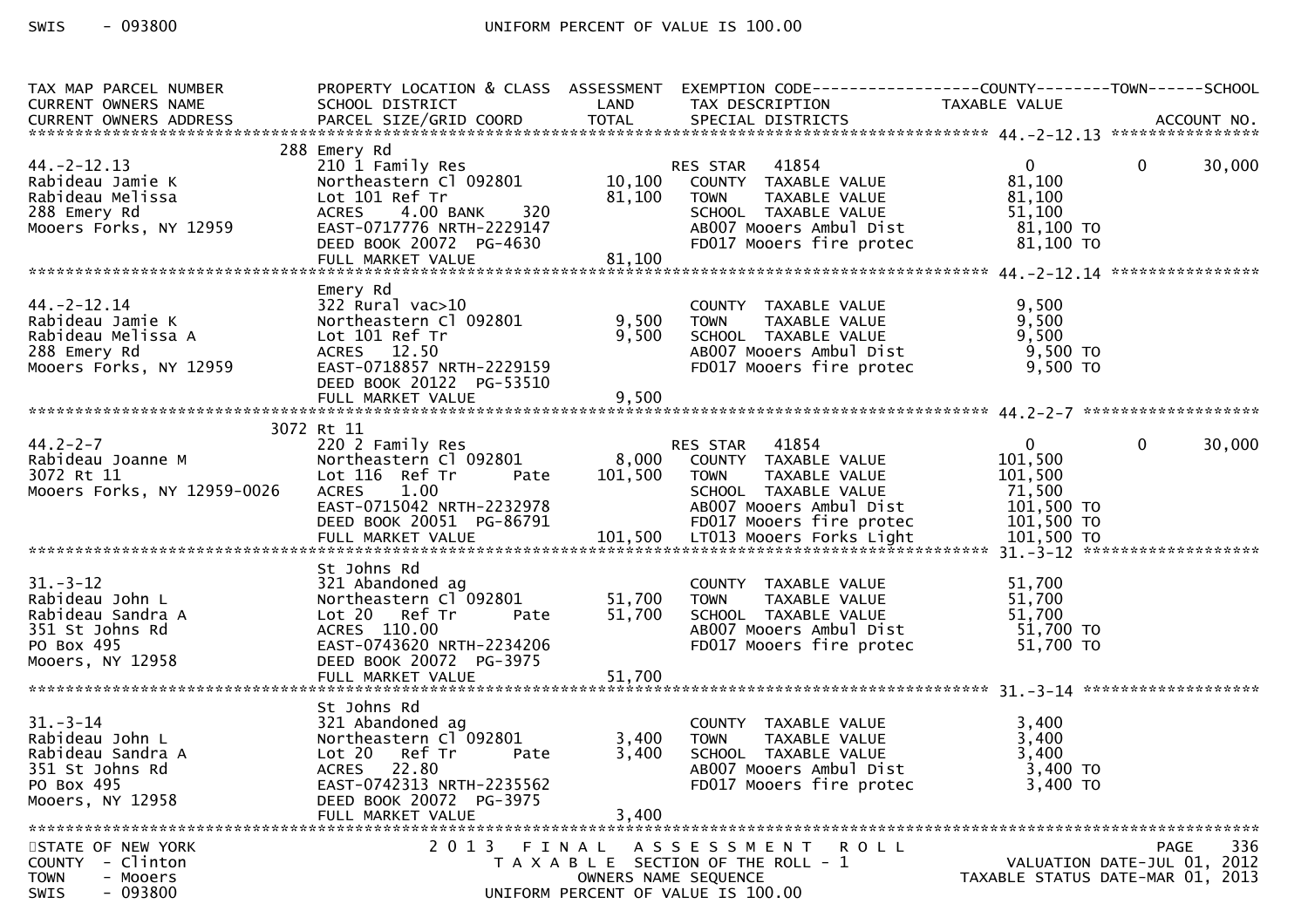| TAX MAP PARCEL NUMBER PROPERTY LOCATION & CLASS ASSESSMENT EXEMPTION CODE----------------COUNTY--------TOWN-----SCHOOL<br>CURRENT OWNERS NAME SCHOOL DISTRICT LAND TAX DESCRIPTION TAXABLE VALUE<br>CURRENT OWNERS ADDRESS PARCEL SI               |                                                                                                                                                                                                                                                                  |                |                                                                                                                                                                                                                                                               |                                                                         |                                                   |
|----------------------------------------------------------------------------------------------------------------------------------------------------------------------------------------------------------------------------------------------------|------------------------------------------------------------------------------------------------------------------------------------------------------------------------------------------------------------------------------------------------------------------|----------------|---------------------------------------------------------------------------------------------------------------------------------------------------------------------------------------------------------------------------------------------------------------|-------------------------------------------------------------------------|---------------------------------------------------|
|                                                                                                                                                                                                                                                    |                                                                                                                                                                                                                                                                  |                |                                                                                                                                                                                                                                                               |                                                                         |                                                   |
| $47 - 1 - 1$<br>47.-1-1<br>Rabideau John L<br>Rabideau Sandra A<br>351 St Johns Rd<br>PO Box 495<br>Mooers, NY 12958<br>ACRES 63.00<br>PO Box 495<br>Mooers, NY 12958<br>PULL MARKET VALU                                                          | 351 St Johns Rd<br>ACRES 63.00<br>EAST-0744859 NRTH-2233007<br>DEED BOOK 20072 PG-3975<br>FULL MARKET VALUE                                                                                                                                                      | 122,000        | SCHOOL TAXABLE VALUE 50.000<br>ABOO7 Mooers Ambul Dist 122,000 TO<br>FDO17 Mooers fire protec 122,000 TO                                                                                                                                                      | $0 \qquad \qquad$<br>122,000<br>122,000                                 | $\mathbf{0}$<br>30,000                            |
|                                                                                                                                                                                                                                                    | 848 Cannon Corners Rd                                                                                                                                                                                                                                            |                |                                                                                                                                                                                                                                                               |                                                                         |                                                   |
| 27.-1-47.4<br>Rabideau Joshua R<br>Rabideau Joshua R<br>Rabideau Meaghan A<br>Mooers Forks, NY 12959<br>Mooers Forks, NY 12959<br>Rabideau Meaghan A<br>Lot 198 Ref Tr<br>ACRES 3.00 BANK 320<br>Mooers Forks, NY 12959<br>EAST-0687422 NRTH-22386 |                                                                                                                                                                                                                                                                  |                |                                                                                                                                                                                                                                                               |                                                                         | 30,000<br>$\mathbf{0}$                            |
|                                                                                                                                                                                                                                                    |                                                                                                                                                                                                                                                                  |                |                                                                                                                                                                                                                                                               |                                                                         |                                                   |
| 30.20-2-11.1<br>Rabideau Joyce A Northeastern Cl (<br>Rabideau Christopher J Lot 68 Ref Tr<br>2406 Rt 11 FRNT 92.91 DPT<br>Mooers, NY 12958<br>EAST-0729884 NRT                                                                                    | 2406 Rt 11<br>בבט ב Family Res<br>Northeastern Cl 092801<br>Lot 68 – Ref ⊤r<br>Northeastern Cl 092801 by 0, 900<br>Lot 68 Ref Tr Pate 75,000<br>FRNT 92.91 DPTH 220.58<br>BANK 080<br>EAST-0729884 NRTH-2234286<br>DEED BOOK 20102 PG-31505<br>FULL MARKET VALUE | 6,900          | COUNTY TAXABLE VALUE 75,000<br>TOWN TAXABLE VALUE 75,000<br>SCHOOL TAXABLE VALUE 75,000<br><b>TOWN</b><br>SCHOOL TAXABLE VALUE<br>ABOOT Mooers Ambul Dist<br>FDO17 Mooers fire protec<br>LTO33 Mooers Light 2 75,000 TO<br>SDO01 Side Walk District 75,000 TO |                                                                         |                                                   |
|                                                                                                                                                                                                                                                    |                                                                                                                                                                                                                                                                  |                |                                                                                                                                                                                                                                                               |                                                                         |                                                   |
|                                                                                                                                                                                                                                                    | 497 Emery Rd                                                                                                                                                                                                                                                     |                |                                                                                                                                                                                                                                                               |                                                                         |                                                   |
| Mooers Forks, NY 12959-9721 FRNT 150.00 DPTH 90.00 SCHOOL TAXABLE VALUE 29,200<br>EAST-0715395 NRTH-2232107 AB007 Mooers Ambul Dist 59,200 TO<br>DEED BOOK 651 PG-251 FD017 Mooers fire protec 59,200 TO<br>FULL MARKET VALUE 59,200 LT            |                                                                                                                                                                                                                                                                  |                |                                                                                                                                                                                                                                                               | $\mathbf{0}$<br>59,200<br>59,200<br>29,200                              | $\mathbf 0$<br>30,000                             |
|                                                                                                                                                                                                                                                    | Maple St                                                                                                                                                                                                                                                         |                |                                                                                                                                                                                                                                                               |                                                                         |                                                   |
| $30.16 - 2 - 6$<br>Rabideau L & S Co Inc<br>1129 North Star Rd<br>Mooers, NY 12958                                                                                                                                                                 | 311 Res vac land<br>Northeastern Cl 092801<br>Lot 68 Ref Tr<br>Pate<br>FRNT 251.30 DPTH 253.21<br>EAST-0729060 NRTH-2236793<br>DEED BOOK 924<br>$PG-17$<br>FULL MARKET VALUE                                                                                     | 6,800<br>6,800 | COUNTY TAXABLE VALUE<br>6,800 TOWN<br>TAXABLE VALUE<br>SCHOOL TAXABLE VALUE<br>AB007 Mooers Ambul Dist<br>FD017 Mooers fire protec<br>LT033 Mooers Light 2<br>SD001 Side Walk District                                                                        | 6,800<br>6,800<br>6,800<br>6,800 TO<br>6,800 TO<br>6,800 TO<br>6,800 TO |                                                   |
| STATE OF NEW YORK<br>- Clinton<br><b>COUNTY</b><br><b>TOWN</b><br>- Mooers<br>$-093800$<br><b>SWIS</b>                                                                                                                                             | 2013 FINAL                                                                                                                                                                                                                                                       |                | A S S E S S M E N T<br><b>ROLL</b><br>T A X A B L E SECTION OF THE ROLL - 1<br>OWNERS NAME SEQUENCE<br>UNIFORM PERCENT OF VALUE IS 100.00                                                                                                                     | TAXABLE STATUS DATE-MAR 01, 2013                                        | 337<br><b>PAGE</b><br>VALUATION DATE-JUL 01, 2012 |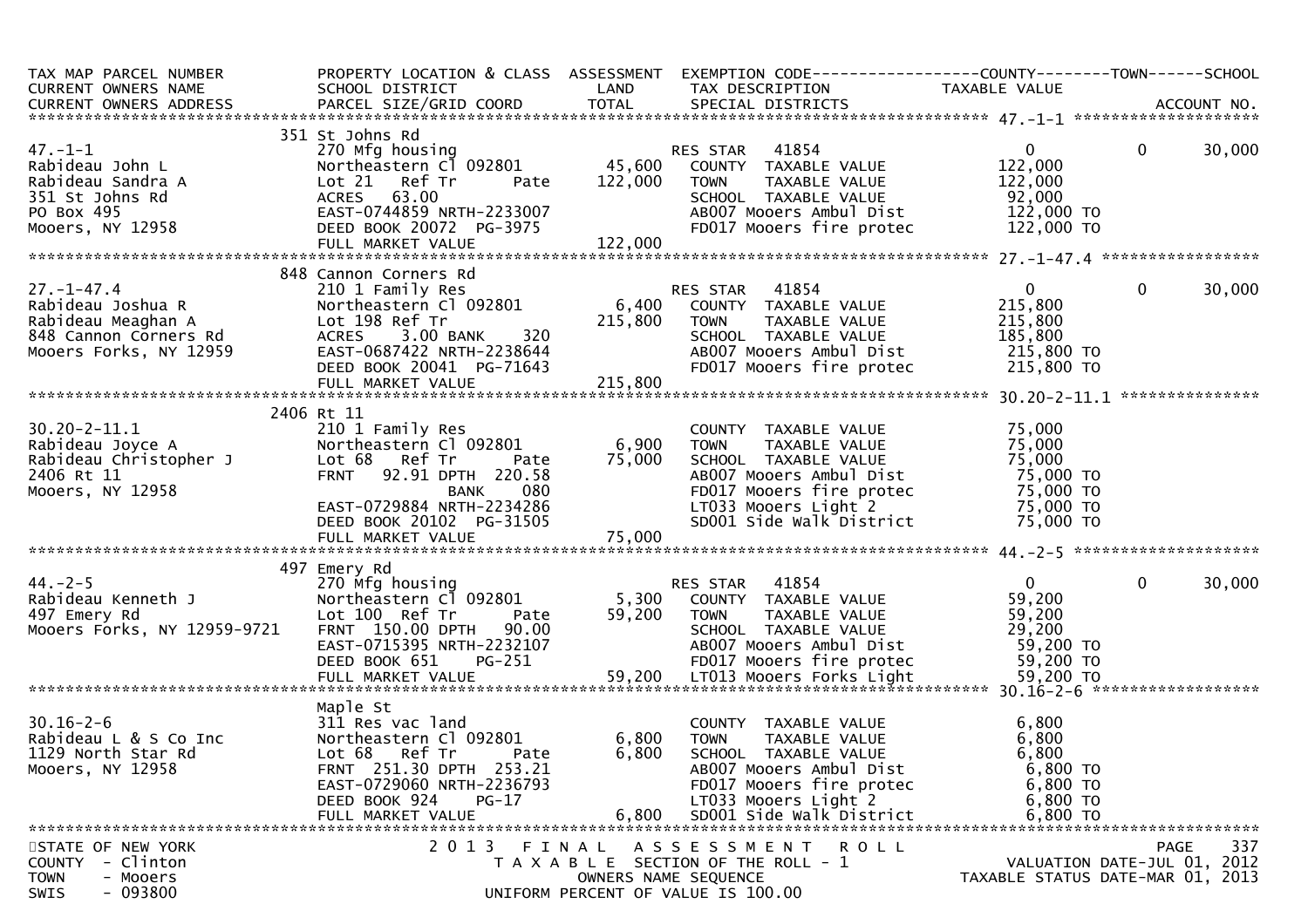| TAX MAP PARCEL NUMBER                        | PROPERTY LOCATION & CLASS ASSESSMENT              |                      |                                                 |                                  |                             |
|----------------------------------------------|---------------------------------------------------|----------------------|-------------------------------------------------|----------------------------------|-----------------------------|
| CURRENT OWNERS NAME                          | SCHOOL DISTRICT                                   | LAND                 | TAX DESCRIPTION                                 | TAXABLE VALUE                    |                             |
|                                              |                                                   |                      |                                                 |                                  |                             |
|                                              | Emery Rd                                          |                      |                                                 |                                  |                             |
| $44. -2 - 7.13$                              | 321 Abandoned ag                                  |                      | COUNTY TAXABLE VALUE                            | 66,400                           |                             |
| Rabideau L & S Co Inc                        | Northeastern Cl 092801                            | 66,400               | TAXABLE VALUE<br><b>TOWN</b>                    | 66,400                           |                             |
| 1129 North Star Rd                           | Lot 100 Ref Tract Patent                          | 66,400               | SCHOOL TAXABLE VALUE                            | 66,400                           |                             |
| Mooers, NY 12958                             | ACRES 80.80                                       |                      | AB007 Mooers Ambul Dist                         | 66,400 TO                        |                             |
|                                              | EAST-0716693 NRTH-2229108                         |                      | FD017 Mooers fire protec                        | 66,400 TO                        |                             |
|                                              | DEED BOOK 995<br>PG-244                           |                      |                                                 |                                  |                             |
|                                              |                                                   |                      |                                                 |                                  |                             |
|                                              |                                                   |                      |                                                 |                                  |                             |
|                                              | Woods Falls Rd                                    |                      |                                                 |                                  |                             |
| $44. - 2 - 18.125$                           | 321 Abandoned ag                                  |                      | COUNTY TAXABLE VALUE                            | 22,200                           |                             |
| Rabideau Larry                               |                                                   |                      | TAXABLE VALUE                                   | 22,200                           |                             |
| 908 Woods Falls Rd                           | Lot 115 Ref Tr                                    | 22,200               | SCHOOL TAXABLE VALUE                            | 22,200                           |                             |
| Mooers Forks, NY 12959                       | ACRES 20.00                                       |                      | AB007 Mooers Ambul Dist                         | 22,200 то<br>22,200 то           |                             |
|                                              | EAST-0714316 NRTH-2227677                         |                      | FD017 Mooers fire protec                        |                                  |                             |
|                                              | DEED BOOK 20041 PG-73667                          |                      |                                                 |                                  |                             |
|                                              |                                                   |                      |                                                 |                                  |                             |
|                                              | 467 Gero Rd                                       |                      |                                                 |                                  |                             |
| $43. - 1 - 2.51$                             | 240 Rural res                                     |                      | COUNTY TAXABLE VALUE                            |                                  |                             |
| Rabideau Larry G                             | Northeastern Cl 092801                            | 86,900               | <b>TOWN</b><br>TAXABLE VALUE                    | 95,200<br>95,200                 |                             |
| Rabideau Nancy M                             | Lot 170 & 171 Ref Tr                              | 95,200               | SCHOOL TAXABLE VALUE                            | 95,200                           |                             |
| 908 Woods Falls Rd                           | ACRES 237.90                                      |                      | AB007 Mooers Ambul Dist                         | 95,200 TO                        |                             |
| Mooers Forks, NY 12959                       | EAST-0696195 NRTH-2233027                         |                      | FD017 Mooers fire protec                        | 95,200 TO                        |                             |
|                                              | DEED BOOK 20082 PG-17313                          |                      |                                                 |                                  |                             |
|                                              |                                                   |                      |                                                 |                                  |                             |
|                                              |                                                   |                      |                                                 |                                  |                             |
|                                              | 908 Woods Falls Rd                                |                      |                                                 |                                  |                             |
| $44. -2 - 18.121$                            | 210 1 Family Res                                  |                      | <b>RES STAR 41854</b>                           | $\mathbf{0}$                     | $\mathbf 0$<br>30,000       |
| Rabideau Larry G                             | Northeastern Cl 092801                            |                      | 14,100 COUNTY TAXABLE VALUE                     | 158,800                          |                             |
| Rabideau Nancy M                             | Lot 101 & 115 Ref Tr                              | 158,800              | <b>TOWN</b><br>TAXABLE VALUE                    | 158,800                          |                             |
| 908 Woods Falls Rd<br>Mooers Forks, NY 12959 | <b>ACRES</b><br>9.00<br>EAST-0715081 NRTH-2227484 |                      | SCHOOL TAXABLE VALUE<br>AB007 Mooers Ambul Dist | 128,800<br>158,800 TO            |                             |
|                                              | DEED BOOK 956<br>PG-317                           |                      | FD017 Mooers fire protec                        | 158,800 TO                       |                             |
|                                              | FULL MARKET VALUE                                 | 158,800              |                                                 |                                  |                             |
|                                              |                                                   |                      |                                                 |                                  |                             |
|                                              | North Star Rd                                     |                      |                                                 |                                  |                             |
| $30. - 1 - 1.1$                              | $314$ Rural vac< $10$                             |                      | COUNTY TAXABLE VALUE                            | 9,000                            |                             |
| Rabideau Leon                                | Northeastern Cl 092801                            | 9,000                | TAXABLE VALUE<br>TOWN                           | 9,000                            |                             |
| Rabideau Susan                               | Lot 93<br>Ref Tr<br>Pate                          | 9,000                | SCHOOL TAXABLE VALUE                            | 9,000                            |                             |
| 1129 North Star Rd                           | 2.20<br><b>ACRES</b>                              |                      | AB007 Mooers Ambul Dist                         | 9,000 TO                         |                             |
| Mooers, NY 12958                             | EAST-0723073 NRTH-2240379                         |                      | FD017 Mooers fire protec                        | 9,000 TO                         |                             |
|                                              | DEED BOOK 774<br><b>PG-202</b>                    |                      |                                                 |                                  |                             |
|                                              | FULL MARKET VALUE                                 | 9,000                |                                                 |                                  |                             |
|                                              |                                                   |                      |                                                 |                                  |                             |
| STATE OF NEW YORK<br>COUNTY - Clinton        |                                                   |                      | 2013 FINAL ASSESSMENT ROLL                      |                                  | 338<br>PAGE                 |
| <b>TOWN</b><br>- Mooers                      |                                                   | OWNERS NAME SEQUENCE | T A X A B L E SECTION OF THE ROLL - 1           | TAXABLE STATUS DATE-MAR 01, 2013 | VALUATION DATE-JUL 01, 2012 |
| $-093800$<br>SWIS                            |                                                   |                      | UNIFORM PERCENT OF VALUE IS 100.00              |                                  |                             |
|                                              |                                                   |                      |                                                 |                                  |                             |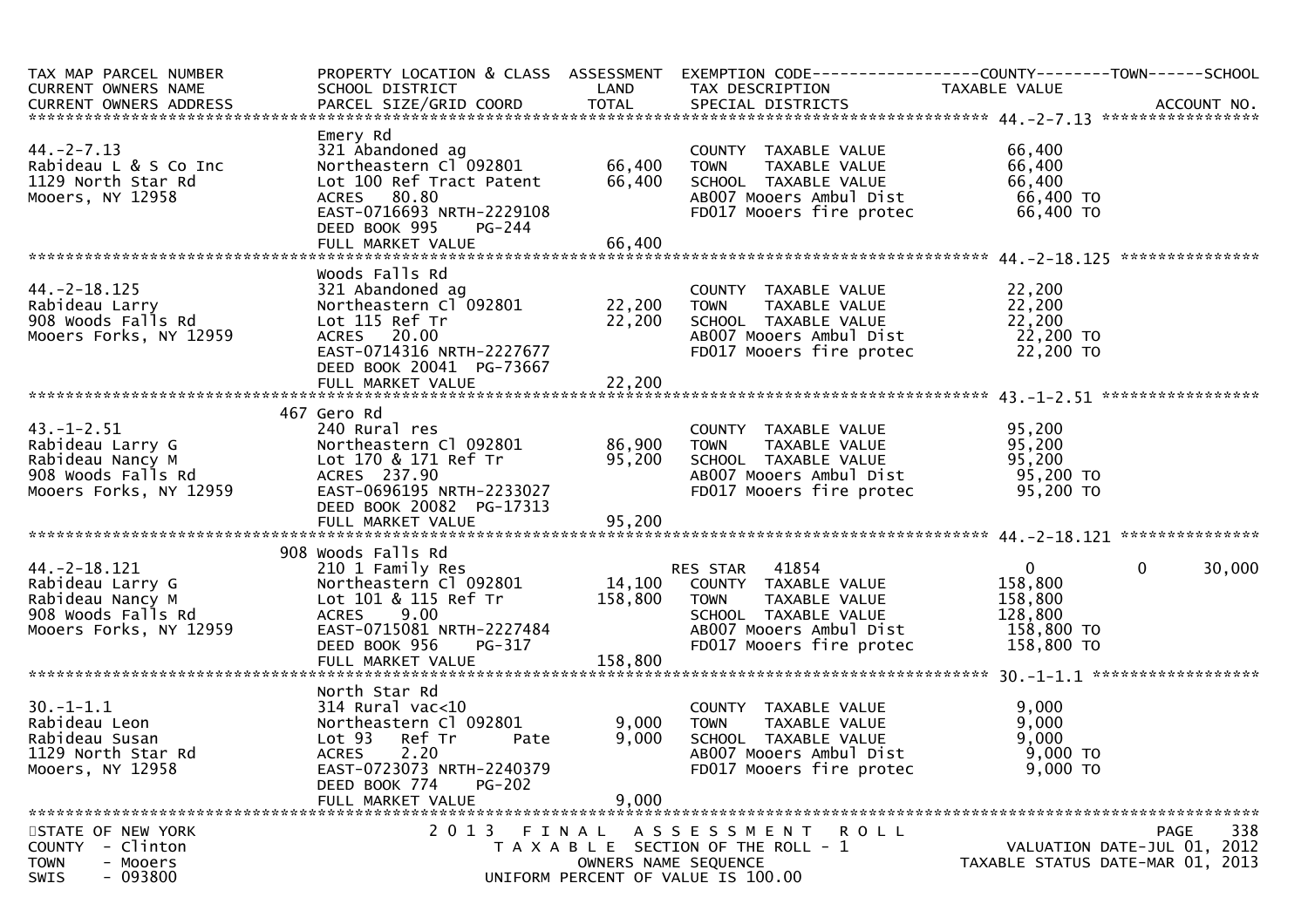| TAX MAP PARCEL NUMBER<br>CURRENT OWNERS NAME                                                                                                                                                                                                                                                                                                                                                                        | SCHOOL DISTRICT                                                                                                                                                                                        | LAND                       | PROPERTY LOCATION & CLASS ASSESSMENT EXEMPTION CODE----------------COUNTY-------TOWN------SCHOOL<br>TAX DESCRIPTION                                                | TAXABLE VALUE                                                            |                                                   |
|---------------------------------------------------------------------------------------------------------------------------------------------------------------------------------------------------------------------------------------------------------------------------------------------------------------------------------------------------------------------------------------------------------------------|--------------------------------------------------------------------------------------------------------------------------------------------------------------------------------------------------------|----------------------------|--------------------------------------------------------------------------------------------------------------------------------------------------------------------|--------------------------------------------------------------------------|---------------------------------------------------|
|                                                                                                                                                                                                                                                                                                                                                                                                                     |                                                                                                                                                                                                        |                            |                                                                                                                                                                    |                                                                          |                                                   |
| $30. -1 - 1.71$<br>Rabideau Leon<br>Rabideau Susan<br>1129 North Star Rd<br>Mooers, NY 12958                                                                                                                                                                                                                                                                                                                        | 1129 North Star Rd<br>Lot 93 Ref Tr<br>EAST-0723514 NRTH-2240699<br>EAST-0723514 NRTH-2240699<br>DEED ROOK 720<br>DEED BOOK 720                                                                        | 159,000<br>$PG-1$          | SR STAR<br>TAXABLE VALUE<br>TOWN<br>SCHOOL TAXABLE VALUE<br>ABOO7 Mooers Ambul Dist<br>FDO17 Mooers fire protec                                                    | $\mathbf{0}$<br>159,000<br>159,000<br>95,700<br>159,000 TO<br>159,000 TO | $\mathbf{0}$<br>63,300                            |
|                                                                                                                                                                                                                                                                                                                                                                                                                     |                                                                                                                                                                                                        |                            |                                                                                                                                                                    |                                                                          |                                                   |
| $30. -1 - 1.62$<br>30.-1-1.62<br>Rabideau Leon J<br>Rabideau Susan<br>1129 North Star Rd<br>Mooers, NY 12958                                                                                                                                                                                                                                                                                                        | 1184 North Star Rd<br>270 Mfg housing<br>Northeastern Cl 092801 12,000 TOWN<br>Lot 93 Ref Tr<br>ACRES 6.00<br>EAST-0723216 NRTH-2240946<br>EAST-0723216 NRTH-2240946<br>DEED BOOK 962<br><b>PG-110</b> |                            | COUNTY TAXABLE VALUE 53,000<br>TOWN TAXABLE VALUE 53,000<br>SCHOOL TAXABLE VALUE 53,000<br>ABOO7 Mooers Ambul Dist 53,000 TO<br>FDO17 Mooers fire protec 53,000 TO |                                                                          |                                                   |
|                                                                                                                                                                                                                                                                                                                                                                                                                     |                                                                                                                                                                                                        |                            |                                                                                                                                                                    |                                                                          |                                                   |
| $28. - 1 - 5$<br>Rabideau Life Estate Gilbert H Northeastern Cl 092801<br>Rabideau Life Estate Shirley Lot 144 Ref Tr<br>237 Bush Rd<br>Mooers Forks, NY 12959-9727                                                                                                                                                                                                                                                 | Bush Rd<br>321 Abandoned ag<br>Pate<br>ACRES 27.60<br>ACRES     27.60<br>EAST-0702527  NRTH-2241790<br>DEED BOOK 20102 PG-33144                                                                        | 18,600<br>18,600           | COUNTY TAXABLE VALUE<br>TOWN      TAXABLE VALUE<br>SCHOOL TAXABLE VALUE<br>AB007 Mooers Ambul Dist<br>FD017 Mooers fire protec                                     | $16$ , $18$ , $600$<br>$18$ , $600$<br>$18$ , $600$ TO<br>$18$ , $600$ T |                                                   |
|                                                                                                                                                                                                                                                                                                                                                                                                                     |                                                                                                                                                                                                        |                            |                                                                                                                                                                    |                                                                          |                                                   |
| AGED C&T 241 Rural res&ag AGED C&T<br>Rabideau Life Estate Gilbert H Northeastern Cl 092801 45,900 SR STAR<br>Rabideau Life Estate Shirley Lot 144 Ref Tr<br>237 Bush Rd<br>237 BUSH ROVER OF A ACKES 90.70<br>Mooers Forks, NY 12959-9727 EAST-0703171 NRTH-2238818 SCHOOL TAXABLE VALUE 74,300<br>DEED BOOK 20102 PG-33144 ABOO7 Mooers Ambul Dist 137,600 TO<br>FULL MARKET VALUE 137,600 FD017 Mooers fire prot | 237 Bush Rd<br>ACRES 90.70                                                                                                                                                                             |                            | 70 PCT OF VALUE USED FOR EXEMPTION PURPOSES<br>AGED C&T 41801<br>41834<br>Pate 137,600 COUNTY TAXABLE VALUE 89,440<br>TOWN TAXABLE VALUE 89,440                    | 48,160<br>$\overline{0}$<br>89,440<br>89,440<br>74,300                   | 48,160<br>$\overline{0}$<br>63,300<br>$\Omega$    |
|                                                                                                                                                                                                                                                                                                                                                                                                                     | Bush Rd                                                                                                                                                                                                |                            |                                                                                                                                                                    |                                                                          |                                                   |
| $29. - 1 - 18.1$<br>Rabideau Life Estate Gilbert H Northeastern Cl 092801<br>Rabideau Life Estate Shirley<br>237 Bush Rd<br>Mooers Forks, NY 12959-9727                                                                                                                                                                                                                                                             | 321 Abandoned ag<br>Lot 123 Ref Tr<br>Pate<br>ACRES 72.40<br>EAST-0707083 NRTH-2237944<br>DEED BOOK 20102 PG-33144<br>FULL MARKET VALUE                                                                | 53,000<br>53,000<br>53,000 | COUNTY TAXABLE VALUE<br>TAXABLE VALUE<br>TOWN<br>SCHOOL TAXABLE VALUE<br>ABOO7 Mooers Ambul Dist<br>FD017 Mooers fire protec                                       | 53,000<br>53,000<br>53,000<br>53,000 TO<br>53,000 TO                     |                                                   |
| STATE OF NEW YORK<br>COUNTY - Clinton<br><b>TOWN</b><br>- Mooers<br>$-093800$<br><b>SWIS</b>                                                                                                                                                                                                                                                                                                                        | 2013 FINAL                                                                                                                                                                                             |                            | ASSESSMENT ROLL<br>T A X A B L E SECTION OF THE ROLL - 1<br>OWNERS NAME SEQUENCE<br>UNIFORM PERCENT OF VALUE IS 100.00                                             | TAXABLE STATUS DATE-MAR 01, 2013                                         | 339<br><b>PAGE</b><br>VALUATION DATE-JUL 01, 2012 |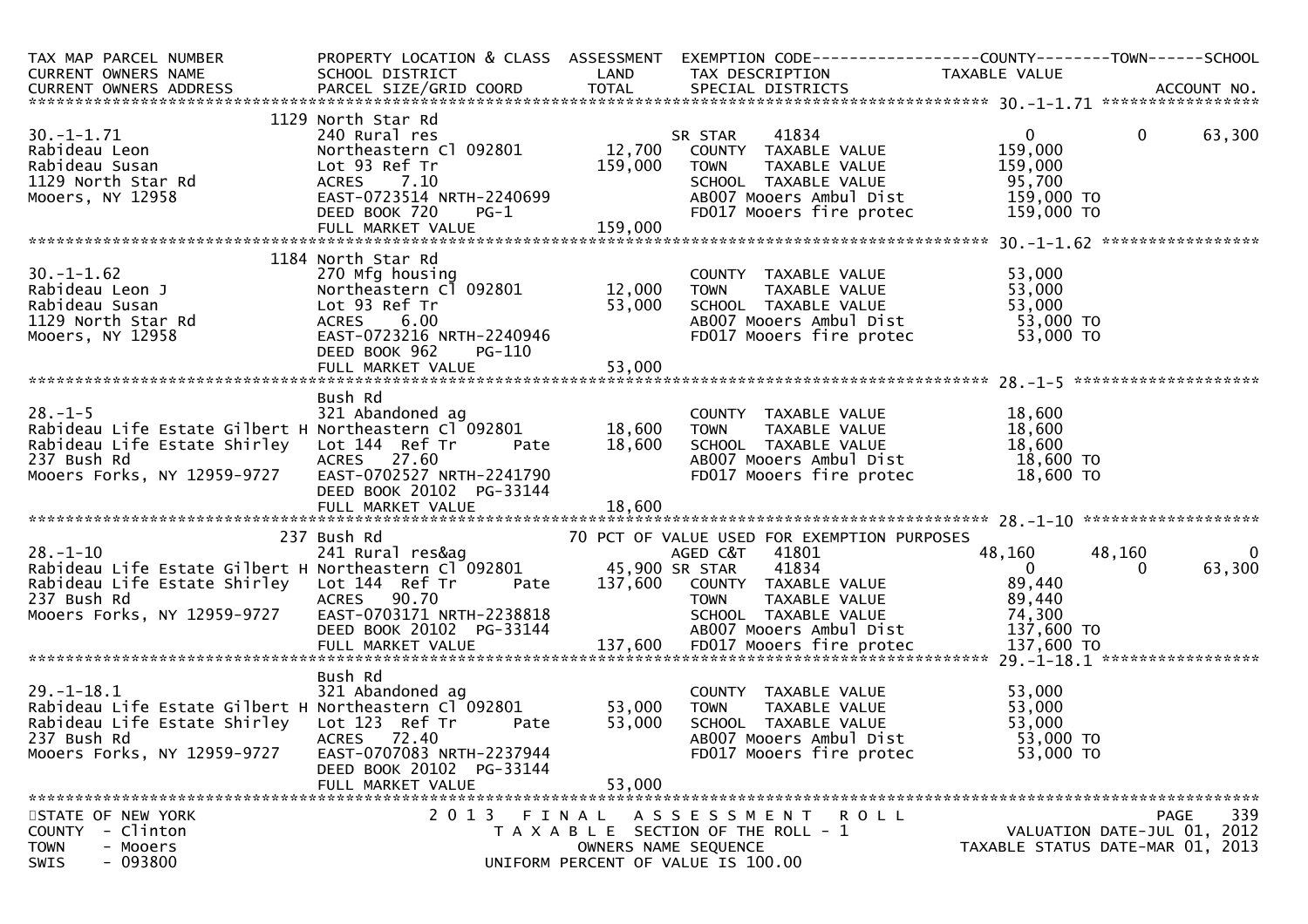| TAX MAP PARCEL NUMBER                                                                                                                                                                                                                                              |                                                                                                                              |         | PROPERTY LOCATION & CLASS  ASSESSMENT  EXEMPTION CODE-----------------COUNTY--------TOWN------SCHOOL                                                                                                                                         |                                  |                      |                          |
|--------------------------------------------------------------------------------------------------------------------------------------------------------------------------------------------------------------------------------------------------------------------|------------------------------------------------------------------------------------------------------------------------------|---------|----------------------------------------------------------------------------------------------------------------------------------------------------------------------------------------------------------------------------------------------|----------------------------------|----------------------|--------------------------|
| CURRENT OWNERS NAME SCHOOL DISTRICT LAND TAX DESCRIPTION TAXABLE VALUE<br>CURRENT OWNERS ADDRESS PARCEL SIZE/GRID COORD TOTAL SPECIAL DISTRICTS (2017 MO.                                                                                                          |                                                                                                                              |         |                                                                                                                                                                                                                                              |                                  |                      |                          |
|                                                                                                                                                                                                                                                                    |                                                                                                                              |         |                                                                                                                                                                                                                                              |                                  |                      |                          |
|                                                                                                                                                                                                                                                                    |                                                                                                                              |         |                                                                                                                                                                                                                                              |                                  |                      |                          |
|                                                                                                                                                                                                                                                                    | 45 Davison Rd                                                                                                                |         |                                                                                                                                                                                                                                              |                                  |                      |                          |
| 44.2-2-15<br>210 I Family Res<br>Rabideau Life Estate Theresa M Northeastern Cl 092801 7,400 SR STAR                                                                                                                                                               |                                                                                                                              |         | AGED COUN 41802<br>41834                                                                                                                                                                                                                     | 49,950<br>$\sim$ 0               | $\bf{0}$<br>$\Omega$ | $\overline{0}$<br>63,300 |
|                                                                                                                                                                                                                                                                    |                                                                                                                              |         |                                                                                                                                                                                                                                              | 49,950                           |                      |                          |
|                                                                                                                                                                                                                                                                    |                                                                                                                              |         | 99,900 COUNTY TAXABLE VALUE                                                                                                                                                                                                                  |                                  |                      |                          |
| Rabideau Joanne M<br>45 Davison Rd<br>Mooers Forks, NY 12959<br>EAST-0715109 NRTH-2233596                                                                                                                                                                          |                                                                                                                              |         | TOWN TAXABLE VALUE 99,900<br>SCHOOL TAXABLE VALUE 36,600                                                                                                                                                                                     |                                  |                      |                          |
|                                                                                                                                                                                                                                                                    |                                                                                                                              |         |                                                                                                                                                                                                                                              |                                  |                      |                          |
|                                                                                                                                                                                                                                                                    |                                                                                                                              |         |                                                                                                                                                                                                                                              |                                  |                      |                          |
|                                                                                                                                                                                                                                                                    |                                                                                                                              |         |                                                                                                                                                                                                                                              |                                  |                      |                          |
| 000015 PULS, NT 12333<br>DEED BOOK 20092 PG-27327 AB007 Mooers Ambul Dist 69,900 TO<br>FULL MARKET VALUE 99,900 FD017 Mooers fire protec 99,900 TO<br>ETO13 Mooers Forks Light 179,900 TO LTO13 Mooers Forks Light 99,900 TO                                       |                                                                                                                              |         |                                                                                                                                                                                                                                              |                                  |                      |                          |
|                                                                                                                                                                                                                                                                    | Rock Rd                                                                                                                      |         |                                                                                                                                                                                                                                              |                                  |                      |                          |
| $26. - 1 - 9$                                                                                                                                                                                                                                                      | 323 Vacant rural<br>Northeastern Cl 092801 38,300<br>Lot 205 Ref Tr Pate 38,300<br>ACRES 233.00<br>EAST-0682453 NRTH-2240301 |         | COUNTY TAXABLE VALUE                                                                                                                                                                                                                         | 38,300                           |                      |                          |
| Rabideau Life Use Harold<br>Rabideau Life Use Shirley<br>510 Cannon Corners Rd<br>Mooers Forks, NY 12959<br>RAST-0682453 NRTH-2240301                                                                                                                              |                                                                                                                              |         | TAXABLE VALUE<br>TOWN                                                                                                                                                                                                                        | 38,300                           |                      |                          |
|                                                                                                                                                                                                                                                                    |                                                                                                                              |         |                                                                                                                                                                                                                                              |                                  |                      |                          |
|                                                                                                                                                                                                                                                                    |                                                                                                                              |         | SCHOOL TAXABLE VALUE 38,300<br>ABOOZ Mooers Ambul Dist 38,300 TO                                                                                                                                                                             |                                  |                      |                          |
|                                                                                                                                                                                                                                                                    |                                                                                                                              |         | FD017 Mooers fire protec 38,300 TO                                                                                                                                                                                                           |                                  |                      |                          |
|                                                                                                                                                                                                                                                                    | DEED BOOK 20082 PG-16891                                                                                                     |         |                                                                                                                                                                                                                                              |                                  |                      |                          |
|                                                                                                                                                                                                                                                                    |                                                                                                                              |         |                                                                                                                                                                                                                                              |                                  |                      |                          |
|                                                                                                                                                                                                                                                                    |                                                                                                                              |         |                                                                                                                                                                                                                                              |                                  |                      |                          |
|                                                                                                                                                                                                                                                                    | 316 Davison Rd                                                                                                               |         |                                                                                                                                                                                                                                              |                                  |                      |                          |
|                                                                                                                                                                                                                                                                    |                                                                                                                              |         |                                                                                                                                                                                                                                              |                                  |                      |                          |
|                                                                                                                                                                                                                                                                    |                                                                                                                              |         |                                                                                                                                                                                                                                              |                                  |                      |                          |
|                                                                                                                                                                                                                                                                    |                                                                                                                              |         |                                                                                                                                                                                                                                              |                                  |                      |                          |
|                                                                                                                                                                                                                                                                    |                                                                                                                              |         |                                                                                                                                                                                                                                              |                                  |                      |                          |
|                                                                                                                                                                                                                                                                    |                                                                                                                              |         |                                                                                                                                                                                                                                              |                                  |                      |                          |
| 316 Davison Rd<br>270 -1-17.2<br>29.-1-17.2<br>270 Microsofteau Linda Gooley<br>27.400<br>27.400<br>27.400<br>29.516 Davison Rd<br>27.400<br>29.516 Davison Rd<br>27.400<br>29.516 Davison Rd<br>27.400<br>27.400<br>27.400<br>27.400<br>27.400<br>27.400<br>27.40 |                                                                                                                              |         |                                                                                                                                                                                                                                              |                                  |                      |                          |
|                                                                                                                                                                                                                                                                    |                                                                                                                              |         |                                                                                                                                                                                                                                              |                                  |                      |                          |
|                                                                                                                                                                                                                                                                    | 1078 Woods Falls Rd                                                                                                          |         | Woods Falls Rd<br>210 1 Family Res<br>Northeastern Cl 092801 8,000 SR STAR 41834<br>100/116 Ref Tr Paten 105,200 COUNTY TAXABLE VALUE 52,600<br>TOWN TAXABLE VALUE 52,600<br>TOWN TAXABLE VALUE 52,600<br>TOWN TAXABLE VALUE 41,900<br>105,2 |                                  |                      |                          |
|                                                                                                                                                                                                                                                                    |                                                                                                                              |         |                                                                                                                                                                                                                                              |                                  | 52,600               | $\bf{0}$                 |
|                                                                                                                                                                                                                                                                    |                                                                                                                              |         |                                                                                                                                                                                                                                              |                                  |                      | 63,300                   |
|                                                                                                                                                                                                                                                                    |                                                                                                                              |         |                                                                                                                                                                                                                                              |                                  |                      |                          |
|                                                                                                                                                                                                                                                                    |                                                                                                                              |         |                                                                                                                                                                                                                                              |                                  |                      |                          |
|                                                                                                                                                                                                                                                                    |                                                                                                                              |         | SCHOOL   TAXABLE  VALUE                           41,900<br>ABOO7 Mooers Ambul Dist                   105,200 TO                                                                                                                             |                                  |                      |                          |
|                                                                                                                                                                                                                                                                    |                                                                                                                              |         |                                                                                                                                                                                                                                              |                                  |                      |                          |
| ACRES 1.00 SCHOOL TAXABLE VALUE 41,900<br>EAST-0715313NRTH-2231680 AB007Mooers Ambul Dist 105,200 TO<br>DEED BOOK 587 PG-350 105,200 FD017Mooers fire protec 105,200 TO<br>FULL MARKET VALUE 105,200 LT013Mooers Forks Light 105,200 TO                            |                                                                                                                              |         |                                                                                                                                                                                                                                              |                                  |                      |                          |
|                                                                                                                                                                                                                                                                    |                                                                                                                              |         |                                                                                                                                                                                                                                              |                                  |                      |                          |
|                                                                                                                                                                                                                                                                    | 970 Woods Falls Rd                                                                                                           |         |                                                                                                                                                                                                                                              |                                  |                      |                          |
| $44. -2 - 18.126$                                                                                                                                                                                                                                                  | 240 Rural res                                                                                                                |         | RES STAR<br>41854                                                                                                                                                                                                                            | $\mathbf{0}$                     | 0                    | 30,000                   |
| Rabideau Matthew G                                                                                                                                                                                                                                                 | Northeastern Cl 092801                                                                                                       |         | 21,900 COUNTY TAXABLE VALUE                                                                                                                                                                                                                  | 160,300                          |                      |                          |
| Rabideau Heather A                                                                                                                                                                                                                                                 | Lots 101 115 & 116 Ref Tr                                                                                                    | 160,300 | TAXABLE VALUE<br><b>TOWN</b>                                                                                                                                                                                                                 | 160,300                          |                      |                          |
| 970 Woods Falls Rd                                                                                                                                                                                                                                                 | ACRES 20.90 BANK<br>890                                                                                                      |         | SCHOOL TAXABLE VALUE                                                                                                                                                                                                                         | 130,300                          |                      |                          |
| Mooers Forks, NY 12959                                                                                                                                                                                                                                             | EAST-0715565 NRTH-2228458                                                                                                    |         | AB007 Mooers Ambul Dist                                                                                                                                                                                                                      | 160,300 TO                       |                      |                          |
|                                                                                                                                                                                                                                                                    | DEED BOOK 20092 PG-29079                                                                                                     |         | FD017 Mooers fire protec                                                                                                                                                                                                                     | 160,300 TO                       |                      |                          |
|                                                                                                                                                                                                                                                                    | FULL MARKET VALUE                                                                                                            | 160,300 |                                                                                                                                                                                                                                              |                                  |                      |                          |
|                                                                                                                                                                                                                                                                    |                                                                                                                              |         |                                                                                                                                                                                                                                              |                                  |                      |                          |
| STATE OF NEW YORK                                                                                                                                                                                                                                                  | 2 0 1 3                                                                                                                      | FINAL   | ASSESSMENT ROLL                                                                                                                                                                                                                              |                                  | <b>PAGE</b>          | 340                      |
| - Clinton<br>COUNTY                                                                                                                                                                                                                                                |                                                                                                                              |         | T A X A B L E SECTION OF THE ROLL - 1                                                                                                                                                                                                        | VALUATION DATE-JUL 01, 2012      |                      |                          |
| - Mooers<br><b>TOWN</b>                                                                                                                                                                                                                                            |                                                                                                                              |         | OWNERS NAME SEQUENCE                                                                                                                                                                                                                         | TAXABLE STATUS DATE-MAR 01, 2013 |                      |                          |
| SWIS<br>$-093800$                                                                                                                                                                                                                                                  |                                                                                                                              |         | UNIFORM PERCENT OF VALUE IS 100.00                                                                                                                                                                                                           |                                  |                      |                          |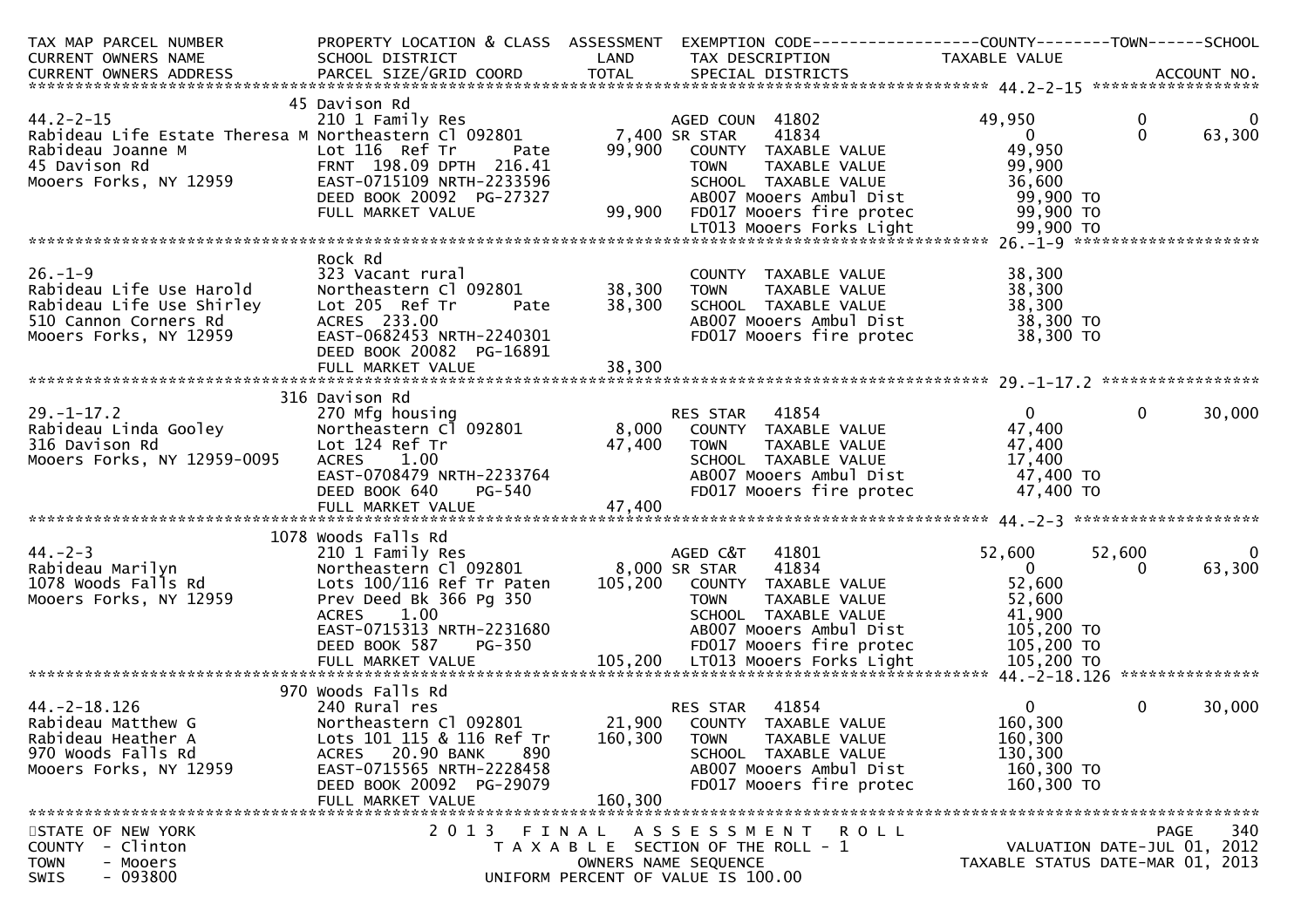| TAX MAP PARCEL NUMBER<br>CURRENT OWNERS NAME                                                                                       | PROPERTY LOCATION & CLASS ASSESSMENT<br>SCHOOL DISTRICT                                                                                                                           | LAND                 | EXEMPTION CODE-----------------COUNTY--------TOWN------SCHOOL<br>TAX DESCRIPTION                                                                                                      | TAXABLE VALUE                                                                                             |                     |
|------------------------------------------------------------------------------------------------------------------------------------|-----------------------------------------------------------------------------------------------------------------------------------------------------------------------------------|----------------------|---------------------------------------------------------------------------------------------------------------------------------------------------------------------------------------|-----------------------------------------------------------------------------------------------------------|---------------------|
|                                                                                                                                    |                                                                                                                                                                                   |                      |                                                                                                                                                                                       |                                                                                                           |                     |
| $44. -2 - 7.15$<br>Rabideau Randy<br>45 Davison Rd<br>Mooers Forks, NY 12959                                                       | 439 Emery Rd<br>210 1 Family Res<br>Northeastern Cl 092801<br>Lot 100 Ref Tr Pat<br>ACRES 24.20<br>EAST-0716543 NRTH-2231538<br>DEED BOOK 20072 PG-9270                           | 31,900<br>65,000     | COUNTY TAXABLE VALUE<br><b>TOWN</b><br>TAXABLE VALUE<br>SCHOOL TAXABLE VALUE<br>AB007 Mooers Ambul Dist<br>FD017 Mooers fire protec                                                   | 65,000<br>65,000<br>65,000<br>65,000 TO<br>65,000 TO                                                      |                     |
|                                                                                                                                    |                                                                                                                                                                                   |                      |                                                                                                                                                                                       |                                                                                                           |                     |
| $15. - 1 - 14.1$<br>Rabideau Rebecca Ann<br>Rabideau Michael John<br>120 Hogle Rd<br>Mooers, NY 12958<br>MAY BE SUBJECT TO PAYMENT | 120 Hogle Rd<br>241 Rural res&ag<br>Northeastern Cl 092801<br>Lot 71 Ref Tr<br>Pate<br>ACRES 215.60<br>EAST-0731221 NRTH-2248509<br>DEED BOOK 20001 PG-24356<br>FULL MARKET VALUE | 223,800<br>223,800   | AGRI DISTR 41720<br>82,700 RES STAR<br>41854<br>COUNTY TAXABLE VALUE<br><b>TOWN</b><br>TAXABLE VALUE<br>SCHOOL TAXABLE VALUE<br>AB007 Mooers Ambul Dist<br>FD017 Mooers fire protec   | 16,591<br>16,591<br>$\Omega$<br>$\Omega$<br>207,209<br>207,209<br>177,209<br>223,800 TO<br>223,800 TO     | 16,591<br>30,000    |
| UNDER AGDIST LAW TIL 2017                                                                                                          |                                                                                                                                                                                   |                      |                                                                                                                                                                                       |                                                                                                           |                     |
| $30.19 - 1 - 6$                                                                                                                    | 819 Hemmingford Rd<br>210 1 Family Res                                                                                                                                            |                      | WARNONALL 41121                                                                                                                                                                       | 7,500<br>7,500                                                                                            | $\overline{0}$      |
| Rabideau Rene G<br>Rabideau Marcella T<br>819 Hemmingford Rd<br>Mooers, NY 12958                                                   | Northeastern Cl 092801<br>Lot 75 Ref Tr<br>Pate<br>FRNT 68.00 DPTH 150.00<br>EAST-0728272 NRTH-2234530<br>DEED BOOK 580<br>PG-497<br>FULL MARKET VALUE                            | 50,000<br>50,000     | 41834<br>5,200 SR STAR<br>COUNTY TAXABLE VALUE<br><b>TOWN</b><br>TAXABLE VALUE<br>SCHOOL TAXABLE VALUE<br>AB007 Mooers Ambul Dist<br>FD017 Mooers fire protec<br>LT033 Mooers Light 2 | $\overline{0}$<br>$\Omega$<br>42,500<br>42,500<br>$\overline{0}$<br>50,000 TO<br>$50,000$ TO<br>50,000 TO | 50,000              |
|                                                                                                                                    |                                                                                                                                                                                   |                      |                                                                                                                                                                                       |                                                                                                           |                     |
|                                                                                                                                    | 830 Bush Rd                                                                                                                                                                       |                      |                                                                                                                                                                                       |                                                                                                           | Lease 2017          |
| $12 - 1 - 5.4$<br>Rabideau Ricky<br>712 Bush Rd<br>712 Bush Rd<br>Mooers Forks, NY 12958<br>MAY BE SUBJECT TO PAYMENT              | 270 Mfg housing<br>Northeastern Cl 092801<br>Lot 174 & 175 Ref Tr<br>ACRES 100.00<br>EAST-0693213 NRTH-2247931<br>DEED BOOK 20092 PG-24082                                        | 49,600<br>79,600     | OS AG DIST 41730<br>COUNTY TAXABLE VALUE<br>TAXABLE VALUE<br><b>TOWN</b><br>SCHOOL TAXABLE VALUE<br>AB007 Mooers Ambul Dist<br>FD017 Mooers fire protec                               | $\overline{0}$<br>$\Omega$<br>79,600<br>79,600<br>79,600<br>79,600 TO<br>79,600 TO                        | $\Omega$            |
|                                                                                                                                    |                                                                                                                                                                                   |                      |                                                                                                                                                                                       |                                                                                                           |                     |
| STATE OF NEW YORK<br>COUNTY - Clinton<br><b>TOWN</b><br>- Mooers<br>$-093800$<br><b>SWIS</b>                                       | 2013<br>FINAL                                                                                                                                                                     |                      | ASSESSMENT ROLL<br>T A X A B L E SECTION OF THE ROLL - 1<br>OWNERS NAME SEQUENCE<br>UNIFORM PERCENT OF VALUE IS 100.00                                                                | VALUATION DATE-JUL 01, 2012<br>TAXABLE STATUS DATE-MAR 01, 2013                                           | 341<br>PAGE         |
| TAX MAP PARCEL NUMBER<br><b>CURRENT OWNERS NAME</b><br><b>CURRENT OWNERS ADDRESS</b>                                               | PROPERTY LOCATION & CLASS ASSESSMENT<br>SCHOOL DISTRICT<br>PARCEL SIZE/GRID COORD<br>713 puch pa                                                                                  | LAND<br><b>TOTAL</b> | EXEMPTION        CODE-----------------COUNTY-------TOWN------SCHOOL<br>TAX DESCRIPTION<br>SPECIAL DISTRICTS                                                                           | <b>TAXABLE VALUE</b>                                                                                      | ACCOUNT NO.<br>2222 |

Lease 2017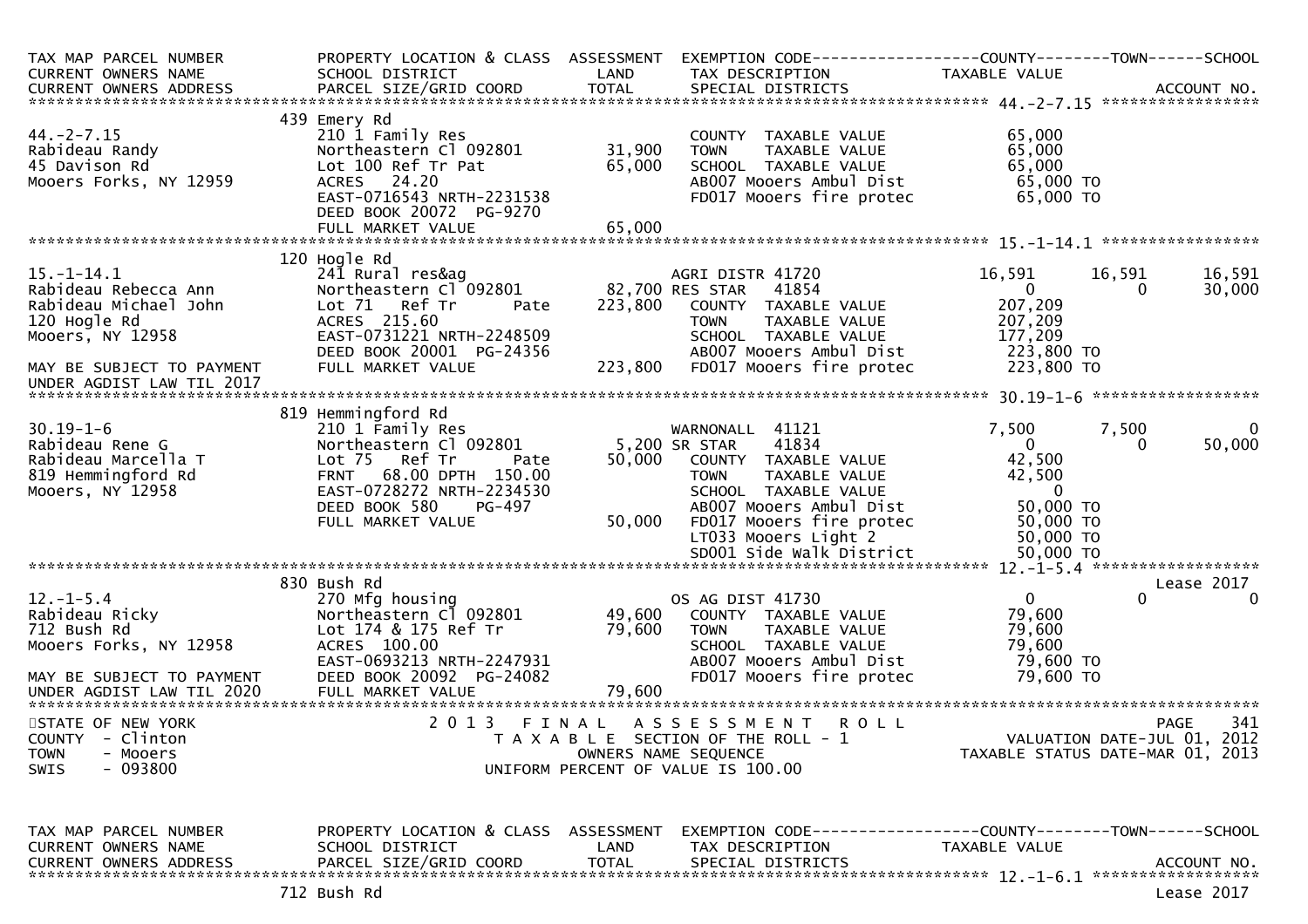| $12. - 1 - 6.1$                                 | 240 Rural res                                           |              | OS AG DIST 41730                                                                 | $\mathbf{0}$                     | 0            | $\overline{0}$ |
|-------------------------------------------------|---------------------------------------------------------|--------------|----------------------------------------------------------------------------------|----------------------------------|--------------|----------------|
| Rabideau Ricky<br>712 Bush Rd                   | Northeastern Cl 092801<br>Lot 174 Ref Tr                | 135,400      | 28,900 RES STAR<br>41854<br>COUNTY TAXABLE VALUE                                 | $\mathbf{0}$<br>135,400          | $\mathbf{0}$ | 30,000         |
| Mooers Forks, NY 12959                          | Pate<br>ACRES 48.20                                     |              | <b>TOWN</b><br>TAXABLE VALUE                                                     | 135,400                          |              |                |
|                                                 | EAST-0695393 NRTH-2247931                               |              | SCHOOL TAXABLE VALUE                                                             | 105,400                          |              |                |
| MAY BE SUBJECT TO PAYMENT                       | DEED BOOK 20112 PG-44108                                |              | AB007 Mooers Ambul Dist                                                          | 135,400 TO                       |              |                |
| UNDER AGDIST LAW TIL 2020                       |                                                         |              |                                                                                  |                                  |              |                |
|                                                 |                                                         |              |                                                                                  |                                  |              |                |
|                                                 | 7 Town Hall Rd                                          |              |                                                                                  |                                  |              |                |
| $44.2 - 1 - 12$                                 | 210 1 Family Res                                        |              | 41854<br>RES STAR                                                                | 0                                | $\mathbf{0}$ | 30,000         |
| Rabideau Ricky J                                | Northeastern Cl 092801                                  | 8,000        | COUNTY TAXABLE VALUE                                                             | 127,400                          |              |                |
| Rabideau Mary A<br>7 Town Hall Rd               | Lot 116 Ref Tr<br>Pate<br>ACRES 1.00 BANK<br>890        | 127,400      | <b>TOWN</b><br>TAXABLE VALUE<br>SCHOOL TAXABLE VALUE                             | 127,400<br>97,400                |              |                |
| Mooers Forks, NY 12959                          | EAST-0714632 NRTH-2233084                               |              | AB007 Mooers Ambul Dist                                                          | 127,400 TO                       |              |                |
|                                                 | <b>PG-338</b><br>DEED BOOK 887                          |              | FD017 Mooers fire protec                                                         | 127,400 TO                       |              |                |
|                                                 |                                                         |              |                                                                                  |                                  |              |                |
|                                                 |                                                         |              |                                                                                  |                                  |              |                |
|                                                 | 1 Blackman Corners Rd                                   |              |                                                                                  |                                  |              |                |
| $44.2 - 1 - 15$                                 | 482 Det row bldg                                        |              | COUNTY TAXABLE VALUE                                                             | 150,000                          |              |                |
| Rabideau Ricky J                                | Northeastern Cl 092801                                  | 14,700       | TAXABLE VALUE<br><b>TOWN</b>                                                     | 150,000                          |              |                |
| Rabideau Mary Ann                               | Lot 116 Ref Tr<br>Pate                                  | 150,000      | SCHOOL TAXABLE VALUE                                                             | 150,000                          |              |                |
| 7 Town Hall Rd                                  | FRNT 146.00 DPTH 313.00                                 |              | AB007 Mooers Ambul Dist                                                          | 150,000 TO                       |              |                |
| Mooers Forks, NY 12959                          | EAST-0714619 NRTH-2232571                               |              | FD017 Mooers fire protec                                                         | 150,000 TO                       |              |                |
|                                                 | DEED BOOK 98001 PG-06915                                |              | LT013 Mooers Forks Light                                                         | 150,000 TO                       |              |                |
|                                                 | FULL MARKET VALUE                                       | 150,000      |                                                                                  |                                  |              |                |
|                                                 | 1082 Woods Falls Rd                                     |              |                                                                                  |                                  |              |                |
| $44. - 2 - 4.2$                                 | 270 Mfg housing                                         |              | COUNTY TAXABLE VALUE                                                             | 15,000                           |              |                |
| Rabideau Robert                                 | Northeastern Cl 092801                                  | 7,300        | <b>TOWN</b><br>TAXABLE VALUE                                                     | 15,000                           |              |                |
| 40703 Stewart Rd Lot 195                        | Lot 116 Ref Tr                                          | 15,000       | SCHOOL TAXABLE VALUE                                                             | 15,000                           |              |                |
| Dade City, FL 33525                             | FRNT 120.00 DPTH 251.00                                 |              | AB007 Mooers Ambul Dist                                                          | 15,000 TO                        |              |                |
|                                                 | EAST-0715261 NRTH-2231821                               |              | FD017 Mooers fire protec                                                         | 15,000 TO                        |              |                |
|                                                 | DEED BOOK 20072 PG-11607                                |              | LT013 Mooers Forks Light                                                         | 15,000 TO                        |              |                |
|                                                 | FULL MARKET VALUE                                       | 15,000       |                                                                                  |                                  |              |                |
|                                                 |                                                         |              |                                                                                  |                                  |              |                |
| $30.16 - 3 - 11$                                | 21 Depot St<br>210 1 Family Res                         |              | 41834<br>SR STAR                                                                 | $\mathbf{0}$                     | 0            | 63,300         |
| Rabideau Robert E                               | Northeastern Cl 092801                                  | 5,800        | COUNTY TAXABLE VALUE                                                             | 86,800                           |              |                |
| Rabideau Audrey L                               | Lot 68 Ref Tr<br>Pate                                   | 86,800       | TAXABLE VALUE<br><b>TOWN</b>                                                     | 86,800                           |              |                |
| 21 Depot St                                     | FRNT 78.00 DPTH 170.00                                  |              | SCHOOL TAXABLE VALUE                                                             | 23,500                           |              |                |
| Mooers, NY 12958                                | EAST-0730554 NRTH-2236199                               |              | AB007 Mooers Ambul Dist                                                          | 86,800 TO                        |              |                |
|                                                 | DEED BOOK 528<br>$PG-9$                                 |              | FD017 Mooers fire protec                                                         | 86,800 TO                        |              |                |
|                                                 | FULL MARKET VALUE                                       | 86,800       | LT033 Mooers Light 2                                                             | 86,800 TO                        |              |                |
|                                                 |                                                         |              | SD001 Side Walk District                                                         | 86,800 TO                        |              |                |
|                                                 |                                                         |              |                                                                                  |                                  |              |                |
| STATE OF NEW YORK<br>- Clinton<br><b>COUNTY</b> |                                                         |              | 2013 FINAL ASSESSMENT ROLL<br>T A X A B L E SECTION OF THE ROLL - 1              | VALUATION DATE-JUL 01, 2012      | PAGE         | 342            |
| <b>TOWN</b><br>- Mooers                         |                                                         |              | OWNERS NAME SEQUENCE                                                             | TAXABLE STATUS DATE-MAR 01, 2013 |              |                |
| <b>SWIS</b><br>- 093800                         |                                                         |              | UNIFORM PERCENT OF VALUE IS 100.00                                               |                                  |              |                |
|                                                 |                                                         |              |                                                                                  |                                  |              |                |
|                                                 |                                                         |              |                                                                                  |                                  |              |                |
|                                                 |                                                         |              |                                                                                  |                                  |              |                |
| TAX MAP PARCEL NUMBER<br>CURRENT OWNERS NAME    | PROPERTY LOCATION & CLASS ASSESSMENT<br>SCHOOL DISTRICT | LAND         | EXEMPTION CODE-----------------COUNTY--------TOWN------SCHOOL<br>TAX DESCRIPTION | TAXABLE VALUE                    |              |                |
| <b>CURRENT OWNERS ADDRESS</b>                   | PARCEL SIZE/GRID COORD                                  | <b>TOTAL</b> | SPECIAL DISTRICTS                                                                |                                  |              | ACCOUNT NO.    |
|                                                 |                                                         |              |                                                                                  |                                  |              |                |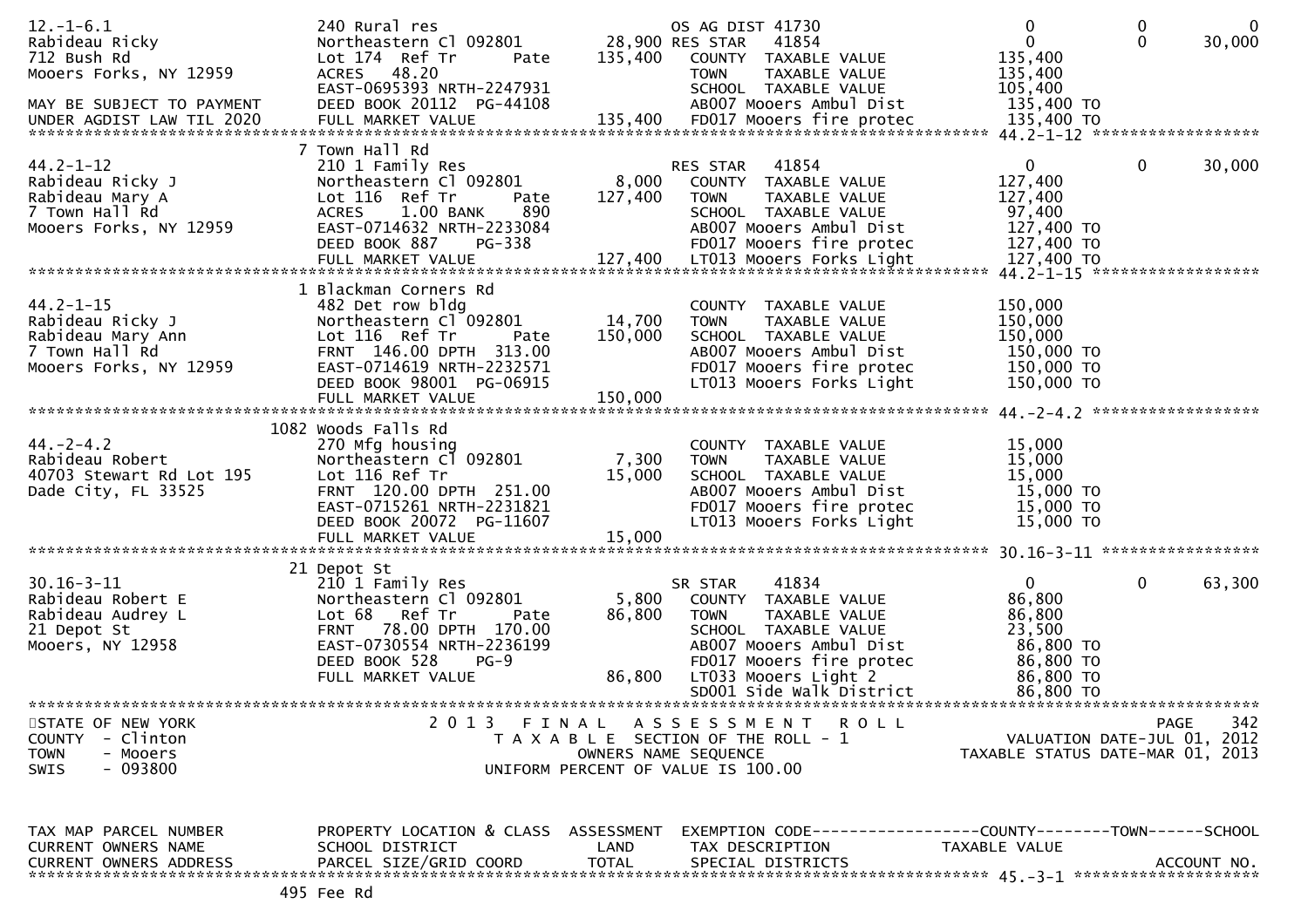| $45. -3 - 1$<br>Rabideau Roger<br>26 Old Plattsburgh Rd<br>PO Box 86<br>Mooers, NY 12958                                      | 210 1 Family Res<br>Northeastern Cl 092801<br>Lot 67<br>Ref Tr<br>Pate<br>1.20<br><b>ACRES</b><br>EAST-0731511 NRTH-2233278<br>DEED BOOK 930<br>PG-186                                          | 8,300<br>40,400                    | COUNTY TAXABLE VALUE<br>TAXABLE VALUE<br><b>TOWN</b><br>SCHOOL TAXABLE VALUE<br>AB007 Mooers Ambul Dist<br>FD017 Mooers fire protec                   | 40,400<br>40,400<br>40,400<br>40,400 TO<br>40,400 TO                   |                                                                                       |
|-------------------------------------------------------------------------------------------------------------------------------|-------------------------------------------------------------------------------------------------------------------------------------------------------------------------------------------------|------------------------------------|-------------------------------------------------------------------------------------------------------------------------------------------------------|------------------------------------------------------------------------|---------------------------------------------------------------------------------------|
|                                                                                                                               |                                                                                                                                                                                                 |                                    |                                                                                                                                                       |                                                                        |                                                                                       |
| $45. - 3 - 6.2$<br>Rabideau Roger<br>26 Old Plattsburgh Rd<br>PO Box 86<br>Mooers, NY 12958                                   | Fee Rd<br>311 Res vac land<br>Northeastern Cl 092801<br>Lot 67 Ref Tract<br>FRNT 166.00 DPTH 235.00<br>EAST-0731319 NRTH-2233249<br>DEED BOOK 930<br>PG-186                                     | 7,800<br>7,800                     | COUNTY TAXABLE VALUE<br>TAXABLE VALUE<br><b>TOWN</b><br>SCHOOL TAXABLE VALUE<br>AB007 Mooers Ambul Dist<br>FD017 Mooers fire protec                   | 7,800<br>7,800<br>7,800<br>7,800 TO<br>7,800 TO                        |                                                                                       |
|                                                                                                                               | 910 North Star Rd                                                                                                                                                                               |                                    |                                                                                                                                                       |                                                                        |                                                                                       |
| $15.-1-19.6$<br>Rabideau Shannon<br>8838 Rt 22<br>West Chazy, NY 12992                                                        | 270 Mfg housing<br>Northeastern C1 092801<br>Lot 73 RefTr<br><b>ACRES</b><br>1.71<br>EAST-0727841 NRTH-2243575<br>DEED BOOK 20041 PG-76883<br>FULL MARKET VALUE                                 | 8,600<br>46,000<br>46,000          | RES STAR 41854<br>COUNTY TAXABLE VALUE<br><b>TOWN</b><br>TAXABLE VALUE<br>SCHOOL TAXABLE VALUE<br>AB007 Mooers Ambul Dist<br>FD017 Mooers fire protec | $\overline{0}$<br>46,000<br>46,000<br>16,000<br>46,000 TO<br>46,000 TO | $\mathbf{0}$<br>30,000                                                                |
|                                                                                                                               | Blackman Corners Rd                                                                                                                                                                             |                                    |                                                                                                                                                       |                                                                        |                                                                                       |
| $29. - 1 - 12.8$<br>Rabideau Tammy J<br>PO Box 159<br>Altona, NY 12910                                                        | $314$ Rural vac<10<br>Northeastern Cl 092801<br>Lot 117 Ref Tr<br>ACRES 1.30<br>EAST-0712430 NRTH-2235123<br>DEED BOOK 863<br>$PG-85$                                                           | 8,200<br>8,200                     | COUNTY TAXABLE VALUE<br>TAXABLE VALUE<br><b>TOWN</b><br>SCHOOL TAXABLE VALUE<br>AB007 Mooers Ambul Dist<br>FD017 Mooers fire protec                   | 8,200<br>8,200<br>8,200<br>$8,200$ TO<br>8,200 TO                      |                                                                                       |
|                                                                                                                               | FULL MARKET VALUE                                                                                                                                                                               | 8,200                              |                                                                                                                                                       |                                                                        |                                                                                       |
| $29. - 1 - 12.9$<br>Rabideau Terry J<br>Rabideau Theresa A<br>127 Blackman Corners Rd<br>PO Box 244<br>Mooers Forks, NY 12959 | 127 Blackman Corners Rd<br>210 1 Family Res<br>Northeastern Cl 092801<br>Lot 117 Ref Tr<br>ACRES 1.80 BANK<br>850<br>EAST-0712597 NRTH-2234886<br>DEED BOOK 99001 PG-12781<br>FULL MARKET VALUE | 8,600<br>63,400<br>63,400          | RES STAR 41854<br>COUNTY TAXABLE VALUE<br><b>TOWN</b><br>TAXABLE VALUE<br>SCHOOL TAXABLE VALUE<br>AB007 Mooers Ambul Dist<br>FD017 Mooers fire protec | $\mathbf{0}$<br>63,400<br>63,400<br>33,400<br>63,400 TO<br>63,400 TO   | $\mathbf{0}$<br>30,000                                                                |
|                                                                                                                               |                                                                                                                                                                                                 |                                    |                                                                                                                                                       |                                                                        |                                                                                       |
| STATE OF NEW YORK<br><b>COUNTY</b><br>- Clinton<br><b>TOWN</b><br>- Mooers<br>$-093800$<br>SWIS                               | 2013                                                                                                                                                                                            | FINAL                              | A S S E S S M E N T<br>R O L L<br>T A X A B L E SECTION OF THE ROLL - 1<br>OWNERS NAME SEQUENCE<br>UNIFORM PERCENT OF VALUE IS 100.00                 |                                                                        | 343<br><b>PAGE</b><br>VALUATION DATE-JUL 01, 2012<br>TAXABLE STATUS DATE-MAR 01, 2013 |
| TAX MAP PARCEL NUMBER<br>CURRENT OWNERS NAME<br><b>CURRENT OWNERS ADDRESS</b>                                                 | PROPERTY LOCATION & CLASS<br>SCHOOL DISTRICT<br>PARCEL SIZE/GRID COORD                                                                                                                          | ASSESSMENT<br>LAND<br><b>TOTAL</b> | EXEMPTION CODE-----------------COUNTY-------TOWN------SCHOOL<br>TAX DESCRIPTION<br>SPECIAL DISTRICTS                                                  | TAXABLE VALUE                                                          | ACCOUNT NO.                                                                           |
| $45.8 - 1 - 11$                                                                                                               | 26 Old Plattsburgh Rd<br>210 1 Family Res                                                                                                                                                       |                                    | 41101<br><b>VETERANS</b>                                                                                                                              | 600                                                                    | 600<br>0                                                                              |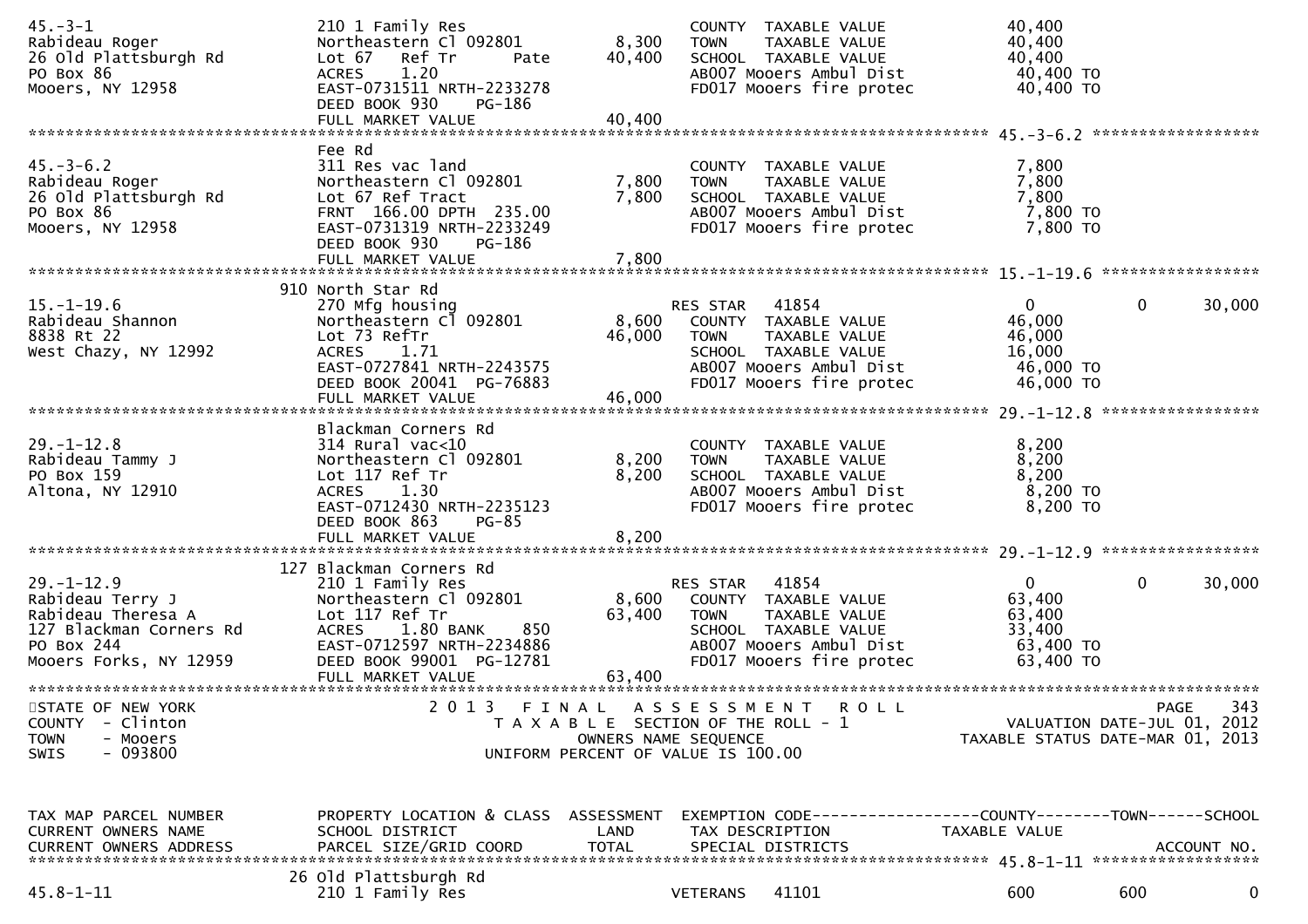| Rabideau Theresa<br>26 Old Plattsburgh Rd<br>PO Box 86<br>Mooers, NY 12958                                 | Northeastern Cl 092801<br>Ref Tr<br>Lot 67<br>Pate<br>1.00<br><b>ACRES</b><br>EAST-0730510 NRTH-2233128<br>DEED BOOK 290<br>PG-429                                                    |                           | 8,000 AGED C&T<br>41801<br>41834<br>48,800 SR STAR<br>COUNTY TAXABLE VALUE<br>TAXABLE VALUE<br><b>TOWN</b><br>SCHOOL TAXABLE VALUE                                           | 24,100<br>$\mathbf{0}$<br>24,100<br>24,100<br>$\overline{0}$                        | 24,100<br>$\overline{0}$<br>48,800<br>$\Omega$ |
|------------------------------------------------------------------------------------------------------------|---------------------------------------------------------------------------------------------------------------------------------------------------------------------------------------|---------------------------|------------------------------------------------------------------------------------------------------------------------------------------------------------------------------|-------------------------------------------------------------------------------------|------------------------------------------------|
|                                                                                                            | FULL MARKET VALUE                                                                                                                                                                     | 48,800                    | AB007 Mooers Ambul Dist<br>FD017 Mooers fire protec<br>LT033 Mooers Light 2                                                                                                  | 48,800 TO<br>48,800 TO<br>48,800 TO                                                 |                                                |
|                                                                                                            |                                                                                                                                                                                       |                           |                                                                                                                                                                              |                                                                                     |                                                |
| $29. - 1 - 12.10$<br>Rabideau Tina J<br>497 Emery Rd<br>Mooers Forks, NY 12959                             | Blackman Corners Rd<br>$314$ Rural vac<10<br>Northeastern Cl 092801<br>Lot 117 Ref Tr<br>ACRES 1.00<br>EAST-0712783 NRTH-2234631<br>DEED BOOK 863<br><b>PG-79</b>                     | 8,000<br>8,000            | COUNTY TAXABLE VALUE<br>TAXABLE VALUE<br><b>TOWN</b><br>SCHOOL TAXABLE VALUE<br>AB007 Mooers Ambul Dist<br>FD017 Mooers fire protec                                          | 8,000<br>8,000<br>8,000<br>$8,000$ TO<br>8,000 TO                                   |                                                |
|                                                                                                            | 4510 Rt 11                                                                                                                                                                            |                           |                                                                                                                                                                              |                                                                                     |                                                |
| $57. - 3 - 5$<br>Rabideau Todd<br>Rabideau Tracy<br>4510 Route 11<br>Ellenburg Depot, NY 12935             | 240 Rural res<br>093601<br>N Adirondack<br>Lot 193 Ref Tr<br>Pate<br>ACRES 64.20 BANK<br>080<br>EAST-0686125 NRTH-2218846                                                             | 249,400                   | RES STAR 41854<br>33,300 COUNTY TAXABLE VALUE<br><b>TOWN</b><br>TAXABLE VALUE<br>SCHOOL TAXABLE VALUE<br>AB007 Mooers Ambul Dist                                             | $\mathbf{0}$<br>249,400<br>249,400<br>219,400<br>249,400 TO                         | $\mathbf 0$<br>30,000                          |
|                                                                                                            | DEED BOOK 20031 PG-63787<br>FULL MARKET VALUE                                                                                                                                         | 249,400                   | FD017 Mooers fire protec                                                                                                                                                     | 249,400 TO                                                                          |                                                |
|                                                                                                            |                                                                                                                                                                                       |                           |                                                                                                                                                                              |                                                                                     |                                                |
| $30.19 - 1 - 28$<br>Rabideau Tracy E<br>Rabideau Erin T<br>2551 Rt 11<br>Mooers, NY 12958                  | 2551 Rt 11<br>210 1 Family Res<br>Northeastern Cl 092801<br>Lot 76 Ref Tract<br>FRNT 132.00 DPTH 297.00<br>EAST-0726700 NRTH-2233563<br>DEED BOOK 870<br>$PG-73$<br>FULL MARKET VALUE | 68,800<br>68,800          | RES STAR 41854<br>7,600 COUNTY TAXABLE VALUE<br>TAXABLE VALUE<br>TOWN<br>SCHOOL TAXABLE VALUE<br>AB007 Mooers Ambul Dist<br>FD017 Mooers fire protec<br>LT033 Mooers Light 2 | $\overline{0}$<br>68,800<br>68,800<br>38,800<br>68,800 TO<br>68,800 TO<br>68,800 TO | $\mathbf{0}$<br>30,000                         |
|                                                                                                            |                                                                                                                                                                                       |                           | SD001 Side Walk District                                                                                                                                                     | 68,800 TO                                                                           |                                                |
| STATE OF NEW YORK<br>COUNTY - Clinton<br><b>TOWN</b><br>- Mooers<br>$-093800$<br>SWIS                      |                                                                                                                                                                                       |                           | 2013 FINAL ASSESSMENT ROLL<br>T A X A B L E SECTION OF THE ROLL - 1<br>OWNERS NAME SEQUENCE<br>UNIFORM PERCENT OF VALUE IS 100.00                                            | VALUATION DATE-JUL 01, 2012<br>TAXABLE STATUS DATE-MAR 01, 2013                     | 344<br>PAGE                                    |
| TAX MAP PARCEL NUMBER<br>CURRENT OWNERS NAME<br><b>CURRENT OWNERS ADDRESS</b>                              | PROPERTY LOCATION & CLASS ASSESSMENT<br>SCHOOL DISTRICT<br>PARCEL SIZE/GRID COORD                                                                                                     | LAND<br><b>TOTAL</b>      | EXEMPTION CODE-----------------COUNTY-------TOWN------SCHOOL<br>TAX DESCRIPTION<br>SPECIAL DISTRICTS                                                                         | TAXABLE VALUE                                                                       | ACCOUNT NO.                                    |
| $44.2 - 3 - 14.2$<br>Rabideau Tyrone A Sr<br>Rabideau Madeleine<br>139 Beekman St<br>Plattsburgh, NY 12901 | 3049 Rt 11<br>270 Mfg housing<br>Northeastern Cl 092801<br>Lot 100 Ref Tr<br>FRNT 80.00 DPTH<br>67.00<br>EAST-0715598 NRTH-2233144<br>DEED BOOK 20122 PG-49567<br>FULL MARKET VALUE   | 3,800<br>32,000<br>32,000 | COUNTY TAXABLE VALUE<br>TAXABLE VALUE<br><b>TOWN</b><br>SCHOOL TAXABLE VALUE<br>AB007 Mooers Ambul Dist<br>FD017 Mooers fire protec<br>LT013 Mooers Forks Light              | 32,000<br>32,000<br>32,000<br>32,000 TO<br>32,000 TO<br>32,000 TO                   |                                                |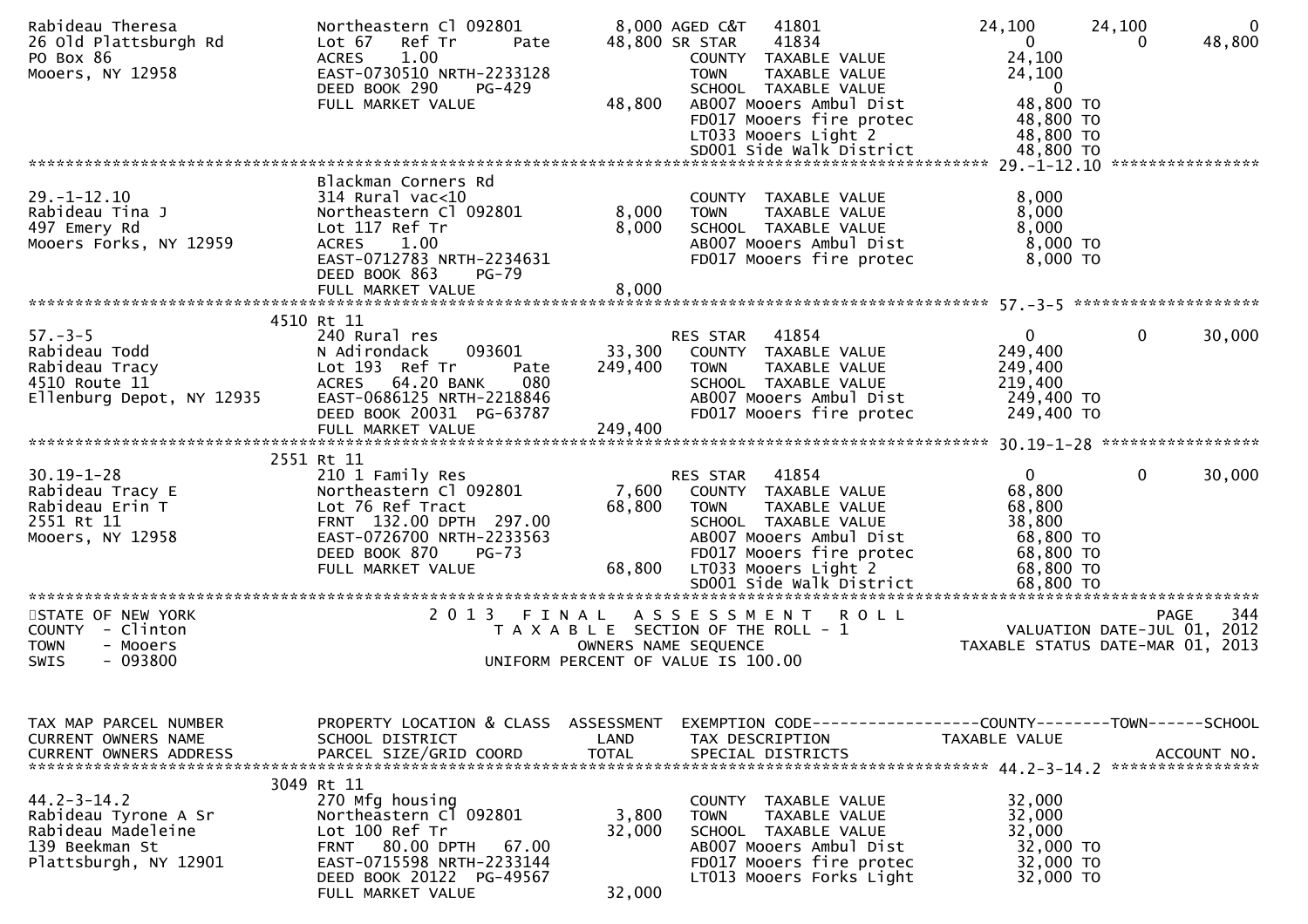| $29. - 2 - 40$<br>Rabideau Victor J<br>Rabideau Nettie G<br>64 Davison Rd<br>Mooers Forks, NY 12959-9731 | 64 Davison Rd<br>210 1 Family Res<br>Northeastern Cl 092801<br>Lot 117 Ref Tr<br>Pate<br>Prior Deed Bk 557 Pg 1037<br>1.00<br><b>ACRES</b><br>EAST-0714674 NRTH-2233854<br>DEED BOOK 634<br>PG-1085<br>FULL MARKET VALUE | 71,600                      | WARCOMALL 41131<br>8,000 AGED COUN 41802<br>71,600 SR STAR<br>41834<br>COUNTY TAXABLE VALUE<br>TAXABLE VALUE<br><b>TOWN</b><br>SCHOOL TAXABLE VALUE<br>AB007 Mooers Ambul Dist<br>FD017 Mooers fire protec | 17,900<br>17,900<br>26,850<br>0<br>$\Omega$<br>$\overline{0}$<br>26,850<br>53,700<br>8,300<br>71,600 TO<br>71,600 TO | 0<br>$\Omega$<br>63,300 |
|----------------------------------------------------------------------------------------------------------|--------------------------------------------------------------------------------------------------------------------------------------------------------------------------------------------------------------------------|-----------------------------|------------------------------------------------------------------------------------------------------------------------------------------------------------------------------------------------------------|----------------------------------------------------------------------------------------------------------------------|-------------------------|
|                                                                                                          |                                                                                                                                                                                                                          |                             |                                                                                                                                                                                                            |                                                                                                                      |                         |
| $27. - 1 - 10.2$<br>Racine Allen J Jr<br>Racine Nichole A<br>37 Nephew Rd<br>Mooers Forks, NY 12959      | 37 Nephew Rd<br>210 1 Family Res<br>Northeastern Cl 092801<br>Lot 178 Ref Tr<br>230<br>ACRES 1.50 BANK<br>EAST-0691047 NRTH-2235545<br>DEED BOOK 20062 PG-1210<br>FULL MARKET VALUE                                      | 5,400<br>165,900<br>165,900 | RES STAR<br>41854<br>COUNTY TAXABLE VALUE<br>TAXABLE VALUE<br><b>TOWN</b><br>SCHOOL TAXABLE VALUE<br>AB007 Mooers Ambul Dist<br>FD017 Mooers fire protec                                                   | $\mathbf{0}$<br>0<br>165,900<br>165,900<br>135,900<br>165,900 TO<br>165,900 TO                                       | 30,000                  |
|                                                                                                          |                                                                                                                                                                                                                          |                             |                                                                                                                                                                                                            |                                                                                                                      |                         |
| $30. -1 - 4.1$<br>Racine Donna L<br>Iacavella Joseph J<br>3 Edgewater Dr<br>Rouses Point, NY 12979       | Garrand Rd<br>321 Abandoned ag<br>Northeastern Cl 092801<br>Lot 93 Ref Tr<br>Pate<br>ACRES 45.40<br>EAST-0722942 NRTH-2238623<br>DEED BOOK 637<br>PG-1163                                                                | 34,700<br>34,700            | COUNTY TAXABLE VALUE<br><b>TOWN</b><br>TAXABLE VALUE<br>SCHOOL TAXABLE VALUE<br>AB007 Mooers Ambul Dist<br>FD017 Mooers fire protec                                                                        | 34,700<br>34,700<br>34,700<br>34,700 TO<br>34,700 TO                                                                 |                         |
|                                                                                                          |                                                                                                                                                                                                                          |                             |                                                                                                                                                                                                            |                                                                                                                      |                         |
|                                                                                                          | 1214 North Star Rd                                                                                                                                                                                                       |                             |                                                                                                                                                                                                            |                                                                                                                      |                         |
| $30. -1 - 1.3$<br>Racine Jason<br>Quesnel Jennifer<br>1214 North Star Rd<br>Mooers, NY 12958             | 210 1 Family Res<br>Northeastern Cl 092801<br>Lot 93 Ref Tr<br><b>ACRES</b><br>1.60<br>EAST-0721443 NRTH-2239527<br>DEED BOOK 972<br><b>PG-300</b><br>FULL MARKET VALUE                                                  | 8,500<br>118,000<br>118,000 | 41854<br>RES STAR<br>COUNTY TAXABLE VALUE<br>TAXABLE VALUE<br><b>TOWN</b><br>SCHOOL TAXABLE VALUE<br>AB007 Mooers Ambul Dist<br>FD017 Mooers fire protec                                                   | $\mathbf{0}$<br>0<br>118,000<br>118,000<br>88,000<br>118,000 TO<br>118,000 TO                                        | 30,000                  |
|                                                                                                          |                                                                                                                                                                                                                          |                             |                                                                                                                                                                                                            |                                                                                                                      |                         |
| STATE OF NEW YORK<br>COUNTY - Clinton<br><b>TOWN</b><br>- Mooers<br>- 093800<br>SWIS                     | 2 0 1 3<br>FINAL                                                                                                                                                                                                         |                             | ASSESSMENT ROLL<br>T A X A B L E SECTION OF THE ROLL - 1<br>OWNERS NAME SEQUENCE<br>UNIFORM PERCENT OF VALUE IS 100.00                                                                                     | <b>PAGE</b><br>VALUATION DATE-JUL 01, 2012<br>TAXABLE STATUS DATE-MAR 01, 2013                                       | 345                     |
| TAX MAP PARCEL NUMBER<br>CURRENT OWNERS NAME<br><b>CURRENT OWNERS ADDRESS</b>                            | PROPERTY LOCATION & CLASS ASSESSMENT<br>SCHOOL DISTRICT<br>PARCEL SIZE/GRID COORD                                                                                                                                        | LAND<br>TOTAL               | TAX DESCRIPTION<br>SPECIAL DISTRICTS                                                                                                                                                                       | EXEMPTION CODE-----------------COUNTY-------TOWN------SCHOOL<br>TAXABLE VALUE                                        | ACCOUNT NO.             |
| $46. - 1 - 12.64$<br>Racine Peter M Jr<br>Racine Amy L<br>107 Simmons Rd<br>Mooers, NY 12958             | 107 Simmons Rd<br>210 1 Family Res<br>Northeastern Cl 092801<br>Lot 22 Ref Tr<br>2.20 BANK<br>320<br>ACRES<br>EAST-0742816 NRTH-2228874<br>DEED BOOK 20122 PG-48616                                                      | 8,800<br>161,300            | 41854<br>RES STAR<br>COUNTY TAXABLE VALUE<br><b>TOWN</b><br>TAXABLE VALUE<br>SCHOOL TAXABLE VALUE<br>AB007 Mooers Ambul Dist<br>FD017 Mooers fire protec                                                   | 0<br>0<br>161,300<br>161,300<br>131,300<br>161,300 TO<br>161,300 TO                                                  | 30,000                  |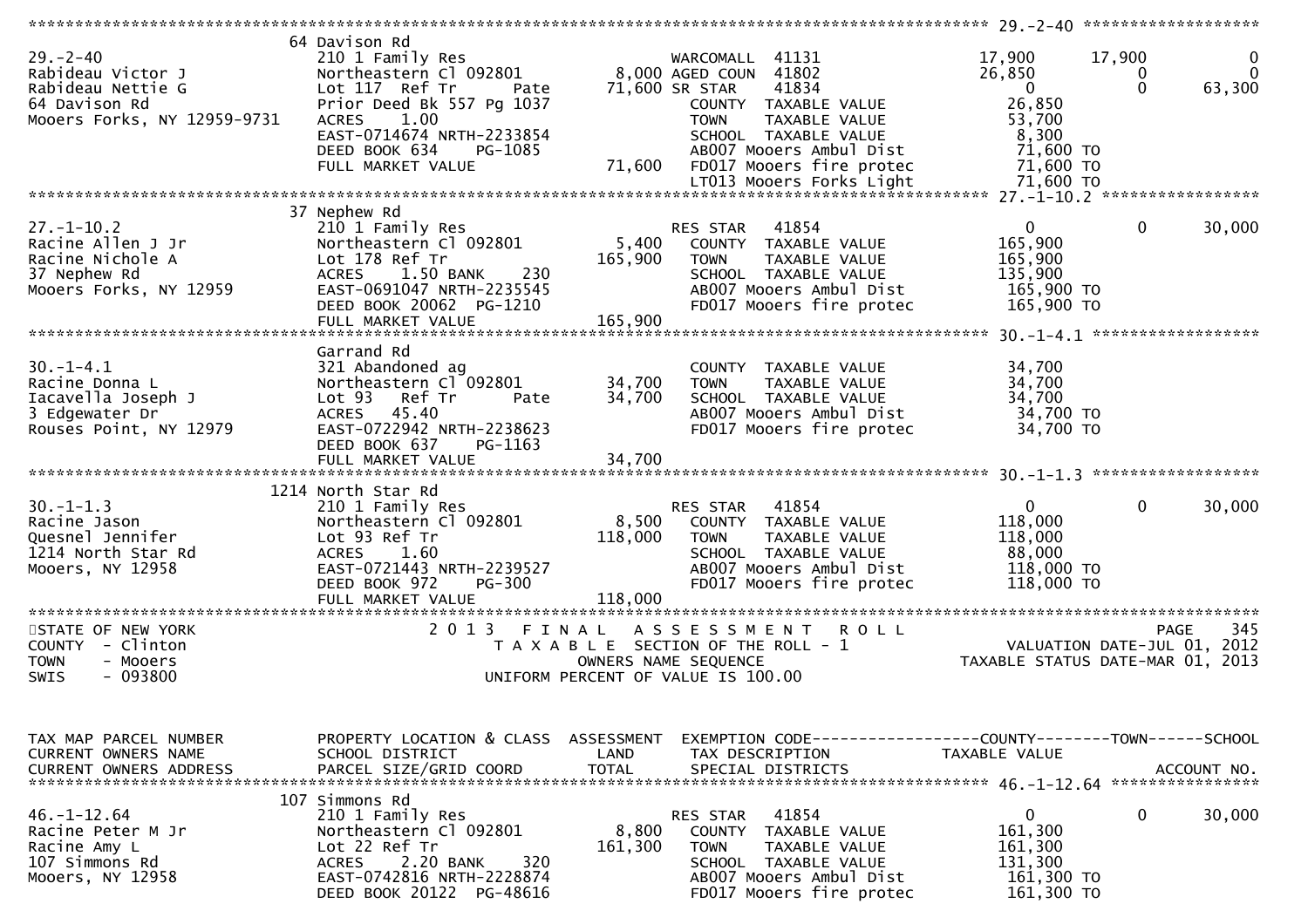|                                                                                                    | FULL MARKET VALUE                                                                                                                                                                                              | 161,300                    |                                                                                                                                                         |                                                                                |
|----------------------------------------------------------------------------------------------------|----------------------------------------------------------------------------------------------------------------------------------------------------------------------------------------------------------------|----------------------------|---------------------------------------------------------------------------------------------------------------------------------------------------------|--------------------------------------------------------------------------------|
|                                                                                                    |                                                                                                                                                                                                                |                            |                                                                                                                                                         |                                                                                |
| $29. - 1 - 7.12$<br>Rascoe Dominic F<br>Dukette Sandra A<br>1726 North Star Rd<br>Mooers, NY 12958 | 1726 North Star Rd<br>240 Rural res<br>Northeastern Cl 092801<br>Lots 123/124 Ref Tr Paten<br>Title Also In 433/89<br>ACRES 46.00<br>EAST-0708508 NRTH-2239841<br>DEED BOOK 20072 PG-3324<br>FULL MARKET VALUE | 39,000<br>75,900<br>75,900 | COUNTY TAXABLE VALUE<br><b>TOWN</b><br>TAXABLE VALUE<br>SCHOOL TAXABLE VALUE<br>AB007 Mooers Ambul Dist<br>FD017 Mooers fire protec                     | 75,900<br>75,900<br>75,900<br>75,900 TO<br>75,900 TO                           |
|                                                                                                    |                                                                                                                                                                                                                |                            |                                                                                                                                                         |                                                                                |
| $29. -2 - 1.1$<br>Rascoe Dominic F<br>Dukette Sandra A<br>1726 North Star Rd<br>Mooers, NY 12958   | North Star Rd<br>321 Abandoned ag<br>Northeastern Cl 092801<br>Lot 123 Ref Tr Patent<br>ACRES 53.40<br>EAST-0710226 NRTH-2240277<br>DEED BOOK 20072 PG-3324                                                    | 31,900<br>31,900           | COUNTY TAXABLE VALUE<br><b>TOWN</b><br>TAXABLE VALUE<br>SCHOOL TAXABLE VALUE<br>AB007 Mooers Ambul Dist<br>FD017 Mooers fire protec                     | 31,900<br>31,900<br>31,900<br>31,900 TO<br>31,900 TO                           |
|                                                                                                    | FULL MARKET VALUE                                                                                                                                                                                              | 31,900                     |                                                                                                                                                         |                                                                                |
|                                                                                                    | Rt 11                                                                                                                                                                                                          |                            |                                                                                                                                                         |                                                                                |
| $56. - 1 - 19.2$<br>Raymond Fred Jr<br>414 Calkins Rd<br>Peru, NY 12972                            | 321 Abandoned ag<br>093601<br>N Adirondack<br>Hazen Patent<br>ACRES 52.70<br>EAST-0680040 NRTH-2216737<br>DEED BOOK 20041 PG-76918                                                                             | 14,200<br>14,200           | COUNTY TAXABLE VALUE<br>TAXABLE VALUE<br><b>TOWN</b><br>SCHOOL TAXABLE VALUE<br>AB007 Mooers Ambul Dist<br>FD017 Mooers fire protec                     | 14,200<br>14,200<br>14,200<br>14,200 TO<br>14,200 TO                           |
|                                                                                                    | FULL MARKET VALUE                                                                                                                                                                                              | 14,200                     |                                                                                                                                                         |                                                                                |
|                                                                                                    |                                                                                                                                                                                                                |                            |                                                                                                                                                         |                                                                                |
| $29. - 2 - 5$<br>Read Colin<br>81 Blair Rd<br>Plattsburgh, NY 12901                                | 1383 North Star Rd<br>240 Rural res<br>Northeastern Cl 092801<br>Lot 98 Ref Tr<br>Pate<br>34.60<br><b>ACRES</b><br>EAST-0717733 NRTH-2239588<br>DEED BOOK 20122 PG-51463                                       | 29,500<br>96,500           | COUNTY TAXABLE VALUE<br><b>TOWN</b><br>TAXABLE VALUE<br>SCHOOL TAXABLE VALUE<br>AB007 Mooers Ambul Dist<br>FD017 Mooers fire protec                     | 96,500<br>96,500<br>96,500<br>96,500 TO<br>96,500 TO                           |
| **********************                                                                             | FULL MARKET VALUE<br>*************************                                                                                                                                                                 | 96,500                     |                                                                                                                                                         |                                                                                |
| STATE OF NEW YORK<br>COUNTY<br>- Clinton<br><b>TOWN</b><br>- Mooers<br>- 093800<br>SWIS            | 2 0 1 3<br>FINAL                                                                                                                                                                                               | OWNERS NAME SEQUENCE       | ASSESSMENT ROLL<br>T A X A B L E SECTION OF THE ROLL - 1<br>UNIFORM PERCENT OF VALUE IS 100.00                                                          | PAGE<br>346<br>VALUATION DATE-JUL 01, 2012<br>TAXABLE STATUS DATE-MAR 01, 2013 |
| TAX MAP PARCEL NUMBER<br>CURRENT OWNERS NAME<br><b>CURRENT OWNERS ADDRESS</b>                      | PROPERTY LOCATION & CLASS ASSESSMENT<br>SCHOOL DISTRICT<br>PARCEL SIZE/GRID COORD                                                                                                                              | LAND<br><b>TOTAL</b>       | EXEMPTION CODE------------------COUNTY--------TOWN------SCHOOL<br>TAX DESCRIPTION<br>SPECIAL DISTRICTS                                                  | TAXABLE VALUE<br>ACCOUNT NO.                                                   |
| $43. - 1 - 8.15$<br>Reed Jesse<br>Reed Diane<br>4324 Rt 3<br>Redford, NY 12978                     | 515 Lamberton Rd<br>112 Dairy farm<br>Northeastern Cl 092801<br>Lots 142/151 Ref Tr Paten<br>BLA 2006193732<br>ACRES 102.40<br>EAST-0703545 NRTH-2232193                                                       | 50,600<br>71,300           | AGRI DISTR 41720<br>COUNTY TAXABLE VALUE<br><b>TOWN</b><br>TAXABLE VALUE<br>SCHOOL TAXABLE VALUE<br>AB007 Mooers Ambul Dist<br>FD017 Mooers fire protec | 0<br>0<br>0<br>71,300<br>71,300<br>71,300<br>71,300 TO<br>71,300 TO            |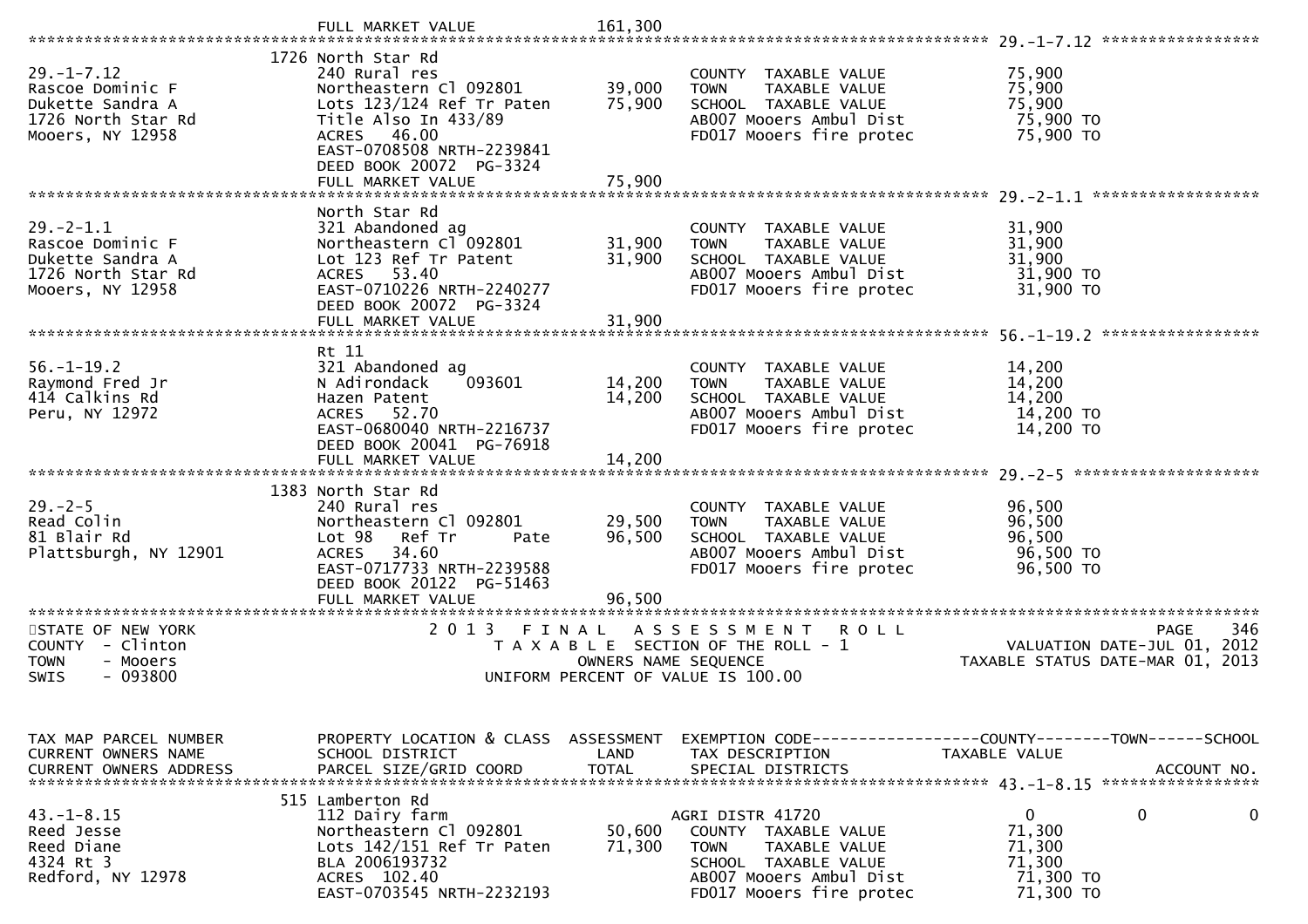| 15 East St<br>$30.20 - 3 - 18$<br>$\overline{0}$<br>$\mathbf{0}$<br>210 1 Family Res<br>41854<br><b>RES STAR</b><br>Northeastern Cl 092801<br>7,200<br>115,000<br>Reeves Michael P<br>COUNTY TAXABLE VALUE<br>Lot 67 Ref Tr<br>115,000<br>115,000<br><b>TOWN</b><br>TAXABLE VALUE<br>Reeves Rosanna<br>Pate<br>85,000<br>15 East St<br><b>FRNT</b><br>99.00 DPTH 344.00<br>SCHOOL TAXABLE VALUE<br>Mooers, NY 12958<br>AB007 Mooers Ambul Dist<br>115,000 TO<br>115<br><b>BANK</b><br>EAST-0729977 NRTH-2233605<br>115,000 TO<br>FD017 Mooers fire protec<br>DEED BOOK 20001 PG-23903<br>LT033 Mooers Light 2<br>115,000 TO<br>405 Fee Rd<br>41854<br>$\mathbf 0$<br>$46. - 1 - 1.1$<br>210 1 Family Res<br>$\overline{0}$<br>RES STAR<br>125,000<br>Reid Michael D<br>8,100<br>Northeastern Cl 092801<br>COUNTY TAXABLE VALUE<br>Lot 45 Ref Tr<br>PO Box 474<br>125,000<br>TAXABLE VALUE<br>125,000<br>Pate<br><b>TOWN</b><br>320<br>Chazy, NY 12921<br>1.10 BANK<br>SCHOOL TAXABLE VALUE<br>95,000<br><b>ACRES</b><br>EAST-0733657 NRTH-2233349<br>AB007 Mooers Ambul Dist<br>125,000 TO<br>DEED BOOK 20112 PG-41971<br>FD017 Mooers fire protec<br>125,000 TO<br>125,000<br>FULL MARKET VALUE<br>1404 North Star Rd<br>$29. - 2 - 6.2$<br>3,320<br>270 Mfg housing<br>CW_10_VET/ 41152<br>0<br>Reinhardt Candy E<br>4,980<br>Northeastern Cl 092801<br>7,200 CW_15_VET/ 41163<br>0<br>PO Box 164<br>Lot 98 Ref Tr<br>33,200 RES STAR<br>$\mathbf{0}$<br>41854<br>29,880<br>Mooers, NY 12958<br>FRNT 116.00 DPTH 208.00<br>COUNTY TAXABLE VALUE<br>EAST-0717315 NRTH-2238819<br>28,220<br><b>TOWN</b><br>TAXABLE VALUE<br>DEED BOOK 20051 PG-79302<br>3,200<br>SCHOOL TAXABLE VALUE<br>33,200<br>AB007 Mooers Ambul Dist<br>33,200 TO<br>FULL MARKET VALUE<br>FD017 Mooers fire protec<br>33,200 TO<br>697 Woods Falls Rd<br>$59. - 1 - 6.41$<br>77,100<br>240 Rural res<br>COUNTY TAXABLE VALUE<br>33,600<br>77,100<br>Reinhart Cornel J<br>Northeastern Cl 092801<br><b>TAXABLE VALUE</b><br><b>TOWN</b><br>77,100<br>77,100<br>56 Colligan Pt Rd<br>Lot 114 Ref Tr Patent<br>SCHOOL TAXABLE VALUE<br>ACRES 49.80<br>77,100 TO<br>Plattsburgh, NY 12901<br>AB007 Mooers Ambul Dist<br>EAST-0711841 NRTH-2222291<br>FD017 Mooers fire protec<br>77,100 TO<br>DEED BOOK 20041 PG-77958<br>77,100<br>FULL MARKET VALUE<br>2 0 1 3<br>STATE OF NEW YORK<br><b>PAGE</b><br>FINAL<br>A S S E S S M E N T<br><b>ROLL</b><br>COUNTY - Clinton<br>T A X A B L E SECTION OF THE ROLL - 1<br>VALUATION DATE-JUL 01, 2012<br>TAXABLE STATUS DATE-MAR 01, 2013<br>TOWN<br>- Mooers<br>OWNERS NAME SEQUENCE<br>$-093800$<br>UNIFORM PERCENT OF VALUE IS 100.00<br><b>SWIS</b> | MAY BE SUBJECT TO PAYMENT<br>UNDER AGDIST LAW TIL 2017 | DEED BOOK 20072 PG-8276<br>FULL MARKET VALUE | 71,300 |  |                        |
|---------------------------------------------------------------------------------------------------------------------------------------------------------------------------------------------------------------------------------------------------------------------------------------------------------------------------------------------------------------------------------------------------------------------------------------------------------------------------------------------------------------------------------------------------------------------------------------------------------------------------------------------------------------------------------------------------------------------------------------------------------------------------------------------------------------------------------------------------------------------------------------------------------------------------------------------------------------------------------------------------------------------------------------------------------------------------------------------------------------------------------------------------------------------------------------------------------------------------------------------------------------------------------------------------------------------------------------------------------------------------------------------------------------------------------------------------------------------------------------------------------------------------------------------------------------------------------------------------------------------------------------------------------------------------------------------------------------------------------------------------------------------------------------------------------------------------------------------------------------------------------------------------------------------------------------------------------------------------------------------------------------------------------------------------------------------------------------------------------------------------------------------------------------------------------------------------------------------------------------------------------------------------------------------------------------------------------------------------------------------------------------------------------------------------------------------------------------------------------------------------------------------------------------------------------------------------------------------------------------------------------------------------------------------|--------------------------------------------------------|----------------------------------------------|--------|--|------------------------|
|                                                                                                                                                                                                                                                                                                                                                                                                                                                                                                                                                                                                                                                                                                                                                                                                                                                                                                                                                                                                                                                                                                                                                                                                                                                                                                                                                                                                                                                                                                                                                                                                                                                                                                                                                                                                                                                                                                                                                                                                                                                                                                                                                                                                                                                                                                                                                                                                                                                                                                                                                                                                                                                                     |                                                        |                                              |        |  | 30,000                 |
|                                                                                                                                                                                                                                                                                                                                                                                                                                                                                                                                                                                                                                                                                                                                                                                                                                                                                                                                                                                                                                                                                                                                                                                                                                                                                                                                                                                                                                                                                                                                                                                                                                                                                                                                                                                                                                                                                                                                                                                                                                                                                                                                                                                                                                                                                                                                                                                                                                                                                                                                                                                                                                                                     |                                                        |                                              |        |  | 30,000                 |
|                                                                                                                                                                                                                                                                                                                                                                                                                                                                                                                                                                                                                                                                                                                                                                                                                                                                                                                                                                                                                                                                                                                                                                                                                                                                                                                                                                                                                                                                                                                                                                                                                                                                                                                                                                                                                                                                                                                                                                                                                                                                                                                                                                                                                                                                                                                                                                                                                                                                                                                                                                                                                                                                     |                                                        |                                              |        |  |                        |
|                                                                                                                                                                                                                                                                                                                                                                                                                                                                                                                                                                                                                                                                                                                                                                                                                                                                                                                                                                                                                                                                                                                                                                                                                                                                                                                                                                                                                                                                                                                                                                                                                                                                                                                                                                                                                                                                                                                                                                                                                                                                                                                                                                                                                                                                                                                                                                                                                                                                                                                                                                                                                                                                     |                                                        |                                              |        |  | $\mathbf{0}$<br>30,000 |
|                                                                                                                                                                                                                                                                                                                                                                                                                                                                                                                                                                                                                                                                                                                                                                                                                                                                                                                                                                                                                                                                                                                                                                                                                                                                                                                                                                                                                                                                                                                                                                                                                                                                                                                                                                                                                                                                                                                                                                                                                                                                                                                                                                                                                                                                                                                                                                                                                                                                                                                                                                                                                                                                     |                                                        |                                              |        |  |                        |
|                                                                                                                                                                                                                                                                                                                                                                                                                                                                                                                                                                                                                                                                                                                                                                                                                                                                                                                                                                                                                                                                                                                                                                                                                                                                                                                                                                                                                                                                                                                                                                                                                                                                                                                                                                                                                                                                                                                                                                                                                                                                                                                                                                                                                                                                                                                                                                                                                                                                                                                                                                                                                                                                     |                                                        |                                              |        |  |                        |
|                                                                                                                                                                                                                                                                                                                                                                                                                                                                                                                                                                                                                                                                                                                                                                                                                                                                                                                                                                                                                                                                                                                                                                                                                                                                                                                                                                                                                                                                                                                                                                                                                                                                                                                                                                                                                                                                                                                                                                                                                                                                                                                                                                                                                                                                                                                                                                                                                                                                                                                                                                                                                                                                     |                                                        |                                              |        |  |                        |
|                                                                                                                                                                                                                                                                                                                                                                                                                                                                                                                                                                                                                                                                                                                                                                                                                                                                                                                                                                                                                                                                                                                                                                                                                                                                                                                                                                                                                                                                                                                                                                                                                                                                                                                                                                                                                                                                                                                                                                                                                                                                                                                                                                                                                                                                                                                                                                                                                                                                                                                                                                                                                                                                     |                                                        |                                              |        |  | 347                    |
| TAX MAP PARCEL NUMBER<br>PROPERTY LOCATION & CLASS ASSESSMENT<br>EXEMPTION CODE-----------------COUNTY-------TOWN------SCHOOL<br>CURRENT OWNERS NAME<br>SCHOOL DISTRICT<br>LAND<br>TAX DESCRIPTION<br>TAXABLE VALUE<br>ACCOUNT NO.<br>*****************                                                                                                                                                                                                                                                                                                                                                                                                                                                                                                                                                                                                                                                                                                                                                                                                                                                                                                                                                                                                                                                                                                                                                                                                                                                                                                                                                                                                                                                                                                                                                                                                                                                                                                                                                                                                                                                                                                                                                                                                                                                                                                                                                                                                                                                                                                                                                                                                             |                                                        |                                              |        |  |                        |
| 1217 Hemmingford Rd<br>$15. - 1 - 19.3$<br>0<br>210 1 Family Res<br>41834<br>0<br>SR STAR<br>90,200<br>Northeastern Cl 092801<br>Reinhart Judy<br>11,600<br><b>COUNTY</b><br>TAXABLE VALUE<br>1217 Hemmingford Rd<br>Lot 73 Ref Tr<br>90,200<br>90,200<br><b>TOWN</b><br>TAXABLE VALUE<br>Mooers, NY 12958<br>Survey Map 20092/22322<br><b>SCHOOL</b><br>26,900<br>TAXABLE VALUE                                                                                                                                                                                                                                                                                                                                                                                                                                                                                                                                                                                                                                                                                                                                                                                                                                                                                                                                                                                                                                                                                                                                                                                                                                                                                                                                                                                                                                                                                                                                                                                                                                                                                                                                                                                                                                                                                                                                                                                                                                                                                                                                                                                                                                                                                    |                                                        |                                              |        |  | 63,300                 |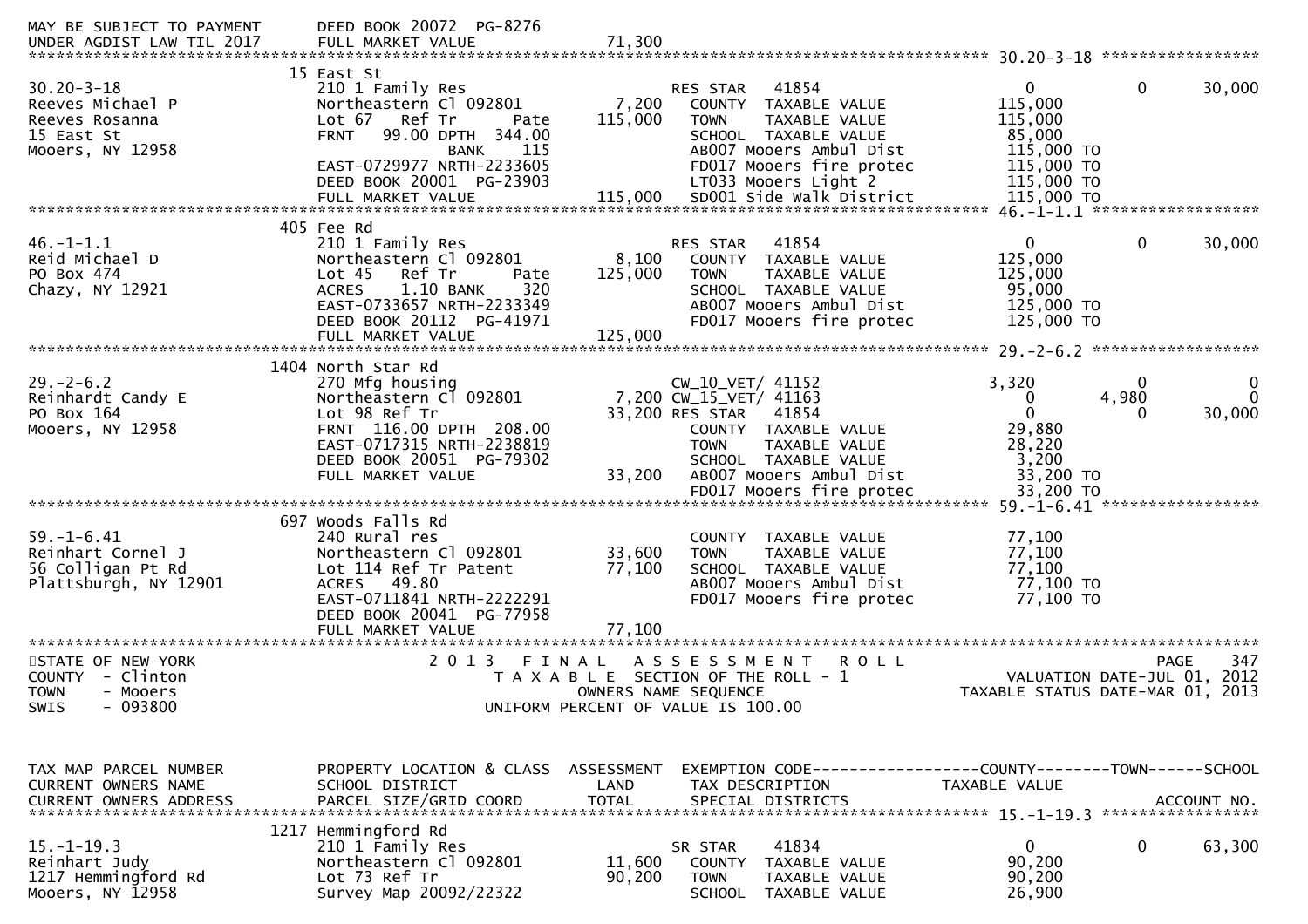|                                                                                                                                               | 5.50 BANK<br>320<br><b>ACRES</b><br>EAST-0727805 NRTH-2244364<br>DEED BOOK 20031 PG-56617<br>FULL MARKET VALUE                                                                         | 90,200                       | AB007 Mooers Ambul Dist<br>FD017 Mooers fire protec                                                                                                             | 90,200 TO<br>90,200 TO                                                                      |        |
|-----------------------------------------------------------------------------------------------------------------------------------------------|----------------------------------------------------------------------------------------------------------------------------------------------------------------------------------------|------------------------------|-----------------------------------------------------------------------------------------------------------------------------------------------------------------|---------------------------------------------------------------------------------------------|--------|
| $30.20 - 4 - 8$<br>Reinhart Thorin<br>Reinhart Sherry<br>2411 Main St<br>PO Box 411<br>Mooers, NY 12958                                       | 2441 Rt 11<br>210 1 Family Res<br>Northeastern Cl 092801<br>Lot 67 Ref Tr<br>Pate<br><b>FRNT</b><br>60.00 DPTH<br>79.00<br>EAST-0729392 NRTH-2233801<br>DEED BOOK 910<br>$PG-63$       | 3,600<br>31,200              | COUNTY TAXABLE VALUE<br>TAXABLE VALUE<br><b>TOWN</b><br>SCHOOL TAXABLE VALUE<br>AB007 Mooers Ambul Dist<br>FD017 Mooers fire protec<br>LT033 Mooers Light 2     | 31,200<br>31,200<br>31,200<br>31,200 TO<br>31,200 TO<br>31,200 TO                           |        |
| $59. - 1 - 6.5$<br>Reinhart Thorin G<br>Reinhart Sherry L<br>PO Box 411<br>Mooers, NY 12958<br>PRIOR OWNER ON 3/01/2013<br>Novacich Stephen   | 573 Woods Falls Rd<br>240 Rural res<br>Northeastern Cl 092801<br>Lot 114 Ref Tr<br><b>ACRES</b><br>31.00<br>EAST-0713903 NRTH-2221251<br>DEED BOOK 20132 PG-56040<br>FULL MARKET VALUE | 28,000<br>135,000<br>135,000 | 41854<br><b>RES STAR</b><br>COUNTY TAXABLE VALUE<br>TAXABLE VALUE<br><b>TOWN</b><br>SCHOOL TAXABLE VALUE<br>AB007 Mooers Ambul Dist<br>FD017 Mooers fire protec | $\mathbf{0}$<br>$\overline{0}$<br>135,000<br>135,000<br>105,000<br>135,000 TO<br>135,000 TO | 30,000 |
| $59. - 1 - 6.8$<br>Reinhart Thorin G<br>Reinhart Sherry L<br>PO Box 411<br>Mooers, NY 12958                                                   | 695 Woods Falls Rd<br>241 Rural res&ag<br>Northeastern Cl 092801<br>Lot 114 Ref Tr<br>Pate<br>ACRES 46.10<br>EAST-0713402 NRTH-2222558<br>DEED BOOK 20082 PG-21040                     | 32,500<br>68,600             | COUNTY TAXABLE VALUE<br>TAXABLE VALUE<br><b>TOWN</b><br>SCHOOL TAXABLE VALUE<br>AB007 Mooers Ambul Dist<br>FD017 Mooers fire protec                             | 68,600<br>68,600<br>68,600<br>68,600 TO<br>68,600 TO                                        |        |
| $59. - 1 - 25.14$<br>Reinhart Thorin G<br>Reinhart Sherry L<br>PO Box 411<br>Mooers, NY 12958<br>PRIOR OWNER ON 3/01/2013<br>Novacich Stephen | Woods Falls Rd<br>$314$ Rural vac<10<br>Northeastern Cl 092801<br>1.20<br><b>ACRES</b><br>EAST-0714081 NRTH-2220557<br>DEED BOOK 20132 PG-56042<br>FULL MARKET VALUE                   | 9,600<br>9,600<br>9,600      | COUNTY TAXABLE VALUE<br>TAXABLE VALUE<br><b>TOWN</b><br>SCHOOL TAXABLE VALUE<br>AB007 Mooers Ambul Dist<br>FD017 Mooers fire protec                             | 9,600<br>9,600<br>9,600<br>9,600 TO<br>9,600 TO                                             |        |
| STATE OF NEW YORK<br>COUNTY - Clinton<br><b>TOWN</b><br>- Mooers<br>$-093800$<br><b>SWIS</b>                                                  | 2013 FINAL                                                                                                                                                                             |                              | A S S E S S M E N T<br><b>ROLL</b><br>T A X A B L E SECTION OF THE ROLL - 1<br>OWNERS NAME SEQUENCE<br>UNIFORM PERCENT OF VALUE IS 100.00                       | <b>PAGE</b><br>VALUATION DATE-JUL 01, 2012<br>TAXABLE STATUS DATE-MAR 01, 2013              | 348    |
| TAX MAP PARCEL NUMBER<br>CURRENT OWNERS NAME                                                                                                  | PROPERTY LOCATION & CLASS ASSESSMENT<br>SCHOOL DISTRICT<br>527 Woods Falls Rd                                                                                                          | LAND                         | TAX DESCRIPTION                                                                                                                                                 | EXEMPTION CODE------------------COUNTY--------TOWN------SCHOOL<br>TAXABLE VALUE             |        |
| $59. - 1 - 6.42$<br>Reinhart Thorin J                                                                                                         | 210 1 Family Res<br>Northeastern Cl 092801                                                                                                                                             |                              | 41854<br>RES STAR<br>11,400 COUNTY TAXABLE VALUE                                                                                                                | $\mathbf{0}$<br>0<br>80,600                                                                 | 30,000 |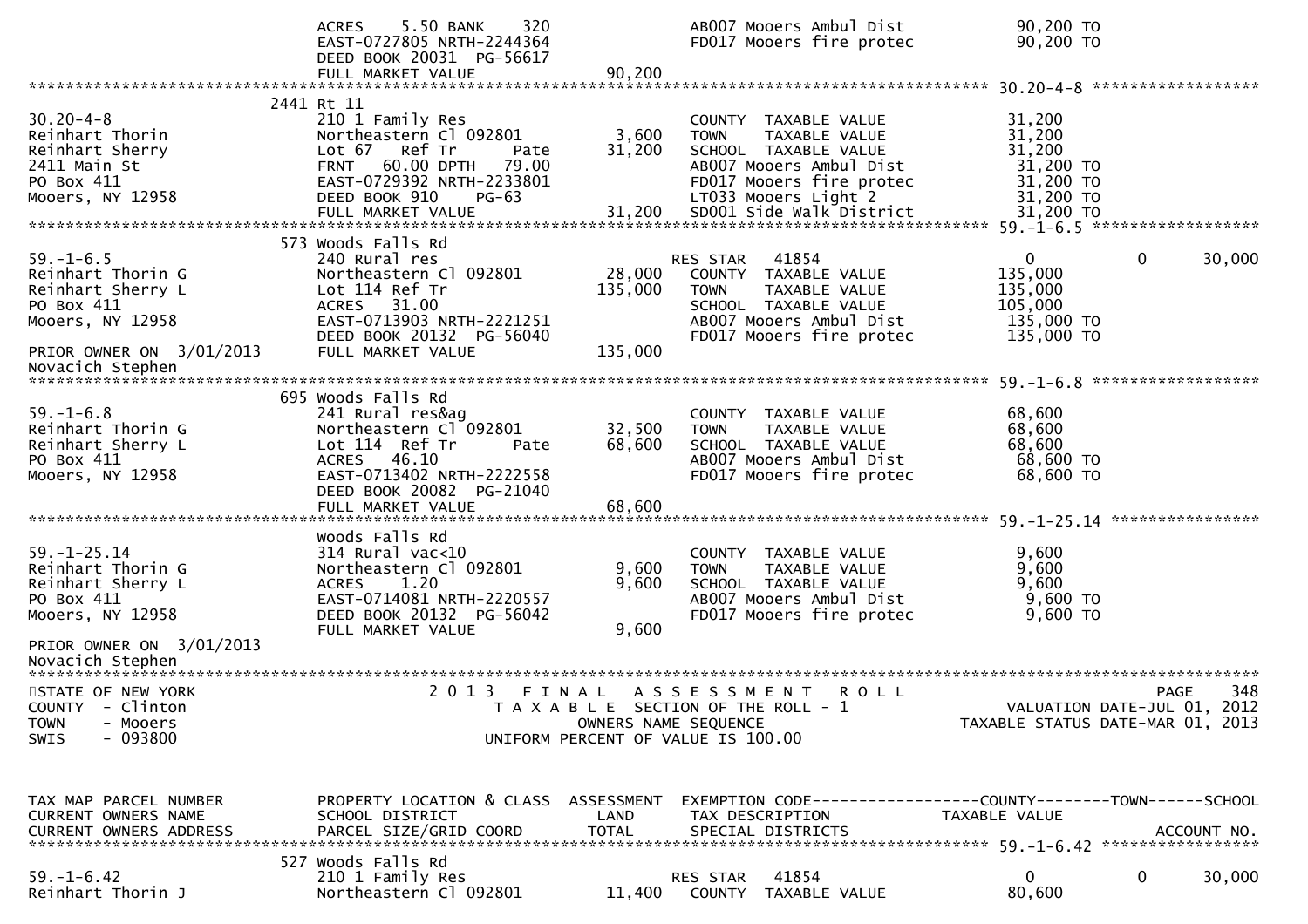| Reinhart Sherry<br>PO Box 411<br>Mooers, NY 12959                                                 | Lot 114 Ref<br>5.20<br><b>ACRES</b><br>EAST-0713199 NRTH-2221271<br>DEED BOOK 20031 PG-52647<br>FULL MARKET VALUE                                                                | 80,600<br>80,600              | <b>TOWN</b><br>TAXABLE VALUE<br>SCHOOL TAXABLE VALUE<br>AB007 Mooers Ambul Dist<br>FD017 Mooers fire protec                                                 | 80,600<br>50,600<br>80,600 TO<br>80,600 TO                                                   |
|---------------------------------------------------------------------------------------------------|----------------------------------------------------------------------------------------------------------------------------------------------------------------------------------|-------------------------------|-------------------------------------------------------------------------------------------------------------------------------------------------------------|----------------------------------------------------------------------------------------------|
|                                                                                                   |                                                                                                                                                                                  |                               |                                                                                                                                                             |                                                                                              |
| $30.20 - 3 - 6$<br>Relation Dwight<br>Relation Blossom<br>8438 Rt 22<br>West Chazy, NY 12992      | 20 East St<br>481 Att row bldg<br>Northeastern Cl 092801<br>Lot 67 Ref Tr<br>Pate<br><b>FRNT</b><br>58.00 DPTH<br>64.00<br>EAST-0729984 NRTH-2233887<br>DEED BOOK 20051 PG-78851 | 6,300<br>117,600              | COUNTY TAXABLE VALUE<br>TAXABLE VALUE<br><b>TOWN</b><br>SCHOOL TAXABLE VALUE<br>AB007 Mooers Ambul Dist<br>FD017 Mooers fire protec<br>LT033 Mooers Light 2 | 117,600<br>117,600<br>117,600<br>117,600 TO<br>117,600 TO<br>117,600 TO                      |
|                                                                                                   | East St                                                                                                                                                                          |                               |                                                                                                                                                             |                                                                                              |
| $30.20 - 3 - 8$<br>Relation Dwight<br>Relation Blossom<br>8438 Rt 22<br>West Chazy, NY 12992      | 312 Vac w/imprv<br>Northeastern Cl 092801<br>Lot 67 Ref Tr<br>Pate<br>FRNT 25.00 DPTH 215.00<br>EAST-0730079 NRTH-2233966<br>DEED BOOK 20051 PG-78851                            | 2,200<br>5,100                | COUNTY TAXABLE VALUE<br>TAXABLE VALUE<br><b>TOWN</b><br>SCHOOL TAXABLE VALUE<br>AB007 Mooers Ambul Dist<br>FD017 Mooers fire protec<br>LT033 Mooers Light 2 | 5,100<br>5,100<br>5,100<br>5,100 TO<br>5,100 TO<br>5,100 TO                                  |
|                                                                                                   |                                                                                                                                                                                  |                               |                                                                                                                                                             |                                                                                              |
| $44. - 1 - 2.2$<br>Relation Michael<br>142 Davison Rd<br>Mooers Forks, NY 12959                   | 142 Davison Rd<br>210 1 Family Res<br>Northeastern Cl 092801<br>Lot 117 Ref Tr<br>ACRES<br>$1.00$ BANK<br>080<br>EAST-0712775 NRTH-2233800<br>DEED BOOK 20021 PG-44141           | 8,000<br>94,900               | RES STAR<br>41854<br>COUNTY TAXABLE VALUE<br><b>TOWN</b><br>TAXABLE VALUE<br>SCHOOL TAXABLE VALUE<br>AB007 Mooers Ambul Dist<br>FD017 Mooers fire protec    | 0<br>0<br>30,000<br>94,900<br>94,900<br>64,900<br>94,900 TO<br>94,900 TO                     |
|                                                                                                   | Hemmingford Rd                                                                                                                                                                   |                               |                                                                                                                                                             |                                                                                              |
| $15.-1-18.4$<br>Remington May Ann<br>3500 52nd Ave Apt 412<br>Pt Aux Tremble QC, Canada<br>H1A3Y2 | 321 Abandoned ag<br>Northeastern Cl 092801<br>Lot 73 Ref Tract<br>ACRES 10.10<br>EAST-0727427 NRTH-2245450<br>DEED BOOK 838<br>PG-134                                            | 15,300<br>15,300              | COUNTY<br>TAXABLE VALUE<br><b>TOWN</b><br>TAXABLE VALUE<br>SCHOOL TAXABLE VALUE<br>AB007 Mooers Ambul Dist<br>FD017 Mooers fire protec                      | 15,300<br>15,300<br>15,300<br>15,300 TO<br>15,300 TO                                         |
|                                                                                                   | FULL MARKET VALUE                                                                                                                                                                | 15,300                        |                                                                                                                                                             |                                                                                              |
| STATE OF NEW YORK<br>COUNTY - Clinton<br><b>TOWN</b><br>- Mooers<br>$-093800$<br><b>SWIS</b>      | 2 0 1 3                                                                                                                                                                          | FINAL<br>OWNERS NAME SEQUENCE | A S S E S S M E N T<br><b>ROLL</b><br>T A X A B L E SECTION OF THE ROLL - 1<br>UNIFORM PERCENT OF VALUE IS 100.00                                           | 349<br><b>PAGE</b><br>VALUATION DATE-JUL 01, 2012<br>TAXABLE STATUS DATE-MAR 01, 2013        |
| TAX MAP PARCEL NUMBER<br>CURRENT OWNERS NAME<br><b>CURRENT OWNERS ADDRESS</b>                     | PROPERTY LOCATION & CLASS ASSESSMENT<br>SCHOOL DISTRICT<br>PARCEL SIZE/GRID COORD                                                                                                | LAND<br><b>TOTAL</b>          | TAX DESCRIPTION<br>SPECIAL DISTRICTS                                                                                                                        | EXEMPTION CODE-----------------COUNTY-------TOWN------SCHOOL<br>TAXABLE VALUE<br>ACCOUNT NO. |
| $12. - 1 - 13$<br>Renadette Keith<br>695 Lamberton Rd                                             | Nephew Rd<br>321 Abandoned ag<br>Northeastern Cl 092801<br>Lot 176 Ref Tr<br>Pate                                                                                                | 31,300<br>31,300              | COUNTY<br>TAXABLE VALUE<br><b>TOWN</b><br>TAXABLE VALUE<br>SCHOOL TAXABLE VALUE                                                                             | 31,300<br>31,300<br>31,300                                                                   |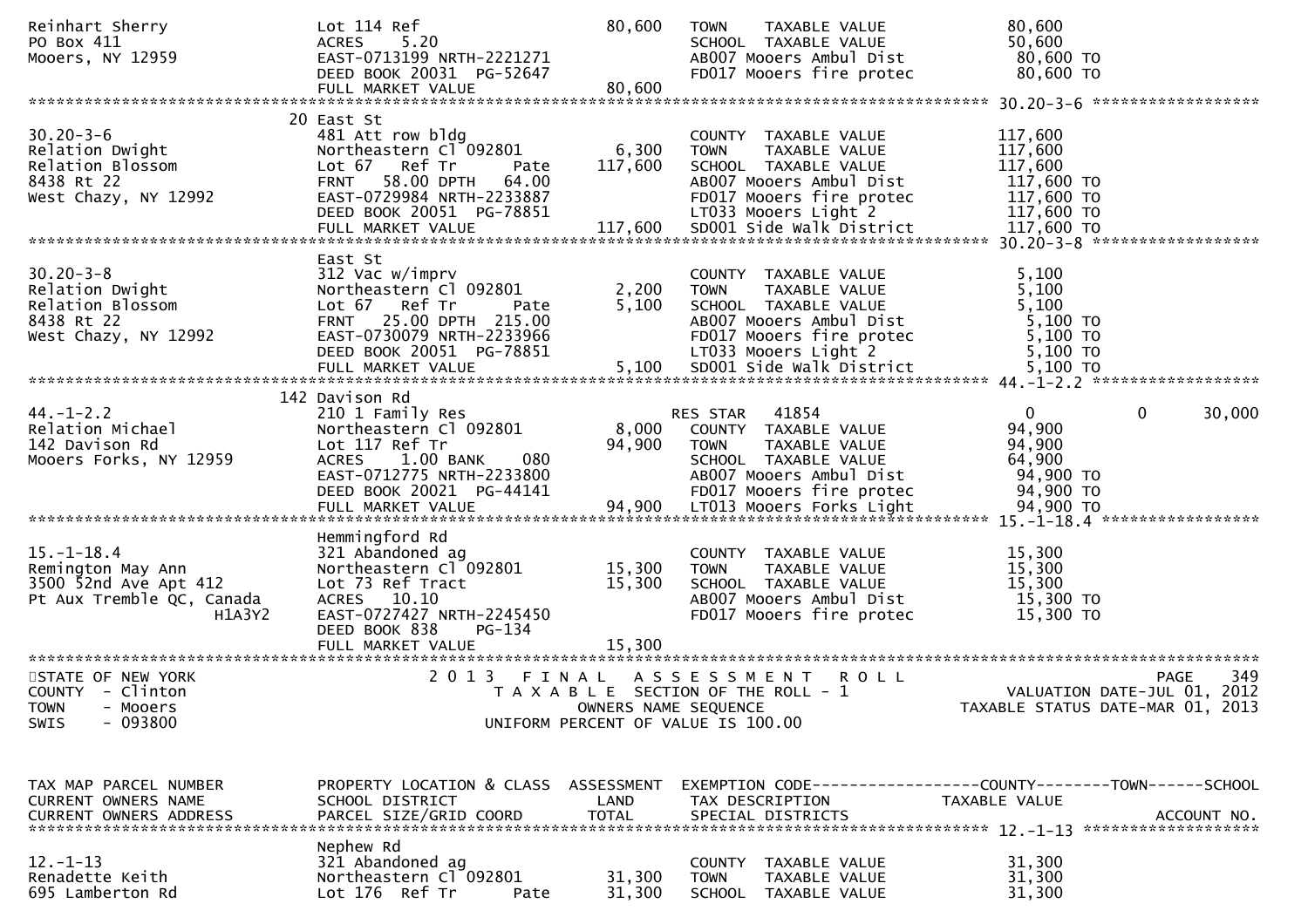| Mooers Forks, NY 12959                                                                                                         | 59.30<br><b>ACRES</b><br>EAST-0692704 NRTH-2245115<br>DEED BOOK 1041<br><b>PG-238</b><br>FULL MARKET VALUE                                                          | 31,300                     | AB007 Mooers Ambul Dist<br>FD017 Mooers fire protec                                                                                                         | 31,300 TO<br>31,300 TO                                                    |                                                                                |
|--------------------------------------------------------------------------------------------------------------------------------|---------------------------------------------------------------------------------------------------------------------------------------------------------------------|----------------------------|-------------------------------------------------------------------------------------------------------------------------------------------------------------|---------------------------------------------------------------------------|--------------------------------------------------------------------------------|
|                                                                                                                                |                                                                                                                                                                     |                            |                                                                                                                                                             |                                                                           |                                                                                |
| $28. - 1 - 11$<br>Renadette Keith A<br>Renadette Joan M<br>695 Lamberton Rd<br>Mooers Forks, NY 12959                          | 695 Lamberton Rd<br>241 Rural res&ag<br>Northeastern Cl 092801<br>Lot 143 Ref Tr<br>Pate<br>ACRES 52.50<br>EAST-0703117 NRTH-2237312<br>DEED BOOK 20021 PG-40376    | 40,500<br>75,600           | RES STAR<br>41854<br>COUNTY TAXABLE VALUE<br>TAXABLE VALUE<br>TOWN<br>SCHOOL TAXABLE VALUE<br>AB007 Mooers Ambul Dist<br>FD017 Mooers fire protec           | $\mathbf{0}$<br>75,600<br>75,600<br>45,600<br>75,600 TO<br>75,600 TO      | $\mathbf 0$<br>30,000                                                          |
|                                                                                                                                | Angelville Rd                                                                                                                                                       |                            |                                                                                                                                                             |                                                                           | Lease 2012                                                                     |
| $62. -2 - 4.61$<br>Reynolds Gregory A<br>Reynolds Gayle A<br>191 Angelville Rd<br>Chazy, NY 12921<br>MAY BE SUBJECT TO PAYMENT | 321 Abandoned ag<br>Northeastern Cl 092801<br>Lot 24 Ref Tr<br>ACRES 167.20<br>EAST-0742830 NRTH-2217537<br>DEED BOOK 948<br>PG-203<br>FULL MARKET VALUE            | 81,500<br>81,500<br>81,500 | AGRI DISTR 41720<br>COUNTY TAXABLE VALUE<br>TAXABLE VALUE<br>TOWN<br>SCHOOL TAXABLE VALUE<br>AB007 Mooers Ambul Dist<br>FD017 Mooers fire protec            | 29,927<br>51,573<br>51,573<br>51,573<br>81,500 TO<br>81,500 TO            | 29,927<br>29,927                                                               |
| UNDER AGDIST LAW TIL 2017                                                                                                      |                                                                                                                                                                     |                            |                                                                                                                                                             |                                                                           |                                                                                |
| $62 - 2 - 4.63$<br>Reynolds Gregory A<br>Reynolds Gayle A<br>191 Angelville Rd<br>Chazy, NY 12921                              | 191 Angelville Rd<br>210 1 Family Res<br>Northeastern Cl 092801<br>Lot 24 Ref Tr<br>ACRES 5.92 BANK<br>080<br>EAST-0744650 NRTH-2218016<br>DEED BOOK 20051 PG-86698 | 11,900<br>182,000          | RES STAR<br>41854<br>COUNTY TAXABLE VALUE<br><b>TOWN</b><br>TAXABLE VALUE<br>SCHOOL TAXABLE VALUE<br>AB007 Mooers Ambul Dist<br>FD017 Mooers fire protec    | $\mathbf{0}$<br>182,000<br>182,000<br>152,000<br>182,000 TO<br>182,000 TO | 30,000<br>$\mathbf{0}$                                                         |
|                                                                                                                                | 739 North Star Rd                                                                                                                                                   |                            |                                                                                                                                                             |                                                                           |                                                                                |
| $15. - 1 - 26.3$<br>Richard John L<br>739 North Star Rd<br>Mooers, NY 12958-3622                                               | 270 Mfg housing<br>Northeastern Cl 092801<br>Lot 70 Ref Tr<br>FRNT 208.00 DPTH 208.00<br>EAST-0731701 NRTH-2244878<br>DEED BOOK 881<br>PG-247<br>FULL MARKET VALUE  | 8,100<br>45,400<br>45,400  | RES STAR<br>41854<br>TAXABLE VALUE<br>COUNTY<br>TAXABLE VALUE<br><b>TOWN</b><br>SCHOOL TAXABLE VALUE<br>AB007 Mooers Ambul Dist<br>FD017 Mooers fire protec | $\overline{0}$<br>45,400<br>45,400<br>15,400<br>45,400 TO<br>45,400 TO    | $\mathbf{0}$<br>30,000                                                         |
| STATE OF NEW YORK<br>COUNTY - Clinton<br><b>TOWN</b><br>- Mooers<br>$-093800$<br><b>SWIS</b>                                   | 2 0 1 3                                                                                                                                                             | FINAL                      | A S S E S S M E N T<br><b>ROLL</b><br>T A X A B L E SECTION OF THE ROLL - 1<br>OWNERS NAME SEQUENCE<br>UNIFORM PERCENT OF VALUE IS 100.00                   |                                                                           | 350<br>PAGE<br>VALUATION DATE-JUL 01, 2012<br>TAXABLE STATUS DATE-MAR 01, 2013 |
| TAX MAP PARCEL NUMBER<br>CURRENT OWNERS NAME                                                                                   | PROPERTY LOCATION & CLASS ASSESSMENT<br>SCHOOL DISTRICT                                                                                                             | LAND                       | EXEMPTION CODE-----------------COUNTY-------TOWN-----SCHOOL<br>TAX DESCRIPTION                                                                              | TAXABLE VALUE                                                             |                                                                                |
|                                                                                                                                | 1439 Hemmingford Rd                                                                                                                                                 |                            |                                                                                                                                                             |                                                                           |                                                                                |
| $15. - 1 - 7$<br>Richard Michael James<br>1439 Hemmingford Rd Rt 22                                                            | 210 1 Family Res<br>Northeastern Cl 092801<br>Lot <sub>72</sub><br>Ref Tr<br>Pate                                                                                   | 9,800<br>130,000           | 41854<br>RES STAR<br>COUNTY<br>TAXABLE VALUE<br><b>TOWN</b><br>TAXABLE VALUE                                                                                | 0<br>130,000<br>130,000                                                   | 0<br>30,000                                                                    |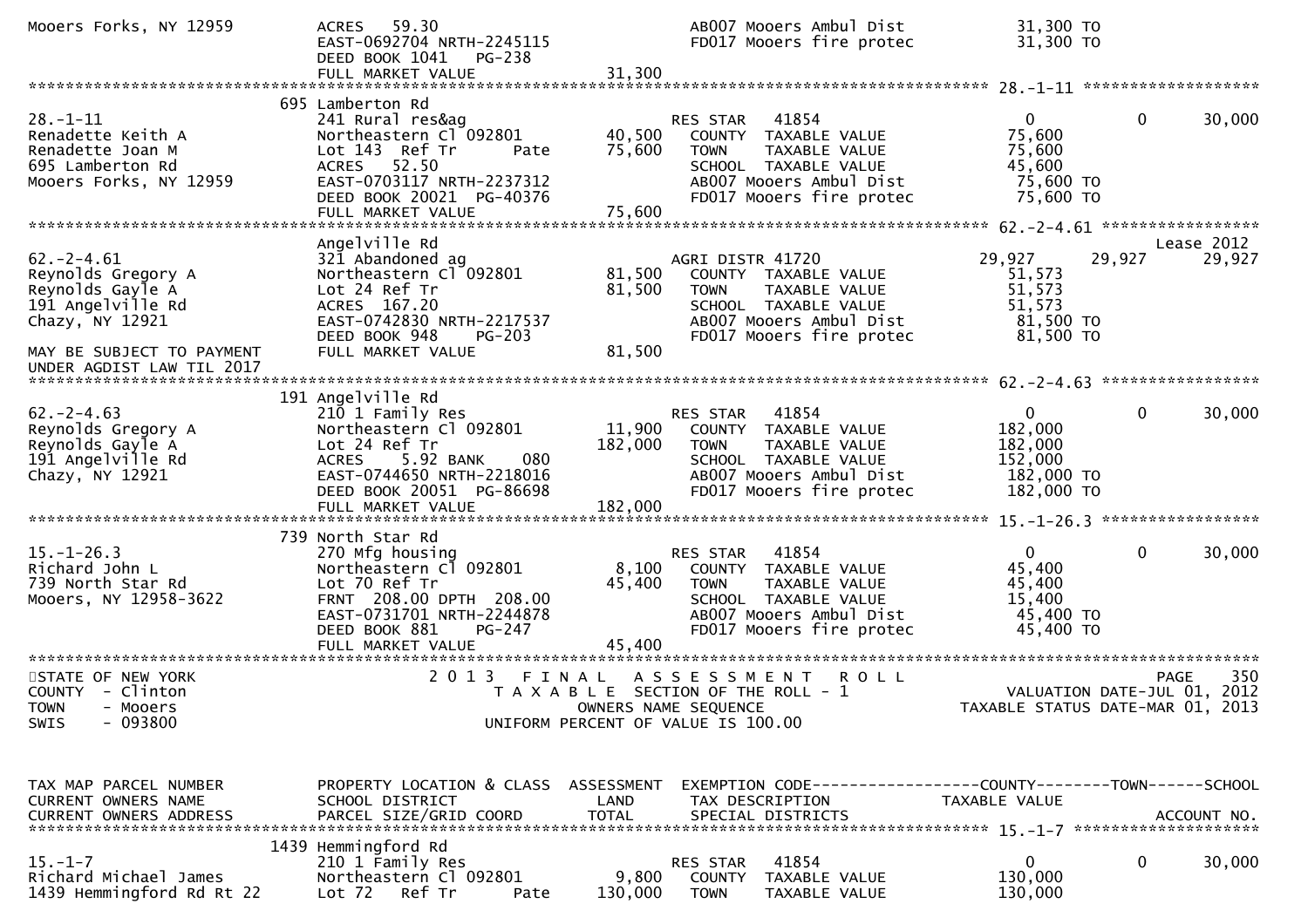| Mooers, NY 12958-3641                                                                                      | 3.50<br><b>ACRES</b><br>EAST-0725481 NRTH-2248195<br>DEED BOOK 611<br>PG-129<br>FULL MARKET VALUE                                                                          | 130,000                    | SCHOOL TAXABLE VALUE<br>AB007 Mooers Ambul Dist<br>FD017 Mooers fire protec                                                                                                        | 100,000<br>130,000 TO<br>130,000 TO                                                  |                                                           |
|------------------------------------------------------------------------------------------------------------|----------------------------------------------------------------------------------------------------------------------------------------------------------------------------|----------------------------|------------------------------------------------------------------------------------------------------------------------------------------------------------------------------------|--------------------------------------------------------------------------------------|-----------------------------------------------------------|
|                                                                                                            |                                                                                                                                                                            |                            |                                                                                                                                                                                    |                                                                                      |                                                           |
| $15.-1-15.5$<br>Richards Frank C<br>1310 Hemmingford Rd<br>Mooers, NY 12958-3636                           | 1310 Hemmingford Rd<br>270 Mfg housing<br>Northeastern C1 092801<br>Lot 70 Ref Tract<br><b>ACRES</b><br>2.50<br>EAST-0728274 NRTH-2246600<br>DEED BOOK 98001 PG-05761      | 30,900                     | LIM INC DI 41932<br>9,200 RES STAR<br>41854<br>COUNTY TAXABLE VALUE<br><b>TOWN</b><br>TAXABLE VALUE<br>SCHOOL TAXABLE VALUE<br>AB007 Mooers Ambul Dist                             | 14,832<br>$\overline{0}$<br>16,068<br>30,900<br>900<br>30,900 TO                     | 0<br>0<br>30,000<br>$\mathbf{0}$                          |
|                                                                                                            | 468 Emery Rd                                                                                                                                                               |                            | 93 PCT OF VALUE USED FOR EXEMPTION PURPOSES                                                                                                                                        |                                                                                      |                                                           |
| $44.2 - 3 - 3.1$<br>Richner Life Est Dorothy R<br>Defayette Joan<br>468 Emery Rd<br>Mooers Forks, NY 12959 | 270 Mfg housing<br>Northeastern Cl 092801<br>Lot 100 Ref Tr<br><b>ACRES</b><br>4.30<br>EAST-0716422 NRTH-2232572<br>DEED BOOK 98001 PG-07112<br>FULL MARKET VALUE          | 35,000<br>35,000           | AGED - ALL 41800<br>10,600 SR STAR<br>41834<br>COUNTY TAXABLE VALUE<br>TAXABLE VALUE<br><b>TOWN</b><br>SCHOOL TAXABLE VALUE<br>AB007 Mooers Ambul Dist<br>FD017 Mooers fire protec | 16,275<br>$\mathbf{0}$<br>18,725<br>18,725<br>$\mathbf{0}$<br>35,000 TO<br>35,000 TO | 16,275<br>16,275<br>18,725<br>0                           |
|                                                                                                            |                                                                                                                                                                            |                            |                                                                                                                                                                                    |                                                                                      |                                                           |
| $43. - 1 - 30.1$<br>Riley Glenn<br>Riley Nancy<br>739 Duffy Hill Rd<br>Enosburg Falls, VT 05450            | Gero Rd<br>321 Abandoned ag<br>Northeastern Cl 092801<br>Lot 170 Ref Tr<br>Pate<br>ACRES 142.10<br>EAST-0695553 NRTH-2230330<br>DEED BOOK 20102 PG-30888                   | 56,200<br>56,200           | COUNTY TAXABLE VALUE<br>TAXABLE VALUE<br><b>TOWN</b><br>SCHOOL TAXABLE VALUE<br>AB007 Mooers Ambul Dist<br>FD017 Mooers fire protec                                                | 56,200<br>56,200<br>56,200<br>56,200 TO<br>56,200 TO                                 |                                                           |
|                                                                                                            | 1134 Davison Rd                                                                                                                                                            |                            |                                                                                                                                                                                    |                                                                                      |                                                           |
| $27. - 1 - 7$<br>Riley Kelly L<br>1134 Davison Rd<br>Mooers Forks, NY 12959                                | 240 Rural res<br>Northeastern Cl 092801<br>Lot 178 Ref Tr<br>Pate<br>ACRES 11.40 BANK<br>080<br>EAST-0689334 NRTH-2235188<br>DEED BOOK 20132 PG-54122<br>FULL MARKET VALUE | 12,200<br>51,500<br>51,500 | RES STAR<br>41854<br>COUNTY TAXABLE VALUE<br><b>TOWN</b><br>TAXABLE VALUE<br>SCHOOL TAXABLE VALUE<br>AB007 Mooers Ambul Dist<br>FD017 Mooers fire protec                           | $\mathbf{0}$<br>51,500<br>51,500<br>21,500<br>51,500 TO<br>51,500 TO                 | 0<br>30,000                                               |
| STATE OF NEW YORK<br>COUNTY - Clinton<br><b>TOWN</b><br>- Mooers<br>$-093800$<br><b>SWIS</b>               | 2 0 1 3                                                                                                                                                                    | FINAL                      | A S S E S S M E N T<br><b>ROLL</b><br>T A X A B L E SECTION OF THE ROLL - 1<br>OWNERS NAME SEQUENCE<br>UNIFORM PERCENT OF VALUE IS 100.00                                          | TAXABLE STATUS DATE-MAR 01,                                                          | 351<br><b>PAGE</b><br>VALUATION DATE-JUL 01, 2012<br>2013 |
| TAX MAP PARCEL NUMBER<br>CURRENT OWNERS NAME                                                               | PROPERTY LOCATION & CLASS ASSESSMENT<br>SCHOOL DISTRICT                                                                                                                    | LAND                       | EXEMPTION CODE------------------COUNTY--------TOWN------SCHOOL<br>TAX DESCRIPTION                                                                                                  | TAXABLE VALUE                                                                        |                                                           |
| $46. - 1 - 12.4$<br>Riley Michael H<br>Riley Star M                                                        | 75 Simmons Rd<br>210 1 Family Res<br>Northeastern Cl 092801<br>Ref Tr<br>Lot 22<br>Pate                                                                                    | 74,000                     | WARNONALL 41121<br>41854<br>8,000 RES STAR<br>COUNTY TAXABLE VALUE                                                                                                                 | 11,100<br>0<br>62,900                                                                | 11,100<br>0<br>30,000                                     |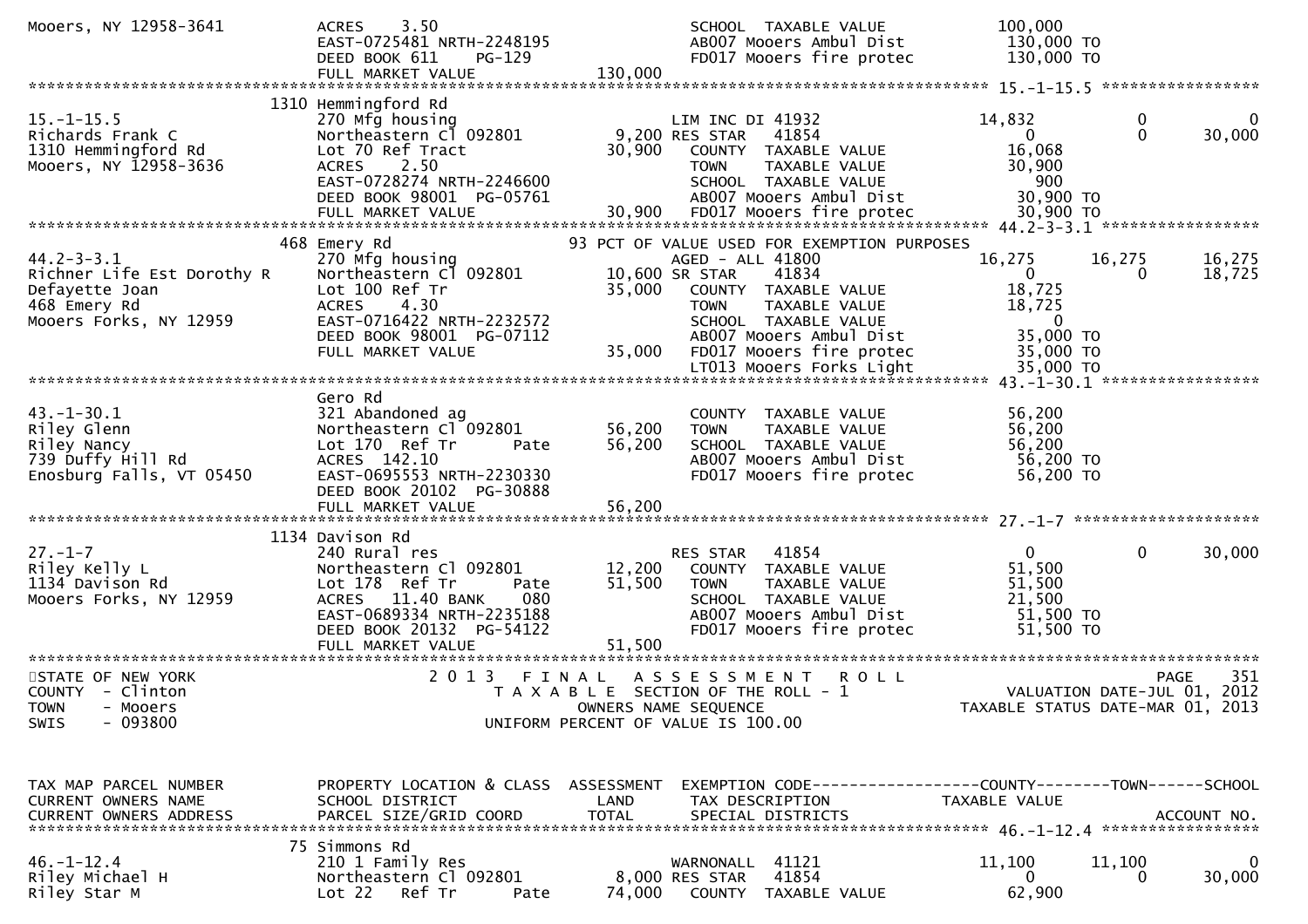| 75 Simmons Rd<br>Mooers, NY 12958                                                           | 1.00<br><b>ACRES</b><br>EAST-0743028 NRTH-2228100<br>DEED BOOK 861<br>PG-38                                                                                                                                |                           | <b>TOWN</b><br>TAXABLE VALUE<br>SCHOOL TAXABLE VALUE<br>AB007 Mooers Ambul Dist                                                                          | 62,900<br>44,000<br>74,000 TO                                               |                                                   |
|---------------------------------------------------------------------------------------------|------------------------------------------------------------------------------------------------------------------------------------------------------------------------------------------------------------|---------------------------|----------------------------------------------------------------------------------------------------------------------------------------------------------|-----------------------------------------------------------------------------|---------------------------------------------------|
|                                                                                             | 365 Letson Rd                                                                                                                                                                                              |                           |                                                                                                                                                          |                                                                             |                                                   |
| $46. - 1 - 2.1$<br>Rillahan Daniel<br>365 Letson Rd<br>Mooers, NY 12958                     | 240 Rural res<br>Northeastern Cl 092801<br>Lot 45 Ref Tr Patent<br>ACRES 11.69<br>EAST-0733814 NRTH-2232867<br>DEED BOOK 20051 PG-88953                                                                    | 16,400<br>245,000         | 41854<br>RES STAR<br>COUNTY TAXABLE VALUE<br><b>TOWN</b><br>TAXABLE VALUE<br>SCHOOL TAXABLE VALUE<br>AB007 Mooers Ambul Dist<br>FD017 Mooers fire protec | $\overline{0}$<br>245,000<br>245,000<br>215,000<br>245,000 TO<br>245,000 TO | $\mathbf 0$<br>30,000                             |
|                                                                                             | 19 Gokey Rd                                                                                                                                                                                                |                           |                                                                                                                                                          |                                                                             |                                                   |
| $16. - 1 - 28.3$<br>Rinn Richard<br>Rinn Theresa<br>19 Gokey Rd<br>Mooers, NY 12958         | 270 Mfg housing<br>Northeastern Cl 092801<br>Lot 42 Ref Tr<br><b>ACRES</b><br>1.30<br>EAST-0733183 NRTH-2245462<br>DEED BOOK 1036<br>PG-341<br>FULL MARKET VALUE                                           | 8,200<br>32,000<br>32,000 | RES STAR<br>41854<br>COUNTY TAXABLE VALUE<br><b>TOWN</b><br>TAXABLE VALUE<br>SCHOOL TAXABLE VALUE<br>AB007 Mooers Ambul Dist<br>FD017 Mooers fire protec | $\mathbf{0}$<br>32,000<br>32,000<br>2,000<br>32,000 TO<br>32,000 TO         | $\mathbf 0$<br>30,000                             |
|                                                                                             | 11 Gokey Rd                                                                                                                                                                                                |                           |                                                                                                                                                          |                                                                             |                                                   |
| $16. - 1 - 28.23$<br>Rinn Richard C Sr<br>Rinn Theresa M<br>19 Gokey Rd<br>Mooers, NY 12958 | 270 Mfg housing<br>Northeastern Cl 092801<br>Lot 42 Ref Tract<br>FRNT 120.00 DPTH 125.00<br>EAST-0733190 NRTH-2245281<br>DEED BOOK 909<br>$PG-12$                                                          | 6,000<br>9,800            | 41854<br>RES STAR<br>COUNTY TAXABLE VALUE<br>TAXABLE VALUE<br><b>TOWN</b><br>SCHOOL TAXABLE VALUE<br>AB007 Mooers Ambul Dist<br>FD017 Mooers fire protec | $\mathbf{0}$<br>9,800<br>9,800<br>- 0<br>9,800 TO<br>9,800 TO               | $\mathbf 0$<br>9,800                              |
|                                                                                             |                                                                                                                                                                                                            |                           |                                                                                                                                                          |                                                                             |                                                   |
| $45. -4 - 1$<br>Rivers Kim M<br>414 Gilbert Rd<br>Mooers, NY 12958                          | 414 Gilbert Rd<br>210 1 Family Res<br>Northeastern Cl 092801<br>Lot 90<br>Ref Tr<br>Pate<br>320<br>1.20 BANK<br><b>ACRES</b><br>EAST-0722710 NRTH-2226912<br>DEED BOOK 20122 PG-51207<br>FULL MARKET VALUE | 8,100<br>81,100<br>81,100 | 41854<br>RES STAR<br>COUNTY TAXABLE VALUE<br>TAXABLE VALUE<br><b>TOWN</b><br>SCHOOL TAXABLE VALUE<br>AB007 Mooers Ambul Dist<br>FD017 Mooers fire protec | $\mathbf{0}$<br>81,100<br>81,100<br>51,100<br>81,100 TO<br>81,100 TO        | $\mathbf 0$<br>30,000                             |
| STATE OF NEW YORK<br>COUNTY - Clinton<br><b>TOWN</b><br>- Mooers<br>$-093800$<br>SWIS       | 2 0 1 3<br>FINAL                                                                                                                                                                                           | OWNERS NAME SEQUENCE      | A S S E S S M E N T<br><b>ROLL</b><br>T A X A B L E SECTION OF THE ROLL - 1<br>UNIFORM PERCENT OF VALUE IS 100.00                                        | TAXABLE STATUS DATE-MAR 01, 2013                                            | 352<br><b>PAGE</b><br>VALUATION DATE-JUL 01, 2012 |
|                                                                                             |                                                                                                                                                                                                            |                           |                                                                                                                                                          |                                                                             |                                                   |
| TAX MAP PARCEL NUMBER<br>CURRENT OWNERS NAME<br><b>CURRENT OWNERS ADDRESS</b>               | PROPERTY LOCATION & CLASS ASSESSMENT<br>SCHOOL DISTRICT<br>PARCEL SIZE/GRID COORD                                                                                                                          | LAND<br><b>TOTAL</b>      | EXEMPTION CODE-----------------COUNTY-------TOWN------SCHOOL<br>TAX DESCRIPTION<br>SPECIAL DISTRICTS                                                     | TAXABLE VALUE                                                               | ACCOUNT NO.                                       |
| $15. - 1 - 19.2$<br>Rivers Lisa M<br>1227 Hemmingford Rd<br>Mooers, NY 12958                | 1227 Hemmingford Rd<br>270 Mfg housing<br>Northeastern Cl 092801<br>Lot 73 Ref Tr<br>FRNT 200.00 DPTH 200.00                                                                                               | 8,000<br>27,000           | 41854<br>RES STAR<br><b>COUNTY</b><br>TAXABLE VALUE<br><b>TOWN</b><br>TAXABLE VALUE<br><b>SCHOOL</b><br>TAXABLE VALUE                                    | $\mathbf{0}$<br>27,000<br>27,000<br>$\mathbf 0$                             | 0<br>27,000                                       |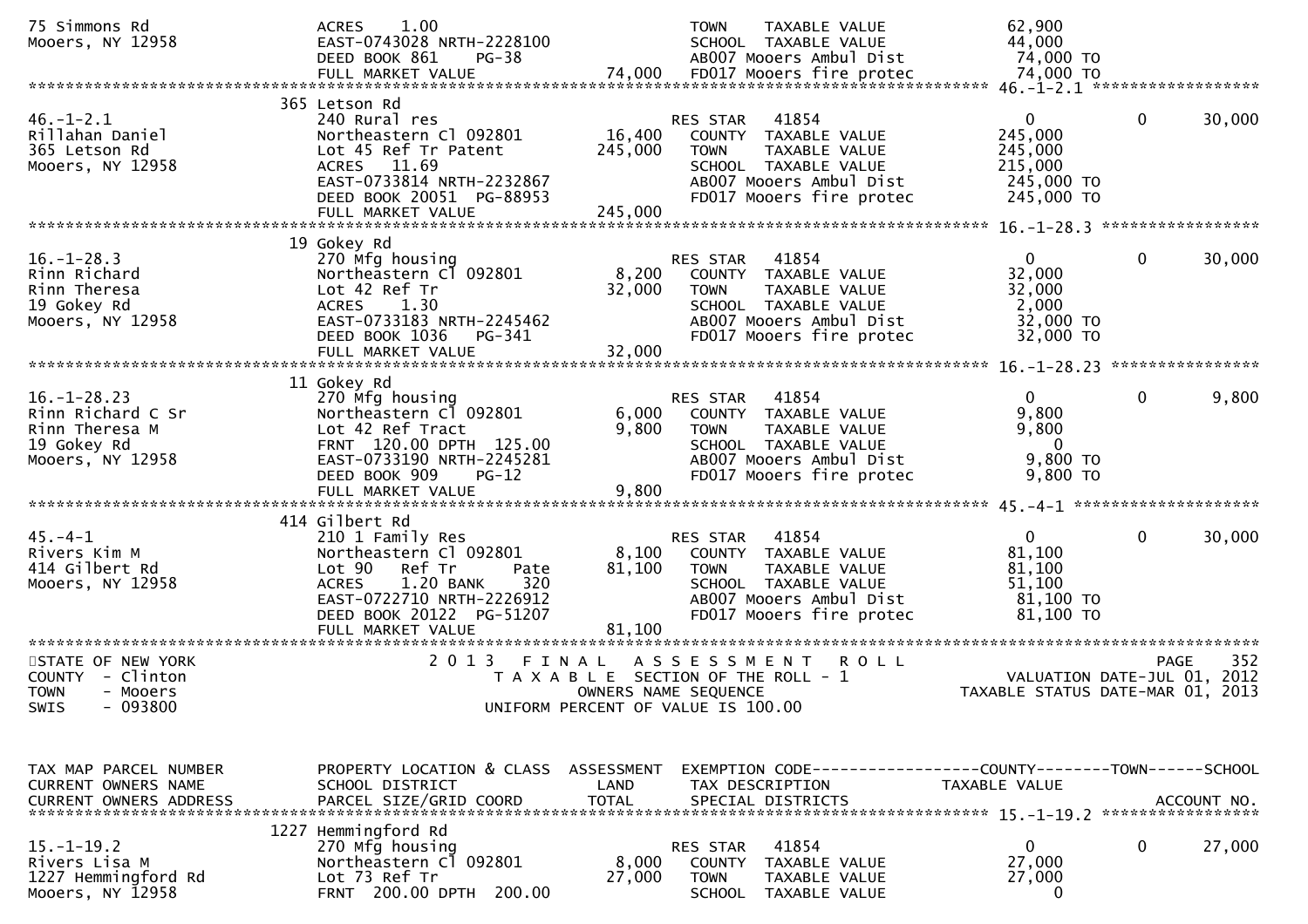|                                                                                                | EAST-0728096 NRTH-2244480<br>DEED BOOK 20061 PG-98424<br>FULL MARKET VALUE                                                                                                                     | 27,000                      | AB007 Mooers Ambul Dist<br>FD017 Mooers fire protec                                                                                                                              | 27,000 TO<br>27,000 TO                                                                                           |
|------------------------------------------------------------------------------------------------|------------------------------------------------------------------------------------------------------------------------------------------------------------------------------------------------|-----------------------------|----------------------------------------------------------------------------------------------------------------------------------------------------------------------------------|------------------------------------------------------------------------------------------------------------------|
|                                                                                                |                                                                                                                                                                                                |                             |                                                                                                                                                                                  |                                                                                                                  |
| $30.19 - 1 - 40$<br>Rizos Michael<br>18 Mill St<br>Mooers, NY 12958                            | 18 Mill St<br>210 1 Family Res<br>Northeastern Cl 092801<br>Lot 76 Ref Tr<br>Pate<br>93.95 DPTH 268.00<br><b>FRNT</b><br>230<br>BANK<br>EAST-0728217 NRTH-2233322<br>DEED BOOK 20122 PG-50821  | 6,900<br>105,000            | RES STAR<br>41854<br>COUNTY TAXABLE VALUE<br><b>TOWN</b><br>TAXABLE VALUE<br>SCHOOL TAXABLE VALUE<br>AB007 Mooers Ambul Dist<br>FD017 Mooers fire protec<br>LT033 Mooers Light 2 | $\mathbf{0}$<br>$\mathbf{0}$<br>30,000<br>105,000<br>105,000<br>75,000<br>105,000 TO<br>105,000 TO<br>105,000 TO |
|                                                                                                |                                                                                                                                                                                                |                             |                                                                                                                                                                                  |                                                                                                                  |
| $30.19 - 1 - 42$<br>Rizos Michael<br>18 Mill St<br>Mooers, NY 12958                            | Mill St<br>311 Res vac land<br>Northeastern Cl 092801<br>Lot 76 Ref Tr<br>Pate<br>FRNT 112.00 DPTH 315.00<br>EAST-0728028 NRTH-2233265                                                         | 3,600<br>3,600              | COUNTY TAXABLE VALUE<br>TAXABLE VALUE<br><b>TOWN</b><br>SCHOOL TAXABLE VALUE<br>AB007 Mooers Ambul Dist<br>FD017 Mooers fire protec                                              | 3,600<br>3,600<br>3,600<br>3,600 TO<br>3,600 TO                                                                  |
| $45. -2 - 2$<br>Rizos Michael<br>18 Mill St<br>Mooers, NY 12958                                | Mill St<br>$314$ Rural vac<10<br>Northeastern Cl 092801<br>Lot <sub>76</sub><br>Ref Tr<br>Pate<br>6.80<br><b>ACRES</b><br>EAST-0728048 NRTH-2232777<br>DEED BOOK 20122 PG-50821                | 10,300<br>10,300            | COUNTY TAXABLE VALUE<br>TAXABLE VALUE<br><b>TOWN</b><br>SCHOOL TAXABLE VALUE<br>AB007 Mooers Ambul Dist<br>FD017 Mooers fire protec<br>LT033 Mooers Light 2                      | 10,300<br>10,300<br>10,300<br>10,300 TO<br>$10,300$ TO<br>6,901 TO                                               |
| $31. - 4 - 15.4$<br>Roach Arond L<br>Roach Heather L<br>55 Herrick Rd<br>Mooers, NY 12958-3803 | 55 Herrick Rd<br>210 1 Family Res<br>Northeastern Cl 092801<br>Lot 44 Ref Tr<br><b>ACRES</b><br>1.90 BANK<br>320<br>EAST-0735187 NRTH-2234411<br>DEED BOOK 20021 PG-46960<br>FULL MARKET VALUE | 9,400<br>144,000<br>144,000 | RES STAR 41854<br>COUNTY TAXABLE VALUE<br><b>TOWN</b><br>TAXABLE VALUE<br>SCHOOL TAXABLE VALUE<br>AB007 Mooers Ambul Dist<br>FD017 Mooers fire protec                            | $\mathbf 0$<br>$\mathbf 0$<br>30,000<br>144,000<br>144,000<br>114,000<br>144,000 TO<br>144,000 TO                |
| STATE OF NEW YORK<br>COUNTY - Clinton<br><b>TOWN</b><br>- Mooers<br>$-093800$<br>SWIS          | 2 0 1 3                                                                                                                                                                                        | FINAL                       | ASSESSMENT ROLL<br>T A X A B L E SECTION OF THE ROLL - 1<br>OWNERS NAME SEQUENCE<br>UNIFORM PERCENT OF VALUE IS 100.00                                                           | 353<br><b>PAGE</b><br>VALUATION DATE-JUL 01, 2012<br>TAXABLE STATUS DATE-MAR 01, 2013                            |
| TAX MAP PARCEL NUMBER<br>CURRENT OWNERS NAME<br><b>CURRENT OWNERS ADDRESS</b>                  | PROPERTY LOCATION & CLASS ASSESSMENT<br>SCHOOL DISTRICT<br>PARCEL SIZE/GRID COORD                                                                                                              | LAND<br><b>TOTAL</b>        | TAX DESCRIPTION<br>SPECIAL DISTRICTS                                                                                                                                             | EXEMPTION CODE-----------------COUNTY-------TOWN------SCHOOL<br>TAXABLE VALUE<br>ACCOUNT NO.                     |
| $47. - 1 - 4.22$<br>Robare Deborah<br>51 St Johns Rd<br>Mooers, NY 12958                       | 51 St Johns Rd<br>210 1 Family Res<br>Northeastern Cl 092801<br>Lot 22 Ref Tr<br><b>ACRES</b><br>1.00                                                                                          | 8,000<br>63,100             | 41854<br><b>RES STAR</b><br>COUNTY<br>TAXABLE VALUE<br><b>TOWN</b><br>TAXABLE VALUE<br>SCHOOL TAXABLE VALUE                                                                      | 0<br>0<br>30,000<br>63,100<br>63,100<br>33,100                                                                   |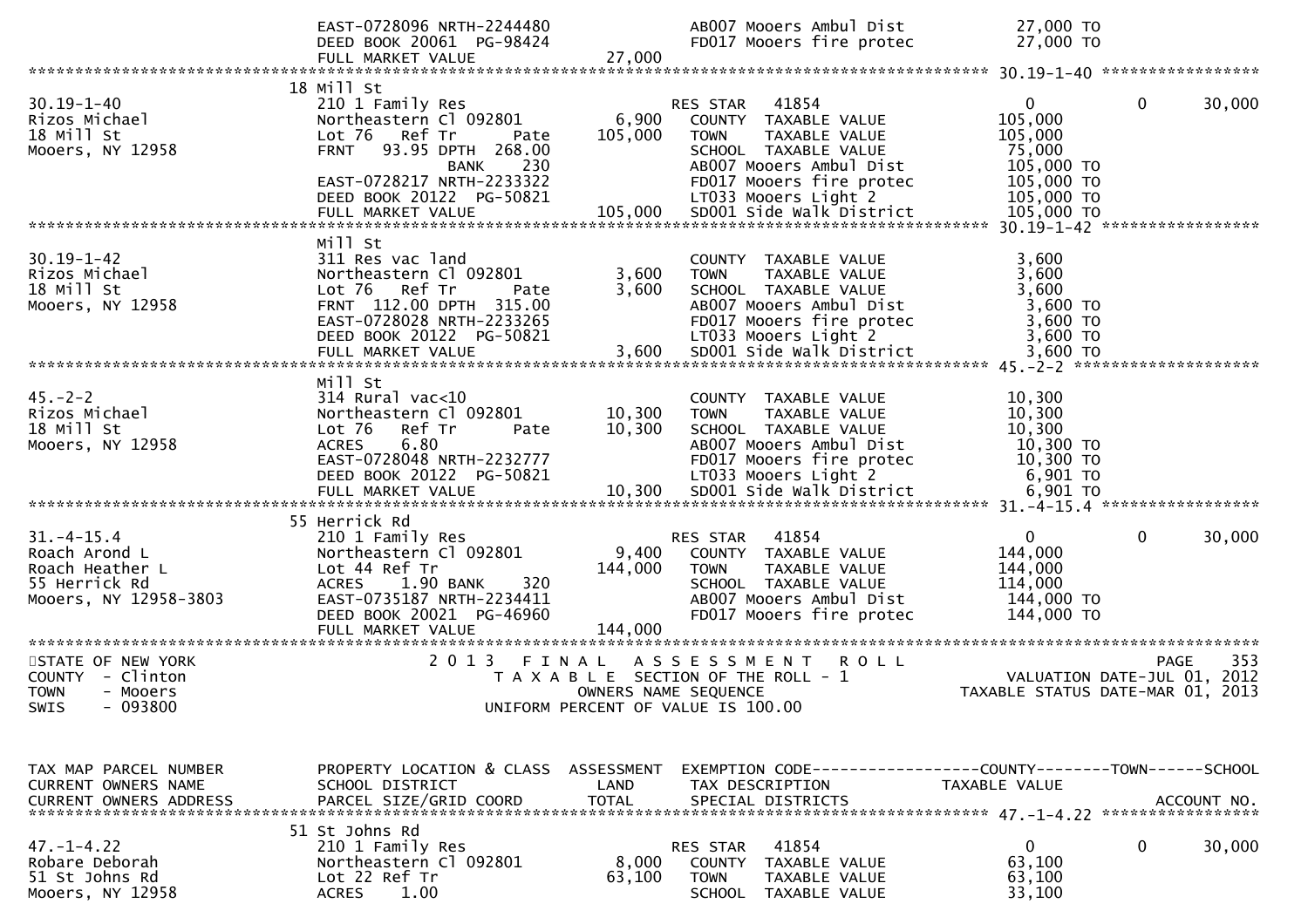|                                                                                                          | EAST-0744856 NRTH-2226780<br>DEED BOOK 20031 PG-64636<br>FULL MARKET VALUE                                                                                                                                             | 63,100                      | AB007 Mooers Ambul Dist<br>FD017 Mooers fire protec                                                                                                                                             | 63,100 TO<br>63,100 TO                                                                                 |                            |
|----------------------------------------------------------------------------------------------------------|------------------------------------------------------------------------------------------------------------------------------------------------------------------------------------------------------------------------|-----------------------------|-------------------------------------------------------------------------------------------------------------------------------------------------------------------------------------------------|--------------------------------------------------------------------------------------------------------|----------------------------|
|                                                                                                          |                                                                                                                                                                                                                        |                             |                                                                                                                                                                                                 |                                                                                                        |                            |
| $58. - 1 - 2.3$<br>Robert Michael A<br>Fitzwater Carol M<br>1631 North Rd<br>Hinesburg, VT 05461         | Gero Rd<br>$322$ Rural vac $>10$<br>093601<br>N Adirondack<br>ACRES 80.40<br>EAST-0699005 NRTH-2221600<br>DEED BOOK 20102 PG-30523<br>FULL MARKET VALUE                                                                | 40,300<br>40,300<br>40,300  | COUNTY<br>TAXABLE VALUE<br><b>TOWN</b><br>TAXABLE VALUE<br>SCHOOL TAXABLE VALUE<br>AB007 Mooers Ambul Dist<br>FD017 Mooers fire protec                                                          | 40,300<br>40,300<br>40,300<br>40,300 TO<br>40,300 TO                                                   |                            |
| $58. - 2 - 9.1$<br>Robert Michael A<br>1631 North Rd<br>Hinesburg, VT 05461<br>MAY BE SUBJECT TO PAYMENT | Rt 11<br>105 Vac farmland<br>N Adirondack<br>093601<br>Lot 139 Ref Tr<br>Pate<br>ACRES 100.10<br>EAST-0703045 NRTH-2218589<br>DEED BOOK 20112 PG-39609                                                                 | 49,600<br>49,600            | COUNTY TAXABLE VALUE<br><b>TOWN</b><br>TAXABLE VALUE<br>SCHOOL TAXABLE VALUE<br>AB007 Mooers Ambul Dist<br>FD017 Mooers fire protec                                                             | 49,600<br>49,600<br>49,600<br>49,600 TO<br>49,600 TO                                                   |                            |
| $30.16 - 3 - 8$<br>Roberts Anthony John<br>33 Depot St<br>Mooers, NY 12958                               | 33 Depot St<br>220 2 Family Res<br>Northeastern Cl 092801<br>Lot 68<br>Ref Tr<br>Pate<br><b>ACRES</b><br>1.70 BANK<br>320<br>EAST-0730206 NRTH-2236223<br>DEED BOOK 20112 PG-37495<br>FULL MARKET VALUE                | 9,100<br>120,000<br>120,000 | RES STAR<br>41854<br>COUNTY TAXABLE VALUE<br><b>TOWN</b><br>TAXABLE VALUE<br>SCHOOL TAXABLE VALUE<br>AB007 Mooers Ambul Dist<br>FD017 Mooers fire protec<br>LT033 Mooers Light 2                | $\mathbf{0}$<br>$\mathbf{0}$<br>120,000<br>120,000<br>90,000<br>120,000 TO<br>120,000 TO<br>120,000 TO | 30,000                     |
|                                                                                                          |                                                                                                                                                                                                                        |                             |                                                                                                                                                                                                 |                                                                                                        |                            |
| $27. - 1 - 20.2$<br>Roberts Daniel S<br>1009 Davison Rd<br>Mooers Forks, NY 12959                        | 1009 Davison Rd<br>210 1 Family Res<br>Northeastern Cl 092801<br>Lot 178 Ref Tr<br>Pate<br>FRNT 200.00 DPTH 100.00<br>320<br><b>BANK</b><br>EAST-0692056 NRTH-2234508<br>$PG-25$<br>DEED BOOK 679<br>FULL MARKET VALUE | 82,000<br>82,000            | PARAPL VET 41300<br>3,800 RES STAR<br>41854<br>COUNTY TAXABLE VALUE<br><b>TOWN</b><br>TAXABLE VALUE<br>SCHOOL TAXABLE VALUE<br>AB007 Mooers Ambul Dist<br>82,000 EX<br>FD017 Mooers fire protec | 82,000<br>82,000<br>$\mathbf{0}$<br>0<br>0<br>0<br>$0$ TO<br>0 <sub>T</sub>                            | 82,000<br>$\mathbf 0$      |
|                                                                                                          |                                                                                                                                                                                                                        |                             | 82,000 EX                                                                                                                                                                                       |                                                                                                        |                            |
| STATE OF NEW YORK<br>COUNTY - Clinton<br><b>TOWN</b><br>- Mooers<br>$-093800$<br><b>SWIS</b>             | 2 0 1 3                                                                                                                                                                                                                | FINAL                       | ASSESSMENT<br><b>ROLL</b><br>T A X A B L E SECTION OF THE ROLL - 1<br>OWNERS NAME SEQUENCE<br>UNIFORM PERCENT OF VALUE IS 100.00                                                                | VALUATION DATE-JUL 01, 2012<br>TAXABLE STATUS DATE-MAR 01,                                             | 354<br><b>PAGE</b><br>2013 |
| TAX MAP PARCEL NUMBER<br>CURRENT OWNERS NAME                                                             | PROPERTY LOCATION & CLASS ASSESSMENT<br>SCHOOL DISTRICT                                                                                                                                                                | LAND                        | EXEMPTION CODE-----------------COUNTY--------TOWN------SCHOOL<br>TAX DESCRIPTION                                                                                                                | TAXABLE VALUE                                                                                          |                            |
| $31. - 4 - 15.5$<br>Roberts Francis J<br>Roberts Shirley Ann                                             | 1481-1485 Lavalley Rd<br>271 Mfg housings<br>Northeastern C1 092801<br>Lot 45 Ref Tr                                                                                                                                   | 19,100<br>50,000            | COUNTY<br>TAXABLE VALUE<br><b>TOWN</b><br>TAXABLE VALUE<br>SCHOOL TAXABLE VALUE                                                                                                                 | 50,000<br>50,000<br>50,000                                                                             |                            |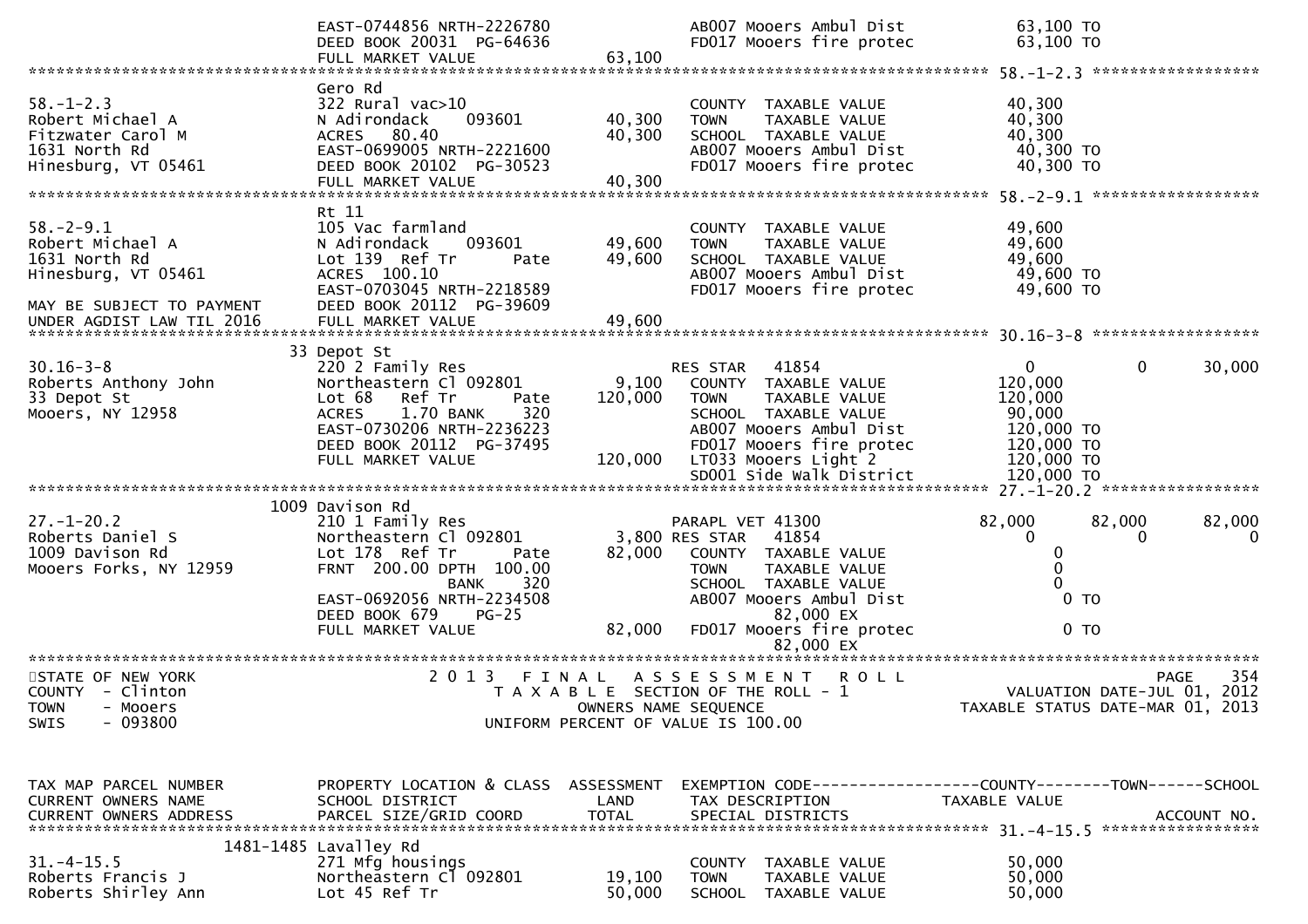| 528 Wright Dr<br>Lake Worth, FL 33461                                                                                 | 1.20<br><b>ACRES</b><br>EAST-0734018 NRTH-2233670<br>DEED BOOK 20122 PG-48685<br>FULL MARKET VALUE                                                                                       | 50,000                       | AB007 Mooers Ambul Dist<br>FD017 Mooers fire protec                                                                                                                              | 50,000 TO<br>50,000 TO                                                            |                                                                                       |
|-----------------------------------------------------------------------------------------------------------------------|------------------------------------------------------------------------------------------------------------------------------------------------------------------------------------------|------------------------------|----------------------------------------------------------------------------------------------------------------------------------------------------------------------------------|-----------------------------------------------------------------------------------|---------------------------------------------------------------------------------------|
|                                                                                                                       |                                                                                                                                                                                          |                              |                                                                                                                                                                                  |                                                                                   |                                                                                       |
| $31. - 1 - 11$<br>Roberts Janet<br>Roberts Ronald<br>2247 Rt 11<br>Mooers, NY 12958                                   | 2247 Rt 11<br>210 1 Family Res<br>Northeastern Cl 092801<br>Lot 44 Ref Tr Patent<br>FRNT 175.00 DPTH 199.70<br>EAST-0732817 NRTH-2235975<br>DEED BOOK 616<br><b>PG-326</b>               | 143,900                      | WARNONALL 41121<br>7,600 RES STAR<br>41854<br>COUNTY TAXABLE VALUE<br><b>TOWN</b><br>TAXABLE VALUE<br>SCHOOL TAXABLE VALUE<br>AB007 Mooers Ambul Dist                            | 21,585<br>$\mathbf{0}$<br>122,315<br>131,900<br>113,900<br>143,900 TO             | 12,000<br>$\overline{0}$<br>30,000<br>0                                               |
|                                                                                                                       | 2611 Rt 11                                                                                                                                                                               |                              |                                                                                                                                                                                  |                                                                                   |                                                                                       |
| $30.18 - 1 - 3$<br>Roberts Jaylane E<br>2611 Rt 11<br>Mooers, NY 12958                                                | 210 1 Family Res<br>Northeastern Cl 092801<br>Lot 76<br>Ref Tr<br>Pate<br>2.00 BANK<br>080<br><b>ACRES</b><br>EAST-0725161 NRTH-2233385<br>DEED BOOK 20122 PG-52420<br>FULL MARKET VALUE | 8,700<br>85,000<br>85,000    | RES STAR<br>41854<br>COUNTY TAXABLE VALUE<br><b>TOWN</b><br>TAXABLE VALUE<br>SCHOOL TAXABLE VALUE<br>AB007 Mooers Ambul Dist<br>FD017 Mooers fire protec<br>LT033 Mooers Light 2 | $\mathbf{0}$<br>85,000<br>85,000<br>55,000<br>85,000 TO<br>85,000 TO<br>85,000 TO | 0<br>30,000                                                                           |
|                                                                                                                       |                                                                                                                                                                                          |                              |                                                                                                                                                                                  |                                                                                   |                                                                                       |
| $44. - 1 - 33.1$<br>Roberts Julie A<br>Lamberton Mark J<br>Attn: Douglas<br>117 Big Hill Rd<br>Mooers Forks, NY 12959 | 117 Big Hill Rd<br>240 Rural res<br>Northeastern Cl 092801<br>Lot 126 Ref Tr<br>Pate<br>ACRES 44.00<br>EAST-0707973 NRTH-2228665<br>DEED BOOK 20021 PG-38833<br>FULL MARKET VALUE        | 31,900<br>152,500<br>152,500 | 41854<br>RES STAR<br>COUNTY TAXABLE VALUE<br><b>TOWN</b><br>TAXABLE VALUE<br>SCHOOL TAXABLE VALUE<br>AB007 Mooers Ambul Dist<br>FD017 Mooers fire protec                         | $\mathbf{0}$<br>152,500<br>152,500<br>122,500<br>152,500 TO<br>152,500 TO         | $\mathbf 0$<br>30,000                                                                 |
|                                                                                                                       | 882 Woods Falls Rd                                                                                                                                                                       |                              |                                                                                                                                                                                  |                                                                                   |                                                                                       |
| $44. -2 - 18.4$<br>Roberts Kenneth J<br>Roberts Susan M<br>882 Woods Falls Rd<br>Mooers Forks, NY 12959-9719          | 210 1 Family Res<br>Northeastern Cl 092801<br>Lot 115 Ref Tr<br>FRNT 220.00 DPTH 165.00<br>EAST-0714587 NRTH-2227237<br>DEED BOOK 20001 PG-24105                                         | 69,000                       | VFF CT&S<br>41640<br>7,300 RES STAR<br>41854<br>COUNTY TAXABLE VALUE<br><b>TOWN</b><br>TAXABLE VALUE<br>SCHOOL TAXABLE VALUE<br>AB007 Mooers Ambul Dist                          | 6,900<br>$\mathbf{0}$<br>62,100<br>62,100<br>32,100<br>69,000 TO                  | 6,900<br>6,900<br>30,000<br>0                                                         |
| STATE OF NEW YORK<br>COUNTY - Clinton<br><b>TOWN</b><br>- Mooers<br>$-093800$<br><b>SWIS</b>                          | 2 0 1 3                                                                                                                                                                                  | FINAL                        | ASSESSMENT<br><b>ROLL</b><br>T A X A B L E SECTION OF THE ROLL - 1<br>OWNERS NAME SEQUENCE<br>UNIFORM PERCENT OF VALUE IS 100.00                                                 |                                                                                   | 355<br><b>PAGE</b><br>VALUATION DATE-JUL 01, 2012<br>TAXABLE STATUS DATE-MAR 01, 2013 |
| TAX MAP PARCEL NUMBER<br>CURRENT OWNERS NAME                                                                          | PROPERTY LOCATION & CLASS ASSESSMENT<br>SCHOOL DISTRICT                                                                                                                                  | LAND                         | EXEMPTION CODE------------------COUNTY--------TOWN------SCHOOL<br>TAX DESCRIPTION                                                                                                | TAXABLE VALUE                                                                     |                                                                                       |
| $60. -1 - 10.91$<br>Roberts Kenny L<br>Robers Deborah L                                                               | 79 Bashaw Rd<br>210 1 Family Res<br>Northeastern Cl 092801<br>Lot 65 Re Tract                                                                                                            | 8,100<br>117,400             | 41854<br>RES STAR<br>COUNTY<br>TAXABLE VALUE<br><b>TOWN</b><br>TAXABLE VALUE                                                                                                     | 0<br>117,400<br>117,400                                                           | 0<br>30,000                                                                           |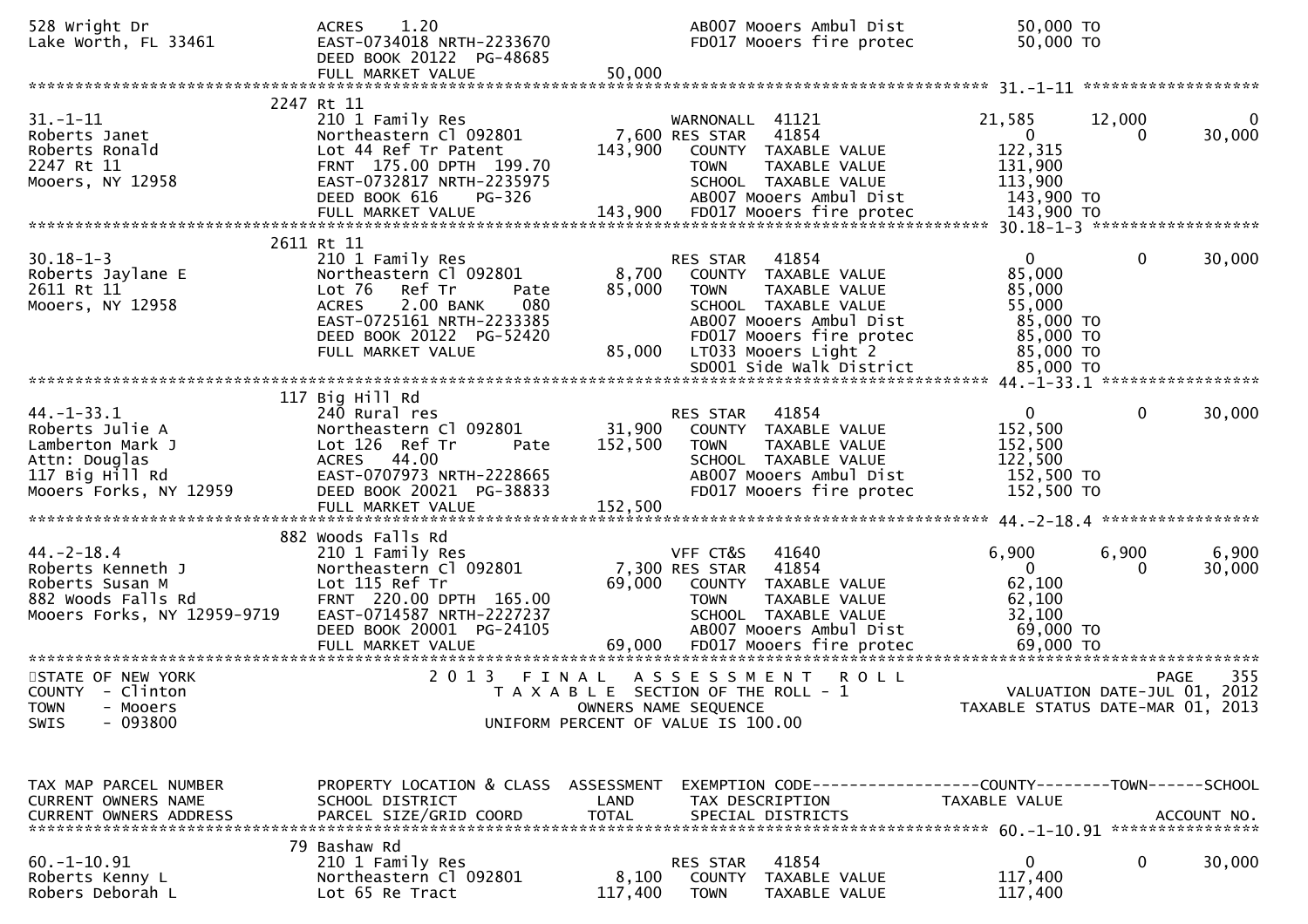| 79 Bashaw Rd<br>Mooers, NY 12958                                                                                | 1.10 BANK<br>850<br><b>ACRES</b><br>EAST-0729837 NRTH-2224936<br>DEED BOOK 20061 PG-97980<br>FULL MARKET VALUE                                                                                        | 117,400                                                                              |                                                                            | SCHOOL TAXABLE VALUE<br>AB007 Mooers Ambul Dist<br>FD017 Mooers fire protec                                                                      | 87,400<br>117,400 TO<br>117,400 TO                                          |                              |                                |
|-----------------------------------------------------------------------------------------------------------------|-------------------------------------------------------------------------------------------------------------------------------------------------------------------------------------------------------|--------------------------------------------------------------------------------------|----------------------------------------------------------------------------|--------------------------------------------------------------------------------------------------------------------------------------------------|-----------------------------------------------------------------------------|------------------------------|--------------------------------|
|                                                                                                                 |                                                                                                                                                                                                       |                                                                                      |                                                                            |                                                                                                                                                  |                                                                             |                              |                                |
| $29. - 1 - 11$<br>Roberts Lisa<br>Roberts Scott M<br>175 Blackman Corners Rd<br>Mooers Forks, NY 12959          | 175 Blackman Corners Rd<br>210 1 Family Res<br>Northeastern Cl 092801<br>Lot 117 Ref Tr<br>Pate<br><b>ACRES</b><br>2.20<br>EAST-0711880 NRTH-2235826<br>DEED BOOK 20102 PG-32064<br>FULL MARKET VALUE | 34,300                                                                               | WARCOMALL 41131<br>9,000 WARDISALL 41141<br>34,300 RES STAR<br><b>TOWN</b> | 97 PCT OF VALUE USED FOR EXEMPTION PURPOSES<br>41854<br>COUNTY TAXABLE VALUE<br>TAXABLE VALUE<br>SCHOOL TAXABLE VALUE<br>AB007 Mooers Ambul Dist | 8,318<br>4,991<br>$\mathbf{0}$<br>20,991<br>20,991<br>4,300<br>34,300 TO    | 8,318<br>4,991<br>0          | $\bf{0}$<br>$\Omega$<br>30,000 |
|                                                                                                                 |                                                                                                                                                                                                       |                                                                                      |                                                                            |                                                                                                                                                  |                                                                             |                              |                                |
| $58. - 1 - 6$<br>Roberts Living Revocable Trust N Adirondack<br>123 Lamberton Rd<br>Mooers Forks, NY 12959-9715 | 123 Lamberton Rd<br>241 Rural res&ag<br>093601<br>Lots 152/153 Ref Tr Pate<br>ACRES 261.60<br>EAST-0700224 NRTH-2224628<br>DEED BOOK 1006<br>PG-1<br>FULL MARKET VALUE                                | 92,100<br>210,000<br>210,000                                                         | SR STAR<br>COUNTY<br><b>TOWN</b>                                           | 41834<br>TAXABLE VALUE<br>TAXABLE VALUE<br>SCHOOL TAXABLE VALUE<br>AB007 Mooers Ambul Dist<br>FD017 Mooers fire protec                           | $\mathbf{0}$<br>210,000<br>210,000<br>146,700<br>210,000 TO<br>210,000 TO   | $\mathbf 0$                  | 63,300                         |
|                                                                                                                 |                                                                                                                                                                                                       |                                                                                      |                                                                            |                                                                                                                                                  |                                                                             |                              |                                |
| $58. - 1 - 5$<br>Roberts Michael P<br>164 Gero Rd<br>Mooers Forks, NY 12959-2905                                | 164 Gero Rd<br>240 Rural res<br>093601<br>N Adirondack<br>Lot 153 Ref Tr<br>Pate<br>ACRES 102.10<br>EAST-0699015 NRTH-2223806<br>DEED BOOK 933<br>PG-191<br>FULL MARKET VALUE                         | 38,500<br>136,400<br>136,400                                                         | RES STAR<br><b>TOWN</b>                                                    | 41854<br>COUNTY TAXABLE VALUE<br>TAXABLE VALUE<br>SCHOOL TAXABLE VALUE<br>AB007 Mooers Ambul Dist<br>FD017 Mooers fire protec                    | $\overline{0}$<br>136,400<br>136,400<br>106,400<br>136,400 TO<br>136,400 TO | $\mathbf{0}$                 | 30,000<br>******************   |
|                                                                                                                 | 825 Hemmingford Rd                                                                                                                                                                                    |                                                                                      |                                                                            |                                                                                                                                                  |                                                                             |                              |                                |
| $30.19 - 1 - 5$<br>Roberts Robert R<br>20 Cardin Rd<br>Champlain, NY 12919                                      | 210 1 Family Res<br>Northeastern Cl 092801<br>Lot 75 Ref Tr<br>Pate<br>FRNT 126.00 DPTH 150.00<br>EAST-0728271 NRTH-2234627<br>DEED BOOK 20072 PG-7727                                                | 6,600<br>61,200                                                                      | <b>TOWN</b>                                                                | COUNTY TAXABLE VALUE<br>TAXABLE VALUE<br>SCHOOL TAXABLE VALUE<br>AB007 Mooers Ambul Dist<br>FD017 Mooers fire protec<br>LT033 Mooers Light 2     | 61,200<br>61,200<br>61,200<br>61,200 TO<br>61,200 TO<br>61,200 TO           |                              |                                |
| STATE OF NEW YORK<br>COUNTY - Clinton<br><b>TOWN</b><br>- Mooers<br>$-093800$<br><b>SWIS</b>                    | 2 0 1 3                                                                                                                                                                                               | FINAL<br>T A X A B L E SECTION OF THE ROLL - 1<br>UNIFORM PERCENT OF VALUE IS 100.00 | ASSESSMENT<br>OWNERS NAME SEQUENCE                                         | <b>ROLL</b>                                                                                                                                      | TAXABLE STATUS DATE-MAR 01,                                                 | VALUATION DATE-JUL 01, 2012  | 356<br><b>PAGE</b><br>2013     |
| TAX MAP PARCEL NUMBER<br>CURRENT OWNERS NAME                                                                    | PROPERTY LOCATION & CLASS ASSESSMENT<br>SCHOOL DISTRICT                                                                                                                                               | LAND                                                                                 | TAX DESCRIPTION                                                            | EXEMPTION CODE-----------------COUNTY-------TOWN------SCHOOL                                                                                     | TAXABLE VALUE                                                               |                              |                                |
| $17. - 2 - 5.2$<br>Roberts Roger A<br>Roberts Kelly Ann                                                         | 252 Thompson Rd<br>210 1 Family Res<br>Northeastern Cl 092801<br>Lot 18 Ref Tr                                                                                                                        |                                                                                      | WARNONALL<br>7,900 WARDISALL<br>198,000 RES STAR                           | 41121<br>41141<br>41854                                                                                                                          | 27,000<br>19,800<br>$\Omega$                                                | 12,000<br>19,800<br>$\Omega$ | 0<br>0<br>30,000               |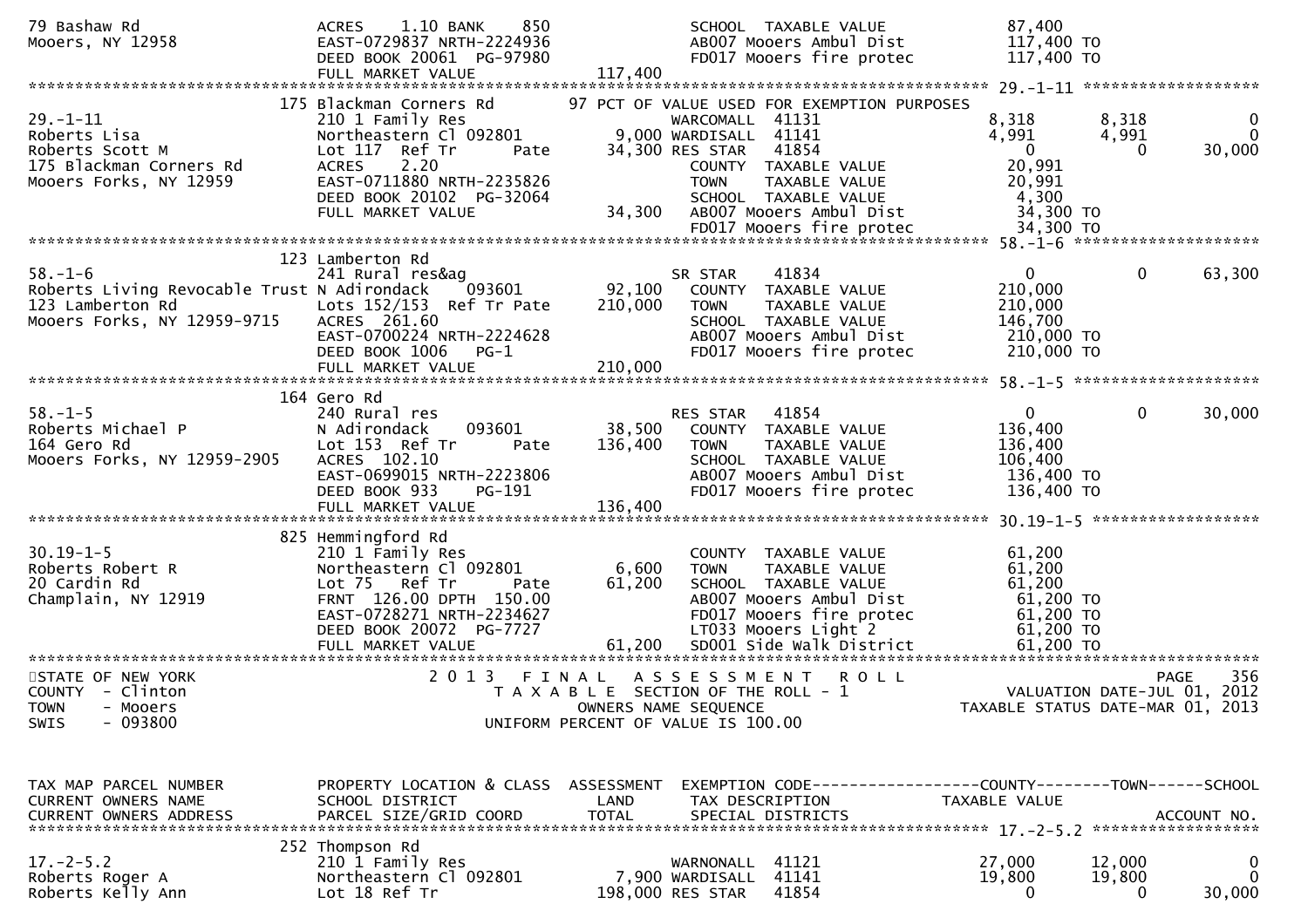| 252 Thompson Rd<br>Mooers, NY 12958                                                                                                                       | FRNT 180.00 DPTH 222.31<br>080<br><b>BANK</b><br>EAST-0743744 NRTH-2244434<br>DEED BOOK 20102 PG-33975                                                                                        |                            | COUNTY TAXABLE VALUE<br>TAXABLE VALUE<br><b>TOWN</b><br>SCHOOL TAXABLE VALUE<br>AB007 Mooers Ambul Dist                                                                                               | 151,200<br>166,200<br>168,000<br>198,000 TO                       |                                            |                       |
|-----------------------------------------------------------------------------------------------------------------------------------------------------------|-----------------------------------------------------------------------------------------------------------------------------------------------------------------------------------------------|----------------------------|-------------------------------------------------------------------------------------------------------------------------------------------------------------------------------------------------------|-------------------------------------------------------------------|--------------------------------------------|-----------------------|
|                                                                                                                                                           | Barcomb Rd                                                                                                                                                                                    |                            |                                                                                                                                                                                                       |                                                                   |                                            |                       |
| $30. -2 - 6.1$<br>Roberts Stanley L<br>1133 Lake Shore Rd<br>Chazy, NY 12921<br>MAY BE SUBJECT TO PAYMENT                                                 | 321 Abandoned ag<br>Northeastern Cl 092801<br>Ref Tr<br>Ot 69<br>Pate<br>97.70<br><b>ACRES</b><br>EAST-0731531 NRTH-2240100<br>DEED BOOK 20041 PG-78301                                       | 59,600<br>59,600           | AGRI DISTR 41720<br>COUNTY TAXABLE VALUE<br><b>TOWN</b><br>TAXABLE VALUE<br>SCHOOL TAXABLE VALUE<br>AB007 Mooers Ambul Dist<br>FD017 Mooers fire protec                                               | 5,009<br>54,591<br>54,591<br>54,591<br>59,600 TO<br>59,600 TO     | 5,009                                      | 5,009                 |
|                                                                                                                                                           |                                                                                                                                                                                               |                            |                                                                                                                                                                                                       |                                                                   |                                            |                       |
| $31. - 1 - 4$<br>Roberts Stanley L<br>Roberts Harold H<br>1133 Lake Shore Rd<br>Chazy, NY 12921<br>MAY BE SUBJECT TO PAYMENT<br>UNDER AGDIST LAW TIL 2017 | Barcomb Rd<br>321 Abandoned ag<br>Northeastern Cl 092801<br>Lot <sub>43</sub><br>Ref Tr<br>Pate<br>ACRES 180.60<br>EAST-0734319 NRTH-2240141<br>DEED BOOK 20041 PG-69317<br>FULL MARKET VALUE | 81,500<br>81,500<br>81,500 | AGRI DISTR 41720<br>COUNTY TAXABLE VALUE<br><b>TOWN</b><br>TAXABLE VALUE<br>SCHOOL TAXABLE VALUE<br>AB007 Mooers Ambul Dist<br>FD017 Mooers fire protec                                               | 13,068<br>68,432<br>68,432<br>68,432<br>81,500 TO<br>81,500 TO    | 13,068                                     | 13,068                |
|                                                                                                                                                           |                                                                                                                                                                                               |                            |                                                                                                                                                                                                       |                                                                   |                                            |                       |
| $28. - 1 - 2.4$<br>Robidoux Joseph Marcel<br>317 Meseck Rd<br>Mooers Forks, NY 12959                                                                      | 317 Meseck Rd<br>270 Mfg housing<br>Northeastern Cl 092801<br>Lot 172 Ref Tr<br>FRNT 150.00 DPTH 110.00<br>EAST-0696140 NRTH-2240012<br>DEED BOOK 920<br>$PG-224$<br>FULL MARKET VALUE        | 3,800<br>18,900<br>18,900  | 41854<br>RES STAR<br>COUNTY TAXABLE VALUE<br><b>TOWN</b><br><b>TAXABLE VALUE</b><br>SCHOOL TAXABLE VALUE<br>AB007 Mooers Ambul Dist<br>FD017 Mooers fire protec                                       | 0<br>18,900<br>18,900<br>$\mathbf{0}$<br>18,900 TO<br>18,900 TO   | $\Omega$                                   | 18,900                |
|                                                                                                                                                           |                                                                                                                                                                                               |                            |                                                                                                                                                                                                       |                                                                   |                                            |                       |
| $30. - 1 - 3.1$<br>Robinson Earl D<br>Robinson Linda L<br>229 Garrand Rd<br>Mooers, NY 12958                                                              | 229 Garrand Rd<br>210 1 Family Res<br>Northeastern Cl 092801<br>Lot <sub>93</sub><br>Ref Tr<br>Pate<br><b>ACRES</b><br>8.50<br>EAST-0723594 NRTH-2239486<br>DEED BOOK 20001 PG-18836          | 183,700                    | 97 PCT OF VALUE USED FOR EXEMPTION PURPOSES<br>WARCOMALL 41131<br>14,000 RES STAR<br>41854<br>COUNTY TAXABLE VALUE<br>TAXABLE VALUE<br><b>TOWN</b><br>SCHOOL TAXABLE VALUE<br>AB007 Mooers Ambul Dist | 44,547<br>$\Omega$<br>139,153<br>163,700<br>153,700<br>183,700 TO | 20,000<br>$\Omega$                         | $\mathbf 0$<br>30,000 |
| STATE OF NEW YORK<br>COUNTY - Clinton<br><b>TOWN</b><br>- Mooers                                                                                          | 2013 FINAL                                                                                                                                                                                    |                            | A S S E S S M E N T<br><b>ROLL</b><br>T A X A B L E SECTION OF THE ROLL - 1<br>OWNERS NAME SEQUENCE                                                                                                   | TAXABLE STATUS DATE-MAR 01, 2013                                  | <b>PAGE</b><br>VALUATION DATE-JUL 01, 2012 | 357                   |
| $-093800$<br><b>SWIS</b><br>TAX MAP PARCEL NUMBER                                                                                                         | PROPERTY LOCATION & CLASS ASSESSMENT                                                                                                                                                          |                            | UNIFORM PERCENT OF VALUE IS 100.00<br>EXEMPTION CODE-----------------COUNTY-------TOWN------SCHOOL                                                                                                    |                                                                   |                                            |                       |
| CURRENT OWNERS NAME                                                                                                                                       | SCHOOL DISTRICT                                                                                                                                                                               | LAND                       | TAX DESCRIPTION                                                                                                                                                                                       | TAXABLE VALUE                                                     |                                            |                       |
| $45. - 5 - 1$<br>Robinson George                                                                                                                          | 3 T-Ridge Ln<br>312 Vac w/imprv<br>Northeastern Cl 092801                                                                                                                                     | 10,400                     | COUNTY<br>TAXABLE VALUE<br><b>TOWN</b><br>TAXABLE VALUE                                                                                                                                               | 21,000<br>21,000                                                  |                                            |                       |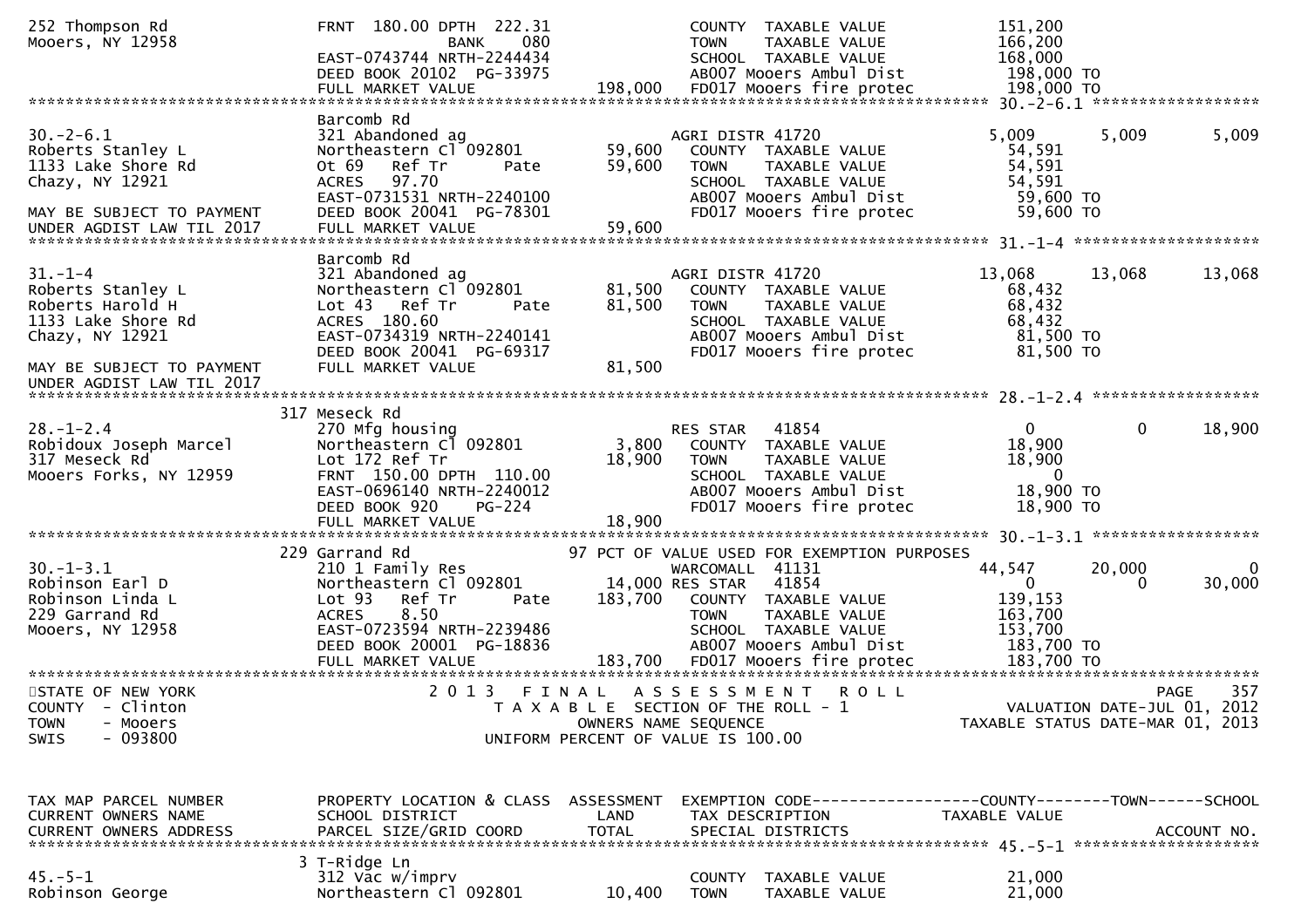| Robinson Lise<br>104 Morley<br>Greenfield Park QC, Canada<br>J4V2Y9                                      | Lot 76 Ref Tr<br>Tappin Ridge Subd Lot #1<br>ACRES 1.50<br>EAST-0724176 NRTH-2232690<br>DEED BOOK 782<br>PG-118<br>FULL MARKET VALUE                                                                        | 21,000<br>21,000                   |                                                                                  | SCHOOL TAXABLE VALUE<br>AB007 Mooers Ambul Dist<br>FD017 Mooers fire protec                                                   | 21,000<br>21,000 TO<br>21,000 TO                                              |                             |                                      |
|----------------------------------------------------------------------------------------------------------|-------------------------------------------------------------------------------------------------------------------------------------------------------------------------------------------------------------|------------------------------------|----------------------------------------------------------------------------------|-------------------------------------------------------------------------------------------------------------------------------|-------------------------------------------------------------------------------|-----------------------------|--------------------------------------|
|                                                                                                          |                                                                                                                                                                                                             |                                    |                                                                                  |                                                                                                                               |                                                                               |                             |                                      |
| $29. - 2 - 10.1$<br>Robor Linda M<br>1459 North Star Rd<br>Mooers Forks, NY 12959                        | 1459 North Star Rd<br>210 1 Family Res<br>Northeastern Cl 092801<br>Lot 98 Ref Tr<br>Pate<br>320<br><b>ACRES</b><br>1.00 BANK<br>EAST-0716006 NRTH-2238654<br>DEED BOOK 20031 PG-54598<br>FULL MARKET VALUE | 85,900                             | WARNONALL 41121<br>8,000 WARNONALL 41121<br>85,900 RES STAR 41854<br><b>TOWN</b> | COUNTY TAXABLE VALUE<br>TAXABLE VALUE<br>SCHOOL TAXABLE VALUE<br>AB007 Mooers Ambul Dist                                      | 12,885<br>12,885<br>$\overline{0}$<br>60,130<br>61,900<br>55,900<br>85,900 TO | 12,000<br>12,000<br>0       | $\mathbf 0$<br>$\mathbf 0$<br>30,000 |
|                                                                                                          |                                                                                                                                                                                                             |                                    |                                                                                  |                                                                                                                               |                                                                               |                             |                                      |
| $12. - 1 - 11$<br>Rock Larry J Jr<br>336 Nephew Rd<br>Mooers Forks, NY 12959                             | 336 Nephew Rd<br>210 1 Family Res<br>Northeastern Cl 092801<br>Lot 176 Ref Tr<br>Pate<br><b>ACRES</b><br>9.90<br>EAST-0692030 NRTH-2242611<br>DEED BOOK 20041 PG-77178                                      | 72,200                             | VFF CT&S<br>11,200 RES STAR<br><b>TOWN</b>                                       | 41640<br>41854<br>COUNTY TAXABLE VALUE<br>TAXABLE VALUE<br>SCHOOL TAXABLE VALUE<br>AB007 Mooers Ambul Dist                    | 7,220<br>$\overline{0}$<br>64,980<br>64,980<br>34,980<br>72,200 TO            | 7,220<br>$\Omega$           | 7,220<br>30,000                      |
|                                                                                                          | 162 Simmons Rd                                                                                                                                                                                              |                                    |                                                                                  |                                                                                                                               |                                                                               |                             |                                      |
| $47. - 1 - 11.21$<br>Rockwood Dianna M<br>162 Simmons Rd<br>Mooers, NY 12958                             | 240 Rural res<br>Northeastern Cl 092801<br>Lot 21 Ref Tr<br>Pate<br>19.20<br><b>ACRES</b><br>EAST-0743778 NRTH-2230568<br>DEED BOOK 20061 PG-98933<br>FULL MARKET VALUE                                     | 20,900<br>66,800<br>66,800         | RES STAR<br><b>TOWN</b>                                                          | 41854<br>COUNTY TAXABLE VALUE<br>TAXABLE VALUE<br>SCHOOL TAXABLE VALUE<br>AB007 Mooers Ambul Dist<br>FD017 Mooers fire protec | $\mathbf{0}$<br>66,800<br>66,800<br>36,800<br>66,800 TO<br>66,800 TO          | 0                           | 30,000                               |
|                                                                                                          |                                                                                                                                                                                                             |                                    |                                                                                  |                                                                                                                               |                                                                               |                             |                                      |
| $16. - 1 - 3.1$<br>Rodriguez Samuel<br>Rodriguez Celia<br>161-28 Grand Central Pkwy<br>Jamaica, NY 11432 | Gokey Rd<br>321 Abandoned ag<br>Northeastern Cl 092801<br>Lot 41<br>Ref Tr<br>Pate<br>ACRES 15.00<br>EAST-0733664 NRTH-2248574<br>DEED BOOK 20072 PG-06354                                                  | 10,500<br>10,500                   | <b>TOWN</b>                                                                      | COUNTY TAXABLE VALUE<br>TAXABLE VALUE<br>SCHOOL TAXABLE VALUE<br>ABOO7 Mooers Ambul Dist<br>FD017 Mooers fire protec          | 10,500<br>10,500<br>10,500<br>10,500 TO<br>10,500 TO                          |                             |                                      |
| STATE OF NEW YORK                                                                                        | 2013 FINAL ASSESSMENT ROLL                                                                                                                                                                                  |                                    |                                                                                  |                                                                                                                               |                                                                               |                             | 358<br><b>PAGE</b>                   |
| - Clinton<br><b>COUNTY</b><br><b>TOWN</b><br>- Mooers<br>- 093800<br><b>SWIS</b>                         | UNIFORM PERCENT OF VALUE IS 100.00                                                                                                                                                                          |                                    | T A X A B L E SECTION OF THE ROLL - 1<br>OWNERS NAME SEQUENCE                    |                                                                                                                               | TAXABLE STATUS DATE-MAR 01, 2013                                              | VALUATION DATE-JUL 01, 2012 |                                      |
| TAX MAP PARCEL NUMBER<br>CURRENT OWNERS NAME<br><b>CURRENT OWNERS ADDRESS</b>                            | PROPERTY LOCATION & CLASS<br>SCHOOL DISTRICT<br>PARCEL SIZE/GRID COORD                                                                                                                                      | ASSESSMENT<br>LAND<br><b>TOTAL</b> | TAX DESCRIPTION                                                                  | EXEMPTION CODE-----------------COUNTY-------TOWN------SCHOOL<br>SPECIAL DISTRICTS                                             | TAXABLE VALUE                                                                 |                             | ACCOUNT NO.                          |
| $61. -1 - 11.41$                                                                                         | 491 Angelville Rd<br>240 Rural res                                                                                                                                                                          |                                    | SR STAR                                                                          | 41834                                                                                                                         | 0                                                                             | 0                           | 63,300                               |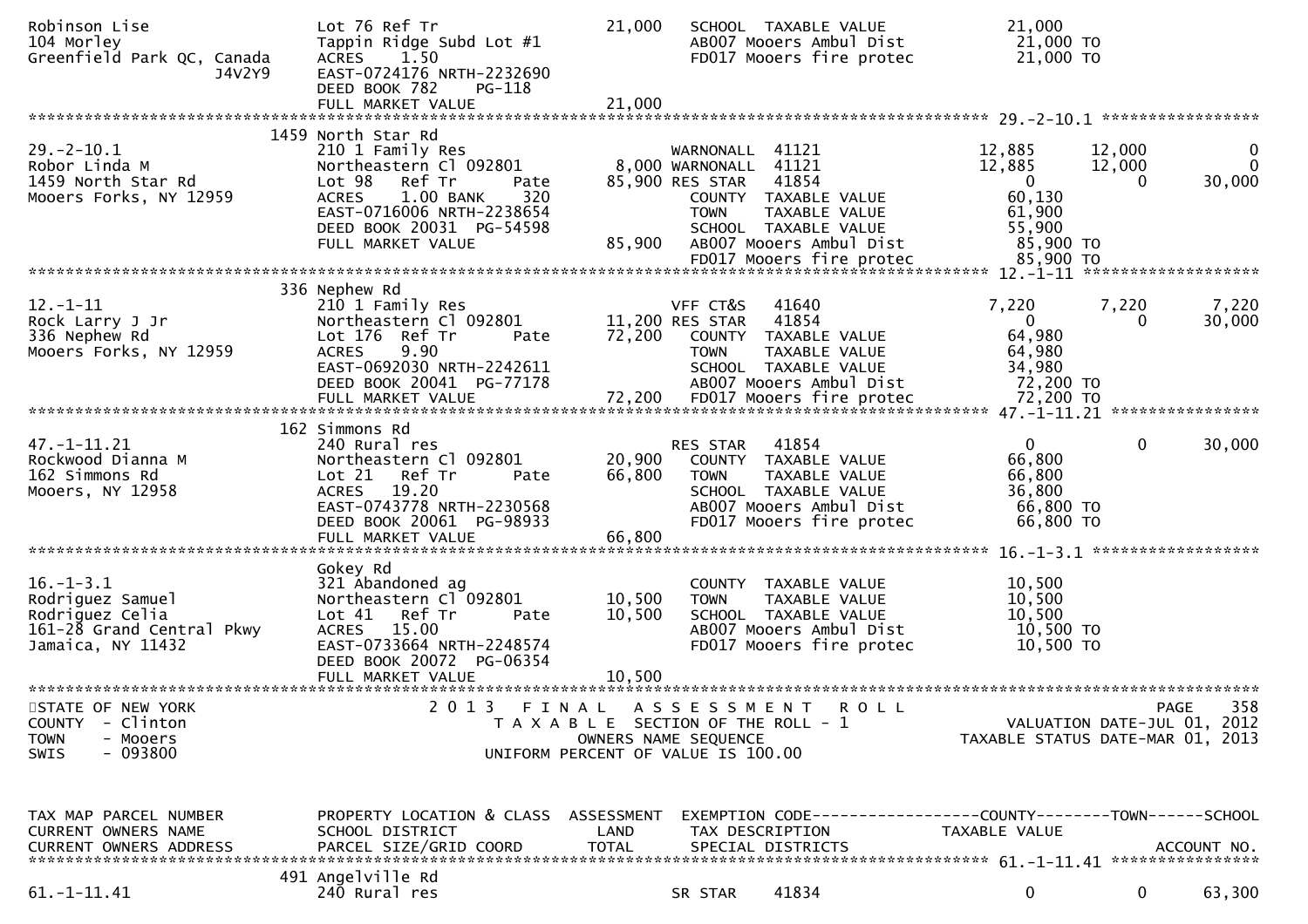| Romano John<br>Romano Cynthia<br>491 Angelville Rd<br>Mooers, NY 12958 | Northeastern Cl 092801<br>Lot 34 Ref Tr<br>ACRES 13.20<br>EAST-0740516 NRTH-2223059 | 17,300<br>174,300    | COUNTY TAXABLE VALUE<br><b>TOWN</b><br>TAXABLE VALUE<br>SCHOOL TAXABLE VALUE<br>AB007 Mooers Ambul Dist | 174,300<br>174,300<br>111,000<br>174,300 TO |                                  |
|------------------------------------------------------------------------|-------------------------------------------------------------------------------------|----------------------|---------------------------------------------------------------------------------------------------------|---------------------------------------------|----------------------------------|
|                                                                        | DEED BOOK 20031 PG-62107                                                            |                      | FD017 Mooers fire protec                                                                                | 174,300 TO                                  |                                  |
|                                                                        |                                                                                     |                      |                                                                                                         |                                             |                                  |
|                                                                        | 17 Romat Ln                                                                         |                      |                                                                                                         |                                             |                                  |
| $16. - 1 - 21.2$<br>Romat John A                                       | 240 Rural res<br>Northeastern Cl 092801                                             |                      | RES STAR 41854<br>18,400 COUNTY TAXABLE VALUE                                                           | $\mathbf{0}$<br>135,000                     | $\mathbf 0$<br>30,000            |
| Romat Barbara Ann                                                      | Lot 39 & 40 Ref Tr                                                                  | 135,000              | <b>TOWN</b><br>TAXABLE VALUE                                                                            | 135,000                                     |                                  |
| 17 Romat Ln                                                            | ACRES 33.00 BANK<br>080                                                             |                      | SCHOOL TAXABLE VALUE                                                                                    | 105,000                                     |                                  |
| Mooers, NY 12958                                                       | EAST-0738347 NRTH-2245732                                                           |                      | AB007 Mooers Ambul Dist                                                                                 | 135,000 TO                                  |                                  |
|                                                                        | DEED BOOK 842<br>PG-141<br>FULL MARKET VALUE                                        | 135,000              | FD017 Mooers fire protec                                                                                | 135,000 TO                                  |                                  |
|                                                                        |                                                                                     |                      |                                                                                                         |                                             |                                  |
| $16. - 1 - 24$                                                         | North Star Rd<br>321 Abandoned ag                                                   |                      | COUNTY TAXABLE VALUE                                                                                    | 12,000                                      |                                  |
| Romat John A                                                           | Northeastern Cl <sup>-</sup> 092801                                                 | 12,000               | TAXABLE VALUE<br><b>TOWN</b>                                                                            | 12,000                                      |                                  |
| Romat Barbara Ann                                                      | Lot 39 Ref Tr<br>Pate                                                               | 12,000               | SCHOOL TAXABLE VALUE                                                                                    | 12,000                                      |                                  |
| 17 Romat Ln                                                            | ACRES 54.00 BANK<br>080                                                             |                      | AB007 Mooers Ambul Dist                                                                                 | 12,000 TO                                   |                                  |
| Mooers, NY 12958                                                       | EAST-0737525 NRTH-2243433<br>DEED BOOK 842<br>PG-141                                |                      | FD017 Mooers fire protec                                                                                | 12,000 TO                                   |                                  |
|                                                                        |                                                                                     |                      |                                                                                                         |                                             |                                  |
|                                                                        |                                                                                     |                      |                                                                                                         |                                             |                                  |
| $16. - 1 - 21.3$                                                       | 12 Romat Ln<br>210 1 Family Res                                                     |                      | RES STAR 41854                                                                                          | $\mathbf{0}$                                | $\mathbf{0}$<br>30,000           |
| Romat John A II                                                        | Northeastern Cl 092801                                                              |                      | 8,200 COUNTY TAXABLE VALUE                                                                              | 85,000                                      |                                  |
| 12 Romat Ln                                                            | Lot 40 Ref Tr                                                                       | 85,000               | <b>TOWN</b><br>TAXABLE VALUE                                                                            | 85,000                                      |                                  |
| Mooers, NY 12958                                                       | ACRES 1.10<br>EAST-0738148 NRTH-2246946                                             |                      | SCHOOL TAXABLE VALUE<br>AB007 Mooers Ambul Dist                                                         | 55,000<br>85,000 TO                         |                                  |
|                                                                        | DEED BOOK 99001 PG-09715                                                            |                      | FD017 Mooers fire protec                                                                                | 85,000 TO                                   |                                  |
|                                                                        | FULL MARKET VALUE                                                                   | 85,000               |                                                                                                         |                                             |                                  |
|                                                                        | 103 Maple St                                                                        |                      |                                                                                                         |                                             |                                  |
| $30.16 - 2 - 8$                                                        | 220 2 Family Res                                                                    |                      | RES STAR 41854                                                                                          | $\overline{0}$                              | $\mathbf 0$<br>30,000            |
| Ross Cory                                                              | Northeastern Cl 092801                                                              |                      | 11,200 COUNTY TAXABLE VALUE                                                                             | 85,900                                      |                                  |
| 103 Maple St                                                           | Lot 68 Ref Tr<br>Pate                                                               | 85,900               | TAXABLE VALUE<br>TOWN                                                                                   | 85,900                                      |                                  |
| Mooers, NY 12958                                                       | 1.40 BANK<br>080<br><b>ACRES</b><br>EAST-0729117 NRTH-2236398                       |                      | SCHOOL TAXABLE VALUE<br>AB007 Mooers Ambul Dist                                                         | 55,900<br>85,900 TO                         |                                  |
|                                                                        | DEED BOOK 20061 PG-92744                                                            |                      | FD017 Mooers fire protec                                                                                | 85,900 TO                                   |                                  |
|                                                                        | FULL MARKET VALUE                                                                   |                      | 85,900 LT033 Mooers Light 2<br>SD001 Side Walk District                                                 | 85,900 TO                                   |                                  |
|                                                                        |                                                                                     |                      |                                                                                                         | 85,900 TO                                   |                                  |
| STATE OF NEW YORK                                                      | 2 0 1 3                                                                             |                      | FINAL ASSESSMENT<br><b>ROLL</b>                                                                         |                                             | 359<br><b>PAGE</b>               |
| <b>COUNTY</b><br>- Clinton                                             |                                                                                     |                      | T A X A B L E SECTION OF THE ROLL - 1                                                                   |                                             | VALUATION DATE-JUL 01, 2012      |
| <b>TOWN</b><br>- Mooers<br>$-093800$<br>SWIS                           |                                                                                     | OWNERS NAME SEQUENCE | UNIFORM PERCENT OF VALUE IS 100.00                                                                      |                                             | TAXABLE STATUS DATE-MAR 01, 2013 |
|                                                                        |                                                                                     |                      |                                                                                                         |                                             |                                  |
|                                                                        |                                                                                     |                      |                                                                                                         |                                             |                                  |
| TAX MAP PARCEL NUMBER                                                  | PROPERTY LOCATION & CLASS                                                           | ASSESSMENT           | EXEMPTION CODE-----------------COUNTY-------TOWN------SCHOOL                                            |                                             |                                  |
| CURRENT OWNERS NAME                                                    | SCHOOL DISTRICT                                                                     | LAND                 | TAX DESCRIPTION                                                                                         | TAXABLE VALUE                               |                                  |
| <b>CURRENT OWNERS ADDRESS</b>                                          | PARCEL SIZE/GRID COORD                                                              | <b>TOTAL</b>         | SPECIAL DISTRICTS                                                                                       |                                             | ACCOUNT NO.                      |
|                                                                        | 2586 Rt 11                                                                          |                      |                                                                                                         |                                             |                                  |
| $30.19 - 1 - 23.5$                                                     | 471 Funeral home                                                                    |                      | COUNTY TAXABLE VALUE                                                                                    | 282,700                                     |                                  |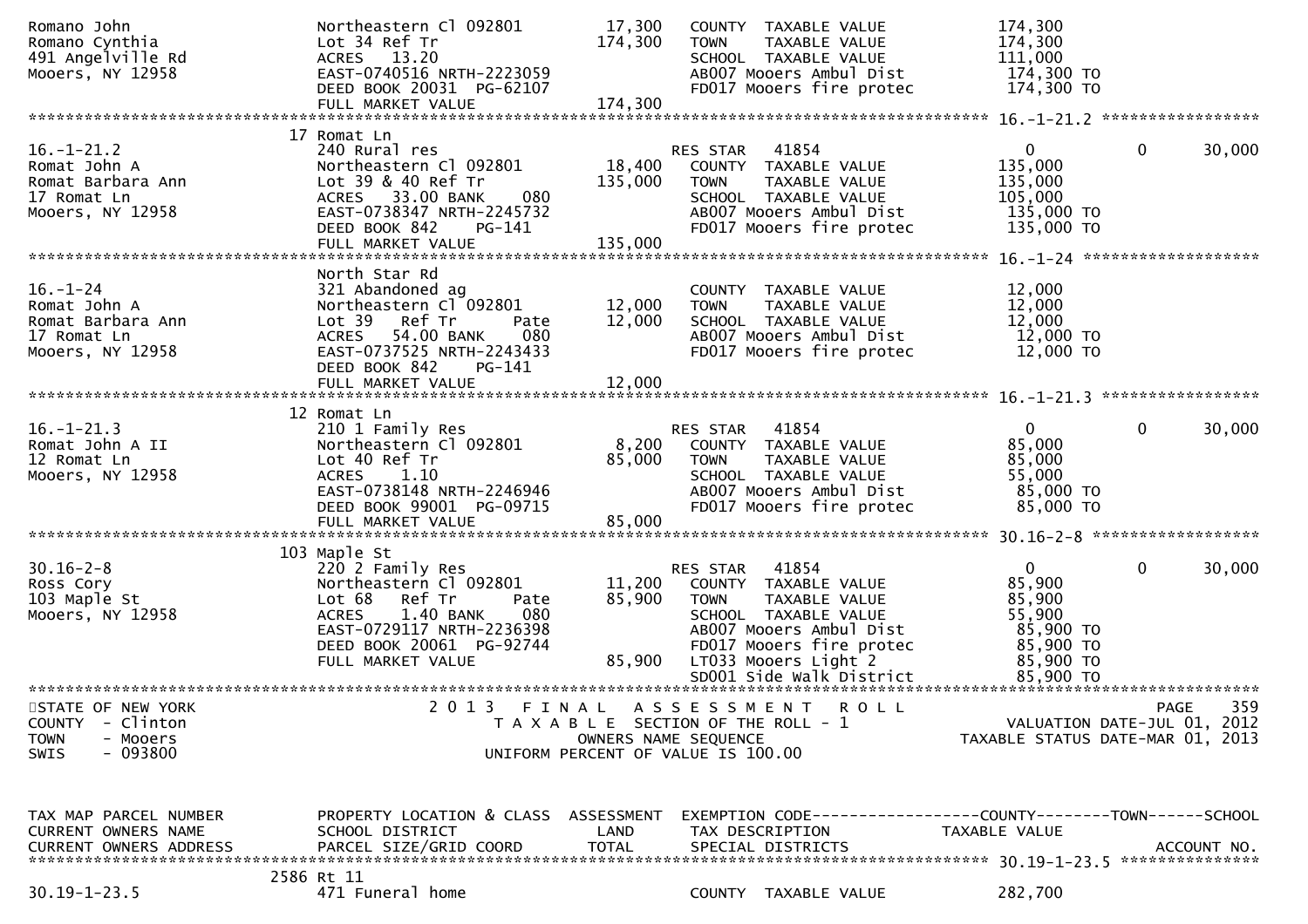| Ross Kristen L<br>Ross Cory S<br>PO Box 275<br>Mooers, NY 12958                                                                                                                                                                                            | Northeastern Cl 092801<br>Lot 75 Ref Tr<br>Pate<br>Survey Map 20072/04206<br>1.35<br><b>ACRES</b><br>EAST-0725842 NRTH-2233953<br>DEED BOOK 20082 PG-15680           | 16,200<br>282,700    | <b>TOWN</b><br>TAXABLE VALUE<br>SCHOOL TAXABLE VALUE<br>AB007 Mooers Ambul Dist<br>FD017 Mooers fire protec<br>FDUI/ Mooers fire protec<br>LTO33 Mooers Light 2<br>SDOO1 Side Walk District<br>$LT033$ Mooers Light 2 | 282,700<br>282,700<br>282,700 TO<br>282,700 TO<br>282,700 TO                            |                                                                                |
|------------------------------------------------------------------------------------------------------------------------------------------------------------------------------------------------------------------------------------------------------------|----------------------------------------------------------------------------------------------------------------------------------------------------------------------|----------------------|-----------------------------------------------------------------------------------------------------------------------------------------------------------------------------------------------------------------------|-----------------------------------------------------------------------------------------|--------------------------------------------------------------------------------|
|                                                                                                                                                                                                                                                            |                                                                                                                                                                      |                      |                                                                                                                                                                                                                       | 282,700 TO                                                                              |                                                                                |
| $12. - 1 - 16$<br>Rottenberger Thomas G<br>Louis L Ciaccio<br>223 Rt 375<br>West Hurley, NY 12491                                                                                                                                                          | Bush Rd<br>321 Abandoned ag<br>Northeastern Cl 092801 14,300<br>Lot 176 Ref Tr<br>Pate<br>ACRES 16.70<br>EAST-0690971 NRTH-2246385<br>DEED BOOK 896<br>PG-180        | 14,300               | COUNTY TAXABLE VALUE<br>TAXABLE VALUE<br><b>TOWN</b><br>SCHOOL TAXABLE VALUE<br>AB007 Mooers Ambul Dist<br>FD017 Mooers fire protec                                                                                   | 14,300<br>14,300<br>14,300<br>14,300 TO<br>14,300 TO                                    |                                                                                |
|                                                                                                                                                                                                                                                            |                                                                                                                                                                      |                      |                                                                                                                                                                                                                       |                                                                                         |                                                                                |
| $26. - 1 - 14.1$<br>Rowe Gary<br>Rowe Keith<br>18 Lakeview Ave<br>Rouses Point, NY 12979                                                                                                                                                                   | 454 white Rd<br>210 1 Family Res<br>Northeastern Cl 092801<br>Lot 207 Ref Tr Patent<br>Title Deed Bk 342 Pg 373<br>3.00<br><b>ACRES</b><br>EAST-0679364 NRTH-2233312 | 6,400<br>165,000     | COUNTY TAXABLE VALUE<br>TOWN<br>TAXABLE VALUE<br>SCHOOL TAXABLE VALUE<br>AB007 Mooers Ambul Dist<br>FD017 Mooers fire protec                                                                                          | 165,000<br>165,000<br>165,000<br>165,000 TO<br>165,000 TO                               |                                                                                |
|                                                                                                                                                                                                                                                            | DEED BOOK 20041 PG-73591<br>FULL MARKET VALUE                                                                                                                        | 165,000              |                                                                                                                                                                                                                       |                                                                                         |                                                                                |
| $26. - 1 - 14.2$<br>26.-1-14.2<br>Rowe Keith A Mortheastern Cl 092801 5,600 COUNTY TAXABLE VALUE<br>Rowe Julie M Lot 207 Ref Tract Patent 152,800 TOWN TAXABLE VALUE<br>392 White Rd ACRES 1.90 SCHOOL TAXABLE VALUE<br>Ellenburg Depot, NY 12935 EAST-068 | 392 white Rd<br>210 1 Family Res<br>DEED BOOK 98001 PG-03193                                                                                                         |                      | RES STAR 41854<br>SCHOOL TAXABLE VALUE<br>AB007 Mooers Ambul Dist<br>FD017 Mooers fire protec                                                                                                                         | $\overline{0}$<br>152,800<br>152,800<br>122,800<br>152,800 то<br>152,800 то             | $\Omega$<br>30,000                                                             |
|                                                                                                                                                                                                                                                            |                                                                                                                                                                      |                      |                                                                                                                                                                                                                       |                                                                                         |                                                                                |
| $57. - 3 - 15.2$<br>Rowe Kim M<br>447 Forest Rd<br>Ellenburg Depot, NY 12935-2214 FRNT 239.25 DPTH 163.40                                                                                                                                                  | 447 Forest Rd<br>210 1 Family Res<br>093601<br>N Adirondack<br>Lot 212 Ref Tr<br>EAST-0684792 NRTH-2216256<br>DEED BOOK 885<br>$PG-53$<br>FULL MARKET VALUE          | 128,000              | WARCOMALL 41131<br>4,900 WARDISALL 41141<br>128,000 RES STAR 41854<br>COUNTY TAXABLE VALUE<br><b>TOWN</b><br>TAXABLE VALUE<br>SCHOOL TAXABLE VALUE<br>AB007 Mooers Ambul Dist                                         | 32,000<br>12,800<br>$\overline{\mathbf{0}}$<br>83,200<br>95,200<br>98,000<br>128,000 TO | 20,000<br>$\mathbf{0}$<br>12,800<br>$\overline{0}$<br>30,000<br>$\Omega$       |
|                                                                                                                                                                                                                                                            |                                                                                                                                                                      |                      | FD017 Mooers fire protec                                                                                                                                                                                              | 128,000 TO                                                                              |                                                                                |
| STATE OF NEW YORK<br>COUNTY - Clinton<br><b>TOWN</b><br>- Mooers<br>- 093800<br>SWIS                                                                                                                                                                       | 2 0 1 3                                                                                                                                                              | FINAL                | A S S E S S M E N T<br>ROLL<br>T A X A B L E SECTION OF THE ROLL - 1<br>OWNERS NAME SEQUENCE<br>UNIFORM PERCENT OF VALUE IS 100.00                                                                                    |                                                                                         | 360<br>PAGE<br>VALUATION DATE-JUL 01, 2012<br>TAXABLE STATUS DATE-MAR 01, 2013 |
| TAX MAP PARCEL NUMBER<br>CURRENT OWNERS NAME<br><b>CURRENT OWNERS ADDRESS</b>                                                                                                                                                                              | PROPERTY LOCATION & CLASS ASSESSMENT<br>SCHOOL DISTRICT<br>PARCEL SIZE/GRID COORD                                                                                    | LAND<br><b>TOTAL</b> | EXEMPTION CODE-----------------COUNTY-------TOWN------SCHOOL<br>TAX DESCRIPTION<br>SPECIAL DISTRICTS                                                                                                                  | TAXABLE VALUE                                                                           | ACCOUNT NO.                                                                    |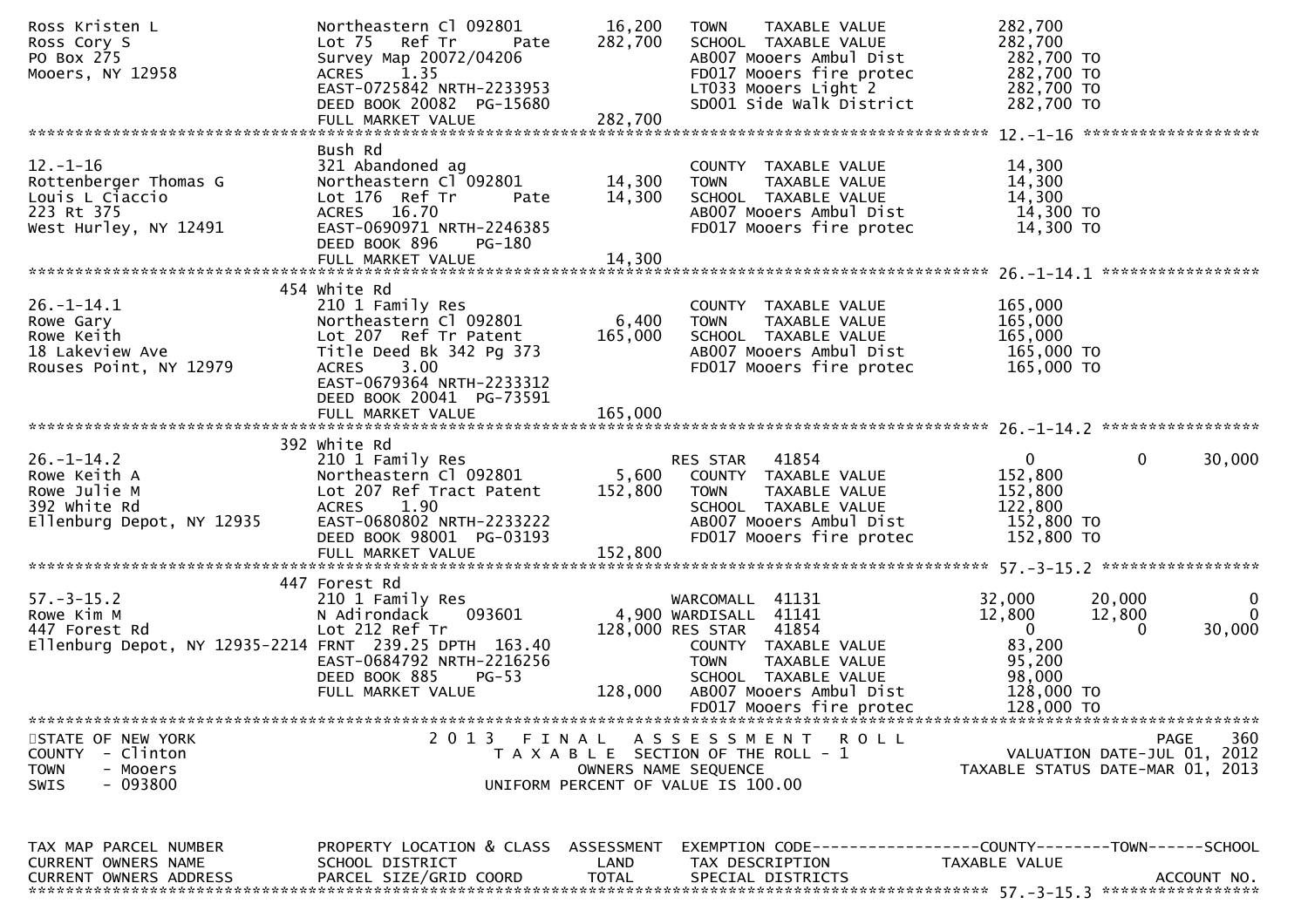| $57. - 3 - 15.3$<br>Rowe Kim M<br>447 Forest Rd<br>Ellenburg Depot, NY 12935-2214 FRNT 255.20 DPTH 162.50 | Forest Rd<br>311 Res vac land<br>N Adirondack<br>093601<br>Lot 212 Ref Tr<br>EAST-0684793 NRTH-2216502<br>DEED BOOK 885<br>$PG-53$<br>FULL MARKET VALUE                   | 4,900<br>4,900<br>4,900       | COUNTY TAXABLE VALUE<br>TAXABLE VALUE<br><b>TOWN</b><br>SCHOOL TAXABLE VALUE<br>AB007 Mooers Ambul Dist<br>FD017 Mooers fire protec                                                                   | 4,900<br>4,900<br>4,900<br>4,900 TO<br>4,900 TO                                                          |
|-----------------------------------------------------------------------------------------------------------|---------------------------------------------------------------------------------------------------------------------------------------------------------------------------|-------------------------------|-------------------------------------------------------------------------------------------------------------------------------------------------------------------------------------------------------|----------------------------------------------------------------------------------------------------------|
|                                                                                                           |                                                                                                                                                                           |                               |                                                                                                                                                                                                       |                                                                                                          |
| $31. -2 - 2.43$<br>Royea Brian S<br>Royea Ulla B<br>1 Thompson Rd<br>Mooers, NY 12958                     | 1 Thompson Rd<br>210 1 Family Res<br>Northeastern Cl 092801<br>Lot 38 Ref Tr<br>ACRES 5.20<br>EAST-0741218 NRTH-2239045<br>DEED BOOK 20041 PG-74558                       | 93,800                        | 96 PCT OF VALUE USED FOR EXEMPTION PURPOSES<br>WARCOMALL 41131<br>11,400 RES STAR<br>41854<br>COUNTY TAXABLE VALUE<br><b>TOWN</b><br>TAXABLE VALUE<br>SCHOOL TAXABLE VALUE<br>AB007 Mooers Ambul Dist | 22,512<br>20,000<br>0<br>30,000<br>$\overline{0}$<br>$\Omega$<br>71,288<br>73,800<br>63,800<br>93,800 TO |
|                                                                                                           | 182 Canaan Rd                                                                                                                                                             |                               |                                                                                                                                                                                                       |                                                                                                          |
| $56. - 1 - 24.1$<br>Ruddy Harold<br>Ruddy Mary<br>220 Brighton Ave<br>Long Branch, NJ 07740               | 210 1 Family Res<br>N Adirondack<br>093601<br>Lot 23 Hazen Pat<br>3.70<br><b>ACRES</b><br>EAST-0674952 NRTH-2217957<br>DEED BOOK 553<br><b>PG-353</b>                     | 6,900<br>31,000               | COUNTY TAXABLE VALUE<br>TAXABLE VALUE<br><b>TOWN</b><br>SCHOOL TAXABLE VALUE<br>AB007 Mooers Ambul Dist<br>FD002 Ellenburg fire 21<br>FD017 Mooers fire protec                                        | 31,000<br>31,000<br>31,000<br>31,000 TO<br>29,140 TO<br>1,860 то                                         |
|                                                                                                           |                                                                                                                                                                           |                               |                                                                                                                                                                                                       |                                                                                                          |
|                                                                                                           |                                                                                                                                                                           |                               |                                                                                                                                                                                                       |                                                                                                          |
| $57. - 2 - 26$<br>Ruggiero John<br>Ruggiero Cathy<br>196 Fox Run Rd<br>Elizabethtown, NY 12932            | 25 Hurlburt Rd<br>$314$ Rural vac<10<br>093601<br>N Adirondack<br>Lot 182 Ref Tr<br>Pate<br>8.60<br><b>ACRES</b><br>EAST-0692035 NRTH-2218598<br>DEED BOOK 733<br>$PG-63$ | 10,000<br>10,000              | COUNTY TAXABLE VALUE<br>TAXABLE VALUE<br><b>TOWN</b><br>SCHOOL TAXABLE VALUE<br>AB007 Mooers Ambul Dist<br>FD017 Mooers fire protec                                                                   | 10,000<br>10,000<br>10,000<br>10,000 TO<br>10,000 TO                                                     |
|                                                                                                           |                                                                                                                                                                           |                               |                                                                                                                                                                                                       |                                                                                                          |
|                                                                                                           |                                                                                                                                                                           |                               |                                                                                                                                                                                                       |                                                                                                          |
| $58. - 2 - 2.214$<br>Rushford Kimberly A<br>4079 Rt 11<br>4079 Rt 11<br>Mooers Forks, NY 12959-1807       | 4079 Rt 11<br>210 1 Family Res<br>N Adirondack<br>093601<br>Lot 167 Ref Tract<br>1.17<br><b>ACRES</b><br>EAST-0696252 NRTH-2219597<br>DEED BOOK 20051 PG-86189            | 5,100<br>81,000               | 41854<br>RES STAR<br>COUNTY TAXABLE VALUE<br><b>TOWN</b><br>TAXABLE VALUE<br>SCHOOL TAXABLE VALUE<br>AB007 Mooers Ambul Dist<br>FD017 Mooers fire protec                                              | $\mathbf{0}$<br>$\mathbf{0}$<br>30,000<br>81,000<br>81,000<br>51,000<br>81,000 TO<br>81,000 TO           |
|                                                                                                           | FULL MARKET VALUE                                                                                                                                                         | 81,000                        |                                                                                                                                                                                                       |                                                                                                          |
|                                                                                                           |                                                                                                                                                                           |                               |                                                                                                                                                                                                       |                                                                                                          |
| STATE OF NEW YORK<br><b>COUNTY</b><br>- Clinton<br><b>TOWN</b><br>- Mooers<br>$-093800$<br><b>SWIS</b>    | 2013                                                                                                                                                                      | FINAL<br>OWNERS NAME SEQUENCE | A S S E S S M E N T<br><b>ROLL</b><br>T A X A B L E SECTION OF THE ROLL - 1<br>UNIFORM PERCENT OF VALUE IS 100.00                                                                                     | 361<br><b>PAGE</b><br>VALUATION DATE-JUL 01, 2012<br>TAXABLE STATUS DATE-MAR 01, 2013                    |
| TAX MAP PARCEL NUMBER<br><b>CURRENT OWNERS NAME</b><br><b>CURRENT OWNERS ADDRESS</b>                      | PROPERTY LOCATION & CLASS ASSESSMENT<br>SCHOOL DISTRICT<br>PARCEL SIZE/GRID COORD                                                                                         | LAND<br><b>TOTAL</b>          | TAX DESCRIPTION<br>SPECIAL DISTRICTS                                                                                                                                                                  | EXEMPTION CODE-----------------COUNTY-------TOWN------SCHOOL<br>TAXABLE VALUE<br>ACCOUNT NO.             |
|                                                                                                           |                                                                                                                                                                           |                               |                                                                                                                                                                                                       |                                                                                                          |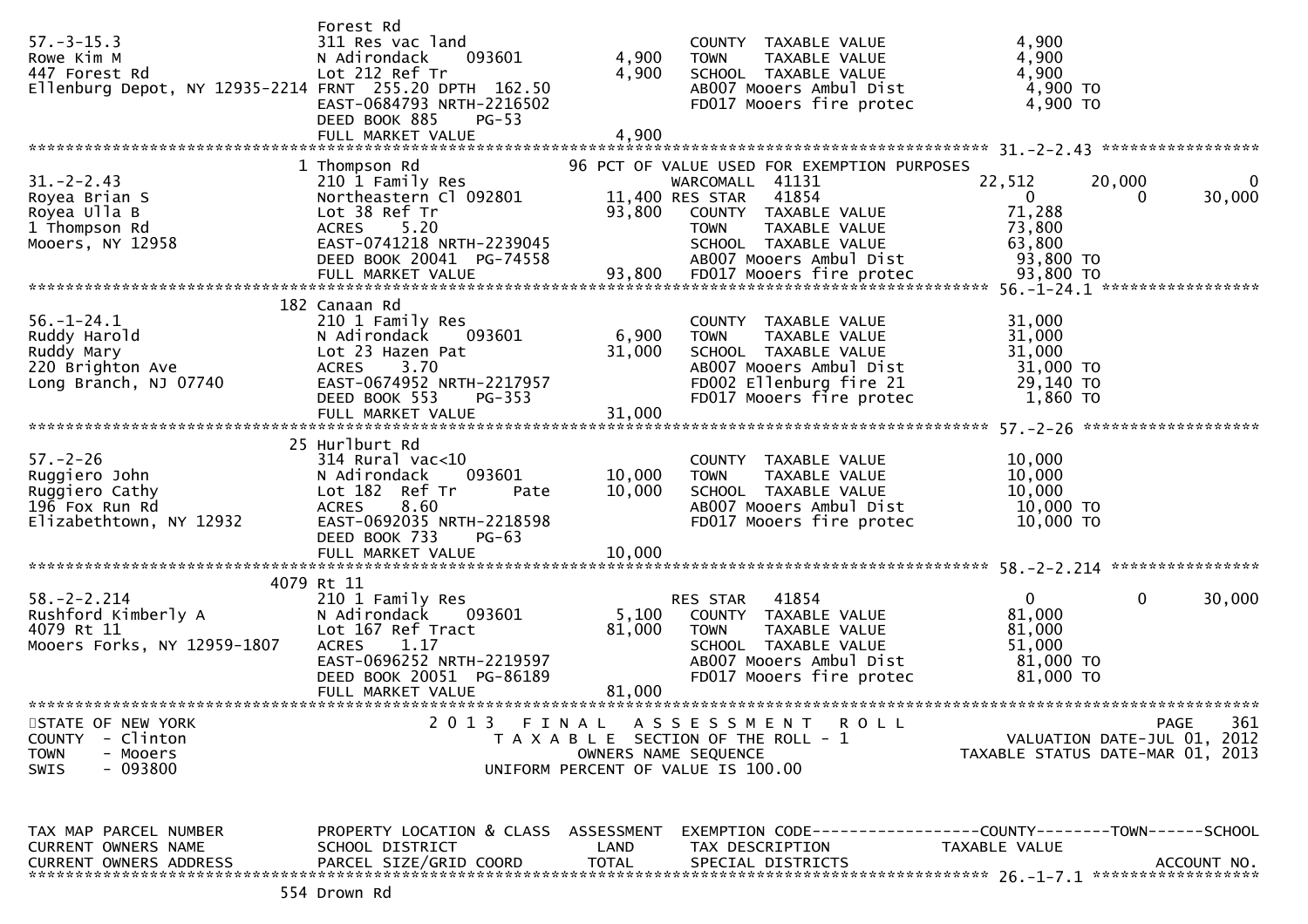| $26. - 1 - 7.1$<br>Rushford Life Use Stanley M<br>Rushford Life Use Marjorie A<br>554 Drown Rd<br>Ellenburg Depot, NY 12935 | 240 Rural res<br>Northeastern Cl 092801<br>Lot J C G<br>Pate<br>850<br>ACRES 41.00 BANK<br>EAST-0677666 NRTH-2237501<br>DEED BOOK 20112 PG-42936<br>FULL MARKET VALUE                                   | 21,300<br>120,900<br>120,900  | 41834<br>SR STAR<br>COUNTY TAXABLE VALUE<br><b>TOWN</b><br>TAXABLE VALUE<br>SCHOOL TAXABLE VALUE<br>AB007 Mooers Ambul Dist<br>FD017 Mooers fire protec         | $\mathbf 0$<br>120,900<br>120,900<br>57,600<br>120,900 TO<br>120,900 TO | $\mathbf{0}$                               | 63,300      |
|-----------------------------------------------------------------------------------------------------------------------------|---------------------------------------------------------------------------------------------------------------------------------------------------------------------------------------------------------|-------------------------------|-----------------------------------------------------------------------------------------------------------------------------------------------------------------|-------------------------------------------------------------------------|--------------------------------------------|-------------|
|                                                                                                                             |                                                                                                                                                                                                         |                               |                                                                                                                                                                 |                                                                         |                                            |             |
| 14. –1–16<br>Rushford Ronald L<br>Rushford Kathleen M<br>PO Box 175<br>St Albans, VT 05481                                  | Eddy Rd<br>321 Abandoned ag<br>Northeastern Cl 092801<br>Lot 97 Ref Tr<br>Pate<br>ACRES 60.00<br>EAST-0716694 NRTH-2245722<br>DEED BOOK 20051 PG-82936<br>FULL MARKET VALUE                             | 27,000<br>27,000<br>27,000    | COUNTY TAXABLE VALUE<br>TAXABLE VALUE<br><b>TOWN</b><br>SCHOOL TAXABLE VALUE<br>AB007 Mooers Ambul Dist<br>FD017 Mooers fire protec                             | 27,000<br>27,000<br>27,000<br>27,000 TO<br>27,000 TO                    |                                            |             |
|                                                                                                                             | 1931 Rt 11                                                                                                                                                                                              |                               |                                                                                                                                                                 |                                                                         |                                            |             |
| $31 - 2 - 6$<br>Russell LAND CONTRACT Lisa<br>Bedard James<br>1931 Rt 11<br>Mooers, NY 12958                                | 210 1 Family Res<br>Northeastern Cl 092801<br>Lot 19 Ref Tr<br>Pate<br><b>FRNT 99.00 DPTH</b><br>66.00<br>EAST-0740176 NRTH-2238411<br>DEED BOOK 20082 PG-20611                                         | 4,200<br>55,000               | RES STAR 41854<br>COUNTY TAXABLE VALUE<br><b>TOWN</b><br>TAXABLE VALUE<br>SCHOOL TAXABLE VALUE<br>AB007 Mooers Ambul Dist<br>FD017 Mooers fire protec           | $\mathbf{0}$<br>55,000<br>55,000<br>25,000<br>55,000 TO<br>55,000 TO    | $\mathbf{0}$                               | 30,000      |
|                                                                                                                             | FULL MARKET VALUE                                                                                                                                                                                       | 55,000                        |                                                                                                                                                                 |                                                                         |                                            |             |
| $56. - 1 - 15$<br>Ryan Jeffrey A<br>Stevens Danette<br>183 Green Valley Rd<br>Ellenburg Depot, NY 12935                     | 183 Green Valley Rd<br>210 1 Family Res<br>093601<br>N Adirondack<br>Lot 211 Ref Tr<br>Pate<br><b>ACRES</b><br>1.90<br>EAST-0682663 NRTH-2219596<br>DEED BOOK 972<br><b>PG-243</b><br>FULL MARKET VALUE | 5,600<br>45,000<br>45,000     | COUNTY TAXABLE VALUE<br><b>TOWN</b><br>TAXABLE VALUE<br>SCHOOL TAXABLE VALUE<br>AB007 Mooers Ambul Dist<br>FD017 Mooers fire protec                             | 45,000<br>45,000<br>45,000<br>45,000 TO<br>45,000 TO                    |                                            |             |
|                                                                                                                             | 494 Emery Rd                                                                                                                                                                                            |                               |                                                                                                                                                                 |                                                                         |                                            |             |
| $44.2 - 3 - 15$<br>Salley Victor D<br>Salley Ruby<br>29 Rogers Ln<br>Keeseville, NY 12944                                   | 311 Res vac land<br>Northeastern Cl 092801<br>Lot 100 Ref Tr<br>Pate<br>FRNT 580.00 DPTH 70.00<br>EAST-0715419 NRTH-2232247<br>DEED BOOK 20122 PG-51209<br>FULL MARKET VALUE                            | 7,900<br>7,900<br>7,900       | COUNTY TAXABLE VALUE<br>TAXABLE VALUE<br><b>TOWN</b><br>SCHOOL TAXABLE VALUE<br>AB007 Mooers Ambul Dist<br>FD017 Mooers fire protec<br>LT013 Mooers Forks Light | 7,900<br>7,900<br>7,900<br>7,900 TO<br>7,900 TO<br>7,900 TO             |                                            |             |
| STATE OF NEW YORK<br><b>COUNTY</b><br>- Clinton<br><b>TOWN</b><br>- Mooers<br>$-093800$<br><b>SWIS</b>                      | 2 0 1 3                                                                                                                                                                                                 | FINAL<br>OWNERS NAME SEQUENCE | A S S E S S M E N T<br>R O L L<br>T A X A B L E SECTION OF THE ROLL - 1<br>UNIFORM PERCENT OF VALUE IS 100.00                                                   | TAXABLE STATUS DATE-MAR 01, 2013                                        | <b>PAGE</b><br>VALUATION DATE-JUL 01, 2012 | 362         |
| TAX MAP PARCEL NUMBER<br>CURRENT OWNERS NAME<br><b>CURRENT OWNERS ADDRESS</b>                                               | PROPERTY LOCATION & CLASS ASSESSMENT<br>SCHOOL DISTRICT<br>PARCEL SIZE/GRID COORD                                                                                                                       | LAND<br><b>TOTAL</b>          | EXEMPTION        CODE-----------------COUNTY-------TOWN------SCHOOL<br>TAX DESCRIPTION<br>SPECIAL DISTRICTS                                                     | TAXABLE VALUE                                                           |                                            | ACCOUNT NO. |
| $61. - 1 - 7$                                                                                                               | 330 Rt 22<br>240 Rural res                                                                                                                                                                              |                               | 41854<br>RES STAR                                                                                                                                               | 0                                                                       | $\mathbf{0}$                               | 30,000      |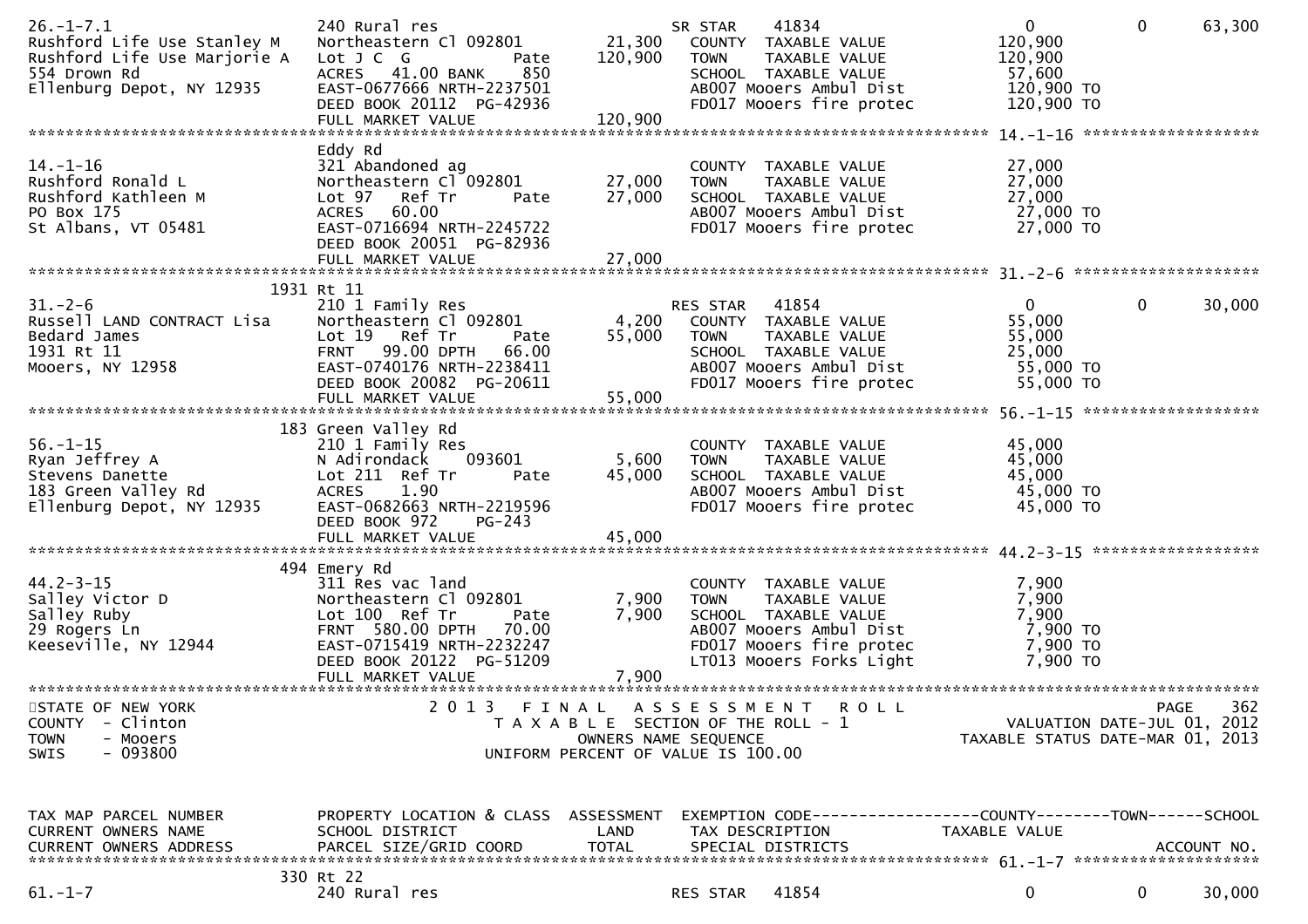| Sample Allen<br>330 Rt 22<br>Mooers, NY 12958 | Northeastern Cl 092801<br>Lot 47 Ref Tr<br>Pate<br>52.30<br><b>ACRES</b> | 34,400<br>111,600 | COUNTY TAXABLE VALUE<br><b>TOWN</b><br>TAXABLE VALUE<br>SCHOOL TAXABLE VALUE | 111,600<br>111,600<br>81,600     |          |                             |
|-----------------------------------------------|--------------------------------------------------------------------------|-------------------|------------------------------------------------------------------------------|----------------------------------|----------|-----------------------------|
|                                               | EAST-0733800 NRTH-2223419<br>DEED BOOK 786<br>PG-319                     |                   | AB007 Mooers Ambul Dist<br>FD017 Mooers fire protec                          | $111,600$ TO<br>111,600 TO       |          |                             |
|                                               | FULL MARKET VALUE                                                        | 111,600           |                                                                              |                                  |          |                             |
|                                               | Davison Rd                                                               |                   |                                                                              |                                  |          |                             |
| $27. - 1 - 9.1$                               | 105 Vac farmland                                                         |                   | AGRI DISTR 41720                                                             | 8,445                            | 8,445    | 8,445                       |
| Sample Alton<br>Sample Roger                  | Northeastern Cl 092801<br>Lot 178 Ref Tr<br>Pate                         | 18,700<br>18,700  | COUNTY TAXABLE VALUE<br>TAXABLE VALUE<br>TOWN                                | 10,255<br>10,255                 |          |                             |
| 601 Cannon Corners Rd                         | ACRES 22.77                                                              |                   | SCHOOL TAXABLE VALUE                                                         | 10,255                           |          |                             |
| Mooers Forks, NY 12959-9709                   | EAST-0690187 NRTH-2235184                                                |                   | AB007 Mooers Ambul Dist                                                      | 18,700 TO                        |          |                             |
|                                               | DEED BOOK 584<br>PG-457                                                  |                   | FD017 Mooers fire protec                                                     | 18,700 TO                        |          |                             |
| MAY BE SUBJECT TO PAYMENT                     | FULL MARKET VALUE                                                        | 18,700            |                                                                              |                                  |          |                             |
|                                               |                                                                          |                   |                                                                              |                                  |          |                             |
|                                               | Cannon Corners Rd                                                        |                   |                                                                              |                                  |          |                             |
| $27. - 1 - 20.11$                             | 112 Dairy farm                                                           |                   | AGRI DISTR 41720                                                             | 12,149                           | 12,149   | 12,149                      |
| Sample Alton                                  | Northeastern Cl 092801 99,800 483A EX                                    |                   | 42100                                                                        | 8,400                            | 8,400    | 8,400                       |
| Sample Roger<br>601 Cannon Corners Rd         | Lot 179 Ref Tr<br>Pate<br>ACRES 276.30                                   | 126,900           | COUNTY TAXABLE VALUE<br><b>TOWN</b><br>TAXABLE VALUE                         | 106,351<br>106,351               |          |                             |
| Mooers Forks, NY 12959-9709                   | EAST-0688037 NRTH-2232618                                                |                   | SCHOOL TAXABLE VALUE                                                         | 106,351                          |          |                             |
|                                               | DEED BOOK 614<br>PG-424                                                  |                   | AB007 Mooers Ambul Dist                                                      | 118,500 TO                       |          |                             |
| MAY BE SUBJECT TO PAYMENT                     | FULL MARKET VALUE                                                        | 126,900           | 8,400 EX                                                                     |                                  |          |                             |
| UNDER AGDIST LAW TIL 2017                     |                                                                          |                   | FD017 Mooers fire protec                                                     | 118,500 TO                       |          |                             |
|                                               |                                                                          |                   | 8,400 EX                                                                     |                                  |          |                             |
|                                               | 601 Cannon Corners Rd                                                    |                   |                                                                              |                                  |          |                             |
| $27. - 1 - 20.12$                             | 210 1 Family Res                                                         |                   | VFF CT&S<br>41640                                                            | 9,850                            | 9,850    | 9,850                       |
| Sample Alton                                  | Northeastern Cl 092801                                                   |                   | 4,800 SR STAR<br>41834                                                       | $\overline{0}$                   | $\Omega$ | 63,300                      |
| Sample Sandra                                 |                                                                          |                   | 98,500 COUNTY TAXABLE VALUE                                                  |                                  |          |                             |
|                                               | Lot 196 Ref Tr<br>Pate                                                   |                   |                                                                              | 88,650                           |          |                             |
| 601 Cannon Corners Rd                         | FRNT 250.00 DPTH 150.00                                                  |                   | <b>TOWN</b><br>TAXABLE VALUE                                                 | 88,650                           |          |                             |
| Mooers Forks, NY 12959-9709                   | EAST-0689009 NRTH-2232983                                                |                   | SCHOOL TAXABLE VALUE                                                         | 25,350                           |          |                             |
|                                               | DEED BOOK 570<br>PG-1021                                                 |                   | AB007 Mooers Ambul Dist                                                      | 98,500 TO                        |          |                             |
|                                               |                                                                          |                   |                                                                              |                                  |          |                             |
|                                               | Canaan Rd                                                                |                   |                                                                              |                                  |          |                             |
| $41. - 1 - 12$                                | 105 Vac farmland                                                         |                   | AGRI DISTR 41720                                                             | 1,090                            | 1,090    | 1,090                       |
| Sample Alton<br>Sample Roger                  | Northeastern Cl 092801<br>Lot 209 Ref Tr<br>Pate                         | 31,800<br>31,800  | COUNTY TAXABLE VALUE<br>TAXABLE VALUE<br><b>TOWN</b>                         | 30,710<br>30,710                 |          |                             |
| 601 Cannon Corners Rd                         | ACRES 110.90                                                             |                   | SCHOOL TAXABLE VALUE                                                         | 30,710                           |          |                             |
| Mooers Forks, NY 12959-9709                   | EAST-0681008 NRTH-2227751                                                |                   | AB007 Mooers Ambul Dist                                                      | 31,800 TO                        |          |                             |
|                                               | DEED BOOK 584<br>PG-457                                                  |                   | FD017 Mooers fire protec                                                     | 31,800 TO                        |          |                             |
| MAY BE SUBJECT TO PAYMENT                     | FULL MARKET VALUE                                                        | 31,800            |                                                                              |                                  |          |                             |
| UNDER AGDIST LAW TIL 2017                     |                                                                          |                   |                                                                              |                                  |          |                             |
| STATE OF NEW YORK                             |                                                                          |                   | 2013 FINAL ASSESSMENT ROLL                                                   |                                  |          | 363<br>PAGE                 |
| <b>COUNTY</b><br>- Clinton                    |                                                                          |                   | T A X A B L E SECTION OF THE ROLL - 1                                        |                                  |          | VALUATION DATE-JUL 01, 2012 |
| <b>TOWN</b><br>- Mooers                       |                                                                          |                   | OWNERS NAME SEQUENCE                                                         | TAXABLE STATUS DATE-MAR 01, 2013 |          |                             |
| $-093800$<br>SWIS                             |                                                                          |                   | UNIFORM PERCENT OF VALUE IS 100.00                                           |                                  |          |                             |
|                                               |                                                                          |                   |                                                                              |                                  |          |                             |
|                                               |                                                                          |                   |                                                                              |                                  |          |                             |
| TAX MAP PARCEL NUMBER<br>CURRENT OWNERS NAME  | PROPERTY LOCATION & CLASS ASSESSMENT<br>SCHOOL DISTRICT                  | LAND              | TAX DESCRIPTION<br>SPECIAL DISTRICTS                                         | TAXABLE VALUE                    |          |                             |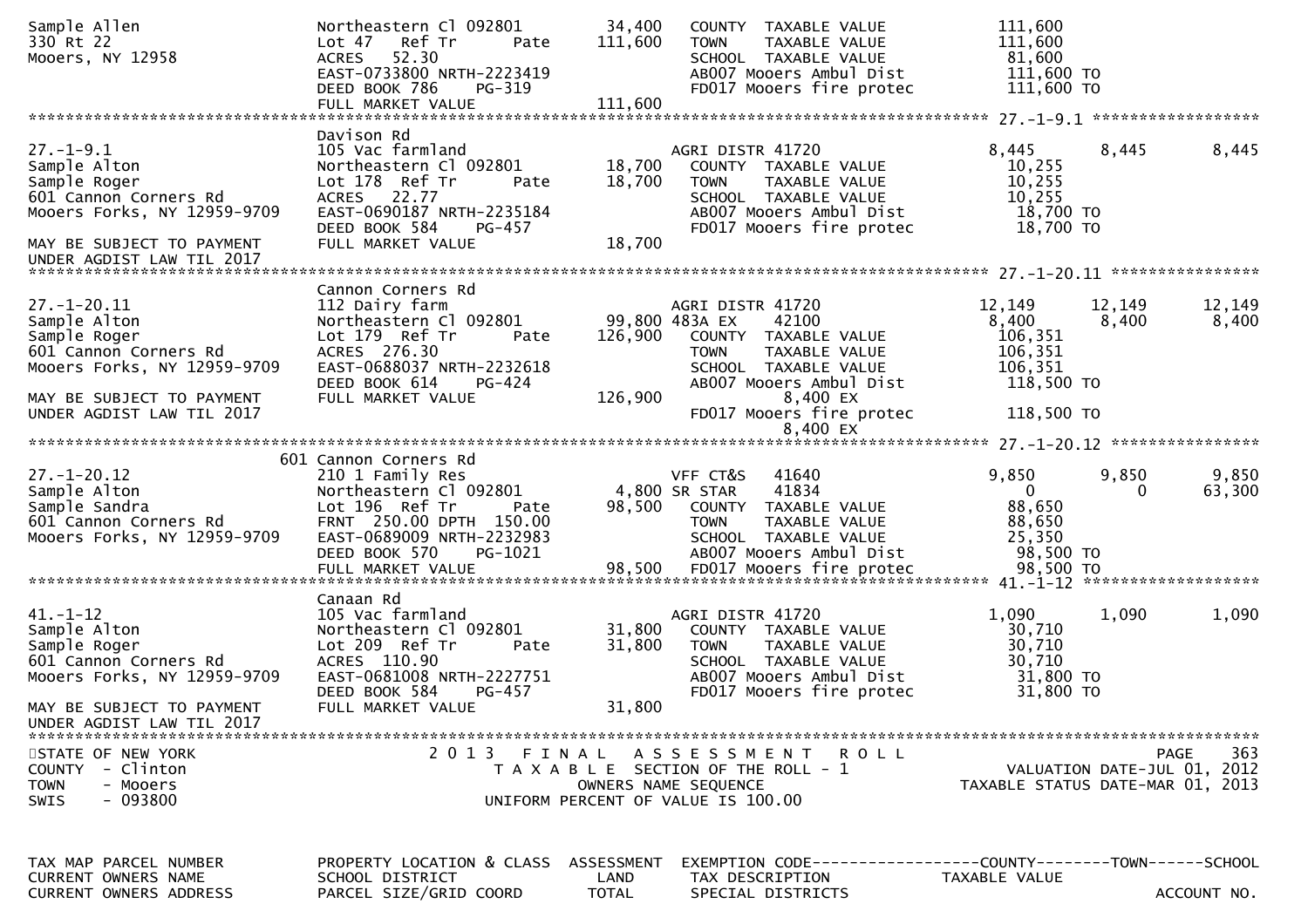|                             | 2573 Rt 11                |         |                                       |                                  |        |
|-----------------------------|---------------------------|---------|---------------------------------------|----------------------------------|--------|
| $30.19 - 1 - 26$            | 210 1 Family Res          |         | 41834<br>SR STAR                      | $\mathbf 0$<br>$\overline{0}$    | 63,300 |
| Sample Bruce                | Northeastern Cl 092801    | 6,400   | COUNTY TAXABLE VALUE                  | 88,400                           |        |
|                             |                           |         |                                       |                                  |        |
| Sample Scarlett             | Lot 76<br>Ref Tr<br>Pate  | 88,400  | <b>TOWN</b><br>TAXABLE VALUE          | 88,400                           |        |
| 2573 Rt 11                  | FRNT 150.00 DPTH 132.00   |         | SCHOOL TAXABLE VALUE                  | 25,100                           |        |
| Mooers, NY 12958            | EAST-0726165 NRTH-2233633 |         | AB007 Mooers Ambul Dist               | 88,400 TO                        |        |
|                             | DEED BOOK 577<br>PG-667   |         | FD017 Mooers fire protec              | 88,400 TO                        |        |
|                             |                           |         |                                       |                                  |        |
|                             | FULL MARKET VALUE         | 88,400  | LT033 Mooers Light 2                  | 88,400 TO                        |        |
|                             |                           |         | SD001 Side Walk District              | 88,400 TO                        |        |
|                             |                           |         |                                       |                                  |        |
|                             | 9 Blackman Corners Rd     |         |                                       |                                  |        |
|                             |                           |         |                                       |                                  |        |
| $44.2 - 1 - 14$             | 210 1 Family Res          |         | 41854<br>RES STAR                     | $\mathbf 0$<br>$\mathbf{0}$      | 30,000 |
| Sample Chad E               | Northeastern Cl 092801    | 7,700   | COUNTY TAXABLE VALUE                  | 77,000                           |        |
| Barcomb Lorie               | Lot 116 Ref Tr<br>Pate    | 77,000  | TOWN<br>TAXABLE VALUE                 | 77,000                           |        |
| 9 Blackman Corners Rd       | Boundary Deed 628-628     |         | SCHOOL TAXABLE VALUE                  | 47,000                           |        |
|                             | FRNT 152.00 DPTH 280.00   |         |                                       |                                  |        |
| Mooers Forks, NY 12959-9701 |                           |         | AB007 Mooers Ambul Dist               | 77,000 TO                        |        |
|                             | 080<br><b>BANK</b>        |         | FD017 Mooers fire protec              | 77,000 TO                        |        |
|                             | EAST-0714527 NRTH-2232655 |         | LT013 Mooers Forks Light              | 77,000 TO                        |        |
|                             | DEED BOOK 20001 PG-18534  |         |                                       |                                  |        |
|                             |                           |         |                                       |                                  |        |
|                             |                           |         |                                       |                                  |        |
|                             |                           |         |                                       |                                  |        |
|                             | Rt 11                     |         |                                       |                                  |        |
| $44.2 - 3 - 9$              | 311 Res vac land          |         | COUNTY TAXABLE VALUE                  | 1,100                            |        |
| Sample Cynthia L            | Northeastern Cl 092801    | 1,100   | TAXABLE VALUE<br><b>TOWN</b>          | 1,100                            |        |
|                             |                           |         |                                       |                                  |        |
| Nephew Marlene              | Lot 116 Ref Tr<br>Pate    | 1,100   | SCHOOL TAXABLE VALUE                  | 1,100                            |        |
| 3071 Rt 11                  | FRNT 45.00 DPTH 165.00    |         | AB007 Mooers Ambul Dist               | 1,100 TO                         |        |
| PO Box 13                   | EAST-0715312 NRTH-2232878 |         | FD017 Mooers fire protec              | 1,100 TO                         |        |
| Mooers Forks, NY 12959      | DEED BOOK 1027 PG-221     |         | LT013 Mooers Forks Light              | $1,100$ TO                       |        |
|                             |                           |         |                                       |                                  |        |
|                             | FULL MARKET VALUE         | 1,100   |                                       |                                  |        |
|                             |                           |         |                                       |                                  |        |
|                             | 3071 Rt 11                |         |                                       |                                  |        |
| $44.2 - 3 - 10$             | 482 Det row bldg          |         | COUNTY TAXABLE VALUE                  | 132,000                          |        |
| Sample Cynthia L            | Northeastern Cl 092801    | 14,700  | TAXABLE VALUE<br><b>TOWN</b>          | 132,000                          |        |
|                             |                           |         |                                       |                                  |        |
| Nephew Marlene              | Lot 116 Ref Tr<br>Pate    | 132,000 | SCHOOL TAXABLE VALUE                  | 132,000                          |        |
| 3071 Rt 11                  | FRNT 162.50 DPTH 175.00   |         | AB007 Mooers Ambul Dist               | 132,000 TO                       |        |
| PO Box 13                   | EAST-0715241 NRTH-2232800 |         | FD017 Mooers fire protec              | 132,000 TO                       |        |
| Mooers Forks, NY 12959      | DEED BOOK 866<br>PG-210   |         | LT013 Mooers Forks Light              | 132,000 TO                       |        |
|                             |                           |         |                                       |                                  |        |
|                             | FULL MARKET VALUE         | 132,000 |                                       |                                  |        |
|                             |                           |         |                                       | *****************                |        |
|                             | Emery Rd                  |         |                                       |                                  |        |
| $44. -2 - 12.4$             | 321 Abandoned ag          |         | COUNTY TAXABLE VALUE                  | 17,400                           |        |
| Sample Dale                 | Northeastern Cl 092801    | 17,400  | <b>TOWN</b><br>TAXABLE VALUE          | 17,400                           |        |
|                             |                           |         |                                       |                                  |        |
|                             |                           |         |                                       |                                  |        |
| Sample Eleanor              | Lot 101 Ref Tr<br>Pate    | 17,400  | SCHOOL TAXABLE VALUE                  | 17,400                           |        |
| 360 Burritt St              | ACRES 22.00               |         | AB007 Mooers Ambul Dist               | 17,400 TO                        |        |
|                             |                           |         |                                       |                                  |        |
| Plantsville, CT 06479       | EAST-0718602 NRTH-2228129 |         | FD017 Mooers fire protec              | 17,400 TO                        |        |
|                             | DEED BOOK 20072 PG-9944   |         |                                       |                                  |        |
|                             | FULL MARKET VALUE         | 17,400  |                                       |                                  |        |
|                             |                           |         |                                       |                                  |        |
| STATE OF NEW YORK           |                           |         |                                       | <b>PAGE</b>                      |        |
|                             |                           |         | 2013 FINAL ASSESSMENT ROLL            |                                  | 364    |
| COUNTY - Clinton            |                           |         | T A X A B L E SECTION OF THE ROLL - 1 | VALUATION DATE-JUL 01, 2012      |        |
| <b>TOWN</b><br>- Mooers     |                           |         | OWNERS NAME SEQUENCE                  | TAXABLE STATUS DATE-MAR 01, 2013 |        |
| $-093800$<br>SWIS           |                           |         | UNIFORM PERCENT OF VALUE IS 100.00    |                                  |        |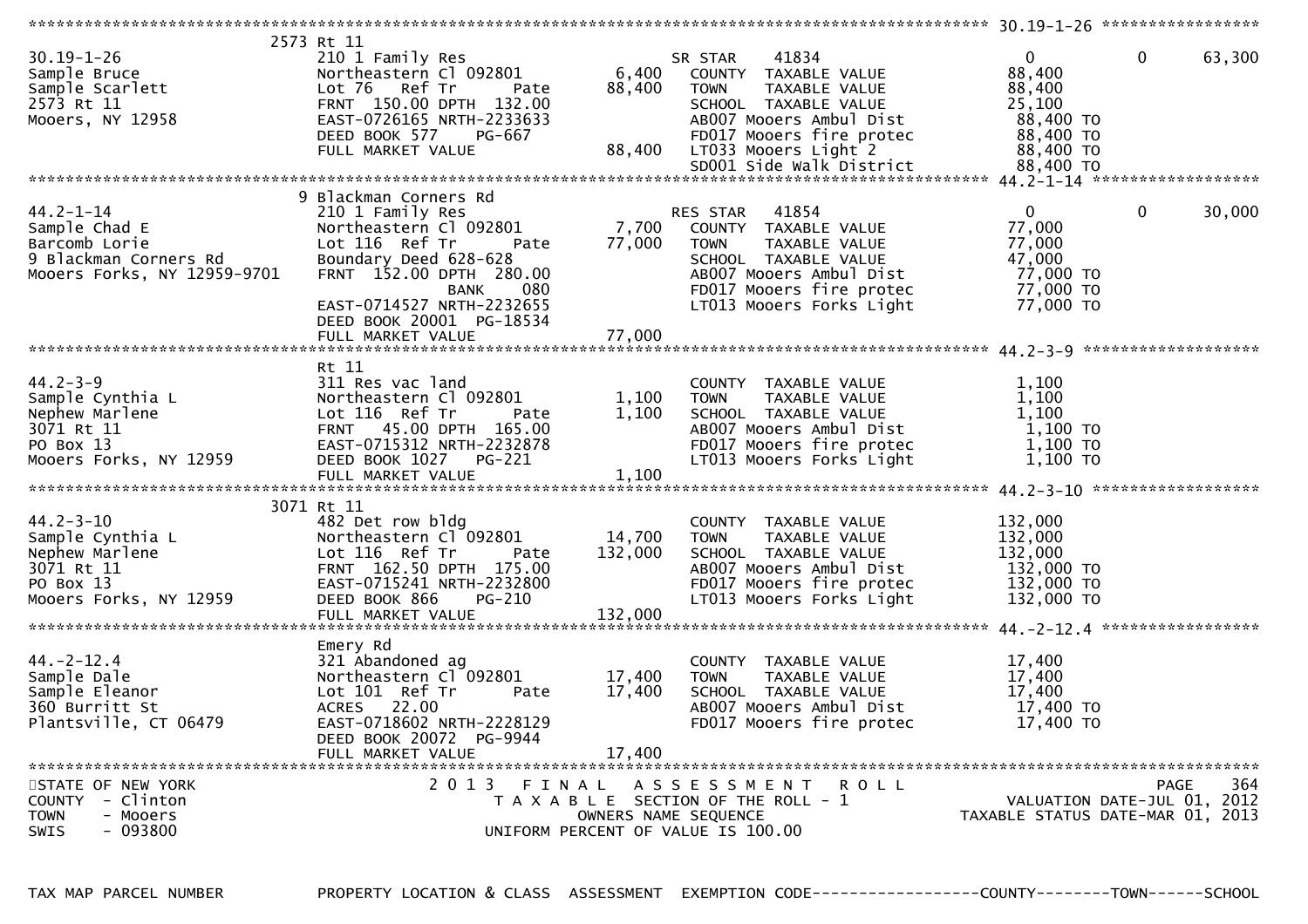| CURRENT OWNERS NAME         | SCHOOL DISTRICT                     | LAND         | TAX DESCRIPTION                             | TAXABLE VALUE |                                  |
|-----------------------------|-------------------------------------|--------------|---------------------------------------------|---------------|----------------------------------|
| CURRENT OWNERS ADDRESS      | PARCEL SIZE/GRID COORD              | <b>TOTAL</b> | SPECIAL DISTRICTS                           |               | ACCOUNT NO.                      |
|                             |                                     |              |                                             |               | *****************                |
|                             | Davison Rd                          |              |                                             |               | Lease 2011                       |
| $27. - 1 - 19.1$            | 312 Vac w/imprv                     |              | AGRI DISTR 41720                            | 22,774        | 22,774<br>22,774                 |
| Sample Enterprises Inc      | Northeastern Cl 092801              | 126,700      | COUNTY TAXABLE VALUE                        | 108,926       |                                  |
| 4566 Rt 11                  | Lots 171/178 Ref Tr Pate            | 131,700      | <b>TOWN</b><br>TAXABLE VALUE                | 108,926       |                                  |
| PO Box 172                  | ACRES 362.60                        |              | SCHOOL TAXABLE VALUE                        | 108,926       |                                  |
| Ellenburg Depot, NY 12935   | EAST-0694152 NRTH-2236335           |              | AB007 Mooers Ambul Dist                     | 131,700 TO    |                                  |
|                             | DEED BOOK 20041 PG-71147            |              | FD017 Mooers fire protec                    | 131,700 TO    |                                  |
| MAY BE SUBJECT TO PAYMENT   | FULL MARKET VALUE                   | 131,700      |                                             |               |                                  |
| UNDER AGDIST LAW TIL 2017   |                                     |              |                                             |               | ****************                 |
|                             | 2440 Rt 11                          |              |                                             |               |                                  |
| $30.20 - 2 - 25.1$          | 422 Diner/lunch                     |              | COUNTY TAXABLE VALUE                        | 45,000        |                                  |
| Sample Ernest               | Northeastern Cl 092801              | 12,900       | TAXABLE VALUE<br><b>TOWN</b>                | 45,000        |                                  |
| Sample Betty Jean           | Lot 68<br>Ref Tr<br>Pate            | 45,000       | SCHOOL TAXABLE VALUE                        | 45,000        |                                  |
| PO Box 78                   | FRNT 137.00 DPTH 137.00             |              | AB007 Mooers Ambul Dist                     | 45,000 TO     |                                  |
| Mooers, NY 12958            | EAST-0729447 NRTH-2233982           |              | FD017 Mooers fire protec                    | 45,000 TO     |                                  |
|                             | DEED BOOK 20072 PG-1888             |              | LT033 Mooers Light 2                        | 45,000 TO     |                                  |
|                             |                                     |              |                                             |               |                                  |
|                             |                                     |              |                                             |               |                                  |
|                             | 526 Fee Rd                          |              |                                             |               |                                  |
| $30.20 - 3 - 12$            | 210 1 Family Res                    |              | 41834<br>SR STAR                            | 0             | 0<br>63,300                      |
| Sample Ernest               | Northeastern Cl 092801              | 6,800        | COUNTY TAXABLE VALUE                        | 94,000        |                                  |
| Sample Betty Jean           | Lot 67 Ref Tr<br>Pate               | 94,000       | TAXABLE VALUE<br><b>TOWN</b>                | 94,000        |                                  |
| PO Box 78                   | FRNT 158.00 DPTH 225.00             |              | SCHOOL TAXABLE VALUE                        | 30,700        |                                  |
| Mooers, NY 12958            | EAST-0730595 NRTH-2233397           |              | AB007 Mooers Ambul Dist                     | 94,000 TO     |                                  |
|                             | DEED BOOK 20061 PG-98054            |              | FD017 Mooers fire protec                    | 94,000 TO     |                                  |
|                             | FULL MARKET VALUE                   | 94,000       | LT033 Mooers Light 2                        | 94,000 TO     |                                  |
|                             |                                     |              | SD001 Side Walk District                    | 94,000 TO     |                                  |
|                             |                                     |              |                                             |               |                                  |
|                             | 929 Davison Rd                      |              | 59 PCT OF VALUE USED FOR EXEMPTION PURPOSES |               |                                  |
| $43. -1 - 1.1$              | 241 Rural res&ag                    |              | WARNONALL 41121                             | 12,036        | 12,000<br><b>O</b>               |
| Sample George               | Northeastern Cl 092801              |              | 60,100 VFF CT&S<br>41640                    | 8,024         | 8,024<br>8,024                   |
| Sample Denise               | Lot 170 Ref Tr<br>Pate              |              | 136,000 SR STAR<br>41834                    | $\mathbf{0}$  | 63,300<br>0                      |
| 929 Davison Rd              | ACRES 126.30                        |              | COUNTY TAXABLE VALUE                        | 115,940       |                                  |
| Mooers Forks, NY 12959-9705 | EAST-0694193 NRTH-2232469           |              | <b>TOWN</b><br>TAXABLE VALUE                | 115,976       |                                  |
|                             | DEED BOOK 526<br>$PG-559$           |              | SCHOOL TAXABLE VALUE                        | 64,676        |                                  |
|                             | FULL MARKET VALUE                   | 136,000      | AB007 Mooers Ambul Dist                     | 136,000 TO    |                                  |
|                             |                                     |              |                                             |               |                                  |
|                             |                                     |              |                                             |               |                                  |
|                             | Davison Rd                          |              |                                             |               |                                  |
| $27. - 1 - 10.1$            | 321 Abandoned ag                    |              | <b>COUNTY</b><br>TAXABLE VALUE              | 17,500        |                                  |
| Sample Gregory              | Northeastern Cl <sup>-</sup> 092801 | 17,500       | <b>TOWN</b><br><b>TAXABLE VALUE</b>         | 17,500        |                                  |
| Sample Kathleen             | Lot 178 Ref Tr<br>Pate              | 17,500       | SCHOOL TAXABLE VALUE                        | 17,500        |                                  |
| 1043 Davison Rd             | ACRES 21.50                         |              | AB007 Mooers Ambul Dist                     | 17,500 TO     |                                  |
| Mooers Forks, NY 12959      | EAST-0690910 NRTH-2234961           |              | FD017 Mooers fire protec                    | 17,500 TO     |                                  |
|                             | DEED BOOK 20072 PG-10731            |              |                                             |               |                                  |
|                             | FULL MARKET VALUE                   | 17,500       |                                             |               |                                  |
|                             |                                     |              |                                             |               |                                  |
| STATE OF NEW YORK           | 2 0 1 3                             |              | FINAL ASSESSMENT<br>R O L L                 |               | 365<br><b>PAGE</b>               |
| - Clinton<br><b>COUNTY</b>  |                                     |              | T A X A B L E SECTION OF THE ROLL - 1       |               | VALUATION DATE-JUL 01, 2012      |
| <b>TOWN</b><br>- Mooers     |                                     |              | OWNERS NAME SEQUENCE                        |               | TAXABLE STATUS DATE-MAR 01, 2013 |
| $-093800$<br>SWIS           |                                     |              | UNIFORM PERCENT OF VALUE IS 100.00          |               |                                  |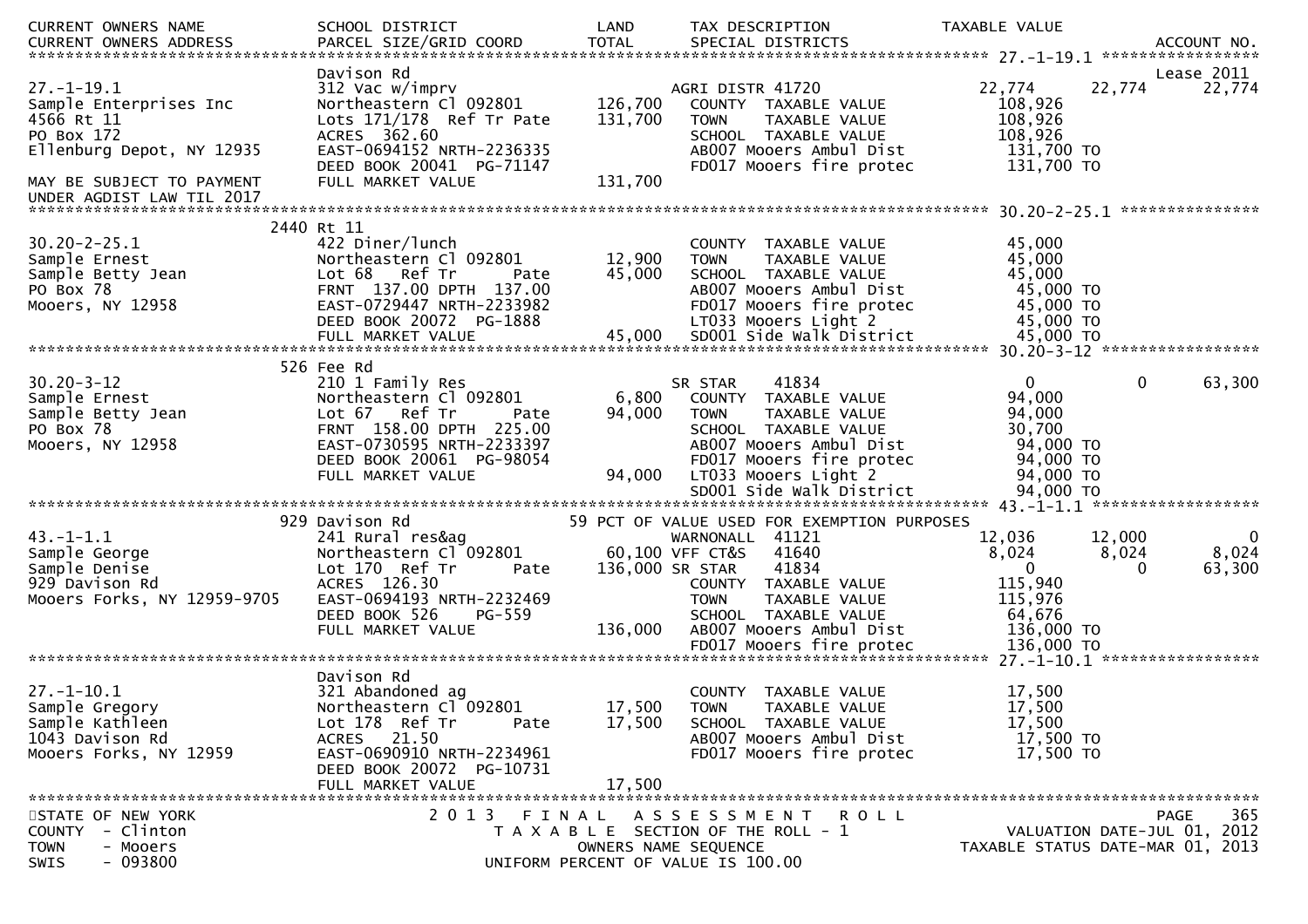| TAX MAP PARCEL NUMBER                                                                                                                                                                                                                             |                                                           |                      | PROPERTY LOCATION & CLASS ASSESSMENT EXEMPTION CODE----------------COUNTY-------TOWN------SCHOOL                             |                    |                                  |
|---------------------------------------------------------------------------------------------------------------------------------------------------------------------------------------------------------------------------------------------------|-----------------------------------------------------------|----------------------|------------------------------------------------------------------------------------------------------------------------------|--------------------|----------------------------------|
| CURRENT OWNERS NAME                                                                                                                                                                                                                               | SCHOOL DISTRICT LAND                                      |                      | TAX DESCRIPTION TAXABLE VALUE                                                                                                |                    |                                  |
|                                                                                                                                                                                                                                                   |                                                           |                      |                                                                                                                              |                    |                                  |
|                                                                                                                                                                                                                                                   |                                                           |                      |                                                                                                                              |                    |                                  |
|                                                                                                                                                                                                                                                   | 1043 Davison Rd                                           |                      |                                                                                                                              |                    |                                  |
| $27. - 1 - 20.15$                                                                                                                                                                                                                                 |                                                           |                      |                                                                                                                              | $\overline{0}$     | $\overline{0}$<br>30,000         |
|                                                                                                                                                                                                                                                   |                                                           |                      |                                                                                                                              | 260,000            |                                  |
|                                                                                                                                                                                                                                                   |                                                           |                      |                                                                                                                              |                    |                                  |
| 27.-1-20.15<br>Sample Gregory M<br>Hicks Kathleen E<br>1043 Davison Rd<br>Mooers Forks, NY 12959                                                                                                                                                  |                                                           |                      |                                                                                                                              |                    |                                  |
|                                                                                                                                                                                                                                                   |                                                           |                      |                                                                                                                              |                    |                                  |
|                                                                                                                                                                                                                                                   |                                                           |                      |                                                                                                                              |                    |                                  |
| Sample Gregory M<br>Hicks Kathleen E<br>1043 Davison Rd<br>Mooers Forks, NY 12959 EAST-0691341 NRTH-2234120<br>EED BOOK 20001 PG-24833 PD017 Mooers fire protec 260,000 TO<br>FULL MARKET VALUE<br>260,000<br>260,000<br>260,000<br>260,000<br>26 |                                                           |                      |                                                                                                                              |                    |                                  |
|                                                                                                                                                                                                                                                   |                                                           |                      |                                                                                                                              |                    |                                  |
|                                                                                                                                                                                                                                                   | 2740 Rt 11                                                |                      |                                                                                                                              |                    |                                  |
| 30.-1-11<br>Sample Holding Co LLC<br>2740 Rt 11<br>Mooers, NY 12958-0235                                                                                                                                                                          | 449 Other Storag<br>Northeastern Cl 092801 27,500 TOWN    |                      | COUNTY TAXABLE VALUE                                                                                                         | 265,000            |                                  |
|                                                                                                                                                                                                                                                   |                                                           |                      | TAXABLE VALUE                                                                                                                | 265,000            |                                  |
|                                                                                                                                                                                                                                                   | Lot 92<br>Ref Tr                                          |                      | Pate 265,000 SCHOOL TAXABLE VALUE                                                                                            | 265,000            |                                  |
|                                                                                                                                                                                                                                                   | <b>ACRES</b><br>7.40                                      |                      |                                                                                                                              |                    |                                  |
|                                                                                                                                                                                                                                                   | EAST-0722360 NRTH-2235128                                 |                      |                                                                                                                              |                    |                                  |
|                                                                                                                                                                                                                                                   | DEED BOOK 20011 PG-34430                                  |                      |                                                                                                                              |                    |                                  |
|                                                                                                                                                                                                                                                   |                                                           |                      |                                                                                                                              |                    |                                  |
|                                                                                                                                                                                                                                                   |                                                           |                      |                                                                                                                              |                    |                                  |
|                                                                                                                                                                                                                                                   | 53 Campground Rd                                          |                      |                                                                                                                              |                    |                                  |
|                                                                                                                                                                                                                                                   |                                                           |                      | COUNTY TAXABLE VALUE 280,000                                                                                                 |                    |                                  |
|                                                                                                                                                                                                                                                   |                                                           |                      | TAXABLE VALUE 280,000                                                                                                        |                    |                                  |
|                                                                                                                                                                                                                                                   |                                                           |                      |                                                                                                                              |                    |                                  |
| 30.-1-14 2740 EXECUTE 100 2801 MOREO 1000 2801<br>2740 Rt 11 2740 Rt 11 2958-0235 ACRES 49 20 280 280,000 SCHOO                                                                                                                                   | ACRES 49.20<br>EAST-0720757 NRTH-2234246                  |                      | Pate 280,000 SCHOOL TAXABLE VALUE 280,000<br>ABOO7 Mooers Ambul Dist 280,000 TO<br>34246 FDO17 Mooers fire protec 280,000 TO |                    |                                  |
|                                                                                                                                                                                                                                                   |                                                           |                      |                                                                                                                              |                    |                                  |
|                                                                                                                                                                                                                                                   | DEED BOOK 20011 PG-34332                                  | 280,000              |                                                                                                                              |                    |                                  |
|                                                                                                                                                                                                                                                   |                                                           |                      |                                                                                                                              |                    |                                  |
|                                                                                                                                                                                                                                                   |                                                           |                      |                                                                                                                              |                    |                                  |
| 2488<br>30.19-1-11.2<br>Sample Holding Co LLC<br>2740 Rt 11<br>Mooers, NY 12958-0235                                                                                                                                                              | 2488 Rt 11                                                |                      |                                                                                                                              |                    |                                  |
|                                                                                                                                                                                                                                                   | COUNT 461 Bank<br>Northeastern Cl 092801      6,300  TOWN |                      | COUNTY TAXABLE VALUE                                                                                                         | 200,300            |                                  |
|                                                                                                                                                                                                                                                   |                                                           |                      | TAXABLE VALUE<br>200,300 SCHOOL TAXABLE VALUE                                                                                | 200,300<br>200,300 |                                  |
|                                                                                                                                                                                                                                                   | Lot 75 Ref Tr<br>Pate                                     |                      |                                                                                                                              |                    |                                  |
|                                                                                                                                                                                                                                                   |                                                           |                      |                                                                                                                              |                    |                                  |
|                                                                                                                                                                                                                                                   |                                                           |                      |                                                                                                                              |                    |                                  |
|                                                                                                                                                                                                                                                   |                                                           |                      |                                                                                                                              |                    |                                  |
| Mooers, NY 12958-0235 FRNT 72.55 DPTH 147.00<br>EAST-0728301 NRTH-2233880 FD017 Mooers fire protec 200,300 TO<br>DEED BOOK 20072 PG-07926 1T033 Mooers Light 2 200,300 TO<br>FULL MARKET VALUE 200,300 5D001 Side Walk District 200,300           |                                                           |                      |                                                                                                                              |                    |                                  |
|                                                                                                                                                                                                                                                   | Rt 11                                                     |                      |                                                                                                                              |                    |                                  |
| 30.19-1-12<br>Sample Holding Co LLC<br>2740 Rt 11<br>Mooers, NY 12958-0235                                                                                                                                                                        | 330 Vacant comm                                           |                      | COUNTY TAXABLE VALUE                                                                                                         | 5,700              |                                  |
|                                                                                                                                                                                                                                                   | Northeastern Cl 092801                                    | 5,700                | TAXABLE VALUE<br><b>TOWN</b>                                                                                                 | 5,700              |                                  |
|                                                                                                                                                                                                                                                   | Lot 75 Ref Tr<br>Pate                                     | 5,700                | SCHOOL TAXABLE VALUE                                                                                                         | 5,700              |                                  |
|                                                                                                                                                                                                                                                   | <b>FRNT 75.00 DPTH</b><br>73.00                           |                      | AB007 Mooers Ambul Dist                                                                                                      | 5,700 TO           |                                  |
|                                                                                                                                                                                                                                                   | EAST-0728239 NRTH-2233863                                 |                      | FD017 Mooers fire protec                                                                                                     | 5,700 TO           |                                  |
|                                                                                                                                                                                                                                                   | DEED BOOK 20021 PG-39730                                  |                      | LT033 Mooers Light 2                                                                                                         | 5,700 TO           |                                  |
|                                                                                                                                                                                                                                                   | FULL MARKET VALUE                                         | 5,700                | SD001 Side Walk District                                                                                                     | 5,700 TO           |                                  |
|                                                                                                                                                                                                                                                   |                                                           |                      |                                                                                                                              |                    |                                  |
| STATE OF NEW YORK                                                                                                                                                                                                                                 |                                                           |                      | 2013 FINAL ASSESSMENT ROLL                                                                                                   |                    | 366<br>PAGE                      |
| COUNTY - Clinton                                                                                                                                                                                                                                  |                                                           |                      | T A X A B L E SECTION OF THE ROLL - 1                                                                                        |                    | VALUATION DATE-JUL 01, 2012      |
| <b>TOWN</b><br>- Mooers                                                                                                                                                                                                                           |                                                           | OWNERS NAME SEQUENCE |                                                                                                                              |                    | TAXABLE STATUS DATE-MAR 01, 2013 |
| $-093800$<br>SWIS                                                                                                                                                                                                                                 |                                                           |                      | UNIFORM PERCENT OF VALUE IS 100.00                                                                                           |                    |                                  |
|                                                                                                                                                                                                                                                   |                                                           |                      |                                                                                                                              |                    |                                  |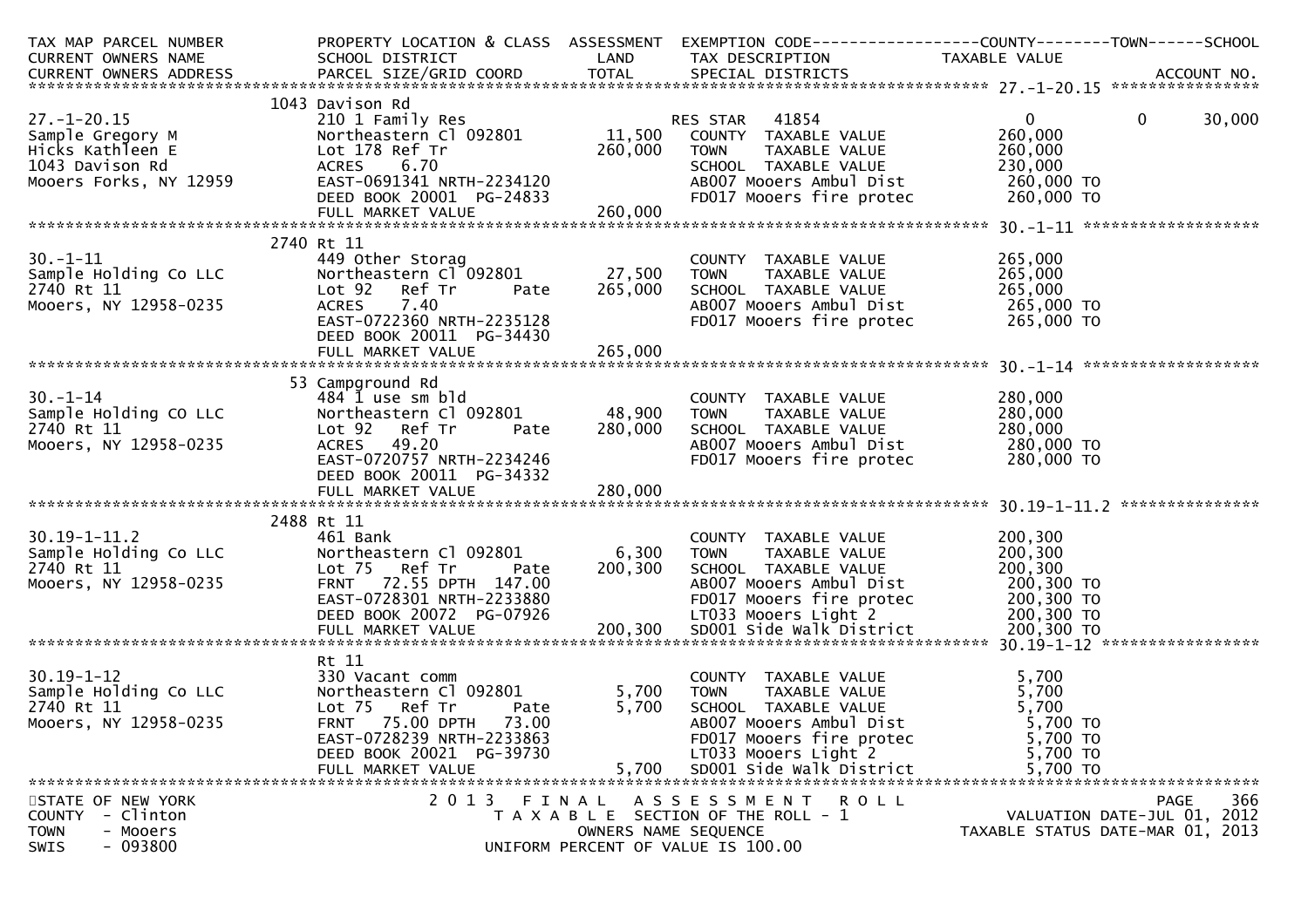| TAX MAP PARCEL NUMBER<br>CURRENT OWNERS NAME                                                                                                                                                                                                                                                                     | PROPERTY LOCATION & CLASS ASSESSMENT<br><b>Example 12 DE LAND</b><br>SCHOOL DISTRICT                                                                                                          |                                    | EXEMPTION CODE-----------------COUNTY-------TOWN------SCHOOL<br>TAX DESCRIPTION                                                                                 | TAXABLE VALUE                                                       |                                            |
|------------------------------------------------------------------------------------------------------------------------------------------------------------------------------------------------------------------------------------------------------------------------------------------------------------------|-----------------------------------------------------------------------------------------------------------------------------------------------------------------------------------------------|------------------------------------|-----------------------------------------------------------------------------------------------------------------------------------------------------------------|---------------------------------------------------------------------|--------------------------------------------|
| $44.2 - 2 - 12$<br>Sample Holding Co LLC<br>2740 Rt 11<br>Mooers, NY 12958-0235                                                                                                                                                                                                                                  | 10 Town Hall Rd<br>484 1 use sm bld<br>Northeastern Cl 092801 8,000<br>Lot 116 Ref Tr<br>1.00<br><b>ACRES</b><br>EAST-0714849 NRTH-2233057<br>DEED BOOK 20031 PG-53023                        | Pate 23,500<br>$-55023$<br>$3.500$ | COUNTY TAXABLE VALUE<br>TAXABLE VALUE<br><b>TOWN</b><br>SCHOOL TAXABLE VALUE<br>AB007 Mooers Ambul Dist<br>FD017 Mooers fire protec<br>LT013 Mooers Forks Light | 23,500<br>23,500<br>23,500<br>23,500 TO<br>23,500 TO<br>23,500 TO   |                                            |
| $30.19 - 1 - 11.1$<br>Sample Holding Company LLC<br>2740 Rt 11<br>Mooers, NY 12958-0235<br>EAST-0728240 NRTH-2233961<br>EED BOOK 20072 PG-7926 6,500 SDOOL Side walk District 6,500 TO<br>FULL MARKET VALUE 6,500 SDOOL Side walk District 6,500 TO<br>FULL MARKET VALUE 6,500 SDOOL Side walk District 6,500 TO | Hemmingford Rd<br>331 Com vac w/im<br>Northeastern Cl 092801<br>Lot 75 Ref Tr Patent<br>FRNT 12.00 DPTH 147.00                                                                                | 2,500<br>6,500                     | COUNTY TAXABLE VALUE<br>TAXABLE VALUE<br><b>TOWN</b><br>SCHOOL TAXABLE VALUE<br>AB007 Mooers Ambul Dist                                                         | 6,500<br>6,500<br>6,500<br>6,500 TO                                 | ***************                            |
| $27. - 1 - 30.2$<br>$\frac{1}{2}$<br>Sample Jason<br>28 white Rd<br>Mooers Forks, NY 12959                                                                                                                                                                                                                       | 28 white Rd<br>210 1 Family Res<br>Northeastern Cl 092801<br>Lot 197 Ref Tr<br>Pate<br>8.00 BANK<br>850<br><b>ACRES</b><br>EAST-0688350 NRTH-2235236<br>DEED BOOK 20061 PG-98235              | 9,900<br>156,000                   | COUNTY TAXABLE VALUE<br>TAXABLE VALUE<br><b>TOWN</b><br>SCHOOL TAXABLE VALUE<br>AB007 Mooers Ambul Dist<br>FD017 Mooers fire protec                             | 156,000<br>156,000<br>156,000<br>$156,000$ TO<br>156,000 TO         |                                            |
| $47. - 1 - 8.11$<br>Sample Jason<br>28 white Rd<br>Mooers Forks, NY 12959                                                                                                                                                                                                                                        | St Johns Rd<br>311 Res vac land<br>Northeastern Cl 092801<br>Lot 22 Ref Tr<br>Pate<br>FRNT 108.00 DPTH 112.00<br>EAST-0745490 NRTH-2226836<br>DEED BOOK 20072 PG-9167                         | 8,200<br>8,200                     | COUNTY TAXABLE VALUE<br>TAXABLE VALUE<br><b>TOWN</b><br>SCHOOL TAXABLE VALUE<br>ABOO7 Mooers Ambul Dist<br>FD017 Mooers fire protec                             | 8,200<br>8,200<br>8,200<br>8,200 TO<br>8,200 TO                     |                                            |
| $47. - 1 - 5$<br>i<br>Sample Jason M<br>28 white Rd<br>Mooers Forks, NY 12959                                                                                                                                                                                                                                    | 76 St Johns Rd<br>270 Mfg housing<br>Northeastern Cl 092801<br>Lot 22 Ref Tr<br>Pate<br>FRNT 108.00 DPTH 100.00<br>EAST-0745429 NRTH-2226925<br>DEED BOOK 20041 PG-66153<br>FULL MARKET VALUE | 5,300<br>37,100<br>37,100          | RES STAR 41854<br>COUNTY TAXABLE VALUE<br><b>TOWN</b><br>TAXABLE VALUE<br>SCHOOL TAXABLE VALUE<br>AB007 Mooers Ambul Dist<br>FD017 Mooers fire protec           | $\mathbf{0}$<br>37,100<br>37,100<br>7,100<br>37,100 TO<br>37,100 TO | $\Omega$<br>30,000                         |
| STATE OF NEW YORK<br>- Clinton<br><b>COUNTY</b><br><b>TOWN</b><br>- Mooers<br>$-093800$<br><b>SWIS</b>                                                                                                                                                                                                           | 2013 FINAL                                                                                                                                                                                    | OWNERS NAME SEQUENCE               | ASSESSMENT ROLL<br>T A X A B L E SECTION OF THE ROLL - 1<br>UNIFORM PERCENT OF VALUE IS 100.00                                                                  | TAXABLE STATUS DATE-MAR 01, 2013                                    | 367<br>PAGE<br>VALUATION DATE-JUL 01, 2012 |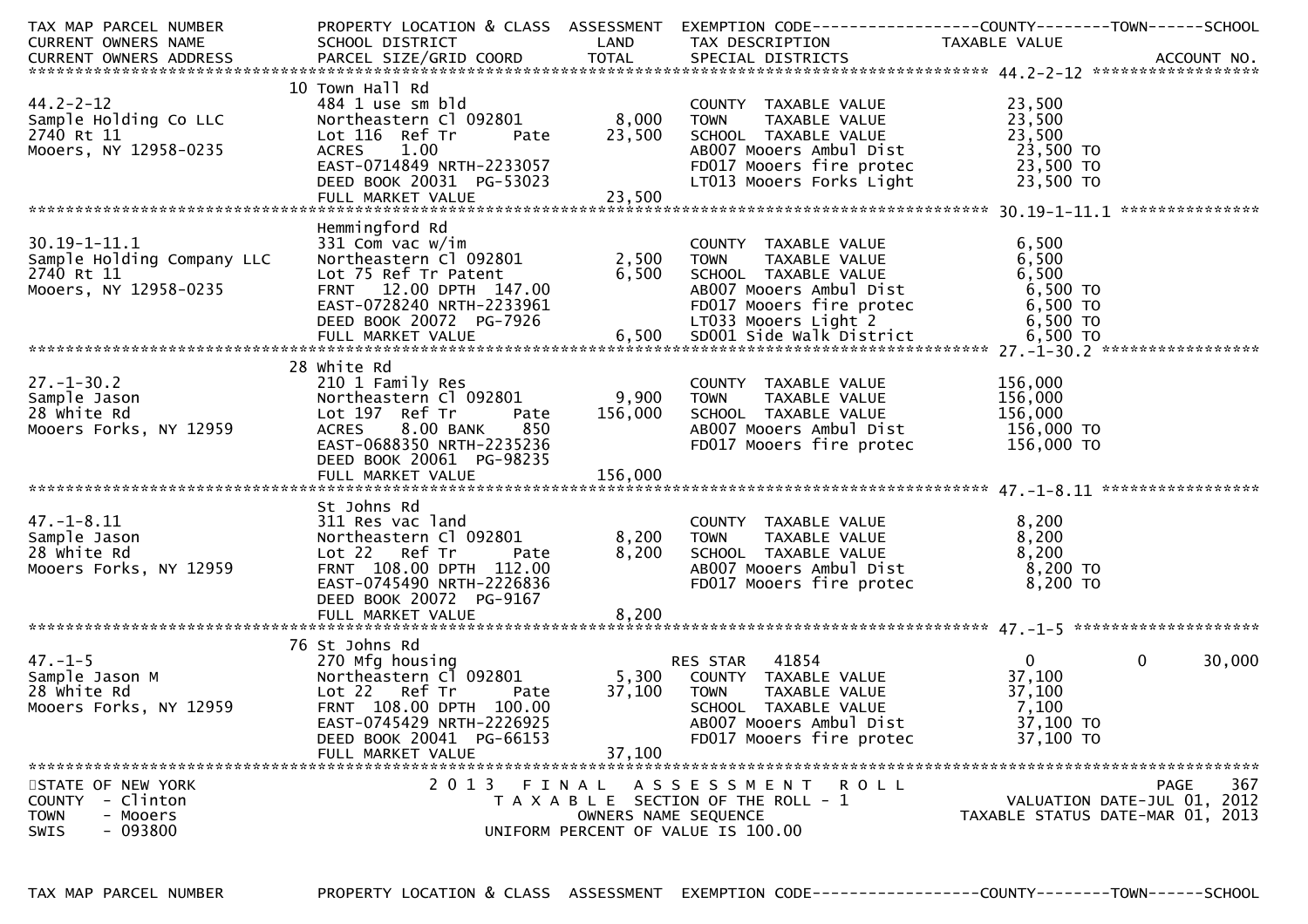| <b>CURRENT OWNERS NAME</b><br>.CURRENT OWNERS ADDRESS PARCEL SIZE/GRID COORD TOTAL SPECIAL DISTRICTS ACCOUNT NO ACCOUNT NO ACCOUNT NO AND ART AND A SPECIAL DISTRICTS               | SCHOOL DISTRICT                                                                                                                                                                | LAND                                                                                                |                                                      | TAX DESCRIPTION                                                                                                                                                                   | TAXABLE VALUE                                                                                    |                    |                                                   |
|-------------------------------------------------------------------------------------------------------------------------------------------------------------------------------------|--------------------------------------------------------------------------------------------------------------------------------------------------------------------------------|-----------------------------------------------------------------------------------------------------|------------------------------------------------------|-----------------------------------------------------------------------------------------------------------------------------------------------------------------------------------|--------------------------------------------------------------------------------------------------|--------------------|---------------------------------------------------|
| $27. - 1 - 20.14$<br>Sample Kevin A<br>967 Davison Rd<br>Mooers Forks, NY 12959                                                                                                     | 967 Davison Rd<br>210 1 Family Res<br>Northeastern Cl 092801<br>Lot 178 Ref Tr<br>ACRES 1.30<br>EAST-0693143 NRTH-2234511<br>DEED BOOK 874<br>PG-281                           | 197,300                                                                                             | VFF CT&S<br>10,400 RES STAR<br>COUNTY<br><b>TOWN</b> | 41640<br>41854<br>TAXABLE VALUE<br>TAXABLE VALUE<br>SCHOOL TAXABLE VALUE<br>AB007 Mooers Ambul Dist                                                                               | 19,138<br>$\overline{0}$<br>178,162<br>178,162<br>148,162<br>197,300 TO                          | 19,138<br>$\Omega$ | 19,138<br>30,000                                  |
|                                                                                                                                                                                     | 923 Hemmingford Rd                                                                                                                                                             |                                                                                                     |                                                      |                                                                                                                                                                                   |                                                                                                  |                    |                                                   |
| $30.15 - 1 - 3$<br>Sample Lawrence<br>Sample Theresa<br>923 Hemmingford Rd<br>Mooers, NY 12958-2302                                                                                 | 210 1 Family Res<br>Northeastern Cl 092801<br>Lot 75 Ref Tr<br>Pate<br><b>ACRES</b><br>1.10<br>EAST-0728086 NRTH-2237067<br>DEED BOOK 700<br><b>PG-52</b><br>FULL MARKET VALUE | 8,800<br>91,800<br>91,800                                                                           | RES STAR<br><b>TOWN</b>                              | 41854<br>COUNTY TAXABLE VALUE<br>TAXABLE VALUE<br>SCHOOL TAXABLE VALUE<br>AB007 Mooers Ambul Dist<br>FD017 Mooers fire protec<br>LT033 Mooers Light 2<br>SD001 Side Walk District | $\overline{0}$<br>91,800<br>91,800<br>61,800<br>91,800 TO<br>91,800 TO<br>91,800 TO<br>91,800 TO | $\mathbf 0$        | 30,000                                            |
|                                                                                                                                                                                     |                                                                                                                                                                                |                                                                                                     |                                                      |                                                                                                                                                                                   |                                                                                                  |                    |                                                   |
| $30 - 2 - 12$<br>Sample Lee D<br>Sample Trena<br>936 Hemmingford Rd<br>Mooers, NY 12958                                                                                             | 936 Hemmingford Rd<br>240 Rural res<br>Northeastern Cl 092801<br>Ref Tr<br>Lot 68<br>Pate<br>ACRES 14.40<br>EAST-0728733 NRTH-2237760<br>DEED BOOK 20112 PG-39975              | 18,200<br>53,100                                                                                    | <b>TOWN</b>                                          | COUNTY TAXABLE VALUE<br>TAXABLE VALUE<br>SCHOOL TAXABLE VALUE<br>AB007 Mooers Ambul Dist<br>FD017 Mooers fire protec<br>LT033 Mooers Light 2                                      | 53,100<br>53,100<br>53,100<br>53,100 TO<br>53,100 TO<br>48,852 TO                                |                    |                                                   |
|                                                                                                                                                                                     | 235 Letson Rd                                                                                                                                                                  |                                                                                                     |                                                      |                                                                                                                                                                                   |                                                                                                  |                    |                                                   |
| $46. - 1 - 3.4$<br>Sample Lee D<br>Sample Trena D<br>235 Letson Rd<br>Mooers, NY 12958                                                                                              | 270 Mfg housing<br>Northeastern Cl 092801<br>Lot 45 Ref Tr<br>1.30<br><b>ACRES</b><br>EAST-0734664 NRTH-2229698<br>DEED BOOK 20011 PG-35174<br>FULL MARKET VALUE               | 8,500<br>41,100<br>41,100                                                                           | RES STAR<br><b>TOWN</b>                              | 41854<br>COUNTY TAXABLE VALUE<br>TAXABLE VALUE<br>SCHOOL TAXABLE VALUE<br>AB007 Mooers Ambul Dist<br>FD017 Mooers fire protec                                                     | $\Omega$<br>41,100<br>41,100<br>11,100<br>41,100 TO<br>41,100 TO                                 | $\mathbf 0$        | 30,000                                            |
|                                                                                                                                                                                     |                                                                                                                                                                                |                                                                                                     |                                                      |                                                                                                                                                                                   |                                                                                                  |                    |                                                   |
| $29. - 1 - 1.2$<br>Sample Life Estate Wright Fran Northeastern Cl 092801<br>Sample Life Estate Clarice Eth Lot 123 Ref Tr<br>395 Blackman Corners Rd<br>Mooers Forks, NY 12959-9723 | 395 Blackman Corners Rd<br>240 Rural res<br><b>ACRES</b><br>24.20<br>EAST-0708617 NRTH-2240555<br>DEED BOOK 20112 PG-44880                                                     | 25,100<br>100,500                                                                                   | SR STAR<br><b>TOWN</b>                               | 41834<br>COUNTY TAXABLE VALUE<br>TAXABLE VALUE<br>SCHOOL TAXABLE VALUE<br>AB007 Mooers Ambul Dist<br>FD017 Mooers fire protec                                                     | $\mathbf{0}$<br>100,500<br>100,500<br>37,200<br>100,500 TO<br>100,500 TO                         | $\mathbf 0$        | 63,300                                            |
|                                                                                                                                                                                     | FULL MARKET VALUE                                                                                                                                                              | 100,500                                                                                             |                                                      |                                                                                                                                                                                   |                                                                                                  |                    |                                                   |
| STATE OF NEW YORK<br>COUNTY - Clinton<br><b>TOWN</b><br>- Mooers<br>- 093800<br><b>SWIS</b>                                                                                         | 2 0 1 3<br>FINAL                                                                                                                                                               | T A X A B L E SECTION OF THE ROLL - 1<br>OWNERS NAME SEQUENCE<br>UNIFORM PERCENT OF VALUE IS 100.00 | A S S E S S M E N T                                  | ROLL                                                                                                                                                                              | TAXABLE STATUS DATE-MAR 01, 2013                                                                 |                    | 368<br><b>PAGE</b><br>VALUATION DATE-JUL 01, 2012 |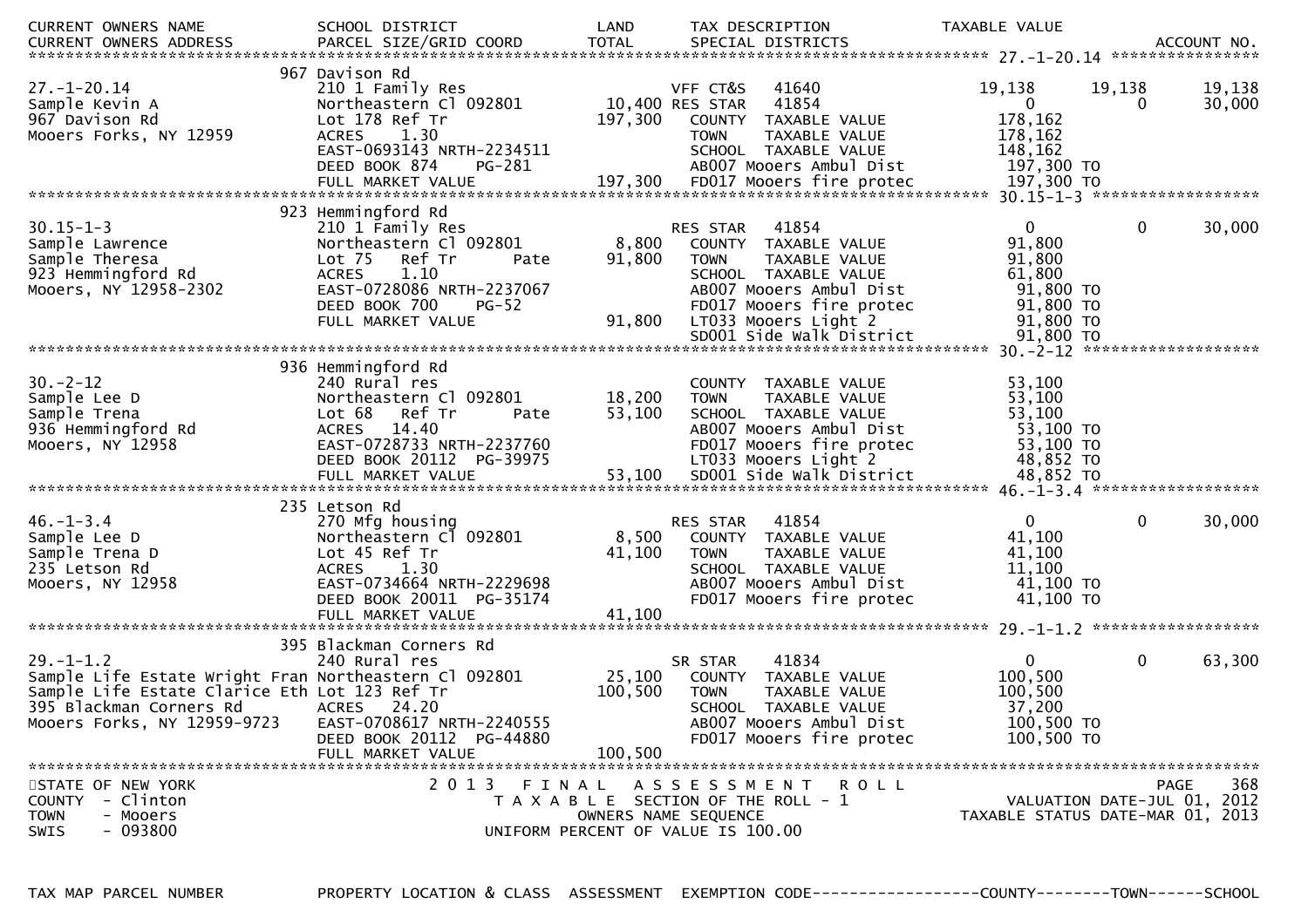| CURRENT OWNERS NAME                                                                                | SCHOOL DISTRICT                                                                                                                                                                             | LAND                       | TAX DESCRIPTION                                                                                                                                                                                              | TAXABLE VALUE                                                                                                  |                             |
|----------------------------------------------------------------------------------------------------|---------------------------------------------------------------------------------------------------------------------------------------------------------------------------------------------|----------------------------|--------------------------------------------------------------------------------------------------------------------------------------------------------------------------------------------------------------|----------------------------------------------------------------------------------------------------------------|-----------------------------|
| CURRENT OWNERS ADDRESS                                                                             | PARCEL SIZE/GRID COORD                                                                                                                                                                      | <b>TOTAL</b>               | SPECIAL DISTRICTS                                                                                                                                                                                            |                                                                                                                | ACCOUNT NO.                 |
| $31.-3-16.1$<br>Sample Mark S<br>Attn: Phillip Poulin<br>146 Herrick Rd<br>Mooers, NY 12958        | 146 Herrick Rd<br>240 Rural res<br>Northeastern Cl 092801<br>Lot 37 Ref Tr<br>Pate<br><b>ACRES</b><br>92.20<br>EAST-0738226 NRTH-2235387<br>DEED BOOK 20031 PG-64931<br>FULL MARKET VALUE   | 122,500 SR STAR<br>122,500 | 69 PCT OF VALUE USED FOR EXEMPTION PURPOSES<br>WARNONALL 41121<br>46,400 WARDISALL 41141<br>41834<br>COUNTY TAXABLE VALUE<br><b>TOWN</b><br>TAXABLE VALUE<br>SCHOOL TAXABLE VALUE<br>AB007 Mooers Ambul Dist | 12,679<br>12,000<br>8,453<br>8,453<br>$\overline{0}$<br>$\Omega$<br>101,368<br>102,047<br>59,200<br>122,500 TO | 0<br>$\mathbf{0}$<br>63,300 |
|                                                                                                    |                                                                                                                                                                                             |                            |                                                                                                                                                                                                              |                                                                                                                |                             |
|                                                                                                    | 14 Kippy Ln                                                                                                                                                                                 |                            |                                                                                                                                                                                                              |                                                                                                                |                             |
| $31.-3-16.7$<br>Sample Mark S<br>14 Kippy Ln<br>Mooers, NY 12958                                   | 210 1 Family Res<br>Northeastern Cl 092801<br>Lot 37<br>Ref Tr<br>Pate<br>2.70<br><b>ACRES</b><br>EAST-0736747 NRTH-2235330<br>DEED BOOK 20082 PG-17729                                     | 9,400<br>75,400            | 41854<br>RES STAR<br>COUNTY TAXABLE VALUE<br>TAXABLE VALUE<br><b>TOWN</b><br>SCHOOL TAXABLE VALUE<br>AB007 Mooers Ambul Dist<br>FD017 Mooers fire protec                                                     | $\mathbf{0}$<br>$\mathbf 0$<br>75,400<br>75,400<br>45,400<br>75,400 TO<br>75,400 TO                            | 30,000                      |
|                                                                                                    |                                                                                                                                                                                             |                            |                                                                                                                                                                                                              |                                                                                                                |                             |
| $28. - 1 - 22$<br>Sample Patrick G<br>Sample Amie M<br>717 Davison Rd<br>Mooers Forks, NY 12959    | 717 Davison Rd<br>240 Rural res<br>Northeastern Cl 092801<br>Lot 150 Ref Tr<br>Pate<br>080<br>ACRES 71.40 BANK<br>EAST-0699017 NRTH-2234146<br>DEED BOOK 99001 PG-16287                     | 54,200<br>198,100          | 41854<br>RES STAR<br>COUNTY TAXABLE VALUE<br>TAXABLE VALUE<br><b>TOWN</b><br>SCHOOL TAXABLE VALUE<br>AB007 Mooers Ambul Dist<br>FD017 Mooers fire protec                                                     | $\mathbf{0}$<br>$\mathbf 0$<br>198,100<br>198,100<br>168,100<br>198,100 то<br>198,100 TO                       | 30,000                      |
|                                                                                                    | 4566 Rt 11                                                                                                                                                                                  |                            |                                                                                                                                                                                                              |                                                                                                                |                             |
| $57. - 3 - 2.1$<br>Sample Properties LLC<br>4566 Rt 11<br>PO Box 172<br>Ellenburg Depot, NY 12935  | $485$ >1use sm bld<br>N Adirondack<br>093601<br>Lot 212 Ref Tr Patent<br><b>ACRES</b><br>8.30<br>EAST-0684477 NRTH-2217232<br>DEED BOOK 20082 PG-15829                                      | 23,000<br>400,000          | COUNTY TAXABLE VALUE<br>TAXABLE VALUE<br><b>TOWN</b><br>SCHOOL TAXABLE VALUE<br>AB007 Mooers Ambul Dist<br>FD017 Mooers fire protec                                                                          | 400,000<br>400,000<br>400,000<br>400,000 TO<br>400,000 TO                                                      |                             |
|                                                                                                    |                                                                                                                                                                                             |                            |                                                                                                                                                                                                              |                                                                                                                |                             |
| $13. - 1 - 5$<br>Sample Randy<br>Sample Kathy<br>395 Blackman Corners Rd<br>Mooers Forks, NY 12959 | Scriver Rd<br>$314$ Rural vac<10<br>Northeastern Cl 092801<br>Lot 146 Ref Tr<br>Pate<br><b>ACRES</b><br>10.00<br>EAST-0704139 NRTH-2247845<br>DEED BOOK 20102 PG-36030<br>FULL MARKET VALUE | 3,900<br>3,900<br>3,900    | COUNTY TAXABLE VALUE<br><b>TOWN</b><br>TAXABLE VALUE<br>SCHOOL TAXABLE VALUE<br>AB007 Mooers Ambul Dist<br>FD017 Mooers fire protec                                                                          | 3,900<br>3,900<br>3,900<br>3,900 TO<br>3,900 TO                                                                |                             |
| STATE OF NEW YORK                                                                                  | 2013 FINAL                                                                                                                                                                                  |                            | A S S E S S M E N T R O L L                                                                                                                                                                                  |                                                                                                                | 369<br><b>PAGE</b>          |
| COUNTY - Clinton<br><b>TOWN</b><br>- Mooers<br>$-093800$<br><b>SWIS</b>                            |                                                                                                                                                                                             |                            | T A X A B L E SECTION OF THE ROLL - 1<br>OWNERS NAME SEQUENCE<br>UNIFORM PERCENT OF VALUE IS 100.00                                                                                                          | VALUATION DATE-JUL 01, 2012<br>TAXABLE STATUS DATE-MAR 01, 2013                                                |                             |

TAX MAP PARCEL NUMBER

PROPERTY LOCATION & CLASS ASSESSMENT EXEMPTION CODE----------------COUNTY-------TOWN------SCHOOL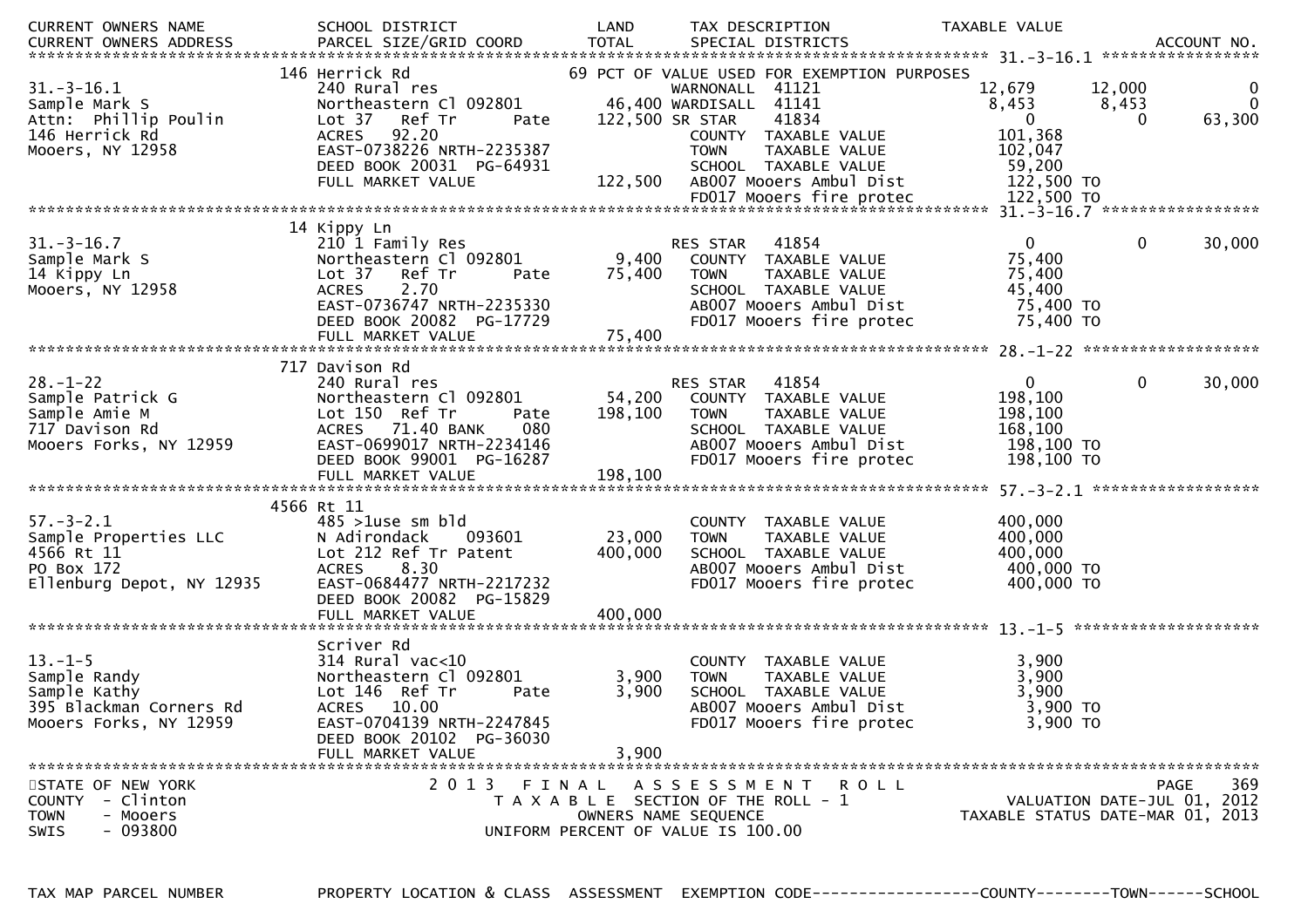| CURRENT OWNERS NAME<br><b>CURRENT OWNERS ADDRESS</b>                                                      | SCHOOL DISTRICT<br>PARCEL SIZE/GRID COORD                                                                                                                                                       | LAND<br><b>TOTAL</b>       | TAX DESCRIPTION<br>SPECIAL DISTRICTS                                                                                                                                                    | TAXABLE VALUE                                                      | ACCOUNT NO.                                                     |
|-----------------------------------------------------------------------------------------------------------|-------------------------------------------------------------------------------------------------------------------------------------------------------------------------------------------------|----------------------------|-----------------------------------------------------------------------------------------------------------------------------------------------------------------------------------------|--------------------------------------------------------------------|-----------------------------------------------------------------|
| $27. - 1 - 20.13$<br>Sample Roger<br>Sample Sally<br>600 Cannon Corners Rd<br>Mooers Forks, NY 12959-9709 | 600 Cannon Corners Rd<br>210 1 Family Res<br>Northeastern Cl 092801<br>Lot 179 Ref Tr<br>FRNT 150.00 DPTH 200.00<br>EAST-0689246 NRTH-2232957<br>DEED BOOK 589<br>PG-532                        | 105,000                    | VFF CT&S<br>41640<br>4,800 SR STAR<br>41834<br>COUNTY TAXABLE VALUE<br>TAXABLE VALUE<br><b>TOWN</b><br>SCHOOL TAXABLE VALUE<br>AB007 Mooers Ambul Dist                                  | 10,500<br>$\mathbf{0}$<br>94,500<br>94,500<br>31,200<br>105,000 TO | 10,500<br>10,500<br>63,300<br>0                                 |
| $27. - 1 - 30.1$<br>Sample Scott<br>Sample Catherine<br>2355 Champlain St<br>Mooers, NY 12958             | Cannon Corners Rd<br>321 Abandoned ag<br>Northeastern Cl 092801<br>Lot 197 Ref Tr<br>Pate<br>8.10<br><b>ACRES</b><br>EAST-0688779 NRTH-2235288<br>DEED BOOK 20061 PG-98236<br>FULL MARKET VALUE | 10,000<br>10,000<br>10,000 | COUNTY TAXABLE VALUE<br><b>TOWN</b><br>TAXABLE VALUE<br>SCHOOL TAXABLE VALUE<br>ABOO7 Mooers Ambul Dist<br>FD017 Mooers fire protec                                                     | 10,000<br>10,000<br>10,000<br>10,000 TO                            | 10,000 TO                                                       |
|                                                                                                           | 2355 Rt 11                                                                                                                                                                                      |                            |                                                                                                                                                                                         |                                                                    |                                                                 |
| $30.20 - 3 - 1$<br>Sample Scott R<br>2355 Champlain St<br>PO Box 175<br>Mooers, NY 12958                  | 210 1 Family Res<br>Northeastern Cl 092801<br>Lot 68 Ref Tr<br>Pate<br><b>FRNT 247.50 DPTH</b><br>85.00<br>EAST-0730588 NRTH-2235333<br>DEED BOOK 911<br>PG-188<br>FULL MARKET VALUE            | 5,900<br>99,000<br>99,000  | 41854<br>RES STAR<br>COUNTY TAXABLE VALUE<br>TAXABLE VALUE<br><b>TOWN</b><br>SCHOOL TAXABLE VALUE<br>AB007 Mooers Ambul Dist<br>FD017 Mooers fire protec<br>LT033 Mooers Light 2        | $\mathbf{0}$<br>99,000<br>99,000<br>69,000                         | $\mathbf 0$<br>30,000<br>99,000 TO<br>99,000 TO<br>99,000 TO    |
|                                                                                                           |                                                                                                                                                                                                 |                            |                                                                                                                                                                                         |                                                                    |                                                                 |
|                                                                                                           |                                                                                                                                                                                                 |                            |                                                                                                                                                                                         |                                                                    |                                                                 |
| $30.20 - 4 - 7.2$<br>Sample Scott R<br>PO Box 175<br>Mooers, NY 12958                                     | 2445 Rt 11<br>482 Det row bldg<br>Northeastern Cl 092801<br>Lot 67 Ref Tr<br>FRNT 124.68 DPTH 102.00<br>EAST-0729284 NRTH-2233787<br>DEED BOOK 981<br><b>PG-98</b>                              | 11,000<br>45,000           | COUNTY TAXABLE VALUE<br><b>TOWN</b><br>TAXABLE VALUE<br>SCHOOL TAXABLE VALUE<br>AB007 Mooers Ambul Dist<br>FD017 Mooers fire protec<br>LT033 Mooers Light 2                             | 45,000<br>45,000<br>45,000                                         | 45,000 TO<br>45,000 TO<br>45,000 TO                             |
|                                                                                                           |                                                                                                                                                                                                 |                            |                                                                                                                                                                                         |                                                                    |                                                                 |
| $30.20 - 4 - 7.3$<br>Sample Scott R<br>PO Box 175<br>Mooers, NY 12958                                     | Rt 11<br>$314$ Rural vac<10<br>Northeastern Cl 092801<br>Lot 67 Ref Tr<br>3.00<br><b>ACRES</b><br>EAST-0729456 NRTH-2233604<br>DEED BOOK 20011 PG-32064<br>FULL MARKET VALUE                    | 5,400<br>5,400<br>5,400    | COUNTY TAXABLE VALUE<br>TAXABLE VALUE<br><b>TOWN</b><br>SCHOOL TAXABLE VALUE<br>AB007 Mooers Ambul Dist<br>FD017 Mooers fire protec<br>LT033 Mooers Light 2<br>SD001 Side Walk District | 5,400<br>5,400<br>5,400                                            | 5,400 TO<br>5,400 TO<br>5,400 TO<br>5,400 TO                    |
| STATE OF NEW YORK                                                                                         | 2 0 1 3<br>FINAL                                                                                                                                                                                |                            | A S S E S S M E N T                                                                                                                                                                     | ROLL                                                               | 370<br><b>PAGE</b>                                              |
| COUNTY - Clinton<br><b>TOWN</b><br>- Mooers<br>$-093800$<br>SWIS                                          |                                                                                                                                                                                                 |                            | T A X A B L E SECTION OF THE ROLL - 1<br>OWNERS NAME SEQUENCE<br>UNIFORM PERCENT OF VALUE IS 100.00                                                                                     |                                                                    | VALUATION DATE-JUL 01, 2012<br>TAXABLE STATUS DATE-MAR 01, 2013 |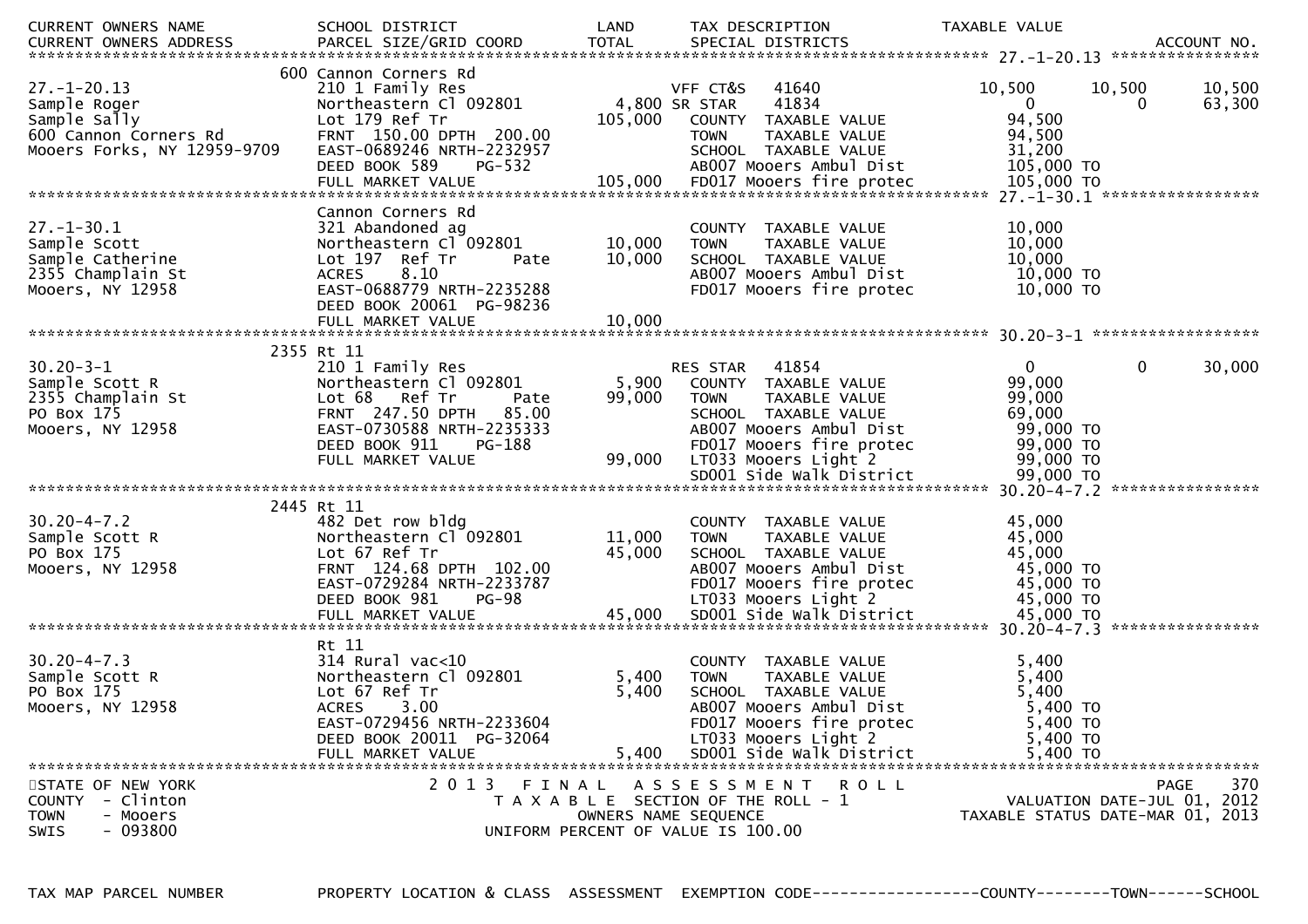| CURRENT OWNERS NAME                                                                                     | SCHOOL DISTRICT                                                                                                                                                                                 | LAND                       | TAX DESCRIPTION                                                                                                                     | TAXABLE VALUE                                                                         |
|---------------------------------------------------------------------------------------------------------|-------------------------------------------------------------------------------------------------------------------------------------------------------------------------------------------------|----------------------------|-------------------------------------------------------------------------------------------------------------------------------------|---------------------------------------------------------------------------------------|
| $16. - 1 - 2$<br>Sample Stephen<br>513 Cannon Corners Rd<br>Mooers Forks, NY 12959                      | Gokey Rd<br>321 Abandoned ag<br>Northeastern Cl 092801<br>Lot 41 Ref Tr<br>Pate<br>ACRES 23.80<br>EAST-0733790 NRTH-2249295<br>DEED BOOK 99001 PG-13178<br>FULL MARKET VALUE                    | 12,700<br>12,700<br>12,700 | COUNTY TAXABLE VALUE<br><b>TOWN</b><br>TAXABLE VALUE<br>SCHOOL TAXABLE VALUE<br>AB007 Mooers Ambul Dist<br>FD017 Mooers fire protec | 12,700<br>12,700<br>12,700<br>12,700 TO<br>12,700 TO                                  |
|                                                                                                         |                                                                                                                                                                                                 |                            |                                                                                                                                     |                                                                                       |
| $27. - 1 - 20.16$<br>Sample Stephen<br>Sample Dina M<br>513 Cannon Corners Rd<br>Mooers Forks, NY 12959 | Cannon Corners Rd<br>$314$ Rural vac<10<br>Northeastern Cl 092801<br>Lot 196 Ref Tr<br>ACRES 7.29<br>EAST-0688955 NRTH-2232049<br>DEED BOOK 20001 PG-20513<br>FULL MARKET VALUE                 | 9,400<br>9,400<br>9,400    | COUNTY TAXABLE VALUE<br>TAXABLE VALUE<br><b>TOWN</b><br>SCHOOL TAXABLE VALUE<br>AB007 Mooers Ambul Dist<br>FD017 Mooers fire protec | 9,400<br>9,400<br>9,400<br>$9,400$ TO<br>9,400 TO                                     |
|                                                                                                         |                                                                                                                                                                                                 |                            |                                                                                                                                     |                                                                                       |
| $57. - 1 - 1.2$<br>Sample Stephen<br>513 Cannon Corners Rd<br>Mooers Forks, NY 12959                    | Cannon Corners Rd<br>321 Abandoned ag<br>093601<br>N Adirondack<br>Lot 194 Ref Tr<br>ACRES 60.00<br>EAST-0687219 NRTH-2224258<br>DEED BOOK 20092 PG-24061                                       | 27,000<br>27,000           | COUNTY TAXABLE VALUE<br>TAXABLE VALUE<br><b>TOWN</b><br>SCHOOL TAXABLE VALUE<br>AB007 Mooers Ambul Dist<br>FD017 Mooers fire protec | 27,000<br>27,000<br>27,000<br>27,000 TO<br>27,000 TO                                  |
|                                                                                                         | FULL MARKET VALUE                                                                                                                                                                               | 27,000                     |                                                                                                                                     |                                                                                       |
| $57. - 1 - 1.3$<br>Sample Stephen<br>513 Cannon Corners Rd<br>Mooers Forks, NY 12959                    | Cannon Corners Rd<br>$314$ Rural vac< $10$<br>093601<br>N Adirondack<br>Lot 194 Ref Tr<br>FRNT 150.00 DPTH 290.00<br>EAST-0689038 NRTH-2223809<br>DEED BOOK 20092 PG-24061<br>FULL MARKET VALUE | 4,900<br>4,900<br>4,900    | COUNTY TAXABLE VALUE<br><b>TOWN</b><br>TAXABLE VALUE<br>SCHOOL TAXABLE VALUE<br>AB007 Mooers Ambul Dist<br>FD017 Mooers fire protec | 4,900<br>4,900<br>4,900<br>4,900 TO<br>$4,900$ TO                                     |
|                                                                                                         |                                                                                                                                                                                                 |                            |                                                                                                                                     |                                                                                       |
| $57. - 1 - 7.5$<br>Sample Stephen<br>513 Cannon Corners Rd<br>Mooers Forks, NY 12959                    | Cannon Corners Rd<br>$322$ Rural vac $>10$<br>N Adirondack<br>093601<br>Lot 181 & 182 Ref Tract<br>ACRES 11.80<br>EAST-0689752 NRTH-2220320<br>DEED BOOK 98001 PG-05037<br>FULL MARKET VALUE    | 11,300<br>11,300<br>11.300 | COUNTY TAXABLE VALUE<br>TAXABLE VALUE<br><b>TOWN</b><br>SCHOOL TAXABLE VALUE<br>AB007 Mooers Ambul Dist<br>FD017 Mooers fire protec | 11,300<br>11,300<br>11,300<br>11,300 TO<br>11,300 TO                                  |
|                                                                                                         |                                                                                                                                                                                                 |                            |                                                                                                                                     |                                                                                       |
| STATE OF NEW YORK<br><b>COUNTY</b><br>- Clinton<br><b>TOWN</b><br>- Mooers<br>- 093800<br>SWIS          | 2 0 1 3<br>FINAL                                                                                                                                                                                | OWNERS NAME SEQUENCE       | ASSESSMENT ROLL<br>T A X A B L E SECTION OF THE ROLL - 1<br>UNIFORM PERCENT OF VALUE IS 100.00                                      | 371<br><b>PAGE</b><br>VALUATION DATE-JUL 01, 2012<br>TAXABLE STATUS DATE-MAR 01, 2013 |
|                                                                                                         |                                                                                                                                                                                                 |                            |                                                                                                                                     |                                                                                       |
| TAX MAP PARCEL NUMBER<br>CURRENT OWNERS NAME                                                            | PROPERTY LOCATION & CLASS ASSESSMENT<br>SCHOOL DISTRICT                                                                                                                                         | LAND                       | TAX DESCRIPTION                                                                                                                     | EXEMPTION        CODE-----------------COUNTY-------TOWN------SCHOOL<br>TAXABLE VALUE  |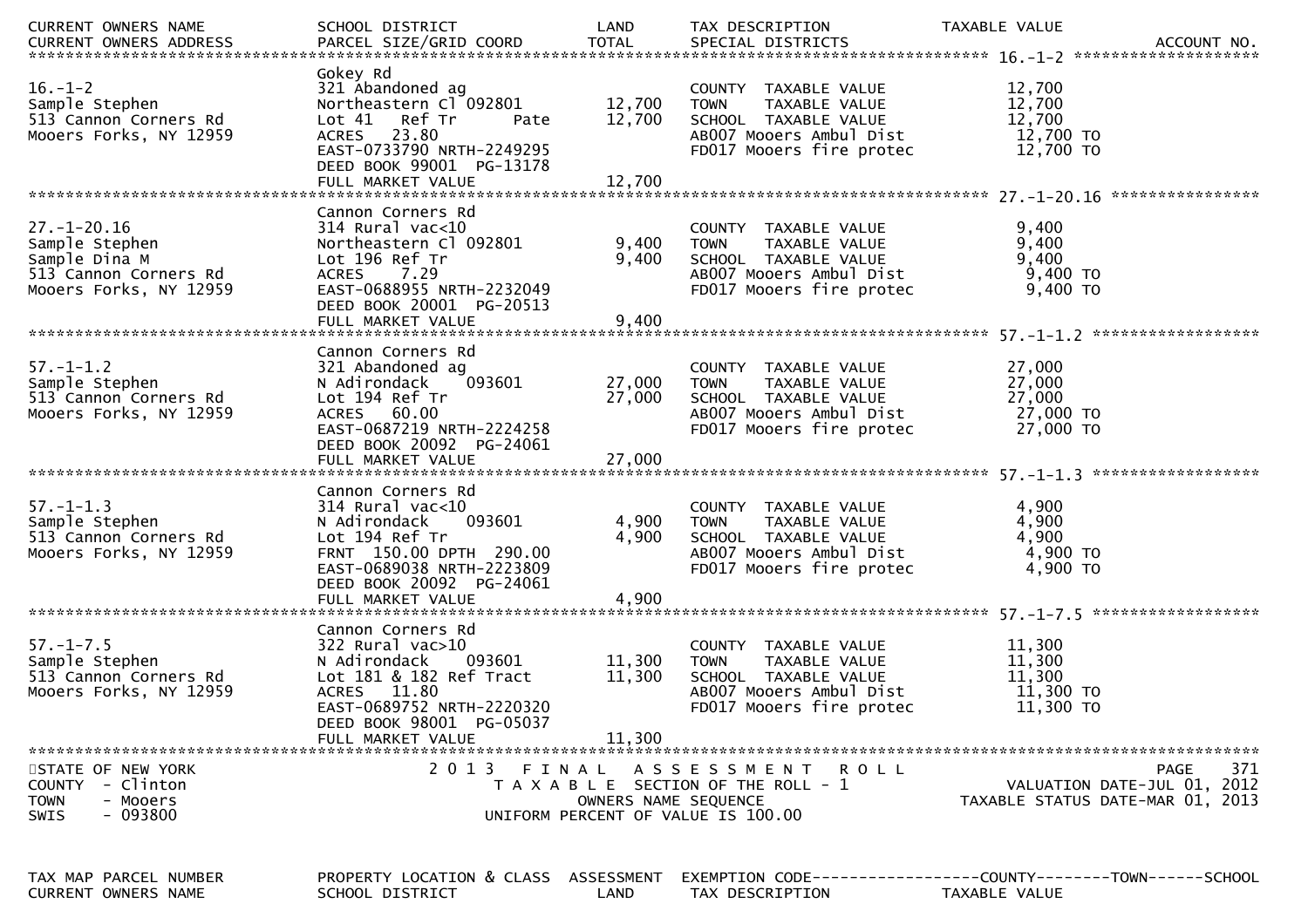|                                                                                                         |                                                                                                                                                                                    |                            |                                                                                                                                                                    | .CURRENT OWNERS ADDRESS PARCEL SIZE/GRID COORD TOTAL SPECIAL DISTRICTS ACCOUNT NO ACCOUNT NO ACCOUNT NO AND ARCEL SIZE/GRID COORD TOTAL SPECIAL DISTRICTS |
|---------------------------------------------------------------------------------------------------------|------------------------------------------------------------------------------------------------------------------------------------------------------------------------------------|----------------------------|--------------------------------------------------------------------------------------------------------------------------------------------------------------------|-----------------------------------------------------------------------------------------------------------------------------------------------------------|
| $42. - 1 - 1.1$<br>Sample Stephen L<br>Sample Dina M<br>513 Cannon Corners Rd<br>Mooers Forks, NY 12959 | 513 Cannon Corners Rd<br>240 Rural res<br>Northeastern Cl 092801<br>Lots 179/196 Ref Tr Paten<br>ACRES 139.70 BANK<br>940<br>EAST-0688249 NRTH-2230538<br>DEED BOOK 20031 PG-51993 | 63,300<br>537,000          | COUNTY TAXABLE VALUE<br><b>TOWN</b><br>TAXABLE VALUE<br>SCHOOL TAXABLE VALUE<br>AB007 Mooers Ambul Dist<br>FD017 Mooers fire protec                                | 537,000<br>537,000<br>537,000<br>537,000 TO<br>537,000 TO                                                                                                 |
| $42. - 1 - 8.2$<br>Sample Stephen L<br>Sample Dina M<br>513 Cannon Corners Rd<br>Mooers Forks, NY 12959 | Cannon Corners Rd<br>321 Abandoned ag<br>Northeastern Cl 092801<br>Lot 195 Ref Tr<br>ACRES 26.60 BANK<br>940<br>EAST-0688128 NRTH-2228892<br>DEED BOOK 20031 PG-51993              | 20,200<br>20,200           | COUNTY TAXABLE VALUE<br>TAXABLE VALUE<br><b>TOWN</b><br>SCHOOL TAXABLE VALUE<br>AB007 Mooers Ambul Dist<br>FD017 Mooers fire protec                                | 20,200<br>20,200<br>20,200<br>20,200 TO<br>20,200 TO                                                                                                      |
| $57. - 1 - 7.3$<br>Sample Stephen L<br>513 Cannon Corners Rd<br>Mooers Forks, NY 12959                  | 76 Cannon Corners Rd<br>210 1 Family Res<br>093601<br>N Adirondack<br>Lot 182 Ref Tr<br>FRNT 135.00 DPTH 200.00<br>EAST-0689345 NRTH-2220192<br>DEED BOOK 20092 PG-21398           | 4,700<br>76,500            | COUNTY TAXABLE VALUE<br><b>TOWN</b><br>TAXABLE VALUE<br>SCHOOL TAXABLE VALUE<br>AB007 Mooers Ambul Dist<br>FD017 Mooers fire protec                                | 76,500<br>76,500<br>76,500<br>76,500 TO<br>76,500 TO                                                                                                      |
| $43. - 1 - 1.2$<br>Sample Todd D<br>Sample Elizabeth E<br>905 Davison Rd<br>Mooers Forks, NY 12959      | 905 Davison Rd<br>210 1 Family Res<br>Northeastern Cl 092801<br>Lot 171 Ref Tr<br>080 0<br>ACRES 5.41 BANK<br>EAST-0694404 NRTH-2234230<br>DEED BOOK 20021 PG-43648                | 267,500                    | <b>RES STAR 41854</b><br>8,100 COUNTY TAXABLE VALUE<br><b>TOWN</b><br>TAXABLE VALUE<br>SCHOOL TAXABLE VALUE<br>AB007 Mooers Ambul Dist<br>FD017 Mooers fire protec | $\mathbf 0$<br>$\mathbf{0}$<br>30,000<br>267,500<br>267,500<br>237,500<br>267,500 TO<br>267,500 TO                                                        |
| $28. - 1 - 7$<br>Sanders Jeffrey<br>Sanders Debra<br>1014 Maquam Shore Rd<br>Swanton, VT 05488          | Bush Rd<br>312 Vac w/imprv<br>Northeastern Cl 092801<br>Lot 144 Ref Tr<br>Pate<br>ACRES 64.50<br>EAST-0705857 NRTH-2241785<br>DEED BOOK 20102 PG-31314<br>FULL MARKET VALUE        | 11,400<br>11,400<br>11,400 | COUNTY TAXABLE VALUE<br>TAXABLE VALUE<br><b>TOWN</b><br>SCHOOL TAXABLE VALUE<br>AB007 Mooers Ambul Dist<br>FD017 Mooers fire protec                                | 11,400<br>11,400<br>11,400<br>11,400 TO<br>11,400 TO                                                                                                      |
| STATE OF NEW YORK<br>COUNTY - Clinton<br><b>TOWN</b><br>- Mooers<br>- 093800<br><b>SWIS</b>             | 2013 FINAL                                                                                                                                                                         | OWNERS NAME SEOUENCE       | ASSESSMENT ROLL<br>T A X A B L E SECTION OF THE ROLL - 1<br>UNIFORM PERCENT OF VALUE IS 100.00                                                                     | <b>PAGE</b><br>372<br>VALUATION DATE-JUL 01, 2012<br>TAXABLE STATUS DATE-MAR 01, 2013                                                                     |
| TAX MAP PARCEL NUMBER<br>CURRENT OWNERS NAME<br><b>CURRENT OWNERS ADDRESS</b>                           | PROPERTY LOCATION & CLASS ASSESSMENT<br>SCHOOL DISTRICT<br>PARCEL SIZE/GRID COORD                                                                                                  | LAND<br><b>TOTAL</b>       | TAX DESCRIPTION<br>SPECIAL DISTRICTS                                                                                                                               | TAXABLE VALUE<br>ACCOUNT NO.                                                                                                                              |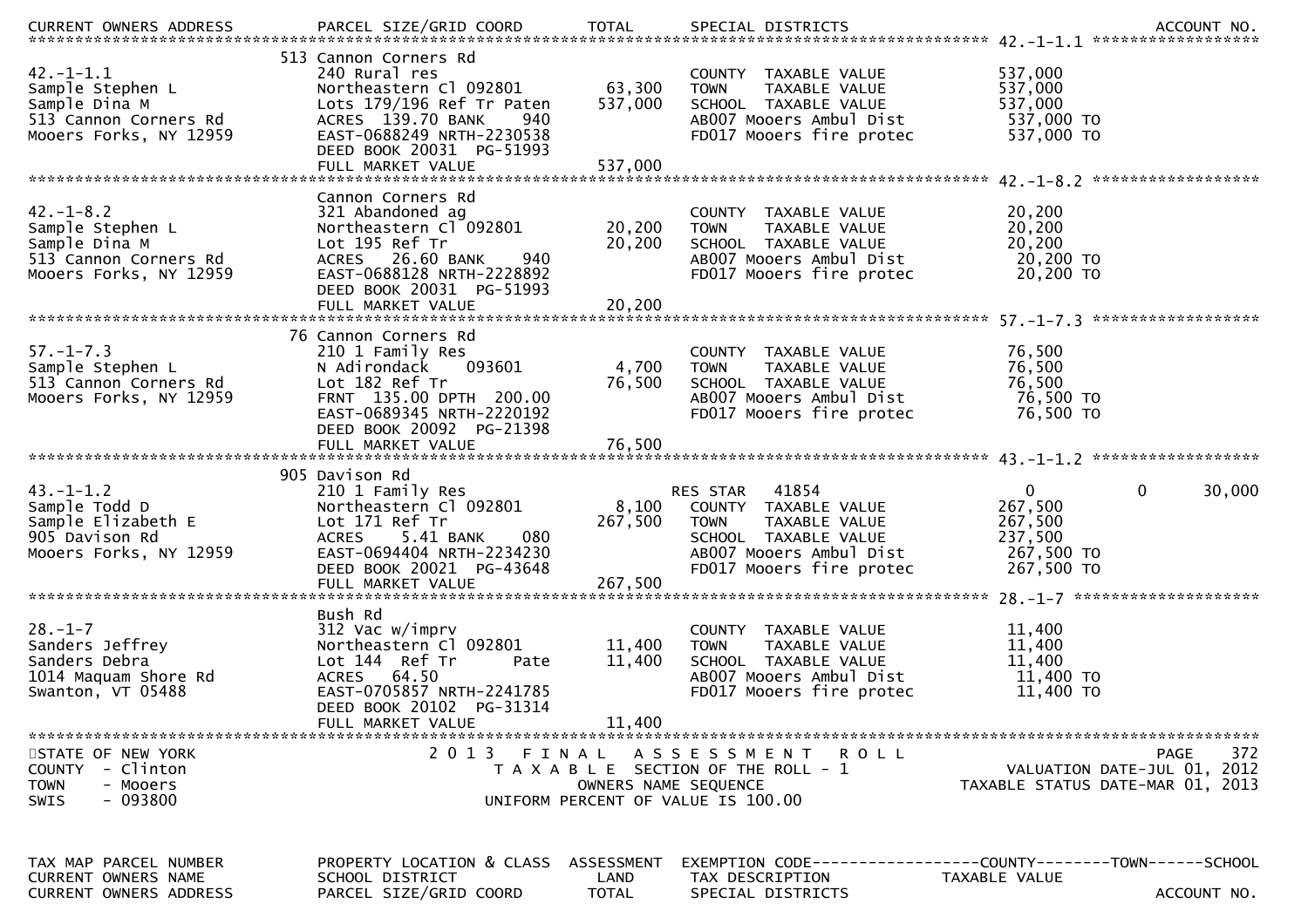|                                                                                                                    |                                                                                                                                                                                                              |                            |                                                                                                                                                                                                                                                                                  | $28. - 1 - 8$ **********************                                                                                                                        |                                       |
|--------------------------------------------------------------------------------------------------------------------|--------------------------------------------------------------------------------------------------------------------------------------------------------------------------------------------------------------|----------------------------|----------------------------------------------------------------------------------------------------------------------------------------------------------------------------------------------------------------------------------------------------------------------------------|-------------------------------------------------------------------------------------------------------------------------------------------------------------|---------------------------------------|
| $28. - 1 - 8$<br>Sanders Jeffrey<br>Sanders Debra<br>1014 Maquam Shore Rd<br>Swanton VT 05488<br>Swanton, VT 05488 | 126 Bush Rd<br>210 1 Family Res<br>Northeastern Cl 092801<br>Lot 144 Ref Tr<br>Pate<br>FRNT 80.00 DPTH 205.00<br>EAST-0705842 NRTH-2240133<br>DEED BOOK 20112 PG-40957                                       | 3,900<br>15,900            | COUNTY TAXABLE VALUE<br><b>TOWN</b><br>TAXABLE VALUE<br>SCHOOL TAXABLE VALUE<br>AB007 Mooers Ambul Dist<br>FD017 Mooers fire protec                                                                                                                                              | 15,900<br>15,900<br>15,900<br>15,900 TO<br>15,900 TO                                                                                                        |                                       |
|                                                                                                                    | 3434 Rt 11                                                                                                                                                                                                   |                            |                                                                                                                                                                                                                                                                                  |                                                                                                                                                             |                                       |
| $43. - 1 - 13$<br>Sansouci Jeanette B<br>42 Blackman Corners Rd<br>Mooers Forks, NY 12959                          | 210 1 Family Res<br>Northeastern Cl 092801<br>Lot 126 Ref Tr<br>Pate<br>FRNT 325.00 DPTH 142.00<br>EAST-0708279 NRTH-2227628<br>DEED BOOK 98001 PG-06561                                                     | 7,300<br>31,500            | COUNTY TAXABLE VALUE<br><b>TOWN</b><br>TAXABLE VALUE<br>SCHOOL TAXABLE VALUE<br>AB007 Mooers Ambul Dist<br>FD017 Mooers fire protec                                                                                                                                              | 31,500<br>31,500<br>31,500<br>31,500 TO<br>31,500 TO                                                                                                        |                                       |
|                                                                                                                    |                                                                                                                                                                                                              |                            |                                                                                                                                                                                                                                                                                  |                                                                                                                                                             |                                       |
| $44.2 - 1 - 4.1$<br>Sansouci Jeanette B<br>42 Blackman Corners Rd<br>Mooers Forks, NY 12959                        | 42 Blackman Corners Rd<br>Northeastern Cl 092801<br>Lot 116 nof -<br>Lot 116 Ref Tr<br>Pate<br>1.50 BANK<br>080<br><b>ACRES</b><br>EAST-0714181 NRTH-2233401<br>PG-185<br>DEED BOOK 832<br>FULL MARKET VALUE | 102,500                    | 99 PCT OF VALUE USED FOR EXEMPTION PURPOSES<br>CW_10_VET/ 41152<br>8,900 CW_15_VET/ 41163<br>102,500 AGED - ALL 41800<br>SR STAR<br>41834<br>COUNTY TAXABLE VALUE<br>TAXABLE VALUE<br><b>TOWN</b><br>SCHOOL TAXABLE VALUE<br>AB007 Mooers Ambul Dist<br>FD017 Mooers fire protec | 8,000<br>$\mathbf{0}$<br>12,000<br>$\Omega$<br>46,738<br>44,738<br>$\mathbf{0}$<br>$\Omega$<br>47,762<br>45,762<br>$\mathbf{0}$<br>102,500 TO<br>102,500 TO | 0<br>$\mathbf{0}$<br>50,738<br>51,762 |
|                                                                                                                    |                                                                                                                                                                                                              |                            |                                                                                                                                                                                                                                                                                  |                                                                                                                                                             |                                       |
| $15. - 1 - 40.6$<br>Santella Giuseppe<br>Valiante Maria G<br>9205 L'esplanade<br>Montreal QC, Canada H2N1V4        | Eddy Rd<br>321 Abandoned ag<br>Northeastern Cl 092801<br>Lot 94 Ref Tr<br>ACRES 26.50<br>EAST-0720394 NRTH-2244858<br>DEED BOOK 593<br>PG-1135<br>FULL MARKET VALUE                                          | 25,300<br>25,300<br>25,300 | COUNTY TAXABLE VALUE<br>TAXABLE VALUE<br><b>TOWN</b><br>SCHOOL TAXABLE VALUE<br>AB007 Mooers Ambul Dist<br>FD017 Mooers fire protec                                                                                                                                              | 25,300<br>25,300<br>25,300<br>25,300 TO<br>25,300 TO                                                                                                        |                                       |
|                                                                                                                    |                                                                                                                                                                                                              |                            |                                                                                                                                                                                                                                                                                  |                                                                                                                                                             |                                       |
| STATE OF NEW YORK<br>COUNTY - Clinton<br><b>TOWN</b><br>- Mooers<br>$-093800$<br>SWIS                              | 2013 FINAL                                                                                                                                                                                                   |                            | A S S E S S M E N T<br><b>ROLL</b><br>T A X A B L E SECTION OF THE ROLL - 1<br>OWNERS NAME SEQUENCE<br>UNIFORM PERCENT OF VALUE IS 100.00                                                                                                                                        | VALUATION DATE-JUL 01, 2012<br>TAXABLE STATUS DATE-MAR 01, 2013                                                                                             | 373<br><b>PAGE</b>                    |
| TAX MAP PARCEL NUMBER<br><b>CURRENT OWNERS NAME</b><br>CURRENT OWNERS ADDRESS                                      | PROPERTY LOCATION & CLASS ASSESSMENT<br>SCHOOL DISTRICT<br>PARCEL SIZE/GRID COORD                                                                                                                            | LAND<br><b>TOTAL</b>       | TAX DESCRIPTION<br>SPECIAL DISTRICTS                                                                                                                                                                                                                                             | EXEMPTION CODE-----------------COUNTY-------TOWN------SCHOOL<br>TAXABLE VALUE                                                                               | ACCOUNT NO.                           |
| $31. - 4 - 15.35$<br>Sargeant Roger<br>Sargeant Leda<br>71 Herrick Rd<br>Mooers, NY 12958                          | 71 Herrick Rd<br>210 1 Family Res<br>Northeastern Cl 092801<br>Lot 44 Ref Tract<br>FRNT 150.00 DPTH 275.00<br>EAST-0735486 NRTH-2234774                                                                      | 62,000                     | 41121<br>WARNONALL<br>41834<br>7,700 SR STAR<br><b>COUNTY</b><br>TAXABLE VALUE<br><b>TOWN</b><br>TAXABLE VALUE<br><b>SCHOOL</b><br>TAXABLE VALUE                                                                                                                                 | 9,300<br>9,300<br>$\mathbf{0}$<br>52,700<br>52,700<br>0                                                                                                     | 62,000                                |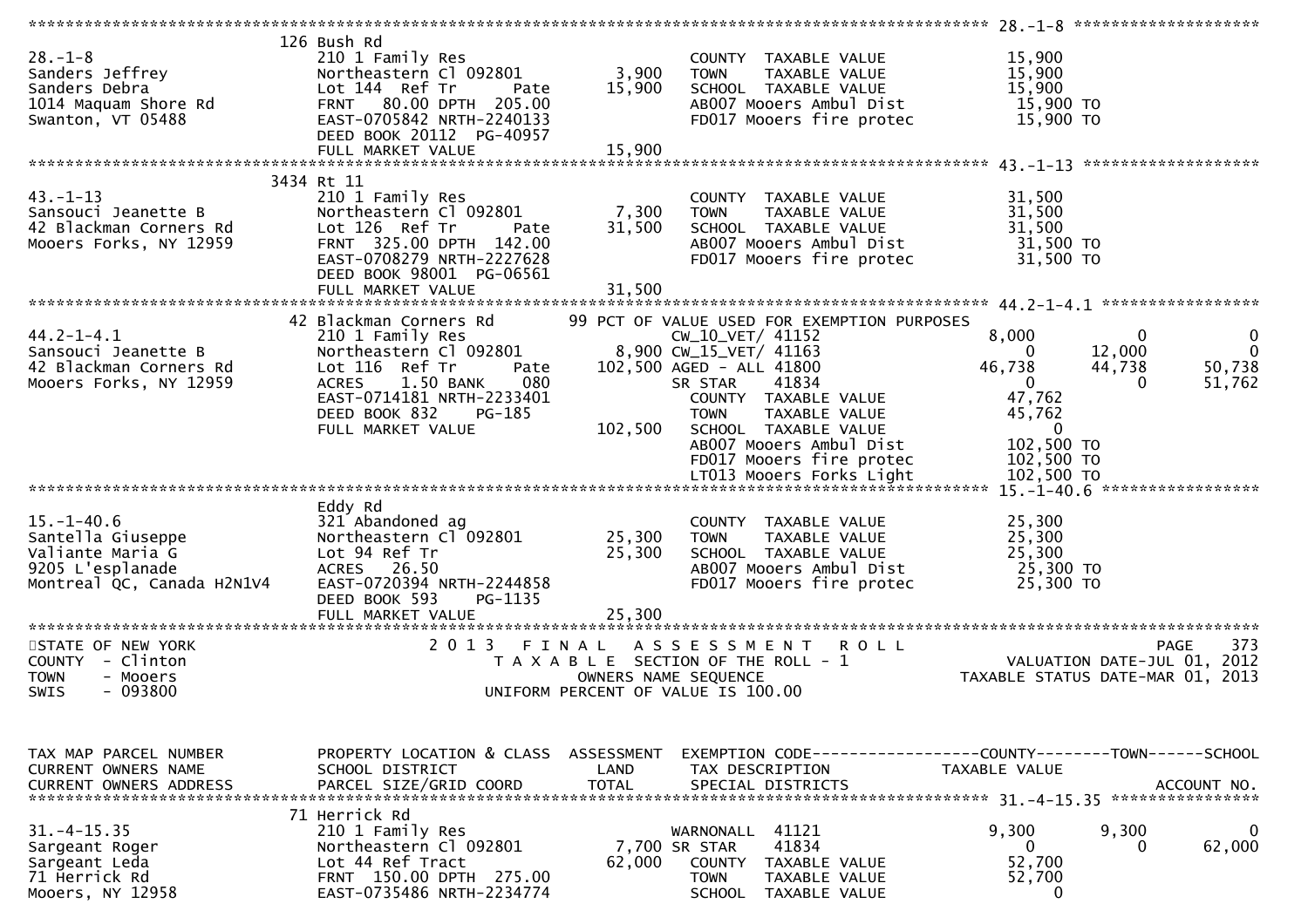|                                                                                                   | $PG-39$<br>DEED BOOK 776                                                                                                                                                                      |                            | AB007 Mooers Ambul Dist                                                                                                                                  | 62,000 TO                                                                                    |
|---------------------------------------------------------------------------------------------------|-----------------------------------------------------------------------------------------------------------------------------------------------------------------------------------------------|----------------------------|----------------------------------------------------------------------------------------------------------------------------------------------------------|----------------------------------------------------------------------------------------------|
| $30.20 - 1 - 17$<br>Sargent Tina<br>PO Box 574<br>Champlain, NY 12919                             | 2458 Rt 11<br>210 1 Family Res<br>Northeastern Cl 092801<br>Lot 68<br>Ref Tr<br>Pate<br>78.00 DPTH 260.00<br><b>FRNT</b><br>080<br><b>BANK</b><br>EAST-0729008 NRTH-2234026                   | 6,200<br>81,700            | 41854<br>RES STAR<br>COUNTY TAXABLE VALUE<br><b>TOWN</b><br>TAXABLE VALUE<br>SCHOOL TAXABLE VALUE<br>AB007 Mooers Ambul Dist<br>FD017 Mooers fire protec | $\Omega$<br>$\mathbf{0}$<br>30,000<br>81,700<br>81,700<br>51,700<br>81,700 TO<br>81,700 TO   |
|                                                                                                   | DEED BOOK 20061 PG-96836<br>FULL MARKET VALUE                                                                                                                                                 | 81,700                     | LT033 Mooers Light 2<br>SD001 Side Walk District                                                                                                         | 81,700 TO<br>81,700 TO                                                                       |
| $45. - 1 - 2$<br>Savage Emma I<br>54 Pratt St<br>Rouses Point, NY 12979                           | Campground Rd<br>311 Res vac land<br>Northeastern Cl 092801<br>Lot 92 Ref Tr<br>Pate<br>FRNT 108.00 DPTH 165.00<br>EAST-0722064 NRTH-2234429<br>DEED BOOK 615<br>PG-1147<br>FULL MARKET VALUE | 6,600<br>6,600<br>6,600    | COUNTY TAXABLE VALUE<br>TAXABLE VALUE<br><b>TOWN</b><br>SCHOOL TAXABLE VALUE<br>AB007 Mooers Ambul Dist<br>FD017 Mooers fire protec                      | 6,600<br>6,600<br>6,600<br>6,600 TO<br>6,600 TO                                              |
|                                                                                                   | 1042 North Star Rd                                                                                                                                                                            |                            |                                                                                                                                                          |                                                                                              |
| $15. - 1 - 36.4$<br>Savage Shirley E<br>Savage Steven<br>1042 North Star Rd<br>Mooers, NY 12958   | 210 1 Family Res<br>Northeastern Cl 092801<br>Lot 74 Ref Tr<br>FRNT 150.00 DPTH 225.00<br>EAST-0724924 NRTH-2242108<br>DEED BOOK 20061 PG-91403                                               | 7,600<br>55,000            | RES STAR<br>41854<br>COUNTY TAXABLE VALUE<br><b>TOWN</b><br>TAXABLE VALUE<br>SCHOOL TAXABLE VALUE<br>AB007 Mooers Ambul Dist<br>FD017 Mooers fire protec | 30,000<br>0<br>0<br>55,000<br>55,000<br>25,000<br>55,000 TO<br>55,000 TO                     |
| $12. - 1 - 1.1$<br>Sawyer Edward K<br>Sawyer Yolanda<br>2310 Malibu Dr NE<br>Fort Payne, AL 35967 | Cannon Corners Rd<br>321 Abandoned ag<br>Northeastern Cl 092801<br>Lot 200 & 201 Ref Tr Pat<br>ACRES 163.70<br>EAST-0683406 NRTH-2248362<br>DEED BOOK 888<br>PG-335<br>FULL MARKET VALUE      | 52,600<br>52,600<br>52,600 | COUNTY TAXABLE VALUE<br><b>TOWN</b><br>TAXABLE VALUE<br>SCHOOL TAXABLE VALUE<br>AB007 Mooers Ambul Dist<br>FD017 Mooers fire protec                      | 52,600<br>52,600<br>52,600<br>52,600 TO<br>52,600 TO                                         |
| STATE OF NEW YORK<br>COUNTY - Clinton<br><b>TOWN</b><br>- Mooers<br><b>SWIS</b><br>- 093800       | 2 0 1 3<br>FINAL                                                                                                                                                                              | OWNERS NAME SEQUENCE       | ASSESSMENT<br><b>ROLL</b><br>T A X A B L E SECTION OF THE ROLL - 1<br>UNIFORM PERCENT OF VALUE IS 100.00                                                 | 374<br>PAGE<br>VALUATION DATE-JUL 01, 2012<br>TAXABLE STATUS DATE-MAR 01, 2013               |
| TAX MAP PARCEL NUMBER<br>CURRENT OWNERS NAME<br><b>CURRENT OWNERS ADDRESS</b>                     | PROPERTY LOCATION & CLASS ASSESSMENT<br>SCHOOL DISTRICT<br>PARCEL SIZE/GRID COORD                                                                                                             | LAND<br><b>TOTAL</b>       | TAX DESCRIPTION<br>SPECIAL DISTRICTS                                                                                                                     | EXEMPTION CODE-----------------COUNTY-------TOWN------SCHOOL<br>TAXABLE VALUE<br>ACCOUNT NO. |
| $27. - 1 - 18$<br>Sawyer Richard J Sr<br>783 Gardnersville Rd<br>Sharon Springs, NY 13459         | 114 Nephew Rd<br>210 1 Family Res<br>Northeastern Cl 092801<br>Lot 178 Ref Tr<br>Pate<br>2.80<br><b>ACRES</b><br>EAST-0691430 NRTH-2237379                                                    | 6,100<br>47,600            | COUNTY TAXABLE VALUE<br><b>TOWN</b><br>TAXABLE VALUE<br>SCHOOL TAXABLE VALUE<br>AB007 Mooers Ambul Dist<br>FD017 Mooers fire protec                      | 47,600<br>47,600<br>47,600<br>47,600 TO<br>47,600 TO                                         |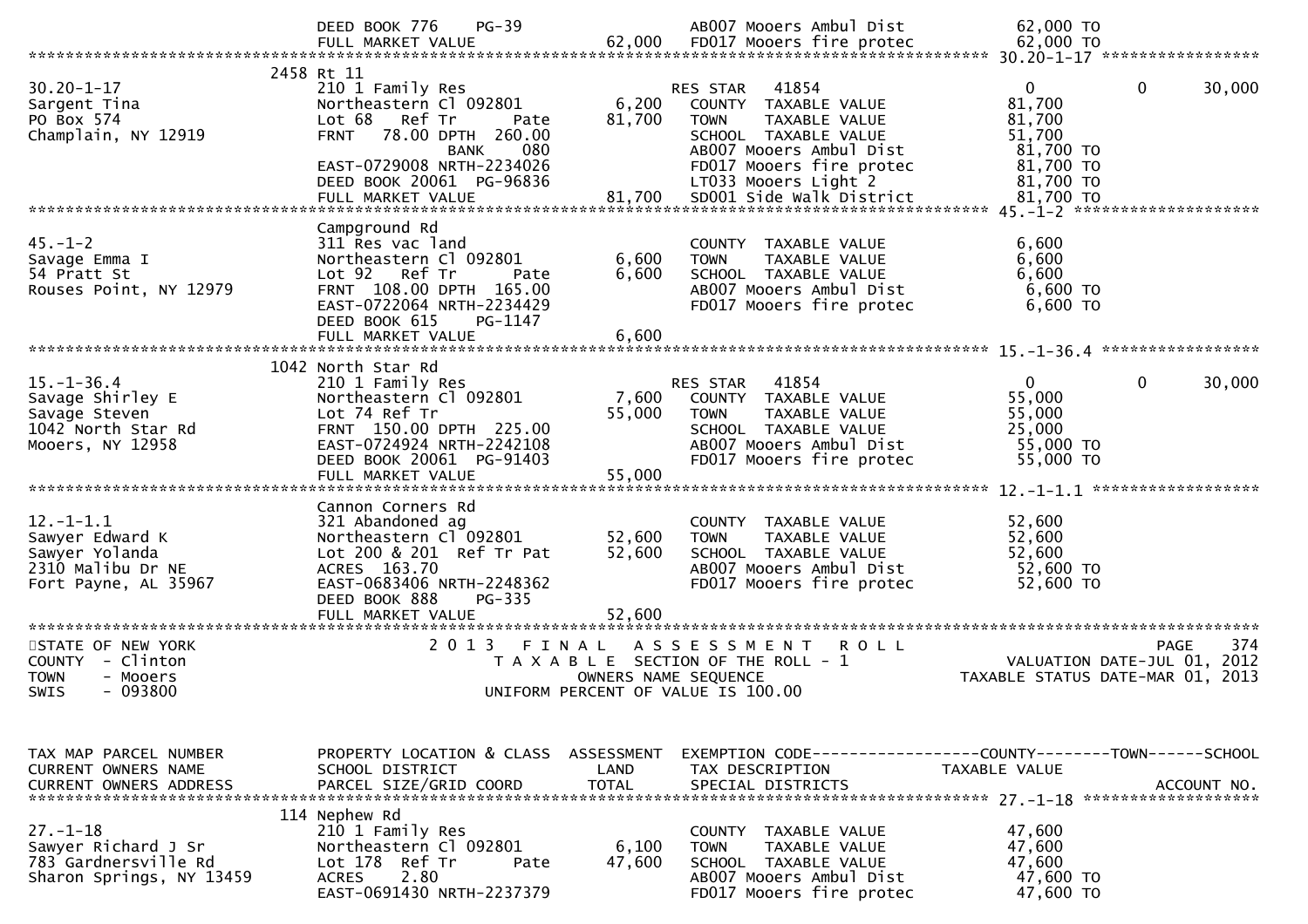|                                                                                                                                            | DEED BOOK 20122 PG-49479<br>FULL MARKET VALUE                                                                                                                                                                             | 47,600                     |                                                                                                                                                                                           | *****************                                                                                                      |
|--------------------------------------------------------------------------------------------------------------------------------------------|---------------------------------------------------------------------------------------------------------------------------------------------------------------------------------------------------------------------------|----------------------------|-------------------------------------------------------------------------------------------------------------------------------------------------------------------------------------------|------------------------------------------------------------------------------------------------------------------------|
| $15. - 1 - 11.7$<br>Sawyer Roxanne M<br>PO Box 198<br>Lyon Mountain, NY 12955                                                              | 1424 Hemmingford Rd<br>210 1 Family Res<br>Northeastern Cl 092801<br>Lot 72 Ref Tr<br>1.60<br><b>ACRES</b><br>EAST-0725982 NRTH-2248246<br>DEED BOOK 20112 PG-39058<br>FULL MARKET VALUE                                  | 8,500<br>90,900<br>90,900  | COUNTY TAXABLE VALUE<br>TAXABLE VALUE<br><b>TOWN</b><br>SCHOOL TAXABLE VALUE<br>AB007 Mooers Ambul Dist<br>FD017 Mooers fire protec                                                       | 90,900<br>90,900<br>90,900<br>90,900 TO<br>90,900 TO                                                                   |
|                                                                                                                                            |                                                                                                                                                                                                                           |                            |                                                                                                                                                                                           |                                                                                                                        |
| $30. - 1 - 25.2$<br>Schafer Joseph Reed<br>Schafer Mary Anne<br>1287 North Star Rd<br>Mooers, NY 12958                                     | 1287 North Star Rd<br>240 Rural res<br>Northeastern Cl 092801<br>Lot 93<br>Ref Tr<br>Pate<br><b>ACRES</b><br>26.00<br>EAST-0720376 NRTH-2238279<br>DEED BOOK 567<br>$PG-52$<br>FULL MARKET VALUE                          | 25,700<br>93,000<br>93,000 | 41834<br>SR STAR<br>TAXABLE VALUE<br>COUNTY<br><b>TOWN</b><br>TAXABLE VALUE<br>SCHOOL TAXABLE VALUE<br>AB007 Mooers Ambul Dist<br>FD017 Mooers fire protec                                | $\overline{0}$<br>0<br>63,300<br>93,000<br>93,000<br>29,700<br>93,000 TO<br>93,000 TO                                  |
|                                                                                                                                            | 305 Gilbert Rd                                                                                                                                                                                                            |                            |                                                                                                                                                                                           | $45. -1 - 31.4$ *******************<br>Lease 2014                                                                      |
| $45. - 1 - 31.4$<br>Schroeder Dorothy<br>305 Gilbert Rd<br>Mooers, NY 12958-4117<br>MAY BE SUBJECT TO PAYMENT<br>UNDER AGDIST LAW TIL 2020 | 241 Rural res&ag<br>Northeastern Cl 092801<br>Lot 90 Ref Tr<br>Pate<br>ACRES 120.00<br>EAST-0720341 NRTH-2227464<br>DEED BOOK 572<br><b>PG-880</b><br>FULL MARKET VALUE                                                   | 209,800<br>209,800         | OS AG DIST 41730<br>82,700 SR STAR<br>41834<br>COUNTY TAXABLE VALUE<br><b>TAXABLE VALUE</b><br><b>TOWN</b><br>SCHOOL TAXABLE VALUE<br>AB007 Mooers Ambul Dist<br>FD017 Mooers fire protec | 20,559<br>20,559<br>20,559<br>$\mathbf{0}$<br>63,300<br>0<br>189,241<br>189,241<br>125,941<br>209,800 TO<br>209,800 TO |
| $14. - 1 - 8$<br>Scopelliti Robert C<br>Scopelliti Barbara<br>51 Ward Ave<br>Mount Kisco, NY 10549<br>********************                 | Blackman Corners Rd<br>321 Abandoned ag<br>Northeastern Cl 092801<br>Lot 120 Ref Tr Patent<br>56.60<br><b>ACRES</b><br>EAST-0712965 NRTH-2248315<br>DEED BOOK 20072 PG-9618<br>FULL MARKET VALUE<br>********************* | 35,700<br>35,700<br>35,700 | COUNTY TAXABLE VALUE<br><b>TOWN</b><br>TAXABLE VALUE<br>SCHOOL TAXABLE VALUE<br>AB007 Mooers Ambul Dist<br>FD017 Mooers fire protec                                                       | 35,700<br>35,700<br>35,700<br>35,700 TO<br>35,700 TO                                                                   |
| STATE OF NEW YORK<br>COUNTY<br>- Clinton<br><b>TOWN</b><br>- Mooers<br>- 093800<br>SWIS                                                    | 2 0 1 3                                                                                                                                                                                                                   | FINAL                      | A S S E S S M E N T<br>ROLL<br>T A X A B L E SECTION OF THE ROLL - 1<br>OWNERS NAME SEQUENCE<br>UNIFORM PERCENT OF VALUE IS 100.00                                                        | 375<br><b>PAGE</b><br>VALUATION DATE-JUL 01, 2012<br>TAXABLE STATUS DATE-MAR 01, 2013                                  |
| TAX MAP PARCEL NUMBER<br>CURRENT OWNERS NAME                                                                                               | PROPERTY LOCATION & CLASS<br>SCHOOL DISTRICT                                                                                                                                                                              | ASSESSMENT<br>LAND         | TAX DESCRIPTION                                                                                                                                                                           | EXEMPTION        CODE------------------COUNTY-------TOWN------SCHOOL<br>TAXABLE VALUE                                  |
| $30.16 - 2 - 14$<br>Scott Charles H<br>Scott Rhoda M<br>346 Cemetary Rd<br>Plattsburgh, NY 12901                                           | Hemmingford Rd<br>314 Rural vac<10<br>Northeastern Cl 092801<br>Lot 68<br>Ref Tr<br>Pate<br>3.30<br><b>ACRES</b><br>EAST-0728734 NRTH-2236291<br>DEED BOOK 20062 PG-1364                                                  | 5,600<br>5,600             | COUNTY TAXABLE VALUE<br>TAXABLE VALUE<br>TOWN<br>SCHOOL TAXABLE VALUE<br>AB007 Mooers Ambul Dist<br>FD017 Mooers fire protec<br>LT033 Mooers Light 2                                      | 5,600<br>5,600<br>5,600<br>5,600 TO<br>5,600 TO<br>5,600 TO                                                            |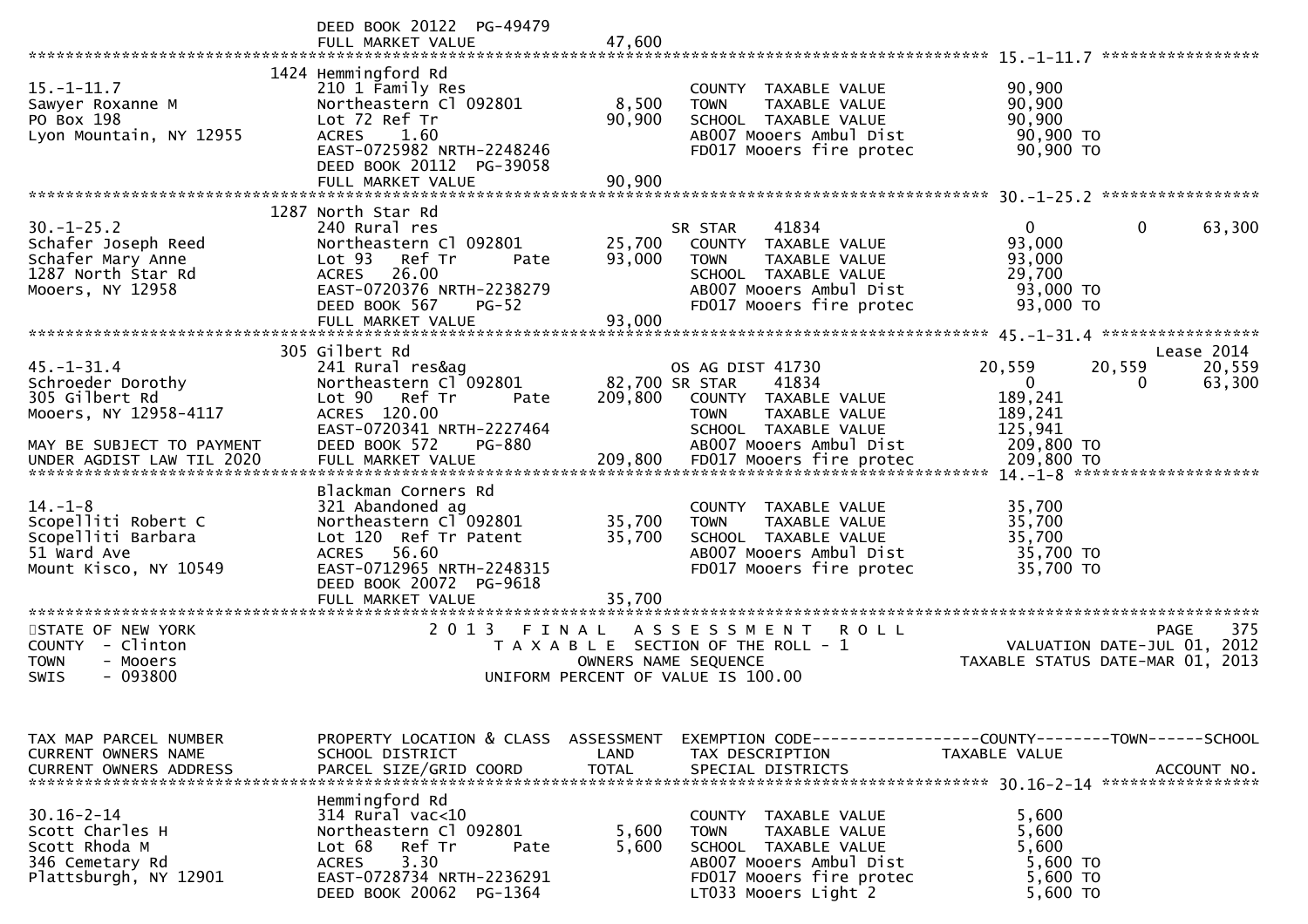|                                                                                                                                                                                          | FULL MARKET VALUE                                                                                                                                                                           | 5,600                        | SD001 Side Walk District                                                                                                                                                                | 5,600 TO                                                                              |                              |
|------------------------------------------------------------------------------------------------------------------------------------------------------------------------------------------|---------------------------------------------------------------------------------------------------------------------------------------------------------------------------------------------|------------------------------|-----------------------------------------------------------------------------------------------------------------------------------------------------------------------------------------|---------------------------------------------------------------------------------------|------------------------------|
| $30.20 - 2 - 23$<br>Scott Charles H<br>Scott Rhoda M<br>346 Cemetary Rd<br>Plattsburgh, NY 12901                                                                                         | 7 Higgins St<br>210 1 Family Res<br>Northeastern Cl 092801<br>Lot 68 Ref Tr<br>Pate<br>FRNT 280.00 DPTH 145.00<br>EAST-0729532 NRTH-2234130<br>DEED BOOK 20062 PG-1364<br>FULL MARKET VALUE | 5,800<br>106,600<br>106,600  | COUNTY TAXABLE VALUE<br>TAXABLE VALUE<br><b>TOWN</b><br>SCHOOL TAXABLE VALUE<br>AB007 Mooers Ambul Dist<br>FD017 Mooers fire protec<br>LT033 Mooers Light 2<br>SD001 Side Walk District | 106,600<br>106,600<br>106,600<br>106,600 TO<br>106,600 TO<br>106,600 TO<br>106,600 TO |                              |
|                                                                                                                                                                                          | 1046 Woods Falls Rd                                                                                                                                                                         |                              |                                                                                                                                                                                         |                                                                                       |                              |
| $44. -2 - 8.2$<br>Scriver James R<br>Scriver Judy<br>1046 Woods Falls Rd<br>Mooers Forks, NY 12959-9719                                                                                  | 210 1 Family Res<br>Northeastern Cl 092801<br>Lot 100 Ref Tr<br>1.70<br><b>ACRES</b><br>EAST-0715497 NRTH-2230891<br>DEED BOOK 640<br>PG-812<br>FULL MARKET VALUE                           | 13,600<br>147,400<br>147,400 | RES STAR 41854<br>COUNTY TAXABLE VALUE<br><b>TOWN</b><br>TAXABLE VALUE<br>SCHOOL TAXABLE VALUE<br>AB007 Mooers Ambul Dist<br>FD017 Mooers fire protec                                   | $\mathbf{0}$<br>147,400<br>147,400<br>117,400<br>147,400 TO<br>147,400 TO             | $\mathbf{0}$<br>30,000       |
|                                                                                                                                                                                          | 1020 Woods Falls Rd                                                                                                                                                                         |                              | 85 PCT OF VALUE USED FOR EXEMPTION PURPOSES                                                                                                                                             |                                                                                       |                              |
| $44. - 2 - 8.1$<br>Scriver Life Use Robert H<br>Scriver Life Use Sylvia<br>1020 Woods Falls Rd<br>Mooers Forks, NY 12959-9719                                                            | 220 2 Family Res<br>Northeastern Cl 092801<br>Lot 100 Ref Tr<br>Pate<br>Also Title Deed 381/269<br>ACRES 23.30<br>EAST-0716136 NRTH-2230423<br>DEED BOOK 20051 PG-84790                     | 86,000                       | AGED COUN 41802<br>21,000 SR STAR<br>41834<br>COUNTY TAXABLE VALUE<br>TAXABLE VALUE<br><b>TOWN</b><br>SCHOOL TAXABLE VALUE<br>AB007 Mooers Ambul Dist<br>FD017 Mooers fire protec       | 32,895<br>$\mathbf{0}$<br>53,105<br>86,000<br>22,700<br>86,000 TO<br>86,000 TO        | 0<br>0<br>$\Omega$<br>63,300 |
|                                                                                                                                                                                          | FULL MARKET VALUE                                                                                                                                                                           | 86,000                       |                                                                                                                                                                                         |                                                                                       |                              |
| $30.16 - 1 - 4$<br>Scriver Wallie<br>Buskey Ronald<br>994 Woods Falls Rd<br>Mooers Forks, NY 12959<br>= FULL MARKET VALUE<br>FULL MARKET VALUE 70,000 SDOO1 STOR WATK DTStrict 70,000 TO | 144 Maple St<br>210 1 Family Res<br>Northeastern Cl 092801<br>Lot 68 Ref Tr<br>Pate<br><b>ACRES</b><br>1.20<br>EAST-0728610 NRTH-2237211<br>DEED BOOK 20112 PG-39840                        | 8,300<br>20,000              | COUNTY TAXABLE VALUE<br>TAXABLE VALUE<br><b>TOWN</b><br>SCHOOL TAXABLE VALUE<br>AB007 Mooers Ambul Dist<br>FD017 Mooers fire protec<br>LT033 Mooers Light 2                             | 20,000<br>20,000<br>20,000<br>20,000 TO<br>20,000 TO<br>20,000 TO                     |                              |
| STATE OF NEW YORK<br>COUNTY - Clinton<br><b>TOWN</b><br>- Mooers<br>- 093800<br><b>SWIS</b>                                                                                              | 2013 FINAL                                                                                                                                                                                  | OWNERS NAME SEQUENCE         | ASSESSMENT ROLL<br>T A X A B L E SECTION OF THE ROLL - 1<br>UNIFORM PERCENT OF VALUE IS 100.00                                                                                          | VALUATION DATE-JUL 01, 2012<br>TAXABLE STATUS DATE-MAR 01, 2013                       | 376<br>PAGE                  |
| TAX MAP PARCEL NUMBER<br>CURRENT OWNERS NAME<br><b>CURRENT OWNERS ADDRESS</b>                                                                                                            | PROPERTY LOCATION & CLASS ASSESSMENT<br>SCHOOL DISTRICT<br>PARCEL SIZE/GRID COORD                                                                                                           | LAND<br><b>TOTAL</b>         | EXEMPTION        CODE-----------------COUNTY-------TOWN------SCHOOL<br>TAX DESCRIPTION<br>SPECIAL DISTRICTS                                                                             | TAXABLE VALUE                                                                         | ACCOUNT NO.                  |
| $44. -2 - 8.3$<br>Scriver Wallie W<br>Scriver Gloria J<br>1008 Woods Falls Rd<br>Mooers Forks, NY 12959                                                                                  | 1008 Woods Falls Rd<br>210 1 Family Res<br>Northeastern Cl 092801<br>Lot 100 Ref Tract<br>6.40<br><b>ACRES</b><br>EAST-0715742 NRTH-2229995<br>DEED BOOK 20051 PG-84018                     | 11,800<br>141,700            | 41854<br>RES STAR<br>TAXABLE VALUE<br>COUNTY<br><b>TOWN</b><br>TAXABLE VALUE<br>SCHOOL TAXABLE VALUE<br>AB007 Mooers Ambul Dist<br>FD017 Mooers fire protec                             | 0<br>141,700<br>141,700<br>111,700<br>141,700 TO<br>141,700 TO                        | 0<br>30,000                  |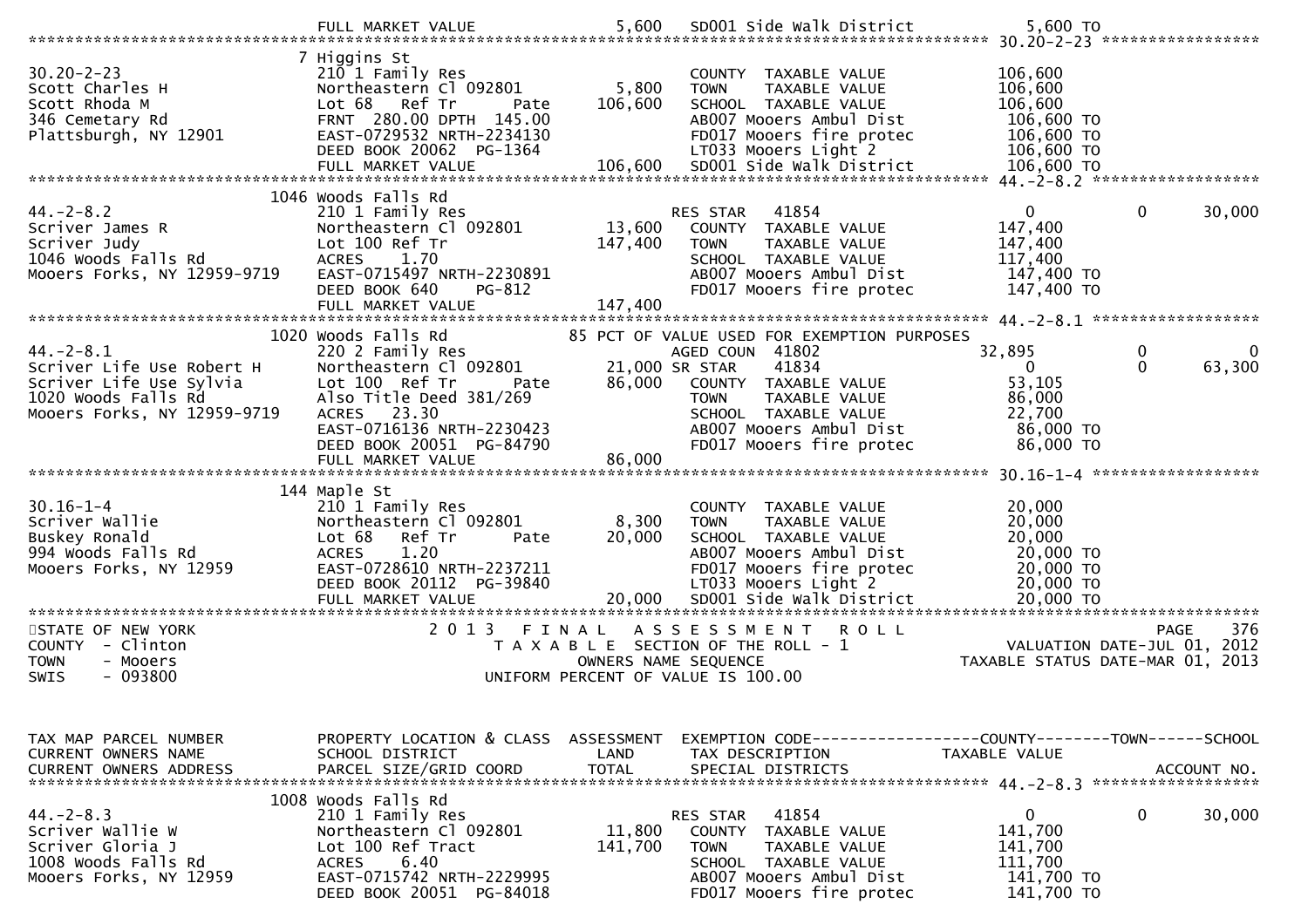|                                                                                                        | FULL MARKET VALUE                                                                                                                                                                     | 141,700                      |                                                                                                                                                                 |                                                                 |                        |
|--------------------------------------------------------------------------------------------------------|---------------------------------------------------------------------------------------------------------------------------------------------------------------------------------------|------------------------------|-----------------------------------------------------------------------------------------------------------------------------------------------------------------|-----------------------------------------------------------------|------------------------|
|                                                                                                        |                                                                                                                                                                                       |                              |                                                                                                                                                                 |                                                                 |                        |
| $30. -1 - 1.72$<br>Seguin Chad R<br>Seguin Kristina M<br>271 Garrand Rd<br>Mooers, NY 12958-4155       | 271 Garrand Rd<br>210 1 Family Res<br>Northeastern Cl 092801<br>Lot 93 Ref Tr<br>2.88<br><b>ACRES</b><br>EAST-0723736 NRTH-2240473<br>DEED BOOK 20031 PG-64499<br>FULL MARKET VALUE   | 10,800<br>160,000<br>160,000 | 41854<br>RES STAR<br>COUNTY TAXABLE VALUE<br><b>TOWN</b><br>TAXABLE VALUE<br>SCHOOL TAXABLE VALUE<br>AB007 Mooers Ambul Dist<br>FD017 Mooers fire protec        | 0<br>160,000<br>160,000<br>130,000<br>160,000 TO<br>160,000 TO  | 0<br>30,000            |
|                                                                                                        |                                                                                                                                                                                       |                              |                                                                                                                                                                 |                                                                 |                        |
| $27. - 1 - 32.3$<br>Seguin Lester J<br>Seguin April M<br>50 white Rd<br>Mooers Forks, NY 12959         | 50 white Rd<br>270 Mfg housing<br>Northeastern Cl 092801<br>Lot 197 Ref Tr<br>1.70<br><b>ACRES</b><br>EAST-0687907 NRTH-2234970<br>DEED BOOK 844<br><b>PG-96</b><br>FULL MARKET VALUE | 5,400<br>34,000<br>34,000    | 41854<br>RES STAR<br>COUNTY TAXABLE VALUE<br><b>TOWN</b><br>TAXABLE VALUE<br>SCHOOL TAXABLE VALUE<br>AB007 Mooers Ambul Dist<br>FD017 Mooers fire protec        | $\Omega$<br>34,000<br>34,000<br>4,000<br>34,000 TO<br>34,000 TO | $\mathbf{0}$<br>30,000 |
|                                                                                                        |                                                                                                                                                                                       |                              |                                                                                                                                                                 |                                                                 |                        |
| $16, -1 - 7, 3$<br>Sequin Richard Allen<br>Turner Laura C<br>540 North Star Rd<br>Mooers, NY 12958     | 540 North Star Rd<br>240 Rural res<br>Northeastern Cl 092801<br>Lot 42 Ref Tr Patent<br>ACRES 11.60<br>EAST-0735711 NRTH-2245801<br>DEED BOOK 826<br>PG-210<br>FULL MARKET VALUE      | 16,400<br>160,000<br>160,000 | 41854<br><b>RES STAR</b><br>COUNTY TAXABLE VALUE<br><b>TOWN</b><br>TAXABLE VALUE<br>SCHOOL TAXABLE VALUE<br>AB007 Mooers Ambul Dist<br>FD017 Mooers fire protec | 0<br>160,000<br>160,000<br>130,000<br>160,000 TO<br>160,000 TO  | 0<br>30,000            |
| $43 - 2 - 24$<br>Senecal Terry<br>1307 Military Tpk<br>Plattsburgh, NY 12901                           | Rt 11<br>$314$ Rural vac<10<br>Northeastern Cl 092801<br>Bk 15 Pg 25 Lot 24<br>1.02<br><b>ACRES</b><br>EAST-0704604 NRTH-2227535<br>DEED BOOK 1021<br>$PG-1$<br>FULL MARKET VALUE     | 800<br>800<br>800            | COUNTY TAXABLE VALUE<br>TAXABLE VALUE<br><b>TOWN</b><br>SCHOOL TAXABLE VALUE<br>AB007 Mooers Ambul Dist<br>FD017 Mooers fire protec                             | 800<br>800<br>800<br>800 TO<br>800 TO                           |                        |
|                                                                                                        |                                                                                                                                                                                       |                              |                                                                                                                                                                 |                                                                 |                        |
| STATE OF NEW YORK<br><b>COUNTY</b><br>- Clinton<br><b>TOWN</b><br>- Mooers<br>$-093800$<br><b>SWIS</b> | 2 0 1 3<br>FINAL                                                                                                                                                                      |                              | A S S E S S M E N T<br><b>ROLL</b><br>T A X A B L E SECTION OF THE ROLL - 1<br>OWNERS NAME SEQUENCE<br>UNIFORM PERCENT OF VALUE IS 100.00                       | VALUATION DATE-JUL 01, 2012<br>TAXABLE STATUS DATE-MAR 01, 2013 | 377<br>PAGE            |
| TAX MAP PARCEL NUMBER<br>CURRENT OWNERS NAME<br><b>CURRENT OWNERS ADDRESS</b>                          | PROPERTY LOCATION & CLASS ASSESSMENT<br>SCHOOL DISTRICT<br>PARCEL SIZE/GRID COORD                                                                                                     | LAND<br><b>TOTAL</b>         | EXEMPTION CODE------------------COUNTY-------TOWN------SCHOOL<br>TAX DESCRIPTION<br>SPECIAL DISTRICTS                                                           | TAXABLE VALUE                                                   | ACCOUNT NO.            |
| $43. -2 - 25$<br>Senecal Terry<br>1307 Military Tpk<br>Plattsburgh, NY 12901                           | Rt 11<br>314 Rural vac<10<br>Northeastern Cl 092801<br>Bk 15 Pg 25 Lot 25<br>2.09<br>ACRES<br>EAST-0704585 NRTH-2227350<br>DEED BOOK 1021<br>$PG-9$<br>FULL MARKET VALUE              | 1,700<br>1,700<br>1,700      | COUNTY TAXABLE VALUE<br>TAXABLE VALUE<br><b>TOWN</b><br>SCHOOL TAXABLE VALUE<br>AB007 Mooers Ambul Dist<br>FD017 Mooers fire protec                             | 1,700<br>1,700<br>1,700<br>1,700 TO<br>1,700 TO                 |                        |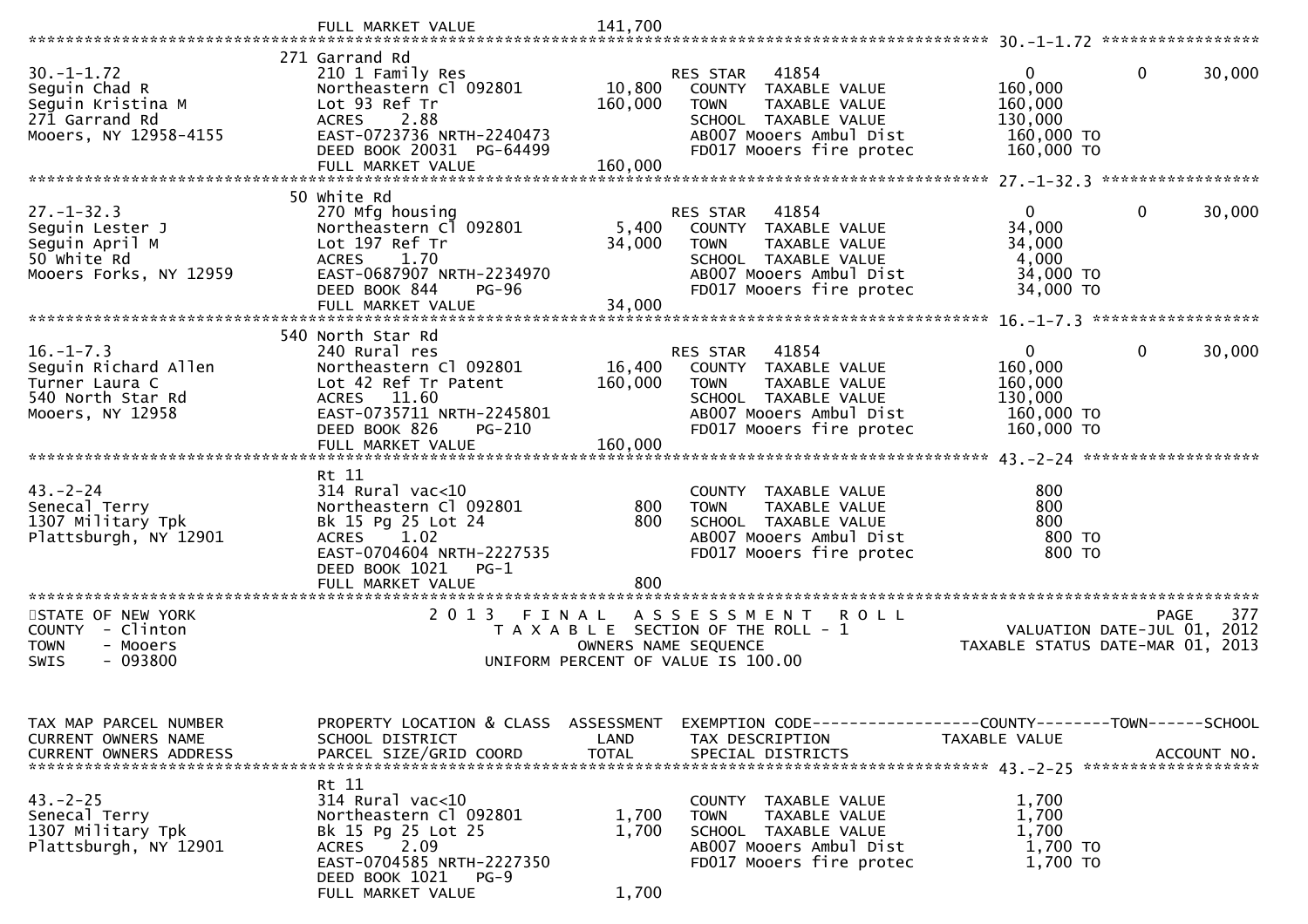| $29. - 2 - 20$<br>Serbey Korneliusz<br>14 Stephenson<br>Dollard des Ormeaux QCanada<br>H9A 2V9                                                                                     | Miller Rd<br>321 Abandoned ag<br>Northeastern Cl <sup>-</sup> 092801<br>Lot 99 Ref Tr<br>Pate<br><b>ACRES</b><br>51.20<br>EAST-0719009 NRTH-2237206<br>DEED BOOK 578<br>PG-1032<br>FULL MARKET VALUE | 40,100<br>40,100<br>40,100 | COUNTY TAXABLE VALUE<br><b>TOWN</b><br>TAXABLE VALUE<br>SCHOOL TAXABLE VALUE<br>AB007 Mooers Ambul Dist<br>FD017 Mooers fire protec                  | 40,100<br>40,100<br>40,100<br>40,100 TO<br>40,100 TO                                                     |                                 |
|------------------------------------------------------------------------------------------------------------------------------------------------------------------------------------|------------------------------------------------------------------------------------------------------------------------------------------------------------------------------------------------------|----------------------------|------------------------------------------------------------------------------------------------------------------------------------------------------|----------------------------------------------------------------------------------------------------------|---------------------------------|
|                                                                                                                                                                                    |                                                                                                                                                                                                      |                            |                                                                                                                                                      |                                                                                                          |                                 |
|                                                                                                                                                                                    | 74 Davison Rd                                                                                                                                                                                        |                            | 96 PCT OF VALUE USED FOR EXEMPTION PURPOSES                                                                                                          |                                                                                                          |                                 |
| $29. - 2 - 41$<br>Seymour Richard E<br>74 Davison Rd<br>Mooers Forks, NY 12959                                                                                                     | 210 1 Family Res<br>Northeastern Cl 092801<br>Lot 117 Ref Tr<br>Pate<br><b>ACRES</b><br>2.50<br>EAST-0714338 NRTH-2233834<br>DEED BOOK 20112 PG-43415                                                |                            | WARCOMALL 41131<br>9,100 AGED - ALL 41800<br>30,000 SR STAR<br>41834<br>COUNTY TAXABLE VALUE<br>TAXABLE VALUE<br><b>TOWN</b><br>SCHOOL TAXABLE VALUE | 7,200<br>7,200<br>10,800<br>10,800<br>$\overline{0}$<br>$\Omega$<br>12,000<br>12,000<br>$\overline{0}$   | $\mathbf 0$<br>14,400<br>15,600 |
|                                                                                                                                                                                    | FULL MARKET VALUE                                                                                                                                                                                    | 30,000                     | AB007 Mooers Ambul Dist<br>FD017 Mooers fire protec                                                                                                  | 30,000 TO<br>30,000 TO                                                                                   |                                 |
|                                                                                                                                                                                    |                                                                                                                                                                                                      |                            |                                                                                                                                                      |                                                                                                          |                                 |
|                                                                                                                                                                                    |                                                                                                                                                                                                      |                            |                                                                                                                                                      |                                                                                                          |                                 |
| $58. - 1 - 3$<br>Shackett Jon Leon<br>125 Gero Rd<br>125 Gero Rd<br>Mooers Forks, NY 12959                                                                                         | 125 Gero Rd<br>210 1 Family Res<br>N Adirondack<br>093601<br>Lot 168 Ref Tr<br>Pate<br>FRNT 250.00 DPTH 101.00<br>EAST-0697850 NRTH-2222851                                                          | 4,000<br>49,900            | COUNTY TAXABLE VALUE<br>TAXABLE VALUE<br><b>TOWN</b><br>SCHOOL TAXABLE VALUE<br>AB007 Mooers Ambul Dist<br>FD017 Mooers fire protec                  | 49,900<br>49,900<br>49,900<br>49,900 TO<br>49,900 TO                                                     |                                 |
|                                                                                                                                                                                    | DEED BOOK 20021 PG-41822                                                                                                                                                                             |                            |                                                                                                                                                      |                                                                                                          |                                 |
|                                                                                                                                                                                    |                                                                                                                                                                                                      |                            |                                                                                                                                                      |                                                                                                          |                                 |
|                                                                                                                                                                                    | FULL MARKET VALUE                                                                                                                                                                                    | 49,900                     |                                                                                                                                                      |                                                                                                          |                                 |
| STATE OF NEW YORK                                                                                                                                                                  |                                                                                                                                                                                                      |                            | 2013 FINAL ASSESSMENT ROLL                                                                                                                           |                                                                                                          |                                 |
| COUNTY - Clinton                                                                                                                                                                   |                                                                                                                                                                                                      |                            | T A X A B L E SECTION OF THE ROLL - 1                                                                                                                |                                                                                                          |                                 |
| - Mooers<br><b>TOWN</b>                                                                                                                                                            |                                                                                                                                                                                                      |                            | OWNERS NAME SEQUENCE                                                                                                                                 | 978 PAGE<br>VALUATION DATE-JUL 01, 2012<br>TAXARLE STATUS DATE  2012<br>TAXABLE STATUS DATE-MAR 01, 2013 |                                 |
| $-093800$<br>SWIS                                                                                                                                                                  |                                                                                                                                                                                                      |                            | UNIFORM PERCENT OF VALUE IS 100.00                                                                                                                   |                                                                                                          |                                 |
|                                                                                                                                                                                    |                                                                                                                                                                                                      |                            |                                                                                                                                                      |                                                                                                          |                                 |
| TAX MAP PARCEL NUMBER                                                                                                                                                              | PROPERTY LOCATION & CLASS ASSESSMENT                                                                                                                                                                 |                            |                                                                                                                                                      | EXEMPTION CODE-----------------COUNTY-------TOWN------SCHOOL                                             |                                 |
| CURRENT OWNERS NAME                                                                                                                                                                | SCHOOL DISTRICT                                                                                                                                                                                      | LAND                       | TAX DESCRIPTION                                                                                                                                      | TAXABLE VALUE                                                                                            |                                 |
|                                                                                                                                                                                    |                                                                                                                                                                                                      |                            |                                                                                                                                                      |                                                                                                          |                                 |
| -CURRENT OWNERS ADDRESS PARCEL SIZE/GRID COORD TOTAL SPECIAL DISTRICTS AND MONERS ADDRESS PARCEL SIZE/GRID COORD TOTAL SPECIAL DISTRICTS AND MONERS ADDRESS PARCEL SIZE/GRID COORD |                                                                                                                                                                                                      |                            |                                                                                                                                                      |                                                                                                          |                                 |
|                                                                                                                                                                                    | 16 Garrand Rd                                                                                                                                                                                        |                            | 99 PCT OF VALUE USED FOR EXEMPTION PURPOSES                                                                                                          |                                                                                                          |                                 |
| $45.-1-12.2$                                                                                                                                                                       | 210 1 Family Res                                                                                                                                                                                     |                            | WARNONALL 41121                                                                                                                                      | 10,128<br>10,128                                                                                         | $\mathbf{0}$                    |
| Shear Theresa B<br>16 Garrand Rd                                                                                                                                                   | Northeastern Cl 092801                                                                                                                                                                               |                            | 8,600 WARDISALL 41141                                                                                                                                | 3,376<br>3,376<br>$\mathbf 0$                                                                            | $\mathbf 0$<br>$\mathbf{0}$     |
|                                                                                                                                                                                    | Lot 75 Ref Tr Patent<br>1.70 BANK<br><b>ACRES</b><br>080                                                                                                                                             |                            | 68,200 CW_10_VET/ 41152<br>CW_15_VET/ 41163                                                                                                          | 6,752<br>$\bf{0}$                                                                                        | $\overline{0}$                  |
| Mooers, NY 12958                                                                                                                                                                   | EAST-0724182 NRTH-2234277                                                                                                                                                                            |                            | 41854<br><b>RES STAR</b>                                                                                                                             | 10,128<br>$\mathbf{0}$<br>0                                                                              | 30,000                          |
|                                                                                                                                                                                    | DEED BOOK 99001 PG-10931                                                                                                                                                                             |                            | COUNTY TAXABLE VALUE                                                                                                                                 | 47,944                                                                                                   |                                 |
|                                                                                                                                                                                    | FULL MARKET VALUE                                                                                                                                                                                    | 68,200                     | <b>TOWN</b><br>TAXABLE VALUE                                                                                                                         | 44,568                                                                                                   |                                 |
|                                                                                                                                                                                    |                                                                                                                                                                                                      |                            | SCHOOL TAXABLE VALUE                                                                                                                                 | 38,200                                                                                                   |                                 |
|                                                                                                                                                                                    |                                                                                                                                                                                                      |                            | AB007 Mooers Ambul Dist                                                                                                                              | 68,200 TO                                                                                                |                                 |
|                                                                                                                                                                                    |                                                                                                                                                                                                      |                            | FD017 Mooers fire protec                                                                                                                             | 68,200 TO                                                                                                |                                 |
|                                                                                                                                                                                    |                                                                                                                                                                                                      |                            |                                                                                                                                                      | 41. -1-16 ********************                                                                           |                                 |
| $41. - 1 - 16$                                                                                                                                                                     | 79 Drown Rd                                                                                                                                                                                          |                            |                                                                                                                                                      | 0<br>$\mathbf 0$                                                                                         |                                 |
| Silver Patrick P<br>Silver Tina M                                                                                                                                                  | 210 1 Family Res<br>093601<br>N Adirondack                                                                                                                                                           | 5,000                      | 41854<br>RES STAR<br><b>COUNTY</b><br>TAXABLE VALUE                                                                                                  | 158,000                                                                                                  | 30,000                          |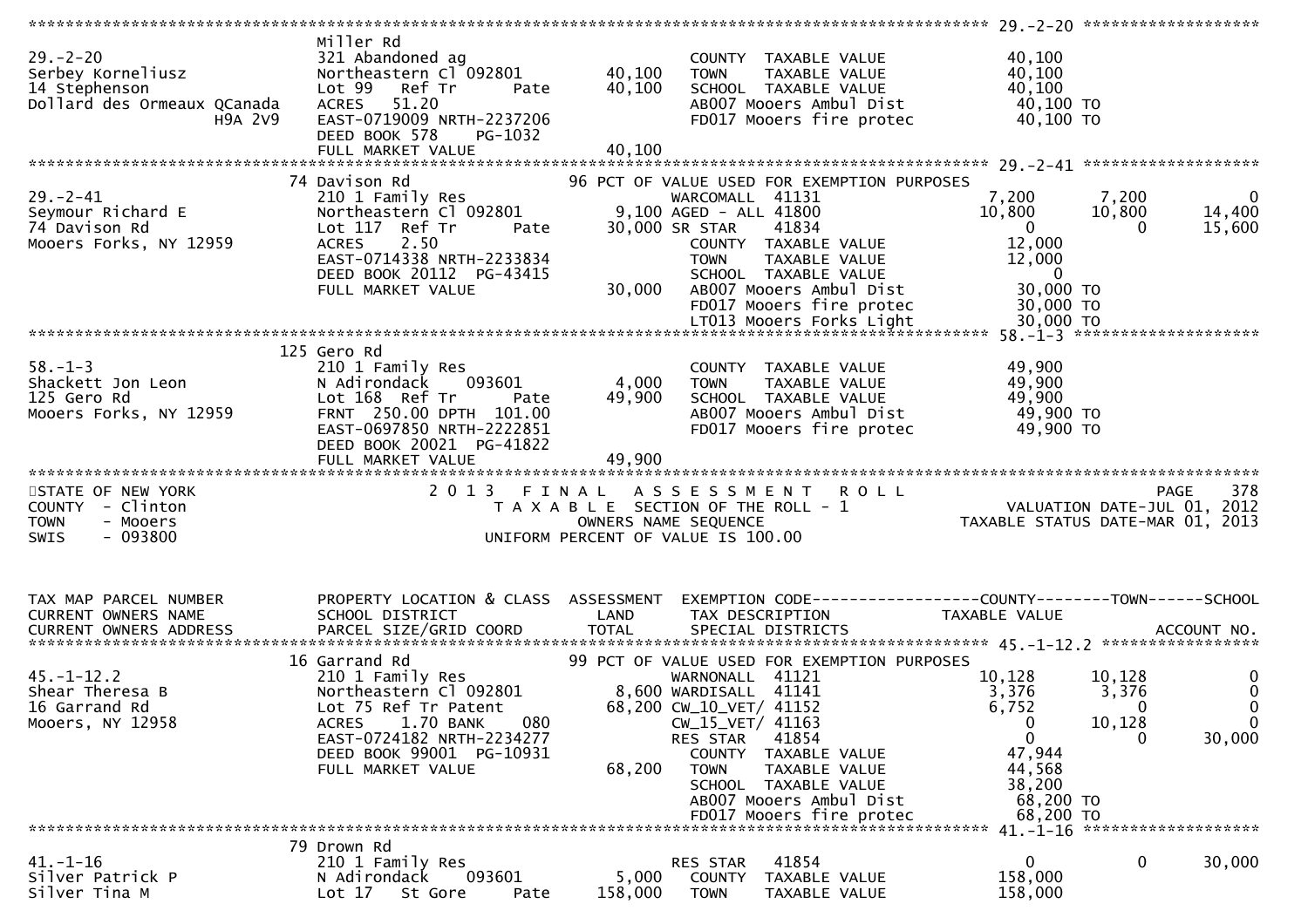| 79 Drown Rd<br>Ellenburg Depot, NY 12935                                                                                         | 1.00<br><b>ACRES</b><br>EAST-0675050 NRTH-2227027<br>DEED BOOK 979<br>PG-174<br>FULL MARKET VALUE                                                                                              | 158,000                    | SCHOOL TAXABLE VALUE<br>AB007 Mooers Ambul Dist<br>FD017 Mooers fire protec                                                                                    | 128,000<br>158,000 TO<br>158,000 TO                                                                       |              |        |
|----------------------------------------------------------------------------------------------------------------------------------|------------------------------------------------------------------------------------------------------------------------------------------------------------------------------------------------|----------------------------|----------------------------------------------------------------------------------------------------------------------------------------------------------------|-----------------------------------------------------------------------------------------------------------|--------------|--------|
| $44. - 1 - 21$<br>Simard Life Use Louise<br>Simard Life Use Jean Claude<br>100-3480 Simpson St<br>Montreal, QC, CANADA<br>H3G2N7 | 62 Boas Rd<br>260 Seasonal res<br>Northeastern Cl 092801<br>Lot 115 Ref Tr<br>Pate<br>ACRES 29.30<br>EAST-0712460 NRTH-2225497<br>DEED BOOK 20112 PG-42375<br>FULL MARKET VALUE                | 27,000<br>41,300<br>41,300 | COUNTY TAXABLE VALUE<br>TAXABLE VALUE<br><b>TOWN</b><br>SCHOOL TAXABLE VALUE<br>AB007 Mooers Ambul Dist<br>FD017 Mooers fire protec                            | 41,300<br>41,300<br>41,300<br>41,300 TO<br>41,300 TO                                                      |              |        |
| $29. - 2 - 21.2$<br>86 Miller Rd<br>Mooers Forks, NY 12959                                                                       | 86 Miller Rd<br>210 1 Family Res<br>Northeastern Cl 092801<br>Lot 99 Ref Tr<br>080<br><b>ACRES</b><br>$1.00$ BANK<br>EAST-0718802 NRTH-2236719<br>DEED BOOK 20072 PG-5494<br>FULL MARKET VALUE | 74,000<br>74,000           | 41854<br>RES STAR<br>8,000 COUNTY TAXABLE VALUE<br>TAXABLE VALUE<br><b>TOWN</b><br>SCHOOL TAXABLE VALUE<br>AB007 Mooers Ambul Dist<br>FD017 Mooers fire protec | $\mathbf{0}$<br>74,000<br>74,000<br>44,000<br>74,000 TO<br>74,000 TO                                      | 0            | 30,000 |
| $31 - 4 - 16$<br>Sisco Michael A<br>Sisco Terra L<br>81 Herrick Rd<br>Mooers, NY 12958                                           | 81 Herrick Rd<br>210 1 Family Res<br>Northeastern Cl 092801<br>Lot 44 Ref Tr<br>Pate<br>3.80<br>ACRES<br>EAST-0735620 NRTH-2235096<br>DEED BOOK 20072 PG-8274                                  | 10,000<br>156,000          | 41854<br>RES STAR<br>COUNTY TAXABLE VALUE<br>TAXABLE VALUE<br><b>TOWN</b><br>SCHOOL TAXABLE VALUE<br>AB007 Mooers Ambul Dist<br>FD017 Mooers fire protec       | $\mathbf{0}$<br>156,000<br>156,000<br>126,000<br>156,000 TO<br>156,000 TO                                 | $\mathbf{0}$ | 30,000 |
| STATE OF NEW YORK<br>COUNTY - Clinton<br>- Mooers<br><b>TOWN</b><br>$-093800$<br>SWIS                                            |                                                                                                                                                                                                |                            | 2013 FINAL ASSESSMENT ROLL<br>T A X A B L E SECTION OF THE ROLL - 1<br>OWNERS NAME SEQUENCE<br>UNIFORM PERCENT OF VALUE IS 100.00                              | PAGE 379<br>VALUATION DATE-JUL 01, 2012<br>TAYARLE STATUS DATE (1999)<br>TAXABLE STATUS DATE-MAR 01, 2013 |              |        |
| TAX MAP PARCEL NUMBER<br><b>CURRENT OWNERS NAME</b>                                                                              | PROPERTY LOCATION & CLASS ASSESSMENT<br>SCHOOL DISTRICT                                                                                                                                        | LAND                       | EXEMPTION CODE-----------------COUNTY-------TOWN------SCHOOL<br>TAX DESCRIPTION                                                                                | TAXABLE VALUE                                                                                             |              |        |
| $58. - 1 - 20.1$<br>Smalridge Brian<br>628 White<br>Greenfield Park QC, Canada<br>J4V1G1                                         | Gero Rd<br>314 Rural vac<10 - WTRFNT<br>N Adirondack<br>093601<br>Lot 167 Ref Tr<br>Pate<br><b>ACRES</b><br>1.60<br>EAST-0697819 NRTH-2220383<br>DEED BOOK 903<br>PG-161<br>FULL MARKET VALUE  | 14,400<br>14,400<br>14,400 | COUNTY TAXABLE VALUE<br>TAXABLE VALUE<br><b>TOWN</b><br>SCHOOL TAXABLE VALUE<br>AB007 Mooers Ambul Dist<br>FD017 Mooers fire protec                            | 14,400<br>14,400<br>14,400<br>14,400 TO<br>14,400 TO                                                      |              |        |
| $58. - 1 - 27.2$<br>Smith Cynthia<br>163 Gero Rd<br>Mooers Forks, NY 12959-2906                                                  | 163 Gero Rd<br>210 1 Family Res<br>N Adirondack<br>093601<br>Lot 168 Ref Tr<br>1.10<br><b>ACRES</b>                                                                                            | 5,100<br>84,400            | 41854<br>RES STAR<br>COUNTY TAXABLE VALUE<br>TOWN<br>TAXABLE VALUE<br>SCHOOL TAXABLE VALUE                                                                     | 0<br>84,400<br>84,400<br>54,400                                                                           | 0            | 30,000 |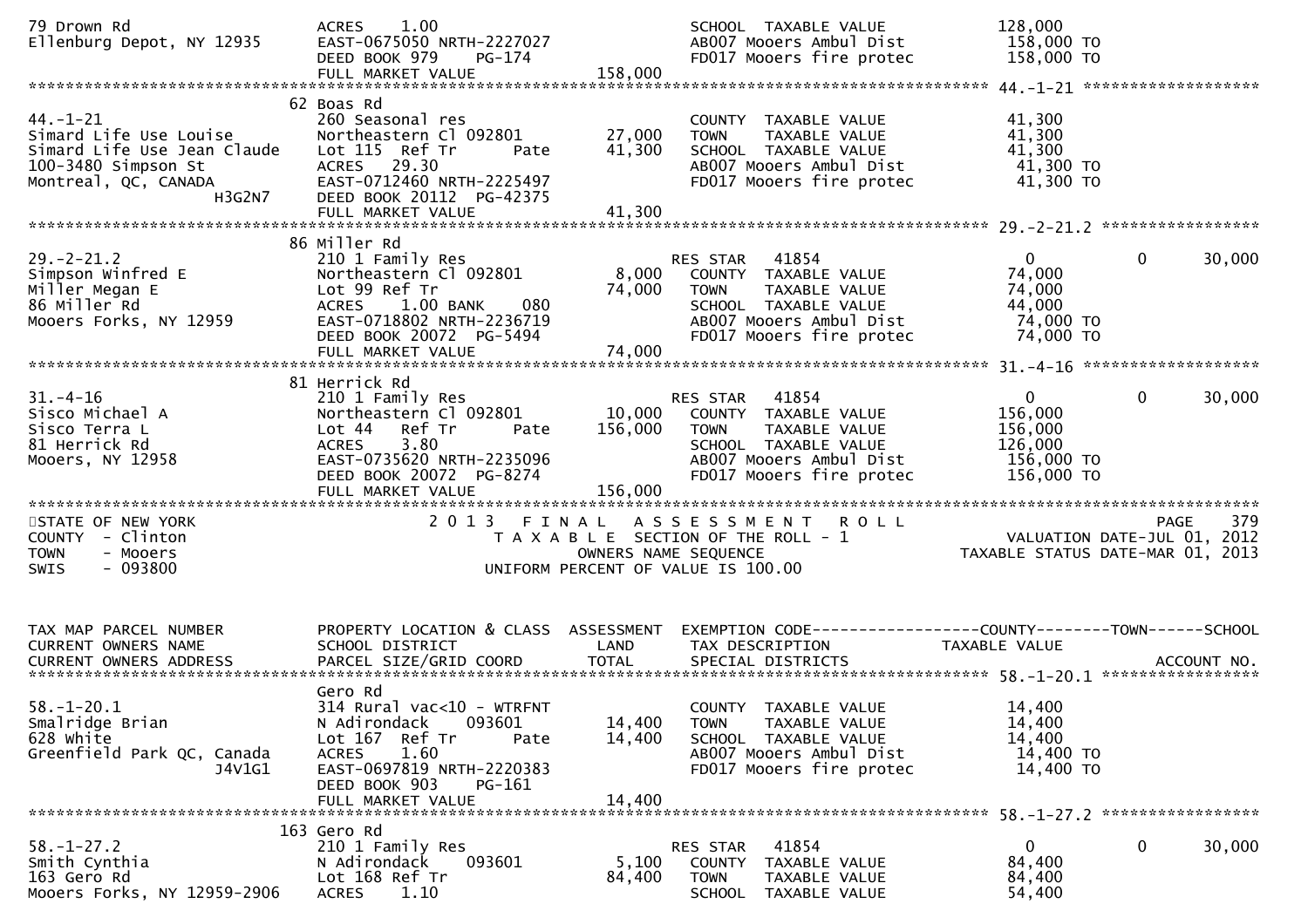|                                                                                                                                                              | EAST-0697772 NRTH-2223875<br>DEED BOOK 99001 PG-10332                                                                                                                           |                               | AB007 Mooers Ambul Dist<br>FD017 Mooers fire protec                                                                                                                                | 84,400 TO<br>84,400 TO                                                    |                                            |
|--------------------------------------------------------------------------------------------------------------------------------------------------------------|---------------------------------------------------------------------------------------------------------------------------------------------------------------------------------|-------------------------------|------------------------------------------------------------------------------------------------------------------------------------------------------------------------------------|---------------------------------------------------------------------------|--------------------------------------------|
|                                                                                                                                                              |                                                                                                                                                                                 |                               |                                                                                                                                                                                    |                                                                           |                                            |
| $31. -4 - 15.114$<br>Smith Edwin T<br>6 Herrick Rd<br>Mooers, NY 12958                                                                                       | 6 Herrick Rd<br>270 Mfg housing<br>Northeastern C1 092801<br>Lot 45 Ref Tr<br>FRNT 110.00 DPTH 235.00<br>EAST-0734752 NRTH-2233378<br>DEED BOOK 20082 PG-20714                  | 7,200<br>35,000               | COUNTY TAXABLE VALUE<br>TAXABLE VALUE<br><b>TOWN</b><br>SCHOOL TAXABLE VALUE<br>AB007 Mooers Ambul Dist<br>FD017 Mooers fire protec                                                | 35,000<br>35,000<br>35,000<br>35,000 TO<br>35,000 TO                      |                                            |
| $26. - 1 - 1. - 1$<br>Smith Harold<br>Smith Shirley<br>437 Drown Rd<br>Ellenburg Depot, NY 12935                                                             | Drown Rd<br>323 Vacant rural<br>Northeastern Cl 092801<br>Lots 7/8 St Gore Patent<br>ACRES 176.90<br>EAST-0675298 NRTH-2240552<br>DEED BOOK 525<br>PG-579<br>FULL MARKET VALUE  | 48,100<br>48,100<br>48,100    | COUNTY TAXABLE VALUE<br>TAXABLE VALUE<br><b>TOWN</b><br>SCHOOL TAXABLE VALUE<br>AB007 Mooers Ambul Dist<br>FD017 Mooers fire protec                                                | 48,100<br>48,100<br>48,100<br>48,100 TO<br>48,100 TO                      |                                            |
| $26. - 1 - 1. - 2$<br>Smith Harold<br>Smith Shirley<br>437 Drown Rd<br>Ellenburg Depot, NY 12935                                                             | Drown Rd<br>323 Vacant rural<br>N Adirondack<br>093601<br>Lot 12 St Gore<br>ACRES 62.40<br>EAST-0675298 NRTH-2240552<br>DEED BOOK 525<br>PG-579<br>FULL MARKET VALUE            | 28,000<br>28,000<br>28,000    | COUNTY TAXABLE VALUE<br>TAXABLE VALUE<br><b>TOWN</b><br>SCHOOL TAXABLE VALUE<br>AB007 Mooers Ambul Dist<br>FD017 Mooers fire protec                                                | 28,000<br>28,000<br>28,000<br>28,000 TO<br>28,000 TO                      |                                            |
| STATE OF NEW YORK<br>COUNTY - Clinton<br>- Mooers<br><b>TOWN</b><br>$-093800$<br><b>SWIS</b>                                                                 | 2 0 1 3                                                                                                                                                                         | FINAL<br>OWNERS NAME SEQUENCE | A S S E S S M E N T<br><b>ROLL</b><br>T A X A B L E SECTION OF THE ROLL - 1<br>UNIFORM PERCENT OF VALUE IS 100.00                                                                  | TAXABLE STATUS DATE-MAR 01, 2013                                          | 380<br>PAGE<br>VALUATION DATE-JUL 01, 2012 |
| TAX MAP PARCEL NUMBER<br>CURRENT OWNERS NAME                                                                                                                 | PROPERTY LOCATION & CLASS ASSESSMENT<br>SCHOOL DISTRICT                                                                                                                         | LAND                          | EXEMPTION        CODE-----------------COUNTY-------TOWN------SCHOOL<br>TAX DESCRIPTION                                                                                             | TAXABLE VALUE                                                             |                                            |
| $26. - 1 - 18.1 - 1$<br>Smith Harold<br>Smith Shirley<br>437 Drown Rd<br>Ellenburg Depot, NY 12935<br>MAY BE SUBJECT TO PAYMENT<br>UNDER AGDIST LAW TIL 2017 | 437 Drown Rd<br>112 Dairy farm<br>Northeastern Cl 092801<br>Lot 12 St Gore<br>Pate<br>ACRES 254.90<br>EAST-0676269 NRTH-2233992<br>DEED BOOK 525<br>PG-579<br>FULL MARKET VALUE | 144,000<br>144,000            | AGRI DISTR 41720<br>94,300 SR STAR<br>41834<br>COUNTY TAXABLE VALUE<br><b>TOWN</b><br>TAXABLE VALUE<br>SCHOOL TAXABLE VALUE<br>AB007 Mooers Ambul Dist<br>FD017 Mooers fire protec | 0<br>$\Omega$<br>144,000<br>144,000<br>80,700<br>144,000 TO<br>144,000 TO | 0<br>0<br>63,300<br><sup>0</sup>           |
| $26. - 1 - 18.1 - 2$<br>Smith Harold<br>Smith Shirley<br>437 Drown Rd                                                                                        | 111 Stone Rd<br>260 Seasonal res<br>093601<br>N Adirondack<br>Lot 12 St Gore<br>17.40<br>ACRES                                                                                  | 14,600<br>24,600              | AGRI DISTR 41720<br>COUNTY TAXABLE VALUE<br><b>TOWN</b><br>TAXABLE VALUE<br>SCHOOL TAXABLE VALUE                                                                                   | 5,336<br>5,336<br>19,264<br>19,264<br>19,264                              | 5,336                                      |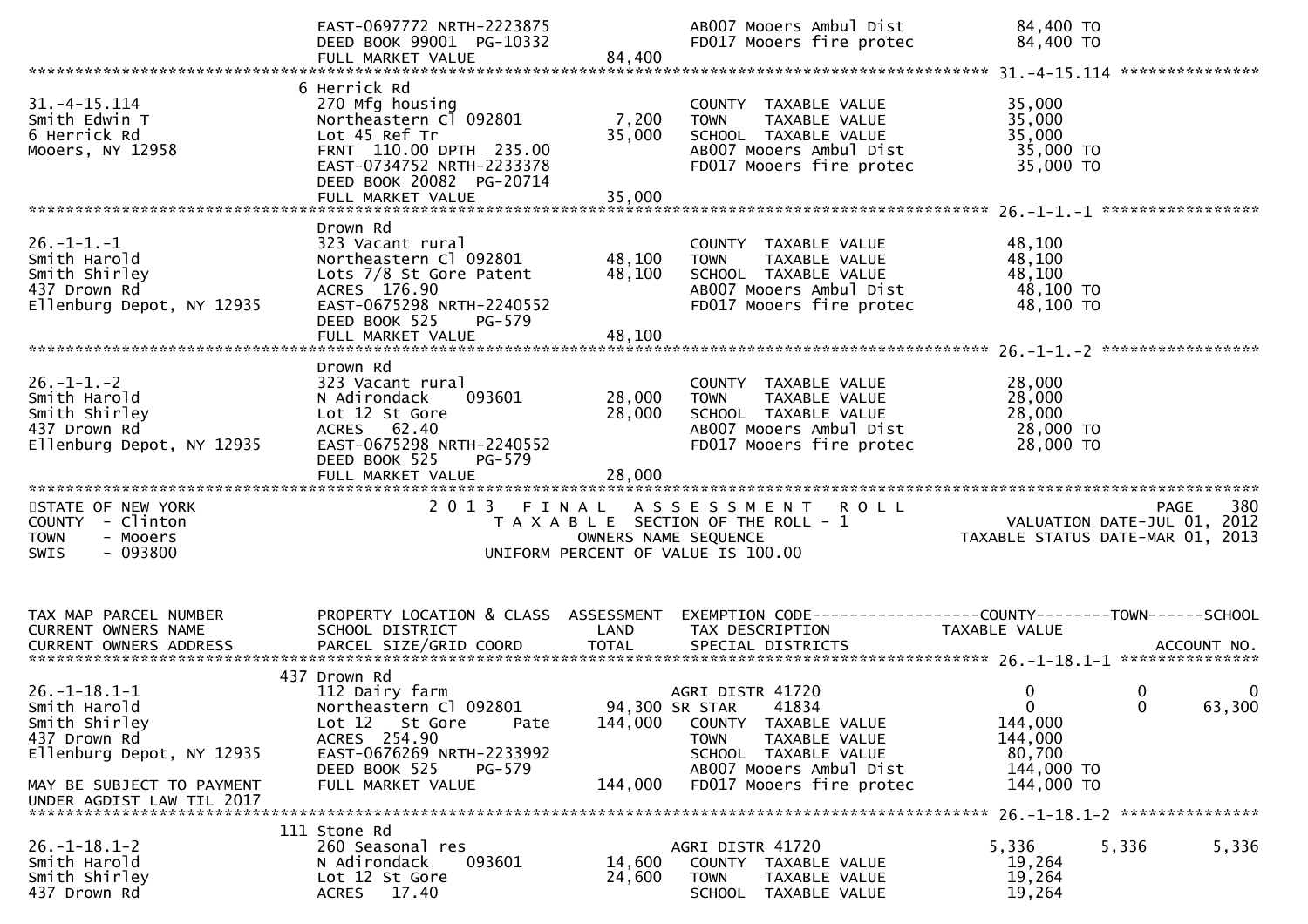| Ellenburg Depot, NY 12935<br>MAY BE SUBJECT TO PAYMENT                                                                                              | EAST-0676269 NRTH-2233992<br>DEED BOOK 525<br>PG-579<br>FULL MARKET VALUE                                                                                                                                                                        | 24,600                             | AB007 Mooers Ambul Dist<br>FD017 Mooers fire protec                                                                                                                                                                   | 24,600 TO<br>24,600 TO                                                                                         |                                         |
|-----------------------------------------------------------------------------------------------------------------------------------------------------|--------------------------------------------------------------------------------------------------------------------------------------------------------------------------------------------------------------------------------------------------|------------------------------------|-----------------------------------------------------------------------------------------------------------------------------------------------------------------------------------------------------------------------|----------------------------------------------------------------------------------------------------------------|-----------------------------------------|
|                                                                                                                                                     |                                                                                                                                                                                                                                                  |                                    |                                                                                                                                                                                                                       |                                                                                                                |                                         |
|                                                                                                                                                     |                                                                                                                                                                                                                                                  |                                    |                                                                                                                                                                                                                       |                                                                                                                |                                         |
| $26. - 1 - 16$<br>Smith Harold S<br>Smith Shirley<br>437 Drown Rd<br>Ellenburg Depot, NY 12935                                                      | 451 Drown Rd<br>210 1 Family Res<br>Northeastern Cl (<br>Lot 12 St Gore<br>FRNT 198.00 DPTH<br>, NY 12935 EAST-0677820 NRTH<br>Northeastern Cl 092801<br>Pate<br>FRNT 198.00 DPTH 198.00<br>EAST-0677820 NRTH-2234109<br>DEED BOOK 650<br>PG-116 | 4,800<br>45,000                    | COUNTY TAXABLE VALUE<br><b>TOWN</b><br>TAXABLE VALUE<br>SCHOOL TAXABLE VALUE<br>AB007 Mooers Ambul Dist<br>FD017 Mooers fire protec                                                                                   | 45,000<br>45,000<br>45,000<br>45,000 TO<br>45,000 TO                                                           |                                         |
|                                                                                                                                                     | 23 Town Hall Rd                                                                                                                                                                                                                                  |                                    |                                                                                                                                                                                                                       |                                                                                                                |                                         |
| $44.2 - 1 - 10$<br>Smith Meredith K<br>23 Town Hall Rd<br>Mooers Forks, NY 12959-9701                                                               | ZIO I Family Res<br>Northeastern Cl 092801<br>Lot 116 Ref Tr<br>FRNT 104.00 DPTH 165.00<br>EAST-0714753 NRTH-2233421<br>DEED BOOK 778<br>PG-47<br>FULL MARKET VALUE                                                                              | <i>s</i> 01<br>Pate 47,<br>Ann 47, | LIM INC DI 41954<br>6,600 RES STAR 41854<br>6,000 COUNTY TAXABLE<br>47,100 COUNTY TAXABLE VALUE<br><b>TOWN</b><br>TAXABLE VALUE<br>SCHOOL TAXABLE VALUE<br>AB007 Mooers Ambul Dist<br>47,100 FD017 Mooers fire protec | 23,550<br>$\mathbf{0}$<br>23,550<br>47,100<br>17,100<br>47,100 TO<br>47,100 TO                                 | 0<br>0<br>$\Omega$<br>30,000            |
|                                                                                                                                                     |                                                                                                                                                                                                                                                  |                                    | 2013 FINAL ASSESSMENT ROLL                                                                                                                                                                                            |                                                                                                                | 381                                     |
| STATE OF NEW YORK<br>COUNTY - Clinton<br><b>TOWN</b><br>- Mooers<br>$-093800$<br>SWIS                                                               |                                                                                                                                                                                                                                                  |                                    | T A X A B L E SECTION OF THE ROLL - 1<br>OWNERS NAME SEQUENCE<br>UNIFORM PERCENT OF VALUE IS 100.00                                                                                                                   | PAGE 381 PAGE 381<br>ROLL - 1 VALUATION DATE-JUL 01, 2012<br>TAXABLE STATUS DATE-MAR 01, 2013                  | <b>PAGE</b>                             |
|                                                                                                                                                     |                                                                                                                                                                                                                                                  |                                    |                                                                                                                                                                                                                       |                                                                                                                |                                         |
|                                                                                                                                                     |                                                                                                                                                                                                                                                  |                                    |                                                                                                                                                                                                                       |                                                                                                                |                                         |
| TAX MAP PARCEL NUMBER<br>CURRENT OWNERS NAME                                                                                                        | PROPERTY LOCATION & CLASS ASSESSMENT<br>SCHOOL DISTRICT                                                                                                                                                                                          | LAND                               | EXEMPTION CODE------------------COUNTY--------TOWN------SCHOOL<br>TAX DESCRIPTION                                                                                                                                     | TAXABLE VALUE                                                                                                  |                                         |
|                                                                                                                                                     |                                                                                                                                                                                                                                                  |                                    |                                                                                                                                                                                                                       |                                                                                                                |                                         |
| $30.20 - 2 - 7$<br>Switch-2-7<br>Smith Robert A<br>Smith Cora J<br>2382 Champlain St<br>PO Box 174<br>Mooers AV 12059 0171<br>Mooers, NY 12958-0174 | 2382 Rt 11<br>210 1 Family Res<br>Northeastern Cl 092801<br>Lot 68 Ref Tr<br>Pate<br>FRNT 99.00 DPTH 264.00<br>EAST-0730038 NRTH-2234821<br>DEED BOOK 553<br>$PG-93$<br>FULL MARKET VALUE                                                        | 85,800<br>85,800                   | WARNONALL 41121<br>41834<br>7,300 SR STAR<br>COUNTY TAXABLE VALUE<br>TOWN      TAXABLE VALUE<br>SCHOOL   TAXABLE VALUE<br>AB007 Mooers Ambul Dist<br>FD017 Mooers fire protec<br>LT033 Mooers Light 2                 | 12,870<br>$\overline{0}$<br>72,930<br>73,800<br>22,500<br>85,800 TO<br>$85,800$ TO<br>$85,800$ TO<br>85,800 TO | 12,000<br>$\overline{0}$<br>63,300<br>0 |
|                                                                                                                                                     |                                                                                                                                                                                                                                                  |                                    | SD001 Side Walk District                                                                                                                                                                                              | 85,800 TO                                                                                                      |                                         |
|                                                                                                                                                     | 861 Hemmingford Rd                                                                                                                                                                                                                               |                                    |                                                                                                                                                                                                                       |                                                                                                                |                                         |
| $30.15 - 1 - 11.2$<br>Smith Suzanne M<br>861 Hemmingford Rd<br>Mooers, NY 12958                                                                     | 210 1 Family Res<br>Northeastern Cl 092801<br>Lot 75<br>Ref ⊤r<br>Pate<br><b>ACRES</b><br>5.00<br>EAST-0728048 NRTH-2235653<br>DEED BOOK 20051 PG-81801<br>FULL MARKET VALUE                                                                     | 11,200<br>113,600<br>113,600       | 41854<br>RES STAR<br>COUNTY TAXABLE VALUE<br>TAXABLE VALUE<br><b>TOWN</b><br>SCHOOL TAXABLE VALUE<br>AB007 Mooers Ambul Dist<br>FD017 Mooers fire protec<br>LT033 Mooers Light 2                                      | $\mathbf{0}$<br>113,600<br>113,600<br>83,600<br>113,600 TO<br>113,600 TO<br>113,600 TO                         | 30,000<br>$\mathbf 0$                   |
|                                                                                                                                                     | Hemmingford Rd                                                                                                                                                                                                                                   |                                    | SD001 Side Walk District                                                                                                                                                                                              | 113,600 TO                                                                                                     | 30.16-2-12 ******************           |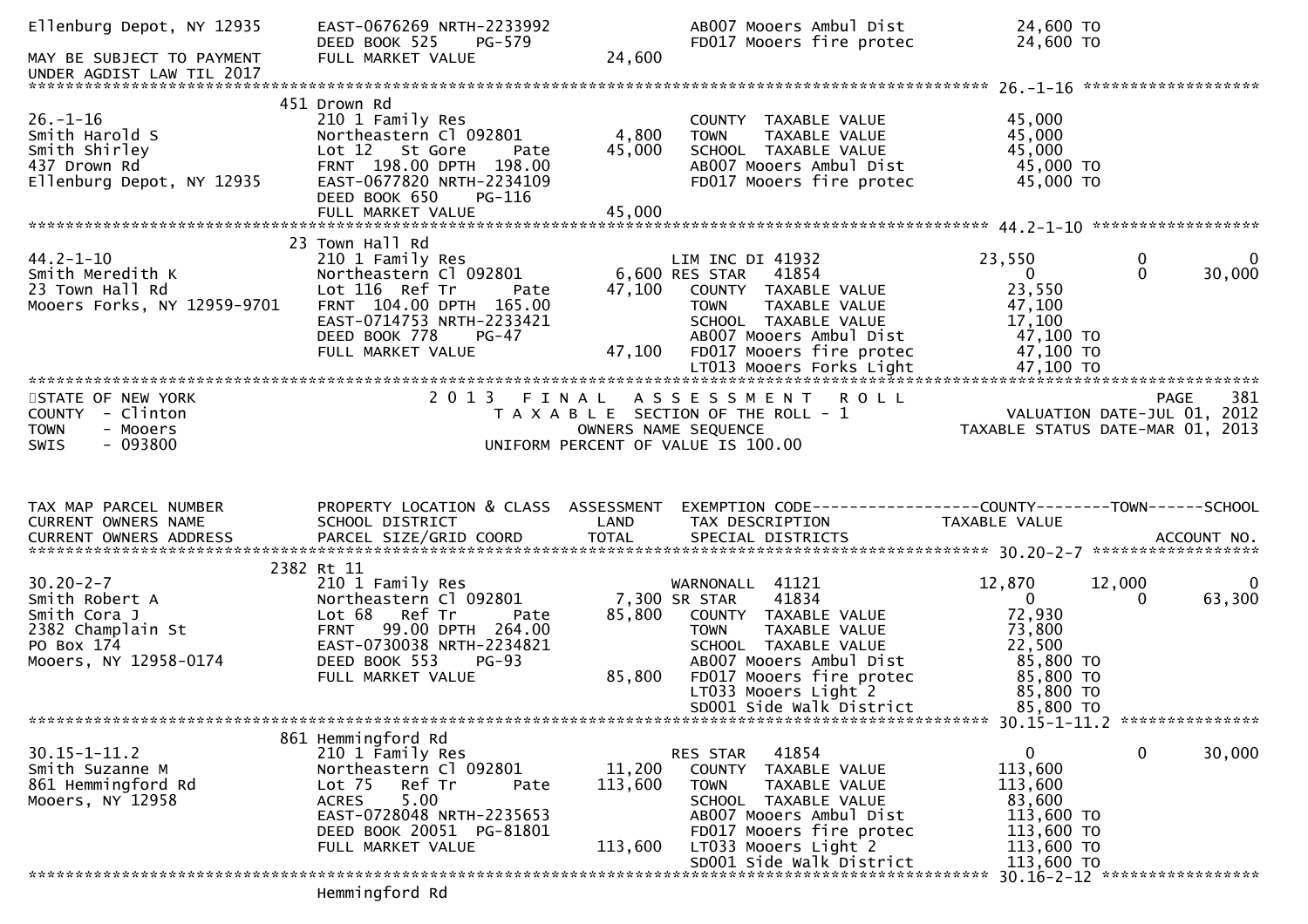| $30.16 - 2 - 12$<br>Smith Thomas<br>Smith Suzanne<br>356 Eddy Rd<br>Mooers, NY 12958<br>0100013, 111200001<br>DEED BOOK 20001 PG-20554 LT033 Mooers Light 2<br>FULL MARKET VALUE 2,700 SDOO1 Side walk District 2,700 TO FULL MARKET VALUE 2,700 TO 2,700 TO 2,700 TO | 311 Res vac land<br>Northeastern Cl 092801<br>Lot 68 Ref Tr<br>Pate<br>FRNT 105.00 DPTH 105.00<br>EAST-0728438 NRTH-2235937                                                                  | 2,700<br>2,700             | COUNTY TAXABLE VALUE<br><b>TOWN</b><br>TAXABLE VALUE<br>SCHOOL TAXABLE VALUE<br>AB007 Mooers Ambul Dist<br>FD017 Mooers fire protec                                                                   | 2,700<br>2,700<br>2,700<br>2,700 TO<br>2,700 TO                                          |                    |
|-----------------------------------------------------------------------------------------------------------------------------------------------------------------------------------------------------------------------------------------------------------------------|----------------------------------------------------------------------------------------------------------------------------------------------------------------------------------------------|----------------------------|-------------------------------------------------------------------------------------------------------------------------------------------------------------------------------------------------------|------------------------------------------------------------------------------------------|--------------------|
| $15. - 1 - 1$<br>Smith Thomas S<br>356 Eddy Rd<br>Mooers, NY 12958-3406                                                                                                                                                                                               | 356 Eddy Rd<br>241 Rural res&ag<br>Northeastern Cl 092801<br>Lot 95 Ref Tr<br>Pate<br>ACRES 145.20<br>EAST-0720606 NRTH-2248217<br>DEED BOOK 20041 PG-67562                                  | 187,900                    | 41834<br>SR STAR<br>73,300 COUNTY TAXABLE VALUE<br>TAXABLE VALUE<br><b>TOWN</b><br>SCHOOL TAXABLE VALUE<br>AB007 Mooers Ambul Dist<br>FD017 Mooers fire protec                                        | $\mathbf{0}$<br>$\mathbf 0$<br>187,900<br>187,900<br>124,600<br>187,900 TO<br>187,900 TO | 63,300             |
| $15. - 1 - 39$<br>Smith Thomas S<br>356 Eddy Rd<br>Mooers, NY 12958                                                                                                                                                                                                   | 217 Eddy Rd<br>270 Mfg housing<br>Northeastern Cl 092801<br>Lot 94 Ref Tr<br>Pate<br>ACRES 111.60<br>EAST-0720627 NRTH-2243478<br>DEED BOOK 20021 PG-46211<br>FULL MARKET VALUE              | 59,800<br>75,000<br>75,000 | COUNTY TAXABLE VALUE<br>TAXABLE VALUE<br><b>TOWN</b><br>SCHOOL TAXABLE VALUE<br>AB007 Mooers Ambul Dist<br>FD017 Mooers fire protec                                                                   | 75,000<br>75,000<br>75,000<br>75,000 TO<br>75,000 TO                                     |                    |
| STATE OF NEW YORK<br>COUNTY - Clinton<br><b>TOWN</b><br>- Mooers                                                                                                                                                                                                      |                                                                                                                                                                                              |                            | 2013 FINAL ASSESSMENT ROLL<br>S FINAL ASSESSMENI ROLL<br>TAXABLE SECTION OF THE ROLL - 1 VALUATION DATE-JUL 01, 2012<br>OWNERS NAME SEQUENCE TAXABLE STATUS DATE-MAR 01, 2013                         |                                                                                          | 382<br><b>PAGE</b> |
| $-093800$<br>SWIS                                                                                                                                                                                                                                                     |                                                                                                                                                                                              |                            | UNIFORM PERCENT OF VALUE IS 100.00                                                                                                                                                                    |                                                                                          |                    |
| TAX MAP PARCEL NUMBER<br>CURRENT OWNERS NAME                                                                                                                                                                                                                          | SCHOOL DISTRICT                                                                                                                                                                              | LAND                       | PROPERTY LOCATION & CLASS ASSESSMENT EXEMPTION CODE----------------COUNTY-------TOWN------SCHOOL<br>TAX DESCRIPTION                                                                                   | TAXABLE VALUE                                                                            |                    |
| $30.15 - 1 - 11.1$<br>Smith Thomas S<br>356 Eddy Rd<br>Mooers, NY 12958                                                                                                                                                                                               | Hemmingford Rd<br>322 Rural vac>10<br>Northeastern Cl 092801<br>ACRES 15.20<br>EAST-0726982 NRTH-2235639<br>FULL MARKET VALUE                                                                | 18,500<br>18,500<br>18,500 | COUNTY TAXABLE VALUE<br>TOWN TAXABLE VALUE<br>SCHOOL TAXABLE VALUE<br>SCHOOL TAXABLE VALUE<br>AB007 Mooers Ambul Dist<br>FD017 Mooers fire protec<br>LT033 Mooers Light 2<br>SD001 Side Walk District | 18,500<br>18,500<br>18,500<br>18,500 TO<br>18,500 TO<br>18,500 TO<br>18,500 TO           |                    |
| $30.16 - 2 - 11$<br>Smith Thomas S<br>Smith Suzanne<br>356 Eddy Rd<br>Mooers, NY 12958                                                                                                                                                                                | Hemmingford Rd<br>312 Vac w/imprv<br>Northeastern Cl 092801<br>Ref Tr<br>Lot 68<br>Pate<br>5.50<br><b>ACRES</b><br>EAST-0728642 NRTH-2235713<br>DEED BOOK 548<br>PG-179<br>FULL MARKET VALUE | 11,200<br>14,400<br>14,400 | COUNTY TAXABLE VALUE<br>TAXABLE VALUE<br><b>TOWN</b><br>SCHOOL TAXABLE VALUE<br>AB007 Mooers Ambul Dist<br>FD017 Mooers fire protec<br>LT033 Mooers Light 2<br>SD001 Side Walk District               | 14,400<br>14,400<br>14,400<br>14,400 TO<br>14,400 TO<br>14,400 TO<br>14,400 TO           |                    |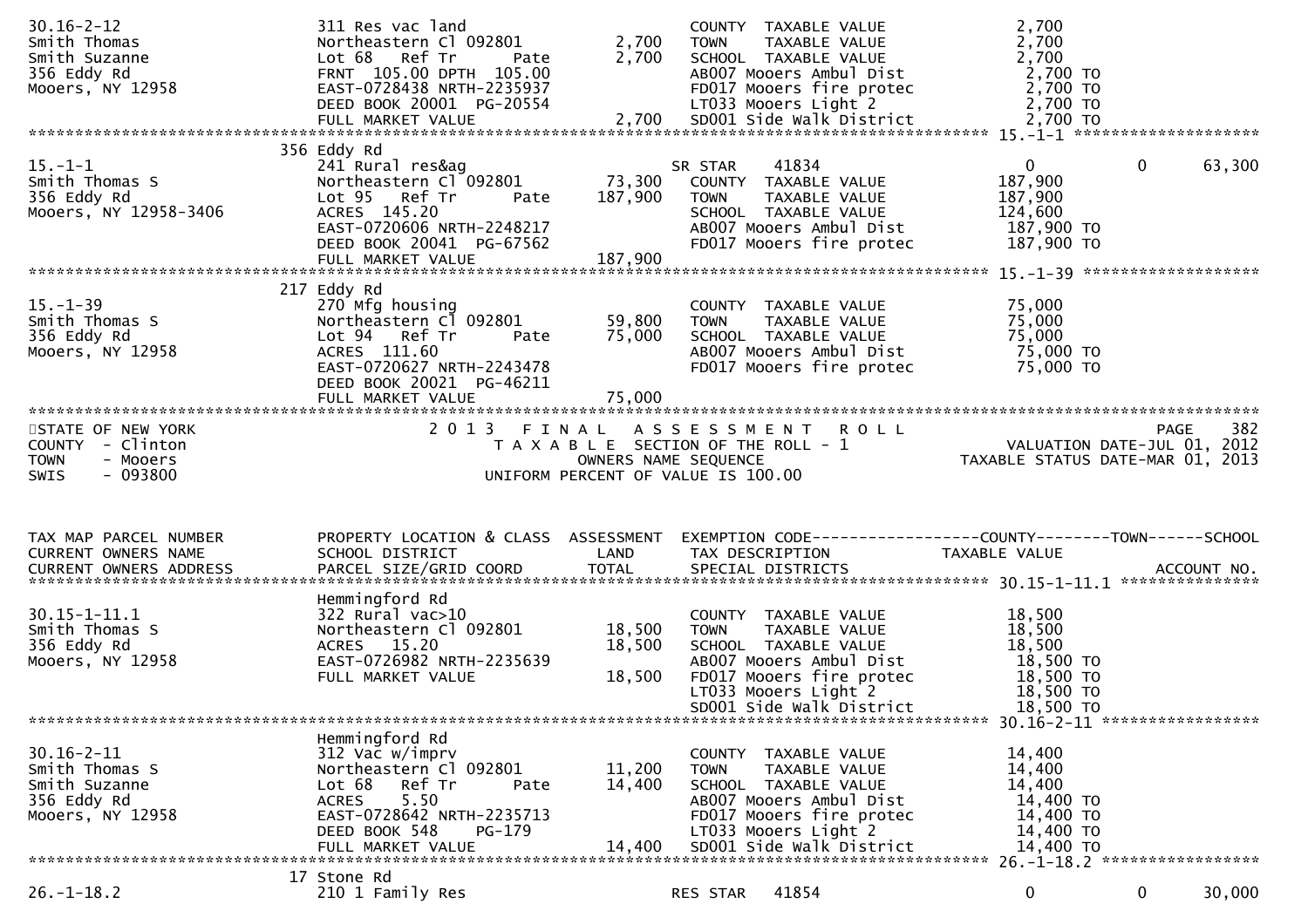| Smith Timothy J<br>17 Stone Rd<br>Ellenburg Depot, NY 12935                                                    | Northeastern Cl 092801<br>Lot 12 Omt<br>1.50<br><b>ACRES</b>                                                                                                                                             | 5,400<br>145,000            | COUNTY TAXABLE VALUE<br>TAXABLE VALUE<br>TOWN<br>SCHOOL TAXABLE VALUE                                                                                                                   | 145,000<br>145,000<br>115,000                                                                            |              |        |
|----------------------------------------------------------------------------------------------------------------|----------------------------------------------------------------------------------------------------------------------------------------------------------------------------------------------------------|-----------------------------|-----------------------------------------------------------------------------------------------------------------------------------------------------------------------------------------|----------------------------------------------------------------------------------------------------------|--------------|--------|
|                                                                                                                | EAST-0677082 NRTH-2235769<br>DEED BOOK 642<br>PG-632                                                                                                                                                     |                             | AB007 Mooers Ambul Dist<br>FD017 Mooers fire protec                                                                                                                                     | 145,000 TO<br>145,000 TO                                                                                 |              |        |
|                                                                                                                |                                                                                                                                                                                                          |                             |                                                                                                                                                                                         |                                                                                                          |              |        |
| $13. - 1 - 23.2$<br>Snide Danny D<br>Snide Pamela J<br>471 Bush Rd<br>Mooers Forks, NY 12959                   | 471 Bush Rd<br>210 1 Family Res<br>Northeastern Cl 092801<br>Lot 148 Ref Tr<br>080<br>1.80 BANK<br>ACRES<br>EAST-0699924 NRTH-2243831<br>DEED BOOK 20082 PG-16817<br>FULL MARKET VALUE                   | 5,600<br>125,000<br>125,000 | 41854<br>RES STAR<br>COUNTY TAXABLE VALUE<br>TAXABLE VALUE<br>TOWN<br>SCHOOL TAXABLE VALUE<br>AB007 Mooers Ambul Dist<br>FD017 Mooers fire protec                                       | $\overline{0}$<br>125,000<br>125,000<br>95,000<br>125,000 TO<br>125,000 TO                               | $\mathbf{0}$ | 30,000 |
|                                                                                                                |                                                                                                                                                                                                          |                             |                                                                                                                                                                                         |                                                                                                          |              |        |
| $31 - 3 - 11$<br>Snide Donna L<br>405 St Johns Rd<br>Champlain, NY 12919                                       | 405 St Johns Rd<br>210 1 Family Res<br>Northeastern Cl 092801<br>Lot 20 Ref Tr<br>Pate<br>2.30 BANK<br>080<br><b>ACRES</b><br>EAST-0745615 NRTH-2234855<br>DEED BOOK 20011 PG-31410<br>FULL MARKET VALUE | 8,900<br>83,500<br>83,500   | 41854<br>RES STAR<br>COUNTY TAXABLE VALUE<br>TAXABLE VALUE<br>TOWN<br>SCHOOL TAXABLE VALUE<br>AB007 Mooers Ambul Dist<br>FD017 Mooers fire protec                                       | $\mathbf{0}$<br>83,500<br>83,500<br>53,500<br>83,500 TO<br>83,500 TO                                     | $\mathbf 0$  | 30,000 |
|                                                                                                                |                                                                                                                                                                                                          |                             |                                                                                                                                                                                         |                                                                                                          |              |        |
| STATE OF NEW YORK<br>COUNTY - Clinton<br><b>TOWN</b><br>- Mooers                                               |                                                                                                                                                                                                          | OWNERS NAME SEQUENCE        | 2013 FINAL ASSESSMENT<br><b>ROLL</b><br>T A X A B L E SECTION OF THE ROLL - 1                                                                                                           | PAGE 383<br>VALUATION DATE-JUL 01, 2012<br>TAXARLE STATUS DATE 1986<br>TAXABLE STATUS DATE-MAR 01, 2013  |              |        |
| $-093800$<br><b>SWIS</b>                                                                                       |                                                                                                                                                                                                          |                             | UNIFORM PERCENT OF VALUE IS 100.00                                                                                                                                                      |                                                                                                          |              |        |
| TAX MAP PARCEL NUMBER<br>CURRENT OWNERS NAME<br>CURRENT OWNERS ADDRESS                                         | PROPERTY LOCATION & CLASS ASSESSMENT<br>SCHOOL DISTRICT                                                                                                                                                  | LAND                        | EXEMPTION CODE-----------------COUNTY-------TOWN-----SCHOOL<br>TAX DESCRIPTION                                                                                                          | TAXABLE VALUE                                                                                            |              |        |
| $30. -1 - 25.1$<br>Snide Eugene R<br>Snide Christine<br>1260 North Star Rd<br>Mooers, NY 12958                 | 1260 North Star Rd<br>210 1 Family Res<br>Northeastern Cl 092801<br>Lot 93 Ref Tr<br>Pate<br>2.00<br><b>ACRES</b><br>EAST-0720612 NRTH-2238930<br>DEED BOOK 596<br>PG-347<br>FULL MARKET VALUE           | 8,700<br>97,000<br>97,000   | 41854<br>RES STAR<br>COUNTY TAXABLE VALUE<br>TOWN<br>TAXABLE VALUE<br>SCHOOL TAXABLE VALUE<br>AB007 Mooers Ambul Dist<br>FD017 Mooers fire protec                                       | $\mathbf{0}$<br>97,000<br>97,000<br>67,000<br>97,000 TO<br>97,000 TO                                     | $\mathbf{0}$ | 30,000 |
| $44.2 - 1 - 2$<br>Snide Gilbert A<br>Snide Margaret A<br>50 Blackman Corners Rd<br>Mooers Forks, NY 12959-0024 | 50 Blackman Corners Rd<br>210 1 Family Res<br>Northeastern Cl 092801<br>Lot 116 Ref Tr<br>Pate<br>FRNT 280.00 DPTH 150.00<br>EAST-0714069 NRTH-2233589<br>DEED BOOK 740<br>PG-321<br>FULL MARKET VALUE   | 10,500<br>99,000<br>99.000  | 41854<br>RES STAR<br>COUNTY<br>TAXABLE VALUE<br>TAXABLE VALUE<br><b>TOWN</b><br>SCHOOL TAXABLE VALUE<br>AB007 Mooers Ambul Dist<br>FD017 Mooers fire protec<br>LT013 Mooers Forks Light | 0<br>99,000<br>99,000<br>69,000<br>99,000 TO<br>99,000 TO<br>99,000 TO<br>58. -1-18.1 ****************** | 0            | 30,000 |
|                                                                                                                | 4008 Rt 11<br>241 Rural res&ag                                                                                                                                                                           |                             | 41834                                                                                                                                                                                   |                                                                                                          |              |        |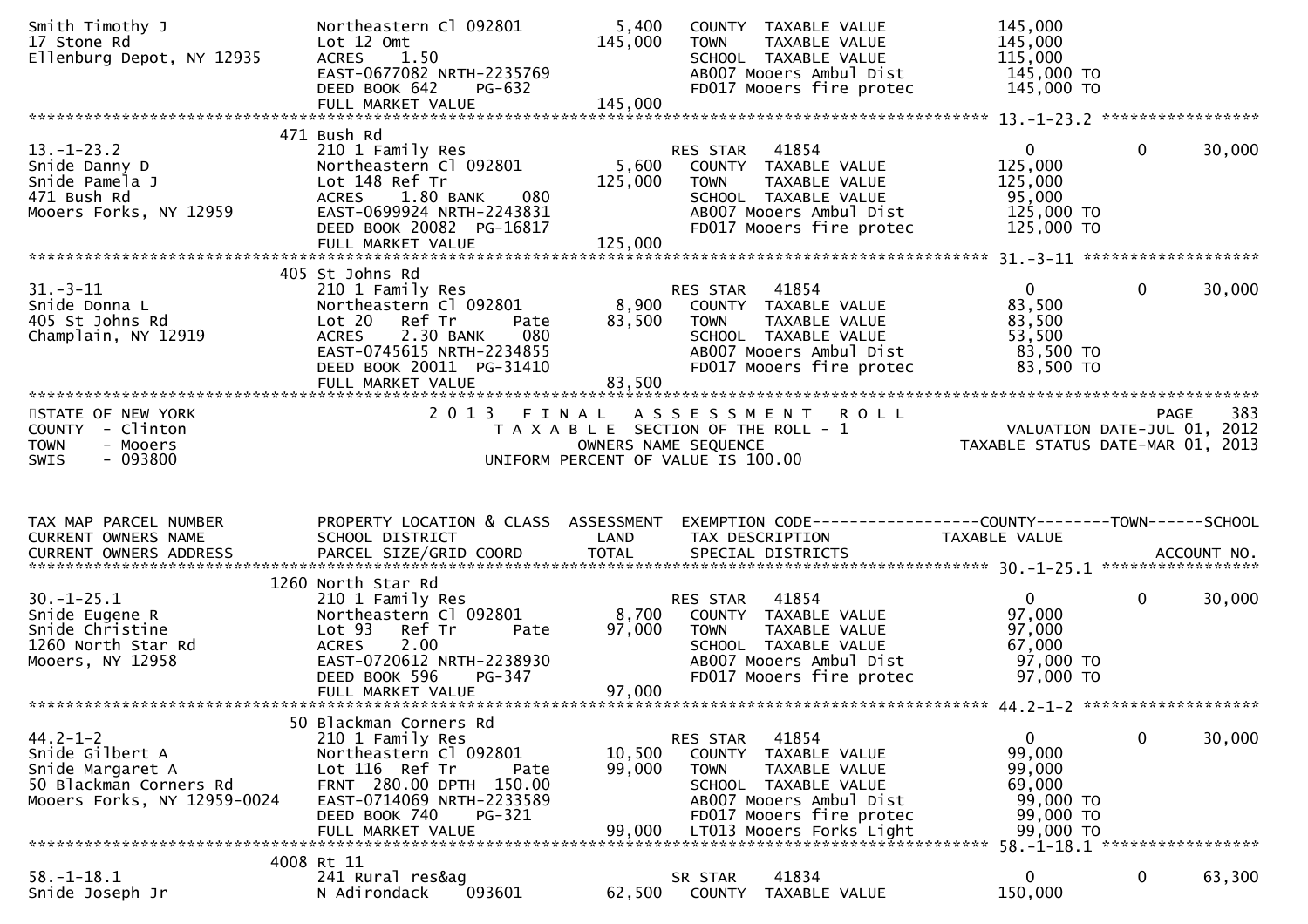| Snide Theresa E<br>4008 Rt 11<br>Mooers Forks, NY 12959                                      | Lot 154 Ref Tr<br>Pate<br><b>ACRES</b><br>98.60<br>EAST-0698912 NRTH-2219829<br>DEED BOOK 20112 PG-37892<br>FULL MARKET VALUE                                                                          | 150,000<br>150,000           | TAXABLE VALUE<br><b>TOWN</b><br>SCHOOL TAXABLE VALUE<br>AB007 Mooers Ambul Dist<br>FD017 Mooers fire protec                                                 | 150,000<br>86,700<br>150,000 TO<br>150,000 TO                             |                   |        |
|----------------------------------------------------------------------------------------------|--------------------------------------------------------------------------------------------------------------------------------------------------------------------------------------------------------|------------------------------|-------------------------------------------------------------------------------------------------------------------------------------------------------------|---------------------------------------------------------------------------|-------------------|--------|
| $31. - 2 - 2.42$<br>Snide Kyle J<br>50 Blackman Corners Rd<br>Mooers Forks, NY 12959         | Rt 11<br>$314$ Rural vac<10<br>Northeastern Cl 092801<br>Lot 38 Ref Tr<br>6.30<br><b>ACRES</b><br>EAST-0741187 NRTH-2238395<br>DEED BOOK 20031 PG-57607<br>FULL MARKET VALUE                           | 12,200<br>12,200<br>12,200   | COUNTY TAXABLE VALUE<br>TAXABLE VALUE<br><b>TOWN</b><br>SCHOOL TAXABLE VALUE<br>AB007 Mooers Ambul Dist<br>FD017 Mooers fire protec                         | 12,200<br>12,200<br>12,200<br>12,200 TO<br>12,200 TO                      |                   |        |
|                                                                                              |                                                                                                                                                                                                        |                              |                                                                                                                                                             |                                                                           |                   |        |
| $31 - 3 - 3$<br>Snide Kyle J<br>1951 Route 11<br>Mooers, NY 12958                            | 1951 Rt 11<br>240 Rural res<br>Northeastern Cl 092801<br>Ref Tr<br>Lot <sub>38</sub><br>Pate<br><b>ACRES</b><br>54.90<br>EAST-0740185 NRTH-2237407<br>DEED BOOK 20031 PG-57607<br>FULL MARKET VALUE    | 35,200<br>145,000<br>145,000 | 41854<br>RES STAR<br>COUNTY TAXABLE VALUE<br><b>TOWN</b><br>TAXABLE VALUE<br>SCHOOL TAXABLE VALUE<br>AB007 Mooers Ambul Dist<br>FD017 Mooers fire protec    | $\mathbf{0}$<br>145,000<br>145,000<br>115,000<br>145,000 TO<br>145,000 TO | $\mathbf{0}$      | 30,000 |
| STATE OF NEW YORK<br>COUNTY - Clinton<br><b>TOWN</b><br>- Mooers<br>$-093800$<br>SWIS        | 2013 FINAL                                                                                                                                                                                             |                              | ASSESSMENT ROLL<br>T A X A B L E SECTION OF THE ROLL - 1<br>OWNERS NAME SEQUENCE<br>UNIFORM PERCENT OF VALUE IS 100.00                                      | VALUATION DATE-JUL 01, 2012<br>TAXABLE STATUS DATE-MAR 01, 2013           | PAGE              | 384    |
|                                                                                              |                                                                                                                                                                                                        |                              |                                                                                                                                                             |                                                                           |                   |        |
| TAX MAP PARCEL NUMBER<br>CURRENT OWNERS NAME                                                 | PROPERTY LOCATION & CLASS ASSESSMENT<br>SCHOOL DISTRICT                                                                                                                                                | LAND                         | EXEMPTION CODE------------------COUNTY--------TOWN------SCHOOL<br>TAX DESCRIPTION                                                                           | TAXABLE VALUE                                                             | ACCOUNT NO.       |        |
|                                                                                              |                                                                                                                                                                                                        |                              |                                                                                                                                                             |                                                                           | ***************** |        |
| $58. - 1 - 18.3$<br>Snide Scott A<br>4018 Rt 11<br>Mooers Forks, NY 12959                    | 4018 Rt 11<br>210 1 Family Res<br>N Adirondack<br>093601<br>Lot 154 Ref Tr<br>survey w/deed 20061/93861<br>ACRES<br>1.10<br>EAST-0697791 NRTH-2220002<br>DEED BOOK 20061 PG-93861<br>FULL MARKET VALUE | 5,100<br>78,100<br>78,100    | 41854<br>RES STAR<br>COUNTY TAXABLE VALUE<br><b>TOWN</b><br>TAXABLE VALUE<br>SCHOOL TAXABLE VALUE<br>AB007 Mooers Ambul Dist<br>FD017 Mooers fire protec    | $\overline{0}$<br>78,100<br>78,100<br>48,100<br>78,100 TO<br>78,100 TO    | $\mathbf{0}$      | 30,000 |
|                                                                                              |                                                                                                                                                                                                        |                              |                                                                                                                                                             |                                                                           |                   |        |
| $58. - 1 - 18.2$<br>Snide Todd S<br>Snide Margaret L<br>3976 Rt 11<br>Mooers Forks, NY 12959 | 3976 Rt 11<br>210 1 Family Res<br>N Adirondack<br>093601<br>Lot 154 Ref Tr<br>1.10<br><b>ACRES</b><br>EAST-0698791 NRTH-2220000<br>DEED BOOK 20011 PG-34806<br>FULL MARKET VALUE                       | 5,500<br>130,000<br>130,000  | 41854<br>RES STAR<br>COUNTY<br>TAXABLE VALUE<br>TAXABLE VALUE<br><b>TOWN</b><br>SCHOOL TAXABLE VALUE<br>AB007 Mooers Ambul Dist<br>FD017 Mooers fire protec | 0<br>130,000<br>130,000<br>100,000<br>130,000 TO<br>130,000 TO            | $\mathbf 0$       | 30,000 |
|                                                                                              | Rt 11                                                                                                                                                                                                  |                              |                                                                                                                                                             | 58. - 2 - 3 **********************                                        |                   |        |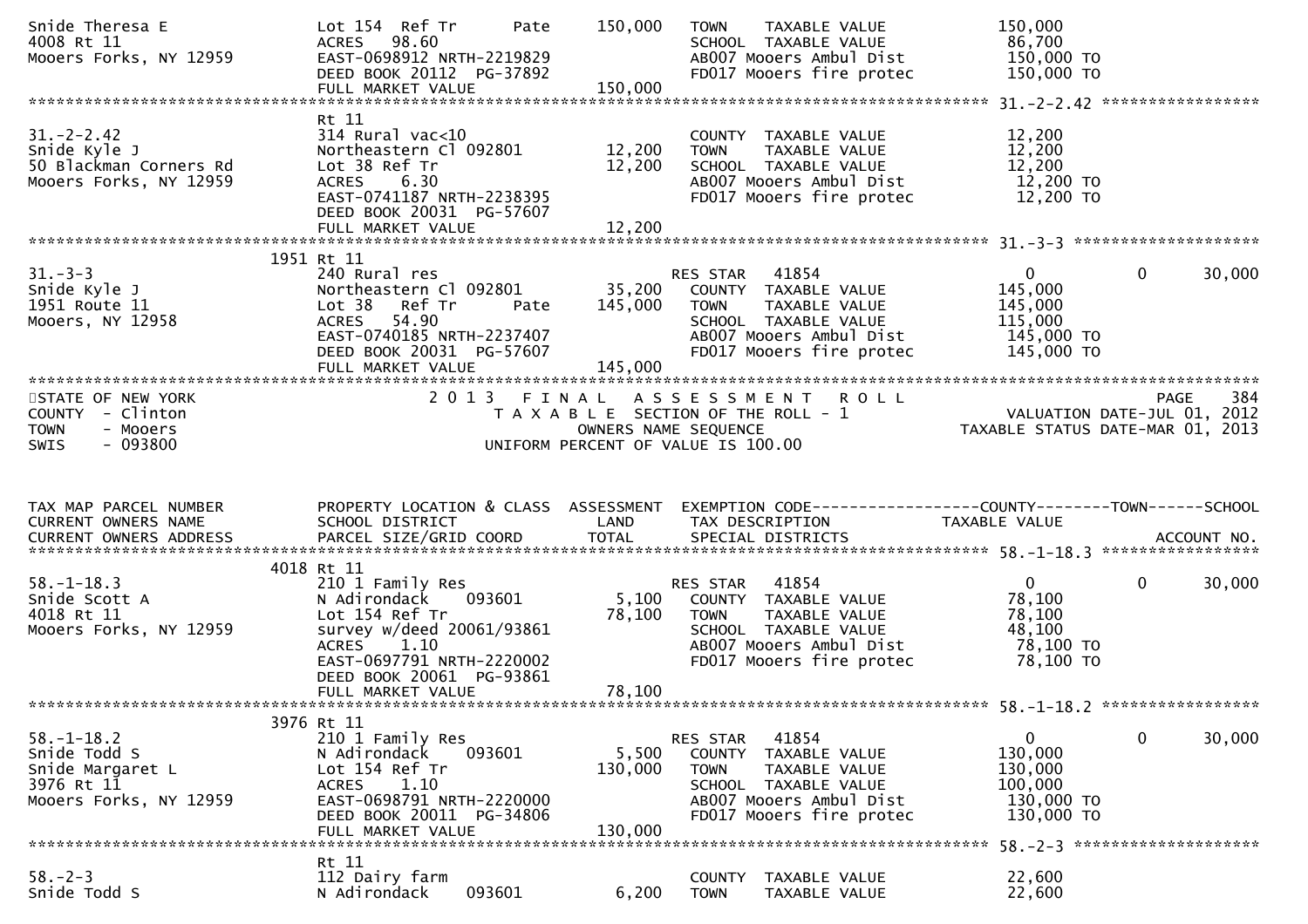| 3976 Rt 11<br>Mooers Forks, NY 12959                                                         | Lot 167 Ref Tr<br>Pate<br><b>ACRES</b><br>3.00<br>EAST-0697455 NRTH-2219691<br>DEED BOOK 804<br>$PG-72$                                                                                    | 22,600                     | SCHOOL TAXABLE VALUE<br>AB007 Mooers Ambul Dist<br>FD017 Mooers fire protec                                                                                                    | 22,600<br>22,600 TO<br>22,600 TO                                                                |                          |
|----------------------------------------------------------------------------------------------|--------------------------------------------------------------------------------------------------------------------------------------------------------------------------------------------|----------------------------|--------------------------------------------------------------------------------------------------------------------------------------------------------------------------------|-------------------------------------------------------------------------------------------------|--------------------------|
|                                                                                              | 16 East St                                                                                                                                                                                 |                            |                                                                                                                                                                                |                                                                                                 |                          |
| $30.20 - 3 - 9$<br>SNJ Group<br>77 Garrand Rd<br>Mooers, NY 12958                            | 534 Social org.<br>Northeastern Cl 092801<br>Lot 68 Ref Tr<br>Pate<br>FRNT 52.00 DPTH 120.00<br>EAST-0730067 NRTH-2233883<br>DEED BOOK 20102 PG-34189                                      | 8,300<br>20,000            | COUNTY TAXABLE VALUE<br>TAXABLE VALUE<br><b>TOWN</b><br>SCHOOL TAXABLE VALUE<br>AB007 Mooers Ambul Dist<br>FD017 Mooers fire protec<br>LT033 Mooers Light 2                    | 20,000<br>20,000<br>20,000<br>20,000 TO<br>20,000 TO<br>20,000 TO                               |                          |
|                                                                                              |                                                                                                                                                                                            |                            |                                                                                                                                                                                |                                                                                                 |                          |
| $43. - 1 - 8.14$<br>SNJ Group LLC<br>77 Garrand Rd<br>Mooers, NY 12958                       | 517 Davison Rd<br>270 Mfg housing<br>Northeastern Cl 092801<br>Lot 142 Ref Tr<br>ACRES 1.00<br>EAST-0703515 NRTH-2233461<br>DEED BOOK 20112 PG-43823                                       | 5,000<br>54,000            | COUNTY TAXABLE VALUE<br><b>TOWN</b><br>TAXABLE VALUE<br>SCHOOL TAXABLE VALUE<br>AB007 Mooers Ambul Dist<br>FD017 Mooers fire protec                                            | 54,000<br>54,000<br>54,000<br>54,000 TO<br>54,000 TO                                            |                          |
|                                                                                              | FULL MARKET VALUE                                                                                                                                                                          | 54,000                     |                                                                                                                                                                                |                                                                                                 |                          |
| STATE OF NEW YORK<br>COUNTY - Clinton<br><b>TOWN</b><br>- Mooers<br>$-093800$<br><b>SWIS</b> |                                                                                                                                                                                            |                            | 2013 FINAL ASSESSMENT ROLL<br>T A X A B L E SECTION OF THE ROLL - 1<br>OWNERS NAME SEQUENCE<br>UNIFORM PERCENT OF VALUE IS 100.00                                              | <b>PAGE</b>                                                                                     | 385                      |
|                                                                                              |                                                                                                                                                                                            |                            |                                                                                                                                                                                |                                                                                                 |                          |
|                                                                                              |                                                                                                                                                                                            |                            |                                                                                                                                                                                |                                                                                                 |                          |
| TAX MAP PARCEL NUMBER<br>CURRENT OWNERS NAME                                                 | PROPERTY LOCATION & CLASS ASSESSMENT<br>SCHOOL DISTRICT                                                                                                                                    | LAND                       | TAX DESCRIPTION                                                                                                                                                                | TAXABLE VALUE                                                                                   |                          |
|                                                                                              |                                                                                                                                                                                            |                            |                                                                                                                                                                                |                                                                                                 |                          |
| $44.2 - 2 - 8$<br>Soden Arthur<br>Soden Susan<br>3078 Rt 11<br>Mooers Forks, NY 12959        | 3078 Rt 11<br>210 1 Family Res<br>Northeastern Cl 092801<br>Lot 116 Ref Tr<br>Pate<br>FRNT 97.00 DPTH 257.00<br>EAST-0714941 NRTH-2232883<br>DEED BOOK 20102 PG-30225<br>FULL MARKET VALUE | 70,500<br>70,500           | WARCOMALL 41131<br>7,000 RES STAR 41854<br>COUNTY TAXABLE VALUE<br><b>TOWN</b><br>TAXABLE VALUE<br>SCHOOL TAXABLE VALUE<br>AB007 Mooers Ambul Dist<br>FD017 Mooers fire protec | 17,625<br>17,625<br>$\overline{0}$<br>0<br>52,875<br>52,875<br>40,500<br>70,500 TO<br>70,500 TO | $\overline{0}$<br>30,000 |
|                                                                                              |                                                                                                                                                                                            |                            | LT013 Mooers Forks Light                                                                                                                                                       | 70,500 TO                                                                                       |                          |
|                                                                                              |                                                                                                                                                                                            |                            |                                                                                                                                                                                |                                                                                                 |                          |
| $29. - 2 - 13.2$<br>Soden Olga<br>Soden Lee<br>PO Box 184<br>Mooers, NY 12958                | 140 Miller Rd<br>270 Mfg housing<br>Northeastern Cl 092801<br>Lot 99 Ref Tract<br>4.09<br><b>ACRES</b><br>EAST-0718023 NRTH-2237658<br>DEED BOOK 20031 PG-62533<br>FULL MARKET VALUE       | 10,700<br>45,300<br>45,300 | 41854<br>RES STAR<br><b>COUNTY</b><br>TAXABLE VALUE<br><b>TOWN</b><br>TAXABLE VALUE<br>SCHOOL TAXABLE VALUE<br>AB007 Mooers Ambul Dist<br>FD017 Mooers fire protec             | $\mathbf 0$<br>$\mathbf{0}$<br>45,300<br>45,300<br>15,300<br>45,300 TO<br>45,300 TO             | 30,000                   |
|                                                                                              | 21 Old Plattsburgh Rd                                                                                                                                                                      |                            |                                                                                                                                                                                |                                                                                                 |                          |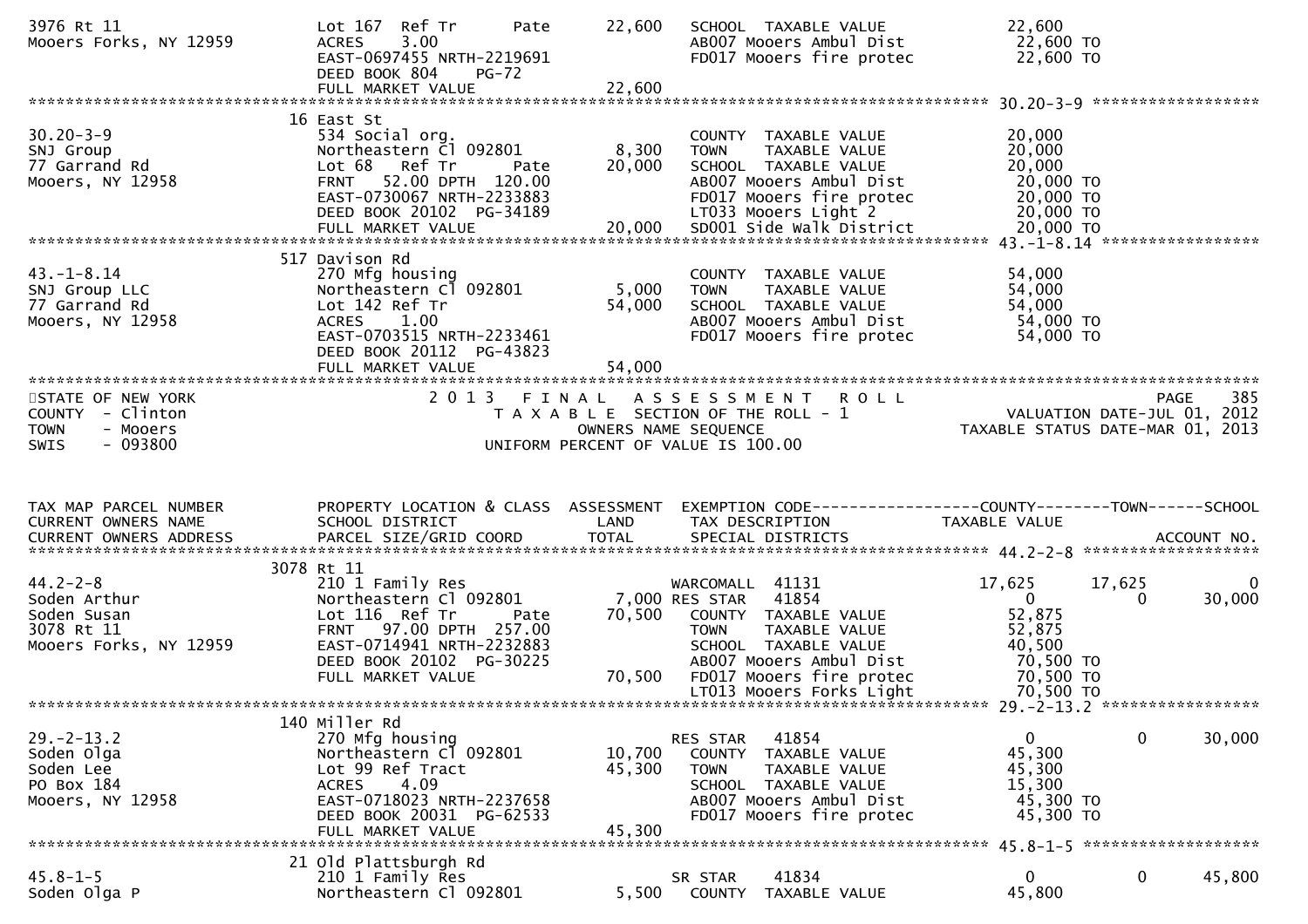| 21 old Plattsburgh Rd<br>Mooers, NY 12958                                                    | Ref Tr<br>Lot 67<br>Pate<br>60.00 DPTH 297.00<br><b>FRNT</b><br>EAST-0730219 NRTH-2233031<br>DEED BOOK 989<br>PG-151<br>FULL MARKET VALUE                                                               | 45,800<br>45,800          | <b>TOWN</b><br>TAXABLE VALUE<br>SCHOOL TAXABLE VALUE<br>AB007 Mooers Ambul Dist<br>FD017 Mooers fire protec<br>LT033 Mooers Light 2<br>SD001 Side Walk District                  | 45,800<br>$\overline{0}$<br>45,800 TO<br>45,800 TO<br>45,800 TO<br>45,800 TO                                                    |
|----------------------------------------------------------------------------------------------|---------------------------------------------------------------------------------------------------------------------------------------------------------------------------------------------------------|---------------------------|----------------------------------------------------------------------------------------------------------------------------------------------------------------------------------|---------------------------------------------------------------------------------------------------------------------------------|
|                                                                                              |                                                                                                                                                                                                         |                           |                                                                                                                                                                                  |                                                                                                                                 |
| $30.20 - 2 - 15$<br>Sorrell Justin J<br>PO Box 100<br>Champlain, NY 12919                    | 2432 Rt 11<br>210 1 Family Res<br>Northeastern Cl 092801<br>Lot 68 Ref Tr<br>Pate<br>FRNT 82.00 DPTH 150.00<br>EAST-0729625 NRTH-2233981<br>DEED BOOK 20082 PG-18086<br>FULL MARKET VALUE               | 5,500<br>91,000<br>91,000 | 41854<br>RES STAR<br>COUNTY TAXABLE VALUE<br><b>TOWN</b><br>TAXABLE VALUE<br>SCHOOL TAXABLE VALUE<br>AB007 Mooers Ambul Dist<br>FD017 Mooers fire protec<br>LT033 Mooers Light 2 | $\mathbf{0}$<br>30,000<br>$\mathbf{0}$<br>91,000<br>91,000<br>61,000<br>91,000 TO<br>91,000 TO<br>91,000 TO                     |
|                                                                                              |                                                                                                                                                                                                         |                           |                                                                                                                                                                                  |                                                                                                                                 |
| $16. - 1 - 28.21$<br>Sorrell Norman L<br>Sorrell Beverly J<br>5 Gokey Rd<br>Mooers, NY 12958 | 5 Gokey Rd<br>270 Mfg housing<br>Northeastern Cl 092801<br>Lot 42 Ref Tr<br>ACRES 1.50<br>EAST-0733044 NRTH-2245154<br>DEED BOOK 799<br>$PG-48$<br>FULL MARKET VALUE                                    | 8,400<br>24,500<br>24,500 | 41854<br>RES STAR<br>COUNTY TAXABLE VALUE<br>TAXABLE VALUE<br><b>TOWN</b><br>SCHOOL TAXABLE VALUE<br>AB007 Mooers Ambul Dist<br>FD017 Mooers fire protec                         | 24,500<br>$\overline{0}$<br>$\mathbf{0}$<br>24,500<br>24,500<br>$\overline{0}$<br>24,500 TO<br>24,500 TO                        |
| STATE OF NEW YORK<br>COUNTY - Clinton<br>- Mooers<br><b>TOWN</b><br>$-093800$<br><b>SWIS</b> |                                                                                                                                                                                                         | OWNERS NAME SEQUENCE      | 2013 FINAL ASSESSMENT ROLL<br>T A X A B L E SECTION OF THE ROLL - 1<br>UNIFORM PERCENT OF VALUE IS 100.00                                                                        | 386<br>PAGE<br>PAGE 386<br>VALUATION DATE-JUL 01, 2012<br>TAXARLE STATUS DATE WILL 01, 2012<br>TAXABLE STATUS DATE-MAR 01, 2013 |
|                                                                                              |                                                                                                                                                                                                         |                           |                                                                                                                                                                                  |                                                                                                                                 |
| TAX MAP PARCEL NUMBER<br>CURRENT OWNERS NAME                                                 | PROPERTY LOCATION & CLASS ASSESSMENT<br>SCHOOL DISTRICT                                                                                                                                                 | LAND                      | TAX DESCRIPTION                                                                                                                                                                  | EXEMPTION CODE------------------COUNTY--------TOWN------SCHOOL<br>TAXABLE VALUE                                                 |
| $16. - 1 - 28.22$<br>Sorrell Norman L<br>5 Gokey Rd<br>Mooers, NY 12958                      | Gokey Rd<br>311 Res vac land<br>Northeastern Cl 092801<br>Lot 42 Ref Tr<br>FRNT 100.00 DPTH 150.00<br>EAST-0733066 NRTH-2245348<br>DEED BOOK 1001<br>PG-116<br>FULL MARKET VALUE                        | 3,200<br>3,200<br>3,200   | COUNTY TAXABLE VALUE<br>TAXABLE VALUE<br><b>TOWN</b><br>SCHOOL TAXABLE VALUE<br>AB007 Mooers Ambul Dist<br>FD017 Mooers fire protec                                              | 3,200<br>3,200<br>3,200<br>3,200 TO<br>3,200 TO                                                                                 |
| $16. - 1 - 15$<br>Southwick Barbara<br>Southwick David<br>PO Box 816<br>Champlain, NY 12919  | North Star Rd<br>311 Res vac land<br>Northeastern Cl 092801<br>Lot 17 Ref Tr<br>Pate<br><b>FRNT</b><br>34.00 DPTH<br>55.00<br>EAST-0741480 NRTH-2247556<br>DEED BOOK 785<br>PG-318<br>FULL MARKET VALUE | 700<br>700<br>700         | COUNTY TAXABLE VALUE<br><b>TOWN</b><br>TAXABLE VALUE<br>SCHOOL TAXABLE VALUE<br>AB007 Mooers Ambul Dist<br>FD017 Mooers fire protec                                              | 700<br>700<br>700<br>700 TO<br>700 TO                                                                                           |
|                                                                                              | Gokey Rd                                                                                                                                                                                                |                           |                                                                                                                                                                                  |                                                                                                                                 |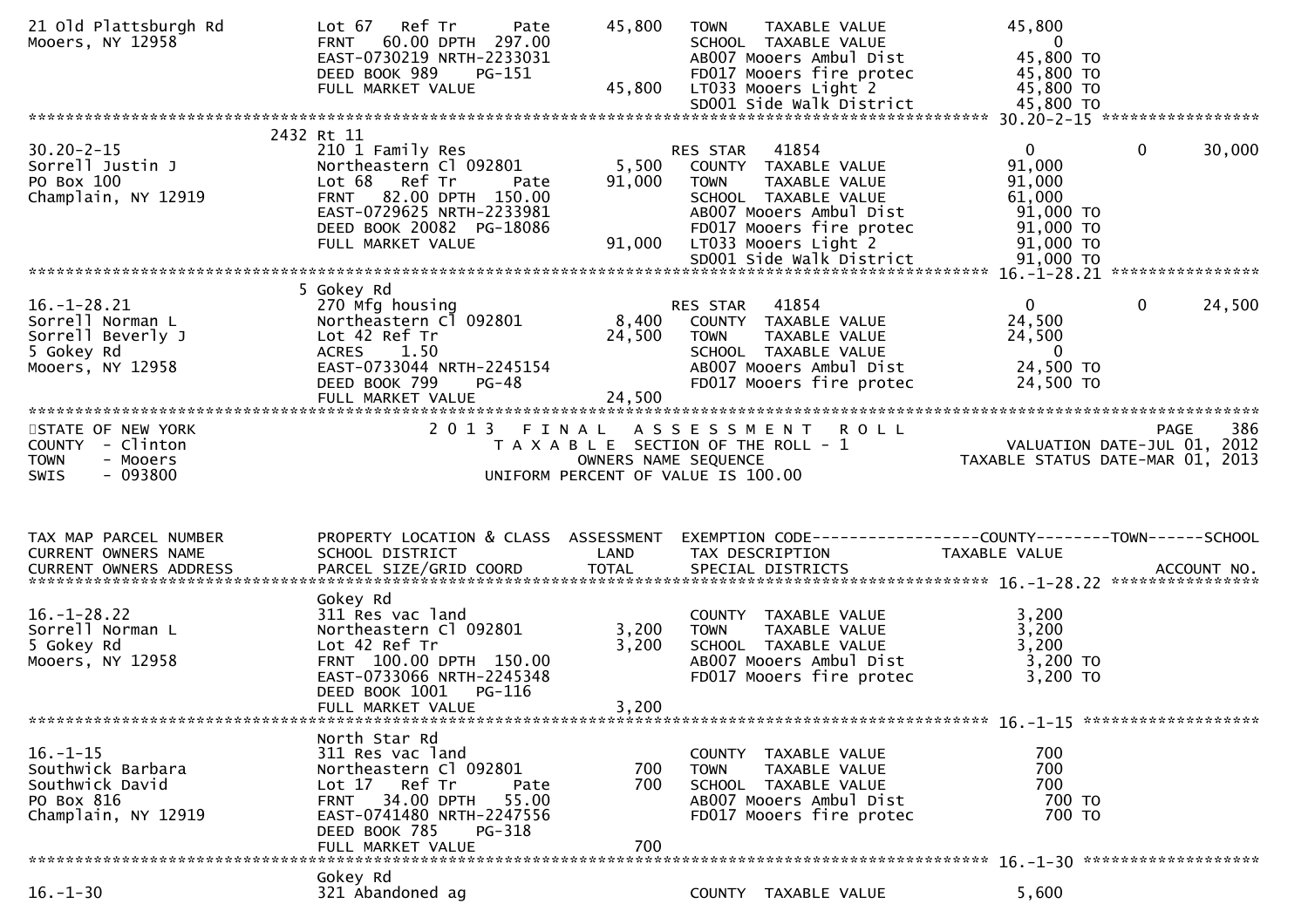| Southwick Barbara<br>Southwick David<br>PO Box 816<br>Champlain, NY 12919                              | Northeastern Cl 092801<br>Lot 41 Ref Tr.<br>ACRES 14.70<br>EAST-0736158 NRTH-2246944<br>DEED BOOK 614<br>PG-359<br>FULL MARKET VALUE                                                          | 5,600<br>5,600<br>5,600    | TAXABLE VALUE<br><b>TOWN</b><br>SCHOOL TAXABLE VALUE<br>AB007 Mooers Ambul Dist<br>FD017 Mooers fire protec                                           | 5,600<br>5,600<br>5,600 TO<br>5,600 TO                               |                    |
|--------------------------------------------------------------------------------------------------------|-----------------------------------------------------------------------------------------------------------------------------------------------------------------------------------------------|----------------------------|-------------------------------------------------------------------------------------------------------------------------------------------------------|----------------------------------------------------------------------|--------------------|
|                                                                                                        |                                                                                                                                                                                               |                            |                                                                                                                                                       |                                                                      |                    |
| $13 - 1 - 14$<br>Southwick Barbara E<br>Southwick David C<br>PO Box 816<br>Champlain, NY 12919         | Scriver Rd<br>321 Abandoned ag<br>Northeastern Cl <sup>-</sup> 092801<br>Lot 148 Ref Tr<br>Pate<br>ACRES 21.60<br>EAST-0700822 NRTH-2246075<br>DEED BOOK 641<br>$PG-559$<br>FULL MARKET VALUE | 16,200<br>16,200<br>16,200 | COUNTY TAXABLE VALUE<br>TAXABLE VALUE<br><b>TOWN</b><br>SCHOOL TAXABLE VALUE<br>AB007 Mooers Ambul Dist<br>FD017 Mooers fire protec                   | 16,200<br>16,200<br>16,200<br>16,200 TO<br>16,200 TO                 |                    |
| $31. - 1 - 5$<br>Southwick Estate Orin E<br>Attn: David Southwick<br>PO Box 816<br>Champlain, NY 12919 | Rt 11<br>321 Abandoned ag<br>Northeastern Cl 092801<br>Lot 43 Ref Tr<br>Pate<br>ACRES 40.00<br>EAST-0735084 NRTH-2239571<br>FULL MARKET VALUE                                                 | 8,600<br>8,600<br>8,600    | COUNTY TAXABLE VALUE<br>TAXABLE VALUE<br><b>TOWN</b><br>SCHOOL TAXABLE VALUE<br>AB007 Mooers Ambul Dist<br>FD017 Mooers fire protec                   | 8,600<br>8,600<br>8,600<br>8,600 TO<br>$8,600$ TO                    |                    |
| STATE OF NEW YORK<br>COUNTY - Clinton<br><b>TOWN</b><br>- Mooers<br>$-093800$<br><b>SWIS</b>           | 2013 FINAL                                                                                                                                                                                    | OWNERS NAME SEQUENCE       | A S S E S S M E N T R O L L<br>T A X A B L E SECTION OF THE ROLL - 1<br>UNIFORM PERCENT OF VALUE IS 100.00                                            | TAXABLE STATUS DATE-MAR 01, 2013                                     | 387<br>PAGE        |
|                                                                                                        |                                                                                                                                                                                               |                            |                                                                                                                                                       |                                                                      |                    |
| TAX MAP PARCEL NUMBER<br>CURRENT OWNERS NAME                                                           | PROPERTY LOCATION & CLASS ASSESSMENT<br>SCHOOL DISTRICT                                                                                                                                       | LAND                       | EXEMPTION CODE------------------COUNTY--------TOWN------SCHOOL<br>TAX DESCRIPTION                                                                     | TAXABLE VALUE                                                        |                    |
| $57. - 3 - 2.22$<br>Spear Diane L<br>50 Green Valley Rd<br>PO Box 43<br>Ellenburg Depot, NY 12935      | 50 Green Valley Rd<br>210 1 Family Res<br>N Adirondack<br>093601<br>Lot 211 Ref Tr<br>ACRES 3.20<br>EAST-0684099 NRTH-2217758<br>DEED BOOK 99001 PG-18002<br>FULL MARKET VALUE                | 6,500<br>60,000<br>60,000  | RES STAR 41854<br>COUNTY TAXABLE VALUE<br><b>TOWN</b><br>TAXABLE VALUE<br>SCHOOL TAXABLE VALUE<br>AB007 Mooers Ambul Dist<br>FD017 Mooers fire protec | $\mathbf{0}$<br>60,000<br>60,000<br>30,000<br>60,000 TO<br>60,000 TO | $\Omega$<br>30,000 |
| $41. - 1 - 4.3$<br>Spinner Vernon<br>Spinner Linda<br>24 Lynn Ave<br>Plattsburgh, NY 12901             | 395 Drown Rd<br>260 Seasonal res<br>Northeastern Cl 092801<br>Lot 14 St Gore<br>2.00<br><b>ACRES</b><br>EAST-0677932 NRTH-2232774<br>DEED BOOK 20041 PG-73592<br>FULL MARKET VALUE            | 5,600<br>25,600<br>25,600  | COUNTY TAXABLE VALUE<br>TAXABLE VALUE<br><b>TOWN</b><br>SCHOOL TAXABLE VALUE<br>AB007 Mooers Ambul Dist<br>FD017 Mooers fire protec                   | 25,600<br>25,600<br>25,600<br>25,600 TO<br>25,600 TO                 |                    |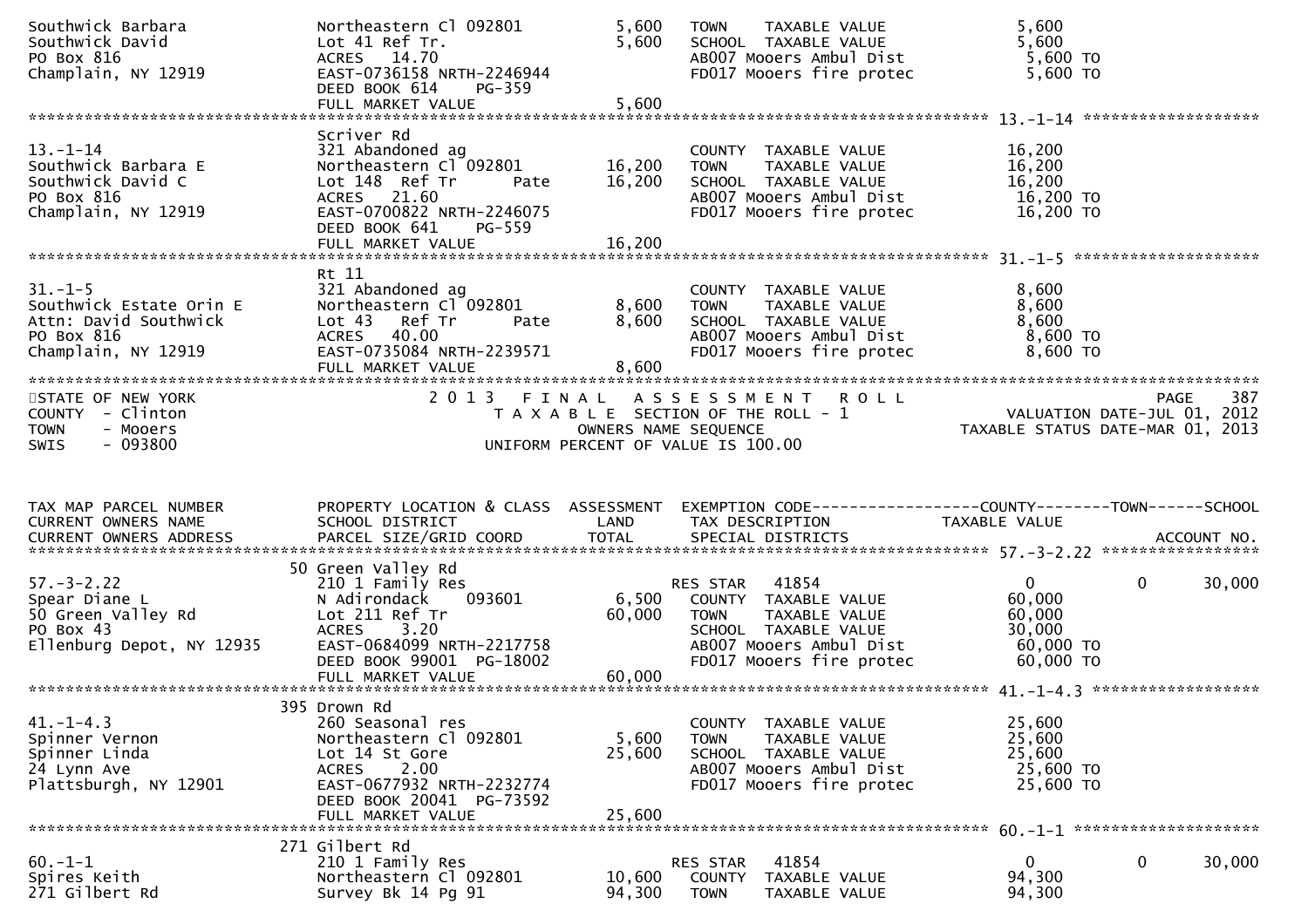| Mooers, NY 12958                                                                                                                              | 4.70<br><b>ACRES</b><br>EAST-0719859 NRTH-2224769<br>DEED BOOK 1013<br><b>PG-29</b><br>FULL MARKET VALUE                                                                                                       | 94,300                      | SCHOOL TAXABLE VALUE<br>AB007 Mooers Ambul Dist<br>FD017 Mooers fire protec                                                                                        | 64,300<br>94,300 TO<br>94,300 TO                                          |                              |
|-----------------------------------------------------------------------------------------------------------------------------------------------|----------------------------------------------------------------------------------------------------------------------------------------------------------------------------------------------------------------|-----------------------------|--------------------------------------------------------------------------------------------------------------------------------------------------------------------|---------------------------------------------------------------------------|------------------------------|
|                                                                                                                                               |                                                                                                                                                                                                                |                             |                                                                                                                                                                    |                                                                           |                              |
| $41. -1 -1$<br>Spoor Chad F<br>Spoor Darvy R<br>97 Colgan Rd<br>Ellenburg, NY 12935<br>MAY BE SUBJECT TO PAYMENT<br>UNDER AGDIST LAW TIL 2020 | Canaan Rd<br>105 Vac farmland<br>N Adirondack<br>093601<br>Lot 11 T St Gore<br>Pate<br>ACRES 99.00<br>EAST-0673789 NRTH-2233062<br>DEED BOOK 20092 PG-28356<br>FULL MARKET VALUE                               | 28,500<br>28,500<br>28,500  | OS AG DIST 41730<br>COUNTY TAXABLE VALUE<br>TAXABLE VALUE<br><b>TOWN</b><br>SCHOOL TAXABLE VALUE<br>AB007 Mooers Ambul Dist<br>FD017 Mooers fire protec            | $\Omega$<br>28,500<br>28,500<br>28,500<br>28,500 TO<br>28,500 TO          | $\mathbf{0}$<br>$\mathbf{0}$ |
|                                                                                                                                               |                                                                                                                                                                                                                |                             |                                                                                                                                                                    |                                                                           |                              |
| $45. - 3 - 9.24$<br>Spoor Darrel L Jr<br>13 Spoor Way<br>Mooers, NY 12958                                                                     | 13 Spoor Way<br>210 1 Family Res<br>Northeastern Cl 092801<br>Lots 66/67 Ref Tr Patent<br>Survey Map 20072/02591 Lo<br>ACRES 1.10<br>EAST-0730838 NRTH-2230305<br>DEED BOOK 20072 PG-8809<br>FULL MARKET VALUE | 8,100<br>96,500<br>96,500   | 41854<br>RES STAR<br>COUNTY TAXABLE VALUE<br><b>TOWN</b><br>TAXABLE VALUE<br>SCHOOL TAXABLE VALUE<br>AB007 Mooers Ambul Dist<br>FD017 Mooers fire protec           | $\overline{0}$<br>96,500<br>96,500<br>66,500<br>96,500 TO<br>96,500 TO    | 30,000<br>0                  |
|                                                                                                                                               |                                                                                                                                                                                                                |                             |                                                                                                                                                                    |                                                                           |                              |
| STATE OF NEW YORK<br>COUNTY - Clinton<br>- Mooers<br><b>TOWN</b><br>$-093800$<br><b>SWIS</b>                                                  |                                                                                                                                                                                                                |                             | 2013 FINAL ASSESSMENT ROLL<br>T A X A B L E SECTION OF THE ROLL - 1<br>OWNERS NAME SEQUENCE<br>UNIFORM PERCENT OF VALUE IS 100.00                                  | VALUATION DATE-JUL 01, 2012<br>TAXABLE STATUS DATE-MAR 01, 2013           | 388<br><b>PAGE</b>           |
|                                                                                                                                               |                                                                                                                                                                                                                |                             |                                                                                                                                                                    |                                                                           |                              |
| TAX MAP PARCEL NUMBER<br>CURRENT OWNERS NAME                                                                                                  | PROPERTY LOCATION & CLASS ASSESSMENT<br>SCHOOL DISTRICT                                                                                                                                                        | LAND                        | TAX DESCRIPTION                                                                                                                                                    | TAXABLE VALUE                                                             |                              |
| $56. - 1 - 11$<br>Spoor Darvy<br>4387 Rt 11<br>Mooers Forks, NY 12959                                                                         | Gadway Rd<br>323 Vacant rural<br>N Adirondack<br>093601<br>Lot 210 Ref Tr<br>Pate<br>ACRES 52.50<br>EAST-0683711 NRTH-2223584<br>DEED BOOK 20112 PG-41045<br>FULL MARKET VALUE                                 | 28,600<br>28,600<br>28,600  | COUNTY TAXABLE VALUE<br>TAXABLE VALUE<br><b>TOWN</b><br>SCHOOL TAXABLE VALUE<br>AB007 Mooers Ambul Dist<br>FD017 Mooers fire protec                                | 28,600<br>28,600<br>28,600<br>28,600 TO<br>28,600 TO                      |                              |
|                                                                                                                                               |                                                                                                                                                                                                                |                             |                                                                                                                                                                    |                                                                           |                              |
| $57. - 3 - 13.5$<br>Spoor Darvy R<br>4383 Rt 11<br>Mooers Forks, NY 12959                                                                     | 4387 Rt 11<br>210 1 Family Res<br>093601<br>N Adirondack<br>Lot 193 Ref Tr<br>3.30<br><b>ACRES</b><br>EAST-0689006 NRTH-2217778<br>DEED BOOK 1012<br>PG-113<br>FULL MARKET VALUE                               | 6,500<br>183,000<br>183,000 | 41854<br>RES STAR<br><b>COUNTY</b><br>TAXABLE VALUE<br><b>TOWN</b><br>TAXABLE VALUE<br>SCHOOL TAXABLE VALUE<br>AB007 Mooers Ambul Dist<br>FD017 Mooers fire protec | $\mathbf{0}$<br>183,000<br>183,000<br>153,000<br>183,000 TO<br>183,000 TO | 0<br>30,000                  |
| *******************************                                                                                                               | Stone Rd                                                                                                                                                                                                       |                             |                                                                                                                                                                    |                                                                           |                              |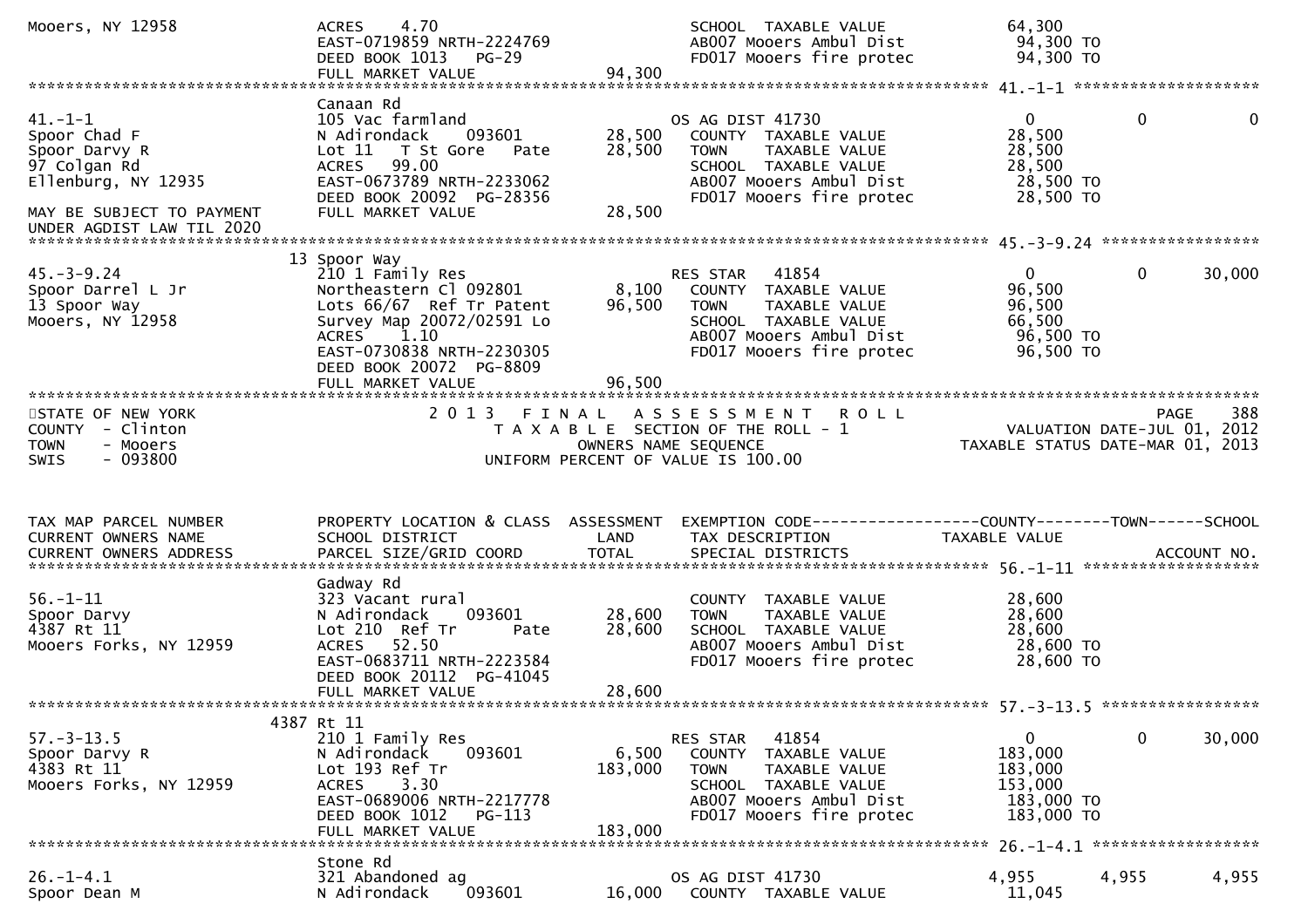| Spoor Chard<br>4383 Rt 11<br>Mooers Forks, NY 12959                                                                           | Lot 9 St Gore<br>Pate<br>ACRES 23.50<br>EAST-0671792 NRTH-2236877<br>DEED BOOK 875                                                                                                                             | 16,000                    | TAXABLE VALUE<br><b>TOWN</b><br>SCHOOL TAXABLE VALUE<br>AB007 Mooers Ambul Dist                                                                             | 11,045<br>11,045<br>16,000 TO                                                                                       |        |
|-------------------------------------------------------------------------------------------------------------------------------|----------------------------------------------------------------------------------------------------------------------------------------------------------------------------------------------------------------|---------------------------|-------------------------------------------------------------------------------------------------------------------------------------------------------------|---------------------------------------------------------------------------------------------------------------------|--------|
| MAY BE SUBJECT TO PAYMENT                                                                                                     | PG-300<br>FULL MARKET VALUE                                                                                                                                                                                    | 16,000                    | FD017 Mooers fire protec                                                                                                                                    | 16,000 TO                                                                                                           |        |
| $26. - 1 - 4.4$<br>Spoor Dean M<br>Spoor Haley A<br>667 Caanan Rd<br>Ellenburg Depot, NY 12935-9708 EAST-0671882 NRTH-2235423 | Stone Rd<br>$314$ Rural vac<10<br>N Adirondack<br>093601<br>Lot 9 State Gore<br>8.00<br><b>ACRES</b><br>DEED BOOK 1016 PG-258                                                                                  | 9,900<br>9,900            | COUNTY TAXABLE VALUE<br><b>TOWN</b><br>TAXABLE VALUE<br>SCHOOL TAXABLE VALUE<br>AB007 Mooers Ambul Dist<br>FD017 Mooers fire protec                         | 9,900<br>9,900<br>9,900<br>9,900 то<br>$9,900$ TO                                                                   |        |
|                                                                                                                               | FULL MARKET VALUE                                                                                                                                                                                              | 9,900                     |                                                                                                                                                             |                                                                                                                     |        |
| $45. - 3 - 9.21$<br>Spoor Fannie<br>6 Spoor Way<br>Mooers, NY 12958                                                           | 3 Spoor Way<br>312 Vac w/imprv<br>Northeastern Cl 092801<br>Lots 66/67 Ref Tr Patent<br>Survey Map 20072/02591 Lo<br>ACRES 47.00<br>EAST-0731904 NRTH-2229937<br>DEED BOOK 20061 PG-98813                      | 39,600<br>41,000          | COUNTY TAXABLE VALUE<br>TAXABLE VALUE<br><b>TOWN</b><br>SCHOOL TAXABLE VALUE<br>AB007 Mooers Ambul Dist<br>FD017 Mooers fire protec                         | 41,000<br>41,000<br>41,000<br>41,000 TO<br>41,000 TO                                                                |        |
|                                                                                                                               | FULL MARKET VALUE                                                                                                                                                                                              | 41,000                    |                                                                                                                                                             |                                                                                                                     |        |
| STATE OF NEW YORK<br>COUNTY - Clinton<br><b>TOWN</b><br>- Mooers<br>$-093800$<br><b>SWIS</b>                                  |                                                                                                                                                                                                                |                           | 2013 FINAL ASSESSMENT ROLL<br>UNIFORM PERCENT OF VALUE IS 100.00                                                                                            | PAGE<br>T A X A B L E SECTION OF THE ROLL - 1<br>OWNERS NAME SEQUENCE THE ROLL - 1 TAXABLE STATUS DATE-MAR 01, 2013 | 389    |
| TAX MAP PARCEL NUMBER<br>CURRENT OWNERS NAME                                                                                  | PROPERTY LOCATION & CLASS ASSESSMENT<br>SCHOOL DISTRICT                                                                                                                                                        | LAND                      | TAX DESCRIPTION                                                                                                                                             | EXEMPTION CODE------------------COUNTY--------TOWN------SCHOOL                                                      |        |
|                                                                                                                               |                                                                                                                                                                                                                |                           |                                                                                                                                                             | TAXABLE VALUE                                                                                                       |        |
| $45. - 3 - 9.22$<br>Spoor Fannie<br>6 Spoor Way<br>Mooers, NY 12958                                                           | 6 Spoor Way<br>210 1 Family Res<br>Northeastern Cl 092801<br>Lots 66/67 Ref Tr Patent<br>Survey Map 20072/02591 Lo<br>ACRES 1.33<br>EAST-0730705 NRTH-2230115<br>DEED BOOK 20082 PG-13146<br>FULL MARKET VALUE | 8,300<br>91,500<br>91,500 | COUNTY TAXABLE VALUE<br>TOWN TAXABLE VALUE<br>SCHOOL TAXABLE VALUE<br>AB007 Mooers Ambul Dist<br>FD017 Mooers fire protec                                   | 91,500<br>91,500<br>91,500<br>91,500 TO<br>91,500 TO                                                                |        |
|                                                                                                                               | 518 Bush Rd                                                                                                                                                                                                    |                           |                                                                                                                                                             |                                                                                                                     |        |
| $13.-1-17.2$<br>Spoor Jerry E<br>Spoor Rebecca L<br>518 Bush Rd<br>Mooers Forks, NY 12959                                     | 270 Mfg housing<br>Northeastern Cl 092801<br>Lot 148 Ref Tr<br>2.80<br>ACRES<br>EAST-0699246 NRTH-2245116<br>DEED BOOK 20031 PG-53250<br>FULL MARKET VALUE                                                     | 6,300<br>39,800<br>39,800 | RES STAR<br>41854<br>TAXABLE VALUE<br>COUNTY<br><b>TOWN</b><br>TAXABLE VALUE<br>SCHOOL TAXABLE VALUE<br>AB007 Mooers Ambul Dist<br>FD017 Mooers fire protec | 0<br>0<br>39,800<br>39,800<br>9,800<br>39,800 TO<br>39,800 TO                                                       | 30,000 |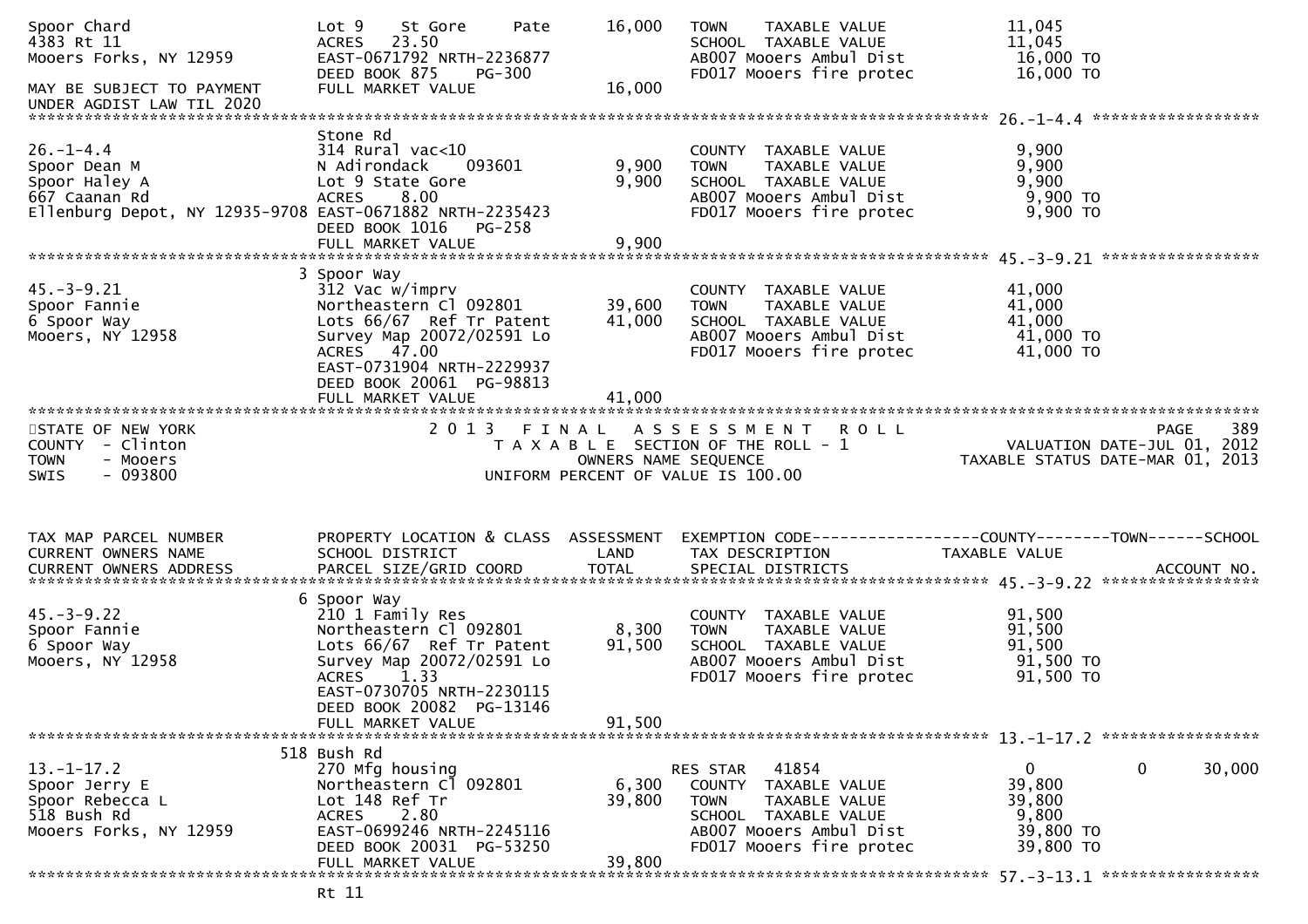| Lot 193 Ref Tr<br>15,000<br>15,000<br>Spoor Susan<br>SCHOOL TAXABLE VALUE<br>Pate<br>15,000 TO<br>4383 Rt 11<br>ACRES 41.00<br>AB007 Mooers Ambul Dist<br>Mooers Forks, NY 12959-9710<br>EAST-0688706 NRTH-2216973<br>15,000 TO<br>FD017 Mooers fire protec<br>DEED BOOK 724<br>PG-109<br>4383 Rt 11<br>99 PCT OF VALUE USED FOR EXEMPTION PURPOSES<br>$57. - 3 - 13.4$<br>32,868<br>210 1 Family Res<br>WARCOMALL 41131<br>20,000<br>$\mathbf{0}$<br>41834<br>5,800 SR STAR<br>63,300<br>Spoor Melvin<br>093601<br>$\overline{0}$<br>N Adirondack<br>0<br>99,932<br>Lot 193 Ref Tr<br>132,800<br>Spoor Susan<br>COUNTY TAXABLE VALUE<br>ACRES 2.20<br>4383 Rt 11<br>TAXABLE VALUE<br>112,800<br><b>TOWN</b><br>Mooers Forks, NY 12959<br>EAST-0689099 NRTH-2218033<br>69,500<br>SCHOOL TAXABLE VALUE<br>AB007 Mooers Ambul Dist<br>132,800 TO<br>DEED BOOK 828<br>PG-120<br>Stone Rd<br>$26. - 1 - 2$<br>23,100<br>260 Seasonal res<br>COUNTY TAXABLE VALUE<br>12,300<br>23,100<br>Spoor Melvin G<br>093601<br>TAXABLE VALUE<br>N Adirondack<br><b>TOWN</b><br>23,100<br>23,100<br>SCHOOL TAXABLE VALUE<br>Spoor Susan C<br>Lot 7<br>St Gore<br>Pate<br>62.10<br>23,100 TO<br>4383 Rt 11<br>AB007 Mooers Ambul Dist<br>ACRES<br>EAST-0672530 NRTH-2239181<br>FD017 Mooers fire protec<br>23,100 TO<br>DEED BOOK 568<br><b>PG-10</b><br>23,100<br>FULL MARKET VALUE<br>2013 FINAL ASSESSMENT ROLL<br>390<br>STATE OF NEW YORK<br>PAGE<br>יות את המשפחה את המשפחה את המשפחה את המשפחה את המשפחה את המשפחה את המשפחה את המשפחה את המשפחה את המשפחה המשפח<br>10. VALUATION DATE-JUL 01, 2012<br>13. OWNERS NAME SEQUENCE<br>COUNTY - Clinton<br><b>TOWN</b><br>- Mooers<br>$-093800$<br>UNIFORM PERCENT OF VALUE IS 100.00<br>SWIS<br>PROPERTY LOCATION & CLASS ASSESSMENT<br>EXEMPTION CODE-----------------COUNTY-------TOWN-----SCHOOL<br>CURRENT OWNERS NAME<br>SCHOOL DISTRICT<br>LAND<br>TAX DESCRIPTION<br>TAXABLE VALUE<br>Stone Rd<br>$26. - 1 - 3$<br>9,500<br>323 Vacant rural<br>COUNTY TAXABLE VALUE<br>TAXABLE VALUE<br>9,500<br>093601<br>9,500<br>N Adirondack<br><b>TOWN</b><br>9,500<br>9,500<br>Kollinger Martha A<br>Lot 7<br>St Gore<br>SCHOOL TAXABLE VALUE<br>Pate<br>9,500 TO<br>57.00<br>505 Sunset Rd<br><b>ACRES</b><br>AB007 Mooers Ambul Dist<br>EAST-0672716 NRTH-2238280<br>Lyon Mountain, NY 12952<br>FD017 Mooers fire protec<br>9,500 TO<br>DEED BOOK 626<br>PG-286<br>9,500<br>FULL MARKET VALUE<br>46 Garrand Rd<br>$\mathbf 0$<br>210 1 Family Res<br>41854<br>$\mathbf{0}$<br>30,000<br>RES STAR<br>55,000<br>Northeastern Cl 092801<br>St Sauveur Roland<br>8,700<br>COUNTY TAXABLE VALUE<br>55,000<br>Ref Tr<br>55,000<br>St Sauveur Rena<br>Lot <sub>75</sub><br>TAXABLE VALUE<br>Pate<br><b>TOWN</b><br>2.00<br>25,000<br>46 Garrand Rd<br><b>ACRES</b><br>SCHOOL TAXABLE VALUE<br>EAST-0724291 NRTH-2234958<br>AB007 Mooers Ambul Dist<br>55,000 TO<br>Mooers, NY 12958-3507<br>FD017 Mooers fire protec<br>DEED BOOK 589<br>55,000 TO<br>PG-857<br>55,000<br>FULL MARKET VALUE<br>1249 Hemmingford Rd<br>$15. - 1 - 18.22$<br>67,000<br>210 1 Family Res<br>COUNTY TAXABLE VALUE | $57. - 3 - 13.1$       | 321 Abandoned ag       |        | COUNTY TAXABLE VALUE         | 15,000 |  |
|---------------------------------------------------------------------------------------------------------------------------------------------------------------------------------------------------------------------------------------------------------------------------------------------------------------------------------------------------------------------------------------------------------------------------------------------------------------------------------------------------------------------------------------------------------------------------------------------------------------------------------------------------------------------------------------------------------------------------------------------------------------------------------------------------------------------------------------------------------------------------------------------------------------------------------------------------------------------------------------------------------------------------------------------------------------------------------------------------------------------------------------------------------------------------------------------------------------------------------------------------------------------------------------------------------------------------------------------------------------------------------------------------------------------------------------------------------------------------------------------------------------------------------------------------------------------------------------------------------------------------------------------------------------------------------------------------------------------------------------------------------------------------------------------------------------------------------------------------------------------------------------------------------------------------------------------------------------------------------------------------------------------------------------------------------------------------------------------------------------------------------------------------------------------------------------------------------------------------------------------------------------------------------------------------------------------------------------------------------------------------------------------------------------------------------------------------------------------------------------------------------------------------------------------------------------------------------------------------------------------------------------------------------------------------------------------------------------------------------------------------------------------------------------------------------------------------------------------------------------------------------------------------------------------------------------------------------------------------------------------------------------------------------------------------------------------------------------------------------------------------|------------------------|------------------------|--------|------------------------------|--------|--|
|                                                                                                                                                                                                                                                                                                                                                                                                                                                                                                                                                                                                                                                                                                                                                                                                                                                                                                                                                                                                                                                                                                                                                                                                                                                                                                                                                                                                                                                                                                                                                                                                                                                                                                                                                                                                                                                                                                                                                                                                                                                                                                                                                                                                                                                                                                                                                                                                                                                                                                                                                                                                                                                                                                                                                                                                                                                                                                                                                                                                                                                                                                                           | Spoor Melvin           | N Adirondack<br>093601 | 15,000 | <b>TOWN</b><br>TAXABLE VALUE | 15,000 |  |
|                                                                                                                                                                                                                                                                                                                                                                                                                                                                                                                                                                                                                                                                                                                                                                                                                                                                                                                                                                                                                                                                                                                                                                                                                                                                                                                                                                                                                                                                                                                                                                                                                                                                                                                                                                                                                                                                                                                                                                                                                                                                                                                                                                                                                                                                                                                                                                                                                                                                                                                                                                                                                                                                                                                                                                                                                                                                                                                                                                                                                                                                                                                           |                        |                        |        |                              |        |  |
|                                                                                                                                                                                                                                                                                                                                                                                                                                                                                                                                                                                                                                                                                                                                                                                                                                                                                                                                                                                                                                                                                                                                                                                                                                                                                                                                                                                                                                                                                                                                                                                                                                                                                                                                                                                                                                                                                                                                                                                                                                                                                                                                                                                                                                                                                                                                                                                                                                                                                                                                                                                                                                                                                                                                                                                                                                                                                                                                                                                                                                                                                                                           |                        |                        |        |                              |        |  |
|                                                                                                                                                                                                                                                                                                                                                                                                                                                                                                                                                                                                                                                                                                                                                                                                                                                                                                                                                                                                                                                                                                                                                                                                                                                                                                                                                                                                                                                                                                                                                                                                                                                                                                                                                                                                                                                                                                                                                                                                                                                                                                                                                                                                                                                                                                                                                                                                                                                                                                                                                                                                                                                                                                                                                                                                                                                                                                                                                                                                                                                                                                                           |                        |                        |        |                              |        |  |
|                                                                                                                                                                                                                                                                                                                                                                                                                                                                                                                                                                                                                                                                                                                                                                                                                                                                                                                                                                                                                                                                                                                                                                                                                                                                                                                                                                                                                                                                                                                                                                                                                                                                                                                                                                                                                                                                                                                                                                                                                                                                                                                                                                                                                                                                                                                                                                                                                                                                                                                                                                                                                                                                                                                                                                                                                                                                                                                                                                                                                                                                                                                           |                        |                        |        |                              |        |  |
|                                                                                                                                                                                                                                                                                                                                                                                                                                                                                                                                                                                                                                                                                                                                                                                                                                                                                                                                                                                                                                                                                                                                                                                                                                                                                                                                                                                                                                                                                                                                                                                                                                                                                                                                                                                                                                                                                                                                                                                                                                                                                                                                                                                                                                                                                                                                                                                                                                                                                                                                                                                                                                                                                                                                                                                                                                                                                                                                                                                                                                                                                                                           |                        |                        |        |                              |        |  |
|                                                                                                                                                                                                                                                                                                                                                                                                                                                                                                                                                                                                                                                                                                                                                                                                                                                                                                                                                                                                                                                                                                                                                                                                                                                                                                                                                                                                                                                                                                                                                                                                                                                                                                                                                                                                                                                                                                                                                                                                                                                                                                                                                                                                                                                                                                                                                                                                                                                                                                                                                                                                                                                                                                                                                                                                                                                                                                                                                                                                                                                                                                                           |                        |                        |        |                              |        |  |
|                                                                                                                                                                                                                                                                                                                                                                                                                                                                                                                                                                                                                                                                                                                                                                                                                                                                                                                                                                                                                                                                                                                                                                                                                                                                                                                                                                                                                                                                                                                                                                                                                                                                                                                                                                                                                                                                                                                                                                                                                                                                                                                                                                                                                                                                                                                                                                                                                                                                                                                                                                                                                                                                                                                                                                                                                                                                                                                                                                                                                                                                                                                           |                        |                        |        |                              |        |  |
|                                                                                                                                                                                                                                                                                                                                                                                                                                                                                                                                                                                                                                                                                                                                                                                                                                                                                                                                                                                                                                                                                                                                                                                                                                                                                                                                                                                                                                                                                                                                                                                                                                                                                                                                                                                                                                                                                                                                                                                                                                                                                                                                                                                                                                                                                                                                                                                                                                                                                                                                                                                                                                                                                                                                                                                                                                                                                                                                                                                                                                                                                                                           |                        |                        |        |                              |        |  |
|                                                                                                                                                                                                                                                                                                                                                                                                                                                                                                                                                                                                                                                                                                                                                                                                                                                                                                                                                                                                                                                                                                                                                                                                                                                                                                                                                                                                                                                                                                                                                                                                                                                                                                                                                                                                                                                                                                                                                                                                                                                                                                                                                                                                                                                                                                                                                                                                                                                                                                                                                                                                                                                                                                                                                                                                                                                                                                                                                                                                                                                                                                                           |                        |                        |        |                              |        |  |
|                                                                                                                                                                                                                                                                                                                                                                                                                                                                                                                                                                                                                                                                                                                                                                                                                                                                                                                                                                                                                                                                                                                                                                                                                                                                                                                                                                                                                                                                                                                                                                                                                                                                                                                                                                                                                                                                                                                                                                                                                                                                                                                                                                                                                                                                                                                                                                                                                                                                                                                                                                                                                                                                                                                                                                                                                                                                                                                                                                                                                                                                                                                           |                        |                        |        |                              |        |  |
|                                                                                                                                                                                                                                                                                                                                                                                                                                                                                                                                                                                                                                                                                                                                                                                                                                                                                                                                                                                                                                                                                                                                                                                                                                                                                                                                                                                                                                                                                                                                                                                                                                                                                                                                                                                                                                                                                                                                                                                                                                                                                                                                                                                                                                                                                                                                                                                                                                                                                                                                                                                                                                                                                                                                                                                                                                                                                                                                                                                                                                                                                                                           |                        |                        |        |                              |        |  |
|                                                                                                                                                                                                                                                                                                                                                                                                                                                                                                                                                                                                                                                                                                                                                                                                                                                                                                                                                                                                                                                                                                                                                                                                                                                                                                                                                                                                                                                                                                                                                                                                                                                                                                                                                                                                                                                                                                                                                                                                                                                                                                                                                                                                                                                                                                                                                                                                                                                                                                                                                                                                                                                                                                                                                                                                                                                                                                                                                                                                                                                                                                                           |                        |                        |        |                              |        |  |
|                                                                                                                                                                                                                                                                                                                                                                                                                                                                                                                                                                                                                                                                                                                                                                                                                                                                                                                                                                                                                                                                                                                                                                                                                                                                                                                                                                                                                                                                                                                                                                                                                                                                                                                                                                                                                                                                                                                                                                                                                                                                                                                                                                                                                                                                                                                                                                                                                                                                                                                                                                                                                                                                                                                                                                                                                                                                                                                                                                                                                                                                                                                           |                        |                        |        |                              |        |  |
|                                                                                                                                                                                                                                                                                                                                                                                                                                                                                                                                                                                                                                                                                                                                                                                                                                                                                                                                                                                                                                                                                                                                                                                                                                                                                                                                                                                                                                                                                                                                                                                                                                                                                                                                                                                                                                                                                                                                                                                                                                                                                                                                                                                                                                                                                                                                                                                                                                                                                                                                                                                                                                                                                                                                                                                                                                                                                                                                                                                                                                                                                                                           |                        |                        |        |                              |        |  |
|                                                                                                                                                                                                                                                                                                                                                                                                                                                                                                                                                                                                                                                                                                                                                                                                                                                                                                                                                                                                                                                                                                                                                                                                                                                                                                                                                                                                                                                                                                                                                                                                                                                                                                                                                                                                                                                                                                                                                                                                                                                                                                                                                                                                                                                                                                                                                                                                                                                                                                                                                                                                                                                                                                                                                                                                                                                                                                                                                                                                                                                                                                                           |                        |                        |        |                              |        |  |
|                                                                                                                                                                                                                                                                                                                                                                                                                                                                                                                                                                                                                                                                                                                                                                                                                                                                                                                                                                                                                                                                                                                                                                                                                                                                                                                                                                                                                                                                                                                                                                                                                                                                                                                                                                                                                                                                                                                                                                                                                                                                                                                                                                                                                                                                                                                                                                                                                                                                                                                                                                                                                                                                                                                                                                                                                                                                                                                                                                                                                                                                                                                           |                        |                        |        |                              |        |  |
|                                                                                                                                                                                                                                                                                                                                                                                                                                                                                                                                                                                                                                                                                                                                                                                                                                                                                                                                                                                                                                                                                                                                                                                                                                                                                                                                                                                                                                                                                                                                                                                                                                                                                                                                                                                                                                                                                                                                                                                                                                                                                                                                                                                                                                                                                                                                                                                                                                                                                                                                                                                                                                                                                                                                                                                                                                                                                                                                                                                                                                                                                                                           | Mooers Forks, NY 12959 |                        |        |                              |        |  |
|                                                                                                                                                                                                                                                                                                                                                                                                                                                                                                                                                                                                                                                                                                                                                                                                                                                                                                                                                                                                                                                                                                                                                                                                                                                                                                                                                                                                                                                                                                                                                                                                                                                                                                                                                                                                                                                                                                                                                                                                                                                                                                                                                                                                                                                                                                                                                                                                                                                                                                                                                                                                                                                                                                                                                                                                                                                                                                                                                                                                                                                                                                                           |                        |                        |        |                              |        |  |
|                                                                                                                                                                                                                                                                                                                                                                                                                                                                                                                                                                                                                                                                                                                                                                                                                                                                                                                                                                                                                                                                                                                                                                                                                                                                                                                                                                                                                                                                                                                                                                                                                                                                                                                                                                                                                                                                                                                                                                                                                                                                                                                                                                                                                                                                                                                                                                                                                                                                                                                                                                                                                                                                                                                                                                                                                                                                                                                                                                                                                                                                                                                           |                        |                        |        |                              |        |  |
|                                                                                                                                                                                                                                                                                                                                                                                                                                                                                                                                                                                                                                                                                                                                                                                                                                                                                                                                                                                                                                                                                                                                                                                                                                                                                                                                                                                                                                                                                                                                                                                                                                                                                                                                                                                                                                                                                                                                                                                                                                                                                                                                                                                                                                                                                                                                                                                                                                                                                                                                                                                                                                                                                                                                                                                                                                                                                                                                                                                                                                                                                                                           |                        |                        |        |                              |        |  |
|                                                                                                                                                                                                                                                                                                                                                                                                                                                                                                                                                                                                                                                                                                                                                                                                                                                                                                                                                                                                                                                                                                                                                                                                                                                                                                                                                                                                                                                                                                                                                                                                                                                                                                                                                                                                                                                                                                                                                                                                                                                                                                                                                                                                                                                                                                                                                                                                                                                                                                                                                                                                                                                                                                                                                                                                                                                                                                                                                                                                                                                                                                                           |                        |                        |        |                              |        |  |
|                                                                                                                                                                                                                                                                                                                                                                                                                                                                                                                                                                                                                                                                                                                                                                                                                                                                                                                                                                                                                                                                                                                                                                                                                                                                                                                                                                                                                                                                                                                                                                                                                                                                                                                                                                                                                                                                                                                                                                                                                                                                                                                                                                                                                                                                                                                                                                                                                                                                                                                                                                                                                                                                                                                                                                                                                                                                                                                                                                                                                                                                                                                           |                        |                        |        |                              |        |  |
|                                                                                                                                                                                                                                                                                                                                                                                                                                                                                                                                                                                                                                                                                                                                                                                                                                                                                                                                                                                                                                                                                                                                                                                                                                                                                                                                                                                                                                                                                                                                                                                                                                                                                                                                                                                                                                                                                                                                                                                                                                                                                                                                                                                                                                                                                                                                                                                                                                                                                                                                                                                                                                                                                                                                                                                                                                                                                                                                                                                                                                                                                                                           |                        |                        |        |                              |        |  |
|                                                                                                                                                                                                                                                                                                                                                                                                                                                                                                                                                                                                                                                                                                                                                                                                                                                                                                                                                                                                                                                                                                                                                                                                                                                                                                                                                                                                                                                                                                                                                                                                                                                                                                                                                                                                                                                                                                                                                                                                                                                                                                                                                                                                                                                                                                                                                                                                                                                                                                                                                                                                                                                                                                                                                                                                                                                                                                                                                                                                                                                                                                                           |                        |                        |        |                              |        |  |
|                                                                                                                                                                                                                                                                                                                                                                                                                                                                                                                                                                                                                                                                                                                                                                                                                                                                                                                                                                                                                                                                                                                                                                                                                                                                                                                                                                                                                                                                                                                                                                                                                                                                                                                                                                                                                                                                                                                                                                                                                                                                                                                                                                                                                                                                                                                                                                                                                                                                                                                                                                                                                                                                                                                                                                                                                                                                                                                                                                                                                                                                                                                           |                        |                        |        |                              |        |  |
|                                                                                                                                                                                                                                                                                                                                                                                                                                                                                                                                                                                                                                                                                                                                                                                                                                                                                                                                                                                                                                                                                                                                                                                                                                                                                                                                                                                                                                                                                                                                                                                                                                                                                                                                                                                                                                                                                                                                                                                                                                                                                                                                                                                                                                                                                                                                                                                                                                                                                                                                                                                                                                                                                                                                                                                                                                                                                                                                                                                                                                                                                                                           |                        |                        |        |                              |        |  |
|                                                                                                                                                                                                                                                                                                                                                                                                                                                                                                                                                                                                                                                                                                                                                                                                                                                                                                                                                                                                                                                                                                                                                                                                                                                                                                                                                                                                                                                                                                                                                                                                                                                                                                                                                                                                                                                                                                                                                                                                                                                                                                                                                                                                                                                                                                                                                                                                                                                                                                                                                                                                                                                                                                                                                                                                                                                                                                                                                                                                                                                                                                                           | TAX MAP PARCEL NUMBER  |                        |        |                              |        |  |
|                                                                                                                                                                                                                                                                                                                                                                                                                                                                                                                                                                                                                                                                                                                                                                                                                                                                                                                                                                                                                                                                                                                                                                                                                                                                                                                                                                                                                                                                                                                                                                                                                                                                                                                                                                                                                                                                                                                                                                                                                                                                                                                                                                                                                                                                                                                                                                                                                                                                                                                                                                                                                                                                                                                                                                                                                                                                                                                                                                                                                                                                                                                           |                        |                        |        |                              |        |  |
|                                                                                                                                                                                                                                                                                                                                                                                                                                                                                                                                                                                                                                                                                                                                                                                                                                                                                                                                                                                                                                                                                                                                                                                                                                                                                                                                                                                                                                                                                                                                                                                                                                                                                                                                                                                                                                                                                                                                                                                                                                                                                                                                                                                                                                                                                                                                                                                                                                                                                                                                                                                                                                                                                                                                                                                                                                                                                                                                                                                                                                                                                                                           |                        |                        |        |                              |        |  |
|                                                                                                                                                                                                                                                                                                                                                                                                                                                                                                                                                                                                                                                                                                                                                                                                                                                                                                                                                                                                                                                                                                                                                                                                                                                                                                                                                                                                                                                                                                                                                                                                                                                                                                                                                                                                                                                                                                                                                                                                                                                                                                                                                                                                                                                                                                                                                                                                                                                                                                                                                                                                                                                                                                                                                                                                                                                                                                                                                                                                                                                                                                                           |                        |                        |        |                              |        |  |
|                                                                                                                                                                                                                                                                                                                                                                                                                                                                                                                                                                                                                                                                                                                                                                                                                                                                                                                                                                                                                                                                                                                                                                                                                                                                                                                                                                                                                                                                                                                                                                                                                                                                                                                                                                                                                                                                                                                                                                                                                                                                                                                                                                                                                                                                                                                                                                                                                                                                                                                                                                                                                                                                                                                                                                                                                                                                                                                                                                                                                                                                                                                           |                        |                        |        |                              |        |  |
|                                                                                                                                                                                                                                                                                                                                                                                                                                                                                                                                                                                                                                                                                                                                                                                                                                                                                                                                                                                                                                                                                                                                                                                                                                                                                                                                                                                                                                                                                                                                                                                                                                                                                                                                                                                                                                                                                                                                                                                                                                                                                                                                                                                                                                                                                                                                                                                                                                                                                                                                                                                                                                                                                                                                                                                                                                                                                                                                                                                                                                                                                                                           | St Germain Mary Jo     |                        |        |                              |        |  |
|                                                                                                                                                                                                                                                                                                                                                                                                                                                                                                                                                                                                                                                                                                                                                                                                                                                                                                                                                                                                                                                                                                                                                                                                                                                                                                                                                                                                                                                                                                                                                                                                                                                                                                                                                                                                                                                                                                                                                                                                                                                                                                                                                                                                                                                                                                                                                                                                                                                                                                                                                                                                                                                                                                                                                                                                                                                                                                                                                                                                                                                                                                                           |                        |                        |        |                              |        |  |
|                                                                                                                                                                                                                                                                                                                                                                                                                                                                                                                                                                                                                                                                                                                                                                                                                                                                                                                                                                                                                                                                                                                                                                                                                                                                                                                                                                                                                                                                                                                                                                                                                                                                                                                                                                                                                                                                                                                                                                                                                                                                                                                                                                                                                                                                                                                                                                                                                                                                                                                                                                                                                                                                                                                                                                                                                                                                                                                                                                                                                                                                                                                           |                        |                        |        |                              |        |  |
|                                                                                                                                                                                                                                                                                                                                                                                                                                                                                                                                                                                                                                                                                                                                                                                                                                                                                                                                                                                                                                                                                                                                                                                                                                                                                                                                                                                                                                                                                                                                                                                                                                                                                                                                                                                                                                                                                                                                                                                                                                                                                                                                                                                                                                                                                                                                                                                                                                                                                                                                                                                                                                                                                                                                                                                                                                                                                                                                                                                                                                                                                                                           |                        |                        |        |                              |        |  |
|                                                                                                                                                                                                                                                                                                                                                                                                                                                                                                                                                                                                                                                                                                                                                                                                                                                                                                                                                                                                                                                                                                                                                                                                                                                                                                                                                                                                                                                                                                                                                                                                                                                                                                                                                                                                                                                                                                                                                                                                                                                                                                                                                                                                                                                                                                                                                                                                                                                                                                                                                                                                                                                                                                                                                                                                                                                                                                                                                                                                                                                                                                                           |                        |                        |        |                              |        |  |
|                                                                                                                                                                                                                                                                                                                                                                                                                                                                                                                                                                                                                                                                                                                                                                                                                                                                                                                                                                                                                                                                                                                                                                                                                                                                                                                                                                                                                                                                                                                                                                                                                                                                                                                                                                                                                                                                                                                                                                                                                                                                                                                                                                                                                                                                                                                                                                                                                                                                                                                                                                                                                                                                                                                                                                                                                                                                                                                                                                                                                                                                                                                           |                        |                        |        |                              |        |  |
|                                                                                                                                                                                                                                                                                                                                                                                                                                                                                                                                                                                                                                                                                                                                                                                                                                                                                                                                                                                                                                                                                                                                                                                                                                                                                                                                                                                                                                                                                                                                                                                                                                                                                                                                                                                                                                                                                                                                                                                                                                                                                                                                                                                                                                                                                                                                                                                                                                                                                                                                                                                                                                                                                                                                                                                                                                                                                                                                                                                                                                                                                                                           |                        |                        |        |                              |        |  |
|                                                                                                                                                                                                                                                                                                                                                                                                                                                                                                                                                                                                                                                                                                                                                                                                                                                                                                                                                                                                                                                                                                                                                                                                                                                                                                                                                                                                                                                                                                                                                                                                                                                                                                                                                                                                                                                                                                                                                                                                                                                                                                                                                                                                                                                                                                                                                                                                                                                                                                                                                                                                                                                                                                                                                                                                                                                                                                                                                                                                                                                                                                                           | $45. - 1 - 10$         |                        |        |                              |        |  |
|                                                                                                                                                                                                                                                                                                                                                                                                                                                                                                                                                                                                                                                                                                                                                                                                                                                                                                                                                                                                                                                                                                                                                                                                                                                                                                                                                                                                                                                                                                                                                                                                                                                                                                                                                                                                                                                                                                                                                                                                                                                                                                                                                                                                                                                                                                                                                                                                                                                                                                                                                                                                                                                                                                                                                                                                                                                                                                                                                                                                                                                                                                                           |                        |                        |        |                              |        |  |
|                                                                                                                                                                                                                                                                                                                                                                                                                                                                                                                                                                                                                                                                                                                                                                                                                                                                                                                                                                                                                                                                                                                                                                                                                                                                                                                                                                                                                                                                                                                                                                                                                                                                                                                                                                                                                                                                                                                                                                                                                                                                                                                                                                                                                                                                                                                                                                                                                                                                                                                                                                                                                                                                                                                                                                                                                                                                                                                                                                                                                                                                                                                           |                        |                        |        |                              |        |  |
|                                                                                                                                                                                                                                                                                                                                                                                                                                                                                                                                                                                                                                                                                                                                                                                                                                                                                                                                                                                                                                                                                                                                                                                                                                                                                                                                                                                                                                                                                                                                                                                                                                                                                                                                                                                                                                                                                                                                                                                                                                                                                                                                                                                                                                                                                                                                                                                                                                                                                                                                                                                                                                                                                                                                                                                                                                                                                                                                                                                                                                                                                                                           |                        |                        |        |                              |        |  |
|                                                                                                                                                                                                                                                                                                                                                                                                                                                                                                                                                                                                                                                                                                                                                                                                                                                                                                                                                                                                                                                                                                                                                                                                                                                                                                                                                                                                                                                                                                                                                                                                                                                                                                                                                                                                                                                                                                                                                                                                                                                                                                                                                                                                                                                                                                                                                                                                                                                                                                                                                                                                                                                                                                                                                                                                                                                                                                                                                                                                                                                                                                                           |                        |                        |        |                              |        |  |
|                                                                                                                                                                                                                                                                                                                                                                                                                                                                                                                                                                                                                                                                                                                                                                                                                                                                                                                                                                                                                                                                                                                                                                                                                                                                                                                                                                                                                                                                                                                                                                                                                                                                                                                                                                                                                                                                                                                                                                                                                                                                                                                                                                                                                                                                                                                                                                                                                                                                                                                                                                                                                                                                                                                                                                                                                                                                                                                                                                                                                                                                                                                           |                        |                        |        |                              |        |  |
|                                                                                                                                                                                                                                                                                                                                                                                                                                                                                                                                                                                                                                                                                                                                                                                                                                                                                                                                                                                                                                                                                                                                                                                                                                                                                                                                                                                                                                                                                                                                                                                                                                                                                                                                                                                                                                                                                                                                                                                                                                                                                                                                                                                                                                                                                                                                                                                                                                                                                                                                                                                                                                                                                                                                                                                                                                                                                                                                                                                                                                                                                                                           |                        |                        |        |                              |        |  |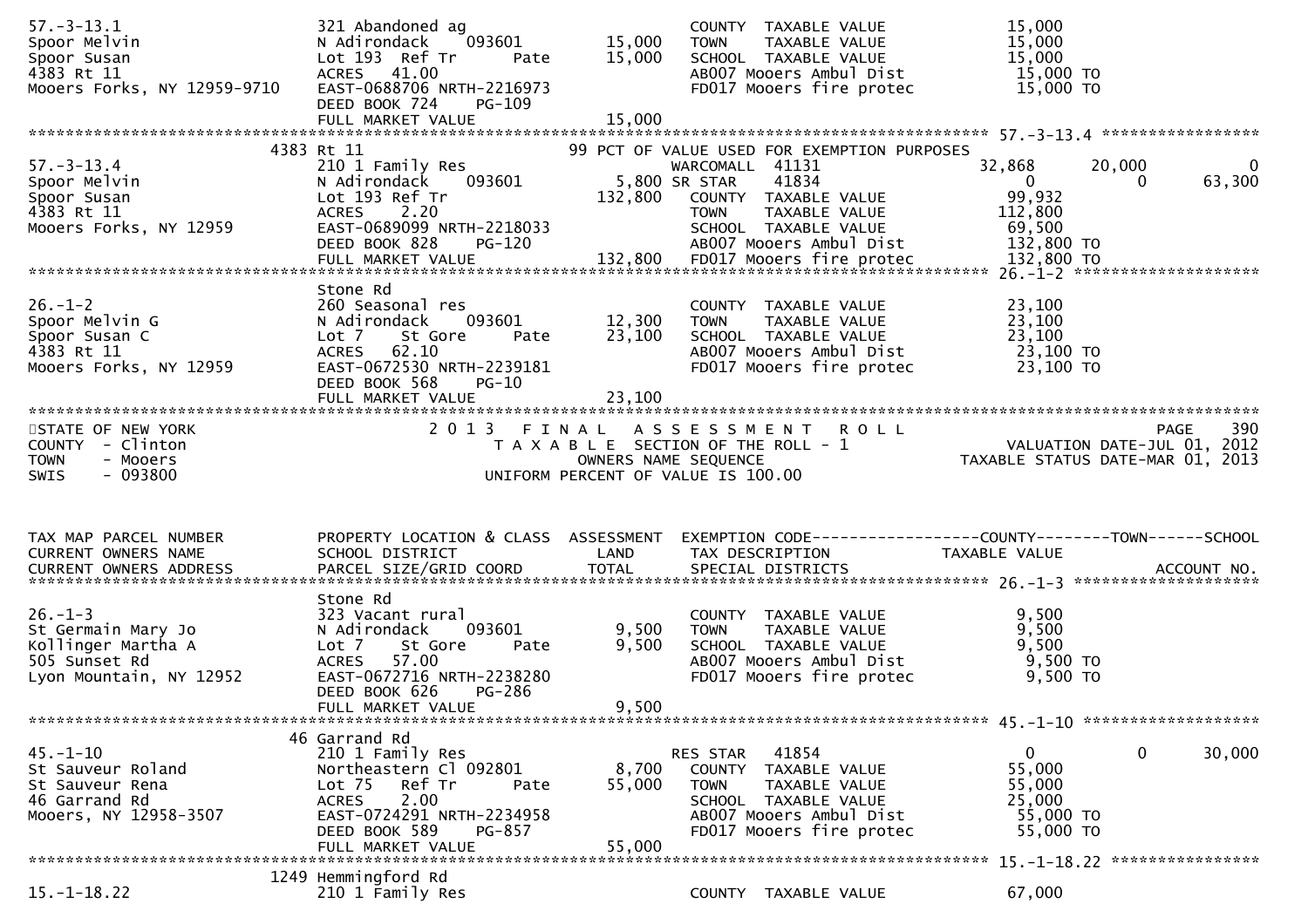| Stearns Revocable Trust Richar Northeastern Cl 092801<br>Stearns as Trustee Richard J Lot 73 Ref Tract<br>263 Minorca Beach Way Unit 402 ACRES<br>New Smyrna Beach, FL 32169 | 080<br>1.70 BANK<br>EAST-0727884 NRTH-2245549<br>DEED BOOK 20082 PG-15300<br>FULL MARKET VALUE                                                                                                     | 8,600<br>67,000<br>67,000    | TAXABLE VALUE<br><b>TOWN</b><br>SCHOOL TAXABLE VALUE<br>AB007 Mooers Ambul Dist<br>FD017 Mooers fire protec                                                        | 67,000<br>67,000<br>67,000 TO<br>67,000 TO                                                                       |                   |
|------------------------------------------------------------------------------------------------------------------------------------------------------------------------------|----------------------------------------------------------------------------------------------------------------------------------------------------------------------------------------------------|------------------------------|--------------------------------------------------------------------------------------------------------------------------------------------------------------------|------------------------------------------------------------------------------------------------------------------|-------------------|
|                                                                                                                                                                              |                                                                                                                                                                                                    |                              |                                                                                                                                                                    |                                                                                                                  |                   |
| $58. - 2 - 2.5$<br>Steele Frank R<br>O'Neill Maureen<br>2199 Alder Bend Rd<br>Altona, NY 12910                                                                               | 2199 Alder Bend Rd<br>271 Mfg housings<br>N Adirondack<br>093601<br>Lot 167 Ref Tract<br>9.80<br><b>ACRES</b><br>EAST-0697277 NRTH-2219053<br>DEED BOOK 807<br><b>PG-70</b><br>FULL MARKET VALUE   | 15,500<br>71,600<br>71,600   | COUNTY TAXABLE VALUE<br>TAXABLE VALUE<br><b>TOWN</b><br>SCHOOL TAXABLE VALUE<br>AB007 Mooers Ambul Dist<br>FD017 Mooers fire protec                                | 71,600<br>71,600<br>71,600<br>71,600 TO<br>71,600 TO                                                             |                   |
|                                                                                                                                                                              |                                                                                                                                                                                                    |                              |                                                                                                                                                                    |                                                                                                                  |                   |
| $13.-1-13.2$<br>Steier Emanuel<br>81-09 88th St<br>Glendale, NY 11385                                                                                                        | Scriver Rd<br>321 Abandoned ag<br>Northeastern Cl 092801<br>Lot 148 Ref Tr<br>Pate<br>ACRES 29.90<br>EAST-0701384 NRTH-2245459<br>DEED BOOK 571<br><b>PG-220</b>                                   | 19,600<br>19,600             | COUNTY TAXABLE VALUE<br><b>TOWN</b><br>TAXABLE VALUE<br>SCHOOL TAXABLE VALUE<br>AB007 Mooers Ambul Dist<br>FD017 Mooers fire protec                                | 19,600<br>19,600<br>19,600<br>19,600 TO<br>19,600 TO                                                             |                   |
|                                                                                                                                                                              |                                                                                                                                                                                                    |                              |                                                                                                                                                                    |                                                                                                                  |                   |
| STATE OF NEW YORK<br>- Clinton<br>COUNTY<br><b>TOWN</b><br>- Mooers<br>$-093800$<br><b>SWIS</b>                                                                              |                                                                                                                                                                                                    | OWNERS NAME SEQUENCE         | 2013 FINAL ASSESSMENT ROLL<br>T A X A B L E SECTION OF THE ROLL - 1<br>UNIFORM PERCENT OF VALUE IS 100.00                                                          | PAGE 391<br>VALUATION DATE-JUL 01, 2012<br>TAXARLE STATUS DATE :::- 21, 2012<br>TAXABLE STATUS DATE-MAR 01, 2013 | PAGE              |
| TAX MAP PARCEL NUMBER<br><b>CURRENT OWNERS NAME</b><br>CURRENT OWNERS ADDRESS PARCEL SIZE/GRID COORD TOTAL SPECIAL DISTRICTS (2000) ACCOUNT NO.                              | SCHOOL DISTRICT                                                                                                                                                                                    | LAND                         | PROPERTY LOCATION & CLASS ASSESSMENT EXEMPTION CODE----------------COUNTY-------TOWN------SCHOOL<br>TAX DESCRIPTION                                                | TAXABLE VALUE                                                                                                    |                   |
| $17. - 2 - 3.2$<br>Stein William<br>Stein Patricia<br>176 N Star Rd<br>Mooers, NY 12958-3608                                                                                 | 176 North Star Rd<br>210 1 Family Res<br>Northeastern Cl 092801<br>Lot 17 Ref Tr<br><b>ACRES</b><br>4.00 BANK<br>080<br>EAST-0744171 NRTH-2247502<br>DEED BOOK 99001 PG-09255<br>FULL MARKET VALUE | 10,400<br>108,000<br>108,000 | 41854<br>RES STAR<br>COUNTY TAXABLE VALUE<br><b>TOWN</b><br>TAXABLE VALUE<br>SCHOOL TAXABLE VALUE<br>AB007 Mooers Ambul Dist<br>FD017 Mooers fire protec           | 0<br>0<br>108,000<br>108,000<br>78,000<br>108,000 TO<br>108,000 TO                                               | 30,000            |
|                                                                                                                                                                              | 26/30/44 Hurlburt Rd                                                                                                                                                                               |                              |                                                                                                                                                                    |                                                                                                                  |                   |
| $57. - 2 - 24.1$<br>Stelfox Lillian R Jr<br>44 Hurlburt Rd<br>Mooers Forks, NY 12959                                                                                         | 240 Rural res<br>N Adirondack<br>093601<br>Lots 167/182 Ref Tr Paten<br>ACRES 189.70<br>EAST-0693519 NRTH-2217093<br>DEED BOOK 832<br><b>PG-70</b><br>FULL MARKET VALUE                            | 77,000<br>196,500<br>196,500 | 41854<br><b>RES STAR</b><br>COUNTY<br>TAXABLE VALUE<br>TAXABLE VALUE<br><b>TOWN</b><br>SCHOOL TAXABLE VALUE<br>AB007 Mooers Ambul Dist<br>FD017 Mooers fire protec | 0<br>$\mathbf{0}$<br>196,500<br>196,500<br>166,500<br>196,500 TO<br>196,500 TO                                   | 30,000            |
|                                                                                                                                                                              |                                                                                                                                                                                                    |                              |                                                                                                                                                                    | 44.-1-11.6                                                                                                       | ***************** |
| $44. - 1 - 11.6$<br>Stephens Randall                                                                                                                                         | 34 Kasey Dr<br>$314$ Rural vac<10<br>Northeastern Cl 092801                                                                                                                                        | 8,400                        | TAXABLE VALUE<br><b>COUNTY</b><br><b>TOWN</b><br>TAXABLE VALUE                                                                                                     | 13,400<br>13,400                                                                                                 |                   |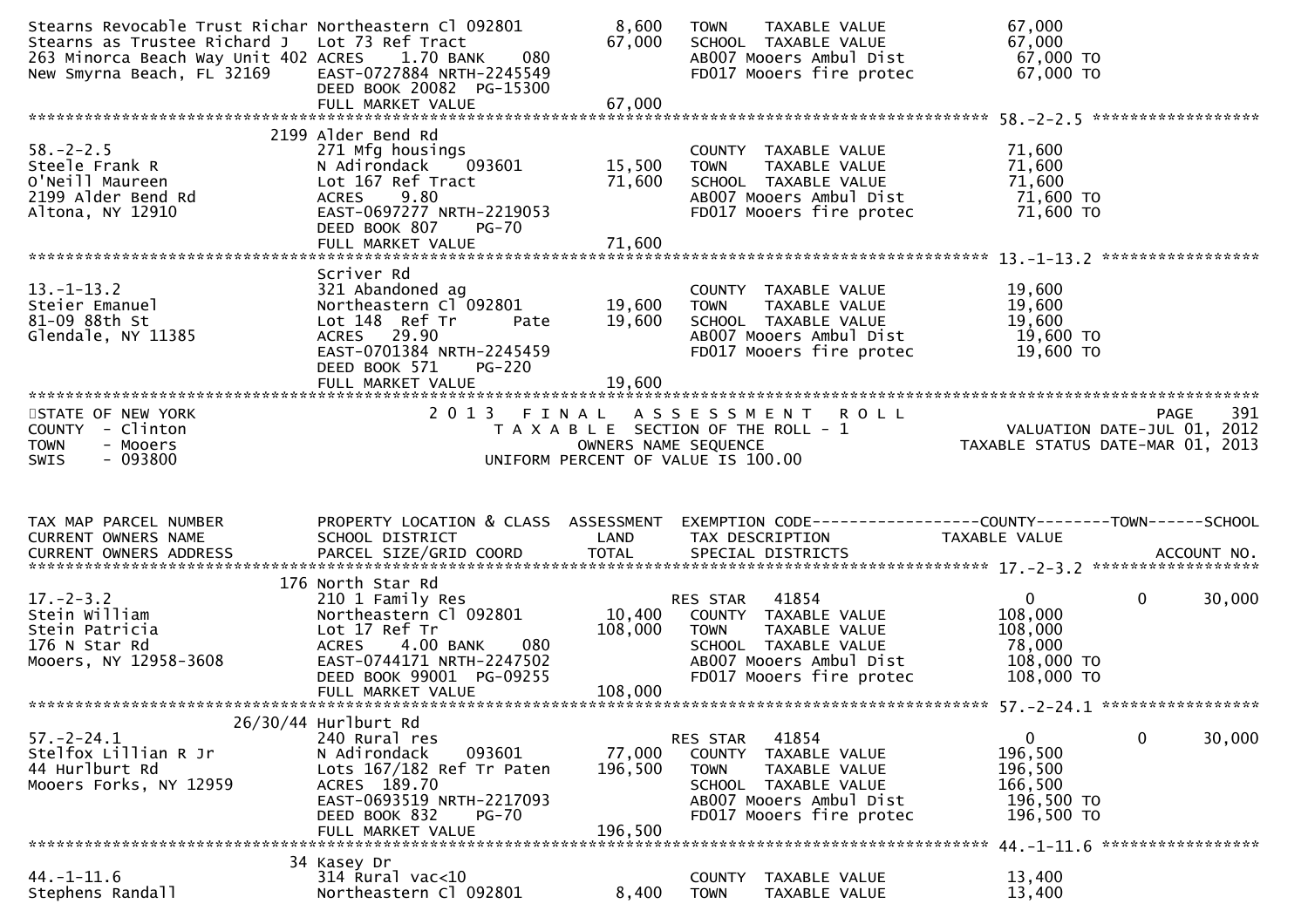| 3 Montgomery St<br>Rouses Point, NY 12979                                                               | Lot 116 Ref Tract<br><b>ACRES</b><br>1.50<br>EAST-0713789 NRTH-2231126<br>DEED BOOK 917<br>PG-156                                                                                            | 13,400                     | SCHOOL TAXABLE VALUE<br>AB007 Mooers Ambul Dist<br>FD017 Mooers fire protec                                                                              | 13,400<br>13,400 TO<br>13,400 TO                                       |                  |        |
|---------------------------------------------------------------------------------------------------------|----------------------------------------------------------------------------------------------------------------------------------------------------------------------------------------------|----------------------------|----------------------------------------------------------------------------------------------------------------------------------------------------------|------------------------------------------------------------------------|------------------|--------|
|                                                                                                         |                                                                                                                                                                                              |                            |                                                                                                                                                          |                                                                        |                  |        |
| $46. - 1 - 12.1$<br>Sterling Christopher<br>1 Simmons Rd<br>Mooers, NY 12958                            | 1041 Lavalley Rd<br>210 1 Family Res<br>Northeastern Cl 092801<br>Lot 22 Ref Tr<br>FRNT 180.00 DPTH 184.00<br>EAST-0742153 NRTH-2226675<br>DEED BOOK 20122 PG-47645<br>FULL MARKET VALUE     | 7,600<br>8,600<br>8,600    | COUNTY TAXABLE VALUE<br><b>TAXABLE VALUE</b><br><b>TOWN</b><br>SCHOOL TAXABLE VALUE<br>AB007 Mooers Ambul Dist<br>FD017 Mooers fire protec               | 8,600<br>8,600<br>8,600<br>$8,600$ TO<br>8,600 TO                      |                  |        |
|                                                                                                         |                                                                                                                                                                                              |                            |                                                                                                                                                          |                                                                        | **************** |        |
| $46. - 1 - 12.10$<br>Sterling Estate Roy H<br>1 Simmons Rd<br>Mooers, NY 12958                          | Lavalley Rd<br>321 Abandoned ag<br>Northeastern Cl 092801<br>Lots 21 22 36 Ref Tr<br>ACRES 132.30<br>EAST-0741258 NRTH-2230096<br>DEED BOOK 944<br>PG-345<br>FULL MARKET VALUE               | 54,100<br>54,100<br>54,100 | COUNTY TAXABLE VALUE<br><b>TOWN</b><br>TAXABLE VALUE<br>SCHOOL TAXABLE VALUE<br>AB007 Mooers Ambul Dist<br>FD017 Mooers fire protec                      | 54,100<br>54,100<br>54,100<br>54,100 TO<br>54,100 TO                   |                  |        |
|                                                                                                         |                                                                                                                                                                                              |                            |                                                                                                                                                          |                                                                        |                  |        |
| STATE OF NEW YORK<br>COUNTY - Clinton<br><b>TOWN</b><br>- Mooers<br>$-093800$<br><b>SWIS</b>            | 2 0 1 3<br>FINAL                                                                                                                                                                             | OWNERS NAME SEQUENCE       | A S S E S S M E N T<br><b>ROLL</b><br>T A X A B L E SECTION OF THE ROLL - 1<br>UNIFORM PERCENT OF VALUE IS 100.00                                        | VALUATION DATE-JUL 01, 2012<br>TAXABLE STATUS DATE-MAR 01, 2013        | PAGE             | 392    |
|                                                                                                         |                                                                                                                                                                                              |                            |                                                                                                                                                          |                                                                        |                  |        |
| TAX MAP PARCEL NUMBER<br>CURRENT OWNERS NAME                                                            | PROPERTY LOCATION & CLASS ASSESSMENT<br>SCHOOL DISTRICT                                                                                                                                      | LAND                       | EXEMPTION CODE-----------------COUNTY-------TOWN------SCHOOL<br>TAX DESCRIPTION                                                                          | TAXABLE VALUE                                                          |                  |        |
|                                                                                                         |                                                                                                                                                                                              |                            |                                                                                                                                                          |                                                                        |                  |        |
| $46. - 1 - 16$<br>Sterling Linda L<br>1 Simmons Rd<br>Mooers, NY 12958                                  | 1 Simmons Rd<br>210 1 Family Res<br>Northeastern Cl 092801<br>Lot 22<br>Ref Tr<br>Pate<br>1.80<br><b>ACRES</b><br>EAST-0742962 NRTH-2226491<br>PG-1187<br>DEED BOOK 611<br>FULL MARKET VALUE | 8,600<br>49,500<br>49,500  | 41854<br>RES STAR<br>COUNTY TAXABLE VALUE<br>TAXABLE VALUE<br><b>TOWN</b><br>SCHOOL TAXABLE VALUE<br>AB007 Mooers Ambul Dist<br>FD017 Mooers fire protec | $\overline{0}$<br>49,500<br>49,500<br>19,500<br>49,500 TO<br>49,500 TO | $\mathbf 0$      | 30,000 |
|                                                                                                         |                                                                                                                                                                                              |                            |                                                                                                                                                          |                                                                        |                  |        |
| $28. - 1 - 17.42$<br>Stetson Norman Jr<br>Stetson Janette L<br>600 Davison Rd<br>Mooers Forks, NY 12959 | Off Davison Rd<br>322 Rural vac>10<br>Northeastern Cl 092801<br>Lot 150 Ref Tr<br>ACRES 52.90<br>EAST-0701498 NRTH-2236756<br>DEED BOOK 20102 PG-37226<br>FULL MARKET VALUE                  | 21,600<br>21,600<br>21,600 | COUNTY TAXABLE VALUE<br>TAXABLE VALUE<br><b>TOWN</b><br>SCHOOL TAXABLE VALUE<br>AB007 Mooers Ambul Dist<br>FD017 Mooers fire protec                      | 21,600<br>21,600<br>21,600<br>21,600 TO<br>21,600 TO                   |                  |        |
|                                                                                                         | 600 Davison Rd                                                                                                                                                                               |                            |                                                                                                                                                          |                                                                        |                  |        |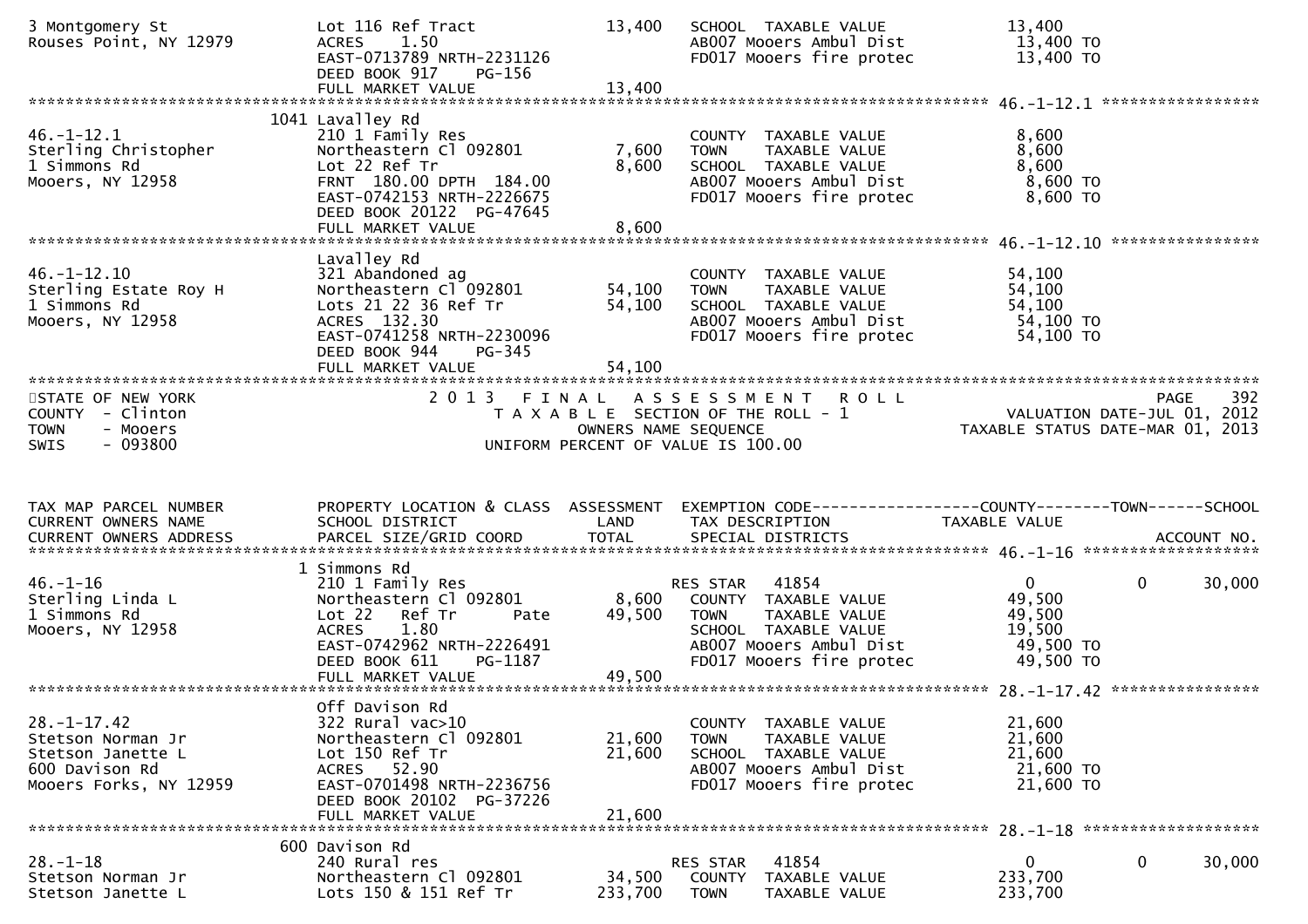| 600 Davison Rd<br>Mooers Forks, NY 12959                                                              | ACRES 52.50<br>EAST-0701102 NRTH-2233565<br>DEED BOOK 20102 PG-37226<br>FULL MARKET VALUE                                                                                                                       | 233,700                       | SCHOOL TAXABLE VALUE<br>AB007 Mooers Ambul Dist<br>FD017 Mooers fire protec                                                                              | 203,700<br>233,700 TO<br>233,700 TO                                  |                                                                                     |
|-------------------------------------------------------------------------------------------------------|-----------------------------------------------------------------------------------------------------------------------------------------------------------------------------------------------------------------|-------------------------------|----------------------------------------------------------------------------------------------------------------------------------------------------------|----------------------------------------------------------------------|-------------------------------------------------------------------------------------|
| $43. - 1 - 8.7$<br>Stetson Norman Jr<br>Stetson Janette L<br>600 Davison Rd<br>Mooers Forks, NY 12959 | Davison Rd<br>$314$ Rural vac<10<br>Northeastern Cl 092801<br>Lot 151 Ref Tr<br>BLA 2006193732<br>2.20<br><b>ACRES</b><br>EAST-0701660 NRTH-2233398<br>DEED BOOK 20102 PG-37226<br>FULL MARKET VALUE            | 11,000<br>11,000<br>11,000    | COUNTY TAXABLE VALUE<br>TAXABLE VALUE<br><b>TOWN</b><br>SCHOOL TAXABLE VALUE<br>AB007 Mooers Ambul Dist<br>FD017 Mooers fire protec                      | 11,000<br>11,000<br>11,000<br>11,000 TO<br>11,000 TO                 |                                                                                     |
| $58. - 1 - 26.3$<br>Stickles Randall L<br>Stickles Julie L<br>2366 Felipe Ct<br>Imperial, CA 92251    | 39 Pine Crest Ln<br>270 Mfg housing<br>093601<br>N Adirondack<br>167 C & N S Ref Tract<br>ACRES 1.00<br>EAST-0696963 NRTH-2220436<br>DEED BOOK 20132 PG-53858<br>FULL MARKET VALUE                              | 6,300<br>32,700<br>32,700     | COUNTY TAXABLE VALUE<br>TAXABLE VALUE<br><b>TOWN</b><br>SCHOOL TAXABLE VALUE<br>AB007 Mooers Ambul Dist<br>FD017 Mooers fire protec                      | 32,700<br>32,700<br>32,700<br>32,700 TO<br>32,700 TO                 | *****************                                                                   |
| STATE OF NEW YORK<br>COUNTY - Clinton<br><b>TOWN</b><br>- Mooers<br>$-093800$<br>SWIS                 | 2013 FINAL                                                                                                                                                                                                      | OWNERS NAME SEQUENCE          | ASSESSMENT ROLL<br>T A X A B L E SECTION OF THE ROLL - 1<br>UNIFORM PERCENT OF VALUE IS 100.00                                                           |                                                                      | 393<br>PAGE<br>VALUATION DATE-JUL $01$ , $2012$<br>TAXABLE STATUS DATE-MAR 01, 2013 |
|                                                                                                       |                                                                                                                                                                                                                 |                               |                                                                                                                                                          |                                                                      |                                                                                     |
| TAX MAP PARCEL NUMBER<br>CURRENT OWNERS NAME                                                          | PROPERTY LOCATION & CLASS ASSESSMENT<br>SCHOOL DISTRICT                                                                                                                                                         | LAND                          | EXEMPTION CODE-----------------COUNTY-------TOWN------SCHOOL<br>TAX DESCRIPTION                                                                          | TAXABLE VALUE                                                        |                                                                                     |
| $58. - 2 - 5$<br>Stickney Alba D<br>3965 Rt 11<br>Mooers Forks, NY 12959                              | 3965 Rt 11<br>210 1 Family Res<br>N Adirondack<br>093601<br>Lot 154 Ref Tr<br>Pate<br>FRNT 135.00 DPTH 217.00<br>EAST-0699149 NRTH-2219703<br>DEED BOOK 799<br>PG-345                                           | 4,700<br>95,400               | 41854<br>RES STAR<br>COUNTY TAXABLE VALUE<br>TAXABLE VALUE<br><b>TOWN</b><br>SCHOOL TAXABLE VALUE<br>AB007 Mooers Ambul Dist<br>FD017 Mooers fire protec | $\mathbf{0}$<br>95,400<br>95,400<br>65,400<br>95,400 TO<br>95,400 TO | $\mathbf 0$<br>30,000                                                               |
| $26. - 1 - 6.1$<br>Stone Jamie J<br>Rushford Marjorie A<br>535 Drown Rd<br>Ellenburg Depot, NY 12935  | 535 Drown Rd<br>112 Dairy farm<br>Northeastern Cl 092801<br>Lots 8/10 St Gore Patent<br>Ld Contract Earl Jr Unrec<br>ACRES 300.20<br>EAST-0675703 NRTH-2238046<br>DEED BOOK 20092 PG-28399<br>FULL MARKET VALUE | 100,900<br>136,900<br>136,900 | COUNTY TAXABLE VALUE<br>TAXABLE VALUE<br><b>TOWN</b><br>SCHOOL TAXABLE VALUE<br>AB007 Mooers Ambul Dist<br>FD017 Mooers fire protec                      | 136,900<br>136,900<br>136,900<br>136,900 TO<br>136,900 TO            |                                                                                     |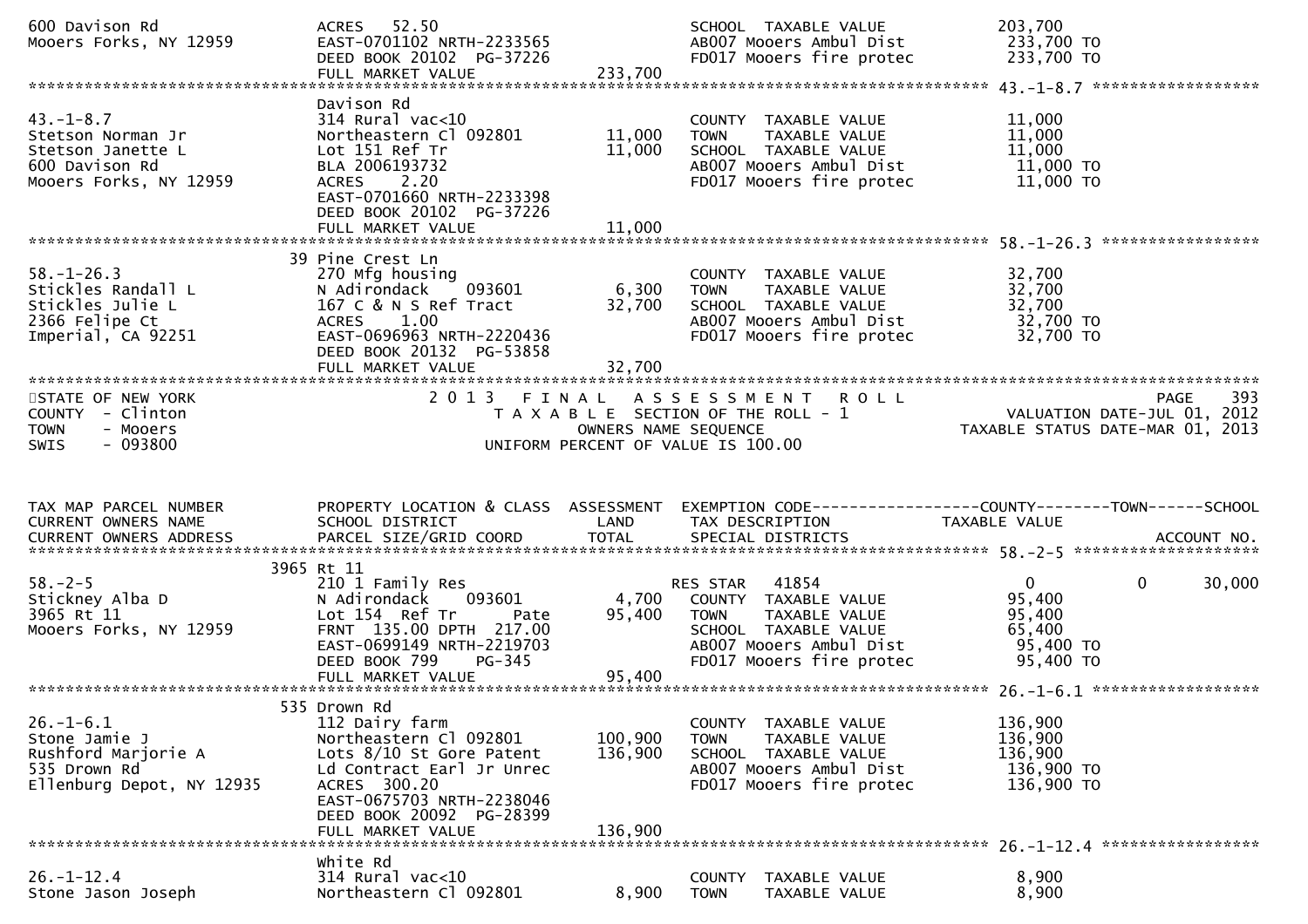| 334 white Rd<br>Mooers Forks, NY 12959                                                                 | Lot 207 Ref Tr Patent<br>6.50<br><b>ACRES</b><br>EAST-0682379 NRTH-2233473<br>DEED BOOK 20082 PG-20666<br>FULL MARKET VALUE                                                          | 8,900<br>8,900               | SCHOOL TAXABLE VALUE<br>AB007 Mooers Ambul Dist<br>FD017 Mooers fire protec                                                                       | 8,900<br>8,900 TO<br>8,900 TO                                                         |        |
|--------------------------------------------------------------------------------------------------------|--------------------------------------------------------------------------------------------------------------------------------------------------------------------------------------|------------------------------|---------------------------------------------------------------------------------------------------------------------------------------------------|---------------------------------------------------------------------------------------|--------|
| $58. - 2 - 4.112$<br>Stone Lynn M<br>2126 Alder Bend Rd<br>Altona, NY 12910                            | 2126 Alder Bend Rd<br>270 Mfg housing<br>093601<br>N Adirondack<br>Lot 154 Ref Tract Patent<br>ACRES 3.90<br>EAST-0698332 NRTH-2217121<br>DEED BOOK 20112 PG-41961                   | 7,000<br>34,500              | RES STAR<br>41854<br>COUNTY TAXABLE VALUE<br>TAXABLE VALUE<br>TOWN<br>SCHOOL TAXABLE VALUE<br>AB007 Mooers Ambul Dist<br>FD017 Mooers fire protec | $\overline{0}$<br>$\mathbf{0}$<br>34,500<br>34,500<br>4,500<br>34,500 TO<br>34,500 TO | 30,000 |
|                                                                                                        | FULL MARKET VALUE<br>334 white Rd                                                                                                                                                    | 34,500                       |                                                                                                                                                   |                                                                                       |        |
| $26. - 1 - 12.1$<br>Stone William Joseph<br>Stone David Edward<br>461 Miner Farm Rd<br>Chazy, NY 12921 | 240 Rural res<br>Northeastern Cl 092801<br>Lot 207 Ref Tr Patent<br>ACRES 190.50<br>EAST-0682952 NRTH-2234572<br>DEED BOOK 916<br>PG-284<br>FULL MARKET VALUE                        | 70,100<br>145,000<br>145,000 | COUNTY TAXABLE VALUE<br>TAXABLE VALUE<br><b>TOWN</b><br>SCHOOL TAXABLE VALUE<br>AB007 Mooers Ambul Dist<br>FD017 Mooers fire protec               | 145,000<br>145,000<br>145,000<br>145,000 TO<br>145,000 TO                             |        |
| STATE OF NEW YORK<br>COUNTY - Clinton<br><b>TOWN</b><br>- Mooers<br>$-093800$<br><b>SWIS</b>           |                                                                                                                                                                                      | OWNERS NAME SEQUENCE         | 2013 FINAL ASSESSMENT ROLL<br>T A X A B L E SECTION OF THE ROLL - 1<br>UNIFORM PERCENT OF VALUE IS 100.00                                         | PAGE<br>VALUATION DATE-JUL 01, 2012<br>TAXABLE STATUS DATE-MAR 01, 2013               | 394    |
|                                                                                                        |                                                                                                                                                                                      |                              |                                                                                                                                                   |                                                                                       |        |
| TAX MAP PARCEL NUMBER<br>CURRENT OWNERS NAME                                                           | PROPERTY LOCATION & CLASS ASSESSMENT<br>SCHOOL DISTRICT                                                                                                                              | LAND                         | TAX DESCRIPTION                                                                                                                                   | TAXABLE VALUE                                                                         |        |
| $58. - 2 - 14$<br>Stoner Howard<br>954 Irona Rd<br>Ellenburg Depot, NY 12935                           | Monty Rd<br>321 Abandoned ag<br>093601<br>N Adirondack<br>Lot 139 Ref Tr<br>Pate<br>ACRES 19.70<br>EAST-0705930 NRTH-2218991<br>DEED BOOK 825<br><b>PG-99</b><br>FULL MARKET VALUE   | 6,900<br>6,900<br>6,900      | COUNTY TAXABLE VALUE<br>TAXABLE VALUE<br>TOWN<br>SCHOOL TAXABLE VALUE<br>AB007 Mooers Ambul Dist<br>FD017 Mooers fire protec                      | 6,900<br>6,900<br>6,900<br>6,900 TO<br>6,900 ТО                                       |        |
| $59. - 1 - 32$<br>Stoner Howard<br>954 Irona Rd<br>Ellenburg Depot, NY 12935                           | 170 Monty Rd<br>240 Rural res<br>Northeastern Cl 092801<br>Lot 128 Ref Tr<br>Pate<br>ACRES 113.60<br>EAST-0707167 NRTH-2217753<br>DEED BOOK 825<br><b>PG-99</b><br>FULL MARKET VALUE | 50,900<br>80,200<br>80,200   | COUNTY TAXABLE VALUE<br><b>TOWN</b><br>TAXABLE VALUE<br>SCHOOL TAXABLE VALUE<br>AB007 Mooers Ambul Dist<br>FD017 Mooers fire protec               | 80,200<br>80,200<br>80,200<br>80,200 TO<br>80,200 TO<br>*****************             |        |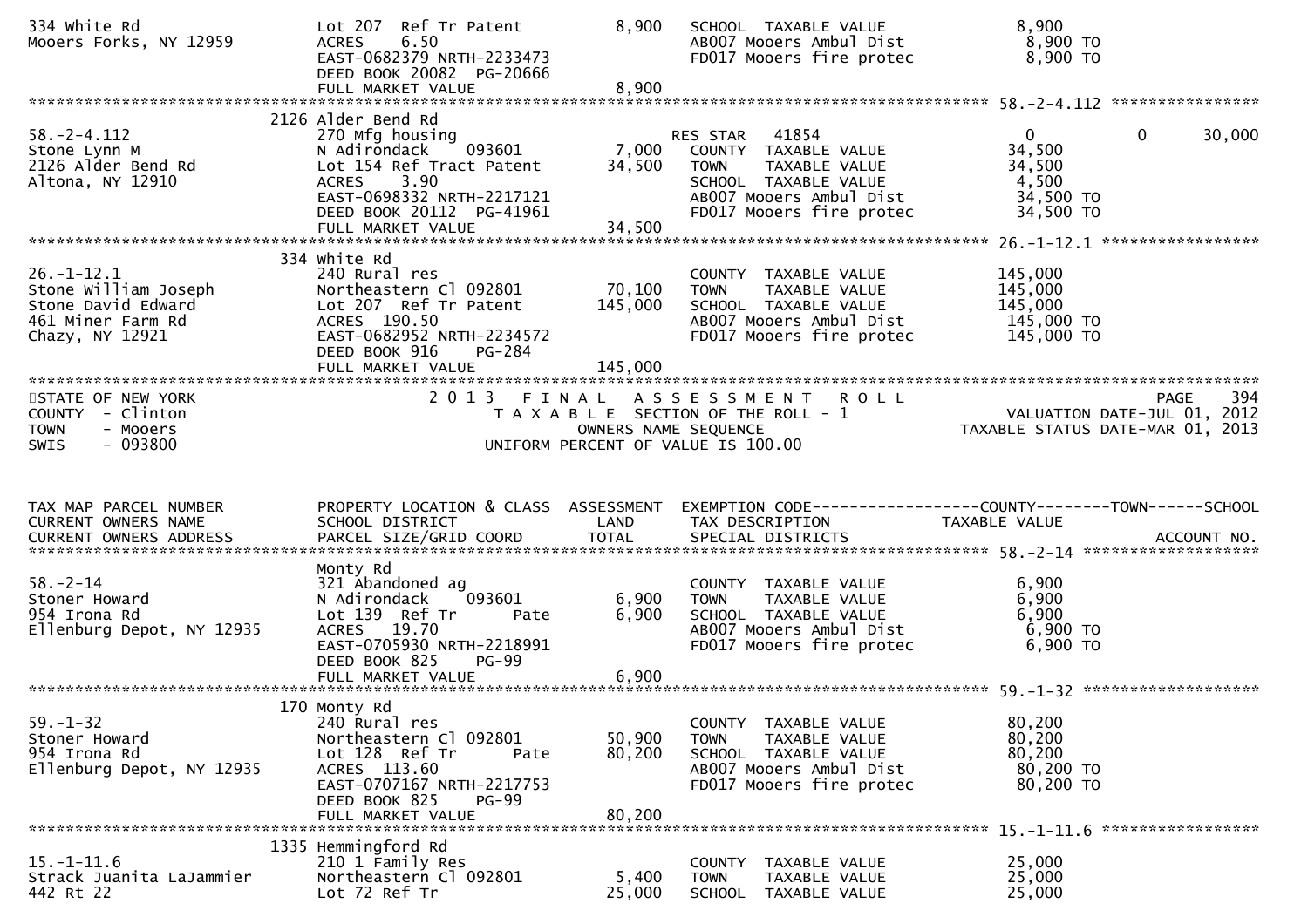| Mooers, NY 12958                                                                             | FRNT 125.00 DPTH 90.00<br>EAST-0727748 NRTH-2247060<br>DEED BOOK 775<br>PG-174<br>FULL MARKET VALUE                                                                                   | 25,000                       | AB007 Mooers Ambul Dist<br>FD017 Mooers fire protec                                                                                                      | 25,000 TO<br>25,000 TO                                                                   |        |
|----------------------------------------------------------------------------------------------|---------------------------------------------------------------------------------------------------------------------------------------------------------------------------------------|------------------------------|----------------------------------------------------------------------------------------------------------------------------------------------------------|------------------------------------------------------------------------------------------|--------|
|                                                                                              |                                                                                                                                                                                       |                              |                                                                                                                                                          |                                                                                          |        |
| $46. - 1 - 21.1$<br>Strack Kevin<br>Strack Juanita<br>422 Rt 22<br>Mooers, NY 12958          | 442 Rt 22<br>210 1 Family Res<br>Northeastern Cl 092801<br>Lot 66 Ref Tr Patent<br><b>ACRES</b><br>9.70<br>EAST-0732096 NRTH-2225693<br>DEED BOOK 20051 PG-83221<br>FULL MARKET VALUE | 14,100<br>127,600<br>127,600 | 41854<br>RES STAR<br>COUNTY TAXABLE VALUE<br>TAXABLE VALUE<br><b>TOWN</b><br>SCHOOL TAXABLE VALUE<br>AB007 Mooers Ambul Dist<br>FD017 Mooers fire protec | $\mathbf{0}$<br>$\mathbf{0}$<br>127,600<br>127,600<br>97,600<br>127,600 TO<br>127,600 TO | 30,000 |
|                                                                                              | Hemmingford Rd                                                                                                                                                                        |                              |                                                                                                                                                          |                                                                                          |        |
| $15. - 1 - 11.1$<br>Strack Kevin J<br>Quinn Robin A<br>442 Rt 22<br>Mooers, NY 12958         | $322$ Rural vac $>10$<br>Northeastern Cl 092801<br>Lot 72 Ref Tr<br>Pate<br>ACRES 104.80<br>EAST-0728055 NRTH-2247444<br>DEED BOOK 20112 PG-39059<br>FULL MARKET VALUE                | 56,100<br>56,100<br>56,100   | COUNTY TAXABLE VALUE<br><b>TOWN</b><br>TAXABLE VALUE<br>SCHOOL TAXABLE VALUE<br>AB007 Mooers Ambul Dist<br>FD017 Mooers fire protec                      | 56,100<br>56,100<br>56,100<br>56,100 TO<br>56,100 TO                                     |        |
| STATE OF NEW YORK<br>COUNTY - Clinton<br>- Mooers<br><b>TOWN</b><br>$-093800$<br><b>SWIS</b> | 2 0 1 3<br>FINAL                                                                                                                                                                      | OWNERS NAME SEQUENCE         | ASSESSMENT ROLL<br>T A X A B L E SECTION OF THE ROLL - 1<br>UNIFORM PERCENT OF VALUE IS 100.00                                                           | <b>PAGE</b><br>VALUATION DATE-JUL 01, 2012<br>TAXABLE STATUS DATE-MAR 01, 2013           | 395    |
|                                                                                              |                                                                                                                                                                                       |                              |                                                                                                                                                          |                                                                                          |        |
|                                                                                              |                                                                                                                                                                                       |                              |                                                                                                                                                          |                                                                                          |        |
| TAX MAP PARCEL NUMBER<br><b>CURRENT OWNERS NAME</b><br><b>CURRENT OWNERS ADDRESS</b>         | PROPERTY LOCATION & CLASS ASSESSMENT<br>SCHOOL DISTRICT<br>PARCEL SIZE/GRID COORD                                                                                                     | LAND<br><b>TOTAL</b>         | TAX DESCRIPTION<br>SPECIAL DISTRICTS                                                                                                                     | TAXABLE VALUE<br>ACCOUNT NO.                                                             |        |
| $15. - 1 - 11.5$<br>Strack Kevin J<br>Quinn Robin A<br>442 Rt 22<br>Mooers, NY 12958         | Hemmingford Rd<br>$314$ Rural vac<10<br>Northeastern Cl 092801<br>Lot 72 Ref Tr<br><b>ACRES</b><br>1.00<br>EAST-0728067 NRTH-2247080<br>DEED BOOK 20112 PG-39059                      | 8,000<br>8,000<br>8,000      | COUNTY TAXABLE VALUE<br>TAXABLE VALUE<br><b>TOWN</b><br>SCHOOL TAXABLE VALUE<br>AB007 Mooers Ambul Dist<br>FD017 Mooers fire protec                      | 8,000<br>8,000<br>8,000<br>8,000 TO<br>$8,000$ TO                                        |        |
| $61. - 1 - 10$<br>Strack Kevin J<br>Bulriss Stephen P<br>431 Rt 22<br>Mooers, NY 12958-4142  | Rt 22<br>321 Abandoned ag<br>Northeastern Cl 092801<br>Lot 47 Ref Tr<br>Pate<br>ACRES 120.10<br>EAST-0736107 NRTH-2222672<br>DEED BOOK 20031 PG-53689<br>FULL MARKET VALUE            | 44,000<br>44,000<br>44,000   | COUNTY TAXABLE VALUE<br>TAXABLE VALUE<br><b>TOWN</b><br>SCHOOL TAXABLE VALUE<br>AB007 Mooers Ambul Dist<br>FD017 Mooers fire protec                      | 44,000<br>44,000<br>44,000<br>44,000 TO<br>44,000 TO                                     |        |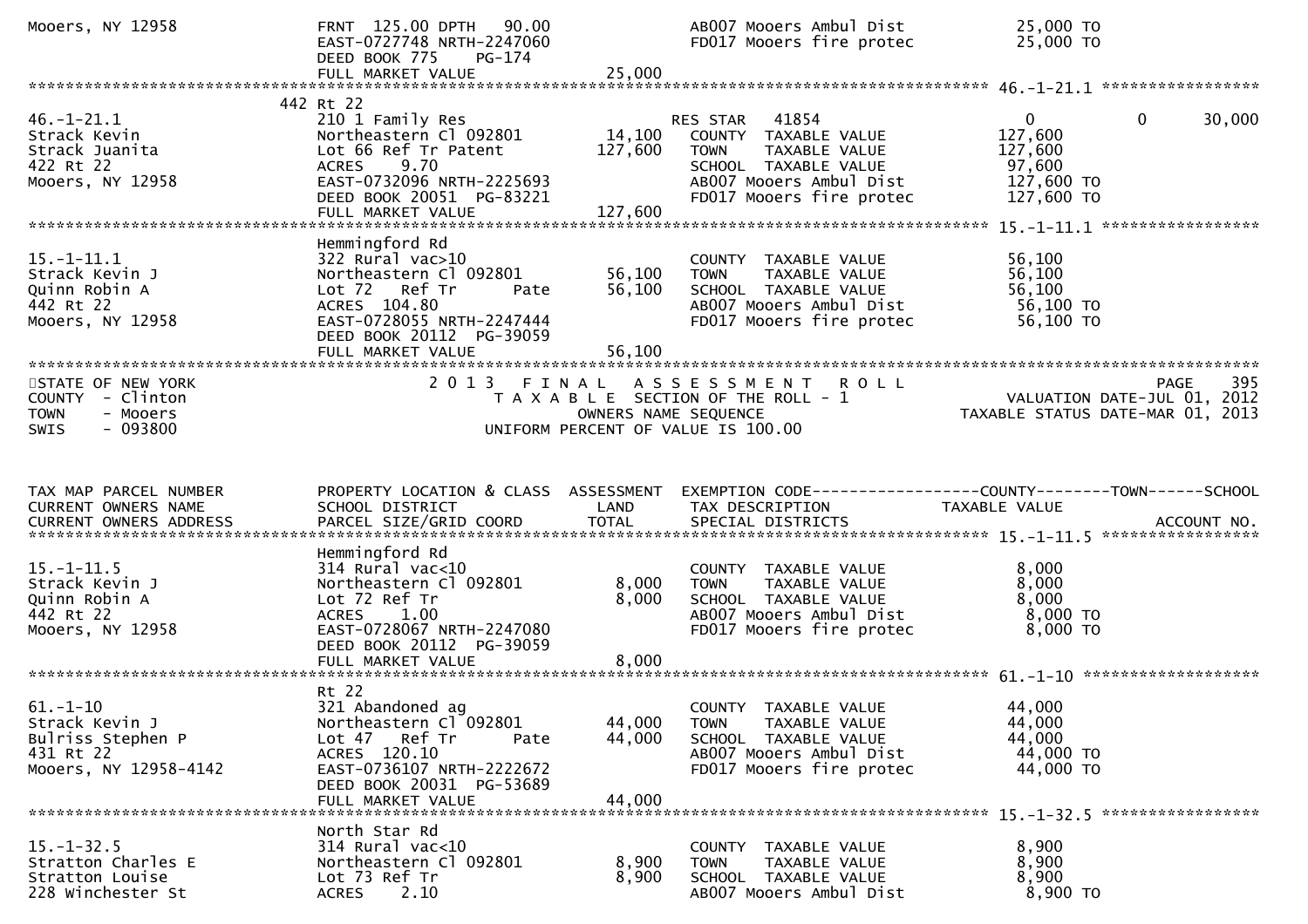| Rochester, NY 14615                                                                                                                        | EAST-0726775 NRTH-2242638<br>DEED BOOK 1007 PG-256<br>FULL MARKET VALUE                                                                                                               | 8,900                        | FD017 Mooers fire protec                                                                                                                                 | 8,900 TO                                                                                                              |
|--------------------------------------------------------------------------------------------------------------------------------------------|---------------------------------------------------------------------------------------------------------------------------------------------------------------------------------------|------------------------------|----------------------------------------------------------------------------------------------------------------------------------------------------------|-----------------------------------------------------------------------------------------------------------------------|
|                                                                                                                                            |                                                                                                                                                                                       |                              |                                                                                                                                                          |                                                                                                                       |
| $15. - 1 - 32.2$<br>Stratton Life Estate Lucille A Northeastern Cl 092801<br>Stratton Richard H<br>1091 Hemmingford Rd<br>Mooers, NY 12958 | 1091 Hemmingford Rd<br>270 Mfg housing<br>Lot 74 Ref Tr<br>FRNT 165.00 DPTH 117.00<br>EAST-0728173 NRTH-2241213<br>DEED BOOK 20092 PG-21531                                           | 24,700                       | AGED - ALL 41800<br>5,700 SR STAR<br>41834<br>COUNTY TAXABLE VALUE<br>TAXABLE VALUE<br><b>TOWN</b><br>SCHOOL TAXABLE VALUE<br>AB007 Mooers Ambul Dist    | 12,350<br>12,350<br>12,350<br>$\overline{0}$<br>12,350<br>$\Omega$<br>12,350<br>12,350<br>$\overline{0}$<br>24,700 TO |
| $15. - 1 - 32.1$<br>Stratton Life Use Grace<br>Glennon Scott<br>142 Tappin Rd<br>Mooers, NY 12958                                          | Hemmingford Rd<br>321 Abandoned ag<br>Northeastern Cl 092801<br>Lot 74 Ref Tr<br>Pate<br>58.00<br>ACRES<br>EAST-0727176 NRTH-2241968<br>DEED BOOK 20082 PG-20248<br>FULL MARKET VALUE | 50,200<br>50,200<br>50,200   | COUNTY TAXABLE VALUE<br><b>TOWN</b><br>TAXABLE VALUE<br>SCHOOL TAXABLE VALUE<br>AB007 Mooers Ambul Dist<br>FD017 Mooers fire protec                      | 50,200<br>50,200<br>50,200<br>50,200 TO<br>50,200 TO                                                                  |
| STATE OF NEW YORK<br>COUNTY - Clinton<br><b>TOWN</b><br>- Mooers<br>$-093800$<br><b>SWIS</b>                                               | 2013 FINAL                                                                                                                                                                            | OWNERS NAME SEQUENCE         | ASSESSMENT ROLL<br>T A X A B L E SECTION OF THE ROLL - 1<br>UNIFORM PERCENT OF VALUE IS 100.00                                                           | 396<br><b>PAGE</b><br>VALUATION DATE-JUL 01, 2012<br>TAXABLE STATUS DATE-MAR 01, 2013                                 |
|                                                                                                                                            |                                                                                                                                                                                       |                              |                                                                                                                                                          |                                                                                                                       |
| TAX MAP PARCEL NUMBER<br>CURRENT OWNERS NAME                                                                                               | PROPERTY LOCATION & CLASS ASSESSMENT<br>SCHOOL DISTRICT                                                                                                                               | LAND                         | TAX DESCRIPTION                                                                                                                                          | EXEMPTION CODE-----------------COUNTY--------TOWN------SCHOOL<br>TAXABLE VALUE                                        |
| $15. - 1 - 32.6$<br>Stratton Richard A<br>1079 Rt 22<br>Mooers, NY 12958                                                                   | 1079 Hemmingford Rd<br>270 Mfg housing<br>Northeastern Cl 092801<br>Lot 74 Ref Tract<br>ACRES 30.70<br>EAST-0727917 NRTH-2241651<br>DEED BOOK 98001 PG-02867                          | 27,800<br>47,800             | COUNTY TAXABLE VALUE<br><b>TOWN</b><br>TAXABLE VALUE<br>SCHOOL TAXABLE VALUE<br>AB007 Mooers Ambul Dist<br>FD017 Mooers fire protec                      | 47,800<br>47,800<br>47,800<br>47,800 TO<br>47,800 TO                                                                  |
|                                                                                                                                            |                                                                                                                                                                                       |                              |                                                                                                                                                          |                                                                                                                       |
| $15. - 1 - 32.7$<br>Stratton Richard H<br>1079 Hemmingford Rd<br>Mooers, NY 12958                                                          | 38 Orr Rd<br>240 Rural res<br>Northeastern Cl 092801<br>Lot 74 Ref Tr<br>34.00<br>ACRES<br>EAST-0726845 NRTH-2241170<br>DEED BOOK 99001 PG-09616<br>FULL MARKET VALUE                 | 24,600<br>158,500<br>158,500 | 41854<br>RES STAR<br>COUNTY TAXABLE VALUE<br><b>TOWN</b><br>TAXABLE VALUE<br>SCHOOL TAXABLE VALUE<br>AB007 Mooers Ambul Dist<br>FD017 Mooers fire protec | $\overline{0}$<br>0<br>30,000<br>158,500<br>158,500<br>128,500<br>158,500 TO<br>158,500 TO                            |
| $57 - 3 - 8$<br>Strzelecki George W                                                                                                        | Rt 11<br>321 Abandoned ag<br>093601<br>N Adirondack                                                                                                                                   | 17,100<br>17,100             | COUNTY TAXABLE VALUE<br><b>TOWN</b><br>TAXABLE VALUE                                                                                                     | $57. - 3 - 8$ **********************<br>17,100<br>17,100<br>17,100                                                    |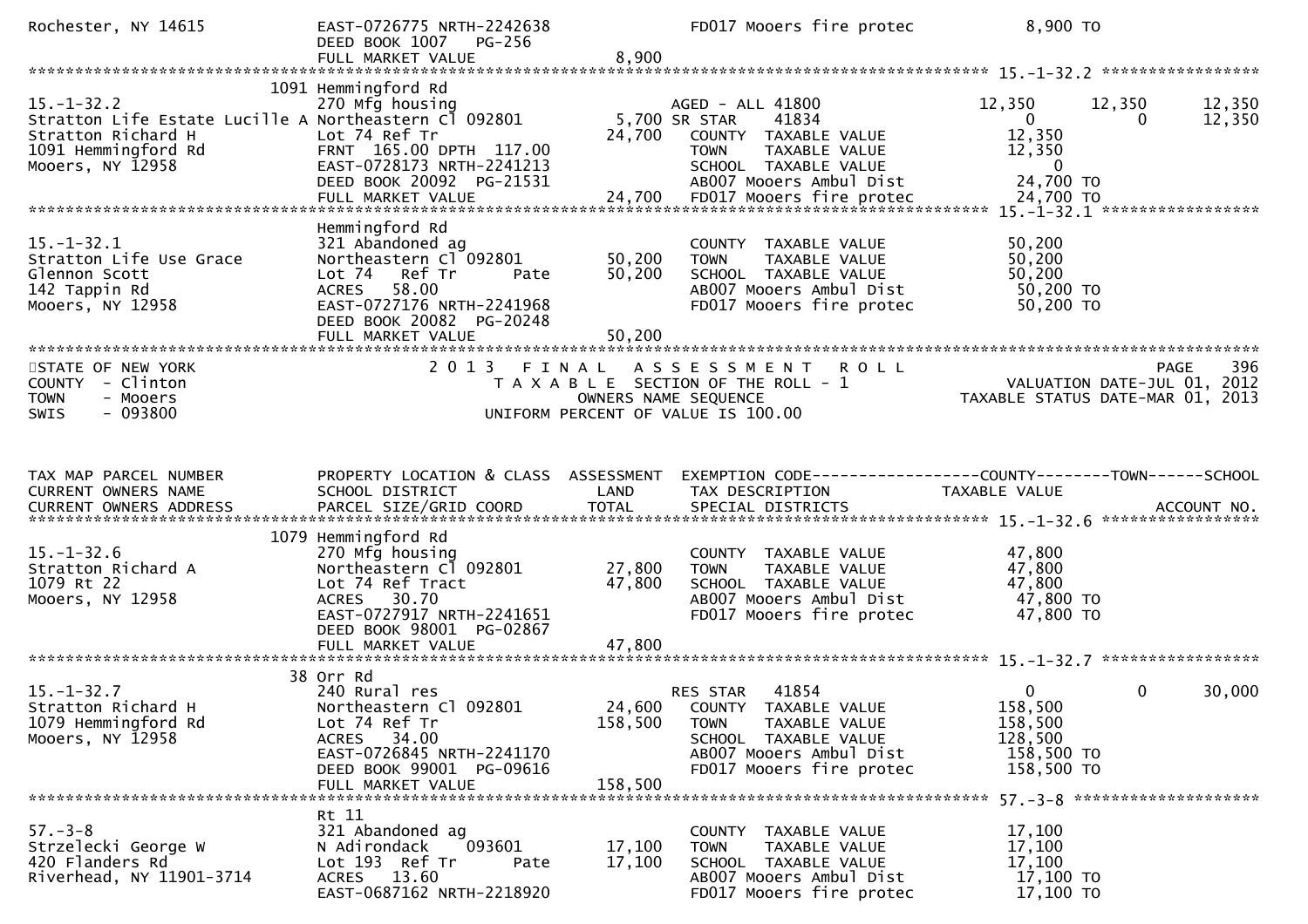|                                                                                                                                                                                                                 | DEED BOOK 20001 PG-26581                                                                                                                                                            |                             |                                                                                                                                                         |                                                                             |                        |
|-----------------------------------------------------------------------------------------------------------------------------------------------------------------------------------------------------------------|-------------------------------------------------------------------------------------------------------------------------------------------------------------------------------------|-----------------------------|---------------------------------------------------------------------------------------------------------------------------------------------------------|-----------------------------------------------------------------------------|------------------------|
| $27. - 1 - 1.8$<br>Stygles Jeremy B<br>3911 Rt 22<br>Plattsburgh, NY 12901                                                                                                                                      | Rock Rd<br>321 Abandoned ag<br>Northeastern Cl 092801<br>Lot 198 Ref Tr<br>ACRES 14.00<br>EAST-0685696 NRTH-2239748<br>DEED BOOK 20041 PG-74872<br>FULL MARKET VALUE                | 13,200<br>13,200<br>13,200  | COUNTY TAXABLE VALUE<br><b>TOWN</b><br>TAXABLE VALUE<br>SCHOOL TAXABLE VALUE<br>AB007 Mooers Ambul Dist<br>FD017 Mooers fire protec                     | 13,200<br>13,200<br>13,200<br>13,200 TO<br>13,200 TO                        |                        |
|                                                                                                                                                                                                                 |                                                                                                                                                                                     |                             |                                                                                                                                                         |                                                                             |                        |
| $45. - 1 - 16$<br>Sullivan Patricia S<br>2638 Rt 11<br>Mooers, NY 12958                                                                                                                                         | 2638 Rt 11<br>210 1 Family Res<br>Northeastern Cl 092801<br>Lot 75<br>Ref Tr<br>Pate<br>2.10<br>ACRES<br>EAST-0724554 NRTH-2233925<br>DEED BOOK 20001 PG-24722<br>FULL MARKET VALUE | 8,900<br>121,500<br>121,500 | RES STAR 41854<br>COUNTY TAXABLE VALUE<br>TAXABLE VALUE<br>TOWN<br>SCHOOL TAXABLE VALUE<br>AB007 Mooers Ambul Dist<br>FD017 Mooers fire protec          | $\overline{0}$<br>121,500<br>121,500<br>91,500<br>121,500 TO<br>121,500 TO  | $\mathbf{0}$<br>30,000 |
| STATE OF NEW YORK<br>COUNTY - Clinton<br><b>TOWN</b><br>- Mooers<br>$-093800$<br><b>SWIS</b>                                                                                                                    |                                                                                                                                                                                     | OWNERS NAME SEQUENCE        | 2013 FINAL ASSESSMENT ROLL<br>T A X A B L E SECTION OF THE ROLL - 1<br>UNIFORM PERCENT OF VALUE IS 100.00                                               | 757 PAGE<br>VALUATION DATE-JUL 01, 2012<br>TAXABLE STATUS DATE-MAR 01, 2013 | 397<br>PAGE            |
| TAX MAP PARCEL NUMBER<br>CURRENT OWNERS NAME<br>CURRENT OWNERS ADDRESS FARCEL SIZE/GRID COORD TOTAL SPECIAL DISTRICTS (CURRENT OWNERS ADDRESS FARCEL SIZE/GRID COORD TOTAL SPECIAL DISTRICTS (2007) ACCOUNT NO. | <b>Example 12 DENTISY CONTROLLATION</b><br>SCHOOL DISTRICT                                                                                                                          |                             | PROPERTY LOCATION & CLASS ASSESSMENT EXEMPTION CODE----------------COUNTY-------TOWN------SCHOOL<br>TAX DESCRIPTION                                     | TAXABLE VALUE                                                               |                        |
| $56. - 1 - 17.4$<br>Sunderland Christopher<br>5058 Rt 11<br>Ellenburg Depot, NY 12935<br>MAY BE SUBJECT TO PAYMENT<br>UNDER AGDIST LAW TIL 2017                                                                 | Green Valley Rd<br>321 Abandoned ag<br>N Adirondack 093601<br>Lots 211 & 212 Ref Tr<br>ACRES 32.50<br>EAST-0681988 NRTH-2217749<br>DEED BOOK 20102 PG-29843<br>FULL MARKET VALUE    | 21,600<br>21,600<br>21,600  | AGRI DISTR 41720<br>COUNTY TAXABLE VALUE<br><b>TOWN</b><br>TAXABLE VALUE<br>SCHOOL TAXABLE VALUE<br>AB007 Mooers Ambul Dist<br>FD017 Mooers fire protec | 2,701<br>18,899<br>18,899<br>18,899<br>21,600 TO<br>21,600 TO               | 2,701<br>2,701         |
| $56. - 1 - 21$<br>Sunderland Christopher<br>5058 Rt 11<br>Ellenburg Depot, NY 12935<br>MAY BE SUBJECT TO PAYMENT                                                                                                | Canaan Rd<br>321 Abandoned ag<br>N Adirondack<br>093601<br>Hazen Patent<br>ACRES 12.20<br>EAST-0678330 NRTH-2216638<br>DEED BOOK 20092 PG-25921                                     | 3,200                       | AGRI DISTR 41720<br>3,200 COUNTY TAXABLE VALUE<br>TOWN TAXABLE VALUE<br>SCHOOL TAXABLE VALUE<br>AB007 Mooers Ambul Dist<br>FD017 Mooers fire protec     | 28<br>3,172<br>3,172<br>3,172<br>3,200 TO<br>3,200 TO                       | 28<br>28               |
| $56. - 1 - 22$<br>Sunderland Christopher<br>5058 Rt 11<br>Ellenburg Depot, NY 12935                                                                                                                             | Canaan Rd<br>311 Res vac land<br>093601<br>N Adirondack<br>Benj Mooer Patent<br>FRNT 80.00 DPTH 500.00<br>EAST-0677816 NRTH-2216168<br>DEED BOOK 20092 PG-25921                     | 400<br>400                  | COUNTY TAXABLE VALUE<br>TAXABLE VALUE<br><b>TOWN</b><br>SCHOOL TAXABLE VALUE<br>AB007 Mooers Ambul Dist<br>FD017 Mooers fire protec                     | 400<br>400<br>400<br>400 TO<br>400 TO                                       |                        |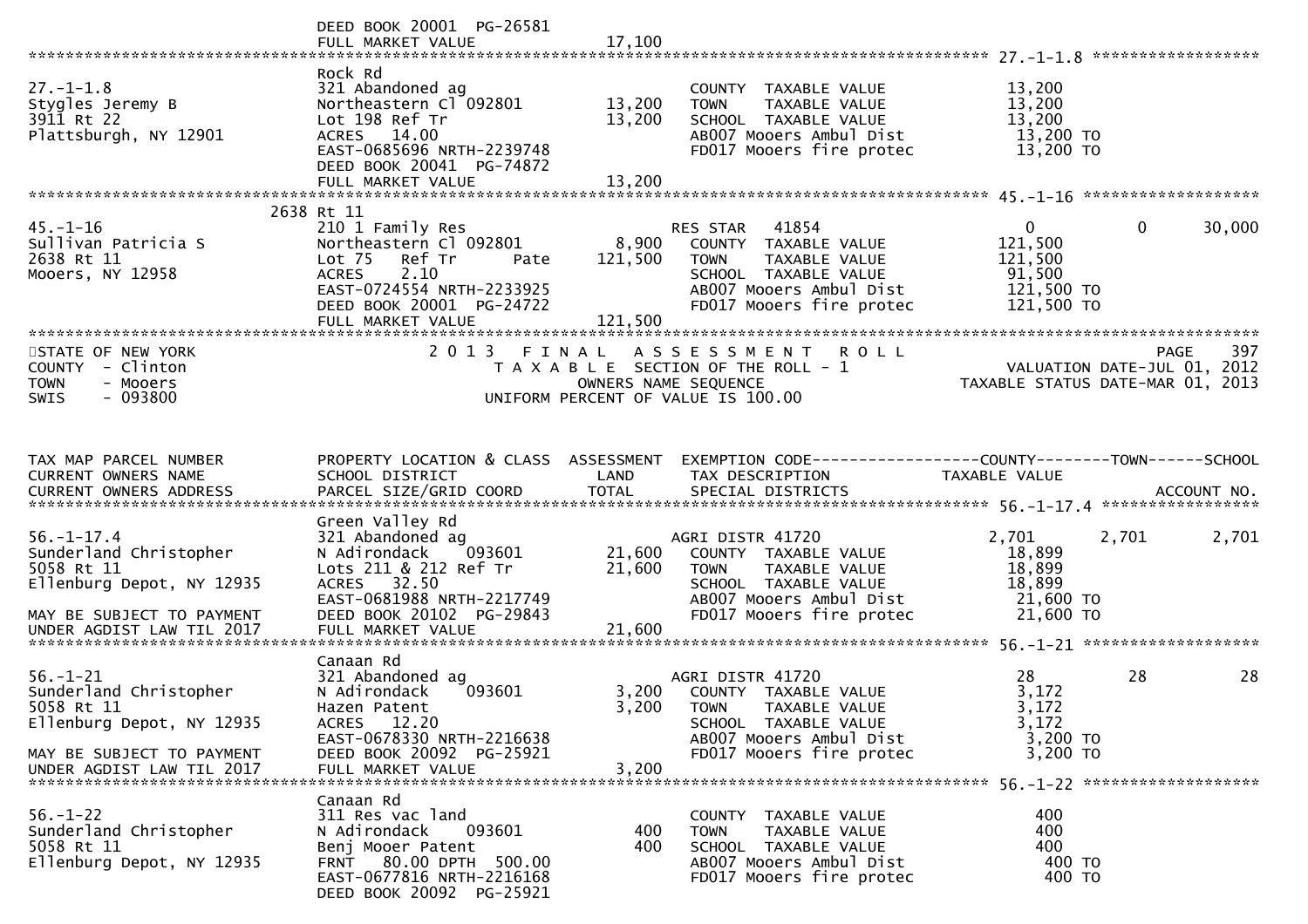|                                                                                                                                                    | FULL MARKET VALUE                                                                                                                                                                                | 400                          |                                                                                                                                                         |                                                                    |                                            |        |
|----------------------------------------------------------------------------------------------------------------------------------------------------|--------------------------------------------------------------------------------------------------------------------------------------------------------------------------------------------------|------------------------------|---------------------------------------------------------------------------------------------------------------------------------------------------------|--------------------------------------------------------------------|--------------------------------------------|--------|
| $41.-1-15.-1$<br>Sunderland Christopher P<br>5058 Rt 11<br>Ellenburg Depot, NY 12935<br>MAY BE SUBJECT TO PAYMENT<br>UNDER AGDIST LAW TIL 2017     | 486 Canaan Rd<br>120 Field crops<br>093601<br>N Adirondack<br>Lots 17/18 St Gore Paten<br>ACRES 201.20<br>EAST-0677052 NRTH-2226665<br>DEED BOOK 98001 PG-01725<br>FULL MARKET VALUE             | 79,000<br>108,600<br>108,600 | AGRI DISTR 41720<br>COUNTY TAXABLE VALUE<br>TAXABLE VALUE<br><b>TOWN</b><br>SCHOOL TAXABLE VALUE<br>AB007 Mooers Ambul Dist<br>FD017 Mooers fire protec | 8,082<br>100,518<br>100,518<br>100,518<br>108,600 TO<br>108,600 TO | 8,082                                      | 8,082  |
| $41. -1 - 15. -2$<br>Sunderland Christopher P<br>5058 Rt 11<br>Ellenburg Depot, NY 12935<br>MAY BE SUBJECT TO PAYMENT<br>UNDER AGDIST LAW TIL 2017 | Canaan Rd<br>105 Vac farmland<br>Northeastern Cl 092801<br>Lots 17/18 St Gore Patent<br>ACRES 39.10<br>EAST-0677052 NRTH-2226665<br>DEED BOOK 98001 PG-01725<br>FULL MARKET VALUE                | 6,400<br>6,400<br>6,400      | AGRI DISTR 41720<br>COUNTY TAXABLE VALUE<br>TAXABLE VALUE<br><b>TOWN</b><br>SCHOOL TAXABLE VALUE<br>AB007 Mooers Ambul Dist<br>FD017 Mooers fire protec | $\Omega$<br>6,400<br>6,400<br>6,400<br>$6,400$ TO<br>6,400 TO      | $\mathbf{0}$                               | 0      |
| STATE OF NEW YORK<br>COUNTY - Clinton<br><b>TOWN</b><br>- Mooers<br>SWIS<br>- 093800                                                               | 2 0 1 3                                                                                                                                                                                          | FINAL                        | A S S E S S M E N T<br><b>ROLL</b><br>T A X A B L E SECTION OF THE ROLL - 1<br>OWNERS NAME SEQUENCE<br>UNIFORM PERCENT OF VALUE IS 100.00               | TAXABLE STATUS DATE-MAR 01, 2013                                   | <b>PAGE</b><br>VALUATION DATE-JUL 01, 2012 | 398    |
| TAX MAP PARCEL NUMBER<br>CURRENT OWNERS NAME                                                                                                       | PROPERTY LOCATION & CLASS ASSESSMENT<br>SCHOOL DISTRICT                                                                                                                                          | LAND                         | EXEMPTION CODE-----------------COUNTY-------TOWN------SCHOOL<br>TAX DESCRIPTION                                                                         | TAXABLE VALUE                                                      |                                            |        |
| $41. - 1 - 18.1$<br>Sunderland Christopher P<br>5058 Rt 11<br>Ellenburg Depot, NY 12935<br>MAY BE SUBJECT TO PAYMENT<br>UNDER AGDIST LAW TIL 2020  | Drown Rd<br>321 Abandoned ag<br>N Adirondack<br>093601<br>Lot 16<br>Ref Tr<br>Pate<br>34.00<br><b>ACRES</b><br>EAST-0677137 NRTH-2228439<br>DEED BOOK 20031 PG-55859<br>FULL MARKET VALUE        | 21,200<br>21,200<br>21,200   | OS AG DIST 41730<br>COUNTY TAXABLE VALUE<br>TAXABLE VALUE<br><b>TOWN</b><br>SCHOOL TAXABLE VALUE<br>AB007 Mooers Ambul Dist<br>FD017 Mooers fire protec | 12,360<br>8,840<br>8,840<br>8,840<br>21,200 TO<br>21,200 TO        | 12,360                                     | 12,360 |
| $56. - 1 - 17.11$<br>Sunderland Christopher P<br>5058 Rt 11<br>Ellenburg Depot, NY 12935<br>MAY BE SUBJECT TO PAYMENT<br>UNDER AGDIST LAW TIL 2017 | 259 Green Valley Rd<br>112 Dairy farm<br>N Adirondack<br>093601<br>Lot 211 Ref Tr<br>Pate<br>70.70<br><b>ACRES</b><br>EAST-0681638 NRTH-2218916<br>DEED BOOK 20041 PG-68500<br>FULL MARKET VALUE | 37,900<br>130,000<br>130.000 | AGRI DISTR 41720<br>COUNTY TAXABLE VALUE<br>TAXABLE VALUE<br><b>TOWN</b><br>SCHOOL TAXABLE VALUE<br>AB007 Mooers Ambul Dist<br>FD017 Mooers fire protec | 5,722<br>124,278<br>124,278<br>124,278<br>130,000 TO<br>130,000 TO | 5,722                                      | 5,722  |
| $56. - 1 - 19.1$<br>Sunderland Christopher P<br>Sunderland Katrina Lynn<br>5058 Rt 11<br>Ellenburg Depot, NY 12935                                 | Rt 11<br>314 Rural vac<10<br>093601<br>N Adirondack<br>Hazen Patent<br>7.30<br><b>ACRES</b><br>EAST-0678957 NRTH-2216264<br>DEED BOOK 20102 PG-34795<br>FULL MARKET VALUE                        | 2,000<br>2,000<br>2,000      | COUNTY TAXABLE VALUE<br>TAXABLE VALUE<br><b>TOWN</b><br>SCHOOL TAXABLE VALUE<br>AB007 Mooers Ambul Dist<br>FD017 Mooers fire protec                     | 2,000<br>2,000<br>2,000<br>2,000 TO<br>2,000 TO                    |                                            |        |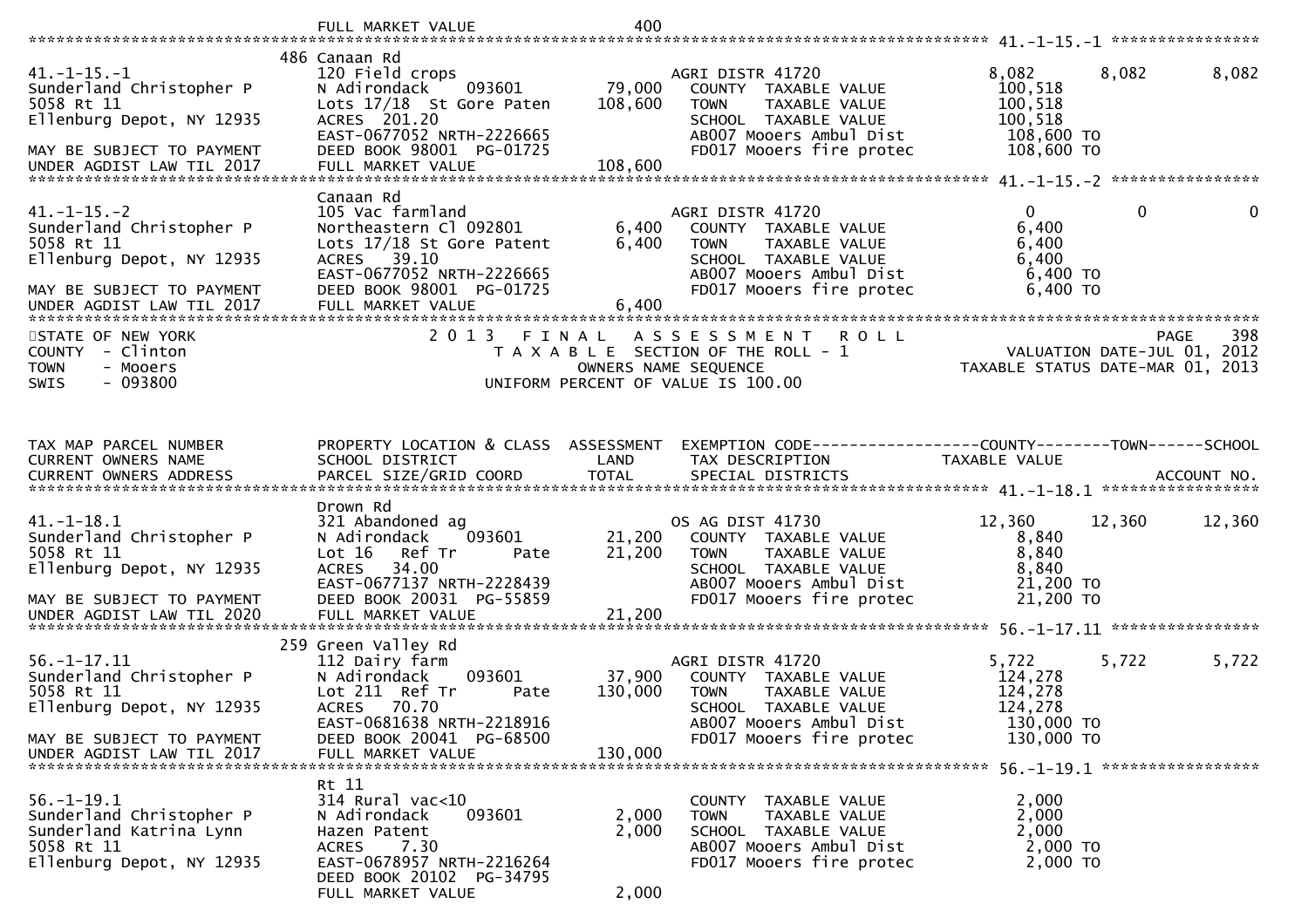| $30. - 1 - 8.33$<br>Supernaw Chad<br>69 Garrand Rd<br>Mooers, NY 12958                                | 69 Garrand Rd<br>210 1 Family Res<br>Northeastern Cl 092801<br>Lot 92 Ref Tract Patent<br>FRNT 143.18 DPTH 300.96<br>080<br><b>BANK</b><br>EAST-0723827 NRTH-2235505<br>DEED BOOK 20031 PG-62598<br>FULL MARKET VALUE | 7,700<br>168,400<br>168,400  | 41854<br>RES STAR<br>COUNTY TAXABLE VALUE<br>TAXABLE VALUE<br><b>TOWN</b><br>SCHOOL TAXABLE VALUE<br>AB007 Mooers Ambul Dist<br>FD017 Mooers fire protec | $\overline{0}$<br>168,400<br>168,400<br>138,400<br>168,400 TO<br>168,400 TO | $\mathbf{0}$ | 30,000 |
|-------------------------------------------------------------------------------------------------------|-----------------------------------------------------------------------------------------------------------------------------------------------------------------------------------------------------------------------|------------------------------|----------------------------------------------------------------------------------------------------------------------------------------------------------|-----------------------------------------------------------------------------|--------------|--------|
|                                                                                                       |                                                                                                                                                                                                                       |                              |                                                                                                                                                          |                                                                             |              |        |
| $30. -1 - 8.32$<br>Supernaw Corey W<br>Supernaw Leanne M<br>85 Garrand Rd<br>Mooers, NY 12958         | 85 Garrand Rd<br>210 1 Family Res<br>Northeastern Cl 092801<br>Lot 92 Ref Tr<br>3.80 BANK<br>080<br>ACRES<br>EAST-0723477 NRTH-2235880<br>DEED BOOK 20072 PG-9568<br>FULL MARKET VALUE                                | 10,100<br>170,400<br>170,400 | 41854<br>RES STAR<br>COUNTY TAXABLE VALUE<br>TAXABLE VALUE<br>TOWN<br>SCHOOL TAXABLE VALUE<br>AB007 Mooers Ambul Dist<br>FD017 Mooers fire protec        | $\mathbf{0}$<br>170,400<br>170,400<br>140,400<br>170,400 TO<br>170,400 TO   | $\mathbf{0}$ | 30,000 |
|                                                                                                       | 2013 FINAL                                                                                                                                                                                                            |                              |                                                                                                                                                          |                                                                             |              | 399    |
| STATE OF NEW YORK<br>COUNTY - Clinton<br><b>TOWN</b><br>- Mooers<br>$-093800$<br><b>SWIS</b>          |                                                                                                                                                                                                                       | OWNERS NAME SEQUENCE         | <b>ROLL</b><br>A S S E S S M E N T<br>T A X A B L E SECTION OF THE ROLL - 1<br>UNIFORM PERCENT OF VALUE IS 100.00                                        | VALUATION DATE-JUL 01, 2012<br>TAXABLE STATUS DATE-MAR 01, 2013             | <b>PAGE</b>  |        |
| TAX MAP PARCEL NUMBER                                                                                 | PROPERTY LOCATION & CLASS ASSESSMENT                                                                                                                                                                                  |                              | EXEMPTION CODE-----------------COUNTY-------TOWN------SCHOOL                                                                                             |                                                                             |              |        |
| CURRENT OWNERS NAME<br><b>CURRENT OWNERS ADDRESS</b>                                                  | SCHOOL DISTRICT                                                                                                                                                                                                       | LAND                         | TAX DESCRIPTION                                                                                                                                          | TAXABLE VALUE                                                               |              |        |
| $28. - 1 - 13.1$<br>Supernaw Wayne<br>Lavalley Larry<br>77 Garrand Rd<br>Mooers, NY 12958             | 444 Davison Rd<br>210 1 Family Res<br>Northeastern Cl 092801<br>Lot 143 Ref Tr<br>Pate<br><b>ACRES</b><br>1.10<br>EAST-0705382 NRTH-2233738<br>DEED BOOK 20082 PG-20484<br>FULL MARKET VALUE                          | 8,100<br>137,000<br>137,000  | COUNTY TAXABLE VALUE<br>TAXABLE VALUE<br><b>TOWN</b><br>SCHOOL TAXABLE VALUE<br>AB007 Mooers Ambul Dist<br>FD017 Mooers fire protec                      | 137,000<br>137,000<br>137,000<br>137,000 TO<br>137,000 TO                   |              |        |
|                                                                                                       | 434 Davison Rd                                                                                                                                                                                                        |                              |                                                                                                                                                          |                                                                             |              |        |
| $28. - 1 - 13.4$<br>Supernaw Wayne<br>LaValley Larry<br>c/o Clarence Lavalley Jr LC<br>434 Davison Rd | 270 Mfg housing<br>Northeastern Cl 092801<br>Lot 143 Ref Tr<br>FRNT 190.00 DPTH 203.00<br>EAST-0705592 NRTH-2233739                                                                                                   | 7,900<br>33,500              | 41854<br>RES STAR<br>COUNTY TAXABLE VALUE<br><b>TOWN</b><br>TAXABLE VALUE<br>SCHOOL TAXABLE VALUE<br>AB007 Mooers Ambul Dist                             | $\mathbf{0}$<br>33,500<br>33,500<br>3,500<br>33,500 TO                      | $\mathbf{0}$ | 30,000 |
| Mooers Forks, NY 12959                                                                                | DEED BOOK 20112 PG-41877<br>FULL MARKET VALUE                                                                                                                                                                         | 33,500                       | FD017 Mooers fire protec                                                                                                                                 | 33,500 TO                                                                   |              |        |
|                                                                                                       |                                                                                                                                                                                                                       |                              |                                                                                                                                                          |                                                                             |              |        |
| $30. - 1 - 12.2$<br>Supernaw Wayne<br>Supernaw Linda<br>77 Garrand Rd<br>Mooers, NY 12958             | Rt 11<br>314 Rural vac<10<br>Northeastern Cl 092801<br>Lot <sub>92</sub><br>Ref Tr<br>Pate<br><b>ACRES</b><br>3.40<br>EAST-0721272 NRTH-2235487<br>DEED BOOK 20061 PG-98557<br>FULL MARKET VALUE                      | 9,900<br>9,900<br>9,900      | COUNTY TAXABLE VALUE<br>TAXABLE VALUE<br><b>TOWN</b><br>SCHOOL TAXABLE VALUE<br>AB007 Mooers Ambul Dist<br>FD017 Mooers fire protec                      | 9,900<br>9,900<br>9,900<br>9,900 TO<br>9,900 TO                             |              |        |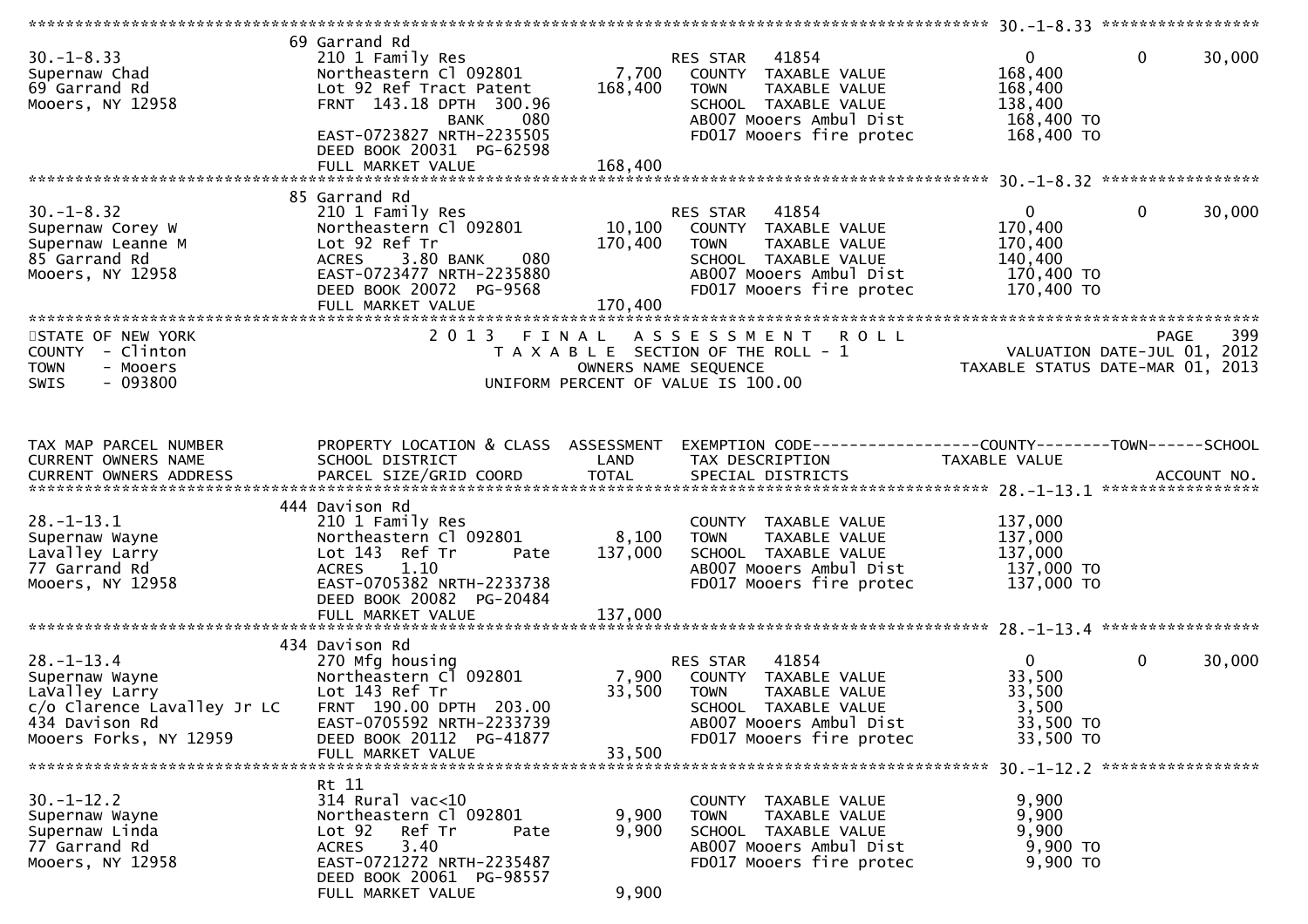| $30. - 1 - 8.2$<br>Supernaw Wayne F<br>Supernaw Linda<br>77 Garrand Rd<br>Mooers, NY 12958   | 77 Garrand Rd<br>210 1 Family Res<br>Northeastern Cl 092801<br>Lot 92 Ref Tr Patent<br>FRNT 150.00 DPTH 224.00<br>EAST-0723857 NRTH-2235652<br>DEED BOOK 586<br>PG-1059                           | 7,700<br>193,100           | RES STAR 41854<br>COUNTY TAXABLE VALUE<br>TAXABLE VALUE<br><b>TOWN</b><br>SCHOOL TAXABLE VALUE<br>AB007 Mooers Ambul Dist<br>FD017 Mooers fire protec | $\mathbf 0$<br>$\mathbf{0}$<br>30,000<br>193,100<br>193,100<br>163,100<br>193,100 TO<br>193,100 TO |
|----------------------------------------------------------------------------------------------|---------------------------------------------------------------------------------------------------------------------------------------------------------------------------------------------------|----------------------------|-------------------------------------------------------------------------------------------------------------------------------------------------------|----------------------------------------------------------------------------------------------------|
| $30. - 1 - 8.31$<br>Supernaw Wayne F<br>Supernaw Linda<br>77 Garrand Rd<br>Mooers, NY 12958  | Garrand Rd<br>312 Vac w/imprv<br>Northeastern Cl 092801<br>Lot 92 Ref Tract<br>ACRES 7.10<br>EAST-0723329 NRTH-2235634<br>DEED BOOK 738<br><b>PG-70</b><br>FULL MARKET VALUE                      | 12,700<br>14,700<br>14,700 | COUNTY TAXABLE VALUE<br>TAXABLE VALUE<br><b>TOWN</b><br>SCHOOL TAXABLE VALUE<br>AB007 Mooers Ambul Dist<br>FD017 Mooers fire protec                   | 14,700<br>14,700<br>14,700<br>14,700 TO<br>14,700 TO                                               |
| STATE OF NEW YORK<br>COUNTY - Clinton<br><b>TOWN</b><br>- Mooers<br>$-093800$<br><b>SWIS</b> | 2013 FINAL                                                                                                                                                                                        | OWNERS NAME SEQUENCE       | A S S E S S M E N T R O L L<br>T A X A B L E SECTION OF THE ROLL - 1<br>UNIFORM PERCENT OF VALUE IS 100.00                                            | 400<br><b>PAGE</b><br>VALUATION DATE-JUL 01, 2012<br>TAXABLE STATUS DATE-MAR 01, 2013              |
| TAX MAP PARCEL NUMBER<br>CURRENT OWNERS NAME                                                 | PROPERTY LOCATION & CLASS ASSESSMENT<br>SCHOOL DISTRICT                                                                                                                                           | LAND                       | TAX DESCRIPTION                                                                                                                                       | EXEMPTION CODE-----------------COUNTY--------TOWN------SCHOOL<br>TAXABLE VALUE                     |
| $45. - 1 - 9$<br>Supernaw Wayne F<br>Supernaw Linda D<br>77 Garrand Rd<br>Mooers, NY 12958   | 61 Garrand Rd<br>270 Mfg housing<br>Northeastern Cl 092801<br>Lot 92 Ref Tr Patent<br>FRNT 257.00 DPTH 113.00<br>EAST-0723916 NRTH-2235318<br>DEED BOOK 893<br><b>PG-136</b><br>FULL MARKET VALUE | 6,700<br>31,600<br>31,600  | COUNTY TAXABLE VALUE<br><b>TOWN</b><br>TAXABLE VALUE<br>SCHOOL TAXABLE VALUE<br>AB007 Mooers Ambul Dist<br>FD017 Mooers fire protec                   | 31,600<br>31,600<br>31,600<br>31,600 TO<br>31,600 TO                                               |
| $45. - 1 - 23.51$<br>Supernaw Wayne F<br>Supernaw Corey<br>77 Garrand Rd<br>Mooers, NY 12958 | Tappin Rd<br>$322$ Rural vac $>10$<br>Northeastern Cl 092801<br>Lot 91/92 Ref Tr<br>ACRES 89.30<br>EAST-0721938 NRTH-2232997<br>DEED BOOK 20102 PG-36706<br>FULL MARKET VALUE                     | 51,900<br>51,900<br>51,900 | COUNTY TAXABLE VALUE<br>TAXABLE VALUE<br><b>TOWN</b><br>SCHOOL TAXABLE VALUE<br>AB007 Mooers Ambul Dist<br>FD017 Mooers fire protec                   | 51,900<br>51,900<br>51,900<br>51,900 TO<br>51,900 TO                                               |
| $45. - 1 - 24$<br>Supernaw Wayne F<br>Supernaw Linda D<br>77 Garrand Rd<br>Mooers, NY 12958  | 173 Tappin Rd<br>260 Seasonal res<br>Northeastern Cl 092801<br>Lot 91 Ref Tr Patent<br>ACRES 139.60<br>EAST-0721414 NRTH-2231810<br>DEED BOOK 20102 PG-37114<br>FULL MARKET VALUE                 | 48,400<br>75,000<br>75,000 | COUNTY TAXABLE VALUE<br><b>TOWN</b><br>TAXABLE VALUE<br>SCHOOL TAXABLE VALUE<br>AB007 Mooers Ambul Dist<br>FD017 Mooers fire protec                   | 75,000<br>75,000<br>75,000<br>75,000 TO<br>75,000 TO                                               |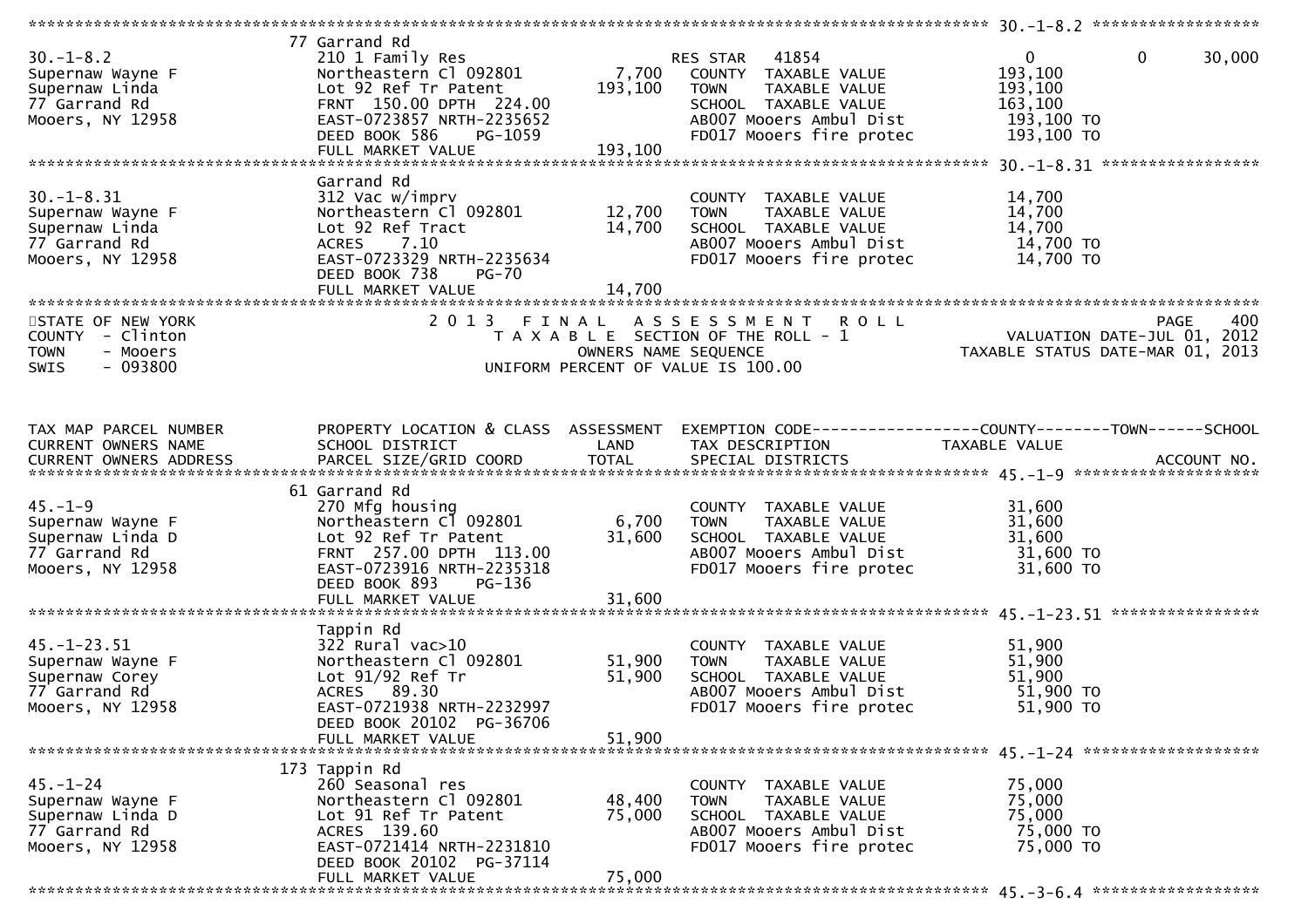| $45. - 3 - 6.4$<br>Suprenant Nathan O<br>Suprenant Brandi L<br>694 Rt 22<br>Mooers, NY 12958<br>MAY BE SUBJECT TO PAYMENT                                | 694 Rt 22<br>240 Rural res<br>Northeastern Cl 092801<br>Lots 45/67 Ref Tr Patent<br>ACRES 25.10 BANK<br>850<br>EAST-0731555 NRTH-2231566<br>DEED BOOK 20102 PG-36474<br>FULL MARKET VALUE             | 24,500<br>55,000<br>55,000   | COUNTY TAXABLE VALUE<br>TAXABLE VALUE<br><b>TOWN</b><br>SCHOOL TAXABLE VALUE<br>AB007 Mooers Ambul Dist<br>FD017 Mooers fire protec<br>LT033 Mooers Light 2<br>SD001 Side Walk District                                                                                                                                              | 55,000<br>55,000<br>55,000<br>55,000 TO<br>55,000 TO<br>55,000 TO<br>55,000 TO                                                                                         |                                            |
|----------------------------------------------------------------------------------------------------------------------------------------------------------|-------------------------------------------------------------------------------------------------------------------------------------------------------------------------------------------------------|------------------------------|--------------------------------------------------------------------------------------------------------------------------------------------------------------------------------------------------------------------------------------------------------------------------------------------------------------------------------------|------------------------------------------------------------------------------------------------------------------------------------------------------------------------|--------------------------------------------|
| STATE OF NEW YORK<br>COUNTY - Clinton<br><b>TOWN</b><br>- Mooers<br>$-093800$<br>SWIS                                                                    | 2 0 1 3                                                                                                                                                                                               | FINAL                        | <b>ROLL</b><br>A S S E S S M E N T<br>T A X A B L E SECTION OF THE ROLL - 1<br>OWNERS NAME SEQUENCE<br>UNIFORM PERCENT OF VALUE IS 100.00                                                                                                                                                                                            | VALUATION DATE-JUL 01, 2012<br>TAXABLE STATUS DATE-MAR 01, 2013                                                                                                        | 401<br><b>PAGE</b>                         |
| TAX MAP PARCEL NUMBER<br>CURRENT OWNERS NAME<br><b>CURRENT OWNERS ADDRESS</b>                                                                            | PROPERTY LOCATION & CLASS ASSESSMENT<br>SCHOOL DISTRICT<br>PARCEL SIZE/GRID COORD                                                                                                                     | LAND<br><b>TOTAL</b>         | EXEMPTION        CODE-----------------COUNTY-------TOWN------SCHOOL<br>TAX DESCRIPTION<br>SPECIAL DISTRICTS                                                                                                                                                                                                                          | TAXABLE VALUE                                                                                                                                                          | ACCOUNT NO.                                |
| $45. - 3 - 6.1$<br>Surprenant Bruce A<br>Surprenant Elizabeth<br>726 Rt 22<br>Mooers, NY 12958<br>MAY BE SUBJECT TO PAYMENT<br>UNDER AGDIST LAW TIL 2017 | 726 Rt 22<br>240 Rural res<br>Northeastern Cl 092801<br>Lots 45/67 Ref Tr Patent<br>ACRES 114.50<br>EAST-0732693 NRTH-2231871<br>DEED BOOK 664<br>$PG-92$<br>FULL MARKET VALUE                        | 146,700                      | 62 PCT OF VALUE USED FOR EXEMPTION PURPOSES<br>WARNONALL 41121<br>63,900 WARDISALL 41141<br>146,700 AGRI DISTR 41720<br>41854<br>RES STAR<br>COUNTY TAXABLE VALUE<br>TAXABLE VALUE<br><b>TOWN</b><br>SCHOOL TAXABLE VALUE<br>AB007 Mooers Ambul Dist<br>FD017 Mooers fire protec<br>LT033 Mooers Light 2<br>SD001 Side Walk District | 13,643<br>12,000<br>13,643<br>13,643<br>7,845<br>7,845<br>$\overline{0}$<br>0<br>111,569<br>113,212<br>108,855<br>146,700 TO<br>146,700 TO<br>146,700 TO<br>146,700 TO | $\bf{0}$<br>$\mathbf 0$<br>7,845<br>30,000 |
| $31 - 3 - 2$<br>Surprenant Dean R<br>Surprenant Lisa<br>1965 Rt 11<br>Mooers, NY 12958                                                                   | 1965 Rt 11<br>240 Rural res<br>Northeastern Cl 092801<br>Lot 37<br>Ref Tr<br>Pate<br>14.00 BANK<br>080<br><b>ACRES</b><br>EAST-0739421 NRTH-2237403<br>DEED BOOK 673<br>$PG-125$<br>FULL MARKET VALUE | 17,700<br>119,000<br>119,000 | 41854<br>RES STAR<br>COUNTY TAXABLE VALUE<br><b>TOWN</b><br>TAXABLE VALUE<br>SCHOOL TAXABLE VALUE<br>AB007 Mooers Ambul Dist<br>FD017 Mooers fire protec                                                                                                                                                                             | $\overline{0}$<br>$\Omega$<br>119,000<br>119,000<br>89,000<br>119,000 TO<br>119,000 TO                                                                                 | 30,000                                     |
| $30. - 1 - 15$<br>Surprenant Harvey<br>63 Camp Ground Rd<br>PO Box 153<br>Mooers, NY 12958-0153                                                          | 63 Campground Rd<br>210 1 Family Res<br>Northeastern Cl 092801<br>Lot 92 Ref Tr<br>Pate<br>FRNT 229.00 DPTH 138.00<br>EAST-0720736 NRTH-2235237<br>DEED BOOK 553<br><b>PG-92</b><br>FULL MARKET VALUE | 6,400<br>75,400<br>75,400    | 41834<br>SR STAR<br>COUNTY TAXABLE VALUE<br><b>TOWN</b><br>TAXABLE VALUE<br>SCHOOL TAXABLE VALUE<br>AB007 Mooers Ambul Dist<br>FD017 Mooers fire protec                                                                                                                                                                              | 0<br>0<br>75,400<br>75,400<br>12,100<br>75,400 TO<br>75,400 TO                                                                                                         | 63,300                                     |
| $45. - 3 - 6.3$<br>Surprenant Jason B<br>Surprenaut Beth T<br>696 Rt 22                                                                                  | 696 Rt 22<br>210 1 Family Res<br>Northeastern Cl 092801<br>Lots 45/67 Ref Tr Patent<br><b>ACRES</b><br>8.70 BANK<br>080                                                                               | 14,200<br>270,500            | 41854<br>RES STAR<br><b>COUNTY</b><br>TAXABLE VALUE<br><b>TOWN</b><br>TAXABLE VALUE<br>SCHOOL TAXABLE VALUE                                                                                                                                                                                                                          | $\mathbf 0$<br>0<br>270,500<br>270,500<br>240,500                                                                                                                      | 30,000                                     |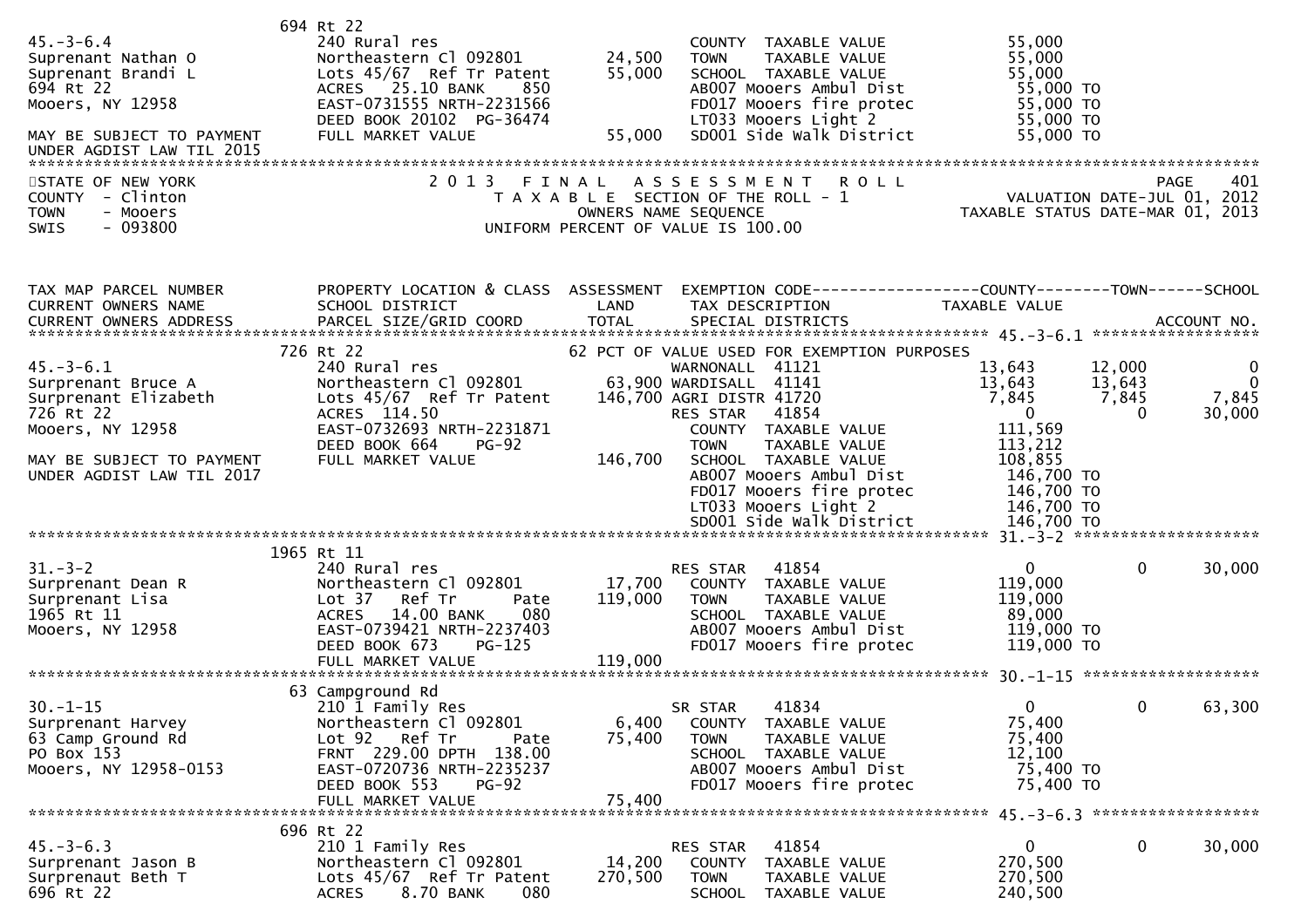| Mooers, NY 12958                                                                                             | EAST-0730969 NRTH-2231870<br>DEED BOOK 20072 PG-4970<br>FULL MARKET VALUE                                                                                                                        | 270,500                 | AB007 Mooers Ambul Dist<br>FD017 Mooers fire protec<br>LT033 Mooers Light 2<br>SD001 Side Walk District                                                                                                                                                      | 270,500 TO<br>270,500 TO<br>270,500 TO<br>270,500 TO                                                             |                        |
|--------------------------------------------------------------------------------------------------------------|--------------------------------------------------------------------------------------------------------------------------------------------------------------------------------------------------|-------------------------|--------------------------------------------------------------------------------------------------------------------------------------------------------------------------------------------------------------------------------------------------------------|------------------------------------------------------------------------------------------------------------------|------------------------|
| STATE OF NEW YORK<br>COUNTY - Clinton<br><b>TOWN</b><br>- Mooers<br>$-093800$<br><b>SWIS</b>                 | 2 0 1 3                                                                                                                                                                                          | FINAL                   | ASSESSMENT ROLL<br>T A X A B L E SECTION OF THE ROLL - 1<br>OWNERS NAME SEQUENCE<br>UNIFORM PERCENT OF VALUE IS 100.00                                                                                                                                       | PAGE 402<br>VALUATION DATE-JUL 01, 2012<br>TAXABLE STATUS DATE 1110 21, 2012<br>TAXABLE STATUS DATE-MAR 01, 2013 | 402                    |
| TAX MAP PARCEL NUMBER<br>CURRENT OWNERS NAME<br>CURRENT OWNERS ADDRESS                                       | PROPERTY LOCATION & CLASS ASSESSMENT<br>SCHOOL DISTRICT<br>PARCEL SIZE/GRID COORD                                                                                                                | LAND<br><b>TOTAL</b>    | EXEMPTION CODE-----------------COUNTY-------TOWN------SCHOOL<br>TAX DESCRIPTION<br>SPECIAL DISTRICTS                                                                                                                                                         | TAXABLE VALUE                                                                                                    | ACCOUNT NO.            |
| 44. –1–6<br>Surprenant John P<br>37 Blackman Corners Rd<br>Mooers Forks, NY 12959-9702                       | 37 Blackman Corners Rd<br>210 1 Family Res<br>Northeastern Cl 092801<br>Lot 116 Ref Tr<br>Pate<br>2.00<br><b>ACRES</b><br>EAST-0714027 NRTH-2233145<br>DEED BOOK 20082 PG-15419                  | 8,800<br>115,200        | 41834<br>SR STAR<br>COUNTY TAXABLE VALUE<br><b>TOWN</b><br>TAXABLE VALUE<br>SCHOOL TAXABLE VALUE<br>AB007 Mooers Ambul Dist<br>FD017 Mooers fire protec                                                                                                      | $\mathbf{0}$<br>115,200<br>115,200<br>51,900<br>115,200 TO<br>115,200 TO                                         | $\mathbf{0}$<br>63,300 |
| $46. - 1 - 12.3$<br>Surprenant John P<br>Surprenant Joan<br>37 Blackman Corners Rd<br>Mooers Forks, NY 12959 | 1033 Lavalley Rd<br>311 Res vac land<br>Northeastern Cl 092801<br>Lot 22 Ref Tr<br>Pate<br>FRNT 100.00 DPTH 100.00<br>EAST-0742300 NRTH-2226640<br>DEED BOOK 99001 PG-10073<br>FULL MARKET VALUE | 5,800<br>5,800<br>5,800 | COUNTY TAXABLE VALUE<br>TAXABLE VALUE<br><b>TOWN</b><br>SCHOOL TAXABLE VALUE<br>AB007 Mooers Ambul Dist<br>FD017 Mooers fire protec                                                                                                                          | 5,800<br>5,800<br>5,800<br>5,800 TO<br>5,800 TO                                                                  |                        |
| $45. - 1 - 14$<br>Surprenant Life Lease Cindy<br>Surprenant Steven Mose<br>2647 Rt 11<br>Mooers, NY 12958    | 2650 Rt 11<br>210 1 Family Res<br>Northeastern Cl 092801<br>Lot 75 Ref Tr<br>Pate<br><b>ACRES</b><br>1.00<br>EAST-0724256 NRTH-2233937<br>DEED BOOK 20112 PG-40758                               | 8,000<br>67,700         | 41854<br>RES STAR<br>COUNTY TAXABLE VALUE<br>TAXABLE VALUE<br><b>TOWN</b><br>SCHOOL TAXABLE VALUE<br>AB007 Mooers Ambul Dist<br>FD017 Mooers fire protec                                                                                                     | $\mathbf{0}$<br>67,700<br>67,700<br>37,700<br>67,700 TO<br>67,700 TO                                             | $\mathbf{0}$<br>30,000 |
| $44.2 - 2 - 2$<br>Surprenant Robert<br>Surprenant Edith<br>3044 Rt 11<br>Mooers Forks, NY 12959-9732         | 3044 Rt 11<br>210 1 Family Res<br>Northeastern Cl 092801<br>Lots 100/116 Ref Tr Paten<br>2.20<br>ACRES<br>EAST-0715542 NRTH-2233492<br>DEED BOOK 476<br>PG-389<br>FULL MARKET VALUE              | 89,200<br>89,200        | 95 PCT OF VALUE USED FOR EXEMPTION PURPOSES<br>WARNONALL 41121<br>12,200 SR STAR<br>41834<br>COUNTY TAXABLE VALUE<br>TAXABLE VALUE<br><b>TOWN</b><br>SCHOOL TAXABLE VALUE<br>AB007 Mooers Ambul Dist<br>FD017 Mooers fire protec<br>LT013 Mooers Forks Light | 12,711<br>12,000<br>$\mathbf{0}$<br>76,489<br>77,200<br>25,900<br>89,200 TO<br>89,200 TO<br>89,200 TO            | 0<br>0<br>63,300       |
| $45. - 1 - 18$<br>Surprenant Steven M<br>Surprenant Wanda L                                                  | 2647 Rt 11<br>210 1 Family Res<br>Northeastern Cl 092801<br>Lot <sub>76</sub><br>Ref Tr<br>Pate                                                                                                  | 8,600<br>94,000         | 41854<br>RES STAR<br><b>COUNTY</b><br>TAXABLE VALUE<br><b>TOWN</b><br>TAXABLE VALUE                                                                                                                                                                          | $\mathbf 0$<br>94,000<br>94,000                                                                                  | $\mathbf{0}$<br>30,000 |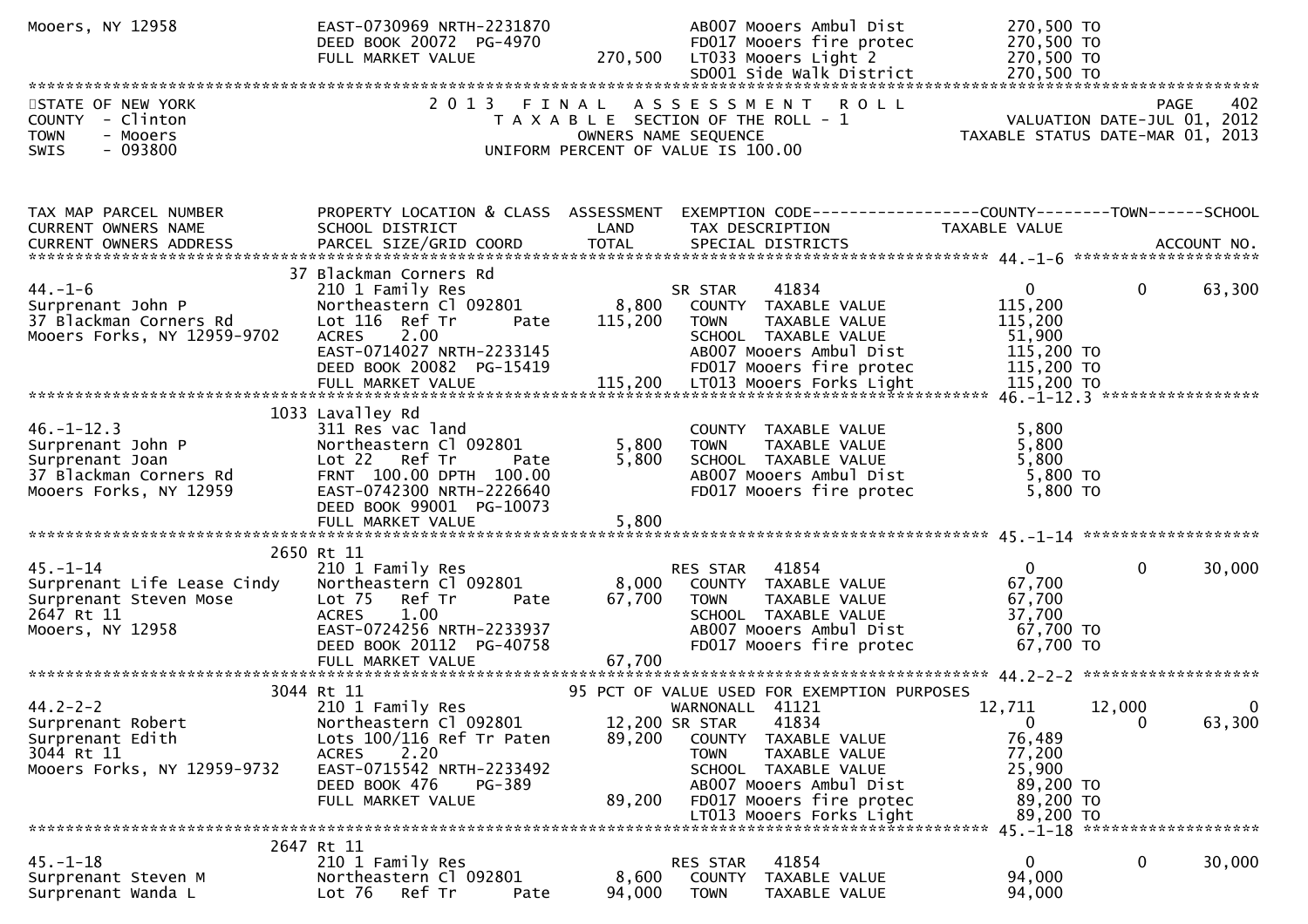| 2647 Rt 11<br>Mooers, NY 12958                                                               | 1.80 BANK<br>080<br><b>ACRES</b><br>EAST-0724294 NRTH-2233518<br>DEED BOOK 617<br>PG-481<br>FULL MARKET VALUE                                                                                   | 94.000                      | SCHOOL TAXABLE VALUE<br>ABOO7 Mooers Ambul Dist<br>FD017 Mooers fire protec                                                                              | 64,000<br>94,000 TO<br>94,000 TO                                         |                                                   |
|----------------------------------------------------------------------------------------------|-------------------------------------------------------------------------------------------------------------------------------------------------------------------------------------------------|-----------------------------|----------------------------------------------------------------------------------------------------------------------------------------------------------|--------------------------------------------------------------------------|---------------------------------------------------|
| STATE OF NEW YORK<br>COUNTY - Clinton<br><b>TOWN</b><br>- Mooers<br>$-093800$<br><b>SWIS</b> | 2 0 1 3                                                                                                                                                                                         | FINAL                       | ASSESSMENT<br>R O L L<br>T A X A B L E SECTION OF THE ROLL - 1<br>OWNERS NAME SEQUENCE<br>UNIFORM PERCENT OF VALUE IS 100.00                             | TAXABLE STATUS DATE-MAR 01, 2013                                         | 403<br><b>PAGE</b><br>VALUATION DATE-JUL 01, 2012 |
| TAX MAP PARCEL NUMBER<br>CURRENT OWNERS NAME<br><b>CURRENT OWNERS ADDRESS</b>                | PROPERTY LOCATION & CLASS ASSESSMENT<br>SCHOOL DISTRICT<br>PARCEL SIZE/GRID COORD                                                                                                               | LAND<br><b>TOTAL</b>        | TAX DESCRIPTION<br>SPECIAL DISTRICTS                                                                                                                     | TAXABLE VALUE                                                            | ACCOUNT NO.                                       |
| $29. - 1 - 7.13$<br>Surprenant Timothy P<br>49 Bush Rd<br>Mooers Forks, NY 12959             | 49 Bush Rd<br>210 1 Family Res<br>Northeastern Cl 092801<br>ACRES 10.20<br>EAST-0708101 NRTH-2238454<br>DEED BOOK 20092 PG-28476                                                                | 15,000<br>240,000           | 41854<br>RES STAR<br>COUNTY TAXABLE VALUE<br>TAXABLE VALUE<br><b>TOWN</b><br>SCHOOL TAXABLE VALUE<br>AB007 Mooers Ambul Dist                             | $\mathbf{0}$<br>240,000<br>240,000<br>210,000<br>240,000 TO              | 30,000<br>$\mathbf{0}$                            |
| $61. - 1 - 28.2$<br>Swinton Carolyn L<br>207 Rt 22<br>Mooers, NY 12958                       | 207 Rt 22<br>210 1 Family Res<br>Northeastern Cl 092801<br>Lot 48 Ref Tr<br>Pate<br><b>ACRES</b><br>1.00 BANK<br>320<br>EAST-0734249 NRTH-2220541<br>DEED BOOK 1041 PG-288<br>FULL MARKET VALUE | 8,000<br>130,000<br>130,000 | 41854<br>RES STAR<br>COUNTY TAXABLE VALUE<br>TAXABLE VALUE<br><b>TOWN</b><br>SCHOOL TAXABLE VALUE<br>AB007 Mooers Ambul Dist<br>FD017 Mooers fire protec | $\mathbf 0$<br>130,000<br>130,000<br>100,000<br>130,000 TO<br>130,000 TO | $\Omega$<br>30,000                                |
| $26. - 1 - 17$<br>Swinton Lance E<br>PO Box 85<br>Mooers, NY 12958                           | 521 Drown Rd<br>270 Mfg housing<br>Northeastern Cl 092801<br>Lot 14 St Gore<br>Pate<br>FRNT 150.00 DPTH 266.00<br>EAST-0677439 NRTH-2235880<br>DEED BOOK 20001 PG-20599<br>FULL MARKET VALUE    | 4,800<br>10,000<br>10,000   | COUNTY TAXABLE VALUE<br>TAXABLE VALUE<br><b>TOWN</b><br>SCHOOL TAXABLE VALUE<br>AB007 Mooers Ambul Dist<br>FD017 Mooers fire protec                      | 10,000<br>10,000<br>10,000<br>10,000 TO<br>10,000 TO                     |                                                   |
| $61. - 1 - 31.3$<br>Swinton Lance E<br>Swinton Terri L<br>229 Rt 22<br>Mooers, NY 12958      | 229 Rt 22<br>210 1 Family Res<br>Northeastern Cl 092801<br>Lot 47 Ref TR<br>1.10<br><b>ACRES</b><br>EAST-0733866 NRTH-2220892<br>DEED BOOK 20041 PG-77741<br>FULL MARKET VALUE                  | 8,100<br>45,000<br>45,000   | 41854<br><b>RES STAR</b><br>COUNTY TAXABLE VALUE<br>TAXABLE VALUE<br>TOWN<br>SCHOOL TAXABLE VALUE<br>AB007 Mooers Ambul Dist<br>FD017 Mooers fire protec | 0<br>45,000<br>45,000<br>15,000<br>45,000 TO<br>45,000 TO                | 0<br>30,000                                       |
| $31. - 3 - 1.12$<br>Swinton Leonard<br>PO Box 257<br>Mooers, NY 12958                        | 2054 Rt 11<br>210 1 Family Res<br>Northeastern Cl 092801<br>Lot 37/38 Ref Tr Patent<br>5.90<br><b>ACRES</b><br>EAST-0737461 NRTH-2237928                                                        | 11,400<br>51,100            | 41854<br>RES STAR<br>COUNTY TAXABLE VALUE<br>TAXABLE VALUE<br><b>TOWN</b><br>SCHOOL TAXABLE VALUE<br>AB007 Mooers Ambul Dist                             | 0<br>51,100<br>51,100<br>21,100<br>51,100 TO                             | 30,000<br>0                                       |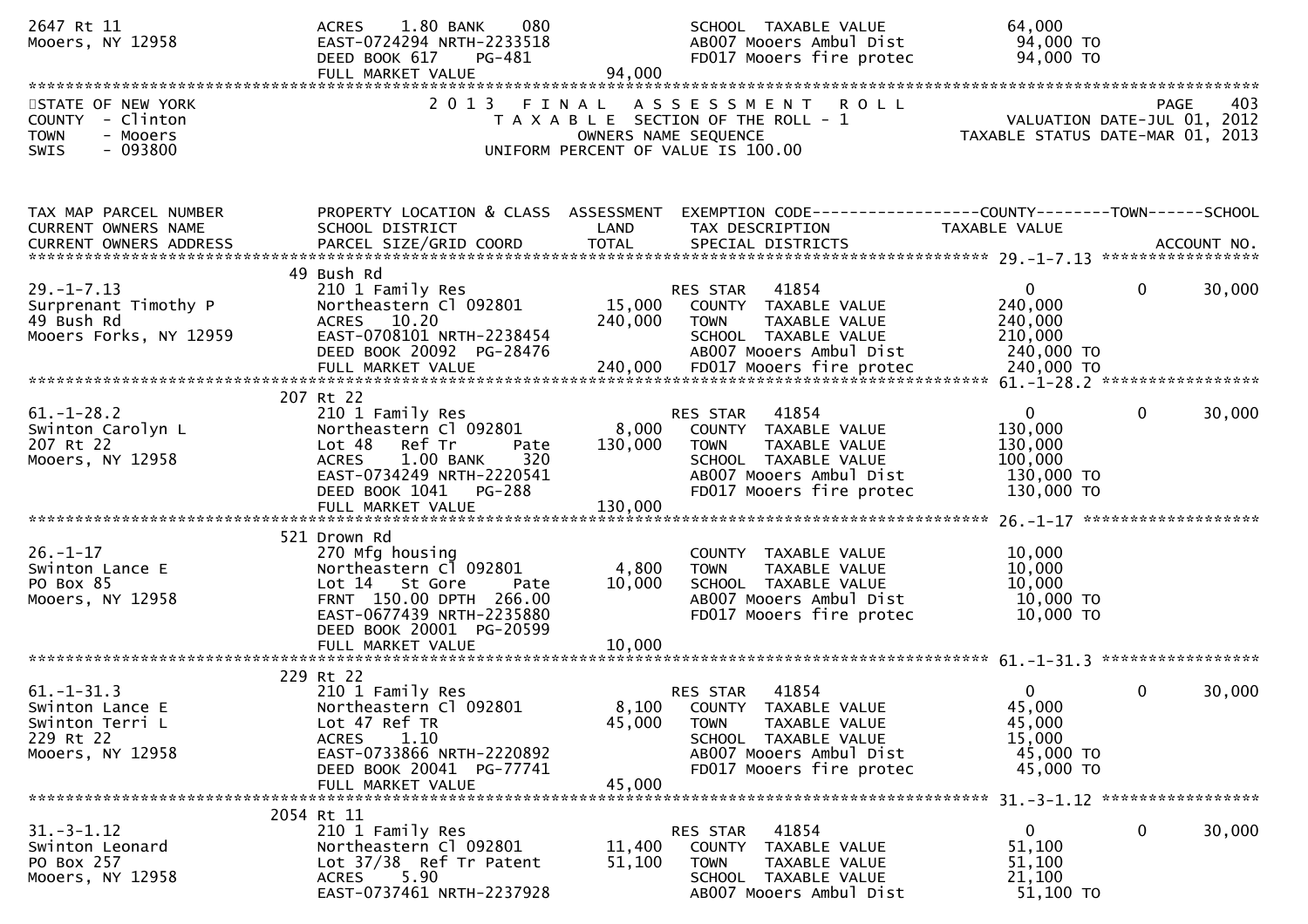|                                                                                                                                                     | DEED BOOK 20062 PG-835<br>FULL MARKET VALUE                                                                                                                                                         | 51,100                       | FD017 Mooers fire protec                                                                                                                                    | 51,100 TO                                                                                                                                                                                                                                                                                                                                                                                       |                                                 |
|-----------------------------------------------------------------------------------------------------------------------------------------------------|-----------------------------------------------------------------------------------------------------------------------------------------------------------------------------------------------------|------------------------------|-------------------------------------------------------------------------------------------------------------------------------------------------------------|-------------------------------------------------------------------------------------------------------------------------------------------------------------------------------------------------------------------------------------------------------------------------------------------------------------------------------------------------------------------------------------------------|-------------------------------------------------|
| STATE OF NEW YORK<br>COUNTY - Clinton<br><b>TOWN</b><br>- Mooers<br>$-093800$<br><b>SWIS</b>                                                        | 2 0 1 3                                                                                                                                                                                             |                              | FINAL ASSESSMENT<br><b>ROLL</b><br>T A X A B L E SECTION OF THE ROLL - 1<br>OWNERS NAME SEQUENCE<br>UNIFORM PERCENT OF VALUE IS 100.00                      | 404 PAGE<br>VALUATION DATE-JUL 01, 2012<br>TAXARLE STATUS DATE WATER 100                                                                                                                                                                                                                                                                                                                        | 404<br>PAGE<br>TAXABLE STATUS DATE-MAR 01, 2013 |
| TAX MAP PARCEL NUMBER<br>CURRENT OWNERS NAME                                                                                                        | PROPERTY LOCATION & CLASS ASSESSMENT<br>SCHOOL DISTRICT                                                                                                                                             | LAND                         | EXEMPTION CODE------------------COUNTY--------TOWN------SCHOOL<br>TAX DESCRIPTION                                                                           | TAXABLE VALUE                                                                                                                                                                                                                                                                                                                                                                                   |                                                 |
| $47. - 1 - 2.31$<br>Swinton Leonard<br>c/o Craig Breyette<br>295 Simmons Rd<br>Mooers, NY 12958-9713<br>PRIOR OWNER ON 3/01/2013<br>Swinton Leonard | 275 St Johns Rd<br>270 Mfg housing<br>Northeastern Cl 092801<br>Lot 21 Ref Tr<br><b>ACRES</b><br>2.30<br>EAST-0745696 NRTH-2231782<br>DEED BOOK 20051 PG-86597<br>FULL MARKET VALUE                 | 8,900<br>41,100<br>41,100    | 41854<br>RES STAR<br>COUNTY TAXABLE VALUE<br>TAXABLE VALUE<br><b>TOWN</b><br>SCHOOL TAXABLE VALUE<br>AB007 Mooers Ambul Dist<br>FD017 Mooers fire protec    | $\mathbf{0}$<br>41,100<br>41,100<br>11,100<br>41,100 TO<br>41,100 TO                                                                                                                                                                                                                                                                                                                            | $\mathbf{0}$<br>30,000                          |
|                                                                                                                                                     | 11 Howard Rd                                                                                                                                                                                        |                              |                                                                                                                                                             |                                                                                                                                                                                                                                                                                                                                                                                                 |                                                 |
| $61. - 1 - 21.4$<br>Swinton Leonard<br>Craig Breyette<br>11 Howard Rd<br>Mooers, NY 12958                                                           | 270 Mfg housing<br>Northeastern Cl 092801<br>Lot 48 Ref Tr<br>FRNT 189.00 DPTH 173.00<br>EAST-0735910 NRTH-2217641<br>DEED BOOK 679<br><b>PG-182</b>                                                | 18,500                       | RES STAR 41854<br>7,000 COUNTY TAXABLE VALUE<br><b>TOWN</b><br>TAXABLE VALUE<br>SCHOOL TAXABLE VALUE<br>AB007 Mooers Ambul Dist<br>FD017 Mooers fire protec | $\overline{0}$<br>18,500<br>18,500<br>- 0<br>18,500 TO<br>18,500 TO                                                                                                                                                                                                                                                                                                                             | $\mathbf 0$<br>18,500                           |
| $45. - 3 - 9.23$<br>Swinton Leonard E<br>299 Rt 22<br>PO Box 257<br>Mooers, NY 12958                                                                | 18 Spoor Way<br>270 Mfg housing<br>Northeastern Cl 092801<br>Lots 66/67 Ref Tr Patent<br>Survey MAp 20072/02591 Lo<br><b>ACRES</b><br>1.18<br>EAST-0730969 NRTH-2230118<br>DEED BOOK 20122 PG-46173 | 8,100<br>49,600              | COUNTY TAXABLE VALUE<br><b>TOWN</b><br>TAXABLE VALUE<br>SCHOOL TAXABLE VALUE<br>ABOO7 Mooers Ambul Dist<br>FD017 Mooers fire protec                         | 49,600<br>49,600<br>49,600<br>49,600 TO<br>49,600 TO                                                                                                                                                                                                                                                                                                                                            |                                                 |
| 299/305 Rt 22                                                                                                                                       |                                                                                                                                                                                                     |                              |                                                                                                                                                             |                                                                                                                                                                                                                                                                                                                                                                                                 |                                                 |
| $61. - 1 - 28.1$<br>Swinton Leonard E<br>PO Box 257<br>Mooers, NY 12958                                                                             | 449 Other Storag<br>Northeastern Cl 092801<br>Lots 47 48 64 65 Ref Tr P<br>ACRES 282.00<br>EAST-0732908 NRTH-2220722<br>DEED BOOK 20061 PG-93248<br>FULL MARKET VALUE                               | 98,100<br>382,100<br>382,100 | RES STAR<br>41854<br>COUNTY TAXABLE VALUE<br><b>TOWN</b><br>TAXABLE VALUE<br>SCHOOL TAXABLE VALUE<br>AB007 Mooers Ambul Dist<br>FD017 Mooers fire protec    | $\overline{0}$ and $\overline{0}$ and $\overline{0}$ and $\overline{0}$ and $\overline{0}$ and $\overline{0}$ and $\overline{0}$ and $\overline{0}$ and $\overline{0}$ and $\overline{0}$ and $\overline{0}$ and $\overline{0}$ and $\overline{0}$ and $\overline{0}$ and $\overline{0}$ and $\overline{0}$ and $\overline{0}$ and<br>382,100<br>382,100<br>352,100<br>382,100 TO<br>382,100 TO | 30,000<br>$\bf{0}$                              |
| $57 - 2 - 14$<br>Taber Kenneth S<br>Taber Mary C<br>12 McDonald Rd                                                                                  | 12 Mcdonald Rd<br>210 1 Family Res<br>093601<br>N Adirondack<br>Lot 167 Ref Tr<br>Pate<br>3.00<br><b>ACRES</b>                                                                                      | 6,400<br>69,900              | 41854<br><b>RES STAR</b><br>COUNTY TAXABLE VALUE<br>TAXABLE VALUE<br><b>TOWN</b><br>SCHOOL TAXABLE VALUE                                                    | $\mathbf{0}$<br>69,900<br>69,900<br>39,900                                                                                                                                                                                                                                                                                                                                                      | 0<br>30,000                                     |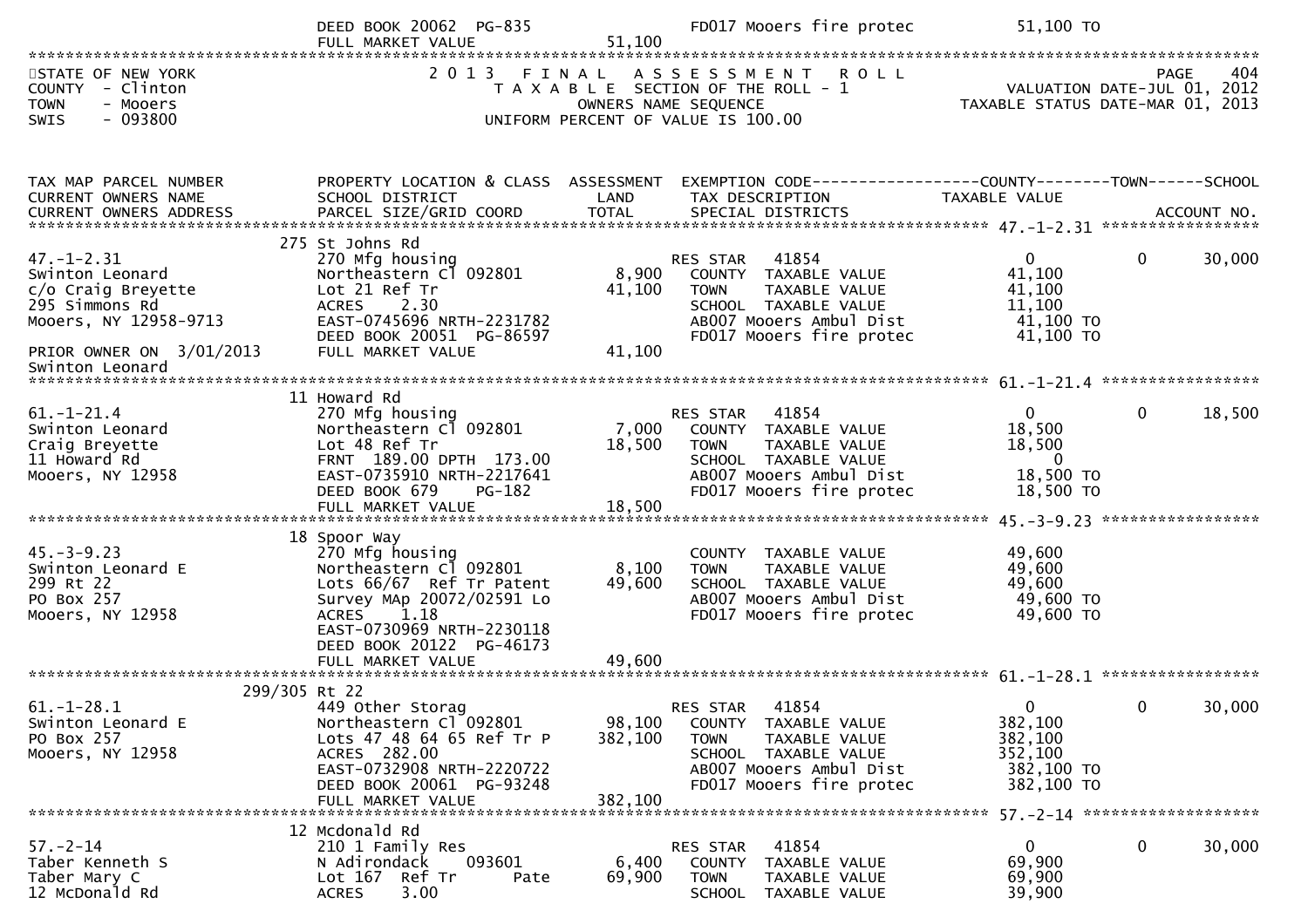| Mooers Forks, NY 12959-1718                                                                                    | EAST-0694265 NRTH-2220095<br>DEED BOOK 20021 PG-44099<br>FULL MARKET VALUE                                                                                                                                        | 69,900                      | AB007 Mooers Ambul Dist<br>FD017 Mooers fire protec                                                                                                                               | 69,900 TO<br>69,900 TO                                                                            |                  |
|----------------------------------------------------------------------------------------------------------------|-------------------------------------------------------------------------------------------------------------------------------------------------------------------------------------------------------------------|-----------------------------|-----------------------------------------------------------------------------------------------------------------------------------------------------------------------------------|---------------------------------------------------------------------------------------------------|------------------|
| STATE OF NEW YORK<br>COUNTY - Clinton<br>- Mooers<br><b>TOWN</b><br>$-093800$<br>SWIS                          | 2 0 1 3                                                                                                                                                                                                           | FINAL                       | A S S E S S M E N T R O L L<br>T A X A B L E SECTION OF THE ROLL - 1<br>OWNERS NAME SEQUENCE<br>UNIFORM PERCENT OF VALUE IS 100.00                                                | VALUATION DATE-JUL 01, 2012<br>TAXABLE STATUS DATE-MAR 01, 2013                                   | PAGE<br>405      |
| TAX MAP PARCEL NUMBER<br>CURRENT OWNERS NAME                                                                   | PROPERTY LOCATION & CLASS ASSESSMENT<br>SCHOOL DISTRICT                                                                                                                                                           | LAND                        | EXEMPTION CODE-----------------COUNTY--------TOWN------SCHOOL<br>TAX DESCRIPTION                                                                                                  | TAXABLE VALUE                                                                                     |                  |
| $29. - 2 - 45$<br>Taffner William J<br>Taffner Jennifer L<br>188 Blackman Corners Rd<br>Mooers Forks, NY 12959 | 188 Blackman Corners Rd<br>210 1 Family Res<br>Northeastern Cl 092801<br>Lot 117 Ref Tr<br>Pate<br>1.00 BANK<br>320<br><b>ACRES</b><br>EAST-0711940 NRTH-2236267<br>DEED BOOK 20011 PG-30033<br>FULL MARKET VALUE | 8,000<br>134,200<br>134,200 | 41854<br>RES STAR<br>COUNTY TAXABLE VALUE<br><b>TOWN</b><br>TAXABLE VALUE<br>SCHOOL TAXABLE VALUE<br>AB007 Mooers Ambul Dist<br>FD017 Mooers fire protec                          | 0<br>0<br>134,200<br>134,200<br>104,200<br>134,200 TO<br>134,200 TO                               | 30,000           |
| $29. - 1 - 10$<br>Taranto Maria A<br>Taranto Theodore J M<br>24 Trafton Rd<br>Framingham, MA 01701-5752        | 195 Blackman Corners Rd<br>240 Rural res<br>Northeastern Cl 092801<br>Lots 117 & 124<br>ACRES 50.00<br>EAST-0710507 NRTH-2235576<br>DEED BOOK 541<br>PG-476                                                       | 34,900<br>84,800            | COUNTY TAXABLE VALUE<br>TAXABLE VALUE<br><b>TOWN</b><br>SCHOOL TAXABLE VALUE<br>AB007 Mooers Ambul Dist<br>FD017 Mooers fire protec                                               | 84,800<br>84,800<br>84,800<br>84,800 TO<br>84,800 TO                                              |                  |
| $30.16 - 1 - 5$<br>Tassone Theresa<br>140 Maple St<br>Mooers, NY 12958                                         | 140 Maple St<br>210 1 Family Res<br>Northeastern Cl 092801<br>Ref Tr<br>Lot 68<br>Pate<br>1.30<br><b>ACRES</b><br>EAST-0728745 NRTH-2237246<br>DEED BOOK 20092 PG-26358<br>FULL MARKET VALUE                      | 10,400<br>80,600<br>80,600  | RES STAR<br>41854<br>COUNTY TAXABLE VALUE<br><b>TOWN</b><br>TAXABLE VALUE<br>SCHOOL TAXABLE VALUE<br>AB007 Mooers Ambul Dist<br>FD017 Mooers fire protec<br>LT033 Mooers Light 2  | $\mathbf{0}$<br>0<br>80,600<br>80,600<br>50,600<br>80,600 TO<br>80,600 TO<br>80,600 TO            | 30,000           |
| $45. -2 - 17$<br>Tatro James E<br>52 Grew Rd<br>Mooers, NY 12958                                               | 52 Grew Rd<br>210 1 Family Res<br>Northeastern Cl 092801<br>Lot 67 Ref Tr<br>Pate<br>FRNT 136.00 DPTH 200.00<br>EAST-0729207 NRTH-2229546<br>DEED BOOK 602<br>PG-322<br>FULL MARKET VALUE                         | 37,200<br>37,200            | AGED - ALL 41800<br>41834<br>7,200 SR STAR<br>COUNTY TAXABLE VALUE<br>TAXABLE VALUE<br><b>TOWN</b><br>SCHOOL TAXABLE VALUE<br>AB007 Mooers Ambul Dist<br>FD017 Mooers fire protec | 18,600<br>18,600<br>$\overline{0}$<br>0<br>18,600<br>18,600<br>$\bf{0}$<br>37,200 TO<br>37,200 TO | 18,600<br>18,600 |
| $62 - 2 - 4.2$<br>Taylor Ronnie<br>Belrose Kristin<br>159 Angelville Rd                                        | 159 Angelville Rd<br>210 1 Family Res<br>Northeastern Cl 092801<br>Lot 24<br>Ref Tr<br>Pate<br>3.70<br><b>ACRES</b>                                                                                               | 10,200<br>97,600            | 41854<br>RES STAR<br>COUNTY TAXABLE VALUE<br><b>TOWN</b><br>TAXABLE VALUE<br><b>SCHOOL</b><br>TAXABLE VALUE                                                                       | 0<br>0<br>97,600<br>97,600<br>67,600                                                              | 30,000           |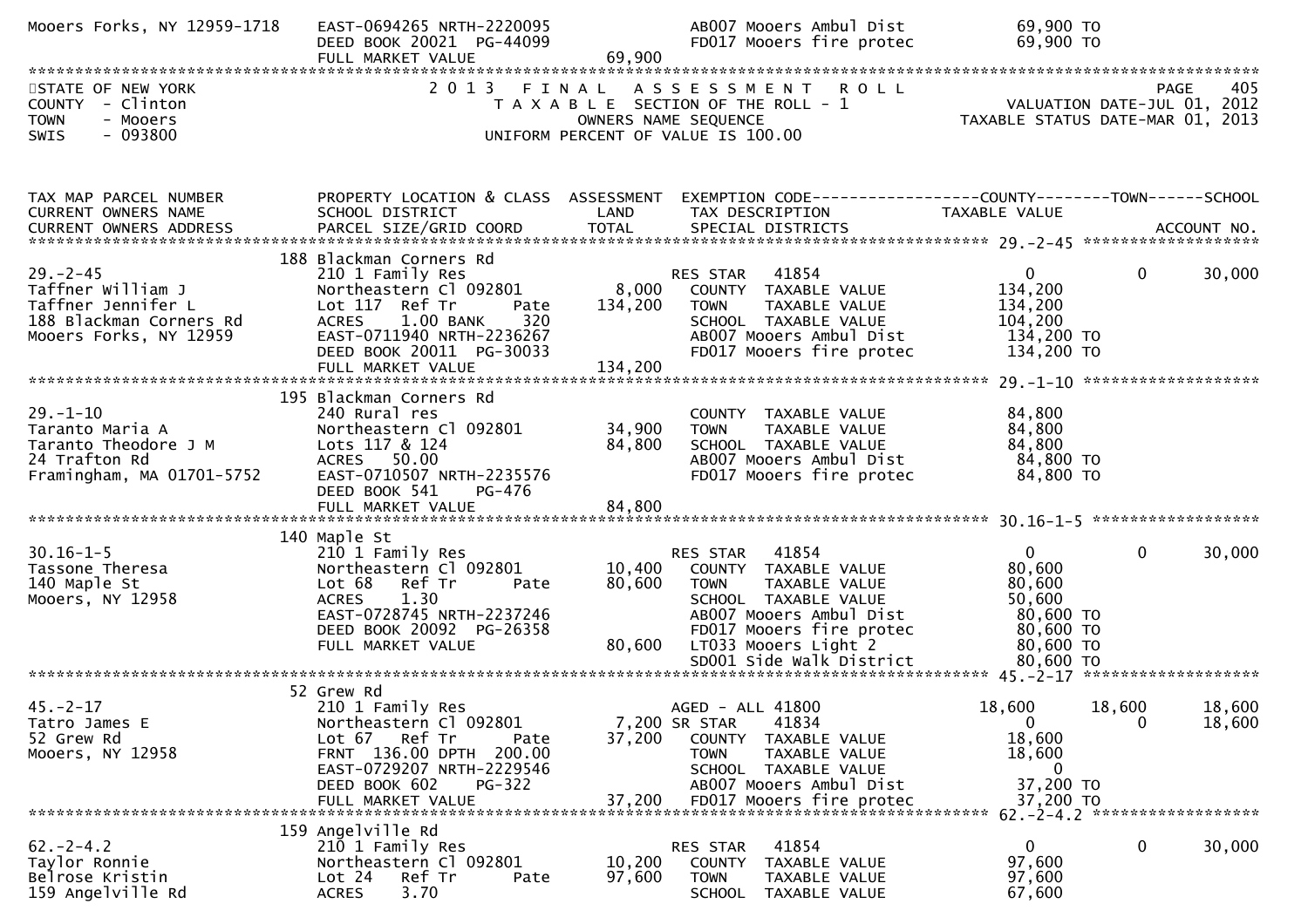| Chazy, NY 12921                                                                                   | EAST-0744612 NRTH-2217243<br>DEED BOOK 20051 PG-88792<br>FULL MARKET VALUE                                                                                                                      | 97,600                     | AB007 Mooers Ambul Dist<br>FD017 Mooers fire protec                                                                                                                                                                             | 97,600 TO<br>97,600 TO                                                                                                                                        |
|---------------------------------------------------------------------------------------------------|-------------------------------------------------------------------------------------------------------------------------------------------------------------------------------------------------|----------------------------|---------------------------------------------------------------------------------------------------------------------------------------------------------------------------------------------------------------------------------|---------------------------------------------------------------------------------------------------------------------------------------------------------------|
| STATE OF NEW YORK<br>COUNTY - Clinton<br><b>TOWN</b><br>- Mooers<br>$-093800$<br>SWIS             |                                                                                                                                                                                                 |                            | 2013 FINAL ASSESSMENT ROLL<br>UNIFORM PERCENT OF VALUE IS 100.00                                                                                                                                                                | 406<br><b>PAGE</b><br>TAGE HEROLL - 1<br>TAXABLE SECTION OF THE ROLL - 1 VALUATION DATE-JUL 01, 2012<br>OWNERS NAME SEQUENCE TAXABLE STATUS DATE-MAR 01, 2013 |
| TAX MAP PARCEL NUMBER<br>CURRENT OWNERS NAME                                                      | PROPERTY LOCATION & CLASS ASSESSMENT<br>SCHOOL DISTRICT                                                                                                                                         | LAND                       | TAX DESCRIPTION TAXABLE VALUE                                                                                                                                                                                                   | EXEMPTION CODE-----------------COUNTY--------TOWN------SCHOOL                                                                                                 |
| $28. - 1 - 9.1$<br>Tedford Roy<br>Francis Sabbatus<br>802 S Massachusetts Ave<br>Deland, FL 32724 | Bush Rd<br>321 Abandoned ag<br>Northeastern Cl 092801<br>Lot 144 Ref Tr<br>Pate<br>ACRES 108.90<br>EAST-0705102 NRTH-2242307<br>DEED BOOK 20082 PG-14873                                        | 44,800<br>44,800           | COUNTY TAXABLE VALUE<br>TOWN TAXABLE VALUE<br>SCHOOL TAXABLE VALUE<br>AB007 Mooers Ambul Dist<br>FD017 Mooers fire protec                                                                                                       | 44,800<br>44,800<br>44,800<br>44,800 TO<br>44,800 TO                                                                                                          |
| $13 - 1 - 22$<br>Terry Lewis Sr<br>Terry Lewis<br>1 Morning Mist Ct<br>Woodstock, MD 21163        | Bush Rd<br>321 Abandoned ag<br>Northeastern Cl 092801<br>Lot 148 Ref Tr<br>Pate<br>ACRES 22.00<br>EAST-0701615 NRTH-2243625<br>DEED BOOK 558<br>PG-951                                          | 16,400<br>16,400           | COUNTY TAXABLE VALUE<br><b>TOWN</b><br>TAXABLE VALUE<br>SCHOOL TAXABLE VALUE<br>AB007 Mooers Ambul Dist<br>FD017 Mooers fire protec                                                                                             | 16,400<br>16,400<br>16,400<br>16,400 TO<br>16,400 TO                                                                                                          |
| $16. - 1 - 3.12$<br>Tetreault Gregory W<br>Houle Randy J<br>42 Monty St<br>Plattsburgh, NY 12901  | Gokey Rd<br>$322$ Rural vac $>10$<br>Northeastern Cl 092801<br>Lot 41 Ref Tr Patent<br>ACRES 18.70<br>EAST-0733724 NRTH-2248902<br>DEED BOOK 20102 PG-30277<br>FULL MARKET VALUE                | 11,400<br>11,400<br>11,400 | COUNTY TAXABLE VALUE<br><b>TOWN</b><br>TAXABLE VALUE<br>SCHOOL TAXABLE VALUE<br>AB007 Mooers Ambul Dist<br>FD017 Mooers fire protec                                                                                             | 11,400<br>11,400<br>11,400<br>11,400 TO<br>$11,400$ TO                                                                                                        |
| $45. - 4 - 10.1$<br>Tetreault Violet<br>457 Rt 22<br>Mooers, NY 12958                             | 457 Rt 22<br>210 1 Family Res<br>Northeastern Cl 092801<br>Ref Tr<br>Lot 66<br>Pate<br>6.00<br><b>ACRES</b><br>EAST-0730972 NRTH-2225927<br>DEED BOOK 490<br><b>PG-290</b><br>FULL MARKET VALUE | 30,800<br>30,800           | 87 PCT OF VALUE USED FOR EXEMPTION PURPOSES<br>AGED C&T 41801<br>12,000 SR STAR<br>41834<br>COUNTY TAXABLE VALUE<br><b>TOWN</b><br>TAXABLE VALUE<br>SCHOOL TAXABLE VALUE<br>AB007 Mooers Ambul Dist<br>FD017 Mooers fire protec | 13,398<br>13,398<br>$\bf{0}$<br>30,800<br>$\overline{\phantom{0}}$<br>- 0<br>17,402<br>17,402<br>$\overline{0}$<br>30,800 TO<br>30,800 TO                     |
| $59. - 1 - 26$<br>Thayer Ronald Jr<br>Thayer Tina<br>149 Rt 22B<br>Peru, NY 12972                 | 402 Woods Falls Rd<br>312 Vac w/imprv<br>Northeastern Cl 092801<br>Lot 113 Ref Tr<br>Pate<br>ACRES 26.80<br>EAST-0711449 NRTH-2219400                                                           | 25,500<br>31,000           | COUNTY TAXABLE VALUE<br>TAXABLE VALUE<br><b>TOWN</b><br>SCHOOL TAXABLE VALUE<br>AB007 Mooers Ambul Dist<br>FD017 Mooers fire protec                                                                                             | 31,000<br>31,000<br>31,000<br>31,000 TO<br>31,000 TO                                                                                                          |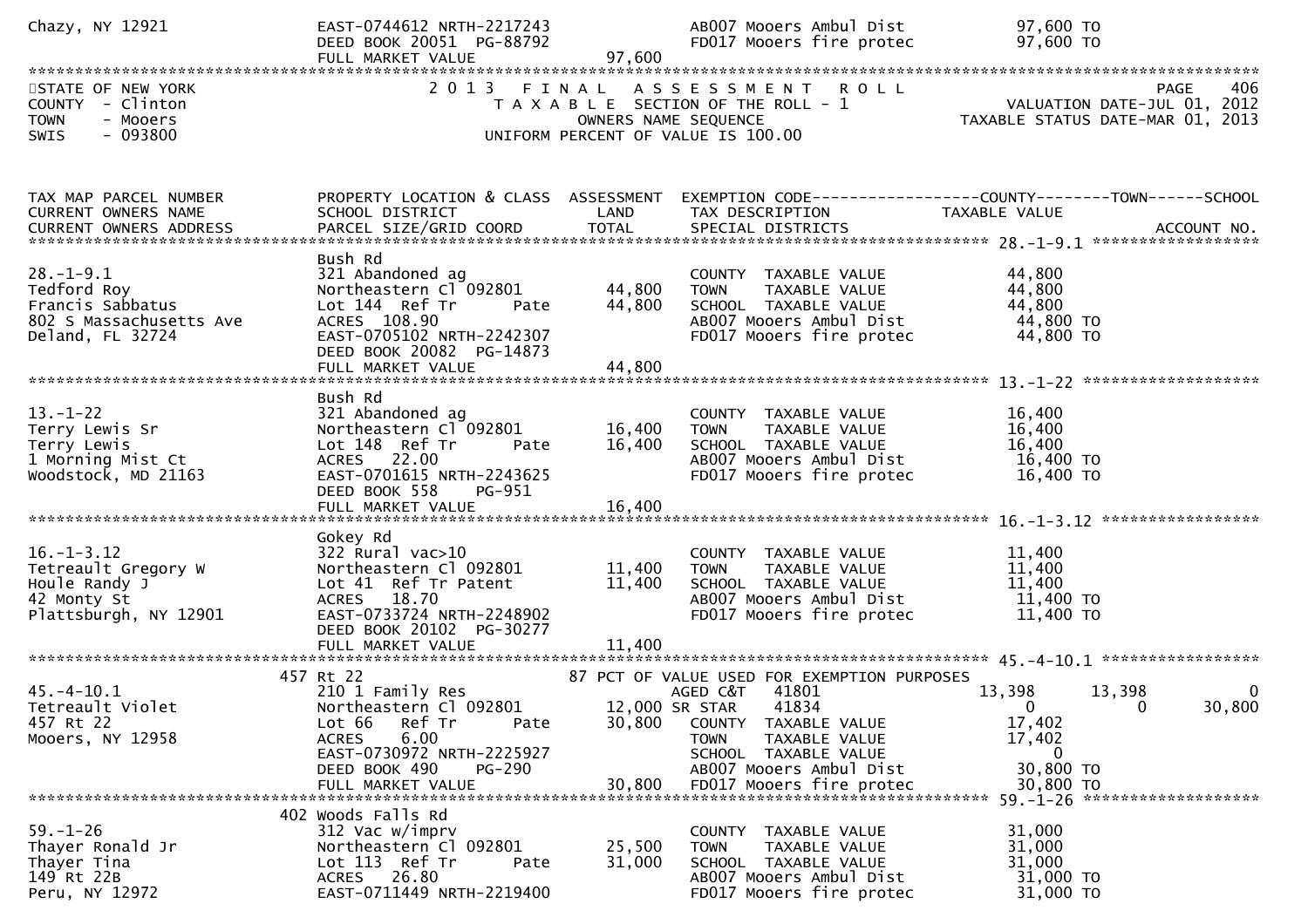|                                                                                                         | DEED BOOK 20102 PG-34236<br>FULL MARKET VALUE                                                                                                                       | 31,000           |                                                                                                                                                                                                       |                                                                            |                            |
|---------------------------------------------------------------------------------------------------------|---------------------------------------------------------------------------------------------------------------------------------------------------------------------|------------------|-------------------------------------------------------------------------------------------------------------------------------------------------------------------------------------------------------|----------------------------------------------------------------------------|----------------------------|
| STATE OF NEW YORK<br>COUNTY - Clinton<br><b>TOWN</b><br>- Mooers<br>$-093800$<br><b>SWIS</b>            |                                                                                                                                                                     |                  | 2013 FINAL ASSESSMENT ROLL<br>T A X A B L E SECTION OF THE ROLL - 1<br>OWNERS NAME SEQUENCE THE ROLL - 1 TAXABLE STATUS DATE-JUL 01, 2012<br>UNIFORM PERCENT OF VALUE IS 100.00                       |                                                                            | 407<br>PAGE                |
|                                                                                                         |                                                                                                                                                                     |                  |                                                                                                                                                                                                       |                                                                            |                            |
| TAX MAP PARCEL NUMBER<br>CURRENT OWNERS NAME                                                            | SCHOOL DISTRICT                                                                                                                                                     | LAND             | PROPERTY LOCATION & CLASS ASSESSMENT EXEMPTION CODE----------------COUNTY-------TOWN------SCHOOL<br>TAX DESCRIPTION                                                                                   | TAXABLE VALUE                                                              |                            |
|                                                                                                         | 3710 Rt 11                                                                                                                                                          |                  |                                                                                                                                                                                                       |                                                                            |                            |
| $58. - 1 - 10.1$<br>Therrian Lawrence R Jr<br>3710 Rt 11<br>Mooers Forks, NY 12959                      | 240 Rural res<br>093601<br>N Adirondack<br>Lot 140 Ref Tr<br>Pate<br>ACRES 17.20<br>EAST-0704514 NRTH-2222756<br>DEED BOOK 20072 PG-10180                           | 51,300           | 41854<br>RES STAR<br>15,500 COUNTY TAXABLE VALUE<br><b>TOWN</b><br>TAXABLE VALUE<br>SCHOOL TAXABLE VALUE<br>AB007 Mooers Ambul Dist<br>FD017 Mooers fire protec                                       | $\mathbf{0}$<br>51,300<br>51,300<br>21,300<br>51,300 TO<br>51,300 TO       | $\Omega$<br>30,000         |
|                                                                                                         |                                                                                                                                                                     |                  |                                                                                                                                                                                                       |                                                                            |                            |
| $45. -4 - 4.21$<br>Thew George A<br>Thew George A<br>Thew Christine M<br>PO Box 371<br>Mooers, NY 12958 | 187 Grew Rd<br>240 Rural res<br>Northeastern Cl 092801<br>Lot 77 Ref Tr Patent<br>ACRES 14.30<br>EAST-0725699 NRTH-2228113<br>DEED BOOK 986<br><b>PG-255</b>        | 102,000 TOWN     | RES STAR 41854<br>15,000 COUNTY TAXABLE VALUE<br>TAXABLE VALUE<br>SCHOOL TAXABLE VALUE<br>AB007 Mooers Ambul Dist<br>FD017 Mooers fire protec                                                         | $\overline{0}$<br>102,000<br>102,000<br>72,000<br>102,000 TO<br>102,000 TO | $\mathbf{0}$<br>30,000     |
|                                                                                                         | FULL MARKET VALUE                                                                                                                                                   | 102,000          |                                                                                                                                                                                                       |                                                                            |                            |
| $45. - 3 - 9.1$<br>Thibodeau John H<br>Thibodeau Pamela R<br>673 Rt 22<br>Mooers, NY 12958              | 673 Rt 22<br>240 Rural res<br>Northeastern Cl 092801<br>Lot 67 Ref Tr<br>Pate<br>ACRES 14.20<br>EAST-0730922 NRTH-2230858<br>DEED BOOK 960<br>PG-115                | 96,200           | 90 PCT OF VALUE USED FOR EXEMPTION PURPOSES<br>WARNONALL 41121<br>17,200 RES STAR<br>41854<br>COUNTY TAXABLE VALUE<br>TAXABLE VALUE<br><b>TOWN</b><br>SCHOOL TAXABLE VALUE<br>AB007 Mooers Ambul Dist | 12,987<br>$\overline{0}$<br>83,213<br>84,200<br>66,200<br>96,200 TO        | 0<br>12,000<br>30,000<br>0 |
|                                                                                                         |                                                                                                                                                                     |                  |                                                                                                                                                                                                       |                                                                            |                            |
| $43 - 2 - 28$<br>Third Temple Inc<br>Cohen Raphael<br>4657 Rue Vezina<br>Montreal QC, Canada H3W1B7     | Rt 11<br>$314$ Rural vac<10<br>Northeastern Cl 092801<br>4 Seasons Bk 15 Pg 25 Lot<br>1.53<br><b>ACRES</b><br>EAST-0705162 NRTH-2227424<br>DEED BOOK 20082 PG-12409 | 1,200<br>1,200   | COUNTY TAXABLE VALUE<br>TAXABLE VALUE<br>TOWN<br>SCHOOL TAXABLE VALUE<br>AB007 Mooers Ambul Dist<br>FD017 Mooers fire protec                                                                          | 1,200<br>1,200<br>1,200<br>1,200 TO<br>1,200 TO                            |                            |
|                                                                                                         | FULL MARKET VALUE                                                                                                                                                   | 1,200            |                                                                                                                                                                                                       |                                                                            |                            |
| $45. - 1 - 31.2$<br>Thomas Kenneth E<br>Thomas Olda D<br>1245 Intervale Ave<br>Bronx, NY 10459          | Emery Rd<br>321 Abandoned ag<br>Northeastern Cl 092801<br>Lot 101 Ref Tr<br>Pate<br>ACRES 100.00<br>EAST-0718627 NRTH-2225982                                       | 64,700<br>64,700 | COUNTY TAXABLE VALUE<br>TAXABLE VALUE<br><b>TOWN</b><br>SCHOOL TAXABLE VALUE<br>AB007 Mooers Ambul Dist<br>FD017 Mooers fire protec                                                                   | 64,700<br>64,700<br>64,700<br>64,700 TO<br>64,700 TO                       |                            |

DEED BOOK 20051 PG-90034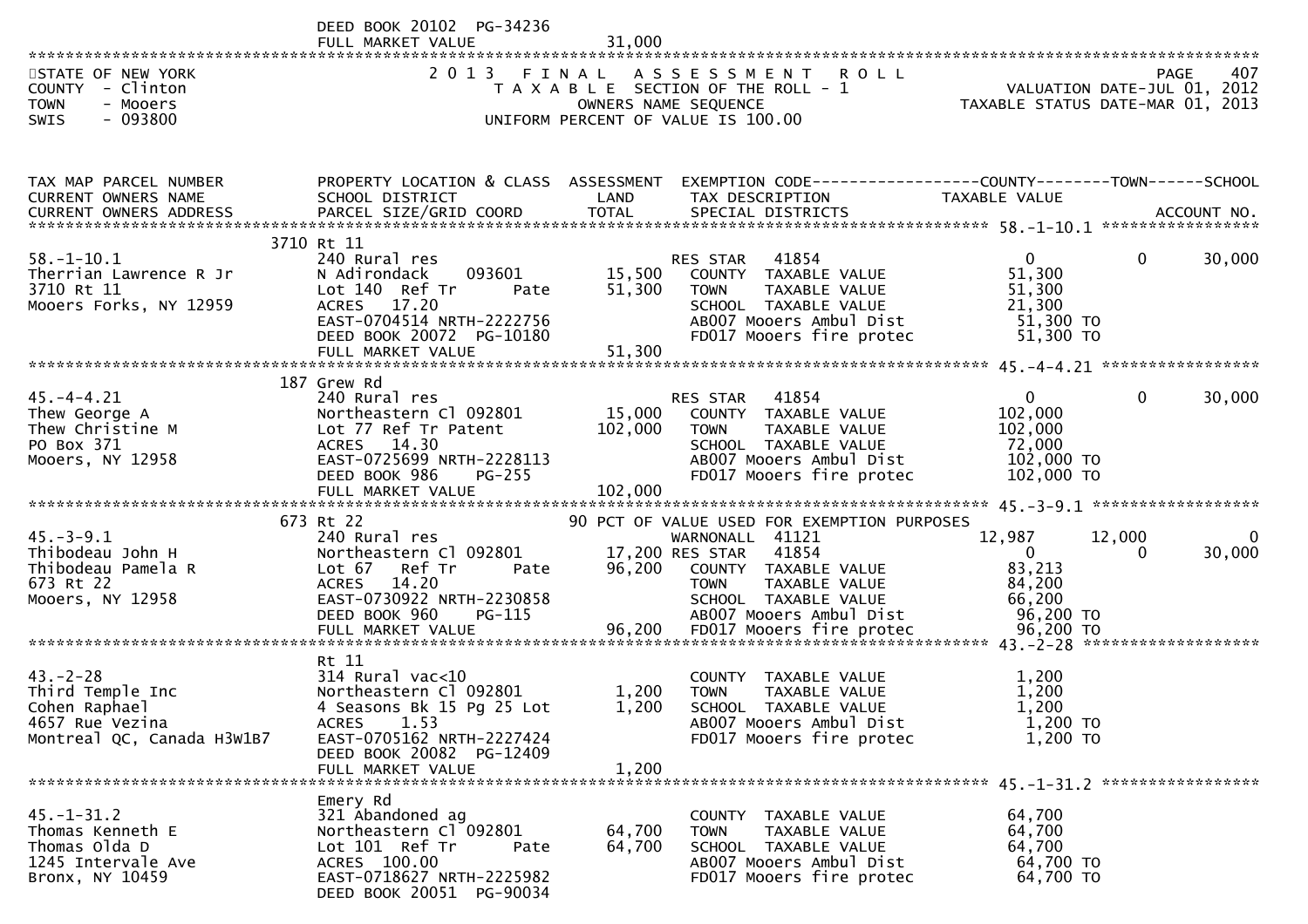|                                                                                                                                         | FULL MARKET VALUE                                                                                                                                                                        | 64,700                     |                                                                                                                                                          |                                                                      |                                            |
|-----------------------------------------------------------------------------------------------------------------------------------------|------------------------------------------------------------------------------------------------------------------------------------------------------------------------------------------|----------------------------|----------------------------------------------------------------------------------------------------------------------------------------------------------|----------------------------------------------------------------------|--------------------------------------------|
| STATE OF NEW YORK<br>COUNTY - Clinton<br><b>TOWN</b><br>- Mooers<br>$-093800$<br><b>SWIS</b>                                            | 2013 FINAL                                                                                                                                                                               | OWNERS NAME SEQUENCE       | A S S E S S M E N T<br><b>ROLL</b><br>T A X A B L E SECTION OF THE ROLL - 1<br>UNIFORM PERCENT OF VALUE IS 100.00                                        | TAXABLE STATUS DATE-MAR 01, 2013                                     | 408<br>PAGE<br>VALUATION DATE-JUL 01, 2012 |
| TAX MAP PARCEL NUMBER<br>CURRENT OWNERS NAME                                                                                            | PROPERTY LOCATION & CLASS ASSESSMENT<br>SCHOOL DISTRICT                                                                                                                                  | LAND                       | EXEMPTION CODE-----------------COUNTY-------TOWN------SCHOOL<br>TAX DESCRIPTION                                                                          | TAXABLE VALUE                                                        |                                            |
| $16. - 1 - 9$<br>Thompson Robert G<br>Labelle Lachana<br>474 North Star Rd<br>Mooers, NY 12958                                          | 474 North Star Rd<br>210 1 Family Res<br>Northeastern Cl 092801<br>Lot 42<br>Ref Tr<br>Pate<br>1.50<br><b>ACRES</b><br>EAST-0737161 NRTH-2246657<br>DEED BOOK 1004<br>$PG-273$           | 8,400<br>61,200            | 41854<br>RES STAR<br>COUNTY TAXABLE VALUE<br><b>TOWN</b><br>TAXABLE VALUE<br>SCHOOL TAXABLE VALUE<br>AB007 Mooers Ambul Dist<br>FD017 Mooers fire protec | $\mathbf{0}$<br>61,200<br>61,200<br>31,200<br>61,200 TO<br>61,200 TO | $\Omega$<br>30,000                         |
| $56. - 1 - 7.1$<br>Three L Farm<br>882 Irona Rd<br>Ellenburg Depot, NY 12935                                                            | Green Valley Rd<br>321 Abandoned ag<br>093601<br>N Adirondack<br>Lot 211 Ref Tr<br>Pate<br>ACRES 32.20<br>EAST-0682220 NRTH-2220552<br>DEED BOOK 20112 PG-43326<br>FULL MARKET VALUE     | 20,300<br>20,300<br>20,300 | COUNTY TAXABLE VALUE<br>TAXABLE VALUE<br><b>TOWN</b><br>SCHOOL TAXABLE VALUE<br>AB007 Mooers Ambul Dist<br>FD017 Mooers fire protec                      | 20,300<br>20,300<br>20,300<br>20,300 TO<br>20,300 TO                 | ******************                         |
| $56. - 1 - 7.3$<br>Three L Farm<br>922 Irona Rd<br>Ellenburg Depot, NY 12935                                                            | Green Valley Rd<br>311 Res vac land<br>093601<br>N Adirondack<br>Lot 211 Ref Tr<br>FRNT 105.00 DPTH 100.00<br>EAST-0682187 NRTH-2219864<br>DEED BOOK 20122 PG-47576<br>FULL MARKET VALUE | 3,200<br>3,200<br>3,200    | COUNTY TAXABLE VALUE<br>TAXABLE VALUE<br><b>TOWN</b><br>SCHOOL TAXABLE VALUE<br>AB007 Mooers Ambul Dist<br>FD017 Mooers fire protec                      | 3,200<br>3,200<br>3,200<br>3,200 TO<br>3,200 TO                      |                                            |
| $56. - 1 - 18.1$<br>Three L Farm<br>882 Irona Rd<br>Ellenburg Depot, NY 12935<br>MAY BE SUBJECT TO PAYMENT<br>UNDER AGDIST LAW TIL 2017 | Rt 11<br>105 Vac farmland<br>093601<br>N Adirondack<br>Lot 212 Ref Tr<br>Pate<br>ACRES 14.60<br>EAST-0682002 NRTH-2216416<br>DEED BOOK 20112 PG-39206<br>FULL MARKET VALUE               | 12,400<br>12,400<br>12,400 | AGRI DISTR 41720<br>COUNTY TAXABLE VALUE<br><b>TOWN</b><br>TAXABLE VALUE<br>SCHOOL TAXABLE VALUE<br>AB007 Mooers Ambul Dist<br>FD017 Mooers fire protec  | 5,016<br>7,384<br>7,384<br>7,384<br>12,400 TO<br>12,400 TO           | 5,016<br>5,016                             |
| $57. - 3 - 2.23$<br>Three L Farm<br>882 Irona Rd<br>Ellenburg Depot, NY 12935                                                           | Green Valley Rd<br>322 Rural vac>10<br>093601<br>N Adirondack<br>Lots 193 194 211 212 Ref<br>ACRES 54.80<br>EAST-0684883 NRTH-2218266<br>DEED BOOK 20082 PG-21054<br>FULL MARKET VALUE   | 35,500<br>35,500<br>35,500 | COUNTY TAXABLE VALUE<br>TAXABLE VALUE<br><b>TOWN</b><br>SCHOOL TAXABLE VALUE<br>AB007 Mooers Ambul Dist<br>FD017 Mooers fire protec                      | 35,500<br>35,500<br>35,500<br>35,500 TO<br>35,500 TO                 |                                            |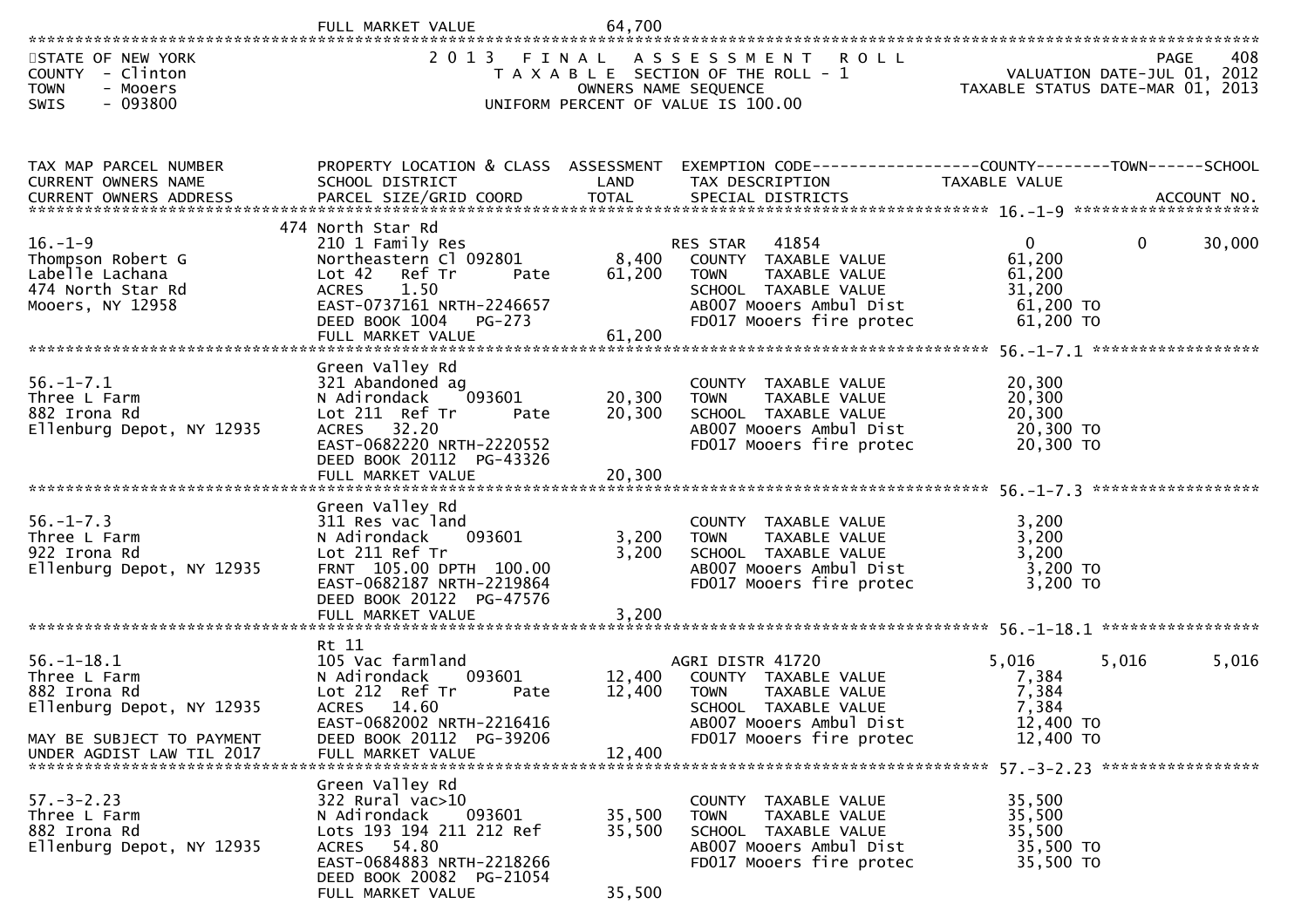| STATE OF NEW YORK          |                                      |                      | 2013 FINAL ASSESSMENT<br><b>ROLL</b>  |                                                                 | 409<br>PAGE           |
|----------------------------|--------------------------------------|----------------------|---------------------------------------|-----------------------------------------------------------------|-----------------------|
| COUNTY - Clinton           |                                      |                      | T A X A B L E SECTION OF THE ROLL - 1 | VALUATION DATE-JUL 01, 2012<br>TAXABLE STATUS DATE-MAR 01, 2013 |                       |
|                            |                                      |                      |                                       |                                                                 |                       |
| <b>TOWN</b><br>- Mooers    |                                      | OWNERS NAME SEQUENCE |                                       |                                                                 |                       |
| $-093800$<br>SWIS          |                                      |                      | UNIFORM PERCENT OF VALUE IS 100.00    |                                                                 |                       |
|                            |                                      |                      |                                       |                                                                 |                       |
|                            |                                      |                      |                                       |                                                                 |                       |
|                            |                                      |                      |                                       |                                                                 |                       |
| TAX MAP PARCEL NUMBER      | PROPERTY LOCATION & CLASS ASSESSMENT |                      |                                       |                                                                 |                       |
| <b>CURRENT OWNERS NAME</b> | SCHOOL DISTRICT                      | LAND                 | TAX DESCRIPTION                       | TAXABLE VALUE                                                   |                       |
|                            |                                      |                      |                                       |                                                                 |                       |
|                            |                                      |                      |                                       |                                                                 |                       |
|                            | Alder Bend Rd                        |                      |                                       |                                                                 |                       |
| $58. - 2 - 4.21$           | 105 Vac farmland                     |                      | AGRI DISTR 41720                      | 8,161                                                           | 8,161<br>8,161        |
| Three L Farm               | 093601<br>N Adirondack               |                      | 27,700 COUNTY TAXABLE VALUE           | 19,539                                                          |                       |
| 882 Irona Rd               | Lot 167 Ref Tr                       | 27,700               | TAXABLE VALUE<br>TOWN                 | 19,539                                                          |                       |
|                            |                                      |                      |                                       |                                                                 |                       |
| Ellenburg Depot, NY 12935  | ACRES 46.70                          |                      | SCHOOL TAXABLE VALUE                  | 19,539                                                          |                       |
|                            | EAST-0696631 NRTH-2216696            |                      | AB007 Mooers Ambul Dist               | 27,700 TO                                                       |                       |
| MAY BE SUBJECT TO PAYMENT  | DEED BOOK 20112 PG-39206             |                      | FD017 Mooers fire protec              | 27,700 TO                                                       |                       |
| UNDER AGDIST LAW TIL 2017  | FULL MARKET VALUE                    | 27,700               |                                       |                                                                 |                       |
|                            |                                      |                      |                                       |                                                                 |                       |
|                            | Canaan Rd                            |                      |                                       |                                                                 |                       |
| $56. - 1 - 1.3$            | 321 Abandoned ag                     |                      | COUNTY TAXABLE VALUE                  | 15,500                                                          |                       |
| Three L Farm Partnership   | 093601<br>N Adirondack               | 15,500               | TAXABLE VALUE<br><b>TOWN</b>          | 15,500                                                          |                       |
| 882 Irona Rd               | Lot 19 T ST Gore Pat                 | 15,500               | SCHOOL TAXABLE VALUE                  | 15,500                                                          |                       |
|                            |                                      |                      |                                       |                                                                 |                       |
| Ellenburg Depot, NY 12935  | ACRES 22.20                          |                      | AB007 Mooers Ambul Dist               | 15,500 TO                                                       |                       |
|                            | EAST-0674453 NRTH-2223916            |                      | FD017 Mooers fire protec              | 15,500 TO                                                       |                       |
|                            | DEED BOOK 20112 PG-40252             |                      |                                       |                                                                 |                       |
|                            |                                      |                      |                                       |                                                                 |                       |
|                            |                                      |                      |                                       |                                                                 |                       |
|                            | Rt 11                                |                      |                                       |                                                                 |                       |
| $58. - 2 - 2.211$          | 720 Mine/quarry                      |                      | COUNTY TAXABLE VALUE                  | 23,000                                                          |                       |
| Three L Farm Partnership   | 093601<br>N Adirondack               | 23,000               | TAXABLE VALUE<br><b>TOWN</b>          | 23,000                                                          |                       |
| 882 Irona Rd               | Lot 167 Ref Tr                       | 23,000               | SCHOOL TAXABLE VALUE                  | 23,000                                                          |                       |
| Ellenburg, NY 12935        | ACRES 15.50                          |                      | AB007 Mooers Ambul Dist               | 23,000 TO                                                       |                       |
|                            | EAST-0696052 NRTH-2219029            |                      | FD017 Mooers fire protec              | 23,000 TO                                                       |                       |
|                            | DEED BOOK 20102 PG-30300             |                      |                                       |                                                                 |                       |
|                            |                                      |                      |                                       |                                                                 |                       |
|                            | FULL MARKET VALUE                    | 23,000               |                                       |                                                                 |                       |
|                            |                                      |                      |                                       |                                                                 |                       |
|                            | 370 Gero Rd                          |                      |                                       |                                                                 |                       |
| $43. - 1 - 22$             | 210 1 Family Res                     |                      | 41854<br>RES STAR                     | $\overline{0}$                                                  | $\mathbf 0$<br>30,000 |
| Tolosky Todd A             | N Adirondack 093601                  | 8,400                | COUNTY TAXABLE VALUE                  | 86,900                                                          |                       |
| Tolosky Lynn E             | Lot 152 Ref Tr<br>Pate               | 86,900               | TAXABLE VALUE<br><b>TOWN</b>          | 86,900                                                          |                       |
| 370 Gero Rd                | <b>ACRES</b><br>6.60 BANK<br>890     |                      | SCHOOL TAXABLE VALUE                  | 56,900                                                          |                       |
| Mooers Forks, NY 12959     | EAST-0698172 NRTH-2228879            |                      | AB007 Mooers Ambul Dist               | 86,900 TO                                                       |                       |
|                            | DEED BOOK 20061 PG-93132             |                      | FD017 Mooers fire protec              | 86,900 TO                                                       |                       |
|                            | FULL MARKET VALUE                    | 86.900               |                                       |                                                                 |                       |
|                            |                                      |                      |                                       |                                                                 |                       |
|                            |                                      |                      |                                       |                                                                 |                       |
|                            | Gero Rd                              |                      |                                       |                                                                 |                       |
| $43. - 1 - 30.2$           | $314$ Rural vac<10                   |                      | COUNTY TAXABLE VALUE                  | 5,000                                                           |                       |
| Tolosky Todd Anthony       | Northeastern Cl 092801               | 5,000                | TAXABLE VALUE<br><b>TOWN</b>          | 5,000                                                           |                       |
| Tolosky Lynn Ellen         | Lot 170 Ref Tr                       | 5,000                | SCHOOL TAXABLE VALUE                  | 5,000                                                           |                       |
| 370 Gero Rd                | ACRES 1.00                           |                      | AB007 Mooers Ambul Dist               | 5,000 TO                                                        |                       |
| Mooers Forks, NY 12959     | EAST-0697732 NRTH-2229897            |                      | FD017 Mooers fire protec              | 5,000 TO                                                        |                       |
|                            | DEED BOOK 20082 PG-14935             |                      |                                       |                                                                 |                       |
|                            | FULL MARKET VALUE                    | 5,000                |                                       |                                                                 |                       |
|                            |                                      |                      |                                       |                                                                 |                       |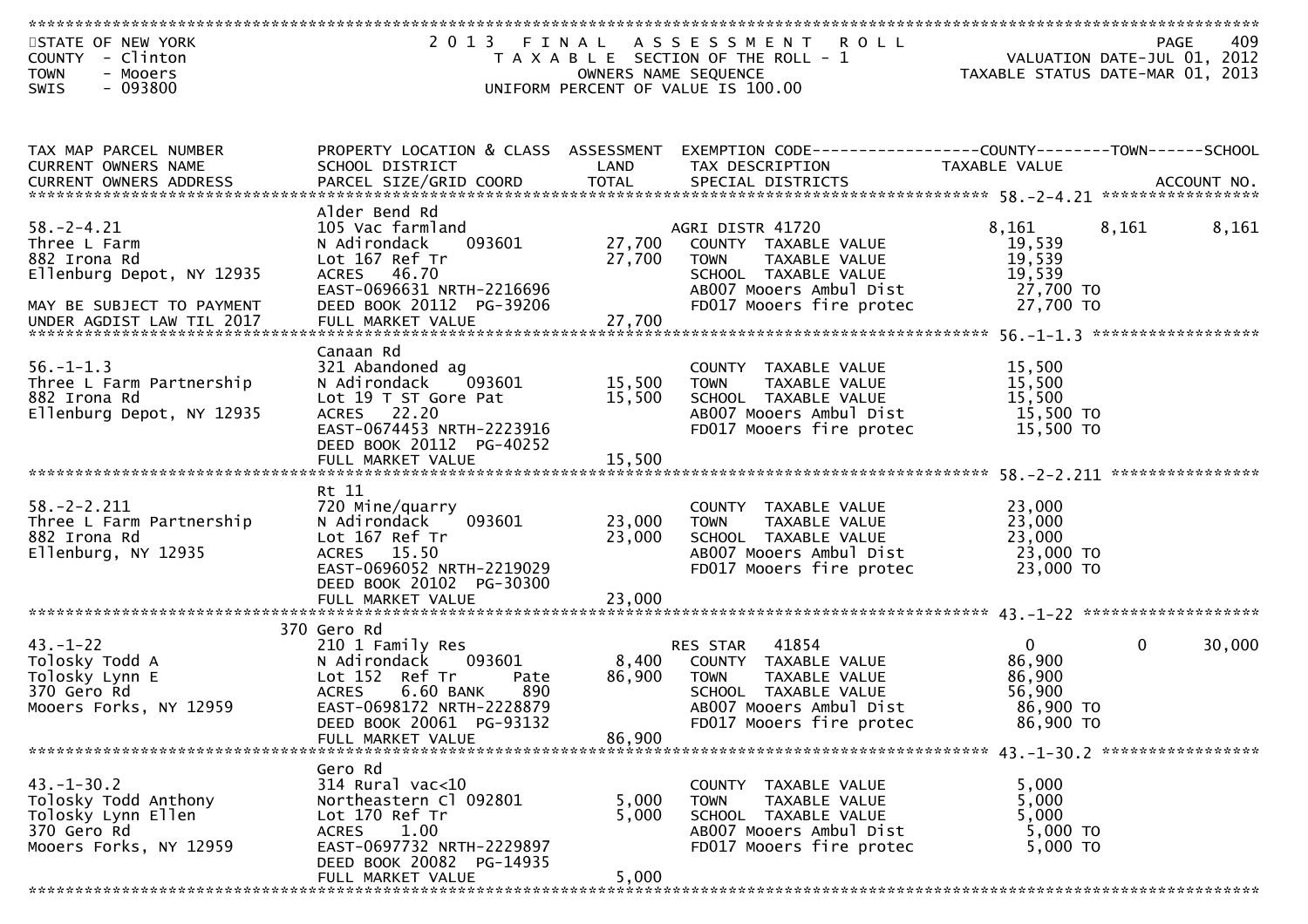| STATE OF NEW YORK<br>- Clinton<br><b>COUNTY</b><br><b>TOWN</b><br>- Mooers<br>$-093800$<br><b>SWIS</b>             | 2013                                                                                                                                                                                                          |                            | FINAL ASSESSMENT ROLL<br>T A X A B L E SECTION OF THE ROLL - 1<br>OWNERS NAME SEQUENCE<br>UNIFORM PERCENT OF VALUE IS 100.00                  |                                                                             | 410<br><b>PAGE</b><br>ROLL - 1<br>VALUATION DATE-JUL 01, 2012<br>TAXABLE STATUS DATE-MAR 01, 2013 |
|--------------------------------------------------------------------------------------------------------------------|---------------------------------------------------------------------------------------------------------------------------------------------------------------------------------------------------------------|----------------------------|-----------------------------------------------------------------------------------------------------------------------------------------------|-----------------------------------------------------------------------------|---------------------------------------------------------------------------------------------------|
| TAX MAP PARCEL NUMBER<br>CURRENT OWNERS NAME                                                                       | SCHOOL DISTRICT                                                                                                                                                                                               | LAND                       | PROPERTY LOCATION & CLASS ASSESSMENT EXEMPTION CODE----------------COUNTY-------TOWN------SCHOOL<br>TAX DESCRIPTION                           | TAXABLE VALUE                                                               |                                                                                                   |
| $28. - 1 - 9.38$<br>Tomah Newell J Jr<br>Tomah Linda<br>186 Bush Rd<br>Mooers Forks, NY 12959                      | 186 Bush Rd<br>210 1 Family Res<br>Northeastern Cl 092801<br>Lot 144 Ref Tr<br>ACRES 1.10<br>EAST-0704943 NRTH-2239093<br>DEED BOOK 941<br>PG-323                                                             | 8,100 SR STAR<br>48,000    | AGED C&T<br>41801<br>41834<br>COUNTY TAXABLE VALUE<br>TAXABLE VALUE<br><b>TOWN</b><br>SCHOOL TAXABLE VALUE<br>AB007 Mooers Ambul Dist         | 24,000<br>$\overline{0}$<br>24,000<br>24,000<br>$\overline{0}$<br>48,000 TO | 24,000<br>$\mathbf{0}$<br>48,000<br>$\Omega$                                                      |
| $44. - 1 - 26$<br>Tomo Pauline J<br>7442 Westview Dr<br>Boardman, OH 44512                                         | Allison Ln<br>260 Seasonal res<br>Northeastern Cl 092801<br>Lot 126 Ref Tr<br>Pate<br>Also Title Deed 837/173<br>ACRES 40.50<br>EAST-0710235 NRTH-2227677<br>DEED BOOK 890<br>PG-276                          | 36,200 TOWN<br>42,600      | COUNTY TAXABLE VALUE<br>TAXABLE VALUE<br>SCHOOL TAXABLE VALUE<br>AB007 Mooers Ambul Dist<br>FD017 Mooers fire protec                          | 42,600<br>42,600<br>42,600<br>42,600 TO<br>42,600 TO                        |                                                                                                   |
| $57. - 1 - 7.41$<br>J. -__--_<br>Tomo Ronald<br>Tomo Mary Ellen<br>134 Cannon Corners Rd<br>Mooers Forks, NY 12959 | 134 Cannon Corners Rd<br>240 Rural res<br>093601<br>N Adirondack<br>Lot 181 Ref Tr<br>ACRES 84.80<br>EAST-0690838 NRTH-2222140<br>DEED BOOK 741<br><b>PG-102</b>                                              | 90,000 TOWN                | RES STAR 41854<br>43,500 COUNTY TAXABLE VALUE<br>TAXABLE VALUE<br>SCHOOL TAXABLE VALUE<br>ABOO7 Mooers Ambul Dist<br>FD017 Mooers fire protec | $\overline{0}$<br>90,000<br>90,000<br>60,000<br>90,000 TO<br>90,000 TO      | $\mathbf 0$<br>30,000                                                                             |
| $45. - 5 - 3$<br>Tong Qiang<br>18 Onezime Brossoit St<br>Lachine QC, Canada H8R4B8                                 | 13 T-Ridge Ln<br>260 Seasonal res<br>Northeastern Cl 092801<br>Lot 76 Ref Tr<br>Tappin Ridge Subd #3<br>FRNT 104.64 DPTH 340.00<br>EAST-0724566 NRTH-2232630<br>DEED BOOK 20092 PG-26678<br>FULL MARKET VALUE | 9,600<br>37,000<br>37,000  | COUNTY TAXABLE VALUE<br><b>TOWN</b><br>TAXABLE VALUE<br>SCHOOL TAXABLE VALUE<br>AB007 Mooers Ambul Dist<br>FD017 Mooers fire protec           | 37,000<br>37,000<br>37,000<br>37,000 TO<br>37,000 TO                        |                                                                                                   |
| $14. - 1 - 28$<br>Torsiello Rocco<br>Torsiello Mark<br>16 Berger St<br>Moonachie, NJ 07074                         | Scriver Rd<br>321 Abandoned ag<br>Northeastern Cl 092801<br>Lot 122 Ref Tr<br>Pate<br>67.00<br>ACRES<br>EAST-0706906 NRTH-2245682<br>DEED BOOK 612<br>PG-144<br>FULL MARKET VALUE                             | 38,800<br>38,800<br>38,800 | COUNTY TAXABLE VALUE<br>TAXABLE VALUE<br><b>TOWN</b><br>SCHOOL TAXABLE VALUE<br>AB007 Mooers Ambul Dist<br>FD017 Mooers fire protec           | 38,800<br>38,800<br>38,800<br>38,800 TO<br>38,800 TO                        |                                                                                                   |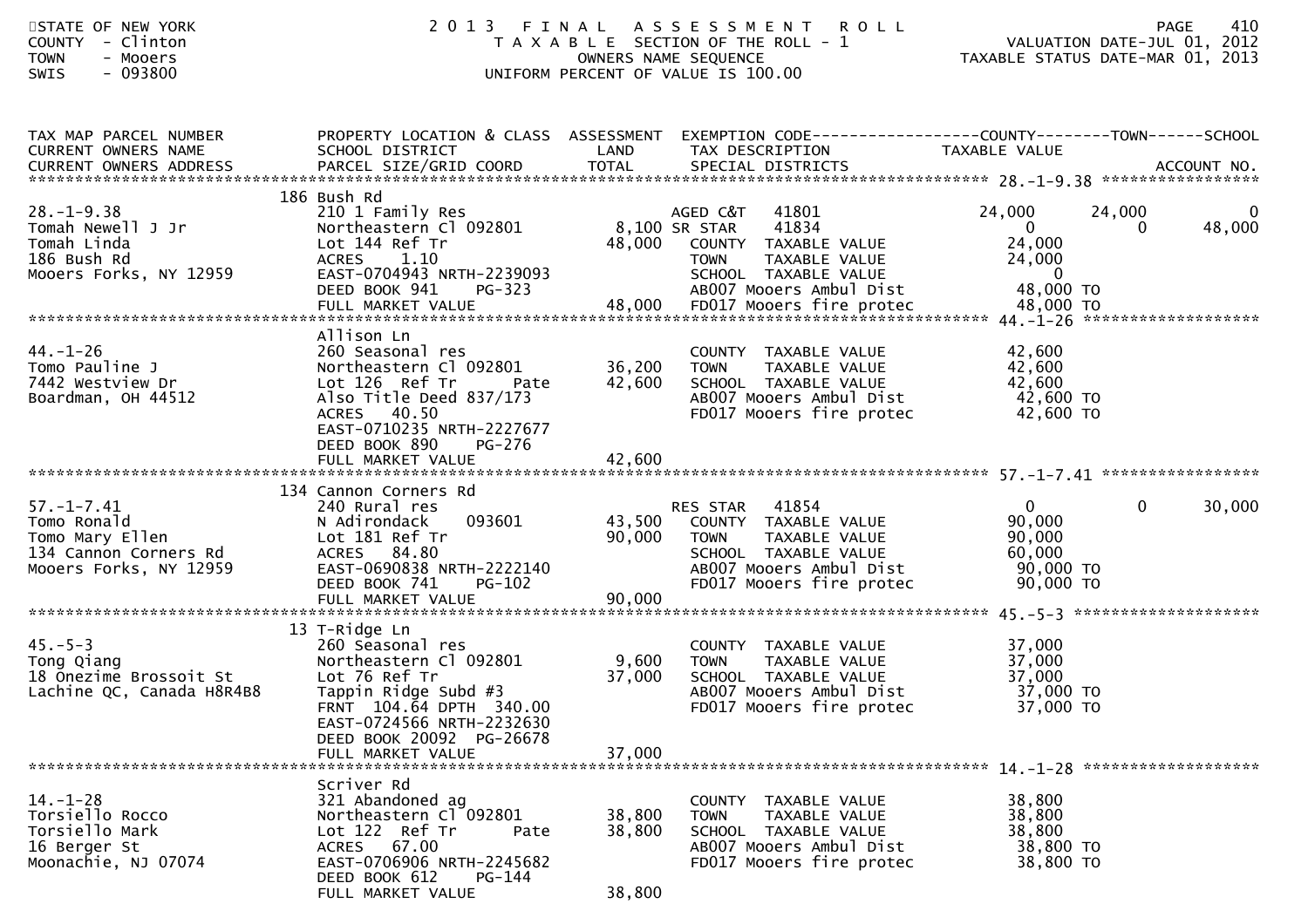| STATE OF NEW YORK<br>COUNTY - Clinton<br><b>TOWN</b><br>- Mooers<br>$-093800$<br>SWIS                                                                                              | 2 0 1 3                                                                                                                                                                      | OWNERS NAME SEQUENCE       | FINAL ASSESSMENT ROLL<br>T A X A B L E SECTION OF THE ROLL - 1<br>UNIFORM PERCENT OF VALUE IS 100.00                                                  |                                                                     | 411<br>PAGE<br>VALUATION DATE-JUL 01, 2012<br>TAXABLE STATUS DATE-MAR 01, 2013 |
|------------------------------------------------------------------------------------------------------------------------------------------------------------------------------------|------------------------------------------------------------------------------------------------------------------------------------------------------------------------------|----------------------------|-------------------------------------------------------------------------------------------------------------------------------------------------------|---------------------------------------------------------------------|--------------------------------------------------------------------------------|
|                                                                                                                                                                                    |                                                                                                                                                                              |                            |                                                                                                                                                       |                                                                     |                                                                                |
| TAX MAP PARCEL NUMBER<br>CURRENT OWNERS NAME<br>.4CCOUNT NO . PARCEL SIZE/GRID COORD TOTAL SPECIAL DISTRICTS SPERENT OWNERS ADDRESS PARCEL SIZE/GRID COORD TOTAL SPECIAL DISTRICTS | PROPERTY LOCATION & CLASS ASSESSMENT<br>SCHOOL DISTRICT                                                                                                                      | LAND                       | EXEMPTION CODE-----------------COUNTY-------TOWN-----SCHOOL<br>TAX DESCRIPTION                                                                        | TAXABLE VALUE                                                       |                                                                                |
| $44. -2 - 7.9$<br>Town Of Champlain<br>PO Box 3144<br>Champlain, NY 12919                                                                                                          | Emery Rd<br>720 Mine/quarry<br>Northeastern Cl 092801<br>Lot 101 Ref Tr<br>ACRES 15.00<br>EAST-0717184 NRTH-2228110<br>DEED BOOK 920<br>PG-280<br>FULL MARKET VALUE          | 40,600<br>40,600<br>40,600 | COUNTY TAXABLE VALUE<br><b>TOWN</b><br>TAXABLE VALUE<br>SCHOOL TAXABLE VALUE<br>ABOO7 Mooers Ambul Dist<br>FD017 Mooers fire protec                   | 40,600<br>40,600<br>40,600<br>40,600 TO<br>40,600 TO                |                                                                                |
|                                                                                                                                                                                    | Big Hill Rd                                                                                                                                                                  |                            |                                                                                                                                                       |                                                                     |                                                                                |
| $44. - 1 - 34$<br>Town Of Chazy<br>PO Box 219<br>Chazy, NY 12921-0217                                                                                                              | 720 Mine/quarry<br>Northeastern Cl 092801<br>Lot 125 Ref Tr<br>Pate<br>ACRES 57.30<br>EAST-0709608 NRTH-2230003<br>DEED BOOK 781<br>PG-347                                   | 59,000<br>59,000           | COUNTY TAXABLE VALUE<br><b>TOWN</b><br>TAXABLE VALUE<br>SCHOOL TAXABLE VALUE<br>AB007 Mooers Ambul Dist<br>FD017 Mooers fire protec                   | 59,000<br>59,000<br>59,000<br>59,000 TO<br>59,000 TO                |                                                                                |
|                                                                                                                                                                                    |                                                                                                                                                                              |                            |                                                                                                                                                       |                                                                     |                                                                                |
|                                                                                                                                                                                    | 9 Bush Rd                                                                                                                                                                    |                            |                                                                                                                                                       |                                                                     |                                                                                |
| $29. - 1 - 6$<br>Tremblay Lane D<br>Tremblay Rebecca J<br>2625 Rt 11<br>Mooers, NY 12958                                                                                           | 270 Mfg housing<br>Northeastern C1 092801<br>Lot 123 Ref Tr<br>Pate<br>FRNT 118.00 DPTH 95.00<br>EAST-0709123 NRTH-2239040<br>DEED BOOK 20112 PG-43096                       | 5,000<br>39,500            | RES STAR 41854<br>COUNTY TAXABLE VALUE<br>TAXABLE VALUE<br><b>TOWN</b><br>SCHOOL TAXABLE VALUE<br>AB007 Mooers Ambul Dist<br>FD017 Mooers fire protec | $\mathbf{0}$<br>39,500<br>39,500<br>9,500<br>39,500 TO<br>39,500 TO | 30,000<br>$\mathbf{0}$                                                         |
|                                                                                                                                                                                    | FULL MARKET VALUE                                                                                                                                                            | 39,500                     |                                                                                                                                                       |                                                                     |                                                                                |
|                                                                                                                                                                                    |                                                                                                                                                                              |                            |                                                                                                                                                       |                                                                     |                                                                                |
| $60. -1 - 9.2$<br>Trezza Joseph<br>C/O Anthony P Fradella<br>2500 Margaret Ct<br>Easton, PA 18040                                                                                  | Bashaw Rd<br>$314$ Rural vac<10<br>Northeastern Cl 092801<br>Lot 78 Ref Tr Patent<br>Prior Deed Bk 576 Pg 194<br><b>ACRES</b><br>5.00<br>EAST-0727627 NRTH-2223977           | 6,200<br>6,200             | COUNTY TAXABLE VALUE<br>TAXABLE VALUE<br><b>TOWN</b><br>SCHOOL TAXABLE VALUE<br>AB007 Mooers Ambul Dist<br>FD017 Mooers fire protec                   | 6,200<br>6,200<br>6,200<br>6,200 TO<br>$6,200$ TO                   |                                                                                |
|                                                                                                                                                                                    | DEED BOOK 639<br>PG-578                                                                                                                                                      | 6,200                      |                                                                                                                                                       |                                                                     |                                                                                |
|                                                                                                                                                                                    | FULL MARKET VALUE                                                                                                                                                            |                            |                                                                                                                                                       |                                                                     |                                                                                |
| $62 - 2 - 7$<br>Tricozzi Vincent A Jr<br>39 Clinton St<br>Plattsburgh, NY 12901                                                                                                    | 357 Angelville Rd<br>210 1 Family Res<br>Northeastern Cl 092801<br>Lot 24 Ref Tr<br>Pate<br>FRNT 272.25 DPTH 107.25<br>EAST-0741527 NRTH-2219472<br>DEED BOOK 20092 PG-28606 | 6,800<br>36,300            | COUNTY TAXABLE VALUE<br><b>TOWN</b><br>TAXABLE VALUE<br>SCHOOL TAXABLE VALUE<br>AB007 Mooers Ambul Dist<br>FD017 Mooers fire protec                   | 36,300<br>36,300<br>36,300<br>36,300 TO<br>36,300 TO                |                                                                                |
|                                                                                                                                                                                    | FULL MARKET VALUE                                                                                                                                                            | 36,300                     |                                                                                                                                                       |                                                                     |                                                                                |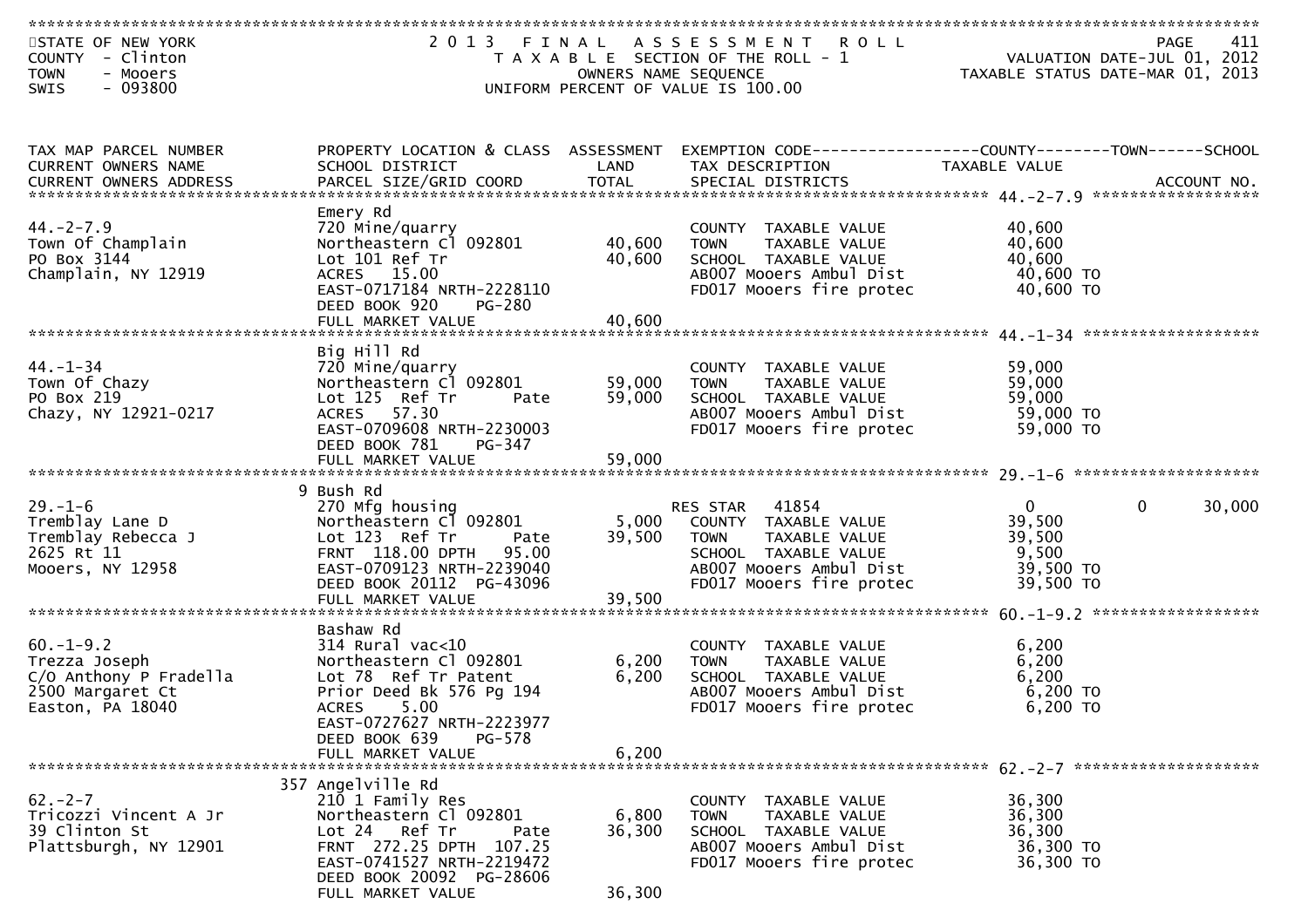| STATE OF NEW YORK           |                                      |         | 2013 FINAL ASSESSMENT ROLL                                  |                                                                              |              | 412    |
|-----------------------------|--------------------------------------|---------|-------------------------------------------------------------|------------------------------------------------------------------------------|--------------|--------|
| COUNTY - Clinton            |                                      |         | T A X A B L E SECTION OF THE ROLL - 1                       | PAGE 412<br>VALUATION DATE-JUL 01, 2012<br>TAXARLE STATUS DATE :::- 21, 2012 |              |        |
| <b>TOWN</b><br>- Mooers     |                                      |         | OWNERS NAME SEQUENCE                                        | TAXABLE STATUS DATE-MAR 01, 2013                                             |              |        |
| $-093800$<br>SWIS           |                                      |         | UNIFORM PERCENT OF VALUE IS 100.00                          |                                                                              |              |        |
|                             |                                      |         |                                                             |                                                                              |              |        |
|                             |                                      |         |                                                             |                                                                              |              |        |
|                             |                                      |         |                                                             |                                                                              |              |        |
| TAX MAP PARCEL NUMBER       | PROPERTY LOCATION & CLASS ASSESSMENT |         | EXEMPTION CODE-----------------COUNTY-------TOWN-----SCHOOL |                                                                              |              |        |
| CURRENT OWNERS NAME         | SCHOOL DISTRICT                      | LAND    | TAX DESCRIPTION                                             | TAXABLE VALUE                                                                |              |        |
| CURRENT OWNERS ADDRESS      |                                      |         |                                                             |                                                                              |              |        |
|                             |                                      |         |                                                             |                                                                              |              |        |
|                             | 4229 Rt 11                           |         |                                                             |                                                                              |              |        |
| $57. - 2 - 17$              | 210 1 Family Res                     |         | 41854<br>RES STAR                                           | $\mathbf{0}$                                                                 | $\bf{0}$     | 30,000 |
| Trombley Brandon M          | 093601<br>N Adirondack               | 5,600   | COUNTY TAXABLE VALUE                                        | 64,000                                                                       |              |        |
| Goodchild Brittany M        | Lot 168 Ref Tr<br>Pate               | 64,000  | <b>TOWN</b><br>TAXABLE VALUE                                | 64,000                                                                       |              |        |
| 4229 Rt 11                  | 1.80 BANK<br><b>ACRES</b><br>110     |         | SCHOOL TAXABLE VALUE                                        | 34,000                                                                       |              |        |
| Mooers Forks, NY 12959      | EAST-0692851 NRTH-2218893            |         | AB007 Mooers Ambul Dist                                     | 64,000 TO                                                                    |              |        |
|                             | DEED BOOK 20112 PG-38150             |         | FD017 Mooers fire protec                                    | 64,000 TO                                                                    |              |        |
|                             | FULL MARKET VALUE                    | 64,000  |                                                             |                                                                              |              |        |
|                             |                                      |         |                                                             |                                                                              |              |        |
|                             | 3082 Rt 11                           |         |                                                             |                                                                              |              |        |
| $44.2 - 2 - 9$              | 210 1 Family Res                     |         | 41854<br>RES STAR                                           | $\overline{0}$                                                               | $\mathbf{0}$ | 30,000 |
| Trombley Danny P            | Northeastern Cl 092801               | 5,800   | COUNTY TAXABLE VALUE                                        | 90,900                                                                       |              |        |
| 3082 Rt 11                  | Lot 116 Ref Tr Patent                | 90,900  | TAXABLE VALUE<br><b>TOWN</b>                                | 90,900                                                                       |              |        |
| PO Box 131                  | FRNT 100.00 DPTH 125.20              |         | SCHOOL TAXABLE VALUE                                        | 60,900                                                                       |              |        |
| Mooers Forks, NY 12959-0131 | EAST-0714914 NRTH-2232771            |         | AB007 Mooers Ambul Dist                                     | 90,900 TO                                                                    |              |        |
|                             | DEED BOOK 618<br><b>PG-822</b>       |         | FD017 Mooers fire protec                                    | 90,900 TO                                                                    |              |        |
|                             |                                      |         |                                                             |                                                                              |              |        |
|                             |                                      |         |                                                             |                                                                              |              |        |
|                             | 317 Rt 22                            |         |                                                             |                                                                              |              |        |
| $61. - 1 - 32$              | 240 Rural res                        |         | 41854<br>RES STAR                                           | $\overline{0}$                                                               | $\mathbf{0}$ | 30,000 |
| Trombley Danny P Jr         | Northeastern Cl 092801               | 16,600  | COUNTY TAXABLE VALUE                                        | 71,300                                                                       |              |        |
| Trombley Deanna M           | Lot 47 Ref Tr Patent                 | 71,300  | TAXABLE VALUE<br>TOWN                                       | 71,300                                                                       |              |        |
| PO Box 26                   | Includes Deed Bk 711 Page            |         | SCHOOL TAXABLE VALUE                                        | 41,300                                                                       |              |        |
| Mooers, NY 12958            | ACRES 12.00 BANK<br>080              |         | AB007 Mooers Ambul Dist                                     | 71,300 TO                                                                    |              |        |
|                             | EAST-0731847 NRTH-2222786            |         | FD017 Mooers fire protec                                    | 71,300 TO                                                                    |              |        |
|                             | DEED BOOK 20112 PG-41730             |         |                                                             |                                                                              |              |        |
|                             |                                      |         |                                                             |                                                                              |              |        |
|                             |                                      |         |                                                             |                                                                              |              |        |
|                             | 1036 Woods Falls Rd                  |         |                                                             |                                                                              |              |        |
| $44. - 2 - 8.4$             | 210 1 Family Res                     |         | RES STAR 41854                                              | $\overline{0}$                                                               | $\mathbf 0$  | 30,000 |
| Trombley Kasey              | Northeastern Cl 092801               | 7,700   | COUNTY TAXABLE VALUE                                        | 101,500                                                                      |              |        |
| 1036 Woods Falls Rd         | Lot 100 Ref Tr                       | 101,500 | <b>TOWN</b><br>TAXABLE VALUE                                | 101,500                                                                      |              |        |
| PO Box 242                  | FRNT 150.00 DPTH 270.00              |         | SCHOOL TAXABLE VALUE                                        | 71,500                                                                       |              |        |
|                             | EAST-0715481 NRTH-2230694            |         | AB007 Mooers Ambul Dist                                     | 101,500 TO                                                                   |              |        |
| Mooers Forks, NY 12959      |                                      |         |                                                             | 101,500 TO                                                                   |              |        |
|                             | DEED BOOK 20102 PG-35182             |         | FD017 Mooers fire protec                                    |                                                                              |              |        |
|                             | FULL MARKET VALUE                    | 101,500 |                                                             |                                                                              |              |        |
|                             | 198 Blackman Corners Rd              |         |                                                             |                                                                              |              |        |
| $29. - 2 - 46$              | 241 Rural res&ag                     |         | RES STAR 41854                                              | $\overline{0}$                                                               | $\mathbf 0$  | 30,000 |
| Trombley Larry              | Northeastern Cl 092801               | 43,400  | COUNTY TAXABLE VALUE                                        | 145,000                                                                      |              |        |
|                             |                                      |         |                                                             |                                                                              |              |        |
| Trombley Crystal            | Lot 117 Ref Tr<br>Pate               | 145,000 | TAXABLE VALUE<br><b>TOWN</b>                                | 145,000                                                                      |              |        |
| 198 Blackman Corners Rd     | ACRES 66.40                          |         | SCHOOL TAXABLE VALUE                                        | 115,000                                                                      |              |        |
| Mooers Forks, NY 12959-9723 | EAST-0711959 NRTH-2237269            |         | AB007 Mooers Ambul Dist                                     | 145,000 TO                                                                   |              |        |
|                             | DEED BOOK 536<br>PG-1                |         | FD017 Mooers fire protec                                    | 145,000 TO                                                                   |              |        |
|                             | FULL MARKET VALUE                    | 145,000 |                                                             |                                                                              |              |        |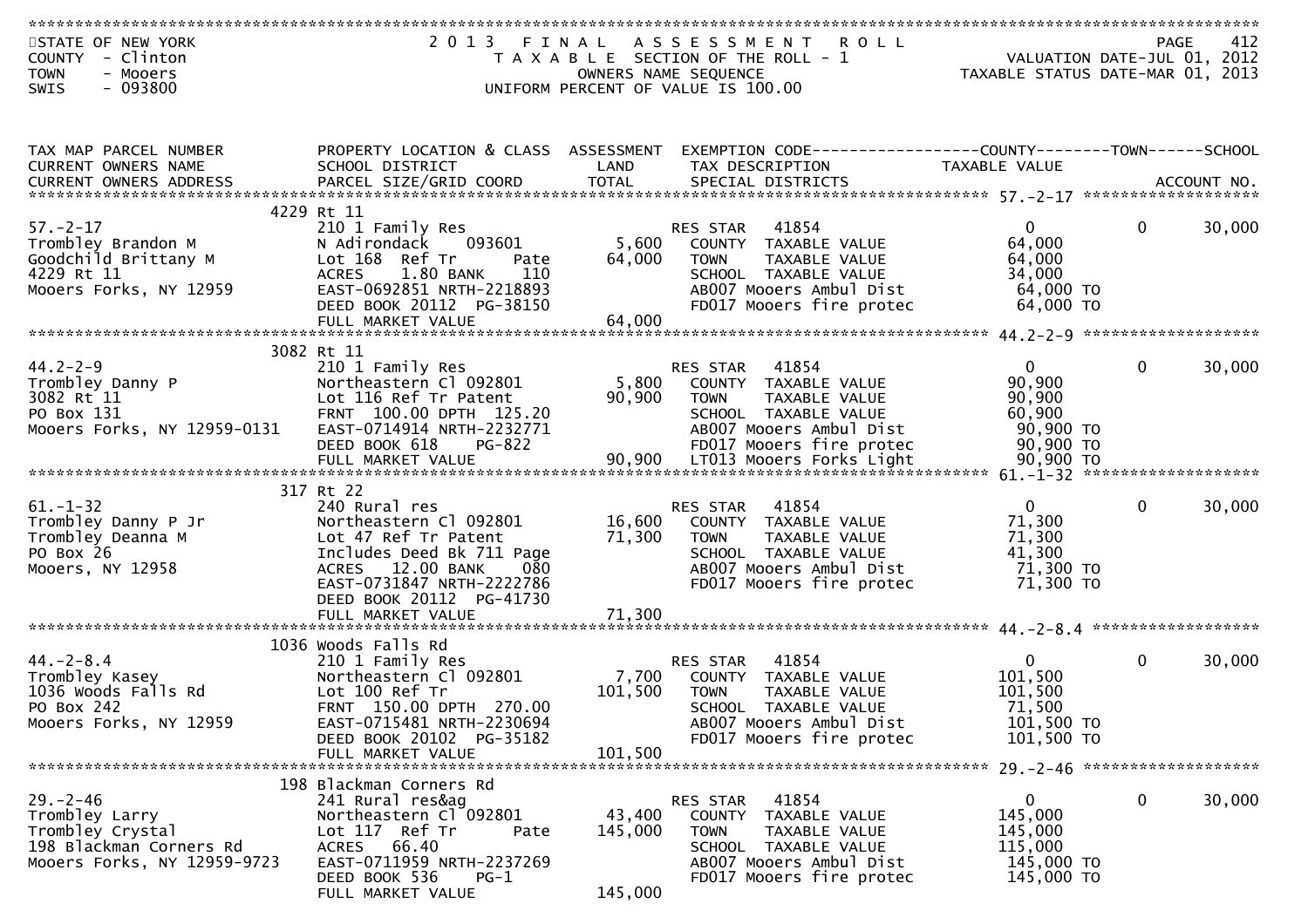| STATE OF NEW YORK                                                                                                                                                                              | 2 0 1 3                                           | FINAL   | A S S E S S M E N T<br><b>ROLL</b>                             |                        | 413<br><b>PAGE</b>               |
|------------------------------------------------------------------------------------------------------------------------------------------------------------------------------------------------|---------------------------------------------------|---------|----------------------------------------------------------------|------------------------|----------------------------------|
| COUNTY - Clinton                                                                                                                                                                               |                                                   |         | T A X A B L E SECTION OF THE ROLL - 1                          |                        | VALUATION DATE-JUL 01, 2012      |
| <b>TOWN</b><br>- Mooers                                                                                                                                                                        |                                                   |         | OWNERS NAME SEQUENCE                                           |                        | TAXABLE STATUS DATE-MAR 01, 2013 |
| $-093800$<br>SWIS                                                                                                                                                                              |                                                   |         | UNIFORM PERCENT OF VALUE IS 100.00                             |                        |                                  |
|                                                                                                                                                                                                |                                                   |         |                                                                |                        |                                  |
| TAX MAP PARCEL NUMBER                                                                                                                                                                          | PROPERTY LOCATION & CLASS ASSESSMENT              |         | EXEMPTION CODE------------------COUNTY--------TOWN------SCHOOL |                        |                                  |
| CURRENT OWNERS NAME                                                                                                                                                                            | SCHOOL DISTRICT                                   | LAND    | TAX DESCRIPTION                                                | TAXABLE VALUE          |                                  |
| <b>CURRENT OWNERS ADDRESS</b><br>CURRENT OWNERS ADDRESS PARCEL SIZE/GRID COORD TOTAL SPECIAL DISTRICTS (ALL PARTING ACCOUNT NOLL PARAGEL SIZE/GRID COORD TOTAL SPECIAL DISTRICTS (ALL PARTING) |                                                   |         |                                                                |                        |                                  |
|                                                                                                                                                                                                | 3107 Rt 11                                        |         |                                                                |                        |                                  |
| $44.2 - 1 - 17$                                                                                                                                                                                | 210 1 Family Res                                  |         | COUNTY TAXABLE VALUE                                           | 162,300                |                                  |
| Trombley Life Use June                                                                                                                                                                         | Northeastern Cl 092801                            | 18,500  | TAXABLE VALUE<br><b>TOWN</b>                                   | 162,300                |                                  |
| Trombley Kevin                                                                                                                                                                                 | Lot 116 Ref Tr<br>Pate                            | 162,300 | SCHOOL TAXABLE VALUE                                           | 162,300                |                                  |
| 108 McCabe St                                                                                                                                                                                  | <b>ACRES</b><br>2.70                              |         | AB007 Mooers Ambul Dist                                        | 162,300 TO             |                                  |
| Port Charlotte, FL 33953                                                                                                                                                                       | EAST-0714568 NRTH-2232230                         |         | FD017 Mooers fire protec                                       | 162,300 TO             |                                  |
|                                                                                                                                                                                                | DEED BOOK 20132 PG-53665<br>FULL MARKET VALUE     | 162,300 | LT013 Mooers Forks Light                                       | 162,300 TO             |                                  |
|                                                                                                                                                                                                |                                                   |         |                                                                |                        |                                  |
|                                                                                                                                                                                                | 2804 Rt 11                                        |         |                                                                |                        |                                  |
| $30. - 1 - 16$                                                                                                                                                                                 | 210 1 Family Res                                  |         | 41834<br>SR STAR                                               | $\mathbf{0}$           | $\mathbf{0}$<br>63,300           |
| Trombley Life Use Robert L                                                                                                                                                                     | Northeastern Cl 092801                            | 9,100   | COUNTY TAXABLE VALUE                                           | 120,500                |                                  |
| Trombley Life Use Shirley A                                                                                                                                                                    | Lot 92 Ref Tr<br>Pate                             | 120,500 | TAXABLE VALUE<br><b>TOWN</b>                                   | 120,500                |                                  |
| 2804 Rt 11<br>Mooers, NY 12958                                                                                                                                                                 | <b>ACRES</b><br>2.60<br>EAST-0721005 NRTH-2235544 |         | SCHOOL TAXABLE VALUE<br>AB007 Mooers Ambul Dist                | 57,200<br>120,500 TO   |                                  |
|                                                                                                                                                                                                | DEED BOOK 20031 PG-63684                          |         | FD017 Mooers fire protec                                       | 120,500 TO             |                                  |
|                                                                                                                                                                                                |                                                   |         |                                                                |                        |                                  |
|                                                                                                                                                                                                |                                                   |         |                                                                |                        |                                  |
|                                                                                                                                                                                                | 453 Cannon Corners Rd                             |         |                                                                |                        |                                  |
| $42. - 1 - 2.2$<br>Trombley Marie                                                                                                                                                              | 270 Mfg housing<br>Northeastern Cl 092801         |         | AGED C&T<br>41801<br>4,800 SR STAR<br>41834                    | 12,500<br>$\mathbf{0}$ | 12,500<br>25,000<br>0            |
| 453 Cannon Corners Rd                                                                                                                                                                          | Lot 196 Ref Tr<br>Pate                            | 25,000  | COUNTY TAXABLE VALUE                                           | 12,500                 |                                  |
| Mooers Forks, NY 12959-9709                                                                                                                                                                    | FRNT 145.00 DPTH 245.00                           |         | <b>TOWN</b><br>TAXABLE VALUE                                   | 12,500                 |                                  |
|                                                                                                                                                                                                | EAST-0689086 NRTH-2229493                         |         | SCHOOL TAXABLE VALUE                                           | $\Omega$               |                                  |
|                                                                                                                                                                                                | DEED BOOK 565<br>PG-744                           |         | AB007 Mooers Ambul Dist                                        | 25,000 TO              |                                  |
|                                                                                                                                                                                                |                                                   |         |                                                                |                        |                                  |
|                                                                                                                                                                                                | North Star Rd                                     |         |                                                                |                        |                                  |
| $30. - 1 - 4.7$                                                                                                                                                                                | 312 Vac w/imprv                                   |         | <b>COUNTY</b><br>TAXABLE VALUE                                 | 105,600                |                                  |
| Trombley Ronald L Jr                                                                                                                                                                           | Northeastern Cl 092801                            | 103,600 | TAXABLE VALUE<br><b>TOWN</b>                                   | 105,600                |                                  |
| Trombley Carol A                                                                                                                                                                               | Lot 93 Ref Tr                                     | 105,600 | SCHOOL TAXABLE VALUE                                           | 105,600                |                                  |
| 63 Wintergreen Dr                                                                                                                                                                              | ACRES 349.60                                      |         | AB007 Mooers Ambul Dist                                        | 105,600 TO             |                                  |
| Colchester, VT 05446                                                                                                                                                                           | EAST-0719868 NRTH-2240804                         |         | FD017 Mooers fire protec                                       | 105,600 TO             |                                  |
|                                                                                                                                                                                                | DEED BOOK 20122 PG-51462<br>FULL MARKET VALUE     | 105,600 |                                                                |                        |                                  |
|                                                                                                                                                                                                |                                                   |         |                                                                |                        |                                  |
|                                                                                                                                                                                                | Woods Falls Rd                                    |         |                                                                |                        |                                  |
| $44. -2 - 1.1$                                                                                                                                                                                 | 322 Rural vac>10                                  |         | COUNTY TAXABLE VALUE                                           | 20,500                 |                                  |
| Trombley Supernaw Leanne Marie Northeastern Cl 092801                                                                                                                                          |                                                   | 20,500  | <b>TOWN</b><br>TAXABLE VALUE                                   | 20,500                 |                                  |
| Trombley Renee Louise                                                                                                                                                                          | Lot 116 Ref Tr<br>Pate                            | 20,500  | SCHOOL TAXABLE VALUE                                           | 20,500                 |                                  |
| 85 Garrand Rd<br>Mooers, NY 12958                                                                                                                                                              | ACRES 18.80<br>EAST-0714886 NRTH-2230638          |         | AB007 Mooers Ambul Dist<br>FD017 Mooers fire protec            | 20,500 TO<br>20,500 TO |                                  |
|                                                                                                                                                                                                | DEED BOOK 20132 PG-55509                          |         | LT013 Mooers Forks Light                                       | 20,500 TO              |                                  |
| 3/01/2013<br>PRIOR OWNER ON                                                                                                                                                                    | FULL MARKET VALUE                                 | 20,500  |                                                                |                        |                                  |
| Trombley Joann                                                                                                                                                                                 |                                                   |         |                                                                |                        |                                  |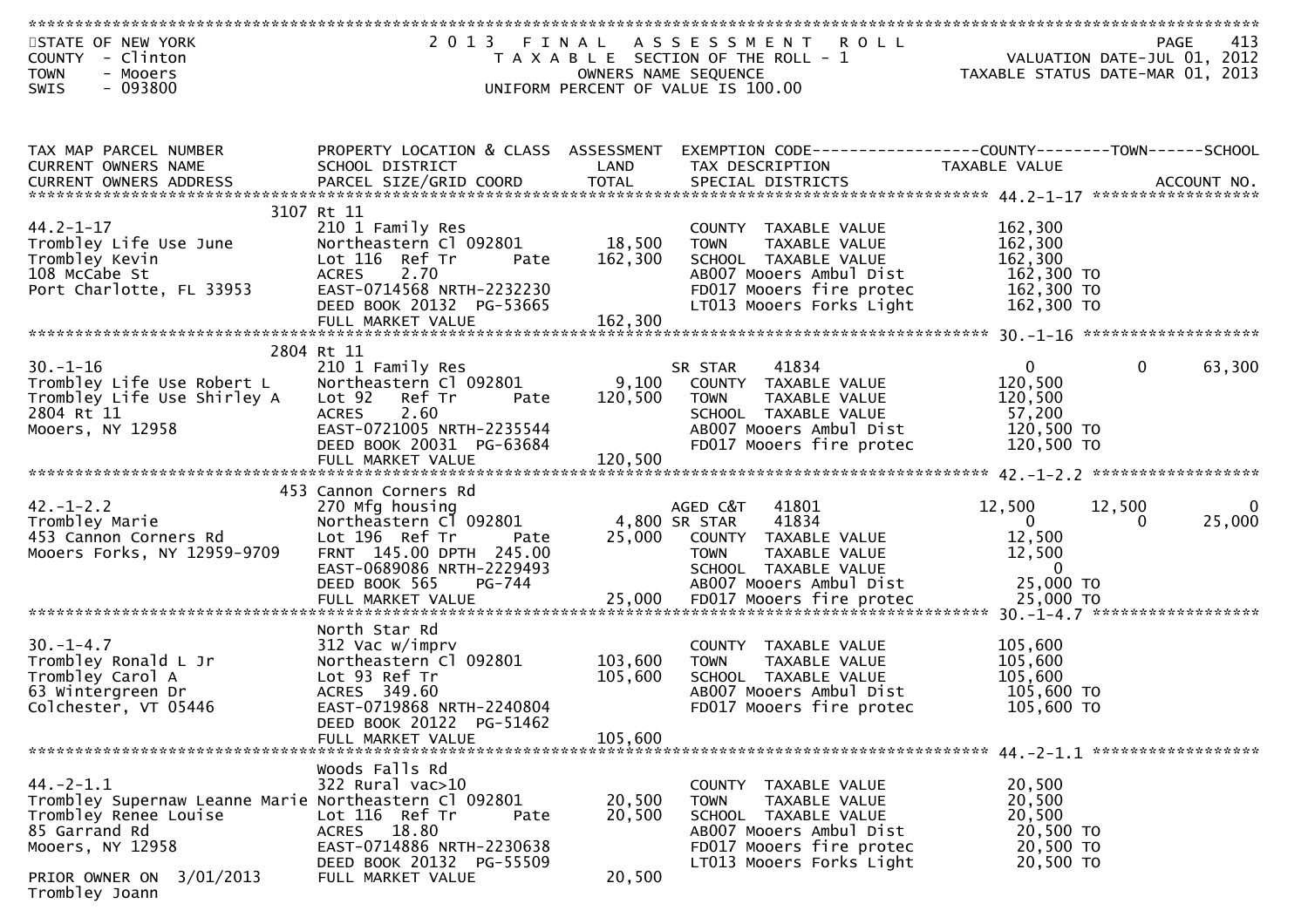| STATE OF NEW YORK<br>COUNTY - Clinton                                                                                                                         | 2013                                                  |                      | FINAL ASSESSMENT<br><b>ROLL</b><br>T A X A B L E SECTION OF THE ROLL - 1 |                        | 414<br><b>PAGE</b><br>VALUATION DATE-JUL 01, 2012 |
|---------------------------------------------------------------------------------------------------------------------------------------------------------------|-------------------------------------------------------|----------------------|--------------------------------------------------------------------------|------------------------|---------------------------------------------------|
| <b>TOWN</b><br>- Mooers<br>$-093800$                                                                                                                          |                                                       | OWNERS NAME SEQUENCE | UNIFORM PERCENT OF VALUE IS 100.00                                       |                        | TAXABLE STATUS DATE-MAR 01, 2013                  |
| SWIS                                                                                                                                                          |                                                       |                      |                                                                          |                        |                                                   |
|                                                                                                                                                               |                                                       |                      |                                                                          |                        |                                                   |
| TAX MAP PARCEL NUMBER                                                                                                                                         | PROPERTY LOCATION & CLASS ASSESSMENT                  |                      | EXEMPTION CODE------------------COUNTY--------TOWN------SCHOOL           |                        |                                                   |
| CURRENT OWNERS NAME                                                                                                                                           | SCHOOL DISTRICT                                       | LAND                 | TAX DESCRIPTION                                                          | TAXABLE VALUE          |                                                   |
| CURRENT OWNERS ADDRESS PARCEL SIZE/GRID COORD TOTAL SPECIAL DISTRICTS (ALL PARTING ACCOUNT NOLL PARAGEL SIZE/GRID COORD TOTAL SPECIAL DISTRICTS (ALL PARTING) |                                                       |                      |                                                                          |                        |                                                   |
|                                                                                                                                                               | Woods Falls Rd                                        |                      |                                                                          |                        |                                                   |
| $44.2 - 1 - 18$                                                                                                                                               | $314$ Rural vac<10                                    |                      | COUNTY TAXABLE VALUE                                                     | 13,200                 |                                                   |
| Trombley Supernaw Leanne Marie Northeastern Cl 092801                                                                                                         |                                                       | 13,200               | <b>TOWN</b><br>TAXABLE VALUE<br>SCHOOL TAXABLE VALUE                     | 13,200                 |                                                   |
| Trombley Renee Louise<br>85 Garrand Rd                                                                                                                        | Lot 116 Ref Tr<br>Pate<br><b>ACRES</b><br>3.10        | 13,200               | AB007 Mooers Ambul Dist                                                  | 13,200<br>13,200 TO    |                                                   |
| Mooers, NY 12958                                                                                                                                              | EAST-0714717 NRTH-2231998                             |                      | FD017 Mooers fire protec                                                 | 13,200 TO              |                                                   |
|                                                                                                                                                               | DEED BOOK 20132 PG-55509                              |                      | LT013 Mooers Forks Light                                                 | 13,200 TO              |                                                   |
| PRIOR OWNER ON 3/01/2013                                                                                                                                      | FULL MARKET VALUE                                     | 13,200               |                                                                          |                        |                                                   |
| Trombley Joann                                                                                                                                                |                                                       |                      |                                                                          |                        |                                                   |
|                                                                                                                                                               | 7 School St                                           |                      |                                                                          |                        |                                                   |
| $30.20 - 1 - 13$                                                                                                                                              | 210 1 Family Res                                      |                      | COUNTY TAXABLE VALUE                                                     | 35,000                 |                                                   |
| Trombly Courtney Jo<br>Ebersol Aaron D                                                                                                                        | Northeastern Cl 092801<br>Lot 68 Ref Tr<br>Pate       | 5,900<br>35,000      | TAXABLE VALUE<br>TOWN<br>SCHOOL TAXABLE VALUE                            | 35,000<br>35,000       |                                                   |
| 7 School St                                                                                                                                                   | FRNT 103.00 DPTH 138.00                               |                      | AB007 Mooers Ambul Dist                                                  | 35,000 TO              |                                                   |
| Mooers, NY 12958                                                                                                                                              | EAST-0729095 NRTH-2234208                             |                      | FD017 Mooers fire protec                                                 | 35,000 TO              |                                                   |
|                                                                                                                                                               | DEED BOOK 20102 PG-32706                              |                      | LT033 Mooers Light 2                                                     | 35,000 TO              |                                                   |
|                                                                                                                                                               |                                                       |                      |                                                                          |                        |                                                   |
|                                                                                                                                                               | 473 Angelville Rd                                     |                      |                                                                          |                        |                                                   |
| $61.-1-12.1$                                                                                                                                                  | 210 1 Family Res                                      |                      | 41854<br>RES STAR                                                        | $\overline{0}$         | $\mathbf 0$<br>30,000                             |
| Trombly Daylord R                                                                                                                                             | Northeastern Cl 092801                                | 8,700                | COUNTY TAXABLE VALUE                                                     | 37,900                 |                                                   |
| Trombly Life Estate Harold                                                                                                                                    | Lot 34 Ref Tr Patent                                  | 37,900               | <b>TOWN</b><br>TAXABLE VALUE                                             | 37,900                 |                                                   |
| c/o Richard J. & Sandra Snide ACRES                                                                                                                           | 2.00                                                  |                      | SCHOOL TAXABLE VALUE                                                     | 7,900                  |                                                   |
| 473 Angelville Rd<br>Mooers, NY 12958                                                                                                                         | EAST-0741109 NRTH-2222293<br>DEED BOOK 20041 PG-76097 |                      | AB007 Mooers Ambul Dist<br>FD017 Mooers fire protec                      | 37,900 TO<br>37,900 TO |                                                   |
|                                                                                                                                                               | FULL MARKET VALUE                                     | 37,900               |                                                                          |                        |                                                   |
|                                                                                                                                                               |                                                       |                      |                                                                          |                        |                                                   |
|                                                                                                                                                               | 729 Eddy Rd                                           |                      |                                                                          |                        |                                                   |
| $14. - 1 - 17.22$                                                                                                                                             | 270 Mfg housing<br>Northeastern Cl 092801             |                      | COUNTY TAXABLE VALUE                                                     | 21,100                 |                                                   |
| Trombly Kevin W<br>Trombly Carol                                                                                                                              | Lot 119 Ref Tr                                        | 8,000<br>21,100      | <b>TOWN</b><br>TAXABLE VALUE<br>SCHOOL TAXABLE VALUE                     | 21,100<br>21,100       |                                                   |
| 67 Simmons Rd                                                                                                                                                 | <b>ACRES</b><br>1.00                                  |                      | AB007 Mooers Ambul Dist                                                  | 21,100 TO              |                                                   |
| Mooers, NY 12958                                                                                                                                              | EAST-0711522 NRTH-2246621                             |                      | FD017 Mooers fire protec                                                 | 21,100 TO              |                                                   |
|                                                                                                                                                               | DEED BOOK 908<br>PG-58                                |                      |                                                                          |                        |                                                   |
|                                                                                                                                                               | FULL MARKET VALUE                                     | 21,100               |                                                                          |                        |                                                   |
|                                                                                                                                                               | 1064 North Star Rd                                    |                      |                                                                          |                        |                                                   |
| $15. - 1 - 36.1$                                                                                                                                              | 270 Mfg housing                                       |                      | COUNTY TAXABLE VALUE                                                     | 31,800                 |                                                   |
| Trombly Kevin W                                                                                                                                               | Northeastern C1 092801                                | 17,400               | TAXABLE VALUE<br><b>TOWN</b>                                             | 31,800                 |                                                   |
| Trombly Carol M                                                                                                                                               | Ref Tr<br>Lot $74$<br>Pate                            | 31,800               | SCHOOL TAXABLE VALUE                                                     | 31,800                 |                                                   |
| 67 Simmons Rd<br>Mooers, NY 12958                                                                                                                             | 13.30<br><b>ACRES</b><br>EAST-0724462 NRTH-2242002    |                      | AB007 Mooers Ambul Dist<br>FD017 Mooers fire protec                      | 31,800 TO<br>31,800 TO |                                                   |
|                                                                                                                                                               | DEED BOOK 809<br>PG-327                               |                      |                                                                          |                        |                                                   |
|                                                                                                                                                               | FULL MARKET VALUE                                     | 31,800               |                                                                          |                        |                                                   |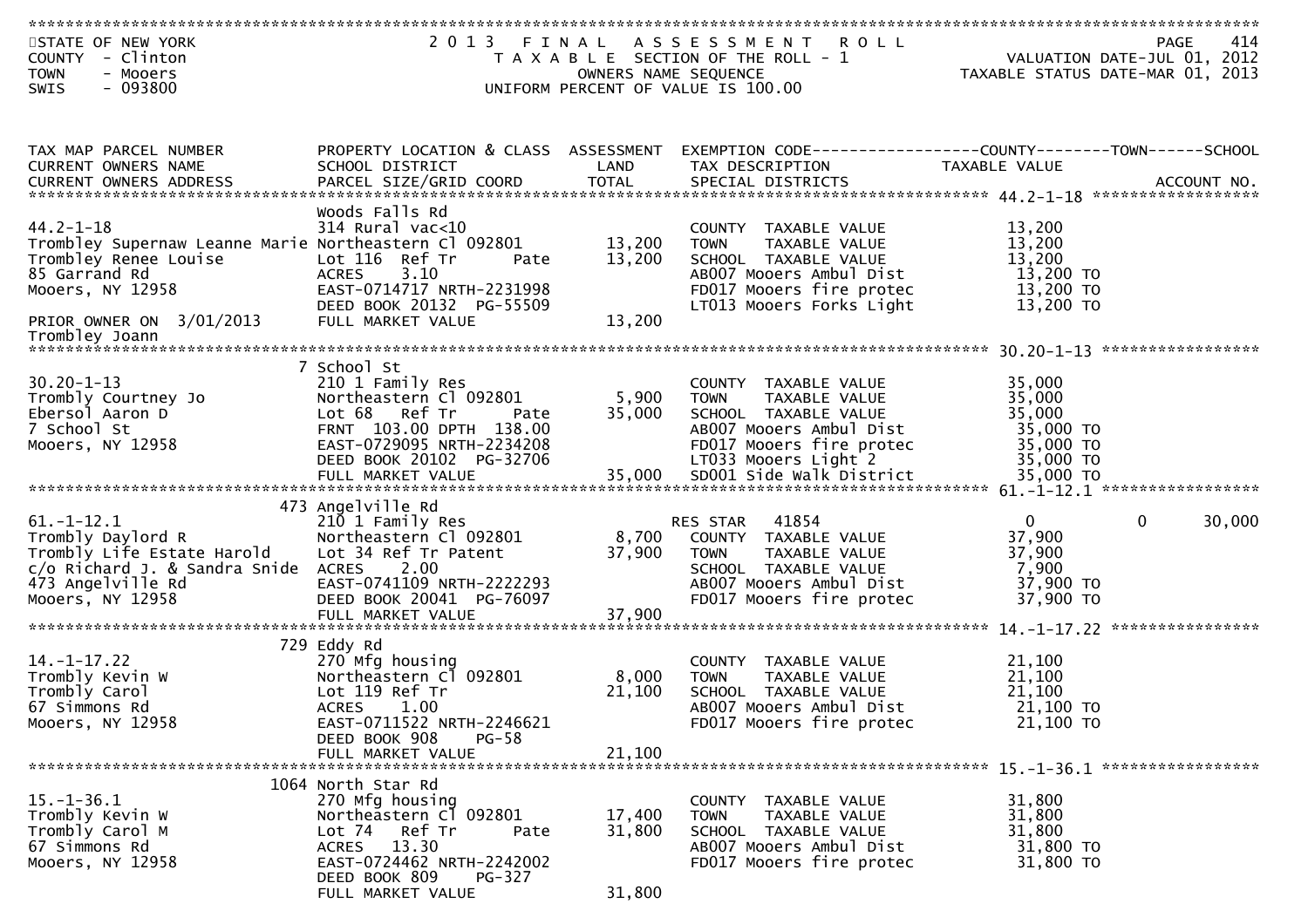| STATE OF NEW YORK<br>COUNTY - Clinton                |                                                      |                   | 2013 FINAL ASSESSMENT ROLL<br>T A X A B L E SECTION OF THE ROLL - 1 | PAGE 415<br>VALUATION DATE-JUL 01, 2012<br>TAXARLE STATUS DATE  2012 | 415                              |
|------------------------------------------------------|------------------------------------------------------|-------------------|---------------------------------------------------------------------|----------------------------------------------------------------------|----------------------------------|
| <b>TOWN</b><br>- Mooers                              |                                                      |                   | OWNERS NAME SEQUENCE                                                |                                                                      | TAXABLE STATUS DATE-MAR 01, 2013 |
| $-093800$<br>SWIS                                    |                                                      |                   | UNIFORM PERCENT OF VALUE IS 100.00                                  |                                                                      |                                  |
|                                                      |                                                      |                   |                                                                     |                                                                      |                                  |
|                                                      |                                                      |                   |                                                                     |                                                                      |                                  |
| TAX MAP PARCEL NUMBER                                | PROPERTY LOCATION & CLASS ASSESSMENT                 |                   | EXEMPTION CODE-----------------COUNTY-------TOWN------SCHOOL        |                                                                      |                                  |
| CURRENT OWNERS NAME                                  | SCHOOL DISTRICT                                      | LAND              | TAX DESCRIPTION                                                     | TAXABLE VALUE                                                        |                                  |
|                                                      |                                                      |                   |                                                                     |                                                                      |                                  |
|                                                      | 1054 North Star Rd                                   |                   |                                                                     |                                                                      |                                  |
| $15. - 1 - 36.5$<br>Trombly Kevin W                  | 270 Mfg housing<br>Northeastern Cl 092801            |                   | COUNTY TAXABLE VALUE                                                | 17,700<br>17,700                                                     |                                  |
| Trombly Carol M                                      | Lot 74 Ref Tr<br>Pate                                | 7,700<br>17,700   | TAXABLE VALUE<br><b>TOWN</b><br>SCHOOL TAXABLE VALUE                | 17,700                                                               |                                  |
| 67 Simmons Rd                                        | FRNT 150.00 DPTH 245.00                              |                   | AB007 Mooers Ambul Dist                                             | 17,700 TO                                                            |                                  |
| Mooers, NY 12958                                     | EAST-0724650 NRTH-2241985                            |                   | FD017 Mooers fire protec                                            | 17,700 TO                                                            |                                  |
|                                                      | DEED BOOK 20102 PG-35831                             |                   |                                                                     |                                                                      |                                  |
|                                                      | FULL MARKET VALUE                                    | 17,700            |                                                                     |                                                                      |                                  |
|                                                      | 67 Simmons Rd                                        |                   |                                                                     |                                                                      |                                  |
| $46. - 1 - 12.8$                                     | 210 1 Family Res                                     |                   | RES STAR<br>41854                                                   | $\mathbf{0}$                                                         | $\mathbf{0}$<br>30,000           |
| Trombly Kevin W                                      | Northeastern Cl 092801                               | 7,900             | COUNTY TAXABLE VALUE                                                | 159,000                                                              |                                  |
| Trombly Carolyn                                      | Lot 22 Ref Tr Patent                                 | 159,000           | TAXABLE VALUE<br><b>TOWN</b>                                        | 159,000                                                              |                                  |
| 67 Simmons Rd<br>Mooers, NY 12958                    | FRNT 175.00 DPTH 224.00<br>EAST-0743014 NRTH-2227905 |                   | SCHOOL TAXABLE VALUE<br>AB007 Mooers Ambul Dist                     | 129,000<br>159,000 TO                                                |                                  |
|                                                      | DEED BOOK 762<br>$PG-13$                             |                   | FD017 Mooers fire protec                                            | 159,000 TO                                                           |                                  |
|                                                      |                                                      |                   |                                                                     |                                                                      |                                  |
|                                                      |                                                      |                   |                                                                     |                                                                      |                                  |
| $46. - 1 - 10.1$                                     | 1202 Lavalley Rd<br>240 Rural res                    |                   | 82 PCT OF VALUE USED FOR EXEMPTION PURPOSES<br>WARCOMALL 41131      | 21,525                                                               | 20,000<br>0                      |
| Trombly Life Tenant Daylord R Northeastern Cl 092801 |                                                      |                   | 27,300 WARDISALL 41141                                              | 4,305                                                                | $\Omega$<br>4,305                |
| Trombly Kevin                                        | Lot 36 Ref Tr<br>Pate                                |                   | 105,000 AGED COUN 41802                                             | 15,068                                                               | $\Omega$<br>$\Omega$             |
| 1202 Lavalley Rd                                     | ACRES 16.10                                          |                   | 41834<br>SR STAR                                                    | $\Omega$                                                             | $\Omega$<br>63,300               |
| Mooers, NY 12958                                     | EAST-0739506 NRTH-2230031                            |                   | COUNTY TAXABLE VALUE                                                | 64,102                                                               |                                  |
|                                                      | DEED BOOK 20092 PG-27869                             |                   | TAXABLE VALUE<br><b>TOWN</b>                                        | 80,695                                                               |                                  |
|                                                      | FULL MARKET VALUE                                    | 105,000           | SCHOOL TAXABLE VALUE<br>AB007 Mooers Ambul Dist                     | 41,700<br>105,000 TO                                                 |                                  |
|                                                      |                                                      |                   | FD017 Mooers fire protec                                            | 105,000 TO                                                           |                                  |
|                                                      |                                                      |                   |                                                                     |                                                                      |                                  |
|                                                      | 1457 Lavalley Rd                                     |                   |                                                                     |                                                                      |                                  |
| $31. -4 - 15.11$                                     | 241 Rural res&ag<br>Northeastern Cl 092801           |                   | 41834<br>SR STAR                                                    | $\Omega$<br>104,000                                                  | $\mathbf{0}$<br>63,300           |
| Trombly Life Use Ronald R<br>Romaine Sandra Jo       | Lot 45 Ref Tr                                        | 22,200<br>104,000 | COUNTY TAXABLE VALUE<br><b>TOWN</b><br>TAXABLE VALUE                | 104,000                                                              |                                  |
| 1457 Lavalley Rd                                     | 9.80<br><b>ACRES</b>                                 |                   | SCHOOL TAXABLE VALUE                                                | 40,700                                                               |                                  |
| Mooers, NY 12958                                     | EAST-0734782 NRTH-2232814                            |                   | AB007 Mooers Ambul Dist                                             | 104,000 TO                                                           |                                  |
|                                                      | DEED BOOK 20122 PG-51769                             |                   | FD017 Mooers fire protec                                            | 104,000 TO                                                           |                                  |
|                                                      | FULL MARKET VALUE                                    | 104,000           |                                                                     |                                                                      | 30.16-3-5 ********************   |
|                                                      | 49 Depot St                                          |                   |                                                                     |                                                                      |                                  |
| $30.16 - 3 - 5$                                      | 210 1 Family Res                                     |                   | COUNTY TAXABLE VALUE                                                | 60,900                                                               |                                  |
| Trombly Mark E                                       | Northeastern Cl 092801                               | 6,700             | TAXABLE VALUE<br><b>TOWN</b>                                        | 60,900                                                               |                                  |
| Trombly Wanda M                                      | Ref Tr<br>Lot 68<br>Pate                             | 60,900            | SCHOOL TAXABLE VALUE                                                | 60,900                                                               |                                  |
| 41 Depot St<br>Mooers, NY 12958                      | FRNT 84.00 DPTH 381.00<br>EAST-0729869 NRTH-2236382  |                   | AB007 Mooers Ambul Dist<br>FD017 Mooers fire protec                 | 60,900 ТО<br>60,900 TO                                               |                                  |
|                                                      | DEED BOOK 20011 PG-32248                             |                   | LT033 Mooers Light 2                                                | 60,900 ТО                                                            |                                  |
|                                                      |                                                      |                   |                                                                     |                                                                      |                                  |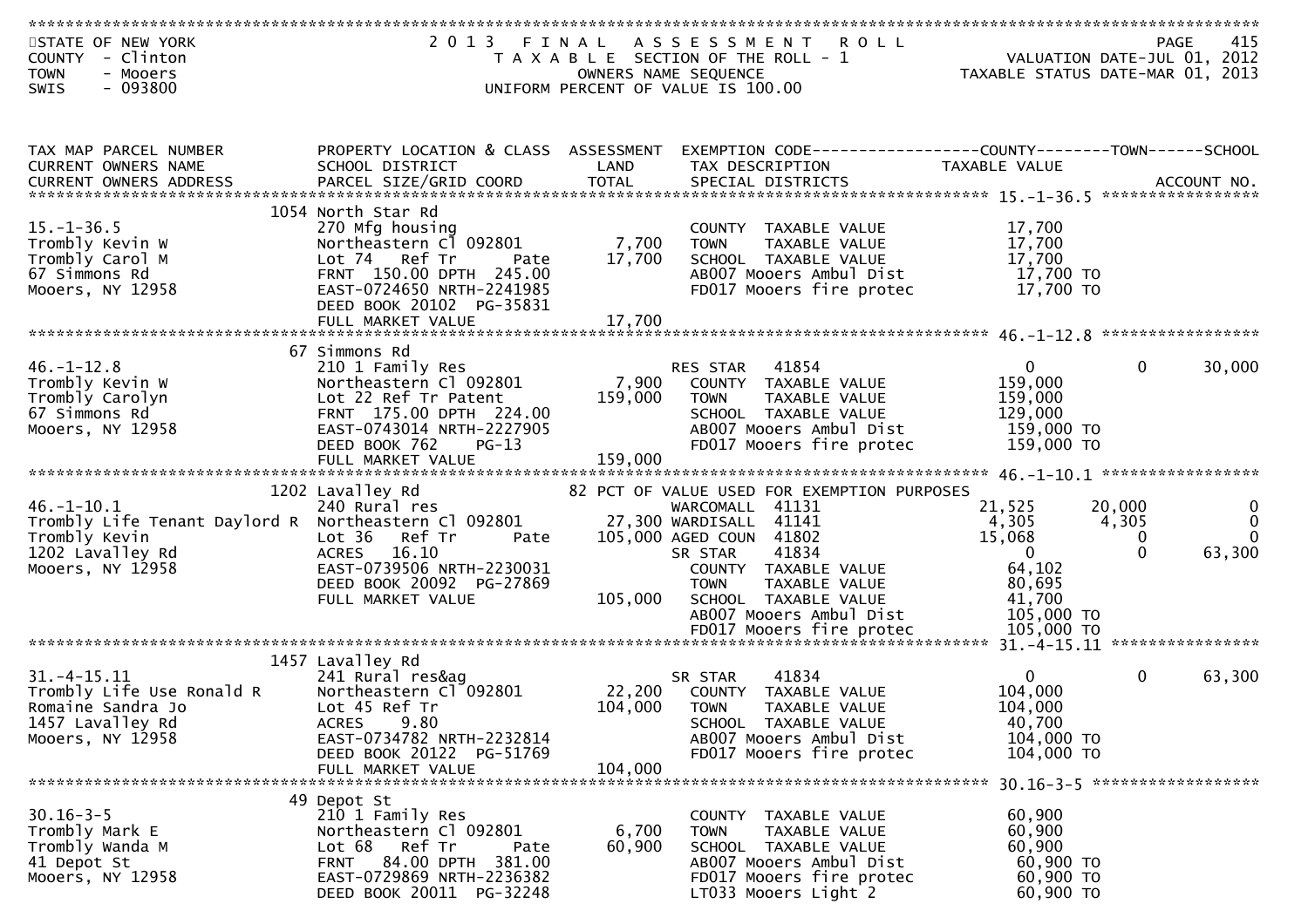|                                                                                           | FULL MARKET VALUE                                                                                                                                                                  | 60,900                        | SD001 Side Walk District                                                                                                                                                                                    | 60,900 TO                                                                                                                                                                                                                                 |
|-------------------------------------------------------------------------------------------|------------------------------------------------------------------------------------------------------------------------------------------------------------------------------------|-------------------------------|-------------------------------------------------------------------------------------------------------------------------------------------------------------------------------------------------------------|-------------------------------------------------------------------------------------------------------------------------------------------------------------------------------------------------------------------------------------------|
| STATE OF NEW YORK<br>COUNTY - Clinton<br><b>TOWN</b><br>- Mooers<br>$-093800$<br>SWIS     | 2 0 1 3                                                                                                                                                                            | FINAL<br>OWNERS NAME SEQUENCE | ASSESSMENT<br><b>ROLL</b><br>T A X A B L E SECTION OF THE ROLL - 1<br>UNIFORM PERCENT OF VALUE IS 100.00                                                                                                    | 416<br><b>PAGE</b><br>VALUATION DATE-JUL 01, 2012<br>TAXABLE STATUS DATE-MAR 01, 2013                                                                                                                                                     |
| TAX MAP PARCEL NUMBER<br>CURRENT OWNERS NAME                                              | PROPERTY LOCATION & CLASS ASSESSMENT<br>SCHOOL DISTRICT                                                                                                                            | LAND                          | TAX DESCRIPTION                                                                                                                                                                                             | EXEMPTION CODE-----------------COUNTY-------TOWN------SCHOOL<br><b>TAXABLE VALUE</b><br>.CURRENT OWNERS ADDRESS PARCEL SIZE/GRID COORD TOTAL SPECIAL DISTRICTS MOTHERS ADDRESS PARCEL SIZE/GRID COORD TOTAL SPECIAL DISTRICTS ACCOUNT NO. |
| $30.16 - 3 - 6.1$<br>Trombly Mark E<br>Trombly Wanda M<br>41 Depot St<br>Mooers, NY 12958 | 43 Depot St<br>210 1 Family Res<br>Northeastern Cl 092801<br>Lot 68 Ref Tr<br>Pate<br>FRNT 120.00 DPTH 180.00<br>EAST-0730003 NRTH-2236432<br>DEED BOOK 20001 PG-25388             | 7,000<br>61,000               | COUNTY TAXABLE VALUE<br>TAXABLE VALUE<br><b>TOWN</b><br>SCHOOL TAXABLE VALUE<br>AB007 Mooers Ambul Dist<br>FD017 Mooers fire protec<br>LT033 Mooers Light 2                                                 | 61,000<br>61,000<br>61,000<br>61,000 TO<br>61,000 TO<br>61,000 TO                                                                                                                                                                         |
| $30.16 - 3 - 6.2$<br>Trombly Mark E<br>Trombly Wanda M<br>41 Depot St<br>Mooers, NY 12958 | 41 Depot St<br>210 1 Family Res<br>Northeastern Cl 092801<br>Lot 68 Ref Tr<br>FRNT 42.00 DPTH 388.00<br>EAST-0729972 NRTH-2236275<br>DEED BOOK 827<br>PG-193<br>FULL MARKET VALUE  | 106,700<br>106,700            | VFF CT&S<br>41640<br>41854<br>6,600 RES STAR<br>COUNTY TAXABLE VALUE<br><b>TOWN</b><br>TAXABLE VALUE<br>SCHOOL TAXABLE VALUE<br>AB007 Mooers Ambul Dist<br>FD017 Mooers fire protec<br>LT033 Mooers Light 2 | 10,670<br>10,670<br>10,670<br>$\overline{0}$<br>30,000<br>$\Omega$<br>96,030<br>96,030<br>66,030<br>106,700 TO<br>106,700 TO<br>106,700 TO                                                                                                |
|                                                                                           |                                                                                                                                                                                    |                               | SD001 Side Walk District                                                                                                                                                                                    | 106,700 TO                                                                                                                                                                                                                                |
| $30.20 - 1 - 21$<br>Trombly Mark E<br>Trombly Wanda M<br>41 Depot St<br>Mooers, NY 12958  | 2472 Rt 11<br>210 1 Family Res<br>Northeastern Cl 092801<br>Lot 68 Ref Tr<br>Pate<br><b>FRNT</b><br>82.50 DPTH 149.00<br>EAST-0728694 NRTH-2233952<br>DEED BOOK 616<br>PG-675      | 5,700<br>44,200               | COUNTY TAXABLE VALUE<br>TAXABLE VALUE<br><b>TOWN</b><br>SCHOOL TAXABLE VALUE<br>AB007 Mooers Ambul Dist<br>FD017 Mooers fire protec<br>LT033 Mooers Light 2                                                 | 44,200<br>44,200<br>44,200<br>44,200 TO<br>44,200 TO<br>44,200 TO                                                                                                                                                                         |
| $31. - 4 - 18$<br>Trombly Mark E<br>Trombly Wanda<br>41 Depot St<br>Mooers, NY 12958      | Lavalley Rd<br>$314$ Rural vac<10<br>Northeastern Cl 092801<br>Lot 45 Ref Tr<br>5.60<br><b>ACRES</b><br>EAST-0735913 NRTH-2232248<br>DEED BOOK 20051 PG-88618<br>FULL MARKET VALUE | 15,200<br>15,200<br>15,200    | TAXABLE VALUE<br>COUNTY<br><b>TOWN</b><br>TAXABLE VALUE<br>SCHOOL TAXABLE VALUE<br>AB007 Mooers Ambul Dist<br>FD017 Mooers fire protec                                                                      | 15,200<br>15,200<br>15,200<br>15,200 TO<br>15,200 TO                                                                                                                                                                                      |
| $44.2 - 3 - 6.1$<br>Trombly Mark E<br>Trombly Wanda<br>41 Depot St<br>Mooers, NY 12958    | 3045 Rt 11<br>270 Mfg housing<br>Northeastern Cl 092801<br>Lot 100 Ref Tr<br>Pate<br>FRNT 104.00 DPTH 183.50<br>EAST-0715712 NRTH-2233153                                          | 6,900<br>35,000               | COUNTY TAXABLE VALUE<br>TAXABLE VALUE<br><b>TOWN</b><br>SCHOOL TAXABLE VALUE<br>AB007 Mooers Ambul Dist<br>FD017 Mooers fire protec                                                                         | 35,000<br>35,000<br>35,000<br>35,000 TO<br>35,000 TO                                                                                                                                                                                      |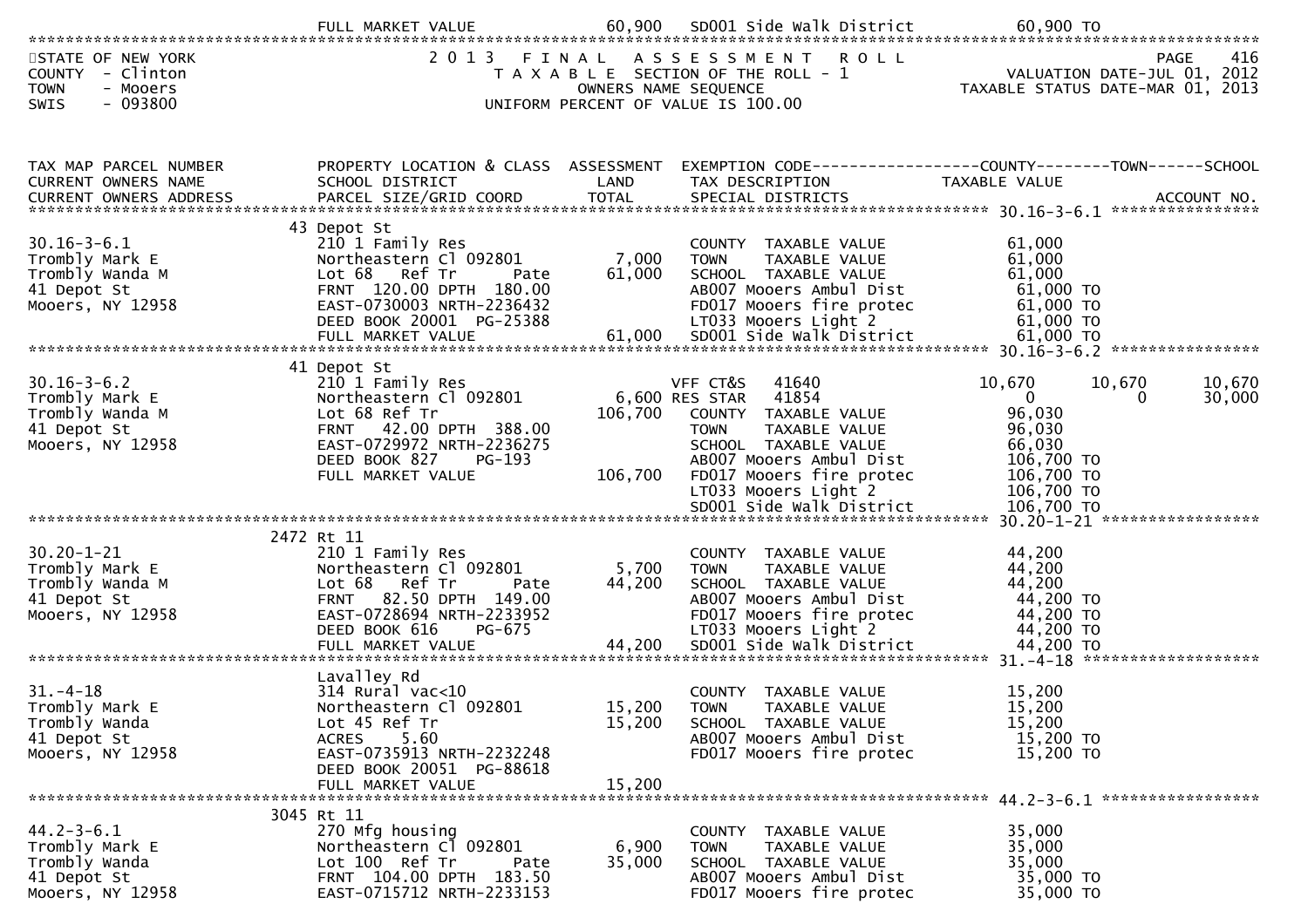|                                                                                             | DEED BOOK 20122 PG-47313<br>FULL MARKET VALUE                                                                                                                                                 | 35,000                    | LT013 Mooers Forks Light                                                                                                                                        | 35,000 TO                                                                                                   |                        |
|---------------------------------------------------------------------------------------------|-----------------------------------------------------------------------------------------------------------------------------------------------------------------------------------------------|---------------------------|-----------------------------------------------------------------------------------------------------------------------------------------------------------------|-------------------------------------------------------------------------------------------------------------|------------------------|
| STATE OF NEW YORK<br>COUNTY - Clinton<br><b>TOWN</b><br>- Mooers<br>- 093800<br><b>SWIS</b> |                                                                                                                                                                                               | OWNERS NAME SEQUENCE      | 2013 FINAL ASSESSMENT ROLL<br>T A X A B L E SECTION OF THE ROLL - 1<br>UNIFORM PERCENT OF VALUE IS 100.00                                                       | PAGE 417<br>VALUATION DATE-JUL 01, 2012<br>TAXARIF STATUS DATE WAS 2012<br>TAXABLE STATUS DATE-MAR 01, 2013 |                        |
| TAX MAP PARCEL NUMBER<br>CURRENT OWNERS NAME                                                | PROPERTY LOCATION & CLASS ASSESSMENT<br>SCHOOL DISTRICT                                                                                                                                       | LAND                      | EXEMPTION CODE------------------COUNTY--------TOWN------SCHOOL<br>TAX DESCRIPTION                                                                               | TAXABLE VALUE                                                                                               |                        |
| $46. - 1 - 4.12$<br>Trombly Randall R<br>1355 LaValley Rd<br>Mooers, NY 12958               | 1355 Lavalley Rd<br>210 1 Family Res<br>Northeastern Cl 092801<br>Lot 45 Ref Tr<br>Pate<br>2.70<br><b>ACRES</b><br>EAST-0736448 NRTH-2231890<br>DEED BOOK 20072 PG-3141<br>FULL MARKET VALUE  | 9,400<br>84,000<br>84,000 | 41854<br><b>RES STAR</b><br>COUNTY TAXABLE VALUE<br>TAXABLE VALUE<br><b>TOWN</b><br>SCHOOL TAXABLE VALUE<br>AB007 Mooers Ambul Dist<br>FD017 Mooers fire protec | $\mathbf{0}$<br>84,000<br>84,000<br>54,000<br>84,000 TO<br>84,000 TO                                        | 30,000<br>$\mathbf{0}$ |
| $31. - 4 - 15.8$<br>Trombly Randall R Jr<br>PO Box 365<br>Mooers, NY 12958                  | Lavalley Rd<br>$314$ Rural vac< $10$<br>Northeastern Cl 092801<br>Lot 45 Ref Tr<br>Pate<br>3.60<br><b>ACRES</b><br>EAST-0736870 NRTH-2233099<br>DEED BOOK 20092 PG-24266<br>FULL MARKET VALUE | 2,500<br>2,500<br>2,500   | COUNTY TAXABLE VALUE<br>TAXABLE VALUE<br><b>TOWN</b><br>SCHOOL TAXABLE VALUE<br>AB007 Mooers Ambul Dist<br>FD017 Mooers fire protec                             | 2,500<br>2,500<br>2,500<br>2,500 TO<br>2,500 TO                                                             |                        |
| $46. - 1 - 6.2$<br>Trombly Randall R Jr<br>PO Box 365<br>Mooers, NY 12958                   | 1308 Lavalley Rd<br>270 Mfg housing<br>Northeastern Cl 092801<br>Lot 36 Ref Tr<br>Pate<br><b>ACRES</b><br>2.20<br>EAST-0737609 NRTH-2231535<br>DEED BOOK 20092 PG-25158<br>FULL MARKET VALUE  | 8,800<br>29,400<br>29,400 | 41854<br>RES STAR<br>COUNTY TAXABLE VALUE<br>TAXABLE VALUE<br><b>TOWN</b><br>SCHOOL TAXABLE VALUE<br>AB007 Mooers Ambul Dist<br>FD017 Mooers fire protec        | $\overline{0}$<br>29,400<br>29,400<br>$\overline{\mathbf{0}}$<br>29,400 TO<br>29,400 TO                     | 29,400<br>$\mathbf{0}$ |
| $46. - 2 - 16$<br>Trombly Randall R Jr<br>PO Box 365<br>Mooers, NY 12958                    | Lavalley Rd<br>323 Vacant rural<br>Northeastern Cl 092801<br>Lot 36 Ref Tr<br>Pate<br>30.00<br>ACRES<br>EAST-0738254 NRTH-2233437<br>DEED BOOK 20072 PG-4142<br>FULL MARKET VALUE             | 10,000<br>10,000          | COUNTY<br>TAXABLE VALUE<br><b>TOWN</b><br>TAXABLE VALUE<br>10,000 SCHOOL TAXABLE VALUE<br>AB007 Mooers Ambul Dist<br>FD017 Mooers fire protec                   | 10,000<br>10,000<br>10,000<br>10,000 TO<br>10,000 TO                                                        |                        |
| $44. - 1 - 20.13$<br>Trombly Richard C Jr<br>3268 Rt 11<br>Mooers, NY 12959                 | 3268 Rt 11<br>210 1 Family Res<br>Northeastern Cl 092801<br>Lot 116 Ref Tr<br><b>ACRES</b><br>5.35 BANK<br>860<br>EAST-0711887 NRTH-2229699<br>DEED BOOK 20041 PG-75311                       | 11,500<br>80,800          | RES STAR<br>41854<br>COUNTY TAXABLE VALUE<br>TAXABLE VALUE<br>TOWN<br>SCHOOL TAXABLE VALUE<br>AB007 Mooers Ambul Dist<br>FD017 Mooers fire protec               | $\mathbf{0}$<br>80,800<br>80,800<br>50,800<br>80,800 TO<br>80,800 TO                                        | $\mathbf 0$<br>30,000  |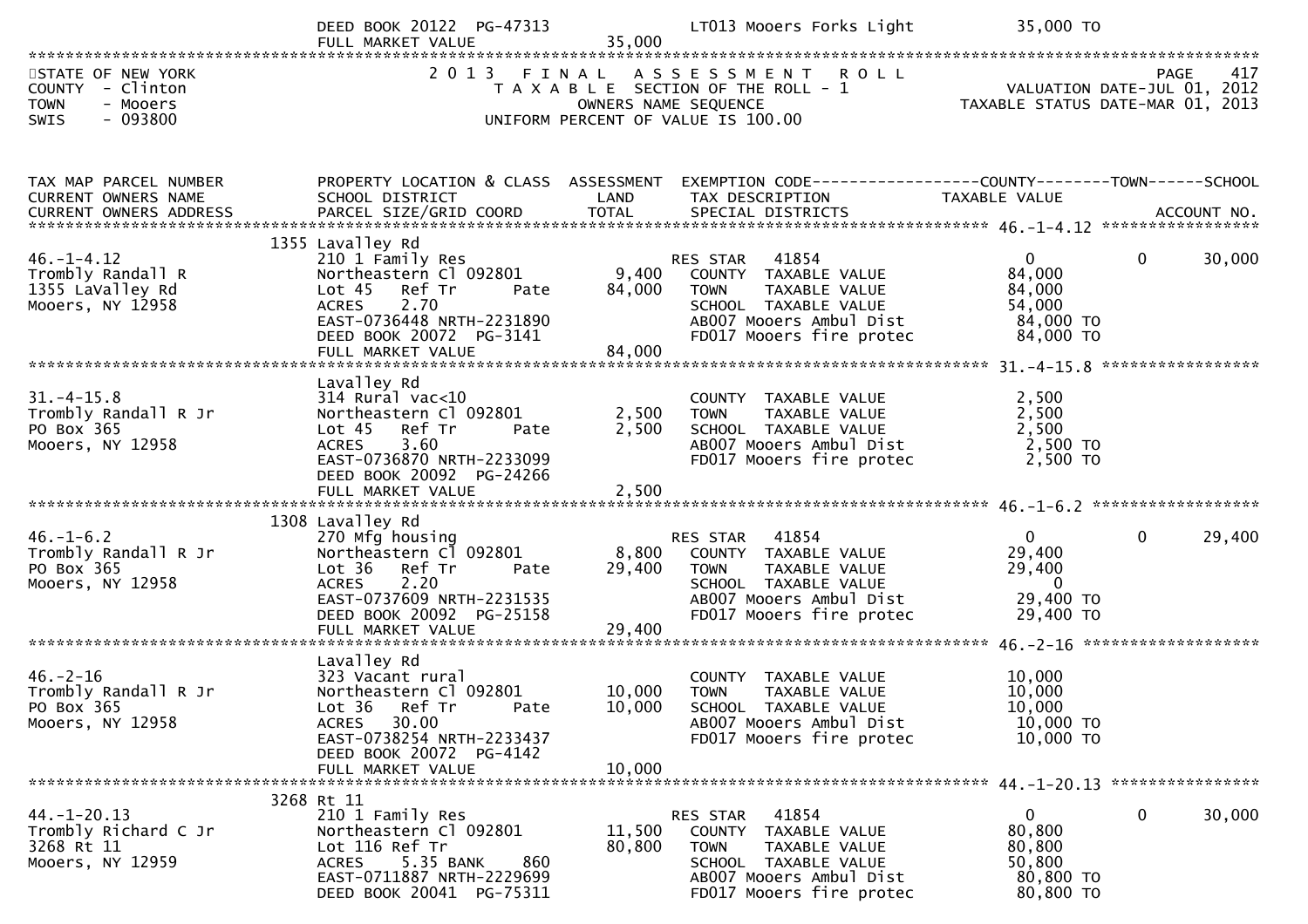|                                                                                                                                                                                                                                                                           | FULL MARKET VALUE                                                                                                                                                                            | 80,800                      |                                                                                                                                                             |                                                                          |             |
|---------------------------------------------------------------------------------------------------------------------------------------------------------------------------------------------------------------------------------------------------------------------------|----------------------------------------------------------------------------------------------------------------------------------------------------------------------------------------------|-----------------------------|-------------------------------------------------------------------------------------------------------------------------------------------------------------|--------------------------------------------------------------------------|-------------|
| STATE OF NEW YORK<br>COUNTY - Clinton<br><b>TOWN</b><br>- Mooers<br>- 093800<br><b>SWIS</b>                                                                                                                                                                               | 2013 FINAL                                                                                                                                                                                   | OWNERS NAME SEQUENCE        | ASSESSMENT ROLL<br>T A X A B L E SECTION OF THE ROLL - 1<br>UNIFORM PERCENT OF VALUE IS 100.00                                                              | VALUATION DATE-JUL 01, 2012<br>TAXABLE STATUS DATE-MAR $01, 2013$        | 418<br>PAGE |
| TAX MAP PARCEL NUMBER<br>CURRENT OWNERS NAME                                                                                                                                                                                                                              | SCHOOL DISTRICT                                                                                                                                                                              | LAND                        | PROPERTY LOCATION & CLASS ASSESSMENT EXEMPTION CODE----------------COUNTY-------TOWN------SCHOOL<br>TAX DESCRIPTION                                         | TAXABLE VALUE                                                            |             |
| $45. -3 - 8$<br>Trombly Richard C Sr<br>Trombly Gayle<br>648 Rt 22<br>Mooers, NY 12958                                                                                                                                                                                    | 648 Rt 22<br>270 Mfg housing<br>Northeastern Cl 092801<br>Lot $67$<br>Ref Tr<br>Pate<br>4.00<br><b>ACRES</b><br>EAST-0730917 NRTH-2230519<br>DEED BOOK 806<br>PG-319<br>FULL MARKET VALUE    | 10, 100<br>27,000<br>27,000 | 41854<br>RES STAR<br>COUNTY TAXABLE VALUE<br><b>TOWN</b><br>TAXABLE VALUE<br>SCHOOL TAXABLE VALUE<br>AB007 Mooers Ambul Dist<br>FD017 Mooers fire protec    | $\overline{0}$<br>27,000<br>27,000<br>$\Omega$<br>27,000 TO<br>27,000 TO | 0<br>27,000 |
| $31.-3-10$<br>Trombly Ronald<br>Trombly Jacqueline<br>1457 Lavalley Rd<br>Mooers, NY 12958                                                                                                                                                                                | 411 St Johns Rd<br>311 Res vac land<br>Northeastern Cl 092801<br>Lot 20 Ref Tr<br>Pate<br>FRNT 65.00 DPTH 400.00<br>EAST-0745632 NRTH-2235009<br>DEED BOOK 98000 PG-98413                    | 5,900<br>5,900              | COUNTY TAXABLE VALUE<br>TAXABLE VALUE<br><b>TOWN</b><br>SCHOOL TAXABLE VALUE<br>AB007 Mooers Ambul Dist<br>FD017 Mooers fire protec                         | 5,900<br>5,900<br>5,900<br>5,900 TO<br>5,900 TO                          |             |
| $30.20 - 4 - 4$<br>Trombly Ronald R<br>Jacqueline<br>1457 Lavalley Rd<br>Mooers, NY 12958<br>ے میں دوسرے میں دوسرے کے دوسرے کے دوسرے میں دوسرے میں دوسرے میں دوسرے میں دوسرے میں دوسرے میں دوسرے میں دوسرے<br>FULL MARKET VALUE 31,300 SDOO1 Side Walk District 51,300 TO | 2457 Rt 11<br>210 1 Family Res<br>Northeastern Cl 092801<br>Lot 67 Ref Tr<br>Pate<br>54.00 DPTH 182.00<br><b>FRNT</b><br>EAST-0729030 NRTH-2233739<br>DEED BOOK 20001 PG-20872               | 5,000<br>31,300             | COUNTY TAXABLE VALUE<br>TAXABLE VALUE<br><b>TOWN</b><br>SCHOOL TAXABLE VALUE<br>AB007 Mooers Ambul Dist<br>FD017 Mooers fire protec<br>LT033 Mooers Light 2 | 31,300<br>31,300<br>31,300<br>31,300 TO<br>31,300 TO<br>31,300 TO        |             |
| $31. - 3 - 17$<br>Trombly Ronald R<br>Trombly Jacqueline<br>1457 LaValley Rd<br>Mooers, NY 12958                                                                                                                                                                          | Lavalley Rd<br>321 Abandoned ag<br>Northeastern Cl <sup>-</sup> 092801<br>Lot 37 Ref Tr<br>Pate<br>ACRES 118.00<br>EAST-0739163 NRTH-2234290<br>DEED BOOK 436<br>PG-417<br>FULL MARKET VALUE | 30,400<br>30,400<br>30,400  | COUNTY TAXABLE VALUE<br>TAXABLE VALUE<br><b>TOWN</b><br>SCHOOL TAXABLE VALUE<br>AB007 Mooers Ambul Dist<br>FD017 Mooers fire protec                         | 30,400<br>30,400<br>30,400<br>30,400 TO<br>30,400 TO                     |             |
| $31.-4-15.1$<br>Trombly Ronald R<br>Trombly Jacqueline<br>1457 LaValley Rd<br>Mooers, NY 12958                                                                                                                                                                            | Lavalley Rd<br>322 Rural vac>10<br>Northeastern Cl 092801<br>Lot <sub>45</sub><br>Ref Tr<br>Pate<br>ACRES 12.20<br>EAST-0736551 NRTH-2232984<br>DEED BOOK 436<br>PG-417<br>FULL MARKET VALUE | 11,700<br>11,700<br>11,700  | COUNTY TAXABLE VALUE<br>TAXABLE VALUE<br><b>TOWN</b><br>SCHOOL TAXABLE VALUE<br>AB007 Mooers Ambul Dist<br>FD017 Mooers fire protec                         | 11,700<br>11,700<br>11,700<br>11,700 TO<br>11,700 TO                     |             |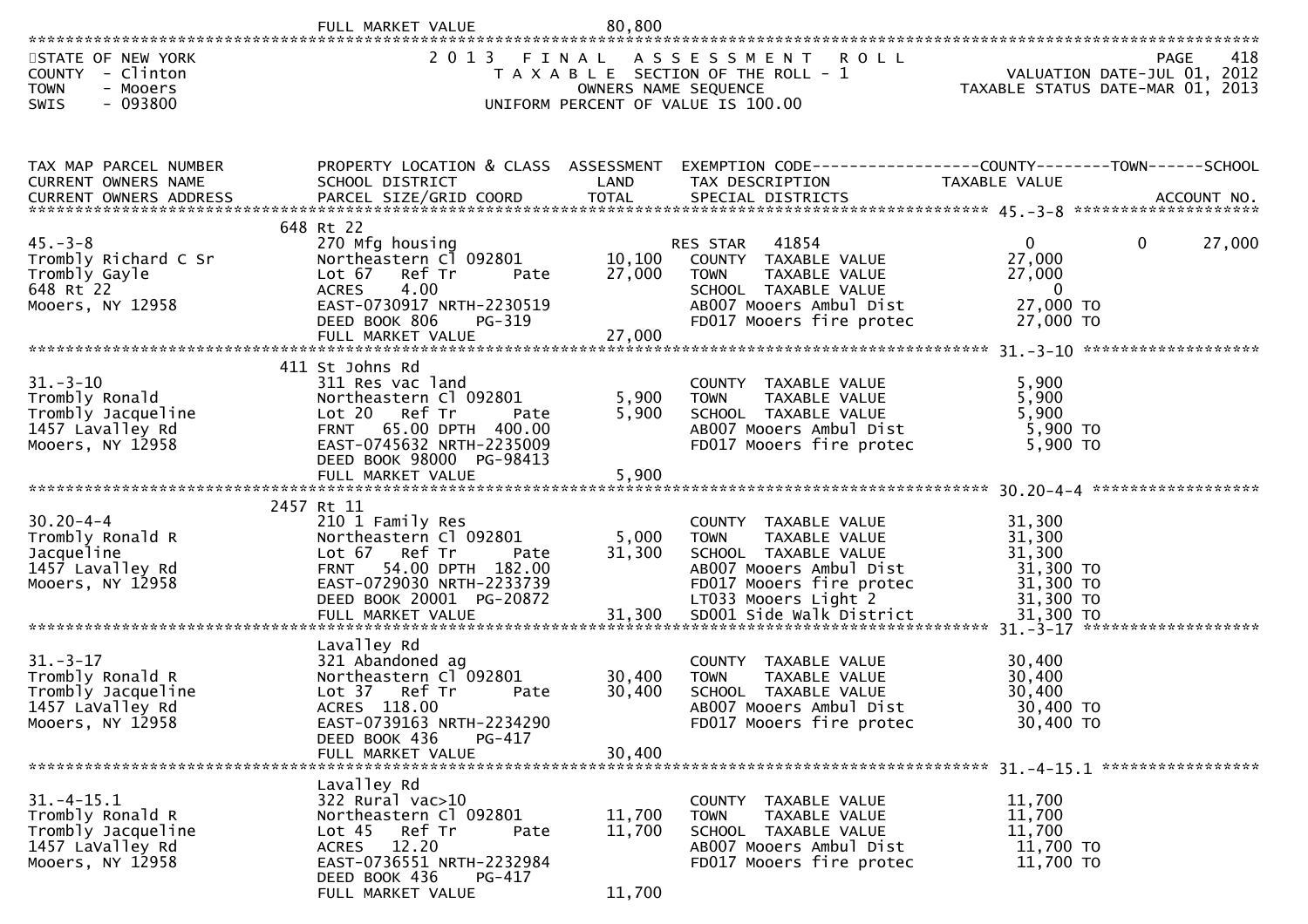| STATE OF NEW YORK             | 2 0 1 3                              | FINAL   | A S S E S S M E N T<br><b>ROLL</b>                           |                                  | <b>PAGE</b>  | 419    |
|-------------------------------|--------------------------------------|---------|--------------------------------------------------------------|----------------------------------|--------------|--------|
| - Clinton<br><b>COUNTY</b>    |                                      |         | T A X A B L E SECTION OF THE ROLL - 1                        | VALUATION DATE-JUL 01, 2012      |              |        |
| <b>TOWN</b><br>- Mooers       |                                      |         | OWNERS NAME SEQUENCE                                         | TAXABLE STATUS DATE-MAR 01, 2013 |              |        |
|                               |                                      |         |                                                              |                                  |              |        |
| $-093800$<br>SWIS             |                                      |         | UNIFORM PERCENT OF VALUE IS 100.00                           |                                  |              |        |
|                               |                                      |         |                                                              |                                  |              |        |
|                               |                                      |         |                                                              |                                  |              |        |
| TAX MAP PARCEL NUMBER         | PROPERTY LOCATION & CLASS ASSESSMENT |         | EXEMPTION CODE------------------COUNTY-------TOWN-----SCHOOL |                                  |              |        |
| CURRENT OWNERS NAME           | SCHOOL DISTRICT                      | LAND    | TAX DESCRIPTION                                              | TAXABLE VALUE                    |              |        |
| <b>CURRENT OWNERS ADDRESS</b> |                                      |         |                                                              |                                  |              |        |
|                               |                                      |         |                                                              |                                  |              |        |
|                               | 2425 Rt 11                           |         |                                                              |                                  |              |        |
| $30.20 - 4 - 13.1$            | 210 1 Family Res                     |         | COUNTY TAXABLE VALUE                                         | 42,600                           |              |        |
| Trombly Ronald W              | Northeastern Cl 092801               | 5,700   | <b>TOWN</b><br>TAXABLE VALUE                                 | 42,600                           |              |        |
|                               | Lot 67 Ref Tr                        |         |                                                              | 42,600                           |              |        |
| 1407 LaValley Rd              |                                      | 42,600  | SCHOOL TAXABLE VALUE                                         |                                  |              |        |
| Mooers, NY 12958              | FRNT 78.00 DPTH 160.00               |         | AB007 Mooers Ambul Dist                                      | 42,600 TO                        |              |        |
|                               | EAST-0729724 NRTH-2233764            |         | FD017 Mooers fire protec                                     | 42,600 TO                        |              |        |
|                               | DEED BOOK 20051 PG-81707             |         | LT033 Mooers Light 2                                         | 42,600 TO                        |              |        |
|                               | FULL MARKET VALUE                    | 42,600  | SD001 Side Walk District                                     | 42,600 TO                        |              |        |
|                               |                                      |         |                                                              |                                  |              |        |
|                               | 1407 Lavalley Rd                     |         |                                                              |                                  |              |        |
| $31. - 4 - 19$                | 210 1 Family Res                     |         | 41854<br>RES STAR                                            | $\mathbf{0}$                     | $\mathbf{0}$ | 30,000 |
| Trombly Ronald W              | Northeastern Cl 092801               | 15,200  | COUNTY TAXABLE VALUE                                         | 215,700                          |              |        |
| 1407 Lavalley Rd              | Lot 45 Ref Tr                        | 215,700 |                                                              | 215,700                          |              |        |
|                               |                                      |         | TAXABLE VALUE<br><b>TOWN</b>                                 |                                  |              |        |
| Mooers, NY 12958              | <b>ACRES</b><br>5.50                 |         | SCHOOL TAXABLE VALUE                                         | 185,700                          |              |        |
|                               | EAST-0735422 NRTH-2232546            |         | AB007 Mooers Ambul Dist                                      | 215,700 TO                       |              |        |
|                               | DEED BOOK 20051 PG-84228             |         | FD017 Mooers fire protec                                     | 215,700 TO                       |              |        |
|                               | FULL MARKET VALUE                    | 215,700 |                                                              |                                  |              |        |
|                               |                                      |         |                                                              |                                  |              |        |
|                               | 713 Rt 22                            |         |                                                              |                                  |              |        |
| $45. -2 - 7.11$               | 210 1 Family Res                     |         | COUNTY TAXABLE VALUE                                         | 28,600                           |              |        |
| Trombly Ronald W              | Northeastern Cl 092801               | 8,000   | TAXABLE VALUE<br><b>TOWN</b>                                 | 28,600                           |              |        |
| 1407 Lavalley Rd              | Lot 67 Ref Tr<br>Pate                | 28,600  | SCHOOL TAXABLE VALUE                                         | 28,600                           |              |        |
|                               | <b>ACRES</b>                         |         | AB007 Mooers Ambul Dist                                      |                                  |              |        |
| Mooers, NY 12958              | 1.00                                 |         |                                                              | 28,600 TO                        |              |        |
|                               | EAST-0730392 NRTH-2231879            |         | FD017 Mooers fire protec                                     | 28,600 TO                        |              |        |
|                               | DEED BOOK 20132 PG-53795             |         |                                                              |                                  |              |        |
|                               | FULL MARKET VALUE                    | 28,600  |                                                              |                                  |              |        |
|                               |                                      |         |                                                              |                                  |              |        |
|                               | 818 North Star Rd                    |         |                                                              |                                  |              |        |
| $15. - 1 - 15.8$              | 210 1 Family Res                     |         | 41834<br>SR STAR                                             | $\overline{0}$                   | $\mathbf{0}$ | 63,300 |
| Troutman William R            | Northeastern Cl 092801               | 8,400   | COUNTY TAXABLE VALUE                                         | 112,100                          |              |        |
| 818 North Star Rd             | Lot 70 Ref Tr                        | 112,100 | TAXABLE VALUE<br><b>TOWN</b>                                 | 112,100                          |              |        |
| Mooers, NY 12958              | <b>ACRES</b><br>1.50                 |         | SCHOOL TAXABLE VALUE                                         | 48,800                           |              |        |
|                               | EAST-0729830 NRTH-2244559            |         | AB007 Mooers Ambul Dist                                      | 112,100 TO                       |              |        |
|                               |                                      |         | FD017 Mooers fire protec                                     |                                  |              |        |
|                               | DEED BOOK 20041 PG-68207             |         |                                                              | 112,100 TO                       |              |        |
|                               | FULL MARKET VALUE                    | 112,100 |                                                              |                                  |              |        |
|                               |                                      |         |                                                              |                                  |              |        |
|                               | Rt 11                                |         |                                                              |                                  |              |        |
| $57. - 2 - 7$                 | 311 Res vac land                     |         | COUNTY TAXABLE VALUE                                         | 4,200                            |              |        |
| Trudeau Marcel P              | N Adirondack<br>093601               | 4,200   | <b>TOWN</b><br>TAXABLE VALUE                                 | 4,200                            |              |        |
| 511 Stone Rd                  | Lot 182 Ref Tr<br>Pate               | 4,200   | SCHOOL TAXABLE VALUE                                         | 4,200                            |              |        |
| Oneida, NY 13421              | FRNT 144.00 DPTH 149.00              |         | AB007 Mooers Ambul Dist                                      | 4,200 TO                         |              |        |
|                               | EAST-0690981 NRTH-2218746            |         | FD017 Mooers fire protec                                     | 4,200 TO                         |              |        |
|                               | DEED BOOK 20001 PG-21207             |         |                                                              |                                  |              |        |
|                               | FULL MARKET VALUE                    | 4,200   |                                                              |                                  |              |        |
|                               |                                      |         |                                                              |                                  |              |        |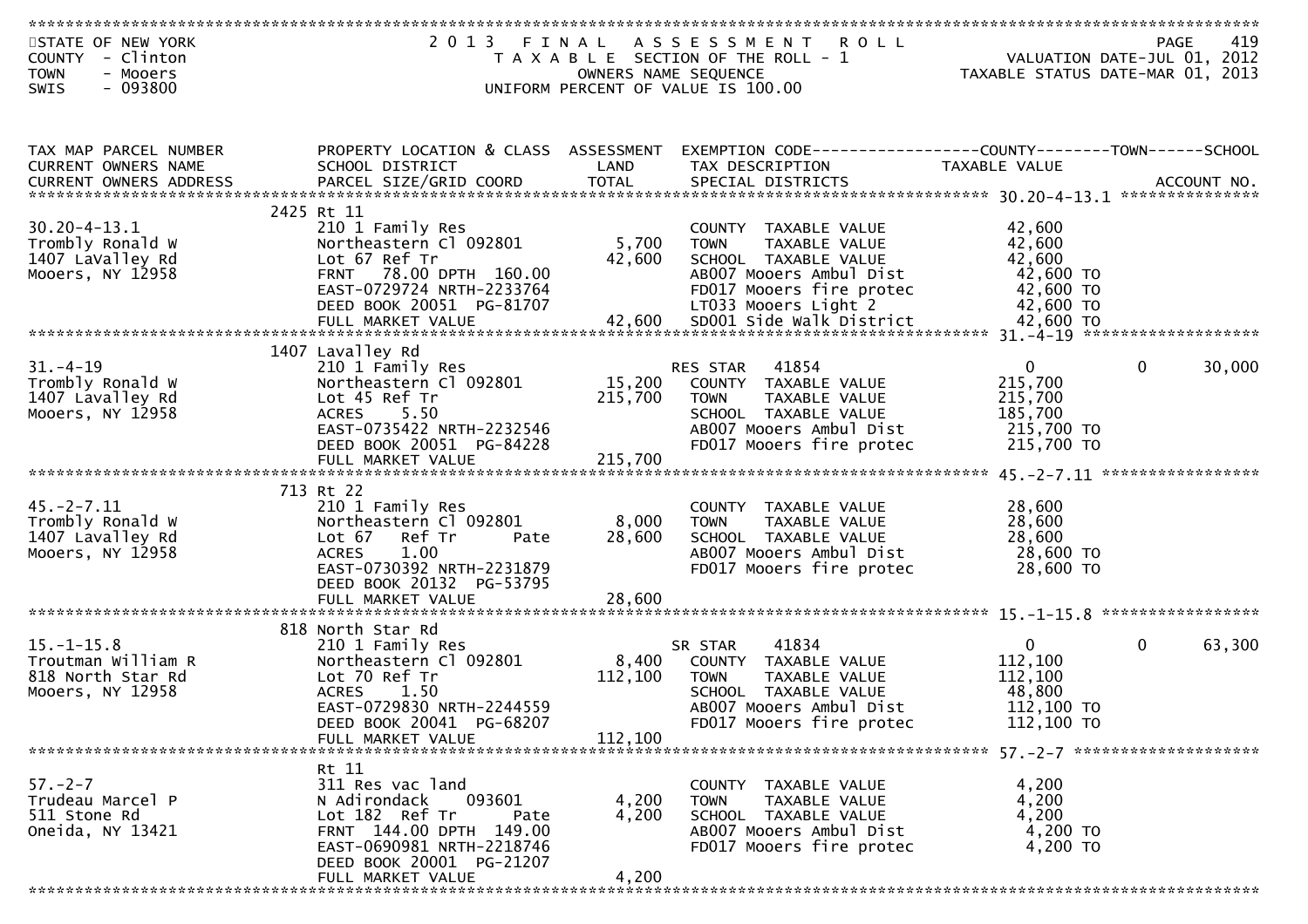| STATE OF NEW YORK<br>COUNTY - Clinton<br><b>TOWN</b><br>- Mooers<br><b>SWIS</b><br>- 093800                                            | 2 0 1 3                                                                                                                                                                                                  |                            | <b>ROLL</b><br>FINAL ASSESSMENT<br>T A X A B L E SECTION OF THE ROLL - 1<br>OWNERS NAME SEQUENCE<br>UNIFORM PERCENT OF VALUE IS 100.00                                                                                                  | VALUATION DATE-JUL 01, 2012<br>VALUATION DOLL 222 01, 2013<br>TAXABLE STATUS DATE-MAR 01, 2013           | 420<br><b>PAGE</b>                                        |
|----------------------------------------------------------------------------------------------------------------------------------------|----------------------------------------------------------------------------------------------------------------------------------------------------------------------------------------------------------|----------------------------|-----------------------------------------------------------------------------------------------------------------------------------------------------------------------------------------------------------------------------------------|----------------------------------------------------------------------------------------------------------|-----------------------------------------------------------|
| TAX MAP PARCEL NUMBER<br>CURRENT OWNERS NAME                                                                                           | SCHOOL DISTRICT                                                                                                                                                                                          | LAND                       | PROPERTY LOCATION & CLASS ASSESSMENT EXEMPTION CODE----------------COUNTY-------TOWN------SCHOOL<br>TAX DESCRIPTION                                                                                                                     | TAXABLE VALUE                                                                                            |                                                           |
| $12. - 1 - 14$<br>Tsounis Constantin<br>80 Woodcrest Cir<br>Milton, VT 05468                                                           | Bush Rd<br>321 Abandoned ag<br>Northeastern Cl 092801<br>Lot 176 Ref Tr<br>Pate<br>ACRES 19.10<br>EAST-0691971 NRTH-2246173<br>DEED BOOK 20051 PG-80482                                                  | 15,200<br>15,200           | COUNTY TAXABLE VALUE<br>TAXABLE VALUE<br>TOWN<br>SCHOOL TAXABLE VALUE<br>AB007 Mooers Ambul Dist<br>FD017 Mooers fire protec                                                                                                            | 15,200<br>15,200<br>15,200<br>15,200 TO<br>15,200 TO                                                     |                                                           |
| $45. - 1 - 25$<br>Tuffield Estate Norra<br>Attn: Jody Manor<br>1 Grew Rd<br>Mooers, NY 12958-9724                                      | Tappin Rd<br>$314$ Rural vac<10<br>Northeastern Cl 092801<br>Lot 91 Ref Tr<br>Pate<br><b>ACRES</b><br>7.80<br>EAST-0721820 NRTH-2231038<br>FULL MARKET VALUE                                             | 1,200<br>1,200<br>1,200    | COUNTY TAXABLE VALUE<br><b>TOWN</b><br>TAXABLE VALUE<br>SCHOOL TAXABLE VALUE<br>AB007 Mooers Ambul Dist<br>FD017 Mooers fire protec                                                                                                     | 1,200<br>1,200<br>1,200<br>1,200 TO<br>1,200 TO                                                          |                                                           |
| $59. - 1 - 14.1$<br>Tulip Erin E<br>170 Gilbert Rd<br>Mooers, NY 12958                                                                 | 170 Gilbert Rd<br>210 1 Family Res<br>Northeastern Cl 092801<br>Lot 102 Ref Tr<br>Pate<br>7.30 BANK<br><b>ACRES</b><br>080<br>EAST-0719288 NRTH-2222614<br>DEED BOOK 20112 PG-43091<br>FULL MARKET VALUE | 13,000<br>75,000<br>75,000 | RES STAR 41854<br>COUNTY TAXABLE VALUE<br>TAXABLE VALUE<br><b>TOWN</b><br>SCHOOL TAXABLE VALUE<br>AB007 Mooers Ambul Dist<br>FD017 Mooers fire protec<br>OTO02 Omitted Tax-County<br>OTO03 Omitted Tax-School<br>OTO04 Omitted Tax-Town | $\mathbf{0}$<br>75,000<br>75,000<br>45,000<br>75,000 TO<br>75,000 TO<br>$.00$ MT<br>$.00$ MT<br>$.00$ MT | $\mathbf{0}$<br>30,000                                    |
| $29. - 2 - 32$<br>Turner Donald F<br>Turner Sandra H<br>2972 Rt 11<br>Mooers Forks, NY 12959-9730                                      | 2972 Rt 11<br>210 1 Family Res<br>Northeastern Cl 092801<br>Lot 99<br>Ref Tr<br>Pate<br><b>ACRES</b><br>1.00<br>EAST-0717033 NRTH-2234335<br>PG-307<br>DEED BOOK 652                                     | 8,000<br>160,000           | 41834<br>SR STAR<br>COUNTY TAXABLE VALUE<br><b>TOWN</b><br>TAXABLE VALUE<br>SCHOOL TAXABLE VALUE<br>AB007 Mooers Ambul Dist<br>FD017 Mooers fire protec                                                                                 | $\mathbf{0}$<br>160,000<br>160,000<br>96,700<br>160,000 TO<br>160,000 TO<br>160,000 TO                   | $\overline{0}$<br>63,300<br>30.19-1-36 ****************** |
| $30.19 - 1 - 36$<br>Turner Donald F<br>Turner Karen A<br>2495 Rt 11<br>Mooers, NY 12958<br>PRIOR OWNER ON 3/01/2013<br>Turner Donald F | 2495 Rt 11<br>210 1 Family Res<br>Northeastern Cl 092801<br>Lot 76 Ref Tr<br>Pate<br>FRNT 125.00 DPTH 196.00<br>EAST-0728100 NRTH-2233653<br>DEED BOOK 971<br>PG-178<br>FULL MARKET VALUE                | 7,200<br>99,000<br>99,000  | RES STAR<br>41854<br><b>COUNTY</b><br>TAXABLE VALUE<br><b>TOWN</b><br>TAXABLE VALUE<br>SCHOOL TAXABLE VALUE<br>AB007 Mooers Ambul Dist<br>FD017 Mooers fire protec<br>LT033 Mooers Light 2<br>SD001 Side Walk District                  | $\mathbf{0}$<br>99,000<br>99,000<br>69,000<br>99,000 TO<br>99,000 TO<br>99,000 TO<br>99,000 TO           | $\mathbf 0$<br>30,000                                     |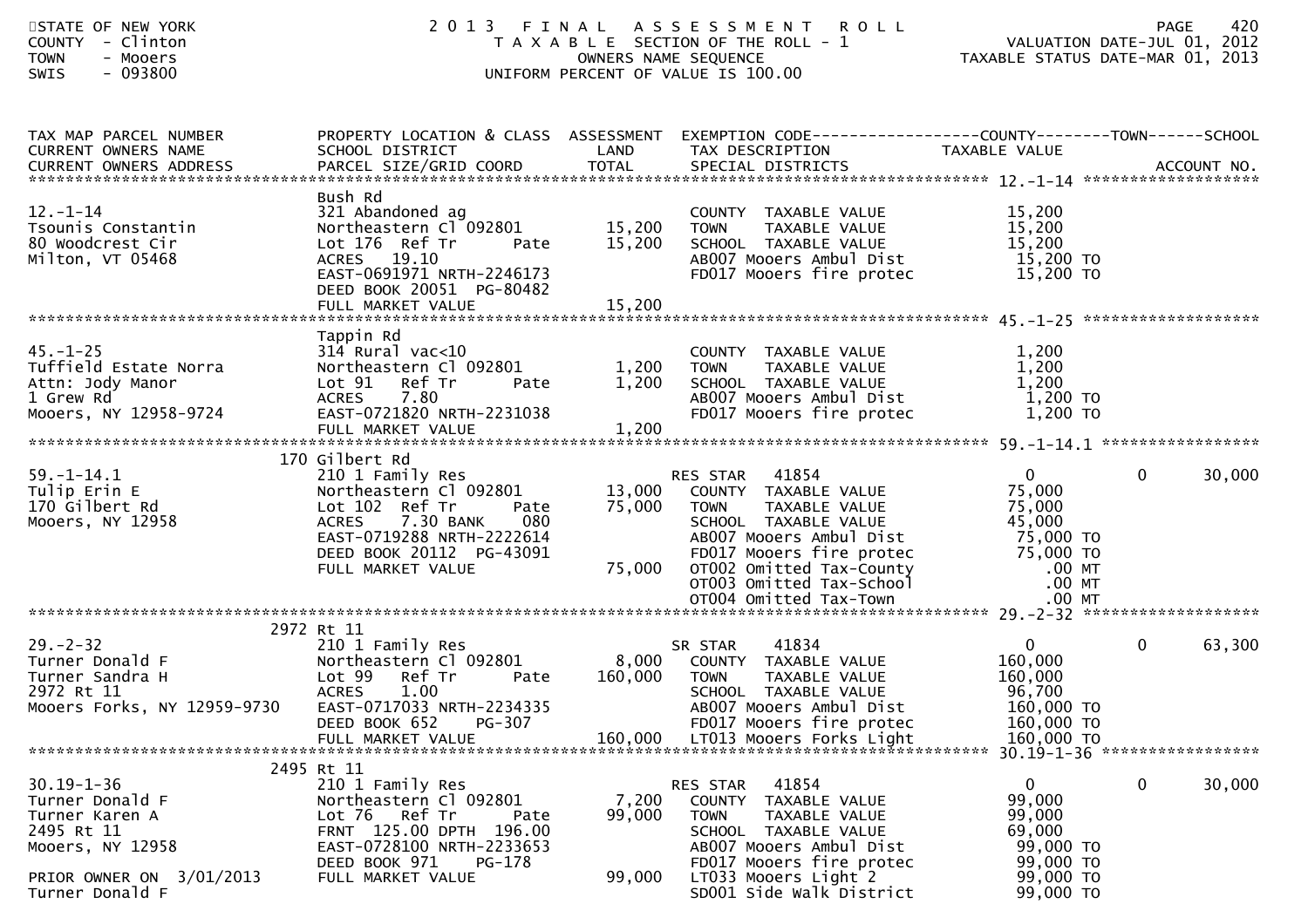| STATE OF NEW YORK                             | 2 0 1 3                               | FINAL           | A S S E S S M E N T<br><b>ROLL</b>                            |                          | 421<br><b>PAGE</b>               |
|-----------------------------------------------|---------------------------------------|-----------------|---------------------------------------------------------------|--------------------------|----------------------------------|
| - Clinton<br><b>COUNTY</b>                    |                                       |                 | T A X A B L E SECTION OF THE ROLL - 1                         |                          | VALUATION DATE-JUL 01, 2012      |
| <b>TOWN</b><br>- Mooers                       |                                       |                 | OWNERS NAME SEQUENCE                                          |                          | TAXABLE STATUS DATE-MAR 01, 2013 |
| $-093800$<br>SWIS                             |                                       |                 | UNIFORM PERCENT OF VALUE IS 100.00                            |                          |                                  |
|                                               |                                       |                 |                                                               |                          |                                  |
|                                               |                                       |                 |                                                               |                          |                                  |
| TAX MAP PARCEL NUMBER                         | PROPERTY LOCATION & CLASS ASSESSMENT  |                 | EXEMPTION CODE------------------COUNTY-------TOWN------SCHOOL |                          |                                  |
| CURRENT OWNERS NAME                           | SCHOOL DISTRICT                       | LAND            | TAX DESCRIPTION                                               | TAXABLE VALUE            |                                  |
| <b>CURRENT OWNERS ADDRESS</b>                 |                                       |                 |                                                               |                          |                                  |
|                                               |                                       |                 |                                                               |                          |                                  |
|                                               | 2657 Rt 11                            |                 |                                                               |                          |                                  |
| $45. - 1 - 20$                                | 210 1 Family Res                      |                 | AGED COUN 41802                                               | 34,700                   | 0<br>0                           |
| Turner Life Estate Darwin                     | Northeastern Cl 092801                |                 | 5,200 SR STAR<br>41834                                        | $\overline{0}$           | $\mathbf{0}$<br>63,300           |
| Darwin Life Estate Louesa                     | Lot 76 Ref Tr<br>Pate                 | 69,400          | COUNTY TAXABLE VALUE                                          | 34,700                   |                                  |
| 540 North Star Rd                             | 85.00 DPTH 117.00<br><b>FRNT</b>      |                 | TAXABLE VALUE<br><b>TOWN</b>                                  | 69,400                   |                                  |
| Mooers, NY 12958                              | EAST-0724108 NRTH-2233626             |                 | SCHOOL TAXABLE VALUE                                          | 6,100                    |                                  |
|                                               | DEED BOOK 20102 PG-35455              |                 | AB007 Mooers Ambul Dist                                       | 69,400 TO                |                                  |
|                                               |                                       |                 |                                                               |                          |                                  |
|                                               | 854 Hemmingford Rd                    |                 |                                                               |                          |                                  |
| $30.20 - 1 - 1$                               | 210 1 Family Res                      |                 | 41854<br>RES STAR                                             | $\overline{0}$           | $\mathbf{0}$<br>30,000           |
| Turner Michael J                              | Northeastern Cl 092801                | 6,900           | COUNTY TAXABLE VALUE                                          | 71,500                   |                                  |
| Turner Jacqueline T                           | Lot 68 Ref Tr<br>Pate                 | 71,500          | TAXABLE VALUE<br><b>TOWN</b>                                  | 71,500                   |                                  |
| 854 Hemmingford Rd                            | FRNT 133.00 DPTH 167.00               |                 | SCHOOL TAXABLE VALUE                                          | 41,500                   |                                  |
| Mooers, NY 12958                              | 080<br><b>BANK</b>                    |                 | AB007 Mooers Ambul Dist                                       | 71,500 TO                |                                  |
|                                               | EAST-0728479 NRTH-2235391             |                 | FD017 Mooers fire protec                                      | 71,500 TO                |                                  |
|                                               | DEED BOOK 98001 PG-03879              |                 | LT033 Mooers Light 2                                          | 71,500 TO                |                                  |
|                                               |                                       |                 |                                                               |                          |                                  |
|                                               |                                       |                 |                                                               |                          |                                  |
|                                               | 1355 North Star Rd                    |                 |                                                               |                          |                                  |
| $29. -2 - 4.1$                                | 210 1 Family Res                      |                 | 41834<br>SR STAR                                              | $\mathbf{0}$             | $\mathbf 0$<br>63,300            |
| Tyrell Phyllis                                | Northeastern Cl 092801                | 12,400          | COUNTY TAXABLE VALUE                                          | 95,900                   |                                  |
| 1355 North Star Rd                            | Lot 98<br>Ref Tr<br>Pate              | 95,900          | <b>TOWN</b><br>TAXABLE VALUE                                  | 95,900                   |                                  |
| Mooers, NY 12958                              | 6.70<br><b>ACRES</b>                  |                 | SCHOOL TAXABLE VALUE                                          | 32,600                   |                                  |
|                                               | EAST-0718427 NRTH-2238286             |                 | AB007 Mooers Ambul Dist                                       | 95,900 TO                |                                  |
|                                               | DEED BOOK 20102 PG-35927              |                 | FD017 Mooers fire protec                                      | 95,900 TO                |                                  |
|                                               |                                       |                 |                                                               |                          |                                  |
|                                               | 604 Blackman Corners Rd               |                 |                                                               |                          |                                  |
| $14. - 1 - 18.1$                              | 270 Mfg housing                       |                 | COUNTY TAXABLE VALUE                                          | 38,800                   |                                  |
| Underwood Life Use Dorothy                    | Northeastern Cl 092801                | 8,600           | <b>TOWN</b><br>TAXABLE VALUE                                  | 38,800                   |                                  |
| Underwood David                               | Lot 119 Ref Tr<br>Pate                | 38,800          | SCHOOL TAXABLE VALUE                                          | 38,800                   |                                  |
| 604 Blackman Corners Rd                       | 1.80<br><b>ACRES</b>                  |                 | AB007 Mooers Ambul Dist                                       | 38,800 TO                |                                  |
| Mooers Forks, NY 12959-9723                   | EAST-0711062 NRTH-2244624             |                 | FD017 Mooers fire protec                                      | 38,800 TO                |                                  |
|                                               | PG-271<br>DEED BOOK 845               |                 |                                                               |                          |                                  |
|                                               | FULL MARKET VALUE                     | 38,800          |                                                               |                          |                                  |
|                                               |                                       |                 |                                                               |                          |                                  |
|                                               | 646 Blackman Corners Rd               |                 | 65 PCT OF VALUE USED FOR EXEMPTION PURPOSES                   |                          |                                  |
| $14. - 1 - 18.2$                              | 241 Rural res&ag                      |                 | WARNONALL 41121                                               | 13,845                   | $\mathbf 0$<br>12,000            |
| Underwood Merritt R                           | Northeastern Cl 092801                |                 | 57,000 AGRI DISTR 41720                                       | 12,457<br>$\overline{0}$ | 12,457<br>12,457                 |
| Underwood Patricia<br>646 Blackman Corners Rd | Lot 119 Ref Tr Patent<br>ACRES 107.60 | 142,000 SR STAR | 41834<br>COUNTY TAXABLE VALUE                                 | 115,698                  | 63,300<br>0                      |
| Mooers Forks, NY 12959-2514                   | EAST-0713052 NRTH-2245090             |                 | TAXABLE VALUE<br><b>TOWN</b>                                  | 117,543                  |                                  |
|                                               | DEED BOOK 600<br>$PG-62$              |                 | SCHOOL TAXABLE VALUE                                          | 66,243                   |                                  |
| MAY BE SUBJECT TO PAYMENT                     | FULL MARKET VALUE                     | 142,000         | AB007 Mooers Ambul Dist                                       | 142,000 TO               |                                  |
|                                               |                                       |                 |                                                               |                          |                                  |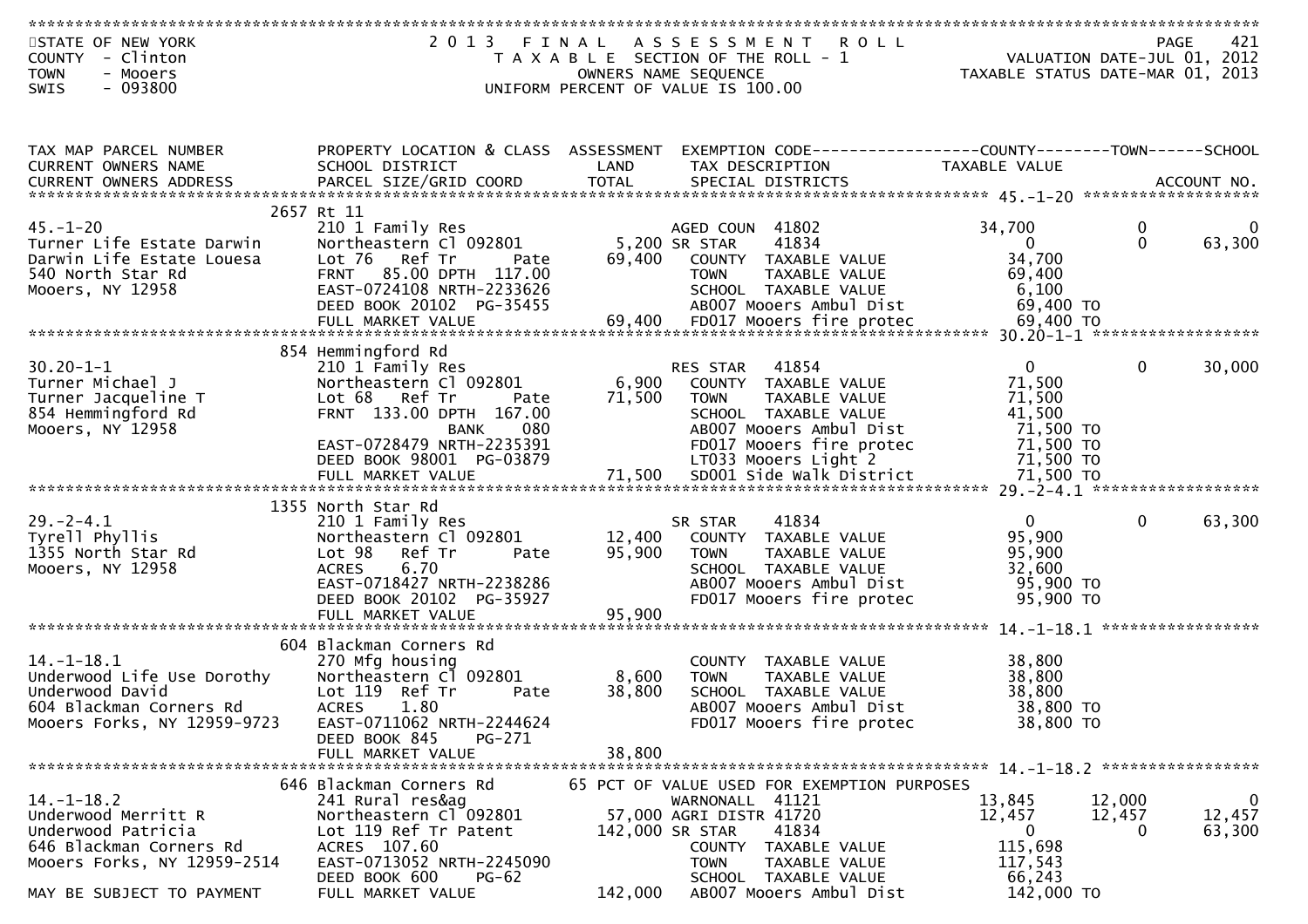| STATE OF NEW YORK<br>COUNTY - Clinton<br><b>TOWN</b><br>- Mooers<br><b>SWIS</b><br>$-093800$                          | 2013 FINAL                                                                                                                                                                             |                              | ASSESSMENT<br><b>ROLL</b><br>T A X A B L E SECTION OF THE ROLL - 1<br>OWNERS NAME SEQUENCE<br>UNIFORM PERCENT OF VALUE IS 100.00                                                                                                     | TAXABLE STATUS DATE-MAR 01, 2013                                                                             | <b>PAGE</b><br>VALUATION DATE-JUL 01, 2012 | 422         |
|-----------------------------------------------------------------------------------------------------------------------|----------------------------------------------------------------------------------------------------------------------------------------------------------------------------------------|------------------------------|--------------------------------------------------------------------------------------------------------------------------------------------------------------------------------------------------------------------------------------|--------------------------------------------------------------------------------------------------------------|--------------------------------------------|-------------|
| TAX MAP PARCEL NUMBER<br>CURRENT OWNERS NAME<br>CURRENT OWNERS ADDRESS                                                | PROPERTY LOCATION & CLASS ASSESSMENT<br>SCHOOL DISTRICT                                                                                                                                | LAND                         | EXEMPTION CODE------------------COUNTY--------TOWN------SCHOOL<br>TAX DESCRIPTION                                                                                                                                                    | TAXABLE VALUE                                                                                                |                                            |             |
| $14. - 1 - 17.1$<br>Underwood Ronald H<br>Underwood Marie J<br>682 Blackman Corners Rd<br>Mooers Forks, NY 12959-9723 | 682 Blackman Corners Rd<br>210 1 Family Res<br>Northeastern Cl 092801<br>Lot 119 Ref Tr Patent<br>2.40<br><b>ACRES</b><br>EAST-0711102 NRTH-2246533<br>DEED BOOK 492<br>PG-629         | 11,900<br>126,500            | 41834<br>SR STAR<br>COUNTY TAXABLE VALUE<br>TAXABLE VALUE<br><b>TOWN</b><br>SCHOOL TAXABLE VALUE<br>AB007 Mooers Ambul Dist<br>FD017 Mooers fire protec                                                                              | $\mathbf{0}$<br>126,500<br>126,500<br>63,200<br>126,500 TO<br>126,500 TO                                     | $\mathbf{0}$                               | 63,300      |
| 14. -1 -17. 11<br>Underwood Ronald H<br>Underwood Marie J<br>682 Blackman Corners Rd<br>Mooers Forks, NY 12959-9723   | Eddy Rd<br>260 Seasonal res<br>Northeastern Cl 092801<br>Lot 119 & 97 Ref Tr<br>ACRES 105.50<br>EAST-0714809 NRTH-2245785<br>DEED BOOK 492<br>PG-629                                   | 36,200<br>38,400             | TAXABLE VALUE<br>COUNTY<br>TAXABLE VALUE<br><b>TOWN</b><br>SCHOOL TAXABLE VALUE<br>AB007 Mooers Ambul Dist<br>FD017 Mooers fire protec                                                                                               | 38,400<br>38,400<br>38,400<br>38,400 TO<br>38,400 TO                                                         |                                            |             |
|                                                                                                                       | 2532 Rt 11                                                                                                                                                                             |                              | 99 PCT OF VALUE USED FOR EXEMPTION PURPOSES                                                                                                                                                                                          |                                                                                                              |                                            |             |
| $30.19 - 1 - 19$<br>Upton Clarence<br>Upton Rita<br>2532 Rt 11<br>Mooers, NY 12958                                    | 210 1 Family Res<br>Northeastern Cl 092801<br>Lot <sub>75</sub><br>Ref Tr<br>Pate<br><b>ACRES</b><br>2.60<br>EAST-0727228 NRTH-2234117<br>DEED BOOK 419<br>PG-349<br>FULL MARKET VALUE | 105,600<br>105,600           | WARNONALL 41121<br>41834<br>9,100 SR STAR<br>COUNTY TAXABLE VALUE<br>TAXABLE VALUE<br><b>TOWN</b><br>SCHOOL TAXABLE VALUE<br>AB007 Mooers Ambul Dist<br>FD017 Mooers fire protec<br>LT033 Mooers Light 2<br>SD001 Side Walk District | 15,682<br>$\mathbf{0}$<br>89,918<br>93,600<br>42,300<br>105,600 TO<br>105,600 TO<br>105,600 TO<br>105,600 TO | 12,000<br>$\Omega$                         | 0<br>63,300 |
|                                                                                                                       | 257 North Star Rd                                                                                                                                                                      |                              |                                                                                                                                                                                                                                      |                                                                                                              |                                            |             |
| $16. - 1 - 16.1$<br>Upton Leroy<br>257 North Star Rd<br>Mooers, NY 12958                                              | 241 Rural res&ag<br>Northeastern Cl 092801<br>Lot 17 Ref Tr<br>72.50<br>ACRES<br>EAST-0742119 NRTH-2247059<br>DEED BOOK 955<br><b>PG-11</b><br>FULL MARKET VALUE                       | 53,800<br>136,400<br>136,400 | 41854<br><b>RES STAR</b><br>COUNTY TAXABLE VALUE<br><b>TOWN</b><br>TAXABLE VALUE<br>SCHOOL TAXABLE VALUE<br>AB007 Mooers Ambul Dist<br>FD017 Mooers fire protec                                                                      | 0<br>136,400<br>136,400<br>106,400<br>136,400 TO<br>136,400 TO                                               | $\mathbf{0}$                               | 30,000      |
|                                                                                                                       |                                                                                                                                                                                        |                              |                                                                                                                                                                                                                                      |                                                                                                              |                                            |             |
| $31.-1-9.1$<br>Van Leuvan Barton D<br>Van Leuvan Joy<br>6 Park Ln<br>Mooers, NY 12958                                 | 6 Park Ln<br>210 1 Family Res<br>Northeastern Cl 092801<br>Lot 44 Ref Tr<br>Pate<br>FRNT 377.00 DPTH 166.00<br>EAST-0733027 NRTH-2236021                                               | 8,000<br>144,500             | 41854<br>RES STAR<br>COUNTY TAXABLE VALUE<br>TAXABLE VALUE<br><b>TOWN</b><br>SCHOOL TAXABLE VALUE<br>AB007 Mooers Ambul Dist                                                                                                         | $\mathbf{0}$<br>144,500<br>144,500<br>114,500<br>144,500 TO                                                  | $\bf{0}$                                   | 30,000      |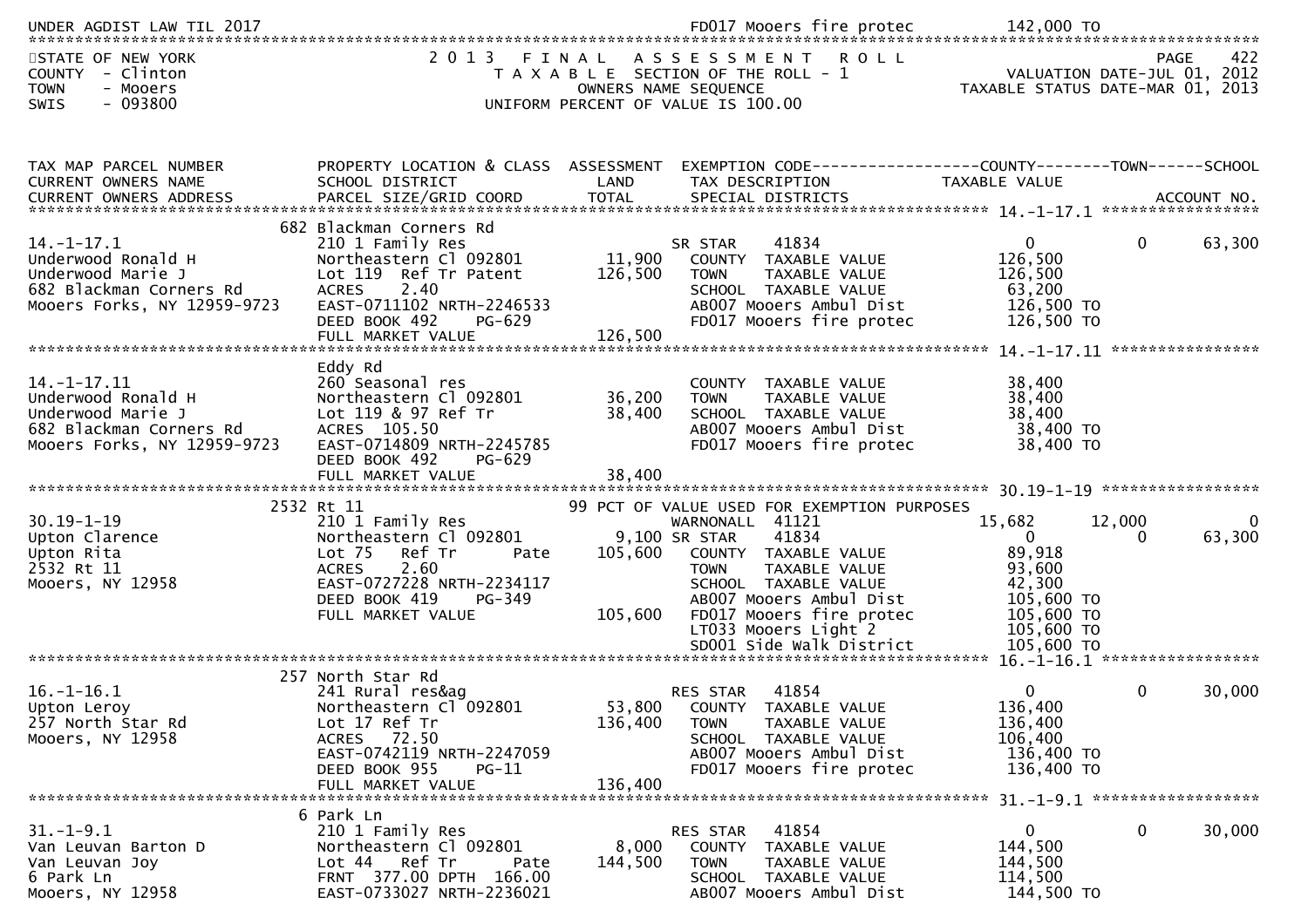|                                                                                                     | PG-174<br>DEED BOOK 793<br>FULL MARKET VALUE                                                                                                                                                           | 144,500                     | FD017 Mooers fire protec                                                                                                                                                                                           | 144,500 TO                                                                                       |                        |
|-----------------------------------------------------------------------------------------------------|--------------------------------------------------------------------------------------------------------------------------------------------------------------------------------------------------------|-----------------------------|--------------------------------------------------------------------------------------------------------------------------------------------------------------------------------------------------------------------|--------------------------------------------------------------------------------------------------|------------------------|
| STATE OF NEW YORK<br>COUNTY - Clinton<br><b>TOWN</b><br>- Mooers<br>$-093800$<br><b>SWIS</b>        |                                                                                                                                                                                                        | OWNERS NAME SEQUENCE        | 2013 FINAL ASSESSMENT ROLL<br>T A X A B L E SECTION OF THE ROLL - 1<br>UNIFORM PERCENT OF VALUE IS 100.00                                                                                                          | VALUATION DATE-JUL 01, 2012<br>TAXABLE STATUS DATE-MAR 01, 2013                                  | 423<br><b>PAGE</b>     |
| TAX MAP PARCEL NUMBER<br>CURRENT OWNERS NAME                                                        | PROPERTY LOCATION & CLASS ASSESSMENT<br>SCHOOL DISTRICT                                                                                                                                                | LAND                        | EXEMPTION CODE-----------------COUNTY--------TOWN------SCHOOL<br>TAX DESCRIPTION                                                                                                                                   | TAXABLE VALUE                                                                                    |                        |
| $16. - 1 - 1$<br>Van Valkenburg Richard T<br>PO Box 521<br>Rouses Point, NY 12979-0521              | 221 Gokey Rd<br>312 Vac w/imprv<br>Northeastern Cl 092801<br>Lot 41 Ref Tr<br>Pate<br>Also Title Deed Bk 744 Pg<br>ACRES 48.80<br>EAST-0733841 NRTH-2249932<br>DEED BOOK 20041 PG-76770                | 23,000<br>24,200            | COUNTY TAXABLE VALUE<br><b>TOWN</b><br>TAXABLE VALUE<br>SCHOOL TAXABLE VALUE<br>AB007 Mooers Ambul Dist<br>FD017 Mooers fire protec                                                                                | 24,200<br>24,200<br>24,200<br>24,200 TO<br>24,200 TO                                             |                        |
|                                                                                                     |                                                                                                                                                                                                        |                             |                                                                                                                                                                                                                    |                                                                                                  |                        |
| $47. - 1 - 2.33$<br>Vancour Travis L<br>Burdo Kristina L<br>275 Simmons Rd<br>Mooers, NY 12958      | 275 Simmons Rd<br>210 1 Family Res<br>Northeastern Cl 092801<br>Lot 21 Ref Tr<br>ACRES 3.90<br>EAST-0745211 NRTH-2231776<br>DEED BOOK 20041 PG-66831                                                   | 84,200                      | RES STAR 41854<br>10,300 COUNTY TAXABLE VALUE<br>TAXABLE VALUE<br><b>TOWN</b><br>SCHOOL TAXABLE VALUE<br>AB007 Mooers Ambul Dist<br>FD017 Mooers fire protec                                                       | $\overline{0}$<br>84,200<br>84,200<br>54,200<br>84,200 TO<br>84,200 TO                           | $\mathbf{0}$<br>30,000 |
| $61.-1-2$<br>Vanderwiele Kenneth<br>Vanderwiele Sharron<br>26 Boat Launch Ln<br>Willsboro, NY 12996 | 396 Rt 22<br>210 1 Family Res<br>Northeastern Cl 092801<br>Lot 65 Ref Tr<br>Pate<br>FRNT 185.00 DPTH 215.00<br>EAST-0732182 NRTH-2224621<br>DEED BOOK 20122 PG-48327<br>FULL MARKET VALUE              | 7,900<br>106,100<br>106,100 | COUNTY TAXABLE VALUE<br><b>TOWN</b><br>TAXABLE VALUE<br>SCHOOL TAXABLE VALUE<br>AB007 Mooers Ambul Dist<br>FD017 Mooers fire protec                                                                                | 106,100<br>106,100<br>106,100<br>106,100 TO<br>106,100 TO                                        |                        |
|                                                                                                     |                                                                                                                                                                                                        |                             |                                                                                                                                                                                                                    |                                                                                                  |                        |
| $30.20 - 2 - 13$<br>Vassar April M<br>Vassar Brad E<br>PO Box 274<br>Mooers, NY 12958               | 2426 Rt 11<br>210 1 Family Res<br>Northeastern Cl 092801<br>Ref Tr<br>Lot 68<br>Pate<br>1.20 BANK<br><b>ACRES</b><br>080<br>EAST-0729804 NRTH-2234101<br>DEED BOOK 20001 PG-21999<br>FULL MARKET VALUE | 97,000<br>97,000            | 41854<br>RES STAR<br>8,300 COUNTY TAXABLE VALUE<br><b>TOWN</b><br>TAXABLE VALUE<br>SCHOOL TAXABLE VALUE<br>AB007 Mooers Ambul Dist<br>FD017 Mooers fire protec<br>LT033 Mooers Light 2<br>SD001 Side Walk District | $\overline{0}$<br>97,000<br>97,000<br>67,000<br>97,000 TO<br>97,000 TO<br>97,000 TO<br>97,000 TO | $\Omega$<br>30,000     |
|                                                                                                     |                                                                                                                                                                                                        |                             |                                                                                                                                                                                                                    |                                                                                                  |                        |
| $44.2 - 3 - 11.1$<br>Veach Earl<br>Veach Deborah<br>3075 Rt 11                                      | 3075 Rt 11<br>210 1 Family Res<br>Northeastern Cl 092801<br>Lot 116 Ref Tr Patent<br>62.00 DPTH 175.00<br><b>FRNT</b>                                                                                  | 5,300<br>110,700            | 41854<br>RES STAR<br>COUNTY TAXABLE VALUE<br><b>TOWN</b><br>TAXABLE VALUE<br><b>SCHOOL</b><br>TAXABLE VALUE                                                                                                        | 0<br>110,700<br>110,700<br>80,700                                                                | 30,000<br>0            |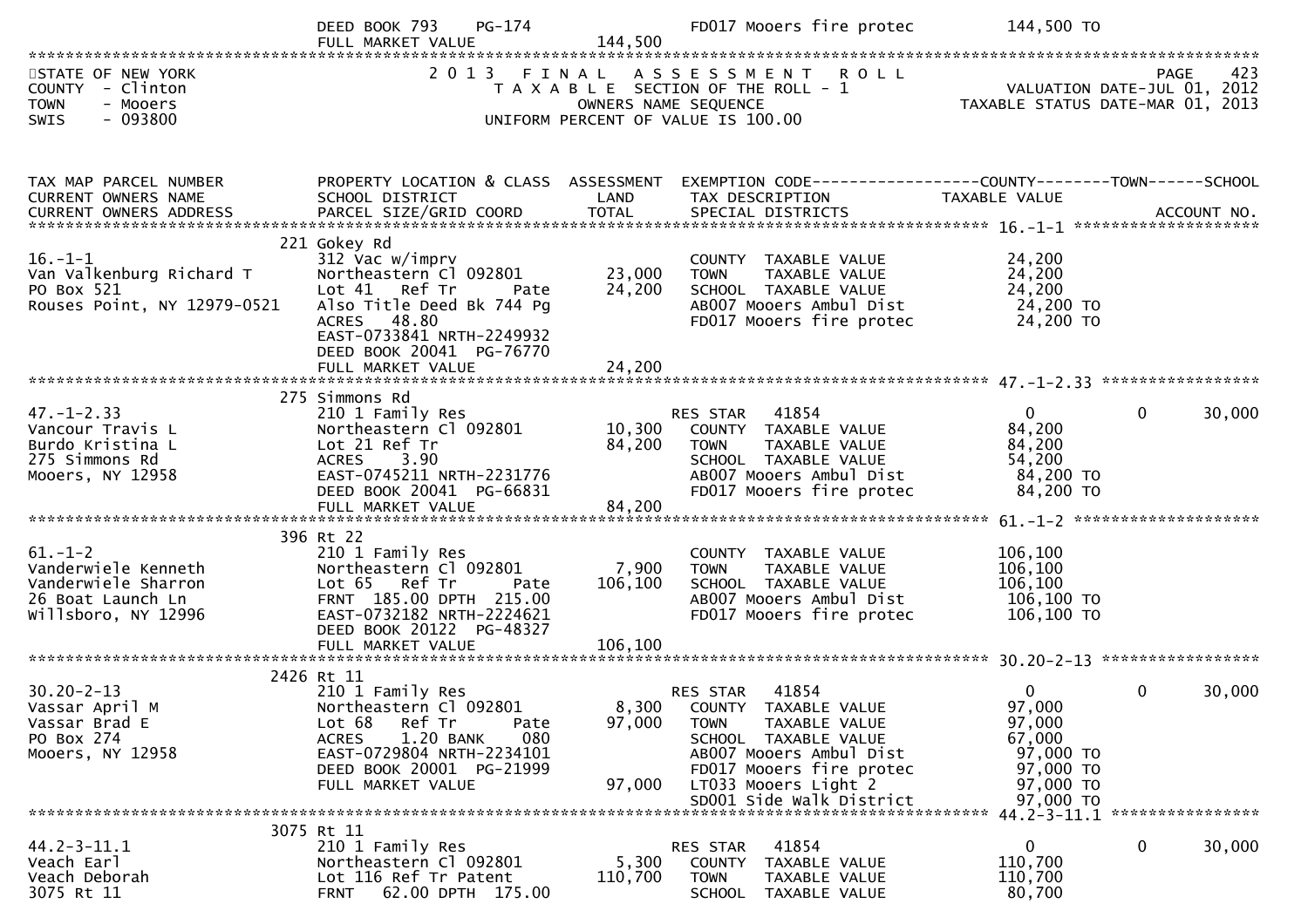| PO Box 136<br>Mooers Forks, NY 12959-0136                                                          | 080<br><b>BANK</b><br>EAST-0715165 NRTH-2232718<br>DEED BOOK 20061 PG-99664<br>FULL MARKET VALUE                                                                                                    | 110,700                      | ABOO7 Mooers Ambul Dist<br>FD017 Mooers fire protec<br>LT013 Mooers Forks Light                                                                                                          | 110,700 TO<br>110,700 TO<br>110,700 TO                                                 |                                                                                       |
|----------------------------------------------------------------------------------------------------|-----------------------------------------------------------------------------------------------------------------------------------------------------------------------------------------------------|------------------------------|------------------------------------------------------------------------------------------------------------------------------------------------------------------------------------------|----------------------------------------------------------------------------------------|---------------------------------------------------------------------------------------|
| STATE OF NEW YORK<br>COUNTY - Clinton<br><b>TOWN</b><br>- Mooers<br>$-093800$<br>SWIS              | 2 0 1 3                                                                                                                                                                                             | FINAL                        | ASSESSMENT ROLL<br>T A X A B L E SECTION OF THE ROLL - 1<br>OWNERS NAME SEQUENCE<br>UNIFORM PERCENT OF VALUE IS 100.00                                                                   |                                                                                        | 424<br><b>PAGE</b><br>VALUATION DATE-JUL 01, 2012<br>TAXABLE STATUS DATE-MAR 01, 2013 |
| TAX MAP PARCEL NUMBER<br>CURRENT OWNERS NAME<br><b>CURRENT OWNERS ADDRESS</b>                      | SCHOOL DISTRICT                                                                                                                                                                                     | LAND                         | PROPERTY LOCATION & CLASS ASSESSMENT EXEMPTION CODE----------------COUNTY-------TOWN------SCHOOL<br>TAX DESCRIPTION                                                                      | TAXABLE VALUE                                                                          |                                                                                       |
| $57. - 1 - 8$<br>Vega Fredrick M<br>360 Pembroke St<br>Pembroke, NH 03275                          | 79 Cannon Corners Rd<br>241 Rural res&ag<br>093601<br>N Adirondack<br>Lot 194 Ref Tr<br>Pate<br>ACRES 155.90<br>EAST-0688018 NRTH-2221139<br>DEED BOOK 20112 PG-40990<br>FULL MARKET VALUE          | 84,200<br>116,200<br>116,200 | COUNTY TAXABLE VALUE<br>TAXABLE VALUE<br><b>TOWN</b><br>SCHOOL TAXABLE VALUE<br>AB007 Mooers Ambul Dist<br>FD017 Mooers fire protec                                                      | 116,200<br>116,200<br>116,200<br>116,200 TO<br>116,200 TO                              |                                                                                       |
| $45. - 1 - 13$<br>Veivia Harriette<br>2656 Rt 11<br>Mooers, NY 12958                               | 2656 Rt 11<br>210 1 Family Res<br>Northeastern Cl 092801<br>Lot 75 Ref Tr<br>Pate<br>N Rt 11<br>FRNT 50.00 DPTH 160.00<br>EAST-0724176 NRTH-2233828<br>DEED BOOK 357<br>PG-143<br>FULL MARKET VALUE | 44,400                       | AGED - ALL 41800<br>4,600 SR STAR<br>41834<br>44,400 COUNTY TAXABLE VALUE<br>TAXABLE VALUE<br><b>TOWN</b><br>SCHOOL TAXABLE VALUE<br>AB007 Mooers Ambul Dist<br>FD017 Mooers fire protec | 22,200<br>$\mathbf{0}$<br>22,200<br>22,200<br>$\overline{0}$<br>44,400 TO<br>44,400 TO | 22,200<br>22,200<br>22,200<br>0                                                       |
|                                                                                                    |                                                                                                                                                                                                     |                              |                                                                                                                                                                                          |                                                                                        |                                                                                       |
| $41. - 1 - 3.3$<br>Vennette Wallace<br>Vennette Carol<br>308 Drown Rd<br>Ellenburg Depot, NY 12935 | 308 Drown Rd<br>210 1 Family Res<br>Northeastern Cl 092801<br>Lot 14 State Gore<br>890<br>ACRES 1.90 BANK<br>EAST-0678672 NRTH-2230815<br>DEED BOOK 615<br><b>PG-229</b>                            | 5,500<br>15,700              | RES STAR 41854<br>COUNTY TAXABLE VALUE<br><b>TOWN</b><br>TAXABLE VALUE<br>SCHOOL TAXABLE VALUE<br>AB007 Mooers Ambul Dist<br>FD017 Mooers fire protec                                    | $\mathbf{0}$<br>15,700<br>15,700<br>$\overline{0}$<br>15,700 TO<br>15,700 TO           | $\mathbf{0}$<br>15,700                                                                |
|                                                                                                    | FULL MARKET VALUE                                                                                                                                                                                   | 15,700                       |                                                                                                                                                                                          |                                                                                        |                                                                                       |
| $43.-1-19.1$<br>Verelli Rocco<br>380 Elie de Bellefeuille Ave<br>Dorval QC, Canada H9S4G4          | Lamberton Rd<br>321 Abandoned ag<br>Northeastern Cl 092801<br>Lots 141 Ref Tr Pate<br>ACRES 40.00<br>EAST-0703289 NRTH-2227443<br>DEED BOOK 20082 PG-21303<br>FULL MARKET VALUE                     | 23,600<br>23,600<br>23,600   | COUNTY TAXABLE VALUE<br>TAXABLE VALUE<br><b>TOWN</b><br>SCHOOL TAXABLE VALUE<br>AB007 Mooers Ambul Dist<br>FD017 Mooers fire protec                                                      | 23,600<br>23,600<br>23,600<br>23,600 TO<br>23,600 TO                                   |                                                                                       |
|                                                                                                    | 146 Blackman Corners Rd                                                                                                                                                                             |                              |                                                                                                                                                                                          | $29. - 1 - 12.123$                                                                     | ***************                                                                       |
| $29. - 1 - 12.123$<br>Viau Quincy<br>Boileau Heather                                               | 210 1 Family Res<br>Northeastern Cl 092801<br>Lot 117 Ref Tr                                                                                                                                        | 8,200<br>65,200              | 41854<br>RES STAR<br><b>COUNTY</b><br>TAXABLE VALUE<br><b>TOWN</b><br>TAXABLE VALUE                                                                                                      | 0<br>65,200<br>65,200                                                                  | 0<br>30,000                                                                           |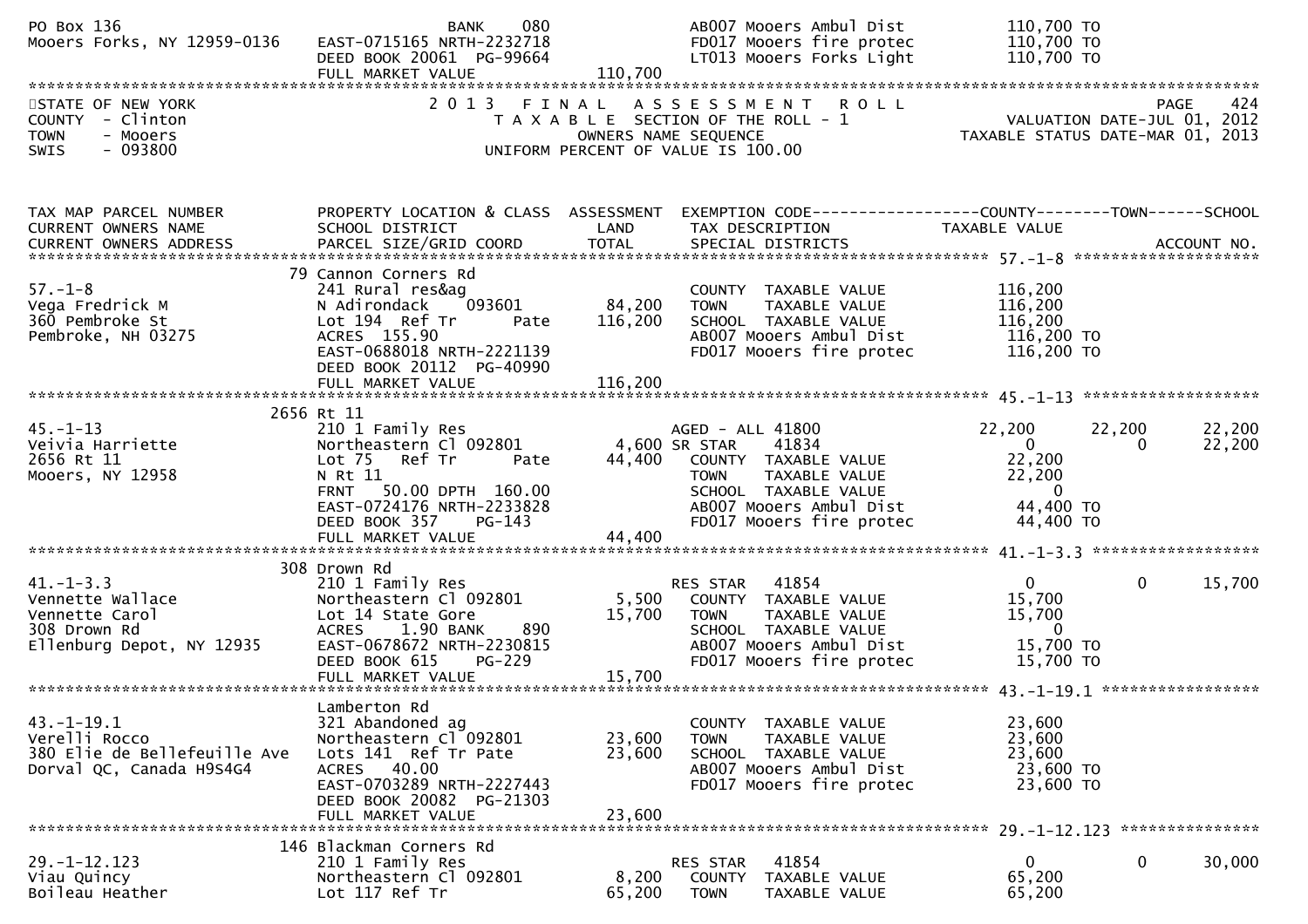| 141 Blackman Corners Rd<br>Mooers Forks, NY 12959                                       | FRNT 238.00 DPTH 195.00<br>080<br><b>BANK</b><br>EAST-0712549 NRTH-2235418<br>DEED BOOK 20082 PG-15227<br>FULL MARKET VALUE                                                                    | 65,200                     | SCHOOL TAXABLE VALUE<br>AB007 Mooers Ambul Dist<br>FD017 Mooers fire protec                                                                              | 35,200<br>65,200 TO<br>65,200 TO                                                       |
|-----------------------------------------------------------------------------------------|------------------------------------------------------------------------------------------------------------------------------------------------------------------------------------------------|----------------------------|----------------------------------------------------------------------------------------------------------------------------------------------------------|----------------------------------------------------------------------------------------|
| STATE OF NEW YORK<br>COUNTY - Clinton<br>- Mooers<br><b>TOWN</b><br>$-093800$<br>SWIS   |                                                                                                                                                                                                | OWNERS NAME SEQUENCE       | 2013 FINAL ASSESSMENT ROLL<br>T A X A B L E SECTION OF THE ROLL - 1<br>UNIFORM PERCENT OF VALUE IS 100.00                                                | 425<br>PAGE<br>VALUATION DATE-JUL 01, 2012<br>TAXABLE STATUS DATE-MAR 01, 2013         |
| TAX MAP PARCEL NUMBER<br>CURRENT OWNERS NAME                                            | PROPERTY LOCATION & CLASS ASSESSMENT<br>SCHOOL DISTRICT                                                                                                                                        | LAND                       | TAX DESCRIPTION                                                                                                                                          | EXEMPTION CODE------------------COUNTY--------TOWN------SCHOOL<br><b>TAXABLE VALUE</b> |
| $47. - 1 - 2.1$<br>Vieira Antonio<br>5022 Henri Julien<br>Montreal QC, Canada H2T2E3    | 293 St Johns Rd<br>260 Seasonal res<br>Northeastern Cl 092801<br>Ref Tr<br>Lot 21<br>Pate<br>3.60<br><b>ACRES</b><br>EAST-0745418 NRTH-2232109<br>DEED BOOK 599<br>PG-548<br>FULL MARKET VALUE | 10,100<br>20,100<br>20,100 | COUNTY TAXABLE VALUE<br><b>TOWN</b><br>TAXABLE VALUE<br>SCHOOL TAXABLE VALUE<br>AB007 Mooers Ambul Dist<br>FD017 Mooers fire protec                      | 20,100<br>20,100<br>20,100<br>20,100 TO<br>20,100 TO                                   |
| $28. - 1 - 20.1$<br>Viens Larry<br>PO Box 7359<br>Jupiter, FL 33468                     | 699 Davison Rd<br>$314$ Rural vac<10<br>Northeastern Cl 092801<br>Lot 150 Ref Tr<br>Pate<br><b>ACRES</b><br>5.50<br>EAST-0699669 NRTH-2234482<br>DEED BOOK 20102 PG-31879<br>FULL MARKET VALUE | 7,900<br>7,900<br>7,900    | COUNTY TAXABLE VALUE<br>TAXABLE VALUE<br><b>TOWN</b><br>SCHOOL TAXABLE VALUE<br>AB007 Mooers Ambul Dist<br>FD017 Mooers fire protec                      | 7,900<br>7,900<br>7,900<br>7,900 TO<br>7,900 TO                                        |
|                                                                                         | 71 Bashaw Rd                                                                                                                                                                                   |                            |                                                                                                                                                          |                                                                                        |
| $60. -1 - 10.4$<br>Vincent Daniel<br>Tavenier Tina<br>71 Bashaw Rd<br>Mooers, NY 12958  | 210 1 Family Res<br>Northeastern Cl 092801<br>Lot 65 Ref Tr<br>ACRES 1.00<br>EAST-0730062 NRTH-2224937<br>DEED BOOK 20112 PG-41444                                                             | 8,000<br>35,000            | 41854<br>RES STAR<br>COUNTY TAXABLE VALUE<br><b>TOWN</b><br>TAXABLE VALUE<br>SCHOOL TAXABLE VALUE<br>AB007 Mooers Ambul Dist<br>FD017 Mooers fire protec | $\Omega$<br>30,000<br>0<br>35,000<br>35,000<br>5,000<br>35,000 TO<br>35,000 TO         |
|                                                                                         | FULL MARKET VALUE                                                                                                                                                                              | 35,000                     |                                                                                                                                                          |                                                                                        |
| $14. - 1 - 12.22$<br>Vitanyi Zoltan B<br>764 Adencliffe Dr<br>Orleans ON, Canada K4A3E5 | Eddy Rd<br>321 Abandoned ag<br>Northeastern Cl 092801<br>Lot 96 Ref Tr Patent<br>ACRES 21.10<br>EAST-0719128 NRTH-2247384<br>DEED BOOK 577<br>PG-617<br>FULL MARKET VALUE                      | 22,600<br>22,600<br>22,600 | COUNTY TAXABLE VALUE<br><b>TOWN</b><br>TAXABLE VALUE<br>SCHOOL TAXABLE VALUE<br>AB007 Mooers Ambul Dist<br>FD017 Mooers fire protec                      | 22,600<br>22,600<br>22,600<br>22,600 TO<br>22,600 TO                                   |
|                                                                                         | 339 Lamberton Rd                                                                                                                                                                               |                            |                                                                                                                                                          |                                                                                        |
| $43. - 1 - 20.2$<br>Voelsing Robert L Sr<br>351 Lamberton Rd                            | 270 Mfg housing<br>Northeastern C1 092801<br>Lot 152 Ref Tr<br>Pate                                                                                                                            | 5,100<br>32,000            | COUNTY<br>TAXABLE VALUE<br><b>TOWN</b><br>TAXABLE VALUE<br>SCHOOL TAXABLE VALUE                                                                          | 32,000<br>32,000<br>32,000                                                             |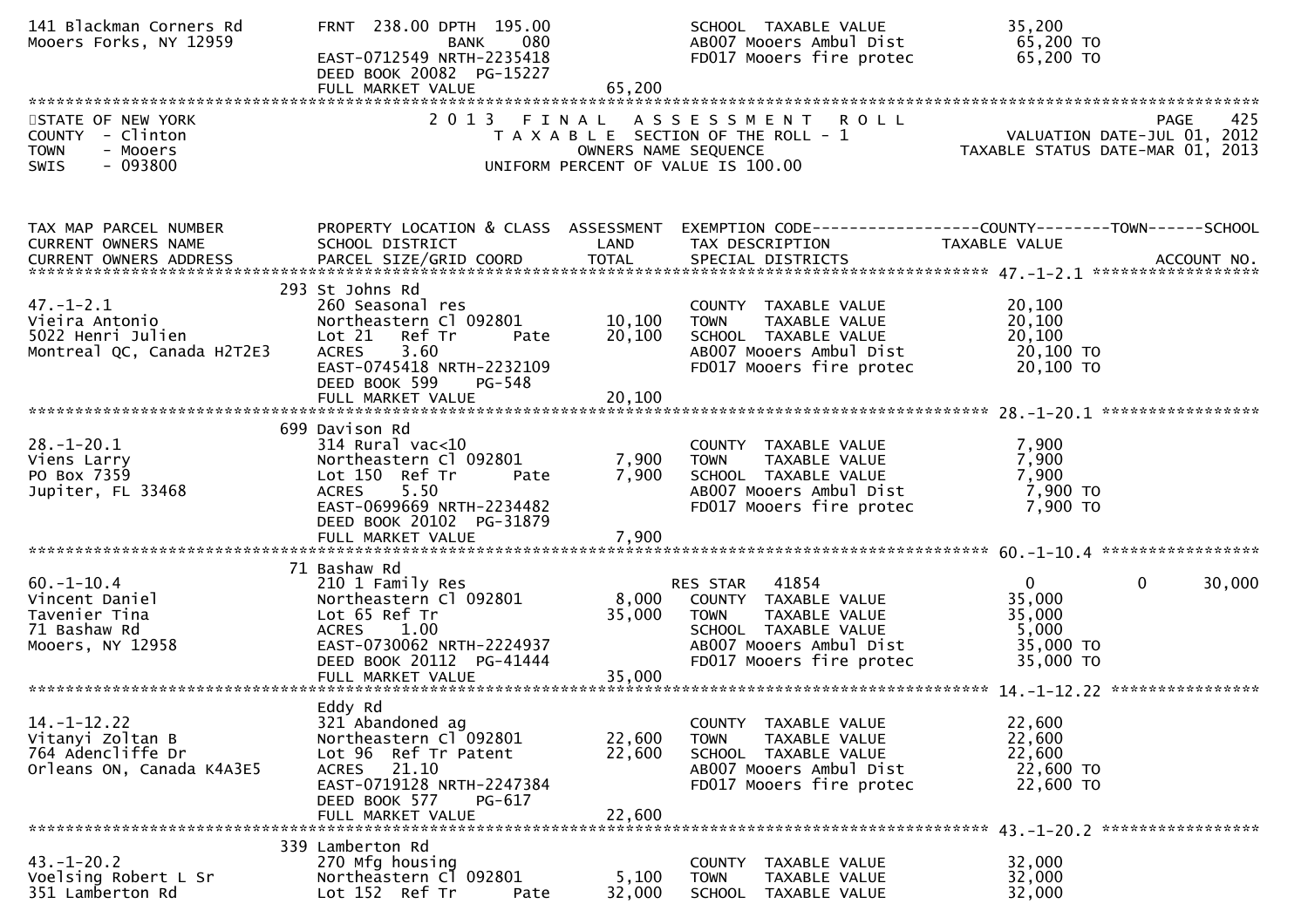| Mooers Forks, NY 12959                                                                    | 1.20<br><b>ACRES</b><br>EAST-0701948 NRTH-2228676<br>DEED BOOK 20092 PG-22628<br>FULL MARKET VALUE                                                                                       | 32,000                       | AB007 Mooers Ambul Dist<br>FD017 Mooers fire protec                                                                                                                                                | 32,000 TO<br>32,000 TO                                             |                             |
|-------------------------------------------------------------------------------------------|------------------------------------------------------------------------------------------------------------------------------------------------------------------------------------------|------------------------------|----------------------------------------------------------------------------------------------------------------------------------------------------------------------------------------------------|--------------------------------------------------------------------|-----------------------------|
| STATE OF NEW YORK<br>COUNTY - Clinton<br>TOWN<br>- Mooers<br>$-093800$<br><b>SWIS</b>     | 2 0 1 3                                                                                                                                                                                  | FINAL                        | ASSESSMENT ROLL<br>T A X A B L E SECTION OF THE ROLL - 1<br>$\frac{1}{2}$<br>OWNERS NAME SEQUENCE<br>UNIFORM PERCENT OF VALUE IS 100.00                                                            | VALUATION DATE-JUL 01, 2012<br>TAXABLE STATUS DATE-MAR 01, 2013    | 426<br>PAGE                 |
| TAX MAP PARCEL NUMBER<br>CURRENT OWNERS NAME                                              | PROPERTY LOCATION & CLASS ASSESSMENT<br>SCHOOL DISTRICT                                                                                                                                  | LAND                         | EXEMPTION CODE-----------------COUNTY-------TOWN------SCHOOL<br>TAX DESCRIPTION                                                                                                                    | TAXABLE VALUE                                                      |                             |
| $43. - 1 - 20.1$<br>Voesling Katherine M<br>351 Lamberton Rd<br>Mooers Forks, NY 12959    | 351 Lamberton Rd<br>240 Rural res<br>Northeastern C1 092801 49,400<br>Lot 152 Ref Tr Pate 75,000<br>ACRES 99.60<br>EAST-0701142 NRTH-2228085<br>DEED BOOK 99001 PG-13124                 |                              | 41 PCT OF VALUE USED FOR EXEMPTION PURPOSES<br>WARCOMALL 41131<br>49,400 RES STAR 41854<br>COUNTY TAXABLE VALUE<br>TAXABLE VALUE<br><b>TOWN</b><br>SCHOOL TAXABLE VALUE<br>AB007 Mooers Ambul Dist | 7,688<br>$\overline{0}$<br>67,312<br>67,312<br>45,000<br>75,000 TO | 7,688<br>30,000<br>$\bf{0}$ |
| $29. - 1 - 15$<br>Vogt Thomas K<br>Vogt Carol G<br>88 4th St<br>Norwich, CT 06360         | 260 Davison Rd<br>240 Rural res<br>Northeastern Cl 092801<br>Lot 124 Ref Tr<br>Pate<br>ACRES 15.00<br>EAST-0709968 NRTH-2234262<br>DEED BOOK 630<br>PG-199<br>FULL MARKET VALUE          | 18,400<br>45,700<br>45,700   | COUNTY TAXABLE VALUE<br><b>TOWN</b><br>TAXABLE VALUE<br>SCHOOL TAXABLE VALUE<br>AB007 Mooers Ambul Dist<br>FD017 Mooers fire protec                                                                | 45,700<br>45,700<br>45,700<br>45,700 TO<br>45,700 TO               |                             |
| $57. - 2 - 6$<br>Wagner Jody L<br>PO Box 163<br>Aripeka, FL 34679                         | Rt 11<br>311 Res vac land<br>093601<br>N Adirondack<br>Lot 182 Ref Tr<br>Pate<br>FRNT 82.00 DPTH 150.00<br>EAST-0690867 NRTH-2218729<br>DEED BOOK 20061 PG-90665                         | 3,500<br>3,500               | COUNTY TAXABLE VALUE<br>TAXABLE VALUE<br><b>TOWN</b><br>SCHOOL TAXABLE VALUE<br>AB007 Mooers Ambul Dist<br>FD017 Mooers fire protec                                                                | 3,500<br>3,500<br>3,500<br>3,500 TO<br>3,500 TO                    |                             |
| $31.-4-15.2$<br>Wainer Kenneth<br>Wainer Huguette<br>1490 Lavalley Rd<br>Mooers, NY 12958 | 1478-1492 Lavalley Rd<br>271 Mfg housings<br>Northeastern Cl 092801<br>Lot 44 Ref Tr Patent<br>ACRES 12.20<br>EAST-0733999 NRTH-2233906<br>DEED BOOK 20021 PG-49873<br>FULL MARKET VALUE | 23,100<br>109,200<br>109,200 | COUNTY TAXABLE VALUE<br>TAXABLE VALUE<br><b>TOWN</b><br>SCHOOL TAXABLE VALUE<br>AB007 Mooers Ambul Dist<br>FD017 Mooers fire protec                                                                | 109,200<br>109,200<br>109,200<br>109,200 TO<br>109,200 TO          |                             |
| $46. - 1 - 15.2$<br>Waldenmaier Thomas<br>25 Simmons Rd<br>Mooers, NY 12958               | 25 Simmons Rd<br>210 1 Family Res<br>Northeastern Cl 092801<br>Lot 22 Ref Tract<br>1.60<br><b>ACRES</b>                                                                                  | 8,500<br>81,600              | 41834<br>SR STAR<br>COUNTY TAXABLE VALUE<br><b>TOWN</b><br>TAXABLE VALUE<br>SCHOOL TAXABLE VALUE                                                                                                   | 0<br>81,600<br>81,600<br>18,300                                    | $\mathbf 0$<br>63,300       |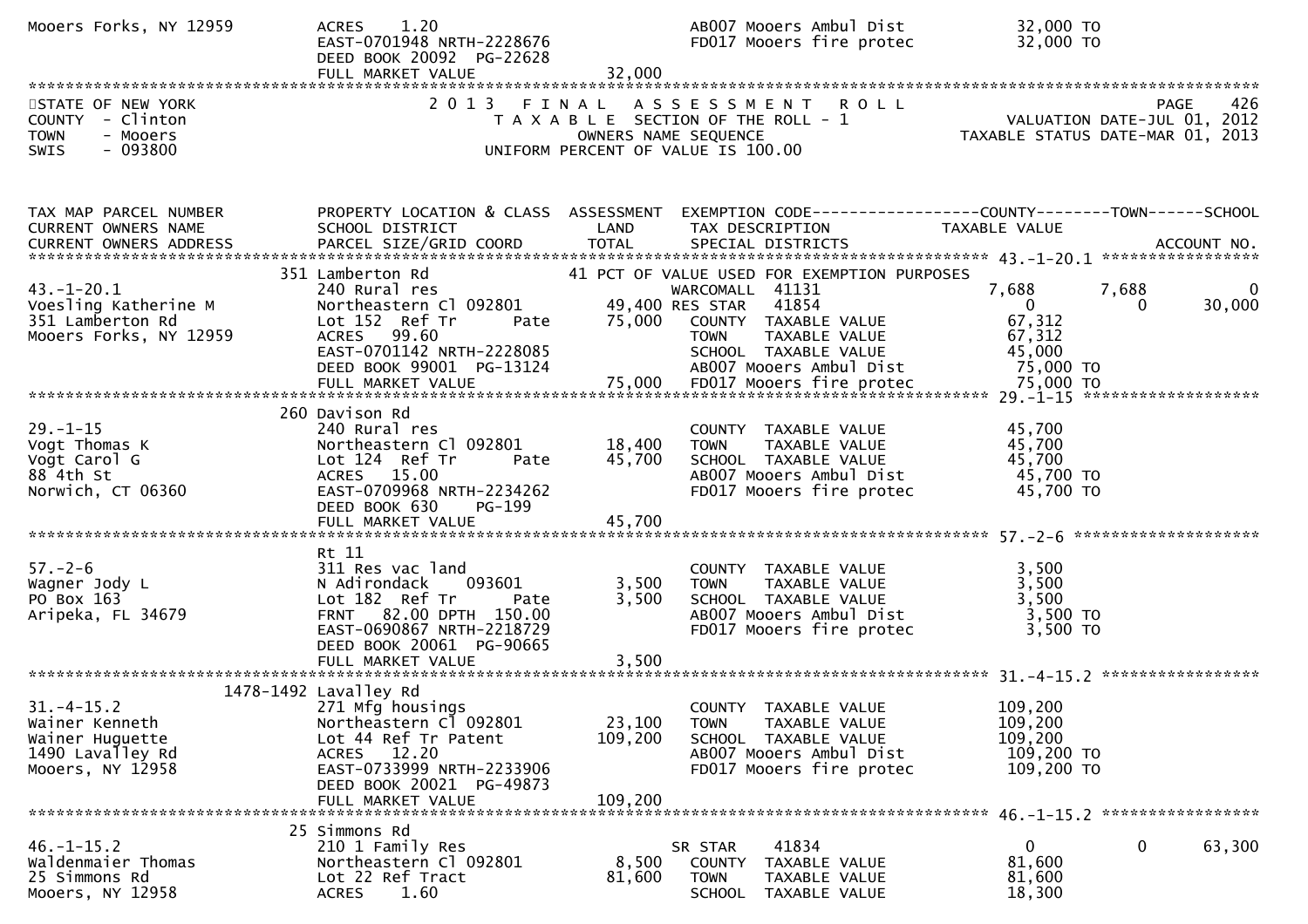|                                                                                                            | EAST-0742952 NRTH-2226877<br>DEED BOOK 98001 PG-00022<br>FULL MARKET VALUE                                                                                                                     | 81,600                     | AB007 Mooers Ambul Dist<br>FD017 Mooers fire protec                                                                                                                                                          | 81,600 TO<br>81,600 TO                                                                   |             |
|------------------------------------------------------------------------------------------------------------|------------------------------------------------------------------------------------------------------------------------------------------------------------------------------------------------|----------------------------|--------------------------------------------------------------------------------------------------------------------------------------------------------------------------------------------------------------|------------------------------------------------------------------------------------------|-------------|
| STATE OF NEW YORK<br>COUNTY - Clinton<br><b>TOWN</b><br>- Mooers<br>$-093800$<br>SWIS                      | 2013 FINAL                                                                                                                                                                                     |                            | ASSESSMENT ROLL<br>T A X A B L E SECTION OF THE ROLL - 1<br>OWNERS NAME SEQUENCE<br>UNIFORM PERCENT OF VALUE IS 100.00                                                                                       | <b>PAGE</b><br>VALUATION DATE-JUL 01, 2012<br>TAXABLE STATUS DATE-MAR 01, 2013           | 427         |
| TAX MAP PARCEL NUMBER<br>CURRENT OWNERS NAME                                                               | PROPERTY LOCATION & CLASS ASSESSMENT<br>SCHOOL DISTRICT                                                                                                                                        | LAND                       | TAX DESCRIPTION                                                                                                                                                                                              | EXEMPTION CODE-----------------COUNTY-------TOWN------SCHOOL<br>TAXABLE VALUE            |             |
| <b>CURRENT OWNERS ADDRESS</b>                                                                              |                                                                                                                                                                                                |                            |                                                                                                                                                                                                              |                                                                                          |             |
| $29. - 1 - 1.1$<br>Walker Clarence G<br>Walker Bernard<br>7479 Rt 22<br>West Chazy, NY 12992               | Blackman Corners Rd<br>$314$ Rural vac<10<br>Northeastern Cl 092801<br>Lot 123 Ref Tr<br>Pate<br>ACRES 8.40<br>EAST-0708333 NRTH-2241690<br>DEED BOOK 977<br><b>PG-44</b><br>FULL MARKET VALUE | 7,900<br>7,900<br>7,900    | COUNTY TAXABLE VALUE<br><b>TOWN</b><br>TAXABLE VALUE<br>SCHOOL TAXABLE VALUE<br>AB007 Mooers Ambul Dist<br>FD017 Mooers fire protec                                                                          | 7,900<br>7,900<br>7,900<br>7,900 TO<br>7,900 TO                                          |             |
|                                                                                                            | 1026 Woods Falls Rd                                                                                                                                                                            |                            |                                                                                                                                                                                                              |                                                                                          |             |
| $44. - 2 - 8.5$<br>Walker Leslie B<br>Walker Marguerite A<br>21 E Hunns Lake Rd<br>Stanfordville, NY 12581 | 270 Mfg housing<br>Northeastern Cl 092801<br>Lot 100 Ref Tr<br>ACRES 1.60<br>EAST-0715498 NRTH-2230501<br>DEED BOOK 20082 PG-21277<br>FULL MARKET VALUE                                        | 8,500<br>39,000<br>39,000  | COUNTY TAXABLE VALUE<br><b>TOWN</b><br>TAXABLE VALUE<br>SCHOOL TAXABLE VALUE<br>AB007 Mooers Ambul Dist<br>FD017 Mooers fire protec                                                                          | 39,000<br>39,000<br>39,000<br>39,000 TO<br>39,000 TO                                     |             |
|                                                                                                            |                                                                                                                                                                                                |                            |                                                                                                                                                                                                              |                                                                                          |             |
| $29. - 1 - 7.2$<br>Walker Life Use Doris E<br>Walker David D<br>37 Bush Rd<br>Mooers Forks, NY 12959       | 37 Bush Rd<br>210 1 Family Res<br>Northeastern Cl 092801<br>Lot 123 Ref Tract<br>ACRES 1.10<br>EAST-0708415 NRTH-2238858<br>DEED BOOK 20122 PG-46976                                           | 157,200                    | 99 PCT OF VALUE USED FOR EXEMPTION PURPOSES<br>WARNONALL 41121<br>8,800 SR STAR<br>41834<br>COUNTY TAXABLE VALUE<br>TAXABLE VALUE<br><b>TOWN</b><br>SCHOOL TAXABLE VALUE<br>AB007 Mooers Ambul Dist          | 23,344<br>12,000<br>$\Omega$<br>0<br>133,856<br>145,200<br>93,900<br>157,200 TO          | 0<br>63,300 |
|                                                                                                            |                                                                                                                                                                                                |                            |                                                                                                                                                                                                              |                                                                                          |             |
| $30.16 - 1 - 1.2$<br>Walker Sally A<br>Cayea Christopher M<br>132 Maple St<br>Mooers, NY 12958             | 132 Maple St<br>210 1 Family Res<br>Northeastern Cl 092801<br>1.60 BANK<br>080<br><b>ACRES</b><br>EAST-0728945 NRTH-2237233<br>DEED BOOK 20041 PG-73837<br>FULL MARKET VALUE                   | 12,800<br>85,500<br>85,500 | RES STAR<br>41854<br>COUNTY TAXABLE VALUE<br><b>TOWN</b><br>TAXABLE VALUE<br>SCHOOL TAXABLE VALUE<br>AB007 Mooers Ambul Dist<br>FD017 Mooers fire protec<br>LT033 Mooers Light 2<br>SD001 Side Walk District | 0<br>0<br>85,500<br>85,500<br>55,500<br>85,500 TO<br>85,500 TO<br>85,500 TO<br>85,500 TO | 30,000      |
|                                                                                                            | 3 Romat Ln                                                                                                                                                                                     |                            |                                                                                                                                                                                                              | 16. -1-21.1 ******************                                                           |             |
| $16. - 1 - 21.1$<br>Wall Laura<br>3 Romat Ln<br>Mooers, NY 12958-3631                                      | 210 1 Family Res<br>Northeastern Cl 092801<br>Lot 40 Ref Tr<br>080<br>7.40 BANK<br><b>ACRES</b>                                                                                                | 12,800<br>116,000          | 41854<br><b>RES STAR</b><br>COUNTY<br>TAXABLE VALUE<br><b>TOWN</b><br>TAXABLE VALUE<br><b>SCHOOL</b><br>TAXABLE VALUE                                                                                        | 0<br>0<br>116,000<br>116,000<br>86,000                                                   | 30,000      |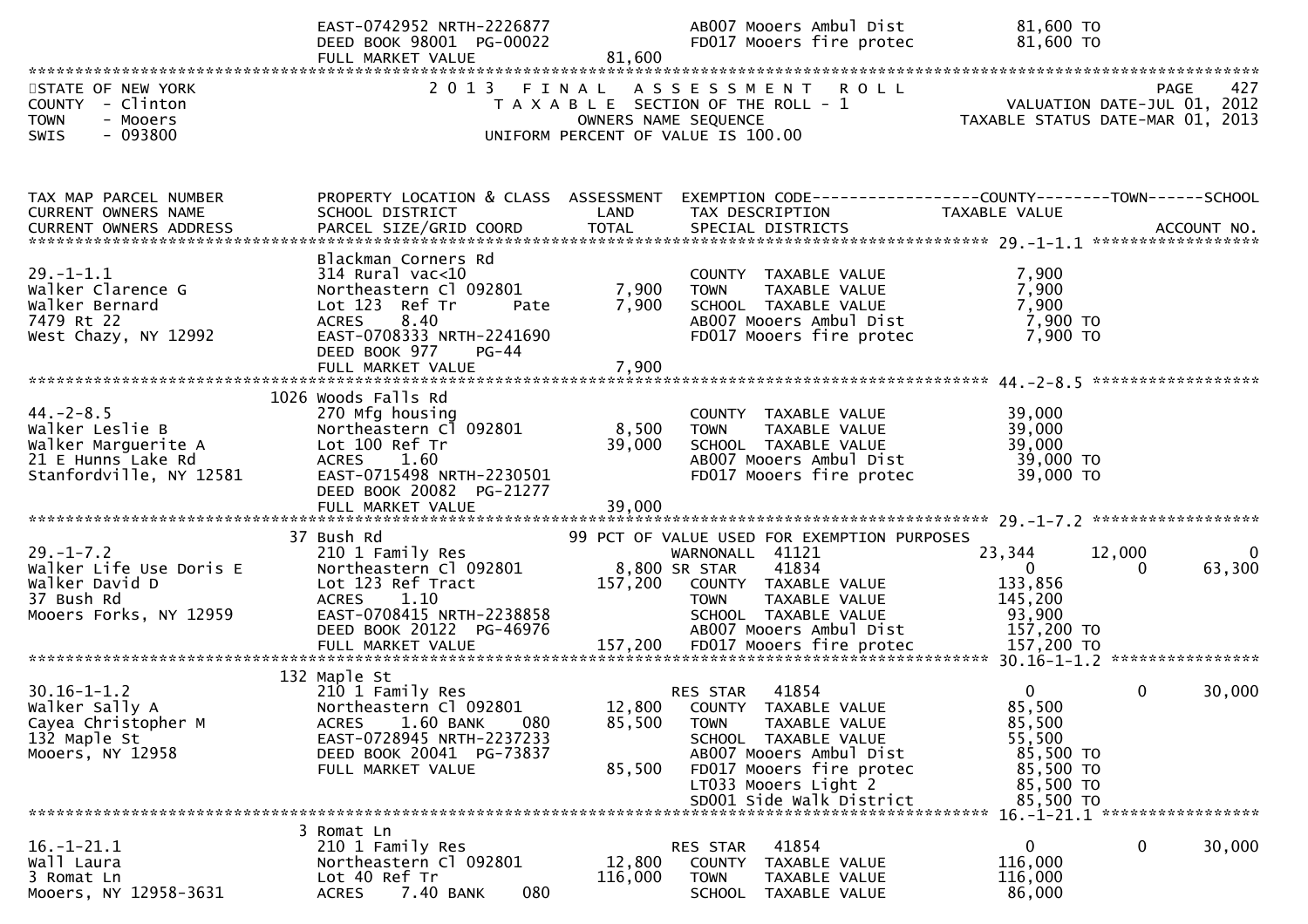|                                                                                                    | EAST-0738110 NRTH-2247015<br>DEED BOOK 20102 PG-34833<br>FULL MARKET VALUE                                                                                                                 | 116,000                   | AB007 Mooers Ambul Dist<br>FD017 Mooers fire protec                                                                                                                              | 116,000 TO<br>116,000 TO                                                                                       |                         |
|----------------------------------------------------------------------------------------------------|--------------------------------------------------------------------------------------------------------------------------------------------------------------------------------------------|---------------------------|----------------------------------------------------------------------------------------------------------------------------------------------------------------------------------|----------------------------------------------------------------------------------------------------------------|-------------------------|
| STATE OF NEW YORK<br>COUNTY - Clinton<br><b>TOWN</b><br>- Mooers<br>$-093800$<br>SWIS              | 2 0 1 3                                                                                                                                                                                    | FINAL                     | A S S E S S M E N T<br><b>ROLL</b><br>T A X A B L E SECTION OF THE ROLL - 1<br>OWNERS NAME SEQUENCE<br>UNIFORM PERCENT OF VALUE IS 100.00                                        | VALUATION DATE-JUL 01, 2012<br>TAXABLE STATUS DATE-MAR 01, 2013                                                | 428<br>PAGE             |
| TAX MAP PARCEL NUMBER<br>CURRENT OWNERS NAME                                                       | PROPERTY LOCATION & CLASS ASSESSMENT<br>SCHOOL DISTRICT                                                                                                                                    | LAND                      | EXEMPTION CODE-----------------COUNTY-------TOWN------SCHOOL<br>TAX DESCRIPTION                                                                                                  | TAXABLE VALUE                                                                                                  |                         |
| $45. -2 - 9.2$<br>Walter Amanda L<br>14 Grew Rd<br>Mooers, NY 12958                                | 14 Grew Rd<br>210 1 Family Res<br>Northeastern Cl 092801<br>Lot 67 Ref Tract<br>1.00 BANK<br>080<br><b>ACRES</b><br>EAST-0730091 NRTH-2229572<br>DEED BOOK 20102 PG-36631                  | 8,000<br>135,000          | 41854<br>RES STAR<br>COUNTY TAXABLE VALUE<br>TAXABLE VALUE<br><b>TOWN</b><br>SCHOOL TAXABLE VALUE<br>AB007 Mooers Ambul Dist<br>FD017 Mooers fire protec                         | $\mathbf{0}$<br>$\mathbf 0$<br>135,000<br>135,000<br>105,000<br>135,000 TO<br>135,000 TO                       | 30,000                  |
|                                                                                                    | 1686 North Star Rd                                                                                                                                                                         |                           |                                                                                                                                                                                  |                                                                                                                |                         |
| $29. - 2 - 1.3$<br>Warren Susan Mary<br>1686 North Star Rd<br>Mooers Forks, NY 12959               | 270 Mfg housing<br>Northeastern Cl 092801<br>Lot 123 Ref Tr<br>FRNT 165.00 DPTH 250.00<br>EAST-0710666 NRTH-2239522<br>DEED BOOK 919<br>$PG-172$                                           | 7,800<br>18,900           | COUNTY TAXABLE VALUE<br>TAXABLE VALUE<br><b>TOWN</b><br>SCHOOL TAXABLE VALUE<br>AB007 Mooers Ambul Dist<br>FD017 Mooers fire protec                                              | 18,900<br>18,900<br>18,900<br>18,900 TO<br>18,900 TO                                                           |                         |
|                                                                                                    |                                                                                                                                                                                            |                           |                                                                                                                                                                                  |                                                                                                                |                         |
| $45. - 1 - 26.2$<br>Waterbury Randall<br>107 Tappin Rd<br>Mooers, NY 12958                         | 107 Tappin Rd<br>210 1 Family Res<br>Northeastern Cl 092801<br>Lot 91 Ref Tr<br>FRNT 172.42 DPTH 232.00<br>860<br><b>BANK</b><br>EAST-0723938 NRTH-2230956<br>DEED BOOK 20051 PG-86975     |                           | WARNONALL 41121<br>7,900 WARDISALL 41141<br>105,900 RES STAR<br>41854<br>COUNTY TAXABLE VALUE<br>TAXABLE VALUE<br><b>TOWN</b><br>SCHOOL TAXABLE VALUE<br>AB007 Mooers Ambul Dist | 15,885<br>12,000<br>10,590<br>10,590<br>$\overline{0}$<br>$\Omega$<br>79,425<br>83,310<br>75,900<br>105,900 TO | 0<br>$\Omega$<br>30,000 |
|                                                                                                    |                                                                                                                                                                                            |                           |                                                                                                                                                                                  |                                                                                                                |                         |
| $56. - 1 - 5.2$<br>Watts Daniel<br>Watts Sarah<br>270 Green Valley Rd<br>Ellenburg Depot, NY 12935 | 270 Green Valley Rd<br>270 Mfg housing<br>N Adirondack 093601<br>Johnson Crowley Gore<br>5.50<br>ACRES<br>EAST-0680265 NRTH-2219439<br>DEED BOOK 726<br><b>PG-270</b><br>FULL MARKET VALUE | 8,200<br>50,000<br>50,000 | 41854<br><b>RES STAR</b><br>COUNTY TAXABLE VALUE<br><b>TOWN</b><br>TAXABLE VALUE<br>SCHOOL TAXABLE VALUE<br>AB007 Mooers Ambul Dist<br>FD017 Mooers fire protec                  | $\Omega$<br>$\mathbf 0$<br>50,000<br>50,000<br>20,000<br>50,000 TO<br>50,000 TO                                | 30,000                  |
| $56. - 1 - 17.1$<br>Watts Daniel D<br>Watts Sarah L<br>270 Green Valley Rd                         | Green Valley Rd<br>312 Vac w/imprv<br>N Adirondack<br>093601<br>Lot 22 Pliney Moore Paten<br>FRNT 150.00 DPTH 110.00                                                                       | 2,400<br>3,400            | COUNTY TAXABLE VALUE<br>TAXABLE VALUE<br><b>TOWN</b><br>SCHOOL TAXABLE VALUE<br>AB007 Mooers Ambul Dist                                                                          | 3,400<br>3,400<br>3,400<br>3,400 TO                                                                            |                         |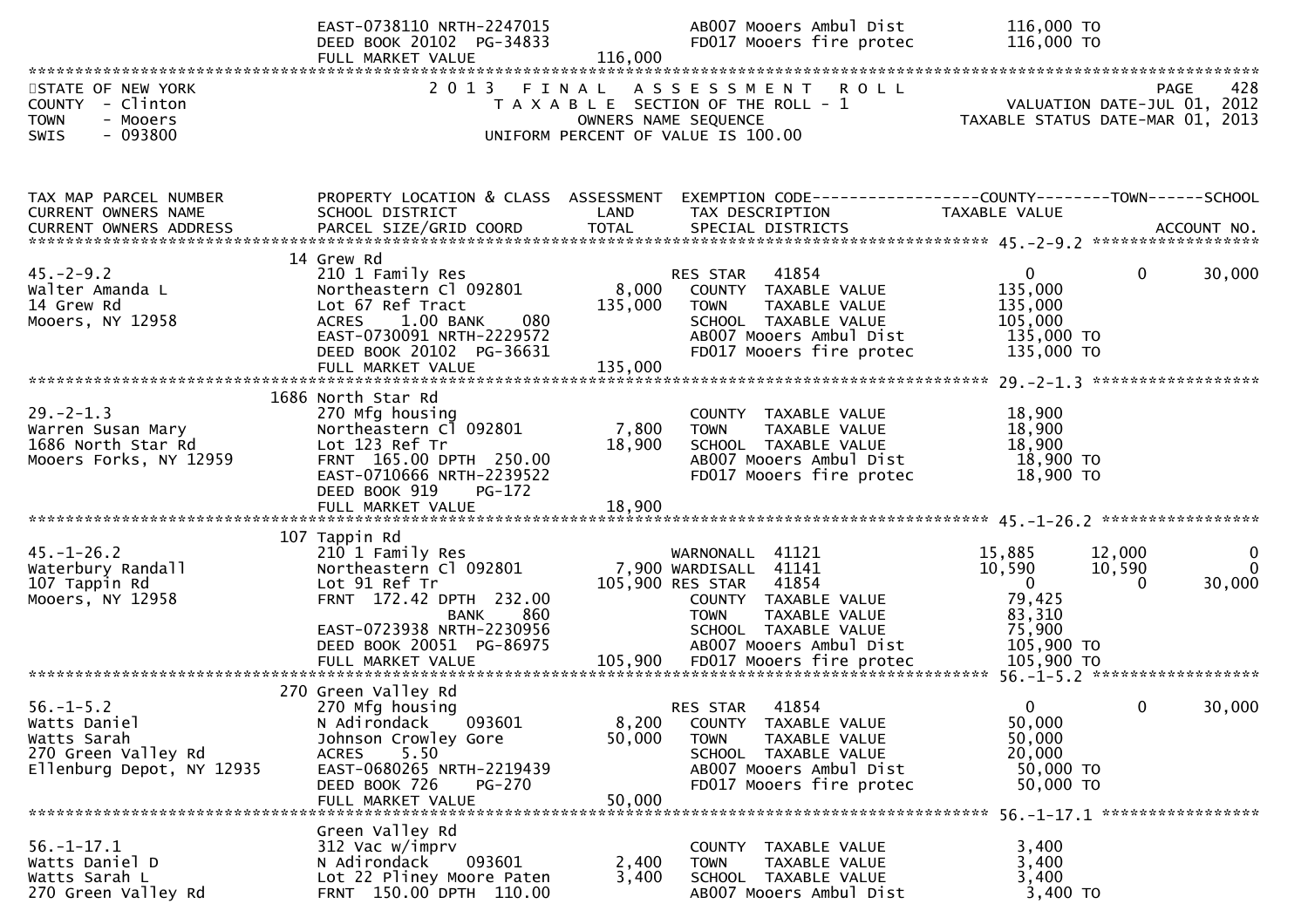| Ellenburg Depot, NY 12935                           | EAST-0680392 NRTH-2219484<br>DEED BOOK 857<br>PG-271<br>FULL MARKET VALUE | 3,400                | FD017 Mooers fire protec                                 | 3,400 TO                                                        |          |
|-----------------------------------------------------|---------------------------------------------------------------------------|----------------------|----------------------------------------------------------|-----------------------------------------------------------------|----------|
| STATE OF NEW YORK<br>COUNTY - Clinton               | 2013 FINAL                                                                |                      | ASSESSMENT ROLL<br>T A X A B L E SECTION OF THE ROLL - 1 | PAGE                                                            | 429      |
| <b>TOWN</b><br>- Mooers<br>$-093800$<br><b>SWIS</b> |                                                                           | OWNERS NAME SEQUENCE | UNIFORM PERCENT OF VALUE IS 100.00                       | VALUATION DATE-JUL 01, 2012<br>TAXABLE STATUS DATE-MAR 01, 2013 |          |
| TAX MAP PARCEL NUMBER                               | PROPERTY LOCATION & CLASS ASSESSMENT                                      |                      |                                                          | EXEMPTION CODE------------------COUNTY--------TOWN------SCHOOL  |          |
| CURRENT OWNERS NAME                                 | SCHOOL DISTRICT                                                           | LAND                 | TAX DESCRIPTION                                          | TAXABLE VALUE                                                   |          |
|                                                     | 488 North Star Rd                                                         |                      |                                                          |                                                                 |          |
| $16. - 1 - 23.2$                                    | 210 1 Family Res                                                          |                      | RES STAR<br>41854                                        | $\mathbf{0}$<br>30,000<br>$\overline{0}$<br>95,000              |          |
| Watts Sinda L<br>Belrose Richard A                  | Northeastern Cl 092801<br>Lot 39 Ref Tr Patent                            | 8,200<br>95,000      | COUNTY TAXABLE VALUE<br><b>TOWN</b><br>TAXABLE VALUE     | 95,000                                                          |          |
| 488 North Star Rd                                   | ACRES 1.30 BANK<br>080                                                    |                      | SCHOOL TAXABLE VALUE                                     | 65,000                                                          |          |
| Mooers, NY 12958                                    | EAST-0737008 NRTH-2246315<br>DEED BOOK 20021 PG-46253                     |                      | AB007 Mooers Ambul Dist<br>FD017 Mooers fire protec      | 95,000 TO<br>95,000 TO                                          |          |
|                                                     |                                                                           |                      |                                                          |                                                                 |          |
| $30.16 - 2 - 8.1$                                   | 93 Maple St<br>220 2 Family Res                                           |                      | COUNTY TAXABLE VALUE                                     | 72,000                                                          |          |
| Watts William                                       | Northeastern Cl 092801                                                    | 7,200                | <b>TOWN</b><br>TAXABLE VALUE                             | 72,000                                                          |          |
| Watts Carol                                         | Lot 68 Ref Tr<br>Pate                                                     | 72,000               | SCHOOL TAXABLE VALUE                                     | 72,000                                                          |          |
| 70 St Johns Rd<br>Mooers, NY 12958                  | FRNT 105.00 DPTH 240.00<br>EAST-0729099 NRTH-2236246                      |                      | AB007 Mooers Ambul Dist<br>FD017 Mooers fire protec      | 72,000 TO<br>72,000 TO                                          |          |
|                                                     | DEED BOOK 561<br>PG-592                                                   |                      | LT033 Mooers Light 2                                     | 72,000 TO                                                       |          |
|                                                     |                                                                           |                      |                                                          |                                                                 |          |
|                                                     | 70 St Johns Rd                                                            |                      | 90 PCT OF VALUE USED FOR EXEMPTION PURPOSES              |                                                                 |          |
| $47. - 1 - 8.21$<br>Watts William                   | 210 1 Family Res<br>Northeastern Cl 092801                                | 17,600 SR STAR       | WARCOMALL 41131<br>41834                                 | 21,038<br>20,000<br>63,300<br>$\Omega$<br>0                     | $\Omega$ |
| Watts Carol                                         | Lot 22 Ref Tr                                                             | 93,500               | COUNTY TAXABLE VALUE                                     | 72,462                                                          |          |
| 70 St Johns Rd                                      | ACRES<br>9.60                                                             |                      | TAXABLE VALUE<br><b>TOWN</b>                             | 73,500                                                          |          |
| Mooers, NY 12958                                    | EAST-0745055 NRTH-2226418<br><b>PG-194</b><br>DEED BOOK 609               |                      | SCHOOL TAXABLE VALUE<br>AB007 Mooers Ambul Dist          | 30,200<br>93,500 TO                                             |          |
|                                                     |                                                                           |                      |                                                          |                                                                 |          |
|                                                     | Lavalley Rd                                                               |                      |                                                          |                                                                 |          |
| $47. - 1 - 8.23$                                    | $314$ Rural vac<10                                                        |                      | COUNTY<br>TAXABLE VALUE                                  | 4,500                                                           |          |
| Watts William<br>Watts Carol                        | Northeastern Cl 092801<br>Lot 22 Ref Tr                                   | 4,500<br>4,500       | <b>TOWN</b><br>TAXABLE VALUE<br>SCHOOL TAXABLE VALUE     | 4,500<br>4,500                                                  |          |
| 70 St Johns Rd                                      | 5.10<br><b>ACRES</b>                                                      |                      | AB007 Mooers Ambul Dist                                  | 4,500 TO                                                        |          |
| Mooers, NY 12958                                    | EAST-0744624 NRTH-2225683                                                 |                      | FD017 Mooers fire protec                                 | 4,500 TO                                                        |          |
|                                                     | DEED BOOK 609<br><b>PG-194</b><br>FULL MARKET VALUE                       | 4,500                |                                                          |                                                                 |          |
|                                                     |                                                                           |                      |                                                          |                                                                 |          |
| $30.20 - 2 - 9$                                     | 2394 Rt 11<br>210 1 Family Res                                            |                      | 41834<br>SR STAR                                         | 0<br>63,300<br>0                                                |          |
| Webb Peter                                          | Northeastern Cl 092801                                                    | 6,400                | TAXABLE VALUE<br>COUNTY                                  | 77,600                                                          |          |
| 2394 Champlain St                                   | Lot 68 Ref Tr<br>Pate                                                     | 77,600               | TAXABLE VALUE<br><b>TOWN</b><br>SCHOOL TAXABLE VALUE     | 77,600                                                          |          |
| PO Box 205<br>Mooers, NY 12958                      | FRNT 147.60 DPTH 130.00<br>EAST-0730030 NRTH-2234528                      |                      | AB007 Mooers Ambul Dist                                  | 14,300<br>77,600 TO                                             |          |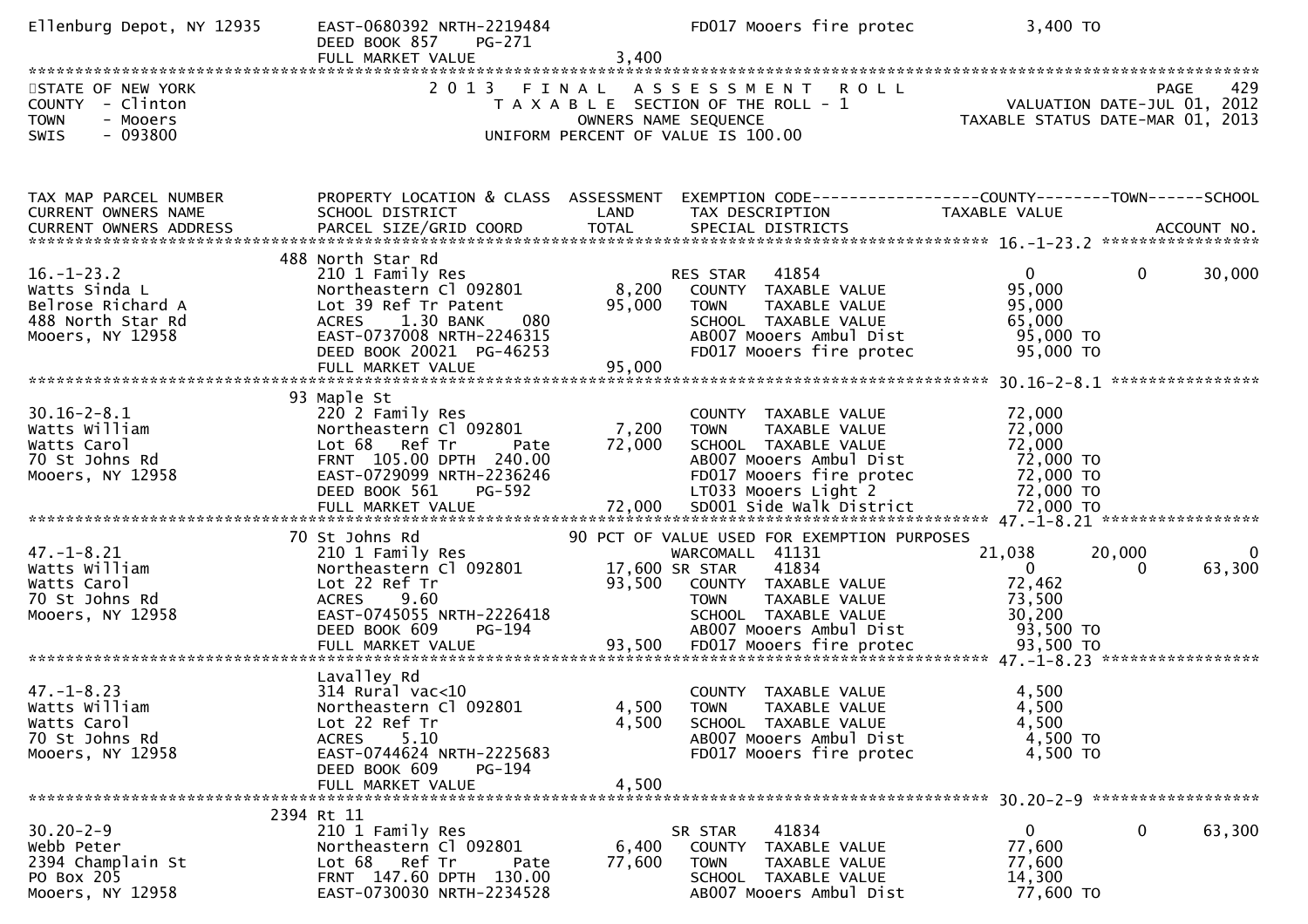|                                                                                                                    | PG-580<br>DEED BOOK 632<br>FULL MARKET VALUE                                                                                                                                               |                                 | FD017 Mooers fire protec<br>77,600 LT033 Mooers Light 2                                                                                               | 77,600 TO<br>77,600 TO                                                                                                                                                                                                                     |
|--------------------------------------------------------------------------------------------------------------------|--------------------------------------------------------------------------------------------------------------------------------------------------------------------------------------------|---------------------------------|-------------------------------------------------------------------------------------------------------------------------------------------------------|--------------------------------------------------------------------------------------------------------------------------------------------------------------------------------------------------------------------------------------------|
|                                                                                                                    |                                                                                                                                                                                            |                                 |                                                                                                                                                       |                                                                                                                                                                                                                                            |
| STATE OF NEW YORK<br>COUNTY - Clinton<br><b>TOWN</b><br>- Mooers<br>$-093800$<br><b>SWIS</b>                       | 2013 FINAL                                                                                                                                                                                 | OWNERS NAME SEQUENCE            | ASSESSMENT ROLL<br>T A X A B L E SECTION OF THE ROLL - 1<br>UNIFORM PERCENT OF VALUE IS 100.00                                                        | 430<br>PAGE<br>VALUATION DATE-JUL 01, 2012<br>TAXABLE STATUS DATE-MAR 01, 2013                                                                                                                                                             |
| TAX MAP PARCEL NUMBER<br>CURRENT OWNERS NAME                                                                       | PROPERTY LOCATION & CLASS ASSESSMENT<br>SCHOOL DISTRICT                                                                                                                                    | LAND                            | TAX DESCRIPTION                                                                                                                                       | EXEMPTION CODE-----------------COUNTY-------TOWN------SCHOOL<br>TAXABLE VALUE<br>.CURRENT OWNERS ADDRESS PARCEL SIZE/GRID COORD TOTAL SPECIAL DISTRICTS ACCOUNT NO ACCOUNT NO ACCOUNT NO AND ARCEL SIZE/GRID COORD TOTAL SPECIAL DISTRICTS |
| $60. -1 - 4.26$<br>WeCare Transportation LLC<br>Attn: Arthur Blakesley<br>9289 Bonta Bridge Rd<br>Jordan, NY 13080 | 429/431 Bashaw Rd<br>270 Mfg housing<br>Northeastern Cl 092801<br>Lot 89 Ref Tr<br>ACRES 274.90<br>EAST-0722314 NRTH-2222485<br>DEED BOOK 2031<br>PG-58755                                 | 102,600<br>122,600              | COUNTY TAXABLE VALUE<br>TAXABLE VALUE<br><b>TOWN</b><br>SCHOOL TAXABLE VALUE<br>AB007 Mooers Ambul Dist<br>FD017 Mooers fire protec                   | 122,600<br>122,600<br>122,600<br>122,600 TO<br>122,600 TO                                                                                                                                                                                  |
| $16. - 1 - 7.5$<br>Weidle George<br>Weidle Elaine<br>596 North Star Rd<br>Mooers, NY 12958                         | North Star Rd<br>321 Abandoned ag<br>Northeastern Cl <sup>-</sup> 092801<br>Lot 42 Ref Tr Patent<br>ACRES 13.00<br>EAST-0734904 NRTH-2245695<br>DEED BOOK 20072 PG-5988                    | 17,200<br>17,200                | COUNTY TAXABLE VALUE<br>TAXABLE VALUE<br><b>TOWN</b><br>SCHOOL TAXABLE VALUE<br>AB007 Mooers Ambul Dist<br>FD017 Mooers fire protec                   | 17,200<br>17,200<br>17,200<br>17,200 TO<br>17,200 TO                                                                                                                                                                                       |
| $16. - 1 - 7.1$<br>Weidle George C<br>Weidle Elaine<br>596 North Star Rd<br>Mooers, NY 12958                       | 596 North Star Rd<br>210 1 Family Res<br>Northeastern Cl 092801<br>Lot 42<br>Ref Tr<br>Pate<br>7.60<br>ACRES<br>EAST-0735169 NRTH-2245459<br>PG-1037<br>DEED BOOK 586<br>FULL MARKET VALUE | 13,300<br>75,000<br>75,000      | RES STAR 41854<br>COUNTY TAXABLE VALUE<br><b>TOWN</b><br>TAXABLE VALUE<br>SCHOOL TAXABLE VALUE<br>AB007 Mooers Ambul Dist<br>FD017 Mooers fire protec | $\mathbf 0$<br>$\mathbf 0$<br>30,000<br>75,000<br>75,000<br>45,000<br>75,000 TO<br>75,000 TO                                                                                                                                               |
| $56. - 1 - 27$<br>Weikart John Martin<br>Lynch Patrick L<br>1131 Myrtle Rd<br>Walnutport, PA 18088                 | 258 Canaan Rd<br>240 Rural res<br>N Adirondack<br>093601<br>$Lot 21$ Ply Mo<br>Pate<br>92.90<br>ACRES<br>EAST-0675647 NRTH-2219539<br>DEED BOOK 20031 PG-59055<br>FULL MARKET VALUE        | 46,800 TOWN<br>46,800<br>46,800 | COUNTY TAXABLE VALUE<br>TAXABLE VALUE<br>SCHOOL TAXABLE VALUE<br>AB007 Mooers Ambul Dist<br>FD017 Mooers fire protec                                  | 46,800<br>46,800<br>46,800<br>46,800 TO<br>46,800 TO                                                                                                                                                                                       |
| $44. - 1 - 20.11$<br>Weinberg Paul<br>1954 First St PMB191<br>Highland Park, IL 60035                              | Rt 11<br>322 Rural vac>10<br>Northeastern Cl 092801<br>Lot 116 Ref Tr<br>Pate<br>ACRES 74.60<br>EAST-0711414 NRTH-2230413                                                                  | 57,600<br>57,600                | COUNTY TAXABLE VALUE<br>TAXABLE VALUE<br><b>TOWN</b><br>SCHOOL TAXABLE VALUE<br>AB007 Mooers Ambul Dist<br>FD017 Mooers fire protec                   | 57,600<br>57,600<br>57,600<br>57,600 TO<br>57,600 TO                                                                                                                                                                                       |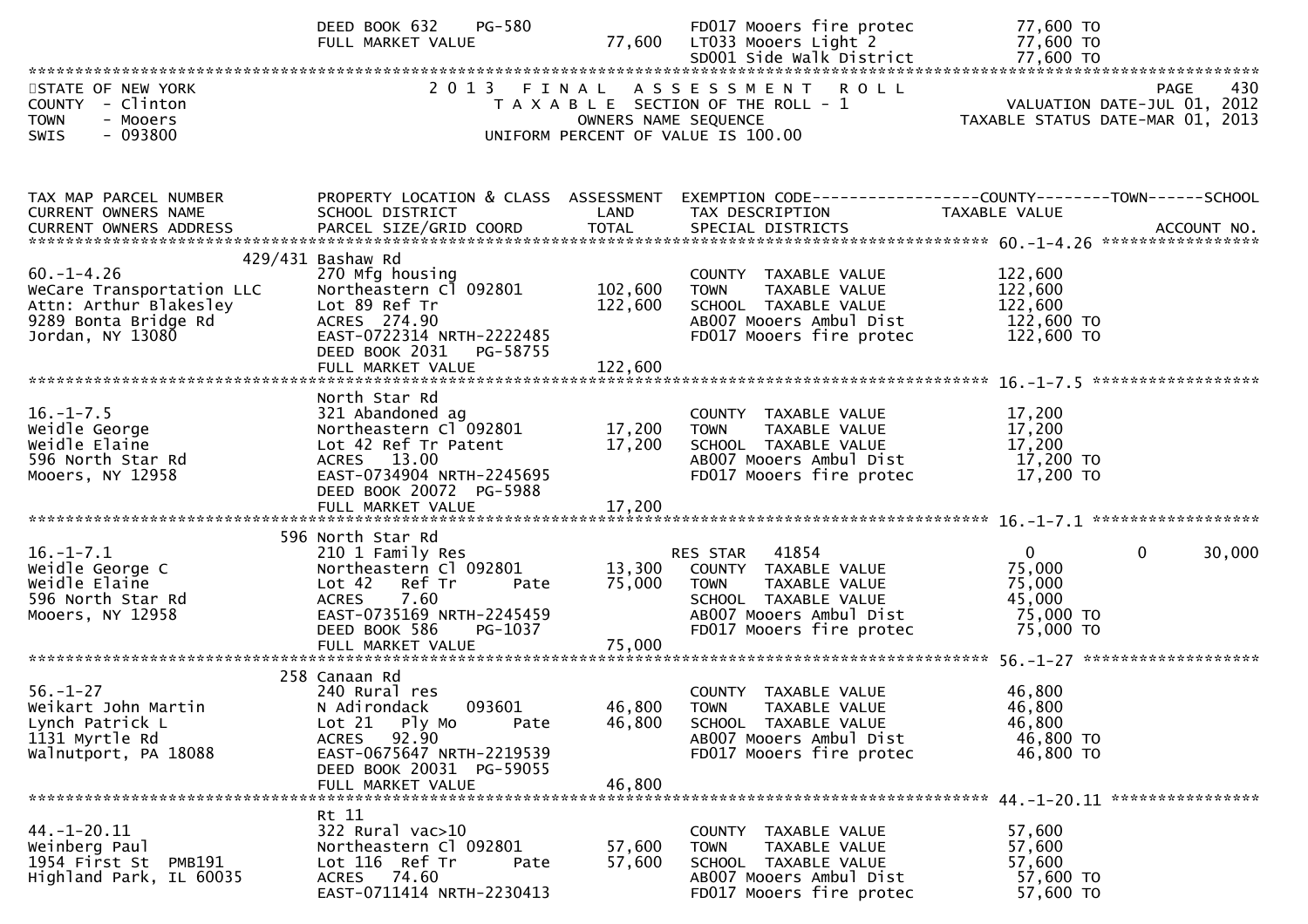DEED BOOK 20122 PG-50761<br>FULL MARKET VALUE FULL MARKET VALUE 57,600 \*\*\*\*\*\*\*\*\*\*\*\*\*\*\*\*\*\*\*\*\*\*\*\*\*\*\*\*\*\*\*\*\*\*\*\*\*\*\*\*\*\*\*\*\*\*\*\*\*\*\*\*\*\*\*\*\*\*\*\*\*\*\*\*\*\*\*\*\*\*\*\*\*\*\*\*\*\*\*\*\*\*\*\*\*\*\*\*\*\*\*\*\*\*\*\*\*\*\*\*\*\*\*\*\*\*\*\*\*\*\*\*\*\*\*\*\*\*\*\*\*\*\*\*\*\*\*\*\*\*\*\*431 STATE OF NEW YORK 2 0 1 3 F I N A L A S S E S S M E N T R O L L PAGE<br>2 0 1 3 F I N A L A S S E S S M E N T R O L L YALUATION DATE-JUL 0 VALUATION DATE-JUL 01, 2012 COUNTY - Clinton T A X A B L E SECTION OF THE ROLL - 1 VALUATION DATE-JUL 01, 2012 TOWN - Mooers OWNERS NAME SEQUENCE TAXABLE STATUS DATE-MAR 01, 2013SWIS - 093800 UNIFORM PERCENT OF VALUE IS 100.00TAX MAP PARCEL NUMBER PROPERTY LOCATION & CLASS ASSESSMENT EXEMPTION CODE------------------COUNTY--------TOWN------SCHOOLCURRENT OWNERS NAME SCHOOL DISTRICT LAND TAX DESCRIPTION TAXABLE VALUE<br>CURRENT OWNERS ARRRESS RARGEL STZE(CRIR)COORR TOTAL SRECIAL RISTRICTS CURRENT OWNERS ADDRESS PARCEL SIZE/GRID COORD TOTAL SPECIAL DISTRICTS ACCOUNT NO. \*\*\*\*\*\*\*\*\*\*\*\*\*\*\*\*\*\*\*\*\*\*\*\*\*\*\*\*\*\*\*\*\*\*\*\*\*\*\*\*\*\*\*\*\*\*\*\*\*\*\*\*\*\*\*\*\*\*\*\*\*\*\*\*\*\*\*\*\*\*\*\*\*\*\*\*\*\*\*\*\*\*\*\*\*\*\*\*\*\*\*\*\*\*\*\*\*\*\*\*\*\*\* 29.-2-3 \*\*\*\*\*\*\*\*\*\*\*\*\*\*\*\*\*\*\*\* 1428 North Star Rd270 Mfg housing 29.-2-3 270 Mfg housing COUNTY TAXABLE VALUE 48,60048.600 Weinstein Mel Northeastern Cl 092801 40,600 TOWN TAXABLE VALUE 48,60048,600 PO Box 447 Lot 98 Ref Tr Pate 48,600 SCHOOL TAXABLE VALUE<br>Long Beach. NY 11561 ACRES 63.71 AB007 Mooers Ambul Di: 48.600 TO Long Beach, NY 11561 ACRES 63.71 AB007 Mooers Ambul Dist 48,600 TO48.600 TO EAST-0716734 NRTH-2240716 FD017 Mooers fire protec 48,600 TODEED BOOK 759<br>FULL MARKET VALUE FULL MARKET VALUE 48,600 \*\*\*\*\*\*\*\*\*\*\*\*\*\*\*\*\*\*\*\*\*\*\*\*\*\*\*\*\*\*\*\*\*\*\*\*\*\*\*\*\*\*\*\*\*\*\*\*\*\*\*\*\*\*\*\*\*\*\*\*\*\*\*\*\*\*\*\*\*\*\*\*\*\*\*\*\*\*\*\*\*\*\*\*\*\*\*\*\*\*\*\*\*\*\*\*\*\*\*\*\*\*\* 44.-1-4 \*\*\*\*\*\*\*\*\*\*\*\*\*\*\*\*\*\*\*\* 59 Blackman Corners Rd44.-1-4 210 1 Family Res RES STAR <sup>41854</sup> <sup>0</sup> 0 30,000Weir Murray W Northeastern Cl 092801 6,000 COUNTY TAXABLE VALUE 68,400<br>Weir Janet G Lot 116 Ref Tr Pate 68.400 TOWN TAXABLE VALUE 68.400 68.400 Weir Janet G Lot 116 Ref Tr Pate 68,400 TOWN TAXABLE VALUE 68,400<br>EQ Blaskwar Germans Bd FRNT 122 00 BRTU 166 00 38,400 59 Blackman Corners Rd FRNT 132.00 DPTH 166.00 SCHOOL TAXABLE VALUE 38,40068,400 TO EAST-0713642 NRTH-2233562<br>DEED BOOK 20051 PG-83309 68,400 TO DEED BOOK 20051 PG-83309 FD017 Mooers fire protec<br>FULL MARKET VALUE 68,400 LT013 Mooers Forks Light 68.400 TO FULL MARKET VALUE 68,400 LT013 Mooers Forks Light 68,400 TO \*\*\*\*\*\*\*\*\*\*\*\*\*\*\*\*\*\*\*\*\*\*\*\*\*\*\*\*\*\*\*\*\*\*\*\*\*\*\*\*\*\*\*\*\*\*\*\*\*\*\*\*\*\*\*\*\*\*\*\*\*\*\*\*\*\*\*\*\*\*\*\*\*\*\*\*\*\*\*\*\*\*\*\*\*\*\*\*\*\*\*\*\*\*\*\*\*\*\*\*\*\*\* 29.-2-43 \*\*\*\*\*\*\*\*\*\*\*\*\*\*\*\*\*\*\* 130 Blackman Corners Rd 50 PCT OF VALUE USED FOR EXEMPTION PURPOSES29.-2-43 240 Rural res WARCOMALL <sup>41131</sup> 19,413 19,413 <sup>0</sup>63,300 Welden Geraldine Northeastern Cl 092801 30,500 SR STAR <sup>41834</sup> <sup>0</sup> 0 63,30030,000 132 Blackman Corners Rd Lot 117 Ref Tr Pate 155,300 RS STAR MH 41864 <sup>0</sup> 0 30,000Mooers Forks, NY 12959 ACRES 22.80 COUNTY TAXABLE VALUE 135,887135,887 EAST-0714028 NRTH-2235083<br>DEED BOOK 453 PG-67 62,000 DEED BOOK 453 PG-67 SCHOOL TAXABLE VALUE 62,000155,300 TO AB007 Mooers Ambul Dist 155,300 TO FD017 Mooers fire protec \*\*\*\*\*\*\*\*\*\*\*\*\*\*\*\*\*\*\*\*\*\*\*\*\*\*\*\*\*\*\*\*\*\*\*\*\*\*\*\*\*\*\*\*\*\*\*\*\*\*\*\*\*\*\*\*\*\*\*\*\*\*\*\*\*\*\*\*\*\*\*\*\*\*\*\*\*\*\*\*\*\*\*\*\*\*\*\*\*\*\*\*\*\*\*\*\*\*\*\*\*\*\* 15.-1-22.5 \*\*\*\*\*\*\*\*\*\*\*\*\*\*\*\*\* 745 North Star Rd210 1 Family Res 15.-1-22.5 210 1 Family Res PARAPL VET 41300 205,000 205,000 205,0000 Wells Victor E Northeastern Cl 092801 8,600 RES STAR <sup>41854</sup> <sup>0</sup> <sup>0</sup> <sup>0</sup>Wells Kimberly A Lot 70 Ref Tr 205,000 COUNTY TAXABLE VALUE <sup>0</sup>0 745 North Star Rd ACRES 1.70 TOWN TAXABLE VALUE <sup>0</sup> $\Omega$ Mooers, NY 12958 EAST-0731476 NRTH-2244782 SCHOOL TAXABLE VALUE <sup>0</sup>DEED BOOK 20051 PG-80863 AB007 Mooers Ambul<br>FULL MARKET VALUE 205,000 205,000 EX FULL MARKET VALUE FD017 Mooers fire protec 0 TO 205,000 EX \*\*\*\*\*\*\*\*\*\*\*\*\*\*\*\*\*\*\*\*\*\*\*\*\*\*\*\*\*\*\*\*\*\*\*\*\*\*\*\*\*\*\*\*\*\*\*\*\*\*\*\*\*\*\*\*\*\*\*\*\*\*\*\*\*\*\*\*\*\*\*\*\*\*\*\*\*\*\*\*\*\*\*\*\*\*\*\*\*\*\*\*\*\*\*\*\*\*\*\*\*\*\* 29.-1-1.32 \*\*\*\*\*\*\*\*\*\*\*\*\*\*\*\*\* 90 Bush Rd210 1 Family Res 29.-1-1.32 210 1 Family Res RES STAR <sup>41854</sup> <sup>0</sup> 0 30,000Wendell Lucinda A Northeastern Cl 092801 10,700 COUNTY TAXABLE VALUE 130,000

90 Bush Rd Lot 123 Ref Tr 130,000 TOWN TAXABLE VALUE 130,000

130,000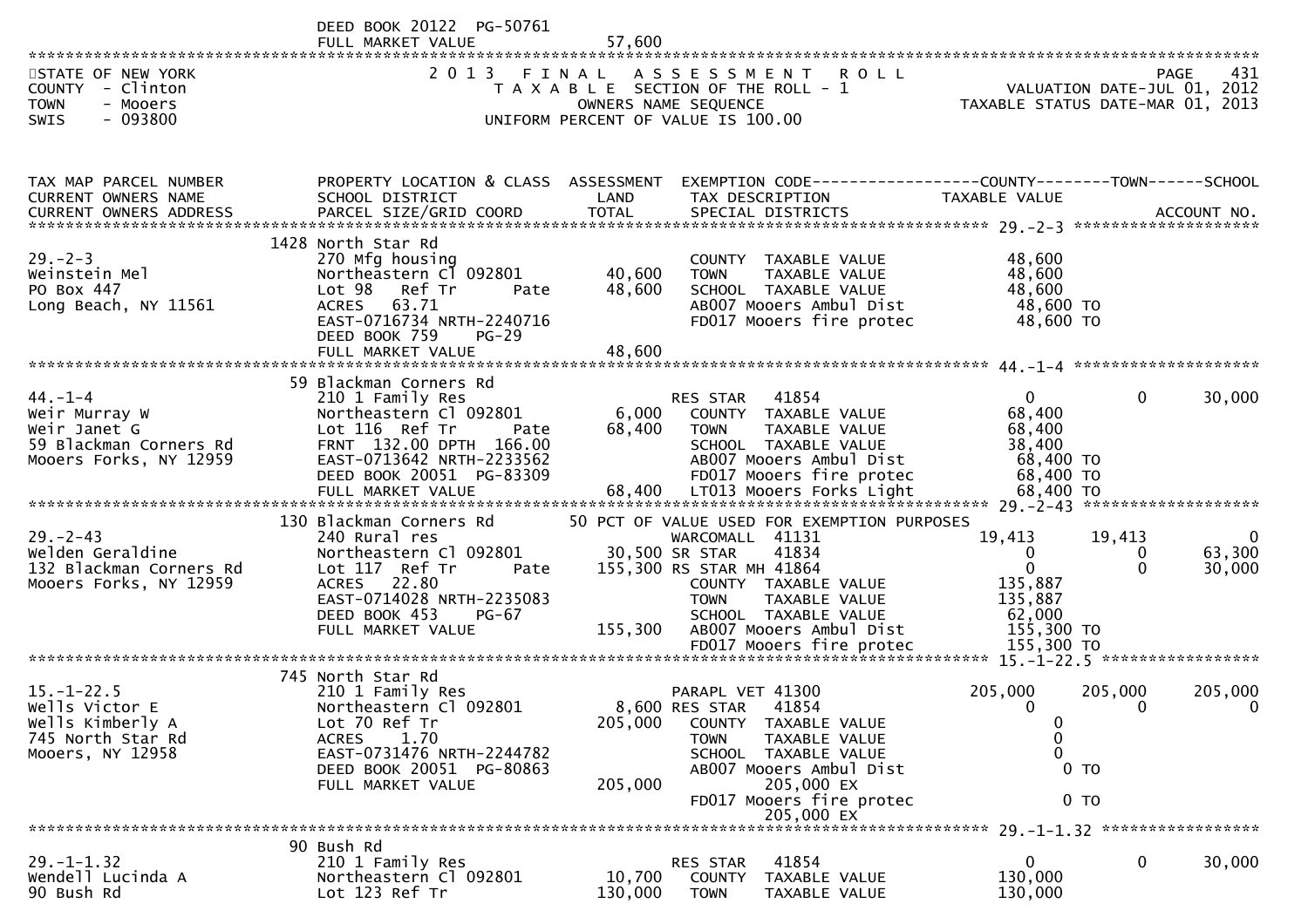| Mooers Forks, NY 12959                                                                       | 4.90 BANK<br>080<br><b>ACRES</b><br>EAST-0706964 NRTH-2239461<br>DEED BOOK 20021 PG-46722<br>FULL MARKET VALUE                                                                    | 130,000                    | SCHOOL TAXABLE VALUE<br>AB007 Mooers Ambul Dist<br>FD017 Mooers fire protec                                                                                  | 100,000<br>130,000 TO<br>130,000 TO                                         |                        |
|----------------------------------------------------------------------------------------------|-----------------------------------------------------------------------------------------------------------------------------------------------------------------------------------|----------------------------|--------------------------------------------------------------------------------------------------------------------------------------------------------------|-----------------------------------------------------------------------------|------------------------|
| STATE OF NEW YORK<br>COUNTY - Clinton<br><b>TOWN</b><br>- Mooers<br>$-093800$<br><b>SWIS</b> | 2 0 1 3                                                                                                                                                                           | FINAL                      | ASSESSMENT ROLL<br>T A X A B L E SECTION OF THE ROLL - 1<br>OWNERS NAME SEQUENCE<br>UNIFORM PERCENT OF VALUE IS 100.00                                       | 929 PAGE<br>VALUATION DATE-JUL 01, 2012<br>TAXARLE STATUS DATE USE 21, 2012 |                        |
| TAX MAP PARCEL NUMBER<br>CURRENT OWNERS NAME                                                 | SCHOOL DISTRICT                                                                                                                                                                   | LAND                       | PROPERTY LOCATION & CLASS ASSESSMENT EXEMPTION CODE----------------COUNTY-------TOWN------SCHOOL<br>TAX DESCRIPTION                                          | TAXABLE VALUE                                                               |                        |
| $59. - 1 - 10.5$<br>White Douglas J<br>9 Boas Rd<br>Mooers Forks, NY 12959                   | 9 Boas Rd<br>210 1 Family Res<br>Northeastern Cl 092801<br>Lot 114 Ref Tr<br><b>ACRES</b><br>2.60<br>EAST-0713729 NRTH-2224717<br>DEED BOOK 20061 PG-95771                        | 99,900                     | RES STAR 41854<br>13,100 COUNTY TAXABLE VALUE<br><b>TOWN</b><br>TAXABLE VALUE<br>SCHOOL TAXABLE VALUE<br>AB007 Mooers Ambul Dist<br>FD017 Mooers fire protec | $\mathbf{0}$<br>99,900<br>99,900<br>69,900<br>99,900 то<br>99,900 TO        | $\mathbf{0}$<br>30,000 |
|                                                                                              | 406 Bush Rd                                                                                                                                                                       |                            |                                                                                                                                                              |                                                                             |                        |
| $13.-1-20$<br>White John A<br>White Arlene P<br>406 Bush Rd<br>Mooers Forks, NY 12959        | 240 Rural res<br>Northeastern Cl 092801<br>Lots 145/148 Ref Tr Pate<br>ACRES 64.00<br>EAST-0702448 NRTH-2243489<br>DEED BOOK 20082 PG-16789<br>FULL MARKET VALUE                  | 26,200<br>99,900<br>99,900 | VETERANS 41101<br>COUNTY TAXABLE VALUE<br>TAXABLE VALUE<br><b>TOWN</b><br>SCHOOL TAXABLE VALUE<br>AB007 Mooers Ambul Dist<br>FD017 Mooers fire protec        | 5,000<br>94,900<br>94,900<br>99,900<br>99,900 TO<br>99,900 TO               | 5,000<br>0             |
|                                                                                              |                                                                                                                                                                                   |                            |                                                                                                                                                              |                                                                             |                        |
| $29. -2 - 12.21$<br>White Scott<br>174 Miller Rd<br>Mooers Forks, NY 12959                   | 176/178 Miller Rd<br>270 Mfg housing<br>Northeastern Cl 092801<br>Lot 98 Ref Tr<br>1.90<br><b>ACRES</b><br>EAST-0717264 NRTH-2238406<br>DEED BOOK 20102 PG-32879                  | 8,700<br>40,900            | COUNTY TAXABLE VALUE<br><b>TOWN</b><br>TAXABLE VALUE<br>SCHOOL TAXABLE VALUE<br>AB007 Mooers Ambul Dist<br>FD017 Mooers fire protec                          | 40,900<br>40,900<br>40,900<br>40,900 TO<br>40,900 TO                        |                        |
|                                                                                              |                                                                                                                                                                                   |                            |                                                                                                                                                              |                                                                             |                        |
| $29. -2 - 12.22$<br>white Scott<br>174 Miller Rd<br>Mooers Forks, NY 12959                   | 174 Miller Rd<br>270 Mfg housing<br>Northeastern Cl 092801<br>Lot 98 Ref Tr<br>1.10<br><b>ACRES</b><br>EAST-0717367 NRTH-2238188<br>DEED BOOK 20102 PG-32880<br>FULL MARKET VALUE | 8,200<br>46,100<br>46,100  | 41854<br>RES STAR<br>COUNTY TAXABLE VALUE<br><b>TOWN</b><br>TAXABLE VALUE<br>SCHOOL TAXABLE VALUE<br>AB007 Mooers Ambul Dist<br>FD017 Mooers fire protec     | $\mathbf 0$<br>46,100<br>46,100<br>16,100<br>46,100 TO<br>46,100 TO         | $\mathbf 0$<br>30,000  |
| $56. - 1 - 10$<br>Wickers James<br>Wickers Frank<br>602 4 Ave                                | Gadway Rd<br>321 Abandoned ag<br>N Adirondack<br>093601<br>Lot 210 Ref Tr<br>Pate<br>ACRES 108.50                                                                                 | 34,400<br>34,400           | COUNTY TAXABLE VALUE<br>TAXABLE VALUE<br>TOWN<br>SCHOOL TAXABLE VALUE<br>AB007 Mooers Ambul Dist                                                             | 34,400<br>34,400<br>34,400<br>34,400 TO                                     |                        |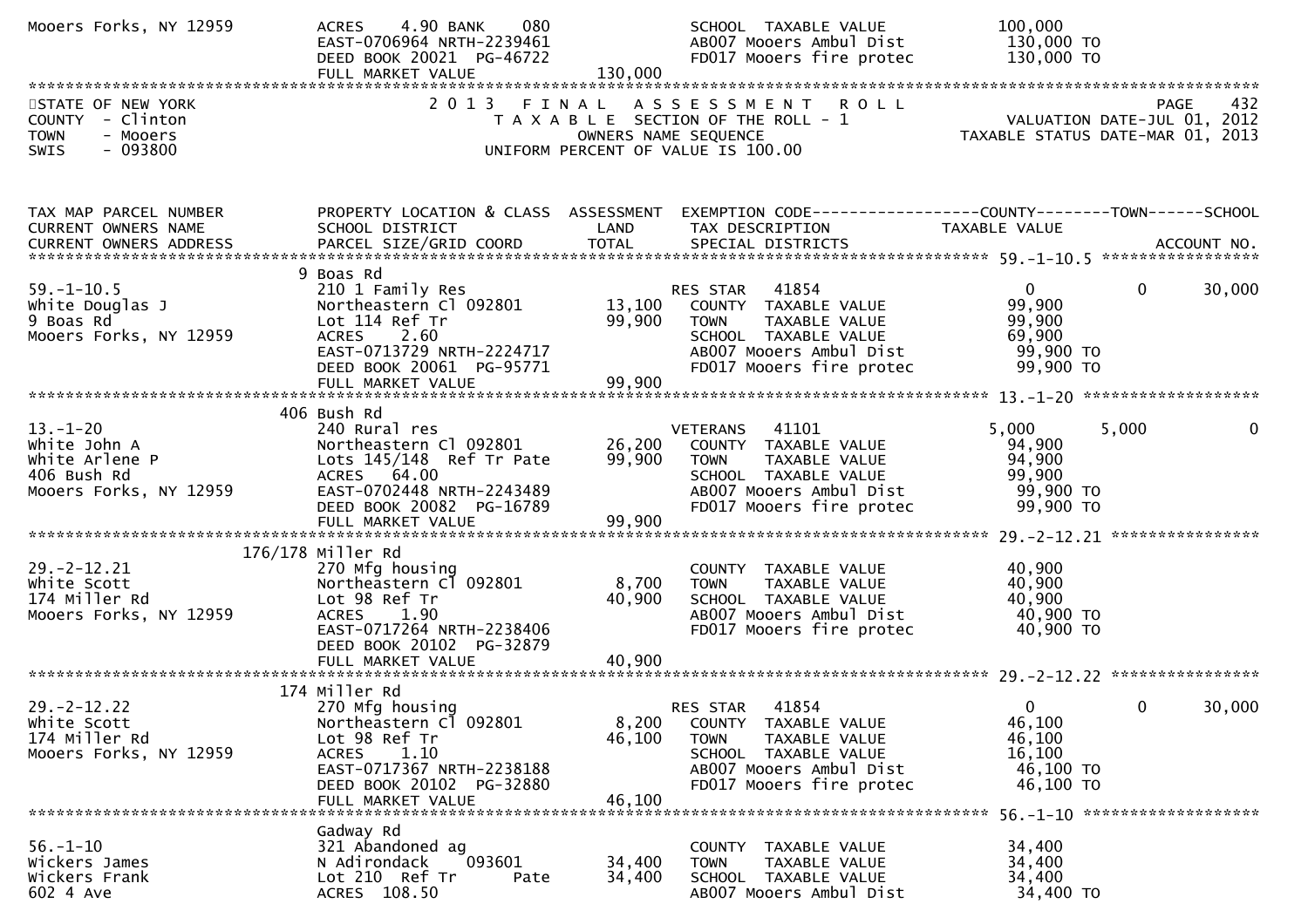| E Northport, NY 11731                                                                                                                                   | EAST-0683641 NRTH-2225004<br>DEED BOOK 916<br>PG-347<br>FULL MARKET VALUE                                                                                                                  | 34,400                        | FD017 Mooers fire protec                                                                                                            | 34,400 TO                                                                             |
|---------------------------------------------------------------------------------------------------------------------------------------------------------|--------------------------------------------------------------------------------------------------------------------------------------------------------------------------------------------|-------------------------------|-------------------------------------------------------------------------------------------------------------------------------------|---------------------------------------------------------------------------------------|
| STATE OF NEW YORK<br>COUNTY - Clinton<br><b>TOWN</b><br>- Mooers<br>$-093800$<br><b>SWIS</b>                                                            | 2 0 1 3                                                                                                                                                                                    | FINAL<br>OWNERS NAME SEQUENCE | ASSESSMENT ROLL<br>T A X A B L E SECTION OF THE ROLL - 1<br>UNIFORM PERCENT OF VALUE IS 100.00                                      | 433<br><b>PAGE</b><br>VALUATION DATE-JUL 01, 2012<br>TAXABLE STATUS DATE-MAR 01, 2013 |
| TAX MAP PARCEL NUMBER<br>CURRENT OWNERS NAME<br>CURRENT OWNERS ADDRESS                                                                                  | PROPERTY LOCATION & CLASS ASSESSMENT<br>SCHOOL DISTRICT                                                                                                                                    | LAND                          | TAX DESCRIPTION                                                                                                                     | EXEMPTION CODE------------------COUNTY--------TOWN------SCHOOL<br>TAXABLE VALUE       |
| $56. - 1 - 1.1$<br>Wilcox Alvin<br>Wilcox Helen<br>305 Canaan Rd<br>Ellenburg Depot, NY 12935<br>MAY BE SUBJECT TO PAYMENT<br>UNDER AGDIST LAW TIL 2013 | Canaan Rd<br>112 Dairy farm<br>093601<br>N Adirondack<br>Lot 19 T St Gore<br>Pate<br>ACRES 170.90<br>EAST-0675437 NRTH-2222952<br>DEED BOOK 20112 PG-40251<br>FULL MARKET VALUE            | 74,400<br>91,800<br>91,800    | COUNTY TAXABLE VALUE<br>TAXABLE VALUE<br><b>TOWN</b><br>SCHOOL TAXABLE VALUE<br>AB007 Mooers Ambul Dist<br>FD017 Mooers fire protec | 91,800<br>91,800<br>91,800<br>91,800 TO<br>91,800 TO                                  |
| $56. - 1 - 24.2$<br>Wiley Terry<br>35 Bay Rd<br>Plattsburgh, NY 12901                                                                                   | Green Valley Rd<br>312 Vac w/imprv<br>093601<br>N Adirondack<br>Lot 23 Hazen Pat<br>ACRES 36.80<br>EAST-0675975 NRTH-2218353<br>DEED BOOK 20122 PG-45882<br>FULL MARKET VALUE              | 24,300<br>34,300<br>34,300    | COUNTY TAXABLE VALUE<br>TAXABLE VALUE<br><b>TOWN</b><br>SCHOOL TAXABLE VALUE<br>AB007 Mooers Ambul Dist<br>FD017 Mooers fire protec | 34,300<br>34,300<br>34,300<br>34,300 TO<br>34,300 TO                                  |
| $56. - 1 - 29$<br>Wiley Terry<br>35 Bay Rd<br>Plattsburgh, NY 12901                                                                                     | Green Valley Rd<br>323 Vacant rural<br>N Adirondack<br>093601<br>Lot 20 State Gore<br>ACRES 18.20<br>EAST-0679848 NRTH-2223926<br>DEED BOOK 20061 PG-95048<br>FULL MARKET VALUE            | 1,800<br>1,800<br>1,800       | COUNTY TAXABLE VALUE<br>TAXABLE VALUE<br><b>TOWN</b><br>SCHOOL TAXABLE VALUE<br>AB007 Mooers Ambul Dist<br>FD017 Mooers fire protec | 1,800<br>1,800<br>1,800<br>1,800 TO<br>$1,800$ TO                                     |
| $56. - 1 - 3.1$<br>Wiley Terry S<br>35 Bay Rd<br>Plattsburgh, NY 12901                                                                                  | 379 Green Valley Rd<br>241 Rural res&ag<br>[093601]<br>N Adirondack<br>Lot 20 Ply Mo<br>Pate<br>ACRES 217.90<br>EAST-0678120 NRTH-2218022<br>DEED BOOK 20122 PG-53263<br>FULL MARKET VALUE | 94,700<br>144,000<br>144,000  | COUNTY TAXABLE VALUE<br><b>TOWN</b><br>TAXABLE VALUE<br>SCHOOL TAXABLE VALUE<br>AB007 Mooers Ambul Dist<br>FD017 Mooers fire protec | 144,000<br>144,000<br>144,000<br>144,000 TO<br>144,000 TO                             |
| $57. - 1 - 7.431$<br>Wilkinson Paul F<br>2131 Wellington St<br>Montreal QC, Canada H3K1X1                                                               | Cannon Corners Rd<br>720 Mine/quarry<br>093601<br>N Adirondack<br>Lots 181 & 182 Ref Tr<br>ACRES 119.20                                                                                    | 69,800<br>69,800              | COUNTY TAXABLE VALUE<br><b>TOWN</b><br>TAXABLE VALUE<br>SCHOOL TAXABLE VALUE<br>AB007 Mooers Ambul Dist                             | 69,800<br>69,800<br>69,800<br>69,800 TO                                               |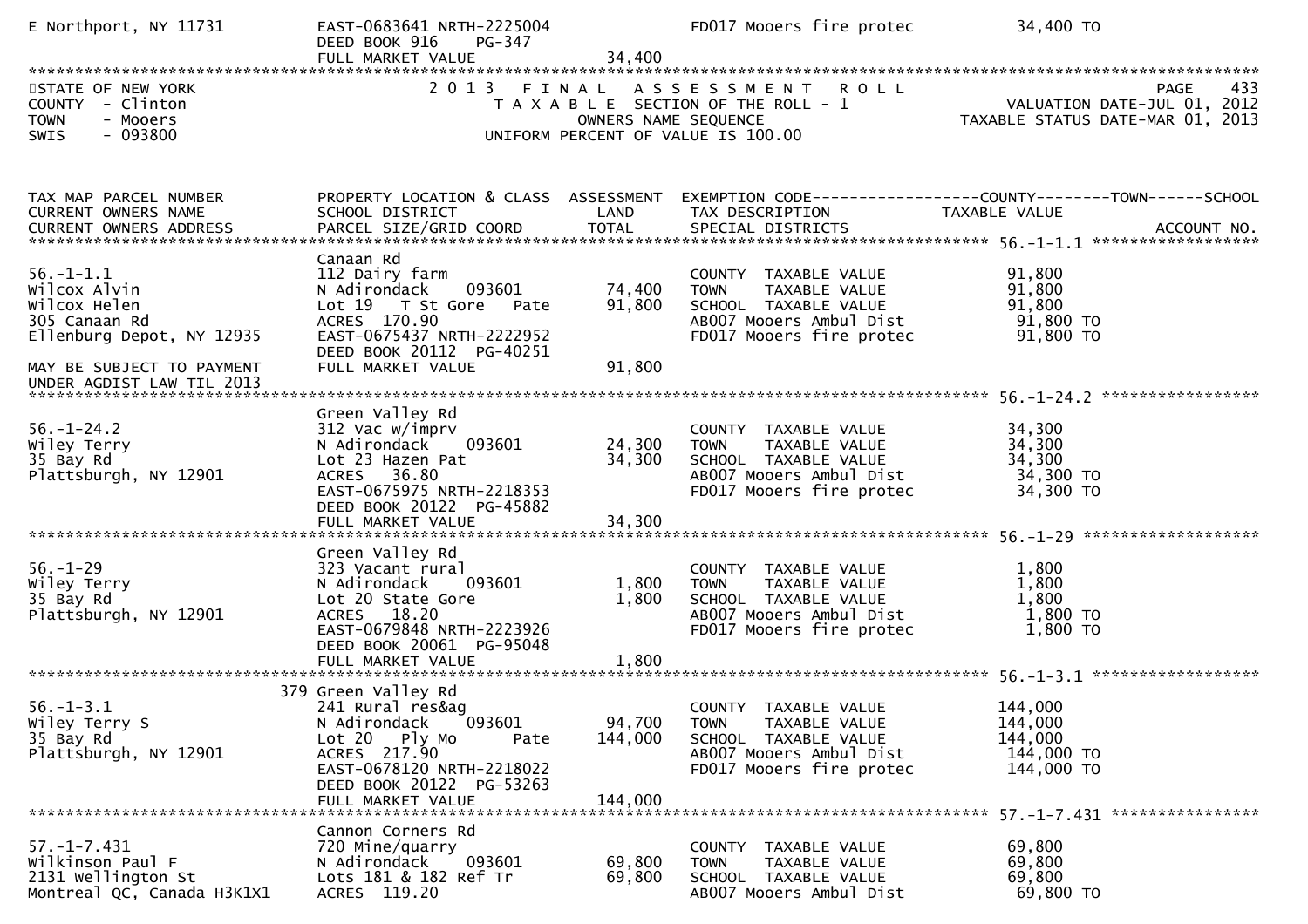|                                                                  | EAST-0690958 NRTH-2220601<br>DEED BOOK 853<br>PG-245    | 69,800  | FD017 Mooers fire protec                                                                         | 69,800 TO                        |              |                                                   |
|------------------------------------------------------------------|---------------------------------------------------------|---------|--------------------------------------------------------------------------------------------------|----------------------------------|--------------|---------------------------------------------------|
|                                                                  |                                                         |         |                                                                                                  |                                  |              |                                                   |
| STATE OF NEW YORK<br>COUNTY - Clinton<br><b>TOWN</b><br>- Mooers | 2 0 1 3                                                 |         | FINAL ASSESSMENT<br><b>ROLL</b><br>T A X A B L E SECTION OF THE ROLL - 1<br>OWNERS NAME SEQUENCE | TAXABLE STATUS DATE-MAR 01, 2013 |              | 434<br><b>PAGE</b><br>VALUATION DATE-JUL 01, 2012 |
| $-093800$<br><b>SWIS</b>                                         |                                                         |         | UNIFORM PERCENT OF VALUE IS 100.00                                                               |                                  |              |                                                   |
|                                                                  |                                                         |         |                                                                                                  |                                  |              |                                                   |
| TAX MAP PARCEL NUMBER<br>CURRENT OWNERS NAME                     | PROPERTY LOCATION & CLASS ASSESSMENT<br>SCHOOL DISTRICT | LAND    | EXEMPTION CODE-----------------COUNTY-------TOWN------SCHOOL<br>TAX DESCRIPTION                  | TAXABLE VALUE                    |              |                                                   |
|                                                                  |                                                         |         |                                                                                                  |                                  |              |                                                   |
|                                                                  |                                                         |         |                                                                                                  |                                  |              |                                                   |
|                                                                  | 361-365 Green Valley Rd                                 |         | 50 PCT OF VALUE USED FOR EXEMPTION PURPOSES                                                      |                                  |              |                                                   |
| $56. - 1 - 3.3$                                                  | 271 Mfg housings                                        |         | WARNONALL 41121                                                                                  | 4,500                            | 4,500        | $\bf{0}$                                          |
| Wilkinson Robert                                                 | 093601<br>N Adirondack                                  |         | 10,500 WARDISALL 41141                                                                           | 15,000                           | 15,000       | $\mathbf{0}$                                      |
| Wilkinson Ann                                                    | Lot 22 Hazen Pat                                        |         | 60,000 RES STAR<br>41854                                                                         | $\Omega$                         | $\Omega$     | 30,000                                            |
| 365 Green Valley Rd                                              | <b>ACRES</b><br>2.10                                    |         | COUNTY TAXABLE VALUE                                                                             | 40,500                           |              |                                                   |
| Ellenburg Depot, NY 12935                                        | EAST-0678438 NRTH-2218963                               |         | TAXABLE VALUE<br><b>TOWN</b>                                                                     | 40,500                           |              |                                                   |
|                                                                  | DEED BOOK 20051 PG-89898                                |         | SCHOOL TAXABLE VALUE                                                                             | 30,000                           |              |                                                   |
|                                                                  | FULL MARKET VALUE                                       | 60,000  | ABOO7 Mooers Ambul Dist                                                                          | 60,000 TO                        |              |                                                   |
|                                                                  |                                                         |         |                                                                                                  |                                  |              |                                                   |
|                                                                  |                                                         |         |                                                                                                  |                                  |              |                                                   |
|                                                                  | 2615 Rt 11                                              |         |                                                                                                  |                                  |              |                                                   |
| $30.18 - 1 - 2$                                                  | 210 1 Family Res                                        |         | WARCOMALL 41131                                                                                  | 25,125                           | 20,000       | -0                                                |
| willette Barbara                                                 | Northeastern Cl 092801                                  |         | 7,300 AGED - ALL 41800                                                                           | 37,688                           | 40,250       | 50,250                                            |
| Willette Theodore L                                              | Lot 76 Ref Tr<br>Pate                                   |         | 100,500 SR STAR<br>41834                                                                         | $\mathbf{0}$                     | $\Omega$     | 50,250                                            |
| PO Box 265                                                       | FRNT 125.00 DPTH 220.00                                 |         | COUNTY TAXABLE VALUE                                                                             | 37,687                           |              |                                                   |
| Mooers, NY 12958                                                 | EAST-0725116 NRTH-2233559                               |         | TAXABLE VALUE<br><b>TOWN</b>                                                                     | 40,250                           |              |                                                   |
|                                                                  | DEED BOOK 585<br><b>PG-707</b>                          |         | SCHOOL TAXABLE VALUE                                                                             | $\overline{0}$                   |              |                                                   |
|                                                                  | FULL MARKET VALUE                                       | 100,500 | AB007 Mooers Ambul Dist                                                                          | 100,500 TO                       |              |                                                   |
|                                                                  |                                                         |         | FD017 Mooers fire protec                                                                         | 100,500 TO                       |              |                                                   |
|                                                                  |                                                         |         | LT033 Mooers Light 2                                                                             | 100,500 TO                       |              |                                                   |
|                                                                  |                                                         |         | SD001 Side Walk District                                                                         | 100,500 ТО                       |              |                                                   |
|                                                                  | 1007 North Star Rd                                      |         |                                                                                                  |                                  |              |                                                   |
| $15. - 1 - 33.13$                                                | 210 1 Family Res                                        |         | 41854<br><b>RES STAR</b>                                                                         | $\mathbf{0}$                     | $\mathbf{0}$ | 30,000                                            |
| Willette Joshua P                                                | Northeastern Cl 092801                                  | 10,400  | COUNTY TAXABLE VALUE                                                                             | 87,100                           |              |                                                   |
| King Jamie L                                                     | Lot 74<br>Ref Tr<br>Pate                                | 87,100  | <b>TOWN</b><br>TAXABLE VALUE                                                                     | 87,100                           |              |                                                   |
| 7760 Rt 22                                                       | 4.00 BANK<br>080<br><b>ACRES</b>                        |         | SCHOOL TAXABLE VALUE                                                                             | 57,100                           |              |                                                   |
| West Chazy, NY 12992                                             | EAST-0725858 NRTH-2241970                               |         | AB007 Mooers Ambul Dist                                                                          | 87,100 то                        |              |                                                   |
|                                                                  | DEED BOOK 20082 PG-16042                                |         | FD017 Mooers fire protec                                                                         | 87,100 TO                        |              |                                                   |
| MAY BE SUBJECT TO PAYMENT                                        | FULL MARKET VALUE                                       | 87,100  |                                                                                                  |                                  |              |                                                   |
| UNDER AGDIST LAW TIL 2013                                        |                                                         |         |                                                                                                  |                                  |              |                                                   |
|                                                                  |                                                         |         |                                                                                                  |                                  |              |                                                   |
|                                                                  | 86 Maple St                                             |         |                                                                                                  |                                  |              |                                                   |
| $30.16 - 3 - 18$                                                 | 210 1 Family Res                                        |         | 41854<br>RES STAR                                                                                | $\mathbf{0}$                     | 0            | 30,000                                            |
| Willette Luanne                                                  | Northeastern Cl 092801                                  | 6,200   | COUNTY TAXABLE VALUE                                                                             | 97,000                           |              |                                                   |
| Gadway Jana                                                      | Ref Tr<br>Lot 68<br>Pate                                | 97,000  | TOWN<br>TAXABLE VALUE                                                                            | 97,000                           |              |                                                   |
| 86 Maple St                                                      | FRNT 108.50 DPTH 168.00                                 |         | SCHOOL TAXABLE VALUE                                                                             | 67,000                           |              |                                                   |
| PO Box 62                                                        | EAST-0729337 NRTH-2236029                               |         | AB007 Mooers Ambul Dist                                                                          | 97,000 TO                        |              |                                                   |
| Mooers, NY 12958                                                 | DEED BOOK 20031 PG-52224                                |         | FD017 Mooers fire protec                                                                         | 97,000 TO                        |              |                                                   |
|                                                                  | FULL MARKET VALUE                                       | 97,000  | LT033 Mooers Light 2                                                                             | 97,000 TO                        |              |                                                   |
|                                                                  |                                                         |         | SD001 Side Walk District                                                                         | 97,000 TO                        |              |                                                   |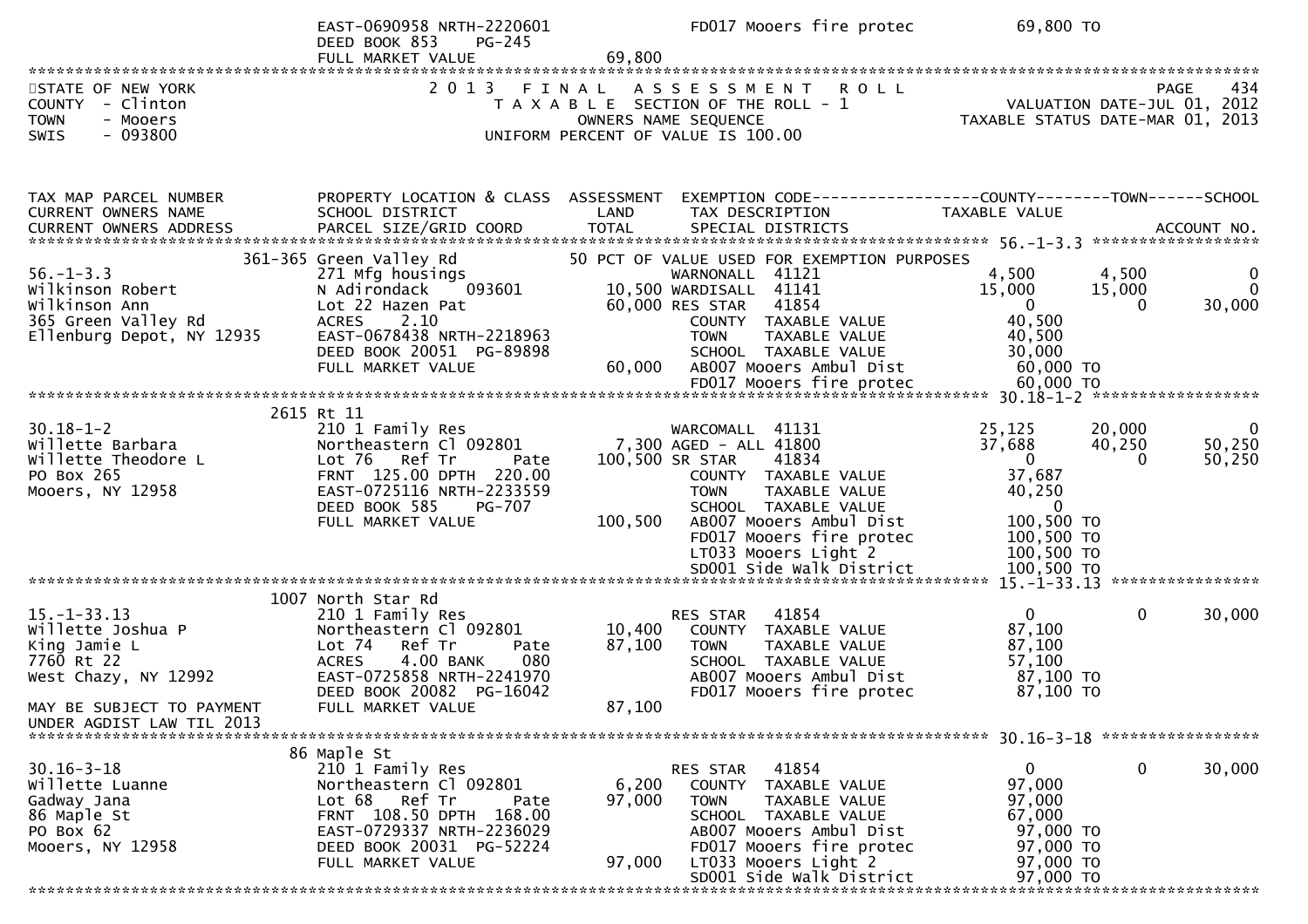| STATE OF NEW YORK<br>COUNTY - Clinton<br><b>TOWN</b><br>- Mooers<br>$-093800$<br>SWIS                         |                                                                                                                                                                                   |                           | 2013 FINAL ASSESSMENT<br><b>ROLL</b><br>T A X A B L E SECTION OF THE ROLL - 1<br>OWNERS NAME SEQUENCE<br>UNIFORM PERCENT OF VALUE IS 100.00                                                               | PAGE 435<br>ROLL - 1 VALUATION DATE-JUL 01, 2012<br>TAXABLE STATUS DATE-MAR 01, 2013           | 435<br>PAGE           |
|---------------------------------------------------------------------------------------------------------------|-----------------------------------------------------------------------------------------------------------------------------------------------------------------------------------|---------------------------|-----------------------------------------------------------------------------------------------------------------------------------------------------------------------------------------------------------|------------------------------------------------------------------------------------------------|-----------------------|
| TAX MAP PARCEL NUMBER<br>CURRENT OWNERS NAME                                                                  | SCHOOL DISTRICT<br><b>Example 2018 LAND</b>                                                                                                                                       |                           | PROPERTY LOCATION & CLASS ASSESSMENT EXEMPTION CODE----------------COUNTY-------TOWN------SCHOOL<br>TAX DESCRIPTION                                                                                       | TAXABLE VALUE                                                                                  |                       |
| $15. - 1 - 33.8$<br>Willette Marilyn G<br>Trustee For Joshua Willet<br>1021 North Star Rd<br>Mooers, NY 12958 | North Star Rd<br>311 Res vac land<br>Northeastern Cl 092801<br>Lot 74 Ref Tract<br>FRNT 208.00 DPTH 208.00<br>EAST-0725615 NRTH-2242173<br>DEED BOOK 824<br>PG-187                | 8,100<br>8,100            | COUNTY TAXABLE VALUE<br><b>TOWN</b><br>TAXABLE VALUE<br>SCHOOL TAXABLE VALUE<br>AB007 Mooers Ambul Dist<br>FD017 Mooers fire protec                                                                       | 8,100<br>8,100<br>8,100<br>8,100 TO<br>$8,100$ TO                                              |                       |
|                                                                                                               | North Star Rd                                                                                                                                                                     |                           |                                                                                                                                                                                                           |                                                                                                | Lease 2025            |
| $15. - 1 - 33.1$<br>Willette Michael J<br>Willette Marilyn G<br>1021 North Star Rd<br>Mooers, NY 12958        | 321 Abandoned ag<br>Northeastern Cl 092801<br>Lot 74 Ref Tr<br>Pate<br>ACRES 64.30<br>EAST-0724999 NRTH-2241225<br>DEED BOOK 20051 PG-82824                                       |                           | AGRI DISTR 41720<br>32,000 COUNTY TAXABLE VALUE<br>TAXABLE VALUE<br>32,000 TOWN<br>SCHOOL TAXABLE VALUE<br>AB007 Mooers Ambul Dist<br>FD017 Mooers fire protec                                            | 10,705<br>21,295<br>21,295<br>21,295<br>32,000 TO<br>32,000 TO                                 | 10,705<br>10,705      |
| MAY BE SUBJECT TO PAYMENT<br>UNDER AGDIST LAW TIL 2017                                                        | FULL MARKET VALUE                                                                                                                                                                 | 32,000                    |                                                                                                                                                                                                           |                                                                                                |                       |
|                                                                                                               | 1021 North Star Rd                                                                                                                                                                |                           |                                                                                                                                                                                                           |                                                                                                |                       |
| $15. - 1 - 33.3$<br>Willette Michael J<br>Willette Marilyn G<br>1021 North Star Rd<br>Mooers, NY 12958        | 210 1 Family Res<br>Northeastern Cl 092801<br>Lot 74 Ref Tr<br>ACRES 1.00<br>ACRES 1.00<br>EAST-0725432 NRTH-2242080<br>DEED BOOK 632 PG-802<br><b>PG-802</b><br>DEED BOOK 632    |                           | <b>RES STAR 41854</b><br>8,000 COUNTY TAXABLE VALUE<br>99,000 TOWN<br>TAXABLE VALUE<br>SCHOOL  TAXABLE VALUE<br>ABOO7 Mooers Ambul Dist<br>FD017 Mooers fire protec 99,000 TO                             | $\mathbf{0}$<br>99,000<br>99,000<br>69,000<br>99,000 TO                                        | $\mathbf 0$<br>30,000 |
|                                                                                                               |                                                                                                                                                                                   |                           |                                                                                                                                                                                                           |                                                                                                |                       |
|                                                                                                               | 2739 Rt 11                                                                                                                                                                        |                           |                                                                                                                                                                                                           |                                                                                                |                       |
| $45. - 1 - 3.2$<br>willette Randall<br>willette Sonya<br>2739 Rt 11<br>Mooers, NY 12958                       | 210 1 Family Res<br>Lot 92 Ref Tr Patent<br>FRNT 188.00 DPTH 159.00<br>EAST-0722198 NRTH-2234375<br>DEED BOOK 590<br>PG-175                                                       | 114,300 TOWN              | 41854<br>RES STAR<br>Northeastern Cl 092801 7,300 COUNTY TAXABLE VALUE<br>TAXABLE VALUE<br>SCHOOL TAXABLE VALUE<br>AB007 Mooers Ambul Dist<br>FD017 Mooers fire protec                                    | $0 \qquad \qquad$<br>114,300<br>114,300<br>84,300<br>114,300 TO<br>114,300 TO                  | $\mathbf 0$<br>30,000 |
|                                                                                                               | FULL MARKET VALUE                                                                                                                                                                 | 114,300                   |                                                                                                                                                                                                           |                                                                                                |                       |
| $30.20 - 3 - 3.5$<br>Williams Lacey<br>2407 Route 11<br>Mooers, NY 12958                                      | 2407 Rt 11<br>210 1 Family Res<br>Northeastern Cl 092801<br>Lot 68 Ref Tr<br>FRNT 94.80 DPTH 116.30<br>EAST-0730097 NRTH-2234180<br>DEED BOOK 20092 PG-28926<br>FULL MARKET VALUE | 5,300<br>45,500<br>45,500 | RES STAR 41854<br>COUNTY TAXABLE VALUE<br><b>TOWN</b><br>TAXABLE VALUE<br>SCHOOL TAXABLE VALUE<br>AB007 Mooers Ambul Dist<br>FD017 Mooers fire protec<br>LT033 Mooers Light 2<br>SD001 Side Walk District | $\mathbf{0}$<br>45,500<br>45,500<br>15,500<br>45,500 TO<br>45,500 TO<br>45,500 TO<br>45,500 TO | $\mathbf 0$<br>30,000 |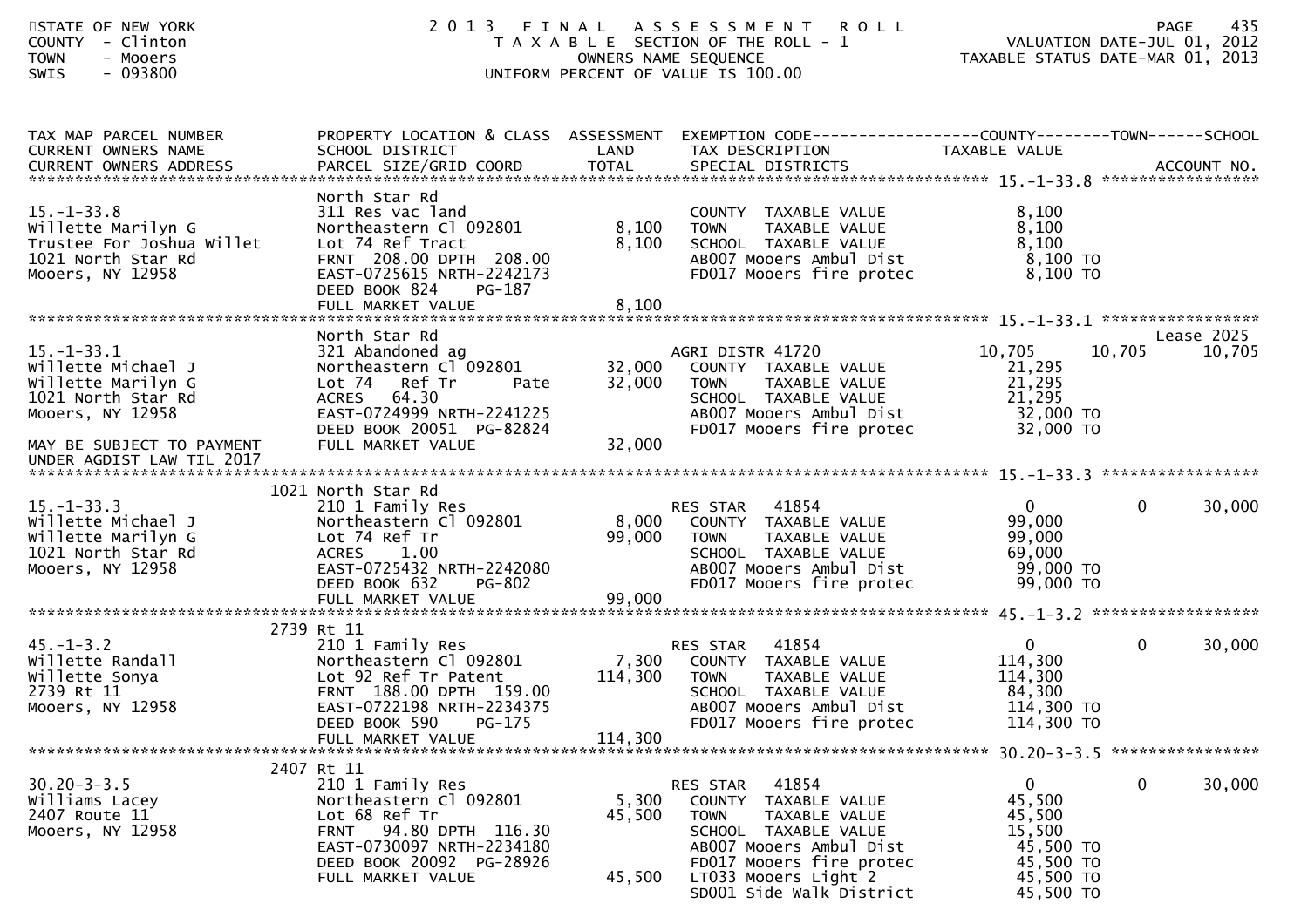| STATE OF NEW YORK<br>COUNTY - Clinton<br><b>TOWN</b><br>- Mooers              |                                                                                                                 | OWNERS NAME SEQUENCE | 2013 FINAL ASSESSMENT ROLL<br>T A X A B L E SECTION OF THE ROLL - 1                             | VALUATION DATE-JUL 01, 2012<br>TAXABLE STATUS DATE-MAR 01, 2013 | 436<br><b>PAGE</b>     |
|-------------------------------------------------------------------------------|-----------------------------------------------------------------------------------------------------------------|----------------------|-------------------------------------------------------------------------------------------------|-----------------------------------------------------------------|------------------------|
| $-093800$<br><b>SWIS</b>                                                      |                                                                                                                 |                      | UNIFORM PERCENT OF VALUE IS 100.00                                                              |                                                                 |                        |
|                                                                               |                                                                                                                 |                      |                                                                                                 |                                                                 |                        |
| TAX MAP PARCEL NUMBER<br>CURRENT OWNERS NAME                                  | PROPERTY LOCATION & CLASS ASSESSMENT<br>SCHOOL DISTRICT                                                         | LAND                 | EXEMPTION CODE-----------------COUNTY-------TOWN------SCHOOL<br>TAX DESCRIPTION                 | TAXABLE VALUE                                                   |                        |
|                                                                               | .CURRENT OWNERS ADDRESS PARCEL SIZE/GRID COORD TOTAL SPECIAL DISTRICTS ACCOUNT NO ACCOUNT NO ACCOUNT NO ACCOUNT |                      |                                                                                                 |                                                                 |                        |
|                                                                               | 2453 Rt 11                                                                                                      |                      |                                                                                                 |                                                                 |                        |
| $30.20 - 4 - 5$                                                               | 210 1 Family Res                                                                                                |                      | RES STAR 41854<br>5,800 COUNTY TAXABLE VALUE                                                    | $\overline{0}$                                                  | $\mathbf{0}$<br>30,000 |
| Williams Robert H                                                             | Northeastern Cl 092801                                                                                          |                      |                                                                                                 | 43,900                                                          |                        |
| Williams Marilyn<br>2453 Rt 11                                                | Lot 67 Ref Tr<br>Pate<br>FRNT 70.00 DPTH 186.00                                                                 | 43,900               | <b>TOWN</b><br>TAXABLE VALUE<br>SCHOOL TAXABLE VALUE                                            | 43,900<br>13,900                                                |                        |
| Mooers, NY 12958                                                              | EAST-0729094 NRTH-2233737                                                                                       |                      |                                                                                                 |                                                                 |                        |
|                                                                               |                                                                                                                 |                      | AB007 Mooers Ambul Dist<br>FD017 Mooers fire protec 43,900 TO<br>LT033 Mooers Light 2 43,900 TO |                                                                 |                        |
|                                                                               |                                                                                                                 |                      |                                                                                                 |                                                                 |                        |
|                                                                               |                                                                                                                 |                      |                                                                                                 |                                                                 |                        |
|                                                                               |                                                                                                                 |                      |                                                                                                 |                                                                 |                        |
| $42. -1 -4$                                                                   | Cannon Corners Rd                                                                                               |                      |                                                                                                 | 42,900                                                          |                        |
| Willis Diana                                                                  | 321 Abandoned ag<br>Northeastern Cl 092801                                                                      | 42,900 TOWN          | COUNTY TAXABLE VALUE<br>TAXABLE VALUE                                                           | 42,900                                                          |                        |
| 420 Plantation Rd                                                             | Lot 195 Ref Tr<br>Pate                                                                                          | 42,900               | SCHOOL TAXABLE VALUE                                                                            | 42,900                                                          |                        |
| South Venice, FL 34293                                                        | ACRES 69.20                                                                                                     |                      | AB007 Mooers Ambul Dist                                                                         | 42,900 TO                                                       |                        |
|                                                                               | EAST-0688243 NRTH-2225506                                                                                       |                      | FD017 Mooers fire protec                                                                        | 42,900 TO                                                       |                        |
|                                                                               | PG-886<br>DEED BOOK 619                                                                                         |                      |                                                                                                 |                                                                 |                        |
|                                                                               |                                                                                                                 |                      |                                                                                                 |                                                                 |                        |
|                                                                               | 280 Cannon Corners Rd                                                                                           |                      |                                                                                                 |                                                                 |                        |
| $57. - 1 - 2$                                                                 | 210 1 Family Res                                                                                                |                      | COUNTY TAXABLE VALUE                                                                            | 9,000                                                           |                        |
| Willis Diana                                                                  | Northeastern Cl 092801                                                                                          | 3,700                | TAXABLE VALUE<br><b>TOWN</b>                                                                    | 9,000                                                           |                        |
| 420 Plantation Rd                                                             | Lot 180 Ref Tr<br>Pate                                                                                          | 9,000                | SCHOOL TAXABLE VALUE                                                                            | 9,000                                                           |                        |
| South Venice, FL 34293                                                        | FRNT 184.00 DPTH 103.00                                                                                         |                      | AB007 Mooers Ambul Dist                                                                         | 9,000 TO                                                        |                        |
|                                                                               | EAST-0689307 NRTH-2225248                                                                                       |                      | FD017 Mooers fire protec                                                                        | 9,000 TO                                                        |                        |
|                                                                               | DEED BOOK 630<br>PG-444                                                                                         |                      |                                                                                                 |                                                                 |                        |
|                                                                               |                                                                                                                 |                      |                                                                                                 |                                                                 |                        |
| $26. -1 - 4.21$<br>wilson John D<br>and stone Rd<br>and stone Rd<br>and 12935 | 202 Stone Rd                                                                                                    |                      |                                                                                                 |                                                                 |                        |
|                                                                               | 323 Vacant rural                                                                                                |                      | COUNTY TAXABLE VALUE                                                                            | 7,900                                                           |                        |
|                                                                               | N Adirondack<br>093601                                                                                          | 7,900                | TAXABLE VALUE<br><b>TOWN</b>                                                                    | 7,900                                                           |                        |
|                                                                               | Lot 9<br>St Gore<br>Pate<br><b>ACRES</b><br>10.20                                                               | 7,900                | SCHOOL TAXABLE VALUE<br>AB007 Mooers Ambul Dist                                                 | 7,900<br>7,900 TO                                               |                        |
|                                                                               | EAST-0672199 NRTH-2236984                                                                                       |                      | FD017 Mooers fire protec                                                                        | $7,900$ TO                                                      |                        |
|                                                                               | DEED BOOK 98000 PG-99807                                                                                        |                      |                                                                                                 |                                                                 |                        |
|                                                                               | FULL MARKET VALUE                                                                                               | 7,900                |                                                                                                 |                                                                 |                        |
|                                                                               |                                                                                                                 |                      |                                                                                                 |                                                                 |                        |
|                                                                               | 200 Stone Rd                                                                                                    |                      |                                                                                                 |                                                                 |                        |
| $26. - 1 - 4.22$<br>Wilson John D                                             | 240 Rural res<br>N Adirondack<br>093601                                                                         | 11,400               | COUNTY TAXABLE VALUE<br>TAXABLE VALUE<br><b>TOWN</b>                                            | 61,500<br>61,500                                                |                        |
| 200 Stone Rd                                                                  | Lot 9 St Gore Pate                                                                                              | 61,500               | SCHOOL TAXABLE VALUE                                                                            | 61,500                                                          |                        |
| Ellenburg Depot, NY 12935                                                     | ACRES 10.20                                                                                                     |                      | AB007 Mooers Ambul Dist                                                                         | 61,500 TO                                                       |                        |
|                                                                               | EAST-0672436 NRTH-2235602                                                                                       |                      | FD017 Mooers fire protec                                                                        | 61,500 TO                                                       |                        |
|                                                                               | DEED BOOK 989<br><b>PG-263</b>                                                                                  |                      |                                                                                                 |                                                                 |                        |
|                                                                               | FULL MARKET VALUE                                                                                               | 61,500               |                                                                                                 |                                                                 |                        |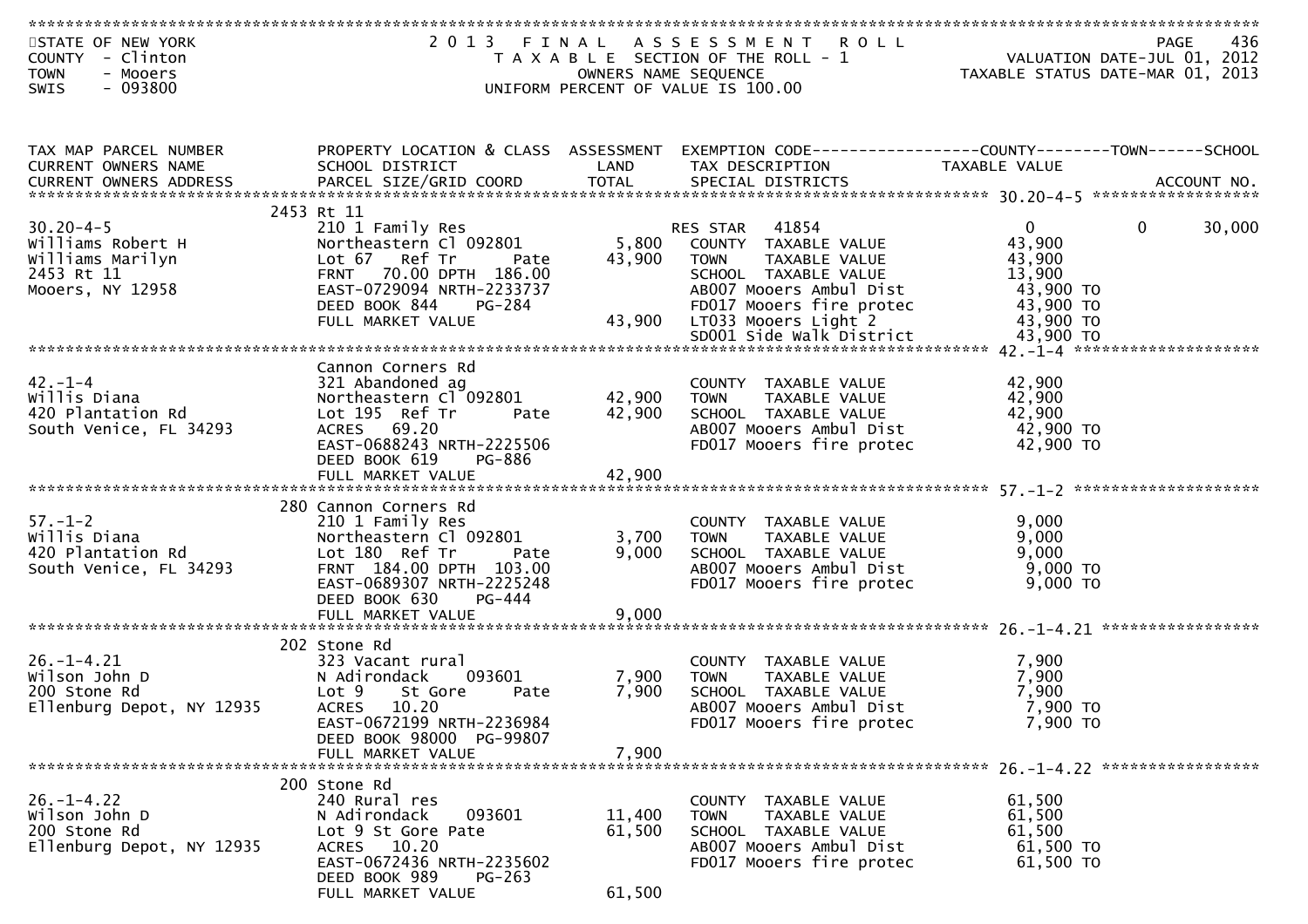| STATE OF NEW YORK<br>COUNTY - Clinton<br><b>TOWN</b><br>- Mooers                                                |                                                         | OWNERS NAME SEQUENCE | 2013 FINAL ASSESSMENT<br><b>ROLL</b><br>T A X A B L E SECTION OF THE ROLL - 1  | PAGE 437<br>VALUATION DATE-JUL 01, 2012<br>TAXARLE STATUS DATE :::- 21, 2012<br>TAXABLE STATUS DATE-MAR 01, 2013 | 437                    |
|-----------------------------------------------------------------------------------------------------------------|---------------------------------------------------------|----------------------|--------------------------------------------------------------------------------|------------------------------------------------------------------------------------------------------------------|------------------------|
| $-093800$<br>SWIS                                                                                               |                                                         |                      | UNIFORM PERCENT OF VALUE IS 100.00                                             |                                                                                                                  |                        |
|                                                                                                                 |                                                         |                      |                                                                                |                                                                                                                  |                        |
| TAX MAP PARCEL NUMBER<br>CURRENT OWNERS NAME                                                                    | PROPERTY LOCATION & CLASS ASSESSMENT<br>SCHOOL DISTRICT | LAND                 | EXEMPTION CODE-----------------COUNTY-------TOWN-----SCHOOL<br>TAX DESCRIPTION | <b>TAXABLE VALUE</b>                                                                                             |                        |
| .0URRENT OWNERS ADDRESS PARCEL SIZE/GRID COORD TOTAL SPECIAL DISTRICTS ACCOUNT NO ACCOUNT NO ACCOUNT NO ACCOUNT |                                                         |                      |                                                                                |                                                                                                                  |                        |
|                                                                                                                 | Stone Rd                                                |                      |                                                                                |                                                                                                                  |                        |
| $26. - 1 - 5.12$<br>Wilson John D                                                                               | 321 Abandoned ag<br>N Adirondack<br>093601              | 14,200               | COUNTY TAXABLE VALUE<br><b>TOWN</b><br>TAXABLE VALUE                           | 14,200<br>14,200                                                                                                 |                        |
| 200 Stone Rd                                                                                                    | Lot 9<br>St Gore<br>Pate                                | 14,200               | SCHOOL TAXABLE VALUE                                                           | 14,200                                                                                                           |                        |
| Ellenburg Depot, NY 12935                                                                                       | <b>ACRES</b><br>16.50                                   |                      | AB007 Mooers Ambul Dist                                                        | 14,200 TO                                                                                                        |                        |
|                                                                                                                 | EAST-0672794 NRTH-2235808<br>DEED BOOK 20112 PG-44370   |                      | FD017 Mooers fire protec                                                       | 14,200 TO                                                                                                        |                        |
|                                                                                                                 | FULL MARKET VALUE                                       | 14,200               |                                                                                |                                                                                                                  |                        |
|                                                                                                                 | Blackman Corners Rd                                     |                      |                                                                                |                                                                                                                  |                        |
| $14. - 1 - 22$                                                                                                  | 312 Vac w/imprv                                         |                      | COUNTY TAXABLE VALUE                                                           | 30,300                                                                                                           |                        |
| Wilson Robert G                                                                                                 | Northeastern Cl 092801                                  | 28,800               | TAXABLE VALUE<br><b>TOWN</b>                                                   | 30,300                                                                                                           |                        |
| Wilson Phyllis H                                                                                                | Lot 122 Ref Tr<br>Pate                                  | 30,300               | SCHOOL TAXABLE VALUE                                                           | 30,300                                                                                                           |                        |
| 500 Blackman Corners Rd                                                                                         | ACRES 33.50                                             |                      | AB007 Mooers Ambul Dist                                                        | 30,300 TO<br>30,300 TO                                                                                           |                        |
| Mooers Forks, NY 12959                                                                                          | EAST-0710416 NRTH-2243050<br>DEED BOOK 951<br>PG-194    |                      | FD017 Mooers fire protec                                                       |                                                                                                                  |                        |
|                                                                                                                 |                                                         |                      |                                                                                |                                                                                                                  |                        |
|                                                                                                                 | 500 Blackman Corners Rd                                 |                      |                                                                                |                                                                                                                  |                        |
| $14. - 1 - 23$                                                                                                  | 270 Mfg housing                                         |                      | 41854<br>RES STAR                                                              | $\mathbf{0}$                                                                                                     | $\mathbf{0}$<br>30,000 |
| Wilson Robert G                                                                                                 | Northeastern Cl 092801                                  | 9,400                | COUNTY TAXABLE VALUE                                                           | 45,000                                                                                                           |                        |
| Wilson Phyllis                                                                                                  | Lot 122 Ref Tr<br>Pate                                  | 45,000               | TAXABLE VALUE<br><b>TOWN</b>                                                   | 45,000                                                                                                           |                        |
| 500 Blackman Corners Rd                                                                                         | 3.00<br><b>ACRES</b>                                    |                      | SCHOOL TAXABLE VALUE                                                           | 15,000                                                                                                           |                        |
| Mooers Forks, NY 12959-9723                                                                                     | EAST-0709591 NRTH-2242563                               |                      | AB007 Mooers Ambul Dist                                                        | 45,000 TO                                                                                                        |                        |
|                                                                                                                 | DEED BOOK 637<br>PG-934<br>FULL MARKET VALUE            | 45,000               | FD017 Mooers fire protec                                                       | 45,000 TO                                                                                                        |                        |
|                                                                                                                 |                                                         |                      |                                                                                |                                                                                                                  |                        |
|                                                                                                                 | 1545 North Star Rd                                      |                      |                                                                                |                                                                                                                  |                        |
| $29. - 2 - 8.2$                                                                                                 | 312 Vac w/imprv                                         |                      | COUNTY TAXABLE VALUE                                                           | 20,000                                                                                                           |                        |
| Winchip Julia<br>57 Briwood Cir                                                                                 | Northeastern Cl 092801                                  | 11,000               | TAXABLE VALUE<br><b>TOWN</b>                                                   | 20,000                                                                                                           |                        |
| Queensbury, NY 12804                                                                                            | Lot 118 Ref Tr<br><b>ACRES</b><br>4.80                  | 20,000               | SCHOOL TAXABLE VALUE<br>AB007 Mooers Ambul Dist                                | 20,000<br>20,000 TO                                                                                              |                        |
|                                                                                                                 | EAST-0713803 NRTH-2238759                               |                      | FD017 Mooers fire protec                                                       | 20,000 TO                                                                                                        |                        |
|                                                                                                                 | DEED BOOK 20051 PG-85388                                |                      |                                                                                |                                                                                                                  |                        |
|                                                                                                                 | FULL MARKET VALUE                                       | 20,000               |                                                                                |                                                                                                                  |                        |
|                                                                                                                 |                                                         |                      |                                                                                |                                                                                                                  |                        |
| $62 - 2 - 2.2$                                                                                                  | 887 Lavalley Rd<br>210 1 Family Res                     |                      | 41854<br>RES STAR                                                              | 0                                                                                                                | 0<br>30,000            |
| Winters Debra A                                                                                                 | Northeastern Cl 092801                                  | 8,200                | COUNTY TAXABLE VALUE                                                           | 82,900                                                                                                           |                        |
| Winters Jeffery J                                                                                               | Lot 23 Ref Tr                                           | 82,900               | <b>TOWN</b><br>TAXABLE VALUE                                                   | 82,900                                                                                                           |                        |
| 887 Lavalley Rd                                                                                                 | 1.30<br>ACRES                                           |                      | SCHOOL TAXABLE VALUE                                                           | 52,900                                                                                                           |                        |
| Mooers, NY 12958                                                                                                | EAST-0745448 NRTH-2224797                               |                      | AB007 Mooers Ambul Dist                                                        | 82,900 TO                                                                                                        |                        |
|                                                                                                                 | DEED BOOK 1015<br>$PG-31$                               |                      | FD017 Mooers fire protec                                                       | 82,900 TO                                                                                                        |                        |
|                                                                                                                 | FULL MARKET VALUE                                       | 82,900<br>*******    |                                                                                |                                                                                                                  |                        |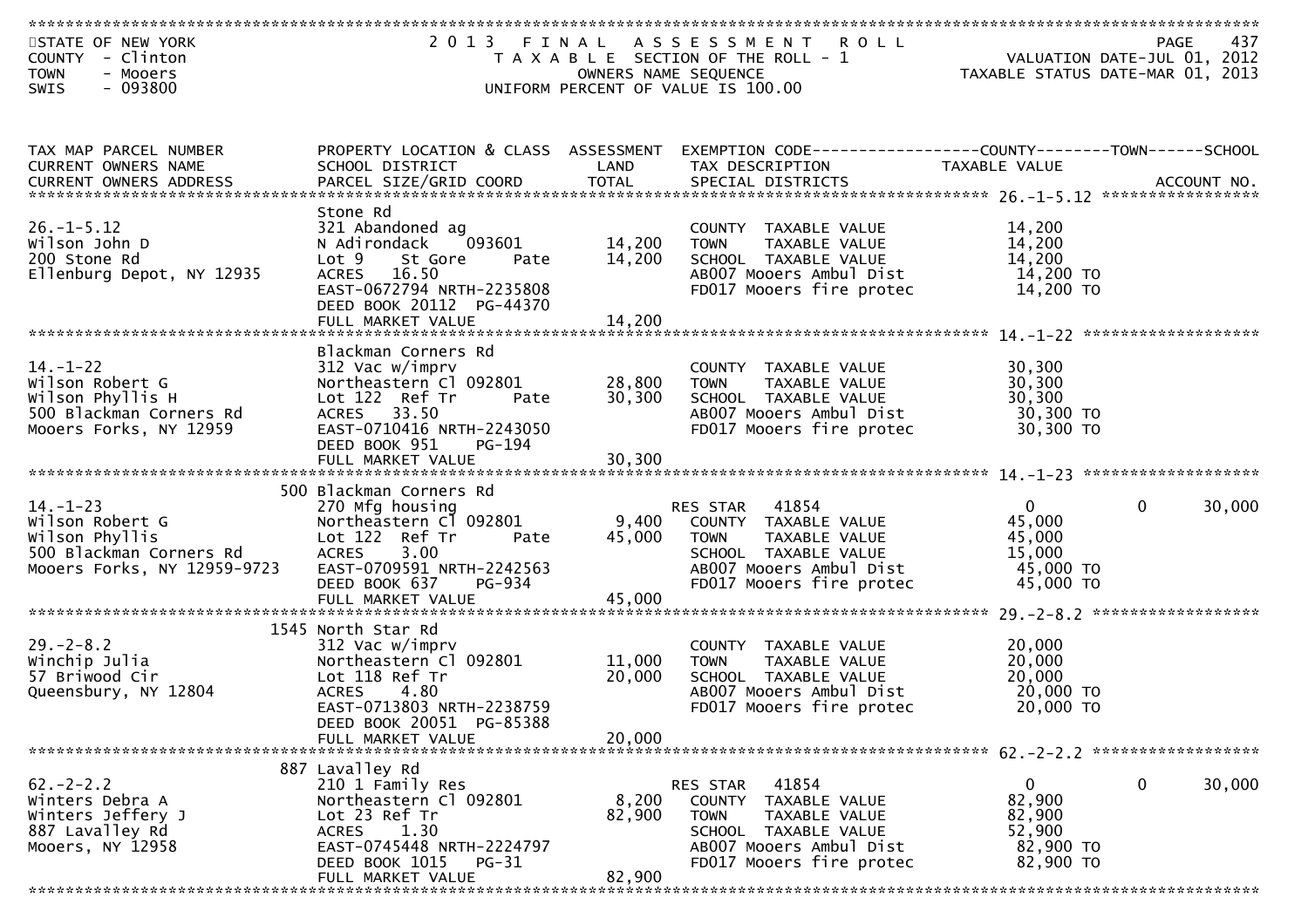| STATE OF NEW YORK<br>COUNTY - Clinton<br><b>TOWN</b><br>- Mooers<br>$-093800$<br><b>SWIS</b> | 2013                                                                                                                                                                                 | OWNERS NAME SEQUENCE      | FINAL ASSESSMENT ROLL<br>T A X A B L E SECTION OF THE ROLL - 1<br>UNIFORM PERCENT OF VALUE IS 100.00                                                           | VALUATION DATE-JUL 31, 2013<br>TAXABLE STATUS DATE-MAR 01, 2013                         | 438<br><b>PAGE</b>     |
|----------------------------------------------------------------------------------------------|--------------------------------------------------------------------------------------------------------------------------------------------------------------------------------------|---------------------------|----------------------------------------------------------------------------------------------------------------------------------------------------------------|-----------------------------------------------------------------------------------------|------------------------|
| TAX MAP PARCEL NUMBER<br>CURRENT OWNERS NAME                                                 | SCHOOL DISTRICT                                                                                                                                                                      | LAND                      | PROPERTY LOCATION & CLASS ASSESSMENT EXEMPTION CODE----------------COUNTY-------TOWN------SCHOOL<br>TAX DESCRIPTION                                            | TAXABLE VALUE                                                                           |                        |
|                                                                                              | 717 Rt 22                                                                                                                                                                            |                           |                                                                                                                                                                |                                                                                         |                        |
| $45. -2 - 7.2$<br>witherell Fayette<br>717 Rt 22<br>Mooers, NY 12958                         | 210 1 Family Res<br>Northeastern Cl 092801<br>Lot 67 Ref Tr<br>Pate<br>FRNT 117.00 DPTH 132.18<br>EAST-0730364 NRTH-2232082<br>DEED BOOK 20132 PG-54084                              | 5,800<br>57,600           | 41834<br>SR STAR<br>COUNTY TAXABLE VALUE<br><b>TOWN</b><br>TAXABLE VALUE<br>SCHOOL TAXABLE VALUE<br>AB007 Mooers Ambul Dist<br>FD017 Mooers fire protec        | $\overline{0}$<br>57,600<br>57,600<br>$\overline{\mathbf{0}}$<br>57,600 TO<br>57,600 TO | $\mathbf{0}$<br>57,600 |
|                                                                                              |                                                                                                                                                                                      |                           |                                                                                                                                                                |                                                                                         |                        |
| $13.-1-11.1$<br>Wood Ronald<br>Wood Sharon<br>6128 Rt 22<br>Plattsburgh, NY 12901-9723       | Scriver Rd<br>321 Abandoned ag<br>Northeastern Cl 092801<br>Lot 145 Ref Tr<br>Pate<br>ACRES 131.00<br>EAST-0704099 NRTH-2245649<br>DEED BOOK 736<br><b>PG-262</b>                    | 54,000 TOWN<br>54,000     | COUNTY TAXABLE VALUE<br>TAXABLE VALUE<br>SCHOOL TAXABLE VALUE<br>AB007 Mooers Ambul Dist<br>FD017 Mooers fire protec                                           | 54,000<br>54,000<br>54,000<br>54,000 TO<br>54,000 TO                                    |                        |
| $29. - 1 - 17.5$<br>Woodruff Gooley Kerri L<br>324 Davison Rd<br>Mooers Forks, NY 12959      | 324 Davison Rd<br>210 1 Family Res<br>Northeastern Cl 092801<br>Lot 124 Ref Tract<br>FRNT 208.00 DPTH 200.00<br>EAST-0708270 NRTH-2233762<br>DEED BOOK 98001 PG-05502                | 8,100<br>99,500           | 41854<br>RES STAR<br>COUNTY TAXABLE VALUE<br>TAXABLE VALUE<br><b>TOWN</b><br>SCHOOL TAXABLE VALUE<br>AB007 Mooers Ambul Dist<br>FD017 Mooers fire protec       | $\overline{0}$<br>99,500<br>99,500<br>69,500<br>99,500 TO<br>99,500 TO                  | $\mathbf{0}$<br>30,000 |
| $29. - 1 - 16.2$<br>Woodruff Joshua D<br>270 Davison Rd<br>Mooers Forks, NY 12959            | 270 Davison Rd<br>210 1 Family Res<br>Northeastern Cl 092801<br>Lot 124 Ref Tr<br><b>ACRES</b><br>1.65<br>EAST-0709623 NRTH-2234174<br>DEED BOOK 20092 PG-29150<br>FULL MARKET VALUE | 8,500<br>70,000<br>70,000 | COUNTY TAXABLE VALUE<br><b>TOWN</b><br>TAXABLE VALUE<br>SCHOOL TAXABLE VALUE<br>AB007 Mooers Ambul Dist<br>FD017 Mooers fire protec                            | 70,000<br>70,000<br>70,000<br>70,000 TO<br>70,000 TO                                    |                        |
|                                                                                              | 2398 Rt 11                                                                                                                                                                           |                           |                                                                                                                                                                |                                                                                         |                        |
| $30.20 - 2 - 10$<br>Woods Kay A<br>Harron John C<br>119 Maine Rd<br>Plattsburgh, NY 12903    | 210 1 Family Res<br>Northeastern Cl 092801<br>Lot 68<br>Ref Tr<br>Pate<br>48.33 DPTH 296.95<br><b>FRNT</b><br>EAST-0729899 NRTH-2234477<br>DEED BOOK 643<br><b>PG-975</b>            | 5,500<br>109,200          | COUNTY<br>TAXABLE VALUE<br><b>TOWN</b><br>TAXABLE VALUE<br>SCHOOL TAXABLE VALUE<br>AB007 Mooers Ambul Dist<br>FD017 Mooers fire protec<br>LT033 Mooers Light 2 | 109,200<br>109,200<br>109,200<br>109,200 TO<br>109,200 TO<br>109,200 TO                 |                        |
|                                                                                              | FULL MARKET VALUE                                                                                                                                                                    | 109,200                   | SD001 Side Walk District                                                                                                                                       | 109,200 TO                                                                              |                        |
| STATE OF NEW YORK                                                                            | 2 0 1 3                                                                                                                                                                              | FINAL                     | A S S E S S M E N T<br>R O L L                                                                                                                                 |                                                                                         | 439<br>PAGE            |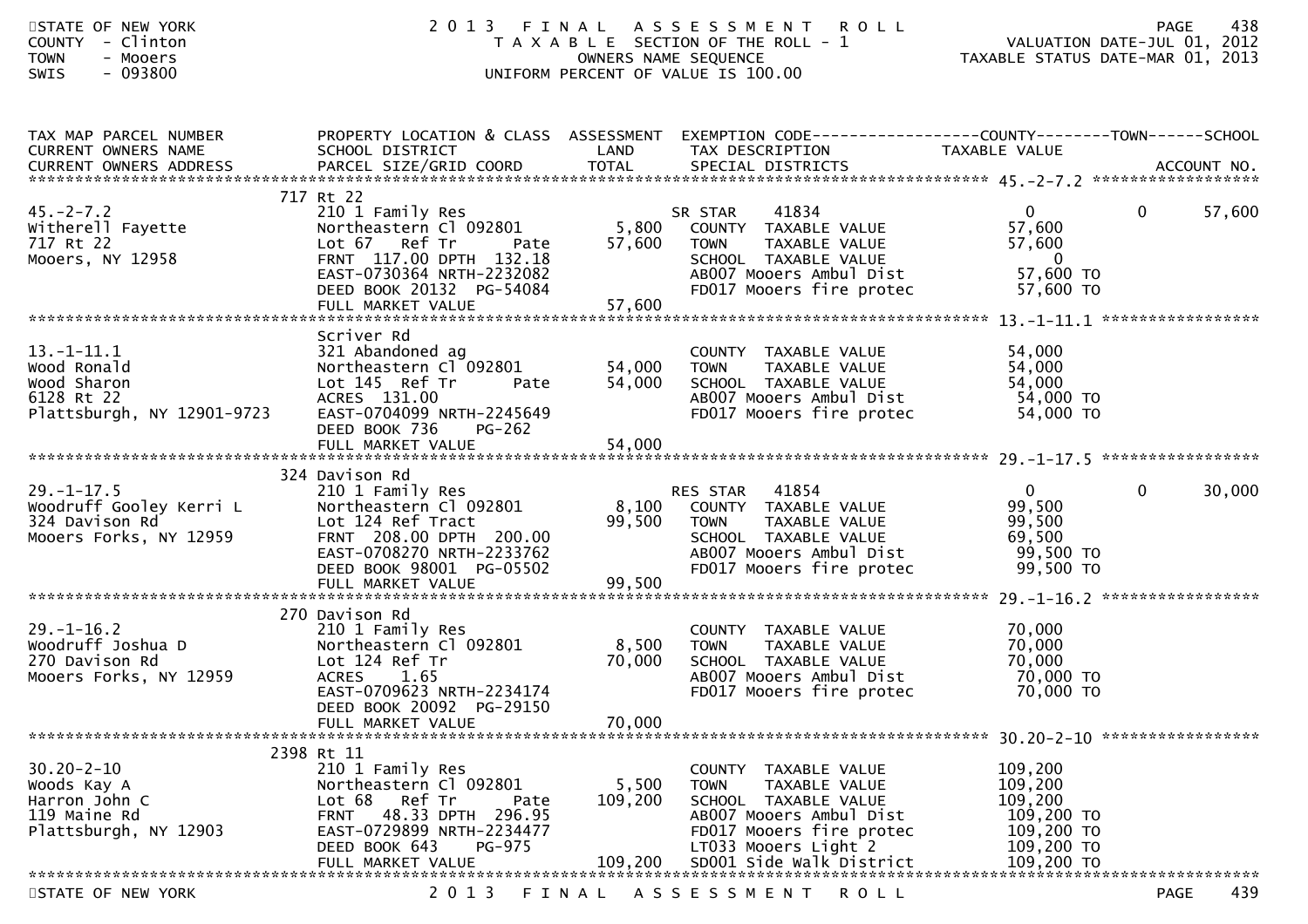## COUNTY - Clinton T A X A B L E SECTION OF THE ROLL - 1 VALUATION DATE-JUL 01, 2012TOWN - Mooers OWNERS NAME SEQUENCE TAXABLE STATUS DATE-MAR 01, 2013SWIS - 093800 UNIFORM PERCENT OF VALUE IS 100.00

| TAX MAP PARCEL NUMBER<br><b>CURRENT OWNERS NAME</b>                                                           | PROPERTY LOCATION & CLASS ASSESSMENT<br>SCHOOL DISTRICT                                                                                                                               | LAND                       | EXEMPTION        CODE------------------COUNTY-------TOWN------SCHOOL<br>TAX DESCRIPTION                                                                                                                      | <b>TAXABLE VALUE</b>                                                                |                      |                         |
|---------------------------------------------------------------------------------------------------------------|---------------------------------------------------------------------------------------------------------------------------------------------------------------------------------------|----------------------------|--------------------------------------------------------------------------------------------------------------------------------------------------------------------------------------------------------------|-------------------------------------------------------------------------------------|----------------------|-------------------------|
|                                                                                                               |                                                                                                                                                                                       |                            |                                                                                                                                                                                                              |                                                                                     |                      |                         |
| $59. - 1 - 27.1$<br>Wray Michael<br>Wray Kelly M<br>114 Stone Rd<br>Ellenburg Depot, NY 12935                 | 433 Woods Falls Rd<br>240 Rural res<br>Northeastern Cl 092801<br>Lots 113/128 Ref Tr Pate<br>ACRES 52.50<br>EAST-0709679 NRTH-2220113<br>DEED BOOK 20072 PG-5176<br>FULL MARKET VALUE | 32,200<br>40,700<br>40,700 | 41854<br><b>RES STAR</b><br>COUNTY TAXABLE VALUE<br><b>TOWN</b><br>TAXABLE VALUE<br>SCHOOL TAXABLE VALUE<br>AB007 Mooers Ambul Dist<br>FD017 Mooers fire protec                                              | $\mathbf{0}$<br>40,700<br>40,700<br>10,700<br>40,700 TO<br>$40,700$ TO              | 0                    | 30,000                  |
|                                                                                                               | 657 Blackman Corners Rd                                                                                                                                                               |                            |                                                                                                                                                                                                              |                                                                                     |                      |                         |
| $14. - 1 - 26$<br>Wrye Dustin Christopher<br>657 Blackman Corners Rd<br>Mooers Forks, NY 12959                | 240 Rural res<br>Northeastern Cl 092801<br>Lot 122 Ref Tr<br>Pate<br>ACRES 15.80 BANK<br>080<br>EAST-0710659 NRTH-2245778<br>DEED BOOK 20092 PG-29259<br>FULL MARKET VALUE            | 13,600<br>90.000<br>90,000 | 41854<br><b>RES STAR</b><br>COUNTY TAXABLE VALUE<br><b>TOWN</b><br>TAXABLE VALUE<br>SCHOOL TAXABLE VALUE<br>AB007 Mooers Ambul Dist<br>FD017 Mooers fire protec                                              | $\Omega$<br>90,000<br>90,000<br>60,000<br>90,000 TO<br>90,000 TO                    | $\Omega$             | 30,000                  |
|                                                                                                               |                                                                                                                                                                                       |                            |                                                                                                                                                                                                              |                                                                                     |                      |                         |
| $13.-1-2.1$<br>Wrye William E Jr<br>Wrye Alice M<br>696 Blackman Corners Rd<br>Mooers Forks, NY 12959         | Scriver Rd<br>$322$ Rural vac $>10$<br>Northeastern Cl 092801<br>Lot 147 Ref Tr<br>Pate<br>ACRES 27.60<br>EAST-0699781 NRTH-2247840<br>DEED BOOK 20021 PG-39156                       | 18,600<br>18,600           | COUNTY TAXABLE VALUE<br><b>TOWN</b><br>TAXABLE VALUE<br>SCHOOL TAXABLE VALUE<br>AB007 Mooers Ambul Dist<br>FD017 Mooers fire protec                                                                          | 18,600<br>18,600<br>18,600<br>18,600 TO<br>18,600 TO                                |                      |                         |
|                                                                                                               | 696 Blackman Corners Rd                                                                                                                                                               |                            |                                                                                                                                                                                                              |                                                                                     |                      |                         |
| $14. - 1 - 11.2$<br>Wrye William E Jr<br>Wrye Alice<br>696 Blackman Corners Rd<br>Mooers Forks, NY 12959-9723 | 210 1 Family Res<br>Northeastern Cl 092801<br>Lot 120 Ref Tr<br>FRNT 188.00 DPTH 170.00<br>EAST-0711003 NRTH-2246971<br>PG-871<br>DEED BOOK 612                                       | 7,500<br>147,500           | 41854<br><b>RES STAR</b><br>COUNTY TAXABLE VALUE<br><b>TOWN</b><br>TAXABLE VALUE<br>SCHOOL TAXABLE VALUE<br>AB007 Mooers Ambul Dist<br>FD017 Mooers fire protec                                              | $\mathbf{0}$<br>147,500<br>147,500<br>117,500<br>147,500 TO<br>147,500 TO           | 0                    | 30,000                  |
|                                                                                                               | FULL MARKET VALUE                                                                                                                                                                     | 147,500                    |                                                                                                                                                                                                              |                                                                                     |                      |                         |
|                                                                                                               | 1744 Rt 11                                                                                                                                                                            |                            | 97 PCT OF VALUE USED FOR EXEMPTION PURPOSES                                                                                                                                                                  |                                                                                     |                      |                         |
| $31. - 2 - 2.7$<br>Wyatt Jim O<br>1744 Rt 11<br>Mooers, NY 12958                                              | 210 1 Family Res<br>Northeastern Cl 092801<br>Lot 19 Ref Tr<br><b>ACRES</b><br>3.80 BANK<br>320<br>EAST-0744594 NRTH-2239827<br>DEED BOOK 20041 PG-66380<br>FULL MARKET VALUE         | 83,000                     | WARCOMALL 41131<br>10,200 WARDISALL 41141<br>83,000 RES STAR<br>41854<br>COUNTY TAXABLE VALUE<br><b>TOWN</b><br>TAXABLE VALUE<br>SCHOOL TAXABLE VALUE<br>AB007 Mooers Ambul Dist<br>FD017 Mooers fire protec | 20,128<br>8,051<br>$\Omega$<br>54,821<br>54,949<br>53,000<br>83,000 TO<br>83,000 TO | 20,000<br>8,051<br>0 | $\Omega$<br>0<br>30,000 |
|                                                                                                               |                                                                                                                                                                                       |                            |                                                                                                                                                                                                              |                                                                                     |                      |                         |
| STATE OF NEW YORK                                                                                             | 2 0 1 3                                                                                                                                                                               |                            | FINAL ASSESSMENT ROLL                                                                                                                                                                                        |                                                                                     | <b>PAGE</b>          | 440                     |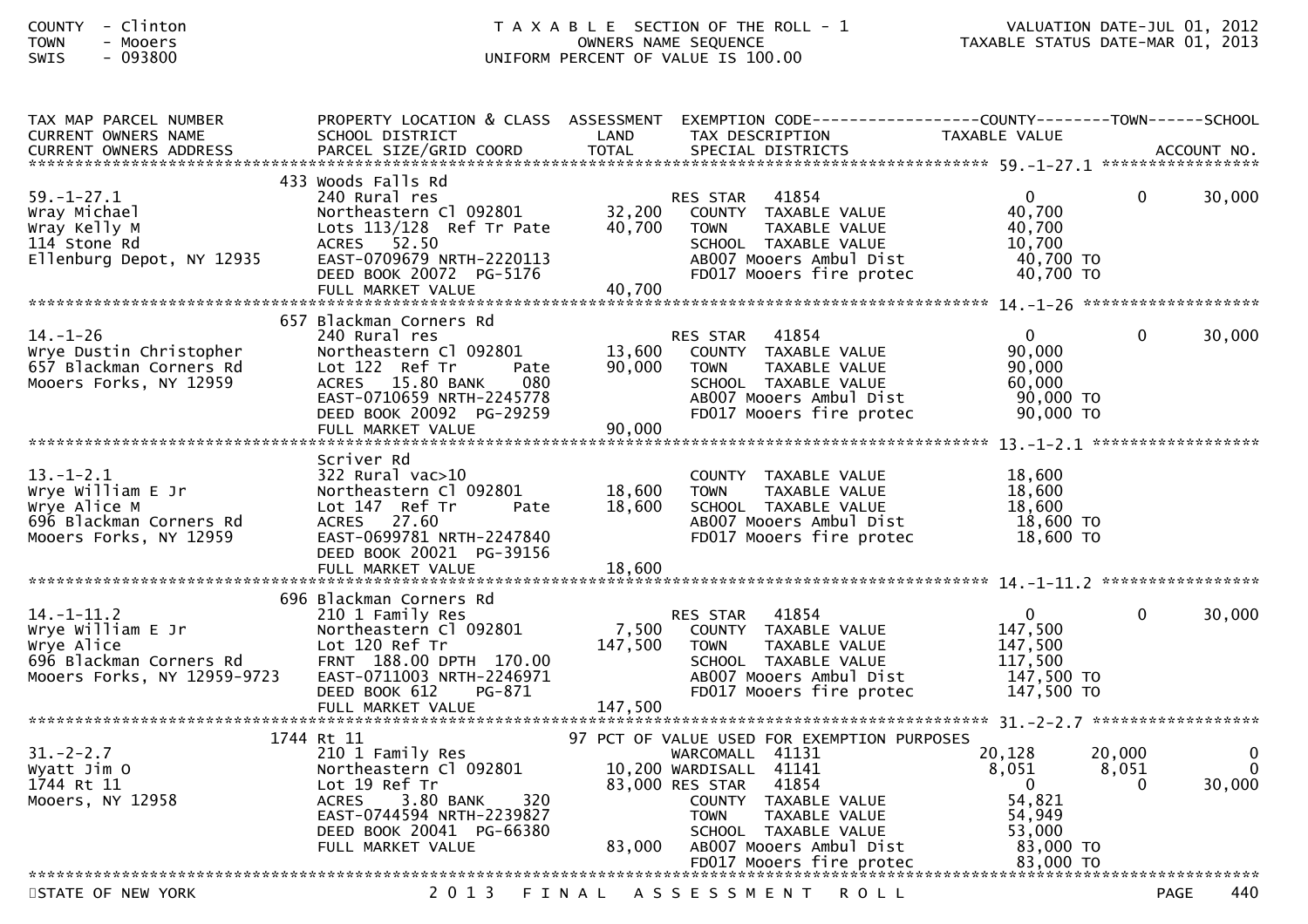### COUNTY - Clinton T A X A B L E SECTION OF THE ROLL - 1 VALUATION DATE-JUL 01, 2012TOWN - Mooers OWNERS NAME SEQUENCE TAXABLE STATUS DATE-MAR 01, 2013SWIS - 093800 UNIFORM PERCENT OF VALUE IS 100.00

| TAX MAP PARCEL NUMBER<br><b>CURRENT OWNERS NAME</b>                                              | PROPERTY LOCATION & CLASS ASSESSMENT<br>SCHOOL DISTRICT                                                                                                                                                 | LAND                       | EXEMPTION        CODE------------------COUNTY-------TOWN------SCHOOL<br>TAX DESCRIPTION                                                                                                                      | TAXABLE VALUE                                                                                  |                    |
|--------------------------------------------------------------------------------------------------|---------------------------------------------------------------------------------------------------------------------------------------------------------------------------------------------------------|----------------------------|--------------------------------------------------------------------------------------------------------------------------------------------------------------------------------------------------------------|------------------------------------------------------------------------------------------------|--------------------|
|                                                                                                  |                                                                                                                                                                                                         |                            |                                                                                                                                                                                                              |                                                                                                |                    |
|                                                                                                  |                                                                                                                                                                                                         |                            |                                                                                                                                                                                                              |                                                                                                |                    |
| $16. - 1 - 29$<br>Wysko Chester T<br>Wysko Lillian<br>95 Gokey Rd<br>Mooers, NY 12958            | 95 Gokey Rd<br>240 Rural res<br>Northeastern Cl 092801<br>Ref Tr<br>Lot $41$<br>Pate<br>ACRES 22.80<br>EAST-0733436 NRTH-2247040<br>DEED BOOK 779<br><b>PG-55</b><br>FULL MARKET VALUE                  | 13,500<br>90,400<br>90,400 | COUNTY TAXABLE VALUE<br><b>TOWN</b><br>TAXABLE VALUE<br>SCHOOL TAXABLE VALUE<br>AB007 Mooers Ambul Dist<br>FD017 Mooers fire protec                                                                          | 90,400<br>90,400<br>90,400<br>90,400 TO<br>90,400 TO                                           |                    |
|                                                                                                  |                                                                                                                                                                                                         |                            |                                                                                                                                                                                                              |                                                                                                |                    |
| $15. - 1 - 33.7$<br>Wysko Chester T II<br>Wysko Leslie J<br>270 Garrand Rd<br>Mooers, NY 12958   | 270 Garrand Rd<br>210 1 Family Res<br>Northeastern Cl 092801<br>Lot 74 Ref Tr<br><b>ACRES</b><br>1.30<br>EAST-0724029 NRTH-2240380<br>DEED BOOK 982<br>$PG-212$<br>FULL MARKET VALUE                    | 8,200<br>71,400<br>71,400  | 41854<br><b>RES STAR</b><br>COUNTY TAXABLE VALUE<br>TAXABLE VALUE<br>TOWN<br>SCHOOL TAXABLE VALUE<br>AB007 Mooers Ambul Dist<br>FD017 Mooers fire protec                                                     | $\mathbf{0}$<br>71,400<br>71,400<br>41,400<br>71,400 TO<br>71,400 TO                           | 30,000<br>$\Omega$ |
|                                                                                                  | 81 Duprey Rd                                                                                                                                                                                            |                            |                                                                                                                                                                                                              |                                                                                                |                    |
| $30. - 1 - 21.3$<br>Wysko Timothy F<br>81 Duprey Rd<br>Mooers, NY 12958                          | 270 Mfg housing<br>Northeastern Cl 092801<br>Lot <sub>92</sub><br>Ref Tr<br>Pate<br>1.80<br><b>ACRES</b><br>EAST-0720787 NRTH-2237394<br>DEED BOOK 20051 PG-84019<br>FULL MARKET VALUE                  | 8,600<br>36,900<br>36,900  | 41854<br>RES STAR<br>COUNTY TAXABLE VALUE<br><b>TOWN</b><br>TAXABLE VALUE<br>SCHOOL TAXABLE VALUE<br>AB007 Mooers Ambul Dist<br>FD017 Mooers fire protec                                                     | $\mathbf{0}$<br>36,900<br>36,900<br>6,900<br>36,900 TO<br>36,900 TO                            | 30,000<br>0        |
|                                                                                                  |                                                                                                                                                                                                         |                            |                                                                                                                                                                                                              |                                                                                                |                    |
| $15. - 1 - 32.4$<br>Yelle Clifford J<br>Frank Crystal R<br>915 North Star Rd<br>Mooers, NY 12958 | 915 North Star Rd<br>270 Mfg housing<br>Northeastern Cl 092801<br>Lot 73 Ref Tr<br>3.70<br><b>ACRES</b><br>EAST-0727873 NRTH-2243135<br>DEED BOOK 20092 PG-23558                                        | 10,200<br>32,500           | 41854<br><b>RES STAR</b><br>COUNTY TAXABLE VALUE<br><b>TOWN</b><br>TAXABLE VALUE<br>SCHOOL TAXABLE VALUE<br>AB007 Mooers Ambul Dist<br>FD017 Mooers fire protec                                              | $\mathbf{0}$<br>32,500<br>32,500<br>2,500<br>32,500 TO<br>32,500 TO                            | 30,000<br>0        |
|                                                                                                  | FULL MARKET VALUE                                                                                                                                                                                       | 32,500                     |                                                                                                                                                                                                              |                                                                                                |                    |
|                                                                                                  | 2541 Rt 11                                                                                                                                                                                              |                            |                                                                                                                                                                                                              |                                                                                                |                    |
| $30.19 - 1 - 30$<br>Young Angela<br>2541 Rt 11<br>Mooers, NY 12958                               | 210 1 Family Res<br>Northeastern Cl 092801<br>Lot 67<br>Ref Tr<br>Pate<br>50.57 DPTH 281.79<br><b>FRNT</b><br>860<br>BANK<br>EAST-0726921 NRTH-2233485<br>DEED BOOK 20041 PG-73501<br>FULL MARKET VALUE | 5,400<br>58,700<br>58,700  | 41854<br>RES STAR<br>COUNTY TAXABLE VALUE<br>TAXABLE VALUE<br><b>TOWN</b><br>SCHOOL TAXABLE VALUE<br>AB007 Mooers Ambul Dist<br>FD017 Mooers fire protec<br>LT033 Mooers Light 2<br>SD001 Side Walk District | $\mathbf{0}$<br>58,700<br>58,700<br>28,700<br>58,700 TO<br>58,700 TO<br>58,700 TO<br>58,700 TO | 30,000<br>0        |
|                                                                                                  |                                                                                                                                                                                                         |                            |                                                                                                                                                                                                              |                                                                                                |                    |
| STATE OF NEW YORK                                                                                | 2 0 1 3                                                                                                                                                                                                 | FINAL                      | A S S E S S M E N T<br>R O L L                                                                                                                                                                               |                                                                                                | <b>PAGE</b><br>441 |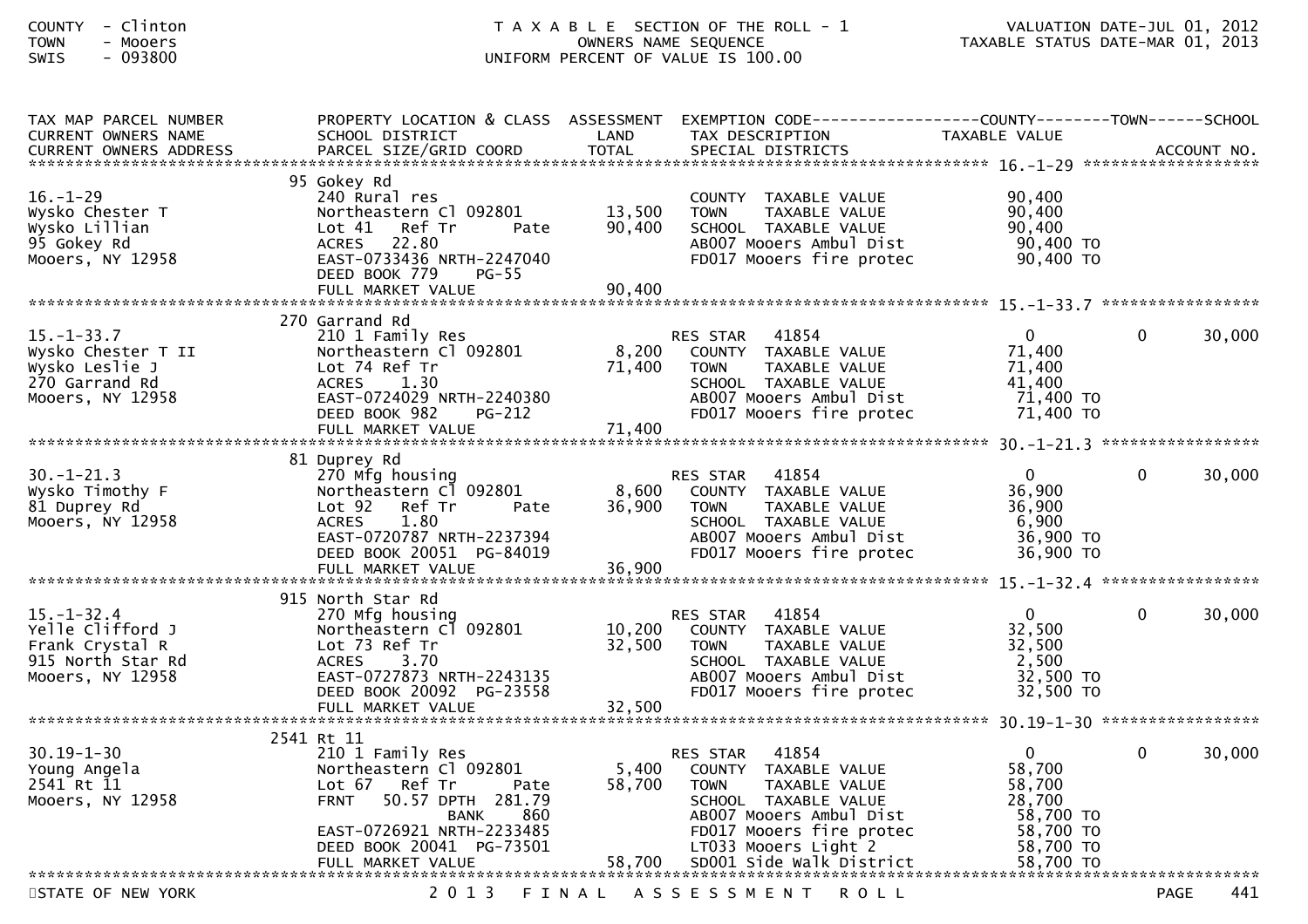| <b>COUNTY</b> | Clinton |
|---------------|---------|
| <b>TOWN</b>   | Mooers  |
| $\sim$ $\sim$ |         |

#### T A X A B L E SECTION OF THE ROLL - 1 VALUATION DATE-JUL 01, 2012<br>OWNERS NAME SEQUENCE TAXABLE STATUS DATE-MAR 01, 2013 TOWN - Mooers OWNERS NAME SEQUENCE TAXABLE STATUS DATE-MAR 01, 2013SWIS - 093800 CONTERNATION UNIFORM PERCENT OF VALUE IS 100.00

| TAX MAP PARCEL NUMBER<br>CURRENT OWNERS NAME | SCHOOL DISTRICT                               | LAND                 | PROPERTY LOCATION & CLASS ASSESSMENT EXEMPTION CODE---------------COUNTY-------TOWN-----SCHOOL<br>TAX DESCRIPTION | TAXABLE VALUE                                                   |          |        |
|----------------------------------------------|-----------------------------------------------|----------------------|-------------------------------------------------------------------------------------------------------------------|-----------------------------------------------------------------|----------|--------|
|                                              |                                               |                      |                                                                                                                   |                                                                 |          |        |
|                                              |                                               |                      |                                                                                                                   |                                                                 |          |        |
|                                              | 841 Woods Falls Rd                            |                      |                                                                                                                   |                                                                 |          |        |
| $44. -2 - 16.4$<br>Young Eric A              | 210 1 Family Res<br>Northeastern Cl 092801    | 19,600               | RES STAR 41854<br>COUNTY TAXABLE VALUE                                                                            | $\mathbf{0}$<br>180,000                                         | $\Omega$ | 30,000 |
| 841 Woods Falls Rd                           | Lot 115 Ref Tr                                | 180,000              | <b>TOWN</b><br>TAXABLE VALUE                                                                                      | 180,000                                                         |          |        |
| Mooers Forks, NY 12959                       | ACRES 5.50 BANK<br>080                        |                      | SCHOOL TAXABLE VALUE                                                                                              | 150,000                                                         |          |        |
|                                              | EAST-0713856 NRTH-2226243                     |                      | AB007 Mooers Ambul Dist                                                                                           | 180,000 TO                                                      |          |        |
|                                              | DEED BOOK 20051 PG-86108                      |                      | FD017 Mooers fire protec                                                                                          | 180,000 TO                                                      |          |        |
|                                              | FULL MARKET VALUE                             | 180,000              |                                                                                                                   |                                                                 |          |        |
|                                              | 2350 Rt 11                                    |                      |                                                                                                                   |                                                                 |          |        |
| $30.16 - 3 - 15$                             | 210 1 Family Res                              |                      | COUNTY TAXABLE VALUE                                                                                              | 65,500                                                          |          |        |
| Young Nancy L                                | Northeastern Cl 092801                        | 6,000                | <b>TOWN</b><br>TAXABLE VALUE                                                                                      | 65,500                                                          |          |        |
| 227 Bashaw Rd                                | Lot 68 Ref Tr<br>Pate                         | 65,500               | SCHOOL TAXABLE VALUE                                                                                              | 65,500                                                          |          |        |
| Mooers, NY 12958                             | Title Deed Bk 682 Pg 167                      |                      | AB007 Mooers Ambul Dist                                                                                           | 65,500 TO                                                       |          |        |
|                                              | FRNT 66.00 DPTH 234.57                        |                      | FD017 Mooers fire protec                                                                                          | 65,500 TO                                                       |          |        |
|                                              | 080<br>BANK<br>EAST-0730397 NRTH-2235566      |                      | LT033 Mooers Light 2<br>SD001 Side Walk District                                                                  | 65,500 TO<br>65,500 TO                                          |          |        |
|                                              | DEED BOOK 1010 PG-127                         |                      |                                                                                                                   |                                                                 |          |        |
|                                              | FULL MARKET VALUE                             | 65,500               |                                                                                                                   |                                                                 |          |        |
|                                              |                                               |                      |                                                                                                                   |                                                                 |          |        |
|                                              | Gokey Rd                                      |                      |                                                                                                                   |                                                                 |          |        |
| $16. - 1 - 3.22$                             | $314$ Rural vac< $10$                         |                      | COUNTY TAXABLE VALUE                                                                                              | 8,600                                                           |          |        |
| Zeinali Abe E                                | Northeastern Cl 092801                        | 8,600                | TAXABLE VALUE<br><b>TOWN</b>                                                                                      | 8,600<br>8,600                                                  |          |        |
| 187 Richards St Apt 3<br>Brooklyn, NY 11231  | Lot 41 Ref Tr<br>Pate<br>8.30<br><b>ACRES</b> | 8,600                | SCHOOL TAXABLE VALUE<br>AB007 Mooers Ambul Dist                                                                   | 8,600 TO                                                        |          |        |
|                                              | EAST-0733570 NRTH-2247960                     |                      | FD017 Mooers fire protec                                                                                          | $8,600$ TO                                                      |          |        |
|                                              | DEED BOOK 20041 PG-72573                      |                      |                                                                                                                   |                                                                 |          |        |
|                                              |                                               |                      |                                                                                                                   |                                                                 |          |        |
|                                              |                                               |                      |                                                                                                                   |                                                                 |          |        |
| $16. - 1 - 7.21$                             | 526 North Star Rd<br>210 1 Family Res         |                      | 41854<br>RES STAR                                                                                                 | $\overline{0}$                                                  | $\Omega$ | 30,000 |
| Ziemba Robert                                | Northeastern Cl 092801                        | 9,100                | COUNTY TAXABLE VALUE                                                                                              | 60,000                                                          |          |        |
| Ziemba Marcy T                               | Lot 42 Ref Tr<br>Pate                         | 60,000               | <b>TOWN</b><br>TAXABLE VALUE                                                                                      | 60,000                                                          |          |        |
| 526 North Star Rd                            | Survey Book 16 Page 104                       |                      | SCHOOL TAXABLE VALUE                                                                                              | 30,000                                                          |          |        |
| Mooers, NY 12958                             | ACRES 5.10                                    |                      | AB007 Mooers Ambul Dist                                                                                           | 60,000 TO                                                       |          |        |
|                                              | EAST-0736090 NRTH-2245995                     |                      | FD017 Mooers fire protec                                                                                          | 60,000 TO                                                       |          |        |
|                                              | DEED BOOK 751<br>$PG-9$<br>FULL MARKET VALUE  | 60,000               |                                                                                                                   |                                                                 |          |        |
|                                              |                                               |                      |                                                                                                                   |                                                                 |          |        |
| STATE OF NEW YORK                            |                                               |                      | 2013 FINAL ASSESSMENT ROLL                                                                                        |                                                                 | PAGE     | 442    |
| COUNTY - Clinton                             |                                               |                      | T A X A B L E SECTION OF THE ROLL - 1                                                                             | VALUATION DATE-JUL 01, 2012<br>TAXABLE STATUS DATE-MAR 01, 2013 |          |        |
| <b>TOWN</b><br>- Mooers                      |                                               | OWNERS NAME SEQUENCE |                                                                                                                   |                                                                 |          |        |
| <b>SWIS</b><br>$-093800$                     |                                               |                      | UNIFORM PERCENT OF VALUE IS 100.00                                                                                |                                                                 |          |        |
|                                              |                                               |                      |                                                                                                                   |                                                                 |          |        |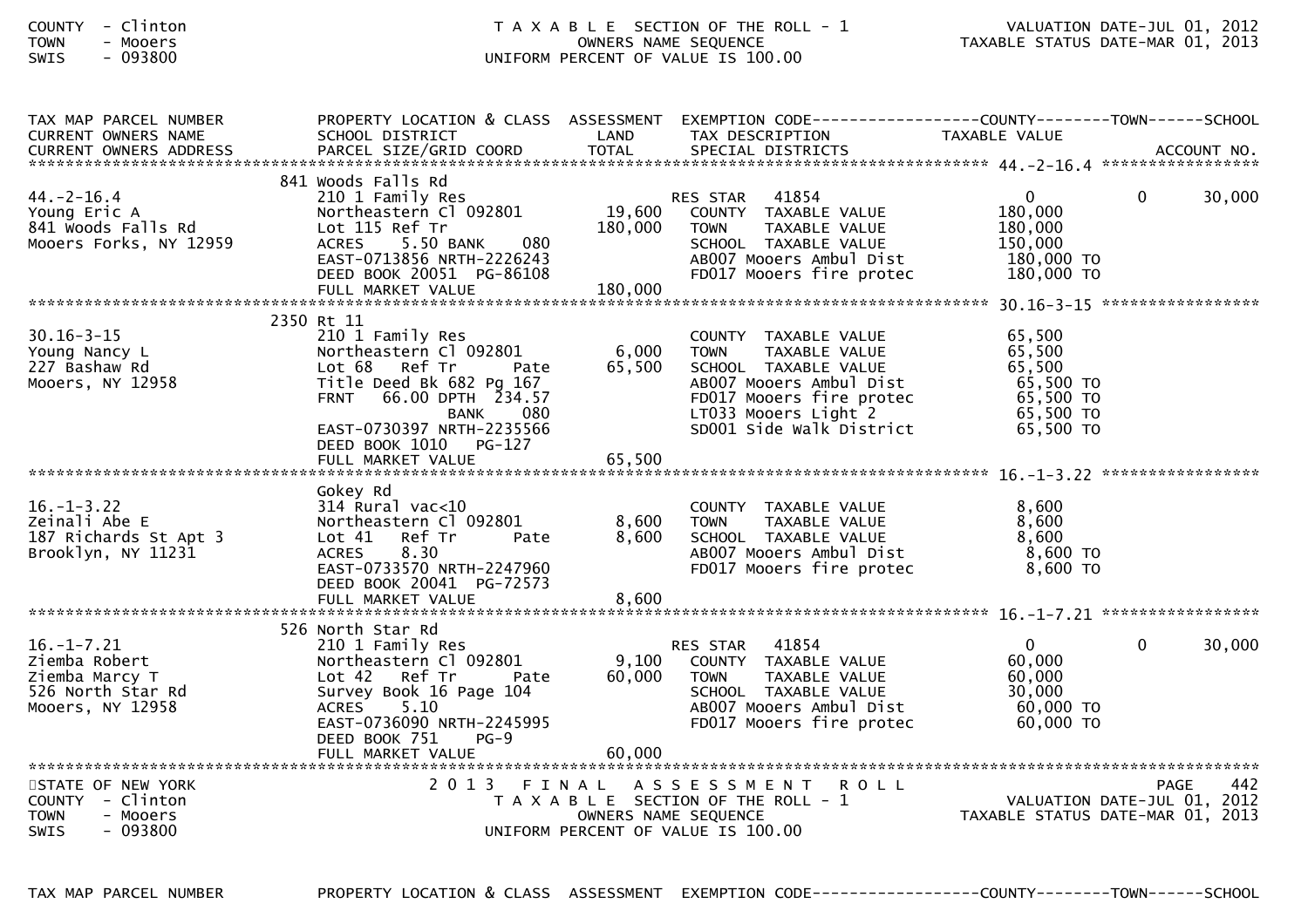| <b>CURRENT OWNERS NAME</b><br><b>CURRENT OWNERS ADDRESS</b>                                            | SCHOOL DISTRICT<br>PARCEL SIZE/GRID COORD                                                                                                                                    | LAND<br><b>TOTAL</b> |                                                                                     | TAX DESCRIPTION<br>SPECIAL DISTRICTS                                                                                                         | TAXABLE VALUE                                                                 |             | ACCOUNT NO.                                                                               |
|--------------------------------------------------------------------------------------------------------|------------------------------------------------------------------------------------------------------------------------------------------------------------------------------|----------------------|-------------------------------------------------------------------------------------|----------------------------------------------------------------------------------------------------------------------------------------------|-------------------------------------------------------------------------------|-------------|-------------------------------------------------------------------------------------------|
| $30.15 - 1 - 10$<br>Ziesack Marilyn<br>PO Box 222<br>Mooers, NY 12958                                  | 885 Hemmingford Rd<br>210 1 Family Res<br>Northeastern Cl 092801<br>Lot 75 Ref Tr<br>Pate<br>FRNT 100.00 DPTH 195.00<br>EAST-0728220 NRTH-2236156<br>DEED BOOK 862<br>PG-181 | 6,900<br>36,900      | <b>TOWN</b>                                                                         | COUNTY TAXABLE VALUE<br>TAXABLE VALUE<br>SCHOOL TAXABLE VALUE<br>AB007 Mooers Ambul Dist<br>FD017 Mooers fire protec<br>LT033 Mooers Light 2 | 36,900<br>36,900<br>36,900<br>36,900 TO<br>36,900 TO<br>36,900 TO             |             |                                                                                           |
|                                                                                                        | FULL MARKET VALUE                                                                                                                                                            | 36,900               |                                                                                     | SD001 Side Walk District                                                                                                                     | 36,900 TO                                                                     |             | 60. -1-4. 24 ******************                                                           |
|                                                                                                        | 369 Bashaw Rd                                                                                                                                                                |                      |                                                                                     |                                                                                                                                              |                                                                               |             |                                                                                           |
| $60. - 1 - 4.24$<br>Zins II Mark<br>Cayea Ashley<br>369 Bashaw Rd<br>Mooers, NY 12958                  | 240 Rural res<br>Northeastern Cl 092801<br>Lot 89 Ref Tr<br>13.10 BANK<br>890<br><b>ACRES</b><br>EAST-0722630 NRTH-2224471<br>DEED BOOK 20092 PG-26210                       | 17,300<br>105,000    | RES STAR<br><b>TOWN</b>                                                             | 41854<br>COUNTY TAXABLE VALUE<br><b>TAXABLE VALUE</b><br>SCHOOL TAXABLE VALUE<br>AB007 Mooers Ambul Dist<br>FD017 Mooers fire protec         | $\mathbf 0$<br>105,000<br>105,000<br>75,000<br>105,000 TO<br>105,000 TO       | $\mathbf 0$ | 30,000                                                                                    |
|                                                                                                        | FULL MARKET VALUE                                                                                                                                                            | 105,000              |                                                                                     |                                                                                                                                              |                                                                               |             |                                                                                           |
|                                                                                                        | 767 North Star Rd                                                                                                                                                            |                      |                                                                                     |                                                                                                                                              |                                                                               |             | 15. -1-22. 2 ******************                                                           |
| $15.-1-22.2$<br>Zwart John W<br>Zwart Jamie M<br>767 North Star Rd<br>Mooers, NY 12958                 | 210 1 Family Res<br>Northeastern Cl 092801<br>Lot 70 Ref Tr<br>ACRES 1.50<br>EAST-0731006 NRTH-2244684<br>DEED BOOK 20041 PG-68154<br>FULL MARKET VALUE                      | 106,000              | CW_10_VET/ 41152<br>8,400 CW_15_VET/ 41163<br>106,000 RES STAR 41854<br><b>TOWN</b> | COUNTY TAXABLE VALUE<br>TAXABLE VALUE<br>SCHOOL TAXABLE VALUE<br>AB007 Mooers Ambul Dist                                                     | 8,000<br>$\mathbf{0}$<br>$\Omega$<br>98,000<br>94,000<br>76,000<br>106,000 TO | 12,000      | 0<br>$\Omega$<br>30,000                                                                   |
|                                                                                                        |                                                                                                                                                                              |                      |                                                                                     |                                                                                                                                              |                                                                               |             |                                                                                           |
| STATE OF NEW YORK<br>- Clinton<br><b>COUNTY</b><br><b>TOWN</b><br>- Mooers<br>$-093800$<br><b>SWIS</b> | 2 0 1 3<br>FINAL<br>UNIFORM PERCENT OF VALUE IS 100.00                                                                                                                       |                      |                                                                                     | ASSESSMENT ROLL<br>T A X A B L E SECTION OF THE ROLL - 1                                                                                     | TAXABLE STATUS DATE-MAR 01, 2013                                              |             | 443<br>PAGE<br>VALUATION DATE-JUL 01, 2012<br>RPS150/V04/L015<br>CURRENT DATE $6/17/2013$ |

## \*\*\* S P E C I A L D I S T R I C T S U M M A R Y \*\*\*

| <b>CODE</b> | DISTRICT NAME                                                                                                                                | TOTAL<br>PARCELS | EXTENSION<br><b>TYPE</b>                                                     | EXTENSION<br><b>VALUE</b> | AD VALOREM<br><b>VALUE</b>                                   | <b>EXEMPT</b><br><b>AMOUNT</b> | <b>TAXABLE</b><br><b>VALUE</b>                                           |
|-------------|----------------------------------------------------------------------------------------------------------------------------------------------|------------------|------------------------------------------------------------------------------|---------------------------|--------------------------------------------------------------|--------------------------------|--------------------------------------------------------------------------|
|             | OT002 Omitted Tax-Co<br>OT003 Omitted Tax-Sc                                                                                                 |                  | 13 MOVTAX<br>1 MOVTAX                                                        | 1298.56                   |                                                              |                                | 1,298.56                                                                 |
|             | OT004 Omitted Tax-To<br>AB007 Mooers Ambul D<br>FD002 Ellenburg fire<br>FD017 Mooers fire pr<br>LT013 Mooers Forks L<br>LT033 Mooers Light 2 |                  | 12 MOVTAX<br>2,165 TOTAL<br>4 TOTAL<br>2,162 TOTAL<br>108 TOTAL<br>222 TOTAL | 1628.58                   | 147633,300<br>200,540<br>147432,760<br>6957,600<br>16671,427 | 464,750<br>464,750             | 1,628.58<br>147168,550<br>200,540<br>146968,010<br>6957,600<br>16671,427 |
|             | SD001 Side Walk Dist                                                                                                                         |                  | 222 TOTAL                                                                    |                           | 16671,427                                                    |                                | 16671,427                                                                |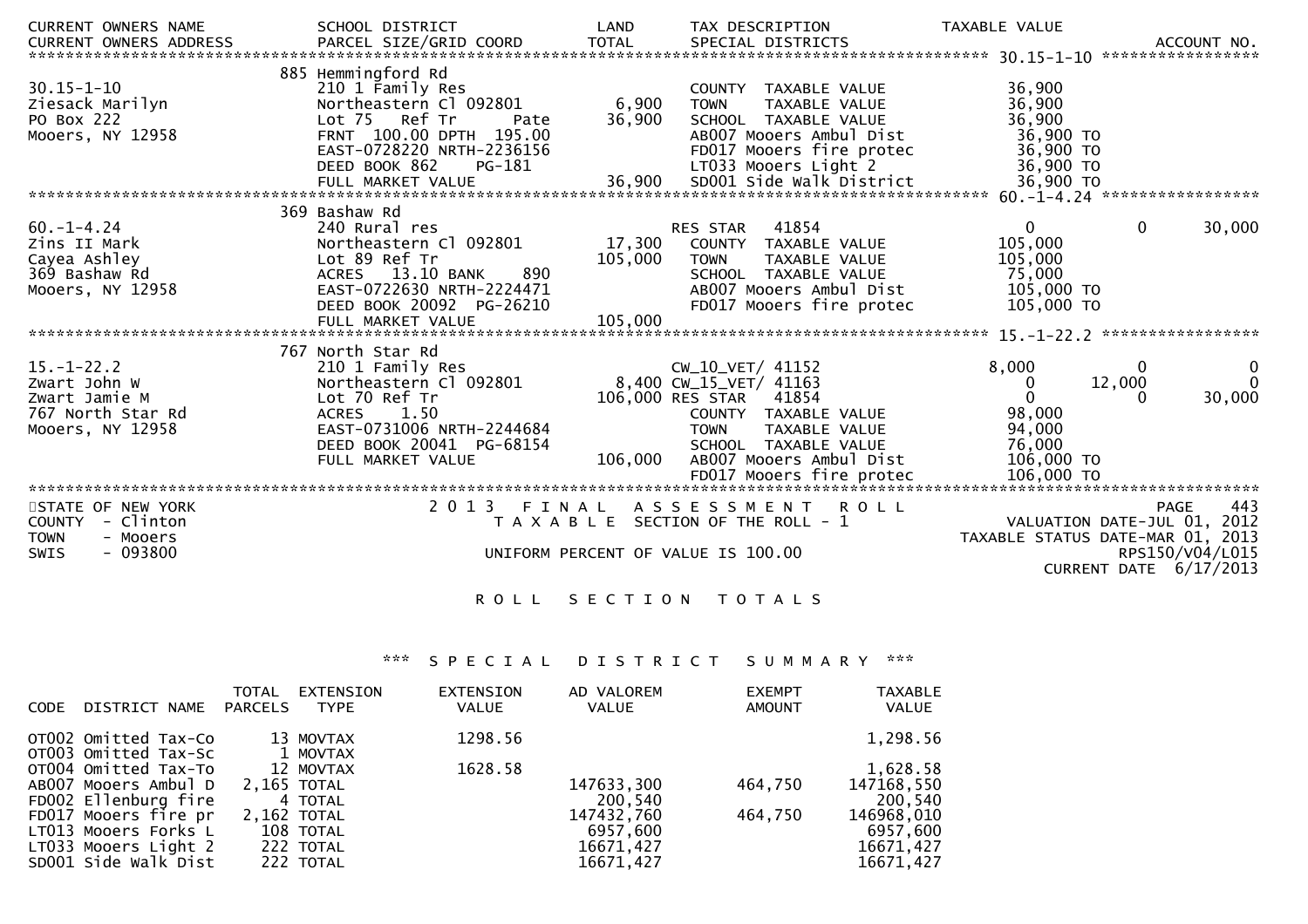#### \*\*\* S C H O O L D I S T R I C T S U M M A R Y \*\*\*

| CODE             | DISTRICT NAME                        | <b>TOTAL</b><br><b>PARCELS</b> | ASSESSED<br>LAND      | ASSESSED<br><b>TOTAL</b> | <b>EXEMPT</b><br><b>AMOUNT</b> | <b>TOTAL</b><br>TAXABLE | <b>STAR</b><br><b>AMOUNT</b> | <b>STAR</b><br><b>TAXABLE</b> |
|------------------|--------------------------------------|--------------------------------|-----------------------|--------------------------|--------------------------------|-------------------------|------------------------------|-------------------------------|
| 092801<br>093601 | Northeastern Clinton<br>N Adirondack | 1,891<br>276                   | 33239,200<br>5059,500 | 132211,800<br>15516.800  | 3202,583<br>171.687            | 129009,217<br>15345.113 | 35148,134<br>3474.884        | 93861,083<br>11870,229        |
|                  | SUB-TOTAL                            | 2,167                          | 38298,700             | 147728,600               | 3374,270                       | 144354,330              | 38623,018                    | 105731,312                    |
|                  | T O T A L                            | 2,167                          | 38298,700             | 147728,600               | 3374,270                       | 144354,330              | 38623,018                    | 105731,312                    |

#### \*\*\* S Y S T E M C O D E S S U M M A R Y \*\*\*

### NO SYSTEM EXEMPTIONS AT THIS LEVEL

### \*\*\* E X E M P T I O N S U M M A R Y \*\*\*

| <b>CODE</b>                                                                              | DESCRIPTION                                                                                                                      | <b>TOTAL</b><br><b>PARCELS</b> |                                   | <b>COUNTY</b>                                                                                                                               | <b>TOWN</b>                                     | <b>SCHOOL</b>                                                                                                |                          |
|------------------------------------------------------------------------------------------|----------------------------------------------------------------------------------------------------------------------------------|--------------------------------|-----------------------------------|---------------------------------------------------------------------------------------------------------------------------------------------|-------------------------------------------------|--------------------------------------------------------------------------------------------------------------|--------------------------|
| 41101<br>41121<br>41131<br>41141<br>41152<br><b>COUNTY</b><br><b>TOWN</b><br><b>SWIS</b> | <b>VETERANS</b><br>WARNONALL<br>WARCOMALL<br>WARDISALL<br>$CW_10_VET/$<br>STATE OF NEW YORK<br>- Clinton<br>- Mooers<br>- 093800 | 89<br>57<br>34<br>11           | 2 0 1 3<br>FINAL<br>T A X A B L E | 12,100<br>1146,292<br>1180,074<br>658,896<br>69,531<br>A S S E S S M E N T<br>SECTION OF THE ROLL - 1<br>UNIFORM PERCENT OF VALUE IS 100.00 | 12,100<br>937,751<br>962,176<br>566,939<br>ROLL | <b>PAGE</b><br>VALUATION DATE-JUL 01,<br>TAXABLE STATUS DATE-MAR 01, 2013<br>RPS150/V04/L015<br>CURRENT DATE | 444<br>2012<br>6/17/2013 |
|                                                                                          |                                                                                                                                  |                                |                                   |                                                                                                                                             |                                                 |                                                                                                              |                          |

ROLL SECTION TOTALS

| <b>CODE</b>                                                                            | DESCRIPTION                                                                                                                                  | <b>TOTAL</b><br><b>PARCELS</b>    | <b>COUNTY</b>                                                                                | <b>TOWN</b>                                                                                             | <b>SCHOOL</b>                                                             |
|----------------------------------------------------------------------------------------|----------------------------------------------------------------------------------------------------------------------------------------------|-----------------------------------|----------------------------------------------------------------------------------------------|---------------------------------------------------------------------------------------------------------|---------------------------------------------------------------------------|
| 41163<br>41171<br>41300<br>41400<br>41640<br>41700<br>41720<br>41730<br>41800<br>41801 | $CW_15_VET/$<br>$CW_DISBLD_$<br>PARAPL VET<br><b>CLERGY</b><br>VFF CT&S<br>10 YR AGR<br>AGRI DISTR<br>OS AG DIST<br>$AGED - ALL$<br>AGED C&T | 11<br>22<br>100<br>19<br>40<br>28 | 4,125<br>287,000<br>1,500<br>239,454<br>169,600<br>1227,412<br>225,177<br>918,223<br>950,902 | 104,295<br>4,125<br>287,000<br>1,500<br>239,454<br>169,600<br>1227,412<br>225,177<br>918,785<br>950,902 | 287,000<br>1,500<br>239,454<br>169,600<br>1227,412<br>225.177<br>1001,571 |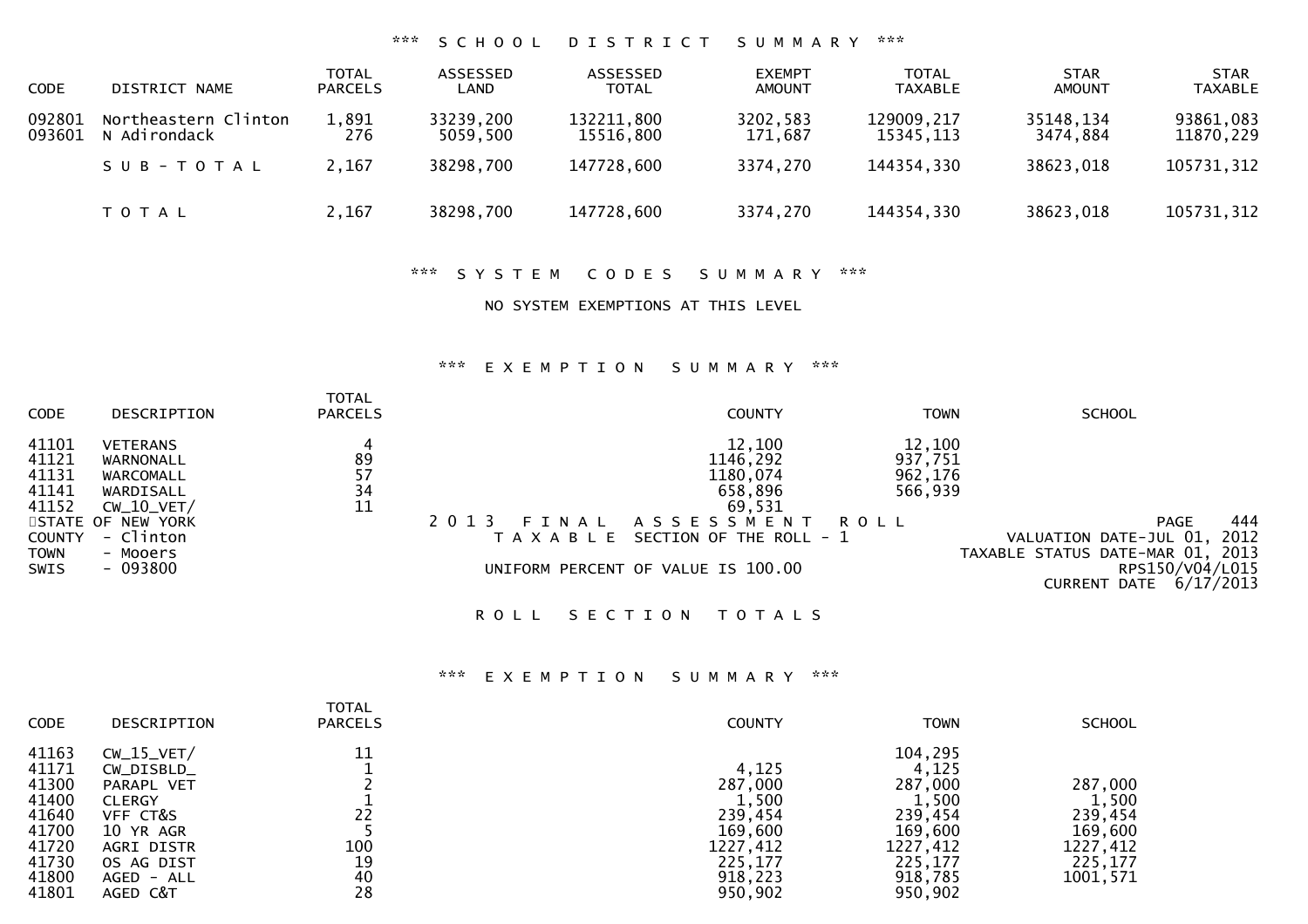| 41802 | AGED COUN       | 39    | 1100,312 |          |           |
|-------|-----------------|-------|----------|----------|-----------|
| 41834 | SR STAR         | 247   |          |          | 13718,218 |
| 41844 | SR STAR MH      |       |          |          | 30,000    |
| 41854 | <b>RES STAR</b> | 840   |          |          | 24830,000 |
| 41864 | RS STAR MH      |       |          |          | 44,800    |
| 41902 | DH DIS CTY      |       | 1,000    |          |           |
| 41932 | LIM INC DI      | 16    | 497,575  |          |           |
| 42100 | 483A EX         |       | 177,750  | 177,750  | 177,750   |
| 47460 | 480A EX         |       | 44,806   | 44,806   | 44,806    |
|       | T O T A L       | 1,584 | 8911,729 | 6829,772 | 41997,288 |
|       |                 |       |          |          |           |

| <b>ROLL</b><br><b>SEC</b>     | DESCRIPTION                                            | <b>TOTAL</b><br><b>PARCELS</b> | ASSESSED<br>LAND | ASSESSED<br><b>TOTAL</b> | <b>TAXABLE</b><br><b>COUNTY</b>                                                                                                      | TAXABLE<br><b>TOWN</b> | <b>TAXABLE</b><br><b>SCHOOL</b>                                 | <b>STAR</b><br><b>TAXABLE</b> |
|-------------------------------|--------------------------------------------------------|--------------------------------|------------------|--------------------------|--------------------------------------------------------------------------------------------------------------------------------------|------------------------|-----------------------------------------------------------------|-------------------------------|
|                               | TAXABLE                                                | 2.167                          | 38298.700        | 147728.600               | 138816,871                                                                                                                           | 140898,828             | 144354,330                                                      | 105731,312                    |
| COUNTY<br><b>TOWN</b><br>SWIS | STATE OF NEW YORK<br>- Clinton<br>- Mooers<br>- 093800 |                                |                  |                          | 2013 FINAL ASSESSMENT ROLL<br>STATE OWNED LAND SECTION OF THE ROLL - 3<br>OWNERS NAME SEQUENCE<br>UNIFORM PERCENT OF VALUE IS 100.00 |                        | VALUATION DATE-JUL 01, 2012<br>TAXABLE STATUS DATE-MAR 01, 2013 | 445<br>PAGE                   |

| TAX MAP PARCEL NUMBER                           |                                                       |        | PROPERTY LOCATION & CLASS ASSESSMENT EXEMPTION CODE----------------COUNTY-------TOWN------SCHOOL |           |         |
|-------------------------------------------------|-------------------------------------------------------|--------|--------------------------------------------------------------------------------------------------|-----------|---------|
|                                                 |                                                       |        |                                                                                                  |           |         |
|                                                 | Rock Rd                                               |        |                                                                                                  |           | 0160001 |
| $11.-1-5$                                       | 931 Forest s532a                                      |        | COUNTY TAXABLE VALUE                                                                             | 44,800    |         |
| State Land                                      | Northeastern C1 092801                                | 44,800 | TOWN<br>TAXABLE VALUE                                                                            | 44,800    |         |
| Attn: Clinton Co Treasurer Lot 203 Ref Tr 100 A |                                                       | 44,800 | SCHOOL TAXABLE VALUE                                                                             | 44,800    |         |
| 137 Margaret St                                 | State #0160001                                        |        | AB007 Mooers Ambul Dist                                                                          | 44,800 TO |         |
| Plattsburgh, NY 12901                           | For Pres Rptl 532A Pre 19<br>ACRES 101.70             |        | FD017 Mooers fire protec                                                                         | 44,800 TO |         |
|                                                 | EAST-0680312 NRTH-2242081<br>DEED BOOK 70<br>PG-926   |        |                                                                                                  |           |         |
|                                                 |                                                       |        |                                                                                                  |           |         |
|                                                 |                                                       |        |                                                                                                  |           |         |
|                                                 | Stone Rd                                              |        |                                                                                                  |           | 0200001 |
| $11.-1-8$                                       | 931 Forest s532a                                      |        | COUNTY TAXABLE VALUE                                                                             | 20,100    |         |
|                                                 |                                                       | 20,100 | TOWN<br>TAXABLE VALUE                                                                            | 20,100    |         |
|                                                 |                                                       | 20,100 | SCHOOL TAXABLE VALUE                                                                             | 20,100    |         |
| 137 Margaret St                                 | State #0200001 86 A                                   |        | AB007 Mooers Ambul Dist                                                                          | 20,100 TO |         |
| Plattsburgh, NY 12901                           | For Pres Rptl 532A<br>ACRES 83.60                     |        | FD017 Mooers fire protec                                                                         | 20,100 TO |         |
|                                                 | EAST-0672143 NRTH-2241222                             |        |                                                                                                  |           |         |
|                                                 | DEED BOOK 20011 PG-34282                              |        |                                                                                                  |           |         |
|                                                 | FULL MARKET VALUE                                     | 20,100 |                                                                                                  |           |         |
|                                                 |                                                       |        |                                                                                                  |           |         |
|                                                 | white Rd                                              |        |                                                                                                  |           | 0150001 |
| $27. - 1 - 43$                                  |                                                       |        | COUNTY TAXABLE VALUE                                                                             | 32,400    |         |
| State Land                                      | 931 Forest s532a<br>Northeastern Cl 092801      32,40 | 32,400 | TOWN<br>TAXABLE VALUE                                                                            | 32,400    |         |
| Attn: Clinton Co Treasurer Lot 197 Ref Tr 52.5A |                                                       | 32,400 | SCHOOL TAXABLE VALUE                                                                             | 32,400    |         |
|                                                 |                                                       |        |                                                                                                  |           |         |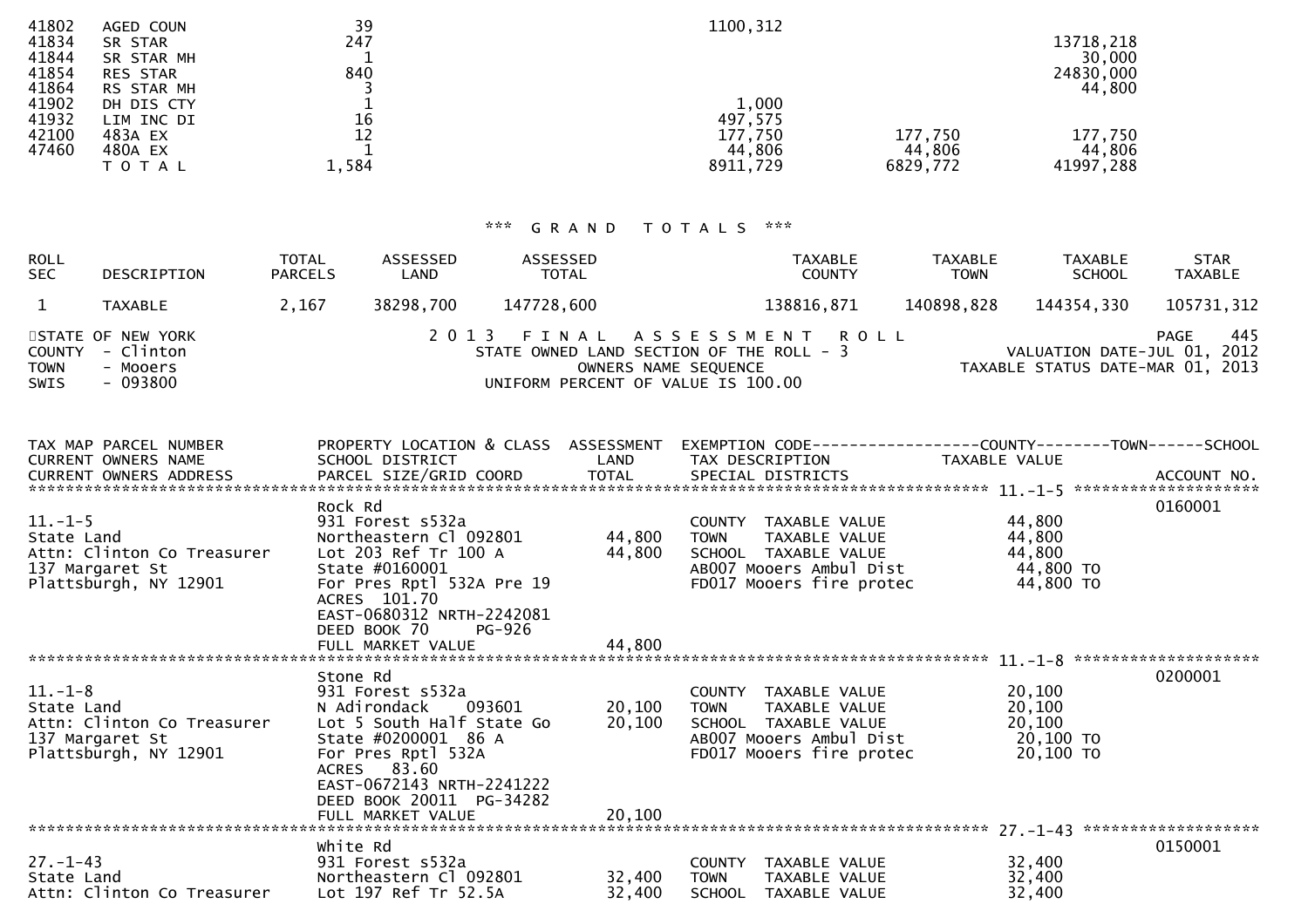| 137 Margaret St<br>Plattsburgh, NY 12901                                                               | State #0150001<br>For Pres Rptl 532A Pre 19<br>ACRES 55.10<br>EAST-0684750 NRTH-2235603<br>DEED BOOK 76<br><b>PG-926</b><br>FULL MARKET VALUE                                                                                            | 32,400                     | AB007 Mooers Ambul Dist<br>FD017 Mooers fire protec                                                                                 | 32,400 TO<br>32,400 TO                                          |             |
|--------------------------------------------------------------------------------------------------------|------------------------------------------------------------------------------------------------------------------------------------------------------------------------------------------------------------------------------------------|----------------------------|-------------------------------------------------------------------------------------------------------------------------------------|-----------------------------------------------------------------|-------------|
| $27. - 1 - 49$<br>State Land<br>Attn: Clinton Co Treasurer<br>137 Margaret St<br>Plattsburgh, NY 12901 | Rock Rd<br>931 Forest s532a<br>Northeastern Cl 092801<br>Lot 204 Ref Tr 12A<br>State #0170001<br>For Pres Rptl 532A Pre 19<br>ACRES 12.00<br>EAST-0684056 NRTH-2242000<br>DEED BOOK 70<br>PG-780<br>FULL MARKET VALUE                    | 3,400<br>3,400<br>3,400    | COUNTY TAXABLE VALUE<br><b>TOWN</b><br>TAXABLE VALUE<br>SCHOOL TAXABLE VALUE<br>AB007 Mooers Ambul Dist<br>FD017 Mooers fire protec | 3,400<br>3,400<br>3,400<br>3,400 TO<br>3,400 TO                 | 0170001     |
| STATE OF NEW YORK<br>COUNTY - Clinton<br><b>TOWN</b><br>- Mooers<br>$-093800$<br><b>SWIS</b>           |                                                                                                                                                                                                                                          | OWNERS NAME SEQUENCE       | 2013 FINAL ASSESSMENT ROLL<br>STATE OWNED LAND SECTION OF THE ROLL - 3<br>UNIFORM PERCENT OF VALUE IS 100.00                        | VALUATION DATE-JUL 01, 2012<br>TAXABLE STATUS DATE-MAR 01, 2013 | 446<br>PAGE |
| TAX MAP PARCEL NUMBER<br>CURRENT OWNERS NAME                                                           | PROPERTY LOCATION & CLASS ASSESSMENT<br>SCHOOL DISTRICT                                                                                                                                                                                  | LAND                       | EXEMPTION CODE-----------------COUNTY-------TOWN------SCHOOL<br>TAX DESCRIPTION                                                     | <b>TAXABLE VALUE</b>                                            |             |
| $42. - 1 - 9$<br>State Land<br>Attn: Clinton Co Treasurer<br>137 Margaret St<br>Plattsburgh, NY 12901  | Cannon Corners Rd<br>931 Forest s532a<br>Northeastern Cl 092801<br>Lot 195 Ref Tr 210A<br>State #0140001<br>For Pres Rptl 532A Pre 19<br>ACRES 219.60<br>EAST-0685981 NRTH-2226967<br>DEED BOOK 70<br><b>PG-780</b><br>FULL MARKET VALUE | 68,200<br>68,200<br>68,200 | COUNTY TAXABLE VALUE<br>TAXABLE VALUE<br><b>TOWN</b><br>SCHOOL TAXABLE VALUE<br>AB007 Mooers Ambul Dist<br>FD017 Mooers fire protec | 68,200<br>68,200<br>68,200<br>68,200 TO<br>68,200 TO            | 0140001     |
|                                                                                                        | Gadway Rd                                                                                                                                                                                                                                |                            |                                                                                                                                     |                                                                 | 0180001     |
| $56. - 1 - 9$<br>State Land<br>Attn: Clinton Co Treasurer<br>137 Margaret St<br>Plattsburgh, NY 12901  | 931 Forest s532a<br>093601<br>N Adirondack<br>Lot 210 Ref Tr 105A<br>State #0180001<br>For Pres Rptl 532A Pre 19<br>ACRES 105.00<br>EAST-0681150 NRTH-2225034<br>DEED BOOK 87<br>PG-888                                                  | 26,600<br>26,600           | COUNTY TAXABLE VALUE<br>TAXABLE VALUE<br><b>TOWN</b><br>SCHOOL TAXABLE VALUE<br>AB007 Mooers Ambul Dist<br>FD017 Mooers fire protec | 26,600<br>26,600<br>26,600<br>26,600 TO<br>26,600 TO            |             |
|                                                                                                        | FULL MARKET VALUE                                                                                                                                                                                                                        | 26,600                     |                                                                                                                                     |                                                                 |             |
| $59. - 1 - 9$<br>State Land<br>Attn: Clinton Co Treasurer<br>137 Margaret St<br>Plattsburgh, NY 12901  | Joe Wood Rd<br>931 Forest s532a<br>Northeastern Cl 092801<br>Lot 103 Ref Tr 1A<br>State #0130001<br>For Pres Rptl 532A Pre 19                                                                                                            | 7,800<br>7,800             | COUNTY TAXABLE VALUE<br><b>TOWN</b><br>TAXABLE VALUE<br>SCHOOL TAXABLE VALUE<br>AB007 Mooers Ambul Dist<br>FD017 Mooers fire protec | 7,800<br>7,800<br>7,800<br>7,800 TO<br>7,800 TO                 | 0130001     |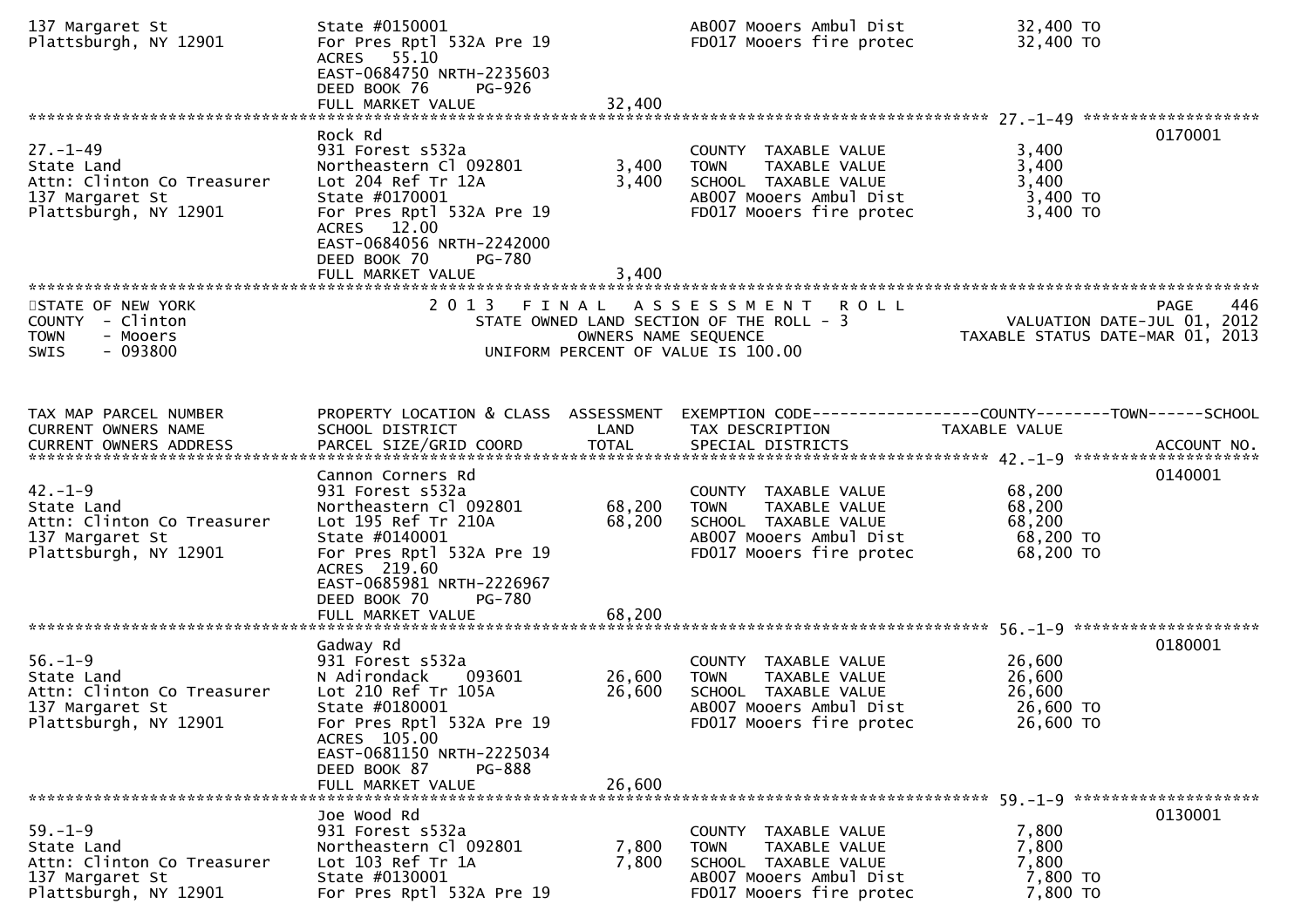|                                                                                                        | 1.00<br><b>ACRES</b><br>EAST-0715598 NRTH-2220245<br>DEED BOOK 99<br>PG-534<br>FULL MARKET VALUE                                                                                                                                     | 7,800                                    |                                                                                                                                     |                                                      |                                            |
|--------------------------------------------------------------------------------------------------------|--------------------------------------------------------------------------------------------------------------------------------------------------------------------------------------------------------------------------------------|------------------------------------------|-------------------------------------------------------------------------------------------------------------------------------------|------------------------------------------------------|--------------------------------------------|
| $59. - 1 - 17$<br>State Land<br>Attn: Clinton Co Treasurer<br>137 Margaret St<br>Plattsburgh, NY 12901 | Gilbert Rd<br>931 Forest s532a<br>Northeastern Cl 092801<br>Lot 102 Ref Tr .29A<br>State #0120001<br>For Pres Rptl 532A Pre 19<br>FRNT 75.00 DPTH 140.00<br>EAST-0715411 NRTH-2221508<br>DEED BOOK 99<br>PG-534<br>FULL MARKET VALUE | 5,300<br>5,300<br>5,300                  | COUNTY TAXABLE VALUE<br>TAXABLE VALUE<br><b>TOWN</b><br>SCHOOL TAXABLE VALUE<br>AB007 Mooers Ambul Dist<br>FD017 Mooers fire protec | 5,300<br>5,300<br>5,300<br>$5,300$ TO<br>5,300 TO    | 0120001                                    |
| STATE OF NEW YORK<br>COUNTY - Clinton<br><b>TOWN</b><br>- Mooers<br>$-093800$<br>SWIS                  | 2 0 1 3                                                                                                                                                                                                                              | FINAL<br>OWNERS NAME SEQUENCE            | A S S E S S M E N T<br><b>ROLL</b><br>STATE OWNED LAND SECTION OF THE ROLL - 3<br>UNIFORM PERCENT OF VALUE IS 100.00                | TAXABLE STATUS DATE-MAR 01, 2013                     | 447<br>PAGE<br>VALUATION DATE-JUL 01, 2012 |
| TAX MAP PARCEL NUMBER<br>CURRENT OWNERS NAME                                                           | PROPERTY LOCATION & CLASS ASSESSMENT<br>SCHOOL DISTRICT                                                                                                                                                                              | LAND                                     | EXEMPTION CODE------------------COUNTY--------TOWN------SCHOOL<br>TAX DESCRIPTION                                                   | <b>TAXABLE VALUE</b>                                 |                                            |
| $300 - 38 - 1$<br>State Land<br>Attn: Clinton Co Treasurer<br>137 Margaret St<br>Plattsburgh, NY 12901 | 993 Transition t<br>Northeastern Cl 092801<br>Transition Assessment<br>For Twn Co Fd017 H1002<br>FULL MARKET VALUE                                                                                                                   | $\mathbf{0}$<br>$\mathbf{0}$<br>$\Omega$ | SCHL EXMPT 50004<br>COUNTY TAXABLE VALUE<br><b>TOWN</b><br>TAXABLE VALUE<br>SCHOOL TAXABLE VALUE<br>AB007 Mooers Ambul Dist         | $\Omega$<br>0<br>0 <sub>T</sub>                      | 0<br>0                                     |
| $328 - 38 - 1$<br>State Land<br>Attn: Clinton Co Treasurer<br>137 Margaret St                          | 993 Transition t<br>Northeastern Cl 092801<br>Transition Assessment<br>For Sch 092801 Only                                                                                                                                           | $\mathbf{0}$<br>0                        | SCHL TAXBL 50001<br>COUNTY TAXABLE VALUE<br><b>TAXABLE VALUE</b><br>TOWN<br>SCHOOL TAXABLE VALUE                                    | $\Omega$<br>0 <sub>T</sub>                           | 0<br>******************                    |
| $336 - 38 - 1$<br>State Land<br>Attn: Clinton Co Treasurer<br>137 Margaret St<br>Plattsburgh, NY 12901 | 993 Transition t<br>N Adirondack<br>093601<br>Transition Assessment<br>For School 093601 Only<br>FULL MARKET VALUE                                                                                                                   | 0<br>0                                   | SCHL TAXBL 50001<br>0 COUNTY TAXABLE VALUE<br><b>TOWN</b><br>TAXABLE VALUE<br>SCHOOL TAXABLE VALUE<br>AB007 Mooers Ambul Dist       | 0<br>0<br>0<br>0<br>0 TO                             | $\mathbf{0}$<br>0                          |
| $900 - 38 - 1$<br>State Land<br>Attn: Clinton Co Treasurer<br>137 Margaret St<br>Plattsburgh, NY 12901 | Gadway Rd<br>931 Forest s532a<br>093601<br>N Adirondack<br>Lot 20 Ref Tr 70.5A Claim<br>State #0220001 Rptl 532A<br>Conflict With 56-1-2<br>ACRES 70.50<br>FULL MARKET VALUE                                                         | 14,500<br>14,500<br>14,500               | COUNTY TAXABLE VALUE<br><b>TOWN</b><br>TAXABLE VALUE<br>SCHOOL TAXABLE VALUE<br>AB007 Mooers Ambul Dist<br>FD017 Mooers fire protec | 14,500<br>14,500<br>14,500<br>14,500 TO<br>14,500 TO | 0220001                                    |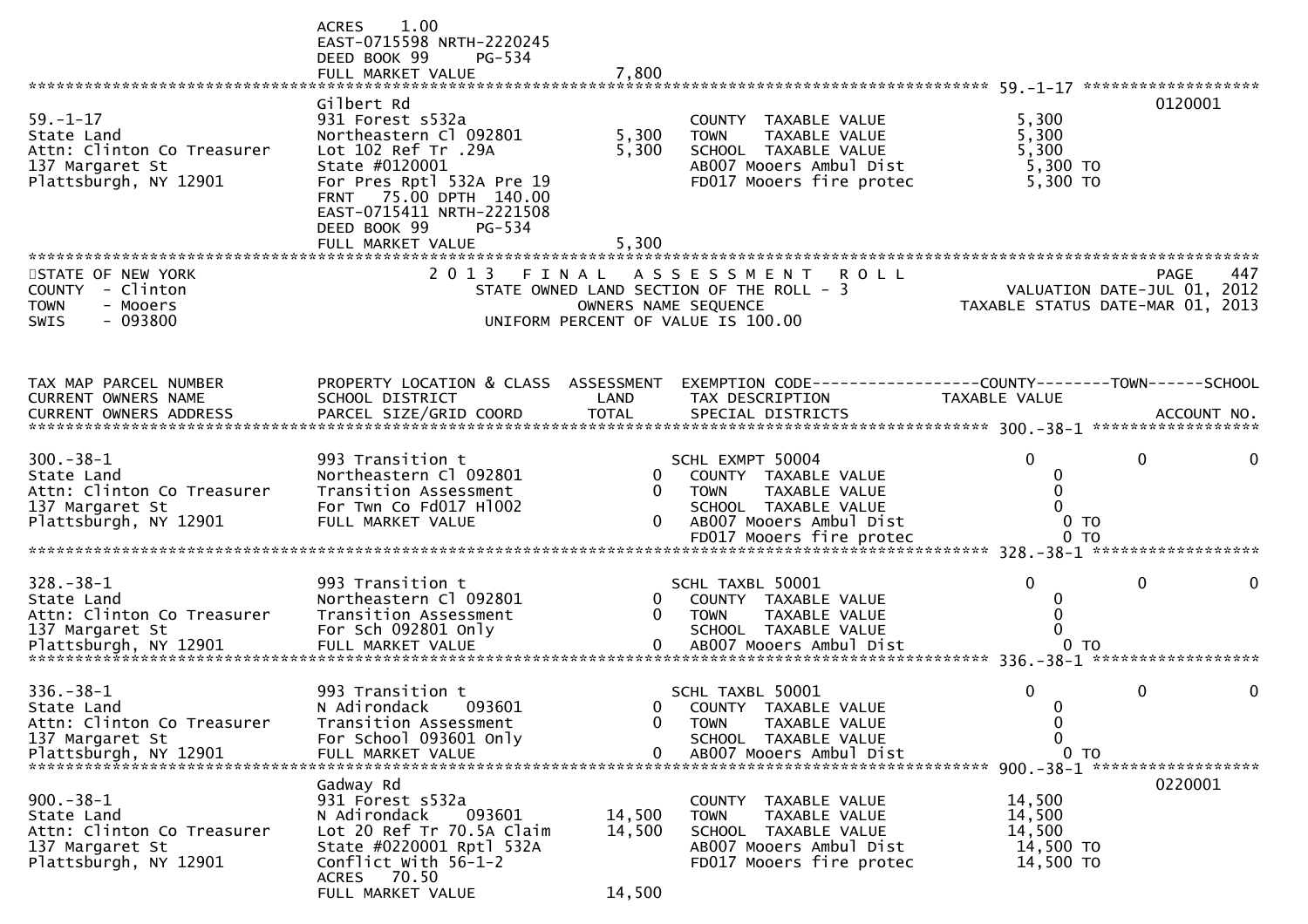| STATE OF NEW YORK        | 2013 FINAL ASSESSMENT ROLL               | 448<br>PAGE                      |
|--------------------------|------------------------------------------|----------------------------------|
| COUNTY - Clinton         | STATE OWNED LAND SECTION OF THE ROLL - 3 | VALUATION DATE-JUL 01, 2012      |
| TOWN<br>- Mooers         |                                          | TAXABLE STATUS DATE-MAR 01, 2013 |
| $-093800$<br><b>SWIS</b> | UNIFORM PERCENT OF VALUE IS 100.00       | RPS150/V04/L015                  |
|                          |                                          | CURRENT DATE $6/17/2013$         |
|                          |                                          |                                  |

### \*\*\* S P E C I A L D I S T R I C T S U M M A R Y \*\*\*

| CODE DISTRICT NAME PARCELS                   | TOTAL | EXTENSION<br><b>TYPE</b> | <b>EXTENSION</b><br><b>VALUE</b> | AD VALOREM<br><b>VALUE</b> | <b>FXEMPT</b><br>AMOUNT | TAXABLE<br>VALUE   |
|----------------------------------------------|-------|--------------------------|----------------------------------|----------------------------|-------------------------|--------------------|
| AB007 Mooers Ambul D<br>FD017 Mooers fire pr |       | 12 TOTAL<br>10 TOTAL     |                                  | 223,100<br>223,100         |                         | 223,100<br>223,100 |

#### \*\*\* S C H O O L D I S T R I C T S U M M A R Y \*\*\*

| <b>CODE</b>      | DISTRICT NAME                        | <b>TOTAL</b><br><b>PARCELS</b> | ASSESSED<br>LAND  | ASSESSED<br><b>TOTAL</b> | <b>EXEMPT</b><br><b>AMOUNT</b> | <b>TOTAL</b><br><b>TAXABLE</b> | <b>STAR</b><br><b>AMOUNT</b> | <b>STAR</b><br><b>TAXABLE</b> |
|------------------|--------------------------------------|--------------------------------|-------------------|--------------------------|--------------------------------|--------------------------------|------------------------------|-------------------------------|
| 092801<br>093601 | Northeastern Clinton<br>N Adirondack |                                | 161,900<br>61,200 | 161,900<br>61,200        |                                | 161,900<br>61,200              |                              | 161,900<br>61,200             |
|                  | SUB-TOTAL                            | 12                             | 223,100           | 223,100                  |                                | 223,100                        |                              | 223,100                       |
|                  | <b>TOTAL</b>                         | 12                             | 223,100           | 223,100                  |                                | 223,100                        |                              | 223,100                       |

#### \*\*\* S Y S T E M C O D E S S U M M A R Y \*\*\*

| <b>CODE</b>    | DESCRIPTION                           | <b>TOTAL</b><br><b>PARCELS</b> | <b>COUNTY</b> | <b>TOWN</b> | <b>SCHOOL</b> |
|----------------|---------------------------------------|--------------------------------|---------------|-------------|---------------|
| 50001<br>50004 | SCHL TAXBL<br>SCHL EXMPT<br>T O T A L |                                |               |             |               |

#### \*\*\* E X E M P T I O N S U M M A R Y \*\*\*

|             |                   | NO EXEMPTIONS AT THIS LEVEL              |                                  |
|-------------|-------------------|------------------------------------------|----------------------------------|
|             | STATE OF NEW YORK | 2013 FINAL ASSESSMENT ROLL               | 449<br>PAGE                      |
|             | COUNTY - Clinton  | STATE OWNED LAND SECTION OF THE ROLL - 3 | VALUATION DATE-JUL 01, 2012      |
| <b>TOWN</b> | - Mooers          |                                          | TAXABLE STATUS DATE-MAR 01, 2013 |
| SWIS        | - 093800          | UNIFORM PERCENT OF VALUE IS 100.00       | RPS150/V04/L015                  |
|             |                   |                                          | CURRENT DATE 6/17/2013           |

## ROLL SECTION TOTALS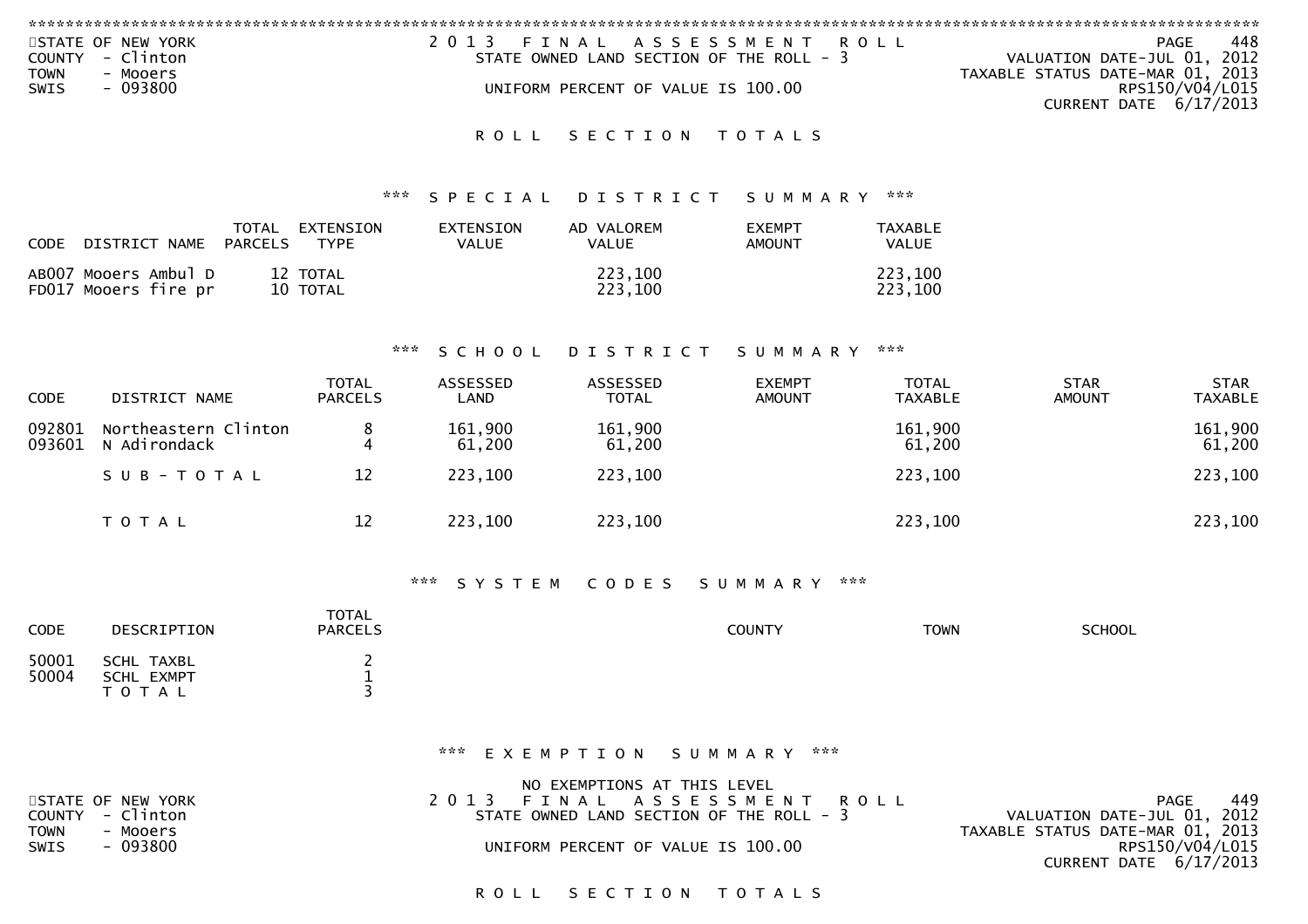| <b>ROLL</b><br><b>SEC</b>      | DESCRIPTION                                                                                                               | <b>TOTAL</b><br><b>PARCELS</b> | ASSESSED<br>LAND                                                                                              | ASSESSED<br>TOTAL                    | <b>TAXABLE</b><br><b>COUNTY</b>                                                                                                                                                                                                                | <b>TAXABLE</b><br><b>TOWN</b>                                                                            | <b>TAXABLE</b><br><b>SCHOOL</b> | <b>STAR</b><br><b>TAXABLE</b>                                                         |
|--------------------------------|---------------------------------------------------------------------------------------------------------------------------|--------------------------------|---------------------------------------------------------------------------------------------------------------|--------------------------------------|------------------------------------------------------------------------------------------------------------------------------------------------------------------------------------------------------------------------------------------------|----------------------------------------------------------------------------------------------------------|---------------------------------|---------------------------------------------------------------------------------------|
| 3                              | STATE OWNED LAND                                                                                                          | 12                             | 223,100                                                                                                       | 223,100                              | 223,100                                                                                                                                                                                                                                        | 223,100                                                                                                  | 223,100                         | 223,100                                                                               |
| <b>TOWN</b><br><b>SWIS</b>     | STATE OF NEW YORK<br>COUNTY - Clinton<br>- Mooers<br>$-093800$                                                            |                                | 2 0 1 3                                                                                                       | OWNERS NAME SEQUENCE                 | FINAL ASSESSMENT<br><b>ROLL</b><br>SPECIAL FRANCHISE SECTION OF THE ROLL - 5<br>UNIFORM PERCENT OF VALUE IS 100.00                                                                                                                             |                                                                                                          |                                 | 450<br><b>PAGE</b><br>VALUATION DATE-JUL 01, 2012<br>TAXABLE STATUS DATE-MAR 01, 2013 |
|                                | TAX MAP PARCEL NUMBER<br><b>CURRENT OWNERS NAME</b>                                                                       |                                | PROPERTY LOCATION & CLASS ASSESSMENT<br>SCHOOL DISTRICT                                                       | LAND                                 | EXEMPTION        CODE-----------------COUNTY-------TOWN------SCHOOL<br>TAX DESCRIPTION                                                                                                                                                         | TAXABLE VALUE                                                                                            |                                 |                                                                                       |
| $528. - 38 - 1$<br>PO Box 782  | Champlain Telephone Co<br>Company Code 608400<br>Champlain, NY 12919-0782                                                 | Telephone                      | 866 Telephone<br>Northeastern Cl 092801<br>Special Franchise<br>App Factor .8936 In Necs<br>FULL MARKET VALUE | $\Omega$<br>367,286<br>367,286       | COUNTY TAXABLE VALUE<br><b>TOWN</b><br>TAXABLE VALUE<br>SCHOOL TAXABLE VALUE<br>AB007 Mooers Ambul Dist<br>FD017 Mooers fire protec<br>LT013 Mooers Forks Light<br>LT033 Mooers Light 2<br>SD001 Side Walk District                            | 367,286<br>367,286<br>367,286<br>367,286 TO<br>366,698 TO<br>22,000 TO                                   | 52,008 TO<br>52,008 TO          |                                                                                       |
|                                |                                                                                                                           |                                |                                                                                                               |                                      |                                                                                                                                                                                                                                                |                                                                                                          |                                 |                                                                                       |
| $536. - 38 - 1$<br>PO Box 782  | Champlain Telephone Co<br>Company Code 608400                                                                             | Telephone                      | 866 Telephone<br>093601<br>N Adirondack<br>Special Franchise<br>App Factor .1064 In Nac                       | $\mathbf{0}$<br>43,732               | COUNTY TAXABLE VALUE<br>TAXABLE VALUE<br>TOWN<br>SCHOOL TAXABLE VALUE<br>AB007 Mooers Ambul Dist                                                                                                                                               | 43,732<br>43,732<br>43,732                                                                               | 43,732 TO                       |                                                                                       |
|                                |                                                                                                                           |                                |                                                                                                               |                                      |                                                                                                                                                                                                                                                |                                                                                                          |                                 |                                                                                       |
| $528 - 38 - 3$<br>PO Box 249   | Chazy Westport Tel Corp<br>Company Code 608900<br>2 Champlain Ave<br>Westport, NY 12993                                   | Telephone                      | 866 Telephone<br>Northeastern Cl 092801<br>Special Franchise<br>App Factor 100% In Necs<br>FULL MARKET VALUE  | $\mathbf{0}$<br>5,255<br>5,255       | COUNTY TAXABLE VALUE<br>TAXABLE VALUE<br><b>TOWN</b><br>SCHOOL TAXABLE VALUE<br>AB007 Mooers Ambul Dist<br>FD017 Mooers fire protec                                                                                                            | 5.255<br>5,255<br>5,255                                                                                  | 5,255 TO<br>5,255 TO            |                                                                                       |
|                                |                                                                                                                           |                                | Electric & Gas                                                                                                |                                      |                                                                                                                                                                                                                                                |                                                                                                          |                                 |                                                                                       |
| $528 - 38 - 2$<br><b>NYSEG</b> | Attn: Utility Shared Services Special Franchise<br>Local Tax Dept Freeport<br>70 Farm View Dr<br>New Gloucester, ME 04260 |                                | 861 Elec & gas<br>Northeastern Cl 092801<br>App Factor .8936 In Necs<br>FULL MARKET VALUE                     | $\mathbf{0}$<br>1699,715<br>1699,715 | COUNTY TAXABLE VALUE<br>TAXABLE VALUE<br><b>TOWN</b><br>SCHOOL TAXABLE VALUE<br>AB007 Mooers Ambul Dist<br>FD002 Ellenburg fire 21<br>FD017 Mooers fire protec<br>LT013 Mooers Forks Light<br>LT033 Mooers Light 2<br>SD001 Side Walk District | 1699,715<br>1699,715<br>1699,715<br>1699,715 TO<br>1696,995 TO<br>101,813 TO<br>240,680 TO<br>240,680 TO | 2,720 TO                        |                                                                                       |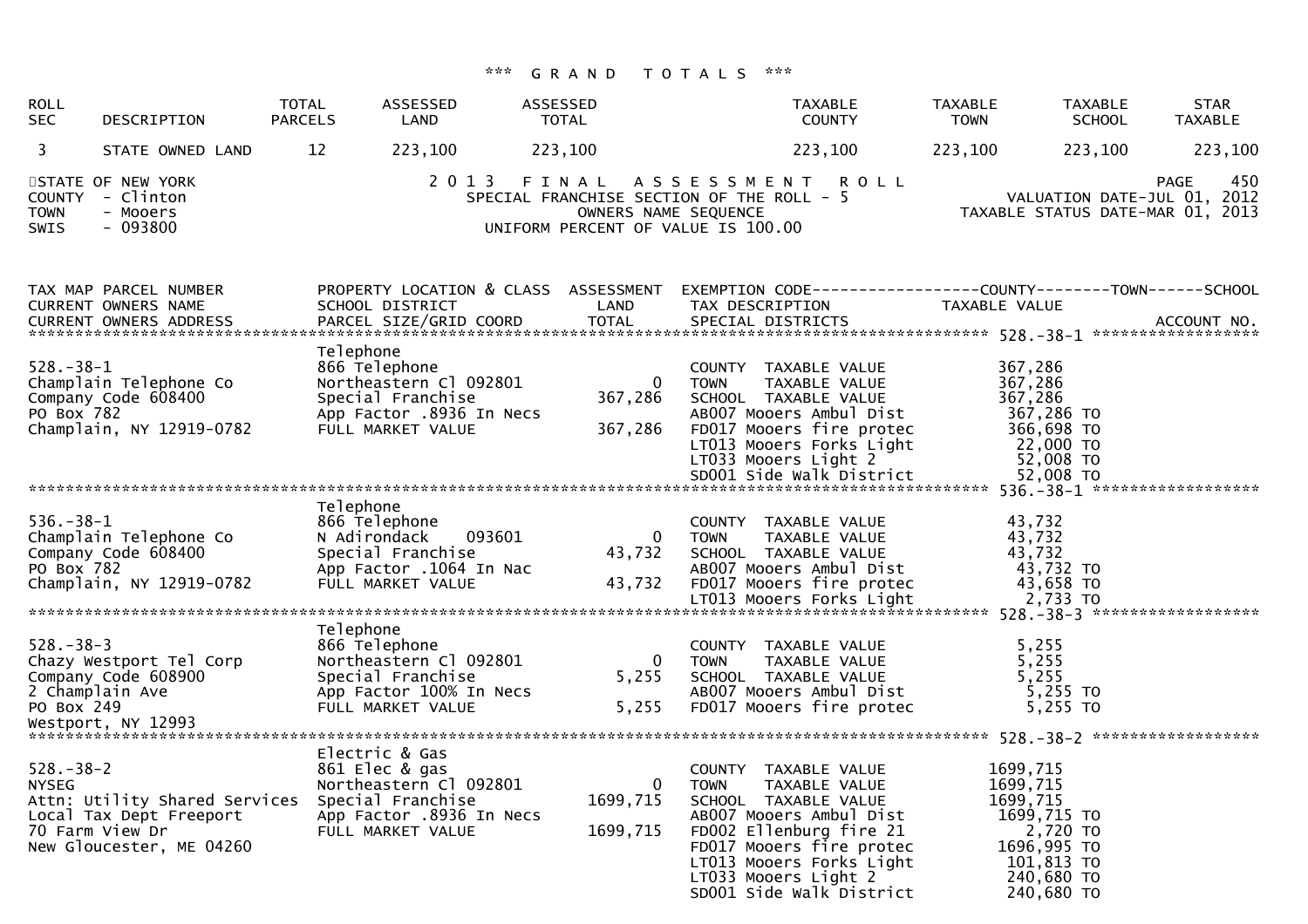| STATE OF NEW YORK<br>COUNTY - Clinton<br><b>TOWN</b><br>- Mooers<br>$-093800$<br><b>SWIS</b>                                               |                                                                                                                                 | OWNERS NAME SEQUENCE               | 2013 FINAL ASSESSMENT ROLL<br>SPECIAL FRANCHISE SECTION OF THE ROLL - 5<br>UNIFORM PERCENT OF VALUE IS 100.00                                                                                                              | 451<br>PAGE<br>VALUATION DATE-JUL 01, 2012<br>TAXABLE STATUS DATE-MAR 01, 2013                 |
|--------------------------------------------------------------------------------------------------------------------------------------------|---------------------------------------------------------------------------------------------------------------------------------|------------------------------------|----------------------------------------------------------------------------------------------------------------------------------------------------------------------------------------------------------------------------|------------------------------------------------------------------------------------------------|
|                                                                                                                                            |                                                                                                                                 |                                    |                                                                                                                                                                                                                            |                                                                                                |
| TAX MAP PARCEL NUMBER<br>CURRENT OWNERS NAME<br><b>CURRENT OWNERS ADDRESS</b>                                                              | PROPERTY LOCATION & CLASS ASSESSMENT<br>SCHOOL DISTRICT<br>PARCEL SIZE/GRID COORD                                               | LAND<br><b>TOTAL</b>               | TAX DESCRIPTION<br>SPECIAL DISTRICTS                                                                                                                                                                                       | EXEMPTION CODE-----------------COUNTY-------TOWN------SCHOOL<br>TAXABLE VALUE<br>ACCOUNT NO.   |
| $536. - 38 - 2$<br><b>NYSEG</b><br>Attn: Utility Shared Services<br>Local Tax Dept Freeport<br>70 Farm View Dr<br>New Gloucester, ME 04260 | Electric & Gas<br>861 Elec & gas<br>093601<br>N Adirondack<br>Special Franchise<br>App Factor .1064 In Nac<br>FULL MARKET VALUE | $\mathbf{0}$<br>202,383<br>202,383 | COUNTY TAXABLE VALUE<br>TAXABLE VALUE<br><b>TOWN</b><br>SCHOOL TAXABLE VALUE<br>AB007 Mooers Ambul Dist<br>FD002 Ellenburg fire 21<br>FD017 Mooers fire protec<br>LT013 Mooers Forks Light<br>LT033 Mooers Light 2         | 202,383<br>202,383<br>202,383<br>202,383 TO<br>324 TO<br>202,059 TO<br>11,880 TO<br>25,500 TO  |
| $528. - 38 - 5$<br>Time Warner Cable<br>PO Box 7467<br>Charlotte, NC 28241-7467                                                            | Television<br>869 Television<br>Northeastern Cl 092801<br>Special Franchise<br>App Factor .8936 In Necs<br>FULL MARKET VALUE    | $\overline{0}$<br>99,954<br>99,954 | COUNTY TAXABLE VALUE<br><b>TAXABLE VALUE</b><br><b>TOWN</b><br>SCHOOL TAXABLE VALUE<br>AB007 Mooers Ambul Dist<br>FD017 Mooers fire protec<br>LT013 Mooers Forks Light<br>LT033 Mooers Light 2<br>SD001 Side Walk District | 99,954<br>99,954<br>99,954<br>99,954 TO<br>99,954 TO<br>5,987 TO<br>14,153 TO<br>14,153 TO     |
|                                                                                                                                            |                                                                                                                                 |                                    |                                                                                                                                                                                                                            |                                                                                                |
| $536. - 38 - 5$<br>Time Warner Of Champlain<br>PO Box 7467<br>Charlotte, NC 28241-7467                                                     | Television<br>869 Television<br>093601<br>N Adirondack<br>Special Franchise<br>App Factor .1064 In Nac<br>FULL MARKET VALUE     | $\mathbf{0}$<br>11,901<br>11,901   | COUNTY TAXABLE VALUE<br><b>TOWN</b><br>TAXABLE VALUE<br>SCHOOL TAXABLE VALUE<br>AB007 Mooers Ambul Dist<br>FD017 Mooers fire protec<br>LT013 Mooers Forks Light<br>LT033 Mooers Light 2                                    | 11,901<br>11,901<br>11,901<br>11,901 TO<br>11,901 TO<br>713 TO<br>1,685 TO                     |
|                                                                                                                                            |                                                                                                                                 |                                    |                                                                                                                                                                                                                            |                                                                                                |
| $528. - 38 - 4$<br>Verizon New York Inc<br>Company Code 631900<br>Verizon Communications<br>PO Box 152206<br>Irving, TX 75015-2206         | Telephone<br>866 Telephone<br>Northeastern Cl 092801<br>Special Franchise<br>App Factor .1118 In Necs<br>FULL MARKET VALUE      | $\mathbf 0$<br>9,371<br>9,371      | COUNTY TAXABLE VALUE<br><b>TOWN</b><br>TAXABLE VALUE<br>SCHOOL TAXABLE VALUE<br>AB007 Mooers Ambul Dist<br>FD002 Ellenburg fire 21<br>FD017 Mooers fire protec                                                             | 9,371<br>9,371<br>9,371<br>9,371 TO<br>16 TO<br>9,355 TO<br>536. - 38 - 4 ******************** |
| $536. - 38 - 4$<br>Verizon New York Inc<br>Company Code 631900<br>Verizon Communications<br>PO Box 152206                                  | Telephone<br>866 Telephone<br>N Adirondack<br>093601<br>Special Franchise<br>App Factor .8882 In Nac<br>FULL MARKET VALUE       | 0<br>74,444<br>74,444              | COUNTY TAXABLE VALUE<br><b>TOWN</b><br>TAXABLE VALUE<br>SCHOOL TAXABLE VALUE<br>AB007 Mooers Ambul Dist<br>FD002 Ellenburg fire 21                                                                                         | 74,444<br>74,444<br>74,444<br>74,444 TO<br>127 TO                                              |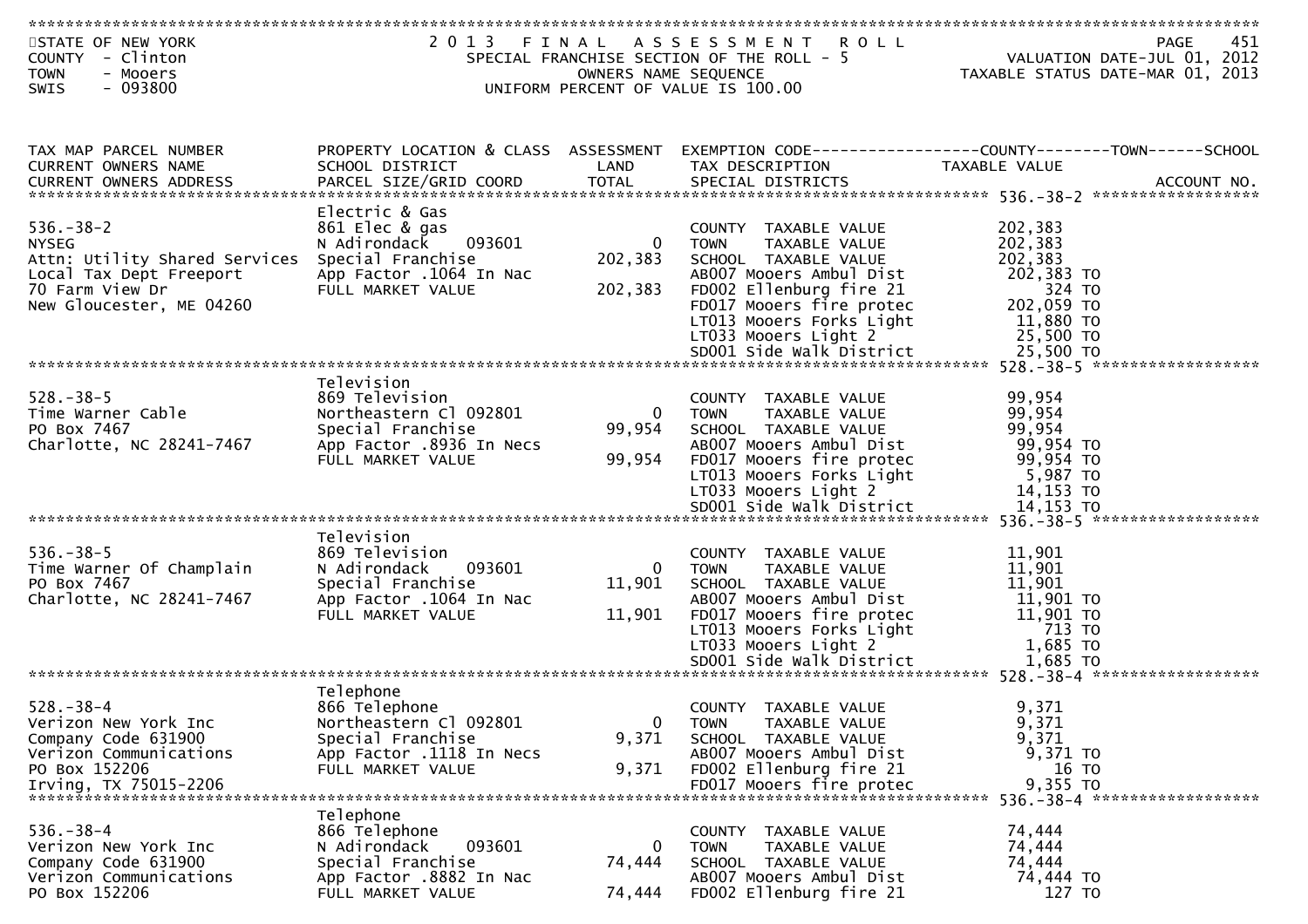| Irving, TX 75015-2206 | FD017 Mooers fire protec                  | 74.317 TO                        |
|-----------------------|-------------------------------------------|----------------------------------|
| STATE OF NEW YORK     | 2013 FINAL ASSESSMENT ROLL                | 452<br>PAGE                      |
| COUNTY - Clinton      | SPECIAL FRANCHISE SECTION OF THE ROLL - 5 | VALUATION DATE-JUL 01, 2012      |
| TOWN<br>- Mooers      |                                           | TAXABLE STATUS DATE-MAR 01, 2013 |
| - 093800<br>SWIS      | UNIFORM PERCENT OF VALUE IS 100.00        | RPS150/V04/L015                  |
|                       |                                           | CURRENT DATE 6/17/2013           |

#### \*\*\* S P E C I A L D I S T R I C T S U M M A R Y \*\*\*

|             |                      | TOTAL   | EXTENSION   | EXTENSION    | AD VALOREM | <b>EXEMPT</b> | <b>TAXABLE</b> |
|-------------|----------------------|---------|-------------|--------------|------------|---------------|----------------|
| <b>CODE</b> | DISTRICT NAME        | PARCELS | <b>TYPE</b> | <b>VALUE</b> | VALUE      | <b>AMOUNT</b> | <b>VALUE</b>   |
|             |                      |         |             |              |            |               |                |
|             | AB007 Mooers Ambul D |         | 9 TOTAL     |              | 2514,041   |               | 2514,041       |
|             | FD002 Ellenburg fire |         | 4 TOTAL     |              | 3.187      |               | 3.187          |
|             | FD017 Mooers fire pr |         | 9 TOTAL     |              | 2510.192   |               | 2510,192       |
|             | LT013 Mooers Forks L |         | 6 TOTAL     |              | 145.126    |               | 145,126        |
|             | LT033 Mooers Light 2 |         | 5 TOTAL     |              | 334,026    |               | 334,026        |
|             | SD001 Side Walk Dist |         | 5 TOTAL     |              | 334,026    |               | 334,026        |
|             |                      |         |             |              |            |               |                |

#### \*\*\* S C H O O L D I S T R I C T S U M M A R Y \*\*\*

| <b>CODE</b>      | DISTRICT NAME                        | <b>TOTAL</b><br><b>PARCELS</b> | ASSESSED<br>LAND | ASSESSED<br><b>TOTAL</b> | <b>EXEMPT</b><br><b>AMOUNT</b> | <b>TOTAL</b><br><b>TAXABLE</b> | <b>STAR</b><br><b>AMOUNT</b> | <b>STAR</b><br><b>TAXABLE</b> |
|------------------|--------------------------------------|--------------------------------|------------------|--------------------------|--------------------------------|--------------------------------|------------------------------|-------------------------------|
| 092801<br>093601 | Northeastern Clinton<br>N Adirondack |                                |                  | 2181,581<br>332,460      |                                | 2181,581<br>332,460            |                              | 2181,581<br>332,460           |
|                  | SUB-TOTAL                            | 9                              |                  | 2514,041                 |                                | 2514,041                       |                              | 2514,041                      |
|                  | T O T A L                            | 9                              |                  | 2514,041                 |                                | 2514,041                       |                              | 2514,041                      |

\*\*\* S Y S T E M C O D E S S U M M A R Y \*\*\*

#### NO SYSTEM EXEMPTIONS AT THIS LEVEL

#### \*\*\* E X E M P T I O N S U M M A R Y \*\*\*

|             |                   | NO EXEMPTIONS AT THIS LEVEL               |                                  |
|-------------|-------------------|-------------------------------------------|----------------------------------|
|             | STATE OF NEW YORK | 2013 FINAL ASSESSMENT ROLL                | 453<br>PAGE                      |
|             | COUNTY - Clinton  | SPECIAL FRANCHISE SECTION OF THE ROLL - 5 | VALUATION DATE-JUL 01, 2012      |
| <b>TOWN</b> | - Mooers          |                                           | TAXABLE STATUS DATE-MAR 01, 2013 |
| SWIS        | - 093800          | UNIFORM PERCENT OF VALUE IS 100.00        | RPS150/V04/L015                  |
|             |                   |                                           | CURRENT DATE 6/17/2013           |
|             |                   |                                           |                                  |

## ROLL SECTION TOTALS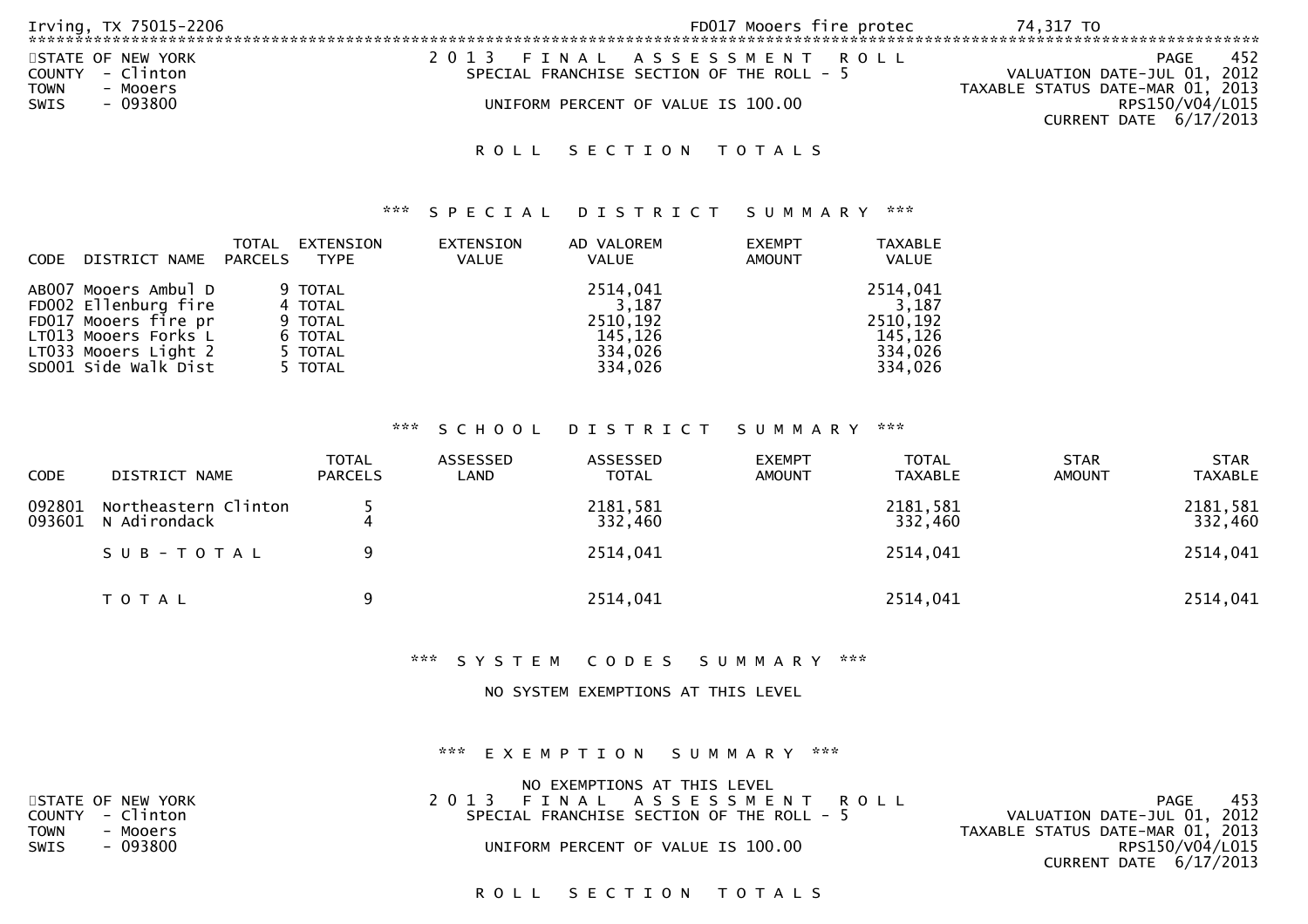| <b>ROLL</b><br><b>SEC</b>            | DESCRIPTION                                                                                            | TOTAL<br><b>PARCELS</b> | ASSESSED<br>LAND                                                                                                                                                                   | ASSESSED<br>TOTAL                                          | <b>TAXABLE</b><br><b>COUNTY</b>                                                                                                                                                                                                                                                                                     | <b>TAXABLE</b><br><b>TOWN</b>                                                                | <b>STAR</b><br>TAXABLE<br><b>SCHOOL</b><br>TAXABLE                             |
|--------------------------------------|--------------------------------------------------------------------------------------------------------|-------------------------|------------------------------------------------------------------------------------------------------------------------------------------------------------------------------------|------------------------------------------------------------|---------------------------------------------------------------------------------------------------------------------------------------------------------------------------------------------------------------------------------------------------------------------------------------------------------------------|----------------------------------------------------------------------------------------------|--------------------------------------------------------------------------------|
| 5                                    | SPECIAL FRANCHISE                                                                                      | 9                       |                                                                                                                                                                                    | 2514,041                                                   | 2514,041                                                                                                                                                                                                                                                                                                            | 2514,041<br>2514,041                                                                         | 2514,041                                                                       |
| <b>COUNTY</b><br><b>TOWN</b><br>SWIS | STATE OF NEW YORK<br>- Clinton<br>- Mooers<br>$-093800$                                                |                         | 2 0 1 3                                                                                                                                                                            | OWNERS NAME SEQUENCE<br>UNIFORM PERCENT OF VALUE IS 100.00 | FINAL ASSESSMENT<br><b>ROLL</b><br>UTILITY & R.R. SECTION OF THE ROLL - 6                                                                                                                                                                                                                                           |                                                                                              | 454<br>PAGE<br>VALUATION DATE-JUL 01, 2012<br>TAXABLE STATUS DATE JUL U1, 2011 |
|                                      | TAX MAP PARCEL NUMBER<br>CURRENT OWNERS NAME                                                           |                         | PROPERTY LOCATION & CLASS ASSESSMENT<br>SCHOOL DISTRICT                                                                                                                            | LAND                                                       | EXEMPTION CODE------------------COUNTY--------TOWN------SCHOOL<br>TAX DESCRIPTION<br>.4CCOUNT NO . PARCEL SIZE/GRID COORD TOTAL SPECIAL DISTRICTS . ACCOUNT NO . ACCOUNT NO . ACCOUNT NO . يتمكن بن المكتب المكتب المكتب المكتب المكتب المكتب المكتب المكتب المكتب المكتب المكتب المكتب المكتب المكتب المكتب المكتب | TAXABLE VALUE                                                                                |                                                                                |
| $30.20 - 2 - 16$<br>PO Box 782       | Champlain Telephone Co<br>Company Code 608400<br>Champlain, NY 12919-0782                              | 10 Higgins St           | 831 Tele Comm<br>Northeastern Cl 092801<br>App Factor 100% In Nccs<br>Telephone Co Office<br>FRNT 105.00 DPTH 94.00<br>EAST-0729662 NRTH-2234097<br>DEED BOOK 387<br><b>PG-325</b> | 10,000<br>45,000                                           | COUNTY TAXABLE VALUE<br>TAXABLE VALUE<br><b>TOWN</b><br>SCHOOL TAXABLE VALUE<br>AB007 Mooers Ambul Dist<br>FD017 Mooers fire protec<br>LT033 Mooers Light 2<br>SD001 Side Walk District                                                                                                                             | 45,000<br>45,000<br>45,000<br>45,000 TO<br>45,000 TO<br>45,000 TO<br>45,000 TO               |                                                                                |
|                                      |                                                                                                        |                         |                                                                                                                                                                                    |                                                            |                                                                                                                                                                                                                                                                                                                     |                                                                                              |                                                                                |
| $30.20 - 2 - 17$<br>PO Box 782       | Champlain Telephone Co<br>Company Code 608400<br>Champlain, NY 12919-0782                              | 16 Higgins St           | 831 Tele Comm<br>Northeastern Cl 092801<br>App Factor 100% In Nccs<br>Telephone Co Storage<br>FRNT 105.00 DPTH 99.00<br>EAST-0729693 NRTH-2234200<br>DEED BOOK 685<br>$PG-10$      | 5,100<br>30,000                                            | COUNTY TAXABLE VALUE<br><b>TOWN</b><br>TAXABLE VALUE<br>SCHOOL TAXABLE VALUE<br>AB007 Mooers Ambul Dist<br>FD017 Mooers fire protec<br>LT033 Mooers Light 2<br>SD001 Side Walk District                                                                                                                             | 30,000<br>30,000<br>30,000<br>30,000 TO<br>30,000 TO<br>30,000 TO<br>30,000 TO               |                                                                                |
|                                      |                                                                                                        |                         | FULL MARKET VALUE                                                                                                                                                                  | 30,000                                                     |                                                                                                                                                                                                                                                                                                                     |                                                                                              |                                                                                |
| PO Box 782                           | 638.089-9999-608.400-1881<br>Champlain Telephone Co<br>Company Code 608400<br>Champlain, NY 12919-0782 |                         | Outside Plant<br>836 Telecom. eq.<br>Northeastern Cl 092801<br>Loc #888888 Poles, wires, c<br>App Factor .8936 In Nccs<br>FULL MARKET VALUE                                        | $\overline{0}$<br>68,455<br>68,455                         | COUNTY TAXABLE VALUE<br>TAXABLE VALUE<br>TOWN<br>SCHOOL TAXABLE VALUE<br>AB007 Mooers Ambul Dist<br>FD017 Mooers fire protec<br>LT013 Mooers Forks Light<br>LT033 Mooers Light 2<br>SD001 Side Walk District                                                                                                        | 68,455<br>68,455<br>68,455<br>68,455 TO<br>68,455 TO<br>4,100 TO<br>$9,693$ TO<br>$9,693$ TO |                                                                                |
|                                      |                                                                                                        |                         | Outside Plant                                                                                                                                                                      |                                                            |                                                                                                                                                                                                                                                                                                                     |                                                                                              |                                                                                |
| PO Box 782                           | 638.089-9999-608.400-1882<br>Champlain Telephone Co<br>Company Code 608400<br>Champlain, NY 12919-0782 |                         | 836 Telecom. eq.<br>093601<br>N Adirondack<br>Loc #888888 Poles, wires, c<br>App Factor .1064 In Nacs<br>FULL MARKET VALUE                                                         | $\mathbf 0$<br>8,151<br>8,151                              | COUNTY TAXABLE VALUE<br><b>TOWN</b><br>TAXABLE VALUE<br>SCHOOL TAXABLE VALUE<br>AB007 Mooers Ambul Dist<br>FD017 Mooers fire protec                                                                                                                                                                                 | 8,151<br>8,151<br>8,151<br>8,151 TO<br>8,151 TO                                              |                                                                                |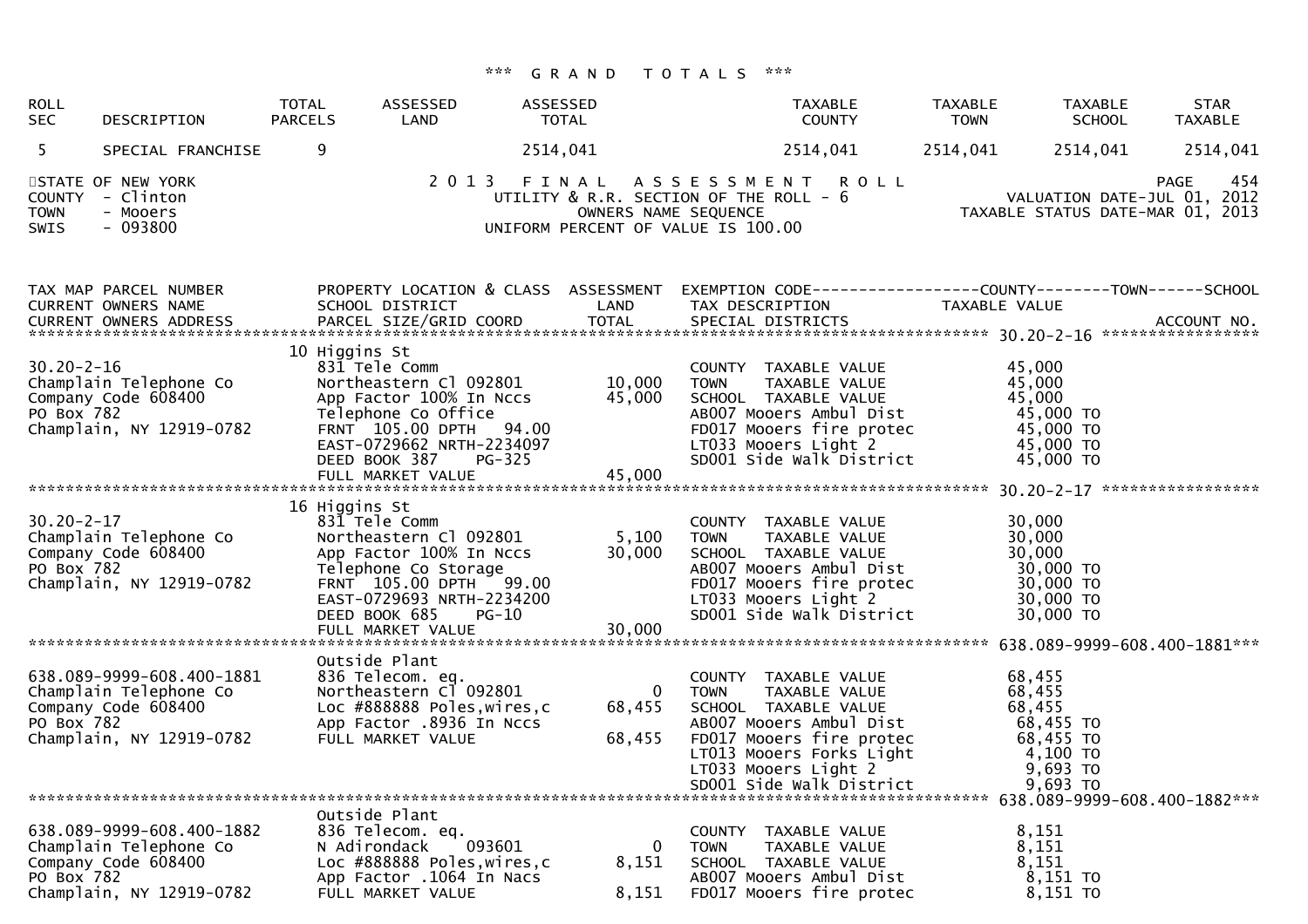|                                                                                                                                          |                                                                                                                                                                                                                                  |                               | LT013 Mooers Forks Light<br>LT033 Mooers Light 2<br>SD001 Side Walk District                                                        | 488 TO<br>1,154 TO<br>1,154 TO                                                               |
|------------------------------------------------------------------------------------------------------------------------------------------|----------------------------------------------------------------------------------------------------------------------------------------------------------------------------------------------------------------------------------|-------------------------------|-------------------------------------------------------------------------------------------------------------------------------------|----------------------------------------------------------------------------------------------|
|                                                                                                                                          |                                                                                                                                                                                                                                  |                               |                                                                                                                                     |                                                                                              |
| 638.089-9999-608.900-1881<br>Chazy Westport Tele Corp<br>Company Code 608900<br>2 Champlain Ave<br>PO Box 249                            | Outside Plant<br>836 Telecom. eq.<br>Northeastern Cl 092801<br>Loc #888888 Poles, wires.c<br>App Factor 100% In Nccs<br>FULL MARKET VALUE                                                                                        | 0<br>1,378<br>1,378           | COUNTY TAXABLE VALUE<br>TAXABLE VALUE<br><b>TOWN</b><br>SCHOOL TAXABLE VALUE<br>AB007 Mooers Ambul Dist<br>FD017 Mooers fire protec | 1,378<br>1,378<br>1,378<br>1,378 TO<br>1,378 TO                                              |
| STATE OF NEW YORK<br>COUNTY - Clinton<br><b>TOWN</b><br>- Mooers<br>$-093800$<br><b>SWIS</b>                                             | 2 0 1 3                                                                                                                                                                                                                          | FINAL<br>OWNERS NAME SEQUENCE | A S S E S S M E N T<br><b>ROLL</b><br>UTILITY & R.R. SECTION OF THE ROLL - 6<br>UNIFORM PERCENT OF VALUE IS 100.00                  | 455<br>PAGE<br>VALUATION DATE-JUL 01, 2012<br>TAXABLE STATUS DATE-MAR 01, 2013               |
| TAX MAP PARCEL NUMBER<br>CURRENT OWNERS NAME<br><b>CURRENT OWNERS ADDRESS</b>                                                            | PROPERTY LOCATION & CLASS ASSESSMENT<br>SCHOOL DISTRICT<br>PARCEL SIZE/GRID COORD                                                                                                                                                | LAND<br><b>TOTAL</b>          | TAX DESCRIPTION<br>SPECIAL DISTRICTS                                                                                                | EXEMPTION CODE-----------------COUNTY-------TOWN------SCHOOL<br>TAXABLE VALUE<br>ACCOUNT NO. |
| $29. -2 - 14.1 - 1$<br>Crown Atlantic Co LLC<br><b>PMB 353</b><br>4017 Washington Rd<br>McMurray, PA 15317                               | 35 Missile Base Rd<br>837 Cell Tower<br>Northeastern Cl 092801<br>Leased 100'x100'<br>From R Miller<br>Cell Tower/Fence<br>EAST-0717465 NRTH-2236962<br>DEED BOOK 20092 PG-21596                                                 | 0<br>100,000                  | COUNTY TAXABLE VALUE<br>TAXABLE VALUE<br><b>TOWN</b><br>SCHOOL TAXABLE VALUE<br>AB007 Mooers Ambul Dist<br>FD017 Mooers fire protec | 100,000<br>100,000<br>100,000<br>100,000 TO<br>100,000 TO                                    |
| $58. - 1 - 9. - 1$<br>Crown Atlantic Co LLC<br><b>PMB 353</b><br>4017 Washington Rd<br>McMurray, PA 15317                                | 255 Boas Rd<br>837 Cell Tower<br>Northeastern Cl 092801<br>Leased 125'x125'<br>From L Ashline<br>Cell Tower/Fence<br>EAST-0707236 NRTH-2222515<br>DEED BOOK 20112 PG-42170<br>FULL MARKET VALUE                                  | 0<br>100,000<br>100,000       | COUNTY TAXABLE VALUE<br>TAXABLE VALUE<br><b>TOWN</b><br>SCHOOL TAXABLE VALUE<br>AB007 Mooers Ambul Dist<br>FD017 Mooers fire protec | 100,000<br>100,000<br>100,000<br>100,000 TO<br>100,000 TO                                    |
| $45. - 3 - 7$<br><b>NYSEG</b><br>Attn: Utility Shared Services<br>Local Tax Dept Freeport<br>70 Farm View Dr<br>New Gloucester, ME 04260 | 714 Rt 22<br>380 Pub Util Vac<br>Northeastern Cl 092801<br>Loc #001219<br>App Factor 100% In Nccs<br>Former Substation Site<br>1.40<br><b>ACRES</b><br>EAST-0730634 NRTH-2232051<br>DEED BOOK 156<br>PG-188<br>FULL MARKET VALUE | 11,200<br>11,200<br>11,200    | COUNTY TAXABLE VALUE<br><b>TOWN</b><br>TAXABLE VALUE<br>SCHOOL TAXABLE VALUE<br>AB007 Mooers Ambul Dist<br>FD017 Mooers fire protec | 11,200<br>11,200<br>11,200<br>11,200 TO<br>11,200 TO                                         |
| 638.089-9999-131.600-1001<br><b>NYSEG</b>                                                                                                | Electric Transmission<br>882 Elec Trans Imp<br>Northeastern Cl 092801                                                                                                                                                            | 0                             | COUNTY TAXABLE VALUE<br>TAXABLE VALUE<br><b>TOWN</b>                                                                                | 332,198<br>332,198                                                                           |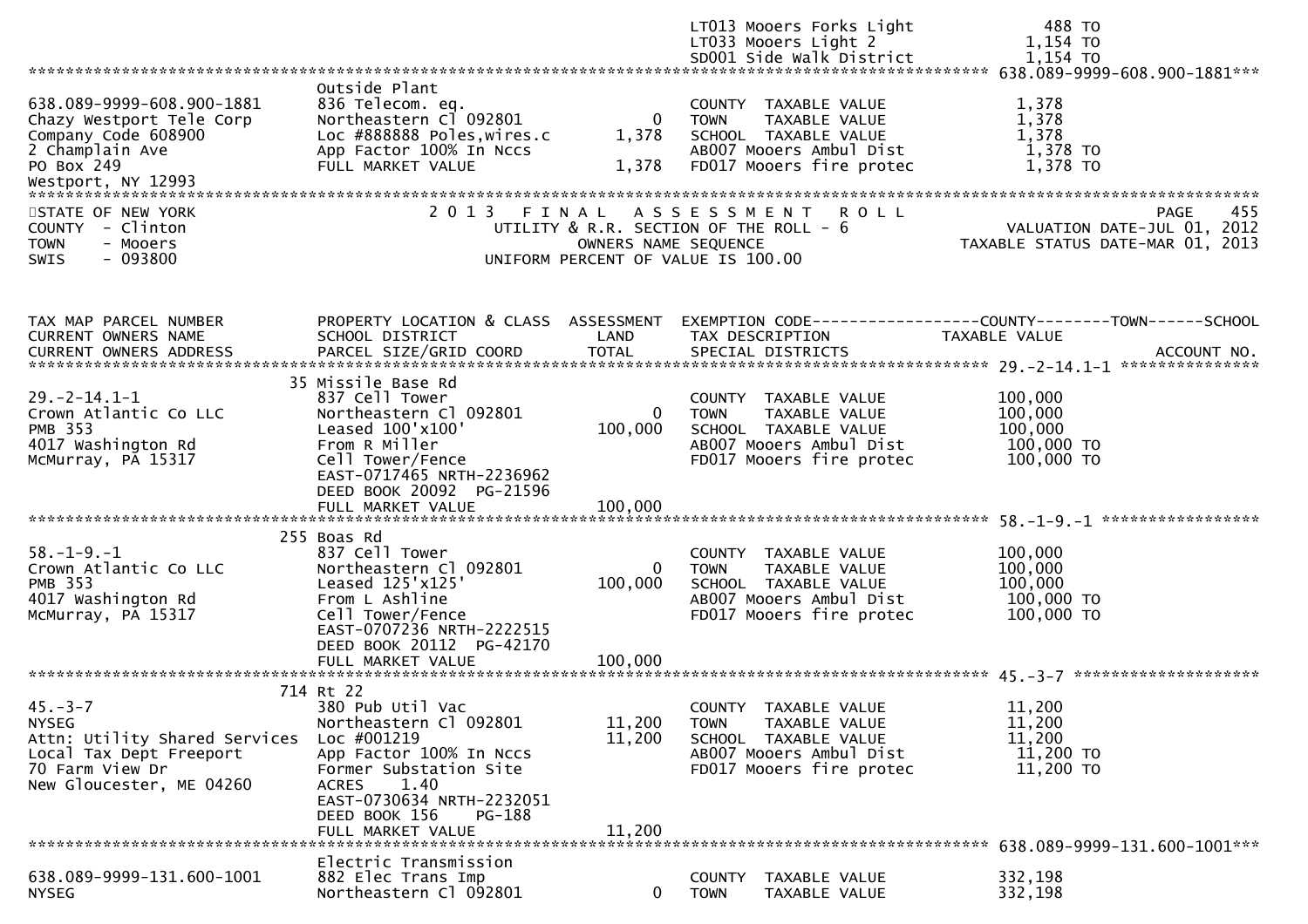| Attn: Utility Shared Services Loc #000016 Trans line 16<br>Local Tax Dept Freeport<br>70 Farm View Dr                                                | App Factor 100% In Nccs<br>FULL MARKET VALUE                                                                                                 | 332,198<br>332,198                   | SCHOOL TAXABLE VALUE<br>AB007 Mooers Ambul Dist<br>FD017 Mooers fire protec                                                                                                                                        | 332,198<br>332,198 TO<br>332,198 TO                                                                                            |
|------------------------------------------------------------------------------------------------------------------------------------------------------|----------------------------------------------------------------------------------------------------------------------------------------------|--------------------------------------|--------------------------------------------------------------------------------------------------------------------------------------------------------------------------------------------------------------------|--------------------------------------------------------------------------------------------------------------------------------|
| STATE OF NEW YORK<br>COUNTY - Clinton<br><b>TOWN</b><br>- Mooers<br>$-093800$<br>SWIS                                                                | 2013 FINAL                                                                                                                                   | OWNERS NAME SEQUENCE                 | ASSESSMENT ROLL<br>UTILITY & R.R. SECTION OF THE ROLL - 6<br>UNIFORM PERCENT OF VALUE IS 100.00                                                                                                                    | 456<br>PAGE<br>750 1702<br>VALUATION DATE-JUL 01, 2012<br>TAXARIF STATIIS DATE-MAP 01 2012<br>TAXABLE STATUS DATE-MAR 01, 2013 |
| TAX MAP PARCEL NUMBER<br>CURRENT OWNERS NAME<br><b>CURRENT OWNERS ADDRESS</b>                                                                        | PROPERTY LOCATION & CLASS ASSESSMENT<br>SCHOOL DISTRICT<br>PARCEL SIZE/GRID COORD                                                            | LAND<br><b>TOTAL</b>                 | TAX DESCRIPTION<br>SPECIAL DISTRICTS                                                                                                                                                                               | EXEMPTION CODE------------------COUNTY--------TOWN------SCHOOL<br>TAXABLE VALUE<br>ACCOUNT NO.                                 |
| 638.089-9999-131.600-1881<br><b>NYSEG</b><br>Attn: Utility Shared Services<br>Local Tax Dept Freeport<br>70 Farm View Dr<br>New Gloucester, ME 04260 | Outside Plant<br>884 Elec Dist Out<br>Northeastern Cl 092801<br>Loc #888888 Poles, wires, c<br>App Factor .8936 In Nccs<br>FULL MARKET VALUE | $\mathbf{0}$<br>5321,062<br>5321,062 | COUNTY TAXABLE VALUE<br>TAXABLE VALUE<br><b>TOWN</b><br>SCHOOL TAXABLE VALUE<br>AB007 Mooers Ambul Dist<br>FD002 Ellenburg fire 21<br>FD017 Mooers fire protec<br>LT013 Mooers Forks Light<br>LT033 Mooers Light 2 | 5321,062<br>5321,062<br>5321,062<br>5321,062 TO<br>8,514 то<br>5312,548 TO<br>318,732 TO<br>753,462 TO                         |
| 638.089-9999-131.600-1882<br><b>NYSEG</b><br>Attn: Utility Shared Services<br>Local Tax Dept Freeport<br>70 Farm View Dr<br>New Gloucester, ME 04260 | Outside Plant<br>884 Elec Dist Out<br>N Adirondack<br>093601<br>Loc #888888 Poles, wires, c<br>App Factor .1064 In Nac<br>FULL MARKET VALUE  | $\overline{0}$<br>633,573<br>633,573 | COUNTY TAXABLE VALUE<br>TAXABLE VALUE<br><b>TOWN</b><br>SCHOOL TAXABLE VALUE<br>AB007 Mooers Ambul Dist<br>FD002 Ellenburg fire 21<br>FD017 Mooers fire protec<br>LT013 Mooers Forks Light<br>LT033 Mooers Light 2 | 633,573<br>633,573<br>633,573<br>633,573 TO<br>1,014 TO<br>632,559 TO<br>37,824 TO<br>89,714 TO                                |
| 638.089-9999-631.900-1881<br>Verizon New York Inc<br>Company Code 631900<br>Verizon Communications<br>PO Box 152206<br>Irving, TX 75015-2206         | Outside Plant<br>836 Telecom. eq.<br>093601<br>N Adirondack<br>Loc #888888 Poles, wires, c<br>App Factor .8936 in NAC<br>FULL MARKET VALUE   | $\mathbf{0}$<br>29,997<br>29,997     | COUNTY TAXABLE VALUE<br>TAXABLE VALUE<br><b>TOWN</b><br>SCHOOL TAXABLE VALUE<br>AB007 Mooers Ambul Dist<br>FD002 Ellenburg fire 21<br>FD017 Mooers fire protec<br>LT033 Mooers Light 2<br>SD001 Side Walk District | 29,997<br>29,997<br>29,997<br>29,997 TO<br>48 TO<br>29,949 TO<br>4,248 TO<br>4,248 TO<br>638.089-9999-631.900-1882***          |
| 638.089-9999-631.900-1882<br>Verizon New York Inc<br>Company Code 631900<br>Verizon Communications<br>PO Box 152206<br>Irving, TX 75015-2206         | Outside Plant<br>836 Telecom. eq.<br>Northeastern Cl 092801<br>Loc #888888 Poles, wires, c<br>App Factor .1064 in NCCS<br>FULL MARKET VALUE  | 0<br>3,572<br>3,572                  | COUNTY TAXABLE VALUE<br><b>TOWN</b><br>TAXABLE VALUE<br>SCHOOL TAXABLE VALUE<br>AB007 Mooers Ambul Dist<br>FD002 Ellenburg fire 21<br>FD017 Mooers fire protec<br>LT033 Mooers Light 2<br>SD001 Side Walk District | 3,572<br>3,572<br>3,572<br>3,572 TO<br>6 TO<br>3,566 TO<br>506 TO<br>506 TO                                                    |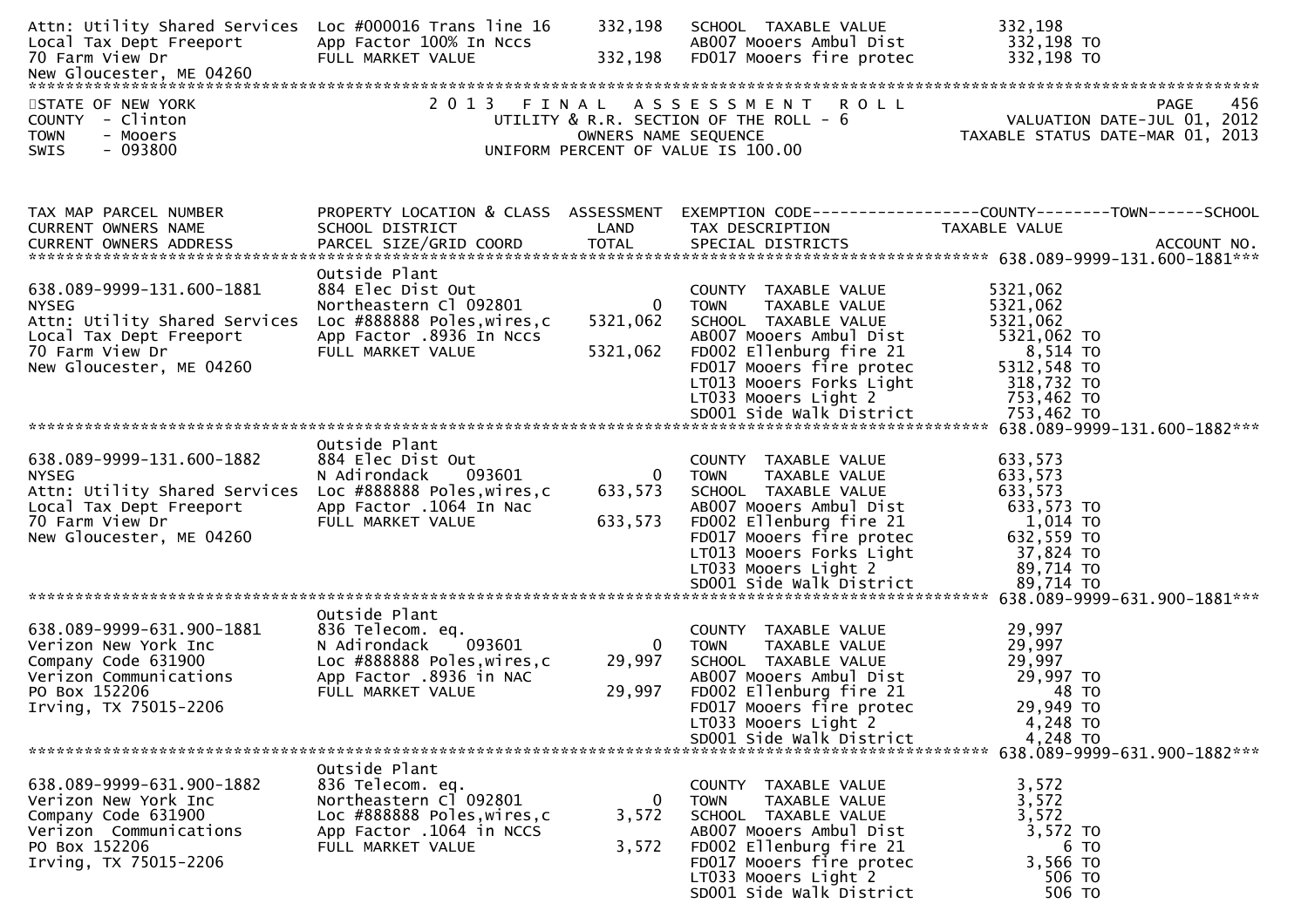| STATE OF NEW YORK        | 2013 FINAL ASSESSMENT ROLL                  | PAGE<br>457                      |
|--------------------------|---------------------------------------------|----------------------------------|
| - Clinton<br>COUNTY      | UTILITY $\&$ R.R. SECTION OF THE ROLL - $6$ | VALUATION DATE-JUL 01, 2012      |
| <b>TOWN</b><br>- Mooers  |                                             | TAXABLE STATUS DATE-MAR 01, 2013 |
| $-093800$<br><b>SWIS</b> | UNIFORM PERCENT OF VALUE IS 100.00          | RPS150/V04/L015                  |
|                          |                                             | CURRENT DATE 6/17/2013           |
|                          |                                             |                                  |

### \*\*\* S P E C I A L D I S T R I C T S U M M A R Y \*\*\*

| CODE DISTRICT NAME PARCELS                                                                                                                   | TOTAL | EXTENSION<br>TYPE                                                | <b>EXTENSION</b><br><b>VALUE</b> | AD VALOREM<br>VALUE                                            | <b>EXEMPT</b><br><b>AMOUNT</b> | <b>TAXABLE</b><br>VALUE                                        |
|----------------------------------------------------------------------------------------------------------------------------------------------|-------|------------------------------------------------------------------|----------------------------------|----------------------------------------------------------------|--------------------------------|----------------------------------------------------------------|
| AB007 Mooers Ambul D<br>FD002 Ellenburg fire<br>FD017 Mooers fire pr<br>LT013 Mooers Forks L<br>LT033 Mooers Light 2<br>SD001 Side Walk Dist |       | 13 TOTAL<br>4 TOTAL<br>13 TOTAL<br>4 TOTAL<br>8 TOTAL<br>8 TOTAL |                                  | 6684,586<br>9,582<br>6675,004<br>361,144<br>933,777<br>933,777 |                                | 6684,586<br>9,582<br>6675,004<br>361,144<br>933,777<br>933,777 |

## \*\*\* S C H O O L D I S T R I C T S U M M A R Y \*\*\*

| CODE             | DISTRICT NAME                        | <b>TOTAL</b><br><b>PARCELS</b> | ASSESSED<br>LAND | ASSESSED<br>TOTAL   | <b>EXEMPT</b><br><b>AMOUNT</b> | <b>TOTAL</b><br><b>TAXABLE</b> | <b>STAR</b><br><b>AMOUNT</b> | <b>STAR</b><br>TAXABLE |
|------------------|--------------------------------------|--------------------------------|------------------|---------------------|--------------------------------|--------------------------------|------------------------------|------------------------|
| 092801<br>093601 | Northeastern Clinton<br>N Adirondack | 10                             | 26,300           | 6012,865<br>671,721 |                                | 6012,865<br>671,721            |                              | 6012,865<br>671,721    |
|                  | SUB-TOTAL                            | 13                             | 26,300           | 6684,586            |                                | 6684,586                       |                              | 6684,586               |
|                  | T O T A L                            | 13                             | 26,300           | 6684,586            |                                | 6684,586                       |                              | 6684,586               |

\*\*\* S Y S T E M C O D E S S U M M A R Y \*\*\*

NO SYSTEM EXEMPTIONS AT THIS LEVEL

\*\*\* E X E M P T I O N S U M M A R Y \*\*\*

| NO EXEMPTIONS AT THIS LEVEL                 |                                  |
|---------------------------------------------|----------------------------------|
| 2013 FINAL ASSESSMENT ROLL                  | 458<br>PAGE                      |
| UTILITY $\&$ R.R. SECTION OF THE ROLL - $6$ | VALUATION DATE-JUL 01, 2012      |
|                                             | TAXABLE STATUS DATE-MAR 01, 2013 |
| UNIFORM PERCENT OF VALUE IS 100.00          | RPS150/V04/L015                  |
|                                             | CURRENT DATE $6/17/2013$         |
|                                             |                                  |

ROLL SECTION TOTALS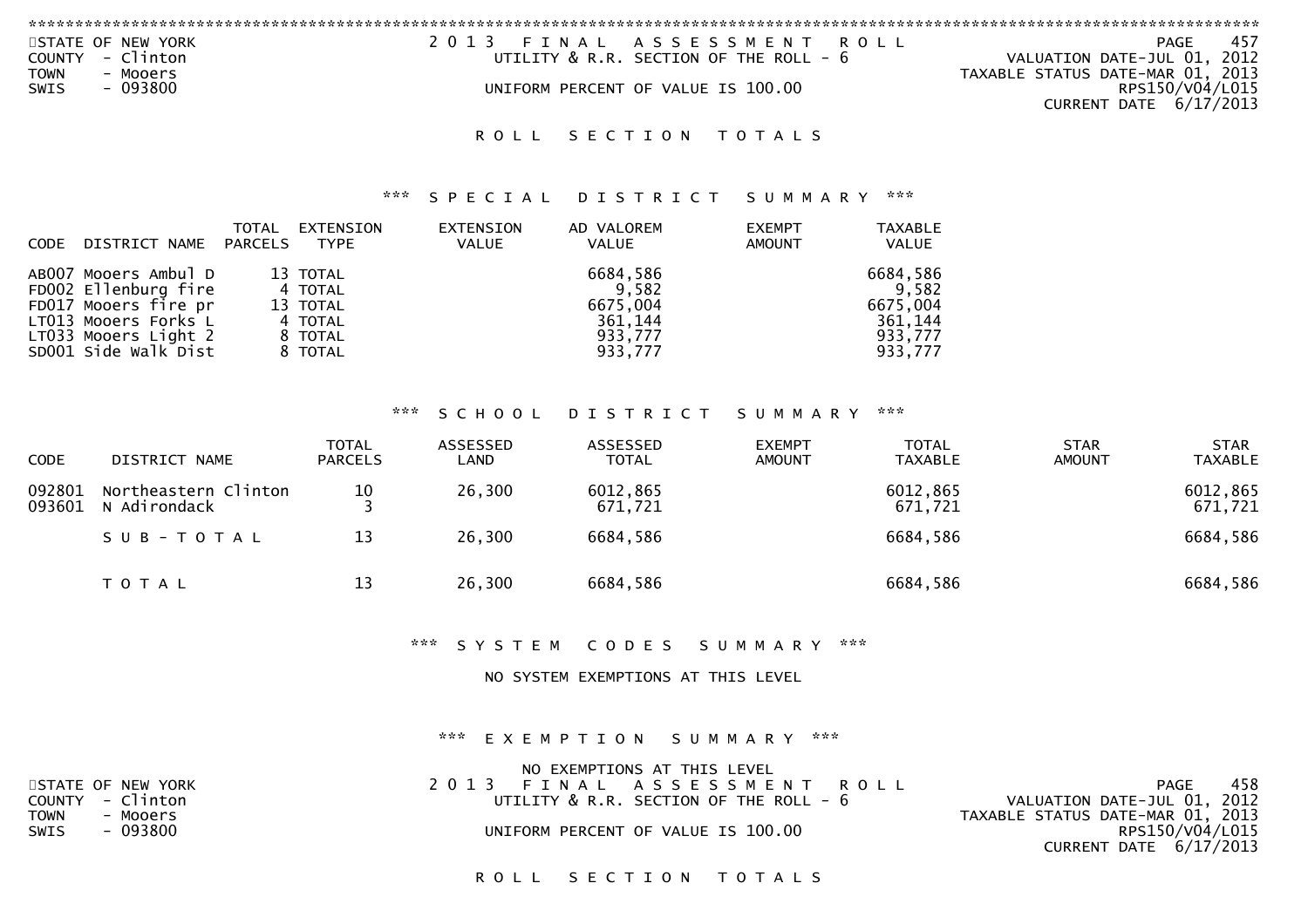| <b>ROLL</b><br><b>SEC</b>           | DESCRIPTION                                                                                               | <b>TOTAL</b><br><b>PARCELS</b> | ASSESSED<br>LAND                                                                                                                                             | ASSESSED<br>TOTAL |                                                            |                                 | <b>TAXABLE</b><br><b>COUNTY</b>                                                                                 | <b>TAXABLE</b><br><b>TOWN</b> | <b>TAXABLE</b><br><b>SCHOOL</b>                                 | <b>STAR</b><br>TAXABLE |
|-------------------------------------|-----------------------------------------------------------------------------------------------------------|--------------------------------|--------------------------------------------------------------------------------------------------------------------------------------------------------------|-------------------|------------------------------------------------------------|---------------------------------|-----------------------------------------------------------------------------------------------------------------|-------------------------------|-----------------------------------------------------------------|------------------------|
| 6                                   | UTILITIES & N.C.                                                                                          | 13                             | 26,300                                                                                                                                                       | 6684,586          |                                                            |                                 | 6684,586                                                                                                        | 6684,586                      | 6684,586                                                        | 6684,586               |
| <b>TOWN</b><br>SWIS                 | STATE OF NEW YORK<br>COUNTY - Clinton<br>- Mooers<br>$-093800$                                            |                                | 2013 FINAL                                                                                                                                                   |                   | OWNERS NAME SEQUENCE<br>UNIFORM PERCENT OF VALUE IS 100.00 |                                 | ASSESSMENT ROLL<br>WHOLLY EXEMPT SECTION OF THE ROLL - 8                                                        |                               | VALUATION DATE-JUL 01, 2012<br>TAXABLE STATUS DATE-MAR 01, 2013 | 459<br><b>PAGE</b>     |
|                                     | TAX MAP PARCEL NUMBER<br>CURRENT OWNERS NAME<br><b>CURRENT OWNERS ADDRESS</b>                             |                                | PROPERTY LOCATION & CLASS ASSESSMENT<br>SCHOOL DISTRICT                                                                                                      |                   | LAND                                                       |                                 | EXEMPTION CODE------------------COUNTY--------TOWN------SCHOOL<br>TAX DESCRIPTION                               | TAXABLE VALUE                 |                                                                 |                        |
|                                     |                                                                                                           |                                | Hemmingford Rd                                                                                                                                               |                   |                                                            |                                 |                                                                                                                 |                               |                                                                 | <b>RNW</b>             |
| $15. - 1 - 15.7$<br>409 Gilbert Rd  | Champlain Val Immunology Fnd<br>Attn: Dr Vinay Likhite<br>Cancer Research Center<br>Mooers, NY 12958-4119 | <b>ACRES</b>                   | $314$ Rural vac<10<br>Northeastern Cl 092801<br>Lot 70 Ref Tr<br>4.40<br>EAST-0728454 NRTH-2246094<br>DEED BOOK 20021 PG-43734                               |                   | 10,700<br>10,700                                           | NONPR CORP 25300<br><b>TOWN</b> | COUNTY TAXABLE VALUE<br>TAXABLE VALUE<br>SCHOOL TAXABLE VALUE<br>AB007 Mooers Ambul Dist<br>10,700 EX           | 10,700                        | 10,700<br>0<br>0<br>0<br>0 <sub>T</sub>                         | 10,700                 |
|                                     |                                                                                                           |                                | FULL MARKET VALUE                                                                                                                                            |                   | 10,700                                                     |                                 | FD017 Mooers fire protec                                                                                        |                               | 0 <sub>T</sub>                                                  |                        |
|                                     |                                                                                                           |                                |                                                                                                                                                              |                   |                                                            |                                 |                                                                                                                 |                               |                                                                 |                        |
| $14. - 1 - 21.2$<br>137 Margaret St | County Of Clinton<br>Plattsburgh, NY 12901                                                                |                                | Blackman Corners Rd<br>321 Abandoned ag<br>Northeastern Cl 092801<br>Lots 118/119 Ref Tr Paten<br>ACRES 211.80<br>EAST-0712855 NRTH-2242926<br>DEED BOOK 943 | PG-210            | 39,600<br>39,600                                           | CO OWNER<br><b>TOWN</b>         | 13100<br>COUNTY TAXABLE VALUE<br>TAXABLE VALUE<br>SCHOOL TAXABLE VALUE<br>AB007 Mooers Ambul Dist<br>39,600 EX  | 39,600                        | 39,600<br>0<br>0<br>0 <sub>T</sub>                              | 39,600                 |
|                                     |                                                                                                           |                                | FULL MARKET VALUE                                                                                                                                            |                   | 39,600                                                     |                                 | FD017 Mooers fire protec                                                                                        |                               | 0 <sub>T</sub>                                                  |                        |
|                                     |                                                                                                           | 1590 North Star Rd             |                                                                                                                                                              |                   |                                                            |                                 |                                                                                                                 |                               |                                                                 |                        |
| $29. -2 - 1.2$                      | County Of Clinton<br>137 Margaret St<br>Plattsburgh, NY 12901                                             |                                | 851 Solid waste<br>Northeastern Cl 092801<br>Lots 118 Ref Tr Patent<br>ACRES 146.90<br>EAST-0712419 NRTH-2240454<br>DEED BOOK 947<br>$PG-222$                |                   | 29,900<br>165,000                                          | CO OWNER<br><b>TOWN</b>         | 13100<br>COUNTY TAXABLE VALUE<br>TAXABLE VALUE<br>SCHOOL TAXABLE VALUE<br>AB007 Mooers Ambul Dist<br>165,000 EX | 165,000                       | 165,000<br>0<br>$\mathbf{0}$<br>0 <sub>T</sub>                  | 165,000                |
|                                     |                                                                                                           |                                | FULL MARKET VALUE                                                                                                                                            |                   | 165,000                                                    |                                 | FD017 Mooers fire protec<br>165,000 EX                                                                          |                               | 0 <sub>T</sub>                                                  |                        |
|                                     |                                                                                                           |                                |                                                                                                                                                              |                   |                                                            |                                 |                                                                                                                 |                               |                                                                 |                        |
| $29. - 2 - 2$                       | County Of Clinton<br>137 Margaret St<br>Plattsburgh, NY 12901                                             | 1540 North Star Rd             | 321 Abandoned ag<br>Northeastern Cl 092801<br>Lot 97 Ref Tr<br>ACRES 304.90<br>EAST-0715493 NRTH-2241704<br>DEED BOOK 912<br>PG-233                          | Pate              | 53,600<br>53,600                                           | CO OWNER<br><b>TOWN</b>         | 13100<br>COUNTY TAXABLE VALUE<br>TAXABLE VALUE<br>SCHOOL TAXABLE VALUE<br>AB007 Mooers Ambul Dist<br>53,600 EX  | 53,600                        | 53,600<br>0<br>0<br>0 <sub>T</sub>                              | 53,600                 |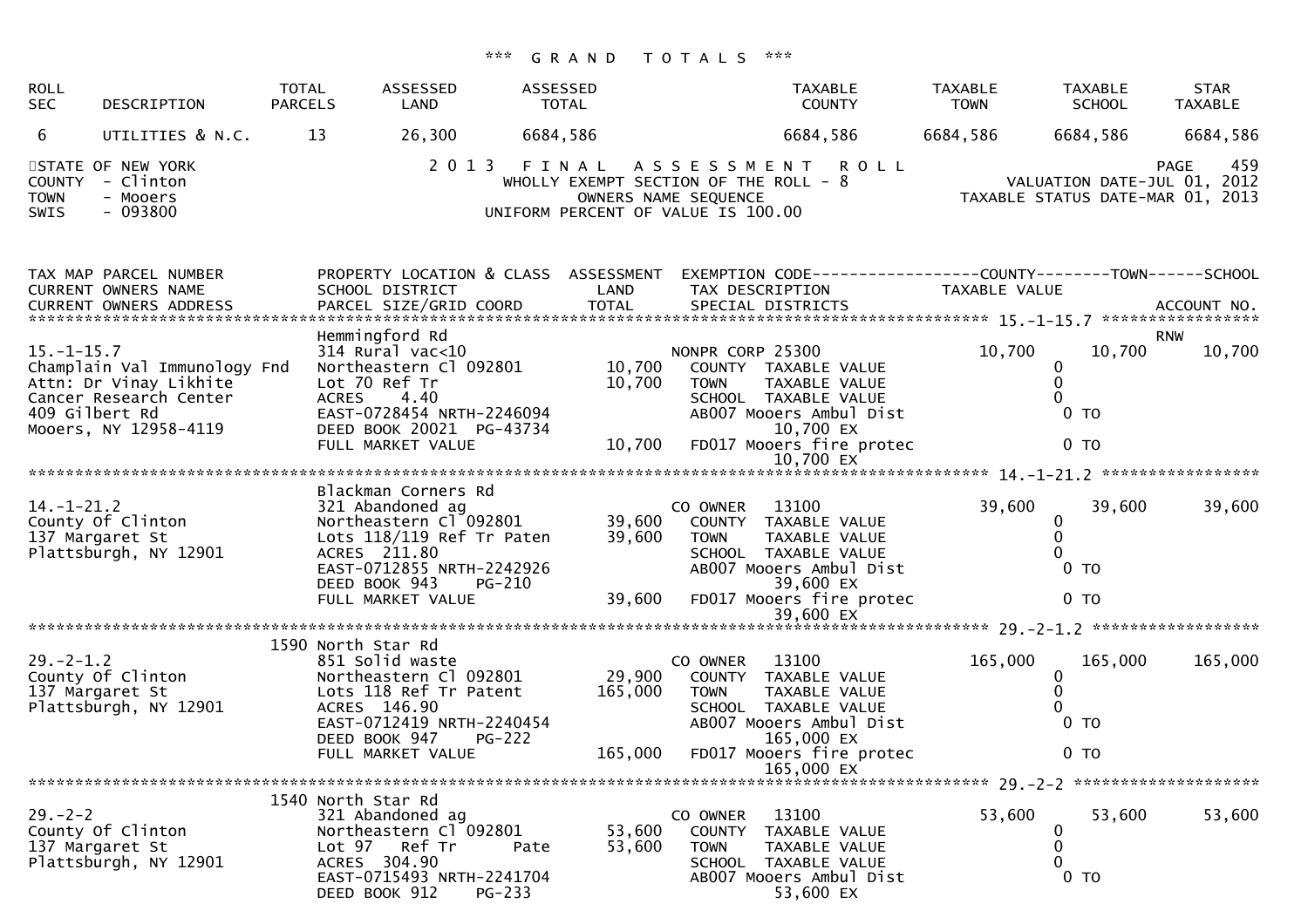|                                                                                                                                                           | FULL MARKET VALUE                                                                                                                                                                        | 53,600                    | FD017 Mooers fire protec                                                                                                                                                                                                                                     | 0 <sub>T</sub>                                                                                                         |
|-----------------------------------------------------------------------------------------------------------------------------------------------------------|------------------------------------------------------------------------------------------------------------------------------------------------------------------------------------------|---------------------------|--------------------------------------------------------------------------------------------------------------------------------------------------------------------------------------------------------------------------------------------------------------|------------------------------------------------------------------------------------------------------------------------|
| STATE OF NEW YORK<br><b>COUNTY</b><br>- Clinton<br><b>TOWN</b><br>- Mooers<br>$-093800$<br><b>SWIS</b>                                                    |                                                                                                                                                                                          |                           | 2013 FINAL ASSESSMENT ROLL<br>WHOLLY EXEMPT SECTION OF THE ROLL - 8<br>OWNERS NAME SEQUENCE<br>UNIFORM PERCENT OF VALUE IS 100.00                                                                                                                            | 460<br>PAGE 460<br>VALUATION DATE-JUL 01, 2012<br>TAXARLE STATUS BATE 101- 2012<br>TAXABLE STATUS DATE-MAR 01, 2013    |
| TAX MAP PARCEL NUMBER<br>CURRENT OWNERS NAME                                                                                                              | PROPERTY LOCATION & CLASS ASSESSMENT<br>SCHOOL DISTRICT<br>524 Fee Rd                                                                                                                    | LAND                      | TAX DESCRIPTION                                                                                                                                                                                                                                              | EXEMPTION CODE-----------------COUNTY-------TOWN------SCHOOL<br>TAXABLE VALUE                                          |
| $30.20 - 3 - 13$<br>County Of Clinton<br>137 Margaret St<br>Plattsburgh, NY 12901                                                                         | 314 Rural vac<10<br>Northeastern Cl 092801<br>Ref Tr<br>Lot $67$<br>Pate<br>2.00<br><b>ACRES</b><br>EAST-0730591 NRTH-2233552<br>DEED BOOK 98001 PG-06481<br>FULL MARKET VALUE           | 9,500<br>9,500<br>9,500   | CO OWNER<br>13100<br>COUNTY TAXABLE VALUE<br><b>TOWN</b><br>TAXABLE VALUE<br>SCHOOL TAXABLE VALUE<br>AB007 Mooers Ambul Dist<br>9,500 EX<br>FD017 Mooers fire protec<br>9,500 EX<br>LT033 Mooers Light 2<br>9,500 EX<br>SD001 Side Walk District<br>9,500 EX | 9,500<br>9,500<br>9,500<br>0<br>0<br>0<br>0 <sub>T</sub><br>0 <sub>T</sub><br>0 <sub>T</sub><br>0 <sub>T</sub>         |
|                                                                                                                                                           |                                                                                                                                                                                          |                           |                                                                                                                                                                                                                                                              |                                                                                                                        |
| $44.2 - 3 - 13$<br>Dixon Jacob<br>Dixon Kelly<br>567 Blackman Corners Rd<br>Mooers Forks, NY 12959<br>PRIOR OWNER ON 3/01/2013<br>United Methodist Church | 3081 Rt 11<br>620 Religious<br>Northeastern Cl 092801<br>Lot 116 Ref Tr<br>Pate<br>FRNT 117.00 DPTH 176.48<br>EAST-0715017 NRTH-2232584<br>DEED BOOK 20132 PG-54912<br>FULL MARKET VALUE | 6,800<br>25,000<br>25,000 | NONPR RELI 25110<br>COUNTY TAXABLE VALUE<br>TAXABLE VALUE<br><b>TOWN</b><br>SCHOOL TAXABLE VALUE<br>AB007 Mooers Ambul Dist<br>25,000 EX<br>FD017 Mooers fire protec<br>25,000 EX<br>LT013 Mooers Forks Light                                                | <b>RNW</b><br>25,000<br>25,000<br>25,000<br>0<br>$\mathbf 0$<br>$\Omega$<br>$0$ TO<br>0 <sub>T</sub><br>0 <sub>T</sub> |
|                                                                                                                                                           |                                                                                                                                                                                          |                           |                                                                                                                                                                                                                                                              |                                                                                                                        |
| $30. -1 - 13$<br>Mooers Camp Meeting Assoc<br>906 Rt 22<br>Mooers, NY 12958                                                                               | 17 Campground Rd<br>620 Religious<br>Northeastern Cl 092801<br>Lot 92 Ref Tr<br>ACRES 20.50<br>EAST-0721372 NRTH-2234382<br>DEED BOOK 106<br>PG-428                                      | 124,500<br>378,500        | NONPR RELI 25110<br>COUNTY TAXABLE VALUE<br><b>TOWN</b><br>TAXABLE VALUE<br>SCHOOL TAXABLE VALUE<br>AB007 Mooers Ambul Dist<br>378,500 EX                                                                                                                    | <b>RNW</b><br>378,500<br>378,500<br>378,500<br>0<br>0<br>$0$ TO                                                        |
|                                                                                                                                                           | FULL MARKET VALUE                                                                                                                                                                        | 378,500                   | FD017 Mooers fire protec<br>378,500 EX                                                                                                                                                                                                                       | 0 <sub>T</sub>                                                                                                         |
| $30. - 1 - 26$<br>Mooers Camp Meeting Assoc<br>906 Rt 22<br>Mooers, NY 12958                                                                              | Duprey Rd<br>323 Vacant rural<br>Northeastern Cl 092801<br>Lot 92 Ref Tr<br>Pate<br><b>ACRES</b><br>7.80<br>EAST-0722245 NRTH-2235873<br>DEED BOOK 99001 PG-08030                        | 4,200<br>4,200            | NONPR RELI 25110<br>COUNTY TAXABLE VALUE<br><b>TOWN</b><br>TAXABLE VALUE<br>SCHOOL TAXABLE VALUE<br>AB007 Mooers Ambul Dist<br>4,200 EX                                                                                                                      | <b>RNW</b><br>4,200<br>4,200<br>4,200<br>$\mathbf 0$<br>0<br>0<br>0 <sub>T</sub>                                       |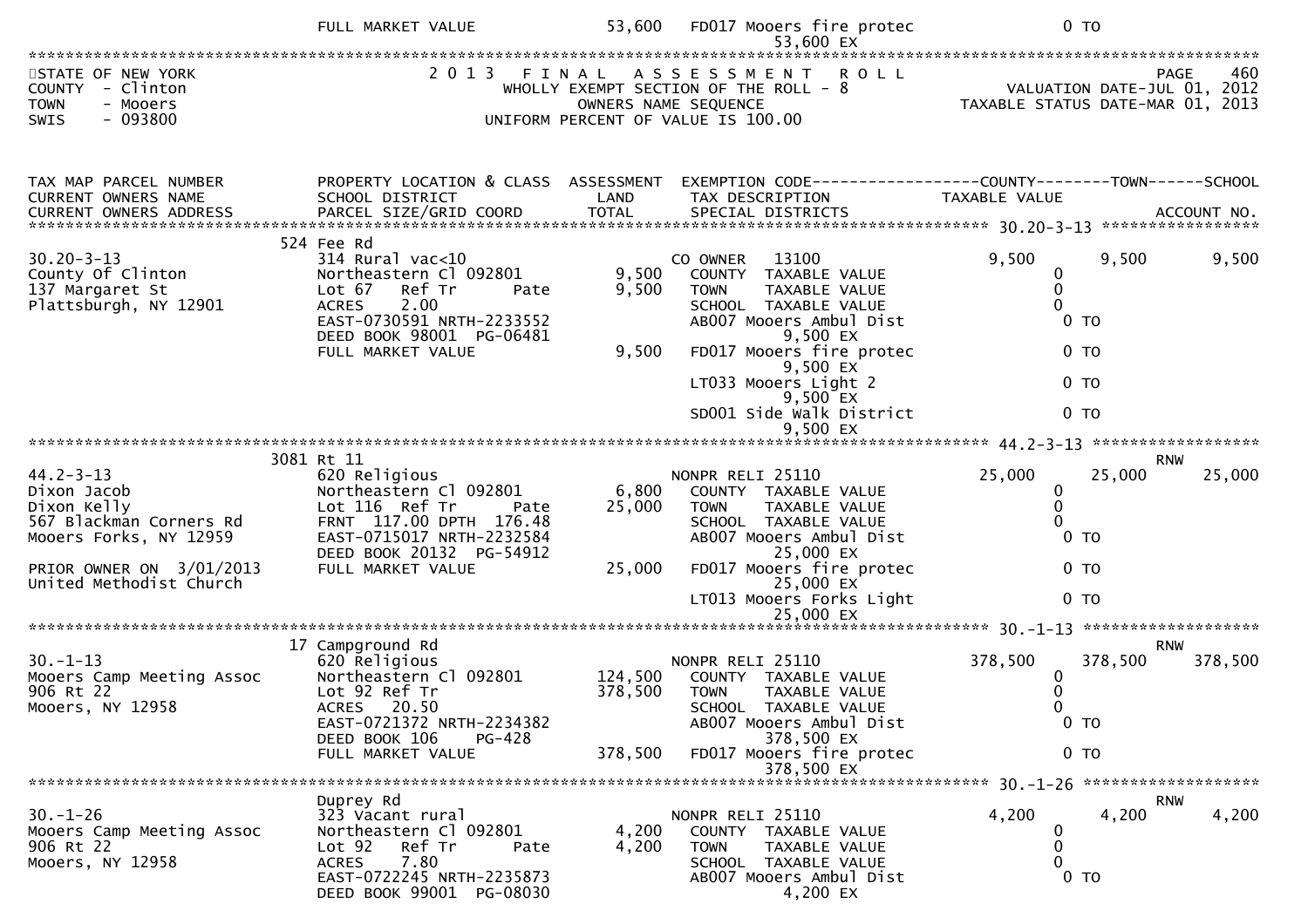|                                                                                                               | FULL MARKET VALUE                                                                                                                                                           | 4,200                          | FD017 Mooers fire protec                                                                                                                                                                                                                                               | 0 <sub>T</sub>                                                                                                                                |
|---------------------------------------------------------------------------------------------------------------|-----------------------------------------------------------------------------------------------------------------------------------------------------------------------------|--------------------------------|------------------------------------------------------------------------------------------------------------------------------------------------------------------------------------------------------------------------------------------------------------------------|-----------------------------------------------------------------------------------------------------------------------------------------------|
| STATE OF NEW YORK<br>COUNTY - Clinton<br><b>TOWN</b><br>- Mooers<br>- 093800<br>SWIS                          |                                                                                                                                                                             |                                | 2013 FINAL ASSESSMENT ROLL<br>WHOLLY EXEMPT SECTION OF THE ROLL - 8<br>OWNERS NAME SEQUENCE<br>UNIFORM PERCENT OF VALUE IS 100.00                                                                                                                                      | PAGE 461<br>VALUATION DATE-JUL 01, 2012<br>TAXARLE STATUS DATE  2017<br>TAXABLE STATUS DATE-MAR 01, 2013                                      |
| TAX MAP PARCEL NUMBER<br>CURRENT OWNERS NAME                                                                  | PROPERTY LOCATION & CLASS ASSESSMENT<br>SCHOOL DISTRICT<br>32 Maple St                                                                                                      | LAND                           | TAX DESCRIPTION                                                                                                                                                                                                                                                        | EXEMPTION CODE------------------COUNTY--------TOWN------SCHOOL<br>TAXABLE VALUE                                                               |
| $30.20 - 2 - 28$<br>Mooers Central School<br>16 School St<br>Mooers, NY 12958                                 | $314$ Rural vac<10<br>Northeastern Cl 092801<br>Lot 500 Ref Tr<br>Pate<br>5.40<br><b>ACRES</b><br>EAST-0729586 NRTH-2234846<br>DEED BOOK 187<br>PG-461<br>FULL MARKET VALUE | 11,400<br>11,400<br>11,400     | SCHOOL DIS 13800<br>COUNTY TAXABLE VALUE<br><b>TOWN</b><br>TAXABLE VALUE<br>SCHOOL TAXABLE VALUE<br>AB007 Mooers Ambul Dist<br>11,400 EX<br>FD017 Mooers fire protec<br>11,400 EX<br>LT033 Mooers Light 2<br>11,400 EX<br>SD001 Side walk District                     | 11,400<br>11,400<br>11,400<br>0<br>$\mathbf 0$<br>$\Omega$<br>0 <sub>T</sub><br>$0$ TO<br>$0$ TO<br>0 <sub>T</sub>                            |
|                                                                                                               |                                                                                                                                                                             |                                |                                                                                                                                                                                                                                                                        |                                                                                                                                               |
| $30.20 - 1 - 5$<br>30.20-1-5<br>Mooers High School<br>15 School St<br>Mooers, NY 12958                        | 16 School St<br>612 School<br>Northeastern Cl 092801<br>Lot 68 Ref Tr<br>ACRES 16.50<br>EAST-0728820 NRTH-2234799<br>DEED BOOK 626<br>PG-140<br>FULL MARKET VALUE           | 78,000<br>1930,500<br>1930,500 | SCHOOL DIS 13800<br>COUNTY TAXABLE VALUE<br>TAXABLE VALUE<br><b>TOWN</b><br>SCHOOL TAXABLE VALUE<br>AB007 Mooers Ambul Dist<br>1930,500 EX<br>FD017 Mooers fire protec<br>1930,500 EX<br>LT033 Mooers Light 2<br>1930,500 EX<br>SD001 Side Walk District               | 1930,500<br>1930,500<br>1930,500<br>0<br>0<br>0<br>$0$ TO<br>$0$ TO<br>0 <sub>T</sub><br>0 <sub>T</sub>                                       |
|                                                                                                               |                                                                                                                                                                             |                                | 1930,500 EX                                                                                                                                                                                                                                                            |                                                                                                                                               |
| $30.20 - 4 - 1$<br>Mooers Riverside Cem Assoc<br>Attn: Mark Colgan<br>1001 Hemmingford St<br>Mooers, NY 12958 | Mill St<br>695 Cemetery<br>Northeastern Cl 092801<br>Lot 67 Ref Tr<br>Pate<br>old Cemetery<br>3.30<br><b>ACRES</b><br>EAST-0728542 NRTH-2233541<br>FULL MARKET VALUE        | 21,400<br>21,400               | PRI CMTERY 27350<br>21,200 COUNTY TAXABLE VALUE<br>TAXABLE VALUE<br><b>TOWN</b><br>SCHOOL TAXABLE VALUE<br>AB007 Mooers Ambul Dist<br>21,400 EX<br>FD017 Mooers fire protec<br>21,400 EX<br>LT033 Mooers Light 2<br>21,400 EX<br>SD001 Side Walk District<br>21,400 EX | <b>RNW</b><br>21,400<br>21,400<br>21,400<br>$\overline{0}$<br>0<br>$\mathbf{0}$<br>0 <sub>T</sub><br>0 <sub>T</sub><br>0 <sub>T</sub><br>0 TO |
| STATE OF NEW YORK                                                                                             |                                                                                                                                                                             |                                | 2013 FINAL ASSESSMENT ROLL                                                                                                                                                                                                                                             | 462<br><b>PAGE</b>                                                                                                                            |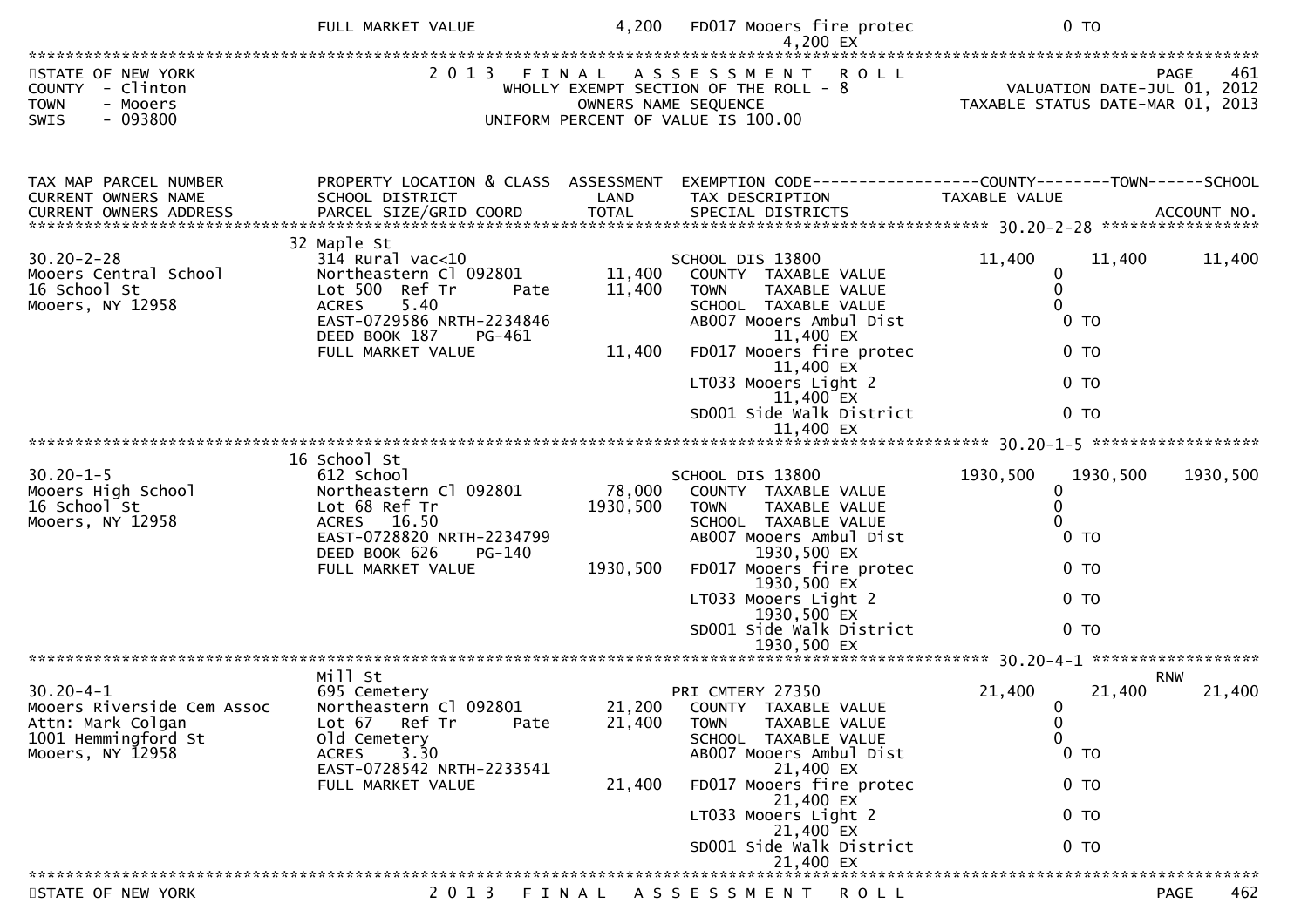| - Clinton<br><b>COUNTY</b><br><b>TOWN</b><br>- Mooers<br>$-093800$<br>SWIS                                    |                                                                                                                                                                              |                              | WHOLLY EXEMPT SECTION OF THE ROLL - 8<br>OWNERS NAME SEQUENCE<br>UNIFORM PERCENT OF VALUE IS 100.00                                                                                                                                                          | VALUATION DATE-JUL 01, 2012<br>VALUATION DATE-JUL 01, 2012<br>TAXABLE STATUS DATE-MAR 01, 2013                   |                      |  |
|---------------------------------------------------------------------------------------------------------------|------------------------------------------------------------------------------------------------------------------------------------------------------------------------------|------------------------------|--------------------------------------------------------------------------------------------------------------------------------------------------------------------------------------------------------------------------------------------------------------|------------------------------------------------------------------------------------------------------------------|----------------------|--|
| TAX MAP PARCEL NUMBER<br>CURRENT OWNERS NAME                                                                  | SCHOOL DISTRICT                                                                                                                                                              | LAND                         | PROPERTY LOCATION & CLASS ASSESSMENT EXEMPTION CODE----------------COUNTY-------TOWN------SCHOOL<br>TAX DESCRIPTION                                                                                                                                          | TAXABLE VALUE                                                                                                    |                      |  |
| $31. -4 -4$<br>Mooers Riverside Cem Assoc<br>Attn: Mark Colgan<br>1001 Hemmingford St<br>Mooers, NY 12958     | Lavalley Rd<br>695 Cemetery<br>Northeastern Cl 092801<br>Lot 44 Ref Tr<br>Pate<br>New Cemetery<br>4.40<br><b>ACRES</b><br>EAST-0732725 NRTH-2235542<br>FULL MARKET VALUE     | 22,200<br>24,000<br>24,000   | PRI CMTERY 27350<br>COUNTY TAXABLE VALUE<br><b>TOWN</b><br>TAXABLE VALUE<br>SCHOOL TAXABLE VALUE<br>AB007 Mooers Ambul Dist<br>24,000 EX<br>FD017 Mooers fire protec                                                                                         | 24,000<br>24,000<br>0<br>$\pmb{0}$<br>$\Omega$<br>0 <sub>T</sub><br>$0$ TO                                       | <b>RNW</b><br>24,000 |  |
|                                                                                                               |                                                                                                                                                                              |                              |                                                                                                                                                                                                                                                              |                                                                                                                  |                      |  |
| $30.20 - 1 - 15$<br>Mooers Senior Citizens Housing Northeastern Cl 092801<br>2448 Rt 11<br>Mooers, NY 12958   | 2448 Rt 11<br>411 Apartment<br>Lot 68 Ref Tr<br>Pate<br>87.20 DPTH 194.00<br><b>FRNT</b><br>EAST-0729223 NRTH-2234004<br>DEED BOOK 702<br><b>PG-252</b><br>FULL MARKET VALUE | 12,700<br>292,300<br>292,300 | NFP HSNG<br>28120<br>COUNTY TAXABLE VALUE<br>TAXABLE VALUE<br><b>TOWN</b><br>SCHOOL TAXABLE VALUE<br>AB007 Mooers Ambul Dist<br>292,300 EX<br>FD017 Mooers fire protec<br>292,300 EX<br>LT033 Mooers Light 2<br>292,300 EX<br>SD001 Side Walk District       | 292,300<br>292,300<br>0<br>0<br>$\Omega$<br>0 <sub>T</sub><br>0 <sub>T</sub><br>0 <sub>T</sub><br>0 <sub>T</sub> | 292,300              |  |
| $30.20 - 2 - 27.2$<br>Mooers Senior Citizens Housing Northeastern Cl 092801<br>2448 Rt 11<br>Mooers, NY 12958 | Maple St<br>311 Res vac land<br>Lot 68 Ref Tr<br>FRNT 125.00 DPTH 247.00<br>EAST-0729410 NRTH-2234565<br>DEED BOOK 763<br><b>PG-289</b><br>FULL MARKET VALUE                 | 7,300<br>7,300<br>7,300      | 28120<br>NFP HSNG<br>COUNTY TAXABLE VALUE<br>TAXABLE VALUE<br><b>TOWN</b><br>SCHOOL TAXABLE VALUE<br>AB007 Mooers Ambul Dist<br>7,300 EX<br>FD017 Mooers fire protec<br>7,300 EX<br>LT033 Mooers Light 2<br>7,300 EX<br>SD001 Side walk District<br>7,300 EX | 7,300<br>7,300<br>$\mathbf 0$<br>$\mathbf 0$<br>$\mathbf 0$<br>$0$ TO<br>$0$ TO<br>0 TO<br>0 <sub>T</sub>        | 7,300                |  |
| STATE OF NEW YORK<br>COUNTY - Clinton<br><b>TOWN</b><br>- Mooers<br>$-093800$<br><b>SWIS</b>                  |                                                                                                                                                                              |                              | 2013 FINAL ASSESSMENT ROLL<br>WHOLLY EXEMPT SECTION OF THE ROLL - 8<br>OWNERS NAME SEQUENCE<br>UNIFORM PERCENT OF VALUE IS 100.00                                                                                                                            | VALUATION DATE-JUL 01, 2012<br>TAXABLE STATUS DATE-MAR 01, 2013                                                  | 463<br>PAGE          |  |
| TAV MAD DADCEL NUMBER                                                                                         | DRODERTY LOCATION & CLASS ASSESSMENT EVEMPTION CODE.                                                                                                                         |                              |                                                                                                                                                                                                                                                              | $COLINTV$ $---TOLM$                                                                                              |                      |  |

TAX MAP PARCEL NUMBER PROPERTY LOCATION & CLASS ASSESSMENT EXEMPTION CODE------------------COUNTY--------TOWN------SCHOOLCURRENT OWNERS NAME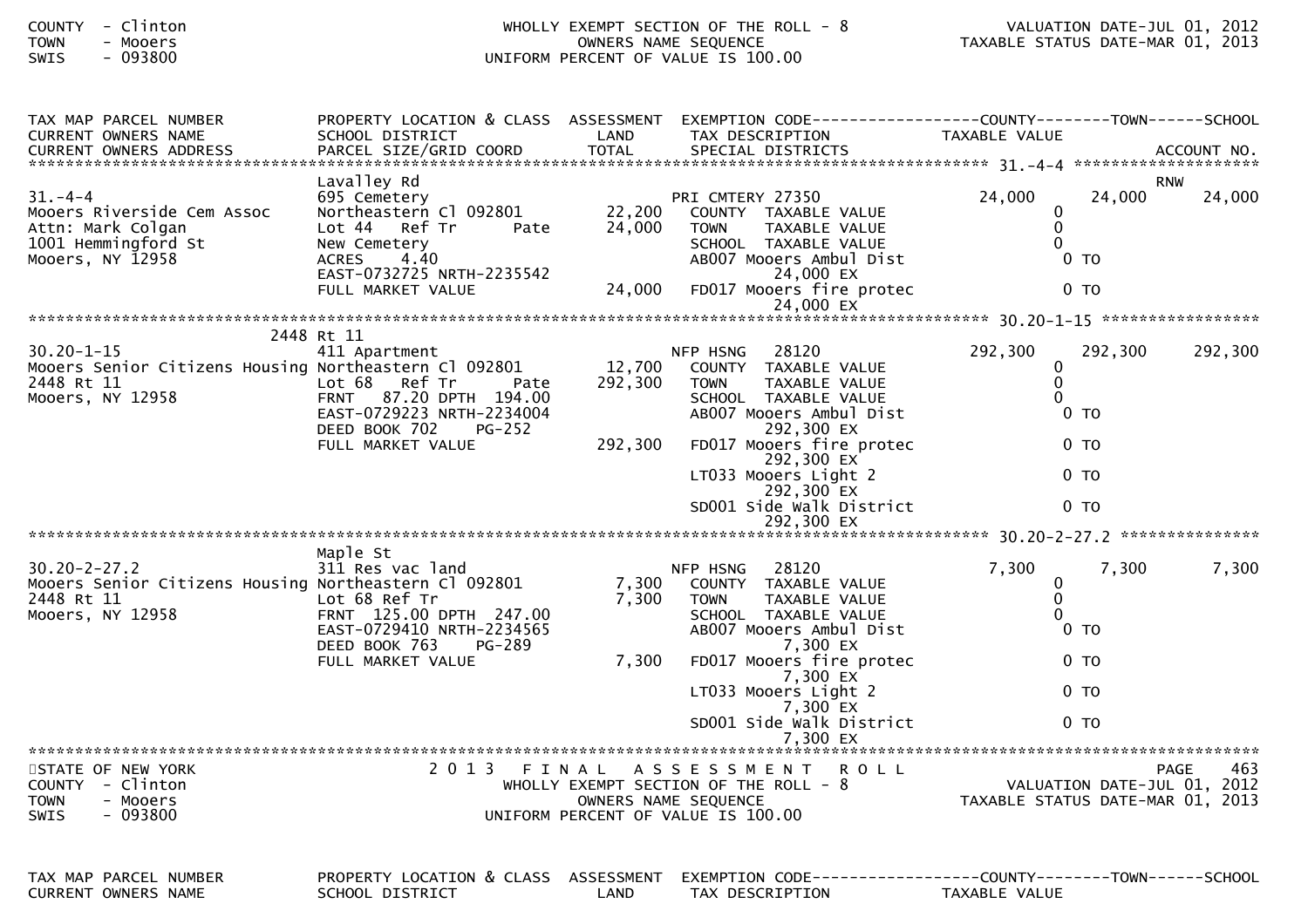| .CURRENT OWNERS ADDRESS PARCEL SIZE/GRID COORD TOTAL SPECIAL DISTRICTS ACCOUNT NO ACCOUNT NO ACCOUNT NO AND ART AND A SERVERS AND RESERVE TO A SERVERS AND RESERVE TO A SERVERS AND RESERVE TO A SERVERS AND TOTAL THE SPECIAL |                                                                                                                                                                                                 |                           |                                                                                                                                                                                                             |                                                                                               |                       |
|--------------------------------------------------------------------------------------------------------------------------------------------------------------------------------------------------------------------------------|-------------------------------------------------------------------------------------------------------------------------------------------------------------------------------------------------|---------------------------|-------------------------------------------------------------------------------------------------------------------------------------------------------------------------------------------------------------|-----------------------------------------------------------------------------------------------|-----------------------|
| $30.16 - 2 - 2$<br>Mooers Wesleyan Church<br>145 Maple St<br>Mooers, NY 12958                                                                                                                                                  | 145 Maple St<br>210 1 Family Res<br>Northeastern Cl 092801<br>Lot 68<br>Ref Tr<br>Pate<br>FRNT 180.00 DPTH 238.00<br>EAST-0728624 NRTH-2236856<br>DEED BOOK 20112 PG-42760<br>FULL MARKET VALUE | 8,000<br>70,600<br>70,600 | NONPR RELI 25110<br>COUNTY TAXABLE VALUE<br>TAXABLE VALUE<br><b>TOWN</b><br>SCHOOL TAXABLE VALUE<br>AB007 Mooers Ambul Dist<br>FD017 Mooers fire protec<br>LT033 Mooers Light 2<br>SD001 Side Walk District | 70,600<br>70,600<br>0<br>$\mathbf{0}$<br>0 <sub>T</sub><br>0 <sub>T</sub><br>$0$ TO<br>$0$ TO | 70,600                |
|                                                                                                                                                                                                                                |                                                                                                                                                                                                 |                           |                                                                                                                                                                                                             |                                                                                               |                       |
| $58. - 2 - 2.4$<br>MRS Of Clinton County Inc<br>231 New York Rd<br>Plattsburgh, NY 12901                                                                                                                                       | 2161 Alder Bend Rd<br>240 Rural res<br>093601<br>N Adirondack<br>Lot 167 Ref Tr<br>ACRES 29.05<br>EAST-0697283 NRTH-2217788<br>DEED BOOK 20001 PG-25246                                         | 20,800<br>186,100         | NONPR COMM 25230<br>COUNTY TAXABLE VALUE<br><b>TOWN</b><br>TAXABLE VALUE<br>SCHOOL TAXABLE VALUE<br>AB007 Mooers Ambul Dist<br>186,100 EX                                                                   | 186,100<br>186,100<br>0<br>0<br>0 <sub>T</sub>                                                | <b>RNW</b><br>186,100 |
|                                                                                                                                                                                                                                | FULL MARKET VALUE                                                                                                                                                                               | 186,100                   | FD017 Mooers fire protec<br>186,100 EX                                                                                                                                                                      | $0$ TO                                                                                        |                       |
|                                                                                                                                                                                                                                |                                                                                                                                                                                                 |                           |                                                                                                                                                                                                             |                                                                                               |                       |
| $30.20 - 1 - 6$<br>Northeastern Cl Central School Northeastern Cl 092801<br>PO Box 339<br>Champlain, NY 12919                                                                                                                  | Maple St<br>311 Res vac land<br>Lot 68 Ref Tr<br>Pate<br>FRNT 195.00 DPTH<br>90.00<br>EAST-0729227 NRTH-2234605<br>DEED BOOK 929<br>PG-280                                                      | 5,200<br>5,200            | SCHOOL DIS 13800<br>COUNTY TAXABLE VALUE<br>TAXABLE VALUE<br><b>TOWN</b><br>SCHOOL TAXABLE VALUE<br>AB007 Mooers Ambul Dist<br>5,200 EX                                                                     | 5,200<br>5,200<br>0<br>0<br>0<br>$0$ TO                                                       | 5,200                 |
|                                                                                                                                                                                                                                | FULL MARKET VALUE                                                                                                                                                                               | 5,200                     | FD017 Mooers fire protec<br>5,200 EX                                                                                                                                                                        | 0 <sub>T</sub>                                                                                |                       |
|                                                                                                                                                                                                                                |                                                                                                                                                                                                 |                           | LT033 Mooers Light 2<br>5,200 EX                                                                                                                                                                            | 0 <sub>T</sub>                                                                                |                       |
|                                                                                                                                                                                                                                |                                                                                                                                                                                                 |                           | SD001 Side Walk District<br>5,200 EX                                                                                                                                                                        | 0 <sub>T</sub>                                                                                |                       |
|                                                                                                                                                                                                                                | Rock Rd                                                                                                                                                                                         |                           |                                                                                                                                                                                                             |                                                                                               |                       |
| $11.-1-1$<br>NYS DEC<br>50 Wolf Rd<br>Albany, NY 12233                                                                                                                                                                         | 961 State park<br>Northeastern Cl 092801<br>Lot 1<br>St Gore<br>Pate<br>ACRES 181.50<br>EAST-0671249 NRTH-2247404<br>DEED BOOK 611<br><b>PG-908</b>                                             | 64,100<br>64,100          | 12100<br>NYS PROP<br>COUNTY TAXABLE VALUE<br>TAXABLE VALUE<br><b>TOWN</b><br>SCHOOL TAXABLE VALUE<br>AB007 Mooers Ambul Dist<br>64,100 EX                                                                   | 64,100<br>64,100<br>$\boldsymbol{0}$<br>$\Omega$<br>0 <sub>T</sub>                            | 64,100                |
|                                                                                                                                                                                                                                | FULL MARKET VALUE                                                                                                                                                                               | 64,100                    | FD017 Mooers fire protec<br>64,100 EX                                                                                                                                                                       | 0 <sub>T</sub>                                                                                |                       |
|                                                                                                                                                                                                                                |                                                                                                                                                                                                 |                           |                                                                                                                                                                                                             |                                                                                               |                       |
| STATE OF NEW YORK<br>COUNTY - Clinton<br><b>TOWN</b><br>- Mooers<br>- 093800<br><b>SWIS</b>                                                                                                                                    | 2 0 1 3                                                                                                                                                                                         | FINAL                     | A S S E S S M E N T<br><b>ROLL</b><br>WHOLLY EXEMPT SECTION OF THE ROLL - 8<br>OWNERS NAME SEQUENCE<br>UNIFORM PERCENT OF VALUE IS 100.00                                                                   | VALUATION DATE-JUL 01, 2012<br>TAXABLE STATUS DATE-MAR 01, 2013                               | 464<br><b>PAGE</b>    |
| TAX MAP PARCEL NUMBER<br>CURRENT OWNERS NAME<br><b>CURRENT OWNERS ADDRESS</b>                                                                                                                                                  | PROPERTY LOCATION & CLASS ASSESSMENT<br>SCHOOL DISTRICT<br>PARCEL SIZE/GRID COORD                                                                                                               | LAND<br><b>TOTAL</b>      | EXEMPTION CODE-----------------COUNTY-------TOWN------SCHOOL<br>TAX DESCRIPTION<br>SPECIAL DISTRICTS                                                                                                        | TAXABLE VALUE                                                                                 | ACCOUNT NO.           |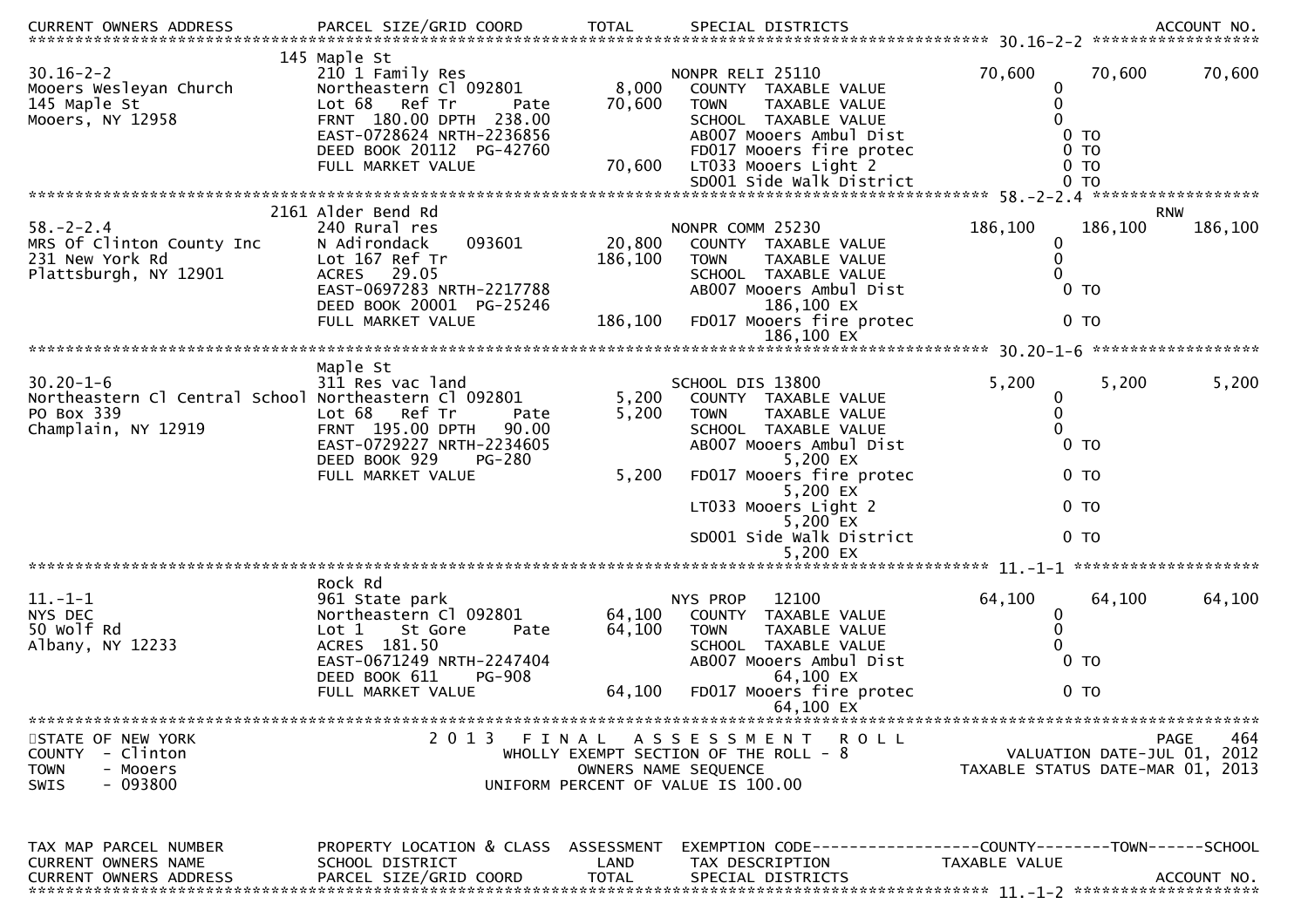| $11. - 1 - 2$<br>NYS DEC<br>50 Wolf Rd<br>Albany, NY 12233                                             | Rock Rd<br>961 State park<br>Northeastern Cl 092801<br>Lot 2<br>St Gore<br>Pate<br>ACRES 127.00<br>EAST-0673915 NRTH-2247659<br>DEED BOOK 618<br>PG-862<br>FULL MARKET VALUE | 77,300<br>77,300<br>77,300 | NYS PROP<br>12100<br><b>COUNTY</b><br>TAXABLE VALUE<br>TAXABLE VALUE<br><b>TOWN</b><br>SCHOOL TAXABLE VALUE<br>AB007 Mooers Ambul Dist<br>77,300 EX<br>FD017 Mooers fire protec<br>77,300 EX | 77,300<br>77,300<br>0<br>0<br>$0$ TO<br>0 <sub>T</sub>                        | 77,300                     |
|--------------------------------------------------------------------------------------------------------|------------------------------------------------------------------------------------------------------------------------------------------------------------------------------|----------------------------|----------------------------------------------------------------------------------------------------------------------------------------------------------------------------------------------|-------------------------------------------------------------------------------|----------------------------|
|                                                                                                        | Rock Rd                                                                                                                                                                      |                            |                                                                                                                                                                                              |                                                                               |                            |
| $11. - 1 - 3$<br>NYS DEC<br>50 Wolf Rd<br>Albany, NY 12233                                             | 961 State park<br>Northeastern Cl 092801<br>Lot 202 Ref Tr<br>Pate<br>ACRES 193.90<br>EAST-0676849 NRTH-2247594<br>DEED BOOK 612<br>$PG-225$<br>FULL MARKET VALUE            | 66,600<br>66,600<br>66,600 | NYS PROP<br>12100<br><b>COUNTY</b><br>TAXABLE VALUE<br><b>TOWN</b><br>TAXABLE VALUE<br>SCHOOL TAXABLE VALUE<br>AB007 Mooers Ambul Dist<br>66,600 EX<br>FD017 Mooers fire protec<br>66,600 EX | 66,600<br>66,600<br>0<br>0<br>$0$ TO<br>$0$ TO                                | 66,600                     |
|                                                                                                        |                                                                                                                                                                              |                            |                                                                                                                                                                                              |                                                                               |                            |
| $11. - 1 - 4$<br>NYS DEC<br>50 Wolf Rd<br>Albany, NY 12233                                             | Rock Rd<br>961 State park<br>Northeastern Cl 092801<br>Lot 202 Ref Tr<br>Pate<br>ACRES 104.30<br>EAST-0679444 NRTH-2247650<br>DEED BOOK 640<br>PG-152<br>FULL MARKET VALUE   | 48,700<br>48,700<br>48,700 | NYS PROP<br>12100<br>COUNTY<br>TAXABLE VALUE<br><b>TAXABLE VALUE</b><br><b>TOWN</b><br>SCHOOL TAXABLE VALUE<br>AB007 Mooers Ambul Dist<br>48,700 EX<br>FD017 Mooers fire protec              | 48,700<br>48,700<br>0<br>$\mathbf{0}$<br>$0$ TO<br>$0$ TO                     | 48,700                     |
|                                                                                                        |                                                                                                                                                                              |                            | 48,700 EX                                                                                                                                                                                    |                                                                               |                            |
| $31 - 4 - 5$<br>Roman Catholic Cemetery<br>PO Box 89<br>Mooers Forks, NY 12959                         | Lavalley Rd<br>695 Cemetery<br>Northeastern Cl 092801<br>Ref Tr<br>Lot 44<br>Pate<br>3.00<br><b>ACRES</b><br>EAST-0733178 NRTH-2235265<br>FULL MARKET VALUE                  | 17,500<br>19,000<br>19,000 | PRI CMTERY 27350<br>COUNTY TAXABLE VALUE<br><b>TOWN</b><br>TAXABLE VALUE<br>SCHOOL TAXABLE VALUE<br>AB007 Mooers Ambul Dist<br>19,000 EX<br>FD017 Mooers fire protec<br>19,000 EX            | 19,000<br>19,000<br>0<br>0<br>0 <sub>T</sub><br>0 <sub>T</sub>                | <b>RNW</b><br>19,000       |
| STATE OF NEW YORK<br><b>COUNTY</b><br>- Clinton<br><b>TOWN</b><br>- Mooers<br>$-093800$<br><b>SWIS</b> | 2 0 1 3                                                                                                                                                                      | FINAL                      | <b>ROLL</b><br>A S S E S S M E N T<br>WHOLLY EXEMPT SECTION OF THE ROLL - 8<br>OWNERS NAME SEQUENCE<br>UNIFORM PERCENT OF VALUE IS 100.00                                                    | VALUATION DATE-JUL 01, 2012<br>TAXABLE STATUS DATE-MAR 01,                    | <b>PAGE</b><br>465<br>2013 |
| TAX MAP PARCEL NUMBER<br><b>CURRENT OWNERS NAME</b>                                                    | PROPERTY LOCATION & CLASS<br>SCHOOL DISTRICT                                                                                                                                 | ASSESSMENT<br>LAND         | TAX DESCRIPTION                                                                                                                                                                              | EXEMPTION CODE-----------------COUNTY-------TOWN------SCHOOL<br>TAXABLE VALUE |                            |
| $44.2 - 2 - 14$<br>St Ann's Parish<br>PO Box 89<br>Mooers Forks, NY 12959                              | 24 Town Hall Rd<br>620 Religious<br>Northeastern Cl 092801<br>Lot 116 Ref Tr<br>Pate<br><b>ACRES</b><br>2.30<br>EAST-0715022 NRTH-2233376                                    | 18,400<br>100,000          | NONPR RELI 25110<br>COUNTY TAXABLE VALUE<br><b>TOWN</b><br>TAXABLE VALUE<br>SCHOOL TAXABLE VALUE<br>AB007 Mooers Ambul Dist                                                                  | 100,000<br>100,000<br>0<br>0<br>0<br>$0$ TO                                   | <b>RNW</b><br>100,000      |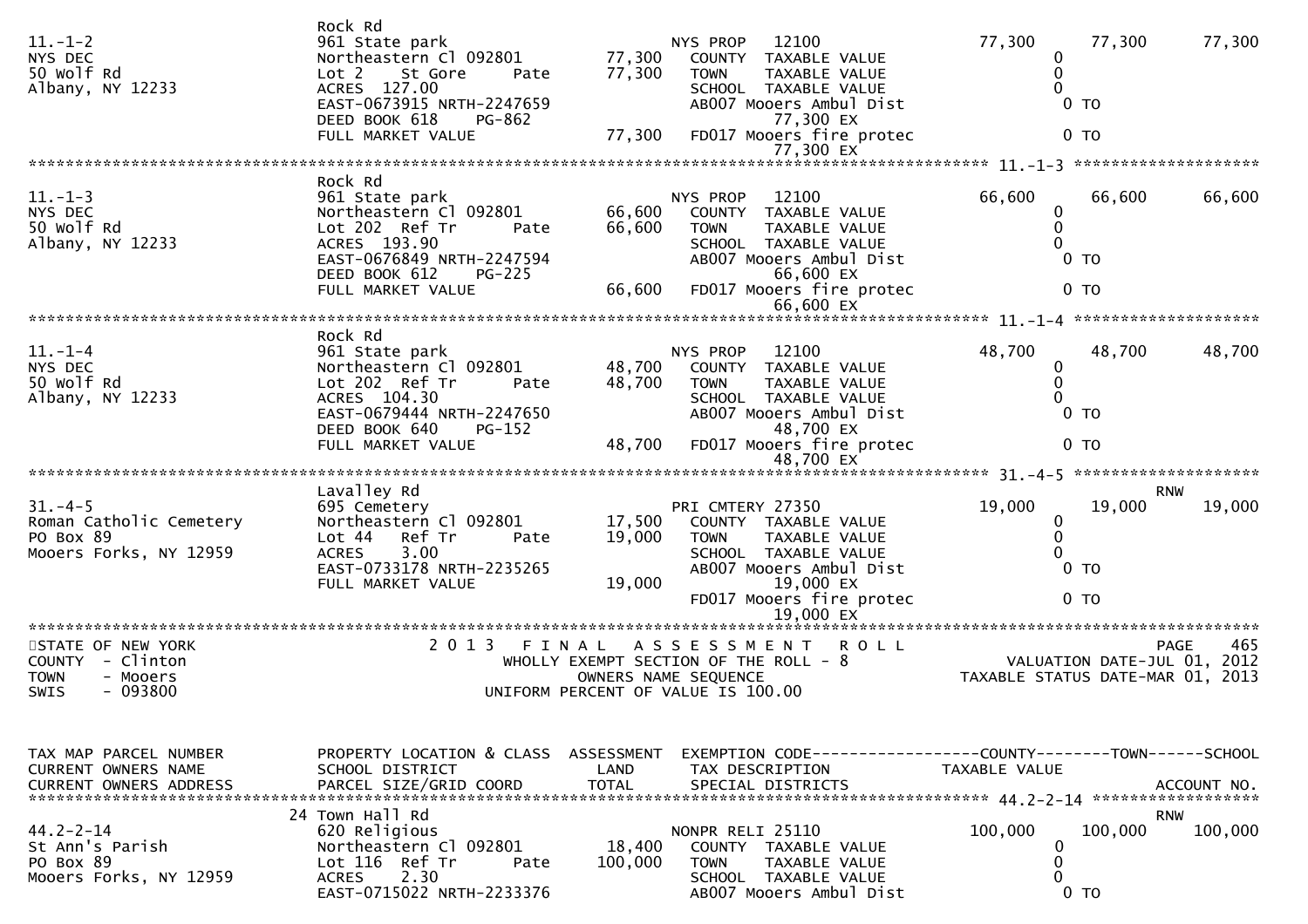|                                                                                               | <b>PG-293</b><br>DEED BOOK 569<br>FULL MARKET VALUE                                                                                                                                    | 100,000                    | 100,000 EX<br>FD017 Mooers fire protec<br>100,000 EX                                                                                                                                                                | 0 <sub>T</sub>                                                                                                            |                    |
|-----------------------------------------------------------------------------------------------|----------------------------------------------------------------------------------------------------------------------------------------------------------------------------------------|----------------------------|---------------------------------------------------------------------------------------------------------------------------------------------------------------------------------------------------------------------|---------------------------------------------------------------------------------------------------------------------------|--------------------|
|                                                                                               |                                                                                                                                                                                        |                            | LT013 Mooers Forks Light<br>100,000 EX                                                                                                                                                                              | 0 <sub>T</sub>                                                                                                            |                    |
|                                                                                               |                                                                                                                                                                                        |                            |                                                                                                                                                                                                                     |                                                                                                                           |                    |
| $44. - 2 - 10$<br>St Anns Cemetery<br>PO Box 89<br>Mooers Forks, NY 12959                     | 958 Woods Falls Rd<br>695 Cemetery<br>Northeastern Cl 092801<br>Lot 101 Ref Tr<br>Pate<br>4.00<br><b>ACRES</b><br>EAST-0715589 NRTH-2228815<br>DEED BOOK 721<br>PG-280                 | 22,300<br>22,300           | PRI CMTERY 27350<br>COUNTY TAXABLE VALUE<br>TAXABLE VALUE<br><b>TOWN</b><br>SCHOOL TAXABLE VALUE<br>AB007 Mooers Ambul Dist<br>22,300 EX                                                                            | <b>RNW</b><br>22,300<br>22,300<br>0<br>0<br>0 <sub>T</sub>                                                                | 22,300             |
|                                                                                               | FULL MARKET VALUE                                                                                                                                                                      | 22,300                     | FD017 Mooers fire protec                                                                                                                                                                                            | 0 <sub>T</sub>                                                                                                            |                    |
|                                                                                               |                                                                                                                                                                                        |                            |                                                                                                                                                                                                                     |                                                                                                                           |                    |
| $44.2 - 2 - 6$<br>St Anns Church RC<br>PO Box 89<br>Mooers Forks, NY 12959                    | 3062 Rt 11<br>620 Religious<br>Northeastern Cl 092801<br>Lot 116 Ref Tr<br>Pate<br>ACRES 1.80<br>EAST-0715208 NRTH-2233151<br>DEED BOOK 535<br><b>PG-246</b>                           | 22,400<br>343,300          | NONPR RELI 25110<br>COUNTY TAXABLE VALUE<br><b>TOWN</b><br>TAXABLE VALUE<br>SCHOOL TAXABLE VALUE<br>AB007 Mooers Ambul Dist<br>FD017 Mooers fire protec                                                             | <b>RNW</b><br>343,300<br>343,300<br>0<br>0<br>114,000 TO<br>114,000 TO                                                    | 343,300            |
|                                                                                               |                                                                                                                                                                                        |                            |                                                                                                                                                                                                                     |                                                                                                                           |                    |
| $30.16 - 2 - 10.1$<br>St Josephs Church Mooers RC<br>PO Box 89<br>Mooers Forks, NY 12959-0098 | 83 Maple St<br>620 Religious<br>Northeastern Cl 092801<br>Lot 68 Ref Tr<br>Pate<br><b>ACRES</b><br>7.80<br>EAST-0729070 NRTH-2235553<br>DEED BOOK 135<br>PG-452<br>FULL MARKET VALUE   | 20,600<br>290,000          | NONPR RELI 25110<br>COUNTY TAXABLE VALUE<br><b>TOWN</b><br>TAXABLE VALUE<br>SCHOOL TAXABLE VALUE<br>AB007 Mooers Ambul Dist<br>FD017 Mooers fire protec<br>290,000 LT033 Mooers Light 2<br>SD001 Side Walk District | <b>RNW</b><br>290,000<br>290,000<br>0<br>$\mathbf{0}$<br>$\mathbf{0}$<br>78,700 TO<br>78,700 TO<br>78,700 TO<br>78,700 TO | 290,000            |
| STATE OF NEW YORK<br>COUNTY - Clinton<br>- Mooers<br><b>TOWN</b><br>$-093800$<br>SWIS         | 2 0 1 3                                                                                                                                                                                | FINAL                      | A S S E S S M E N T<br><b>ROLL</b><br>WHOLLY EXEMPT SECTION OF THE ROLL $-8$<br>OWNERS NAME SEQUENCE<br>UNIFORM PERCENT OF VALUE IS 100.00                                                                          | VALUATION DATE-JUL 01, 2012<br>TAXABLE STATUS DATE-MAR 01, 2013                                                           | 466<br><b>PAGE</b> |
| TAX MAP PARCEL NUMBER<br><b>CURRENT OWNERS NAME</b><br>CURRENT OWNERS ADDRESS                 | PROPERTY LOCATION & CLASS ASSESSMENT<br>SCHOOL DISTRICT<br>PARCEL SIZE/GRID COORD                                                                                                      | LAND<br><b>TOTAL</b>       | TAX DESCRIPTION<br>SPECIAL DISTRICTS                                                                                                                                                                                | EXEMPTION CODE------------------COUNTY--------TOWN------SCHOOL<br>TAXABLE VALUE                                           | ACCOUNT NO.        |
| $41. - 1 - 9$<br>The Nature Conservancy<br>195 New Karner Rd Ste 200<br>Albany, NY 12205      | Cannon Corners Rd<br>323 Vacant rural<br>Northeastern Cl 092801<br>Lot 208 Ref Tr<br>Pate<br>ACRES 78.30<br>EAST-0684295 NRTH-2231384<br>DEED BOOK 1010<br>PG-181<br>FULL MARKET VALUE | 34,300<br>34,300<br>34,300 | NONPR ORG 25130<br>COUNTY TAXABLE VALUE<br><b>TOWN</b><br>TAXABLE VALUE<br>SCHOOL TAXABLE VALUE<br>AB007 Mooers Ambul Dist<br>34,300 EX<br>FD017 Mooers fire protec<br>34,300 EX                                    | <b>RNW</b><br>34,300<br>34,300<br>0<br>0<br>$0$ TO<br>0 <sub>T</sub>                                                      | 34,300             |
|                                                                                               | Gadway Rd                                                                                                                                                                              |                            |                                                                                                                                                                                                                     | <b>RNW</b>                                                                                                                |                    |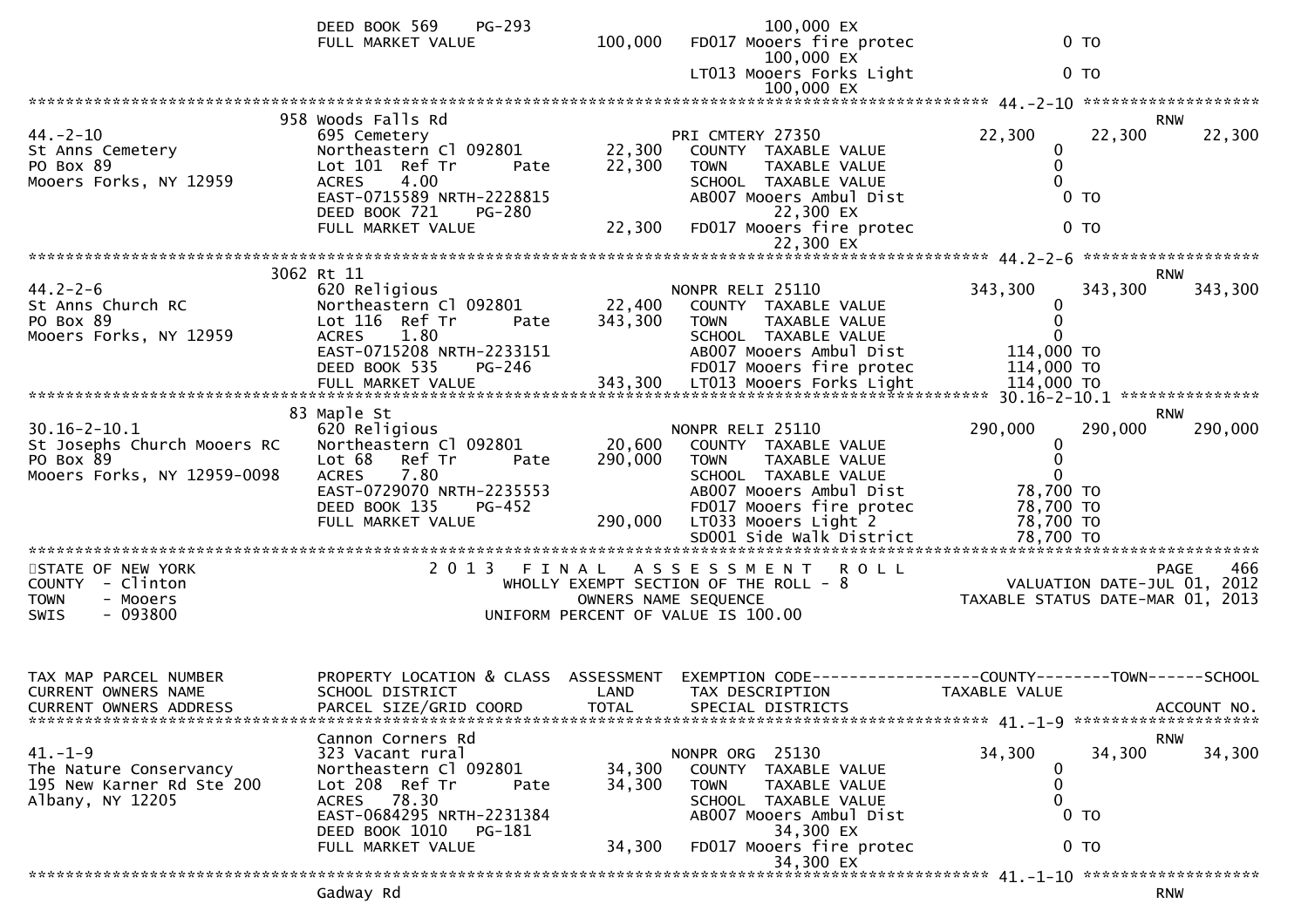| $41. - 1 - 10$<br>The Nature Conservancy<br>195 New Karner Rd Ste 200<br>Albany, NY 12205    | 323 Vacant rural<br>Northeastern Cl 092801<br>Lot 208 Ref Tr<br>Pate<br>ACRES 47.80<br>EAST-0682829 NRTH-2230226<br>DEED BOOK 790<br>PG-169<br>FULL MARKET VALUE                                         | 22,100<br>22,100<br>22,100 | NONPR ORG 25130<br>COUNTY TAXABLE VALUE<br>TAXABLE VALUE<br><b>TOWN</b><br>SCHOOL TAXABLE VALUE<br>AB007 Mooers Ambul Dist<br>22,100 EX<br>FD017 Mooers fire protec<br>22,100 EX | 22,100<br>$\bf{0}$<br>$\mathbf{0}$<br>$\Omega$<br>0 <sub>T</sub><br>0 <sub>T</sub> | 22,100               | 22,100 |
|----------------------------------------------------------------------------------------------|----------------------------------------------------------------------------------------------------------------------------------------------------------------------------------------------------------|----------------------------|----------------------------------------------------------------------------------------------------------------------------------------------------------------------------------|------------------------------------------------------------------------------------|----------------------|--------|
|                                                                                              |                                                                                                                                                                                                          |                            |                                                                                                                                                                                  |                                                                                    |                      |        |
| $41. - 1 - 11$<br>The Nature Conservancy<br>195 New Karner Rd Ste 200<br>Albany, NY 12205    | Gadway Rd<br>323 Vacant rural<br>Northeastern Cl 092801<br>Lot 209 Ref Tr<br>Pate<br>ACRES 273.20<br>EAST-0683295 NRTH-2227715<br>DEED BOOK 755<br>PG-275<br>FULL MARKET VALUE                           | 58,200<br>58,200<br>58,200 | NONPR ORG 25130<br>COUNTY TAXABLE VALUE<br><b>TOWN</b><br>TAXABLE VALUE<br>SCHOOL TAXABLE VALUE<br>AB007 Mooers Ambul Dist<br>58,200 EX<br>FD017 Mooers fire protec<br>58,200 EX | 58,200<br>0<br>0<br>$\Omega$<br>$0$ TO<br>$0$ TO                                   | <b>RNW</b><br>58,200 | 58,200 |
|                                                                                              |                                                                                                                                                                                                          |                            |                                                                                                                                                                                  |                                                                                    |                      |        |
| $42. - 1 - 1.4$<br>The Nature Conservancy<br>195 New Karner Rd Ste 200<br>Albany, NY 12205   | Cannon Corners Rd<br>323 Vacant rural<br>Northeastern Cl 092801<br>Lot 196 Ref Tr<br>ACRES 120.20<br>EAST-0686107 NRTH-2230616                                                                           | 35,300<br>35,300           | NONPR ORG 25130<br>COUNTY TAXABLE VALUE<br>TAXABLE VALUE<br>TOWN<br>SCHOOL TAXABLE VALUE<br>AB007 Mooers Ambul Dist                                                              | 35,300<br>0<br>0<br>$\Omega$<br>$0$ TO                                             | <b>RNW</b><br>35,300 | 35,300 |
|                                                                                              | DEED BOOK 1010<br>PG-181<br>FULL MARKET VALUE                                                                                                                                                            | 35,300                     | 35,300 EX<br>FD017 Mooers fire protec                                                                                                                                            | 0 <sub>T</sub>                                                                     |                      |        |
|                                                                                              |                                                                                                                                                                                                          |                            | 35,300 EX                                                                                                                                                                        |                                                                                    |                      |        |
| STATE OF NEW YORK<br>COUNTY - Clinton<br><b>TOWN</b><br>- Mooers<br>$-093800$<br><b>SWIS</b> | 2 0 1 3                                                                                                                                                                                                  | FINAL                      | ROLL<br>A S S E S S M E N T<br>WHOLLY EXEMPT SECTION OF THE ROLL - 8<br>OWNERS NAME SEQUENCE<br>UNIFORM PERCENT OF VALUE IS 100.00                                               | VALUATION DATE-JUL 01, 2012<br>TAXABLE STATUS DATE-MAR 01, 2013                    | PAGE                 | 467    |
| TAX MAP PARCEL NUMBER<br>CURRENT OWNERS NAME                                                 | PROPERTY LOCATION & CLASS ASSESSMENT<br>SCHOOL DISTRICT                                                                                                                                                  |                            |                                                                                                                                                                                  |                                                                                    |                      |        |
|                                                                                              |                                                                                                                                                                                                          | LAND                       | TAX DESCRIPTION                                                                                                                                                                  | TAXABLE VALUE                                                                      |                      |        |
| $27. - 1 - 28$<br>Town Of Mooers<br>Cannon Corners Rd<br>Mooers, NY 12958                    | 669 Cannon Corners Rd<br>662 Police/fire<br>Northeastern Cl 092801<br>Lot 197 Ref Tr<br>Pate<br>2.50<br><b>ACRES</b><br>EAST-0688899 NRTH-2234888<br>DEED BOOK 627<br><b>PG-545</b><br>FULL MARKET VALUE | 12,500<br>84,100<br>84,100 | TOWN PROP 13500<br>COUNTY TAXABLE VALUE<br>TAXABLE VALUE<br><b>TOWN</b><br>SCHOOL TAXABLE VALUE<br>AB007 Mooers Ambul Dist<br>84,100 EX<br>FD017 Mooers fire protec              | 84,100<br>$\bf{0}$<br>0<br>$\Omega$<br>0 <sub>T</sub><br>0 <sub>T</sub>            | 84,100               | 84,100 |
|                                                                                              |                                                                                                                                                                                                          |                            | 84,100 EX                                                                                                                                                                        |                                                                                    |                      |        |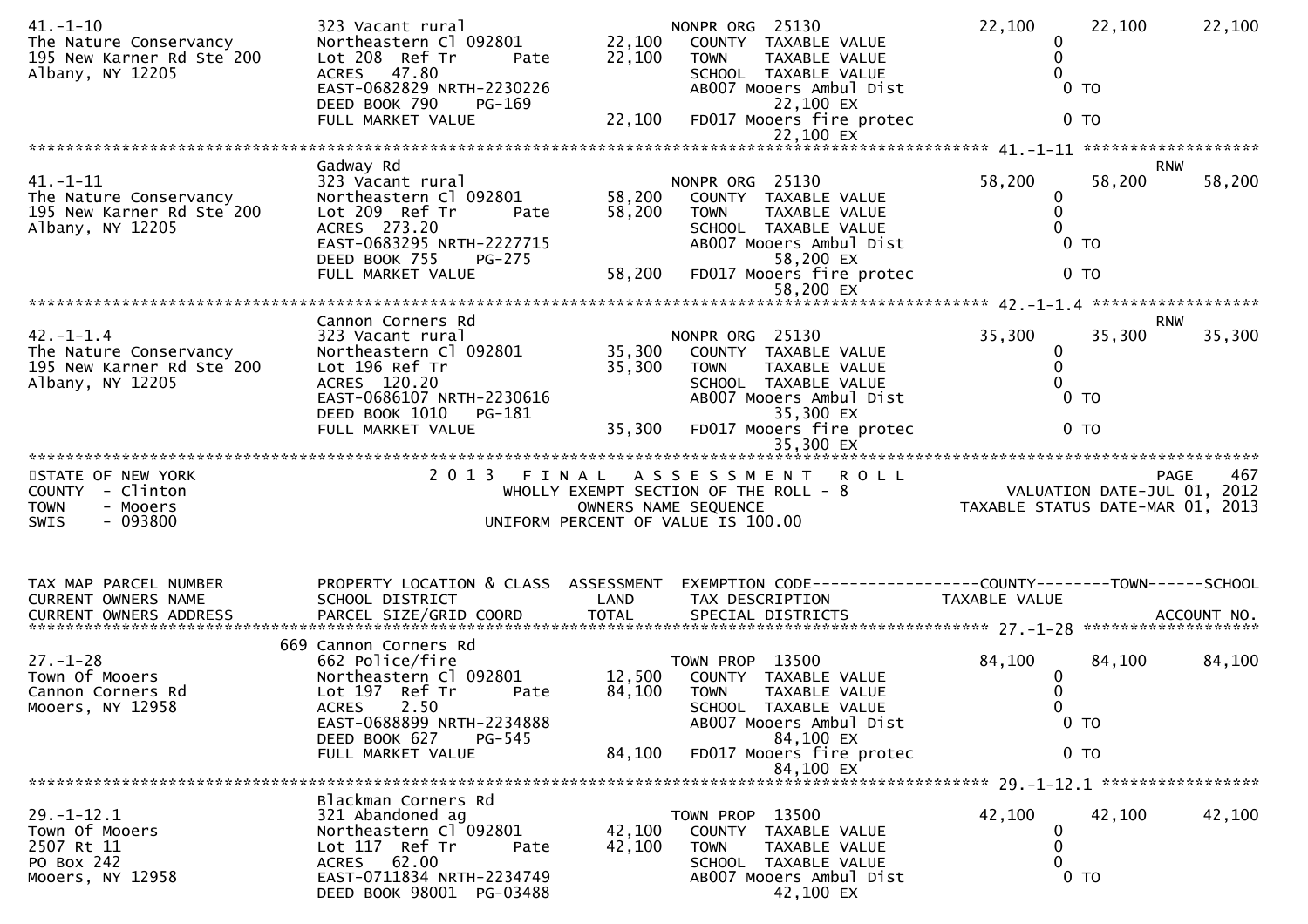|                                                                                       | FULL MARKET VALUE                                                                                                                                                                                    | 42,100                       | FD017 Mooers fire protec<br>42,100 EX                                                                                                                                                                                                                       | 0 <sub>T</sub>                                                                              |                            |
|---------------------------------------------------------------------------------------|------------------------------------------------------------------------------------------------------------------------------------------------------------------------------------------------------|------------------------------|-------------------------------------------------------------------------------------------------------------------------------------------------------------------------------------------------------------------------------------------------------------|---------------------------------------------------------------------------------------------|----------------------------|
|                                                                                       |                                                                                                                                                                                                      |                              |                                                                                                                                                                                                                                                             |                                                                                             |                            |
| $29. - 2 - 16$<br>Town Of Mooers<br>PO Box 242<br>Mooers, NY 12958                    | 66/72/76 Missile Base Rd<br>651 Highway gar<br>Northeastern Cl 092801<br>Lot 99 Ref Tr<br>Pate<br>12.56<br><b>ACRES</b><br>EAST-0716502 NRTH-2236708<br>DEED BOOK 502<br>PG-102<br>FULL MARKET VALUE | 30,700<br>222,000<br>222,000 | TOWN PROP 13500<br>COUNTY TAXABLE VALUE<br><b>TOWN</b><br>TAXABLE VALUE<br>SCHOOL TAXABLE VALUE<br>AB007 Mooers Ambul Dist<br>222,000 EX<br>FD017 Mooers fire protec                                                                                        | 222,000<br>222,000<br>0<br>0<br>0 <sub>T</sub><br>0 <sub>T</sub>                            | 222,000                    |
|                                                                                       |                                                                                                                                                                                                      |                              | 222,000 EX                                                                                                                                                                                                                                                  |                                                                                             |                            |
|                                                                                       | 2508 Rt 11                                                                                                                                                                                           |                              |                                                                                                                                                                                                                                                             |                                                                                             |                            |
| $30.19 - 1 - 16$<br>Town Of Mooers<br>PO Box 238<br>Mooers, NY 12958                  | 652 Govt bldgs<br>Northeastern Cl 092801<br>Ref Tr<br>Lot <sub>75</sub><br>Pate<br>5.00<br><b>ACRES</b><br>EAST-0727878 NRTH-2234150<br>DEED BOOK 965<br>PG-167<br>FULL MARKET VALUE                 | 22,000<br>409,300<br>409,300 | PROP INVIL 13650<br>COUNTY TAXABLE VALUE<br><b>TOWN</b><br>TAXABLE VALUE<br>SCHOOL TAXABLE VALUE<br>AB007 Mooers Ambul Dist<br>409,300 EX<br>FD017 Mooers fire protec                                                                                       | 409,300<br>409,300<br>0<br>0<br>0 <sub>T</sub><br>0 <sub>T</sub>                            | 409,300                    |
|                                                                                       |                                                                                                                                                                                                      |                              | 409,300 EX<br>LT033 Mooers Light 2<br>409,300 EX<br>SD001 Side Walk District                                                                                                                                                                                | 0 TO<br>0 <sub>T</sub>                                                                      |                            |
|                                                                                       |                                                                                                                                                                                                      |                              |                                                                                                                                                                                                                                                             |                                                                                             |                            |
| STATE OF NEW YORK<br>COUNTY - Clinton<br>- Mooers<br><b>TOWN</b><br>$-093800$<br>SWIS | 2 0 1 3<br>FINAL                                                                                                                                                                                     |                              | <b>ROLL</b><br>A S S E S S M E N T<br>WHOLLY EXEMPT SECTION OF THE ROLL - 8<br>OWNERS NAME SEQUENCE<br>UNIFORM PERCENT OF VALUE IS 100.00                                                                                                                   | VALUATION DATE-JUL 01,<br>TAXABLE STATUS DATE-MAR 01, 2013                                  | 468<br><b>PAGE</b><br>2012 |
| TAX MAP PARCEL NUMBER<br>CURRENT OWNERS NAME                                          | PROPERTY LOCATION & CLASS ASSESSMENT<br>SCHOOL DISTRICT                                                                                                                                              | LAND                         | EXEMPTION CODE------------------COUNTY--------TOWN------SCHOOL<br>TAX DESCRIPTION                                                                                                                                                                           | TAXABLE VALUE                                                                               |                            |
| $30.20 - 3 - 14.1$<br>Town Of Mooers<br>PO Box 238<br>Mooers, NY 12958                | Rt 22<br>822 Water supply<br>Northeastern Cl 092801<br>Lot 68<br>Ref Tr<br>Pate<br>3.30<br><b>ACRES</b><br>EAST-0730143 NRTH-2233333<br>DEED BOOK 965 PG-167<br>FULL MARKET VALUE                    | 9,800<br>9,800<br>9,800      | INCVOLFIRE 26400<br>COUNTY TAXABLE VALUE<br><b>TOWN</b><br>TAXABLE VALUE<br>SCHOOL TAXABLE VALUE<br>AB007 Mooers Ambul Dist<br>9,800 EX<br>FD017 Mooers fire protec<br>9,800 EX<br>LT033 Mooers Light 2<br>9,800 EX<br>SD001 Side Walk District<br>9,800 EX | 9,800<br>9,800<br>0<br>0 <sub>T</sub><br>0 <sub>T</sub><br>0 <sub>T</sub><br>0 <sub>T</sub> | 9,800                      |
|                                                                                       |                                                                                                                                                                                                      |                              |                                                                                                                                                                                                                                                             |                                                                                             |                            |
| $31. - 1 - 6$<br>Town of Mooers<br>PO Box 242<br>Mooers, NY 12958                     | Barcomb Rd<br>323 Vacant rural<br>Northeastern Cl 092801<br>Ref Tr<br>Lot 43<br>Pate<br>6.80<br><b>ACRES</b>                                                                                         | 6,600<br>6,600               | TOWN PROP 13500<br>COUNTY TAXABLE VALUE<br><b>TOWN</b><br>TAXABLE VALUE<br>SCHOOL TAXABLE VALUE                                                                                                                                                             | 6,600<br>6,600<br>0<br>0                                                                    | 6,600                      |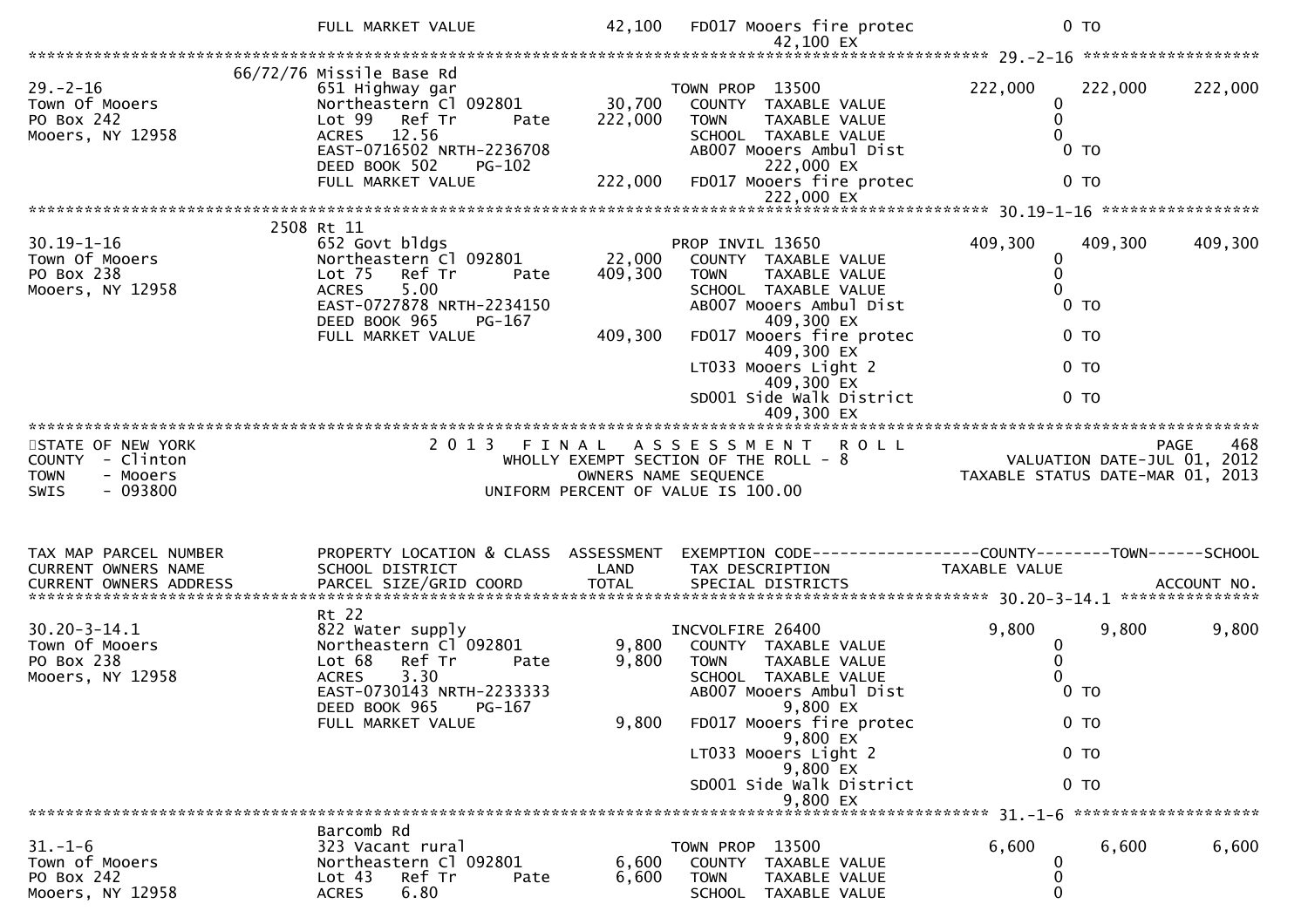|                                                                                              | EAST-0734862 NRTH-2238761<br>DEED BOOK 20061 PG-92704                                                                                                                         |                            | AB007 Mooers Ambul Dist<br>6,600 EX                                                                                                                                 | 0 <sub>T</sub>                                                   |        |        |
|----------------------------------------------------------------------------------------------|-------------------------------------------------------------------------------------------------------------------------------------------------------------------------------|----------------------------|---------------------------------------------------------------------------------------------------------------------------------------------------------------------|------------------------------------------------------------------|--------|--------|
|                                                                                              | FULL MARKET VALUE                                                                                                                                                             | 6,600                      | FD017 Mooers fire protec<br>$6,600$ EX                                                                                                                              | 0 <sub>T</sub>                                                   |        |        |
|                                                                                              |                                                                                                                                                                               |                            |                                                                                                                                                                     |                                                                  |        |        |
| $31. - 1 - 7.2$<br>Town Of Mooers<br>PO Box 242<br>Mooers, NY 12958                          | Rt 11<br>963 Municpl park<br>Northeastern Cl 092801<br>Lot 44 Ref Tr<br>ACRES 11.40<br>EAST-0733409 NRTH-2235633<br>DEED BOOK 630<br>PG-1067<br>FULL MARKET VALUE             | 23,500<br>24,900<br>24,900 | TOWN PROP 13500<br>COUNTY TAXABLE VALUE<br><b>TOWN</b><br>TAXABLE VALUE<br>SCHOOL TAXABLE VALUE<br>AB007 Mooers Ambul Dist<br>24,900 EX<br>FD017 Mooers fire protec | 24,900<br>0<br>0<br>$\Omega$<br>0 <sub>T</sub><br>0 <sub>T</sub> | 24,900 | 24,900 |
|                                                                                              |                                                                                                                                                                               |                            | 24,900 EX                                                                                                                                                           |                                                                  |        |        |
| $31. - 1 - 8$<br>Town Of Mooers<br>2507 Rt 11<br>Mooers, NY 12958                            | Park Ln<br>311 Res vac land<br>Northeastern Cl 092801<br>Ref Tr<br>Lot 44<br>Pate<br>50.00 DPTH 100.00<br><b>FRNT</b><br>EAST-0733008 NRTH-2235844<br>DEED BOOK 947<br>PG-261 | 1,900<br>1,900             | TOWN PROP 13500<br>COUNTY TAXABLE VALUE<br><b>TOWN</b><br><b>TAXABLE VALUE</b><br>SCHOOL TAXABLE VALUE<br>AB007 Mooers Ambul Dist<br>1,900 EX                       | 1,900<br>0<br>$\mathbf{0}$<br>0<br>0 <sub>T</sub>                | 1,900  | 1,900  |
|                                                                                              | FULL MARKET VALUE                                                                                                                                                             | 1,900                      | FD017 Mooers fire protec<br>$1,900$ EX                                                                                                                              | 0 <sub>T</sub>                                                   |        |        |
|                                                                                              |                                                                                                                                                                               |                            |                                                                                                                                                                     |                                                                  |        |        |
| STATE OF NEW YORK<br>COUNTY - Clinton<br><b>TOWN</b><br>- Mooers<br>$-093800$<br><b>SWIS</b> |                                                                                                                                                                               |                            | 2013 FINAL ASSESSMENT ROLL<br>WHOLLY EXEMPT SECTION OF THE ROLL - 8<br>OWNERS NAME SEQUENCE<br>UNIFORM PERCENT OF VALUE IS 100.00                                   | VALUATION DATE-JUL 01, 2012<br>TAXABLE STATUS DATE-MAR 01, 2013  | PAGE   | 469    |
| TAX MAP PARCEL NUMBER<br>CURRENT OWNERS NAME                                                 | PROPERTY LOCATION & CLASS ASSESSMENT<br>SCHOOL DISTRICT                                                                                                                       | LAND                       | EXEMPTION CODE-----------------COUNTY-------TOWN------SCHOOL<br>TAX DESCRIPTION                                                                                     | TAXABLE VALUE                                                    |        |        |
|                                                                                              | Big Hill Rd                                                                                                                                                                   |                            |                                                                                                                                                                     |                                                                  |        |        |
| $43. - 1 - 12.2$<br>Town Of Mooers<br>PO Box 242<br>Mooers, NY 12958                         | 720 Mine/quarry<br>Northeastern Cl 092801<br>Lot 126 & 141 Ref Tr<br>ACRES 24.60<br>EAST-0706649 NRTH-2228614<br>DEED BOOK 665<br>PG-210                                      | 46,400<br>46,400           | TOWN PROP 13500<br>COUNTY TAXABLE VALUE<br>TAXABLE VALUE<br><b>TOWN</b><br>SCHOOL TAXABLE VALUE<br>AB007 Mooers Ambul Dist<br>46,400 EX                             | 46,400<br>0<br>0<br>$\Omega$<br>0 <sub>T</sub>                   | 46,400 | 46,400 |
|                                                                                              | FULL MARKET VALUE                                                                                                                                                             | 46,400                     | FD017 Mooers fire protec<br>46,400 EX                                                                                                                               | 0 <sub>T</sub>                                                   |        |        |
|                                                                                              |                                                                                                                                                                               |                            |                                                                                                                                                                     |                                                                  |        |        |
| $44. -1 - 5$<br>Town of Mooers<br>PO Box 242<br>Mooers, NY 12958                             | Blackman Corners Rd<br>963 Municpl park<br>Northeastern Cl 092801<br>Lot 116 Ref Tr<br>Pate<br>6.70<br><b>ACRES</b><br>EAST-0713687 NRTH-2233250<br>DEED BOOK 20082 PG-15060  | 53,600<br>61,000           | TOWN PROP 13500<br>COUNTY TAXABLE VALUE<br>TAXABLE VALUE<br><b>TOWN</b><br>SCHOOL TAXABLE VALUE<br>AB007 Mooers Ambul Dist<br>61,000 EX                             | 61,000<br>0<br>0<br>0<br>0 <sub>T</sub>                          | 61,000 | 61,000 |
|                                                                                              | FULL MARKET VALUE                                                                                                                                                             | 61,000                     | FD017 Mooers fire protec<br>61,000 EX                                                                                                                               | 0 <sub>T</sub>                                                   |        |        |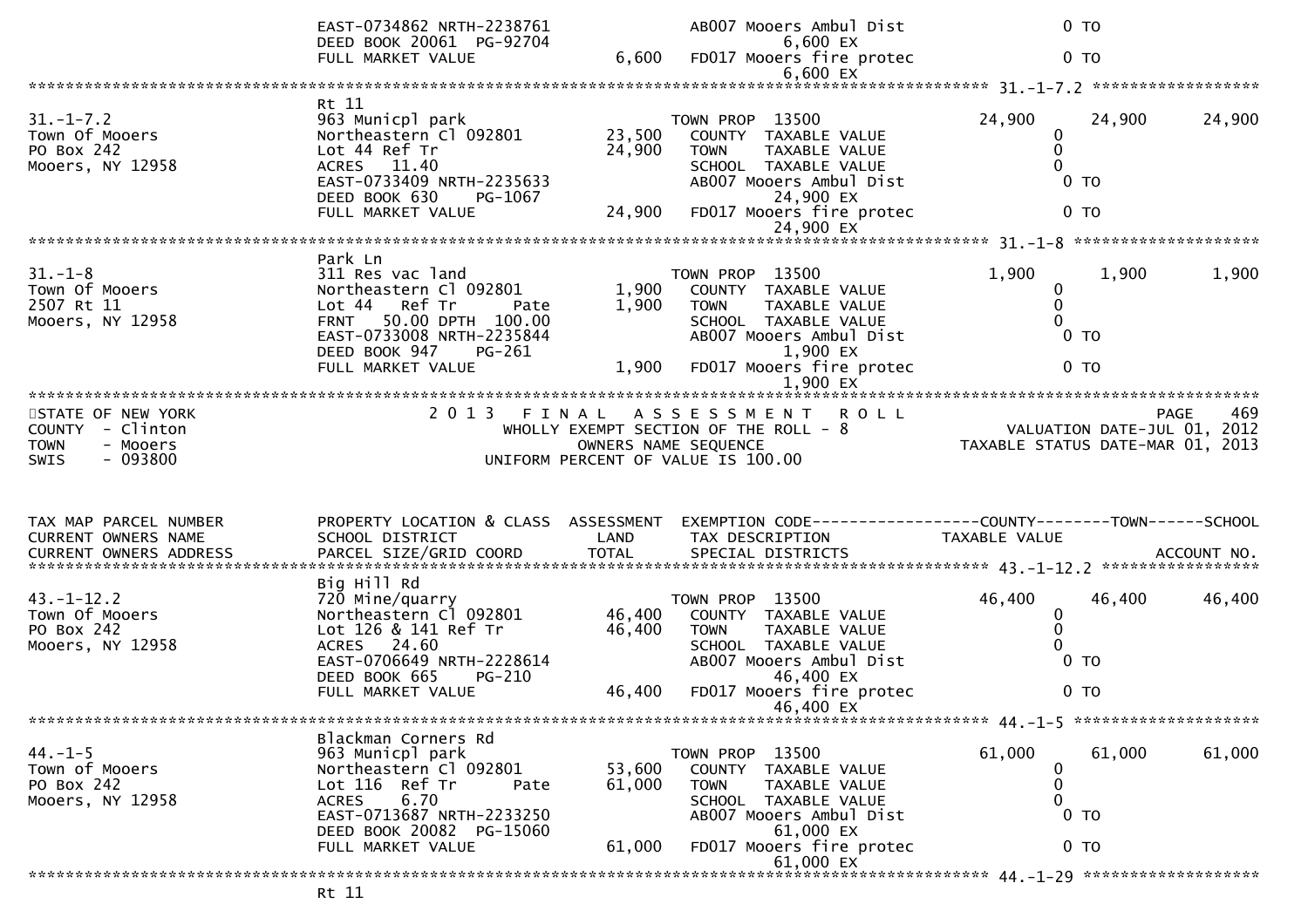| $44. - 1 - 29$                        | 314 Rural vac<10                      |                 | TOWN PROP 13500                         | 35,200<br>35,200                                                             | 35,200             |
|---------------------------------------|---------------------------------------|-----------------|-----------------------------------------|------------------------------------------------------------------------------|--------------------|
| Town Of Mooers                        | Northeastern Cl 092801                | 35,200          | COUNTY TAXABLE VALUE                    | 0                                                                            |                    |
| PO Box 238                            | Lot 126 Ref Tr<br>Pate                | 35,200          | TAXABLE VALUE<br>TOWN                   | $\mathbf{0}$                                                                 |                    |
| Mooers, NY 12958                      | ACRES 8.50                            |                 | SCHOOL TAXABLE VALUE                    |                                                                              |                    |
|                                       | EAST-0709421 NRTH-2228852             |                 | AB007 Mooers Ambul Dist                 | 0 <sub>T</sub>                                                               |                    |
|                                       | DEED BOOK 869<br>PG-48                |                 | 35,200 EX                               |                                                                              |                    |
|                                       | FULL MARKET VALUE                     | 35,200          | FD017 Mooers fire protec<br>35,200 EX   | 0 <sub>T</sub>                                                               |                    |
|                                       |                                       |                 |                                         |                                                                              |                    |
|                                       | Rt 11                                 |                 |                                         |                                                                              |                    |
| $44. -1 - 33.11$                      | 330 Vacant comm                       |                 | TOWN PROP 13500                         | 33,700<br>33,700                                                             | 33,700             |
| Town Of Mooers                        | Northeastern Cl 092801                | 33,700          | COUNTY TAXABLE VALUE                    | 0                                                                            |                    |
| PO Box 242                            | 126 Ref Tr Patent                     | 33,700          | TAXABLE VALUE<br><b>TOWN</b>            | $\mathbf{0}$                                                                 |                    |
| Mooers, NY 12958                      | 6.11<br>ACRES                         |                 | SCHOOL TAXABLE VALUE                    |                                                                              |                    |
|                                       | EAST-0709002 NRTH-2228673             |                 | AB007 Mooers Ambul Dist                 | 0 <sub>T</sub>                                                               |                    |
|                                       | DEED BOOK 20031 PG-51229              |                 | 33,700 EX                               |                                                                              |                    |
|                                       | FULL MARKET VALUE                     | 33,700          | FD017 Mooers fire protec                | 0 <sub>T</sub>                                                               |                    |
|                                       |                                       |                 |                                         |                                                                              |                    |
|                                       |                                       |                 | 2013 FINAL ASSESSMENT ROLL              |                                                                              | <b>PAGE</b><br>470 |
| STATE OF NEW YORK<br>COUNTY - Clinton |                                       |                 | WHOLLY EXEMPT SECTION OF THE ROLL - 8   | 470 PAGE<br>VALUATION DATE-JUL 01, 2012<br>TAXARLE STATUS DATE USE 101, 2012 |                    |
| - Mooers<br><b>TOWN</b>               |                                       |                 | OWNERS NAME SEQUENCE                    | TAXABLE STATUS DATE-MAR 01, 2013                                             |                    |
| $-093800$<br><b>SWIS</b>              |                                       |                 | UNIFORM PERCENT OF VALUE IS 100.00      |                                                                              |                    |
|                                       |                                       |                 |                                         |                                                                              |                    |
|                                       |                                       |                 |                                         |                                                                              |                    |
|                                       |                                       |                 |                                         |                                                                              |                    |
| TAX MAP PARCEL NUMBER                 | PROPERTY LOCATION & CLASS ASSESSMENT  |                 |                                         |                                                                              |                    |
| CURRENT OWNERS NAME                   | SCHOOL DISTRICT                       | LAND            | TAX DESCRIPTION                         | <b>TAXABLE VALUE</b>                                                         |                    |
|                                       |                                       |                 |                                         |                                                                              |                    |
|                                       |                                       |                 |                                         |                                                                              |                    |
|                                       |                                       |                 |                                         |                                                                              |                    |
|                                       | 2430 Rt 11                            |                 |                                         |                                                                              |                    |
| $30.20 - 2 - 14$                      | 611 Library<br>Northeastern Cl 092801 |                 | 29350<br>TR-LIB<br>COUNTY TAXABLE VALUE | 52,500<br>52,500<br>$\mathbf 0$                                              | 52,500             |
| Town Of Mooers Library<br>PO Box 238  | Lot 750 Ref Tr                        | 6,700<br>52,500 | <b>TOWN</b><br>TAXABLE VALUE            | 0                                                                            |                    |
| Mooers, NY 12958                      | 52.00 DPTH 98.00<br><b>FRNT</b>       |                 | SCHOOL TAXABLE VALUE                    |                                                                              |                    |
|                                       | EAST-0729683 NRTH-2233958             |                 | AB007 Mooers Ambul Dist                 | 0 <sub>T</sub>                                                               |                    |
|                                       | DEED BOOK 965<br>$PG-167$             |                 | 52,500 EX                               |                                                                              |                    |
|                                       | FULL MARKET VALUE                     | 52,500          | FD017 Mooers fire protec                | 0 <sub>T</sub>                                                               |                    |
|                                       |                                       |                 | 52,500 EX                               |                                                                              |                    |
|                                       |                                       |                 | LT033 Mooers Light 2                    | 0 <sub>T</sub>                                                               |                    |
|                                       |                                       |                 | 52,500 EX                               |                                                                              |                    |
|                                       |                                       |                 | SD001 Side Walk District                | 0 <sub>T</sub>                                                               |                    |
|                                       |                                       |                 | 52,500 EX                               |                                                                              |                    |
|                                       | Rt 11                                 |                 |                                         | <b>RNW</b>                                                                   |                    |
| $44. - 1 - 28$                        | 695 Cemetery                          |                 | PRI CMTERY 27350                        | 49,400<br>49,400                                                             | 49,400             |
| Union Cemetery                        | Northeastern Cl 092801                | 49,400          | COUNTY TAXABLE VALUE                    | 0                                                                            |                    |
| c/o Bernard Walker                    | Lot 126 Ref Tr<br>Pate                | 49,400          | <b>TOWN</b><br>TAXABLE VALUE            | 0                                                                            |                    |
| 7479 Rt 22                            | ACRES 15.60                           |                 | SCHOOL TAXABLE VALUE                    | 0                                                                            |                    |
| West Chazy, NY 12992                  | EAST-0710119 NRTH-2228936             |                 | AB007 Mooers Ambul Dist                 | 0 <sub>T</sub>                                                               |                    |
|                                       | DEED BOOK 522<br><b>PG-192</b>        |                 | 49,400 EX                               |                                                                              |                    |
|                                       | FULL MARKET VALUE                     | 49,400          | FD017 Mooers fire protec<br>49,400 EX   | 0 <sub>T</sub>                                                               |                    |
|                                       |                                       |                 |                                         |                                                                              |                    |
|                                       | 12-14 East St                         |                 |                                         |                                                                              | <b>RNW</b>         |
| $30.20 - 3 - 10$                      | 620 Religious                         |                 | NONPR RELI 25110                        | 171,800<br>171,800                                                           | 171,800            |
| United Methodist Church               | Northeastern Cl 092801                | 14,200          | COUNTY TAXABLE VALUE                    | $\mathbf 0$                                                                  |                    |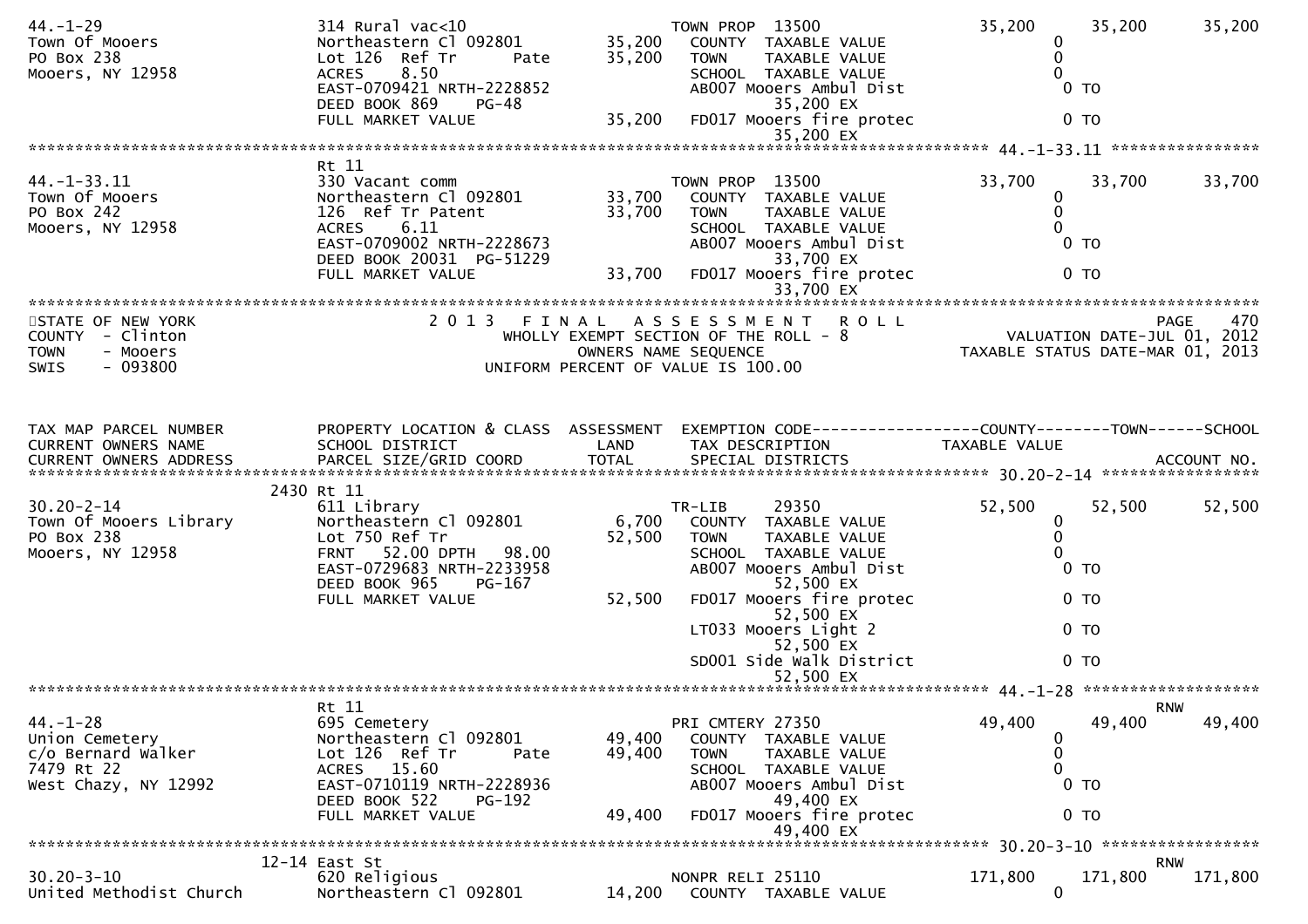| 12 East St<br>Mooers, NY 12958                                                               | Lot 68<br>Ref Tr<br>Pate<br>85.00 DPTH 221.00<br><b>FRNT</b><br>EAST-0730167 NRTH-2233915<br>DEED BOOK 14<br>PG-481<br>FULL MARKET VALUE                                              | 171,800<br>171,800 | TAXABLE VALUE<br><b>TOWN</b><br>SCHOOL TAXABLE VALUE<br>AB007 Mooers Ambul Dist<br>FD017 Mooers fire protec<br>LT033 Mooers Light 2                             | $\mathbf 0$<br>$\mathbf 0$<br>69,000 TO<br>69,000 TO<br>69,000 TO           |                    |
|----------------------------------------------------------------------------------------------|---------------------------------------------------------------------------------------------------------------------------------------------------------------------------------------|--------------------|-----------------------------------------------------------------------------------------------------------------------------------------------------------------|-----------------------------------------------------------------------------|--------------------|
|                                                                                              |                                                                                                                                                                                       |                    |                                                                                                                                                                 |                                                                             |                    |
| $12. - 1 - 1.2$<br>United States of America<br>1295 Cannon Corners Rd<br>Mooers, NY 12958    | 1295 Cannon Corners Rd<br>652 Govt bldgs<br>Northeastern Cl 092801<br>Lot 201<br>Patent Ref Tr<br><b>ACRES</b><br>7.60<br>EAST-0684396 NRTH-2248548<br>DEED BOOK 20102 PG-34088       | 38,000<br>500,000  | USA PROP<br>14110<br>COUNTY TAXABLE VALUE<br>TAXABLE VALUE<br>TOWN<br>SCHOOL TAXABLE VALUE<br>AB007 Mooers Ambul Dist<br>500,000 EX<br>FD017 Mooers fire protec | 500,000<br>500,000<br>0<br>$\mathbf{0}$<br>0 <sub>T</sub><br>0 <sub>T</sub> | 500,000            |
|                                                                                              |                                                                                                                                                                                       |                    |                                                                                                                                                                 |                                                                             |                    |
| STATE OF NEW YORK<br>COUNTY - Clinton<br><b>TOWN</b><br>- Mooers<br>$-093800$<br><b>SWIS</b> | 2013 FINAL                                                                                                                                                                            |                    | <b>ROLL</b><br>A S S E S S M E N T<br>WHOLLY EXEMPT SECTION OF THE ROLL - 8<br>OWNERS NAME SEQUENCE<br>UNIFORM PERCENT OF VALUE IS 100.00                       | VALUATION DATE-JUL 01, 2012<br>TAXABLE STATUS DATE-MAR 01, 2013             | 471<br><b>PAGE</b> |
| TAX MAP PARCEL NUMBER                                                                        |                                                                                                                                                                                       |                    | PROPERTY LOCATION & CLASS ASSESSMENT EXEMPTION CODE----------------COUNTY--------TOWN------SCHOOL                                                               |                                                                             |                    |
| CURRENT OWNERS NAME                                                                          | SCHOOL DISTRICT                                                                                                                                                                       | LAND               | TAX DESCRIPTION                                                                                                                                                 | TAXABLE VALUE                                                               |                    |
| $15. - 1 - 6$<br>United States Of America<br>26 Federal Plaza<br>New York, NY 10278          | 1511 Rt 22<br>652 Govt bldgs<br>Northeastern Cl 092801<br>Lot <sub>72</sub><br>Ref Tr<br>Pate<br><b>ACRES</b><br>3.70<br>EAST-0724265 NRTH-2249524                                    | 29,600<br>170,900  | USA PROP 14110<br>COUNTY TAXABLE VALUE<br><b>TOWN</b><br>TAXABLE VALUE<br>SCHOOL TAXABLE VALUE<br>AB007 Mooers Ambul Dist                                       | 170,900<br>170,900<br>$\bf{0}$<br>0 <sub>T</sub>                            | 170,900            |
|                                                                                              | DEED BOOK 169<br>PG-176<br>FULL MARKET VALUE                                                                                                                                          | 170,900            | 170,900 EX<br>FD017 Mooers fire protec                                                                                                                          | 0 <sub>T</sub>                                                              |                    |
|                                                                                              |                                                                                                                                                                                       |                    |                                                                                                                                                                 |                                                                             |                    |
| $14. - 1 - 19$<br>Walker Cemetery<br>PO Box 242<br>Mooers, NY 12958                          | Blackman Corners Rd<br>695 Cemetery<br>Northeastern Cl 092801<br>Lot 119 Ref Tr<br>Pate<br>Maintained by Town of Moo<br>99.00 DPTH 140.00<br><b>FRNT</b><br>EAST-0711002 NRTH-2245475 | 6,200<br>6,200     | PRI CMTERY 27350<br>COUNTY TAXABLE VALUE<br>TAXABLE VALUE<br><b>TOWN</b><br>SCHOOL TAXABLE VALUE<br>AB007 Mooers Ambul Dist<br>6,200 EX                         | 6,200<br>6,200<br>0<br>0<br>$0$ TO                                          | 6,200              |
|                                                                                              | FULL MARKET VALUE                                                                                                                                                                     | 6,200              | FD017 Mooers fire protec<br>6,200 EX                                                                                                                            | $0$ TO                                                                      |                    |
|                                                                                              |                                                                                                                                                                                       |                    |                                                                                                                                                                 |                                                                             |                    |
|                                                                                              | 149-151 Maple St                                                                                                                                                                      |                    |                                                                                                                                                                 |                                                                             | <b>RNW</b>         |
| $30.16 - 2 - 1$<br>Wesleyan Parsonage & Church<br>149 Maple St<br>PO Box 221                 | 620 Religious<br>Northeastern Cl 092801<br>Lot 68 Ref Tr<br>Pate<br>FRNT 168.00 DPTH 250.00                                                                                           | 15,800<br>226,900  | NONPR RELI 25110<br>COUNTY TAXABLE VALUE<br>TAXABLE VALUE<br><b>TOWN</b><br>SCHOOL TAXABLE VALUE                                                                | 226,900<br>226,900<br>0<br>0<br>0                                           | 226,900            |
| Mooers, NY 12958                                                                             | EAST-0728449 NRTH-2236846<br>FULL MARKET VALUE                                                                                                                                        | 226,900            | AB007 Mooers Ambul Dist<br>FD017 Mooers fire protec<br>LT033 Mooers Light 2<br>SD001 Side Walk District                                                         | 67,800 TO<br>67,800 TO<br>67,800 TO<br>67,800 TO                            |                    |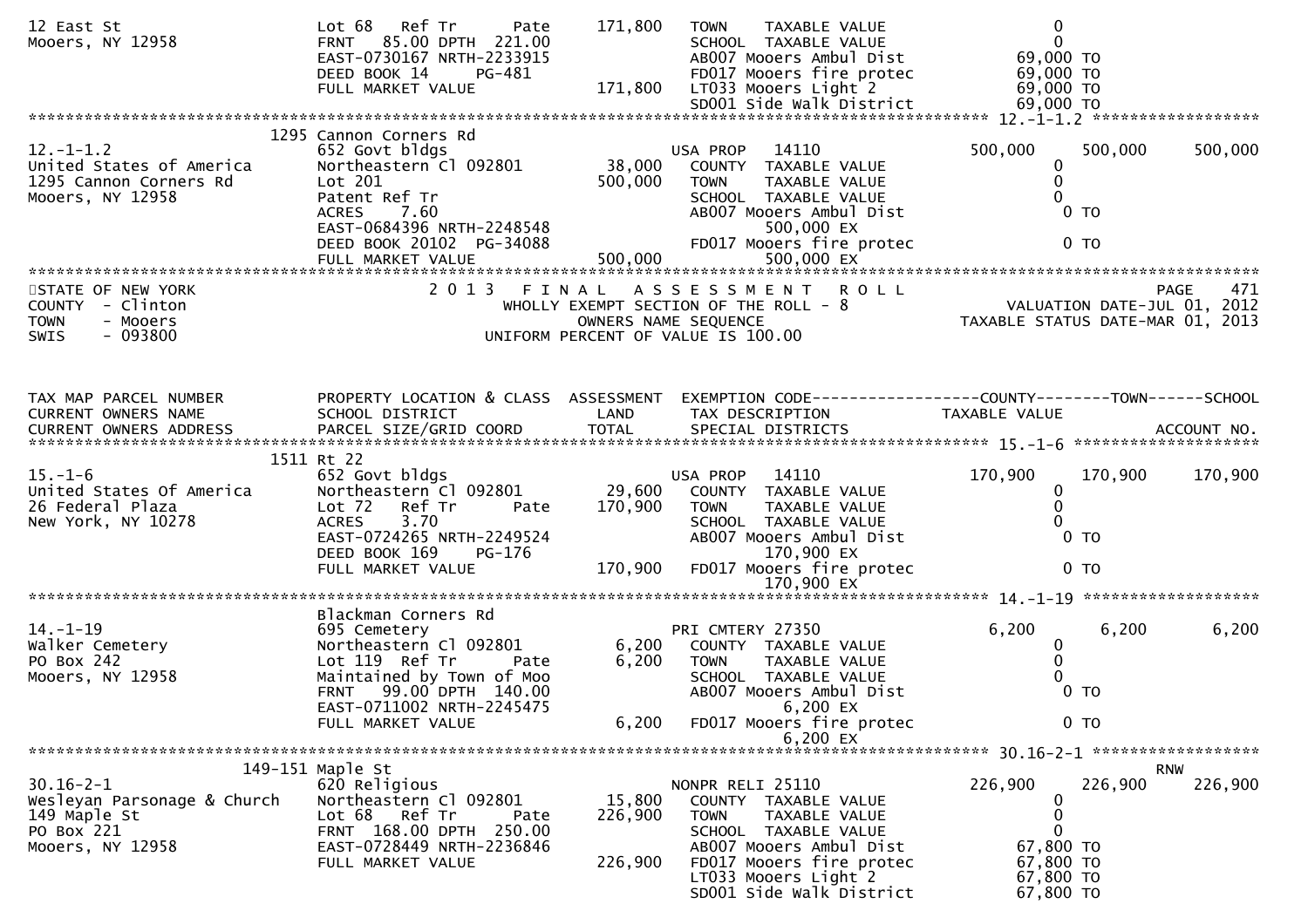| STATE OF NEW YORK        | 2013 FINAL ASSESSMENT ROLL             | PAGE                             |
|--------------------------|----------------------------------------|----------------------------------|
| COUNTY - Clinton         | WHOLLY EXEMPT SECTION OF THE ROLL $-8$ | VALUATION DATE-JUL 01, 2012      |
| <b>TOWN</b><br>- Mooers  |                                        | TAXABLE STATUS DATE-MAR 01, 2013 |
| $-093800$<br><b>SWIS</b> | UNIFORM PERCENT OF VALUE IS 100.00     | RPS150/V04/L015                  |
|                          |                                        | CURRENT DATE $6/17/2013$         |
|                          |                                        |                                  |

#### \*\*\* S P E C I A L D I S T R I C T S U M M A R Y \*\*\*

| CODE DISTRICT NAME PARCELS                                                                                           | TOTAL | EXTENSION<br>TYPE                                       | EXTENSION<br>VALUE | AD VALOREM<br>VALUE                                     | <b>EXEMPT</b><br><b>AMOUNT</b>                          | <b>TAXABLE</b><br>VALUE                             |
|----------------------------------------------------------------------------------------------------------------------|-------|---------------------------------------------------------|--------------------|---------------------------------------------------------|---------------------------------------------------------|-----------------------------------------------------|
| AB007 Mooers Ambul D<br>FD017 Mooers fire pr<br>LT013 Mooers Forks L<br>LT033 Mooers Light 2<br>SD001 Side Walk Dist |       | 49 TOTAL<br>49 TOTAL<br>3 TOTAL<br>14 TOTAL<br>14 TOTAL |                    | 5797.700<br>5797.700<br>239,000<br>2964,700<br>2964.700 | 5468,200<br>5468.200<br>125,000<br>2749,200<br>2749.200 | 329,500<br>329,500<br>114,000<br>215,500<br>215,500 |

### \*\*\* S C H O O L D I S T R I C T S U M M A R Y \*\*\*

| <b>CODE</b>      | DISTRICT NAME                        | <b>TOTAL</b><br><b>PARCELS</b> | ASSESSED<br>LAND   | ASSESSED<br><b>TOTAL</b> | <b>EXEMPT</b><br><b>AMOUNT</b> | TOTAL<br><b>TAXABLE</b> | <b>STAR</b><br><b>AMOUNT</b> | STAR<br><b>TAXABLE</b> |
|------------------|--------------------------------------|--------------------------------|--------------------|--------------------------|--------------------------------|-------------------------|------------------------------|------------------------|
| 092801<br>093601 | Northeastern Clinton<br>N Adirondack | 48                             | 1430,500<br>20,800 | 6384,700<br>186,100      | 6384,700<br>186,100            |                         |                              |                        |
|                  | SUB-TOTAL                            | 49                             | 1451,300           | 6570,800                 | 6570,800                       |                         |                              |                        |
|                  | <b>TOTAL</b>                         | 49                             | 1451,300           | 6570,800                 | 6570,800                       |                         |                              |                        |

\*\*\* S Y S T E M C O D E S S U M M A R Y \*\*\*

NO SYSTEM EXEMPTIONS AT THIS LEVEL

| <b>CODE</b> | DESCRIPTION | <b>TOTAL</b><br><b>PARCELS</b> | <b>COUNTY</b> | <b>TOWN</b> | <b>SCHOOL</b> |
|-------------|-------------|--------------------------------|---------------|-------------|---------------|
| 12100       | NYS PROP    | 10                             | 256,700       | 256,700     | 256,700       |
| 13100       | CO OWNER    |                                | 267,700       | 267,700     | 267,700       |
| 13500       | TOWN PROP   |                                | 557,900       | 557,900     | 557,900       |
| 13650       | PROP INVIL  |                                | 409,300       | 409,300     | 409,300       |
| 13800       | SCHOOL DIS  |                                | 1947, 100     | 1947, 100   | 1947,100      |
| 14110       | USA PROP    |                                | 670,900       | 670.900     | 670,900       |
| 25110       | NONPR RELI  |                                | 1610,300      | 1610,300    | 1610,300      |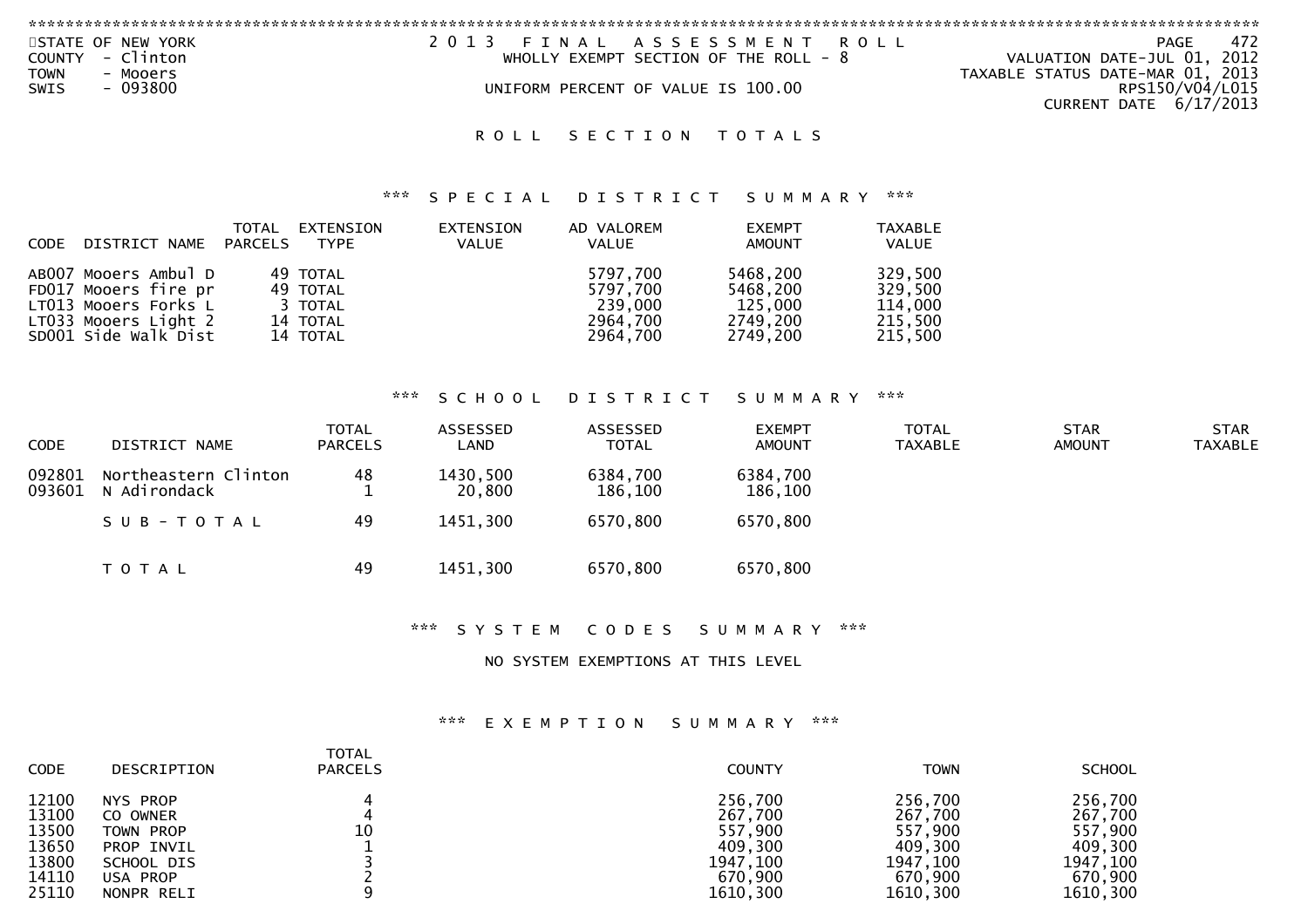| 25130 | NONPR ORG         |         | 149,900                                 | 149,900 | 149,900                          |                 |
|-------|-------------------|---------|-----------------------------------------|---------|----------------------------------|-----------------|
| 25230 | NONPR COMM        |         | 186.100                                 | 186,100 | 186,100                          |                 |
|       | STATE OF NEW YORK | 2 0 1 3 | FINAL ASSESSMENT                        | R O L L |                                  | 473<br>PAGE     |
|       | COUNTY - Clinton  |         | WHOLLY EXEMPT SECTION OF THE ROLL - $8$ |         | VALUATION DATE-JUL 01, 2012      |                 |
| TOWN  | - Mooers          |         |                                         |         | TAXABLE STATUS DATE-MAR 01, 2013 |                 |
| SWIS  | $-093800$         |         | UNIFORM PERCENT OF VALUE IS 100.00      |         |                                  | RPS150/V04/L015 |
|       |                   |         |                                         |         | CURRENT DATE 6/17/2013           |                 |
|       |                   |         |                                         |         |                                  |                 |

### \*\*\* E X E M P T I O N S U M M A R Y \*\*\*

| <b>CODE</b>                               | DESCRIPTION                                                                  | <b>TOTAL</b><br><b>PARCELS</b> | <b>COUNTY</b>                                               | <b>TOWN</b>                                                 | <b>SCHOOL</b>                                               |
|-------------------------------------------|------------------------------------------------------------------------------|--------------------------------|-------------------------------------------------------------|-------------------------------------------------------------|-------------------------------------------------------------|
| 25300<br>26400<br>27350<br>28120<br>29350 | NONPR CORP<br>INCVOLFIRE<br>PRI CMTERY<br>NFP HSNG<br>TR-LIB<br><b>TOTAL</b> | 49                             | 10,700<br>9,800<br>142,300<br>299,600<br>52,500<br>6570,800 | 10,700<br>9,800<br>142,300<br>299,600<br>52,500<br>6570,800 | 10,700<br>9,800<br>142,300<br>299,600<br>52,500<br>6570,800 |

## \*\*\* G R A N D T O T A L S \*\*\*

| <b>ROLL</b><br><b>SEC</b>  | DESCRIPTION                           | <b>TOTAL</b><br><b>PARCELS</b> | ASSESSED<br>LAND                                  | ASSESSED<br><b>TOTAL</b> | <b>TAXABLE</b><br><b>COUNTY</b> | TAXABLE<br><b>TOWN</b> | <b>TAXABLE</b><br><b>SCHOOL</b>                                                 | <b>STAR</b><br><b>TAXABLE</b>                     |  |
|----------------------------|---------------------------------------|--------------------------------|---------------------------------------------------|--------------------------|---------------------------------|------------------------|---------------------------------------------------------------------------------|---------------------------------------------------|--|
|                            | WHOLLY EXEMPT                         | 49                             | 1451,300                                          | 6570,800                 |                                 |                        |                                                                                 |                                                   |  |
|                            | STATE OF NEW YORK<br>COUNTY - Clinton |                                |                                                   |                          | 2013 FINAL ASSESSMENT ROLL      |                        |                                                                                 | 474<br><b>PAGE</b><br>VALUATION DATE-JUL 01, 2012 |  |
| <b>TOWN</b><br><b>SWIS</b> | - Mooers<br>- 093800                  |                                | SWIS TOTALS<br>UNIFORM PERCENT OF VALUE IS 100.00 |                          |                                 |                        | TAXABLE STATUS DATE-MAR 01, 2013<br>RPS150/V04/L015<br>CURRENT DATE $6/17/2013$ |                                                   |  |

### \*\*\* S P E C I A L D I S T R I C T S U M M A R Y \*\*\*

| <b>CODE</b> | DISTRICT NAME                                | <b>TOTAL</b><br><b>PARCELS</b> | <b>EXTENSION</b><br><b>TYPE</b> | EXTENSION<br><b>VALUE</b> | AD VALOREM<br><b>VALUE</b> | <b>EXEMPT</b><br><b>AMOUNT</b> | <b>TAXABLE</b><br><b>VALUE</b> |
|-------------|----------------------------------------------|--------------------------------|---------------------------------|---------------------------|----------------------------|--------------------------------|--------------------------------|
|             | OT002 Omitted Tax-Co                         |                                | 13 MOVTAX                       | 1298.56                   |                            |                                | 1,298.56                       |
|             | OT003 Omitted Tax-Sc                         |                                | 1 MOVTAX                        |                           |                            |                                |                                |
|             | OT004 Omitted Tax-To                         |                                | 12 MOVTAX                       | 1628.58                   |                            |                                | 1,628.58                       |
|             | AB007 Mooers Ambul D<br>FD002 Ellenburg fire |                                | 2.248 TOTAL<br>12 TOTAL         |                           | 162852,727<br>213,309      | 5932,950                       | 156919,777<br>213,309          |
|             | FD017 Mooers fire pr                         |                                | 2,243 TOTAL                     |                           | 162638,756                 | 5932,950                       | 156705,806                     |
|             | LT013 Mooers Forks L                         |                                | 121 TOTAL                       |                           | 7702,870                   | 125,000                        | 7577,870                       |
|             | LT033 Mooers Light 2<br>SD001 Side Walk Dist |                                | 249 TOTAL<br>249 TOTAL          |                           | 20903,930<br>20903,930     | 2749,200<br>2749.200           | 18154,730<br>18154,730         |
|             |                                              |                                |                                 |                           |                            |                                |                                |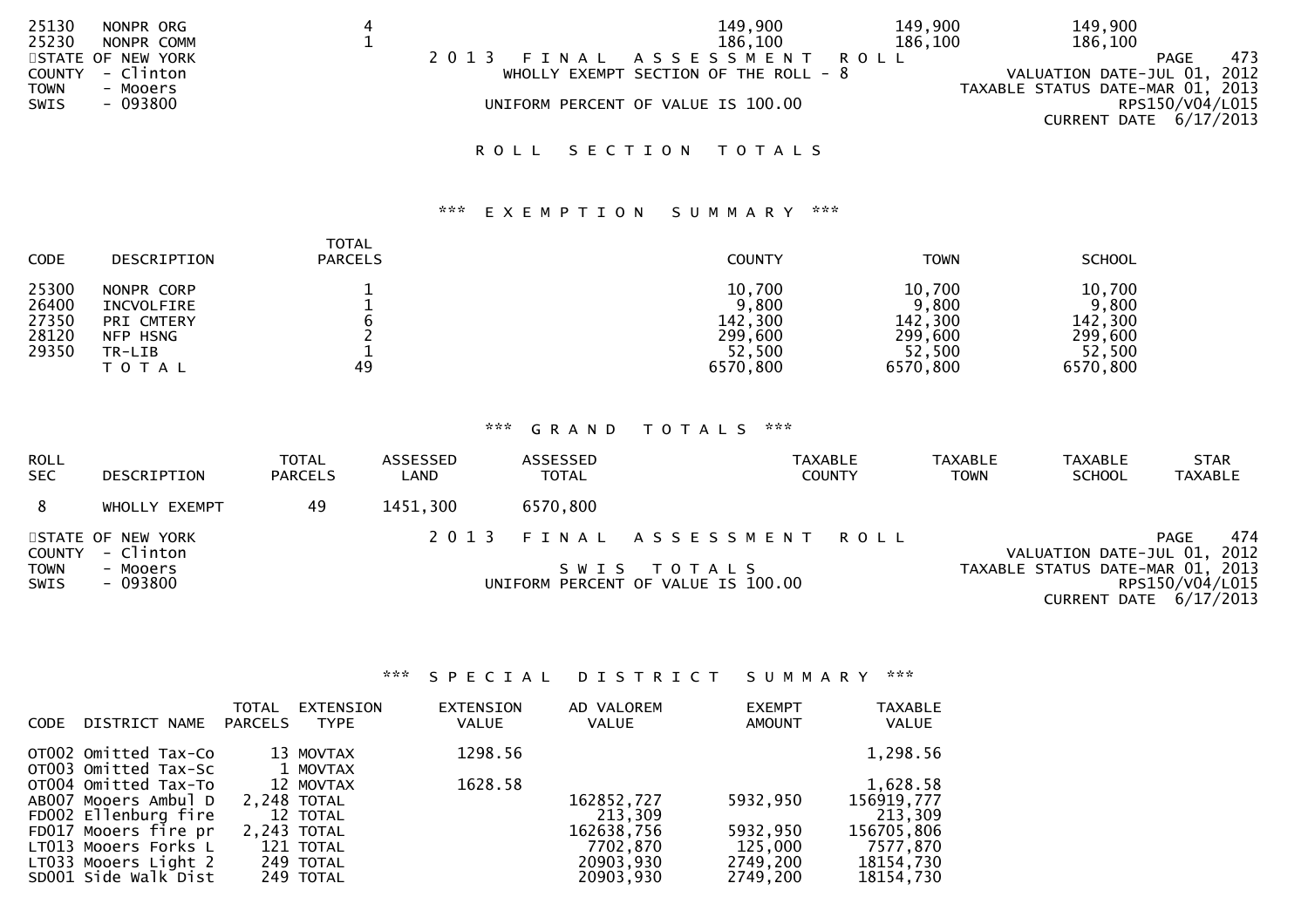## \*\*\* S C H O O L D I S T R I C T S U M M A R Y \*\*\*

| <b>CODE</b>      | DISTRICT NAME                        | <b>TOTAL</b><br><b>PARCELS</b> | ASSESSED<br>LAND      | ASSESSED<br><b>TOTAL</b> | <b>EXEMPT</b><br><b>AMOUNT</b> | TOTAL<br><b>TAXABLE</b> | <b>STAR</b><br>AMOUNT | <b>STAR</b><br><b>TAXABLE</b> |
|------------------|--------------------------------------|--------------------------------|-----------------------|--------------------------|--------------------------------|-------------------------|-----------------------|-------------------------------|
| 092801<br>093601 | Northeastern Clinton<br>N Adirondack | 1,962<br>288                   | 34857,900<br>5141,500 | 146952,846<br>16768,281  | 9587,283<br>357,787            | 137365,563<br>16410,494 | 35148,134<br>3474,884 | 102217,429<br>12935,610       |
|                  | SUB-TOTAL                            | 2,250                          | 39999.400             | 163721,127               | 9945,070                       | 153776,057              | 38623,018             | 115153,039                    |
|                  | T O T A L                            | 2,250                          | 39999,400             | 163721,127               | 9945,070                       | 153776,057              | 38623,018             | 115153,039                    |

## \*\*\* S Y S T E M C O D E S S U M M A R Y \*\*\*

| <b>CODE</b>                | DESCRIPTION                                  | TOTAL<br><b>PARCELS</b> | <b>COUNTY</b>                                     | TOWN | <b>SCHOOL</b>                                                                 |
|----------------------------|----------------------------------------------|-------------------------|---------------------------------------------------|------|-------------------------------------------------------------------------------|
| 50001<br>50004             | SCHL TAXBL<br><b>SCHL EXMPT</b><br>T O T A L |                         |                                                   |      |                                                                               |
| COUNTY                     | STATE OF NEW YORK<br>- Clinton               |                         | 2013 FINAL ASSESSMENT ROLL                        |      | 475<br>PAGE<br>VALUATION DATE-JUL 01, 2012                                    |
| <b>TOWN</b><br><b>SWIS</b> | - Mooers<br>- 093800                         |                         | SWIS TOTALS<br>UNIFORM PERCENT OF VALUE IS 100.00 |      | TAXABLE STATUS DATE-MAR 01, 2013<br>RPS150/V04/L015<br>CURRENT DATE 6/17/2013 |

| <b>CODE</b> | <b>DESCRIPTION</b> | <b>TOTAL</b><br><b>PARCELS</b> | <b>COUNTY</b> | <b>TOWN</b> | <b>SCHOOL</b> |
|-------------|--------------------|--------------------------------|---------------|-------------|---------------|
| 12100       | NYS PROP           | 4                              | 256,700       | 256,700     | 256,700       |
| 13100       | CO OWNER           |                                | 267,700       | 267,700     | 267,700       |
| 13500       | TOWN PROP          | 10                             | 557,900       | 557,900     | 557,900       |
| 13650       | PROP INVIL         |                                | 409,300       | 409,300     | 409,300       |
| 13800       | SCHOOL DIS         |                                | 1947,100      | 1947, 100   | 1947, 100     |
| 14110       | USA PROP           |                                | 670,900       | 670,900     | 670,900       |
| 25110       | NONPR RELI         |                                | 1610,300      | 1610,300    | 1610,300      |
| 25130       | NONPR ORG          |                                | 149,900       | 149,900     | 149,900       |
| 25230       | NONPR COMM         |                                | 186,100       | 186,100     | 186,100       |
| 25300       | NONPR CORP         |                                | 10,700        | 10,700      | 10,700        |
| 26400       | INCVOLFIRE         |                                | 9,800         | 9,800       | 9,800         |
| 27350       | <b>PRI CMTERY</b>  |                                | 142,300       | 142,300     | 142,300       |
| 28120       | NFP HSNG           |                                | 299,600       | 299,600     | 299,600       |
| 29350       | TR-LIB             |                                | 52,500        | 52,500      | 52,500        |
| 41101       | <b>VETERANS</b>    |                                | 12,100        | 12,100      |               |
| 41121       | WARNONALL          | 89                             | 1146,292      | 937,751     |               |
| 41131       | WARCOMALL          | 57                             | 1180,074      | 962,176     |               |
| 41141       | WARDISALL          | 34                             | 658,896       | 566,939     |               |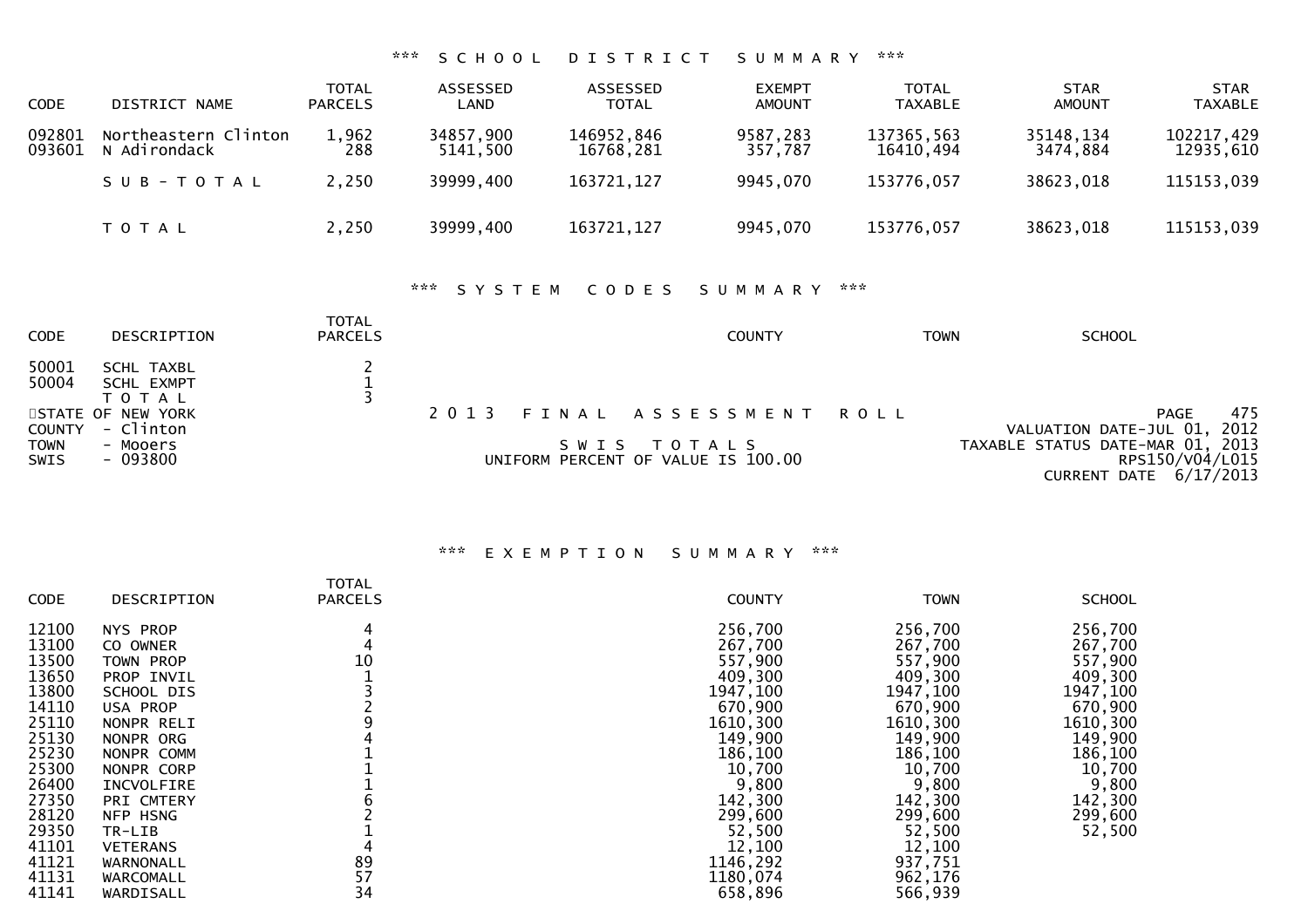| 41152         | $CW_10_VET/$      | 11             |                  | 69,531                             |             |                                  |     |
|---------------|-------------------|----------------|------------------|------------------------------------|-------------|----------------------------------|-----|
| 41163         | $CW_15_VET/$      | 11             |                  |                                    | 104,295     |                                  |     |
| 41171         | $CW_DISBN$        |                |                  | 4,125                              | 4,125       |                                  |     |
| 41300         | PARAPL VET        |                |                  | 287,000                            | 287,000     | 287,000                          |     |
| 41400         | <b>CLERGY</b>     |                |                  | 1,500                              | 1,500       | 1,500                            |     |
| 41640         | VFF CT&S          | 22             |                  | 239,454                            | 239,454     | 239,454                          |     |
| 41700         | 10 YR AGR         |                |                  | 169,600                            | 169,600     | 169,600                          |     |
| 41720         | AGRI DISTR        | 100            |                  | 1227,412                           | 1227,412    | 1227,412                         |     |
| 41730         | OS AG DIST        | 19             |                  | 225,177                            | 225,177     | 225,177                          |     |
| 41800         | AGED - ALL        |                |                  | 918,223                            | 918,785     | 1001,571                         |     |
| 41801         | AGED C&T          | 40<br>28<br>39 |                  | 950,902                            | 950,902     |                                  |     |
| 41802         | AGED COUN         |                |                  | 1100, 312                          |             |                                  |     |
| 41834         | SR STAR           | 247            |                  |                                    |             | 13718,218                        |     |
| 41844         | SR STAR MH        |                |                  |                                    |             | 30,000                           |     |
| 41854         | <b>RES STAR</b>   | 840            |                  |                                    |             | 24830,000                        |     |
| 41864         | RS STAR MH        |                |                  |                                    |             | 44,800                           |     |
| 41902         | DH DIS CTY        |                |                  | 1,000                              |             |                                  |     |
| 41932         | LIM INC DI        | 16             |                  | 497,575                            |             |                                  |     |
|               | STATE OF NEW YORK |                | 2 0 1 3<br>FINAL | ASSESSMENT                         | <b>ROLL</b> | PAGE                             | 476 |
| <b>COUNTY</b> | - Clinton         |                |                  |                                    |             | VALUATION DATE-JUL 01, 2012      |     |
| <b>TOWN</b>   | - Mooers          |                | SWIS             | T O T A L S                        |             | TAXABLE STATUS DATE-MAR 01, 2013 |     |
| <b>SWIS</b>   | $-093800$         |                |                  | UNIFORM PERCENT OF VALUE IS 100.00 |             | RPS150/V04/L015                  |     |
|               |                   |                |                  |                                    |             | CURRENT DATE 6/17/2013           |     |

# \*\*\* E X E M P T I O N S U M M A R Y \*\*\*

| CODE           | DESCRIPTION                     | <b>TOTAL</b><br><b>PARCELS</b> | <b>COUNTY</b>                  | <b>TOWN</b>                    | <b>SCHOOL</b>                  |
|----------------|---------------------------------|--------------------------------|--------------------------------|--------------------------------|--------------------------------|
| 42100<br>47460 | 483A EX<br>480A EX<br>T O T A L | 12<br>1,633                    | 177,750<br>44,806<br>15482,529 | 177,750<br>44,806<br>13400,572 | 177,750<br>44,806<br>48568,088 |

| <b>ROLL</b><br><b>SEC</b> | DESCRIPTION                | <b>TOTAL</b><br><b>PARCELS</b> | ASSESSED<br>LAND | <b>ASSESSED</b><br><b>TOTAL</b> | <b>TAXABLE</b><br><b>COUNTY</b> | <b>TAXABLE</b><br><b>TOWN</b> | <b>TAXABLE</b><br><b>SCHOOL</b> | <b>STAR</b><br><b>TAXABLE</b> |
|---------------------------|----------------------------|--------------------------------|------------------|---------------------------------|---------------------------------|-------------------------------|---------------------------------|-------------------------------|
|                           | <b>TAXABLE</b>             | 2,167                          | 38298,700        | 147728,600                      | 138816,871                      | 140898,828                    | 144354,330                      | 105731,312                    |
| 3                         | STATE OWNED LAND           | 12                             | 223,100          | 223,100                         | 223,100                         | 223,100                       | 223,100                         | 223,100                       |
| 5.                        | SPECIAL FRANCHISE          | 9                              |                  | 2514,041                        | 2514,041                        | 2514,041                      | 2514,041                        | 2514,041                      |
| 6                         | UTILITIES & N.C.           | 13                             | 26,300           | 6684,586                        | 6684,586                        | 6684,586                      | 6684,586                        | 6684,586                      |
| 8                         | WHOLLY EXEMPT              | 49                             | 1451,300         | 6570,800                        |                                 |                               |                                 |                               |
| $\sim$                    | <b>TOTAL</b><br><b>SUB</b> | 2,250                          | 39999,400        | 163721, 127                     | 148238,598                      | 150320,555                    | 153776,057                      | 115153,039                    |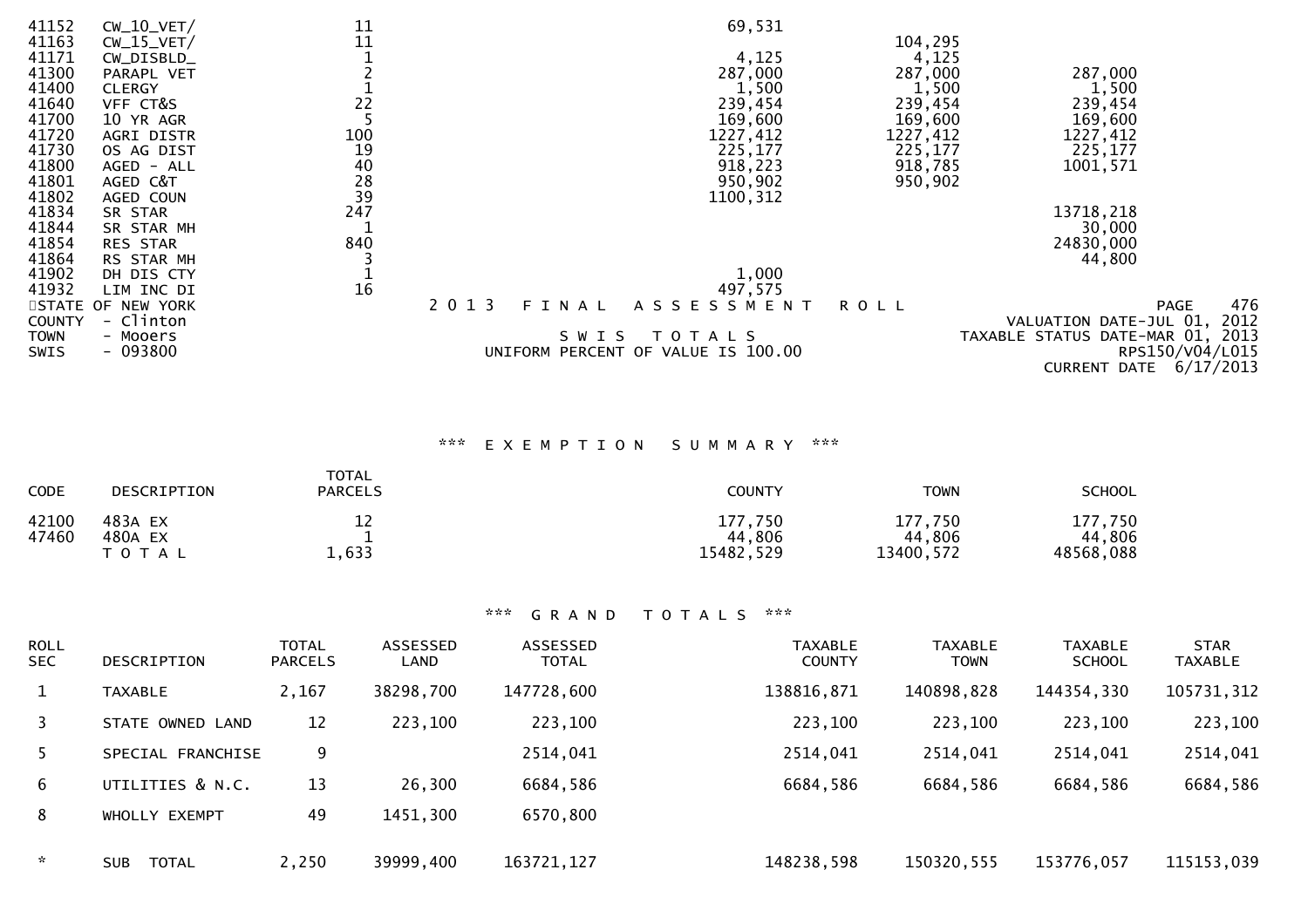| 2.25 | <b>GRAND TOTAL</b> | 2,250 | 39999,400 | 163721,127 |                                    | 148238,598            | 150320,555 | 153776,057                       | 115153,039             |  |
|------|--------------------|-------|-----------|------------|------------------------------------|-----------------------|------------|----------------------------------|------------------------|--|
|      | STATE OF NEW YORK  |       | 2013      |            |                                    | FINAL ASSESSMENT ROLL |            |                                  | 477<br>PAGE            |  |
|      | COUNTY - Clinton   |       |           | T O W N    | T O T A L S                        |                       |            | VALUATION DATE-JUL 01, 2012      |                        |  |
| TOWN | - Mooers           |       |           |            |                                    |                       |            | TAXABLE STATUS DATE-MAR 01, 2013 |                        |  |
| SWIS | - 0938             |       |           |            | UNIFORM PERCENT OF VALUE IS 100.00 |                       |            |                                  | RPS150/V04/L015        |  |
|      |                    |       |           |            |                                    |                       |            |                                  | CURRENT DATE 6/17/2013 |  |

## \*\*\* S P E C I A L D I S T R I C T S U M M A R Y \*\*\*

| <b>CODE</b> | DISTRICT NAME                                | TOTAL<br><b>PARCELS</b> | <b>EXTENSION</b><br><b>TYPE</b> | <b>EXTENSION</b><br><b>VALUE</b> | AD VALOREM<br><b>VALUE</b> | <b>EXEMPT</b><br><b>AMOUNT</b> | <b>TAXABLE</b><br><b>VALUE</b> |
|-------------|----------------------------------------------|-------------------------|---------------------------------|----------------------------------|----------------------------|--------------------------------|--------------------------------|
|             | OTO02 Omitted Tax-Co<br>OT003 Omitted Tax-Sc |                         | 13 MOVTAX<br>1 MOVTAX           | 1298.56                          |                            |                                | 1,298.56                       |
|             | OT004 Omitted Tax-To                         |                         | 12 MOVTAX                       | 1628.58                          |                            |                                | 1,628.58                       |
|             | AB007 Mooers Ambul D<br>FD002 Ellenburg fire |                         | 2.248 TOTAL<br>12 TOTAL         |                                  | 162852,727<br>213,309      | 5932,950                       | 156919,777<br>213,309          |
|             | FD017 Mooers fire pr                         |                         | 2,243 TOTAL                     |                                  | 162638,756                 | 5932,950                       | 156705,806                     |
|             | LT013 Mooers Forks L                         |                         | 121 TOTAL                       |                                  | 7702,870                   | 125,000                        | 7577,870                       |
|             | LT033 Mooers Light 2<br>SD001 Side Walk Dist |                         | 249 TOTAL<br>249 TOTAL          |                                  | 20903,930<br>20903,930     | 2749,200<br>2749,200           | 18154,730<br>18154,730         |
|             |                                              |                         |                                 |                                  |                            |                                |                                |

## \*\*\* S C H O O L D I S T R I C T S U M M A R Y \*\*\*

| <b>CODE</b>      | DISTRICT NAME                        | <b>TOTAL</b><br><b>PARCELS</b> | ASSESSED<br>LAND      | ASSESSED<br><b>TOTAL</b> | <b>EXEMPT</b><br><b>AMOUNT</b> | <b>TOTAL</b><br><b>TAXABLE</b> | <b>STAR</b><br><b>AMOUNT</b> | <b>STAR</b><br><b>TAXABLE</b> |
|------------------|--------------------------------------|--------------------------------|-----------------------|--------------------------|--------------------------------|--------------------------------|------------------------------|-------------------------------|
| 092801<br>093601 | Northeastern Clinton<br>N Adirondack | 1,962<br>288                   | 34857,900<br>5141.500 | 146952,846<br>16768,281  | 9587,283<br>357,787            | 137365,563<br>16410.494        | 35148,134<br>3474.884        | 102217,429<br>12935,610       |
|                  | $SUB - TO TAL$                       | 2,250                          | 39999,400             | 163721,127               | 9945,070                       | 153776,057                     | 38623,018                    | 115153,039                    |
|                  | T O T A L                            | 2,250                          | 39999,400             | 163721, 127              | 9945,070                       | 153776,057                     | 38623,018                    | 115153,039                    |

## \*\*\* S Y S T E M C O D E S S U M M A R Y \*\*\*

| <b>CODE</b>         | DESCRIPTION                                  | <b>TOTAL</b><br><b>PARCELS</b> | <b>COUNTY</b>                             | TOWN | <b>SCHOOL</b>                                                                  |
|---------------------|----------------------------------------------|--------------------------------|-------------------------------------------|------|--------------------------------------------------------------------------------|
| 50001<br>50004      | SCHL TAXBL<br><b>SCHL EXMPT</b><br>T O T A L |                                |                                           |      |                                                                                |
| COUNTY              | STATE OF NEW YORK<br>- Clinton               |                                | 2013 FINAL ASSESSMENT ROLL<br>TOWN TOTALS |      | 478<br>PAGE<br>VALUATION DATE-JUL 01, 2012<br>TAXABLE STATUS DATE-MAR 01, 2013 |
| <b>TOWN</b><br>SWIS | - Mooers<br>- 0938                           |                                | UNIFORM PERCENT OF VALUE IS 100.00        |      | RPS150/V04/L015<br>CURRENT DATE 6/17/2013                                      |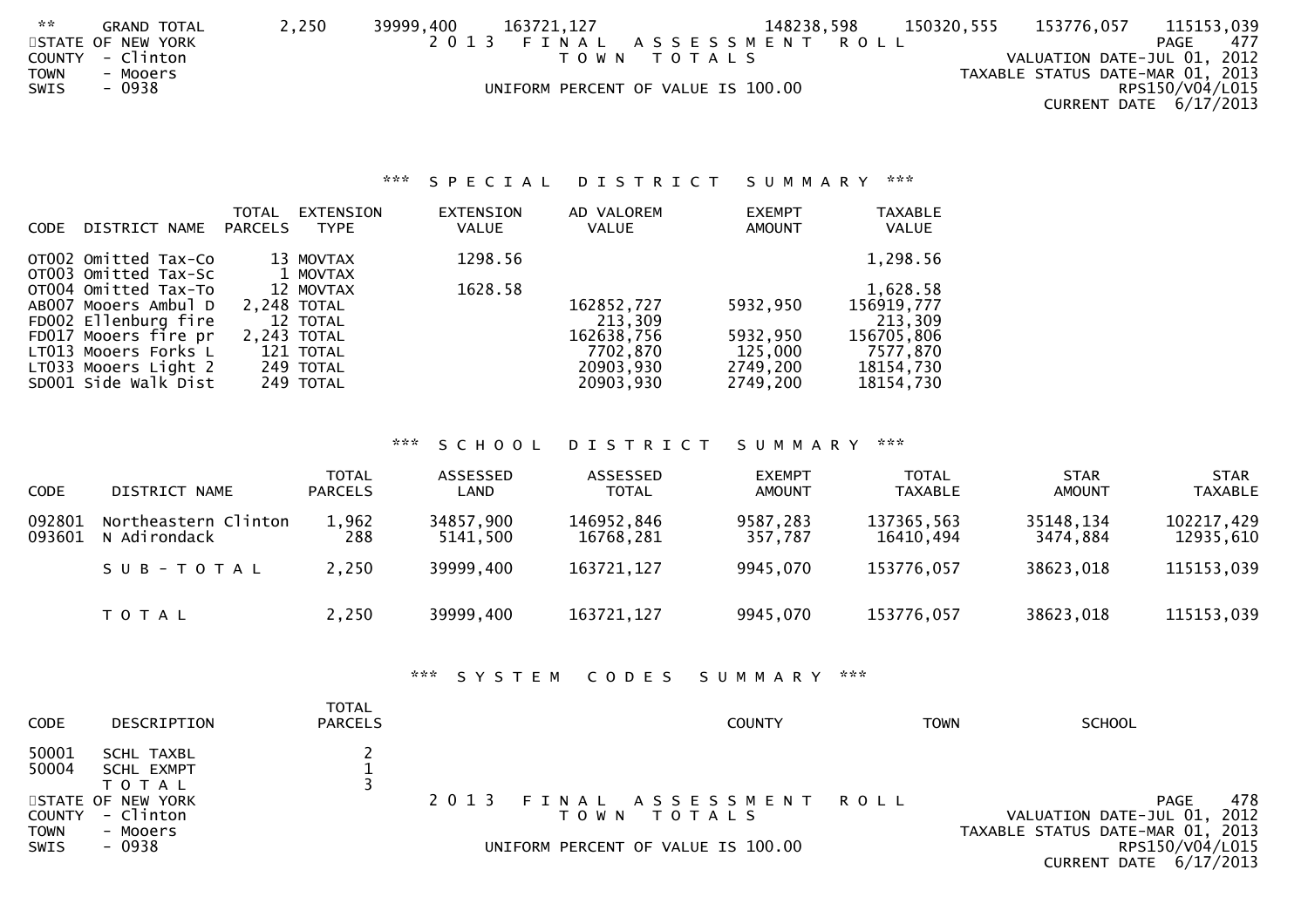#### \*\*\* E X E M P T I O N S U M M A R Y \*\*\*

|               |                   | <b>TOTAL</b>   |                                    |             |                                  |
|---------------|-------------------|----------------|------------------------------------|-------------|----------------------------------|
| CODE          | DESCRIPTION       | <b>PARCELS</b> | <b>COUNTY</b>                      | <b>TOWN</b> | <b>SCHOOL</b>                    |
| 12100         | NYS PROP          | 4              | 256,700                            | 256,700     | 256,700                          |
| 13100         | CO OWNER          |                | 267,700                            | 267,700     | 267,700                          |
| 13500         | TOWN PROP         | 10             | 557,900                            | 557,900     | 557,900                          |
| 13650         | PROP INVIL        |                | 409,300                            | 409,300     | 409,300                          |
| 13800         | SCHOOL DIS        |                | 1947,100                           | 1947,100    | 1947,100                         |
| 14110         | USA PROP          | $\overline{c}$ | 670,900                            | 670,900     | 670,900                          |
| 25110         | NONPR RELI        | 9              | 1610,300                           | 1610,300    | 1610,300                         |
| 25130         | NONPR ORG         | 4              | 149,900                            | 149,900     | 149,900                          |
| 25230         | NONPR COMM        |                | 186,100                            | 186,100     | 186,100                          |
| 25300         | NONPR CORP        | $\mathbf{1}$   | 10,700                             | 10,700      | 10,700                           |
| 26400         | INCVOLFIRE        | $\frac{1}{6}$  | 9,800                              | 9,800       | 9,800                            |
| 27350         | PRI CMTERY        |                | 142,300                            | 142,300     | 142,300                          |
| 28120         | NFP HSNG          | $\overline{2}$ | 299,600                            | 299,600     | 299,600                          |
| 29350         | TR-LIB            | $\mathbf{1}$   | 52,500                             | 52,500      | 52,500                           |
| 41101         | <b>VETERANS</b>   | $\overline{4}$ | 12,100                             | 12,100      |                                  |
| 41121         | WARNONALL         | 89             | 1146,292                           | 937,751     |                                  |
| 41131         | WARCOMALL         | 57             | 1180,074                           | 962,176     |                                  |
| 41141         | WARDISALL         | 34             | 658,896                            | 566,939     |                                  |
| 41152         | $CW_10_VET/$      | 11             | 69,531                             |             |                                  |
| 41163         | $CW_15_VET/$      | 11             |                                    | 104,295     |                                  |
| 41171         | CW_DISBLD_        | $\mathbf 1$    | 4,125                              | 4,125       |                                  |
| 41300         | PARAPL VET        | $\overline{c}$ | 287,000                            | 287,000     | 287,000                          |
| 41400         | <b>CLERGY</b>     | $\mathbf{1}$   | 1,500                              | 1,500       | 1,500                            |
| 41640         | VFF CT&S          | 22             | 239,454                            | 239,454     | 239,454                          |
| 41700         | 10 YR AGR         | 5              | 169,600                            | 169,600     | 169,600                          |
| 41720         | AGRI DISTR        | 100            | 1227,412                           | 1227,412    | 1227,412                         |
| 41730         | OS AG DIST        | 19             | 225,177                            | 225,177     | 225,177                          |
| 41800         | AGED - ALL        | 40             | 918,223                            | 918,785     | 1001,571                         |
| 41801         | AGED C&T          | 28             | 950,902                            | 950,902     |                                  |
| 41802         | AGED COUN         | 39             | 1100, 312                          |             |                                  |
| 41834         | SR STAR           | 247            |                                    |             | 13718,218                        |
| 41844         | SR STAR MH        | 1              |                                    |             | 30,000                           |
| 41854         | RES STAR          | 840            |                                    |             | 24830,000                        |
| 41864         | RS STAR MH        | 3              |                                    |             | 44,800                           |
| 41902         | DH DIS CTY        | 1              | 1,000                              |             |                                  |
| 41932         | LIM INC DI        | 16             | 497,575                            |             |                                  |
|               | STATE OF NEW YORK | 2 0 1 3        | ASSESSMENT<br>FINAL                | <b>ROLL</b> | 479<br>PAGE                      |
| <b>COUNTY</b> | - Clinton         |                | T O W N<br>T O T A L S             |             | VALUATION DATE-JUL 01, 2012      |
| <b>TOWN</b>   | - Mooers          |                |                                    |             | TAXABLE STATUS DATE-MAR 01, 2013 |
| <b>SWIS</b>   | - 0938            |                | UNIFORM PERCENT OF VALUE IS 100.00 |             | RPS150/V04/L015                  |
|               |                   |                |                                    |             | CURRENT DATE 6/17/2013           |